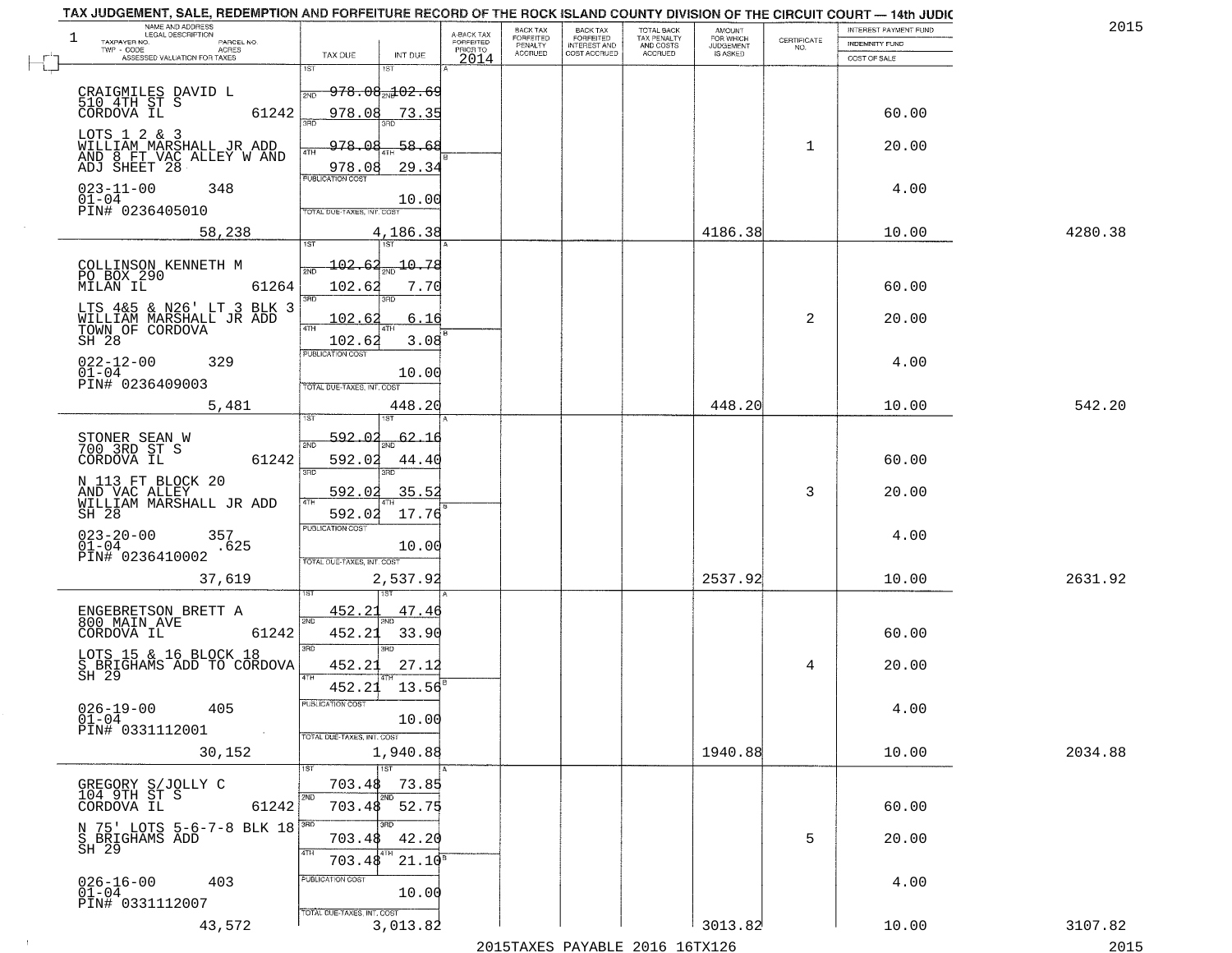|                                      | BY WHOM<br>PURCHASED       | RATE<br>$\%$<br><b>BID</b> | DATE OF SALE | SUBSEQUENT TAXES PAID, FEES, AND TIME EXTENSION.                                                                                                                                                                                           | TOTAL DUE<br>TO REDEEM<br>FROM SALE<br>LESS<br>COUNTY CLERK FEE                                                   | BY WHOM REDEEMED                       | DATE OF REDEMP-<br>TION OR DEED<br>DAY.<br><b>YEAR</b><br>MO. | RECEIVED REDEMPTION<br>MONEY IN FULL                                                      |
|--------------------------------------|----------------------------|----------------------------|--------------|--------------------------------------------------------------------------------------------------------------------------------------------------------------------------------------------------------------------------------------------|-------------------------------------------------------------------------------------------------------------------|----------------------------------------|---------------------------------------------------------------|-------------------------------------------------------------------------------------------|
| PIN# 0236405010<br>1                 | STEVE SODEMAN LIVING TRUST | 01                         | 12/29/2016   | 01/17/2017 Time Ext & incl<br>01/17/2017 Take Notice Fee                                                                                                                                                                                   | 12/20/2019<br>20.47                                                                                               |                                        |                                                               | Certificate<br>Returned<br>& Cancelled<br>11/28/2017                                      |
|                                      |                            |                            |              |                                                                                                                                                                                                                                            | 4,386.46                                                                                                          | 160.00 BLACKHAWK BANK & TRUST          | 10/16/2017                                                    | Karen Kinney                                                                              |
| PIN# 0236409003<br>RICO TRUSTEE<br>2 |                            | 18                         | 12/29/2016   | $03/14/2017$ Time Ext & incl<br>$03/14/2017$ Take Notice Fee<br>$02/11/2019$ Take Notice Fee<br>$02/22/2019$ Publication Fee<br>$02/25/2019$ Sheriffs Fee<br>$02/25/2019$ Sheriffs Fee<br>$11/17/2018$ Subs paid<br>$11/18/2017$ Subs paid | 07/29/2019<br>$\frac{20.59}{35.00}$<br>$\begin{array}{r} 35.18 \\ 13.60 \\ 20.63 \\ 476.94 \\ 471.34 \end{array}$ |                                        |                                                               | TAX DEED ISSUED<br>Certificate<br>Returned<br>& Cancelled<br>12/26/2019<br>$\overline{2}$ |
|                                      |                            |                            |              |                                                                                                                                                                                                                                            |                                                                                                                   |                                        |                                                               | Karen Kinney                                                                              |
| PIN# 0236410002<br>3                 | STEVE SODEMAN LIVING TRUST | 01                         | 12/29/2016   | 01/17/2017 Time Ext & incl<br>01/17/2017 Take Notice Fee                                                                                                                                                                                   | 12/20/2019<br>20.47                                                                                               |                                        |                                                               | Certificate<br>Returned<br>& Cancelled<br>02/08/2017<br>3                                 |
|                                      |                            |                            |              |                                                                                                                                                                                                                                            |                                                                                                                   | $2,678.71$ CORELOGIC                   | 01/25/2017                                                    | Karen Kinney                                                                              |
| PIN# 0331112001<br>4                 | STEVE SODEMAN LIVING TRUST |                            | 12/29/2016   | 01/17/2017 Time Ext & incl<br>01/17/2017 Take Notice Fee                                                                                                                                                                                   | 12/20/2019<br>20.47                                                                                               |                                        |                                                               | Certificate<br>Returned<br>& Cancelled<br>05/23/2017                                      |
|                                      |                            |                            |              |                                                                                                                                                                                                                                            |                                                                                                                   | 2,096.05<br>160.00 BRETT A ENGEBRETSON | 03/17/2017                                                    | Karen Kinney                                                                              |
| PIN# 0331112007                      | STEVE SODEMAN LIVING TRUST | 01                         | 12/29/2016   | 01/17/2017 Time Ext & incl<br>01/17/2017 Take Notice Fee                                                                                                                                                                                   | 12/20/2019<br>20.47                                                                                               |                                        |                                                               | Certificate<br>Returned<br>& Cancelled<br>05/23/2017                                      |
| 5                                    |                            |                            |              |                                                                                                                                                                                                                                            |                                                                                                                   | 3, 159.37<br>160.00 SHANE GREGORY      | 03/15/2017                                                    | 5<br>Karen Kinney                                                                         |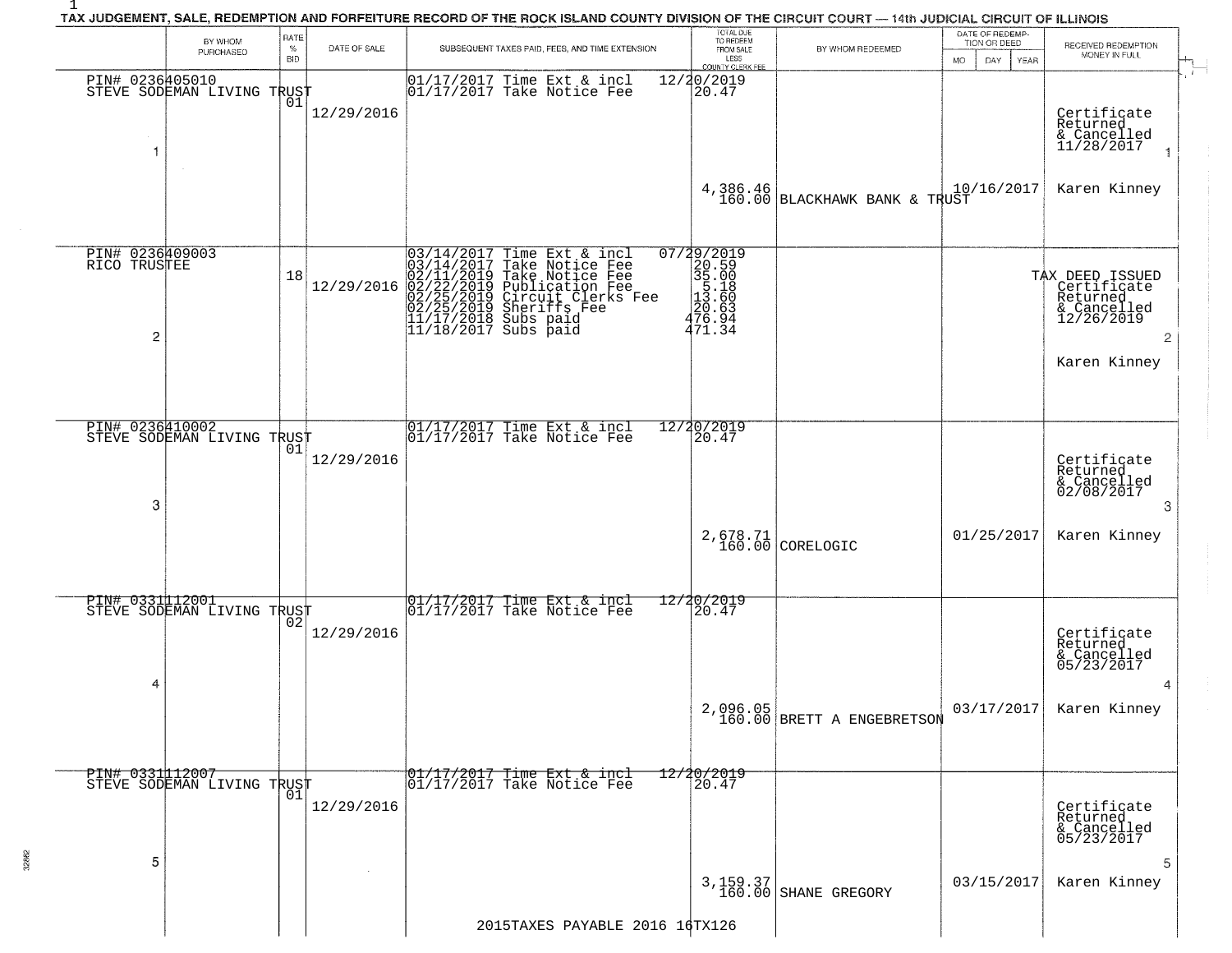## TAX JUDGEMENT, SALE, REDEMPTION AND FORFEITURE RECORD OF THE ROCK ISLAND COUNTY DIVISION OF THE CIRCUIT COURT - 14th JUDIC NAME AND ADDRESS<br>TAXPAYER NO. EGAL DESCRIPTION<br>TWP - CODE AGRES<br>ASSESSED VALUATION FOR TAXES BACK TAX<br>FORFEITED<br>INTEREST AND TOTAL BACK<br>TAX PENALTY<br>AND COSTS AMOUNT<br>FOR WHICH<br>JUDGEMENT<br>IS ASKED BACK TAX INTEREST PAYMENT FUND 2FORFEITED<br>PENALTY<br>ACCRUED  $\begin{array}{c} \text{CEPTIFICATE} \\ \text{NO.} \end{array}$ PARCEL NO. INDEMNITY FUND ACRES TAX DUE INT DUE COST ACCRUED ACCRUED COST OF SALE 2014  $\overline{\phantom{a}}$ गडा खा SEBERT LOUIS P JR2ND  $2ND$ 1012 3RD AVE N CORDOVA IL 61242 60.00 LOTS 7 & 8 BLOCK 30<br>S BRIGHAMS ADD TO CORDOVA 17TH 512.43 1HH 30.76 6 20.00<br>SH 29 6 20.00 512.43 15.38 029-12-50 452-1<br>01-04 10.00 4.00 PIN# 0331121004 TOTAL DUE-TAXES INT COST 33,368 1,081.00 1081.00 10.00 1175.00  $2ND$ 12ND 3RD 3RD 4TH ৰিয়া **FUBLICATION COST** TOTAL DUE-TAXES, INT. COST TST ST  $2ND$ **SMD**  $3BD$ 3RD  $4TH$  $4TH$ **PUBLICATION COST** TOTAL OUE-TAXES, INT. COST 2ND **T2ND** 3RD tarao 4TH īΤH PUBLICATION COST TOTAL DUE-TAXES, INT. COST 1ST 1ST  $2ND$  $\frac{1}{2ND}$ 3RD **3RD** 4TH 4TH **PUBLICATION COST** TOTAL DUE-TAXES, INT. COST 2015TAXES PAYABLE 2016 16TX126

 $\pm 1$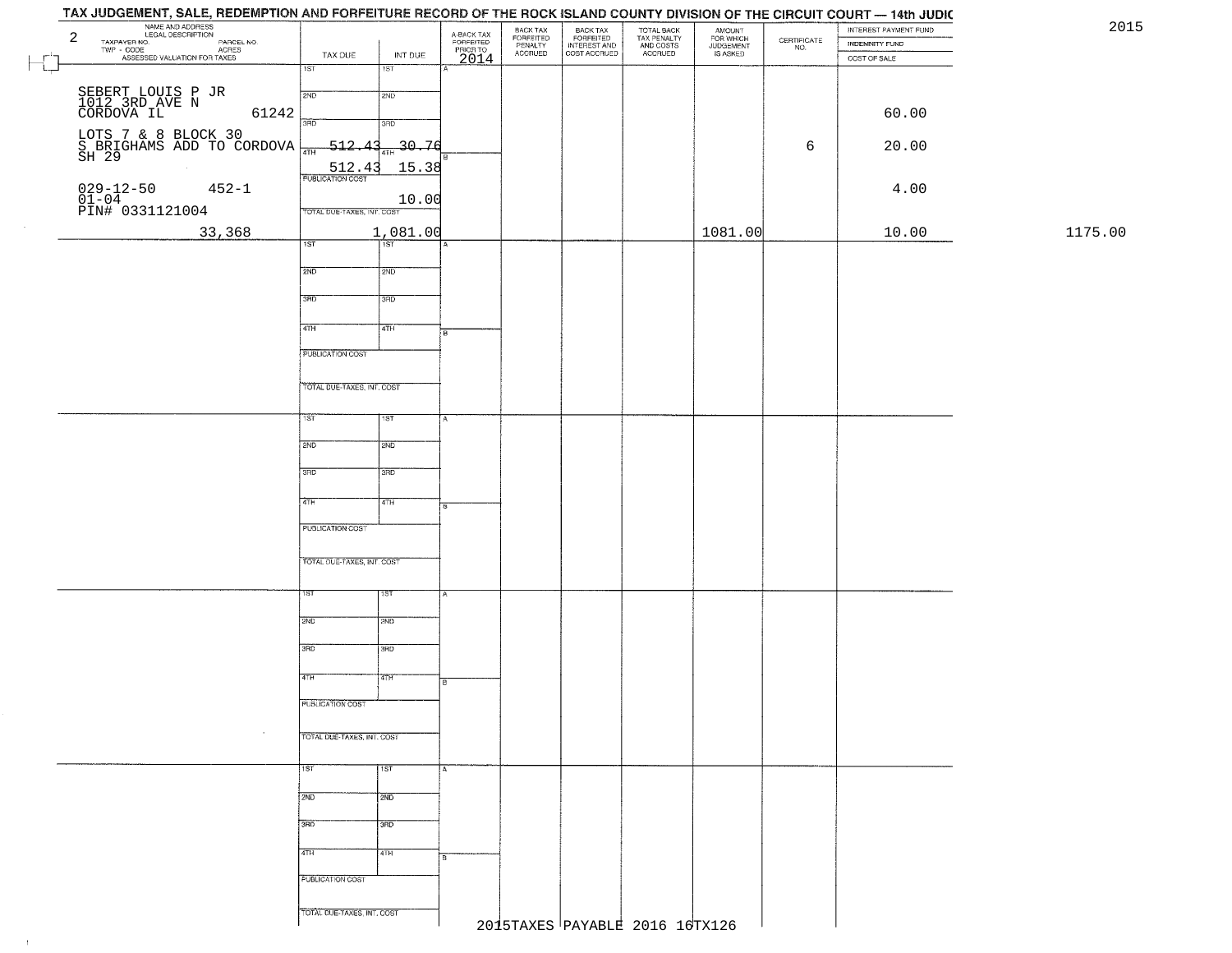|                         |                                               |                                                                           |              | TAX JUDGEMENT, SALE, REDEMPTION AND FORFEITURE RECORD OF THE ROCK ISLAND COUNTY DIVISION OF THE CIRCUIT COURT — 14th JUDICIAL CIRCUIT OF ILLINOIS<br>2015 |                                                                 |                              |                                                          |                                                                                      |
|-------------------------|-----------------------------------------------|---------------------------------------------------------------------------|--------------|-----------------------------------------------------------------------------------------------------------------------------------------------------------|-----------------------------------------------------------------|------------------------------|----------------------------------------------------------|--------------------------------------------------------------------------------------|
| $\overline{a}$          | BY WHOM<br>PURCHASED                          | $\begin{array}{c} \mathsf{RATE} \\ \mathsf{\%} \end{array}$<br><b>BID</b> | DATE OF SALE | SUBSEQUENT TAXES PAID, FEES, AND TIME EXTENSION                                                                                                           | TOTAL DUE<br>TO REDEEM<br>FROM SALE<br>LESS<br>COUNTY CLERK FEE | BY WHOM REDEEMED             | DATE OF REDEMP-<br>TION OR DEED<br>DAY YEAR<br><b>MO</b> | RECEIVED REDEMPTION<br>MONEY IN FULL                                                 |
| 1                       | PIN# 0331121004<br>STEVE SODEMAN LIVING TRUST |                                                                           | 12/29/2016   | 01/17/2017 Time Ext & incl<br>01/17/2017 Take Notice Fee                                                                                                  | $12/20/2019$<br>20.47                                           |                              |                                                          | $\sqrt{1}$<br>Certificate<br>Returned<br>& Cancelled<br>02/08/2017<br>$\overline{1}$ |
|                         |                                               |                                                                           |              |                                                                                                                                                           |                                                                 | $1,195.47$ MARTIN-POWELL LLC | 01/30/2017                                               | Karen Kinney                                                                         |
| $\overline{\mathbf{c}}$ |                                               |                                                                           |              |                                                                                                                                                           |                                                                 |                              |                                                          | $\mathbf{2}$                                                                         |
| $\boldsymbol{3}$        |                                               |                                                                           |              |                                                                                                                                                           |                                                                 |                              |                                                          | 3                                                                                    |
| 4                       |                                               |                                                                           |              |                                                                                                                                                           |                                                                 |                              |                                                          | 4                                                                                    |
| 5                       |                                               |                                                                           |              | 2015TAXES PAYABLE 2016 16TX126                                                                                                                            |                                                                 |                              |                                                          | 5                                                                                    |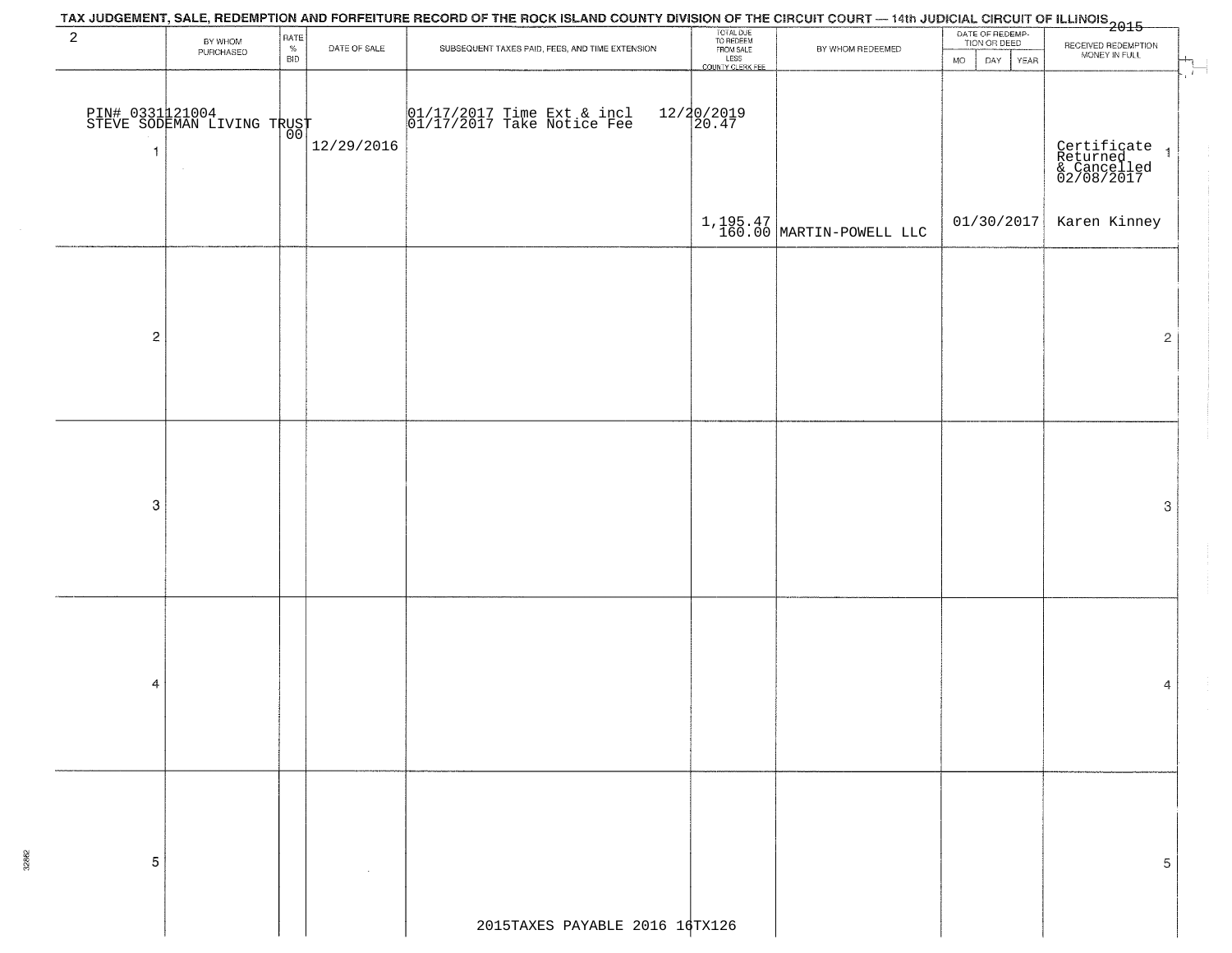| 3 | NAME AND ADDRESS<br>LEGAL DESCRIPTION                            | COE                                        | A-BACK TAX<br>FORFEITED | BACK TAX<br>FORFEITED     | BACK TAX<br>FORFEITED        | TOTAL BACK<br>TAX PENALTY<br>AND COSTS | <b>AMOUNT</b>                      |                    | INTEREST PAYMENT FUND | 2015    |
|---|------------------------------------------------------------------|--------------------------------------------|-------------------------|---------------------------|------------------------------|----------------------------------------|------------------------------------|--------------------|-----------------------|---------|
|   | TAXPAYER NO.<br>PARCEL NO.<br>TWP - CODE<br><b>ACRES</b>         |                                            | PRIOR TO                | PENALTY<br><b>ACCRUED</b> | INTEREST AND<br>COST ACCRUED | ACCRUED                                | FOR WHICH<br>JUDGEMENT<br>IS ASKED | CERTIFICATE<br>NO. | <b>INDEMNITY FUND</b> |         |
|   | ASSESSED VALUATION FOR TAXES                                     | TAX DUE<br>INT DUE<br>1ST<br>1ST           | 2014                    |                           |                              |                                        |                                    |                    | COST OF SALE          |         |
|   |                                                                  |                                            |                         |                           |                              |                                        |                                    |                    |                       |         |
|   | SANQUIST CHARLES R<br>14816 250TH ST N                           | 2ND<br>2ND                                 |                         |                           |                              |                                        |                                    |                    |                       |         |
|   | 61242<br>CORDOVA IL                                              | 28.25<br>376.85<br>3AD<br>3BD              |                         |                           |                              |                                        |                                    |                    | 60.00                 |         |
|   | LOT 5                                                            | 22.60<br>376.85                            |                         |                           |                              |                                        |                                    | 7                  | 20.00                 |         |
|   | BELACRES SUBD 1<br>SHEET 5                                       | 4TH                                        |                         |                           |                              |                                        |                                    |                    |                       |         |
|   |                                                                  | 376.85<br>11.30<br><b>PUBLICATION COST</b> |                         |                           |                              |                                        |                                    |                    |                       |         |
|   | $032 - 21 - 00$<br>02-14<br>478                                  | 10.00                                      |                         |                           |                              |                                        |                                    |                    | 4.00                  |         |
|   | PIN# 0504102004                                                  | TOTAL DUE-TAXES, INT. COST                 |                         |                           |                              |                                        |                                    |                    |                       |         |
|   | 33,327                                                           | 1,202.70<br>$\overline{1ST}$<br>1ST        |                         |                           |                              |                                        | 1202.70                            |                    | 10.00                 | 1296.70 |
|   |                                                                  |                                            |                         |                           |                              |                                        |                                    |                    |                       |         |
|   | JOHNSON BARRY L<br>1105 DEER TRAIL CT                            | 2ND<br>2ND                                 |                         |                           |                              |                                        |                                    |                    |                       |         |
|   | PORT BYRON IL<br>61275                                           | 7.13<br>.55<br>3RD<br>3RD                  |                         |                           |                              |                                        |                                    |                    | 60.00                 |         |
|   | WELL LOT # 2                                                     | 7.1<br>44                                  |                         |                           |                              |                                        |                                    | 8                  | 20.00                 |         |
|   | LAKEVIEW ESTATES PHASE IV<br>SHEET 20<br>WELL LOT                | 47H<br>4TH<br>.22<br>7.13                  | łВ                      |                           |                              |                                        |                                    |                    |                       |         |
|   |                                                                  | <b>PUBLICATION COST</b>                    |                         |                           |                              |                                        |                                    |                    |                       |         |
|   | $037 - 83 - 10$<br>$804 - W$<br>$02 - 16$                        | 10.00                                      |                         |                           |                              |                                        |                                    |                    | 4.00                  |         |
|   | PIN# 0519108006                                                  | TOTAL DUE-TAXES, INT. COST                 |                         |                           |                              |                                        |                                    |                    |                       |         |
|   | 334                                                              | 40.50<br>ïsτ                               |                         |                           |                              |                                        | 40.50                              |                    | 10.00                 | 134.50  |
|   |                                                                  |                                            |                         |                           |                              |                                        |                                    |                    |                       |         |
|   | BELSER CHRIS/LISA<br>3511 8TH ST<br>ROCK ISLAND IL<br>61201      | 2ND<br>2ND<br>6.92<br>.5 <sub>C</sub>      |                         |                           |                              |                                        |                                    |                    | 60.00                 |         |
|   |                                                                  | 3RD<br>3RD                                 |                         |                           |                              |                                        |                                    |                    |                       |         |
|   | WELL LOT #1<br>LAKEVIEW ESTATES PHASE IV                         | 6.92<br>40                                 |                         |                           |                              |                                        |                                    | 9                  | 20.00                 |         |
|   | SHEET 20                                                         | 4TH<br>6.92<br>.2 <sub>0</sub>             |                         |                           |                              |                                        |                                    |                    |                       |         |
|   | $037 - 74 - 10$<br>797-W                                         | <b>PUBLICATION COST</b>                    |                         |                           |                              |                                        |                                    |                    | 4.00                  |         |
|   | $02 - 16$<br>PIN# 0519108012                                     | 10.00                                      |                         |                           |                              |                                        |                                    |                    |                       |         |
|   |                                                                  | TOTAL OUE-TAXES, INT. COST                 |                         |                           |                              |                                        |                                    |                    |                       |         |
|   | 324                                                              | 31.86<br>15T                               |                         |                           |                              |                                        | 31.86                              |                    | 10.00                 | 125.86  |
|   |                                                                  |                                            |                         |                           |                              |                                        |                                    |                    |                       |         |
|   | WAGNER CRAIG/SHARI<br>12314 ROUTE 84 N<br>PORT BYRON IL<br>61275 | 2ND<br>2ND                                 |                         |                           |                              |                                        |                                    |                    | 60.00                 |         |
|   | SUPVR ASST MAP                                                   | 3BD<br>3RD                                 |                         |                           |                              |                                        |                                    |                    |                       |         |
|   | LOT 304 SHT 30                                                   | 170.26<br>10.20                            |                         |                           |                              |                                        |                                    | 10                 | 20.00                 |         |
|   |                                                                  | 4TH<br>170.26<br>5.10                      |                         |                           |                              |                                        |                                    |                    |                       |         |
|   | $016 - 08 - 20$<br>$288 - 2$<br>5.000                            | PUBLICATION COST                           |                         |                           |                              |                                        |                                    |                    | 4.00                  |         |
|   | $0\bar{2} - 0\bar{4}$<br>PIN# 0529300004                         | 10.00                                      |                         |                           |                              |                                        |                                    |                    |                       |         |
|   | 8,996                                                            | TOTAL DUE-TAXES, INT. COST<br>365.82       |                         |                           |                              |                                        | 365.82                             |                    | 10.00                 | 459.82  |
|   |                                                                  | 1ST<br>1ST                                 |                         |                           |                              |                                        |                                    |                    |                       |         |
|   | HEEREN ANN M<br>22117 66TH AVE N                                 |                                            |                         |                           |                              |                                        |                                    |                    |                       |         |
|   | 61275<br>PORT BYRON IL                                           | 2ND<br>$\overline{2ND}$                    |                         |                           |                              |                                        |                                    |                    | 60.00                 |         |
|   |                                                                  | 3BD<br>3RD                                 |                         |                           |                              |                                        |                                    |                    |                       |         |
|   | W 1/2 LOT 4<br>ROSE HILL ADD<br>SHEET 32                         |                                            |                         |                           |                              |                                        |                                    | 11                 | 20.00                 |         |
|   |                                                                  | 4TH<br>4TH<br>$13.12^8$<br>437.02          |                         |                           |                              |                                        |                                    |                    |                       |         |
|   | $030 - 25 - 00$<br>$444 - 1$                                     | PUBLICATION COST                           |                         |                           |                              |                                        |                                    |                    | 4.00                  |         |
|   | $02 - 04$<br>PIN# 0531301004                                     | 10.00                                      |                         |                           |                              |                                        |                                    |                    |                       |         |
|   | 29,091                                                           | TOTAL DUE-TAXES, INT. COST<br>460.14       |                         |                           |                              |                                        | 460.14                             |                    | 10.00                 | 554.14  |
|   |                                                                  |                                            |                         |                           |                              |                                        |                                    |                    |                       |         |

 $\sim 100$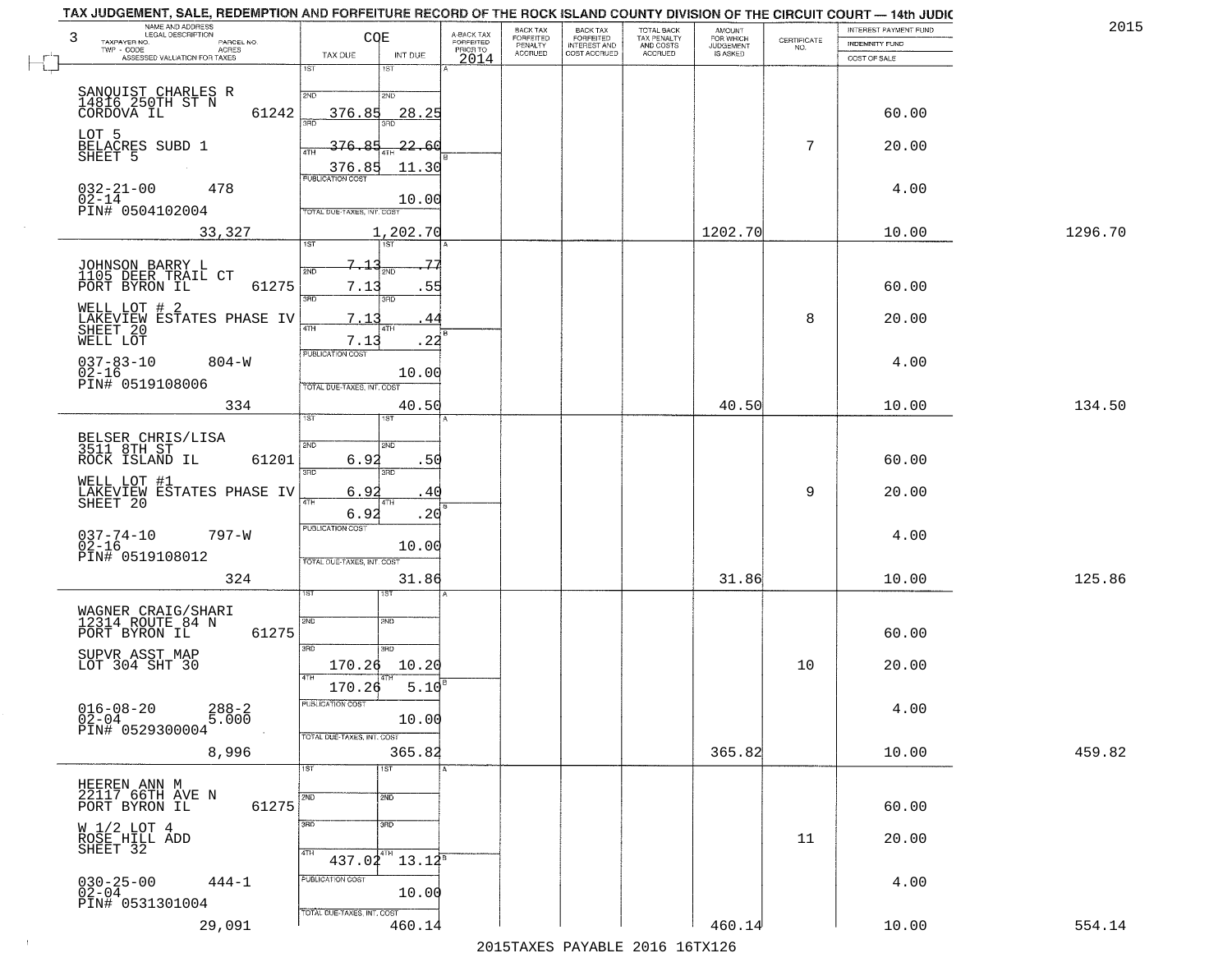| 3                                                 | BY WHOM<br>PURCHASED                          | RATE<br>%<br><b>BID</b> | COE<br>DATE OF SALE | SUBSEQUENT TAXES PAID, FEES, AND TIME EXTENSION                                                                                               | TOTAL DUE<br>TO REDEEM<br>FROM SALE<br>LESS<br>COUNTY CLERK FEE | BY WHOM REDEEMED                                                 | DATE OF REDEMP-<br>TION OR DEED<br>MO.<br>DAY.<br>YEAR | 2015<br>RECEIVED REDEMPTION<br>MONEY IN FULL<br>$\overline{\phantom{a}+}$  |
|---------------------------------------------------|-----------------------------------------------|-------------------------|---------------------|-----------------------------------------------------------------------------------------------------------------------------------------------|-----------------------------------------------------------------|------------------------------------------------------------------|--------------------------------------------------------|----------------------------------------------------------------------------|
| 1                                                 | PIN# 0504102004<br>STEVE SODEMAN LIVING TRUST |                         | 12/29/2016          | $\begin{bmatrix} 01/17/2017 \\ 01/17/2017 \\ 01 \end{bmatrix}$ Take Notice Fee                                                                | 12/20/2019<br>20.47                                             |                                                                  |                                                        | Certificate<br>Returned<br>& Cancelled<br>05/23/2017                       |
|                                                   |                                               |                         |                     |                                                                                                                                               |                                                                 | $1,317.17$ CHARLES R SANQUIST                                    | 03/20/2017                                             | Karen Kinney                                                               |
| PIN# 0519108006<br>RICO TRUSTEE<br>$\overline{2}$ |                                               | 18                      | 12/29/2016          |                                                                                                                                               |                                                                 |                                                                  |                                                        | Certificate<br>Returned<br>$\frac{12241164}{68}$ Cancelled 2<br>03/23/2017 |
|                                                   |                                               |                         |                     |                                                                                                                                               |                                                                 | 158.71<br>160.00 BARRY L JOHNSON                                 | 02/01/2017                                             | Karen Kinney                                                               |
| PIN# 0519108012<br>RICO TRUSTEE<br>3              |                                               | 18                      |                     | $[03/14/2017 \t{Time Ext & incl} 03/14/2017 \t{Take Notice Feel} 11/17/2018 \t{Subs paid} 12/29/2016 \t{11/18/2017 \t{Subs paid} 13/2017}$    | $07/29/2019$<br>20.59<br>61.38<br>60.78                         |                                                                  |                                                        | Certificate<br>Returned<br>& Cancelled<br>03/07/2019<br>3                  |
|                                                   |                                               |                         |                     |                                                                                                                                               |                                                                 | $\begin{array}{c} 403.84 \ 160.00 \end{array}$ BROOKS ATTY       | 01/18/2019                                             | Karen Kinney                                                               |
| PIN# 0529300004<br>RICO TRUSTEE<br>4              |                                               | 18                      |                     | $[03/14/2017 \t{Time Ext & incl} 03/14/2017 \t{Take Notice Feel} 11/17/2018 \t{Subs paid} 11/29/2016 \t{11/18/2017 \t{Subs paid} 11/18/2017}$ | 07/29/2019<br>20.59<br>803.06<br>786.88                         |                                                                  |                                                        | Certificate<br>Returned<br>& Cancelled 4<br>03/07/2019                     |
|                                                   |                                               |                         |                     |                                                                                                                                               |                                                                 | 2,769.41<br>160.00 CONRAD WAGNER                                 | 01/11/2019                                             | Karen Kinney                                                               |
| 5                                                 | PIN# 0531301004<br>STEVE SODEMAN LIVING TRUST | 01                      | 12/29/2016          | 01/17/2017 Time Ext & incl<br>01/17/2017 Take Notice Fee                                                                                      | 12/20/2019<br>20.47                                             |                                                                  |                                                        | Certificate<br>Returned<br>& Cancelled 5<br>03/23/2017                     |
|                                                   |                                               |                         |                     | 2015 TAVES DAVABLE 2016 16TV126                                                                                                               |                                                                 | $\begin{array}{ c c c }\n580.15 & \text{CORELOGIC}\n\end{array}$ | 02/03/2017                                             | Karen Kinney                                                               |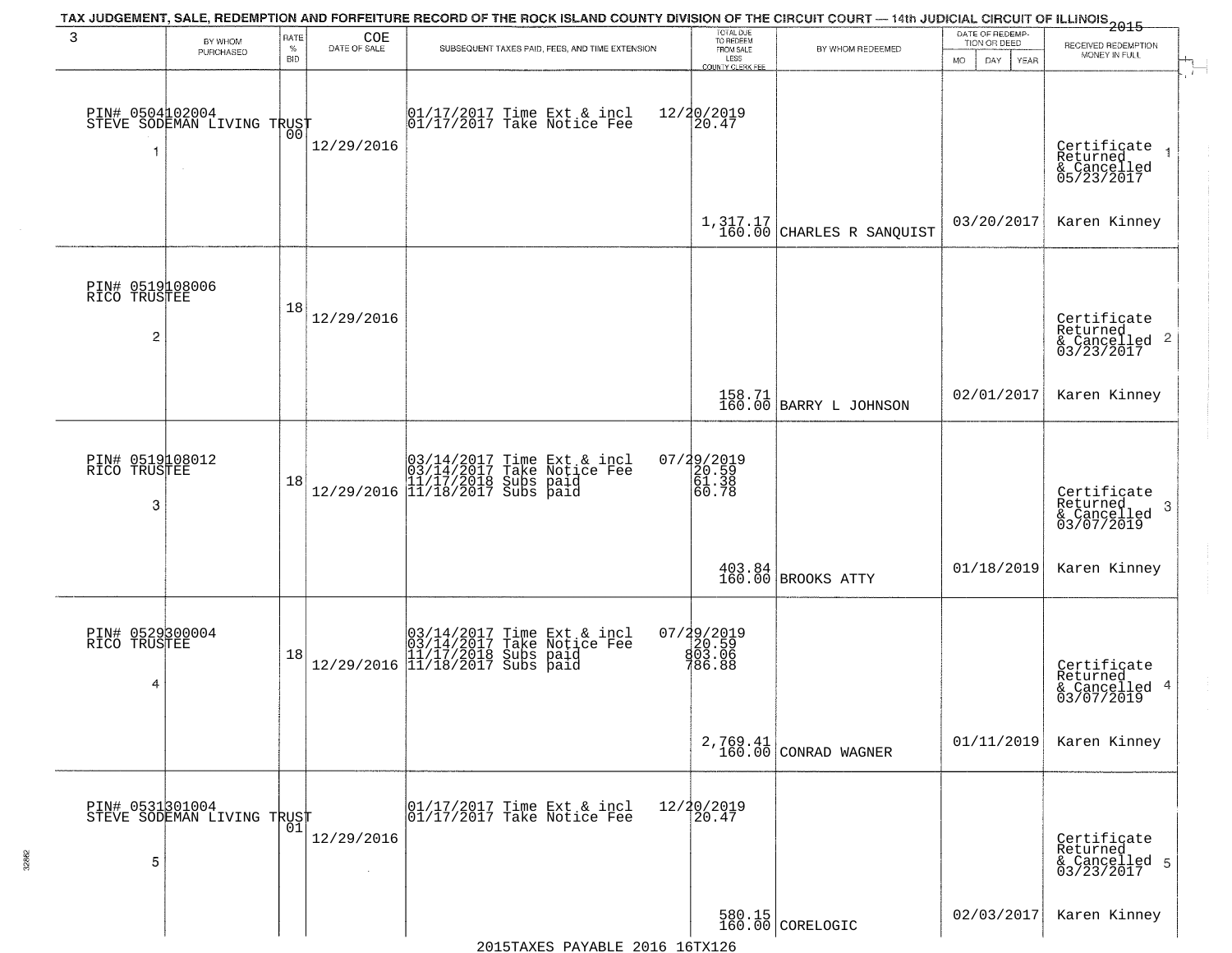| TAX JUDGEMENT, SALE, REDEMPTION AND FORFEITURE RECORD OF THE ROCK ISLAND COUNTY DIVISION OF THE CIRCUIT COURT - 14th JUDIC |                            |                                        |                                     |                      |                                       |                                        |                                              |                                                                 |                       |         |
|----------------------------------------------------------------------------------------------------------------------------|----------------------------|----------------------------------------|-------------------------------------|----------------------|---------------------------------------|----------------------------------------|----------------------------------------------|-----------------------------------------------------------------|-----------------------|---------|
| NAME AND ADDRESS<br><b>LEGAL DESCRIPTION</b><br>4                                                                          | CQE                        |                                        |                                     | BACK TAX             | BACK TAX<br>FORFEITED<br>INTEREST AND | TOTAL BACK<br>TAX PENALTY<br>AND COSTS | AMOUNT<br>FOR WHICH<br>JUDGEMENT<br>IS ASKED |                                                                 | INTEREST PAYMENT FUND | 2015    |
| TAXPAYER NO.<br>PARCEL NO.<br>ACRES                                                                                        |                            |                                        | A-BACK TAX<br>FORFEITED<br>PRIOR TO | FORFEITED<br>PENALTY |                                       |                                        |                                              | $\begin{array}{c} \text{CERTIFICATE} \\ \text{NO.} \end{array}$ | <b>INDEMNITY FUND</b> |         |
| ASSESSED VALUATION FOR TAXES                                                                                               | TAX DUE                    | INT DUE                                | 2014                                | <b>ACCRUED</b>       | COST ACCRUED                          | <b>ACCRUED</b>                         |                                              |                                                                 | COST OF SALE          |         |
|                                                                                                                            | 1ST                        | $1S$ T                                 |                                     |                      |                                       |                                        |                                              |                                                                 |                       |         |
| FLACHS ROY M/GINGER                                                                                                        | 2ND                        | $\overline{747.81}_{\text{2ND}}$ 78.54 |                                     |                      |                                       |                                        |                                              |                                                                 |                       |         |
| 29725 RTE 2 N<br>HILLSDALE IL                                                                                              |                            |                                        |                                     |                      |                                       |                                        |                                              |                                                                 |                       |         |
| 61257                                                                                                                      | 747.81<br>3HD              | <u>56.10</u>                           |                                     |                      |                                       |                                        |                                              |                                                                 | 60.00                 |         |
|                                                                                                                            |                            |                                        |                                     |                      |                                       |                                        |                                              |                                                                 |                       |         |
| SUPVR ASST MAP<br>LOT 202 SHEET 37                                                                                         | 747.81<br>4TH              | 44.88                                  |                                     |                      |                                       |                                        |                                              | 12                                                              | 20.00                 |         |
|                                                                                                                            |                            |                                        |                                     |                      |                                       |                                        |                                              |                                                                 |                       |         |
|                                                                                                                            | 747.81                     | 22.44                                  |                                     |                      |                                       |                                        |                                              |                                                                 |                       |         |
| $021 - 18 - 00$<br>$02 - 10$<br>382                                                                                        |                            |                                        |                                     |                      |                                       |                                        |                                              |                                                                 | 4.00                  |         |
| 15.320                                                                                                                     |                            | 10.00                                  |                                     |                      |                                       |                                        |                                              |                                                                 |                       |         |
| PIN# 0536200005                                                                                                            | TOTAL DUE-TAXES, INT. COST |                                        |                                     |                      |                                       |                                        |                                              |                                                                 |                       |         |
| 47,095<br>FARM                                                                                                             |                            | 3, 203.20                              |                                     |                      |                                       |                                        | 3203.20                                      |                                                                 | 10.00                 | 3297.20 |
|                                                                                                                            | 1ST                        | $\overline{151}$                       |                                     |                      |                                       |                                        |                                              |                                                                 |                       |         |
|                                                                                                                            |                            |                                        |                                     |                      |                                       |                                        |                                              |                                                                 |                       |         |
| POLLREISZ HARRIET V<br>6101 QUAIL SPRINGS TRL<br>AMARILLO TX 79:                                                           | 2ND                        | 2ND                                    |                                     |                      |                                       |                                        |                                              |                                                                 |                       |         |
| 79119                                                                                                                      |                            |                                        |                                     |                      |                                       |                                        |                                              |                                                                 | 60.00                 |         |
| SUPVR ASST MAP                                                                                                             | 3BD                        | 3RD                                    |                                     |                      |                                       |                                        |                                              |                                                                 |                       |         |
| LOT 303 SHEET 37                                                                                                           |                            |                                        |                                     |                      |                                       |                                        |                                              | 13                                                              | 20.00                 |         |
|                                                                                                                            | 47H<br>613.95              | 4TH                                    |                                     |                      |                                       |                                        |                                              |                                                                 |                       |         |
|                                                                                                                            | PUBLICATION COST           | 18.42                                  |                                     |                      |                                       |                                        |                                              |                                                                 |                       |         |
|                                                                                                                            |                            |                                        |                                     |                      |                                       |                                        |                                              |                                                                 | 4.00                  |         |
|                                                                                                                            |                            | 10.00                                  |                                     |                      |                                       |                                        |                                              |                                                                 |                       |         |
| ∪∠∠−∪3−00 387<br>02−10 39.000<br>PIN# 0536300003<br>-                                                                      | TOTAL DUE-TAXES, INT. COST |                                        |                                     |                      |                                       |                                        |                                              |                                                                 |                       |         |
| FARM<br>44,739                                                                                                             |                            | 642.37                                 |                                     |                      |                                       |                                        | 642.37                                       |                                                                 | 10.00                 | 736.37  |
|                                                                                                                            | ist                        | 1ST                                    |                                     |                      |                                       |                                        |                                              |                                                                 |                       |         |
|                                                                                                                            | 16.18                      | -68                                    |                                     |                      |                                       |                                        |                                              |                                                                 |                       |         |
| POLLREISZ ANTHONY C<br>29007 73RD AVE N<br>HILLSDALE IL                                                                    | 2ND                        |                                        |                                     |                      |                                       |                                        |                                              |                                                                 |                       |         |
| 61257                                                                                                                      | 16.18<br>3BD               | 1.20<br>3RD                            |                                     |                      |                                       |                                        |                                              |                                                                 | 60.00                 |         |
| SUPVR ASST MAP                                                                                                             |                            |                                        |                                     |                      |                                       |                                        |                                              |                                                                 |                       |         |
| LOT 401 SHEET 37                                                                                                           | 16.18<br>4TH               | 96<br>4TH                              |                                     |                      |                                       |                                        |                                              | 14                                                              | 20.00                 |         |
|                                                                                                                            | 16.18                      | .48                                    |                                     |                      |                                       |                                        |                                              |                                                                 |                       |         |
|                                                                                                                            | PUBLICATION COST           |                                        |                                     |                      |                                       |                                        |                                              |                                                                 |                       |         |
| $022 - 13 - 00$<br>02-10<br>10.000                                                                                         |                            |                                        |                                     |                      |                                       |                                        |                                              |                                                                 | 4.00                  |         |
| PIN# 0536400001                                                                                                            | TOTAL OUE-TAXES, INT. COST | 10.00                                  |                                     |                      |                                       |                                        |                                              |                                                                 |                       |         |
|                                                                                                                            |                            |                                        |                                     |                      |                                       |                                        |                                              |                                                                 |                       |         |
| 889<br>FARM                                                                                                                |                            | 79.04                                  |                                     |                      |                                       |                                        | 79.04                                        |                                                                 | 10.00                 | 173.04  |
|                                                                                                                            | ΙSΤ                        | 1ST                                    |                                     |                      |                                       |                                        |                                              |                                                                 |                       |         |
|                                                                                                                            |                            |                                        |                                     |                      |                                       |                                        |                                              |                                                                 |                       |         |
|                                                                                                                            | 2ND                        | 2ND                                    |                                     |                      |                                       |                                        |                                              |                                                                 |                       |         |
|                                                                                                                            | 3RD                        | 3BD                                    |                                     |                      |                                       |                                        |                                              |                                                                 |                       |         |
|                                                                                                                            |                            |                                        |                                     |                      |                                       |                                        |                                              |                                                                 |                       |         |
|                                                                                                                            | 4TH                        | 47H                                    |                                     |                      |                                       |                                        |                                              |                                                                 |                       |         |
|                                                                                                                            |                            |                                        | B                                   |                      |                                       |                                        |                                              |                                                                 |                       |         |
|                                                                                                                            | PUBLICATION COST           |                                        |                                     |                      |                                       |                                        |                                              |                                                                 |                       |         |
|                                                                                                                            |                            |                                        |                                     |                      |                                       |                                        |                                              |                                                                 |                       |         |
|                                                                                                                            | TOTAL DUE-TAXES, INT. COST |                                        |                                     |                      |                                       |                                        |                                              |                                                                 |                       |         |
|                                                                                                                            |                            |                                        |                                     |                      |                                       |                                        |                                              |                                                                 |                       |         |
|                                                                                                                            |                            |                                        |                                     |                      |                                       |                                        |                                              |                                                                 |                       |         |
|                                                                                                                            | 1ST                        | 1ST                                    | A.                                  |                      |                                       |                                        |                                              |                                                                 |                       |         |
|                                                                                                                            |                            |                                        |                                     |                      |                                       |                                        |                                              |                                                                 |                       |         |
|                                                                                                                            | 2ND                        | 2ND                                    |                                     |                      |                                       |                                        |                                              |                                                                 |                       |         |
|                                                                                                                            | 3BD                        | 3BD                                    |                                     |                      |                                       |                                        |                                              |                                                                 |                       |         |
|                                                                                                                            |                            |                                        |                                     |                      |                                       |                                        |                                              |                                                                 |                       |         |
|                                                                                                                            | 4TH                        | 4TH                                    |                                     |                      |                                       |                                        |                                              |                                                                 |                       |         |
|                                                                                                                            |                            |                                        | B.                                  |                      |                                       |                                        |                                              |                                                                 |                       |         |
|                                                                                                                            | PUBLICATION COST           |                                        |                                     |                      |                                       |                                        |                                              |                                                                 |                       |         |
|                                                                                                                            |                            |                                        |                                     |                      |                                       |                                        |                                              |                                                                 |                       |         |
|                                                                                                                            | TOTAL OUE-TAXES, INT. COST |                                        |                                     |                      |                                       |                                        |                                              |                                                                 |                       |         |
|                                                                                                                            |                            |                                        |                                     |                      |                                       | 2015TAXES PAYABLE 2016 16TX126         |                                              |                                                                 |                       |         |

 $\sim 10$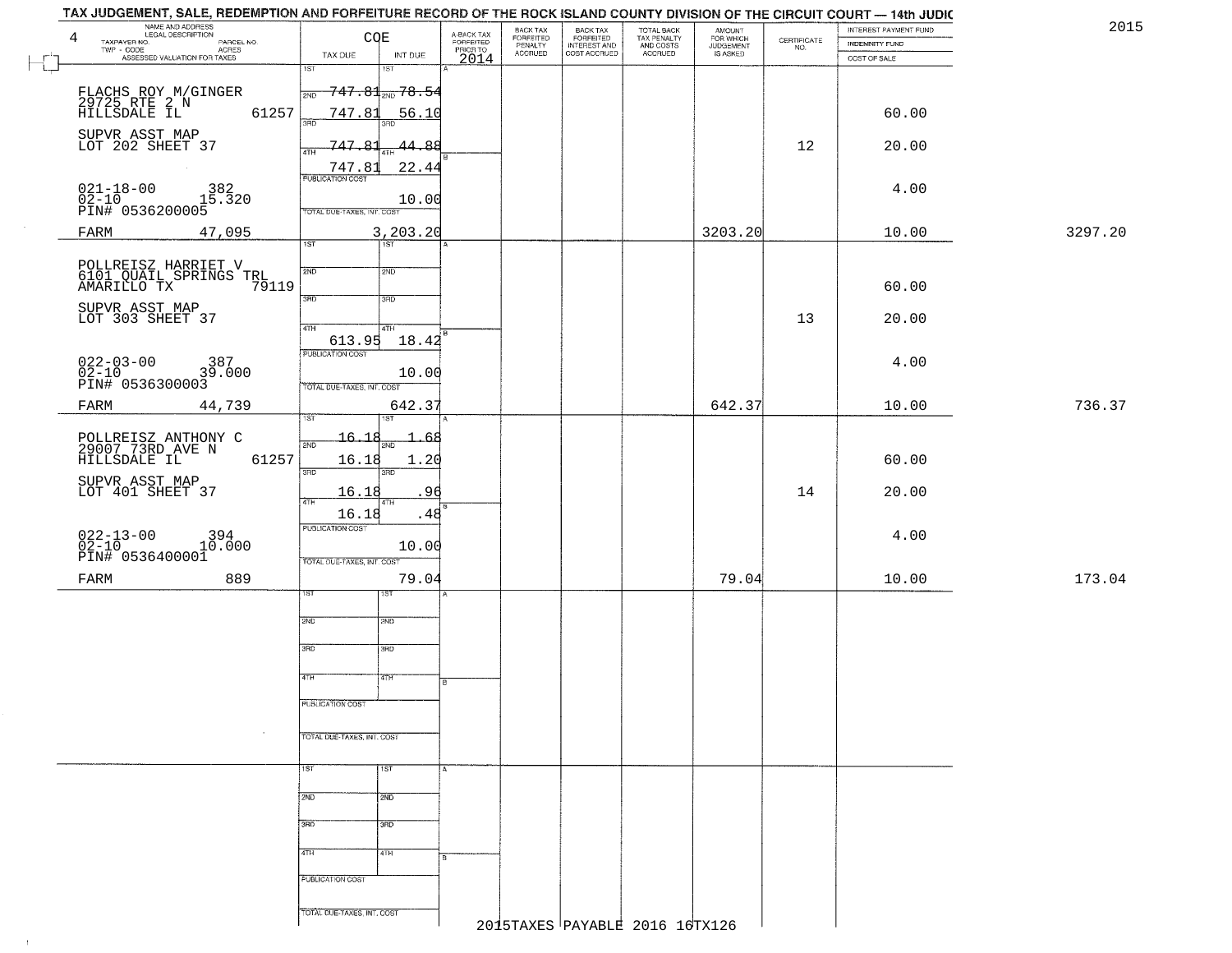| 4                                   | TAX JUDGEMENT, SALE, REDEMPTION AND FORFEITURE RECORD OF THE ROCK ISLAND COUNTY DIVISION OF THE CIRCUIT COURT — 14th JUDICIAL CIRCUIT OF ILLINOIS 2015<br>RATE<br>$\underset{\text{DATE of sale}}{\text{COE}}$<br>BY WHOM |                    | TOTAL DUE<br>TO REDEEM |                                                                                                                   | DATE OF REDEMP-          |                                  |                                            |                                                          |
|-------------------------------------|---------------------------------------------------------------------------------------------------------------------------------------------------------------------------------------------------------------------------|--------------------|------------------------|-------------------------------------------------------------------------------------------------------------------|--------------------------|----------------------------------|--------------------------------------------|----------------------------------------------------------|
|                                     | PURCHASED                                                                                                                                                                                                                 | $\%$<br><b>BID</b> |                        | SUBSEQUENT TAXES PAID, FEES, AND TIME EXTENSION.                                                                  | FROM SALE                | BY WHOM REDEEMED                 | TION OR DEED<br><b>YEAR</b><br>MO.<br>DAY. | RECEIVED REDEMPTION<br>MONEY IN FULL                     |
|                                     |                                                                                                                                                                                                                           |                    |                        |                                                                                                                   | LESS<br>COUNTY CLERK FEE |                                  |                                            |                                                          |
|                                     |                                                                                                                                                                                                                           |                    |                        |                                                                                                                   |                          |                                  |                                            |                                                          |
| PIN# 0536200005<br>REALTAX DEV LT'D |                                                                                                                                                                                                                           |                    |                        | 01/25/2017 Time Ext & incl<br>02/08/2017 Take Notice Fee                                                          | $07/01/2019$<br>20.59    |                                  |                                            |                                                          |
|                                     |                                                                                                                                                                                                                           | 01                 | 12/29/2016             |                                                                                                                   |                          |                                  |                                            |                                                          |
| 1                                   |                                                                                                                                                                                                                           |                    |                        |                                                                                                                   |                          |                                  |                                            | Certificate 1<br>Returned 1<br>& Cancelled<br>03/23/2017 |
|                                     |                                                                                                                                                                                                                           |                    |                        |                                                                                                                   |                          |                                  |                                            |                                                          |
|                                     |                                                                                                                                                                                                                           |                    |                        |                                                                                                                   |                          |                                  |                                            |                                                          |
|                                     |                                                                                                                                                                                                                           |                    |                        |                                                                                                                   |                          | 3,350.76<br>160.00 GINGER FLACHS | 02/24/2017                                 | Karen Kinney                                             |
|                                     |                                                                                                                                                                                                                           |                    |                        |                                                                                                                   |                          |                                  |                                            |                                                          |
|                                     |                                                                                                                                                                                                                           |                    |                        |                                                                                                                   |                          |                                  |                                            |                                                          |
|                                     | PIN# 0536800003<br>STEVE SODEMAN LIVING TRUST                                                                                                                                                                             |                    |                        | 01/17/2017 Time Ext & incl<br>01/17/2017 Take Notice Fee                                                          | 12/20/2019<br>20.47      |                                  |                                            |                                                          |
| $\overline{c}$                      |                                                                                                                                                                                                                           |                    | 12/29/2016             |                                                                                                                   |                          |                                  |                                            | Certificate<br>Returned                                  |
|                                     |                                                                                                                                                                                                                           |                    |                        |                                                                                                                   |                          |                                  |                                            | & Cancelled 2<br>08/03/2017                              |
|                                     |                                                                                                                                                                                                                           |                    |                        |                                                                                                                   |                          |                                  |                                            |                                                          |
|                                     |                                                                                                                                                                                                                           |                    |                        |                                                                                                                   |                          | 756.84<br>160.00 JOHN POLLREISZ  | 07/27/2017                                 | Karen Kinney                                             |
|                                     |                                                                                                                                                                                                                           |                    |                        |                                                                                                                   |                          |                                  |                                            |                                                          |
|                                     |                                                                                                                                                                                                                           |                    |                        |                                                                                                                   |                          |                                  |                                            |                                                          |
|                                     | PIN# 0536400001<br>STEVE SODEMAN LIVING TRUST                                                                                                                                                                             |                    |                        | $\begin{array}{cc} 01/17/2017 & \text{Time Ext} & \text{incl} \\ 01/17/2017 & \text{Take Notice Fee} \end{array}$ | 12/20/2019<br>20.47      |                                  |                                            |                                                          |
|                                     |                                                                                                                                                                                                                           |                    | 12/29/2016             |                                                                                                                   |                          |                                  |                                            | Certificate<br>Returned                                  |
| 3                                   |                                                                                                                                                                                                                           |                    |                        |                                                                                                                   |                          |                                  |                                            | 3<br>& Cancelled<br>08/03/2017                           |
|                                     |                                                                                                                                                                                                                           |                    |                        |                                                                                                                   |                          |                                  |                                            |                                                          |
|                                     |                                                                                                                                                                                                                           |                    |                        |                                                                                                                   |                          |                                  | 07/27/2017                                 | Karen Kinney                                             |
|                                     |                                                                                                                                                                                                                           |                    |                        |                                                                                                                   |                          | 193.51<br>160.00 JOHN POLLREISZ  |                                            |                                                          |
|                                     |                                                                                                                                                                                                                           |                    |                        |                                                                                                                   |                          |                                  |                                            |                                                          |
|                                     |                                                                                                                                                                                                                           |                    |                        |                                                                                                                   |                          |                                  |                                            |                                                          |
|                                     |                                                                                                                                                                                                                           |                    |                        |                                                                                                                   |                          |                                  |                                            |                                                          |
| 4                                   |                                                                                                                                                                                                                           |                    |                        |                                                                                                                   |                          |                                  |                                            | 4                                                        |
|                                     |                                                                                                                                                                                                                           |                    |                        |                                                                                                                   |                          |                                  |                                            |                                                          |
|                                     |                                                                                                                                                                                                                           |                    |                        |                                                                                                                   |                          |                                  |                                            |                                                          |
|                                     |                                                                                                                                                                                                                           |                    |                        |                                                                                                                   |                          |                                  |                                            |                                                          |
|                                     |                                                                                                                                                                                                                           |                    |                        |                                                                                                                   |                          |                                  |                                            |                                                          |
|                                     |                                                                                                                                                                                                                           |                    |                        |                                                                                                                   |                          |                                  |                                            |                                                          |
|                                     |                                                                                                                                                                                                                           |                    |                        |                                                                                                                   |                          |                                  |                                            |                                                          |
|                                     |                                                                                                                                                                                                                           |                    |                        |                                                                                                                   |                          |                                  |                                            |                                                          |
| 5                                   |                                                                                                                                                                                                                           |                    |                        |                                                                                                                   |                          |                                  |                                            | 5                                                        |
|                                     |                                                                                                                                                                                                                           |                    |                        |                                                                                                                   |                          |                                  |                                            |                                                          |
|                                     |                                                                                                                                                                                                                           |                    |                        |                                                                                                                   |                          |                                  |                                            |                                                          |
|                                     |                                                                                                                                                                                                                           |                    |                        | 2015TAXES PAYABLE 2016 16TX126                                                                                    |                          |                                  |                                            |                                                          |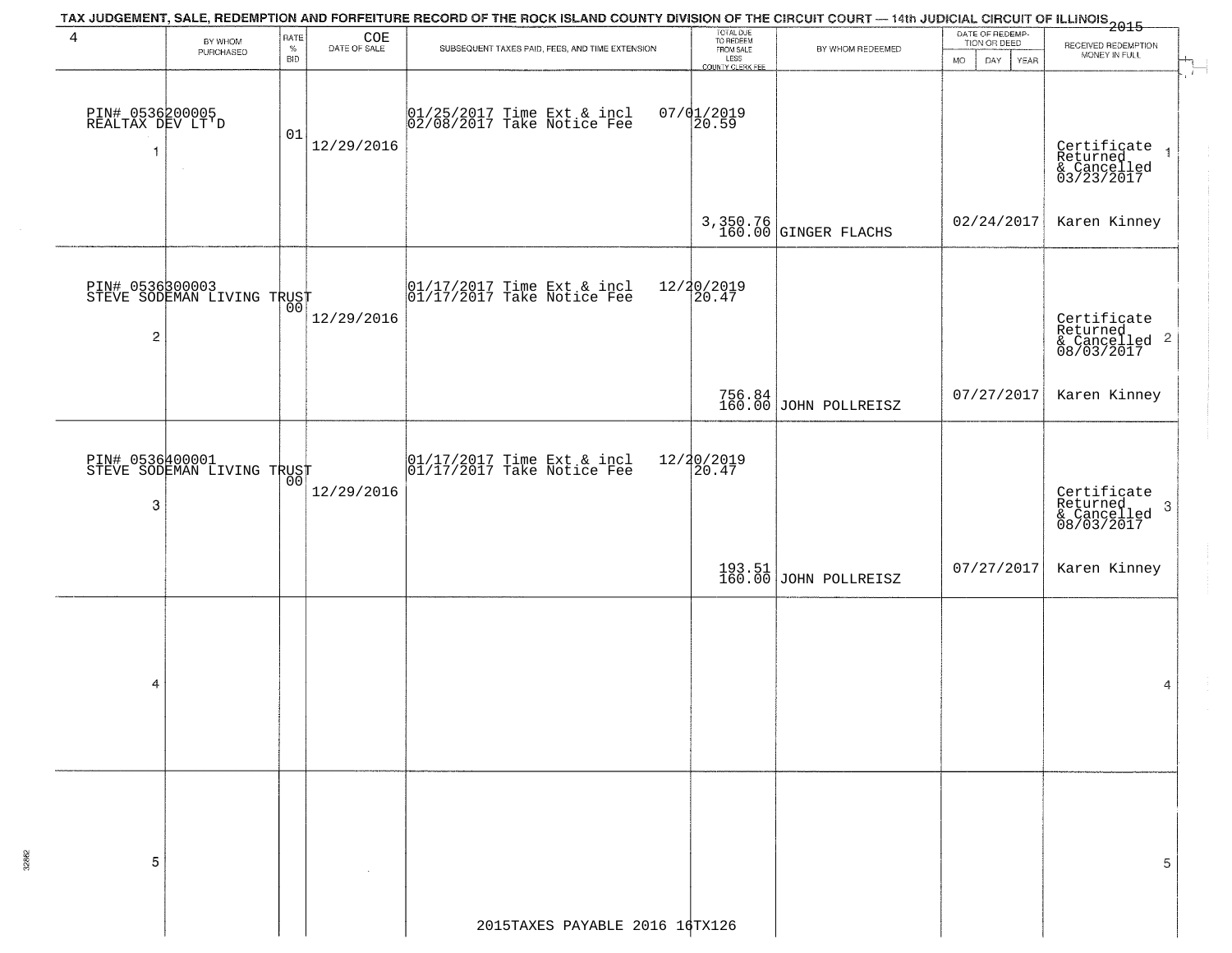| TAX JUDGEMENT, SALE, REDEMPTION AND FORFEITURE RECORD OF THE ROCK ISLAND COUNTY DIVISION OF THE CIRCUIT COURT - 14th JUDIC<br>NAME AND ADDRESS<br>LEGAL DESCRIPTION |                                 |                         | BACK TAX                    | BACK TAX<br>FORFEITED |                                        | AMOUNT<br>FOR WHICH |                                                                 | INTEREST PAYMENT FUND | 2015    |
|---------------------------------------------------------------------------------------------------------------------------------------------------------------------|---------------------------------|-------------------------|-----------------------------|-----------------------|----------------------------------------|---------------------|-----------------------------------------------------------------|-----------------------|---------|
| 5<br>TAXPAYER NO.<br>PARCEL NO.                                                                                                                                     | CANOE CREEK                     | A-BACK TAX<br>FORFEITED | <b>FORFEITED</b><br>PENALTY | <b>INTEREST AND</b>   | TOTAL BACK<br>TAX PENALTY<br>AND COSTS | <b>JUDGEMENT</b>    | $\begin{array}{c} \text{CERTIFICATE} \\ \text{NO.} \end{array}$ | INDEMNITY FUND        |         |
| ACRES<br>ASSESSED VALUATION FOR TAXES                                                                                                                               | INT DUE<br>TAX DUE              | PRIOR TO<br>2014        | <b>ACCRUED</b>              | COST ACCRUED          | <b>ACCRUED</b>                         | IS ASKED            |                                                                 | COST OF SALE          |         |
|                                                                                                                                                                     | 1ST<br>1ST                      |                         |                             |                       |                                        |                     |                                                                 |                       |         |
| BAUSTIAN RYAN J/KATE R W                                                                                                                                            | <del>665.03, 69.86</del><br>2ND |                         |                             |                       |                                        |                     |                                                                 |                       |         |
| 11520 317TH ST N                                                                                                                                                    |                                 |                         |                             |                       |                                        |                     |                                                                 |                       |         |
| 61257<br>HILLSDALE IL                                                                                                                                               | 665.03<br>49.90<br>3RD          |                         |                             |                       |                                        |                     |                                                                 | 60.00                 |         |
| SUPVR ASST MAP                                                                                                                                                      |                                 |                         |                             |                       |                                        |                     |                                                                 |                       |         |
| LOT 102 SHEET 11                                                                                                                                                    | 665.03<br><u>39.92</u>          |                         |                             |                       |                                        |                     | 15                                                              | 20.00                 |         |
|                                                                                                                                                                     | 19.96<br>665.03                 |                         |                             |                       |                                        |                     |                                                                 |                       |         |
| $006 - 13 - 00$<br>106                                                                                                                                              | <b>PUBLICATION COST</b>         |                         |                             |                       |                                        |                     |                                                                 | 4.00                  |         |
| $03 - 03$<br>28.660                                                                                                                                                 | 10.00                           |                         |                             |                       |                                        |                     |                                                                 |                       |         |
| PIN# 0617100010                                                                                                                                                     | TOTAL DUE-TAXES, INT. COST      |                         |                             |                       |                                        |                     |                                                                 |                       |         |
| 47,047<br>FARM                                                                                                                                                      | 2,849.76                        |                         |                             |                       |                                        | 2849.76             |                                                                 | 10.00                 | 2943.76 |
|                                                                                                                                                                     | <b>IST</b><br>1ST               |                         |                             |                       |                                        |                     |                                                                 |                       |         |
|                                                                                                                                                                     |                                 |                         |                             |                       |                                        |                     |                                                                 |                       |         |
| NIKWOOD PRODUCTS<br>PO BOX 214                                                                                                                                      | 2ND<br>2ND                      |                         |                             |                       |                                        |                     |                                                                 |                       |         |
| 61257<br>HILLSDALE IL                                                                                                                                               | 537.15<br>40.30<br>3RD          |                         |                             |                       |                                        |                     |                                                                 | 60.00                 |         |
| SUPVR ASST MAP                                                                                                                                                      |                                 |                         |                             |                       |                                        |                     |                                                                 |                       |         |
| LOT 302-1 SHEET 14<br>BOOKS OF LANDS                                                                                                                                | 32.24<br>537.15                 |                         |                             |                       |                                        |                     | 16                                                              | 20.00                 |         |
|                                                                                                                                                                     | 537.15<br>16.12                 |                         |                             |                       |                                        |                     |                                                                 |                       |         |
| $008 - 05 - 20$<br>$137 - B$                                                                                                                                        | PUBLICATION COST                |                         |                             |                       |                                        |                     |                                                                 | 4.00                  |         |
| $03 - 03$                                                                                                                                                           | 10.00                           |                         |                             |                       |                                        |                     |                                                                 |                       |         |
| PIN# 0620300003                                                                                                                                                     | TOTAL DUE-TAXES, INT. COST      |                         |                             |                       |                                        |                     |                                                                 |                       |         |
| 29,022                                                                                                                                                              | 1,710.11                        |                         |                             |                       |                                        | 1710.11             |                                                                 | 10.00                 | 1804.11 |
|                                                                                                                                                                     | is T<br>1ST                     |                         |                             |                       |                                        |                     |                                                                 |                       |         |
|                                                                                                                                                                     |                                 |                         |                             |                       |                                        |                     |                                                                 |                       |         |
| SHIPMAN JAMES D/NORMA L<br>PO BOX 165                                                                                                                               | 2ND<br>2ND                      |                         |                             |                       |                                        |                     |                                                                 |                       |         |
| HILLSDALE IL<br>61257                                                                                                                                               | 6.47<br>.50<br>3BD<br>3RD       |                         |                             |                       |                                        |                     |                                                                 | 60.00                 |         |
| W 70' LOT 1                                                                                                                                                         |                                 |                         |                             |                       |                                        |                     |                                                                 |                       |         |
| O W LOOKERS 1ST ADD<br>TO HILLSDALE                                                                                                                                 | 6.47<br>4 C<br>4TH<br>4TH       |                         |                             |                       |                                        |                     | 17                                                              | 20.00                 |         |
|                                                                                                                                                                     | 6.47<br>.20                     |                         |                             |                       |                                        |                     |                                                                 |                       |         |
| 278                                                                                                                                                                 | <b>PUBLICATION COST</b>         |                         |                             |                       |                                        |                     |                                                                 | 4.00                  |         |
| $022 - 09 - 00$<br>03-04                                                                                                                                            | 10.00                           |                         |                             |                       |                                        |                     |                                                                 |                       |         |
| PIN# 0621302008                                                                                                                                                     | TOTAL OUE-TAXES, INT. COST      |                         |                             |                       |                                        |                     |                                                                 |                       |         |
| 308                                                                                                                                                                 | 37.68                           |                         |                             |                       |                                        | 37.68               |                                                                 | 10.00                 | 131.68  |
|                                                                                                                                                                     |                                 |                         |                             |                       |                                        |                     |                                                                 |                       |         |
| SHIPMAN JAMES D/NORMA L<br>PO BOX 165                                                                                                                               | 6.47<br>70                      |                         |                             |                       |                                        |                     |                                                                 |                       |         |
| HILLSDALE IL<br>61257                                                                                                                                               | 2ND<br>2ND.<br>6.47<br>.50      |                         |                             |                       |                                        |                     |                                                                 | 60.00                 |         |
|                                                                                                                                                                     | 3RD<br>3HD                      |                         |                             |                       |                                        |                     |                                                                 |                       |         |
| W 70' LOT 2<br>O W LOOKERS 1ST ADD<br>TO HILLSDALE                                                                                                                  |                                 |                         |                             |                       |                                        |                     | 18                                                              | 20.00                 |         |
|                                                                                                                                                                     | 6.47<br>.40<br>4TH<br>4TH       |                         |                             |                       |                                        |                     |                                                                 |                       |         |
|                                                                                                                                                                     | .20<br>6.47                     |                         |                             |                       |                                        |                     |                                                                 |                       |         |
| $022 - 10 - 00$<br>03-04<br>279                                                                                                                                     | PUBLICATION COS-                |                         |                             |                       |                                        |                     |                                                                 | 4.00                  |         |
|                                                                                                                                                                     | 10.00                           |                         |                             |                       |                                        |                     |                                                                 |                       |         |
| PIN# 0621302009<br>$\sim 100$                                                                                                                                       | TOTAL DUE-TAXES, INT. COST      |                         |                             |                       |                                        |                     |                                                                 |                       |         |
| 308                                                                                                                                                                 | 37.68                           |                         |                             |                       |                                        | 37.68               |                                                                 | 10.00                 | 131.68  |
|                                                                                                                                                                     |                                 |                         |                             |                       |                                        |                     |                                                                 |                       |         |
| SHIPMAN JAMES D/NORMA L                                                                                                                                             | .70<br>6.4                      |                         |                             |                       |                                        |                     |                                                                 |                       |         |
| PO BOX 165<br>61257<br>HILLSDALE IL                                                                                                                                 | 2ND<br>2ND.<br>6.41<br>.50      |                         |                             |                       |                                        |                     |                                                                 | 60.00                 |         |
|                                                                                                                                                                     | 3RD<br>3RD                      |                         |                             |                       |                                        |                     |                                                                 |                       |         |
| W 70' LOT 3<br>O W LOOKERS 1ST ADD                                                                                                                                  | 6.4'<br>.40                     |                         |                             |                       |                                        |                     | 19                                                              | 20.00                 |         |
| TO HILLSDALE                                                                                                                                                        | 4TH<br>4TH                      |                         |                             |                       |                                        |                     |                                                                 |                       |         |
|                                                                                                                                                                     | .20 <sup>8</sup><br>6.47        |                         |                             |                       |                                        |                     |                                                                 |                       |         |
| $022 - 11 - 00$<br>03-04<br>280                                                                                                                                     | PUBLICATION COST                |                         |                             |                       |                                        |                     |                                                                 | 4.00                  |         |
|                                                                                                                                                                     | 10.00                           |                         |                             |                       |                                        |                     |                                                                 |                       |         |
| PIN# 0621302010                                                                                                                                                     | TOTAL DUE-TAXES, INT. COST      |                         |                             |                       |                                        |                     |                                                                 |                       |         |
| 308                                                                                                                                                                 | 37.68                           |                         |                             |                       |                                        | 37.68               |                                                                 | 10.00                 | 131.68  |
|                                                                                                                                                                     |                                 |                         |                             |                       | 2015 TAVEC DAVADIE 2016 16TV126        |                     |                                                                 |                       |         |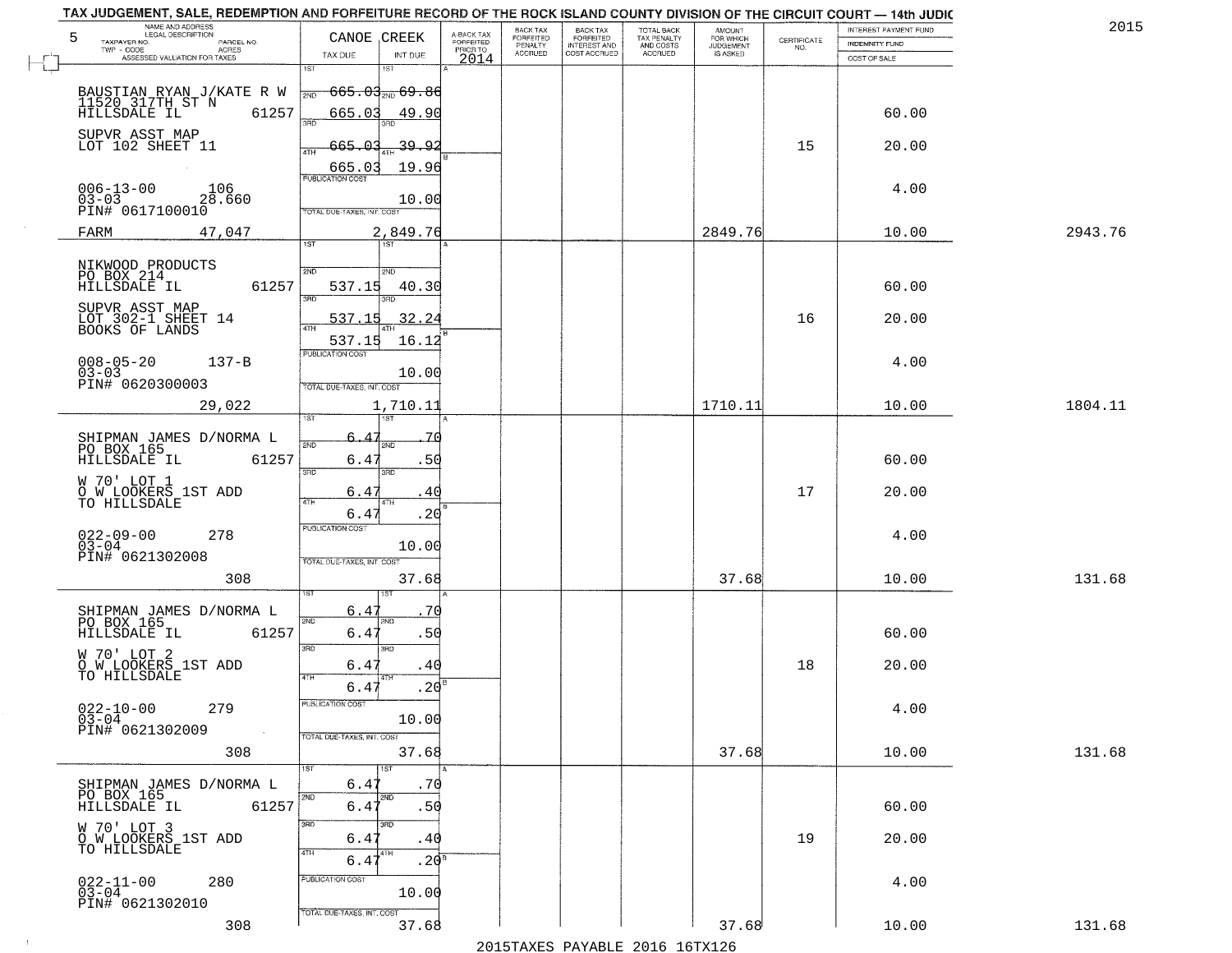|                                                   |                                                   |                            |                             | TAX JUDGEMENT, SALE, REDEMPTION AND FORFEITURE RECORD OF THE ROCK ISLAND COUNTY DIVISION OF THE CIRCUIT COURT — 14th JUDICIAL CIRCUIT OF ILLINOIS 2015                                                                                      |                                                                                                            |                                      |                                                                    |                                                                                                 |
|---------------------------------------------------|---------------------------------------------------|----------------------------|-----------------------------|---------------------------------------------------------------------------------------------------------------------------------------------------------------------------------------------------------------------------------------------|------------------------------------------------------------------------------------------------------------|--------------------------------------|--------------------------------------------------------------------|-------------------------------------------------------------------------------------------------|
| 5                                                 | BY WHOM<br>PURCHASED                              | RATE<br>$\%$<br><b>BID</b> | CANOE CREEK<br>DATE OF SALE | SUBSEQUENT TAXES PAID, FEES, AND TIME EXTENSION                                                                                                                                                                                             | TOTAL DUE<br>TO REDEEM<br>FROM SALE<br>LESS<br><b>COUNTY CLERK FEE</b>                                     | BY WHOM REDEEMED                     | DATE OF REDEMP-<br>TION OR DEED<br><b>MO</b><br>DAY<br><b>YEAR</b> | RECEIVED REDEMPTION<br>MONEY IN FULL                                                            |
| -1                                                | PIN# 0617100010    <br>STEVE SODEMAN LIVING TRUST | 0 <sub>0</sub>             | 12/29/2016                  | 01/17/2017 Time Ext & incl<br>01/17/2017 Take Notice Fee                                                                                                                                                                                    | 12/20/2019<br>20.47                                                                                        |                                      |                                                                    | $\mathbf{r}$<br>Certificate<br>Returned<br>$\rightarrow$<br>& Cancelled<br>05/23/2017           |
|                                                   |                                                   |                            |                             |                                                                                                                                                                                                                                             |                                                                                                            | $2,964.23$ RYAN/KATE BAUSTIAN        | 03/13/2017                                                         | Karen Kinney                                                                                    |
| PIN# 0620300003<br>RICO TRUSTEE<br>$\overline{2}$ |                                                   | 18                         | 12/29/2016                  | $\begin{array}{c}  03/14/2017 \text{ Time} \text{ Ext} & \text{incl} \\  03/14/2017 \text{ Take Notice } \text{Fe} \end{array}$                                                                                                             | 07/29/2019<br>20.59                                                                                        |                                      |                                                                    | Certificate<br>Returned<br>$\overline{2}$<br>& Cancelled<br>01/09/2018                          |
|                                                   |                                                   |                            |                             |                                                                                                                                                                                                                                             |                                                                                                            | 2, 474.18<br>160.00 NIKWOOD PRODUCTS | 11/07/2017                                                         | Karen Kinney                                                                                    |
| 3                                                 | PIN# 0621802008<br>JAMES MAYFIELD LIVING          | <b>TRUST</b><br>15         | 12/29/2016                  | $\begin{array}{ccc}  01/27/2017 \text{ Time} & \text{Ext} & \text{incl} \\  01/27/2017 \text{ Take Notice } \text{Fe} \end{array}$                                                                                                          | 07/09/2019<br>20.59                                                                                        |                                      |                                                                    | 3                                                                                               |
| PIN# 0621302009<br>RICO TRUSTEE<br>4              |                                                   | 18                         | 12/29/2016                  | $03/14/2017$ Time Ext & incl<br>$03/14/2017$ Take Notice Fee<br>$02/11/2019$ Take Notice Fee<br>$02/22/2019$ Circuit Clerks Fee<br>$03/05/2019$ Sheriffs Fee<br>$03/05/2019$ Sheriffs Fee<br>$11/17/2018$ Subs paid<br>11/18/2017 Subs paid | $\begin{smallmatrix} 07/29/2019\\20.59\\35.00\\51.18\\34.10\\35.61\\35.61\\58.36\\57.92 \end{smallmatrix}$ |                                      |                                                                    | TAX DEED ISSUED<br>  Certificate<br>Returned<br>-4<br>& Cancelled<br>12/26/2019<br>Karen Kinney |
| PIN# 0621302010<br>RICO TRUSTEE<br>5              |                                                   | 18                         | 12/29/2016                  | $03/14/2017$ Time Ext & incl<br>$03/14/2017$ Take Notice Fee<br>$02/11/2019$ Take Notice Fee<br>$02/22/2019$ Publication Fee<br>$03/05/2019$ Sheriffs Fee<br>$11/17/2018$ Subs paid<br>$11/18/2017$ Subs paid                               | 07/29/2019<br>20.59<br>$35.00$<br>$35.18$<br>$34.00$<br>$35.36$<br>$58.36$<br>$57.92$                      |                                      |                                                                    | TAX DEED ISSUED<br>Certificate<br>Returned<br>& Cancelled 5<br>12/26/2019                       |
|                                                   |                                                   |                            |                             | 2015TAXES PAYABLE 2016 16TX126                                                                                                                                                                                                              |                                                                                                            |                                      |                                                                    | Karen Kinney                                                                                    |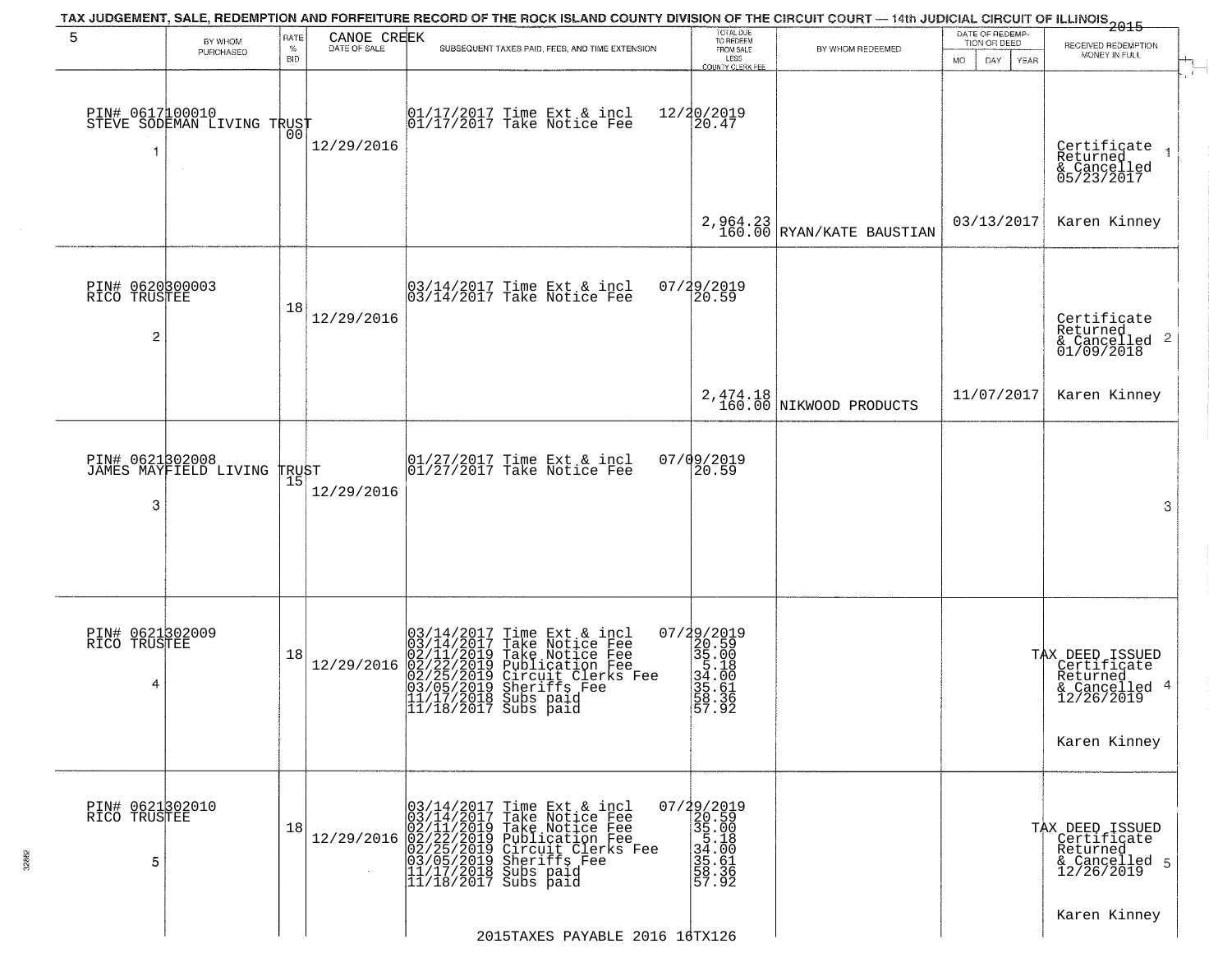| TOWNSPACING IT, WARE, ITEMENT TO IT AND LOTE BLOKE HEAVING OF THE HOOK ISLAND SOUNT LIDINGHOR OF THE UROUT SOUNT THIS BOOK. |                                                    |                             |                                                  |                                     |                        |                    |                       |          |
|-----------------------------------------------------------------------------------------------------------------------------|----------------------------------------------------|-----------------------------|--------------------------------------------------|-------------------------------------|------------------------|--------------------|-----------------------|----------|
| NAME AND ADDRESS<br>LEGAL DESCRIPTION                                                                                       |                                                    | BACK TAX                    | <b>BACK TAX</b>                                  | TOTAL BACK                          | <b>AMOUNT</b>          |                    | INTEREST PAYMENT FUND | 2015     |
| 6<br>TAXPAYER NO.<br>PARCEL NO.<br>ACRES<br>TWP - CODE                                                                      | A-BACK TAX<br>FORFEITED<br>CANOE CREEK<br>PRIOR TO | <b>FORFEITED</b><br>PENALTY | <b>FORFEITED</b><br>INTEREST AND<br>COST ACCRUED | TAX PENALTY<br>AND COSTS<br>ACCRUED | FOR WHICH<br>JUDGEMENT | CERTIFICATE<br>NO. | <b>INDEMNITY FUND</b> |          |
| ASSESSED VALUATION FOR TAXES                                                                                                | TAX DUE<br>INT DUE<br>2014                         | <b>ACCRUED</b>              |                                                  |                                     | IS ASKED               |                    | COST OF SALE          |          |
|                                                                                                                             | 1ST<br>1ST                                         |                             |                                                  |                                     |                        |                    |                       |          |
|                                                                                                                             |                                                    |                             |                                                  |                                     |                        |                    |                       |          |
| SHIPMAN JAMES D/NORMA L                                                                                                     | $6.47_{200}$<br>2ND                                |                             |                                                  |                                     |                        |                    |                       |          |
| PO BOX 165<br>61257                                                                                                         | 6.47<br>50                                         |                             |                                                  |                                     |                        |                    | 60.00                 |          |
|                                                                                                                             | 3RD<br>3RD                                         |                             |                                                  |                                     |                        |                    |                       |          |
| W 70' LOT 4<br>O W LOOKERS 1ST ADD                                                                                          |                                                    |                             |                                                  |                                     |                        | 20                 | 20.00                 |          |
| TO HILLSDALE                                                                                                                | 4TH<br>4TH                                         |                             |                                                  |                                     |                        |                    |                       |          |
|                                                                                                                             | .20<br>6.47                                        |                             |                                                  |                                     |                        |                    |                       |          |
| $022 - 12 - 00$                                                                                                             | <b>PUBLICATION COST</b>                            |                             |                                                  |                                     |                        |                    |                       |          |
| 281<br>$03 - 04$                                                                                                            | 10.00                                              |                             |                                                  |                                     |                        |                    | 4.00                  |          |
| PIN# 0621302011                                                                                                             | TOTAL DUE-TAXES, INT. COST                         |                             |                                                  |                                     |                        |                    |                       |          |
|                                                                                                                             |                                                    |                             |                                                  |                                     |                        |                    |                       |          |
| 308                                                                                                                         | 37.68<br>1ST<br>1ST                                |                             |                                                  |                                     | 37.68                  |                    | 10.00                 | 131.68   |
|                                                                                                                             |                                                    |                             |                                                  |                                     |                        |                    |                       |          |
| SHIPMAN JAMES D/NORMA L<br>PO BOX 165                                                                                       | 2ND<br>2ND                                         |                             |                                                  |                                     |                        |                    |                       |          |
| HILLSDALE IL<br>61257                                                                                                       | 6.47<br>.50                                        |                             |                                                  |                                     |                        |                    | 60.00                 |          |
|                                                                                                                             | 3RD<br>3RD                                         |                             |                                                  |                                     |                        |                    |                       |          |
| W 70' LOT 5                                                                                                                 |                                                    |                             |                                                  |                                     |                        |                    |                       |          |
| O W LOOKERS 1ST ADD<br>TO HILLSDALE                                                                                         | 6.4<br>4 C<br>ৰাম<br>4T <sub>1</sub>               |                             |                                                  |                                     |                        | 21                 | 20.00                 |          |
|                                                                                                                             | .20<br>6.47                                        |                             |                                                  |                                     |                        |                    |                       |          |
|                                                                                                                             | PUBLICATION COST                                   |                             |                                                  |                                     |                        |                    |                       |          |
| $022 - 13 - 00$<br>282<br>$03-04$                                                                                           |                                                    |                             |                                                  |                                     |                        |                    | 4.00                  |          |
| PIN# 0621302012                                                                                                             | 10.00<br>TOTAL DUE-TAXES, INT. COST                |                             |                                                  |                                     |                        |                    |                       |          |
|                                                                                                                             |                                                    |                             |                                                  |                                     |                        |                    |                       |          |
| 308                                                                                                                         | 37.68                                              |                             |                                                  |                                     | 37.68                  |                    | 10.00                 | 131.68   |
|                                                                                                                             | 1ST                                                |                             |                                                  |                                     |                        |                    |                       |          |
| NELSON JOHN W TRUST<br>219 HILLCREST DR                                                                                     | $\frac{200}{200}$ 3840.60 403.27                   |                             |                                                  |                                     |                        |                    |                       |          |
| 61254                                                                                                                       | 3840.60 288.05                                     |                             |                                                  |                                     |                        |                    | 60.00                 |          |
| GENESEO IL                                                                                                                  | 3RD                                                |                             |                                                  |                                     |                        |                    |                       |          |
| SUPVR ASST MAP                                                                                                              |                                                    |                             |                                                  |                                     |                        |                    |                       |          |
| LOT 124-1 SHEET 25                                                                                                          | 3840.60 230.44<br>4TH                              |                             |                                                  |                                     |                        | 22                 | 20.00                 |          |
|                                                                                                                             | 3840.60 115.22                                     |                             |                                                  |                                     |                        |                    |                       |          |
|                                                                                                                             | <b>PUBLICATION COST</b>                            |                             |                                                  |                                     |                        |                    |                       |          |
| $010 - 13 - 30$<br>$03 - 04$<br>$\frac{167-2}{2.513}$                                                                       | 10.00                                              |                             |                                                  |                                     |                        |                    | 4.00                  |          |
| PIN# 0628100039                                                                                                             | TOTAL OUE-TAXES, INT. COST                         |                             |                                                  |                                     |                        |                    |                       |          |
|                                                                                                                             |                                                    |                             |                                                  |                                     |                        |                    |                       |          |
| 182,916                                                                                                                     | 16,409.38                                          |                             |                                                  |                                     | 16409.38               |                    | 10.00                 | 16503.38 |
|                                                                                                                             | 1ST                                                |                             |                                                  |                                     |                        |                    |                       |          |
| SPAHR NANCY L<br>12201 E_400TH RD                                                                                           | <u>245.98</u><br><u>25.83</u>                      |                             |                                                  |                                     |                        |                    |                       |          |
| CLAREMORE OK                                                                                                                | 2ND                                                |                             |                                                  |                                     |                        |                    |                       |          |
| 74017                                                                                                                       | 245.98<br>18.45                                    |                             |                                                  |                                     |                        |                    | 60.00                 |          |
| SUPVR ASST MAP<br>LOT 303 SHEET 25                                                                                          | 3RD<br>3BD                                         |                             |                                                  |                                     |                        |                    |                       |          |
|                                                                                                                             | 245.98<br>14.76                                    |                             |                                                  |                                     |                        | 23                 | 20.00                 |          |
|                                                                                                                             | 7.38<br>245.98                                     |                             |                                                  |                                     |                        |                    |                       |          |
|                                                                                                                             | PUBLICATION COST                                   |                             |                                                  |                                     |                        |                    |                       |          |
| $011 - 18 - 50$<br>03-04<br>$184 - 1$                                                                                       |                                                    |                             |                                                  |                                     |                        |                    | 4.00                  |          |
| .400<br>PIN# 0628300003                                                                                                     | 10.00                                              |                             |                                                  |                                     |                        |                    |                       |          |
|                                                                                                                             | TOTAL DUE-TAXES, INT. COST                         |                             |                                                  |                                     |                        |                    |                       |          |
| 22,715                                                                                                                      | 1,060.34                                           |                             |                                                  |                                     | 1060.34                |                    | 10.00                 | 1154.34  |
|                                                                                                                             | 1ST<br>1ST                                         |                             |                                                  |                                     |                        |                    |                       |          |
| NICHOLSON FAMILY TRUST<br>615 MAIN ST                                                                                       |                                                    |                             |                                                  |                                     |                        |                    |                       |          |
|                                                                                                                             | 2ND<br>2ND                                         |                             |                                                  |                                     |                        |                    |                       |          |
| 61257<br>HILLSDALE IL                                                                                                       | 16.15<br>1.20                                      |                             |                                                  |                                     |                        |                    | 60.00                 |          |
| SUPVR ASST MAP                                                                                                              | 3RD<br>3BD                                         |                             |                                                  |                                     |                        |                    |                       |          |
| LOT 109 SHEET 18                                                                                                            | 16.15<br>.96                                       |                             |                                                  |                                     |                        | 24                 | 20.00                 |          |
|                                                                                                                             | 4TH<br>$16.15^{4}$<br>$.48^{\circ}$                |                             |                                                  |                                     |                        |                    |                       |          |
|                                                                                                                             |                                                    |                             |                                                  |                                     |                        |                    |                       |          |
| $013 - 09 - 40$<br>03-04<br>$201 - 2$                                                                                       | PUBLICATION COST                                   |                             |                                                  |                                     |                        |                    | 4.00                  |          |
| PIN# 0629100011                                                                                                             | 10.00                                              |                             |                                                  |                                     |                        |                    |                       |          |
|                                                                                                                             | TOTAL DUE-TAXES, INT. COST                         |                             |                                                  |                                     |                        |                    |                       |          |
| 769                                                                                                                         | 61.09                                              |                             |                                                  |                                     | 61.09                  |                    | 10.00                 | 155.09   |

TAX JUDGEMENT, SALE, REDEMPTION AND FORFEITURE RECORD OF THE ROCK ISLAND COUNTY DIVISION OF THE CIRCUIT COURT - 14th JUDIC

2015TAXES PAYABLE 2016 16TX126

 $\sim 40$ 

155.09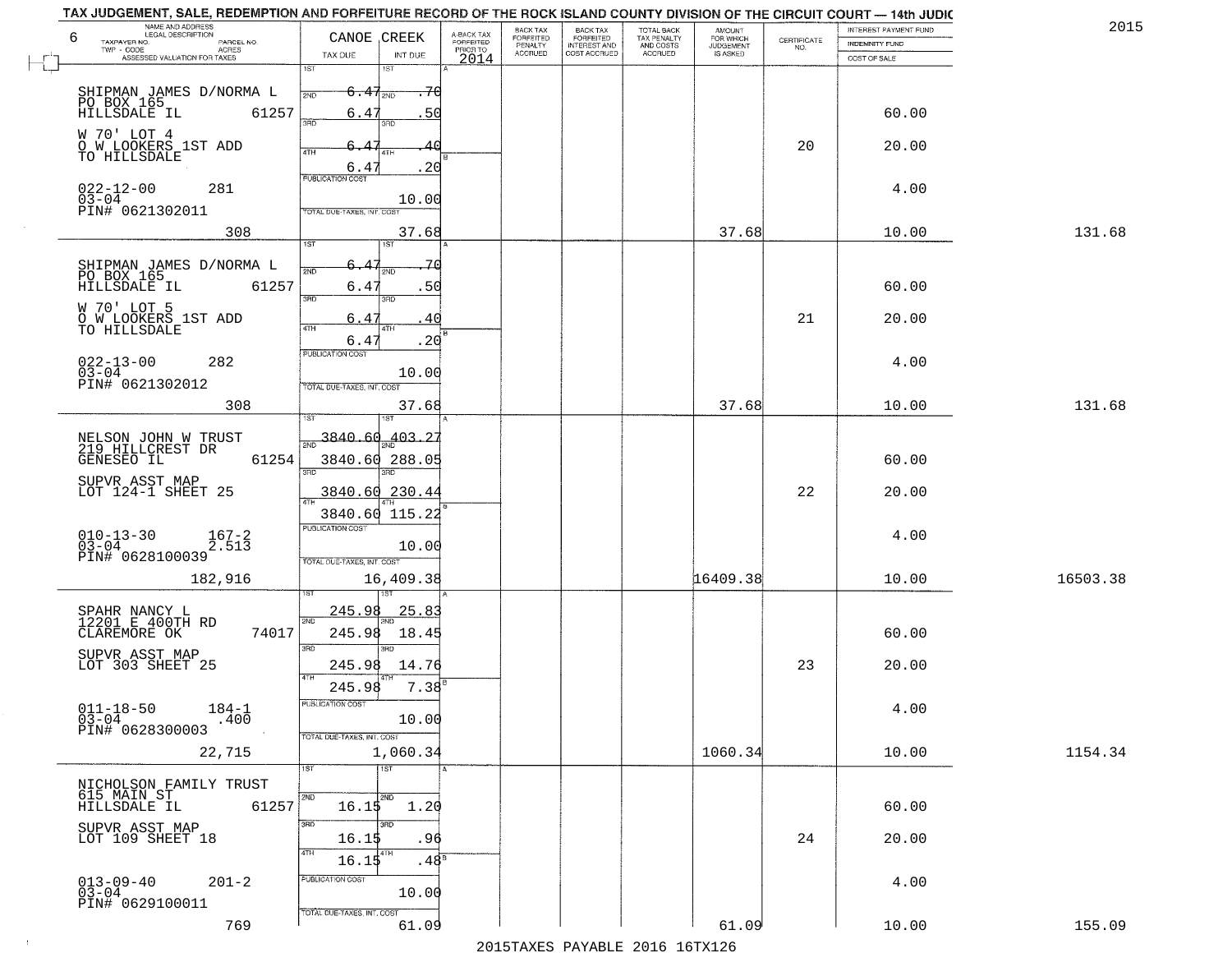| 6                    | BY WHOM                                       | RATE                            | CANOE CREEK<br>DATE OF SALE | TAX JUDGEMENT, SALE, REDEMPTION AND FORFEITURE RECORD OF THE ROCK ISLAND COUNTY DIVISION OF THE CIRCUIT COURT — 14th JUDICIAL CIRCUIT OF ILLINOIS 2015 | TOTAL DUE<br>TO REDEEM |                                                | DATE OF REDEMP-<br>TION OR DEED   | RECEIVED REDEMPTION |                                                           |
|----------------------|-----------------------------------------------|---------------------------------|-----------------------------|--------------------------------------------------------------------------------------------------------------------------------------------------------|------------------------|------------------------------------------------|-----------------------------------|---------------------|-----------------------------------------------------------|
|                      | PURCHASED                                     | $\%$<br><b>BID</b>              |                             | SUBSEQUENT TAXES PAID, FEES, AND TIME EXTENSION                                                                                                        |                        | FROM SALE<br>LESS                              | BY WHOM REDEEMED                  | MO.<br>DAY.<br>YEAR | MONEY IN FULL                                             |
| 1                    | PIN# 0621302011<br>JAMES MAYFIELD LIVING      | <b>TRUST</b><br>$\overline{15}$ | 12/29/2016                  | $\begin{bmatrix} 01/27/2017 \\ 01/27/2017 \\ 01 \end{bmatrix}$ Take Notice Fee                                                                         |                        | COUNTY CLERK FEE<br>$07/09/2019$<br>20.59      |                                   |                     | $\mathbf{r}$<br>1                                         |
| $\overline{c}$       | PIN# 0621302012<br>JAMES MAYFIELD LIVING      | TRUST<br>  15                   | 12/29/2016                  | 01/27/2017 Time Ext & incl<br>01/27/2017 Take Notice Fee                                                                                               |                        | 07/09/2019<br>20.59                            |                                   |                     | 2                                                         |
| PIN# 0628100039<br>3 | STEVE SODEMAN LIVING TRUST                    | 02                              | 12/29/2016                  | 01/17/2017 Time Ext & incl<br>01/17/2017 Take Notice Fee                                                                                               |                        | 12/20/2019<br>20.47                            |                                   |                     | Certificate<br>Returned<br>3<br>& Cancelled<br>03/23/2017 |
|                      |                                               |                                 |                             |                                                                                                                                                        |                        |                                                | 16,853.92 JOHN/EYVONNE NELSON     | 02/16/2017          | Karen Kinney                                              |
| 4                    | PIN# 0628300003<br>STEVE SODEMAN LIVING TRUST | 01                              |                             | 01/17/2017 Time Ext & incl<br>01/17/2017 Take Notice Fee<br>11/20/2018 Subs paid<br>12/29/2016 11/21/2017 Subs paid                                    |                        | 12/20/2019<br>1,120.47<br>1,156.78<br>1,124.04 |                                   |                     | Certificate<br>Returned<br>& Cancelled 4<br>04/15/2019    |
|                      |                                               |                                 |                             |                                                                                                                                                        |                        |                                                | 3,921.93<br>160.00 MAURICE GIBSON | 03/06/2019          | Karen Kinney                                              |
| 5                    | PIN# 0629100011<br>STEVE SODEMAN LIVING TRUST | $\frac{18}{18}$                 | 12/29/2016                  | 01/17/2017 Time Ext & incl<br>01/17/2017 Take Notice Fee<br>11/21/2017 Subs paid                                                                       |                        | 12/20/2019<br>20.47<br>99.74                   |                                   |                     | Certificate<br>Returned<br>& Cancelled 5<br>08/02/2018    |
|                      |                                               |                                 |                             |                                                                                                                                                        |                        |                                                | 398.93<br>160.00 BROOKS LAW FIRM  | 07/24/2018          | Karen Kinney                                              |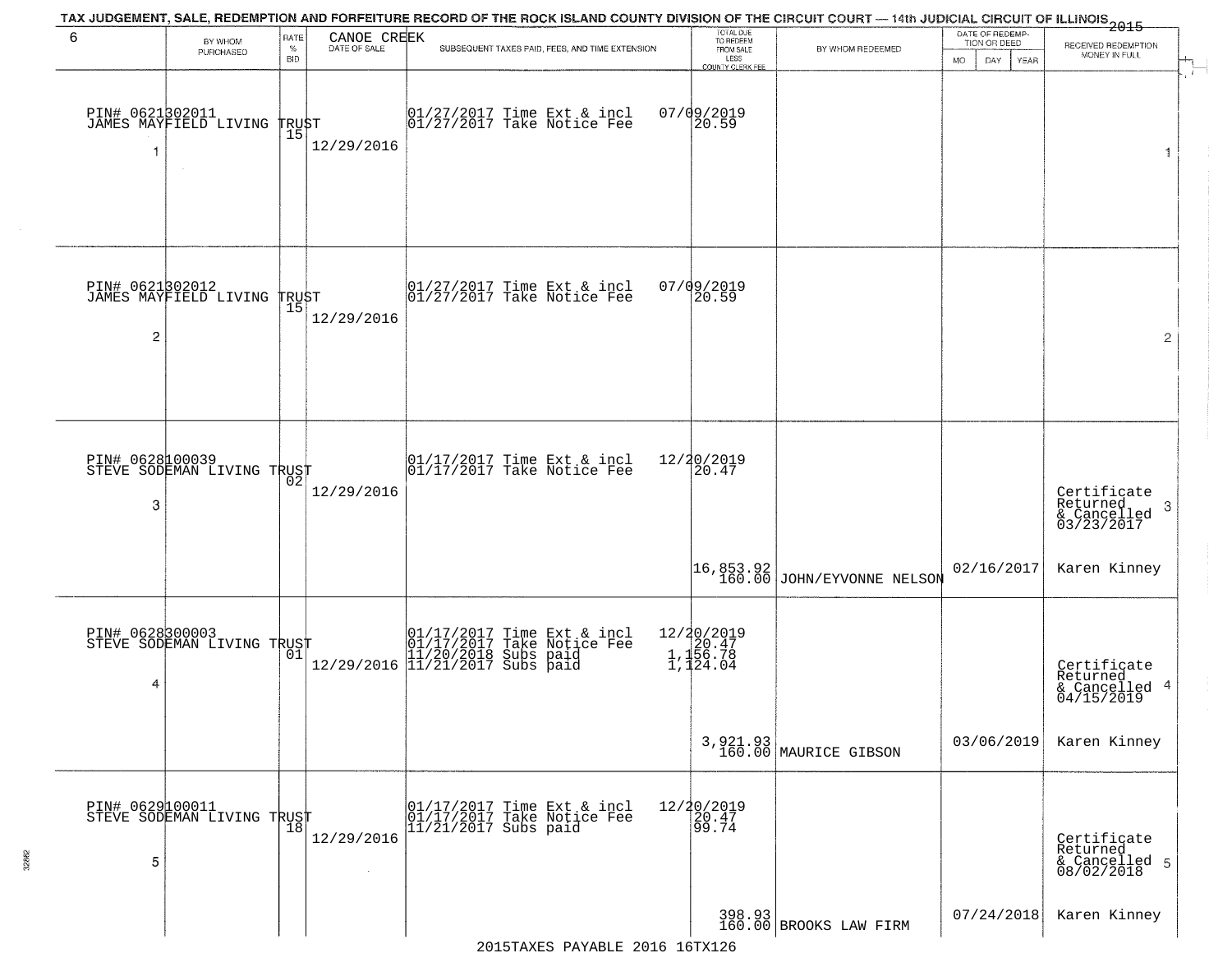| NAME AND ADDRESS<br>LEGAL DESCRIPTION<br>7<br>TAXPAYER NO.<br>PARCEL NO. | CANOE CREEK                                  | A-BACK TAX<br>FORFEITED<br>PRIOR TO | BACK TAX<br>FORFEITED     | BACK TAX<br>FORFEITED<br>INTEREST AND | TOTAL BACK<br>TAX PENALTY<br>AND COSTS | AMOUNT<br>FOR WHICH          | CERTIFICATE | INTEREST PAYMENT FUND                 | 2015    |
|--------------------------------------------------------------------------|----------------------------------------------|-------------------------------------|---------------------------|---------------------------------------|----------------------------------------|------------------------------|-------------|---------------------------------------|---------|
| $TWP - CODE$<br>ACRES<br>ASSESSED VALUATION FOR TAXES                    | TAX DUE<br>INT DUE                           | 2014                                | PENALTY<br><b>ACCRUED</b> | COST ACCRUED                          | <b>ACCRUED</b>                         | <b>JUDGEMENT</b><br>IS ASKED | NO.         | <b>INDEMNITY FUND</b><br>COST OF SALE |         |
|                                                                          | 1ST<br>1ST                                   |                                     |                           |                                       |                                        |                              |             |                                       |         |
|                                                                          | 2ND<br>2ND                                   |                                     |                           |                                       |                                        |                              |             |                                       |         |
| NICHOLSON FAMILY TRST<br>PO BOX 214<br>HILLSDALE IL 6:<br>61257          | 462.51<br>34.70                              |                                     |                           |                                       |                                        |                              |             | 60.00                                 |         |
| LOT 11<br>PEARSALL ADD TO HILLSDALE<br>LOT 12 AND E 40 FT OF LOT         | 27.76<br>462.51                              |                                     |                           |                                       |                                        |                              | 25          | 20.00                                 |         |
|                                                                          | 4TH<br>13.88<br>462.51                       |                                     |                           |                                       |                                        |                              |             |                                       |         |
| $028 - 19 - 00$<br>413                                                   | PUBLICATION COST                             |                                     |                           |                                       |                                        |                              |             | 4.00                                  |         |
| $03 - 04$<br>PIN# 0629101010                                             | 10.00<br>TOTAL DUE-TAXES, INT. COST          |                                     |                           |                                       |                                        |                              |             |                                       |         |
| 33,028                                                                   | 1,473.87                                     |                                     |                           |                                       |                                        | 1473.87                      |             | 10.00                                 | 1567.87 |
|                                                                          | 1ST<br>1ST                                   |                                     |                           |                                       |                                        |                              |             |                                       |         |
| GRAPHIC CONCEPTS<br>305 MAIN ST                                          | 554.75<br>58.2<br>2ND                        |                                     |                           |                                       |                                        |                              |             |                                       |         |
| 61257                                                                    | 554.75<br>41.60<br>$\overline{\text{3BD}}$   |                                     |                           |                                       |                                        |                              |             | 60.00                                 |         |
| LOT 1 BLOCK 3<br>HILLSDALE                                               | 554.75<br>33.<br>-28                         |                                     |                           |                                       |                                        |                              | 26          | 20.00                                 |         |
| ALL OF L 2 AND W 10 FT                                                   | 16.64<br>554.75                              |                                     |                           |                                       |                                        |                              |             |                                       |         |
| $020 - 12 - 00$<br>266<br>$03 - 04$                                      | PUBLICATION COST<br>10.00                    |                                     |                           |                                       |                                        |                              |             | 4.00                                  |         |
| PIN# 0629203009                                                          | TOTAL DUE-TAXES, INT. COST                   |                                     |                           |                                       |                                        |                              |             |                                       |         |
| 26,421                                                                   | 2,378.76<br>1ST.                             |                                     |                           |                                       |                                        | 2378.76                      |             | 10.00                                 | 2472.76 |
|                                                                          |                                              |                                     |                           |                                       |                                        |                              |             |                                       |         |
| SOLOMON CARMEN M<br>110 JACKSON ST<br>HILLSDALE IL<br>61257              | S/ID<br>2ND<br>630.63<br>47.30               |                                     |                           |                                       |                                        |                              |             | 60.00                                 |         |
| LOT 10 BLOCK 2                                                           | 3BD<br>3BD                                   |                                     |                           |                                       |                                        |                              |             |                                       |         |
| LIPHARDST 1ST ADD TO<br>HILLSDALE                                        | 630.63<br>37.84<br>4TH                       |                                     |                           |                                       |                                        |                              | 27          | 20.00                                 |         |
| ALL OF LOTS 8-9 AND                                                      | 18.92<br>630.63<br><b>PUBLICATION COST</b>   |                                     |                           |                                       |                                        |                              |             |                                       |         |
| $025 - 13 - 00$<br>03-04<br>342                                          | 10.00                                        |                                     |                           |                                       |                                        |                              |             | 4.00                                  |         |
| PIN# 0629206007<br>36,035                                                | TOTAL OUE-TAXES, INT. COST                   |                                     |                           |                                       |                                        | 2005.95                      |             | 10.00                                 | 2099.95 |
|                                                                          | 2,005.95                                     |                                     |                           |                                       |                                        |                              |             |                                       |         |
| GLAZIER RONALD E/ROXANNE<br>448 JACKSON ST                               | <u>372.92</u><br>39.1<br>2ND                 |                                     |                           |                                       |                                        |                              |             |                                       |         |
| HILLSDALE IL<br>61257                                                    | 372.92<br>27.95                              |                                     |                           |                                       |                                        |                              |             | 60.00                                 |         |
| SUPVR ASST MAP<br>LOT 408 SHEET 21                                       | 3RD<br>3BD<br>372.92<br>22.36                |                                     |                           |                                       |                                        |                              | 28          | 20.00                                 |         |
|                                                                          | 4TH<br>372.92 11.18                          |                                     |                           |                                       |                                        |                              |             |                                       |         |
| $013 - 22 - 60$<br>03-04<br>$205 - G$<br>2.250                           | PUBLICATION COST                             |                                     |                           |                                       |                                        |                              |             | 4.00                                  |         |
| PIN# 0629400009                                                          | 10.00<br>TOTAL DUE-TAXES, INT. COST          |                                     |                           |                                       |                                        |                              |             |                                       |         |
| 23,761                                                                   | 1,602.30                                     |                                     |                           |                                       |                                        | 1602.30                      |             | 10.00                                 | 1696.30 |
|                                                                          | 1ST<br>1ST                                   |                                     |                           |                                       |                                        |                              |             |                                       |         |
| VERMEIRE JAMES J<br>456 JACKSON ST                                       | 2.38<br>22.64<br>2ND<br>2ND<br>1.70<br>22.64 |                                     |                           |                                       |                                        |                              |             |                                       |         |
| 61257<br>HILLSDALE IL<br>SUPVR ASST MAP                                  | उत्तर<br>3RD                                 |                                     |                           |                                       |                                        |                              |             | 60.00                                 |         |
| LOT 412 SHEET 21                                                         | 1.36<br>22.64                                |                                     |                           |                                       |                                        |                              | 29          | 20.00                                 |         |
|                                                                          | 4TH<br>4TH<br>.68 <sup>B</sup><br>22.64      |                                     |                           |                                       |                                        |                              |             |                                       |         |
| $013 - 22 - 70$<br>03-04<br>$205 - I$                                    | PUBLICATION COST<br>10.00                    |                                     |                           |                                       |                                        |                              |             | 4.00                                  |         |
| PIN# 0629400015                                                          | TOTAL DUE-TAXES, INT. COST                   |                                     |                           |                                       |                                        |                              |             |                                       |         |
| 1,078                                                                    | 106.68                                       |                                     |                           |                                       |                                        | 106.68                       |             | 10.00                                 | 200.68  |

 $\sim 10$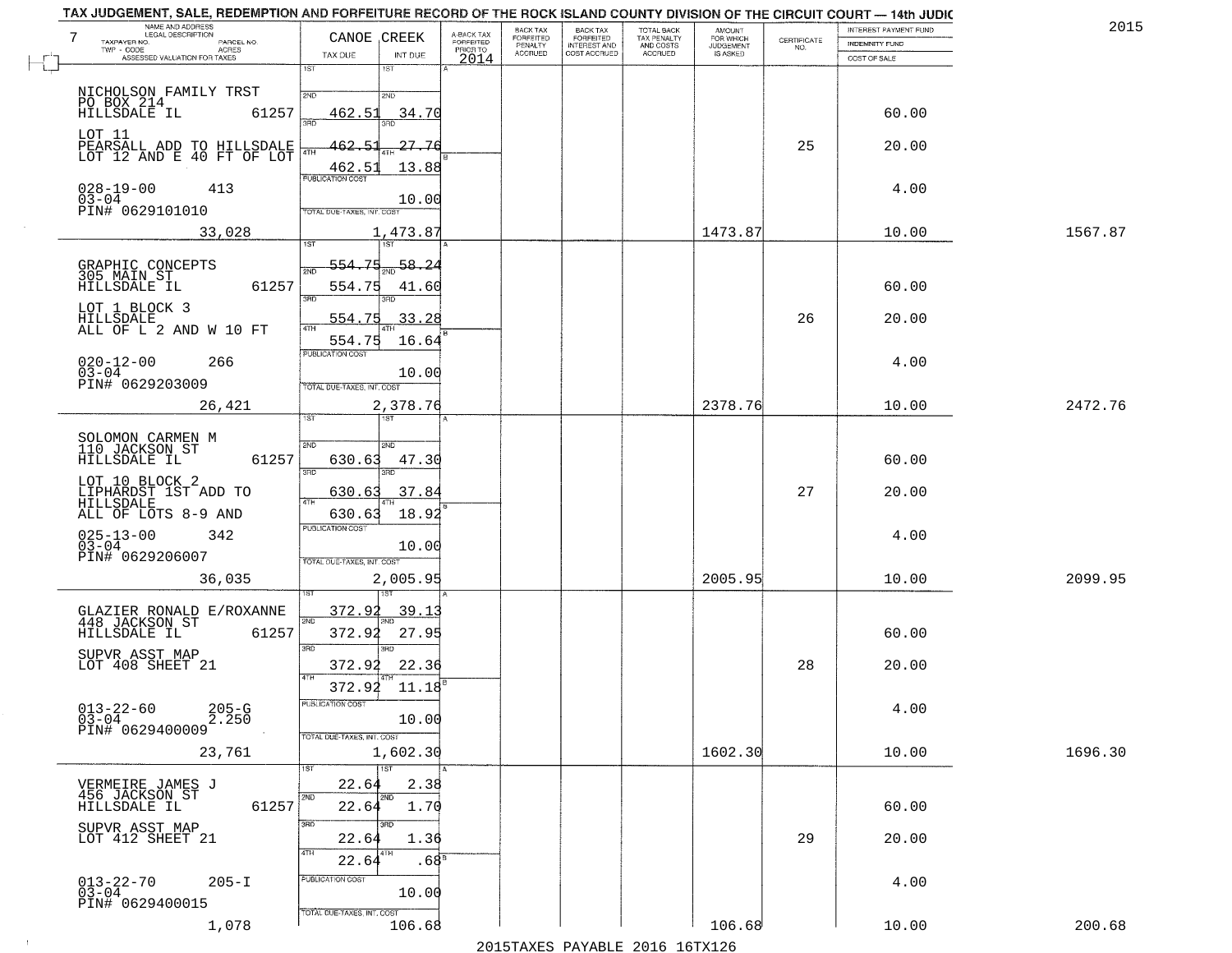| 7                                                 | BY WHOM<br>PURCHASED                              | RATE<br>$\%$<br><b>BID</b> | CANOE CREEK<br>DATE OF SALE | SUBSEQUENT TAXES PAID, FEES, AND TIME EXTENSION                                                                                                                                                                                                       | TOTAL DUE<br>TO REDEEM<br>FROM SALE<br>LESS                                                                                                                            | BY WHOM REDEEMED                                                                                                    | DATE OF REDEMP-<br>TION OR DEED<br><b>MO</b><br>DAY.<br>YEAR | 2015<br>RECEIVED REDEMPTION<br>MONEY IN FULL                                        |
|---------------------------------------------------|---------------------------------------------------|----------------------------|-----------------------------|-------------------------------------------------------------------------------------------------------------------------------------------------------------------------------------------------------------------------------------------------------|------------------------------------------------------------------------------------------------------------------------------------------------------------------------|---------------------------------------------------------------------------------------------------------------------|--------------------------------------------------------------|-------------------------------------------------------------------------------------|
| PIN# 0629101010<br>-1                             | STEVE SODEMAN LIVING TRUST                        | 00                         | 12/29/2016                  | $\begin{bmatrix} 01/17/2017 \\ 01/17/2017 \end{bmatrix}$ Take Notice Fee                                                                                                                                                                              | COUNTY CLERK FEE<br>12/20/2019<br>20.47                                                                                                                                |                                                                                                                     |                                                              | Certifiçate<br>Returned<br>& Cancelled<br>11/28/2017                                |
|                                                   |                                                   |                            |                             |                                                                                                                                                                                                                                                       |                                                                                                                                                                        | $1,588.34$ NICOLSON FAMILY TRUST                                                                                    | 10/19/2017                                                   | Karen Kinney                                                                        |
| PIN# 0629203009<br>RICO TRUSTEE<br>$\overline{2}$ |                                                   | 18                         | 12/29/2016                  | $03/14/2017$ Time Ext & incl<br>$03/14/2017$ Take Notice Fee<br>$02/11/2019$ Take Notice Fee<br>$02/22/2019$ Publication Fee<br>$03/05/2019$ Sheriffs Fee<br>$11/17/2018$ Subs paid<br>$11/18/2017$ Subs paid                                         | 07/29/2019<br>$\begin{array}{r} 22013 \\ 20.59 \\ 35.18 \\ 13.60 \\ 13.60 \\ 13.63 \\ 2,467.94 \\ 2,425.68 \end{array}$                                                |                                                                                                                     |                                                              | TAX DEED ISSUED<br>Certificate<br>Returned<br>$\frac{12}{26/26/2019}$<br>12/26/2019 |
|                                                   |                                                   |                            |                             |                                                                                                                                                                                                                                                       |                                                                                                                                                                        |                                                                                                                     |                                                              | Karen Kinney                                                                        |
| PIN# 0629206007<br>3                              | STEVE SODEMAN LIVING TRUST                        | 00                         | 12/29/2016                  | $\begin{array}{ccc}  01/17/2017 \text{ Time} & \text{Ext} & \text{incl} \\  01/17/2017 \text{ Take Notice } \text{Fe} \end{array}$                                                                                                                    | 12/20/2019<br>20.47                                                                                                                                                    |                                                                                                                     |                                                              | Certificate<br>Returned<br>3<br>& Cancelled<br>08/03/2017                           |
|                                                   |                                                   |                            |                             |                                                                                                                                                                                                                                                       |                                                                                                                                                                        | 2,120.42<br>160.00 MERIDIAN TITLE COMPANY                                                                           | 07/20/2017                                                   | Karen Kinney                                                                        |
| 4                                                 | PIN# 0629400009    <br>STEVE SODEMAN LIVING TRUST | 01                         | 12/29/2016                  | 01/17/2017 Time Ext & incl<br>01/17/2017 Take Notice Fee<br>08/21/2019 Take Notice Fee<br>08/21/2019 Circuit Clerks Fee<br>08/21/2019 Title Search Fee<br>08/21/2019 Subs paid<br>08/26/2019 Sheriffs Fee<br>10/15/2019 Sheriffs Fee<br>11/20/2018 Su | $\begin{array}{r} 12/20/2019 \\20.47 \\35.00 \\ \textrm{210.00} \\ 1.410.00 \\ 1.410.00 \\ \end{array}$<br>1, $\frac{1}{419}$ . 88<br>520.90<br>1, 693.94<br>1, 657.80 | $\begin{array}{c} 9,482.86 \\ 160.00 \end{array} \begin{array}{c} 12, \\ \text{ROMALD/ROXANNE GLAZIER} \end{array}$ | 12/13/2019                                                   | Certificate<br>Returned<br>& Cancelled 4<br>01/03/2020<br>Karen Kinney              |
| PIN# 0629400015<br>MORENO ARSENIO<br>5            |                                                   | 10                         | 12/29/2016                  | 01/17/2017 Time Ext & incl<br>01/17/2017 Take Notice Fee                                                                                                                                                                                              | 07/18/2019<br>20.47                                                                                                                                                    |                                                                                                                     |                                                              | Certificate<br>Returned<br>& Cancelled 5<br>10/25/2018                              |
|                                                   |                                                   |                            |                             | $2015T^2$ $T^2$ $R^2$ $R^2$ $R^2$ $R^2$ $R^2$ $R^2$ $R^2$ $R^2$ $R^2$ $R^2$ $R^2$ $R^2$ $R^2$ $R^2$ $R^2$ $R^2$ $R^2$ $R^2$ $R^2$ $R^2$ $R^2$ $R^2$ $R^2$ $R^2$ $R^2$ $R^2$ $R^2$ $R^2$ $R^2$ $R^2$ $R^2$ $R^2$ $R^2$ $R^2$                           |                                                                                                                                                                        | 301.42<br>160.00 JAMES VERMEIRE                                                                                     | 07/30/2018                                                   | Karen Kinney                                                                        |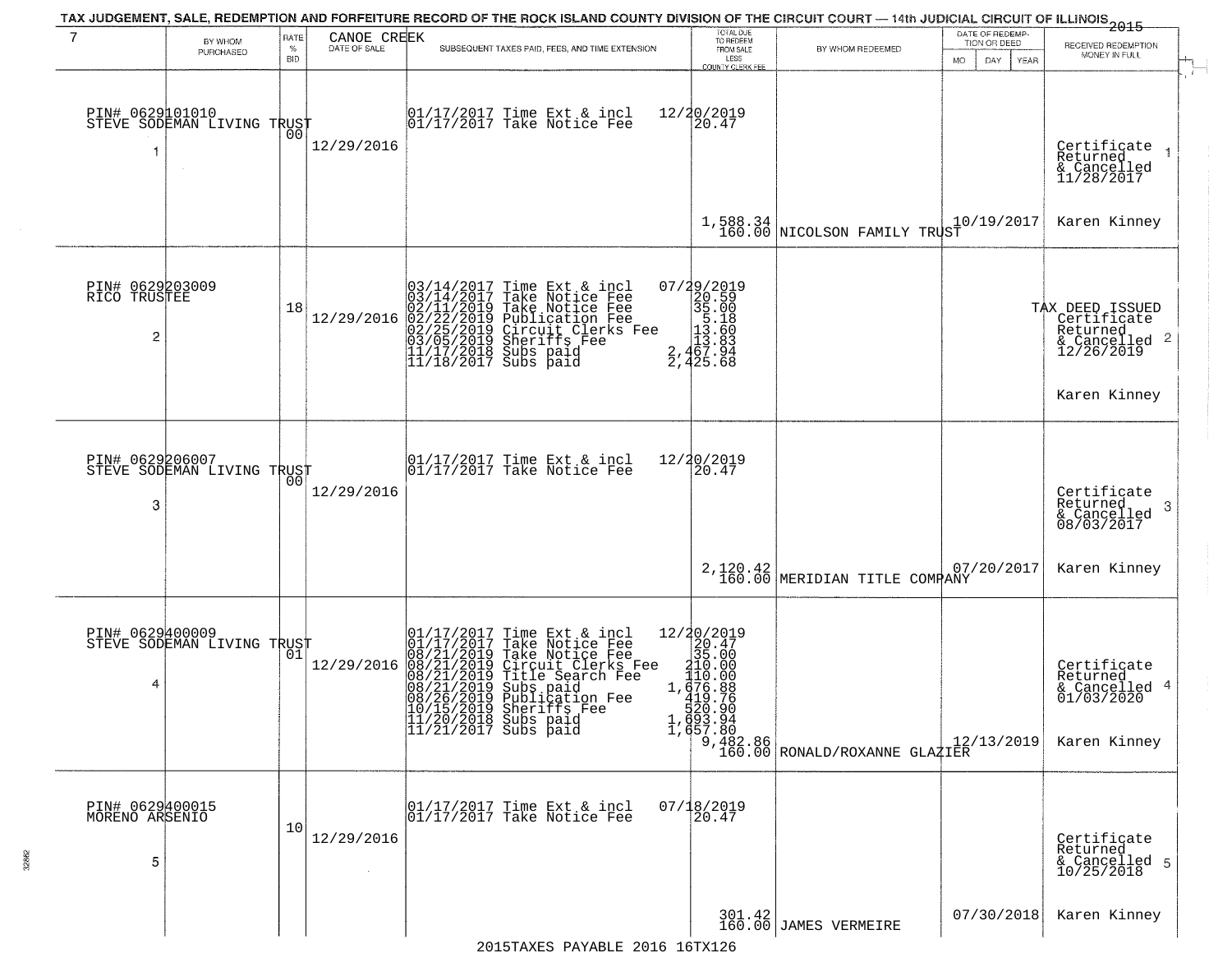| TAX JUDGEMENT, SALE, REDEMPTION AND FORFEITURE RECORD OF THE ROCK ISLAND COUNTY DIVISION OF THE CIRCUIT COURT — 14th JUDIC |                                             |                                             |                                 |                                                       |                                                   |                                  |                                                                 |                       |         |      |
|----------------------------------------------------------------------------------------------------------------------------|---------------------------------------------|---------------------------------------------|---------------------------------|-------------------------------------------------------|---------------------------------------------------|----------------------------------|-----------------------------------------------------------------|-----------------------|---------|------|
| NAME AND ADDRESS<br>LEGAL DESCRIPTION<br>8<br>TAXPAYER NO.<br>PARCEL NO.                                                   | CANOE CREEK                                 | A-BACK TAX<br>FORFEITED<br>PRIOR TO<br>2014 | BACK TAX                        | BACK TAX<br>FORFEITED<br>INTEREST AND<br>COST ACCRUED | TOTAL BACK<br>TAX PENALTY<br>AND COSTS<br>ACCRUED | AMOUNT<br>FOR WHICH<br>JUDGEMENT |                                                                 | INTEREST PAYMENT FUND |         | 2015 |
| $\mathsf{TWP} \, \cdot \, \mathsf{CODE}$<br>- CODE<br>ACRES<br>ASSESSED VALUATION FOR TAXES                                | TAX DUE<br>INT DUE                          |                                             | FORFEITED<br>PENALTY<br>ACCRUED |                                                       |                                                   | IS ASKED                         | $\begin{array}{c} \text{CERTIFICATE} \\ \text{NO.} \end{array}$ | INDEMNITY FUND        |         |      |
|                                                                                                                            | 1ST<br>1ST                                  |                                             |                                 |                                                       |                                                   |                                  |                                                                 | COST OF SALE          |         |      |
|                                                                                                                            |                                             |                                             |                                 |                                                       |                                                   |                                  |                                                                 |                       |         |      |
| GUTIERREZ ELVIRA<br>500 JACKSON ST<br>HILLSDALE IL                                                                         | <del>350.14<sub>2ND</sub>36.75</del><br>2ND |                                             |                                 |                                                       |                                                   |                                  |                                                                 |                       |         |      |
| 61257                                                                                                                      | 350.14<br>26.25                             |                                             |                                 |                                                       |                                                   |                                  |                                                                 | 60.00                 |         |      |
|                                                                                                                            | 3AD<br>3RD                                  |                                             |                                 |                                                       |                                                   |                                  |                                                                 |                       |         |      |
| SUPVR ASST MAP<br>LOT 413 SHEET 21                                                                                         | $-21 - 00$<br>350.1                         |                                             |                                 |                                                       |                                                   |                                  | 30                                                              | 20.00                 |         |      |
|                                                                                                                            | 4TH                                         |                                             |                                 |                                                       |                                                   |                                  |                                                                 |                       |         |      |
|                                                                                                                            | 10.50<br>350.1<br><b>PUBLICATION COST</b>   |                                             |                                 |                                                       |                                                   |                                  |                                                                 |                       |         |      |
| $013 - 22 - 00$<br>$205-D$                                                                                                 |                                             |                                             |                                 |                                                       |                                                   |                                  |                                                                 | 4.00                  |         |      |
| $03-04$ PIN# 0629400017<br>1.000                                                                                           | 10.00                                       |                                             |                                 |                                                       |                                                   |                                  |                                                                 |                       |         |      |
|                                                                                                                            | TOTAL DUE-TAXES, INT. COST                  |                                             |                                 |                                                       |                                                   |                                  |                                                                 |                       |         |      |
| 22,676                                                                                                                     | 1,505.06                                    |                                             |                                 |                                                       |                                                   | 1505.06                          |                                                                 | 10.00                 | 1599.06 |      |
|                                                                                                                            | 1ST<br>1ST                                  |                                             |                                 |                                                       |                                                   |                                  |                                                                 |                       |         |      |
|                                                                                                                            | 84.79<br>8.89<br>2ND<br>2ND                 |                                             |                                 |                                                       |                                                   |                                  |                                                                 |                       |         |      |
| FLACHS ROY M/GINGER<br>29725 RTE 2 N<br>HILLSDALE IL<br>61257                                                              | 84.79                                       |                                             |                                 |                                                       |                                                   |                                  |                                                                 | 60.00                 |         |      |
|                                                                                                                            | 6.35<br>3RD<br>3RD                          |                                             |                                 |                                                       |                                                   |                                  |                                                                 |                       |         |      |
| SUPVR ASST MAP<br>LOT 102-1 SHT 23                                                                                         |                                             |                                             |                                 |                                                       |                                                   |                                  |                                                                 |                       |         |      |
|                                                                                                                            | 84.79<br>5.08<br>4TH<br>4TH                 |                                             |                                 |                                                       |                                                   |                                  | 31                                                              | 20.00                 |         |      |
|                                                                                                                            | 84.79<br>2.54                               |                                             |                                 |                                                       |                                                   |                                  |                                                                 |                       |         |      |
|                                                                                                                            | PUBLICATION COST                            |                                             |                                 |                                                       |                                                   |                                  |                                                                 | 4.00                  |         |      |
| $015 - 13 - 10$<br>$03 - 03$<br>$236 - 1$<br>$1.570$                                                                       | 10.00                                       |                                             |                                 |                                                       |                                                   |                                  |                                                                 |                       |         |      |
| PIN# 0631100005                                                                                                            | TOTAL DUE-TAXES, INT. COST                  |                                             |                                 |                                                       |                                                   |                                  |                                                                 |                       |         |      |
| 4,581                                                                                                                      | 372.02                                      |                                             |                                 |                                                       |                                                   | 372.02                           |                                                                 | 10.00                 | 466.02  |      |
|                                                                                                                            | īst                                         |                                             |                                 |                                                       |                                                   |                                  |                                                                 |                       |         |      |
|                                                                                                                            | 711.93<br>-74.76<br>2ND                     |                                             |                                 |                                                       |                                                   |                                  |                                                                 |                       |         |      |
| NICHLSON DANIEL R<br>5321 320TH ST N                                                                                       | 2ND                                         |                                             |                                 |                                                       |                                                   |                                  |                                                                 |                       |         |      |
| 61257<br>HILLSDALE IL                                                                                                      | 711.93<br>53.40<br>3RD<br>3RD               |                                             |                                 |                                                       |                                                   |                                  |                                                                 | 60.00                 |         |      |
| SUPVR ASST MAP                                                                                                             |                                             |                                             |                                 |                                                       |                                                   |                                  |                                                                 |                       |         |      |
| LOT 304 SHEET 2                                                                                                            | 42.72<br>711.93<br>4TH                      |                                             |                                 |                                                       |                                                   |                                  | 32                                                              | 20.00                 |         |      |
|                                                                                                                            | 711.93<br>21.36                             |                                             |                                 |                                                       |                                                   |                                  |                                                                 |                       |         |      |
|                                                                                                                            | PUBLICATION COST                            |                                             |                                 |                                                       |                                                   |                                  |                                                                 | 4.00                  |         |      |
| $001 - 04 - 00$<br>03-03<br>$\frac{3}{2}$ . 241                                                                            | 10.00                                       |                                             |                                 |                                                       |                                                   |                                  |                                                                 |                       |         |      |
| PIN# 1105300006                                                                                                            | TOTAL OUE-TAXES, INT. COST                  |                                             |                                 |                                                       |                                                   |                                  |                                                                 |                       |         |      |
| 44,465                                                                                                                     | 3,049.96                                    |                                             |                                 |                                                       |                                                   | 3049.96                          |                                                                 | 10.00                 | 3143.96 |      |
|                                                                                                                            | डिक<br>1ST                                  |                                             |                                 |                                                       |                                                   |                                  |                                                                 |                       |         |      |
|                                                                                                                            |                                             |                                             |                                 |                                                       |                                                   |                                  |                                                                 |                       |         |      |
|                                                                                                                            | 2ND<br>2ND                                  |                                             |                                 |                                                       |                                                   |                                  |                                                                 |                       |         |      |
|                                                                                                                            |                                             |                                             |                                 |                                                       |                                                   |                                  |                                                                 |                       |         |      |
|                                                                                                                            | 3RD<br>3BD                                  |                                             |                                 |                                                       |                                                   |                                  |                                                                 |                       |         |      |
|                                                                                                                            | 4TH<br>47H                                  |                                             |                                 |                                                       |                                                   |                                  |                                                                 |                       |         |      |
|                                                                                                                            |                                             | l B                                         |                                 |                                                       |                                                   |                                  |                                                                 |                       |         |      |
|                                                                                                                            | PUBLICATION COST                            |                                             |                                 |                                                       |                                                   |                                  |                                                                 |                       |         |      |
|                                                                                                                            |                                             |                                             |                                 |                                                       |                                                   |                                  |                                                                 |                       |         |      |
|                                                                                                                            | TOTAL DUE-TAXES, INT. COST                  |                                             |                                 |                                                       |                                                   |                                  |                                                                 |                       |         |      |
|                                                                                                                            |                                             |                                             |                                 |                                                       |                                                   |                                  |                                                                 |                       |         |      |
|                                                                                                                            | 1ST<br>1ST                                  |                                             |                                 |                                                       |                                                   |                                  |                                                                 |                       |         |      |
|                                                                                                                            |                                             |                                             |                                 |                                                       |                                                   |                                  |                                                                 |                       |         |      |
|                                                                                                                            | 2ND<br>2ND                                  |                                             |                                 |                                                       |                                                   |                                  |                                                                 |                       |         |      |
|                                                                                                                            |                                             |                                             |                                 |                                                       |                                                   |                                  |                                                                 |                       |         |      |
|                                                                                                                            | 3RD<br>3RD                                  |                                             |                                 |                                                       |                                                   |                                  |                                                                 |                       |         |      |
|                                                                                                                            | 4TH<br>4TH                                  |                                             |                                 |                                                       |                                                   |                                  |                                                                 |                       |         |      |
|                                                                                                                            |                                             |                                             |                                 |                                                       |                                                   |                                  |                                                                 |                       |         |      |
|                                                                                                                            | PUBLICATION COST                            |                                             |                                 |                                                       |                                                   |                                  |                                                                 |                       |         |      |
|                                                                                                                            |                                             |                                             |                                 |                                                       |                                                   |                                  |                                                                 |                       |         |      |
|                                                                                                                            | TOTAL DUE-TAXES, INT. COST                  |                                             |                                 |                                                       |                                                   |                                  |                                                                 |                       |         |      |
|                                                                                                                            |                                             |                                             |                                 |                                                       | 2015TAXES PAYABLE 2016 16TX126                    |                                  |                                                                 |                       |         |      |
|                                                                                                                            |                                             |                                             |                                 |                                                       |                                                   |                                  |                                                                 |                       |         |      |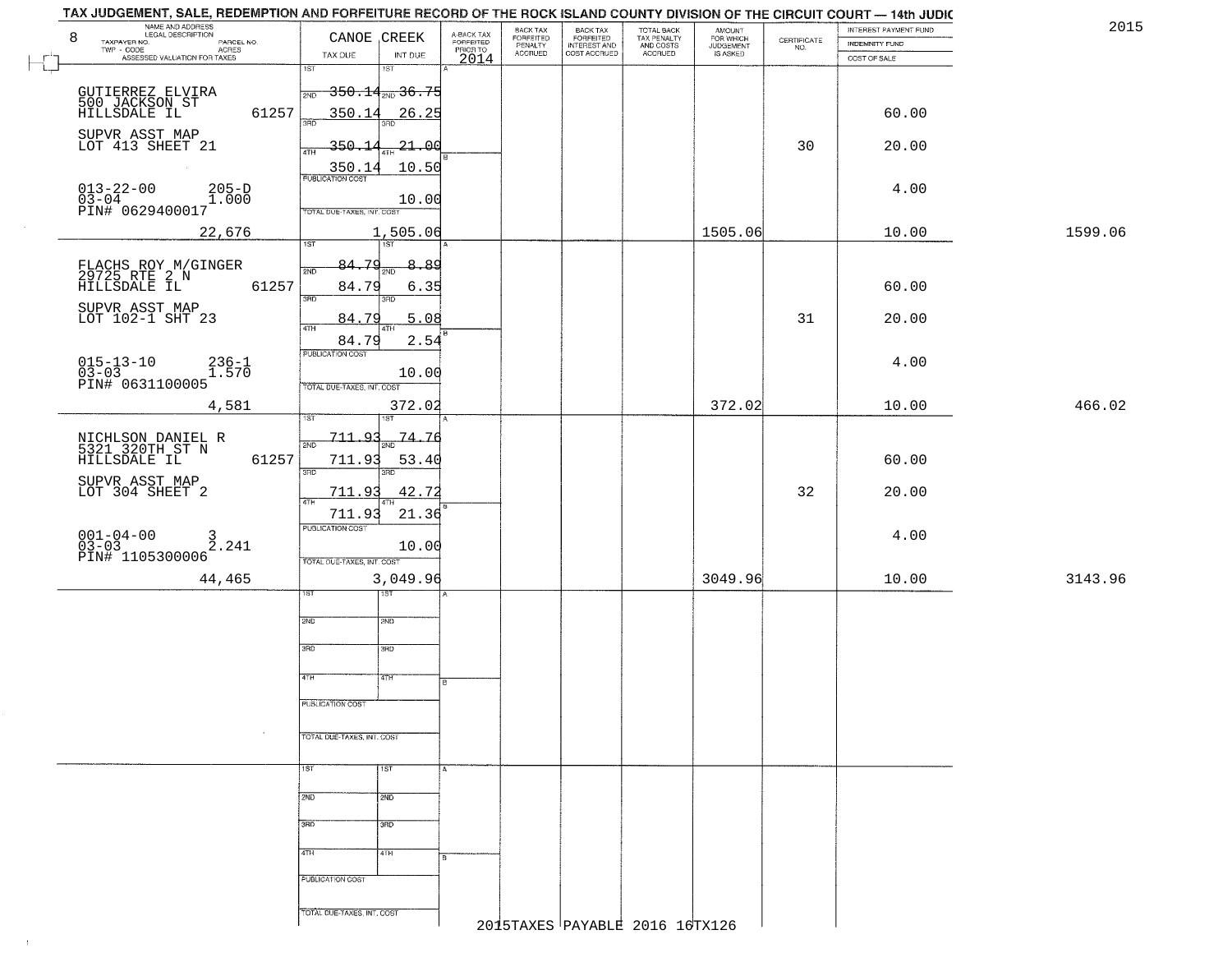|                                      |                                               |                            |                             | TAX JUDGEMENT, SALE, REDEMPTION AND FORFEITURE RECORD OF THE ROCK ISLAND COUNTY DIVISION OF THE CIRCUIT COURT — 14th JUDICIAL CIRCUIT OF ILLINOIS<br>2015 - |                                                                 |                                   |                                                                     |                                                                                             |
|--------------------------------------|-----------------------------------------------|----------------------------|-----------------------------|-------------------------------------------------------------------------------------------------------------------------------------------------------------|-----------------------------------------------------------------|-----------------------------------|---------------------------------------------------------------------|---------------------------------------------------------------------------------------------|
| 8                                    | BY WHOM<br>PURCHASED                          | RATE<br>$\%$<br><b>BID</b> | CANOE CREEK<br>DATE OF SALE | SUBSEQUENT TAXES PAID, FEES, AND TIME EXTENSION                                                                                                             | TOTAL DUE<br>TO REDEEM<br>FROM SALE<br>LESS<br>COUNTY CLERK FEE | BY WHOM REDEEMED                  | DATE OF REDEMP-<br>TION OR DEED<br>DAY.<br><b>YEAR</b><br><b>MO</b> | RECEIVED REDEMPTION<br>MONEY IN FULL<br>$\mathbb{H}_{\overline{\mathbb{R}}_{\mathbb{R}}^+}$ |
| 1                                    | PIN# 0629400017<br>STEVE SODEMAN LIVING TRUST |                            | 12/29/2016                  | 01/17/2017 Time Ext & incl<br>01/17/2017 Take Notice Fee                                                                                                    | 12/20/2019<br>20.47                                             |                                   |                                                                     | Certificate<br>Returned<br>& Cancelled<br>03/23/2017                                        |
|                                      |                                               |                            |                             |                                                                                                                                                             |                                                                 | $1,635.52$ ELVIRA GUTIERREZ       | 02/24/2017                                                          | Karen Kinney                                                                                |
| PIN# 0631100005<br>RICO TRUSTEE<br>2 |                                               | 18                         | 12/29/2016                  | 03/14/2017 Time Ext & incl<br>03/14/2017 Take Notice Fee                                                                                                    | 07/29/2019<br>20.59                                             |                                   |                                                                     | Certificate<br>Returned<br>& Cancelled 2<br>05/23/2017                                      |
|                                      |                                               |                            |                             |                                                                                                                                                             |                                                                 | 570.49<br>160.00 GINGER FLACHS    | 03/31/2017                                                          | Karen Kinney                                                                                |
| 3                                    | PIN# 1105300006<br>STEVE SODEMAN LIVING TRUST | 00                         | 12/29/2016                  | $\begin{array}{cc} 01/17/2017 \\ 01/17/2017 \\ \end{array}$ Take Notice Fee                                                                                 | 12/20/2019<br>20.47                                             |                                   |                                                                     | Certificate<br>Returned<br>-3<br>& Cancelled<br>11/28/2017                                  |
|                                      |                                               |                            |                             |                                                                                                                                                             |                                                                 | 3, 164.43<br>160.00 DAN NICHOLSON | 10/19/2017                                                          | Karen Kinney                                                                                |
| 4                                    |                                               |                            |                             |                                                                                                                                                             |                                                                 |                                   |                                                                     | 4                                                                                           |
| 5                                    |                                               |                            |                             |                                                                                                                                                             |                                                                 |                                   |                                                                     | 5                                                                                           |
|                                      |                                               |                            |                             | 2015TAXES PAYABLE 2016 16TX126                                                                                                                              |                                                                 |                                   |                                                                     |                                                                                             |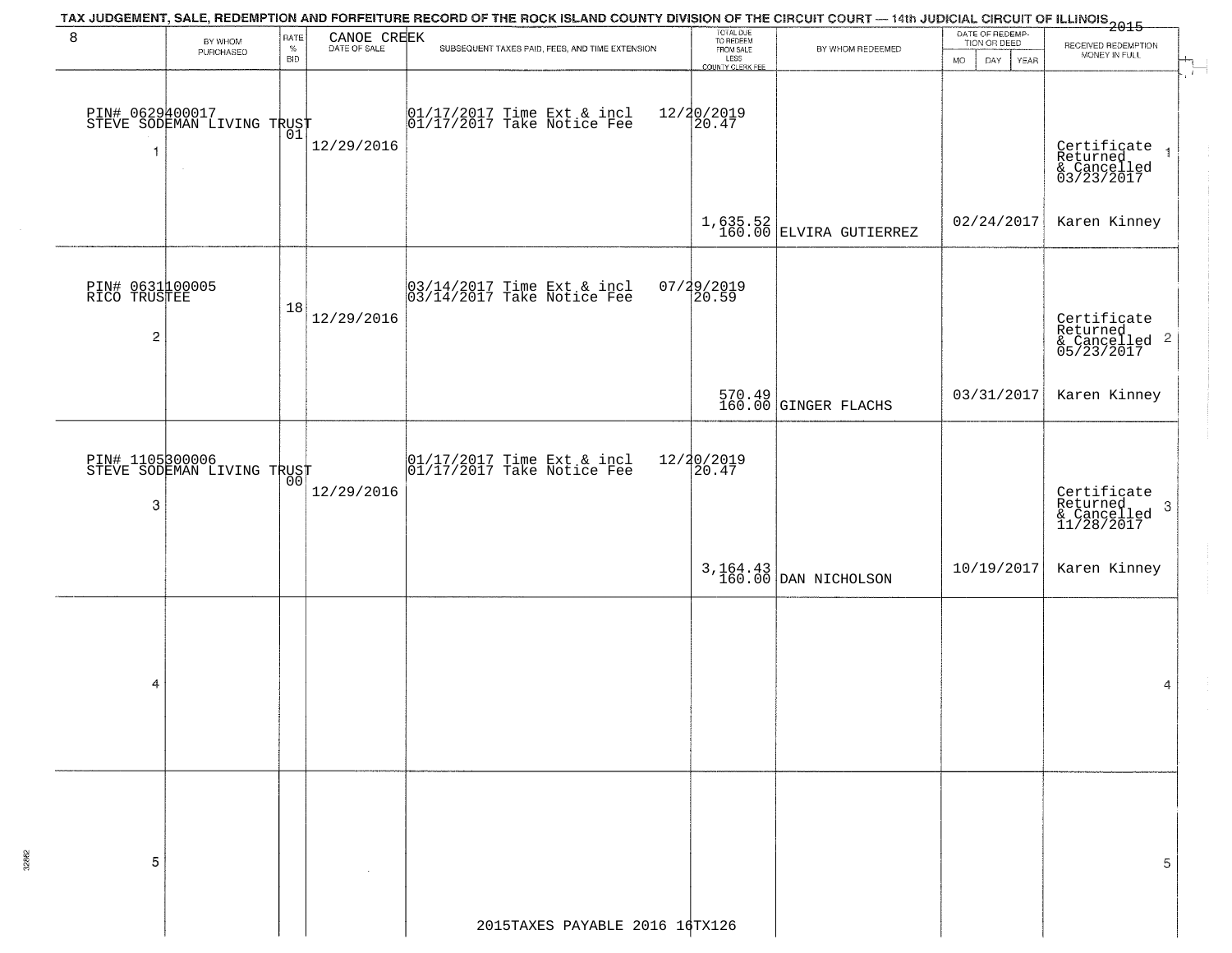| 2015    | INTEREST PAYMENT FUND | CERTIFICATE |                                              | TOTAL BACK<br>TAX PENALTY<br>AND COSTS |                                                       | BACK TAX<br>FORFEITED<br>PENALTY |                                     |                  | ZUMA                               |                     | LEGAL DESCRIPTION<br>9<br>TAXPAYER NO.    |
|---------|-----------------------|-------------|----------------------------------------------|----------------------------------------|-------------------------------------------------------|----------------------------------|-------------------------------------|------------------|------------------------------------|---------------------|-------------------------------------------|
|         | <b>INDEMNITY FUND</b> | NO.         | AMOUNT<br>FOR WHICH<br>JUDGEMENT<br>IS ASKED | ACCRUED                                | BACK TAX<br>FORFEITED<br>INTEREST AND<br>COST ACCRUED | <b>ACCRUED</b>                   | A-BACK TAX<br>FORFEITED<br>PRIOR TO | INT DUE          | TAX DUE                            | PARCEL NO.<br>ACRES | TWP - CODE                                |
|         | COST OF SALE          |             |                                              |                                        |                                                       |                                  | 2014                                | 1ST              | 1ST                                |                     | ASSESSED VALUATION FOR TAXES              |
|         |                       |             |                                              |                                        |                                                       |                                  |                                     |                  |                                    |                     |                                           |
|         |                       |             |                                              |                                        |                                                       |                                  |                                     | 2ND              | 2ND                                |                     | FARROW CHRISTY I<br>9304 ELLIS RD         |
|         | 60.00                 |             |                                              |                                        |                                                       |                                  |                                     | 3RD              | 370                                | 61251               |                                           |
|         |                       |             |                                              |                                        |                                                       |                                  |                                     |                  |                                    |                     | SUPVR ASST MAP                            |
|         | 20.00                 | 33          |                                              |                                        |                                                       |                                  |                                     | 79.20            | 1320.33                            |                     | LOT $9 - 1$ SHEET 10                      |
|         |                       |             |                                              |                                        |                                                       |                                  |                                     | 39.60            | 1320.33<br><b>PUBLICATION COST</b> |                     |                                           |
|         | 4.00                  |             |                                              |                                        |                                                       |                                  |                                     |                  |                                    | $128 - 1$           | $007 - 10 - 20$                           |
|         |                       |             |                                              |                                        |                                                       |                                  |                                     | 10.00            | TOTAL DUE-TAXES, INT. COST         |                     | $04 - 01$<br>PIN# 1009300005              |
| 2863.46 | 10.00                 |             | 2769.46                                      |                                        |                                                       |                                  |                                     | 2,769.46         |                                    | 71,016              |                                           |
|         |                       |             |                                              |                                        |                                                       |                                  |                                     | list             | 1ST                                |                     |                                           |
|         |                       |             |                                              |                                        |                                                       |                                  |                                     | 47.32            | <u>450.99</u>                      |                     |                                           |
|         | 60.00                 |             |                                              |                                        |                                                       |                                  |                                     | 2ND              | 2ND<br>450.99                      | 61257               | GRAY MICHAEL V<br>25711 1ST AVE N         |
|         |                       |             |                                              |                                        |                                                       |                                  |                                     | 33.80<br>3RD     | 3RD                                |                     | HILLSDALE IL                              |
|         | 20.00                 | 34          |                                              |                                        |                                                       |                                  |                                     | 27.04            | <u>450.99</u>                      |                     | LOT 10                                    |
|         |                       |             |                                              |                                        |                                                       |                                  |                                     |                  | 47H<br>450.99                      |                     | RIVER EDGE ESTATE<br>S 200 FT             |
|         |                       |             |                                              |                                        |                                                       |                                  |                                     | 13.52            | PUBLICATION COST                   |                     |                                           |
|         | 4.00                  |             |                                              |                                        |                                                       |                                  |                                     | 10.00            |                                    | 399                 | $032 - 01 - 00$<br>$04 - 01$              |
|         |                       |             |                                              |                                        |                                                       |                                  |                                     |                  | TOTAL DUE-TAXES, INT. COST         |                     | PIN# 1028201011                           |
| 2029.64 | 10.00                 |             | 1935.64                                      |                                        |                                                       |                                  |                                     | 1,935.64         |                                    | 24,257              |                                           |
|         |                       |             |                                              |                                        |                                                       |                                  |                                     |                  | 1S1                                |                     |                                           |
|         |                       |             |                                              |                                        |                                                       |                                  |                                     | -15              | 30.01<br>2ND                       |                     | GRAY MICHAEL V/JULIE M<br>25711 1ST AVE N |
|         | 60.00                 |             |                                              |                                        |                                                       |                                  |                                     | 2.25             | 30.01                              | 61257               | HILLSDALE IL                              |
|         |                       |             |                                              |                                        |                                                       |                                  |                                     | 3RD              | 3RD                                |                     | LOT 11                                    |
|         | 20.00                 | 35          |                                              |                                        |                                                       |                                  |                                     | 1.80             | 30.01<br>4TH                       |                     | RIVER EDGE ESTATE<br>S 200 FT             |
|         |                       |             |                                              |                                        |                                                       |                                  |                                     | .90              | 30.01                              |                     |                                           |
|         | 4.00                  |             |                                              |                                        |                                                       |                                  |                                     |                  | <b>PUBLICATION COST</b>            | 400                 | $032 - 02 - 00$<br>04-01                  |
|         |                       |             |                                              |                                        |                                                       |                                  |                                     | 10.00            |                                    |                     | PIN# 1028201012                           |
|         |                       |             |                                              |                                        |                                                       |                                  |                                     |                  | TOTAL OUE-TAXES, INT. COST         |                     |                                           |
| 232.14  | 10.00                 |             | 138.14                                       |                                        |                                                       |                                  |                                     | 138.14           |                                    | 1,614               |                                           |
|         |                       |             |                                              |                                        |                                                       |                                  |                                     | 3.15             | 30.01                              |                     |                                           |
|         |                       |             |                                              |                                        |                                                       |                                  |                                     | 2ND              | 2ND                                |                     | GRAY MICHAEL V/JULIE M<br>25711 1ST AVE N |
|         | 60.00                 |             |                                              |                                        |                                                       |                                  |                                     | 2.25<br>3RD      | 30.01<br>3RD                       | 61257               | HILLSDALE IL                              |
|         | 20.00                 | 36          |                                              |                                        |                                                       |                                  |                                     | 1.80             | 30.01                              |                     | LOT 12                                    |
|         |                       |             |                                              |                                        |                                                       |                                  |                                     |                  | 4TH                                |                     | RIVER EDGE ESTATE<br>S 200 FT             |
|         |                       |             |                                              |                                        |                                                       |                                  |                                     | .90              | 30.01<br>PUBLICATION COST          |                     |                                           |
|         | 4.00                  |             |                                              |                                        |                                                       |                                  |                                     | 10.00            |                                    | 401                 | $032 - 03 - 00$<br>$04-01$                |
|         |                       |             |                                              |                                        |                                                       |                                  |                                     |                  | TOTAL DUE-TAXES, INT. COST         |                     | PIN# 1028201013                           |
| 232.14  | 10.00                 |             | 138.14                                       |                                        |                                                       |                                  |                                     | 138.14           |                                    | 1,614               |                                           |
|         |                       |             |                                              |                                        |                                                       |                                  |                                     | $\overline{1ST}$ | 1ST                                |                     |                                           |
|         |                       |             |                                              |                                        |                                                       |                                  |                                     |                  |                                    |                     |                                           |
|         |                       |             |                                              |                                        |                                                       |                                  |                                     | 2ND              | 2ND                                |                     |                                           |
|         |                       |             |                                              |                                        |                                                       |                                  |                                     | 3RD              | 3RD                                |                     |                                           |
|         |                       |             |                                              |                                        |                                                       |                                  |                                     |                  |                                    |                     |                                           |
|         |                       |             |                                              |                                        |                                                       |                                  |                                     | 4TH              | 4TH                                |                     |                                           |
|         |                       |             |                                              |                                        |                                                       |                                  |                                     |                  | PUBLICATION COST                   |                     |                                           |
|         |                       |             |                                              |                                        |                                                       |                                  |                                     |                  |                                    |                     |                                           |
|         |                       |             |                                              |                                        |                                                       |                                  |                                     |                  |                                    |                     |                                           |

 $\sim 40$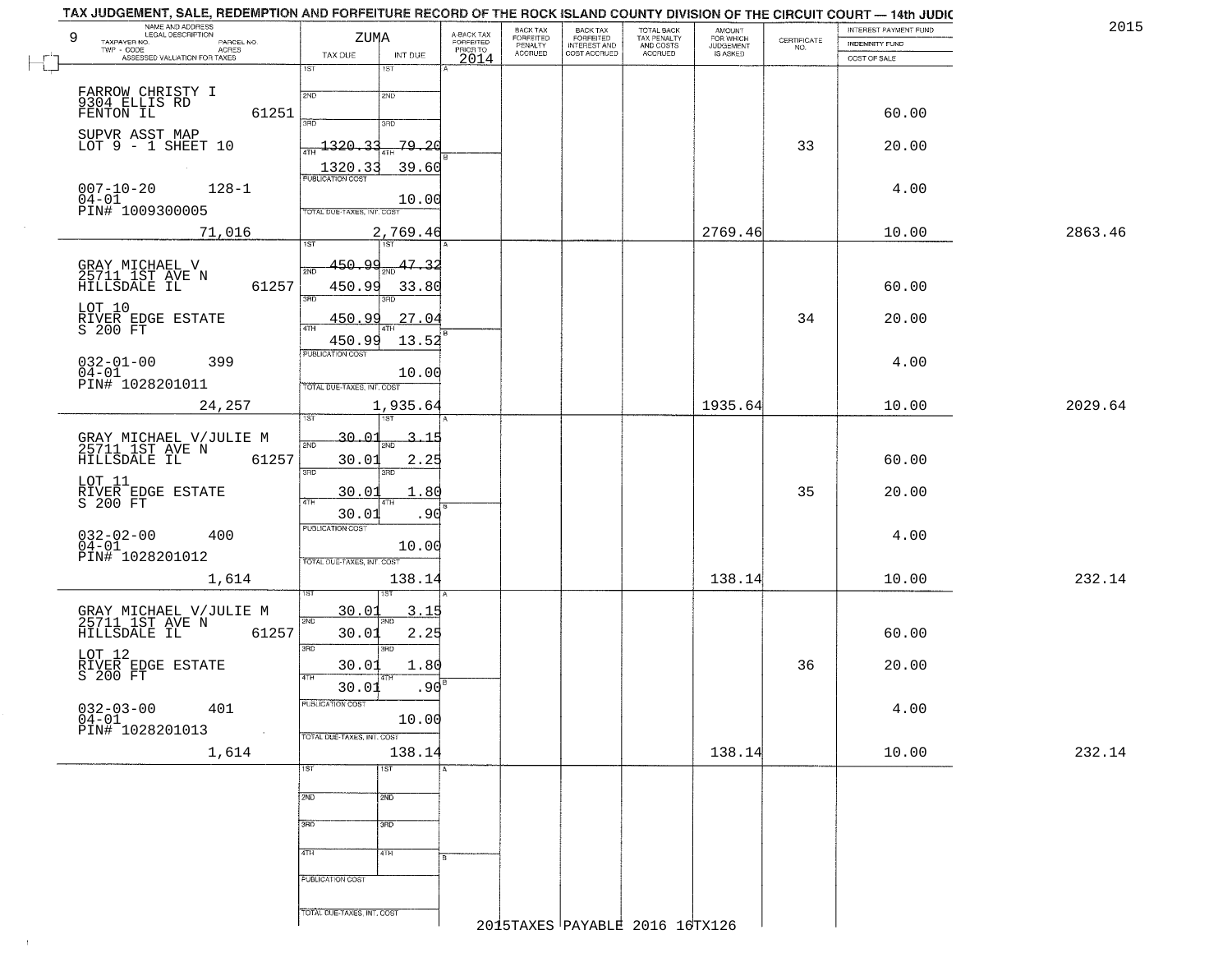| 9                                      | BY WHOM<br>PURCHASED                              | RATE<br>$\%$<br><b>BID</b> | ZUMA<br>DATE OF SALE | SUBSEQUENT TAXES PAID, FEES, AND TIME EXTENSION                                                                                                                                      | TOTAL DUE<br>TO REDEEM<br>FROM SALE<br>LESS<br><b>COUNTY CLERK FEE</b>  | BY WHOM REDEEMED                                        | DATE OF REDEMP-<br>TION OR DEED<br>MO.<br>DAY.<br>YEAR | RECEIVED REDEMPTION<br>MONEY IN FULL                                         |  |  |  |  |  |
|----------------------------------------|---------------------------------------------------|----------------------------|----------------------|--------------------------------------------------------------------------------------------------------------------------------------------------------------------------------------|-------------------------------------------------------------------------|---------------------------------------------------------|--------------------------------------------------------|------------------------------------------------------------------------------|--|--|--|--|--|
|                                        | PIN# 1009300005    <br>STEVE SODEMAN LIVING TRUST | 07                         | 12/29/2016           | 01/17/2017 Time Ext & incl<br>01/17/2017 Take Notice Fee                                                                                                                             | 12/20/2019<br>20.47                                                     |                                                         |                                                        | Certificate<br>Returned<br>& Cancelled<br>05/23/2017                         |  |  |  |  |  |
|                                        |                                                   |                            |                      |                                                                                                                                                                                      |                                                                         | 3,084.37<br>160.00 CHRISTY I FARROW                     | 03/16/2017                                             | Karen Kinney                                                                 |  |  |  |  |  |
| $\overline{c}$                         | PIN# 1028201011<br>STEVE SODEMAN LIVING TRUST     |                            |                      | $\begin{array}{ll} & [01/17/2017 \text{ Time Ext & incl} \\ & [01/17/2017 \text{ Take Notice Fee} \\ & [11/20/2018 \text{ Subs paid} \\ & [11/21/2017 \text{ Subs paid} \end{array}$ | 12/20/2019<br>2, 045.92<br>2, 045.92<br>2, 026.18                       |                                                         |                                                        | Certificate<br>Returned<br>$\frac{1}{2}$ Cancelled 2<br>05/09/2019           |  |  |  |  |  |
|                                        |                                                   |                            |                      |                                                                                                                                                                                      |                                                                         | 7,056.96<br>160.00 MICHAEL GRAY                         | 04/08/2019                                             | Karen Kinney                                                                 |  |  |  |  |  |
| 3                                      | PIN# 1028201012<br>STEVE SODEMAN LIVING TRUST     |                            |                      | 01/17/2017 Time Ext & incl<br>01/17/2017 Take Notice Fee<br>11/20/2018 Subs paid<br>12/29/2016 11/21/2017 Subs paid                                                                  | 12/20/2019<br>$\begin{array}{c} 120.47 \\ 160.24 \\ 159.08 \end{array}$ |                                                         |                                                        | Certificate<br>Returned<br>$\boldsymbol{\beta}$<br>& Cancelled<br>03/07/2019 |  |  |  |  |  |
|                                        |                                                   |                            |                      |                                                                                                                                                                                      |                                                                         | 652.55<br>160.00 MICHAEL/JULIE GRAY                     | 01/10/2019                                             | Karen Kinney                                                                 |  |  |  |  |  |
| PIN# 1028201013<br>MORENO ARSENIO<br>4 |                                                   | 01                         | 12/29/2016           | 01/17/2017 Time Ext & incl<br>01/17/2017 Take Notice Fee<br>12/22/2017 Subs paid                                                                                                     | 07/18/2019<br>20.47<br>170.92                                           |                                                         |                                                        | Certificate<br>Returned<br>& Cancelled 4<br>03/07/2019                       |  |  |  |  |  |
|                                        |                                                   |                            |                      |                                                                                                                                                                                      |                                                                         | $\left.\frac{476.16}{160.00}\right $ MICHAEL/JULIE GRAY | 01/10/2019                                             | Karen Kinney                                                                 |  |  |  |  |  |
| 5                                      |                                                   |                            |                      |                                                                                                                                                                                      |                                                                         |                                                         |                                                        | 5                                                                            |  |  |  |  |  |
|                                        |                                                   |                            |                      | 2015TAXES PAYABLE 2016 16TX126                                                                                                                                                       |                                                                         |                                                         |                                                        |                                                                              |  |  |  |  |  |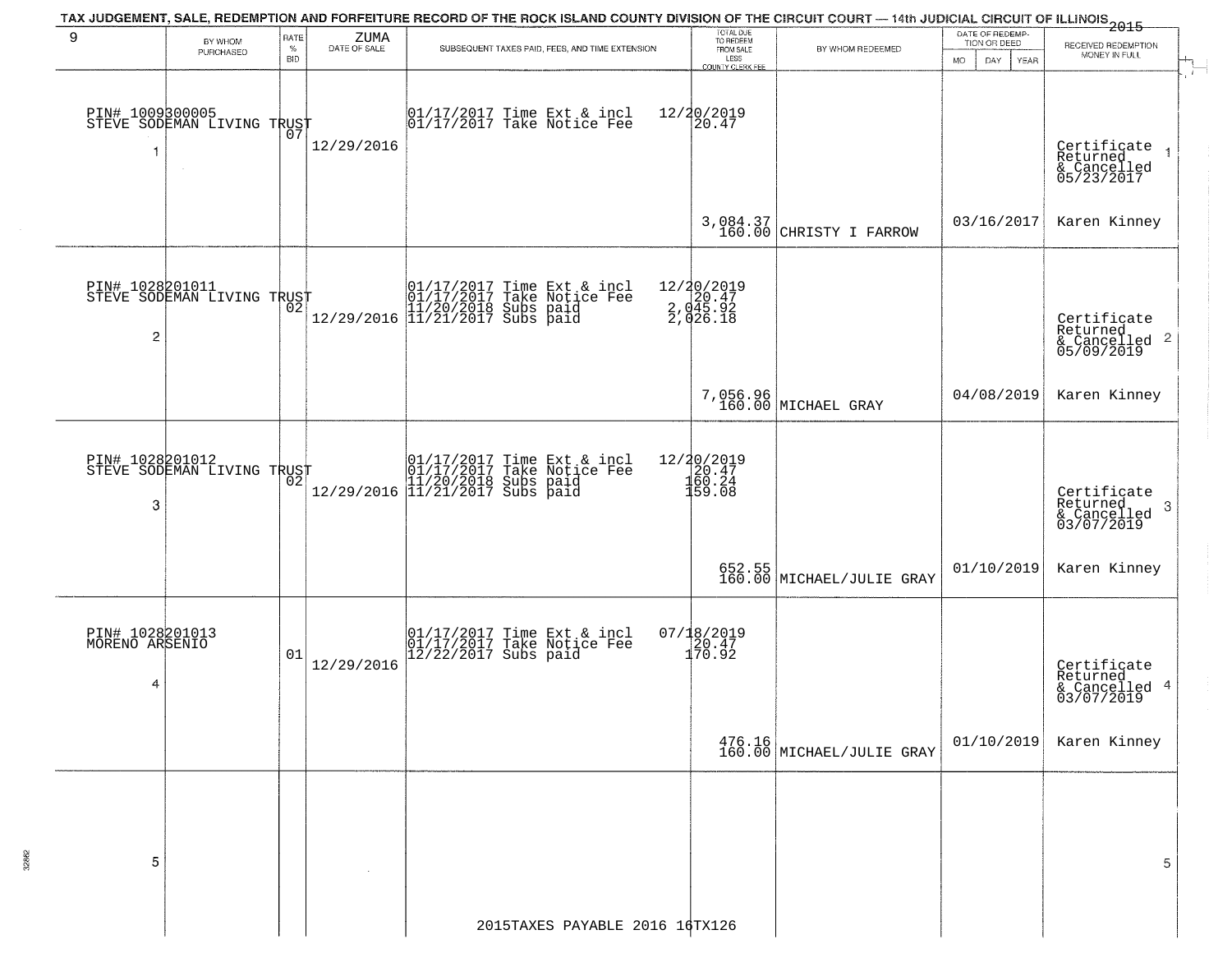| NAME AND ADDRESS<br>LEGAL DESCRIPTION<br>10           | PORT BYRON                       |                                     | BACK TAX<br>FORFEITED     | <b>BACK TAX</b><br>FORFEITED        | TOTAL BACK                                 | AMOUNT<br>FOR WHICH          |                    | INTEREST PAYMENT FUND | 2015    |
|-------------------------------------------------------|----------------------------------|-------------------------------------|---------------------------|-------------------------------------|--------------------------------------------|------------------------------|--------------------|-----------------------|---------|
| TAXPAYER NO.<br>PARCEL NO.<br>$TWP - CODE$<br>ACRES   |                                  | A-BACK TAX<br>FORFEITED<br>PRIOR TO | PENALTY<br><b>ACCRUED</b> | <b>INTEREST AND</b><br>COST ACCRUED | TAX PENALTY<br>AND COSTS<br><b>ACCRUED</b> | <b>JUDGEMENT</b><br>IS ASKED | CERTIFICATE<br>NO. | <b>INDEMNITY FUND</b> |         |
| ASSESSED VALUATION FOR TAXES                          | TAX DUE<br>INT DUE<br>1ST<br>1ST | 2014                                |                           |                                     |                                            |                              |                    | COST OF SALE          |         |
| MUMMA AMY C/JEFFREY L                                 | $16.20_{200}$                    | $\pm .68$                           |                           |                                     |                                            |                              |                    |                       |         |
| 1503 N SHORE DR                                       | 2ND                              |                                     |                           |                                     |                                            |                              |                    |                       |         |
| 61275<br>PORT BYRON IL                                | 16.20<br>355                     | . 20                                |                           |                                     |                                            |                              |                    | 60.00                 |         |
| SUPVR ASST MAP<br>LOT 307-4 SHEET 8                   | 16.20<br>4TH                     | 96                                  |                           |                                     |                                            |                              | 37                 | 20.00                 |         |
|                                                       | 16.20                            | .48                                 |                           |                                     |                                            |                              |                    |                       |         |
| $003 - 02 - 20$<br>$35 - 3$                           | <b>PUBLICATION COST</b>          |                                     |                           |                                     |                                            |                              |                    | 4.00                  |         |
| $05 - 03$<br>PIN# 0413300021                          | TOTAL DUE-TAXES, INT, COST       | 10.00                               |                           |                                     |                                            |                              |                    |                       |         |
|                                                       |                                  |                                     |                           |                                     |                                            |                              |                    |                       |         |
| 810                                                   | 1ST                              | 79.12                               |                           |                                     |                                            | 79.12                        |                    | 10.00                 | 173.12  |
| FRAZIER LESLIE J TRUST                                | 876.40                           | 92.05                               |                           |                                     |                                            |                              |                    |                       |         |
| 710 FAIRFIELD RD<br>61275<br>PORT BYRON IL            | 876.40                           | 65.75                               |                           |                                     |                                            |                              |                    | 60.00                 |         |
| E 60' LOT 7 & W 40' LOT 8                             | 3RD<br>3RD                       |                                     |                           |                                     |                                            |                              |                    |                       |         |
| FAIRFIELD ROAD ADD<br>$SH-9$                          | 876.40<br>47H                    | 52.60                               |                           |                                     |                                            |                              | 38                 | 20.00                 |         |
|                                                       | 876.40<br>PUBLICATION COST       | 26.30                               |                           |                                     |                                            |                              |                    |                       |         |
| $037 - 17 - 00$<br>552<br>$05 - 03$                   |                                  | 10.00                               |                           |                                     |                                            |                              |                    | 4.00                  |         |
| PIN# 0413401006                                       | TOTAL DUE-TAXES, INT. COST       |                                     |                           |                                     |                                            |                              |                    |                       |         |
| 49,833                                                | 3,752.30                         |                                     |                           |                                     |                                            | 3752.30                      |                    | 10.00                 | 3846.30 |
|                                                       | isT<br>181                       |                                     |                           |                                     |                                            |                              |                    |                       |         |
| ENRIGHT WILLIAM T<br>1105 N HIGH ST                   | 1535.56<br>$\overline{2ND}$      | <u> 161.2.</u>                      |                           |                                     |                                            |                              |                    |                       |         |
| PORT BYRON IL<br>61275                                | 1535.56 115.19<br>3RD<br>3RD     |                                     |                           |                                     |                                            |                              |                    | 60.00                 |         |
| SUPVR ASST MAP<br>LOT 118 SHEET 11                    | 1535.56                          | 92.1                                |                           |                                     |                                            |                              | 39                 | 20.00                 |         |
|                                                       | 1535.56                          | 46.06                               |                           |                                     |                                            |                              |                    |                       |         |
|                                                       | <b>PUBLICATION COST</b>          |                                     |                           |                                     |                                            |                              |                    | 4.00                  |         |
| $004 - 15 - 00$<br>05-03<br>16.500<br>PIN# 0424100014 | TOTAL OUE-TAXES, INT. COST       | 10.00                               |                           |                                     |                                            |                              |                    |                       |         |
| 87,801                                                | 6,566.78                         |                                     |                           |                                     |                                            | 6566.78                      |                    | 10.00                 | 6660.78 |
|                                                       | नङ्ग                             |                                     |                           |                                     |                                            |                              |                    |                       |         |
| VASQUEZ VALERIE R<br>706 N MAIN ST                    | 2ND<br>2ND.                      |                                     |                           |                                     |                                            |                              |                    |                       |         |
| PORT BYRON IL<br>61275                                | 812.48                           | 60.95                               |                           |                                     |                                            |                              |                    | 60.00                 |         |
| LOTS $4-5-6$                                          | 3RD<br>$\overline{3BD}$          |                                     |                           |                                     |                                            |                              |                    |                       |         |
| WILLIAM SHEPPARDS SUB<br>DIV OF OUT LOT 21            | 812.48<br>4TH                    | 48.76                               |                           |                                     |                                            |                              | 40                 | 20.00                 |         |
| SH 11                                                 | 812.48<br>PUBLICATION COS        | 24.38                               |                           |                                     |                                            |                              |                    |                       |         |
| $031 - 17 - 00$<br>431<br>$05 - 03$                   |                                  | 10.00                               |                           |                                     |                                            |                              |                    | 4.00                  |         |
| PIN# 0424305003<br>$\sim 100$                         | TOTAL DUE-TAXES, INT. COST       |                                     |                           |                                     |                                            |                              |                    |                       |         |
| 48,636                                                | 2,581.53                         |                                     |                           |                                     |                                            | 2581.53                      |                    | 10.00                 | 2675.53 |
| BISKIE JOEL/ADRIENNE                                  | 1ST<br>559.27                    | 58.73                               |                           |                                     |                                            |                              |                    |                       |         |
| 1004 6TH AVENUE CT<br>61275<br>PORT BYRON IL          | 2ND<br>2ND<br>559.27             | 41.95                               |                           |                                     |                                            |                              |                    | 60.00                 |         |
|                                                       | 3RD                              |                                     |                           |                                     |                                            |                              |                    |                       |         |
| SUPVR ASST MAP<br>LOT 406 SHEET 12                    | 559.27                           | 33.56                               |                           |                                     |                                            |                              | 41                 | 20.00                 |         |
|                                                       | 559.27                           | $16.78^{\circ}$                     |                           |                                     |                                            |                              |                    |                       |         |
| $006 - 07 - 00$<br>13.050                             | PUBLICATION COST                 |                                     |                           |                                     |                                            |                              |                    | 4.00                  |         |
| $05 - 03$<br>PIN# 0424400006                          | TOTAL DUE-TAXES, INT. COST       | 10.00                               |                           |                                     |                                            |                              |                    |                       |         |
| 27,972                                                | 2,398.10                         |                                     |                           |                                     |                                            | 2398.10                      |                    | 10.00                 | 2492.10 |

 $\sim 4$  .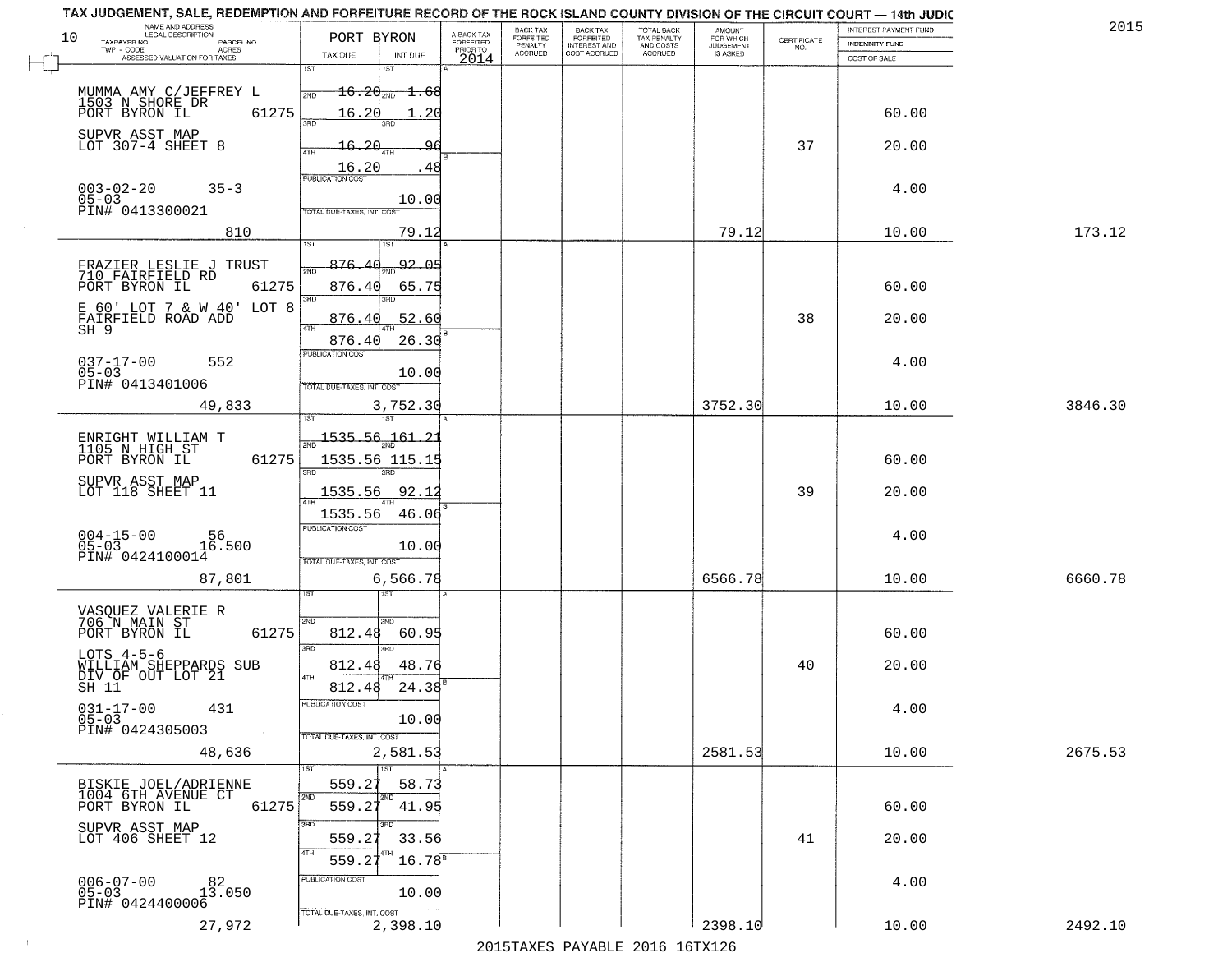| 10                                       | BY WHOM                                           | RATE               | PORT BYRON | TAX JUDGEMENT, SALE, REDEMPTION AND FORFEITURE RECORD OF THE ROCK ISLAND COUNTY DIVISION OF THE CIRCUIT COURT — 14th JUDICIAL CIRCUIT OF ILLINOIS 2015 | TOTAL DUE<br>TO REDEEM<br>FROM SALE |                                                | DATE OF REDEMP-<br>TION OR DEED |                                                        |
|------------------------------------------|---------------------------------------------------|--------------------|------------|--------------------------------------------------------------------------------------------------------------------------------------------------------|-------------------------------------|------------------------------------------------|---------------------------------|--------------------------------------------------------|
|                                          | PURCHASED                                         | $\%$<br><b>BID</b> |            | SUBSEQUENT TAXES PAID, FEES, AND TIME EXTENSION                                                                                                        | LESS<br>COUNTY CLERK FEE            | BY WHOM REDEEMED                               | <b>MO</b><br>DAY<br>YEAR        | RECEIVED REDEMPTION<br>MONEY IN FULL                   |
| PIN# 0413300021<br>RICO TRUSTEE<br>1     | $\sim$                                            | 18                 | 12/29/2016 |                                                                                                                                                        |                                     |                                                |                                 | Certificate<br>Returned<br>& Cancelled<br>02/08/2017   |
|                                          |                                                   |                    |            |                                                                                                                                                        |                                     | 204.28<br>160.00 MIDWEST COMMUNITY             | $101/13/2017$ TITLE L           | Karen Kinney                                           |
| 2                                        | PIN# 0413401006<br>STEVE SODEMAN LIVING TRUST     |                    | 12/29/2016 | 01/17/2017 Time Ext & incl<br>01/17/2017 Take Notice Fee                                                                                               | 12/20/2019<br>20.47                 |                                                |                                 | Certificate<br>Returned<br>& Cancelled 2<br>02/08/2017 |
|                                          |                                                   |                    |            |                                                                                                                                                        |                                     | 3,866.77<br>160.00 LESLIE FRAZIER              | 01/26/2017                      | Karen Kinney                                           |
| PIN# 0424100014<br>TMI<br>3              |                                                   | 0 <sub>0</sub>     | 12/29/2016 | 02/27/2017 Time Ext & incl<br>02/27/2017 Take Notice Fee                                                                                               | 09/20/2019<br>20.59                 |                                                |                                 | Certificate<br>Returned<br>3<br>$\frac{6}{01/09/2018}$ |
|                                          |                                                   |                    |            |                                                                                                                                                        |                                     | $6,681.37$<br>160.00 WILLIAM T ENRIGHT         | 11/02/2017                      | Karen Kinney                                           |
| 4                                        | PIN# 0424305003    <br>STEVE SODEMAN LIVING TRUST | 0 <sub>0</sub>     | 12/29/2016 | 01/17/2017 Time Ext & incl<br>01/17/2017 Take Notice Fee                                                                                               | 12/20/2019<br>20.47                 |                                                |                                 | Certificate<br>Returned<br>& Cancelled 4<br>02/08/2017 |
|                                          |                                                   |                    |            |                                                                                                                                                        |                                     | $2,696.00$<br>160.00 U OF I COMMUNITY CREDIT U |                                 | Karen Kinney                                           |
| PIN# 0424400006<br>REALTAX DEV LT'D<br>5 |                                                   | 17                 | 12/29/2016 | 01/25/2017 Time Ext & incl<br>02/08/2017 Take Notice Fee                                                                                               | $07/01/2019$<br>20.59               |                                                |                                 | Certificate<br>Returned<br>& Cancelled 5<br>05/23/2017 |
|                                          |                                                   |                    |            |                                                                                                                                                        |                                     | $2,936.35$<br>160.00 JOEL/ADRIENNE BISK $E$    | 03/20/2017                      | Karen Kinney                                           |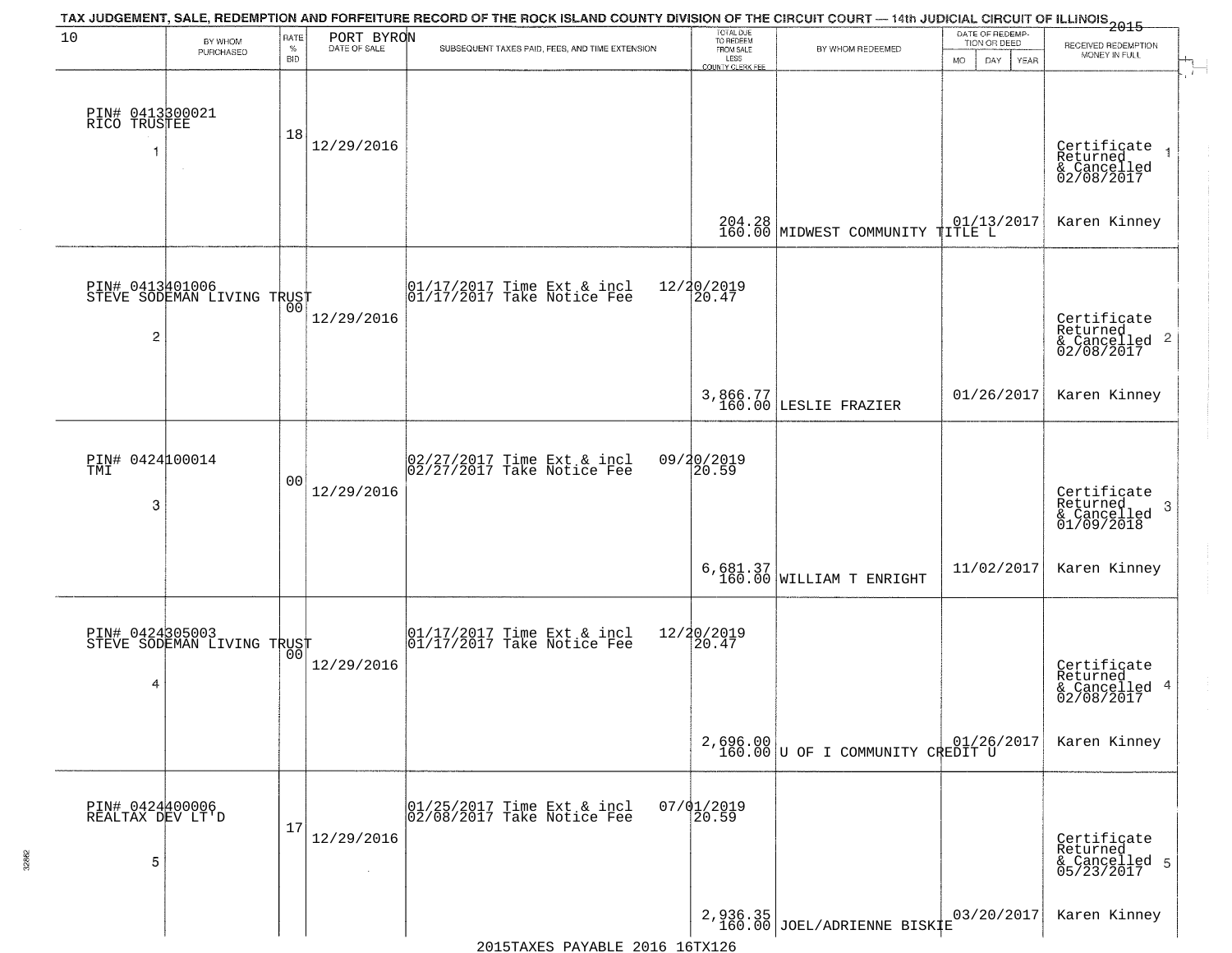| NAME AND ADDRESS<br>LEGAL DESCRIPTION<br>11                   | PORT BYRON                                   | A-BACK TAX                   | BACK TAX<br><b>FORFEITED</b> | <b>BACK TAX</b><br><b>FORFEITED</b> | TOTAL BACK<br>TAX PENALTY | <b>AMOUNT</b>                      | CERTIFICATE | INTEREST PAYMENT FUND | 2015    |
|---------------------------------------------------------------|----------------------------------------------|------------------------------|------------------------------|-------------------------------------|---------------------------|------------------------------------|-------------|-----------------------|---------|
| TAXPAYER NO.<br>PARCEL NO.<br>TWP - CODE<br>ACRES             | TAX DUE<br>INT DUE                           | <b>FORFEITED</b><br>PRIOR TO | PENALTY<br>ACCRUED           | INTEREST AND<br>COST ACCRUED        | AND COSTS<br>ACCRUED      | FOR WHICH<br>JUDGEMENT<br>IS ASKED | NO.         | <b>INDEMNITY FUND</b> |         |
| ASSESSED VALUATION FOR TAXES                                  | 1ST<br>1ST                                   | 2014                         |                              |                                     |                           |                                    |             | COST OF SALE          |         |
| HEMM ERIN                                                     | <del>364.31<sub>200</sub>38.2</del> 9<br>2ND |                              |                              |                                     |                           |                                    |             |                       |         |
| 509 N HIGH ST<br>PORT BYRON IL<br>61275                       | 364.37<br>27.35                              |                              |                              |                                     |                           |                                    |             | 60.00                 |         |
| LOT 2                                                         | 3AD                                          |                              |                              |                                     |                           |                                    |             |                       |         |
| RESUBD LOTS 11 AND 12<br>BLK 15 ORIGINAL TOWN OF              | -21.88<br>364<br>4TH                         |                              |                              |                                     |                           |                                    | 42          | 20.00                 |         |
| PT BYRON SH 14                                                | 10.94<br>364.3<br>PUBLICATION COST           |                              |                              |                                     |                           |                                    |             |                       |         |
| $037 - 09 - 00$<br>544<br>$05 - 03$                           | 10.00                                        |                              |                              |                                     |                           |                                    |             | 4.00                  |         |
| PIN# 0425111003                                               | TOTAL DUE-TAXES, INT. COST                   |                              |                              |                                     |                           |                                    |             |                       |         |
| 18,224                                                        | 1,565.94<br>1ST<br>1ST <sup>1</sup>          |                              |                              |                                     |                           | 1565.94                            |             | 10.00                 | 1659.94 |
|                                                               | 203.<br>-36<br>21<br>-35                     |                              |                              |                                     |                           |                                    |             |                       |         |
| COZAD SHAUN R<br>15211 COALTOWN RD<br>61244<br>EAST MOLINE IL | 2ND<br>203.36<br>15.25                       |                              |                              |                                     |                           |                                    |             | 60.00                 |         |
| SUPVR ASST MAP                                                | 3RD                                          |                              |                              |                                     |                           |                                    |             |                       |         |
| LOT 243 SHEET 13                                              | 12.20<br>203.<br>್ತ<br>47H                   |                              |                              |                                     |                           |                                    | 43          | 20.00                 |         |
|                                                               | 203.36<br>6.10<br>PUBLICATION COST           |                              |                              |                                     |                           |                                    |             |                       |         |
| $007 - 17 - 00$<br>110<br>$05 - 03$<br>1.000                  | 10.00                                        |                              |                              |                                     |                           |                                    |             | 4.00                  |         |
| PIN# 0425200026                                               | TOTAL DUE-TAXES, INT. COST                   |                              |                              |                                     |                           |                                    |             |                       |         |
| 10,171                                                        | 878.34                                       |                              |                              |                                     |                           | 878.34                             |             | 10.00                 | 972.34  |
| KASKADDEN SUSAN L<br>406 WALNUT ST                            | 405.4<br>42.56                               |                              |                              |                                     |                           |                                    |             |                       |         |
| 61275<br>PORT BYRON IL                                        | 405.44<br>30.40                              |                              |                              |                                     |                           |                                    |             | 60.00                 |         |
| LOT 1                                                         | 3RD                                          |                              |                              |                                     |                           |                                    |             |                       |         |
| SCHUPBACKS 1ST ADD<br>SH 13                                   | 24.32<br>405.44<br>4TH                       |                              |                              |                                     |                           |                                    | 44          | 20.00                 |         |
|                                                               | 405.44<br>12.16<br><b>PUBLICATION COST</b>   |                              |                              |                                     |                           |                                    |             |                       |         |
| $037 - 07 - 00$<br>05-03<br>542                               | 10.00                                        |                              |                              |                                     |                           |                                    |             | 4.00                  |         |
| PIN# 0425205001<br>26,278                                     | TOTAL OUE-TAXES, INT. COST                   |                              |                              |                                     |                           | 1741.20                            |             | 10.00                 | 1835.20 |
|                                                               | 1,741.20                                     |                              |                              |                                     |                           |                                    |             |                       |         |
| DUREY RICHARD J<br>307 WALNUT ST                              | <u>153.10</u><br><u> 16.10</u><br>2ND        |                              |                              |                                     |                           |                                    |             |                       |         |
| 61275<br>PORT BYRON IL                                        | 153.10<br>11.50                              |                              |                              |                                     |                           |                                    |             | 60.00                 |         |
| N 110' LOT 3 EX W 2'                                          | 3 <sub>BD</sub><br>3BD<br>153.10<br>9.20     |                              |                              |                                     |                           |                                    | 45          | 20.00                 |         |
| BELCHER AND SIGSWORTHS<br>ADD TO PORT BYRON<br>SH 13          | 4TH<br>153.10<br>4.60                        |                              |                              |                                     |                           |                                    |             |                       |         |
| 324                                                           | PUBLICATION COST                             |                              |                              |                                     |                           |                                    |             | 4.00                  |         |
| $025 - 20 - 00$<br>05-03<br>PIN# 0425215010<br>$\sim$         | 10.00                                        |                              |                              |                                     |                           |                                    |             |                       |         |
| 7,657                                                         | TOTAL DUE-TAXES, INT. COST<br>663.80         |                              |                              |                                     |                           | 663.80                             |             | 10.00                 | 757.80  |
|                                                               | 1ST                                          |                              |                              |                                     |                           |                                    |             |                       |         |
| DAVIS JAMIE/NATHAN<br>407 CHERRY ST                           | 350.98<br>36.82<br>2ND<br>2ND                |                              |                              |                                     |                           |                                    |             |                       |         |
| PORT BYRON IL<br>61275                                        | 350.98<br>26.30                              |                              |                              |                                     |                           |                                    |             | 60.00                 |         |
| LOT 31<br>BELCHER AND SIGWORTHS<br>ADD TO PORT BYRON          | 3BD<br>अक<br>350.98<br>21.04                 |                              |                              |                                     |                           |                                    | 46          | 20.00                 |         |
| SH 13                                                         | 4TH<br>350.98<br>$10.52^s$                   |                              |                              |                                     |                           |                                    |             |                       |         |
| $027 - 12 - 00$<br>05-03<br>355                               | PUBLICATION COST                             |                              |                              |                                     |                           |                                    |             | 4.00                  |         |
| PIN# 0425215031                                               | 10.00<br>TOTAL DUE-TAXES, INT. COST          |                              |                              |                                     |                           |                                    |             |                       |         |
| 23,554                                                        | 1,508.60                                     |                              |                              |                                     |                           | 1508.60                            |             | 10.00                 | 1602.60 |

 $\sim 100$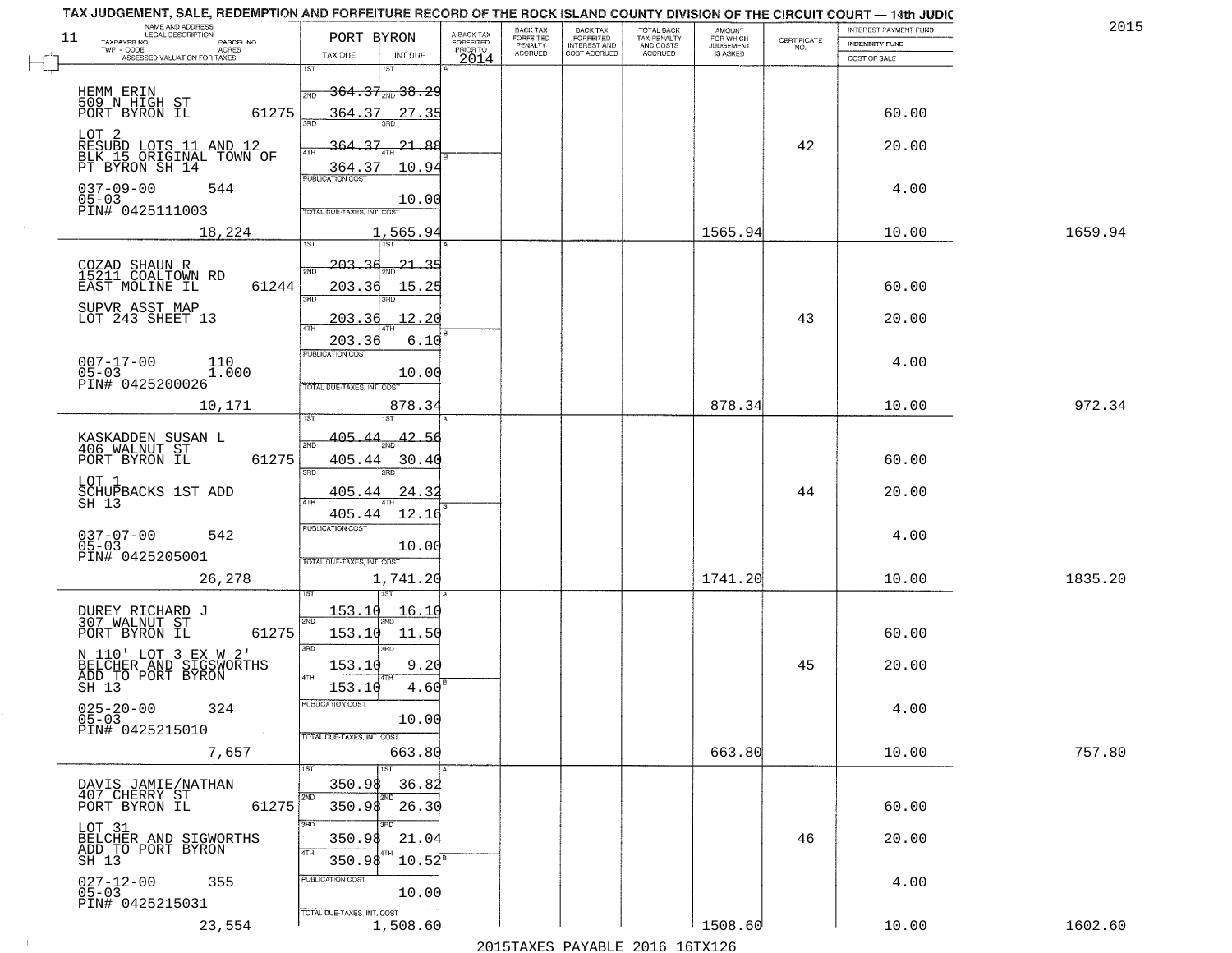|                                                         |                                                   |                            |            | TAX JUDGEMENT, SALE, REDEMPTION AND FORFEITURE RECORD OF THE ROCK ISLAND COUNTY DIVISION OF THE CIRCUIT COURT — 14th JUDICIAL CIRCUIT OF ILLINOIS 2015 |                                                                        |                                         |                                                        |                                                                      |
|---------------------------------------------------------|---------------------------------------------------|----------------------------|------------|--------------------------------------------------------------------------------------------------------------------------------------------------------|------------------------------------------------------------------------|-----------------------------------------|--------------------------------------------------------|----------------------------------------------------------------------|
| 11                                                      | BY WHOM<br>PURCHASED                              | RATE<br>$\%$<br><b>BID</b> | PORT BYRON | SUBSEQUENT TAXES PAID, FEES, AND TIME EXTENSION                                                                                                        | TOTAL DUE<br>TO REDEEM<br>FROM SALE<br>LESS<br><b>COUNTY CLERK FEE</b> | BY WHOM REDEEMED                        | DATE OF REDEMP-<br>TION OR DEED<br>MO.<br>DAY.<br>YEAR | RECEIVED REDEMPTION<br>MONEY IN FULL                                 |
| PIN# 0425111003<br>RICO TRUSTEE<br>$\overline{1}$       |                                                   | 18                         | 12/29/2016 | 03/14/2017 Time Ext & incl<br>03/14/2017 Take Notice Fee                                                                                               | 07/29/2019<br>20.59                                                    |                                         |                                                        | $\mathbf{r}$<br>Certificate<br>Returned<br>& Cancelled<br>05/23/2017 |
|                                                         |                                                   |                            |            |                                                                                                                                                        |                                                                        | $1,979.32$ ERIN HEMM                    | 03/21/2017                                             | Karen Kinney                                                         |
| PIN# 0425200026<br>KELCOR INVESTMENTS<br>$\overline{2}$ |                                                   | 12                         | 12/29/2016 | 02/06/2017 Time Ext & incl<br>02/06/2017 Take Notice Fee<br>11/22/2017 Subs paid                                                                       | $07/01/2019$<br>20.59<br>919.54                                        |                                         |                                                        | Certificate<br>Returned<br>$\frac{1}{6}$ Cancelled 2<br>01/09/2018   |
|                                                         |                                                   |                            |            |                                                                                                                                                        |                                                                        | 2, 256.17<br>160.00 SERVICE PLUS CREDIT | 11/28/2017<br>UNION                                    | Karen Kinney                                                         |
| PIN# 0425205001<br>3                                    | STEVE SODEMAN LIVING TRUST                        | 01                         | 12/29/2016 | $\begin{array}{ccc}  01/17/2017 \text{ Time} & \text{Ext} & \text{incl} \\  01/17/2017 \text{ Take Notice } \text{Fe} \end{array}$                     | 12/20/2019<br>20.47                                                    |                                         |                                                        | Certificate<br>Returned<br>$\mathbf{3}$<br>& Cancelled<br>05/23/2017 |
|                                                         |                                                   |                            |            |                                                                                                                                                        |                                                                        | 1,874.02 000 000 160.00 03/30/2017      |                                                        | Karen Kinney                                                         |
| 4                                                       | PIN# 0425215010    <br>STEVE SODEMAN LIVING TRUST | 18                         | 12/29/2016 | $\begin{bmatrix} 01/17/2017 \\ 01/17/2017 \end{bmatrix}$ Take Notice Fee                                                                               | 12/20/2019<br>20.47                                                    |                                         |                                                        | Certificate<br>Returned<br>& Cancelled 4<br>07/20/2017               |
|                                                         |                                                   |                            |            |                                                                                                                                                        |                                                                        | 914.67<br>160.00 RICHARD J DUREY        | 05/23/2017                                             | Karen Kinney                                                         |
| PIN# 0425215031<br>REALTAX DEV LT'D<br>5                |                                                   | 01                         | 12/29/2016 | 01/25/2017 Time Ext & incl<br>02/08/2017 Take Notice Fee                                                                                               | $07/01/2019$<br>20.59                                                  |                                         |                                                        | Certificate<br>Returned<br>& Cancelled 5<br>11/28/2017               |
|                                                         |                                                   |                            |            |                                                                                                                                                        |                                                                        | $1,655.24$<br>160.00 JAMIE/NATHAN DAVIS | 09/21/2017                                             | Karen Kinney                                                         |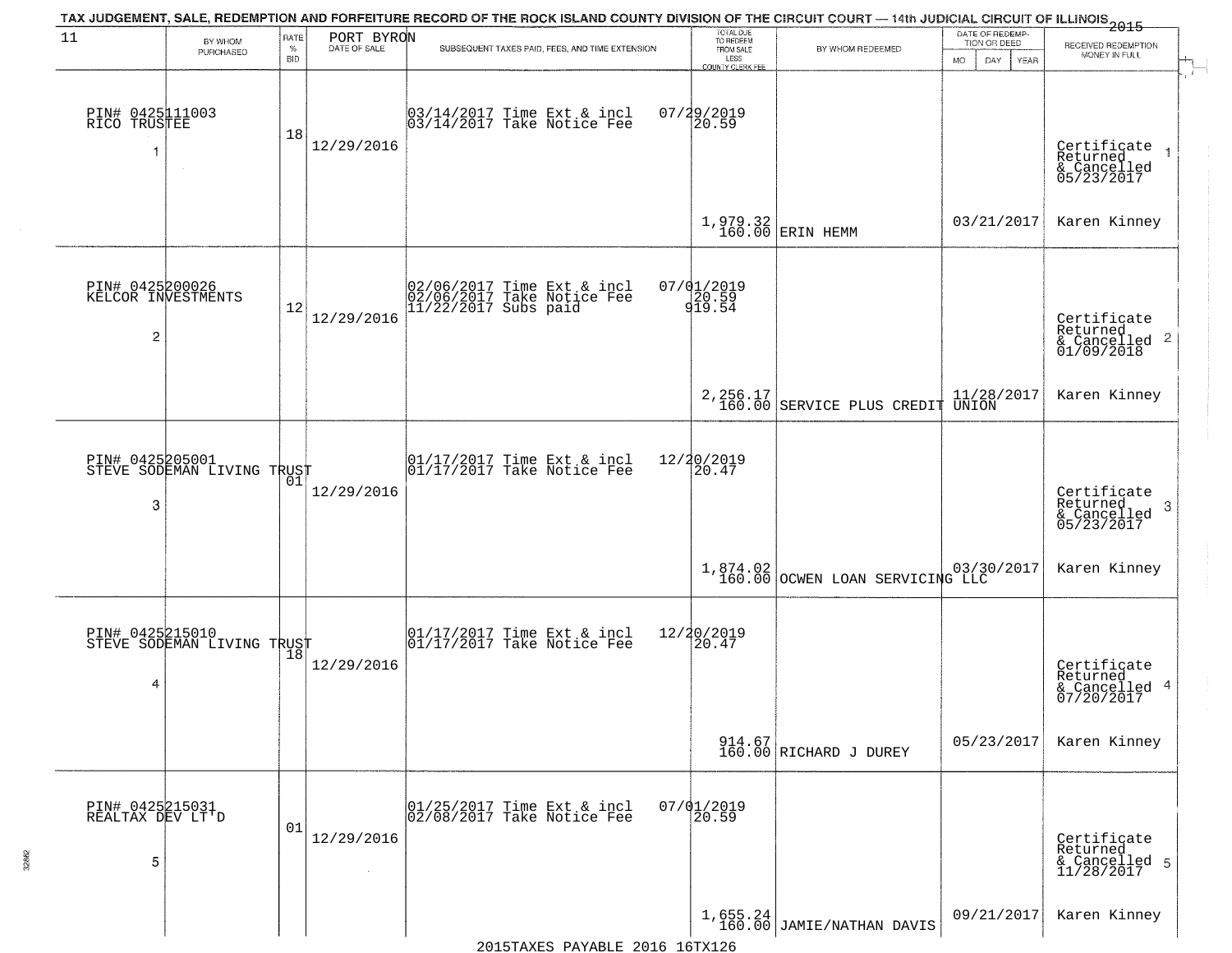| NAME AND ADDRESS<br>LEGAL DESCRIPTION<br>12                     | HAMRTON                                                               |                                     | BACK TAX             | <b>BACK TAX</b>           | TOTAL BACK<br>TAX PENALTY<br>AND COSTS | AMOUNT<br>FOR WHICH |                    | INTEREST PAYMENT FUND | 2015    |
|-----------------------------------------------------------------|-----------------------------------------------------------------------|-------------------------------------|----------------------|---------------------------|----------------------------------------|---------------------|--------------------|-----------------------|---------|
| TAXPAYER NO.<br>PARCEL NO.<br>ACRES                             |                                                                       | A-BACK TAX<br>FORFEITED<br>PRIOR TO | FORFEITED<br>PENALTY | FORFEITED<br>INTEREST AND |                                        | <b>JUDGEMENT</b>    | CERTIFICATE<br>NO. | <b>INDEMNITY FUND</b> |         |
| ASSESSED VALUATION FOR TAXES                                    | TAX DUE<br>INT DUE<br>1ST<br>1ST                                      | 2014                                | <b>ACCRUED</b>       | COST ACCRUED              | ACCRUED                                | <b>IS ASKED</b>     |                    | COST OF SALE          |         |
| SPENCER DEVIN J<br>PO BOX 448<br>RAPIDS CITY IL                 | $-133.93_{\rm 2ND}$ 14.07<br>2ND                                      |                                     |                      |                           |                                        |                     |                    |                       |         |
| 61278<br>SUPVR ASST MAP                                         | 133.93<br>10.05                                                       |                                     |                      |                           |                                        |                     |                    | 60.00                 |         |
| LOT 130 SHEET 21                                                | 133.93<br>8.04<br>ATH<br>133.93<br>4.02                               |                                     |                      |                           |                                        |                     | 47                 | 20.00                 |         |
| $026 - 07 - 00$<br>218<br>$06 - 01$<br>1.040<br>PIN# 0902102027 | <b>PUBLICATION COST</b><br>10.00<br>TOTAL DUE-TAXES, INT, COST        |                                     |                      |                           |                                        |                     |                    | 4.00                  |         |
| 6,829                                                           | 581.90<br>1ST                                                         |                                     |                      |                           |                                        | 581.90              |                    | 10.00                 | 675.90  |
|                                                                 |                                                                       |                                     |                      |                           |                                        |                     |                    |                       |         |
| TOMASSON WAYNE A<br>PO BOX 426<br>61278<br>RAPIDS CITY IL       | 2ND<br>2ND<br>99.33<br>7.45<br>3RD<br>3RD                             |                                     |                      |                           |                                        |                     |                    | 60.00                 |         |
| LOT 13<br>RIVER GROVE ADD<br>TO RAPIDS CITY                     | 99.33<br>5.96<br>47H                                                  |                                     |                      |                           |                                        |                     | 48                 | 20.00                 |         |
| $118 - 04 - 00$<br>$935 - 13$                                   | 99.33<br>2.98<br>PUBLICATION COST                                     |                                     |                      |                           |                                        |                     |                    | 4.00                  |         |
| $06 - 01$<br>PIN# 0902109025                                    | 10.00<br>TOTAL DUE-TAXES, INT. COST                                   |                                     |                      |                           |                                        |                     |                    |                       |         |
| 5,065                                                           | 324.38<br>1ST<br>is T                                                 |                                     |                      |                           |                                        | 324.38              |                    | 10.00                 | 418.38  |
| SMITH NORMA T                                                   |                                                                       |                                     |                      |                           |                                        |                     |                    |                       |         |
| PO BOX 402<br>RAPIDS CITY IL<br>61278                           | 2ND<br><b>SMD</b><br>3 <sub>BD</sub><br>3BD                           |                                     |                      |                           |                                        |                     |                    | 60.00                 |         |
| LOT 6 BLOCK 2<br>RAPIDS CITY<br>& N14 FT OF W150 FT LOT 9       | <u>386.21</u><br>23.16<br>4TH                                         |                                     |                      |                           |                                        |                     | 49                 | 20.00                 |         |
|                                                                 | 386.21<br>11.58<br><b>PUBLICATION COST</b>                            |                                     |                      |                           |                                        |                     |                    |                       |         |
| $112 - 17 - 00$<br>$06 - 01$<br>870<br>PIN# 0902203006          | 10.00<br>TOTAL OUE-TAXES, INT. COST                                   |                                     |                      |                           |                                        |                     |                    | 4.00                  |         |
| 25,693                                                          | 817.16<br>ist                                                         |                                     |                      |                           |                                        | 817.16              |                    | 10.00                 | 911.16  |
| SMITH JERRY L/NORMA                                             |                                                                       |                                     |                      |                           |                                        |                     |                    |                       |         |
| PO BOX 105<br>RAPIDS CITY IL<br>61278                           | 2ND<br>2ND.<br>453.73<br>34.05<br>3 <sub>BD</sub><br>$\overline{3BD}$ |                                     |                      |                           |                                        |                     |                    | 60.00                 |         |
| SUPVR ASST MAP<br>LOT 226 SHEET 22<br>MARY R HALLS ADD          | 27.24<br>453.73<br>4TH                                                |                                     |                      |                           |                                        |                     | 50                 | 20.00                 |         |
| $114 - 19 - 20$<br>$906 - 2$                                    | 453.73<br>13.62<br>PUBLICATION COS                                    |                                     |                      |                           |                                        |                     |                    | 4.00                  |         |
| $06 - 01$<br>PIN# 0902218004<br>$\sim 100$                      | 10.00<br>TOTAL DUE-TAXES, INT. COST                                   |                                     |                      |                           |                                        |                     |                    |                       |         |
| 34,136                                                          | 1,446.10<br>$\overline{\phantom{a}}$ 1ST                              |                                     |                      |                           |                                        | 1446.10             |                    | 10.00                 | 1540.10 |
| CROXTON DAWNE M<br>108 BLUFF ST                                 | 456.97<br>47.95                                                       |                                     |                      |                           |                                        |                     |                    |                       |         |
| 61275<br>PORT BYRON IL                                          | 2ND<br>$456.97^{200}$<br>34.25<br>3RD                                 |                                     |                      |                           |                                        |                     |                    | 60.00                 |         |
| SUPVR ASST MAP<br>LOT 305-2 SHEET 23                            | 456.97<br>27.40<br>4TH                                                |                                     |                      |                           |                                        |                     | 51                 | 20.00                 |         |
|                                                                 | 456.97<br>$13.70^8$<br>PUBLICATION COST                               |                                     |                      |                           |                                        |                     |                    |                       |         |
| $031 - 03 - 60$<br>$248 - 0$<br>$06 - 01$<br>PIN# 0902301006    | 10.00<br>TOTAL DUE-TAXES, INT. COST                                   |                                     |                      |                           |                                        |                     |                    | 4.00                  |         |
| 23,301                                                          | 1,961.18                                                              |                                     |                      |                           |                                        | 1961.18             |                    | 10.00                 | 2055.18 |

 $\pm 4$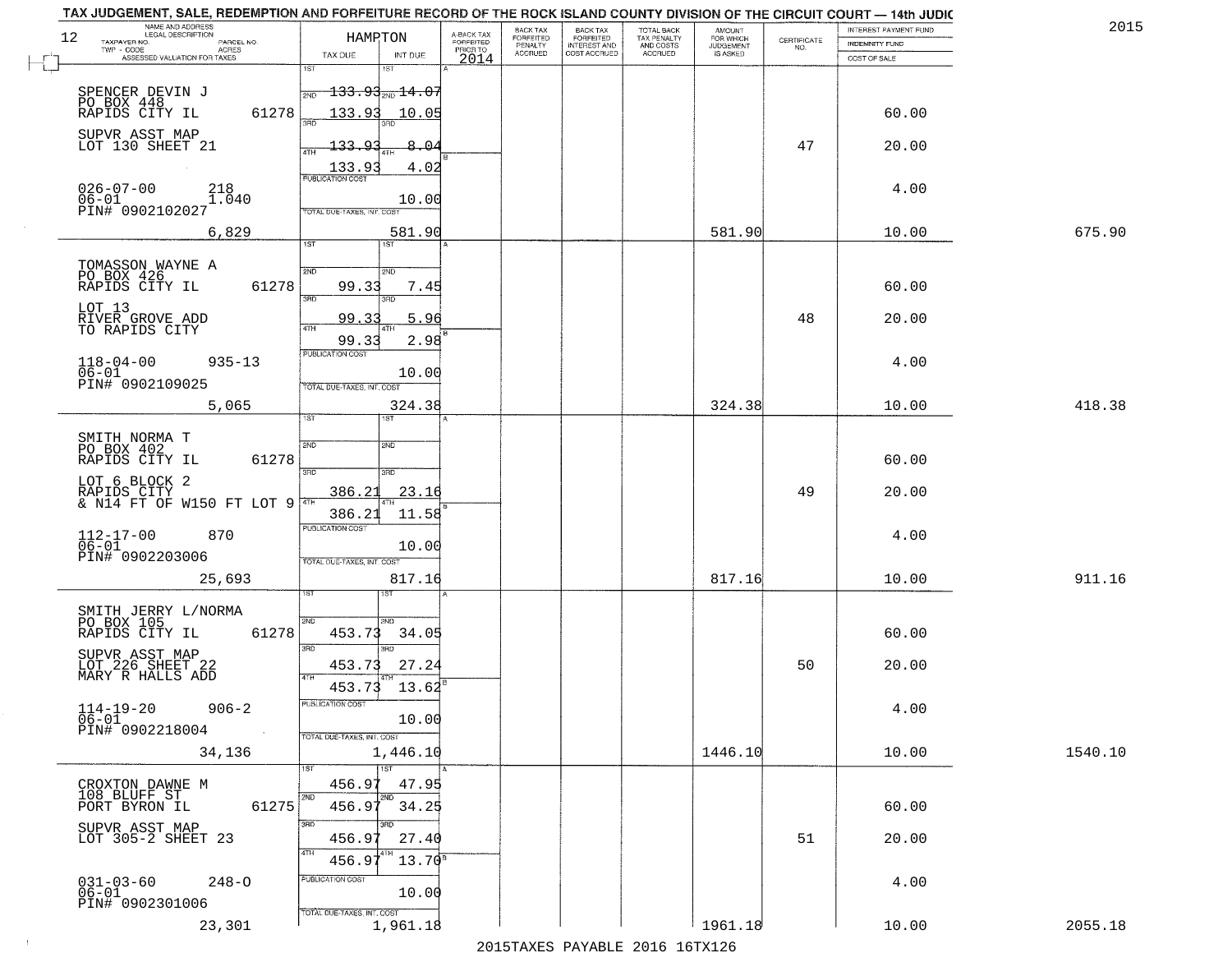| 12                                   | BY WHOM                                       | <b>RATE</b>        | HAMPTON<br>DATE OF SALE | TAX JUDGEMENT, SALE, REDEMPTION AND FORFEITURE RECORD OF THE ROCK ISLAND COUNTY DIVISION OF THE CIRCUIT COURT — 14th JUDICIAL CIRCUIT OF ILLINOIS 2015                                                                                                | TOTAL DUE<br>TO REDEEM                                                                       |                                    | DATE OF REDEMP-<br>TION OR DEED |                                                                                           |
|--------------------------------------|-----------------------------------------------|--------------------|-------------------------|-------------------------------------------------------------------------------------------------------------------------------------------------------------------------------------------------------------------------------------------------------|----------------------------------------------------------------------------------------------|------------------------------------|---------------------------------|-------------------------------------------------------------------------------------------|
|                                      | PURCHASED                                     | $\%$<br><b>BID</b> |                         | SUBSEQUENT TAXES PAID, FEES, AND TIME EXTENSION                                                                                                                                                                                                       | FROM SALE<br>LESS<br><b>COUNTY CLERK FEE</b>                                                 | BY WHOM REDEEMED                   | <b>MO</b><br>DAY<br><b>YEAR</b> | RECEIVED REDEMPTION<br>MONEY IN FULL                                                      |
| PIN# 0902102027<br>RICO TRUSTEE<br>1 |                                               | 18                 | 12/29/2016              | 03/14/2017 Time Ext & incl<br>03/14/2017 Take Notice Fee                                                                                                                                                                                              | 07/29/2019<br>20.59                                                                          |                                    |                                 | Certificate<br>Returned<br>$\rightarrow$<br>& Cancelled<br>05/23/2017                     |
|                                      |                                               |                    |                         |                                                                                                                                                                                                                                                       |                                                                                              | 818.15<br>160.00 DEVIN SPENCER     | 04/25/2017                      | Karen Kinney                                                                              |
| $\overline{2}$                       | PIN# 0902109025<br>STEVE SODEMAN LIVING TRUST |                    | 12/29/2016              | 01/17/2017 Time Ext & incl<br>01/17/2017 Take Notice Fee<br>08/26/2019 Take Notice Fee<br>08/26/2019 Circuit Clerks Fee<br>08/26/2019 Title Search Fee<br>08/26/2019 Publication Fee<br>10/15/2019 Sheriffs Fee<br>11/20/2018 Subs paid<br>11/21/2017 | 12/20/2019<br>20.47<br>35.00<br>110.000<br>110.000<br>122.014<br>1336.04<br>137.18<br>137.18 |                                    |                                 | TAX DEED ISSUED<br>Certificate<br>Returned<br>& Cancelled 2<br>03/02/2020<br>Karen Kinney |
| 3                                    | PIN# 0902203006<br>STEVE SODEMAN LIVING TRUST | 01                 | 12/29/2016              | 01/17/2017 Time Ext & incl<br>01/17/2017 Take Notice Fee                                                                                                                                                                                              | 12/20/2019<br>20.47                                                                          |                                    |                                 | Certificate<br>Returned<br>3<br>$\frac{2}{03/23/2017}$                                    |
|                                      |                                               |                    |                         |                                                                                                                                                                                                                                                       |                                                                                              | 940.74<br>160.00 NORMA SMITH       | 02/17/2017                      | Karen Kinney                                                                              |
| PIN# 0902218004<br>4                 | STEVE SODEMAN LIVING TRUST                    |                    | 12/29/2016              | $\begin{bmatrix} 01/17/2017 \\ 01/17/2017 \end{bmatrix}$ Time Ext & incl                                                                                                                                                                              | 12/20/2019<br>$\left[20.47\right]$                                                           |                                    |                                 | Certificate<br>Returned<br>4<br>& Cancelled<br>09/26/2017                                 |
|                                      |                                               |                    |                         |                                                                                                                                                                                                                                                       | 1,591.37<br>160.00                                                                           | JERRY/NORMA SMITH                  | 08/08/2017                      | Karen Kinney                                                                              |
| 5                                    | PIN# 0902301006<br>US BANK CUST FOR PRO CAP   | ¥.<br>03           | & CRDTRS<br>12/29/2016  |                                                                                                                                                                                                                                                       |                                                                                              |                                    |                                 | Certificate<br>Returned<br>& Cancelled 5<br>05/23/2017                                    |
|                                      |                                               |                    |                         |                                                                                                                                                                                                                                                       |                                                                                              | $2,116.84$<br>160.00 CITIFINANCIAL | 04/27/2017                      | Karen Kinney                                                                              |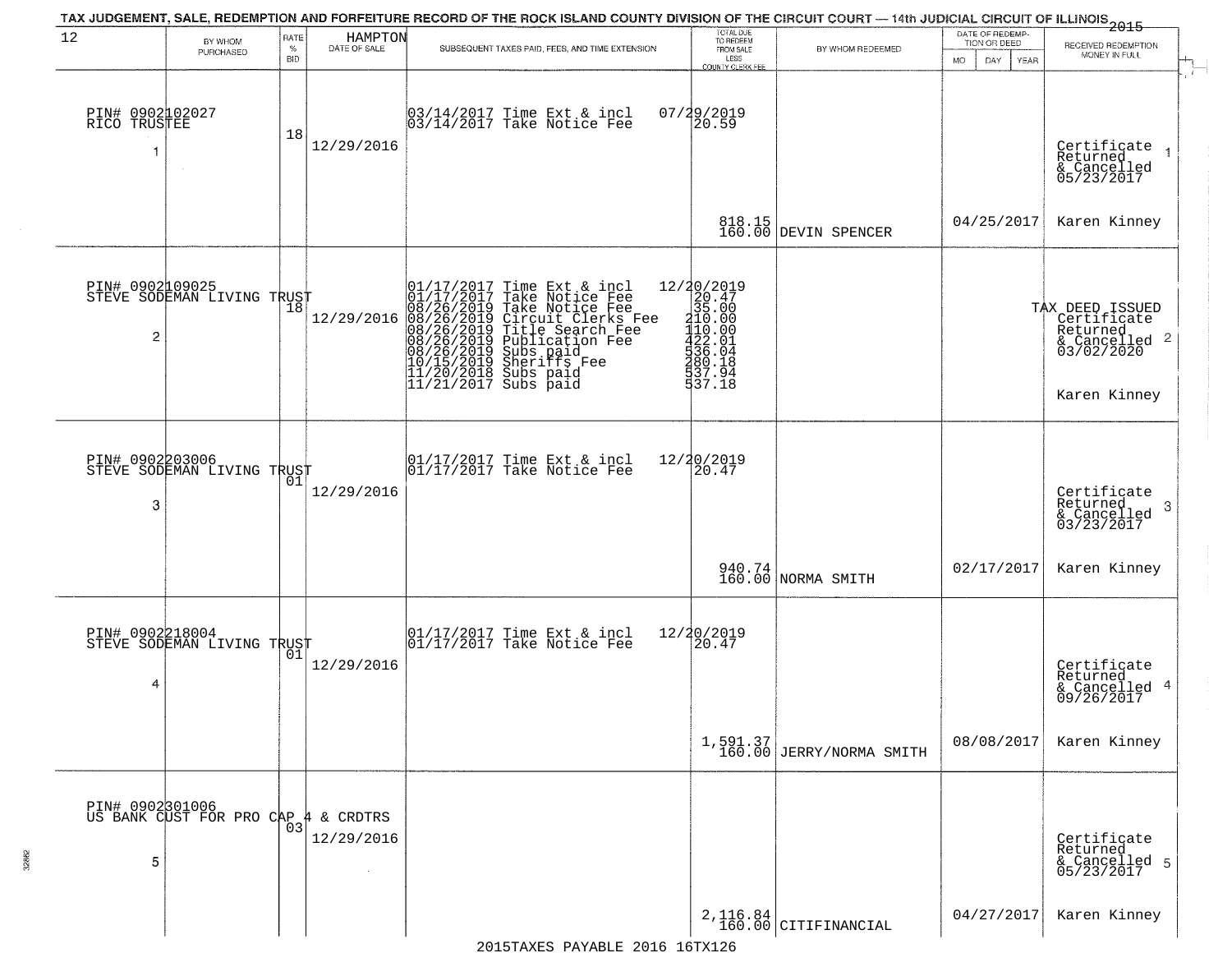| NAME AND ADDRESS<br>LEGAL DESCRIPTION<br>13                             | HAMPTON                             |                                     | BACK TAX<br>FORFEITED | <b>BACK TAX</b>           | TOTAL BACK<br>TAX PENALTY<br>AND COSTS | AMOUNT<br>FOR WHICH<br>JUDGEMENT |                                                                 | INTEREST PAYMENT FUND | 2015    |
|-------------------------------------------------------------------------|-------------------------------------|-------------------------------------|-----------------------|---------------------------|----------------------------------------|----------------------------------|-----------------------------------------------------------------|-----------------------|---------|
| TAXPAYER NO.<br>PARCEL NO.<br>ACRES                                     |                                     | A-BACK TAX<br>FORFEITED<br>PRIOR TO | PENALTY               | FORFEITED<br>INTEREST AND |                                        |                                  | $\begin{array}{c} \text{CERTIFICATE} \\ \text{NO.} \end{array}$ | <b>INDEMNITY FUND</b> |         |
| ASSESSED VALUATION FOR TAXES                                            | TAX DUE<br>INT DUE<br>1ST<br>$1S$ T | 2014                                | <b>ACCRUED</b>        | COST ACCRUED              | <b>ACCRUED</b>                         | IS ASKED                         |                                                                 | COST OF SALE          |         |
|                                                                         |                                     |                                     |                       |                           |                                        |                                  |                                                                 |                       |         |
|                                                                         | 2ND                                 |                                     |                       |                           |                                        |                                  |                                                                 |                       |         |
| NEWBERRY JOSEPH E JR/ROXA NO BOX 1252<br>PO BOX 1252<br>MOLINE IL 61266 | 350                                 |                                     |                       |                           |                                        |                                  |                                                                 | 60.00                 |         |
| LOT 2                                                                   | 3RD                                 |                                     |                       |                           |                                        |                                  |                                                                 |                       |         |
| SUNSET VIEW ADD                                                         | 4TH<br>4TH                          |                                     |                       |                           |                                        |                                  | 52                                                              | 20.00                 |         |
|                                                                         | 65.20<br>2173.47                    |                                     |                       |                           |                                        |                                  |                                                                 |                       |         |
| $384 - 05 - 00$<br>6094                                                 |                                     |                                     |                       |                           |                                        |                                  |                                                                 | 4.00                  |         |
| $06 - 01$<br>PIN# 0902304002                                            | 10.00                               |                                     |                       |                           |                                        |                                  |                                                                 |                       |         |
|                                                                         | TOTAL DUE-TAXES, INT. COST          |                                     |                       |                           |                                        |                                  |                                                                 |                       |         |
| 124,539                                                                 | 2,248.67                            |                                     |                       |                           |                                        | 2248.67                          |                                                                 | 10.00                 | 2342.67 |
|                                                                         | 394.51                              |                                     |                       |                           |                                        |                                  |                                                                 |                       |         |
| CAMPER RONALD R<br>909 18TH ST                                          | 41.4<br><b>PND</b>                  |                                     |                       |                           |                                        |                                  |                                                                 |                       |         |
| 61275<br>PORT BYRON IL                                                  | 394.51<br>29.60<br>3RD<br>3BD.      |                                     |                       |                           |                                        |                                  |                                                                 | 60.00                 |         |
| LOT 16<br>RIVER BEND VIEW ADD                                           |                                     |                                     |                       |                           |                                        |                                  | 53                                                              |                       |         |
|                                                                         | 394.51<br>23.68<br>$\overline{47H}$ |                                     |                       |                           |                                        |                                  |                                                                 | 20.00                 |         |
|                                                                         | 394.51<br>11.84<br>PUBLICATION COST |                                     |                       |                           |                                        |                                  |                                                                 |                       |         |
| $422 - 42 - 00$<br>7136                                                 |                                     |                                     |                       |                           |                                        |                                  |                                                                 | 4.00                  |         |
| $06 - 01$<br>PIN# 0902308015                                            | 10.00<br>TOTAL DUE-TAXES, INT. COST |                                     |                       |                           |                                        |                                  |                                                                 |                       |         |
| 31,116                                                                  | 1,694.60                            |                                     |                       |                           |                                        | 1694.60                          |                                                                 | 10.00                 | 1788.60 |
|                                                                         | īst<br>1ST                          |                                     |                       |                           |                                        |                                  |                                                                 |                       |         |
| ZARAGOZA THOMAS S<br>1006 18TH ST                                       | 2ND<br>2ND                          |                                     |                       |                           |                                        |                                  |                                                                 |                       |         |
| 61275<br>PORT BYRON IL                                                  |                                     |                                     |                       |                           |                                        |                                  |                                                                 | 60.00                 |         |
| LOT 20                                                                  | 3RD<br>3RD                          |                                     |                       |                           |                                        |                                  |                                                                 |                       |         |
| RIVER BEND VIEW ADD                                                     | 49.60<br>826.59<br>ATH              |                                     |                       |                           |                                        |                                  | 54                                                              | 20.00                 |         |
|                                                                         | 24.80<br>826.59                     |                                     |                       |                           |                                        |                                  |                                                                 |                       |         |
| 7140                                                                    | <b>PUBLICATION COST</b>             |                                     |                       |                           |                                        |                                  |                                                                 | 4.00                  |         |
| $423 - 01 - 00$<br>$06 - 01$                                            | 10.00                               |                                     |                       |                           |                                        |                                  |                                                                 |                       |         |
| PIN# 0902308033                                                         | TOTAL OUE-TAXES, INT. COST          |                                     |                       |                           |                                        |                                  |                                                                 |                       |         |
| 48,148                                                                  | 1,737.58                            |                                     |                       |                           |                                        | 1737.58                          |                                                                 | 10.00                 | 1831.58 |
|                                                                         | 151                                 |                                     |                       |                           |                                        |                                  |                                                                 |                       |         |
| PARKER ALVIN O<br>15715 RTE 84 N                                        | 2ND<br>2ND                          |                                     |                       |                           |                                        |                                  |                                                                 |                       |         |
| EAST MOLINE IL<br>61244                                                 |                                     |                                     |                       |                           |                                        |                                  |                                                                 | 60.00                 |         |
| LOT 1                                                                   | 3RD<br>3RD.                         |                                     |                       |                           |                                        |                                  |                                                                 |                       |         |
| WOODLAND HILLS SUBD                                                     | 1354.09<br>81.24                    |                                     |                       |                           |                                        |                                  | 55                                                              | 20.00                 |         |
|                                                                         | 1354.09<br>40.62                    |                                     |                       |                           |                                        |                                  |                                                                 |                       |         |
| $408 - 24 - 00$<br>6614                                                 | PUBLICATION COST                    |                                     |                       |                           |                                        |                                  |                                                                 | 4.00                  |         |
| $06 - 51$<br>PIN# 0908204001<br><b>Contract</b>                         | 10.00<br>TOTAL DUE-TAXES, INT. COST |                                     |                       |                           |                                        |                                  |                                                                 |                       |         |
| 77,913                                                                  | 2,840.04                            |                                     |                       |                           |                                        | 2840.04                          |                                                                 | 10.00                 | 2934.04 |
|                                                                         | $\overline{11}$ st                  |                                     |                       |                           |                                        |                                  |                                                                 |                       |         |
| FROMMELT ODETTA L<br>1011 4TH STREET A                                  | 207.54<br>21.77                     |                                     |                       |                           |                                        |                                  |                                                                 |                       |         |
| 61256<br>HAMPTON IL                                                     | 2ND<br>2ND<br>207.54 15.55          |                                     |                       |                           |                                        |                                  |                                                                 | 60.00                 |         |
|                                                                         | 3RD<br>3BD                          |                                     |                       |                           |                                        |                                  |                                                                 |                       |         |
| CAMP ON U S TRACT<br>ITEM 12 SHEET 30                                   | 207.54<br>12.44                     |                                     |                       |                           |                                        |                                  | 56                                                              | 20.00                 |         |
|                                                                         | 4TH<br>207.54<br>$6.22^{8}$         |                                     |                       |                           |                                        |                                  |                                                                 |                       |         |
| $273 - 2$                                                               | PUBLICATION COST                    |                                     |                       |                           |                                        |                                  |                                                                 | 4.00                  |         |
| 037-02-60<br>06-10                                                      | 10.00                               |                                     |                       |                           |                                        |                                  |                                                                 |                       |         |
| PIN# 0909100001                                                         | TOTAL DUE-TAXES, INT. COST          |                                     |                       |                           |                                        |                                  |                                                                 |                       |         |
| 9,498                                                                   | 896.14                              |                                     |                       |                           |                                        | 896.14                           |                                                                 | 10.00                 | 990.14  |

 $\sim 10^{-1}$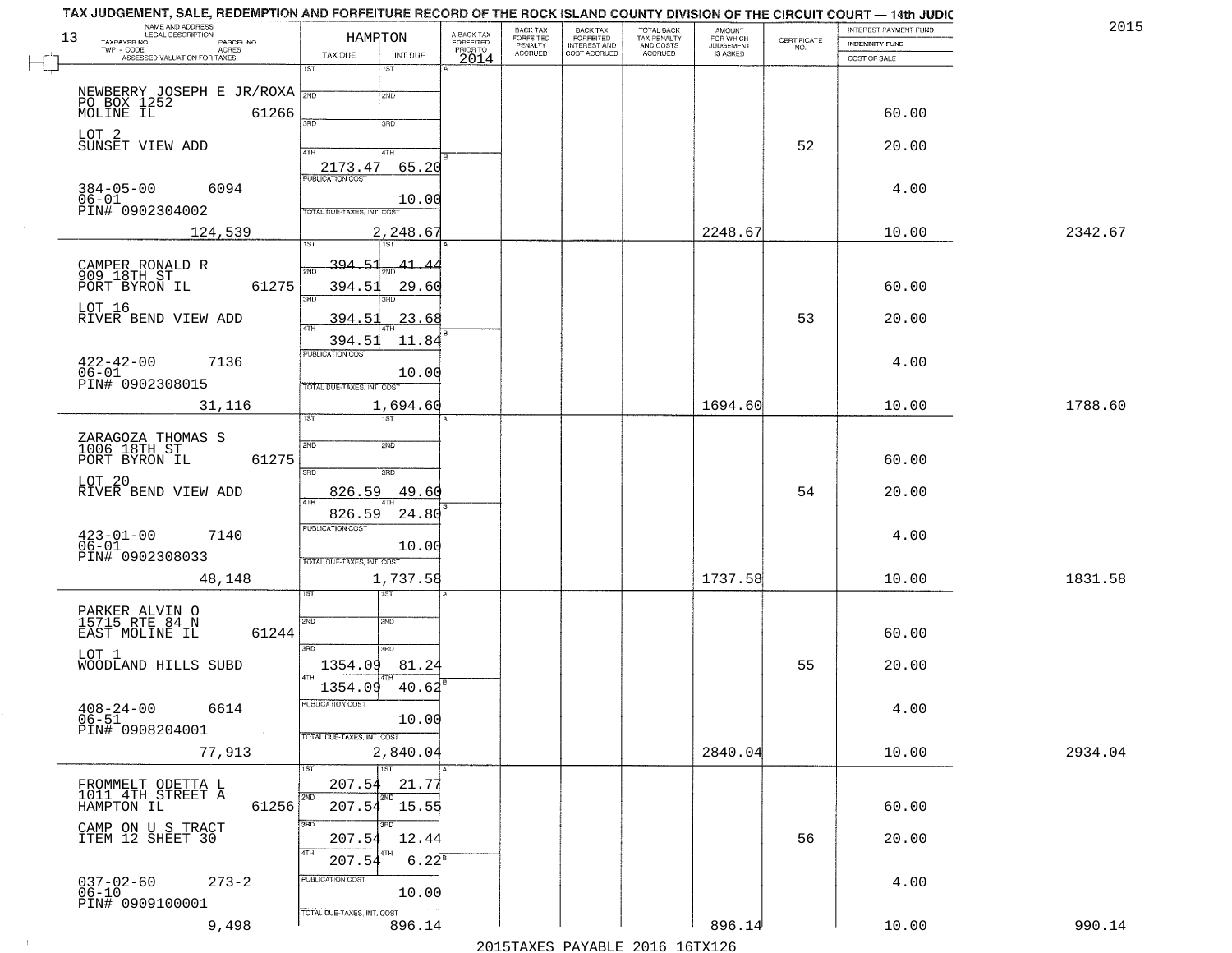|                                          |                                                   |                |                         | TAX JUDGEMENT, SALE, REDEMPTION AND FORFEITURE RECORD OF THE ROCK ISLAND COUNTY DIVISION OF THE CIRCUIT COURT — 14th JUDICIAL CIRCUIT OF ILLINOIS 2015 | TOTAL DUE                |                                              |                                 |                                                                               |
|------------------------------------------|---------------------------------------------------|----------------|-------------------------|--------------------------------------------------------------------------------------------------------------------------------------------------------|--------------------------|----------------------------------------------|---------------------------------|-------------------------------------------------------------------------------|
| 13                                       | BY WHOM<br>PURCHASED                              | RATE<br>$\%$   | HAMPTON<br>DATE OF SALE | SUBSEQUENT TAXES PAID, FEES, AND TIME EXTENSION                                                                                                        | TO REDEEM<br>FROM SALE   | BY WHOM REDEEMED                             | DATE OF REDEMP-<br>TION OR DEED | RECEIVED REDEMPTION                                                           |
|                                          |                                                   | <b>BID</b>     |                         |                                                                                                                                                        | LESS<br>COUNTY CLERK FEE |                                              | <b>MO</b><br>DAY<br>YEAR        | MONEY IN FULL                                                                 |
| 1                                        | PIN# 0902304002<br>STEVE SODEMAN LIVING TRUST     |                | 12/29/2016              |                                                                                                                                                        |                          |                                              |                                 | Certificate<br>Returned<br>& Cancelled<br>02/08/2017                          |
|                                          |                                                   |                |                         |                                                                                                                                                        | 2,389.52<br>160.00       | JOSEPH E NEWBERRY                            | 01/13/2017                      | Karen Kinney                                                                  |
| PIN# 0902308015<br>2                     | STEVE SODEMAN LIVING TRUST                        |                | 12/29/2016              | 01/17/2017 Time Ext & incl<br>01/17/2017 Take Notice Fee                                                                                               | 12/20/2019<br>20.47      |                                              |                                 | Certificate<br>Returned<br>$\frac{12241164}{63/23/2017}$<br>03/23/2017        |
|                                          |                                                   |                |                         |                                                                                                                                                        |                          | $1,844.84$<br>160.00 RONALD CAMPER LOAN      | 02/21/2017<br>000536            | Karen Kinney                                                                  |
| PIN# 0902308033<br>3                     | STEVE SODEMAN LIVING TRUST                        | 00             | 12/29/2016              | $\begin{array}{cc} 01/17/2017 & \text{Time Ext} & \text{incl} \\ 01/17/2017 & \text{Take Notice Fee} \end{array}$                                      | 12/20/2019<br>20.47      |                                              |                                 | Certificate<br>Returned<br>3<br>& Cancelled<br>02/08/2017                     |
|                                          |                                                   |                |                         |                                                                                                                                                        | 1,852.05<br>160.00       | MARTIN-POWELL LLC                            | 01/30/2017                      | Karen Kinney                                                                  |
| 4                                        | PIN# 0908204001    <br>STEVE SODEMAN LIVING TRUST | 0 <sub>0</sub> | 12/29/2016              | 01/17/2017 Time Ext & incl<br>01/17/2017 Take Notice Fee                                                                                               | 12/20/2019<br>20.47      |                                              |                                 | Certificate<br>Returned<br>& Cancelled 4<br>09/26/2017                        |
|                                          |                                                   |                |                         |                                                                                                                                                        |                          | 2,954.51<br>160.00 REVERSE MORTGAGE SQLUTION |                                 | Karen Kinney                                                                  |
| PIN# 0909100001<br>REALTAX DEV LT'D<br>5 |                                                   | 18             | 12/29/2016              | 01/25/2017 Time Ext & incl<br>02/08/2017 Take Notice Fee                                                                                               | $07/01/2019$<br>20.59    |                                              |                                 | ADMIN SALE IN ERROR<br>Certificate<br>Returned<br>& Cancelled 5<br>10/20/2017 |
|                                          |                                                   |                |                         | 2015TAXES PAYABLE 2016 16TX126                                                                                                                         |                          |                                              |                                 | Karen Kinney                                                                  |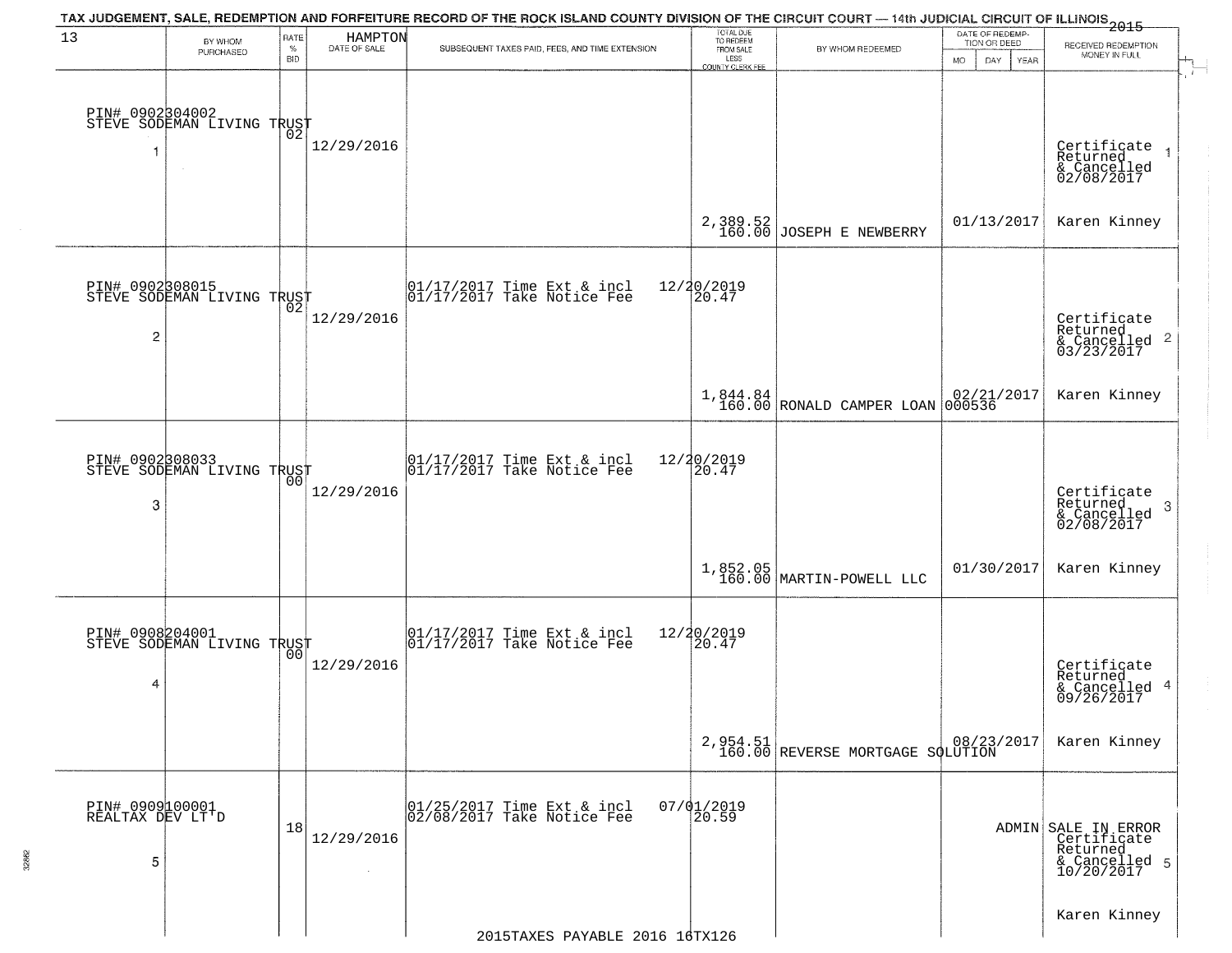| TAX JUDGEMENT, SALE, REDEMPTION AND FORFEITURE RECORD OF THE ROCK ISLAND COUNTY DIVISION OF THE CIRCUIT COURT — 14th JUDIC<br>NAME AND ADDRESS<br>LEGAL DESCRIPTION<br>14<br>TAXPAYER NO.<br>PARCEL NO.<br>$TWP - CODE$<br>- CODE AGRES<br>ASSESSED VALUATION FOR TAXES | TAX DUE                                                  | HAMRTON<br>INT DUE               | A-BACK TAX<br>FORFEITED<br>PRIOR TO<br>2014 | BACK TAX<br>FORFEITED<br>PENALTY<br>ACCRUED | BACK TAX<br>FORFEITED<br>INTEREST AND<br>COST ACCRUED | TOTAL BACK<br>TAX PENALTY<br>AND COSTS<br>ACCRUED | <b>AMOUNT</b><br>FOR WHICH<br>JUDGEMENT<br>IS ASKED | CERTIFICATE<br>NO. | INTEREST PAYMENT FUND<br><b>INDEMNITY FUND</b><br>COST OF SALE | 2015    |
|-------------------------------------------------------------------------------------------------------------------------------------------------------------------------------------------------------------------------------------------------------------------------|----------------------------------------------------------|----------------------------------|---------------------------------------------|---------------------------------------------|-------------------------------------------------------|---------------------------------------------------|-----------------------------------------------------|--------------------|----------------------------------------------------------------|---------|
| BROWNER CYNTHIA A<br>2615 E 29TH CT                                                                                                                                                                                                                                     | 1ST<br>2ND                                               | 1ST<br>2ND                       |                                             |                                             |                                                       |                                                   |                                                     |                    |                                                                |         |
| DAVENPORT IA                                                                                                                                                                                                                                                            | 52803<br>3AD.                                            | 3RD                              |                                             |                                             |                                                       |                                                   |                                                     |                    | 60.00                                                          |         |
| CAMP ON U S TRACT<br>ITEM 15 SHEET 30<br>DA 56-25                                                                                                                                                                                                                       | 312<br>4TH<br>312.86                                     | $-18.76$<br>9.38                 |                                             |                                             |                                                       |                                                   |                                                     | 57                 | 20.00                                                          |         |
| $037 - 02 - 90$<br>$273 - 5$<br>$06 - 10$                                                                                                                                                                                                                               | <b>PUBLICATION COST</b>                                  | 10.00                            |                                             |                                             |                                                       |                                                   |                                                     |                    | 4.00                                                           |         |
| PIN# 0909100004<br>14,318                                                                                                                                                                                                                                               | TOTAL DUE-TAXES, INT. COST<br>1ST                        | 663.86<br>1ST <sup></sup>        |                                             |                                             |                                                       |                                                   | 663.86                                              |                    | 10.00                                                          | 757.86  |
| FLD SOLUTIONS INC<br>5417 180TH ST N<br>EAST MOLINE IL                                                                                                                                                                                                                  | 149.73<br>2ND<br>61244<br>149.73                         | -15.75<br>11.25                  |                                             |                                             |                                                       |                                                   |                                                     |                    | 60.00                                                          |         |
| SUPVR ASST MAP<br>LOT 108 SHT 32                                                                                                                                                                                                                                        | 3RD<br>149.73<br>47H                                     | 9.00                             |                                             |                                             |                                                       |                                                   |                                                     | 58                 | 20.00                                                          |         |
| $043 - 12 - 61$<br>$333-D-1$<br>$06 - 05$<br>1.320<br>PIN# 0911100010                                                                                                                                                                                                   | 149.73<br>PUBLICATION COST<br>TOTAL DUE-TAXES, INT. COST | 4.50<br>10.00                    |                                             |                                             |                                                       |                                                   |                                                     |                    | 4.00                                                           |         |
| 8,160                                                                                                                                                                                                                                                                   | 1ST                                                      | 649.42                           |                                             |                                             |                                                       |                                                   | 649.42                                              |                    | 10.00                                                          | 743.42  |
| EVANS JIM W<br>PO BOX 2211<br>ELKO NV                                                                                                                                                                                                                                   | 2ND<br>89803<br>847.32<br>3RD                            | 2ND<br>63.55                     |                                             |                                             |                                                       |                                                   |                                                     |                    | 60.00                                                          |         |
| LOT 9<br>HOMESTEAD ESTATES                                                                                                                                                                                                                                              | 847.32<br>4TH<br>847.32                                  | 50.84                            |                                             |                                             |                                                       |                                                   |                                                     | 59                 | 20.00                                                          |         |
| 635-09-00<br>06-05<br>8040<br>1.360<br>PIN# 0911405014                                                                                                                                                                                                                  | <b>PUBLICATION COST</b><br>TOTAL OUE-TAXES, INT. COST    | 25.42<br>10.00                   |                                             |                                             |                                                       |                                                   |                                                     |                    | 4.00                                                           |         |
| 52,179                                                                                                                                                                                                                                                                  |                                                          | 2,691.77<br>उड़ा                 |                                             |                                             |                                                       |                                                   | 2691.77                                             |                    | 10.00                                                          | 2785.77 |
| EVANS JIM W<br>PO BOX 2211<br>ELKO NV                                                                                                                                                                                                                                   | 2ND<br>89803<br>242.38<br>3 <sub>BD</sub>                | 2ND<br>18.20<br>3RD              |                                             |                                             |                                                       |                                                   |                                                     |                    | 60.00                                                          |         |
| LOT 12<br>HOMESTEAD ESTATES                                                                                                                                                                                                                                             | 242.38<br>4TH                                            | 14.56                            |                                             |                                             |                                                       |                                                   |                                                     | 60                 | 20.00                                                          |         |
| $635 - 12 - 00$<br>$8043$ <sub>2</sub> 1.570<br>$06-05$<br>PIN# 0911405020                                                                                                                                                                                              | 242.38<br>PUBLICATION COST                               | 7.28<br>10.00                    |                                             |                                             |                                                       |                                                   |                                                     |                    | 4.00                                                           |         |
| 13,210                                                                                                                                                                                                                                                                  | TOTAL DUE-TAXES, INT. COST                               | 777.18<br>1ST                    |                                             |                                             |                                                       |                                                   | 777.18                                              |                    | 10.00                                                          | 871.18  |
| THORNTON TED<br>731 38TH AVE<br>EAST MOLINE IL                                                                                                                                                                                                                          | 170.99<br>2ND<br>61244                                   | 17.92<br>2ND<br>$170.99$ $12.80$ |                                             |                                             |                                                       |                                                   |                                                     |                    | 60.00                                                          |         |
| N 71.56 FT LOT 2 CHERRY<br>MEADOWS ADD SHT 34                                                                                                                                                                                                                           | 3BD<br>170.99<br>4TH                                     | 3RD<br>10.24                     |                                             |                                             |                                                       |                                                   |                                                     | 61                 | 20.00                                                          |         |
| $9217-1$ .955<br>648-76-10<br>06-06<br>PIN# 0913207006                                                                                                                                                                                                                  | 170.99<br>PUBLICATION COST<br>TOTAL DUE-TAXES, INT. COST | $5.12^{5}$<br>10.00              |                                             |                                             |                                                       |                                                   |                                                     |                    | 4.00                                                           |         |
| 7,834                                                                                                                                                                                                                                                                   |                                                          | 740.04                           |                                             |                                             |                                                       |                                                   | 740.04                                              |                    | 10.00                                                          | 834.04  |

 $\sim 10^{-1}$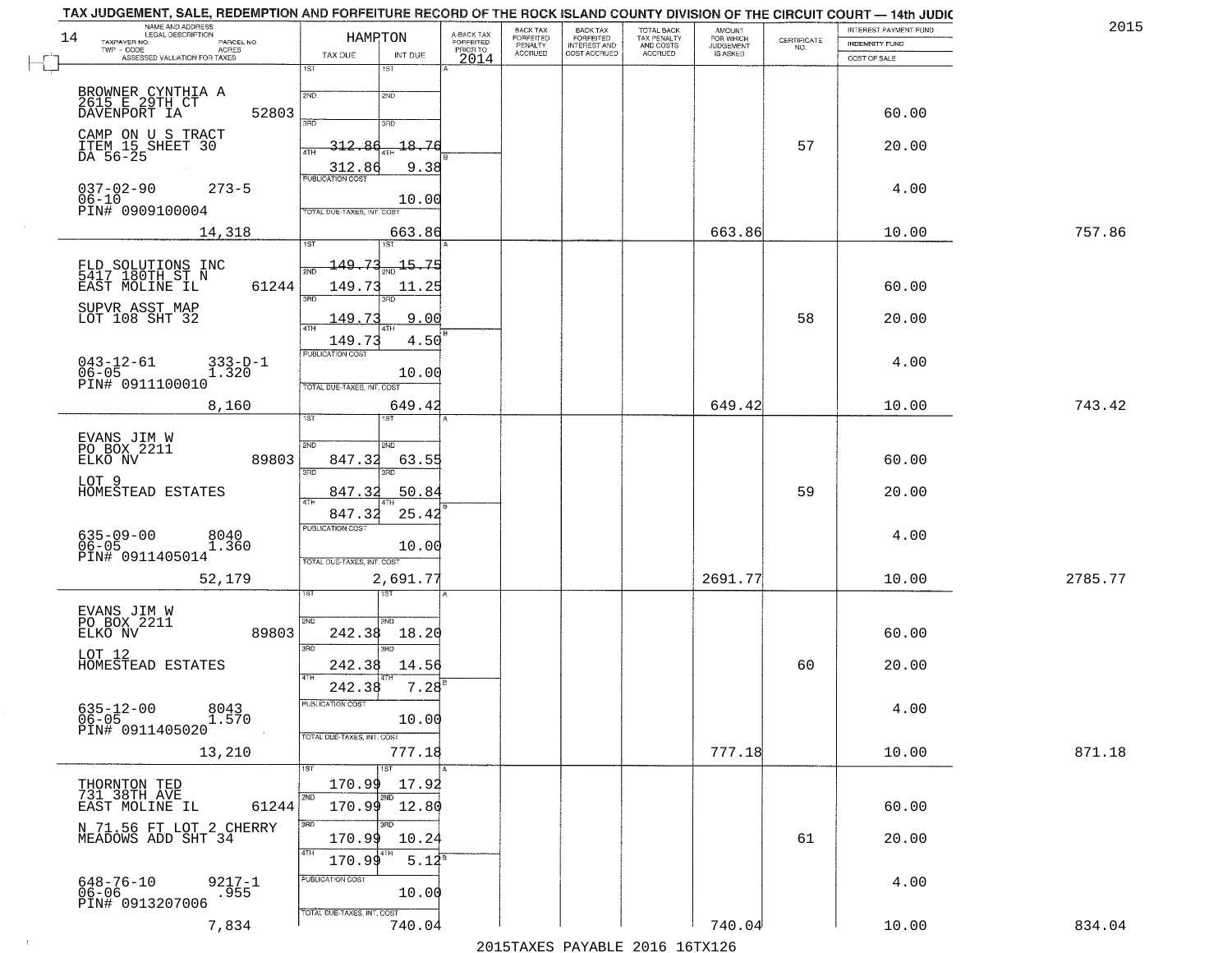| 14                                         | BY WHOM                    | RATE<br>%  | HAMPTON<br>DATE OF SALE | TAX JUDGEMENT, SALE, REDEMPTION AND FORFEITURE RECORD OF THE ROCK ISLAND COUNTY DIVISION OF THE CIRCUIT COURT — 14th JUDICIAL CIRCUIT OF ILLINOIS 2015                                                                                                                                                                               | TOTAL DUE<br>TO REDEEM                                                                                             |                              | DATE OF REDEMP-<br>TION OR DEED | RECEIVED REDEMPTION                                                                                                                    |
|--------------------------------------------|----------------------------|------------|-------------------------|--------------------------------------------------------------------------------------------------------------------------------------------------------------------------------------------------------------------------------------------------------------------------------------------------------------------------------------|--------------------------------------------------------------------------------------------------------------------|------------------------------|---------------------------------|----------------------------------------------------------------------------------------------------------------------------------------|
|                                            | PURCHASED                  | <b>BID</b> |                         | SUBSEQUENT TAXES PAID, FEES, AND TIME EXTENSION                                                                                                                                                                                                                                                                                      | FROM SALE<br>LESS<br>COUNTY CLERK FEE                                                                              | BY WHOM REDEEMED             | <b>MO</b><br>DAY<br><b>YEAR</b> | MONEY IN FULL                                                                                                                          |
| PIN# 0909100004<br>KELCOR INVESTMENTS<br>1 | $\sim$                     | 17         | 12/29/2016              | 02/06/2017 Time Ext & incl<br>02/06/2017 Take Notice Fee<br>11/22/2017 Subs paid                                                                                                                                                                                                                                                     | $07/01/2019$<br>1,366.64                                                                                           |                              |                                 | Certificate<br>Returned<br>& Cancelled<br>07/06/2018                                                                                   |
|                                            |                            |            |                         |                                                                                                                                                                                                                                                                                                                                      | 2,695.60<br>160.00                                                                                                 | CYNTHIA A BROWNER            | 03/19/2018                      | Karen Kinney                                                                                                                           |
| PIN# 0911100010<br>2                       | STEVE SODEMAN LIVING TRUST |            |                         | 01/17/2017 Time Ext & incl<br>01/17/2017 Take Notice Fee<br>11/20/2018 Subs paid<br>12/29/2016 11/21/2017 Subs paid                                                                                                                                                                                                                  | 12/20/2019<br>2.878.42<br>2.878.42<br>2.874.92                                                                     |                              |                                 | Certificate<br>Returned<br>$\begin{array}{c}\text{scum} \\ \text{6} \text{Cancelled} \\ \text{06}/\text{13}/\text{2019} \end{array}$ 2 |
|                                            |                            |            |                         |                                                                                                                                                                                                                                                                                                                                      |                                                                                                                    | 8, 221.70 FLD SOLUTIONS INC  | 05/06/2019                      | Karen Kinney                                                                                                                           |
| PIN# 0911405014<br>3                       | STEVE SODEMAN LIVING TRUST | 00         | 12/29/2016              | 01/17/2017 Time Ext & incl<br>01/17/2017 Take Notice Fee                                                                                                                                                                                                                                                                             | 12/20/2019<br>20.47                                                                                                |                              |                                 | Certificate<br>Returned<br>$\mathbf{3}$<br>& Cancelled<br>07/20/2017                                                                   |
|                                            |                            |            |                         |                                                                                                                                                                                                                                                                                                                                      | 2,806.24<br>160.00                                                                                                 | <b>JIM EVANS</b>             | 05/08/2017                      | Karen Kinney                                                                                                                           |
| PIN# 0911405020<br>KELCOR INVESTMENTS<br>4 |                            | 17         | 12/29/2016              | 02/06/2017 Time Ext & incl<br>02/06/2017 Take Notice Fee                                                                                                                                                                                                                                                                             | $07/01/2019$<br>20.59                                                                                              |                              |                                 | Certificate<br>Returned<br>& Cancelled 4<br>05/23/2017                                                                                 |
|                                            |                            |            |                         |                                                                                                                                                                                                                                                                                                                                      |                                                                                                                    | 1,039.87<br>160.00 JIM EVANS | 03/06/2017                      | Karen Kinney                                                                                                                           |
| PIN# 0913207006<br>RICO TRUSTEE<br>5       |                            | 18         |                         | $12/29/2016 \begin{array}{l} 03/14/2017 \text{ Time Ext & incl} \\ 03/14/2017 \text{ Take Notice Free} \\ 02/11/2019 \text{ Take Notice Free} \\ 02/22/25/2019 \text{ Circuit Clerks Free} \\ 03/05/2019 \text{ Sheriffs} \\ 03/05/2019 \text{ Sheriffs} \\ 11/17/2/2017 \text{ Subs paid} \\ \end{array}$<br>$11/18/2017$ Subs paid | $\begin{smallmatrix} 07/29/2019\\20.59\\35.00\\11.13.60\\11.3.60\\113.60\\240\\365.632\end{smallmatrix}$<br>285.82 |                              |                                 | TAX DEED ISSUED<br>Certificate<br>Returned<br>& Cancelled 5<br>10/08/2019                                                              |
|                                            |                            |            |                         | 2015TAXES PAYABLE 2016 16TX126                                                                                                                                                                                                                                                                                                       |                                                                                                                    |                              |                                 | Karen Kinney                                                                                                                           |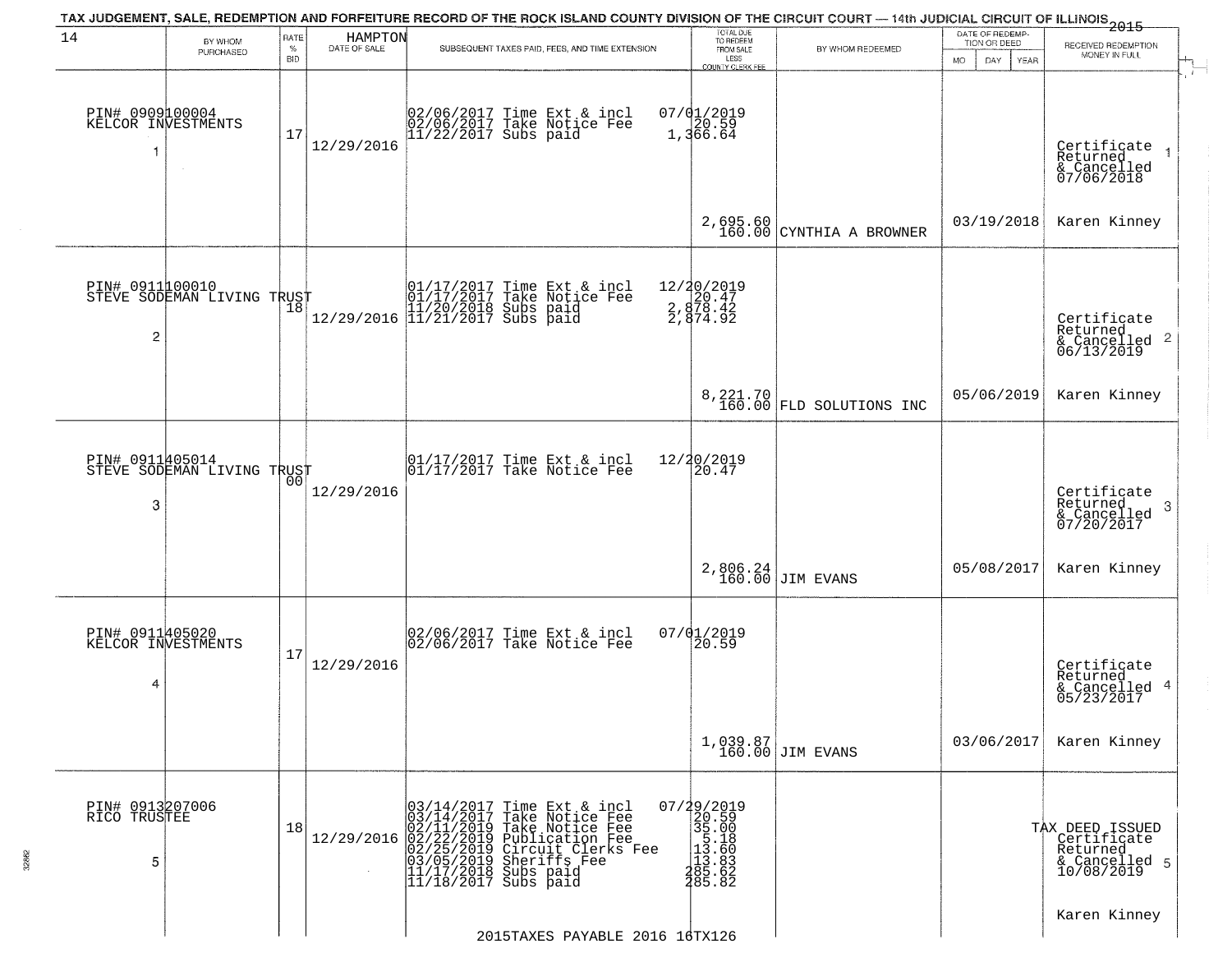| NAME AND ADDRESS<br>LEGAL DESCRIPTION<br>15<br>TAXPAYER NO.         | HAMPTON                                    |               |                                     | BACK TAX<br>FORFEITED<br>PENALTY | BACK TAX<br>FORFEITED<br>INTEREST AND | TOTAL BACK<br>TAX PENALTY<br>AND COSTS | AMOUNT<br>FOR WHICH<br>JUDGEMENT |                                                                 | INTEREST PAYMENT FUND                 | 201!    |
|---------------------------------------------------------------------|--------------------------------------------|---------------|-------------------------------------|----------------------------------|---------------------------------------|----------------------------------------|----------------------------------|-----------------------------------------------------------------|---------------------------------------|---------|
| PARCEL NO.<br>ACRES<br>TWP - CODE<br>ASSESSED VALUATION FOR TAXES   | TAX DUE                                    | INT DUE       | A-BACK TAX<br>FORFEITED<br>PRIOR TO | <b>ACCRUED</b>                   | COST ACCRUED                          | <b>ACCRUED</b>                         | IS ASKED                         | $\begin{array}{c} \text{CERTIFICATE} \\ \text{NO.} \end{array}$ | <b>INDEMNITY FUND</b><br>COST OF SALE |         |
|                                                                     | 1ST                                        | 1ST           | 2014                                |                                  |                                       |                                        |                                  |                                                                 |                                       |         |
|                                                                     | 2ND                                        | 2ND           |                                     |                                  |                                       |                                        |                                  |                                                                 |                                       |         |
| MCKAY SAMUEL A<br>707 1ST AVE/PO BOX 548<br>HAMPTON IL 61:<br>61256 | 104.36                                     | 7.85          |                                     |                                  |                                       |                                        |                                  |                                                                 | 60.00                                 |         |
| SUPVR ASST MAP                                                      | 3HD                                        | 3RD           |                                     |                                  |                                       |                                        |                                  |                                                                 |                                       |         |
| LOT 116 SHT 38                                                      | 104.36<br>4TH                              | 6.28          |                                     |                                  |                                       |                                        |                                  | 62                                                              | 20.00                                 |         |
|                                                                     | 104.36<br><b>PUBLICATION COST</b>          | 3.14          |                                     |                                  |                                       |                                        |                                  |                                                                 |                                       |         |
| $120 - 04 - 30$<br>$939 - C$                                        |                                            |               |                                     |                                  |                                       |                                        |                                  |                                                                 | 4.00                                  |         |
| $06 - 10$<br>PIN# 0917101008                                        | TOTAL DUE-TAXES, INT. COST                 | 10.00         |                                     |                                  |                                       |                                        |                                  |                                                                 |                                       |         |
| 4,776                                                               |                                            | 340.35        |                                     |                                  |                                       |                                        | 340.35                           |                                                                 | 10.00                                 | 434.35  |
|                                                                     | 1ST                                        | 1ST           |                                     |                                  |                                       |                                        |                                  |                                                                 |                                       |         |
| WEHMHOEFER LOUIS R<br>318 1ST AVE                                   | 2ND                                        | 2ND           |                                     |                                  |                                       |                                        |                                  |                                                                 |                                       |         |
| 61256<br>HAMPTON IL                                                 | 3RD                                        | 3RD           |                                     |                                  |                                       |                                        |                                  |                                                                 | 60.00                                 |         |
| LOT 8 BLOCK 4                                                       |                                            |               |                                     |                                  |                                       |                                        |                                  | 63                                                              | 20.00                                 |         |
| HAMPTON TOWN OF HAMPTON<br>LOTS 4-5-6-7 AND                         | 47H<br>868.58                              | 4TH<br>26.06  |                                     |                                  |                                       |                                        |                                  |                                                                 |                                       |         |
| $121 - 04 - 00$<br>953                                              | PUBLICATION COST                           |               |                                     |                                  |                                       |                                        |                                  |                                                                 | 4.00                                  |         |
| $06 - 10$<br>PIN# 0917106002                                        |                                            | 10.00         |                                     |                                  |                                       |                                        |                                  |                                                                 |                                       |         |
| 45,750                                                              | TOTAL DUE-TAXES, INT. COST                 | 904.64        |                                     |                                  |                                       |                                        | 904.64                           |                                                                 | 10.00                                 | 998.64  |
|                                                                     | is T                                       |               |                                     |                                  |                                       |                                        |                                  |                                                                 |                                       |         |
| MORENO DIANA<br>302 16TH AVE                                        | 2ND                                        | SND           |                                     |                                  |                                       |                                        |                                  |                                                                 |                                       |         |
| EAST MOLINE IL<br>61244                                             | 268.57                                     | 20.15         |                                     |                                  |                                       |                                        |                                  |                                                                 | 60.00                                 |         |
| LOT 8 BLOCK 22                                                      | 3RD                                        | 3RD           |                                     |                                  |                                       |                                        |                                  |                                                                 |                                       |         |
| HAMPTON TOWN OF HAMPTON<br>LOTS 7 AND                               | 268.57<br>4TH                              | 16.12         |                                     |                                  |                                       |                                        |                                  | 64                                                              | 20.00                                 |         |
|                                                                     | $268.5^{\circ}$<br><b>PUBLICATION COST</b> | 8.06          |                                     |                                  |                                       |                                        |                                  |                                                                 |                                       |         |
| 1084<br>$128 - 10 - 00$<br>06-10                                    |                                            | 10.00         |                                     |                                  |                                       |                                        |                                  |                                                                 | 4.00                                  |         |
| PIN# 0917122004                                                     | TOTAL OUE-TAXES, INT. COST                 |               |                                     |                                  |                                       |                                        |                                  |                                                                 |                                       |         |
| 12,291                                                              |                                            | 860.04        |                                     |                                  |                                       |                                        | 860.04                           |                                                                 | 10.00                                 | 954.04  |
|                                                                     | <u> 121.43</u>                             | <u> 12.74</u> |                                     |                                  |                                       |                                        |                                  |                                                                 |                                       |         |
| MCLAUGHLIN ROBIN E/KEN J<br>608 4TH ST<br>HAMPTON IL<br>61256       | 2ND<br>121.43                              | 9.10          |                                     |                                  |                                       |                                        |                                  |                                                                 | 60.00                                 |         |
| BLOCK 24 INCL VACATED                                               | 3RD                                        | 3BD           |                                     |                                  |                                       |                                        |                                  |                                                                 |                                       |         |
| ALLEY AND CHERRY ST TO E<br>LINE PEARL ST                           | 121.43<br>4TH                              | 7.28          |                                     |                                  |                                       |                                        |                                  | 65                                                              | 20.00                                 |         |
|                                                                     | 121.43                                     | 3.64          |                                     |                                  |                                       |                                        |                                  |                                                                 |                                       |         |
| $128 - 19 - 00$<br>1089                                             | PUBLICATION COST                           |               |                                     |                                  |                                       |                                        |                                  |                                                                 | 4.00                                  |         |
| $06 - 10$<br>PIN# 0917128001                                        | TOTAL DUE-TAXES, INT. COST                 | 10.00         |                                     |                                  |                                       |                                        |                                  |                                                                 |                                       |         |
| 5,557                                                               |                                            | 528.48        |                                     |                                  |                                       |                                        | 528.48                           |                                                                 | 10.00                                 | 622.48  |
|                                                                     | 1ST                                        |               |                                     |                                  |                                       |                                        |                                  |                                                                 |                                       |         |
| MCKAY PAULA M/SHAD A<br>915 5TH STREET A                            | 878.63<br>2ND                              | 92.26         |                                     |                                  |                                       |                                        |                                  |                                                                 |                                       |         |
| HAMPTON IL<br>61256                                                 | 878.63<br>3BD                              | 65.90         |                                     |                                  |                                       |                                        |                                  |                                                                 | 60.00                                 |         |
| LOT <sub>3</sub><br>HAMPTON BLUFFS 6TH ADD                          | 878.63                                     | 3RD<br>52.72  |                                     |                                  |                                       |                                        |                                  | 66                                                              | 20.00                                 |         |
|                                                                     | 4TH<br>878.63                              | $26.36^8$     |                                     |                                  |                                       |                                        |                                  |                                                                 |                                       |         |
| 7305                                                                | PUBLICATION COST                           |               |                                     |                                  |                                       |                                        |                                  |                                                                 | 4.00                                  |         |
| $424 - 66 - 00$<br>06-10<br>PIN# 0917214008                         |                                            | 10.00         |                                     |                                  |                                       |                                        |                                  |                                                                 |                                       |         |
| 46,210                                                              | TOTAL DUE-TAXES, INT. COST                 | 3,761.76      |                                     |                                  |                                       |                                        | 3761.76                          |                                                                 | 10.00                                 | 3855.76 |
|                                                                     |                                            |               |                                     |                                  |                                       |                                        |                                  |                                                                 |                                       |         |

 $\sim 10^6$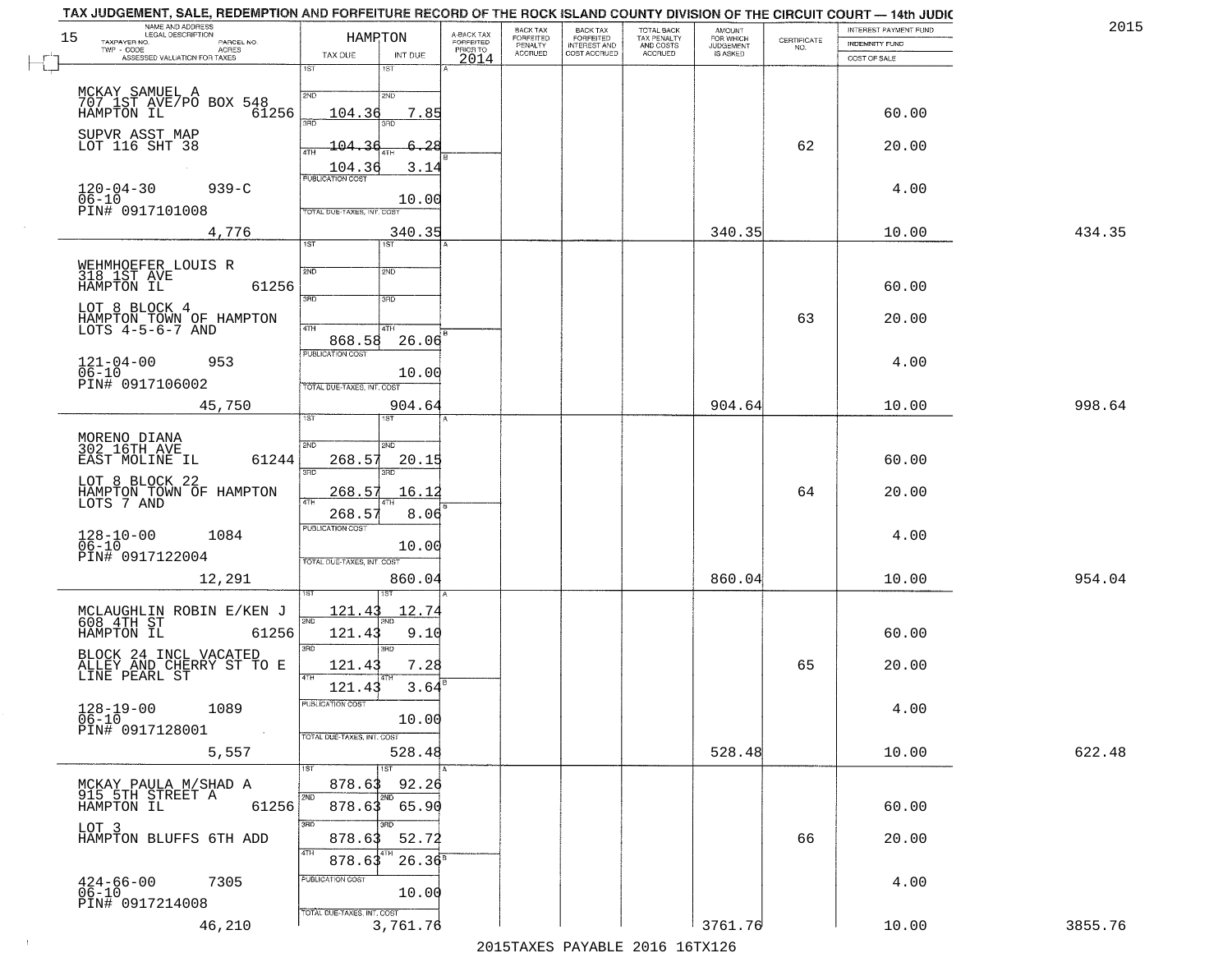| 15                                   | BY WHOM<br>PURCHASED                          | RATE<br>$\%$<br><b>BID</b> | HAMPTON<br>DATE OF SALE | TAX JUDGEMENT, SALE, REDEMPTION AND FORFEITURE RECORD OF THE ROCK ISLAND COUNTY DIVISION OF THE CIRCUIT COURT — 14th JUDICIAL CIRCUIT OF ILLINOIS 2015<br>SUBSEQUENT TAXES PAID, FEES, AND TIME EXTENSION                                                                                 | TOTAL DUE<br>TO REDEEM<br>FROM SALE<br>LESS<br>COUNTY CLERK FEE                                                 | BY WHOM REDEEMED                             | DATE OF REDEMP-<br>TION OR DEED<br>MO.<br>DAY<br><b>YEAR</b> | RECEIVED REDEMPTION<br>MONEY IN FULL                                   |
|--------------------------------------|-----------------------------------------------|----------------------------|-------------------------|-------------------------------------------------------------------------------------------------------------------------------------------------------------------------------------------------------------------------------------------------------------------------------------------|-----------------------------------------------------------------------------------------------------------------|----------------------------------------------|--------------------------------------------------------------|------------------------------------------------------------------------|
|                                      | PIN# 0917101008<br>JAMES MAYFIELD LIVING      | TRUST<br>18                | 12/29/2016              | 01/27/2017 Time Ext & incl<br>01/27/2017 Take Notice Fee                                                                                                                                                                                                                                  | 07/09/2019<br>20.59                                                                                             |                                              |                                                              | Certificate<br>Returned<br>& Cancelled<br>03/23/2017                   |
|                                      |                                               |                            |                         |                                                                                                                                                                                                                                                                                           | 533.12<br>160.00                                                                                                | SAMUEL MCKAY                                 | 02/16/2017                                                   | Karen Kinney                                                           |
| PIN# 0917106002<br>TMI<br>2          |                                               | 0 <sup>0</sup>             | 12/29/2016              |                                                                                                                                                                                                                                                                                           |                                                                                                                 |                                              |                                                              | Certificate<br>Returned<br>$\frac{12241164}{63/23/2017}$<br>03/23/2017 |
|                                      |                                               |                            |                         |                                                                                                                                                                                                                                                                                           |                                                                                                                 | 998.64<br>160.00 CORELOGIC                   | 02/13/2017                                                   | Karen Kinney                                                           |
| PIN# 0917122004<br>RICO TRUSTEE<br>3 |                                               | 18                         | 12/29/2016              | $03/14/2017$ Time Ext & incl<br>$03/14/2017$ Take Notice Fee<br>$02/11/2019$ Take Notice Fee<br>$02/22/2019$ Publication Fee<br>$03/05/2019$ Sheriffs Fee<br>$11/17/2018$ Subs paid<br>$11/18/2017$ Subs paid                                                                             | 07/29/2019<br>20.59<br>35.00<br>35.18<br>34.00<br>$1, \frac{134.23}{87.12}$<br>1, 177.50                        |                                              |                                                              | Certificate<br>Returned<br>-3<br>& Cancelled<br>04/15/2019             |
|                                      |                                               |                            |                         |                                                                                                                                                                                                                                                                                           | 4,731.35<br>160.00                                                                                              | BLACKHAWK BANK & TRUST                       | 03/05/2019                                                   | Karen Kinney                                                           |
| PIN# 0917128001<br>RICO TRUSTEE<br>4 |                                               | 18                         | 12/29/2016              | $\begin{smallmatrix} 03/14/2017\\ 03/14/2017\\ 02/11/2019\\ 02/22/2019\\ 03/05/2019\\ 11/17/2019\\ 11/18/2019\\ \end{smallmatrix}$<br>Time Ext & incl<br>Take Notice Fee<br>Take Notice Fee<br>Publication Fee<br>Circuit Clerks Fee<br>Sheriffs Fee<br>Subs paid<br>11/18/2017 Subs paid | $\begin{smallmatrix} 07/29/2019\\20.59\\35.00\\35.00\\20.40\\27.8\\47.83\\543.0\\6 \end{smallmatrix}$<br>548.82 |                                              |                                                              | Certificate<br>Returned<br>& Cancelled 4<br>07/05/2019                 |
|                                      |                                               |                            |                         |                                                                                                                                                                                                                                                                                           |                                                                                                                 | 2,611.65<br>160.00 AMERICAN BANK & TRUST 1 0 |                                                              | Karen Kinney                                                           |
| 5                                    | PIN# 0917214008<br>STEVE SODEMAN LIVING TRUST |                            | 12/29/2016              | 01/17/2017 Time Ext & incl<br>01/17/2017 Take Notice Fee                                                                                                                                                                                                                                  | 12/20/2019<br>20.47                                                                                             |                                              |                                                              | Certificate<br>Returned<br>& Cancelled 5<br>11/28/2017                 |
|                                      |                                               |                            |                         |                                                                                                                                                                                                                                                                                           |                                                                                                                 | $3,876.23$ 160.00 BLACKHAWK BANK & TRUST     | 10/10/2017                                                   | Karen Kinney                                                           |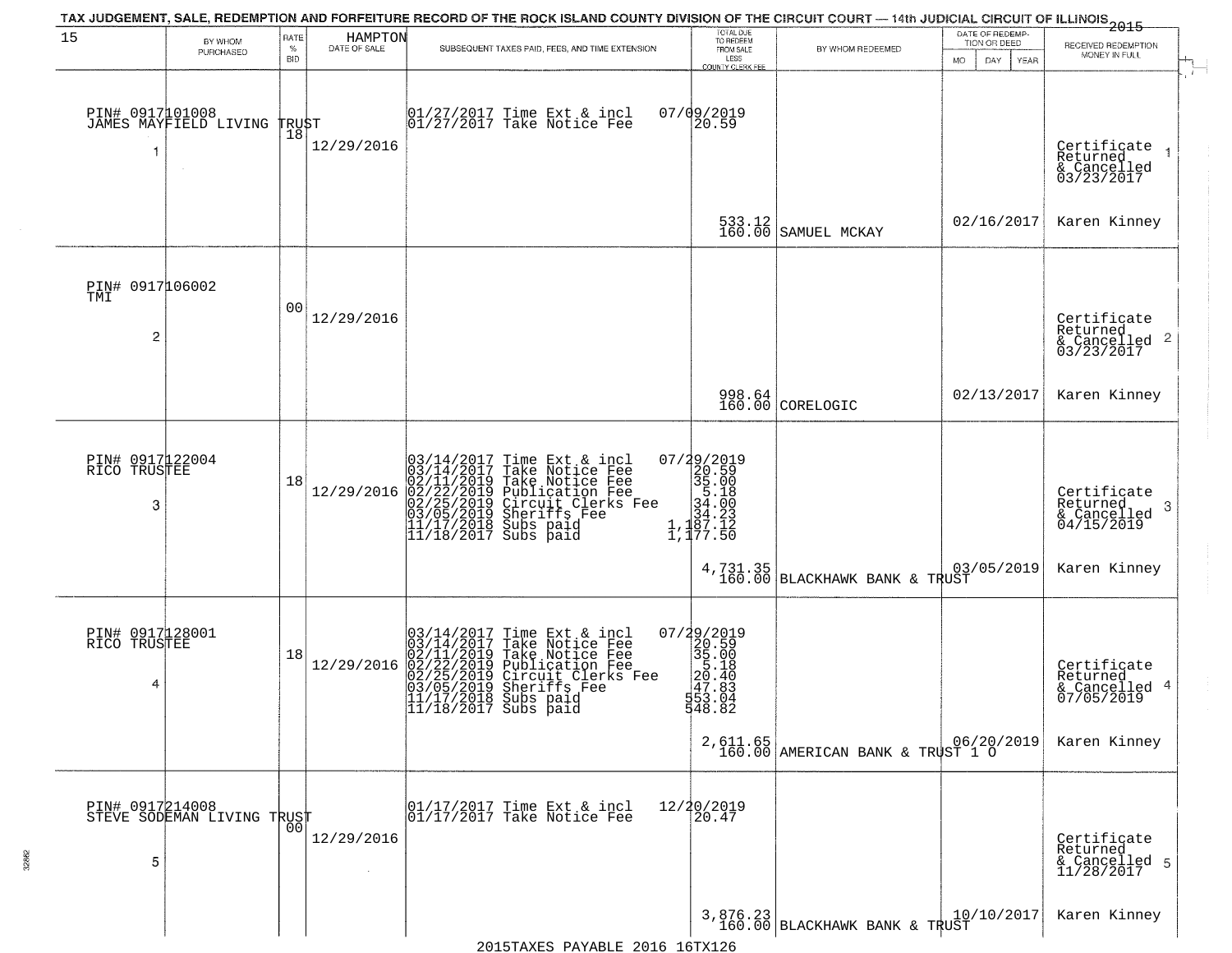| NAME AND ADDRESS<br>LEGAL DESCRIPTION                                   |                                     |                                     | BACK TAX             |                                       |                                        | AMOUNT<br>FOR WHICH |                                                                 | INTEREST PAYMENT FUND | 2015    |
|-------------------------------------------------------------------------|-------------------------------------|-------------------------------------|----------------------|---------------------------------------|----------------------------------------|---------------------|-----------------------------------------------------------------|-----------------------|---------|
| 16<br>TAXPAYER NO.<br>PARCEL NO.                                        | HAMPTON                             | A-BACK TAX<br>FORFEITED<br>PRIOR TO | FORFEITED<br>PENALTY | BACK TAX<br>FORFEITED<br>INTEREST AND | TOTAL BACK<br>TAX PENALTY<br>AND COSTS | <b>JUDGEMENT</b>    | $\begin{array}{c} \text{CERTIFICATE} \\ \text{NO.} \end{array}$ | INDEMNITY FUND        |         |
| TWP - CODE<br>ACRES<br>ASSESSED VALUATION FOR TAXES                     | TAX DUE<br>INT DUE                  | 2014                                | <b>ACCRUED</b>       | COST ACCRUED                          | ACCRUED                                | IS ASKED            |                                                                 | COST OF SALE          |         |
|                                                                         | 1ST<br>IST                          |                                     |                      |                                       |                                        |                     |                                                                 |                       |         |
| PARKER MARK D                                                           | <del>591.81, 62.16</del><br>2ND     |                                     |                      |                                       |                                        |                     |                                                                 |                       |         |
| 23223 HARLAND DR<br>92557<br>MORENO VALLEY CA                           | 591.81<br>44.40                     |                                     |                      |                                       |                                        |                     |                                                                 | 60.00                 |         |
|                                                                         |                                     |                                     |                      |                                       |                                        |                     |                                                                 |                       |         |
| SUPVR ASST MAP<br>LOT 302 SHEET 39                                      | 591.81<br>35.52                     |                                     |                      |                                       |                                        |                     | 67                                                              | 20.00                 |         |
|                                                                         | 17.76<br>591.81                     |                                     |                      |                                       |                                        |                     |                                                                 |                       |         |
| 450                                                                     | <b>PUBLICATION COST</b>             |                                     |                      |                                       |                                        |                     |                                                                 | 4.00                  |         |
| $050 - 18 - 00$<br>$06 - 10$<br>.440<br>PIN# 0917300003                 | 10.00                               |                                     |                      |                                       |                                        |                     |                                                                 |                       |         |
|                                                                         | <b>TOTAL DUE-TAXES, INT. COST</b>   |                                     |                      |                                       |                                        |                     |                                                                 |                       |         |
| 27,084                                                                  | 2,537.08                            |                                     |                      |                                       |                                        | 2537.08             |                                                                 | 10.00                 | 2631.08 |
| PETERSON ROBIN E                                                        | 19.60<br>186.48                     |                                     |                      |                                       |                                        |                     |                                                                 |                       |         |
| 608 4TH ST<br>61256                                                     |                                     |                                     |                      |                                       |                                        |                     |                                                                 |                       |         |
| HAMPTON IL                                                              | 186.48<br>14.00<br>380              |                                     |                      |                                       |                                        |                     |                                                                 | 60.00                 |         |
| SUPVR ASST MAP<br>LOT 304 SHEET 39                                      | 11.20<br>186.48                     |                                     |                      |                                       |                                        |                     | 68                                                              | 20.00                 |         |
|                                                                         | 5.60<br>186.48                      |                                     |                      |                                       |                                        |                     |                                                                 |                       |         |
| 452                                                                     | PUBLICATION COST                    |                                     |                      |                                       |                                        |                     |                                                                 | 4.00                  |         |
| 050-20-00<br>06-10<br>PIN# 0917300007<br>2.820                          | 10.00                               |                                     |                      |                                       |                                        |                     |                                                                 |                       |         |
|                                                                         | TOTAL DUE-TAXES, INT. COST          |                                     |                      |                                       |                                        |                     |                                                                 |                       |         |
| 8,534                                                                   | 806.32<br>IST.                      |                                     |                      |                                       |                                        | 806.32              |                                                                 | 10.00                 | 900.32  |
|                                                                         | 689<br>72.38                        |                                     |                      |                                       |                                        |                     |                                                                 |                       |         |
| PETERSON ROBIN E<br>608 4TH ST                                          | 2ND                                 |                                     |                      |                                       |                                        |                     |                                                                 |                       |         |
| 61256<br>HAMPTON IL                                                     | 689.11<br>51.70<br>3BD<br>3RD       |                                     |                      |                                       |                                        |                     |                                                                 | 60.00                 |         |
| SUPVR ASST MAP<br>LOT 307 SHEET 39                                      | 689.11<br>41.36                     |                                     |                      |                                       |                                        |                     | 69                                                              | 20.00                 |         |
|                                                                         | <b>ATH</b><br>689.11<br>20.68       |                                     |                      |                                       |                                        |                     |                                                                 |                       |         |
|                                                                         | <b>PUBLICATION COST</b>             |                                     |                      |                                       |                                        |                     |                                                                 |                       |         |
| $050 - 21 - 00$<br>06-43<br>453<br>54.890                               | 10.00                               |                                     |                      |                                       |                                        |                     |                                                                 | 4.00                  |         |
| PIN# 0917300009                                                         | TOTAL OUE-TAXES, INT. COST          |                                     |                      |                                       |                                        |                     |                                                                 |                       |         |
| 38,308<br>FARM                                                          | 2,952.56                            |                                     |                      |                                       |                                        | 2952.56             |                                                                 | 10.00                 | 3046.56 |
|                                                                         |                                     |                                     |                      |                                       |                                        |                     |                                                                 |                       |         |
| MCLAUGHLIN ROBIN E/KEN J<br>608 4TH ST<br>HAMPTON IL 61250              | 617.14<br>64.82<br>2ND              |                                     |                      |                                       |                                        |                     |                                                                 |                       |         |
| 61256                                                                   | 617.14<br>46.30                     |                                     |                      |                                       |                                        |                     |                                                                 | 60.00                 |         |
| L 1-2-3 BURDICK & HARNESS<br>ADD;L 25 BK 4 ARCULARIUS<br>ADD TO HAMPTON | 3RD<br>617.14<br>37.04              |                                     |                      |                                       |                                        |                     | 70                                                              | 20.00                 |         |
|                                                                         | 4TH                                 |                                     |                      |                                       |                                        |                     |                                                                 |                       |         |
|                                                                         | 18.52<br>617.14<br>PUBLICATION COS- |                                     |                      |                                       |                                        |                     |                                                                 |                       |         |
| $131 - 03 - 00$<br>1131<br>$06 - 10$                                    | 10.00                               |                                     |                      |                                       |                                        |                     |                                                                 | 4.00                  |         |
| PIN# 0917313014<br>$\sim$                                               | TOTAL DUE-TAXES, INT. COST          |                                     |                      |                                       |                                        |                     |                                                                 |                       |         |
| 28,243                                                                  | 2,645.24                            |                                     |                      |                                       |                                        | 2645.24             |                                                                 | 10.00                 | 2739.24 |
|                                                                         | 1ST                                 |                                     |                      |                                       |                                        |                     |                                                                 |                       |         |
| COX JOHN B SR/ELLEN H<br>1203 11TH ST                                   | 1057.89 111.09<br>2ND               |                                     |                      |                                       |                                        |                     |                                                                 |                       |         |
| 61282<br>SILVIS IL                                                      | 1057.89 79.35                       |                                     |                      |                                       |                                        |                     |                                                                 | 60.00                 |         |
| LOT 3<br>BELL SUBD                                                      | 3RD                                 |                                     |                      |                                       |                                        |                     |                                                                 |                       |         |
|                                                                         | 1057.89<br>63.48<br>4TH             |                                     |                      |                                       |                                        |                     | 71                                                              | 20.00                 |         |
|                                                                         | $31.74^8$<br>1057.89                |                                     |                      |                                       |                                        |                     |                                                                 |                       |         |
| $408 - 17 - 00$<br>$06 - 31$<br>6607                                    | PUBLICATION COST<br>10.00           |                                     |                      |                                       |                                        |                     |                                                                 | 4.00                  |         |
| PIN# 0919101006                                                         | TOTAL DUE-TAXES, INT. COST          |                                     |                      |                                       |                                        |                     |                                                                 |                       |         |
| 48,940                                                                  | 4,527.22                            |                                     |                      |                                       |                                        | 4527.22             |                                                                 | 10.00                 | 4621.22 |
|                                                                         |                                     |                                     |                      | 2015 TAVEC DAVADIE 2016 16TV126       |                                        |                     |                                                                 |                       |         |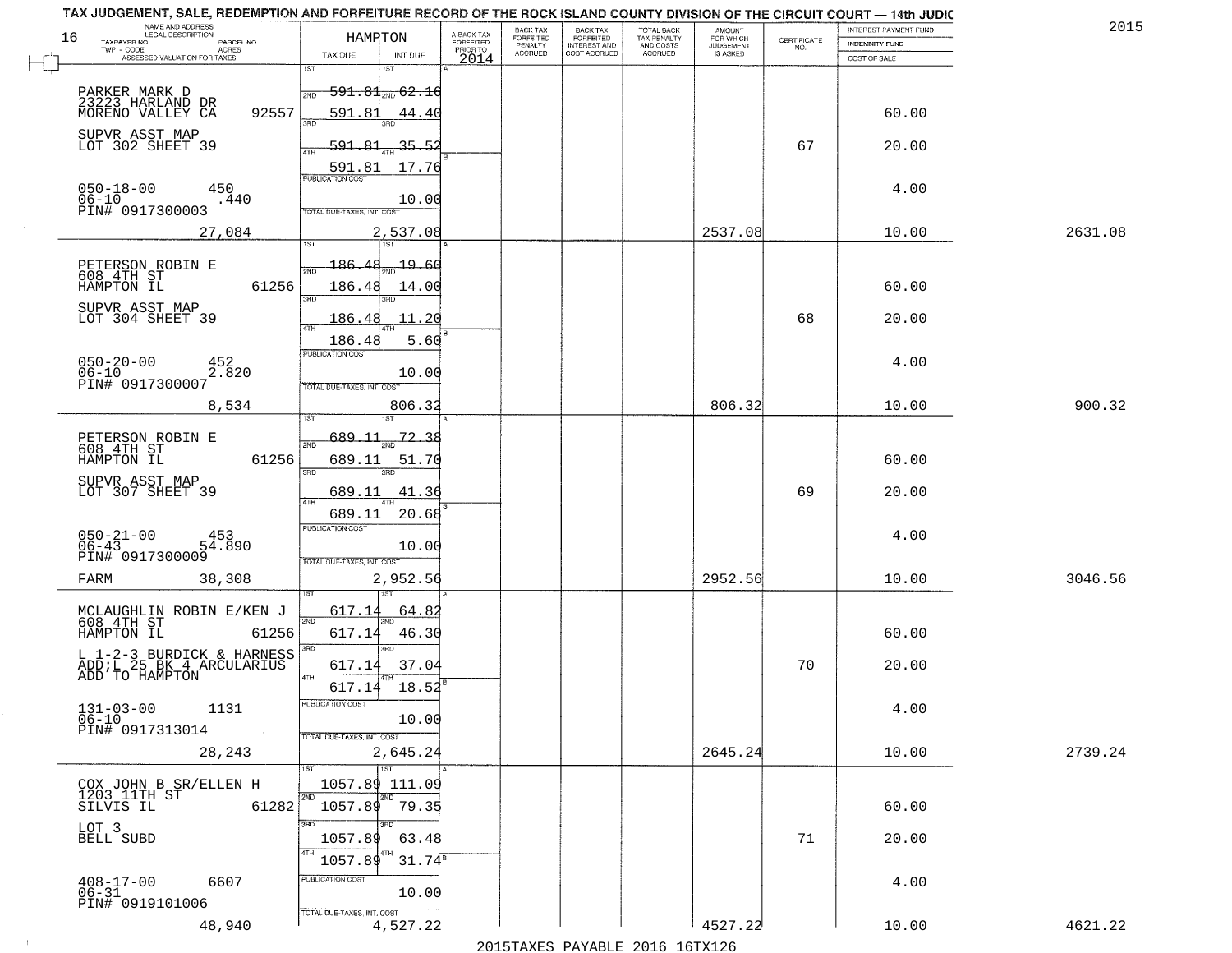| 16                                   | BY WHOM<br>PURCHASED       | RATE<br>$\%$<br><b>BID</b> | HAMPTON<br>DATE OF SALE | TAX JUDGEMENT, SALE, REDEMPTION AND FORFEITURE RECORD OF THE ROCK ISLAND COUNTY DIVISION OF THE CIRCUIT COURT — 14th JUDICIAL CIRCUIT OF ILLINOIS 2015<br>SUBSEQUENT TAXES PAID, FEES, AND TIME EXTENSION                        | TOTAL DUE<br>TO REDEEM<br>FROM SALE<br>LESS<br>COUNTY CLERK FEE                   | BY WHOM REDEEMED                              | DATE OF REDEMP-<br>TION OR DEED<br>MO.<br>DAY<br><b>YEAR</b> | RECEIVED REDEMPTION<br>MONEY IN FULL                       |
|--------------------------------------|----------------------------|----------------------------|-------------------------|----------------------------------------------------------------------------------------------------------------------------------------------------------------------------------------------------------------------------------|-----------------------------------------------------------------------------------|-----------------------------------------------|--------------------------------------------------------------|------------------------------------------------------------|
| PIN# 0917300003                      | STEVE SODEMAN LIVING TRUST | 02                         | 12/29/2016              | 01/17/2017 Time Ext & incl<br>01/17/2017 Take Notice Fee                                                                                                                                                                         | 12/20/2019<br>20.47                                                               |                                               |                                                              | Certificate<br>Returned<br>& Cancelled<br>07/20/2017       |
|                                      |                            |                            |                         |                                                                                                                                                                                                                                  |                                                                                   | 2,704.17<br>160.00 MARK PARKER                | 05/12/2017                                                   | Karen Kinney                                               |
| PIN# 0917300007<br>2                 | STEVE SODEMAN LIVING TRUST |                            |                         | $[01/17/2017 \t\t Time \t\t Ext & incl \\ 01/17/2017 \t\t Take \tNotice \t\ا \\ 11/20/2018 \t\Subs \t paid \\ 12/29/2016 \t\t 11/21/2017 \t\Subs \t paid \\$                                                                     | 12/20/2019<br>$\begin{array}{c} 20.47 \\ 834.46 \\ 927.64 \end{array}$            |                                               |                                                              | Certificate<br>Returned<br>& Cancelled 2<br>07/05/2019     |
|                                      |                            |                            |                         |                                                                                                                                                                                                                                  |                                                                                   | 3,691.95<br>160.00 AMERICAN BANK & TRUST 2 0  |                                                              | Karen Kinney                                               |
| PIN# 0917300009<br>3                 | STEVE SODEMAN LIVING TRUST | 00                         |                         | 01/17/2017 Time Ext & incl<br>01/17/2017 Take Notice Fee<br>11/20/2018 Subs paid<br>12/29/2016 11/21/2017 Subs paid                                                                                                              | 12/20/2019<br>3, d20.47<br>3, d38.96<br>2, 992.64                                 |                                               |                                                              | Certificate<br>Returned<br>-3<br>& Cancelled<br>07/05/2019 |
|                                      |                            |                            |                         |                                                                                                                                                                                                                                  | 10,181.54<br>160.00                                                               | AMERICAN BANK & TRUST 3 0                     |                                                              | Karen Kinney                                               |
| PIN# 0917313014<br>RICO TRUSTEE<br>4 |                            | 18                         | 12/29/2016              | 03/14/2017 Time Ext & incl<br>03/14/2017 Take Notice Fee<br>02/11/2019 Take Notice Fee<br>02/22/2019 Publication Fee<br>02/22/2019 Circuit Clerks Fee<br>03/05/2019 Sheriffs Fee<br>11/17/2011 Subs paid<br>11/18/2017 Subs paid | 07/29/2019<br>35.00<br>35.00<br>35.00<br>2, 40<br>2, 40<br>3, 688.882<br>2,666.66 |                                               |                                                              | Certificate<br>Returned<br>& Cancelled 4<br>07/05/2019     |
|                                      |                            |                            |                         |                                                                                                                                                                                                                                  |                                                                                   | 11,651.70<br>160.00 AMERICAN BANK & TRUST 4 0 |                                                              | Karen Kinney                                               |
| PIN# 0919 01006<br>5                 |                            | 00                         | 12/29/2016              | 02/27/2017 Time Ext & incl<br>02/27/2017 Take Notice Fee<br>12/04/2017 Subs paid                                                                                                                                                 | $09/20/2019$<br>$20.59$<br>4,614.96                                               |                                               |                                                              | Certificate<br>Returned<br>& Cancelled 5<br>06/21/2018     |
|                                      |                            |                            |                         |                                                                                                                                                                                                                                  |                                                                                   | 9,810.57<br>160.00 VIRGIL THURMAN ATTY/WESTE  |                                                              | Karen Kinney                                               |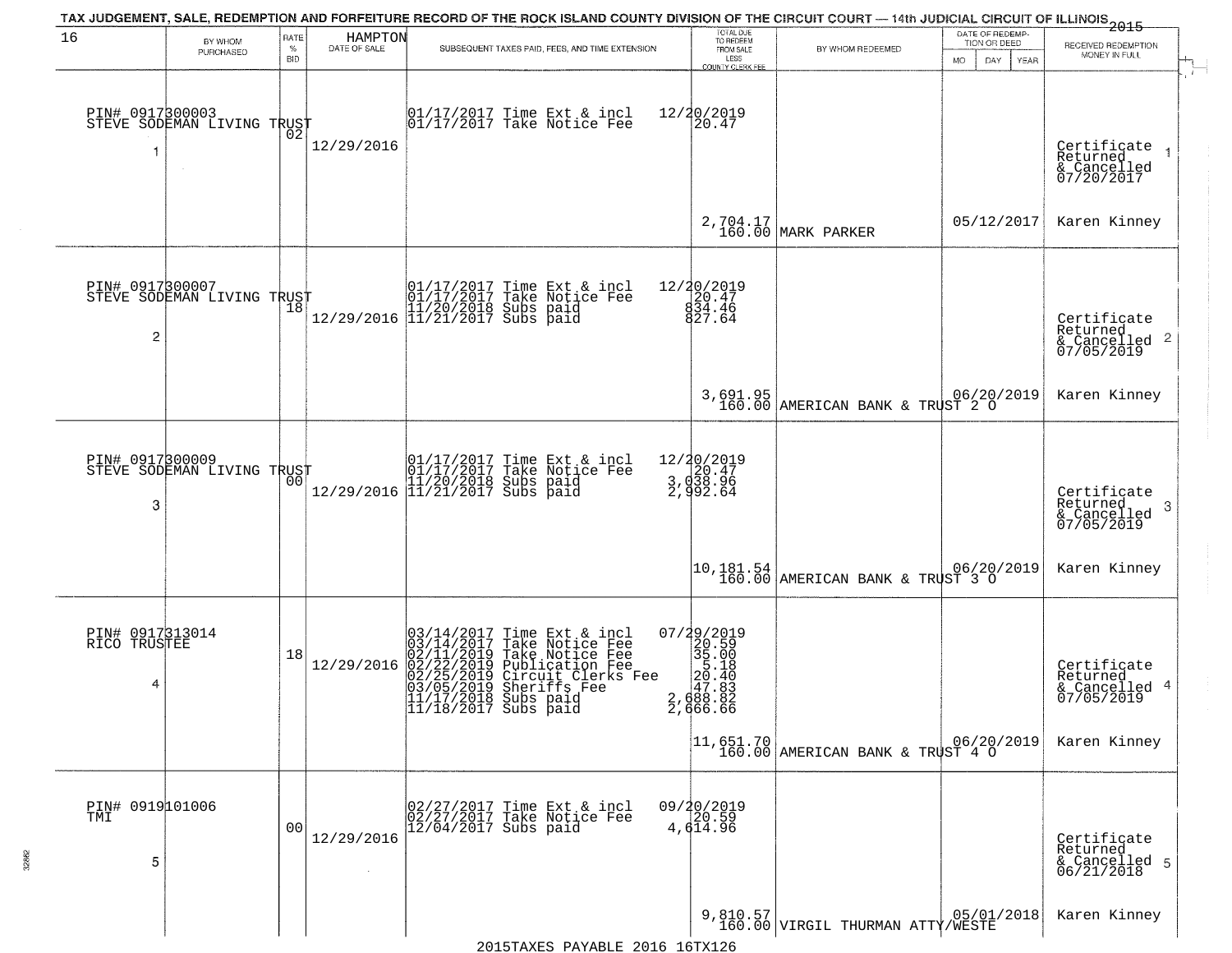| NAME AND ADDRESS<br>LEGAL DESCRIPTION<br>17                   | HAMRTON                                | A-BACK TAX                   | BACK TAX<br><b>FORFEITED</b> | <b>BACK TAX</b><br><b>FORFEITED</b> | TOTAL BACK<br>TAX PENALTY | <b>AMOUNT</b>                      |                    | INTEREST PAYMENT FUND | 2015    |
|---------------------------------------------------------------|----------------------------------------|------------------------------|------------------------------|-------------------------------------|---------------------------|------------------------------------|--------------------|-----------------------|---------|
| TAXPAYER NO.<br>PARCEL NO.<br>TWP - CODE<br>ACRES             |                                        | <b>FORFEITED</b><br>PRIOR TO | PENALTY<br>ACCRUED           | INTEREST AND<br>COST ACCRUED        | AND COSTS<br>ACCRUED      | FOR WHICH<br>JUDGEMENT<br>IS ASKED | CERTIFICATE<br>NO. | <b>INDEMNITY FUND</b> |         |
| ASSESSED VALUATION FOR TAXES                                  | TAX DUE<br>INT DUE<br>1ST<br>1ST       | 2014                         |                              |                                     |                           |                                    |                    | COST OF SALE          |         |
|                                                               | <del>275.65<sub>2ND</sub>28.91</del>   |                              |                              |                                     |                           |                                    |                    |                       |         |
| SCHUMACHER KATHLEEN<br>202 MISSISSIPPI CT                     | 2ND                                    |                              |                              |                                     |                           |                                    |                    |                       |         |
| 61244<br>EAST MOLINE IL                                       | 275.65<br>20.65<br>3AD<br>3BD          |                              |                              |                                     |                           |                                    |                    | 60.00                 |         |
| SUB DIV LOT 36<br>SUB DIV LOT 36                              | 275.<br><u> 16.52</u>                  |                              |                              |                                     |                           |                                    | 72                 | 20.00                 |         |
| ISLAND ACRES<br>ISLAND ACRES                                  | 4TH<br>275.65<br>8.26                  |                              |                              |                                     |                           |                                    |                    |                       |         |
| $338 - 03 - 00$<br>5240                                       | <b>PUBLICATION COST</b>                |                              |                              |                                     |                           |                                    |                    | 4.00                  |         |
| $06 - 31$                                                     | 10.00                                  |                              |                              |                                     |                           |                                    |                    |                       |         |
| PIN# 0919102009                                               | TOTAL DUE-TAXES, INT. COST             |                              |                              |                                     |                           |                                    |                    |                       |         |
| 26,430                                                        | 1,186.94<br>1ST<br>1ST <sup>1</sup>    |                              |                              |                                     |                           | 1186.94                            |                    | 10.00                 | 1280.94 |
|                                                               | <u> 232.29</u><br>24.36                |                              |                              |                                     |                           |                                    |                    |                       |         |
| ROBERSON DONNA M<br>263 ISLAND AVE<br>EAST MOLINE IL<br>61244 | 2ND<br>232.29<br>17.40                 |                              |                              |                                     |                           |                                    |                    | 60.00                 |         |
|                                                               | 3BD                                    |                              |                              |                                     |                           |                                    |                    |                       |         |
| LOT 38<br>ISLAND ACRES ON CAMPBELLS                           | 232<br>13.92<br>2                      |                              |                              |                                     |                           |                                    | 73                 | 20.00                 |         |
| ISLAND                                                        | ৰাম<br>6.96<br>232.29                  |                              |                              |                                     |                           |                                    |                    |                       |         |
| 4960                                                          | PUBLICATION COST                       |                              |                              |                                     |                           |                                    |                    | 4.00                  |         |
| $323 - 07 - 00$<br>$06 - 31$<br>PIN# 0919103021               | 10.00                                  |                              |                              |                                     |                           |                                    |                    |                       |         |
|                                                               | TOTAL DUE-TAXES, INT. COST<br>1,001.80 |                              |                              |                                     |                           | 1001.80                            |                    | 10.00                 | 1095.80 |
| 10,746                                                        | 1ST                                    |                              |                              |                                     |                           |                                    |                    |                       |         |
| NUKAPIGAK CHRISTINA<br>163 ISLAND AVE                         | 2ND<br>5 <sub>MD</sub>                 |                              |                              |                                     |                           |                                    |                    |                       |         |
| EAST MOLINE IL<br>61244                                       |                                        |                              |                              |                                     |                           |                                    |                    | 60.00                 |         |
| LOT 58                                                        | 3RD<br>3RD                             |                              |                              |                                     |                           |                                    |                    |                       |         |
| ISLAND ACRES ON CAMPBELLS<br>ISLAND                           | 328.98<br>19.72<br>4TH                 |                              |                              |                                     |                           |                                    | 74                 | 20.00                 |         |
|                                                               | 9.86<br>328.98                         |                              |                              |                                     |                           |                                    |                    |                       |         |
| $324 - 13 - 00$<br>06-31<br>4979                              | <b>PUBLICATION COST</b>                |                              |                              |                                     |                           |                                    |                    | 4.00                  |         |
| PIN# 0919103057                                               | 10.00<br>TOTAL OUE-TAXES, INT. COST    |                              |                              |                                     |                           |                                    |                    |                       |         |
| 15,219                                                        | 697.54                                 |                              |                              |                                     |                           | 697.54                             |                    | 10.00                 | 791.54  |
|                                                               |                                        |                              |                              |                                     |                           |                                    |                    |                       |         |
| SPENCER JAMES JR/NANCY J<br>113 ISLAND AVE                    | 2ND<br>2ND                             |                              |                              |                                     |                           |                                    |                    |                       |         |
| 61244<br>EAST MOLINE IL                                       | 286.82<br>21.50                        |                              |                              |                                     |                           |                                    |                    | 60.00                 |         |
| LOT 64                                                        | 3BD<br>3RD                             |                              |                              |                                     |                           |                                    |                    |                       |         |
| ISLAND ACRES ON CAMPBELLS<br>ISLAND TRACT D                   | 17.20<br>286.82<br>4TH                 |                              |                              |                                     |                           |                                    | 75                 | 20.00                 |         |
|                                                               | 8.60<br>286.82                         |                              |                              |                                     |                           |                                    |                    |                       |         |
| $324 - 18 - 00$<br>06-31<br>4984                              | PUBLICATION COST<br>10.00              |                              |                              |                                     |                           |                                    |                    | 4.00                  |         |
| PIN# 0919103064<br>$\sim$                                     | TOTAL DUE-TAXES, INT. COST             |                              |                              |                                     |                           |                                    |                    |                       |         |
| 13,269                                                        | 917.76                                 |                              |                              |                                     |                           | 917.76                             |                    | 10.00                 | 1011.76 |
|                                                               | 1ST<br>1ST                             |                              |                              |                                     |                           |                                    |                    |                       |         |
| SPENCER JAMES/NANCY J<br>113 ISLAND AVE                       | 2ND<br>2ND                             |                              |                              |                                     |                           |                                    |                    |                       |         |
| EAST MOLINE IL<br>61244                                       | $244.95$ 18.35                         |                              |                              |                                     |                           |                                    |                    | 60.00                 |         |
| TRACT A OF LOT 64                                             | 3BD<br>3RD                             |                              |                              |                                     |                           |                                    | 76                 |                       |         |
| ISLAND ACRES ON<br>CAMPBELL'S ISL                             | 244.95<br>14.68<br>4TH                 |                              |                              |                                     |                           |                                    |                    | 20.00                 |         |
|                                                               | $7.34^{\circ}$<br>244.95               |                              |                              |                                     |                           |                                    |                    |                       |         |
| $4984 - A$<br>$324 - 19 - 00$<br>06-31                        | PUBLICATION COST<br>10.00              |                              |                              |                                     |                           |                                    |                    | 4.00                  |         |
| PIN# 0919103067                                               | TOTAL DUE-TAXES, INT. COST             |                              |                              |                                     |                           |                                    |                    |                       |         |
| 11,332                                                        | 785.22                                 |                              |                              |                                     |                           | 785.22                             |                    | 10.00                 | 879.22  |

 $\sim 10^{-1}$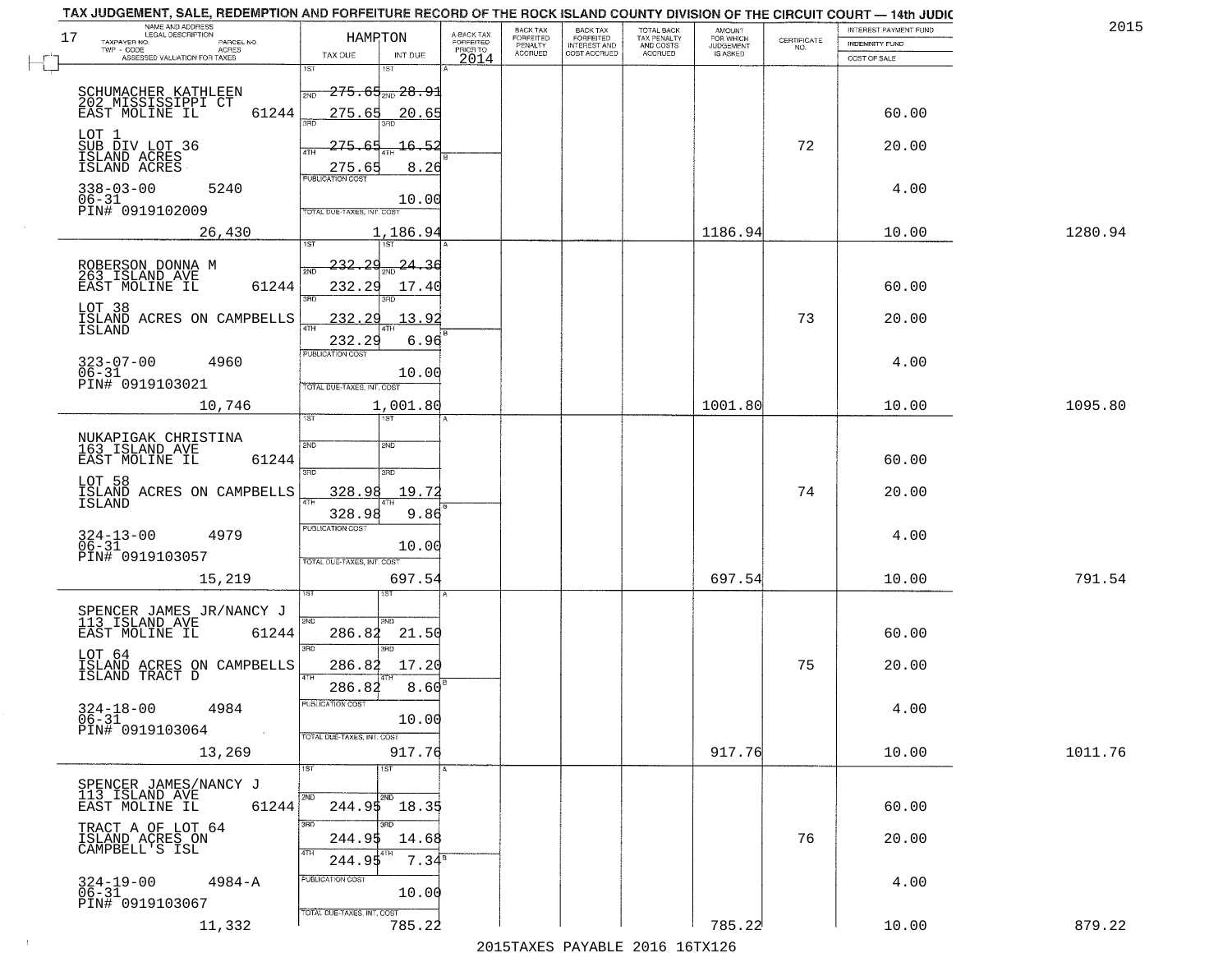|                                      |                                               |                            |                         | TAX JUDGEMENT, SALE, REDEMPTION AND FORFEITURE RECORD OF THE ROCK ISLAND COUNTY DIVISION OF THE CIRCUIT COURT — 14th JUDICIAL CIRCUIT OF ILLINOIS 2015 |                                                                        |                                           |                                                              |                                                                       |
|--------------------------------------|-----------------------------------------------|----------------------------|-------------------------|--------------------------------------------------------------------------------------------------------------------------------------------------------|------------------------------------------------------------------------|-------------------------------------------|--------------------------------------------------------------|-----------------------------------------------------------------------|
| 17                                   | BY WHOM<br>PURCHASED                          | RATE<br>$\%$<br><b>BID</b> | HAMPTON<br>DATE OF SALE | SUBSEQUENT TAXES PAID, FEES, AND TIME EXTENSION                                                                                                        | TOTAL DUE<br>TO REDEEM<br>FROM SALE<br>LESS<br><b>COUNTY CLERK FEE</b> | BY WHOM REDEEMED                          | DATE OF REDEMP-<br>TION OR DEED<br><b>MO</b><br>DAY.<br>YEAR | RECEIVED REDEMPTION<br>MONEY IN FULL                                  |
| -1                                   | PIN# 0919102009<br>STEVE SODEMAN LIVING TRUST | 02                         | 12/29/2016              | $\begin{bmatrix} 01/17/2017 \\ 01/17/2017 \end{bmatrix}$ Take Notice Fee                                                                               | 12/20/2019<br>20.47                                                    |                                           |                                                              | Certificate<br>Returned<br>$\rightarrow$<br>& Cancelled<br>03/23/2017 |
|                                      |                                               |                            |                         |                                                                                                                                                        |                                                                        | $1,327.03$<br>160.00 KATHLEEN SCHUMACHER  | 02/28/2017                                                   | Karen Kinney                                                          |
| $\overline{c}$                       | PIN# 0919103021<br>STEVE SODEMAN LIVING TRUST |                            | 12/29/2016              | $\begin{array}{cc}  01/17/2017 \text{ Time Ext} & \text{incl} \\  01/17/2017 \text{ Take Notice Fe} \end{array}$                                       | 12/20/2019<br>20.47                                                    |                                           |                                                              | Certificate<br>Returned<br>$\frac{1}{6}$ Cancelled 2<br>03/23/2017    |
|                                      |                                               |                            |                         |                                                                                                                                                        |                                                                        | 1, 313.51<br>160.00 DONNA ROBERSON        | 02/23/2017                                                   | Karen Kinney                                                          |
| PIN# 0919103057<br>RICO TRUSTEE<br>3 |                                               | 18                         | 12/29/2016              | $\begin{bmatrix} 03/14/2017 \\ 03/14/2017 \end{bmatrix}$ Time Ext & incl                                                                               | 07/29/2019<br>20.59                                                    |                                           |                                                              | Certificate<br>Returned<br>3<br>$\frac{6}{05/23/2017}$                |
|                                      |                                               |                            |                         |                                                                                                                                                        | 954.61<br>160.00                                                       | CHRISTINA NUMAPIGAK                       | 03/15/2017                                                   | Karen Kinney                                                          |
| PIN# 0919103064<br>RICO TRUSTEE<br>4 |                                               | 18                         | 12/29/2016              | 03/14/2017 Time Ext & incl<br>03/14/2017 Take Notice Fee                                                                                               | 07/29/2019<br>[20.59]                                                  |                                           |                                                              | Certificate<br>Returned<br>& Cancelled 4<br>07/20/2017                |
|                                      |                                               |                            |                         |                                                                                                                                                        |                                                                        | $1, 214.47$<br>160.00 JAMES/NANCY SPENCER | 06/19/2017                                                   | Karen Kinney                                                          |
| PIN# 0919103067<br>RICO TRUSTEE<br>5 |                                               | 18                         | 12/29/2016              | 03/14/2017 Time Ext & incl<br>03/14/2017 Take Notice Fee                                                                                               | 07/29/2019<br>20.59                                                    |                                           |                                                              | Certificate<br>Returned<br>& Cancelled 5<br>07/05/2018                |
|                                      |                                               |                            |                         |                                                                                                                                                        |                                                                        | $1,374.59$ JAMES/NANCY SPENCER            | 06/18/2018                                                   | Karen Kinney                                                          |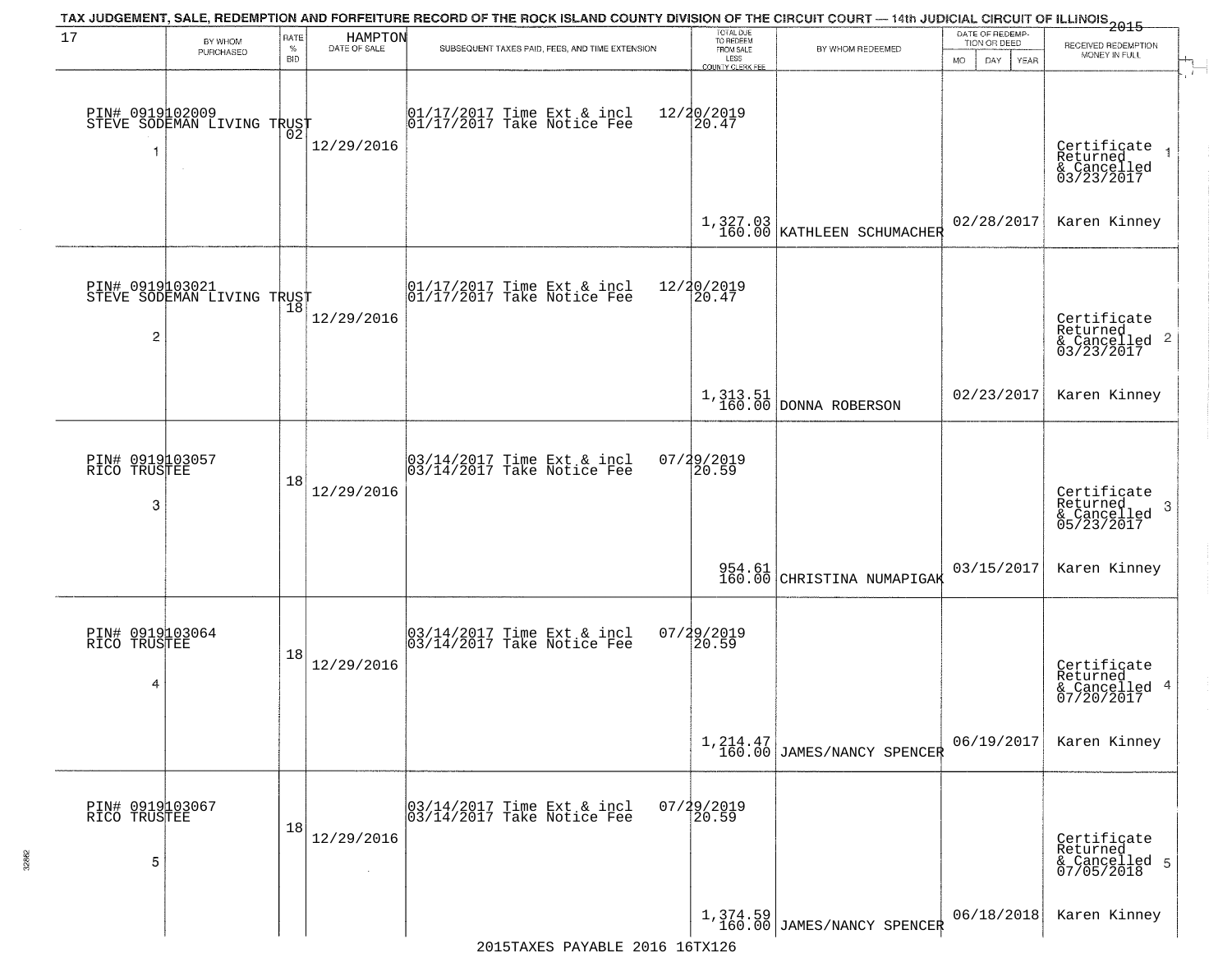| 18 | NAME AND ADDRESS<br>LEGAL DESCRIPTION                           | HAMRTON                                  | A-BACK TAX<br>FORFEITED | BACK TAX<br>FORFEITED | <b>BACK TAX</b><br><b>FORFEITED</b> | TOTAL BACK<br>TAX PENALTY<br>AND COSTS<br>ACCRUED | <b>AMOUNT</b>                      |                                                                 | INTEREST PAYMENT FUND | 2015   |
|----|-----------------------------------------------------------------|------------------------------------------|-------------------------|-----------------------|-------------------------------------|---------------------------------------------------|------------------------------------|-----------------------------------------------------------------|-----------------------|--------|
|    | TAXPAYER NO.<br>PARCEL NO.<br>TWP - CODE<br>ACRES               | TAX DUE<br>INT DUE                       | PRIOR TO                | PENALTY<br>ACCRUED    | INTEREST AND                        |                                                   | FOR WHICH<br>JUDGEMENT<br>IS ASKED | $\begin{array}{c} \text{CERTIFICATE} \\ \text{NO.} \end{array}$ | <b>INDEMNITY FUND</b> |        |
|    | ASSESSED VALUATION FOR TAXES                                    | 1ST                                      | 2014                    |                       |                                     |                                                   |                                    |                                                                 | COST OF SALE          |        |
|    |                                                                 | $22.83_{200}$<br><del>2.38</del><br>2ND  |                         |                       |                                     |                                                   |                                    |                                                                 |                       |        |
|    | HOOKER DAVID W<br>506 10TH AVE<br>HAMPTON IL<br>61256           | 22.83<br>. 70                            |                         |                       |                                     |                                                   |                                    |                                                                 | 60.00                 |        |
|    | LOT 1 BLOCK H                                                   | ïПD<br>۱RD                               |                         |                       |                                     |                                                   |                                    |                                                                 |                       |        |
|    | WALDEN PARK CAMPBELLS<br>ISLAND                                 | 22.<br>4TH                               |                         |                       |                                     |                                                   |                                    | 77                                                              | 20.00                 |        |
|    |                                                                 | 22.8<br>68<br><b>PUBLICATION COST</b>    |                         |                       |                                     |                                                   |                                    |                                                                 |                       |        |
|    | $354 - 15 - 00$<br>5479<br>$06 - 31$                            | 10.00                                    |                         |                       |                                     |                                                   |                                    |                                                                 | 4.00                  |        |
|    | PIN# 0919103134                                                 | TOTAL DUE-TAXES, INT. COST               |                         |                       |                                     |                                                   |                                    |                                                                 |                       |        |
|    | 1,056                                                           | 107.44                                   |                         |                       |                                     |                                                   | 107.44                             |                                                                 | 10.00                 | 201.44 |
|    |                                                                 | 1ST<br><b>1ST</b>                        |                         |                       |                                     |                                                   |                                    |                                                                 |                       |        |
|    | JACK HARVEY G<br>148 12TH ST                                    | 145.52<br>$-15.26$                       |                         |                       |                                     |                                                   |                                    |                                                                 |                       |        |
|    | SILVIS IL<br>61282                                              | 145.52<br>10.90<br>3RD<br>3RD            |                         |                       |                                     |                                                   |                                    |                                                                 | 60.00                 |        |
|    | LOT 3<br>CAMPBELLS PARK CAMPBELLS                               | 145.52<br>8.72<br>47H                    |                         |                       |                                     |                                                   |                                    | 78                                                              | 20.00                 |        |
|    | ISLAND                                                          | 145.52<br>4.36                           |                         |                       |                                     |                                                   |                                    |                                                                 |                       |        |
|    | $357 - 14 - 00$<br>5526                                         | <b>PUBLICATION COST</b>                  |                         |                       |                                     |                                                   |                                    |                                                                 | 4.00                  |        |
|    | $06 - 31$<br>PIN# 0919105028                                    | 10.00<br>TOTAL DUE-TAXES, INT. COST      |                         |                       |                                     |                                                   |                                    |                                                                 |                       |        |
|    | 6,732                                                           | 631.32                                   |                         |                       |                                     |                                                   | 631.32                             |                                                                 | 10.00                 | 725.32 |
|    |                                                                 | IST                                      |                         |                       |                                     |                                                   |                                    |                                                                 |                       |        |
|    | FROMMELT ODETTA L<br>1011_4TH_STREET A                          | 22.<br>$\mathcal{R}$<br>2ND              |                         |                       |                                     |                                                   |                                    |                                                                 |                       |        |
|    | 61256<br>HAMPTON IL                                             | 22.83<br>1.70<br>3RD<br>3RD              |                         |                       |                                     |                                                   |                                    |                                                                 | 60.00                 |        |
|    | LOT <sub>26</sub><br>CAMPBELLS PARK 2ND ADD<br>CAMPBELLS ISLAND | 22.83<br>36                              |                         |                       |                                     |                                                   |                                    | 79                                                              | 20.00                 |        |
|    |                                                                 | 4TF<br>4TH<br>22.83<br>.68               |                         |                       |                                     |                                                   |                                    |                                                                 |                       |        |
|    | 357-04-00<br>06-31<br>5517                                      | <b>PUBLICATION COST</b>                  |                         |                       |                                     |                                                   |                                    |                                                                 | 4.00                  |        |
|    | PIN# 0919106025                                                 | 10.00<br>TOTAL OUE-TAXES, INT. COST      |                         |                       |                                     |                                                   |                                    |                                                                 |                       |        |
|    | 1,056                                                           | 107.44                                   |                         |                       |                                     |                                                   | 107.44                             |                                                                 | 10.00                 | 201.44 |
|    |                                                                 |                                          |                         |                       |                                     |                                                   |                                    |                                                                 |                       |        |
|    | LARSON GARY L<br>578 ISLAND AVE                                 | 33.10<br>3.50<br>2ND                     |                         |                       |                                     |                                                   |                                    |                                                                 |                       |        |
|    | 61244<br>EAST MOLINE IL                                         | 33.10<br>2.50<br>3RD<br>3BD              |                         |                       |                                     |                                                   |                                    |                                                                 | 60.00                 |        |
|    | LOT 4                                                           | 2.00<br>33.10                            |                         |                       |                                     |                                                   |                                    | 80                                                              | 20.00                 |        |
|    | SOUTH SHORE ADD<br>CAMPBELLS ISLAND                             | 4TH<br>1.00 <sup>B</sup><br>33.10        |                         |                       |                                     |                                                   |                                    |                                                                 |                       |        |
|    | $134 - 02 - 00$<br>1169                                         | PUBLICATION COST                         |                         |                       |                                     |                                                   |                                    |                                                                 | 4.00                  |        |
|    | $06 - 31$<br>PIN# 0919109002<br>$\sim 10$                       | 10.00                                    |                         |                       |                                     |                                                   |                                    |                                                                 |                       |        |
|    | 1,531                                                           | TOTAL DUE-TAXES, INT. COST<br>151.40     |                         |                       |                                     |                                                   | 151.40                             |                                                                 | 10.00                 | 245.40 |
|    |                                                                 | 1ST<br>1ST                               |                         |                       |                                     |                                                   |                                    |                                                                 |                       |        |
|    | LARSON GARY L<br>578 ISLAND AVE                                 | 33.10<br>3.50<br>2ND<br>2ND              |                         |                       |                                     |                                                   |                                    |                                                                 |                       |        |
|    | EAST MOLINE IL<br>61244                                         | 2.50<br>33.10                            |                         |                       |                                     |                                                   |                                    |                                                                 | 60.00                 |        |
|    | LOT 5                                                           | 3RD<br>उत्तर<br>33.10<br>2.00            |                         |                       |                                     |                                                   |                                    | 81                                                              | 20.00                 |        |
|    | SOUTH SHORE ADD<br>CAMPBELLS ISLAND                             | 4TH<br>4TH<br>33.10<br>1.00 <sup>8</sup> |                         |                       |                                     |                                                   |                                    |                                                                 |                       |        |
|    | 1170                                                            | PUBLICATION COST                         |                         |                       |                                     |                                                   |                                    |                                                                 | 4.00                  |        |
|    | $134 - 03 - 00$<br>06-31<br>PIN# 0919109003                     | 10.00                                    |                         |                       |                                     |                                                   |                                    |                                                                 |                       |        |
|    | 1,531                                                           | TOTAL DUE-TAXES, INT. COST<br>151.40     |                         |                       |                                     |                                                   | 151.40                             |                                                                 | 10.00                 | 245.40 |
|    |                                                                 |                                          |                         |                       |                                     |                                                   |                                    |                                                                 |                       |        |

 $\sim 100$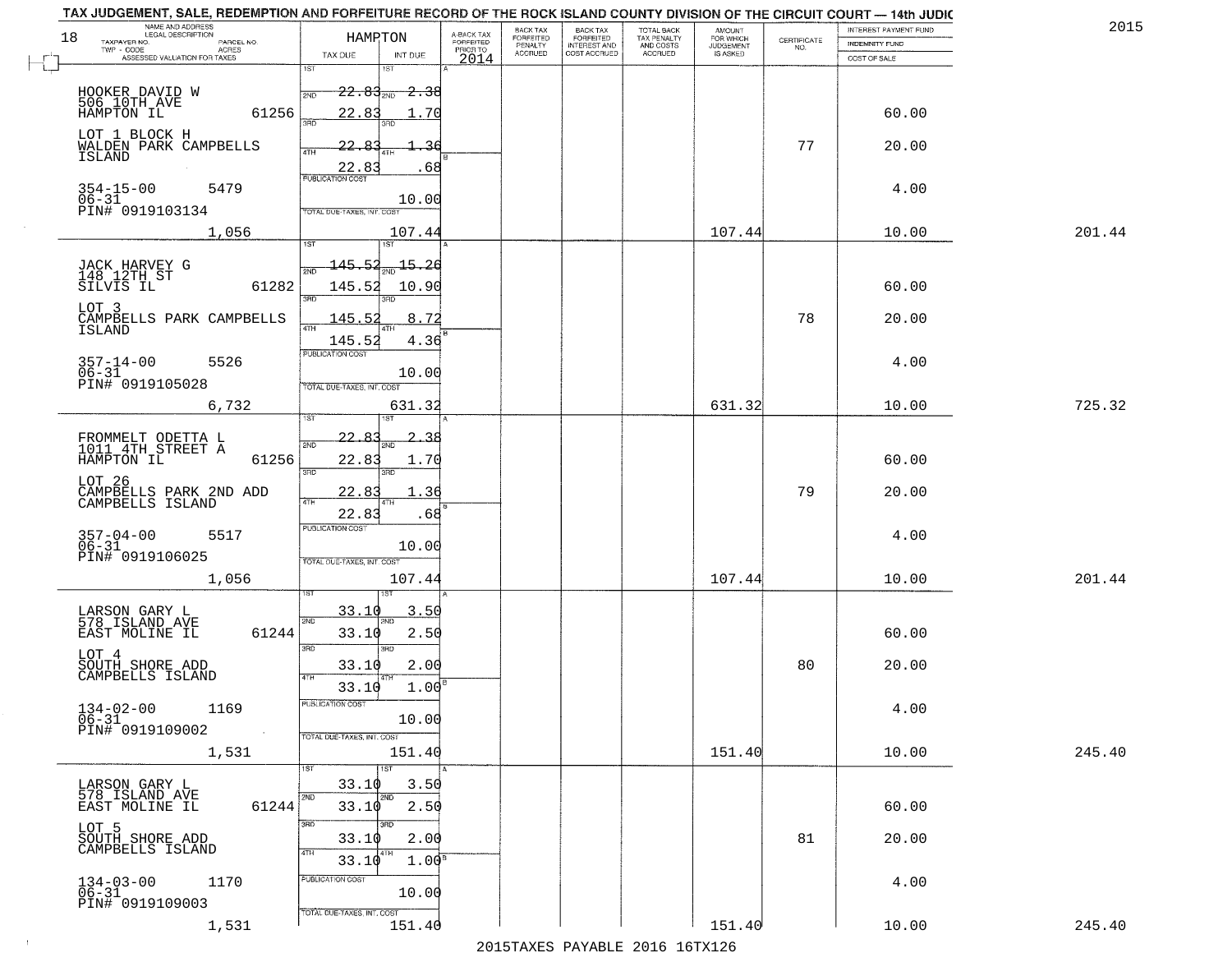| 18                                     | BY WHOM                                        | RATE            | HAMPTON<br>DATE OF SALE | TAX JUDGEMENT, SALE, REDEMPTION AND FORFEITURE RECORD OF THE ROCK ISLAND COUNTY DIVISION OF THE CIRCUIT COURT — 14th JUDICIAL CIRCUIT OF ILLINOIS 2015 | TOTAL DUE<br>TO REDEEM                                      |                                  | DATE OF REDEMP-<br>TION OR DEED | RECEIVED REDEMPTION                                        |
|----------------------------------------|------------------------------------------------|-----------------|-------------------------|--------------------------------------------------------------------------------------------------------------------------------------------------------|-------------------------------------------------------------|----------------------------------|---------------------------------|------------------------------------------------------------|
|                                        | PURCHASED                                      | %<br><b>BID</b> |                         | SUBSEQUENT TAXES PAID, FEES, AND TIME EXTENSION                                                                                                        | FROM SALE<br>LESS<br>COUNTY CLERK FEE                       | BY WHOM REDEEMED                 | <b>MO</b><br>DAY<br><b>YEAR</b> | MONEY IN FULL                                              |
| PIN# 0919103134<br>MORENO ARSENIO<br>1 | $\sim$ 4 $^\circ$                              | 01              | 12/29/2016              | 07/17/2019 Time Ext & incl<br>01/17/2017 Take Notice Fee<br>12/22/2017 Subs paid                                                                       | $\begin{array}{r} 12/23/2019 \\ 20.47 \\ 40.10 \end{array}$ |                                  |                                 | Certificate<br>Returned<br>& Cancelled<br>11/15/2019       |
|                                        |                                                |                 |                         |                                                                                                                                                        | 407.72<br>160.00                                            | SHERRY HOOKER                    | 10/21/2019                      | Karen Kinney                                               |
| PIN# 0919105028<br>RICO TRUSTEE<br>2   |                                                | 18              | 12/29/2016              |                                                                                                                                                        |                                                             |                                  |                                 | Certificate<br>Returned<br>& Cancelled 2<br>03/23/2017     |
|                                        |                                                |                 |                         |                                                                                                                                                        |                                                             | 855.88<br>160.00 MARVETIA JACK   | 02/16/2017                      | Karen Kinney                                               |
| 3                                      | PIN# 0919106025<br>JAMES MAYFIELD LIVING TRUST | 18              | 12/29/2016              | 01/27/2017 Time Ext & incl<br>01/27/2017 Take Notice Fee                                                                                               | $07/09/2019$<br>20.59                                       |                                  |                                 | Certificate<br>Returned<br>-3<br>& Cancelled<br>03/07/2019 |
|                                        |                                                |                 |                         |                                                                                                                                                        |                                                             | 367.07<br>160.00 ODETTA FROMMELT | 12/07/2018                      | Karen Kinney                                               |
| 4                                      | PIN# 0919109002<br>JAMES MAYFIELD LIVING TRUST |                 | 12/29/2016              | 01/27/2017 Time Ext & incl<br>01/27/2017 Take Notice Fee                                                                                               | $07/09/2019$<br>20.59                                       |                                  |                                 | Certificate<br>Returned<br>& Cancelled 4<br>09/26/2017     |
|                                        |                                                |                 |                         |                                                                                                                                                        |                                                             | 329.79<br>160.00 GARY LARSON     | 07/05/2017                      | Karen Kinney                                               |
| PIN# 0919109003<br>RICO TRUSTEE<br>5   |                                                | 18              | 12/29/2016              | 03/14/2017 Time Ext & incl<br>03/14/2017 Take Notice Fee                                                                                               | 07/29/2019<br>20.59                                         |                                  |                                 | Certificate<br>Returned<br>& Cancelled 5<br>08/03/2017     |
|                                        |                                                |                 |                         | 2015TAXES PAYABLE 2016 16TX126                                                                                                                         |                                                             | 354.33<br>160.00 GARY LARSON     | 07/05/2017                      | Karen Kinney                                               |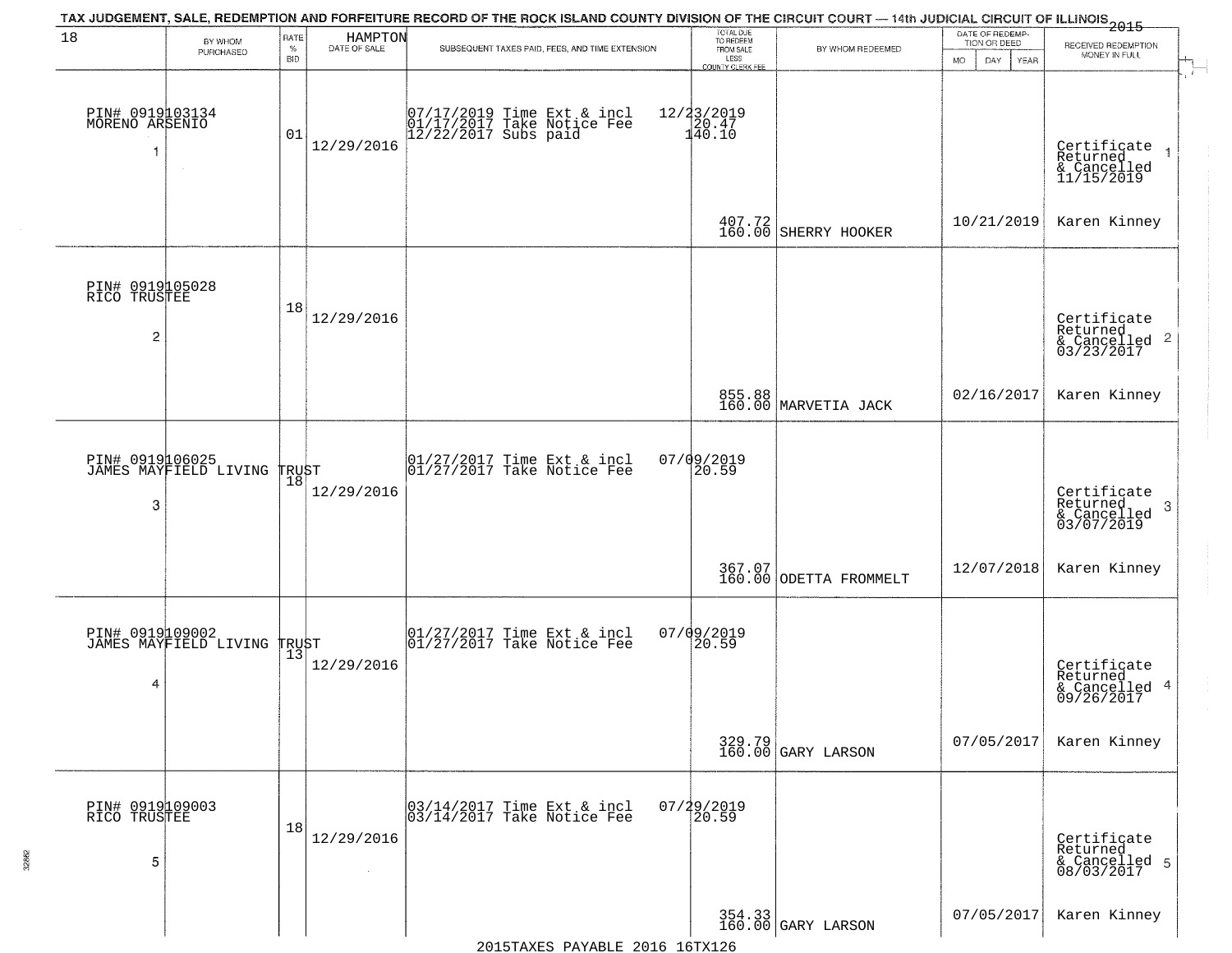| 19 | NAME AND ADDRESS                                                | HAMPTON                    |               |                                     | BACK TAX<br>FORFEITED     | BACK TAX<br>FORFEITED<br>INTEREST AND | TOTAL BACK<br>TAX PENALTY<br>AND COSTS | AMOUNT<br>FOR WHICH |                                                                 | INTEREST PAYMENT FUND | 2015   |
|----|-----------------------------------------------------------------|----------------------------|---------------|-------------------------------------|---------------------------|---------------------------------------|----------------------------------------|---------------------|-----------------------------------------------------------------|-----------------------|--------|
|    | TAXPAYER NO.<br>PARCEL NO.<br>ACRES<br>$TWP - CODE$             | TAX DUE                    | INT DUE       | A-BACK TAX<br>FORFEITED<br>PRIOR TO | PENALTY<br><b>ACCRUED</b> | COST ACCRUED                          | ACCRUED                                | <b>JUDGEMENT</b>    | $\begin{array}{c} \text{CERTIFICATE} \\ \text{NO.} \end{array}$ | <b>INDEMNITY FUND</b> |        |
|    | ASSESSED VALUATION FOR TAXES                                    | 1ST                        | 1ST           | 2014                                |                           |                                       |                                        |                     |                                                                 | COST OF SALE          |        |
|    | ESTERLEIN DANIEL                                                |                            |               |                                     |                           |                                       |                                        |                     |                                                                 |                       |        |
|    | 400 WEST DR                                                     | 2ND                        | 2ND           |                                     |                           |                                       |                                        |                     |                                                                 |                       |        |
|    | 61244<br>EAST MOLINE IL                                         | 114.83<br>396              | 8.60<br>3RD   |                                     |                           |                                       |                                        |                     |                                                                 | 60.00                 |        |
|    | LOT 8 BLOCK B<br>WALDEN PARK CAMPBELLS                          | <u> 114.83</u>             | 6.88          |                                     |                           |                                       |                                        |                     | 82                                                              | 20.00                 |        |
|    | ISLAND                                                          |                            |               |                                     |                           |                                       |                                        |                     |                                                                 |                       |        |
|    |                                                                 | 114.83<br>PUBLICATION COST | 3.44          |                                     |                           |                                       |                                        |                     |                                                                 |                       |        |
|    | $353 - 05 - 00$<br>5447<br>$06 - 31$                            |                            | 10.00         |                                     |                           |                                       |                                        |                     |                                                                 | 4.00                  |        |
|    | PIN# 0919113007                                                 | TOTAL DUE-TAXES, INT. COST |               |                                     |                           |                                       |                                        |                     |                                                                 |                       |        |
|    | 10,361                                                          |                            | 373.41        |                                     |                           |                                       |                                        | 373.41              |                                                                 | 10.00                 | 467.41 |
|    |                                                                 | 1ST                        | 1ST           |                                     |                           |                                       |                                        |                     |                                                                 |                       |        |
|    | PEREZ-MARTINEZ ANA K<br>439 10TH ST                             | 172.61<br>সমূ              | 18.13         |                                     |                           |                                       |                                        |                     |                                                                 |                       |        |
|    | 61282<br>SILVIS IL                                              | 172.61                     | 12.95         |                                     |                           |                                       |                                        |                     |                                                                 | 60.00                 |        |
|    | LOT 21 BLOCK 137                                                | 3RD                        |               |                                     |                           |                                       |                                        |                     |                                                                 |                       |        |
|    | WATERTOWN ADD TO EAST<br>MOLINE EX N 2 FT                       | 172.61<br>47H              | 10.36         |                                     |                           |                                       |                                        |                     | 83                                                              | 20.00                 |        |
|    | EX SW CORNER TO CITY                                            | 172.6                      | 5.18          |                                     |                           |                                       |                                        |                     |                                                                 |                       |        |
|    | $206 - 21 - 00$<br>2634                                         | PUBLICATION COST           |               |                                     |                           |                                       |                                        |                     |                                                                 | 4.00                  |        |
|    | $06 - 32$<br>PIN# 0919303027                                    | TOTAL DUE-TAXES, INT. COST | 10.00         |                                     |                           |                                       |                                        |                     |                                                                 |                       |        |
|    | 6,430                                                           |                            | 747.06        |                                     |                           |                                       |                                        | 747.06              |                                                                 | 10.00                 | 841.06 |
|    |                                                                 |                            | 18T           |                                     |                           |                                       |                                        |                     |                                                                 |                       |        |
|    | HANEY DEREK M<br>342 12TH ST                                    | 63.30<br>2ND               | 6<br>-65      |                                     |                           |                                       |                                        |                     |                                                                 |                       |        |
|    | EAST MOLINE IL<br>61244                                         | 63.30                      | 4.75          |                                     |                           |                                       |                                        |                     |                                                                 | 60.00                 |        |
|    | LOT 17 BLOCK 207                                                | 3RD                        | 3RD           |                                     |                           |                                       |                                        |                     |                                                                 |                       |        |
|    | WATERTOWN ADD TO EAST<br>MOLINE                                 | 63.30<br>4TH               | 3.80          |                                     |                           |                                       |                                        |                     | 84                                                              | 20.00                 |        |
|    |                                                                 | 63.30                      | 1.90          |                                     |                           |                                       |                                        |                     |                                                                 |                       |        |
|    | $208 - 18 - 00$<br>06-32<br>2675                                | <b>PUBLICATION COST</b>    |               |                                     |                           |                                       |                                        |                     |                                                                 | 4.00                  |        |
|    | PIN# 0919304012                                                 | TOTAL OUE-TAXES, INT. COST | 10.00         |                                     |                           |                                       |                                        |                     |                                                                 |                       |        |
|    | 5,539                                                           |                            | 280.30        |                                     |                           |                                       |                                        | 280.30              |                                                                 | 10.00                 | 374.30 |
|    |                                                                 |                            | 1ST           |                                     |                           |                                       |                                        |                     |                                                                 |                       |        |
|    | ESPINO-GARCIA ALFONSO<br>362 12TH ST                            | <u> 123.99</u>             | 13.02         |                                     |                           |                                       |                                        |                     |                                                                 |                       |        |
|    | EAST MOLINE IL<br>61244                                         | 2ND<br>123.99              | 9.30          |                                     |                           |                                       |                                        |                     |                                                                 | 60.00                 |        |
|    | LOT 25 BLOCK 207                                                | 3RD                        | 3RD           |                                     |                           |                                       |                                        |                     |                                                                 |                       |        |
|    | WATERTOWN ADD TO EAST<br>MOLINE                                 | 123.99                     | 7.44          |                                     |                           |                                       |                                        |                     | 85                                                              | 20.00                 |        |
|    |                                                                 | 4TH<br>123.99              | 3.72          |                                     |                           |                                       |                                        |                     |                                                                 |                       |        |
|    | 2683<br>$209 - 04 - 00$                                         | PUBLICATION COST           |               |                                     |                           |                                       |                                        |                     |                                                                 | 4.00                  |        |
|    | $06 - 32$<br>PIN# 0919304020                                    |                            | 10.00         |                                     |                           |                                       |                                        |                     |                                                                 |                       |        |
|    |                                                                 | TOTAL DUE-TAXES, INT. COST |               |                                     |                           |                                       |                                        |                     |                                                                 |                       |        |
|    | 4,619                                                           | 1ST                        | 539.44<br>1ST |                                     |                           |                                       |                                        | 539.44              |                                                                 | 10.00                 | 633.44 |
|    |                                                                 | 115.67                     | 12.18         |                                     |                           |                                       |                                        |                     |                                                                 |                       |        |
|    | RUIZ ALFREDO/ANTONIO<br>1348 18TH ST<br>EAST MOLINE IL<br>61244 | 2ND<br>115.67              | 2ND<br>8.70   |                                     |                           |                                       |                                        |                     |                                                                 | 60.00                 |        |
|    |                                                                 | 3RD                        | 3RD           |                                     |                           |                                       |                                        |                     |                                                                 |                       |        |
|    | LOT 27 BLOCK 207<br>WATERTOWN ADD TO EAST                       | 115.67                     | 6.96          |                                     |                           |                                       |                                        |                     | 86                                                              | 20.00                 |        |
|    | MOLINE                                                          | 4TH<br>115.6               | $3.48^{8}$    |                                     |                           |                                       |                                        |                     |                                                                 |                       |        |
|    | 2685                                                            | PUBLICATION COST           |               |                                     |                           |                                       |                                        |                     |                                                                 | 4.00                  |        |
|    | $209 - 06 - 00$<br>06-32                                        |                            | 10.00         |                                     |                           |                                       |                                        |                     |                                                                 |                       |        |
|    | PIN# 0919304022                                                 | TOTAL DUE-TAXES, INT. COST |               |                                     |                           |                                       |                                        |                     |                                                                 |                       |        |
|    | 4,309                                                           |                            | 504.00        |                                     |                           |                                       |                                        | 504.00              |                                                                 | 10.00                 | 598.00 |

 $\sim 10^{-1}$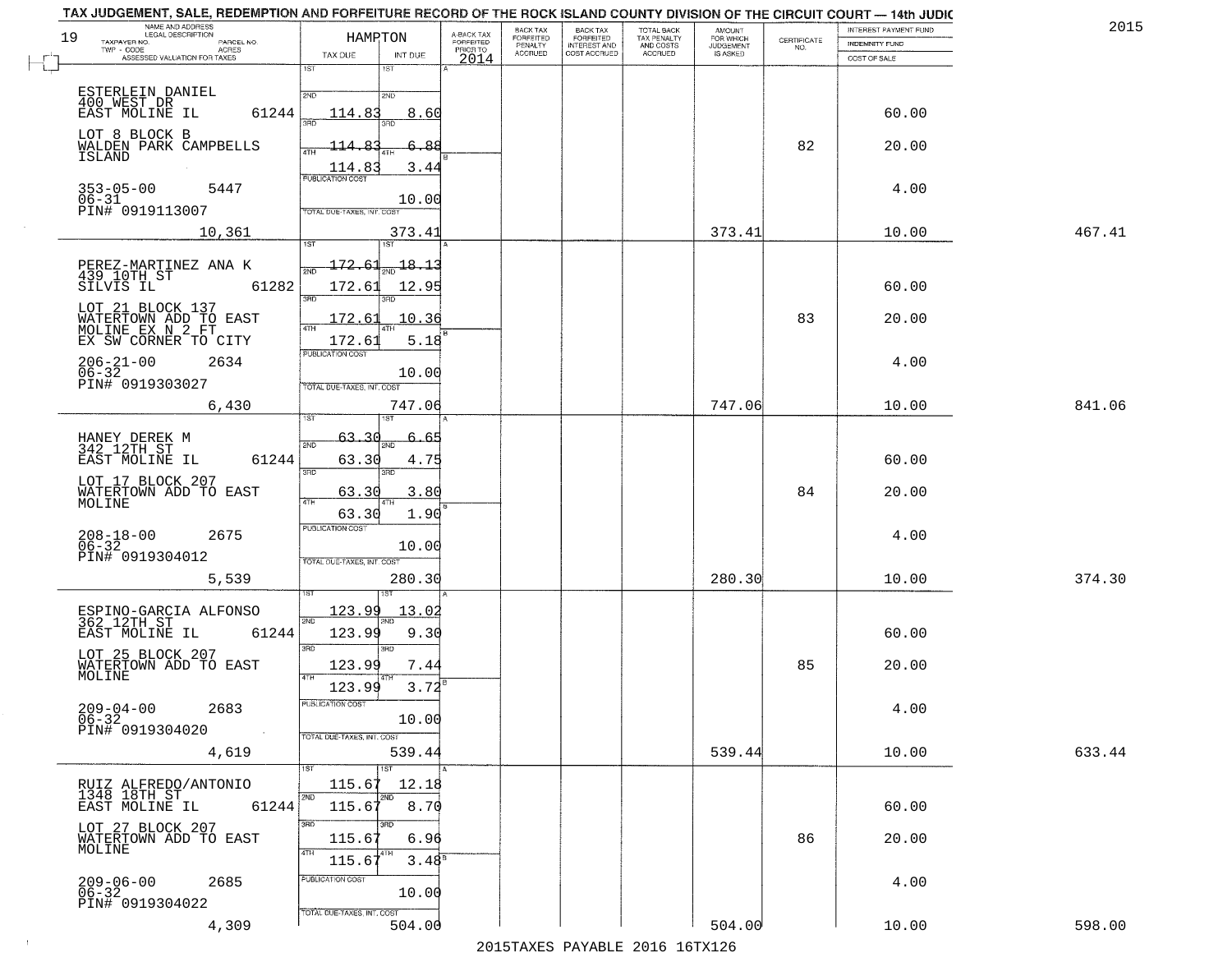|                                        |                                               |                            |                         | TAX JUDGEMENT, SALE, REDEMPTION AND FORFEITURE RECORD OF THE ROCK ISLAND COUNTY DIVISION OF THE CIRCUIT COURT — 14th JUDICIAL CIRCUIT OF ILLINOIS 2015                                                                      |                                                                        |                                                                       |                                                        |                                                                    |
|----------------------------------------|-----------------------------------------------|----------------------------|-------------------------|-----------------------------------------------------------------------------------------------------------------------------------------------------------------------------------------------------------------------------|------------------------------------------------------------------------|-----------------------------------------------------------------------|--------------------------------------------------------|--------------------------------------------------------------------|
| 19                                     | BY WHOM<br>PURCHASED                          | RATE<br>$\%$<br><b>BID</b> | HAMPTON<br>DATE OF SALE | SUBSEQUENT TAXES PAID, FEES, AND TIME EXTENSION                                                                                                                                                                             | TOTAL DUE<br>TO REDEEM<br>FROM SALE<br>LESS<br><b>COUNTY CLERK FEE</b> | BY WHOM REDEEMED                                                      | DATE OF REDEMP-<br>TION OR DEED<br>MO.<br>DAY.<br>YEAR | RECEIVED REDEMPTION<br>MONEY IN FULL                               |
|                                        | PIN# 0919113007<br>STEVE SODEMAN LIVING TRUST |                            | 12/29/2016              | $\begin{bmatrix} 01/17/2017 \\ 01/17/2017 \\ 01 \end{bmatrix}$ Take Notice Fee                                                                                                                                              | 12/20/2019<br>[20.47]                                                  |                                                                       |                                                        | Certificate<br>Returned<br>& Cancelled<br>05/23/2017               |
|                                        |                                               |                            |                         |                                                                                                                                                                                                                             |                                                                        | 572.01<br>160.00 DANIEL ESTERLEIN                                     | 03/06/2017                                             | Karen Kinney                                                       |
| $\overline{2}$                         | PIN# 0919303027<br>STEVE SODEMAN LIVING TRUST |                            | 12/29/2016              | $\begin{array}{cc}  01/17/2017 \text{ Time Ext} & \text{incl} \\  01/17/2017 \text{ Take Notice Fe} \end{array}$                                                                                                            | 12/20/2019<br>20.47                                                    |                                                                       |                                                        | Certificate<br>Returned<br>$\frac{1}{2}$ Cancelled 2<br>08/03/2017 |
|                                        |                                               |                            |                         |                                                                                                                                                                                                                             |                                                                        | $1,164.31$ JULIO PEREZ                                                | 07/31/2017                                             | Karen Kinney                                                       |
| PIN# 0919304012<br>MORENO ARSENIO<br>3 |                                               | 11                         | 12/29/2016              | 01/17/2017 Time Ext & incl<br>01/17/2017 Take Notice Fee                                                                                                                                                                    | 07/18/2019<br>20.47                                                    |                                                                       |                                                        | Certificate<br>Returned<br>3<br>$\frac{6}{03/23/2017}$             |
|                                        |                                               |                            |                         |                                                                                                                                                                                                                             |                                                                        | 435.94<br>160.00 DEREK HANEY                                          | 02/23/2017                                             | Karen Kinney                                                       |
| 4                                      | PIN# 0919304020<br>STEVE SODEMAN LIVING TRUST | 18                         | 12/29/2016              | 01/17/2017 Time Ext & incl<br>01/17/2017 Take Notice Fee                                                                                                                                                                    | 12/20/2019<br>$\overline{20.47}$                                       |                                                                       |                                                        | Certificate<br>Returned<br>& Cancelled 4<br>01/09/2018             |
|                                        |                                               |                            |                         |                                                                                                                                                                                                                             |                                                                        | 881.95<br>160.00 ALFONSO ESPINO-GARÇIA                                | 11/14/2017                                             | Karen Kinney                                                       |
| 5                                      | PIN# 0919304022<br>STEVE SODEMAN LIVING TRUST |                            | 12/29/2016              | 01/17/2017 Time Ext & incl<br>01/17/2017 Take Notice Fee                                                                                                                                                                    | 12/20/2019<br>20.47                                                    |                                                                       |                                                        | Certificate<br>Returned<br>& Cancelled 5<br>01/09/2018             |
|                                        |                                               |                            |                         | $2015T^2$ $T^2$ $R^2$ $R^2$ $R^2$ $R^2$ $R^2$ $R^2$ $R^2$ $R^2$ $R^2$ $R^2$ $R^2$ $R^2$ $R^2$ $R^2$ $R^2$ $R^2$ $R^2$ $R^2$ $R^2$ $R^2$ $R^2$ $R^2$ $R^2$ $R^2$ $R^2$ $R^2$ $R^2$ $R^2$ $R^2$ $R^2$ $R^2$ $R^2$ $R^2$ $R^2$ |                                                                        | $\begin{bmatrix} 833.75 \\ 160.00 \end{bmatrix}$ ALFREDO/ANTONIO RUTZ | 11/14/2017                                             | Karen Kinney                                                       |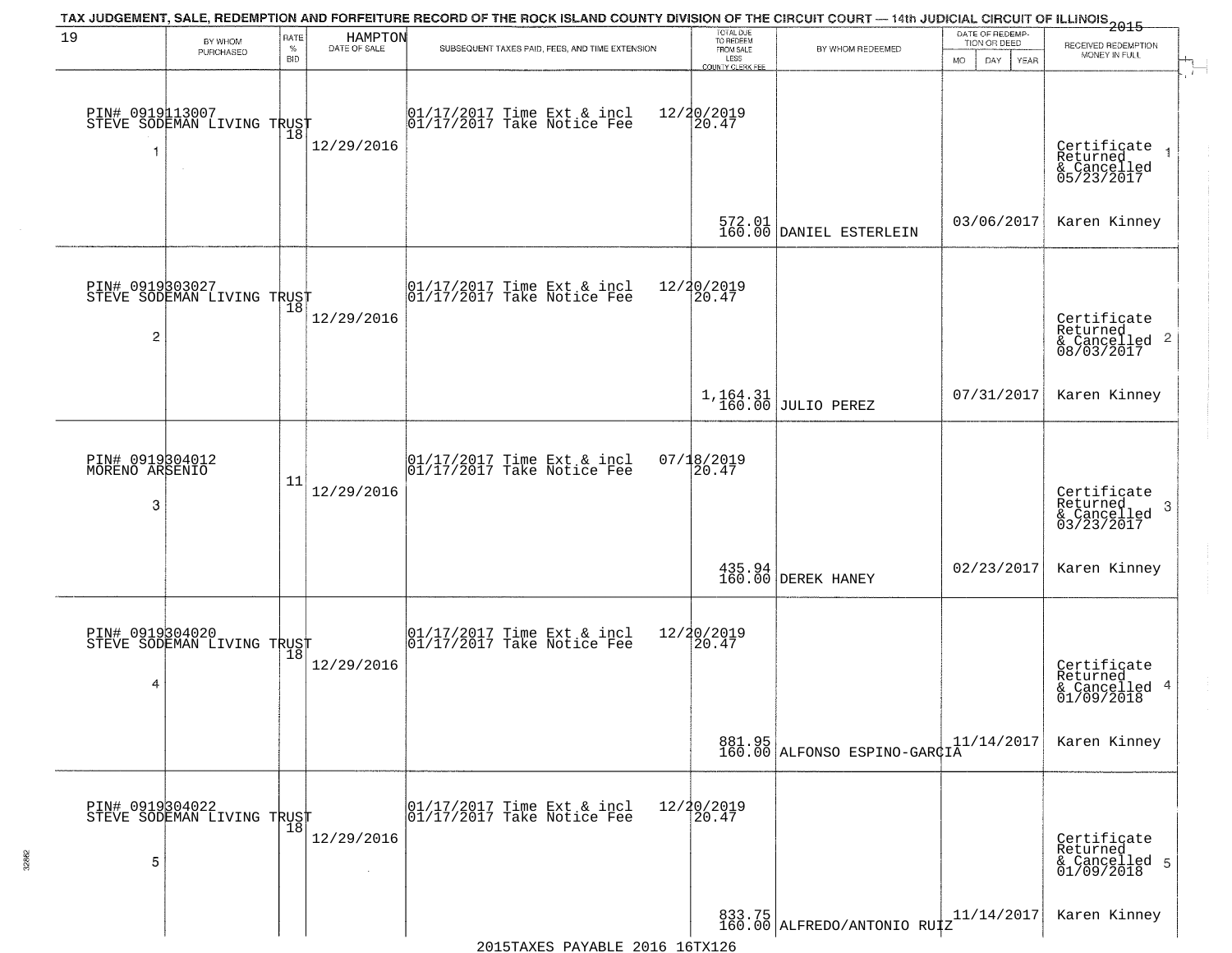|    | TAX JUDGEMENT, SALE, REDEMPTION AND FORFEITURE RECORD OF THE ROCK ISLAND COUNTY DIVISION OF THE CIRCUIT COURT — 14th JUDIC<br>NAME AND ADDRESS |                                             |                 |                                     | BACK TAX                        |                                                       | TOTAL BACK<br>TAX PENALTY<br>AND COSTS | <b>AMOUNT</b>                      |                                                                 | INTEREST PAYMENT FUND | 2015    |
|----|------------------------------------------------------------------------------------------------------------------------------------------------|---------------------------------------------|-----------------|-------------------------------------|---------------------------------|-------------------------------------------------------|----------------------------------------|------------------------------------|-----------------------------------------------------------------|-----------------------|---------|
| 20 | TAXPAYER NO.<br>PARCEL NO.<br>- CODE<br>ASSESSED VALUATION FOR TAXES<br>$TWP - CODE$                                                           | HAMPTON<br>TAX DUE                          |                 | A-BACK TAX<br>FORFEITED<br>PRIOR TO | FORFEITED<br>PENALTY<br>ACCRUED | BACK TAX<br>FORFEITED<br>INTEREST AND<br>COST ACCRUED | ACCRUED                                | FOR WHICH<br>JUDGEMENT<br>IS ASKED | $\begin{array}{c} \text{CERTIFICATE} \\ \text{NO.} \end{array}$ | INDEMNITY FUND        |         |
|    |                                                                                                                                                | 1ST                                         | INT DUE<br>1ST  | 2014                                |                                 |                                                       |                                        |                                    |                                                                 | COST OF SALE          |         |
|    |                                                                                                                                                | $\frac{1}{2ND}$ 394.82 <sub>2ND</sub> 41.44 |                 |                                     |                                 |                                                       |                                        |                                    |                                                                 |                       |         |
|    | OCA HOLDINGS LLC<br>2035 BRIDGE AVE STE 202<br>3335 BRIDGE TA                                                                                  |                                             |                 |                                     |                                 |                                                       |                                        |                                    |                                                                 |                       |         |
|    |                                                                                                                                                | 394.82<br>3PD                               | 29.60<br>3BC    |                                     |                                 |                                                       |                                        |                                    |                                                                 | 60.00                 |         |
|    | S 6' LOT 2 BLOCK 40<br>WATERTOWN TOWN OF HAMPTON                                                                                               | -394.8                                      | 23.6            |                                     |                                 |                                                       |                                        |                                    | 87                                                              | 20.00                 |         |
|    | LOTS 1 AND                                                                                                                                     | 4TH<br>394.82                               | 11.84           |                                     |                                 |                                                       |                                        |                                    |                                                                 |                       |         |
|    |                                                                                                                                                | <b>PUBLICATION COST</b>                     |                 |                                     |                                 |                                                       |                                        |                                    |                                                                 |                       |         |
|    | $139 - 03 - 00$<br>1258<br>$06 - 32$                                                                                                           |                                             | 10.00           |                                     |                                 |                                                       |                                        |                                    |                                                                 | 4.00                  |         |
|    | PIN# 0919402015                                                                                                                                | TOTAL DUE-TAXES, INT. COST                  |                 |                                     |                                 |                                                       |                                        |                                    |                                                                 |                       |         |
|    | 14,708                                                                                                                                         | 1ST                                         | 1,695.84<br>1ST |                                     |                                 |                                                       |                                        | 1695.84                            |                                                                 | 10.00                 | 1789.84 |
|    |                                                                                                                                                | 55.                                         | 5.81            |                                     |                                 |                                                       |                                        |                                    |                                                                 |                       |         |
|    | MAHRAY EYOB<br>3130 9TH ST 9J                                                                                                                  | 2ND                                         |                 |                                     |                                 |                                                       |                                        |                                    |                                                                 |                       |         |
|    | 61201<br>ROCK ISLAND IL                                                                                                                        | 55.46<br>3RD                                | 4.15            |                                     |                                 |                                                       |                                        |                                    |                                                                 | 60.00                 |         |
|    | LOT 16 BLOCK 54<br>WATERTOWN TOWN OF HAMPTON                                                                                                   | 55.4                                        | 3.32            |                                     |                                 |                                                       |                                        |                                    | 88                                                              | 20.00                 |         |
|    | E FRL LOTS 13 14 15 AND                                                                                                                        | i 47H<br>55.46                              | 1.66            |                                     |                                 |                                                       |                                        |                                    |                                                                 |                       |         |
|    | $142 - 01 - 00$<br>1315                                                                                                                        | PUBLICATION COST                            |                 |                                     |                                 |                                                       |                                        |                                    |                                                                 | 4.00                  |         |
|    | $06 - 32$                                                                                                                                      |                                             | 10.00           |                                     |                                 |                                                       |                                        |                                    |                                                                 |                       |         |
|    | PIN# 0919407001                                                                                                                                | TOTAL DUE-TAXES, INT. COST                  |                 |                                     |                                 |                                                       |                                        |                                    |                                                                 |                       |         |
|    | 2,066                                                                                                                                          |                                             | 246.78          |                                     |                                 |                                                       |                                        | 246.78                             |                                                                 | 10.00                 | 340.78  |
|    | MAHRAY EYOB                                                                                                                                    | 55.                                         | 5.<br>-81       |                                     |                                 |                                                       |                                        |                                    |                                                                 |                       |         |
|    | 3130 9TH ST 9J<br>ROCK ISLAND IL<br>61201                                                                                                      | 2ND<br>55.46                                | 4.15            |                                     |                                 |                                                       |                                        |                                    |                                                                 | 60.00                 |         |
|    |                                                                                                                                                | 3RD                                         | 3RD             |                                     |                                 |                                                       |                                        |                                    |                                                                 |                       |         |
|    | LOT 12 BLOCK 54                                                                                                                                | 55.46                                       | 3.32            |                                     |                                 |                                                       |                                        |                                    | 89                                                              | 20.00                 |         |
|    | WATERTOWN TOWN OF HAMPTON<br>5 FT N SIDE LOT 9 AND<br>ALL LOTS 10 11 AND                                                                       | 4TH<br>55.46                                | 1.66            |                                     |                                 |                                                       |                                        |                                    |                                                                 |                       |         |
|    | 1314                                                                                                                                           | <b>PUBLICATION COST</b>                     |                 |                                     |                                 |                                                       |                                        |                                    |                                                                 | 4.00                  |         |
|    | $141 - 21 - 00$<br>06-32<br>PIN# 0919407002                                                                                                    |                                             | 10.00           |                                     |                                 |                                                       |                                        |                                    |                                                                 |                       |         |
|    |                                                                                                                                                | TOTAL OUE-TAXES, INT. COST                  |                 |                                     |                                 |                                                       |                                        |                                    |                                                                 |                       |         |
|    | 2,066                                                                                                                                          |                                             | 246.78<br>1ST   |                                     |                                 |                                                       |                                        | 246.78                             |                                                                 | 10.00                 | 340.78  |
|    | MCNEAL PETE<br>216 19TH ST                                                                                                                     | 199.51                                      | <u> 20.93</u>   |                                     |                                 |                                                       |                                        |                                    |                                                                 |                       |         |
|    | EAST MOLINE IL<br>61244                                                                                                                        | 2ND<br>199.51                               | 14.95           |                                     |                                 |                                                       |                                        |                                    |                                                                 | 60.00                 |         |
|    | LOT 13 BLOCK 55                                                                                                                                | 3RD                                         | 3RD             |                                     |                                 |                                                       |                                        |                                    |                                                                 |                       |         |
|    | WATERTOWN TOWN OF HAMPTON<br>LOTS 10 11 12 AND                                                                                                 | 199.51<br>4TH                               | 11.96           |                                     |                                 |                                                       |                                        |                                    | 90                                                              | 20.00                 |         |
|    |                                                                                                                                                | 199.51                                      | 5.98            |                                     |                                 |                                                       |                                        |                                    |                                                                 |                       |         |
|    | 1327<br>$142 - 13 - 00$                                                                                                                        | PUBLICATION COST                            |                 |                                     |                                 |                                                       |                                        |                                    |                                                                 | 4.00                  |         |
|    | $\frac{06-32}{P1N#}$ 0919409002                                                                                                                |                                             | 10.00           |                                     |                                 |                                                       |                                        |                                    |                                                                 |                       |         |
|    | 7,432                                                                                                                                          | TOTAL DUE-TAXES, INT. COST                  | 861.86          |                                     |                                 |                                                       |                                        | 861.86                             |                                                                 | 10.00                 | 955.86  |
|    |                                                                                                                                                | 1ST                                         | 1ST             |                                     |                                 |                                                       |                                        |                                    |                                                                 |                       |         |
|    | MORENO JUAN M<br>216 19TH ST                                                                                                                   | 365.97                                      | 38.43           |                                     |                                 |                                                       |                                        |                                    |                                                                 |                       |         |
|    | EAST MOLINE IL<br>61244                                                                                                                        | 2ND<br>365.97                               | 27.45           |                                     |                                 |                                                       |                                        |                                    |                                                                 | 60.00                 |         |
|    | LOT 9 BLOCK 55                                                                                                                                 | 3RD                                         | उत्तर           |                                     |                                 |                                                       |                                        |                                    |                                                                 |                       |         |
|    | WATERTOWN TOWN OF HAMPTON                                                                                                                      | 365.97<br>4TH                               | 21.96           |                                     |                                 |                                                       |                                        |                                    | 91                                                              | 20.00                 |         |
|    |                                                                                                                                                | 365.97                                      | $10.98^{\circ}$ |                                     |                                 |                                                       |                                        |                                    |                                                                 |                       |         |
|    | $142 - 12 - 00$<br>$06 - 32$<br>1326                                                                                                           | PUBLICATION COST                            | 10.00           |                                     |                                 |                                                       |                                        |                                    |                                                                 | 4.00                  |         |
|    | PIN# 0919409003                                                                                                                                | TOTAL DUE-TAXES, INT. COST                  |                 |                                     |                                 |                                                       |                                        |                                    |                                                                 |                       |         |
|    | 13,633                                                                                                                                         |                                             | 1,572.70        |                                     |                                 |                                                       |                                        | 1572.70                            |                                                                 | 10.00                 | 1666.70 |

 $\sim 10^6$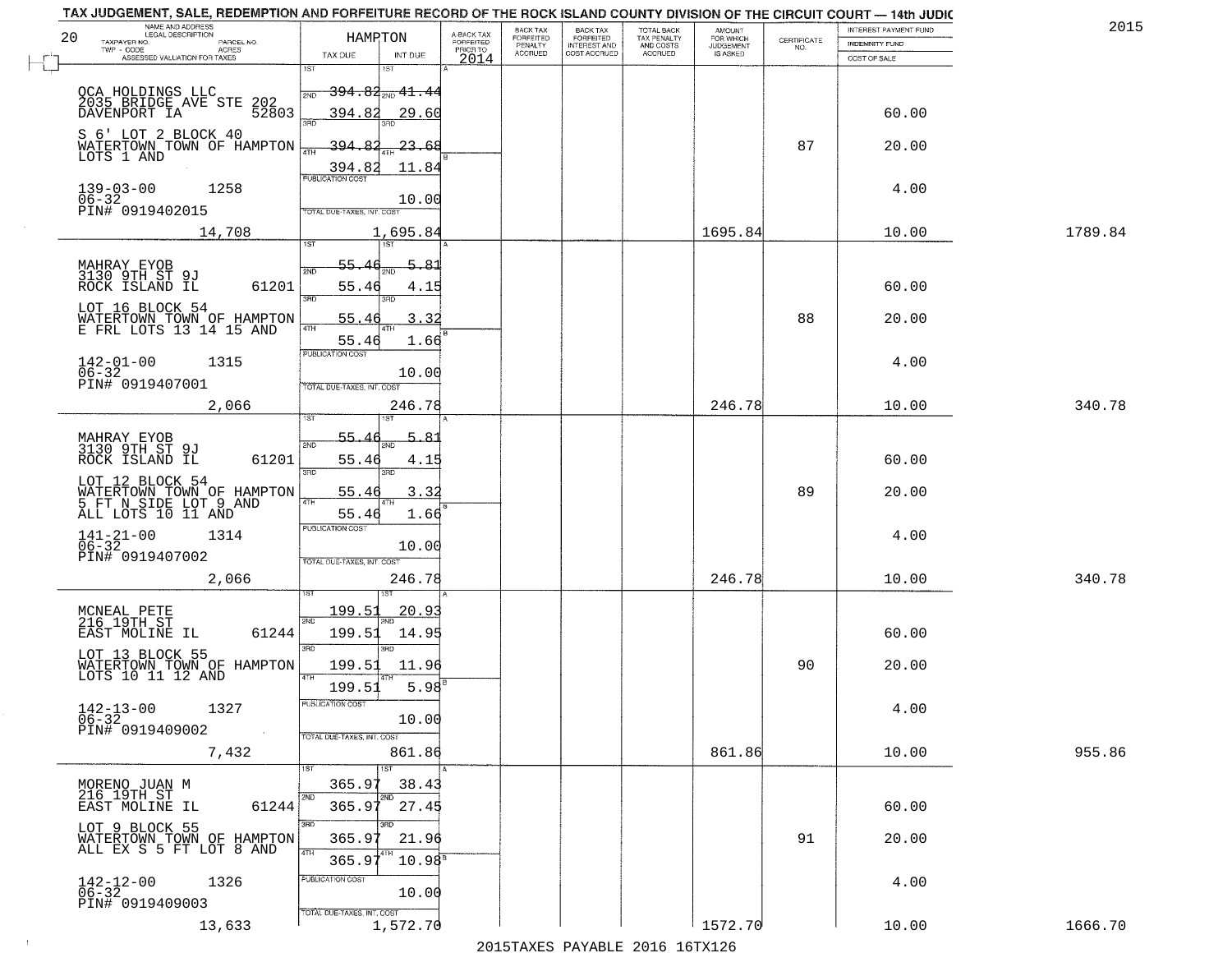| 20                                   | BY WHOM<br>PURCHASED                        | RATE<br>$\%$<br><b>BID</b> | HAMPTON<br>DATE OF SALE | TAX JUDGEMENT, SALE, REDEMPTION AND FORFEITURE RECORD OF THE ROCK ISLAND COUNTY DIVISION OF THE CIRCUIT COURT — 14th JUDICIAL CIRCUIT OF ILLINOIS 2015<br>SUBSEQUENT TAXES PAID, FEES, AND TIME EXTENSION                                   | TOTAL DUE<br>TO REDEEM<br>FROM SALE<br>LESS<br>COUNTY CLERK FEE                   | BY WHOM REDEEMED               | DATE OF REDEMP-<br>TION OR DEED<br>MO.<br>DAY<br><b>YEAR</b> | RECEIVED REDEMPTION<br>MONEY IN FULL                                      |
|--------------------------------------|---------------------------------------------|----------------------------|-------------------------|---------------------------------------------------------------------------------------------------------------------------------------------------------------------------------------------------------------------------------------------|-----------------------------------------------------------------------------------|--------------------------------|--------------------------------------------------------------|---------------------------------------------------------------------------|
| PIN# 0919402015                      | STEVE SODEMAN LIVING TRUST                  | 12                         | 12/29/2016              | 01/17/2017 Time Ext & incl<br>01/17/2017 Take Notice Fee                                                                                                                                                                                    | 12/20/2019<br>20.47                                                               |                                |                                                              | Certificate<br>Returned<br>& Cancelled<br>05/23/2017                      |
|                                      |                                             |                            |                         |                                                                                                                                                                                                                                             | 2,025.09<br>160.00                                                                | RENTPRO 1 OF 12                | 03/02/2017                                                   | Karen Kinney                                                              |
| PIN# 0919407001<br>2                 | JAMES MAYFIELD LIVING TRUST                 |                            | 12/29/2016              | $\begin{array}{ccc}  01/27/2017 \text{ Time} & \text{Ext} & \text{incl} \\  01/27/2017 \text{ Take Notice } \text{Fe} \end{array}$                                                                                                          | 07/09/2019<br>20.59                                                               |                                |                                                              | $\overline{2}$                                                            |
|                                      |                                             |                            |                         |                                                                                                                                                                                                                                             |                                                                                   |                                |                                                              |                                                                           |
| 3                                    | PIN# 0919407002<br>JAMES MAYFIELD LIVING    | TRUST<br> 18               | 12/29/2016              | $ 01/27/2017$ Time Ext & incl<br>$ 01/27/2017$ Take Notice Fee                                                                                                                                                                              | $07/09/2019$<br>20.59                                                             |                                |                                                              | Certificate<br>Returned<br>-3<br>& Cancelled<br>10/25/2018                |
|                                      |                                             |                            |                         |                                                                                                                                                                                                                                             |                                                                                   | 606.73<br>160.00 EYOB T MAHRAY | 07/09/2018                                                   | Karen Kinney                                                              |
| PIN# 0919409002<br>RICO TRUSTEE<br>4 |                                             | 18                         | 12/29/2016              | $03/14/2017$ Time Ext & incl<br>$03/14/2017$ Take Notice Fee<br>$02/11/2019$ Take Notice Fee<br>$02/22/2019$ Circuit Clerks Fee<br>$03/05/2019$ Sheriffs Fee<br>$03/05/2019$ Sheriffs Fee<br>$11/17/2019$ Subs paid<br>11/18/2017 Subs paid | 07/29/2019<br>20.59<br>35.00<br>5.18<br>88.40<br>88.40<br>89.3<br>89.71<br>892.14 |                                |                                                              | TAX DEED ISSUED<br>Certificate<br>Returned<br>& Cancelled 4<br>09/16/2019 |
|                                      |                                             |                            |                         |                                                                                                                                                                                                                                             |                                                                                   |                                |                                                              | Karen Kinney                                                              |
| 5                                    | PIN# 0919409003<br>MS INVESTMENTS GROUP INC | $\overline{1}8$            | 12/29/2016              | 01/26/2017 Time Ext & incl<br>01/31/2017 Take Notice Fee                                                                                                                                                                                    | $07/01/2019$<br>20.59                                                             |                                |                                                              | Certificate<br>Returned<br>& Cancelled 5<br>07/11/2018                    |
|                                      |                                             |                            |                         |                                                                                                                                                                                                                                             |                                                                                   | $2,587.31$ JUAN M MORENO       | 06/29/2018                                                   | Karen Kinney                                                              |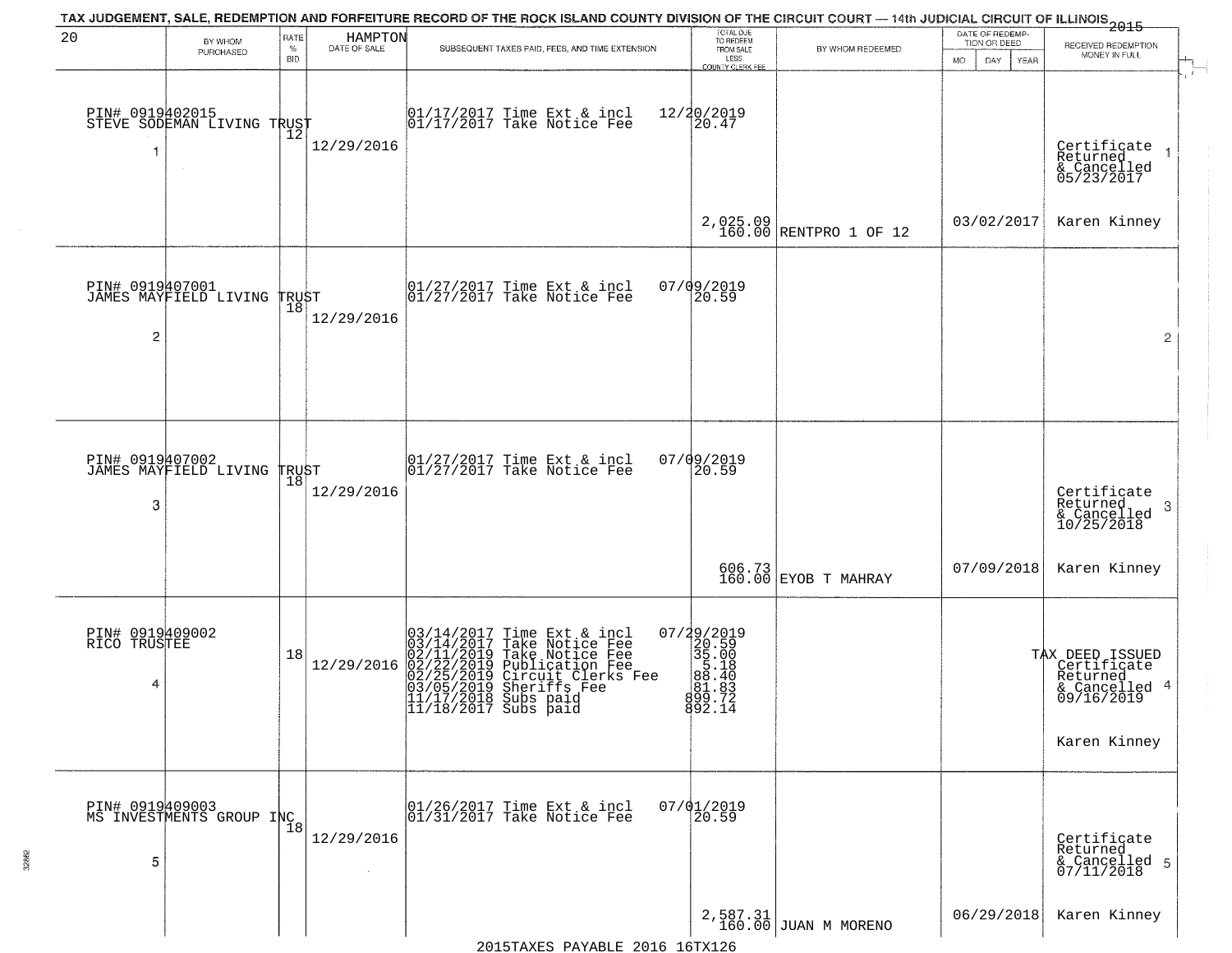| 21 | NAME AND ADDRESS<br>LEGAL DESCRIPTION<br>TAXPAYER NO.<br>PARCEL NO.     | HAMRTON                                    |                      | A-BACK TAX<br>FORFEITED | BACK TAX<br>FORFEITED | <b>BACK TAX</b><br><b>FORFEITED</b> | TOTAL BACK<br>TAX PENALTY<br>AND COSTS | <b>AMOUNT</b><br>FOR WHICH<br>JUDGEMENT<br>IS ASKED | $\begin{array}{c} \text{CERTIFICATE} \\ \text{NO.} \end{array}$ | INTEREST PAYMENT FUND<br>INDEMNITY FUND | 2015    |
|----|-------------------------------------------------------------------------|--------------------------------------------|----------------------|-------------------------|-----------------------|-------------------------------------|----------------------------------------|-----------------------------------------------------|-----------------------------------------------------------------|-----------------------------------------|---------|
|    | TWP - CODE<br><b>ACRES</b><br>ASSESSED VALUATION FOR TAXES              | TAX DUE                                    | INT DUE              | PRIOR TO<br>2014        | PENALTY<br>ACCRUED    | INTEREST AND<br>COST ACCRUED        | ACCRUED                                |                                                     |                                                                 | COST OF SALE                            |         |
|    |                                                                         | 1ST<br><del>512.96<sub>2№</sub>53.83</del> |                      |                         |                       |                                     |                                        |                                                     |                                                                 |                                         |         |
|    | OCA HOLDINGS LLC<br>2035 BRIDGE AVE STE<br>202<br>52803<br>DAVENPORT IA | 2ND<br>512.96                              | 38.45                |                         |                       |                                     |                                        |                                                     |                                                                 | 60.00                                   |         |
|    | LOT 17 BLOCK 56<br>WATERTOWN TOWN OF HAMPTON                            | 3AD<br>512.96                              | -30.76               |                         |                       |                                     |                                        |                                                     | 92                                                              | 20.00                                   |         |
|    |                                                                         | 4TH<br>512.96                              | 15.38                |                         |                       |                                     |                                        |                                                     |                                                                 |                                         |         |
|    | $143 - 08 - 00$<br>1344                                                 | <b>PUBLICATION COST</b>                    | 10.00                |                         |                       |                                     |                                        |                                                     |                                                                 | 4.00                                    |         |
|    | 06-32<br>PIN# 0919411008                                                | TOTAL DUE-TAXES, INT. COST                 |                      |                         |                       |                                     |                                        |                                                     |                                                                 |                                         |         |
|    | 19,109                                                                  | 1ST<br>1ST                                 | 2,200.26             |                         |                       |                                     |                                        | 2200.26                                             |                                                                 | 10.00                                   | 2294.26 |
|    | KOSGARD RITA K<br>2003 3X AVE                                           | 331.77                                     | 34.86                |                         |                       |                                     |                                        |                                                     |                                                                 |                                         |         |
|    | 61244<br>EAST MOLINE IL                                                 | 331.77<br>3RD                              | 24.90                |                         |                       |                                     |                                        |                                                     |                                                                 | 60.00                                   |         |
|    | LOT 13<br>PLEASANT VIEW                                                 | 331.77<br>ৰিয়াম                           | 19.92                |                         |                       |                                     |                                        |                                                     | 93                                                              | 20.00                                   |         |
|    |                                                                         | 331.77<br>PUBLICATION COST                 | 9.96                 |                         |                       |                                     |                                        |                                                     |                                                                 |                                         |         |
|    | $145 - 22 - 00$<br>$06 - 32$<br>1378<br>PIN# 0919413013                 | TOTAL DUE-TAXES, INT. COST                 | 10.00                |                         |                       |                                     |                                        |                                                     |                                                                 | 4.00                                    |         |
|    | 18,359                                                                  |                                            | 1,426.72             |                         |                       |                                     |                                        | 1426.72                                             |                                                                 | 10.00                                   | 1520.72 |
|    |                                                                         | 278.51<br>$\overline{2ND}$                 | 29                   |                         |                       |                                     |                                        |                                                     |                                                                 |                                         |         |
|    | ESPARZA EFREN JR/ARLAND E<br>3623 4TH AVE<br>61244<br>EAST MOLINE IL    | 278.51                                     | 20.90                |                         |                       |                                     |                                        |                                                     |                                                                 | 60.00                                   |         |
|    | LOT 12<br>MEERSMANS EAST MOL ACRE                                       | 3RD<br>3RD<br>278.51                       | 16.72                |                         |                       |                                     |                                        |                                                     | 94                                                              | 20.00                                   |         |
|    |                                                                         | 4TH<br>278.51                              | 8.36                 |                         |                       |                                     |                                        |                                                     |                                                                 |                                         |         |
|    | $315 - 07 - 00$<br>06-32<br>4806                                        | <b>PUBLICATION COST</b>                    | 10.00                |                         |                       |                                     |                                        |                                                     |                                                                 | 4.00                                    |         |
|    | PIN# 0920401004<br>16,375                                               | TOTAL OUE-TAXES, INT. COST                 | 1,199.28             |                         |                       |                                     |                                        | 1199.28                                             |                                                                 | 10.00                                   | 1293.28 |
|    |                                                                         |                                            |                      |                         |                       |                                     |                                        |                                                     |                                                                 |                                         |         |
|    | CAGLE JEANINE<br>415 38TH ST                                            | <u> 119.51</u><br>2ND                      | 12.5                 |                         |                       |                                     |                                        |                                                     |                                                                 |                                         |         |
|    | 61244<br>EAST MOLINE IL<br>LOT 56                                       | 119.51<br>3RD<br>3BD                       | 8.95                 |                         |                       |                                     |                                        |                                                     |                                                                 | 60.00                                   |         |
|    | MEERSMANS QUARTER ACRES<br>ADD                                          | 119.51<br>4TH                              | 7.16<br>$3.58^{B}$   |                         |                       |                                     |                                        |                                                     | 95                                                              | 20.00                                   |         |
|    | $293 - 06 - 00$<br>06-32<br>4385                                        | 119.51<br>PUBLICATION COST                 |                      |                         |                       |                                     |                                        |                                                     |                                                                 | 4.00                                    |         |
|    | PIN# 0920403015<br>$\sim 100$                                           | TOTAL DUE-TAXES, INT. COST                 | 10.00                |                         |                       |                                     |                                        |                                                     |                                                                 |                                         |         |
|    | 4,452                                                                   | 1ST<br>1ST                                 | 520.26               |                         |                       |                                     |                                        | 520.26                                              |                                                                 | 10.00                                   | 614.26  |
|    | GRUDZINSKI DOUG/VICKI TST<br>16115 20TH AVE N                           |                                            |                      |                         |                       |                                     |                                        |                                                     |                                                                 |                                         |         |
|    | EAST MOLINE IL<br>61244                                                 | 2ND<br>2ND                                 |                      |                         |                       |                                     |                                        |                                                     |                                                                 | 60.00                                   |         |
|    | LOT 10 BLOCK 3<br>BABCOCK ACRE ADD                                      | 3RD<br>3RD<br>560.16                       | 33.60                |                         |                       |                                     |                                        |                                                     | 96                                                              | 20.00                                   |         |
|    |                                                                         | 4TH<br>4TH<br>560.16                       | $16.80$ <sup>s</sup> |                         |                       |                                     |                                        |                                                     |                                                                 |                                         |         |
|    | $309 - 02 - 00$<br>06-37<br>4706<br>PIN# 0921303012                     | PUBLICATION COST                           | 10.00                |                         |                       |                                     |                                        |                                                     |                                                                 | 4.00                                    |         |
|    | 26,851                                                                  | TOTAL DUE-TAXES, INT. COST                 | 1,180.72             |                         |                       |                                     |                                        | 1180.72                                             |                                                                 | 10.00                                   | 1274.72 |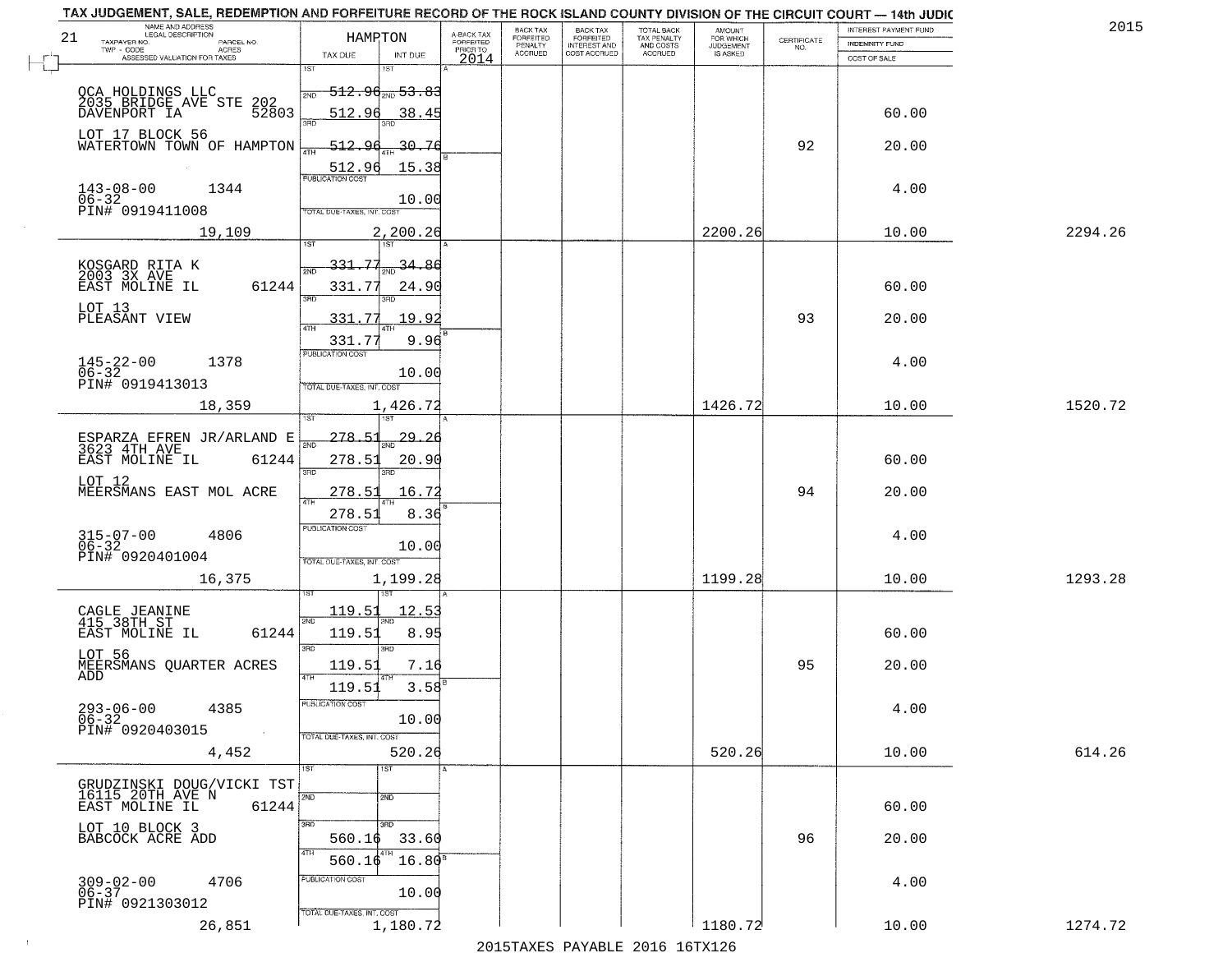| 21                           | BY WHOM<br>PURCHASED                          | RATE<br>$\%$<br>BID | HAMPTON<br>DATE OF SALE | TAX JUDGEMENT, SALE, REDEMPTION AND FORFEITURE RECORD OF THE ROCK ISLAND COUNTY DIVISION OF THE CIRCUIT COURT — 14th JUDICIAL CIRCUIT OF ILLINOIS 2015<br>SUBSEQUENT TAXES PAID, FEES, AND TIME EXTENSION | TOTAL DUE<br>TO REDEEM<br>FROM SALE<br>LESS<br>COUNTY CLERK FEE | BY WHOM REDEEMED                     | DATE OF REDEMP-<br>TION OR DEED<br><b>MO</b><br>DAY<br><b>YEAR</b> | RECEIVED REDEMPTION<br>MONEY IN FULL                               |
|------------------------------|-----------------------------------------------|---------------------|-------------------------|-----------------------------------------------------------------------------------------------------------------------------------------------------------------------------------------------------------|-----------------------------------------------------------------|--------------------------------------|--------------------------------------------------------------------|--------------------------------------------------------------------|
| PIN# 0919411008<br>TMI<br>-1 | $\sim 10^{-1}$                                | 01                  | 12/29/2016              | 02/27/2017 Time Ext & incl<br>02/27/2017 Take Notice Fee                                                                                                                                                  | 09/20/2019<br>20.59                                             |                                      |                                                                    | Certificate<br>Returned<br>& Cancelled<br>05/23/2017               |
|                              |                                               |                     |                         |                                                                                                                                                                                                           |                                                                 | 2,337.79<br>160.00 QCA HOLDINGS 1 OF | 03/21/2017<br>18                                                   | Karen Kinney                                                       |
| $\overline{\mathbf{c}}$      | PIN# 0919413013<br>STEVE SODEMAN LIVING TRUST |                     | 12/29/2016              | $\begin{array}{ccc}  01/17/2017 \text{ Time} & \text{Ext} & \text{incl} \\  01/17/2017 \text{ Take Notice } \text{Fe} \end{array}$                                                                        | 12/20/2019<br>20.47                                             |                                      |                                                                    | Certificate<br>Returned<br>$\frac{1}{2}$ Cancelled 2<br>03/23/2017 |
|                              |                                               |                     |                         |                                                                                                                                                                                                           |                                                                 | 1,571.60<br>160.00 RITA KOSGARD      | 02/28/2017                                                         | Karen Kinney                                                       |
| PIN# 0920401004<br>3         | STEVE SODEMAN LIVING TRUST                    |                     | 12/29/2016              |                                                                                                                                                                                                           |                                                                 |                                      |                                                                    | Certificate<br>Returned<br>3<br>& Cancelled<br>02/08/2017          |
|                              |                                               |                     |                         |                                                                                                                                                                                                           | 1,383.81<br>160.00                                              | OAK PARK INVESTMENTS INC             | 01/11/2017                                                         | Karen Kinney                                                       |
| 4                            | PIN# 0920403015<br>STEVE SODEMAN LIVING TRUST |                     | 12/29/2016              | $\begin{array}{cc} 01/17/2017 & \text{Time Ext} & \text{incl} \\ 01/17/2017 & \text{Take Notice Fee} \end{array}$                                                                                         | 12/20/2019<br>20.47                                             |                                      |                                                                    | Certificate<br>Returned<br>& Cancelled 4<br>05/23/2017             |
|                              |                                               |                     |                         |                                                                                                                                                                                                           |                                                                 | $647.02$<br>160.00 JEANINE CAGLE     | 03/07/2017                                                         | Karen Kinney                                                       |
| 5                            | PIN# 0921303012<br>STEVE SODEMAN LIVING TRUST |                     | 12/29/2016              | 01/17/2017 Time Ext & incl<br>01/17/2017 Take Notice Fee                                                                                                                                                  | 12/20/2019<br>20.47                                             |                                      |                                                                    | Certificate<br>Returned<br>& Cancelled 5<br>07/20/2017             |
|                              |                                               |                     |                         |                                                                                                                                                                                                           |                                                                 | $1,295.19$ RENEE MCGINTY             | 05/16/2017                                                         | Karen Kinney                                                       |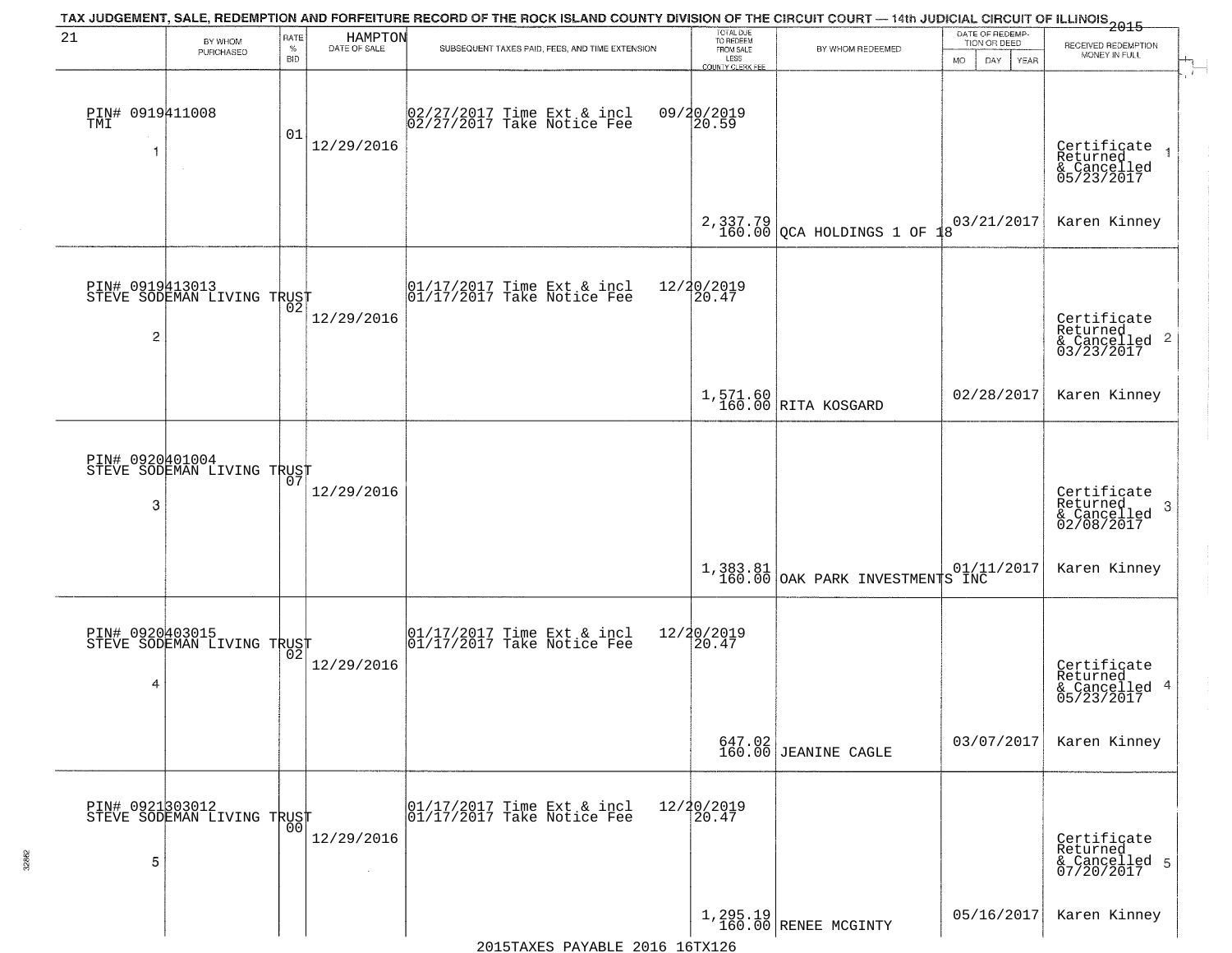| 4156.76<br>1837.90 |
|--------------------|
|                    |
|                    |
|                    |
|                    |
|                    |
|                    |
|                    |
|                    |
|                    |
|                    |
|                    |
|                    |
|                    |
|                    |
| 1460.02            |
|                    |
|                    |
|                    |
| 860.85             |
|                    |
|                    |
|                    |
| 298.12             |
|                    |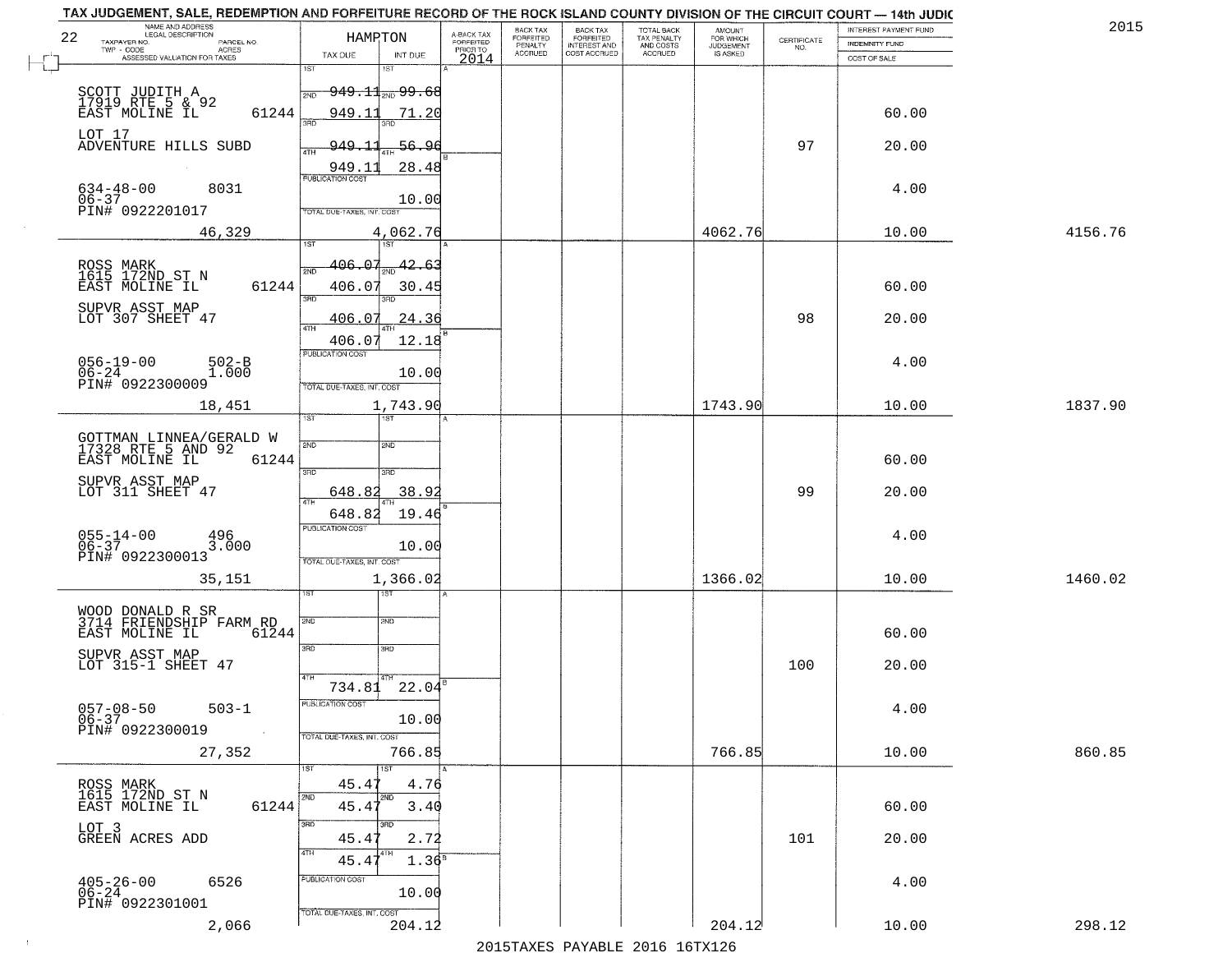| 22                                         | BY WHOM                                       | RATE            | HAMPTON<br>DATE OF SALE | TAX JUDGEMENT, SALE, REDEMPTION AND FORFEITURE RECORD OF THE ROCK ISLAND COUNTY DIVISION OF THE CIRCUIT COURT — 14th JUDICIAL CIRCUIT OF ILLINOIS 2015 | TOTAL DUE<br>TO REDEEM                                               |                                       | DATE OF REDEMP-<br>TION OR DEED | RECEIVED REDEMPTION                                                |
|--------------------------------------------|-----------------------------------------------|-----------------|-------------------------|--------------------------------------------------------------------------------------------------------------------------------------------------------|----------------------------------------------------------------------|---------------------------------------|---------------------------------|--------------------------------------------------------------------|
|                                            | PURCHASED                                     | %<br><b>BID</b> |                         | SUBSEQUENT TAXES PAID, FEES, AND TIME EXTENSION                                                                                                        | FROM SALE<br>LESS<br>COUNTY CLERK FEE                                | BY WHOM REDEEMED                      | MO.<br>DAY<br><b>YEAR</b>       | MONEY IN FULL                                                      |
|                                            | PIN# 0922201017<br>STEVE SODEMAN LIVING TRUST | 00              | 12/29/2016              | $\begin{bmatrix} 01/17/2017 \\ 17/17/2017 \end{bmatrix}$ Take Notice Fee                                                                               | 12/20/2019<br>20.47                                                  |                                       |                                 | Certificate<br>Returned<br>& Cancelled<br>02/08/2017               |
|                                            |                                               |                 |                         |                                                                                                                                                        |                                                                      | $4,177.23$ JUDITH SCOTT               | 01/24/2017                      | Karen Kinney                                                       |
| PIN# 0922300009<br>$\overline{\mathbf{c}}$ | US BANK CUST FOR PRO CAP 4                    |                 | & CRDTRS<br>12/29/2016  | 05/03/2017 Time Ext & incl<br>05/03/2017 Take Notice Fee<br>12/13/2017 Subs paid                                                                       | 07/10/2019<br>$\begin{array}{c} 77.186 & 59 \\ 1,790.02 \end{array}$ |                                       |                                 | Certificate<br>Returned<br>$\frac{1}{2}$ Cancelled 2<br>03/07/2019 |
|                                            |                                               |                 |                         |                                                                                                                                                        |                                                                      | 4,353.80<br>160.00 KATZ NOWINSKI      | 01/25/2019                      | Karen Kinney                                                       |
| -3                                         | PIN# 0922300013<br>MS INVESTMENTS GROUP INC   | 01              | 12/29/2016              | 01/26/2017 Time Ext & incl<br>01/31/2017 Take Notice Fee                                                                                               | 07/01/2019<br>20.59                                                  |                                       |                                 | Certificate<br>Returned<br>-3<br>& Cancelled<br>07/20/2017         |
|                                            |                                               |                 |                         |                                                                                                                                                        |                                                                      | $1,495.21$ LINNEA GOTTMAN             | 05/09/2017                      | Karen Kinney                                                       |
| PIN# 0922300019<br>TMI<br>4                |                                               | 01              | 12/29/2016              | 02/27/2017 Time Ext & incl<br>02/27/2017 Take Notice Fee<br>12/04/2017 Subs paid                                                                       | 09/20/2019<br>2,359.59<br>2,359.97                                   |                                       |                                 | Certificate<br>Returned<br>& Cancelled 4<br>04/04/2018             |
|                                            |                                               |                 |                         |                                                                                                                                                        |                                                                      | $3,550.44$<br>160.00 DONALD R WOOD SR | 01/10/2018                      | Karen Kinney                                                       |
| 5                                          | PIN# 0922301001<br>STEVE SODEMAN LIVING TRUST |                 |                         | r and 1/17/2017 Time Ext & incl<br>01/17/2017 Take Notice Fee<br>12/29/2016 11/20/2018 Subs paid<br>12/29/2016 11/21/2017 Subs paid                    | 12/20/2019<br>20.47<br>222.90<br>223.18                              |                                       |                                 | Certificate<br>Returned<br>& Cancelled 5<br>03/07/2019             |
|                                            |                                               |                 |                         |                                                                                                                                                        |                                                                      | $1,059.63$<br>160.00 KATZ NOWINSKI PC | 12/17/2018                      | Karen Kinney                                                       |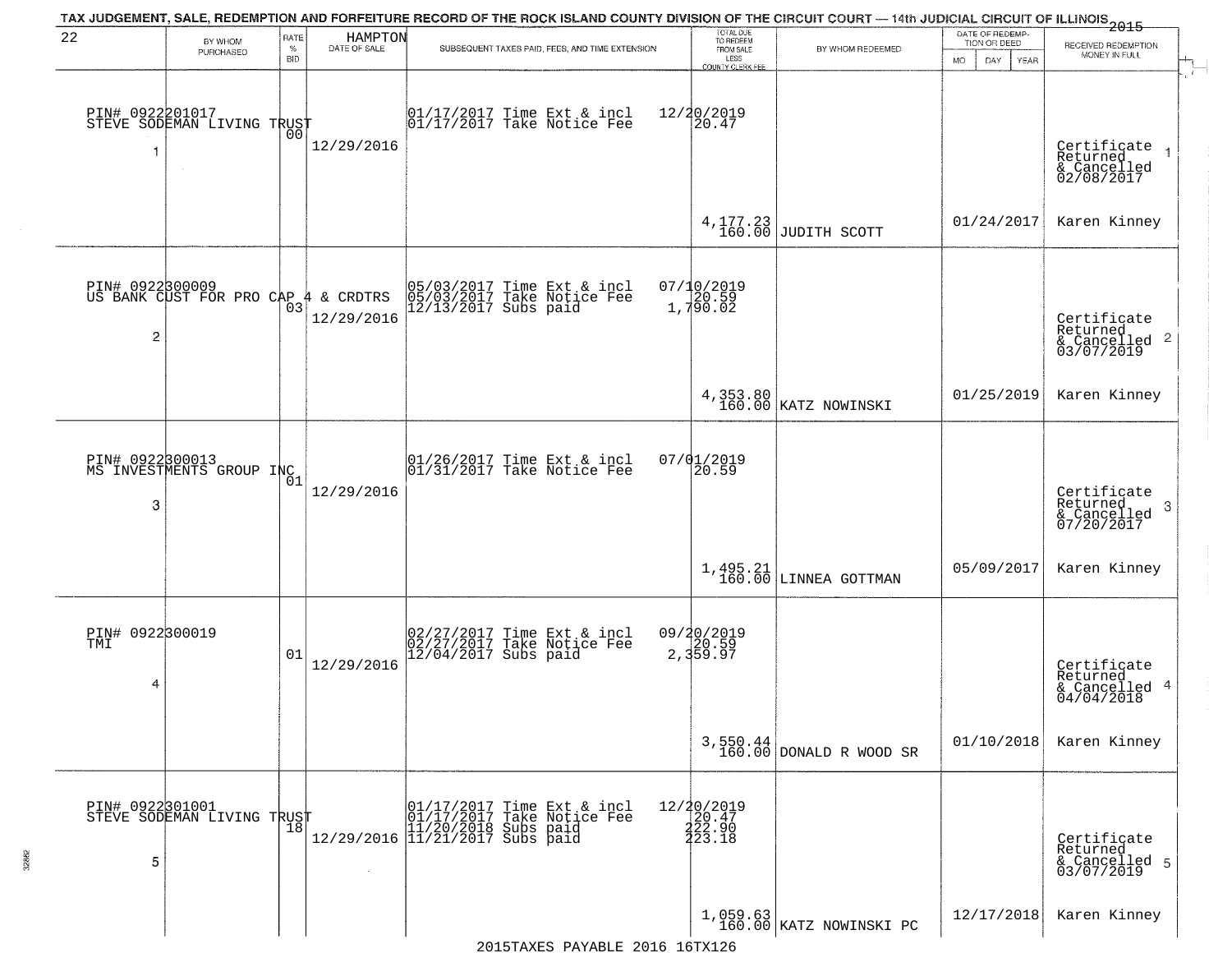|                                        | A-BACK TAX                                                                                                                                                                                                                                                                                                                                         | BACK TAX                                                           | <b>BACK TAX</b>                        |                                                  | <b>AMOUNT</b>                                     |                                                          | INTEREST PAYMENT FUND | 2015                                                      |
|----------------------------------------|----------------------------------------------------------------------------------------------------------------------------------------------------------------------------------------------------------------------------------------------------------------------------------------------------------------------------------------------------|--------------------------------------------------------------------|----------------------------------------|--------------------------------------------------|---------------------------------------------------|----------------------------------------------------------|-----------------------|-----------------------------------------------------------|
|                                        |                                                                                                                                                                                                                                                                                                                                                    |                                                                    |                                        |                                                  |                                                   | NO.                                                      | <b>INDEMNITY FUND</b> |                                                           |
| $\overline{1ST}$<br>श्डा               |                                                                                                                                                                                                                                                                                                                                                    |                                                                    |                                        |                                                  |                                                   |                                                          | COST OF SALE          |                                                           |
| 2ND                                    |                                                                                                                                                                                                                                                                                                                                                    |                                                                    |                                        |                                                  |                                                   |                                                          |                       |                                                           |
| 61244<br>510.45<br>38.30               |                                                                                                                                                                                                                                                                                                                                                    |                                                                    |                                        |                                                  |                                                   |                                                          | 60.00                 |                                                           |
| 510-<br>$-30.6$                        |                                                                                                                                                                                                                                                                                                                                                    |                                                                    |                                        |                                                  |                                                   | 102                                                      | 20.00                 |                                                           |
| 15.32<br>510.45                        |                                                                                                                                                                                                                                                                                                                                                    |                                                                    |                                        |                                                  |                                                   |                                                          |                       |                                                           |
|                                        |                                                                                                                                                                                                                                                                                                                                                    |                                                                    |                                        |                                                  |                                                   |                                                          | 4.00                  |                                                           |
| TOTAL DUE-TAXES, INT. COST             |                                                                                                                                                                                                                                                                                                                                                    |                                                                    |                                        |                                                  |                                                   |                                                          |                       |                                                           |
| 1ST<br>1ST                             |                                                                                                                                                                                                                                                                                                                                                    |                                                                    |                                        |                                                  |                                                   |                                                          |                       | 2283.68                                                   |
| 37.59<br>358.25                        |                                                                                                                                                                                                                                                                                                                                                    |                                                                    |                                        |                                                  |                                                   |                                                          |                       |                                                           |
|                                        |                                                                                                                                                                                                                                                                                                                                                    |                                                                    |                                        |                                                  |                                                   |                                                          |                       |                                                           |
| 358<br>21.48<br>47H                    |                                                                                                                                                                                                                                                                                                                                                    |                                                                    |                                        |                                                  |                                                   | 103                                                      | 20.00                 |                                                           |
| PUBLICATION COST                       |                                                                                                                                                                                                                                                                                                                                                    |                                                                    |                                        |                                                  |                                                   |                                                          |                       |                                                           |
| 10.00                                  |                                                                                                                                                                                                                                                                                                                                                    |                                                                    |                                        |                                                  |                                                   |                                                          |                       |                                                           |
| 1,539.66                               |                                                                                                                                                                                                                                                                                                                                                    |                                                                    |                                        |                                                  | 1539.66                                           |                                                          | 10.00                 | 1633.66                                                   |
| Q                                      |                                                                                                                                                                                                                                                                                                                                                    |                                                                    |                                        |                                                  |                                                   |                                                          |                       |                                                           |
| 942.92<br>61244<br>70.70               |                                                                                                                                                                                                                                                                                                                                                    |                                                                    |                                        |                                                  |                                                   |                                                          | 60.00                 |                                                           |
|                                        |                                                                                                                                                                                                                                                                                                                                                    |                                                                    |                                        |                                                  |                                                   |                                                          |                       |                                                           |
| 942.92<br>28.28                        |                                                                                                                                                                                                                                                                                                                                                    |                                                                    |                                        |                                                  |                                                   |                                                          |                       |                                                           |
| 10.00                                  |                                                                                                                                                                                                                                                                                                                                                    |                                                                    |                                        |                                                  |                                                   |                                                          | 4.00                  |                                                           |
| TOTAL OUE-TAXES, INT. COST             |                                                                                                                                                                                                                                                                                                                                                    |                                                                    |                                        |                                                  |                                                   |                                                          |                       | 4130.20                                                   |
| ख़                                     |                                                                                                                                                                                                                                                                                                                                                    |                                                                    |                                        |                                                  |                                                   |                                                          |                       |                                                           |
| 2ND<br>SMD                             |                                                                                                                                                                                                                                                                                                                                                    |                                                                    |                                        |                                                  |                                                   |                                                          |                       |                                                           |
| 3RD<br>3 <sub>BD</sub>                 |                                                                                                                                                                                                                                                                                                                                                    |                                                                    |                                        |                                                  |                                                   |                                                          |                       |                                                           |
|                                        |                                                                                                                                                                                                                                                                                                                                                    |                                                                    |                                        |                                                  |                                                   | 105                                                      | 20.00                 |                                                           |
| PUBLICATION COST                       |                                                                                                                                                                                                                                                                                                                                                    |                                                                    |                                        |                                                  |                                                   |                                                          |                       |                                                           |
| 10.00                                  |                                                                                                                                                                                                                                                                                                                                                    |                                                                    |                                        |                                                  |                                                   |                                                          |                       |                                                           |
| 181.74                                 |                                                                                                                                                                                                                                                                                                                                                    |                                                                    |                                        |                                                  | 181.74                                            |                                                          | 10.00                 | 275.74                                                    |
| 1ST<br>694.82<br>72.94                 |                                                                                                                                                                                                                                                                                                                                                    |                                                                    |                                        |                                                  |                                                   |                                                          |                       |                                                           |
| 2ND<br>2ND<br>694.82<br>52.10<br>61236 |                                                                                                                                                                                                                                                                                                                                                    |                                                                    |                                        |                                                  |                                                   |                                                          | 60.00                 |                                                           |
| 3RD<br>694.82<br>41.68                 |                                                                                                                                                                                                                                                                                                                                                    |                                                                    |                                        |                                                  |                                                   | 106                                                      | 20.00                 |                                                           |
|                                        |                                                                                                                                                                                                                                                                                                                                                    |                                                                    |                                        |                                                  |                                                   |                                                          |                       |                                                           |
| 4TH<br>$20.84^5$<br>694.82             |                                                                                                                                                                                                                                                                                                                                                    |                                                                    |                                        |                                                  |                                                   |                                                          |                       |                                                           |
| PUBLICATION COST<br>10.00              |                                                                                                                                                                                                                                                                                                                                                    |                                                                    |                                        |                                                  |                                                   |                                                          | 4.00                  |                                                           |
|                                        | HAMPTON<br>TAX DUE<br>INT DUE<br><del>510.45<sub>2ND</sub> 53.62</del><br><b>PUBLICATION COST</b><br>10.00<br>2,189.68<br>61244<br>358.25<br>26.85<br>358.25<br>TOTAL DUE-TAXES, INT. COST<br>942.<br>98.98<br>2ND<br>3RD<br>3RD<br>942.92<br>56.56<br><b>PUBLICATION COST</b><br>4,036.20<br>61236<br>166.74<br>TOTAL DUE-TAXES, INT. COST<br>1ST | <b>FORFEITED</b><br>PRIOR TO<br>2014<br>10.74<br>5.00 <sup>B</sup> | <b>FORFEITED</b><br>PENALTY<br>ACCRUED | <b>FORFEITED</b><br>INTEREST AND<br>COST ACCRUED | TOTAL BACK<br>TAX PENALTY<br>AND COSTS<br>ACCRUED | FOR WHICH<br>JUDGEMENT<br>IS ASKED<br>2189.68<br>4036.20 | CERTIFICATE<br>104    | 10.00<br>60.00<br>4.00<br>20.00<br>10.00<br>60.00<br>4.00 |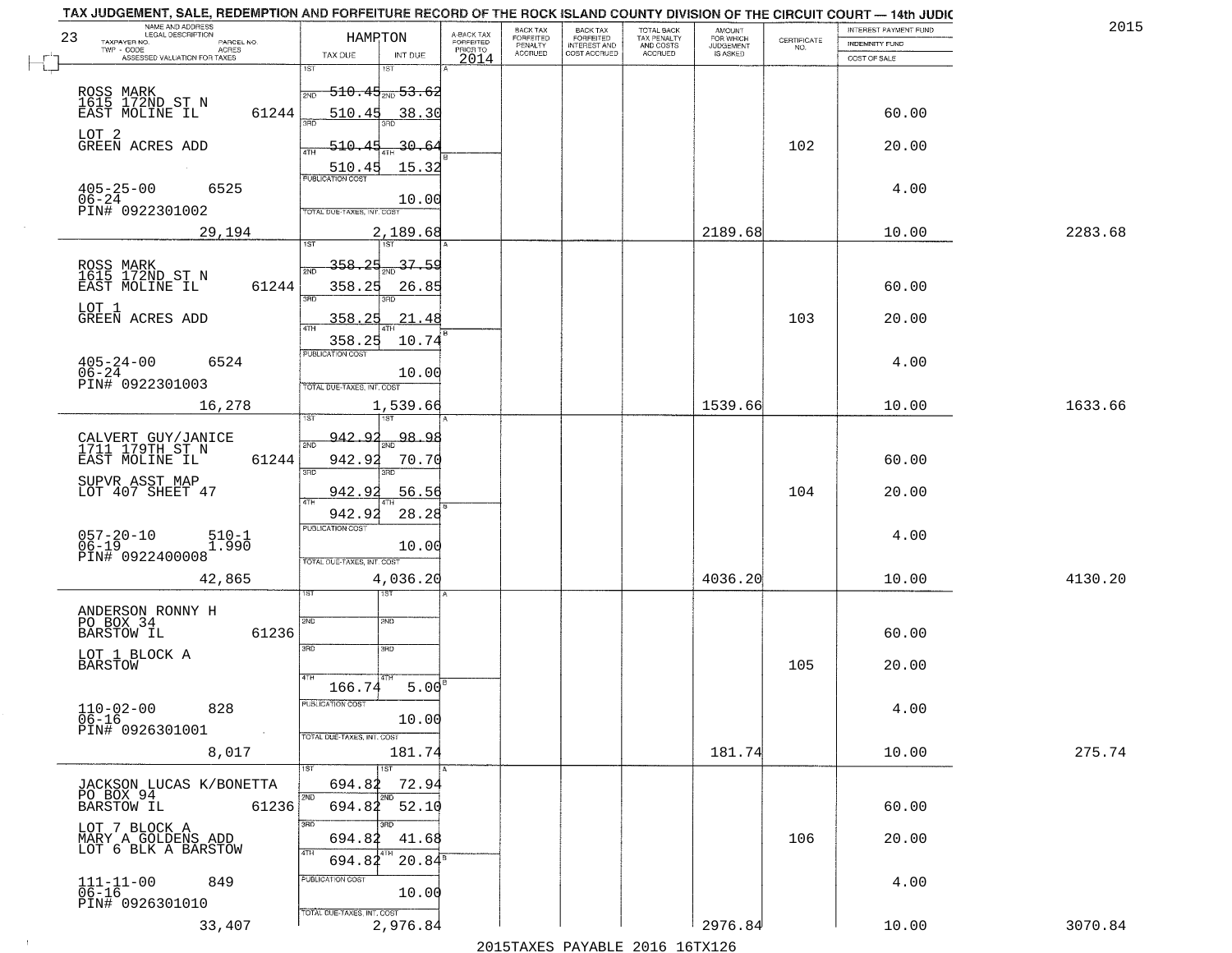|                                                   |                                                   |                     |                         | TAX JUDGEMENT, SALE, REDEMPTION AND FORFEITURE RECORD OF THE ROCK ISLAND COUNTY DIVISION OF THE CIRCUIT COURT — 14th JUDICIAL CIRCUIT OF ILLINOIS 2015 |                                                                        |                                                  |                                                        |                                                                    |
|---------------------------------------------------|---------------------------------------------------|---------------------|-------------------------|--------------------------------------------------------------------------------------------------------------------------------------------------------|------------------------------------------------------------------------|--------------------------------------------------|--------------------------------------------------------|--------------------------------------------------------------------|
| 23                                                | BY WHOM<br>PURCHASED                              | RATE<br>$\%$<br>BID | HAMPTON<br>DATE OF SALE | SUBSEQUENT TAXES PAID, FEES, AND TIME EXTENSION                                                                                                        | TOTAL DUE<br>TO REDEEM<br>FROM SALE<br>LESS<br><b>COUNTY CLERK FEE</b> | BY WHOM REDEEMED                                 | DATE OF REDEMP-<br>TION OR DEED<br>MO.<br>DAY.<br>YEAR | RECEIVED REDEMPTION<br>MONEY IN FULL                               |
| -1                                                | PIN# 0922301002    <br>STEVE SODEMAN LIVING TRUST | 00                  | 12/29/2016              | 01/17/2017 Time Ext & incl<br>01/17/2017 Take Notice Fee<br>11/21/2017 Subs paid                                                                       | 12/20/2019<br>2,20.47<br>2,209.98                                      |                                                  |                                                        | Certificate<br>Returned<br>& Cancelled<br>03/07/2019               |
|                                                   |                                                   |                     |                         |                                                                                                                                                        |                                                                        | 4,779.33<br>160.00 PAT ROSS                      | 11/14/2018                                             | Karen Kinney                                                       |
| PIN# 0922301003<br>RICO TRUSTEE<br>$\overline{2}$ |                                                   | 18                  |                         | $[03/14/2017 \tTime Ext & incl \\ 03/14/2017 \tTake Notice Free \\ 11/17/2018 Subs paid \\ 12/29/2016 \t[11/18/2017 Subs paid]$                        | 07/29/2019<br>20.59<br>1,549.30<br>1,552.20                            |                                                  |                                                        | Certificate<br>Returned<br>$\frac{1}{6}$ Cancelled 2<br>03/07/2019 |
|                                                   |                                                   |                     |                         |                                                                                                                                                        |                                                                        | 6,784.49<br>160.00 KATZ NOWINSKI                 | 01/25/2019                                             | Karen Kinney                                                       |
| PIN# 0922400008<br>TMI<br>3                       |                                                   | 02                  | 12/29/2016              |                                                                                                                                                        |                                                                        |                                                  |                                                        | Certificate<br>Returned<br>3<br>& Cancelled<br>03/23/2017          |
|                                                   |                                                   |                     |                         |                                                                                                                                                        |                                                                        | 4, 212.80  <br>160.00   OAK PARK INVESTMENTS INC |                                                        | Karen Kinney                                                       |
| PIN# 0926301001<br>MORENO ARSENIO<br>4            |                                                   | 18                  | 12/29/2016              | $\begin{bmatrix} 01/17/2017 \\ 01/17/2017 \end{bmatrix}$ Take Notice Fee                                                                               | $07/18/2019$<br>20.47                                                  |                                                  |                                                        | Certificate<br>Returned<br>4<br>& Cancelled<br>03/23/2017          |
|                                                   |                                                   |                     |                         |                                                                                                                                                        |                                                                        | $345.84$<br>160.00 RONNY H ANDERSON              | 02/24/2017                                             | Karen Kinney                                                       |
| 5                                                 | PIN# 0926301010    <br>STEVE SODEMAN LIVING TRUST | 01                  |                         | r 1/17/2017 Time Ext & incl<br>01/17/2017 Take Notice Fee<br>12/29/2016 11/21/2017 Subs paid<br>12/29/2016 11/21/2017 Subs paid                        | 12/20/2019<br>20.47<br>2, 813.16<br>2, 813.04                          |                                                  |                                                        | Certificate<br>Returned<br>& Cancelled 5<br>07/05/2019             |
|                                                   |                                                   |                     |                         | 2015 TAVES DAVARIE 2016 16 TV126                                                                                                                       |                                                                        | 9,883.76<br>160.00 LUCAS/MICHELLE JACKSON        | 06/18/2019                                             | Karen Kinney                                                       |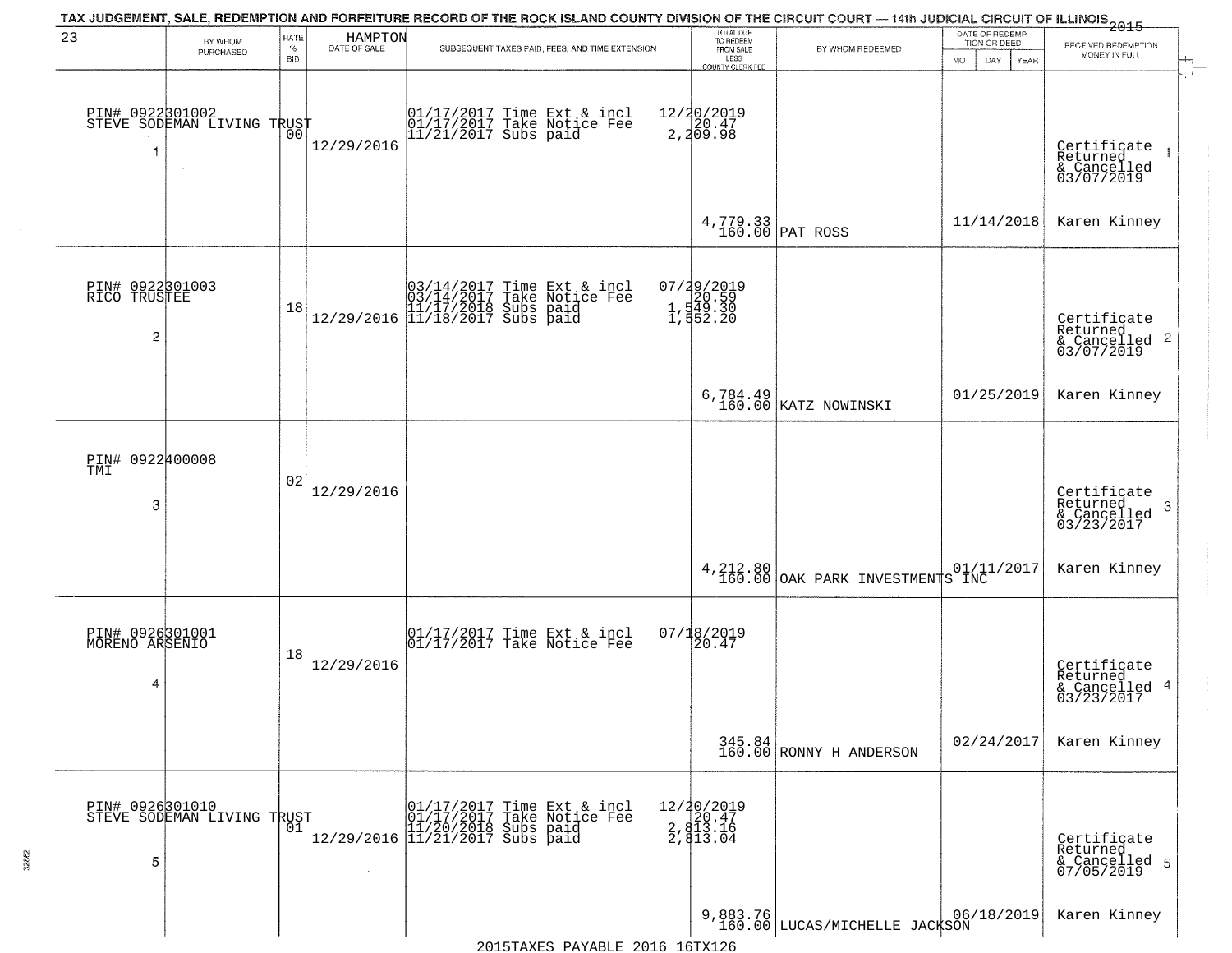| 201     | INTEREST PAYMENT FUND |                    | AMOUNT<br>FOR WHICH | TOTAL BACK<br>TAX PENALTY<br>AND COSTS | <b>BACK TAX</b><br>FORFEITED | BACK TAX             |                                     | HAMRTON                |                                                                    | NAME AND ADDRESS<br>LEGAL DESCRIPTION      | 24        |
|---------|-----------------------|--------------------|---------------------|----------------------------------------|------------------------------|----------------------|-------------------------------------|------------------------|--------------------------------------------------------------------|--------------------------------------------|-----------|
|         | INDEMNITY FUND        | CERTIFICATE<br>NO. | <b>JUDGEMENT</b>    |                                        | <b>INTEREST AND</b>          | FORFEITED<br>PENALTY | A-BACK TAX<br>FORFEITED<br>PRIOR TO |                        |                                                                    | TAXPAYER NO.<br>PARCEL NO.<br>ACRES        |           |
|         | COST OF SALE          |                    | IS ASKED            | ACCRUED                                | COST ACCRUED                 | <b>ACCRUED</b>       | 2014                                | INT DUE                | TAX DUE                                                            | ASSESSED VALUATION FOR TAXES               |           |
|         |                       |                    |                     |                                        |                              |                      |                                     | 181                    | 1ST                                                                |                                            |           |
|         |                       |                    |                     |                                        |                              |                      |                                     |                        | $\left.\right _{\text{2ND}}$ 305.7 $\mathsf{d}_{\text{2ND}}$ 32.13 | PERKINS KENT G/SHARON K                    |           |
|         | 60.00                 |                    |                     |                                        |                              |                      |                                     | <u>22.95</u>           | <u>305.76</u>                                                      | PO BOX 243<br>61236                        |           |
|         |                       |                    |                     |                                        |                              |                      |                                     |                        |                                                                    |                                            |           |
|         | 20.00                 | 107                |                     |                                        |                              |                      |                                     | 18.36                  | $-305.76$                                                          | LOT 2 BLOCK B<br>BARSTOW LOT 1 AND N 35 FT |           |
|         |                       |                    |                     |                                        |                              |                      |                                     | 9.18                   |                                                                    |                                            |           |
|         |                       |                    |                     |                                        |                              |                      |                                     |                        | 305.76                                                             |                                            |           |
|         | 4.00                  |                    |                     |                                        |                              |                      |                                     | 10.00                  |                                                                    | $110-08-00$<br>06-16<br>833                |           |
|         |                       |                    |                     |                                        |                              |                      |                                     |                        | TOTAL DUE-TAXES, INT. COST                                         | PIN# 0926302001                            |           |
| 1409.66 | 10.00                 |                    | 1315.66             |                                        |                              |                      |                                     | 1,315.66               |                                                                    | 20,701                                     |           |
|         |                       |                    |                     |                                        |                              |                      |                                     |                        |                                                                    |                                            |           |
|         |                       |                    |                     |                                        |                              |                      |                                     | -31                    | 299.48<br>2ND                                                      | STORM TODD A                               |           |
|         |                       |                    |                     |                                        |                              |                      |                                     |                        |                                                                    | PO BOX 153<br>61236                        |           |
|         | 60.00                 |                    |                     |                                        |                              |                      |                                     | 22.45                  | 299.48<br>त्रहा                                                    | <b>BARSTOW IL</b>                          |           |
|         | 20.00                 | 108                |                     |                                        |                              |                      |                                     | 17.96                  | 299.48                                                             | SUPVR ASST MAP<br>LOT 407 SHEET 53         |           |
|         |                       |                    |                     |                                        |                              |                      |                                     |                        |                                                                    |                                            |           |
|         |                       |                    |                     |                                        |                              |                      |                                     | 8.98                   | 299.4                                                              |                                            |           |
|         | 4.00                  |                    |                     |                                        |                              |                      |                                     |                        | PUBLICATION COST                                                   | $061 - 14 - 30$<br>$577 - 2$               |           |
|         |                       |                    |                     |                                        |                              |                      |                                     | 10.00                  |                                                                    | PIN# 0927400009                            | $06 - 16$ |
|         |                       |                    |                     |                                        |                              |                      |                                     |                        | TOTAL DUE-TAXES, INT. COST                                         |                                            |           |
| 1382.74 | 10.00                 |                    | 1288.74             |                                        |                              |                      |                                     | 1,288.74<br>187        | is T                                                               | 20,399                                     |           |
|         |                       |                    |                     |                                        |                              |                      |                                     |                        |                                                                    |                                            |           |
|         |                       |                    |                     |                                        |                              |                      |                                     | <u> 21. 0'</u>         | -200.94<br>2ND                                                     | MOONEY STEVE W<br>PO BOX 42                |           |
|         | 60.00                 |                    |                     |                                        |                              |                      |                                     | 15.05                  | 200.94                                                             | BARSTOW IL<br>61236                        |           |
|         |                       |                    |                     |                                        |                              |                      |                                     | 3RD                    | 3RD                                                                | LOT 6 BLOCK D                              |           |
|         | 20.00                 | 109                |                     |                                        |                              |                      |                                     | 12.04                  | <u> 200.9</u><br>4TH                                               | MARY A GOLDENS 2ND ADD<br>TO BARSTOW       |           |
|         |                       |                    |                     |                                        |                              |                      |                                     | 6.02                   | 200.9                                                              |                                            |           |
|         | 4.00                  |                    |                     |                                        |                              |                      |                                     |                        | <b>PUBLICATION COST</b>                                            | 857                                        |           |
|         |                       |                    |                     |                                        |                              |                      |                                     | 10.00                  |                                                                    | $111 - 22 - 00$<br>06-16                   |           |
|         |                       |                    |                     |                                        |                              |                      |                                     |                        | TOTAL OUE-TAXES, INT. COST                                         | PIN# 0927404005                            |           |
| 961.94  | 10.00                 |                    | 867.94              |                                        |                              |                      |                                     | 867.94                 |                                                                    | 15,661                                     |           |
|         |                       |                    |                     |                                        |                              |                      |                                     |                        |                                                                    |                                            |           |
|         |                       |                    |                     |                                        |                              |                      |                                     | 2ND                    | 2ND                                                                | NEELS JEFFREY J SR<br>PO BOX 102           |           |
|         | 60.00                 |                    |                     |                                        |                              |                      |                                     | 27.05                  | 360.6'                                                             | BARSTOW IL<br>61236                        |           |
|         |                       |                    |                     |                                        |                              |                      |                                     | 3RD                    | 3RD                                                                | LOTS 2 & 3 BLK D                           |           |
|         | 20.00                 | 110                |                     |                                        |                              |                      |                                     | 21.64                  | 360.67                                                             | MARY A GOLDENS 2ND ADD                     |           |
|         |                       |                    |                     |                                        |                              |                      |                                     | 10.82                  | 4TH<br>360.67                                                      | TO BARSTOW                                 |           |
|         |                       |                    |                     |                                        |                              |                      |                                     |                        | PUBLICA HUN CUS                                                    |                                            |           |
|         | 4.00                  |                    |                     |                                        |                              |                      |                                     | 10.00                  |                                                                    | $111 - 19 - 00$<br>854                     | $06 - 16$ |
|         |                       |                    |                     |                                        |                              |                      |                                     |                        | TOTAL DUE-TAXES, INT. COST                                         | PIN# 0927404008<br>$\sim 100$              |           |
| 1245.52 | 10.00                 |                    | 1151.52             |                                        |                              |                      |                                     | 1,151.52               |                                                                    | 23,341                                     |           |
|         |                       |                    |                     |                                        |                              |                      |                                     | 1ST                    |                                                                    |                                            |           |
|         |                       |                    |                     |                                        |                              |                      |                                     |                        |                                                                    | INCE JULIE A<br>4006 5TH AVE               |           |
|         | 60.00                 |                    |                     |                                        |                              |                      |                                     | 2ND                    | 2ND                                                                | 61244<br>EAST MOLINE IL                    |           |
|         |                       |                    |                     |                                        |                              |                      |                                     | 3BD                    | 3RD                                                                |                                            |           |
|         | 20.00                 | 111                |                     |                                        |                              |                      |                                     |                        |                                                                    | LOT 15<br>BABCOCKS 4TH ADD                 |           |
|         |                       |                    |                     |                                        |                              |                      |                                     |                        | 4TH                                                                |                                            |           |
|         |                       |                    |                     |                                        |                              |                      |                                     | $16.98^{\overline{5}}$ | 566.29                                                             |                                            |           |
|         | 4.00                  |                    |                     |                                        |                              |                      |                                     |                        | PUBLICATION COST                                                   | $326 - 13 - 00$<br>06-37<br>5008           |           |
|         |                       |                    |                     |                                        |                              |                      |                                     | 10.00                  |                                                                    | PIN# 0928102013                            |           |
|         | 10.00                 |                    | 593.27              |                                        |                              |                      |                                     | 593.27                 | TOTAL DUE-TAXES, INT. COST                                         | 27,079                                     |           |
| 687.27  |                       |                    |                     |                                        |                              |                      |                                     |                        |                                                                    |                                            |           |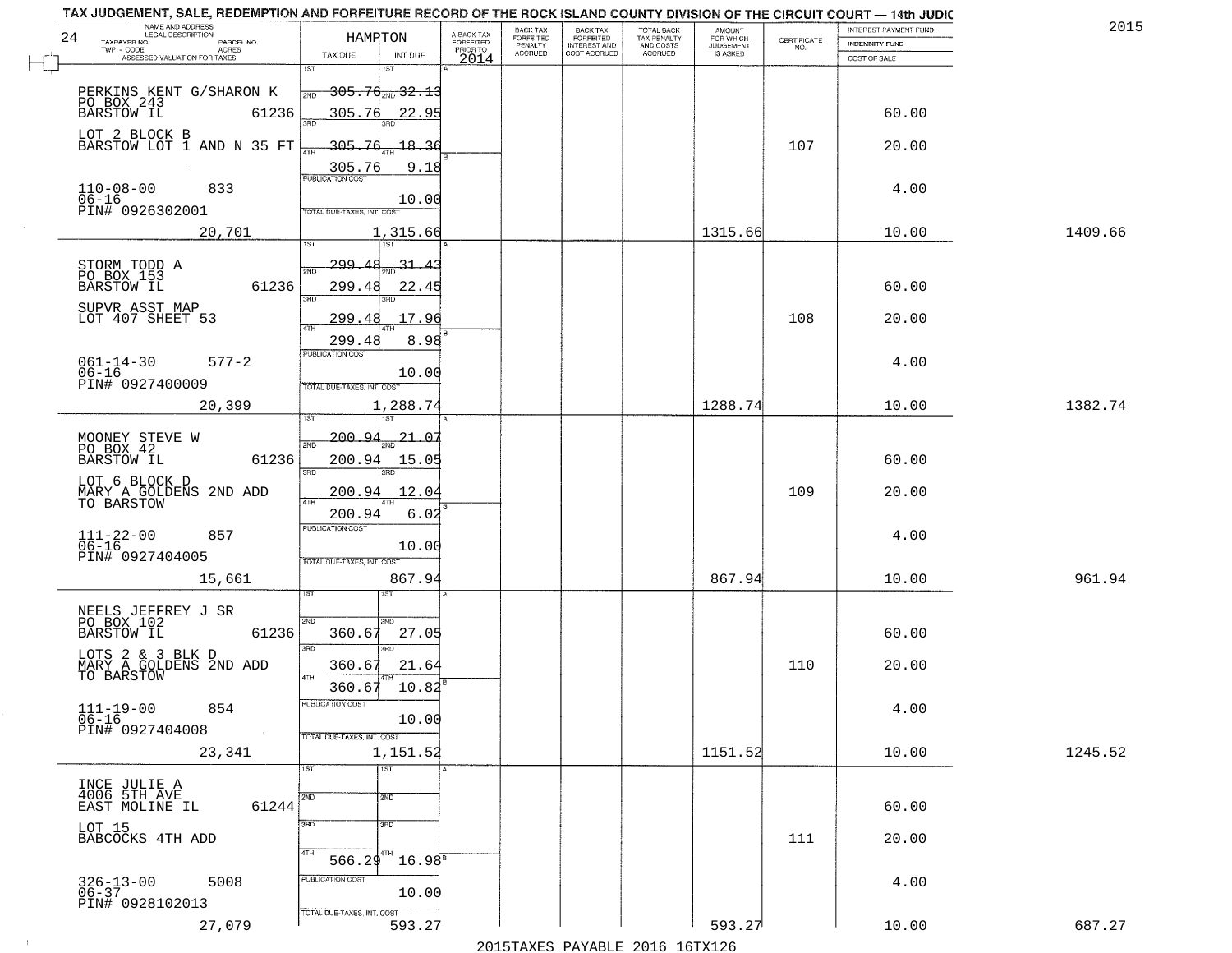| 24                                       | BY WHOM<br>PURCHASED                                  | RATE<br>$\%$<br><b>BID</b> | HAMPTON<br>DATE OF SALE | TAX JUDGEMENT, SALE, REDEMPTION AND FORFEITURE RECORD OF THE ROCK ISLAND COUNTY DIVISION OF THE CIRCUIT COURT — 14th JUDICIAL CIRCUIT OF ILLINOIS 2015<br>SUBSEQUENT TAXES PAID, FEES, AND TIME EXTENSION | TOTAL DUE<br>TO REDEEM<br>FROM SALE<br>LESS<br>COUNTY CLERK FEE | BY WHOM REDEEMED                | DATE OF REDEMP-<br>TION OR DEED<br>MO.<br>DAY.<br>YEAR | RECEIVED REDEMPTION<br>MONEY IN FULL                               |
|------------------------------------------|-------------------------------------------------------|----------------------------|-------------------------|-----------------------------------------------------------------------------------------------------------------------------------------------------------------------------------------------------------|-----------------------------------------------------------------|---------------------------------|--------------------------------------------------------|--------------------------------------------------------------------|
| 1                                        | PIN# 0926302001<br>MS INVESTMENTS GROUP INC<br>$\sim$ | 01                         | 12/29/2016              | $\begin{array}{c}  01/26/2017 \text{ Time Ext} & \text{incl} \\  01/31/2017 \text{ Take Notice Fe} \end{array}$                                                                                           | $07/01/2019$<br>20.59                                           |                                 |                                                        | Certificate<br>Returned<br>& Cancelled<br>09/26/2017               |
|                                          |                                                       |                            |                         |                                                                                                                                                                                                           |                                                                 | $1,458.44$ VIBRANT CREDIT UNION | 08/10/2017                                             | Karen Kinney                                                       |
| PIN# 0927400009<br>TMI<br>$\overline{c}$ |                                                       | 01                         | 12/29/2016              | 02/27/2017 Time Ext & incl<br>02/27/2017 Take Notice Fee                                                                                                                                                  | 09/20/2019<br>20.59                                             |                                 |                                                        | Certificate<br>Returned<br>$\frac{1}{2}$ Cancelled 2<br>07/20/2017 |
|                                          |                                                       |                            |                         |                                                                                                                                                                                                           |                                                                 | $1,417.16$ TODD A STORM         | 05/23/2017                                             | Karen Kinney                                                       |
| 3                                        | PIN# 0927404005<br>MS INVESTMENTS GROUP INC           | 18                         | 12/29/2016              | 01/26/2017 Time Ext & incl<br>01/31/2017 Take Notice Fee                                                                                                                                                  | 07/01/2019<br>20.59                                             |                                 |                                                        | Certificate<br>Returned<br>3<br>& Cancelled<br>03/23/2017          |
|                                          |                                                       |                            |                         |                                                                                                                                                                                                           |                                                                 | $1,155.68$ STEVE W MOONEY       | 02/10/2017                                             | Karen Kinney                                                       |
| PIN# 0927404008<br>REALTAX DEV LT'D<br>4 |                                                       | 02                         | 12/29/2016              | 01/25/2017 Time Ext & incl<br>02/08/2017 Take Notice Fee<br>12/11/2017 Subs paid                                                                                                                          | $07/01/2019$<br>$20.59$<br>$1,515.12$                           |                                 |                                                        | Certificate<br>Returned<br>& Cancelled 4<br>07/06/2018             |
|                                          |                                                       |                            |                         |                                                                                                                                                                                                           |                                                                 | 3,037.77<br>160.00 CORELOGIC    | 03/12/2018                                             | Karen Kinney                                                       |
| 5                                        | PIN# 0928102013    <br>STEVE SODEMAN LIVING TRUST     | 02                         | 12/29/2016              | 01/17/2017 Time Ext & incl<br>01/17/2017 Take Notice Fee                                                                                                                                                  | 12/20/2019<br>20.47                                             |                                 |                                                        | Certificate<br>Returned<br>& Cancelled 5<br>05/23/2017             |
|                                          |                                                       |                            |                         |                                                                                                                                                                                                           |                                                                 | 721.49<br>160.00 JOSH INCE      | 03/13/2017                                             | Karen Kinney                                                       |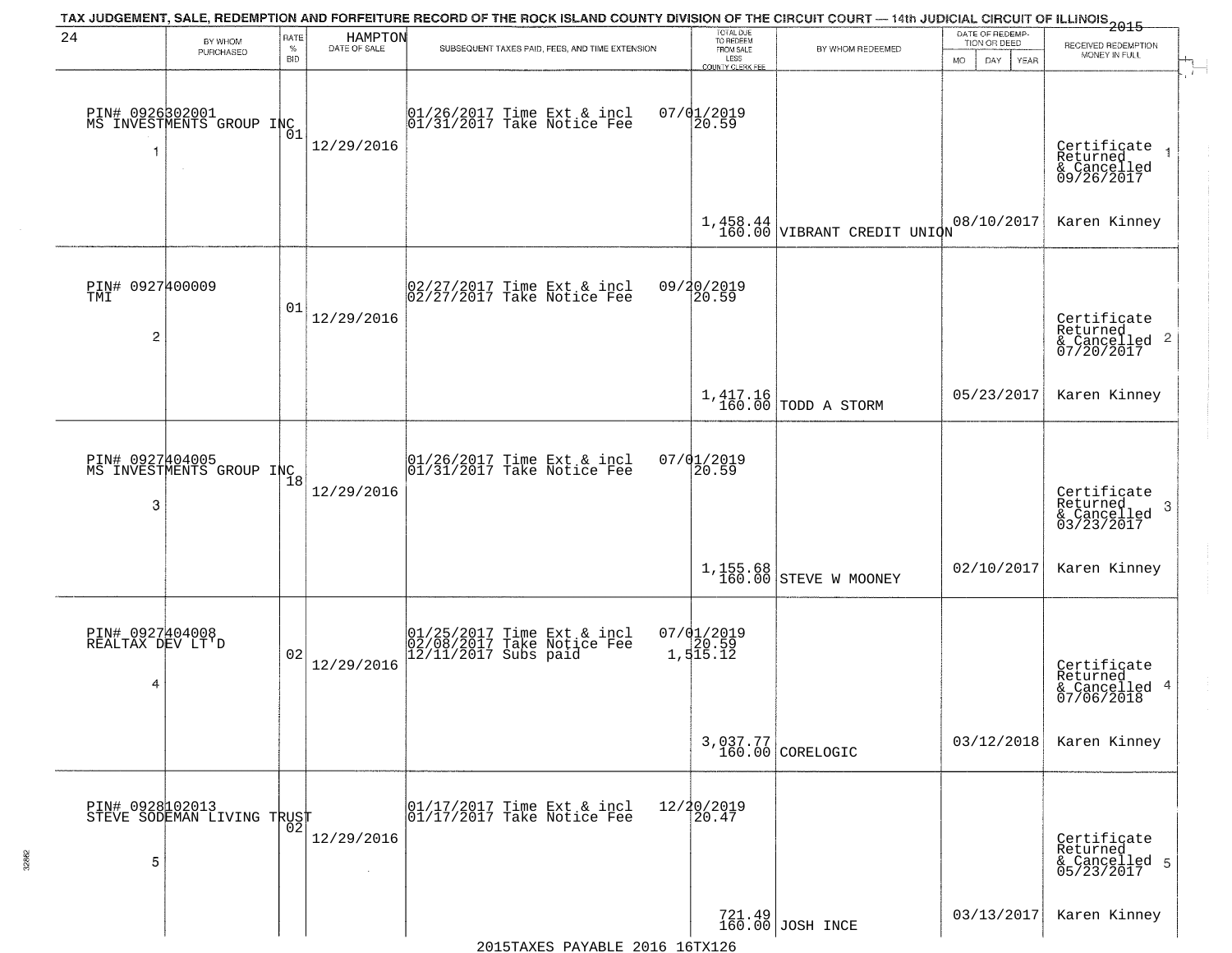| 25 | NAME AND ADDRESS<br>LEGAL DESCRIPTION                               | HAMRTON                                             |                                     | BACK TAX<br>FORFEITED     | BACK TAX<br>FORFEITED<br>INTEREST AND | TOTAL BACK<br>TAX PENALTY<br>AND COSTS | AMOUNT<br>FOR WHICH<br>JUDGEMENT |                                                                 | INTEREST PAYMENT FUND | 2015    |
|----|---------------------------------------------------------------------|-----------------------------------------------------|-------------------------------------|---------------------------|---------------------------------------|----------------------------------------|----------------------------------|-----------------------------------------------------------------|-----------------------|---------|
|    | TAXPAYER NO.<br>PARCEL NO.<br>TWP - CODE<br>ACRES                   | TAX DUE<br>INT DUE                                  | A-BACK TAX<br>FORFEITED<br>PRIOR TO | PENALTY<br><b>ACCRUED</b> | COST ACCRUED                          | <b>ACCRUED</b>                         | IS ASKED                         | $\begin{array}{c} \text{CERTIFICATE} \\ \text{NO.} \end{array}$ | <b>INDEMNITY FUND</b> |         |
|    | ASSESSED VALUATION FOR TAXES                                        | 1ST<br>1ST                                          | 2014                                |                           |                                       |                                        |                                  |                                                                 | COST OF SALE          |         |
|    | WHITTINGTON MICHAEL L/TRU                                           | 2ND                                                 |                                     |                           |                                       |                                        |                                  |                                                                 |                       |         |
|    | 208 163RD ST N<br>EAST MOLINE IL<br>61244                           | 3.55<br>47.52                                       |                                     |                           |                                       |                                        |                                  |                                                                 | 60.00                 |         |
|    |                                                                     |                                                     |                                     |                           |                                       |                                        |                                  |                                                                 |                       |         |
|    | SUPVR ASST MAP<br>LOT 304 SHEET 56<br>MAHERS GARDEN TRACTS          | 47.52<br>₽<br>4TH                                   |                                     |                           |                                       |                                        |                                  | 112                                                             | 20.00                 |         |
|    |                                                                     | 47.52<br>1.42<br><b>PUBLICATION COST</b>            |                                     |                           |                                       |                                        |                                  |                                                                 |                       |         |
|    | $217 - 10 - 00$<br>2869<br>06-24<br>PIN# 0928303006                 | 10.00                                               |                                     |                           |                                       |                                        |                                  |                                                                 | 4.00                  |         |
|    |                                                                     | TOTAL DUE-TAXES, INT. COST                          |                                     |                           |                                       |                                        |                                  |                                                                 |                       |         |
|    | 2,159                                                               | 160.37<br>1ST<br>1ST                                |                                     |                           |                                       |                                        | 160.37                           |                                                                 | 10.00                 | 254.37  |
|    |                                                                     | 2ND<br>2ND                                          |                                     |                           |                                       |                                        |                                  |                                                                 |                       |         |
|    | WHITTINGTON MICHAEL L/TRU<br>208 163RD ST N<br>EAST MOLINE IL 61244 | 627.25<br>47.05                                     |                                     |                           |                                       |                                        |                                  |                                                                 | 60.00                 |         |
|    | SUPVR ASST MAP<br>LOT_306_SHEET 56                                  | 3RD<br>הוא                                          |                                     |                           |                                       |                                        |                                  |                                                                 |                       |         |
|    | MAHERS GARDEN TRACTS                                                | 627.25<br>37.64<br>47H                              |                                     |                           |                                       |                                        |                                  | 113                                                             | 20.00                 |         |
|    | $217 - 14 - 00$<br>2871                                             | 627.25<br>18.82<br>PUBLICATION COST                 |                                     |                           |                                       |                                        |                                  |                                                                 | 4.00                  |         |
|    | $\overline{06} - 2\overline{4}$<br>PIN# 0928303007                  | 10.00                                               |                                     |                           |                                       |                                        |                                  |                                                                 |                       |         |
|    | 40,318                                                              | TOTAL DUE-TAXES, INT. COST<br>1,995.26              |                                     |                           |                                       |                                        | 1995.26                          |                                                                 | 10.00                 | 2089.26 |
|    |                                                                     | 1ST.                                                |                                     |                           |                                       |                                        |                                  |                                                                 |                       |         |
|    | URBANIAK F/LILLIAN<br>1132 37TH AVE                                 | 2ND<br>2ND                                          |                                     |                           |                                       |                                        |                                  |                                                                 |                       |         |
|    | EAST MOLINE IL<br>61244                                             | 3BD<br>3 <sub>3</sub>                               |                                     |                           |                                       |                                        |                                  |                                                                 | 60.00                 |         |
|    | LOT 29<br>80 FT X 140 FT IN NE COR<br>LOT 29 MAHERS GARDEN TR       |                                                     |                                     |                           |                                       |                                        |                                  | 114                                                             | 20.00                 |         |
|    |                                                                     | 4TH<br>4TH<br>593.69<br>17.82                       |                                     |                           |                                       |                                        |                                  |                                                                 |                       |         |
|    | $219-03-50$<br>06-24<br>$2880 - 1$                                  | <b>PUBLICATION COST</b>                             |                                     |                           |                                       |                                        |                                  |                                                                 | 4.00                  |         |
|    | PIN# 0928303024                                                     | 10.00<br>TOTAL OUE-TAXES, INT. COST                 |                                     |                           |                                       |                                        |                                  |                                                                 |                       |         |
|    | 26,976                                                              | 621.51                                              |                                     |                           |                                       |                                        | 621.51                           |                                                                 | 10.00                 | 715.51  |
|    |                                                                     | डिक                                                 |                                     |                           |                                       |                                        |                                  |                                                                 |                       |         |
|    | MOBERG TERESA L<br>308 163RD ST N<br>EAST MOLINE IL<br>61244        | 2ND<br>2ND.<br>603.68<br>45.30                      |                                     |                           |                                       |                                        |                                  |                                                                 | 60.00                 |         |
|    | LOT 23                                                              | 3BD<br>$\overline{3BD}$                             |                                     |                           |                                       |                                        |                                  |                                                                 |                       |         |
|    | MAHERS GARDEN TRACTS<br>E 150' SHT 56                               | 36.24<br>603.68<br>4TH                              |                                     |                           |                                       |                                        |                                  | 115                                                             | 20.00                 |         |
|    |                                                                     | 18.12<br>603.68                                     |                                     |                           |                                       |                                        |                                  |                                                                 |                       |         |
|    | $218 - 11 - 50$<br>$2874 - 1$<br>$06 - 24$                          | PUBLICATION COST<br>10.00                           |                                     |                           |                                       |                                        |                                  |                                                                 | 4.00                  |         |
|    | PIN# 0928303035                                                     | TOTAL DUE-TAXES, INT. COST                          |                                     |                           |                                       |                                        |                                  |                                                                 |                       |         |
|    | 33,430                                                              | 1,920.70<br>1ST<br>1ST                              |                                     |                           |                                       |                                        | 1920.70                          |                                                                 | 10.00                 | 2014.70 |
|    | ZVONIK ALLYN<br>409 163RD ST N                                      | 230.73<br>24.22                                     |                                     |                           |                                       |                                        |                                  |                                                                 |                       |         |
|    | 61244<br>EAST MOLINE IL                                             | 2ND<br>2ND<br>$230.73$ 17.30                        |                                     |                           |                                       |                                        |                                  |                                                                 | 60.00                 |         |
|    | LOT 3                                                               | 3RD<br>3RD                                          |                                     |                           |                                       |                                        |                                  |                                                                 |                       |         |
|    | LEASENBYS REPLAT                                                    | 230.73<br>13.84<br>4TH                              |                                     |                           |                                       |                                        |                                  | 116                                                             | 20.00                 |         |
|    |                                                                     | $6.94^{\overline{8}}$<br>230.73<br>PUBLICATION COST |                                     |                           |                                       |                                        |                                  |                                                                 |                       |         |
|    | $421 - 25 - 00$<br>06-24<br>7074<br>PIN# 0928306003                 | 10.00                                               |                                     |                           |                                       |                                        |                                  |                                                                 | 4.00                  |         |
|    | 23,953                                                              | TOTAL DUE-TAXES, INT. COST<br>995.20                |                                     |                           |                                       |                                        | 995.20                           |                                                                 | 10.00                 | 1089.20 |
|    |                                                                     |                                                     |                                     |                           |                                       |                                        |                                  |                                                                 |                       |         |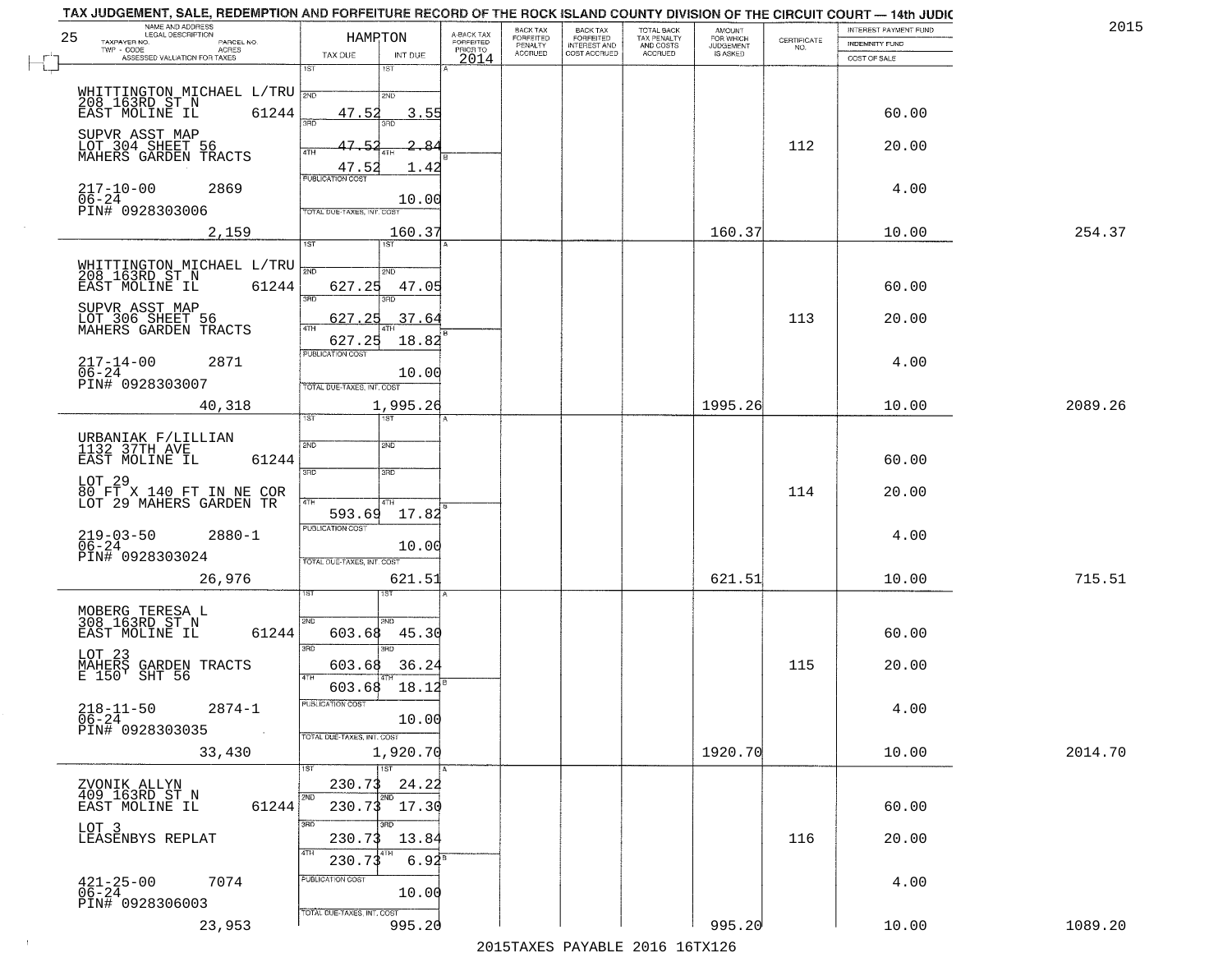| 25                    | BY WHOM<br>PURCHASED                          | RATE<br>$\%$<br><b>BID</b> | HAMPTON<br>DATE OF SALE | TAX JUDGEMENT, SALE, REDEMPTION AND FORFEITURE RECORD OF THE ROCK ISLAND COUNTY DIVISION OF THE CIRCUIT COURT — 14th JUDICIAL CIRCUIT OF ILLINOIS 2015<br>SUBSEQUENT TAXES PAID, FEES, AND TIME EXTENSION | TOTAL DUE<br>TO REDEEM<br>FROM SALE<br>LESS<br><b>COUNTY CLERK FEE</b> | BY WHOM REDEEMED                       | DATE OF REDEMP-<br>TION OR DEED<br>MO.<br>DAY.<br>YEAR | RECEIVED REDEMPTION<br>MONEY IN FULL                               |
|-----------------------|-----------------------------------------------|----------------------------|-------------------------|-----------------------------------------------------------------------------------------------------------------------------------------------------------------------------------------------------------|------------------------------------------------------------------------|----------------------------------------|--------------------------------------------------------|--------------------------------------------------------------------|
| PIN# 0928303006<br>f. | STEVE SODEMAN LIVING TRUST<br>$\sim$          | 18                         | 12/29/2016              | 01/17/2017 Time Ext & incl<br>01/17/2017 Take Notice Fee                                                                                                                                                  | 12/20/2019<br>20.47                                                    |                                        |                                                        | Certificate<br>Returned<br>& Cancelled<br>07/20/2017               |
|                       |                                               |                            |                         |                                                                                                                                                                                                           |                                                                        | 320.63<br>160.00 TRUDY WHITTINGTON     | 06/07/2017                                             | Karen Kinney                                                       |
| $\overline{c}$        | PIN# 0928803007<br>STEVE SODEMAN LIVING TRUST |                            | 12/29/2016              | 01/17/2017 Time Ext & incl<br>01/17/2017 Take Notice Fee                                                                                                                                                  | 12/20/2019<br>20.47                                                    |                                        |                                                        | Certificate<br>Returned<br>$\frac{1}{2}$ Cancelled 2<br>07/20/2017 |
|                       |                                               |                            |                         |                                                                                                                                                                                                           |                                                                        | $2,130.62$<br>160.00 TRUDY WHITTINGTON | 06/07/2017                                             | Karen Kinney                                                       |
| 3                     | PIN# 0928303024<br>STEVE SODEMAN LIVING TRUST | 00                         | 12/29/2016              | 01/17/2017 Time Ext & incl<br>01/17/2017 Take Notice Fee                                                                                                                                                  | 12/20/2019<br>20.47                                                    |                                        |                                                        | Certificate<br>Returned<br>3<br>$\frac{6}{03/23/2017}$             |
|                       |                                               |                            |                         |                                                                                                                                                                                                           |                                                                        | 735.98<br>160.00 JEAN DEDECKER         | 02/02/2017                                             | Karen Kinney                                                       |
| 4                     | PIN# 0928303035<br>STEVE SODEMAN LIVING TRUST | 0 <sub>0</sub>             | 12/29/2016              | 01/17/2017 Time Ext & incl<br>01/17/2017 Take Notice Fee                                                                                                                                                  | 12/20/2019<br>[20.47]                                                  |                                        |                                                        | Certificate<br>Returned<br>4<br>& Cancelled<br>08/03/2017          |
|                       |                                               |                            |                         |                                                                                                                                                                                                           |                                                                        | 2,035.17<br>160.00 TERESA MOBERG       | 07/17/2017                                             | Karen Kinney                                                       |
| PIN# 0928306003<br>5  | STEVE SODEMAN LIVING TRUST                    | 00                         | 12/29/2016              | 01/17/2017 Time Ext & incl<br>01/17/2017 Take Notice Fee<br>$11/21/2017$ Subs paid                                                                                                                        | 12/20/2019<br>20.47<br>91.12                                           |                                        |                                                        | Certificate<br>Returned<br>& Cancelled 5<br>04/04/2018             |
|                       |                                               |                            |                         |                                                                                                                                                                                                           |                                                                        | 2, 219.72<br>160.00 JIM ZVONIK         | 03/28/2018                                             | Karen Kinney                                                       |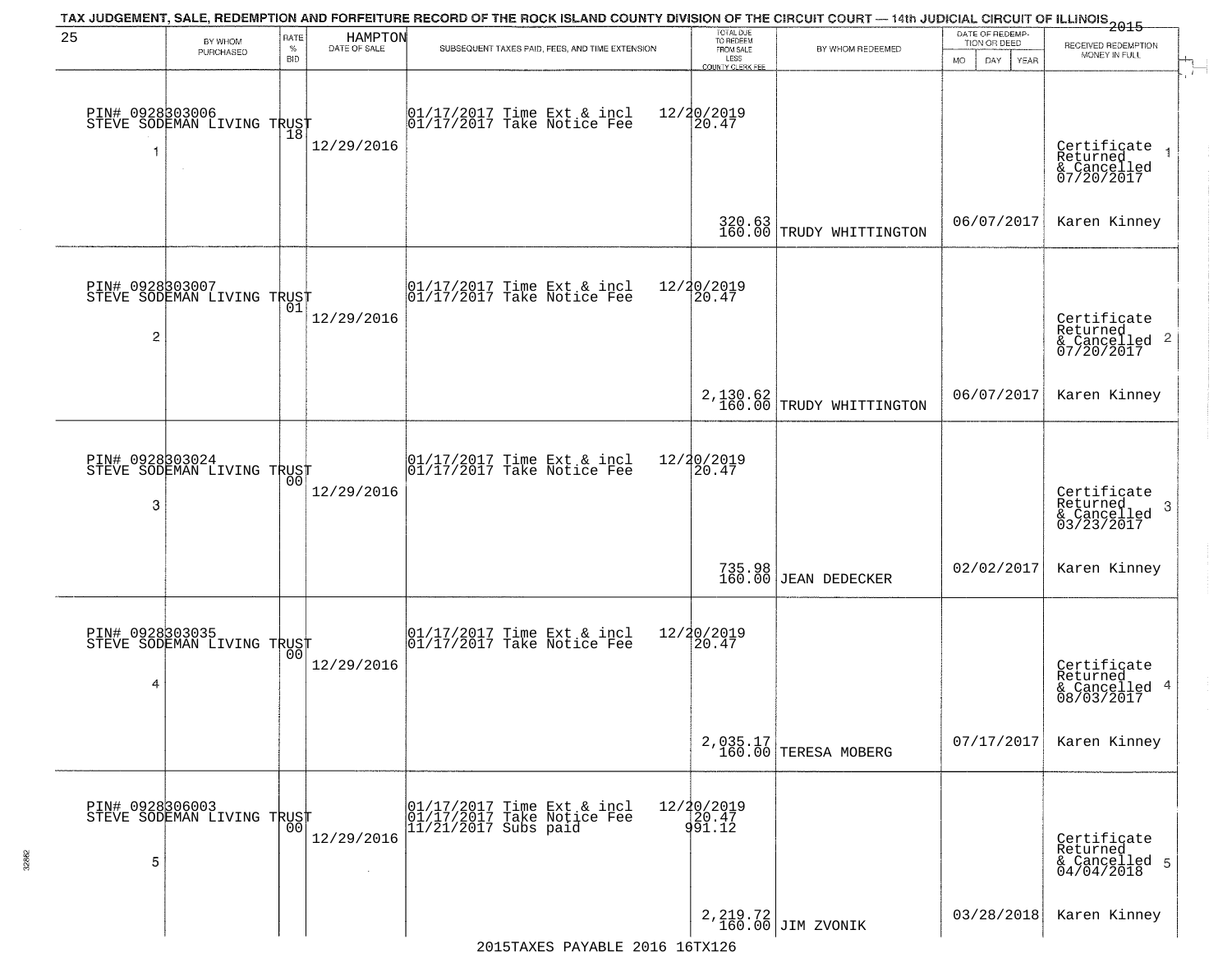|    | TAX JUDGEMENT, SALE, REDEMPTION AND FORFEITURE RECORD OF THE ROCK ISLAND COUNTY DIVISION OF THE CIRCUIT COURT - 14th JUDIC<br>NAME AND ADDRESS<br>LEGAL DESCRIPTION |                                           |                                     | BACK TAX                    | BACK TAX<br>FORFEITED |                                        | AMOUNT<br>FOR WHICH |                                                                 | INTEREST PAYMENT FUND | 2015     |
|----|---------------------------------------------------------------------------------------------------------------------------------------------------------------------|-------------------------------------------|-------------------------------------|-----------------------------|-----------------------|----------------------------------------|---------------------|-----------------------------------------------------------------|-----------------------|----------|
| 26 | TAXPAYER NO.<br>PARCEL NO.                                                                                                                                          | HAMPTON                                   | A-BACK TAX<br>FORFEITED<br>PRIOR TO | <b>FORFEITED</b><br>PENALTY | <b>INTEREST AND</b>   | TOTAL BACK<br>TAX PENALTY<br>AND COSTS | <b>JUDGEMENT</b>    | $\begin{array}{c} \text{CERTIFICATE} \\ \text{NO.} \end{array}$ | INDEMNITY FUND        |          |
|    | ACRES<br>ASSESSED VALUATION FOR TAXES                                                                                                                               | TAX DUE                                   | INT DUE<br>2014                     | <b>ACCRUED</b>              | COST ACCRUED          | <b>ACCRUED</b>                         | IS ASKED            |                                                                 | COST OF SALE          |          |
|    |                                                                                                                                                                     | 1ST<br>۱ST                                |                                     |                             |                       |                                        |                     |                                                                 |                       |          |
|    | ZVONIK ALLYN                                                                                                                                                        | $\frac{1}{200}$ 104.91 $_{\rm 700}$ 10.99 |                                     |                             |                       |                                        |                     |                                                                 |                       |          |
|    | 409 163RD ST N<br>61244<br>EAST MOLINE IL                                                                                                                           | 104.91                                    | 7.85                                |                             |                       |                                        |                     |                                                                 | 60.00                 |          |
|    |                                                                                                                                                                     |                                           |                                     |                             |                       |                                        |                     |                                                                 |                       |          |
|    | LOT 4<br>LEASENBYS REPLAT                                                                                                                                           | 104.91                                    | 6.28                                |                             |                       |                                        |                     | 117                                                             | 20.00                 |          |
|    |                                                                                                                                                                     |                                           |                                     |                             |                       |                                        |                     |                                                                 |                       |          |
|    |                                                                                                                                                                     | $\frac{104.91}{FUBUCATON COST}$           | 3.14                                |                             |                       |                                        |                     |                                                                 |                       |          |
|    | $421 - 26 - 00$<br>$06 - 24$<br>7075                                                                                                                                |                                           | 10.00                               |                             |                       |                                        |                     |                                                                 | 4.00                  |          |
|    | PIN# 0928306004                                                                                                                                                     | TOTAL DUE-TAXES, INT. COST                |                                     |                             |                       |                                        |                     |                                                                 |                       |          |
|    | 4,767                                                                                                                                                               |                                           | 457.90                              |                             |                       |                                        | 457.90              |                                                                 | 10.00                 | 551.90   |
|    |                                                                                                                                                                     |                                           |                                     |                             |                       |                                        |                     |                                                                 |                       |          |
|    | VANWINKLE HERMAN/JULIE<br>25132 STAGECOACH RD                                                                                                                       | <u> 212.25</u>                            | $\frac{22.2}{8}$                    |                             |                       |                                        |                     |                                                                 |                       |          |
|    | 61254<br>GENESEO IL                                                                                                                                                 | 212.25                                    | 15.90                               |                             |                       |                                        |                     |                                                                 | 60.00                 |          |
|    |                                                                                                                                                                     | त्रहा<br>3RD                              |                                     |                             |                       |                                        |                     |                                                                 |                       |          |
|    | LOT 5<br>ROMANS SUBD                                                                                                                                                | 212.25                                    | 12.72                               |                             |                       |                                        |                     | 118                                                             | 20.00                 |          |
|    |                                                                                                                                                                     | 212.25                                    | 6.36                                |                             |                       |                                        |                     |                                                                 |                       |          |
|    |                                                                                                                                                                     | PUBLICATION COST                          |                                     |                             |                       |                                        |                     |                                                                 |                       |          |
|    | $\begin{array}{ll} 401 - 01 - 00 & \text{6} \\ 06 - 24 & \text{PINH} & 0928401002 \end{array}$<br>6413                                                              |                                           | 10.00                               |                             |                       |                                        |                     |                                                                 | 4.00                  |          |
|    |                                                                                                                                                                     | TOTAL DUE-TAXES, INT. COST                |                                     |                             |                       |                                        |                     |                                                                 |                       |          |
|    | 9,644                                                                                                                                                               |                                           | 916.24                              |                             |                       |                                        | 916.24              |                                                                 | 10.00                 | 1010.24  |
|    |                                                                                                                                                                     | 1ST                                       |                                     |                             |                       |                                        |                     |                                                                 |                       |          |
|    | VENTURE PARTNERSHIP                                                                                                                                                 | $-10013.751051$                           |                                     |                             |                       |                                        |                     |                                                                 |                       |          |
|    | 2229 HAMILTON BLVD<br>SIOUX CITY IA<br>51104                                                                                                                        | 10013.75 751.05                           |                                     |                             |                       |                                        |                     |                                                                 | 60.00                 |          |
|    | LOT 44 45 46 & 47                                                                                                                                                   | 3RD<br>3RD                                |                                     |                             |                       |                                        |                     |                                                                 |                       |          |
|    | EAST MOLINE INDUSTRIAL<br>PARK 1ST ADD                                                                                                                              | 10013.75 600.84                           |                                     |                             |                       |                                        |                     | 119                                                             | 20.00                 |          |
|    |                                                                                                                                                                     | 10013.75                                  | 300.42                              |                             |                       |                                        |                     |                                                                 |                       |          |
|    |                                                                                                                                                                     | <b>PUBLICATION COST</b>                   |                                     |                             |                       |                                        |                     |                                                                 | 4.00                  |          |
|    | $430 - 20 - 00$<br>06-32<br>7759<br>8.000                                                                                                                           |                                           | 10.00                               |                             |                       |                                        |                     |                                                                 |                       |          |
|    | PIN# 0929102002                                                                                                                                                     | TOTAL OUE-TAXES, INT. COST                |                                     |                             |                       |                                        |                     |                                                                 |                       |          |
|    | 373,035                                                                                                                                                             | 42,768.78                                 |                                     |                             |                       |                                        | 42768.78            |                                                                 | 10.00                 | 42862.78 |
|    |                                                                                                                                                                     |                                           |                                     |                             |                       |                                        |                     |                                                                 |                       |          |
|    | VENTURE PARTNERSHIP<br>2229 HAMILTON BLVD                                                                                                                           | 1000.02 105.00<br>2ND                     |                                     |                             |                       |                                        |                     |                                                                 |                       |          |
|    | SIOUX CITY IA<br>51104                                                                                                                                              | 1000.02 75.00                             |                                     |                             |                       |                                        |                     |                                                                 | 60.00                 |          |
|    | LOT 43 & NLY PT LOT 42                                                                                                                                              | 3BD                                       |                                     |                             |                       |                                        |                     |                                                                 |                       |          |
|    | EAST MOLINE INDUSTRIAL<br>PARK 1ST ADD                                                                                                                              | 1000.02                                   | 60.00                               |                             |                       |                                        |                     | 120                                                             | 20.00                 |          |
|    |                                                                                                                                                                     | 1000.02                                   | 30.00                               |                             |                       |                                        |                     |                                                                 |                       |          |
|    | $430 - 17 - 00$<br>06-32<br>7756                                                                                                                                    | <b>PUBLICATION COS</b>                    |                                     |                             |                       |                                        |                     |                                                                 | 4.00                  |          |
|    | 4.827<br>PIN# 0929102003                                                                                                                                            |                                           | 10.00                               |                             |                       |                                        |                     |                                                                 |                       |          |
|    | 37,253                                                                                                                                                              | TOTAL DUE-TAXES, INT. COST                | 4,280.08                            |                             |                       |                                        | 4280.08             |                                                                 | 10.00                 | 4374.08  |
|    |                                                                                                                                                                     | 1ST<br>1ST                                |                                     |                             |                       |                                        |                     |                                                                 |                       |          |
|    | GUTIERREZ KRISTINA                                                                                                                                                  |                                           |                                     |                             |                       |                                        |                     |                                                                 |                       |          |
|    | 419 53RD ST<br>61265                                                                                                                                                | 2ND<br>2ND.                               |                                     |                             |                       |                                        |                     |                                                                 | 60.00                 |          |
|    | MOLINE IL                                                                                                                                                           | 3RD<br>3RD                                |                                     |                             |                       |                                        |                     |                                                                 |                       |          |
|    | LOT 6<br>BABCOCKS 6TH ADD                                                                                                                                           | 930.55                                    | 55.84                               |                             |                       |                                        |                     | 121                                                             | 20.00                 |          |
|    |                                                                                                                                                                     |                                           |                                     |                             |                       |                                        |                     |                                                                 |                       |          |
|    |                                                                                                                                                                     | 930.55                                    | $27.92^8$                           |                             |                       |                                        |                     |                                                                 |                       |          |
|    | 336-06-00<br>06-37<br>5201                                                                                                                                          | PUBLICATION COST                          | 10.00                               |                             |                       |                                        |                     |                                                                 | 4.00                  |          |
|    | PIN# 0929203006                                                                                                                                                     | TOTAL DUE-TAXES, INT. COST                |                                     |                             |                       |                                        |                     |                                                                 |                       |          |
|    | 34,638                                                                                                                                                              |                                           | 1,954.86                            |                             |                       |                                        | 1954.86             |                                                                 | 10.00                 | 2048.86  |
|    |                                                                                                                                                                     |                                           |                                     |                             |                       | 2015 TAVEC DAVADIE 2016 16TV126        |                     |                                                                 |                       |          |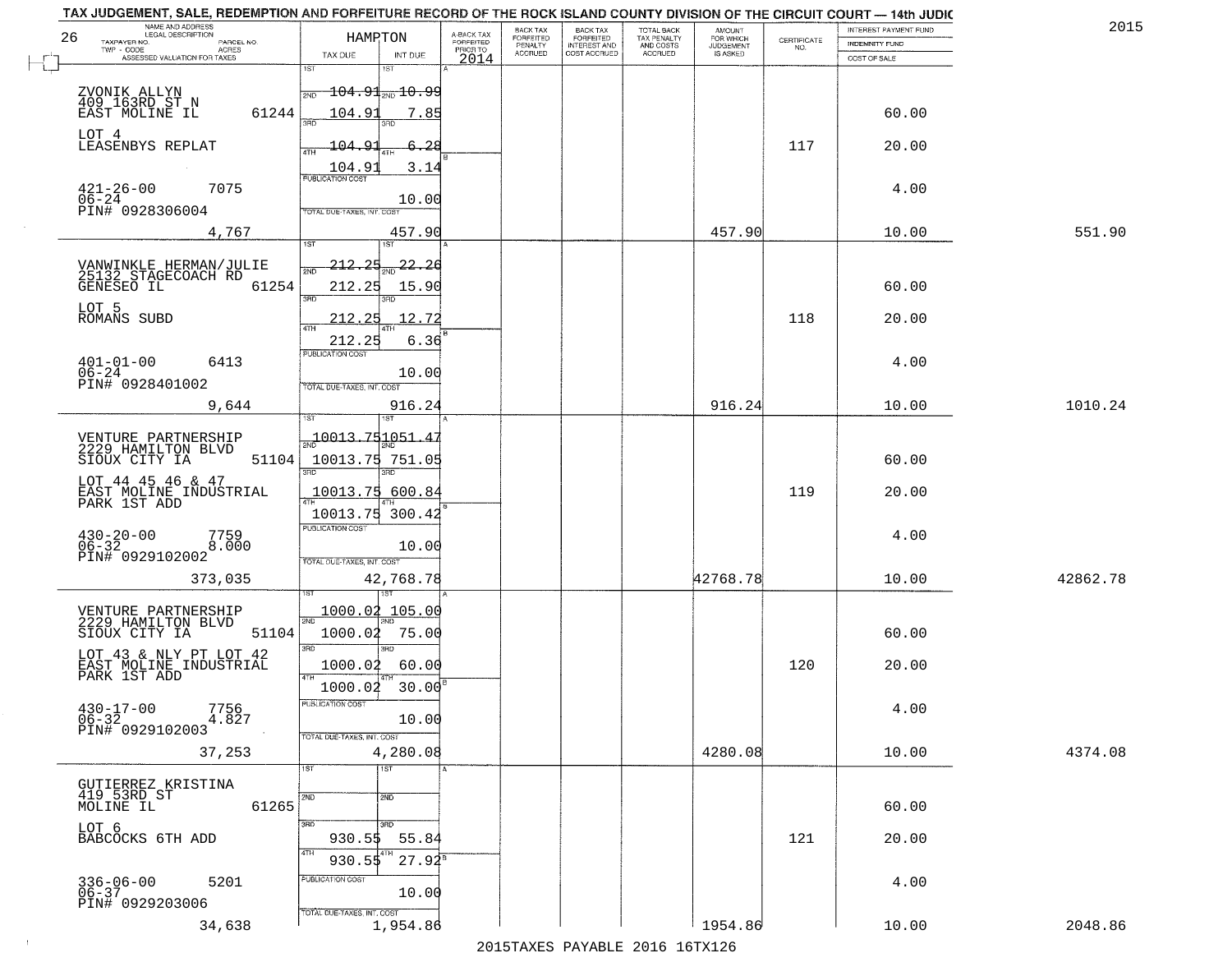| 26                   | BY WHOM<br>PURCHASED                                            | RATE<br>$\%$<br><b>BID</b> | HAMPTON<br>DATE OF SALE | TAX JUDGEMENT, SALE, REDEMPTION AND FORFEITURE RECORD OF THE ROCK ISLAND COUNTY DIVISION OF THE CIRCUIT COURT — 14th JUDICIAL CIRCUIT OF ILLINOIS 2015<br>SUBSEQUENT TAXES PAID, FEES, AND TIME EXTENSION                                                                                                                                                                                                       | TOTAL DUE<br>TO REDEEM<br>FROM SALE<br>LESS<br>COUNTY CLERK FEE                                              | BY WHOM REDEEMED                                                    | DATE OF REDEMP-<br>TION OR DEED<br>MO.<br>DAY<br><b>YEAR</b> | RECEIVED REDEMPTION<br>MONEY IN FULL                                                    |
|----------------------|-----------------------------------------------------------------|----------------------------|-------------------------|-----------------------------------------------------------------------------------------------------------------------------------------------------------------------------------------------------------------------------------------------------------------------------------------------------------------------------------------------------------------------------------------------------------------|--------------------------------------------------------------------------------------------------------------|---------------------------------------------------------------------|--------------------------------------------------------------|-----------------------------------------------------------------------------------------|
|                      | PIN# 0928306004<br>STEVE SODEMAN LIVING TRUST                   | 18                         | 12/29/2016              | 01/17/2017 Time Ext & incl<br>01/17/2017 Take Notice Fee<br>11/21/2017 Subs paid                                                                                                                                                                                                                                                                                                                                | 12/20/2019<br>20.47<br>475.78                                                                                |                                                                     |                                                              | Certificate<br>Returned<br>& Cancelled<br>04/04/2018                                    |
|                      |                                                                 |                            |                         |                                                                                                                                                                                                                                                                                                                                                                                                                 |                                                                                                              | $1,403.27$ J60.00 JIM ZVONIK                                        | 03/28/2018                                                   | Karen Kinney                                                                            |
| PIN# 0928401002<br>2 | <b>STEVE SODEMAN LIVING TRUST</b><br>STEVE SODEMAN LIVING TRUST |                            | 12/29/2016              | Time Ext & incl<br>Take Notice Fee<br>Take Notice Fee<br>Circuit Clerks Fee<br>Title Search Fee<br>Subs paid<br>Publication Fee<br>Sherifs Fee<br>Subs paid<br>01/17/2017 Time Ext & 01/17/2017 Take Notic<br>08/21/2019 Take Notic<br>08/21/2019 Circuit Cl<br>08/21/2019 Circuit Cl<br>08/21/2019 Title Sear<br>08/26/2019 Subs paid<br>10/15/2019 Sheriffs F<br>11/20/2018 Subs paid<br>11/21/2017 Subs paid | ${\begin{array}{c} 12/20/2019\\20.47\\35.000\\410.00\\409.35\\499.325\\459.325\\530.282\\931.82\end{array}}$ |                                                                     |                                                              | SALE IN ERROR<br>Certificate<br>Returned<br>& Cancelled 2<br>02/25/2020<br>Karen Kinney |
| PIN# 0929102002<br>3 | STEVE SODEMAN LIVING TRUST                                      |                            | 12/29/2016              | $\begin{array}{ccc}  01/17/2017 \text{ Time} & \text{Ext} & \text{incl} \\  01/17/2017 \text{ Take Notice } \text{Fe} \end{array}$                                                                                                                                                                                                                                                                              | 12/20/2019<br>20.47                                                                                          |                                                                     |                                                              | Certificate<br>Returned<br>-3<br>& Cancelled<br>03/23/2017                              |
|                      |                                                                 |                            |                         |                                                                                                                                                                                                                                                                                                                                                                                                                 |                                                                                                              | $\begin{vmatrix} 43, 740.51 \\ 160.00 \end{vmatrix}$ LUZ M MARTINEZ | 02/15/2017                                                   | Karen Kinney                                                                            |
| 4                    | PIN# 0929102003<br>STEVE SODEMAN LIVING TRUST                   |                            | 12/29/2016              | $\begin{array}{cc} 01/17/2017 & \text{Time Ext} & \text{incl} \\ 01/17/2017 & \text{Take Notice Fee} \end{array}$                                                                                                                                                                                                                                                                                               | 12/20/2019<br>20.47                                                                                          |                                                                     |                                                              | Certificate<br>Returned<br>& Cancelled 4<br>03/23/2017                                  |
|                      |                                                                 |                            |                         |                                                                                                                                                                                                                                                                                                                                                                                                                 |                                                                                                              | 5, 181.88<br>160.00 LUZ M MARTINEZ                                  | 02/15/2017                                                   | Karen Kinney                                                                            |
| 5                    | PIN# 0929203006<br>STEVE SODEMAN LIVING TRUST                   |                            | 12/29/2016              | 01/17/2017 Time Ext & incl<br>01/17/2017 Take Notice Fee                                                                                                                                                                                                                                                                                                                                                        | 12/20/2019<br>20.47                                                                                          |                                                                     |                                                              | Certificate<br>Returned<br>& Cancelled 5<br>07/20/2017                                  |
|                      |                                                                 |                            |                         |                                                                                                                                                                                                                                                                                                                                                                                                                 |                                                                                                              | 2,069.33<br>160.00 JORGE GUTIERREZ                                  | 05/18/2017                                                   | Karen Kinney                                                                            |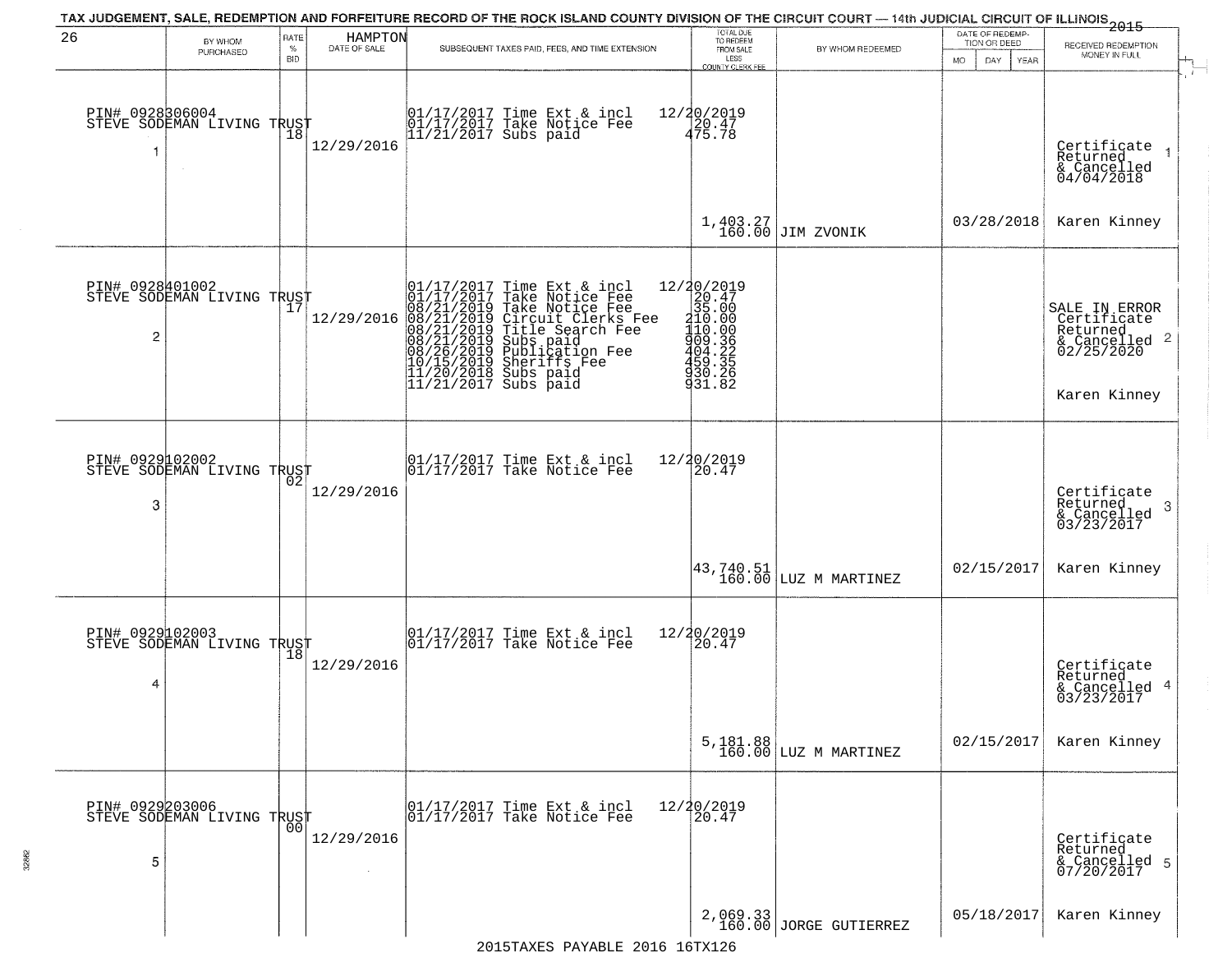| 27 | NAME AND ADDRESS<br>LEGAL DESCRIPTION                                                    | HAMPTON                                                                            | A-BACK TAX                   | BACK TAX<br><b>FORFEITED</b> | BACK TAX<br>FORFEITED           | TOTAL BACK<br>TAX PENALTY<br>AND COSTS<br>ACCRUED | <b>AMOUNT</b>                      | CERTIFICATE | INTEREST PAYMENT FUND | 2015    |
|----|------------------------------------------------------------------------------------------|------------------------------------------------------------------------------------|------------------------------|------------------------------|---------------------------------|---------------------------------------------------|------------------------------------|-------------|-----------------------|---------|
|    | TAXPAYER NO.<br>PARCEL NO.<br>TWP - CODE<br><b>ACRES</b><br>ASSESSED VALUATION FOR TAXES | TAX DUE<br>INT DUE                                                                 | <b>FORFEITED</b><br>PRIOR TO | PENALTY<br>ACCRUED           | INTEREST AND<br>COST ACCRUED    |                                                   | FOR WHICH<br>JUDGEMENT<br>IS ASKED | NO.         | <b>INDEMNITY FUND</b> |         |
|    |                                                                                          | $\overline{1ST}$<br>श्डा                                                           | 2014                         |                              |                                 |                                                   |                                    |             | COST OF SALE          |         |
|    |                                                                                          | $\textcolor{blue}{\textbf{268.14}} \textcolor{blue}{\textbf{_{2ND} 28.14}}$<br>2ND |                              |                              |                                 |                                                   |                                    |             |                       |         |
|    | MCINTOSH PAUL J<br>3706 MORTON DR<br>EAST MOLINE IL<br>61244                             | 268.14<br><u> 20.10</u><br>заг                                                     |                              |                              |                                 |                                                   |                                    |             | 60.00                 |         |
|    | LOT 29<br>BABCOCKS 6TH ADD                                                               | $-16.08$<br>268.                                                                   |                              |                              |                                 |                                                   |                                    | 122         | 20.00                 |         |
|    |                                                                                          | 268.1<br>8.04                                                                      |                              |                              |                                 |                                                   |                                    |             |                       |         |
|    | $337 - 07 - 00$<br>5224                                                                  | <b>PUBLICATION COST</b>                                                            |                              |                              |                                 |                                                   |                                    |             | 4.00                  |         |
|    | 06-37<br>PIN# 0929203031                                                                 | 10.00<br>TOTAL DUE-TAXES, INT. COST                                                |                              |                              |                                 |                                                   |                                    |             |                       |         |
|    | 17,981                                                                                   | 1,154.92<br>1ST<br>1ST                                                             |                              |                              |                                 |                                                   | 1154.92                            |             | 10.00                 | 1248.92 |
|    |                                                                                          | 53.87                                                                              |                              |                              |                                 |                                                   |                                    |             |                       |         |
|    | SMITH MARGARET<br>746 26TH AVENUE CT<br>SILVIS IL<br>61282                               | 53.8'<br>4.05                                                                      |                              |                              |                                 |                                                   |                                    |             | 60.00                 |         |
|    | LOT 37<br>BABCOCKS 6TH ADD                                                               | 3RD<br>53.8<br>24<br>ર                                                             |                              |                              |                                 |                                                   |                                    | 123         | 20.00                 |         |
|    |                                                                                          | 4TH<br>53.87<br>1.62                                                               |                              |                              |                                 |                                                   |                                    |             |                       |         |
|    | $337 - 14 - 00$<br>06-37<br>5231                                                         | PUBLICATION COST                                                                   |                              |                              |                                 |                                                   |                                    |             | 4.00                  |         |
|    | PIN# 0929203047                                                                          | 10.00<br>TOTAL DUE-TAXES, INT. COST                                                |                              |                              |                                 |                                                   |                                    |             |                       |         |
|    | 28,593                                                                                   | 240.06<br>ist<br>ST                                                                |                              |                              |                                 |                                                   | 240.06                             |             | 10.00                 | 334.06  |
|    | HELMS DAVID L<br>3810 8TH AVE                                                            | 2ND<br>2ND                                                                         |                              |                              |                                 |                                                   |                                    |             |                       |         |
|    | 61244<br>EAST MOLINE IL                                                                  | 3 <sub>BD</sub>                                                                    |                              |                              |                                 |                                                   |                                    |             | 60.00                 |         |
|    | LOT 5<br>BABCOCK 7TH ADD                                                                 | 3RD<br>17.24<br>287.35                                                             |                              |                              |                                 |                                                   |                                    | 124         | 20.00                 |         |
|    |                                                                                          | 8.62<br>287.35                                                                     |                              |                              |                                 |                                                   |                                    |             |                       |         |
|    | $346 - 06 - 00$<br>06-37<br>5341                                                         | <b>PUBLICATION COST</b><br>10.00                                                   |                              |                              |                                 |                                                   |                                    |             | 4.00                  |         |
|    | PIN# 0929204007                                                                          | TOTAL OUE-TAXES, INT. COST                                                         |                              |                              |                                 |                                                   |                                    |             |                       |         |
|    | 21,696                                                                                   | 610.56                                                                             |                              |                              |                                 |                                                   | 610.56                             |             | 10.00                 | 704.56  |
|    | MCLAUGHLIN KENNETH J<br>359_19TH_ST___                                                   | 736.79<br><u>77.35</u><br>2ND                                                      |                              |                              |                                 |                                                   |                                    |             |                       |         |
|    | EAST MOLINE IL<br>61244                                                                  | 736.79<br>55.25<br>3RD<br>3RD                                                      |                              |                              |                                 |                                                   |                                    |             | 60.00                 |         |
|    | LOT 2 LOTS 12 THRU 15<br>AND HALF LOT 16<br>PAUWELS' 1ST ADD                             | 736.79<br>44.20                                                                    |                              |                              |                                 |                                                   |                                    | 125         | 20.00                 |         |
|    |                                                                                          | 22.10<br>736.79                                                                    |                              |                              |                                 |                                                   |                                    |             |                       |         |
|    | $631 - 70 - 00$<br>06-32<br>7886                                                         | PUBLICATION COST<br>10.00                                                          |                              |                              |                                 |                                                   |                                    |             | 4.00                  |         |
|    | PIN# 0930101002<br>$\sim 10$                                                             | TOTAL DUE-TAXES, INT. COST                                                         |                              |                              |                                 |                                                   |                                    |             |                       |         |
|    | 27,447                                                                                   | 3,156.06<br>1ST<br>1ST                                                             |                              |                              |                                 |                                                   | 3156.06                            |             | 10.00                 | 3250.06 |
|    | ARMSTRONG MONICA R<br>453 14TH ST                                                        | 45.18<br>4.76<br>2ND.<br>2ND                                                       |                              |                              |                                 |                                                   |                                    |             |                       |         |
|    | EAST MOLINE IL<br>61244                                                                  | 3.40<br>45.18<br>3RD                                                               |                              |                              |                                 |                                                   |                                    |             | 60.00                 |         |
|    | LOT 30 BLOCK 216<br>NEW SHOPS 2ND ADD<br>TO TOWN OF EAST MOLINE                          | 3RD<br>45.18<br>2.72                                                               |                              |                              |                                 |                                                   |                                    | 126         | 20.00                 |         |
|    |                                                                                          | 4TH<br>4TH<br>1.36 <sup>s</sup><br>45.18                                           |                              |                              |                                 |                                                   |                                    |             |                       |         |
|    | 189-15-00<br>06-32<br>2266                                                               | PUBLICATION COST<br>10.00                                                          |                              |                              |                                 |                                                   |                                    |             | 4.00                  |         |
|    | PIN# 0930104008                                                                          | TOTAL DUE-TAXES, INT. COST                                                         |                              |                              |                                 |                                                   |                                    |             |                       |         |
|    | 1,683                                                                                    | 202.96                                                                             |                              |                              | 2015 TAVES DAVADIE 2016 16TV126 |                                                   | 202.96                             |             | 10.00                 | 296.96  |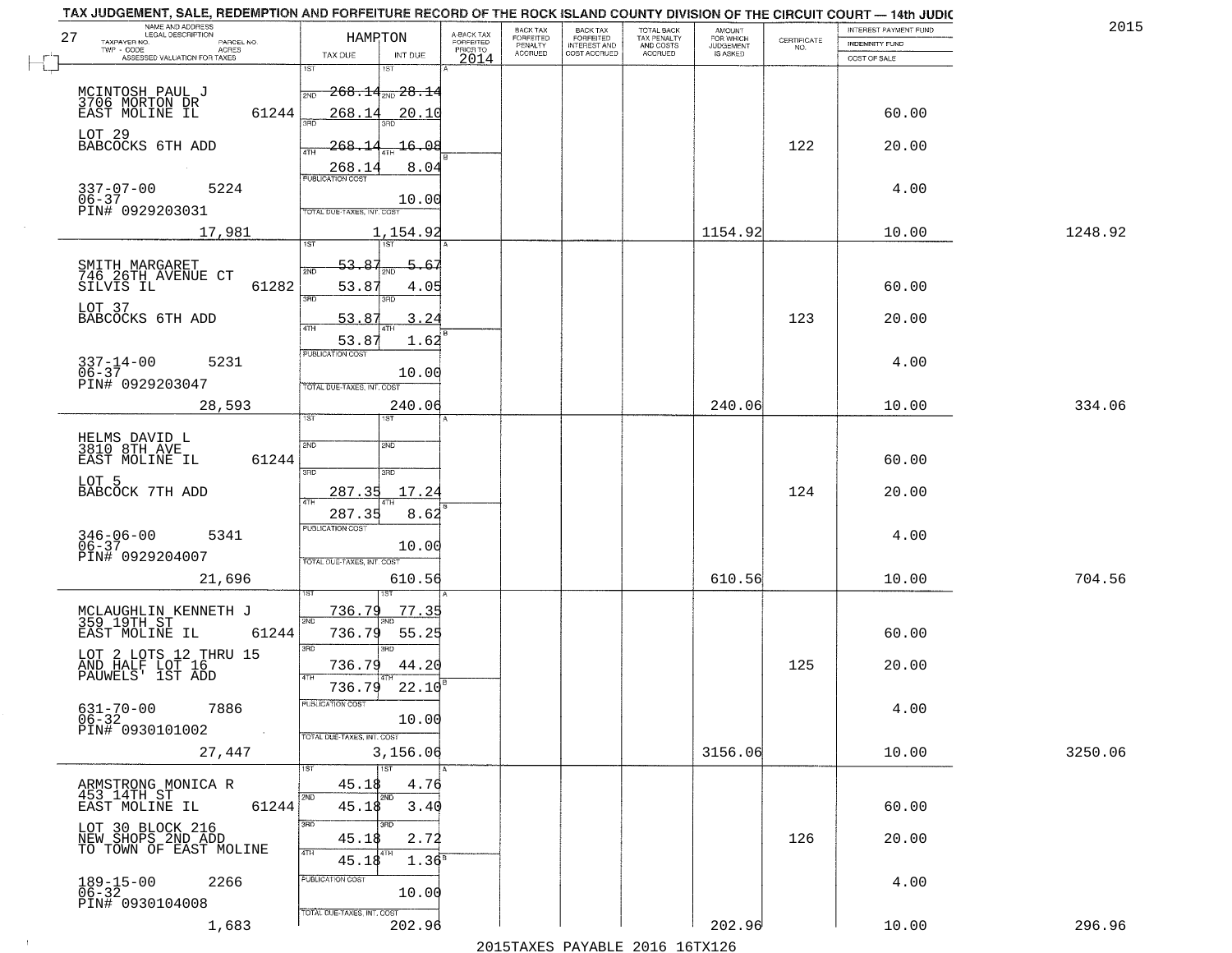|                                   |                                                   |                            |                         | TAX JUDGEMENT, SALE, REDEMPTION AND FORFEITURE RECORD OF THE ROCK ISLAND COUNTY DIVISION OF THE CIRCUIT COURT — 14th JUDICIAL CIRCUIT OF ILLINOIS 2015                               |                                                                        |                                                                                                         |                                                        |                                                                        |
|-----------------------------------|---------------------------------------------------|----------------------------|-------------------------|--------------------------------------------------------------------------------------------------------------------------------------------------------------------------------------|------------------------------------------------------------------------|---------------------------------------------------------------------------------------------------------|--------------------------------------------------------|------------------------------------------------------------------------|
| 27                                | BY WHOM<br>PURCHASED                              | RATE<br>$\%$<br><b>BID</b> | HAMPTON<br>DATE OF SALE | SUBSEQUENT TAXES PAID, FEES, AND TIME EXTENSION                                                                                                                                      | TOTAL DUE<br>TO REDEEM<br>FROM SALE<br>LESS<br><b>COUNTY CLERK FEE</b> | BY WHOM REDEEMED                                                                                        | DATE OF REDEMP-<br>TION OR DEED<br>MO.<br>DAY.<br>YEAR | RECEIVED REDEMPTION<br>MONEY IN FULL                                   |
|                                   | PIN# 0929203031<br>STEVE SODEMAN LIVING TRUST     | ŌŽ                         |                         | $\begin{array}{ll} & [01/17/2017 \text{ Time Ext & incl} \\ & [01/17/2017 \text{ Take Notice Fe}] \\ & [11/20/2018 \text{ Subs paid} \\ & [11/21/2017 \text{ Subs paid} \end{array}$ | 12/20/2019<br>1,374.50<br>1,374.50<br>1,362.42                         |                                                                                                         |                                                        | Certificate<br>Returned<br>& Cancelled<br>09/06/2019                   |
|                                   |                                                   |                            |                         |                                                                                                                                                                                      |                                                                        | $4,648.10$<br>160.00 PAUL J MCINTOSH                                                                    | 07/19/2019                                             | Karen Kinney                                                           |
| PIN# 0929203047<br>$\overline{2}$ | STEVE SODEMAN LIVING TRUST                        |                            | 12/29/2016              | 01/17/2017 Time Ext & incl<br>01/17/2017 Take Notice Fee                                                                                                                             | 12/20/2019<br>20.47                                                    |                                                                                                         |                                                        | Certificate<br>Returned<br>$\overline{2}$<br>& Cancelled<br>02/08/2017 |
|                                   |                                                   |                            |                         |                                                                                                                                                                                      |                                                                        | 414.66<br>160.00 MARGARET I SMITH                                                                       | 01/23/2017                                             | Karen Kinney                                                           |
| PIN# 0929204007<br>3              | STEVE SODEMAN LIVING TRUST                        | 02                         | 12/29/2016              | 01/17/2017 Time Ext & incl<br>01/17/2017 Take Notice Fee                                                                                                                             | 12/20/2019<br>20.47                                                    |                                                                                                         |                                                        | Certificate<br>Returned<br>3<br>$\frac{6}{02/08/2017}$                 |
|                                   |                                                   |                            |                         |                                                                                                                                                                                      |                                                                        | 739.12<br>160.00 BERNIECE HELMS                                                                         | 01/31/2017                                             | Karen Kinney                                                           |
| 4                                 | PIN# 0930101002    <br>STEVE SODEMAN LIVING TRUST | 18                         |                         | 01/17/2017 Time Ext & incl<br>01/17/2017 Take Notice Fee<br>11/20/2018 Subs paid<br>12/29/2016 11/21/2017 Subs paid                                                                  | 12/20/2019<br>3,242.08<br>3,242.08                                     |                                                                                                         |                                                        | Certificate<br>Returned<br>4<br>& Cancelled<br>07/05/2019              |
|                                   |                                                   |                            |                         |                                                                                                                                                                                      |                                                                        | $\begin{array}{ c c c c c c }\n \hline 13,812.54 & & 0 \\ 160.00 & AMERICAN & BANK & TRUST \end{array}$ | 06/20/2019                                             | Karen Kinney                                                           |
| PIN# 0930104008<br>5              | STEVE SODEMAN LIVING TRUST                        |                            | 12/29/2016              | 01/17/2017 Time Ext & incl<br>01/17/2017 Take Notice Fee<br>$11/21/2017$ Subs paid                                                                                                   | 12/20/2019<br>20.47<br>264.26                                          |                                                                                                         |                                                        | Certificate<br>Returned<br>& Cancelled 5<br>07/06/2018                 |
|                                   |                                                   |                            |                         | 2015TAYES DAVARLE 2016 16TY126                                                                                                                                                       |                                                                        | 773.76<br>160.00 MONICA R ARMSTRONG                                                                     | 05/18/2018<br>1 OF 3                                   | Karen Kinney                                                           |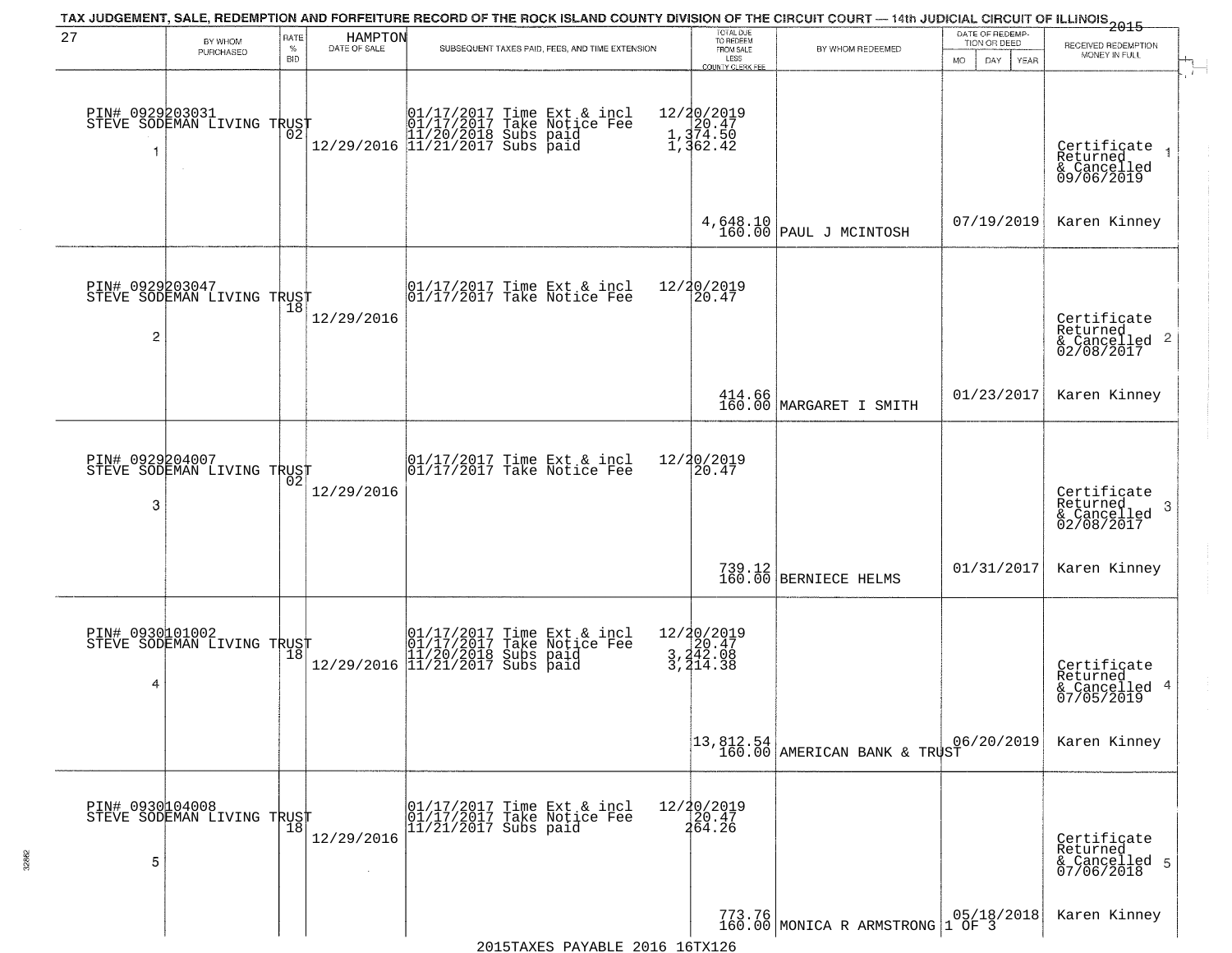| 28 | NAME AND ADDRESS<br>LEGAL DESCRIPTION                                 | HAMRTON                                               |                                     | BACK TAX<br>FORFEITED     | BACK TAX<br>FORFEITED<br>INTEREST AND | TOTAL BACK<br>TAX PENALTY<br>AND COSTS | AMOUNT<br>FOR WHICH<br>JUDGEMENT |                                                                 | INTEREST PAYMENT FUND | 2015    |
|----|-----------------------------------------------------------------------|-------------------------------------------------------|-------------------------------------|---------------------------|---------------------------------------|----------------------------------------|----------------------------------|-----------------------------------------------------------------|-----------------------|---------|
|    | TAXPAYER NO.<br>PARCEL NO.<br>TWP - CODE<br>ACRES                     | TAX DUE<br>INT DUE                                    | A-BACK TAX<br>FORFEITED<br>PRIOR TO | PENALTY<br><b>ACCRUED</b> | COST ACCRUED                          | <b>ACCRUED</b>                         | IS ASKED                         | $\begin{array}{c} \text{CERTIFICATE} \\ \text{NO.} \end{array}$ | <b>INDEMNITY FUND</b> |         |
|    | ASSESSED VALUATION FOR TAXES                                          | 1ST<br>1ST                                            | 2014                                |                           |                                       |                                        |                                  |                                                                 | COST OF SALE          |         |
|    |                                                                       | $\overline{155.24}$ <sub>2ND</sub> $\overline{16.31}$ |                                     |                           |                                       |                                        |                                  |                                                                 |                       |         |
|    | ARMSTRONG MONICA R<br>453 14TH ST<br>EAST MOLINE IL<br>61244          | 155.24<br>11.65                                       |                                     |                           |                                       |                                        |                                  |                                                                 | 60.00                 |         |
|    |                                                                       |                                                       |                                     |                           |                                       |                                        |                                  |                                                                 |                       |         |
|    | LOT 29 BLOCK 216<br>NEW SHOPS 2ND ADD<br>TO TOWN OF EAST MOLINE       | $155 -$<br>$2\ell$<br>$\mathsf{Q}_-$<br>3.<br>4TH     |                                     |                           |                                       |                                        |                                  | 127                                                             | 20.00                 |         |
|    |                                                                       | 155.24<br>4.66<br><b>PUBLICATION COST</b>             |                                     |                           |                                       |                                        |                                  |                                                                 |                       |         |
|    | $189 - 14 - 00$<br>$06 - 32$<br>2265                                  | 10.00                                                 |                                     |                           |                                       |                                        |                                  |                                                                 | 4.00                  |         |
|    | PIN# 0930104009                                                       | TOTAL DUE-TAXES, INT. COST                            |                                     |                           |                                       |                                        |                                  |                                                                 |                       |         |
|    | 11,040                                                                | 672.90<br>1ST<br>1ST                                  |                                     |                           |                                       |                                        | 672.90                           |                                                                 | 10.00                 | 766.90  |
|    | CARNICLE ROBERT A                                                     | 5.04<br>48.1<br>2ND                                   |                                     |                           |                                       |                                        |                                  |                                                                 |                       |         |
|    | PO BOX 1533<br>61266                                                  | 48.16<br>3.60                                         |                                     |                           |                                       |                                        |                                  |                                                                 | 60.00                 |         |
|    |                                                                       | 3RD<br>3RD                                            |                                     |                           |                                       |                                        |                                  |                                                                 |                       |         |
|    | BLOCK 219<br>NEW SHOPS 2ND ADD<br>TO TOWN OF EAST MOLINE              | 2.88<br>48.16<br>4TH<br>1.44                          | в                                   |                           |                                       |                                        |                                  | 128                                                             | 20.00                 |         |
|    | $191 - 15 - 00$<br>2307                                               | 48.16<br>PUBLICATION COST                             |                                     |                           |                                       |                                        |                                  |                                                                 | 4.00                  |         |
|    | $06 - 32$<br>PIN# 0930105017                                          | 10.00                                                 |                                     |                           |                                       |                                        |                                  |                                                                 |                       |         |
|    | 11,798                                                                | TOTAL DUE-TAXES, INT. COST<br>215.60                  |                                     |                           |                                       |                                        | 215.60                           |                                                                 | 10.00                 | 309.60  |
|    |                                                                       |                                                       |                                     |                           |                                       |                                        |                                  |                                                                 |                       |         |
|    | WESTBROOK DEDRICK W<br>526 13TH ST                                    | 182.38<br><u> 19.18</u><br>2ND                        |                                     |                           |                                       |                                        |                                  |                                                                 |                       |         |
|    | EAST MOLINE IL<br>61244                                               | 182.38<br>13.70<br>3BD<br>3RD                         |                                     |                           |                                       |                                        |                                  |                                                                 | 60.00                 |         |
|    | LOTS 10 & 11 BLOCK 215<br>NEW SHOPS 2ND ADD<br>TO TOWN OF EAST MOLINE | 182.38<br>10.96                                       |                                     |                           |                                       |                                        |                                  | 129                                                             | 20.00                 |         |
|    |                                                                       | 4TH<br>182.38<br>5.48                                 |                                     |                           |                                       |                                        |                                  |                                                                 |                       |         |
|    | $188 - 01 - 00$<br>$06 - 32$<br>2230                                  | <b>PUBLICATION COST</b>                               |                                     |                           |                                       |                                        |                                  |                                                                 | 4.00                  |         |
|    | PIN# 0930107003                                                       | 10.00<br>TOTAL OUE-TAXES, INT. COST                   |                                     |                           |                                       |                                        |                                  |                                                                 |                       |         |
|    | 11,427                                                                | 788.84                                                |                                     |                           |                                       |                                        | 788.84                           |                                                                 | 10.00                 | 882.84  |
|    |                                                                       | 39.2<br><u>373.86</u>                                 |                                     |                           |                                       |                                        |                                  |                                                                 |                       |         |
|    | SIERRA JUANA<br>1412 5TH AVE<br>61244<br>EAST MOLINE IL               | 2ND<br>373.86<br>28.05                                |                                     |                           |                                       |                                        |                                  |                                                                 | 60.00                 |         |
|    | LOT 29 BLOCK 215                                                      | 3RD<br>$\overline{3BD}$                               |                                     |                           |                                       |                                        |                                  |                                                                 |                       |         |
|    | NEW SHOPS 2ND ADD<br>TO TOWN OF EAST MOLINE                           | 22.44<br>373.86<br>4TH                                |                                     |                           |                                       |                                        |                                  | 130                                                             | 20.00                 |         |
|    |                                                                       | 373.86<br>11.22<br>PUBLICATION COST                   |                                     |                           |                                       |                                        |                                  |                                                                 |                       |         |
|    | $188 - 16 - 00$<br>2245<br>$06 - 32$                                  | 10.00                                                 |                                     |                           |                                       |                                        |                                  |                                                                 | 4.00                  |         |
|    | PIN# 0930107012<br>$\sim 100$                                         | TOTAL DUE-TAXES, INT. COST                            |                                     |                           |                                       |                                        |                                  |                                                                 |                       |         |
|    | 13,927                                                                | 1,606.42<br>1ST<br>1ST                                |                                     |                           |                                       |                                        | 1606.42                          |                                                                 | 10.00                 | 1700.42 |
|    | POLK GEOFFREY ATTY AT LAW<br>222 W ONTARIO SUITE 320                  | 45.18<br>4.76                                         |                                     |                           |                                       |                                        |                                  |                                                                 |                       |         |
|    | 60654<br>CHICAGO IL                                                   | 2ND<br>2ND<br>45.18<br>3.40                           |                                     |                           |                                       |                                        |                                  |                                                                 | 60.00                 |         |
|    | LOT 7 BLOCK 214                                                       | 3RD<br>3RD<br>2.72                                    |                                     |                           |                                       |                                        |                                  | 131                                                             |                       |         |
|    | NEW SHOPS 2ND ADD<br>TO TOWN OF EAST MOLINE<br>LOTS 6 AND             | 45.18<br>4TH<br>4TH<br>$1.36^{B}$<br>45.18            |                                     |                           |                                       |                                        |                                  |                                                                 | 20.00                 |         |
|    | 2192                                                                  | PUBLICATION COST                                      |                                     |                           |                                       |                                        |                                  |                                                                 | 4.00                  |         |
|    | $186 - 07 - 00$<br>06-32<br>PIN# 0930110005                           | 10.00                                                 |                                     |                           |                                       |                                        |                                  |                                                                 |                       |         |
|    | 1,683                                                                 | TOTAL DUE-TAXES, INT. COST<br>202.96                  |                                     |                           |                                       |                                        | 202.96                           |                                                                 | 10.00                 | 296.96  |
|    |                                                                       |                                                       |                                     |                           |                                       |                                        |                                  |                                                                 |                       |         |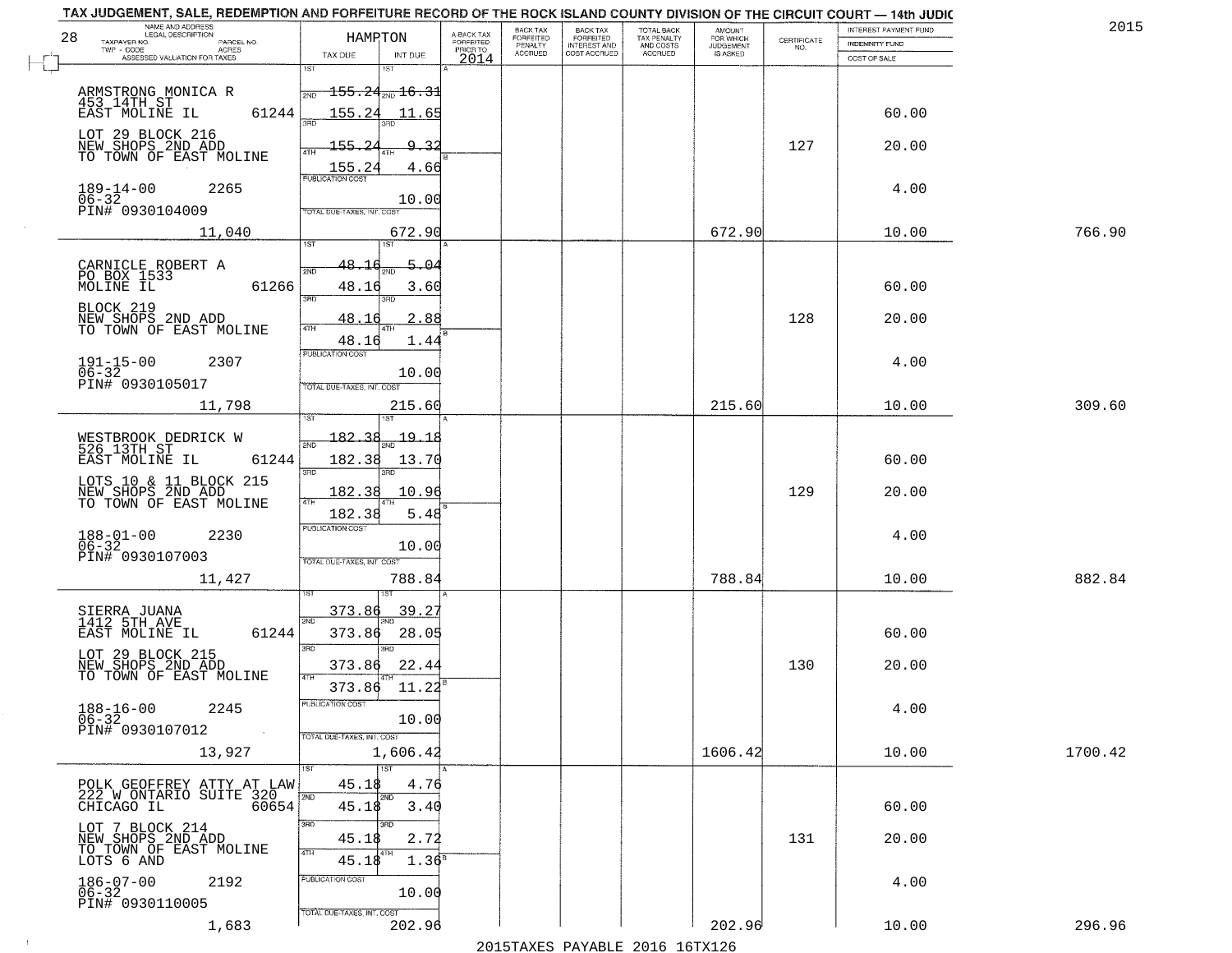|                                      |                                               |              |                         | TAX JUDGEMENT, SALE, REDEMPTION AND FORFEITURE RECORD OF THE ROCK ISLAND COUNTY DIVISION OF THE CIRCUIT COURT — 14th JUDICIAL CIRCUIT OF ILLINOIS 2015                                                                                                                                           |                                                                                                                                                                        |                                       | DATE OF REDEMP-            |                                                                           |
|--------------------------------------|-----------------------------------------------|--------------|-------------------------|--------------------------------------------------------------------------------------------------------------------------------------------------------------------------------------------------------------------------------------------------------------------------------------------------|------------------------------------------------------------------------------------------------------------------------------------------------------------------------|---------------------------------------|----------------------------|---------------------------------------------------------------------------|
| 28                                   | BY WHOM<br>PURCHASED                          | RATE<br>$\%$ | HAMPTON<br>DATE OF SALE | SUBSEQUENT TAXES PAID, FEES, AND TIME EXTENSION                                                                                                                                                                                                                                                  | TOTAL DUE<br>TO REDEEM<br>FROM SALE                                                                                                                                    | BY WHOM REDEEMED                      | TION OR DEED               | RECEIVED REDEMPTION                                                       |
|                                      |                                               | <b>BID</b>   |                         |                                                                                                                                                                                                                                                                                                  | LESS<br><b>COUNTY CLERK FEE</b>                                                                                                                                        |                                       | DAY.<br>MO.<br><b>YEAR</b> | MONEY IN FULL                                                             |
| PIN# 0930104009<br>1                 | LEWIS-BAY I DARRELL E                         | 01           | 12/29/2016              | 02/23/2017 Time Ext & incl<br>02/23/2017 Take Notice Fee<br>12/27/2017 Subs paid                                                                                                                                                                                                                 | 07/19/2019<br>20.59<br>906.64                                                                                                                                          |                                       |                            | Certificate<br>Returned<br>& Cancelled<br>06/21/2018                      |
|                                      |                                               |              |                         |                                                                                                                                                                                                                                                                                                  |                                                                                                                                                                        | 1,825.94<br>160.00 MONICA R ARMSTRONG | $205/18/2018$<br>2 OF 3    | Karen Kinney                                                              |
| 2                                    | PIN# 0930005017<br>STEVE SODEMAN LIVING TRUST |              | 12/29/2016              | 01/17/2017 Time Ext & incl<br>01/17/2017 Take Notice Fee<br>11/21/2017 Subs paid                                                                                                                                                                                                                 | 12/20/2019<br>20.47<br>421.34                                                                                                                                          |                                       |                            | Certificate<br>Returned<br>$\frac{1}{6}$ Cancelled 2<br>01/09/2018        |
|                                      |                                               |              |                         |                                                                                                                                                                                                                                                                                                  |                                                                                                                                                                        | 913.43<br>160.00 NANETTE CARNICLE     | 12/05/2017                 | Karen Kinney                                                              |
| PIN# 0930107003<br>3                 | STEVE SODEMAN LIVING TRUST                    | 18           | 12/29/2016              | Time Ext & incl<br>Take Notice Fee<br>Subs paid<br>Subs paid<br>$\begin{array}{ c c c c } \hline 01/17/2017 \\ \hline 01/17/2017 \\ \hline 11/20/2018 \\ \hline 11/21/2017 \\ \hline \end{array}$                                                                                                | 12/20/2019<br>$\begin{array}{c} 26.47 \\ 49.88 \\ 938.52 \end{array}$                                                                                                  |                                       |                            | Certificate<br>Returned<br>3<br>& Cancelled<br>06/13/2019                 |
|                                      |                                               |              |                         |                                                                                                                                                                                                                                                                                                  |                                                                                                                                                                        | 3,925.50<br>160.00 DEDRICK WESTBROOK  | 05/08/2019                 | Karen Kinney                                                              |
| PIN# 0930107012<br>TMI<br>4          |                                               | 12           | 12/29/2016              | 06/05/2019<br>02/27/2017<br>06/14/2019<br>06/14/2019<br>06/21/2019<br>06/21/2019<br>06/25/2019<br>Time Ext & incl<br>Take Notice Fee<br>Take Notice Fee<br>Circuit Clerks Fee<br>Subs paid<br>Title Search Fee<br>Publication Fee<br>Phariffs<br>06/25/2019 Sheriffs Fee<br>12/04/2017 Subs paid | 10/17/2019<br>$\left[\frac{26.59}{35.00}\right]$<br>$\begin{array}{r} \n 1.30000 \\  1.495700 \\  1.50000 \\  1.50000 \\  1.5100 \\  1.4510\n \end{array}$<br>1,978.98 |                                       |                            | 4                                                                         |
| PIN# 0930110005<br>RICO TRUSTEE<br>5 |                                               | 18           | 12/29/2016              | $03/14/2017$ Time Ext & incl<br>$03/14/2017$ Take Notice Fee<br>$02/11/2019$ Take Notice Fee<br>$02/22/2019$ Publication Fee<br>$02/25/2019$ Sheriffs Fee<br>$02/25/2019$ Sheriffs Fee<br>$11/17/2018$ Subs paid<br>$11/18/2017$ Subs paid                                                       | $07/29/2019$<br>20.59<br>35.00<br>14.18<br> 14.89<br> 46.28<br>264.26                                                                                                  |                                       |                            | TAX DEED ISSUED<br>Certificate<br>Returned<br>& Cancelled 5<br>09/16/2019 |
|                                      |                                               |              |                         | 2015TAXES PAYABLE 2016 16TX126                                                                                                                                                                                                                                                                   |                                                                                                                                                                        |                                       |                            | Karen Kinney                                                              |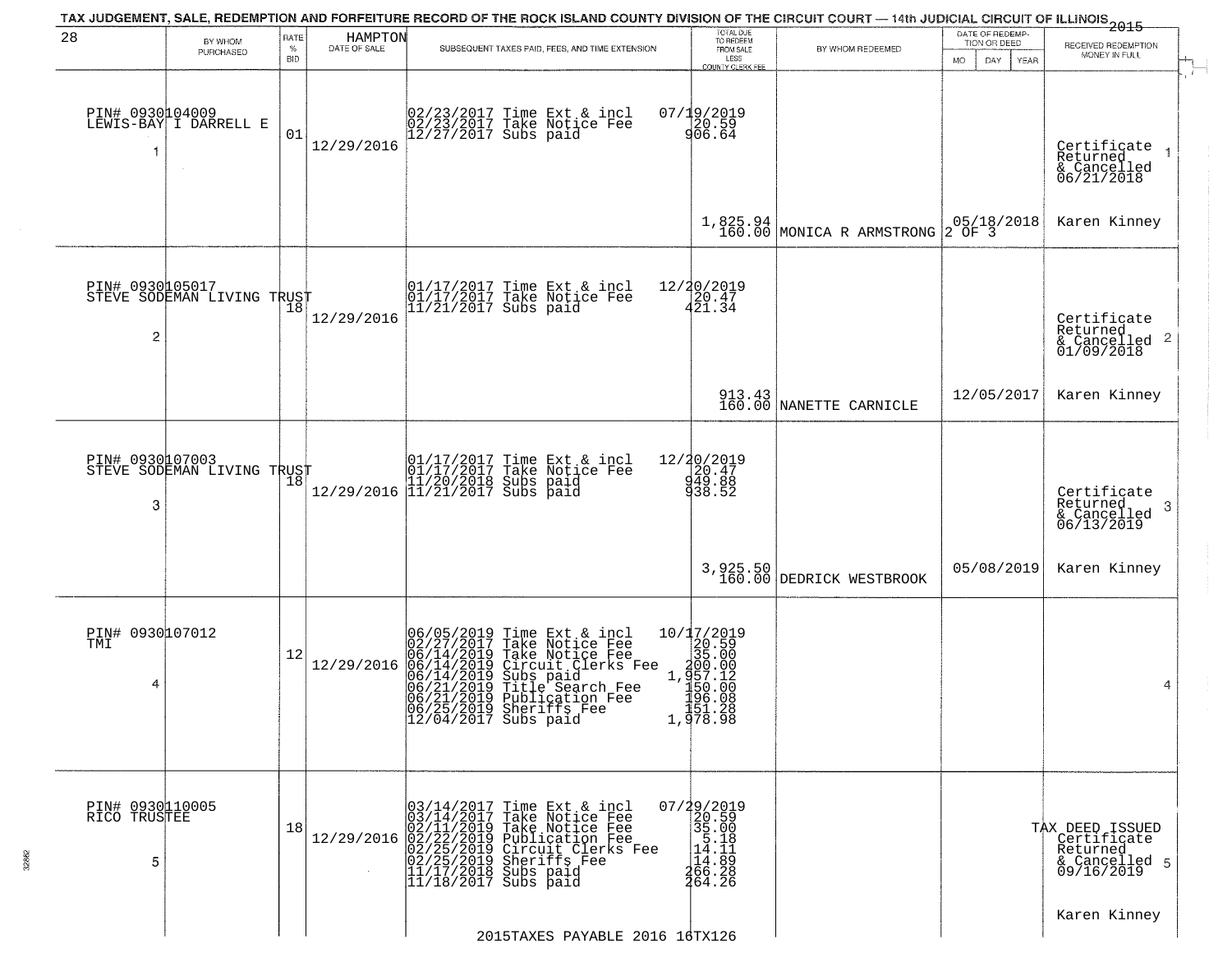| 29 | NAME AND ADDRESS<br>LEGAL DESCRIPTION<br>TAXPAYER NO.<br>PARCEL NO.      | HAMRTON                            |                   | A-BACK TAX<br>FORFEITED | BACK TAX<br>FORFEITED | <b>BACK TAX</b><br><b>FORFEITED</b> | TOTAL BACK<br>TAX PENALTY | <b>AMOUNT</b>                      | $\begin{array}{c} \text{CERTIFICATE} \\ \text{NO.} \end{array}$ | INTEREST PAYMENT FUND<br><b>INDEMNITY FUND</b> | 2015    |
|----|--------------------------------------------------------------------------|------------------------------------|-------------------|-------------------------|-----------------------|-------------------------------------|---------------------------|------------------------------------|-----------------------------------------------------------------|------------------------------------------------|---------|
|    | TWP - CODE<br>ACRES<br>ASSESSED VALUATION FOR TAXES                      | TAX DUE                            | INT DUE           | PRIOR TO<br>2014        | PENALTY<br>ACCRUED    | INTEREST AND<br>COST ACCRUED        | AND COSTS<br>ACCRUED      | FOR WHICH<br>JUDGEMENT<br>IS ASKED |                                                                 | COST OF SALE                                   |         |
|    |                                                                          | 1ST                                |                   |                         |                       |                                     |                           |                                    |                                                                 |                                                |         |
|    | HARVEY GEORGE L<br>3058 7TH ST                                           | <del>319.34 210 33.53</del><br>2ND |                   |                         |                       |                                     |                           |                                    |                                                                 |                                                |         |
|    | MOLINE IL<br>61265                                                       | 319.34                             | 23.95             |                         |                       |                                     |                           |                                    |                                                                 | 60.00                                          |         |
|    | LOT 18 BLOCK 221                                                         | 319.                               | $-19.16$          |                         |                       |                                     |                           |                                    | 132                                                             | 20.00                                          |         |
|    | NEW SHOPS 2ND ADD<br>TO TOWN OF EAST MOLINE                              | 319.3                              | 9.58              |                         |                       |                                     |                           |                                    |                                                                 |                                                |         |
|    | $192 - 13 - 00$<br>2327                                                  | PUBLICATION COST                   |                   |                         |                       |                                     |                           |                                    |                                                                 | 4.00                                           |         |
|    | $06 - 32$<br>PIN# 0930111003                                             | TOTAL DUE-TAXES, INT. COST         | 10.00             |                         |                       |                                     |                           |                                    |                                                                 |                                                |         |
|    | 17,896                                                                   |                                    | 1,373.58          |                         |                       |                                     |                           | 1373.58                            |                                                                 | 10.00                                          | 1467.58 |
|    |                                                                          | 1ST<br>1ST                         |                   |                         |                       |                                     |                           |                                    |                                                                 |                                                |         |
|    | BLASIUS RENTALS<br>PO BOX 6917                                           | 45.18<br>2ND                       | 76                |                         |                       |                                     |                           |                                    |                                                                 |                                                |         |
|    | ROCK ISLAND IL<br>61204                                                  | 45.18<br>3RD<br>3RD                | 3.40              |                         |                       |                                     |                           |                                    |                                                                 | 60.00                                          |         |
|    | LOT 33 BLOCK 213<br>NEW SHOPS 2ND ADD                                    | 45.18                              | 2.72              |                         |                       |                                     |                           |                                    | 133                                                             | 20.00                                          |         |
|    | TO TOWN OF EAST MOLINE                                                   | $\sqrt{4}$<br>45.18                | 1.36              |                         |                       |                                     |                           |                                    |                                                                 |                                                |         |
|    | $185 - 20 - 00$<br>2183                                                  | PUBLICATION COST                   |                   |                         |                       |                                     |                           |                                    |                                                                 | 4.00                                           |         |
|    | $06 - 32$<br>PIN# 0930113012                                             | TOTAL DUE-TAXES, INT. COST         | 10.00             |                         |                       |                                     |                           |                                    |                                                                 |                                                |         |
|    | 1,683                                                                    |                                    | 202.96            |                         |                       |                                     |                           | 202.96                             |                                                                 | 10.00                                          | 296.96  |
|    |                                                                          | 1ST                                |                   |                         |                       |                                     |                           |                                    |                                                                 |                                                |         |
|    | COLBRESE JENNIFER T<br>688 275TH AVE<br>LITTLEYORK IL                    | 2ND<br>2ND                         |                   |                         |                       |                                     |                           |                                    |                                                                 |                                                |         |
|    | 61453                                                                    | 253.33<br>3RD<br>3RD               | 19.00             |                         |                       |                                     |                           |                                    |                                                                 | 60.00                                          |         |
|    | LOT 26 BLOCK 213<br>NEW SHOPS 2ND ADD<br>TO TOWN OF EAST MOLINE          | 253.33<br>4TF                      | 15.20             |                         |                       |                                     |                           |                                    | 134                                                             | 20.00                                          |         |
|    |                                                                          | 253.33                             | 7.60              |                         |                       |                                     |                           |                                    |                                                                 |                                                |         |
|    | $185 - 13 - 00$<br>$06 - 32$<br>2176                                     | <b>PUBLICATION COST</b>            | 10.00             |                         |                       |                                     |                           |                                    |                                                                 | 4.00                                           |         |
|    | PIN# 0930113019                                                          | TOTAL OUE-TAXES, INT. COST         |                   |                         |                       |                                     |                           |                                    |                                                                 |                                                |         |
|    | 9,437                                                                    |                                    | 811.79            |                         |                       |                                     |                           | 811.79                             |                                                                 | 10.00                                          | 905.79  |
|    |                                                                          | खा                                 |                   |                         |                       |                                     |                           |                                    |                                                                 |                                                |         |
|    | PATTERSON AREATHA<br>1506 MORTON DR<br>61244<br>EAST MOLINE IL           | 2ND<br>2ND                         |                   |                         |                       |                                     |                           |                                    |                                                                 | 60.00                                          |         |
|    | LOT 29 BLOCK 131                                                         | 3RD<br>3BD                         |                   |                         |                       |                                     |                           |                                    |                                                                 |                                                |         |
|    | NEW SHOPS 2ND ADD<br>TO TOWN OF EAST MOLINE                              | 4TH<br>4TH                         |                   |                         |                       |                                     |                           |                                    | 135                                                             | 20.00                                          |         |
|    |                                                                          | 140.18                             | 4.20              |                         |                       |                                     |                           |                                    |                                                                 |                                                |         |
|    | $180 - 17 - 00$<br>2067<br>$06 - 32$                                     | PUBLICATION COST                   | 10.00             |                         |                       |                                     |                           |                                    |                                                                 | 4.00                                           |         |
|    | PIN# 0930114002<br>$\sim 100$ km $^{-1}$                                 | TOTAL DUE-TAXES, INT. COST         |                   |                         |                       |                                     |                           |                                    |                                                                 |                                                |         |
|    | 10,145                                                                   |                                    | 154.38            |                         |                       |                                     |                           | 154.38                             |                                                                 | 10.00                                          | 248.38  |
|    |                                                                          | 1ST <sup>1</sup><br>1ST<br>45.18   | 4.76              |                         |                       |                                     |                           |                                    |                                                                 |                                                |         |
|    | POLK GEOFFREY ATTY AT LAW<br>222 W ONTARIO SUITE 320<br>CHICAGO IL 60654 | 2ND<br>2ND<br>45.18                | 3.40              |                         |                       |                                     |                           |                                    |                                                                 | 60.00                                          |         |
|    | LOT 3 BLOCK 131                                                          | 3RD<br>3RD                         |                   |                         |                       |                                     |                           |                                    |                                                                 |                                                |         |
|    | NEW SHOPS ADD<br>TO TOWN OF EAST MOLINE                                  | 45.18<br>4TH<br>4TH                | 2.72              |                         |                       |                                     |                           |                                    | 136                                                             | 20.00                                          |         |
|    |                                                                          | 45.18<br>PUBLICATION COST          | 1.36 <sup>B</sup> |                         |                       |                                     |                           |                                    |                                                                 |                                                |         |
|    | $175 - 10 - 00$<br>06-32<br>1954                                         |                                    | 10.00             |                         |                       |                                     |                           |                                    |                                                                 | 4.00                                           |         |
|    | PIN# 0930114014                                                          | TOTAL DUE-TAXES, INT. COST         |                   |                         |                       |                                     |                           |                                    |                                                                 |                                                |         |
|    | 1,683                                                                    |                                    | 202.96            |                         |                       |                                     |                           | 202.96                             |                                                                 | 10.00                                          | 296.96  |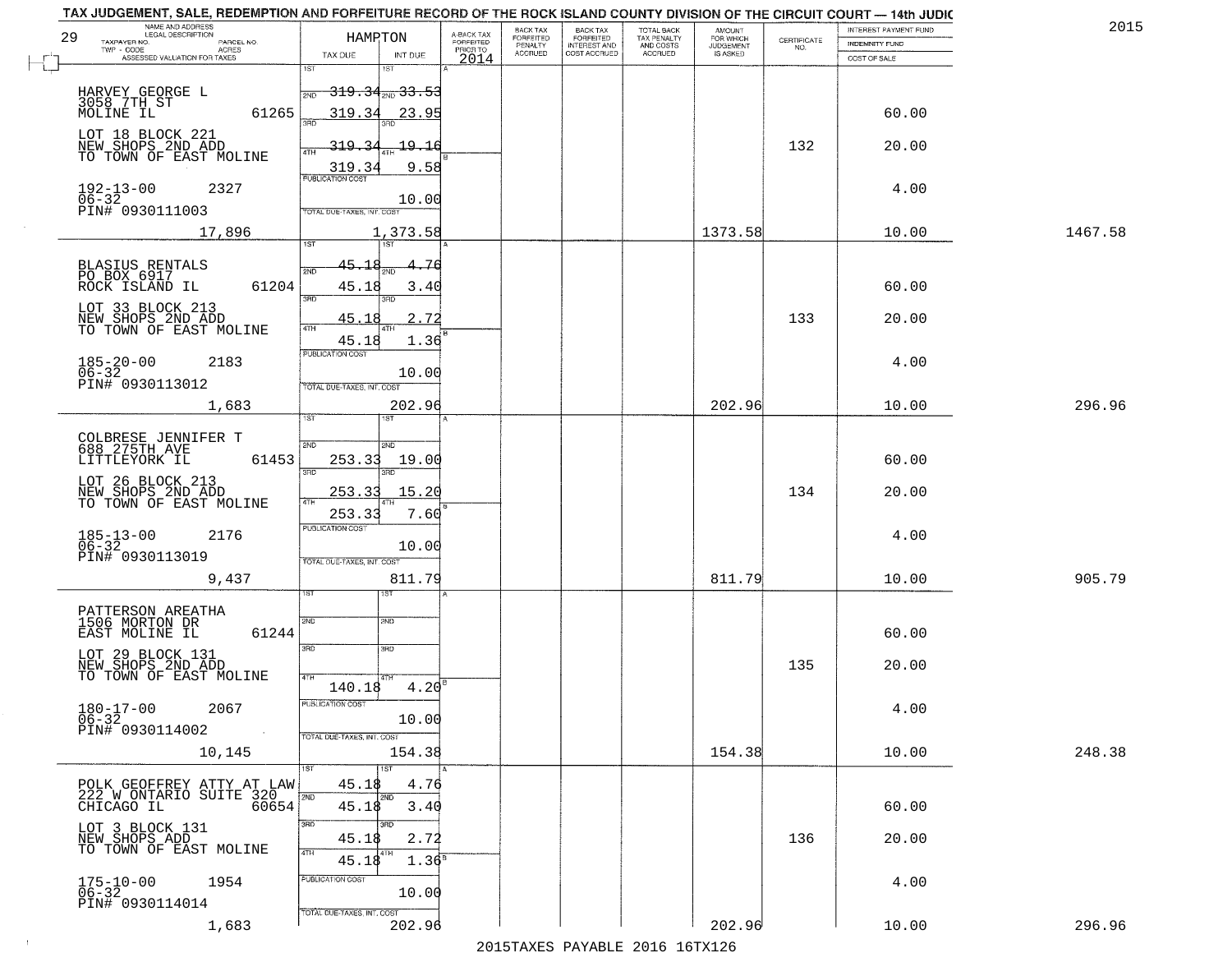|                                      |                            |                         |                         | TAX JUDGEMENT, SALE, REDEMPTION AND FORFEITURE RECORD OF THE ROCK ISLAND COUNTY DIVISION OF THE CIRCUIT COURT — 14th JUDICIAL CIRCUIT OF ILLINOIS 2015                                                                                                                                                                                                                                                         |                                                                                                                                                                                            |                                                                   |                                                              |                                                                                               |
|--------------------------------------|----------------------------|-------------------------|-------------------------|----------------------------------------------------------------------------------------------------------------------------------------------------------------------------------------------------------------------------------------------------------------------------------------------------------------------------------------------------------------------------------------------------------------|--------------------------------------------------------------------------------------------------------------------------------------------------------------------------------------------|-------------------------------------------------------------------|--------------------------------------------------------------|-----------------------------------------------------------------------------------------------|
| 29                                   | BY WHOM<br>PURCHASED       | RATE<br>%<br><b>BID</b> | HAMPTON<br>DATE OF SALE | SUBSEQUENT TAXES PAID, FEES, AND TIME EXTENSION                                                                                                                                                                                                                                                                                                                                                                | TOTAL DUE<br>TO REDEEM<br>FROM SALE<br>LESS<br>COUNTY CLERK FEE                                                                                                                            | BY WHOM REDEEMED                                                  | DATE OF REDEMP-<br>TION OR DEED<br>MO.<br>DAY<br><b>YEAR</b> | RECEIVED REDEMPTION<br>MONEY IN FULL                                                          |
| PIN# 0930111003<br>1                 | STEVE SODEMAN LIVING TRUST | 18                      | 12/29/2016              | 01/17/2017 Time Ext & incl<br>01/17/2017 Take Notice Fee                                                                                                                                                                                                                                                                                                                                                       | 12/20/2019<br>20.47                                                                                                                                                                        |                                                                   |                                                              | Certificate<br>Returned<br>& Cancelled<br>03/23/2017                                          |
|                                      |                            |                         |                         |                                                                                                                                                                                                                                                                                                                                                                                                                | 1,752.21<br>160.00                                                                                                                                                                         | GEORGE L HARVEY                                                   | 02/13/2017                                                   | Karen Kinney                                                                                  |
| PIN# 0930113012<br>RICO TRUSTEE<br>2 |                            | 18                      | 12/29/2016              | Time Ext & incl<br>Take Notice Fee<br>Take Notice Fee<br>Publication Fee<br>Circuit Clerks Fee<br>Sheriffs Fee<br>Subs paid<br>$\begin{smallmatrix} 0\,3\,/\,1\,4\,/\,2\,0\,1\,7\\ 0\,3\,/\,1\,4\,/\,2\,0\,1\,7\\ 0\,2\,/\,1\,1\,/\,2\,0\,1\,9\\ 0\,2\,/\,2\,5\,/\,2\,0\,1\,9\\ 0\,2\,/\,2\,5\,/\,2\,0\,1\,9\\ 1\,1\,/\,1\,8\,/\,2\,0\,1\,7 \end{smallmatrix}$                                                 | ${29/2019\n\n20.59\n\n35.00\n\n20.40\n\n13.83\n\n464.26$                                                                                                                                   |                                                                   |                                                              | SALE IN ERROR<br>Certificate<br>Returned<br>$\frac{1}{6}$ Cancelled 2<br>09/24/2019           |
|                                      |                            |                         |                         |                                                                                                                                                                                                                                                                                                                                                                                                                |                                                                                                                                                                                            |                                                                   |                                                              | Karen Kinney                                                                                  |
| PIN# 0930113019<br>3                 | STEVE SODEMAN LIVING TRUST | Ίõ                      | 12/29/2016              | 01/17/2017 Time Ext & 01/17/2017 Take Notic<br>08/21/2019 Take Notic<br>08/21/2019 Circuit Cl<br>08/21/2019 Title Sear<br>08/21/2019 Subs paid<br>08/26/2019 Subsider<br>08/26/2019 Sheriffs F<br>11/20/2018 Subs paid<br>11/21/2017 Subs paid<br>Time Ext & incl<br>Take Notice Fee<br>Take Notice Fee<br>Circuit Clerks Fee<br>Title Search Fee<br>Subs paid<br>Publication Fee<br>Sheriffs Fee<br>Subs naid | $\begin{array}{r} 12/30/2019 \\ 20.47 \\ 35.00 \\ 410.00 \\ -1.420.00 \\ \end{array}$<br>$1,\frac{350}{401}.36$<br>$\frac{327.76}{355.20}$<br>$\frac{1}{1}, \frac{3}{3}$ 55.20<br>1,343.80 |                                                                   |                                                              | TAX DEED ISSUED<br>Certificate<br>Returned<br>-3<br>& Cancelled<br>03/02/2020<br>Karen Kinney |
| PIN# 0930114002<br>4                 | LEWIS-BAY I DARRELL E      | 17                      | 12/29/2016              | 02/23/2017 Time Ext & incl<br>02/23/2017 Take Notice Fee                                                                                                                                                                                                                                                                                                                                                       | $07/19/2019$<br>20.59                                                                                                                                                                      |                                                                   |                                                              | Certificate<br>Returned<br>& Cancelled 4<br>08/03/2017                                        |
|                                      |                            |                         |                         |                                                                                                                                                                                                                                                                                                                                                                                                                |                                                                                                                                                                                            | $\begin{array}{c} 311.19 \\ 160.00 \end{array}$ AREATHA PATTERSON | 03/03/2017                                                   | Karen Kinney                                                                                  |
| PIN#<br>RICO<br>5                    | 0930114014<br>TRUSTEE      | 18                      | 12/29/2016              | Time Ext & incl<br>Take Notice Fee<br>03/14/2017 Time Ext &<br>03/14/2017 Take Notic<br>02/11/2019 Take Notic<br>02/22/2019 Publicatic<br>02/25/2019 Sheriffs F<br>11/17/2018 Subs paid<br>11/18/2017 Subs paid<br>Take Notice Fee<br>Publication Fee<br>Circuit Clerks Fee<br>Sheriffs Fee                                                                                                                    | 07/29/2019<br>35.00<br>35.00<br>57.11<br>26.008<br>36.208<br>264.26                                                                                                                        |                                                                   |                                                              | TAX DEED ISSUED<br>Certificate<br>Returned<br>& Cancelled 5<br>09/16/2019                     |
|                                      |                            |                         |                         | 2015TAXES PAYABLE 2016 16TX126                                                                                                                                                                                                                                                                                                                                                                                 |                                                                                                                                                                                            |                                                                   |                                                              | Karen Kinney                                                                                  |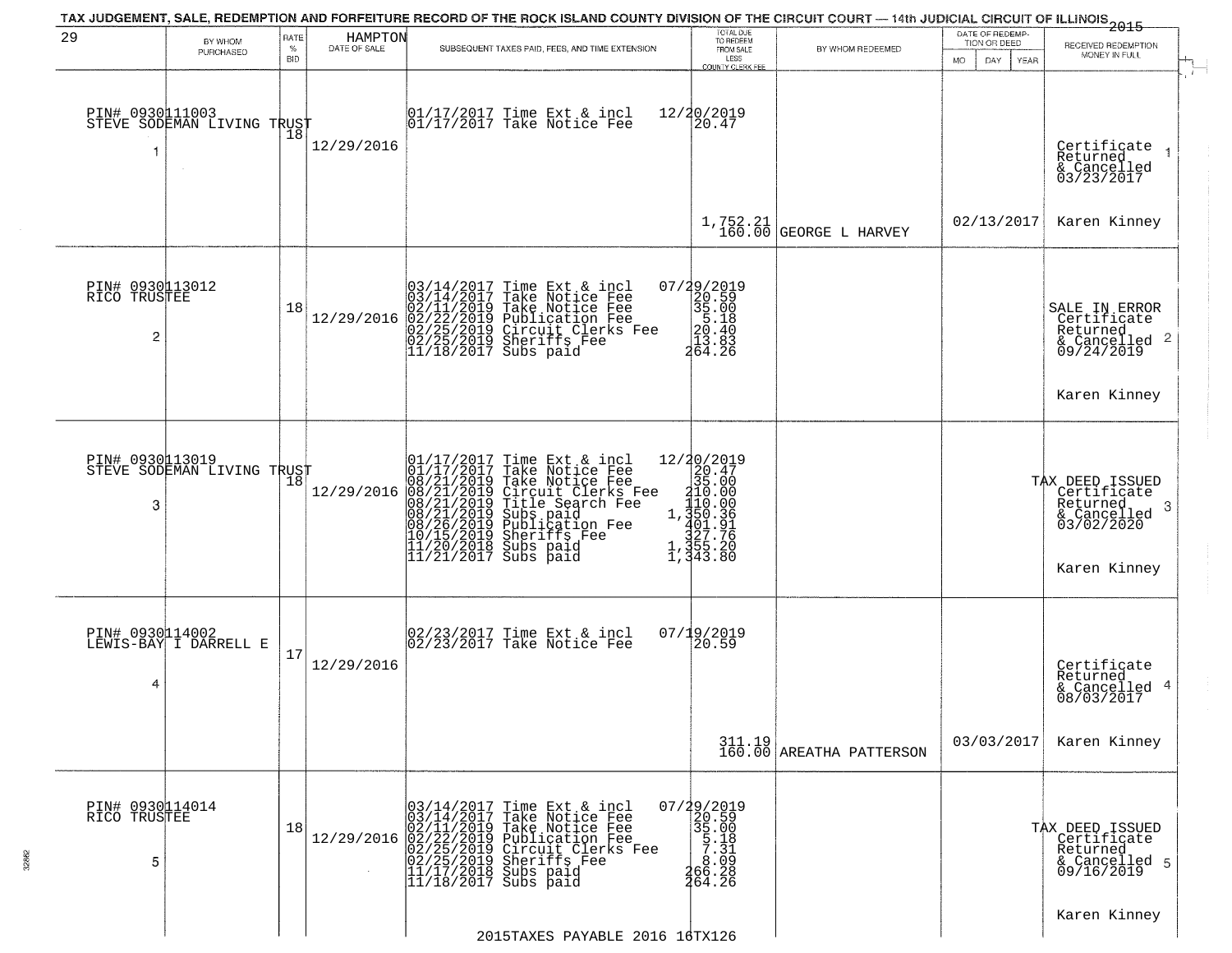| NAME AND ADDRESS<br>LEGAL DESCRIPTION                                                      |                                                                |                                     | BACK TAX             | <b>BACK TAX</b>           | <b>TOTAL BACK</b>        | AMOUNT<br>FOR WHICH |                                                                 | INTEREST PAYMENT FUND | 2015    |
|--------------------------------------------------------------------------------------------|----------------------------------------------------------------|-------------------------------------|----------------------|---------------------------|--------------------------|---------------------|-----------------------------------------------------------------|-----------------------|---------|
| 30<br>TAXPAYER NO.<br>PARCEL NO.<br>ACRES                                                  | HAMPTON                                                        | A-BACK TAX<br>FORFEITED<br>PRIOR TO | FORFEITED<br>PENALTY | FORFEITED<br>INTEREST AND | TAX PENALTY<br>AND COSTS | <b>JUDGEMENT</b>    | $\begin{array}{c} \text{CERTIFICATE} \\ \text{NO.} \end{array}$ | INDEMNITY FUND        |         |
| ASSESSED VALUATION FOR TAXES                                                               | TAX DUE<br>INT DUE                                             | 2014                                | <b>ACCRUED</b>       | COST ACCRUED              | <b>ACCRUED</b>           | IS ASKED            |                                                                 | COST OF SALE          |         |
| POLK GEOFFREY ATTY AT LAW WE<br>222 W ONTARIO SUITE 320<br>CHICAGO IL 60654                | 1ST<br>18T<br><del>511.97<sub>2NG</sub> 53.76</del>            |                                     |                      |                           |                          |                     |                                                                 |                       |         |
| LOT 4 & 5 BLOCK 131<br>NEW SHOPS ADD                                                       | <u>38.40</u><br>511.97<br>3RD<br>511.97<br>-30 - 72            |                                     |                      |                           |                          |                     | 137                                                             | 60.00<br>20.00        |         |
| TO TOWN OF EAST MOLINE<br>1955                                                             | 511.97<br>15.36                                                |                                     |                      |                           |                          |                     |                                                                 | 4.00                  |         |
| $175 - 11 - 00$<br>$06 - 32$<br>PIN# 0930114015<br>19,072                                  | 10.00<br>TOTAL DUE-TAXES, INT. COST<br>2,196.12                |                                     |                      |                           |                          | 2196.12             |                                                                 | 10.00                 | 2290.12 |
| TORRES CRISTIAN<br>1510 8TH AVE                                                            | 592.96<br><u>62.23</u><br><sup>5</sup> মান                     |                                     |                      |                           |                          |                     |                                                                 |                       |         |
| 61244<br>EAST MOLINE IL<br>LOT 27 BLOCK 130                                                | 592.96<br>44.45<br>3RD<br>38D                                  |                                     |                      |                           |                          |                     |                                                                 | 60.00                 |         |
| NEW SHOPS ADD TO TOWN<br>OF EAST MOLINE                                                    | 35.56<br>592.96<br>592.96<br>17.78<br>PUBLICATION COST         |                                     |                      |                           |                          |                     | 138                                                             | 20.00                 |         |
| $175 - 04 - 00$<br>1948<br>$06 - 32$<br>PIN# 0930116016                                    | 10.00<br>TOTAL DUE-TAXES, INT. COST                            |                                     |                      |                           |                          |                     |                                                                 | 4.00                  |         |
| 22,089                                                                                     | 2,541.86<br>1ST<br>isT<br>$-294.67$<br><u>، 30.9</u>           |                                     |                      |                           |                          | 2541.86             |                                                                 | 10.00                 | 2635.86 |
| SANDOVAL CIRILA<br>1552 8TH AVE<br>EAST MOLINE IL<br>61244                                 | 2ND<br>294.67<br>22.10<br>3RD<br>3RD                           |                                     |                      |                           |                          |                     |                                                                 | 60.00                 |         |
| W 20FT LOT 18 & E. 34FT<br>LOT 19 BLOCK 130<br>NEW SHOPS ADD TO THE<br>TOWN OF EAST MOLINE | 294.67<br>17.68<br>4TH<br>294.6<br>8.84                        |                                     |                      |                           |                          |                     | 139                                                             | 20.00                 |         |
| $174 - 24 - 20$<br>06-32<br>$1944 - 4$<br>PIN# 0930116023                                  | <b>PUBLICATION COST</b><br>10.00<br>TOTAL OUE-TAXES, INT. COST |                                     |                      |                           |                          |                     |                                                                 | 4.00                  |         |
| 16,977                                                                                     | 1,268.24                                                       |                                     |                      |                           |                          | 1268.24             |                                                                 | 10.00                 | 1362.24 |
| CORTEZ GUILLERMO<br>1702 8TH AVE<br>EAST MOLINE IL<br>61244                                | <u>149.95</u><br>15.75<br>2ND<br>149.95<br>11.25<br>3RD        |                                     |                      |                           |                          |                     |                                                                 | 60.00                 |         |
| LOT 13 BLOCK 133<br>NEW SHOPS ADD TO TOWN<br>OF EAST MOLINE                                | 3RD<br>149.95<br>9.00<br>4TH<br>$4.50^{8}$<br>149.95           |                                     |                      |                           |                          |                     | 140                                                             | 20.00                 |         |
| $176 - 08 - 00$<br>1974<br>06-32<br>PIN# 0930116026<br>$\sim 100$                          | "UBLICA HUN CUS<br>10.00                                       |                                     |                      |                           |                          |                     |                                                                 | 4.00                  |         |
| 11,586                                                                                     | TOTAL DUE-TAXES, INT. COST<br>650.30<br>1ST                    |                                     |                      |                           |                          | 650.30              |                                                                 | 10.00                 | 744.30  |
| CAGE & PROPERTIES LLC<br>1326 16TH ST<br>61265<br>MOLINE IL                                | 329.54<br>34.58<br>2ND<br>2ND<br>329.54 24.70                  |                                     |                      |                           |                          |                     |                                                                 | 60.00                 |         |
| LOT 20 BLOCK 121<br>NEW SHOPS ADD TO TOWN<br>OF EAST MOLINE                                | 3RD<br>חחי<br>329.54<br>19.76<br>4TH                           |                                     |                      |                           |                          |                     | 141                                                             | 20.00                 |         |
| $166 - 14 - 00$<br>1761<br>$06 - 32$<br>PIN# 0930119020                                    | $9.88^{8}$<br>329.54<br>PUBLICATION COST<br>10.00              |                                     |                      |                           |                          |                     |                                                                 | 4.00                  |         |
| 12,276                                                                                     | TOTAL DUE-TAXES, INT. COST<br>1,417.08                         |                                     |                      |                           |                          | 1417.08             |                                                                 | 10.00                 | 1511.08 |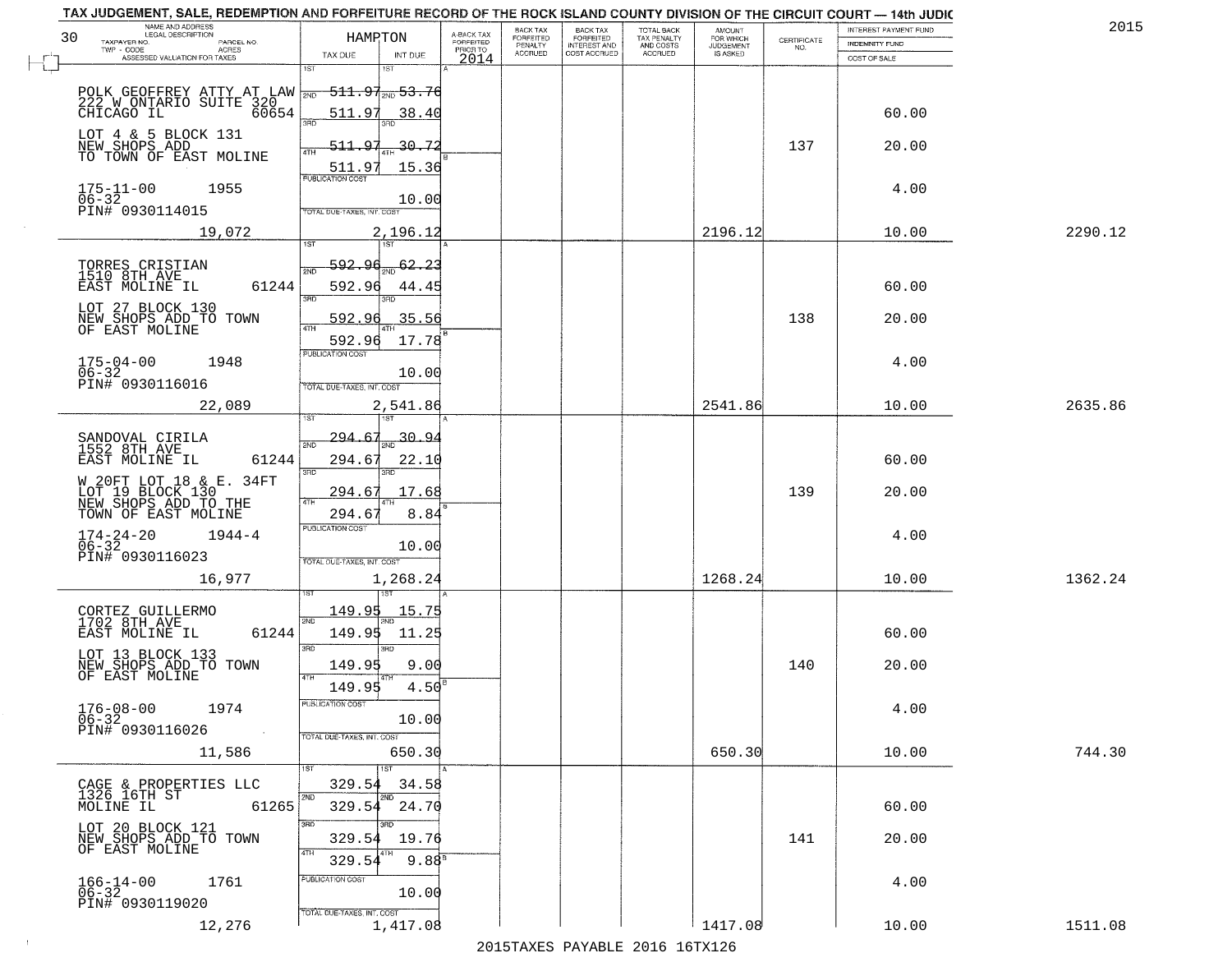| 30                                       | BY WHOM<br>PURCHASED                          | RATE<br>$\%$<br>BID | HAMPTON<br>DATE OF SALE | TAX JUDGEMENT, SALE, REDEMPTION AND FORFEITURE RECORD OF THE ROCK ISLAND COUNTY DIVISION OF THE CIRCUIT COURT — 14th JUDICIAL CIRCUIT OF ILLINOIS 2015<br>SUBSEQUENT TAXES PAID, FEES, AND TIME EXTENSION                                           | TOTAL DUE<br>TO REDEEM<br>FROM SALE<br>LESS<br>COUNTY CLERK FEE                             | BY WHOM REDEEMED                      | DATE OF REDEMP-<br>TION OR DEED<br><b>MO</b><br>DAY<br><b>YEAR</b> | RECEIVED REDEMPTION<br>MONEY IN FULL                                                                                  |
|------------------------------------------|-----------------------------------------------|---------------------|-------------------------|-----------------------------------------------------------------------------------------------------------------------------------------------------------------------------------------------------------------------------------------------------|---------------------------------------------------------------------------------------------|---------------------------------------|--------------------------------------------------------------------|-----------------------------------------------------------------------------------------------------------------------|
| PIN# 0930114015<br>TMI<br>-1             | $\sim 10^{-1}$                                | 02                  |                         | 06/05/2019 Time Ext & incl<br>02/27/2017 Take Notice Fee<br>12/29/2016 06/14/2019 Take Notice Fee<br>12/29/2016 06/14/2019 Circuit Clerks Fee<br>06/21/2019 Subs paid<br>06/21/2019 Title Search Fee<br>06/21/2019 Publication Fee<br>06/25/2019 Sh | 10/17/2019<br>20.590<br>300.000<br>2.329.340<br>2.329.340<br>192.066<br>174.688<br>2.352.68 |                                       |                                                                    | 1                                                                                                                     |
| PIN# 0930116016<br>TMI<br>2              |                                               | 03                  | 12/29/2016              | 02/27/2017 Time Ext & incl<br>02/27/2017 Take Notice Fee                                                                                                                                                                                            | 09/20/2019<br>20.59                                                                         |                                       |                                                                    | Certificate<br>Returned<br>$\begin{array}{c}\text{scum} \\ \text{6} \text{Cancelled} \\ \text{05/23/2017}\end{array}$ |
|                                          |                                               |                     |                         |                                                                                                                                                                                                                                                     | 2,735.53<br>160.00                                                                          | CRISTIAN TORRES                       | 03/03/2017                                                         | Karen Kinney                                                                                                          |
| PIN# 0930116023<br>3                     | STEVE SODEMAN LIVING TRUST                    |                     | 12/29/2016              | $\begin{array}{ccc}  01/17/2017 \text{ Time} & \text{Ext} & \text{incl} \\  01/17/2017 \text{ Take Notice } \text{Fe} \end{array}$                                                                                                                  | 12/20/2019<br>20.47                                                                         |                                       |                                                                    | Certificate<br>Returned<br>-3<br>& Cancelled<br>04/04/2018                                                            |
|                                          |                                               |                     |                         |                                                                                                                                                                                                                                                     | 1,464.44<br>160.00                                                                          | CIRILA SANDOVAL                       | 03/12/2018                                                         | Karen Kinney                                                                                                          |
| PIN# 0930116026<br>REALTAX DEV LT'D<br>4 |                                               | 07                  | 12/29/2016              | $ 01/25/2017$ Time Ext & incl<br>$ 02/08/2017$ Take Notice Fee                                                                                                                                                                                      | $07/01/2019$<br>20.59                                                                       |                                       |                                                                    | Certificate<br>Returned<br>& Cancelled 4<br>05/23/2017                                                                |
|                                          |                                               |                     |                         |                                                                                                                                                                                                                                                     |                                                                                             | 816.99 <br>160.00 ALTAGRACIA SAGUILAN | 04/10/2017                                                         | Karen Kinney                                                                                                          |
| 5                                        | PIN# 0930119020<br>STEVE SODEMAN LIVING TRUST |                     |                         | r (01/17/2017 Time Ext & incl<br>01/17/2017 Take Notice Fee<br>12/29/2016 11/21/2017 Subs paid<br>12/29/2016 11/21/2017 Subs paid                                                                                                                   | 12/20/2019<br>1,482.92<br>1,482.92<br>1,470.18                                              |                                       |                                                                    | Certificate<br>Returned<br>& Cancelled 5<br>03/07/2019                                                                |
|                                          |                                               |                     |                         |                                                                                                                                                                                                                                                     |                                                                                             | 6,375.41 CAGE & PROPERTIES $\mu$ LC   | 01/25/2019                                                         | Karen Kinney                                                                                                          |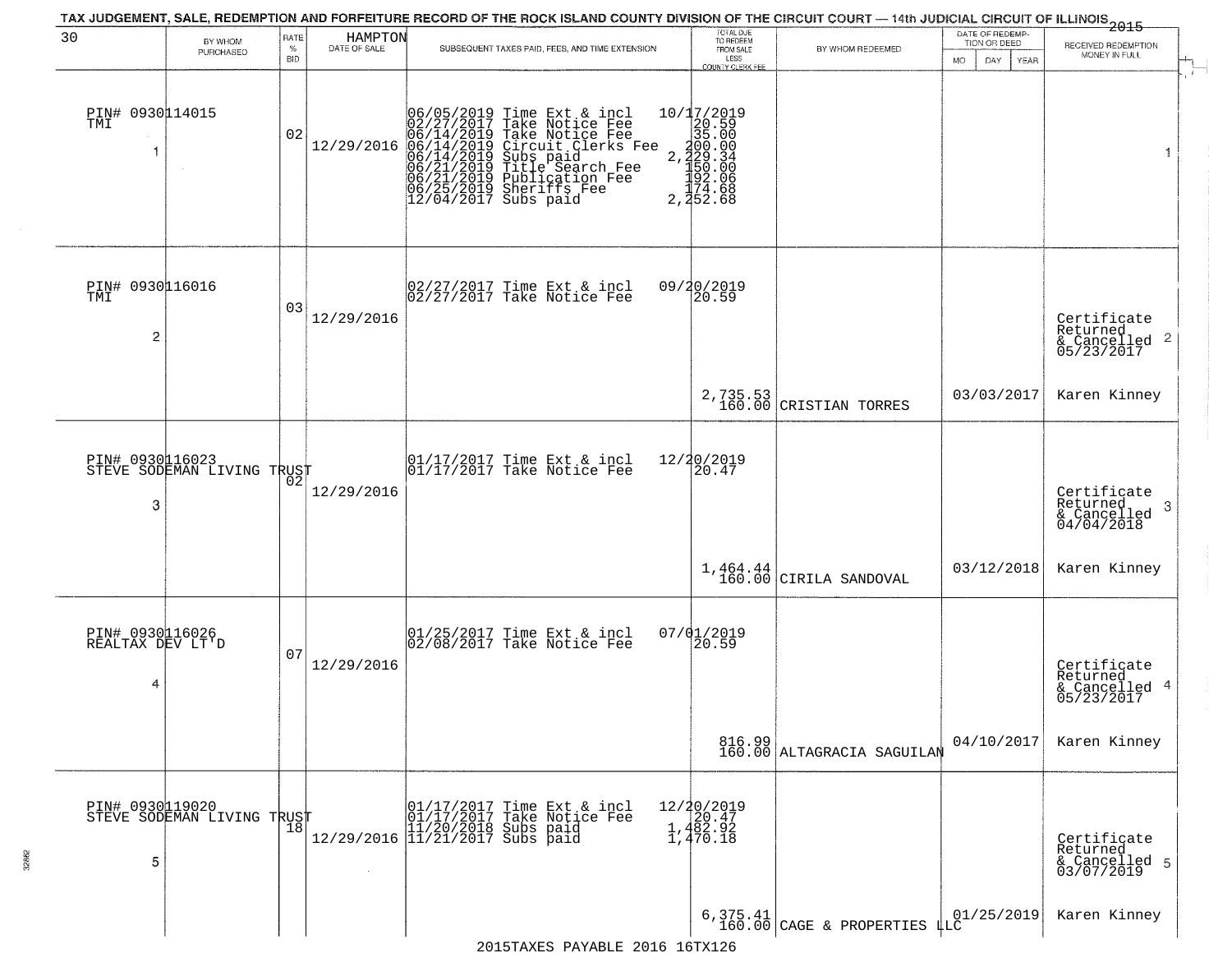| NAME AND ADDRESS<br>LEGAL DESCRIPTION                                      | HAMPTON                                                 |                                     | BACK TAX<br>FORFEITED | <b>BACK TAX</b>           | <b>TOTAL BACK</b>        | AMOUNT<br>FOR WHICH |                    | INTEREST PAYMENT FUND | 2015    |
|----------------------------------------------------------------------------|---------------------------------------------------------|-------------------------------------|-----------------------|---------------------------|--------------------------|---------------------|--------------------|-----------------------|---------|
| 31<br>TAXPAYER NO.<br>PARCEL NO.<br>TWP - CODE<br>ACRES                    |                                                         | A-BACK TAX<br>FORFEITED<br>PRIOR TO | PENALTY               | FORFEITED<br>INTEREST AND | TAX PENALTY<br>AND COSTS | <b>JUDGEMENT</b>    | CERTIFICATE<br>NO. | <b>INDEMNITY FUND</b> |         |
| ASSESSED VALUATION FOR TAXES                                               | TAX DUE<br>INT DUE<br>1ST                               | 2014                                | <b>ACCRUED</b>        | COST ACCRUED              | <b>ACCRUED</b>           | IS ASKED            |                    | COST OF SALE          |         |
| OSBURN ROBERT L/NONNIE                                                     | 1ST<br>$57.21_{200}$<br>- <del>6.02</del><br>2ND        |                                     |                       |                           |                          |                     |                    |                       |         |
| 1516 9TH AVE<br>EAST MOLINE IL<br>61244<br>LOT 27 BLOCK 129                | 57.21<br>4.30<br>3RD<br>חחז                             |                                     |                       |                           |                          |                     |                    | 60.00                 |         |
| NEW SHOPS ADD TO TOWN<br>OF EAST MOLINE                                    | $57 - 21$<br>4TH<br>1.72<br>57.21                       |                                     |                       |                           |                          |                     | 142                | 20.00                 |         |
| $174 - 02 - 00$<br>06-32<br>1924<br>PIN# 0930120004                        | PUBLICATION COST<br>10.00<br>TOTAL DUE-TAXES, INT. COST |                                     |                       |                           |                          |                     |                    | 4.00                  |         |
| 11,497                                                                     | 254.32<br>1ST<br>1ST                                    |                                     |                       |                           |                          | 254.32              |                    | 10.00                 | 348.32  |
|                                                                            |                                                         |                                     |                       |                           |                          |                     |                    |                       |         |
| MCBRIDE QUITMAN<br>1524 9TH AVE<br>61244<br>EAST MOLINE IL                 | 2ND<br>2ND<br>3BD<br>3RD                                |                                     |                       |                           |                          |                     |                    | 60.00                 |         |
| LOTS 24-25-26 BLOCK 129<br>NEW SHOPS ADD TO TOWN<br>OF EAST MOLINE LOTS 25 | 21.72<br>361.97                                         |                                     |                       |                           |                          |                     | 143                | 20.00                 |         |
| $174 - 01 - 00$<br>1923                                                    | 361.97<br>10.86<br>PUBLICATION COST                     |                                     |                       |                           |                          |                     |                    | 4.00                  |         |
| $06 - 32$<br>PIN# 0930120015                                               | 10.00<br>TOTAL DUE-TAXES, INT. COST                     |                                     |                       |                           |                          |                     |                    |                       |         |
| 24,484                                                                     | 766.52<br>is T                                          |                                     |                       |                           |                          | 766.52              |                    | 10.00                 | 860.52  |
|                                                                            | 155.99<br>16.<br>3٤                                     |                                     |                       |                           |                          |                     |                    |                       |         |
| SEABOLT JOHN D<br>1022 13TH ST<br>EAST MOLINE IL<br>61244                  | 2ND<br>155.99<br>11.70<br>3BD<br>3RD                    |                                     |                       |                           |                          |                     |                    | 60.00                 |         |
| LOT 9 BLOCK 122<br>NEW SHOPS ADD TO TOWN<br>OF EAST MOLINE LOTS 8          | 155.99<br>9.36<br>4TH                                   |                                     |                       |                           |                          |                     | 144                | 20.00                 |         |
|                                                                            | 155.99<br>4.68<br><b>PUBLICATION COST</b>               |                                     |                       |                           |                          |                     |                    |                       |         |
| $167 - 15 - 00$<br>06-32<br>1785<br>PIN# 0930121004                        | 10.00<br>TOTAL OUE-TAXES, INT. COST                     |                                     |                       |                           |                          |                     |                    | 4.00                  |         |
| 16,811                                                                     | 676.08                                                  |                                     |                       |                           |                          | 676.08              |                    | 10.00                 | 770.08  |
| POLK GEOFFREY ATTY AT LAW<br>222 W ONTARIO SUITE 320                       | 203.18<br>21.35<br>2ND                                  |                                     |                       |                           |                          |                     |                    |                       |         |
| CHICAGO IL<br>60654                                                        | 203.18<br>15.25<br>3RD<br>3RD                           |                                     |                       |                           |                          |                     |                    | 60.00                 |         |
| LOT 27 BLOCK 122<br>NEW SHOPS ADD TO TOWN<br>OF EAST MOLINE                | 12.20<br>203.18<br>4TH                                  |                                     |                       |                           |                          |                     | 145                | 20.00                 |         |
| $168 - 10 - 00$<br>1802                                                    | 6.10<br>203.18<br>"UBLICA HUN CUS                       |                                     |                       |                           |                          |                     |                    | 4.00                  |         |
| $06 - 32$<br>PIN# 0930121016<br>$\sim 100$                                 | 10.00<br>TOTAL DUE-TAXES, INT. COST                     |                                     |                       |                           |                          |                     |                    |                       |         |
| 7,569                                                                      | 877.62<br>1ST                                           |                                     |                       |                           |                          | 877.62              |                    | 10.00                 | 971.62  |
| WARD NANCY L<br>416 20TH ST                                                | 29.54<br>281.65                                         |                                     |                       |                           |                          |                     |                    |                       |         |
| 61244<br>EAST MOLINE IL                                                    | 2ND<br>2ND<br>281.65 21.10                              |                                     |                       |                           |                          |                     |                    | 60.00                 |         |
| SUPVR ASST MAP<br>LOT 206 SHEET 61<br>HENRY MC NEALS SUBD                  | 3RD<br>16.88<br>281.65<br>4TH                           |                                     |                       |                           |                          |                     | 146                | 20.00                 |         |
| 1356                                                                       | 281.65<br>$8.44^{\circ}$<br>PUBLICATION COST            |                                     |                       |                           |                          |                     |                    | 4.00                  |         |
| $144 - 08 - 00$<br>$06 - 32$<br>PIN# 0930200002                            | 10.00<br>TOTAL DUE-TAXES, INT. COST                     |                                     |                       |                           |                          |                     |                    |                       |         |
| 21,492                                                                     | 1,212.56                                                |                                     |                       |                           |                          | 1212.56             |                    | 10.00                 | 1306.56 |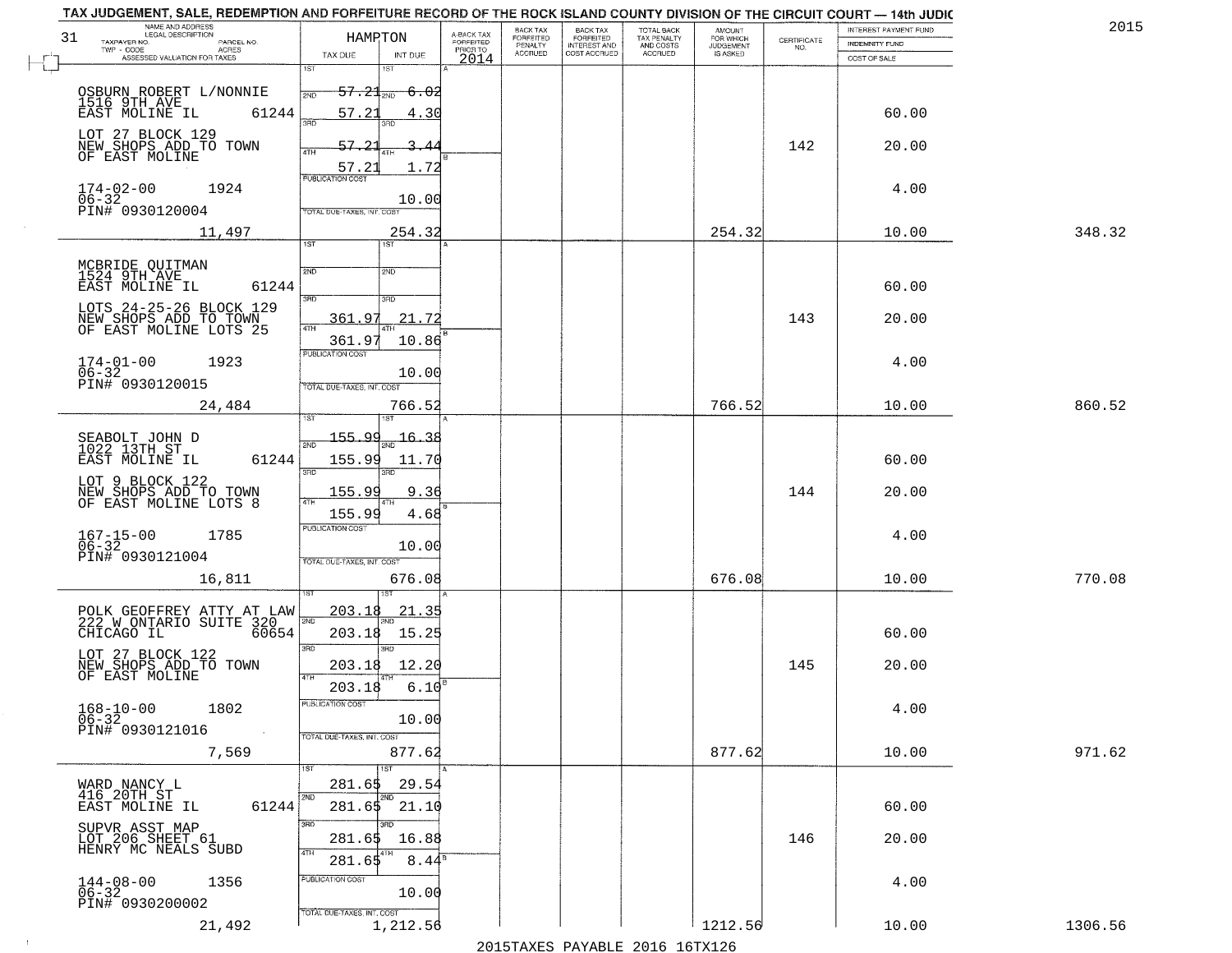| 31                                   | BY WHOM<br>PURCHASED                          | RATE<br>$\%$<br><b>BID</b> | HAMPTON<br>DATE OF SALE | TAX JUDGEMENT, SALE, REDEMPTION AND FORFEITURE RECORD OF THE ROCK ISLAND COUNTY DIVISION OF THE CIRCUIT COURT — 14th JUDICIAL CIRCUIT OF ILLINOIS 2015<br>SUBSEQUENT TAXES PAID, FEES, AND TIME EXTENSION | TOTAL DUE<br>TO REDEEM<br>FROM SALE<br>LESS<br>COUNTY CLERK FEE | BY WHOM REDEEMED                 | DATE OF REDEMP-<br>TION OR DEED<br>MO.<br>DAY<br><b>YEAR</b> | RECEIVED REDEMPTION<br>MONEY IN FULL                       |
|--------------------------------------|-----------------------------------------------|----------------------------|-------------------------|-----------------------------------------------------------------------------------------------------------------------------------------------------------------------------------------------------------|-----------------------------------------------------------------|----------------------------------|--------------------------------------------------------------|------------------------------------------------------------|
|                                      | PIN# 0930120004<br>STEVE SODEMAN LIVING TRUST | 18                         | 12/29/2016              | 01/17/2017 Time Ext & incl<br>01/17/2017 Take Notice Fee<br>11/20/2018 Subs paid                                                                                                                          | 12/20/2019<br>20.47<br>266.40                                   |                                  |                                                              | Certificate<br>Returned<br>& Cancelled<br>05/09/2019       |
|                                      |                                               |                            |                         |                                                                                                                                                                                                           | 980.65<br>160.00                                                | ROBERT/NONNIE OSBURN             | 04/24/2019                                                   | Karen Kinney                                               |
| PIN# 0930120015<br>2                 | STEVE SODEMAN LIVING TRUST                    |                            | 12/29/2016              | $\begin{array}{ccc}  01/17/2017 \text{ Time} & \text{Ext} & \text{incl} \\  01/17/2017 \text{ Take Notice } \text{Fe} \end{array}$                                                                        | 12/20/2019<br>20.47                                             |                                  |                                                              | Certificate<br>Returned<br>& Cancelled 2<br>05/23/2017     |
|                                      |                                               |                            |                         |                                                                                                                                                                                                           |                                                                 | 889.60<br>160.00 CORELOGIC       | 03/22/2017                                                   | Karen Kinney                                               |
| 3                                    | PIN# 0930121004<br>STEVE SODEMAN LIVING TRUST | Ίõ                         | 12/29/2016              | $\begin{array}{ccc}  01/17/2017 \text{ Time} & \text{Ext} & \text{incl} \\  01/17/2017 \text{ Take Notice } \text{Fe} \end{array}$                                                                        | 12/20/2019<br>20.47                                             |                                  |                                                              | Certificate<br>Returned<br>-3<br>& Cancelled<br>05/23/2017 |
|                                      |                                               |                            |                         |                                                                                                                                                                                                           |                                                                 | 929.16<br>160.00 CORELOGIC       | 04/06/2017                                                   | Karen Kinney                                               |
| PIN# 0930121016<br>RICO TRUSTEE<br>4 |                                               | 18                         | 12/29/2016              | $\begin{bmatrix} 03/14/2017 \\ 03/14/2017 \end{bmatrix}$ Time Ext & incl                                                                                                                                  | $07/29/2019$<br>20.59                                           |                                  |                                                              | Certificate<br>Returned<br>& Cancelled 4<br>05/23/2017     |
|                                      |                                               |                            |                         |                                                                                                                                                                                                           |                                                                 | 1,167.10<br>160.00 GEOFFREY POLK | 04/03/2017                                                   | Karen Kinney                                               |
| 5                                    | PIN# 0930200002<br>STEVE SODEMAN LIVING TRUST |                            | 12/29/2016              | 01/17/2017 Time Ext & incl<br>01/17/2017 Take Notice Fee                                                                                                                                                  | 12/20/2019<br>20.47                                             |                                  |                                                              | Certificate<br>Returned<br>& Cancelled 5<br>05/23/2017     |
|                                      |                                               |                            |                         |                                                                                                                                                                                                           |                                                                 | 1,353.16<br>160.00 NANCY WARD    | 04/25/2017                                                   | Karen Kinney                                               |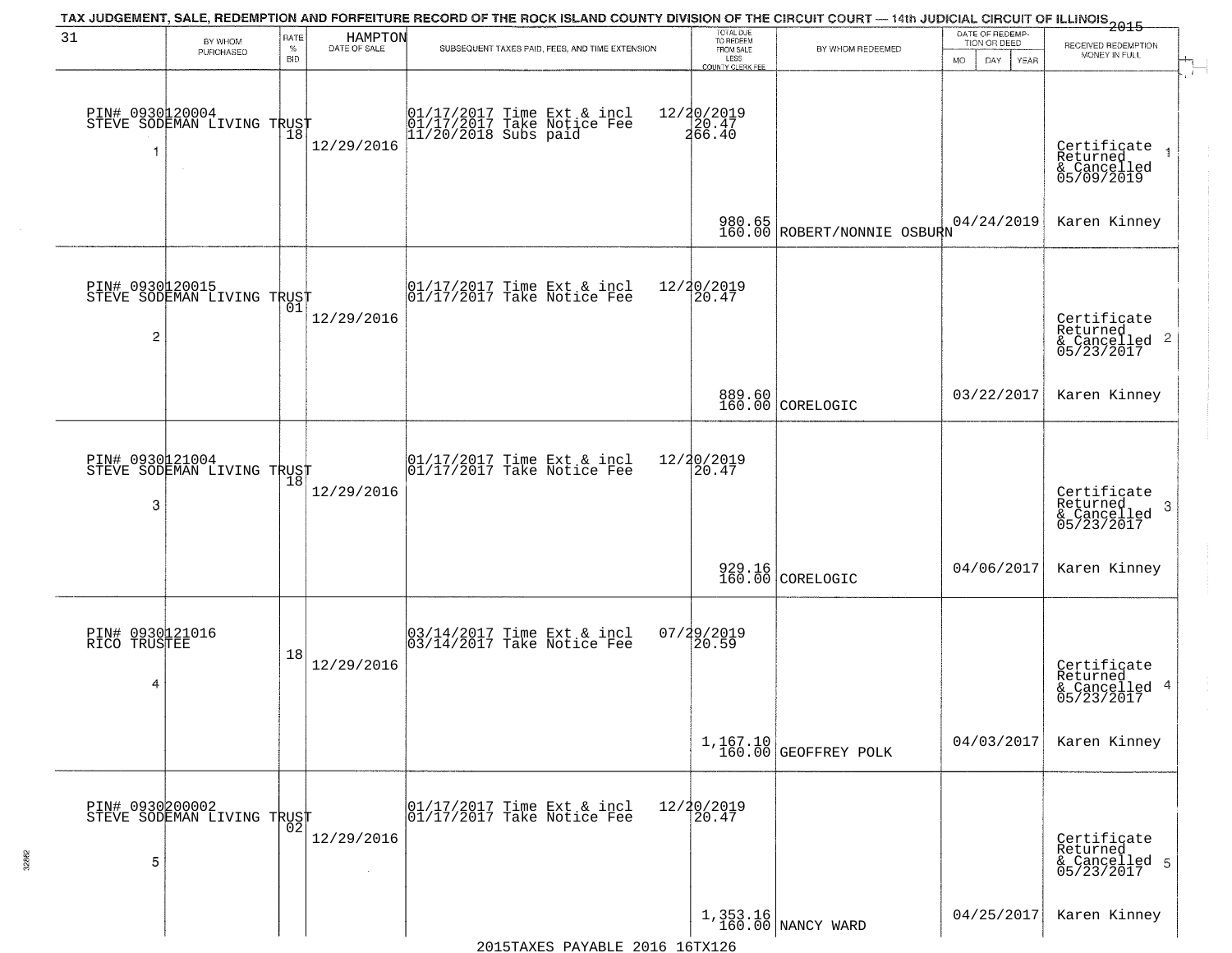| NAME AND ADDRESS<br>LEGAL DESCRIPTION                                                                                                 |                                                                                                                                                     |                                     | BACK TAX             | <b>BACK TAX</b>           | TOTAL BACK<br>TAX PENALTY<br>AND COSTS | AMOUNT<br>FOR WHICH |                                                                 | INTEREST PAYMENT FUND | 2015    |
|---------------------------------------------------------------------------------------------------------------------------------------|-----------------------------------------------------------------------------------------------------------------------------------------------------|-------------------------------------|----------------------|---------------------------|----------------------------------------|---------------------|-----------------------------------------------------------------|-----------------------|---------|
| 32<br>TAXPAYER NO.<br>PARCEL NO.<br>ACRES                                                                                             | HAMPTON                                                                                                                                             | A-BACK TAX<br>FORFEITED<br>PRIOR TO | FORFEITED<br>PENALTY | FORFEITED<br>INTEREST AND |                                        | <b>JUDGEMENT</b>    | $\begin{array}{c} \text{CERTIFICATE} \\ \text{NO.} \end{array}$ | INDEMNITY FUND        |         |
| ASSESSED VALUATION FOR TAXES                                                                                                          | TAX DUE<br>INT DUE                                                                                                                                  | 2014                                | <b>ACCRUED</b>       | COST ACCRUED              | <b>ACCRUED</b>                         | IS ASKED            |                                                                 | COST OF SALE          |         |
| WARD NANCY L<br>416 20TH ST<br>61244<br>EAST MOLINE IL<br>SUPVR ASST MAP                                                              | 1ST<br>$-55.46_{200}$<br><del>5.8</del> 1<br>55.46<br>4.15<br>55.46<br>-32                                                                          |                                     |                      |                           |                                        |                     | 147                                                             | 60.00<br>20.00        |         |
| LOT 207 SHEET 61<br>HENRY MC NEALS SUBD<br>$144 - 08 - 60$<br>06-32<br>$1356 - 3$<br>PIN# 0930200003<br>2,066                         | <u>55.46</u><br>1.66<br><b>PUBLICATION COST</b><br>10.00<br>TOTAL DUE-TAXES, INT. COST<br>246.78                                                    |                                     |                      |                           |                                        | 246.78              |                                                                 | 4.00<br>10.00         | 340.78  |
|                                                                                                                                       |                                                                                                                                                     |                                     |                      |                           |                                        |                     |                                                                 |                       |         |
| HARMS DONALD W<br>1503 STATE AVE<br>61256<br>HAMPTON IL<br>SUPVR ASST MAP<br>LOT 211 SHEET 61<br>HENRY MC NEALS SUBD                  | $\frac{43.19}{200}$<br><u>411.49</u><br>411.49<br>30.85<br>3RD<br>3RD<br>24.68<br>411.49<br>$\overline{47H}$<br>12.34<br>411.49<br>PUBLICATION COST |                                     |                      |                           |                                        |                     | 148                                                             | 60.00<br>20.00        |         |
| $144 - 11 - 00$<br>$1356 - A$<br>$06 - 32$                                                                                            | 10.00                                                                                                                                               |                                     |                      |                           |                                        |                     |                                                                 | 4.00                  |         |
| PIN# 0930200006<br>15,329                                                                                                             | TOTAL DUE-TAXES, INT. COST<br>1,767.02<br>isT<br>187                                                                                                |                                     |                      |                           |                                        | 1767.02             |                                                                 | 10.00                 | 1861.02 |
| OCHOA CARMEN<br>2007 3Y AVE<br>EAST MOLINE IL<br>61244<br>LOT 3                                                                       | $-261.57$<br>27.<br>2ND<br>261.57<br>19.60<br>3RD<br>3RD                                                                                            |                                     |                      |                           |                                        |                     |                                                                 | 60.00                 |         |
| C O ARNESCHIELDS 1ST ADD<br>TO PLEASANT VIEW                                                                                          | 261.57<br>15.68<br>4TH<br>261.57<br>7.84                                                                                                            |                                     |                      |                           |                                        |                     | 149                                                             | 20.00                 |         |
| $146 - 16 - 00$<br>06-32<br>1392<br>PIN# 0930201006                                                                                   | <b>PUBLICATION COST</b><br>10.00<br>TOTAL OUE-TAXES, INT. COST                                                                                      |                                     |                      |                           |                                        |                     |                                                                 | 4.00                  |         |
| 9,744                                                                                                                                 | 1,126.84                                                                                                                                            |                                     |                      |                           |                                        | 1126.84             |                                                                 | 10.00                 | 1220.84 |
| SCOTT JUDITH A<br>17919 RTE 5 & 92<br>EAST MOLINE IL<br>61244<br>LOT 21 BLOCK 5<br>DONAHOO AND COSNERS 1ST<br>ADD TO TOWN OF EAST MOL | 5.39<br>51.4<br>2ND<br>51.43<br>3.85<br>3RD<br>3RD<br>3.08<br>51.43                                                                                 |                                     |                      |                           |                                        |                     | 150                                                             | 60.00<br>20.00        |         |
| $151-07-00$<br>06-32<br>1480<br>PIN# 0930203006<br>$\sim 100$                                                                         | 4TH<br>1.54<br>51.43<br>PUBLICATION COS<br>10.00<br>TOTAL DUE-TAXES, INT. COST                                                                      |                                     |                      |                           |                                        |                     |                                                                 | 4.00                  |         |
| 12,916                                                                                                                                | 229.58                                                                                                                                              |                                     |                      |                           |                                        | 229.58              |                                                                 | 10.00                 | 323.58  |
| TINGLE SHARON Y<br>PO BOX 6382<br>ROCK ISLAND IL<br>61204                                                                             | 1ST<br>45.18<br>4.76<br>2ND<br>2ND<br>45.18<br>3.40<br>3HD                                                                                          |                                     |                      |                           |                                        |                     |                                                                 | 60.00                 |         |
| LOT 8 EXC S 146.675 FT<br>G.I. ACRES ADD                                                                                              | 45.18<br>2.72<br>4TH                                                                                                                                |                                     |                      |                           |                                        |                     | 151                                                             | 20.00                 |         |
| $342 - 09 - 01$<br>06-32<br>$5300 - 1$<br>PIN# 0930210006                                                                             | 1.36 <sup>s</sup><br>45.18<br>PUBLICATION COST<br>10.00<br>TOTAL DUE-TAXES, INT. COST                                                               |                                     |                      |                           |                                        |                     |                                                                 | 4.00                  |         |
| 1,683                                                                                                                                 | 202.96                                                                                                                                              |                                     |                      |                           |                                        | 202.96              |                                                                 | 10.00                 | 296.96  |

 $\sim 10^{-1}$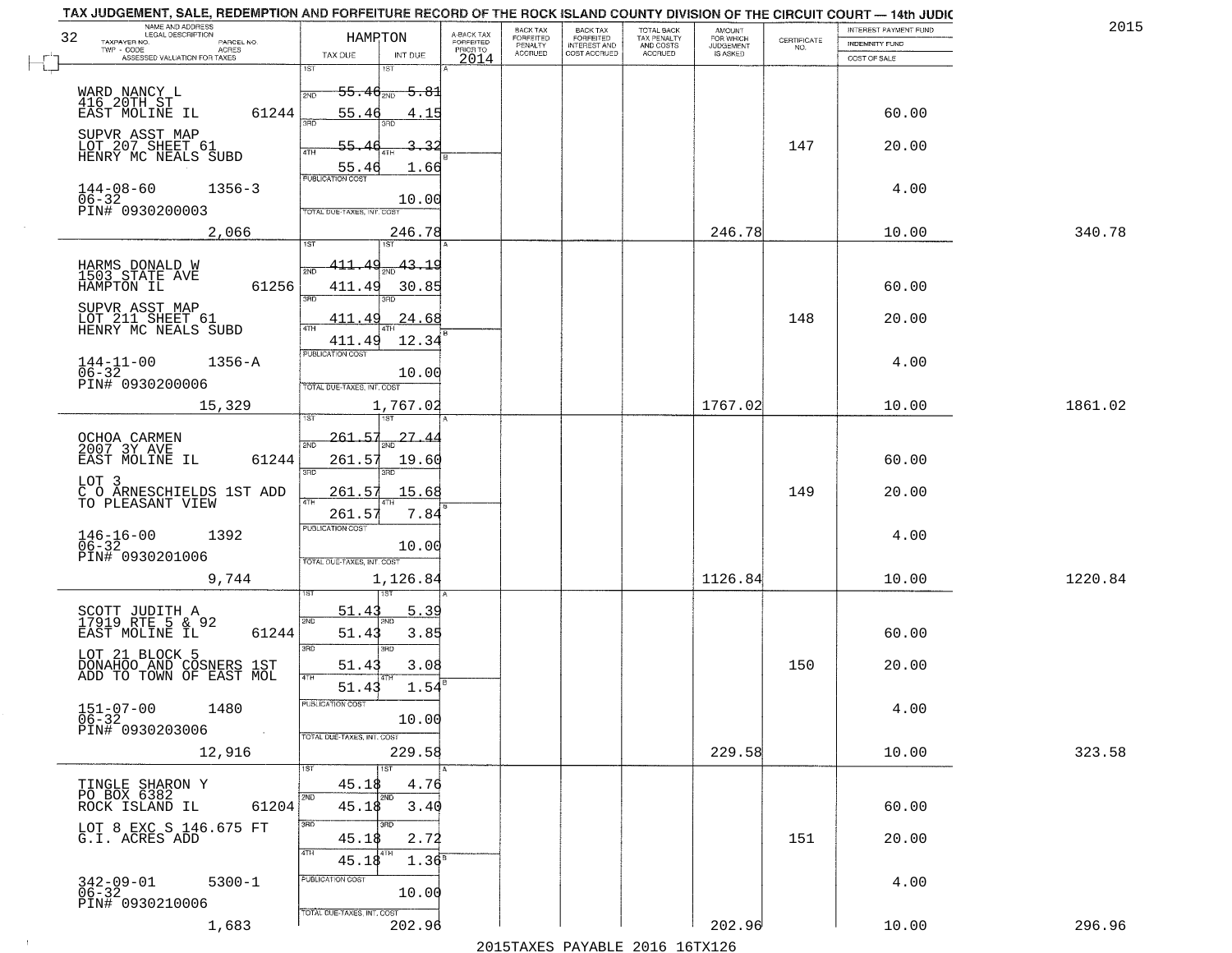|                                          |                                                   |                            |                         | TAX JUDGEMENT, SALE, REDEMPTION AND FORFEITURE RECORD OF THE ROCK ISLAND COUNTY DIVISION OF THE CIRCUIT COURT — 14th JUDICIAL CIRCUIT OF ILLINOIS<br>2015 - 1992 - 1992 - 1993 - 1994 - 1994 - 1994 - 1994 - 1995 - 1994 - 1995                                                                                                                                     |                                                                                                                            |                                                                |                                                        |                                                                                              |
|------------------------------------------|---------------------------------------------------|----------------------------|-------------------------|---------------------------------------------------------------------------------------------------------------------------------------------------------------------------------------------------------------------------------------------------------------------------------------------------------------------------------------------------------------------|----------------------------------------------------------------------------------------------------------------------------|----------------------------------------------------------------|--------------------------------------------------------|----------------------------------------------------------------------------------------------|
| 32                                       | BY WHOM<br>PURCHASED                              | RATE<br>$\%$<br><b>BID</b> | HAMPTON<br>DATE OF SALE | SUBSEQUENT TAXES PAID, FEES, AND TIME EXTENSION                                                                                                                                                                                                                                                                                                                     | TOTAL DUE<br>TO REDEEM<br>FROM SALE<br>LESS<br>COUNTY CLERK FEE                                                            | BY WHOM REDEEMED                                               | DATE OF REDEMP-<br>TION OR DEED<br>MO.<br>DAY.<br>YEAR | RECEIVED REDEMPTION<br>MONEY IN FULL                                                         |
| PIN# 0930200003<br>RICO TRUSTEE<br>-1    |                                                   | 18                         |                         | $[03/14/2017 \text{ Time Ext & incl} \newline [03/14/2017 \text{ Take Notice Free} \newline [02/11/2019 \text{ Take Notice Free} \newline [02/11/2019 \text{ Public action Free} \newline [02/22/2019 \text{ Publication Free} \newline [03/05/2019 \text{Sherifts Free} \newline [11/17/2018 \text{ Subs paid} \newline [11/18/2017 \text{ Subs paid} \newline ]]$ | 07/29/2019<br>20.59<br>35.00<br>35.00<br>20.40<br>20.40<br>31.3.83<br>31.1.1.7<br>308.74                                   |                                                                |                                                        | TAX DEED ISSUED<br>  Certificate<br>Returned<br>& Cancelled<br>10/08/2019                    |
|                                          |                                                   |                            |                         |                                                                                                                                                                                                                                                                                                                                                                     |                                                                                                                            |                                                                |                                                        | Karen Kinney                                                                                 |
| PIN# 0930200006<br>TMI<br>$\overline{c}$ |                                                   | 01                         | 12/29/2016              | 02/27/2017 Time Ext & incl<br>02/27/2017 Take Notice Fee                                                                                                                                                                                                                                                                                                            | 09/20/2019<br>20.59                                                                                                        |                                                                |                                                        | Certificate<br>Returned<br>$\frac{1}{6}$ Cancelled 2<br>07/20/2017                           |
|                                          |                                                   |                            |                         |                                                                                                                                                                                                                                                                                                                                                                     |                                                                                                                            | $1,900.22$<br>$160.00$ GOMEZ MAY ATTY                          | 06/06/2017                                             | Karen Kinney                                                                                 |
| PIN# 0930201006<br>3                     | STEVE SODEMAN LIVING TRUST                        | 18                         | 12/29/2016              | 01/17/2017 Time Ext & incl<br>01/17/2017 Take Notice Fee<br>08/21/2019 Take Notice Fee<br>08/21/2019 Circuit Clerks Fee<br>08/21/2019 Title Search Fee<br>08/21/2019 Subs paid<br>10/15/2019 Sheriffs Fee<br>10/15/2019 Sheriffs Fee<br>11/20/2018 Su<br>$ 11/21/2017$ Subs paid                                                                                    | $\begin{smallmatrix} 12/20/2019\\20.47\\215.00\\110.00\\1.351.10\\1.351.120\\355.05\\1.355.96\\1.344.48 \end{smallmatrix}$ |                                                                |                                                        | TAX DEED ISSUED<br>Certificate<br>Returned<br>3<br>& Cancelled<br>03/02/2020<br>Karen Kinney |
| 4                                        | PIN# 0930203006    <br>STEVE SODEMAN LIVING TRUST | 18                         | 12/29/2016              | 01/17/2017 Time Ext & incl<br>01/17/2017 Take Notice Fee                                                                                                                                                                                                                                                                                                            | 12/20/2019<br>20.47                                                                                                        |                                                                |                                                        | Certificate<br>Returned<br>& Cancelled 4<br>07/20/2017                                       |
|                                          |                                                   |                            |                         |                                                                                                                                                                                                                                                                                                                                                                     |                                                                                                                            | $\begin{array}{c} 402.29 \\ 160.00 \end{array}$ JUDITH A SCOTT | 06/07/2017                                             | Karen Kinney                                                                                 |
| PIN# 0930210006<br>5                     | LEWIS-BAY I DARRELL E                             | 18                         | 12/29/2016              | 02/23/2017 Time Ext & incl<br>02/23/2017 Take Notice Fee<br>$12/27/2017$ Subs paid                                                                                                                                                                                                                                                                                  | 07/19/2019<br>20.59<br>238.16                                                                                              |                                                                |                                                        | 5                                                                                            |
|                                          |                                                   |                            |                         | 2015TAXES PAYABLE 2016 16TX126                                                                                                                                                                                                                                                                                                                                      |                                                                                                                            |                                                                |                                                        |                                                                                              |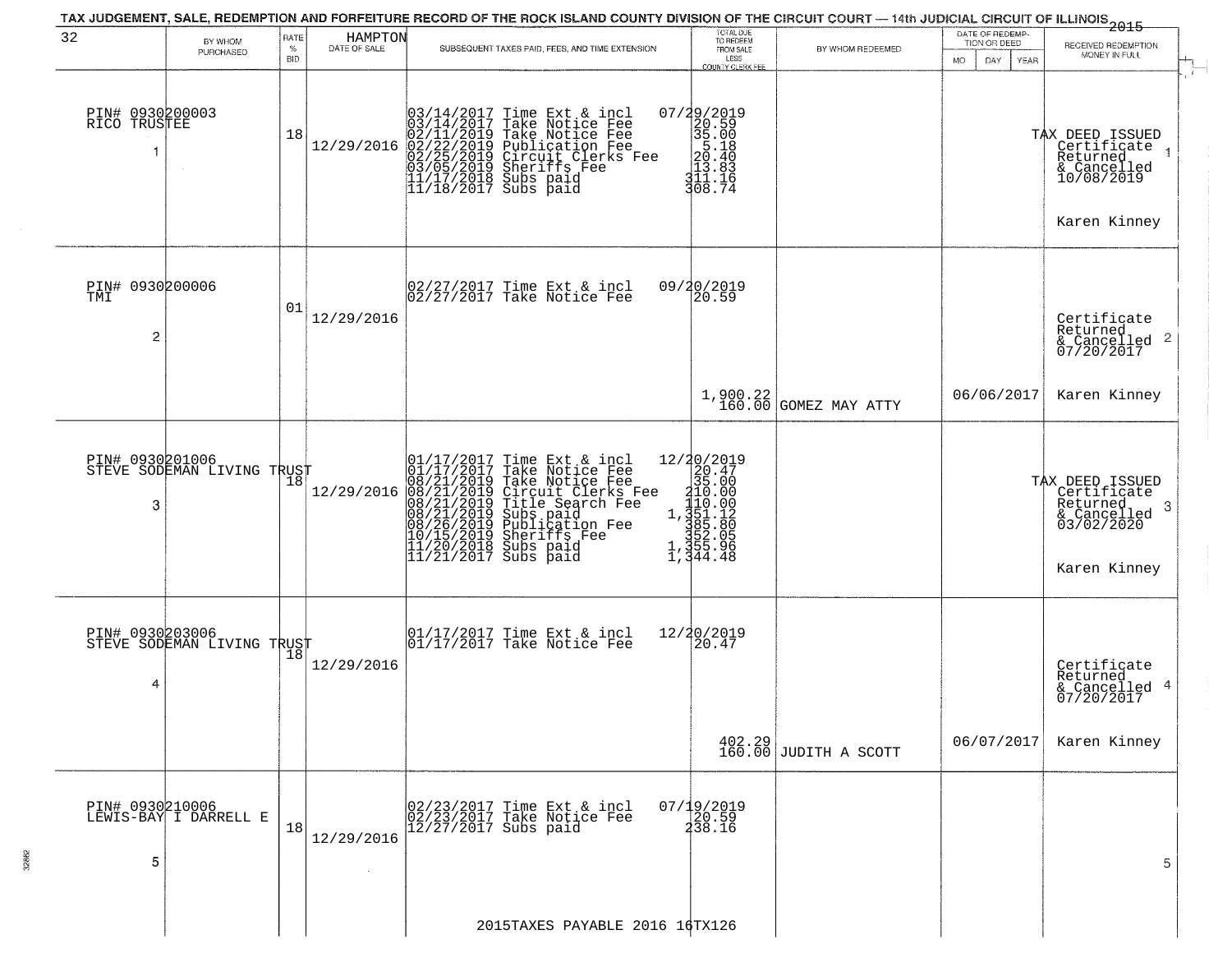| 33 | NAME AND ADDRESS<br>LEGAL DESCRIPTION<br>TAXPAYER NO.<br>PARCEL NO. | HAMRTON                                    | A-BACK TAX<br>FORFEITED | BACK TAX<br>FORFEITED | <b>BACK TAX</b><br><b>FORFEITED</b> | TOTAL BACK<br>TAX PENALTY<br>AND COSTS<br>ACCRUED | <b>AMOUNT</b><br>FOR WHICH<br>JUDGEMENT<br>IS ASKED | $\begin{array}{c} \text{CERTIFICATE} \\ \text{NO.} \end{array}$ | INTEREST PAYMENT FUND<br><b>INDEMNITY FUND</b> | 2015    |
|----|---------------------------------------------------------------------|--------------------------------------------|-------------------------|-----------------------|-------------------------------------|---------------------------------------------------|-----------------------------------------------------|-----------------------------------------------------------------|------------------------------------------------|---------|
|    | $TWP - CODE$<br>ACRES<br>ASSESSED VALUATION FOR TAXES               | TAX DUE<br>INT DUE                         | PRIOR TO<br>2014        | PENALTY<br>ACCRUED    | INTEREST AND<br>COST ACCRUED        |                                                   |                                                     |                                                                 | COST OF SALE                                   |         |
|    |                                                                     | 1ST<br>181                                 |                         |                       |                                     |                                                   |                                                     |                                                                 |                                                |         |
|    | SANGSTER MARTINA E<br>549 27TH ST                                   | 2ND<br>2ND                                 |                         |                       |                                     |                                                   |                                                     |                                                                 |                                                |         |
|    | EAST MOLINE IL<br>61244                                             | 574.22<br>43.05                            |                         |                       |                                     |                                                   |                                                     |                                                                 | 60.00                                          |         |
|    | LOT 3<br>PROVORSE ADD                                               | 574.<br>-34.4                              |                         |                       |                                     |                                                   |                                                     | 152                                                             | 20.00                                          |         |
|    |                                                                     | 4TH<br>574.22<br>17.22                     |                         |                       |                                     |                                                   |                                                     |                                                                 |                                                |         |
|    | $639 - 35 - 00$<br>8284                                             | PUBLICATION COST                           |                         |                       |                                     |                                                   |                                                     |                                                                 | 4.00                                           |         |
|    | $06 - 32$<br>PIN# 0930212003                                        | 10.00<br>TOTAL DUE-TAXES, INT. COST        |                         |                       |                                     |                                                   |                                                     |                                                                 |                                                |         |
|    | 27,391                                                              | 1,827.37                                   |                         |                       |                                     |                                                   | 1827.37                                             |                                                                 | 10.00                                          | 1921.37 |
|    |                                                                     | 1ST<br>1ST<br>56.35                        |                         |                       |                                     |                                                   |                                                     |                                                                 |                                                |         |
|    | JACKSON BOBBI LEE<br>713 21ST ST<br>EAST MOLINE IL<br>61244         | 5.95<br>2NL<br>56.35                       |                         |                       |                                     |                                                   |                                                     |                                                                 | 60.00                                          |         |
|    | LOT 4 BLOCK 223                                                     | 4.25<br>3RD<br>3RD                         |                         |                       |                                     |                                                   |                                                     |                                                                 |                                                |         |
|    | NEW SHOPS CENTER                                                    | 56.35<br>3.40<br>$\sqrt{4}$                |                         |                       |                                     |                                                   |                                                     | 153                                                             | 20.00                                          |         |
|    |                                                                     | 56.35<br>1.70<br>PUBLICATION COST          |                         |                       |                                     |                                                   |                                                     |                                                                 |                                                |         |
|    | $194 - 09 - 00$<br>2360<br>$06 - 32$                                | 10.00                                      |                         |                       |                                     |                                                   |                                                     |                                                                 | 4.00                                           |         |
|    | PIN# 0930215016                                                     | TOTAL DUE-TAXES, INT. COST                 |                         |                       |                                     |                                                   |                                                     |                                                                 |                                                |         |
|    | 9,672                                                               | 250.70                                     |                         |                       |                                     |                                                   | 250.70                                              |                                                                 | 10.00                                          | 344.70  |
|    | WAKEFIELD ROBERT L<br>737 21ST ST                                   | 104.59<br>10.99                            |                         |                       |                                     |                                                   |                                                     |                                                                 |                                                |         |
|    | EAST MOLINE IL<br>61244                                             | 104.59<br>7.85                             |                         |                       |                                     |                                                   |                                                     |                                                                 | 60.00                                          |         |
|    | LOT 10 BLOCK 223                                                    | 3RD<br>3RD                                 |                         |                       |                                     |                                                   |                                                     |                                                                 |                                                |         |
|    | NEW SHOPS CENTER                                                    | 6.28<br>104.59                             |                         |                       |                                     |                                                   |                                                     | 154                                                             | 20.00                                          |         |
|    |                                                                     | 104.59<br>3.14<br><b>PUBLICATION COST</b>  |                         |                       |                                     |                                                   |                                                     |                                                                 |                                                |         |
|    | $194 - 15 - 00$<br>$06 - 32$<br>2366<br>PIN# 0930215021             | 10.00                                      |                         |                       |                                     |                                                   |                                                     |                                                                 | 4.00                                           |         |
|    | 10,573                                                              | TOTAL OUE-TAXES, INT. COST<br>456.62       |                         |                       |                                     |                                                   | 456.62                                              |                                                                 | 10.00                                          | 550.62  |
|    |                                                                     |                                            |                         |                       |                                     |                                                   |                                                     |                                                                 |                                                |         |
|    | CAGE & PROPERITES LLC<br>1326 16TH ST                               | 279.74<br><u>29.40</u><br>2ND              |                         |                       |                                     |                                                   |                                                     |                                                                 |                                                |         |
|    | 61265<br>MOLINE IL                                                  | 279.74<br>21.00<br>3RD<br>3RD              |                         |                       |                                     |                                                   |                                                     |                                                                 | 60.00                                          |         |
|    | LOT 20 BLOCK 224<br>NEW SHOPS CENTER                                | 279.74<br>16.80                            |                         |                       |                                     |                                                   |                                                     | 155                                                             | 20.00                                          |         |
|    |                                                                     | 4TH<br>8.40<br>279.74                      |                         |                       |                                     |                                                   |                                                     |                                                                 |                                                |         |
|    | $196 - 08 - 00$<br>06-32<br>2403                                    | PUBLICATION COST                           |                         |                       |                                     |                                                   |                                                     |                                                                 | 4.00                                           |         |
|    | PIN# 0930216011<br>$\sim 100$                                       | 10.00<br>TOTAL DUE-TAXES, INT. COST        |                         |                       |                                     |                                                   |                                                     |                                                                 |                                                |         |
|    | 10,421                                                              | 1,204.56                                   |                         |                       |                                     |                                                   | 1204.56                                             |                                                                 | 10.00                                          | 1298.56 |
|    | MUHAMMAD BLANCHE S                                                  | 1ST<br>1ST <sup>1</sup><br>137.85<br>14.49 |                         |                       |                                     |                                                   |                                                     |                                                                 |                                                |         |
|    | PO BOX 77<br>SILVIS IL<br>61282                                     | 2ND<br>2ND<br>$137.85$ $10.35$             |                         |                       |                                     |                                                   |                                                     |                                                                 | 60.00                                          |         |
|    | LOT 18 BLOCK 227                                                    | 3RD<br>उत्तर                               |                         |                       |                                     |                                                   |                                                     |                                                                 |                                                |         |
|    | NEW SHOPS CENTER                                                    | 137.85<br>8.28<br>4TH<br>4TH               |                         |                       |                                     |                                                   |                                                     | 156                                                             | 20.00                                          |         |
|    |                                                                     | $4.14^{\circ}$<br>137.85                   |                         |                       |                                     |                                                   |                                                     |                                                                 |                                                |         |
|    | 200-05-00<br>06-32<br>2488                                          | PUBLICATION COST<br>10.00                  |                         |                       |                                     |                                                   |                                                     |                                                                 | 4.00                                           |         |
|    | PIN# 0930219013                                                     | TOTAL DUE-TAXES, INT. COST                 |                         |                       |                                     |                                                   |                                                     |                                                                 |                                                |         |
|    | 5,135                                                               | 598.66                                     |                         |                       |                                     |                                                   | 598.66                                              |                                                                 | 10.00                                          | 692.66  |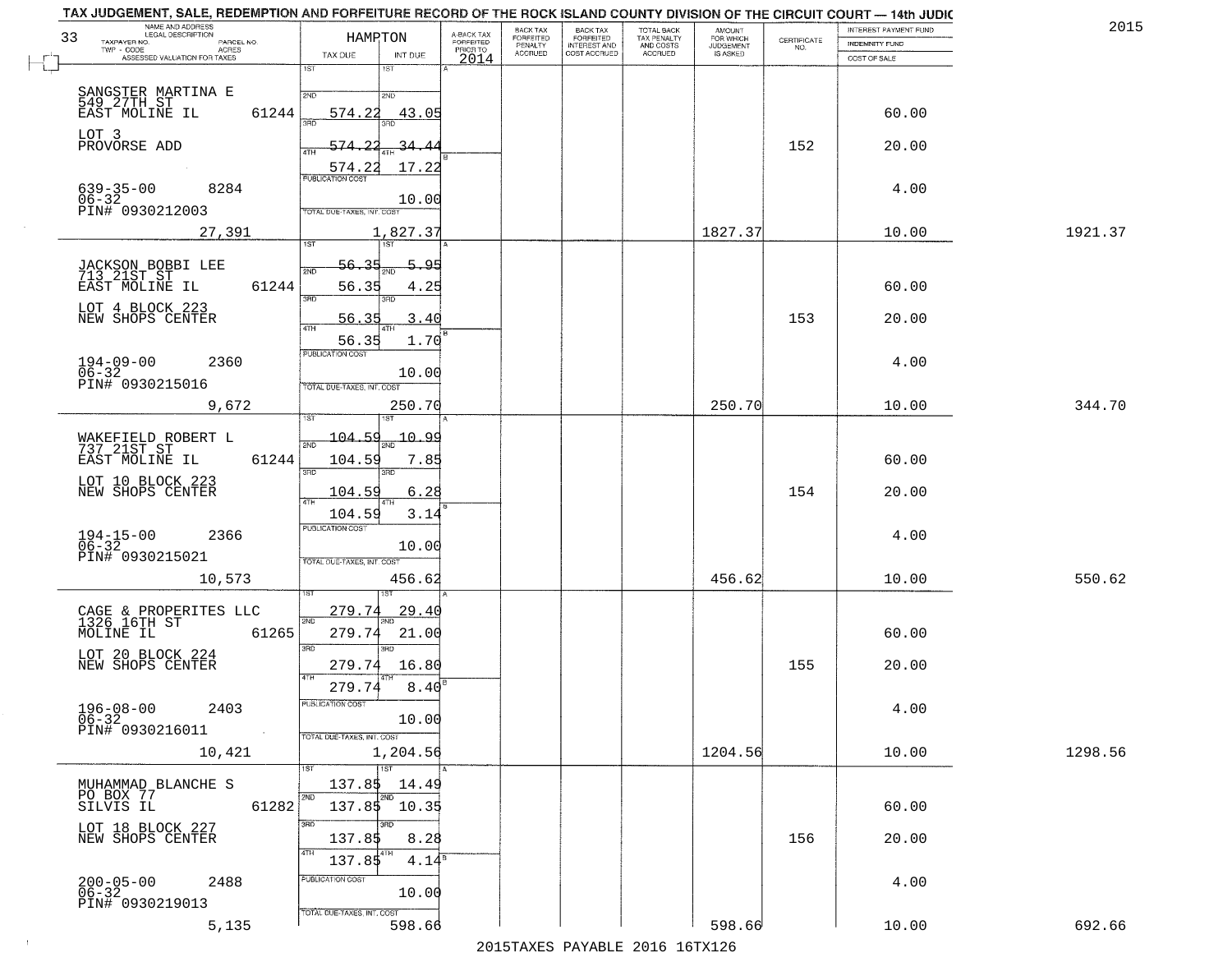|                                      |                                               |                            |                         | TAX JUDGEMENT, SALE, REDEMPTION AND FORFEITURE RECORD OF THE ROCK ISLAND COUNTY DIVISION OF THE CIRCUIT COURT - 14th JUDICIAL CIRCUIT OF ILLINOIS 2015                                                                                                |                                                                                                     |                                                                                    |                                                        |                                                                                       |
|--------------------------------------|-----------------------------------------------|----------------------------|-------------------------|-------------------------------------------------------------------------------------------------------------------------------------------------------------------------------------------------------------------------------------------------------|-----------------------------------------------------------------------------------------------------|------------------------------------------------------------------------------------|--------------------------------------------------------|---------------------------------------------------------------------------------------|
| 33                                   | BY WHOM<br>PURCHASED                          | RATE<br>$\%$<br><b>BID</b> | HAMPTON<br>DATE OF SALE | SUBSEQUENT TAXES PAID, FEES, AND TIME EXTENSION                                                                                                                                                                                                       | TOTAL DUE<br>TO REDEEM<br>FROM SALE<br>LESS<br>COUNTY CLERK FEE                                     | BY WHOM REDEEMED                                                                   | DATE OF REDEMP-<br>TION OR DEED<br>DAY.<br>YEAR<br>MO. | RECEIVED REDEMPTION<br>MONEY IN FULL                                                  |
| PIN# 0930212003<br>TMI               |                                               | 01                         | 12/29/2016              | 02/27/2017 Time Ext & incl<br>02/27/2017 Take Notice Fee                                                                                                                                                                                              | 09/20/2019<br> 20.59                                                                                |                                                                                    |                                                        | Certificate<br>Returned<br>& Cancelled<br>07/20/2017                                  |
|                                      |                                               |                            |                         |                                                                                                                                                                                                                                                       |                                                                                                     | 1,961.17<br>160.00 MARTINA SANGSTER                                                | 06/14/2017                                             | Karen Kinney                                                                          |
| PIN# 0930215016<br>RICO TRUSTEE<br>2 |                                               | 18                         | 12/29/2016              | $03/14/2017$ Time Ext & incl<br>03/14/2017 Take Notice Fee<br>02/11/2019 Take Notice Fee<br>02/22/2019 Publication Fee<br>02/22/2019 Circuit Clerks Fee<br>03/05/2019 Sheriffs Fee<br>11/17/2018 Subs paid<br>11/18/2017 Subs paid                    | 07/29/2019<br>20.59<br>35.00<br>5.18<br>2 13.60<br>$1,162.02$ $7.03$ $7.02$ $7.03$ $7.04$           |                                                                                    |                                                        | TAX DEED ISSUED<br>Certificate<br>Returned<br>$\frac{1}{6}$ Cancelled 2<br>09/16/2019 |
|                                      |                                               |                            |                         |                                                                                                                                                                                                                                                       |                                                                                                     |                                                                                    |                                                        | Karen Kinney                                                                          |
| 3                                    | PIN# 0930215021<br>STEVE SODEMAN LIVING TRUST | Ίõ                         | 12/29/2016              | 01/17/2017 Time Ext & incl<br>01/17/2017 Take Notice Fee<br>08/21/2019 Take Notice Fee<br>08/21/2019 Circuit Clerks Fee<br>08/21/2019 Title Search Fee<br>08/21/2019 Subs paid<br>08/26/2019 Publication Fee<br>10/15/2019 Sheriffs Fee<br>11/20/2018 | ${\begin{array}{c} 12/20/2019\\20.47\\35.00\\410.00\\464.926\\448.63\\474.72\\473.156 \end{array}}$ | $\left( \frac{4}{156} \right)$ , $\left( \frac{156}{160} \right)$ ROBERT WAKEFIELD | 11/12/2019                                             | Certificate<br>Returned<br>-3<br>& Cancelled<br>01/06/2020<br>Karen Kinney            |
| 4                                    | PIN# 0930216011<br>STEVE SODEMAN LIVING TRUST |                            |                         | 01/17/2017 Time Ext & incl<br>01/17/2017 Take Notice Fee<br>11/20/2018 Subs paid<br>12/29/2016 11/21/2017 Subs paid                                                                                                                                   | 12/20/2019<br>1,249.78<br>1,249.78<br>1,239.10                                                      |                                                                                    |                                                        | Certificate<br>Returned<br>& Cancelled 4<br>03/07/2019                                |
|                                      |                                               |                            |                         |                                                                                                                                                                                                                                                       |                                                                                                     | 5,423.96<br>160.00 MASON & SCOTT ATTY                                              | 01/16/2019                                             | Karen Kinney                                                                          |
| PIN# 0930219013<br>RICO TRUSTEE<br>5 |                                               | 18                         | 12/29/2016              |                                                                                                                                                                                                                                                       |                                                                                                     |                                                                                    |                                                        | Certificate<br>Returned<br>& Cancelled 5<br>02/08/2017                                |
|                                      |                                               |                            |                         |                                                                                                                                                                                                                                                       |                                                                                                     | 817.34<br>160.00 BLANCHE S MUHAMMAD                                                | 01/23/2017                                             | Karen Kinney                                                                          |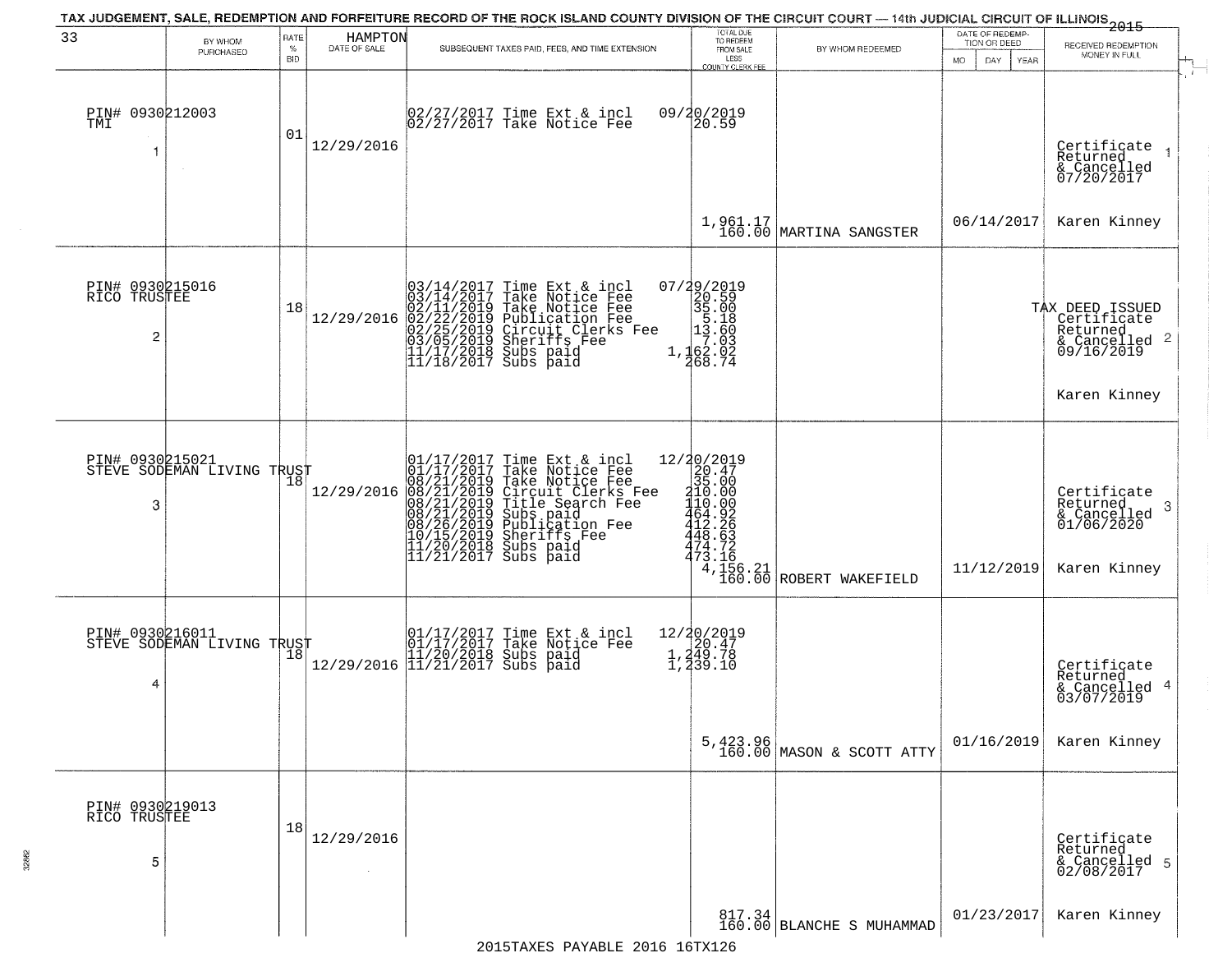|    | TAX JUDGEMENT, SALE, REDEMPTION AND FORFEITURE RECORD OF THE ROCK ISLAND COUNTY DIVISION OF THE CIRCUIT COURT - 14th JUDIC |                                         |                                     |                                     |                                     |                                        |                                  |                                                                 |                              | 201     |
|----|----------------------------------------------------------------------------------------------------------------------------|-----------------------------------------|-------------------------------------|-------------------------------------|-------------------------------------|----------------------------------------|----------------------------------|-----------------------------------------------------------------|------------------------------|---------|
| 34 | NAME AND ADDRESS<br>LEGAL DESCRIPTION<br>PARCEL NO.                                                                        | HAMPTON                                 | A-BACK TAX<br>FORFEITED<br>PRIOR TO | <b>BACK TAX</b><br><b>FORFEITED</b> | BACK TAX<br>FORFEITED               | TOTAL BACK<br>TAX PENALTY<br>AND COSTS | AMOUNT<br>FOR WHICH<br>JUDGEMENT |                                                                 | <b>INTEREST PAYMENT FUND</b> |         |
|    | TAXPAYER NO.<br>ACRES                                                                                                      | TAX DUE<br>INT DUE                      |                                     | PENALTY<br><b>ACCRUED</b>           | <b>INTEREST AND</b><br>COST ACCRUED | <b>ACCRUED</b>                         | <b>IS ASKED</b>                  | $\begin{array}{c} \text{CERTIFICATE} \\ \text{NO.} \end{array}$ | INDEMNITY FUND               |         |
|    | ASSESSED VALUATION FOR TAXES                                                                                               | 1ST<br>18T                              | 2014                                |                                     |                                     |                                        |                                  |                                                                 | COST OF SALE                 |         |
|    |                                                                                                                            |                                         |                                     |                                     |                                     |                                        |                                  |                                                                 |                              |         |
|    | CARRUTHERS VIRGINIA R<br>719 25TH ST<br>EAST MOLINE IL 61                                                                  | $72.16_{200}$<br><del>7.56</del><br>2ND |                                     |                                     |                                     |                                        |                                  |                                                                 |                              |         |
|    | 61244                                                                                                                      | 72.18<br>5.40                           |                                     |                                     |                                     |                                        |                                  |                                                                 | 60.00                        |         |
|    |                                                                                                                            | $3 - 5$                                 |                                     |                                     |                                     |                                        |                                  |                                                                 |                              |         |
|    | LOT 5 BLOCK 227<br>NEW SHOPS CENTER                                                                                        | 72.18<br>₹                              |                                     |                                     |                                     |                                        |                                  | 157                                                             | 20.00                        |         |
|    |                                                                                                                            | 4TH                                     |                                     |                                     |                                     |                                        |                                  |                                                                 |                              |         |
|    |                                                                                                                            | 2.16<br>$\frac{72.18}{PUBUCATONCGST}$   |                                     |                                     |                                     |                                        |                                  |                                                                 |                              |         |
|    | $199 - 14 - 00$<br>2475                                                                                                    |                                         |                                     |                                     |                                     |                                        |                                  |                                                                 | 4.00                         |         |
|    | $06 - 32$<br>PIN# 0930219019                                                                                               | 10.00<br>TOTAL DUE-TAXES, INT. COST     |                                     |                                     |                                     |                                        |                                  |                                                                 |                              |         |
|    |                                                                                                                            |                                         |                                     |                                     |                                     |                                        |                                  |                                                                 |                              |         |
|    | 13,689                                                                                                                     | 318.16<br>1ST<br>1ST                    |                                     |                                     |                                     |                                        | 318.16                           |                                                                 | 10.00                        | 412.16  |
|    |                                                                                                                            |                                         |                                     |                                     |                                     |                                        |                                  |                                                                 |                              |         |
|    | PAYNE JIMMIE/TIA<br>708 25TH ST                                                                                            | 2ND<br>2ND                              |                                     |                                     |                                     |                                        |                                  |                                                                 |                              |         |
|    | 61244<br>EAST MOLINE IL                                                                                                    |                                         |                                     |                                     |                                     |                                        |                                  |                                                                 | 60.00                        |         |
|    | LOT 29 BLOCK 228                                                                                                           | 3RD<br>3RD                              |                                     |                                     |                                     |                                        |                                  |                                                                 |                              |         |
|    | NEW SHOPS CENTER                                                                                                           |                                         |                                     |                                     |                                     |                                        |                                  | 158                                                             | 20.00                        |         |
|    |                                                                                                                            | 47H<br>4TH<br>6.74                      |                                     |                                     |                                     |                                        |                                  |                                                                 |                              |         |
|    |                                                                                                                            | 224.58<br>PUBLICATION COST              |                                     |                                     |                                     |                                        |                                  |                                                                 |                              |         |
|    | $202 - 02 - 00$<br>2529                                                                                                    |                                         |                                     |                                     |                                     |                                        |                                  |                                                                 | 4.00                         |         |
|    | $06 - 32$<br>PIN# 0930220002                                                                                               | 10.00<br>TOTAL DUE-TAXES, INT. COST     |                                     |                                     |                                     |                                        |                                  |                                                                 |                              |         |
|    |                                                                                                                            |                                         |                                     |                                     |                                     |                                        |                                  |                                                                 |                              |         |
|    | 12,185                                                                                                                     | 241.32<br>īst<br>1ST                    |                                     |                                     |                                     |                                        | 241.32                           |                                                                 | 10.00                        | 335.32  |
|    |                                                                                                                            |                                         |                                     |                                     |                                     |                                        |                                  |                                                                 |                              |         |
|    | THOMAS GEORGE H<br>725 27TH ST                                                                                             | 490.98<br>$-51 - 5.$<br>2ND             |                                     |                                     |                                     |                                        |                                  |                                                                 |                              |         |
|    | EAST MOLINE IL<br>61244                                                                                                    | 490.98<br>36.80                         |                                     |                                     |                                     |                                        |                                  |                                                                 | 60.00                        |         |
|    | LOT 7 BLOCK 229                                                                                                            | 3RD<br>3RD                              |                                     |                                     |                                     |                                        |                                  |                                                                 |                              |         |
|    | NEW SHOPS CENTER<br>N 1/2 LOT 8                                                                                            | 490.98<br>29.44                         |                                     |                                     |                                     |                                        |                                  | 159                                                             | 20.00                        |         |
|    |                                                                                                                            | ATH<br>490.98<br>14.72                  |                                     |                                     |                                     |                                        |                                  |                                                                 |                              |         |
|    |                                                                                                                            | <b>PUBLICATION COST</b>                 |                                     |                                     |                                     |                                        |                                  |                                                                 |                              |         |
|    | $202 - 10 - 00$<br>06-32<br>2537                                                                                           | 10.00                                   |                                     |                                     |                                     |                                        |                                  |                                                                 | 4.00                         |         |
|    | PIN# 0930221018                                                                                                            | TOTAL OUE-TAXES, INT. COST              |                                     |                                     |                                     |                                        |                                  |                                                                 |                              |         |
|    |                                                                                                                            |                                         |                                     |                                     |                                     |                                        |                                  |                                                                 |                              | 2200.40 |
|    | 29,290                                                                                                                     | 2,106.40                                |                                     |                                     |                                     |                                        | 2106.40                          |                                                                 | 10.00                        |         |
|    |                                                                                                                            |                                         |                                     |                                     |                                     |                                        |                                  |                                                                 |                              |         |
|    | DORMAN KENNETH T<br>1341 11TH AVE                                                                                          | 444.73<br>46.69<br>2ND                  |                                     |                                     |                                     |                                        |                                  |                                                                 |                              |         |
|    | EAST MOLINE IL<br>61244                                                                                                    | 444.73<br>33.35                         |                                     |                                     |                                     |                                        |                                  |                                                                 | 60.00                        |         |
|    | LOTS 19 AND 20 BLOCK 122                                                                                                   | 3BD<br>3RD                              |                                     |                                     |                                     |                                        |                                  |                                                                 |                              |         |
|    | NEW SHOPS ADD TO TOWN<br>OF EAST MOLINE                                                                                    | 444.73<br>26.68                         |                                     |                                     |                                     |                                        |                                  | 160                                                             | 20.00                        |         |
|    |                                                                                                                            | 4TH<br>13.34<br>444.73                  |                                     |                                     |                                     |                                        |                                  |                                                                 |                              |         |
|    |                                                                                                                            | "UBLICA HUN CUS"                        |                                     |                                     |                                     |                                        |                                  |                                                                 |                              |         |
|    | $168 - 02 - 00$<br>1794<br>06-32                                                                                           | 10.00                                   |                                     |                                     |                                     |                                        |                                  |                                                                 | 4.00                         |         |
|    | PIN# 0930301007<br>$\sim 100$                                                                                              | TOTAL DUE-TAXES, INT. COST              |                                     |                                     |                                     |                                        |                                  |                                                                 |                              |         |
|    | 22,567                                                                                                                     | 1,908.98                                |                                     |                                     |                                     |                                        | 1908.98                          |                                                                 | 10.00                        | 2002.98 |
|    |                                                                                                                            | 1ST                                     |                                     |                                     |                                     |                                        |                                  |                                                                 |                              |         |
|    |                                                                                                                            | 294.18<br>30.87                         |                                     |                                     |                                     |                                        |                                  |                                                                 |                              |         |
|    | TORRES CRISTIAN<br>835 15TH STREET A                                                                                       | 2ND<br>2ND                              |                                     |                                     |                                     |                                        |                                  |                                                                 |                              |         |
|    | 61265<br>MOLINE IL                                                                                                         | 294.18 22.05                            |                                     |                                     |                                     |                                        |                                  |                                                                 | 60.00                        |         |
|    | LOT 7 BLOCK 129                                                                                                            | 3RD                                     |                                     |                                     |                                     |                                        |                                  |                                                                 |                              |         |
|    | NEW SHOPS ADD TO TOWN                                                                                                      | 294.18<br>17.64                         |                                     |                                     |                                     |                                        |                                  | 161                                                             | 20.00                        |         |
|    | OF EAST MOLINE                                                                                                             | 4TH<br>$8.82^{8}$<br>294.18             |                                     |                                     |                                     |                                        |                                  |                                                                 |                              |         |
|    |                                                                                                                            | PUBLICATION COST                        |                                     |                                     |                                     |                                        |                                  |                                                                 |                              |         |
|    | 1904<br>$173 - 04 - 00$<br>06-32                                                                                           | 10.00                                   |                                     |                                     |                                     |                                        |                                  |                                                                 | 4.00                         |         |
|    | PIN# 0930302007                                                                                                            | TOTAL DUE-TAXES, INT. COST              |                                     |                                     |                                     |                                        |                                  |                                                                 |                              |         |
|    | 10,959                                                                                                                     | 1,266.10                                |                                     |                                     |                                     |                                        | 1266.10                          |                                                                 | 10.00                        | 1360.10 |

 $\pm 4$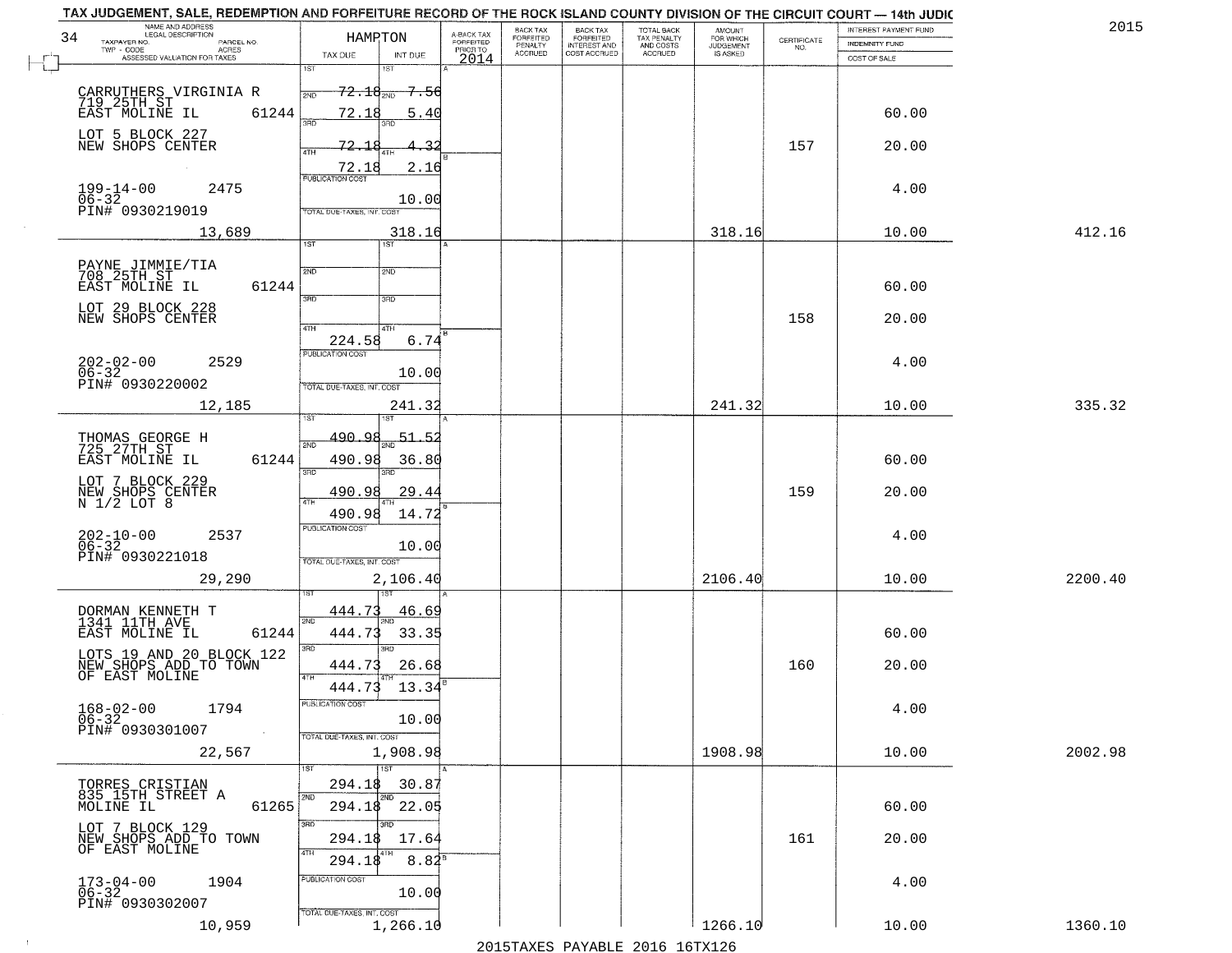|                                          |                                               |                            |                         | TAX JUDGEMENT, SALE, REDEMPTION AND FORFEITURE RECORD OF THE ROCK ISLAND COUNTY DIVISION OF THE CIRCUIT COURT — 14th JUDICIAL CIRCUIT OF ILLINOIS 2015 |                                                                 |                                      |                                                        |                                                                    |
|------------------------------------------|-----------------------------------------------|----------------------------|-------------------------|--------------------------------------------------------------------------------------------------------------------------------------------------------|-----------------------------------------------------------------|--------------------------------------|--------------------------------------------------------|--------------------------------------------------------------------|
| 34                                       | BY WHOM<br>PURCHASED                          | RATE<br>$\%$<br><b>BID</b> | HAMPTON<br>DATE OF SALE | SUBSEQUENT TAXES PAID, FEES, AND TIME EXTENSION                                                                                                        | TOTAL DUE<br>TO REDEEM<br>FROM SALE<br>LESS<br>COUNTY CLERK FEE | BY WHOM REDEEMED                     | DATE OF REDEMP-<br>TION OR DEED<br>MO.<br>DAY.<br>YEAR | RECEIVED REDEMPTION<br>MONEY IN FULL                               |
| 1                                        | PIN# 0930219019<br>STEVE SODEMAN LIVING TRUST | Ίõ                         | 12/29/2016              | 01/17/2017 Time Ext & incl<br>01/17/2017 Take Notice Fee                                                                                               | 12/20/2019<br>20.47                                             |                                      |                                                        | Certificate<br>Returned<br>& Cancelled<br>05/23/2017               |
|                                          |                                               |                            |                         |                                                                                                                                                        |                                                                 | 506.82<br>160.00 VIRGINIA CARRUTHERS | 04/27/2017                                             | Karen Kinney                                                       |
| PIN# 0930220002<br>REALTAX DEV LT'D<br>2 |                                               | 18                         | 12/29/2016              |                                                                                                                                                        |                                                                 |                                      |                                                        | Certificate<br>Returned<br>$\frac{1}{6}$ Cancelled 2<br>03/23/2017 |
|                                          |                                               |                            |                         |                                                                                                                                                        |                                                                 | 395.68 OCWEN LOAN SERVICING          | 01/23/2017                                             | Karen Kinney                                                       |
| PIN# 0930221018<br>3                     | STEVE SODEMAN LIVING TRUST                    | 00                         | 12/29/2016              | 01/17/2017 Time Ext & incl<br>01/17/2017 Take Notice Fee<br>11/21/2017 Subs paid                                                                       | 12/20/2019<br>$\frac{20.47}{2,176.98}$                          |                                      |                                                        | Certificate<br>Returned<br>3<br>$\frac{6}{04/04/2018}$             |
|                                          |                                               |                            |                         |                                                                                                                                                        | 4,659.09<br>160.00                                              | BAYVIEW LOAN SERVICING               | 03/27/2018                                             | Karen Kinney                                                       |
| 4                                        | PIN# 0930301007<br>STEVE SODEMAN LIVING TRUST |                            | 12/29/2016              | $\begin{bmatrix} 01/17/2017 \\ 01/17/2017 \end{bmatrix}$ Take Notice Fee                                                                               | 12/20/2019<br>20.47                                             |                                      |                                                        | Certificate<br>Returned<br>4<br>& Cancelled<br>05/23/2017          |
|                                          |                                               |                            |                         |                                                                                                                                                        | $2,063.51$<br>160.00 LERETA                                     |                                      | 03/20/2017                                             | Karen Kinney                                                       |
| PIN# 0930302007<br>REALTAX DEV LT'D<br>5 |                                               | 11                         | 12/29/2016<br>$\sim$    | 01/25/2017 Time Ext & incl<br>02/08/2017 Take Notice Fee                                                                                               | $07/01/2019$<br>20.59                                           |                                      |                                                        | Certificate<br>Returned<br>& Cancelled 5<br>05/23/2017             |
|                                          |                                               |                            |                         | 2015TAXES PAYABLE 2016 16TX126                                                                                                                         |                                                                 | $1,530.30$ CRISTIAN TORRES           | 03/03/2017                                             | Karen Kinney                                                       |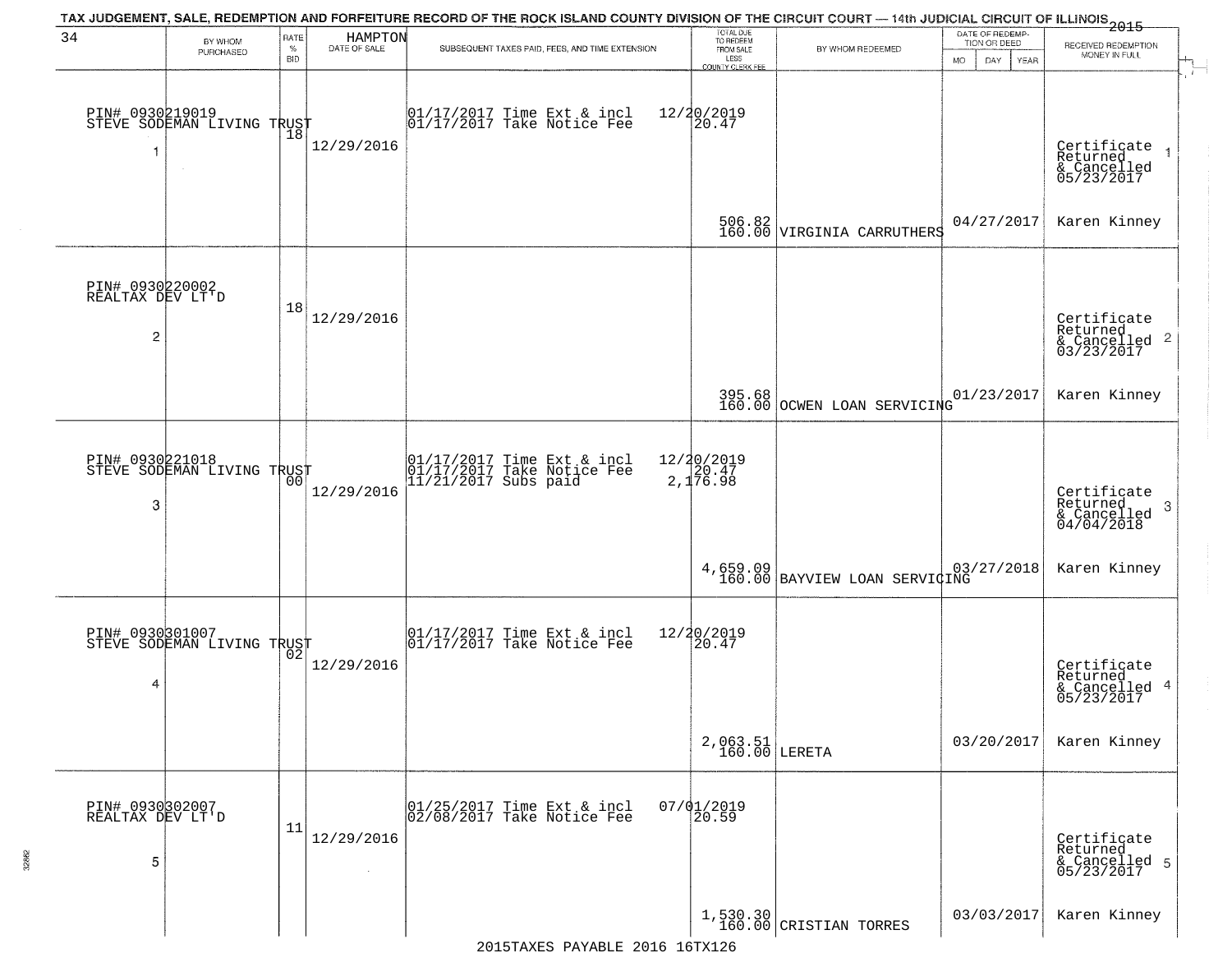| NAME AND ADDRESS<br>LEGAL DESCRIPTION<br>35<br>TAXPAYER NO.<br>PARCEL NO.   | HAMRTON                                             | A-BACK TAX<br>FORFEITED | BACK TAX<br>FORFEITED     | BACK TAX<br>FORFEITED<br>INTEREST AND | TOTAL BACK<br>TAX PENALTY<br>AND COSTS | AMOUNT<br>FOR WHICH          | $\begin{array}{c} \text{CERTIFICATE} \\ \text{NO.} \end{array}$ | INTEREST PAYMENT FUND<br>INDEMNITY FUND | 2015    |
|-----------------------------------------------------------------------------|-----------------------------------------------------|-------------------------|---------------------------|---------------------------------------|----------------------------------------|------------------------------|-----------------------------------------------------------------|-----------------------------------------|---------|
| $TWP - CODE$<br>ACRES<br>ASSESSED VALUATION FOR TAXES                       | TAX DUE<br>INT DUE                                  | PRIOR TO<br>2014        | PENALTY<br><b>ACCRUED</b> | COST ACCRUED                          | <b>ACCRUED</b>                         | <b>JUDGEMENT</b><br>IS ASKED |                                                                 | COST OF SALE                            |         |
|                                                                             | 1ST<br>1ST                                          |                         |                           |                                       |                                        |                              |                                                                 |                                         |         |
| GARCIA GEMA<br>343 9TH ST<br>MOLINE IL                                      | <del>244.93, 25.6</del> 9<br>2ND                    |                         |                           |                                       |                                        |                              |                                                                 |                                         |         |
| 61265                                                                       | 244.93<br>18.35                                     |                         |                           |                                       |                                        |                              |                                                                 | 60.00                                   |         |
| LOT 9 AND ALL EXC THE<br>W 32.5 FT OF LT 8 BLK 128<br>NEW SHOPS ADD TO TOWN | 93<br>-244-<br>-68<br>-14-                          |                         |                           |                                       |                                        |                              | 162                                                             | 20.00                                   |         |
| OF EAST MOLINE                                                              | <b>ATH</b><br>7.34<br>244.9                         |                         |                           |                                       |                                        |                              |                                                                 |                                         |         |
| $171 - 20 - 00$<br>1877                                                     | <b>PUBLICATION COST</b>                             |                         |                           |                                       |                                        |                              |                                                                 | 4.00                                    |         |
| 06-32<br>PIN# 0930303024                                                    | 10.00<br>TOTAL DUE-TAXES, INT. COST                 |                         |                           |                                       |                                        |                              |                                                                 |                                         |         |
| 9,124                                                                       | 1,055.78                                            |                         |                           |                                       |                                        | 1055.78                      |                                                                 | 10.00                                   | 1149.78 |
|                                                                             | 1ST                                                 |                         |                           |                                       |                                        |                              |                                                                 |                                         |         |
| DOTSON MICHELLE M<br>1551 11TH AVE                                          | 210.27<br>22.05<br>2ND                              |                         |                           |                                       |                                        |                              |                                                                 |                                         |         |
| EAST MOLINE IL<br>61244                                                     | 210.27<br>15.75<br>3RD                              |                         |                           |                                       |                                        |                              |                                                                 | 60.00                                   |         |
| LOT 13 BLOCK 128<br>NEW SHOPS ADD TO TOWN                                   | 210.27<br>12.60                                     |                         |                           |                                       |                                        |                              | 163                                                             | 20.00                                   |         |
| OF EAST MOLINE                                                              | 6.30<br>210.2                                       |                         |                           |                                       |                                        |                              |                                                                 |                                         |         |
| $172 - 02 - 00$<br>1881                                                     | PUBLICATION COST                                    |                         |                           |                                       |                                        |                              |                                                                 | 4.00                                    |         |
| $06 - 32$<br>PIN# 0930303028                                                | 10.00<br>TOTAL DUE-TAXES, INT. COST                 |                         |                           |                                       |                                        |                              |                                                                 |                                         |         |
| 13,833                                                                      | 907.78                                              |                         |                           |                                       |                                        | 907.78                       |                                                                 | 10.00                                   | 1001.78 |
|                                                                             |                                                     |                         |                           |                                       |                                        |                              |                                                                 |                                         |         |
| SKW PREP LLC<br>751 E QUALITY DR #100                                       | <u>244.39</u><br>25.<br>-69<br>2ND                  |                         |                           |                                       |                                        |                              |                                                                 |                                         |         |
| AMERICÃ FORK UT<br>84003                                                    | 18.35<br>244.39<br>3RD<br>3RD                       |                         |                           |                                       |                                        |                              |                                                                 | 60.00                                   |         |
| LOTS 12 & 13 BLOCK 134                                                      | 244.39<br>14.68                                     |                         |                           |                                       |                                        |                              | 164                                                             | 20.00                                   |         |
| E 5 FT LOT I1 BLOCK 134<br>NEW SHOPS ADD TO TOWN OF<br>EAST MOLINE          | 4TH<br>244.39<br>7.34                               |                         |                           |                                       |                                        |                              |                                                                 |                                         |         |
| $176 - 20 - 00$<br>06-32<br>1986                                            | <b>PUBLICATION COST</b>                             |                         |                           |                                       |                                        |                              |                                                                 | 4.00                                    |         |
| PIN# 0930305022                                                             | 10.00<br>TOTAL OUE-TAXES, INT. COST                 |                         |                           |                                       |                                        |                              |                                                                 |                                         |         |
| 9,104                                                                       | 1,053.62                                            |                         |                           |                                       |                                        | 1053.62                      |                                                                 | 10.00                                   | 1147.62 |
|                                                                             | 201.73<br><u> 21.2</u>                              |                         |                           |                                       |                                        |                              |                                                                 |                                         |         |
| SANCHEZ NORMA<br>1111 15TH ST<br>61244<br>EAST MOLINE IL                    | 2ND<br>201.73<br>15.15                              |                         |                           |                                       |                                        |                              |                                                                 | 60.00                                   |         |
| LOT 26 BLOCK 123                                                            | 3RD<br>3RD                                          |                         |                           |                                       |                                        |                              |                                                                 |                                         |         |
| NEW SHOPS ADD TO TOWN                                                       | 12.12<br>201.73                                     |                         |                           |                                       |                                        |                              | 165                                                             | 20.00                                   |         |
| OF EAST MOLINE LOT 25 AND THE E 20.5 FT OF S 35.44                          | 201.73<br>6.06                                      |                         |                           |                                       |                                        |                              |                                                                 |                                         |         |
| $169 - 10 - 50$<br>$1824 - 1$<br>$06 - 32$                                  | PUBLICATION COST<br>10.00                           |                         |                           |                                       |                                        |                              |                                                                 | 4.00                                    |         |
| PIN# 0930307022                                                             | TOTAL DUE-TAXES, INT. COST                          |                         |                           |                                       |                                        |                              |                                                                 |                                         |         |
| 13,515                                                                      | 871.46                                              |                         |                           |                                       |                                        | 871.46                       |                                                                 | 10.00                                   | 965.46  |
|                                                                             | 1ST<br>1ST                                          |                         |                           |                                       |                                        |                              |                                                                 |                                         |         |
| NEELS NANCY S TRST<br>174_GARLAND DR<br>65624<br>CAPE FAIR MO               | 2ND<br>2ND                                          |                         |                           |                                       |                                        |                              |                                                                 | 60.00                                   |         |
| LOT 16 BLOCK 123                                                            | 3RD<br>$\overline{3}$ RD                            |                         |                           |                                       |                                        |                              |                                                                 |                                         |         |
| NEW SHOPS ADD TO TOWN<br>OF EAST MOLINE                                     | 4TH                                                 |                         |                           |                                       |                                        |                              | 166                                                             | 20.00                                   |         |
|                                                                             | $459.62^{4}$ 13.78 <sup>8</sup><br>PUBLICATION COST |                         |                           |                                       |                                        |                              |                                                                 |                                         |         |
| $169-01-00$<br>$06-32$<br>1815                                              | 10.00                                               |                         |                           |                                       |                                        |                              |                                                                 | 4.00                                    |         |
| PIN# 0930307026<br>17,122                                                   | TOTAL DUE-TAXES, INT. COST<br>483.40                |                         |                           |                                       |                                        | 483.40                       |                                                                 | 10.00                                   | 577.40  |
|                                                                             |                                                     |                         |                           |                                       |                                        |                              |                                                                 |                                         |         |

 $\sim 10^{-1}$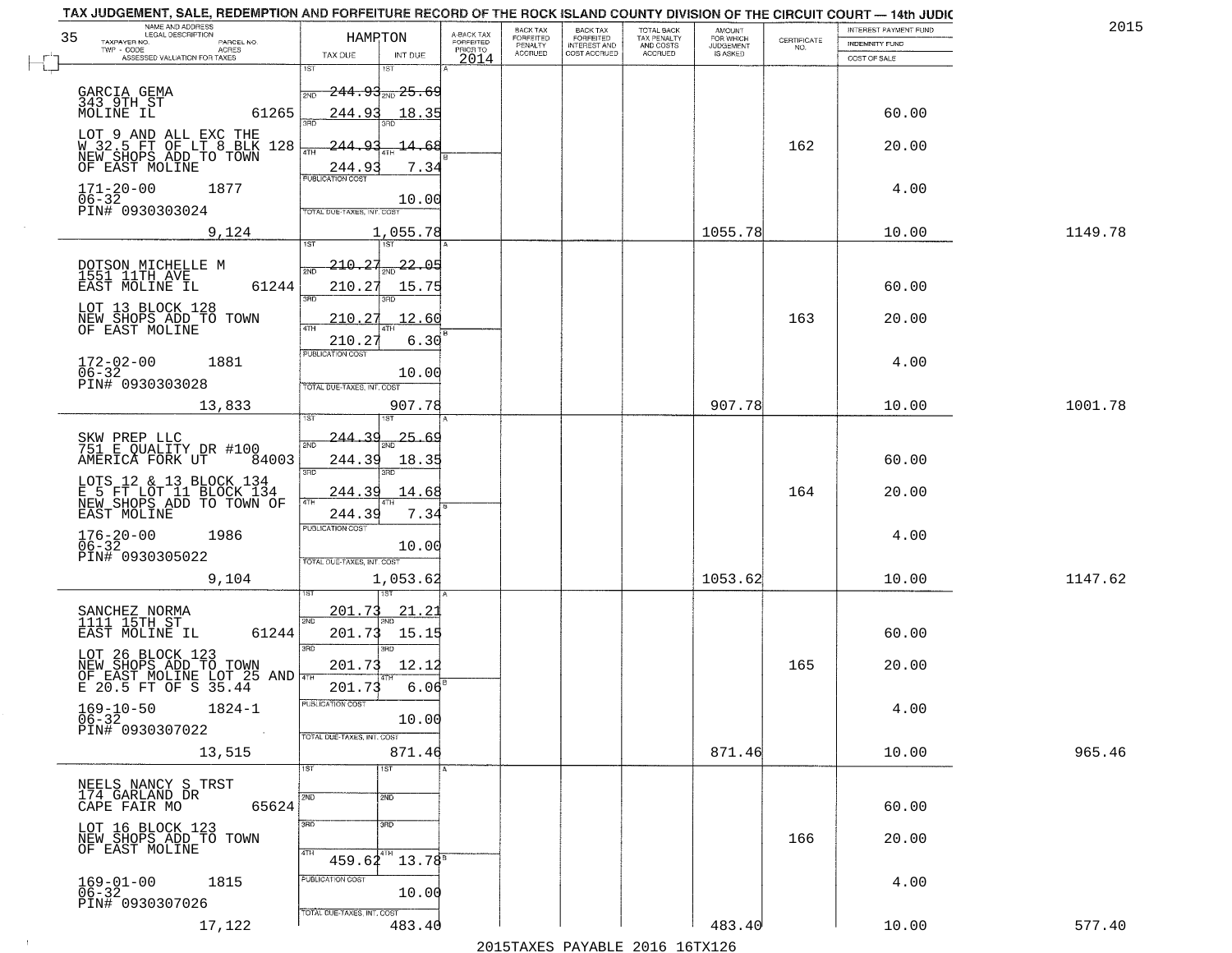| 35                                       | BY WHOM                                     | <b>RATE</b>        | HAMPTON      | TAX JUDGEMENT, SALE, REDEMPTION AND FORFEITURE RECORD OF THE ROCK ISLAND COUNTY DIVISION OF THE CIRCUIT COURT — 14th JUDICIAL CIRCUIT OF ILLINOIS 2015                                                                                  | TOTAL DUE<br>TO REDEEM                                                                        |                                           | DATE OF REDEMP-<br>TION OR DEED |                                                                                              |
|------------------------------------------|---------------------------------------------|--------------------|--------------|-----------------------------------------------------------------------------------------------------------------------------------------------------------------------------------------------------------------------------------------|-----------------------------------------------------------------------------------------------|-------------------------------------------|---------------------------------|----------------------------------------------------------------------------------------------|
|                                          | PURCHASED                                   | $\%$<br><b>BID</b> | DATE OF SALE | SUBSEQUENT TAXES PAID, FEES, AND TIME EXTENSION                                                                                                                                                                                         | FROM SALE<br>LESS<br><b>COUNTY CLERK FEE</b>                                                  | BY WHOM REDEEMED                          | MO.<br>DAY.<br>YEAR             | RECEIVED REDEMPTION<br>MONEY IN FULL                                                         |
| PIN# 0930803024<br>REALTAX DEV LT'D<br>1 | $\sim$                                      | 18                 | 12/29/2016   | 01/25/2017 Time Ext & incl<br>02/08/2017 Take Notice Fee<br>12/11/2017 Subs paid                                                                                                                                                        | $07/01/2019$<br>1, 120.59<br>1, 113.54                                                        |                                           |                                 | Certificate<br>Returned<br>& Cancelled<br>08/31/2018                                         |
|                                          |                                             |                    |              |                                                                                                                                                                                                                                         | 07/01/2019                                                                                    |                                           |                                 | Karen Kinney                                                                                 |
| $\overline{c}$                           | PIN# 0930303028<br>MS INVESTMENTS GROUP INC | 18                 | 12/29/2016   | 01/26/2017 Time Ext & incl<br>01/31/2017 Take Notice Fee                                                                                                                                                                                | 20.59                                                                                         |                                           |                                 | Certificate<br>Returned<br>& Cancelled 2<br>03/23/2017                                       |
|                                          |                                             |                    |              |                                                                                                                                                                                                                                         |                                                                                               | $1,202.69$<br>160.00 MICHELLE M DOTSON    | 02/13/2017                      | Karen Kinney                                                                                 |
| PIN# 0930305022<br>RICO TRUSTEE<br>3     |                                             | 18                 | 12/29/2016   | $03/14/2017$ Time Ext & incl<br>$03/14/2017$ Take Notice Fee<br>$02/11/2019$ Take Notice Fee<br>$02/22/2019$ Publication Fee<br>$03/05/2019$ Sheriffs Fee<br>$11/17/2018$ Subs paid<br>$11/18/2017$ Subs paid<br>$11/18/2017$ Subs paid | $\begin{smallmatrix} 07/29/2019\\20.59\\35.00\\15.18\\11.107.40\\1,1098.10 \end{smallmatrix}$ |                                           |                                 | TAX DEED ISSUED<br>Certificate<br>Returned<br>3<br>& Cancelled<br>12/26/2019<br>Karen Kinney |
| PIN# 0930307022<br>RICO TRUSTEE          |                                             |                    |              |                                                                                                                                                                                                                                         |                                                                                               |                                           |                                 |                                                                                              |
| 4                                        |                                             | 18                 | 12/29/2016   |                                                                                                                                                                                                                                         |                                                                                               |                                           |                                 | Certificate<br>Returned<br>& Cancelled 4<br>03/23/2017                                       |
|                                          |                                             |                    |              |                                                                                                                                                                                                                                         |                                                                                               | $1,139.24$ NORMA SANCHEZ                  | 02/07/2017                      | Karen Kinney                                                                                 |
| PIN# 0930307026<br>5                     | STEVE SODEMAN LIVING TRUST                  |                    | 12/29/2016   | 01/17/2017 Time Ext & incl<br>01/17/2017 Take Notice Fee<br>11/21/2017 Subs paid                                                                                                                                                        | 12/20/2019<br>20.47<br>2,016.44                                                               |                                           |                                 | Certificate<br>Returned<br>& Cancelled 5<br>10/25/2018                                       |
|                                          |                                             |                    |              |                                                                                                                                                                                                                                         |                                                                                               | $2,902.47$<br>160.00 ADELIA ARROYO GARCIA | 08/08/2018                      | Karen Kinney                                                                                 |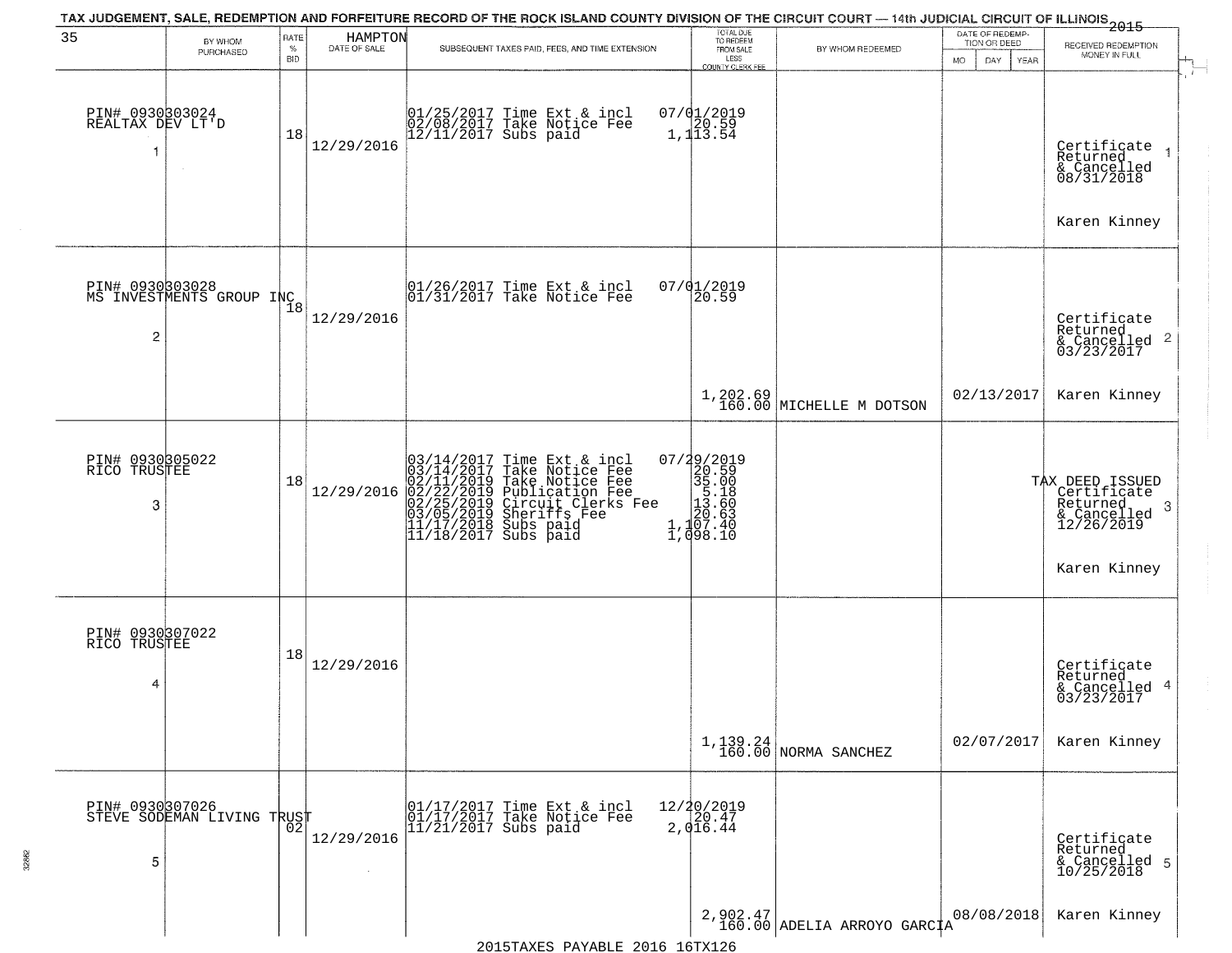| NAME AND ADDRESS<br>LEGAL DESCRIPTION<br>36<br>TAXPAYER NO.<br>PARCEL NO.    | HAMPTON                                    | A-BACK TAX<br>FORFEITED<br>PRIOR TO | BACK TAX<br>FORFEITED<br>PENALTY | BACK TAX<br>FORFEITED<br>INTEREST AND | TOTAL BACK<br>TAX PENALTY<br>AND COSTS | AMOUNT<br>FOR WHICH                 |                                                                 | INTEREST PAYMENT FUND                 | 2015   |
|------------------------------------------------------------------------------|--------------------------------------------|-------------------------------------|----------------------------------|---------------------------------------|----------------------------------------|-------------------------------------|-----------------------------------------------------------------|---------------------------------------|--------|
| TWP - CODE<br>ACRES<br>ASSESSED VALUATION FOR TAXES                          | TAX DUE<br>INT DUE                         | 2014                                | <b>ACCRUED</b>                   | COST ACCRUED                          | ACCRUED                                | <b>JUDGEMENT</b><br><b>IS ASKED</b> | $\begin{array}{c} \text{CERTIFICATE} \\ \text{NO.} \end{array}$ | <b>INDEMNITY FUND</b><br>COST OF SALE |        |
|                                                                              | 1ST<br>$1S$ T                              |                                     |                                  |                                       |                                        |                                     |                                                                 |                                       |        |
|                                                                              | 2ND<br>2ND                                 |                                     |                                  |                                       |                                        |                                     |                                                                 |                                       |        |
| NIEVES JUAN/CLAUDIA<br>1544 11TH AVE<br>EAST MOLINE IL<br>61244              |                                            |                                     |                                  |                                       |                                        |                                     |                                                                 | 60.00                                 |        |
|                                                                              | 390<br>3RD                                 |                                     |                                  |                                       |                                        |                                     |                                                                 |                                       |        |
| LOT 15 BLK 127<br>NEW SHOPS ADD                                              | 4TH<br>4TH                                 |                                     |                                  |                                       |                                        |                                     | 167                                                             | 20.00                                 |        |
|                                                                              | $\frac{45.18}{FUBUCATON CGST}$<br>1.36     |                                     |                                  |                                       |                                        |                                     |                                                                 |                                       |        |
| $171 - 04 - 10$<br>$1861 - 1$                                                |                                            |                                     |                                  |                                       |                                        |                                     |                                                                 | 4.00                                  |        |
| 06-32<br>PIN# 0930308009                                                     | 10.00<br><b>TOTAL DUE-TAXES, INT, COST</b> |                                     |                                  |                                       |                                        |                                     |                                                                 |                                       |        |
| 1,683                                                                        | 56.54                                      |                                     |                                  |                                       |                                        | 56.54                               |                                                                 | 10.00                                 | 150.54 |
|                                                                              | 1ST<br>1ST                                 |                                     |                                  |                                       |                                        |                                     |                                                                 |                                       |        |
|                                                                              | 27.11<br>2.87                              |                                     |                                  |                                       |                                        |                                     |                                                                 |                                       |        |
| ATWATER PERCY L JR<br>139 17TH AVE<br>EAST MOLINE IL<br>61244                | 27.11<br>2.05                              |                                     |                                  |                                       |                                        |                                     |                                                                 | 60.00                                 |        |
|                                                                              | उन्नठ                                      |                                     |                                  |                                       |                                        |                                     |                                                                 |                                       |        |
| LOT 13 BLOCK 124<br>NEW SHOPS ADD TO TOWN<br>OF EAST MOLINE                  | 27.11<br>64<br>47H                         |                                     |                                  |                                       |                                        |                                     | 168                                                             | 20.00                                 |        |
|                                                                              | 27.11<br>.82                               |                                     |                                  |                                       |                                        |                                     |                                                                 |                                       |        |
| $349 - 01 - 00$<br>5383                                                      | PUBLICATION COST                           |                                     |                                  |                                       |                                        |                                     |                                                                 | 4.00                                  |        |
| 06-32<br>PIN# 0930309022                                                     | 10.00<br>TOTAL DUE-TAXES, INT. COST        |                                     |                                  |                                       |                                        |                                     |                                                                 |                                       |        |
| 1,010                                                                        | 125.82                                     |                                     |                                  |                                       |                                        | 125.82                              |                                                                 | 10.00                                 | 219.82 |
|                                                                              | 1ST<br>1ST                                 |                                     |                                  |                                       |                                        |                                     |                                                                 |                                       |        |
| VILLEGAS ARROYO EDUARDO<br>1353 13TH AVE                                     | 2ND<br>2ND                                 |                                     |                                  |                                       |                                        |                                     |                                                                 |                                       |        |
| EAST MOLINE IL<br>61244                                                      |                                            |                                     |                                  |                                       |                                        |                                     |                                                                 | 60.00                                 |        |
| W 18.5 FT LOT 22 BLK 124<br>NEW SHOPS ADD                                    | 3BD<br>3 <sub>3</sub>                      |                                     |                                  |                                       |                                        |                                     |                                                                 |                                       |        |
|                                                                              | 42.23<br>2.52<br>4TH<br>4TH                |                                     |                                  |                                       |                                        |                                     | 169                                                             | 20.00                                 |        |
|                                                                              | 42.23<br>1.26<br><b>PUBLICATION COST</b>   |                                     |                                  |                                       |                                        |                                     |                                                                 |                                       |        |
| $169 - 23 - 00$<br>06-32<br>$1836 - 1$                                       | 10.00                                      |                                     |                                  |                                       |                                        |                                     |                                                                 | 4.00                                  |        |
| PIN# 0930309031                                                              | TOTAL OUE-TAXES, INT. COST                 |                                     |                                  |                                       |                                        |                                     |                                                                 |                                       |        |
| 7,573                                                                        | 98.24                                      |                                     |                                  |                                       |                                        | 98.24                               |                                                                 | 10.00                                 | 192.24 |
|                                                                              |                                            |                                     |                                  |                                       |                                        |                                     |                                                                 |                                       |        |
| VILLEGAS ARROYO EDUARDO<br>1353 13TH AVE                                     | 27.1<br>2.87<br>2ND                        |                                     |                                  |                                       |                                        |                                     |                                                                 |                                       |        |
| EAST MOLINE IL<br>61244                                                      | 2.05<br>27.1<br>3RD<br>3RD                 |                                     |                                  |                                       |                                        |                                     |                                                                 | 60.00                                 |        |
| LOT 22 BLOCK 124<br>NEW SHOPS ADD TO TOWN<br>OF EAST MOLINE<br>EXC W 18.5 FT | 27.11<br>1.64                              |                                     |                                  |                                       |                                        |                                     | 170                                                             | 20.00                                 |        |
|                                                                              | 4TH<br>$.84^{8}$<br>27.11                  |                                     |                                  |                                       |                                        |                                     |                                                                 |                                       |        |
| 1836                                                                         | PUBLICATION COST                           |                                     |                                  |                                       |                                        |                                     |                                                                 | 4.00                                  |        |
| $169 - 22 - 00$<br>06-32                                                     | 10.00                                      |                                     |                                  |                                       |                                        |                                     |                                                                 |                                       |        |
| PIN# 0930309032                                                              | TOTAL DUE-TAXES, INT. COST                 |                                     |                                  |                                       |                                        |                                     |                                                                 |                                       |        |
| 1,010                                                                        | 125.82                                     |                                     |                                  |                                       |                                        | 125.82                              |                                                                 | 10.00                                 | 219.82 |
|                                                                              | 1ST<br>1ST<br>44.35<br>4.69                |                                     |                                  |                                       |                                        |                                     |                                                                 |                                       |        |
| ATWATER PERCY L JR<br>139 17TH AVE<br>61244<br>EAST MOLINE IL                | 2ND<br>2ND<br>44.35<br>3.35                |                                     |                                  |                                       |                                        |                                     |                                                                 | 60.00                                 |        |
|                                                                              | 3RD<br>3RD                                 |                                     |                                  |                                       |                                        |                                     |                                                                 |                                       |        |
| SUPVR ASST MAP<br>LOT 316 SHEET 62                                           | 2.68<br>44.35                              |                                     |                                  |                                       |                                        |                                     | 171                                                             | 20.00                                 |        |
|                                                                              | 4TH<br>4TH<br>$1.34^8$<br>44.35            |                                     |                                  |                                       |                                        |                                     |                                                                 |                                       |        |
| 5414                                                                         | PUBLICATION COST                           |                                     |                                  |                                       |                                        |                                     |                                                                 | 4.00                                  |        |
| $351 - 03 - 00$<br>06-32<br>PIN# 0930311001                                  | 10.00                                      |                                     |                                  |                                       |                                        |                                     |                                                                 |                                       |        |
| 1,652                                                                        | TOTAL DUE-TAXES, INT. COST<br>199.46       |                                     |                                  |                                       |                                        | 199.46                              |                                                                 | 10.00                                 | 293.46 |
|                                                                              |                                            |                                     |                                  |                                       |                                        |                                     |                                                                 |                                       |        |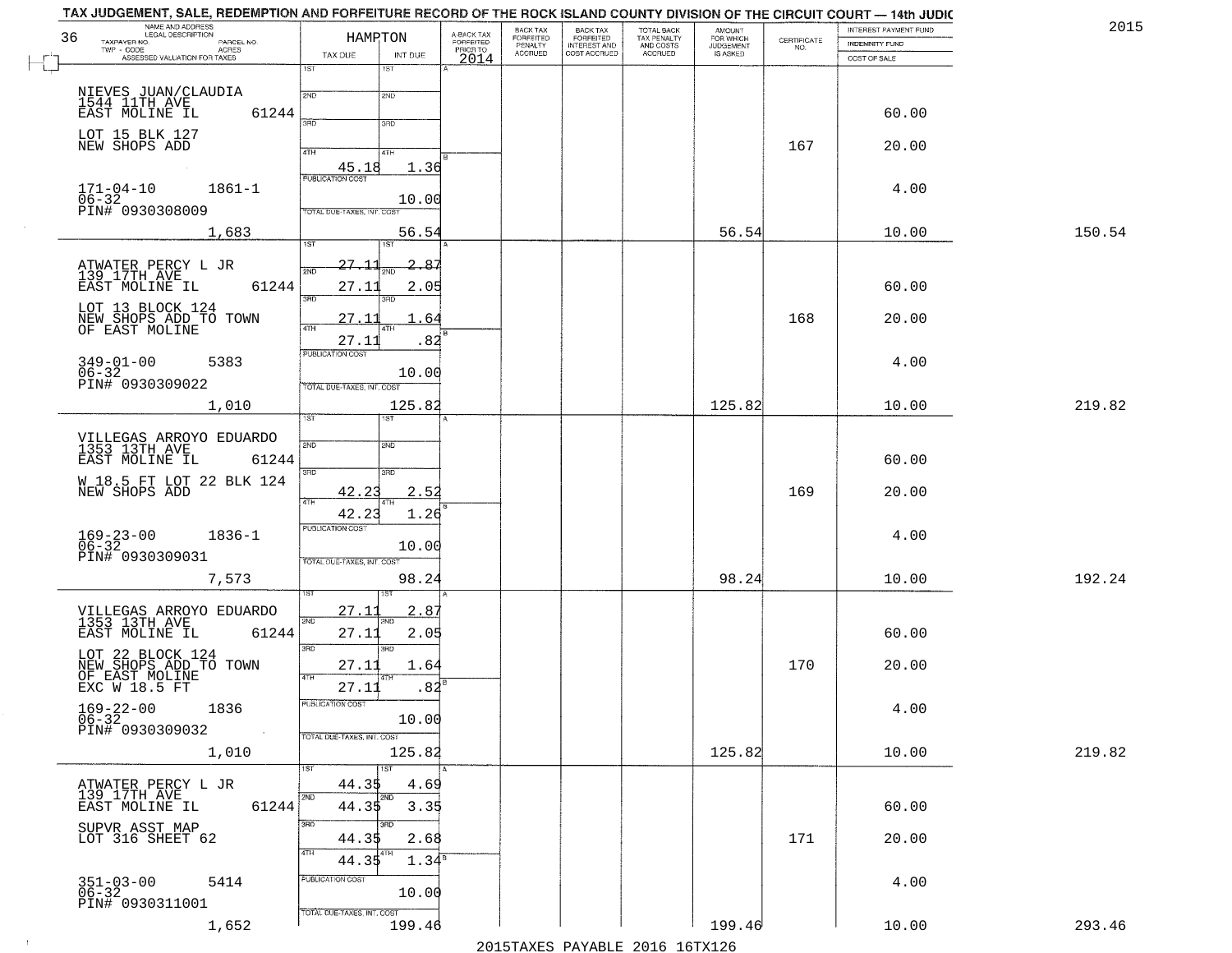| 36                   | BY WHOM<br>PURCHASED                          | RATE<br>$\%$<br><b>BID</b> | HAMPTON<br>DATE OF SALE | TAX JUDGEMENT, SALE, REDEMPTION AND FORFEITURE RECORD OF THE ROCK ISLAND COUNTY DIVISION OF THE CIRCUIT COURT — 14th JUDICIAL CIRCUIT OF ILLINOIS 2015<br>SUBSEQUENT TAXES PAID, FEES, AND TIME EXTENSION | TOTAL DUE<br>TO REDEEM<br>FROM SALE<br>LESS<br>COUNTY CLERK FEE | BY WHOM REDEEMED                              | DATE OF REDEMP-<br>TION OR DEED<br>MO.<br>DAY.<br>YEAR | RECEIVED REDEMPTION<br>MONEY IN FULL                      |
|----------------------|-----------------------------------------------|----------------------------|-------------------------|-----------------------------------------------------------------------------------------------------------------------------------------------------------------------------------------------------------|-----------------------------------------------------------------|-----------------------------------------------|--------------------------------------------------------|-----------------------------------------------------------|
| 1                    | PIN# 0930308009<br>STEVE SODEMAN LIVING TRUST | ΊŽ                         | 12/29/2016              | $\begin{array}{cc} 01/17/2017 \\ 01/17/2017 \\ \end{array}$ Take Notice Fee                                                                                                                               | 12/20/2019<br>20.47                                             |                                               |                                                        | Certificate<br>Returned<br>& Cancelled<br>03/23/2017      |
|                      |                                               |                            |                         |                                                                                                                                                                                                           |                                                                 | 189.07<br>160.00 JUAN/CLAUDIA NIEVES          | 02/10/2017                                             | Karen Kinney                                              |
| $\overline{c}$       | PIN# 0930809022<br>STEVE SODEMAN LIVING TRUST |                            | 12/29/2016              | 01/17/2017 Time Ext & incl<br>01/17/2017 Take Notice Fee                                                                                                                                                  | 12/20/2019<br>20.47                                             |                                               |                                                        | Certificate<br>Returned<br>& Cancelled 2<br>11/28/2017    |
|                      |                                               |                            |                         |                                                                                                                                                                                                           |                                                                 | 240.29<br>160.00 PERCY ATWATER                | 09/06/2017                                             | Karen Kinney                                              |
| PIN# 0930309031<br>3 | STEVE SODEMAN LIVING TRUST                    | 13                         | 12/29/2016              | 01/17/2017 Time Ext & incl<br>01/17/2017 Take Notice Fee<br>11/21/2017 Subs paid                                                                                                                          | 12/20/2019<br>]20.47<br>235.94                                  |                                               |                                                        | Certificate<br>Returned<br>3<br>& Cancelled<br>03/07/2019 |
|                      |                                               |                            |                         |                                                                                                                                                                                                           |                                                                 | 576.92<br>160.00 ARROYO EDUARDO VILLEGAS      |                                                        | Karen Kinney                                              |
| 4                    | PIN# 0930309032<br>STEVE SODEMAN LIVING TRUST |                            | 12/29/2016              | 01/17/2017 Time Ext & incl<br>01/17/2017 Take Notice Fee<br>11/21/2017 Subs paid                                                                                                                          | $\begin{array}{r} 12/20/2019 \\ 120.47 \\ 148.40 \end{array}$   |                                               |                                                        | Certificate<br>Returned<br>& Cancelled 4<br>07/03/2018    |
|                      |                                               |                            |                         |                                                                                                                                                                                                           |                                                                 | 525.20 06/2<br>160.00 EDUARDO VILLEGAS ARROYO | 06/21/2018                                             | Karen Kinney                                              |
| 5                    | PIN# 0930311001<br>STEVE SODEMAN LIVING TRUST |                            | 12/29/2016              | 01/17/2017 Time Ext & incl<br>01/17/2017 Take Notice Fee                                                                                                                                                  | 12/20/2019<br>20.47                                             |                                               |                                                        | Certificate<br>Returned<br>& Cancelled 5<br>11/28/2017    |
|                      |                                               |                            |                         |                                                                                                                                                                                                           |                                                                 | 419.58  <br>160.00 PERCY ATWATER JR           | 09/06/2017                                             | Karen Kinney                                              |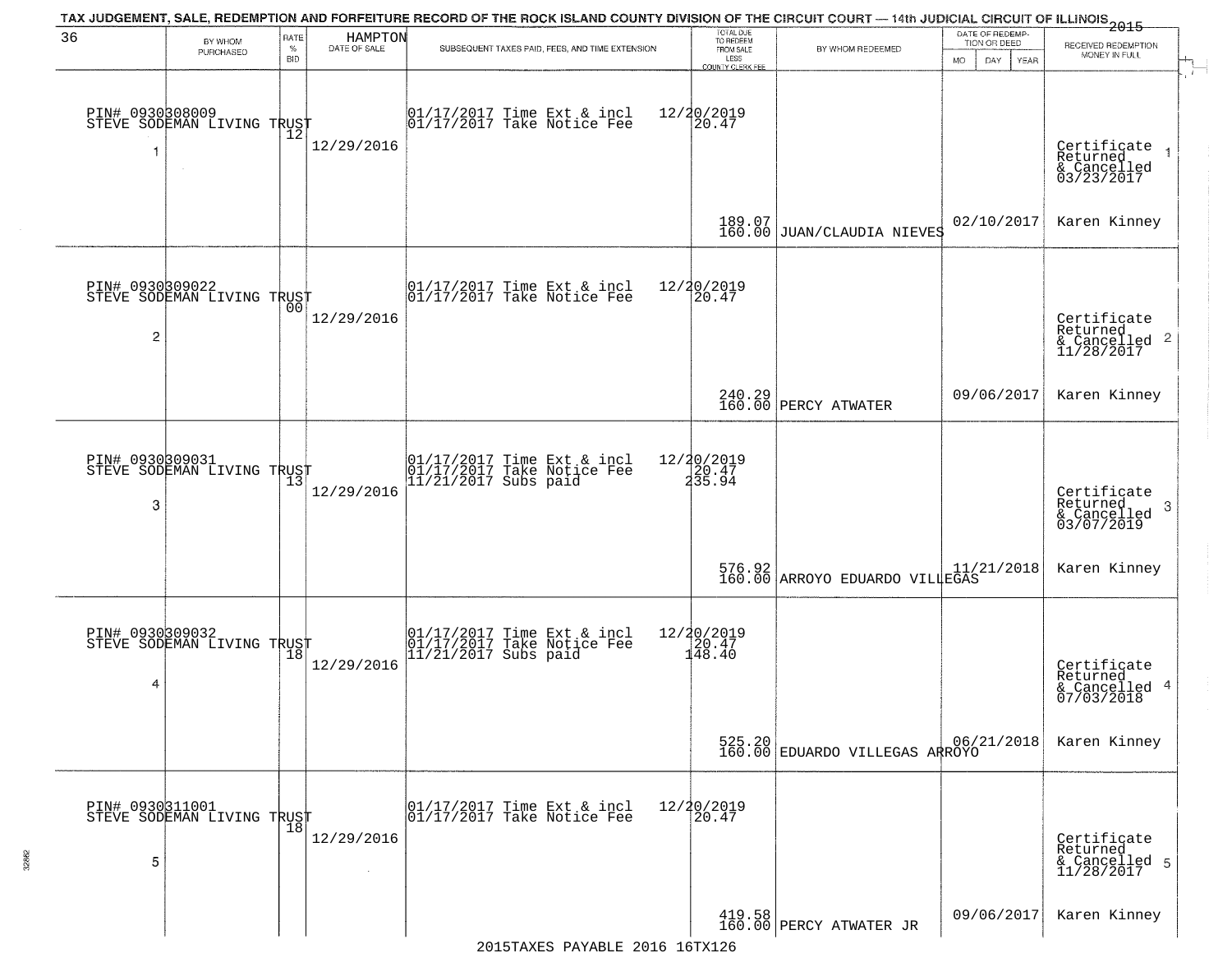| TAX JUDGEMENT, SALE, REDEMPTION AND FORFEITURE RECORD OF THE ROCK ISLAND COUNTY DIVISION OF THE CIRCUIT COURT — 14th JUDIC<br>NAME AND ADDRESS |                                           |                 |                         | BACK TAX             |                                       |                                        | <b>AMOUNT</b>          |                    | INTEREST PAYMENT FUND | 201     |
|------------------------------------------------------------------------------------------------------------------------------------------------|-------------------------------------------|-----------------|-------------------------|----------------------|---------------------------------------|----------------------------------------|------------------------|--------------------|-----------------------|---------|
| 37<br>TAXPAYER NO.<br>PARCEL NO.                                                                                                               |                                           | HAMRTON         | A-BACK TAX<br>FORFEITED | FORFEITED<br>PENALTY | BACK TAX<br>FORFEITED<br>INTEREST AND | TOTAL BACK<br>TAX PENALTY<br>AND COSTS | FOR WHICH<br>JUDGEMENT | CERTIFICATE<br>NO. | INDEMNITY FUND        |         |
| - CODE<br>ASSESSED VALUATION FOR TAXES<br>$TWP - CODE$                                                                                         | TAX DUE                                   | INT DUE         | PRIOR TO<br>2014        | <b>ACCRUED</b>       | COST ACCRUED                          | ACCRUED                                | IS ASKED               |                    | COST OF SALE          |         |
|                                                                                                                                                | 1ST                                       | 1ST             |                         |                      |                                       |                                        |                        |                    |                       |         |
| JACOBSEN AMANDA L<br>1431 17TH ST                                                                                                              | $\frac{1}{200}$ 167.32 $_{\rm 200}$ 17.57 |                 |                         |                      |                                       |                                        |                        |                    |                       |         |
| 61244<br>EAST MOLINE IL                                                                                                                        | 167.32<br>3RD                             | 12.55<br>3BD    |                         |                      |                                       |                                        |                        |                    | 60.00                 |         |
| LOT 15<br>MRS_L_N_WARNERS_1ST__ADD                                                                                                             |                                           |                 |                         |                      |                                       |                                        |                        |                    |                       |         |
| TO EAST MOLINE S-40 FT<br>OF N 120 FT                                                                                                          | $167 -$<br>4TH                            | $-10 - 04$      |                         |                      |                                       |                                        |                        | 172                | 20.00                 |         |
|                                                                                                                                                | 167.3<br><b>PUBLICATION COST</b>          | 5.02            |                         |                      |                                       |                                        |                        |                    |                       |         |
| $157 - 11 - 00$<br>1577<br>$06 - 32$                                                                                                           |                                           | 10.00           |                         |                      |                                       |                                        |                        |                    | 4.00                  |         |
| PIN# 0930312015                                                                                                                                | TOTAL DUE-TAXES, INT. COST                |                 |                         |                      |                                       |                                        |                        |                    |                       |         |
| 10,815                                                                                                                                         |                                           | 724.46          |                         |                      |                                       |                                        | 724.46                 |                    | 10.00                 | 818.46  |
|                                                                                                                                                | 1ST                                       |                 |                         |                      |                                       |                                        |                        |                    |                       |         |
| POLK GEOFFREY ATTY AT LAW<br>222 W ONTARIO SUITE 320                                                                                           | 45.<br>2ND                                |                 |                         |                      |                                       |                                        |                        |                    |                       |         |
| 60654<br>CHICAGO IL                                                                                                                            | 45.64<br>3RD                              | 3.40<br>3RD     |                         |                      |                                       |                                        |                        |                    | 60.00                 |         |
| LOT 17                                                                                                                                         | 45.64                                     | 2.72            |                         |                      |                                       |                                        |                        | 173                | 20.00                 |         |
| MRS L N WARNERS 1ST ADD<br>TO EAST MOLINE S 39.05 FT                                                                                           | 4TH                                       |                 |                         |                      |                                       |                                        |                        |                    |                       |         |
|                                                                                                                                                | 45.64<br>PUBLICATION COST                 | 1.36            |                         |                      |                                       |                                        |                        |                    |                       |         |
| $158 - 01 - 00$<br>$06 - 32$<br>1587                                                                                                           |                                           | 10.00           |                         |                      |                                       |                                        |                        |                    | 4.00                  |         |
| PIN# 0930312048                                                                                                                                | TOTAL DUE-TAXES, INT. COST                |                 |                         |                      |                                       |                                        |                        |                    |                       |         |
| 1,700                                                                                                                                          |                                           | 204.80          |                         |                      |                                       |                                        | 204.80                 |                    | 10.00                 | 298.80  |
|                                                                                                                                                | 489.07                                    | <u>51.38</u>    |                         |                      |                                       |                                        |                        |                    |                       |         |
| PERIVAN TERESA A<br>1347 18TH ST                                                                                                               | 2ND                                       |                 |                         |                      |                                       |                                        |                        |                    |                       |         |
| 61244<br>EAST MOLINE IL                                                                                                                        | 489.07<br>3RD                             | 36.70<br>3RD    |                         |                      |                                       |                                        |                        |                    | 60.00                 |         |
| LOT 10<br>LOUISE N MILLERS ADD<br>TO TOWN OF EAST MOLINE                                                                                       | 489.07                                    | 29.36           |                         |                      |                                       |                                        |                        | 174                | 20.00                 |         |
|                                                                                                                                                | 4TH<br>489.07                             | 14.68           |                         |                      |                                       |                                        |                        |                    |                       |         |
| 1705                                                                                                                                           | <b>PUBLICATION COST</b>                   |                 |                         |                      |                                       |                                        |                        |                    | 4.00                  |         |
| $164 - 15 - 00$<br>06-32<br>PIN# 0930314008                                                                                                    |                                           | 10.00           |                         |                      |                                       |                                        |                        |                    |                       |         |
|                                                                                                                                                | TOTAL OUE-TAXES, INT. COST                |                 |                         |                      |                                       |                                        |                        |                    |                       |         |
| 24,219                                                                                                                                         |                                           | 2,098.40        |                         |                      |                                       |                                        | 2098.40                |                    | 10.00                 | 2192.40 |
| POLK GEOFFREY ATTY AT LAW<br>222 N ONTARIO SUITE 320                                                                                           | 45.64                                     | 4.76            |                         |                      |                                       |                                        |                        |                    |                       |         |
| CHICAGO IL<br>60654                                                                                                                            | 2ND<br>45.64                              | 3.40            |                         |                      |                                       |                                        |                        |                    | 60.00                 |         |
| LOT 37 BLOCK 2                                                                                                                                 | 3RD                                       | 3RD             |                         |                      |                                       |                                        |                        |                    |                       |         |
| MRS L N WARNERS SUB DIV<br>OF O L 1 AND 2                                                                                                      | 45.64<br>4TH                              | 2.72            |                         |                      |                                       |                                        |                        | 175                | 20.00                 |         |
|                                                                                                                                                | 45.64                                     | 1.36            |                         |                      |                                       |                                        |                        |                    |                       |         |
| $162 - 14 - 00$<br>1667                                                                                                                        | PUBLICATION COST                          |                 |                         |                      |                                       |                                        |                        |                    | 4.00                  |         |
| $06 - 32$<br>PIN# 0930316001                                                                                                                   | TOTAL DUE-TAXES, INT. COST                | 10.00           |                         |                      |                                       |                                        |                        |                    |                       |         |
| 1,700                                                                                                                                          |                                           | 204.80          |                         |                      |                                       |                                        | 204.80                 |                    | 10.00                 | 298.80  |
|                                                                                                                                                | 1ST                                       | 1ST             |                         |                      |                                       |                                        |                        |                    |                       |         |
| ROJAS O/SANCHEZ B<br>1460 18TH AVE                                                                                                             | 2ND                                       | 2ND             |                         |                      |                                       |                                        |                        |                    |                       |         |
| EAST MOLINE IL<br>61244                                                                                                                        |                                           |                 |                         |                      |                                       |                                        |                        |                    | 60.00                 |         |
| LOT 22 BLOCK 2<br>MRS L N WARNERS SUBD                                                                                                         | 3BD                                       | 3 <sub>BD</sub> |                         |                      |                                       |                                        |                        | 176                | 20.00                 |         |
| OF O L 1 AND 2                                                                                                                                 | 4TH                                       | 4TH             |                         |                      |                                       |                                        |                        |                    |                       |         |
|                                                                                                                                                | 429.45<br>PUBLICATION COST                | $12.88^{5}$     |                         |                      |                                       |                                        |                        |                    |                       |         |
| $161 - 21 - 00$<br>$06 - 32$<br>1653                                                                                                           |                                           | 10.00           |                         |                      |                                       |                                        |                        |                    | 4.00                  |         |
| PIN# 0930316016                                                                                                                                | TOTAL DUE-TAXES, INT. COST                |                 |                         |                      |                                       |                                        |                        |                    |                       |         |
| 15,998                                                                                                                                         |                                           | 452.33          |                         |                      |                                       |                                        | 452.33                 |                    | 10.00                 | 546.33  |

 $\sim 10^{-1}$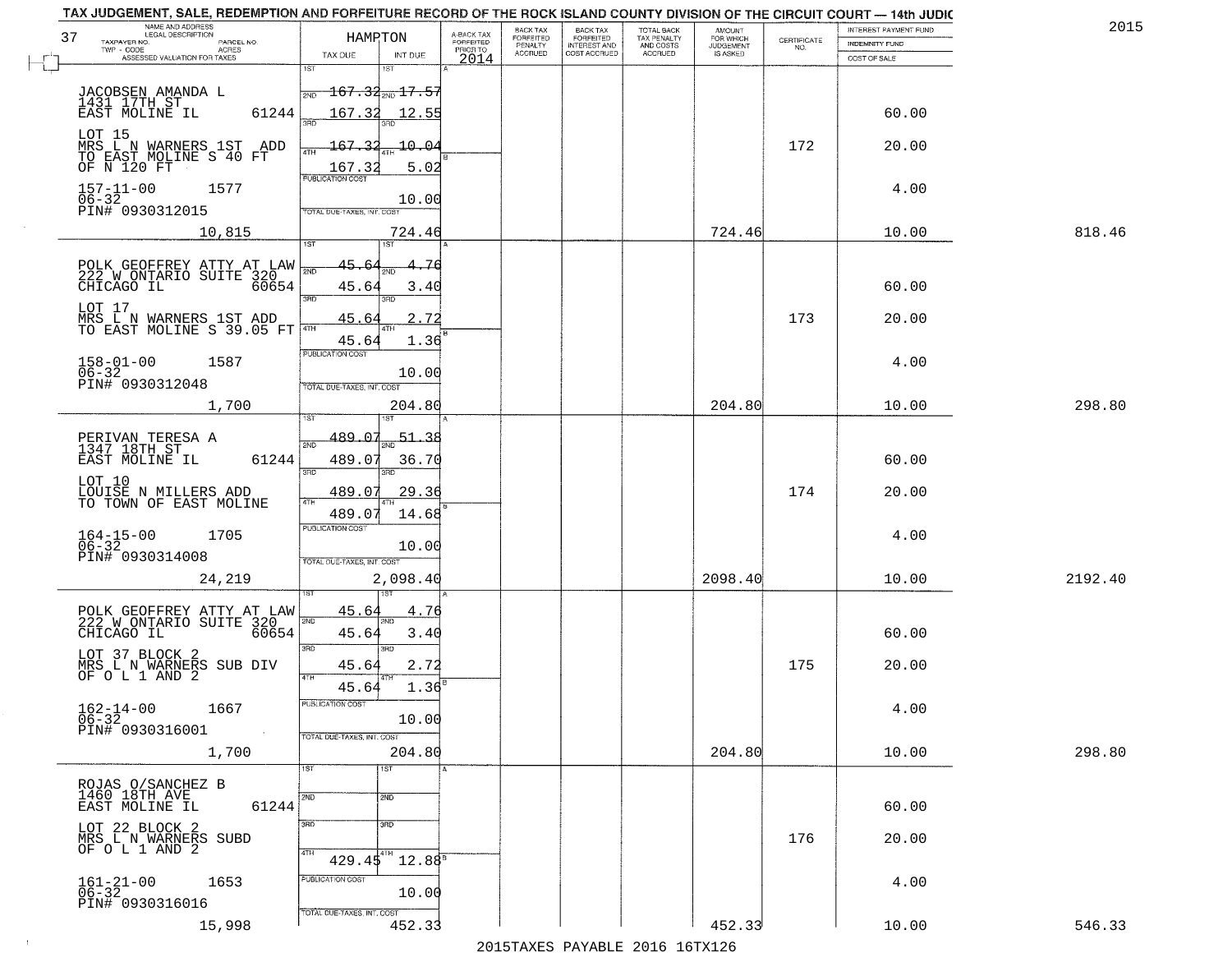| 37                                                | BY WHOM<br>PURCHASED                          | RATE<br>$\%$<br><b>BID</b> | HAMPTON<br>DATE OF SALE | SUBSEQUENT TAXES PAID, FEES, AND TIME EXTENSION                                                                                                                                                                                            | TOTAL DUE<br>TO REDEEM<br>FROM SALE<br>LESS<br><b>COUNTY CLERK FEE</b>                                                                   | BY WHOM REDEEMED                 | MO. | DATE OF REDEMP-<br>TION OR DEED<br>DAY.<br>YEAR | $-2015$<br>RECEIVED REDEMPTION<br>MONEY IN FULL                                           | $\ddot{r}$ |
|---------------------------------------------------|-----------------------------------------------|----------------------------|-------------------------|--------------------------------------------------------------------------------------------------------------------------------------------------------------------------------------------------------------------------------------------|------------------------------------------------------------------------------------------------------------------------------------------|----------------------------------|-----|-------------------------------------------------|-------------------------------------------------------------------------------------------|------------|
|                                                   | PIN# 0930312015<br>STEVE SODEMAN LIVING TRUST | 18                         | 12/29/2016              | $\begin{bmatrix} 01/17/2017 \\ 01/17/2017 \\ 01 \end{bmatrix}$ Take Notice Fee                                                                                                                                                             | 12/20/2019<br>$\left[20.47\right]$                                                                                                       |                                  |     |                                                 | Certificate<br>Returned<br>& Cancelled<br>05/23/2017                                      |            |
|                                                   |                                               |                            |                         |                                                                                                                                                                                                                                            |                                                                                                                                          | 986.25<br>160.00 AMANDA JACOBSEN |     | 03/03/2017                                      | Karen Kinney                                                                              |            |
| PIN# 0930312048<br>RICO TRUSTEE<br>$\overline{2}$ |                                               | 18                         | 12/29/2016              | $03/14/2017$ Time Ext & incl<br>03/14/2017 Take Notice Fee<br>02/11/2019 Take Notice Fee<br>02/22/2019 Publication Fee<br>02/25/2019 Circuit Clerks Fee<br>03/05/2019 Sheriffs Fee<br>11/17/2018 Subs paid<br>11/18/2017 Subs paid         | 07/29/2019<br>20.59<br>35.00<br>35.18<br>4.14.11<br>$\frac{1}{4}$ $\frac{1}{8}$ $\cdot \frac{1}{90}$ $\frac{2}{17}$ $\cdot \frac{3}{38}$ |                                  |     |                                                 | TAX DEED ISSUED<br>Certificate<br>Returned<br>$\frac{1}{6}$ Cancelled 2<br>09/16/2019     |            |
|                                                   |                                               |                            |                         |                                                                                                                                                                                                                                            |                                                                                                                                          |                                  |     |                                                 | Karen Kinney                                                                              |            |
| PIN# 0930314008<br>3                              | STEVE SODEMAN LIVING TRUST                    |                            | 12/29/2016              | 01/17/2017 Time Ext & incl<br>01/17/2017 Take Notice Fee<br>11/21/2017 Subs paid                                                                                                                                                           | 12/20/2019<br>20.47<br>509.01                                                                                                            |                                  |     |                                                 | Certificate<br>Returned<br>3<br>& Cancelled<br>03/05/2018                                 |            |
|                                                   |                                               |                            |                         |                                                                                                                                                                                                                                            |                                                                                                                                          | $3,638.00$ MCCARTHY CALLAS ATTY  |     | 02/27/2018                                      | Karen Kinney                                                                              |            |
| PIN# 0930316001<br>RICO TRUSTEE<br>4              |                                               | 18                         | 12/29/2016              | $03/14/2017$ Time Ext & incl<br>$03/14/2017$ Take Notice Fee<br>$02/11/2019$ Take Notice Fee<br>$02/22/2019$ Publication Fee<br>$02/25/2019$ Sheriffs Fee<br>$02/25/2019$ Sheriffs Fee<br>$11/17/2018$ Subs paid<br>$11/18/2017$ Subs paid | 07/29/2019<br>20.59<br>35.00<br>5.18<br>5.18<br>7.31<br>7.54<br>218.90<br>217.38                                                         |                                  |     |                                                 | TAX DEED ISSUED<br>Certificate<br>Returned<br>& Cancelled 4<br>09/16/2019<br>Karen Kinney |            |
| 5                                                 | PIN# 0930316016<br>MS INVESTMENTS GROUP INC   | 18                         | 12/29/2016              | 01/26/2017 Time Ext & incl<br>01/31/2017 Take Notice Fee                                                                                                                                                                                   | $07/01/2019$<br>20.59                                                                                                                    |                                  |     |                                                 | Certificate<br>Returned<br>& Cancelled 5<br>03/23/2017                                    |            |
|                                                   |                                               |                            |                         | $\sim$                                                                                                                                                                                                                                     |                                                                                                                                          | 665.26<br>160.00 OSCAR SANCHEZ   |     | 02/10/2017                                      | Karen Kinney                                                                              |            |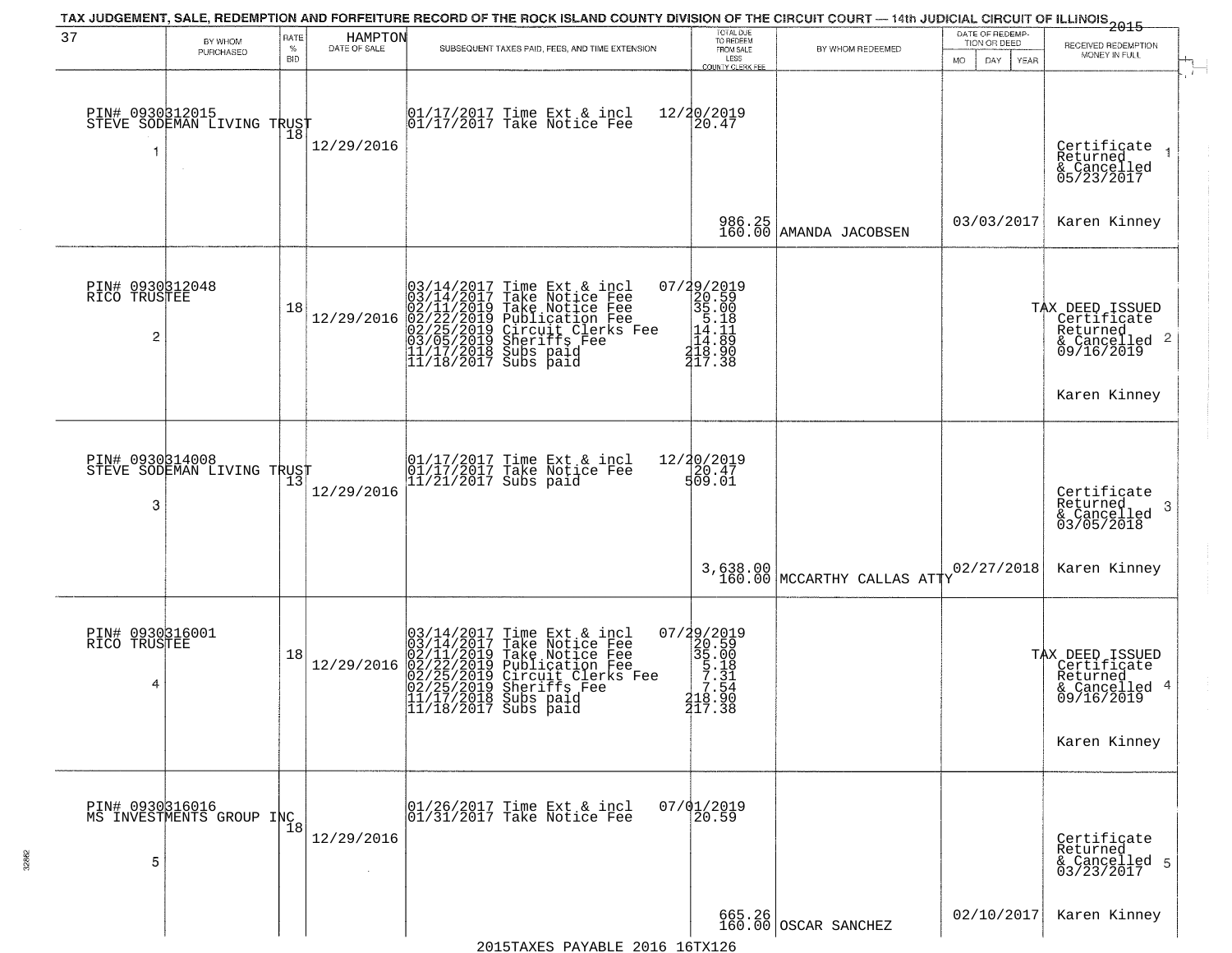|    | TAX JUDGEMENT, SALE, REDEMPTION AND FORFEITURE RECORD OF THE ROCK ISLAND COUNTY DIVISION OF THE CIRCUIT COURT — 14th JUDIC<br>NAME AND ADDRESS |                            |                           |                                     | BACK TAX             |                                       |                                        | AMOUNT<br>FOR WHICH |                    | INTEREST PAYMENT FUND | 2015    |
|----|------------------------------------------------------------------------------------------------------------------------------------------------|----------------------------|---------------------------|-------------------------------------|----------------------|---------------------------------------|----------------------------------------|---------------------|--------------------|-----------------------|---------|
| 38 | TAXPAYER NO.<br>PARCEL NO.<br>TWP - CODE<br>ACRES                                                                                              | HAMPTON                    |                           | A-BACK TAX<br>FORFEITED<br>PRIOR TO | FORFEITED<br>PENALTY | BACK TAX<br>FORFEITED<br>INTEREST AND | TOTAL BACK<br>TAX PENALTY<br>AND COSTS | <b>JUDGEMENT</b>    | CERTIFICATE<br>NO. | <b>INDEMNITY FUND</b> |         |
|    | ASSESSED VALUATION FOR TAXES                                                                                                                   | TAX DUE                    | INT DUE                   | 2014                                | <b>ACCRUED</b>       | COST ACCRUED                          | ACCRUED                                | IS ASKED            |                    | COST OF SALE          |         |
|    |                                                                                                                                                | 1ST                        | 1ST                       |                                     |                      |                                       |                                        |                     |                    |                       |         |
|    | SIDES IRENE<br>1451 19TH ST                                                                                                                    | 2ND                        | 2ND                       |                                     |                      |                                       |                                        |                     |                    |                       |         |
|    | 61244<br>EAST MOLINE IL                                                                                                                        |                            |                           |                                     |                      |                                       |                                        |                     |                    | 60.00                 |         |
|    | LOT 13 BLOCK 2                                                                                                                                 | 3RD                        | 3RD                       |                                     |                      |                                       |                                        |                     |                    |                       |         |
|    | MRS L N WARNERS SUB DIV<br>OF O L 1 AND 2                                                                                                      | 4TH                        | 4TH                       |                                     |                      |                                       |                                        |                     | 177                | 20.00                 |         |
|    |                                                                                                                                                | 210.81                     | 6.32                      |                                     |                      |                                       |                                        |                     |                    |                       |         |
|    | 1644                                                                                                                                           | <b>PUBLICATION COST</b>    |                           |                                     |                      |                                       |                                        |                     |                    | 4.00                  |         |
|    | $161 - 12 - 00$<br>$06 - 32$<br>PIN# 0930316031                                                                                                |                            | 10.00                     |                                     |                      |                                       |                                        |                     |                    |                       |         |
|    |                                                                                                                                                | TOTAL DUE-TAXES, INT. COST |                           |                                     |                      |                                       |                                        |                     |                    |                       |         |
|    | 18,853                                                                                                                                         | 1ST                        | 227.13<br>1ST             |                                     |                      |                                       |                                        | 227.13              |                    | 10.00                 | 321.13  |
|    |                                                                                                                                                |                            |                           |                                     |                      |                                       |                                        |                     |                    |                       |         |
|    | ORTIZ GERARDO/MARGARITA<br>901 S 2ND AVE APT 3                                                                                                 | <u> 208.26</u><br>2ND      | $-21 -$<br>-84            |                                     |                      |                                       |                                        |                     |                    |                       |         |
|    | 85003<br>PHOENIX AZ                                                                                                                            | 208.26<br>3RD              | 15.60<br>3RD              |                                     |                      |                                       |                                        |                     |                    | 60.00                 |         |
|    | LOT 3 BLOCK 151                                                                                                                                |                            | 12.48                     |                                     |                      |                                       |                                        |                     | 178                |                       |         |
|    | TOWN OF EAST MOLINE                                                                                                                            | 208.26<br>47H              |                           |                                     |                      |                                       |                                        |                     |                    | 20.00                 |         |
|    |                                                                                                                                                | 208.26<br>PUBLICATION COST | 6.24                      |                                     |                      |                                       |                                        |                     |                    |                       |         |
|    | $205 - 06 - 00$<br>2598<br>$06 - 32$                                                                                                           |                            | 10.00                     |                                     |                      |                                       |                                        |                     |                    | 4.00                  |         |
|    | PIN# 0930317010                                                                                                                                | TOTAL DUE-TAXES, INT. COST |                           |                                     |                      |                                       |                                        |                     |                    |                       |         |
|    | 7,758                                                                                                                                          |                            | 899.20                    |                                     |                      |                                       |                                        | 899.20              |                    | 10.00                 | 993.20  |
|    |                                                                                                                                                | īsT                        |                           |                                     |                      |                                       |                                        |                     |                    |                       |         |
|    | WEBB DAVID/SHERI/FORRESTO                                                                                                                      | 2ND                        | 2ND                       |                                     |                      |                                       |                                        |                     |                    |                       |         |
|    | PO BOX 278<br>FORRESTON IL<br>61030                                                                                                            | 291.82                     | 21.90                     |                                     |                      |                                       |                                        |                     |                    | 60.00                 |         |
|    | LOTS 5 & 6 BLOCK 150                                                                                                                           | 3RD                        | 3RD                       |                                     |                      |                                       |                                        |                     |                    |                       |         |
|    | TOWN OF EAST MOLINE                                                                                                                            | <u> 291.82</u><br>4TH      | 17.52                     |                                     |                      |                                       |                                        |                     | 179                | 20.00                 |         |
|    |                                                                                                                                                | 291.82                     | 8.76                      |                                     |                      |                                       |                                        |                     |                    |                       |         |
|    | 2565                                                                                                                                           | <b>PUBLICATION COST</b>    |                           |                                     |                      |                                       |                                        |                     |                    | 4.00                  |         |
|    | $203 - 18 - 00$<br>06-32<br>PIN# 0930318012                                                                                                    |                            | 10.00                     |                                     |                      |                                       |                                        |                     |                    |                       |         |
|    |                                                                                                                                                | TOTAL OUE-TAXES, INT. COST |                           |                                     |                      |                                       |                                        |                     |                    |                       |         |
|    | 10,871                                                                                                                                         |                            | 933.64<br>IST             |                                     |                      |                                       |                                        | 933.64              |                    | 10.00                 | 1027.64 |
|    | AGUILAR LORENA/MAURA G                                                                                                                         | 183.80                     | <u> 19.3;</u>             |                                     |                      |                                       |                                        |                     |                    |                       |         |
|    | 1407 18TH AVE                                                                                                                                  | 2ND                        |                           |                                     |                      |                                       |                                        |                     |                    |                       |         |
|    | EAST MOLINE IL<br>61244                                                                                                                        | 183.80<br>3RD              | 13.80<br>$\overline{3BD}$ |                                     |                      |                                       |                                        |                     |                    | 60.00                 |         |
|    | LOT 21 BLOCK 150                                                                                                                               | 183.80                     | 11.04                     |                                     |                      |                                       |                                        |                     | 180                | 20.00                 |         |
|    | TOWN OF EAST MOLINE<br>W.33 LOT 22 AND ALL                                                                                                     | 4TH<br>183.80              | 5.52                      |                                     |                      |                                       |                                        |                     |                    |                       |         |
|    |                                                                                                                                                | PUBLICATION COST           |                           |                                     |                      |                                       |                                        |                     |                    |                       |         |
|    | 2580<br>$204 - 11 - 00$<br>$06 - 32$                                                                                                           |                            | 10.00                     |                                     |                      |                                       |                                        |                     |                    | 4.00                  |         |
|    | PIN# 0930318019                                                                                                                                | TOTAL DUE-TAXES, INT. COST |                           |                                     |                      |                                       |                                        |                     |                    |                       |         |
|    | 12,847                                                                                                                                         |                            | 794.88                    |                                     |                      |                                       |                                        | 794.88              |                    | 10.00                 | 888.88  |
|    |                                                                                                                                                |                            | 1ST                       |                                     |                      |                                       |                                        |                     |                    |                       |         |
|    | OHM CORRISSA/JEREMY                                                                                                                            | 228.26<br>2ND              | 23.94<br>2ND              |                                     |                      |                                       |                                        |                     |                    |                       |         |
|    | 1346 18TH AVE<br>EAST MOLINE IL<br>61244                                                                                                       | 228.26                     | 17.10                     |                                     |                      |                                       |                                        |                     |                    | 60.00                 |         |
|    | LOT 23 BLOCK 200<br>SECOND PARK ADD                                                                                                            | 3RD                        | 3RD                       |                                     |                      |                                       |                                        |                     |                    |                       |         |
|    | E 10 FT LOT 24 AND ALL                                                                                                                         | 228.26<br>4TH              | 13.68                     |                                     |                      |                                       |                                        |                     | 181                | 20.00                 |         |
|    |                                                                                                                                                | 228.26                     | 6.84 <sup>8</sup>         |                                     |                      |                                       |                                        |                     |                    |                       |         |
|    | $213 - 01 - 00$<br>06-32<br>2753                                                                                                               | PUBLICATION COST           |                           |                                     |                      |                                       |                                        |                     |                    | 4.00                  |         |
|    | PIN# 0930321013                                                                                                                                |                            | 10.00                     |                                     |                      |                                       |                                        |                     |                    |                       |         |
|    | 8,503                                                                                                                                          | TOTAL DUE-TAXES, INT. COST | 984.60                    |                                     |                      |                                       |                                        | 984.60              |                    | 10.00                 | 1078.60 |
|    |                                                                                                                                                |                            |                           |                                     |                      |                                       |                                        |                     |                    |                       |         |

 $\sim 100$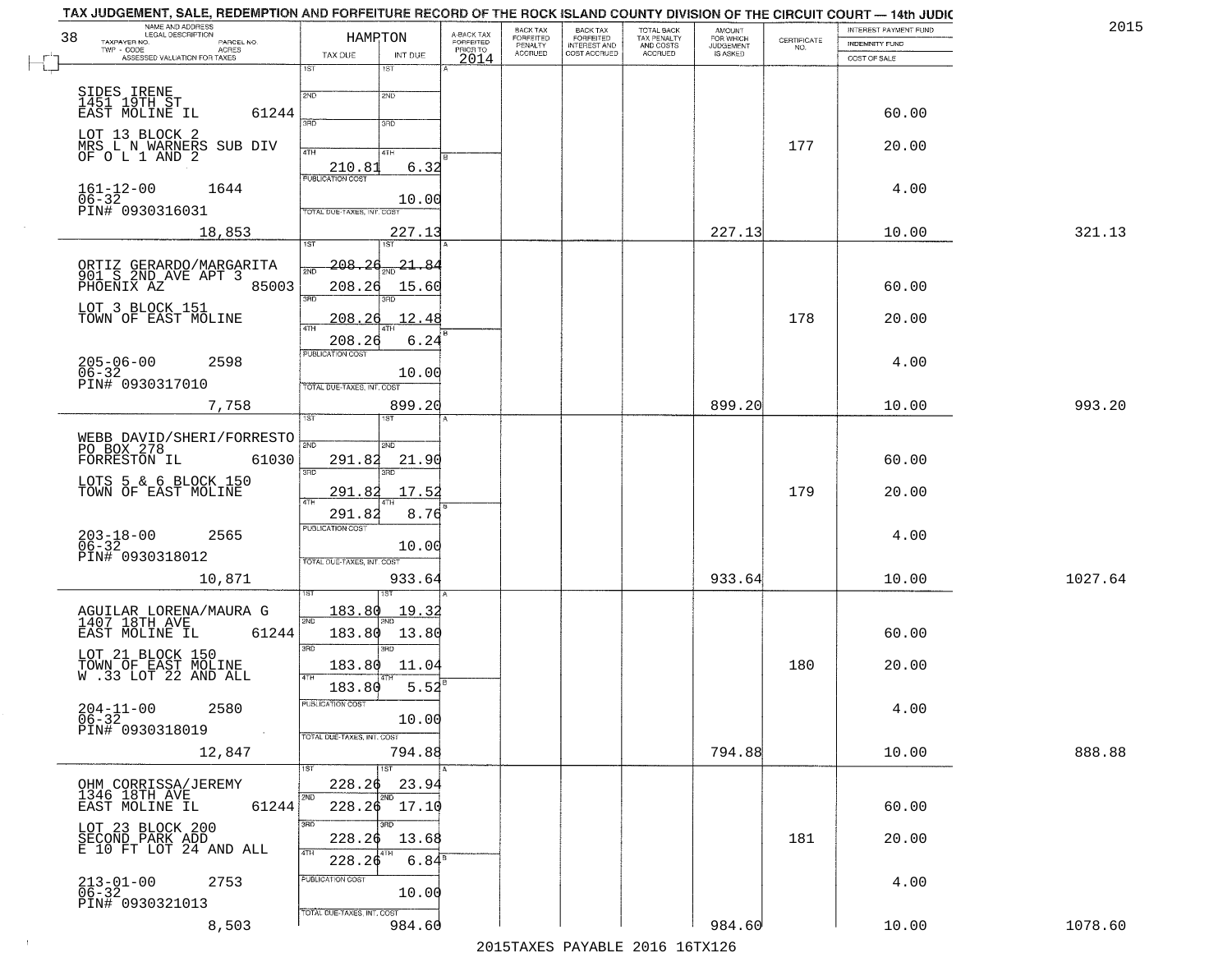|                                                       |                                             |                            |                         | TAX JUDGEMENT, SALE, REDEMPTION AND FORFEITURE RECORD OF THE ROCK ISLAND COUNTY DIVISION OF THE CIRCUIT COURT — 14th JUDICIAL CIRCUIT OF ILLINOIS 2015                                                                                  |                                                                                                                |                                            |                                                        |                                                                                                           |
|-------------------------------------------------------|---------------------------------------------|----------------------------|-------------------------|-----------------------------------------------------------------------------------------------------------------------------------------------------------------------------------------------------------------------------------------|----------------------------------------------------------------------------------------------------------------|--------------------------------------------|--------------------------------------------------------|-----------------------------------------------------------------------------------------------------------|
| 38                                                    | BY WHOM<br>PURCHASED                        | RATE<br>$\%$<br><b>BID</b> | HAMPTON<br>DATE OF SALE | SUBSEQUENT TAXES PAID, FEES, AND TIME EXTENSION                                                                                                                                                                                         | TOTAL DUE<br>TO REDEEM<br>FROM SALE<br>LESS<br>COUNTY CLERK FEE                                                | BY WHOM REDEEMED                           | DATE OF REDEMP-<br>TION OR DEED<br>MO.<br>DAY.<br>YEAR | RECEIVED REDEMPTION<br>MONEY IN FULL                                                                      |
| -1                                                    | PIN# 0930816031<br>MS INVESTMENTS GROUP INC | 18                         | 12/29/2016              | $\begin{array}{cc} 01/26/2017 & \text{Time Ext} & \text{incl} \\ 01/31/2017 & \text{Take Notice Fee} \end{array}$                                                                                                                       | 07/01/2019<br>20.59                                                                                            |                                            |                                                        | Certificate<br>Returned<br>& Cancelled<br>03/23/2017                                                      |
|                                                       |                                             |                            |                         |                                                                                                                                                                                                                                         |                                                                                                                | $399.52$ CORELOGIC                         | 02/06/2017                                             | Karen Kinney                                                                                              |
| PIN# 0930317010<br>REALTAX DEV LT'D<br>$\overline{c}$ |                                             | 18                         | 12/29/2016              | $ 01/25/2017$ Time Ext & incl<br>$ 02/08/2017$ Take Notice Fee                                                                                                                                                                          | 07/01/2019<br>20.59                                                                                            |                                            |                                                        | Certificate<br>Returned<br>$\frac{1}{6}$ Cancelled 2<br>05/23/2017                                        |
|                                                       |                                             |                            |                         |                                                                                                                                                                                                                                         |                                                                                                                | 1,192.57<br>160.00 MARGARITA/GERARDO QRTIZ |                                                        | Karen Kinney                                                                                              |
| PIN# 0930318012<br>RICO TRUSTEE<br>3                  |                                             | 18                         | 12/29/2016              | $03/14/2017$ Time Ext & incl<br>$03/14/2017$ Take Notice Fee<br>$02/11/2019$ Take Notice Fee<br>$02/22/2019$ Publication Fee<br>$03/05/2019$ Sheriffs Fee<br>$11/17/2018$ Subs paid<br>$11/18/2017$ Subs paid<br>$11/18/2017$ Subs paid | $\begin{smallmatrix} 07/29/2019\\20.59\\35.00\\40.18\\ \vdots\\ 47.89\\1,302.22\\1,491.14 \end{smallmatrix}$   |                                            |                                                        | TAX DEED ISSUED<br>Certificate<br>Returned<br>-3<br>$\frac{1}{2}$ Cancelled<br>09/16/2019<br>Karen Kinney |
| PIN# 0930318019<br>REALTAX DEV LT'D<br>4              |                                             | 18                         | 12/29/2016              | 01/25/2017 Time Ext & incl<br>02/08/2017 Take Notice Fee<br>11/26/2018 Subs paid<br>12/11/2017 Subs paid                                                                                                                                | 07/01/2019<br>20.59<br>848.52<br>859.56                                                                        |                                            |                                                        | Certificate<br>Returned<br>& Cancelled 4<br>04/15/2019                                                    |
|                                                       |                                             |                            |                         |                                                                                                                                                                                                                                         |                                                                                                                | 3,725.65<br>160.00 LORENA/MAURA G AGUILAR  | 03/01/2019                                             | Karen Kinney                                                                                              |
| PIN# 0930321013<br>RICO TRUSTEE<br>5                  |                                             | 18                         | 12/29/2016              | $03/14/2017$ Time Ext & incl<br>$03/14/2017$ Take Notice Fee<br>$02/11/2019$ Take Notice Fee<br>$02/22/2019$ Publication Fee<br>$03/05/2019$ Sheriffs Fee<br>$11/17/2018$ Subs paid<br>$11/18/2017$ Subs paid<br>$11/18/2017$ Subs paid | 07/29/2019<br>20.59<br>$\begin{array}{r} 25.00 \\ 35.00 \\ 34.00 \\ 47.83 \\ 1,025.22 \\ 1,016.42 \end{array}$ |                                            |                                                        | Certificate<br>Returned<br>& Cancelled 5<br>10/09/2019                                                    |
|                                                       |                                             |                            |                         | 2015TAXES PAYABLE 2016 16TX126                                                                                                                                                                                                          |                                                                                                                |                                            |                                                        | Karen Kinney                                                                                              |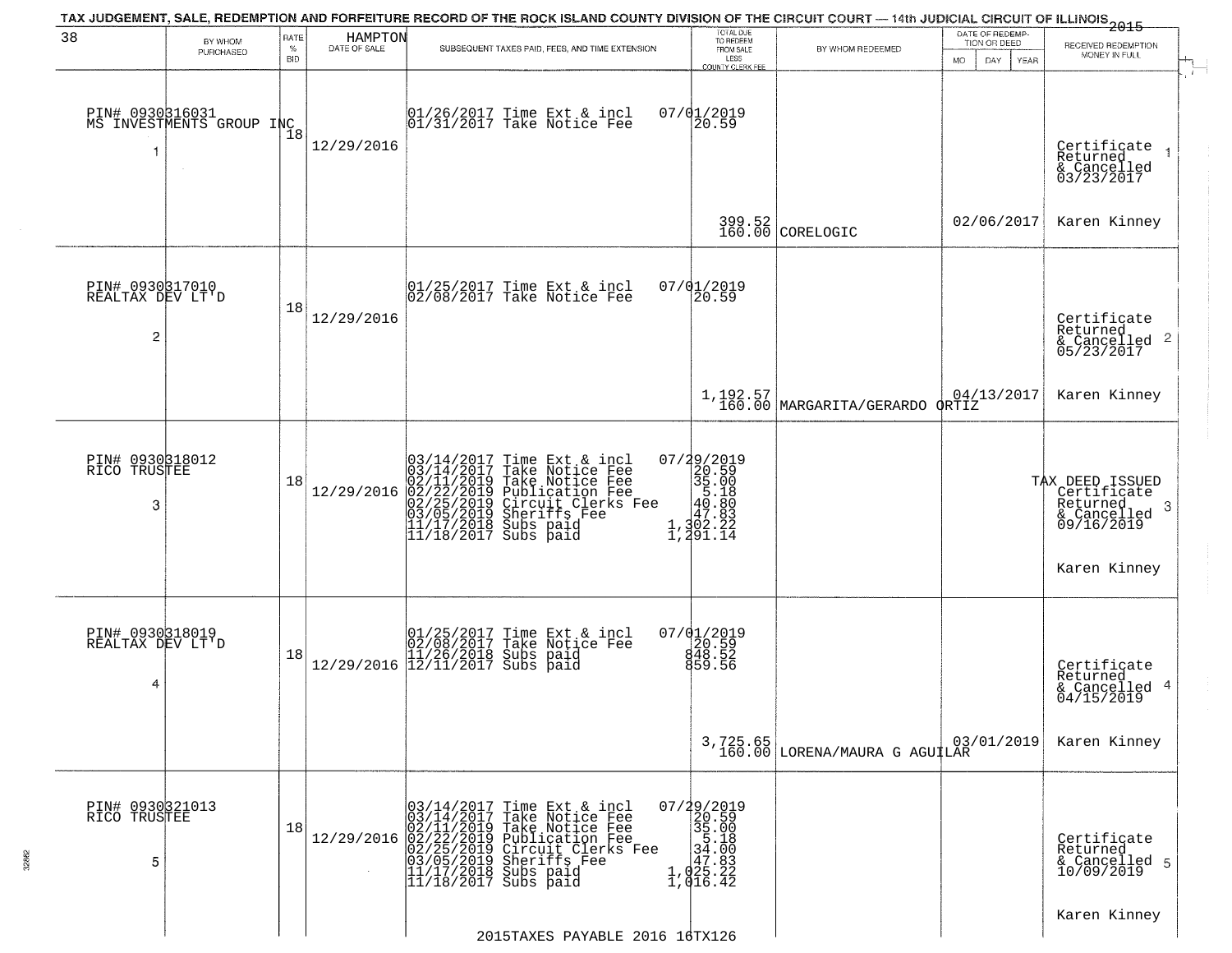|    | TAX JUDGEMENT, SALE, REDEMPTION AND FORFEITURE RECORD OF THE ROCK ISLAND COUNTY DIVISION OF THE CIRCUIT COURT — 14th JUDIC<br>NAME AND ADDRESS |                            |                     |                                     | BACK TAX                        |                                                       |                                        | <b>AMOUNT</b>          |                                                                 | INTEREST PAYMENT FUND | 2015   |
|----|------------------------------------------------------------------------------------------------------------------------------------------------|----------------------------|---------------------|-------------------------------------|---------------------------------|-------------------------------------------------------|----------------------------------------|------------------------|-----------------------------------------------------------------|-----------------------|--------|
| 39 | TAXPAYER NO.<br>PARCEL NO.                                                                                                                     | HAMRTON                    |                     | A-BACK TAX<br>FORFEITED<br>PRIOR TO | FORFEITED<br>PENALTY<br>ACCRUED | BACK TAX<br>FORFEITED<br>INTEREST AND<br>COST ACCRUED | TOTAL BACK<br>TAX PENALTY<br>AND COSTS | FOR WHICH<br>JUDGEMENT | $\begin{array}{c} \text{CERTIFICATE} \\ \text{NO.} \end{array}$ | <b>INDEMNITY FUND</b> |        |
|    | - CODE<br>ASSESSED VALUATION FOR TAXES<br>$TWP - CODE$                                                                                         | TAX DUE                    | INT DUE             | 2014                                |                                 |                                                       | ACCRUED                                | IS ASKED               |                                                                 | COST OF SALE          |        |
|    |                                                                                                                                                | 1ST                        | 1ST                 |                                     |                                 |                                                       |                                        |                        |                                                                 |                       |        |
|    |                                                                                                                                                |                            |                     |                                     |                                 |                                                       |                                        |                        |                                                                 |                       |        |
|    | MENDOZA HECTOR A/GINA A<br>9822 COPPER ROSE                                                                                                    | 2ND                        | 2ND                 |                                     |                                 |                                                       |                                        |                        |                                                                 |                       |        |
|    | CONVERSE TX<br>78109                                                                                                                           |                            |                     |                                     |                                 |                                                       |                                        |                        |                                                                 | 60.00                 |        |
|    | LOT 12 BLOCK 2                                                                                                                                 | 3PD                        | 3RD                 |                                     |                                 |                                                       |                                        |                        |                                                                 |                       |        |
|    | KORBS ADD TO PLEASANT                                                                                                                          | 4TH                        | 4TH                 |                                     |                                 |                                                       |                                        |                        | 182                                                             | 20.00                 |        |
|    | VALLEY                                                                                                                                         | 174.19                     | 5.22                |                                     |                                 |                                                       |                                        |                        |                                                                 |                       |        |
|    |                                                                                                                                                | <b>PUBLICATION COST</b>    |                     |                                     |                                 |                                                       |                                        |                        |                                                                 |                       |        |
|    | 2778<br>$214 - 04 - 00$<br>$06 - 32$                                                                                                           |                            | 10.00               |                                     |                                 |                                                       |                                        |                        |                                                                 | 4.00                  |        |
|    | PIN# 0930402001                                                                                                                                | TOTAL DUE-TAXES, INT. COST |                     |                                     |                                 |                                                       |                                        |                        |                                                                 |                       |        |
|    | 12,489                                                                                                                                         |                            | 189.41              |                                     |                                 |                                                       |                                        | 189.41                 |                                                                 | 10.00                 | 283.41 |
|    |                                                                                                                                                | 1ST                        | 1ST                 |                                     |                                 |                                                       |                                        |                        |                                                                 |                       |        |
|    |                                                                                                                                                | 45.18                      | -76                 |                                     |                                 |                                                       |                                        |                        |                                                                 |                       |        |
|    | LUTEN NATHAN<br>1351 MORTON DR                                                                                                                 | 2ND                        |                     |                                     |                                 |                                                       |                                        |                        |                                                                 |                       |        |
|    | 61244<br>EAST MOLINE IL                                                                                                                        | 45.18                      | 3.40                |                                     |                                 |                                                       |                                        |                        |                                                                 | 60.00                 |        |
|    | LOT 9 BLOCK 2                                                                                                                                  | 3RD                        |                     |                                     |                                 |                                                       |                                        |                        |                                                                 |                       |        |
|    | KORBS ADD TO PLEASANT                                                                                                                          | 45.18<br>47H               | 2.72<br>4TH         |                                     |                                 |                                                       |                                        |                        | 183                                                             | 20.00                 |        |
|    | VALLEY                                                                                                                                         | 45.18                      | 1.36                |                                     |                                 |                                                       |                                        |                        |                                                                 |                       |        |
|    |                                                                                                                                                | <b>PUBLICATION COST</b>    |                     |                                     |                                 |                                                       |                                        |                        |                                                                 |                       |        |
|    | $214 - 01 - 00$<br>06-32<br>2775                                                                                                               |                            | 10.00               |                                     |                                 |                                                       |                                        |                        |                                                                 | 4.00                  |        |
|    | PIN# 0930402004                                                                                                                                | TOTAL DUE-TAXES, INT. COST |                     |                                     |                                 |                                                       |                                        |                        |                                                                 |                       |        |
|    | 1,683                                                                                                                                          |                            | 202.96              |                                     |                                 |                                                       |                                        | 202.96                 |                                                                 | 10.00                 | 296.96 |
|    |                                                                                                                                                |                            | 187                 |                                     |                                 |                                                       |                                        |                        |                                                                 |                       |        |
|    | LUTEN NATHAN                                                                                                                                   | 152.77                     | $\frac{16.03}{200}$ |                                     |                                 |                                                       |                                        |                        |                                                                 |                       |        |
|    | 1351 MORTON DR                                                                                                                                 | 2ND                        |                     |                                     |                                 |                                                       |                                        |                        |                                                                 |                       |        |
|    | 61244<br>EAST MOLINE IL                                                                                                                        | 152.77<br>3RD              | 11.45<br>3RD        |                                     |                                 |                                                       |                                        |                        |                                                                 | 60.00                 |        |
|    | LOT 8 BLOCK 2                                                                                                                                  |                            |                     |                                     |                                 |                                                       |                                        |                        |                                                                 |                       |        |
|    | KORBS ADD TO PLEASANT<br>VALLEY                                                                                                                | 152.77                     | 9.16                |                                     |                                 |                                                       |                                        |                        | 184                                                             | 20.00                 |        |
|    |                                                                                                                                                | 152.77                     | 4.58                |                                     |                                 |                                                       |                                        |                        |                                                                 |                       |        |
|    | 2774                                                                                                                                           | PUBLICATION COST           |                     |                                     |                                 |                                                       |                                        |                        |                                                                 | 4.00                  |        |
|    | $213 - 22 - 00$<br>06-32                                                                                                                       |                            | 10.00               |                                     |                                 |                                                       |                                        |                        |                                                                 |                       |        |
|    | PIN# 0930402005                                                                                                                                | TOTAL OUE-TAXES, INT. COST |                     |                                     |                                 |                                                       |                                        |                        |                                                                 |                       |        |
|    | 5,691                                                                                                                                          |                            | 662.30              |                                     |                                 |                                                       |                                        | 662.30                 |                                                                 | 10.00                 | 756.30 |
|    |                                                                                                                                                |                            | 1ST                 |                                     |                                 |                                                       |                                        |                        |                                                                 |                       |        |
|    | LUTEN NATHAN                                                                                                                                   | 75.59                      | 7.9                 |                                     |                                 |                                                       |                                        |                        |                                                                 |                       |        |
|    | 1351 MORTON DR<br>EAST MOLINE IL<br>61244                                                                                                      | 2ND<br>75.59               |                     |                                     |                                 |                                                       |                                        |                        |                                                                 | 60.00                 |        |
|    |                                                                                                                                                | 3RD                        | 5.65<br>3BD         |                                     |                                 |                                                       |                                        |                        |                                                                 |                       |        |
|    | LOT 5 BLOCK 2                                                                                                                                  |                            |                     |                                     |                                 |                                                       |                                        |                        | 185                                                             | 20.00                 |        |
|    | KORBS ADD TO PLEASANT<br>VALLEY                                                                                                                | 75.59<br>4TH               | 4.52                |                                     |                                 |                                                       |                                        |                        |                                                                 |                       |        |
|    |                                                                                                                                                | 75.59                      | 2.26                |                                     |                                 |                                                       |                                        |                        |                                                                 |                       |        |
|    | 2771<br>$213 - 19 - 00$                                                                                                                        | PUBLICATION COST           |                     |                                     |                                 |                                                       |                                        |                        |                                                                 | 4.00                  |        |
|    | $\frac{06-32}{P1N#}$ 0930402010                                                                                                                |                            | 10.00               |                                     |                                 |                                                       |                                        |                        |                                                                 |                       |        |
|    |                                                                                                                                                | TOTAL DUE-TAXES, INT. COST |                     |                                     |                                 |                                                       |                                        |                        |                                                                 |                       |        |
|    | 2,816                                                                                                                                          |                            | 332.70              |                                     |                                 |                                                       |                                        | 332.70                 |                                                                 | 10.00                 | 426.70 |
|    |                                                                                                                                                | 1ST <sup></sup>            | 1ST                 |                                     |                                 |                                                       |                                        |                        |                                                                 |                       |        |
|    | LUTEN NATHAN<br>1351 MORTON DR                                                                                                                 | 204.47                     | 21.49               |                                     |                                 |                                                       |                                        |                        |                                                                 |                       |        |
|    | EAST MOLINE IL<br>61244                                                                                                                        | 2ND<br>204.47              | 15.35               |                                     |                                 |                                                       |                                        |                        |                                                                 | 60.00                 |        |
|    |                                                                                                                                                | 3RD                        | 3BD                 |                                     |                                 |                                                       |                                        |                        |                                                                 |                       |        |
|    | LOT 6 BLOCK 2<br>KORBS ADD TO PLEASANT                                                                                                         | 204.47                     | 12.28               |                                     |                                 |                                                       |                                        |                        | 186                                                             | 20.00                 |        |
|    | VALLEY                                                                                                                                         | 4TH                        |                     |                                     |                                 |                                                       |                                        |                        |                                                                 |                       |        |
|    |                                                                                                                                                | 204.4                      | $6.14^{8}$          |                                     |                                 |                                                       |                                        |                        |                                                                 |                       |        |
|    | $213 - 20 - 00$<br>06-32<br>2772                                                                                                               | PUBLICATION COST           |                     |                                     |                                 |                                                       |                                        |                        |                                                                 | 4.00                  |        |
|    | PIN# 0930402011                                                                                                                                |                            | 10.00               |                                     |                                 |                                                       |                                        |                        |                                                                 |                       |        |
|    |                                                                                                                                                | TOTAL DUE-TAXES, INT. COST |                     |                                     |                                 |                                                       |                                        |                        |                                                                 |                       |        |
|    | 7,617                                                                                                                                          |                            | 883.14              |                                     |                                 |                                                       |                                        | 883.14                 |                                                                 | 10.00                 | 977.14 |

 $\sim 10^6$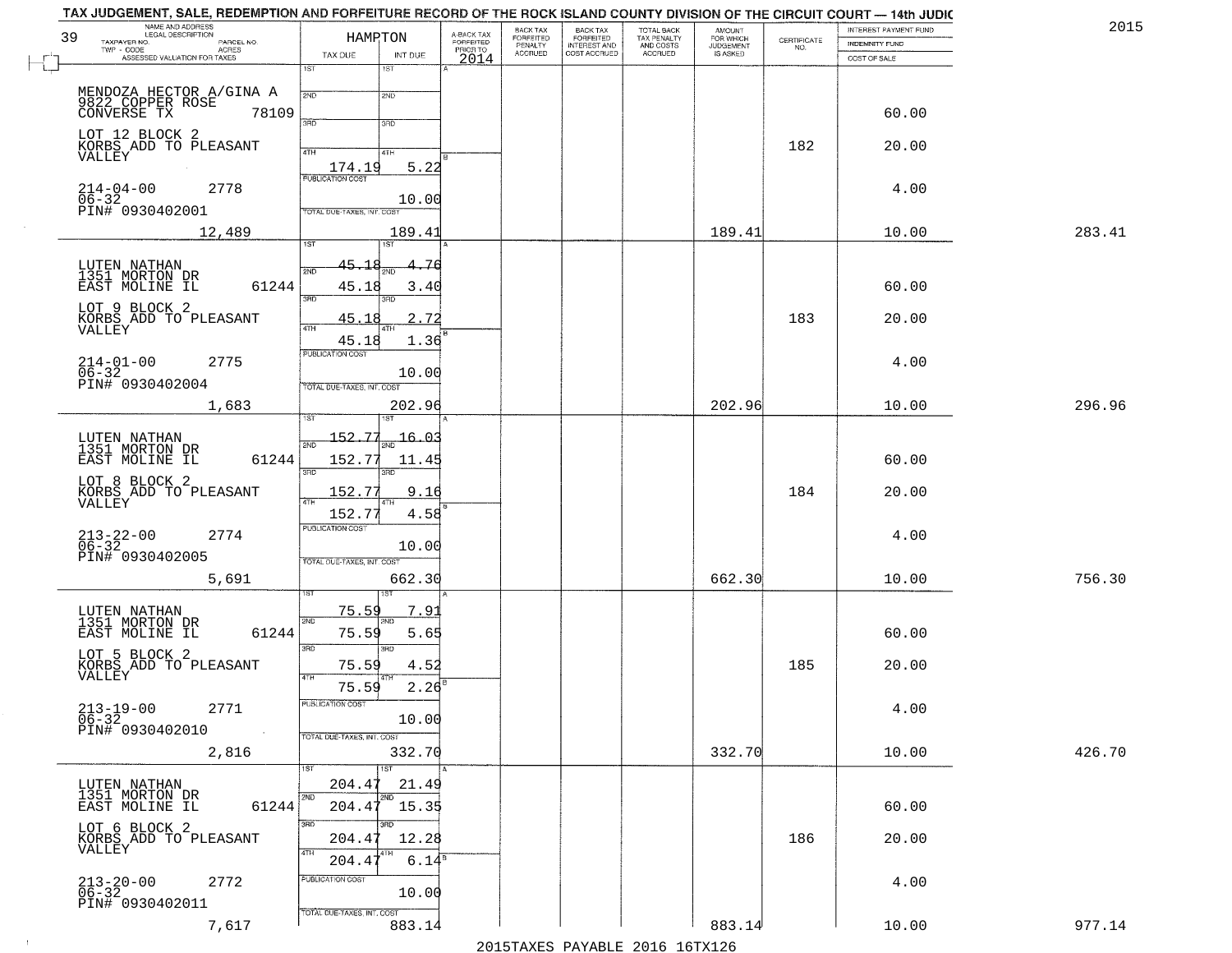| 39                                                | BY WHOM<br>PURCHASED                                     | RATE<br>$\%$<br><b>BID</b> | HAMPTON<br>DATE OF SALE | SUBSEQUENT TAXES PAID, FEES, AND TIME EXTENSION                                                                                                                                                                                                                                                          | TOTAL DUE<br>TO REDEEM<br>FROM SALE<br>LESS<br><b>COUNTY CLERK FEE</b>                                           | BY WHOM REDEEMED              | DATE OF REDEMP-<br>TION OR DEED<br>MO.<br>DAY.<br>YEAR | -------------<br>2015<br>RECEIVED REDEMPTION<br>MONEY IN FULL                             |  |
|---------------------------------------------------|----------------------------------------------------------|----------------------------|-------------------------|----------------------------------------------------------------------------------------------------------------------------------------------------------------------------------------------------------------------------------------------------------------------------------------------------------|------------------------------------------------------------------------------------------------------------------|-------------------------------|--------------------------------------------------------|-------------------------------------------------------------------------------------------|--|
| PIN# 0930402001                                   | STEVE SODEMAN LIVING TRUST<br>STEVE SODEMAN LIVING TRUST |                            | 12/29/2016              | $\begin{bmatrix} 01/17/2017 \\ 01/17/2017 \end{bmatrix}$ Take Notice Fee                                                                                                                                                                                                                                 | 12/20/2019<br>20.47                                                                                              |                               |                                                        | Certifiçate<br>Returned<br>& Cancelled<br>03/23/2017                                      |  |
|                                                   |                                                          |                            |                         |                                                                                                                                                                                                                                                                                                          | 354.89<br>160.00                                                                                                 | CORELOGIC                     | 02/06/2017                                             | Karen Kinney                                                                              |  |
| PIN# 0930402004<br>RICO TRUSTEE<br>$\overline{c}$ |                                                          | 18                         | 12/29/2016              | 03/14/2017 Time Ext 8<br>03/14/2017 Take Notic<br>02/11/2019 Take Notic<br>02/22/2019 Publicatic<br>03/05/2019 Sheriffs F<br>11/17/2018 Subs paid<br>11/17/2018 Subs paid<br>Time Ext & incl<br>Take Notice Fee<br>Take Notice Fee<br>Publication Fee<br>Circuit Clerks Fee<br>Sheriffs, Fee             | 07/29/2019<br>$20.50$<br>$35.00$<br>$5.18$<br>$5.18$<br>$20.68$<br>$22.04$<br>225.36                             |                               |                                                        | TAX DEED ISSUED<br>  Certificate<br>Returned<br>$\frac{1}{6}$ Cancelled 2<br>09/16/2019   |  |
|                                                   |                                                          |                            |                         |                                                                                                                                                                                                                                                                                                          |                                                                                                                  |                               |                                                        | Karen Kinney                                                                              |  |
| PIN# 0930402005<br>RICO TRUSTEE<br>3              |                                                          | 18                         | 12/29/2016              | 03/14/2017 Time Ext 8<br>03/14/2017 Take Notic<br>02/11/2019 Take Notic<br>02/22/2019 Publicatic<br>03/05/2019 Sheriffs F<br>11/17/2018 Subs paid<br>11/18/2017 Subs paid<br>Time Ext & incl<br>Take Notice Fee<br>Take Notice Fee<br>Publication Fee<br>Circuit Clerks Fee<br>Sheriffs Fee<br>Subs paid | $\begin{smallmatrix} 07/29/2019\\20.59\\35.00\\15.18\\113.86\\ 95.98\\ 90.22 \end{smallmatrix}$                  |                               |                                                        | Certificate<br>Returned<br>3<br>& Cancelled<br>09/06/2019                                 |  |
|                                                   |                                                          |                            |                         |                                                                                                                                                                                                                                                                                                          |                                                                                                                  | $3,296.67$ BLACKHAWK BANK AND | 07/25/2019<br>TRUST                                    | Karen Kinney                                                                              |  |
| PIN# 0930402010<br>RICO TRUSTEE<br>4              |                                                          | 18                         | 12/29/2016              | 03/14/2017 Time Ext & incl<br>03/14/2017 Take Notice Fee<br>02/11/2019 Take Notice Fee<br>02/22/2019 Publication Fee<br>02/22/2019 Circuit Clerks Fee<br>03/05/2019 Sheriffs Fee<br>11/17/2019 Subs paid<br>$11/18/2017$ Subs paid                                                                       | 07/29/2019<br>$\begin{array}{r} 20.59 \\ 20.59 \\ 35.00 \\ 5.180 \\ 7.03 \\ 7.03 \\ 59.66 \end{array}$<br>356.72 |                               |                                                        | TAX DEED ISSUED<br>Certificate<br>Returned<br>& Cancelled 4<br>09/16/2019<br>Karen Kinney |  |
| PIN# 0930402011<br>RICO TRUSTEE<br>5              |                                                          | 18                         | 12/29/2016              | 03/14/2017<br>03/14/2017<br>Time Ext & incl<br>Take Notice Fee<br>02/11/2019 Take Notice Fee<br>02/22/2019 Publication Fee<br>02/25/2019 Circuit Clerks Fee<br>03/05/2019 Sheriffs Fee<br>11/17/2019 Subs paid<br>$11/18/2017$ Subs paid                                                                 | $\begin{smallmatrix} 07/29/2019\\20.59\\35.00\\5.18\\5.180\\7.033\\921.56\\913.78 \end{smallmatrix}$             |                               |                                                        | TAX DEED ISSUED<br>Certificate<br>Returned<br>& Cancelled 5<br>12/26/2019                 |  |
|                                                   |                                                          |                            |                         | 2015TAXES PAYABLE 2016 16TX126                                                                                                                                                                                                                                                                           |                                                                                                                  |                               |                                                        | Karen Kinney                                                                              |  |

32862

## TAX JUDGEMENT, SALE, REDEMPTION AND FORFEITURE RECORD OF THE ROCK ISLAND COUNTY DIVISION OF THE CIRCUIT COURT - 14th JUDICIAL CIRCUIT OF ILLINOIS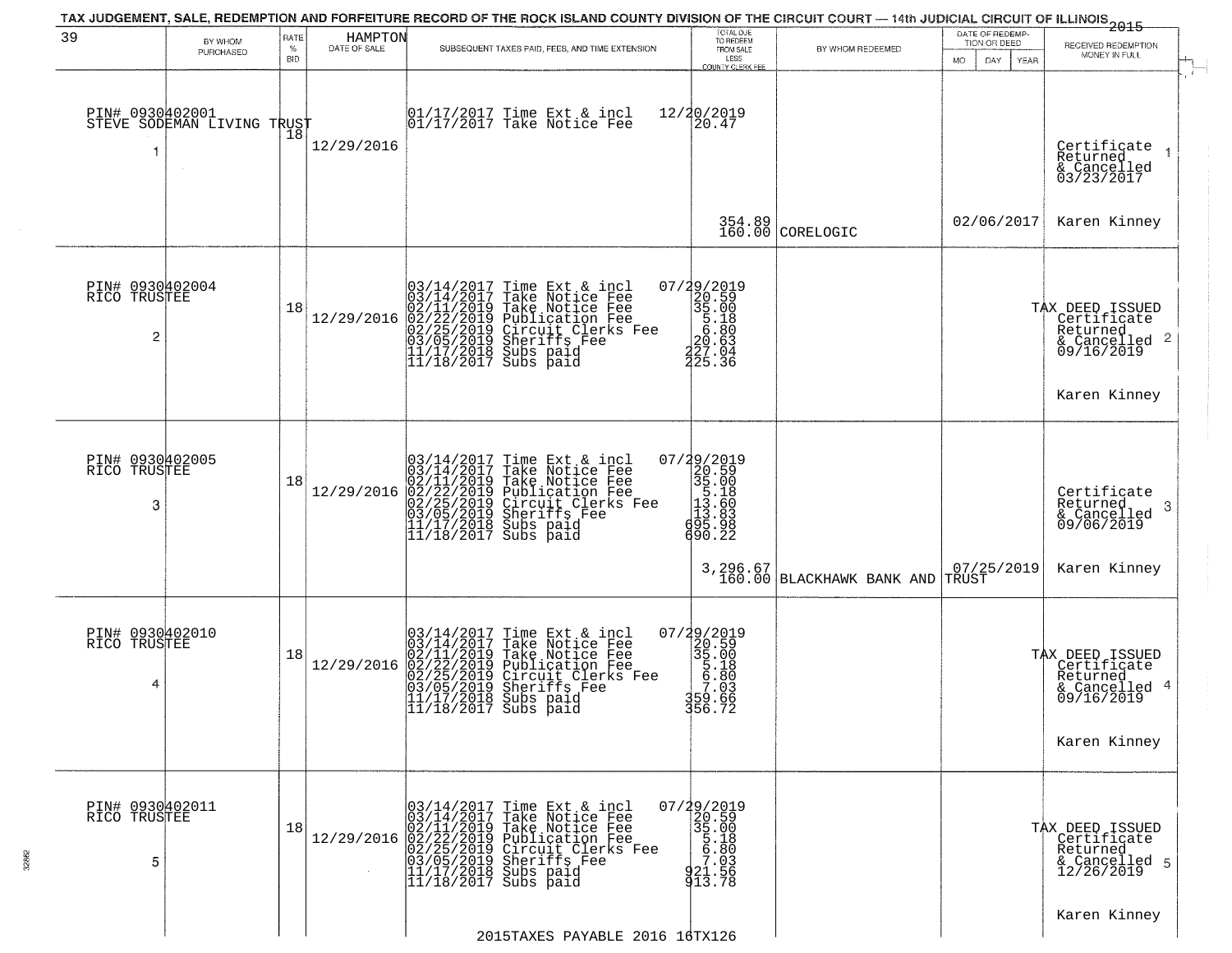| NAME AND ADDRESS<br>LEGAL DESCRIPTION<br>40                        | HAMRTON                                     | A-BACK TAX<br>FORFEITED | BACK TAX<br>FORFEITED | <b>BACK TAX</b><br><b>FORFEITED</b> | TOTAL BACK<br>TAX PENALTY<br>AND COSTS<br>ACCRUED | <b>AMOUNT</b>                      |                                                                 | INTEREST PAYMENT FUND | 2015    |
|--------------------------------------------------------------------|---------------------------------------------|-------------------------|-----------------------|-------------------------------------|---------------------------------------------------|------------------------------------|-----------------------------------------------------------------|-----------------------|---------|
| TAXPAYER NO.<br>PARCEL NO.<br>TWP - CODE<br>ACRES                  | TAX DUE<br>INT DUE                          | PRIOR TO                | PENALTY<br>ACCRUED    | INTEREST AND<br>COST ACCRUED        |                                                   | FOR WHICH<br>JUDGEMENT<br>IS ASKED | $\begin{array}{c} \text{CERTIFICATE} \\ \text{NO.} \end{array}$ | <b>INDEMNITY FUND</b> |         |
| ASSESSED VALUATION FOR TAXES                                       | 1ST                                         | 2014                    |                       |                                     |                                                   |                                    |                                                                 | COST OF SALE          |         |
| DOWNING KIMBERLY S<br>925 20TH ST                                  | $-294.18_{\rm 200}$ 30.87<br>2ND            |                         |                       |                                     |                                                   |                                    |                                                                 |                       |         |
| EAST MOLINE IL<br>61244                                            | 294.18<br>22.05                             |                         |                       |                                     |                                                   |                                    |                                                                 | 60.00                 |         |
| LOT 7 BLOCK 4                                                      | 390                                         |                         |                       |                                     |                                                   |                                    |                                                                 |                       |         |
| KORBS ADD TO PLEASANT<br>VALLEY                                    | 294.18<br>17.64<br>4TH                      |                         |                       |                                     |                                                   |                                    | 187                                                             | 20.00                 |         |
|                                                                    | 294.18<br>8.82<br><b>PUBLICATION COST</b>   |                         |                       |                                     |                                                   |                                    |                                                                 |                       |         |
| $214 - 22 - 00$<br>2795<br>$\overline{06} - 32$<br>PIN# 0930404014 | 10.00<br>TOTAL DUE-TAXES, INT. COST         |                         |                       |                                     |                                                   |                                    |                                                                 | 4.00                  |         |
| 10,959                                                             | 1,266.10                                    |                         |                       |                                     |                                                   | 1266.10                            |                                                                 | 10.00                 | 1360.10 |
|                                                                    | 75T<br>1ST                                  |                         |                       |                                     |                                                   |                                    |                                                                 |                       |         |
| VAUGHN J EMMETT<br>910 20TH ST                                     | 2ND<br>2ND                                  |                         |                       |                                     |                                                   |                                    |                                                                 |                       |         |
| EAST MOLINE IL<br>61244                                            | 39.11<br>2.95<br>3RD<br>3RD                 |                         |                       |                                     |                                                   |                                    |                                                                 | 60.00                 |         |
| LOT 10 BLOCK 5<br>KORBS ADD TO PLEASANT                            | 39.1<br>2.36<br>$\sqrt{4}$                  |                         |                       |                                     |                                                   |                                    | 188                                                             | 20.00                 |         |
| VALLEY                                                             | 1.18<br>39.1                                |                         |                       |                                     |                                                   |                                    |                                                                 |                       |         |
| $215 - 17 - 00$<br>$06 - 32$<br>2811                               | <b>PUBLICATION COST</b><br>10.00            |                         |                       |                                     |                                                   |                                    |                                                                 | 4.00                  |         |
| PIN# 0930405003                                                    | TOTAL DUE-TAXES, INT. COST                  |                         |                       |                                     |                                                   |                                    |                                                                 |                       |         |
| 8,013                                                              | 133.82<br>1ST                               |                         |                       |                                     |                                                   | 133.82                             |                                                                 | 10.00                 | 227.82  |
| GOTTMAN LINNEA/GERALD W<br>17328 RTE 5 AND 92                      | 2ND<br>2ND                                  |                         |                       |                                     |                                                   |                                    |                                                                 |                       |         |
| EAST MOLINE IL<br>61244                                            | 668.72<br>50.15                             |                         |                       |                                     |                                                   |                                    |                                                                 | 60.00                 |         |
| LOT 3 BLOCK 5<br>TOWN OF SILVIS                                    | 3RD<br>3RD                                  |                         |                       |                                     |                                                   |                                    | 189                                                             |                       |         |
|                                                                    | 668.72<br>40.12<br>4TF<br>668.72<br>20.06   |                         |                       |                                     |                                                   |                                    |                                                                 | 20.00                 |         |
| 3041                                                               | <b>PUBLICATION COST</b>                     |                         |                       |                                     |                                                   |                                    |                                                                 | 4.00                  |         |
| 227-06-00<br>06-18<br>PIN# 0931211005                              | 10.00<br>TOTAL OUE-TAXES, INT. COST         |                         |                       |                                     |                                                   |                                    |                                                                 |                       |         |
| 26,056                                                             | 2,126.49                                    |                         |                       |                                     |                                                   | 2126.49                            |                                                                 | 10.00                 | 2220.49 |
|                                                                    | ख                                           |                         |                       |                                     |                                                   |                                    |                                                                 |                       |         |
| OVERTON DAMION A<br>217 7TH ST<br>61244                            | 2ND<br>2ND.<br>576.37<br>43.25              |                         |                       |                                     |                                                   |                                    |                                                                 | 60.00                 |         |
| EAST MOLINE IL<br>LOT 26 BLOCK 5                                   | 3RD<br>3RD                                  |                         |                       |                                     |                                                   |                                    |                                                                 |                       |         |
| TOWN OF SILVIS                                                     | 576.37<br>34.60                             |                         |                       |                                     |                                                   |                                    | 190                                                             | 20.00                 |         |
|                                                                    | 576.37<br>17.30<br>PUBLICATION COST         |                         |                       |                                     |                                                   |                                    |                                                                 |                       |         |
| $228 - 06 - 00$<br>3063<br>$06 - 18$                               | 10.00                                       |                         |                       |                                     |                                                   |                                    |                                                                 | 4.00                  |         |
| PIN# 0931211025<br>$\sim 100$                                      | TOTAL DUE-TAXES, INT. COST                  |                         |                       |                                     |                                                   |                                    |                                                                 |                       |         |
| 22,458                                                             | 1,834.26<br>$\overline{1ST}$<br>1ST         |                         |                       |                                     |                                                   | 1834.26                            |                                                                 | 10.00                 | 1928.26 |
| CASAS PEDRO T/MARIA<br>816 IST AVE                                 | 516.40<br>54.25<br>2ND<br>2ND               |                         |                       |                                     |                                                   |                                    |                                                                 |                       |         |
| 61282<br>SILVIS IL                                                 | $516.40$ $38.75$                            |                         |                       |                                     |                                                   |                                    |                                                                 | 60.00                 |         |
| LOT 5 BLOCK 8<br>TOWN OF SILVIS                                    | 350<br>3RD<br>516.40<br>31.00               |                         |                       |                                     |                                                   |                                    | 191                                                             | 20.00                 |         |
|                                                                    | 4TH<br>4TH<br>$516.40$ $15.50$ <sup>s</sup> |                         |                       |                                     |                                                   |                                    |                                                                 |                       |         |
| 3131<br>231-10-00<br>06-18                                         | PUBLICATION COST                            |                         |                       |                                     |                                                   |                                    |                                                                 | 4.00                  |         |
| PIN# 0931214005                                                    | 10.00<br>TOTAL DUE-TAXES, INT. COST         |                         |                       |                                     |                                                   |                                    |                                                                 |                       |         |
| 20,121                                                             | 2,215.10                                    |                         |                       |                                     |                                                   | 2215.10                            |                                                                 | 10.00                 | 2309.10 |

 $\sim 100$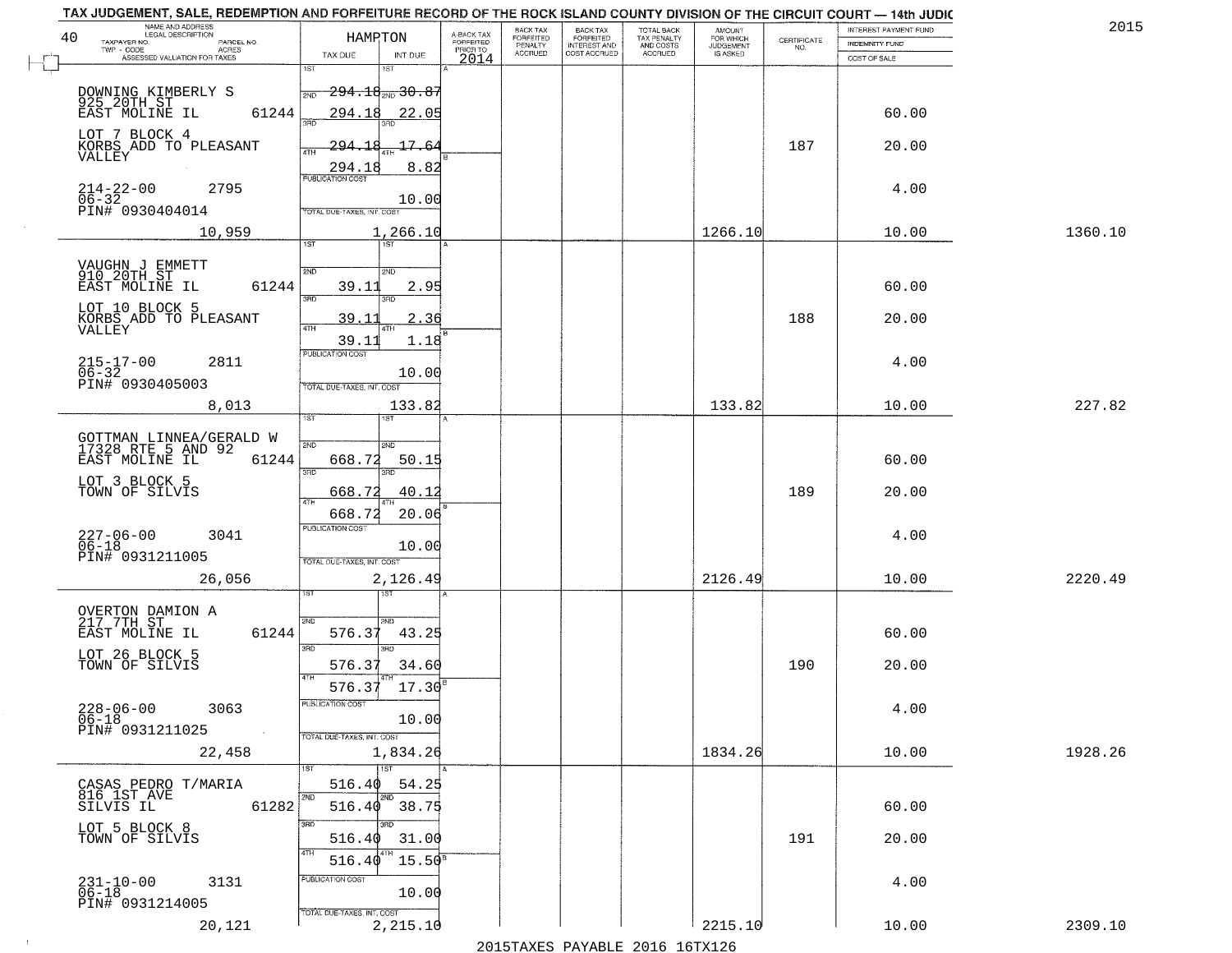|                      |                                                   |              |                         | TAX JUDGEMENT, SALE, REDEMPTION AND FORFEITURE RECORD OF THE ROCK ISLAND COUNTY DIVISION OF THE CIRCUIT COURT — 14th JUDICIAL CIRCUIT OF ILLINOIS 2015 | TOTAL DUE<br>TO REDEEM          |                                                      | DATE OF REDEMP-            |                                                                    |
|----------------------|---------------------------------------------------|--------------|-------------------------|--------------------------------------------------------------------------------------------------------------------------------------------------------|---------------------------------|------------------------------------------------------|----------------------------|--------------------------------------------------------------------|
| 40                   | BY WHOM<br>PURCHASED                              | RATE<br>$\%$ | HAMPTON<br>DATE OF SALE | SUBSEQUENT TAXES PAID, FEES, AND TIME EXTENSION                                                                                                        | FROM SALE                       | BY WHOM REDEEMED                                     | TION OR DEED               | RECEIVED REDEMPTION<br>MONEY IN FULL                               |
|                      |                                                   | <b>BID</b>   |                         |                                                                                                                                                        | LESS<br><b>COUNTY CLERK FEE</b> |                                                      | MO.<br>DAY.<br><b>YEAR</b> | $\mathbf{r}$                                                       |
| 1                    | PIN# 0930404014<br>STEVE SODEMAN LIVING TRUST     | 18           | 12/29/2016              | 01/17/2017 Time Ext & incl<br>01/17/2017 Take Notice Fee<br>11/21/2017 Subs paid                                                                       | 12/20/2019<br>1,301.50          |                                                      |                            | Certificate<br>Returned<br>& Cancelled<br>03/05/2018               |
|                      |                                                   |              |                         |                                                                                                                                                        |                                 | $3,572.70$<br>$160.00$<br>$\mbox{ROGER/LINDA AKERS}$ | 02/20/2018                 | Karen Kinney                                                       |
| $\overline{c}$       | PIN# 0930405003<br>STEVE SODEMAN LIVING TRUST     | 13           | 12/29/2016              | 01/17/2017 Time Ext & incl<br>01/17/2017 Take Notice Fee                                                                                               | 12/20/2019<br>20.47             |                                                      |                            | Certificate<br>Returned<br>$\frac{1}{6}$ Cancelled 2<br>02/08/2017 |
|                      |                                                   |              |                         |                                                                                                                                                        |                                 | 277.91<br>160.00 EMMETT J VAUGHN                     | 01/27/2017                 | Karen Kinney                                                       |
| PIN# 0931211005<br>3 | STEVE SODEMAN LIVING TRUST                        | 00           | 12/29/2016              | 01/17/2017 Time Ext & incl<br>01/17/2017 Take Notice Fee<br>11/21/2017 Subs paid                                                                       | 12/20/2019                      |                                                      |                            | Certificate<br>Returned<br>3<br>& Cancelled<br>10/25/2018          |
|                      |                                                   |              |                         |                                                                                                                                                        |                                 | 3,036.27<br>160.00 LINNEA GOTTMAN ESTATE             | 09/05/2018                 | Karen Kinney                                                       |
| 4                    | PIN# 0931211025    <br>STEVE SODEMAN LIVING TRUST | 01           | 12/29/2016              | 01/17/2017 Time Ext & incl<br>01/17/2017 Take Notice Fee                                                                                               | 12/20/2019<br>120.47            |                                                      |                            | Certificate<br>Returned<br>& Cancelled 4<br>09/26/2017             |
|                      |                                                   |              |                         |                                                                                                                                                        |                                 | $1,987.30$ MONTE DEWALSCHE                           | 08/23/2017                 | Karen Kinney                                                       |
| PIN# 0931214005<br>5 | STEVE SODEMAN LIVING TRUST                        | 18           | 12/29/2016              | 01/17/2017 Time Ext & incl<br>01/17/2017 Take Notice Fee                                                                                               | 12/20/2019<br>20.47             |                                                      |                            | Certificate<br>Returned<br>& Cancelled 5<br>09/26/2017             |
|                      |                                                   |              |                         |                                                                                                                                                        |                                 | 3,160.85<br>160.00 PEDRO T/MARIA CASA\$              | 08/11/2017                 | Karen Kinney                                                       |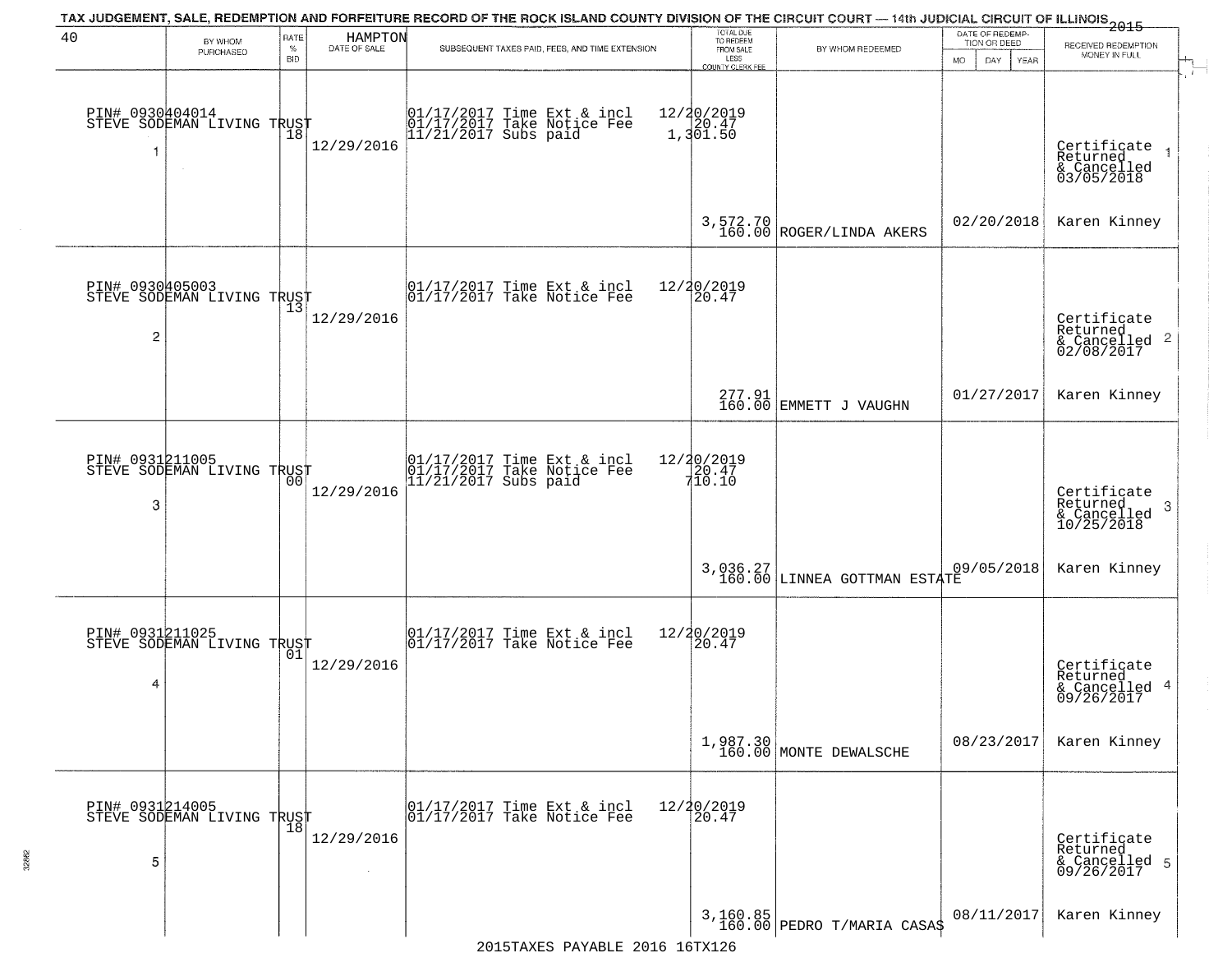| TAX JUDGEMENT, SALE, REDEMPTION AND FORFEITURE RECORD OF THE ROCK ISLAND COUNTY DIVISION OF THE CIRCUIT COURT - 14th JUDIC<br>NAME AND ADDRESS<br>LEGAL DESCRIPTION |                                         |                                     | BACK TAX                    |                                              |                                        |                                         |                                                                 | INTEREST PAYMENT FUND | 2015    |
|---------------------------------------------------------------------------------------------------------------------------------------------------------------------|-----------------------------------------|-------------------------------------|-----------------------------|----------------------------------------------|----------------------------------------|-----------------------------------------|-----------------------------------------------------------------|-----------------------|---------|
| 41<br>TAXPAYER NO.<br>PARCEL NO.                                                                                                                                    | HAMPTON                                 | A-BACK TAX<br>FORFEITED<br>PRIOR TO | <b>FORFEITED</b><br>PENALTY | BACK TAX<br>FORFEITED<br><b>INTEREST AND</b> | TOTAL BACK<br>TAX PENALTY<br>AND COSTS | AMOUNT<br>FOR WHICH<br><b>JUDGEMENT</b> | $\begin{array}{c} \text{CERTIFICATE} \\ \text{NO.} \end{array}$ | <b>INDEMNITY FUND</b> |         |
| ACRES<br>ASSESSED VALUATION FOR TAXES                                                                                                                               | TAX DUE<br>INT DUE                      | 2014                                | <b>ACCRUED</b>              | COST ACCRUED                                 | <b>ACCRUED</b>                         | IS ASKED                                |                                                                 | COST OF SALE          |         |
|                                                                                                                                                                     | 1ST<br>IST                              |                                     |                             |                                              |                                        |                                         |                                                                 |                       |         |
| MASIAS MARY V                                                                                                                                                       | $-261.63$ <sub>2ND</sub> $27.44$<br>2ND |                                     |                             |                                              |                                        |                                         |                                                                 |                       |         |
| 124 HERO ST                                                                                                                                                         |                                         |                                     |                             |                                              |                                        |                                         |                                                                 |                       |         |
| 61282<br>SILVIS IL                                                                                                                                                  | 261.63<br>19.60<br>350                  |                                     |                             |                                              |                                        |                                         |                                                                 | 60.00                 |         |
| LOT 3 BLOCK 32                                                                                                                                                      |                                         |                                     |                             |                                              |                                        |                                         |                                                                 |                       |         |
| 7TH ADD TO VILLAGE<br>OF SILVIS                                                                                                                                     | 261.63                                  | -15.68                              |                             |                                              |                                        |                                         | 192                                                             | 20.00                 |         |
|                                                                                                                                                                     | 261.63                                  | 7.84                                |                             |                                              |                                        |                                         |                                                                 |                       |         |
| 3760                                                                                                                                                                | <b>PUBLICATION COST</b>                 |                                     |                             |                                              |                                        |                                         |                                                                 | 4.00                  |         |
| $262 - 13 - 00$<br>06-18                                                                                                                                            |                                         | 10.00                               |                             |                                              |                                        |                                         |                                                                 |                       |         |
| PIN# 0931218003                                                                                                                                                     | TOTAL DUE-TAXES, INT. COST              |                                     |                             |                                              |                                        |                                         |                                                                 |                       |         |
| 16,194                                                                                                                                                              | 1,127.08                                |                                     |                             |                                              |                                        | 1127.08                                 |                                                                 | 10.00                 | 1221.08 |
|                                                                                                                                                                     |                                         |                                     |                             |                                              |                                        |                                         |                                                                 |                       |         |
| JOHNSON WILLIAM R<br>131 3RD ST                                                                                                                                     | 356.56 <sub>2ND</sub> 37.45             |                                     |                             |                                              |                                        |                                         |                                                                 |                       |         |
| 61282<br>SILVIS IL                                                                                                                                                  | 356.56                                  | 26.75                               |                             |                                              |                                        |                                         |                                                                 | 60.00                 |         |
| LOT 4 BLOCK 30                                                                                                                                                      | 3RD                                     |                                     |                             |                                              |                                        |                                         |                                                                 |                       |         |
| 7TH ADD TO VILLAGE OF<br>SILVIS S 37 FT                                                                                                                             | 356.56                                  | 21.40                               |                             |                                              |                                        |                                         | 193                                                             | 20.00                 |         |
|                                                                                                                                                                     | 356.56                                  | 10.70                               |                             |                                              |                                        |                                         |                                                                 |                       |         |
|                                                                                                                                                                     | PUBLICATION COST                        |                                     |                             |                                              |                                        |                                         |                                                                 |                       |         |
| $259 - 15 - 00$<br>3691<br>$06 - 18$                                                                                                                                |                                         | 10.00                               |                             |                                              |                                        |                                         |                                                                 | 4.00                  |         |
| PIN# 0931220004                                                                                                                                                     | TOTAL DUE-TAXES, INT. COST              |                                     |                             |                                              |                                        |                                         |                                                                 |                       |         |
| 13,893                                                                                                                                                              | 1,532.54                                |                                     |                             |                                              |                                        | 1532.54                                 |                                                                 | 10.00                 | 1626.54 |
|                                                                                                                                                                     | 1ST                                     |                                     |                             |                                              |                                        |                                         |                                                                 |                       |         |
| CHAVEZ VIRGINIA H<br>325 2ND ST APT 205                                                                                                                             | -209.<br>-86<br>2ND                     | 22.05                               |                             |                                              |                                        |                                         |                                                                 |                       |         |
| SILVIS IL<br>61282                                                                                                                                                  | 209.86<br>15.75                         |                                     |                             |                                              |                                        |                                         |                                                                 | 60.00                 |         |
|                                                                                                                                                                     | 3RD<br>3RD                              |                                     |                             |                                              |                                        |                                         |                                                                 |                       |         |
| LOT 6 BLOCK 30                                                                                                                                                      | 209.86<br><u>12.60</u>                  |                                     |                             |                                              |                                        |                                         | 194                                                             | 20.00                 |         |
| 7TH ADD TO VILLAGE OF<br>SILVIS                                                                                                                                     | 4TH                                     |                                     |                             |                                              |                                        |                                         |                                                                 |                       |         |
|                                                                                                                                                                     | 209.86<br><b>PUBLICATION COST</b>       | 6.30                                |                             |                                              |                                        |                                         |                                                                 |                       |         |
| 259-17-00<br>06-18<br>3693                                                                                                                                          |                                         | 10.00                               |                             |                                              |                                        |                                         |                                                                 | 4.00                  |         |
| PIN# 0931220006                                                                                                                                                     | TOTAL OUE-TAXES, INT. COST              |                                     |                             |                                              |                                        |                                         |                                                                 |                       |         |
| 8,177                                                                                                                                                               | 906.14                                  |                                     |                             |                                              |                                        | 906.14                                  |                                                                 | 10.00                 | 1000.14 |
|                                                                                                                                                                     | 1ST                                     |                                     |                             |                                              |                                        |                                         |                                                                 |                       |         |
|                                                                                                                                                                     |                                         |                                     |                             |                                              |                                        |                                         |                                                                 |                       |         |
| SWANSON KEVIN/CYNTHIA<br>172 4TH ST<br>SILVIS IL<br>61282                                                                                                           | 2ND<br>2ND                              |                                     |                             |                                              |                                        |                                         |                                                                 | 60.00                 |         |
|                                                                                                                                                                     | 3RD<br>3HD                              |                                     |                             |                                              |                                        |                                         |                                                                 |                       |         |
| LOT 18 & 19 BLOCK 30<br>7TH ADD TO VILLAGE OF                                                                                                                       |                                         |                                     |                             |                                              |                                        |                                         | 195                                                             | 20.00                 |         |
| SILVIS                                                                                                                                                              | 4TH                                     |                                     |                             |                                              |                                        |                                         |                                                                 |                       |         |
|                                                                                                                                                                     | $517.53$ 15.52                          |                                     |                             |                                              |                                        |                                         |                                                                 |                       |         |
| $260 - 08 - 00$<br>06-18<br>3706                                                                                                                                    | PUBLICATION COS-                        |                                     |                             |                                              |                                        |                                         |                                                                 | 4.00                  |         |
| PIN# 0931220026<br>$\sim 100$                                                                                                                                       | 10.00                                   |                                     |                             |                                              |                                        |                                         |                                                                 |                       |         |
| 26,165                                                                                                                                                              | TOTAL DUE-TAXES, INT. COST<br>543.05    |                                     |                             |                                              |                                        | 543.05                                  |                                                                 | 10.00                 | 637.05  |
|                                                                                                                                                                     |                                         |                                     |                             |                                              |                                        |                                         |                                                                 |                       |         |
|                                                                                                                                                                     | 138.33                                  | 14.49                               |                             |                                              |                                        |                                         |                                                                 |                       |         |
| WEED RICHARD M<br>152 5TH ST                                                                                                                                        | 2ND                                     |                                     |                             |                                              |                                        |                                         |                                                                 |                       |         |
| 61282<br>SILVIS IL                                                                                                                                                  | 138.33<br>10.35                         |                                     |                             |                                              |                                        |                                         |                                                                 | 60.00                 |         |
| SUPVR ASST MAP<br>LOT 219 SHEET 65                                                                                                                                  | 3RD                                     |                                     |                             |                                              |                                        |                                         |                                                                 |                       |         |
|                                                                                                                                                                     | 138.33                                  | 8.28                                |                             |                                              |                                        |                                         | 196                                                             | 20.00                 |         |
|                                                                                                                                                                     | 138.33                                  | $4.14^{\overline{8}}$               |                             |                                              |                                        |                                         |                                                                 |                       |         |
| $073 - 16 - 00$<br>06-18<br>662                                                                                                                                     | PUBLICATION COST                        |                                     |                             |                                              |                                        |                                         |                                                                 | 4.00                  |         |
| PIN# 0931221025                                                                                                                                                     |                                         | 10.00                               |                             |                                              |                                        |                                         |                                                                 |                       |         |
|                                                                                                                                                                     | TOTAL DUE-TAXES, INT. COST              |                                     |                             |                                              |                                        |                                         |                                                                 |                       |         |
| 11,258                                                                                                                                                              | 600.58                                  |                                     |                             |                                              |                                        | 600.58                                  |                                                                 | 10.00                 | 694.58  |
|                                                                                                                                                                     |                                         |                                     |                             |                                              | 2015 TAVEC DAVADIE 2016 16TV126        |                                         |                                                                 |                       |         |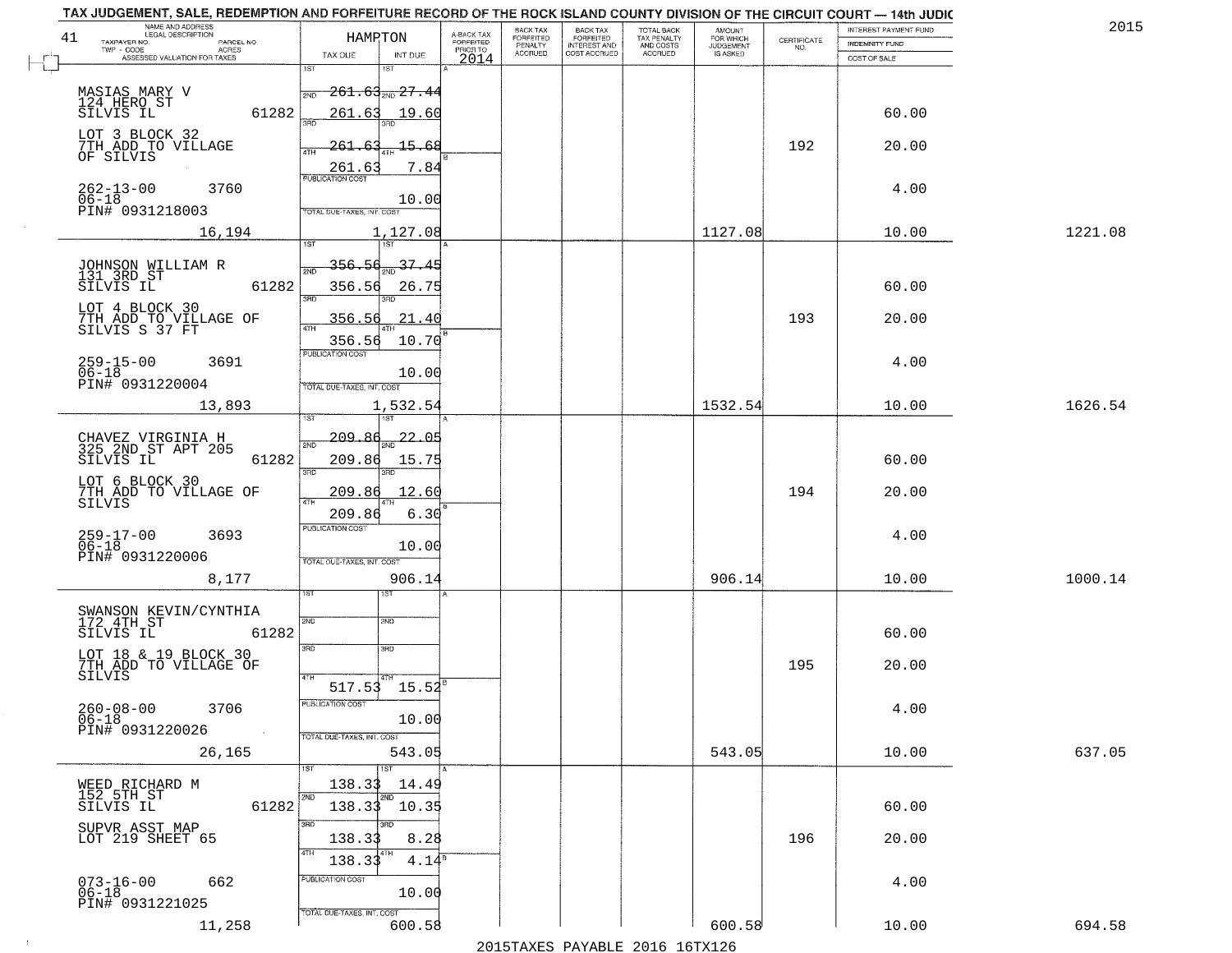|                                           |                                               |                            |                         | TAX JUDGEMENT, SALE, REDEMPTION AND FORFEITURE RECORD OF THE ROCK ISLAND COUNTY DIVISION OF THE CIRCUIT COURT — 14th JUDICIAL CIRCUIT OF ILLINOIS 2015                                                                                                |                                                                                                                      |                                                                                    |                                                        |                                                                        |
|-------------------------------------------|-----------------------------------------------|----------------------------|-------------------------|-------------------------------------------------------------------------------------------------------------------------------------------------------------------------------------------------------------------------------------------------------|----------------------------------------------------------------------------------------------------------------------|------------------------------------------------------------------------------------|--------------------------------------------------------|------------------------------------------------------------------------|
| 41                                        | BY WHOM<br>PURCHASED                          | RATE<br>$\%$<br><b>BID</b> | HAMPTON<br>DATE OF SALE | SUBSEQUENT TAXES PAID, FEES, AND TIME EXTENSION                                                                                                                                                                                                       | TOTAL DUE<br>TO REDEEM<br>FROM SALE<br>LESS<br>COUNTY CLERK FEE                                                      | BY WHOM REDEEMED                                                                   | DATE OF REDEMP-<br>TION OR DEED<br>MO.<br>DAY.<br>YEAR | RECEIVED REDEMPTION<br>MONEY IN FULL                                   |
| PIN# 0931218003<br>REALTAX DEV LT'D<br>-1 |                                               | 11                         | 12/29/2016              | 01/25/2017 Time Ext & incl<br>02/08/2017 Take Notice Fee<br>12/11/2017 Subs paid                                                                                                                                                                      | $07/01/2019$<br>$1,172.36$                                                                                           |                                                                                    |                                                        | Certificate<br>Returned<br>& Cancelled<br>03/07/2019                   |
|                                           |                                               |                            |                         |                                                                                                                                                                                                                                                       |                                                                                                                      | 3,091.99<br>160.00 MARY V MASIAS                                                   | 10/01/2018                                             | Karen Kinney                                                           |
| $\overline{c}$                            | PIN# 0931220004<br>STEVE SODEMAN LIVING TRUST |                            | 12/29/2016              | 01/17/2017 Time Ext & incl<br>01/17/2017 Take Notice Fee                                                                                                                                                                                              | 12/20/2019<br>20.47                                                                                                  |                                                                                    |                                                        | Certificate<br>Returned<br>$\frac{1}{2}$ Cancelled 2<br>02/08/2017     |
|                                           |                                               |                            |                         |                                                                                                                                                                                                                                                       |                                                                                                                      | $1,679.54$ MILLIAM R JOHNSON                                                       | 01/26/2017                                             | Karen Kinney                                                           |
| PIN# 0931220006<br>REALTAX DEV LT'D<br>3  |                                               | 18                         | 12/29/2016              | 06/18/2019 Time Ext & incl<br>02/08/2017 Take Notice Fee<br>08/27/2019 Take Notice Fee<br>08/27/2019 Circuit Clerks Fee<br>08/30/2019 Publication Fee<br>09/30/2019 Sheriffs Fee<br>11/26/2019 Lis Pendens<br>11/26/2018 Subs paid<br>12/11/2017 Subs | $=\begin{smallmatrix} 12/20/2019\\20.59\\215.00\\315.00\\317.2\\401.45\\614.99\end{smallmatrix}$<br>914.78<br>937.86 |                                                                                    |                                                        | 3                                                                      |
| 4                                         | PIN# 0931220026<br>STEVE SODEMAN LIVING TRUST |                            | 12/29/2016              | 01/17/2017 Time Ext & incl<br>01/17/2017 Take Notice Fee<br>08/21/2019 Take Notice Fee<br>08/21/2019 Circuit Clerks Fee<br>08/21/2019 Title Search Fee<br>08/21/2019 Subs paid<br>08/26/2019 Sheriffs Fee<br>11/20/2018 Subs paid<br>11/21/2017 Subs  | 12/20/2019<br>$\frac{26}{35}$ .00<br>$310.00$<br>$110.00$                                                            | 2, $\frac{182.60}{409.98}$<br>421.74<br>2, 227.86<br>2, 225.80<br>160.00 CORELOGIC | 09/30/2019                                             | Certificate<br>Returned<br>& Cancelled 4<br>11/15/2019<br>Karen Kinney |
| PIN# 0931221025<br>RICO TRUSTEE<br>5      |                                               | 18                         | 12/29/2016              | 03/14/2017 Time Ext & incl<br>03/14/2017 Take Notice Fee<br>11/17/2018 Subs paid<br>11/18/2017 Subs paid                                                                                                                                              | $07/29/2019$<br>20.59<br>316.14<br>$\bar{6}11.94$                                                                    |                                                                                    |                                                        | Certificate<br>Returned<br>& Cancelled 5<br>03/07/2019                 |
|                                           |                                               |                            |                         |                                                                                                                                                                                                                                                       |                                                                                                                      | 2,453.18<br>160.00 RIA FEDERAL CREDIT UNION                                        | 01/11/2019                                             | Karen Kinney                                                           |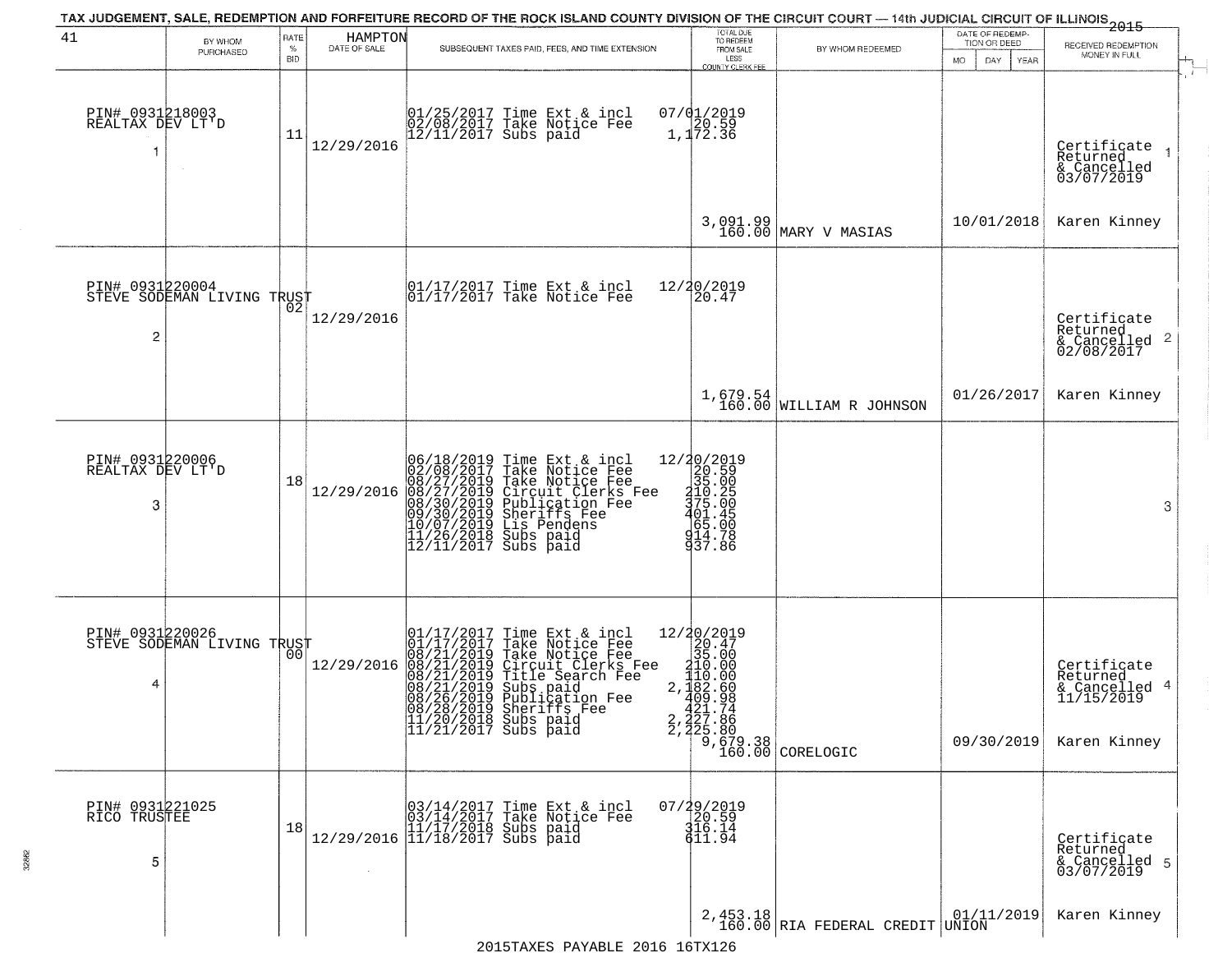| TAX JUDGEMENT, SALE, REDEMPTION AND FORFEITURE RECORD OF THE ROCK ISLAND COUNTY DIVISION OF THE CIRCUIT COURT — 14th JUDIC<br>NAME AND ADDRESS<br>42 |            | HAMRTON                           |                  |                                     | BACK TAX                        |                                                       |                                                   | AMOUNT<br>FOR WHICH<br>JUDGEMENT |                                                                 | INTEREST PAYMENT FUND | 2015    |
|------------------------------------------------------------------------------------------------------------------------------------------------------|------------|-----------------------------------|------------------|-------------------------------------|---------------------------------|-------------------------------------------------------|---------------------------------------------------|----------------------------------|-----------------------------------------------------------------|-----------------------|---------|
| TAXPAYER NO.<br>TWP - CODE<br>ASSESSED VALUATION FOR TAXES                                                                                           | PARCEL NO. | TAX DUE                           | INT DUE          | A-BACK TAX<br>FORFEITED<br>PRIOR TO | FORFEITED<br>PENALTY<br>ACCRUED | BACK TAX<br>FORFEITED<br>INTEREST AND<br>COST ACCRUED | TOTAL BACK<br>TAX PENALTY<br>AND COSTS<br>ACCRUED | IS ASKED                         | $\begin{array}{c} \text{CERTIFICATE} \\ \text{NO.} \end{array}$ | <b>INDEMNITY FUND</b> |         |
|                                                                                                                                                      |            | 1ST                               | 1ST              | 2014                                |                                 |                                                       |                                                   |                                  |                                                                 | COST OF SALE          |         |
|                                                                                                                                                      |            |                                   |                  |                                     |                                 |                                                       |                                                   |                                  |                                                                 |                       |         |
| HERNANDEZ TONYA<br>231 2ND AVENUE A                                                                                                                  |            | 2ND                               | 2ND              |                                     |                                 |                                                       |                                                   |                                  |                                                                 |                       |         |
| SILVIS IL                                                                                                                                            | 61282      | 3PD                               | 3BD              |                                     |                                 |                                                       |                                                   |                                  |                                                                 | 60.00                 |         |
| LOT 1                                                                                                                                                |            |                                   |                  |                                     |                                 |                                                       |                                                   |                                  |                                                                 |                       |         |
| MORENO SUBD                                                                                                                                          |            |                                   | $20 - 54$        |                                     |                                 |                                                       |                                                   |                                  | 197                                                             | 20.00                 |         |
|                                                                                                                                                      |            | 342.3<br><b>PUBLICATION COST</b>  | 10.28            |                                     |                                 |                                                       |                                                   |                                  |                                                                 |                       |         |
| $638 - 58 - 00$<br>$06 - 18$                                                                                                                         | 8244       |                                   |                  |                                     |                                 |                                                       |                                                   |                                  |                                                                 | 4.00                  |         |
| PIN# 0931222002                                                                                                                                      |            | TOTAL DUE-TAXES, INT. COST        | 10.00            |                                     |                                 |                                                       |                                                   |                                  |                                                                 |                       |         |
| 19,339                                                                                                                                               |            |                                   | 725.52           |                                     |                                 |                                                       |                                                   | 725.52                           |                                                                 | 10.00                 | 819.52  |
|                                                                                                                                                      |            | 1ST                               | ist              |                                     |                                 |                                                       |                                                   |                                  |                                                                 |                       |         |
| MORENO ANTHONY JR<br>314 2ND AVENUE A                                                                                                                |            | $-512.60$<br>2ND                  | 53.83            |                                     |                                 |                                                       |                                                   |                                  |                                                                 |                       |         |
| SILVIS IL                                                                                                                                            | 61282      | 512.60                            | 38.45            |                                     |                                 |                                                       |                                                   |                                  |                                                                 | 60.00                 |         |
| LOT 9 AND 10                                                                                                                                         |            | 3RD                               |                  |                                     |                                 |                                                       |                                                   |                                  |                                                                 |                       |         |
| CLEAR VIEW COURT                                                                                                                                     |            | 512.60<br>i 47H                   | 30.76            |                                     |                                 |                                                       |                                                   |                                  | 198                                                             | 20.00                 |         |
|                                                                                                                                                      |            | 512.60                            | 15.38            |                                     |                                 |                                                       |                                                   |                                  |                                                                 |                       |         |
| $268 - 10 - 00$                                                                                                                                      | 3872       | <b>PUBLICATION COST</b>           |                  |                                     |                                 |                                                       |                                                   |                                  |                                                                 | 4.00                  |         |
| $06 - 18$                                                                                                                                            |            |                                   | 10.00            |                                     |                                 |                                                       |                                                   |                                  |                                                                 |                       |         |
| PIN# 0931223001                                                                                                                                      |            | TOTAL DUE-TAXES, INT. COST        |                  |                                     |                                 |                                                       |                                                   |                                  |                                                                 |                       |         |
| 19,973                                                                                                                                               |            | īst                               | 2,198.82         |                                     |                                 |                                                       |                                                   | 2198.82                          |                                                                 | 10.00                 | 2292.82 |
|                                                                                                                                                      |            |                                   |                  |                                     |                                 |                                                       |                                                   |                                  |                                                                 |                       |         |
| MN EQUITIES LLC<br>121 FAIRFIELD WAY STE 330                                                                                                         |            |                                   | 2ND              |                                     |                                 |                                                       |                                                   |                                  |                                                                 |                       |         |
| BLOOMINGDALE IL                                                                                                                                      | 60108      | 3RD                               | 3RD              |                                     |                                 |                                                       |                                                   |                                  |                                                                 | 60.00                 |         |
| W 1/2 LOT 8 EXC N 40 FT                                                                                                                              |            | 464.86                            | 27.88            |                                     |                                 |                                                       |                                                   |                                  | 199                                                             | 20.00                 |         |
| LOTS 9 & 10 EXC N 40 FT<br>BLK 2 MC ENIRY AND SILVIS<br>ADD TO NEW SHOPS                                                                             |            |                                   |                  |                                     |                                 |                                                       |                                                   |                                  |                                                                 |                       |         |
|                                                                                                                                                      |            | 464.86<br><b>PUBLICATION COST</b> | 13.94            |                                     |                                 |                                                       |                                                   |                                  |                                                                 |                       |         |
| $264 - 06 - 00$<br>06-18                                                                                                                             | 3795       |                                   | 10.00            |                                     |                                 |                                                       |                                                   |                                  |                                                                 | 4.00                  |         |
| PIN# 0931225002                                                                                                                                      |            | TOTAL OUE-TAXES, INT. COST        |                  |                                     |                                 |                                                       |                                                   |                                  |                                                                 |                       |         |
|                                                                                                                                                      | 18,113     |                                   | 981.54           |                                     |                                 |                                                       |                                                   | 981.54                           |                                                                 | 10.00                 | 1075.54 |
|                                                                                                                                                      |            |                                   |                  |                                     |                                 |                                                       |                                                   |                                  |                                                                 |                       |         |
| HORTON JOHN R<br>1325 12TH ST                                                                                                                        |            | 475.46<br>2ND                     | 49.9             |                                     |                                 |                                                       |                                                   |                                  |                                                                 |                       |         |
| MOLINE IL                                                                                                                                            | 61265      | 475.46                            | 35.65            |                                     |                                 |                                                       |                                                   |                                  |                                                                 | 60.00                 |         |
| LOT 3 BLOCK 4                                                                                                                                        |            | 3RD                               | $\overline{3BD}$ |                                     |                                 |                                                       |                                                   |                                  |                                                                 |                       |         |
| MC ENIRY AND SILVIS ADD<br>TO NEW SHOPS                                                                                                              |            | 475.46<br>4TH                     | 28.52            |                                     |                                 |                                                       |                                                   |                                  | 200                                                             | 20.00                 |         |
|                                                                                                                                                      |            | 475.46                            | 14.26            |                                     |                                 |                                                       |                                                   |                                  |                                                                 |                       |         |
| $264 - 22 - 00$<br>3811                                                                                                                              |            | PUBLICATION COST                  |                  |                                     |                                 |                                                       |                                                   |                                  |                                                                 | 4.00                  |         |
| $06 - 18$<br>PIN# 0931228008                                                                                                                         |            |                                   | 10.00            |                                     |                                 |                                                       |                                                   |                                  |                                                                 |                       |         |
|                                                                                                                                                      |            | TOTAL DUE-TAXES, INT. COST        |                  |                                     |                                 |                                                       |                                                   | 2040.18                          |                                                                 |                       | 2134.18 |
| 24,526                                                                                                                                               |            | 1ST <sup></sup>                   | 2,040.18<br>1ST  |                                     |                                 |                                                       |                                                   |                                  |                                                                 | 10.00                 |         |
| TUCKER K DREW                                                                                                                                        |            | 60.47                             | 6.37             |                                     |                                 |                                                       |                                                   |                                  |                                                                 |                       |         |
| 302 CHICKEN CREK RD                                                                                                                                  | 38459      | 2ND                               |                  |                                     |                                 |                                                       |                                                   |                                  |                                                                 |                       |         |
| FRANKEWING TN                                                                                                                                        |            | 60.4<br>3RD                       | 4.55<br>3RD      |                                     |                                 |                                                       |                                                   |                                  |                                                                 | 60.00                 |         |
| LOT 1 EXC N 10 FT                                                                                                                                    |            | 60.47                             | 3.64             |                                     |                                 |                                                       |                                                   |                                  | 201                                                             | 20.00                 |         |
| BLOCK 21 THE TERRITORY OF<br>SILVIS                                                                                                                  |            | 4TH<br>60.47                      | $1.84^8$         |                                     |                                 |                                                       |                                                   |                                  |                                                                 |                       |         |
|                                                                                                                                                      |            | PUBLICATION COST                  |                  |                                     |                                 |                                                       |                                                   |                                  |                                                                 |                       |         |
| 251-17-00<br>06-18                                                                                                                                   | 3536       |                                   | 10.00            |                                     |                                 |                                                       |                                                   |                                  |                                                                 | 4.00                  |         |
| PIN# 0931231001                                                                                                                                      |            | TOTAL DUE-TAXES, INT. COST        |                  |                                     |                                 |                                                       |                                                   |                                  |                                                                 |                       |         |
|                                                                                                                                                      | 2,356      |                                   | 268.26           |                                     |                                 |                                                       |                                                   | 268.26                           |                                                                 | 10.00                 | 362.26  |

 $\sim 10^6$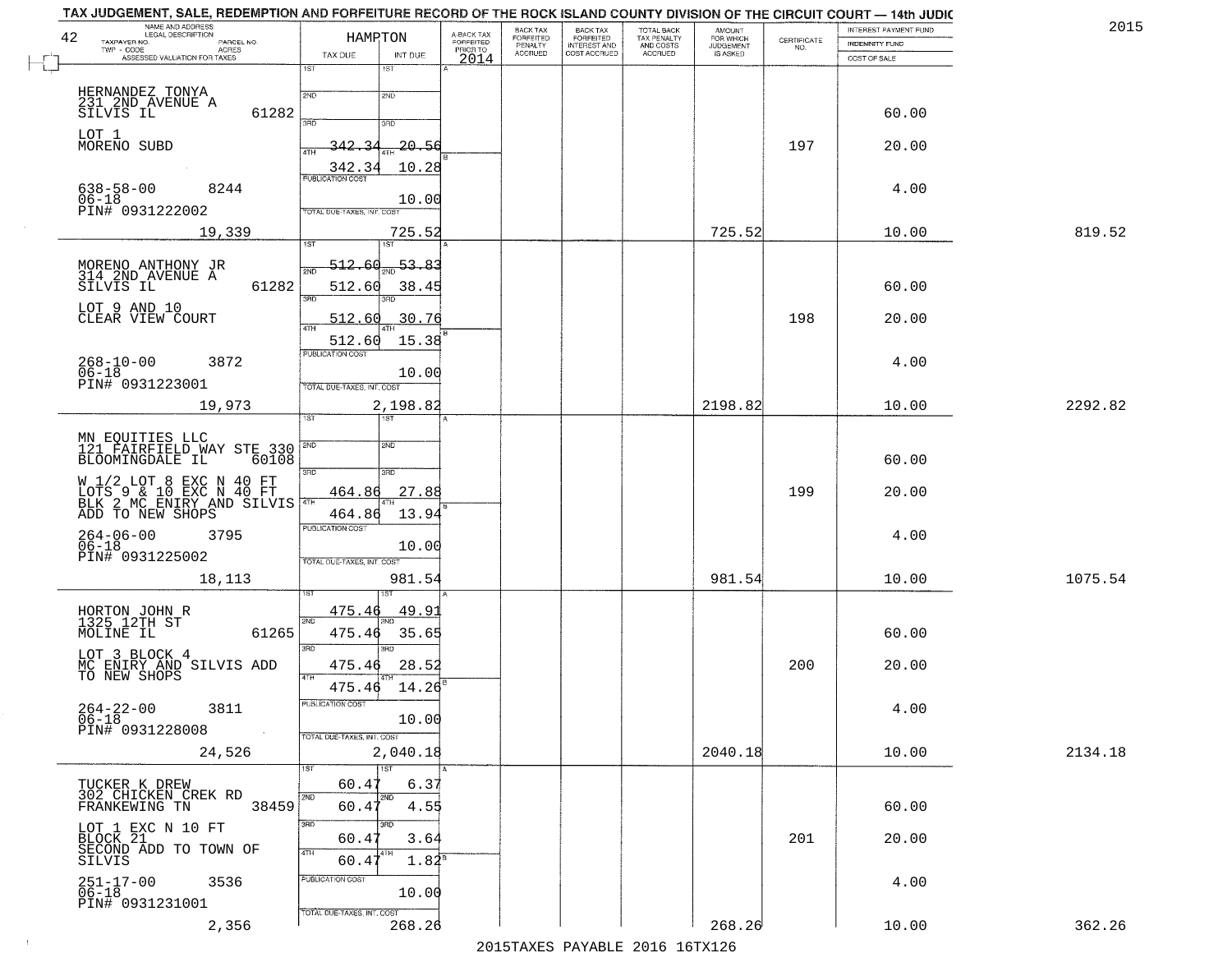| 42                                       | BY WHOM<br>PURCHASED                                 | RATE<br>$\%$<br><b>BID</b> | HAMPTON<br>DATE OF SALE | TAX JUDGEMENT, SALE, REDEMPTION AND FORFEITURE RECORD OF THE ROCK ISLAND COUNTY DIVISION OF THE CIRCUIT COURT — 14th JUDICIAL CIRCUIT OF ILLINOIS 2015<br>SUBSEQUENT TAXES PAID, FEES, AND TIME EXTENSION                                  | TOTAL DUE<br>TO REDEEM<br>FROM SALE<br>LESS<br>COUNTY CLERK FEE                             | BY WHOM REDEEMED                      | DATE OF REDEMP-<br>TION OR DEED<br>DAY<br><b>YEAR</b><br>MO. | RECEIVED REDEMPTION<br>MONEY IN FULL                                        |
|------------------------------------------|------------------------------------------------------|----------------------------|-------------------------|--------------------------------------------------------------------------------------------------------------------------------------------------------------------------------------------------------------------------------------------|---------------------------------------------------------------------------------------------|---------------------------------------|--------------------------------------------------------------|-----------------------------------------------------------------------------|
|                                          | PIN# 0931222002<br>MS INVESTMENTS GROUP INC          |                            | 12/29/2016              |                                                                                                                                                                                                                                            |                                                                                             |                                       |                                                              | Certificate<br>Returned<br>$\rightarrow$<br>& Cancelled<br>03/23/2017       |
|                                          |                                                      |                            |                         |                                                                                                                                                                                                                                            | 835.91<br>160.00                                                                            | TONYA HERNANDEZ                       | 01/18/2017                                                   | Karen Kinney                                                                |
| PIN# 0931223001<br>TMI<br>$\overline{c}$ |                                                      | 01                         | 12/29/2016              |                                                                                                                                                                                                                                            |                                                                                             |                                       |                                                              | Certificate<br>Returned<br>$\mathbf{2}$<br>& Cancelled<br>03/23/2017        |
|                                          |                                                      |                            |                         |                                                                                                                                                                                                                                            |                                                                                             | 2, 315.75<br>160.00 MARGARET MORENO   | 01/20/2017                                                   | Karen Kinney                                                                |
| PIN# 0931225002<br>3                     | STEVE SODEMAN LIVING TRUST                           | 18                         | 12/29/2016              | 01/17/2017 Time Ext & incl<br>01/17/2017 Take Notice Fee<br>11/21/2017 Subs paid                                                                                                                                                           | 12/20/2019<br>$\begin{bmatrix} 1, 90.47 \\ 1, 990.98 \end{bmatrix}$                         |                                       |                                                              | Certificate<br>Returned<br>3<br>$\frac{2}{02/07/2018}$                      |
|                                          |                                                      |                            |                         |                                                                                                                                                                                                                                            |                                                                                             | 3,906.70<br>160.00 KATZ NOWINSKI ATTY | 01/12/2018                                                   | Karen Kinney                                                                |
| PIN# 0931228008<br>4                     | <b>PIN# USSIAANUST</b><br>STEVE SODEMAN LIVING TRUST |                            | 12/29/2016              | $\begin{bmatrix} 01/17/2017 \\ 01/17/2017 \end{bmatrix}$ Take Notice Fee                                                                                                                                                                   | 12/20/2019<br>$\tilde{20.47}$                                                               |                                       |                                                              | Certificate<br>Returned<br>4<br>& Cancelled<br>10/25/2018                   |
|                                          |                                                      |                            |                         |                                                                                                                                                                                                                                            |                                                                                             | 2,325.38<br>160.00 JOHN HORTON        | 09/04/2018                                                   | Karen Kinney                                                                |
| PIN# 0931231001<br>RICO TRUSTEE<br>5     |                                                      | 18                         | 12/29/2016              | $03/14/2017$ Time Ext & incl<br>$03/14/2017$ Take Notice Fee<br>$02/11/2019$ Take Notice Fee<br>$02/22/2019$ Publication Fee<br>$02/25/2019$ Sheriffs Fee<br>$02/25/2019$ Sheriffs Fee<br>$11/17/2018$ Subs paid<br>$11/18/2017$ Subs paid | 07/29/2019<br>20.59<br>$35.008$<br>$13.500$<br>$13.600$<br>$13.803$<br>$335.90$<br>$336.10$ |                                       |                                                              | TAX DEED ISSUED<br>  Certificate<br>Returned<br>& Cancelled 5<br>09/16/2019 |
|                                          |                                                      |                            |                         | 2015TAXES PAYABLE 2016 16TX126                                                                                                                                                                                                             |                                                                                             |                                       |                                                              | Karen Kinney                                                                |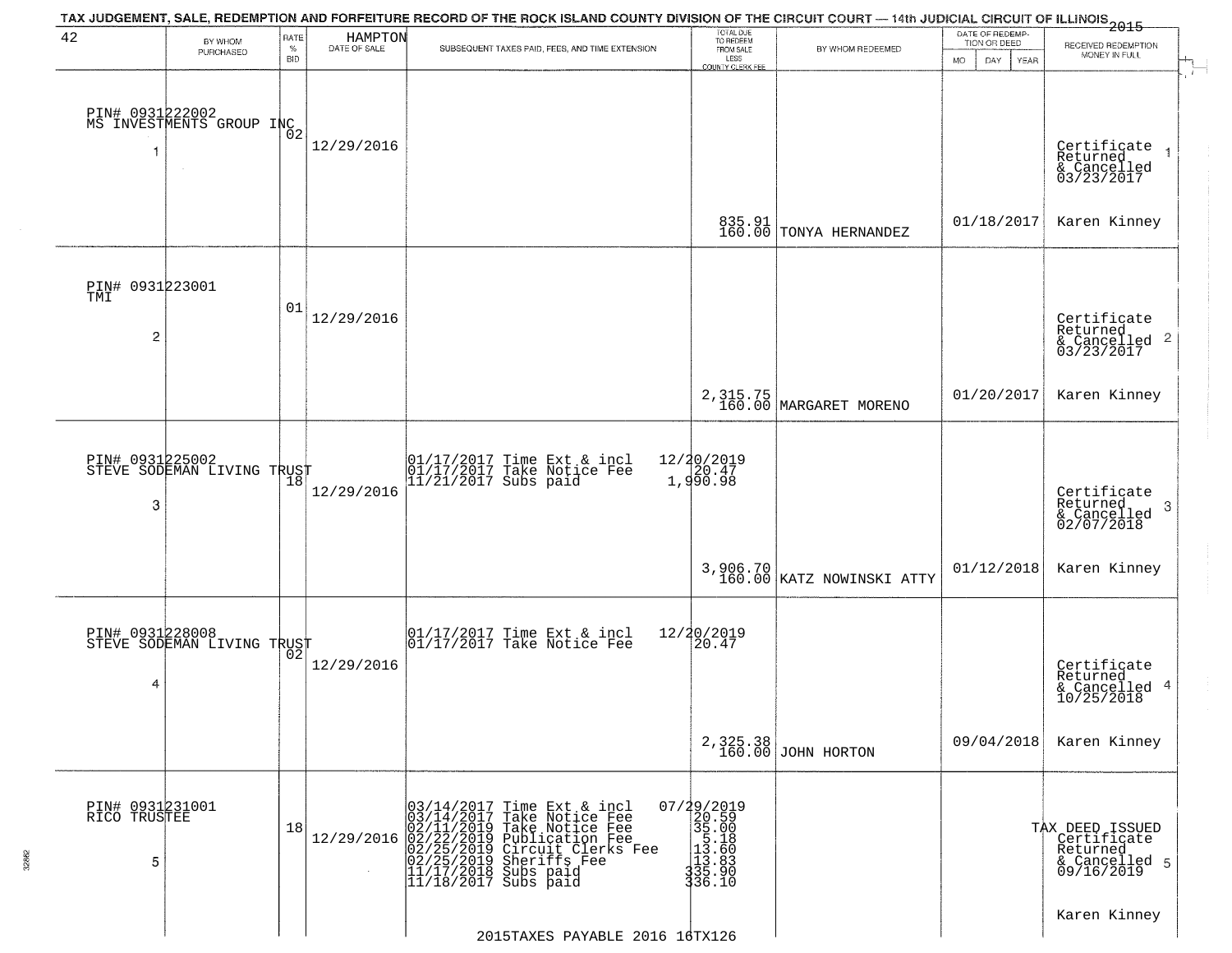| NAME AND ADDRESS<br>LEGAL DESCRIPTION<br>43  |                     | HAMRTON                                    | A-BACK TAX            | BACK TAX<br>FORFEITED | <b>BACK TAX</b><br><b>FORFEITED</b> | TOTAL BACK<br>TAX PENALTY<br>AND COSTS<br>ACCRUED | <b>AMOUNT</b>                             | CERTIFICATE | INTEREST PAYMENT FUND | 201     |
|----------------------------------------------|---------------------|--------------------------------------------|-----------------------|-----------------------|-------------------------------------|---------------------------------------------------|-------------------------------------------|-------------|-----------------------|---------|
| TAXPAYER NO.<br>TWP - CODE                   | PARCEL NO.<br>ACRES | TAX DUE<br>INT DUE                         | FORFEITED<br>PRIOR TO | PENALTY<br>ACCRUED    | INTEREST AND<br>COST ACCRUED        |                                                   | FOR WHICH<br>JUDGEMENT<br><b>IS ASKED</b> | NO.         | INDEMNITY FUND        |         |
| ASSESSED VALUATION FOR TAXES<br>$\Box$       |                     | 1ST<br>IST                                 | 2014                  |                       |                                     |                                                   |                                           |             | COST OF SALE          |         |
|                                              |                     |                                            |                       |                       |                                     |                                                   |                                           |             |                       |         |
| SCHRINER CONNIE L<br>337 8TH ST              |                     | 2ND<br>2ND                                 |                       |                       |                                     |                                                   |                                           |             |                       |         |
| SILVIS IL                                    | 61282               | 611.20<br>45.85                            |                       |                       |                                     |                                                   |                                           |             | 60.00                 |         |
| LOT 12 BLOCK 23<br>2ND ADD TO TOWN OF SILVIS |                     | $-611.20$<br><u>36.68</u>                  |                       |                       |                                     |                                                   |                                           | 202         | 20.00                 |         |
|                                              |                     | 4TH                                        |                       |                       |                                     |                                                   |                                           |             |                       |         |
|                                              |                     | 18.34<br>611.20<br><b>PUBLICATION COST</b> |                       |                       |                                     |                                                   |                                           |             |                       |         |
| $253 - 03 - 00$<br>$06 - 18$                 | 3564                | 10.00                                      |                       |                       |                                     |                                                   |                                           |             | 4.00                  |         |
| PIN# 0931233010                              |                     | TOTAL DUE-TAXES, INT. COST                 |                       |                       |                                     |                                                   |                                           |             |                       |         |
|                                              | 29,815              | 1,944.47                                   |                       |                       |                                     |                                                   | 1944.47                                   |             | 10.00                 | 2038.47 |
|                                              |                     | 1ST<br>1ST                                 |                       |                       |                                     |                                                   |                                           |             |                       |         |
| STEGER TRACY M<br>2618 17TH ST               |                     | 2<br>60.<br>-30                            |                       |                       |                                     |                                                   |                                           |             |                       |         |
| EAST MOLINE IL                               | 61244               | 60.2<br>4.50                               |                       |                       |                                     |                                                   |                                           |             | 60.00                 |         |
| SUPVR ASST MAP                               |                     | 3RD<br>3RD                                 |                       |                       |                                     |                                                   |                                           |             |                       |         |
| LOT 323 SHEET 66                             |                     | 3.60<br>60<br>47H                          |                       |                       |                                     |                                                   |                                           | 203         | 20.00                 |         |
|                                              |                     | 60.24<br>1.80                              |                       |                       |                                     |                                                   |                                           |             |                       |         |
|                                              | $626 - 12$          | PUBLICATION COST                           |                       |                       |                                     |                                                   |                                           |             | 4.00                  |         |
| $067 - 21 - 00$<br>$06 - 32$                 |                     | 10.00                                      |                       |                       |                                     |                                                   |                                           |             |                       |         |
| PIN# 0931303017                              |                     | TOTAL DUE-TAXES, INT. COST                 |                       |                       |                                     |                                                   |                                           |             |                       |         |
|                                              | 2,244               | 267.16                                     |                       |                       |                                     |                                                   | 267.16                                    |             | 10.00                 | 361.16  |
|                                              |                     |                                            |                       |                       |                                     |                                                   |                                           |             |                       |         |
| BEASTON EUGENE D<br>3302 68TH AVE            |                     | 43.54<br>414                               |                       |                       |                                     |                                                   |                                           |             |                       |         |
| MOLINE IL                                    | 61265               | 414.43<br>31.1(<br>3RD<br>3RD              |                       |                       |                                     |                                                   |                                           |             | 60.00                 |         |
| LOT 8                                        |                     |                                            |                       |                       |                                     |                                                   |                                           |             |                       |         |
| HOKINSONS ADD<br>AND S 15 FT L 7             |                     | 24.88<br>414.4<br>4TH                      |                       |                       |                                     |                                                   |                                           | 204         | 20.00                 |         |
|                                              |                     | 414.43<br>12.44<br><b>PUBLICATION COST</b> |                       |                       |                                     |                                                   |                                           |             |                       |         |
| $301 - 05 - 00$<br>06-20                     | 4543                | 10.00                                      |                       |                       |                                     |                                                   |                                           |             | 4.00                  |         |
| PIN# 0931304009                              |                     | TOTAL OUE-TAXES, INT. COST                 |                       |                       |                                     |                                                   |                                           |             |                       |         |
|                                              | 18,831              | 1,779.68                                   |                       |                       |                                     |                                                   | 1779.68                                   |             | 10.00                 | 1873.68 |
|                                              |                     |                                            |                       |                       |                                     |                                                   |                                           |             |                       |         |
| RODRIGUEZ NICHOLAS A<br>70 SUNNY HILL DR     |                     | <u> 115.96</u><br>12.1<br>2ND              |                       |                       |                                     |                                                   |                                           |             |                       |         |
| ORION IL                                     | 61273               | 115.96<br>8.70                             |                       |                       |                                     |                                                   |                                           |             | 60.00                 |         |
| LOT 34                                       |                     | 3RD<br>3RD                                 |                       |                       |                                     |                                                   |                                           |             |                       |         |
| HOKINSONS ADD                                |                     | 115.96<br>6.96                             |                       |                       |                                     |                                                   |                                           | 205         | 20.00                 |         |
|                                              |                     | 115.96<br>3.48                             |                       |                       |                                     |                                                   |                                           |             |                       |         |
|                                              | 4569                | PUBLICATION COST                           |                       |                       |                                     |                                                   |                                           |             | 4.00                  |         |
| $302 - 09 - 00$<br>06-20<br>PIN# 0931304025  |                     | 10.00                                      |                       |                       |                                     |                                                   |                                           |             |                       |         |
|                                              |                     | TOTAL DUE-TAXES, INT. COST                 |                       |                       |                                     |                                                   |                                           |             |                       |         |
|                                              | 11,269              | 505.16                                     |                       |                       |                                     |                                                   | 505.16                                    |             | 10.00                 | 599.16  |
|                                              |                     | 1ST<br>1ST<br>284.32<br>29.82              |                       |                       |                                     |                                                   |                                           |             |                       |         |
| JONES RICHARD A/ANNETTE M<br>2800 S 13TH ST  |                     | 2ND                                        |                       |                       |                                     |                                                   |                                           |             |                       |         |
| EAST MOLINE IL                               | 61244               | $284.32$ $21.30$                           |                       |                       |                                     |                                                   |                                           |             | 60.00                 |         |
| SUPVR ASST MAP<br>LOT 354 SHEET 66           |                     | 3RD<br>284.32<br>17.04                     |                       |                       |                                     |                                                   |                                           | 206         | 20.00                 |         |
|                                              |                     | 4TH                                        |                       |                       |                                     |                                                   |                                           |             |                       |         |
|                                              |                     | $8.54^{8}$<br>284.32                       |                       |                       |                                     |                                                   |                                           |             |                       |         |
| $093 - 16 - 00$<br>06-20                     | $720 - 18$          | PUBLICATION COST<br>10.00                  |                       |                       |                                     |                                                   |                                           |             | 4.00                  |         |
| PIN# 0931305018                              |                     | TOTAL DUE-TAXES, INT. COST                 |                       |                       |                                     |                                                   |                                           |             |                       |         |
|                                              | 18,919              | 1,223.96                                   |                       |                       |                                     |                                                   | 1223.96                                   |             | 10.00                 | 1317.96 |
|                                              |                     |                                            |                       |                       |                                     | 2015 TAVEC DAVADIE 2016 16TV126                   |                                           |             |                       |         |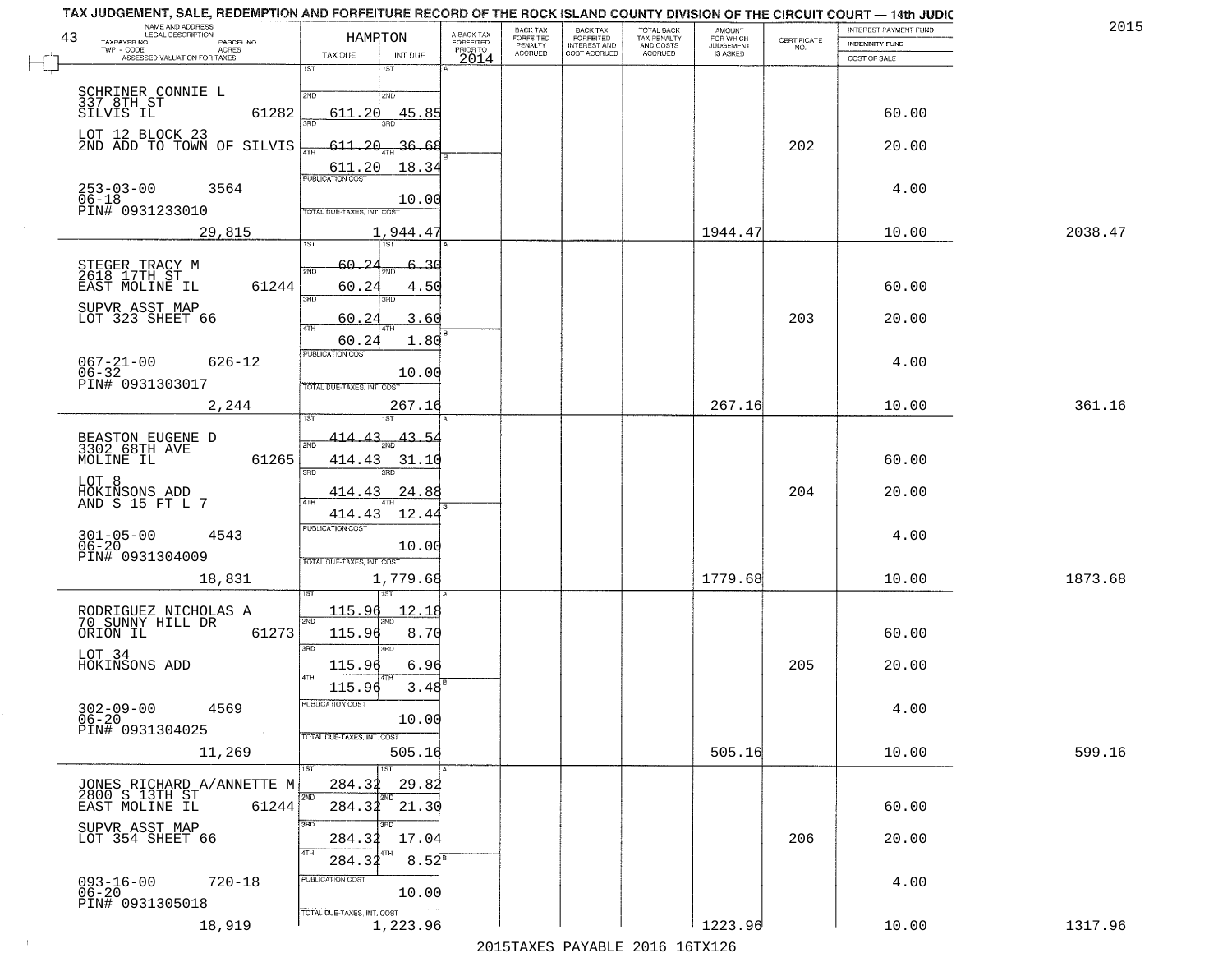|                                      |                                                         |                         |                         | TAX JUDGEMENT, SALE, REDEMPTION AND FORFEITURE RECORD OF THE ROCK ISLAND COUNTY DIVISION OF THE CIRCUIT COURT — 14th JUDICIAL CIRCUIT OF ILLINOIS<br>2015 - The Contemporary of the Carolina County of the Circuit County of the                                                             |                                                                                                           |                                          |                                                        |                                                                                           |
|--------------------------------------|---------------------------------------------------------|-------------------------|-------------------------|----------------------------------------------------------------------------------------------------------------------------------------------------------------------------------------------------------------------------------------------------------------------------------------------|-----------------------------------------------------------------------------------------------------------|------------------------------------------|--------------------------------------------------------|-------------------------------------------------------------------------------------------|
| 43                                   | BY WHOM<br>PURCHASED                                    | RATE<br>%<br><b>BID</b> | HAMPTON<br>DATE OF SALE | SUBSEQUENT TAXES PAID, FEES, AND TIME EXTENSION                                                                                                                                                                                                                                              | TOTAL DUE<br>TO REDEEM<br>FROM SALE<br>LESS<br>COUNTY CLERK FEE                                           | BY WHOM REDEEMED                         | DATE OF REDEMP-<br>TION OR DEED<br>DAY.<br>YEAR<br>MO. | RECEIVED REDEMPTION<br>MONEY IN FULL                                                      |
| 1                                    | PIN# 0931233010<br>STEVE SODEMAN LIVING TRUST<br>$\sim$ | 00                      | 12/29/2016              | $\begin{bmatrix} 01/17/2017 \\ 17/17/2017 \end{bmatrix}$ Take Notice Fee                                                                                                                                                                                                                     | 12/20/2019<br>20.47                                                                                       |                                          |                                                        | Certificate<br>Returned<br>& Cancelled<br>05/23/2017                                      |
|                                      |                                                         |                         |                         |                                                                                                                                                                                                                                                                                              |                                                                                                           | 2,058.94<br>160.00 CORELOGIC             | 03/28/2017                                             | Karen Kinney                                                                              |
| 2                                    | PIN# 0931803017<br>STEVE SODEMAN LIVING TRUST           |                         | 12/29/2016              | 01/17/2017 Time Ext & incl<br>01/17/2017 Take Notice Fee<br>11/21/2017 Subs paid                                                                                                                                                                                                             | 12/20/2019<br>20.47<br>290.38                                                                             |                                          |                                                        | Certificate<br>Returned<br>$\frac{1}{6}$ Cancelled 2<br>03/05/2018                        |
|                                      |                                                         |                         |                         |                                                                                                                                                                                                                                                                                              |                                                                                                           | 901.89<br>160.00 TRACY M STEGER          | 02/22/2018                                             | Karen Kinney                                                                              |
| 3                                    | PIN# 0931304009<br>STEVE SODEMAN LIVING TRUST           | 03                      | 12/29/2016              | 01/17/2017 Time Ext & incl<br>01/17/2017 Take Notice Fee<br>11/21/2017 Subs paid                                                                                                                                                                                                             | $12/20/2019$<br>$20.47$<br>1,880.86                                                                       |                                          |                                                        | Certificate<br>Returned<br>3<br>& Cancelled<br>03/07/2019                                 |
|                                      |                                                         |                         |                         |                                                                                                                                                                                                                                                                                              |                                                                                                           | 4, 225.55 JOSEPH RAICHE                  | 10/04/2018                                             | Karen Kinney                                                                              |
| PIN# 0931304025<br>RICO TRUSTEE<br>4 |                                                         | 18                      | 12/29/2016              | Time Ext & incl<br>Take Notice Fee<br>Take Notice Fee<br>Publication Fee<br>Circuit Clerks Fee<br>Sheriffs, Fee<br>03/14/2017 Time Ext &<br>03/14/2017 Take Notic<br>02/11/2019 Take Notic<br>02/22/2019 Publicatic<br>02/25/2019 Sheriffs F<br>11/17/2018 Subs paid<br>11/18/2017 Subs paid | $\begin{smallmatrix} 07/29/2019\\20.59\\35.00\\55.18\\20.40\\20.63\\1,135.56\\1,137.70 \end{smallmatrix}$ |                                          |                                                        | TAX DEED ISSUED<br>Certificate<br>Returned<br>& Cancelled 4<br>12/26/2019<br>Karen Kinney |
| 5                                    | PIN# 0931305018<br>STEVE SODEMAN LIVING TRUST           |                         | 12/29/2016              | 01/17/2017 Time Ext & incl<br>01/17/2017 Take Notice Fee                                                                                                                                                                                                                                     | 12/20/2019<br>20.47                                                                                       |                                          |                                                        | Certificate<br>Returned<br>& Cancelled 5<br>11/28/2017                                    |
|                                      |                                                         |                         |                         |                                                                                                                                                                                                                                                                                              |                                                                                                           | 1,391.15<br>160.00 RICHARD/ANNETTE JONES | 10/05/2017                                             | Karen Kinney                                                                              |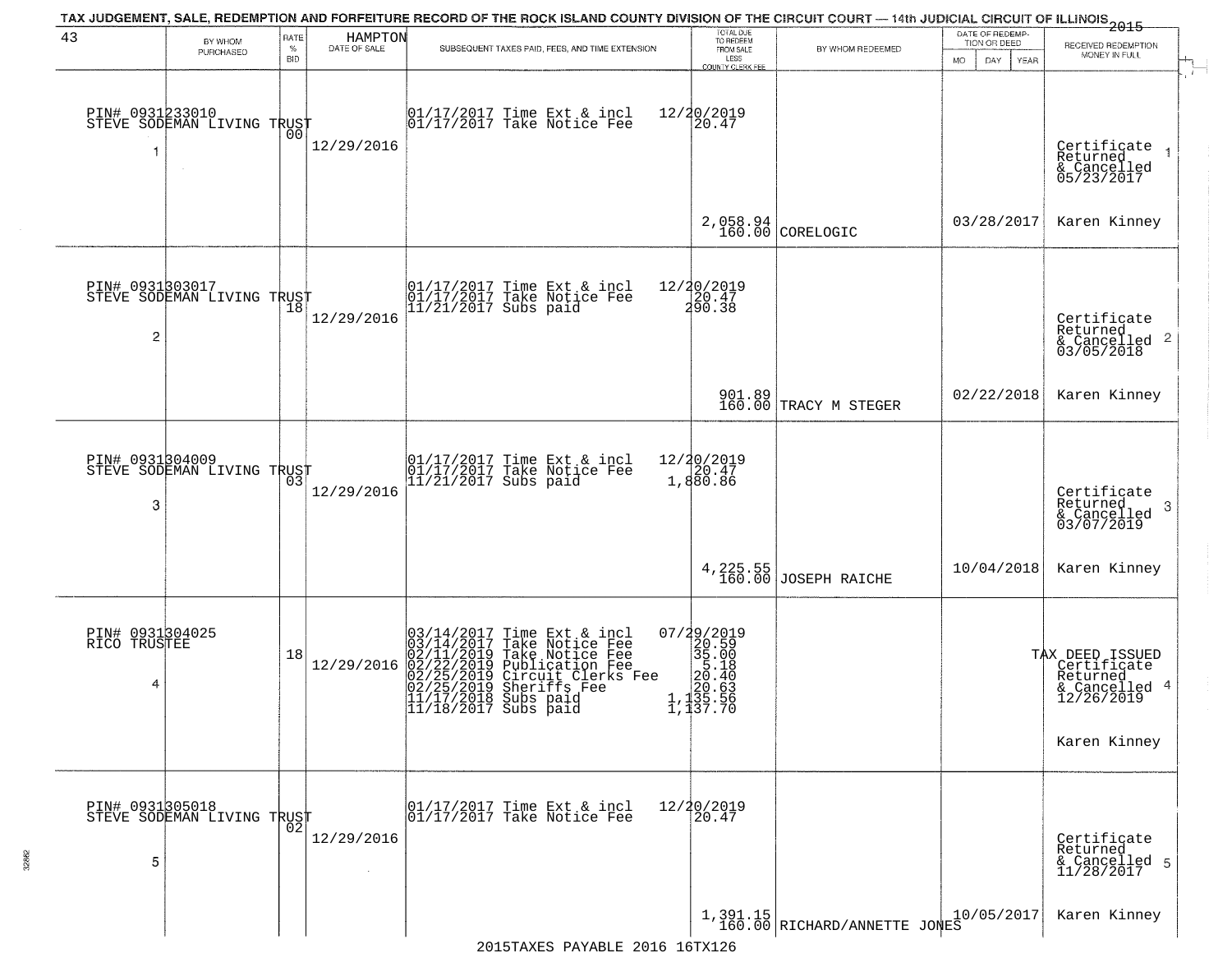| NAME AND ADDRESS<br>LEGAL DESCRIPTION<br>44                              |                            | HAMPTON         | A-BACK TAX<br>FORFEITED | BACK TAX                        |                                                       | TOTAL BACK<br>TAX PENALTY<br>AND COSTS | AMOUNT<br>FOR WHICH<br>JUDGEMENT |                                                                 | INTEREST PAYMENT FUND | 2015    |
|--------------------------------------------------------------------------|----------------------------|-----------------|-------------------------|---------------------------------|-------------------------------------------------------|----------------------------------------|----------------------------------|-----------------------------------------------------------------|-----------------------|---------|
| TAXPAYER NO.<br>PARCEL NO.<br>TWP - CODE<br>ASSESSED VALUATION FOR TAXES | TAX DUE                    | INT DUE         | PRIOR TO                | FORFEITED<br>PENALTY<br>ACCRUED | BACK TAX<br>FORFEITED<br>INTEREST AND<br>COST ACCRUED | ACCRUED                                | IS ASKED                         | $\begin{array}{c} \text{CERTIFICATE} \\ \text{NO.} \end{array}$ | <b>INDEMNITY FUND</b> |         |
|                                                                          | 1ST                        | 1ST             | 2014                    |                                 |                                                       |                                        |                                  |                                                                 | COST OF SALE          |         |
|                                                                          |                            | 2ND             |                         |                                 |                                                       |                                        |                                  |                                                                 |                       |         |
| CREEK VIEW/TRACEY MCLOONE 2ND<br>COAL VALLEY IL<br>61240                 |                            |                 |                         |                                 |                                                       |                                        |                                  |                                                                 | 60.00                 |         |
| LOT 34                                                                   | 3RD                        | 3RD             |                         |                                 |                                                       |                                        |                                  |                                                                 |                       |         |
| PLAIN VIEW ADD                                                           | 4TH                        | 4TH             |                         |                                 |                                                       |                                        |                                  | 207                                                             | 20.00                 |         |
|                                                                          | 193.01                     | 5.80            |                         |                                 |                                                       |                                        |                                  |                                                                 |                       |         |
| $222 - 13 - 00$<br>06-20<br>2938                                         | <b>PUBLICATION COST</b>    |                 |                         |                                 |                                                       |                                        |                                  |                                                                 | 4.00                  |         |
| PIN# 0931307024                                                          | TOTAL DUE-TAXES, INT. COST | 10.00           |                         |                                 |                                                       |                                        |                                  |                                                                 |                       |         |
| 8,770                                                                    |                            | 208.81          |                         |                                 |                                                       |                                        | 208.81                           |                                                                 | 10.00                 | 302.81  |
|                                                                          | $\overline{1ST}$           | 1ST             |                         |                                 |                                                       |                                        |                                  |                                                                 |                       |         |
| FREEBORN IAN/RITA<br>617 8TH ST                                          | 2ND                        | 2ND             |                         |                                 |                                                       |                                        |                                  |                                                                 |                       |         |
| 61282<br>SILVIS IL                                                       | 3BD                        | 3RD             |                         |                                 |                                                       |                                        |                                  |                                                                 | 60.00                 |         |
| SUPVR ASST MAP<br>LOT 446-1 SHEET 67<br>FRANDSENS PARK RIDGE ADD         |                            |                 |                         |                                 |                                                       |                                        |                                  | 208                                                             | 20.00                 |         |
|                                                                          | 47H<br>407.09              | 4TH<br>12.22    |                         |                                 |                                                       |                                        |                                  |                                                                 |                       |         |
|                                                                          | <b>PUBLICATION COST</b>    |                 |                         |                                 |                                                       |                                        |                                  |                                                                 |                       |         |
| $312 - 07 - 00$<br>$06 - 18$<br>4758                                     |                            | 10.00           |                         |                                 |                                                       |                                        |                                  |                                                                 | 4.00                  |         |
| PIN# 0931412014                                                          | TOTAL DUE-TAXES, INT. COST |                 |                         |                                 |                                                       |                                        |                                  |                                                                 |                       |         |
| 21,862                                                                   | 1ST                        | 429.31          |                         |                                 |                                                       |                                        | 429.31                           |                                                                 | 10.00                 | 523.31  |
| CARLOS HERACLIO                                                          | 2ND                        |                 |                         |                                 |                                                       |                                        |                                  |                                                                 |                       |         |
| 307 8TH AVE<br>61282<br>SILVIS IL                                        |                            | 2ND             |                         |                                 |                                                       |                                        |                                  |                                                                 | 60.00                 |         |
| SUPVR ASST MAP                                                           | 3RD                        | 3RD             |                         |                                 |                                                       |                                        |                                  |                                                                 |                       |         |
| LOT 439-19 SHEET 67                                                      | 4TH                        | 4TH             |                         |                                 |                                                       |                                        |                                  | 209                                                             | 20.00                 |         |
|                                                                          | 163.74                     | 4.92            |                         |                                 |                                                       |                                        |                                  |                                                                 |                       |         |
| $083 - 16 - 00$<br>06-18<br>$714 - 17$<br>.170                           | <b>PUBLICATION COST</b>    | 10.00           |                         |                                 |                                                       |                                        |                                  |                                                                 | 4.00                  |         |
| PIN# 0931413010                                                          | TOTAL OUE-TAXES, INT. COST |                 |                         |                                 |                                                       |                                        |                                  |                                                                 |                       |         |
| 6,380                                                                    |                            | 178.66          |                         |                                 |                                                       |                                        | 178.66                           |                                                                 | 10.00                 | 272.66  |
|                                                                          |                            | ख़              |                         |                                 |                                                       |                                        |                                  |                                                                 |                       |         |
| VAN ACKER KEVIN J<br>12 SANDY LN                                         | 2ND                        | 2ND             |                         |                                 |                                                       |                                        |                                  |                                                                 |                       |         |
| ARKADELPHIA AR<br>71923                                                  | 3RD                        | 3BD             |                         |                                 |                                                       |                                        |                                  |                                                                 | 60.00                 |         |
| LOT 14<br>HILLCREST ADD                                                  |                            |                 |                         |                                 |                                                       |                                        |                                  | 210                                                             | 20.00                 |         |
|                                                                          | 858.17                     | $25.74^{5}$     |                         |                                 |                                                       |                                        |                                  |                                                                 |                       |         |
| 412-10-00 6700                                                           | PUBLICATION COST           |                 |                         |                                 |                                                       |                                        |                                  |                                                                 | 4.00                  |         |
| $\frac{0}{0.6}$ -18<br>PIN# 0931415016                                   |                            | 10.00           |                         |                                 |                                                       |                                        |                                  |                                                                 |                       |         |
| 33,438                                                                   | TOTAL DUE-TAXES, INT. COST | 893.91          |                         |                                 |                                                       |                                        | 893.91                           |                                                                 | 10.00                 | 987.91  |
|                                                                          | 1ST                        |                 |                         |                                 |                                                       |                                        |                                  |                                                                 |                       |         |
| HAYNES CONNIE J<br>910 10TH ST                                           | 736.37                     | 77.35           |                         |                                 |                                                       |                                        |                                  |                                                                 |                       |         |
| SILVIS IL<br>61282                                                       | 2ND<br>736.37              | 55.25           |                         |                                 |                                                       |                                        |                                  |                                                                 | 60.00                 |         |
| LOT 7                                                                    | 3RD                        | 3 <sub>BD</sub> |                         |                                 |                                                       |                                        |                                  |                                                                 |                       |         |
| PHILIP L JACKSONS SUBD                                                   | 736.37<br>4TH              | 44.20           |                         |                                 |                                                       |                                        |                                  | 211                                                             | 20.00                 |         |
|                                                                          | 736.3'                     | $22.10^{8}$     |                         |                                 |                                                       |                                        |                                  |                                                                 |                       |         |
| $296 - 22 - 00$<br>06-18<br>4461                                         | PUBLICATION COST           | 10.00           |                         |                                 |                                                       |                                        |                                  |                                                                 | 4.00                  |         |
| PIN# 0931417014                                                          | TOTAL DUE-TAXES, INT. COST |                 |                         |                                 |                                                       |                                        |                                  |                                                                 |                       |         |
| 34,692                                                                   |                            | 3, 154. 38      |                         |                                 |                                                       |                                        | 3154.38                          |                                                                 | 10.00                 | 3248.38 |

 $\sim 10^{-1}$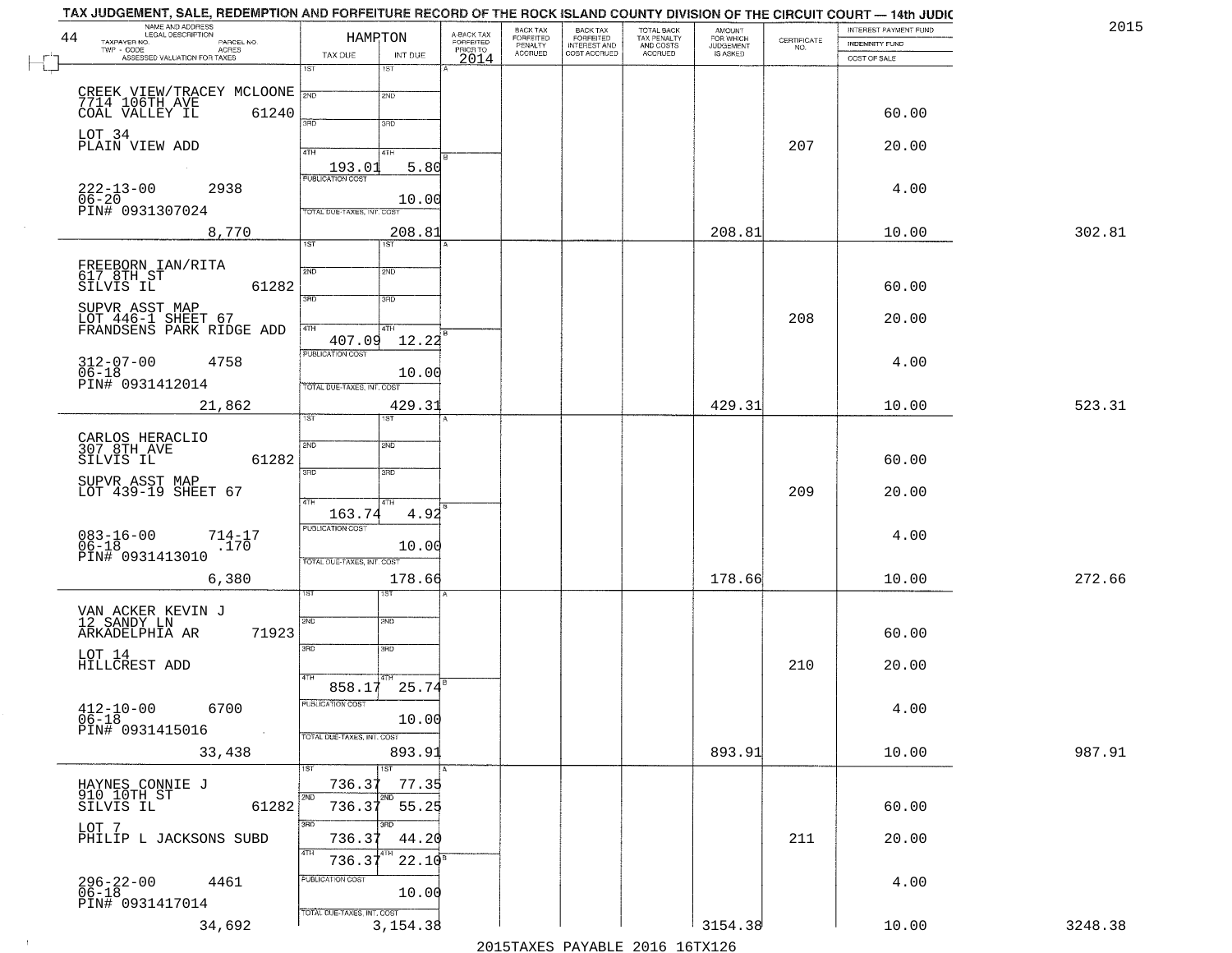|                                   |                                                   |                            |                         | TAX JUDGEMENT, SALE, REDEMPTION AND FORFEITURE RECORD OF THE ROCK ISLAND COUNTY DIVISION OF THE CIRCUIT COURT — 14th JUDICIAL CIRCUIT OF ILLINOIS 2015                                                                                                                                                                                                                        |                                                                                                     |                                                                           |                                                        |                                                                        |
|-----------------------------------|---------------------------------------------------|----------------------------|-------------------------|-------------------------------------------------------------------------------------------------------------------------------------------------------------------------------------------------------------------------------------------------------------------------------------------------------------------------------------------------------------------------------|-----------------------------------------------------------------------------------------------------|---------------------------------------------------------------------------|--------------------------------------------------------|------------------------------------------------------------------------|
| 44                                | BY WHOM<br>PURCHASED                              | RATE<br>$\%$<br><b>BID</b> | HAMPTON<br>DATE OF SALE | SUBSEQUENT TAXES PAID, FEES, AND TIME EXTENSION                                                                                                                                                                                                                                                                                                                               | TOTAL DUE<br>TO REDEEM<br>FROM SALE<br>LESS<br>COUNTY CLERK FFF                                     | BY WHOM REDEEMED                                                          | DATE OF REDEMP-<br>TION OR DEED<br>MO.<br>DAY.<br>YEAR | RECEIVED REDEMPTION<br>MONEY IN FULL                                   |
| PIN# 0931307024<br>RICO TRUSTEE   |                                                   | 18                         | 12/29/2016              | 03/14/2017 Time Ext & incl<br>03/14/2017 Take Notice Fee                                                                                                                                                                                                                                                                                                                      | 07/29/2019<br>20.59                                                                                 |                                                                           |                                                        | i film<br>Certificate<br>Returned<br>& Cancelled<br>08/03/2017         |
|                                   |                                                   |                            |                         |                                                                                                                                                                                                                                                                                                                                                                               |                                                                                                     | 432.41 CREEK VIEW                                                         | 07/26/2017                                             | Karen Kinney                                                           |
| PIN# 0931412014<br>$\overline{2}$ | STEVE SODEMAN LIVING TRUST                        | 01                         | 12/29/2016              | $\begin{array}{cc}  01/17/2017 \text{ Time Ext} & \text{incl} \\  01/17/2017 \text{ Take Notice Fe} \end{array}$                                                                                                                                                                                                                                                              | 12/20/2019<br>20.47                                                                                 |                                                                           |                                                        | Certificate<br>Returned<br>$\frac{1}{6}$ Cancelled 2<br>05/23/2017     |
|                                   |                                                   |                            |                         |                                                                                                                                                                                                                                                                                                                                                                               |                                                                                                     | $\begin{array}{c c} 549.01 \\ 160.00 \end{array}$ IAN/RITA FREEBORN       | 03/01/2017                                             | Karen Kinney                                                           |
| PIN# 0931413010<br>3              | STEVE SODEMAN LIVING TRUST                        | 18                         | 12/29/2016              | $\begin{bmatrix} 01/17/2017 \\ 01/17/2017 \\ 01 \end{bmatrix}$ Take Notice Fee                                                                                                                                                                                                                                                                                                | 12/20/2019<br>20.47                                                                                 |                                                                           |                                                        | Certificate<br>Returned<br>3<br>& Cancelled<br>03/23/2017              |
|                                   |                                                   |                            |                         |                                                                                                                                                                                                                                                                                                                                                                               |                                                                                                     | 342.21<br>160.00 HERACLIO CARLOS                                          | 02/13/2017                                             | Karen Kinney                                                           |
| 4                                 | PIN# 0931415016    <br>STEVE SODEMAN LIVING TRUST | 0Ō                         |                         | 01/17/2017 Time Ext & incl<br>01/17/2017 Take Notice Fee<br>11/20/2018 Subs paid<br>12/29/2016 11/21/2017 Subs paid                                                                                                                                                                                                                                                           | 12/20/2019<br>3,830.47<br>3,830.64<br>$3,830.64$<br>3,832.62                                        |                                                                           |                                                        | Certificate<br>Returned<br>& Cancelled 4<br>05/09/2019                 |
|                                   |                                                   |                            |                         |                                                                                                                                                                                                                                                                                                                                                                               |                                                                                                     | $\begin{bmatrix} 10,051.15 \\ 160.00 \end{bmatrix}$ NATHANIEL OWNES       | 04/08/2019                                             | Karen Kinney                                                           |
| PIN# 0931417014<br>5              | STEVE SODEMAN LIVING TRUST                        | 0 <sub>0</sub>             | 12/29/2016              | 01/17/2017<br>08/21/2019<br>08/21/2019<br>08/21/2019<br>08/21/2019<br>08/26/2019<br>10/15/2019<br>10/15/2019<br>11/20/2019<br>Time Ext & incl<br>Take Notice Fee<br>Take Notice Fee<br>Circuit Clerks Fee<br>Title Search Fee<br>subs paid<br>Publication Fee<br>3<br>Sheriffs Fee<br>Subs paid<br>3<br>$\bar{3}$<br>$ \overline{11}/\overline{21}/\overline{2017}$ Subs paid | $\begin{array}{r} 12/20/2019 \\ 20.47 \\ 35.00 \end{array}$<br>410.00<br>110.00<br>366.00<br>393.90 | 426:47<br>139.78<br>138.34<br>16,902.12<br>16,000.00 VIBRANT CREDIT UNION | 12/19/2019                                             | Certificate<br>Returned<br>& Cancelled 5<br>01/03/2020<br>Karen Kinney |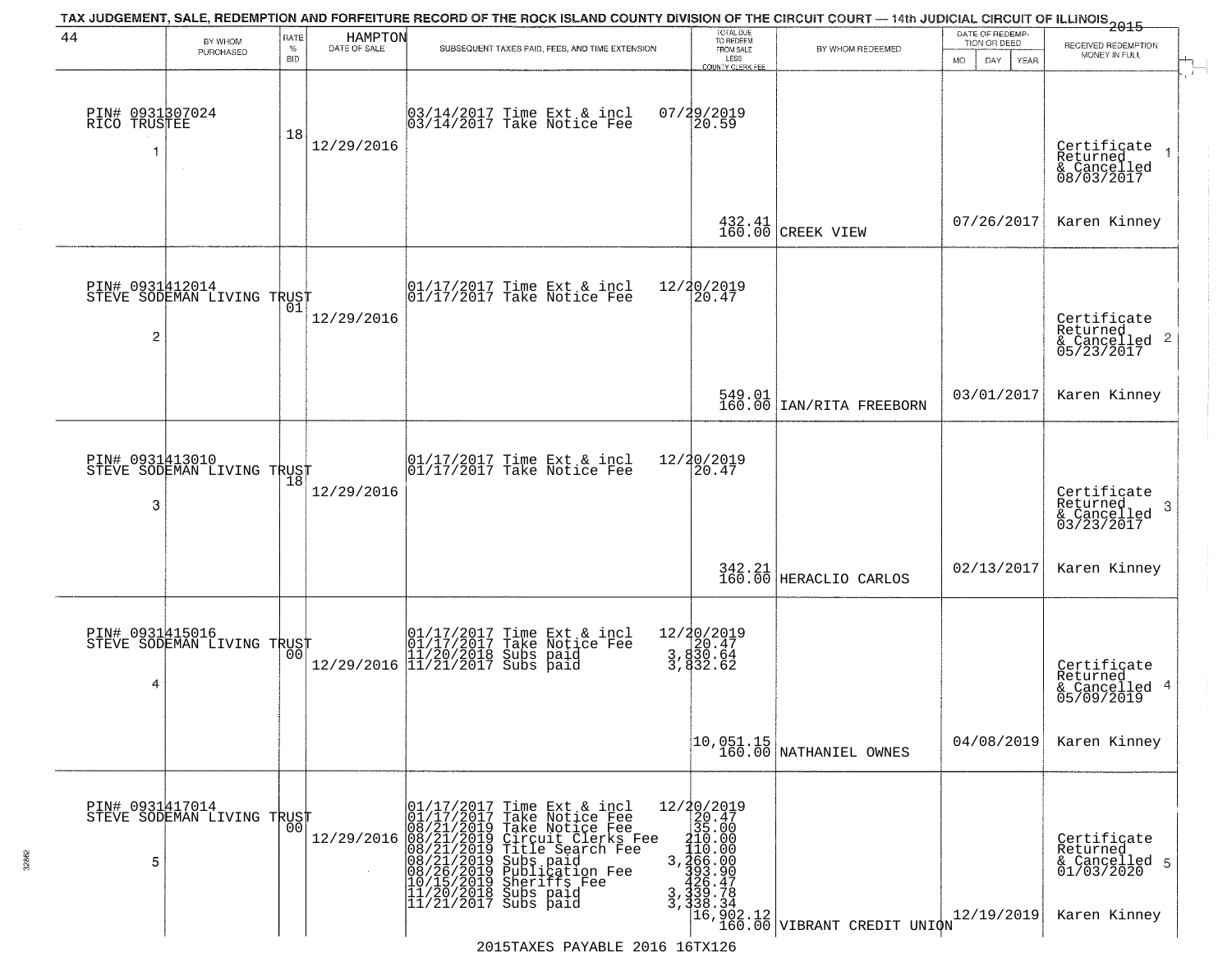| 45 | NAME AND ADDRESS<br>LEGAL DESCRIPTION<br>TAXPAYER NO.<br>PARCEL NO. | HAMPTON                           |                  | A-BACK TAX<br>FORFEITED | BACK TAX<br>FORFEITED | <b>BACK TAX</b><br><b>FORFEITED</b> | TOTAL BACK<br>TAX PENALTY<br>AND COSTS<br>ACCRUED | <b>AMOUNT</b>                      |                                                                 | INTEREST PAYMENT FUND                 | 2015    |
|----|---------------------------------------------------------------------|-----------------------------------|------------------|-------------------------|-----------------------|-------------------------------------|---------------------------------------------------|------------------------------------|-----------------------------------------------------------------|---------------------------------------|---------|
|    | TWP - CODE<br>ACRES<br>ASSESSED VALUATION FOR TAXES                 | TAX DUE                           | INT DUE          | PRIOR TO                | PENALTY<br>ACCRUED    | INTEREST AND<br>COST ACCRUED        |                                                   | FOR WHICH<br>JUDGEMENT<br>IS ASKED | $\begin{array}{c} \text{CERTIFICATE} \\ \text{NO.} \end{array}$ | <b>INDEMNITY FUND</b><br>COST OF SALE |         |
|    |                                                                     | 1ST                               | 1ST              | 2014                    |                       |                                     |                                                   |                                    |                                                                 |                                       |         |
|    |                                                                     |                                   | 2ND              |                         |                       |                                     |                                                   |                                    |                                                                 |                                       |         |
|    | GONZALES JESUSITA/REYNALD 300<br>127 9TH ST<br>SILVIS IL 61282      | 390                               | 3RD              |                         |                       |                                     |                                                   |                                    |                                                                 | 60.00                                 |         |
|    | LOT 16 BLOCK 9                                                      | <u>49</u>                         |                  |                         |                       |                                     |                                                   |                                    |                                                                 |                                       |         |
|    | TOWN OF SILVIS                                                      | 338.<br><b>ATH</b>                | $-20 - 3$        |                         |                       |                                     |                                                   |                                    | 212                                                             | 20.00                                 |         |
|    | $233 - 09 - 00$<br>3174                                             | 338.49<br><b>PUBLICATION COST</b> | 10.16            |                         |                       |                                     |                                                   |                                    |                                                                 | 4.00                                  |         |
|    | $06 - 18$<br>PIN# 0932104013                                        | TOTAL DUE-TAXES, INT. COST        | 10.00            |                         |                       |                                     |                                                   |                                    |                                                                 |                                       |         |
|    | 24,189                                                              |                                   | 717.46           |                         |                       |                                     |                                                   | 717.46                             |                                                                 | 10.00                                 | 811.46  |
|    |                                                                     | 1ST                               | 1ST <sup>-</sup> |                         |                       |                                     |                                                   |                                    |                                                                 |                                       |         |
|    | MOORE REBECCA E<br>141 9TH ST                                       | 95.65<br>2NL                      | $-10.01$         |                         |                       |                                     |                                                   |                                    |                                                                 |                                       |         |
|    | SILVIS IL<br>61282                                                  | 95.65<br>3RD                      | 7.15<br>3RD      |                         |                       |                                     |                                                   |                                    |                                                                 | 60.00                                 |         |
|    | LOT 18 BLOCK 9<br>TOWN OF SILVIS                                    | 95.65                             | 5.72             |                         |                       |                                     |                                                   |                                    | 213                                                             | 20.00                                 |         |
|    |                                                                     | 47H<br>95.65                      | 2.86             |                         |                       |                                     |                                                   |                                    |                                                                 |                                       |         |
|    | 3176                                                                | <b>PUBLICATION COST</b>           |                  |                         |                       |                                     |                                                   |                                    |                                                                 | 4.00                                  |         |
|    | $233 - 11 - 00$<br>$06 - 18$<br>PIN# 0932104015                     | TOTAL DUE-TAXES, INT. COST        | 10.00            |                         |                       |                                     |                                                   |                                    |                                                                 |                                       |         |
|    | 3,727                                                               |                                   | 418.34           |                         |                       |                                     |                                                   | 418.34                             |                                                                 | 10.00                                 | 512.34  |
|    |                                                                     |                                   |                  |                         |                       |                                     |                                                   |                                    |                                                                 |                                       |         |
|    | MOORE REBECCA E<br>141 9TH ST                                       | 602.30<br>2ND                     | 63               |                         |                       |                                     |                                                   |                                    |                                                                 |                                       |         |
|    | 61282<br>SILVIS IL                                                  | 602.30<br>3RD                     | 45.1<br>3RD      |                         |                       |                                     |                                                   |                                    |                                                                 | 60.00                                 |         |
|    | LOT 19 BLOCK 9<br>TOWN OF SILVIS                                    | 602.30                            | 36.12            |                         |                       |                                     |                                                   |                                    | 214                                                             | 20.00                                 |         |
|    |                                                                     | 4TH<br>602.30                     | 18.06            |                         |                       |                                     |                                                   |                                    |                                                                 |                                       |         |
|    | $233 - 12 - 00$<br>06-18<br>3177                                    | <b>PUBLICATION COST</b>           |                  |                         |                       |                                     |                                                   |                                    |                                                                 | 4.00                                  |         |
|    | PIN# 0932104016                                                     | TOTAL OUE-TAXES, INT. COST        | 10.00            |                         |                       |                                     |                                                   |                                    |                                                                 |                                       |         |
|    | 29,468                                                              |                                   | 2,581.74         |                         |                       |                                     |                                                   | 2581.74                            |                                                                 | 10.00                                 | 2675.74 |
|    |                                                                     |                                   |                  |                         |                       |                                     |                                                   |                                    |                                                                 |                                       |         |
|    | NICHOLSON POLLY A<br>153 11TH ST                                    | 290.88<br>2ND                     | 30.52            |                         |                       |                                     |                                                   |                                    |                                                                 |                                       |         |
|    | 61282<br>SILVIS IL                                                  | 290.88<br>3RD                     | 21.80<br>3RD     |                         |                       |                                     |                                                   |                                    |                                                                 | 60.00                                 |         |
|    | LOT 22 BLOCK 11<br>TOWN OF SILVIS                                   | 290.88<br>4TH                     | 17.44            |                         |                       |                                     |                                                   |                                    | 215                                                             | 20.00                                 |         |
|    |                                                                     | 290.88                            | 8.72             |                         |                       |                                     |                                                   |                                    |                                                                 |                                       |         |
|    | $236 - 16 - 00$<br>06-18<br>3246                                    | PUBLICATION COST                  | 10.00            |                         |                       |                                     |                                                   |                                    |                                                                 | 4.00                                  |         |
|    | PIN# 0932106010<br>$\sim 100$ km                                    | TOTAL DUE-TAXES, INT. COST        |                  |                         |                       |                                     |                                                   |                                    |                                                                 |                                       |         |
|    | 17,334                                                              |                                   | 1,252.00         |                         |                       |                                     |                                                   | 1252.00                            |                                                                 | 10.00                                 | 1346.00 |
|    |                                                                     | 1ST<br>497.94                     | 1ST<br>52.29     |                         |                       |                                     |                                                   |                                    |                                                                 |                                       |         |
|    | WILLIAMS OPAL/STAN W<br>821 26TH AVE<br>MOLINE IL<br>61265          | 2ND<br>497.94                     | 2ND<br>37.35     |                         |                       |                                     |                                                   |                                    |                                                                 | 60.00                                 |         |
|    | LOT 30 BLOCK 14                                                     | 3RD                               | 3RD.             |                         |                       |                                     |                                                   |                                    |                                                                 |                                       |         |
|    | 1ST ADD TO TOWN OF SILVIS                                           | 497.94<br>4TH                     | 29.88            |                         |                       |                                     |                                                   |                                    | 216                                                             | 20.00                                 |         |
|    |                                                                     | 497.94                            | $14.94^s$        |                         |                       |                                     |                                                   |                                    |                                                                 |                                       |         |
|    | $245 - 03 - 00$<br>06-18<br>3389                                    | PUBLICATION COST                  | 10.00            |                         |                       |                                     |                                                   |                                    |                                                                 | 4.00                                  |         |
|    | PIN# 0932111015                                                     | TOTAL DUE-TAXES, INT. COST        |                  |                         |                       |                                     |                                                   |                                    |                                                                 |                                       |         |
|    | 19,402                                                              |                                   | 2,136.22         |                         |                       |                                     |                                                   | 2136.22                            |                                                                 | 10.00                                 | 2230.22 |

 $\sim 100$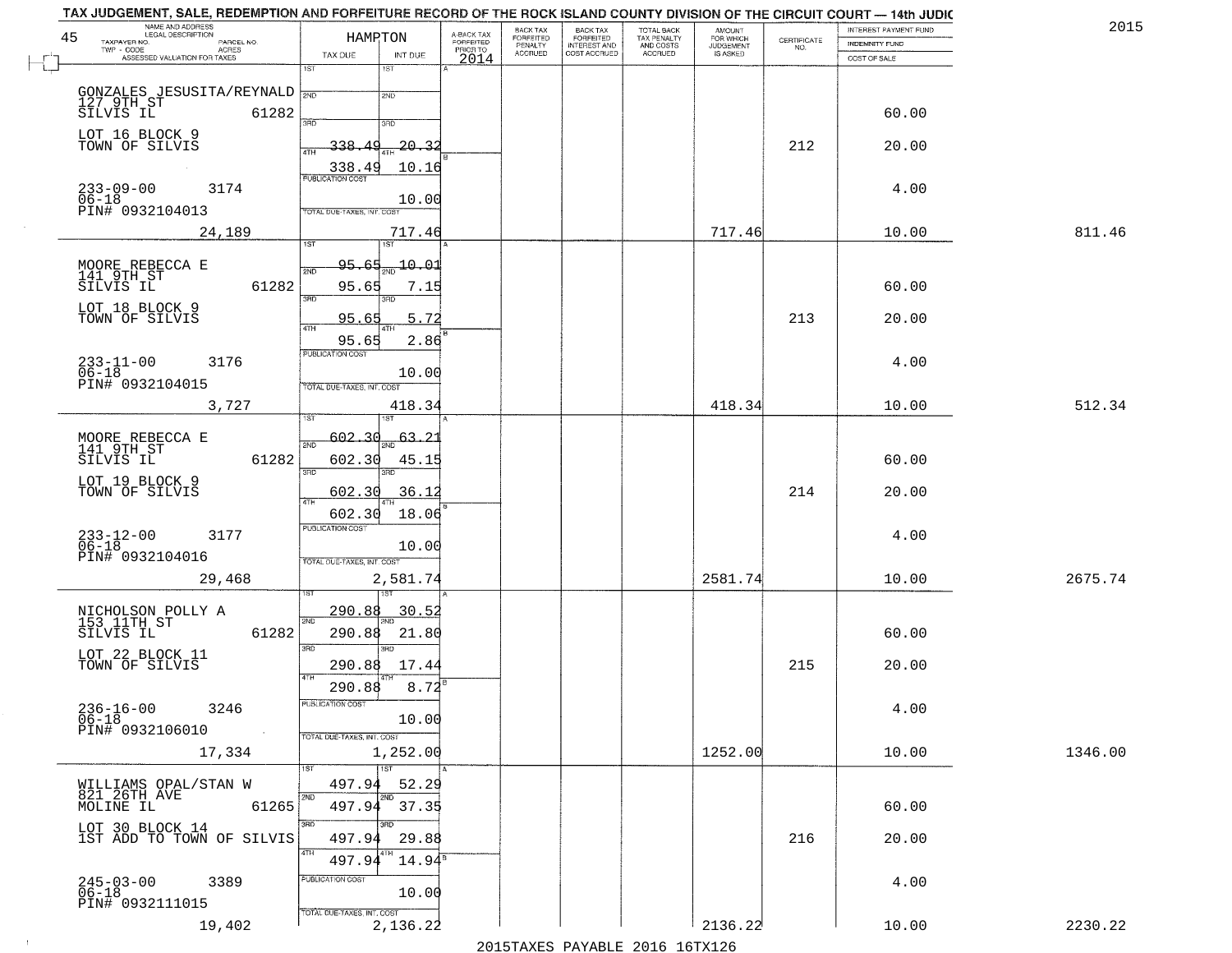| 45                                                | BY WHOM                                       | RATE               | HAMPTON<br>DATE OF SALE      | TAX JUDGEMENT, SALE, REDEMPTION AND FORFEITURE RECORD OF THE ROCK ISLAND COUNTY DIVISION OF THE CIRCUIT COURT — 14th JUDICIAL CIRCUIT OF ILLINOIS 2015                                                                              | TOTAL DUE<br>TO REDEEM<br>FROM SALE         |                                                      | DATE OF REDEMP-<br>TION OR DEED |                                                                        |
|---------------------------------------------------|-----------------------------------------------|--------------------|------------------------------|-------------------------------------------------------------------------------------------------------------------------------------------------------------------------------------------------------------------------------------|---------------------------------------------|------------------------------------------------------|---------------------------------|------------------------------------------------------------------------|
|                                                   | PURCHASED                                     | $\%$<br><b>BID</b> |                              | SUBSEQUENT TAXES PAID, FEES, AND TIME EXTENSION                                                                                                                                                                                     | LESS                                        | BY WHOM REDEEMED                                     | <b>MO</b><br>DAY<br>YEAR        | RECEIVED REDEMPTION<br>MONEY IN FULL                                   |
| 1                                                 | PIN# 0932104013<br>STEVE SODEMAN LIVING TRUST | 0Ō                 | 12/29/2016                   | 01/17/2017 Time Ext & incl<br>01/17/2017 Take Notice Fee                                                                                                                                                                            | COUNTY CLERK FEE<br>12/20/2019<br>20.47     |                                                      |                                 | Certificate<br>Returned<br>$\rightarrow$                               |
|                                                   |                                               |                    |                              |                                                                                                                                                                                                                                     |                                             | 831.93 3/15/2017<br>160.00 JESUSITA/REYNALD GONZALES |                                 | & Cancelled<br>05/23/2017<br>Karen Kinney                              |
| PIN# 0932104015<br>RICO TRUSTEE<br>$\overline{c}$ |                                               | 18                 | 12/29/2016                   |                                                                                                                                                                                                                                     |                                             |                                                      |                                 | Certificate<br>Returned<br>& Cancelled<br>03/23/2017<br>$\overline{2}$ |
|                                                   |                                               |                    |                              |                                                                                                                                                                                                                                     |                                             | 604.56<br>160.00 REBECCA E MOORE                     | 02/24/2017                      | Karen Kinney                                                           |
| PIN# 0932104016<br>TMI<br>3                       |                                               | 02                 | 12/29/2016                   |                                                                                                                                                                                                                                     |                                             |                                                      |                                 | Certificate<br>Returned<br>3<br>& Cancelled<br>03/23/2017              |
|                                                   |                                               |                    |                              |                                                                                                                                                                                                                                     |                                             | 2,729.25<br>160.00 REBECCA E MOORE                   | 02/24/2017                      | Karen Kinney                                                           |
| PIN# 0932106010<br>REALTAX DEV LT'D<br>4          |                                               | 18                 |                              | $\begin{array}{ c c c c c c c c } \hline &01/25/2017 &\text{Time Ext & incl} \\ \hline &02/08/2017 &\text{Take Notice Free} \\ &11/26/2018 &\text{Subs paid} \\ \hline &12/29/2016 &\text{12/11/2017 Subs paid} \hline \end{array}$ | 07/01/2019<br>20.59<br>1,467.48<br>1,495.42 |                                                      |                                 | Certificate<br>Returned<br>4<br>& Cancelled<br>06/17/2019              |
|                                                   |                                               |                    |                              |                                                                                                                                                                                                                                     | 6,075.89<br>160.00                          | POLLY NICHOLSON                                      | 05/14/2019                      | Karen Kinney                                                           |
| 5                                                 | PIN# 0932111015<br>US BANK CUST FOR PRO CAP   | 03                 | & CRDTRS<br>44<br>12/29/2016 |                                                                                                                                                                                                                                     |                                             |                                                      |                                 | Certificate<br>Returned<br>& Cancelled 5<br>05/23/2017                 |
|                                                   |                                               |                    |                              |                                                                                                                                                                                                                                     |                                             | $2,297.13$ STAN WILLIAMS                             | 04/04/2017                      | Karen Kinney                                                           |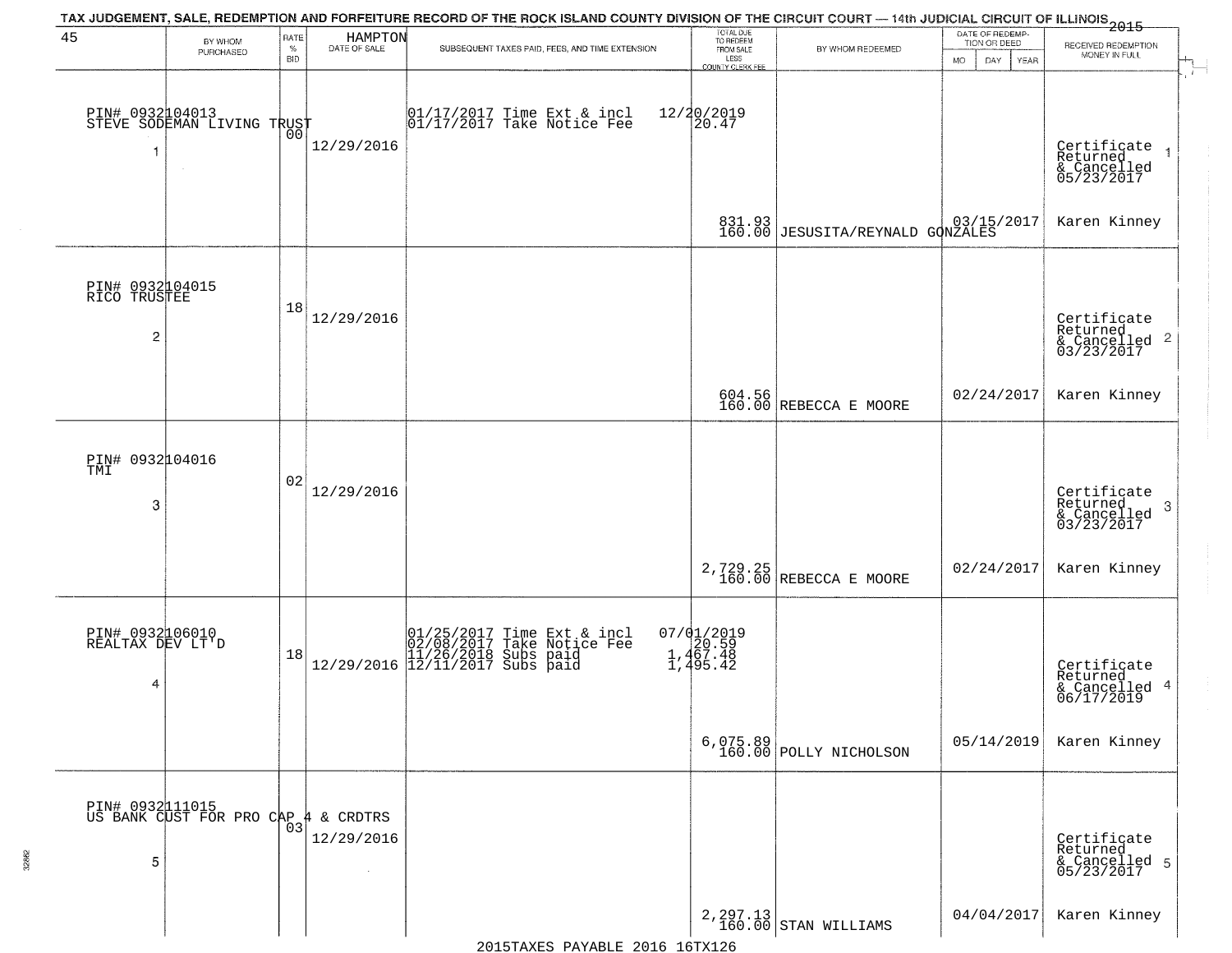| 46 | NAME AND ADDRESS<br>LEGAL DESCRIPTION                   | HAMRTON                                      | A-BACK TAX                   | BACK TAX<br><b>FORFEITED</b> | <b>BACK TAX</b><br><b>FORFEITED</b> | TOTAL BACK<br>TAX PENALTY | <b>AMOUNT</b>                      | CERTIFICATE | INTEREST PAYMENT FUND | 2015    |
|----|---------------------------------------------------------|----------------------------------------------|------------------------------|------------------------------|-------------------------------------|---------------------------|------------------------------------|-------------|-----------------------|---------|
|    | TAXPAYER NO.<br>PARCEL NO.<br>TWP - CODE<br>ACRES       | TAX DUE<br>INT DUE                           | <b>FORFEITED</b><br>PRIOR TO | PENALTY<br>ACCRUED           | INTEREST AND<br>COST ACCRUED        | AND COSTS<br>ACCRUED      | FOR WHICH<br>JUDGEMENT<br>IS ASKED | NO.         | <b>INDEMNITY FUND</b> |         |
|    | ASSESSED VALUATION FOR TAXES                            | 1ST<br>1ST                                   | 2014                         |                              |                                     |                           |                                    |             | COST OF SALE          |         |
|    | LABUDA KATHY                                            | <del>815.51<sub>2ND</sub>85.6</del> 1<br>2ND |                              |                              |                                     |                           |                                    |             |                       |         |
|    | 916 HARVEST DR<br>ANTIOCH IL<br>60002                   | 815.57<br>61.15                              |                              |                              |                                     |                           |                                    |             | 60.00                 |         |
|    | LOT 35 BLOCK 19                                         | 3AD                                          |                              |                              |                                     |                           |                                    |             |                       |         |
|    | 1ST ADD TO TOWN OF SILVIS<br>LOTS 31 32 33 34 AND       | $-815.57$<br>48.92<br>4TH                    |                              |                              |                                     |                           |                                    | 217         | 20.00                 |         |
|    |                                                         | 815.57<br>24.46<br><b>PUBLICATION COST</b>   |                              |                              |                                     |                           |                                    |             |                       |         |
|    | $250 - 12 - 20$<br>$3509 - 2$<br>$06 - 18$              | 10.00                                        |                              |                              |                                     |                           |                                    |             | 4.00                  |         |
|    | PIN# 0932114004                                         | TOTAL DUE-TAXES, INT. COST                   |                              |                              |                                     |                           |                                    |             |                       |         |
|    | 31,778                                                  | 3,492.42<br>$\overline{\text{tsr}}$<br>1ST   |                              |                              |                                     |                           | 3492.42                            |             | 10.00                 | 3586.42 |
|    |                                                         |                                              |                              |                              |                                     |                           |                                    |             |                       |         |
|    | BRANHAM DENNIS D<br>1706 16TH AVE<br>MOLINE IL<br>61265 | 2ND<br>2ND                                   |                              |                              |                                     |                           |                                    |             | 60.00                 |         |
|    |                                                         | 335.85<br>25.20<br>3RD<br>3RD                |                              |                              |                                     |                           |                                    |             |                       |         |
|    | LOT 25 BLOCK 19<br>1ST ADD TO TOWN OF SILVIS            | 335.85<br>20.16<br>47H                       |                              |                              |                                     |                           |                                    | 218         | 20.00                 |         |
|    |                                                         | 335.85<br>10.08                              |                              |                              |                                     |                           |                                    |             |                       |         |
|    | $250 - 06 - 00$<br>$06 - 18$<br>3503                    | PUBLICATION COST                             |                              |                              |                                     |                           |                                    |             | 4.00                  |         |
|    | PIN# 0932114008                                         | 10.00<br>TOTAL DUE-TAXES, INT. COST          |                              |                              |                                     |                           |                                    |             |                       |         |
|    | 13,086                                                  | 1,072.99                                     |                              |                              |                                     |                           | 1072.99                            |             | 10.00                 | 1166.99 |
|    |                                                         |                                              |                              |                              |                                     |                           |                                    |             |                       |         |
|    | CHAIR PROPERTIES LLC<br>9728 239TH ST N                 | 905.55<br>95.06<br>2ND                       |                              |                              |                                     |                           |                                    |             |                       |         |
|    | 61275<br>PORT BYRON IL                                  | 905.55<br>67.90<br>3RD                       |                              |                              |                                     |                           |                                    |             | 60.00                 |         |
|    | SUPVR ASST MAP<br>LOT 212 SHEET 69                      | 905.55<br>54.32<br>4TH                       |                              |                              |                                     |                           |                                    | 219         | 20.00                 |         |
|    |                                                         | 905.55<br>27.16                              |                              |                              |                                     |                           |                                    |             |                       |         |
|    | $097 - 13 - 00$<br>06-18<br>746                         | <b>PUBLICATION COST</b>                      |                              |                              |                                     |                           |                                    |             | 4.00                  |         |
|    | .330<br>PIN# 0932200012                                 | 10.00<br>TOTAL OUE-TAXES, INT. COST          |                              |                              |                                     |                           |                                    |             |                       |         |
|    | 35,284                                                  | 3,876.64                                     |                              |                              |                                     |                           | 3876.64                            |             | 10.00                 | 3970.64 |
|    |                                                         | বরস                                          |                              |                              |                                     |                           |                                    |             |                       |         |
|    | TENNANT STUART J<br>548 10TH STREET A<br>61282          | 2ND<br>2ND                                   |                              |                              |                                     |                           |                                    |             | 60.00                 |         |
|    | SILVIS IL                                               | 3RD<br>3RD                                   |                              |                              |                                     |                           |                                    |             |                       |         |
|    | SUPVR ASST MAP<br>LOT 302 SHEET 70                      |                                              |                              |                              |                                     |                           |                                    | 220         | 20.00                 |         |
|    |                                                         | 4TH<br>$477.41$ $14.32^8$                    |                              |                              |                                     |                           |                                    |             |                       |         |
|    | $102 - 21 - 00$<br>$769 - 15$                           | PUBLICATION COST                             |                              |                              |                                     |                           |                                    |             | 4.00                  |         |
|    | $06 - 18$<br>PIN# 0932300007<br>$\sim 100$ km $^{-1}$   | 10.00<br>TOTAL DUE-TAXES, INT. COST          |                              |                              |                                     |                           |                                    |             |                       |         |
|    | 24,602                                                  | 501.73                                       |                              |                              |                                     |                           | 501.73                             |             | 10.00                 | 595.73  |
|    |                                                         | 1ST<br>1ST                                   |                              |                              |                                     |                           |                                    |             |                       |         |
|    | ORANGE ROCK ILLINOIS LP<br>1900 E GOLF RD STE 950A      | 2ND<br>2ND                                   |                              |                              |                                     |                           |                                    |             |                       |         |
|    | SCHAMBURG IL<br>60173                                   | 3BD<br>3 <sub>RD</sub>                       |                              |                              |                                     |                           |                                    |             | 60.00                 |         |
|    | LOT 16 BLOCK 26<br>6TH ADD TO VILLAGE OF                |                                              |                              |                              |                                     |                           |                                    | 221         | 20.00                 |         |
|    | SILVIS                                                  | 4TH<br>[4TH]<br>$17.00^8$<br>566.39          |                              |                              |                                     |                           |                                    |             |                       |         |
|    | 3651<br>257-13-00<br>06-18                              | PUBLICATION COST                             |                              |                              |                                     |                           |                                    |             | 4.00                  |         |
|    | PIN# 0932304001                                         | 10.00                                        |                              |                              |                                     |                           |                                    |             |                       |         |
|    | 22,069                                                  | TOTAL DUE-TAXES, INT. COST<br>593.39         |                              |                              |                                     |                           | 593.39                             |             | 10.00                 | 687.39  |

 $\sim 100$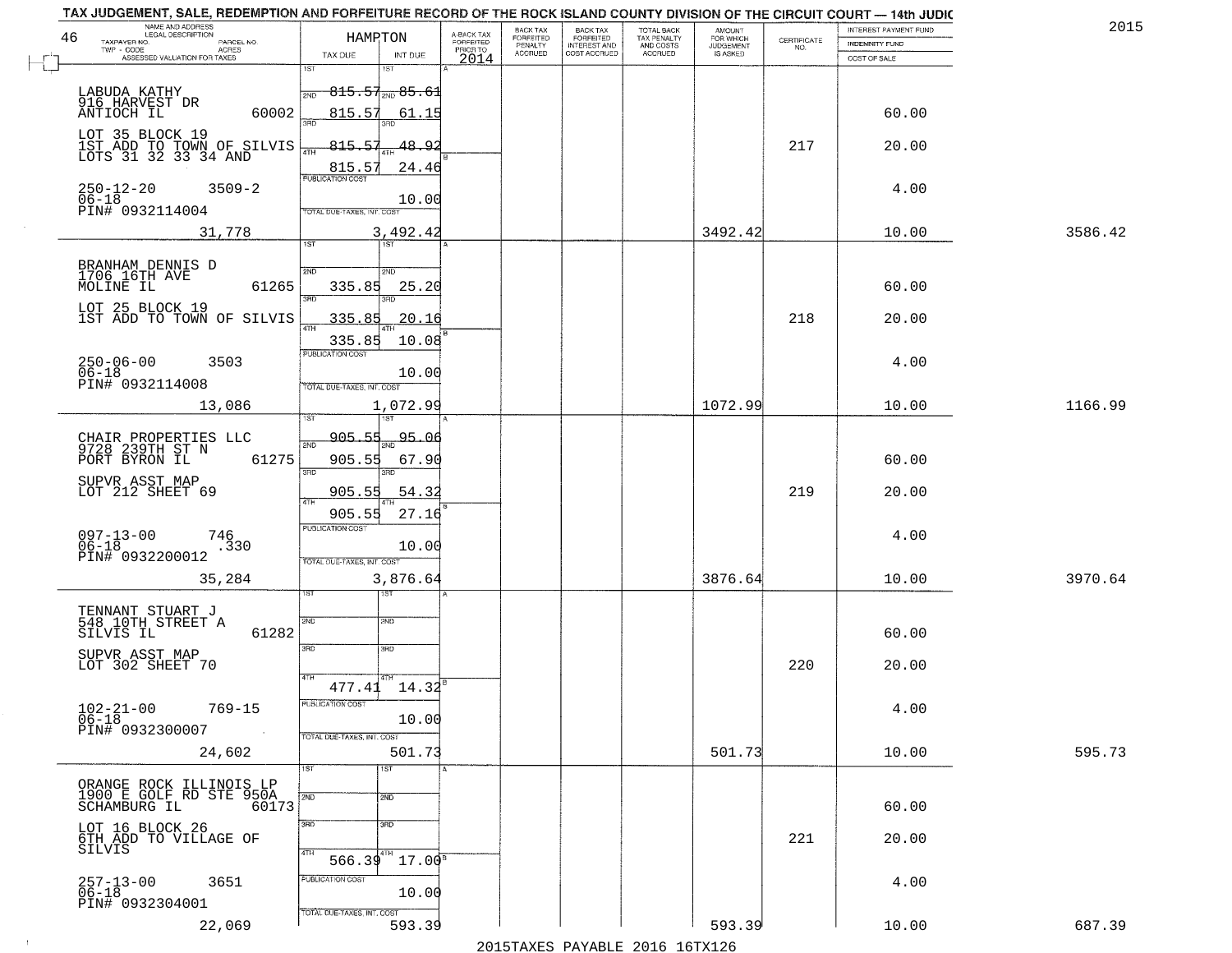| 46                          | BY WHOM<br>PURCHASED                              | RATE<br>$\%$<br><b>BID</b> | HAMPTON<br>DATE OF SALE | TAX JUDGEMENT, SALE, REDEMPTION AND FORFEITURE RECORD OF THE ROCK ISLAND COUNTY DIVISION OF THE CIRCUIT COURT — 14th JUDICIAL CIRCUIT OF ILLINOIS 2015<br>SUBSEQUENT TAXES PAID, FEES, AND TIME EXTENSION | TOTAL DUE<br>TO REDEEM<br>FROM SALE<br>LESS<br>COUNTY CLERK FEE | BY WHOM REDEEMED                        | DATE OF REDEMP-<br>TION OR DEED<br>MO.<br>DAY.<br>YEAR | RECEIVED REDEMPTION<br>MONEY IN FULL                      |
|-----------------------------|---------------------------------------------------|----------------------------|-------------------------|-----------------------------------------------------------------------------------------------------------------------------------------------------------------------------------------------------------|-----------------------------------------------------------------|-----------------------------------------|--------------------------------------------------------|-----------------------------------------------------------|
| PIN# 0932114004<br>TMI<br>1 | $\sim$ 4 $^\circ$                                 | 01                         | 12/29/2016              | 02/27/2017 Time Ext & incl<br>02/27/2017 Take Notice Fee                                                                                                                                                  | 09/20/2019<br>20.59                                             |                                         |                                                        | Certificate<br>Returned<br>& Cancelled<br>05/23/2017      |
|                             |                                                   |                            |                         |                                                                                                                                                                                                           |                                                                 | $3,642.87 \big  {\rm KATHY\ L\ LABUDA}$ | 03/13/2017                                             | Karen Kinney                                              |
| $\overline{c}$              | PIN# 0932114008<br>STEVE SODEMAN LIVING TRUST     |                            | 12/29/2016              | 01/17/2017 Time Ext & incl<br>01/17/2017 Take Notice Fee                                                                                                                                                  | 12/20/2019<br>20.47                                             |                                         |                                                        | Certificate<br>Returned<br>& Cancelled 2<br>05/23/2017    |
|                             |                                                   |                            |                         |                                                                                                                                                                                                           |                                                                 | $1,397.52$<br>160.00 CAROLINE BRANHAM   | 04/10/2017                                             | Karen Kinney                                              |
| 3                           | PIN# 0932200012<br>STEVE SODEMAN LIVING TRUST     |                            | 12/29/2016              |                                                                                                                                                                                                           |                                                                 |                                         |                                                        | Certificate<br>Returned<br>3<br>& Cancelled<br>02/08/2017 |
|                             |                                                   |                            |                         |                                                                                                                                                                                                           |                                                                 | $4,050.05$ CHAIR PROPERTIES LIC         | 01/11/2017                                             | Karen Kinney                                              |
| PIN# 0932300007<br>4        | STEVE SODEMAN LIVING TRUST                        |                            | 12/29/2016              | 01/17/2017 Time Ext & incl<br>01/17/2017 Take Notice Fee                                                                                                                                                  | 12/20/2019<br>20.47                                             |                                         |                                                        | Certificate<br>Returned<br>& Cancelled 4<br>04/04/2018    |
|                             |                                                   |                            |                         |                                                                                                                                                                                                           |                                                                 | 634.07<br>160.00 STUART TENNANT         | 03/01/2018                                             | Karen Kinney                                              |
| 5                           | PIN# 0932304001    <br>STEVE SODEMAN LIVING TRUST | 00                         | 12/29/2016              | 01/17/2017 Time Ext & incl<br>01/17/2017 Take Notice Fee                                                                                                                                                  | 12/20/2019<br>20.47                                             |                                         |                                                        | Certificate<br>Returned<br>& Cancelled 5<br>02/08/2017    |
|                             |                                                   |                            |                         |                                                                                                                                                                                                           |                                                                 | 707.86 ORANGE ROCK ILLINO S LP          | 01/18/2017                                             | Karen Kinney                                              |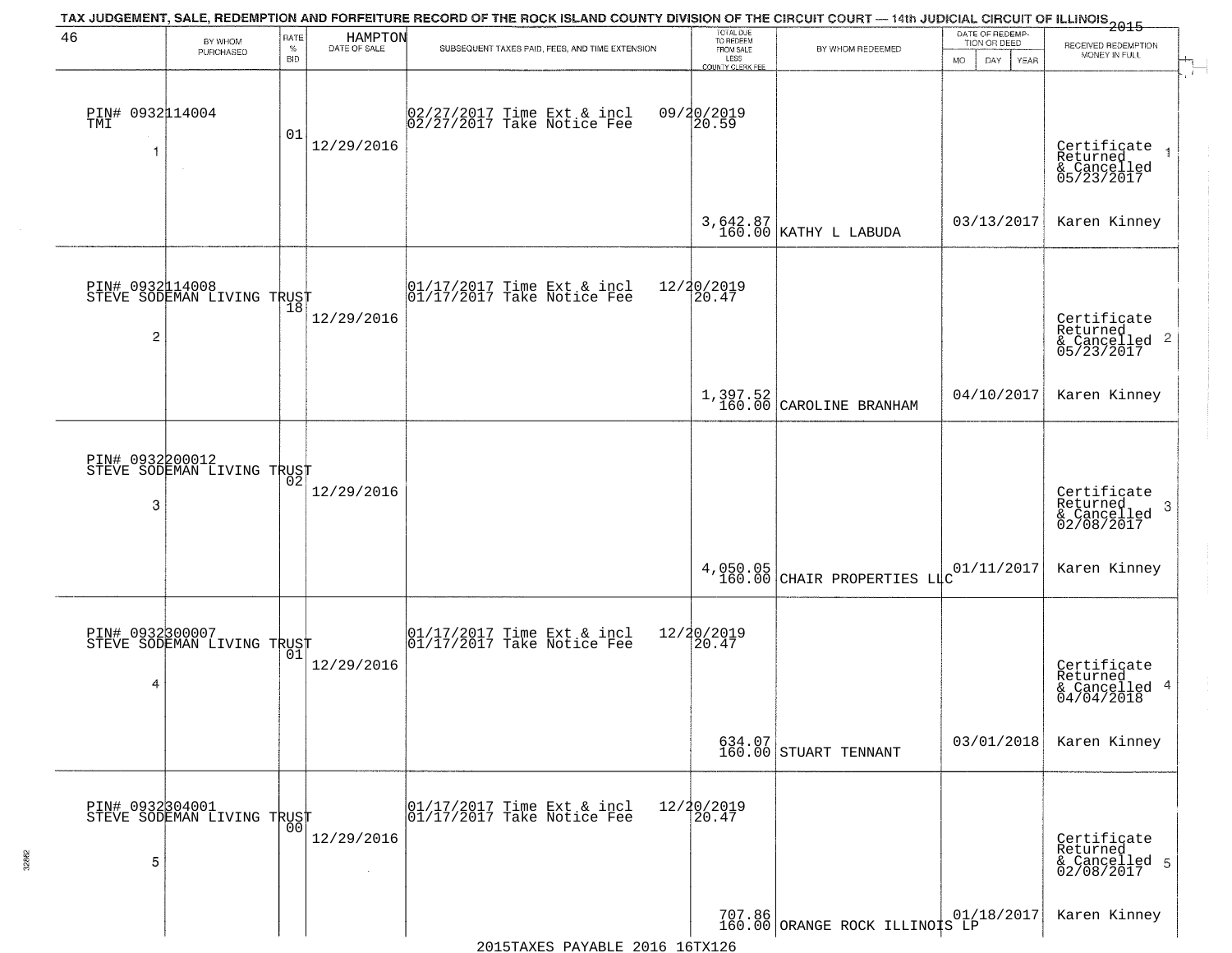| NAME AND ADDRESS<br>LEGAL DESCRIPTION<br>47                  | HAMPTON                             |                                     | BACK TAX<br>FORFEITED     | <b>BACK TAX</b>                           | TOTAL BACK<br>TAX PENALTY<br>AND COSTS | AMOUNT<br>FOR WHICH<br>JUDGEMENT |                                                                 | INTEREST PAYMENT FUND | 2015    |
|--------------------------------------------------------------|-------------------------------------|-------------------------------------|---------------------------|-------------------------------------------|----------------------------------------|----------------------------------|-----------------------------------------------------------------|-----------------------|---------|
| TAXPAYER NO.<br>PARCEL NO.<br>ACRES                          |                                     | A-BACK TAX<br>FORFEITED<br>PRIOR TO | PENALTY<br><b>ACCRUED</b> | FORFEITED<br>INTEREST AND<br>COST ACCRUED | ACCRUED                                | IS ASKED                         | $\begin{array}{c} \text{CERTIFICATE} \\ \text{NO.} \end{array}$ | <b>INDEMNITY FUND</b> |         |
| ASSESSED VALUATION FOR TAXES                                 | TAX DUE<br>INT DUE<br>1ST<br>$1S$ T | 2014                                |                           |                                           |                                        |                                  |                                                                 | COST OF SALE          |         |
|                                                              |                                     |                                     |                           |                                           |                                        |                                  |                                                                 |                       |         |
| SCHATTEMAN BROOKE/JUSTIN<br>605 10TH STREET A CT             | 2ND<br>2ND                          |                                     |                           |                                           |                                        |                                  |                                                                 |                       |         |
| 61282<br>SILVIS IL                                           | 3RD<br>3RD                          |                                     |                           |                                           |                                        |                                  |                                                                 | 60.00                 |         |
| LOT 41<br>PETERSONS 2ND ADD                                  |                                     |                                     |                           |                                           |                                        |                                  | 222                                                             | 20.00                 |         |
|                                                              | 4TH<br>4TH<br>18.64                 |                                     |                           |                                           |                                        |                                  |                                                                 |                       |         |
|                                                              | 621.42                              |                                     |                           |                                           |                                        |                                  |                                                                 |                       |         |
| $417 - 16 - 00$<br>06-18<br>6875                             | 10.00                               |                                     |                           |                                           |                                        |                                  |                                                                 | 4.00                  |         |
| PIN# 0932306012                                              | TOTAL DUE-TAXES, INT. COST          |                                     |                           |                                           |                                        |                                  |                                                                 |                       |         |
| 30,213                                                       | 650.06<br>1ST                       |                                     |                           |                                           |                                        | 650.06                           |                                                                 | 10.00                 | 744.06  |
|                                                              |                                     |                                     |                           |                                           |                                        |                                  |                                                                 |                       |         |
| WINDCREST PROPERTIES LLC<br>5 WINDCREST LN<br>COAL VALLEY IL | 2ND<br>2ND                          |                                     |                           |                                           |                                        |                                  |                                                                 |                       |         |
| 61240                                                        | 1364.61<br>102.35<br>3RD            |                                     |                           |                                           |                                        |                                  |                                                                 | 60.00                 |         |
| LOT 29<br>PETERSONS 2ND ADD                                  | 1364.61<br>81.88                    |                                     |                           |                                           |                                        |                                  | 223                                                             | 20.00                 |         |
|                                                              | 40.94<br>1364.61                    |                                     |                           |                                           |                                        |                                  |                                                                 |                       |         |
|                                                              | PUBLICATION COST                    |                                     |                           |                                           |                                        |                                  |                                                                 |                       |         |
| $417 - 04 - 00$<br>6863<br>$06 - 18$                         | 10.00                               |                                     |                           |                                           |                                        |                                  |                                                                 | 4.00                  |         |
| PIN# 0932306036                                              | TOTAL DUE-TAXES, INT. COST          |                                     |                           |                                           |                                        |                                  |                                                                 |                       |         |
| 53,171                                                       | 4,329.00<br>TST<br>1ST              |                                     |                           |                                           |                                        | 4329.00                          |                                                                 | 10.00                 | 4423.00 |
|                                                              |                                     |                                     |                           |                                           |                                        |                                  |                                                                 |                       |         |
| CRUZ CHARLES D JR<br>1205 7TH AVENUE CT                      | 2ND<br>2ND                          |                                     |                           |                                           |                                        |                                  |                                                                 |                       |         |
| 61282<br>SILVIS IL                                           | 3RD<br>3RD                          |                                     |                           |                                           |                                        |                                  |                                                                 | 60.00                 |         |
| LOT 8<br>INDIAN HILLS ADD                                    | 640.64<br>38.4                      |                                     |                           |                                           |                                        |                                  | 224                                                             | 20.00                 |         |
|                                                              | ATH<br>19.22<br>640.64              |                                     |                           |                                           |                                        |                                  |                                                                 |                       |         |
| 6318                                                         | <b>PUBLICATION COST</b>             |                                     |                           |                                           |                                        |                                  |                                                                 | 4.00                  |         |
| $396 - 08 - 00$<br>06-18                                     | 10.00                               |                                     |                           |                                           |                                        |                                  |                                                                 |                       |         |
| PIN# 0932308023                                              | TOTAL OUE-TAXES, INT. COST          |                                     |                           |                                           |                                        |                                  |                                                                 |                       |         |
| 36,886                                                       | 1,348.94                            |                                     |                           |                                           |                                        | 1348.94                          |                                                                 | 10.00                 | 1442.94 |
|                                                              | 1082.84<br>113.68                   |                                     |                           |                                           |                                        |                                  |                                                                 |                       |         |
| MADISON GARY R<br>1201 8TH AVE<br>SILVIS IL<br>61282         | 2ND<br>1082.84<br>81.20             |                                     |                           |                                           |                                        |                                  |                                                                 | 60.00                 |         |
|                                                              | 3RD<br><b>IRD</b>                   |                                     |                           |                                           |                                        |                                  |                                                                 |                       |         |
| LOT 19<br>INDIAN HILLS ADD                                   | 1082.84<br>64.96                    |                                     |                           |                                           |                                        |                                  | 225                                                             | 20.00                 |         |
|                                                              | 1082.84<br>32.48                    |                                     |                           |                                           |                                        |                                  |                                                                 |                       |         |
| $396 - 19 - 00$<br>6329                                      | -usuca i un cus-                    |                                     |                           |                                           |                                        |                                  |                                                                 | 4.00                  |         |
| $06 - 18$<br>PIN# 0932308034                                 | 10.00                               |                                     |                           |                                           |                                        |                                  |                                                                 |                       |         |
| $\sim 100$                                                   | TOTAL DUE-TAXES, INT. COST          |                                     |                           |                                           |                                        |                                  |                                                                 |                       |         |
| 48,192                                                       | 4,633.68<br>1ST                     |                                     |                           |                                           |                                        | 4633.68                          |                                                                 | 10.00                 | 4727.68 |
| EDWARDS HERMAN                                               | 517.89<br>54.39                     |                                     |                           |                                           |                                        |                                  |                                                                 |                       |         |
| 1408 5TH AVE<br>SILVIS IL<br>61282                           | 2ND<br>2ND<br>517.89 38.85          |                                     |                           |                                           |                                        |                                  |                                                                 | 60.00                 |         |
|                                                              | 3RD<br>חתו?                         |                                     |                           |                                           |                                        |                                  |                                                                 |                       |         |
| LOT 4<br>PERRYS SUBD                                         | 517.89<br>31.08                     |                                     |                           |                                           |                                        |                                  | 226                                                             | 20.00                 |         |
|                                                              | 4TH<br>517.89<br>$15.54^s$          |                                     |                           |                                           |                                        |                                  |                                                                 |                       |         |
| 6308                                                         | PUBLICATION COST                    |                                     |                           |                                           |                                        |                                  |                                                                 | 4.00                  |         |
| 395-19-00<br>06-18<br>PIN# 0932311004                        | 10.00                               |                                     |                           |                                           |                                        |                                  |                                                                 |                       |         |
|                                                              | TOTAL DUE-TAXES, INT. COST          |                                     |                           |                                           |                                        | 2221.42                          |                                                                 |                       |         |
| 26,179                                                       | 2,221.42                            |                                     |                           |                                           |                                        |                                  |                                                                 | 10.00                 | 2315.42 |

 $\sim 10^{-1}$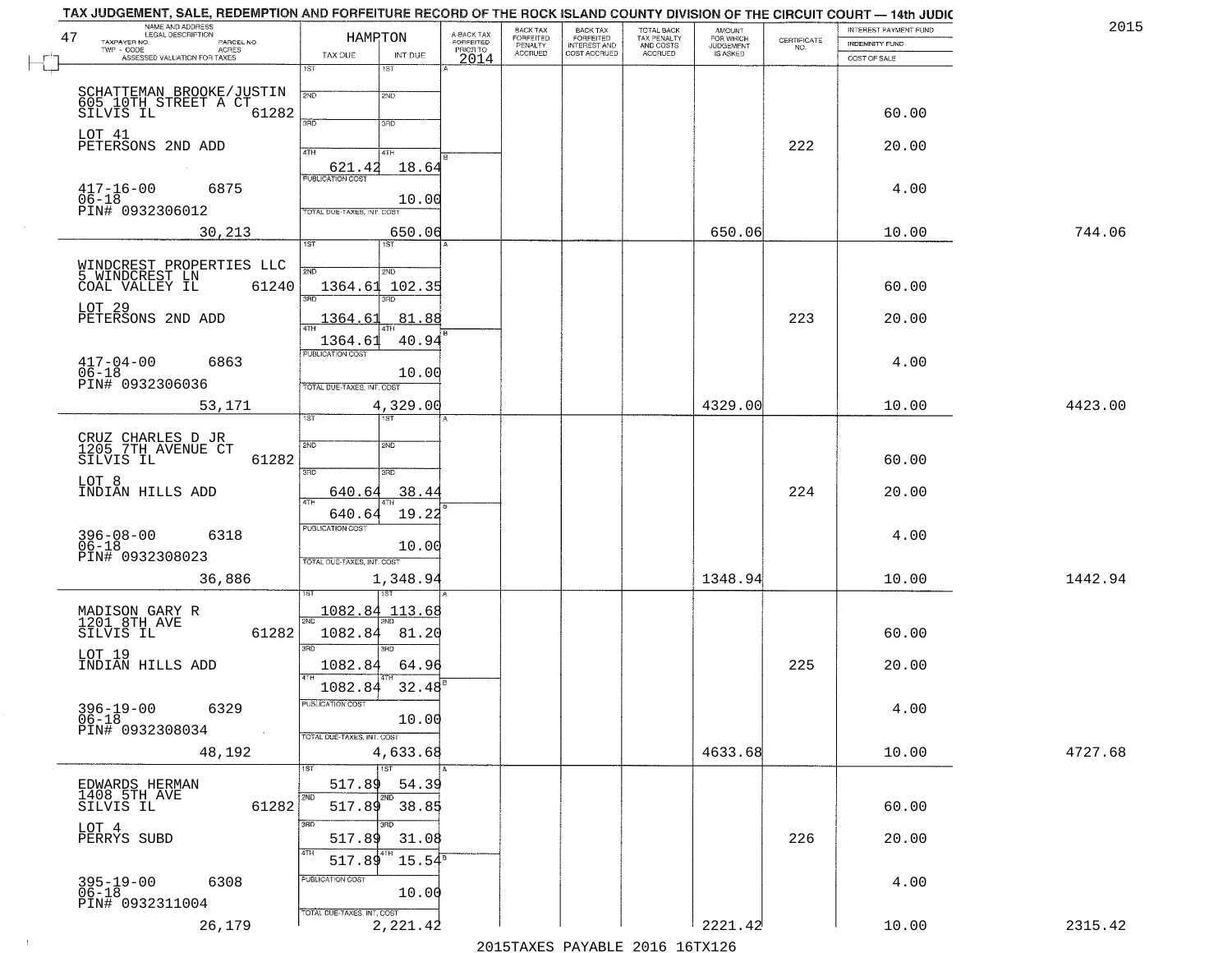| 47                   | BY WHOM                                           | RATE               | HAMPTON              | TAX JUDGEMENT, SALE, REDEMPTION AND FORFEITURE RECORD OF THE ROCK ISLAND COUNTY DIVISION OF THE CIRCUIT COURT — 14th JUDICIAL CIRCUIT OF ILLINOIS 2015 | TOTAL DUE<br>TO REDEEM                         |                                                      | DATE OF REDEMP-                     |                                                                    |
|----------------------|---------------------------------------------------|--------------------|----------------------|--------------------------------------------------------------------------------------------------------------------------------------------------------|------------------------------------------------|------------------------------------------------------|-------------------------------------|--------------------------------------------------------------------|
|                      | PURCHASED                                         | $\%$<br><b>BID</b> | DATE OF SALE         | SUBSEQUENT TAXES PAID, FEES, AND TIME EXTENSION                                                                                                        | FROM SALE<br>LESS                              | BY WHOM REDEEMED                                     | TION OR DEED<br>MO.<br>DAY.<br>YEAR | RECEIVED REDEMPTION<br>MONEY IN FULL                               |
| 1                    | PIN# 0932306012    <br>STEVE SODEMAN LIVING TRUST | 00                 | 12/29/2016           | $\begin{bmatrix} 01/17/2017 \\ 01/17/2017 \\ 01 \end{bmatrix}$ Take Notice Fee                                                                         | <b>COUNTY CLERK FEE</b><br>12/20/2019<br>20.47 |                                                      |                                     | Certificate<br>Returned<br>& Cancelled<br>02/08/2017               |
|                      |                                                   |                    |                      |                                                                                                                                                        |                                                | $764.53$<br>160.00 JUSTIN SCHATTEMAN                 | 01/23/2017                          | Karen Kinney                                                       |
| $\overline{c}$       | PIN# 0932306036<br>STEVE SODEMAN LIVING TRUST     |                    | 12/29/2016           | 01/17/2017 Time Ext & incl<br>01/17/2017 Take Notice Fee                                                                                               | 12/20/2019<br>20.47                            |                                                      |                                     | Certificate<br>Returned<br>$\frac{1}{6}$ Cancelled 2<br>05/23/2017 |
|                      |                                                   |                    |                      |                                                                                                                                                        |                                                | 4,443.47   03/3<br>160.00   WINDCREST PROPERTIES LLC | 03/31/2017                          | Karen Kinney                                                       |
| 3                    | PIN# 0932308023<br>STEVE SODEMAN LIVING TRUST     | 00                 | 12/29/2016           |                                                                                                                                                        |                                                |                                                      |                                     | Certificate<br>Returned<br>3<br>& Cancelled<br>02/08/2017          |
|                      |                                                   |                    |                      |                                                                                                                                                        | $1,442.94$<br>$160.00$                         | CHARLES CRUZ JR                                      | 01/13/2017                          | Karen Kinney                                                       |
| PIN# 0932308034<br>4 | STEVE SODEMAN LIVING TRUST                        | 0 <sub>0</sub>     | 12/29/2016           | 01/17/2017 Time Ext & incl<br>01/17/2017 Take Notice Fee                                                                                               | 12/20/2019<br>120.47                           |                                                      |                                     | Certificate<br>Returned<br>& Cancelled 4<br>08/03/2017             |
|                      |                                                   |                    |                      |                                                                                                                                                        |                                                | $4,748.15$ (GARY MADISON                             | 07/12/2017                          | Karen Kinney                                                       |
| PIN# 0932311004<br>5 | STEVE SODEMAN LIVING TRUST                        | 01                 | 12/29/2016<br>$\sim$ | 01/17/2017 Time Ext & incl<br>01/17/2017 Take Notice Fee                                                                                               | 12/20/2019<br>20.47                            |                                                      |                                     | Certificate<br>Returned<br>& Cancelled 5<br>03/23/2017             |
|                      |                                                   |                    |                      |                                                                                                                                                        |                                                | 2, 359.04<br>160.00 HERMAN EDWARDS                   | 02/22/2017                          | Karen Kinney                                                       |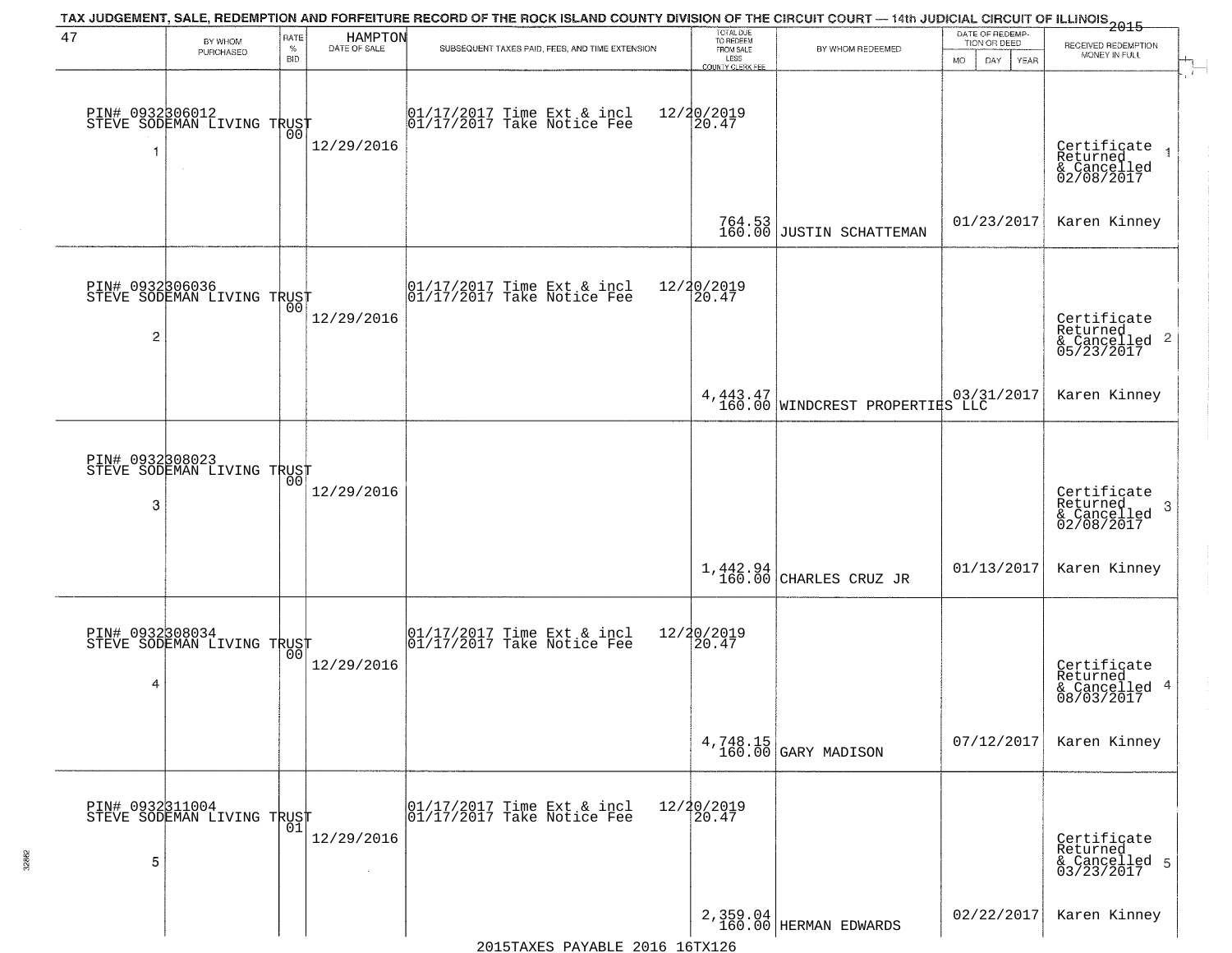| NAME AND ADDRESS<br>LEGAL DESCRIPTION<br>48          |                                   | HAMPTON         |                                     | BACK TAX<br><b>FORFEITED</b> | BACK TAX<br>FORFEITED<br>INTEREST AND<br>COST ACCRUED | TOTAL BACK<br>TAX PENALTY<br>AND COSTS | AMOUNT<br>FOR WHICH<br>JUDGEMENT | CERTIFICATE | INTEREST PAYMENT FUND | 2015    |
|------------------------------------------------------|-----------------------------------|-----------------|-------------------------------------|------------------------------|-------------------------------------------------------|----------------------------------------|----------------------------------|-------------|-----------------------|---------|
| TAXPAYER NO.<br>PARCEL NO.<br>ACRES<br>TWP - CODE    | TAX DUE                           | INT DUE         | A-BACK TAX<br>FORFEITED<br>PRIOR TO | PENALTY<br><b>ACCRUED</b>    |                                                       | ACCRUED                                | IS ASKED                         | NO.         | <b>INDEMNITY FUND</b> |         |
| ASSESSED VALUATION FOR TAXES                         | 1ST                               | 1ST             | 2014                                |                              |                                                       |                                        |                                  |             | COST OF SALE          |         |
|                                                      |                                   |                 |                                     |                              |                                                       |                                        |                                  |             |                       |         |
| TENNANT STUART J TRST<br>618 14TH ST<br>SILVIS IL    | 2ND                               | 2ND             |                                     |                              |                                                       |                                        |                                  |             |                       |         |
| 61282                                                | 370                               | 3RD             |                                     |                              |                                                       |                                        |                                  |             | 60.00                 |         |
| LOT 5 BLOCK 2<br>JOSEPH GRYMONPREZ ADD               |                                   |                 |                                     |                              |                                                       |                                        |                                  | 227         | 20.00                 |         |
| TO SILVIS                                            | 4TH                               | 4TH             |                                     |                              |                                                       |                                        |                                  |             |                       |         |
|                                                      | 1023.32<br>PUBLICATION COST       | 30.70           |                                     |                              |                                                       |                                        |                                  |             |                       |         |
| $318 - 17 - 00$<br>4871<br>$06 - 18$                 |                                   | 10.00           |                                     |                              |                                                       |                                        |                                  |             | 4.00                  |         |
| PIN# 0932315005                                      | TOTAL DUE-TAXES, INT. COST        |                 |                                     |                              |                                                       |                                        |                                  |             |                       |         |
| 39,873                                               |                                   | 1,064.02        |                                     |                              |                                                       |                                        | 1064.02                          |             | 10.00                 | 1158.02 |
|                                                      | 1ST                               | <b>TST</b>      |                                     |                              |                                                       |                                        |                                  |             |                       |         |
| ANDERSON JESSICA L<br>614 16TH ST                    | 2ND                               | 2ND             |                                     |                              |                                                       |                                        |                                  |             |                       |         |
| 61282<br>SILVIS IL                                   |                                   |                 |                                     |                              |                                                       |                                        |                                  |             | 60.00                 |         |
| LOT 13 BLOCK 4                                       | $\overline{3\text{RD}}$           | 3RD             |                                     |                              |                                                       |                                        |                                  |             |                       |         |
| JOSEPH GRYMONPREZ ADD<br>TO SILVIS                   | 4TH                               | 4TH             |                                     |                              |                                                       |                                        |                                  | 228         | 20.00                 |         |
|                                                      | 788.80                            | 23.66           |                                     |                              |                                                       |                                        |                                  |             |                       |         |
| $320 - 05 - 00$<br>4903                              | PUBLICATION COST                  |                 |                                     |                              |                                                       |                                        |                                  |             | 4.00                  |         |
| $06 - 18$<br>PIN# 0932317011                         |                                   | 10.00           |                                     |                              |                                                       |                                        |                                  |             |                       |         |
|                                                      | TOTAL DUE-TAXES, INT. COST        |                 |                                     |                              |                                                       |                                        |                                  |             |                       |         |
| 30,735                                               | 1ST                               | 822.46          |                                     |                              |                                                       |                                        | 822.46                           |             | 10.00                 | 916.46  |
|                                                      |                                   |                 |                                     |                              |                                                       |                                        |                                  |             |                       |         |
| MANNING RICK<br>102 BRAKESHOE CT                     | 2ND                               | 5 <sub>MD</sub> |                                     |                              |                                                       |                                        |                                  |             |                       |         |
| EAST MOLINE IL<br>61244                              | 3BD                               | 3RD             |                                     |                              |                                                       |                                        |                                  |             | 60.00                 |         |
| LOTS 6-8 BLOCK 7                                     | 520.02                            | 31.20           |                                     |                              |                                                       |                                        |                                  | 229         | 20.00                 |         |
| EAST ROCK ISLAND<br>E 25 FT OF L 5 ALL               |                                   |                 |                                     |                              |                                                       |                                        |                                  |             |                       |         |
| & VAC ALY & RD ADJ TO                                | 520.02<br><b>PUBLICATION COST</b> | 15.60           |                                     |                              |                                                       |                                        |                                  |             |                       |         |
| 276-06-20<br>06-22<br>$4030 - 1$                     |                                   | 10.00           |                                     |                              |                                                       |                                        |                                  |             | 4.00                  |         |
| PIN# 0933106001                                      | TOTAL OUE-TAXES, INT. COST        |                 |                                     |                              |                                                       |                                        |                                  |             |                       |         |
| 27,335                                               |                                   | 1,096.84        |                                     |                              |                                                       |                                        | 1096.84                          |             | 10.00                 | 1190.84 |
|                                                      |                                   |                 |                                     |                              |                                                       |                                        |                                  |             |                       |         |
| POLK GEOFFREY ATTY AT LAW<br>222 W ONTARIO SUITE 320 | 51.82<br>2ND                      | 5.46            |                                     |                              |                                                       |                                        |                                  |             |                       |         |
| 60654<br>CHICAGO IL                                  | 51.82                             | 3.90            |                                     |                              |                                                       |                                        |                                  |             | 60.00                 |         |
| LOT 6 EXC W 3 FT                                     | 3RD                               | 3RD             |                                     |                              |                                                       |                                        |                                  |             |                       |         |
| BROTMANS HAMPTON TOWNSHIP<br>SUB DIV                 | 51.82<br><b>ATH</b>               | 3.12            |                                     |                              |                                                       |                                        |                                  | 230         | 20.00                 |         |
|                                                      | 51.82                             | 1.56            |                                     |                              |                                                       |                                        |                                  |             |                       |         |
| $364 - 06 - 00$<br>5654                              | PUBLICATION COST                  |                 |                                     |                              |                                                       |                                        |                                  |             | 4.00                  |         |
| $06 - 40$<br>PIN# 0933202029                         |                                   | 10.00           |                                     |                              |                                                       |                                        |                                  |             |                       |         |
|                                                      | TOTAL DUE-TAXES, INT. COST        |                 |                                     |                              |                                                       |                                        |                                  |             |                       |         |
| 2,236                                                | 1ST                               | 231.32<br>1ST   |                                     |                              |                                                       |                                        | 231.32                           |             | 10.00                 | 325.32  |
|                                                      |                                   |                 |                                     |                              |                                                       |                                        |                                  |             |                       |         |
| SCOTT JOLINE F/LAWRENCE F<br>16922 10TH AVE          | 2ND                               | 2ND             |                                     |                              |                                                       |                                        |                                  |             |                       |         |
| EAST MOLINE IL<br>61244                              |                                   |                 |                                     |                              |                                                       |                                        |                                  |             | 60.00                 |         |
| LOT 57<br>BROTMANS HAMPTON TOWNSHIP                  | 3RD<br>259.91                     | 3RD<br>15.60    |                                     |                              |                                                       |                                        |                                  | 231         | 20.00                 |         |
| SUB DIV                                              | 4TH                               |                 |                                     |                              |                                                       |                                        |                                  |             |                       |         |
|                                                      | 259.9                             | $7.80^{8}$      |                                     |                              |                                                       |                                        |                                  |             |                       |         |
| $366 - 13 - 00$<br>06-40<br>5705                     | PUBLICATION COST                  | 10.00           |                                     |                              |                                                       |                                        |                                  |             | 4.00                  |         |
| PIN# 0933202055                                      | TOTAL DUE-TAXES, INT. COST        |                 |                                     |                              |                                                       |                                        |                                  |             |                       |         |
| 17,215                                               |                                   | 553.22          |                                     |                              |                                                       |                                        | 553.22                           |             | 10.00                 | 647.22  |

 $\sim 100$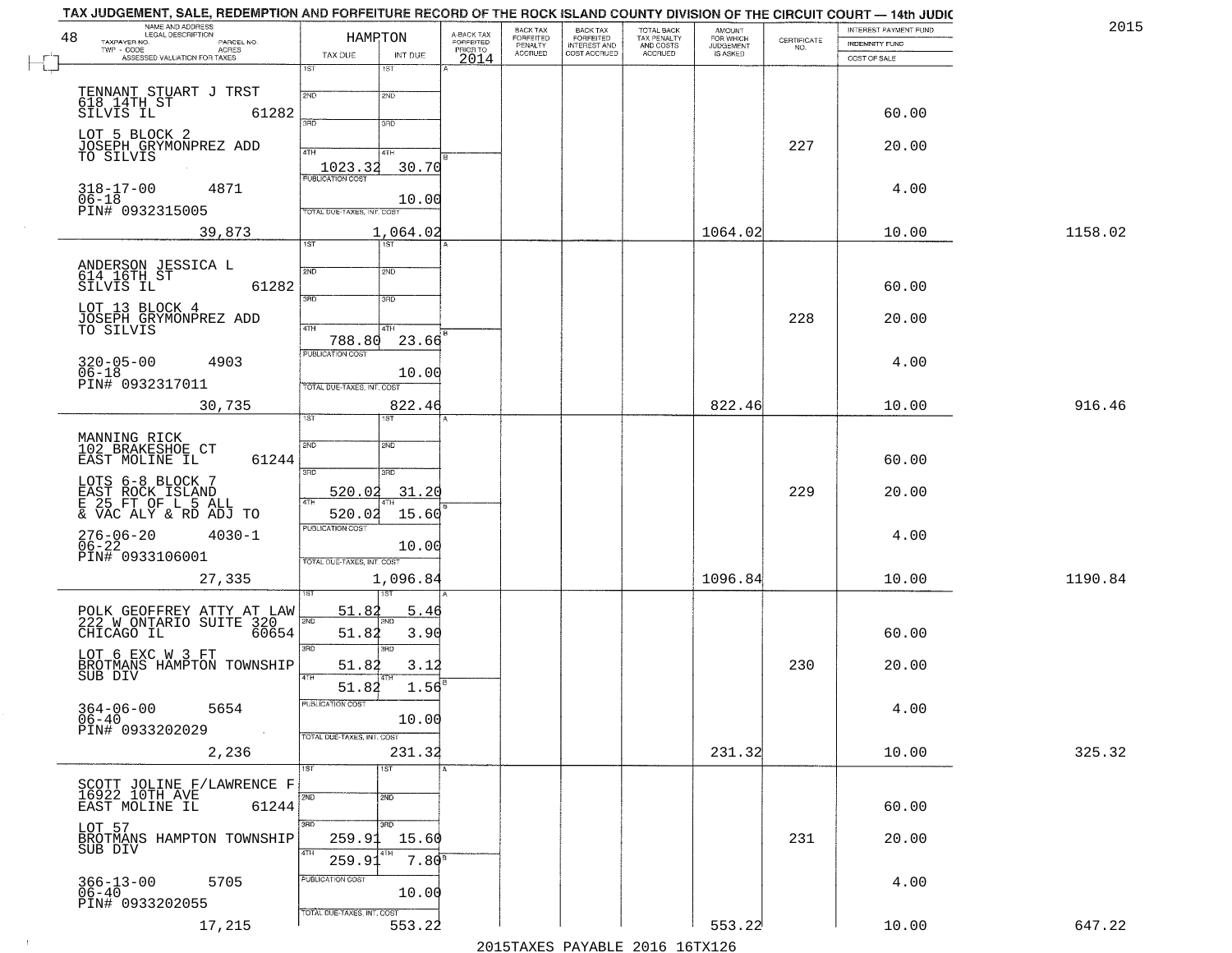| 48                                   | BY WHOM<br>PURCHASED                                    | RATE<br>%<br><b>BID</b> | HAMPTON<br>DATE OF SALE | TAX JUDGEMENT, SALE, REDEMPTION AND FORFEITURE RECORD OF THE ROCK ISLAND COUNTY DIVISION OF THE CIRCUIT COURT — 14th JUDICIAL CIRCUIT OF ILLINOIS 2015<br>SUBSEQUENT TAXES PAID, FEES, AND TIME EXTENSION                                             | TOTAL DUE<br>TO REDEEM<br>FROM SALE<br>LESS<br>COUNTY CLERK FEE                                           | BY WHOM REDEEMED                 | DATE OF REDEMP-<br>TION OR DEED<br><b>MO</b><br>DAY<br><b>YEAR</b> | RECEIVED REDEMPTION<br>MONEY IN FULL                                                                             |
|--------------------------------------|---------------------------------------------------------|-------------------------|-------------------------|-------------------------------------------------------------------------------------------------------------------------------------------------------------------------------------------------------------------------------------------------------|-----------------------------------------------------------------------------------------------------------|----------------------------------|--------------------------------------------------------------------|------------------------------------------------------------------------------------------------------------------|
| 1                                    | PIN# 0932315005<br>STEVE SODEMAN LIVING TRUST<br>$\sim$ | 01                      | 12/29/2016              | 01/17/2017 Time Ext & incl<br>01/17/2017 Take Notice Fee                                                                                                                                                                                              | 12/20/2019<br>20.47                                                                                       |                                  |                                                                    | Certificate<br>Returned<br>& Cancelled<br>04/04/2018                                                             |
|                                      |                                                         |                         |                         |                                                                                                                                                                                                                                                       | $1, 213.23$<br>$160.00$                                                                                   | STUART TENNANT                   | 03/01/2018                                                         | Karen Kinney                                                                                                     |
| 2                                    | PIN# 0932317011<br>STEVE SODEMAN LIVING TRUST           | 0 <sub>0</sub>          | 12/29/2016              | 01/17/2017 Time Ext & incl<br>01/17/2017 Take Notice Fee                                                                                                                                                                                              | 12/20/2019<br>20.47                                                                                       |                                  |                                                                    | Certificate<br>Returned<br>$\begin{array}{c}\text{scum} \\ \text{6} \text{Cancelled} \\ 02/08/2017\end{array}$ 2 |
|                                      |                                                         |                         |                         |                                                                                                                                                                                                                                                       |                                                                                                           | 936.93<br>160.00 CORELOGIC       | 01/19/2017                                                         | Karen Kinney                                                                                                     |
| PIN# 0933106001<br>3                 | STEVE SODEMAN LIVING TRUST                              | 00                      | 12/29/2016              | 01/17/2017 Time Ext & incl<br>01/17/2017 Take Notice Fee                                                                                                                                                                                              | 12/20/2019<br>20.47                                                                                       |                                  |                                                                    | Certificate<br>Returned<br>-3<br>& Cancelled<br>11/28/2017                                                       |
|                                      |                                                         |                         |                         |                                                                                                                                                                                                                                                       |                                                                                                           | 1, 211.31<br>160.00 RICK MANNING | 10/03/2017                                                         | Karen Kinney                                                                                                     |
| PIN# 0933202029<br>RICO TRUSTEE<br>4 |                                                         | 18                      | 12/29/2016              | $03/14/2017$ Time Ext & incl<br>$03/14/2017$ Take Notice Fee<br>$02/11/2019$ Take Notice Fee<br>$02/22/2019$ Circuit Clerks Fee<br>$02/25/2019$ Circuit Clerks Fee<br>$02/25/2019$ Sheriffs Fee<br>$11/17/2/2018$ Subs paid<br>$11/18/2017$ Subs paid | $\begin{smallmatrix} 07/29/2019\\20.59\\35.00\\14.11\\14.11\\230.098\\330.73 \end{smallmatrix}$<br>239.22 |                                  |                                                                    | TAX DEED ISSUED<br>  Certificate<br>  Returned<br>& Cancelled 4<br>09/16/2019<br>Karen Kinney                    |
| 5                                    | PIN# 0933202055<br>STEVE SODEMAN LIVING TRUST           |                         | 12/29/2016              | 01/17/2017 Time Ext & incl<br>01/17/2017 Take Notice Fee                                                                                                                                                                                              | 12/20/2019<br>20.47                                                                                       |                                  |                                                                    | Certificate<br>Returned<br>& Cancelled 5<br>02/08/2017                                                           |
|                                      |                                                         |                         |                         |                                                                                                                                                                                                                                                       |                                                                                                           | 667.69<br>160.00 CORELOGIC       | 01/27/2017                                                         | Karen Kinney                                                                                                     |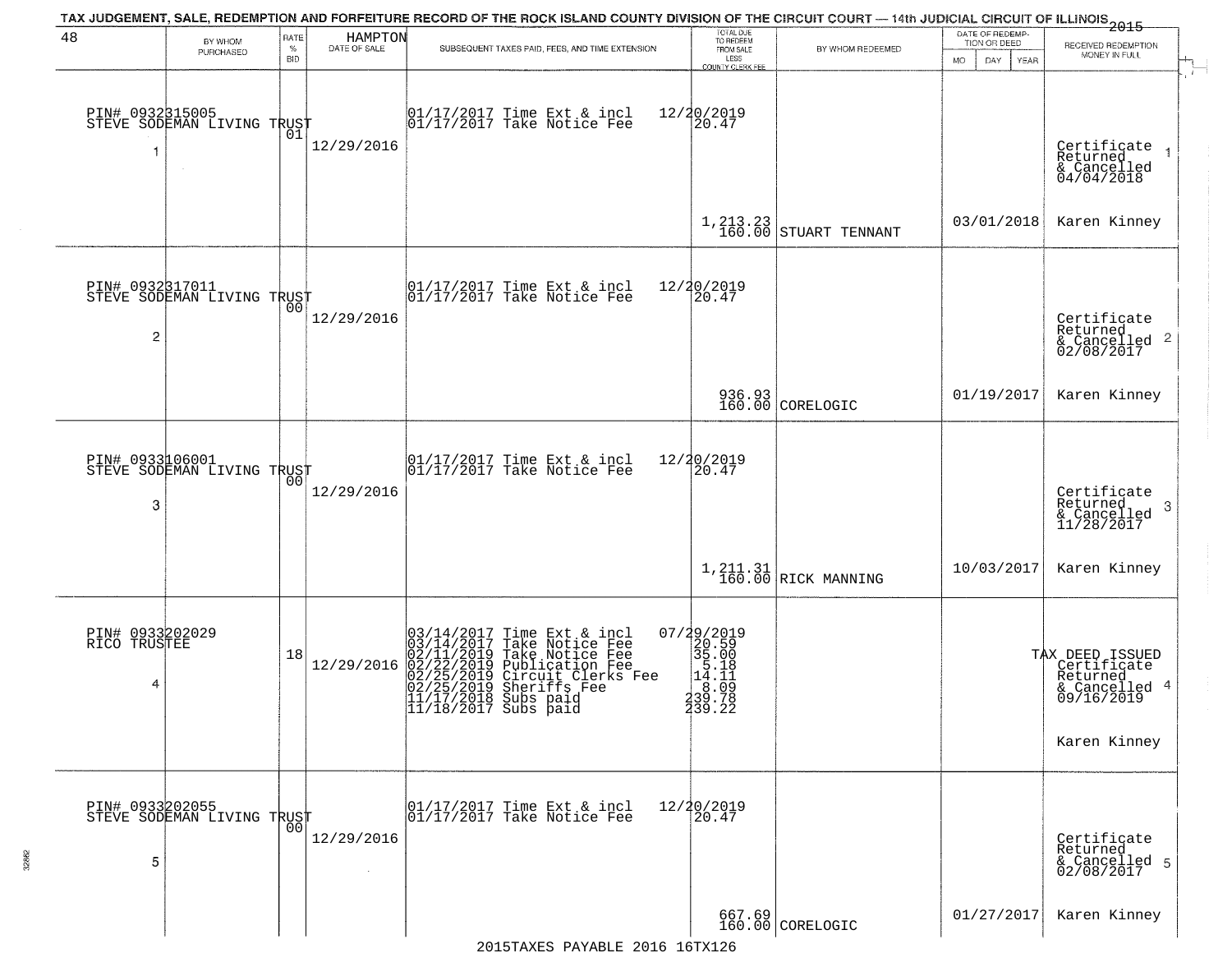|    | TAX JUDGEMENT, SALE, REDEMPTION AND FORFEITURE RECORD OF THE ROCK ISLAND COUNTY DIVISION OF THE CIRCUIT COURT — 14th JUDIC |                            |                  |                         |                                 |                                                       |                                        |                                  |                                                                 |                       |         |
|----|----------------------------------------------------------------------------------------------------------------------------|----------------------------|------------------|-------------------------|---------------------------------|-------------------------------------------------------|----------------------------------------|----------------------------------|-----------------------------------------------------------------|-----------------------|---------|
| 49 | NAME AND ADDRESS<br>LEGAL DESCRIPTION                                                                                      |                            | HAMPTON          | A-BACK TAX<br>FORFEITED | BACK TAX                        | BACK TAX<br>FORFEITED<br>INTEREST AND<br>COST ACCRUED | TOTAL BACK<br>TAX PENALTY<br>AND COSTS | AMOUNT<br>FOR WHICH<br>JUDGEMENT |                                                                 | INTEREST PAYMENT FUND | 2015    |
|    | TAXPAYER NO.<br>PARCEL NO.<br>$TWP - CODE$                                                                                 |                            |                  | PRIOR TO                | FORFEITED<br>PENALTY<br>ACCRUED |                                                       |                                        |                                  | $\begin{array}{c} \text{CERTIFICATE} \\ \text{NO.} \end{array}$ | <b>INDEMNITY FUND</b> |         |
|    | CODE AGRES<br>ASSESSED VALUATION FOR TAXES                                                                                 | TAX DUE                    | INT DUE          | 2014                    |                                 |                                                       | ACCRUED                                | IS ASKED                         |                                                                 | COST OF SALE          |         |
|    |                                                                                                                            | $\overline{1ST}$           | 18T              |                         |                                 |                                                       |                                        |                                  |                                                                 |                       |         |
|    |                                                                                                                            |                            |                  |                         |                                 |                                                       |                                        |                                  |                                                                 |                       |         |
|    | ZANTOW CHRISTINE<br>710 ALLEN ST                                                                                           | 2ND                        | 2ND              |                         |                                 |                                                       |                                        |                                  |                                                                 |                       |         |
|    | 61244<br>EAST MOLINE IL                                                                                                    |                            |                  |                         |                                 |                                                       |                                        |                                  |                                                                 | 60.00                 |         |
|    |                                                                                                                            | 3AD                        | 3RD              |                         |                                 |                                                       |                                        |                                  |                                                                 |                       |         |
|    | LOT 28<br>DANIELS ADD TO CARBON                                                                                            |                            |                  |                         |                                 |                                                       |                                        |                                  | 232                                                             | 20.00                 |         |
|    | CLIFF                                                                                                                      | 4TH                        | 4TH              |                         |                                 |                                                       |                                        |                                  |                                                                 |                       |         |
|    |                                                                                                                            | 359.68                     | 10.80            |                         |                                 |                                                       |                                        |                                  |                                                                 |                       |         |
|    | $363 - 04 - 00$<br>5634                                                                                                    | <b>PUBLICATION COST</b>    |                  |                         |                                 |                                                       |                                        |                                  |                                                                 | 4.00                  |         |
|    | $06 - 29$                                                                                                                  |                            | 10.00            |                         |                                 |                                                       |                                        |                                  |                                                                 |                       |         |
|    | PIN# 0933302019                                                                                                            | TOTAL DUE-TAXES, INT. COST |                  |                         |                                 |                                                       |                                        |                                  |                                                                 |                       |         |
|    | 21,520                                                                                                                     |                            | 380.48           |                         |                                 |                                                       |                                        | 380.48                           |                                                                 | 10.00                 | 474.48  |
|    |                                                                                                                            | 1ST                        | 1ST              |                         |                                 |                                                       |                                        |                                  |                                                                 |                       |         |
|    |                                                                                                                            |                            |                  |                         |                                 |                                                       |                                        |                                  |                                                                 |                       |         |
|    | ZANTOW CHRISTINE<br>710 ALLEN ST                                                                                           | 2ND                        | 2ND              |                         |                                 |                                                       |                                        |                                  |                                                                 |                       |         |
|    | 61244<br>EAST MOLINE IL                                                                                                    |                            |                  |                         |                                 |                                                       |                                        |                                  |                                                                 | 60.00                 |         |
|    |                                                                                                                            | 3RD                        | 3RD              |                         |                                 |                                                       |                                        |                                  |                                                                 |                       |         |
|    | LOT 29                                                                                                                     |                            |                  |                         |                                 |                                                       |                                        |                                  |                                                                 |                       |         |
|    | DANIELS ADD TO CARBON<br>CLIFF                                                                                             | 47H                        | 4TH              |                         |                                 |                                                       |                                        |                                  | 233                                                             | 20.00                 |         |
|    |                                                                                                                            | 73.30                      | 2.20             |                         |                                 |                                                       |                                        |                                  |                                                                 |                       |         |
|    |                                                                                                                            | <b>PUBLICATION COST</b>    |                  |                         |                                 |                                                       |                                        |                                  |                                                                 |                       |         |
|    | $363 - 05 - 00$<br>06-29<br>5635                                                                                           |                            | 10.00            |                         |                                 |                                                       |                                        |                                  |                                                                 | 4.00                  |         |
|    | PIN# 0933302021                                                                                                            | TOTAL DUE-TAXES, INT. COST |                  |                         |                                 |                                                       |                                        |                                  |                                                                 |                       |         |
|    |                                                                                                                            |                            |                  |                         |                                 |                                                       |                                        |                                  |                                                                 |                       |         |
|    | 3,163                                                                                                                      | īst                        | 85.50<br>181     |                         |                                 |                                                       |                                        | 85.50                            |                                                                 | 10.00                 | 179.50  |
|    |                                                                                                                            |                            |                  |                         |                                 |                                                       |                                        |                                  |                                                                 |                       |         |
|    | DEVINE PATRICK M<br>1302 35TH ST SW                                                                                        | 2ND                        | 2ND              |                         |                                 |                                                       |                                        |                                  |                                                                 |                       |         |
|    | BETTENDORF IA<br>52722                                                                                                     |                            |                  |                         |                                 |                                                       |                                        |                                  |                                                                 | 60.00                 |         |
|    |                                                                                                                            | $\overline{3BD}$           | 3RD              |                         |                                 |                                                       |                                        |                                  |                                                                 |                       |         |
|    | LOT 3 BLOCK E                                                                                                              |                            |                  |                         |                                 |                                                       |                                        |                                  |                                                                 |                       |         |
|    | AVONDALE                                                                                                                   | <u>74.88</u><br>4TH        | 4.48             |                         |                                 |                                                       |                                        |                                  | 234                                                             | 20.00                 |         |
|    |                                                                                                                            | 74.88                      | 2.24             |                         |                                 |                                                       |                                        |                                  |                                                                 |                       |         |
|    |                                                                                                                            | <b>PUBLICATION COST</b>    |                  |                         |                                 |                                                       |                                        |                                  |                                                                 |                       |         |
|    | 288-15-00<br>06-29<br>4289                                                                                                 |                            |                  |                         |                                 |                                                       |                                        |                                  |                                                                 | 4.00                  |         |
|    | PIN# 1804103011                                                                                                            |                            | 10.00            |                         |                                 |                                                       |                                        |                                  |                                                                 |                       |         |
|    |                                                                                                                            | TOTAL OUE-TAXES, INT. COST |                  |                         |                                 |                                                       |                                        |                                  |                                                                 |                       |         |
|    | 3,231                                                                                                                      |                            | 166.48           |                         |                                 |                                                       |                                        | 166.48                           |                                                                 | 10.00                 | 260.48  |
|    |                                                                                                                            |                            |                  |                         |                                 |                                                       |                                        |                                  |                                                                 |                       |         |
|    | SMALLWOOD JEFF C                                                                                                           | 226.4                      | <u>23.80</u>     |                         |                                 |                                                       |                                        |                                  |                                                                 |                       |         |
|    | PO BOX 33                                                                                                                  | 2ND                        |                  |                         |                                 |                                                       |                                        |                                  |                                                                 |                       |         |
|    | CARBON CLIFF IL<br>61239                                                                                                   | 226.47                     | 17.00            |                         |                                 |                                                       |                                        |                                  |                                                                 | 60.00                 |         |
|    |                                                                                                                            | 3BD                        | $\overline{3BD}$ |                         |                                 |                                                       |                                        |                                  |                                                                 |                       |         |
|    | LOT 2 BLOCK F<br>AVONDALE                                                                                                  | 226.47                     | 13.60            |                         |                                 |                                                       |                                        |                                  | 235                                                             | 20.00                 |         |
|    |                                                                                                                            | 4TH<br>226.47              | 6.80             |                         |                                 |                                                       |                                        |                                  |                                                                 |                       |         |
|    |                                                                                                                            |                            |                  |                         |                                 |                                                       |                                        |                                  |                                                                 |                       |         |
|    | $289 - 06 - 00$<br>4302                                                                                                    | PUBLICATION COST           |                  |                         |                                 |                                                       |                                        |                                  |                                                                 | 4.00                  |         |
|    | $06-29$<br>PIN# 1804104009                                                                                                 |                            | 10.00            |                         |                                 |                                                       |                                        |                                  |                                                                 |                       |         |
|    | $\sim 100$ km $^{-1}$                                                                                                      | TOTAL DUE-TAXES, INT. COST |                  |                         |                                 |                                                       |                                        |                                  |                                                                 |                       |         |
|    | 15,772                                                                                                                     |                            | 977.08           |                         |                                 |                                                       |                                        | 977.08                           |                                                                 | 10.00                 | 1071.08 |
|    |                                                                                                                            | 1ST                        | 1ST              |                         |                                 |                                                       |                                        |                                  |                                                                 |                       |         |
|    | SMALLWOOD JEFF C/VELMA                                                                                                     | 74.88                      | 7.84             |                         |                                 |                                                       |                                        |                                  |                                                                 |                       |         |
|    | PO BOX 33                                                                                                                  | 2ND                        | 2ND              |                         |                                 |                                                       |                                        |                                  |                                                                 |                       |         |
|    | CARBON CLIFF IL<br>61239                                                                                                   | 74.88                      | 5.60             |                         |                                 |                                                       |                                        |                                  |                                                                 | 60.00                 |         |
|    | LOT 1 BLOCK F                                                                                                              | 3RD                        | 3BD              |                         |                                 |                                                       |                                        |                                  |                                                                 |                       |         |
|    | <b>AVONDALE</b>                                                                                                            | 74.88                      | 4.48             |                         |                                 |                                                       |                                        |                                  | 236                                                             | 20.00                 |         |
|    |                                                                                                                            | 4TH                        |                  |                         |                                 |                                                       |                                        |                                  |                                                                 |                       |         |
|    |                                                                                                                            | 74.88                      | $2.24^8$         |                         |                                 |                                                       |                                        |                                  |                                                                 |                       |         |
|    | 4301                                                                                                                       | PUBLICATION COST           |                  |                         |                                 |                                                       |                                        |                                  |                                                                 | 4.00                  |         |
|    | $289 - 05 - 00$<br>06-29                                                                                                   |                            | 10.00            |                         |                                 |                                                       |                                        |                                  |                                                                 |                       |         |
|    | PIN# 1804104010                                                                                                            | TOTAL DUE-TAXES, INT. COST |                  |                         |                                 |                                                       |                                        |                                  |                                                                 |                       |         |
|    | 3,231                                                                                                                      |                            | 329.68           |                         |                                 |                                                       |                                        | 329.68                           |                                                                 | 10.00                 | 423.68  |

 $\sim 10^{-1}$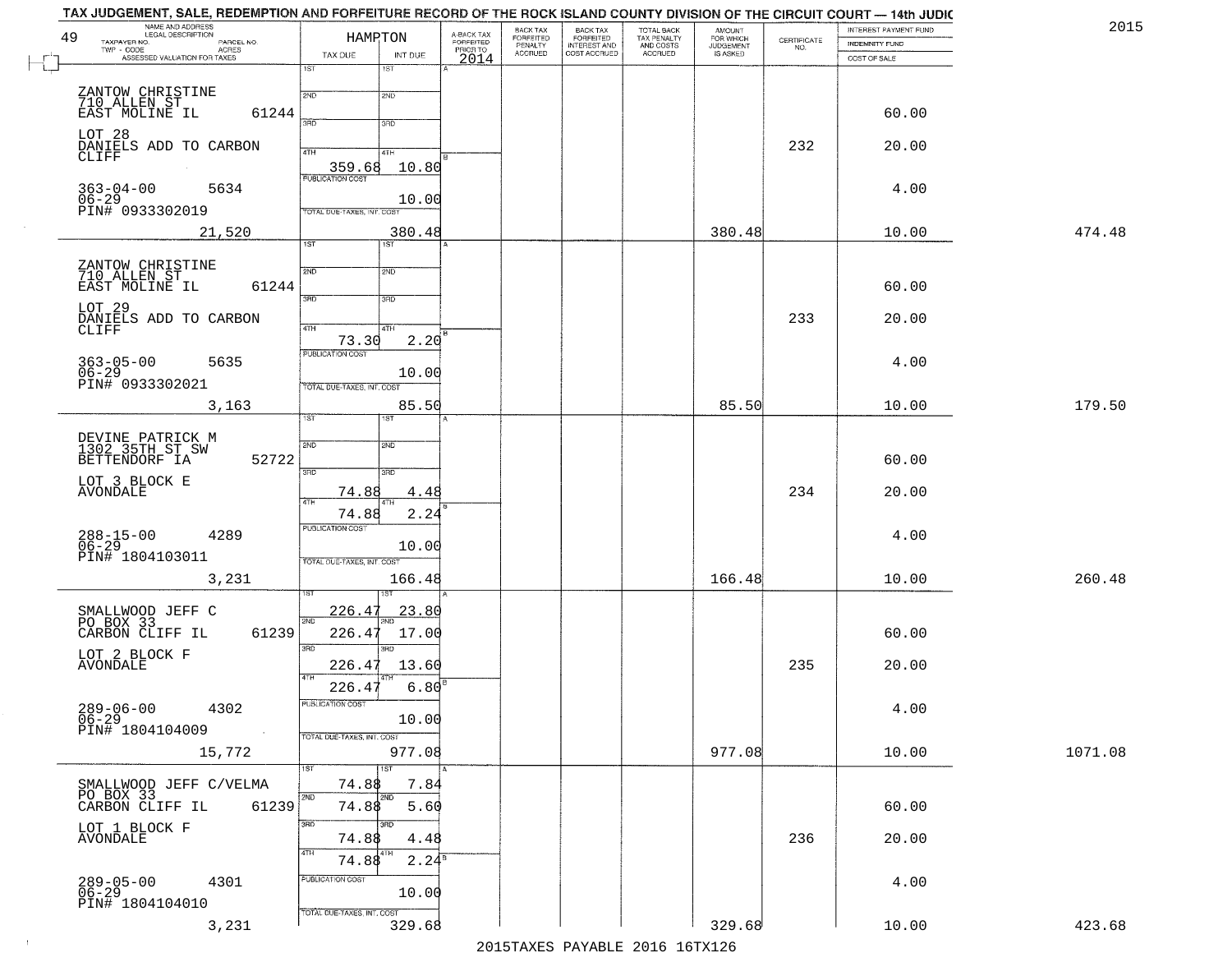|                                         |                                               |              |                         | TAX JUDGEMENT, SALE, REDEMPTION AND FORFEITURE RECORD OF THE ROCK ISLAND COUNTY DIVISION OF THE CIRCUIT COURT — 14th JUDICIAL CIRCUIT OF ILLINOIS 2015                                                                                     |                                                                                                                                                                                                                                                                                                                                                                                                                      |                                       | DATE OF REDEMP-           |                                                                               |
|-----------------------------------------|-----------------------------------------------|--------------|-------------------------|--------------------------------------------------------------------------------------------------------------------------------------------------------------------------------------------------------------------------------------------|----------------------------------------------------------------------------------------------------------------------------------------------------------------------------------------------------------------------------------------------------------------------------------------------------------------------------------------------------------------------------------------------------------------------|---------------------------------------|---------------------------|-------------------------------------------------------------------------------|
| 49                                      | BY WHOM<br>PURCHASED                          | RATE<br>$\%$ | HAMPTON<br>DATE OF SALE | SUBSEQUENT TAXES PAID, FEES, AND TIME EXTENSION                                                                                                                                                                                            | TOTAL DUE<br>TO REDEEM<br>FROM SALE                                                                                                                                                                                                                                                                                                                                                                                  | BY WHOM REDEEMED                      | TION OR DEED              | RECEIVED REDEMPTION<br>MONEY IN FULL                                          |
|                                         |                                               | <b>BID</b>   |                         |                                                                                                                                                                                                                                            | LESS<br>COUNTY CLERK FEE                                                                                                                                                                                                                                                                                                                                                                                             |                                       | MO.<br>DAY<br><b>YEAR</b> |                                                                               |
| PIN# 0933302019<br>1                    | STEVE SODEMAN LIVING TRUST                    | 00           | 12/29/2016              | 01/17/2017 Time Ext & incl<br>01/17/2017 Take Notice Fee<br>11/21/2017 Subs paid                                                                                                                                                           | 12/20/2019<br>$\frac{120.47}{479.65}$                                                                                                                                                                                                                                                                                                                                                                                |                                       |                           | Certificate<br>Returned<br>& Cancelled<br>06/13/2019                          |
|                                         |                                               |              |                         |                                                                                                                                                                                                                                            |                                                                                                                                                                                                                                                                                                                                                                                                                      | $1,089.72$<br>160.00 CHRISTINE ZANTOW | 05/28/2019                | Karen Kinney                                                                  |
| PIN# 0933302021<br>2                    | STEVE SODEMAN LIVING TRUST                    |              | 12/29/2016              | 01/17/2017 Time Ext & incl<br>01/17/2017 Take Notice Fee<br>11/21/2017 Subs paid                                                                                                                                                           | 12/20/2019<br>20.47<br>115.59                                                                                                                                                                                                                                                                                                                                                                                        |                                       |                           | Certificate<br>Returned<br>$\frac{1}{6}$ Cancelled 2<br>06/13/2019            |
|                                         |                                               |              |                         |                                                                                                                                                                                                                                            |                                                                                                                                                                                                                                                                                                                                                                                                                      | 459.98<br>160.00 CHRISTINE ZANTOW     | 05/28/2019                | Karen Kinney                                                                  |
| PIN# 1804103011<br>RICO<br>TRUSTEE<br>3 |                                               | 18           | 12/29/2016              | $03/14/2017$ Time Ext & incl<br>$03/14/2017$ Take Notice Fee<br>$02/11/2019$ Take Notice Fee<br>$02/22/2019$ Publication Fee<br>$02/25/2019$ Sheriffs Fee<br>$02/25/2019$ Sheriffs Fee<br>$11/17/2018$ Subs paid<br>$11/18/2017$ Subs paid | 07/29/2019<br>20.59<br>35.00<br>5.18<br>13.60<br>$\frac{1}{3}$ $\frac{3}{3}$ $\frac{3}{3}$ $\frac{3}{3}$ $\frac{3}{3}$ $\frac{3}{3}$ $\frac{3}{3}$ $\frac{3}{3}$ $\frac{3}{3}$ $\frac{3}{3}$ $\frac{3}{3}$ $\frac{3}{3}$ $\frac{3}{3}$ $\frac{3}{3}$ $\frac{3}{3}$ $\frac{3}{3}$ $\frac{3}{3}$ $\frac{3}{3}$ $\frac{3}{3}$ $\frac{3}{3}$ $\frac{3}{3}$ $\frac{3}{3}$ $\frac{3}{3}$ $\frac{3}{3}$ $\frac{3$<br>332.28 |                                       |                           | TAX DEED ISSUED<br>Certificate<br>Returned<br>-3<br>& Cancelled<br>09/16/2019 |
|                                         |                                               |              |                         |                                                                                                                                                                                                                                            |                                                                                                                                                                                                                                                                                                                                                                                                                      |                                       |                           | Karen Kinney                                                                  |
| 4                                       | PIN# 1804104009<br>STEVE SODEMAN LIVING TRUST |              | 12/29/2016              | 01/17/2017 Time Ext & incl<br>01/17/2017 Take Notice Fee<br>11/21/2017 Subs paid                                                                                                                                                           | 12/20/2019<br>20.47<br>253.01                                                                                                                                                                                                                                                                                                                                                                                        |                                       |                           | 4                                                                             |
|                                         |                                               |              |                         |                                                                                                                                                                                                                                            |                                                                                                                                                                                                                                                                                                                                                                                                                      | 1,953.30 BLACKHAWK BANK & TRUST       | 04/13/2018                |                                                                               |
| PIN# 1804104010<br>5                    | STEVE SODEMAN LIVING TRUST                    |              | 12/29/2016              | 01/17/2017 Time Ext & incl<br>01/17/2017 Take Notice Fee<br>11/21/2017 Subs paid                                                                                                                                                           | $12/20/2019$<br>$20.47$<br>102.87                                                                                                                                                                                                                                                                                                                                                                                    |                                       |                           | Certificate<br>Returned<br>& Cancelled 5<br>07/06/2018                        |
|                                         |                                               |              |                         |                                                                                                                                                                                                                                            |                                                                                                                                                                                                                                                                                                                                                                                                                      | 160.00 BLACKHAWK BANK & TRUST         | 04/13/2018                | Karen Kinney                                                                  |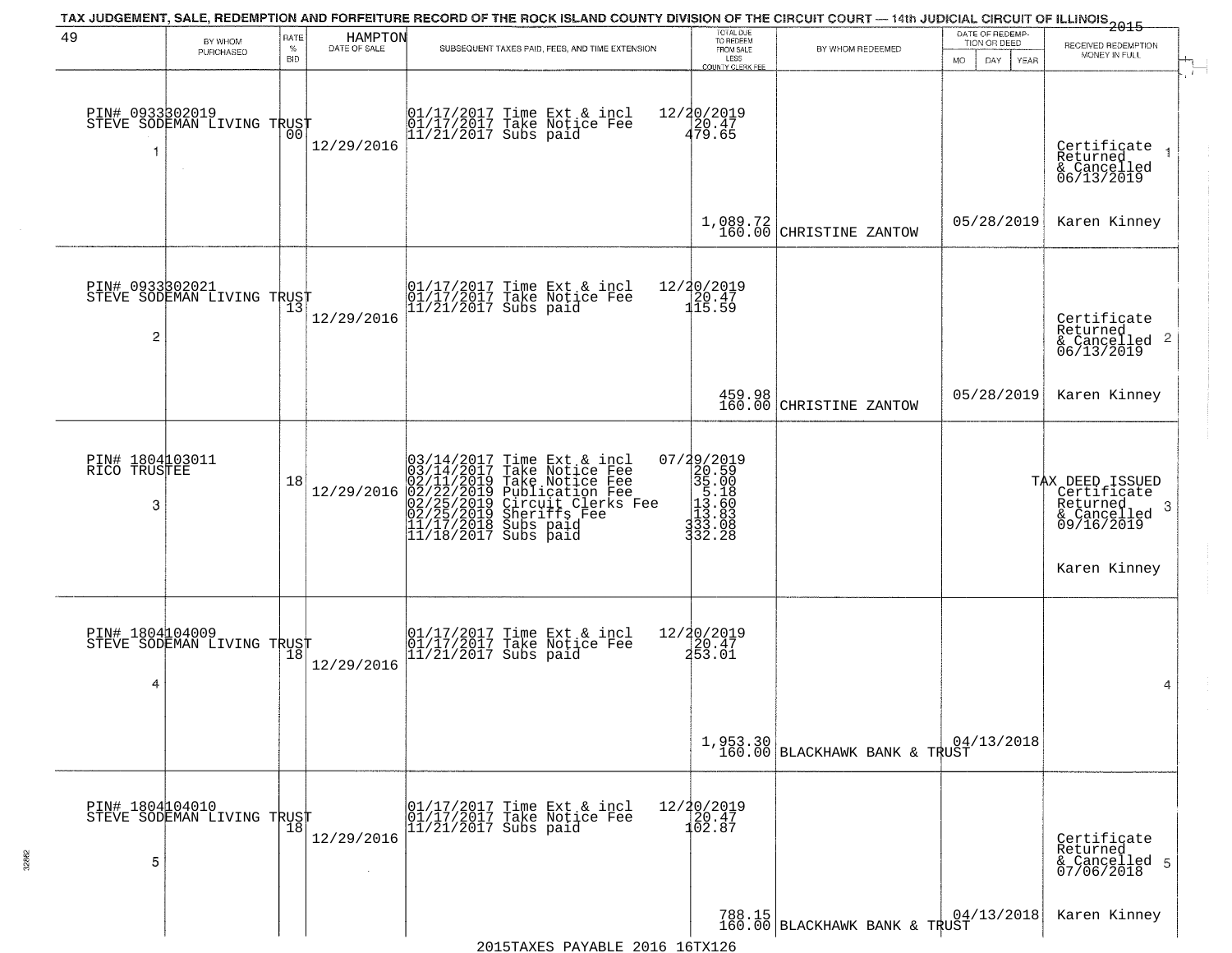| TAX JUDGEMENT, SALE, REDEMPTION AND FORFEITURE RECORD OF THE ROCK ISLAND COUNTY DIVISION OF THE CIRCUIT COURT - 14th JUDIC<br>NAME AND ADDRESS<br>LEGAL DESCRIPTION |                                                                   |                                     | BACK TAX             | <b>BACK TAX</b>           |                                        | AMOUNT<br>FOR WHICH |                                                                 | INTEREST PAYMENT FUND | 2015    |
|---------------------------------------------------------------------------------------------------------------------------------------------------------------------|-------------------------------------------------------------------|-------------------------------------|----------------------|---------------------------|----------------------------------------|---------------------|-----------------------------------------------------------------|-----------------------|---------|
| 50<br>TAXPAYER NO.<br>PARCEL NO.<br>ACRES                                                                                                                           | <b>HAMPTON</b>                                                    | A-BACK TAX<br>FORFEITED<br>PRIOR TO | FORFEITED<br>PENALTY | FORFEITED<br>INTEREST AND | TOTAL BACK<br>TAX PENALTY<br>AND COSTS | <b>JUDGEMENT</b>    | $\begin{array}{c} \text{CERTIFICATE} \\ \text{NO.} \end{array}$ | <b>INDEMNITY FUND</b> |         |
| ASSESSED VALUATION FOR TAXES                                                                                                                                        | TAX DUE<br>INT DUE                                                | 2014                                | <b>ACCRUED</b>       | COST ACCRUED              | <b>ACCRUED</b>                         | IS ASKED            |                                                                 | COST OF SALE          |         |
| DECKER THOMAS A/AMBER J<br>PO BOX 277<br>CARBON CLIFF IL 6123                                                                                                       | 1ST<br>18T<br>$-298.50$ sup $31.36$<br>2ND                        |                                     |                      |                           |                                        |                     |                                                                 |                       |         |
| 61239<br>LOT 23 BLOCK 1                                                                                                                                             | 298.50<br>22.40                                                   |                                     |                      |                           |                                        |                     |                                                                 | 60.00                 |         |
| CARBON CLIFF & E 10 FT<br>LOT 22                                                                                                                                    | 298.50<br>17.92<br>4TH<br>8.96<br>298.50                          |                                     |                      |                           |                                        |                     | 237                                                             | 20.00                 |         |
| 277-13-00<br>06-29<br>4057<br>PIN# 1804111022                                                                                                                       | 10.00<br>TOTAL DUE-TAXES, INT. COST                               |                                     |                      |                           |                                        |                     |                                                                 | 4.00                  |         |
| 18,880                                                                                                                                                              | 1,284.64<br>1ST                                                   |                                     |                      |                           |                                        | 1284.64             |                                                                 | 10.00                 | 1378.64 |
| HEMPHILL DANIEL<br>PO BOX 125<br>61239<br>CARBON CLIFF IL                                                                                                           | 2ND<br>2ND<br>3RD<br>3RD                                          |                                     |                      |                           |                                        |                     |                                                                 | 60.00                 |         |
| LOT 7<br>KENDALLS 1ST ADD<br>TO CARBON CLIFF                                                                                                                        | 22.96<br>382.34<br>ৰাম<br>382.34<br>11.48                         |                                     |                      |                           |                                        |                     | 238                                                             | 20.00                 |         |
| $334 - 13 - 00$<br>5166<br>$06 - 29$<br>PIN# 1804113005                                                                                                             | PUBLICATION COST<br>10.00<br>TOTAL DUE-TAXES, INT. COST           |                                     |                      |                           |                                        |                     |                                                                 | 4.00                  |         |
| 22,498                                                                                                                                                              | 809.12<br>īst<br>1ST                                              |                                     |                      |                           |                                        | 809.12              |                                                                 | 10.00                 | 903.12  |
| ANDERS ASHLEY L<br>124 5TH ST<br>CARBON CLIFF IL<br>61239                                                                                                           | 2ND<br>2ND<br>3RD<br>3RD                                          |                                     |                      |                           |                                        |                     |                                                                 | 60.00                 |         |
| N 30 FT LOT 13 BLOCK 1<br>T AND R ADD TO CARBON<br>CLIFF                                                                                                            | 17.03<br>1.04<br>ATH<br>17.03<br>.52                              |                                     |                      |                           |                                        |                     | 239                                                             | 20.00                 |         |
| $280 - 12 - 01$<br>06-29<br>$4117 - T$<br>PIN# 1804301006                                                                                                           | <b>PUBLICATION COST</b><br>10.00<br>TOTAL OUE-TAXES, INT. COST    |                                     |                      |                           |                                        |                     |                                                                 | 4.00                  |         |
| 735                                                                                                                                                                 | 45.62                                                             |                                     |                      |                           |                                        | 45.62               |                                                                 | 10.00                 | 139.62  |
| CABRERA PEGGY S<br>1405 10TH ST<br>SILVIS IL<br>61282                                                                                                               | 105.00<br>1000.10<br>2ND<br>1000.10<br>75.00<br>3RD<br><b>IRD</b> |                                     |                      |                           |                                        |                     |                                                                 | 60.00                 |         |
| LOT 14 BLOCK 2<br>ODENDAHLS 1ST SUBD                                                                                                                                | 1000.10<br>60.00<br>1000.10<br>$30.00^{6}$                        |                                     |                      |                           |                                        |                     | 240                                                             | 20.00                 |         |
| $370 - 21 - 00$<br>5801<br>06-15<br>PIN# 1805105007<br><b>Contractor</b>                                                                                            | -usuca i un cus-<br>10.00<br>TOTAL DUE-TAXES, INT. COST           |                                     |                      |                           |                                        |                     |                                                                 | 4.00                  |         |
| 39,000                                                                                                                                                              | 4,280.40<br><b>TIST</b>                                           |                                     |                      |                           |                                        | 4280.40             |                                                                 | 10.00                 | 4374.40 |
| JOHN MICHAEL R/KATHY L<br>1005 11TH ST<br>SILVIS IL<br>61282                                                                                                        | 353.75<br>37.17<br>2ND<br>2ND<br>$353.75$ $26.55$                 |                                     |                      |                           |                                        |                     |                                                                 | 60.00                 |         |
| LOT 39 BLOCK 2<br>SILVIS HEIGHTS 2ND ADD<br>& S 2 OF W 58' LOT 40<br>BLK 2                                                                                          | 3RD<br>3BD<br>353.7\$<br>21.24<br>4TH<br>353.75<br>$10.62^8$      |                                     |                      |                           |                                        |                     | 241                                                             | 20.00                 |         |
| $382 - 08 - 00$<br>06-15<br>6054<br>PIN# 1805108002                                                                                                                 | PUBLICATION COST<br>10.00<br>TOTAL DUE-TAXES, INT. COST           |                                     |                      |                           |                                        |                     |                                                                 | 4.00                  |         |
| 19,795                                                                                                                                                              | 1,520.58                                                          |                                     |                      |                           |                                        | 1520.58             |                                                                 | 10.00                 | 1614.58 |

 $\sim 10^{-1}$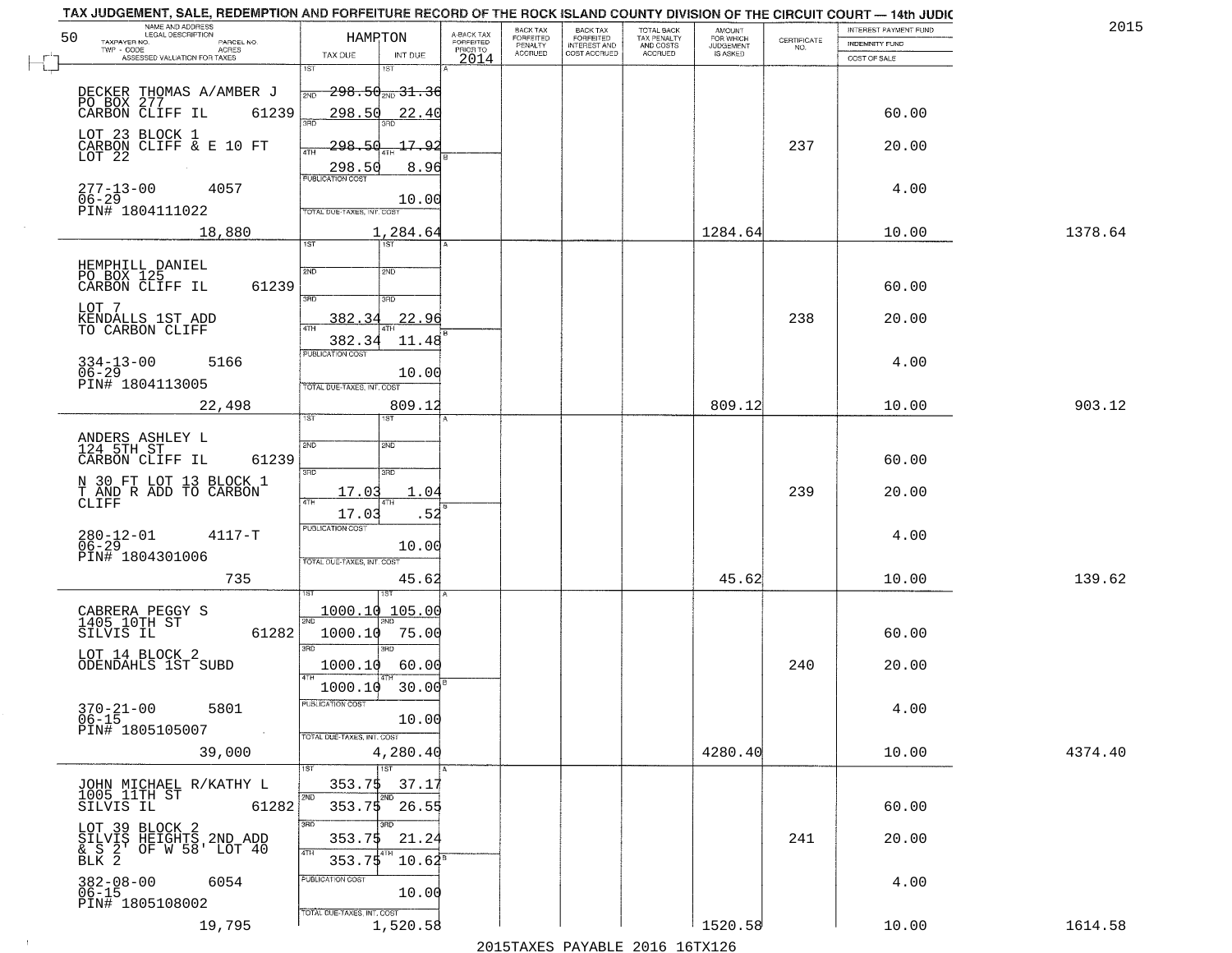|                      |                                                |                            |                         | TAX JUDGEMENT, SALE, REDEMPTION AND FORFEITURE RECORD OF THE ROCK ISLAND COUNTY DIVISION OF THE CIRCUIT COURT — 14th JUDICIAL CIRCUIT OF ILLINOIS 2015                                                                      |                                                                        |                                         |                                                        |                                                                        |
|----------------------|------------------------------------------------|----------------------------|-------------------------|-----------------------------------------------------------------------------------------------------------------------------------------------------------------------------------------------------------------------------|------------------------------------------------------------------------|-----------------------------------------|--------------------------------------------------------|------------------------------------------------------------------------|
| 50                   | BY WHOM<br>PURCHASED                           | RATE<br>$\%$<br><b>BID</b> | HAMPTON<br>DATE OF SALE | SUBSEQUENT TAXES PAID, FEES, AND TIME EXTENSION                                                                                                                                                                             | TOTAL DUE<br>TO REDEEM<br>FROM SALE<br>LESS<br><b>COUNTY CLERK FEE</b> | BY WHOM REDEEMED                        | DATE OF REDEMP-<br>TION OR DEED<br>MO.<br>DAY.<br>YEAR | RECEIVED REDEMPTION<br>MONEY IN FULL                                   |
|                      | PIN# 1804 11022<br>STEVE SODEMAN LIVING TRUST  |                            | 12/29/2016              | 01/17/2017 Time Ext & incl<br>01/17/2017 Take Notice Fee<br>11/21/2017 Subs paid                                                                                                                                            | 12/20/2019<br>1,368.02                                                 |                                         |                                                        | Certificate<br>Returned<br>& Cancelled<br>07/06/2018                   |
|                      |                                                |                            |                         |                                                                                                                                                                                                                             |                                                                        | 3,014.01<br>160.00 THOMAS/AMBER DECKER  | 04/12/2018                                             | Karen Kinney                                                           |
| $\overline{2}$       | PIN# 1804113005<br>STEVE SODEMAN LIVING TRUST  |                            | 12/29/2016              | $\begin{array}{cc}  01/17/2017 \text{ Time Ext} & \text{incl} \\  01/17/2017 \text{ Take Notice Fe} \end{array}$                                                                                                            | 12/20/2019<br>20.47                                                    |                                         |                                                        | Certificate<br>Returned<br>$\frac{12241164}{68/03/2017}$<br>08/03/2017 |
|                      |                                                |                            |                         |                                                                                                                                                                                                                             |                                                                        | 959.71<br>160.00 RICHARD HEMPHILL       | 07/27/2017                                             | Karen Kinney                                                           |
| 3                    | PIN# 1804301006<br>JAMES MAYFIELD LIVING TRUST | 18                         | 12/29/2016              | 01/27/2017 Time Ext & incl<br>01/27/2017 Take Notice Fee                                                                                                                                                                    | 07/09/2019<br>20.59                                                    |                                         |                                                        | Certificate<br>Returned<br>3<br>$\frac{6}{05/23/2017}$                 |
|                      |                                                |                            |                         |                                                                                                                                                                                                                             |                                                                        | 185.34<br>160.00 CORELOGIC              | 03/07/2017                                             | Karen Kinney                                                           |
| 4                    | PIN# 1805105007<br>STEVE SODEMAN LIVING TRUST  | 0 <sub>0</sub>             | 12/29/2016              | 01/17/2017 Time Ext & incl<br>01/17/2017 Take Notice Fee                                                                                                                                                                    | 12/20/2019<br>120.47                                                   |                                         |                                                        | Certificate<br>Returned<br>4<br>& Cancelled<br>11/28/2017              |
|                      |                                                |                            |                         |                                                                                                                                                                                                                             |                                                                        | 4,394.87<br>160.00 RYCO LIMITED COMPANY | 10/19/2017                                             | Karen Kinney                                                           |
| PIN# 1805108002<br>5 | STEVE SODEMAN LIVING TRUST                     | 01                         | 12/29/2016              | 01/17/2017 Time Ext & incl<br>01/17/2017 Take Notice Fee<br>11/21/2017 Subs paid                                                                                                                                            | 12/20/2019<br>20.47<br>1,557.92                                        |                                         |                                                        | Certificate<br>Returned<br>& Cancelled 5<br>10/25/2018                 |
|                      |                                                |                            |                         | $2015T^2$ $T^2$ $R^2$ $R^2$ $R^2$ $R^2$ $R^2$ $R^2$ $R^2$ $R^2$ $R^2$ $R^2$ $R^2$ $R^2$ $R^2$ $R^2$ $R^2$ $R^2$ $R^2$ $R^2$ $R^2$ $R^2$ $R^2$ $R^2$ $R^2$ $R^2$ $R^2$ $R^2$ $R^2$ $R^2$ $R^2$ $R^2$ $R^2$ $R^2$ $R^2$ $R^2$ |                                                                        | 3,444.50<br>160.00 MICHAEL JOHN         | 09/07/2018                                             | Karen Kinney                                                           |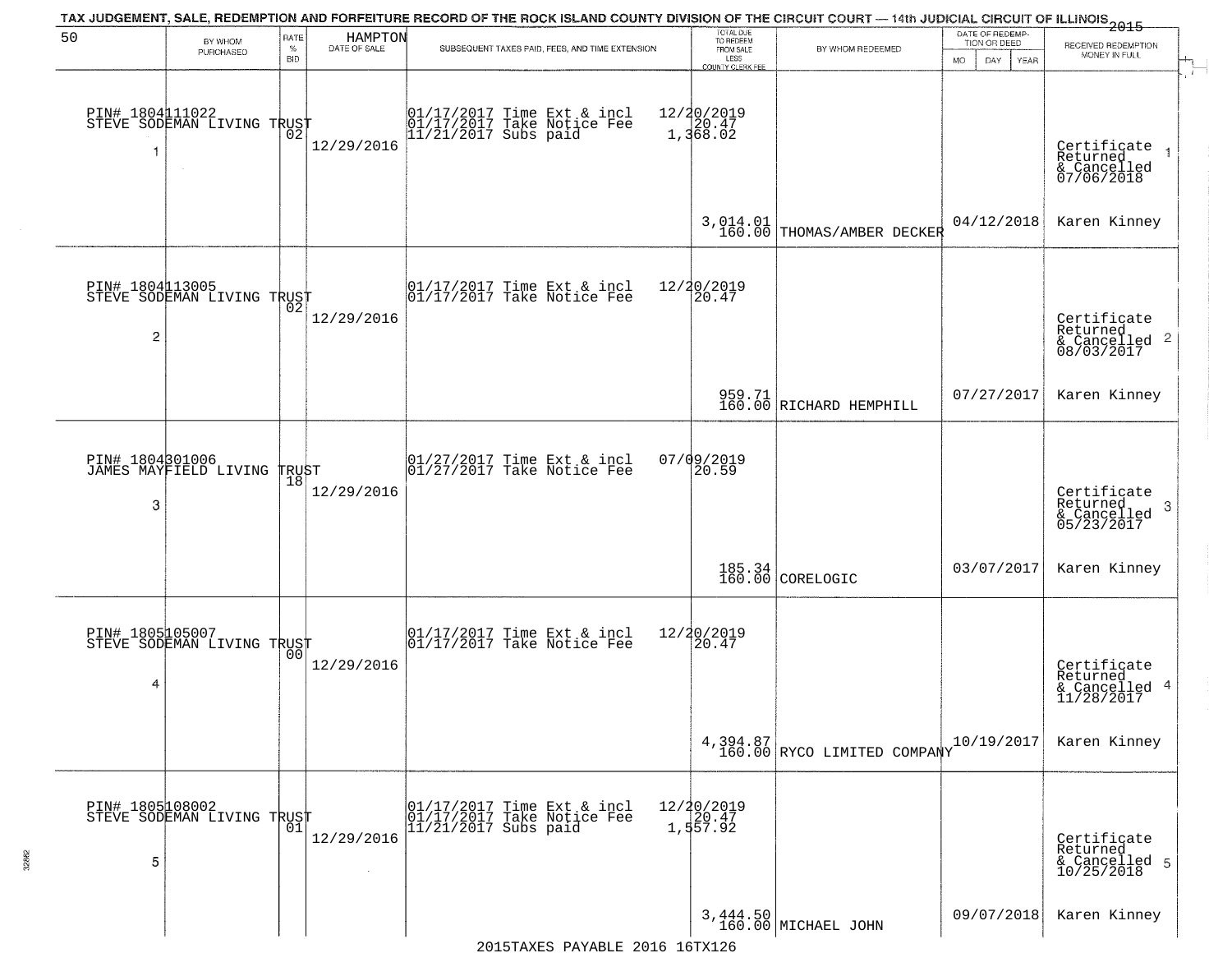| TAX JUDGEMENT, SALE, REDEMPTION AND FORFEITURE RECORD OF THE ROCK ISLAND COUNTY DIVISION OF THE CIRCUIT COURT - 14th JUDIC<br>NAME AND ADDRESS<br>LEGAL DESCRIPTION |                                              |                                     | BACK TAX             |                                       |                                        | AMOUNT<br>FOR WHICH |                                                                 | INTEREST PAYMENT FUND | 2015    |
|---------------------------------------------------------------------------------------------------------------------------------------------------------------------|----------------------------------------------|-------------------------------------|----------------------|---------------------------------------|----------------------------------------|---------------------|-----------------------------------------------------------------|-----------------------|---------|
| 51<br>TAXPAYER NO.<br>PARCEL NO.                                                                                                                                    | HAMPTON                                      | A-BACK TAX<br>FORFEITED<br>PRIOR TO | FORFEITED<br>PENALTY | BACK TAX<br>FORFEITED<br>INTEREST AND | TOTAL BACK<br>TAX PENALTY<br>AND COSTS | <b>JUDGEMENT</b>    | $\begin{array}{c} \text{CERTIFICATE} \\ \text{NO.} \end{array}$ | INDEMNITY FUND        |         |
| TWP - CODE<br>ACRES<br>ASSESSED VALUATION FOR TAXES                                                                                                                 | TAX DUE<br>INT DUE                           | 2014                                | <b>ACCRUED</b>       | COST ACCRUED                          | ACCRUED                                | IS ASKED            |                                                                 | COST OF SALE          |         |
|                                                                                                                                                                     | 181<br>IST                                   |                                     |                      |                                       |                                        |                     |                                                                 |                       |         |
|                                                                                                                                                                     | <del>313.13<sub>2ND</sub> 32.90</del><br>2ND |                                     |                      |                                       |                                        |                     |                                                                 |                       |         |
| COX JOHN B<br>1203 11TH ST<br>SILVIS IL<br>61282                                                                                                                    | 313.13<br>23.50                              |                                     |                      |                                       |                                        |                     |                                                                 | 60.00                 |         |
|                                                                                                                                                                     |                                              |                                     |                      |                                       |                                        |                     |                                                                 |                       |         |
| LOT 27 BLOCK 2<br>SILVIS HEIGHTS 2ND ADD                                                                                                                            | <u>313.13</u><br>18.80                       |                                     |                      |                                       |                                        |                     | 242                                                             | 20.00                 |         |
|                                                                                                                                                                     | 9.40                                         |                                     |                      |                                       |                                        |                     |                                                                 |                       |         |
|                                                                                                                                                                     | 513.13<br>PUBLICATION COST                   |                                     |                      |                                       |                                        |                     |                                                                 |                       |         |
| $381 - 18 - 00$<br>$06 - 15$<br>6042                                                                                                                                | 10.00                                        |                                     |                      |                                       |                                        |                     |                                                                 | 4.00                  |         |
| PIN# 1805108014                                                                                                                                                     | <b>TOTAL DUE-TAXES, INT. COST</b>            |                                     |                      |                                       |                                        |                     |                                                                 |                       |         |
| 23, 211                                                                                                                                                             | 1,347.12                                     |                                     |                      |                                       |                                        | 1347.12             |                                                                 | 10.00                 | 1441.12 |
|                                                                                                                                                                     |                                              |                                     |                      |                                       |                                        |                     |                                                                 |                       |         |
| COLBRESE JENNIFER T                                                                                                                                                 | 2ND<br>5 <sub>MD</sub>                       |                                     |                      |                                       |                                        |                     |                                                                 |                       |         |
| 688 275TH AVE<br>LITTLEYORK IL<br>61453                                                                                                                             | 452.53<br>33.95                              |                                     |                      |                                       |                                        |                     |                                                                 | 60.00                 |         |
|                                                                                                                                                                     | ਭਸ਼ਨ<br>3RD                                  |                                     |                      |                                       |                                        |                     |                                                                 |                       |         |
| LOT 4 BLOCK 2<br>SILVIS HEIGHTS ADD                                                                                                                                 | 27.16<br>452.53                              |                                     |                      |                                       |                                        |                     | 243                                                             | 20.00                 |         |
|                                                                                                                                                                     | 13.58<br>452.53                              |                                     |                      |                                       |                                        |                     |                                                                 |                       |         |
|                                                                                                                                                                     | PUBLICATION COST                             |                                     |                      |                                       |                                        |                     |                                                                 |                       |         |
| $328 - 19 - 00$<br>5055<br>$06 - 15$                                                                                                                                | 10.00                                        |                                     |                      |                                       |                                        |                     |                                                                 | 4.00                  |         |
| PIN# 1805112004                                                                                                                                                     | TOTAL DUE-TAXES, INT. COST                   |                                     |                      |                                       |                                        |                     |                                                                 |                       |         |
| 17,647                                                                                                                                                              | 1,442.28                                     |                                     |                      |                                       |                                        | 1442.28             |                                                                 | 10.00                 | 1536.28 |
|                                                                                                                                                                     | 187                                          |                                     |                      |                                       |                                        |                     |                                                                 |                       |         |
| SANDERS DEBERA K<br>717 GREENWOOD CT                                                                                                                                | 651.<br>68.39<br>2ND                         |                                     |                      |                                       |                                        |                     |                                                                 |                       |         |
| 61282<br>SILVIS IL                                                                                                                                                  | 651.64<br>48.85                              |                                     |                      |                                       |                                        |                     |                                                                 | 60.00                 |         |
| LOT 9                                                                                                                                                               | 3RD<br>3RD                                   |                                     |                      |                                       |                                        |                     |                                                                 |                       |         |
| CLIFF HGTS 4TH ADD                                                                                                                                                  | 651.64<br>39.08                              |                                     |                      |                                       |                                        |                     | 244                                                             | 20.00                 |         |
|                                                                                                                                                                     | 4T<br>19.54<br>651.64                        |                                     |                      |                                       |                                        |                     |                                                                 |                       |         |
|                                                                                                                                                                     | <b>PUBLICATION COST</b>                      |                                     |                      |                                       |                                        |                     |                                                                 |                       |         |
| $411 - 04 - 00$<br>06-29<br>6669                                                                                                                                    | 10.00                                        |                                     |                      |                                       |                                        |                     |                                                                 | 4.00                  |         |
| PIN# 1805201017                                                                                                                                                     | TOTAL OUE-TAXES, INT. COST                   |                                     |                      |                                       |                                        |                     |                                                                 |                       |         |
| 28,118                                                                                                                                                              | 2,792.42                                     |                                     |                      |                                       |                                        | 2792.42             |                                                                 | 10.00                 | 2886.42 |
|                                                                                                                                                                     | 1ST                                          |                                     |                      |                                       |                                        |                     |                                                                 |                       |         |
| KEEGAN RICHARD D<br>113 CHERRY CT                                                                                                                                   | 2ND<br>2ND                                   |                                     |                      |                                       |                                        |                     |                                                                 |                       |         |
| SILVIS IL<br>61282                                                                                                                                                  |                                              |                                     |                      |                                       |                                        |                     |                                                                 | 60.00                 |         |
| LOT 12                                                                                                                                                              | 3RD<br>3RD                                   |                                     |                      |                                       |                                        |                     |                                                                 |                       |         |
| CLIFF HEIGHTS 3RD ADD                                                                                                                                               | 45.80<br>763.50<br>4TH                       |                                     |                      |                                       |                                        |                     | 245                                                             | 20.00                 |         |
|                                                                                                                                                                     | 763.50<br>22.90                              |                                     |                      |                                       |                                        |                     |                                                                 |                       |         |
| $391 - 08 - 00$<br>6216                                                                                                                                             | PUBLICATION COST                             |                                     |                      |                                       |                                        |                     |                                                                 | 4.00                  |         |
| $06 - 29$                                                                                                                                                           | 10.00                                        |                                     |                      |                                       |                                        |                     |                                                                 |                       |         |
| PIN# 1805202022<br>$\sim$                                                                                                                                           | TOTAL DUE-TAXES, INT. COST                   |                                     |                      |                                       |                                        |                     |                                                                 |                       |         |
| 38,945                                                                                                                                                              | 1,605.70                                     |                                     |                      |                                       |                                        | 1605.70             |                                                                 | 10.00                 | 1699.70 |
|                                                                                                                                                                     | 1ST                                          |                                     |                      |                                       |                                        |                     |                                                                 |                       |         |
| NELSON JOLYNN R<br>1418 19TH AVE<br>SILVIS IL                                                                                                                       | 87.57<br>834.16<br>2ND<br>2ND                |                                     |                      |                                       |                                        |                     |                                                                 |                       |         |
| 61282                                                                                                                                                               | $834.16$ $62.55$                             |                                     |                      |                                       |                                        |                     |                                                                 | 60.00                 |         |
| LOT 38<br>QUEENSBERRY                                                                                                                                               | 3RD                                          |                                     |                      |                                       |                                        |                     |                                                                 |                       |         |
|                                                                                                                                                                     | 50.04<br>834.16                              |                                     |                      |                                       |                                        |                     | 246                                                             | 20.00                 |         |
|                                                                                                                                                                     | 4TH<br>$25.04^s$<br>834.16                   |                                     |                      |                                       |                                        |                     |                                                                 |                       |         |
| 7040                                                                                                                                                                | PUBLICATION COST                             |                                     |                      |                                       |                                        |                     |                                                                 | 4.00                  |         |
| $420 - 36 - 00$<br>06-15                                                                                                                                            | 10.00                                        |                                     |                      |                                       |                                        |                     |                                                                 |                       |         |
|                                                                                                                                                                     |                                              |                                     |                      |                                       |                                        |                     |                                                                 |                       |         |
| PIN# 1805309046<br>38,529                                                                                                                                           | TOTAL DUE-TAXES, INT. COST<br>3,571.82       |                                     |                      |                                       |                                        | 3571.82             |                                                                 | 10.00                 | 3665.82 |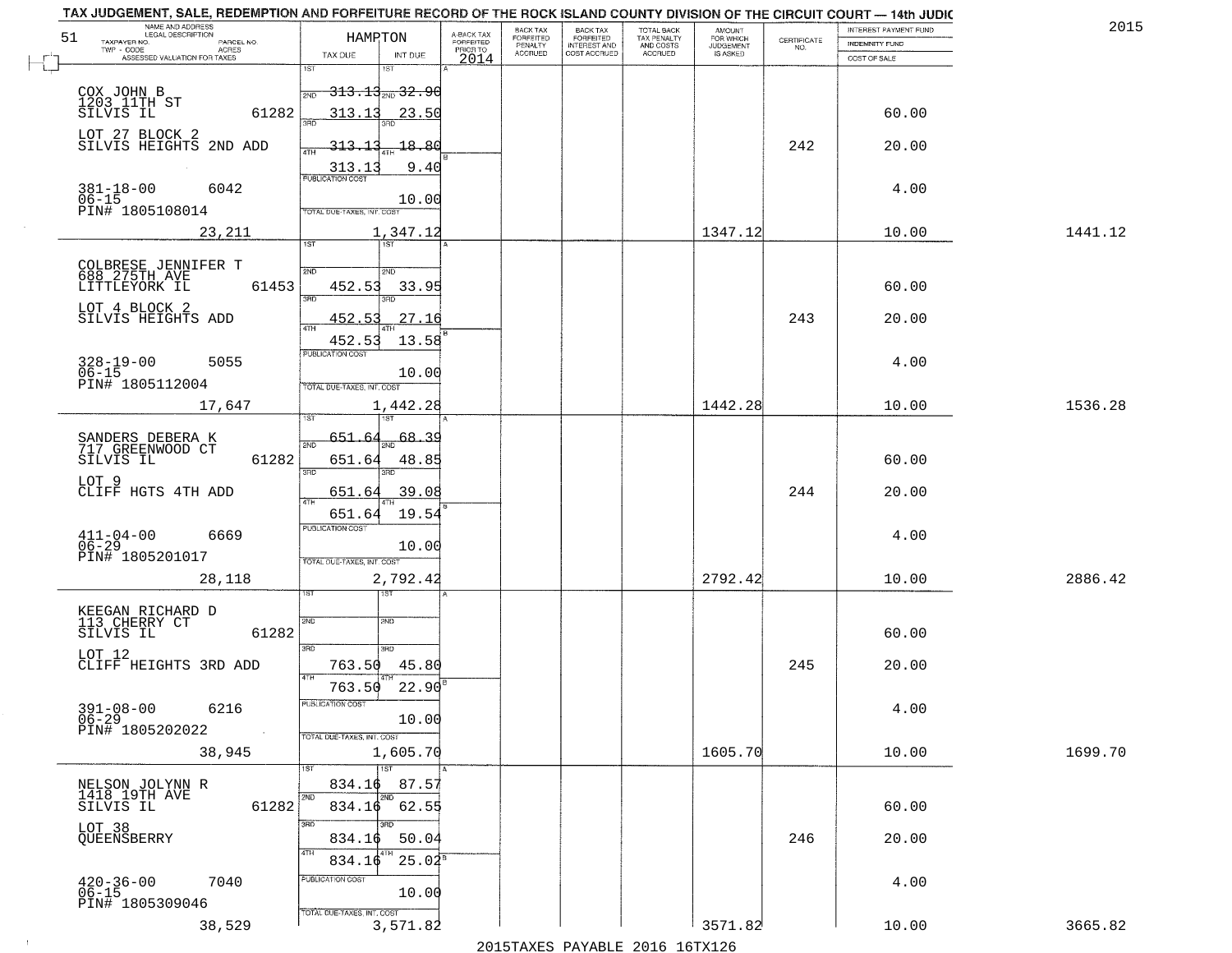| 51                                       | BY WHOM<br>PURCHASED                          | RATE<br>$\%$<br><b>BID</b> | HAMPTON<br>DATE OF SALE | TAX JUDGEMENT, SALE, REDEMPTION AND FORFEITURE RECORD OF THE ROCK ISLAND COUNTY DIVISION OF THE CIRCUIT COURT — 14th JUDICIAL CIRCUIT OF ILLINOIS 2015<br>SUBSEQUENT TAXES PAID, FEES, AND TIME EXTENSION                                             | TOTAL DUE<br>TO REDEEM<br>FROM SALE<br>LESS<br>COUNTY CLERK FEE                                   | BY WHOM REDEEMED                    | DATE OF REDEMP-<br>TION OR DEED<br>MO.<br>DAY<br><b>YEAR</b> | RECEIVED REDEMPTION<br>MONEY IN FULL                       |
|------------------------------------------|-----------------------------------------------|----------------------------|-------------------------|-------------------------------------------------------------------------------------------------------------------------------------------------------------------------------------------------------------------------------------------------------|---------------------------------------------------------------------------------------------------|-------------------------------------|--------------------------------------------------------------|------------------------------------------------------------|
|                                          | PIN# 1805108014<br>STEVE SODEMAN LIVING TRUST | 00                         |                         | 01/17/2017 Time Ext & incl<br>01/17/2017 Take Notice Fee<br>11/20/2018 Subs paid<br>12/29/2016 11/21/2017 Subs paid                                                                                                                                   | 12/20/2019<br>1,341.90<br>1,341.90                                                                |                                     |                                                              | Certificate<br>Returned<br>& Cancelled<br>03/07/2019       |
|                                          |                                               |                            |                         |                                                                                                                                                                                                                                                       | 4,631.97<br>160.00                                                                                | JOHN B COX II                       | 12/27/2018                                                   | Karen Kinney                                               |
| PIN# 1805112004<br>REALTAX DEV LT'D<br>2 |                                               | 07                         | 12/29/2016              | 06/18/2019 Time Ext & incl<br>02/08/2017 Take Notice Fee<br>08/27/2019 Take Notice Fee<br>08/27/2019 Circuit Clerks Fee<br>08/27/2019 Title Search Fee<br>08/30/2019 Diblication Fee<br>09/30/2019 Diblication Fee<br>10/07/2019 Lis Pendens<br>11/26 | 12/20/2019<br>20.59<br>35.005<br>3102.000<br>3102.000<br>375.009<br>375.000<br>473.52<br>2,005.82 |                                     |                                                              | $\overline{2}$                                             |
| PIN# 1805201017<br>3                     | STEVE SODEMAN LIVING TRUST                    | 00                         |                         | 01/17/2017 Time Ext & incl<br>01/17/2017 Take Notice Fee<br>11/20/2018 Subs paid<br>12/29/2016 11/21/2017 Subs paid                                                                                                                                   | $\begin{array}{r} 12/20/2019 \\2,120.47 \\2,118.36 \\2,109.58 \end{array}$                        |                                     |                                                              | Certifiçate<br>Returned<br>-3<br>& Cancelled<br>03/07/2019 |
|                                          |                                               |                            |                         |                                                                                                                                                                                                                                                       |                                                                                                   | 7,895.33 GOMEZ MAY ATTY             | 02/27/2019                                                   | Karen Kinney                                               |
| PIN# 1805202022<br>4                     | STEVE SODEMAN LIVING TRUST                    |                            | 12/29/2016              |                                                                                                                                                                                                                                                       |                                                                                                   |                                     |                                                              | Certificate<br>Returned<br>& Cancelled 4<br>02/08/2017     |
|                                          |                                               |                            |                         |                                                                                                                                                                                                                                                       |                                                                                                   | 1,699.70<br>160.00 RICHARD D KEEGAN | 01/13/2017                                                   | Karen Kinney                                               |
| 5                                        | PIN# 1805309046<br>STEVE SODEMAN LIVING TRUST |                            | 12/29/2016              | 01/17/2017 Time Ext & incl<br>01/17/2017 Take Notice Fee                                                                                                                                                                                              | 12/20/2019<br>20.47                                                                               |                                     |                                                              | Certificate<br>Returned<br>& Cancelled 5<br>09/26/2017     |
|                                          |                                               |                            |                         |                                                                                                                                                                                                                                                       |                                                                                                   | 3,686.29<br>160.00 JOHN NELSON      | 08/10/2017                                                   | Karen Kinney                                               |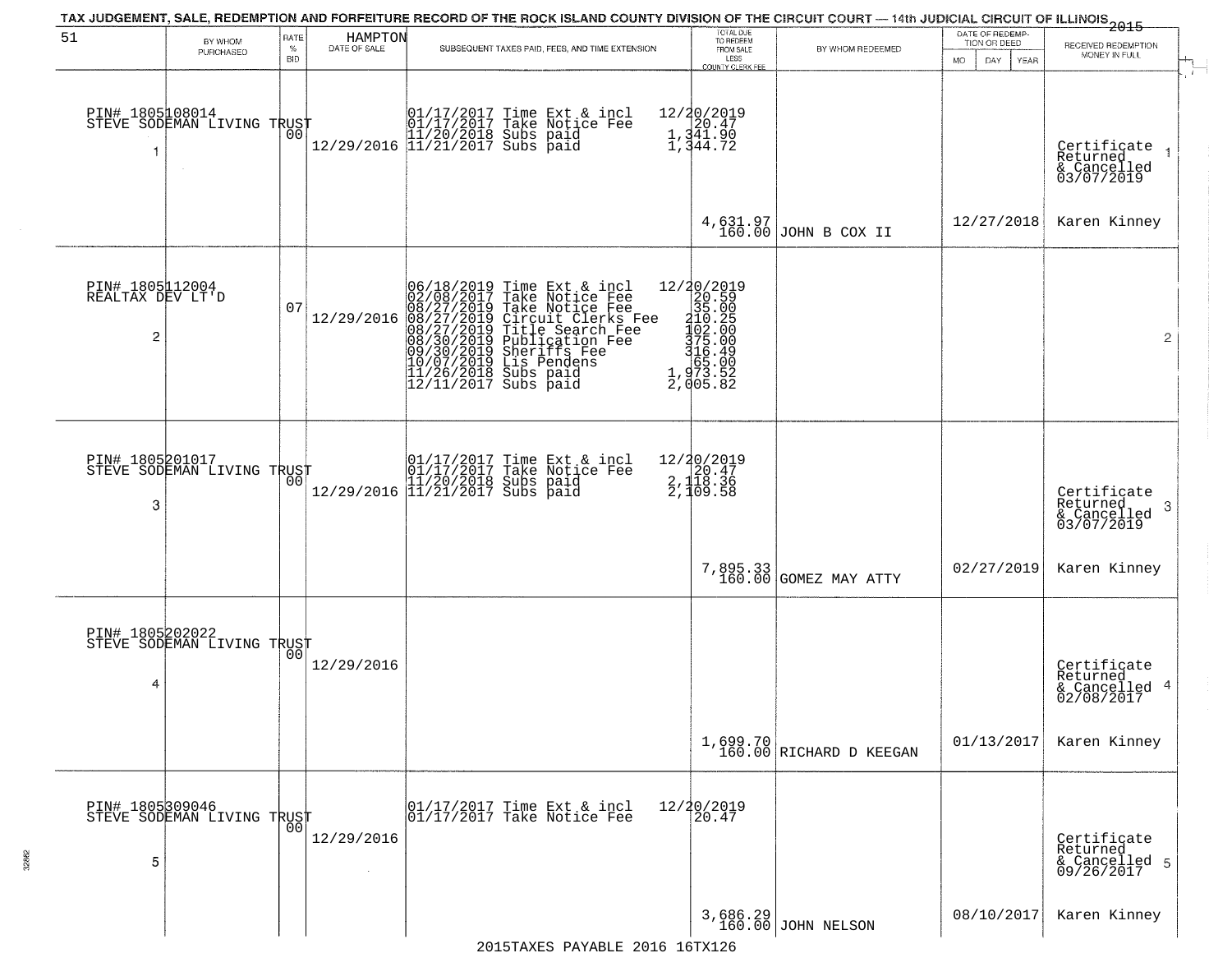|                            |                                                                                                                                                                                                                                                                                                                                                                                                                                                                                                                                                                                            | BACK TAX                                                                                                                                                              |                      |                                              |                                        |                                                                           | INTEREST PAYMENT FUND                                                                       | 2015                                                                                                           |
|----------------------------|--------------------------------------------------------------------------------------------------------------------------------------------------------------------------------------------------------------------------------------------------------------------------------------------------------------------------------------------------------------------------------------------------------------------------------------------------------------------------------------------------------------------------------------------------------------------------------------------|-----------------------------------------------------------------------------------------------------------------------------------------------------------------------|----------------------|----------------------------------------------|----------------------------------------|---------------------------------------------------------------------------|---------------------------------------------------------------------------------------------|----------------------------------------------------------------------------------------------------------------|
|                            |                                                                                                                                                                                                                                                                                                                                                                                                                                                                                                                                                                                            |                                                                                                                                                                       |                      |                                              |                                        |                                                                           | INDEMNITY FUND                                                                              |                                                                                                                |
| TAX DUE<br>INT DUE         |                                                                                                                                                                                                                                                                                                                                                                                                                                                                                                                                                                                            | <b>ACCRUED</b>                                                                                                                                                        | COST ACCRUED         | ACCRUED                                      | IS ASKED                               |                                                                           | COST OF SALE                                                                                |                                                                                                                |
| 181<br>IST                 |                                                                                                                                                                                                                                                                                                                                                                                                                                                                                                                                                                                            |                                                                                                                                                                       |                      |                                              |                                        |                                                                           |                                                                                             |                                                                                                                |
|                            |                                                                                                                                                                                                                                                                                                                                                                                                                                                                                                                                                                                            |                                                                                                                                                                       |                      |                                              |                                        |                                                                           |                                                                                             |                                                                                                                |
|                            |                                                                                                                                                                                                                                                                                                                                                                                                                                                                                                                                                                                            |                                                                                                                                                                       |                      |                                              |                                        |                                                                           |                                                                                             |                                                                                                                |
|                            |                                                                                                                                                                                                                                                                                                                                                                                                                                                                                                                                                                                            |                                                                                                                                                                       |                      |                                              |                                        |                                                                           |                                                                                             |                                                                                                                |
|                            |                                                                                                                                                                                                                                                                                                                                                                                                                                                                                                                                                                                            |                                                                                                                                                                       |                      |                                              |                                        |                                                                           |                                                                                             |                                                                                                                |
|                            |                                                                                                                                                                                                                                                                                                                                                                                                                                                                                                                                                                                            |                                                                                                                                                                       |                      |                                              |                                        |                                                                           |                                                                                             |                                                                                                                |
| 969.09                     |                                                                                                                                                                                                                                                                                                                                                                                                                                                                                                                                                                                            |                                                                                                                                                                       |                      |                                              |                                        |                                                                           |                                                                                             |                                                                                                                |
|                            |                                                                                                                                                                                                                                                                                                                                                                                                                                                                                                                                                                                            |                                                                                                                                                                       |                      |                                              |                                        |                                                                           |                                                                                             |                                                                                                                |
| 10.00                      |                                                                                                                                                                                                                                                                                                                                                                                                                                                                                                                                                                                            |                                                                                                                                                                       |                      |                                              |                                        |                                                                           |                                                                                             |                                                                                                                |
|                            |                                                                                                                                                                                                                                                                                                                                                                                                                                                                                                                                                                                            |                                                                                                                                                                       |                      |                                              |                                        |                                                                           |                                                                                             |                                                                                                                |
| 4,148.08                   |                                                                                                                                                                                                                                                                                                                                                                                                                                                                                                                                                                                            |                                                                                                                                                                       |                      |                                              | 4148.08                                |                                                                           | 10.00                                                                                       | 4242.08                                                                                                        |
|                            |                                                                                                                                                                                                                                                                                                                                                                                                                                                                                                                                                                                            |                                                                                                                                                                       |                      |                                              |                                        |                                                                           |                                                                                             |                                                                                                                |
| <u>383.63</u><br>40.25     |                                                                                                                                                                                                                                                                                                                                                                                                                                                                                                                                                                                            |                                                                                                                                                                       |                      |                                              |                                        |                                                                           |                                                                                             |                                                                                                                |
|                            |                                                                                                                                                                                                                                                                                                                                                                                                                                                                                                                                                                                            |                                                                                                                                                                       |                      |                                              |                                        |                                                                           |                                                                                             |                                                                                                                |
| 3BD<br>3BD.                |                                                                                                                                                                                                                                                                                                                                                                                                                                                                                                                                                                                            |                                                                                                                                                                       |                      |                                              |                                        |                                                                           |                                                                                             |                                                                                                                |
|                            |                                                                                                                                                                                                                                                                                                                                                                                                                                                                                                                                                                                            |                                                                                                                                                                       |                      |                                              |                                        |                                                                           |                                                                                             |                                                                                                                |
|                            |                                                                                                                                                                                                                                                                                                                                                                                                                                                                                                                                                                                            |                                                                                                                                                                       |                      |                                              |                                        |                                                                           |                                                                                             |                                                                                                                |
|                            |                                                                                                                                                                                                                                                                                                                                                                                                                                                                                                                                                                                            |                                                                                                                                                                       |                      |                                              |                                        |                                                                           |                                                                                             |                                                                                                                |
|                            |                                                                                                                                                                                                                                                                                                                                                                                                                                                                                                                                                                                            |                                                                                                                                                                       |                      |                                              |                                        |                                                                           | 4.00                                                                                        |                                                                                                                |
|                            |                                                                                                                                                                                                                                                                                                                                                                                                                                                                                                                                                                                            |                                                                                                                                                                       |                      |                                              |                                        |                                                                           |                                                                                             |                                                                                                                |
|                            |                                                                                                                                                                                                                                                                                                                                                                                                                                                                                                                                                                                            |                                                                                                                                                                       |                      |                                              |                                        |                                                                           |                                                                                             |                                                                                                                |
|                            |                                                                                                                                                                                                                                                                                                                                                                                                                                                                                                                                                                                            |                                                                                                                                                                       |                      |                                              |                                        |                                                                           |                                                                                             | 1742.02                                                                                                        |
|                            |                                                                                                                                                                                                                                                                                                                                                                                                                                                                                                                                                                                            |                                                                                                                                                                       |                      |                                              |                                        |                                                                           |                                                                                             |                                                                                                                |
| 2ND                        |                                                                                                                                                                                                                                                                                                                                                                                                                                                                                                                                                                                            |                                                                                                                                                                       |                      |                                              |                                        |                                                                           |                                                                                             |                                                                                                                |
| 797.18<br>59.80            |                                                                                                                                                                                                                                                                                                                                                                                                                                                                                                                                                                                            |                                                                                                                                                                       |                      |                                              |                                        |                                                                           | 60.00                                                                                       |                                                                                                                |
| 3RD<br>3RD                 |                                                                                                                                                                                                                                                                                                                                                                                                                                                                                                                                                                                            |                                                                                                                                                                       |                      |                                              |                                        |                                                                           |                                                                                             |                                                                                                                |
| 47.84<br>797.18            |                                                                                                                                                                                                                                                                                                                                                                                                                                                                                                                                                                                            |                                                                                                                                                                       |                      |                                              |                                        | 249                                                                       | 20.00                                                                                       |                                                                                                                |
|                            |                                                                                                                                                                                                                                                                                                                                                                                                                                                                                                                                                                                            |                                                                                                                                                                       |                      |                                              |                                        |                                                                           |                                                                                             |                                                                                                                |
|                            |                                                                                                                                                                                                                                                                                                                                                                                                                                                                                                                                                                                            |                                                                                                                                                                       |                      |                                              |                                        |                                                                           |                                                                                             |                                                                                                                |
|                            |                                                                                                                                                                                                                                                                                                                                                                                                                                                                                                                                                                                            |                                                                                                                                                                       |                      |                                              |                                        |                                                                           |                                                                                             |                                                                                                                |
|                            |                                                                                                                                                                                                                                                                                                                                                                                                                                                                                                                                                                                            |                                                                                                                                                                       |                      |                                              |                                        |                                                                           |                                                                                             |                                                                                                                |
|                            |                                                                                                                                                                                                                                                                                                                                                                                                                                                                                                                                                                                            |                                                                                                                                                                       |                      |                                              |                                        |                                                                           |                                                                                             | 3508.00                                                                                                        |
|                            |                                                                                                                                                                                                                                                                                                                                                                                                                                                                                                                                                                                            |                                                                                                                                                                       |                      |                                              |                                        |                                                                           |                                                                                             |                                                                                                                |
|                            |                                                                                                                                                                                                                                                                                                                                                                                                                                                                                                                                                                                            |                                                                                                                                                                       |                      |                                              |                                        |                                                                           |                                                                                             |                                                                                                                |
|                            |                                                                                                                                                                                                                                                                                                                                                                                                                                                                                                                                                                                            |                                                                                                                                                                       |                      |                                              |                                        |                                                                           |                                                                                             |                                                                                                                |
|                            |                                                                                                                                                                                                                                                                                                                                                                                                                                                                                                                                                                                            |                                                                                                                                                                       |                      |                                              |                                        |                                                                           |                                                                                             |                                                                                                                |
|                            |                                                                                                                                                                                                                                                                                                                                                                                                                                                                                                                                                                                            |                                                                                                                                                                       |                      |                                              |                                        |                                                                           |                                                                                             |                                                                                                                |
|                            |                                                                                                                                                                                                                                                                                                                                                                                                                                                                                                                                                                                            |                                                                                                                                                                       |                      |                                              |                                        |                                                                           |                                                                                             |                                                                                                                |
| 2719.98<br>81.60           |                                                                                                                                                                                                                                                                                                                                                                                                                                                                                                                                                                                            |                                                                                                                                                                       |                      |                                              |                                        |                                                                           |                                                                                             |                                                                                                                |
| PUBLICATION COS-           |                                                                                                                                                                                                                                                                                                                                                                                                                                                                                                                                                                                            |                                                                                                                                                                       |                      |                                              |                                        |                                                                           |                                                                                             |                                                                                                                |
| 10.00                      |                                                                                                                                                                                                                                                                                                                                                                                                                                                                                                                                                                                            |                                                                                                                                                                       |                      |                                              |                                        |                                                                           |                                                                                             |                                                                                                                |
| TOTAL DUE-TAXES, INT. COST |                                                                                                                                                                                                                                                                                                                                                                                                                                                                                                                                                                                            |                                                                                                                                                                       |                      |                                              |                                        |                                                                           |                                                                                             |                                                                                                                |
|                            |                                                                                                                                                                                                                                                                                                                                                                                                                                                                                                                                                                                            |                                                                                                                                                                       |                      |                                              |                                        |                                                                           | 10.00                                                                                       | 11718.32                                                                                                       |
| 1ST                        |                                                                                                                                                                                                                                                                                                                                                                                                                                                                                                                                                                                            |                                                                                                                                                                       |                      |                                              |                                        |                                                                           |                                                                                             |                                                                                                                |
|                            |                                                                                                                                                                                                                                                                                                                                                                                                                                                                                                                                                                                            |                                                                                                                                                                       |                      |                                              |                                        |                                                                           |                                                                                             |                                                                                                                |
| 2ND                        |                                                                                                                                                                                                                                                                                                                                                                                                                                                                                                                                                                                            |                                                                                                                                                                       |                      |                                              |                                        |                                                                           |                                                                                             |                                                                                                                |
|                            |                                                                                                                                                                                                                                                                                                                                                                                                                                                                                                                                                                                            |                                                                                                                                                                       |                      |                                              |                                        |                                                                           |                                                                                             |                                                                                                                |
|                            |                                                                                                                                                                                                                                                                                                                                                                                                                                                                                                                                                                                            |                                                                                                                                                                       |                      |                                              |                                        |                                                                           |                                                                                             |                                                                                                                |
|                            |                                                                                                                                                                                                                                                                                                                                                                                                                                                                                                                                                                                            |                                                                                                                                                                       |                      |                                              |                                        |                                                                           |                                                                                             |                                                                                                                |
|                            |                                                                                                                                                                                                                                                                                                                                                                                                                                                                                                                                                                                            |                                                                                                                                                                       |                      |                                              |                                        |                                                                           |                                                                                             |                                                                                                                |
| <b>PUBLICATION COST</b>    |                                                                                                                                                                                                                                                                                                                                                                                                                                                                                                                                                                                            |                                                                                                                                                                       |                      |                                              |                                        |                                                                           | 4.00                                                                                        |                                                                                                                |
|                            |                                                                                                                                                                                                                                                                                                                                                                                                                                                                                                                                                                                            |                                                                                                                                                                       |                      |                                              |                                        |                                                                           |                                                                                             |                                                                                                                |
| TOTAL DUE-TAXES, INT. COST |                                                                                                                                                                                                                                                                                                                                                                                                                                                                                                                                                                                            |                                                                                                                                                                       |                      |                                              |                                        |                                                                           |                                                                                             |                                                                                                                |
| 9,626.92                   |                                                                                                                                                                                                                                                                                                                                                                                                                                                                                                                                                                                            |                                                                                                                                                                       |                      |                                              | 9626.92                                |                                                                           | 10.00                                                                                       | 9720.92                                                                                                        |
|                            |                                                                                                                                                                                                                                                                                                                                                                                                                                                                                                                                                                                            |                                                                                                                                                                       |                      |                                              |                                        |                                                                           |                                                                                             |                                                                                                                |
|                            | HAMPTON<br>$969.09_{20}101.78$<br>2ND<br>61282<br>969.09<br>72.70<br>969.09<br><b>PUBLICATION COST</b><br><b>TOTAL DUE-TAXES, INT. COST</b><br>61525<br>383.63<br>383.63<br>383.63<br>PUBLICATION COST<br>10.00<br>TOTAL DUE-TAXES, INT. COST<br>187<br>797.<br>83.ZZ<br>61282<br>23.92<br>797.18<br><b>PUBLICATION COST</b><br>10.00<br>TOTAL OUE-TAXES, INT. COST<br>3,414.00<br>2719.98<br>RED ANGUS INVESTMENTS LLC<br>285.60<br>61244<br>2719.98 204.00<br>3BD<br>3BD<br>2719.98 163.20<br>121 FAIRFIELD WAY STE 330 700<br>60108<br>3RD<br>3RD<br>2252.22 135.12<br>2252.22<br>10.00 | A-BACK TAX<br>FORFEITED<br>PRIOR TO<br>2014<br>$-58.16$<br>29.08<br>28.75<br>23.00<br>11.50<br>1,648.02<br>11,624.32<br>2252.22 236.46<br>2252.22 168.90<br>$67.56^8$ | FORFEITED<br>PENALTY | BACK TAX<br>FORFEITED<br><b>INTEREST AND</b> | TOTAL BACK<br>TAX PENALTY<br>AND COSTS | AMOUNT<br>FOR WHICH<br><b>JUDGEMENT</b><br>1648.02<br>3414.00<br>11624.32 | $\begin{array}{c} \text{CERTIFICATE} \\ \text{NO.} \end{array}$<br>247<br>248<br>250<br>251 | 60.00<br>20.00<br>4.00<br>60.00<br>20.00<br>10.00<br>4.00<br>10.00<br>60.00<br>20.00<br>4.00<br>60.00<br>20.00 |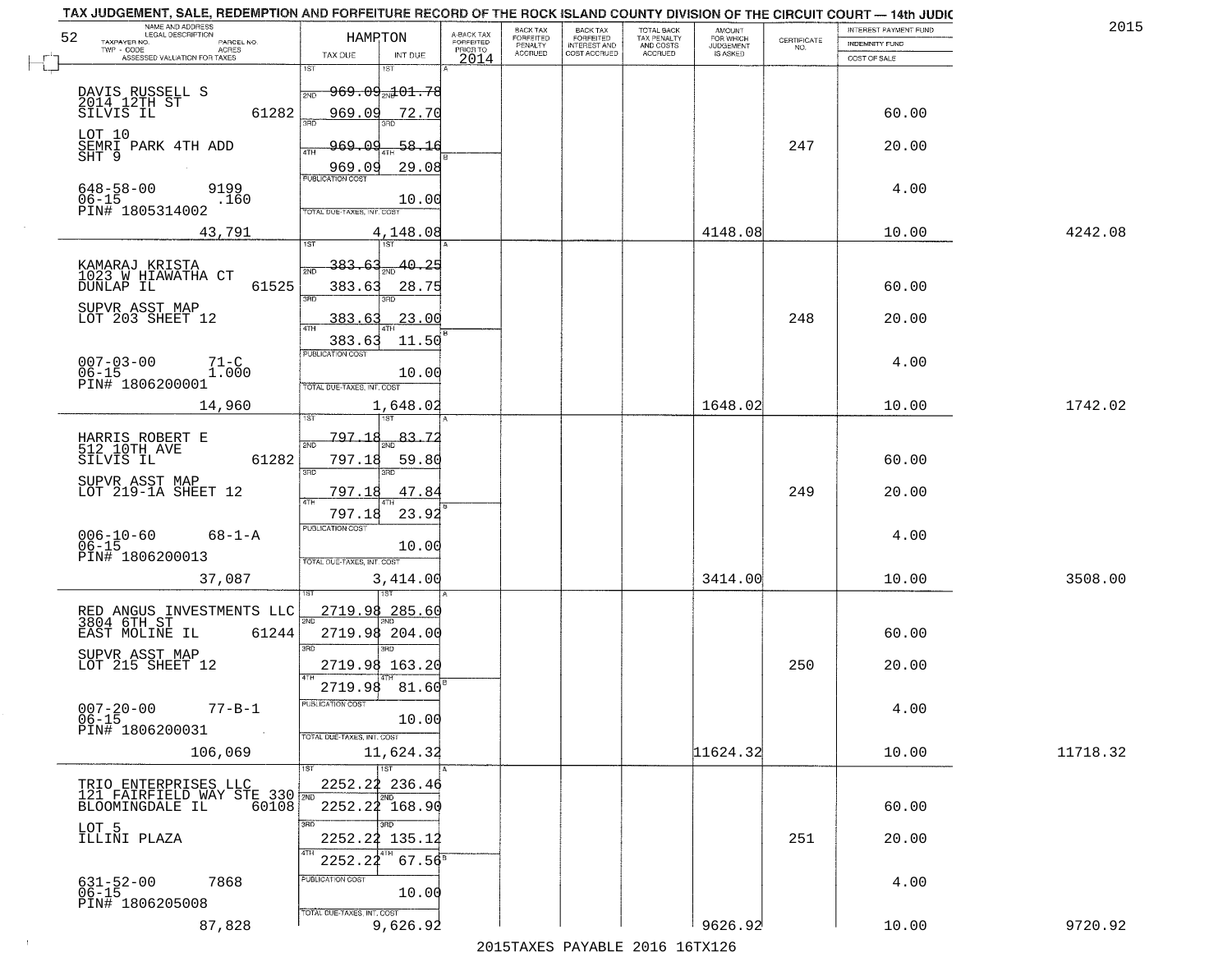|                                      |                                                                 |                            |                         | TAX JUDGEMENT, SALE, REDEMPTION AND FORFEITURE RECORD OF THE ROCK ISLAND COUNTY DIVISION OF THE CIRCUIT COURT — 14th JUDICIAL CIRCUIT OF ILLINOIS 2015                                                                                     |                                                                                                                      |                                                                                                                                       |                                                        |                                                                           |
|--------------------------------------|-----------------------------------------------------------------|----------------------------|-------------------------|--------------------------------------------------------------------------------------------------------------------------------------------------------------------------------------------------------------------------------------------|----------------------------------------------------------------------------------------------------------------------|---------------------------------------------------------------------------------------------------------------------------------------|--------------------------------------------------------|---------------------------------------------------------------------------|
| 52                                   | BY WHOM<br>PURCHASED                                            | RATE<br>$\%$<br><b>BID</b> | HAMPTON<br>DATE OF SALE | SUBSEQUENT TAXES PAID, FEES, AND TIME EXTENSION                                                                                                                                                                                            | TOTAL DUE<br>TO REDEEM<br>FROM SALE<br>LESS<br>COUNTY CLERK FEE                                                      | BY WHOM REDEEMED                                                                                                                      | DATE OF REDEMP-<br>TION OR DEED<br>MO.<br>DAY.<br>YEAR | RECEIVED REDEMPTION<br>MONEY IN FULL                                      |
| PIN# 1805314002<br>1                 | <b>STEVE SODEMAN LIVING TRUST</b><br>STEVE SODEMAN LIVING TRUST |                            | 12/29/2016              |                                                                                                                                                                                                                                            |                                                                                                                      |                                                                                                                                       |                                                        | Certificate<br>Returned<br>& Cancelled<br>02/08/2017                      |
|                                      |                                                                 |                            |                         |                                                                                                                                                                                                                                            |                                                                                                                      | $4,242.08$ RUSSELL DAVIS                                                                                                              | 01/11/2017                                             | Karen Kinney                                                              |
| PIN# 1806200001<br>RICO TRUSTEE<br>2 |                                                                 | 18                         | 12/29/2016              | 03/14/2017<br>03/14/2017<br>02/11/2019<br>02/22/2019<br>02/25/2019<br>11/17/2018<br>11/18/2017<br>Time Ext & incl<br>Take Notice Fee<br>Take Notice Fee<br>Publication Fee<br>Circuit Clerks Fee<br>Sheriffs Fee<br>Subs paid<br>Subs paid | 07/29/2019<br>$\begin{smallmatrix}2&2&5&5\\2&6&1&8\\3&5&1&8\\2&5&1&8\\2&7&4&3\\2&7&4&3\\1&7&5&5&82\end{smallmatrix}$ |                                                                                                                                       |                                                        | TAX DEED ISSUED<br>Certificate<br>Returned<br>& Cancelled 2<br>09/16/2019 |
|                                      |                                                                 |                            |                         |                                                                                                                                                                                                                                            |                                                                                                                      |                                                                                                                                       |                                                        | Karen Kinney                                                              |
| PIN# 1806200013<br>3                 | STEVE SODEMAN LIVING TRUST                                      | 00                         | 12/29/2016              | $\begin{bmatrix} 01/17/2017 \\ 01/17/2017 \\ 01 \end{bmatrix}$ Take Notice Fee                                                                                                                                                             | 12/20/2019<br>20.47                                                                                                  |                                                                                                                                       |                                                        | Certificate<br>Returned<br>3<br>$\frac{6}{03/23/2017}$                    |
|                                      |                                                                 |                            |                         |                                                                                                                                                                                                                                            |                                                                                                                      | 3,528.47<br>160.00 SUSAN HARRIS                                                                                                       | 02/08/2017                                             | Karen Kinney                                                              |
| 4                                    | PIN# 1806200031    <br>STEVE SODEMAN LIVING TRUST               | 00                         | 12/29/2016              | $\begin{bmatrix} 01/17/2017 \\ 01/17/2017 \end{bmatrix}$ Take Notice Fee                                                                                                                                                                   | 12/20/2019<br>$\tilde{20.47}$                                                                                        |                                                                                                                                       |                                                        | Certificate<br>Returned<br>4<br>& Cancelled<br>07/20/2017                 |
|                                      |                                                                 |                            |                         |                                                                                                                                                                                                                                            |                                                                                                                      | $\begin{array}{ c c c c c c c c } \hline 11.738.79 & & 05/04, \\ \hline 160.00 & \text{PEPPING BALK KINCAID ATTY} \hline \end{array}$ | 05/04/2017                                             | Karen Kinney                                                              |
| PIN# 1806205008<br>5                 | STEVE SODEMAN LIVING TRUST                                      | 00                         | 12/29/2016              | 01/17/2017 Time Ext & incl<br>01/17/2017 Take Notice Fee<br>$11/21/2017$ Subs paid                                                                                                                                                         | 12/20/2019<br>20.47<br>9,675.90                                                                                      |                                                                                                                                       |                                                        | Certificate<br>Returned<br>& Cancelled 5<br>01/09/2018                    |
|                                      |                                                                 |                            |                         | 2015TAXES PAYABLE 2016 16TX126                                                                                                                                                                                                             |                                                                                                                      | $\begin{bmatrix} 20.578.40 \\ 160.00 \end{bmatrix}$ TRIO ENTERPRISES LLC                                                              | 12/14/2017                                             | Karen Kinney                                                              |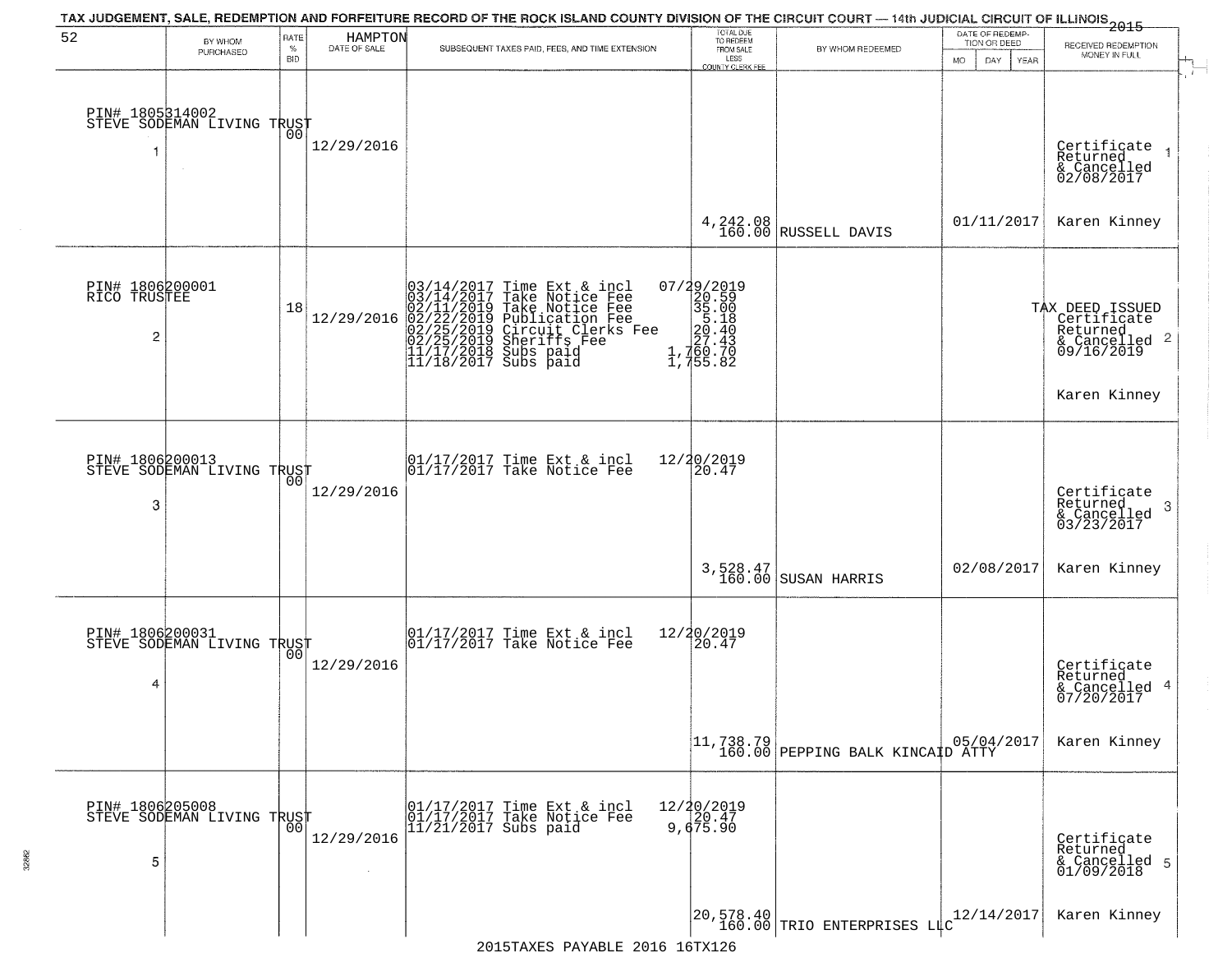| NAME AND ADDRESS<br>LEGAL DESCRIPTION<br>53<br>TAXPAYER NO.<br>PARCEL NO. | HAMRTON                                    | A-BACK TAX<br>FORFEITED     | BACK TAX<br>FORFEITED | <b>BACK TAX</b><br><b>FORFEITED</b> | TOTAL BACK<br>TAX PENALTY | <b>AMOUNT</b>                      | $\begin{array}{c} \text{CERTIFICATE} \\ \text{NO.} \end{array}$ | INTEREST PAYMENT FUND<br>INDEMNITY FUND | 2015      |
|---------------------------------------------------------------------------|--------------------------------------------|-----------------------------|-----------------------|-------------------------------------|---------------------------|------------------------------------|-----------------------------------------------------------------|-----------------------------------------|-----------|
| TWP - CODE<br><b>ACRES</b><br>ASSESSED VALUATION FOR TAXES                | TAX DUE                                    | PRIOR TO<br>INT DUE<br>2014 | PENALTY<br>ACCRUED    | INTEREST AND<br>COST ACCRUED        | AND COSTS<br>ACCRUED      | FOR WHICH<br>JUDGEMENT<br>IS ASKED |                                                                 | COST OF SALE                            |           |
|                                                                           | 1ST                                        |                             |                       |                                     |                           |                                    |                                                                 |                                         |           |
|                                                                           | <del>306.62<sub>2№</sub>32.20</del><br>2ND |                             |                       |                                     |                           |                                    |                                                                 |                                         |           |
| MCINTIRE BEVERLY<br>5655 SHORT ST<br>BETTENDORF IA<br>52722               | 306.62<br>រគក                              | 23.00                       |                       |                                     |                           |                                    |                                                                 | 60.00                                   |           |
| LOT 13<br>ONEIDA HEIGHTS 2ND ADD                                          | 306.                                       | -18 - 4                     |                       |                                     |                           |                                    | 252                                                             | 20.00                                   |           |
|                                                                           | <b>ATH</b><br>306.62                       | 9.20                        |                       |                                     |                           |                                    |                                                                 |                                         |           |
| $361 - 07 - 00$<br>5597                                                   | <b>PUBLICATION COST</b>                    |                             |                       |                                     |                           |                                    |                                                                 | 4.00                                    |           |
| $06 - 15$<br>PIN# 1806218014                                              | TOTAL DUE-TAXES, INT. COST                 | 10.00                       |                       |                                     |                           |                                    |                                                                 |                                         |           |
| 39,026                                                                    | 1,319.28                                   |                             |                       |                                     |                           | 1319.28                            |                                                                 | 10.00                                   | 1413.28   |
|                                                                           | <b>TST</b><br>1ST                          |                             |                       |                                     |                           |                                    |                                                                 |                                         |           |
| HASTINGS CHARLES<br>1604 39TH AVE                                         | 2ND<br>2ND                                 |                             |                       |                                     |                           |                                    |                                                                 |                                         |           |
| EAST MOLINE IL<br>61244                                                   | 528.38<br>3RD                              | 39.65                       |                       |                                     |                           |                                    |                                                                 | 60.00                                   |           |
| SUPVR ASST MAP<br>LOT 302 SHEET 13<br>& 303                               | 528<br>ิวุ<br><b>ATH</b>                   | 31.72                       |                       |                                     |                           |                                    | 253                                                             | 20.00                                   |           |
|                                                                           | 528.38                                     | 15.86                       |                       |                                     |                           |                                    |                                                                 |                                         |           |
| $011 - 05 - 50$<br>$88 - 5 - I$<br>$06 - 27$                              | PUBLICATION COST                           | 10.00                       |                       |                                     |                           |                                    |                                                                 | 4.00                                    |           |
| PIN# 1806301001                                                           | TOTAL DUE-TAXES, INT. COST                 |                             |                       |                                     |                           |                                    |                                                                 |                                         |           |
| 32,444                                                                    | 1,682.37                                   |                             |                       |                                     |                           | 1682.37                            |                                                                 | 10.00                                   | 1776.37   |
|                                                                           | <u> 25301.132656.</u>                      | -64                         |                       |                                     |                           |                                    |                                                                 |                                         |           |
| SILVIS ACE PROPERTIES LLC<br>111 PERRY ST STE 300<br>DAVENPORT IA 52801   | 25301.131897.60                            |                             |                       |                                     |                           |                                    |                                                                 | 60.00                                   |           |
| LOT 1 HYND FARM                                                           | 3RD                                        |                             |                       |                                     |                           |                                    |                                                                 |                                         |           |
| COMMERCIAL PARK FIRST ADD<br>SHT 14                                       | 25301.131518.08                            |                             |                       |                                     |                           |                                    | 254                                                             | 20.00                                   |           |
|                                                                           | 25301.13 759.04<br><b>PUBLICATION COST</b> |                             |                       |                                     |                           |                                    |                                                                 |                                         |           |
| 651-08-00<br>06-15<br>9448<br>2.433                                       |                                            | 10.00                       |                       |                                     |                           |                                    |                                                                 | 4.00                                    |           |
| PIN# 1806404001                                                           | TOTAL OUE-TAXES, INT. COST                 |                             |                       |                                     |                           |                                    |                                                                 |                                         |           |
| 986,649                                                                   | 108,045.88<br>ख़ा                          |                             |                       |                                     |                           | 108045.88                          |                                                                 | 10.00                                   | 108139.88 |
| MENDOZA LORENZO/CHRISTINA<br>2405 11TH ST                                 | 2ND<br>2ND                                 |                             |                       |                                     |                           |                                    |                                                                 |                                         |           |
| 61282<br>SILVIS IL                                                        |                                            |                             |                       |                                     |                           |                                    |                                                                 | 60.00                                   |           |
| LOT 133<br><b>GLENDALE 4TH SUBD</b>                                       | 3RD<br>3BD                                 |                             |                       |                                     |                           |                                    | 255                                                             | 20.00                                   |           |
|                                                                           | 4TH<br>$540.54$ $16.22^8$                  |                             |                       |                                     |                           |                                    |                                                                 |                                         |           |
| 6259                                                                      | PUBLICATION COST                           |                             |                       |                                     |                           |                                    |                                                                 | 4.00                                    |           |
| $393 - 10 - 00$<br>06-15<br>PIN# 1808102009<br>$\sim 100$ km $^{-1}$      |                                            | 10.00                       |                       |                                     |                           |                                    |                                                                 |                                         |           |
| 27,079                                                                    | TOTAL DUE-TAXES, INT. COST                 | 566.76                      |                       |                                     |                           | 566.76                             |                                                                 | 10.00                                   | 660.76    |
|                                                                           | 1ST<br>1ST                                 |                             |                       |                                     |                           |                                    |                                                                 |                                         |           |
| BURNS SANDRA K<br>1006 26TH AVENUE CT                                     | 2ND<br>2ND                                 |                             |                       |                                     |                           |                                    |                                                                 |                                         |           |
| SILVIS IL<br>61282                                                        | $1065.16$ 79.90                            |                             |                       |                                     |                           |                                    |                                                                 | 60.00                                   |           |
| LOT 17<br>OLD ORCHARD ADD                                                 | 3RD<br>अंक<br>1065.16                      | 63.92                       |                       |                                     |                           |                                    | 256                                                             | 20.00                                   |           |
|                                                                           | 4TH<br>1065.16                             | $31.96^{\overline{8}}$      |                       |                                     |                           |                                    |                                                                 |                                         |           |
| 7969<br>633-31-00<br>06-15                                                | PUBLICATION COST                           |                             |                       |                                     |                           |                                    |                                                                 | 4.00                                    |           |
| PIN# 1808106011                                                           |                                            | 10.00                       |                       |                                     |                           |                                    |                                                                 |                                         |           |
| 47,537                                                                    | TOTAL DUE-TAXES, INT. COST<br>3,381.26     |                             |                       |                                     |                           | 3381.26                            |                                                                 | 10.00                                   | 3475.26   |

 $\sim 100$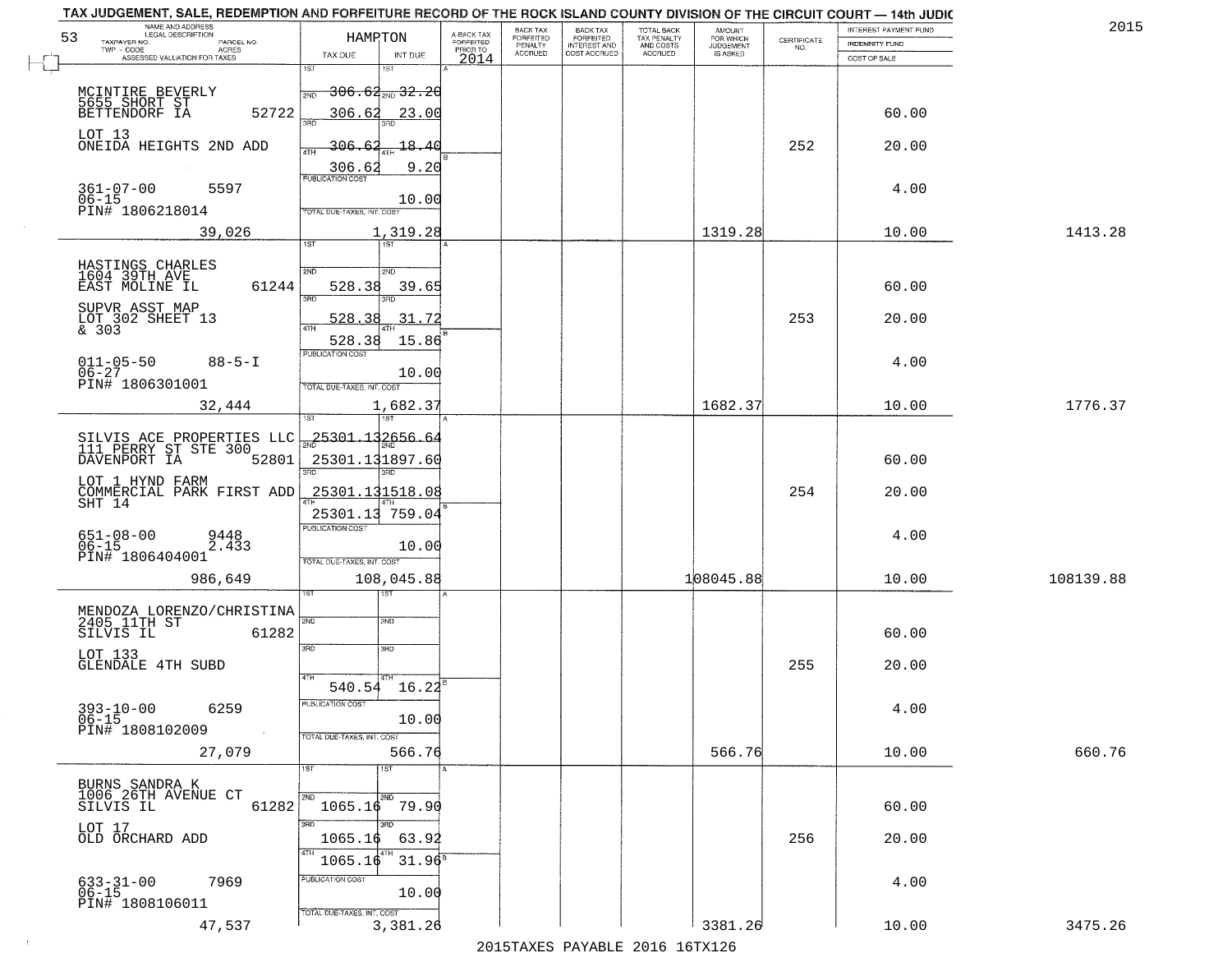| 53                   | BY WHOM<br>PURCHASED                                    | RATE<br>%<br><b>BID</b> | HAMPTON<br>DATE OF SALE | TAX JUDGEMENT, SALE, REDEMPTION AND FORFEITURE RECORD OF THE ROCK ISLAND COUNTY DIVISION OF THE CIRCUIT COURT — 14th JUDICIAL CIRCUIT OF ILLINOIS 2015<br>SUBSEQUENT TAXES PAID, FEES, AND TIME EXTENSION | TOTAL DUE<br>TO REDEEM<br>FROM SALE<br>LESS<br>COUNTY CLERK FEE | BY WHOM REDEEMED                      | DATE OF REDEMP-<br>TION OR DEED<br><b>MO</b><br>DAY<br><b>YEAR</b> | RECEIVED REDEMPTION<br>MONEY IN FULL                       |
|----------------------|---------------------------------------------------------|-------------------------|-------------------------|-----------------------------------------------------------------------------------------------------------------------------------------------------------------------------------------------------------|-----------------------------------------------------------------|---------------------------------------|--------------------------------------------------------------------|------------------------------------------------------------|
| 1                    | PIN# 1806218014<br>STEVE SODEMAN LIVING TRUST<br>$\sim$ | 00                      | 12/29/2016              | 01/17/2017 Time Ext & incl<br>01/17/2017 Take Notice Fee<br>11/21/2017 Subs paid                                                                                                                          | 12/20/2019<br>1,317.50                                          |                                       |                                                                    | Certificate<br>Returned<br>& Cancelled<br>07/06/2018       |
|                      |                                                         |                         |                         |                                                                                                                                                                                                           | 2,909.35<br>160.00                                              | DAVID MCINTIRE                        | 04/24/2018                                                         | Karen Kinney                                               |
| 2                    | PIN# 1806301001<br>STEVE SODEMAN LIVING TRUST           | 00                      | 12/29/2016              |                                                                                                                                                                                                           |                                                                 |                                       |                                                                    | Certificate<br>Returned<br>& Cancelled 2<br>02/08/2017     |
|                      |                                                         |                         |                         |                                                                                                                                                                                                           |                                                                 | $1,776.37$<br>160.00 CHARLES HASTINGS | 01/10/2017                                                         | Karen Kinney                                               |
| PIN# 1806404001<br>3 | STEVE SODEMAN LIVING TRUST                              |                         |                         |                                                                                                                                                                                                           | 12/20/2019<br>8,695.54<br>8,599.00                              |                                       |                                                                    | Certificate<br>Returned<br>-3<br>& Cancelled<br>07/05/2019 |
|                      |                                                         |                         |                         |                                                                                                                                                                                                           | 375, 116.94<br>160.00                                           | IH MISSISSIPPI VALLEY CRE             |                                                                    | Karen Kinney                                               |
| 4                    | PIN# 1808102009<br>STEVE SODEMAN LIVING TRUST           |                         | 12/29/2016              | 01/17/2017 Time Ext & incl<br>01/17/2017 Take Notice Fee                                                                                                                                                  | 12/20/2019<br>20.47                                             |                                       |                                                                    | Certificate<br>Returned<br>& Cancelled 4<br>03/23/2017     |
|                      |                                                         |                         |                         |                                                                                                                                                                                                           |                                                                 | 681.23<br>160.00 LORENZO MENDOZA      | 02/07/2017                                                         | Karen Kinney                                               |
| 5                    | PIN# 1808 106011<br>MS INVESTMENTS GROUP INC            |                         | 12/29/2016              | 01/26/2017 Time Ext & incl<br>01/31/2017 Take Notice Fee                                                                                                                                                  | $07/01/2019$<br>20.59                                           |                                       |                                                                    | Certificate<br>Returned<br>& Cancelled 5<br>05/23/2017     |
|                      |                                                         |                         |                         |                                                                                                                                                                                                           | 3,530.60<br>160.00 LERETA                                       |                                       | 03/20/2017                                                         | Karen Kinney                                               |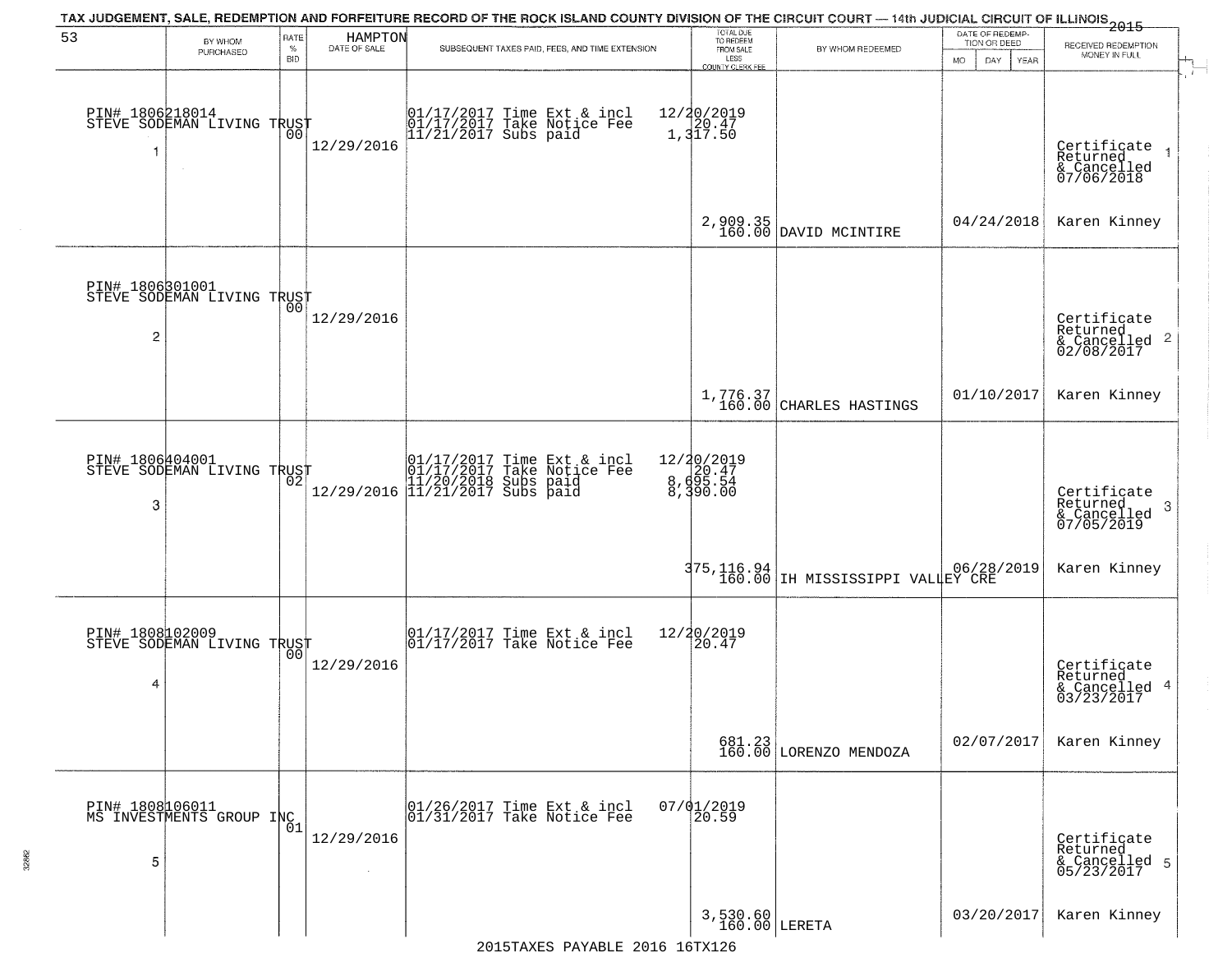| INTEREST PAYMENT FUND |                       |         |
|-----------------------|-----------------------|---------|
|                       | <b>INDEMNITY FUND</b> |         |
|                       | COST OF SALE          |         |
|                       |                       |         |
|                       |                       |         |
|                       | 60.00                 |         |
|                       |                       |         |
|                       | 20.00                 |         |
|                       |                       |         |
|                       |                       |         |
|                       | 4.00                  |         |
|                       |                       |         |
|                       |                       |         |
|                       | 10.00                 | 1232.25 |
|                       |                       |         |
|                       |                       |         |
|                       | 60.00                 |         |
|                       |                       |         |
|                       | 20.00                 |         |
|                       |                       |         |
|                       |                       |         |
|                       | 4.00                  |         |
|                       |                       |         |
|                       | 10.00                 |         |
|                       |                       |         |
|                       |                       |         |
|                       |                       |         |
|                       | 60.00                 |         |
|                       |                       |         |
|                       | 20.00                 |         |
|                       |                       |         |
|                       | 4.00                  |         |
|                       |                       |         |
|                       |                       |         |
|                       | 10.00                 |         |
|                       |                       |         |
|                       |                       |         |
|                       |                       |         |
|                       |                       |         |
|                       |                       |         |
|                       |                       |         |
|                       |                       |         |
|                       |                       |         |
|                       |                       |         |
|                       |                       |         |
|                       |                       |         |
|                       |                       |         |
|                       |                       |         |
|                       |                       |         |
|                       |                       |         |
|                       |                       |         |
|                       |                       |         |
|                       |                       |         |
|                       |                       |         |
|                       |                       |         |
|                       |                       |         |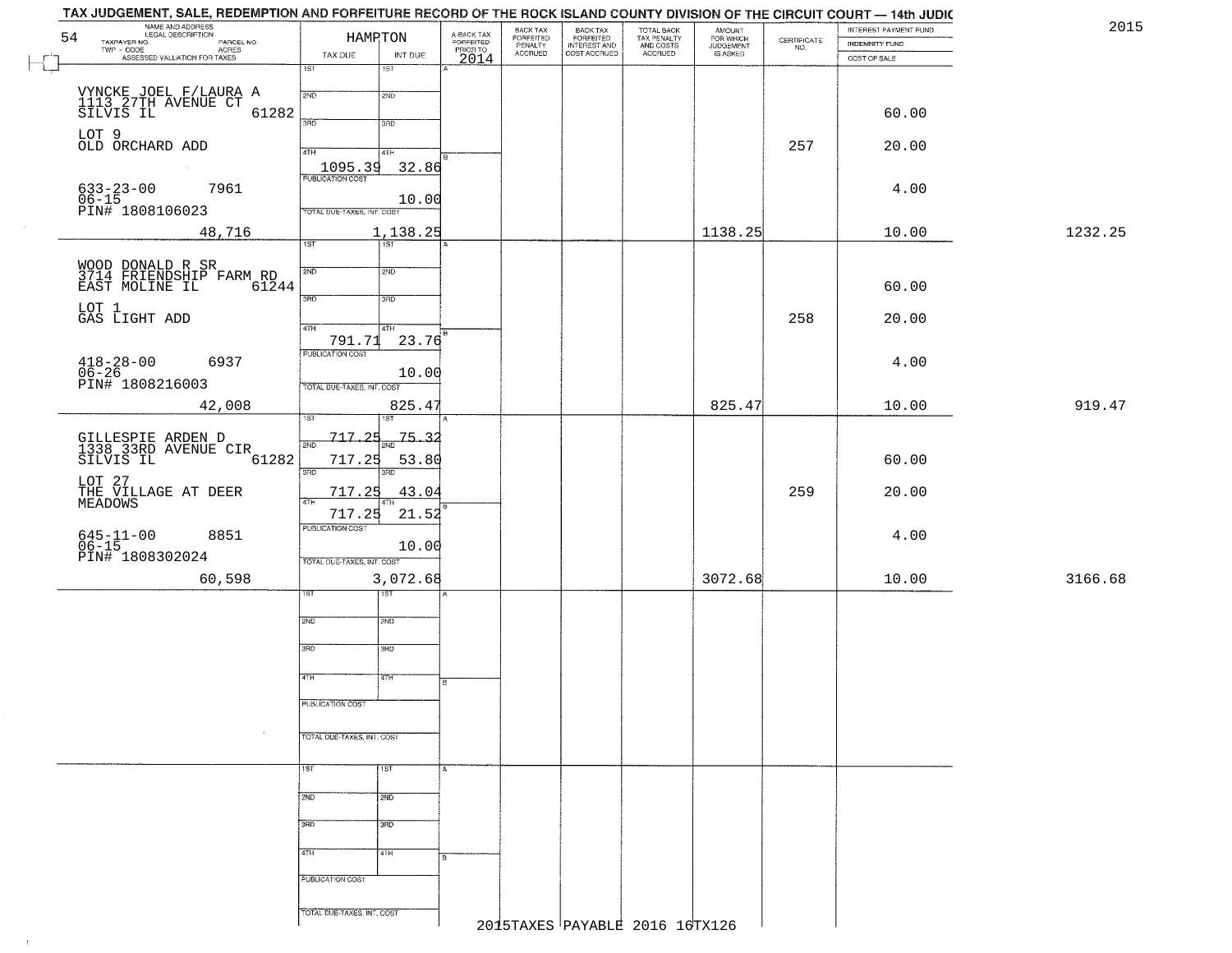| BY WHOM | RATE<br>$\%$ |            | SUBSEQUENT TAXES PAID, FEES, AND TIME EXTENSION                                                                                                              | FROM SALE                                                                                                                                                                                                                                                                                                                                                     | BY WHOM REDEEMED                                                                                                                                      | DATE OF REDEMP-<br>TION OR DEED                   | RECEIVED REDEMPTION<br>MONEY IN FULL                                                                                                                                                                                                                                                                                |
|---------|--------------|------------|--------------------------------------------------------------------------------------------------------------------------------------------------------------|---------------------------------------------------------------------------------------------------------------------------------------------------------------------------------------------------------------------------------------------------------------------------------------------------------------------------------------------------------------|-------------------------------------------------------------------------------------------------------------------------------------------------------|---------------------------------------------------|---------------------------------------------------------------------------------------------------------------------------------------------------------------------------------------------------------------------------------------------------------------------------------------------------------------------|
|         | <b>BID</b>   |            |                                                                                                                                                              |                                                                                                                                                                                                                                                                                                                                                               |                                                                                                                                                       | DAY.<br>MO.<br>YEAR                               | $\mathbf{r}$                                                                                                                                                                                                                                                                                                        |
|         |              | 12/29/2016 |                                                                                                                                                              |                                                                                                                                                                                                                                                                                                                                                               |                                                                                                                                                       |                                                   | Certificate<br>Returned<br>& Cancelled<br>03/23/2017                                                                                                                                                                                                                                                                |
|         |              |            |                                                                                                                                                              |                                                                                                                                                                                                                                                                                                                                                               |                                                                                                                                                       |                                                   | Karen Kinney                                                                                                                                                                                                                                                                                                        |
|         |              | 12/29/2016 |                                                                                                                                                              |                                                                                                                                                                                                                                                                                                                                                               |                                                                                                                                                       |                                                   | Certificate<br>Returned<br>& Cancelled <sup>2</sup><br>02/08/2017                                                                                                                                                                                                                                                   |
|         |              |            |                                                                                                                                                              |                                                                                                                                                                                                                                                                                                                                                               |                                                                                                                                                       | 01/23/2017                                        | Karen Kinney                                                                                                                                                                                                                                                                                                        |
|         |              |            |                                                                                                                                                              |                                                                                                                                                                                                                                                                                                                                                               |                                                                                                                                                       |                                                   | Certificate<br>Returned<br>3<br>& Cancelled<br>05/09/2019                                                                                                                                                                                                                                                           |
|         |              |            |                                                                                                                                                              |                                                                                                                                                                                                                                                                                                                                                               |                                                                                                                                                       |                                                   | Karen Kinney                                                                                                                                                                                                                                                                                                        |
|         |              |            |                                                                                                                                                              |                                                                                                                                                                                                                                                                                                                                                               |                                                                                                                                                       |                                                   | 4                                                                                                                                                                                                                                                                                                                   |
|         |              |            | 2015TAXES PAYABLE 2016 16TX126                                                                                                                               |                                                                                                                                                                                                                                                                                                                                                               |                                                                                                                                                       |                                                   | 5                                                                                                                                                                                                                                                                                                                   |
|         | PURCHASED    |            | PIN# 1808006023<br>STEVE SODEMAN LIVING TRUST<br>PIN# 1808216003<br>STEVE SODEMAN LIVING TRUST<br>001<br>PIN# 1808302024<br>STEVE SODEMAN LIVING TRUST<br>00 | HAMPTON<br>DATE OF SALE<br>$\begin{array}{cc} 01/17/2017 \\ 01/17/2017 \\ \end{array}$ Take Notice Fee<br>$\begin{array}{cc}  01/17/2017 \text{ Time Ext} & \text{incl} \\  01/17/2017 \text{ Take Notice Fee} \end{array}$<br>01/17/2017 Time Ext & incl<br>01/17/2017 Take Notice Fee<br>12/29/2016 11/20/2018 Subs paid<br>12/29/2016 11/21/2017 Subs paid | TOTAL DUE<br>TO REDEEM<br>LESS<br>COUNTY CLERK FEE<br>12/20/2019<br>20.47<br>12/20/2019<br>20.47<br>12/20/2019<br>3, d20.47<br>3, d35.14<br>3, d41.62 | $1,252.72$ CORELOGIC<br>939.94<br>160.00 DON WOOD | TAX JUDGEMENT, SALE, REDEMPTION AND FORFEITURE RECORD OF THE ROCK ISLAND COUNTY DIVISION OF THE CIRCUIT COURT — 14th JUDICIAL CIRCUIT OF ILLINOIS 2015<br>02/06/2017<br>$\begin{array}{ c c c c c c c c c } \hline 10,358.12 & & 04/11/2019 \\ \hline 160.00 & \text{PEPPING BALK KINCAID ATTY} \hline \end{array}$ |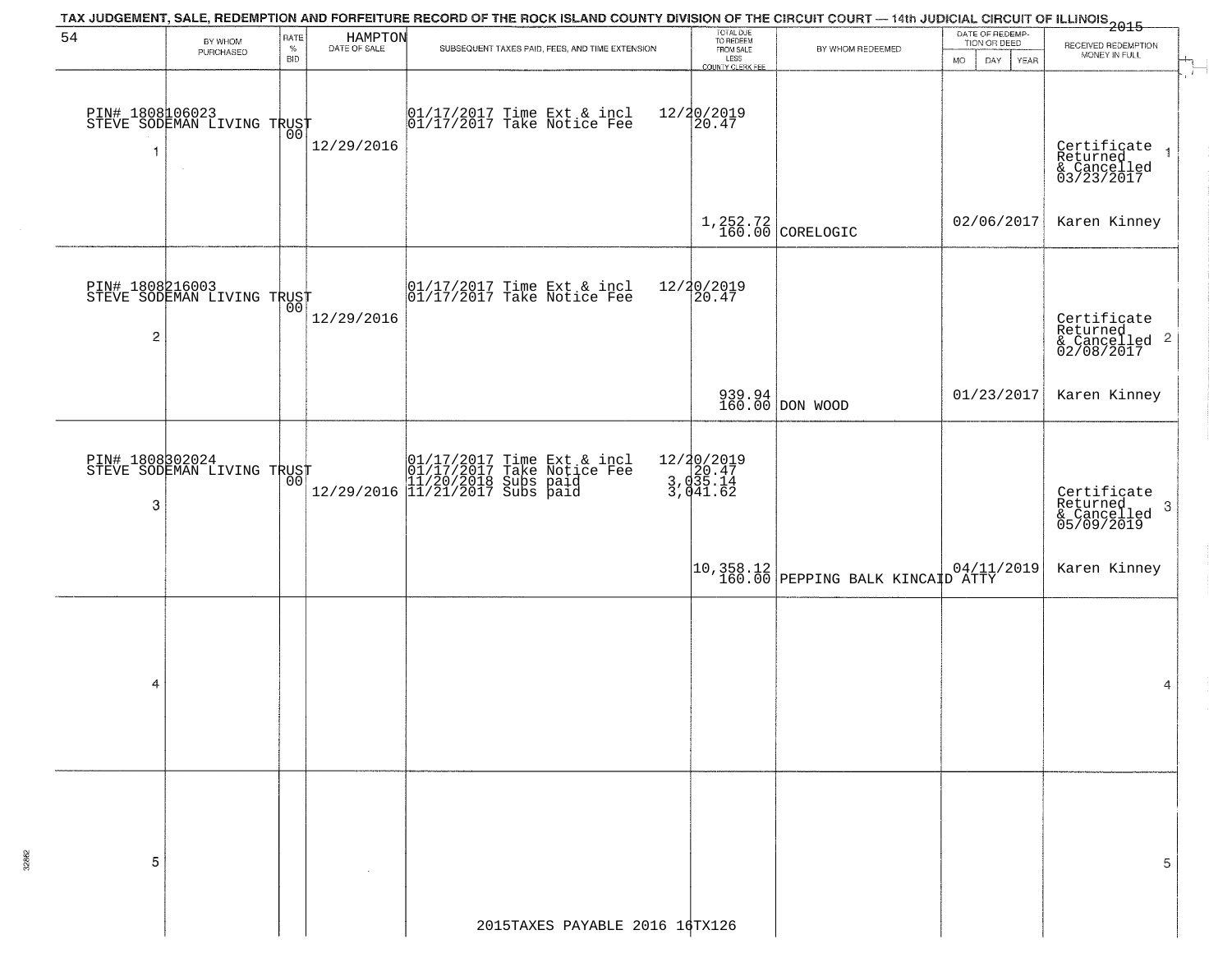| TAX JUDGEMENT, SALE, REDEMPTION AND FORFEITURE RECORD OF THE ROCK ISLAND COUNTY DIVISION OF THE CIRCUIT COURT - 14th JUDIC<br>NAME AND ADDRESS<br>LEGAL DESCRIPTION |                                                                |                                     | BACK TAX             | <b>BACK TAX</b>           |                                        | AMOUNT<br>FOR WHICH |                                                                 | INTEREST PAYMENT FUND | 2015    |
|---------------------------------------------------------------------------------------------------------------------------------------------------------------------|----------------------------------------------------------------|-------------------------------------|----------------------|---------------------------|----------------------------------------|---------------------|-----------------------------------------------------------------|-----------------------|---------|
| 55<br>TAXPAYER NO.<br>PARCEL NO.<br>ACRES                                                                                                                           | SOUTH MOLINE                                                   | A-BACK TAX<br>FORFEITED<br>PRIOR TO | FORFEITED<br>PENALTY | FORFEITED<br>INTEREST AND | TOTAL BACK<br>TAX PENALTY<br>AND COSTS | <b>JUDGEMENT</b>    | $\begin{array}{c} \text{CERTIFICATE} \\ \text{NO.} \end{array}$ | <b>INDEMNITY FUND</b> |         |
| ASSESSED VALUATION FOR TAXES                                                                                                                                        | TAX DUE<br>INT DUE                                             | 2014                                | <b>ACCRUED</b>       | COST ACCRUED              | <b>ACCRUED</b>                         | IS ASKED            |                                                                 | COST OF SALE          |         |
| AGAN JONATHAN O                                                                                                                                                     | 1ST<br>18T<br>$48.20_{200}$ 5.04<br>2ND                        |                                     |                      |                           |                                        |                     |                                                                 |                       |         |
| 601 2ND AVE<br>EAST MOLINE IL<br>61244<br>SUPVR ASST MAP<br>LOT 305-1 SHEET 69                                                                                      | 48.20<br>3.60<br>3BD                                           |                                     |                      |                           |                                        |                     |                                                                 | 60.00                 |         |
|                                                                                                                                                                     | 48.20<br>2.88<br>48.20<br>1.44<br><b>PUBLICATION COST</b>      |                                     |                      |                           |                                        |                     | 260                                                             | 20.00                 |         |
| $094 - 20 - 00$<br>07-03<br>$520 - 1$<br>PIN# 0825100003                                                                                                            | 10.00<br>TOTAL DUE-TAXES, INT. COST                            |                                     |                      |                           |                                        |                     |                                                                 | 4.00                  |         |
| 1,822                                                                                                                                                               | 215.76<br>1ST                                                  |                                     |                      |                           |                                        | 215.76              |                                                                 | 10.00                 | 309.76  |
| ENSEY MARK M/TONI R<br>619 2ND AVE<br>61244<br>EAST MOLINE IL                                                                                                       | 2ND<br>200<br>328.96<br>24.65<br>उन्नत<br>3RD                  |                                     |                      |                           |                                        |                     |                                                                 | 60.00                 |         |
| LOT 12 BLOCK 1<br>PALMER AND HARTZELLS<br>1ST ADD                                                                                                                   | 19.72<br>328.96<br>328.96<br>9.86                              |                                     |                      |                           |                                        |                     | 261                                                             | 20.00                 |         |
| $253 - 13 - 00$<br>3420<br>$07 - 03$<br>PIN# 0825101010                                                                                                             | PUBLICATION COST<br>10.00<br>TOTAL DUE-TAXES, INT. COST        |                                     |                      |                           |                                        |                     |                                                                 | 4.00                  |         |
| 18,435                                                                                                                                                              | 1,051.11<br>īsT<br>187                                         |                                     |                      |                           |                                        | 1051.11             |                                                                 | 10.00                 | 1145.11 |
| MOENCK FRED/MELISSA<br>635 2ND AVE                                                                                                                                  | $-303 - 04$<br>31.85<br>2ND                                    |                                     |                      |                           |                                        |                     |                                                                 |                       |         |
| EAST MOLINE IL<br>61244                                                                                                                                             | 303.04<br>22.75<br>3RD<br>3RD                                  |                                     |                      |                           |                                        |                     |                                                                 | 60.00                 |         |
| LOT 16 BLOCK 1<br>PALMER AND HARTZELLS<br>1ST ADD                                                                                                                   | 303.04<br>18.20<br>ATH<br>303.04<br>9.10                       |                                     |                      |                           |                                        |                     | 262                                                             | 20.00                 |         |
| $253 - 17 - 00$<br>07-03<br>3424<br>PIN# 0825101014                                                                                                                 | <b>PUBLICATION COST</b><br>10.00<br>TOTAL OUE-TAXES, INT. COST |                                     |                      |                           |                                        |                     |                                                                 | 4.00                  |         |
| 11,455                                                                                                                                                              | 1,304.06                                                       |                                     |                      |                           |                                        | 1304.06             |                                                                 | 10.00                 | 1398.06 |
| BRAET JULIE A/RICKY L<br>$217 - 7$ TH $ST$<br>EAST MOLINE IL<br>61244                                                                                               | 82.25<br>783.58<br>2ND<br>58.75<br>783.58                      |                                     |                      |                           |                                        |                     |                                                                 | 60.00                 |         |
| LOT 20 BLOCK 1<br>COTTAGE GROVE ADD                                                                                                                                 | 3RD<br><b>IRD</b><br>783.58<br>47.00<br>4TH                    |                                     |                      |                           |                                        |                     | 263                                                             | 20.00                 |         |
| $232 - 17 - 00$<br>07-03<br>2952<br>PIN# 0825103009<br><b>Contract</b>                                                                                              | 23.50<br>783.58<br>PUBLICATION COS-<br>10.00                   |                                     |                      |                           |                                        |                     |                                                                 | 4.00                  |         |
| 35,620                                                                                                                                                              | TOTAL DUE-TAXES, INT. COST<br>3,355.82<br>1ST<br>1ST           |                                     |                      |                           |                                        | 3355.82             |                                                                 | 10.00                 | 3449.82 |
| MAERE BRIAN F<br>5017 45TH AVENUE CT<br>MOLINE IL                                                                                                                   | 2ND<br>2ND                                                     |                                     |                      |                           |                                        |                     |                                                                 |                       |         |
| 61265<br>LOT 11 BLOCK 2                                                                                                                                             | 3RD<br>3RD                                                     |                                     |                      |                           |                                        |                     |                                                                 | 60.00                 |         |
| COTTAGE GROVE ADD                                                                                                                                                   | 258.51<br>15.52<br>4TH<br>$7.76^8$<br>258.51                   |                                     |                      |                           |                                        |                     | 264                                                             | 20.00                 |         |
| 233-06-00<br>07-03<br>2963<br>PIN# 0825104003                                                                                                                       | PUBLICATION COST<br>10.00                                      |                                     |                      |                           |                                        |                     |                                                                 | 4.00                  |         |
| 9,772                                                                                                                                                               | TOTAL DUE-TAXES, INT. COST<br>550.30                           |                                     |                      |                           |                                        | 550.30              |                                                                 | 10.00                 | 644.30  |

 $\sim 10^{-1}$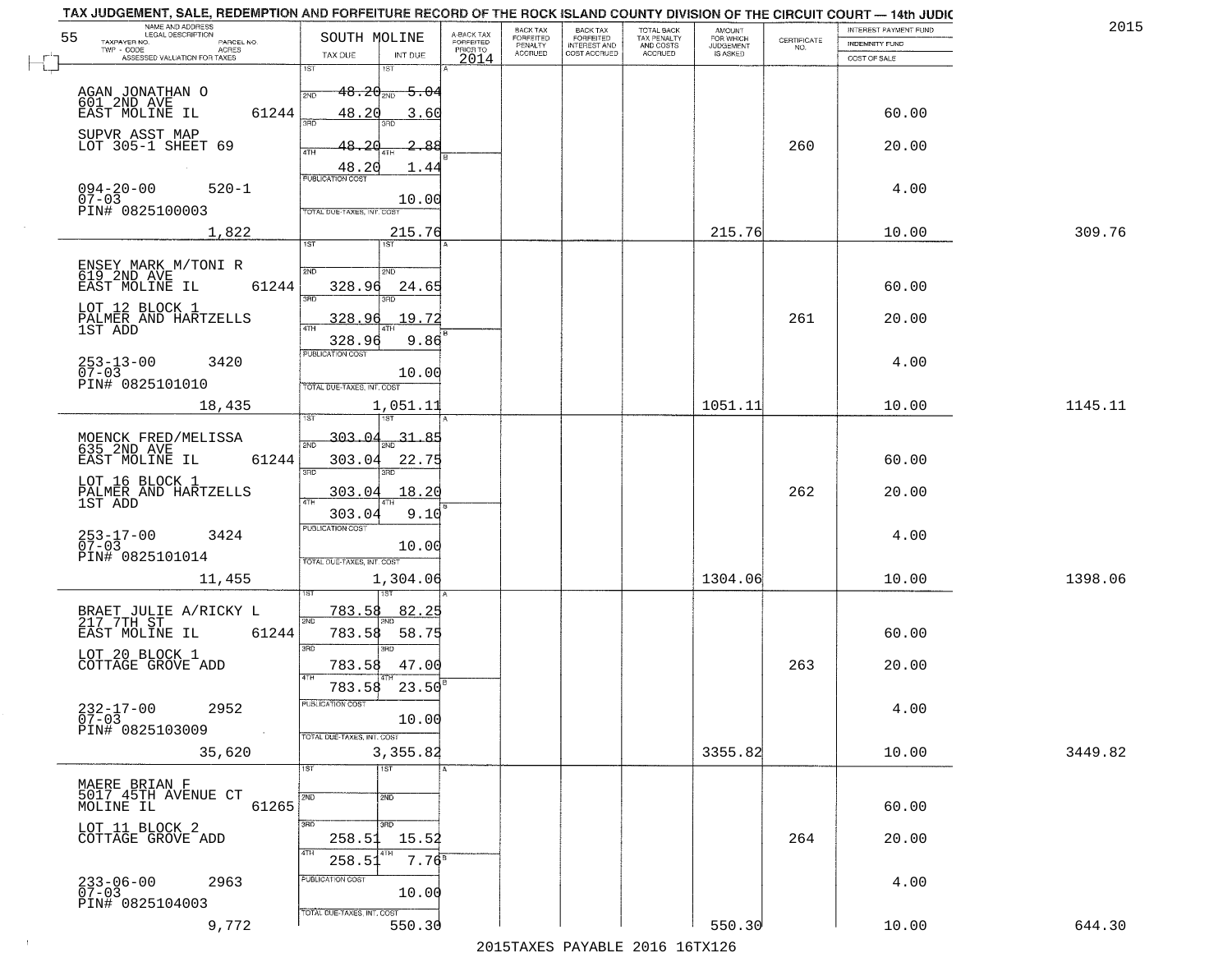| 55                                       | BY WHOM                                           | RATE               | SOUTH MOLINE                 | TAX JUDGEMENT, SALE, REDEMPTION AND FORFEITURE RECORD OF THE ROCK ISLAND COUNTY DIVISION OF THE CIRCUIT COURT — 14th JUDICIAL CIRCUIT OF ILLINOIS 2015 | TOTAL DUE<br>TO REDEEM<br>FROM SALE |                                        | DATE OF REDEMP-<br>TION OR DEED | RECEIVED REDEMPTION                                                |
|------------------------------------------|---------------------------------------------------|--------------------|------------------------------|--------------------------------------------------------------------------------------------------------------------------------------------------------|-------------------------------------|----------------------------------------|---------------------------------|--------------------------------------------------------------------|
|                                          | PURCHASED                                         | $\%$<br><b>BID</b> | DATE OF SALE                 | SUBSEQUENT TAXES PAID, FEES, AND TIME EXTENSION                                                                                                        | LESS<br>COUNTY CLERK FEE            | BY WHOM REDEEMED                       | MO.<br>DAY.<br>YEAR             | MONEY IN FULL                                                      |
| PIN# 0825100003<br>RICO TRUSTEE<br>1     | $\sim$                                            | 18                 | 12/29/2016                   | 03/14/2017 Time Ext & incl<br>03/14/2017 Take Notice Fee                                                                                               | 07/29/2019<br>20.59                 |                                        |                                 | Certificate<br>Returned<br>& Cancelled<br>05/23/2017               |
|                                          |                                                   |                    |                              |                                                                                                                                                        |                                     | 386.11<br>160.00 JONATHAN O AGAN       | 03/22/2017                      | Karen Kinney                                                       |
| $\overline{c}$                           | PIN# 0825101010<br>MS INVESTMENTS GROUP INC       | 01                 | 12/29/2016                   |                                                                                                                                                        |                                     |                                        |                                 | Certificate<br>Returned<br>$\frac{1}{2}$ Cancelled 2<br>03/23/2017 |
|                                          |                                                   |                    |                              |                                                                                                                                                        |                                     | 1,156.56<br>160.00 MARK M ENSEY        | 01/12/2017                      | Karen Kinney                                                       |
| 3                                        | PIN# 082501014<br>STEVE SODEMAN LIVING TRUST      |                    | 12/29/2016                   | 01/17/2017 Time Ext & incl<br>01/17/2017 Take Notice Fee<br>11/21/2017 Subs paid                                                                       | 12/20/2019<br>1,344.64              |                                        |                                 | Certificate<br>Returned<br>3<br>& Cancelled<br>08/02/2018          |
|                                          |                                                   |                    |                              |                                                                                                                                                        |                                     | 3,036.37<br>160.00 FRED/MELISSA MOENCK | 07/02/2018                      | Karen Kinney                                                       |
| 4                                        | PIN# 0825103009    <br>STEVE SODEMAN LIVING TRUST | 0 <sub>0</sub>     | 12/29/2016                   | $\begin{array}{cc} 01/17/2017 \\ 01/17/2017 \\ \end{array}$ Take Notice Fee                                                                            | 12/20/2019<br>20.47                 |                                        |                                 | Certificate<br>Returned<br>& Cancelled 4<br>07/20/2017             |
|                                          |                                                   |                    |                              |                                                                                                                                                        |                                     | 3,470.29<br>160.00 RICKY L BRAET       | 06/30/2017                      | Karen Kinney                                                       |
| PIN# 0825104003<br>REALTAX DEV LT'D<br>5 |                                                   | 17                 | 12/29/2016<br>$\sim 10^{-1}$ | 01/25/2017 Time Ext & incl<br>02/08/2017 Take Notice Fee                                                                                               | $07/01/2019$<br>20.59               |                                        |                                 | Certificate<br>Returned<br>& Cancelled 5<br>03/23/2017             |
|                                          |                                                   |                    |                              |                                                                                                                                                        |                                     | $774.42$ JOANN MAERE                   | 02/13/2017                      | Karen Kinney                                                       |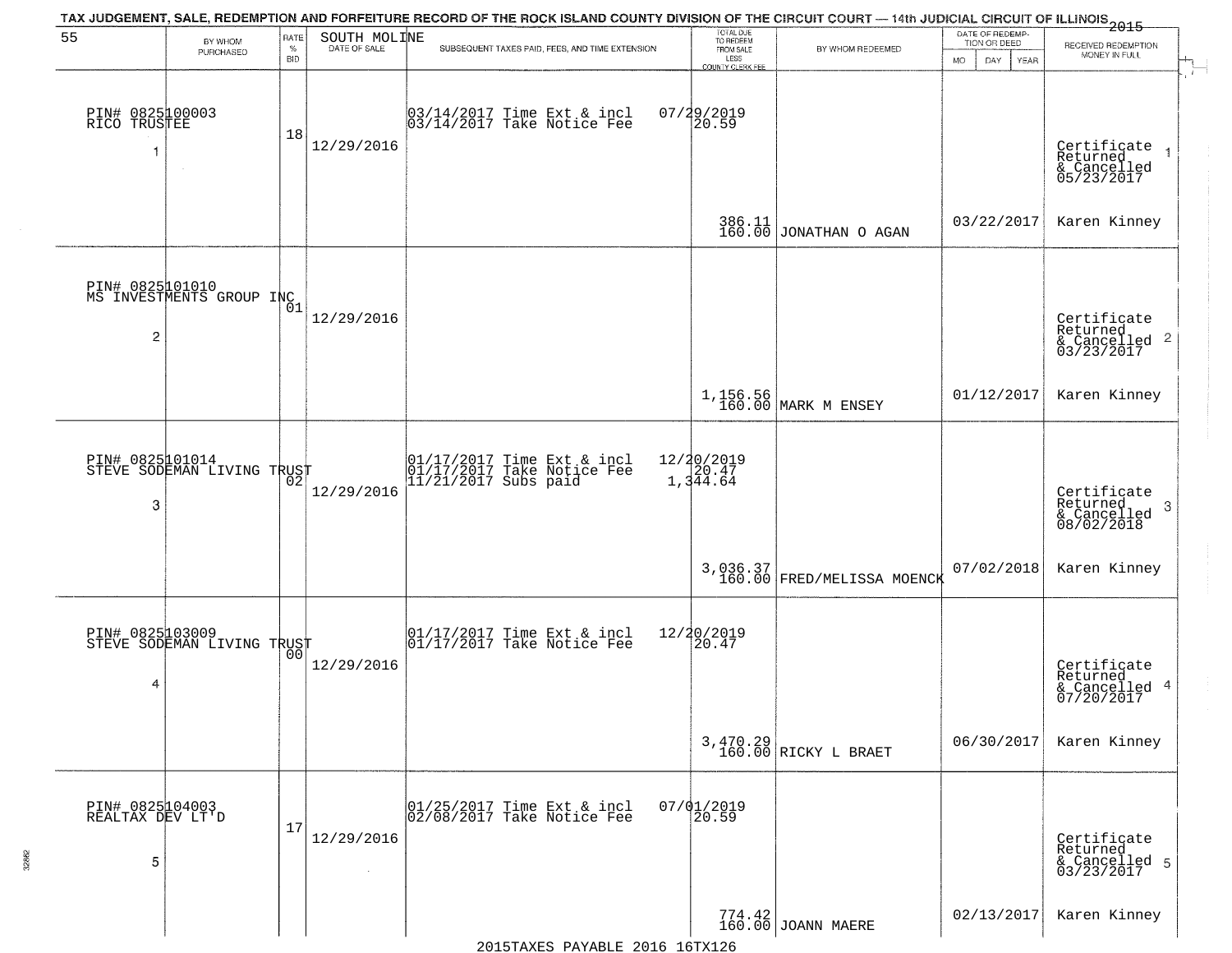|                                   | SOUTH MOLINE   | A-BACK TAX<br>FORFEITED | BACK TAX<br><b>FORFEITED</b> | BACK TAX<br>FORFEITED           | TOTAL BACK<br>TAX PENALTY<br>AND COSTS<br>ACCRUED | <b>AMOUNT</b>                      |                                                                 | INTEREST PAYMENT FUND | 2015    |
|-----------------------------------|----------------|-------------------------|------------------------------|---------------------------------|---------------------------------------------------|------------------------------------|-----------------------------------------------------------------|-----------------------|---------|
|                                   |                | PRIOR TO                | PENALTY<br>ACCRUED           | INTEREST AND<br>COST ACCRUED    |                                                   | FOR WHICH<br>JUDGEMENT<br>IS ASKED | $\begin{array}{c} \text{CERTIFICATE} \\ \text{NO.} \end{array}$ | INDEMNITY FUND        |         |
| TAX DUE<br>1ST                    | INT DUE<br>1ST | 2014                    |                              |                                 |                                                   |                                    |                                                                 | COST OF SALE          |         |
|                                   |                |                         |                              |                                 |                                                   |                                    |                                                                 |                       |         |
| 2ND                               | 2ND            |                         |                              |                                 |                                                   |                                    |                                                                 |                       |         |
| 61240<br>390                      | 3RD            |                         |                              |                                 |                                                   |                                    |                                                                 | 60.00                 |         |
|                                   | 3.72           |                         |                              |                                 |                                                   |                                    | 265                                                             | 20.00                 |         |
| 4TH                               |                |                         |                              |                                 |                                                   |                                    |                                                                 |                       |         |
| <b>PUBLICATION COST</b>           | 61.98<br>1.86  |                         |                              |                                 |                                                   |                                    |                                                                 |                       |         |
|                                   | 10.00          |                         |                              |                                 |                                                   |                                    |                                                                 | 4.00                  |         |
| <b>TOTAL DUE-TAXES, INT. COST</b> |                |                         |                              |                                 |                                                   |                                    |                                                                 |                       |         |
|                                   | 139.54         |                         |                              |                                 |                                                   | 139.54                             |                                                                 | 10.00                 | 233.54  |
| 1ST                               | 1ST            |                         |                              |                                 |                                                   |                                    |                                                                 |                       |         |
| 2ND                               | 2ND            |                         |                              |                                 |                                                   |                                    |                                                                 |                       |         |
| 61240<br>3RD                      | 3RD            |                         |                              |                                 |                                                   |                                    |                                                                 | 60.00                 |         |
|                                   | ۹۶             |                         |                              |                                 |                                                   |                                    |                                                                 |                       |         |
| 61<br>47H                         | 3.72           |                         |                              |                                 |                                                   |                                    | 266                                                             | 20.00                 |         |
| PUBLICATION COST                  | 61.98<br>1.86  |                         |                              |                                 |                                                   |                                    |                                                                 |                       |         |
|                                   | 10.00          |                         |                              |                                 |                                                   |                                    |                                                                 | 4.00                  |         |
| TOTAL DUE-TAXES, INT. COST        |                |                         |                              |                                 |                                                   |                                    |                                                                 |                       |         |
|                                   | 139.54         |                         |                              |                                 |                                                   | 139.54                             |                                                                 | 10.00                 | 233.54  |
| ist.                              | <b>ST</b>      |                         |                              |                                 |                                                   |                                    |                                                                 |                       |         |
| 2ND                               | <b>SMD</b>     |                         |                              |                                 |                                                   |                                    |                                                                 |                       |         |
| 61244<br>284.63                   | 21.35          |                         |                              |                                 |                                                   |                                    |                                                                 | 60.00                 |         |
| 3BD                               | 3RD            |                         |                              |                                 |                                                   |                                    |                                                                 |                       |         |
| 284.63                            | 17.08          |                         |                              |                                 |                                                   |                                    | 267                                                             | 20.00                 |         |
| 284.6<br><b>PUBLICATION COST</b>  | 8.54           |                         |                              |                                 |                                                   |                                    |                                                                 |                       |         |
|                                   | 10.00          |                         |                              |                                 |                                                   |                                    |                                                                 | 4.00                  |         |
| TOTAL OUE-TAXES, INT. COST        |                |                         |                              |                                 |                                                   |                                    |                                                                 |                       |         |
|                                   | 910.86         |                         |                              |                                 |                                                   | 910.86                             |                                                                 | 10.00                 | 1004.86 |
|                                   |                |                         |                              |                                 |                                                   |                                    |                                                                 |                       |         |
| 2ND                               | 2ND            |                         |                              |                                 |                                                   |                                    |                                                                 |                       |         |
| 61244<br>117.06                   | 8.80           |                         |                              |                                 |                                                   |                                    |                                                                 | 60.00                 |         |
| 3RD                               | 3BD            |                         |                              |                                 |                                                   |                                    |                                                                 |                       |         |
| 117.06                            | 7.04           |                         |                              |                                 |                                                   |                                    | 268                                                             | 20.00                 |         |
| 117.06                            | $3.52^{B}$     |                         |                              |                                 |                                                   |                                    |                                                                 |                       |         |
| PUBLICATION COST                  | 10.00          |                         |                              |                                 |                                                   |                                    |                                                                 | 4.00                  |         |
| TOTAL DUE-TAXES, INT. COST        |                |                         |                              |                                 |                                                   |                                    |                                                                 |                       |         |
|                                   | 380.54         |                         |                              |                                 |                                                   | 380.54                             |                                                                 | 10.00                 | 474.54  |
| 1ST                               | 1ST            |                         |                              |                                 |                                                   |                                    |                                                                 |                       |         |
| 471.47<br>2ND.                    | 49.49          |                         |                              |                                 |                                                   |                                    |                                                                 |                       |         |
| 61244<br>471.47                   | 2ND<br>35.35   |                         |                              |                                 |                                                   |                                    |                                                                 | 60.00                 |         |
| 3RD                               |                |                         |                              |                                 |                                                   |                                    |                                                                 |                       |         |
| 471.47<br>4TH                     | 28.28          |                         |                              |                                 |                                                   |                                    | 269                                                             | 20.00                 |         |
| 471.47                            | $14.14^8$      |                         |                              |                                 |                                                   |                                    |                                                                 |                       |         |
| PUBLICATION COST                  |                |                         |                              |                                 |                                                   |                                    |                                                                 | 4.00                  |         |
|                                   | 10.00          |                         |                              |                                 |                                                   |                                    |                                                                 |                       |         |
| TOTAL DUE-TAXES, INT. COST        | 2,023.14       |                         |                              |                                 |                                                   | 2023.14                            |                                                                 | 10.00                 | 2117.14 |
|                                   |                |                         |                              | 2015 TAVEC DAVADIE 2016 16TV126 |                                                   |                                    |                                                                 |                       |         |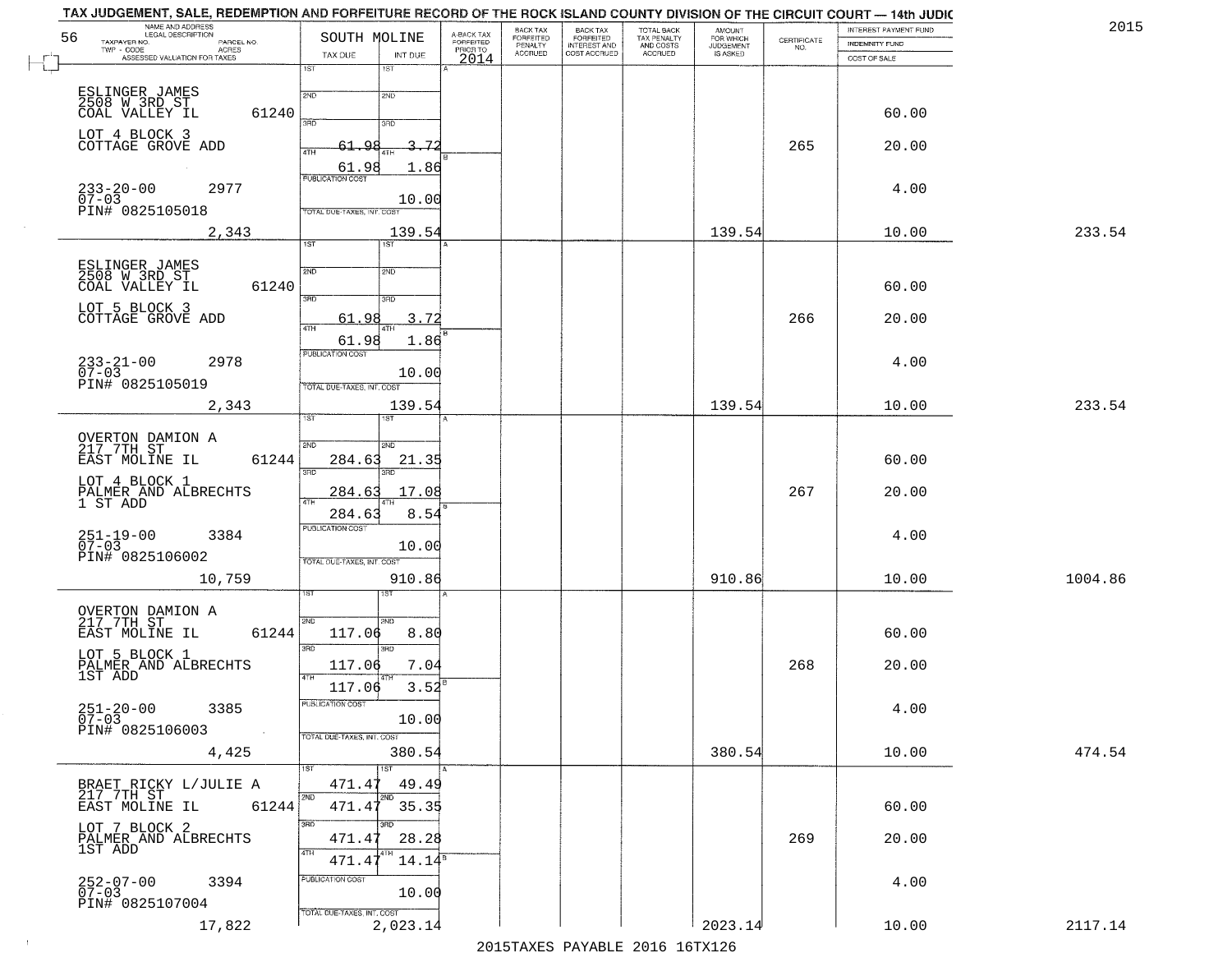| 56                                      | BY WHOM<br>PURCHASED                               | RATE<br>$\%$<br><b>BID</b> | SOUTH MOLINE | TAX JUDGEMENT, SALE, REDEMPTION AND FORFEITURE RECORD OF THE ROCK ISLAND COUNTY DIVISION OF THE CIRCUIT COURT — 14th JUDICIAL CIRCUIT OF ILLINOIS 2015<br>SUBSEQUENT TAXES PAID, FEES, AND TIME EXTENSION     | TOTAL DUE<br>TO REDEEM<br>FROM SALE<br>LESS<br>COUNTY CLERK FEE                                            | BY WHOM REDEEMED                   | DATE OF REDEMP-<br>TION OR DEED<br><b>MO</b><br>DAY<br>YEAR | RECEIVED REDEMPTION<br>MONEY IN FULL                                                                  |
|-----------------------------------------|----------------------------------------------------|----------------------------|--------------|---------------------------------------------------------------------------------------------------------------------------------------------------------------------------------------------------------------|------------------------------------------------------------------------------------------------------------|------------------------------------|-------------------------------------------------------------|-------------------------------------------------------------------------------------------------------|
| 1                                       | PIN# 0825105018<br>JAMES MAYFIELD LIVING<br>$\sim$ | TRUST<br>18                | 12/29/2016   | 01/27/2017 Time Ext & incl<br>01/27/2017 Take Notice Fee                                                                                                                                                      | $07/09/2019$<br>20.59                                                                                      |                                    |                                                             | 1                                                                                                     |
| PIN# 0825105019<br>RICO TRUSTEE<br>2    |                                                    | 18                         | 12/29/2016   | $03/14/2017$ Time Ext & incl<br>$03/14/2017$ Take Notice Fee<br>$02/11/2019$ Take Notice Fee<br>$02/22/2019$ Publication Fee<br>$03/05/2019$ Sheriffs Fee<br>$11/17/2018$ Subs paid<br>$11/18/2017$ Subs paid | $\begin{smallmatrix} 07/29/2019\\20.59\\35.00\\15.18\\11.13.60\\113.60\\308.63\end{smallmatrix}$<br>298.88 |                                    |                                                             | TAX DEED ISSUED<br>Certificate<br>Returned<br>$\frac{1}{6}$ Cancelled 2<br>09/16/2019<br>Karen Kinney |
| PIN# 0825106002<br>RICO<br>TRUSTEE<br>3 |                                                    | 18                         | 12/29/2016   | 03/14/2017 Time Ext & incl<br>03/14/2017 Take Notice Fee                                                                                                                                                      | 07/29/2019<br>20.59                                                                                        |                                    |                                                             | Certificate<br>Returned<br>-3<br>& Cancelled<br>09/26/2017                                            |
|                                         |                                                    |                            |              |                                                                                                                                                                                                               |                                                                                                            | 1,387.20<br>160.00 MONTE DEWALSCHE | 08/23/2017                                                  | Karen Kinney                                                                                          |
| PIN# 0825106003<br>RICO TRUSTEE<br>4    |                                                    | 18                         | 12/29/2016   | 03/14/2017 Time Ext & incl<br>03/14/2017 Take Notice Fee<br>11/18/2017 Subs paid                                                                                                                              | 07/29/2019<br>20.59<br>537.90                                                                              |                                    |                                                             | Certificate<br>Returned<br>& Cancelled 4<br>03/07/2019                                                |
|                                         |                                                    |                            |              |                                                                                                                                                                                                               |                                                                                                            | 1,589.22<br>160.00 DAMION OVERTON  | 01/29/2019                                                  | Karen Kinney                                                                                          |
| 5                                       | PIN# 0825107004<br>STEVE SODEMAN LIVING TRUST      |                            | 12/29/2016   | 01/17/2017 Time Ext & incl<br>01/17/2017 Take Notice Fee                                                                                                                                                      | 12/20/2019<br>20.47                                                                                        |                                    |                                                             | Certificate<br>Returned<br>& Cancelled 5<br>07/20/2017                                                |
|                                         |                                                    |                            |              |                                                                                                                                                                                                               |                                                                                                            | 2,137.61<br>160.00 RICKY BRAET     | 06/30/2017                                                  | Karen Kinney                                                                                          |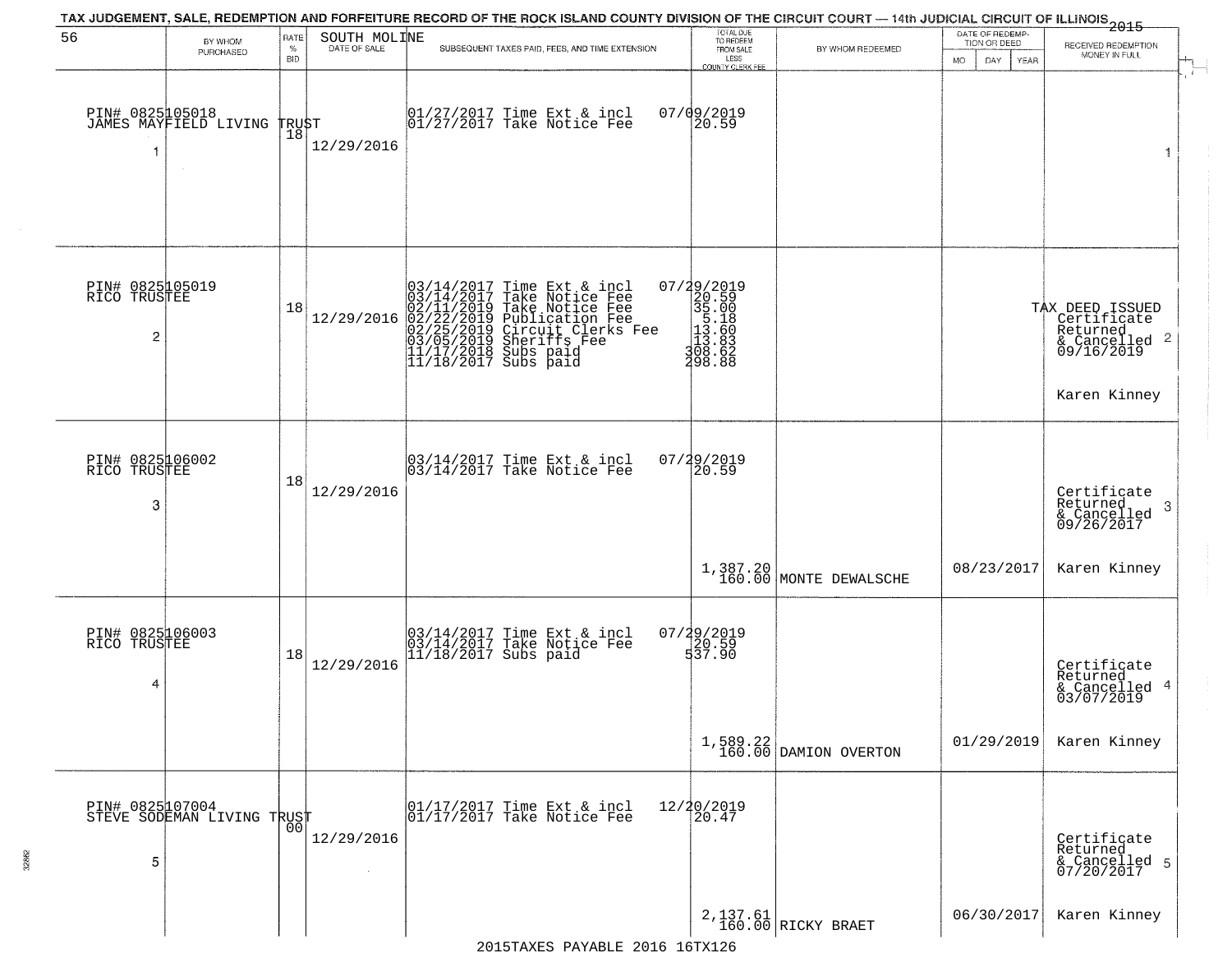| TAX JUDGEMENT, SALE, REDEMPTION AND FORFEITURE RECORD OF THE ROCK ISLAND COUNTY DIVISION OF THE CIRCUIT COURT - 14th JUDIC<br>NAME AND ADDRESS<br>LEGAL DESCRIPTION |                                                                                          |                                     | BACK TAX             | <b>BACK TAX</b>           |                                        | AMOUNT<br>FOR WHICH |                                                                 | INTEREST PAYMENT FUND | 2015    |
|---------------------------------------------------------------------------------------------------------------------------------------------------------------------|------------------------------------------------------------------------------------------|-------------------------------------|----------------------|---------------------------|----------------------------------------|---------------------|-----------------------------------------------------------------|-----------------------|---------|
| 57<br>TAXPAYER NO.<br>PARCEL NO.<br>ACRES                                                                                                                           | SOUTH MOLINE                                                                             | A-BACK TAX<br>FORFEITED<br>PRIOR TO | FORFEITED<br>PENALTY | FORFEITED<br>INTEREST AND | TOTAL BACK<br>TAX PENALTY<br>AND COSTS | <b>JUDGEMENT</b>    | $\begin{array}{c} \text{CERTIFICATE} \\ \text{NO.} \end{array}$ | <b>INDEMNITY FUND</b> |         |
| ASSESSED VALUATION FOR TAXES                                                                                                                                        | TAX DUE<br>INT DUE                                                                       | 2014                                | <b>ACCRUED</b>       | COST ACCRUED              | <b>ACCRUED</b>                         | IS ASKED            |                                                                 | COST OF SALE          |         |
| JAMES EDWIN D<br>406 7TH ST<br>EAST MOLINE IL                                                                                                                       | 1ST<br>18T<br>$52.86_{200}$<br><del>5.53</del>                                           |                                     |                      |                           |                                        |                     |                                                                 |                       |         |
| 61244<br>LOT 3 BLOCK 4<br>PALMER AND ALBRECHTS                                                                                                                      | 52.86<br>3.95<br>52.86<br>3.16<br>4TH                                                    |                                     |                      |                           |                                        |                     | 270                                                             | 60.00<br>20.00        |         |
| 1ST ADD<br>252-17-00<br>07-03<br>3404                                                                                                                               | 52.86<br>1.58<br><b>PUBLICATION COST</b><br>10.00                                        |                                     |                      |                           |                                        |                     |                                                                 | 4.00                  |         |
| PIN# 0825109003<br>16,677                                                                                                                                           | TOTAL DUE-TAXES, INT. COST<br>235.66<br>1ST                                              |                                     |                      |                           |                                        | 235.66              |                                                                 | 10.00                 | 329.66  |
| SCMR PROPERTIES LLC<br>4779 GOODISON PLACE DR<br>ROCHESTER MI 483<br>48306<br>LOT 6 BLOCK 159<br>TOWN OF EAST MOLINE                                                | 2ND<br>2ND<br>3RD<br>3RD                                                                 |                                     |                      |                           |                                        |                     | 271                                                             | 60.00<br>20.00        |         |
| $288 - 12 - 00$<br>4102<br>$07 - 03$<br>PIN# 0825302010                                                                                                             | 47H<br>4TH<br>535.28<br>16.06<br>PUBLICATION COST<br>10.00<br>TOTAL DUE-TAXES, INT. COST |                                     |                      |                           |                                        |                     |                                                                 | 4.00                  |         |
| 20,234                                                                                                                                                              | 561.34<br>isT                                                                            |                                     |                      |                           |                                        | 561.34              |                                                                 | 10.00                 | 655.34  |
| NEELS SUZANNE M<br>1020 20TH AVE<br>EAST MOLINE IL<br>61244                                                                                                         | 434.73<br>45.64<br>2ND<br>434.73<br>32.60<br>3RD<br>3RD                                  |                                     |                      |                           |                                        |                     |                                                                 | 60.00                 |         |
| OL 17 N OF RAILROAD<br>SHEET 73 TOWN OF EAST                                                                                                                        | 434.73<br><u>26.08</u><br>ATH<br>13.04<br>434.73                                         |                                     |                      |                           |                                        |                     | 272                                                             | 20.00                 |         |
| $324-10-00$<br>07-03<br>4885<br>PIN# 0825401003                                                                                                                     | <b>PUBLICATION COST</b><br>10.00<br>TOTAL OUE-TAXES, INT. COST                           |                                     |                      |                           |                                        |                     |                                                                 | 4.00                  |         |
| 16,433                                                                                                                                                              | 1,866.28                                                                                 |                                     |                      |                           |                                        | 1866.28             |                                                                 | 10.00                 | 1960.28 |
| CASAS PEDRO T/MARIA<br>818 1ST AVE<br>SILVIS IL<br>61282                                                                                                            | 987.99<br>103.74<br>2ND<br>987.99<br>74.10<br>3RD<br>3RD                                 |                                     |                      |                           |                                        |                     |                                                                 | 60.00                 |         |
| LOTS 9 10 - 11 BLOCK 152<br>TOWN OF E MOLINE                                                                                                                        | 987.99<br>59.28<br>4TH<br>987.99<br>29.64                                                |                                     |                      |                           |                                        |                     | 273                                                             | 20.00                 |         |
| $285 - 05 - 00$<br>4023<br>$07 - 15$<br>PIN# 0825405001<br><b>Contract</b>                                                                                          | "UBLICA HUN CUS<br>10.00<br>TOTAL DUE-TAXES, INT. COST                                   |                                     |                      |                           |                                        |                     |                                                                 | 4.00                  |         |
| 33,388                                                                                                                                                              | 4,228.72<br>1ST                                                                          |                                     |                      |                           |                                        | 4228.72             |                                                                 | 10.00                 | 4322.72 |
| MAHAN PAULINE<br>1234 15TH AVE<br>61244<br>EAST MOLINE IL                                                                                                           | 145.23<br>15.26<br>2ND<br>2ND<br>$145.23$ 10.90                                          |                                     |                      |                           |                                        |                     |                                                                 | 60.00                 |         |
| LOT 4 BLOCK 152<br>TOWN OF EAST MOLINE<br>EX N 32 FT OF W 10 FT                                                                                                     | 3RD<br>3RD<br>145.23<br>8.72<br>4TH<br>145.23<br>$4.36^{\overline{8}}$                   |                                     |                      |                           |                                        |                     | 274                                                             | 20.00                 |         |
| $284 - 18 - 00$<br>07-15<br>4017<br>PIN# 0825405004                                                                                                                 | PUBLICATION COST<br>10.00<br>TOTAL DUE-TAXES, INT. COST                                  |                                     |                      |                           |                                        |                     |                                                                 | 4.00                  |         |
| 10,908                                                                                                                                                              | 630.16                                                                                   |                                     |                      |                           |                                        | 630.16              |                                                                 | 10.00                 | 724.16  |

 $\sim 10^{-1}$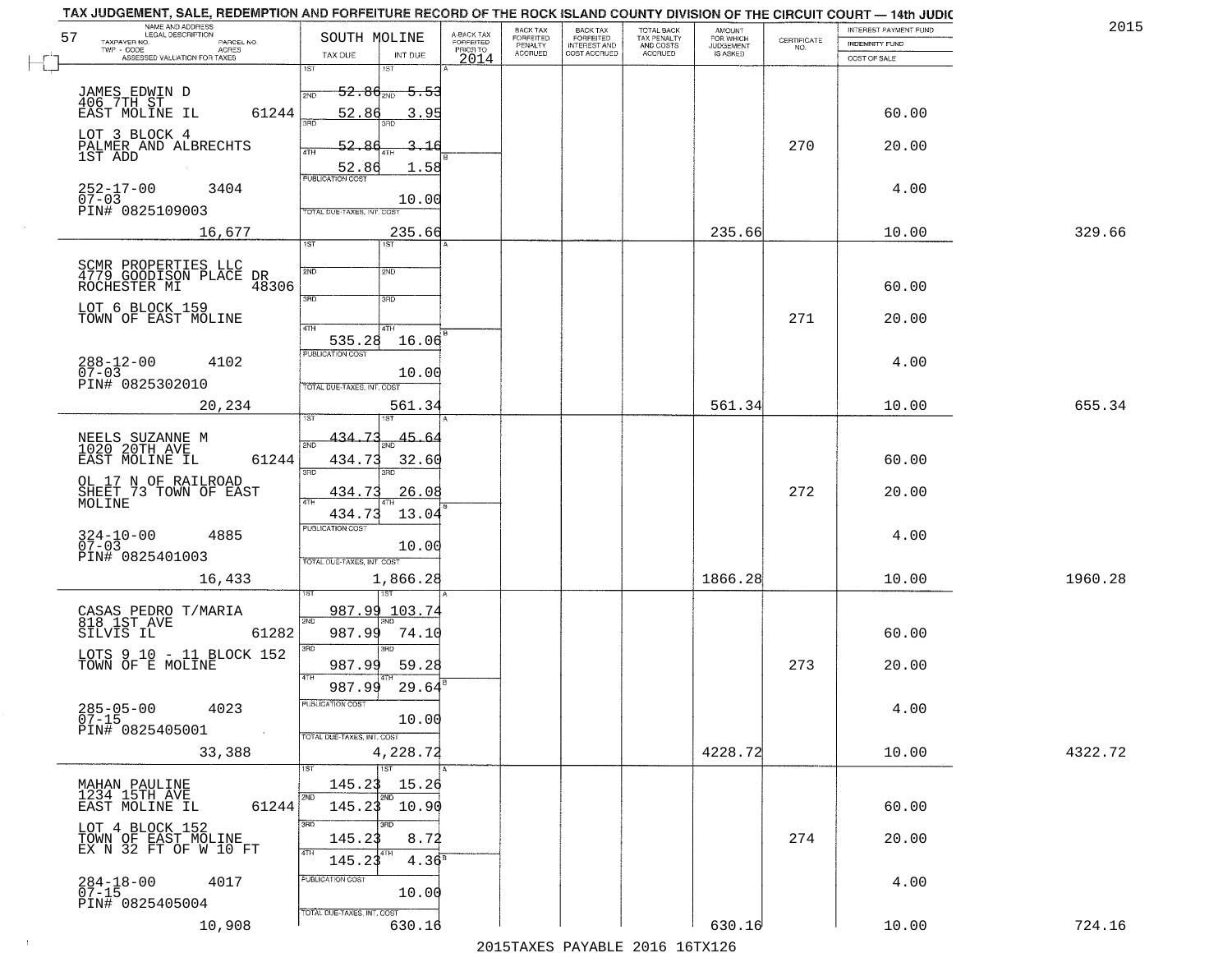| 57                   | BY WHOM                                       | RATE               | SOUTH MOLINE | TAX JUDGEMENT, SALE, REDEMPTION AND FORFEITURE RECORD OF THE ROCK ISLAND COUNTY DIVISION OF THE CIRCUIT COURT — 14th JUDICIAL CIRCUIT OF ILLINOIS 2015                                                                                                                                                                       | TOTAL DUE<br>TO REDEEM                                                                                                                                                                                                                                                                                                                            |                                                                                          | DATE OF REDEMP-<br>TION OR DEED | RECEIVED REDEMPTION                                                                                                             |
|----------------------|-----------------------------------------------|--------------------|--------------|------------------------------------------------------------------------------------------------------------------------------------------------------------------------------------------------------------------------------------------------------------------------------------------------------------------------------|---------------------------------------------------------------------------------------------------------------------------------------------------------------------------------------------------------------------------------------------------------------------------------------------------------------------------------------------------|------------------------------------------------------------------------------------------|---------------------------------|---------------------------------------------------------------------------------------------------------------------------------|
|                      | PURCHASED                                     | $\%$<br><b>BID</b> |              | SUBSEQUENT TAXES PAID, FEES, AND TIME EXTENSION                                                                                                                                                                                                                                                                              | FROM SALE<br>LESS<br>COUNTY CLERK FEE                                                                                                                                                                                                                                                                                                             | BY WHOM REDEEMED                                                                         | MO.<br>DAY<br><b>YEAR</b>       | MONEY IN FULL                                                                                                                   |
|                      | PIN# 0825109003<br>STEVE SODEMAN LIVING TRUST | 18                 | 12/29/2016   | 01/17/2017 Time Ext & incl<br>01/17/2017 Take Notice Fee<br>08/21/2019 Take Notice Fee<br>08/21/2019 Circuit Clerks Fee<br>08/21/2019 Title Search Fee<br>08/21/2019 Subs paid<br>08/26/2019 Subsidion Fee<br>10/15/2019 Sheriffs Fee<br>11/20/2018 S                                                                        | 12/20/2019<br>$\begin{array}{r} 12/20/2015 \\ 20.47 \\ 35.00 \\ 110.00 \\ 2.0422.64 \\ 35.78 \\ 7.013.38 \\ 7.013.38 \\ 7.013.32 \\ 16.63 \end{array}$                                                                                                                                                                                            | TOM PATZ                                                                                 | 12/20/2019                      | Certificate<br>Returned<br>& Cancelled<br>01/03/2020<br>Karen Kinney                                                            |
| PIN# 0825302010<br>2 | STEVE SODEMAN LIVING TRUST                    | 0 <sub>0</sub>     | 12/29/2016   | $\begin{array}{ccc}  01/17/2017 \text{ Time} & \text{Ext} & \text{incl} \\  01/17/2017 \text{ Take Notice } \text{Fe} \end{array}$                                                                                                                                                                                           | 12/20/2019<br>20.47                                                                                                                                                                                                                                                                                                                               |                                                                                          |                                 | Certificate<br>Returned<br>$\begin{array}{c}\text{scum} & \text{cum} \\ \text{cumcelled} & 2 \\ \text{05/23/2017}\n\end{array}$ |
|                      |                                               |                    |              |                                                                                                                                                                                                                                                                                                                              |                                                                                                                                                                                                                                                                                                                                                   | $675.81$ QUIET CAPITAL 2 OF                                                              | 03/21/2017<br>5                 | Karen Kinney                                                                                                                    |
| PIN# 0825401003<br>3 | STEVE SODEMAN LIVING TRUST                    | Ίõ                 | 12/29/2016   | 01/17/2017 Time Ext & incl<br>01/17/2017 Take Notice Fee<br>11/21/2017 Subs paid                                                                                                                                                                                                                                             | 12/20/2019<br>$\begin{smallmatrix} 2 & 4 & 7 \\ 2 & 0 & 4 \\ 1 & 9 & 16 & 0 \\ 0 & 0 & 0 & 0 \\ 0 & 0 & 0 & 0 \\ 0 & 0 & 0 & 0 \\ 0 & 0 & 0 & 0 \\ 0 & 0 & 0 & 0 \\ 0 & 0 & 0 & 0 \\ 0 & 0 & 0 & 0 \\ 0 & 0 & 0 & 0 \\ 0 & 0 & 0 & 0 \\ 0 & 0 & 0 & 0 \\ 0 & 0 & 0 & 0 \\ 0 & 0 & 0 & 0 \\ 0 & 0 & 0 & 0 & 0 \\ 0 & 0 & 0 & 0 & 0 \\ 0 & 0 & 0 &$ |                                                                                          |                                 | Certificate<br>Returned<br>-3<br>& Cancelled<br>03/07/2019                                                                      |
|                      |                                               |                    |              |                                                                                                                                                                                                                                                                                                                              | 5,538.16<br>160.00                                                                                                                                                                                                                                                                                                                                | CHRISTINE L WELSH                                                                        | 11/19/2018                      | Karen Kinney                                                                                                                    |
| 4                    | PIN# 0825405001<br>STEVE SODEMAN LIVING TRUST |                    | 12/29/2016   | 01/17/2017<br>08/21/2019<br>08/21/2019<br>08/21/2019<br>08/21/2019<br>08/21/2019<br>08/26/2019<br>Time Ext & incl<br>Take Notice Fee<br>Take Notice Fee<br>Circuit Clerks Fee<br>Title Search Fee<br>Subs paid<br>Publication Fee<br>Shariffs Fee<br>10/15/2019 Sheriffs Fee<br>11/20/2018 Subs paid<br>11/21/2017 Subs paid | $\begin{array}{r} 12/20/2019 \\20.47 \\35.00 \\4.408.16 \\4.408.16 \\7.70 \end{array}$                                                                                                                                                                                                                                                            | $405.95$<br>$470.07$<br>$4.434.14$<br>$4.294.54$<br>$125.606.84$<br>$160.00$ PEDRO CASAS | 10/17/2019                      | Certificate<br>Returned<br>& Cancelled 4<br>11/15/2019<br>Karen Kinney                                                          |
| PIN# 0825405004<br>5 | STEVE SODEMAN LIVING TRUST                    |                    | 12/29/2016   | 01/17/2017 Time Ext & incl<br>01/17/2017 Take Notice Fee<br>11/21/2017 Subs paid                                                                                                                                                                                                                                             | $\begin{array}{r} 12/20/2019 \\ 20.47 \\ 674.32 \end{array}$                                                                                                                                                                                                                                                                                      |                                                                                          |                                 | Certificate<br>Returned<br>& Cancelled 5<br>07/06/2018                                                                          |
|                      |                                               |                    |              |                                                                                                                                                                                                                                                                                                                              |                                                                                                                                                                                                                                                                                                                                                   | 1,890.92<br>160.00 GOMEZ MAY ATTY                                                        | 04/13/2018                      | Karen Kinney                                                                                                                    |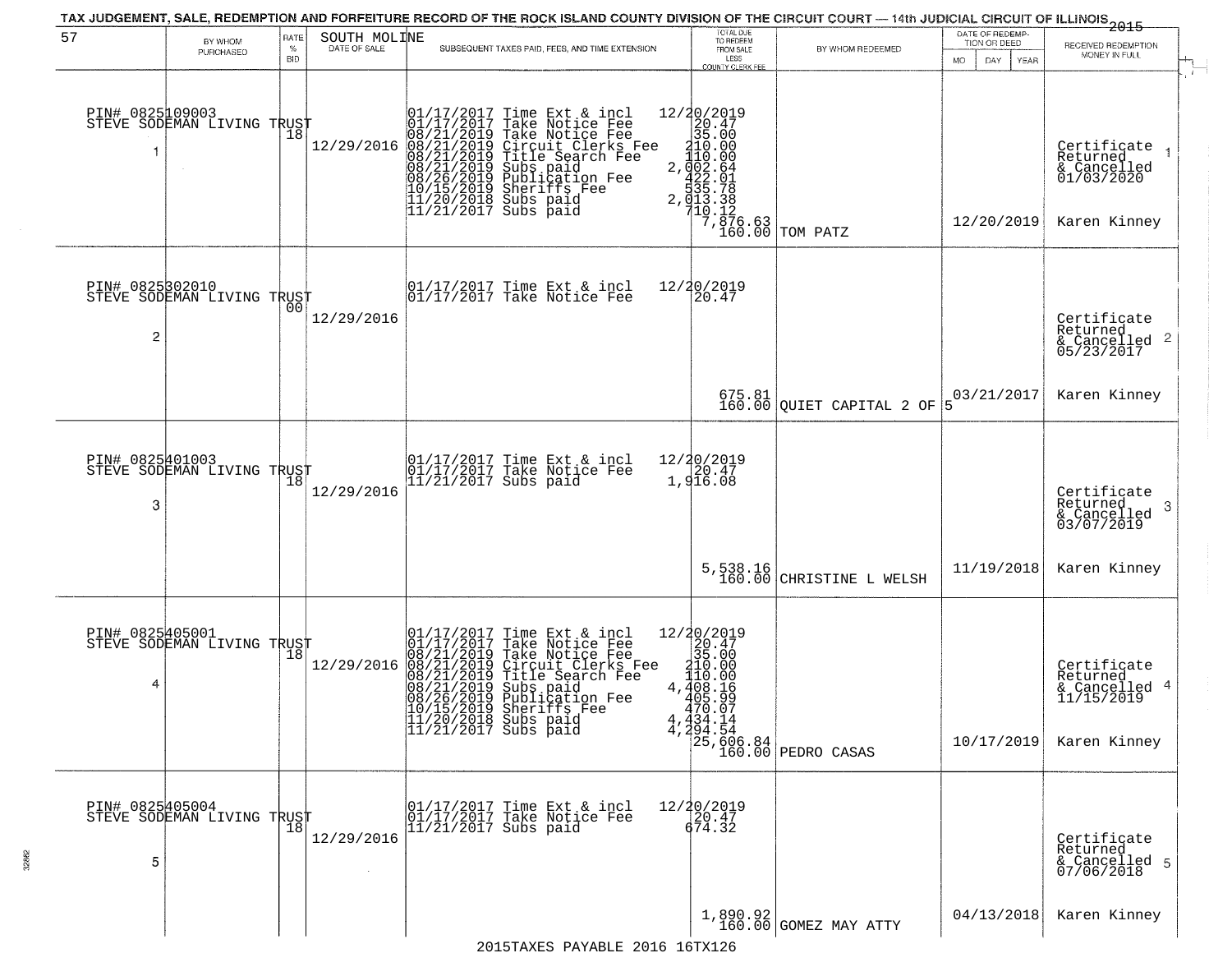| NAME AND ADDRESS<br>LEGAL DESCRIPTION<br>58                      | SOUTH MOLINE                      |                                     | BACK TAX<br>FORFEITED     | BACK TAX<br>FORFEITED               | TOTAL BACK<br>TAX PENALTY<br>AND COSTS | AMOUNT<br>FOR WHICH          |                                                                 | INTEREST PAYMENT FUND | 2015    |
|------------------------------------------------------------------|-----------------------------------|-------------------------------------|---------------------------|-------------------------------------|----------------------------------------|------------------------------|-----------------------------------------------------------------|-----------------------|---------|
| TAXPAYER NO.<br>PARCEL NO.<br>ACRES                              |                                   | A-BACK TAX<br>FORFEITED<br>PRIOR TO | PENALTY<br><b>ACCRUED</b> | <b>INTEREST AND</b><br>COST ACCRUED | <b>ACCRUED</b>                         | <b>JUDGEMENT</b><br>IS ASKED | $\begin{array}{c} \text{CEPTIFICATE} \\ \text{NO.} \end{array}$ | <b>INDEMNITY FUND</b> |         |
| ASSESSED VALUATION FOR TAXES                                     | TAX DUE<br>1ST<br>1ST             | INT DUE<br>2014                     |                           |                                     |                                        |                              |                                                                 | COST OF SALE          |         |
| SNELLING MICHAEL<br>1211 18TH AVE                                | $819.35_{200}86.03$<br>2ND        |                                     |                           |                                     |                                        |                              |                                                                 |                       |         |
| 61244<br>EAST MOLINE IL                                          | 819.35<br>बन्नल                   | 61.45                               |                           |                                     |                                        |                              |                                                                 | 60.00                 |         |
| SUPVR ASST MAP<br>LOT 410 SHEET 73                               | 819.35<br>ATH<br>819.35           | 49.16<br>24.58                      |                           |                                     |                                        |                              | 275                                                             | 20.00                 |         |
| $285 - 08 - 00$<br>07-03<br>4026<br>PIN# 0825405007              | <b>PUBLICATION COST</b>           | 10.00                               |                           |                                     |                                        |                              |                                                                 | 4.00                  |         |
| 30,972                                                           | TOTAL DUE-TAXES, INT. COST        | 3,508.62                            |                           |                                     |                                        | 3508.62                      |                                                                 | 10.00                 | 3602.62 |
|                                                                  |                                   |                                     |                           |                                     |                                        |                              |                                                                 |                       |         |
| AUKEE MOY<br>2519 16TH AVE<br>61265<br>MOLINE IL                 | 770.14<br>2ND<br>770.14<br>3RD    | 20.85<br>57.75                      |                           |                                     |                                        |                              |                                                                 | 60.00                 |         |
| LOT 8 BLOCK 171<br>TOWN OF EAST MOLINE                           | 770.14                            | 46.20                               |                           |                                     |                                        |                              | 276                                                             | 20.00                 |         |
|                                                                  | 770.14                            | 23.10                               |                           |                                     |                                        |                              |                                                                 |                       |         |
| $302 - 20 - 00$<br>07-15<br>4413                                 | PUBLICATION COST                  | 10.00                               |                           |                                     |                                        |                              |                                                                 | 4.00                  |         |
| PIN# 0825406003                                                  | TOTAL DUE-TAXES, INT. COST        |                                     |                           |                                     |                                        | 3298.46                      |                                                                 |                       |         |
| 26,026                                                           | i ST<br>187                       | 3,298.46                            |                           |                                     |                                        |                              |                                                                 | 10.00                 | 3392.46 |
| EDWARDS ROBERT<br>936 15TH AVE                                   | 513.05<br>2ND                     | 53.96                               |                           |                                     |                                        |                              |                                                                 |                       |         |
| EAST MOLINE IL<br>61244                                          | 513.05<br>3BD<br>3RD              | 38.50                               |                           |                                     |                                        |                              |                                                                 | 60.00                 |         |
| LOT 4 BLOCK 172<br>TOWN OF EAST MOLINE<br>W .50                  | 513.05<br>4TH                     | 30.80                               |                           |                                     |                                        |                              | 277                                                             | 20.00                 |         |
|                                                                  | 513.05                            | 15.40                               |                           |                                     |                                        |                              |                                                                 |                       |         |
| $303 - 18 - 00$<br>07-15<br>4433                                 | <b>PUBLICATION COST</b>           | 10.00                               |                           |                                     |                                        |                              |                                                                 | 4.00                  |         |
| PIN# 0825407009                                                  | TOTAL OUE-TAXES, INT. COST        |                                     |                           |                                     |                                        | 2200.80                      |                                                                 | 10.00                 | 2294.80 |
| 17,338                                                           | 187                               | 2,200.80                            |                           |                                     |                                        |                              |                                                                 |                       |         |
| EDWARDS ROBERT L<br>1408 5TH AVE                                 | 317.28<br>2ND                     | 33.3                                |                           |                                     |                                        |                              |                                                                 |                       |         |
| SILVIS IL<br>61282                                               | 317.28<br>3RD<br>$\overline{3BD}$ | 23.80                               |                           |                                     |                                        |                              |                                                                 | 60.00                 |         |
| LOT 4 BLOCK 172<br>TOWN OF EAST MOLINE<br>W 1 FT LOT 3 AND E .50 | 317.28<br>4TH                     | 19.04                               |                           |                                     |                                        |                              | 278                                                             | 20.00                 |         |
|                                                                  | 317.28                            | 9.52                                |                           |                                     |                                        |                              |                                                                 |                       |         |
| $303 - 17 - 00$<br>07-15<br>4432                                 | -usuca i un cus-                  | 10.00                               |                           |                                     |                                        |                              |                                                                 | 4.00                  |         |
| PIN# 0825407010<br><b>Contract</b><br>10,722                     | TOTAL DUE-TAXES, INT. COST        | 1,364.80                            |                           |                                     |                                        | 1364.80                      |                                                                 | 10.00                 | 1458.80 |
|                                                                  | 1ST                               |                                     |                           |                                     |                                        |                              |                                                                 |                       |         |
| HUGHES MICHAEL CHARLES<br>660 17TH AVE                           | 154.08<br>2ND<br>2ND              | 16.17                               |                           |                                     |                                        |                              |                                                                 |                       |         |
| 61244<br>EAST MOLINE IL                                          | 154.08 11.55                      |                                     |                           |                                     |                                        |                              |                                                                 | 60.00                 |         |
| LOT 2 BLOCK 173<br>TOWN OF EAST MOLINE                           | 3RD<br>3RC<br>154.08              | 9.24                                |                           |                                     |                                        |                              | 279                                                             | 20.00                 |         |
|                                                                  | 4TH<br>4TH<br>154.08              | $4.62^8$                            |                           |                                     |                                        |                              |                                                                 |                       |         |
| $304 - 13 - 00$<br>07-15<br>4450<br>PIN# 0825408010              | PUBLICATION COST                  | 10.00                               |                           |                                     |                                        |                              |                                                                 | 4.00                  |         |
| 5,207                                                            | TOTAL DUE-TAXES, INT. COST        | 667.90                              |                           |                                     |                                        | 667.90                       |                                                                 | 10.00                 | 761.90  |

 $\sim 10$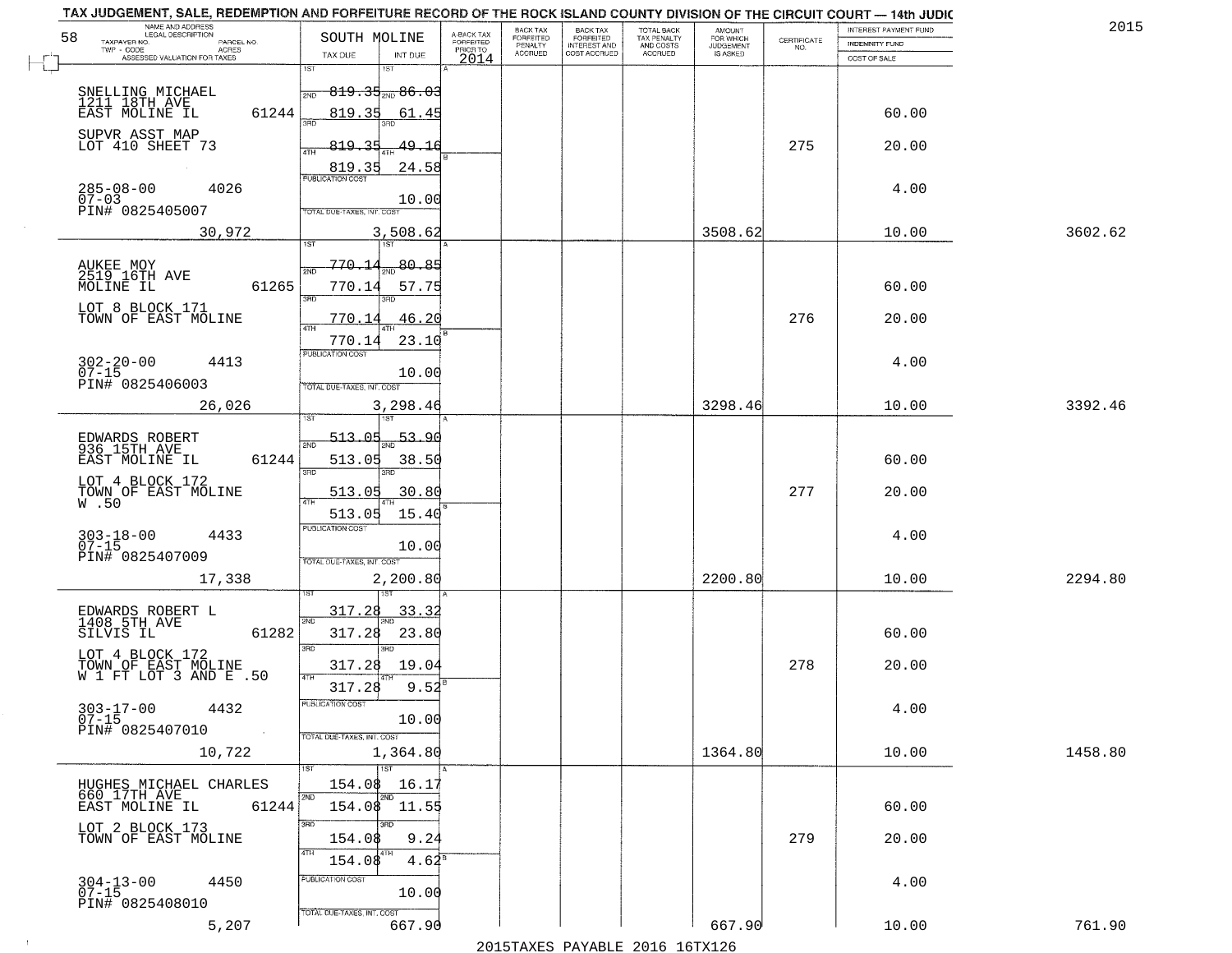|                                      |                                               |                     |              |                                                                                                                                                     | TAX JUDGEMENT, SALE, REDEMPTION AND FORFEITURE RECORD OF THE ROCK ISLAND COUNTY DIVISION OF THE CIRCUIT COURT — 14th JUDICIAL CIRCUIT OF ILLINOIS 2015                                                                                               | TOTAL DUE<br>TO REDEEM                                                                                                                                              |                                                                                               | DATE OF REDEMP-          |                                                                                       |
|--------------------------------------|-----------------------------------------------|---------------------|--------------|-----------------------------------------------------------------------------------------------------------------------------------------------------|------------------------------------------------------------------------------------------------------------------------------------------------------------------------------------------------------------------------------------------------------|---------------------------------------------------------------------------------------------------------------------------------------------------------------------|-----------------------------------------------------------------------------------------------|--------------------------|---------------------------------------------------------------------------------------|
| 58                                   | BY WHOM<br>PURCHASED                          | RATE<br>$\%$<br>BID | SOUTH MOLINE |                                                                                                                                                     | SUBSEQUENT TAXES PAID, FEES, AND TIME EXTENSION                                                                                                                                                                                                      | FROM SALE                                                                                                                                                           | BY WHOM REDEEMED                                                                              | TION OR DEED             | RECEIVED REDEMPTION<br>MONEY IN FULL                                                  |
|                                      |                                               |                     |              |                                                                                                                                                     |                                                                                                                                                                                                                                                      | LESS<br>COUNTY CLERK FEE                                                                                                                                            |                                                                                               | <b>MO</b><br>DAY<br>YEAR |                                                                                       |
| PIN# 0825405007<br>-1                | STEVE SODEMAN LIVING TRUST                    | 18                  | 12/29/2016   |                                                                                                                                                     | 01/17/2017 Time Ext & incl<br>01/17/2017 Take Notice Fee<br>08/21/2019 Take Notice Fee<br>08/21/2019 Circuit Clerks Fee<br>08/21/2019 Title Search Fee<br>08/21/2019 Subs paid<br>08/26/2019 Sheriffs Fee<br>11/20/2018 Subs paid<br>11/21/2017 Subs | 12/20/2019<br>$\begin{smallmatrix} 12/30/2011 \\ 29.47 \\ 35.00 \\ 110.00 \\ 110.00 \\ 3,6936.40 \\ 325.25 \\ 3,713.40 \\ 22,308.41 \\ 160.00 \\ \end{smallmatrix}$ |                                                                                               | 12/04/2019               | Certificate<br>Returned<br>& Cancelled<br>01/03/2020<br>Karen Kinney                  |
|                                      |                                               |                     |              |                                                                                                                                                     |                                                                                                                                                                                                                                                      |                                                                                                                                                                     | MIKE SNELLING                                                                                 |                          |                                                                                       |
| PIN# 0825406003<br>RICO TRUSTEE<br>2 |                                               | 18                  | 12/29/2016   |                                                                                                                                                     | $03/14/2017$ Time Ext & incl<br>$03/14/2017$ Take Notice Fee<br>$02/11/2019$ Take Notice Fee<br>$02/22/2019$ Publication Fee<br>$03/05/2019$ Sheriffs Fee<br>$11/17/2018$ Subs paid<br>$11/18/2017$ Subs paid                                        | 07/29/2019<br>20.59<br>35.00<br>13.60<br>13.60<br>3,463.03<br>3,354.20                                                                                              |                                                                                               |                          | TAX DEED ISSUED<br>Certificate<br>Returned<br>$\frac{1}{6}$ Cancelled 2<br>09/16/2019 |
|                                      |                                               |                     |              |                                                                                                                                                     |                                                                                                                                                                                                                                                      |                                                                                                                                                                     |                                                                                               |                          | Karen Kinney                                                                          |
| PIN# 0825407009                      |                                               |                     |              |                                                                                                                                                     | $\begin{array}{ccc}  01/17/2017 \text{ Time} & \text{Ext} & \text{incl} \\  01/17/2017 \text{ Take Notice } \text{Fe} \end{array}$                                                                                                                   | 12/20/2019                                                                                                                                                          |                                                                                               |                          |                                                                                       |
| 3                                    | STEVE SODEMAN LIVING TRUST                    |                     | 12/29/2016   |                                                                                                                                                     |                                                                                                                                                                                                                                                      | 20.47                                                                                                                                                               |                                                                                               |                          | Certificate<br>Returned<br>-3<br>& Cancelled<br>07/20/2017                            |
|                                      |                                               |                     |              |                                                                                                                                                     |                                                                                                                                                                                                                                                      |                                                                                                                                                                     | $\begin{array}{c c} \texttt{2,728.33} \\ \texttt{160.00} \texttt{ROBERT EDWARDS} \end{array}$ | 06/28/2017               | Karen Kinney                                                                          |
|                                      | PIN# 0825407010<br>STEVE SODEMAN LIVING TRUST |                     |              |                                                                                                                                                     | $\begin{array}{cc} 01/17/2017 & \text{Time Ext} & \text{incl} \\ 01/17/2017 & \text{Take Notice Fee} \end{array}$                                                                                                                                    | 12/20/2019<br>20.47                                                                                                                                                 |                                                                                               |                          |                                                                                       |
| 4                                    |                                               |                     | 12/29/2016   |                                                                                                                                                     |                                                                                                                                                                                                                                                      |                                                                                                                                                                     |                                                                                               |                          | Certificate<br>Returned<br>& Cancelled 4<br>07/20/2017                                |
|                                      |                                               |                     |              |                                                                                                                                                     |                                                                                                                                                                                                                                                      |                                                                                                                                                                     | 1,741.85<br>160.00 ROBERT EDWARDS                                                             | 06/28/2017               | Karen Kinney                                                                          |
| PIN# 0825408010<br>RICO TRUSTEE<br>5 |                                               | 18                  | 12/29/2016   | 03/14/2017<br>03/14/2017<br>$\tilde{0}$ 2/II/20I9<br>02/11/2013 Publication<br>02/25/2019 Circuit C.<br>03/05/2019 Sheriffs<br>11/17/2018 Subs paid | Time Ext & incl<br>Take Notice Fee<br>Take Notice Fee<br>Publication Fee<br>Circuit Clerks Fee<br>Sheriffs Fee                                                                                                                                       | 07/29/2019<br>20.59<br>35.00<br>13.60<br>13.60<br>13.60<br>416.886                                                                                                  |                                                                                               |                          | Certificate<br>Returned                                                               |
|                                      |                                               |                     |              | $11/18/2017$ Subs paid                                                                                                                              |                                                                                                                                                                                                                                                      | 695.10                                                                                                                                                              |                                                                                               |                          | & Cancelled 5<br>06/07/2019                                                           |
|                                      |                                               |                     |              |                                                                                                                                                     |                                                                                                                                                                                                                                                      |                                                                                                                                                                     |                                                                                               |                          |                                                                                       |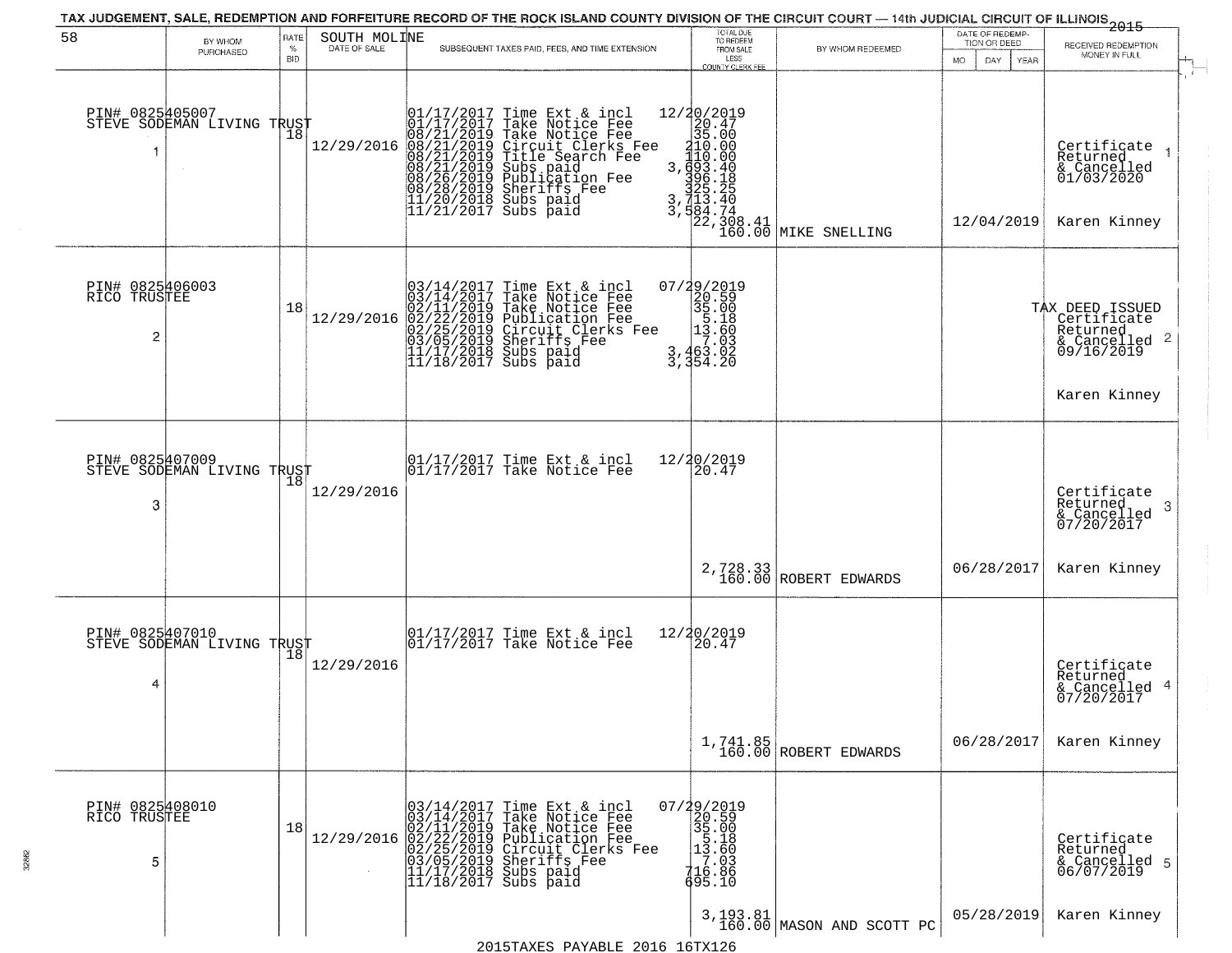| NAME AND ADDRESS<br>LEGAL DESCRIPTION         |                                           |                                     | BACK TAX             | <b>BACK TAX</b>                  | <b>TOTAL BACK</b>        | AMOUNT<br>FOR WHICH |                                                                 | INTEREST PAYMENT FUND | 2015    |
|-----------------------------------------------|-------------------------------------------|-------------------------------------|----------------------|----------------------------------|--------------------------|---------------------|-----------------------------------------------------------------|-----------------------|---------|
| 59<br>TAXPAYER NO.<br>PARCEL NO.<br>ACRES     | SOUTH MOLINE                              | A-BACK TAX<br>FORFEITED<br>PRIOR TO | FORFEITED<br>PENALTY | FORFEITED<br><b>INTEREST AND</b> | TAX PENALTY<br>AND COSTS | <b>JUDGEMENT</b>    | $\begin{array}{c} \text{CEPTIFICATE} \\ \text{NO.} \end{array}$ | <b>INDEMNITY FUND</b> |         |
| ASSESSED VALUATION FOR TAXES                  | TAX DUE<br>INT DUE<br>1ST<br>1ST          | 2014                                | <b>ACCRUED</b>       | COST ACCRUED                     | <b>ACCRUED</b>           | IS ASKED            |                                                                 | COST OF SALE          |         |
|                                               |                                           |                                     |                      |                                  |                          |                     |                                                                 |                       |         |
| HUGHES MICHAEL CHARLES<br>660_17TH_AVE        | $-154.08_{\text{\tiny 2ND}}$ 16.1.<br>2ND |                                     |                      |                                  |                          |                     |                                                                 |                       |         |
| 61244<br>EAST MOLINE IL                       | 154.08<br>11.55                           |                                     |                      |                                  |                          |                     |                                                                 | 60.00                 |         |
| LOT 1 BLOCK 173                               | 154.08<br>9.                              | -24                                 |                      |                                  |                          |                     | 280                                                             |                       |         |
| TOWN OF EAST MOLINE                           |                                           |                                     |                      |                                  |                          |                     |                                                                 | 20.00                 |         |
|                                               | $\frac{154.08}{FUBUCATONCCST}$<br>4.62    |                                     |                      |                                  |                          |                     |                                                                 |                       |         |
| $304 - 12 - 00$<br>4449<br>$07 - 15$          | 10.00                                     |                                     |                      |                                  |                          |                     |                                                                 | 4.00                  |         |
| PIN# 0825408011                               | TOTAL DUE-TAXES, INT. COST                |                                     |                      |                                  |                          |                     |                                                                 |                       |         |
| 5,207                                         | 667.90                                    |                                     |                      |                                  |                          | 667.90              |                                                                 | 10.00                 | 761.90  |
|                                               | ist                                       |                                     |                      |                                  |                          |                     |                                                                 |                       |         |
| THAXTON SCOTT M<br>1230 18TH AVE              | <u> 141.19</u><br>$\frac{14.84}{200}$     |                                     |                      |                                  |                          |                     |                                                                 |                       |         |
| 61244<br>EAST MOLINE IL                       | 141.19<br>10.60<br>3RD                    |                                     |                      |                                  |                          |                     |                                                                 | 60.00                 |         |
| LOTS 5 6 7 8 BLOCK 193                        | 8.48<br>141.19                            |                                     |                      |                                  |                          |                     | 281                                                             | 20.00                 |         |
| PARK ADDITION<br>SHEET 73                     | ATH                                       |                                     |                      |                                  |                          |                     |                                                                 |                       |         |
|                                               | 4.24<br>141.19<br>PUBLICATION COST        |                                     |                      |                                  |                          |                     |                                                                 |                       |         |
| $254 - 13 - 00$<br>07-03<br>3440<br>.298      | 10.00                                     |                                     |                      |                                  |                          |                     |                                                                 | 4.00                  |         |
| PIN# 0825413004                               | TOTAL DUE-TAXES, INT. COST                |                                     |                      |                                  |                          |                     |                                                                 |                       |         |
| 5,337                                         | 612.92<br>i ST                            |                                     |                      |                                  |                          | 612.92              |                                                                 | 10.00                 | 706.92  |
|                                               |                                           |                                     |                      |                                  |                          |                     |                                                                 |                       |         |
| WILLIAMSON SANDRA M<br>227 15TH AVE           | <u>312.35</u><br>2ND                      |                                     |                      |                                  |                          |                     |                                                                 |                       |         |
| EAST MOLINE IL<br>61244                       | 312.35<br>23.45<br>3RD<br>3RD             |                                     |                      |                                  |                          |                     |                                                                 | 60.00                 |         |
| LOT 8 BLOCK 162                               | 312.35<br>18.76                           |                                     |                      |                                  |                          |                     | 282                                                             | 20.00                 |         |
| TOWN OF EAST MOLINE<br>E 20 FT LOT 9 AND W 10 | 4TH<br>9.38<br>312.35                     |                                     |                      |                                  |                          |                     |                                                                 |                       |         |
| 4153                                          | <b>PUBLICATION COST</b>                   |                                     |                      |                                  |                          |                     |                                                                 | 4.00                  |         |
| $290 - 20 - 00$<br>07-03                      | 10.00                                     |                                     |                      |                                  |                          |                     |                                                                 |                       |         |
| PIN# 0826401010                               | TOTAL OUE-TAXES, INT. COST                |                                     |                      |                                  |                          |                     |                                                                 |                       |         |
| 17,807                                        | 1,343.82                                  |                                     |                      |                                  |                          | 1343.82             |                                                                 | 10.00                 | 1437.82 |
|                                               | 415.26<br>43.61                           |                                     |                      |                                  |                          |                     |                                                                 |                       |         |
| KELLEY MAY ELLEN M<br>243 15TH AVE            | 2ND<br>415.26                             |                                     |                      |                                  |                          |                     |                                                                 |                       |         |
| EAST MOLINE IL<br>61244                       | 31.15<br>3BD<br>3RD                       |                                     |                      |                                  |                          |                     |                                                                 | 60.00                 |         |
| LOT 5 BLOCK 162<br>TOWN OF EAST MOLINE        | 24.9<br>415.26                            |                                     |                      |                                  |                          |                     | 283                                                             | 20.00                 |         |
|                                               | 4TH<br>415.26<br>12.46                    |                                     |                      |                                  |                          |                     |                                                                 |                       |         |
| 4149                                          | "UBLICA HUN CUS                           |                                     |                      |                                  |                          |                     |                                                                 | 4.00                  |         |
| $290 - 16 - 00$<br>07-03<br>PIN# 0826401014   | 10.00                                     |                                     |                      |                                  |                          |                     |                                                                 |                       |         |
| $\sim 100$                                    | TOTAL DUE-TAXES, INT. COST                |                                     |                      |                                  |                          |                     |                                                                 |                       |         |
| 21,697                                        | 1,783.18<br>1ST                           |                                     |                      |                                  |                          | 1783.18             |                                                                 | 10.00                 | 1877.18 |
| CALDERON CRISTIAN                             | 82.25<br>783.61                           |                                     |                      |                                  |                          |                     |                                                                 |                       |         |
| 417 15TH AVE APT A<br>61244<br>EAST MOLINE IL | 2ND<br>2ND<br>783.61 58.75                |                                     |                      |                                  |                          |                     |                                                                 | 60.00                 |         |
| LOT 12 BLOCK 160                              | 3RD<br>3RD                                |                                     |                      |                                  |                          |                     |                                                                 |                       |         |
| TOWN OF EAST MOLINE                           | 47.00<br>783.61                           |                                     |                      |                                  |                          |                     | 284                                                             | 20.00                 |         |
|                                               | 4TH<br>4TH<br>783.61<br>$23.50^8$         |                                     |                      |                                  |                          |                     |                                                                 |                       |         |
| 4123                                          | PUBLICATION COST                          |                                     |                      |                                  |                          |                     |                                                                 | 4.00                  |         |
| $289 - 11 - 00$<br>07-03<br>PIN# 0826403005   | 10.00                                     |                                     |                      |                                  |                          |                     |                                                                 |                       |         |
| 35,621                                        | TOTAL DUE-TAXES, INT. COST<br>3,355.94    |                                     |                      |                                  |                          | 3355.94             |                                                                 | 10.00                 | 3449.94 |
|                                               |                                           |                                     |                      |                                  |                          |                     |                                                                 |                       |         |

 $\sim 4$  .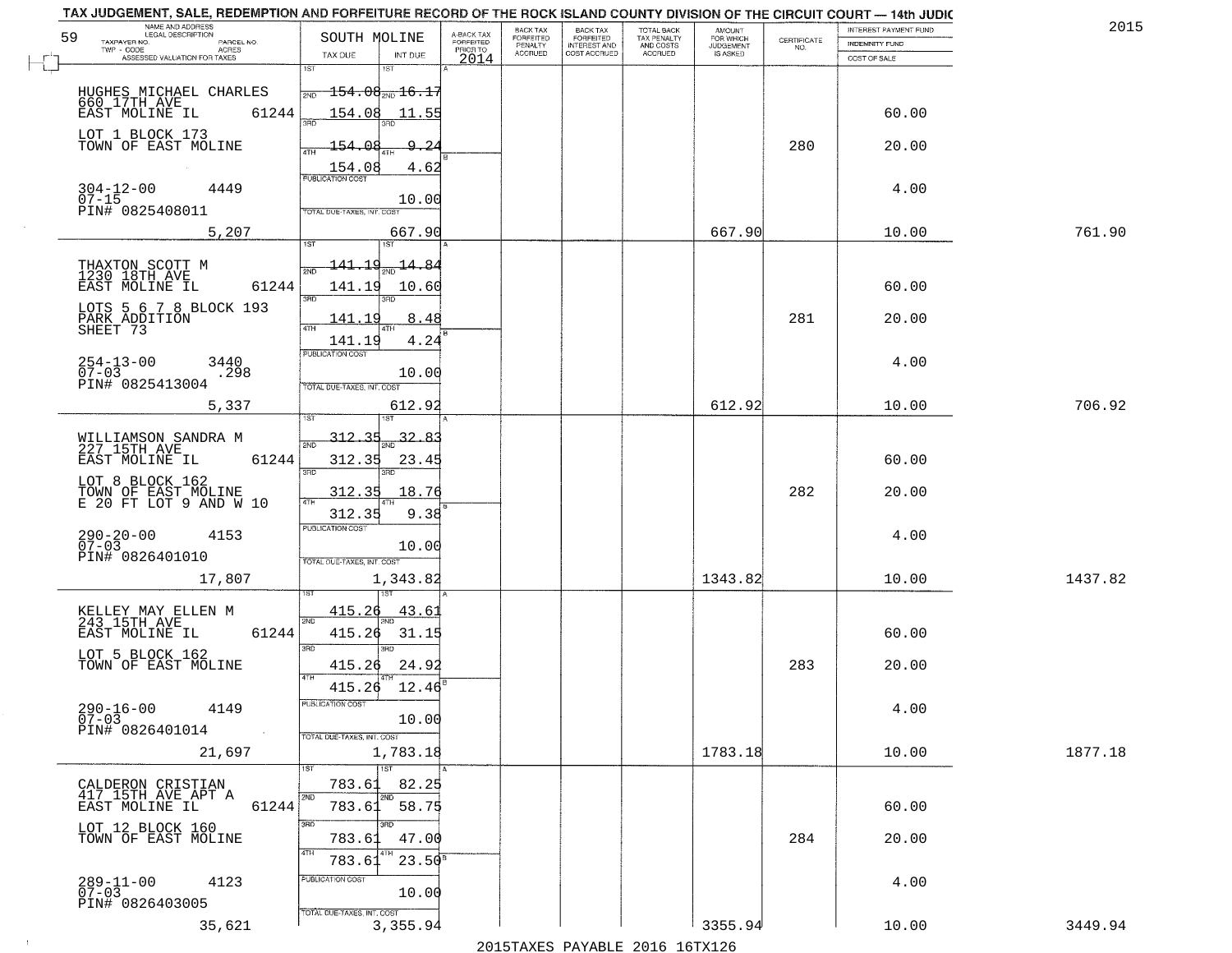| 59                                   | BY WHOM                                                  | RATE               |              | TAX JUDGEMENT, SALE, REDEMPTION AND FORFEITURE RECORD OF THE ROCK ISLAND COUNTY DIVISION OF THE CIRCUIT COURT — 14th JUDICIAL CIRCUIT OF ILLINOIS 2015                                                                                                | TOTAL DUE<br>TO REDEEM                                                                                                                |                                          | DATE OF REDEMP-                          |                                                                        |
|--------------------------------------|----------------------------------------------------------|--------------------|--------------|-------------------------------------------------------------------------------------------------------------------------------------------------------------------------------------------------------------------------------------------------------|---------------------------------------------------------------------------------------------------------------------------------------|------------------------------------------|------------------------------------------|------------------------------------------------------------------------|
|                                      | PURCHASED                                                | $\%$<br><b>BID</b> | SOUTH MOLINE | SUBSEQUENT TAXES PAID, FEES, AND TIME EXTENSION                                                                                                                                                                                                       | FROM SALE<br>LESS<br>COUNTY CLERK FEE                                                                                                 | BY WHOM REDEEMED                         | TION OR DEED<br><b>MO</b><br>DAY<br>YEAR | RECEIVED REDEMPTION<br>MONEY IN FULL                                   |
| PIN# 0825408011<br>RICO TRUSTEE<br>1 | $\sim$                                                   | 18                 | 12/29/2016   | $03/14/2017$ Time Ext & incl<br>$03/14/2017$ Take Notice Fee<br>$02/11/2019$ Take Notice Fee<br>$02/22/2019$ Publication Fee<br>$03/05/2019$ Sheriffs Fee<br>$11/17/2018$ Subs paid<br>$11/18/2017$ Subs paid<br>$11/18/2017$ Subs paid               | 07/29/2019<br>20.59<br>35.00<br>13.60<br>13.60<br>13.60<br>416.886<br>695.10                                                          |                                          | 05/28/2019                               | Certificate<br>Returned<br>& Cancelled<br>06/07/2019<br>Karen Kinney   |
|                                      |                                                          |                    |              |                                                                                                                                                                                                                                                       | 3,193.81<br>160.00                                                                                                                    | MASON AND SCOTT PC                       |                                          |                                                                        |
| PIN# 0825413004<br>2                 | STEVE SODEMAN LIVING TRUST<br>STEVE SODEMAN LIVING TRUST |                    | 12/29/2016   | 01/17/2017 Time Ext & incl<br>01/17/2017 Take Notice Fee<br>08/21/2019 Take Notice Fee<br>08/21/2019 Circuit Clerks Fee<br>08/21/2019 Title Search Fee<br>08/21/2019 Subs paid<br>08/26/2019 Publication Fee<br>08/28/2019 Sheriffs Fee<br>11/20/2018 | $22/20/2019$ $20.47$ $35.00$ $2410.00$<br>110.000<br>61.281<br>622.010<br>531.2005<br>642.52<br>$\frac{5}{2}$ , $\frac{25}{160}$ , 25 | SERVICE PLUS CREDIT                      | 09/19/2019<br>UNION                      | Certificate<br>Returned<br>& Cancelled 2<br>11/15/2019<br>Karen Kinney |
|                                      |                                                          |                    |              |                                                                                                                                                                                                                                                       |                                                                                                                                       |                                          |                                          |                                                                        |
| PIN# 0826401010<br>3                 | STEVE SODEMAN LIVING TRUST                               |                    | 12/29/2016   | 01/17/2017 Time Ext & incl<br>01/17/2017 Take Notice Fee                                                                                                                                                                                              | 12/20/2019<br>20.47                                                                                                                   |                                          |                                          | Certificate<br>Returned<br>-3<br>& Cancelled<br>05/23/2017             |
|                                      |                                                          |                    |              |                                                                                                                                                                                                                                                       | 1,487.05<br>160.00                                                                                                                    | SANDRA WILLIAMSON                        | 03/28/2017                               | Karen Kinney                                                           |
| 4                                    | PIN# 0826401014<br>STEVE SODEMAN LIVING TRUST            |                    | 12/29/2016   | $\begin{bmatrix} 01/17/2017 \\ 01/17/2017 \\ 01 \end{bmatrix}$ Take Notice Fee                                                                                                                                                                        | 12/20/2019<br>20.47                                                                                                                   |                                          |                                          | Certificate<br>Returned<br>& Cancelled 4<br>03/23/2017                 |
|                                      |                                                          |                    |              |                                                                                                                                                                                                                                                       |                                                                                                                                       | $1,935.19$ $160.00$ MAY ELLEN KAY TURNER | 02/24/2017                               | Karen Kinney                                                           |
| PIN# 0826403005<br>5                 | PIN# ∪8∠04∪JOU<br>STEVE SODEMAN LIVING TRUST<br> 01      |                    | 12/29/2016   | 01/17/2017 Time Ext & incl<br>01/17/2017 Take Notice Fee                                                                                                                                                                                              | 12/20/2019<br>20.47                                                                                                                   |                                          |                                          | Certificate<br>Returned<br>& Cancelled 5<br>05/23/2017                 |
|                                      |                                                          |                    |              |                                                                                                                                                                                                                                                       |                                                                                                                                       | 3,504.91<br>160.00 CRISTIAN TORRES       | 03/03/2017                               | Karen Kinney                                                           |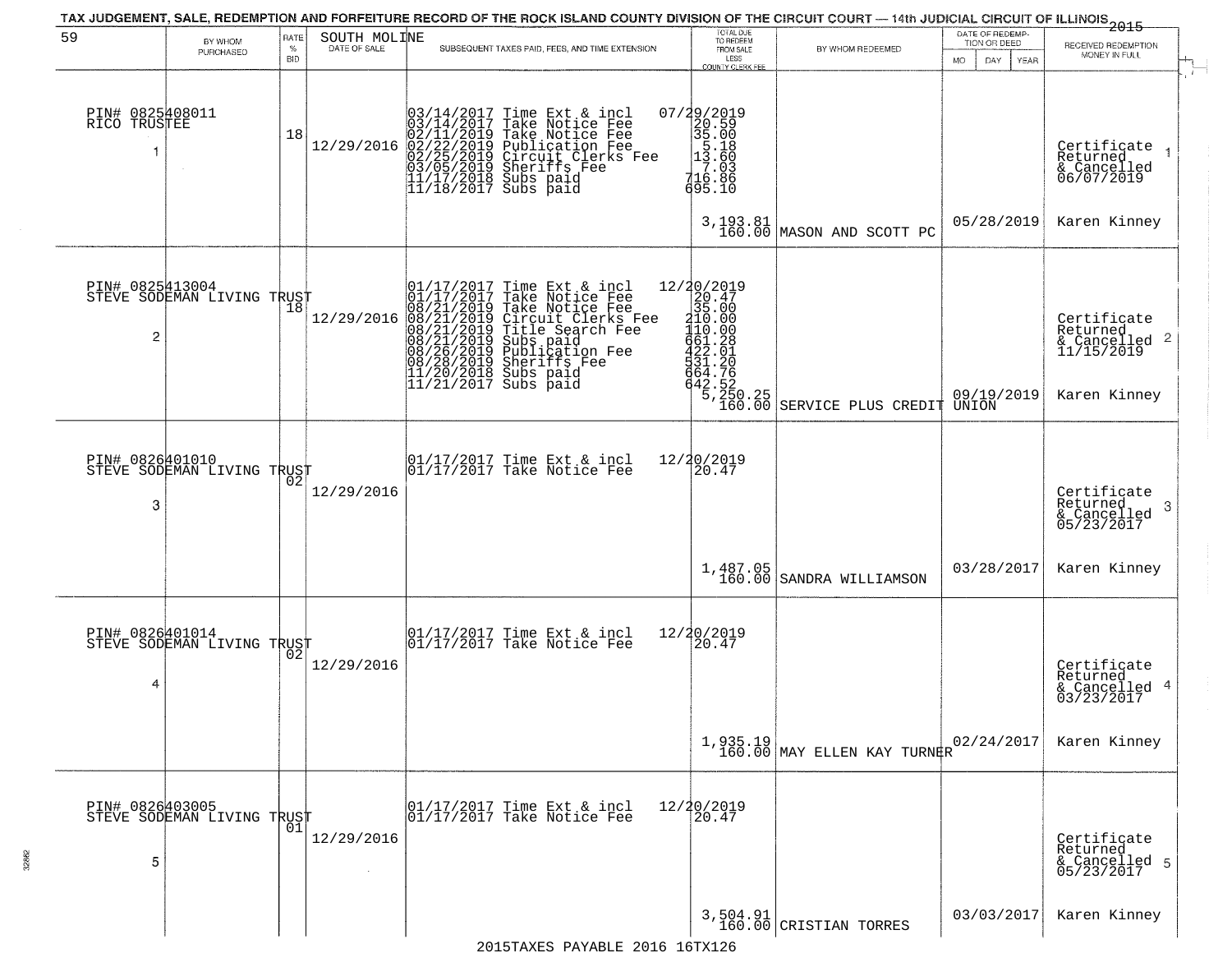| NAME AND ADDRESS<br>LEGAL DESCRIPTION                                            |                                                                       |                                     | BACK TAX             | <b>BACK TAX</b>           |                                        | AMOUNT<br>FOR WHICH |                                                                 | INTEREST PAYMENT FUND | 2015    |
|----------------------------------------------------------------------------------|-----------------------------------------------------------------------|-------------------------------------|----------------------|---------------------------|----------------------------------------|---------------------|-----------------------------------------------------------------|-----------------------|---------|
| 60<br>TAXPAYER NO.<br>PARCEL NO.<br>$\sf ACRES$                                  | SOUTH MOLINE                                                          | A-BACK TAX<br>FORFEITED<br>PRIOR TO | FORFEITED<br>PENALTY | FORFEITED<br>INTEREST AND | TOTAL BACK<br>TAX PENALTY<br>AND COSTS | <b>JUDGEMENT</b>    | $\begin{array}{c} \text{CERTIFICATE} \\ \text{NO.} \end{array}$ | <b>INDEMNITY FUND</b> |         |
| ASSESSED VALUATION FOR TAXES                                                     | TAX DUE<br>INT DUE                                                    | 2014                                | <b>ACCRUED</b>       | COST ACCRUED              | ACCRUED                                | IS ASKED            |                                                                 | COST OF SALE          |         |
| KUNCE DALE F<br>455_15TH AVE                                                     | 1ST<br><del>366.20 mg 38.43</del><br>2ND                              |                                     |                      |                           |                                        |                     |                                                                 |                       |         |
| 61244<br>EAST MOLINE IL<br>LOT 2 BLOCK 160                                       | 366.26<br>27.45                                                       |                                     |                      |                           |                                        |                     |                                                                 | 60.00                 |         |
| TOWN OF EAST MOLINE                                                              | 366.26<br><u> 21.96</u><br>10.98<br>$\frac{366.26}{FUBLICATION COST}$ |                                     |                      |                           |                                        |                     | 285                                                             | 20.00                 |         |
| $289 - 01 - 00$<br>07-03<br>4113<br>PIN# 0826403015                              | 10.00<br>TOTAL DUE-TAXES, INT. COST                                   |                                     |                      |                           |                                        |                     |                                                                 | 4.00                  |         |
| 19,845                                                                           | 1,573.86                                                              |                                     |                      |                           |                                        | 1573.86             |                                                                 | 10.00                 | 1667.86 |
| MCCHURCH ROBERT J<br>1102 36TH STREET CT<br>61265<br>MOLINE IL                   | <u>1338.18.140.49</u><br>1338.18 100.35<br>उन्नत                      |                                     |                      |                           |                                        |                     |                                                                 | 60.00                 |         |
| LOT 21<br>CHERRY RIDGE 2ND ADD                                                   | 1338.18<br>80.28<br>40.14<br>1338.18                                  |                                     |                      |                           |                                        |                     | 286                                                             | 20.00                 |         |
| 12200<br>$622 - 39 - 00$<br>$07 - 05$<br>PIN# 0834317017                         | PUBLICATION COST<br>10.00<br>TOTAL DUE-TAXES, INT. COST               |                                     |                      |                           |                                        |                     |                                                                 | 4.00                  |         |
| 62,505                                                                           | 5,723.98<br>1ST<br>1ST                                                |                                     |                      |                           |                                        | 5723.98             |                                                                 | 10.00                 | 5817.98 |
| RYDER JON S II<br>818 GRAND CT<br>DAVENPORT IA<br>52803                          | 447.55<br>$-46.97$<br>2ND<br>447.55<br>33.55<br>3RD<br>3RD.           |                                     |                      |                           |                                        |                     |                                                                 | 60.00                 |         |
| LOT 149<br>MOLETTE ADD<br>PARCEL 2 10 AVE PLACE                                  | 447.55<br>26.84<br>4TH<br>447.55<br>13.42                             |                                     |                      |                           |                                        |                     | 287                                                             | 20.00                 |         |
| $411 - 14 - 00$<br>07-05<br>6447<br>PIN# 0834318021                              | <b>PUBLICATION COST</b><br>10.00<br>TOTAL OUE-TAXES, INT. COST        |                                     |                      |                           |                                        |                     |                                                                 | 4.00                  |         |
| 18,898                                                                           | 1,920.98<br>1ST                                                       |                                     |                      |                           |                                        | 1920.98             |                                                                 | 10.00                 | 2014.98 |
| SCHMIDT JOHN<br>6128 162ND AVE<br>MILAN IL<br>61264                              | 2ND<br>2ND<br>563.76<br>42.30<br>3RD<br>3RD                           |                                     |                      |                           |                                        |                     |                                                                 | 60.00                 |         |
| LOT 327<br>MOLETTE ADD<br>PARCEL 2 38 ST CT                                      | 563.76<br>33.84<br>4TH<br>16.92<br>563.76                             |                                     |                      |                           |                                        |                     | 288                                                             | 20.00                 |         |
| $414 - 20 - 00$<br>6519<br>$07 - 05$<br>PIN# 0834318119<br>$\sim 100$ km $^{-1}$ | PUBLICATION COS<br>10.00<br>TOTAL DUE-TAXES, INT. COST                |                                     |                      |                           |                                        |                     |                                                                 | 4.00                  |         |
| 23,805                                                                           | 1,794.34<br>1ST<br>1ST                                                |                                     |                      |                           |                                        | 1794.34             |                                                                 | 10.00                 | 1888.34 |
| HOLTAM CARRIE A<br>4704 11TH AVENUE C<br>MOLINE IL<br>61265                      | 2ND<br>2ND                                                            |                                     |                      |                           |                                        |                     |                                                                 | 60.00                 |         |
| LOT 34<br>DON BEALERS 4TH ADD                                                    | 3RD<br>3RD<br>975.70<br>58.56<br>4TH<br>4TH<br>$29.28^{8}$<br>975.70  |                                     |                      |                           |                                        |                     | 289                                                             | 20.00                 |         |
| $609 - 24 - 00$<br>11756<br>$07 - 05$<br>PIN# 0834415040                         | PUBLICATION COST<br>10.00                                             |                                     |                      |                           |                                        |                     |                                                                 | 4.00                  |         |
| 47,199                                                                           | TOTAL DUE-TAXES, INT. COST<br>2,049.24                                |                                     |                      |                           |                                        | 2049.24             |                                                                 | 10.00                 | 2143.24 |

 $\sim 100$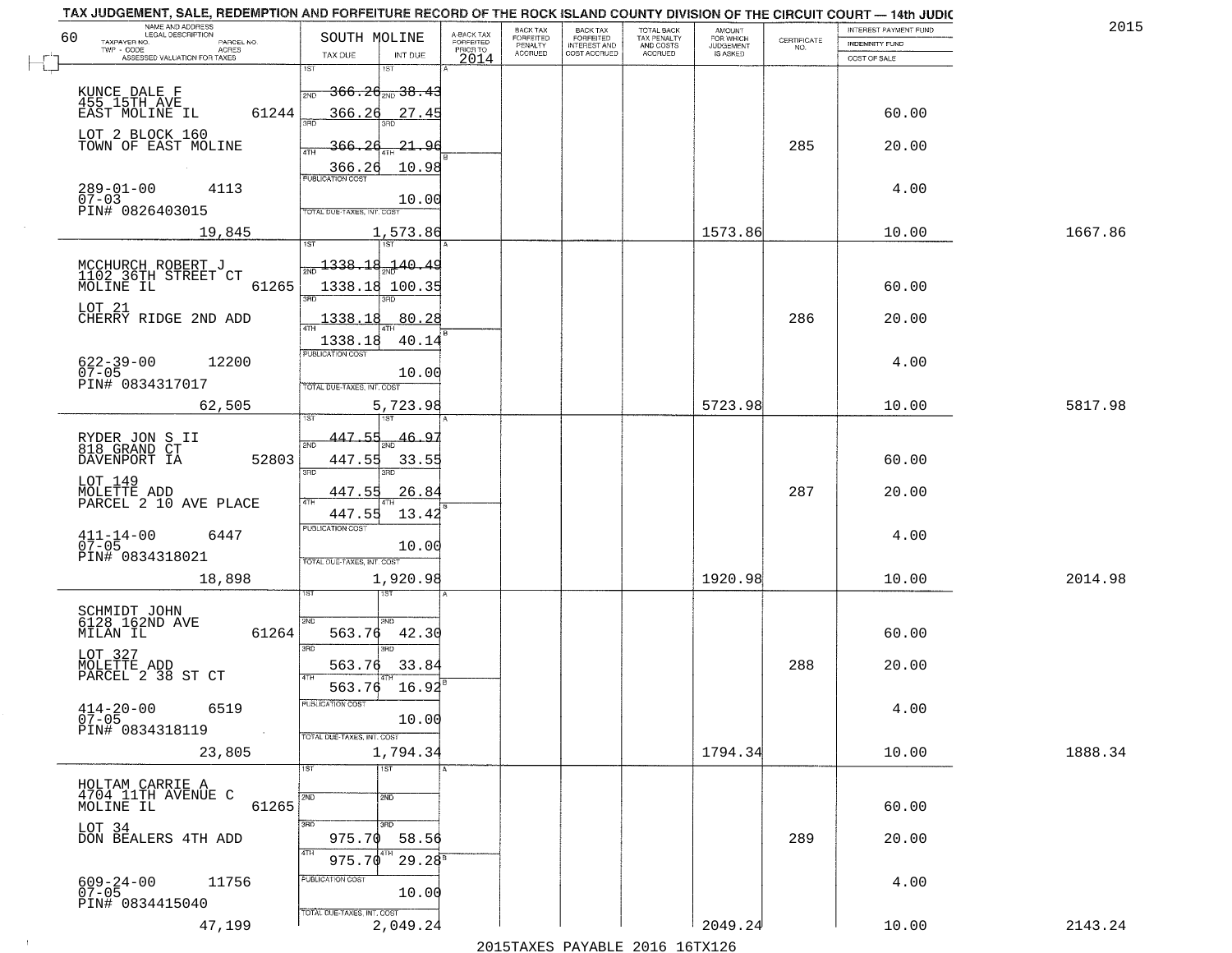| 60                   | TAX JUDGEMENT, SALE, REDEMPTION AND FORFEITURE RECORD OF THE ROCK ISLAND COUNTY DIVISION OF THE CIRCUIT COURT — 14th JUDICIAL CIRCUIT OF ILLINOIS 2015<br>SOUTH MOLINE<br>RATE<br>BY WHOM |                    |              |                                                                                  | TOTAL DUE<br>TO REDEEM                     |                                           | DATE OF REDEMP-                            |                                                                    |
|----------------------|-------------------------------------------------------------------------------------------------------------------------------------------------------------------------------------------|--------------------|--------------|----------------------------------------------------------------------------------|--------------------------------------------|-------------------------------------------|--------------------------------------------|--------------------------------------------------------------------|
|                      | PURCHASED                                                                                                                                                                                 | $\%$<br><b>BID</b> | DATE OF SALE | SUBSEQUENT TAXES PAID, FEES, AND TIME EXTENSION                                  | FROM SALE<br>LESS                          | BY WHOM REDEEMED                          | TION OR DEED<br>MO.<br>DAY.<br><b>YEAR</b> | RECEIVED REDEMPTION<br>MONEY IN FULL                               |
| 1                    | PIN# 0826403015<br>STEVE SODEMAN LIVING TRUST                                                                                                                                             | Ō2                 | 12/29/2016   | 01/17/2017 Time Ext & incl<br>01/17/2017 Take Notice Fee<br>11/21/2017 Subs paid | COUNTY CLERK FEE<br>12/20/2019<br>1,634.60 |                                           |                                            | Certificate<br>Returned<br>& Cancelled<br>03/07/2019               |
|                      |                                                                                                                                                                                           |                    |              |                                                                                  |                                            | 3,652.51<br>160.00 GERALD D BROWN         | 10/11/2018                                 | Karen Kinney                                                       |
| $\overline{c}$       | PIN# 0834317017<br>STEVE SODEMAN LIVING TRUST                                                                                                                                             |                    | 12/29/2016   | 01/17/2017 Time Ext & incl<br>01/17/2017 Take Notice Fee                         | 12/20/2019<br>20.47                        |                                           |                                            | Certificate<br>Returned<br>$\frac{1}{6}$ Cancelled 2<br>05/23/2017 |
|                      |                                                                                                                                                                                           |                    |              |                                                                                  |                                            | 5,838.45<br>160.00 ROBERT MCCHURCH        | 03/28/2017                                 | Karen Kinney                                                       |
| PIN# 0834318021<br>3 | STEVE SODEMAN LIVING TRUST                                                                                                                                                                | 02                 | 12/29/2016   | 01/17/2017 Time Ext & incl<br>01/17/2017 Take Notice Fee                         | 12/20/2019<br>20.47                        |                                           |                                            | Certificate<br>Returned<br>3<br>& Cancelled<br>07/20/2017          |
|                      |                                                                                                                                                                                           |                    |              |                                                                                  |                                            | 2,116.05<br>160.00 JON RYDER II           | 06/30/2017                                 | Karen Kinney                                                       |
| 4                    | PIN# 0834318119    <br>STEVE SODEMAN LIVING TRUST                                                                                                                                         | 01                 | 12/29/2016   | 01/17/2017 Time Ext & incl<br>01/17/2017 Take Notice Fee                         | 12/20/2019<br>120.47                       |                                           |                                            | Certificate<br>Returned<br>& Cancelled 4<br>07/20/2017             |
|                      |                                                                                                                                                                                           |                    |              |                                                                                  |                                            | $1,927.69$<br>160.00 VIBRANT CREDIT UNION | 06/23/2017                                 | Karen Kinney                                                       |
| PIN# 0834415040<br>5 | STEVE SODEMAN LIVING TRUST                                                                                                                                                                | 0 <sup>0</sup>     | 12/29/2016   | 01/17/2017 Time Ext & incl<br>01/17/2017 Take Notice Fee                         | 12/20/2019<br>20.47                        |                                           |                                            | Certificate<br>Returned<br>& Cancelled 5<br>03/23/2017             |
|                      |                                                                                                                                                                                           |                    |              |                                                                                  |                                            | 2, 163.71 SOUTHEAST NATIONAL BANK         | 02/03/2017                                 | Karen Kinney                                                       |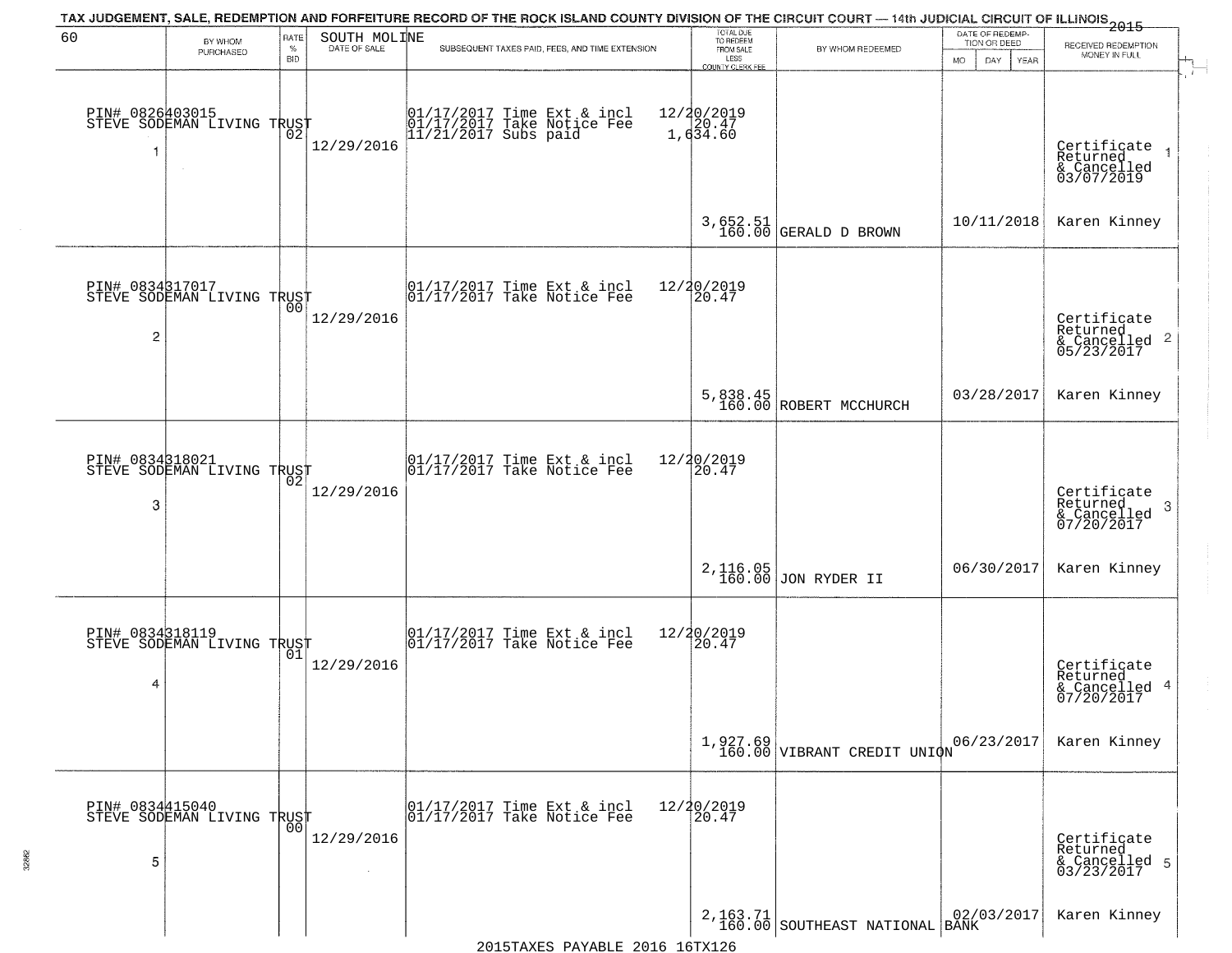|    | TAX JUDGEMENT, SALE, REDEMPTION AND FORFEITURE RECORD OF THE ROCK ISLAND COUNTY DIVISION OF THE CIRCUIT COURT - 14th JUDIC<br>NAME AND ADDRESS<br>LEGAL DESCRIPTION |                                                                                            |                                     | BACK TAX             | <b>BACK TAX</b>           |                                        | AMOUNT<br>FOR WHICH |                                                                 | INTEREST PAYMENT FUND | 2015     |
|----|---------------------------------------------------------------------------------------------------------------------------------------------------------------------|--------------------------------------------------------------------------------------------|-------------------------------------|----------------------|---------------------------|----------------------------------------|---------------------|-----------------------------------------------------------------|-----------------------|----------|
| 61 | TAXPAYER NO.<br>PARCEL NO.<br>ACRES                                                                                                                                 | SOUTH MOLINE                                                                               | A-BACK TAX<br>FORFEITED<br>PRIOR TO | FORFEITED<br>PENALTY | FORFEITED<br>INTEREST AND | TOTAL BACK<br>TAX PENALTY<br>AND COSTS | <b>JUDGEMENT</b>    | $\begin{array}{c} \text{CERTIFICATE} \\ \text{NO.} \end{array}$ | <b>INDEMNITY FUND</b> |          |
|    | ASSESSED VALUATION FOR TAXES                                                                                                                                        | TAX DUE<br>INT DUE                                                                         | 2014                                | <b>ACCRUED</b>       | COST ACCRUED              | <b>ACCRUED</b>                         | IS ASKED            |                                                                 | COST OF SALE          |          |
|    | LISTER DOROTHY M<br>117 ISLAND AVE<br>61244<br>EAST MOLINE IL                                                                                                       | 1ST<br>18T<br>$417.19_{200}$ $43.82$<br>2ND<br>417.19<br>31.30                             | 1589.52                             | 307.04               |                           |                                        |                     |                                                                 | 60.00                 |          |
|    | LOT 13 BLOCK 164<br>TOWN OF EAST MOLINE                                                                                                                             | $-25 - 04$<br>417.19<br>$\frac{417.19}{PUBUCATONCGST}$<br>12.52                            |                                     |                      | 1973.44                   | 8590.44                                |                     | 290                                                             | 20.00                 |          |
|    | $292 - 20 - 00$<br>07-03<br>4197<br>PIN# 0835202009                                                                                                                 | 10.00<br>TOTAL DUE-TAXES, INT. COST                                                        | $11 - 12 - 13$<br>4720.44           |                      |                           |                                        |                     |                                                                 | 4.00                  |          |
|    | 15,770                                                                                                                                                              | 1,791.44                                                                                   |                                     |                      |                           |                                        | 10381.88            |                                                                 | 10.00                 | 10475.88 |
|    | TOVAR RAUL A<br>255 16TH AVE<br>EAST MOLINE IL<br>61244<br>LOT 29 BLOCK 165<br>TOWN OF EAST MOLINE                                                                  | 1ST<br>2ND<br>2ND<br>528.62<br>39.65<br>3BD<br>3RD<br>31.72<br>528.62<br>$\overline{47H}$  |                                     |                      |                           |                                        |                     | 291                                                             | 60.00<br>20.00        |          |
|    | $295 - 13 - 00$<br>4256<br>$07 - 03$<br>PIN# 0835203029<br>25,982                                                                                                   | 15.86<br>528.62<br>PUBLICATION COST<br>10.00<br>TOTAL DUE-TAXES, INT. COST                 |                                     |                      |                           |                                        | 1683.09             |                                                                 | 4.00<br>10.00         | 1777.09  |
|    |                                                                                                                                                                     | 1,683.09<br>īst                                                                            |                                     |                      |                           |                                        |                     |                                                                 |                       |          |
|    | WORD CHURCH ROCK ISLAND<br>1925 5TH AVE<br>ROCK ISLAND IL<br>61201<br>LOT 29 BLOCK 166                                                                              | 45.1<br>2ND<br>45.16<br>3.40<br>3RD<br>3RD                                                 |                                     |                      |                           |                                        |                     |                                                                 | 60.00                 |          |
|    | TOWN OF EAST MOLINE                                                                                                                                                 | 45.16<br>2.72<br>4TH                                                                       |                                     |                      |                           |                                        |                     | 292                                                             | 20.00                 |          |
|    | $297 - 02 - 00$<br>07-03<br>4287<br>PIN# 0835204033<br>1,707                                                                                                        | 1.36<br>45.16<br><b>PUBLICATION COST</b><br>10.00<br>TOTAL OUE-TAXES, INT. COST<br>202.88  |                                     |                      |                           |                                        | 202.88              |                                                                 | 4.00<br>10.00         | 296.88   |
|    | CORKE JUDY<br>PO BOX 55966<br>HOUSTON TX<br>77255<br>LOT 13 BLOCK 167<br>TOWN OF EAST MOLINE                                                                        | 536.63<br>56.35<br>2ND<br>536.63<br>40.25<br>3 <sub>BD</sub><br><b>IRD</b><br>536.63       |                                     |                      |                           |                                        |                     | 293                                                             | 60.00<br>20.00        |          |
|    | $297 - 16 - 00$<br>4301<br>$07 - 03$<br>PIN# 0835205004<br><b>Contract</b>                                                                                          | 32.20<br>4TH<br>16.10<br>536.63<br>PUBLICATION COST<br>10.00<br>TOTAL DUE-TAXES, INT. COST |                                     |                      |                           |                                        |                     |                                                                 | 4.00                  |          |
|    | 20,285                                                                                                                                                              | 2,301.42                                                                                   |                                     |                      |                           |                                        | 2301.42             |                                                                 | 10.00                 | 2395.42  |
|    | NAYLOR SEAN D<br>PO BOX 233<br>BAILEY CO<br>80421                                                                                                                   | 1ST<br>2ND<br>2ND                                                                          |                                     |                      |                           |                                        |                     |                                                                 | 60.00                 |          |
|    | LOT 10 BLOCK 184<br>TOWN OF EAST MOLINE                                                                                                                             | 3RD<br>3RD<br>553.83<br>33.24<br>4TH<br>553.83<br>$16.62^8$                                |                                     |                      |                           |                                        |                     | 294                                                             | 20.00                 |          |
|    | 317-06-00<br>07-03<br>4731<br>PIN# 0835206008                                                                                                                       | PUBLICATION COST<br>10.00<br>TOTAL DUE-TAXES, INT. COST                                    |                                     |                      |                           |                                        |                     |                                                                 | 4.00                  |          |
|    | 20,935                                                                                                                                                              | 1,167.52                                                                                   |                                     |                      |                           |                                        | 1167.52             |                                                                 | 10.00                 | 1261.52  |

 $\sim$  1  $^{\circ}$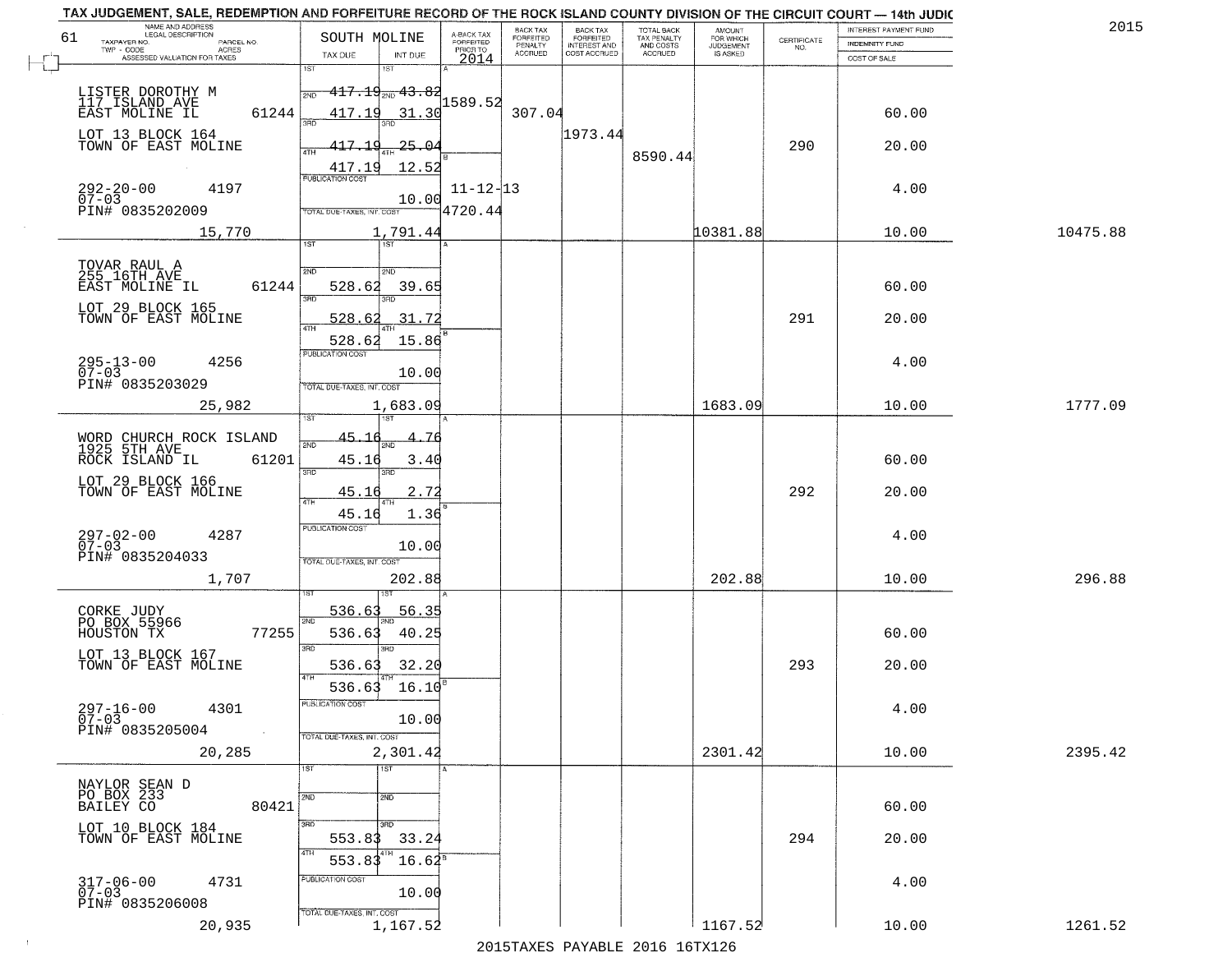|                                      |                            |                            |                              | TAX JUDGEMENT, SALE, REDEMPTION AND FORFEITURE RECORD OF THE ROCK ISLAND COUNTY DIVISION OF THE CIRCUIT COURT — 14th JUDICIAL CIRCUIT OF ILLINOIS 2015                                                                                           |                                                                                                                       |                                                     |                                                        |                                                                                         |
|--------------------------------------|----------------------------|----------------------------|------------------------------|--------------------------------------------------------------------------------------------------------------------------------------------------------------------------------------------------------------------------------------------------|-----------------------------------------------------------------------------------------------------------------------|-----------------------------------------------------|--------------------------------------------------------|-----------------------------------------------------------------------------------------|
| 61                                   | BY WHOM<br>PURCHASED       | RATE<br>$\%$<br><b>BID</b> | SOUTH MOLINE<br>DATE OF SALE | SUBSEQUENT TAXES PAID, FEES, AND TIME EXTENSION                                                                                                                                                                                                  | TOTAL DUE<br>TO REDEEM<br>FROM SALE<br>LESS<br><b>COUNTY CLERK FEE</b>                                                | BY WHOM REDEEMED                                    | DATE OF REDEMP-<br>TION OR DEED<br>MO.<br>DAY.<br>YEAR | RECEIVED REDEMPTION<br>MONEY IN FULL                                                    |
| PIN# 0835202009<br>RICO TRUSTEE<br>1 |                            | 18                         | 12/29/2016                   | $03/14/2017$ Time Ext & incl<br>$03/14/2017$ Take Notice Fee<br>$02/11/2019$ Take Notice Fee<br>$02/22/2019$ Publication Fee<br>$03/05/2019$ Sheriffs Fee<br>$11/17/2018$ Subs paid<br>$11/18/2017$ Subs paid                                    | $\begin{smallmatrix} 07/29/2019\\20.59\\35.00\\54.18\\54.63\\1,905.44\\1,939.94 \end{smallmatrix}$                    |                                                     |                                                        | TAX DEED ISSUED<br>Certificate<br>Returned<br>& Cancelled<br>09/16/2019<br>Karen Kinney |
| PIN# 0835203029<br>2                 | STEVE SODEMAN LIVING TRUST | 001                        | 12/29/2016                   | $\begin{array}{ccc}  01/17/2017 \text{ Time} & \text{Ext} & \text{incl} \\  01/17/2017 \text{ Take Notice } \text{Fe} \end{array}$                                                                                                               | 12/20/2019<br>20.47                                                                                                   |                                                     |                                                        | Certificate<br>Returned<br>$\frac{1}{2}$ Cancelled 2<br>11/28/2017                      |
|                                      |                            |                            |                              |                                                                                                                                                                                                                                                  |                                                                                                                       | 1,797.56<br>160.00 IH MISSISSIPPI VALLEY CRE        |                                                        | Karen Kinney                                                                            |
| PIN# 0835204033<br>3                 | STEVE SODEMAN LIVING TRUST | 18                         | 12/29/2016                   | 01/17/2017 Time Ext & incl<br>01/17/2017 Take Notice Fee<br>11/21/2017 Subs paid                                                                                                                                                                 | 12/20/2019<br>20.47<br>277.44                                                                                         |                                                     |                                                        | ADMIN SALE IN ERROR<br>Certificate<br>Returned<br>3<br>$\frac{6}{10/24/2018}$           |
|                                      |                            |                            |                              |                                                                                                                                                                                                                                                  |                                                                                                                       |                                                     |                                                        | Karen Kinney                                                                            |
| PIN# 0835205004<br>4                 | STEVE SODEMAN LIVING TRUST | 00                         | 12/29/2016                   | 01/17/2017 Time Ext & incl<br>01/17/2017 Take Notice Fee<br>11/20/2018 Subs paid<br>11/21/2017 Subs paid                                                                                                                                         | 12/20/2019<br>2, 420.47<br>2, 442.52<br>2, 358.20                                                                     |                                                     |                                                        | Certificate<br>Returned<br>4<br>& Cancelled<br>07/05/2019                               |
|                                      |                            |                            |                              |                                                                                                                                                                                                                                                  |                                                                                                                       | 8,075.68 06/19,<br>160.00 RAY GARRETT/BIZZY BUILDER | 06/19/2019                                             | Karen Kinney                                                                            |
| PIN# 0835206008<br>TMI<br>5          |                            | 01                         | 12/29/2016                   | 06/05/2019 Time Ext & incl<br>02/27/2017 Take Notice Fee<br>06/14/2019 Take Notice Fee<br>06/14/2019 Circuit Clerks Fee<br>06/14/2019 Subs paid<br>06/21/2019 Title Search Fee<br>06/21/2019 Publication Fee<br>06/25/2019 Sheriffs Fee<br>$1$ . | $10/17/2019$<br>$20.59$<br>35.00<br>$\begin{array}{r} 200.000 \\ 204.62 \\ 500.00 \\ 188.04 \\ \end{array}$<br>203.27 |                                                     |                                                        | Certificate<br>Returned<br>& Cancelled 5<br>11/15/2019                                  |
|                                      |                            |                            |                              |                                                                                                                                                                                                                                                  |                                                                                                                       | $\left.\frac{4,243.88}{160.00}\right $ SEAN NAYLOR  | 09/12/2019                                             | Karen Kinney                                                                            |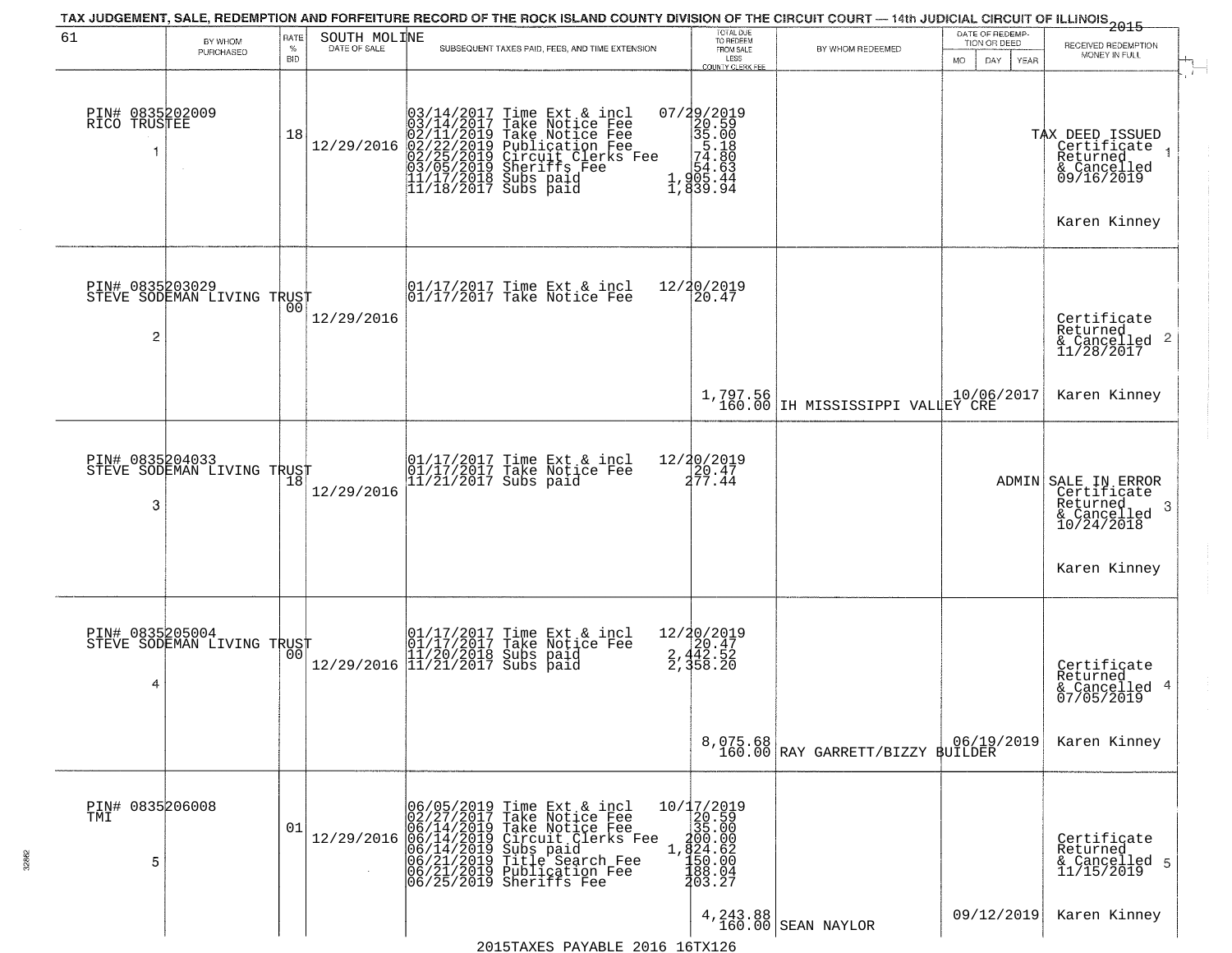| TAX JUDGEMENT, SALE, REDEMPTION AND FORFEITURE RECORD OF THE ROCK ISLAND COUNTY DIVISION OF THE CIRCUIT COURT - 14th JUDIC<br>NAME AND ADDRESS<br>LEGAL DESCRIPTION |                                       |                                     | BACK TAX                    |                                              |                                        |                                         |                                                                 | INTEREST PAYMENT FUND | 2015    |
|---------------------------------------------------------------------------------------------------------------------------------------------------------------------|---------------------------------------|-------------------------------------|-----------------------------|----------------------------------------------|----------------------------------------|-----------------------------------------|-----------------------------------------------------------------|-----------------------|---------|
| 62<br>TAXPAYER NO.<br>PARCEL NO.                                                                                                                                    | SOUTH MOLINE                          | A-BACK TAX<br>FORFEITED<br>PRIOR TO | <b>FORFEITED</b><br>PENALTY | BACK TAX<br>FORFEITED<br><b>INTEREST AND</b> | TOTAL BACK<br>TAX PENALTY<br>AND COSTS | AMOUNT<br>FOR WHICH<br><b>JUDGEMENT</b> | $\begin{array}{c} \text{CERTIFICATE} \\ \text{NO.} \end{array}$ | <b>INDEMNITY FUND</b> |         |
| ACRES<br>ASSESSED VALUATION FOR TAXES                                                                                                                               | TAX DUE<br>INT DUE                    | 2014                                | <b>ACCRUED</b>              | COST ACCRUED                                 | <b>ACCRUED</b>                         | IS ASKED                                |                                                                 | COST OF SALE          |         |
|                                                                                                                                                                     | 1ST<br>1ST                            |                                     |                             |                                              |                                        |                                         |                                                                 |                       |         |
|                                                                                                                                                                     | $-452.21$ <sub>2W0</sub> 47.46<br>2ND |                                     |                             |                                              |                                        |                                         |                                                                 |                       |         |
| BREECHER KIM A<br>1507 45TH ST<br>MOLINE IL                                                                                                                         |                                       |                                     |                             |                                              |                                        |                                         |                                                                 |                       |         |
| 61265                                                                                                                                                               | 452.21<br>33.90                       |                                     |                             |                                              |                                        |                                         |                                                                 | 60.00                 |         |
| LOT 9 BLOCK 183                                                                                                                                                     |                                       |                                     |                             |                                              |                                        |                                         |                                                                 |                       |         |
| TOWN OF EAST MOLINE                                                                                                                                                 | 452.21<br>27.12                       |                                     |                             |                                              |                                        |                                         | 295                                                             | 20.00                 |         |
|                                                                                                                                                                     | 13.56<br>452.21                       |                                     |                             |                                              |                                        |                                         |                                                                 |                       |         |
| 4700                                                                                                                                                                |                                       |                                     |                             |                                              |                                        |                                         |                                                                 | 4.00                  |         |
| $315 - 19 - 00$<br>07-03                                                                                                                                            | 10.00                                 |                                     |                             |                                              |                                        |                                         |                                                                 |                       |         |
| PIN# 0835207007                                                                                                                                                     | TOTAL DUE-TAXES, INT. COST            |                                     |                             |                                              |                                        |                                         |                                                                 |                       |         |
| 17,094                                                                                                                                                              | 1,940.88                              |                                     |                             |                                              |                                        | 1940.88                                 |                                                                 | 10.00                 | 2034.88 |
|                                                                                                                                                                     | <b>IST</b><br>1ST                     |                                     |                             |                                              |                                        |                                         |                                                                 |                       |         |
|                                                                                                                                                                     |                                       |                                     |                             |                                              |                                        |                                         |                                                                 |                       |         |
| MARQUINA ANNA B<br>219 17TH AVE                                                                                                                                     | 2ND<br>2ND                            |                                     |                             |                                              |                                        |                                         |                                                                 |                       |         |
| EAST MOLINE IL<br>61244                                                                                                                                             | 3RD                                   |                                     |                             |                                              |                                        |                                         |                                                                 | 60.00                 |         |
| LOT 20 BLOCK 183                                                                                                                                                    |                                       |                                     |                             |                                              |                                        |                                         |                                                                 |                       |         |
| TOWN OF EAST MOLINE                                                                                                                                                 | 399.94<br>.24.00                      |                                     |                             |                                              |                                        |                                         | 296                                                             | 20.00                 |         |
|                                                                                                                                                                     | 399.94<br>12.00                       |                                     |                             |                                              |                                        |                                         |                                                                 |                       |         |
| $316 - 08 - 00$<br>4711                                                                                                                                             | PUBLICATION COST                      |                                     |                             |                                              |                                        |                                         |                                                                 | 4.00                  |         |
| $07 - 03$                                                                                                                                                           | 10.00                                 |                                     |                             |                                              |                                        |                                         |                                                                 |                       |         |
| PIN# 0835207019                                                                                                                                                     | TOTAL DUE-TAXES, INT. COST            |                                     |                             |                                              |                                        |                                         |                                                                 |                       |         |
| 21,118                                                                                                                                                              | 845.88                                |                                     |                             |                                              |                                        | 845.88                                  |                                                                 | 10.00                 | 939.88  |
|                                                                                                                                                                     | <b>ST</b>                             |                                     |                             |                                              |                                        |                                         |                                                                 |                       |         |
|                                                                                                                                                                     | $\frac{1211.30}{ }$<br>127.1          |                                     |                             |                                              |                                        |                                         |                                                                 |                       |         |
| WORD CHURCH ROCK ISLAND<br>1925 5TH AVE                                                                                                                             |                                       |                                     |                             |                                              |                                        |                                         |                                                                 |                       |         |
| ROCK ISLAND IL<br>61201                                                                                                                                             | 1211.30<br>90.85<br>3RD<br>3RD        |                                     |                             |                                              |                                        |                                         |                                                                 | 60.00                 |         |
| LOTS 1-2-3-4 BLK 182                                                                                                                                                |                                       |                                     |                             |                                              |                                        |                                         |                                                                 |                       |         |
| TOWN OF EAST MOLINE                                                                                                                                                 | 1211.30<br><u>72.68</u>               |                                     |                             |                                              |                                        |                                         | 297                                                             | 20.00                 |         |
|                                                                                                                                                                     | 1211.30<br>36.34                      |                                     |                             |                                              |                                        |                                         |                                                                 |                       |         |
| 4663                                                                                                                                                                | <b>PUBLICATION COST</b>               |                                     |                             |                                              |                                        |                                         |                                                                 | 4.00                  |         |
| $314 - 06 - 00$<br>07-03                                                                                                                                            | 10.00                                 |                                     |                             |                                              |                                        |                                         |                                                                 |                       |         |
| PIN# 0835208029                                                                                                                                                     | TOTAL OUE-TAXES, INT. COST            |                                     |                             |                                              |                                        |                                         |                                                                 |                       |         |
| 45,788                                                                                                                                                              | 5,182.26                              |                                     |                             |                                              |                                        | 5182.26                                 |                                                                 | 10.00                 | 5276.26 |
|                                                                                                                                                                     |                                       |                                     |                             |                                              |                                        |                                         |                                                                 |                       |         |
| POLK GEOFFREY ATTY AT LAW<br>222 W ONTARIO SUITE 320                                                                                                                | 58.20<br>6.09                         |                                     |                             |                                              |                                        |                                         |                                                                 |                       |         |
| CHICAGO IL<br>60654                                                                                                                                                 | 2ND<br>58.20<br>4.35                  |                                     |                             |                                              |                                        |                                         |                                                                 | 60.00                 |         |
|                                                                                                                                                                     | 3RD<br>3 <sub>BD</sub>                |                                     |                             |                                              |                                        |                                         |                                                                 |                       |         |
| LOT 5 BLOCK 185<br>REPLAT OF BLOCKS 185<br>AND 186 TOWN OF EAST                                                                                                     | 58.20<br>3.48                         |                                     |                             |                                              |                                        |                                         | 298                                                             | 20.00                 |         |
|                                                                                                                                                                     | 4TH                                   |                                     |                             |                                              |                                        |                                         |                                                                 |                       |         |
| MOLINE                                                                                                                                                              | 58.20<br>1.74                         |                                     |                             |                                              |                                        |                                         |                                                                 |                       |         |
| $325 - 02 - 00$<br>07-03<br>4896                                                                                                                                    | PUBLICATION COS.                      |                                     |                             |                                              |                                        |                                         |                                                                 | 4.00                  |         |
| PIN# 0835210014                                                                                                                                                     | 10.00                                 |                                     |                             |                                              |                                        |                                         |                                                                 |                       |         |
| $\sim 10$                                                                                                                                                           | TOTAL DUE-TAXES, INT. COST            |                                     |                             |                                              |                                        |                                         |                                                                 |                       |         |
| 2,200                                                                                                                                                               | 258.46                                |                                     |                             |                                              |                                        | 258.46                                  |                                                                 | 10.00                 | 352.46  |
|                                                                                                                                                                     |                                       |                                     |                             |                                              |                                        |                                         |                                                                 |                       |         |
| GARCIA CATALINA                                                                                                                                                     | 700.73<br>73.57                       |                                     |                             |                                              |                                        |                                         |                                                                 |                       |         |
| 1166 24TH ST<br>61265<br>MOLINE IL                                                                                                                                  | 2ND<br>700.73<br>52.55                |                                     |                             |                                              |                                        |                                         |                                                                 | 60.00                 |         |
|                                                                                                                                                                     | 3RD                                   |                                     |                             |                                              |                                        |                                         |                                                                 |                       |         |
| LOT 14 - 15 BLOCK 186<br>REPLAT OF BLOCKS 185 AND                                                                                                                   | 700.73<br>42.04                       |                                     |                             |                                              |                                        |                                         | 299                                                             | 20.00                 |         |
| 186 TOWN OF EAST                                                                                                                                                    | 4TH                                   |                                     |                             |                                              |                                        |                                         |                                                                 |                       |         |
| MOLINE LOT 13                                                                                                                                                       | $21.04^5$<br>700.7                    |                                     |                             |                                              |                                        |                                         |                                                                 |                       |         |
| $326 - 11 - 00$<br>07-03<br>4921                                                                                                                                    | PUBLICATION COST                      |                                     |                             |                                              |                                        |                                         |                                                                 | 4.00                  |         |
| PIN# 0835212006                                                                                                                                                     | 10.00                                 |                                     |                             |                                              |                                        |                                         |                                                                 |                       |         |
|                                                                                                                                                                     | TOTAL DUE-TAXES, INT. COST            |                                     |                             |                                              |                                        |                                         |                                                                 |                       |         |
| 26,488                                                                                                                                                              | 3,002.10                              |                                     |                             |                                              |                                        | 3002.10                                 |                                                                 | 10.00                 | 3096.10 |
|                                                                                                                                                                     |                                       |                                     |                             |                                              | 2015 TAVEC DAVADIE 2016 16TV126        |                                         |                                                                 |                       |         |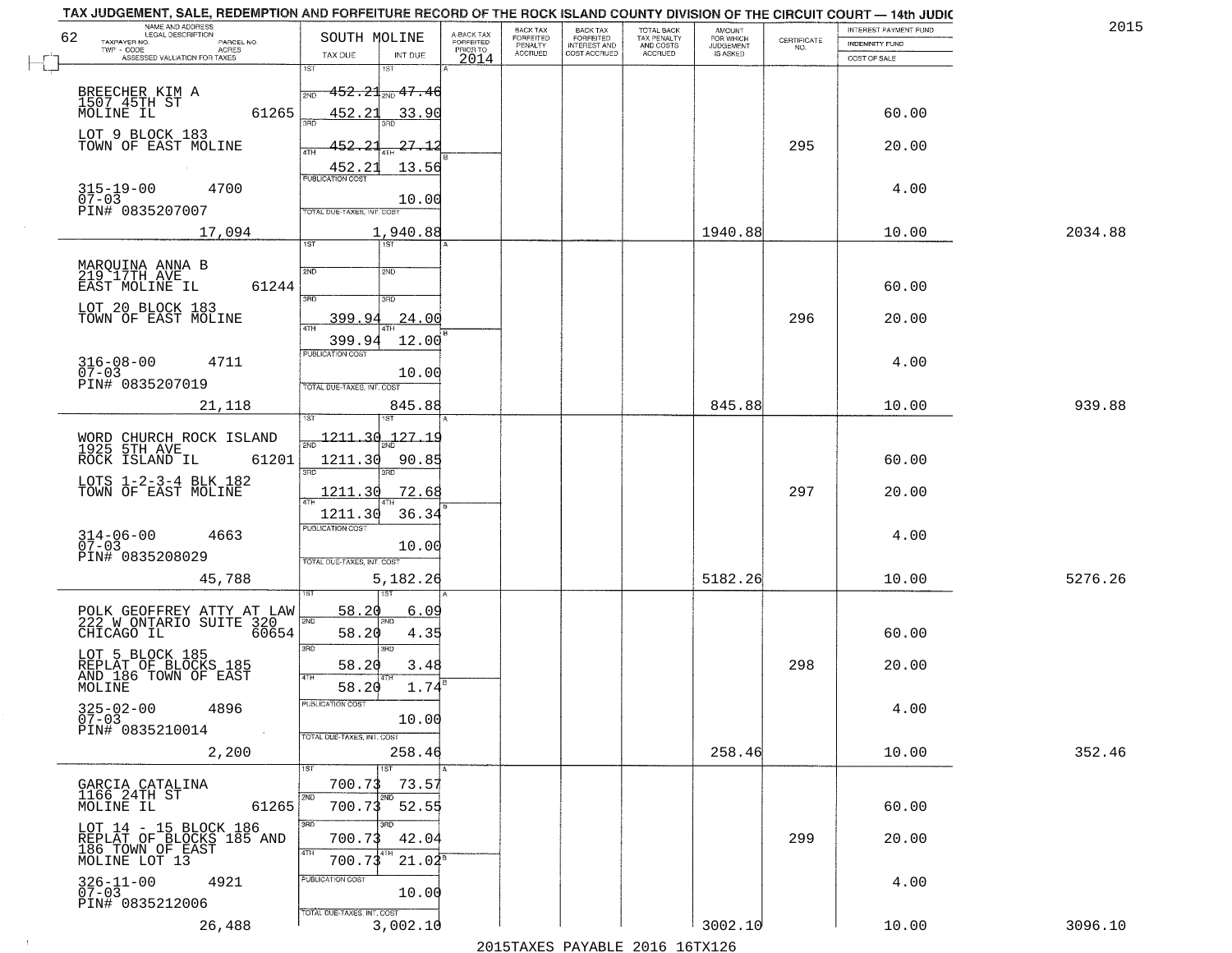|                                      |                                                   |                            |                              |                        | TAX JUDGEMENT, SALE, REDEMPTION AND FORFEITURE RECORD OF THE ROCK ISLAND COUNTY DIVISION OF THE CIRCUIT COURT — 14th JUDICIAL CIRCUIT OF ILLINOIS 2015                                                                                                                                                   |                                                                                                          |                                                                                                |                                                        |                                                                                               |
|--------------------------------------|---------------------------------------------------|----------------------------|------------------------------|------------------------|----------------------------------------------------------------------------------------------------------------------------------------------------------------------------------------------------------------------------------------------------------------------------------------------------------|----------------------------------------------------------------------------------------------------------|------------------------------------------------------------------------------------------------|--------------------------------------------------------|-----------------------------------------------------------------------------------------------|
| 62                                   | BY WHOM<br>PURCHASED                              | RATE<br>$\%$<br><b>BID</b> | SOUTH MOLINE<br>DATE OF SALE |                        | SUBSEQUENT TAXES PAID, FEES, AND TIME EXTENSION                                                                                                                                                                                                                                                          | TOTAL DUE<br>TO REDEEM<br>FROM SALE<br>LESS<br><b>COUNTY CLERK FEE</b>                                   | BY WHOM REDEEMED                                                                               | DATE OF REDEMP-<br>TION OR DEED<br>MO.<br>DAY.<br>YEAR | RECEIVED REDEMPTION<br>MONEY IN FULL                                                          |
| 1                                    | PIN# 0835207007    <br>STEVE SODEMAN LIVING TRUST | 01                         |                              |                        | $[01/17/2017$ Time Ext & incl\n01/17/2017 Take Notice Free\n11/20/2018 Subs paid\n12/29/2016$ 11/21/2017 Subs paid$                                                                                                                                                                                      | 12/20/2019<br>2, 062.96<br>2, 062.96<br>989.98                                                           |                                                                                                |                                                        | Certificate<br>Returned<br>& Cancelled<br>07/05/2019                                          |
|                                      |                                                   |                            |                              |                        |                                                                                                                                                                                                                                                                                                          |                                                                                                          | 5,695.19<br>160.00 KIM BREECHER                                                                | 06/24/2019                                             | Karen Kinney                                                                                  |
| PIN# 0835207019<br>2                 | STEVE SODEMAN LIVING TRUST                        |                            | 12/29/2016                   |                        | $\begin{bmatrix} 01/17/2017 \\ 01/17/2017 \\ 01 \end{bmatrix}$ Take Notice Fee                                                                                                                                                                                                                           | 12/20/2019<br>20.47                                                                                      |                                                                                                |                                                        | Certificate<br>Returned<br>$& \text{Cancelled}$ 2<br>05/23/2017                               |
|                                      |                                                   |                            |                              |                        |                                                                                                                                                                                                                                                                                                          |                                                                                                          | 979.15<br>160.00 ANNA MARQUINA                                                                 | 03/24/2017                                             | Karen Kinney                                                                                  |
| PIN# 0835208029<br>3                 | STEVE SODEMAN LIVING TRUST                        | 18                         | 12/29/2016                   |                        | 01/17/2017 Time Ext & incl<br>01/17/2017 Take Notice Fee<br>11/21/2017 Subs paid                                                                                                                                                                                                                         | 12/20/2019<br>$\overline{1}\overline{2}\overline{0}\cdot\overline{4}\overline{7}$<br>6,668.02            |                                                                                                |                                                        | ADMIN SALE IN ERROR<br>Certificate<br>Returned<br>3<br>$\frac{6}{10/19/2018}$                 |
|                                      |                                                   |                            |                              |                        |                                                                                                                                                                                                                                                                                                          |                                                                                                          |                                                                                                |                                                        | Karen Kinney                                                                                  |
| PIN# 0835210014<br>RICO TRUSTEE<br>4 |                                                   | 18                         | 12/29/2016                   |                        | 03/14/2017 Time Ext &<br>03/14/2017 Take Notic<br>02/11/2019 Take Notic<br>02/22/2019 Publicatic<br>02/25/2019 Sheriffs F<br>11/17/2018 Subs paid<br>11/17/2018 Subs paid<br>Time Ext & incl<br>Take Notice Fee<br>Take Notice Fee<br>Publication Fee<br>Circuit Clerks Fee<br>Sheriffs Fee<br>Subs paid | 07/29/2019<br>$\begin{array}{r} 20.59 \\ 35.00 \\ 5.18 \\ 7.31 \end{array}$<br>291.62<br>$\bar{482}$ .48 |                                                                                                |                                                        | TAX DEED ISSUED<br>  Certificate<br>  Returned<br>& Cancelled 4<br>09/16/2019<br>Karen Kinney |
| PIN# 0835212006<br>RICO TRUSTEE<br>5 |                                                   | 18                         | 12/29/2016                   | $11/18/2017$ Subs paid | 03/14/2017 Time Ext & incl<br>03/14/2017 Take Notice Fee                                                                                                                                                                                                                                                 | $07/29/2019$<br>20.59<br>3,069.94                                                                        |                                                                                                |                                                        | Certificate<br>Returned<br>& Cancelled 5<br>07/05/2018                                        |
|                                      |                                                   |                            |                              |                        | 2015TAXES PAYABLE 2016 16TX126                                                                                                                                                                                                                                                                           |                                                                                                          | $\begin{array}{c c} \texttt{8,226.91} \\ \texttt{160.00} \end{array} \texttt{CATALINA GARCHA}$ | 06/29/2018                                             | Karen Kinney                                                                                  |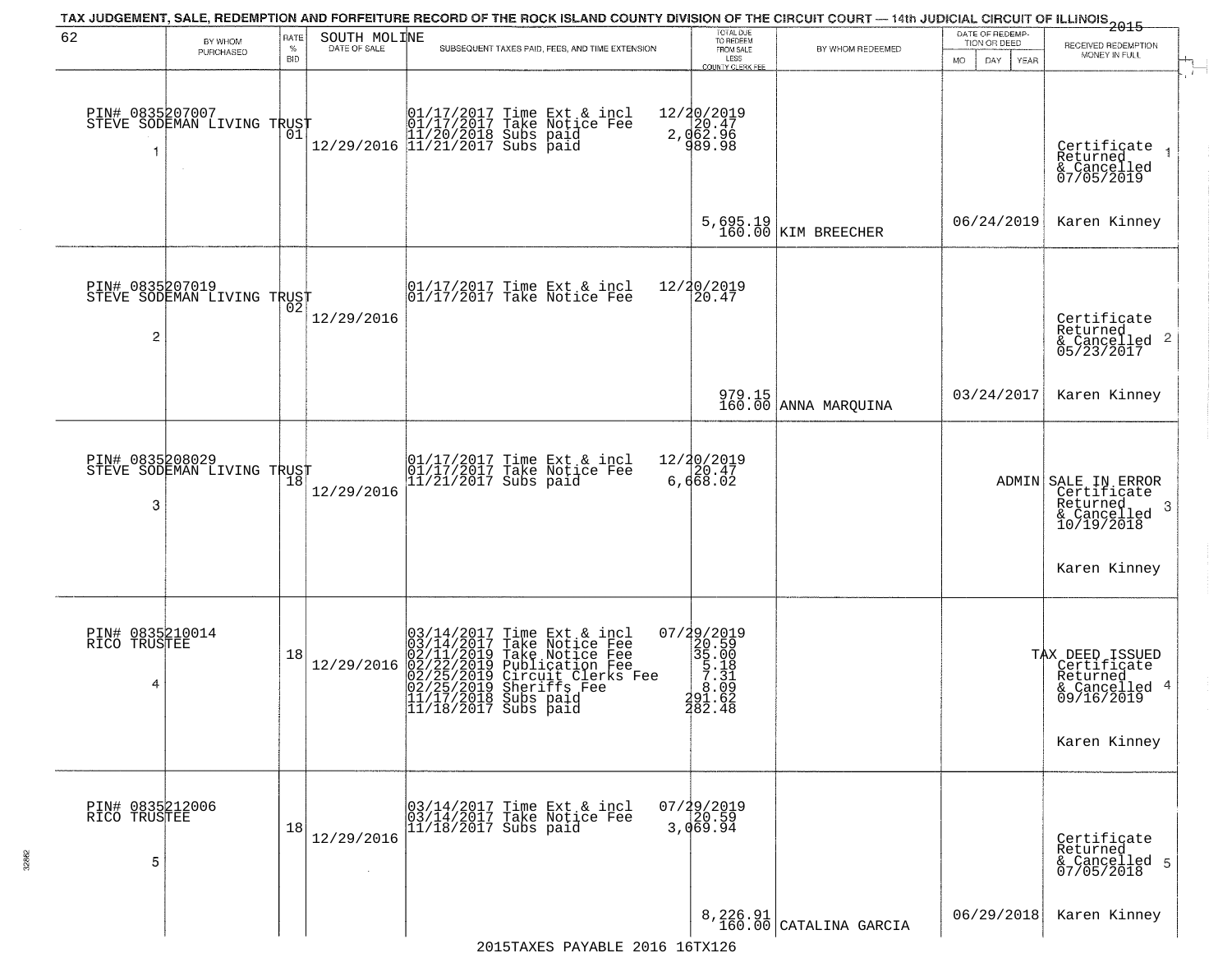| TOTAL BACK<br>TAX PENALTY<br>AND COSTS<br>AMOUNT<br>FOR WHICH<br>JUDGEMENT<br>A-BACK TAX<br>FORFEITED<br>PRIOR TO<br>63<br>SOUTH MOLINE<br><b>FORFEITED</b><br>$\begin{array}{c} \text{CERTIFICATE} \\ \text{NO.} \end{array}$<br>TAXPAYER NO.<br>PARCEL NO.<br><b>INDEMNITY FUND</b><br>PENALTY<br><b>INTEREST AND</b><br>ACRES<br><b>ACCRUED</b><br>COST ACCRUED<br><b>ACCRUED</b><br>IS ASKED<br>TAX DUE<br>INT DUE<br>ASSESSED VALUATION FOR TAXES<br>2014<br>COST OF SALE<br>1ST<br>1ST<br>MCCOLL DARRELL K<br>2505 46TH ST<br>MOLINE IL<br><del>79.80 aug 8.40</del><br>2ND<br>61265<br>79.86<br>60.00<br>6.00<br>350<br>LOT 23<br>OAK HILLS ADD S 100 FT<br>79.86<br>300<br>-86<br>20.00<br>4TH<br>79.86<br>2.40<br>4.00<br>$366 - 16 - 00$<br>07-05<br>$5578 - 1$<br>10.00<br>PIN# 0835317009<br>TOTAL DUE-TAXES, INT. COST<br>351.04<br>10.00<br>445.04<br>3,372<br>351.04<br><u> 178.33</u><br>$\frac{18.69}{200}$<br>CARLSON ALBA/MICHAEL<br>1133_49TH ST<br>MOLINE IL<br>61265<br>178.33<br>60.00<br>13.35<br>3RD<br>त्रहा<br>LOT 1<br>OAK HILLS ADD<br>301<br>178.33<br>10.68<br>20.00<br>5.34<br>178.33<br>PUBLICATION COST<br>$365 - 15 - 00$<br>07-05<br>4.00<br>5556<br>10.00<br>PIN# 0835317017<br>TOTAL DUE-TAXES, INT. COST<br>771.38<br>865.38<br>13,530<br>771.38<br>10.00<br>ST.<br>$-236.$<br>24.85<br>HUGHES SCOTT D<br>5225 11TH AVENUE C<br>2ND<br>61265<br>60.00<br>MOLINE IL<br>236.45<br>17.75<br>3RD<br>3RD<br>LOT 137<br>MAYWOOD<br>302<br>236.45<br>14.20<br>20.00<br><b>ATH</b><br>236.45<br>7.10<br><b>PUBLICATION COST</b><br>$117 - 02 - 00$<br>07-05<br>822<br>4.00<br>10.00<br>PIN# 0835323053<br>TOTAL OUE-TAXES, INT. COST<br>1019.70<br>1113.70<br>20,984<br>1,019.70<br>10.00<br>529.33<br>55.58<br>2ND<br>529.33<br>39.70<br>60.00<br>3RD<br>3RD<br>LOT 54<br>GLENDALE<br>31.76<br>303<br>20.00<br>529.33<br>4TH<br>529.33<br>15.88<br>$237 - 06 - 00$<br>07-03<br>PUBLICATION COST<br>3050<br>4.00<br>10.00<br>PIN# 0835402034<br>$\sim 10$<br>TOTAL DUE-TAXES, INT. COST<br>2,270.24<br>2270.24<br>2364.24<br>20,009<br>10.00<br>1ST<br>1ST<br>MORRIS WANDA D<br>1832 27TH AVE<br>2ND<br>2ND<br>61244<br>60.00<br>EAST MOLINE IL<br>3RD<br>3RD<br>LOT 81<br>GLENDALE<br>304<br>20.00<br>4TH<br>$706.14^{4}$<br>$21.18^{8}$<br>PUBLICATION COST<br>$238 - 11 - 00$<br>07-03<br>3077<br>4.00<br>10.00<br>PIN# 0835402048<br>TOTAL DUE-TAXES, INT. COST<br>26,692<br>737.30<br>737.30<br>831.30<br>10.00 | TAX JUDGEMENT, SALE, REDEMPTION AND FORFEITURE RECORD OF THE ROCK ISLAND COUNTY DIVISION OF THE CIRCUIT COURT - 14th JUDIC<br>NAME AND ADDRESS<br>LEGAL DESCRIPTION |  | BACK TAX | BACK TAX<br>FORFEITED |  | INTEREST PAYMENT FUND | 2015 |
|-----------------------------------------------------------------------------------------------------------------------------------------------------------------------------------------------------------------------------------------------------------------------------------------------------------------------------------------------------------------------------------------------------------------------------------------------------------------------------------------------------------------------------------------------------------------------------------------------------------------------------------------------------------------------------------------------------------------------------------------------------------------------------------------------------------------------------------------------------------------------------------------------------------------------------------------------------------------------------------------------------------------------------------------------------------------------------------------------------------------------------------------------------------------------------------------------------------------------------------------------------------------------------------------------------------------------------------------------------------------------------------------------------------------------------------------------------------------------------------------------------------------------------------------------------------------------------------------------------------------------------------------------------------------------------------------------------------------------------------------------------------------------------------------------------------------------------------------------------------------------------------------------------------------------------------------------------------------------------------------------------------------------------------------------------------------------------------------------------------------------------------------------------------------------------------------------------------------------------------------------------------------------------------------------------------------------------------------------------------------------------------------------------------------------------------------------------|---------------------------------------------------------------------------------------------------------------------------------------------------------------------|--|----------|-----------------------|--|-----------------------|------|
|                                                                                                                                                                                                                                                                                                                                                                                                                                                                                                                                                                                                                                                                                                                                                                                                                                                                                                                                                                                                                                                                                                                                                                                                                                                                                                                                                                                                                                                                                                                                                                                                                                                                                                                                                                                                                                                                                                                                                                                                                                                                                                                                                                                                                                                                                                                                                                                                                                                     |                                                                                                                                                                     |  |          |                       |  |                       |      |
|                                                                                                                                                                                                                                                                                                                                                                                                                                                                                                                                                                                                                                                                                                                                                                                                                                                                                                                                                                                                                                                                                                                                                                                                                                                                                                                                                                                                                                                                                                                                                                                                                                                                                                                                                                                                                                                                                                                                                                                                                                                                                                                                                                                                                                                                                                                                                                                                                                                     |                                                                                                                                                                     |  |          |                       |  |                       |      |
|                                                                                                                                                                                                                                                                                                                                                                                                                                                                                                                                                                                                                                                                                                                                                                                                                                                                                                                                                                                                                                                                                                                                                                                                                                                                                                                                                                                                                                                                                                                                                                                                                                                                                                                                                                                                                                                                                                                                                                                                                                                                                                                                                                                                                                                                                                                                                                                                                                                     |                                                                                                                                                                     |  |          |                       |  |                       |      |
|                                                                                                                                                                                                                                                                                                                                                                                                                                                                                                                                                                                                                                                                                                                                                                                                                                                                                                                                                                                                                                                                                                                                                                                                                                                                                                                                                                                                                                                                                                                                                                                                                                                                                                                                                                                                                                                                                                                                                                                                                                                                                                                                                                                                                                                                                                                                                                                                                                                     |                                                                                                                                                                     |  |          |                       |  |                       |      |
|                                                                                                                                                                                                                                                                                                                                                                                                                                                                                                                                                                                                                                                                                                                                                                                                                                                                                                                                                                                                                                                                                                                                                                                                                                                                                                                                                                                                                                                                                                                                                                                                                                                                                                                                                                                                                                                                                                                                                                                                                                                                                                                                                                                                                                                                                                                                                                                                                                                     |                                                                                                                                                                     |  |          |                       |  |                       |      |
|                                                                                                                                                                                                                                                                                                                                                                                                                                                                                                                                                                                                                                                                                                                                                                                                                                                                                                                                                                                                                                                                                                                                                                                                                                                                                                                                                                                                                                                                                                                                                                                                                                                                                                                                                                                                                                                                                                                                                                                                                                                                                                                                                                                                                                                                                                                                                                                                                                                     |                                                                                                                                                                     |  |          |                       |  |                       |      |
|                                                                                                                                                                                                                                                                                                                                                                                                                                                                                                                                                                                                                                                                                                                                                                                                                                                                                                                                                                                                                                                                                                                                                                                                                                                                                                                                                                                                                                                                                                                                                                                                                                                                                                                                                                                                                                                                                                                                                                                                                                                                                                                                                                                                                                                                                                                                                                                                                                                     |                                                                                                                                                                     |  |          |                       |  |                       |      |
|                                                                                                                                                                                                                                                                                                                                                                                                                                                                                                                                                                                                                                                                                                                                                                                                                                                                                                                                                                                                                                                                                                                                                                                                                                                                                                                                                                                                                                                                                                                                                                                                                                                                                                                                                                                                                                                                                                                                                                                                                                                                                                                                                                                                                                                                                                                                                                                                                                                     |                                                                                                                                                                     |  |          |                       |  |                       |      |
|                                                                                                                                                                                                                                                                                                                                                                                                                                                                                                                                                                                                                                                                                                                                                                                                                                                                                                                                                                                                                                                                                                                                                                                                                                                                                                                                                                                                                                                                                                                                                                                                                                                                                                                                                                                                                                                                                                                                                                                                                                                                                                                                                                                                                                                                                                                                                                                                                                                     |                                                                                                                                                                     |  |          |                       |  |                       |      |
|                                                                                                                                                                                                                                                                                                                                                                                                                                                                                                                                                                                                                                                                                                                                                                                                                                                                                                                                                                                                                                                                                                                                                                                                                                                                                                                                                                                                                                                                                                                                                                                                                                                                                                                                                                                                                                                                                                                                                                                                                                                                                                                                                                                                                                                                                                                                                                                                                                                     |                                                                                                                                                                     |  |          |                       |  |                       |      |
|                                                                                                                                                                                                                                                                                                                                                                                                                                                                                                                                                                                                                                                                                                                                                                                                                                                                                                                                                                                                                                                                                                                                                                                                                                                                                                                                                                                                                                                                                                                                                                                                                                                                                                                                                                                                                                                                                                                                                                                                                                                                                                                                                                                                                                                                                                                                                                                                                                                     |                                                                                                                                                                     |  |          |                       |  |                       |      |
|                                                                                                                                                                                                                                                                                                                                                                                                                                                                                                                                                                                                                                                                                                                                                                                                                                                                                                                                                                                                                                                                                                                                                                                                                                                                                                                                                                                                                                                                                                                                                                                                                                                                                                                                                                                                                                                                                                                                                                                                                                                                                                                                                                                                                                                                                                                                                                                                                                                     |                                                                                                                                                                     |  |          |                       |  |                       |      |
|                                                                                                                                                                                                                                                                                                                                                                                                                                                                                                                                                                                                                                                                                                                                                                                                                                                                                                                                                                                                                                                                                                                                                                                                                                                                                                                                                                                                                                                                                                                                                                                                                                                                                                                                                                                                                                                                                                                                                                                                                                                                                                                                                                                                                                                                                                                                                                                                                                                     |                                                                                                                                                                     |  |          |                       |  |                       |      |
|                                                                                                                                                                                                                                                                                                                                                                                                                                                                                                                                                                                                                                                                                                                                                                                                                                                                                                                                                                                                                                                                                                                                                                                                                                                                                                                                                                                                                                                                                                                                                                                                                                                                                                                                                                                                                                                                                                                                                                                                                                                                                                                                                                                                                                                                                                                                                                                                                                                     |                                                                                                                                                                     |  |          |                       |  |                       |      |
|                                                                                                                                                                                                                                                                                                                                                                                                                                                                                                                                                                                                                                                                                                                                                                                                                                                                                                                                                                                                                                                                                                                                                                                                                                                                                                                                                                                                                                                                                                                                                                                                                                                                                                                                                                                                                                                                                                                                                                                                                                                                                                                                                                                                                                                                                                                                                                                                                                                     |                                                                                                                                                                     |  |          |                       |  |                       |      |
|                                                                                                                                                                                                                                                                                                                                                                                                                                                                                                                                                                                                                                                                                                                                                                                                                                                                                                                                                                                                                                                                                                                                                                                                                                                                                                                                                                                                                                                                                                                                                                                                                                                                                                                                                                                                                                                                                                                                                                                                                                                                                                                                                                                                                                                                                                                                                                                                                                                     |                                                                                                                                                                     |  |          |                       |  |                       |      |
|                                                                                                                                                                                                                                                                                                                                                                                                                                                                                                                                                                                                                                                                                                                                                                                                                                                                                                                                                                                                                                                                                                                                                                                                                                                                                                                                                                                                                                                                                                                                                                                                                                                                                                                                                                                                                                                                                                                                                                                                                                                                                                                                                                                                                                                                                                                                                                                                                                                     |                                                                                                                                                                     |  |          |                       |  |                       |      |
|                                                                                                                                                                                                                                                                                                                                                                                                                                                                                                                                                                                                                                                                                                                                                                                                                                                                                                                                                                                                                                                                                                                                                                                                                                                                                                                                                                                                                                                                                                                                                                                                                                                                                                                                                                                                                                                                                                                                                                                                                                                                                                                                                                                                                                                                                                                                                                                                                                                     |                                                                                                                                                                     |  |          |                       |  |                       |      |
|                                                                                                                                                                                                                                                                                                                                                                                                                                                                                                                                                                                                                                                                                                                                                                                                                                                                                                                                                                                                                                                                                                                                                                                                                                                                                                                                                                                                                                                                                                                                                                                                                                                                                                                                                                                                                                                                                                                                                                                                                                                                                                                                                                                                                                                                                                                                                                                                                                                     |                                                                                                                                                                     |  |          |                       |  |                       |      |
|                                                                                                                                                                                                                                                                                                                                                                                                                                                                                                                                                                                                                                                                                                                                                                                                                                                                                                                                                                                                                                                                                                                                                                                                                                                                                                                                                                                                                                                                                                                                                                                                                                                                                                                                                                                                                                                                                                                                                                                                                                                                                                                                                                                                                                                                                                                                                                                                                                                     |                                                                                                                                                                     |  |          |                       |  |                       |      |
|                                                                                                                                                                                                                                                                                                                                                                                                                                                                                                                                                                                                                                                                                                                                                                                                                                                                                                                                                                                                                                                                                                                                                                                                                                                                                                                                                                                                                                                                                                                                                                                                                                                                                                                                                                                                                                                                                                                                                                                                                                                                                                                                                                                                                                                                                                                                                                                                                                                     |                                                                                                                                                                     |  |          |                       |  |                       |      |
|                                                                                                                                                                                                                                                                                                                                                                                                                                                                                                                                                                                                                                                                                                                                                                                                                                                                                                                                                                                                                                                                                                                                                                                                                                                                                                                                                                                                                                                                                                                                                                                                                                                                                                                                                                                                                                                                                                                                                                                                                                                                                                                                                                                                                                                                                                                                                                                                                                                     |                                                                                                                                                                     |  |          |                       |  |                       |      |
|                                                                                                                                                                                                                                                                                                                                                                                                                                                                                                                                                                                                                                                                                                                                                                                                                                                                                                                                                                                                                                                                                                                                                                                                                                                                                                                                                                                                                                                                                                                                                                                                                                                                                                                                                                                                                                                                                                                                                                                                                                                                                                                                                                                                                                                                                                                                                                                                                                                     |                                                                                                                                                                     |  |          |                       |  |                       |      |
|                                                                                                                                                                                                                                                                                                                                                                                                                                                                                                                                                                                                                                                                                                                                                                                                                                                                                                                                                                                                                                                                                                                                                                                                                                                                                                                                                                                                                                                                                                                                                                                                                                                                                                                                                                                                                                                                                                                                                                                                                                                                                                                                                                                                                                                                                                                                                                                                                                                     |                                                                                                                                                                     |  |          |                       |  |                       |      |
|                                                                                                                                                                                                                                                                                                                                                                                                                                                                                                                                                                                                                                                                                                                                                                                                                                                                                                                                                                                                                                                                                                                                                                                                                                                                                                                                                                                                                                                                                                                                                                                                                                                                                                                                                                                                                                                                                                                                                                                                                                                                                                                                                                                                                                                                                                                                                                                                                                                     |                                                                                                                                                                     |  |          |                       |  |                       |      |
|                                                                                                                                                                                                                                                                                                                                                                                                                                                                                                                                                                                                                                                                                                                                                                                                                                                                                                                                                                                                                                                                                                                                                                                                                                                                                                                                                                                                                                                                                                                                                                                                                                                                                                                                                                                                                                                                                                                                                                                                                                                                                                                                                                                                                                                                                                                                                                                                                                                     |                                                                                                                                                                     |  |          |                       |  |                       |      |
|                                                                                                                                                                                                                                                                                                                                                                                                                                                                                                                                                                                                                                                                                                                                                                                                                                                                                                                                                                                                                                                                                                                                                                                                                                                                                                                                                                                                                                                                                                                                                                                                                                                                                                                                                                                                                                                                                                                                                                                                                                                                                                                                                                                                                                                                                                                                                                                                                                                     |                                                                                                                                                                     |  |          |                       |  |                       |      |
|                                                                                                                                                                                                                                                                                                                                                                                                                                                                                                                                                                                                                                                                                                                                                                                                                                                                                                                                                                                                                                                                                                                                                                                                                                                                                                                                                                                                                                                                                                                                                                                                                                                                                                                                                                                                                                                                                                                                                                                                                                                                                                                                                                                                                                                                                                                                                                                                                                                     |                                                                                                                                                                     |  |          |                       |  |                       |      |
|                                                                                                                                                                                                                                                                                                                                                                                                                                                                                                                                                                                                                                                                                                                                                                                                                                                                                                                                                                                                                                                                                                                                                                                                                                                                                                                                                                                                                                                                                                                                                                                                                                                                                                                                                                                                                                                                                                                                                                                                                                                                                                                                                                                                                                                                                                                                                                                                                                                     |                                                                                                                                                                     |  |          |                       |  |                       |      |
|                                                                                                                                                                                                                                                                                                                                                                                                                                                                                                                                                                                                                                                                                                                                                                                                                                                                                                                                                                                                                                                                                                                                                                                                                                                                                                                                                                                                                                                                                                                                                                                                                                                                                                                                                                                                                                                                                                                                                                                                                                                                                                                                                                                                                                                                                                                                                                                                                                                     |                                                                                                                                                                     |  |          |                       |  |                       |      |
|                                                                                                                                                                                                                                                                                                                                                                                                                                                                                                                                                                                                                                                                                                                                                                                                                                                                                                                                                                                                                                                                                                                                                                                                                                                                                                                                                                                                                                                                                                                                                                                                                                                                                                                                                                                                                                                                                                                                                                                                                                                                                                                                                                                                                                                                                                                                                                                                                                                     |                                                                                                                                                                     |  |          |                       |  |                       |      |
|                                                                                                                                                                                                                                                                                                                                                                                                                                                                                                                                                                                                                                                                                                                                                                                                                                                                                                                                                                                                                                                                                                                                                                                                                                                                                                                                                                                                                                                                                                                                                                                                                                                                                                                                                                                                                                                                                                                                                                                                                                                                                                                                                                                                                                                                                                                                                                                                                                                     |                                                                                                                                                                     |  |          |                       |  |                       |      |
|                                                                                                                                                                                                                                                                                                                                                                                                                                                                                                                                                                                                                                                                                                                                                                                                                                                                                                                                                                                                                                                                                                                                                                                                                                                                                                                                                                                                                                                                                                                                                                                                                                                                                                                                                                                                                                                                                                                                                                                                                                                                                                                                                                                                                                                                                                                                                                                                                                                     |                                                                                                                                                                     |  |          |                       |  |                       |      |
|                                                                                                                                                                                                                                                                                                                                                                                                                                                                                                                                                                                                                                                                                                                                                                                                                                                                                                                                                                                                                                                                                                                                                                                                                                                                                                                                                                                                                                                                                                                                                                                                                                                                                                                                                                                                                                                                                                                                                                                                                                                                                                                                                                                                                                                                                                                                                                                                                                                     |                                                                                                                                                                     |  |          |                       |  |                       |      |
|                                                                                                                                                                                                                                                                                                                                                                                                                                                                                                                                                                                                                                                                                                                                                                                                                                                                                                                                                                                                                                                                                                                                                                                                                                                                                                                                                                                                                                                                                                                                                                                                                                                                                                                                                                                                                                                                                                                                                                                                                                                                                                                                                                                                                                                                                                                                                                                                                                                     |                                                                                                                                                                     |  |          |                       |  |                       |      |
|                                                                                                                                                                                                                                                                                                                                                                                                                                                                                                                                                                                                                                                                                                                                                                                                                                                                                                                                                                                                                                                                                                                                                                                                                                                                                                                                                                                                                                                                                                                                                                                                                                                                                                                                                                                                                                                                                                                                                                                                                                                                                                                                                                                                                                                                                                                                                                                                                                                     |                                                                                                                                                                     |  |          |                       |  |                       |      |
|                                                                                                                                                                                                                                                                                                                                                                                                                                                                                                                                                                                                                                                                                                                                                                                                                                                                                                                                                                                                                                                                                                                                                                                                                                                                                                                                                                                                                                                                                                                                                                                                                                                                                                                                                                                                                                                                                                                                                                                                                                                                                                                                                                                                                                                                                                                                                                                                                                                     |                                                                                                                                                                     |  |          |                       |  |                       |      |
|                                                                                                                                                                                                                                                                                                                                                                                                                                                                                                                                                                                                                                                                                                                                                                                                                                                                                                                                                                                                                                                                                                                                                                                                                                                                                                                                                                                                                                                                                                                                                                                                                                                                                                                                                                                                                                                                                                                                                                                                                                                                                                                                                                                                                                                                                                                                                                                                                                                     |                                                                                                                                                                     |  |          |                       |  |                       |      |
|                                                                                                                                                                                                                                                                                                                                                                                                                                                                                                                                                                                                                                                                                                                                                                                                                                                                                                                                                                                                                                                                                                                                                                                                                                                                                                                                                                                                                                                                                                                                                                                                                                                                                                                                                                                                                                                                                                                                                                                                                                                                                                                                                                                                                                                                                                                                                                                                                                                     |                                                                                                                                                                     |  |          |                       |  |                       |      |
|                                                                                                                                                                                                                                                                                                                                                                                                                                                                                                                                                                                                                                                                                                                                                                                                                                                                                                                                                                                                                                                                                                                                                                                                                                                                                                                                                                                                                                                                                                                                                                                                                                                                                                                                                                                                                                                                                                                                                                                                                                                                                                                                                                                                                                                                                                                                                                                                                                                     |                                                                                                                                                                     |  |          |                       |  |                       |      |
|                                                                                                                                                                                                                                                                                                                                                                                                                                                                                                                                                                                                                                                                                                                                                                                                                                                                                                                                                                                                                                                                                                                                                                                                                                                                                                                                                                                                                                                                                                                                                                                                                                                                                                                                                                                                                                                                                                                                                                                                                                                                                                                                                                                                                                                                                                                                                                                                                                                     |                                                                                                                                                                     |  |          |                       |  |                       |      |
|                                                                                                                                                                                                                                                                                                                                                                                                                                                                                                                                                                                                                                                                                                                                                                                                                                                                                                                                                                                                                                                                                                                                                                                                                                                                                                                                                                                                                                                                                                                                                                                                                                                                                                                                                                                                                                                                                                                                                                                                                                                                                                                                                                                                                                                                                                                                                                                                                                                     |                                                                                                                                                                     |  |          |                       |  |                       |      |
|                                                                                                                                                                                                                                                                                                                                                                                                                                                                                                                                                                                                                                                                                                                                                                                                                                                                                                                                                                                                                                                                                                                                                                                                                                                                                                                                                                                                                                                                                                                                                                                                                                                                                                                                                                                                                                                                                                                                                                                                                                                                                                                                                                                                                                                                                                                                                                                                                                                     |                                                                                                                                                                     |  |          |                       |  |                       |      |
|                                                                                                                                                                                                                                                                                                                                                                                                                                                                                                                                                                                                                                                                                                                                                                                                                                                                                                                                                                                                                                                                                                                                                                                                                                                                                                                                                                                                                                                                                                                                                                                                                                                                                                                                                                                                                                                                                                                                                                                                                                                                                                                                                                                                                                                                                                                                                                                                                                                     |                                                                                                                                                                     |  |          |                       |  |                       |      |
|                                                                                                                                                                                                                                                                                                                                                                                                                                                                                                                                                                                                                                                                                                                                                                                                                                                                                                                                                                                                                                                                                                                                                                                                                                                                                                                                                                                                                                                                                                                                                                                                                                                                                                                                                                                                                                                                                                                                                                                                                                                                                                                                                                                                                                                                                                                                                                                                                                                     |                                                                                                                                                                     |  |          |                       |  |                       |      |
|                                                                                                                                                                                                                                                                                                                                                                                                                                                                                                                                                                                                                                                                                                                                                                                                                                                                                                                                                                                                                                                                                                                                                                                                                                                                                                                                                                                                                                                                                                                                                                                                                                                                                                                                                                                                                                                                                                                                                                                                                                                                                                                                                                                                                                                                                                                                                                                                                                                     |                                                                                                                                                                     |  |          |                       |  |                       |      |
|                                                                                                                                                                                                                                                                                                                                                                                                                                                                                                                                                                                                                                                                                                                                                                                                                                                                                                                                                                                                                                                                                                                                                                                                                                                                                                                                                                                                                                                                                                                                                                                                                                                                                                                                                                                                                                                                                                                                                                                                                                                                                                                                                                                                                                                                                                                                                                                                                                                     |                                                                                                                                                                     |  |          |                       |  |                       |      |
|                                                                                                                                                                                                                                                                                                                                                                                                                                                                                                                                                                                                                                                                                                                                                                                                                                                                                                                                                                                                                                                                                                                                                                                                                                                                                                                                                                                                                                                                                                                                                                                                                                                                                                                                                                                                                                                                                                                                                                                                                                                                                                                                                                                                                                                                                                                                                                                                                                                     |                                                                                                                                                                     |  |          |                       |  |                       |      |
|                                                                                                                                                                                                                                                                                                                                                                                                                                                                                                                                                                                                                                                                                                                                                                                                                                                                                                                                                                                                                                                                                                                                                                                                                                                                                                                                                                                                                                                                                                                                                                                                                                                                                                                                                                                                                                                                                                                                                                                                                                                                                                                                                                                                                                                                                                                                                                                                                                                     |                                                                                                                                                                     |  |          |                       |  |                       |      |
|                                                                                                                                                                                                                                                                                                                                                                                                                                                                                                                                                                                                                                                                                                                                                                                                                                                                                                                                                                                                                                                                                                                                                                                                                                                                                                                                                                                                                                                                                                                                                                                                                                                                                                                                                                                                                                                                                                                                                                                                                                                                                                                                                                                                                                                                                                                                                                                                                                                     |                                                                                                                                                                     |  |          |                       |  |                       |      |
|                                                                                                                                                                                                                                                                                                                                                                                                                                                                                                                                                                                                                                                                                                                                                                                                                                                                                                                                                                                                                                                                                                                                                                                                                                                                                                                                                                                                                                                                                                                                                                                                                                                                                                                                                                                                                                                                                                                                                                                                                                                                                                                                                                                                                                                                                                                                                                                                                                                     |                                                                                                                                                                     |  |          |                       |  |                       |      |
|                                                                                                                                                                                                                                                                                                                                                                                                                                                                                                                                                                                                                                                                                                                                                                                                                                                                                                                                                                                                                                                                                                                                                                                                                                                                                                                                                                                                                                                                                                                                                                                                                                                                                                                                                                                                                                                                                                                                                                                                                                                                                                                                                                                                                                                                                                                                                                                                                                                     |                                                                                                                                                                     |  |          |                       |  |                       |      |
|                                                                                                                                                                                                                                                                                                                                                                                                                                                                                                                                                                                                                                                                                                                                                                                                                                                                                                                                                                                                                                                                                                                                                                                                                                                                                                                                                                                                                                                                                                                                                                                                                                                                                                                                                                                                                                                                                                                                                                                                                                                                                                                                                                                                                                                                                                                                                                                                                                                     |                                                                                                                                                                     |  |          |                       |  |                       |      |
|                                                                                                                                                                                                                                                                                                                                                                                                                                                                                                                                                                                                                                                                                                                                                                                                                                                                                                                                                                                                                                                                                                                                                                                                                                                                                                                                                                                                                                                                                                                                                                                                                                                                                                                                                                                                                                                                                                                                                                                                                                                                                                                                                                                                                                                                                                                                                                                                                                                     |                                                                                                                                                                     |  |          |                       |  |                       |      |
|                                                                                                                                                                                                                                                                                                                                                                                                                                                                                                                                                                                                                                                                                                                                                                                                                                                                                                                                                                                                                                                                                                                                                                                                                                                                                                                                                                                                                                                                                                                                                                                                                                                                                                                                                                                                                                                                                                                                                                                                                                                                                                                                                                                                                                                                                                                                                                                                                                                     |                                                                                                                                                                     |  |          |                       |  |                       |      |
|                                                                                                                                                                                                                                                                                                                                                                                                                                                                                                                                                                                                                                                                                                                                                                                                                                                                                                                                                                                                                                                                                                                                                                                                                                                                                                                                                                                                                                                                                                                                                                                                                                                                                                                                                                                                                                                                                                                                                                                                                                                                                                                                                                                                                                                                                                                                                                                                                                                     |                                                                                                                                                                     |  |          |                       |  |                       |      |
|                                                                                                                                                                                                                                                                                                                                                                                                                                                                                                                                                                                                                                                                                                                                                                                                                                                                                                                                                                                                                                                                                                                                                                                                                                                                                                                                                                                                                                                                                                                                                                                                                                                                                                                                                                                                                                                                                                                                                                                                                                                                                                                                                                                                                                                                                                                                                                                                                                                     |                                                                                                                                                                     |  |          |                       |  |                       |      |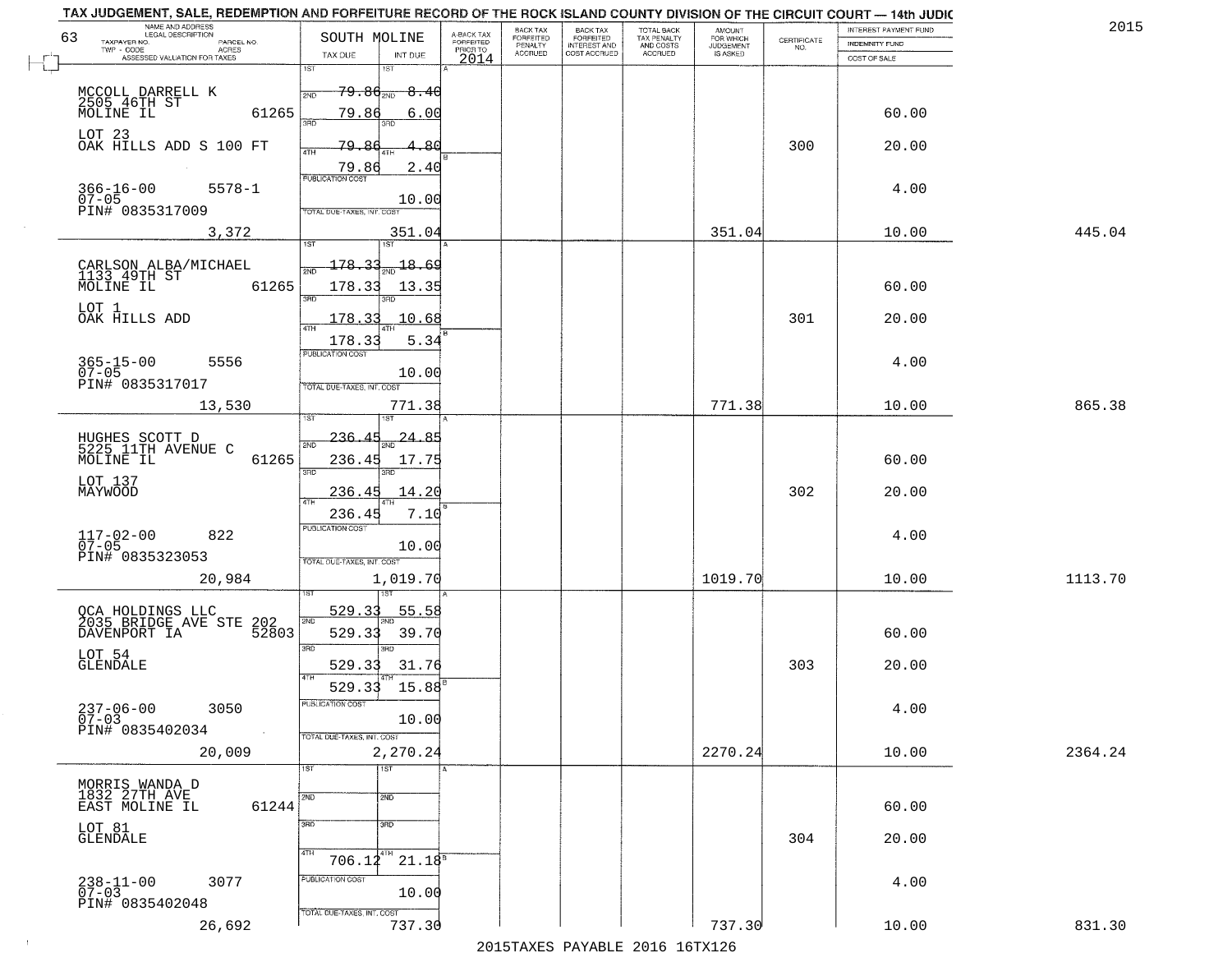| 63                                   | BY WHOM<br>PURCHASED                          | RATE<br>$\%$<br><b>BID</b> | SOUTH MOLINE<br>DATE OF SALE | TAX JUDGEMENT, SALE, REDEMPTION AND FORFEITURE RECORD OF THE ROCK ISLAND COUNTY DIVISION OF THE CIRCUIT COURT — 14th JUDICIAL CIRCUIT OF ILLINOIS 2015<br>SUBSEQUENT TAXES PAID, FEES, AND TIME EXTENSION     | TOTAL DUE<br>TO REDEEM<br>FROM SALE                                                                                     | BY WHOM REDEEMED                   | DATE OF REDEMP-<br>TION OR DEED<br>MO.<br>DAY<br><b>YEAR</b> | RECEIVED REDEMPTION<br>MONEY IN FULL                                                      |
|--------------------------------------|-----------------------------------------------|----------------------------|------------------------------|---------------------------------------------------------------------------------------------------------------------------------------------------------------------------------------------------------------|-------------------------------------------------------------------------------------------------------------------------|------------------------------------|--------------------------------------------------------------|-------------------------------------------------------------------------------------------|
| PIN# 0835317009<br>RICO TRUSTEE<br>1 |                                               | 18                         | 12/29/2016                   | $03/14/2017$ Time Ext & incl<br>$03/14/2017$ Take Notice Fee<br>$02/11/2019$ Take Notice Fee<br>$02/22/2019$ Publication Fee<br>$03/05/2019$ Sheriffs Fee<br>$11/17/2018$ Subs paid<br>$11/18/2017$ Subs paid | LESS<br>COUNTY CLERK FEE<br>07/29/2019<br>$23.500$<br>$35.008$<br>$13.508$<br>$13.603$<br>$13.683$<br>$13.68$<br>384.36 |                                    |                                                              | TAX DEED ISSUED<br>  Certificate<br>Returned<br>& Cancelled<br>09/16/2019<br>Karen Kinney |
| PIN# 0835317017<br>2                 | FIN# UOSSPITTLE<br>STEVE SODEMAN LIVING TRUST |                            | 12/29/2016                   | 01/17/2017 Time Ext & incl<br>01/17/2017 Take Notice Fee                                                                                                                                                      | 12/20/2019<br>20.47                                                                                                     |                                    |                                                              | Certificate<br>Returned<br>& Cancelled 2<br>02/08/2017                                    |
|                                      |                                               |                            |                              |                                                                                                                                                                                                               |                                                                                                                         | 894.50<br>160.00 MICHAEL CARLSON   | 01/18/2017                                                   | Karen Kinney                                                                              |
| PIN# 0835323053<br>3                 | STEVE SODEMAN LIVING TRUST                    |                            | 12/29/2016                   | 01/17/2017 Time Ext & incl<br>01/17/2017 Take Notice Fee<br>11/21/2017 Subs paid                                                                                                                              | 12/20/2019<br>20.47<br>$2,4\bar{3}\bar{5}.08$                                                                           |                                    |                                                              | Certificate<br>Returned<br>- 3<br>& Cancelled<br>02/07/2018                               |
|                                      |                                               |                            |                              |                                                                                                                                                                                                               | 3,704.28<br>160.00                                                                                                      | GOMEZ TITLE                        | 01/05/2018                                                   | Karen Kinney                                                                              |
| PIN# 0835402034<br>4                 | STEVE SODEMAN LIVING TRUST                    | 00                         | 12/29/2016                   | 01/17/2017 Time Ext & incl<br>01/17/2017 Take Notice Fee                                                                                                                                                      | 12/20/2019<br>20.47                                                                                                     |                                    |                                                              | Certificate<br>Returned<br>& Cancelled 4<br>05/23/2017                                    |
|                                      |                                               |                            |                              |                                                                                                                                                                                                               |                                                                                                                         | 2,384.71<br>160.00 RENTPRO 2 OF 12 | 03/02/2017                                                   | Karen Kinney                                                                              |
| 5                                    | PIN# 0835402048<br>STEVE SODEMAN LIVING TRUST | 00                         | 12/29/2016                   | 01/17/2017 Time Ext & incl<br>01/17/2017 Take Notice Fee                                                                                                                                                      | 12/20/2019<br>20.47                                                                                                     |                                    |                                                              | Certificate<br>Returned<br>& Cancelled 5<br>07/20/2017                                    |
|                                      |                                               |                            |                              |                                                                                                                                                                                                               |                                                                                                                         | 851.77<br>160.00 CORELOGIC         | 06/27/2017                                                   | Karen Kinney                                                                              |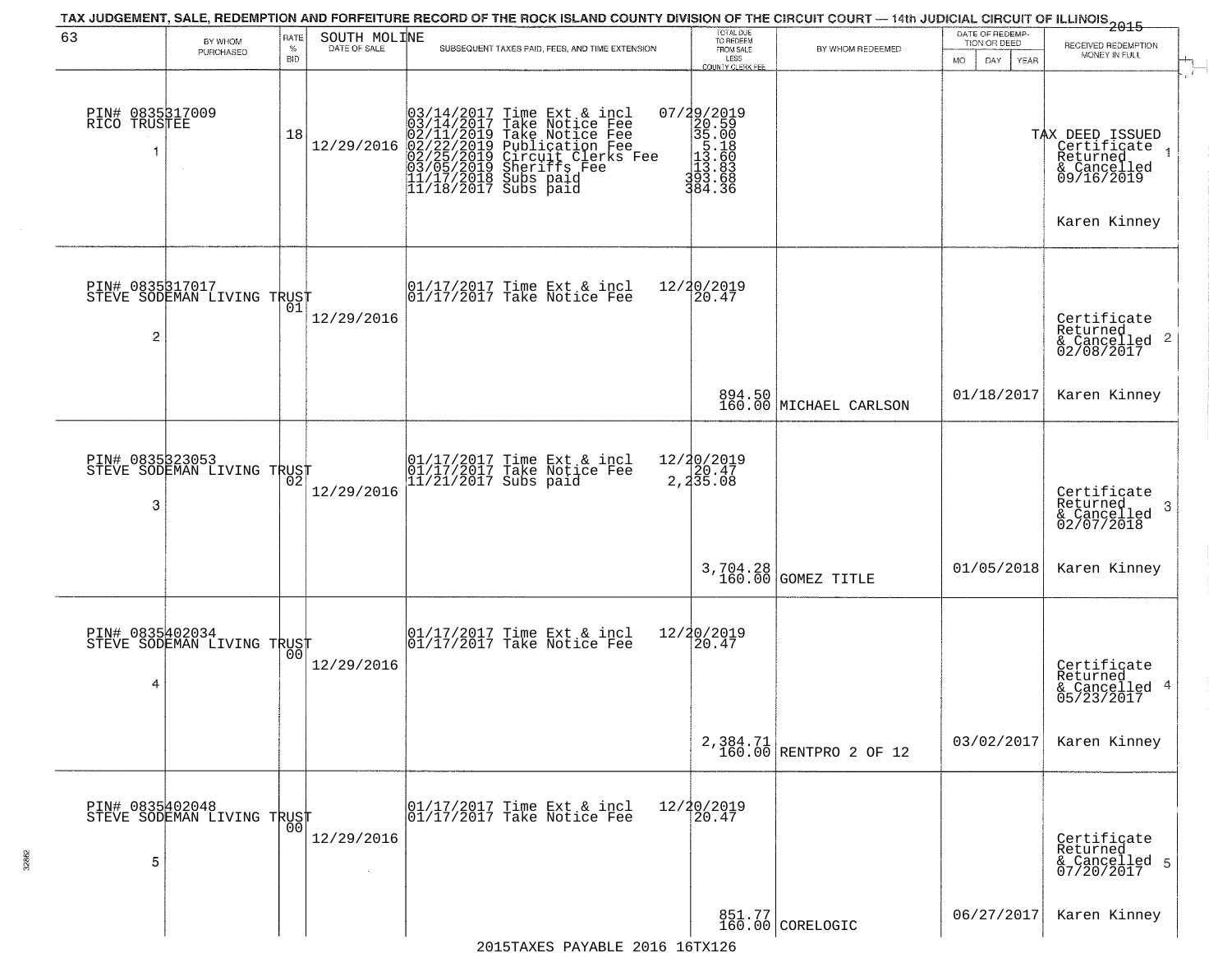| TAX JUDGEMENT, SALE, REDEMPTION AND FORFEITURE RECORD OF THE ROCK ISLAND COUNTY DIVISION OF THE CIRCUIT COURT — 14th JUDIC |                                |                         |                              |                                                       |                                                   |                                    |                                                                 |                       |         |
|----------------------------------------------------------------------------------------------------------------------------|--------------------------------|-------------------------|------------------------------|-------------------------------------------------------|---------------------------------------------------|------------------------------------|-----------------------------------------------------------------|-----------------------|---------|
| NAME AND ADDRESS<br>LEGAL DESCRIPTION                                                                                      |                                |                         | BACK TAX<br><b>FORFEITED</b> |                                                       |                                                   | <b>AMOUNT</b>                      |                                                                 | INTEREST PAYMENT FUND | 2015    |
| 64<br>TAXPAYER NO.<br>PARCEL NO.<br>TWP - CODE                                                                             | SOUTH MOLINE                   | A-BACK TAX<br>FORFEITED | PENALTY                      | BACK TAX<br>FORFEITED<br>INTEREST AND<br>COST ACCRUED | TOTAL BACK<br>TAX PENALTY<br>AND COSTS<br>ACCRUED | FOR WHICH<br>JUDGEMENT<br>IS ASKED | $\begin{array}{c} \text{CERTIFICATE} \\ \text{NO.} \end{array}$ | <b>INDEMNITY FUND</b> |         |
| - CODE ACRES<br>ASSESSED VALUATION FOR TAXES                                                                               | TAX DUE<br>INT DUE             | PRIOR TO<br>2014        | <b>ACCRUED</b>               |                                                       |                                                   |                                    |                                                                 | COST OF SALE          |         |
|                                                                                                                            | $\overline{1ST}$<br>1ST        |                         |                              |                                                       |                                                   |                                    |                                                                 |                       |         |
|                                                                                                                            | 2ND<br>2ND                     |                         |                              |                                                       |                                                   |                                    |                                                                 |                       |         |
| STRANG RITA C<br>428 25TH AVE                                                                                              |                                |                         |                              |                                                       |                                                   |                                    |                                                                 |                       |         |
| EAST MOLINE IL<br>61244                                                                                                    | 3RD<br>3RD                     |                         |                              |                                                       |                                                   |                                    |                                                                 | 60.00                 |         |
| LOT 4                                                                                                                      |                                |                         |                              |                                                       |                                                   |                                    |                                                                 |                       |         |
| BURRESS 2ND ADD                                                                                                            | 4TH<br>41H                     |                         |                              |                                                       |                                                   |                                    | 305                                                             | 20.00                 |         |
|                                                                                                                            | 582.79<br>17.48                |                         |                              |                                                       |                                                   |                                    |                                                                 |                       |         |
|                                                                                                                            | <b>PUBLICATION COST</b>        |                         |                              |                                                       |                                                   |                                    |                                                                 |                       |         |
| $593 - 77 - 00$<br>10423<br>$07 - 03$                                                                                      | 10.00                          |                         |                              |                                                       |                                                   |                                    |                                                                 | 4.00                  |         |
| PIN# 0835416004                                                                                                            | TOTAL DUE-TAXES, INT. COST     |                         |                              |                                                       |                                                   |                                    |                                                                 |                       |         |
|                                                                                                                            |                                |                         |                              |                                                       |                                                   |                                    |                                                                 |                       |         |
| 36,304                                                                                                                     | 610.27<br>1ST<br>1ST           |                         |                              |                                                       |                                                   | 610.27                             |                                                                 | 10.00                 | 704.27  |
|                                                                                                                            |                                |                         |                              |                                                       |                                                   |                                    |                                                                 |                       |         |
| HUNIGAN JAMES<br>124 27TH AVE                                                                                              | 2ND<br>2ND                     |                         |                              |                                                       |                                                   |                                    |                                                                 |                       |         |
| EAST MOLINE IL<br>61244                                                                                                    |                                |                         |                              |                                                       |                                                   |                                    |                                                                 | 60.00                 |         |
|                                                                                                                            | 3RD<br>3RD                     |                         |                              |                                                       |                                                   |                                    |                                                                 |                       |         |
| LOT 2<br><b>JACKSONS SUBD</b>                                                                                              |                                |                         |                              |                                                       |                                                   |                                    | 306                                                             | 20.00                 |         |
|                                                                                                                            | 47H<br>4TH                     |                         |                              |                                                       |                                                   |                                    |                                                                 |                       |         |
|                                                                                                                            | 25.70<br>856.76                |                         |                              |                                                       |                                                   |                                    |                                                                 |                       |         |
| 12169                                                                                                                      | PUBLICATION COST               |                         |                              |                                                       |                                                   |                                    |                                                                 | 4.00                  |         |
| $622 - 08 - 00$<br>07-03                                                                                                   | 10.00                          |                         |                              |                                                       |                                                   |                                    |                                                                 |                       |         |
| PIN# 0835418002                                                                                                            | TOTAL DUE-TAXES, INT. COST     |                         |                              |                                                       |                                                   |                                    |                                                                 |                       |         |
| 38,386                                                                                                                     | 892.46                         |                         |                              |                                                       |                                                   | 892.46                             |                                                                 | 10.00                 | 986.46  |
|                                                                                                                            |                                |                         |                              |                                                       |                                                   |                                    |                                                                 |                       |         |
|                                                                                                                            | 227.46<br>23.87                |                         |                              |                                                       |                                                   |                                    |                                                                 |                       |         |
| SPENCER SUSAN J<br>204 29TH AVE                                                                                            | 2ND                            |                         |                              |                                                       |                                                   |                                    |                                                                 |                       |         |
| 61244<br>EAST MOLINE IL                                                                                                    | 227.46<br>17.05                |                         |                              |                                                       |                                                   |                                    |                                                                 | 60.00                 |         |
| LOT 40                                                                                                                     | 3RD<br>3RD                     |                         |                              |                                                       |                                                   |                                    |                                                                 |                       |         |
| NINO CABRYS 2ND ADD                                                                                                        | 13.64<br>227.46                |                         |                              |                                                       |                                                   |                                    | 307                                                             | 20.00                 |         |
|                                                                                                                            | 6.82<br>227.4                  |                         |                              |                                                       |                                                   |                                    |                                                                 |                       |         |
|                                                                                                                            | <b>PUBLICATION COST</b>        |                         |                              |                                                       |                                                   |                                    |                                                                 |                       |         |
| $373 - 11 - 00$<br>07-03<br>5721                                                                                           |                                |                         |                              |                                                       |                                                   |                                    |                                                                 | 4.00                  |         |
| PIN# 0835420029                                                                                                            | 10.00                          |                         |                              |                                                       |                                                   |                                    |                                                                 |                       |         |
|                                                                                                                            | TOTAL OUE-TAXES, INT. COST     |                         |                              |                                                       |                                                   |                                    |                                                                 |                       |         |
| 14,598                                                                                                                     | 981.22                         |                         |                              |                                                       |                                                   | 981.22                             |                                                                 | 10.00                 | 1075.22 |
|                                                                                                                            |                                |                         |                              |                                                       |                                                   |                                    |                                                                 |                       |         |
| OCA HOLDINGS LLC<br>2035 BRIDGE AVE STE 202                                                                                | 375.3<br>39.4                  |                         |                              |                                                       |                                                   |                                    |                                                                 |                       |         |
| 52803<br>DAVENPORT IA                                                                                                      | 2ND<br>375.31<br>28.15         |                         |                              |                                                       |                                                   |                                    |                                                                 | 60.00                 |         |
|                                                                                                                            | 3RD<br>3BD                     |                         |                              |                                                       |                                                   |                                    |                                                                 |                       |         |
| LOT 57                                                                                                                     |                                |                         |                              |                                                       |                                                   |                                    |                                                                 |                       |         |
| NINO CABRYS 3RD ADD                                                                                                        | 22.52<br>375.31<br>4TH         |                         |                              |                                                       |                                                   |                                    | 308                                                             | 20.00                 |         |
|                                                                                                                            | 375.31<br>11.26                |                         |                              |                                                       |                                                   |                                    |                                                                 |                       |         |
| 6073                                                                                                                       | PUBLICATION COST               |                         |                              |                                                       |                                                   |                                    |                                                                 | 4.00                  |         |
| $393 - 19 - 00$<br>07-03                                                                                                   | 10.00                          |                         |                              |                                                       |                                                   |                                    |                                                                 |                       |         |
| PIN# 0835421029                                                                                                            | TOTAL DUE-TAXES, INT. COST     |                         |                              |                                                       |                                                   |                                    |                                                                 |                       |         |
| 14,187                                                                                                                     | 1,612.58                       |                         |                              |                                                       |                                                   | 1612.58                            |                                                                 | 10.00                 | 1706.58 |
|                                                                                                                            | $\overline{\text{1ST}}$<br>1ST |                         |                              |                                                       |                                                   |                                    |                                                                 |                       |         |
|                                                                                                                            |                                |                         |                              |                                                       |                                                   |                                    |                                                                 |                       |         |
| MARTINEZ JOANNA/JUANITA<br>3000 KENNEDY DR                                                                                 | 2ND<br>2ND                     |                         |                              |                                                       |                                                   |                                    |                                                                 |                       |         |
| EAST MOLINE IL<br>61244                                                                                                    | 567.90<br>42.60                |                         |                              |                                                       |                                                   |                                    |                                                                 | 60.00                 |         |
|                                                                                                                            | 3RD<br>$\overline{3}$ RD       |                         |                              |                                                       |                                                   |                                    |                                                                 |                       |         |
| LOT 19<br>CABRYS ADD                                                                                                       | 567.90<br>34.08                |                         |                              |                                                       |                                                   |                                    | 309                                                             | 20.00                 |         |
|                                                                                                                            | 4TH<br>4TH<br>567.90           |                         |                              |                                                       |                                                   |                                    |                                                                 |                       |         |
|                                                                                                                            | $17.04^s$                      |                         |                              |                                                       |                                                   |                                    |                                                                 |                       |         |
| $358 - 20 - 00$<br>07-03<br>5409                                                                                           | PUBLICATION COST               |                         |                              |                                                       |                                                   |                                    |                                                                 | 4.00                  |         |
| PIN# 0835424078                                                                                                            | 10.00                          |                         |                              |                                                       |                                                   |                                    |                                                                 |                       |         |
|                                                                                                                            | TOTAL DUE-TAXES, INT. COST     |                         |                              |                                                       |                                                   |                                    |                                                                 |                       |         |
| 27,467                                                                                                                     | 1,807.42                       |                         |                              |                                                       |                                                   | 1807.42                            |                                                                 | 10.00                 | 1901.42 |
|                                                                                                                            |                                |                         |                              |                                                       | 2015 TAVEC DAVADIE 2016 16TV126                   |                                    |                                                                 |                       |         |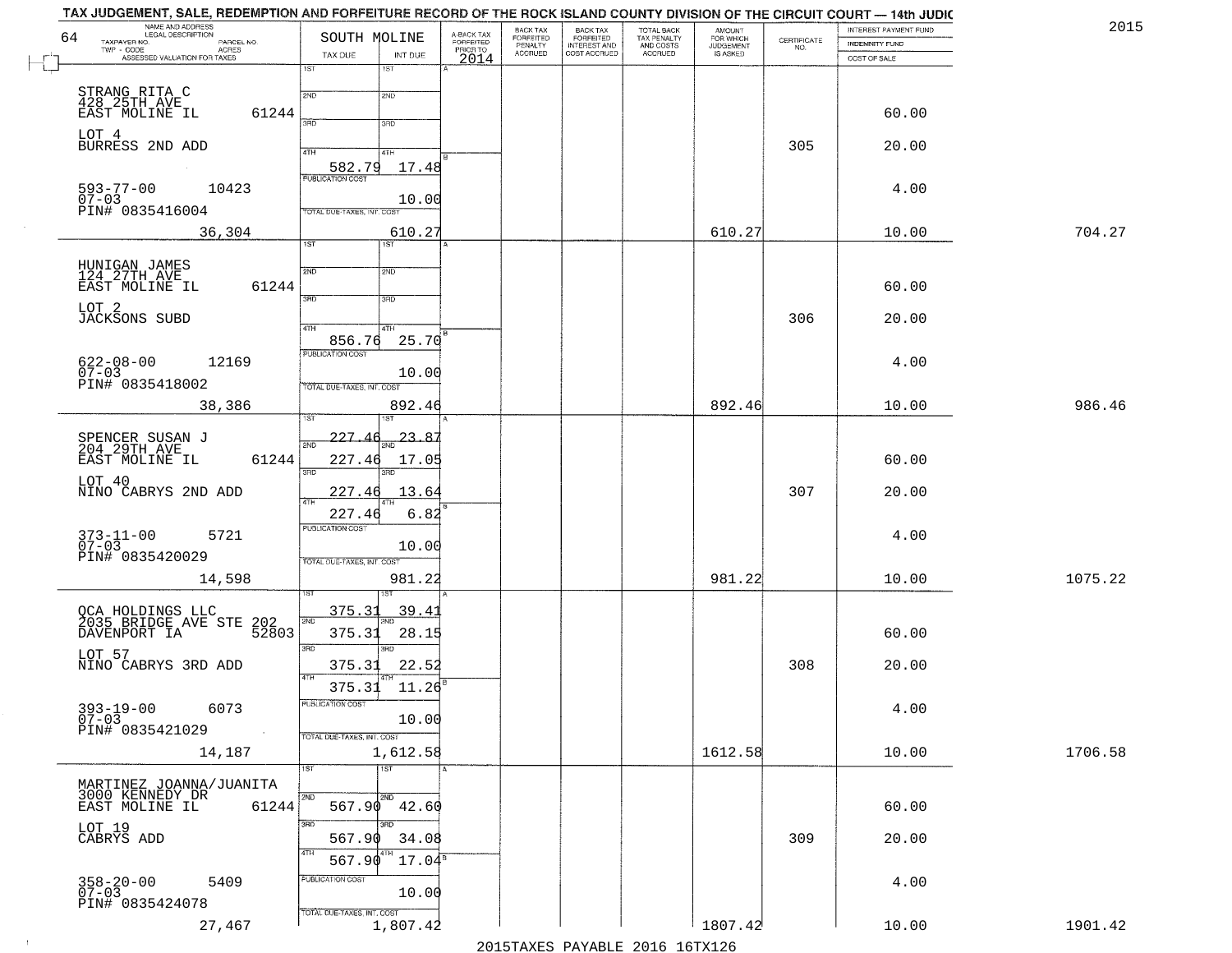|                      |                                                   |                |                              | TAX JUDGEMENT, SALE, REDEMPTION AND FORFEITURE RECORD OF THE ROCK ISLAND COUNTY DIVISION OF THE CIRCUIT COURT — 14th JUDICIAL CIRCUIT OF ILLINOIS 2015 |                                     |                                    | DATE OF REDEMP-            |                                                                    |
|----------------------|---------------------------------------------------|----------------|------------------------------|--------------------------------------------------------------------------------------------------------------------------------------------------------|-------------------------------------|------------------------------------|----------------------------|--------------------------------------------------------------------|
| 64                   | BY WHOM<br>PURCHASED                              | RATE<br>$\%$   | SOUTH MOLINE<br>DATE OF SALE | SUBSEQUENT TAXES PAID, FEES, AND TIME EXTENSION                                                                                                        | TOTAL DUE<br>TO REDEEM<br>FROM SALE | BY WHOM REDEEMED                   | TION OR DEED               | RECEIVED REDEMPTION<br>MONEY IN FULL                               |
|                      |                                                   | <b>BID</b>     |                              |                                                                                                                                                        | LESS<br><b>COUNTY CLERK FEE</b>     |                                    | MO.<br>DAY.<br><b>YEAR</b> |                                                                    |
| 1                    | PIN# 0835416004    <br>STEVE SODEMAN LIVING TRUST | 00             | 12/29/2016                   | $\begin{bmatrix} 01/17/2017 \\ 01/17/2017 \\ 01 \end{bmatrix}$ Take Notice Fee                                                                         | 12/20/2019<br>20.47                 |                                    |                            | Certificate<br>Returned<br>& Cancelled<br>02/08/2017               |
|                      |                                                   |                |                              |                                                                                                                                                        |                                     | $724.74$<br>160.00 CORELOGIC       | 01/24/2017                 | Karen Kinney                                                       |
| $\overline{c}$       | PIN# 0835418002<br>STEVE SODEMAN LIVING TRUST     |                | 12/29/2016                   | 01/17/2017 Time Ext & incl<br>01/17/2017 Take Notice Fee                                                                                               | 12/20/2019<br>20.47                 |                                    |                            | Certificate<br>Returned<br>$\frac{1}{6}$ Cancelled 2<br>03/23/2017 |
|                      |                                                   |                |                              |                                                                                                                                                        |                                     | 1,006.93<br>160.00 CORELOGIC       | 02/06/2017                 | Karen Kinney                                                       |
| PIN# 0835420029<br>3 | STEVE SODEMAN LIVING TRUST                        | 02             | 12/29/2016                   | 01/17/2017 Time Ext & incl<br>01/17/2017 Take Notice Fee                                                                                               | 12/20/2019<br>20.47                 |                                    |                            | Certificate<br>Returned<br>3<br>& Cancelled<br>07/20/2017          |
|                      |                                                   |                |                              |                                                                                                                                                        |                                     | 1,117.19<br>160.00 SUSAN J SPENCER | 05/19/2017                 | Karen Kinney                                                       |
| 4                    | PIN# 0835421029    <br>STEVE SODEMAN LIVING TRUST | 06             | 12/29/2016                   | 01/17/2017 Time Ext & incl<br>01/17/2017 Take Notice Fee                                                                                               | 12/20/2019<br>120.47                |                                    |                            | Certificate<br>Returned<br>& Cancelled 4<br>05/23/2017             |
|                      |                                                   |                |                              |                                                                                                                                                        |                                     | $1,829.44$ RENTPRO 3 OF 12         | 03/02/2017                 | Karen Kinney                                                       |
| 5                    | PIN# 0835424078<br>LEWIS-BAY I DARRELL E          | 0 <sub>0</sub> | 12/29/2016<br>$\sim 10^{-1}$ | 02/23/2017 Time Ext & incl<br>02/23/2017 Take Notice Fee                                                                                               | $07/19/2019$<br>20.59               |                                    |                            | Certificate<br>Returned<br>& Cancelled 5<br>04/06/2018             |
|                      |                                                   |                |                              |                                                                                                                                                        |                                     | $1,922.01$ JOANNA MARTINEZ         | 03/16/2018                 | Karen Kinney                                                       |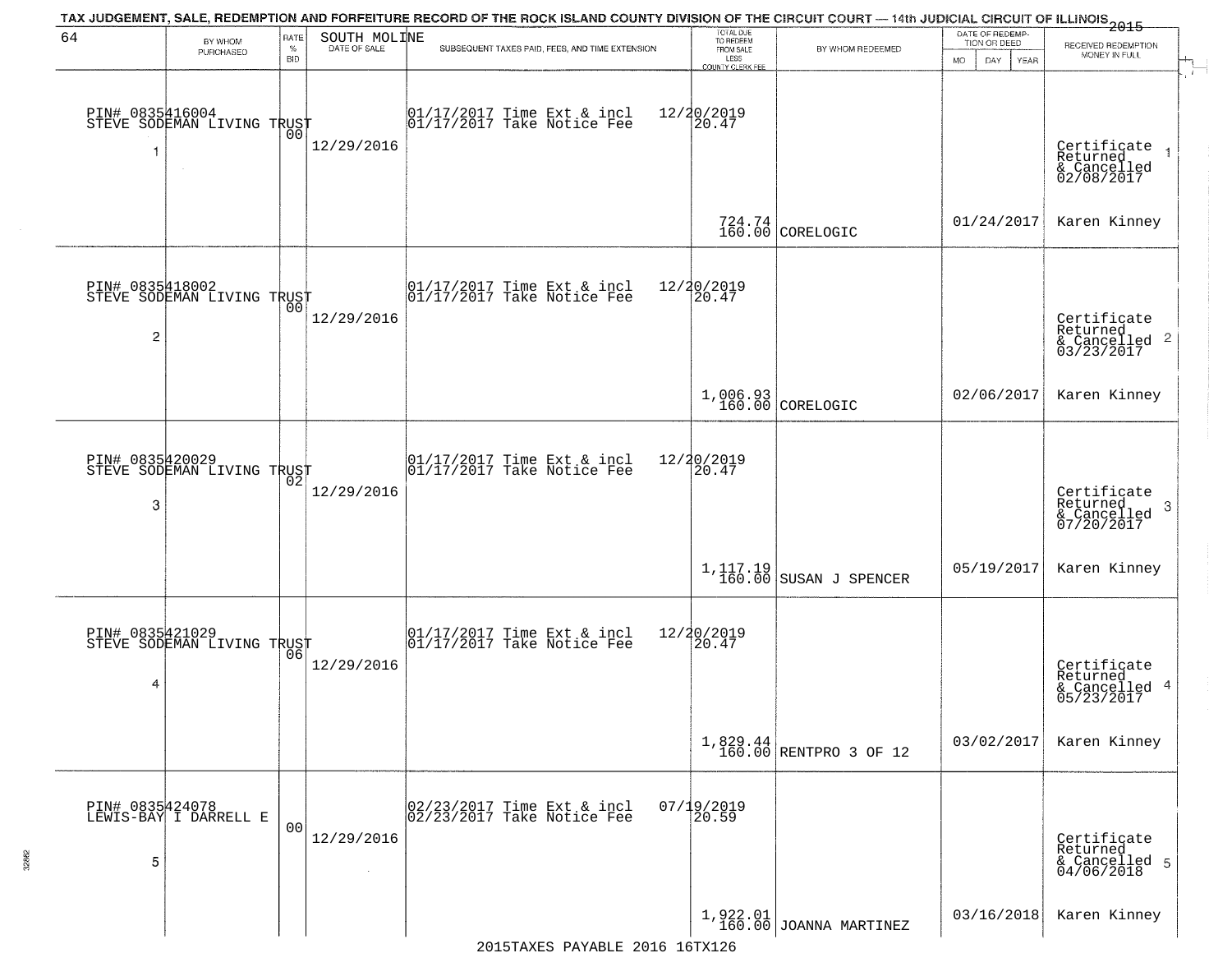| NAME AND ADDRESS<br>LEGAL DESCRIPTION  |                          | TAX JUDGEMENT, SALE, REDEMPTION AND FORFEITURE RECORD OF THE ROCK ISLAND COUNTY DIVISION OF THE CIRCUIT COURT - 14th JUDIC |                                     | BACK TAX                    | BACK TAX<br>FORFEITED |                                        | AMOUNT<br>FOR WHICH |                                                                 | INTEREST PAYMENT FUND | 2015    |
|----------------------------------------|--------------------------|----------------------------------------------------------------------------------------------------------------------------|-------------------------------------|-----------------------------|-----------------------|----------------------------------------|---------------------|-----------------------------------------------------------------|-----------------------|---------|
| 65<br>TAXPAYER NO.                     | PARCEL NO.               | SOUTH MOLINE                                                                                                               | A-BACK TAX<br>FORFEITED<br>PRIOR TO | <b>FORFEITED</b><br>PENALTY | <b>INTEREST AND</b>   | TOTAL BACK<br>TAX PENALTY<br>AND COSTS | <b>JUDGEMENT</b>    | $\begin{array}{c} \text{CERTIFICATE} \\ \text{NO.} \end{array}$ | INDEMNITY FUND        |         |
| ASSESSED VALUATION FOR TAXES           | ACRES                    | INT DUE<br>TAX DUE                                                                                                         | 2014                                | <b>ACCRUED</b>              | COST ACCRUED          | ACCRUED                                | IS ASKED            |                                                                 | COST OF SALE          |         |
|                                        |                          | 1ST<br>1ST                                                                                                                 |                                     |                             |                       |                                        |                     |                                                                 |                       |         |
| BELSER CHRIS/LISA                      |                          | 2ND<br>2NP                                                                                                                 |                                     |                             |                       |                                        |                     |                                                                 |                       |         |
| 3511 8TH ST                            |                          |                                                                                                                            |                                     |                             |                       |                                        |                     |                                                                 |                       |         |
| ROCK ISLAND IL                         | 61201                    | 574.65<br>43.10                                                                                                            |                                     |                             |                       |                                        |                     |                                                                 | 60.00                 |         |
| LOT 159                                |                          |                                                                                                                            |                                     |                             |                       |                                        |                     |                                                                 |                       |         |
| CABRYS ADD                             |                          | 574.65<br><u>34.48</u>                                                                                                     |                                     |                             |                       |                                        |                     | 310                                                             | 20.00                 |         |
|                                        |                          | 17.24<br>574.65                                                                                                            |                                     |                             |                       |                                        |                     |                                                                 |                       |         |
|                                        |                          |                                                                                                                            |                                     |                             |                       |                                        |                     |                                                                 |                       |         |
| $365 - 05 - 00$<br>07-03               | 5549                     | 10.00                                                                                                                      |                                     |                             |                       |                                        |                     |                                                                 | 4.00                  |         |
| PIN# 0835424090                        |                          | TOTAL DUE-TAXES, INT. COST                                                                                                 |                                     |                             |                       |                                        |                     |                                                                 |                       |         |
|                                        | 21,722                   | 1,828.77                                                                                                                   |                                     |                             |                       |                                        | 1828.77             |                                                                 | 10.00                 | 1922.77 |
|                                        |                          | 1ST                                                                                                                        |                                     |                             |                       |                                        |                     |                                                                 |                       |         |
|                                        |                          |                                                                                                                            |                                     |                             |                       |                                        |                     |                                                                 |                       |         |
|                                        |                          | 2ND<br>2ND                                                                                                                 |                                     |                             |                       |                                        |                     |                                                                 |                       |         |
| EAST MOLINE IL                         | 61244                    | 3RD<br>$\overline{\text{3BD}}$                                                                                             |                                     |                             |                       |                                        |                     |                                                                 | 60.00                 |         |
| LOT 8                                  |                          |                                                                                                                            |                                     |                             |                       |                                        |                     |                                                                 |                       |         |
|                                        | RIDGEWOOD COURTS 8TH ADD | 47H<br>4TH                                                                                                                 |                                     |                             |                       |                                        |                     | 311                                                             | 20.00                 |         |
|                                        |                          | 44.00<br>1466.77                                                                                                           |                                     |                             |                       |                                        |                     |                                                                 |                       |         |
|                                        |                          | PUBLICATION COST                                                                                                           |                                     |                             |                       |                                        |                     |                                                                 |                       |         |
| $625 - 35 - 00$<br>$07 - 03$           | 12499                    | 10.00                                                                                                                      |                                     |                             |                       |                                        |                     |                                                                 | 4.00                  |         |
| PIN# 0836117008                        |                          | TOTAL DUE-TAXES, INT. COST                                                                                                 |                                     |                             |                       |                                        |                     |                                                                 |                       |         |
|                                        | 66,445                   | 1,520.77                                                                                                                   |                                     |                             |                       |                                        | 1520.77             |                                                                 | 10.00                 | 1614.77 |
|                                        |                          | 1ST                                                                                                                        |                                     |                             |                       |                                        |                     |                                                                 |                       |         |
|                                        |                          | 460.12                                                                                                                     |                                     |                             |                       |                                        |                     |                                                                 |                       |         |
| CRAVENS BRIAN<br>2143 7TH ST           |                          | 48.36<br>2ND                                                                                                               |                                     |                             |                       |                                        |                     |                                                                 |                       |         |
| EAST MOLINE IL                         | 61244                    | 460.12<br>34.50                                                                                                            |                                     |                             |                       |                                        |                     |                                                                 | 60.00                 |         |
|                                        |                          | 3RD<br>3RD                                                                                                                 |                                     |                             |                       |                                        |                     |                                                                 |                       |         |
| LOT 11 BLOCK 1<br>HIGHLANDS            |                          | 460.1<br>27.60                                                                                                             |                                     |                             |                       |                                        |                     | 312                                                             | 20.00                 |         |
|                                        |                          | <b>ATH</b><br>460.12<br>13.80                                                                                              |                                     |                             |                       |                                        |                     |                                                                 |                       |         |
|                                        |                          | <b>PUBLICATION COST</b>                                                                                                    |                                     |                             |                       |                                        |                     |                                                                 |                       |         |
| $242 - 03 - 00$<br>07-03               | 3151                     | 10.00                                                                                                                      |                                     |                             |                       |                                        |                     |                                                                 | 4.00                  |         |
| PIN# 0836124027                        |                          | TOTAL OUE-TAXES, INT. COST                                                                                                 |                                     |                             |                       |                                        |                     |                                                                 |                       |         |
|                                        |                          |                                                                                                                            |                                     |                             |                       |                                        | 1974.68             |                                                                 |                       | 2068.68 |
|                                        | 23,393                   | 1,974.68<br>1ST                                                                                                            |                                     |                             |                       |                                        |                     |                                                                 | 10.00                 |         |
|                                        |                          |                                                                                                                            |                                     |                             |                       |                                        |                     |                                                                 |                       |         |
| OETZEL DAVE<br>626 15TH AVE            |                          | 2ND<br>2ND                                                                                                                 |                                     |                             |                       |                                        |                     |                                                                 |                       |         |
| EAST MOLINE IL                         | 61244                    | 463.93<br>34.80                                                                                                            |                                     |                             |                       |                                        |                     |                                                                 | 60.00                 |         |
| LOT 9 BLOCK 169                        |                          | 3RD<br>3RD                                                                                                                 |                                     |                             |                       |                                        |                     |                                                                 |                       |         |
| TOWN OF EAST MOLINE                    |                          | 27.84<br>463.93                                                                                                            |                                     |                             |                       |                                        |                     | 313                                                             | 20.00                 |         |
|                                        |                          | 463.93<br>13.92                                                                                                            |                                     |                             |                       |                                        |                     |                                                                 |                       |         |
|                                        |                          |                                                                                                                            |                                     |                             |                       |                                        |                     |                                                                 |                       |         |
| $300 - 09 - 00$<br>$07 - 15$           | 4357                     | PUBLICATION COS-                                                                                                           |                                     |                             |                       |                                        |                     |                                                                 | 4.00                  |         |
| PIN# 0836134006                        | $\sim 40$                | 10.00                                                                                                                      |                                     |                             |                       |                                        |                     |                                                                 |                       |         |
|                                        |                          | TOTAL DUE-TAXES, INT. COST                                                                                                 |                                     |                             |                       |                                        |                     |                                                                 |                       |         |
|                                        | 21,678                   | 1,478.35                                                                                                                   |                                     |                             |                       |                                        | 1478.35             |                                                                 | 10.00                 | 1572.35 |
|                                        |                          | $\overline{1}$ 1ST                                                                                                         |                                     |                             |                       |                                        |                     |                                                                 |                       |         |
| GREENE DAYNE L<br>542 16TH AVE         |                          | 53.55<br>510.04                                                                                                            |                                     |                             |                       |                                        |                     |                                                                 |                       |         |
| EAST MOLINE IL                         | 61244                    | 2ND<br>510.04 38.25                                                                                                        |                                     |                             |                       |                                        |                     |                                                                 | 60.00                 |         |
|                                        |                          | 3RD<br>3RD                                                                                                                 |                                     |                             |                       |                                        |                     |                                                                 |                       |         |
| LOT 5 BLOCK 180<br>TOWN OF EAST MOLINE |                          | 30.60<br>510.04                                                                                                            |                                     |                             |                       |                                        |                     | 314                                                             | 20.00                 |         |
|                                        |                          |                                                                                                                            |                                     |                             |                       |                                        |                     |                                                                 |                       |         |
|                                        |                          | $15.30^{8}$<br>510.04                                                                                                      |                                     |                             |                       |                                        |                     |                                                                 |                       |         |
| $311 - 15 - 00$<br>07-03               | 4608                     | PUBLICATION COST                                                                                                           |                                     |                             |                       |                                        |                     |                                                                 | 4.00                  |         |
|                                        |                          | 10.00                                                                                                                      |                                     |                             |                       |                                        |                     |                                                                 |                       |         |
| PIN# 0836136011                        |                          | TOTAL DUE-TAXES, INT. COST                                                                                                 |                                     |                             |                       |                                        |                     |                                                                 |                       |         |
|                                        | 32,280                   | 2,187.86                                                                                                                   |                                     |                             |                       |                                        | 2187.86             |                                                                 | 10.00                 | 2281.86 |
|                                        |                          |                                                                                                                            |                                     |                             |                       | 2015 TAVEC DAVADIE 2016 16TV126        |                     |                                                                 |                       |         |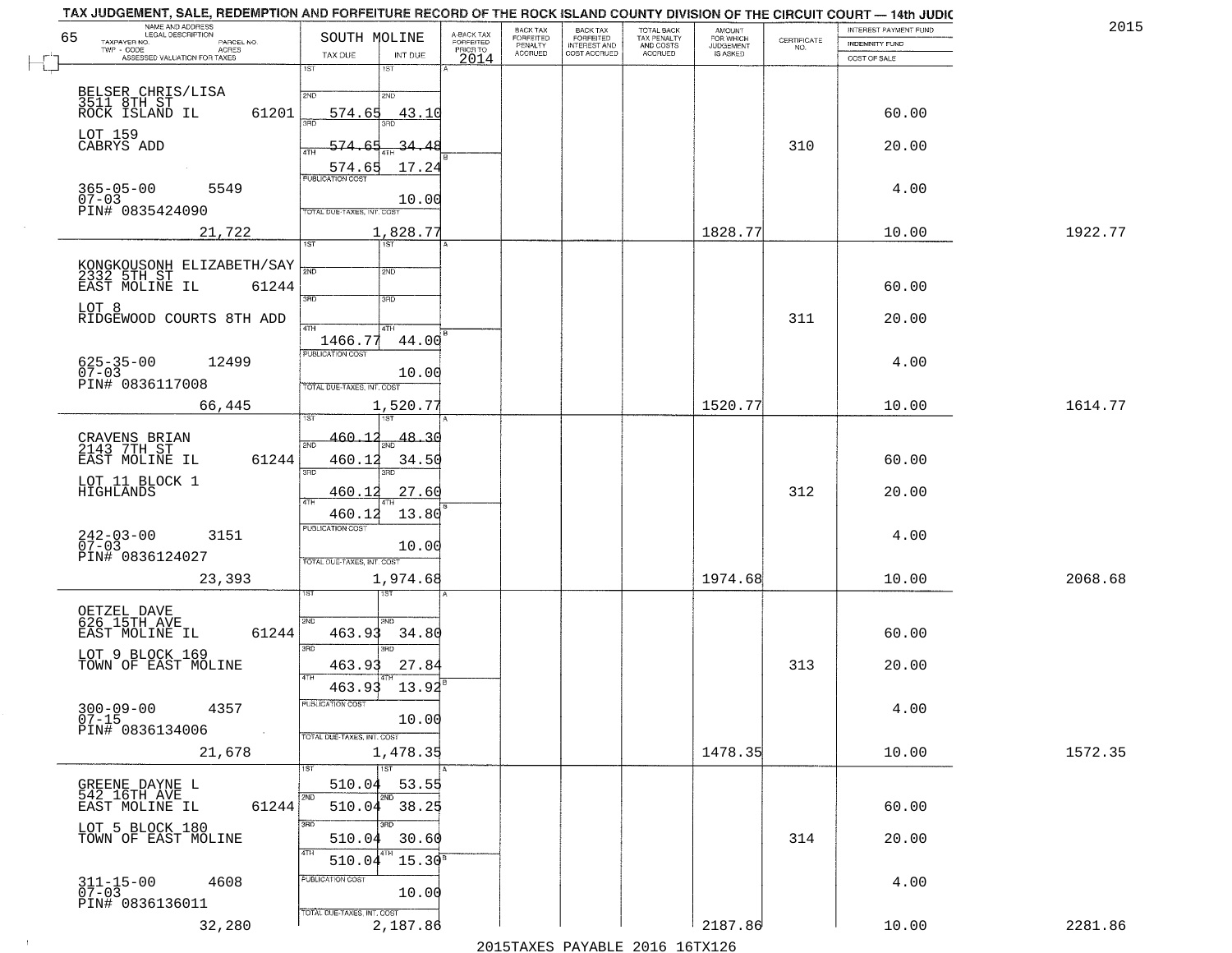|                                          |                                               |                            |                              | TAX JUDGEMENT, SALE, REDEMPTION AND FORFEITURE RECORD OF THE ROCK ISLAND COUNTY DIVISION OF THE CIRCUIT COURT — 14th JUDICIAL CIRCUIT OF ILLINOIS 2015                                                                       |                                                                 |                                                                             | DATE OF REDEMP-                     |                                                                 |
|------------------------------------------|-----------------------------------------------|----------------------------|------------------------------|------------------------------------------------------------------------------------------------------------------------------------------------------------------------------------------------------------------------------|-----------------------------------------------------------------|-----------------------------------------------------------------------------|-------------------------------------|-----------------------------------------------------------------|
| 65                                       | BY WHOM<br>PURCHASED                          | RATE<br>$\%$<br><b>BID</b> | SOUTH MOLINE<br>DATE OF SALE | SUBSEQUENT TAXES PAID, FEES, AND TIME EXTENSION                                                                                                                                                                              | TOTAL DUE<br>TO REDEEM<br>FROM SALE<br>LESS<br>COUNTY CLERK FEE | BY WHOM REDEEMED                                                            | TION OR DEED<br>MO.<br>DAY.<br>YEAR | RECEIVED REDEMPTION<br>MONEY IN FULL                            |
| PIN# 0835424090<br>1                     | STEVE SODEMAN LIVING TRUST                    | 00                         | 12/29/2016                   | 01/17/2017 Time Ext & incl<br>01/17/2017 Take Notice Fee                                                                                                                                                                     | 12/20/2019<br>20.47                                             |                                                                             |                                     | Certificate<br>Returned<br>& Cancelled<br>02/08/2017            |
|                                          |                                               |                            |                              |                                                                                                                                                                                                                              | 1,943.24<br>160.00                                              | CHRIS/LISA BELSER                                                           | 01/25/2017                          | Karen Kinney                                                    |
| 2                                        | PIN# 0836117008<br>STEVE SODEMAN LIVING TRUST | 00                         | 12/29/2016                   | $\begin{bmatrix} 01/17/2017 \\ 01/17/2017 \\ 01 \end{bmatrix}$ Take Notice Fee                                                                                                                                               | 12/20/2019<br>20.47                                             |                                                                             |                                     | Certificate<br>Returned<br>$& \text{Cancelled}$ 2<br>05/23/2017 |
|                                          |                                               |                            |                              |                                                                                                                                                                                                                              |                                                                 | $1,635.24$ CORELOGIC                                                        | 04/13/2017                          | Karen Kinney                                                    |
| 3                                        | PIN# 0836124027<br>MS INVESTMENTS GROUP INC   | 01                         | 12/29/2016                   | 01/26/2017 Time Ext & incl<br>01/31/2017 Take Notice Fee<br>12/08/2017 Subs paid                                                                                                                                             | 07/01/2019<br>2, 132.44                                         |                                                                             |                                     | Certificate<br>Returned<br>3<br>& Cancelled<br>03/07/2019       |
|                                          |                                               |                            |                              |                                                                                                                                                                                                                              | 4,560.35<br>160.00                                              | <b>BRIAN CRAVENS</b>                                                        | 10/31/2018                          | Karen Kinney                                                    |
| PIN# 0836134006<br>REALTAX DEV LT'D<br>4 |                                               | 02                         |                              | $[01/25/2017 \tTime Ext & incl 02/08/2017 \tTake Notice Free 11/26/2018 Subs paid 12/29/2016 12/11/2017 Subs paid 12/11/2017)$                                                                                               | 07/01/2019<br>2, 139.59<br>2, 139.92<br>2, 088.72               |                                                                             |                                     | Certificate<br>Returned<br>& Cancelled 4<br>03/07/2019          |
|                                          |                                               |                            |                              |                                                                                                                                                                                                                              |                                                                 | $6,736.90$<br>160.00 JOANNA GRIMSTAD                                        | 12/31/2018                          | Karen Kinney                                                    |
| PIN# 0836136011<br>5                     | STEVE SODEMAN LIVING TRUST                    | 00                         | 12/29/2016                   | 01/17/2017 Time Ext & incl<br>01/17/2017 Take Notice Fee<br>$11/21/2017$ Subs paid                                                                                                                                           | 12/20/2019<br>20.47<br>2,192.66                                 |                                                                             |                                     | Certificate<br>Returned<br>& Cancelled 5<br>04/04/2018          |
|                                          |                                               |                            |                              | $2015T^2$ $NV^2$ $R^2$ $R^2$ $R^2$ $R^2$ $R^2$ $R^2$ $R^2$ $R^2$ $R^2$ $R^2$ $R^2$ $R^2$ $R^2$ $R^2$ $R^2$ $R^2$ $R^2$ $R^2$ $R^2$ $R^2$ $R^2$ $R^2$ $R^2$ $R^2$ $R^2$ $R^2$ $R^2$ $R^2$ $R^2$ $R^2$ $R^2$ $R^2$ $R^2$ $R^2$ |                                                                 | $\left.\begin{array}{c} 4,758.11 \\ 160.00 \end{array}\right $ DAYNE GREENE | 03/09/2018                          | Karen Kinney                                                    |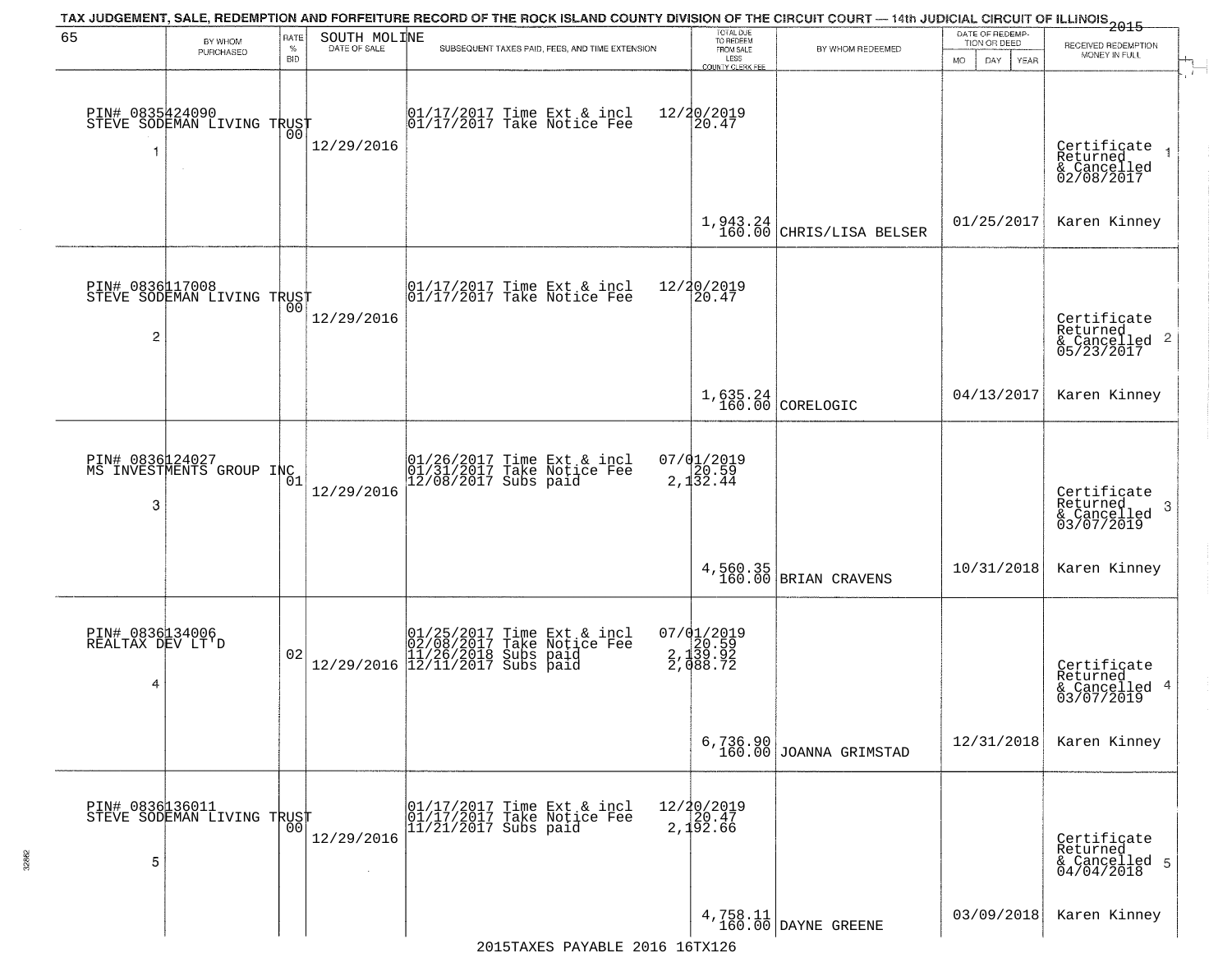| NAME AND ADDRESS<br>LEGAL DESCRIPTION                        |                                     |                                     | BACK TAX             | BACK TAX<br>FORFEITED |                                        | AMOUNT<br>FOR WHICH |                    | INTEREST PAYMENT FUND | 2015    |
|--------------------------------------------------------------|-------------------------------------|-------------------------------------|----------------------|-----------------------|----------------------------------------|---------------------|--------------------|-----------------------|---------|
| 66<br>TAXPAYER NO.<br>PARCEL NO.<br>ACRES                    | SOUTH MOLINE                        | A-BACK TAX<br>FORFEITED<br>PRIOR TO | FORFEITED<br>PENALTY | <b>INTEREST AND</b>   | TOTAL BACK<br>TAX PENALTY<br>AND COSTS | <b>JUDGEMENT</b>    | CERTIFICATE<br>NO. | <b>INDEMNITY FUND</b> |         |
| ASSESSED VALUATION FOR TAXES                                 | TAX DUE<br>INT DUE                  | 2014                                | <b>ACCRUED</b>       | COST ACCRUED          | <b>ACCRUED</b>                         | IS ASKED            |                    | COST OF SALE          |         |
|                                                              | 18T<br>1ST                          |                                     |                      |                       |                                        |                     |                    |                       |         |
| VANTIEGHEM ALBERT R JR<br>605 17TH AVE<br>EAST MOLINE IL 612 | 2ND<br>2ND                          |                                     |                      |                       |                                        |                     |                    |                       |         |
| 61244                                                        |                                     |                                     |                      |                       |                                        |                     |                    | 60.00                 |         |
| LOTS 17 18 & W 10 FT 19                                      | 3RD<br>3RD                          |                                     |                      |                       |                                        |                     |                    |                       |         |
| BLOCK 179<br>TOWN OF EAST MOLINE                             | 2743.49<br>164.60                   |                                     |                      |                       |                                        |                     | 315                | 20.00                 |         |
|                                                              | 82.30<br>2743.49                    |                                     |                      |                       |                                        |                     |                    |                       |         |
| $310 - 20 - 00$<br>07-03<br>4591                             | <b>PUBLICATION COST</b>             |                                     |                      |                       |                                        |                     |                    | 4.00                  |         |
| PIN# 0836137014                                              | 10.00<br>TOTAL DUE-TAXES, INT. COST |                                     |                      |                       |                                        |                     |                    |                       |         |
|                                                              |                                     |                                     |                      |                       |                                        |                     |                    |                       |         |
| 103,706                                                      | 5,743.88                            |                                     |                      |                       |                                        | 5743.88             |                    | 10.00                 | 5837.88 |
|                                                              | 337.27<br>$\frac{35.42}{200}$       |                                     |                      |                       |                                        |                     |                    |                       |         |
| HAJNY DAVID<br>524 17TH AVE                                  | 2ND                                 |                                     |                      |                       |                                        |                     |                    |                       |         |
| EAST MOLINE IL<br>61244                                      | 337.27<br>25.30<br>3RD              |                                     |                      |                       |                                        |                     |                    | 60.00                 |         |
| LOT 10 BLOCK 189<br>TOWN OF EAST MOLINE                      | 337.27<br>20.24                     |                                     |                      |                       |                                        |                     | 316                | 20.00                 |         |
|                                                              |                                     |                                     |                      |                       |                                        |                     |                    |                       |         |
|                                                              | 337.27<br>10.12<br>PUBLICATION COST |                                     |                      |                       |                                        |                     |                    |                       |         |
| $320 - 14 - 00$<br>07-03<br>4805                             | 10.00                               |                                     |                      |                       |                                        |                     |                    | 4.00                  |         |
| PIN# 0836139006                                              | TOTAL DUE-TAXES, INT. COST          |                                     |                      |                       |                                        |                     |                    |                       |         |
| 18,749                                                       | 1,450.16                            |                                     |                      |                       |                                        | 1450.16             |                    | 10.00                 | 1544.16 |
|                                                              | isT                                 |                                     |                      |                       |                                        |                     |                    |                       |         |
| TERRONEZ DANIEL J<br>653 18TH AVE                            | 194.31<br>$20 - 3$<br>2ND           |                                     |                      |                       |                                        |                     |                    |                       |         |
| EAST MOLINE IL<br>61244                                      | 194.31<br>14.55                     |                                     |                      |                       |                                        |                     |                    | 60.00                 |         |
| LOT 28 BLOCK 190                                             | 3BD<br>3RD                          |                                     |                      |                       |                                        |                     |                    |                       |         |
| TOWN OF EAST MOLINE                                          | 194.31<br>11.64<br>4TH              |                                     |                      |                       |                                        |                     | 317                | 20.00                 |         |
|                                                              | 5.82<br>194.31                      |                                     |                      |                       |                                        |                     |                    |                       |         |
| 4851                                                         | <b>PUBLICATION COST</b>             |                                     |                      |                       |                                        |                     |                    | 4.00                  |         |
| $322 - 15 - 00$<br>07-03<br>PIN# 0836140018                  | 10.00                               |                                     |                      |                       |                                        |                     |                    |                       |         |
|                                                              | TOTAL OUE-TAXES, INT. COST          |                                     |                      |                       |                                        |                     |                    |                       |         |
| 13,345                                                       | 839.62                              |                                     |                      |                       |                                        | 839.62              |                    | 10.00                 | 933.62  |
|                                                              | 58.20<br>6.09                       |                                     |                      |                       |                                        |                     |                    |                       |         |
| LYON SHANE<br>2509 3RD ST                                    | 2ND                                 |                                     |                      |                       |                                        |                     |                    |                       |         |
| MOLINE IL<br>61265                                           | 58.20<br>4.35<br>3BD<br>3BD         |                                     |                      |                       |                                        |                     |                    | 60.00                 |         |
| LOT 11 BLOCK 191<br>TOWN OF EAST MOLINE                      | 3.48<br>58.20                       |                                     |                      |                       |                                        |                     | 318                | 20.00                 |         |
|                                                              | 4TH                                 |                                     |                      |                       |                                        |                     |                    |                       |         |
|                                                              | 1.74<br>58.20                       |                                     |                      |                       |                                        |                     |                    |                       |         |
| $323 - 06 - 00$<br>07-03<br>4864                             | "UBLICA HUN CUS<br>10.00            |                                     |                      |                       |                                        |                     |                    | 4.00                  |         |
| PIN# 0836141004<br><b>Contract</b>                           | TOTAL DUE-TAXES, INT. COST          |                                     |                      |                       |                                        |                     |                    |                       |         |
| 2,200                                                        | 258.46                              |                                     |                      |                       |                                        | 258.46              |                    | 10.00                 | 352.46  |
|                                                              | 1ST                                 |                                     |                      |                       |                                        |                     |                    |                       |         |
| MORDHORST G                                                  | 548.88<br>57.61                     |                                     |                      |                       |                                        |                     |                    |                       |         |
| 1800 7TH ST UNIT 7A<br>EAST MOLINE IL<br>61244               | 2ND<br>548.88 41.15                 |                                     |                      |                       |                                        |                     |                    | 60.00                 |         |
| UNIT 7A                                                      | 3BD.                                |                                     |                      |                       |                                        |                     |                    |                       |         |
| SUMMIT RIDGE COND                                            | 32.92<br>548.88                     |                                     |                      |                       |                                        |                     | 319                | 20.00                 |         |
|                                                              | 548.88<br>$16.46^{\circ}$           |                                     |                      |                       |                                        |                     |                    |                       |         |
| $275 - 20 - 50$<br>$3838 - 7 - A$                            | PUBLICATION COST                    |                                     |                      |                       |                                        |                     |                    | 4.00                  |         |
| $07 - 03$<br>PIN# 0836145031                                 | 10.00                               |                                     |                      |                       |                                        |                     |                    |                       |         |
|                                                              | TOTAL DUE-TAXES, INT. COST          |                                     |                      |                       |                                        |                     |                    |                       |         |
| 31,748                                                       | 2,353.66                            |                                     |                      |                       |                                        | 2353.66             |                    | 10.00                 | 2447.66 |

 $\sim 100$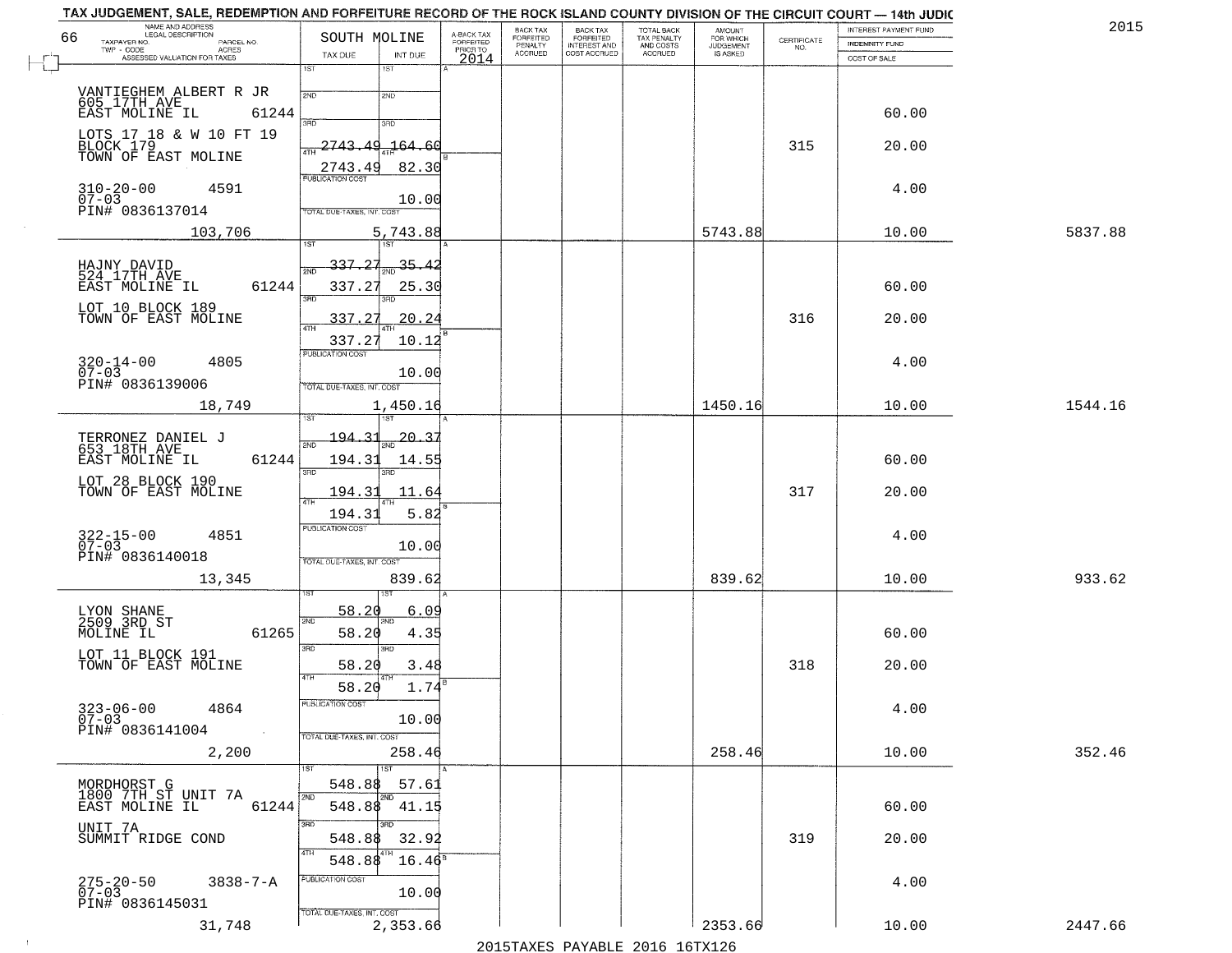|                                                       |                                             |                            |                              | TAX JUDGEMENT, SALE, REDEMPTION AND FORFEITURE RECORD OF THE ROCK ISLAND COUNTY DIVISION OF THE CIRCUIT COURT — 14th JUDICIAL CIRCUIT OF ILLINOIS 2015                                                                                      |                                                                                                     |                                          |                                                        |                                                                                           |
|-------------------------------------------------------|---------------------------------------------|----------------------------|------------------------------|---------------------------------------------------------------------------------------------------------------------------------------------------------------------------------------------------------------------------------------------|-----------------------------------------------------------------------------------------------------|------------------------------------------|--------------------------------------------------------|-------------------------------------------------------------------------------------------|
| 66                                                    | BY WHOM<br>PURCHASED                        | RATE<br>$\%$<br><b>BID</b> | SOUTH MOLINE<br>DATE OF SALE | SUBSEQUENT TAXES PAID, FEES, AND TIME EXTENSION                                                                                                                                                                                             | TOTAL DUE<br>TO REDEEM<br>FROM SALE<br>LESS                                                         | BY WHOM REDEEMED                         | DATE OF REDEMP-<br>TION OR DEED<br>MO.<br>DAY.<br>YEAR | RECEIVED REDEMPTION<br>MONEY IN FULL                                                      |
| PIN# 0836137014                                       | STEVE SODEMAN LIVING TRUST                  | ŌŽ                         | 12/29/2016                   | 01/17/2017 Time Ext & incl<br>01/17/2017 Take Notice Fee                                                                                                                                                                                    | COUNTY CLERK FEE<br>12/20/2019<br>20.47                                                             |                                          |                                                        | $\mathbf{r}$<br>Certificate<br>Returned<br>& Cancelled<br>02/07/2018                      |
|                                                       |                                             |                            |                              |                                                                                                                                                                                                                                             |                                                                                                     | $6, 208.62$<br>160.00 ALBERT VANTIEGHEM  | 01/17/2018                                             | Karen Kinney                                                                              |
| PIN# 0836139006<br>REALTAX DEV LT'D<br>$\overline{c}$ |                                             | 02                         | 12/29/2016                   | $ 01/25/2017$ Time Ext & incl<br>$ 02/08/2017$ Take Notice Fee                                                                                                                                                                              | 07/01/2019<br>20.59                                                                                 |                                          |                                                        | Certificate<br>Returned<br>$\frac{1}{6}$ Cancelled 2<br>05/23/2017                        |
|                                                       |                                             |                            |                              |                                                                                                                                                                                                                                             |                                                                                                     | $1,595.63$ DAVID HAJNY                   | 03/13/2017                                             | Karen Kinney                                                                              |
| 3                                                     | PIN# 0836140018<br>MS INVESTMENTS GROUP INC | 18                         | 12/29/2016                   | $\begin{array}{cc} 01/26/2017 &$ Time Ext & incl<br>$01/31/2017 &$ Take Notice Fee                                                                                                                                                          | 07/01/2019<br>20.59                                                                                 |                                          |                                                        | Certificate<br>Returned<br>3<br>& Cancelled<br>05/23/2017                                 |
|                                                       |                                             |                            |                              |                                                                                                                                                                                                                                             |                                                                                                     | $1,122.26$ DANIEL TERRONEZ               | 04/26/2017                                             | Karen Kinney                                                                              |
| PIN# 0836141004<br>RICO TRUSTEE<br>4                  |                                             | 18                         | 12/29/2016                   | $03/14/2017$ Time Ext & incl<br>$03/14/2017$ Take Notice Fee<br>$02/11/2019$ Take Notice Fee<br>$02/22/2019$ Circuit Clerks Fee<br>$03/05/2019$ Sheriffs Fee<br>$03/05/2019$ Sheriffs Fee<br>$11/1722018$ Subs paid<br>11/18/2017 Subs paid | $\begin{smallmatrix} 07/29/2019\\20.59\\35.00\\5.18\\5.180\\7.03\\291.62\\282.48 \end{smallmatrix}$ |                                          |                                                        | TAX DEED ISSUED<br>Certificate<br>Returned<br>& Cancelled 4<br>09/16/2019<br>Karen Kinney |
| PIN# 0836145031<br>5                                  | STEVE SODEMAN LIVING TRUST                  | 01                         | 12/29/2016                   | 01/17/2017 Time Ext & incl<br>01/17/2017 Take Notice Fee                                                                                                                                                                                    | 12/20/2019<br>20.47                                                                                 |                                          |                                                        | Certificate<br>Returned<br>& Cancelled 5<br>09/26/2017                                    |
|                                                       |                                             |                            |                              |                                                                                                                                                                                                                                             |                                                                                                     | 2,517.08<br>160.00 ASCENTRA CREDIT UNION | 08/17/2017                                             | Karen Kinney                                                                              |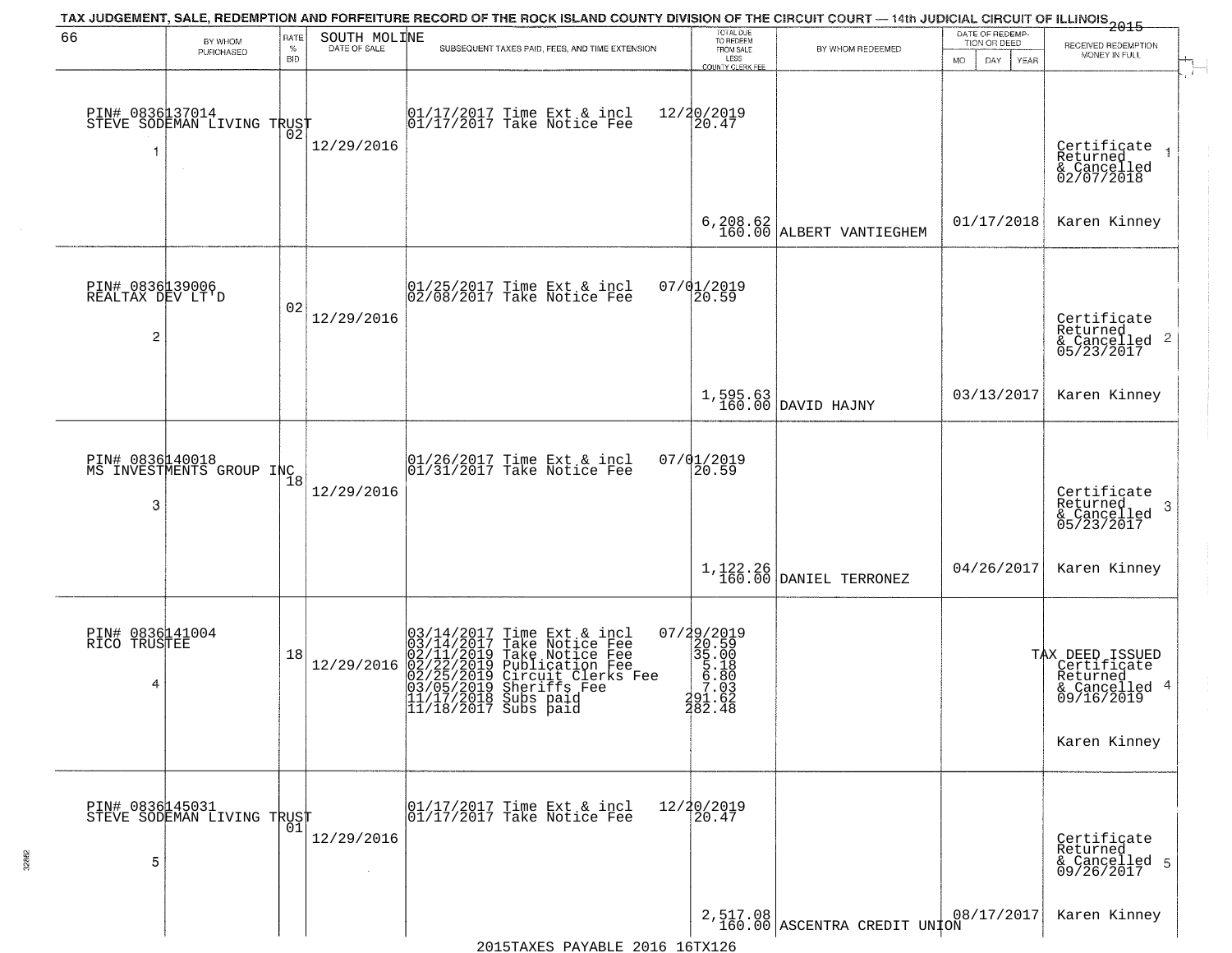|         | INTEREST PAYMENT FUND |                                                                 | <b>AMOUNT</b><br>FOR WHICH | TOTAL BACK                          | <b>BACK TAX</b><br><b>FORFEITED</b> | BACK TAX<br><b>FORFEITED</b> | A-BACK TAX            | SOUTH MOLINE                         |                         | NAME AND ADDRESS<br>LEGAL DESCRIPTION                   |
|---------|-----------------------|-----------------------------------------------------------------|----------------------------|-------------------------------------|-------------------------------------|------------------------------|-----------------------|--------------------------------------|-------------------------|---------------------------------------------------------|
|         | INDEMNITY FUND        | $\begin{array}{c} \text{CERTIFICATE} \\ \text{NO.} \end{array}$ | JUDGEMENT                  | TAX PENALTY<br>AND COSTS<br>ACCRUED | INTEREST AND<br>COST ACCRUED        | PENALTY<br>ACCRUED           | FORFEITED<br>PRIOR TO |                                      | PARCEL NO.              | TAXPAYER NO.<br>TWP - CODE<br><b>ACRES</b>              |
|         | COST OF SALE          |                                                                 |                            |                                     |                                     |                              | 2014                  | TAX DUE<br>INT DUE<br>1ST            | 1ST                     | ASSESSED VALUATION FOR TAXES                            |
|         |                       |                                                                 |                            |                                     |                                     |                              |                       |                                      |                         |                                                         |
|         |                       |                                                                 |                            |                                     |                                     |                              |                       | 2ND                                  | 2ND                     | WIETTING JACOB<br>1800 7TH ST APT 10F<br>EAST MOLINE IL |
|         | 60.00                 |                                                                 |                            |                                     |                                     |                              |                       | 3RD                                  | 61244<br>370            |                                                         |
|         | 20.00                 | 320                                                             |                            |                                     |                                     |                              |                       | $-33 - 08$<br>551.<br>-39            |                         | UNIT 10F<br>SUMMIT RIDGE COND                           |
|         |                       |                                                                 |                            |                                     |                                     |                              |                       |                                      | 4TH                     |                                                         |
|         |                       |                                                                 |                            |                                     |                                     |                              |                       | 551.39<br>16.54                      | PUBLICATION COST        |                                                         |
|         | 4.00                  |                                                                 |                            |                                     |                                     |                              |                       | 10.00                                | $3838 - 10 - F$         | $275 - 20 - 73$<br>$07 - 03$                            |
|         |                       |                                                                 |                            |                                     |                                     |                              |                       | TOTAL DUE-TAXES, INT. COST           |                         | PIN# 0836145054                                         |
| 1256.40 | 10.00                 |                                                                 | 1162.40                    |                                     |                                     |                              |                       | 1,162.40                             |                         | 26,843                                                  |
|         |                       |                                                                 |                            |                                     |                                     |                              |                       | 1ST <sup>-</sup>                     | 1ST                     |                                                         |
|         |                       |                                                                 |                            |                                     |                                     |                              |                       | 2ND                                  | 2ND                     | SWANTY DONNITA<br>970 CANYON HILL RD                    |
|         | 60.00                 |                                                                 |                            |                                     |                                     |                              |                       | 365.95<br>27.45                      | 86409<br>3RD            | KINGMAN AZ                                              |
|         |                       |                                                                 |                            |                                     |                                     |                              |                       |                                      |                         | UNIT 12E                                                |
|         | 20.00                 | 321                                                             |                            |                                     |                                     |                              |                       | 365.95<br>21<br>.96                  |                         | SUMMIT RIDGE COND                                       |
|         |                       |                                                                 |                            |                                     |                                     |                              |                       | 365.95<br>10.98                      | PUBLICATION COST        |                                                         |
|         | 4.00                  |                                                                 |                            |                                     |                                     |                              |                       |                                      | 3838-12-E               | $275 - 20 - 84$<br>07-03                                |
|         |                       |                                                                 |                            |                                     |                                     |                              |                       | 10.00<br>TOTAL DUE-TAXES, INT. COST  |                         | PIN# 0836145065                                         |
| 1262.24 | 10.00                 |                                                                 | 1168.24                    |                                     |                                     |                              |                       | 1,168.24                             |                         | 19,833                                                  |
|         |                       |                                                                 |                            |                                     |                                     |                              |                       |                                      |                         |                                                         |
|         |                       |                                                                 |                            |                                     |                                     |                              |                       | 157.43<br>16.52                      |                         | NEELS SUZANNE M<br>1020 20TH AVE                        |
|         | 60.00                 |                                                                 |                            |                                     |                                     |                              |                       | 157.43<br>11.80                      | 61244                   | EAST MOLINE IL                                          |
|         |                       |                                                                 |                            |                                     |                                     |                              |                       | 3RD                                  | 3BD                     | LOT 4 BLOCK 199                                         |
|         | 20.00                 | 322                                                             |                            |                                     |                                     |                              |                       | 157.43<br>9.44                       |                         | PARK ADD TO EAST MOLINE & N 1/2 LOT 5                   |
|         |                       |                                                                 |                            |                                     |                                     |                              |                       | 4.72<br>157.43                       |                         |                                                         |
|         | 4.00                  |                                                                 |                            |                                     |                                     |                              |                       |                                      | <b>PUBLICATION COST</b> | $258 - 16 - 00$<br>07-03<br>$3523 - 1$                  |
|         |                       |                                                                 |                            |                                     |                                     |                              |                       | 10.00<br>TOTAL OUE-TAXES, INT. COST  |                         | PIN# 0836217015                                         |
| 776.20  | 10.00                 |                                                                 | 682.20                     |                                     |                                     |                              |                       | 682.20                               |                         | 5,951                                                   |
|         |                       |                                                                 |                            |                                     |                                     |                              |                       |                                      |                         |                                                         |
|         |                       |                                                                 |                            |                                     |                                     |                              |                       | <u> 139.02</u><br><u> 14.6</u>       | 2ND                     | NEELS SUZANNE M<br>1020 20TH AVE                        |
|         | 60.00                 |                                                                 |                            |                                     |                                     |                              |                       | 139.02<br>10.45                      | 61244                   | EAST MOLINE IL                                          |
|         |                       |                                                                 |                            |                                     |                                     |                              |                       | 3BD                                  | 3RD                     | LOT 3 BLOCK 199                                         |
|         | 20.00                 | 323                                                             |                            |                                     |                                     |                              |                       | 139.02<br>8.36                       | 4TH                     | PARK ADD TO EAST MOLINE                                 |
|         |                       |                                                                 |                            |                                     |                                     |                              |                       | $4.18^{B}$<br>139.02                 |                         |                                                         |
|         | 4.00                  |                                                                 |                            |                                     |                                     |                              |                       |                                      | PUBLICATION COST        | $258 - 15 - 00$<br>07-03<br>3523                        |
|         |                       |                                                                 |                            |                                     |                                     |                              |                       | 10.00                                |                         | PIN# 0836217016                                         |
| 697.70  | 10.00                 |                                                                 | 603.70                     |                                     |                                     |                              |                       | TOTAL DUE-TAXES, INT. COST<br>603.70 |                         | 5,255                                                   |
|         |                       |                                                                 |                            |                                     |                                     |                              |                       | 1ST                                  | 1ST                     |                                                         |
|         |                       |                                                                 |                            |                                     |                                     |                              |                       | 18.55<br>1.96                        |                         | NEELS SUZANNE M<br>1020 20TH AVE                        |
|         | 60.00                 |                                                                 |                            |                                     |                                     |                              |                       | 2ND<br>$18.5\frac{1}{9}$<br>1.40     | 2ND<br>61244            | EAST MOLINE IL                                          |
|         |                       |                                                                 |                            |                                     |                                     |                              |                       | अंग                                  | 3RD                     | LOT 9 BLOCK 199                                         |
|         | 20.00                 | 324                                                             |                            |                                     |                                     |                              |                       | 18.5\$<br>1.12                       |                         | PARK ADD<br>W 6.87 FT                                   |
|         |                       |                                                                 |                            |                                     |                                     |                              |                       | 4TH<br>18.55<br>.56 <sup>s</sup>     | 4TH                     |                                                         |
|         | 4.00                  |                                                                 |                            |                                     |                                     |                              |                       |                                      | PUBLICATION COST        | $3524 - 1$                                              |
|         |                       |                                                                 |                            |                                     |                                     |                              |                       | 10.00                                |                         | 258-22-00<br>07-03<br>PIN# 0836217019                   |
|         |                       |                                                                 |                            |                                     |                                     |                              |                       | TOTAL DUE-TAXES, INT. COST           |                         |                                                         |
| 183.24  | 10.00                 |                                                                 | 89.24                      |                                     |                                     |                              |                       | 89.24                                | 701                     |                                                         |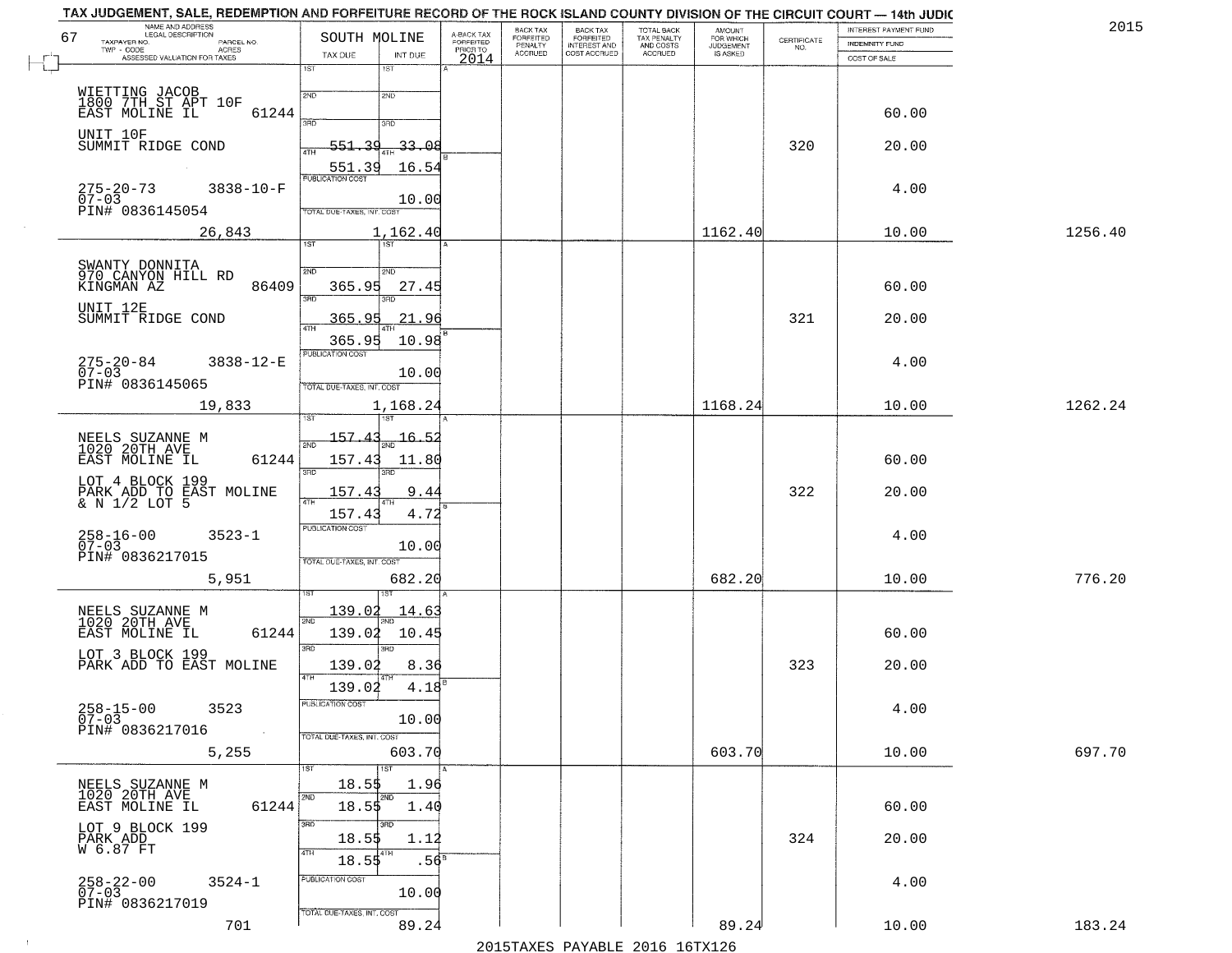| 67                    | BY WHOM<br>PURCHASED                          | RATE<br>$\%$<br><b>BID</b> | SOUTH MOLINE | TAX JUDGEMENT, SALE, REDEMPTION AND FORFEITURE RECORD OF THE ROCK ISLAND COUNTY DIVISION OF THE CIRCUIT COURT — 14th JUDICIAL CIRCUIT OF ILLINOIS 2015<br>SUBSEQUENT TAXES PAID, FEES, AND TIME EXTENSION                                                                                                                                                                                                       | TOTAL DUE<br>TO REDEEM<br>FROM SALE                                                                        | BY WHOM REDEEMED                     | DATE OF REDEMP-<br>TION OR DEED<br><b>MO</b><br>DAY<br>YEAR | RECEIVED REDEMPTION<br>MONEY IN FULL                                                                  |
|-----------------------|-----------------------------------------------|----------------------------|--------------|-----------------------------------------------------------------------------------------------------------------------------------------------------------------------------------------------------------------------------------------------------------------------------------------------------------------------------------------------------------------------------------------------------------------|------------------------------------------------------------------------------------------------------------|--------------------------------------|-------------------------------------------------------------|-------------------------------------------------------------------------------------------------------|
| PIN# 0836145054<br>-1 | STEVE SODEMAN LIVING TRUST<br>$\sim$          | 00                         | 12/29/2016   | 01/17/2017 Time Ext & incl<br>01/17/2017 Take Notice Fee                                                                                                                                                                                                                                                                                                                                                        | LESS<br>COUNTY CLERK FEE<br>12/20/2019<br>20.47                                                            |                                      |                                                             | Certificate<br>Returned<br>& Cancelled<br>03/23/2017                                                  |
|                       |                                               |                            |              |                                                                                                                                                                                                                                                                                                                                                                                                                 |                                                                                                            | $1,276.87$<br>160.00 AMEILA WIETTING | 02/21/2017                                                  | Karen Kinney                                                                                          |
| 2                     | PIN# 0836145065<br>STEVE SODEMAN LIVING TRUST |                            | 12/29/2016   | 01/17/2017 Time Ext & 01/17/2017 Take Notic<br>08/21/2019 Take Notic<br>08/21/2019 Circuit Cl<br>08/21/2019 Circuit Cl<br>08/21/2019 Title Sear<br>08/26/2019 Subs paid<br>10/15/2019 Sheriffs F<br>11/20/2018 Subs paid<br>11/21/2017 Subs paid<br>Time Ext & incl<br>Take Notice Fee<br>Take Notice Fee<br>Circuit Clerks Fee<br>Title Search Fee<br>Subs paid<br>Publication Fee<br>Shariffs<br>Sheriffs Fee | ${\begin{matrix} 12/20/2019\\20.47\\315.000\\110.000\\1,982.201\\298.386\\2,992.82\\2,106.22\end{matrix}}$ |                                      |                                                             | TAX DEED ISSUED<br>Certificate<br>Returned<br>$\frac{1}{6}$ Cancelled 2<br>03/02/2020<br>Karen Kinney |
| PIN# 0836217015<br>3  | STEVE SODEMAN LIVING TRUST                    |                            | 12/29/2016   | 01/17/2017 Time Ext & incl<br>01/17/2017 Take Notice Fee<br>11/21/2017 Subs paid                                                                                                                                                                                                                                                                                                                                | 12/20/2019<br>20.47<br>712.94                                                                              |                                      |                                                             | Certificate<br>Returned<br>-3<br>& Cancelled<br>03/07/2019                                            |
|                       |                                               |                            |              |                                                                                                                                                                                                                                                                                                                                                                                                                 | 2,154.02<br>160.00                                                                                         | CHRISTINE L WELSH                    | 11/19/2018                                                  | Karen Kinney                                                                                          |
| 4                     | PIN# 0836217016<br>STEVE SODEMAN LIVING TRUST |                            | 12/29/2016   | 01/17/2017 Time Ext & incl<br>01/17/2017 Take Notice Fee<br>11/21/2017 Subs paid                                                                                                                                                                                                                                                                                                                                | $\begin{array}{r} 12/20/2019 \\ 20.47 \\ 633.14 \end{array}$                                               |                                      |                                                             | Certificate<br>Returned<br>& Cancelled 4<br>03/07/2019                                                |
|                       |                                               |                            |              |                                                                                                                                                                                                                                                                                                                                                                                                                 | 1,929.63<br>160.00                                                                                         | CHRISTINE L WELSH                    | 11/19/2018                                                  | Karen Kinney                                                                                          |
| 5                     | PIN# 0836217019<br>STEVE SODEMAN LIVING TRUST |                            | 12/29/2016   | 01/17/2017 Time Ext & incl<br>01/17/2017 Take Notice Fee                                                                                                                                                                                                                                                                                                                                                        | 12/20/2019<br>20.47                                                                                        |                                      |                                                             | Certificate<br>Returned<br>& Cancelled 5<br>03/07/2019                                                |
|                       |                                               |                            |              |                                                                                                                                                                                                                                                                                                                                                                                                                 |                                                                                                            | $255.02$<br>160.00 CHRISTINE L WELSH | 11/19/2018                                                  | Karen Kinney                                                                                          |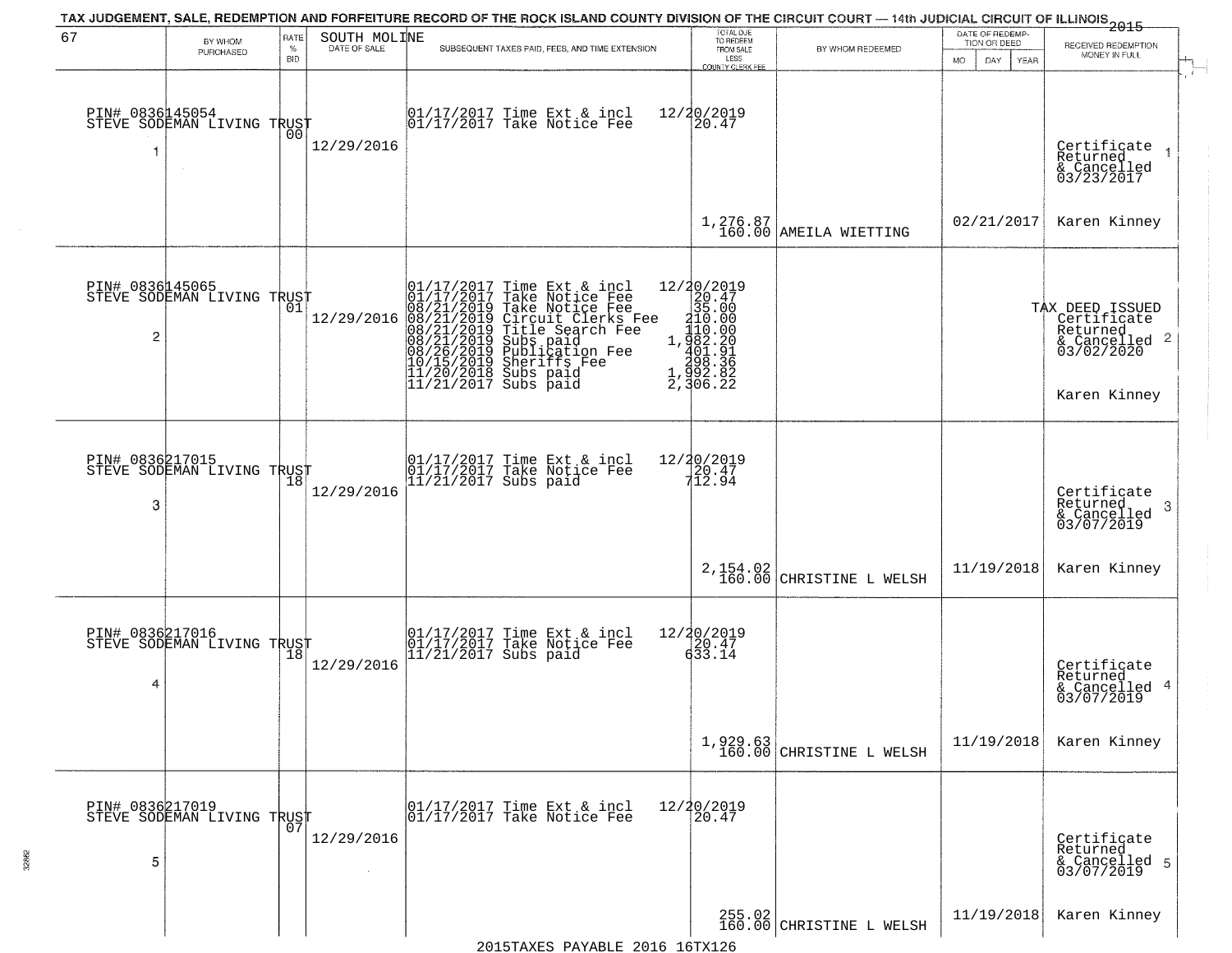| TAX JUDGEMENT, SALE, REDEMPTION AND FORFEITURE RECORD OF THE ROCK ISLAND COUNTY DIVISION OF THE CIRCUIT COURT - 14th JUDIC<br>NAME AND ADDRESS<br>LEGAL DESCRIPTION |                                                                                  |                                     | BACK TAX             | <b>BACK TAX</b>           |                                        | AMOUNT<br>FOR WHICH |                                                                 | INTEREST PAYMENT FUND | 2015    |
|---------------------------------------------------------------------------------------------------------------------------------------------------------------------|----------------------------------------------------------------------------------|-------------------------------------|----------------------|---------------------------|----------------------------------------|---------------------|-----------------------------------------------------------------|-----------------------|---------|
| 68<br>TAXPAYER NO.<br>PARCEL NO.<br>ACRES                                                                                                                           | SOUTH MOLINE                                                                     | A-BACK TAX<br>FORFEITED<br>PRIOR TO | FORFEITED<br>PENALTY | FORFEITED<br>INTEREST AND | TOTAL BACK<br>TAX PENALTY<br>AND COSTS | <b>JUDGEMENT</b>    | $\begin{array}{c} \text{CERTIFICATE} \\ \text{NO.} \end{array}$ | INDEMNITY FUND        |         |
| ASSESSED VALUATION FOR TAXES                                                                                                                                        | TAX DUE<br>INT DUE                                                               | 2014                                | <b>ACCRUED</b>       | COST ACCRUED              | ACCRUED                                | IS ASKED            |                                                                 | COST OF SALE          |         |
| NEELS SUZANNE M<br>1020 20TH AVE<br>EAST MOLINE IL<br>61244                                                                                                         | 1ST<br>18T<br>$-255.47_{\rm 200}$ $26.81$<br>2ND<br>255.47<br>19.15              |                                     |                      |                           |                                        |                     |                                                                 | 60.00                 |         |
| LOT 4<br>SUBD OF LOTS 1 AND 2<br>BLK 199 PARK ADD                                                                                                                   | 255.47<br>15.32                                                                  |                                     |                      |                           |                                        |                     | 325                                                             | 20.00                 |         |
| 259-10-00<br>07-03<br>3528<br>PIN# 0836218001                                                                                                                       | 255.47<br>7.66<br>10.00<br>TOTAL DUE-TAXES, INT, COST                            |                                     |                      |                           |                                        |                     |                                                                 | 4.00                  |         |
| 20,657                                                                                                                                                              | 1,100.82<br>1ST                                                                  |                                     |                      |                           |                                        | 1100.82             |                                                                 | 10.00                 | 1194.82 |
| QCA HOLDINGS LLC<br>2035 BRIDGE AVE STE<br>202<br>DAVENPORT IA<br>52803<br>LOT 25                                                                                   | 2ND<br>2ND<br>3RD<br>3RD                                                         |                                     |                      |                           |                                        |                     |                                                                 | 60.00                 |         |
| RIDGEWOOD COURTS 1ST ADD<br>$444 - 17 - 00$<br>7143<br>$07 - 03$                                                                                                    | 47H<br>4TH<br>1009.95<br>30.30<br>PUBLICATION COST<br>10.00                      |                                     |                      |                           |                                        |                     | 326                                                             | 20.00<br>4.00         |         |
| PIN# 0836310019<br>38,177                                                                                                                                           | TOTAL DUE-TAXES, INT. COST<br>1,050.25<br>isT<br>187                             |                                     |                      |                           |                                        | 1050.25             |                                                                 | 10.00                 | 1144.25 |
| HUBER MJ C<br>633 28TH AVE<br>EAST MOLINE IL<br>61244<br>LOT 14                                                                                                     | 95.9<br>913.82<br>2ND<br>913.82<br>68.55<br>3RD<br>3RD                           |                                     |                      |                           |                                        |                     |                                                                 | 60.00                 |         |
| RIDGEWOOD COURTS 1ST ADD                                                                                                                                            | 913.8<br>54.84<br>4TH<br>27.42<br>913.82                                         |                                     |                      |                           |                                        |                     | 327                                                             | 20.00                 |         |
| $444-06-00$<br>07-03<br>7132<br>PIN# 0836310042                                                                                                                     | <b>PUBLICATION COST</b><br>10.00<br>TOTAL OUE-TAXES, INT. COST                   |                                     |                      |                           |                                        |                     |                                                                 | 4.00                  |         |
| 34,543                                                                                                                                                              | 3,912.06<br>151                                                                  |                                     |                      |                           |                                        | 3912.06             |                                                                 | 10.00                 | 4006.06 |
| TAYLOR SARAH D<br>2811 7TH ST<br>EAST MOLINE IL<br>61244                                                                                                            | 2ND<br>2ND<br>3RD<br>3BD                                                         |                                     |                      |                           |                                        |                     |                                                                 | 60.00                 |         |
| LOT 1<br>RIDGEWOOD COURTS 3RD ADD                                                                                                                                   | 4TH                                                                              |                                     |                      |                           |                                        |                     | 328                                                             | 20.00                 |         |
| $512 - 09 - 00$<br>8130<br>$07 - 03$<br>PIN# 0836311017<br>$\sim 10^{11}$ km $^{-1}$                                                                                | $21.66^{B}$<br>722.16<br>-usuca i un cus-<br>10.00<br>TOTAL DUE-TAXES, INT. COST |                                     |                      |                           |                                        |                     |                                                                 | 4.00                  |         |
| 33,298                                                                                                                                                              | 753.82<br>1ST                                                                    |                                     |                      |                           |                                        | 753.82              |                                                                 | 10.00                 | 847.82  |
| PAULEY KIM L<br>538 29TH AVE<br>61244<br>EAST MOLINE IL                                                                                                             | 2ND<br>2ND                                                                       |                                     |                      |                           |                                        |                     |                                                                 | 60.00                 |         |
| LOT 23<br>RIDGEWOOD COURTS 3RD ADD                                                                                                                                  | 3RD<br>3BD<br>4TH<br>$876.99^{4}$<br>$26.30^{8}$                                 |                                     |                      |                           |                                        |                     | 329                                                             | 20.00                 |         |
| 513-09-00<br>07-03<br>8152<br>PIN# 0836311023                                                                                                                       | PUBLICATION COST<br>10.00<br>TOTAL DUE-TAXES, INT. COST                          |                                     |                      |                           |                                        |                     |                                                                 | 4.00                  |         |
| 39,151                                                                                                                                                              | 913.29                                                                           |                                     |                      |                           |                                        | 913.29              |                                                                 | 10.00                 | 1007.29 |

 $\sim 10^{-1}$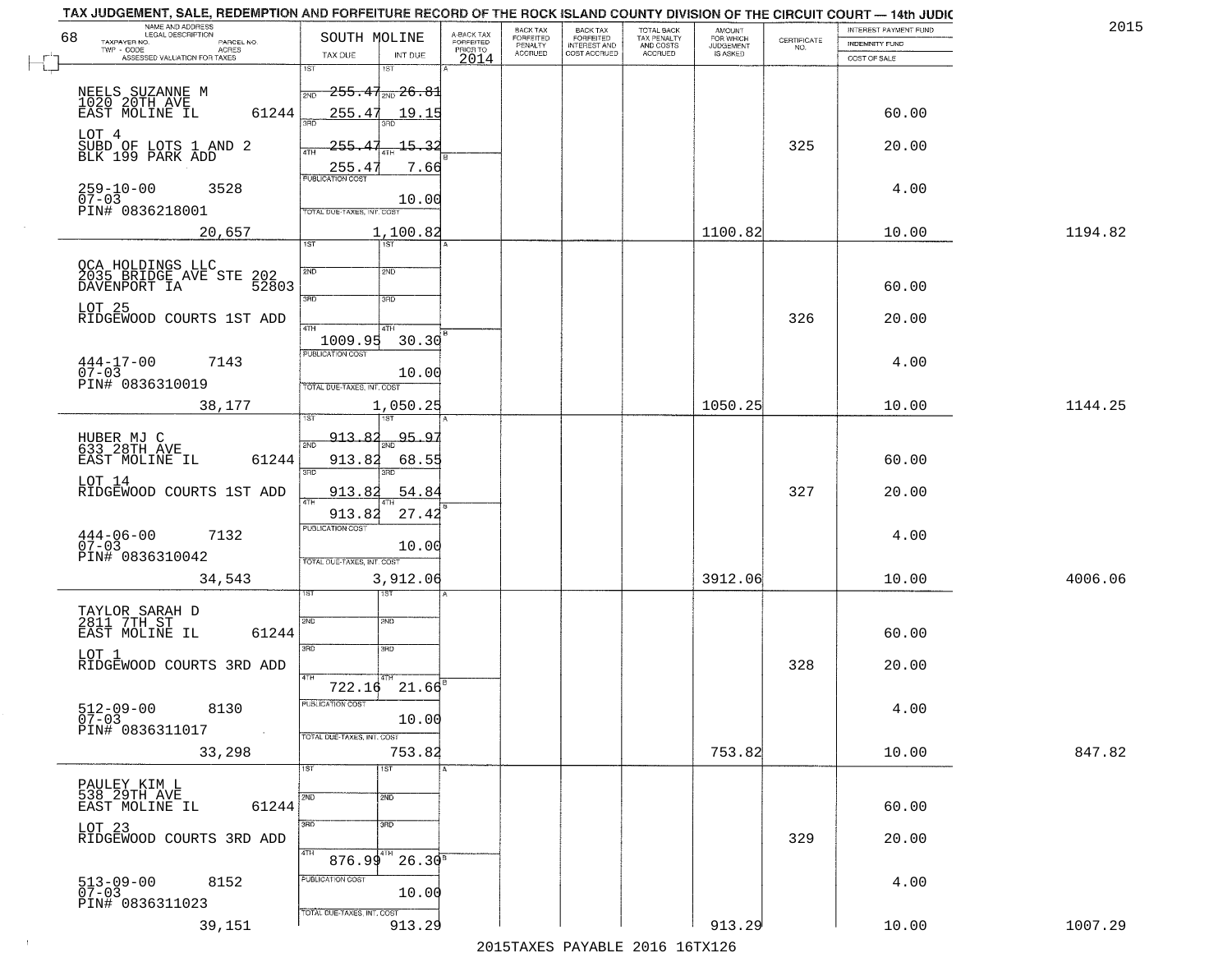| 68                   | BY WHOM<br>PURCHASED                                        | RATE<br>$\%$   | SOUTH MOLINE<br>DATE OF SALE | TAX JUDGEMENT, SALE, REDEMPTION AND FORFEITURE RECORD OF THE ROCK ISLAND COUNTY DIVISION OF THE CIRCUIT COURT — 14th JUDICIAL CIRCUIT OF ILLINOIS 2015<br>SUBSEQUENT TAXES PAID, FEES, AND TIME EXTENSION | TOTAL DUE<br>TO REDEEM<br>FROM SALE | BY WHOM REDEEMED                        | DATE OF REDEMP<br>TION OR DEED | RECEIVED REDEMPTION                                             |
|----------------------|-------------------------------------------------------------|----------------|------------------------------|-----------------------------------------------------------------------------------------------------------------------------------------------------------------------------------------------------------|-------------------------------------|-----------------------------------------|--------------------------------|-----------------------------------------------------------------|
|                      |                                                             | <b>BID</b>     |                              |                                                                                                                                                                                                           | LESS<br><b>COUNTY CLERK FEE</b>     |                                         | MO.<br>DAY.<br>YEAR            | MONEY IN FULL                                                   |
|                      | PIN# 0836218001    <br>STEVE SODEMAN LIVING TRUST<br>$\sim$ | ŌŽ.            | 12/29/2016                   | 01/17/2017 Time Ext & incl<br>01/17/2017 Take Notice Fee<br>11/21/2017 Subs paid                                                                                                                          | 12/20/2019<br>20.47<br>832.75       |                                         |                                | Certificate<br>Returned<br>& Cancelled<br>03/07/2019            |
|                      |                                                             |                |                              |                                                                                                                                                                                                           |                                     | $2, 243.56$<br>160.00 CHRISTINE L WELSH | 11/19/2018                     | Karen Kinney                                                    |
| $\overline{c}$       | PIN# 0836310019<br>STEVE SODEMAN LIVING TRUST               |                | 12/29/2016                   | $\begin{array}{cc}  01/17/2017 \text{ Time} & \text{Ext} & \text{incl} \\  01/17/2017 \text{ Take Notice } \text{Fe} \end{array}$                                                                         | 12/20/2019<br>20.47                 |                                         |                                | Certificate<br>Returned<br>$& \text{Cancelled}$ 2<br>05/23/2017 |
|                      |                                                             |                |                              |                                                                                                                                                                                                           |                                     | $1,164.72$ $200$ $20$ HOLDINGS 2 OF     | 03/21/2017<br>$\mathsf{R}$     | Karen Kinney                                                    |
| PIN# 0836310042<br>3 | STEVE SODEMAN LIVING TRUST                                  | 00             | 12/29/2016                   |                                                                                                                                                                                                           |                                     |                                         |                                | Certificate<br>Returned<br>3<br>& Cancelled<br>02/08/2017       |
|                      |                                                             |                |                              |                                                                                                                                                                                                           | 4,006.06<br>160.00                  | MARY JEAN HUBER TRUST                   | 01/13/2017                     | Karen Kinney                                                    |
| 4                    | PIN# 0836311017<br>STEVE SODEMAN LIVING TRUST               | 0 <sub>0</sub> | 12/29/2016                   | $\begin{bmatrix} 01/17/2017 \\ 01/17/2017 \end{bmatrix}$ Take Notice Fee                                                                                                                                  | 12/20/2019<br>20.47                 |                                         |                                | Certificate<br>Returned<br>4<br>& Cancelled<br>02/08/2017       |
|                      |                                                             |                |                              |                                                                                                                                                                                                           |                                     | 868.29<br>160.00 SARAH D TAYLOR         | 01/25/2017                     | Karen Kinney                                                    |
| 5                    | PIN# 0836311023    <br>STEVE SODEMAN LIVING TRUST           | 0 <sub>0</sub> | 12/29/2016<br>$\sim 10^{-1}$ | 01/17/2017 Time Ext & incl<br>01/17/2017 Take Notice Fee                                                                                                                                                  | 12/20/2019<br>20.47                 |                                         |                                | Certificate<br>Returned<br>& Cancelled 5<br>04/15/2019          |
|                      |                                                             |                |                              |                                                                                                                                                                                                           |                                     | 1,027.76<br>160.00 QUICKEN LOANS        | 03/22/2019                     | Karen Kinney                                                    |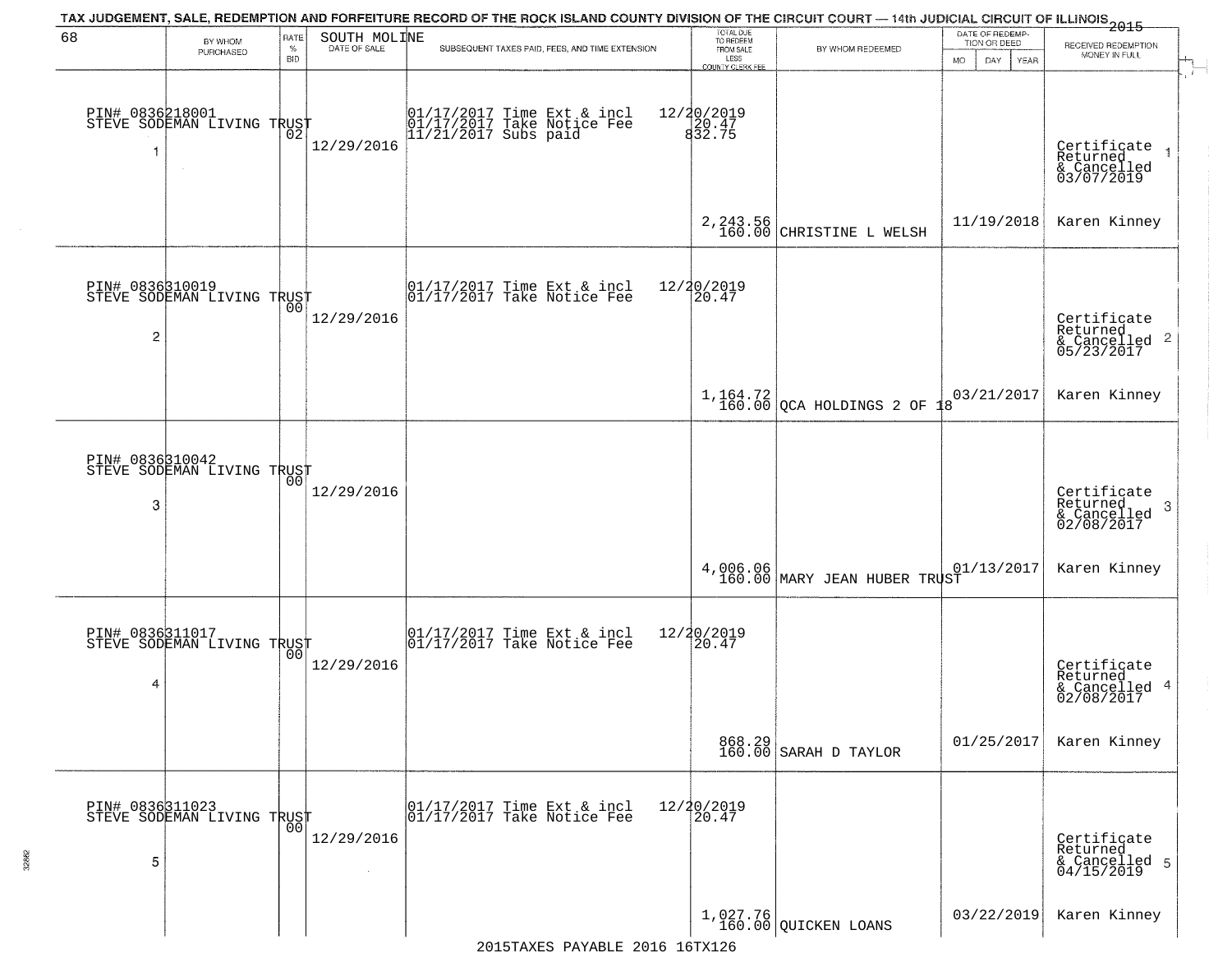| 69        | NAME AND ADDRESS<br>LEGAL DESCRIPTION                                        | SOUTH MOLINE                               | A-BACK TAX            | BACK TAX<br><b>FORFEITED</b> | <b>BACK TAX</b><br><b>FORFEITED</b> | TOTAL BACK<br>TAX PENALTY<br>AND COSTS<br>ACCRUED | <b>AMOUNT</b>                      |                                                                 | INTEREST PAYMENT FUND | 2015    |
|-----------|------------------------------------------------------------------------------|--------------------------------------------|-----------------------|------------------------------|-------------------------------------|---------------------------------------------------|------------------------------------|-----------------------------------------------------------------|-----------------------|---------|
|           | TAXPAYER NO.<br>PARCEL NO.<br>TWP - CODE<br><b>ACRES</b>                     |                                            | FORFEITED<br>PRIOR TO | PENALTY<br>ACCRUED           | INTEREST AND<br>COST ACCRUED        |                                                   | FOR WHICH<br>JUDGEMENT<br>IS ASKED | $\begin{array}{c} \text{CERTIFICATE} \\ \text{NO.} \end{array}$ | INDEMNITY FUND        |         |
|           | ASSESSED VALUATION FOR TAXES                                                 | TAX DUE<br>INT DUE<br>1ST<br>1ST           | 2014                  |                              |                                     |                                                   |                                    |                                                                 | COST OF SALE          |         |
|           |                                                                              |                                            |                       |                              |                                     |                                                   |                                    |                                                                 |                       |         |
|           | MEDINA JUAN R<br>2512 7TH ST<br>EAST MOLINE IL                               | 2ND<br>2ND                                 |                       |                              |                                     |                                                   |                                    |                                                                 |                       |         |
|           | 61244                                                                        | 390<br>3RD                                 |                       |                              |                                     |                                                   |                                    |                                                                 | 60.00                 |         |
| LOT 3     |                                                                              |                                            |                       |                              |                                     |                                                   |                                    |                                                                 |                       |         |
|           | HILL TOP ADD                                                                 | 4TH<br>4TH                                 |                       |                              |                                     |                                                   |                                    | 330                                                             | 20.00                 |         |
|           |                                                                              | 583.88<br>17.52<br><b>PUBLICATION COST</b> |                       |                              |                                     |                                                   |                                    |                                                                 |                       |         |
|           | $350 - 09 - 00$<br>5269                                                      |                                            |                       |                              |                                     |                                                   |                                    |                                                                 | 4.00                  |         |
| $07 - 03$ | PIN# 0836313003                                                              | 10.00<br><b>TOTAL DUE-TAXES, INT. COST</b> |                       |                              |                                     |                                                   |                                    |                                                                 |                       |         |
|           | 22,071                                                                       | 611.40                                     |                       |                              |                                     |                                                   | 611.40                             |                                                                 | 10.00                 | 705.40  |
|           |                                                                              | 1ST.<br>1ST                                |                       |                              |                                     |                                                   |                                    |                                                                 |                       |         |
|           |                                                                              | $-1181.27$<br>124.04                       |                       |                              |                                     |                                                   |                                    |                                                                 |                       |         |
|           | MCCARTHY G/ZARLATANES J<br>9707 86TH STREET CT W<br>TAYLOR RIDGE IL<br>61284 | 1181.2<br>88.60                            |                       |                              |                                     |                                                   |                                    |                                                                 | 60.00                 |         |
|           |                                                                              | 3RD                                        |                       |                              |                                     |                                                   |                                    |                                                                 |                       |         |
| LOT 8     | ROLLING MEADOWS 1ST ADD                                                      | 1181<br>っ<br>70.88                         |                       |                              |                                     |                                                   |                                    | 331                                                             | 20.00                 |         |
|           |                                                                              | 1181.27<br>35.44                           |                       |                              |                                     |                                                   |                                    |                                                                 |                       |         |
|           | 11103                                                                        | PUBLICATION COST                           |                       |                              |                                     |                                                   |                                    |                                                                 | 4.00                  |         |
|           | $602 - 58 - 00$<br>07-03                                                     | 10.00                                      |                       |                              |                                     |                                                   |                                    |                                                                 |                       |         |
|           | PIN# 0836318003                                                              | TOTAL DUE-TAXES, INT. COST                 |                       |                              |                                     |                                                   |                                    |                                                                 |                       |         |
|           | 44,653                                                                       | 5,054.04<br>ist.<br>1ST                    |                       |                              |                                     |                                                   | 5054.04                            |                                                                 | 10.00                 | 5148.04 |
|           |                                                                              |                                            |                       |                              |                                     |                                                   |                                    |                                                                 |                       |         |
|           | ROMINE RICHARD A<br>2572 9 1/2 ST                                            | 2ND<br>2ND                                 |                       |                              |                                     |                                                   |                                    |                                                                 |                       |         |
|           | EAST MOLINE IL<br>61244                                                      | 3RD<br>3 <sub>3</sub>                      |                       |                              |                                     |                                                   |                                    |                                                                 | 60.00                 |         |
| LOT 17    | ROLLING MEADOWS 5TH ADD                                                      |                                            |                       |                              |                                     |                                                   |                                    | 332                                                             | 20.00                 |         |
|           |                                                                              | 4TH                                        |                       |                              |                                     |                                                   |                                    |                                                                 |                       |         |
|           |                                                                              | 524.01<br>15.72<br><b>PUBLICATION COST</b> |                       |                              |                                     |                                                   |                                    |                                                                 |                       |         |
|           | $623 - 23 - 00$<br>07-03<br>12285                                            | 10.00                                      |                       |                              |                                     |                                                   |                                    |                                                                 | 4.00                  |         |
|           | PIN# 0836402020                                                              | TOTAL OUE-TAXES, INT. COST                 |                       |                              |                                     |                                                   |                                    |                                                                 |                       |         |
|           | 38,374                                                                       | 549.73                                     |                       |                              |                                     |                                                   | 549.73                             |                                                                 | 10.00                 | 643.73  |
|           |                                                                              |                                            |                       |                              |                                     |                                                   |                                    |                                                                 |                       |         |
|           | OCA HOLDINGS LLC<br>2035 BRIDGE AVE STE                                      | 783.77<br>82.32<br>2ND                     |                       |                              |                                     |                                                   |                                    |                                                                 |                       |         |
|           | 202<br>52803<br>DAVENPORT IA                                                 | 783.7<br>58.80                             |                       |                              |                                     |                                                   |                                    |                                                                 | 60.00                 |         |
| LOT 45    |                                                                              | 3RD<br>3BD                                 |                       |                              |                                     |                                                   |                                    |                                                                 |                       |         |
|           | GLENWOOD HGHTS ADD                                                           | 783.77<br>47.04                            |                       |                              |                                     |                                                   |                                    | 333                                                             | 20.00                 |         |
|           |                                                                              | 23.52<br>783.77                            |                       |                              |                                     |                                                   |                                    |                                                                 |                       |         |
|           | $605 - 23 - 00$<br>07-03<br>11364                                            | PUBLICATION COST                           |                       |                              |                                     |                                                   |                                    |                                                                 | 4.00                  |         |
|           | PIN# 1701201026                                                              | 10.00                                      |                       |                              |                                     |                                                   |                                    |                                                                 |                       |         |
|           |                                                                              | TOTAL DUE-TAXES, INT. COST                 |                       |                              |                                     |                                                   | 3356.76                            |                                                                 | 10.00                 | 3450.76 |
|           | 29,627                                                                       | 3,356.76<br>$\overline{1ST}$<br>1ST        |                       |                              |                                     |                                                   |                                    |                                                                 |                       |         |
|           | HUFFMAN AMY                                                                  |                                            |                       |                              |                                     |                                                   |                                    |                                                                 |                       |         |
|           | 3203 9TH STREET CT<br>EAST MOLINE IL<br>61244                                | 2ND<br>2ND                                 |                       |                              |                                     |                                                   |                                    |                                                                 | 60.00                 |         |
|           |                                                                              | 3RD<br>3 <sub>BD</sub>                     |                       |                              |                                     |                                                   |                                    |                                                                 |                       |         |
| LOT 46    |                                                                              |                                            |                       |                              |                                     |                                                   |                                    | 334                                                             | 20.00                 |         |
|           | MEADOWLAWN 4TH ADD<br>EXC NW COR                                             | 4TH<br>$\sqrt[411]{19.10^8}$<br>636.60     |                       |                              |                                     |                                                   |                                    |                                                                 |                       |         |
|           |                                                                              | PUBLICATION COST                           |                       |                              |                                     |                                                   |                                    |                                                                 |                       |         |
|           | 9190<br>554-15-00<br>07-03                                                   | 10.00                                      |                       |                              |                                     |                                                   |                                    |                                                                 | 4.00                  |         |
|           | PIN# 1701202001                                                              | TOTAL DUE-TAXES, INT. COST                 |                       |                              |                                     |                                                   |                                    |                                                                 |                       |         |
|           | 30,064                                                                       | 665.70                                     |                       |                              |                                     |                                                   | 665.70                             |                                                                 | 10.00                 | 759.70  |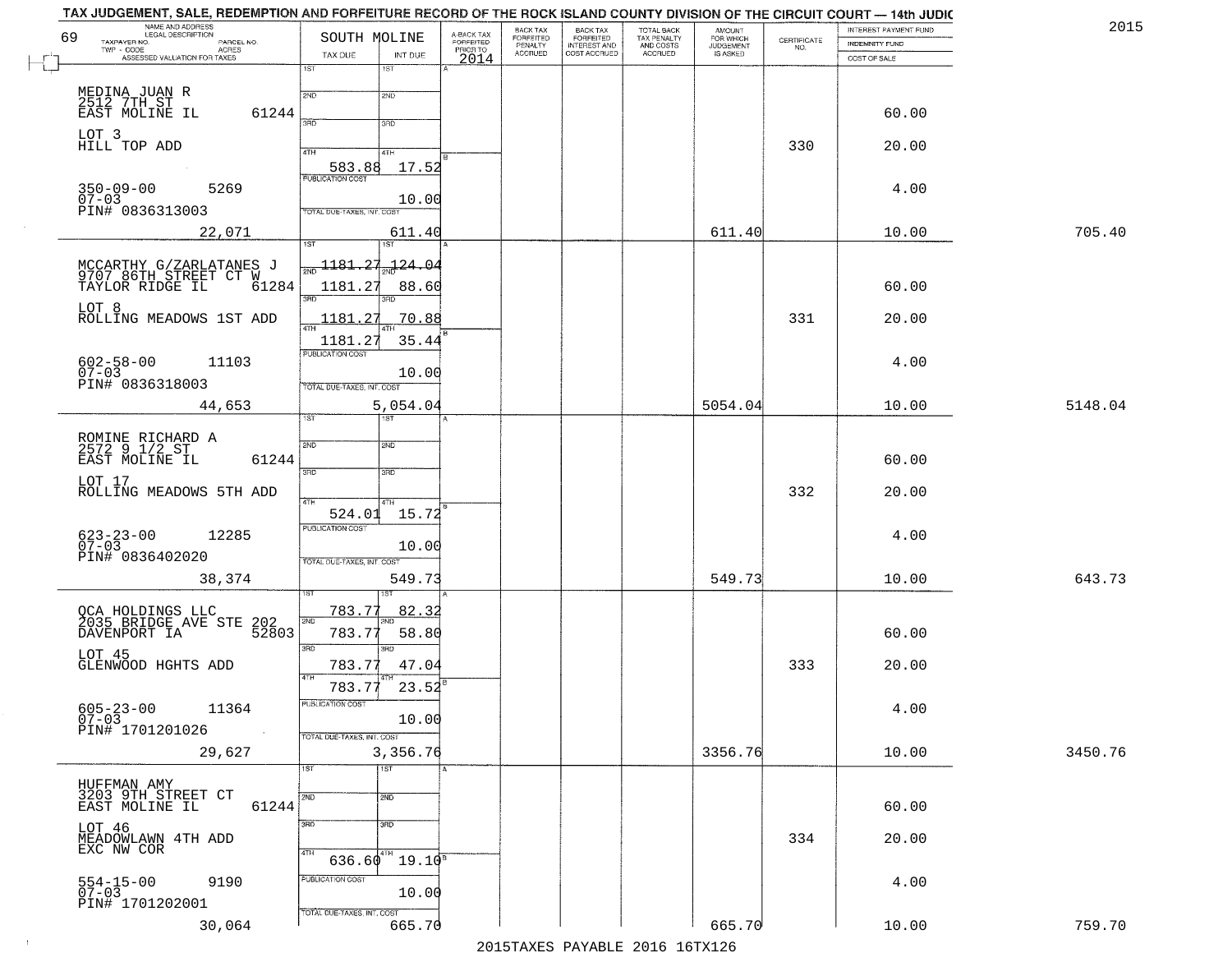| 69                    | BY WHOM                                           | RATE        | SOUTH MOLINE | TAX JUDGEMENT, SALE, REDEMPTION AND FORFEITURE RECORD OF THE ROCK ISLAND COUNTY DIVISION OF THE CIRCUIT COURT — 14th JUDICIAL CIRCUIT OF ILLINOIS 2015                                                                                                | TOTAL DUE<br>TO REDEEM                                                                                                    |                                         | DATE OF REDEMP-<br>TION OR DEED | RECEIVED REDEMPTION                                                                                       |
|-----------------------|---------------------------------------------------|-------------|--------------|-------------------------------------------------------------------------------------------------------------------------------------------------------------------------------------------------------------------------------------------------------|---------------------------------------------------------------------------------------------------------------------------|-----------------------------------------|---------------------------------|-----------------------------------------------------------------------------------------------------------|
|                       | PURCHASED                                         | $\%$<br>BID |              | SUBSEQUENT TAXES PAID, FEES, AND TIME EXTENSION                                                                                                                                                                                                       | FROM SALE<br>LESS<br>COUNTY CLERK FEE                                                                                     | BY WHOM REDEEMED                        | <b>MO</b><br>DAY<br>YEAR        | MONEY IN FULL                                                                                             |
| PIN# 0836313003<br>-1 | STEVE SODEMAN LIVING TRUST                        | 01          | 12/29/2016   | 01/17/2017 Time Ext & incl<br>01/17/2017 Take Notice Fee                                                                                                                                                                                              | 12/20/2019<br>20.47                                                                                                       |                                         |                                 | Certificate<br>Returned<br>& Cancelled<br>02/08/2017                                                      |
|                       |                                                   |             |              |                                                                                                                                                                                                                                                       |                                                                                                                           | 732.92<br>160.00 CORELOGIC              | 01/24/2017                      | Karen Kinney                                                                                              |
| 2                     | PIN# 0836318003    <br>STEVE SODEMAN LIVING TRUST | 01          | 12/29/2016   | 01/17/2017 Time Ext & incl<br>01/17/2017 Take Notice Fee<br>08/21/2019 Take Notice Fee<br>08/21/2019 Circuit Clerks Fee<br>08/21/2019 Title Search Fee<br>08/21/2019 Subs paid<br>08/26/2019 Sheriffs Fee<br>10/15/2019 Sheriffs Fee<br>11/20/2018 Su | $\begin{array}{r} 12/20/2019 \\20.47 \\35.00 \\110.00 \\5.470.16 \\401.91 \\5.490.31 \end{array}$<br>5,499.82<br>3,941.94 |                                         |                                 | TAX DEED ISSUED<br>  Certificate<br>  Returned<br>$\frac{1}{6}$ Cancelled 2<br>03/02/2020<br>Karen Kinney |
| PIN# 0836402020<br>3  | STEVE SODEMAN LIVING TRUST                        | 00          | 12/29/2016   | $\begin{array}{ccc}  01/17/2017 \text{ Time} & \text{Ext} & \text{incl} \\  01/17/2017 \text{ Take Notice } \text{Fe} \end{array}$                                                                                                                    | 12/20/2019<br>20.47                                                                                                       |                                         |                                 | Certificate<br>Returned<br>-3<br>& Cancelled<br>02/08/2017                                                |
|                       |                                                   |             |              |                                                                                                                                                                                                                                                       |                                                                                                                           | 664.20<br>160.00 MARJORIE ROMINE        | 01/25/2017                      | Karen Kinney                                                                                              |
| 4                     | PIN# 1701201026<br>STEVE SODEMAN LIVING TRUST     |             | 12/29/2016   | $\begin{array}{cc} 01/17/2017 & \text{Time Ext} & \text{incl} \\ 01/17/2017 & \text{Take Notice Fee} \end{array}$                                                                                                                                     | 12/20/2019<br>20.47                                                                                                       |                                         |                                 | Certificate<br>Returned<br>& Cancelled 4<br>05/23/2017                                                    |
|                       |                                                   |             |              |                                                                                                                                                                                                                                                       |                                                                                                                           | $3,471.23$<br>160.00 KATZ NOWINSKI P.C. | 03/14/2017                      | Karen Kinney                                                                                              |
| 5                     | PIN# 1701202001<br>STEVE SODEMAN LIVING TRUST     |             | 12/29/2016   | 01/17/2017 Time Ext & incl<br>01/17/2017 Take Notice Fee                                                                                                                                                                                              | 12/20/2019<br>20.47                                                                                                       |                                         |                                 | Certificate<br>Returned<br>& Cancelled 5<br>03/23/2017                                                    |
|                       |                                                   |             |              |                                                                                                                                                                                                                                                       |                                                                                                                           | 780.17<br>160.00 AMY HUFFMAN            | 02/15/2017                      | Karen Kinney                                                                                              |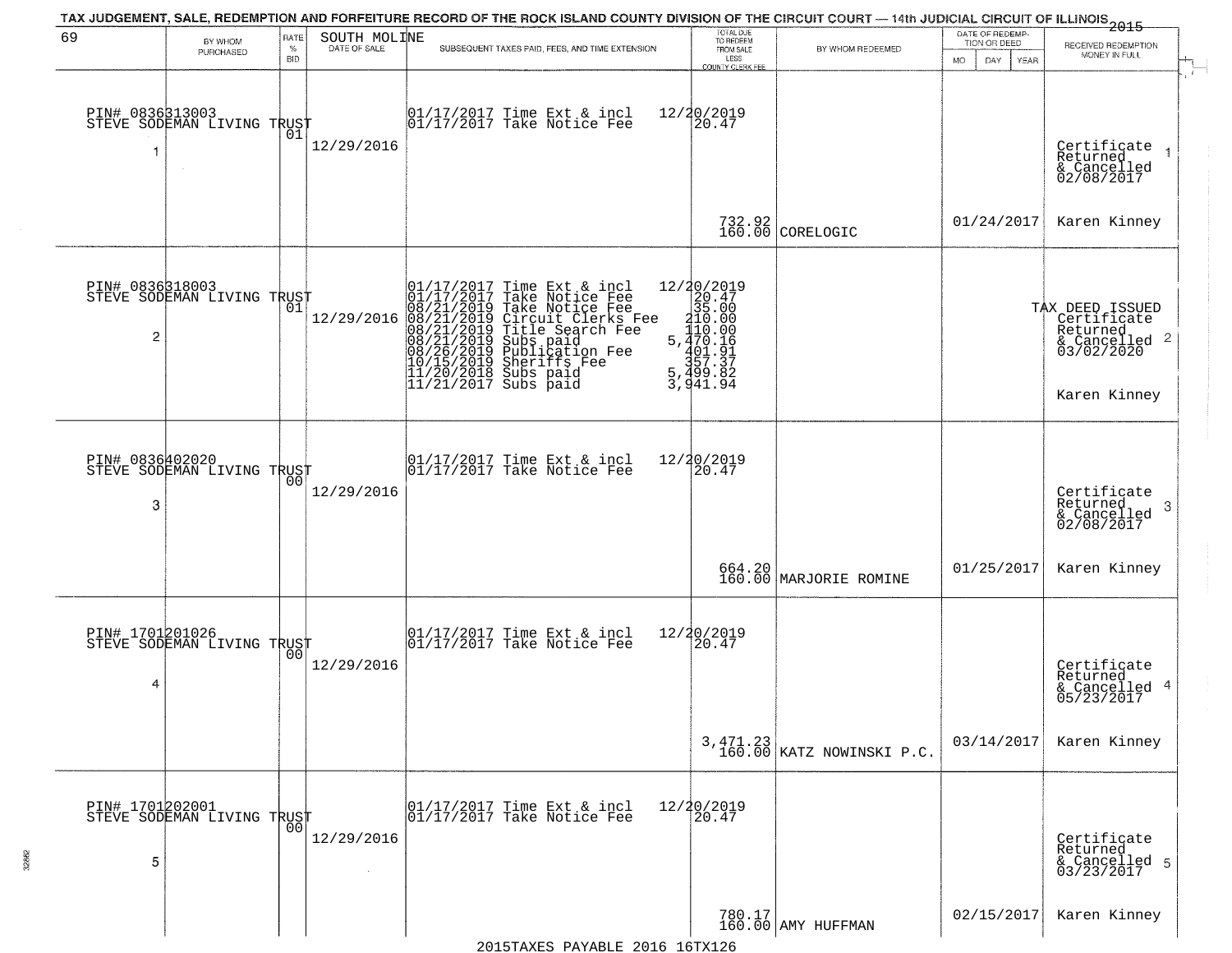|    | TAX JUDGEMENT, SALE, REDEMPTION AND FORFEITURE RECORD OF THE ROCK ISLAND COUNTY DIVISION OF THE CIRCUIT COURT - 14th JUDIC<br>NAME AND ADDRESS<br><b>LEGAL DESCRIPTION</b> |                                            |                         | <b>BACK TAX</b>             |                                       |                                        |                                  |                                                                 | INTEREST PAYMENT FUND | 2015     |
|----|----------------------------------------------------------------------------------------------------------------------------------------------------------------------------|--------------------------------------------|-------------------------|-----------------------------|---------------------------------------|----------------------------------------|----------------------------------|-----------------------------------------------------------------|-----------------------|----------|
| 70 | TAXPAYER NO.<br>PARCEL NO.                                                                                                                                                 | SOUTH MOLINE                               | A-BACK TAX<br>FORFEITED | <b>FORFEITED</b><br>PENALTY | BACK TAX<br>FORFEITED<br>INTEREST AND | TOTAL BACK<br>TAX PENALTY<br>AND COSTS | AMOUNT<br>FOR WHICH<br>JUDGEMENT | $\begin{array}{c} \text{CERTIFICATE} \\ \text{NO.} \end{array}$ | <b>INDEMNITY FUND</b> |          |
|    | TWP - CODE<br>ACRES<br>ASSESSED VALUATION FOR TAXES                                                                                                                        | INT DUE<br>TAX DUE                         | PRIOR TO<br>2014        | <b>ACCRUED</b>              | COST ACCRUED                          | ACCRUED                                | IS ASKED                         |                                                                 | COST OF SALE          |          |
|    |                                                                                                                                                                            | 1ST<br>1ST                                 |                         |                             |                                       |                                        |                                  |                                                                 |                       |          |
|    |                                                                                                                                                                            | <del>782.31<sub>200</sub>82.1</del>        |                         |                             |                                       |                                        |                                  |                                                                 |                       |          |
|    | AUSTIN BRIDGET<br>226 E GRANT ST                                                                                                                                           | 2ND                                        | 2980.64                 |                             |                                       |                                        |                                  |                                                                 |                       |          |
|    | 18634<br>NANTICOKE PA                                                                                                                                                      | 782.31<br>58.65<br>350                     |                         | 554.23                      |                                       |                                        |                                  |                                                                 | 60.00                 |          |
|    | LOT 59                                                                                                                                                                     |                                            |                         |                             | 3630.74                               |                                        |                                  |                                                                 |                       |          |
|    | MEADOWLAWN 4TH ADD                                                                                                                                                         | 782.31<br>46.92<br>ATH                     |                         |                             |                                       |                                        |                                  | 335                                                             | 20.00                 |          |
|    |                                                                                                                                                                            |                                            |                         |                             |                                       | 16017.69                               |                                  |                                                                 |                       |          |
|    |                                                                                                                                                                            | 23.46<br>782.31<br><b>PUBLICATION COST</b> |                         |                             |                                       |                                        |                                  |                                                                 |                       |          |
|    | $555 - 08 - 00$<br>07-03<br>9203                                                                                                                                           |                                            | $11 - 12 - 13$          |                             |                                       |                                        |                                  |                                                                 | 4.00                  |          |
|    | PIN# 1701202014                                                                                                                                                            | 10.00                                      | 3852.08                 |                             |                                       |                                        |                                  |                                                                 |                       |          |
|    |                                                                                                                                                                            | TOTAL DUE-TAXES, INT. COST                 |                         |                             |                                       |                                        |                                  |                                                                 |                       |          |
|    | 29,572                                                                                                                                                                     | 3,350.38                                   |                         |                             |                                       |                                        | 19368.07                         |                                                                 | 10.00                 | 19462.07 |
|    |                                                                                                                                                                            |                                            |                         |                             |                                       |                                        |                                  |                                                                 |                       |          |
|    |                                                                                                                                                                            | 533 75<br>56.07                            |                         |                             |                                       |                                        |                                  |                                                                 |                       |          |
|    | ASHLEY NORMA S<br>27170 E 1520TH ST                                                                                                                                        |                                            |                         |                             |                                       |                                        |                                  |                                                                 |                       |          |
|    | GENESEO IL<br>61254                                                                                                                                                        | 533.75<br>40.05<br>उन्नठ                   |                         |                             |                                       |                                        |                                  |                                                                 | 60.00                 |          |
|    | LOT 16                                                                                                                                                                     |                                            |                         |                             |                                       |                                        |                                  |                                                                 |                       |          |
|    | MEADOW LAWN 3RD ADD                                                                                                                                                        | 533.75<br>32.04                            |                         |                             |                                       |                                        |                                  | 336                                                             | 20.00                 |          |
|    |                                                                                                                                                                            | 533.75<br>16.02                            |                         |                             |                                       |                                        |                                  |                                                                 |                       |          |
|    |                                                                                                                                                                            | PUBLICATION COST                           |                         |                             |                                       |                                        |                                  |                                                                 |                       |          |
|    | $549 - 11 - 00$<br>9080<br>$07 - 03$                                                                                                                                       | 10.00                                      |                         |                             |                                       |                                        |                                  |                                                                 | 4.00                  |          |
|    | PIN# 1701203009                                                                                                                                                            | TOTAL DUE-TAXES, INT. COST                 |                         |                             |                                       |                                        |                                  |                                                                 |                       |          |
|    |                                                                                                                                                                            |                                            |                         |                             |                                       |                                        | 2289.18                          |                                                                 |                       | 2383.18  |
|    | 31,176                                                                                                                                                                     | 2,289.18<br>1ST                            |                         |                             |                                       |                                        |                                  |                                                                 | 10.00                 |          |
|    |                                                                                                                                                                            |                                            |                         |                             |                                       |                                        |                                  |                                                                 |                       |          |
|    | DELOOSE HUBERT P<br>908 36 1/2 AVE                                                                                                                                         | 857.81<br><u>90.09</u><br>2ND              |                         |                             |                                       |                                        |                                  |                                                                 |                       |          |
|    | EAST MOLINE IL<br>61244                                                                                                                                                    | 857.81<br>64.35                            |                         |                             |                                       |                                        |                                  |                                                                 | 60.00                 |          |
|    |                                                                                                                                                                            | 3RD<br>3RD                                 |                         |                             |                                       |                                        |                                  |                                                                 |                       |          |
|    | LOT 10<br>MEADOW LAWN 2ND ADD                                                                                                                                              | 857.8<br>51.48                             |                         |                             |                                       |                                        |                                  | 337                                                             | 20.00                 |          |
|    |                                                                                                                                                                            | ATH                                        |                         |                             |                                       |                                        |                                  |                                                                 |                       |          |
|    |                                                                                                                                                                            | 25.74<br>857.81                            |                         |                             |                                       |                                        |                                  |                                                                 |                       |          |
|    | 8840                                                                                                                                                                       | PUBLICATION COST                           |                         |                             |                                       |                                        |                                  |                                                                 | 4.00                  |          |
|    | $543 - 11 - 00$<br>07-03                                                                                                                                                   | 10.00                                      |                         |                             |                                       |                                        |                                  |                                                                 |                       |          |
|    | PIN# 1701206035                                                                                                                                                            | TOTAL OUE-TAXES, INT. COST                 |                         |                             |                                       |                                        |                                  |                                                                 |                       |          |
|    | 32,426                                                                                                                                                                     | 3,672.90                                   |                         |                             |                                       |                                        | 3672.90                          |                                                                 | 10.00                 | 3766.90  |
|    |                                                                                                                                                                            |                                            |                         |                             |                                       |                                        |                                  |                                                                 |                       |          |
|    |                                                                                                                                                                            | 499.20<br>52.4                             |                         |                             |                                       |                                        |                                  |                                                                 |                       |          |
|    | KIRK WILMA<br>914 36 1/2 AVE                                                                                                                                               | 2ND                                        |                         |                             |                                       |                                        |                                  |                                                                 |                       |          |
|    | EAST MOLINE IL<br>61244                                                                                                                                                    | 499.20<br>37.45                            |                         |                             |                                       |                                        |                                  |                                                                 | 60.00                 |          |
|    | LOT 9                                                                                                                                                                      | 3RD<br>3RD                                 |                         |                             |                                       |                                        |                                  |                                                                 |                       |          |
|    | MEADOW LAWN 2ND ADD                                                                                                                                                        | 499.20<br>29.96                            |                         |                             |                                       |                                        |                                  | 338                                                             | 20.00                 |          |
|    |                                                                                                                                                                            | 4TH<br>499.20<br>14.98                     |                         |                             |                                       |                                        |                                  |                                                                 |                       |          |
|    |                                                                                                                                                                            | ruslica i IUN COS                          |                         |                             |                                       |                                        |                                  |                                                                 |                       |          |
|    | $543 - 10 - 00$<br>8839<br>$07 - 03$                                                                                                                                       | 10.00                                      |                         |                             |                                       |                                        |                                  |                                                                 | 4.00                  |          |
|    | PIN# 1701206036                                                                                                                                                            | TOTAL DUE-TAXES, INT. COST                 |                         |                             |                                       |                                        |                                  |                                                                 |                       |          |
|    |                                                                                                                                                                            |                                            |                         |                             |                                       |                                        |                                  |                                                                 |                       |          |
|    | 29,870                                                                                                                                                                     | 2,141.62                                   |                         |                             |                                       |                                        | 2141.62                          |                                                                 | 10.00                 | 2235.62  |
|    |                                                                                                                                                                            | 1ST<br>1ST                                 |                         |                             |                                       |                                        |                                  |                                                                 |                       |          |
|    | ALBERS BESSIE<br>3616 10TH ST_                                                                                                                                             |                                            |                         |                             |                                       |                                        |                                  |                                                                 |                       |          |
|    | 61244<br>EAST MOLINE IL                                                                                                                                                    | 2ND<br>2ND                                 |                         |                             |                                       |                                        |                                  |                                                                 | 60.00                 |          |
|    |                                                                                                                                                                            | 3RD<br>3RD.                                |                         |                             |                                       |                                        |                                  |                                                                 |                       |          |
|    | LOT 33<br>MEADOW LAWN 2ND ADD                                                                                                                                              | 25.52<br>425.65                            |                         |                             |                                       |                                        |                                  | 339                                                             | 20.00                 |          |
|    |                                                                                                                                                                            | 4TH                                        |                         |                             |                                       |                                        |                                  |                                                                 |                       |          |
|    |                                                                                                                                                                            | $12.76^8$<br>425.65                        |                         |                             |                                       |                                        |                                  |                                                                 |                       |          |
|    | 8863                                                                                                                                                                       | PUBLICATION COST                           |                         |                             |                                       |                                        |                                  |                                                                 | 4.00                  |          |
|    | $543 - 34 - 00$<br>07-03                                                                                                                                                   | 10.00                                      |                         |                             |                                       |                                        |                                  |                                                                 |                       |          |
|    | PIN# 1701207055                                                                                                                                                            | TOTAL DUE-TAXES, INT. COST                 |                         |                             |                                       |                                        |                                  |                                                                 |                       |          |
|    | 27,090                                                                                                                                                                     | 899.58                                     |                         |                             |                                       |                                        | 899.58                           |                                                                 | 10.00                 | 993.58   |
|    |                                                                                                                                                                            |                                            |                         | $0.01$ Ema $\overline{3}$   |                                       | 0.01                                   | $C$ matri $\theta$ $\theta$      |                                                                 |                       |          |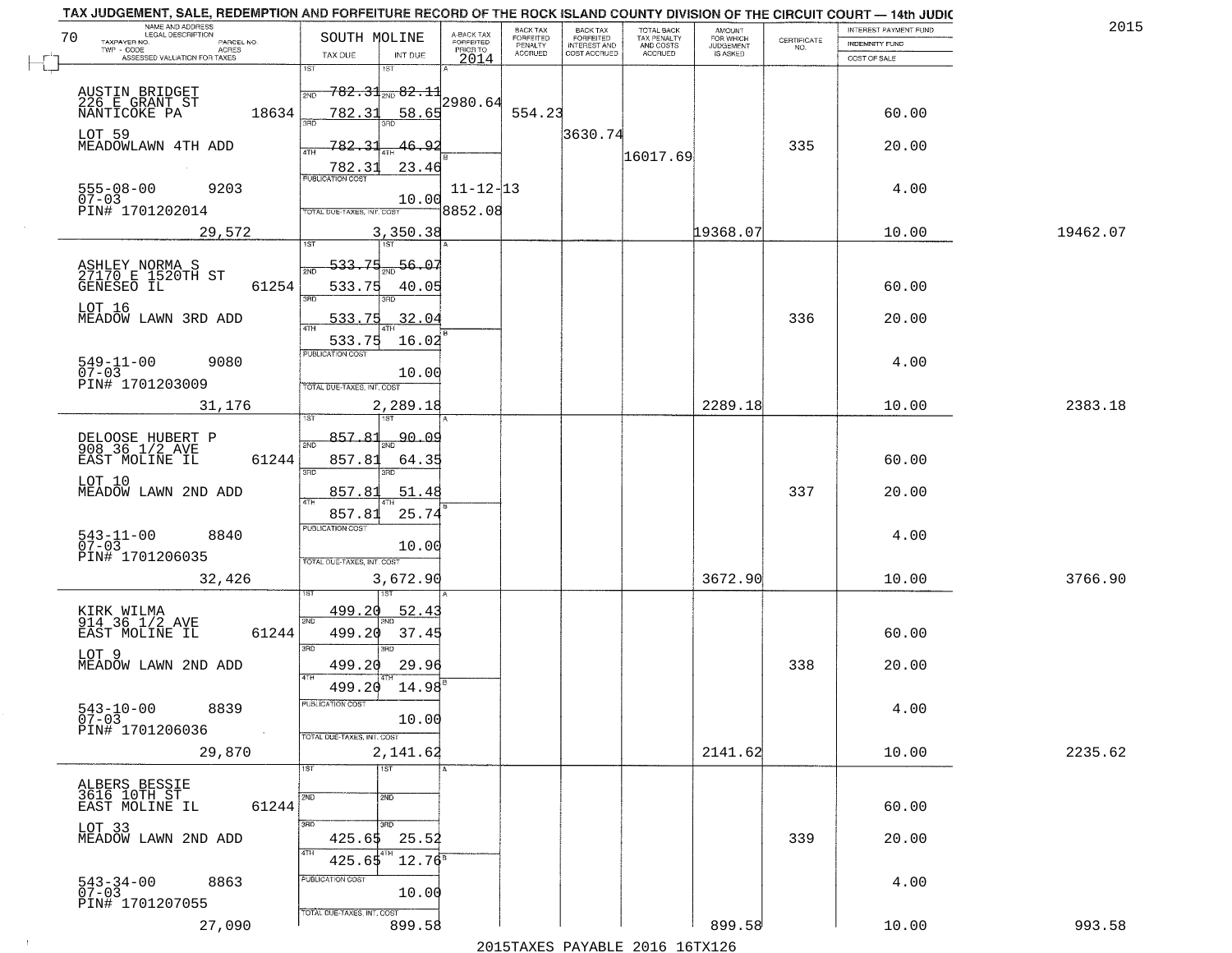| 70                                | BY WHOM                                           | RATE               | SOUTH MOLINE | TAX JUDGEMENT, SALE, REDEMPTION AND FORFEITURE RECORD OF THE ROCK ISLAND COUNTY DIVISION OF THE CIRCUIT COURT — 14th JUDICIAL CIRCUIT OF ILLINOIS 2015                                                                                     | TOTAL DUE<br>TO REDEEM                                                                               |                                         | DATE OF REDEMP-<br>TION OR DEED | RECEIVED REDEMPTION                                                                     |
|-----------------------------------|---------------------------------------------------|--------------------|--------------|--------------------------------------------------------------------------------------------------------------------------------------------------------------------------------------------------------------------------------------------|------------------------------------------------------------------------------------------------------|-----------------------------------------|---------------------------------|-----------------------------------------------------------------------------------------|
|                                   | <b>PURCHASED</b>                                  | $\%$<br><b>BID</b> | DATE OF SALE | SUBSEQUENT TAXES PAID, FEES, AND TIME EXTENSION                                                                                                                                                                                            | FROM SALE<br>LESS<br><b>COUNTY CLERK FEE</b>                                                         | BY WHOM REDEEMED                        | MO.<br>DAY.<br><b>YEAR</b>      | MONEY IN FULL                                                                           |
| PIN# 1701202014<br>RICO TRUSTEE   |                                                   | 18                 | 12/29/2016   | $03/14/2017$ Time Ext & incl<br>$03/14/2017$ Take Notice Fee<br>$02/11/2019$ Take Notice Fee<br>$02/22/2019$ Publication Fee<br>$02/25/2019$ Sheriffs Fee<br>$02/25/2019$ Sheriffs Fee<br>$11/17/2018$ Subs paid<br>$11/18/2017$ Subs paid | $\begin{smallmatrix} 07/29/2019\\20.59\\35.00\\15.18\\113.883\\3,446.86\\3,423.94 \end{smallmatrix}$ |                                         |                                 | TAX DEED ISSUED<br>Certificate<br>Returned<br>& Cancelled<br>09/16/2019<br>Karen Kinney |
| PIN# 1701203009<br>$\overline{c}$ | STEVE SODEMAN LIVING TRUST                        | 00 <sup>o</sup>    | 12/29/2016   | $\begin{array}{cc}  01/17/2017 \text{ Time} & \text{Ext} & \text{incl} \\  01/17/2017 \text{ Take Notice } \text{Fe} \end{array}$                                                                                                          | 12/20/2019<br>20.47                                                                                  |                                         |                                 | Certificate<br>Returned<br>& Cancelled 2<br>02/08/2017                                  |
|                                   |                                                   |                    |              |                                                                                                                                                                                                                                            |                                                                                                      | 2,403.65<br>160.00 NORMA ASHLEY ESTATE  | 01/30/2017                      | Karen Kinney                                                                            |
| PIN# 1701206035<br>3              | STEVE SODEMAN LIVING TRUST                        | 00                 | 12/29/2016   | 01/17/2017 Time Ext & incl<br>01/17/2017 Take Notice Fee                                                                                                                                                                                   | 12/20/2019<br>20.47                                                                                  |                                         |                                 | Certificate<br>Returned<br>3<br>& Cancelled<br>08/03/2017                               |
|                                   |                                                   |                    |              |                                                                                                                                                                                                                                            |                                                                                                      | 3,787.37<br>160.00 DITECH FINANCIAL LLC | 07/31/2017                      | Karen Kinney                                                                            |
| 4                                 | PIN# 1701206036    <br>STEVE SODEMAN LIVING TRUST | 00                 | 12/29/2016   | 01/17/2017 Time Ext & incl<br>01/17/2017 Take Notice Fee                                                                                                                                                                                   | 12/20/2019<br>20.47                                                                                  |                                         |                                 | Certificate<br>Returned<br>& Cancelled 4<br>09/26/2017                                  |
|                                   |                                                   |                    |              |                                                                                                                                                                                                                                            |                                                                                                      | 2,256.09<br>160.00 WILMA KIRK           | 08/24/2017                      | Karen Kinney                                                                            |
| 5                                 | PIN# 1701207055    <br>STEVE SODEMAN LIVING TRUST | 0 <sub>0</sub>     | 12/29/2016   | 01/17/2017 Time Ext & incl<br>01/17/2017 Take Notice Fee                                                                                                                                                                                   | 12/20/2019<br>20.47                                                                                  |                                         |                                 | Certificate<br>Returned<br>& Cancelled 5<br>05/23/2017                                  |
|                                   |                                                   |                    |              |                                                                                                                                                                                                                                            |                                                                                                      | $1,014.05$ BESSIE ALBERS                | 04/21/2017                      | Karen Kinney                                                                            |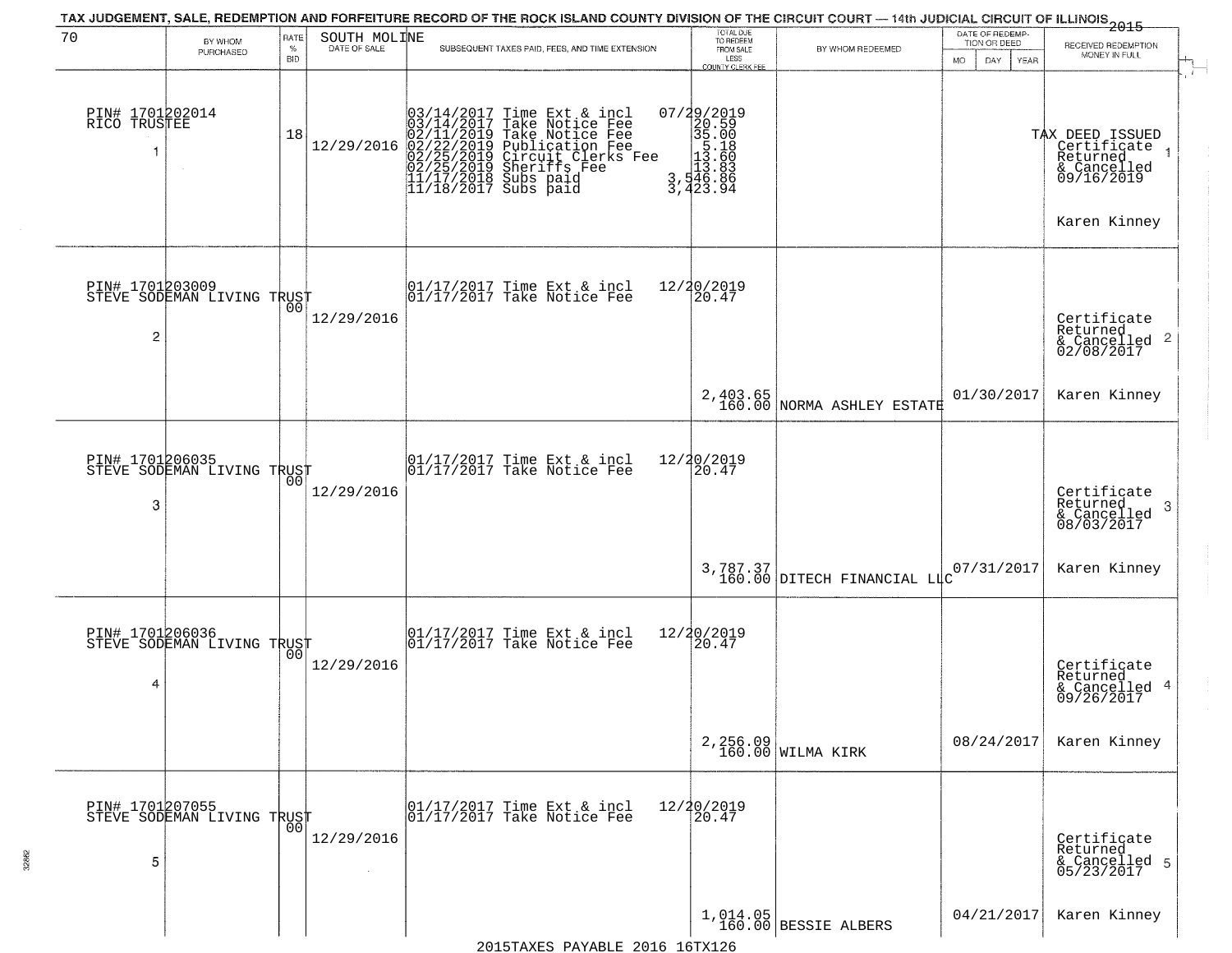|         | INTEREST PAYMENT FUND |                                                                 | <b>AMOUNT</b>                      |                                                   |                                                       | BACK TAX<br><b>FORFEITED</b> | A-BACK TAX<br>FORFEITED | SOUTH MOLINE                            |                            | NAME AND ADDRESS<br>LEGAL DESCRIPTION<br>71                 |
|---------|-----------------------|-----------------------------------------------------------------|------------------------------------|---------------------------------------------------|-------------------------------------------------------|------------------------------|-------------------------|-----------------------------------------|----------------------------|-------------------------------------------------------------|
|         | INDEMNITY FUND        | $\begin{array}{c} \text{CERTIFICATE} \\ \text{NO.} \end{array}$ | FOR WHICH<br>JUDGEMENT<br>IS ASKED | TOTAL BACK<br>TAX PENALTY<br>AND COSTS<br>ACCRUED | BACK TAX<br>FORFEITED<br>INTEREST AND<br>COST ACCRUED | PENALTY<br>ACCRUED           | PRIOR TO                |                                         | PARCEL NO.<br><b>ACRES</b> | TAXPAYER NO.<br>TWP - CODE                                  |
|         | COST OF SALE          |                                                                 |                                    |                                                   |                                                       |                              | 2014                    | TAX DUE<br>INT DUE<br>1ST<br>1ST        |                            | ASSESSED VALUATION FOR TAXES                                |
|         |                       |                                                                 |                                    |                                                   |                                                       |                              |                         | $-577.11_{\text{2ND}} 60.62$            |                            |                                                             |
|         |                       |                                                                 |                                    |                                                   |                                                       |                              |                         | <b>DND</b>                              |                            | BOGGUESS BLAKE R<br>1033 35TH AVE                           |
|         | 60.00                 |                                                                 |                                    |                                                   |                                                       |                              |                         | 577.11<br>43.30                         | 61244                      | EAST MOLINE IL                                              |
|         | 20.00                 | 340                                                             |                                    |                                                   |                                                       |                              |                         | 577.11<br>34.64<br>ATH                  |                            | LOT 2<br>HOFFMANS ADD                                       |
|         |                       |                                                                 |                                    |                                                   |                                                       |                              |                         | 577.11<br>17.32                         |                            |                                                             |
|         | 4.00                  |                                                                 |                                    |                                                   |                                                       |                              |                         | <b>PUBLICATION COST</b>                 | 10514                      | $594 - 69 - 00$                                             |
|         |                       |                                                                 |                                    |                                                   |                                                       |                              |                         | 10.00<br>TOTAL DUE-TAXES, INT. COST     |                            | 07-03<br>PIN# 1701211002                                    |
| 2568.32 | 10.00                 |                                                                 | 2474.32                            |                                                   |                                                       |                              |                         | 2,474.32                                | 27,815                     |                                                             |
|         |                       |                                                                 |                                    |                                                   |                                                       |                              |                         | 1ST<br>1ST                              |                            |                                                             |
|         |                       |                                                                 |                                    |                                                   |                                                       |                              |                         | 2ND<br>2ND                              |                            | US ROF III LEGAL TRST<br>939 W NORTH AVE STE 680            |
|         | 60.00                 |                                                                 |                                    |                                                   |                                                       |                              |                         | 467.29<br>35.05                         | 60642                      | CHICAGO IL                                                  |
|         |                       |                                                                 |                                    |                                                   |                                                       |                              |                         | 3RD                                     |                            | LOT 29                                                      |
|         | 20.00                 | 341                                                             |                                    |                                                   |                                                       |                              |                         | 467.<br>28.04<br>29<br>$\overline{ATH}$ |                            | URBANDALE ADD                                               |
|         |                       |                                                                 |                                    |                                                   |                                                       |                              |                         | 14.02<br>467.29<br>PUBLICATION COST     |                            |                                                             |
|         | 4.00                  |                                                                 |                                    |                                                   |                                                       |                              |                         | 10.00                                   | 5119                       | $342 - 10 - 00$<br>07-03                                    |
|         |                       |                                                                 |                                    |                                                   |                                                       |                              |                         | TOTAL DUE-TAXES, INT. COST              |                            | PIN# 1701216012                                             |
| 1582.98 | 10.00                 |                                                                 | 1488.98                            |                                                   |                                                       |                              |                         | 1,488.98                                | 23,664                     |                                                             |
|         |                       |                                                                 |                                    |                                                   |                                                       |                              |                         | ist.<br>181                             |                            |                                                             |
|         |                       |                                                                 |                                    |                                                   |                                                       |                              |                         | 2ND<br>2ND                              |                            | WALKER FREDERICK F<br>739 39TH AVE                          |
|         | 60.00                 |                                                                 |                                    |                                                   |                                                       |                              |                         | 3RD<br>3 <sub>3</sub>                   | 61244                      | EAST MOLINE IL                                              |
|         | 20.00                 | 342                                                             |                                    |                                                   |                                                       |                              |                         |                                         |                            | LOT 7<br>MEADOWLAWN 5TH ADD                                 |
|         |                       |                                                                 |                                    |                                                   |                                                       |                              |                         | 4TH<br>410.89<br>12.32                  |                            |                                                             |
|         | 4.00                  |                                                                 |                                    |                                                   |                                                       |                              |                         | <b>PUBLICATION COST</b>                 | 9373                       |                                                             |
|         |                       |                                                                 |                                    |                                                   |                                                       |                              |                         | 10.00                                   |                            | 563-06-00<br>07-03<br>PIN# 1701306007                       |
| 527.21  | 10.00                 |                                                                 |                                    |                                                   |                                                       |                              |                         | TOTAL OUE-TAXES, INT. COST              |                            |                                                             |
|         |                       |                                                                 | 433.21                             |                                                   |                                                       |                              |                         | 433.21<br>IST                           | 26,532                     |                                                             |
|         |                       |                                                                 |                                    |                                                   |                                                       |                              |                         |                                         |                            | BROWN PATRICIA A<br>553 OAKLAWN AVE                         |
|         | 60.00                 |                                                                 |                                    |                                                   |                                                       |                              |                         | SVD<br>SND                              | 61244                      | EAST MOLINE IL                                              |
|         |                       |                                                                 |                                    |                                                   |                                                       |                              |                         | 3RD<br>3RD                              |                            | LOT 15 BLOCK 2                                              |
|         | 20.00                 | 343                                                             |                                    |                                                   |                                                       |                              |                         |                                         |                            | OAK LAWN SUB DIV                                            |
|         |                       |                                                                 |                                    |                                                   |                                                       |                              |                         | $662.98$ 19.88                          |                            |                                                             |
|         | 4.00                  |                                                                 |                                    |                                                   |                                                       |                              |                         | PUBLICATION COST<br>10.00               | 6103                       | $395 - 08 - 00$<br>07-03                                    |
|         |                       |                                                                 |                                    |                                                   |                                                       |                              |                         | TOTAL DUE-TAXES, INT. COST              |                            | PIN# 1701315034                                             |
| 786.86  | 10.00                 |                                                                 | 692.86                             |                                                   |                                                       |                              |                         | 692.86                                  | 31,061                     |                                                             |
|         |                       |                                                                 |                                    |                                                   |                                                       |                              |                         | 1ST<br>1ST                              |                            |                                                             |
|         |                       |                                                                 |                                    |                                                   |                                                       |                              |                         | 864.22<br>90.72<br>2ND<br>2ND           |                            | MEYERS ROBIN<br>539 FOREST RD                               |
|         | 60.00                 |                                                                 |                                    |                                                   |                                                       |                              |                         | 864.22<br>64.80                         | 61244                      | EAST MOLINE IL                                              |
|         | 20.00                 | 344                                                             |                                    |                                                   |                                                       |                              |                         | 3RD<br>864.22<br>51.84                  |                            | LOT 13 BLOCK 6                                              |
|         |                       |                                                                 |                                    |                                                   |                                                       |                              |                         | 4TH<br>$25.94^s$<br>864.22              |                            | OAK LAWN SUB DIV<br>W 75 FT ON S END AND 145<br>FT ON N END |
|         | 4.00                  |                                                                 |                                    |                                                   |                                                       |                              |                         | PUBLICATION COST                        | 6229                       |                                                             |
|         |                       |                                                                 |                                    |                                                   |                                                       |                              |                         | 10.00                                   |                            | $401 - 04 - 00$<br>07-03<br>PIN# 1701317013                 |
|         |                       |                                                                 |                                    |                                                   |                                                       |                              |                         | TOTAL DUE-TAXES, INT. COST              |                            |                                                             |
| 3794.16 | 10.00                 |                                                                 | 3700.16                            | 2015 TAVEC DAVADIE 2016 16TV126                   |                                                       |                              |                         | 3,700.16                                | 38,668                     |                                                             |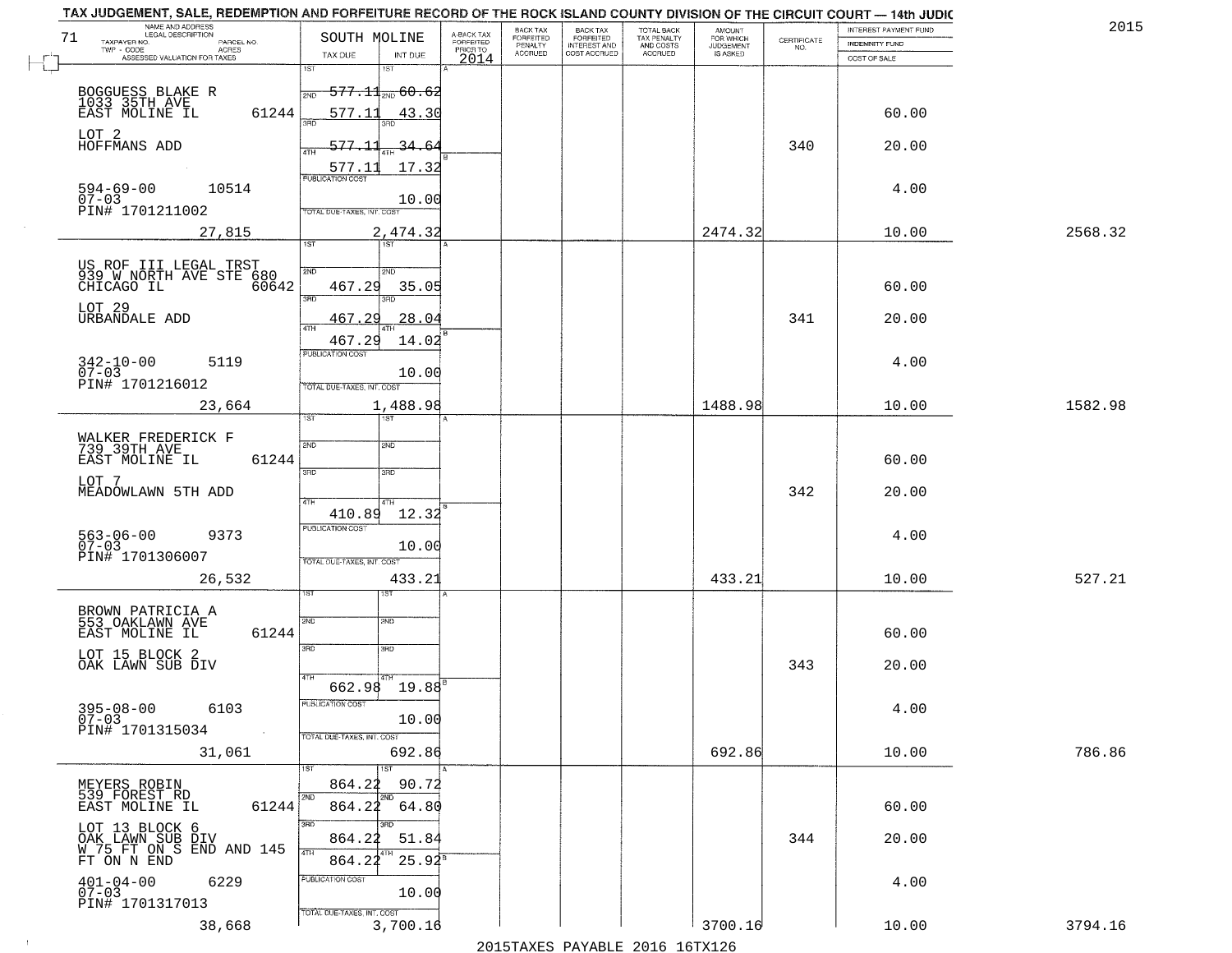| 71                   | BY WHOM                                       | <b>RATE</b>        | SOUTH MOLINE           | TAX JUDGEMENT, SALE, REDEMPTION AND FORFEITURE RECORD OF THE ROCK ISLAND COUNTY DIVISION OF THE CIRCUIT COURT — 14th JUDICIAL CIRCUIT OF ILLINOIS 2015                                                          | TOTAL DUE<br>TO REDEEM                                                                                                                                 |                                       | DATE OF REDEMP-<br>TION OR DEED | RECEIVED REDEMPTION                                        |
|----------------------|-----------------------------------------------|--------------------|------------------------|-----------------------------------------------------------------------------------------------------------------------------------------------------------------------------------------------------------------|--------------------------------------------------------------------------------------------------------------------------------------------------------|---------------------------------------|---------------------------------|------------------------------------------------------------|
|                      | PURCHASED                                     | $\%$<br><b>BID</b> | DATE OF SALE           | SUBSEQUENT TAXES PAID, FEES, AND TIME EXTENSION                                                                                                                                                                 | FROM SALE<br>LESS<br>COUNTY CLERK FEE                                                                                                                  | BY WHOM REDEEMED                      | MO.<br>YEAR<br>DAY.             | MONEY IN FULL                                              |
| 1                    | PIN# 1701211002<br>MS INVESTMENTS GROUP INC   | 01                 | 12/29/2016             | 01/26/2017 Time Ext & incl<br>01/31/2017 Take Notice Fee                                                                                                                                                        | 07/01/2019<br>20.59                                                                                                                                    |                                       |                                 | Certificate<br>Returned<br>& Cancelled<br>05/23/2017       |
|                      |                                               |                    |                        |                                                                                                                                                                                                                 |                                                                                                                                                        | 2,614.59<br>160.00 BLAKE BOGGUESS     | 04/05/2017                      | Karen Kinney                                               |
| 2                    | PIN# 1701216012<br>US BANK CUST FOR PRO CAP 4 | 03                 | & CRDTRS<br>12/29/2016 | 05/03/2018 Time Ext & incl<br>05/03/2017 Take Notice Fee<br>05/03/2019 Take Notice Fee<br>05/03/2019 Circuit Clerks Fee<br>05/03/2019 Title Search Fee<br>05/13/2019 Sheriffs Fee<br>06/24/2019 Publication Fee | $e = \begin{array}{c} 11/(\begin{array}{c} 11/2019 \\ 20.59 \\ 35.00 \\ 35.00 \\ 100.25 \\ 400.2 \\ 400.0 \\ 475.00 \\ 375.00 \end{array} \end{array}$ |                                       |                                 | $\overline{2}$                                             |
| PIN# 1701306007<br>3 | STEVE SODEMAN LIVING TRUST                    | 00                 | 12/29/2016             | 01/17/2017 Time Ext & incl<br>01/17/2017 Take Notice Fee                                                                                                                                                        | 12/20/2019<br>20.47                                                                                                                                    |                                       |                                 | Certificate<br>Returned<br>-3<br>& Cancelled<br>03/23/2017 |
|                      |                                               |                    |                        |                                                                                                                                                                                                                 |                                                                                                                                                        | $547.68$<br>160.00 CORELOGIC          | 02/27/2017                      | Karen Kinney                                               |
| PIN# 1701315034<br>4 | STEVE SODEMAN LIVING TRUST                    |                    | 12/29/2016             | 01/17/2017 Time Ext & incl<br>01/17/2017 Take Notice Fee                                                                                                                                                        | 12/20/2019<br>20.47                                                                                                                                    |                                       |                                 | Certificate<br>Returned<br>& Cancelled 4<br>03/07/2019     |
|                      |                                               |                    |                        |                                                                                                                                                                                                                 |                                                                                                                                                        | 807.33<br>160.00 PATRICIA BROWN       | 01/09/2019                      | Karen Kinney                                               |
| PIN# 1701317013<br>5 |                                               | 0 <sub>0</sub>     | 12/29/2016             | 02/27/2017 Time Ext & incl<br>02/27/2017 Take Notice Fee<br>12/04/2017 Subs paid                                                                                                                                | 09/20/2019<br>20.59<br>3,804.82                                                                                                                        |                                       |                                 | Certificate<br>Returned<br>& Cancelled 5<br>09/12/2018     |
|                      |                                               |                    |                        |                                                                                                                                                                                                                 |                                                                                                                                                        | 8,076.15<br>160.00 CHRISTOPHER DRAYER | 08/31/2018                      | Karen Kinney                                               |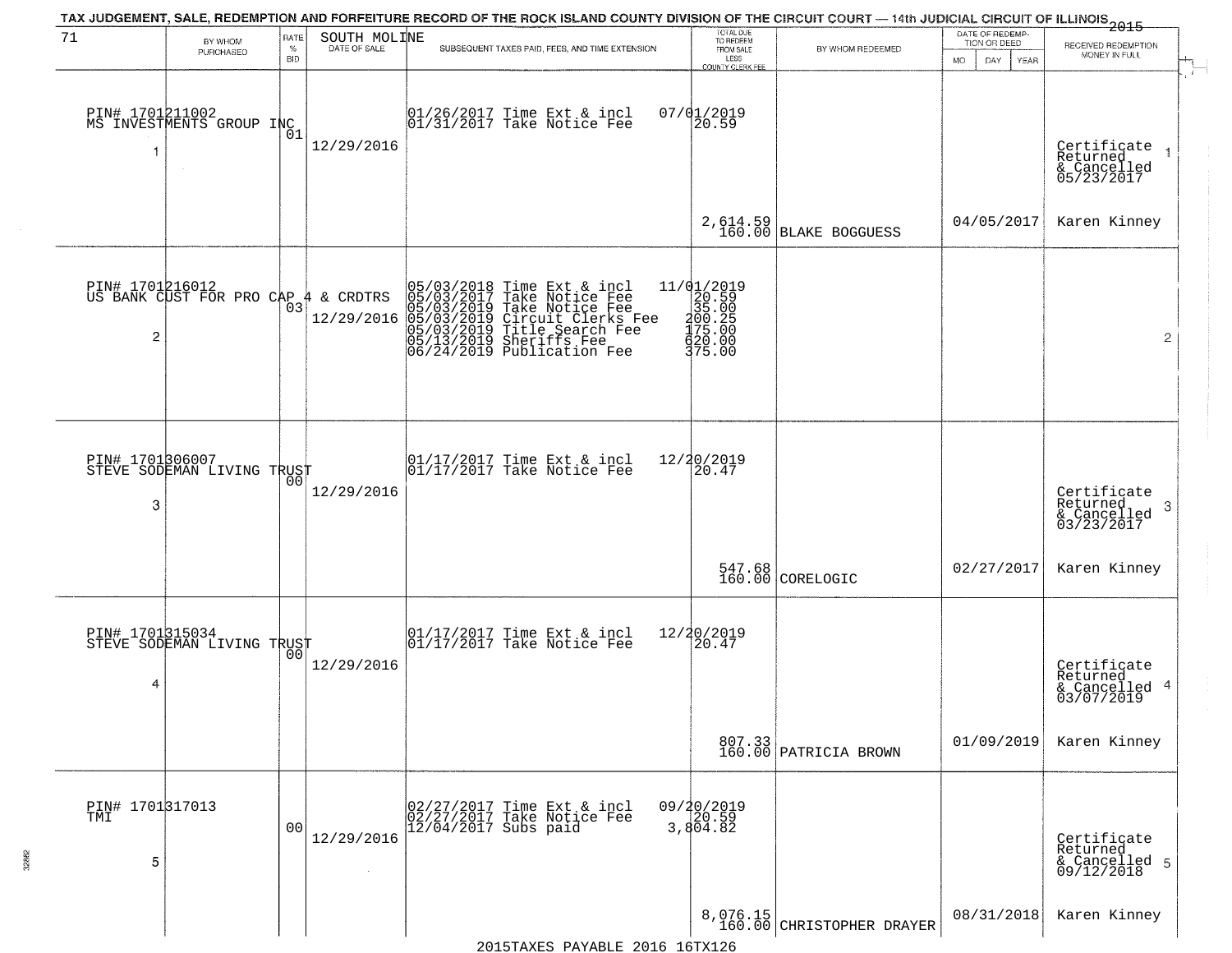| NAME AND ADDRESS<br>LEGAL DESCRIPTION<br>72                                              | SOUTH MOLINE                                     | A-BACK TAX<br>FORFEITED | BACK TAX<br>FORFEITED     | <b>BACK TAX</b><br><b>FORFEITED</b> | TOTAL BACK                          | <b>AMOUNT</b>                      |                                                                | INTEREST PAYMENT FUND | 201     |
|------------------------------------------------------------------------------------------|--------------------------------------------------|-------------------------|---------------------------|-------------------------------------|-------------------------------------|------------------------------------|----------------------------------------------------------------|-----------------------|---------|
| TAXPAYER NO.<br>PARCEL NO.<br>TWP - CODE<br><b>ACRES</b><br>ASSESSED VALUATION FOR TAXES | TAX DUE<br>INT DUE                               | PRIOR TO                | PENALTY<br><b>ACCRUED</b> | INTEREST AND<br>COST ACCRUED        | TAX PENALTY<br>AND COSTS<br>ACCRUED | FOR WHICH<br>JUDGEMENT<br>IS ASKED | $\begin{array}{c} \text{GETIFICATE} \\ \text{NO.} \end{array}$ | INDEMNITY FUND        |         |
|                                                                                          | 1ST<br>1ST                                       | 2014                    |                           |                                     |                                     |                                    |                                                                | COST OF SALE          |         |
| TYLER ZACHARIAH<br>951 39TH AVE                                                          | 2ND<br>2ND                                       |                         |                           |                                     |                                     |                                    |                                                                |                       |         |
| EAST MOLINE IL<br>61244                                                                  | 3PD                                              |                         |                           |                                     |                                     |                                    |                                                                | 60.00                 |         |
| LOT 74<br>HILLGATE SUBD                                                                  | 3RD                                              |                         |                           |                                     |                                     |                                    |                                                                |                       |         |
|                                                                                          | 4TH<br>4TH                                       |                         |                           |                                     |                                     |                                    | 345                                                            | 20.00                 |         |
| $562 - 17 - 00$<br>9358                                                                  | 19.26<br>641.76<br><b>PUBLICATION COST</b>       |                         |                           |                                     |                                     |                                    |                                                                | 4.00                  |         |
| $07 - 03$<br>PIN# 1701401010                                                             | 10.00<br>TOTAL DUE-TAXES, INT. COST              |                         |                           |                                     |                                     |                                    |                                                                |                       |         |
| 30,259                                                                                   | 671.02                                           |                         |                           |                                     |                                     | 671.02                             |                                                                | 10.00                 | 765.02  |
|                                                                                          | 1ST<br>1ST                                       |                         |                           |                                     |                                     |                                    |                                                                |                       |         |
| VANHYFTE MARGARET<br>816 OAKLAWN AVE                                                     | 2ND<br>2ND                                       |                         |                           |                                     |                                     |                                    |                                                                |                       |         |
| 61244<br>EAST MOLINE IL                                                                  | 3RD<br>3RD                                       |                         |                           |                                     |                                     |                                    |                                                                | 60.00                 |         |
| LOT 1<br>KURTZ WOODS SUBD                                                                |                                                  |                         |                           |                                     |                                     |                                    | 346                                                            | 20.00                 |         |
|                                                                                          | $\sqrt{47H}$<br>4TH<br>20.82<br>694.33           |                         |                           |                                     |                                     |                                    |                                                                |                       |         |
| $645 - 52 - 00$<br>$07 - 03$<br>13666                                                    | <b>PUBLICATION COST</b>                          |                         |                           |                                     |                                     |                                    |                                                                | 4.00                  |         |
| PIN# 1701404001                                                                          | 10.00<br>TOTAL DUE-TAXES, INT. COST              |                         |                           |                                     |                                     |                                    |                                                                |                       |         |
| 46,269                                                                                   | 725.15                                           |                         |                           |                                     |                                     | 725.15                             |                                                                | 10.00                 | 819.15  |
|                                                                                          | 1ST                                              |                         |                           |                                     |                                     |                                    |                                                                |                       |         |
| BISBY DIXIE P/GARY L<br>4261 9TH ST<br>61244<br>EAST MOLINE IL                           | 2ND<br>2ND                                       |                         |                           |                                     |                                     |                                    |                                                                | 60.00                 |         |
| LOT 10                                                                                   | 3 <sub>BD</sub><br>3 <sub>BD</sub>               |                         |                           |                                     |                                     |                                    |                                                                |                       |         |
| SUNRISE ADD                                                                              | 242.40<br>14.56<br>4TH                           |                         |                           |                                     |                                     |                                    | 347                                                            | 20.00                 |         |
|                                                                                          | 7.28<br>242.40<br><b>PUBLICATION COST</b>        |                         |                           |                                     |                                     |                                    |                                                                |                       |         |
| $460 - 10 - 00$<br>07-03<br>7393                                                         | 10.00                                            |                         |                           |                                     |                                     |                                    |                                                                | 4.00                  |         |
| PIN# 1701406005                                                                          | TOTAL OUE-TAXES, INT. COST                       |                         |                           |                                     |                                     |                                    |                                                                |                       |         |
| 20,163                                                                                   | 516.64                                           |                         |                           |                                     |                                     | 516.64                             |                                                                | 10.00                 | 610.64  |
| QCA HOLDINGS LLC<br>2035 BRIDGE AVE STE                                                  | 764.56<br>80.29<br>2ND                           |                         |                           |                                     |                                     |                                    |                                                                |                       |         |
| 202<br>52803<br>DAVENPORT IA                                                             | 764.56<br>57.35                                  |                         |                           |                                     |                                     |                                    |                                                                | 60.00                 |         |
| LOT 14<br>SUNRISE ADD                                                                    | 3RD<br>3RD<br>764.56<br>45.88                    |                         |                           |                                     |                                     |                                    | 348                                                            | 20.00                 |         |
|                                                                                          | 4TH<br>22.94<br>764.56                           |                         |                           |                                     |                                     |                                    |                                                                |                       |         |
| $460 - 14 - 00$<br>07-03<br>7397                                                         | PUBLICATION COST                                 |                         |                           |                                     |                                     |                                    |                                                                | 4.00                  |         |
| PIN# 1701406009<br><b>Contract</b>                                                       | 10.00<br>TOTAL DUE-TAXES, INT. COST              |                         |                           |                                     |                                     |                                    |                                                                |                       |         |
| 28,901                                                                                   | 3,274.70                                         |                         |                           |                                     |                                     | 3274.70                            |                                                                | 10.00                 | 3368.70 |
|                                                                                          | 1ST<br>1ST                                       |                         |                           |                                     |                                     |                                    |                                                                |                       |         |
| CAGE & PROPERTIES LLC<br>1326 16TH ST<br>MOLINE IL<br>61265                              | 352.08<br>36.96<br>2ND<br>2ND<br>26.40<br>352.08 |                         |                           |                                     |                                     |                                    |                                                                | 60.00                 |         |
| LOT 78                                                                                   | 3RD<br>3RD                                       |                         |                           |                                     |                                     |                                    |                                                                |                       |         |
| SUNRISE ADD                                                                              | 352.08<br>21.12<br>4TH                           |                         |                           |                                     |                                     |                                    | 349                                                            | 20.00                 |         |
|                                                                                          | $10.56^8$<br>352.08                              |                         |                           |                                     |                                     |                                    |                                                                |                       |         |
| 7461<br>$463 - 12 - 00$<br>07-03                                                         | PUBLICATION COST<br>10.00                        |                         |                           |                                     |                                     |                                    |                                                                | 4.00                  |         |
| PIN# 1701406048                                                                          | TOTAL DUE-TAXES, INT. COST                       |                         |                           |                                     |                                     |                                    |                                                                |                       |         |
| 19,309                                                                                   | 1,513.36                                         |                         |                           |                                     |                                     | 1513.36                            |                                                                | 10.00                 | 1607.36 |

 $\sim 10^{-1}$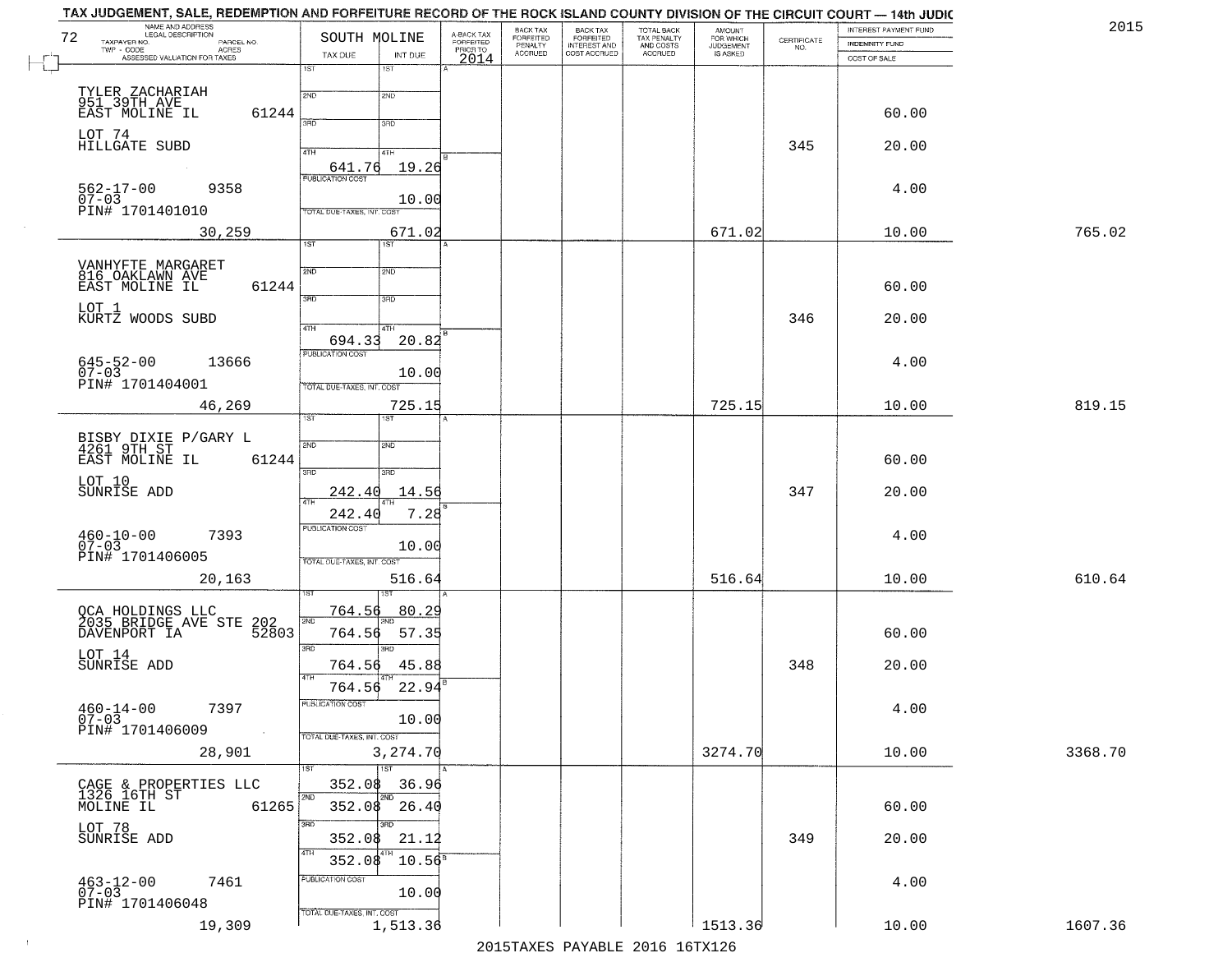| 72                   | BY WHOM                                           | RATE               | SOUTH MOLINE | TAX JUDGEMENT, SALE, REDEMPTION AND FORFEITURE RECORD OF THE ROCK ISLAND COUNTY DIVISION OF THE CIRCUIT COURT — 14th JUDICIAL CIRCUIT OF ILLINOIS 2015                                                                                       | TOTAL DUE<br>TO REDEEM<br>FROM SALE                                             |                                                                                                              | DATE OF REDEMP<br>TION OR DEED |                                                                        |
|----------------------|---------------------------------------------------|--------------------|--------------|----------------------------------------------------------------------------------------------------------------------------------------------------------------------------------------------------------------------------------------------|---------------------------------------------------------------------------------|--------------------------------------------------------------------------------------------------------------|--------------------------------|------------------------------------------------------------------------|
|                      | PURCHASED                                         | $\%$<br><b>BID</b> | DATE OF SALE | SUBSEQUENT TAXES PAID, FEES, AND TIME EXTENSION                                                                                                                                                                                              | LESS                                                                            | BY WHOM REDEEMED                                                                                             | MO.<br>DAY.<br>YEAR            | RECEIVED REDEMPTION<br>MONEY IN FULL                                   |
|                      | PIN# 1701401010<br>STEVE SODEMAN LIVING TRUST     |                    | 12/29/2016   |                                                                                                                                                                                                                                              | COUNTY CLERK FEE                                                                |                                                                                                              |                                | Certificate<br>Returned<br>& Cancelled<br>02/08/2017                   |
|                      |                                                   |                    |              |                                                                                                                                                                                                                                              |                                                                                 | 765.02<br>160.00 CORELOGIC                                                                                   | 01/11/2017                     | Karen Kinney                                                           |
| $\overline{c}$       | PIN# 1701404001<br>STEVE SODEMAN LIVING TRUST     | 00                 |              | $\begin{array}{ll} & [01/17/2017 \text{ Time Ext & incl} \\ & [01/17/2017 \text{ Take Notice Fee} \\ & [11/20/2018 \text{ Subs paid} \\ & [12/29/2016 \text{ }] 11/21/2017 \text{ Subs paid} \end{array}$                                    | 12/20/2019<br>1,476.38<br>1,476.38<br>739.76                                    |                                                                                                              |                                | Certificate<br>Returned<br>$\frac{12241164}{609/06/2019}$ 2            |
|                      |                                                   |                    |              |                                                                                                                                                                                                                                              |                                                                                 | 3,410.47<br>160.00 ESTATE OF JAMES VANHYFTE                                                                  | 07/15/2019                     | Karen Kinney                                                           |
| PIN# 1701406005<br>3 | STEVE SODEMAN LIVING TRUST                        | 00                 | 12/29/2016   |                                                                                                                                                                                                                                              |                                                                                 |                                                                                                              |                                | Certificate<br>Returned<br>3<br>& Cancelled<br>02/08/2017              |
|                      |                                                   |                    |              |                                                                                                                                                                                                                                              |                                                                                 | 610.64<br>160.00 DIXIE P BISBY                                                                               | 01/13/2017                     | Karen Kinney                                                           |
| 4                    | PIN# 1701406009    <br>STEVE SODEMAN LIVING TRUST | 0 <sub>0</sub>     | 12/29/2016   | 01/17/2017 Time Ext & incl<br>01/17/2017 Take Notice Fee                                                                                                                                                                                     | 12/20/2019<br>20.47                                                             |                                                                                                              |                                | Certificate<br>Returned<br>4<br>& Cancelled<br>03/23/2017              |
|                      |                                                   |                    |              |                                                                                                                                                                                                                                              |                                                                                 | 3,389.17<br>160.00 KATZ NOWINSKI ATTY                                                                        | 02/01/2017                     | Karen Kinney                                                           |
| PIN# 1701406048<br>5 | STEVE SODEMAN LIVING TRUST                        | 02                 |              | r<br>01/17/2017 Time Ext & incl<br>01/17/2017 Take Notice Fee<br>12/29/2016 08/21/2019 Take Notice Fee<br>12/29/2016 08/21/2019 Circuit Clerks Fee<br>08/21/2019 Title Search Fee<br>08/26/2019 Publication Fee<br>08/26/2019 Publication Fe | $\begin{array}{r} 12/20/2019 \\ 20.47 \\ 35.00 \end{array}$<br>210.00<br>110.00 | $\begin{array}{c} 410.00\\2,313.88\\2,325.99\\3,35.93\\2,46.16\\2,111,018.41\\11,018.41\\2.60.00\end{array}$ | 09/30/2019                     | Certificate<br>Returned<br>& Cancelled 5<br>11/15/2019<br>Karen Kinney |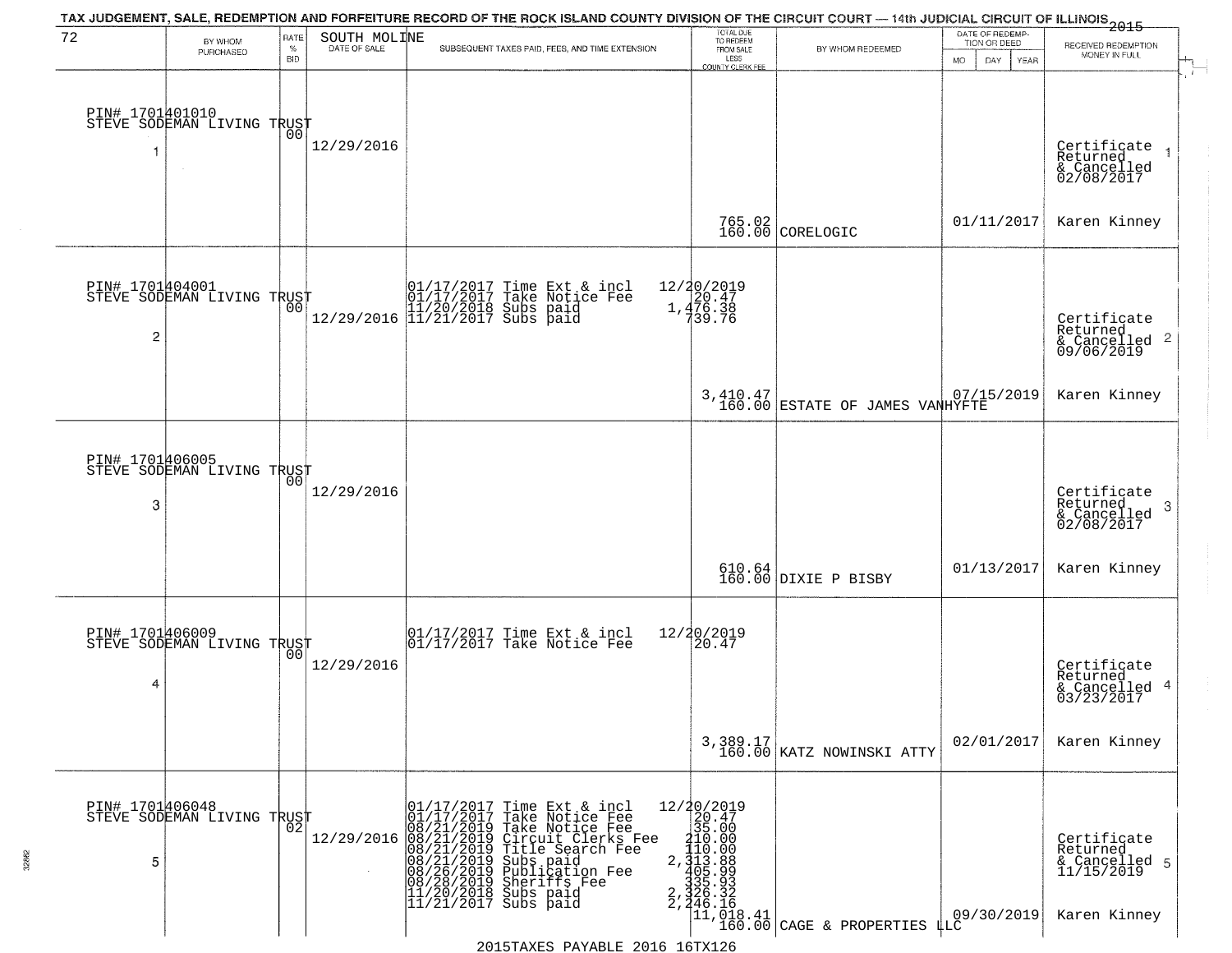| NAME AND ADDRESS<br>LEGAL DESCRIPTION               |                                            |                                     | BACK TAX             | BACK TAX<br>FORFEITED |                                        | AMOUNT<br>FOR WHICH |                                                                 | INTEREST PAYMENT FUND | 2015     |
|-----------------------------------------------------|--------------------------------------------|-------------------------------------|----------------------|-----------------------|----------------------------------------|---------------------|-----------------------------------------------------------------|-----------------------|----------|
| 73<br>TAXPAYER NO.<br>PARCEL NO.                    | SOUTH MOLINE                               | A-BACK TAX<br>FORFEITED<br>PRIOR TO | FORFEITED<br>PENALTY | <b>INTEREST AND</b>   | TOTAL BACK<br>TAX PENALTY<br>AND COSTS | <b>JUDGEMENT</b>    | $\begin{array}{c} \text{CERTIFICATE} \\ \text{NO.} \end{array}$ | INDEMNITY FUND        |          |
| TWP - CODE<br>ACRES<br>ASSESSED VALUATION FOR TAXES | INT DUE<br>TAX DUE                         | 2014                                | <b>ACCRUED</b>       | COST ACCRUED          | ACCRUED                                | IS ASKED            |                                                                 | COST OF SALE          |          |
|                                                     | 1ST<br>1ST                                 |                                     |                      |                       |                                        |                     |                                                                 |                       |          |
| FREVERT MICHELLE                                    | <del>682.40<sub>2ND</sub> 71.68</del>      |                                     |                      |                       |                                        |                     |                                                                 |                       |          |
| W10042 690TH AVE<br>RIVER FALLS WI<br>54022         | 682.40<br>51.20                            |                                     |                      |                       |                                        |                     |                                                                 | 60.00                 |          |
|                                                     |                                            |                                     |                      |                       |                                        |                     |                                                                 |                       |          |
| LOT 71<br>SUNRISE ADD                               | 682.<br>40.96<br>-40                       |                                     |                      |                       |                                        |                     | 350                                                             | 20.00                 |          |
|                                                     |                                            |                                     |                      |                       |                                        |                     |                                                                 |                       |          |
|                                                     | 20.48<br>682.40<br><b>PUBLICATION COST</b> |                                     |                      |                       |                                        |                     |                                                                 |                       |          |
| $463 - 05 - 00$<br>07-03<br>7454                    |                                            |                                     |                      |                       |                                        |                     |                                                                 | 4.00                  |          |
| PIN# 1701406054                                     | 10.00<br><b>TOTAL DUE-TAXES, INT. COST</b> |                                     |                      |                       |                                        |                     |                                                                 |                       |          |
| 25,795                                              |                                            |                                     |                      |                       |                                        | 2923.92             |                                                                 | 10.00                 | 3017.92  |
|                                                     | 2,923.92                                   |                                     |                      |                       |                                        |                     |                                                                 |                       |          |
|                                                     | $-55 - 02$<br><u>523.88</u>                |                                     |                      |                       |                                        |                     |                                                                 |                       |          |
| SCOTT JUDITH A<br>17919 RTE 5 & 92                  |                                            |                                     |                      |                       |                                        |                     |                                                                 |                       |          |
| EAST MOLINE IL<br>61244                             | 523.88<br>39.30<br>380                     |                                     |                      |                       |                                        |                     |                                                                 | 60.00                 |          |
| LOT 68                                              |                                            |                                     |                      |                       |                                        |                     |                                                                 |                       |          |
| SUNRISE ADD                                         | .31.44<br>523.88                           |                                     |                      |                       |                                        |                     | 351                                                             | 20.00                 |          |
|                                                     | 523.88<br>15.72                            |                                     |                      |                       |                                        |                     |                                                                 |                       |          |
| $463 - 02 - 00$<br>7451                             | PUBLICATION COST                           |                                     |                      |                       |                                        |                     |                                                                 | 4.00                  |          |
| $07 - 03$                                           | 10.00                                      |                                     |                      |                       |                                        |                     |                                                                 |                       |          |
| PIN# 1701406057                                     | TOTAL DUE-TAXES, INT. COST                 |                                     |                      |                       |                                        |                     |                                                                 |                       |          |
| 19,803                                              | 2,247.00<br><b>ST</b>                      |                                     |                      |                       |                                        | 2247.00             |                                                                 | 10.00                 | 2341.00  |
|                                                     |                                            |                                     |                      |                       |                                        |                     |                                                                 |                       |          |
| CRAVERO JOHN D<br>1731 N MAPLEWOOD AVE              | 2ND<br>SND                                 |                                     |                      |                       |                                        |                     |                                                                 |                       |          |
| CHICAGO IL<br>60647                                 | 4766.18 357.45                             |                                     |                      |                       |                                        |                     |                                                                 | 60.00                 |          |
| SUPVR ASST MAP                                      | 3RD<br>3RD                                 |                                     |                      |                       |                                        |                     |                                                                 |                       |          |
| LOT 425 SHEET 5                                     | 4766.18<br>285.96                          |                                     |                      |                       |                                        |                     | 352                                                             | 20.00                 |          |
|                                                     | 4766.18 142.98                             |                                     |                      |                       |                                        |                     |                                                                 |                       |          |
|                                                     | <b>PUBLICATION COST</b>                    |                                     |                      |                       |                                        |                     |                                                                 |                       |          |
| $624 - 35 - 10$<br>07-03<br>12397-1<br>1.504        | 10.00                                      |                                     |                      |                       |                                        |                     |                                                                 | 4.00                  |          |
| PIN# 1701407004                                     | TOTAL OUE-TAXES, INT. COST                 |                                     |                      |                       |                                        |                     |                                                                 |                       |          |
| 180,165                                             | 15,094.93                                  |                                     |                      |                       |                                        | 15094.93            |                                                                 | 10.00                 | 15188.93 |
|                                                     |                                            |                                     |                      |                       |                                        |                     |                                                                 |                       |          |
| FRIEDEN PROP MANAGEMENT<br>124 3RD AVE W            | 674.86<br>70.84                            |                                     |                      |                       |                                        |                     |                                                                 |                       |          |
| MILAN IL<br>61264                                   | 2ND<br>674.86<br>50.60                     |                                     |                      |                       |                                        |                     |                                                                 | 60.00                 |          |
|                                                     | 3RD                                        |                                     |                      |                       |                                        |                     |                                                                 |                       |          |
| LOT 62<br>MEADOWLAWN 6TH ADD                        | 40.48<br>674.86                            |                                     |                      |                       |                                        |                     | 353                                                             | 20.00                 |          |
|                                                     | 4TH                                        |                                     |                      |                       |                                        |                     |                                                                 |                       |          |
|                                                     | 674.86<br>20.24                            |                                     |                      |                       |                                        |                     |                                                                 |                       |          |
| $588 - 02 - 00$<br>9926<br>$07 - 03$                | PUBLICATION COS-<br>10.00                  |                                     |                      |                       |                                        |                     |                                                                 | 4.00                  |          |
| PIN# 1701408026<br>$\sim 10^{-1}$                   | TOTAL DUE-TAXES, INT. COST                 |                                     |                      |                       |                                        |                     |                                                                 |                       |          |
| 25,510                                              | 2,891.60                                   |                                     |                      |                       |                                        | 2891.60             |                                                                 | 10.00                 | 2985.60  |
|                                                     | 1ST                                        |                                     |                      |                       |                                        |                     |                                                                 |                       |          |
| BELL FERN/ILLINI RESTORAT                           | 398.88<br>41.86                            |                                     |                      |                       |                                        |                     |                                                                 |                       |          |
| 1455 HOSPITAL RD                                    | 2ND<br>2ND                                 | 1519.76                             |                      |                       |                                        |                     |                                                                 |                       |          |
| 61282<br>SILVIS IL                                  | 398.88<br>29.90                            |                                     | 299.88               |                       |                                        |                     |                                                                 | 60.00                 |          |
| LOT 25<br>MEADOWLAWN 6TH ADD                        | 3RD<br>3BD                                 |                                     |                      | 2010.17               |                                        |                     |                                                                 |                       |          |
| E 5 FT L 24 AND ALL                                 | 23.92<br>398.88<br>4TH                     |                                     |                      |                       | 8629.85                                |                     | 354                                                             | 20.00                 |          |
|                                                     | $11.96^8$<br>398.88                        |                                     |                      |                       |                                        |                     |                                                                 |                       |          |
| $586 - 09 - 00$<br>9889                             | PUBLICATION COST                           | $11 - 12 + 13$                      |                      |                       |                                        |                     |                                                                 | 4.00                  |          |
| $07 - 03$<br>PIN# 1701408064                        | 10.00                                      | 4800.04                             |                      |                       |                                        |                     |                                                                 |                       |          |
|                                                     | TOTAL DUE-TAXES, INT. COST                 |                                     |                      |                       |                                        |                     |                                                                 |                       |          |
| 26,078                                              | 1,713.16                                   |                                     |                      |                       |                                        | '10343.01           |                                                                 | 10.00                 | 10437.01 |
|                                                     |                                            |                                     |                      |                       | 2015 TAVEC DAVADIE 2016 16TV126        |                     |                                                                 |                       |          |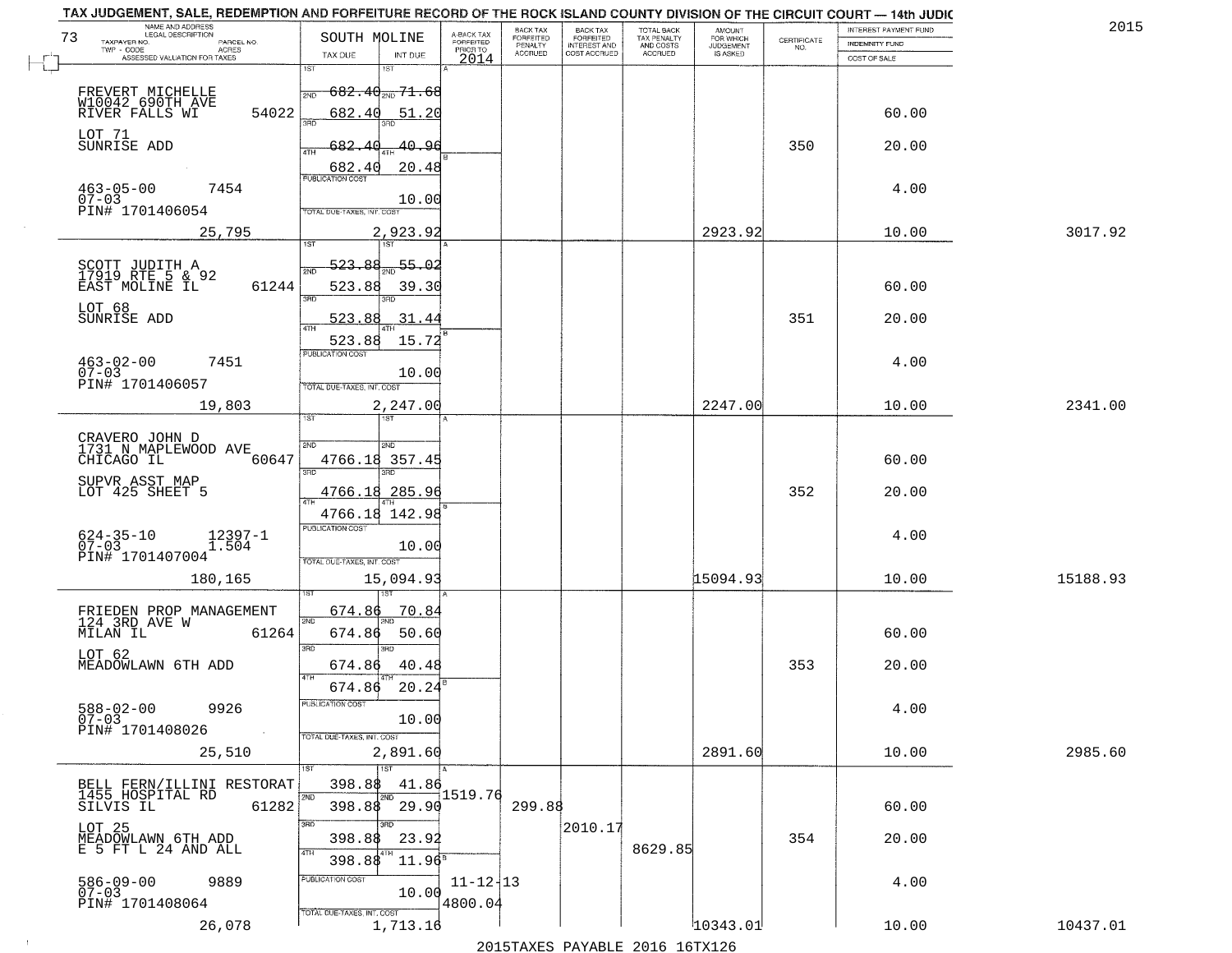| 73                                   | BY WHOM                                       | RATE               | SOUTH MOLINE | TAX JUDGEMENT, SALE, REDEMPTION AND FORFEITURE RECORD OF THE ROCK ISLAND COUNTY DIVISION OF THE CIRCUIT COURT — 14th JUDICIAL CIRCUIT OF ILLINOIS 2015                                                                                                                                                                              | TOTAL DUE<br>TO REDEEM                                                                         |                                       | DATE OF REDEMP-<br>TION OR DEED | RECEIVED REDEMPTION                                        |  |
|--------------------------------------|-----------------------------------------------|--------------------|--------------|-------------------------------------------------------------------------------------------------------------------------------------------------------------------------------------------------------------------------------------------------------------------------------------------------------------------------------------|------------------------------------------------------------------------------------------------|---------------------------------------|---------------------------------|------------------------------------------------------------|--|
|                                      | PURCHASED                                     | $\%$<br><b>BID</b> |              | SUBSEQUENT TAXES PAID, FEES, AND TIME EXTENSION                                                                                                                                                                                                                                                                                     | FROM SALE<br>LESS<br>COUNTY CLERK FEE                                                          | BY WHOM REDEEMED                      | <b>MO</b><br>DAY<br>YEAR        | MONEY IN FULL                                              |  |
| PIN# 1701406054<br>TMI<br>1          | $\sim 10$                                     | 01                 | 12/29/2016   | 02/27/2017 Time Ext & incl<br>02/27/2017 Take Notice Fee<br>12/04/2017 Subs paid                                                                                                                                                                                                                                                    | 09/20/2019<br>3,000.46                                                                         |                                       |                                 | Certificate<br>Returned<br>& Cancelled<br>05/09/2019       |  |
|                                      |                                               |                    |              |                                                                                                                                                                                                                                                                                                                                     | 6,909.98<br>160.00                                                                             | MICHELLE FREVERT                      | 03/11/2019                      | Karen Kinney                                               |  |
| 2                                    | PIN# 1701406057<br>STEVE SODEMAN LIVING TRUST | 01                 | 12/29/2016   | 01/17/2017 Time Ext & incl<br>01/17/2017 Take Notice Fee                                                                                                                                                                                                                                                                            | 12/20/2019<br>20.47                                                                            |                                       |                                 | Certificate<br>Returned<br>& Cancelled 2<br>07/20/2017     |  |
|                                      |                                               |                    |              |                                                                                                                                                                                                                                                                                                                                     | 2,384.88<br>160.00                                                                             | JUDITH A SCOTT                        | 06/07/2017                      | Karen Kinney                                               |  |
| PIN# 1701407004<br>3                 | STEVE SODEMAN LIVING TRUST                    | 00                 | 12/29/2016   | 01/17/2017 Time Ext & incl<br>01/17/2017 Take Notice Fee                                                                                                                                                                                                                                                                            | 12/20/2019<br>20.47                                                                            |                                       |                                 | Certificate<br>Returned<br>-3<br>& Cancelled<br>07/20/2017 |  |
|                                      |                                               |                    |              |                                                                                                                                                                                                                                                                                                                                     | 15,209.40<br>160.00                                                                            | JOHN CRAVERO                          | 06/01/2017                      | Karen Kinney                                               |  |
| 4                                    | PIN# 1701408026<br>STEVE SODEMAN LIVING TRUST |                    | 12/29/2016   | 01/17/2017 Time Ext & incl<br>01/17/2017 Take Notice Fee                                                                                                                                                                                                                                                                            | 12/20/2019<br>20.47                                                                            |                                       |                                 | Certificate<br>Returned<br>& Cancelled 4<br>05/23/2017     |  |
|                                      |                                               |                    |              |                                                                                                                                                                                                                                                                                                                                     |                                                                                                | 3,035.93<br>160.00 KATZ NOWINSKI P.C. | 03/14/2017                      | Karen Kinney                                               |  |
| PIN# 1701408064<br>RICO TRUSTEE<br>5 |                                               | 18                 |              | $12/29/2016 \begin{array}{l} 03/14/2017 \text{ Time Ext & incl} \\ 03/14/2017 \text{ Take Notice Free} \\ 02/11/2019 \text{ Take Notice Free} \\ 02/22/2019 \text{ Publication Free} \\ 02/22/2019 \text{ Circuit.} \\ 02/25/2019 \text{Sheriffs Free} \\ 11/17/2018 \text{ Subs paid} \\ 11/18/2017 \text{ Subs paid} \end{array}$ | $\begin{smallmatrix} 07/29/2019\\20.59\\35.00\\15.18\\2\\2.328.41\\1.789.14 \end{smallmatrix}$ |                                       |                                 | Certificate<br>Returned<br>& Cancelled 5<br>09/06/2019     |  |
|                                      |                                               |                    |              |                                                                                                                                                                                                                                                                                                                                     | $26,609.93$ KATZ                                                                               |                                       | 07/26/2019                      | Karen Kinney                                               |  |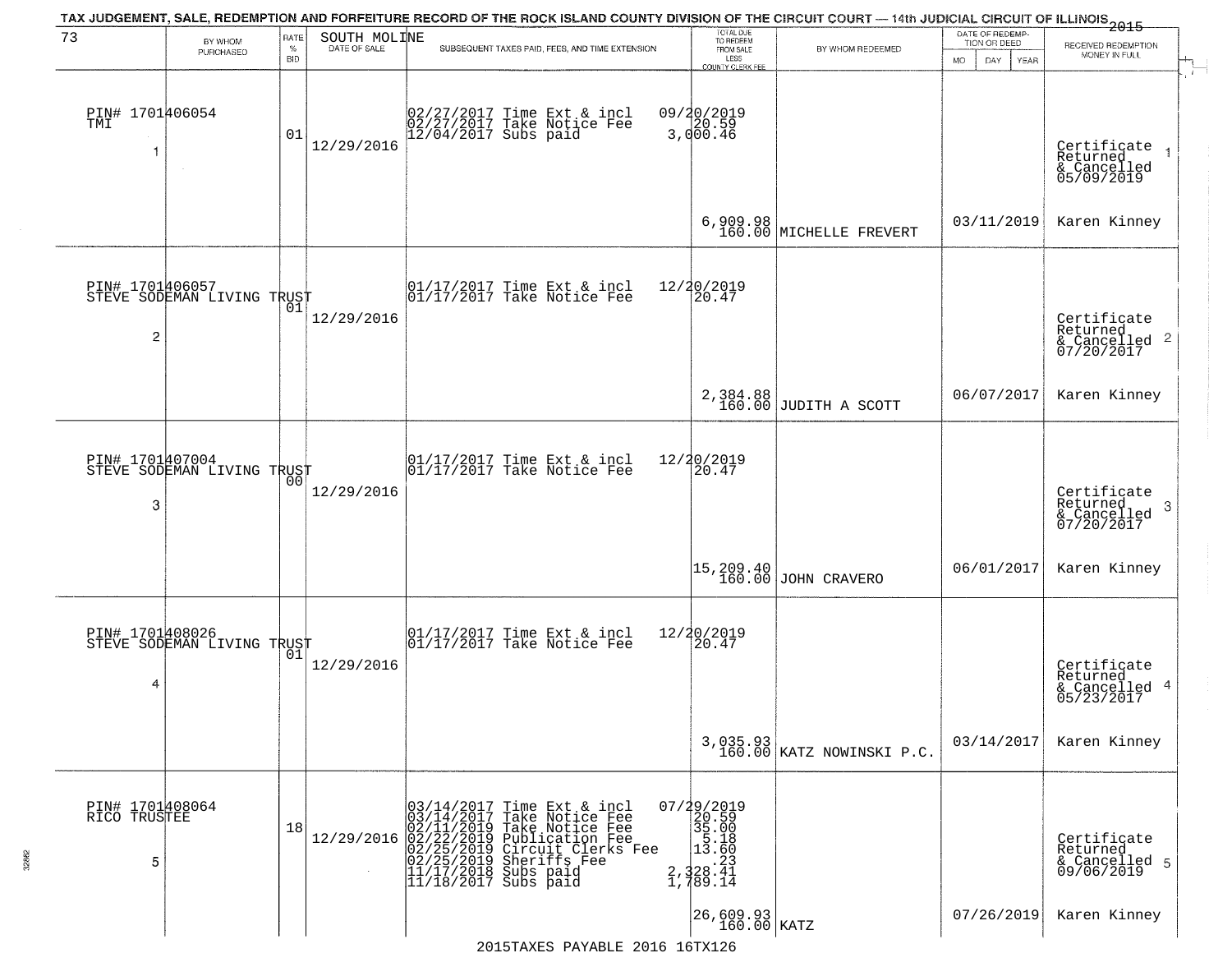| NAME AND ADDRESS<br>LEGAL DESCRIPTION<br>74<br>TAXPAYER NO.<br>PARCEL NO. | SOUTH MOLINE                                  | A-BACK TAX<br>FORFEITED<br>PRIOR TO | BACK TAX<br>FORFEITED     | BACK TAX<br>FORFEITED<br>INTEREST AND | TOTAL BACK<br>TAX PENALTY<br>AND COSTS | AMOUNT<br>FOR WHICH          |                                                                 | INTEREST PAYMENT FUND<br><b>INDEMNITY FUND</b> | 2015    |
|---------------------------------------------------------------------------|-----------------------------------------------|-------------------------------------|---------------------------|---------------------------------------|----------------------------------------|------------------------------|-----------------------------------------------------------------|------------------------------------------------|---------|
| TWP - CODE<br>ACRES<br>ASSESSED VALUATION FOR TAXES                       | TAX DUE<br>INT DUE                            |                                     | PENALTY<br><b>ACCRUED</b> | COST ACCRUED                          | ACCRUED                                | <b>JUDGEMENT</b><br>IS ASKED | $\begin{array}{c} \text{CERTIFICATE} \\ \text{NO.} \end{array}$ | COST OF SALE                                   |         |
|                                                                           | 1ST<br>1ST                                    | 2014                                |                           |                                       |                                        |                              |                                                                 |                                                |         |
|                                                                           | 2ND<br>2ND                                    |                                     |                           |                                       |                                        |                              |                                                                 |                                                |         |
| MORAN BLANCA M<br>417 52ND ST<br>MOLINE IL<br>61265                       | 丽<br>3BD                                      |                                     |                           |                                       |                                        |                              |                                                                 | 60.00                                          |         |
|                                                                           | 525.31<br>$-31.52$                            |                                     |                           |                                       |                                        |                              | 355                                                             |                                                |         |
| LOT 29<br>MUNSONS 2ND ADD<br>TO EAST MOLINE                               | 4TH<br>525.31<br>15.76                        |                                     |                           |                                       |                                        |                              |                                                                 | 20.00                                          |         |
| $438 - 07 - 00$<br>7010                                                   | <b>PUBLICATION COST</b>                       |                                     |                           |                                       |                                        |                              |                                                                 | 4.00                                           |         |
| $07 - 03$<br>PIN# 1702201002                                              | 10.00<br>TOTAL DUE-TAXES, INT. COST           |                                     |                           |                                       |                                        |                              |                                                                 |                                                |         |
| 19,857                                                                    | 1,107.90                                      |                                     |                           |                                       |                                        | 1107.90                      |                                                                 | 10.00                                          | 1201.90 |
|                                                                           | 1ST<br>1ST                                    |                                     |                           |                                       |                                        |                              |                                                                 |                                                |         |
| MCOUEEN LARRY/CANNON VIC<br>3355 2ND ST<br>EAST MOLINE IL 61244           | <u> 129.39</u><br>$-13.58$                    |                                     |                           |                                       |                                        |                              |                                                                 |                                                |         |
| 61244                                                                     | 129.39<br>9.70<br>3RD<br>3RD                  |                                     |                           |                                       |                                        |                              |                                                                 | 60.00                                          |         |
| LOT 39<br>MUNSONS 2ND ADD<br>TO EAST MOLINE                               | 129.39<br>7.76                                |                                     |                           |                                       |                                        |                              | 356                                                             | 20.00                                          |         |
|                                                                           | ৰিয়াম<br>3.88<br>129.39                      |                                     |                           |                                       |                                        |                              |                                                                 |                                                |         |
| $438 - 17 - 00$<br>7020                                                   | PUBLICATION COST                              |                                     |                           |                                       |                                        |                              |                                                                 | 4.00                                           |         |
| $07 - 03$<br>PIN# 1702201012                                              | 10.00<br>TOTAL DUE-TAXES, INT. COST           |                                     |                           |                                       |                                        |                              |                                                                 |                                                |         |
| 10,891                                                                    | 562.48                                        |                                     |                           |                                       |                                        | 562.48                       |                                                                 | 10.00                                          | 656.48  |
|                                                                           | 1ST<br><b>ST</b>                              |                                     |                           |                                       |                                        |                              |                                                                 |                                                |         |
| SCOTT RUSSELL JR<br>369 34TH AVE                                          | 2ND<br>2ND<br>61244                           |                                     |                           |                                       |                                        |                              |                                                                 | 60.00                                          |         |
| EAST MOLINE IL<br>LOT 279                                                 | 3RD<br>3 <sub>BD</sub>                        |                                     |                           |                                       |                                        |                              |                                                                 |                                                |         |
| MILLBROOK 4TH ADD                                                         | 4TH<br>4TH                                    |                                     |                           |                                       |                                        |                              | 357                                                             | 20.00                                          |         |
|                                                                           | 860.38<br>25.82<br><b>PUBLICATION COST</b>    |                                     |                           |                                       |                                        |                              |                                                                 |                                                |         |
| $602 - 33 - 00$<br>07-03<br>11078                                         | 10.00                                         |                                     |                           |                                       |                                        |                              |                                                                 | 4.00                                           |         |
| PIN# 1702206034                                                           | TOTAL OUE-TAXES, INT. COST                    |                                     |                           |                                       |                                        |                              |                                                                 |                                                |         |
| 38,523                                                                    | 896.20<br>ख़ा                                 |                                     |                           |                                       |                                        | 896.20                       |                                                                 | 10.00                                          | 990.20  |
| LAMBRECHT BRIAN W<br>3328 4TH ST                                          |                                               |                                     |                           |                                       |                                        |                              |                                                                 |                                                |         |
| EAST MOLINE IL<br>61244                                                   | 2ND<br>2ND                                    |                                     |                           |                                       |                                        |                              |                                                                 | 60.00                                          |         |
| LOT 62                                                                    | 3RD<br>3RD                                    |                                     |                           |                                       |                                        |                              |                                                                 |                                                |         |
| MILLBROOK 2ND ADD                                                         | 699.01<br>41.96<br>4TH                        |                                     |                           |                                       |                                        |                              | 358                                                             | 20.00                                          |         |
|                                                                           | $20.98^{B}$<br>699.01<br>PUBLICATION COST     |                                     |                           |                                       |                                        |                              |                                                                 |                                                |         |
| $594 - 03 - 00$<br>07-03<br>10448                                         | 10.00                                         |                                     |                           |                                       |                                        |                              |                                                                 | 4.00                                           |         |
| PIN# 1702207008<br>$\sim 100$<br>32,423                                   | TOTAL DUE-TAXES, INT. COST<br>1,470.96        |                                     |                           |                                       |                                        | 1470.96                      |                                                                 | 10.00                                          | 1564.96 |
|                                                                           | 1ST<br>1ST                                    |                                     |                           |                                       |                                        |                              |                                                                 |                                                |         |
| NOWACK DAVID E<br>3904 1ST ST                                             | 2ND<br>2ND                                    |                                     |                           |                                       |                                        |                              |                                                                 |                                                |         |
| 61244<br>EAST MOLINE IL                                                   |                                               |                                     |                           |                                       |                                        |                              |                                                                 | 60.00                                          |         |
| LOT 3<br>CHRISTENSONS 3RD ADD                                             | 3RD<br>3RD                                    |                                     |                           |                                       |                                        |                              | 359                                                             | 20.00                                          |         |
|                                                                           | 4TH<br>$926.09$ <sup>4TH</sup><br>$27.78^{8}$ |                                     |                           |                                       |                                        |                              |                                                                 |                                                |         |
| $611 - 38 - 00$<br>07-03<br>11870                                         | PUBLICATION COST                              |                                     |                           |                                       |                                        |                              |                                                                 | 4.00                                           |         |
| PIN# 1702220006                                                           | 10.00                                         |                                     |                           |                                       |                                        |                              |                                                                 |                                                |         |
| 41,007                                                                    | TOTAL DUE-TAXES, INT. COST<br>963.87          |                                     |                           |                                       |                                        | 963.87                       |                                                                 | 10.00                                          | 1057.87 |

 $\sim 100$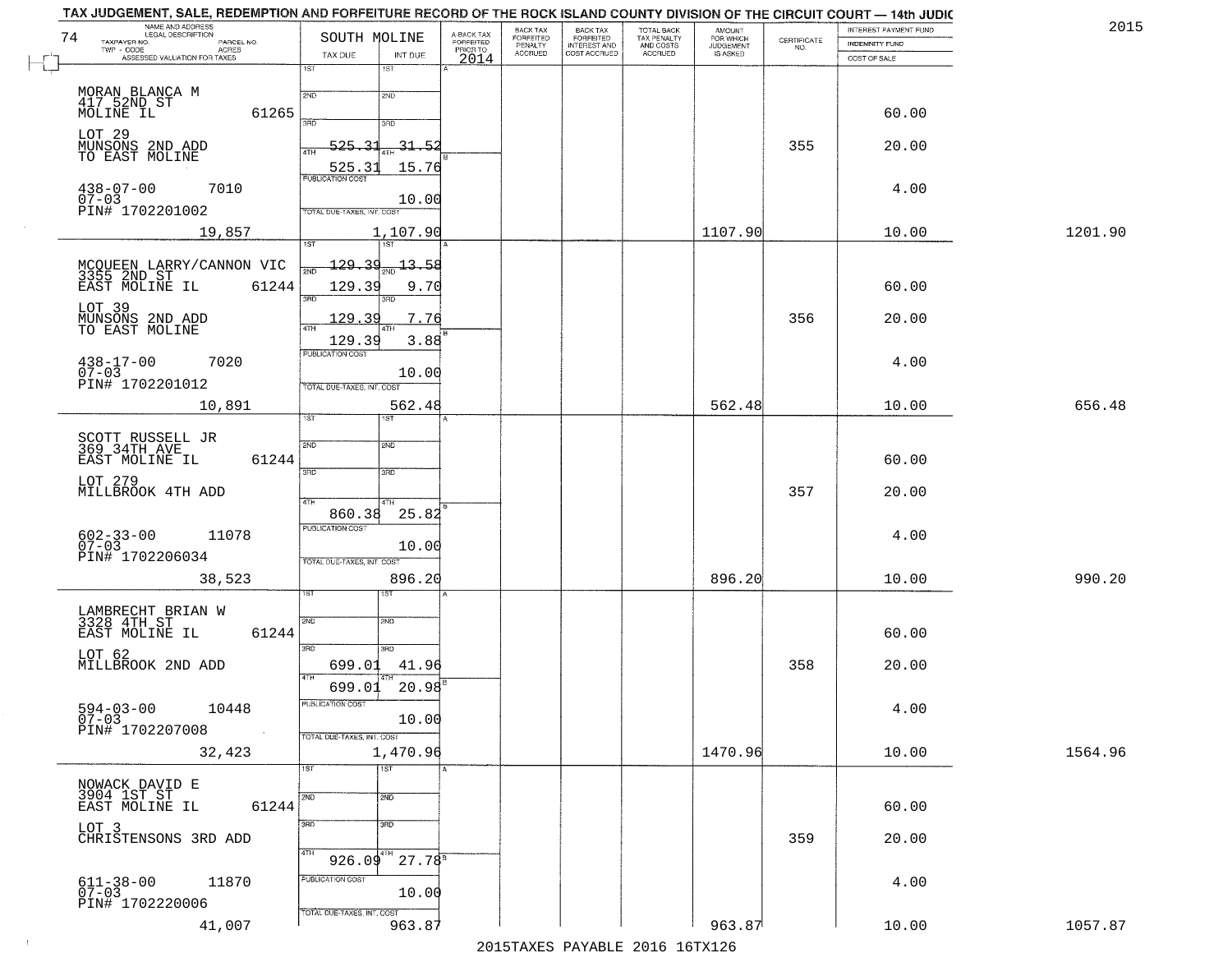| 74 | BY WHOM                                           | RATE               | SOUTH MOLINE       | TAX JUDGEMENT, SALE, REDEMPTION AND FORFEITURE RECORD OF THE ROCK ISLAND COUNTY DIVISION OF THE CIRCUIT COURT — 14th JUDICIAL CIRCUIT OF ILLINOIS 2015 | TOTAL DUE<br>TO REDEEM<br>FROM SALE |                                              | DATE OF REDEMP-<br>TION OR DEED | RECEIVED REDEMPTION                                                   |
|----|---------------------------------------------------|--------------------|--------------------|--------------------------------------------------------------------------------------------------------------------------------------------------------|-------------------------------------|----------------------------------------------|---------------------------------|-----------------------------------------------------------------------|
|    | PURCHASED                                         | $\%$<br><b>BID</b> | DATE OF SALE       | SUBSEQUENT TAXES PAID, FEES, AND TIME EXTENSION                                                                                                        | LESS<br>COUNTY CLERK FEE            | BY WHOM REDEEMED                             | <b>MO</b><br>DAY.<br>YEAR       | MONEY IN FULL                                                         |
|    | PIN# 1702201002<br>STEVE SODEMAN LIVING TRUST     |                    |                    |                                                                                                                                                        |                                     |                                              |                                 |                                                                       |
| 1  |                                                   |                    | 12/29/2016         |                                                                                                                                                        |                                     |                                              |                                 | Certificate<br>Returned<br>$\rightarrow$<br>& Cancelled<br>02/08/2017 |
|    |                                                   |                    |                    |                                                                                                                                                        |                                     | $1,213.92$ BLANCA M MORAN                    | 01/13/2017                      | Karen Kinney                                                          |
|    | PIN# 1702201012<br>STEVE SODEMAN LIVING TRUST     |                    | 12/29/2016         | 01/17/2017 Time Ext & incl<br>01/17/2017 Take Notice Fee<br>11/21/2017 Subs paid                                                                       | 12/20/2019<br>20.47<br>644.58       |                                              |                                 | Certificate<br>Returned                                               |
| 2  |                                                   |                    |                    |                                                                                                                                                        |                                     |                                              |                                 | $\overline{2}$<br>& Cancelled<br>01/09/2018                           |
|    |                                                   |                    |                    |                                                                                                                                                        |                                     | 1,412.01<br>160.00 LARRY MCQUEEN/VICTORIA CA |                                 | Karen Kinney                                                          |
|    | PIN# 1702206034<br>STEVE SODEMAN LIVING TRUST     | 01                 |                    | 01/17/2017 Time Ext & incl<br>01/17/2017 Take Notice Fee                                                                                               | 12/20/2019<br>20.47                 |                                              |                                 |                                                                       |
| 3  |                                                   |                    | 12/29/2016         |                                                                                                                                                        |                                     |                                              |                                 | Certificate<br>Returned<br>3<br>& Cancelled<br>05/23/2017             |
|    |                                                   |                    |                    |                                                                                                                                                        |                                     | 1,020.57<br>160.00 RUSSELL SCOTT JR          | 03/23/2017                      | Karen Kinney                                                          |
|    | PIN# 1702207008<br>MTAGE AS CUST FOR CAZ          |                    | CREEK IL II<br> 01 |                                                                                                                                                        |                                     |                                              |                                 |                                                                       |
| 4  |                                                   |                    | 12/29/2016         |                                                                                                                                                        |                                     |                                              |                                 | Certificate<br>Returned<br>4<br>& Cancelled<br>07/20/2017             |
|    |                                                   |                    |                    |                                                                                                                                                        |                                     | $1,580.61$ 03, 160.00 BLACKHAWK BANK & TRUST | 03/15/2017                      | Karen Kinney                                                          |
|    | PIN# 1702220006    <br>STEVE SODEMAN LIVING TRUST | 00                 |                    | 01/17/2017 Time Ext & incl<br>01/17/2017 Take Notice Fee                                                                                               | 12/20/2019<br>20.47                 |                                              |                                 |                                                                       |
| 5  |                                                   |                    | 12/29/2016         |                                                                                                                                                        |                                     |                                              |                                 | Certificate<br>Returned<br>& Cancelled 5<br>02/08/2017                |
|    |                                                   |                    |                    |                                                                                                                                                        |                                     | $1,078.34$ CORELOGIC                         | 01/19/2017                      | Karen Kinney                                                          |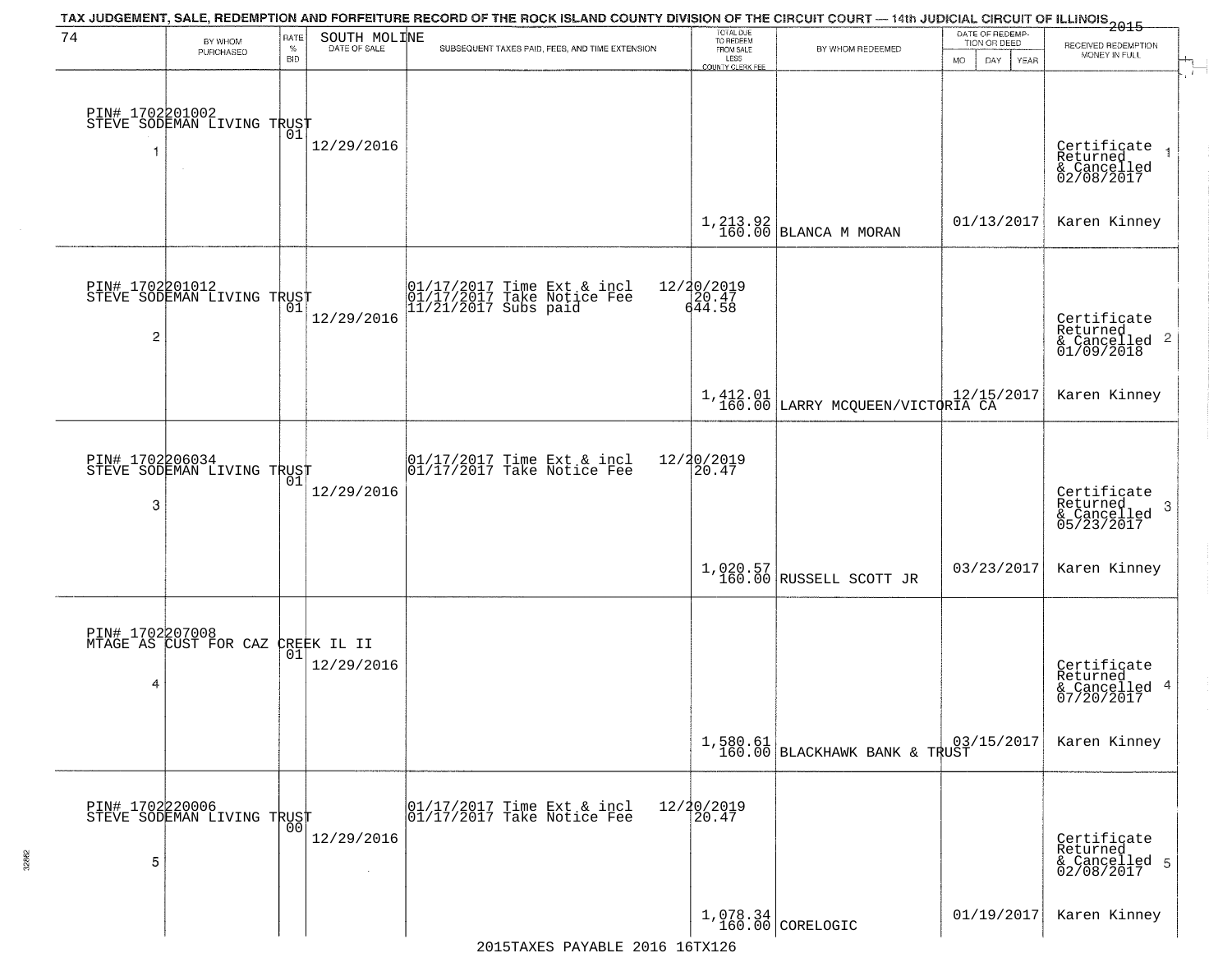|    | TAX JUDGEMENT, SALE, REDEMPTION AND FORFEITURE RECORD OF THE ROCK ISLAND COUNTY DIVISION OF THE CIRCUIT COURT - 14th JUDIC<br>NAME AND ADDRESS<br>LEGAL DESCRIPTION |                                       |                                     | BACK TAX                    | BACK TAX<br>FORFEITED |                                        | AMOUNT<br>FOR WHICH |                                                                 | INTEREST PAYMENT FUND | 2015    |
|----|---------------------------------------------------------------------------------------------------------------------------------------------------------------------|---------------------------------------|-------------------------------------|-----------------------------|-----------------------|----------------------------------------|---------------------|-----------------------------------------------------------------|-----------------------|---------|
| 75 | TAXPAYER NO.<br>PARCEL NO.                                                                                                                                          | SOUTH MOLINE                          | A-BACK TAX<br>FORFEITED<br>PRIOR TO | <b>FORFEITED</b><br>PENALTY | <b>INTEREST AND</b>   | TOTAL BACK<br>TAX PENALTY<br>AND COSTS | <b>JUDGEMENT</b>    | $\begin{array}{c} \text{CERTIFICATE} \\ \text{NO.} \end{array}$ | INDEMNITY FUND        |         |
|    | ACRES<br>ASSESSED VALUATION FOR TAXES                                                                                                                               | TAX DUE<br>INT DUE                    | 2014                                | <b>ACCRUED</b>              | COST ACCRUED          | <b>ACCRUED</b>                         | IS ASKED            |                                                                 | COST OF SALE          |         |
|    |                                                                                                                                                                     | 1ST<br>1ST                            |                                     |                             |                       |                                        |                     |                                                                 |                       |         |
|    | WILSON CATHERINE M                                                                                                                                                  | -556.7ɗ <sub>a№</sub> 58.45<br>2ND    |                                     |                             |                       |                                        |                     |                                                                 |                       |         |
|    | 3533 4TH ST<br>EAST MOLINE IL                                                                                                                                       |                                       |                                     |                             |                       |                                        |                     |                                                                 |                       |         |
|    | 61244                                                                                                                                                               | 556.76<br>41.75                       |                                     |                             |                       |                                        |                     |                                                                 | 60.00                 |         |
|    | LOT 82                                                                                                                                                              |                                       |                                     |                             |                       |                                        |                     |                                                                 |                       |         |
|    | MILLBROOK 2ND ADD                                                                                                                                                   | 556.76<br>33.40                       |                                     |                             |                       |                                        |                     | 360                                                             | 20.00                 |         |
|    |                                                                                                                                                                     | 556.76<br>16.70                       |                                     |                             |                       |                                        |                     |                                                                 |                       |         |
|    | 10468                                                                                                                                                               |                                       |                                     |                             |                       |                                        |                     |                                                                 |                       |         |
|    | $594 - 23 - 00$<br>07-03                                                                                                                                            | 10.00                                 |                                     |                             |                       |                                        |                     |                                                                 | 4.00                  |         |
|    | PIN# 1702228046                                                                                                                                                     | TOTAL DUE-TAXES, INT. COST            |                                     |                             |                       |                                        |                     |                                                                 |                       |         |
|    | 27,046                                                                                                                                                              | 2,387.34                              |                                     |                             |                       |                                        | 2387.34             |                                                                 | 10.00                 | 2481.34 |
|    |                                                                                                                                                                     |                                       |                                     |                             |                       |                                        |                     |                                                                 |                       |         |
|    |                                                                                                                                                                     | <u> 220.79</u><br>$\frac{23.17}{280}$ |                                     |                             |                       |                                        |                     |                                                                 |                       |         |
|    | VANEPPS PHILIP<br>2540 53RD STREET A<br>MOLINE IL                                                                                                                   | সাঁচ                                  |                                     |                             |                       |                                        |                     |                                                                 |                       |         |
|    | 61265                                                                                                                                                               | 220.79<br>16.55<br>3RD                |                                     |                             |                       |                                        |                     |                                                                 | 60.00                 |         |
|    | SUPVR ASST MAP                                                                                                                                                      |                                       |                                     |                             |                       |                                        |                     |                                                                 |                       |         |
|    | LOT 342 SHEET 8                                                                                                                                                     | 220.79<br>13.24                       |                                     |                             |                       |                                        |                     | 361                                                             | 20.00                 |         |
|    |                                                                                                                                                                     | 6.62<br>220.79                        |                                     |                             |                       |                                        |                     |                                                                 |                       |         |
|    |                                                                                                                                                                     | PUBLICATION COST                      |                                     |                             |                       |                                        |                     |                                                                 |                       |         |
|    | $018 - 03 - 00$<br>$55 - 3$<br>$07 - 04$                                                                                                                            | 10.00                                 |                                     |                             |                       |                                        |                     |                                                                 | 4.00                  |         |
|    | PIN# 1702300034                                                                                                                                                     | TOTAL DUE-TAXES, INT. COST            |                                     |                             |                       |                                        |                     |                                                                 |                       |         |
|    | 14,490                                                                                                                                                              | 952.74                                |                                     |                             |                       |                                        | 952.74              |                                                                 | 10.00                 | 1046.74 |
|    |                                                                                                                                                                     |                                       |                                     |                             |                       |                                        |                     |                                                                 |                       |         |
|    |                                                                                                                                                                     | 464<br>48.7                           |                                     |                             |                       |                                        |                     |                                                                 |                       |         |
|    | BULLOCK DENNIS R<br>2414 47TH ST                                                                                                                                    | 2ND                                   |                                     |                             |                       |                                        |                     |                                                                 |                       |         |
|    | MOLINE IL<br>61265                                                                                                                                                  | 464.32<br>34.80                       |                                     |                             |                       |                                        |                     |                                                                 | 60.00                 |         |
|    | LOT 19 BLOCK 2                                                                                                                                                      | 3BD<br>3RD                            |                                     |                             |                       |                                        |                     |                                                                 |                       |         |
|    | MUELLERS 23 AVE 2ND ADD                                                                                                                                             | 464.3<br>27.84<br>4TH                 |                                     |                             |                       |                                        |                     | 362                                                             | 20.00                 |         |
|    |                                                                                                                                                                     | 13.92<br>464.32                       |                                     |                             |                       |                                        |                     |                                                                 |                       |         |
|    |                                                                                                                                                                     | <b>PUBLICATION COST</b>               |                                     |                             |                       |                                        |                     |                                                                 |                       |         |
|    | $403 - 11 - 00$<br>07-05<br>6277                                                                                                                                    | 10.00                                 |                                     |                             |                       |                                        |                     |                                                                 | 4.00                  |         |
|    | PIN# 1702308018                                                                                                                                                     | TOTAL OUE-TAXES, INT. COST            |                                     |                             |                       |                                        |                     |                                                                 |                       |         |
|    | 19,606                                                                                                                                                              | 1,992.56                              |                                     |                             |                       |                                        | 1992.56             |                                                                 | 10.00                 | 2086.56 |
|    |                                                                                                                                                                     | 1ST                                   |                                     |                             |                       |                                        |                     |                                                                 |                       |         |
|    |                                                                                                                                                                     |                                       |                                     |                             |                       |                                        |                     |                                                                 |                       |         |
|    | HELGASON JOHN LEE<br>1114 N SHORE DR                                                                                                                                | 2ND<br>2ND                            |                                     |                             |                       |                                        |                     |                                                                 |                       |         |
|    | MOLINE IL<br>61265                                                                                                                                                  | 474.57<br>35.60                       |                                     |                             |                       |                                        |                     |                                                                 | 60.00                 |         |
|    |                                                                                                                                                                     | 3RD                                   |                                     |                             |                       |                                        |                     |                                                                 |                       |         |
|    | LOT 10 BLOCK 3<br>MUELLERS 23 AVE 2ND ADD                                                                                                                           | 474.57<br>28.48                       |                                     |                             |                       |                                        |                     | 363                                                             | 20.00                 |         |
|    |                                                                                                                                                                     | 4TH<br>474.57<br>14.24                |                                     |                             |                       |                                        |                     |                                                                 |                       |         |
|    |                                                                                                                                                                     | PUBLICATION COS-                      |                                     |                             |                       |                                        |                     |                                                                 |                       |         |
|    | $405 - 04 - 00$<br>6314<br>$07 - 05$                                                                                                                                | 10.00                                 |                                     |                             |                       |                                        |                     |                                                                 | 4.00                  |         |
|    | PIN# 1702309009<br>$\sim 100$                                                                                                                                       | TOTAL DUE-TAXES, INT. COST            |                                     |                             |                       |                                        |                     |                                                                 |                       |         |
|    | 20,039                                                                                                                                                              | 1,512.03                              |                                     |                             |                       |                                        | 1512.03             |                                                                 | 10.00                 | 1606.03 |
|    |                                                                                                                                                                     | $\overline{1}$ 1ST                    |                                     |                             |                       |                                        |                     |                                                                 |                       |         |
|    |                                                                                                                                                                     |                                       |                                     |                             |                       |                                        |                     |                                                                 |                       |         |
|    | GALLAUGHER JEFFREY R<br>3944 KENNEDY DR                                                                                                                             | 398.80<br>41.86                       |                                     |                             |                       |                                        |                     |                                                                 |                       |         |
|    | 61244<br>EAST MOLINE IL                                                                                                                                             | 398.80<br>29.90                       |                                     |                             |                       |                                        |                     |                                                                 | 60.00                 |         |
|    |                                                                                                                                                                     | 3RD                                   |                                     |                             |                       |                                        |                     |                                                                 |                       |         |
|    | LOT 2<br>HANNAH NEWTONS ADD<br>EX THE E 40 FT                                                                                                                       | 398.80<br>23.92                       |                                     |                             |                       |                                        |                     | 364                                                             | 20.00                 |         |
|    |                                                                                                                                                                     | $11.96^{\rm s}$<br>398.80             |                                     |                             |                       |                                        |                     |                                                                 |                       |         |
|    |                                                                                                                                                                     |                                       |                                     |                             |                       |                                        |                     |                                                                 |                       |         |
|    | $205 - 02 - 00$<br>07-03<br>2460                                                                                                                                    | PUBLICATION COST<br>10.00             |                                     |                             |                       |                                        |                     |                                                                 | 4.00                  |         |
|    | PIN# 1702402003                                                                                                                                                     |                                       |                                     |                             |                       |                                        |                     |                                                                 |                       |         |
|    |                                                                                                                                                                     | TOTAL DUE-TAXES, INT. COST            |                                     |                             |                       |                                        | 1712.84             |                                                                 |                       |         |
|    | 21,075                                                                                                                                                              | 1,712.84                              |                                     |                             |                       |                                        |                     |                                                                 | 10.00                 | 1806.84 |
|    |                                                                                                                                                                     |                                       |                                     |                             |                       | 2015 TAVEC DAVADIE 2016 16TV126        |                     |                                                                 |                       |         |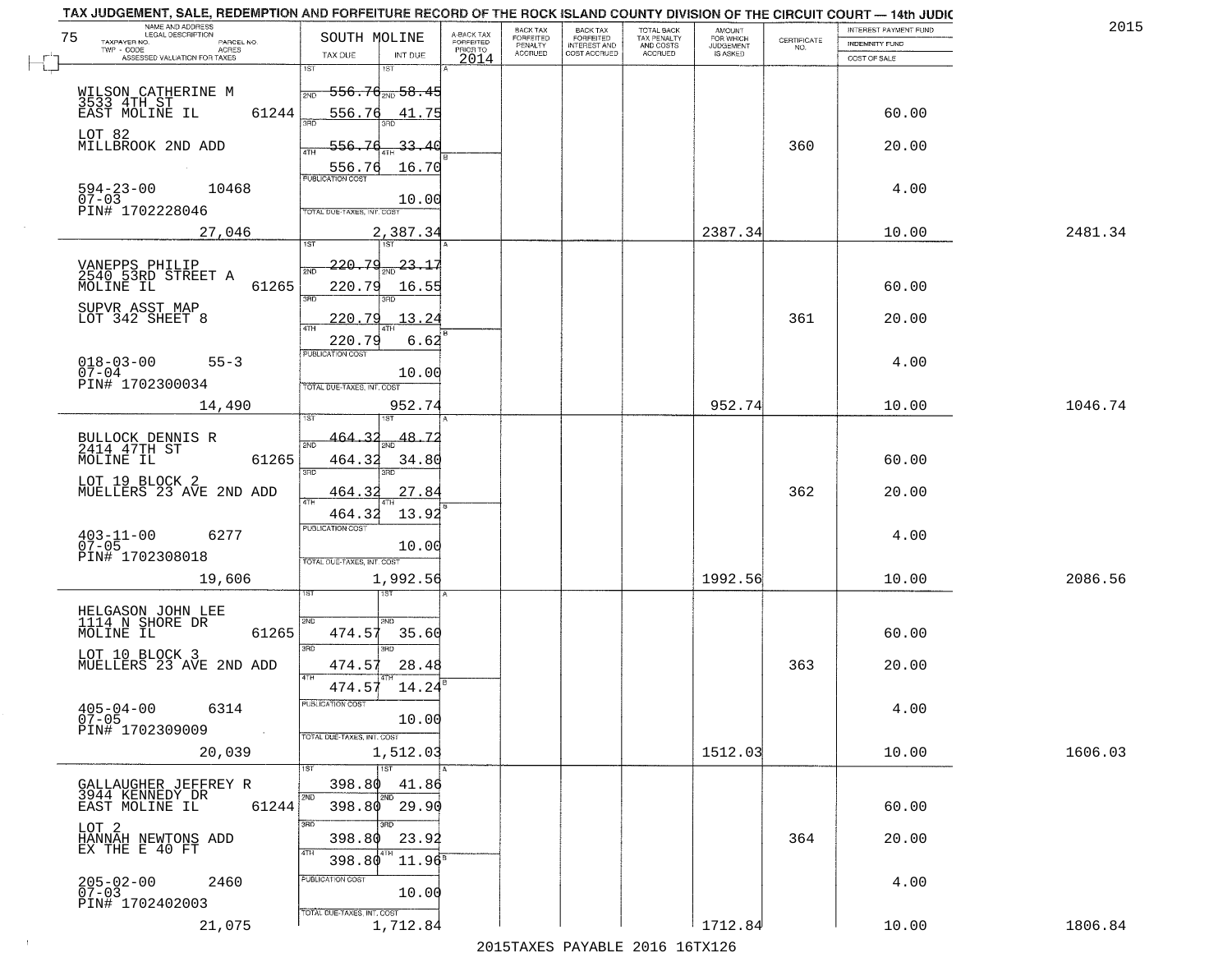| 75                      | BY WHOM                                       | RATE     | SOUTH MOLINE | TAX JUDGEMENT, SALE, REDEMPTION AND FORFEITURE RECORD OF THE ROCK ISLAND COUNTY DIVISION OF THE CIRCUIT COURT — 14th JUDICIAL CIRCUIT OF ILLINOIS 2015 | TOTAL DUE<br>TO REDEEM                                      |                                         | DATE OF REDEMP-<br>TION OR DEED | RECEIVED REDEMPTION                                                                             |
|-------------------------|-----------------------------------------------|----------|--------------|--------------------------------------------------------------------------------------------------------------------------------------------------------|-------------------------------------------------------------|-----------------------------------------|---------------------------------|-------------------------------------------------------------------------------------------------|
|                         | PURCHASED                                     | %<br>BID |              | SUBSEQUENT TAXES PAID, FEES, AND TIME EXTENSION                                                                                                        | FROM SALE<br>LESS<br>COUNTY CLERK FEE                       | BY WHOM REDEEMED                        | <b>MO</b><br>DAY<br>YEAR        | MONEY IN FULL                                                                                   |
| PIN# 1702228046<br>-1   | STEVE SODEMAN LIVING TRUST<br>$\sim$          | 00       | 12/29/2016   | 01/17/2017 Time Ext & incl<br>01/17/2017 Take Notice Fee                                                                                               | 12/20/2019<br>20.47                                         |                                         |                                 | Certificate<br>Returned<br>& Cancelled<br>05/23/2017                                            |
|                         |                                               |          |              |                                                                                                                                                        | 2,501.81<br>160.00                                          | CATHERINE WILSON                        | 03/06/2017                      | Karen Kinney                                                                                    |
| $\overline{\mathbf{c}}$ | PIN# 1702800034<br>MS INVESTMENTS GROUP INC   |          |              | $[01/26/2017 \tTime Ext & incl 01/31/2017 \tTake Notice Free 11/26/2018 Subs paid 12/29/2016 12/08/2017 Subs paid 12/08/2017)$                         | 07/01/2019<br>20.59<br>1,052.40<br>$1,052.40$<br>$1,013.14$ |                                         |                                 | Certificate<br>Returned<br>$\begin{array}{c}\n 6 \text{Cancelled} \\  03/18/2019\n \end{array}$ |
|                         |                                               |          |              |                                                                                                                                                        |                                                             | 3,659.32<br>160.00 JULIUS NETTLES       | 02/19/2019                      | Karen Kinney                                                                                    |
| PIN# 1702308018<br>3    | STEVE SODEMAN LIVING TRUST                    |          | 12/29/2016   |                                                                                                                                                        |                                                             |                                         |                                 | Certificate<br>Returned<br>$\mathbf{3}$<br>& Cancelled<br>02/08/2017                            |
|                         |                                               |          |              |                                                                                                                                                        |                                                             | 2, 107.43 DENNIS R BULLOCK              | 01/11/2017                      | Karen Kinney                                                                                    |
| 4                       | PIN# 1702309009<br>STEVE SODEMAN LIVING TRUST |          | 12/29/2016   | $\begin{array}{cc} 01/17/2017 & \text{Time Ext} & \text{incl} \\ 01/17/2017 & \text{Take Notice Fee} \end{array}$                                      | 12/20/2019<br>20.47                                         |                                         |                                 | Certificate<br>Returned<br>& Cancelled 4<br>07/20/2017                                          |
|                         |                                               |          |              |                                                                                                                                                        |                                                             | $1,642.56$<br>160.00 THERESA K HELGASON | 06/07/2017                      | Karen Kinney                                                                                    |
| 5                       | PIN# 1702402003<br>STEVE SODEMAN LIVING TRUST |          | 12/29/2016   | 01/17/2017 Time Ext & incl<br>01/17/2017 Take Notice Fee                                                                                               | 12/20/2019<br>20.47                                         |                                         |                                 | Certificate<br>Returned<br>& Cancelled 5<br>02/08/2017                                          |
|                         |                                               |          |              |                                                                                                                                                        |                                                             | $1,827.31$ GOMEZ TITLE CO               | 01/17/2017                      | Karen Kinney                                                                                    |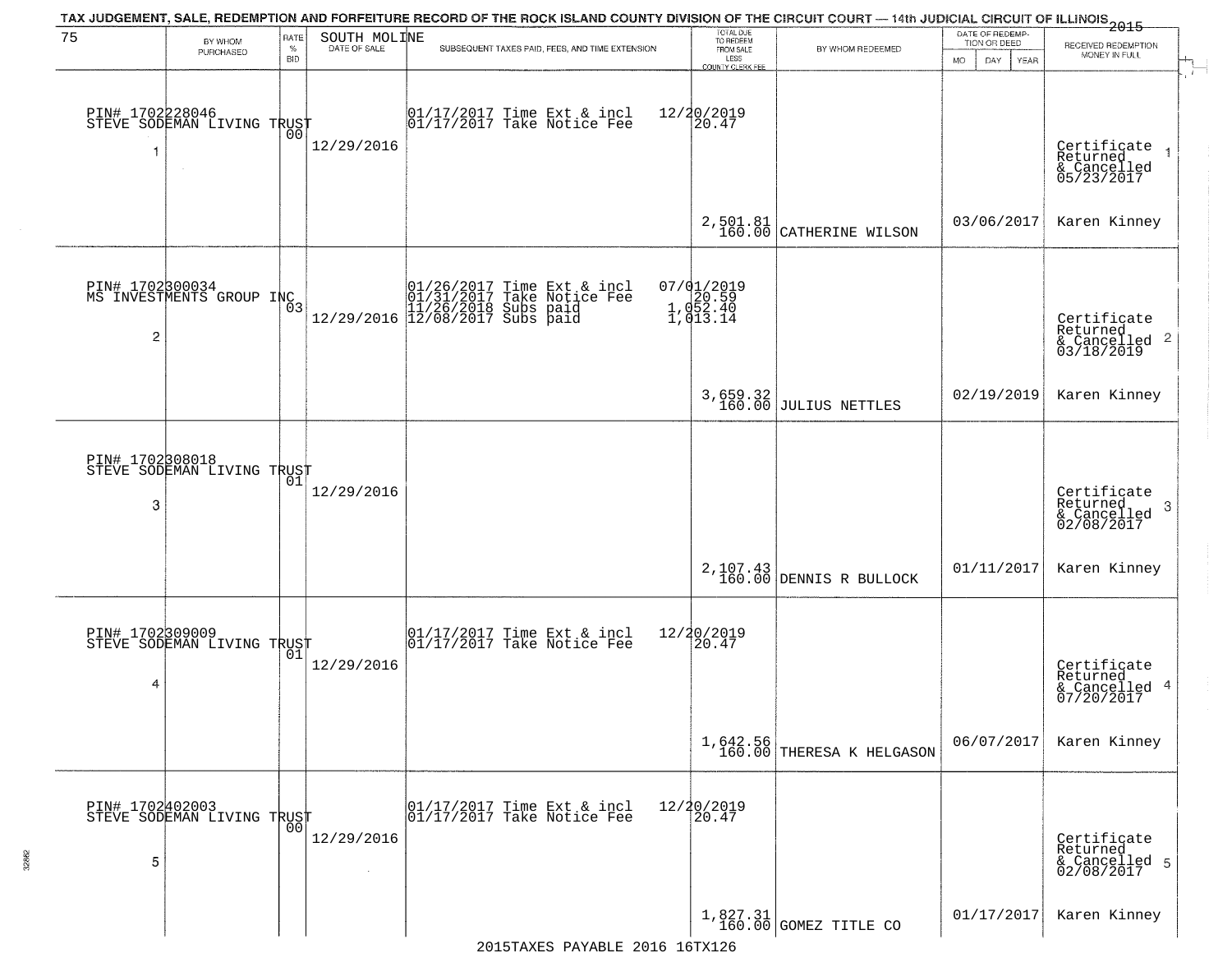| NAME AND ADDRESS<br>LEGAL DESCRIPTION<br>76     | SOUTH MOLINE                        |                                     | BACK TAX                               | <b>BACK TAX</b>                           | TOTAL BACK                                 | AMOUNT<br>FOR WHICH<br>JUDGEMENT |                    | INTEREST PAYMENT FUND | 2015    |
|-------------------------------------------------|-------------------------------------|-------------------------------------|----------------------------------------|-------------------------------------------|--------------------------------------------|----------------------------------|--------------------|-----------------------|---------|
| TAXPAYER NO.<br>PARCEL NO.<br><b>ACRES</b>      |                                     | A-BACK TAX<br>FORFEITED<br>PRIOR TO | FORFEITED<br>PENALTY<br><b>ACCRUED</b> | FORFEITED<br>INTEREST AND<br>COST ACCRUED | TAX PENALTY<br>AND COSTS<br><b>ACCRUED</b> | IS ASKED                         | CERTIFICATE<br>NO. | <b>INDEMNITY FUND</b> |         |
| ASSESSED VALUATION FOR TAXES                    | TAX DUE<br>INT DUE<br>1ST<br>1ST    | 2014                                |                                        |                                           |                                            |                                  |                    | COST OF SALE          |         |
|                                                 |                                     |                                     |                                        |                                           |                                            |                                  |                    |                       |         |
| ARMSTRONG PHIL/DEBBIE                           | 2ND<br>2ND                          |                                     |                                        |                                           |                                            |                                  |                    |                       |         |
| 3952 4TH ST<br>EAST MOLINE IL<br>61244          |                                     |                                     |                                        |                                           |                                            |                                  |                    | 60.00                 |         |
| LOT 19                                          | 3RD<br>3RD                          |                                     |                                        |                                           |                                            |                                  |                    |                       |         |
| HANNAH E NEWTONS ADD                            | 4TH<br>4TH                          |                                     |                                        |                                           |                                            |                                  | 365                | 20.00                 |         |
| N .50                                           | 10.30                               |                                     |                                        |                                           |                                            |                                  |                    |                       |         |
|                                                 | 343.30                              |                                     |                                        |                                           |                                            |                                  |                    |                       |         |
| $206 - 17 - 00$<br>2478<br>$07 - 03$            | 10.00                               |                                     |                                        |                                           |                                            |                                  |                    | 4.00                  |         |
| PIN# 1702402032                                 | TOTAL DUE-TAXES, INT. COST          |                                     |                                        |                                           |                                            |                                  |                    |                       |         |
| 20,977                                          | 363.60                              |                                     |                                        |                                           |                                            | 363.60                           |                    | 10.00                 | 457.60  |
|                                                 | 1ST<br>1ST                          |                                     |                                        |                                           |                                            |                                  |                    |                       |         |
|                                                 | 740.93<br>-77.77                    |                                     |                                        |                                           |                                            |                                  |                    |                       |         |
| MCLANE C VON JR/PATRICIA<br>1201 35TH STREET DR |                                     |                                     |                                        |                                           |                                            |                                  |                    |                       |         |
| MOLINE IL<br>61265                              | 740.93<br>55.55<br>3RD<br>3RD       |                                     |                                        |                                           |                                            |                                  |                    | 60.00                 |         |
| UNIT A                                          |                                     |                                     |                                        |                                           |                                            |                                  |                    |                       |         |
| CHERRY RIDGE CONDO                              | 740.93<br>44.44<br>$\overline{ATH}$ |                                     |                                        |                                           |                                            |                                  | 366                | 20.00                 |         |
|                                                 | 22.22<br>740.93                     |                                     |                                        |                                           |                                            |                                  |                    |                       |         |
| $70 - B - 2$                                    | PUBLICATION COST                    |                                     |                                        |                                           |                                            |                                  |                    | 4.00                  |         |
| $022 - 04 - 10$<br>07-05<br>PIN# 1703107001     | 10.00                               |                                     |                                        |                                           |                                            |                                  |                    |                       |         |
|                                                 | TOTAL DUE-TAXES, INT. COST          |                                     |                                        |                                           |                                            |                                  |                    |                       |         |
| 42,286                                          | 3,173.70<br>TST"<br>1ST             |                                     |                                        |                                           |                                            | 3173.70                          |                    | 10.00                 | 3267.70 |
|                                                 |                                     |                                     |                                        |                                           |                                            |                                  |                    |                       |         |
| SEBELIEN DEBRA L<br>1222 37TH STREET CT         | 2ND<br>2ND                          |                                     |                                        |                                           |                                            |                                  |                    |                       |         |
| MOLINE IL<br>61265                              |                                     |                                     |                                        |                                           |                                            |                                  |                    | 60.00                 |         |
| LOT 359                                         | 3 <sub>BD</sub><br>3BD              |                                     |                                        |                                           |                                            |                                  |                    |                       |         |
| PARCEL 2 & LOT 9 MOLLETTE                       |                                     |                                     |                                        |                                           |                                            |                                  | 367                | 20.00                 |         |
| ADD PCL 2 SUB OF OL H                           | 4TH<br>12.92<br>430.71              |                                     |                                        |                                           |                                            |                                  |                    |                       |         |
|                                                 | <b>PUBLICATION COST</b>             |                                     |                                        |                                           |                                            |                                  |                    |                       |         |
| $416 - 07 - 00$<br>07-05<br>6551                | 10.00                               |                                     |                                        |                                           |                                            |                                  |                    | 4.00                  |         |
| PIN# 1703111051                                 | TOTAL OUE-TAXES, INT. COST          |                                     |                                        |                                           |                                            |                                  |                    |                       |         |
| 24,187                                          | 453.63                              |                                     |                                        |                                           |                                            | 453.63                           |                    | 10.00                 | 547.63  |
|                                                 |                                     |                                     |                                        |                                           |                                            |                                  |                    |                       |         |
| ELLIFF BONITA<br>4758 19TH AVE                  | 554.29<br>$58.1^{\circ}$            |                                     |                                        |                                           |                                            |                                  |                    |                       |         |
| MOLINE IL<br>61265                              | 2ND<br>554.29<br>41.55              |                                     |                                        |                                           |                                            |                                  |                    | 60.00                 |         |
|                                                 | 3RD<br>3RD                          |                                     |                                        |                                           |                                            |                                  |                    |                       |         |
| LOT 498                                         | 554.29<br>33.24                     |                                     |                                        |                                           |                                            |                                  | 368                | 20.00                 |         |
| MOLETTE ADD<br>PARCEL 3 39 ST                   | 4TH                                 |                                     |                                        |                                           |                                            |                                  |                    |                       |         |
|                                                 | 554.29<br>16.62                     |                                     |                                        |                                           |                                            |                                  |                    |                       |         |
| $421 - 17 - 00$<br>07-05<br>6671                | 'usuca hun cus                      |                                     |                                        |                                           |                                            |                                  |                    | 4.00                  |         |
| PIN# 1703111127<br>$\sim 100$ km $^{-1}$        | 10.00                               |                                     |                                        |                                           |                                            |                                  |                    |                       |         |
|                                                 | TOTAL DUE-TAXES, INT. COST          |                                     |                                        |                                           |                                            |                                  |                    |                       |         |
| 23,405                                          | 2,376.74                            |                                     |                                        |                                           |                                            | 2376.74                          |                    | 10.00                 | 2470.74 |
|                                                 | $\overline{1ST}$<br>1ST             |                                     |                                        |                                           |                                            |                                  |                    |                       |         |
| CROSBY FRED R<br>3918 15TH AVE                  | 2ND<br>2ND                          |                                     |                                        |                                           |                                            |                                  |                    |                       |         |
| 61265<br>MOLINE IL                              |                                     |                                     |                                        |                                           |                                            |                                  |                    | 60.00                 |         |
|                                                 | 3RD<br>3BD                          |                                     |                                        |                                           |                                            |                                  |                    |                       |         |
| LOT 516<br>MOLETTE ADD<br>PARCEL 3 15 AVE       |                                     |                                     |                                        |                                           |                                            |                                  | 369                | 20.00                 |         |
|                                                 | 4TH<br>4TH<br>293.74<br>$8.84^{8}$  |                                     |                                        |                                           |                                            |                                  |                    |                       |         |
| 6689                                            | PUBLICATION COST                    |                                     |                                        |                                           |                                            |                                  |                    | 4.00                  |         |
| $422 - 13 - 00$<br>07-05                        | 10.00                               |                                     |                                        |                                           |                                            |                                  |                    |                       |         |
| PIN# 1703111149                                 | TOTAL DUE-TAXES, INT. COST          |                                     |                                        |                                           |                                            |                                  |                    |                       |         |
| 23,403                                          | 312.56                              |                                     |                                        |                                           |                                            | 312.56                           |                    | 10.00                 | 406.56  |

 $\sim 10^{-1}$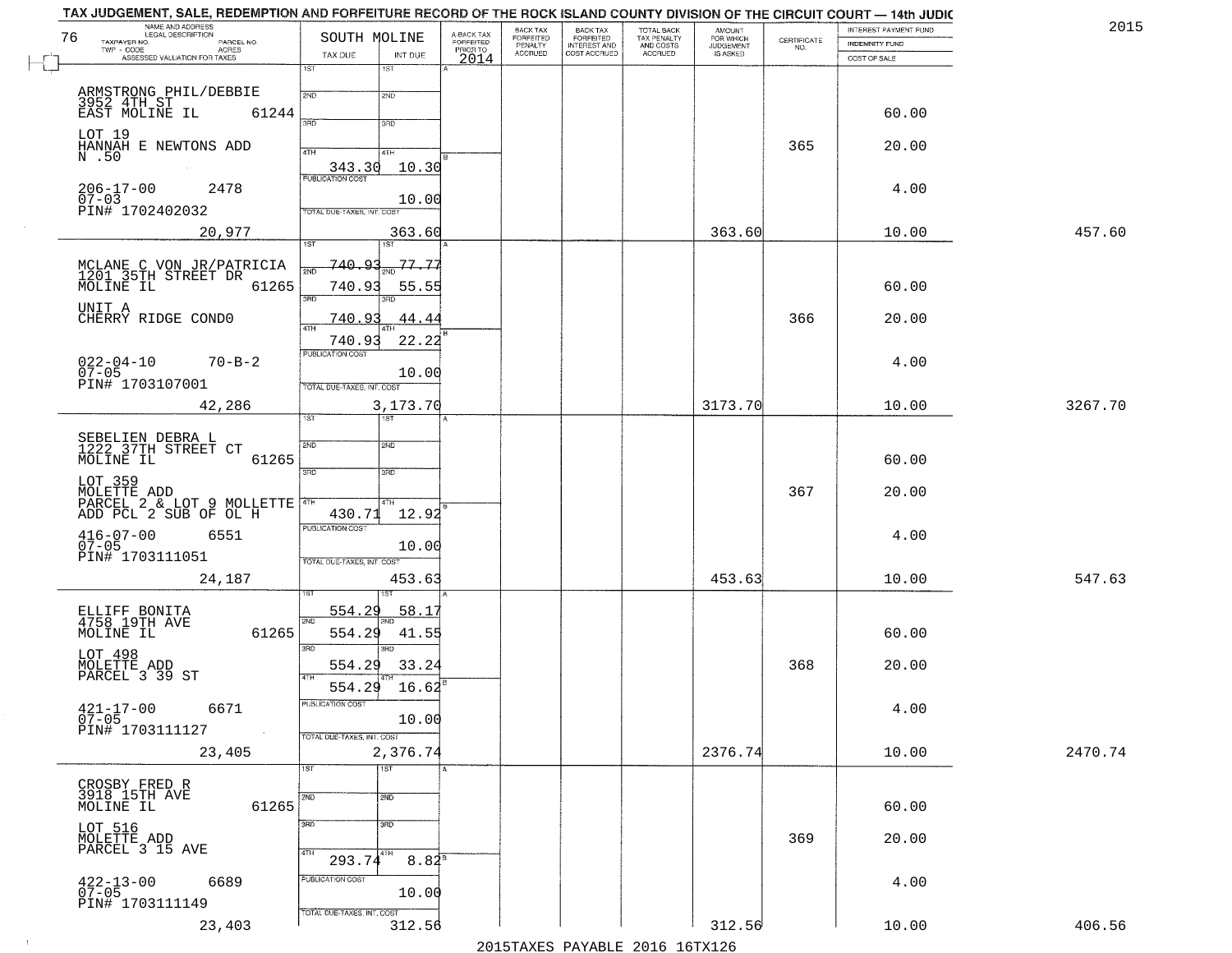| 76                                       | BY WHOM<br>PURCHASED                          | RATE<br>$\%$<br><b>BID</b> | SOUTH MOLINE | TAX JUDGEMENT, SALE, REDEMPTION AND FORFEITURE RECORD OF THE ROCK ISLAND COUNTY DIVISION OF THE CIRCUIT COURT — 14th JUDICIAL CIRCUIT OF ILLINOIS 2015<br>SUBSEQUENT TAXES PAID, FEES, AND TIME EXTENSION                                            | TOTAL DUE<br>TO REDEEM<br>FROM SALE<br>LESS<br>COUNTY CLERK FEE                                                                                                            | BY WHOM REDEEMED               | DATE OF REDEMP-<br>TION OR DEED<br><b>MO</b><br>DAY<br>YEAR | RECEIVED REDEMPTION<br>MONEY IN FULL                                   |
|------------------------------------------|-----------------------------------------------|----------------------------|--------------|------------------------------------------------------------------------------------------------------------------------------------------------------------------------------------------------------------------------------------------------------|----------------------------------------------------------------------------------------------------------------------------------------------------------------------------|--------------------------------|-------------------------------------------------------------|------------------------------------------------------------------------|
| PIN# 1702402032<br>REALTAX DEV LT'D      | $\sim$                                        | 00                         | 12/29/2016   |                                                                                                                                                                                                                                                      |                                                                                                                                                                            |                                |                                                             | Certificate<br>Returned<br>& Cancelled<br>03/23/2017                   |
|                                          |                                               |                            |              |                                                                                                                                                                                                                                                      | 457.60<br>160.00                                                                                                                                                           | CORELOGIC                      | 02/06/2017                                                  | Karen Kinney                                                           |
| 2                                        | PIN# 1703107001<br>STEVE SODEMAN LIVING TRUST |                            | 12/29/2016   | 01/17/2017 Time Ext & incl<br>01/17/2017 Take Notice Fee<br>08/21/2019 Take Notice Fee<br>08/21/2019 Circuit Clerks Fee<br>08/21/2019 Title Search Fee<br>08/21/2019 Subs paid<br>10/15/2019 Sheriffs Fee<br>11/20/2018 Subs paid<br>11/21/2017 Subs | $\begin{smallmatrix} 12/20/2019\\20.47\\315.000\\110.000\\3.110.00\\3.118.600\\434.18\\434.702\\7.804\\7.604\\7.604\\7.604\\8\end{smallmatrix}$<br>$14,924.72$<br>$160.00$ | COOPER TIMBER CORP             | 12/12/2019                                                  | Certificate<br>Returned<br>& Cancelled 2<br>01/03/2020<br>Karen Kinney |
| PIN# 1703111051<br>REALTAX DEV LT'D<br>3 |                                               | 00                         | 12/29/2016   | 01/25/2017 Time Ext & incl<br>02/08/2017 Take Notice Fee                                                                                                                                                                                             | $07/01/2019$<br>20.59                                                                                                                                                      |                                |                                                             | Certificate<br>Returned<br>-3<br>& Cancelled<br>05/23/2017             |
|                                          |                                               |                            |              |                                                                                                                                                                                                                                                      | 568.22<br>160.00                                                                                                                                                           | DEBRA L SEBELIEN               | 03/10/2017                                                  | Karen Kinney                                                           |
| PIN# 1703111127<br>4                     | STEVE SODEMAN LIVING TRUST                    |                            | 12/29/2016   | 01/17/2017 Time Ext & incl<br>01/17/2017 Take Notice Fee                                                                                                                                                                                             | 12/20/2019<br>20.47                                                                                                                                                        |                                |                                                             | Certificate<br>Returned<br>& Cancelled 4<br>07/20/2017                 |
|                                          |                                               |                            |              |                                                                                                                                                                                                                                                      |                                                                                                                                                                            | $2,491.21$ BONITA ELLIFF       | 06/22/2017                                                  | Karen Kinney                                                           |
| PIN# 1703111149<br>REALTAX DEV LT'D<br>5 |                                               | 0 <sub>0</sub>             | 12/29/2016   | 01/25/2017 Time Ext & incl<br>02/08/2017 Take Notice Fee                                                                                                                                                                                             | $07/01/2019$<br>$20.59$                                                                                                                                                    |                                |                                                             | Certificate<br>Returned<br>& Cancelled 5<br>03/23/2017                 |
|                                          |                                               |                            |              |                                                                                                                                                                                                                                                      |                                                                                                                                                                            | 427.15<br>160.00 FRED R CROSBY | 02/15/2017                                                  | Karen Kinney                                                           |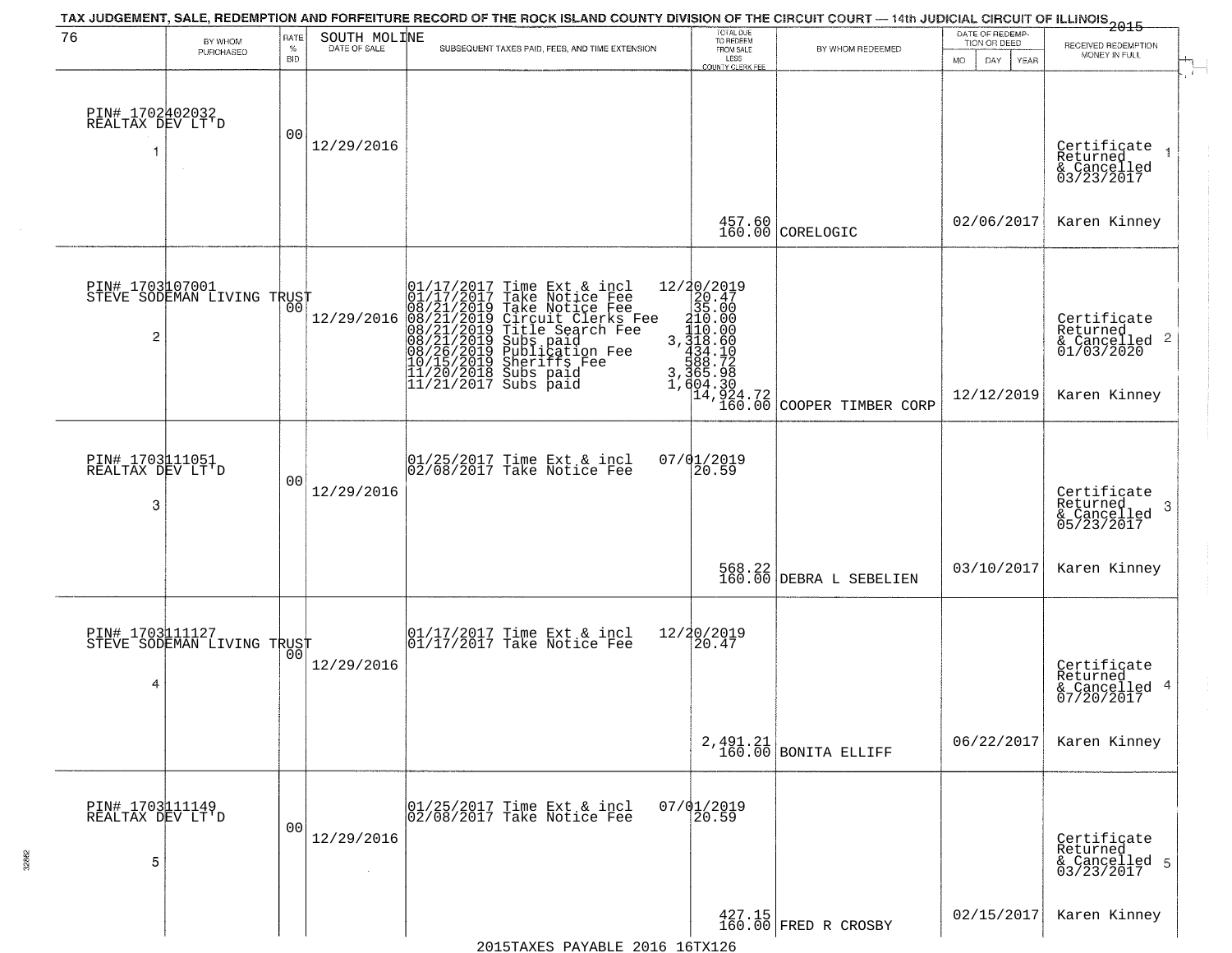| NAME AND ADDRESS<br>LEGAL DESCRIPTION<br>77                       | SOUTH MOLINE                                          | A-BACK TAX<br>FORFEITED | BACK TAX<br>FORFEITED | <b>BACK TAX</b><br><b>FORFEITED</b> | TOTAL BACK<br>TAX PENALTY<br>AND COSTS<br>ACCRUED | <b>AMOUNT</b>                      |                                                                 | INTEREST PAYMENT FUND | 2015    |
|-------------------------------------------------------------------|-------------------------------------------------------|-------------------------|-----------------------|-------------------------------------|---------------------------------------------------|------------------------------------|-----------------------------------------------------------------|-----------------------|---------|
| TAXPAYER NO.<br>PARCEL NO.<br>$TWP - CODE$<br>ACRES               | TAX DUE<br>INT DUE                                    | PRIOR TO                | PENALTY<br>ACCRUED    | INTEREST AND                        |                                                   | FOR WHICH<br>JUDGEMENT<br>IS ASKED | $\begin{array}{c} \text{CERTIFICATE} \\ \text{NO.} \end{array}$ | <b>INDEMNITY FUND</b> |         |
| ASSESSED VALUATION FOR TAXES                                      | 1ST<br>1ST                                            | 2014                    |                       |                                     |                                                   |                                    |                                                                 | COST OF SALE          |         |
|                                                                   | 2ND<br>2ND                                            |                         |                       |                                     |                                                   |                                    |                                                                 |                       |         |
| US BANK TRSTEE<br>13801 WIRELESS WAY<br>OKLAHOMA CITY OK<br>73134 |                                                       |                         |                       |                                     |                                                   |                                    |                                                                 | 60.00                 |         |
|                                                                   | 3PD<br>3BD                                            |                         |                       |                                     |                                                   |                                    |                                                                 |                       |         |
| LOT 2<br>ZVONIK 1ST ADD                                           | 557.20<br>$-33 - 4$<br>4TH                            |                         |                       |                                     |                                                   |                                    | 370                                                             | 20.00                 |         |
|                                                                   | 557.20<br>16.72<br><b>PUBLICATION COST</b>            |                         |                       |                                     |                                                   |                                    |                                                                 |                       |         |
| 12674<br>$627 - 10 - 00$                                          | 10.00                                                 |                         |                       |                                     |                                                   |                                    |                                                                 | 4.00                  |         |
| $07-05$<br>PIN# 1703203002                                        | TOTAL DUE-TAXES, INT. COST                            |                         |                       |                                     |                                                   |                                    |                                                                 |                       |         |
| 29,528                                                            | 1,174.56<br>75T<br>1ST                                |                         |                       |                                     |                                                   | 1174.56                            |                                                                 | 10.00                 | 1268.56 |
|                                                                   |                                                       |                         |                       |                                     |                                                   |                                    |                                                                 |                       |         |
| SEPTER JOSEPH W<br>1536 44TH ST<br>MOLINE IL<br>61265             | 2ND<br>2ND<br>147.61<br>11.05                         |                         |                       |                                     |                                                   |                                    |                                                                 | 60.00                 |         |
| LOT 2                                                             | 3RD<br>3RD                                            |                         |                       |                                     |                                                   |                                    |                                                                 |                       |         |
| GRIGSBYS 1ST ADD                                                  | 147.6<br>8.84<br>ৰিয়াম                               |                         |                       |                                     |                                                   |                                    | 371                                                             | 20.00                 |         |
|                                                                   | 147.61<br>4.42                                        |                         |                       |                                     |                                                   |                                    |                                                                 |                       |         |
| $346 - 05 - 00$<br>5197<br>$07 - 05$                              | <b>PUBLICATION COST</b>                               |                         |                       |                                     |                                                   |                                    |                                                                 | 4.00                  |         |
| PIN# 1703206008                                                   | 10.00<br>TOTAL DUE-TAXES, INT. COST                   |                         |                       |                                     |                                                   |                                    |                                                                 |                       |         |
| 28,791                                                            | 477.14                                                |                         |                       |                                     |                                                   | 477.14                             |                                                                 | 10.00                 | 571.14  |
|                                                                   | -67                                                   |                         |                       |                                     |                                                   |                                    |                                                                 |                       |         |
| BREECHER KIM A<br>1507 45TH ST                                    | 461.<br>48.51<br>2ND                                  |                         |                       |                                     |                                                   |                                    |                                                                 |                       |         |
| 61265<br>MOLINE IL                                                | 461.67<br>34.65<br>3 <sub>BD</sub><br>3 <sub>RD</sub> |                         |                       |                                     |                                                   |                                    |                                                                 | 60.00                 |         |
| LOTS 16 17 - 18<br>GRIGSBYS 1ST ADD                               | 27.72<br>461.67<br>4TH                                |                         |                       |                                     |                                                   |                                    | 372                                                             | 20.00                 |         |
|                                                                   | 461.67<br>13.86                                       |                         |                       |                                     |                                                   |                                    |                                                                 |                       |         |
| $346 - 20 - 00$<br>07-05<br>5212                                  | <b>PUBLICATION COST</b>                               |                         |                       |                                     |                                                   |                                    |                                                                 | 4.00                  |         |
| PIN# 1703206012                                                   | 10.00<br>TOTAL OUE-TAXES, INT. COST                   |                         |                       |                                     |                                                   |                                    |                                                                 |                       |         |
| 25,494                                                            | 1,981.42                                              |                         |                       |                                     |                                                   | 1981.42                            |                                                                 | 10.00                 | 2075.42 |
|                                                                   |                                                       |                         |                       |                                     |                                                   |                                    |                                                                 |                       |         |
| BREECHER KIM A<br>1507_45TH ST                                    | 89.45<br>9.38<br>2ND                                  |                         |                       |                                     |                                                   |                                    |                                                                 |                       |         |
| 61265<br>MOLINE IL                                                | 89.45<br>6.70<br>3RD<br>3BD                           |                         |                       |                                     |                                                   |                                    |                                                                 | 60.00                 |         |
| LOT 32<br>GRIGSBYS 1ST ADD                                        | 89.45<br>5.36                                         |                         |                       |                                     |                                                   |                                    | 373                                                             | 20.00                 |         |
|                                                                   | 4TH<br>$2.68^{B}$<br>89.45                            |                         |                       |                                     |                                                   |                                    |                                                                 |                       |         |
| $347 - 13 - 00$<br>5227                                           | PUBLICATION COST                                      |                         |                       |                                     |                                                   |                                    |                                                                 | 4.00                  |         |
| $07 - 05$<br>PIN# 1703206026<br>$\sim 100$                        | 10.00<br>TOTAL DUE-TAXES, INT. COST                   |                         |                       |                                     |                                                   |                                    |                                                                 |                       |         |
| 3,777                                                             | 391.92                                                |                         |                       |                                     |                                                   | 391.92                             |                                                                 | 10.00                 | 485.92  |
|                                                                   | 1ST<br>1ST                                            |                         |                       |                                     |                                                   |                                    |                                                                 |                       |         |
| BREECHER KIM A<br>1507 45TH ST                                    | 89.45<br>9.38<br>2ND<br>2ND                           |                         |                       |                                     |                                                   |                                    |                                                                 |                       |         |
| 61265<br>MOLINE IL                                                | 6.70<br>89.45                                         |                         |                       |                                     |                                                   |                                    |                                                                 | 60.00                 |         |
| LOT 31<br>GRIGSBYS 1ST ADD                                        | 3RD<br>3RD<br>89.45<br>5.36                           |                         |                       |                                     |                                                   |                                    | 374                                                             | 20.00                 |         |
|                                                                   | 4TH<br>89.45<br>2.68 <sup>8</sup>                     |                         |                       |                                     |                                                   |                                    |                                                                 |                       |         |
| 5226                                                              | PUBLICATION COST                                      |                         |                       |                                     |                                                   |                                    |                                                                 | 4.00                  |         |
| 347-12-00<br>07-05<br>PIN# 1703206027                             | 10.00                                                 |                         |                       |                                     |                                                   |                                    |                                                                 |                       |         |
| 3,777                                                             | TOTAL DUE-TAXES, INT. COST<br>391.92                  |                         |                       |                                     |                                                   | 391.92                             |                                                                 | 10.00                 | 485.92  |
|                                                                   |                                                       |                         |                       |                                     |                                                   |                                    |                                                                 |                       |         |

 $\sim 100$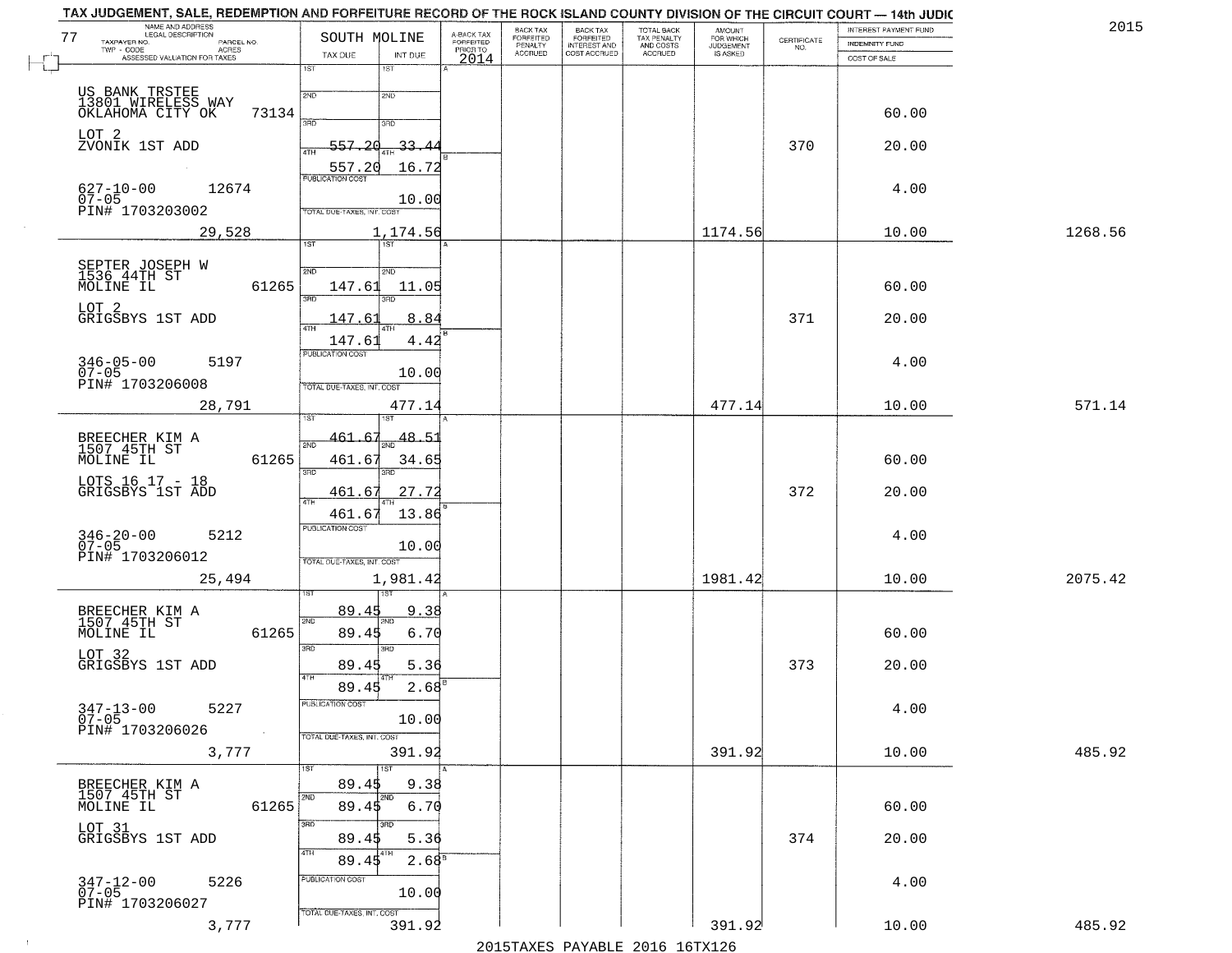| 77                                        | BY WHOM<br>PURCHASED                          | RATE<br>%<br>BID | SOUTH MOLINE | TAX JUDGEMENT, SALE, REDEMPTION AND FORFEITURE RECORD OF THE ROCK ISLAND COUNTY DIVISION OF THE CIRCUIT COURT — 14th JUDICIAL CIRCUIT OF ILLINOIS 2015<br>SUBSEQUENT TAXES PAID, FEES, AND TIME EXTENSION | TOTAL DUE<br>TO REDEEM<br>FROM SALE<br>LESS<br>COUNTY CLERK FEE | BY WHOM REDEEMED                          | DATE OF REDEMP-<br>TION OR DEED<br><b>MO</b><br>DAY<br>YEAR | RECEIVED REDEMPTION<br>MONEY IN FULL                       |
|-------------------------------------------|-----------------------------------------------|------------------|--------------|-----------------------------------------------------------------------------------------------------------------------------------------------------------------------------------------------------------|-----------------------------------------------------------------|-------------------------------------------|-------------------------------------------------------------|------------------------------------------------------------|
| PIN# 1703203002<br>REALTAX DEV LT'D<br>-1 | $\sim$                                        | 0 <sub>0</sub>   | 12/29/2016   | 01/25/2017 Time Ext & incl<br>02/08/2017 Take Notice Fee                                                                                                                                                  | $07/01/2019$<br>20.59                                           |                                           |                                                             | Certificate<br>Returned<br>& Cancelled<br>05/23/2017       |
|                                           |                                               |                  |              |                                                                                                                                                                                                           |                                                                 | $1,289.15$<br>160.00 RUHL & RUHL REALTORS | 04/26/2017                                                  | Karen Kinney                                               |
| $\overline{\mathbf{c}}$                   | PIN# 1703206008<br>STEVE SODEMAN LIVING TRUST | 0 <sub>0</sub>   | 12/29/2016   | $\begin{array}{cc} 01/17/2017 & \text{Time Ext} & \text{incl} \\ 01/17/2017 & \text{Take Notice Fee} \end{array}$                                                                                         | 12/20/2019<br>20.47                                             |                                           |                                                             | Certificate<br>Returned<br>& Cancelled 2<br>07/20/2017     |
|                                           |                                               |                  |              |                                                                                                                                                                                                           |                                                                 | 591.61<br>160.00 JOSEPH SEPTER            | 05/16/2017                                                  | Karen Kinney                                               |
| PIN# 1703206012<br>3                      | STEVE SODEMAN LIVING TRUST                    | 00               | 12/29/2016   | 01/17/2017 Time Ext & incl<br>01/17/2017 Take Notice Fee<br>11/21/2017 Subs paid                                                                                                                          | 12/20/2019<br>1,048.14                                          |                                           |                                                             | Certificate<br>Returned<br>-3<br>& Cancelled<br>07/06/2018 |
|                                           |                                               |                  |              |                                                                                                                                                                                                           |                                                                 | 3, 269.81<br>160.00 KIM BREECHER          | 04/03/2018                                                  | Karen Kinney                                               |
| 4                                         | PIN# 1703206026<br>STEVE SODEMAN LIVING TRUST |                  | 12/29/2016   | $\begin{array}{cc} 01/17/2017 & \text{Time Ext} & \text{incl} \\ 01/17/2017 & \text{Take Notice Fee} \end{array}$                                                                                         | 12/20/2019<br>20.47                                             |                                           |                                                             | Certificate<br>Returned<br>& Cancelled 4<br>04/04/2018     |
|                                           |                                               |                  |              |                                                                                                                                                                                                           |                                                                 | 768.79<br>160.00 KIM BREECHER             | 03/27/2018                                                  | Karen Kinney                                               |
| 5                                         | PIN# 1703206027<br>STEVE SODEMAN LIVING TRUST |                  | 12/29/2016   | 01/17/2017 Time Ext & incl<br>01/17/2017 Take Notice Fee                                                                                                                                                  | 12/20/2019<br>20.47                                             |                                           |                                                             | Certificate<br>Returned<br>& Cancelled 5<br>04/04/2018     |
|                                           |                                               |                  |              |                                                                                                                                                                                                           |                                                                 | 768.79<br>160.00 KIM BEECHER              | 03/27/2018                                                  | Karen Kinney                                               |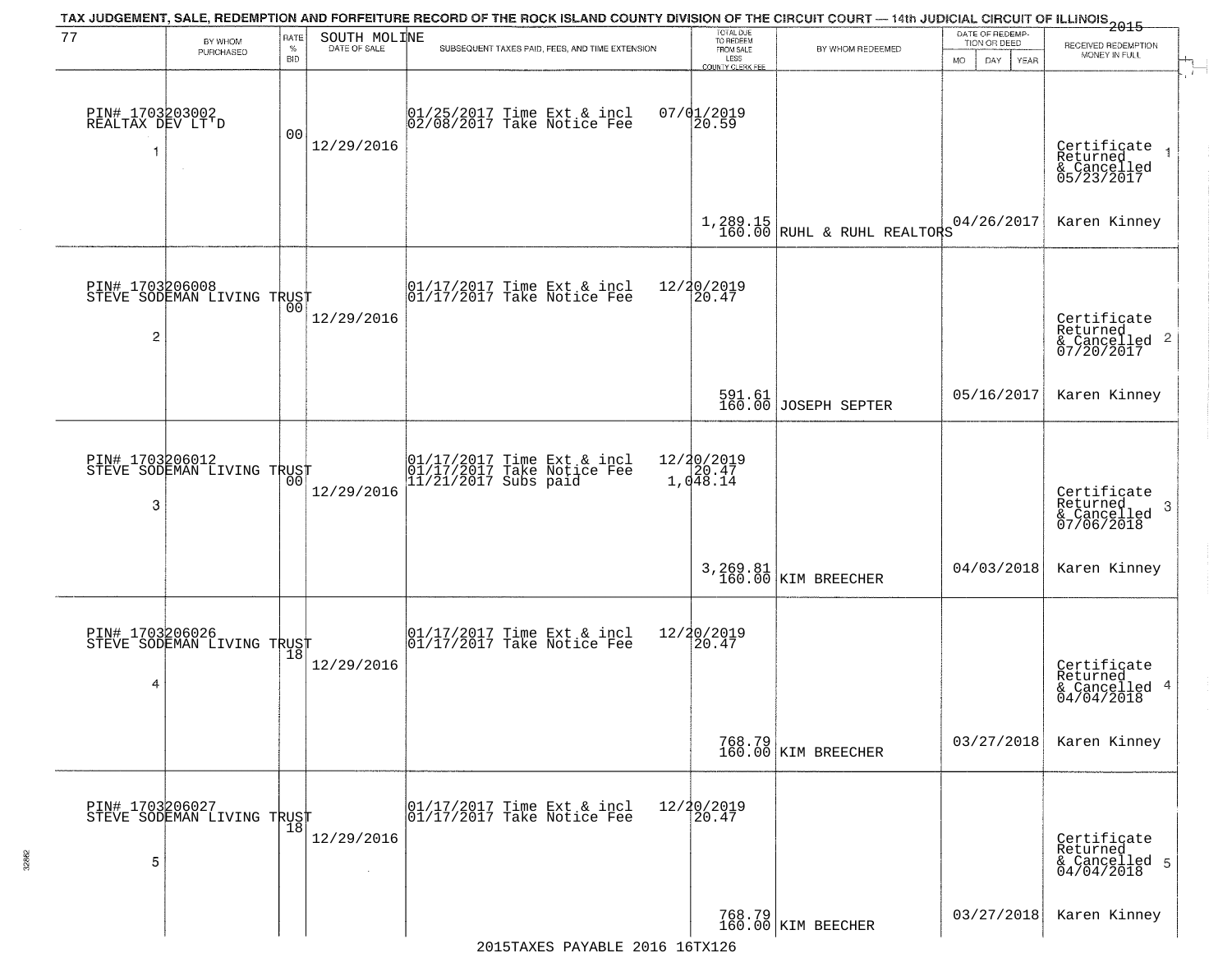| TAX JUDGEMENT, SALE, REDEMPTION AND FORFEITURE RECORD OF THE ROCK ISLAND COUNTY DIVISION OF THE CIRCUIT COURT - 14th JUDIC |                                      |                   |                                     | BACK TAX             |                                       |                                        |                                  |                                                                 | INTEREST PAYMENT FUND | 2015     |
|----------------------------------------------------------------------------------------------------------------------------|--------------------------------------|-------------------|-------------------------------------|----------------------|---------------------------------------|----------------------------------------|----------------------------------|-----------------------------------------------------------------|-----------------------|----------|
| NAME AND ADDRESS<br>LEGAL DESCRIPTION<br>78<br>TAXPAYER NO.<br>PARCEL NO.                                                  | SOUTH MOLINE                         |                   | A-BACK TAX<br>FORFEITED<br>PRIOR TO | FORFEITED<br>PENALTY | BACK TAX<br>FORFEITED<br>INTEREST AND | TOTAL BACK<br>TAX PENALTY<br>AND COSTS | AMOUNT<br>FOR WHICH<br>JUDGEMENT | $\begin{array}{c} \text{CERTIFICATE} \\ \text{NO.} \end{array}$ | <b>INDEMNITY FUND</b> |          |
| TWP - CODE<br>ACRES<br>ASSESSED VALUATION FOR TAXES                                                                        | TAX DUE                              | INT DUE           | 2014                                | <b>ACCRUED</b>       | COST ACCRUED                          | <b>ACCRUED</b>                         | IS ASKED                         |                                                                 | COST OF SALE          |          |
|                                                                                                                            | 1ST                                  | 1ST               |                                     |                      |                                       |                                        |                                  |                                                                 |                       |          |
|                                                                                                                            | <del>284.88<sub>2ND</sub> 29.8</del> |                   |                                     |                      |                                       |                                        |                                  |                                                                 |                       |          |
| NORTHWOOD PK/MIKE SHAMSIE 780<br>455 AVENUE OF THE CITIES<br>EAST MOLINE IL 61244                                          | 284.88                               | 21.35             |                                     |                      |                                       |                                        |                                  |                                                                 | 60.00                 |          |
|                                                                                                                            | 3RD                                  |                   |                                     |                      |                                       |                                        |                                  |                                                                 |                       |          |
| OUTLOT 3 AND 4<br>23RD AVE PLACE ADD<br>E 215.8 FT                                                                         | $-284$<br>೫<br>4TH                   | 17.08             |                                     |                      |                                       |                                        |                                  | 375                                                             | 20.00                 |          |
|                                                                                                                            | 284.88<br><b>PUBLICATION COST</b>    | 8.54              |                                     |                      |                                       |                                        |                                  |                                                                 |                       |          |
| $380 - 10 - 40$<br>$5864 - 1$                                                                                              |                                      |                   |                                     |                      |                                       |                                        |                                  |                                                                 | 4.00                  |          |
| $07 - 05$<br>PIN# 1703225020                                                                                               | TOTAL DUE-TAXES, INT. COST           | 10.00             |                                     |                      |                                       |                                        |                                  |                                                                 |                       |          |
| 12,029                                                                                                                     |                                      | 1,226.38          |                                     |                      |                                       |                                        | 1226.38                          |                                                                 | 10.00                 | 1320.38  |
|                                                                                                                            | 1ST                                  | 1ST               |                                     |                      |                                       |                                        |                                  |                                                                 |                       |          |
|                                                                                                                            | 131.56                               | 13.79             |                                     |                      |                                       |                                        |                                  |                                                                 |                       |          |
| NORTHWOOD PK/MIKE SHAMSIE<br>455 AVENUE OF THE CITIES<br>EAST MOLINE IL 61244                                              | 131.56                               | 9.85              |                                     |                      |                                       |                                        |                                  |                                                                 | 60.00                 |          |
| LOT 3                                                                                                                      | $\overline{\text{3BD}}$              | 3RD               |                                     |                      |                                       |                                        |                                  |                                                                 |                       |          |
| MORRIS ADD                                                                                                                 | 131.56<br>47H                        | 7.88              |                                     |                      |                                       |                                        |                                  | 376                                                             | 20.00                 |          |
|                                                                                                                            | 131.56                               | 3.94              |                                     |                      |                                       |                                        |                                  |                                                                 |                       |          |
| $653 - 60 - 00$<br>14354                                                                                                   | PUBLICATION COST                     |                   |                                     |                      |                                       |                                        |                                  |                                                                 | 4.00                  |          |
| $07 - 05$<br>.570<br>PIN# 1703226003                                                                                       | TOTAL DUE-TAXES, INT. COST           | 10.00             |                                     |                      |                                       |                                        |                                  |                                                                 |                       |          |
| 5,555                                                                                                                      |                                      | 571.70            |                                     |                      |                                       |                                        | 571.70                           |                                                                 | 10.00                 | 665.70   |
|                                                                                                                            | 1ST                                  |                   |                                     |                      |                                       |                                        |                                  |                                                                 |                       |          |
| NORTHWOOD PK/MIKE SHAMSIE<br>455 AVENUE OF THE CITIES                                                                      | 17.01<br>2ND                         |                   |                                     |                      |                                       |                                        |                                  |                                                                 |                       |          |
| EAST MOLINE IL<br>61244                                                                                                    | 17.01                                | 1.30              |                                     |                      |                                       |                                        |                                  |                                                                 | 60.00                 |          |
| OUTLOT 1<br>MORRIS ADD                                                                                                     | 3BD                                  | 3RD               |                                     |                      |                                       |                                        |                                  |                                                                 |                       |          |
|                                                                                                                            | 17.01<br>4TH                         | 1.04              |                                     |                      |                                       |                                        |                                  | 377                                                             | 20.00                 |          |
|                                                                                                                            | 17.01                                | .52               |                                     |                      |                                       |                                        |                                  |                                                                 |                       |          |
| 653-61-00<br>07-05<br>14355<br>.075                                                                                        | <b>PUBLICATION COST</b>              |                   |                                     |                      |                                       |                                        |                                  |                                                                 | 4.00                  |          |
| PIN# 1703226004                                                                                                            | TOTAL OUE-TAXES, INT. COST           | 10.00             |                                     |                      |                                       |                                        |                                  |                                                                 |                       |          |
| 718                                                                                                                        |                                      | 82.72             |                                     |                      |                                       |                                        | 82.72                            |                                                                 | 10.00                 | 176.72   |
|                                                                                                                            |                                      | IST               |                                     |                      |                                       |                                        |                                  |                                                                 |                       |          |
| KING PLAZA GROUP LLC<br>111 PERRY ST STE 300<br>DAVENPORT IA                                                               | 4141.93 434.9<br>2ND                 |                   |                                     |                      |                                       |                                        |                                  |                                                                 |                       |          |
| 52801                                                                                                                      | 4141.93 310.65                       |                   |                                     |                      |                                       |                                        |                                  |                                                                 | 60.00                 |          |
| UNIT 3 KING PLAZA WEST                                                                                                     | 3BD                                  | 3RD               |                                     |                      |                                       |                                        |                                  |                                                                 |                       |          |
| CONDOS SHT 12                                                                                                              | 4141.93 248.52<br>4TH                |                   |                                     |                      |                                       |                                        |                                  | 378                                                             | 20.00                 |          |
|                                                                                                                            | 4141.93 124.26                       |                   |                                     |                      |                                       |                                        |                                  |                                                                 |                       |          |
| $660 - 65 - 30$<br>$15059 - 3$<br>$07 - 05$                                                                                | PUBLICATION COST                     | 10.00             |                                     |                      |                                       |                                        |                                  |                                                                 | 4.00                  |          |
| PIN# 1703312003<br>$\sim 100$ km                                                                                           | TOTAL DUE-TAXES, INT. COST           |                   |                                     |                      |                                       |                                        |                                  |                                                                 |                       |          |
| 174,894                                                                                                                    |                                      | 17,696.06         |                                     |                      |                                       |                                        | 17696.06                         |                                                                 | 10.00                 | 17790.06 |
|                                                                                                                            | 1ST                                  | 1ST               |                                     |                      |                                       |                                        |                                  |                                                                 |                       |          |
| NORTHWOOD PK/MIKE SHAMSIE<br>455 AVENUE OF THE CITIES                                                                      | 153.16<br>2ND                        | 16.10<br>2ND      |                                     |                      |                                       |                                        |                                  |                                                                 |                       |          |
| 61244<br>EAST MOLINE IL                                                                                                    | 153.16 11.50                         |                   |                                     |                      |                                       |                                        |                                  |                                                                 | 60.00                 |          |
| OUTLOT 1                                                                                                                   | 3RD                                  | 3RD               |                                     |                      |                                       |                                        |                                  |                                                                 |                       |          |
| $\overline{23}$ $\overline{AVE}$ $\overline{PLACE}$ ADD<br>EX W 230 FT                                                     | 153.16<br>4TH                        | 9.20<br>4TH       |                                     |                      |                                       |                                        |                                  | 379                                                             | 20.00                 |          |
|                                                                                                                            | 153.16                               | 4.60 <sup>s</sup> |                                     |                      |                                       |                                        |                                  |                                                                 |                       |          |
| $5862 - 1$<br>380-07-70<br>07-05                                                                                           | PUBLICATION COST                     | 10.00             |                                     |                      |                                       |                                        |                                  |                                                                 | 4.00                  |          |
| PIN# 1703400036                                                                                                            | TOTAL DUE-TAXES, INT. COST           |                   |                                     |                      |                                       |                                        |                                  |                                                                 |                       |          |
| 6,467                                                                                                                      |                                      | 664.04            |                                     |                      |                                       |                                        | 664.04                           |                                                                 | 10.00                 | 758.04   |
|                                                                                                                            |                                      |                   |                                     |                      |                                       |                                        |                                  |                                                                 |                       |          |

 $\sim 10$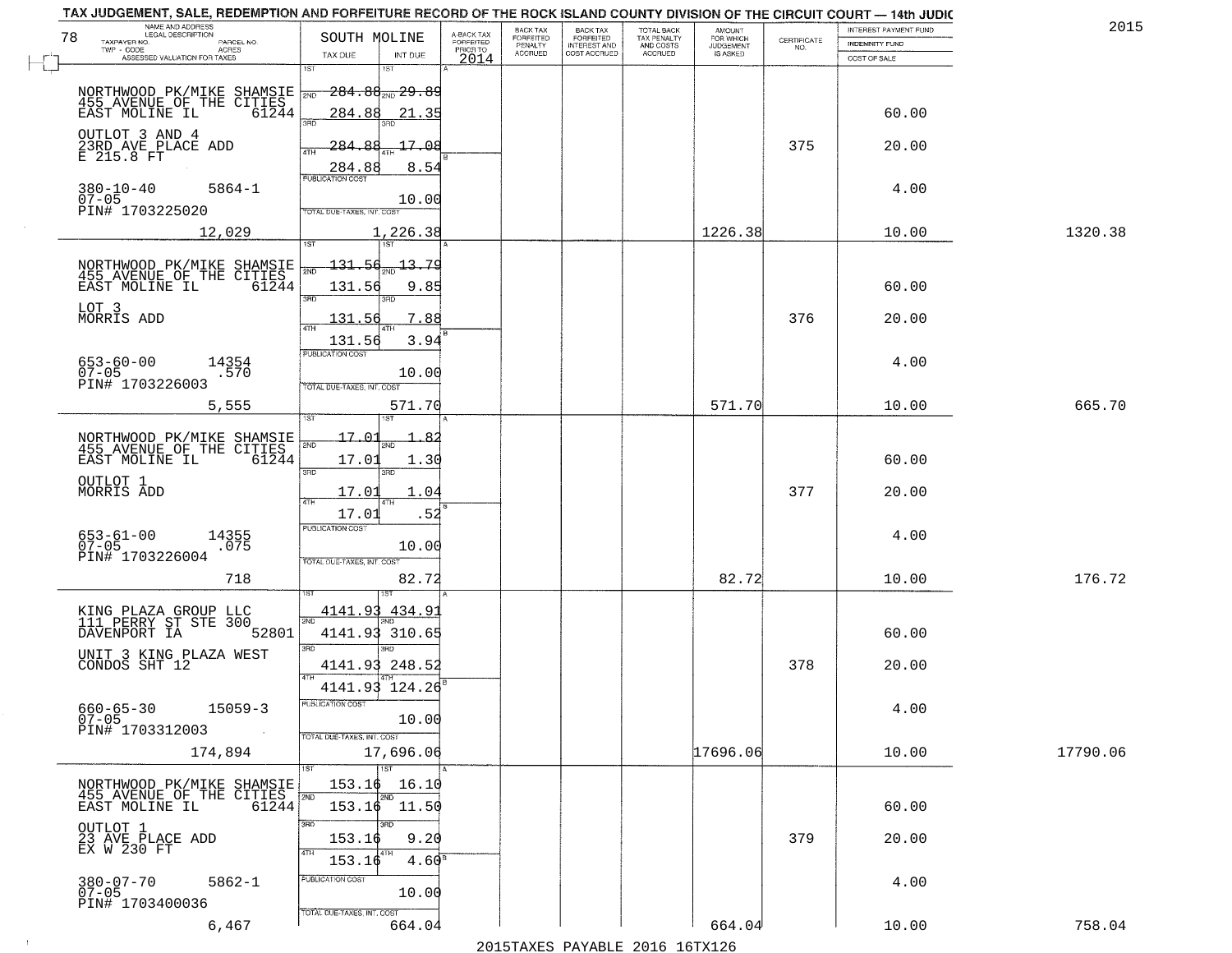| 78                                   | BY WHOM                                       | RATE               | SOUTH MOLINE | TAX JUDGEMENT, SALE, REDEMPTION AND FORFEITURE RECORD OF THE ROCK ISLAND COUNTY DIVISION OF THE CIRCUIT COURT — 14th JUDICIAL CIRCUIT OF ILLINOIS 2015                                                                                                                                                                                                      | TOTAL DUE<br>TO REDEEM                                                                                                                                                                                                                                                                                      |                                                                          | DATE OF REDEMP-<br>TION OR DEED |                                                                                             |
|--------------------------------------|-----------------------------------------------|--------------------|--------------|-------------------------------------------------------------------------------------------------------------------------------------------------------------------------------------------------------------------------------------------------------------------------------------------------------------------------------------------------------------|-------------------------------------------------------------------------------------------------------------------------------------------------------------------------------------------------------------------------------------------------------------------------------------------------------------|--------------------------------------------------------------------------|---------------------------------|---------------------------------------------------------------------------------------------|
|                                      | PURCHASED                                     | %<br><b>BID</b>    | DATE OF SALE | SUBSEQUENT TAXES PAID, FEES, AND TIME EXTENSION                                                                                                                                                                                                                                                                                                             | FROM SALE<br>LESS<br>COUNTY CLERK FEE                                                                                                                                                                                                                                                                       | BY WHOM REDEEMED                                                         | <b>MO</b><br>DAY<br>YEAR        | RECEIVED REDEMPTION<br>MONEY IN FULL                                                        |
| PIN# 1703225020<br>RICO TRUSTEE<br>1 | $\sim$                                        | 18                 |              | $[03/14/2017 \text{ Time Ext & incl} \newline [03/14/2017 \text{ Take Notice Free} \newline 02/11/2019 \text{ Take Notice Free} \newline 02/21/2019 \text{ Publication Free} \newline 02/22/2019 \text{ Circuit Clerks Free} \newline 03/05/2019 \text{ Sheriffs } \text{Free} \newline 11/17/2018 \text{ Subs paid} \newline 11/18/2017 \text{ Subs paid}$ | $\begin{smallmatrix} 07/29/2019\\20.59\\35.00\\5.18\\10.80\\11.289.26\\1,289.26\end{smallmatrix}$                                                                                                                                                                                                           |                                                                          |                                 | TAX DEED ISSUED<br>  Certificate<br>Returned<br>& Cancelled<br>09/16/2019<br>Karen Kinney   |
| PIN# 1703226003<br>RICO TRUSTEE<br>2 |                                               | 18                 | 12/29/2016   | $03/14/2017$ Time Ext & incl<br>$03/14/2017$ Take Notice Fee<br>$02/11/2019$ Take Notice Fee<br>$02/22/2019$ Publication Fee<br>$02/25/2019$ Circuit Clerks Fee<br>$03/05/2019$ Sheriffs Fee<br>$11/17/2018$ Subs paid<br>$11/18/2017$ Subs paid                                                                                                            | 07/29/2019<br>20.59<br>35.00<br>5.180<br>13.83<br>d11.57<br>596.76                                                                                                                                                                                                                                          |                                                                          |                                 | TAX DEED ISSUED<br>  Certificate<br>Returned<br>& Cancelled 2<br>10/08/2019<br>Karen Kinney |
| PIN# 1703226004<br>3                 | JAMES MAYFIELD LIVING                         | <b>TRUST</b><br>18 | 12/29/2016   | 01/27/2017 Time Ext & incl<br>01/27/2017 Take Notice Fee                                                                                                                                                                                                                                                                                                    | 07/09/2019<br>20.59                                                                                                                                                                                                                                                                                         |                                                                          |                                 | 3                                                                                           |
| 4                                    | PIN# 1703312003<br>STEVE SODEMAN LIVING TRUST |                    | 12/29/2016   | 01/17/2017 Time Ext & incl<br>01/17/2017 Take Notice Fee                                                                                                                                                                                                                                                                                                    | 12/20/2019<br>20.47                                                                                                                                                                                                                                                                                         |                                                                          |                                 | Certificate<br>Returned<br>& Cancelled 4<br>03/23/2017                                      |
|                                      |                                               |                    |              |                                                                                                                                                                                                                                                                                                                                                             |                                                                                                                                                                                                                                                                                                             | $\begin{bmatrix} 17,988.43 \\ 160.00 \end{bmatrix}$ KING PLAZA GROUP LLC | 02/27/2017                      | Karen Kinney                                                                                |
| PIN# 1703400036<br>RICO TRUSTEE<br>5 |                                               | 18                 |              | $12/29/2016 \begin{array}{l} 03/14/2017 \text{ Time Ext & incl} \\ 03/14/2017 \text{ Take Notice Free} \\ 02/11/2019 \text{ Take Notice Free} \\ 02/22/25/2019 \text{ Circuit Clerks Free} \\ 03/05/2019 \text{ Sheriffs} \\ 03/05/2019 \text{ Sheriffs} \\ 11/17/2/2017 \text{ Subs paid} \\ \end{array}$<br>$11/18/2017$ Subs paid                        | $\begin{array}{r} 07/29/2019 \\ 20.59 \\ 35.00 \\ 5.18 \\ 13.80 \\ 13.83 \\ 13.83 \\ 13.83 \\ 13.83 \\ 13.83 \\ 13.83 \\ 13.83 \\ 13.83 \\ 13.83 \\ 13.83 \\ 13.83 \\ 13.83 \\ 13.83 \\ 13.83 \\ 13.83 \\ 13.83 \\ 13.83 \\ 13.83 \\ 13.83 \\ 13.83 \\ 13.83 \\ 13.83 \\ 13.83 \\ 13.83 \\ 13.83$<br>689.78 |                                                                          |                                 | TAX DEED ISSUED<br>Certificate<br>Returned<br>& Cancelled 5<br>09/16/2019                   |
|                                      |                                               |                    |              | 2015TAXES PAYABLE 2016 16TX126                                                                                                                                                                                                                                                                                                                              |                                                                                                                                                                                                                                                                                                             |                                                                          |                                 | Karen Kinney                                                                                |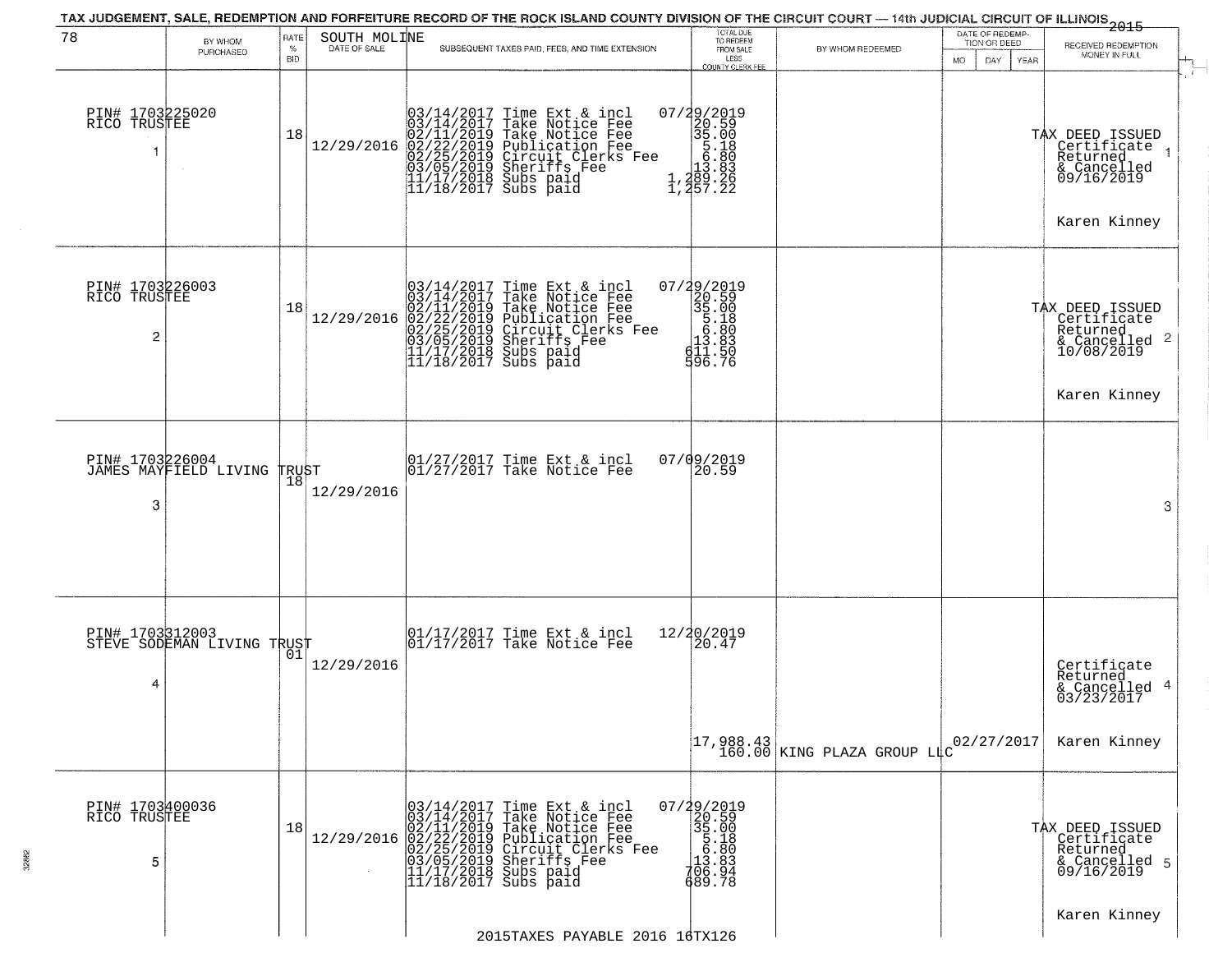| TAX JUDGEMENT, SALE, REDEMPTION AND FORFEITURE RECORD OF THE ROCK ISLAND COUNTY DIVISION OF THE CIRCUIT COURT - 14th JUDIC |                                                                                                                                                       |                                     |                      |                                  |                                        |                     |                                                                 |                       |          |
|----------------------------------------------------------------------------------------------------------------------------|-------------------------------------------------------------------------------------------------------------------------------------------------------|-------------------------------------|----------------------|----------------------------------|----------------------------------------|---------------------|-----------------------------------------------------------------|-----------------------|----------|
| NAME AND ADDRESS<br>LEGAL DESCRIPTION                                                                                      |                                                                                                                                                       |                                     | <b>BACK TAX</b>      | <b>BACK TAX</b>                  | TOTAL BACK<br>TAX PENALTY<br>AND COSTS | AMOUNT<br>FOR WHICH |                                                                 | INTEREST PAYMENT FUND | 2015     |
| 79<br>TAXPAYER NO.<br>PARCEL NO.<br>ACRES                                                                                  | SOUTH MOLINE                                                                                                                                          | A-BACK TAX<br>FORFEITED<br>PRIOR TO | FORFEITED<br>PENALTY | FORFEITED<br><b>INTEREST AND</b> |                                        | <b>JUDGEMENT</b>    | $\begin{array}{c} \text{CERTIFICATE} \\ \text{NO.} \end{array}$ | <b>INDEMNITY FUND</b> |          |
| ASSESSED VALUATION FOR TAXES                                                                                               | TAX DUE<br>INT DUE                                                                                                                                    | 2014                                | <b>ACCRUED</b>       | COST ACCRUED                     | ACCRUED                                | <b>IS ASKED</b>     |                                                                 | COST OF SALE          |          |
| MCADAM ROLLIN W/TAMARA L<br>189 US HWY 6<br>COAL VALLEY IL<br>61240                                                        | 1ST<br>1ST<br>$268.47_{200}$ $28.21$<br>2ND<br>268.47<br>380                                                                                          | 20.15                               |                      |                                  |                                        |                     |                                                                 | 60.00                 |          |
| LOT 7<br>A B MEERSMANS 1ST<br>SUB DIV E 205.05 FT                                                                          | <u> 268.47</u><br>ATH<br>268.4                                                                                                                        | <u> 16.12</u><br>8.06               |                      |                                  |                                        |                     | 380                                                             | 20.00                 |          |
| $122 - 13 - 00$<br>07-05<br>$906 - 1$<br>PIN# 1703401004                                                                   | <b>PUBLICATION COST</b><br>OTAL DUE-TAXES, INT. COST                                                                                                  | 10.00                               |                      |                                  |                                        |                     |                                                                 | 4.00                  |          |
| 11,336                                                                                                                     | 1,156.42                                                                                                                                              |                                     |                      |                                  |                                        | 1156.42             |                                                                 | 10.00                 | 1250.42  |
| APPLEBY DENNIS<br>4320 21ST AVE<br>61265<br>MOLINE IL<br>LOT 8<br>A B MEERSMANS 1ST ADD<br>EAST 116 FT                     | <u> 185.32</u><br>$\frac{19.46}{200}$<br>2ND<br>185.32<br>उन्नत<br>185.32<br>ৰাম                                                                      | 13.90<br>11.12                      |                      |                                  |                                        |                     | 381                                                             | 60.00<br>20.00        |          |
| $122 - 13 - 10$<br>07-05<br>$906 - 2$<br>PIN# 1703401015                                                                   | 185.32<br>PUBLICATION COST<br>TOTAL DUE-TAXES, INT. COST                                                                                              | 5.56<br>10.00                       |                      |                                  |                                        |                     |                                                                 | 4.00                  |          |
| 18,825                                                                                                                     | 801.32                                                                                                                                                |                                     |                      |                                  |                                        | 801.32              |                                                                 | 10.00                 | 895.32   |
| PAL OIL INC<br>4100 AVENUE OF THE CITIES<br>61265<br>MOLINE IL<br>SUPVR ASST MAP<br>LOT 452 SHEET 13                       | 1ST<br><b>ST</b><br><b>SMD</b><br>2ND<br>4220.81 316.55<br>3RD<br>3RD<br>4220.81<br>253.24<br><b>ATH</b><br>4220.81 126.62<br><b>PUBLICATION COST</b> |                                     |                      |                                  |                                        |                     | 382                                                             | 60.00<br>20.00        |          |
| $098 - 04 - 00$<br>07-05<br>538<br>PIN# 1703418001<br>178,225                                                              | TOTAL OUE-TAXES, INT. COST<br>13,368.84                                                                                                               | 10.00                               |                      |                                  |                                        | 13368.84            |                                                                 | 4.00<br>10.00         | 13462.84 |
| CARMICHAEL CHRISTOPHER J<br>2416 44TH ST<br>MOLINE IL<br>61265<br>LOT 77<br>MUELLERS 23RD AVE ADD                          | 463.59<br>2ND<br>463.59<br>3RD<br>3RD<br>463.59                                                                                                       | 48.65<br>34.75<br>27.80             |                      |                                  |                                        |                     | 383                                                             | 60.00<br>20.00        |          |
| $370 - 16 - 00$<br>5663<br>$07 - 05$<br>PIN# 1703427040<br>$\sim 100$                                                      | 4TH<br>463.59<br>PUBLICATION COST<br>TOTAL DUE-TAXES, INT. COST                                                                                       | 13.90<br>10.00                      |                      |                                  |                                        | 1989.46             |                                                                 | 4.00                  | 2083.46  |
| 25,575                                                                                                                     | 1,989.46<br>1ST<br>1ST                                                                                                                                |                                     |                      |                                  |                                        |                     |                                                                 | 10.00                 |          |
| KERKHOFF HELEN M<br>2411 45TH ST<br>MOLINE IL<br>61265<br>LOT 67<br>MUELLERS 23RD AVE ADD                                  | 221.98<br>2ND<br>221.98 16.65<br>3RD<br><u>aan</u><br>221.98<br>4TH<br>221.98                                                                         | 23.31<br>13.32<br>6.66 <sup>s</sup> |                      |                                  |                                        |                     | 384                                                             | 60.00<br>20.00        |          |
| $370 - 06 - 00$<br>5653<br>$07 - 05$<br>PIN# 1703427059<br>20,373                                                          | PUBLICATION COST<br>TOTAL DUE-TAXES, INT. COST<br>957.86                                                                                              | 10.00                               |                      |                                  |                                        | 957.86              |                                                                 | 4.00<br>10.00         | 1051.86  |
|                                                                                                                            |                                                                                                                                                       |                                     |                      |                                  |                                        |                     |                                                                 |                       |          |

 $\sim 10$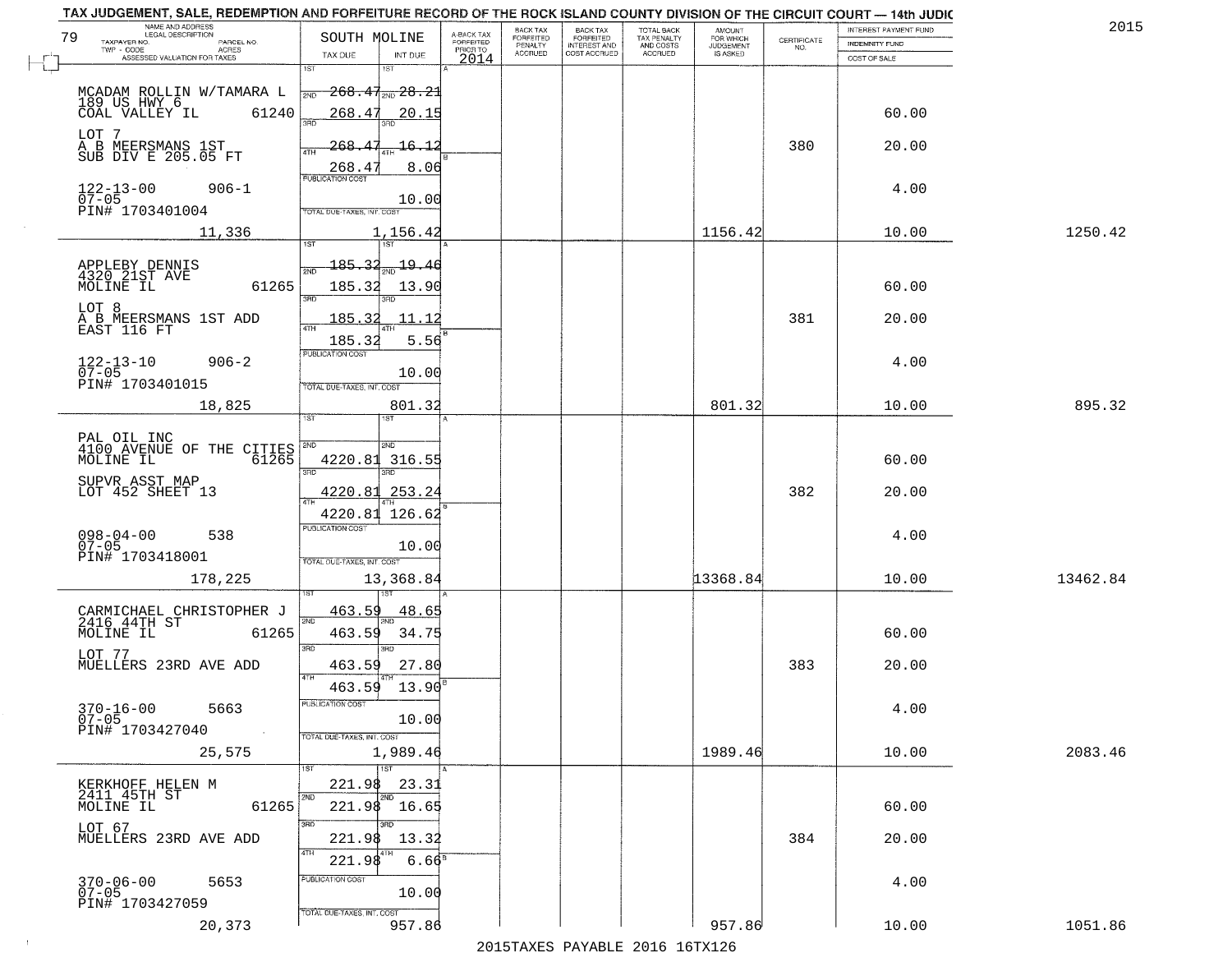| 79                              | BY WHOM                                                  | RATE               | SOUTH MOLINE |                          | TAX JUDGEMENT, SALE, REDEMPTION AND FORFEITURE RECORD OF THE ROCK ISLAND COUNTY DIVISION OF THE CIRCUIT COURT — 14th JUDICIAL CIRCUIT OF ILLINOIS 2015                                                                                                                                                | TOTAL DUE<br>TO REDEEM                                                                                                                   |                                                                 | DATE OF REDEMP<br>TION OR DEED | RECEIVED REDEMPTION                                                                     |
|---------------------------------|----------------------------------------------------------|--------------------|--------------|--------------------------|-------------------------------------------------------------------------------------------------------------------------------------------------------------------------------------------------------------------------------------------------------------------------------------------------------|------------------------------------------------------------------------------------------------------------------------------------------|-----------------------------------------------------------------|--------------------------------|-----------------------------------------------------------------------------------------|
|                                 | PURCHASED                                                | $\%$<br><b>BID</b> | DATE OF SALE |                          | SUBSEQUENT TAXES PAID, FEES, AND TIME EXTENSION                                                                                                                                                                                                                                                       | FROM SALE<br>LESS<br><b>COUNTY CLERK FEE</b>                                                                                             | BY WHOM REDEEMED                                                | DAY.<br>MO.<br>YEAR            | MONEY IN FULL                                                                           |
| PIN# 1703401004<br>RICO TRUSTEE |                                                          | 18                 | 12/29/2016   |                          | $03/14/2017$ Time Ext & incl<br>$03/14/2017$ Take Notice Fee<br>$02/11/2019$ Take Notice Fee<br>$02/22/2019$ Publication Fee<br>$03/05/2019$ Sheriffs Fee<br>$11/17/2018$ Subs paid<br>$11/18/2017$ Subs paid                                                                                         | 07/29/2019<br>20.59<br>35.00<br>5.18<br>20.40<br>$\frac{1}{2}, \frac{21}{22}.$ $\frac{11}{221}.$ $\frac{20}{21}.$ $\frac{20}{20}$        |                                                                 |                                | TAX DEED ISSUED<br>Certificate<br>Returned<br>& Cancelled<br>12/26/2019<br>Karen Kinney |
| PIN# 1703401015<br>2            | STEVE SODEMAN LIVING TRUST<br>STEVE SODEMAN LIVING TRUST |                    |              |                          | 01/17/2017 Time Ext & incl<br>01/17/2017 Take Notice Fee<br>11/20/2018 Subs paid<br>12/29/2016 11/21/2017 Subs paid                                                                                                                                                                                   | 12/20/2019<br>20.47<br>969.34<br>911.44                                                                                                  |                                                                 |                                | Certificate<br>Returned<br>& Cancelled 2<br>09/06/2019                                  |
|                                 |                                                          |                    |              |                          |                                                                                                                                                                                                                                                                                                       |                                                                                                                                          | 3,239.08<br>160.00 DENNIS APPLEBY                               | 07/23/2019                     | Karen Kinney                                                                            |
| PIN# 1703418001<br>3            | STEVE SODEMAN LIVING TRUST                               | 00                 | 12/29/2016   |                          | 01/17/2017 Time Ext & incl<br>01/17/2017 Take Notice Fee                                                                                                                                                                                                                                              | 12/20/2019<br>20.47                                                                                                                      |                                                                 |                                | Certificate<br>Returned<br>3<br>& Cancelled<br>03/23/2017                               |
|                                 |                                                          |                    |              |                          |                                                                                                                                                                                                                                                                                                       |                                                                                                                                          | $\begin{vmatrix} 13,483.31 \\ 160.00 \end{vmatrix}$ PAL OIL INC | 02/24/2017                     | Karen Kinney                                                                            |
| PIN# 1703427040<br>4            | STEVE SODEMAN LIVING TRUST                               | 0 <sub>0</sub>     |              |                          | 01/17/2017 Time Ext & incl<br>01/17/2017 Take Notice Fee<br>11/20/2018 Subs paid<br>12/29/2016 11/21/2017 Subs paid                                                                                                                                                                                   | $\begin{array}{c}\n 12/20/2019 \\  20.47 \\  2.112.40\n \end{array}$<br>$\frac{2}{10}$ , $\frac{1}{0}$ , $\frac{2}{11}$ , $\frac{1}{14}$ |                                                                 |                                | Certificate<br>Returned<br>& Cancelled 4<br>06/13/2019                                  |
|                                 |                                                          |                    |              |                          |                                                                                                                                                                                                                                                                                                       |                                                                                                                                          | 7,000.83<br>160.00 KATZ NOWINSKI ATTY                           | 05/03/2019                     | Karen Kinney                                                                            |
| PIN# 1703427059<br>5            | STEVE SODEMAN LIVING TRUST                               | 0 <sub>0</sub>     | 12/29/2016   | 01/17/2017<br>01/17/2017 | Time Ext & incl<br>Take Notice Fee<br>$08/21/2019$ Take Notice Fee<br>$08/21/2019$ Take Notice Fee<br>$08/21/2019$ Circuit Clerks F<br>$08/21/2019$ Title Search Fee<br>$08/21/2019$ Subsication Fee<br>$10/15/2019$ Sheriffs Fee<br>$11/20/2018$ Subs paid<br>Circuit Clerks Fee<br>Title Search Fee | 12/20/2019<br>20.47<br>35.00<br>410.00<br>110.00<br>1,069.00<br>389.88<br>335.30<br>1,072.14                                             |                                                                 |                                | TAX DEED ISSUED<br>Certificate<br>Returned<br>& Cancelled 5<br>03/02/2020               |
|                                 |                                                          |                    |              |                          | 2015TAXES PAYABLE 2016 16TX126                                                                                                                                                                                                                                                                        |                                                                                                                                          |                                                                 |                                | Karen Kinney                                                                            |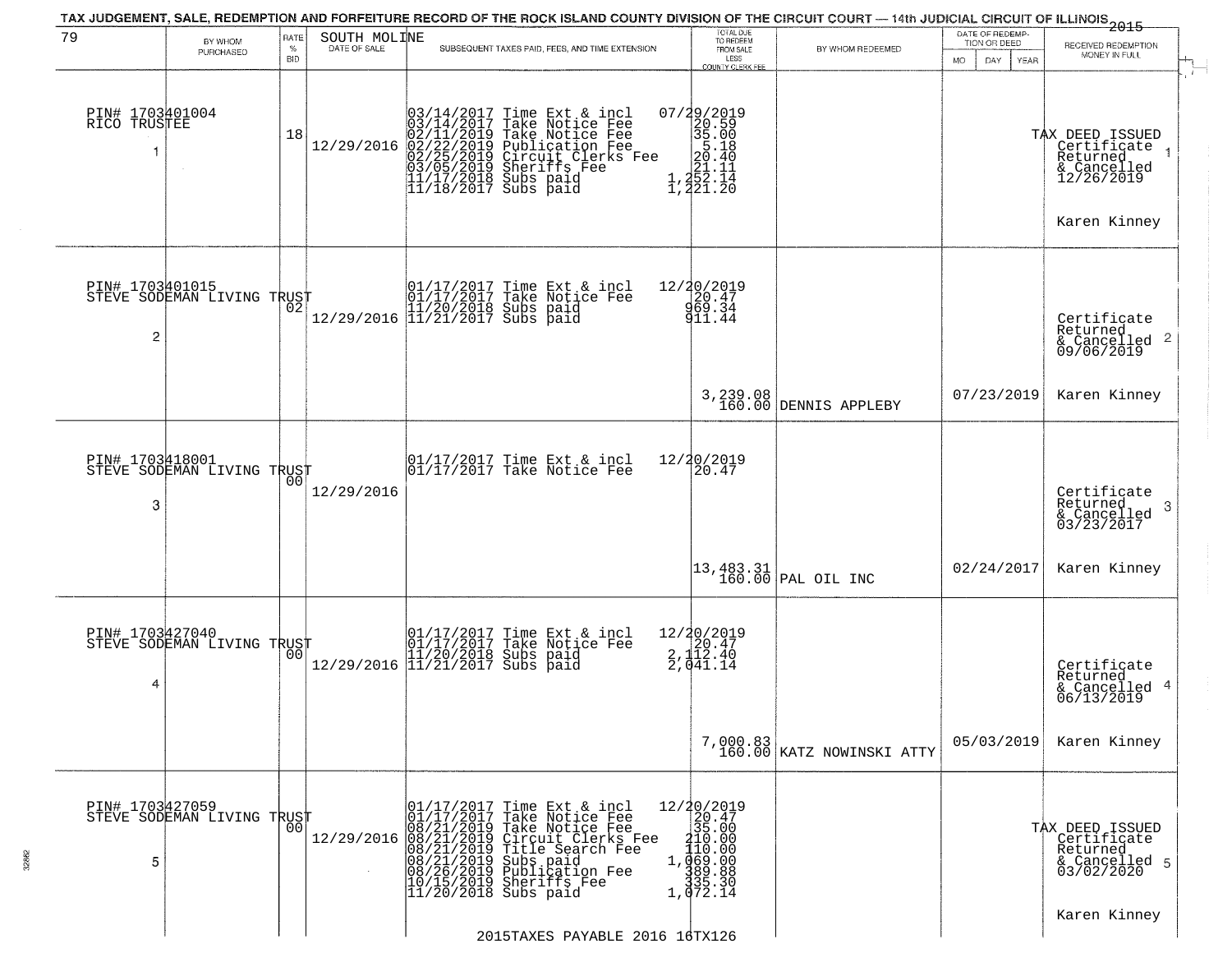| 80 | NAME AND ADDRESS<br>LEGAL DESCRIPTION                    | SOUTH MOLINE                                    | A-BACK TAX<br>FORFEITED | BACK TAX<br><b>FORFEITED</b> | BACK TAX<br>FORFEITED        | TOTAL BACK<br>TAX PENALTY<br>AND COSTS<br>ACCRUED | <b>AMOUNT</b>                      |                                                                 | INTEREST PAYMENT FUND | 2015    |
|----|----------------------------------------------------------|-------------------------------------------------|-------------------------|------------------------------|------------------------------|---------------------------------------------------|------------------------------------|-----------------------------------------------------------------|-----------------------|---------|
|    | TAXPAYER NO.<br>PARCEL NO.<br>TWP - CODE<br><b>ACRES</b> |                                                 | PRIOR TO                | PENALTY<br>ACCRUED           | INTEREST AND<br>COST ACCRUED |                                                   | FOR WHICH<br>JUDGEMENT<br>IS ASKED | $\begin{array}{c} \text{CERTIFICATE} \\ \text{NO.} \end{array}$ | INDEMNITY FUND        |         |
|    | ASSESSED VALUATION FOR TAXES                             | TAX DUE<br>INT DUE<br>1ST<br>1ST                | 2014                    |                              |                              |                                                   |                                    |                                                                 | COST OF SALE          |         |
|    |                                                          |                                                 |                         |                              |                              |                                                   |                                    |                                                                 |                       |         |
|    | BAKER FLOYD E<br>2501 46TH ST                            | 2ND<br>2ND                                      |                         |                              |                              |                                                   |                                    |                                                                 |                       |         |
|    | MOLINE IL<br>61265                                       | 390<br>3RD                                      |                         |                              |                              |                                                   |                                    |                                                                 | 60.00                 |         |
|    | LOT 14                                                   |                                                 |                         |                              |                              |                                                   |                                    | 385                                                             | 20.00                 |         |
|    | J EDW WEAVERS 1ST ADD<br>S.50                            | 4TH<br>41H                                      |                         |                              |                              |                                                   |                                    |                                                                 |                       |         |
|    |                                                          | 51.34<br>1.54<br><b>PUBLICATION COST</b>        |                         |                              |                              |                                                   |                                    |                                                                 |                       |         |
|    | 995<br>$132 - 01 - 00$<br>$07 - 05$                      | 10.00                                           |                         |                              |                              |                                                   |                                    |                                                                 | 4.00                  |         |
|    | PIN# 1703429007                                          | TOTAL DUE-TAXES, INT. COST                      |                         |                              |                              |                                                   |                                    |                                                                 |                       |         |
|    | 20,562                                                   | 62.88                                           |                         |                              |                              |                                                   | 62.88                              |                                                                 | 10.00                 | 156.88  |
|    |                                                          | 1ST <sup>1</sup><br>1ST                         |                         |                              |                              |                                                   |                                    |                                                                 |                       |         |
|    | GABEL MICHELE L<br>2708 12TH AVE                         | 553.72<br>58.17                                 |                         |                              |                              |                                                   |                                    |                                                                 |                       |         |
|    | MOLINE IL<br>61265                                       | 553.72<br>41.55<br>बल                           |                         |                              |                              |                                                   |                                    |                                                                 | 60.00                 |         |
|    | LOT 11 BLOCK 2                                           | 553.<br>33.24                                   |                         |                              |                              |                                                   |                                    | 386                                                             | 20.00                 |         |
|    | WHITES ADD TO MOL HEIGHTS                                |                                                 |                         |                              |                              |                                                   |                                    |                                                                 |                       |         |
|    |                                                          | 553.72<br>16.62<br>PUBLICATION COST             |                         |                              |                              |                                                   |                                    |                                                                 |                       |         |
|    | $465 - 11 - 00$<br>07-05<br>7478                         | 10.00                                           |                         |                              |                              |                                                   |                                    |                                                                 | 4.00                  |         |
|    | PIN# 1704201003                                          | TOTAL DUE-TAXES, INT. COST                      |                         |                              |                              |                                                   |                                    |                                                                 |                       |         |
|    | 23,381                                                   | 2,374.46                                        |                         |                              |                              |                                                   | 2374.46                            |                                                                 | 10.00                 | 2468.46 |
|    |                                                          | 1ST <sup>-</sup>                                |                         |                              |                              |                                                   |                                    |                                                                 |                       |         |
|    | ORANGE ROCK ILLINOIS LP<br>1900 E GOLF RD STE 950A       | 2ND<br>2ND                                      |                         |                              |                              |                                                   |                                    |                                                                 |                       |         |
|    | 60173<br>SCHAMBURG IL                                    | 3BD<br>3 <sub>BD</sub>                          |                         |                              |                              |                                                   |                                    |                                                                 | 60.00                 |         |
|    | SUPVR ASST MAP<br>LOT 219 SHEET 14                       |                                                 |                         |                              |                              |                                                   |                                    | 387                                                             | 20.00                 |         |
|    |                                                          | 4TH                                             |                         |                              |                              |                                                   |                                    |                                                                 |                       |         |
|    |                                                          | 712.39<br>21.38<br><b>PUBLICATION COST</b>      |                         |                              |                              |                                                   |                                    |                                                                 |                       |         |
|    | 097-41-00<br>07-05<br>$535 - 19$                         | 10.00                                           |                         |                              |                              |                                                   |                                    |                                                                 | 4.00                  |         |
|    | PIN# 1704203018                                          | TOTAL OUE-TAXES, INT. COST                      |                         |                              |                              |                                                   |                                    |                                                                 |                       |         |
|    | 30,081                                                   | 743.77                                          |                         |                              |                              |                                                   | 743.77                             |                                                                 | 10.00                 | 837.77  |
|    |                                                          | IST                                             |                         |                              |                              |                                                   |                                    |                                                                 |                       |         |
|    | ROCKWELL THOMAS R<br>3619 73RD ST                        | SVD<br>SND                                      |                         |                              |                              |                                                   |                                    |                                                                 |                       |         |
|    | 61265<br>MOLINE IL                                       |                                                 |                         |                              |                              |                                                   |                                    |                                                                 | 60.00                 |         |
|    | LOT 1<br>KLARKOWSKIS SUBDIV                              | 3RD<br>3RD                                      |                         |                              |                              |                                                   |                                    | 388                                                             | 20.00                 |         |
|    |                                                          | 4TH                                             |                         |                              |                              |                                                   |                                    |                                                                 |                       |         |
|    |                                                          | $857.19$ 25.72 <sup>8</sup><br>PUBLICATION COST |                         |                              |                              |                                                   |                                    |                                                                 |                       |         |
|    | $570 - 21 - 30$<br>9545<br>$07 - 05$                     | 10.00                                           |                         |                              |                              |                                                   |                                    |                                                                 | 4.00                  |         |
|    | PIN# 1704205001                                          | TOTAL DUE-TAXES, INT. COST                      |                         |                              |                              |                                                   |                                    |                                                                 |                       |         |
|    | 42,195                                                   | 892.93                                          |                         |                              |                              |                                                   | 892.91                             |                                                                 | 10.00                 | 986.91  |
|    |                                                          | 1ST<br>1ST                                      |                         |                              |                              |                                                   |                                    |                                                                 |                       |         |
|    | CARSON SHELLY R<br>2755 14TH AVE                         | 2ND<br>2ND                                      |                         |                              |                              |                                                   |                                    |                                                                 |                       |         |
|    | MOLINE IL<br>61265                                       |                                                 |                         |                              |                              |                                                   |                                    |                                                                 | 60.00                 |         |
|    | LOT 14 BLOCK 6<br>FORREST HILL 2ND ADD                   | 3RD<br>3 <sub>BD</sub>                          |                         |                              |                              |                                                   |                                    | 389                                                             | 20.00                 |         |
|    |                                                          | 4TH<br>$724.88^{4}$ $21.74^8$                   |                         |                              |                              |                                                   |                                    |                                                                 |                       |         |
|    |                                                          | PUBLICATION COST                                |                         |                              |                              |                                                   |                                    |                                                                 |                       |         |
|    | $137 - 18 - 00$<br>07-05<br>1118                         | 10.00                                           |                         |                              |                              |                                                   |                                    |                                                                 | 4.00                  |         |
|    | PIN# 1704207014                                          | TOTAL DUE-TAXES, INT. COST                      |                         |                              |                              |                                                   |                                    |                                                                 |                       |         |
|    | 36,608                                                   | 756.62                                          |                         |                              |                              |                                                   | 756.62                             |                                                                 | 10.00                 | 850.62  |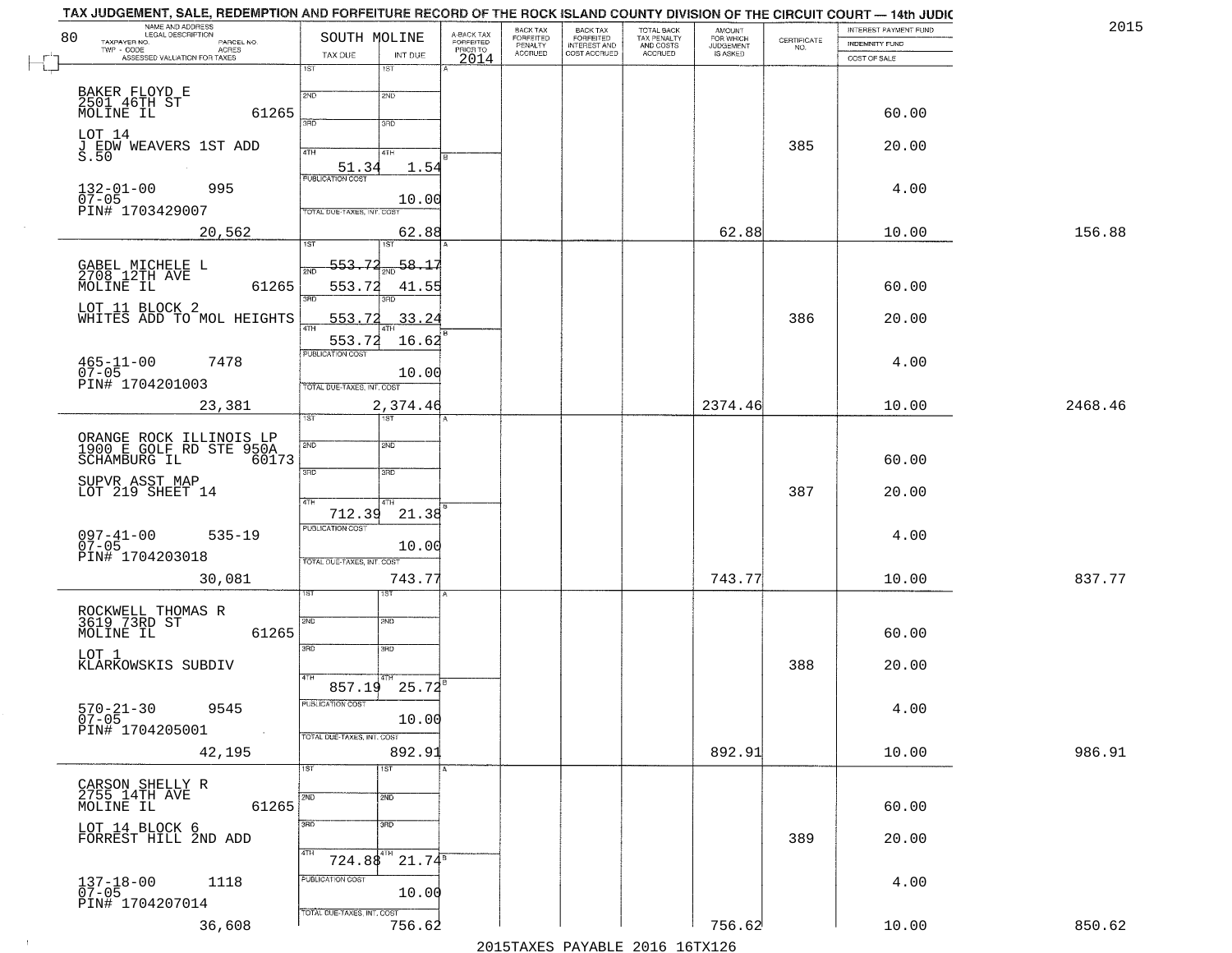| 80                                       | BY WHOM<br>PURCHASED                              | <b>RATE</b><br>$\%$<br><b>BID</b> | SOUTH MOLINE<br>DATE OF SALE | TAX JUDGEMENT, SALE, REDEMPTION AND FORFEITURE RECORD OF THE ROCK ISLAND COUNTY DIVISION OF THE CIRCUIT COURT — 14th JUDICIAL CIRCUIT OF ILLINOIS 2015<br>SUBSEQUENT TAXES PAID, FEES, AND TIME EXTENSION                                                                                                                                                                                                      | TOTAL DUE<br>TO REDEEM<br>FROM SALE<br>LESS      | BY WHOM REDEEMED                                      | DATE OF REDEMP-<br>TION OR DEED<br>DAY.<br>YEAR<br>MO. | RECEIVED REDEMPTION<br>MONEY IN FULL                                   |
|------------------------------------------|---------------------------------------------------|-----------------------------------|------------------------------|----------------------------------------------------------------------------------------------------------------------------------------------------------------------------------------------------------------------------------------------------------------------------------------------------------------------------------------------------------------------------------------------------------------|--------------------------------------------------|-------------------------------------------------------|--------------------------------------------------------|------------------------------------------------------------------------|
| 1                                        | PIN# 1703429007    <br>STEVE SODEMAN LIVING TRUST | 07                                | 12/29/2016                   | $\begin{bmatrix} 01/17/2017 \\ 01/17/2017 \\ 01 \end{bmatrix}$ Take Notice Fee                                                                                                                                                                                                                                                                                                                                 | COUNTY CLERK FEE<br>12/20/2019<br>20.47          |                                                       |                                                        | Certificate<br>Returned<br>& Cancelled<br>11/28/2017                   |
|                                          |                                                   |                                   |                              |                                                                                                                                                                                                                                                                                                                                                                                                                |                                                  | 199.31 09/28/2017<br>160.00 NOVAD MANAGEMENT CONSULTI |                                                        | Karen Kinney                                                           |
| PIN# 1704201003<br>REALTAX DEV LT'D<br>2 |                                                   | 01                                |                              | $[01/25/2017 \tTime Ext & incl 02/08/2017 \tTake Notice Free 11/26/2018 Subs paid 12/29/2016 12/11/2017 Subs paid 12/11/2017)$                                                                                                                                                                                                                                                                                 | 07/01/2019<br>2,590.59<br>2,550.92<br>2,532.02   |                                                       |                                                        | Certificate<br>Returned<br>$\frac{1}{6}$ Cancelled 2<br>03/18/2019     |
|                                          |                                                   |                                   |                              |                                                                                                                                                                                                                                                                                                                                                                                                                |                                                  | 8,609.20<br>160.00 MICHELE GABEL                      | 02/07/2019                                             | Karen Kinney                                                           |
| PIN# 1704203018<br>REALTAX DEV LT'D<br>3 |                                                   | 0 <sub>0</sub>                    | 12/29/2016                   |                                                                                                                                                                                                                                                                                                                                                                                                                |                                                  |                                                       |                                                        | Certificate<br>Returned<br>3<br>& Cancelled<br>03/23/2017              |
|                                          |                                                   |                                   |                              |                                                                                                                                                                                                                                                                                                                                                                                                                |                                                  | 837.77 01/18/2017<br>160.00 ORANGE ROCK ILLINOIS LP   |                                                        | Karen Kinney                                                           |
| 4                                        | PIN# 1704205001    <br>STEVE SODEMAN LIVING TRUST | 0 <sub>0</sub>                    | 12/29/2016                   | 01/17/2017 Time Ext & incl<br>01/17/2017 Take Notice Fee                                                                                                                                                                                                                                                                                                                                                       | 12/20/2019<br>$\left[20.47\right]$               |                                                       |                                                        | Certificate<br>Returned<br>& Cancelled 4<br>05/23/2017                 |
|                                          |                                                   |                                   |                              |                                                                                                                                                                                                                                                                                                                                                                                                                |                                                  | $1,007.38$<br>160.00 CORELOGIC                        | 04/03/2017                                             | Karen Kinney                                                           |
| PIN# 1704207014<br>REALTAX DEV LT'D<br>5 |                                                   | 0 <sub>0</sub>                    | 12/29/2016                   | 06/18/2019 Time Ext &<br>02/08/2017 Take Notic<br>08/27/2019 Take Notic<br>08/27/2019 Circuit Cl<br>08/27/2019 Title Sear<br>08/30/2019 Diblicatic<br>09/30/2019 Diblicatic<br>10/07/2019 Lis Penden<br>11/26/2018 Subs paid<br>12/11/2017 Subs paid<br>Time Ext & incl<br>Take Notice Fee<br>Take Notice Fee<br>Circuit Clerks Fee<br>Title Search Fee<br>Publication Fee<br>Sheriffs Fee<br>Lis Pendens<br>3 | 12/20/2019<br>20.59<br>35.00<br>110.25<br>101.00 |                                                       | 12/20/2019                                             | Certificate<br>Returned<br>& Cancelled 5<br>01/09/2020<br>Karen Kinney |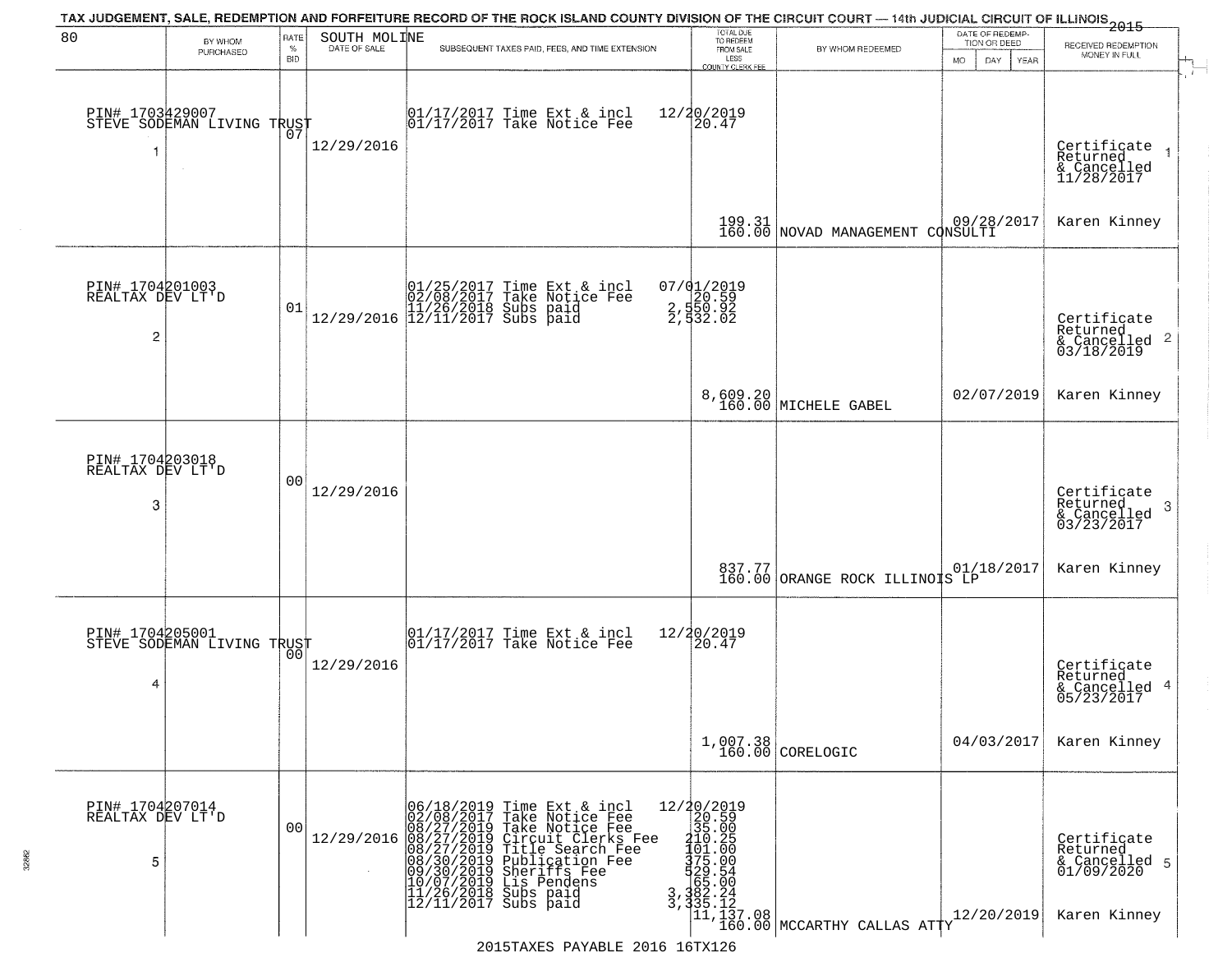| 81 | NAME AND ADDRESS<br>LEGAL DESCRIPTION<br>TAXPAYER NO.<br>PARCEL NO.   | SOUTH MOLINE                                         | A-BACK TAX<br>FORFEITED | BACK TAX<br>FORFEITED<br>PENALTY | BACK TAX<br>FORFEITED<br>INTEREST AND | TOTAL BACK<br>TAX PENALTY<br>AND COSTS | AMOUNT<br>FOR WHICH<br>JUDGEMENT | $\begin{array}{c} \text{CERTIFICATE} \\ \text{NO.} \end{array}$ | INTEREST PAYMENT FUND<br><b>INDEMNITY FUND</b> | 2015    |
|----|-----------------------------------------------------------------------|------------------------------------------------------|-------------------------|----------------------------------|---------------------------------------|----------------------------------------|----------------------------------|-----------------------------------------------------------------|------------------------------------------------|---------|
|    | $TWP - CODE$<br>ACRES<br>ASSESSED VALUATION FOR TAXES                 | TAX DUE<br>INT DUE                                   | PRIOR TO<br>2014        | <b>ACCRUED</b>                   | COST ACCRUED                          | <b>ACCRUED</b>                         | IS ASKED                         |                                                                 | COST OF SALE                                   |         |
|    |                                                                       | 1ST<br>1ST                                           |                         |                                  |                                       |                                        |                                  |                                                                 |                                                |         |
|    | LOPEZ MANUEL V/MARIA D<br>1308 29TH ST<br>MOLINE IL 612<br>61265      | 2ND<br>2ND                                           |                         |                                  |                                       |                                        |                                  |                                                                 | 60.00                                          |         |
|    |                                                                       | 350<br>3RD                                           |                         |                                  |                                       |                                        |                                  |                                                                 |                                                |         |
|    | LOT 2<br>FORREST HILL 4TH ADD                                         | 868.27<br>-52.08<br>4TH                              |                         |                                  |                                       |                                        |                                  | 390                                                             | 20.00                                          |         |
|    | $478 - 09 - 20$<br>7606                                               | 868.27<br>26.04<br><b>PUBLICATION COST</b>           |                         |                                  |                                       |                                        |                                  |                                                                 | 4.00                                           |         |
|    | 07-05<br>PIN# 1704210002                                              | 10.00<br>TOTAL DUE-TAXES, INT. COST                  |                         |                                  |                                       |                                        |                                  |                                                                 |                                                |         |
|    | 36,663                                                                | 1,824.66                                             |                         |                                  |                                       |                                        | 1824.66                          |                                                                 | 10.00                                          | 1918.66 |
|    |                                                                       | 1ST<br>1ST                                           |                         |                                  |                                       |                                        |                                  |                                                                 |                                                |         |
|    | CASTILLO CARMEN<br>1445 34TH ST<br>MOLINE IL<br>61265                 | 2ND<br>2ND                                           |                         |                                  |                                       |                                        |                                  |                                                                 | 60.00                                          |         |
|    | LOT 1                                                                 | 3RD<br>3HD                                           |                         |                                  |                                       |                                        |                                  |                                                                 |                                                |         |
|    | HÝLAND PARK ADD<br>N 50 FT S 100 FT                                   | 47H<br>4TH<br>24.74<br>824.98                        |                         |                                  |                                       |                                        |                                  | 391                                                             | 20.00                                          |         |
|    | $7897 - 2$<br>$500 - 10 - 30$                                         | PUBLICATION COST                                     |                         |                                  |                                       |                                        |                                  |                                                                 | 4.00                                           |         |
|    | $07 - 05$<br>PIN# 1704212022                                          | 10.00<br>TOTAL DUE-TAXES, INT. COST                  |                         |                                  |                                       |                                        |                                  |                                                                 |                                                |         |
|    | 34,835                                                                | 859.72                                               |                         |                                  |                                       |                                        | 859.72                           |                                                                 | 10.00                                          | 953.72  |
|    | ALLEN BRIAN D/AMY B<br>3171 13TH AVENUE CT                            | 586.1<br>61.<br>-53<br>2ND                           |                         |                                  |                                       |                                        |                                  |                                                                 |                                                |         |
|    | MOLINE IL<br>61265                                                    | 586.14<br>43.95<br>3RD<br>3BD                        |                         |                                  |                                       |                                        |                                  |                                                                 | 60.00                                          |         |
|    | LOT 1<br>3RD ADD TO FORREST HILL                                      | 586.14<br>35.16                                      |                         |                                  |                                       |                                        |                                  | 392                                                             | 20.00                                          |         |
|    |                                                                       | 4TH<br>586.14<br>17.58                               |                         |                                  |                                       |                                        |                                  |                                                                 |                                                |         |
|    | $139 - 14 - 00$<br>07-05<br>1156                                      | <b>PUBLICATION COST</b><br>10.00                     |                         |                                  |                                       |                                        |                                  |                                                                 | 4.00                                           |         |
|    | PIN# 1704216001                                                       | TOTAL OUE-TAXES, INT. COST                           |                         |                                  |                                       |                                        |                                  |                                                                 |                                                |         |
|    | 24,750                                                                | 2,512.78                                             |                         |                                  |                                       |                                        | 2512.78                          |                                                                 | 10.00                                          | 2606.78 |
|    | RUSHTON DAVID L<br>1632 31ST STREET A                                 | 340.67<br><u>35.77</u><br>2ND                        |                         |                                  |                                       |                                        |                                  |                                                                 |                                                |         |
|    | MOLINE IL<br>61265<br>LOT 303                                         | 340.67<br>25.55<br>3RD<br>3BD                        |                         |                                  |                                       |                                        |                                  |                                                                 | 60.00                                          |         |
|    | NORTH HIGHLAND                                                        | 20.44<br>340.67<br>4TH                               |                         |                                  |                                       |                                        |                                  | 393                                                             | 20.00                                          |         |
|    |                                                                       | $10.22^8$<br>340.67<br>PUBLICATION COST              |                         |                                  |                                       |                                        |                                  |                                                                 |                                                |         |
|    | $172 - 19 - 00$<br>1856<br>$07 - 05$<br>PIN# 1704217009<br>$\sim 100$ | 10.00                                                |                         |                                  |                                       |                                        |                                  |                                                                 | 4.00                                           |         |
|    | 25,385                                                                | TOTAL DUE-TAXES, INT. COST<br>1,464.66               |                         |                                  |                                       |                                        | 1464.66                          |                                                                 | 10.00                                          | 1558.66 |
|    |                                                                       | 1ST<br>1ST<br>803.71<br>84.42                        |                         |                                  |                                       |                                        |                                  |                                                                 |                                                |         |
|    | OCA HOLDINGS LLC<br>2035 BRIDGE AVE STE 202<br>- WENDORT TA 52803     | 2ND<br>2ND<br>803.71<br>60.30                        |                         |                                  |                                       |                                        |                                  |                                                                 | 60.00                                          |         |
|    |                                                                       | 3RD<br>3RD                                           |                         |                                  |                                       |                                        |                                  |                                                                 |                                                |         |
|    | LOT 23<br>NORTH HIGHLAND<br>LOT 22 AND                                | 48.24<br>803.71<br>4TH<br>4TH<br>$24.12^5$<br>803.71 |                         |                                  |                                       |                                        |                                  | 394                                                             | 20.00                                          |         |
|    | $160 - 06 - 00$<br>07-05<br>1578                                      | PUBLICATION COST                                     |                         |                                  |                                       |                                        |                                  |                                                                 | 4.00                                           |         |
|    | PIN# 1704217107                                                       | 10.00<br>TOTAL DUE-TAXES, INT. COST                  |                         |                                  |                                       |                                        |                                  |                                                                 |                                                |         |
|    | 33,937                                                                | 3,441.92                                             |                         |                                  |                                       |                                        | 3441.92                          |                                                                 | 10.00                                          | 3535.92 |

 $\sim 40$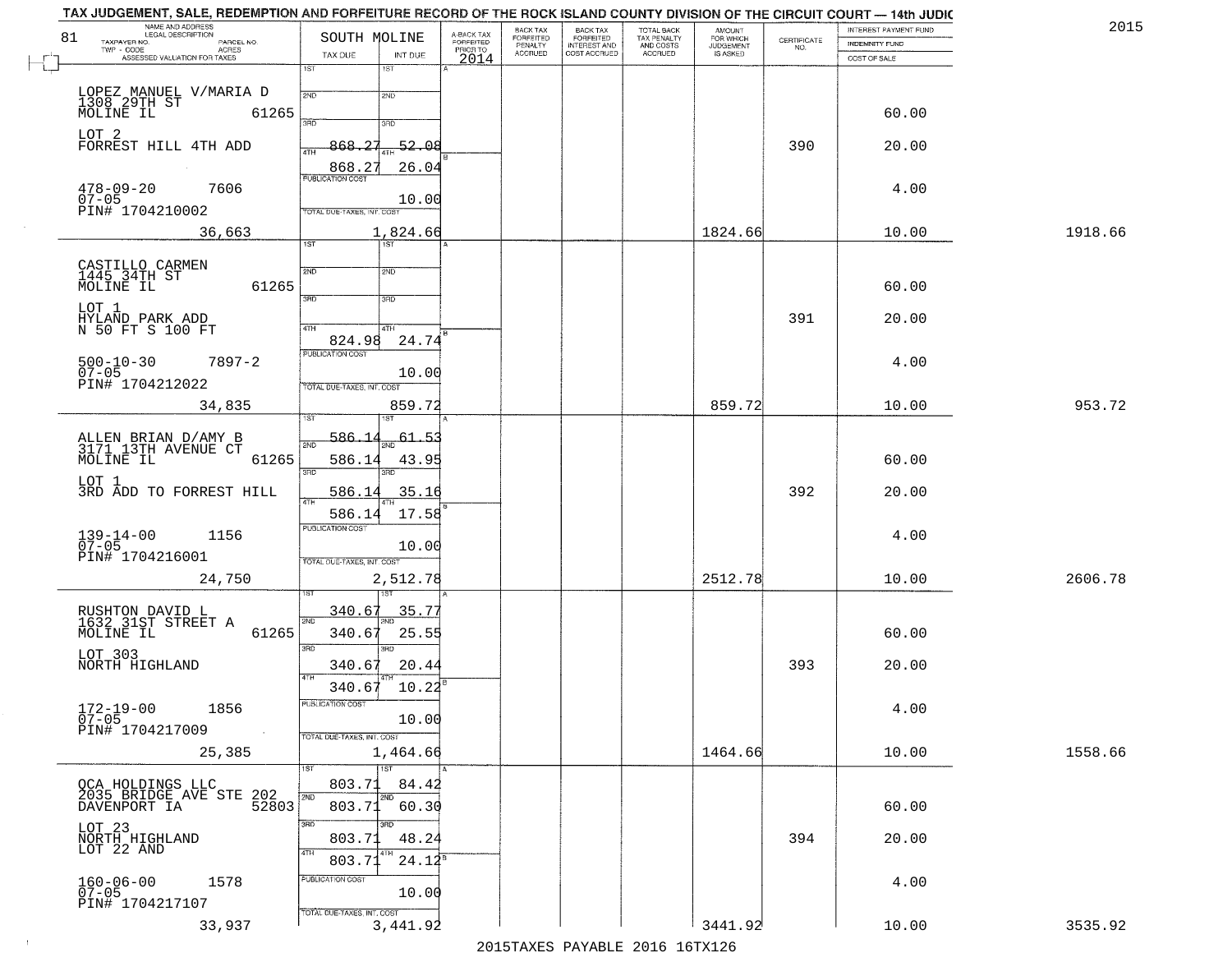| 81                                       | BY WHOM                                           | <b>RATE</b>        | SOUTH MOLINE | TAX JUDGEMENT, SALE, REDEMPTION AND FORFEITURE RECORD OF THE ROCK ISLAND COUNTY DIVISION OF THE CIRCUIT COURT — 14th JUDICIAL CIRCUIT OF ILLINOIS 2015 | TOTAL DUE<br>TO REDEEM                |                                                                                | DATE OF REDEMP-<br>TION OR DEED |                                                                    |
|------------------------------------------|---------------------------------------------------|--------------------|--------------|--------------------------------------------------------------------------------------------------------------------------------------------------------|---------------------------------------|--------------------------------------------------------------------------------|---------------------------------|--------------------------------------------------------------------|
|                                          | PURCHASED                                         | $\%$<br><b>BID</b> | DATE OF SALE | SUBSEQUENT TAXES PAID, FEES, AND TIME EXTENSION                                                                                                        | FROM SALE<br>LESS<br>COUNTY CLERK FEE | BY WHOM REDEEMED                                                               | MO.<br>DAY.<br>YEAR             | RECEIVED REDEMPTION<br>MONEY IN FULL                               |
| PIN# 1704210002<br>REALTAX DEV LT'D<br>1 | $\sim$                                            | 00                 | 12/29/2016   | $01/25/2017$ Time Ext & incl<br>$02/08/2017$ Take Notice Fee                                                                                           | $07/01/2019$<br>20.59                 |                                                                                |                                 | Certificate<br>Returned<br>& Cancelled<br>05/23/2017               |
|                                          |                                                   |                    |              |                                                                                                                                                        |                                       | 1,939.25<br>160.00 MANUEL LOPEZ                                                | 03/03/2017                      | Karen Kinney                                                       |
| $\overline{c}$                           | PIN# 1704212022<br>STEVE SODEMAN LIVING TRUST     |                    | 12/29/2016   | 01/17/2017 Time Ext & incl<br>01/17/2017 Take Notice Fee                                                                                               | 12/20/2019<br>20.47                   |                                                                                |                                 | Certificate<br>Returned<br>$\frac{1}{6}$ Cancelled 2<br>05/23/2017 |
|                                          |                                                   |                    |              |                                                                                                                                                        |                                       | $974.19$ CORELOGIC                                                             | 03/17/2017                      | Karen Kinney                                                       |
| PIN# 1704216001<br>3                     | STEVE SODEMAN LIVING TRUST                        | 00                 | 12/29/2016   | 01/17/2017 Time Ext & incl<br>01/17/2017 Take Notice Fee                                                                                               | 12/20/2019<br>20.47                   |                                                                                |                                 | Certificate<br>Returned<br>3<br>& Cancelled<br>02/08/2017          |
|                                          |                                                   |                    |              |                                                                                                                                                        |                                       | 2,627.25<br>160.00 BRIAN ALLEN                                                 | 01/17/2017                      | Karen Kinney                                                       |
| 4                                        | PIN# 1704217009    <br>STEVE SODEMAN LIVING TRUST | 0 <sub>0</sub>     | 12/29/2016   | 01/17/2017 Time Ext & incl<br>01/17/2017 Take Notice Fee                                                                                               | 12/20/2019<br>$\tilde{20.47}$         |                                                                                |                                 | Certificate<br>Returned<br>& Cancelled 4<br>01/09/2018             |
|                                          |                                                   |                    |              |                                                                                                                                                        |                                       | $\left[ \begin{array}{c} 1,579.13 \\ 160.00 \end{array} \right]$ DAVID RUSHTON | 11/09/2017                      | Karen Kinney                                                       |
| PIN# 1704217107<br>5                     |                                                   | 0 <sub>0</sub>     | 12/29/2016   | 02/27/2017 Time Ext & incl<br>02/27/2017 Take Notice Fee                                                                                               | 09/20/2019<br>20.59                   |                                                                                |                                 | Certificate<br>Returned<br>& Cancelled 5<br>05/23/2017             |
|                                          |                                                   |                    |              |                                                                                                                                                        |                                       | 3,556.51<br>160.00 KATZ NOWINSKI P.C.                                          | 03/14/2017                      | Karen Kinney                                                       |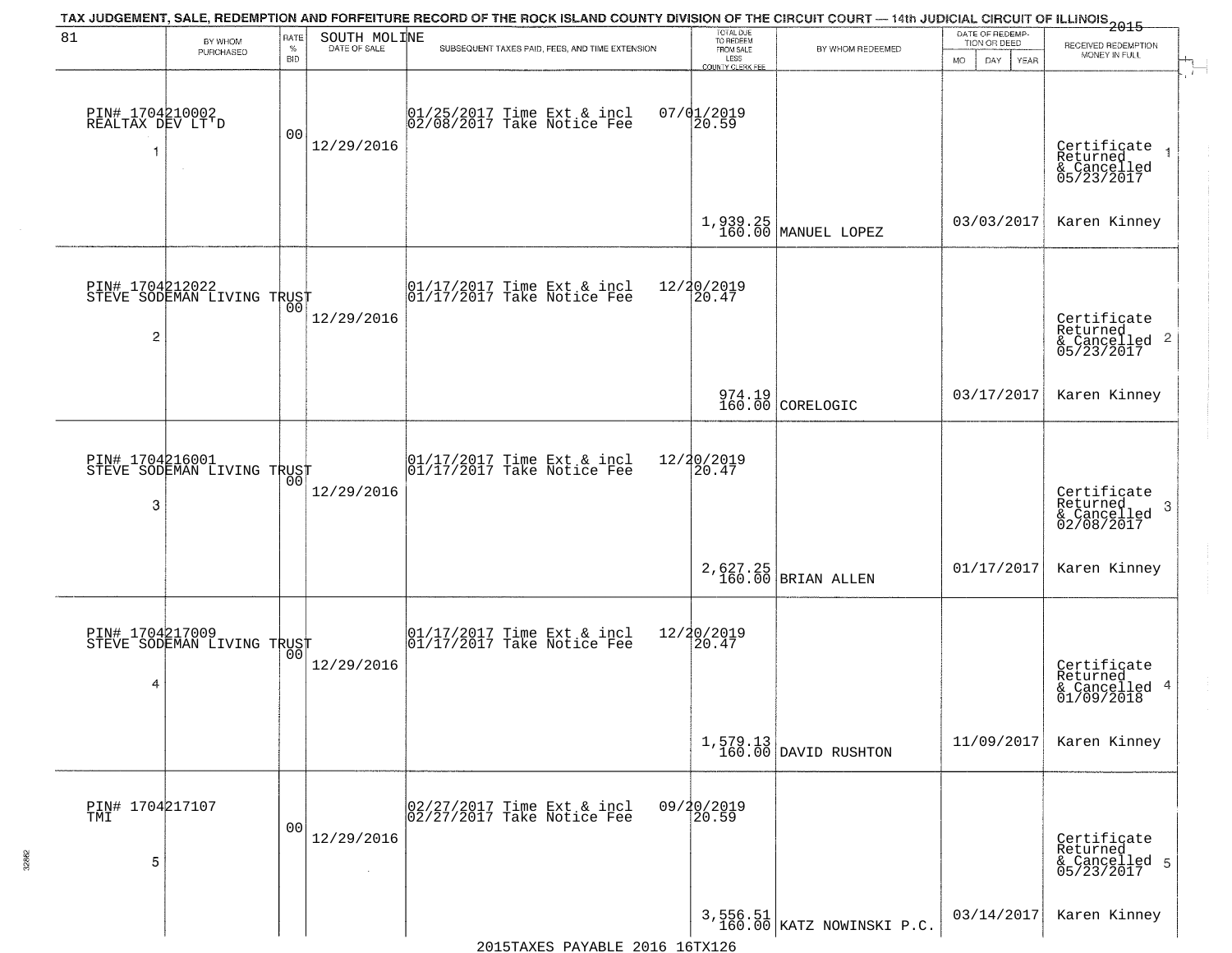| TAX JUDGEMENT, SALE, REDEMPTION AND FORFEITURE RECORD OF THE ROCK ISLAND COUNTY DIVISION OF THE CIRCUIT COURT - 14th JUDIC<br>NAME AND ADDRESS<br>LEGAL DESCRIPTION |                                                            |                                     | BACK TAX             | <b>BACK TAX</b>           |                                        | AMOUNT<br>FOR WHICH |                                                                 | INTEREST PAYMENT FUND | 2015    |
|---------------------------------------------------------------------------------------------------------------------------------------------------------------------|------------------------------------------------------------|-------------------------------------|----------------------|---------------------------|----------------------------------------|---------------------|-----------------------------------------------------------------|-----------------------|---------|
| 82<br>TAXPAYER NO.<br>PARCEL NO.<br>ACRES                                                                                                                           | SOUTH MOLINE                                               | A-BACK TAX<br>FORFEITED<br>PRIOR TO | FORFEITED<br>PENALTY | FORFEITED<br>INTEREST AND | TOTAL BACK<br>TAX PENALTY<br>AND COSTS | <b>JUDGEMENT</b>    | $\begin{array}{c} \text{CERTIFICATE} \\ \text{NO.} \end{array}$ | INDEMNITY FUND        |         |
| ASSESSED VALUATION FOR TAXES                                                                                                                                        | TAX DUE<br>INT DUE                                         | 2014                                | <b>ACCRUED</b>       | COST ACCRUED              | <b>ACCRUED</b>                         | IS ASKED            |                                                                 | COST OF SALE          |         |
|                                                                                                                                                                     | 1ST<br>18T<br><del>341.43<sub>2ND</sub> 35.84</del><br>2ND |                                     |                      |                           |                                        |                     |                                                                 |                       |         |
| FIEBIG DIANA S<br>1850 30TH ST<br>MOLINE IL<br>61265                                                                                                                | 341.43<br>25.60                                            |                                     |                      |                           |                                        |                     |                                                                 | 60.00                 |         |
| LOT 39 BLOCK 1<br>CHASE AND WRIGHTS 1ST ADD                                                                                                                         | $-20.48$<br>-341.43                                        |                                     |                      |                           |                                        |                     | 395                                                             | 20.00                 |         |
|                                                                                                                                                                     | 10.24<br>$\frac{341.43}{FUBUCATON COST}$                   |                                     |                      |                           |                                        |                     |                                                                 |                       |         |
| $134 - 09 - 00$<br>07-05<br>1043<br>PIN# 1704224012                                                                                                                 | 10.00<br>TOTAL DUE-TAXES, INT. COST                        |                                     |                      |                           |                                        |                     |                                                                 | 4.00                  |         |
| 20,417                                                                                                                                                              | 1,467.88                                                   |                                     |                      |                           |                                        | 1467.88             |                                                                 | 10.00                 | 1561.88 |
|                                                                                                                                                                     | 105.03<br>$\frac{11.00}{200}$                              |                                     |                      |                           |                                        |                     |                                                                 |                       |         |
| HOAG RICHARD A/SHYRL A<br>1847 31ST STREET A<br>61265<br>MOLINE IL                                                                                                  | 105.03<br>7.90                                             |                                     |                      |                           |                                        |                     |                                                                 | 60.00                 |         |
| LOTS 72 73 & 74<br>NORTH HIGHLAND                                                                                                                                   | 3RD<br>3RD<br>105.03<br>6.32<br>ৰাম                        |                                     |                      |                           |                                        |                     | 396                                                             | 20.00                 |         |
|                                                                                                                                                                     | 105.03<br>3.16                                             |                                     |                      |                           |                                        |                     |                                                                 |                       |         |
| $162 - 13 - 00$<br>1628                                                                                                                                             | PUBLICATION COST                                           |                                     |                      |                           |                                        |                     |                                                                 | 4.00                  |         |
| $07 - 05$<br>PIN# 1704404006                                                                                                                                        | 10.00<br>TOTAL DUE-TAXES, INT. COST                        |                                     |                      |                           |                                        |                     |                                                                 |                       |         |
| 4,435                                                                                                                                                               | 458.56                                                     |                                     |                      |                           |                                        | 458.56              |                                                                 | 10.00                 | 552.56  |
|                                                                                                                                                                     | 1ST<br>1ST<br>34.<br>$\Omega$                              |                                     |                      |                           |                                        |                     |                                                                 |                       |         |
| PARKS CUPPER<br>1915 31ST STREET A<br>MOLINE IL<br>61265                                                                                                            | ىم.<br>2ND<br>34.93<br>2.60                                |                                     |                      |                           |                                        |                     |                                                                 | 60.00                 |         |
| LOT 75<br>NORTH HIGHLAND ADD                                                                                                                                        | 3RD<br>3RD<br>34.9<br>2.08                                 |                                     |                      |                           |                                        |                     | 397                                                             | 20.00                 |         |
|                                                                                                                                                                     | 4TH<br>34.93<br>1.04                                       |                                     |                      |                           |                                        |                     |                                                                 |                       |         |
| $162 - 16 - 00$<br>07-05<br>1631<br>.121                                                                                                                            | <b>PUBLICATION COST</b><br>10.00                           |                                     |                      |                           |                                        |                     |                                                                 | 4.00                  |         |
| PIN# 1704404007<br>1,475                                                                                                                                            | TOTAL OUE-TAXES, INT. COST<br>159.08                       |                                     |                      |                           |                                        | 159.08              |                                                                 | 10.00                 | 253.08  |
|                                                                                                                                                                     |                                                            |                                     |                      |                           |                                        |                     |                                                                 |                       |         |
| PARKS CUPPER<br>1915 31ST STREET A<br>MOLINE IL<br>61265                                                                                                            | 744.70<br>78.19<br>2ND<br>744.70<br>55.85                  |                                     |                      |                           |                                        |                     |                                                                 | 60.00                 |         |
| LOTS 76 & 77<br>NORTH HIGHLAND                                                                                                                                      | 3 <sub>BD</sub><br><b>IRD</b><br>744.70<br>44.68           |                                     |                      |                           |                                        |                     | 398                                                             | 20.00                 |         |
|                                                                                                                                                                     | 4TH<br>744.70<br>22.34                                     |                                     |                      |                           |                                        |                     |                                                                 |                       |         |
| $162 - 17 - 00$<br>07-05<br>1632                                                                                                                                    | PUBLICATION CUS.<br>10.00                                  |                                     |                      |                           |                                        |                     |                                                                 | 4.00                  |         |
| PIN# 1704404008<br>$\sim 100$                                                                                                                                       | TOTAL DUE-TAXES, INT. COST                                 |                                     |                      |                           |                                        |                     |                                                                 |                       |         |
| 42,445                                                                                                                                                              | 3,189.86<br>$\overline{11ST}$                              |                                     |                      |                           |                                        | 3189.86             |                                                                 | 10.00                 | 3283.86 |
|                                                                                                                                                                     | 160.76<br>16.87                                            |                                     |                      |                           |                                        |                     |                                                                 |                       |         |
| SMITH MELVIN D JR<br>2351 28TH ST<br>MOLINE IL<br>61265                                                                                                             | 2ND<br>2ND<br>$160.76$ $12.05$                             |                                     |                      |                           |                                        |                     |                                                                 | 60.00                 |         |
| LOT 56<br>WEST HIGHLAND                                                                                                                                             | 3RD<br>3BD<br>160.76<br>9.64<br>4TH                        |                                     |                      |                           |                                        |                     | 399                                                             | 20.00                 |         |
|                                                                                                                                                                     | 160.76<br>$4.82^8$                                         |                                     |                      |                           |                                        |                     |                                                                 |                       |         |
| 177-10-00<br>07-05<br>1928<br>PIN# 1704405030                                                                                                                       | PUBLICATION COST<br>10.00                                  |                                     |                      |                           |                                        |                     |                                                                 | 4.00                  |         |
| 12,788                                                                                                                                                              | TOTAL DUE-TAXES, INT. COST<br>696.42                       |                                     |                      |                           |                                        | 696.42              |                                                                 | 10.00                 | 790.42  |

 $\sim 10^{-1}$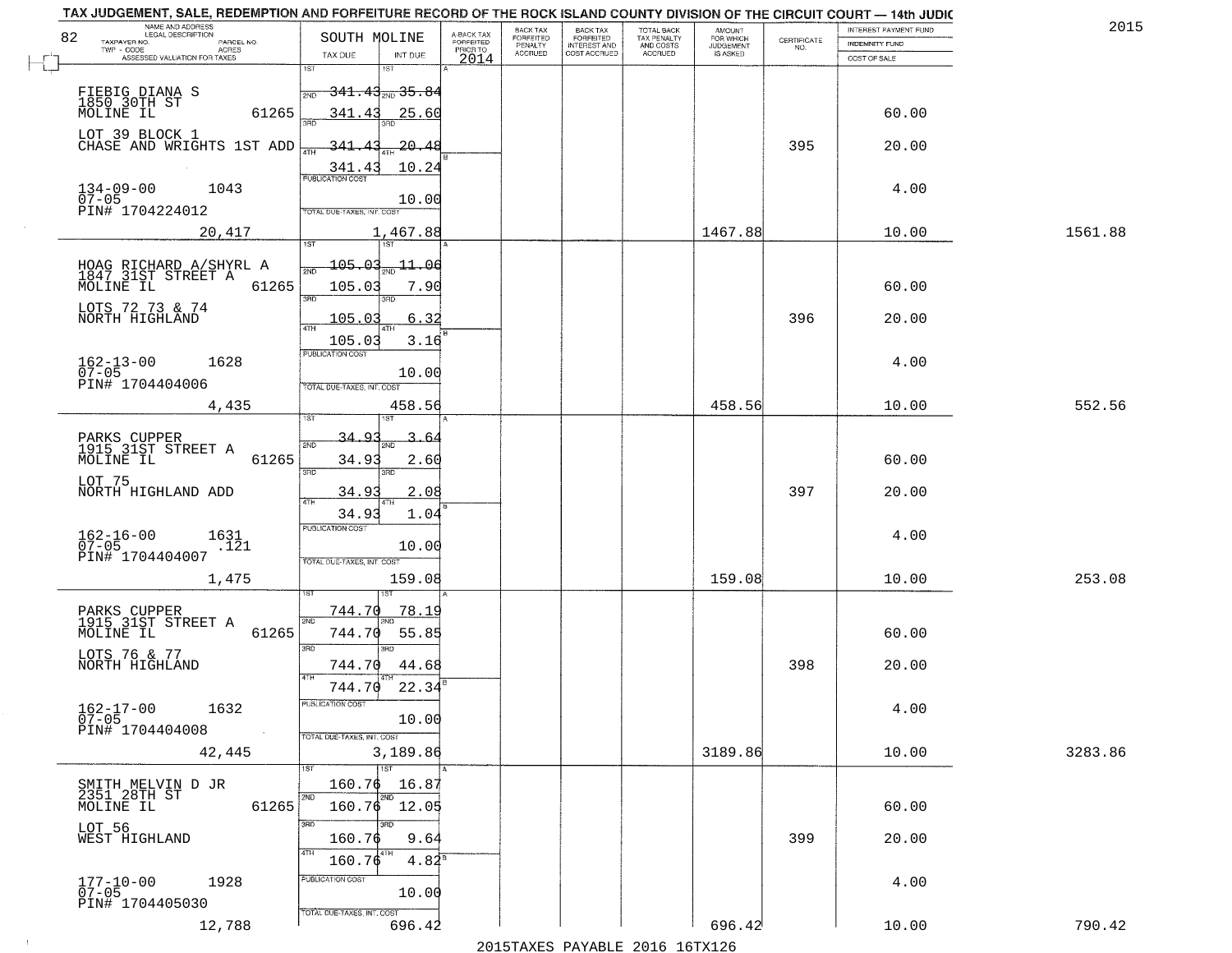|                                          |                                               |                            |                              |                                                                                                                                                                                                                                                                                                                                                                                        |                                                                                                                                                |                                                                                                                                             |                                                        | ------------<br>2015                                                      |
|------------------------------------------|-----------------------------------------------|----------------------------|------------------------------|----------------------------------------------------------------------------------------------------------------------------------------------------------------------------------------------------------------------------------------------------------------------------------------------------------------------------------------------------------------------------------------|------------------------------------------------------------------------------------------------------------------------------------------------|---------------------------------------------------------------------------------------------------------------------------------------------|--------------------------------------------------------|---------------------------------------------------------------------------|
| 82                                       | BY WHOM<br>PURCHASED                          | RATE<br>$\%$<br><b>BID</b> | SOUTH MOLINE<br>DATE OF SALE | SUBSEQUENT TAXES PAID, FEES, AND TIME EXTENSION                                                                                                                                                                                                                                                                                                                                        | TOTAL DUE<br>TO REDEEM<br>FROM SALE<br>LESS<br><b>COUNTY CLERK FEE</b>                                                                         | BY WHOM REDEEMED                                                                                                                            | DATE OF REDEMP-<br>TION OR DEED<br>MO.<br>DAY.<br>YEAR | RECEIVED REDEMPTION<br>MONEY IN FULL                                      |
| PIN# 1704224012<br>1                     | STEVE SODEMAN LIVING TRUST                    | 00                         | 12/29/2016                   | $\begin{smallmatrix} 01/17/2017\\01/17/2017\\08/21/2019\\08/21/2019\\08/21/2019\\08/21/2019\\08/26/2019\\10/15/2019\\11/20/2019\end{smallmatrix}$<br>Time Ext & incl<br>Take Notice Fee<br>Take Notice Fee<br>Circuit Clerks Fee<br>Title Search Fee<br>Subs paid<br>Publication Fee<br>Sherifs Fee<br>Subs paid<br>$\frac{1}{11}\frac{1}{20}\frac{2}{2018}$<br>Subs paid<br>Subs paid | 12/20/2019<br>20.47<br>35.00<br>210.00<br>110.00                                                                                               | 1, $\frac{151.96}{418.02}$<br>476.06<br>1, $\frac{17}{372.48}$<br>1, $\frac{13}{314.82}$<br>8, $\frac{732.04}{160.00}$ MCCARTHY CALLAS ATTY | 12/20/2019                                             | Certifiçate 1<br>Returned<br>& Cancelled<br>01/03/2020<br>Karen Kinney    |
| PIN# 1704404006<br>2                     | STEVE SODEMAN LIVING TRUST                    | 18                         | 12/29/2016                   | 01/17/2017 Time Ext & incl<br>01/17/2017 Take Notice Fee<br>11/21/2017 Subs paid                                                                                                                                                                                                                                                                                                       | 12/20/2019<br>20.47<br>482.46                                                                                                                  |                                                                                                                                             |                                                        | Certificate<br>Returned<br>$\frac{1}{2}$ Cancelled 2<br>01/09/2018        |
|                                          |                                               |                            |                              |                                                                                                                                                                                                                                                                                                                                                                                        |                                                                                                                                                | $1,312.31$ RICHARD HOAG                                                                                                                     | 12/15/2017                                             | Karen Kinney                                                              |
| 3                                        | PIN# 1704404007<br>STEVE SODEMAN LIVING TRUST |                            | 12/29/2016                   | $\begin{smallmatrix} 01/17/2017\\01/17/2017\\08/21/2019\\08/21/2019\\08/21/2019\\08/21/2019\\08/26/2019\\08/28/2019\\11/21/2017 \end{smallmatrix}$<br>Time Ext & incl<br>Take Notice Fee<br>Take Notice Fee<br>Circuit Clerks Fee<br>Title Search Fee<br>Subs paid<br>Publication Fee<br>Shariffs<br>Sheriffs Fee<br>Subs paid                                                         | $\begin{array}{r} 12/20/2019 \\20.47 \\35.00 \\ \textrm{210.00} \\ 110.00 \\ \textrm{181.40} \end{array}$<br>$\frac{385.80}{362.22}$<br>180.52 | 2,061.56<br>160.00 GOMEZ MAY LLP                                                                                                            | 10/04/2019                                             | Certificate<br>Returned<br>3<br>& Cancelled<br>11/15/2019<br>Karen Kinney |
| PIN# 1704404008<br>4                     | STEVE SODEMAN LIVING TRUST                    | 00                         | 12/29/2016                   | 01/17/2017 Time Ext & incl<br>01/17/2017 Take Notice Fee<br>11/21/2017 Subs paid                                                                                                                                                                                                                                                                                                       | 12/20/2019<br>3,20.47<br>3,263.64                                                                                                              |                                                                                                                                             |                                                        | Certificate<br>Returned<br>& Cancelled 4<br>04/04/2018                    |
|                                          |                                               |                            |                              |                                                                                                                                                                                                                                                                                                                                                                                        |                                                                                                                                                | $6,959.61$ (CUPPER PARKS                                                                                                                    | 03/19/2018                                             | Karen Kinney                                                              |
| PIN# 1704405030<br>REALTAX DEV LT'D<br>5 |                                               | 17                         | 12/29/2016                   | 01/25/2017 Time Ext & incl<br>02/08/2017 Take Notice Fee                                                                                                                                                                                                                                                                                                                               | $07/01/2019$<br>20.59                                                                                                                          |                                                                                                                                             |                                                        | Certificate<br>Returned<br>& Cancelled 5<br>03/23/2017                    |
|                                          |                                               |                            |                              | $0.01C$ 1 $C$ mars                                                                                                                                                                                                                                                                                                                                                                     |                                                                                                                                                | 945.38 MELVIN D SMITH JR                                                                                                                    | 02/28/2017                                             | Karen Kinney                                                              |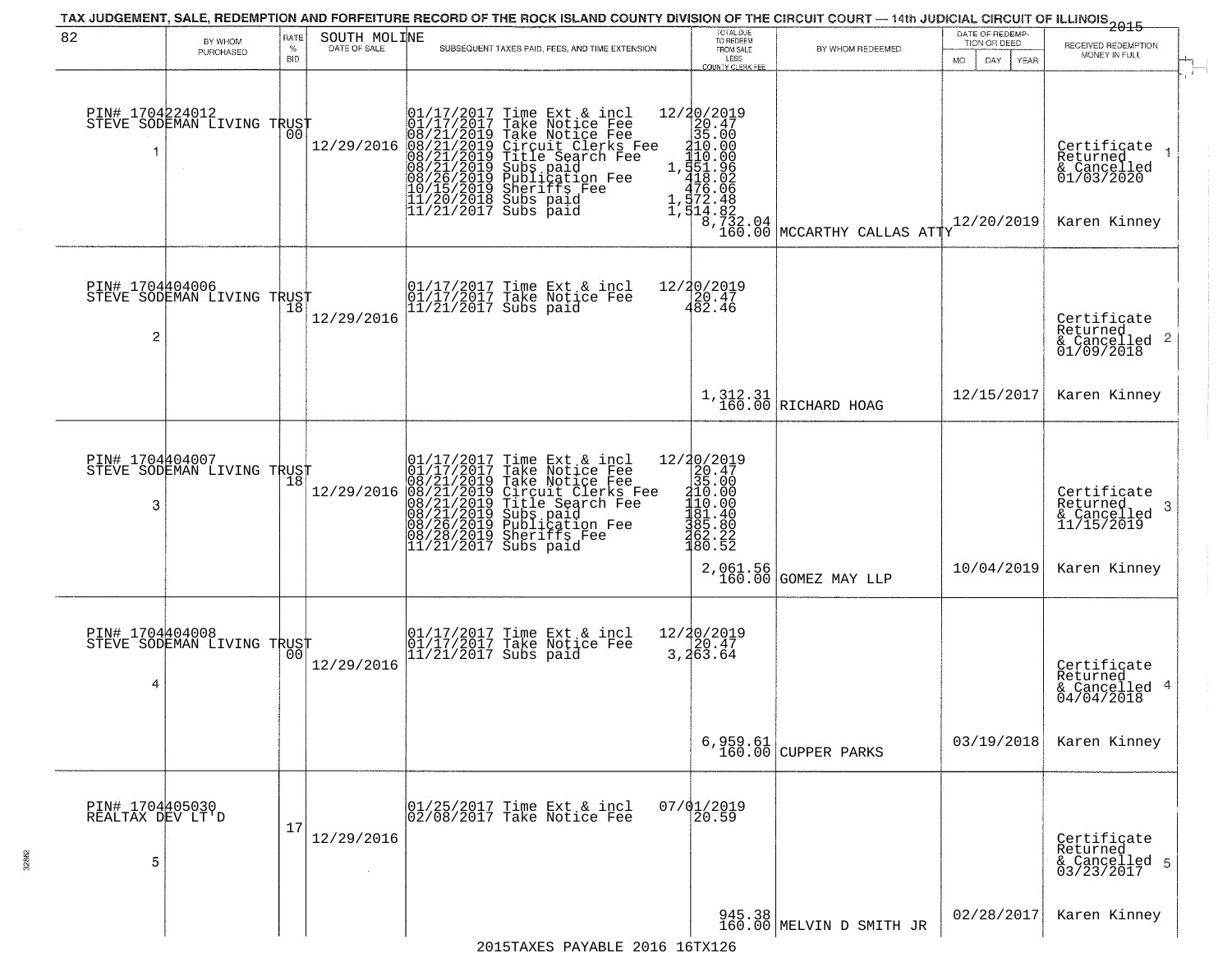| NAME AND ADDRESS<br>LEGAL DESCRIPTION                                     |                                      |                                     | BACK TAX<br>FORFEITED | <b>BACK TAX</b>           | TOTAL BACK<br>TAX PENALTY<br>AND COSTS | AMOUNT<br>FOR WHICH<br>JUDGEMENT |                                                                 | INTEREST PAYMENT FUND | 2015    |
|---------------------------------------------------------------------------|--------------------------------------|-------------------------------------|-----------------------|---------------------------|----------------------------------------|----------------------------------|-----------------------------------------------------------------|-----------------------|---------|
| 83<br>TAXPAYER NO.<br>PARCEL NO.<br>ACRES                                 | SOUTH MOLINE                         | A-BACK TAX<br>FORFEITED<br>PRIOR TO | PENALTY               | FORFEITED<br>INTEREST AND |                                        |                                  | $\begin{array}{c} \text{CERTIFICATE} \\ \text{NO.} \end{array}$ | INDEMNITY FUND        |         |
| ASSESSED VALUATION FOR TAXES                                              | TAX DUE<br>INT DUE<br>1ST<br>1ST     | 2014                                | <b>ACCRUED</b>        | COST ACCRUED              | ACCRUED                                | IS ASKED                         |                                                                 | COST OF SALE          |         |
|                                                                           |                                      |                                     |                       |                           |                                        |                                  |                                                                 |                       |         |
| STUDIO 23/CHRISENSEN HEAT<br>2810 AVENUE OF THE CITIES<br>MOLINE IL 61265 | 2ND<br>2ND                           |                                     |                       |                           |                                        |                                  |                                                                 |                       |         |
| MOLINE IL                                                                 | 3RD                                  |                                     |                       |                           |                                        |                                  |                                                                 | 60.00                 |         |
| LOT 19                                                                    | 3RD                                  |                                     |                       |                           |                                        |                                  |                                                                 |                       |         |
| WEST HIGHLAND                                                             | 4TH<br>4TH                           |                                     |                       |                           |                                        |                                  | 400                                                             | 20.00                 |         |
|                                                                           | 1328.78<br>39.86                     |                                     |                       |                           |                                        |                                  |                                                                 |                       |         |
| $175 - 19 - 00$<br>07-05<br>1893                                          |                                      |                                     |                       |                           |                                        |                                  |                                                                 | 4.00                  |         |
| PIN# 1704405041                                                           | 10.00<br>TOTAL DUE-TAXES, INT. COST  |                                     |                       |                           |                                        |                                  |                                                                 |                       |         |
|                                                                           |                                      |                                     |                       |                           |                                        |                                  |                                                                 |                       | 1472.64 |
| 56,108                                                                    | 1,378.64                             |                                     |                       |                           |                                        | 1378.64                          |                                                                 | 10.00                 |         |
|                                                                           | $\frac{82.60}{200}$<br><u>786.85</u> |                                     |                       |                           |                                        |                                  |                                                                 |                       |         |
| EDDY DEBERAH<br>2371 31ST ST<br>61265                                     | 2ND                                  |                                     |                       |                           |                                        |                                  |                                                                 |                       |         |
| MOLINE IL                                                                 | 786.85<br>59.00<br>3RD<br>3RD        |                                     |                       |                           |                                        |                                  |                                                                 | 60.00                 |         |
| LOTS 166 AND 167<br>WEST HIGHLAND                                         | 47.20<br>786.85                      |                                     |                       |                           |                                        |                                  | 401                                                             | 20.00                 |         |
|                                                                           | ৰাম                                  |                                     |                       |                           |                                        |                                  |                                                                 |                       |         |
|                                                                           | 786.85<br>23.60<br>PUBLICATION COST  |                                     |                       |                           |                                        |                                  |                                                                 |                       |         |
| $182 - 11 - 00$<br>2039<br>$07 - 05$                                      | 10.00                                |                                     |                       |                           |                                        |                                  |                                                                 | 4.00                  |         |
| PIN# 1704405154                                                           | TOTAL DUE-TAXES, INT. COST           |                                     |                       |                           |                                        |                                  |                                                                 |                       |         |
| 39,225                                                                    | 3,369.80                             |                                     |                       |                           |                                        | 3369.80                          |                                                                 | 10.00                 | 3463.80 |
|                                                                           | TST<br>1ST                           |                                     |                       |                           |                                        |                                  |                                                                 |                       |         |
| HODGE JERILYN J/WALTER R<br>3152 AVENUE OF THE CITIES<br>MOLINE IL 61265  | 1200.16<br>126.00<br>2ND             |                                     |                       |                           |                                        |                                  |                                                                 |                       |         |
|                                                                           | 1200.16<br>90.00                     |                                     |                       |                           |                                        |                                  |                                                                 | 60.00                 |         |
| LOT 17                                                                    | 3RD<br>3RD                           |                                     |                       |                           |                                        |                                  |                                                                 |                       |         |
| HIGHLAND                                                                  | 1200.16<br><u>72.00</u><br>ATH       |                                     |                       |                           |                                        |                                  | 402                                                             | 20.00                 |         |
|                                                                           | 36.00<br>1200.16                     |                                     |                       |                           |                                        |                                  |                                                                 |                       |         |
| $144 - 12 - 00$<br>07-05<br>1252                                          | <b>PUBLICATION COST</b>              |                                     |                       |                           |                                        |                                  |                                                                 | 4.00                  |         |
| PIN# 1704406041                                                           | 10.00                                |                                     |                       |                           |                                        |                                  |                                                                 |                       |         |
|                                                                           | TOTAL OUE-TAXES, INT. COST           |                                     |                       |                           |                                        |                                  |                                                                 |                       |         |
| 50,677                                                                    | 5,134.64                             |                                     |                       |                           |                                        | 5134.64                          |                                                                 | 10.00                 | 5228.64 |
|                                                                           | <u>1434.62 150.64</u>                |                                     |                       |                           |                                        |                                  |                                                                 |                       |         |
| GREGORY WILLIAM<br>800 BASSE RD APT 602                                   | 1434.62 107.60                       |                                     |                       |                           |                                        |                                  |                                                                 |                       |         |
| SAN ANTONIO TX<br>78212                                                   | 3BD<br>IBD                           |                                     |                       |                           |                                        |                                  |                                                                 | 60.00                 |         |
| LOTS 11 12 13 14<br>HIGHLAND                                              | 1434.62<br>86.08                     |                                     |                       |                           |                                        |                                  | 403                                                             | 20.00                 |         |
| MOLINE                                                                    | 1434.62<br>43.04                     |                                     |                       |                           |                                        |                                  |                                                                 |                       |         |
|                                                                           | "UBLICA HUN CUS                      |                                     |                       |                           |                                        |                                  |                                                                 |                       |         |
| $144 - 05 - 00$<br>1245<br>$07 - 05$                                      | 10.00                                |                                     |                       |                           |                                        |                                  |                                                                 | 4.00                  |         |
| PIN# 1704406075<br>$\sim 100$ km $^{-1}$                                  | TOTAL DUE-TAXES, INT. COST           |                                     |                       |                           |                                        |                                  |                                                                 |                       |         |
| 60,577                                                                    | 6, 135.84                            |                                     |                       |                           |                                        | 6135.84                          |                                                                 | 10.00                 | 6229.84 |
|                                                                           | 1ST                                  |                                     |                       |                           |                                        |                                  |                                                                 |                       |         |
| GREGORY WILLIAM<br>800 BASSE RD APT 602                                   | 147.24<br>15.47<br>2ND<br>2ND        |                                     |                       |                           |                                        |                                  |                                                                 |                       |         |
| 78212<br>SAN ANTONIO TX                                                   | 147.24 11.05                         |                                     |                       |                           |                                        |                                  |                                                                 | 60.00                 |         |
|                                                                           | 3RD<br>3RD                           |                                     |                       |                           |                                        |                                  |                                                                 |                       |         |
| LOT 10<br>HIGHLAND ADD<br>MOLINE                                          | 147.24<br>8.84                       |                                     |                       |                           |                                        |                                  | 404                                                             | 20.00                 |         |
|                                                                           | 4TH<br>147.24<br>$4.42^8$            |                                     |                       |                           |                                        |                                  |                                                                 |                       |         |
| $144 - 05 - 10$<br>$1245 - 1$                                             | PUBLICATION COST                     |                                     |                       |                           |                                        |                                  |                                                                 | 4.00                  |         |
| $\overline{0}7 - 05$<br>PIN# 1704406076                                   | 10.00                                |                                     |                       |                           |                                        |                                  |                                                                 |                       |         |
| 6,217                                                                     | TOTAL DUE-TAXES, INT. COST<br>638.74 |                                     |                       |                           |                                        | 638.74                           |                                                                 |                       | 732.74  |
|                                                                           |                                      |                                     |                       |                           |                                        |                                  |                                                                 | 10.00                 |         |

 $\sim 10^{-1}$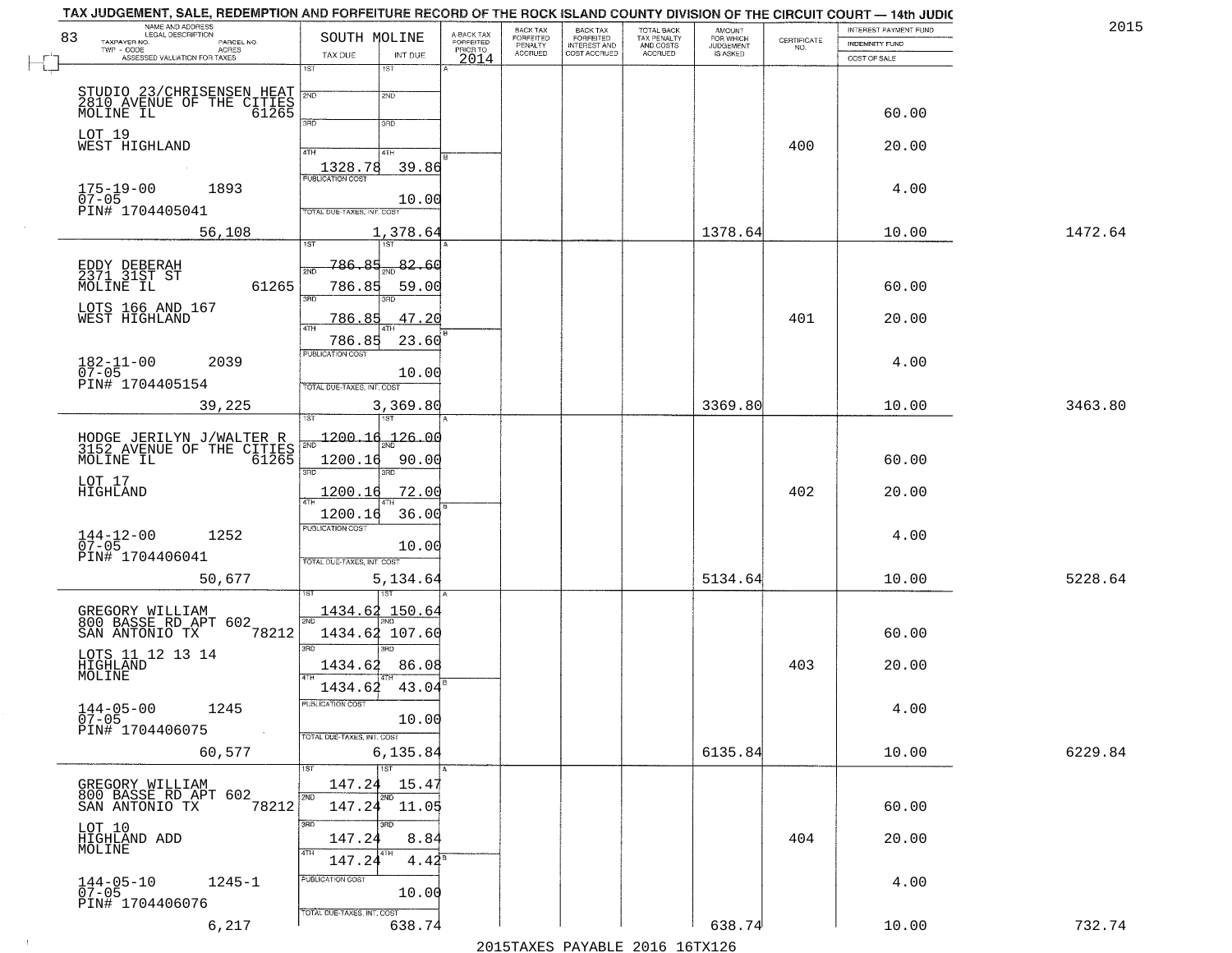|                                            |                                               |                                   |                              | TAX JUDGEMENT, SALE, REDEMPTION AND FORFEITURE RECORD OF THE ROCK ISLAND COUNTY DIVISION OF THE CIRCUIT COURT — 14th JUDICIAL CIRCUIT OF ILLINOIS 2015                                                       |                                                                                                                 |                                                                                                  |                                                             |                                                                    |
|--------------------------------------------|-----------------------------------------------|-----------------------------------|------------------------------|--------------------------------------------------------------------------------------------------------------------------------------------------------------------------------------------------------------|-----------------------------------------------------------------------------------------------------------------|--------------------------------------------------------------------------------------------------|-------------------------------------------------------------|--------------------------------------------------------------------|
| 83                                         | BY WHOM<br>PURCHASED                          | <b>RATE</b><br>$\%$<br><b>BID</b> | SOUTH MOLINE<br>DATE OF SALE | SUBSEQUENT TAXES PAID, FEES, AND TIME EXTENSION                                                                                                                                                              | TOTAL DUE<br>TO REDEEM<br>FROM SALE<br>LESS<br>COUNTY CLERK FEE                                                 | BY WHOM REDEEMED                                                                                 | DATE OF REDEMP-<br>TION OR DEED<br>DAY<br><b>MO</b><br>YEAR | RECEIVED REDEMPTION<br>MONEY IN FULL                               |
| PIN# 1704405041<br>-1                      | STEVE SODEMAN LIVING TRUST                    | ŌŽ                                | 12/29/2016                   | 01/17/2017 Time Ext & incl<br>01/17/2017 Take Notice Fee                                                                                                                                                     | 12/20/2019<br>20.47                                                                                             |                                                                                                  |                                                             | Certificate<br>Returned<br>& Cancelled<br>05/23/2017               |
|                                            |                                               |                                   |                              |                                                                                                                                                                                                              |                                                                                                                 | $1,522.56$ STUDIO 23                                                                             | 03/08/2017                                                  | Karen Kinney                                                       |
| $\overline{c}$                             | PIN# 1704405154<br>STEVE SODEMAN LIVING TRUST |                                   | 12/29/2016                   | 01/17/2017 Time Ext & incl<br>01/17/2017 Take Notice Fee                                                                                                                                                     | 12/20/2019<br>20.47                                                                                             |                                                                                                  |                                                             | Certificate<br>Returned<br>$\frac{1}{2}$ Cancelled 2<br>11/28/2017 |
|                                            |                                               |                                   |                              |                                                                                                                                                                                                              |                                                                                                                 | 3,484.27<br>160.00 DEBERAH EDDY                                                                  | 10/06/2017                                                  | Karen Kinney                                                       |
| PIN# 1704406041<br>3                       | STEVE SODEMAN LIVING TRUST                    | 18                                | 12/29/2016                   | 01/17/2017 Time Ext & incl<br>01/17/2017 Take Notice Fee<br>08/21/2019 Take Notice Fee<br>08/21/2019 Circuit Clerks Fee<br>08/21/2019 Title Search Fee<br>08/26/2019 Publication Fee<br>11/21/2017 Subs paid | 12/20/2019<br>$\begin{array}{r} 20.47 \\ 35.00 \\ 10.00 \\ 1.00 \\ 1.00 \end{array}$<br>$\frac{430.00}{300.24}$ |                                                                                                  |                                                             | Certificate<br>Returned<br>3<br>$\frac{6}{11/15/2019}$             |
|                                            |                                               |                                   |                              |                                                                                                                                                                                                              | $\begin{vmatrix} 18,383.29 \\ 160.00 \end{vmatrix}$                                                             | $\begin{array}{ l l } \hline & 09/25/2019 \\ \hline \text{IH MISISSIPPI VALLEY CRE} \end{array}$ |                                                             | Karen Kinney                                                       |
| PIN# 1704406075<br>VOTROUBEK ROBERT M<br>4 |                                               | 0 <sub>0</sub>                    |                              | $[06/24/2019 \tTime Ext & incl 02/06/2017 \tTake Notice Free 11/27/2017 Subs paid 12/29/2016 \t 1/27/3018 Subs paid 12/03/2018$                                                                              | 10/31/2019<br>6,210.59<br>6,210.44<br>6,381.10                                                                  |                                                                                                  |                                                             | Certificate<br>Returned<br>4<br>& Cancelled<br>09/06/2019          |
|                                            |                                               |                                   |                              |                                                                                                                                                                                                              | $\begin{array}{ c c c c }\n 21,098.21 & \text{WILLIAM}\n \end{array}$                                           |                                                                                                  | 07/02/2019                                                  | Karen Kinney                                                       |
| PIN# 1704406076<br>5                       | VOTROUBEK ROBERT M                            | 01                                |                              | 06/24/2019 Time Ext & incl<br>02/06/2017 Take Notice Fee<br>$12/29/2016$ $\begin{bmatrix} 11/27/2017 & 5018 & 0414 \\ 12/03/2018 & 5018 & 0414 \end{bmatrix}$                                                | 10/31/2019<br>20.59<br>664.28<br>690.84                                                                         |                                                                                                  |                                                             | Certificate<br>Returned<br>& Cancelled 5<br>09/06/2019             |
|                                            |                                               |                                   |                              |                                                                                                                                                                                                              |                                                                                                                 | 2,394.74<br>160.00 WILLIAM GREGORY                                                               | 07/02/2019                                                  | Karen Kinney                                                       |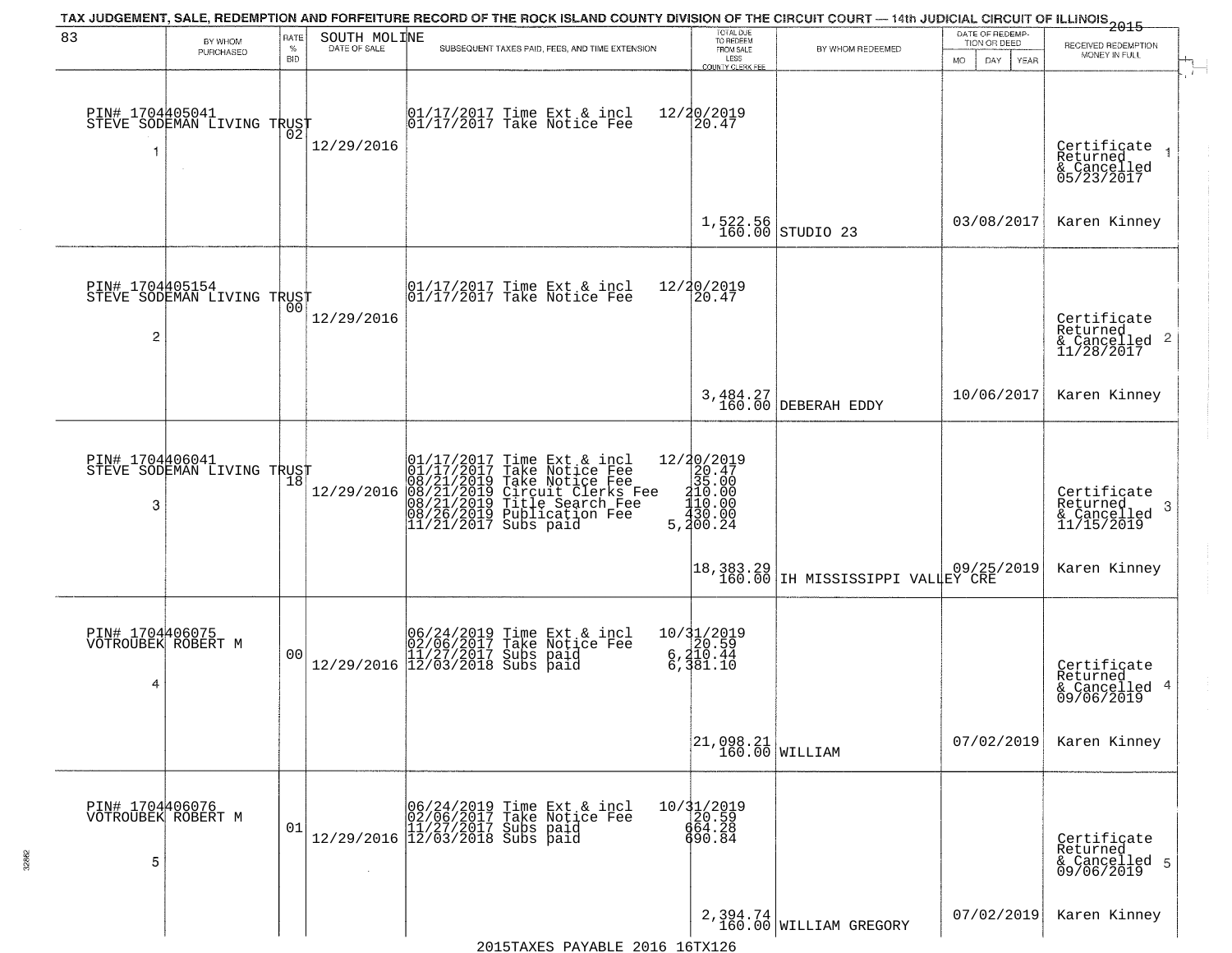|                                                                 | <b>AMOUNT</b> | TOTAL BACK                                   | <b>BACK TAX</b>                     | BACK TAX                                                                                                                                                                       | A-BACK TAX                             |                                      | NAME AND ADDRESS<br>LEGAL DESCRIPTION                                                                                                                                                                                                                                                                                                                                                                                                                                                                           |
|-----------------------------------------------------------------|---------------|----------------------------------------------|-------------------------------------|--------------------------------------------------------------------------------------------------------------------------------------------------------------------------------|----------------------------------------|--------------------------------------|-----------------------------------------------------------------------------------------------------------------------------------------------------------------------------------------------------------------------------------------------------------------------------------------------------------------------------------------------------------------------------------------------------------------------------------------------------------------------------------------------------------------|
| $\begin{array}{c} \text{CERTIFICATE} \\ \text{NO.} \end{array}$ |               |                                              |                                     |                                                                                                                                                                                |                                        |                                      | TAXPAYER NO.<br>PARCEL NO.<br>TWP - CODE<br><b>ACRES</b>                                                                                                                                                                                                                                                                                                                                                                                                                                                        |
|                                                                 |               |                                              |                                     |                                                                                                                                                                                |                                        |                                      | ASSESSED VALUATION FOR TAXES                                                                                                                                                                                                                                                                                                                                                                                                                                                                                    |
|                                                                 |               |                                              |                                     |                                                                                                                                                                                |                                        | <del>532.08<sub>ଆ</sub> 55.86</del>  | MARTIN YVONNE<br>2345 34TH ST                                                                                                                                                                                                                                                                                                                                                                                                                                                                                   |
|                                                                 |               |                                              |                                     |                                                                                                                                                                                |                                        | 532.08<br>39.90                      | MOLINE IL<br>61265                                                                                                                                                                                                                                                                                                                                                                                                                                                                                              |
| 405                                                             |               |                                              |                                     |                                                                                                                                                                                |                                        | <u>31.92</u><br>532.                 | OUTLOT 1<br>HIGHLAND<br>S 54 FT N 332 FT OF                                                                                                                                                                                                                                                                                                                                                                                                                                                                     |
|                                                                 |               |                                              |                                     |                                                                                                                                                                                |                                        | 10.00                                | 1271<br>$145 - 08 - 00$                                                                                                                                                                                                                                                                                                                                                                                                                                                                                         |
|                                                                 | 2281.96       |                                              |                                     |                                                                                                                                                                                |                                        | 2,281.96                             | PIN# 1704406130<br>28,467                                                                                                                                                                                                                                                                                                                                                                                                                                                                                       |
|                                                                 |               |                                              |                                     |                                                                                                                                                                                |                                        |                                      |                                                                                                                                                                                                                                                                                                                                                                                                                                                                                                                 |
|                                                                 |               |                                              |                                     |                                                                                                                                                                                |                                        | 504.46<br>37.85                      | CAGE & PROPERTIES LLC<br>1326 16TH ST<br>MOLINE IL<br>61265                                                                                                                                                                                                                                                                                                                                                                                                                                                     |
| 406                                                             |               |                                              |                                     |                                                                                                                                                                                |                                        | 30.28<br>504.4                       | OUTLOT 15<br>HIGHLAND N 40 FT OF S<br>360 FT                                                                                                                                                                                                                                                                                                                                                                                                                                                                    |
|                                                                 |               |                                              |                                     |                                                                                                                                                                                |                                        | 15.14<br>504.46                      |                                                                                                                                                                                                                                                                                                                                                                                                                                                                                                                 |
|                                                                 |               |                                              |                                     |                                                                                                                                                                                |                                        | 10.00                                | $155 - 18 - 00$<br>07-05<br>1500                                                                                                                                                                                                                                                                                                                                                                                                                                                                                |
|                                                                 |               |                                              |                                     |                                                                                                                                                                                |                                        |                                      | PIN# 1704406220<br>21,301                                                                                                                                                                                                                                                                                                                                                                                                                                                                                       |
|                                                                 |               |                                              |                                     |                                                                                                                                                                                |                                        | 181                                  |                                                                                                                                                                                                                                                                                                                                                                                                                                                                                                                 |
|                                                                 |               |                                              |                                     |                                                                                                                                                                                |                                        |                                      | FOX DAVID L/KATHY J<br>2434 30TH ST                                                                                                                                                                                                                                                                                                                                                                                                                                                                             |
|                                                                 |               |                                              |                                     |                                                                                                                                                                                |                                        | 3 <sub>3</sub>                       | 61265<br>MOLINE IL                                                                                                                                                                                                                                                                                                                                                                                                                                                                                              |
| 407                                                             |               |                                              |                                     |                                                                                                                                                                                |                                        | 4TH                                  | LOT 206 - N 25 FT LOT<br>207 EXC E 110 FT<br>EAST VILLA PARK                                                                                                                                                                                                                                                                                                                                                                                                                                                    |
|                                                                 |               |                                              |                                     |                                                                                                                                                                                |                                        | 30.10                                |                                                                                                                                                                                                                                                                                                                                                                                                                                                                                                                 |
|                                                                 |               |                                              |                                     |                                                                                                                                                                                |                                        |                                      | $198 - 01 - 00$<br>07-05<br>2364                                                                                                                                                                                                                                                                                                                                                                                                                                                                                |
|                                                                 |               |                                              |                                     |                                                                                                                                                                                |                                        |                                      | PIN# 1704408068                                                                                                                                                                                                                                                                                                                                                                                                                                                                                                 |
|                                                                 | 1043.55       |                                              |                                     |                                                                                                                                                                                |                                        | 1,043.55                             | 48,371                                                                                                                                                                                                                                                                                                                                                                                                                                                                                                          |
|                                                                 |               |                                              |                                     |                                                                                                                                                                                |                                        | ख                                    |                                                                                                                                                                                                                                                                                                                                                                                                                                                                                                                 |
|                                                                 |               |                                              |                                     |                                                                                                                                                                                |                                        | SND                                  | FLORES DAVID A/ELIZABETH<br>2511 32ND ST                                                                                                                                                                                                                                                                                                                                                                                                                                                                        |
|                                                                 |               |                                              |                                     |                                                                                                                                                                                |                                        |                                      | MOLINE IL<br>61265                                                                                                                                                                                                                                                                                                                                                                                                                                                                                              |
| 408                                                             |               |                                              |                                     |                                                                                                                                                                                |                                        | 813.73<br>48.84                      | BLACKHAWK BLDRS 1ST SUBD                                                                                                                                                                                                                                                                                                                                                                                                                                                                                        |
|                                                                 |               |                                              |                                     |                                                                                                                                                                                |                                        | 24.42<br>813.73                      |                                                                                                                                                                                                                                                                                                                                                                                                                                                                                                                 |
|                                                                 |               |                                              |                                     |                                                                                                                                                                                |                                        |                                      | $625 - 02 - 00$<br>12465                                                                                                                                                                                                                                                                                                                                                                                                                                                                                        |
|                                                                 |               |                                              |                                     |                                                                                                                                                                                |                                        |                                      | PIN# 1704411002                                                                                                                                                                                                                                                                                                                                                                                                                                                                                                 |
|                                                                 |               |                                              |                                     |                                                                                                                                                                                |                                        |                                      | 40,360                                                                                                                                                                                                                                                                                                                                                                                                                                                                                                          |
|                                                                 |               |                                              |                                     |                                                                                                                                                                                |                                        |                                      |                                                                                                                                                                                                                                                                                                                                                                                                                                                                                                                 |
|                                                                 |               |                                              |                                     |                                                                                                                                                                                |                                        |                                      | REDDY BOUYELLA H<br>5 ORCHARD HILL BLVD                                                                                                                                                                                                                                                                                                                                                                                                                                                                         |
|                                                                 |               |                                              |                                     |                                                                                                                                                                                |                                        | 2ND                                  | MOLINE IL<br>61265                                                                                                                                                                                                                                                                                                                                                                                                                                                                                              |
|                                                                 |               |                                              |                                     |                                                                                                                                                                                |                                        | $3\overline{BD}$                     |                                                                                                                                                                                                                                                                                                                                                                                                                                                                                                                 |
|                                                                 |               |                                              |                                     |                                                                                                                                                                                |                                        | 8252.95 247.58                       | ORCHARD HILL FARM ADD                                                                                                                                                                                                                                                                                                                                                                                                                                                                                           |
| 409                                                             |               |                                              |                                     |                                                                                                                                                                                |                                        |                                      |                                                                                                                                                                                                                                                                                                                                                                                                                                                                                                                 |
|                                                                 |               |                                              |                                     |                                                                                                                                                                                |                                        | PUBLICATION COST                     |                                                                                                                                                                                                                                                                                                                                                                                                                                                                                                                 |
|                                                                 |               |                                              |                                     |                                                                                                                                                                                |                                        | 10.00<br>TOTAL DUE-TAXES, INT. COST  | 650-91-00<br>07-05<br>14088<br>2.289<br>PIN# 1708316010                                                                                                                                                                                                                                                                                                                                                                                                                                                         |
|                                                                 |               | FOR WHICH<br>JUDGEMENT<br>2164.10<br>1710.72 | TAX PENALTY<br>AND COSTS<br>ACCRUED | TAX JUDGEMENT, SALE, REDEMPTION AND FORFEITURE RECORD OF THE ROCK ISLAND COUNTY DIVISION OF THE CIRCUIT COURT - 14th JUDIC<br><b>FORFEITED</b><br>INTEREST AND<br>COST ACCRUED | <b>FORFEITED</b><br>PENALTY<br>ACCRUED | <b>FORFEITED</b><br>PRIOR TO<br>2014 | SOUTH MOLINE<br>TAX DUE<br>INT DUE<br>1ST<br>1ST<br>2ND<br>15.96<br>532.08<br><b>PUBLICATION COST</b><br>TOTAL DUE-TAXES, INT. COST<br>1ST <sup>1</sup><br>1ST<br>504<br>52.99<br>3RD<br>PUBLICATION COST<br>TOTAL DUE-TAXES, INT. COST<br>2,164.10<br>ist.<br>2ND<br>2ND<br>3RD<br>1003.45<br><b>PUBLICATION COST</b><br>10.00<br>TOTAL OUE-TAXES, INT. COST<br>2ND<br>3RD<br>3RD<br>4TH<br>PUBLICATION COST<br>10.00<br>TOTAL DUE-TAXES, INT. COST<br>1,710.72<br>$\overline{1ST}$<br>1ST <sup>1</sup><br>2ND |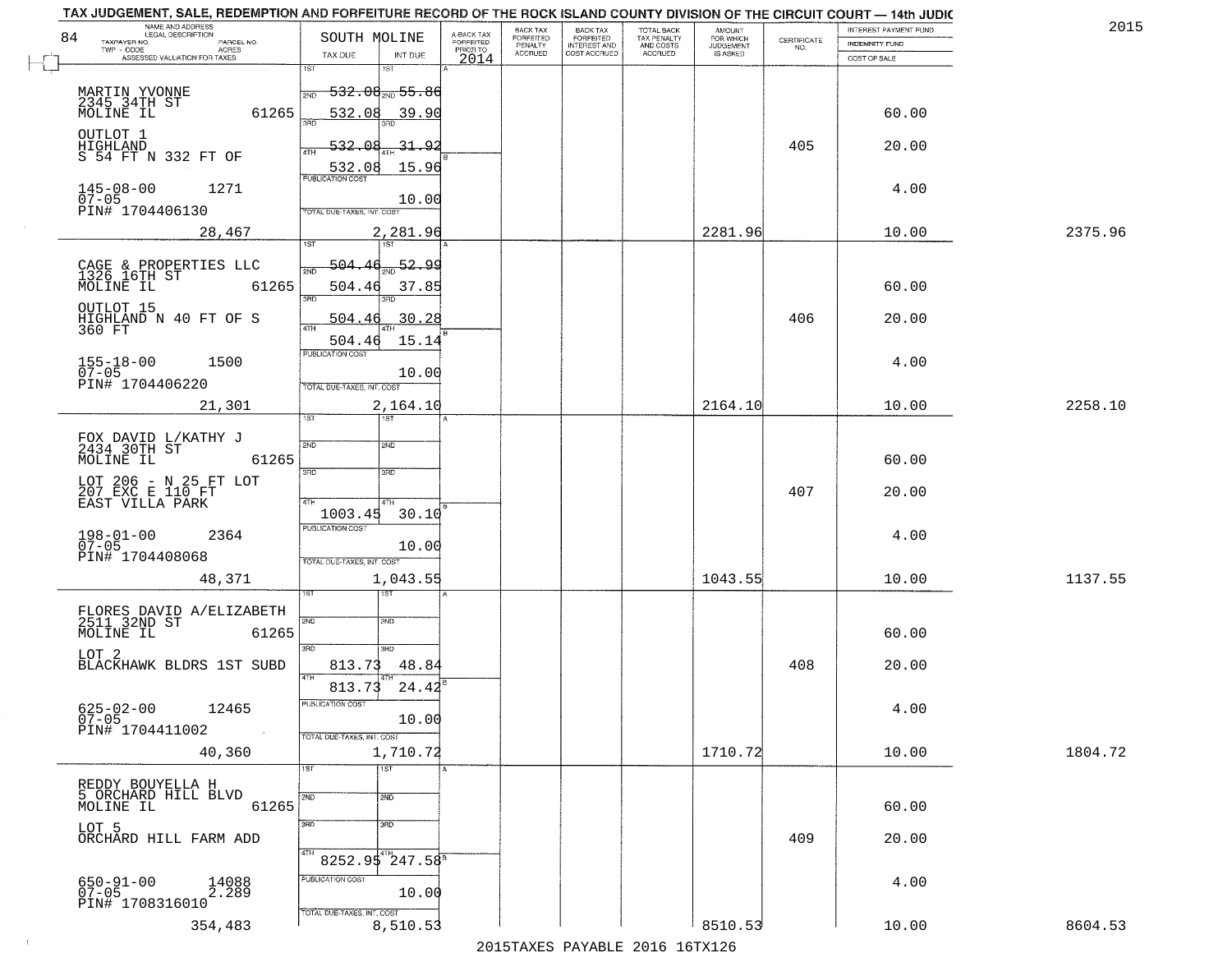| 84                                       | BY WHOM                                           | RATE               | SOUTH MOLINE | TAX JUDGEMENT, SALE, REDEMPTION AND FORFEITURE RECORD OF THE ROCK ISLAND COUNTY DIVISION OF THE CIRCUIT COURT — 14th JUDICIAL CIRCUIT OF ILLINOIS 2015 | TOTAL DUE<br>TO REDEEM                         |                                                                                                          | DATE OF REDEMP-<br>TION OR DEED |                                                                        |
|------------------------------------------|---------------------------------------------------|--------------------|--------------|--------------------------------------------------------------------------------------------------------------------------------------------------------|------------------------------------------------|----------------------------------------------------------------------------------------------------------|---------------------------------|------------------------------------------------------------------------|
|                                          | PURCHASED                                         | $\%$<br><b>BID</b> | DATE OF SALE | SUBSEQUENT TAXES PAID, FEES, AND TIME EXTENSION                                                                                                        | FROM SALE<br>LESS<br><b>COUNTY CLERK FEE</b>   | BY WHOM REDEEMED                                                                                         | <b>MO</b><br>DAY<br>YEAR        | RECEIVED REDEMPTION<br>MONEY IN FULL                                   |
| 1                                        | PIN# 1704406130    <br>STEVE SODEMAN LIVING TRUST | 0Ō                 | 12/29/2016   | 01/17/2017 Time Ext & incl<br>01/17/2017 Take Notice Fee                                                                                               | 12/20/2019<br>20.47                            |                                                                                                          |                                 | Certificate<br>Returned<br>$\rightarrow$<br>& Cancelled<br>05/23/2017  |
|                                          |                                                   |                    |              |                                                                                                                                                        |                                                | 2,396.43<br>160.00 YVONNE MARTIN                                                                         | 04/03/2017                      | Karen Kinney                                                           |
| $\overline{2}$                           | PIN# 1704406220<br>STEVE SODEMAN LIVING TRUST     |                    |              | 01/17/2017 Time Ext & incl<br>01/17/2017 Take Notice Fee<br>11/20/2018 Subs paid<br>12/29/2016 11/21/2017 Subs paid                                    | 12/20/2019<br>2,320.47<br>2,326.56<br>2,468.48 |                                                                                                          |                                 | Certificate<br>Returned<br>$\overline{2}$<br>& Cancelled<br>07/05/2019 |
|                                          |                                                   |                    |              |                                                                                                                                                        |                                                | 7,697.24<br>160.00 CAGE & PROPERTIES                                                                     | 06/05/2019                      | Karen Kinney                                                           |
| PIN# 1704408068<br>REALTAX DEV LT'D<br>3 |                                                   | 0 <sub>0</sub>     | 12/29/2016   |                                                                                                                                                        |                                                |                                                                                                          |                                 | Certificate<br>Returned<br>3<br>& Cancelled<br>03/23/2017              |
|                                          |                                                   |                    |              |                                                                                                                                                        |                                                | 1,137.55<br>160.00 PENNYMAC                                                                              | 01/30/2017                      | Karen Kinney                                                           |
| PIN# 1704411002<br>REALTAX DEV LT'D<br>4 |                                                   | 0 <sub>0</sub>     | 12/29/2016   | 01/25/2017 Time Ext & incl<br>02/08/2017 Take Notice Fee                                                                                               | $07/01/2019$<br>20.59                          |                                                                                                          |                                 | Certificate<br>Returned<br>4<br>& Cancelled<br>05/23/2017              |
|                                          |                                                   |                    |              |                                                                                                                                                        | 1,825.31<br>160.00                             | $\begin{array}{ c c c c c } \hline & 03/01/2017 \\ \hline \texttt{DAVID A/ELIZABETH FLORES} \end{array}$ |                                 | Karen Kinney                                                           |
| PIN# 1708316010<br>REALTAX DEV LT'D<br>5 |                                                   | 00                 | 12/29/2016   |                                                                                                                                                        |                                                |                                                                                                          |                                 | Certificate<br>Returned<br>& Cancelled 5<br>03/23/2017                 |
|                                          |                                                   |                    |              |                                                                                                                                                        |                                                | 8,604.53<br>160.00 BOUYELLA REDDY                                                                        | 01/13/2017                      | Karen Kinney                                                           |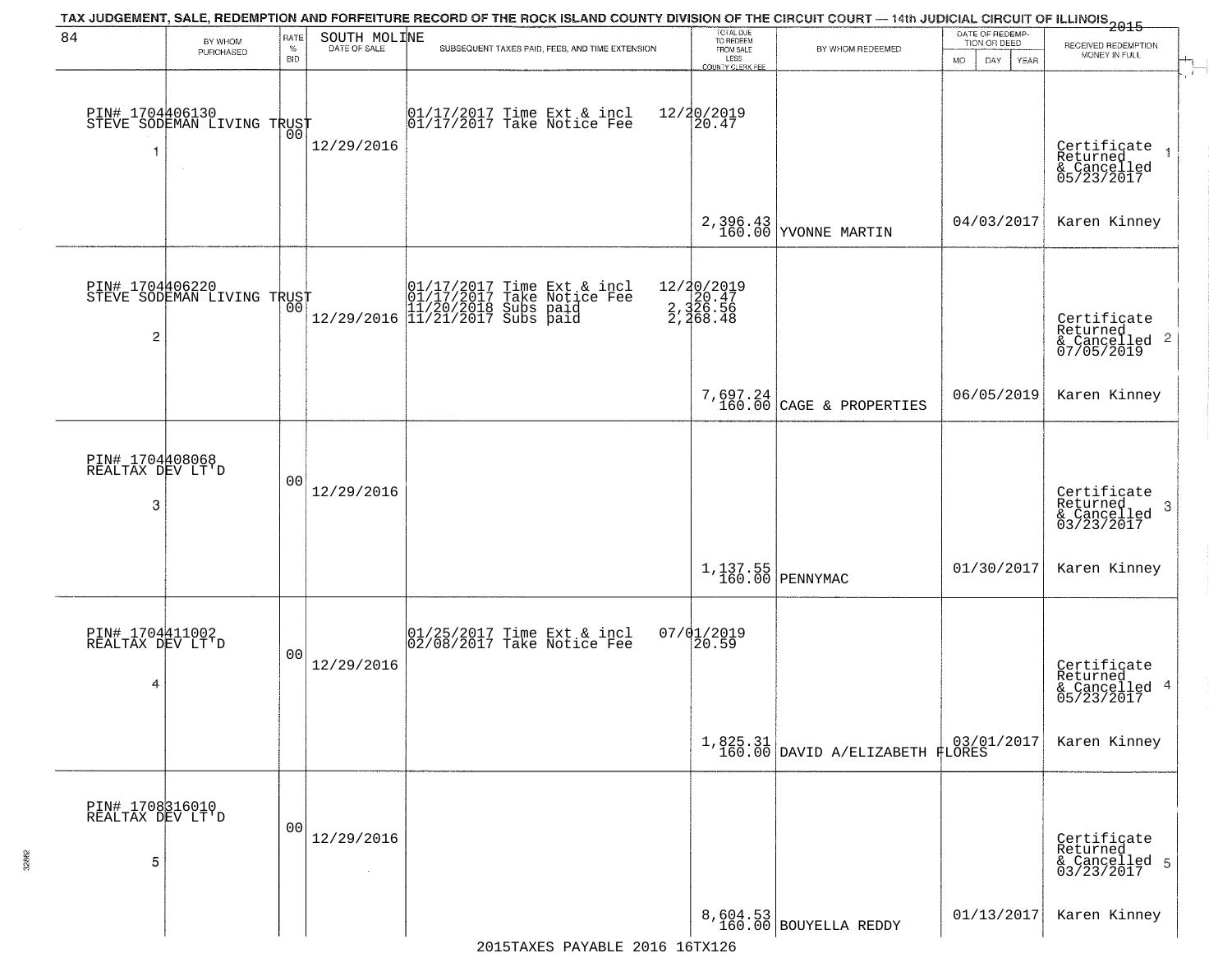| TAX JUDGEMENT, SALE, REDEMPTION AND FORFEITURE RECORD OF THE ROCK ISLAND COUNTY DIVISION OF THE CIRCUIT COURT - 14th JUDIC |                                               |                                     |                      |                       |                                        |                     |                                                                 |                              |         |
|----------------------------------------------------------------------------------------------------------------------------|-----------------------------------------------|-------------------------------------|----------------------|-----------------------|----------------------------------------|---------------------|-----------------------------------------------------------------|------------------------------|---------|
| NAME AND ADDRESS<br>LEGAL DESCRIPTION                                                                                      |                                               |                                     | <b>BACK TAX</b>      | BACK TAX<br>FORFEITED |                                        | AMOUNT<br>FOR WHICH |                                                                 | <b>INTEREST PAYMENT FUND</b> | 201!    |
| 85<br>TAXPAYER NO.<br>PARCEL NO.<br>ACRES                                                                                  | SOUTH MOLINE                                  | A-BACK TAX<br>FORFEITED<br>PRIOR TO | FORFEITED<br>PENALTY | <b>INTEREST AND</b>   | TOTAL BACK<br>TAX PENALTY<br>AND COSTS | <b>JUDGEMENT</b>    | $\begin{array}{c} \text{CERTIFICATE} \\ \text{NO.} \end{array}$ | <b>INDEMNITY FUND</b>        |         |
| ASSESSED VALUATION FOR TAXES                                                                                               | TAX DUE<br>INT DUE                            | 2014                                | <b>ACCRUED</b>       | COST ACCRUED          | <b>ACCRUED</b>                         | <b>IS ASKED</b>     |                                                                 | COST OF SALE                 |         |
|                                                                                                                            | 1ST<br>1ST                                    |                                     |                      |                       |                                        |                     |                                                                 |                              |         |
| BROWN LEONARD<br>1420.36TH AVE                                                                                             | $\overline{138.28}$ $\overline{14.49}$<br>2ND |                                     |                      |                       |                                        |                     |                                                                 |                              |         |
|                                                                                                                            |                                               |                                     |                      |                       |                                        |                     |                                                                 |                              |         |
| 61265<br>MOLINE IL                                                                                                         | 138.28<br>10.35                               |                                     |                      |                       |                                        |                     |                                                                 | 60.00                        |         |
| LOT 1                                                                                                                      |                                               |                                     |                      |                       |                                        |                     |                                                                 |                              |         |
| DE PAUW 1ST ADD                                                                                                            | 138.28<br>8.28                                |                                     |                      |                       |                                        |                     | 410                                                             | 20.00                        |         |
|                                                                                                                            | $\frac{138.28}{PUBUCATON COST}$<br>4.14       |                                     |                      |                       |                                        |                     |                                                                 |                              |         |
| 9540                                                                                                                       |                                               |                                     |                      |                       |                                        |                     |                                                                 | 4.00                         |         |
| $570 - 19 - 00$<br>07-05                                                                                                   | 10.00                                         |                                     |                      |                       |                                        |                     |                                                                 |                              |         |
| PIN# 1708410002                                                                                                            | TOTAL DUE-TAXES, INT, COST                    |                                     |                      |                       |                                        |                     |                                                                 |                              |         |
| 16,839                                                                                                                     | 600.38                                        |                                     |                      |                       |                                        | 600.38              |                                                                 | 10.00                        | 694.38  |
|                                                                                                                            | 1ST                                           |                                     |                      |                       |                                        |                     |                                                                 |                              |         |
| HASS SHIRLEY A<br>3808 15TH STREET B                                                                                       | <u> 109.28</u><br>$\frac{11.48}{200}$         |                                     |                      |                       |                                        |                     |                                                                 |                              |         |
| MOLINE IL<br>61265                                                                                                         | 109.28<br>8.20                                |                                     |                      |                       |                                        |                     |                                                                 | 60.00                        |         |
|                                                                                                                            | 3RD                                           |                                     |                      |                       |                                        |                     |                                                                 |                              |         |
| LOT 35                                                                                                                     | 109.28<br>6.56                                |                                     |                      |                       |                                        |                     | 411                                                             | 20.00                        |         |
| JOHN G SCHEUERMANNS 1ST<br>BLACKHAWK ADD TO MOLINE                                                                         | ৰিয়া                                         |                                     |                      |                       |                                        |                     |                                                                 |                              |         |
|                                                                                                                            | 109.28<br>3.28<br>PUBLICATION COST            |                                     |                      |                       |                                        |                     |                                                                 |                              |         |
| $441 - 16 - 00$<br>7082                                                                                                    |                                               |                                     |                      |                       |                                        |                     |                                                                 | 4.00                         |         |
| $07 - 07$<br>PIN# 1708413015                                                                                               | 10.00                                         |                                     |                      |                       |                                        |                     |                                                                 |                              |         |
|                                                                                                                            | TOTAL DUE-TAXES, INT. COST                    |                                     |                      |                       |                                        |                     |                                                                 |                              |         |
| 20,827                                                                                                                     | 476.64<br>1ST<br>i ST                         |                                     |                      |                       |                                        | 476.64              |                                                                 | 10.00                        | 570.64  |
|                                                                                                                            |                                               |                                     |                      |                       |                                        |                     |                                                                 |                              |         |
| DUNN ROBERT E<br>3835 15TH STREET C                                                                                        | 353.57<br>37.10<br>2ND                        |                                     |                      |                       |                                        |                     |                                                                 |                              |         |
| MOLINE IL<br>61265                                                                                                         | 353.57<br>26.50                               |                                     |                      |                       |                                        |                     |                                                                 | 60.00                        |         |
| LOT 19                                                                                                                     | 3RD<br>3RD                                    |                                     |                      |                       |                                        |                     |                                                                 |                              |         |
| JOHN G SCHEUERMANNS 1ST<br>BLACKHAWK ADD TO MOLINE                                                                         | 353.57<br>21.20                               |                                     |                      |                       |                                        |                     | 412                                                             | 20.00                        |         |
|                                                                                                                            | 4TH<br>353.57<br>10.60                        |                                     |                      |                       |                                        |                     |                                                                 |                              |         |
|                                                                                                                            | <b>PUBLICATION COST</b>                       |                                     |                      |                       |                                        |                     |                                                                 |                              |         |
| $440 - 22 - 00$<br>07-07<br>7066                                                                                           | 10.00                                         |                                     |                      |                       |                                        |                     |                                                                 | 4.00                         |         |
| PIN# 1708413033                                                                                                            | TOTAL OUE-TAXES, INT. COST                    |                                     |                      |                       |                                        |                     |                                                                 |                              |         |
| 24,959                                                                                                                     | 1,519.68                                      |                                     |                      |                       |                                        | 1519.68             |                                                                 | 10.00                        | 1613.68 |
|                                                                                                                            | उड़ा                                          |                                     |                      |                       |                                        |                     |                                                                 |                              |         |
|                                                                                                                            |                                               |                                     |                      |                       |                                        |                     |                                                                 |                              |         |
| KATZ MARTIN H/SUSAN<br>3232_26TH ST                                                                                        | 2ND<br>SND                                    |                                     |                      |                       |                                        |                     |                                                                 |                              |         |
| MOLINE IL<br>61265                                                                                                         |                                               |                                     |                      |                       |                                        |                     |                                                                 | 60.00                        |         |
| LOT 93                                                                                                                     | 3RD<br>3BD                                    |                                     |                      |                       |                                        |                     |                                                                 |                              |         |
| CRESTWOOD HILLS ADD                                                                                                        | 4TH                                           |                                     |                      |                       |                                        |                     | 413                                                             | 20.00                        |         |
|                                                                                                                            | 2068.27<br>62.04                              |                                     |                      |                       |                                        |                     |                                                                 |                              |         |
| $430 - 13 - 00$<br>6855-A                                                                                                  | PUBLICATION COST                              |                                     |                      |                       |                                        |                     |                                                                 | 4.00                         |         |
| $07 - 05$                                                                                                                  | 10.00                                         |                                     |                      |                       |                                        |                     |                                                                 |                              |         |
| PIN# 1709108121<br><b>Contract</b>                                                                                         | TOTAL DUE-TAXES, INT. COST                    |                                     |                      |                       |                                        |                     |                                                                 |                              |         |
| 93,333                                                                                                                     | 2,140.31                                      |                                     |                      |                       |                                        | 2140.31             |                                                                 | 10.00                        | 2234.31 |
|                                                                                                                            | 1ST<br>1ST                                    |                                     |                      |                       |                                        |                     |                                                                 |                              |         |
| PEGASUS TOWER DEVELOPMENT                                                                                                  | 57.82<br>550.36                               |                                     |                      |                       |                                        |                     |                                                                 |                              |         |
| 548 E RIVERSIDE DR STE D  <br>NORTH TAZEWELL VA 24630<br>NORTH TAZEWELL VA                                                 | 2ND<br>2ND<br>550.36 41.30                    |                                     |                      |                       |                                        |                     |                                                                 | 60.00                        |         |
|                                                                                                                            | <b>BBD</b><br>3RD                             |                                     |                      |                       |                                        |                     |                                                                 |                              |         |
| SUPVR ASST MAP<br>LOT 61-L SHEET 21                                                                                        | 33.04<br>550.36                               |                                     |                      |                       |                                        |                     | 414                                                             | 20.00                        |         |
|                                                                                                                            | 4TH                                           |                                     |                      |                       |                                        |                     |                                                                 |                              |         |
|                                                                                                                            | 550.36<br>$16.52^8$                           |                                     |                      |                       |                                        |                     |                                                                 |                              |         |
| $049 - 01 - 25$<br>07-05<br>$178 - E - L$                                                                                  | PUBLICATION COST                              |                                     |                      |                       |                                        |                     |                                                                 | 4.00                         |         |
| .069<br>PIN# 1709200007                                                                                                    | 10.00                                         |                                     |                      |                       |                                        |                     |                                                                 |                              |         |
|                                                                                                                            | TOTAL DUE-TAXES, INT. COST                    |                                     |                      |                       |                                        |                     |                                                                 |                              |         |
| 23,239                                                                                                                     | 2,360.12                                      |                                     |                      |                       |                                        | 2360.12             |                                                                 | 10.00                        | 2454.12 |

 $\sim 40$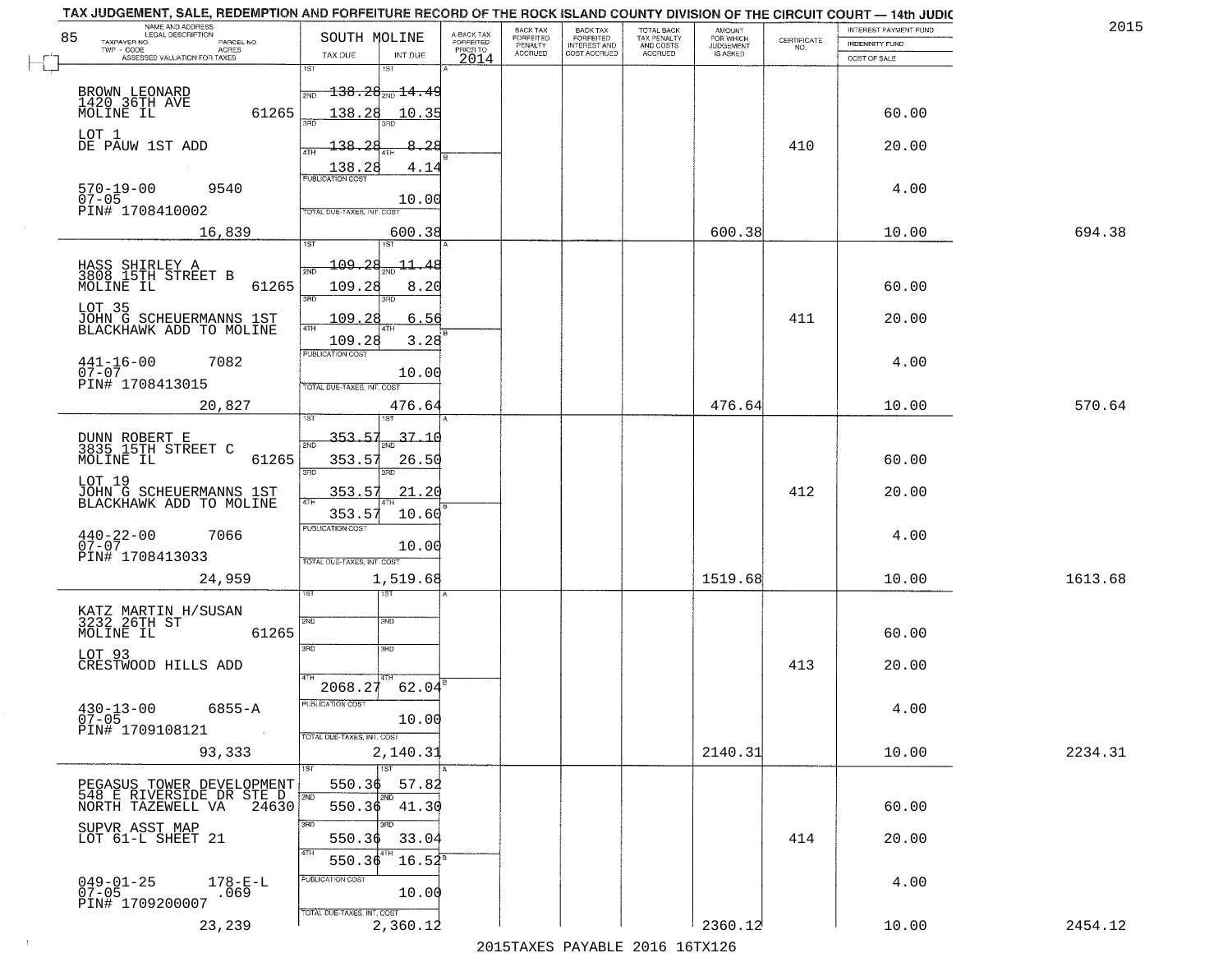| 85                                       | BY WHOM                                                     | RATE               | SOUTH MOLINE | TAX JUDGEMENT, SALE, REDEMPTION AND FORFEITURE RECORD OF THE ROCK ISLAND COUNTY DIVISION OF THE CIRCUIT COURT — 14th JUDICIAL CIRCUIT OF ILLINOIS 2015 | TOTAL DUE<br>TO REDEEM<br>FROM SALE     |                                                                  | DATE OF REDEMP-<br>TION OR DEED | RECEIVED REDEMPTION                                                |
|------------------------------------------|-------------------------------------------------------------|--------------------|--------------|--------------------------------------------------------------------------------------------------------------------------------------------------------|-----------------------------------------|------------------------------------------------------------------|---------------------------------|--------------------------------------------------------------------|
|                                          | PURCHASED                                                   | $\%$<br><b>BID</b> | DATE OF SALE | SUBSEQUENT TAXES PAID, FEES, AND TIME EXTENSION                                                                                                        | LESS<br><b>COUNTY CLERK FEE</b>         | BY WHOM REDEEMED                                                 | MO.<br>DAY.<br>YEAR             | MONEY IN FULL                                                      |
|                                          | PIN# 1708410002    <br>STEVE SODEMAN LIVING TRUST<br>$\sim$ | ŌŽ.                |              |                                                                                                                                                        | 12/20/2019<br>20.47<br>755.00<br>702.72 |                                                                  |                                 | Certificate<br>Returned<br>& Cancelled<br>06/13/2019               |
|                                          |                                                             |                    |              |                                                                                                                                                        |                                         | $2,501.26$ LEONARD BROWN                                         | 05/14/2019                      | Karen Kinney                                                       |
| $\overline{c}$                           | PIN# 1708413015<br>STEVE SODEMAN LIVING TRUST               |                    | 12/29/2016   | $\begin{array}{cc}  01/17/2017 \text{ Time} & \text{Ext} & \text{incl} \\  01/17/2017 \text{ Take Notice } \text{Fe} \end{array}$                      | 12/20/2019<br>20.47                     |                                                                  |                                 | Certificate<br>Returned<br>$\frac{1}{2}$ Cancelled 2<br>02/08/2017 |
|                                          |                                                             |                    |              |                                                                                                                                                        |                                         | $\begin{array}{c c} 602.52 \\ 160.00 \end{array}$ SHIRLEY A HASS | 01/24/2017                      | Karen Kinney                                                       |
| PIN# 1708413033<br>3                     | STEVE SODEMAN LIVING TRUST                                  | 00                 | 12/29/2016   | 01/17/2017 Time Ext & incl<br>01/17/2017 Take Notice Fee<br>11/21/2017 Subs paid                                                                       | 12/20/2019<br>$\frac{20.47}{1,622.34}$  |                                                                  |                                 | Certificate<br>Returned<br>3<br>& Cancelled<br>01/09/2018          |
|                                          |                                                             |                    |              |                                                                                                                                                        |                                         | 3,451.17<br>160.00 ROBERT E DUNN                                 | 12/22/2017                      | Karen Kinney                                                       |
| PIN# 1709108121<br>REALTAX DEV LT'D<br>4 |                                                             | 0 <sub>0</sub>     | 12/29/2016   | $\begin{array}{c} 01/25/2017 \\ 02/08/2017 \\ 03 \end{array}$ Take Notice Fee                                                                          | 07/01/2019<br>20.59                     |                                                                  |                                 | Certificate<br>Returned<br>& Cancelled 4<br>07/20/2017             |
|                                          |                                                             |                    |              |                                                                                                                                                        |                                         | 2, 254.90<br>160.00 MATTHEW KATZ                                 | 06/07/2017                      | Karen Kinney                                                       |
| PIN# 1709200007<br>RICO TRUSTEE<br>5     |                                                             | 18                 | 12/29/2016   | 03/14/2017 Time Ext & incl<br>03/14/2017 Take Notice Fee                                                                                               | 07/29/2019<br>20.59                     |                                                                  |                                 | Certificate<br>Returned<br>& Cancelled 5<br>05/23/2017             |
|                                          |                                                             |                    |              |                                                                                                                                                        |                                         | 2,916.45 TOWER ASSETS NEWCO IX LLC                               |                                 | Karen Kinney                                                       |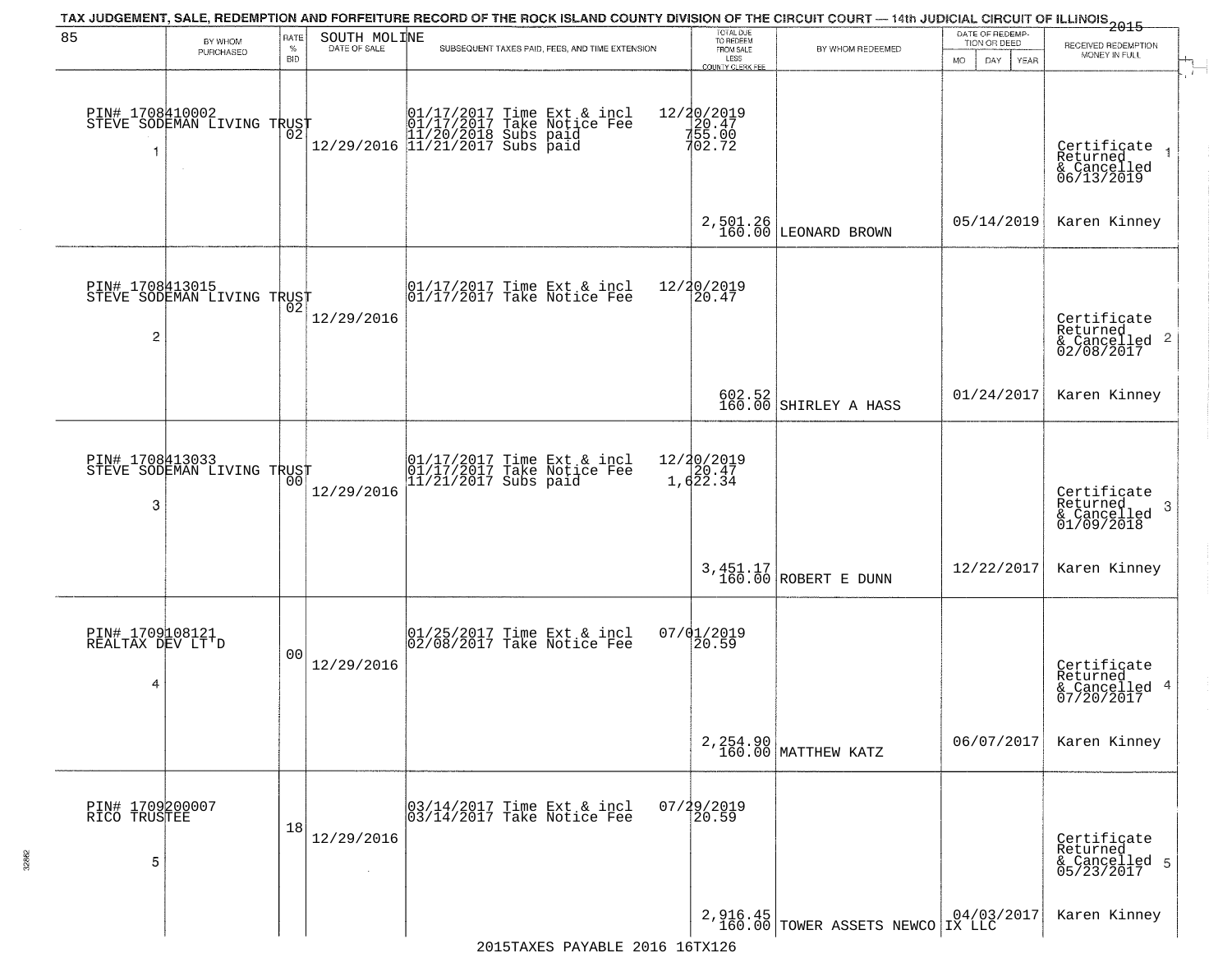| NAME AND ADDRESS<br>LEGAL DESCRIPTION<br>86                     |                                          |                                     | BACK TAX<br>FORFEITED | <b>BACK TAX</b>           | TOTAL BACK<br>TAX PENALTY<br>AND COSTS | AMOUNT<br>FOR WHICH |                                                                 | INTEREST PAYMENT FUND | 2015     |
|-----------------------------------------------------------------|------------------------------------------|-------------------------------------|-----------------------|---------------------------|----------------------------------------|---------------------|-----------------------------------------------------------------|-----------------------|----------|
| TAXPAYER NO.<br>PARCEL NO.<br>ACRES                             | SOUTH MOLINE                             | A-BACK TAX<br>FORFEITED<br>PRIOR TO | PENALTY               | FORFEITED<br>INTEREST AND |                                        | <b>JUDGEMENT</b>    | $\begin{array}{c} \text{CERTIFICATE} \\ \text{NO.} \end{array}$ | INDEMNITY FUND        |          |
| ASSESSED VALUATION FOR TAXES                                    | TAX DUE<br>INT DUE<br>1ST<br>18T         | 2014                                | <b>ACCRUED</b>        | COST ACCRUED              | ACCRUED                                | IS ASKED            |                                                                 | COST OF SALE          |          |
|                                                                 | $\frac{1326.77}{20}$ 39.30               |                                     |                       |                           |                                        |                     |                                                                 |                       |          |
| BUNDY KENNETH E JR<br>3101 26TH AVENUE CT<br>MOLINE IL<br>61265 | 1326.77<br>99.50                         |                                     |                       |                           |                                        |                     |                                                                 | 60.00                 |          |
| LOT 2<br>GREEN ACRES 1ST ADD                                    | $\frac{1326.77}{1}$<br>-79.60            |                                     |                       |                           |                                        |                     | 415                                                             | 20.00                 |          |
| $490 - 02 - 00$<br>7818                                         | 39.80<br>$\frac{1326.77}{FUBUCATONCGST}$ |                                     |                       |                           |                                        |                     |                                                                 | 4.00                  |          |
| $07 - 05$<br>PIN# 1709207003                                    | 10.00<br>TOTAL DUE-TAXES, INT. COST      |                                     |                       |                           |                                        |                     |                                                                 |                       |          |
| 62,023                                                          | 5,675.28<br>1ST                          |                                     |                       |                           |                                        | 5675.28             |                                                                 | 10.00                 | 5769.28  |
|                                                                 | 2ND                                      |                                     |                       |                           |                                        |                     |                                                                 |                       |          |
| NENYCZ WALTER Z<br>3722 15TH STREET D<br>MOLINE IL<br>61265     | 2ND<br>3RD<br>3RD                        |                                     |                       |                           |                                        |                     |                                                                 | 60.00                 |          |
| LOT 26<br>MARYDEL MANOR 1ST ADD                                 | 47H<br>4TH                               |                                     |                       |                           |                                        |                     | 416                                                             | 20.00                 |          |
|                                                                 | 276.75<br>8.30                           |                                     |                       |                           |                                        |                     |                                                                 |                       |          |
| $583 - 18 - 00$<br>9832<br>$07 - 05$                            | PUBLICATION COST<br>10.00                |                                     |                       |                           |                                        |                     |                                                                 | 4.00                  |          |
| PIN# 1709304022                                                 | TOTAL DUE-TAXES, INT. COST               |                                     |                       |                           |                                        |                     |                                                                 |                       |          |
| 32,818                                                          | 295.05<br>isT                            |                                     |                       |                           |                                        | 295.05              |                                                                 | 10.00                 | 389.05   |
| CONE WILLIAM D TRST<br>8 TIMBER RIDGE DR                        | $\frac{3815.99}{200}$<br>400.68          |                                     |                       |                           |                                        |                     |                                                                 |                       |          |
| COAL VALLEY IL<br>61240                                         | 3815.99 286.20<br>3RD<br>3RD             |                                     |                       |                           |                                        |                     |                                                                 | 60.00                 |          |
| LOT 5 W $1/2$<br>EKHCO 3RD ADD                                  | 3815.99<br>228.96                        |                                     |                       |                           |                                        |                     | 417                                                             | 20.00                 |          |
|                                                                 | 3815.99 114.48                           |                                     |                       |                           |                                        |                     |                                                                 |                       |          |
| 624-47-10<br>07-05<br>$12410 - 1$                               | <b>PUBLICATION COST</b><br>10.00         |                                     |                       |                           |                                        |                     |                                                                 | 4.00                  |          |
| PIN# 1709309010                                                 | TOTAL OUE-TAXES, INT. COST               |                                     |                       |                           |                                        |                     |                                                                 |                       |          |
| 161,131                                                         | 16,304.28                                |                                     |                       |                           |                                        | 16304.28            |                                                                 | 10.00                 | 16398.28 |
| CONE WILLIAM D TRST<br>8 TIMBER RIDGE DR                        | <u>715.02</u><br><u>75.11</u><br>2ND     |                                     |                       |                           |                                        |                     |                                                                 |                       |          |
| COAL VALLEY IL<br>61240                                         | 715.02<br>53.65<br>3 <sub>BD</sub><br>m  |                                     |                       |                           |                                        |                     |                                                                 | 60.00                 |          |
| E .50 LOT 5<br>EKHCO 3RD ADD                                    | 715.02<br>42.92<br>4TH                   |                                     |                       |                           |                                        |                     | 418                                                             | 20.00                 |          |
|                                                                 | 715.02<br>21.46                          |                                     |                       |                           |                                        |                     |                                                                 |                       |          |
| $624 - 47 - 00$<br>07-05<br>12410                               | -usuca i un cus-<br>10.00                |                                     |                       |                           |                                        |                     |                                                                 | 4.00                  |          |
| PIN# 1709309011<br>$\sim 100$<br>30,192                         | TOTAL DUE-TAXES, INT. COST<br>3,063.22   |                                     |                       |                           |                                        | 3063.22             |                                                                 | 10.00                 | 3157.22  |
|                                                                 | 1ST<br>1ST                               |                                     |                       |                           |                                        |                     |                                                                 |                       |          |
| ACCLASSATO AME<br>3905 26TH ST                                  | 2ND<br>2ND                               |                                     |                       |                           |                                        |                     |                                                                 |                       |          |
| 61265<br>MOLINE IL                                              | 3RD<br>3RD                               |                                     |                       |                           |                                        |                     |                                                                 | 60.00                 |          |
| LOT 37<br>BRIDGEWAY ADD<br>S .50 LOT 36 AND ALL                 | 33.40<br>556.4\$<br>4TH                  |                                     |                       |                           |                                        |                     | 419                                                             | 20.00                 |          |
|                                                                 | 556.45<br>$16.70^8$<br>PUBLICATION COST  |                                     |                       |                           |                                        |                     |                                                                 |                       |          |
| 329-10-00<br>07-05<br>4982<br>PIN# 1709311064                   | 10.00                                    |                                     |                       |                           |                                        |                     |                                                                 | 4.00                  |          |
| 29,496                                                          | TOTAL DUE-TAXES, INT. COST<br>1,173.00   |                                     |                       |                           |                                        | 1173.00             |                                                                 | 10.00                 | 1267.00  |

 $\sim 10^{-1}$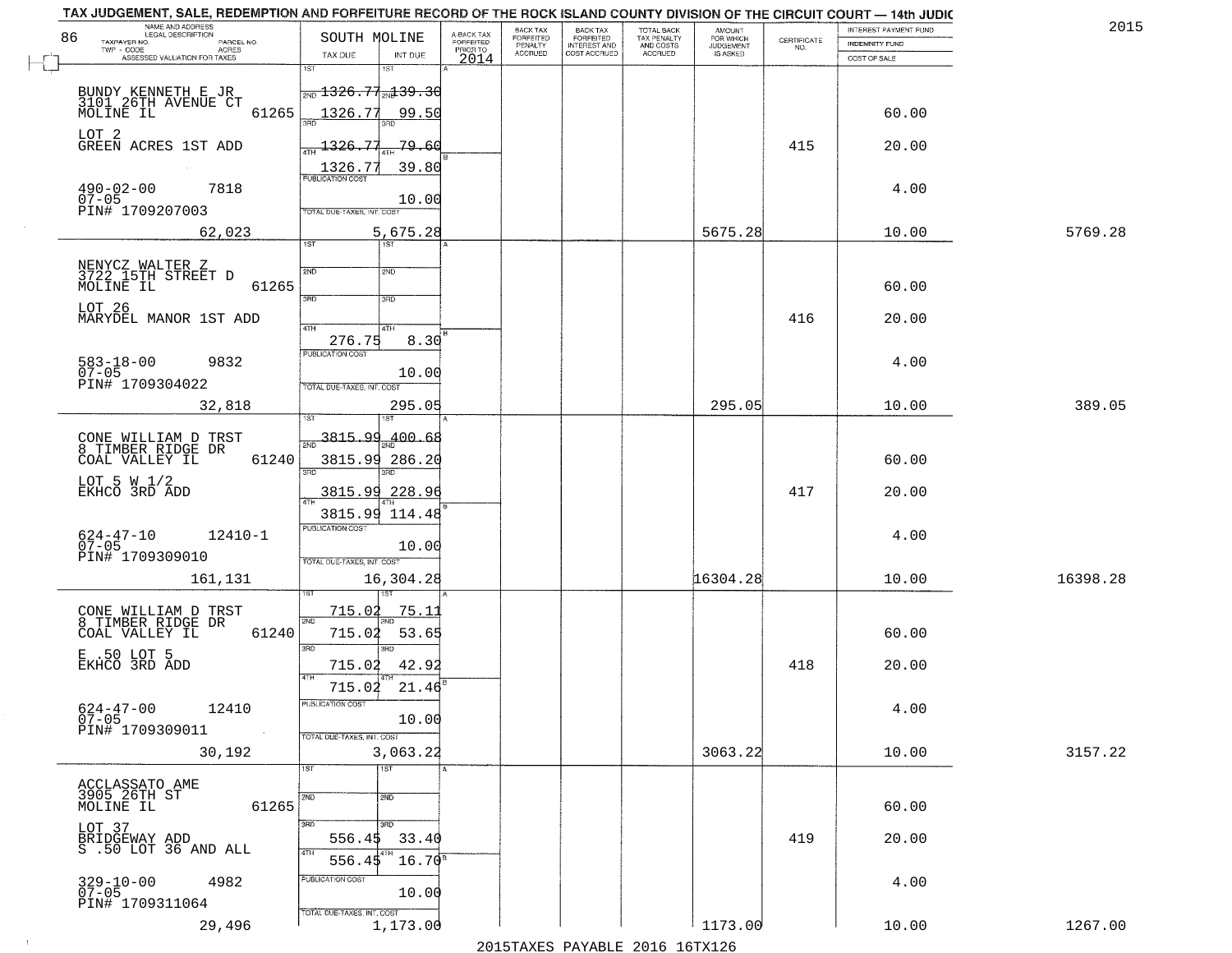| 86                          | BY WHOM                                           | <b>RATE</b>        | SOUTH MOLINE | TAX JUDGEMENT, SALE, REDEMPTION AND FORFEITURE RECORD OF THE ROCK ISLAND COUNTY DIVISION OF THE CIRCUIT COURT — 14th JUDICIAL CIRCUIT OF ILLINOIS 2015 | TOTAL DUE<br>TO REDEEM                       |                                                                              | DATE OF REDEMP-<br>TION OR DEED | RECEIVED REDEMPTION                                                |
|-----------------------------|---------------------------------------------------|--------------------|--------------|--------------------------------------------------------------------------------------------------------------------------------------------------------|----------------------------------------------|------------------------------------------------------------------------------|---------------------------------|--------------------------------------------------------------------|
|                             | PURCHASED                                         | $\%$<br><b>BID</b> | DATE OF SALE | SUBSEQUENT TAXES PAID, FEES, AND TIME EXTENSION                                                                                                        | FROM SALE<br>LESS<br><b>COUNTY CLERK FEE</b> | BY WHOM REDEEMED                                                             | MO.<br>DAY.<br>YEAR             | MONEY IN FULL                                                      |
| PIN# 1709207003<br>TMI<br>1 |                                                   | 00                 | 12/29/2016   | 02/27/2017 Time Ext & incl<br>02/27/2017 Take Notice Fee                                                                                               | 09/20/2019<br>20.59                          |                                                                              |                                 | Certificate<br>Returned<br>& Cancelled<br>07/06/2018               |
|                             |                                                   |                    |              |                                                                                                                                                        |                                              | $5,789.87$ CORELOGIC                                                         | 03/20/2018                      | Karen Kinney                                                       |
| $\overline{c}$              | PIN# 1709304022<br>STEVE SODEMAN LIVING TRUST     |                    | 12/29/2016   | 01/17/2017 Time Ext & incl<br>01/17/2017 Take Notice Fee                                                                                               | 12/20/2019<br>20.47                          |                                                                              |                                 | Certificate<br>Returned<br>$\frac{1}{6}$ Cancelled 2<br>02/08/2017 |
|                             |                                                   |                    |              |                                                                                                                                                        |                                              | $\left.\begin{array}{c} 409.52 \\ 160.00 \end{array}\right $ WALTER Z NENYCZ | 01/25/2017                      | Karen Kinney                                                       |
| PIN# 1709309010<br>3        | STEVE SODEMAN LIVING TRUST                        | 00                 | 12/29/2016   | 01/17/2017 Time Ext & incl<br>01/17/2017 Take Notice Fee                                                                                               | 12/20/2019<br>20.47                          |                                                                              |                                 | Certificate<br>Returned<br>3<br>& Cancelled<br>03/07/2019          |
|                             |                                                   |                    |              |                                                                                                                                                        |                                              | 16,418.75<br>160.00 CONE'S REPAIR SERVICE INC                                |                                 | Karen Kinney                                                       |
| 4                           | PIN# 1709309011<br>STEVE SODEMAN LIVING TRUST     |                    | 12/29/2016   | 01/17/2017 Time Ext & incl<br>01/17/2017 Take Notice Fee                                                                                               | 12/20/2019<br>$\tilde{20.47}$                |                                                                              |                                 | Certificate<br>Returned<br>& Cancelled 4<br>03/07/2019             |
|                             |                                                   |                    |              |                                                                                                                                                        |                                              | $5,072.02$<br>160.00 WILLIAM CONE TRUST                                      | 01/23/2019                      | Karen Kinney                                                       |
| 5                           | PIN# 1709311064    <br>STEVE SODEMAN LIVING TRUST | 00                 | 12/29/2016   | 01/17/2017 Time Ext & incl<br>01/17/2017 Take Notice Fee                                                                                               | 12/20/2019<br>20.47                          |                                                                              |                                 | Certificate<br>Returned<br>& Cancelled 5<br>02/08/2017             |
|                             |                                                   |                    |              |                                                                                                                                                        |                                              | $1,287.47$<br>160.00 U OF I COMMUNITY CREDIT U                               |                                 | Karen Kinney                                                       |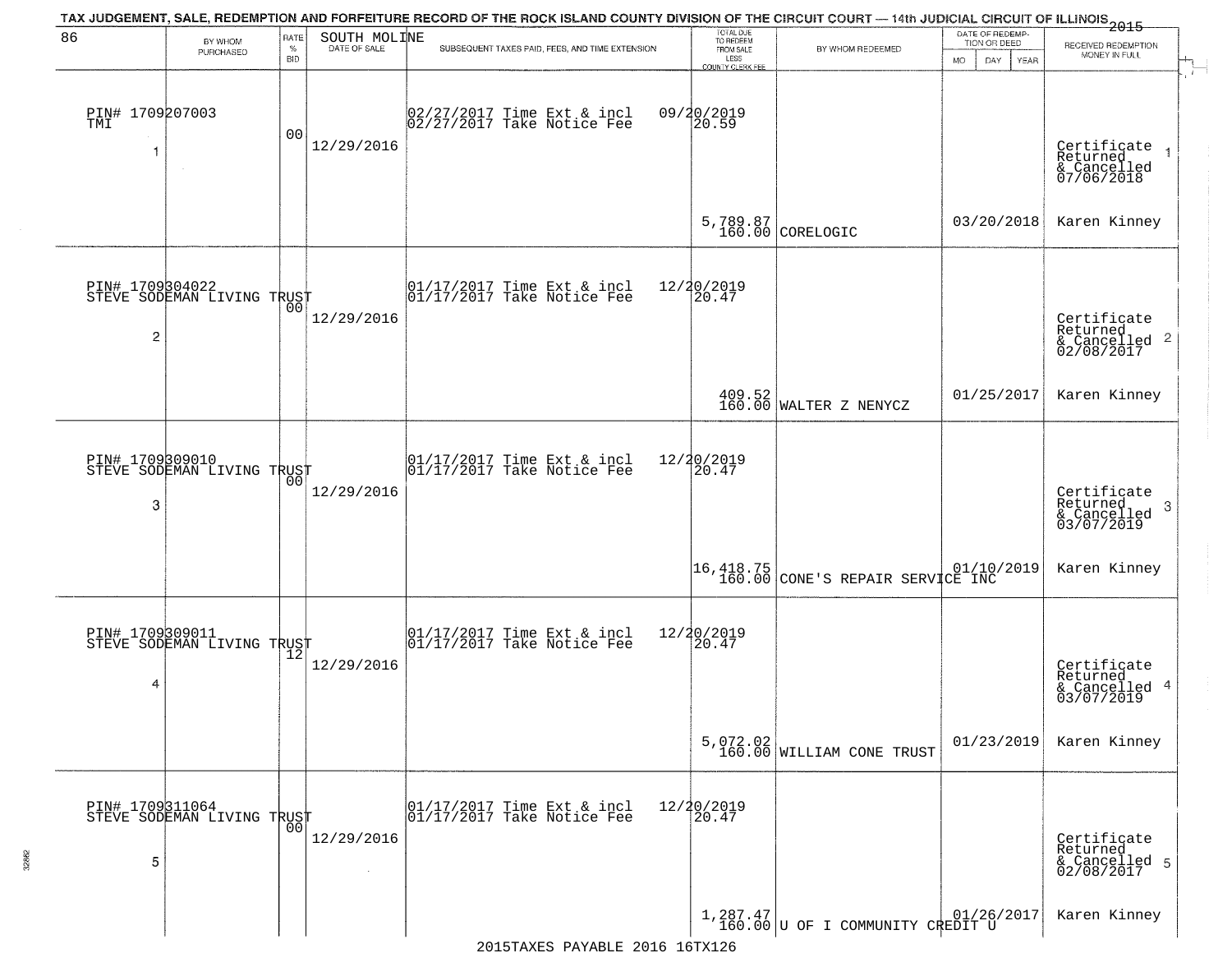| NAME AND ADDRESS<br>LEGAL DESCRIPTION<br>87                       | SOUTH MOLINE                                |                                     | BACK TAX<br>FORFEITED | <b>BACK TAX</b>           | TOTAL BACK<br>TAX PENALTY<br>AND COSTS | AMOUNT<br>FOR WHICH |                                                                 | INTEREST PAYMENT FUND | 2015    |
|-------------------------------------------------------------------|---------------------------------------------|-------------------------------------|-----------------------|---------------------------|----------------------------------------|---------------------|-----------------------------------------------------------------|-----------------------|---------|
| TAXPAYER NO.<br>PARCEL NO.<br>ACRES                               |                                             | A-BACK TAX<br>FORFEITED<br>PRIOR TO | PENALTY               | FORFEITED<br>INTEREST AND |                                        | <b>JUDGEMENT</b>    | $\begin{array}{c} \text{CERTIFICATE} \\ \text{NO.} \end{array}$ | INDEMNITY FUND        |         |
| ASSESSED VALUATION FOR TAXES                                      | TAX DUE<br>INT DUE<br>1ST<br>1ST            | 2014                                | <b>ACCRUED</b>        | COST ACCRUED              | ACCRUED                                | IS ASKED            |                                                                 | COST OF SALE          |         |
|                                                                   |                                             |                                     |                       |                           |                                        |                     |                                                                 |                       |         |
| BLOMQUIST JULIE K<br>3129 7.1/2 AVE<br>ROCK ISLAND IL<br>61201    | 2ND<br>2ND                                  |                                     |                       |                           |                                        |                     |                                                                 | 60.00                 |         |
| LOT 39                                                            | 3RD<br>3RD                                  |                                     |                       |                           |                                        |                     |                                                                 |                       |         |
| BRIDGEWAY ADD<br>LOT 38 AND                                       | -36.88<br>614.35                            |                                     |                       |                           |                                        |                     | 420                                                             | 20.00                 |         |
| 4984                                                              | F <sub>UBUCATONCGST</sub><br>18.44          |                                     |                       |                           |                                        |                     |                                                                 | 4.00                  |         |
| $329 - 12 - 00$<br>07-05<br>PIN# 1709311065                       | 10.00<br>TOTAL DUE-TAXES, INT. COST         |                                     |                       |                           |                                        |                     |                                                                 |                       |         |
| 25,941                                                            | 1,294.02                                    |                                     |                       |                           |                                        | 1294.02             |                                                                 | 10.00                 | 1388.02 |
|                                                                   | 447.84<br>47.04                             |                                     |                       |                           |                                        |                     |                                                                 |                       |         |
| VANLANDEGEN CHARLES<br>4007 26TH ST<br>61265<br>MOLINE IL         | 447.84<br>33.60                             |                                     |                       |                           |                                        |                     |                                                                 | 60.00                 |         |
| LOT 47<br>BRIDGEWAY ADD                                           | 3RD<br>3BD.<br>447.84<br>26.88              |                                     |                       |                           |                                        |                     | 421                                                             | 20.00                 |         |
| ALL LOT 46 AND N .50                                              | $\overline{47H}$<br>447.84<br>13.44         |                                     |                       |                           |                                        |                     |                                                                 |                       |         |
| $329 - 19 - 00$<br>4991                                           | PUBLICATION COST                            |                                     |                       |                           |                                        |                     |                                                                 | 4.00                  |         |
| $07 - 05$<br>PIN# 1709311070                                      | 10.00<br>TOTAL DUE-TAXES, INT. COST         |                                     |                       |                           |                                        |                     |                                                                 |                       |         |
| 24,910                                                            | 1,922.32<br>isT                             |                                     |                       |                           |                                        | 1922.32             |                                                                 | 10.00                 | 2016.32 |
| JERSILD HAROLD J<br>3334 37TH AVENUE DR                           | $\frac{2256.90}{200}$<br>236.95             |                                     |                       |                           |                                        |                     |                                                                 |                       |         |
| MOLINE IL<br>61265                                                | 2256.90 169.25<br>3RD<br>3RD                |                                     |                       |                           |                                        |                     |                                                                 | 60.00                 |         |
| UNIT <sub>2</sub><br>FOREST RIDGE CONDOS                          | 2256.90<br>135.40                           |                                     |                       |                           |                                        |                     | 422                                                             | 20.00                 |         |
|                                                                   | 67.70<br>2256.90<br><b>PUBLICATION COST</b> |                                     |                       |                           |                                        |                     |                                                                 |                       |         |
| $223 - 14 - 72$<br>07-05<br>$2795 - 6 - 2$                        | 10.00                                       |                                     |                       |                           |                                        |                     |                                                                 | 4.00                  |         |
| PIN# 1709421002<br>106,298                                        | TOTAL OUE-TAXES, INT. COST                  |                                     |                       |                           |                                        | 9646.90             |                                                                 | 10.00                 | 9740.90 |
|                                                                   | 9,646.90                                    |                                     |                       |                           |                                        |                     |                                                                 |                       |         |
| SMITH MICHAEL D/DEBRA<br>3007 38TH AVE                            | 579.78<br>60.90<br>2ND                      |                                     |                       |                           |                                        |                     |                                                                 |                       |         |
| MOLINE IL<br>61265<br>LOT 2 MIKE SMITHS SUBD                      | 579.78<br>43.50<br>3RD<br><b>IRD</b>        |                                     |                       |                           |                                        |                     |                                                                 | 60.00                 |         |
| SHT 23                                                            | 579.78<br>34.80<br>4TH                      |                                     |                       |                           |                                        |                     | 423                                                             | 20.00                 |         |
|                                                                   | 579.78<br>17.40<br>-usuca i un cus-         |                                     |                       |                           |                                        |                     |                                                                 |                       |         |
| $661 - 16 - 00$<br>15110<br>2.450<br>$07 - 07$<br>PIN# 1709424001 | 10.00                                       |                                     |                       |                           |                                        |                     |                                                                 | 4.00                  |         |
| 31,089                                                            | TOTAL DUE-TAXES, INT. COST<br>2,485.72      |                                     |                       |                           |                                        | 2485.72             |                                                                 | 10.00                 | 2579.72 |
| NGUYEN DAVID H                                                    | 1ST<br>655.04<br>68.81                      |                                     |                       |                           |                                        |                     |                                                                 |                       |         |
| 3616 32ND AVE<br>MOLINE IL<br>61265                               | 2ND<br>2ND<br>655.04 49.15                  |                                     |                       |                           |                                        |                     |                                                                 | 60.00                 |         |
| LOT 2<br>ROLLING HILLS ADD                                        | 3RD<br>3BD<br>39.32<br>655.04               |                                     |                       |                           |                                        |                     | 424                                                             | 20.00                 |         |
|                                                                   | 4TH<br>$19.66^{\circ}$<br>655.04            |                                     |                       |                           |                                        |                     |                                                                 |                       |         |
| 11823<br>$610 - 41 - 00$<br>$07 - 05$                             | PUBLICATION COST<br>10.00                   |                                     |                       |                           |                                        |                     |                                                                 | 4.00                  |         |
| PIN# 1710102024                                                   | TOTAL DUE-TAXES, INT. COST                  |                                     |                       |                           |                                        |                     |                                                                 |                       |         |
| 33,659                                                            | 2,807.10                                    |                                     |                       |                           |                                        | 2807.10             |                                                                 | 10.00                 | 2901.10 |

 $\sim 10^{-1}$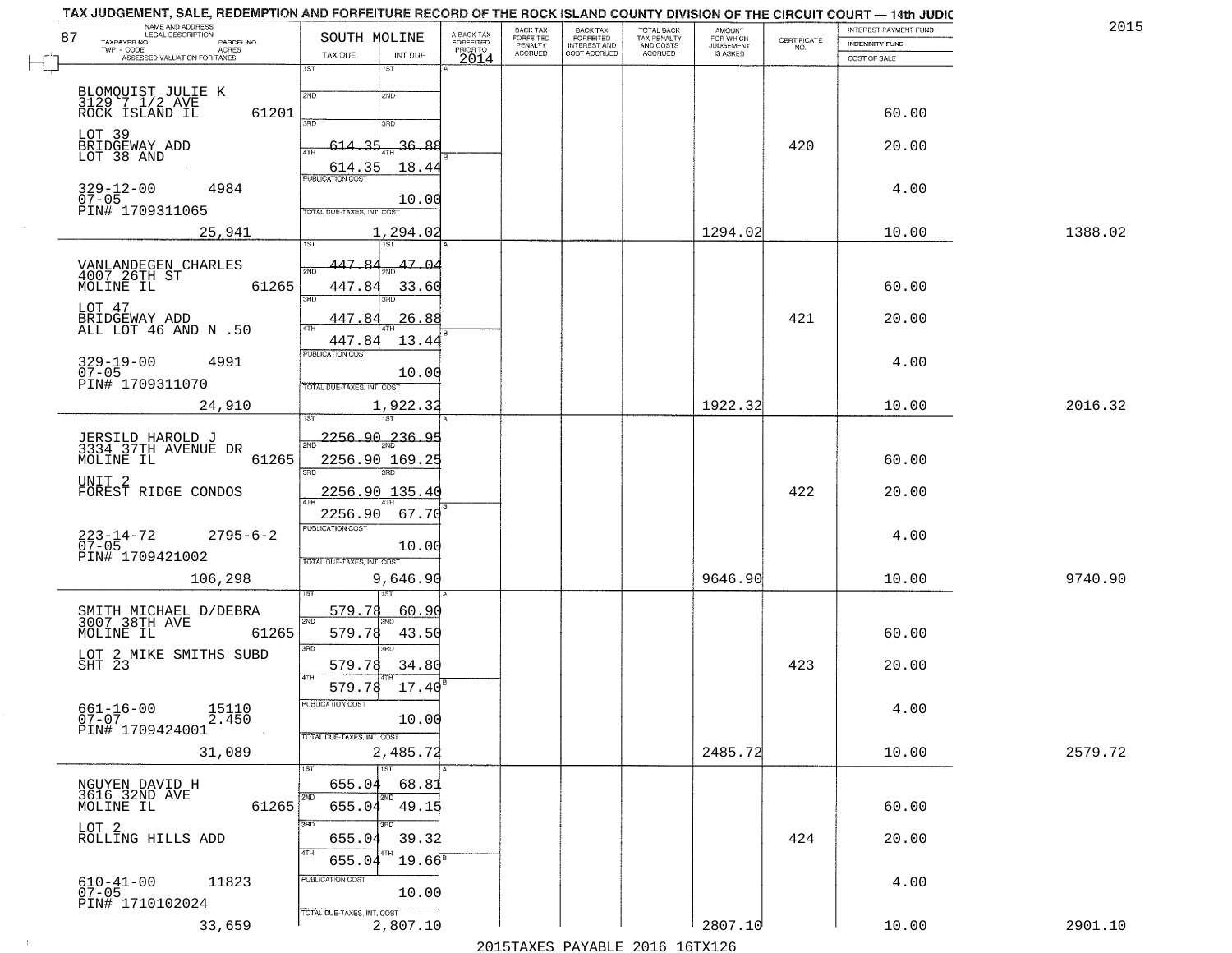| 87                                         | BY WHOM<br>PURCHASED                                    | RATE<br>$\%$<br><b>BID</b> | SOUTH MOLINE | TAX JUDGEMENT, SALE, REDEMPTION AND FORFEITURE RECORD OF THE ROCK ISLAND COUNTY DIVISION OF THE CIRCUIT COURT — 14th JUDICIAL CIRCUIT OF ILLINOIS 2015<br>SUBSEQUENT TAXES PAID, FEES, AND TIME EXTENSION | TOTAL DUE<br>TO REDEEM<br>FROM SALE<br>LESS<br>COUNTY CLERK FEE | BY WHOM REDEEMED                   | DATE OF REDEMP-<br>TION OR DEED<br><b>MO</b><br>DAY<br>YEAR | RECEIVED REDEMPTION<br>MONEY IN FULL                                 |
|--------------------------------------------|---------------------------------------------------------|----------------------------|--------------|-----------------------------------------------------------------------------------------------------------------------------------------------------------------------------------------------------------|-----------------------------------------------------------------|------------------------------------|-------------------------------------------------------------|----------------------------------------------------------------------|
| 1                                          | PIN# 1709311065<br>STEVE SODEMAN LIVING TRUST<br>$\sim$ | 00                         | 12/29/2016   | 01/17/2017 Time Ext & incl<br>01/17/2017 Take Notice Fee                                                                                                                                                  | 12/20/2019<br>20.47                                             |                                    |                                                             | Certificate<br>Returned<br>& Cancelled<br>08/03/2017                 |
|                                            |                                                         |                            |              |                                                                                                                                                                                                           | 1,408.49<br>160.00                                              | JULIE BLOMQUIST                    | 07/03/2017                                                  | Karen Kinney                                                         |
| 2                                          | PIN# 1709311070<br>STEVE SODEMAN LIVING TRUST           |                            | 12/29/2016   | 01/17/2017 Time Ext & incl<br>01/17/2017 Take Notice Fee<br>11/21/2017 Subs paid                                                                                                                          | 12/20/2019<br>1,973.12                                          |                                    |                                                             | Certificate<br>Returned<br>$\frac{1}{2}$ Cancelled 2<br>02/07/2018   |
|                                            |                                                         |                            |              |                                                                                                                                                                                                           |                                                                 | 4, 246.68<br>160.00 LEE & LEE ATTY | 01/12/2018                                                  | Karen Kinney                                                         |
| PIN# 1709421002<br>VOTROUBEK ROBERT M<br>3 |                                                         | 0 <sub>0</sub>             | 12/29/2016   | 02/06/2017 Time Ext & incl<br>02/06/2017 Take Notice Fee                                                                                                                                                  | 07/01/2019<br>20.59                                             |                                    |                                                             | Certificate<br>Returned<br>$\mathbf{3}$<br>& Cancelled<br>05/23/2017 |
|                                            |                                                         |                            |              |                                                                                                                                                                                                           | $9,761.49$ US BANK                                              |                                    | 02/15/2017                                                  | Karen Kinney                                                         |
| PIN# 1709424001<br>TMI<br>4                |                                                         | 02                         | 12/29/2016   | 02/27/2017 Time Ext & incl<br>02/27/2017 Take Notice Fee                                                                                                                                                  | 09/20/2019<br>20.59                                             |                                    |                                                             | Certificate<br>Returned<br>& Cancelled 4<br>07/20/2017               |
|                                            |                                                         |                            |              |                                                                                                                                                                                                           |                                                                 | 2,651.90<br>160.00 MICHAEL SMITH   | 06/20/2017                                                  | Karen Kinney                                                         |
| 5                                          | PIN# 1710102024<br>STEVE SODEMAN LIVING TRUST           |                            | 12/29/2016   | 01/17/2017 Time Ext & incl<br>01/17/2017 Take Notice Fee                                                                                                                                                  | 12/20/2019<br>20.47                                             |                                    |                                                             | Certificate<br>Returned<br>& Cancelled 5<br>03/23/2017               |
|                                            |                                                         |                            |              |                                                                                                                                                                                                           |                                                                 | 2, 921.57<br>160.00 DAVID NGUYEN   | 02/15/2017                                                  | Karen Kinney                                                         |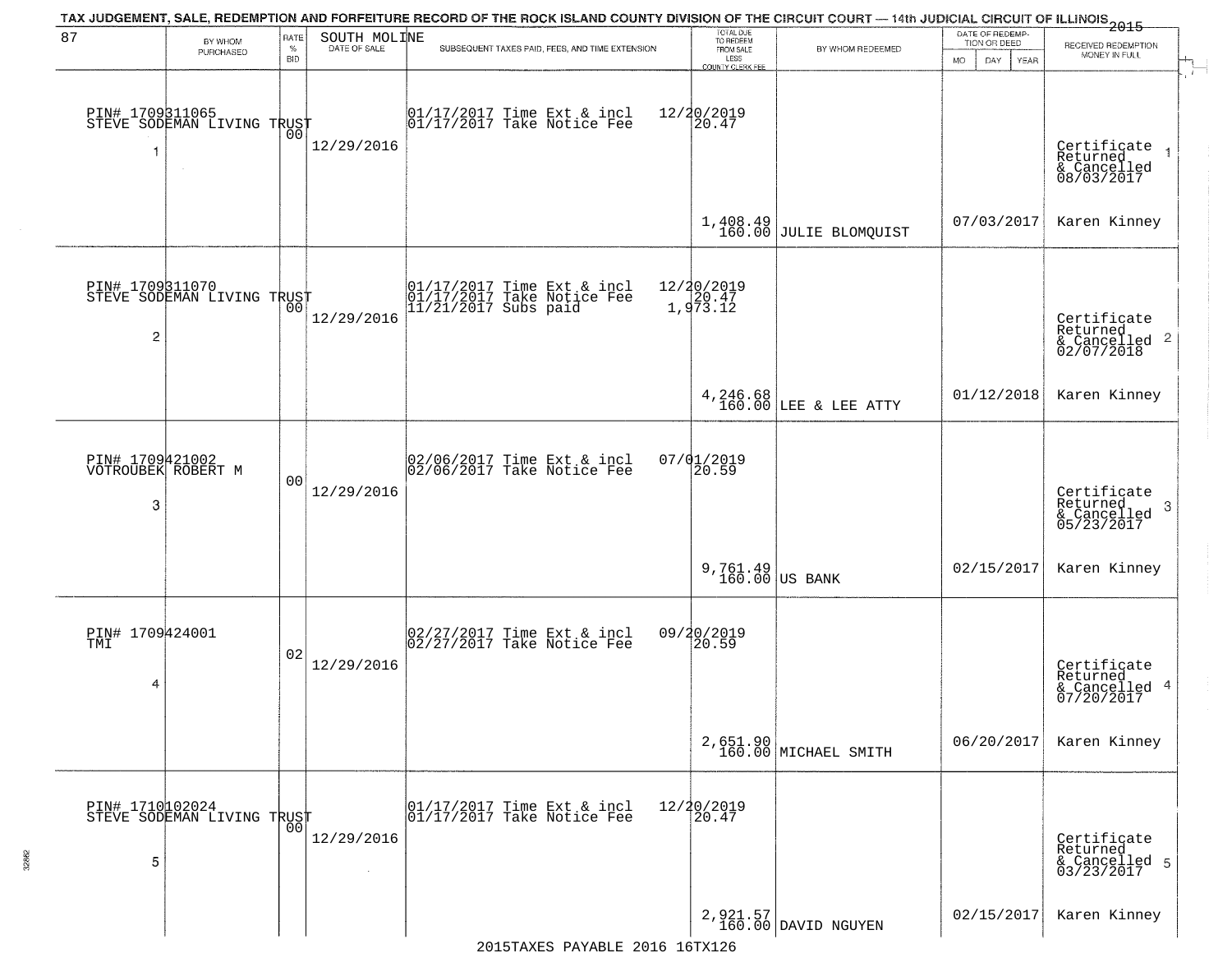| NAME AND ADDRESS<br>LEGAL DESCRIPTION                                  |                                                                      |                                     | BACK TAX             | <b>BACK TAX</b>           |                                        |                                  |                                                                 | INTEREST PAYMENT FUND | 2015    |
|------------------------------------------------------------------------|----------------------------------------------------------------------|-------------------------------------|----------------------|---------------------------|----------------------------------------|----------------------------------|-----------------------------------------------------------------|-----------------------|---------|
| 88<br>TAXPAYER NO.<br>PARCEL NO.<br>ACRES                              | SOUTH MOLINE                                                         | A-BACK TAX<br>FORFEITED<br>PRIOR TO | FORFEITED<br>PENALTY | FORFEITED<br>INTEREST AND | TOTAL BACK<br>TAX PENALTY<br>AND COSTS | AMOUNT<br>FOR WHICH<br>JUDGEMENT | $\begin{array}{c} \text{CERTIFICATE} \\ \text{NO.} \end{array}$ | INDEMNITY FUND        |         |
| ASSESSED VALUATION FOR TAXES                                           | TAX DUE<br>INT DUE                                                   | 2014                                | <b>ACCRUED</b>       | COST ACCRUED              | ACCRUED                                | IS ASKED                         |                                                                 | COST OF SALE          |         |
|                                                                        | 1ST<br>18T<br><del>937.92 mg 98.49</del><br>2ND                      |                                     |                      |                           |                                        |                                  |                                                                 |                       |         |
| HEMMINGSON JOSEPH C<br>3020 36TH ST<br>MOLINE IL<br>61265<br>LOT 42    | 937.92<br>70.35                                                      |                                     |                      |                           |                                        |                                  |                                                                 | 60.00                 |         |
| ROLLING HILLS ADD                                                      | <u>ړو د دو</u><br>56.28<br>28.14<br>937.92                           |                                     |                      |                           |                                        |                                  | 425                                                             | 20.00                 |         |
| $611 - 31 - 00$<br>07-05<br>11863<br>PIN# 1710102042                   | 10.00<br>TOTAL DUE-TAXES, INT. COST                                  |                                     |                      |                           |                                        |                                  |                                                                 | 4.00                  |         |
| 45,604                                                                 | 4,014.94                                                             |                                     |                      |                           |                                        | 4014.94                          |                                                                 | 10.00                 | 4108.94 |
| CORDINGLEY CHERYL<br>2604 38TH ST<br>61265<br>MOLINE IL                | 874.52<br>91.84<br>2ND<br>874.52<br>65.60<br>3RD<br>3BD.             |                                     |                      |                           |                                        |                                  |                                                                 | 60.00                 |         |
| UNIT <sup>8</sup><br>OXFORD COURT CONDOS                               | 52.48<br>874.52<br>$\overline{47H}$<br>874.52<br>26.24               |                                     |                      |                           |                                        |                                  | 426                                                             | 20.00                 |         |
| $631 - 65 - 08$<br>$13029 - 8$<br>$07 - 05$<br>PIN# 1710104008         | PUBLICATION COST<br>10.00<br>TOTAL DUE-TAXES, INT. COST              |                                     |                      |                           |                                        |                                  |                                                                 | 4.00                  |         |
| 42,927                                                                 | 3,744.24<br>TST<br>1ST                                               |                                     |                      |                           |                                        | 3744.24                          |                                                                 | 10.00                 | 3838.24 |
| LYNCH CHRISTOPHER<br>3603 33RD AVE<br>MOLINE IL<br>61265               | 2ND<br>2ND<br>3RD<br>3RD                                             |                                     |                      |                           |                                        |                                  |                                                                 | 60.00                 |         |
| LOT <sub>2</sub><br>E ANDRIES 1ST SUBD<br>S 100 FT OF W 82 FT          | 4TH<br>4TH<br>249.38<br>7.48                                         |                                     |                      |                           |                                        |                                  | 427                                                             | 20.00                 |         |
| $100 - 02 - 00$<br>07-05<br>$553 - A$<br>PIN# 1710119001               | <b>PUBLICATION COST</b><br>10.00<br>TOTAL OUE-TAXES, INT. COST       |                                     |                      |                           |                                        |                                  |                                                                 | 4.00                  |         |
| 16,530                                                                 | 266.86                                                               |                                     |                      |                           |                                        | 266.86                           |                                                                 | 10.00                 | 360.86  |
| MIROBALLI FRANCIS M<br>4032 32ND AVE<br>MOLINE IL<br>61265             | 1167.88<br>122.64<br>1167.88<br>87.60<br>3RD<br>m                    |                                     |                      |                           |                                        |                                  |                                                                 | 60.00                 |         |
| LOT 2<br>JOHN R LEECH 3RD ADD                                          | 1167.88<br>70.08<br>1167.88<br>35.04                                 |                                     |                      |                           |                                        |                                  | 428                                                             | 20.00                 |         |
| $651 - 39 - 00$<br>14135<br>$07 - 05$<br>PIN# 1710130002<br>$\sim 100$ | PUBLICATION COST<br>10.00<br>TOTAL DUE-TAXES, INT. COST              |                                     |                      |                           |                                        |                                  |                                                                 | 4.00                  |         |
| 49,314                                                                 | 4,996.88<br>1ST<br>1ST                                               |                                     |                      |                           |                                        | 4996.88                          |                                                                 | 10.00                 | 5090.88 |
| TINGLEY ROBERT E<br>2810 41ST ST<br>MOLINE IL<br>61265                 | 2ND<br>2ND                                                           |                                     |                      |                           |                                        |                                  |                                                                 | 60.00                 |         |
| LOT 1 & S 99 FT OF W 15<br>FT LOT 3<br>HURLEYS SUBD                    | 3RD<br>3RD<br>1127.93<br>67.68<br>4TH<br>4TH<br>$33.84^5$<br>1127.93 |                                     |                      |                           |                                        |                                  | 429                                                             | 20.00                 |         |
| $555 - 12 - 00$<br>07-05<br>9207<br>PIN# 1710210003                    | PUBLICATION COST<br>10.00                                            |                                     |                      |                           |                                        |                                  |                                                                 | 4.00                  |         |
| 47,627                                                                 | TOTAL DUE-TAXES, INT. COST<br>2,367.38                               |                                     |                      |                           |                                        | 2367.38                          |                                                                 | 10.00                 | 2461.38 |

 $\sim 10^{-1}$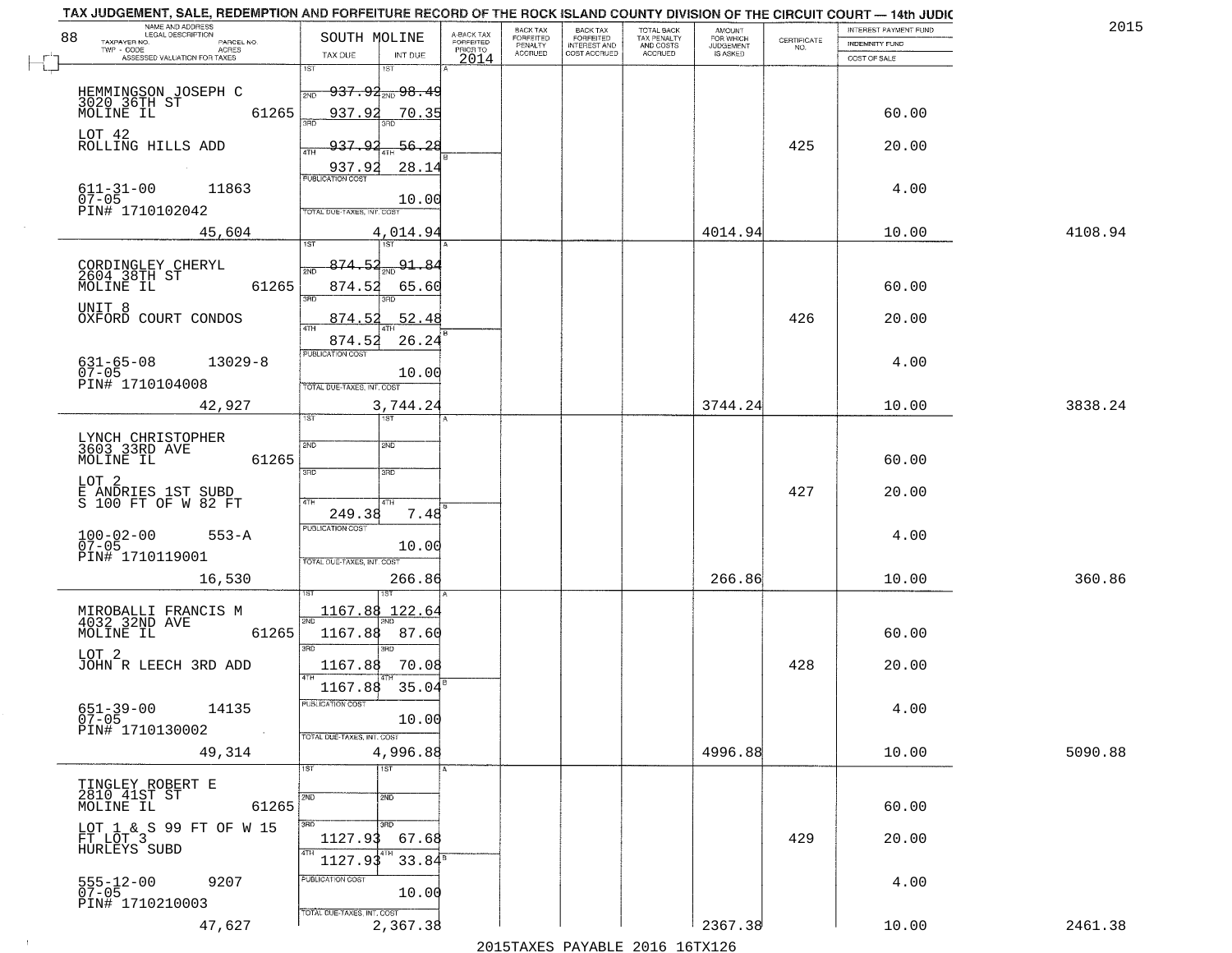|                       |                                                   |                            |                              | TAX JUDGEMENT, SALE, REDEMPTION AND FORFEITURE RECORD OF THE ROCK ISLAND COUNTY DIVISION OF THE CIRCUIT COURT — 14th JUDICIAL CIRCUIT OF ILLINOIS 2015                                                                         |                                             |                                   |                                                        |                                                           |
|-----------------------|---------------------------------------------------|----------------------------|------------------------------|--------------------------------------------------------------------------------------------------------------------------------------------------------------------------------------------------------------------------------|---------------------------------------------|-----------------------------------|--------------------------------------------------------|-----------------------------------------------------------|
| 88                    | BY WHOM<br>PURCHASED                              | RATE<br>$\%$<br><b>BID</b> | SOUTH MOLINE<br>DATE OF SALE | SUBSEQUENT TAXES PAID, FEES, AND TIME EXTENSION                                                                                                                                                                                | TOTAL DUE<br>TO REDEEM<br>FROM SALE<br>LESS | BY WHOM REDEEMED                  | DATE OF REDEMP-<br>TION OR DEED<br>MO.<br>DAY.<br>YEAR | RECEIVED REDEMPTION<br>MONEY IN FULL                      |
| 1                     | PIN# 1710102042    <br>STEVE SODEMAN LIVING TRUST | 00                         | 12/29/2016                   | $\begin{bmatrix} 01/17/2017 \\ 01/17/2017 \\ 01 \end{bmatrix}$ Take Notice Fee                                                                                                                                                 | COUNTY CLERK FEE<br>12/20/2019<br>20.47     |                                   |                                                        | Certificate<br>Returned<br>& Cancelled<br>11/28/2017      |
|                       |                                                   |                            |                              |                                                                                                                                                                                                                                |                                             | $4,129.41$ JOSEPH HEMMINGSON      | 09/05/2017                                             | Karen Kinney                                              |
| $\overline{c}$        | PIN# 1710004008<br>MS INVESTMENTS GROUP INC       |                            | 12/29/2016                   |                                                                                                                                                                                                                                |                                             |                                   |                                                        | Certificate<br>Returned<br>& Cancelled 2<br>03/23/2017    |
|                       |                                                   |                            |                              |                                                                                                                                                                                                                                | 3,876.62<br>160.00                          | CHERYL CORDINGLEY                 | 01/23/2017                                             | Karen Kinney                                              |
| PIN# 1710119001<br>3  | STEVE SODEMAN LIVING TRUST                        |                            | 12/29/2016                   |                                                                                                                                                                                                                                |                                             |                                   |                                                        | Certificate<br>Returned<br>3<br>& Cancelled<br>02/08/2017 |
|                       |                                                   |                            |                              |                                                                                                                                                                                                                                | 360.86<br>160.00                            | CHRISTOPHER LYNCH                 | 01/12/2017                                             | Karen Kinney                                              |
| PIN# 1710 130002<br>4 |                                                   | 00                         | 12/29/2016                   | 02/27/2017 Time Ext & incl<br>02/27/2017 Take Notice Fee                                                                                                                                                                       | 09/20/2019<br>120.59                        |                                   |                                                        | Certificate<br>Returned<br>& Cancelled 4<br>05/23/2017    |
|                       |                                                   |                            |                              |                                                                                                                                                                                                                                |                                             | $5,111.47$ FRANK MIROBALLI        | 03/20/2017                                             | Karen Kinney                                              |
| 5                     | PIN# 1710210003<br>STEVE SODEMAN LIVING TRUST     | $0\overline{2}$            | 12/29/2016<br>$\sim$         | 01/17/2017 Time Ext & incl<br>01/17/2017 Take Notice Fee                                                                                                                                                                       | 12/20/2019<br>20.47                         |                                   |                                                        | Certificate<br>Returned<br>& Cancelled 5<br>05/23/2017    |
|                       |                                                   |                            |                              | $2015T^2$ $Y^2$ $R^2$ $N$ $Y^2$ $T^2$ $T^2$ $T^2$ $T^2$ $T^2$ $T^2$ $T^2$ $T^2$ $T^2$ $T^2$ $T^2$ $T^2$ $T^2$ $T^2$ $T^2$ $T^2$ $T^2$ $T^2$ $T^2$ $T^2$ $T^2$ $T^2$ $T^2$ $T^2$ $T^2$ $T^2$ $T^2$ $T^2$ $T^2$ $T^2$ $T^2$ $T^$ |                                             | 2,531.08<br>160.00 ROBERT TINGLEY | 04/10/2017                                             | Karen Kinney                                              |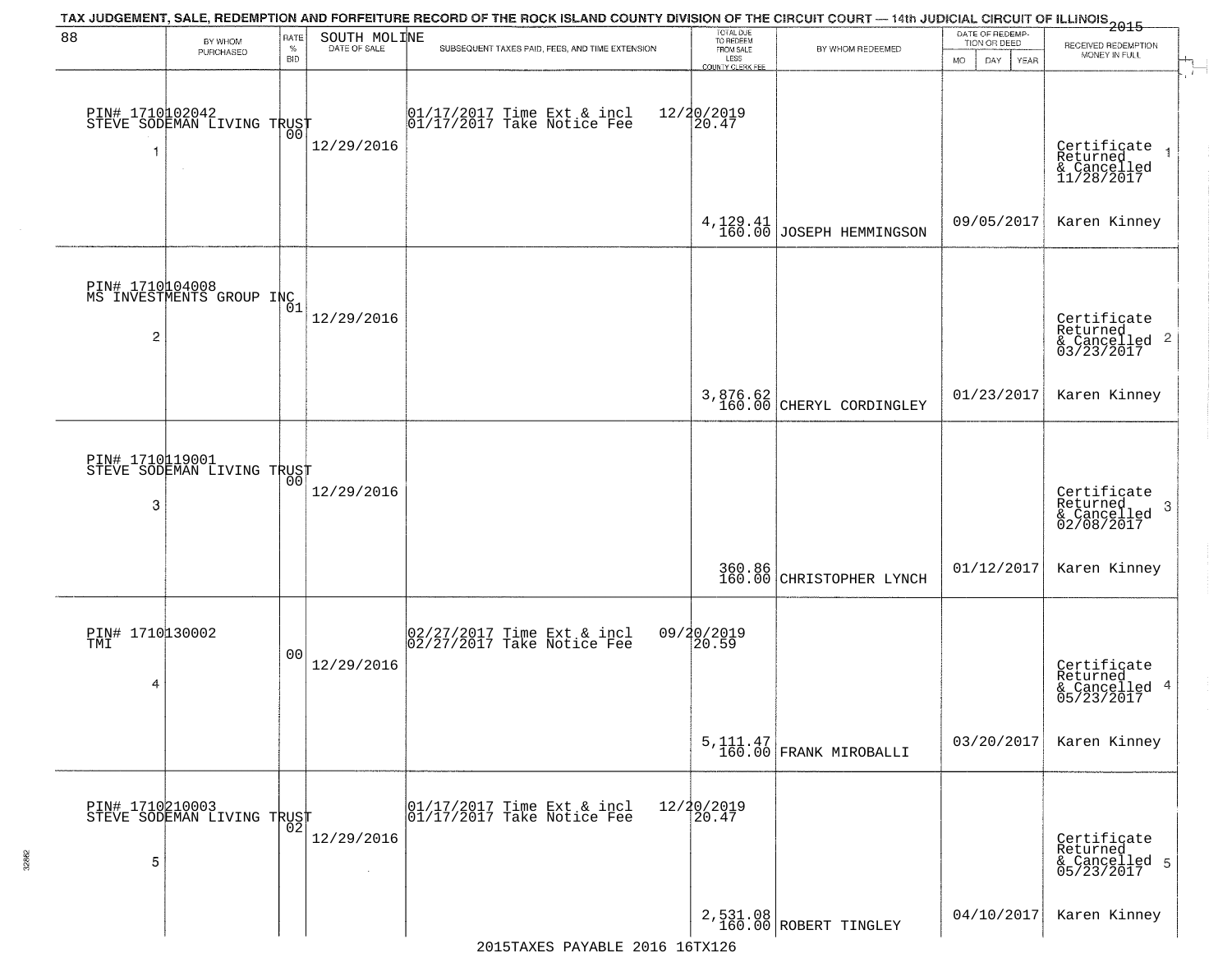| 89 | NAME AND ADDRESS<br>LEGAL DESCRIPTION<br>TAXPAYER NO.<br>PARCEL NO. | SOUTH MOLINE                       |                               | A-BACK TAX<br>FORFEITED | BACK TAX<br>FORFEITED | <b>BACK TAX</b><br><b>FORFEITED</b> | TOTAL BACK<br>TAX PENALTY | <b>AMOUNT</b>                      |                                                                 | INTEREST PAYMENT FUND | 2015    |
|----|---------------------------------------------------------------------|------------------------------------|-------------------------------|-------------------------|-----------------------|-------------------------------------|---------------------------|------------------------------------|-----------------------------------------------------------------|-----------------------|---------|
|    | $TWP - CODE$<br>ACRES<br>ASSESSED VALUATION FOR TAXES               | TAX DUE                            | INT DUE                       | PRIOR TO                | PENALTY<br>ACCRUED    | INTEREST AND<br>COST ACCRUED        | AND COSTS<br>ACCRUED      | FOR WHICH<br>JUDGEMENT<br>IS ASKED | $\begin{array}{c} \text{CERTIFICATE} \\ \text{NO.} \end{array}$ | <b>INDEMNITY FUND</b> |         |
|    |                                                                     | 1ST                                | $1S$ T                        | 2014                    |                       |                                     |                           |                                    |                                                                 | COST OF SALE          |         |
|    | TRISTAN FELIPE<br>2827_44TH ST                                      | 2ND                                | 2ND                           |                         |                       |                                     |                           |                                    |                                                                 |                       |         |
|    | MOLINE IL<br>61265                                                  | 191.38                             | 14.35                         |                         |                       |                                     |                           |                                    |                                                                 | 60.00                 |         |
|    | LOT 2<br>BEDFORD'S ADD                                              | <u> 191.38</u><br>4TH              | <u> 11.48</u>                 |                         |                       |                                     |                           |                                    | 430                                                             | 20.00                 |         |
|    |                                                                     | 191.38<br><b>PUBLICATION COST</b>  | 5.74                          |                         |                       |                                     |                           |                                    |                                                                 |                       |         |
|    | $645 - 32 - 00$<br>13646<br>$07 - 05$                               |                                    | 10.00                         |                         |                       |                                     |                           |                                    |                                                                 | 4.00                  |         |
|    | PIN# 1710212002<br>8,081                                            | TOTAL DUE-TAXES, INT. COST         | 615.71                        |                         |                       |                                     |                           | 615.71                             |                                                                 | 10.00                 | 709.71  |
|    |                                                                     | 1ST                                | 1ST <sup>-</sup>              |                         |                       |                                     |                           |                                    |                                                                 |                       |         |
|    | PATNOE HELEN C<br>2709 47TH ST<br>MOLINE IL<br>61265                | 2ND                                | 2ND                           |                         |                       |                                     |                           |                                    |                                                                 | 60.00                 |         |
|    | LOT 3                                                               | 3BD<br>780.27                      | 3HD<br>46.80                  |                         |                       |                                     |                           |                                    | 431                                                             | 20.00                 |         |
|    | CLARENCE W WEAVERS<br>1ST ADD N 65.7 FT OF<br>E 300.25 FT           | $\sqrt{4}$<br>780.27               | 23.40                         |                         |                       |                                     |                           |                                    |                                                                 |                       |         |
|    | $131 - 03 - 00$<br>983<br>$07 - 05$                                 | PUBLICATION COST                   |                               |                         |                       |                                     |                           |                                    |                                                                 | 4.00                  |         |
|    | PIN# 1710213022                                                     | TOTAL DUE-TAXES, INT. COST         | 10.00                         |                         |                       |                                     |                           |                                    |                                                                 |                       |         |
|    | 43,947                                                              | 1ST                                | 1,640.74                      |                         |                       |                                     |                           | 1640.74                            |                                                                 | 10.00                 | 1734.74 |
|    | BOGGUESS BARBARA J<br>3407 34TH ST                                  | 2ND                                | 2ND                           |                         |                       |                                     |                           |                                    |                                                                 |                       |         |
|    | MOLINE IL<br>61265                                                  | 1105.78<br>3RD                     | 82.95<br>3RD                  |                         |                       |                                     |                           |                                    |                                                                 | 60.00                 |         |
|    | LOT 44<br>ROCK VIEW ESTATES 4TH ADD                                 | 1105.78                            | 66.36                         |                         |                       |                                     |                           |                                    | 432                                                             | 20.00                 |         |
|    |                                                                     | 1105.78<br><b>PUBLICATION COST</b> | 33.18                         |                         |                       |                                     |                           |                                    |                                                                 |                       |         |
|    | 623-75-00<br>07-05<br>12337<br>PIN# 1710301002                      |                                    | 10.00                         |                         |                       |                                     |                           |                                    |                                                                 | 4.00                  |         |
|    | 57,692                                                              | TOTAL OUE-TAXES, INT. COST         | 3,509.83                      |                         |                       |                                     |                           | 3509.83                            |                                                                 | 10.00                 | 3603.83 |
|    |                                                                     |                                    | १९४                           |                         |                       |                                     |                           |                                    |                                                                 |                       |         |
|    | STONE STANLEY L<br>3408 36TH STREET A<br>61265<br>MOLINE IL         | 2ND                                | 2ND                           |                         |                       |                                     |                           |                                    |                                                                 | 60.00                 |         |
|    | LOT 30                                                              | 3RD                                | 3BD                           |                         |                       |                                     |                           |                                    | 433                                                             |                       |         |
|    | ROCK VIEW ESTATES 4TH ADD                                           | 4TH                                | $501.41$ $15.04$ <sup>B</sup> |                         |                       |                                     |                           |                                    |                                                                 | 20.00                 |         |
|    | $623 - 61 - 00$<br>12323                                            | PUBLICATION COST                   |                               |                         |                       |                                     |                           |                                    |                                                                 | 4.00                  |         |
|    | $07 - 05$<br>PIN# 1710301018<br>$\sim 100$                          | TOTAL DUE-TAXES, INT. COST         | 10.00                         |                         |                       |                                     |                           |                                    |                                                                 |                       |         |
|    | 38,065                                                              | 1ST                                | 526.45<br>1ST                 |                         |                       |                                     |                           | 526.45                             |                                                                 | 10.00                 | 620.45  |
|    | ANDERSON DWIGHT W<br>3530 35TH ST                                   |                                    | 2ND                           |                         |                       |                                     |                           |                                    |                                                                 |                       |         |
|    | 61265<br>MOLINE IL                                                  | 2ND                                |                               |                         |                       |                                     |                           |                                    |                                                                 | 60.00                 |         |
|    | LOT 7<br>ROCK VIEW ESTATES 4TH ADD                                  | 3RD                                | 3RD                           |                         |                       |                                     |                           |                                    | 434                                                             | 20.00                 |         |
|    |                                                                     | 4TH<br>1031.73                     | 4TH<br>$30.96^{\circ}$        |                         |                       |                                     |                           |                                    |                                                                 |                       |         |
|    | 12300<br>623-38-00<br>07-05                                         | PUBLICATION COST                   | 10.00                         |                         |                       |                                     |                           |                                    |                                                                 | 4.00                  |         |
|    | PIN# 1710301057<br>49,565                                           | TOTAL OUE-TAXES, INT. COST         | 1,072.69                      |                         |                       |                                     |                           | 1072.69                            |                                                                 | 10.00                 | 1166.69 |
|    |                                                                     |                                    |                               |                         |                       |                                     |                           |                                    |                                                                 |                       |         |

 $\sim 100$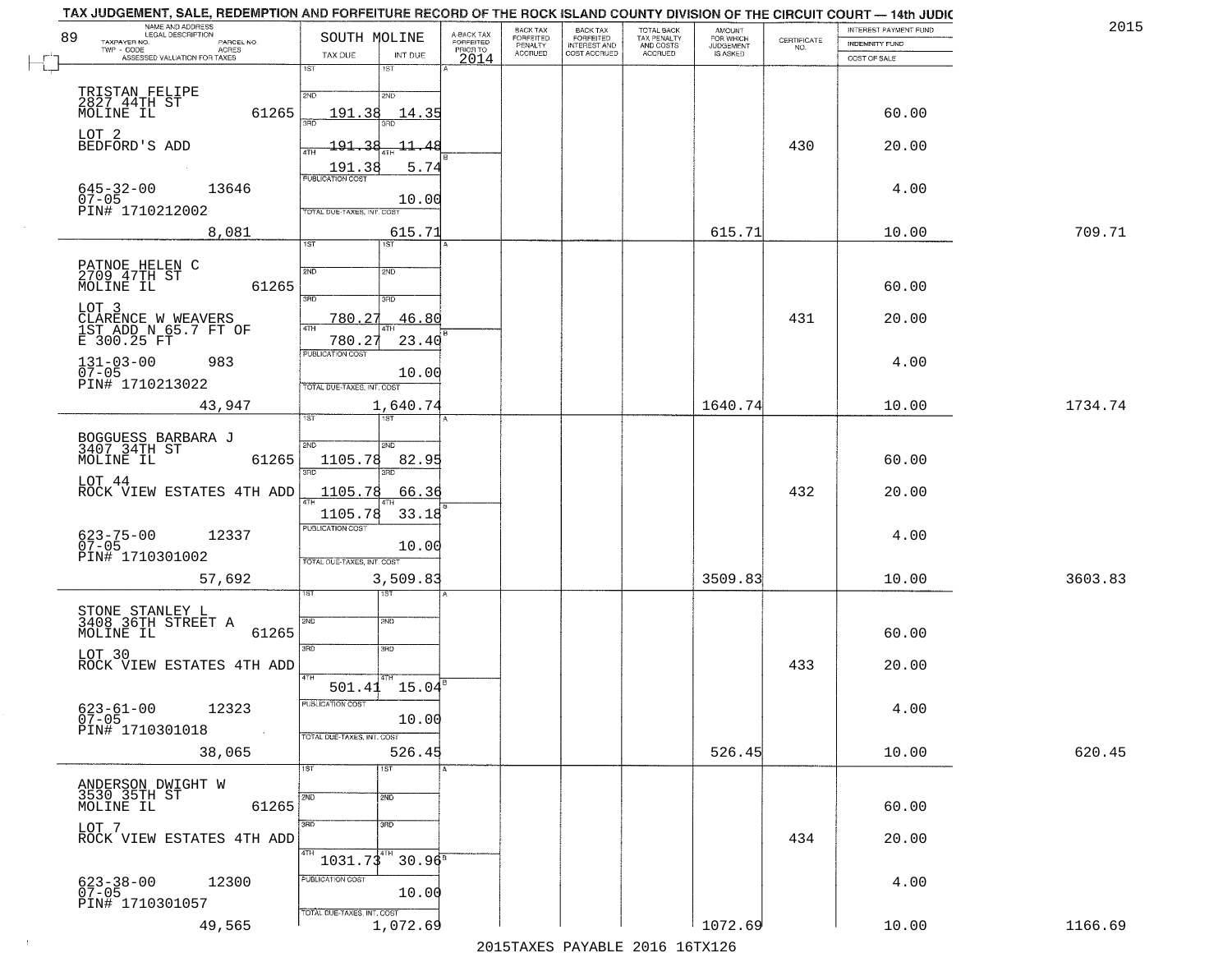| 89                   | BY WHOM<br>PURCHASED                                    | RATE<br>$\%$<br><b>BID</b> | SOUTH MOLINE | TAX JUDGEMENT, SALE, REDEMPTION AND FORFEITURE RECORD OF THE ROCK ISLAND COUNTY DIVISION OF THE CIRCUIT COURT — 14th JUDICIAL CIRCUIT OF ILLINOIS 2015<br>SUBSEQUENT TAXES PAID, FEES, AND TIME EXTENSION                                    | TOTAL DUE<br>TO REDEEM<br>FROM SALE<br>LESS<br>COUNTY CLERK FEE                                                                                                                  | BY WHOM REDEEMED                                                                        | DATE OF REDEMP-<br>TION OR DEED<br><b>MO</b><br>DAY<br>YEAR | RECEIVED REDEMPTION<br>MONEY IN FULL                                                   |
|----------------------|---------------------------------------------------------|----------------------------|--------------|----------------------------------------------------------------------------------------------------------------------------------------------------------------------------------------------------------------------------------------------|----------------------------------------------------------------------------------------------------------------------------------------------------------------------------------|-----------------------------------------------------------------------------------------|-------------------------------------------------------------|----------------------------------------------------------------------------------------|
| 1                    | PIN# 1710212002<br>STEVE SODEMAN LIVING TRUST<br>$\sim$ | 18                         | 12/29/2016   | 01/17/2017 Time Ext & incl<br>01/17/2017 Take Notice Fee<br>11/21/2017 Subs paid                                                                                                                                                             | 12/20/2019<br>$\frac{20.47}{232.76}$                                                                                                                                             |                                                                                         |                                                             | Certificate<br>Returned<br>& Cancelled<br>01/09/2018                                   |
|                      |                                                         |                            |              |                                                                                                                                                                                                                                              |                                                                                                                                                                                  | $1,246.37$ FELIPE TRISTAN                                                               | 12/08/2017                                                  | Karen Kinney                                                                           |
| 2                    | PIN# 1710213022<br>STEVE SODEMAN LIVING TRUST           | 0 <sub>0</sub>             | 12/29/2016   | 01/17/2017 Time Ext & incl<br>01/17/2017 Take Notice Fee                                                                                                                                                                                     | 12/20/2019<br>20.47                                                                                                                                                              |                                                                                         |                                                             | Certificate<br>Returned<br>$\frac{1}{6}$ Cancelled 2<br>05/23/2017                     |
|                      |                                                         |                            |              |                                                                                                                                                                                                                                              |                                                                                                                                                                                  | $1,755.21$<br>160.00 PNC TITLE SERVICES                                                 | 04/26/2017<br> LLC                                          | Karen Kinney                                                                           |
| PIN# 1710301002<br>3 | STEVE SODEMAN LIVING TRUST                              | 00                         |              | 01/17/2017 Time Ext & incl<br>01/17/2017 Take Notice Fee<br>12/29/2016 08/21/2019 Take Notice Fee<br>12/29/2016 08/21/2019 Circuit Clerks Fee<br>08/21/2019 Title Search Fee<br>08/26/2019 Publication Fee<br>08/26/2019 Publication Fee<br> | $\begin{smallmatrix} 12/20/2019\\20.47\\315.000\\110.000\\5,178.157\\456.564\\5,1592.82\\4,992.82\\8\end{smallmatrix}$<br>$\begin{bmatrix} 24 \\ 359 \\ 160 \\ 00 \end{bmatrix}$ | BARBARA J BOGGUESS                                                                      | 12/18/2019                                                  | Certifiçate<br>Returned<br>-3<br>$\frac{2}{6}$ Cancelled<br>01/03/2020<br>Karen Kinney |
| 4                    | PIN# 1710301018<br>STEVE SODEMAN LIVING TRUST           |                            | 12/29/2016   | $\begin{bmatrix} 01/17/2017 \\ 01/17/2017 \\ 01 \end{bmatrix}$ Take Notice Fee                                                                                                                                                               | 12/20/2019<br>20.47                                                                                                                                                              |                                                                                         |                                                             | Certificate<br>Returned<br>& Cancelled 4<br>05/23/2017                                 |
|                      |                                                         |                            |              |                                                                                                                                                                                                                                              |                                                                                                                                                                                  | $\begin{array}{c c} 640.92 & 04/(160.00) \end{array}$<br>160.00 U.S. BANK HOME MORTGAGE | 04/03/2017                                                  | Karen Kinney                                                                           |
| 5                    | PIN# 1710301057<br>STEVE SODEMAN LIVING TRUST           |                            | 12/29/2016   | 01/17/2017 Time Ext & incl<br>01/17/2017 Take Notice Fee                                                                                                                                                                                     | 12/20/2019<br>20.47                                                                                                                                                              |                                                                                         |                                                             | Certificate<br>Returned<br>& Cancelled 5<br>03/23/2017                                 |
|                      |                                                         |                            |              |                                                                                                                                                                                                                                              |                                                                                                                                                                                  | $1,187.16$ CORELOGIC                                                                    | 02/03/2017                                                  | Karen Kinney                                                                           |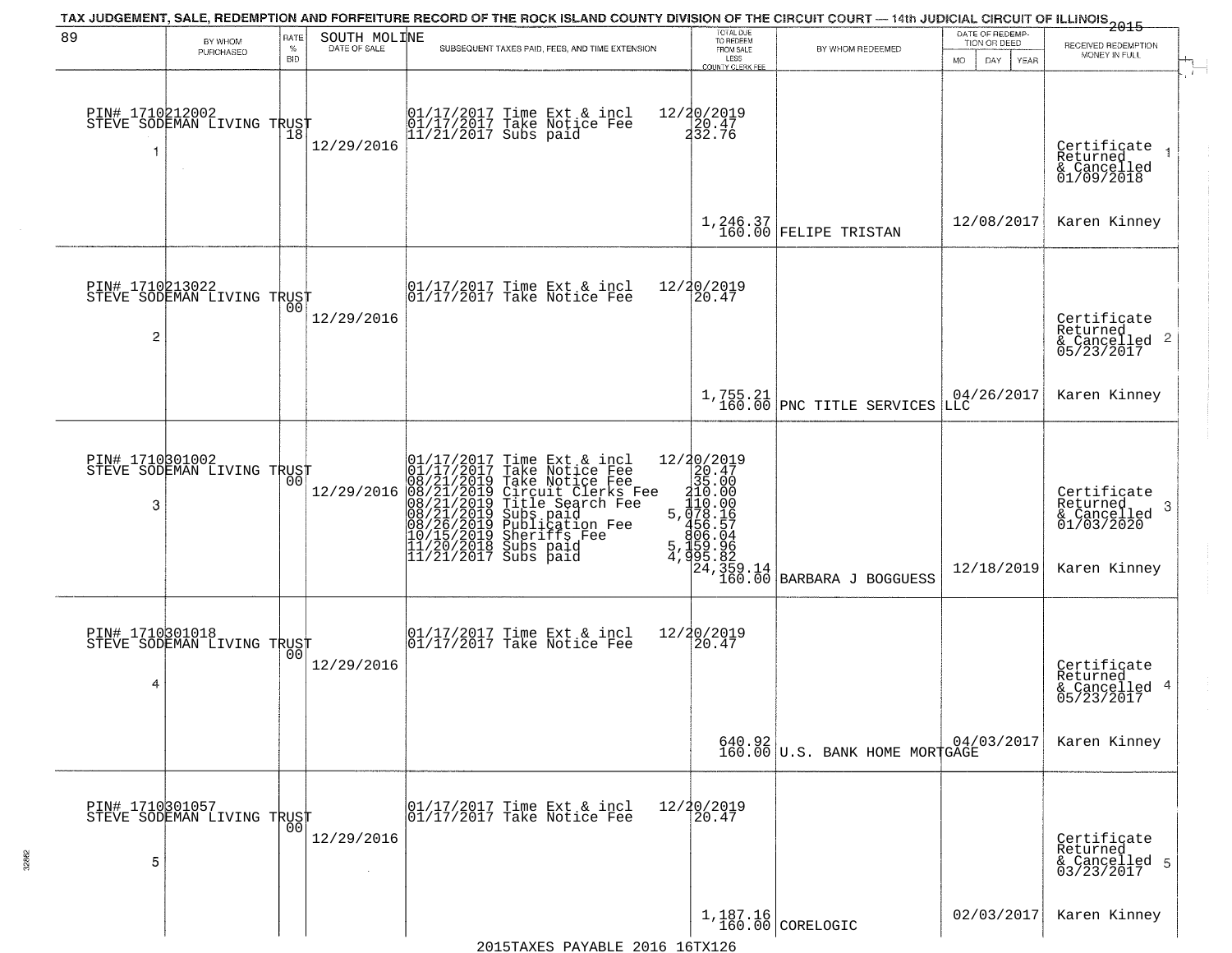| 2015     | INTEREST PAYMENT FUND |                                                                 | AMOUNT<br>FOR WHICH | <b>TOTAL BACK</b>        | <b>BACK TAX</b>                  | BACK TAX             |                                     |                                                                | NAME AND ADDRESS<br>LEGAL DESCRIPTION                                                                                                                                                                                                                                                                                                                                                                                                                  |
|----------|-----------------------|-----------------------------------------------------------------|---------------------|--------------------------|----------------------------------|----------------------|-------------------------------------|----------------------------------------------------------------|--------------------------------------------------------------------------------------------------------------------------------------------------------------------------------------------------------------------------------------------------------------------------------------------------------------------------------------------------------------------------------------------------------------------------------------------------------|
|          | INDEMNITY FUND        | $\begin{array}{c} \text{CERTIFICATE} \\ \text{NO.} \end{array}$ | <b>JUDGEMENT</b>    | TAX PENALTY<br>AND COSTS | FORFEITED<br><b>INTEREST AND</b> | FORFEITED<br>PENALTY | A-BACK TAX<br>FORFEITED<br>PRIOR TO | SOUTH MOLINE                                                   | 90<br>TAXPAYER NO.<br>PARCEL NO.<br>ACRES                                                                                                                                                                                                                                                                                                                                                                                                              |
|          | COST OF SALE          |                                                                 | IS ASKED            | <b>ACCRUED</b>           | COST ACCRUED                     | <b>ACCRUED</b>       | 2014                                | TAX DUE<br>INT DUE                                             | ASSESSED VALUATION FOR TAXES                                                                                                                                                                                                                                                                                                                                                                                                                           |
|          | 60.00                 |                                                                 |                     |                          |                                  |                      |                                     | 1ST<br>18T<br>$\frac{1742.82}{200}$ 130.70                     | MONTGOMERY REAL ESTATE LL $\frac{1}{200}$ 1742.82 $\frac{1}{204}$ 82.98<br>PO BOX 533<br>BETTENDORF IA<br>52722                                                                                                                                                                                                                                                                                                                                        |
|          | 20.00                 | 435                                                             |                     |                          |                                  |                      |                                     |                                                                | LOT 66<br>ROCK VIEW ESTATES 4TH ADD $\frac{1742.83}{4711}$ 194.56                                                                                                                                                                                                                                                                                                                                                                                      |
|          | 4.00                  |                                                                 |                     |                          |                                  |                      |                                     | 1742.82<br>52.28<br>10.00<br>TOTAL DUE-TAXES, INT. COST        | $623 - 97 - 00$<br>07-05<br>12359<br>PIN# 1710301065                                                                                                                                                                                                                                                                                                                                                                                                   |
| 7545.80  | 10.00                 |                                                                 | 7451.80             |                          |                                  |                      |                                     | 7,451.80                                                       | 73,591                                                                                                                                                                                                                                                                                                                                                                                                                                                 |
|          | 60.00                 |                                                                 |                     |                          |                                  |                      |                                     | 1742.84 130.70                                                 | MONTGOMERY REAL ESTATE LL $\left  \frac{1}{2ND} \frac{1742.84}{2ND} \frac{1}{2ND} \frac{1}{2} \cdot \frac{1}{2} \cdot \frac{1}{2} \cdot \frac{1}{2} \cdot \frac{1}{2} \cdot \frac{1}{2} \cdot \frac{1}{2} \cdot \frac{1}{2} \cdot \frac{1}{2} \cdot \frac{1}{2} \cdot \frac{1}{2} \cdot \frac{1}{2} \cdot \frac{1}{2} \cdot \frac{1}{2} \cdot \frac{1}{2} \cdot \frac{1}{2} \cdot \frac{1}{2} \cdot \frac{1}{2} \$<br>52722<br>BETTENDORF IA<br>LOT 67 |
|          | 20.00                 | 436                                                             |                     |                          |                                  |                      |                                     | $-1742.84$ 104.56<br>1742.84<br>52.28<br>PUBLICATION COST      | ROCK VIEW ESTATES 4TH ADD                                                                                                                                                                                                                                                                                                                                                                                                                              |
|          | 4.00                  |                                                                 |                     |                          |                                  |                      |                                     | 10.00<br>TOTAL DUE-TAXES, INT. COST                            | $623 - 98 - 00$<br>12360<br>$07 - 05$<br>PIN# 1710301066                                                                                                                                                                                                                                                                                                                                                                                               |
| 7545.88  | 10.00                 |                                                                 | 7451.88             |                          |                                  |                      |                                     | 7,451.88<br>isT<br>187                                         | 73,592                                                                                                                                                                                                                                                                                                                                                                                                                                                 |
|          | 60.00                 |                                                                 |                     |                          |                                  |                      |                                     | 80.10<br>8.40<br>2ND<br>80.10<br>6.00<br>3RD<br>3RD            | FRANKS LOUIS T/LOIS J<br>3549 41ST ST<br>MOLINE IL<br>61265                                                                                                                                                                                                                                                                                                                                                                                            |
|          | 20.00                 | 437                                                             |                     |                          |                                  |                      |                                     | 80.10<br>4.80<br>4TH<br>80.10<br>2.40                          | SUPVR ASST MAP<br>LOT 403 SHEET 27                                                                                                                                                                                                                                                                                                                                                                                                                     |
|          | 4.00                  |                                                                 |                     |                          |                                  |                      |                                     | <b>PUBLICATION COST</b><br>10.00<br>TOTAL OUE-TAXES, INT. COST | $055 - 11 - 40$<br>07-05<br>$227 - C - 2$<br>PIN# 1710400002                                                                                                                                                                                                                                                                                                                                                                                           |
| 446.00   | 10.00                 |                                                                 | 352.00              |                          |                                  |                      |                                     | 352.00                                                         | 3,382                                                                                                                                                                                                                                                                                                                                                                                                                                                  |
|          | 60.00                 |                                                                 |                     |                          |                                  |                      |                                     | 2751.03 288.89<br>2751.03 206.35<br>3BD<br>3BD.                | RICCA<br>1607 JOHN DEERE RD<br>EAST MOLINE IL<br>61244                                                                                                                                                                                                                                                                                                                                                                                                 |
|          | 20.00                 | 438                                                             |                     |                          |                                  |                      |                                     | 2751.03 165.08<br>82.54<br>2751.03                             | LOT 1<br>JUDD'S 1ST ADD                                                                                                                                                                                                                                                                                                                                                                                                                                |
|          | 4.00                  |                                                                 |                     |                          |                                  |                      |                                     | UBLICA HUN COS-<br>10.00<br>TOTAL DUE-TAXES, INT. COST         | $639 - 01 - 00$<br>13308<br>$07 - 05$<br>PIN# 1710407001<br>$\sim 100$                                                                                                                                                                                                                                                                                                                                                                                 |
| 11850.98 | 10.00                 |                                                                 | 11756.98            |                          |                                  |                      |                                     | 11,756.98<br>$\overline{11}$ st                                | 116,163                                                                                                                                                                                                                                                                                                                                                                                                                                                |
|          | 60.00                 |                                                                 |                     |                          |                                  |                      |                                     | 1338.23 140.49<br>2ND<br>2ND<br>1338.23 100.35                 | KELLY JOESPH P III/DONNA<br>10 WOODLEY RD<br>61201<br>ROCK ISLAND IL                                                                                                                                                                                                                                                                                                                                                                                   |
|          | 20.00                 | 439                                                             |                     |                          |                                  |                      |                                     | 3RD<br>3BD<br>1338.23<br>80.28<br>4TH<br>1338.23<br>$40.14^s$  | LOT 57<br>SOUTHEAST HILLS ADD                                                                                                                                                                                                                                                                                                                                                                                                                          |
|          | 4.00                  |                                                                 |                     |                          |                                  |                      |                                     | PUBLICATION COST<br>10.00<br>TOTAL DUE-TAXES, INT. COST        | 589-67-00<br>07-05<br>10013<br>PIN# 1710408040                                                                                                                                                                                                                                                                                                                                                                                                         |
| 5818.18  | 10.00                 |                                                                 | 5724.18             |                          |                                  |                      |                                     | 5,724.18                                                       | 56,507                                                                                                                                                                                                                                                                                                                                                                                                                                                 |

 $\sim 10^{-1}$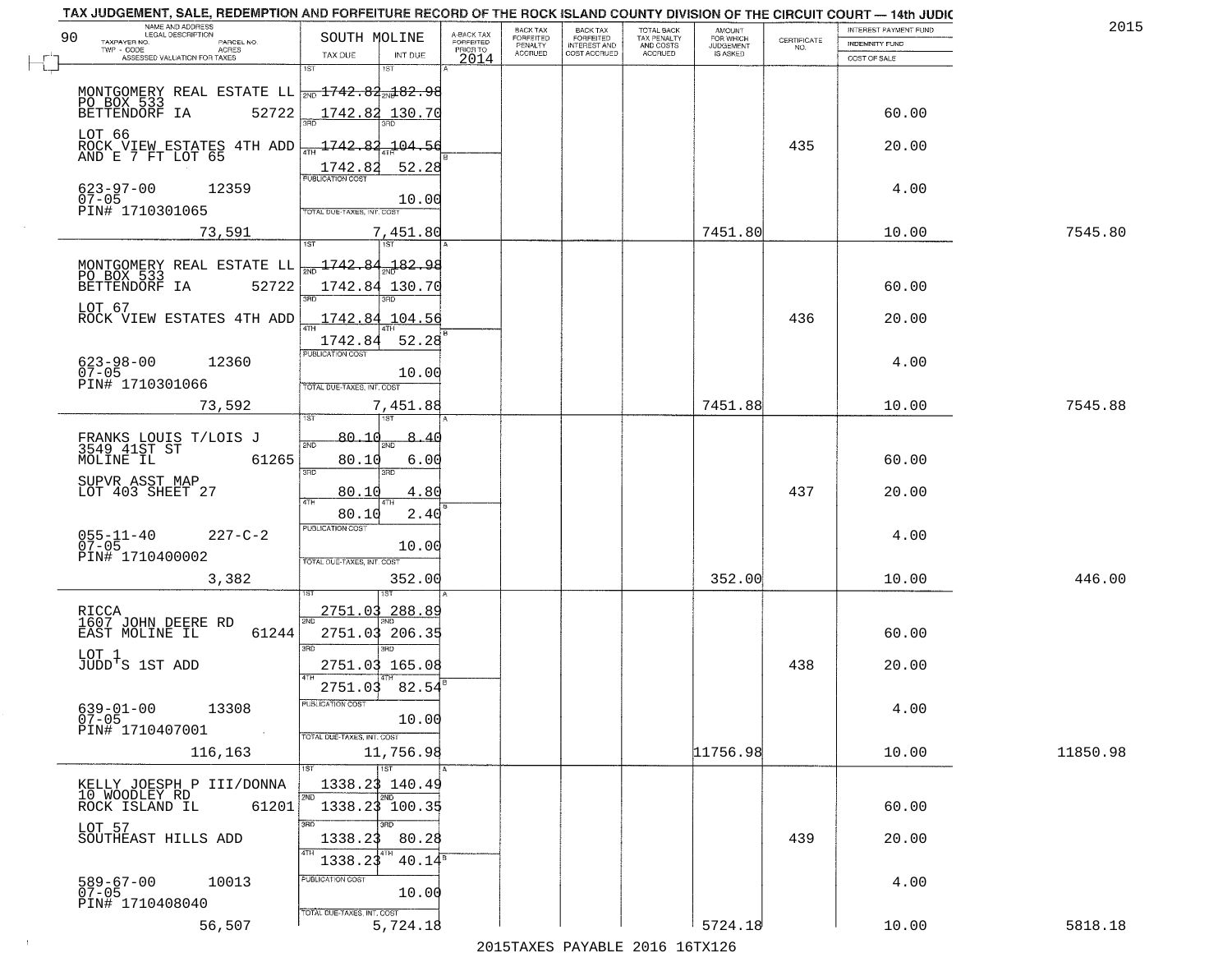|                                          |                                                   |                     |                              |                        | TAX JUDGEMENT, SALE, REDEMPTION AND FORFEITURE RECORD OF THE ROCK ISLAND COUNTY DIVISION OF THE CIRCUIT COURT — 14th JUDICIAL CIRCUIT OF ILLINOIS 2015                                                                                  |                                                                             |                                                              |                                                        |                                                                                                           |
|------------------------------------------|---------------------------------------------------|---------------------|------------------------------|------------------------|-----------------------------------------------------------------------------------------------------------------------------------------------------------------------------------------------------------------------------------------|-----------------------------------------------------------------------------|--------------------------------------------------------------|--------------------------------------------------------|-----------------------------------------------------------------------------------------------------------|
| 90                                       | BY WHOM<br>PURCHASED                              | RATE<br>$\%$<br>BID | SOUTH MOLINE<br>DATE OF SALE |                        | SUBSEQUENT TAXES PAID, FEES, AND TIME EXTENSION                                                                                                                                                                                         | TOTAL DUE<br>TO REDEEM<br>FROM SALE<br>LESS<br><b>COUNTY CLERK FEE</b>      | BY WHOM REDEEMED                                             | DATE OF REDEMP-<br>TION OR DEED<br>MO.<br>DAY.<br>YEAR | RECEIVED REDEMPTION<br>MONEY IN FULL                                                                      |
|                                          | PIN# 1710301065    <br>STEVE SODEMAN LIVING TRUST | 0Ō                  | 12/29/2016                   |                        | 01/17/2017 Time Ext & incl<br>01/17/2017 Take Notice Fee                                                                                                                                                                                | 12/20/2019<br>20.47                                                         |                                                              |                                                        | Certificate<br>Returned<br>& Cancelled<br>09/26/2017                                                      |
|                                          |                                                   |                     |                              |                        |                                                                                                                                                                                                                                         |                                                                             | 7,566.27<br>160.00 MONTGOMERY REAL ESTATE LL                 |                                                        | Karen Kinney                                                                                              |
| PIN# 1710301066<br>TMI<br>$\overline{c}$ |                                                   | 00                  | 12/29/2016                   |                        | $\begin{bmatrix} 02/27/2017 \\ 02/27/2017 \\ 03/27 \end{bmatrix}$ Take Notice Fee                                                                                                                                                       | 09/20/2019<br>20.59                                                         |                                                              |                                                        | Certificate<br>Returned<br>$\frac{1}{6}$ Cancelled 2<br>09/26/2017                                        |
|                                          |                                                   |                     |                              |                        |                                                                                                                                                                                                                                         |                                                                             | 7,566.47<br>160.00 MONTGOMERY REAL ESTATE LL                 |                                                        | Karen Kinney                                                                                              |
| PIN# 1710400002<br>RICO TRUSTEE<br>3     |                                                   | 18                  | 12/29/2016                   |                        | $03/14/2017$ Time Ext & incl<br>$03/14/2017$ Take Notice Fee<br>$02/11/2019$ Take Notice Fee<br>$02/22/2019$ Publication Fee<br>$03/05/2019$ Sheriffs Fee<br>$11/17/2018$ Subs paid<br>$11/18/2017$ Subs paid<br>$11/18/2017$ Subs paid | 07/29/2019<br>320.59<br>35.00<br>13.60<br>20.63<br>39.63<br>39.63<br>375.02 |                                                              |                                                        | TAX DEED ISSUED<br>Certificate<br>Returned<br>-3<br>$\frac{1}{2}$ Cancelled<br>09/16/2019<br>Karen Kinney |
| 4                                        | PIN# 1710407001<br>MS INVESTMENTS GROUP INC2      |                     | 12/29/2016                   |                        |                                                                                                                                                                                                                                         |                                                                             |                                                              | 01/18/2017                                             | Certificate<br>Returned<br>& Cancelled 4<br>03/23/2017<br>Karen Kinney                                    |
|                                          |                                                   |                     |                              |                        |                                                                                                                                                                                                                                         | $\begin{array}{ c c c }\n12,088.00 & \text{RICCA}\n\end{array}$             |                                                              |                                                        |                                                                                                           |
| PIN# 1710408040<br>5                     | VOTROUBEK ROBERT M                                | 00                  | 12/29/2016                   | $11/27/2017$ Subs paid | 02/06/2017 Time Ext & incl<br>02/06/2017 Take Notice Fee                                                                                                                                                                                | $07/01/2019$<br>20.59<br>5,910.46                                           |                                                              |                                                        | Certificate<br>Returned<br>& Cancelled 5<br>04/04/2018                                                    |
|                                          |                                                   |                     |                              |                        | 2015 TAVEC DAVADIE 2016 16 TV126                                                                                                                                                                                                        |                                                                             | $\left  \frac{12,458.49}{160.00} \right $ JOSEPH P KELLY III | 03/09/2018                                             | Karen Kinney                                                                                              |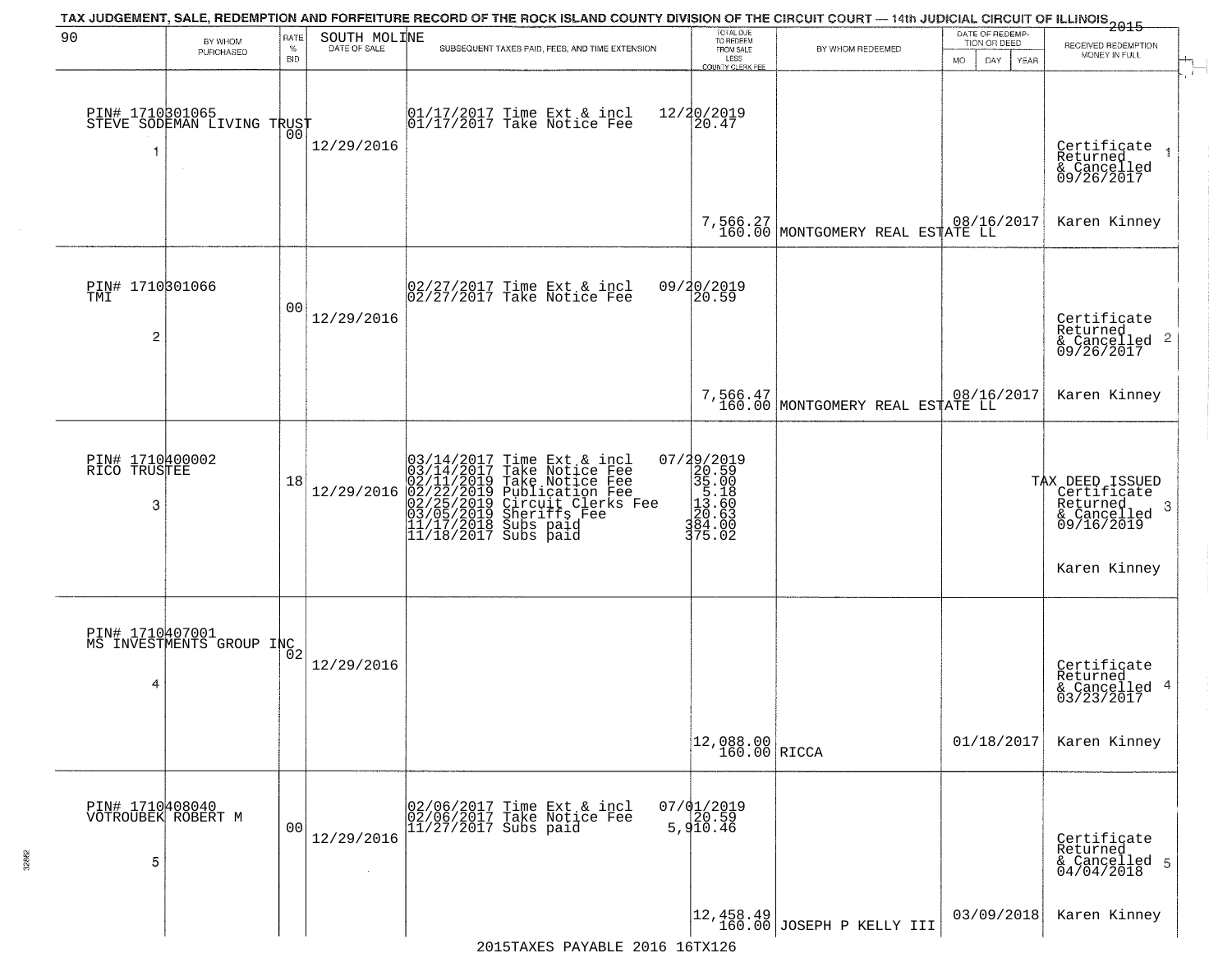|    | TAX JUDGEMENT, SALE, REDEMPTION AND FORFEITURE RECORD OF THE ROCK ISLAND COUNTY DIVISION OF THE CIRCUIT COURT - 14th JUDIC<br>NAME AND ADDRESS<br>LEGAL DESCRIPTION |                                                                    |                                      |                                     | BACK TAX             | <b>BACK TAX</b>           |                                        | AMOUNT<br>FOR WHICH |                                                                 | INTEREST PAYMENT FUND | 2015     |
|----|---------------------------------------------------------------------------------------------------------------------------------------------------------------------|--------------------------------------------------------------------|--------------------------------------|-------------------------------------|----------------------|---------------------------|----------------------------------------|---------------------|-----------------------------------------------------------------|-----------------------|----------|
| 91 | TAXPAYER NO.<br>PARCEL NO.<br>TWP - CODE<br>$\sf ACRES$                                                                                                             | SOUTH MOLINE                                                       |                                      | A-BACK TAX<br>FORFEITED<br>PRIOR TO | FORFEITED<br>PENALTY | FORFEITED<br>INTEREST AND | TOTAL BACK<br>TAX PENALTY<br>AND COSTS | <b>JUDGEMENT</b>    | $\begin{array}{c} \text{CERTIFICATE} \\ \text{NO.} \end{array}$ | INDEMNITY FUND        |          |
|    | ASSESSED VALUATION FOR TAXES                                                                                                                                        | TAX DUE                                                            | INT DUE                              | 2014                                | <b>ACCRUED</b>       | COST ACCRUED              | ACCRUED                                | IS ASKED            |                                                                 | COST OF SALE          |          |
|    | NEELS NANCY S TRST<br>174 GARLAND DR                                                                                                                                | 1ST<br><del>  <sub>200</sub> 1261 . 45 . 132 . 44</del>            |                                      |                                     |                      |                           |                                        |                     |                                                                 |                       |          |
|    | 65624<br>CAPE FAIR MO<br>SUPVR ASST MAP                                                                                                                             | 1261.45 94.60                                                      |                                      |                                     |                      |                           |                                        |                     |                                                                 | 60.00                 |          |
|    | LOT 122-2 SHEET 28                                                                                                                                                  | $\frac{1261.45}{1}$<br>$\frac{1261.45}{\frac{70}{BUBUCATON COST}}$ | -75.68<br>37.84                      |                                     |                      |                           |                                        |                     | 440                                                             | 20.00                 |          |
|    | $057 - 18 - 50$<br>$241 - 7$<br>$07 - 04$<br>PIN# 1711100026                                                                                                        | <b>FOTAL DUE-TAXES, INT. COST</b>                                  | 10.00                                |                                     |                      |                           |                                        |                     |                                                                 | 4.00                  |          |
|    | 54,506                                                                                                                                                              | 1ST                                                                | 5,396.36                             |                                     |                      |                           |                                        | 5396.36             |                                                                 | 10.00                 | 5490.36  |
|    | BROER SCOTT L/THOMAS LISA<br>MOLINE IL<br>61265                                                                                                                     | $-593.79$<br>593.79<br>3RD                                         | $\frac{62.37}{200}$<br>44.55<br>3BD. |                                     |                      |                           |                                        |                     |                                                                 | 60.00                 |          |
|    | LOT 19<br>CLARENCE W WEAVERS 3RD<br>ADD E .50                                                                                                                       | 593.79<br>593.79                                                   | 35.64<br>17.82                       |                                     |                      |                           |                                        |                     | 441                                                             | 20.00                 |          |
|    | $7379 - 1$<br>$458 - 19 - 20$<br>$07 - 05$<br>PIN# 1711113005                                                                                                       | <b>PUBLICATION COST</b><br>TOTAL DUE-TAXES, INT. COST              | 10.00                                |                                     |                      |                           |                                        |                     |                                                                 | 4.00                  |          |
|    | 31,073                                                                                                                                                              |                                                                    | 2,545.54<br>1ST                      |                                     |                      |                           |                                        | 2545.54             |                                                                 | 10.00                 | 2639.54  |
|    | MATTSON PEGGY S<br>4903 28TH AVE<br>MOLINE IL<br>61265                                                                                                              | $-334.82$<br>2ND<br>334.82<br>3RD                                  | $-35 - 1$<br>25.10<br>3RD            |                                     |                      |                           |                                        |                     |                                                                 | 60.00                 |          |
|    | LOT 11<br>CLARENCE W WEAVERS 3RD<br>W.50                                                                                                                            | 334.82<br>4TH<br>334.82                                            | 20.08<br>10.04                       |                                     |                      |                           |                                        |                     | 442                                                             | 20.00                 |          |
|    | $458 - 11 - 00$<br>07-05<br>7371<br>PIN# 1711113020                                                                                                                 | <b>PUBLICATION COST</b><br>TOTAL OUE-TAXES, INT. COST              | 10.00                                |                                     |                      |                           |                                        |                     |                                                                 | 4.00                  |          |
|    | 14,138                                                                                                                                                              |                                                                    | 1,439.64                             |                                     |                      |                           |                                        | 1439.64             |                                                                 | 10.00                 | 1533.64  |
|    | MATTSON PEGGY S<br>4903 28TH AVE<br>MOLINE IL<br>61265                                                                                                              | 334.90<br>2ND<br>334.90<br>3RD                                     | 35.14<br>25.10                       |                                     |                      |                           |                                        |                     |                                                                 | 60.00                 |          |
|    | LOT 11<br>CLARENCE W WEAVERS 3RD<br>ADD E .50 L                                                                                                                     | 334.90<br>4TH<br>334.90                                            | 20.08<br>10.04                       |                                     |                      |                           |                                        |                     | 443                                                             | 20.00                 |          |
|    | $458 - 11 - 20$<br>7371-1<br>$07 - 05$<br>PIN# 1711113021<br><b>Contract</b>                                                                                        | PUBLICATION COS<br>TOTAL DUE-TAXES, INT. COST                      | 10.00                                |                                     |                      |                           |                                        |                     |                                                                 | 4.00                  |          |
|    | 14,141                                                                                                                                                              |                                                                    | 1,439.96<br>1ST                      |                                     |                      |                           |                                        | 1439.96             |                                                                 | 10.00                 | 1533.96  |
|    | AZER JOSEPH C<br>5314 36TH AVENUE CT<br>61265<br>MOLINE IL                                                                                                          | 3884.39 407.89<br>2ND<br>3884.39 291.35                            | 2ND                                  |                                     |                      |                           |                                        |                     |                                                                 | 60.00                 |          |
|    | SUPVR ASST MAP<br>LOT 204 SHEET 29                                                                                                                                  | 3RD<br>3884.39 233.08<br>4TH<br>3884.39                            | 3BD<br>$116.54^s$                    |                                     |                      |                           |                                        |                     | 444                                                             | 20.00                 |          |
|    | 057-05-00<br>07-03<br>235<br>7.200<br>PIN# 1711200003                                                                                                               | PUBLICATION COST<br>TOTAL DUE-TAXES, INT. COST                     | 10.00                                |                                     |                      |                           |                                        |                     |                                                                 | 4.00                  |          |
|    | 146,833                                                                                                                                                             |                                                                    | 16,596.42                            |                                     |                      |                           |                                        | 16596.42            |                                                                 | 10.00                 | 16690.42 |

 $\sim 100$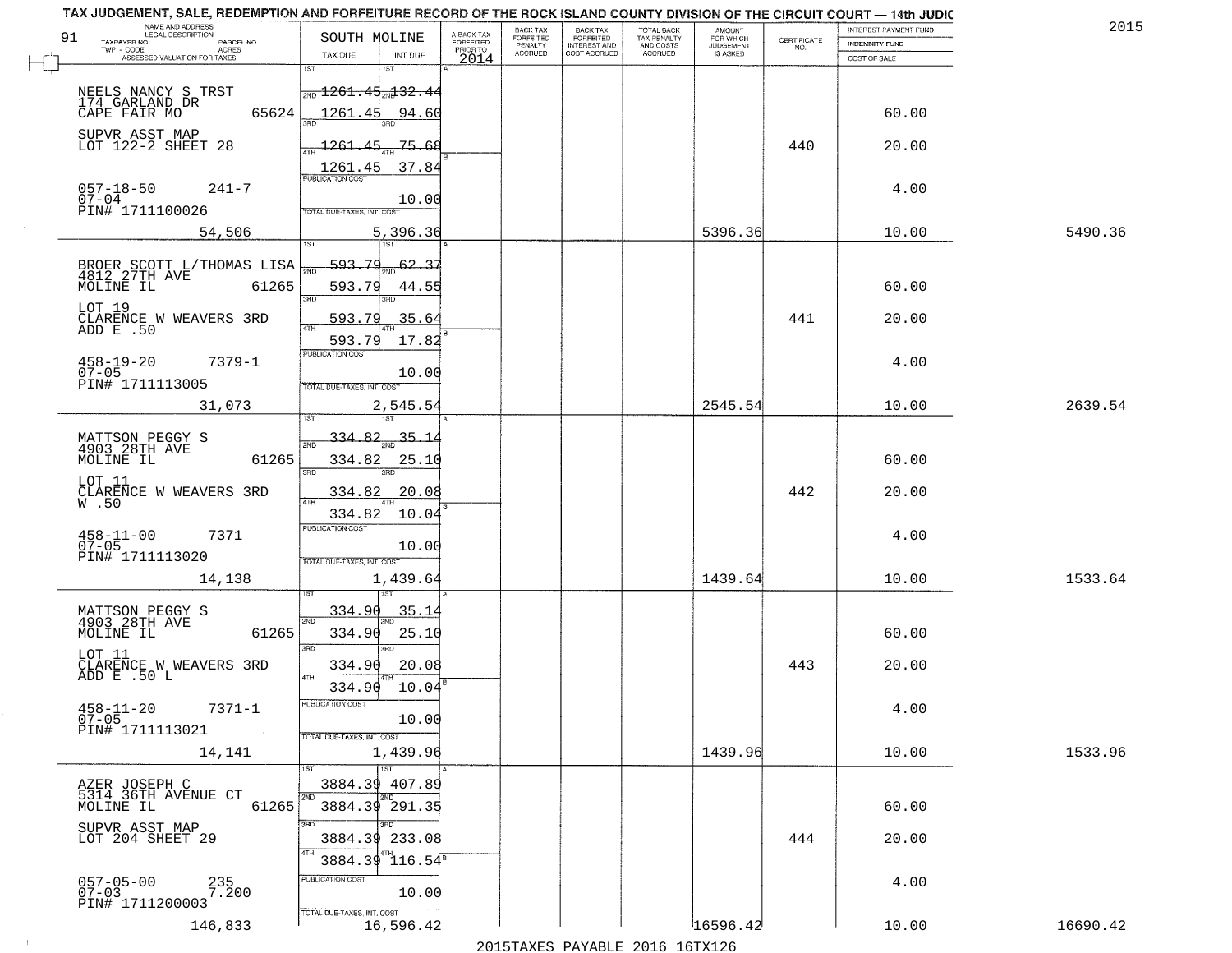|                      |                                                    |                            |                              | TAX JUDGEMENT, SALE, REDEMPTION AND FORFEITURE RECORD OF THE ROCK ISLAND COUNTY DIVISION OF THE CIRCUIT COURT — 14th JUDICIAL CIRCUIT OF ILLINOIS 2015                                                                                                                                                                                                                                                                                                                 |                                                                                                                                                                                      |                                      |                                                                    |                                                                      |
|----------------------|----------------------------------------------------|----------------------------|------------------------------|------------------------------------------------------------------------------------------------------------------------------------------------------------------------------------------------------------------------------------------------------------------------------------------------------------------------------------------------------------------------------------------------------------------------------------------------------------------------|--------------------------------------------------------------------------------------------------------------------------------------------------------------------------------------|--------------------------------------|--------------------------------------------------------------------|----------------------------------------------------------------------|
| 91                   | BY WHOM<br>PURCHASED                               | RATE<br>$\%$<br><b>BID</b> | SOUTH MOLINE<br>DATE OF SALE | SUBSEQUENT TAXES PAID, FEES, AND TIME EXTENSION                                                                                                                                                                                                                                                                                                                                                                                                                        | TOTAL DUE<br>TO REDEEM<br>FROM SALE<br>LESS<br>COUNTY CLERK FEE                                                                                                                      | BY WHOM REDEEMED                     | DATE OF REDEMP-<br>TION OR DEED<br><b>MO</b><br>DAY<br><b>YEAR</b> | RECEIVED REDEMPTION<br>MONEY IN FULL                                 |
| PIN# 171100026<br>1  | STEVE SODEMAN LIVING TRUST                         | 00                         | 12/29/2016                   | 01/17/2017 Time Ext & incl<br>01/17/2017 Take Notice Fee<br>08/21/2019 Take Notice Fee<br>08/21/2019 Circuit Clerks Fee<br>08/21/2019 Title Search Fee<br>08/21/2019 Subs paid<br>08/26/2019 Sheriffs Fee<br>08/28/2019 Sheriffs Fee<br>11/20/2018 Su                                                                                                                                                                                                                  | $\begin{array}{r l} 12/ \color{red} 20/ \color{black} 2019 \\ 20/ \color{red} 2017 \\ 35.00 \\ 410.00 \\ 5,430.00 \\ 4380.92 \\ 5,430.12 \\ 7,726 \\ 80.20 \\ 166.62 \\ \end{array}$ | <b>GREG NEELS</b>                    | 09/30/2019                                                         | Certifiçate<br>Returned<br>& Cancelled<br>11/15/2019<br>Karen Kinney |
| 2                    | PIN# 1711113005<br>STEVE SODEMAN LIVING TRUST      |                            | 12/29/2016                   | 01/17/2017 Time Ext & incl<br>01/17/2017 Take Notice Fee                                                                                                                                                                                                                                                                                                                                                                                                               | 12/20/2019<br>20.47                                                                                                                                                                  |                                      |                                                                    | Certificate<br>Returned<br>& Cancelled 2<br>07/20/2017               |
|                      |                                                    |                            |                              |                                                                                                                                                                                                                                                                                                                                                                                                                                                                        |                                                                                                                                                                                      | 2,660.01<br>160.00 LISA BROER        | 06/27/2017                                                         | Karen Kinney                                                         |
| 3                    | PIN# 1711013020<br>STEVE SODEMAN LIVING TRUST      | 0 <sub>0</sub>             | 12/29/2016                   | 01/17/2017 Time Ext & incl<br>01/17/2017 Take Notice Fee                                                                                                                                                                                                                                                                                                                                                                                                               | 12/20/2019<br>20.47                                                                                                                                                                  |                                      |                                                                    | Certificate<br>Returned<br>3<br>& Cancelled<br>08/03/2017            |
|                      |                                                    |                            |                              |                                                                                                                                                                                                                                                                                                                                                                                                                                                                        | 1,554.11<br>160.00                                                                                                                                                                   | PEGGY MATTSON                        | 07/14/2017                                                         | Karen Kinney                                                         |
| 4                    | PIN# 1711113021    <br>STEVE SODEMAN LIVING TRUST  | 0 <sub>0</sub>             | 12/29/2016                   | 01/17/2017 Time Ext & incl<br>01/17/2017 Take Notice Fee                                                                                                                                                                                                                                                                                                                                                                                                               | 12/20/2019<br>20.47                                                                                                                                                                  |                                      |                                                                    | Certificate<br>Returned<br>& Cancelled 4<br>05/23/2017               |
|                      |                                                    |                            |                              |                                                                                                                                                                                                                                                                                                                                                                                                                                                                        |                                                                                                                                                                                      | $1,554.43$<br>160.00 PEGGY S MATTSON | 04/13/2017                                                         | Karen Kinney                                                         |
| PIN# 1711200003<br>5 | PIN# 1/11200000<br>MS INVESTMENTS GROUP INC<br> 18 |                            |                              | $12/29/2016 \begin{array}{l} 06/18/2019 \text{ Time Ext } \& \text{ incl} \\ 01/31/2017 \text{ Take Notice Free} \\ 08/27/2019 \text{ Take Notice Free} \\ 08/27/2019 \text{ Circuit Clearly.} \\ 08/27/2019 \text{ Circuit Clearly.} \\ 08/30/2019 \text{ Publication Free} \\ 09/30/2019 \text{ Sublication} \\ 10/07/2019 \text{ Dis Periodes} \\ 11/26/2018 \text{ Subs paid} \\ 12/08/2017 \text{ Subs paid} \end{array}$<br>17<br>2015TAXES PAYABLE 2016 16TX126 | 12/20/2019<br>$220.500$<br>$35.005$<br>$34.005$<br>$375.000$<br>$375.098$<br>$\frac{165.00}{492.36}$<br>16,891.96                                                                    |                                      |                                                                    | 5.                                                                   |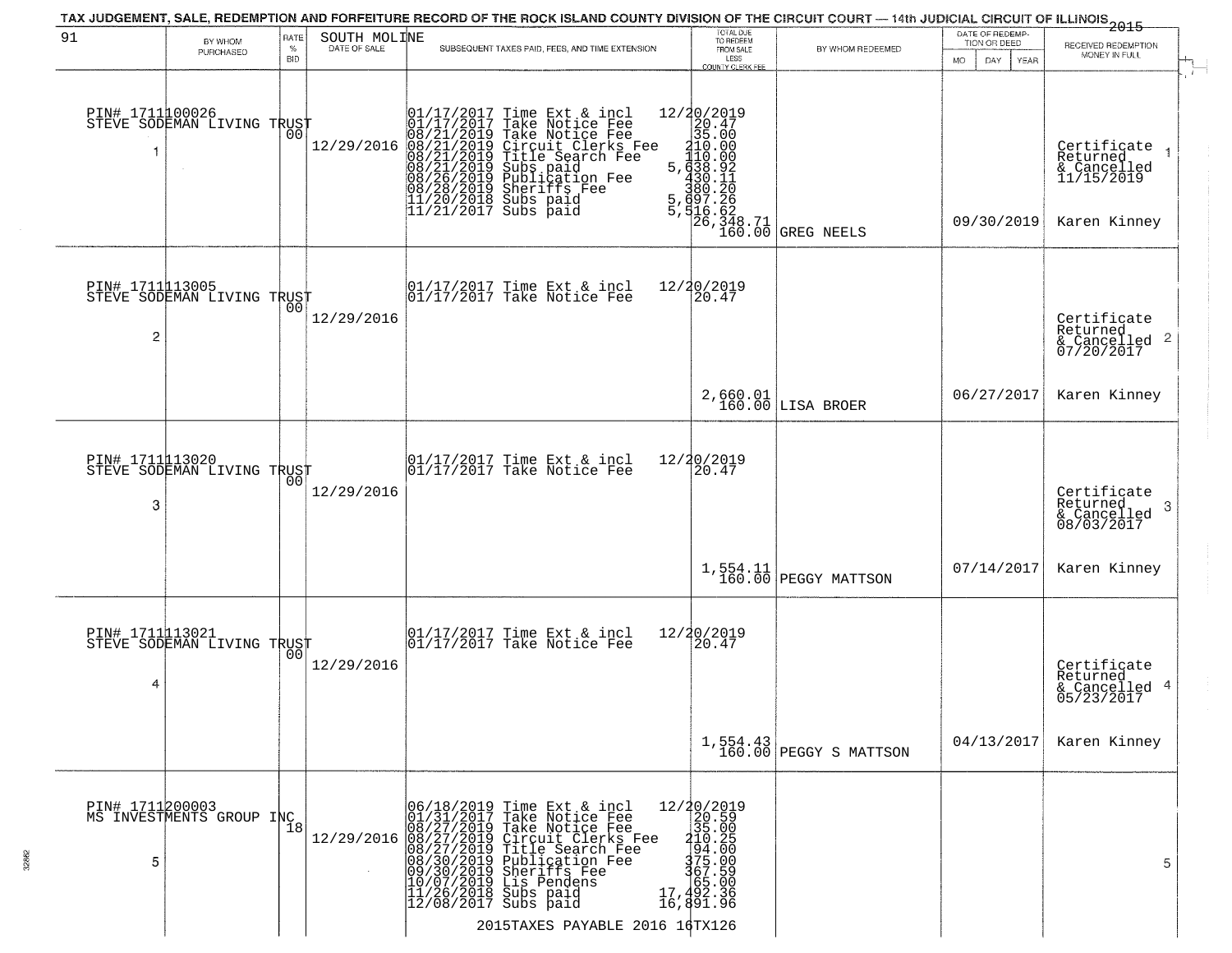|                                              |                                                                                                                                                                                                                                                                                                                                                                                                         | BACK TAX<br><b>FORFEITED</b>                                                                             | <b>BACK TAX</b><br><b>FORFEITED</b> | TOTAL BACK                   | <b>AMOUNT</b>                       |                                                                               | INTEREST PAYMENT FUND                   | 2015                                                                                                                                                                                                                                                                        |
|----------------------------------------------|---------------------------------------------------------------------------------------------------------------------------------------------------------------------------------------------------------------------------------------------------------------------------------------------------------------------------------------------------------------------------------------------------------|----------------------------------------------------------------------------------------------------------|-------------------------------------|------------------------------|-------------------------------------|-------------------------------------------------------------------------------|-----------------------------------------|-----------------------------------------------------------------------------------------------------------------------------------------------------------------------------------------------------------------------------------------------------------------------------|
|                                              | PRIOR TO                                                                                                                                                                                                                                                                                                                                                                                                |                                                                                                          |                                     |                              |                                     | NO.                                                                           |                                         |                                                                                                                                                                                                                                                                             |
| 1ST<br>1ST                                   |                                                                                                                                                                                                                                                                                                                                                                                                         |                                                                                                          |                                     |                              |                                     |                                                                               |                                         |                                                                                                                                                                                                                                                                             |
| <del>137.19<sub>2ND</sub> 14.42</del><br>2ND |                                                                                                                                                                                                                                                                                                                                                                                                         |                                                                                                          |                                     |                              |                                     |                                                                               |                                         |                                                                                                                                                                                                                                                                             |
| 52803<br>137.19<br>10.30                     |                                                                                                                                                                                                                                                                                                                                                                                                         |                                                                                                          |                                     |                              |                                     |                                                                               | 60.00                                   |                                                                                                                                                                                                                                                                             |
|                                              |                                                                                                                                                                                                                                                                                                                                                                                                         |                                                                                                          |                                     |                              |                                     |                                                                               |                                         |                                                                                                                                                                                                                                                                             |
| 4TH                                          |                                                                                                                                                                                                                                                                                                                                                                                                         |                                                                                                          |                                     |                              |                                     |                                                                               |                                         |                                                                                                                                                                                                                                                                             |
| <b>PUBLICATION COST</b>                      |                                                                                                                                                                                                                                                                                                                                                                                                         |                                                                                                          |                                     |                              |                                     |                                                                               |                                         |                                                                                                                                                                                                                                                                             |
| 10.00                                        |                                                                                                                                                                                                                                                                                                                                                                                                         |                                                                                                          |                                     |                              |                                     |                                                                               |                                         |                                                                                                                                                                                                                                                                             |
|                                              |                                                                                                                                                                                                                                                                                                                                                                                                         |                                                                                                          |                                     |                              |                                     |                                                                               |                                         |                                                                                                                                                                                                                                                                             |
| 1ST<br>1ST                                   |                                                                                                                                                                                                                                                                                                                                                                                                         |                                                                                                          |                                     |                              |                                     |                                                                               |                                         | 689.84                                                                                                                                                                                                                                                                      |
|                                              |                                                                                                                                                                                                                                                                                                                                                                                                         |                                                                                                          |                                     |                              |                                     |                                                                               |                                         |                                                                                                                                                                                                                                                                             |
| 196.87<br>14.75                              |                                                                                                                                                                                                                                                                                                                                                                                                         |                                                                                                          |                                     |                              |                                     |                                                                               | 60.00                                   |                                                                                                                                                                                                                                                                             |
| 3RD.                                         |                                                                                                                                                                                                                                                                                                                                                                                                         |                                                                                                          |                                     |                              |                                     |                                                                               |                                         |                                                                                                                                                                                                                                                                             |
| 47H                                          |                                                                                                                                                                                                                                                                                                                                                                                                         |                                                                                                          |                                     |                              |                                     |                                                                               |                                         |                                                                                                                                                                                                                                                                             |
| PUBLICATION COST                             |                                                                                                                                                                                                                                                                                                                                                                                                         |                                                                                                          |                                     |                              |                                     |                                                                               |                                         |                                                                                                                                                                                                                                                                             |
| 10.00                                        |                                                                                                                                                                                                                                                                                                                                                                                                         |                                                                                                          |                                     |                              |                                     |                                                                               |                                         |                                                                                                                                                                                                                                                                             |
| TOTAL DUE-TAXES, INT. COST                   |                                                                                                                                                                                                                                                                                                                                                                                                         |                                                                                                          |                                     |                              |                                     |                                                                               |                                         |                                                                                                                                                                                                                                                                             |
|                                              |                                                                                                                                                                                                                                                                                                                                                                                                         |                                                                                                          |                                     |                              |                                     |                                                                               |                                         | 727.06                                                                                                                                                                                                                                                                      |
| 1957.29<br>$205 - 52$                        |                                                                                                                                                                                                                                                                                                                                                                                                         |                                                                                                          |                                     |                              |                                     |                                                                               |                                         |                                                                                                                                                                                                                                                                             |
| 61265<br>1957.29 146.8                       |                                                                                                                                                                                                                                                                                                                                                                                                         |                                                                                                          |                                     |                              |                                     |                                                                               | 60.00                                   |                                                                                                                                                                                                                                                                             |
|                                              |                                                                                                                                                                                                                                                                                                                                                                                                         |                                                                                                          |                                     |                              |                                     |                                                                               |                                         |                                                                                                                                                                                                                                                                             |
|                                              |                                                                                                                                                                                                                                                                                                                                                                                                         |                                                                                                          |                                     |                              |                                     |                                                                               |                                         |                                                                                                                                                                                                                                                                             |
| <b>PUBLICATION COST</b>                      |                                                                                                                                                                                                                                                                                                                                                                                                         |                                                                                                          |                                     |                              |                                     |                                                                               |                                         |                                                                                                                                                                                                                                                                             |
| 10.00                                        |                                                                                                                                                                                                                                                                                                                                                                                                         |                                                                                                          |                                     |                              |                                     |                                                                               |                                         |                                                                                                                                                                                                                                                                             |
|                                              |                                                                                                                                                                                                                                                                                                                                                                                                         |                                                                                                          |                                     |                              |                                     |                                                                               |                                         | 8461.64                                                                                                                                                                                                                                                                     |
|                                              |                                                                                                                                                                                                                                                                                                                                                                                                         |                                                                                                          |                                     |                              |                                     |                                                                               |                                         |                                                                                                                                                                                                                                                                             |
| 2ND<br>2ND                                   |                                                                                                                                                                                                                                                                                                                                                                                                         |                                                                                                          |                                     |                              |                                     |                                                                               |                                         |                                                                                                                                                                                                                                                                             |
| 20026                                        |                                                                                                                                                                                                                                                                                                                                                                                                         |                                                                                                          |                                     |                              |                                     |                                                                               | 60.00                                   |                                                                                                                                                                                                                                                                             |
|                                              |                                                                                                                                                                                                                                                                                                                                                                                                         |                                                                                                          |                                     |                              |                                     |                                                                               |                                         |                                                                                                                                                                                                                                                                             |
|                                              |                                                                                                                                                                                                                                                                                                                                                                                                         |                                                                                                          |                                     |                              |                                     |                                                                               |                                         |                                                                                                                                                                                                                                                                             |
| PUBLICATION COST                             |                                                                                                                                                                                                                                                                                                                                                                                                         |                                                                                                          |                                     |                              |                                     |                                                                               |                                         |                                                                                                                                                                                                                                                                             |
| 10.00                                        |                                                                                                                                                                                                                                                                                                                                                                                                         |                                                                                                          |                                     |                              |                                     |                                                                               |                                         |                                                                                                                                                                                                                                                                             |
|                                              |                                                                                                                                                                                                                                                                                                                                                                                                         |                                                                                                          |                                     |                              |                                     |                                                                               |                                         | 39888.12                                                                                                                                                                                                                                                                    |
| 1ST<br>1ST                                   |                                                                                                                                                                                                                                                                                                                                                                                                         |                                                                                                          |                                     |                              |                                     |                                                                               |                                         |                                                                                                                                                                                                                                                                             |
| 2ND<br>2ND                                   |                                                                                                                                                                                                                                                                                                                                                                                                         |                                                                                                          |                                     |                              |                                     |                                                                               |                                         |                                                                                                                                                                                                                                                                             |
| 61244                                        |                                                                                                                                                                                                                                                                                                                                                                                                         |                                                                                                          |                                     |                              |                                     |                                                                               | 60.00                                   |                                                                                                                                                                                                                                                                             |
|                                              |                                                                                                                                                                                                                                                                                                                                                                                                         |                                                                                                          |                                     |                              |                                     | 449                                                                           | 20.00                                   |                                                                                                                                                                                                                                                                             |
| 4TH<br>4TH                                   |                                                                                                                                                                                                                                                                                                                                                                                                         |                                                                                                          |                                     |                              |                                     |                                                                               |                                         |                                                                                                                                                                                                                                                                             |
| PUBLICATION COST                             |                                                                                                                                                                                                                                                                                                                                                                                                         |                                                                                                          |                                     |                              |                                     |                                                                               | 4.00                                    |                                                                                                                                                                                                                                                                             |
|                                              |                                                                                                                                                                                                                                                                                                                                                                                                         |                                                                                                          |                                     |                              |                                     |                                                                               |                                         |                                                                                                                                                                                                                                                                             |
| 2,096.20                                     |                                                                                                                                                                                                                                                                                                                                                                                                         |                                                                                                          |                                     |                              | 2096.20                             |                                                                               | 10.00                                   | 2190.20                                                                                                                                                                                                                                                                     |
|                                              | SOUTH MOLINE<br>TAX DUE<br>INT DUE<br>រគក<br>$-137.1$<br>8.24<br>137.19<br>4.12<br>TOTAL DUE-TAXES, INT. COST<br>2ND<br>2ND<br>3RD<br>196.87<br>196.8<br>3RD<br>1957.29<br>117.44<br>58.72<br>1957.29<br>TOTAL OUE-TAXES, INT. COST<br>8,367.64<br>3RD<br>3RD<br>19035.471142.12<br>TOTAL DUE-TAXES, INT. COST<br>39,794.12<br>3BD<br>3 <sub>RD</sub><br>2025.44<br>10.00<br>TOTAL DUE-TAXES, INT. COST | A-BACK TAX<br>FORFEITED<br>2014<br>595.84<br>11.80<br>5.90<br>633.06<br>$19035.47$ 571.06<br>$60.76^{8}$ | PENALTY<br>ACCRUED                  | INTEREST AND<br>COST ACCRUED | TAX PENALTY<br>AND COSTS<br>ACCRUED | FOR WHICH<br>JUDGEMENT<br>IS ASKED<br>595.84<br>633.06<br>8367.64<br>39794.12 | CERTIFICATE<br>445<br>446<br>447<br>448 | TAX JUDGEMENT, SALE, REDEMPTION AND FORFEITURE RECORD OF THE ROCK ISLAND COUNTY DIVISION OF THE CIRCUIT COURT - 14th JUDIC<br><b>INDEMNITY FUND</b><br>COST OF SALE<br>20.00<br>4.00<br>10.00<br>20.00<br>4.00<br>10.00<br>20.00<br>4.00<br>10.00<br>20.00<br>4.00<br>10.00 |

 $\sim 100$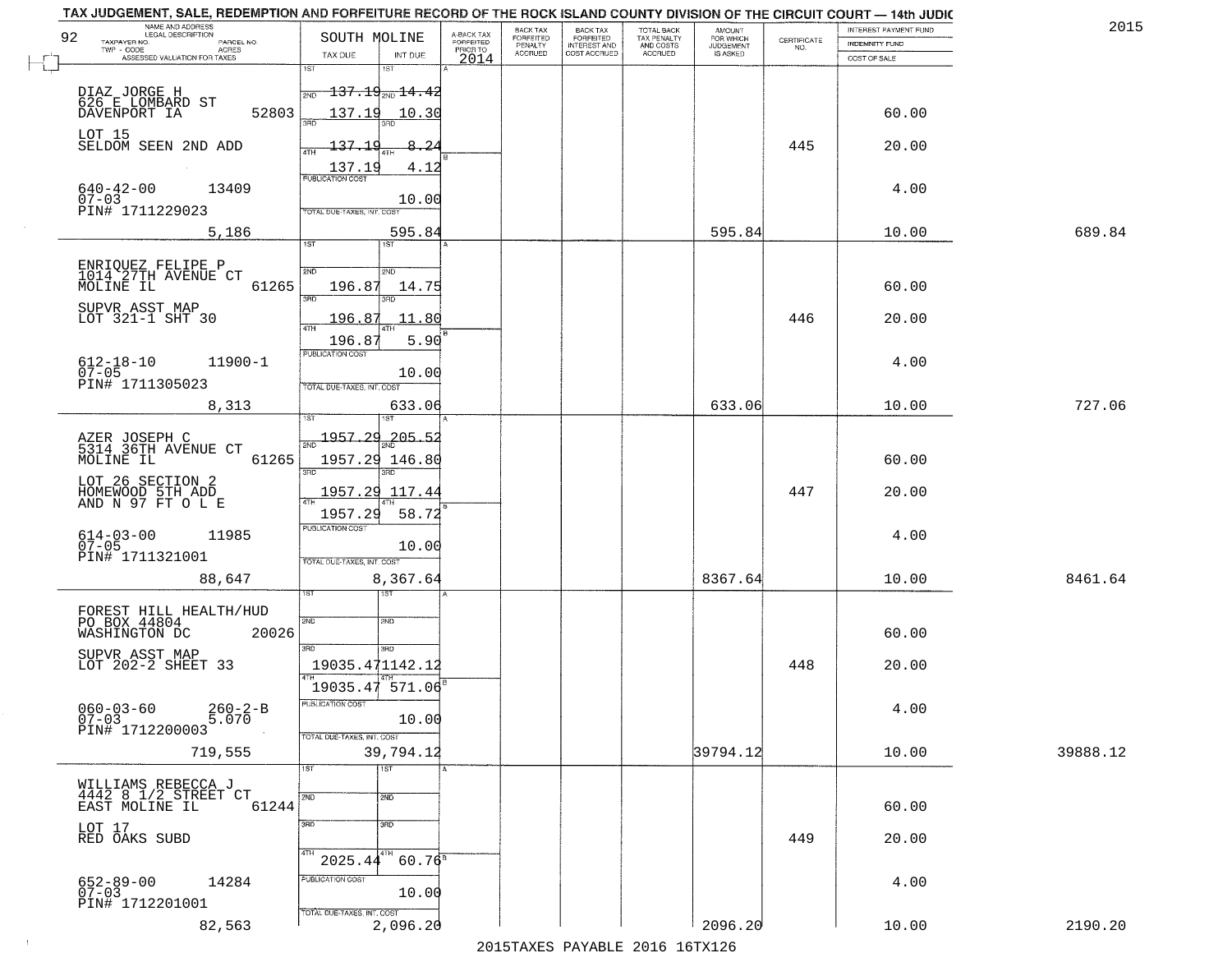| 92                                                |                            | RATE        | SOUTH MOLINE | TAX JUDGEMENT, SALE, REDEMPTION AND FORFEITURE RECORD OF THE ROCK ISLAND COUNTY DIVISION OF THE CIRCUIT COURT — 14th JUDICIAL CIRCUIT OF ILLINOIS 2015                                                                                                |                                                                                        |                                                                                                      | DATE OF REDEMP-     |                                                                            |
|---------------------------------------------------|----------------------------|-------------|--------------|-------------------------------------------------------------------------------------------------------------------------------------------------------------------------------------------------------------------------------------------------------|----------------------------------------------------------------------------------------|------------------------------------------------------------------------------------------------------|---------------------|----------------------------------------------------------------------------|
|                                                   | BY WHOM<br>PURCHASED       | $\%$<br>BID | DATE OF SALE | SUBSEQUENT TAXES PAID, FEES, AND TIME EXTENSION                                                                                                                                                                                                       | TOTAL DUE<br>TO REDEEM<br>FROM SALE<br>LESS                                            | BY WHOM REDEEMED                                                                                     | TION OR DEED        | RECEIVED REDEMPTION<br>MONEY IN FULL                                       |
| PIN# 1711229023<br>RICO TRUSTEE                   |                            | 18          | 12/29/2016   | 03/14/2017 Time Ext & incl<br>03/14/2017 Take Notice Fee                                                                                                                                                                                              | <b>COUNTY CLERK FEE</b><br>07/29/2019<br>20.59                                         |                                                                                                      | MO.<br>DAY.<br>YEAR | Certificate<br>Returned<br>& Cancelled<br>01/09/2018                       |
|                                                   |                            |             |              |                                                                                                                                                                                                                                                       |                                                                                        | 958.77<br>160.00 JORGE DIAZ                                                                          | 11/08/2017          | Karen Kinney                                                               |
| PIN# 1711305023<br>RICO TRUSTEE<br>$\overline{c}$ |                            | 18          | 12/29/2016   | 03/14/2017 Time Ext & incl<br>03/14/2017 Take Notice Fee                                                                                                                                                                                              | 07/29/2019<br>$ 20.59\rangle$                                                          |                                                                                                      |                     | Certificate<br>Returned<br>$\frac{1}{2}$ Cancelled 2<br>07/20/2017         |
|                                                   |                            |             |              |                                                                                                                                                                                                                                                       |                                                                                        | 878.52<br>160.00 MERIDIAN TITLE                                                                      | 05/24/2017          | Karen Kinney                                                               |
| PIN# 1711321001<br>TMI<br>3                       |                            | 00          | 12/29/2016   | 06/05/2019 Time Ext & incl<br>02/27/2017 Take Notice Fee<br>06/14/2019 Take Notice Fee<br>06/14/2019 Circuit Clerks Fee<br>06/14/2019 Subs paid<br>06/21/2019 Title Search Fee<br>06/25/2019 Sheriffs Fee<br>06/25/2019 Sheriffs Fee<br>12/04/2017 Su | 10/17/2019<br>20.59<br>30.00<br>8,462.42<br>8,462.42<br>5050<br>447.26<br>8,485.94     | $\left  \begin{smallmatrix} 29 & 333 & 12 \\ 160 & 00 & \text{EDITH AZER} \end{smallmatrix} \right $ | 10/17/2019          | Certificate<br>Returned<br>-3<br>& Cancelled<br>11/15/2019<br>Karen Kinney |
| PIN# 1712200003<br>RICO TRUSTEE<br>4              |                            | 18          | 12/29/2016   | 03/14/2017 Time Ext & incl<br>03/14/2017 Take Notice Fee                                                                                                                                                                                              | 07/29/2019<br>$\left[20.59\right]$                                                     |                                                                                                      |                     | Certificate<br>Returned<br>& Cancelled 4<br>08/03/2017                     |
|                                                   |                            |             |              |                                                                                                                                                                                                                                                       | $\begin{array}{ c c c }\n 54, & 268.43 \\  \hline\n 160.00 & \text{HUD}\n \end{array}$ |                                                                                                      | 07/31/2017          | Karen Kinney                                                               |
| PIN# 1712201001<br>5                              | STEVE SODEMAN LIVING TRUST |             | 12/29/2016   | 01/17/2017 Time Ext & incl<br>$ 01/17/2017$ Take Notice Fee                                                                                                                                                                                           | 12/20/2019<br>20.47                                                                    |                                                                                                      |                     | Certificate<br>Returned<br>& Cancelled 5<br>02/08/2017                     |
|                                                   |                            |             |              |                                                                                                                                                                                                                                                       |                                                                                        | $2,210.67$<br>160.00 REBECCA WILLIAMS                                                                | 01/23/2017          | Karen Kinney                                                               |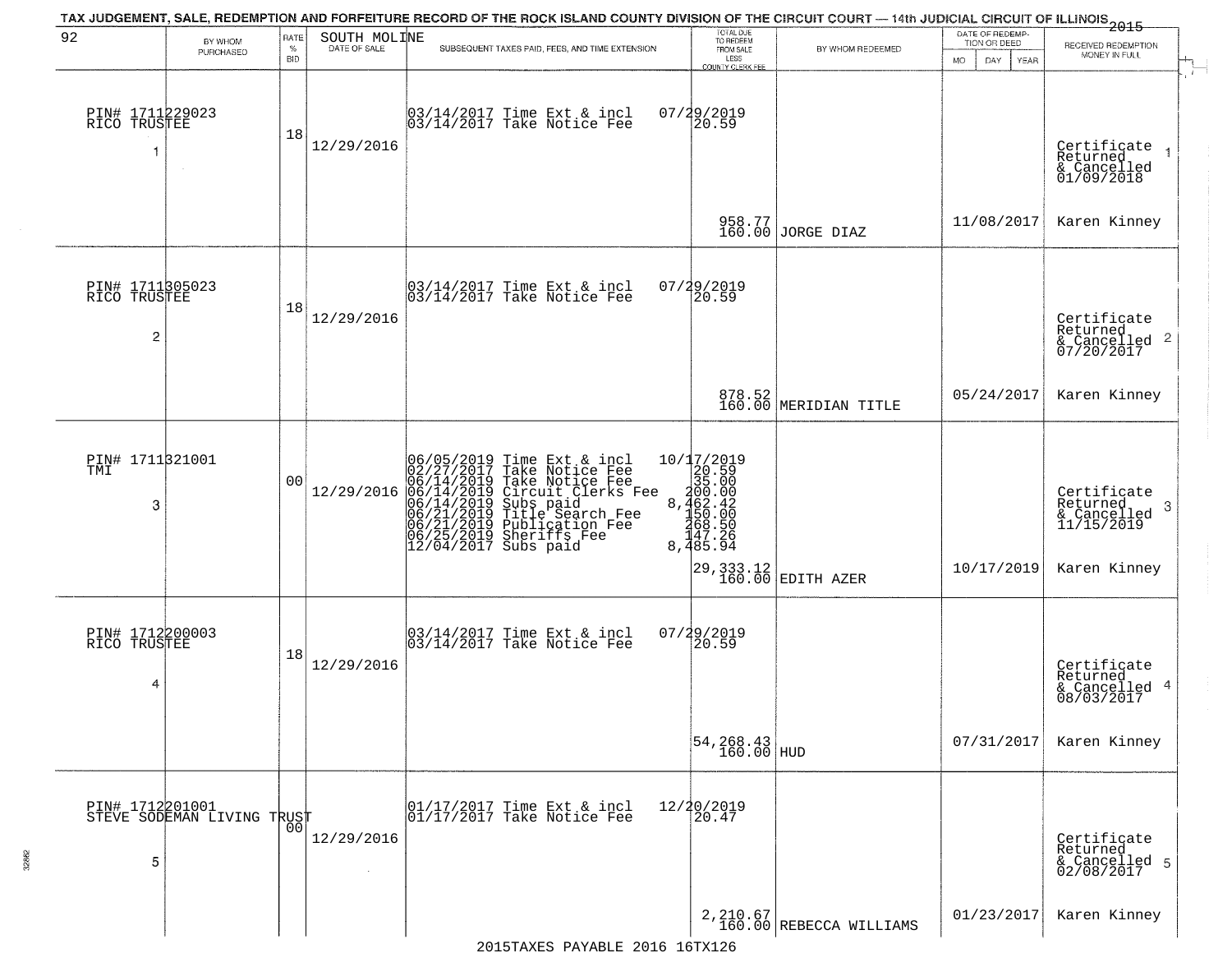|    | TAX JUDGEMENT, SALE, REDEMPTION AND FORFEITURE RECORD OF THE ROCK ISLAND COUNTY DIVISION OF THE CIRCUIT COURT — 14th JUDIC |                                   |              |                         |                       |                                                       |                                                   |                                    |             |                                |         |
|----|----------------------------------------------------------------------------------------------------------------------------|-----------------------------------|--------------|-------------------------|-----------------------|-------------------------------------------------------|---------------------------------------------------|------------------------------------|-------------|--------------------------------|---------|
| 93 | NAME AND ADDRESS<br>LEGAL DESCRIPTION<br>TAXPAYER NO.<br>PARCEL NO.                                                        | SOUTH MOLINE                      |              | A-BACK TAX<br>FORFEITED | BACK TAX<br>FORFEITED | BACK TAX<br>FORFEITED<br>INTEREST AND<br>COST ACCRUED | TOTAL BACK<br>TAX PENALTY<br>AND COSTS<br>ACCRUED | <b>AMOUNT</b>                      | CERTIFICATE | INTEREST PAYMENT FUND          | 2015    |
|    | $TWP - CODE$<br><b>ACRES</b><br>ASSESSED VALUATION FOR TAXES                                                               | TAX DUE                           | INT DUE      | PRIOR TO<br>2014        | PENALTY<br>ACCRUED    |                                                       |                                                   | FOR WHICH<br>JUDGEMENT<br>IS ASKED | NO.         | INDEMNITY FUND<br>COST OF SALE |         |
|    |                                                                                                                            | 1ST                               | 1ST          |                         |                       |                                                       |                                                   |                                    |             |                                |         |
|    |                                                                                                                            |                                   |              |                         |                       |                                                       |                                                   |                                    |             |                                |         |
|    | DAVIS BRUCE L<br>1103 48TH AVE                                                                                             | 2ND                               | 2ND          |                         |                       |                                                       |                                                   |                                    |             |                                |         |
|    | 61244<br>EAST MOLINE IL                                                                                                    | san                               | 3RD          |                         |                       |                                                       |                                                   |                                    |             | 60.00                          |         |
|    | UNIT <sub>2</sub>                                                                                                          | $-608$                            | 36.5         |                         |                       |                                                       |                                                   |                                    | 450         |                                |         |
|    | CEDARS AT WOODFIELD<br>CONDOS                                                                                              | 4TH                               |              |                         |                       |                                                       |                                                   |                                    |             | 20.00                          |         |
|    |                                                                                                                            | 608.38<br><b>PUBLICATION COST</b> | 18.26        |                         |                       |                                                       |                                                   |                                    |             |                                |         |
|    | $645 - 50 - 02$<br>13664-2                                                                                                 |                                   |              |                         |                       |                                                       |                                                   |                                    |             | 4.00                           |         |
|    | $07 - 03$<br>PIN# 1712233002                                                                                               | TOTAL DUE-TAXES, INT. COST        | 10.00        |                         |                       |                                                       |                                                   |                                    |             |                                |         |
|    | 28,997                                                                                                                     |                                   | 1,281.54     |                         |                       |                                                       |                                                   | 1281.54                            |             | 10.00                          | 1375.54 |
|    |                                                                                                                            | 1ST                               | 1ST          |                         |                       |                                                       |                                                   |                                    |             |                                |         |
|    |                                                                                                                            |                                   |              |                         |                       |                                                       |                                                   |                                    |             |                                |         |
|    | PARSONS BRADLEY/TRAEN K<br>933 CHERRY HILLS LN<br>NAPERVILLE IL<br>60563                                                   | 2ND<br>92.14                      | 2ND<br>6.90  |                         |                       |                                                       |                                                   |                                    |             | 60.00                          |         |
|    |                                                                                                                            | 3RD                               | 3RD          |                         |                       |                                                       |                                                   |                                    |             |                                |         |
|    | SUPVR ASST MAP                                                                                                             | 92.1                              | 5.52         |                         |                       |                                                       |                                                   |                                    | 451         | 20.00                          |         |
|    | LOT 108 SHEET 36<br>BLACKHAWK IND SUBD                                                                                     | 47H                               |              |                         |                       |                                                       |                                                   |                                    |             |                                |         |
|    |                                                                                                                            | 92.14<br><b>PUBLICATION COST</b>  | 2.76         |                         |                       |                                                       |                                                   |                                    |             |                                |         |
|    | $645 - 38 - 00$<br>$07 - 11$<br>13652<br>19.286                                                                            |                                   | 10.00        |                         |                       |                                                       |                                                   |                                    |             | 4.00                           |         |
|    | PIN# 1713101006                                                                                                            | TOTAL DUE-TAXES, INT. COST        |              |                         |                       |                                                       |                                                   |                                    |             |                                |         |
|    | 4,923<br>FARM                                                                                                              |                                   | 301.60       |                         |                       |                                                       |                                                   | 301.60                             |             | 10.00                          | 395.60  |
|    |                                                                                                                            | isi                               |              |                         |                       |                                                       |                                                   |                                    |             |                                |         |
|    | OLSON ANDREW P<br>5014 46TH AVENUE CT                                                                                      | 688.55<br>2ND                     | 72.31        |                         |                       |                                                       |                                                   |                                    |             |                                |         |
|    | 61265<br>MOLINE IL                                                                                                         | 688.55                            | 51.65        |                         |                       |                                                       |                                                   |                                    |             | 60.00                          |         |
|    | LOT 127                                                                                                                    | 3RD                               | 3RD          |                         |                       |                                                       |                                                   |                                    |             |                                |         |
|    | 2ND ADD TO HERITAGE SUBD                                                                                                   | 688.55                            | 41.32        |                         |                       |                                                       |                                                   |                                    | 452         | 20.00                          |         |
|    |                                                                                                                            | 4TH<br>688.55                     | 20.66        |                         |                       |                                                       |                                                   |                                    |             |                                |         |
|    |                                                                                                                            | <b>PUBLICATION COST</b>           |              |                         |                       |                                                       |                                                   |                                    |             |                                |         |
|    | 590-88-00<br>07-05<br>10134                                                                                                |                                   | 10.00        |                         |                       |                                                       |                                                   |                                    |             | 4.00                           |         |
|    | PIN# 1714105093                                                                                                            | TOTAL OUE-TAXES, INT. COST        |              |                         |                       |                                                       |                                                   |                                    |             |                                |         |
|    | 35,074                                                                                                                     |                                   | 2,950.14     |                         |                       |                                                       |                                                   | 2950.14                            |             | 10.00                          | 3044.14 |
|    |                                                                                                                            |                                   |              |                         |                       |                                                       |                                                   |                                    |             |                                |         |
|    | RUSSELL ALLEN<br>4716 48TH STREET A                                                                                        | 2ND                               | 2ND          |                         |                       |                                                       |                                                   |                                    |             |                                |         |
|    | 61265<br>MOLINE IL                                                                                                         |                                   |              |                         |                       |                                                       |                                                   |                                    |             | 60.00                          |         |
|    | LOT 216                                                                                                                    | 3RD                               | 3RD          |                         |                       |                                                       |                                                   |                                    |             |                                |         |
|    | 3RD ADD TO HERITAGE SUBD                                                                                                   | 794.15<br>4TH                     | 47.64        |                         |                       |                                                       |                                                   |                                    | 453         | 20.00                          |         |
|    |                                                                                                                            | 794.15                            | 23.82        |                         |                       |                                                       |                                                   |                                    |             |                                |         |
|    | $596 - 81 - 00$ 10631                                                                                                      | PUBLICATION COST                  |              |                         |                       |                                                       |                                                   |                                    |             | 4.00                           |         |
|    | 07-05<br>PIN# 1714113028                                                                                                   |                                   | 10.00        |                         |                       |                                                       |                                                   |                                    |             |                                |         |
|    |                                                                                                                            | TOTAL DUE-TAXES, INT. COST        |              |                         |                       |                                                       |                                                   |                                    |             |                                |         |
|    | 39,533                                                                                                                     |                                   | 1,669.76     |                         |                       |                                                       |                                                   | 1669.76                            |             | 10.00                          | 1763.76 |
|    | LITTRELL CECIL/MARY A                                                                                                      | 1ST                               | 1ST          |                         |                       |                                                       |                                                   |                                    |             |                                |         |
|    | 4827 48TH AVE                                                                                                              | 2ND                               | 2ND          |                         |                       |                                                       |                                                   |                                    |             |                                |         |
|    | MOLINE IL<br>61265                                                                                                         |                                   | 545.58 40.90 |                         |                       |                                                       |                                                   |                                    |             | 60.00                          |         |
|    | LOT 227                                                                                                                    | 3RD                               | 3RD          |                         |                       |                                                       |                                                   |                                    |             |                                |         |
|    | 3RD ADD TO HERITAGE SUBD                                                                                                   | 545.58<br>4TH                     | 32.72        |                         |                       |                                                       |                                                   |                                    | 454         | 20.00                          |         |
|    |                                                                                                                            | 545.58                            | $16.36^8$    |                         |                       |                                                       |                                                   |                                    |             |                                |         |
|    | 596-92-00<br>07-05<br>10642                                                                                                | PUBLICATION COST                  |              |                         |                       |                                                       |                                                   |                                    |             | 4.00                           |         |
|    | PIN# 1714113039                                                                                                            |                                   | 10.00        |                         |                       |                                                       |                                                   |                                    |             |                                |         |
|    | 36,037                                                                                                                     | TOTAL DUE-TAXES, INT. COST        | 1,736.72     |                         |                       |                                                       |                                                   | 1736.72                            |             | 10.00                          | 1830.72 |

 $\sim 100$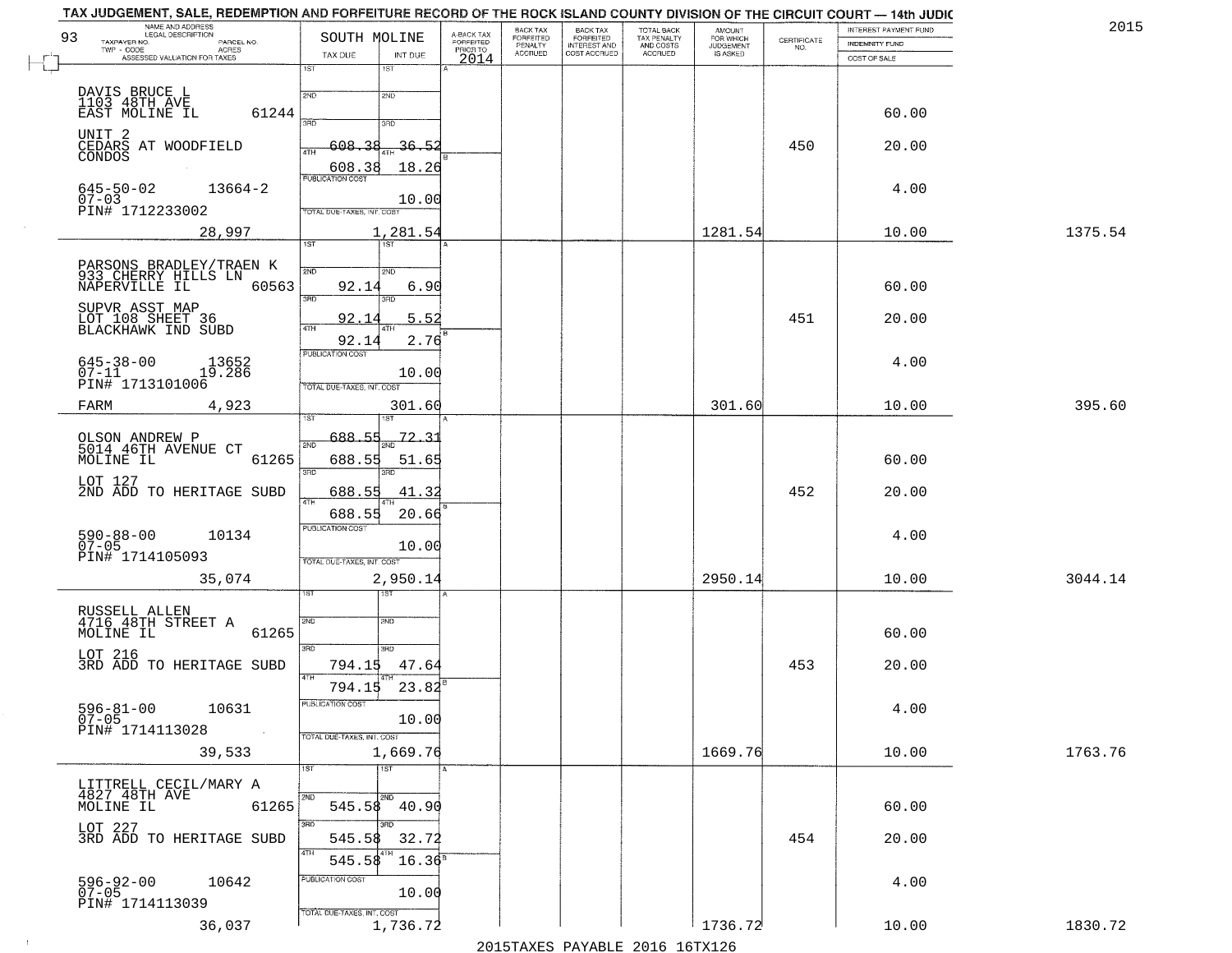|                      |                                               |                            |                              | TAX JUDGEMENT, SALE, REDEMPTION AND FORFEITURE RECORD OF THE ROCK ISLAND COUNTY DIVISION OF THE CIRCUIT COURT — 14th JUDICIAL CIRCUIT OF ILLINOIS 2015                                                                       | TOTAL DUE<br>TO REDEEM                         |                                                                              | DATE OF REDEMP-             |                                                                    |
|----------------------|-----------------------------------------------|----------------------------|------------------------------|------------------------------------------------------------------------------------------------------------------------------------------------------------------------------------------------------------------------------|------------------------------------------------|------------------------------------------------------------------------------|-----------------------------|--------------------------------------------------------------------|
| 93                   | BY WHOM<br>PURCHASED                          | RATE<br>$\%$<br><b>BID</b> | SOUTH MOLINE<br>DATE OF SALE | SUBSEQUENT TAXES PAID, FEES, AND TIME EXTENSION                                                                                                                                                                              | FROM SALE<br>LESS                              | BY WHOM REDEEMED                                                             | TION OR DEED<br>MO.<br>DAY. | RECEIVED REDEMPTION<br>MONEY IN FULL                               |
|                      | PIN# 1712233002<br>STEVE SODEMAN LIVING TRUST | 00                         | 12/29/2016                   | $\begin{bmatrix} 01/17/2017 \\ 01/17/2017 \\ 01 \end{bmatrix}$ Take Notice Fee                                                                                                                                               | <b>COUNTY CLERK FEE</b><br>12/20/2019<br>20.47 |                                                                              | YEAR                        | Certificate<br>Returned                                            |
|                      |                                               |                            |                              |                                                                                                                                                                                                                              |                                                | $\left.\begin{array}{c} 1,396.01 \\ 160.00 \end{array}\right $ BRUCE L DAVIS | 01/30/2017                  | & Cancelled<br>02/08/2017<br>Karen Kinney                          |
| $\overline{2}$       | PIN# 1713101006<br>KELCOR INVESTMENTS         | 18                         | 12/29/2016                   |                                                                                                                                                                                                                              |                                                |                                                                              |                             | Certificate<br>Returned<br>$\frac{1}{6}$ Cancelled 2<br>03/23/2017 |
|                      |                                               |                            |                              |                                                                                                                                                                                                                              |                                                | 466.81 01/20/2017<br>160.00 ALICE FRIZZELLE TRST/K HO                        |                             | Karen Kinney                                                       |
| 3                    | PIN# 1714105093<br>STEVE SODEMAN LIVING TRUST | 0 <sub>0</sub>             | 12/29/2016                   | 01/17/2017 Time Ext & incl<br>01/17/2017 Take Notice Fee                                                                                                                                                                     | 12/20/2019<br>20.47                            |                                                                              |                             | Certificate<br>Returned<br>3<br>& Cancelled<br>02/08/2017          |
|                      |                                               |                            |                              |                                                                                                                                                                                                                              |                                                | 3,064.61<br>160.00 ANDREW OLSON                                              | 01/24/2017                  | Karen Kinney                                                       |
| 4                    | PIN# 1714113028<br>STEVE SODEMAN LIVING TRUST | 0 <sub>0</sub>             | 12/29/2016                   | 01/17/2017 Time Ext & incl<br>01/17/2017 Take Notice Fee                                                                                                                                                                     | 12/20/2019<br>$\overline{20.47}$               |                                                                              |                             | Certificate<br>Returned<br>4<br>& Cancelled<br>11/28/2017          |
|                      |                                               |                            |                              |                                                                                                                                                                                                                              |                                                | $1,784.23$ CORELOGIC                                                         | 09/26/2017                  | Karen Kinney                                                       |
| PIN# 1714113039<br>5 | STEVE SODEMAN LIVING TRUST                    | 00 <sup>1</sup>            | 12/29/2016                   | 01/17/2017 Time Ext & incl<br>01/17/2017 Take Notice Fee                                                                                                                                                                     | 12/20/2019<br>20.47                            |                                                                              |                             | Certificate<br>Returned<br>& Cancelled 5<br>07/20/2017             |
|                      |                                               |                            |                              | $2015T^2$ $NV^2$ $R^2$ $R^2$ $R^2$ $R^2$ $R^2$ $R^2$ $R^2$ $R^2$ $R^2$ $R^2$ $R^2$ $R^2$ $R^2$ $R^2$ $R^2$ $R^2$ $R^2$ $R^2$ $R^2$ $R^2$ $R^2$ $R^2$ $R^2$ $R^2$ $R^2$ $R^2$ $R^2$ $R^2$ $R^2$ $R^2$ $R^2$ $R^2$ $R^2$ $R^2$ |                                                | $1,851.19$ CORELOGIC                                                         | 06/26/2017                  | Karen Kinney                                                       |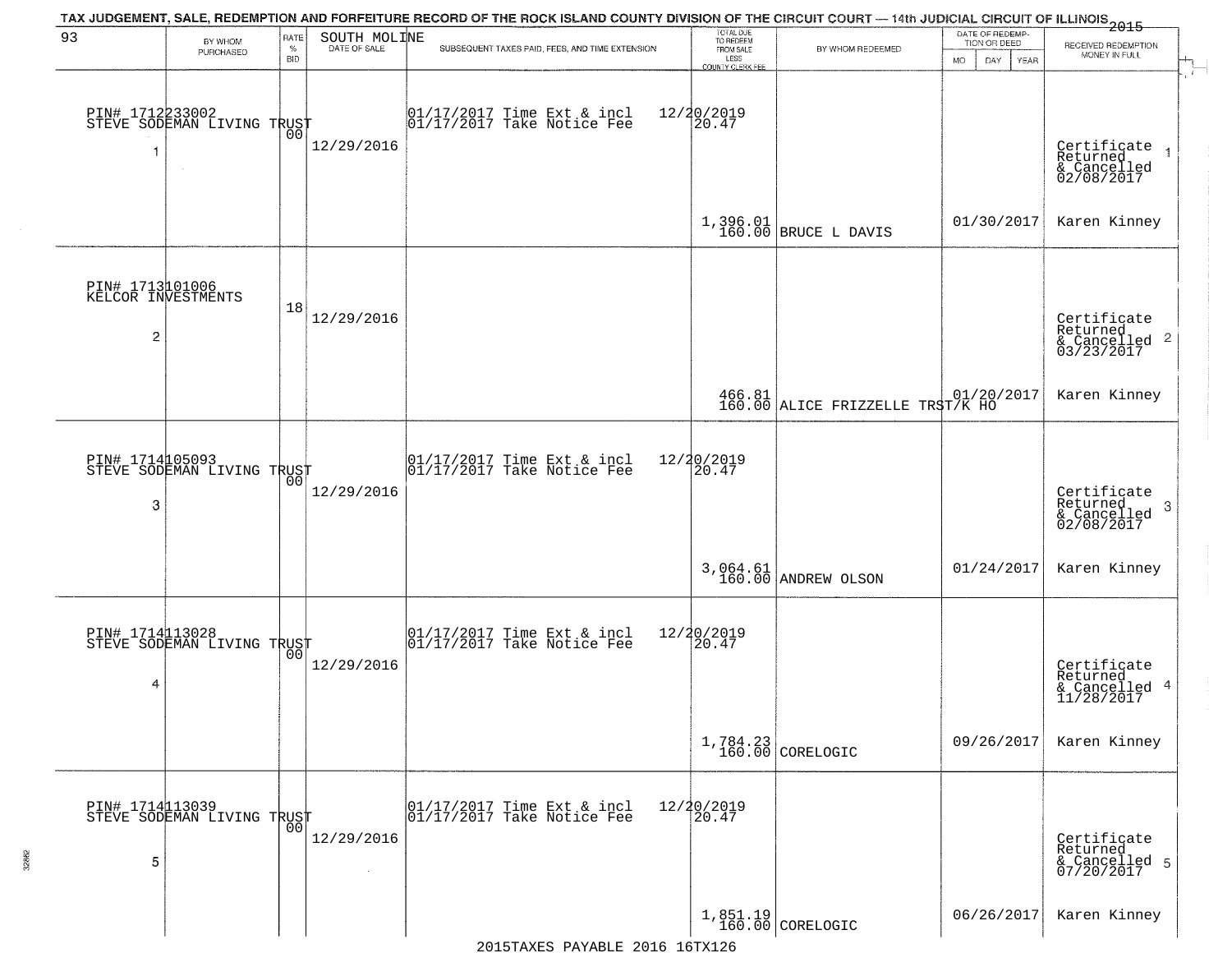| NAME AND ADDRESS<br>LEGAL DESCRIPTION<br>94                                               | SOUTH MOLINE                                                                                                     |                                     | BACK TAX<br>FORFEITED | <b>BACK TAX</b>                           | TOTAL BACK<br>TAX PENALTY<br>AND COSTS | AMOUNT<br>FOR WHICH<br>JUDGEMENT |                                                                 | INTEREST PAYMENT FUND | 2015    |
|-------------------------------------------------------------------------------------------|------------------------------------------------------------------------------------------------------------------|-------------------------------------|-----------------------|-------------------------------------------|----------------------------------------|----------------------------------|-----------------------------------------------------------------|-----------------------|---------|
| TAXPAYER NO.<br>PARCEL NO.<br>ACRES                                                       |                                                                                                                  | A-BACK TAX<br>FORFEITED<br>PRIOR TO | PENALTY               | FORFEITED<br>INTEREST AND<br>COST ACCRUED |                                        |                                  | $\begin{array}{c} \text{CERTIFICATE} \\ \text{NO.} \end{array}$ | INDEMNITY FUND        |         |
| ASSESSED VALUATION FOR TAXES                                                              | TAX DUE<br>INT DUE<br>1ST<br>18T                                                                                 | 2014                                | <b>ACCRUED</b>        |                                           | ACCRUED                                | IS ASKED                         |                                                                 | COST OF SALE          |         |
| SHONTS MICHAEL S<br>1935 E 58TH ST<br>DAVENPORT IA<br>52807                               | $848.17_{\text{\tiny 2ND}}89.04$<br>2ND<br>848.17<br><u>63.60</u>                                                |                                     |                       |                                           |                                        |                                  |                                                                 | 60.00                 |         |
| LOT 203<br>3RD ADD TO HERITAGE SUBD                                                       | -50.88<br>848.17<br>25.44                                                                                        |                                     |                       |                                           |                                        |                                  | 455                                                             | 20.00                 |         |
| 596-68-00<br>07-05<br>10618<br>PIN# 1714113094                                            | 848.17<br>10.00<br>TOTAL DUE-TAXES, INT. COST                                                                    |                                     |                       |                                           |                                        |                                  |                                                                 | 4.00                  |         |
| 35,814                                                                                    | 3,631.64                                                                                                         |                                     |                       |                                           |                                        | 3631.64                          |                                                                 | 10.00                 | 3725.64 |
| HICKLE LORENE<br>4705 39TH ST<br>MOLINE IL<br>61265<br>SUPVR ASST MAP<br>LOT 146 SHEET 44 | 2.59<br>24<br>2ND<br>24.38<br>1.85<br>3RD<br>חחי<br>24.38<br>48                                                  |                                     |                       |                                           |                                        |                                  | 456                                                             | 60.00<br>20.00        |         |
| $068 - 09 - 98$<br>$336 - 40$<br>$07 - 07$<br>PIN# 1715102074                             | 24.38<br>.74<br>PUBLICATION COST<br>10.00<br>TOTAL DUE-TAXES, INT. COST                                          |                                     |                       |                                           |                                        |                                  |                                                                 | 4.00                  |         |
| 1,307                                                                                     | 114.18                                                                                                           |                                     |                       |                                           |                                        | 114.18                           |                                                                 | 10.00                 | 208.18  |
| PERSINGER ANNIE<br>UNKNOWN<br>00000<br><b>UNKNOWN</b><br>SUPVR ASST MAP<br>LOT 315 SHT 46 | īst<br>1ST<br>З.<br>2ND<br>2ND<br>3.26<br>.25<br>3RD<br>3RD<br>3.26<br>20<br>4TH<br>4TH<br>3.26<br>.10           |                                     |                       |                                           |                                        |                                  | 457                                                             | 60.00<br>20.00        |         |
| $574 - 14 - 10$<br>07-07<br>$9629 - 1$<br>.027<br>PIN# 1715303003<br>175                  | <b>PUBLICATION COST</b><br>10.00<br>TOTAL OUE-TAXES, INT. COST<br>23.94                                          |                                     |                       |                                           |                                        | 23.94                            |                                                                 | 4.00<br>10.00         | 117.94  |
| 61265<br>LOT 15<br>COBBS 3RD SUB DIV                                                      | 464.70<br>48.79<br>2ND<br>464.70<br>34.85<br>3 <sub>BD</sub><br>3RD<br>464.70<br>27.88<br>4TH<br>464.70<br>13.94 |                                     |                       |                                           |                                        |                                  | 458                                                             | 60.00<br>20.00        |         |
| $511 - 14 - 00$<br>8114<br>$07 - 07$<br>PIN# 1715404001<br>$\sim 100$ km $^{-1}$          | PUBLICATION COS-<br>10.00<br>TOTAL DUE-TAXES, INT. COST                                                          |                                     |                       |                                           |                                        |                                  |                                                                 | 4.00                  |         |
| 30,918                                                                                    | 1,994.26                                                                                                         |                                     |                       |                                           |                                        | 1994.26                          |                                                                 | 10.00                 | 2088.26 |
| SHEWELL GARY<br>64 BUYSSE DR<br>61240<br>COAL VALLEY IL<br>LOT 6                          | 1ST<br>434.60<br>45.64<br>2ND<br>2ND<br>434.60 32.60<br>3RD<br>3RD                                               |                                     |                       |                                           |                                        |                                  |                                                                 | 60.00                 |         |
| COBBS 3RD SUB DIV<br>511-05-50<br>07-07<br>8105                                           | 26.08<br>434.60<br>4TH<br>$13.04^{\circ}$<br>434.60<br>PUBLICATION COST<br>10.00                                 |                                     |                       |                                           |                                        |                                  | 459                                                             | 20.00<br>4.00         |         |
| PIN# 1715404010<br>34,304                                                                 | TOTAL DUE-TAXES, INT. COST<br>1,865.76                                                                           |                                     |                       |                                           |                                        | 1865.76                          |                                                                 | 10.00                 | 1959.76 |

 $\sim 10^{-1}$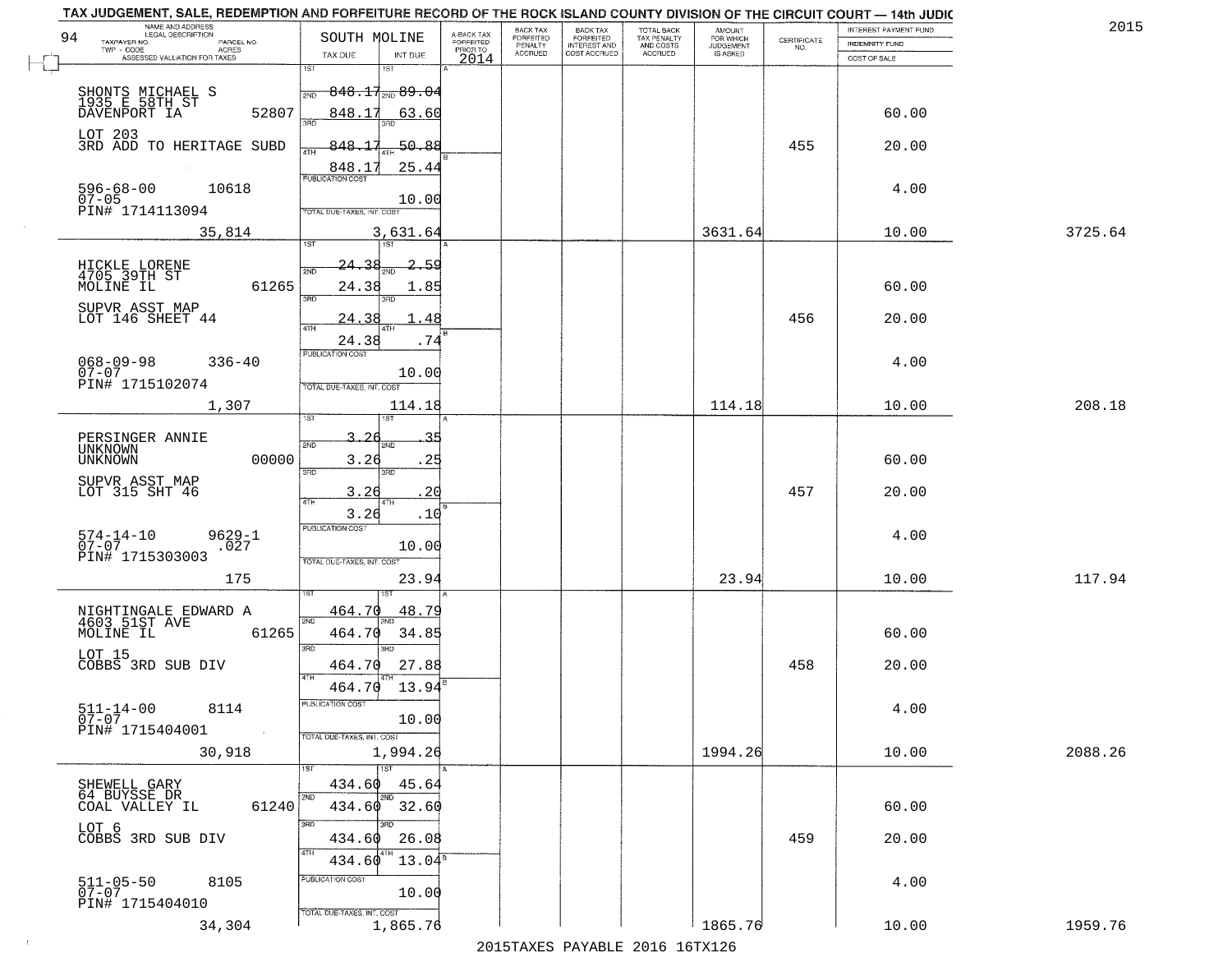|                                                   |                                               |                     |                              | TAX JUDGEMENT, SALE, REDEMPTION AND FORFEITURE RECORD OF THE ROCK ISLAND COUNTY DIVISION OF THE CIRCUIT COURT - 14th JUDICIAL CIRCUIT OF ILLINOIS 2015                                                                                                                                                                                                                                                                            |                                                                                                                                                                |                                           |                                                              |                                                                                                |
|---------------------------------------------------|-----------------------------------------------|---------------------|------------------------------|-----------------------------------------------------------------------------------------------------------------------------------------------------------------------------------------------------------------------------------------------------------------------------------------------------------------------------------------------------------------------------------------------------------------------------------|----------------------------------------------------------------------------------------------------------------------------------------------------------------|-------------------------------------------|--------------------------------------------------------------|------------------------------------------------------------------------------------------------|
| 94                                                | BY WHOM<br>PURCHASED                          | RATE<br>$\%$<br>BID | SOUTH MOLINE<br>DATE OF SALE | SUBSEQUENT TAXES PAID, FEES, AND TIME EXTENSION                                                                                                                                                                                                                                                                                                                                                                                   | TOTAL DUE<br>TO REDEEM<br>FROM SALE<br>LESS<br>COUNTY CLERK FEE                                                                                                | BY WHOM REDEEMED                          | DATE OF REDEMP-<br>TION OR DEED<br>MO.<br>DAY<br><b>YEAR</b> | RECEIVED REDEMPTION<br>MONEY IN FULL                                                           |
| PIN# 1714113094<br>1                              | STEVE SODEMAN LIVING TRUST                    | 00                  | 12/29/2016                   | 01/17/2017 Time Ext & incl<br>01/17/2017 Take Notice Fee<br>11/21/2017 Subs paid                                                                                                                                                                                                                                                                                                                                                  | 12/20/2019<br>$\frac{120.47}{3,720.46}$                                                                                                                        |                                           |                                                              | Certificate<br>Returned<br>& Cancelled<br>01/09/2018                                           |
|                                                   |                                               |                     |                              |                                                                                                                                                                                                                                                                                                                                                                                                                                   | 7,913.03<br>160.00                                                                                                                                             | GOMEZ MAY ATTY                            | 12/13/2017                                                   | Karen Kinney                                                                                   |
| PIN# 1715102074<br>RICO TRUSTEE<br>$\overline{c}$ |                                               | 18                  | 12/29/2016                   | $03/14/2017$ Time Ext & incl<br>$03/14/2017$ Take Notice Fee<br>$02/11/2019$ Take Notice Fee<br>$02/22/2019$ Publication Fee<br>$03/05/2019$ Sheriffs Fee<br>$11/17/2018$ Subs paid<br>$11/18/2017$ Subs paid<br>$11/18/2017$ Subs paid                                                                                                                                                                                           | 07/29/2019<br>320.59<br>35.00<br>54.00<br>34.23<br>34.23<br>137.33<br>134.82                                                                                   |                                           |                                                              | TAX DEED ISSUED<br>  Certificate<br>  Returned<br>$\frac{1}{6}$ Cancelled 2<br>09/16/2019      |
|                                                   |                                               |                     |                              |                                                                                                                                                                                                                                                                                                                                                                                                                                   |                                                                                                                                                                |                                           |                                                              | Karen Kinney                                                                                   |
| PIN# 1715303003<br>TRUSTEE<br>RICO<br>3           |                                               | 18                  | 12/29/2016                   | $03/14/2017$ Time Ext & incl<br>$03/14/2017$ Take Notice Fee<br>$02/11/2019$ Take Notice Fee<br>$02/22/2019$ Publication Fee<br>$03/05/2019$ Sheriffs Fee<br>$11/17/2018$ Subs paid<br>$11/18/2017$ Subs paid                                                                                                                                                                                                                     | 07/29/2019<br>20.59<br>35.00<br>5.18<br>5.80<br>7.03<br>44.38<br>44.06                                                                                         |                                           |                                                              | TAX DEED ISSUED<br>Certificate<br>Returned<br>- 3<br>& Cancelled<br>09/16/2019<br>Karen Kinney |
| 4                                                 | PIN# 1715404001<br>STEVE SODEMAN LIVING TRUST |                     | 12/29/2016                   | 01/17/2017 Time Ext & incl<br>01/17/2017 Take Notice Fee                                                                                                                                                                                                                                                                                                                                                                          | 12/20/2019<br>20.47                                                                                                                                            |                                           |                                                              | Certificate<br>Returned<br>& Cancelled 4<br>03/23/2017                                         |
|                                                   |                                               |                     |                              |                                                                                                                                                                                                                                                                                                                                                                                                                                   |                                                                                                                                                                | $2,108.73$<br>160.00 EDWARD A NIGHTINGALE | 02/24/2017                                                   | Karen Kinney                                                                                   |
| PIN# 1715404010<br>5                              | STEVE SODEMAN LIVING TRUST                    | 00 <sub>1</sub>     | 12/29/2016                   | 01/17/2017 Time Ext & 01/17/2017 Take Notic<br>08/21/2019 Take Notic<br>08/21/2019 Circuit Cl<br>08/21/2019 Title Sear<br>08/21/2019 Subs paid<br>08/26/2019 Subsider<br>08/26/2019 Sheriffs F<br>11/20/2018 Subs paid<br>11/21/2017 Subs paid<br>Time Ext & incl<br>Take Notice Fee<br>Take Notice Fee<br>Circuit Clerks Fee<br>Title Search Fee<br>Subs paid<br>Publication Fee<br>Whalication Fee<br>Sheriffs Fee<br>Subs paid | 12/20/2019<br>20.47<br>35.00<br>$2, \frac{135.000}{110.00}$<br>2, $\frac{110.00}{62.30}$<br>462.30<br>2, $\frac{1304.04}{648.40}$<br>2, $\frac{248.40}{62.86}$ |                                           |                                                              | TAX DEED ISSUED<br>Certificate<br>Returned<br>& Cancelled 5<br>03/02/2020<br>Karen Kinney      |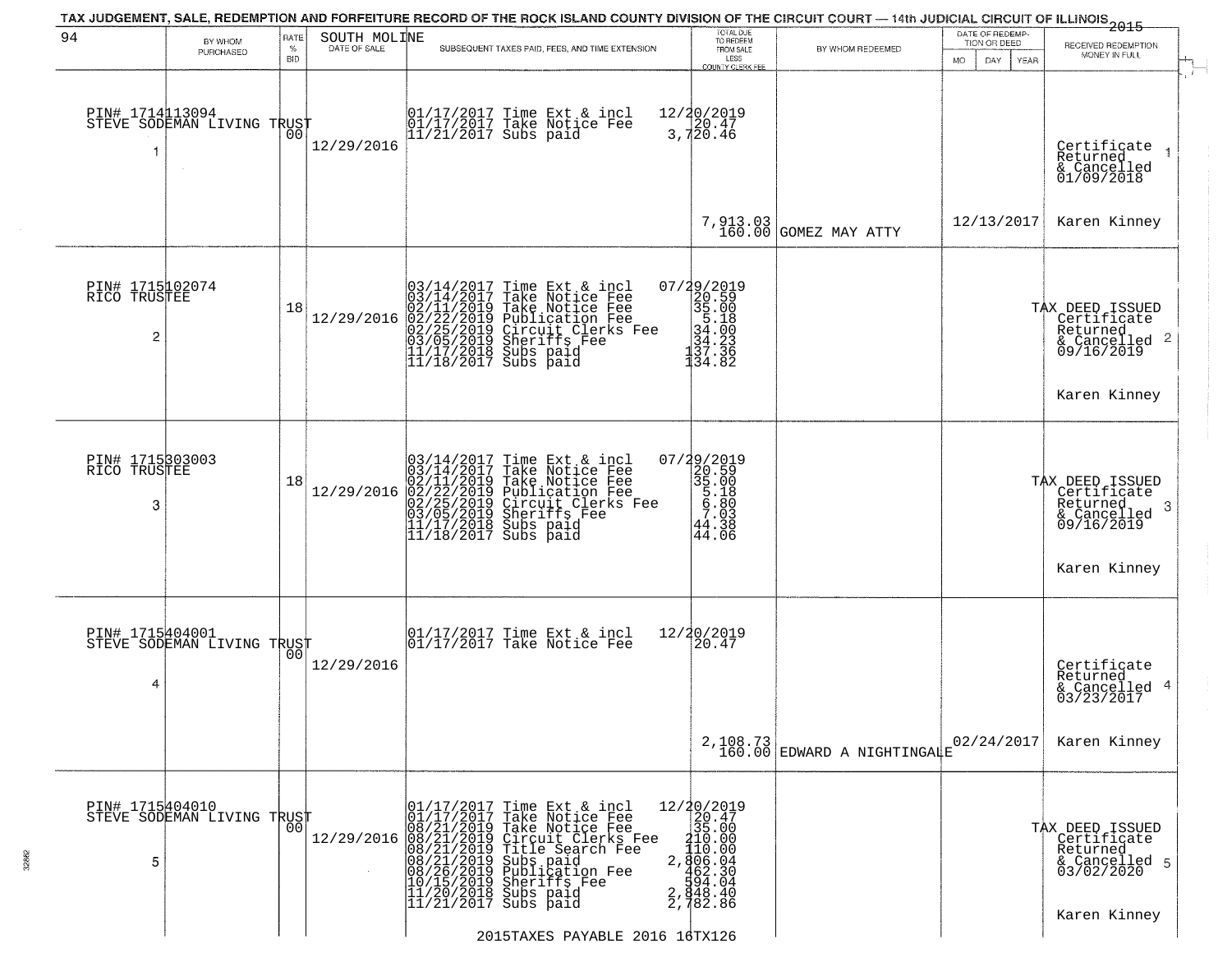| NAME AND ADDRESS<br>LEGAL DESCRIPTION<br>95<br>TAXPAYER NO.<br>PARCEL NO. | SOUTH MOLINE                             |                              | A-BACK TAX<br>FORFEITED | BACK TAX<br>FORFEITED | <b>BACK TAX</b><br><b>FORFEITED</b> | TOTAL BACK<br>TAX PENALTY | <b>AMOUNT</b>                      | CERTIFICATE | INTEREST PAYMENT FUND                 | 2015     |
|---------------------------------------------------------------------------|------------------------------------------|------------------------------|-------------------------|-----------------------|-------------------------------------|---------------------------|------------------------------------|-------------|---------------------------------------|----------|
| TWP - CODE<br><b>ACRES</b><br>ASSESSED VALUATION FOR TAXES                | TAX DUE                                  | INT DUE                      | PRIOR TO<br>2014        | PENALTY<br>ACCRUED    | INTEREST AND<br>COST ACCRUED        | AND COSTS<br>ACCRUED      | FOR WHICH<br>JUDGEMENT<br>IS ASKED | NO.         | <b>INDEMNITY FUND</b><br>COST OF SALE |          |
|                                                                           | 1ST                                      | 1ST                          |                         |                       |                                     |                           |                                    |             |                                       |          |
| JAMES BEVERLY J<br>2104 N SHORE DR                                        | 2ND                                      | $98.67_{200}10.36$           |                         |                       |                                     |                           |                                    |             |                                       |          |
| MOLINE IL                                                                 | 61265<br>98.67                           | 7.40<br>3BD                  |                         |                       |                                     |                           |                                    |             | 60.00                                 |          |
| W 25 FT LOT 16<br>BRIDGE VIEW                                             | $98-$<br>4TH                             | $5 - 9$                      |                         |                       |                                     |                           |                                    | 460         | 20.00                                 |          |
|                                                                           | 98.6<br><b>PUBLICATION COST</b>          | 2.96                         |                         |                       |                                     |                           |                                    |             |                                       |          |
| 2523<br>$210 - 01 - 00$<br>$07 - 07$                                      |                                          | 10.00                        |                         |                       |                                     |                           |                                    |             | 4.00                                  |          |
| PIN# 1716304002                                                           | TOTAL DUE-TAXES, INT. COS                |                              |                         |                       |                                     |                           |                                    |             |                                       |          |
| 5,291                                                                     | 1ST                                      | 431.32<br>1ST                |                         |                       |                                     |                           | 431.32                             |             | 10.00                                 | 525.32   |
| GUSS ROBERT L JR/DEANNA<br>4902_31ST ST                                   | 2ND                                      | 2ND                          |                         |                       |                                     |                           |                                    |             |                                       |          |
| MOLINE IL                                                                 | 61265<br>3RD                             | 3HD                          |                         |                       |                                     |                           |                                    |             | 60.00                                 |          |
| SUPVR ASST MAP<br>LOT 408-1 SHEET 50                                      | 255.90<br>47H                            | 15.36                        |                         |                       |                                     |                           |                                    | 461         | 20.00                                 |          |
|                                                                           | 255.90                                   | 7.68                         |                         |                       |                                     |                           |                                    |             |                                       |          |
| $071 - 08 - 20$<br>$365 - A$<br>$07 - 07$                                 | PUBLICATION COST                         | 10.00                        |                         |                       |                                     |                           |                                    |             | 4.00                                  |          |
| PIN# 1716400015                                                           | TOTAL DUE-TAXES, INT. COST               |                              |                         |                       |                                     |                           |                                    |             |                                       |          |
| 24,722                                                                    |                                          | 544.84                       |                         |                       |                                     |                           | 544.84                             |             | 10.00                                 | 638.84   |
| ASSAF BASSAM<br>7 ORCHARD HILL BLVD                                       | 5425 6.                                  | 569.66                       |                         |                       |                                     |                           |                                    |             |                                       |          |
| MOLINE IL                                                                 | 61265<br>3BD                             | 5425.64 406.90               |                         |                       |                                     |                           |                                    |             | 60.00                                 |          |
| UNIT 4322<br>UNITY MEDICAL PLAZA                                          | 5425.64 325.5                            |                              |                         |                       |                                     |                           |                                    | 462         | 20.00                                 |          |
| CONDOS                                                                    |                                          | 5425.64 162.76               |                         |                       |                                     |                           |                                    |             |                                       |          |
| 657-34-22<br>07-05<br>14728-4322                                          | <b>PUBLICATION COST</b>                  | 10.00                        |                         |                       |                                     |                           |                                    |             | 4.00                                  |          |
| PIN# 1717105001                                                           | TOTAL OUE-TAXES, INT. COST               |                              |                         |                       |                                     |                           |                                    |             |                                       |          |
| 229,099                                                                   |                                          | 23, 177. 40                  |                         |                       |                                     |                           | 23177.40                           |             | 10.00                                 | 23271.40 |
| CORNELIUS DIANE C<br>3624 38TH ST_APT 8                                   | 411.23<br>2ND                            | <u>43.19</u>                 |                         |                       |                                     |                           |                                    |             |                                       |          |
| ROCK ISLAND IL                                                            | 61201<br>411.23<br>3RD                   | 30.85<br>3BD                 |                         |                       |                                     |                           |                                    |             | 60.00                                 |          |
| LOT 8<br>PARKBROOK LANE ADD                                               | 411.23                                   | 24.68                        |                         |                       |                                     |                           |                                    | 463         | 20.00                                 |          |
|                                                                           | 4TH<br>411.23                            | 12.34                        |                         |                       |                                     |                           |                                    |             |                                       |          |
| 589-94-00<br>07-07<br>10040                                               | PUBLICATION COST                         | 10.00                        |                         |                       |                                     |                           |                                    |             | 4.00                                  |          |
| PIN# 1717110008                                                           | $\sim 100$<br>TOTAL DUE-TAXES, INT. COST |                              |                         |                       |                                     |                           |                                    |             |                                       |          |
| 28,051                                                                    | 1ST <sup>1</sup>                         | 1,765.98<br>$\overline{1ST}$ |                         |                       |                                     |                           | 1765.98                            |             | 10.00                                 | 1859.98  |
| BROOKS TERRANCE L<br>1023 ARBOR DR                                        | 884.31<br>2ND                            | 92.82<br>2ND                 |                         |                       |                                     |                           |                                    |             |                                       |          |
| MOLINE IL                                                                 | 884.31<br>61265<br>3RD                   | 66.30<br>अंग                 |                         |                       |                                     |                           |                                    |             | 60.00                                 |          |
| LOT 14<br>ARBOR VILLAGE ADDITION                                          | 884.31                                   | 53.04                        |                         |                       |                                     |                           |                                    | 464         | 20.00                                 |          |
| SHT 51                                                                    | 4TH<br>884.31                            | $26.52^{8}$                  |                         |                       |                                     |                           |                                    |             |                                       |          |
| 658-76-00<br>07-05<br>14870<br>.089                                       | PUBLICATION COST                         | 10.00                        |                         |                       |                                     |                           |                                    |             | 4.00                                  |          |
| PIN# 1717113018                                                           | TOTAL DUE-TAXES, INT. COST               |                              |                         |                       |                                     |                           |                                    |             |                                       |          |
| 48,340                                                                    |                                          | 3,785.92                     |                         |                       |                                     |                           | 3785.92                            |             | 10.00                                 | 3879.92  |

 $\sim 10^{-1}$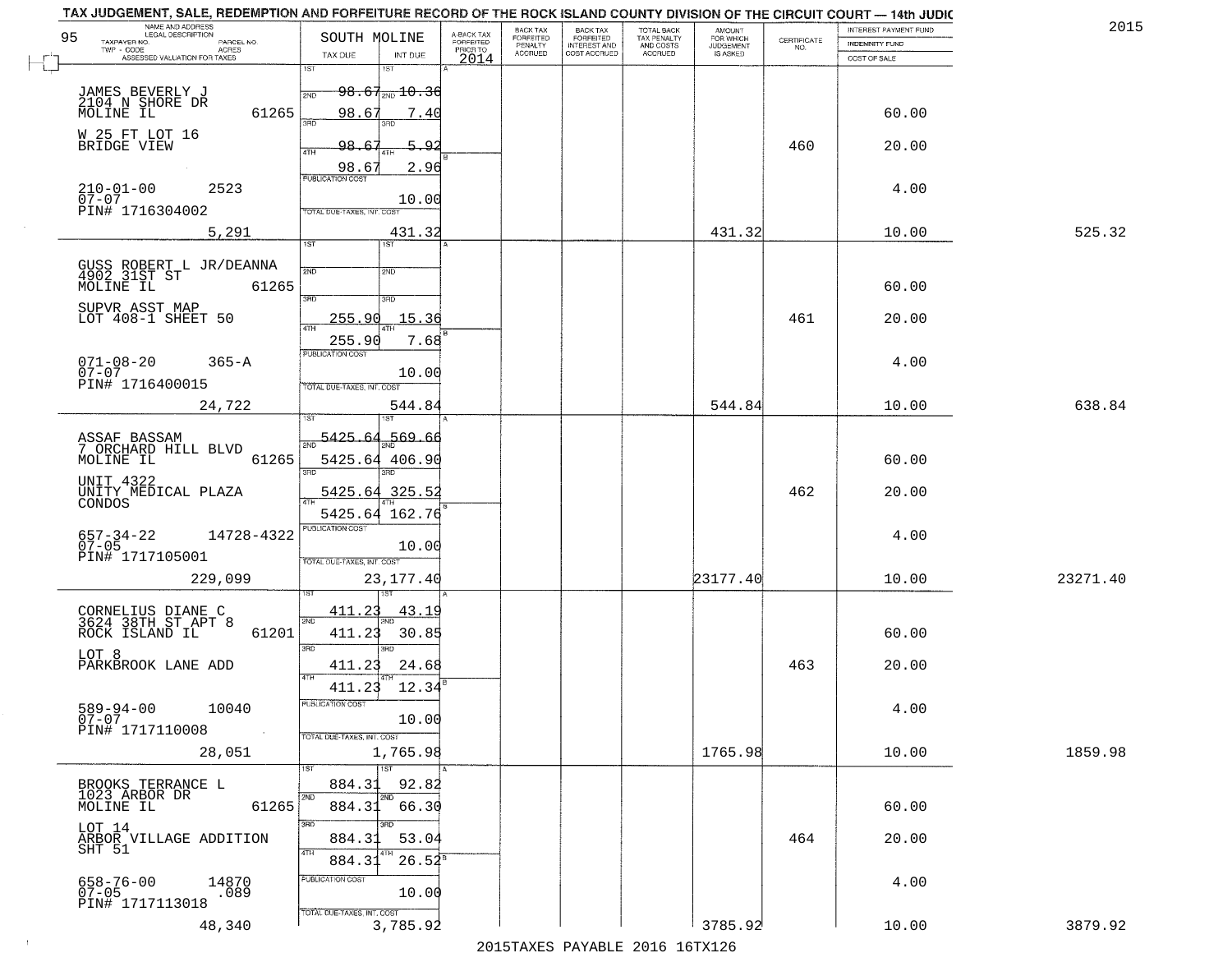|                                      |                                                        |                            |                              | TAX JUDGEMENT, SALE, REDEMPTION AND FORFEITURE RECORD OF THE ROCK ISLAND COUNTY DIVISION OF THE CIRCUIT COURT — 14th JUDICIAL CIRCUIT OF ILLINOIS 2015                                                                       |                                                                 |                                           |                                                        |                                                                    |
|--------------------------------------|--------------------------------------------------------|----------------------------|------------------------------|------------------------------------------------------------------------------------------------------------------------------------------------------------------------------------------------------------------------------|-----------------------------------------------------------------|-------------------------------------------|--------------------------------------------------------|--------------------------------------------------------------------|
| 95                                   | BY WHOM<br>PURCHASED                                   | RATE<br>$\%$<br><b>BID</b> | SOUTH MOLINE<br>DATE OF SALE | SUBSEQUENT TAXES PAID, FEES, AND TIME EXTENSION                                                                                                                                                                              | TOTAL DUE<br>TO REDEEM<br>FROM SALE<br>LESS<br>COUNTY CLERK FEE | BY WHOM REDEEMED                          | DATE OF REDEMP-<br>TION OR DEED<br>MO.<br>DAY.<br>YEAR | RECEIVED REDEMPTION<br>MONEY IN FULL                               |
| PIN# 1716304002<br>RICO TRUSTEE<br>1 | $\sim$                                                 | 18                         | 12/29/2016                   | 03/14/2017 Time Ext & incl<br>03/14/2017 Take Notice Fee                                                                                                                                                                     | 07/29/2019<br>20.59                                             |                                           |                                                        | Certificate<br>Returned<br>& Cancelled<br>05/23/2017               |
|                                      |                                                        |                            |                              |                                                                                                                                                                                                                              |                                                                 | 640.47<br>160.00 REVERSE MORTGAGE FUNDING | 03/31/2017                                             | Karen Kinney                                                       |
| 2                                    | PIN# 1716#00015<br>US BANK CUST FOR PRO CAP # & CRDTRS | 03                         | 12/29/2016                   |                                                                                                                                                                                                                              |                                                                 |                                           |                                                        | Certificate<br>Returned<br>$\frac{1}{2}$ Cancelled 2<br>03/23/2017 |
|                                      |                                                        |                            |                              |                                                                                                                                                                                                                              |                                                                 | 658.01<br>160.00 ROBERT L GUSS JR         | 02/28/2017                                             | Karen Kinney                                                       |
| 3                                    | PIN# 1717105001<br>STEVE SODEMAN LIVING TRUST          | 01                         | 12/29/2016                   | $\begin{bmatrix} 01/17/2017 \\ 01/17/2017 \\ 01 \end{bmatrix}$ Take Notice Fee                                                                                                                                               | 12/20/2019<br>20.47                                             |                                           |                                                        | Certificate<br>Returned<br>3<br>$\frac{6}{03/23/2017}$             |
|                                      |                                                        |                            |                              |                                                                                                                                                                                                                              | $\left  \frac{23,524.58}{160.00} \right $                       | CONTEMPORARY OBSTETRICS &                 |                                                        | Karen Kinney                                                       |
| 4                                    | PIN# 1717 10008<br>STEVE SODEMAN LIVING TRUST          |                            | 12/29/2016                   | $\begin{bmatrix} 01/17/2017 \\ 01/17/2017 \end{bmatrix}$ Take Notice Fee                                                                                                                                                     | 12/20/2019<br>20.47                                             |                                           |                                                        | Certificate<br>Returned<br>4<br>& Cancelled<br>03/23/2017          |
|                                      |                                                        |                            |                              |                                                                                                                                                                                                                              |                                                                 | $1,880.45$<br>160.00 CHRISTINA M MARBERRY | 02/23/2017                                             | Karen Kinney                                                       |
| PIN# 1717113018<br>5                 | STEVE SODEMAN LIVING TRUST                             | 00                         | 12/29/2016<br>$\sim$         | 01/17/2017 Time Ext & incl<br>01/17/2017 Take Notice Fee                                                                                                                                                                     | 12/20/2019<br>20.47                                             |                                           |                                                        | Certificate<br>Returned<br>& Cancelled 5<br>02/08/2017             |
|                                      |                                                        |                            |                              | $2015T^2$ $NV^2$ $R^2$ $R^2$ $R^2$ $R^2$ $R^2$ $R^2$ $R^2$ $R^2$ $R^2$ $R^2$ $R^2$ $R^2$ $R^2$ $R^2$ $R^2$ $R^2$ $R^2$ $R^2$ $R^2$ $R^2$ $R^2$ $R^2$ $R^2$ $R^2$ $R^2$ $R^2$ $R^2$ $R^2$ $R^2$ $R^2$ $R^2$ $R^2$ $R^2$ $R^2$ |                                                                 | 3,900.39<br>160.00 CORELOGIC              | 01/19/2017                                             | Karen Kinney                                                       |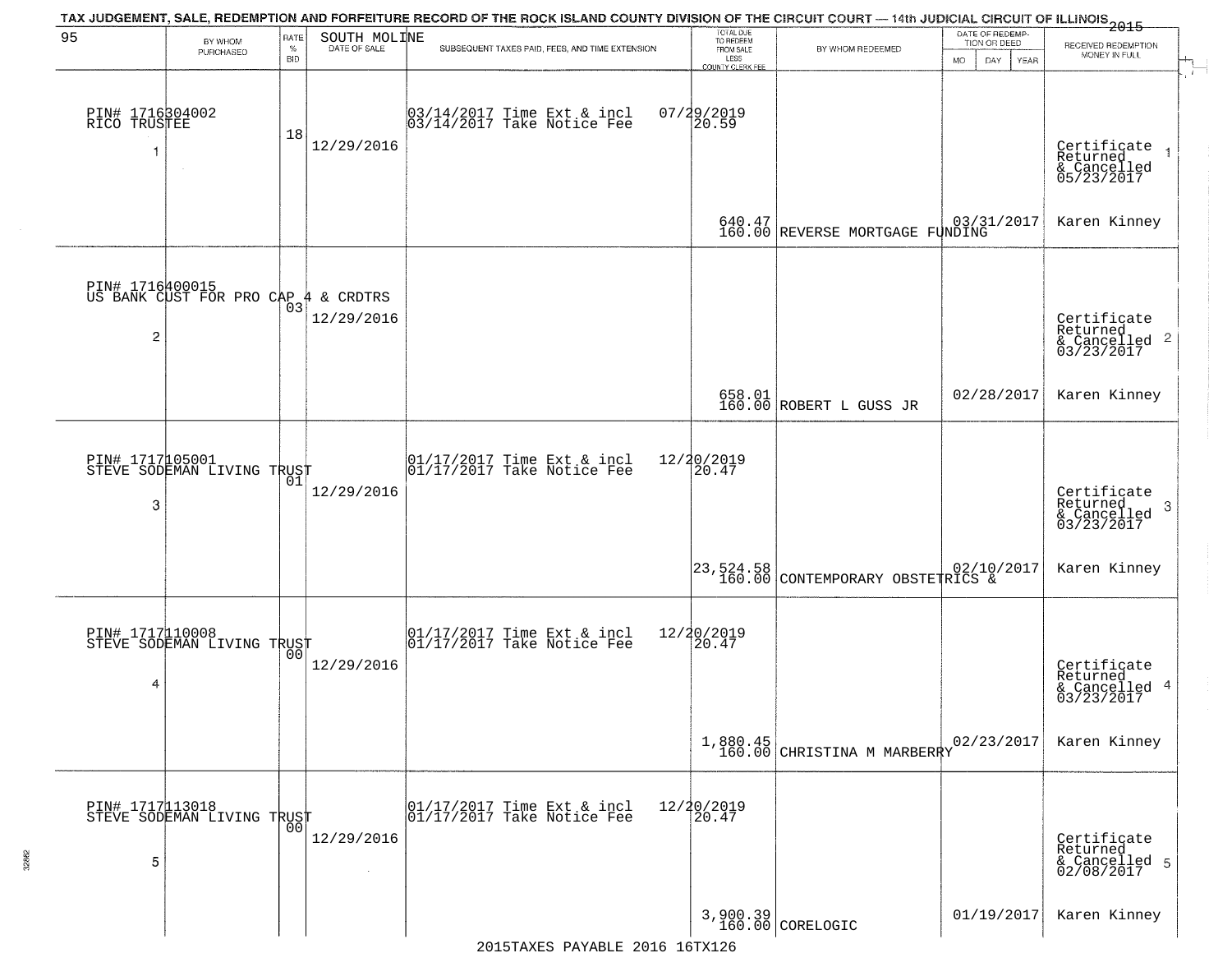| 2015   | INTEREST PAYMENT FUND |                                                                 |                                  | TOTAL BACK<br>TAX PENALTY<br>AND COSTS | <b>BACK TAX</b>           | BACK TAX             |                                     |                                                                                | NAME AND ADDRESS<br>LEGAL DESCRIPTION                                            |
|--------|-----------------------|-----------------------------------------------------------------|----------------------------------|----------------------------------------|---------------------------|----------------------|-------------------------------------|--------------------------------------------------------------------------------|----------------------------------------------------------------------------------|
|        | INDEMNITY FUND        | $\begin{array}{c} \text{CERTIFICATE} \\ \text{NO.} \end{array}$ | AMOUNT<br>FOR WHICH<br>JUDGEMENT |                                        | FORFEITED<br>INTEREST AND | FORFEITED<br>PENALTY | A-BACK TAX<br>FORFEITED<br>PRIOR TO | SOUTH MOLINE                                                                   | 96<br>TAXPAYER NO.<br>PARCEL NO.<br>ACRES                                        |
|        | COST OF SALE          |                                                                 | IS ASKED                         | <b>ACCRUED</b>                         | COST ACCRUED              | <b>ACCRUED</b>       | 2014                                | TAX DUE<br>INT DUE                                                             | ASSESSED VALUATION FOR TAXES                                                     |
|        | 60.00                 |                                                                 |                                  |                                        |                           |                      |                                     | 1ST<br>18T<br>$\frac{180}{200}$ 180.47 <sub>2ND</sub> 18.97<br>180.47<br>13.55 | TEITSCH CASEY/VIRGINIA M<br>4126 12TH ST<br>MOLINE IL 61265<br>61265             |
|        | 20.00                 | 465                                                             |                                  |                                        |                           |                      |                                     | 180.47<br>10.84                                                                | SUPVR ASST MAP<br>LOT 224 SHEET 52                                               |
|        | 4.00                  |                                                                 |                                  |                                        |                           |                      |                                     | 5.42<br>$\frac{180.47}{PUBUCATON COST}$<br>10.00<br>TOTAL DUE-TAXES, INT. COST | $073 - 06 - 00$<br>$377 - 16 - B$<br>$07 - 07$<br>PIN# 1717200025                |
| 874.66 | 10.00                 |                                                                 | 780.66                           |                                        |                           |                      |                                     | 780.66<br>197                                                                  | 9,677                                                                            |
|        | 60.00                 |                                                                 |                                  |                                        |                           |                      |                                     | 24.38<br>2.59<br>24.38<br>1.85<br>3RD<br>3PD                                   | WRIGHT LAVERNON P/BONNIE<br>4209 15TH ST<br>MOLINE IL<br>61265<br>SUPVR_ASST MAP |
|        | 20.00<br>4.00         | 466                                                             |                                  |                                        |                           |                      |                                     | 24.38<br>48<br>24.38<br>.74<br>PUBLICATION COST                                | LOT 272 SHEET 52<br>$076 - 11 - 00$<br>$379 - D - 5$                             |
| 208.18 | 10.00                 |                                                                 | 114.18                           |                                        |                           |                      |                                     | 10.00<br>TOTAL DUE-TAXES, INT. COST<br>114.18<br>is T                          | $07 - 07$<br>PIN# 1717200069<br>1,307                                            |
|        | 60.00                 |                                                                 |                                  |                                        |                           |                      |                                     | 174.69<br>18.3<br>2ND<br>174.69<br>13.10<br>3RD<br>3RD                         | PALMER JACLYN<br>3927 12TH ST<br>61265<br>MOLINE IL                              |
|        | 20.00                 | 467                                                             |                                  |                                        |                           |                      |                                     | 174.69<br>10.48<br>ATH<br>5.24<br>174.69                                       | LOT 9 BLOCK 5<br>FRUITLAND                                                       |
|        | 4.00                  |                                                                 |                                  |                                        |                           |                      |                                     | <b>PUBLICATION COST</b><br>10.00<br>TOTAL OUE-TAXES, INT. COST                 | $218 - 03 - 00$<br>07-07<br>2697<br>PIN# 1717201007                              |
| 849.92 | 10.00                 |                                                                 | 755.92                           |                                        |                           |                      |                                     | 755.92                                                                         | 15,367                                                                           |
|        | 60.00                 |                                                                 |                                  |                                        |                           |                      |                                     | 47.05<br>4.9<br>2ND<br>47.05<br>3.55<br>3 <sub>BD</sub><br>3RD                 | LAWSON CRYSTAL A<br>4001 13TH ST<br>MOLINE IL<br>61265                           |
|        | 20.00                 | 468                                                             |                                  |                                        |                           |                      |                                     | 2.84<br>47.05<br>4TH<br>1.42<br>47.05                                          | LOT 8 BLK 4<br>FRUITLAND ADD                                                     |
|        | 4.00                  |                                                                 |                                  |                                        |                           |                      |                                     | PUBLICATION COS-<br>10.00<br>TOTAL DUE-TAXES, INT. COST                        | $216 - 06 - 00$<br>2656<br>$07 - 07$<br>PIN# 1717202023<br>$\sim 100$            |
| 304.98 | 10.00                 |                                                                 | 210.98                           |                                        |                           |                      |                                     | 210.98<br>1ST                                                                  | 2,523                                                                            |
|        | 60.00                 |                                                                 |                                  |                                        |                           |                      |                                     | 59.44<br>6.23<br>2ND<br>2ND<br>4.45<br>59.44                                   | WAGES CASEY/LISA<br>2129_12TH ST<br>MOLINE IL<br>61265                           |
|        | 20.00                 | 469                                                             |                                  |                                        |                           |                      |                                     | 3RD<br>3RC<br>3.56<br>59.44<br>4TH<br>$1.78^{B}$<br>59.44                      | LOT 18 BLOCK 4<br>FRUITLAND                                                      |
|        | 4.00                  |                                                                 |                                  |                                        |                           |                      |                                     | PUBLICATION COST<br>10.00<br>TOTAL DUE-TAXES, INT. COST                        | $216 - 16 - 00$<br>07-07<br>2666<br>PIN# 1717202031                              |
| 357.78 | 10.00                 |                                                                 | 263.78                           |                                        |                           |                      |                                     | 263.78                                                                         | 11,187                                                                           |

 $\sim 10^{-1}$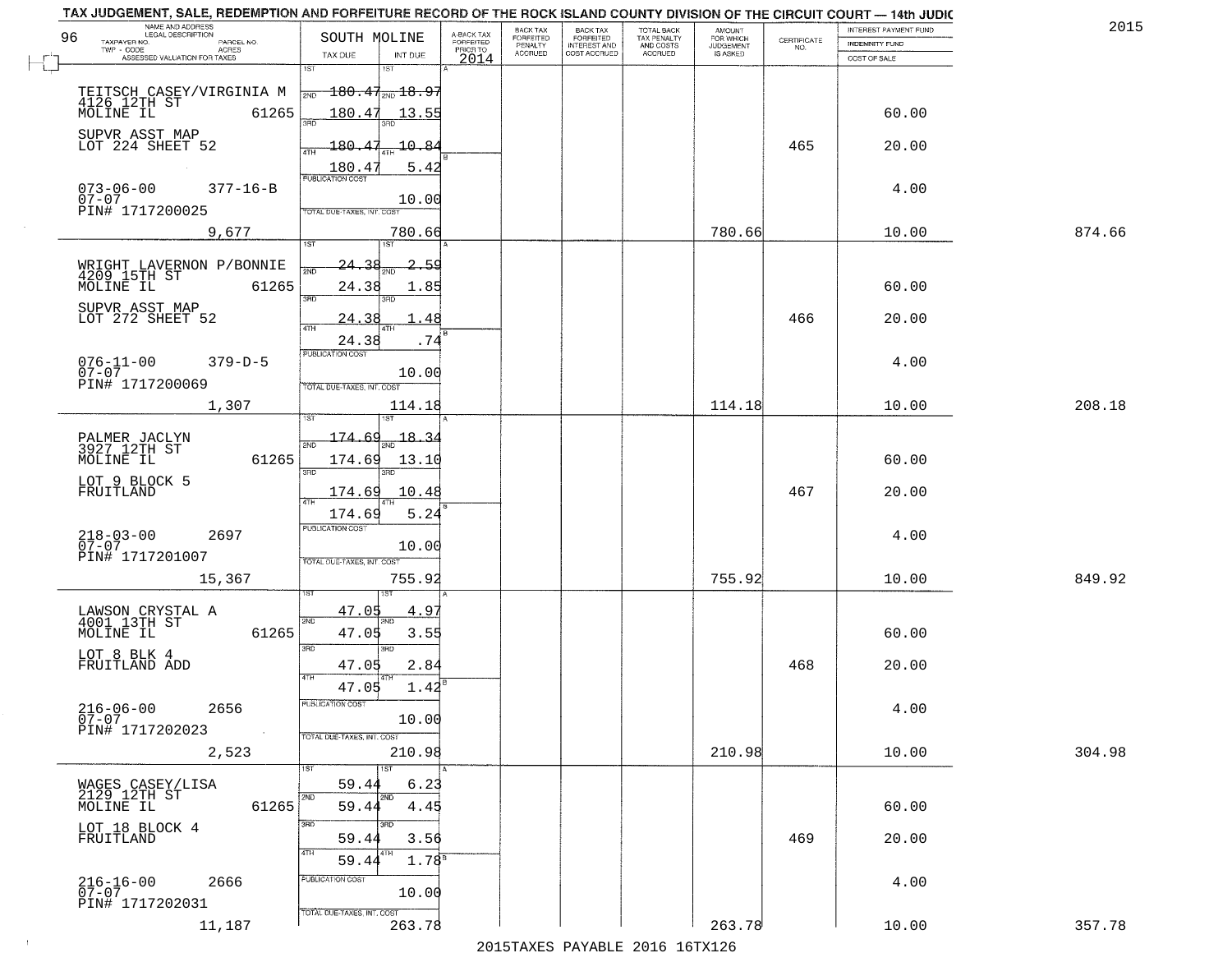| 96                                       | BY WHOM                                       | RATE            | SOUTH MOLINE | TAX JUDGEMENT, SALE, REDEMPTION AND FORFEITURE RECORD OF THE ROCK ISLAND COUNTY DIVISION OF THE CIRCUIT COURT — 14th JUDICIAL CIRCUIT OF ILLINOIS 2015                                                                                                                                                                                                                                                    | TOTAL DUE<br>TO REDEEM                                                                                                                  |                                                       | DATE OF REDEMP-<br>TION OR DEED |                                                                                       |
|------------------------------------------|-----------------------------------------------|-----------------|--------------|-----------------------------------------------------------------------------------------------------------------------------------------------------------------------------------------------------------------------------------------------------------------------------------------------------------------------------------------------------------------------------------------------------------|-----------------------------------------------------------------------------------------------------------------------------------------|-------------------------------------------------------|---------------------------------|---------------------------------------------------------------------------------------|
|                                          | PURCHASED                                     | %<br><b>BID</b> |              | SUBSEQUENT TAXES PAID, FEES, AND TIME EXTENSION                                                                                                                                                                                                                                                                                                                                                           | FROM SALE<br>LESS<br>COUNTY CLERK FEE                                                                                                   | BY WHOM REDEEMED                                      | <b>MO</b><br>DAY<br><b>YEAR</b> | RECEIVED REDEMPTION<br>MONEY IN FULL                                                  |
| PIN# 1717200025<br>1                     | STEVE SODEMAN LIVING TRUST                    | 18              |              | $[01/17/2017 \text{ Time Ext } \& \text{ incl } 101/17/2017 \text{ Take Notice Free} 108/21/2019 \text{ Take Notice Free} 08/21/2019 \text{ Take Notice Free} 08/21/2019 \text{ Circuit Clerks Free} 08/21/2019 \text{ Circuit Clerks Free} 08/21/2019 \text{ Sublication Free} 08/25/2019 \text{ Sublication Free} 10/15/2019 \text{ Sheriffs Free} 11/20/2018 \text{ Subs paid} 11/21/2017 \text{ Subs$ | 12/20/2019<br>$\begin{array}{c}\n 20.47 \\  35.00 \\  410.00\n \end{array}$<br>110.00<br>360.52<br>414.00<br>431.08<br>358.22<br>806.58 |                                                       |                                 | SALE IN ERROR<br>Certificate<br>Returned<br>& Cancelled<br>02/25/2020<br>Karen Kinney |
| PIN# 1717200069<br>RICO TRUSTEE<br>2     |                                               | 18              | 12/29/2016   | 03/14/2017 Time Ext & incl<br>03/14/2017 Take Notice Fee<br>11/18/2017 Subs paid                                                                                                                                                                                                                                                                                                                          | 07/29/2019<br>20.59<br>134.82                                                                                                           |                                                       |                                 | Certificate<br>Returned<br>& Cancelled 2<br>03/07/2019                                |
|                                          |                                               |                 |              |                                                                                                                                                                                                                                                                                                                                                                                                           |                                                                                                                                         | 529.66<br>160.00 MASON AND SCOTT PC                   | 10/17/2018                      | Karen Kinney                                                                          |
| PIN# 1717201007<br>REALTAX DEV LT'D<br>3 |                                               | 18              |              | 06/18/2019 Time Ext & incl<br>02/08/2017 Take Notice Fee<br>12/29/2016 08/27/2019 Take Notice Fee<br>12/29/2016 08/27/2019 Circuit Clerks Fee<br>08/27/2019 Title Search Fee<br>08/30/2019 Bublication Fee<br>10/07/2019 Subs paid<br>11/26/2018 Su                                                                                                                                                       | 813.56                                                                                                                                  |                                                       |                                 | 3                                                                                     |
| PIN# 1717202023<br>RICO TRUSTEE<br>4     |                                               | 18              | 12/29/2016   |                                                                                                                                                                                                                                                                                                                                                                                                           |                                                                                                                                         |                                                       |                                 | Certificate<br>Returned<br>& Cancelled 4<br>02/08/2017                                |
|                                          |                                               |                 |              |                                                                                                                                                                                                                                                                                                                                                                                                           |                                                                                                                                         | $359.88$<br>160.00 CRYSTAL A LAWSON                   | 01/25/2017                      | Karen Kinney                                                                          |
| 5                                        | PIN# 1717202031<br>STEVE SODEMAN LIVING TRUST |                 | 12/29/2016   | 01/17/2017 Time Ext & incl<br>01/17/2017 Take Notice Fee                                                                                                                                                                                                                                                                                                                                                  | 12/20/2019<br>20.47                                                                                                                     |                                                       |                                 | Certificate<br>Returned<br>& Cancelled 5<br>07/20/2017                                |
|                                          |                                               |                 |              |                                                                                                                                                                                                                                                                                                                                                                                                           |                                                                                                                                         | $\left.\frac{442.65}{160.00}\right $ CASEY/LISA WAGES | 05/18/2017                      | Karen Kinney                                                                          |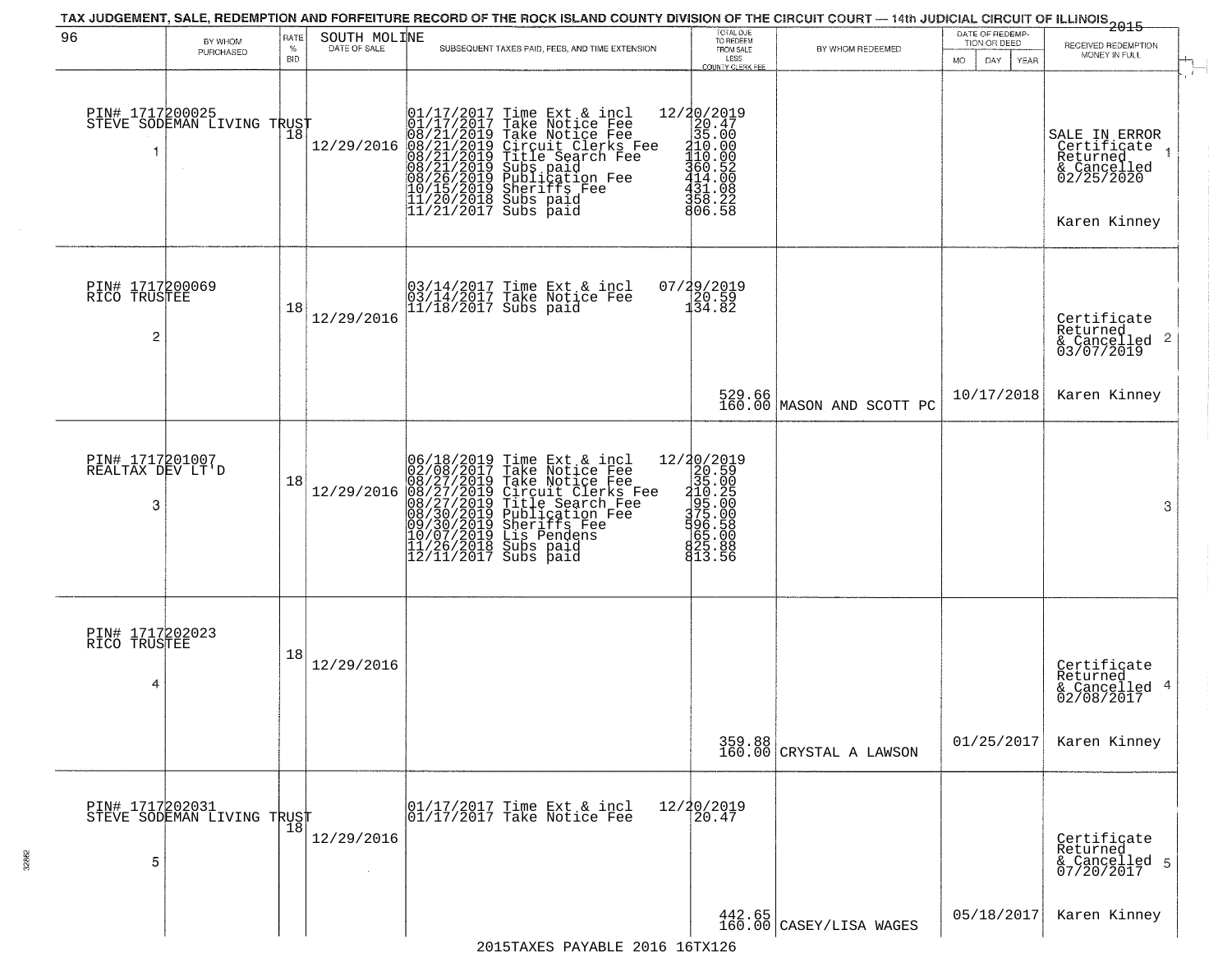| NAME AND ADDRESS<br>LEGAL DESCRIPTION                                    |                                                  |                                    |                                     | BACK TAX             |                                       |                                        |                                  |                    | INTEREST PAYMENT FUND | 2015    |
|--------------------------------------------------------------------------|--------------------------------------------------|------------------------------------|-------------------------------------|----------------------|---------------------------------------|----------------------------------------|----------------------------------|--------------------|-----------------------|---------|
| 97<br>TAXPAYER NO.<br>PARCEL NO.<br>ACRES                                | SOUTH MOLINE                                     |                                    | A-BACK TAX<br>FORFEITED<br>PRIOR TO | FORFEITED<br>PENALTY | BACK TAX<br>FORFEITED<br>INTEREST AND | TOTAL BACK<br>TAX PENALTY<br>AND COSTS | AMOUNT<br>FOR WHICH<br>JUDGEMENT | CERTIFICATE<br>NO. | <b>INDEMNITY FUND</b> |         |
| ASSESSED VALUATION FOR TAXES                                             | TAX DUE                                          | INT DUE                            | 2014                                | <b>ACCRUED</b>       | COST ACCRUED                          | <b>ACCRUED</b>                         | IS ASKED                         |                    | COST OF SALE          |         |
| LAWSON GILBERT E<br>4103 14TH ST<br>MOLINE IL                            | 1ST<br>$61.67_{200}$<br>2ND                      | 1ST<br>- <del>6.5</del> 1          |                                     |                      |                                       |                                        |                                  |                    |                       |         |
| 61265<br>SUPVR ASST MAP                                                  | 61.67<br>350                                     | 4.65<br>חחז                        |                                     |                      |                                       |                                        |                                  |                    | 60.00                 |         |
| LOT 205 SHEET 52<br>FRUITLAND                                            | 61.67<br>4TH<br>61.67<br><b>PUBLICATION COST</b> | ΩĹ<br>1.86                         |                                     |                      |                                       |                                        |                                  | 470                | 20.00                 |         |
| $213 - 05 - 00$<br>07-07<br>2589<br>PIN# 1717204013                      | TOTAL DUE-TAXES, INT. COST                       | 10.00                              |                                     |                      |                                       |                                        |                                  |                    | 4.00                  |         |
| 3,307                                                                    |                                                  | 273.42                             |                                     |                      |                                       |                                        | 273.42                           |                    | 10.00                 | 367.42  |
| CAGE & PROPERTIES LLC<br>1326 16TH ST<br>61265<br>MOLINE IL              | $221 - 33$<br>221.33<br>3RD                      | $\frac{1}{2ND}$ 23.<br>-2<br>16.60 |                                     |                      |                                       |                                        |                                  |                    | 60.00                 |         |
| LOT 19 BLOCK 1<br>FRUITLAND                                              | . २२<br>221<br>$\overline{ATH}$<br>221.33        | 13.28<br>6.64                      |                                     |                      |                                       |                                        |                                  | 471                | 20.00                 |         |
| $212 - 05 - 00$<br>07-07<br>2567<br>PIN# 1717205015                      | PUBLICATION COST<br>TOTAL DUE-TAXES, INT. COST   | 10.00                              |                                     |                      |                                       |                                        |                                  |                    | 4.00                  |         |
| 11,868                                                                   | is T                                             | 955.08                             |                                     |                      |                                       |                                        | 955.08                           |                    | 10.00                 | 1049.08 |
| WRIGHT BONNIE L/LAVERNON<br>4209 15TH ST<br>MOLINE IL<br>61265           | 364.01<br>2ND<br>364.01                          | <u>38.2</u><br>27.30               |                                     |                      |                                       |                                        |                                  |                    | 60.00                 |         |
| LOT 4 AND 5<br>SOUTH FRUITLAND                                           | 3BD<br>364.01                                    | 3RD<br>21.84                       |                                     |                      |                                       |                                        |                                  | 472                | 20.00                 |         |
|                                                                          | 4TH<br>364.01<br><b>PUBLICATION COST</b>         | 10.92                              |                                     |                      |                                       |                                        |                                  |                    |                       |         |
| $218 - 21 - 00$<br>07-07<br>2713<br>PIN# 1717207017                      | TOTAL OUE-TAXES, INT. COST                       | 10.00                              |                                     |                      |                                       |                                        |                                  |                    | 4.00                  |         |
| 19,519                                                                   |                                                  | 1,564.32                           |                                     |                      |                                       |                                        | 1564.32                          |                    | 10.00                 | 1658.32 |
| SARAZIN SCOTT A<br>2733 11TH AVE<br>MOLINE IL<br>61265                   | 156.26<br>2ND<br>156.26<br>3RD                   | 16.38<br>11.70<br>3RD              |                                     |                      |                                       |                                        |                                  |                    | 60.00                 |         |
| SUPVR ASST MAP<br>LOT 419 SHEET 54<br>NORTH SHORE 2ND ADD                | 156.26<br>4TH<br>156.26                          | 9.36<br>4.68                       |                                     |                      |                                       |                                        |                                  | 473                | 20.00                 |         |
| $384 - 09 - 70$<br>5917-19<br>$07 - 07$<br>PIN# 1717400006<br>$\sim 100$ | -usuca i un cus-<br>TOTAL DUE-TAXES, INT. COST   | 10.00                              |                                     |                      |                                       |                                        |                                  |                    | 4.00                  |         |
| 8,379                                                                    |                                                  | 677.16<br>1ST                      |                                     |                      |                                       |                                        | 677.16                           |                    | 10.00                 | 771.16  |
| LAMBERSON LONNIE W<br>4318 12TH ST                                       | 182.95<br>2ND                                    | 19.18<br>2ND                       |                                     |                      |                                       |                                        |                                  |                    |                       |         |
| 61265<br>MOLINE IL<br>SUPVR ASST MAP                                     | 182.95 13.70<br>3RD                              |                                    |                                     |                      |                                       |                                        |                                  |                    | 60.00                 |         |
| LOT 404 SHEET 54<br>NORTH SHORE 2ND ADD                                  | 182.95<br>4TH<br>182.95                          | 10.96<br>5.48 <sup>s</sup>         |                                     |                      |                                       |                                        |                                  | 474                | 20.00                 |         |
| $383 - 16 - 00$<br>07-07<br>$5917 - 4$<br>PIN# 1717401003                | PUBLICATION COST                                 | 10.00                              |                                     |                      |                                       |                                        |                                  |                    | 4.00                  |         |
| 9,810                                                                    | TOTAL DUE-TAXES, INT. COST                       | 791.12                             |                                     |                      |                                       |                                        | 791.12                           |                    | 10.00                 | 885.12  |

 $\sim 10$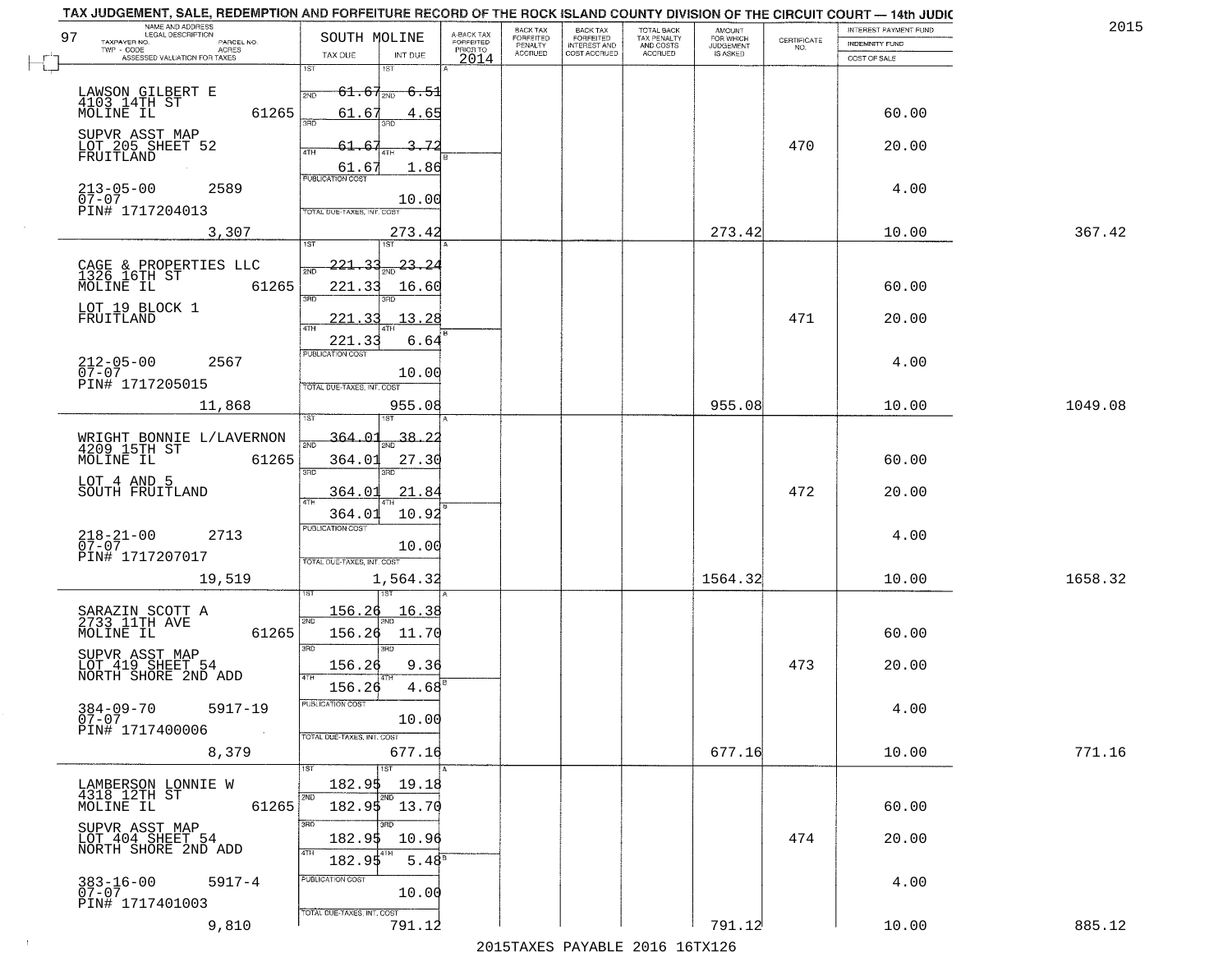|                                      |                            |                            |                              |                                                                                                                                                                                  | TAX JUDGEMENT, SALE, REDEMPTION AND FORFEITURE RECORD OF THE ROCK ISLAND COUNTY DIVISION OF THE CIRCUIT COURT — 14th JUDICIAL CIRCUIT OF ILLINOIS 2015                                                        | TOTAL DUE<br>TO REDEEM                                                                              |                                              | DATE OF REDEMP              |                                                                       |
|--------------------------------------|----------------------------|----------------------------|------------------------------|----------------------------------------------------------------------------------------------------------------------------------------------------------------------------------|---------------------------------------------------------------------------------------------------------------------------------------------------------------------------------------------------------------|-----------------------------------------------------------------------------------------------------|----------------------------------------------|-----------------------------|-----------------------------------------------------------------------|
| 97                                   | BY WHOM<br>PURCHASED       | RATE<br>$\%$<br><b>BID</b> | SOUTH MOLINE<br>DATE OF SALE |                                                                                                                                                                                  | SUBSEQUENT TAXES PAID, FEES, AND TIME EXTENSION                                                                                                                                                               | FROM SALE<br>LESS                                                                                   | BY WHOM REDEEMED                             | TION OR DEED<br>DAY.<br>MO. | RECEIVED REDEMPTION<br>MONEY IN FULL                                  |
| PIN# 1717204013<br>RICO TRUSTEE      | $\sim$                     | 18                         | 12/29/2016                   |                                                                                                                                                                                  | $03/14/2017$ Time Ext & incl<br>$03/14/2017$ Take Notice Fee<br>$02/11/2019$ Take Notice Fee<br>$02/22/2019$ Publication Fee<br>$03/05/2019$ Sheriffs Fee<br>$11/17/2018$ Subs paid<br>$11/18/2017$ Subs paid | COUNTY CLERK FEE<br>07/29/2019<br>20.59<br>35.00<br>5.18<br>5.90<br>$\frac{7.03}{301.74}$<br>295.46 |                                              | YEAR                        | Certificate<br>Returned<br>$\frac{1}{6}$ Cancelled<br>09/06/2019      |
|                                      |                            |                            |                              |                                                                                                                                                                                  |                                                                                                                                                                                                               |                                                                                                     | 1,543.15<br>160.00 GILBERT & BETTY LAWSON    | 07/24/2019                  | Karen Kinney                                                          |
| PIN# 1717205015<br>RICO TRUSTEE<br>2 |                            | 18                         | 12/29/2016                   |                                                                                                                                                                                  | 03/14/2017 Time Ext & incl<br>03/14/2017 Take Notice Fee<br>11/18/2017 Subs paid                                                                                                                              | 07/29/2019<br>20.59<br>982.30                                                                       |                                              |                             | Certificate<br>Returned<br>$\frac{1}{6}$ Cancelled 2<br>10/02/2018    |
|                                      |                            |                            |                              |                                                                                                                                                                                  |                                                                                                                                                                                                               |                                                                                                     | 2,925.19<br>160.00 WILLIAM T PHARES PC TRUST | 09/04/2018                  | Karen Kinney                                                          |
| PIN# 1717207017<br>3                 | STEVE SODEMAN LIVING TRUST |                            | 12/29/2016                   |                                                                                                                                                                                  | 01/17/2017 Time Ext & incl<br>01/17/2017 Take Notice Fee<br>11/21/2017 Subs paid                                                                                                                              | 12/20/2019<br>1,596.36                                                                              |                                              |                             | Certificate<br>Returned<br>3<br>$\frac{1}{2}$ Cancelled<br>06/13/2019 |
|                                      |                            |                            |                              |                                                                                                                                                                                  |                                                                                                                                                                                                               |                                                                                                     | 5,150.77<br>160.00 BROOKS ATTY               | 05/20/2019                  | Karen Kinney                                                          |
| PIN# 1717400006<br>RICO TRUSTEE<br>4 |                            | 18                         | 12/29/2016                   |                                                                                                                                                                                  |                                                                                                                                                                                                               |                                                                                                     |                                              |                             | Certificate<br>Returned<br>& Cancelled 4<br>05/23/2017                |
|                                      |                            |                            |                              |                                                                                                                                                                                  |                                                                                                                                                                                                               |                                                                                                     | 909.97<br>160.00 SCOTT SARAZIN               | 03/03/2017                  | Karen Kinney                                                          |
| PIN# 1717401003<br>RICO TRUSTEE<br>5 |                            | 18                         | 12/29/2016                   | 03/14/2017<br>03/14/2017<br>02/11/2019 Take Notio<br>02/22/2019 Publicatio<br>02/25/2019 Publicatio<br>03/05/2019 Sheriffs Fight<br>11/17/2018 Subs paid<br>11/17/2018 Subs paid | Time Ext & incl<br>Take Notice Fee<br>Take Notice Fee<br>Publication Fee<br>Circuit Clerks Fee<br>Sheriffs Fee<br>Subs paid                                                                                   | 07/29/2019<br>20.59<br>35.00<br>5.18<br>5.18<br>2.56<br>2.99<br>835.99<br>415.16                    |                                              |                             | Certificate<br>Returned<br>& Cancelled 5<br>07/05/2019                |
|                                      |                            |                            |                              |                                                                                                                                                                                  | 2015 TAVES DAVARLE 2016 16 TV126                                                                                                                                                                              |                                                                                                     | 3, 206.06<br>160.00 LONNIE W LAMERSON        | 06/28/2019                  | Karen Kinney                                                          |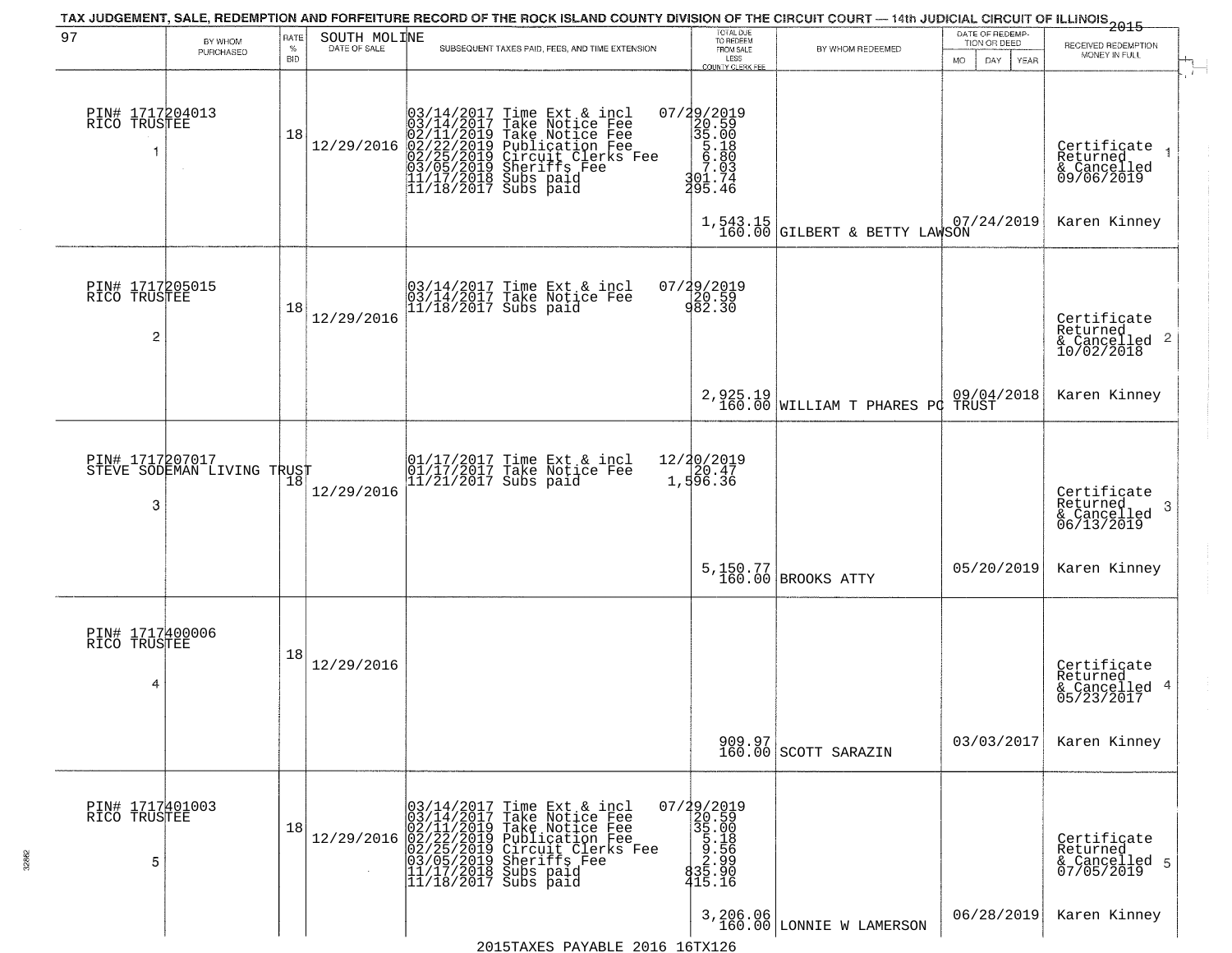|                          |                                             | TAX JUDGEMENT, SALE, REDEMPTION AND FORFEITURE RECORD OF THE ROCK ISLAND COUNTY DIVISION OF THE CIRCUIT COURT - 14th JUDIC |                                     |                      |                       |                                        |                     |                                                                 |                       |         |
|--------------------------|---------------------------------------------|----------------------------------------------------------------------------------------------------------------------------|-------------------------------------|----------------------|-----------------------|----------------------------------------|---------------------|-----------------------------------------------------------------|-----------------------|---------|
|                          | NAME AND ADDRESS<br>LEGAL DESCRIPTION       |                                                                                                                            |                                     | <b>BACK TAX</b>      | BACK TAX<br>FORFEITED |                                        | AMOUNT<br>FOR WHICH |                                                                 | INTEREST PAYMENT FUND | 201!    |
| 98                       | TAXPAYER NO.<br>PARCEL NO.<br>ACRES         | SOUTH MOLINE                                                                                                               | A-BACK TAX<br>FORFEITED<br>PRIOR TO | FORFEITED<br>PENALTY | <b>INTEREST AND</b>   | TOTAL BACK<br>TAX PENALTY<br>AND COSTS | <b>JUDGEMENT</b>    | $\begin{array}{c} \text{CERTIFICATE} \\ \text{NO.} \end{array}$ | <b>INDEMNITY FUND</b> |         |
|                          | ASSESSED VALUATION FOR TAXES                | TAX DUE<br>INT DUE                                                                                                         | 2014                                | <b>ACCRUED</b>       | COST ACCRUED          | <b>ACCRUED</b>                         | <b>IS ASKED</b>     |                                                                 | COST OF SALE          |         |
|                          |                                             | 1ST<br>1ST                                                                                                                 |                                     |                      |                       |                                        |                     |                                                                 |                       |         |
|                          |                                             | $53.37_{200}$<br><del>5.60</del><br>2ND                                                                                    |                                     |                      |                       |                                        |                     |                                                                 |                       |         |
|                          | LAMBERSON LONNIE W<br>4318 12TH ST<br>61265 |                                                                                                                            |                                     |                      |                       |                                        |                     |                                                                 |                       |         |
| MOLINE IL                |                                             | 53.37<br>4.00<br>350<br>3 <sub>BD</sub>                                                                                    |                                     |                      |                       |                                        |                     |                                                                 | 60.00                 |         |
|                          | SUPVR ASST MAP<br>LOT 405 SHEET 54          |                                                                                                                            |                                     |                      |                       |                                        |                     |                                                                 |                       |         |
|                          | NORTH SHORE 2ND ADD                         | 53.37<br>3.20                                                                                                              |                                     |                      |                       |                                        |                     | 475                                                             | 20.00                 |         |
|                          |                                             | <u>53.37</u><br>1.60                                                                                                       |                                     |                      |                       |                                        |                     |                                                                 |                       |         |
|                          | $5917 - 5$                                  | <b>PUBLICATION COST</b>                                                                                                    |                                     |                      |                       |                                        |                     |                                                                 | 4.00                  |         |
| $383 - 18 - 00$<br>07-07 |                                             | 10.00                                                                                                                      |                                     |                      |                       |                                        |                     |                                                                 |                       |         |
|                          | PIN# 1717401004                             | TOTAL DUE-TAXES, INT. COST                                                                                                 |                                     |                      |                       |                                        |                     |                                                                 |                       |         |
|                          | 2,862                                       | 237.88                                                                                                                     |                                     |                      |                       |                                        | 237.88              |                                                                 | 10.00                 | 331.88  |
|                          |                                             | 197<br>1ST                                                                                                                 |                                     |                      |                       |                                        |                     |                                                                 |                       |         |
|                          | LAMBERSON LONNIE W<br>4318 12TH ST          | 48.56<br>$-5 - 11$<br>2ND                                                                                                  |                                     |                      |                       |                                        |                     |                                                                 |                       |         |
| MOLINE IL                |                                             | 61265<br>48.56<br>3.65                                                                                                     |                                     |                      |                       |                                        |                     |                                                                 | 60.00                 |         |
|                          |                                             | 3RD<br>3BD                                                                                                                 |                                     |                      |                       |                                        |                     |                                                                 |                       |         |
|                          | SUPVR ASST MAP                              | 2.92<br>48.56                                                                                                              |                                     |                      |                       |                                        |                     | 476                                                             | 20.00                 |         |
|                          | LOT 406 SHEET 54<br>NORTH SHORE 2ND ADD     | 47H                                                                                                                        |                                     |                      |                       |                                        |                     |                                                                 |                       |         |
|                          |                                             | 48.56<br>1.46<br>PUBLICATION COST                                                                                          |                                     |                      |                       |                                        |                     |                                                                 |                       |         |
| $383 - 20 - 00$<br>07-07 | $5917 - 6$                                  |                                                                                                                            |                                     |                      |                       |                                        |                     |                                                                 | 4.00                  |         |
|                          | PIN# 1717401005                             | 10.00                                                                                                                      |                                     |                      |                       |                                        |                     |                                                                 |                       |         |
|                          |                                             | TOTAL DUE-TAXES, INT. COST                                                                                                 |                                     |                      |                       |                                        |                     |                                                                 |                       |         |
|                          | 2,604                                       | 217.38<br>TST<br>1ST                                                                                                       |                                     |                      |                       |                                        | 217.38              |                                                                 | 10.00                 | 311.38  |
|                          |                                             |                                                                                                                            |                                     |                      |                       |                                        |                     |                                                                 |                       |         |
|                          | LAMBERSON LONNIE/JUDY<br>4318 12TH ST       | 2ND<br><b>SMD</b>                                                                                                          |                                     |                      |                       |                                        |                     |                                                                 |                       |         |
| MOLINE IL                |                                             | 61265                                                                                                                      |                                     |                      |                       |                                        |                     |                                                                 | 60.00                 |         |
|                          | SUPVR ASST MAP                              | 3RD<br>3RD                                                                                                                 |                                     |                      |                       |                                        |                     |                                                                 |                       |         |
|                          | LOT 410 SHEET 54<br>NORTH SHORE 2ND ADD     | 183.10<br>11.00                                                                                                            |                                     |                      |                       |                                        |                     | 477                                                             | 20.00                 |         |
|                          |                                             | 4TH<br>183.10<br>5.50                                                                                                      |                                     |                      |                       |                                        |                     |                                                                 |                       |         |
|                          |                                             | <b>PUBLICATION COST</b>                                                                                                    |                                     |                      |                       |                                        |                     |                                                                 |                       |         |
| $383 - 08 - 00$<br>07-07 | 5917<br>16.190                              | 10.00                                                                                                                      |                                     |                      |                       |                                        |                     |                                                                 | 4.00                  |         |
|                          | PIN# 1717401011                             | TOTAL OUE-TAXES, INT. COST                                                                                                 |                                     |                      |                       |                                        |                     |                                                                 |                       |         |
|                          | 9,818                                       | 392.70                                                                                                                     |                                     |                      |                       |                                        | 392.70              |                                                                 | 10.00                 | 486.70  |
|                          |                                             | 1ST                                                                                                                        |                                     |                      |                       |                                        |                     |                                                                 |                       |         |
|                          |                                             |                                                                                                                            |                                     |                      |                       |                                        |                     |                                                                 |                       |         |
|                          | LAMBERSON LONNIE/JUDY<br>4318 12TH ST       | 2ND<br>2ND                                                                                                                 |                                     |                      |                       |                                        |                     |                                                                 |                       |         |
| MOLINE IL                |                                             | 61265                                                                                                                      |                                     |                      |                       |                                        |                     |                                                                 | 60.00                 |         |
|                          | SUPVR ASST MAP<br>LOT 408 SHEET 54          | 3BD<br>3RD                                                                                                                 |                                     |                      |                       |                                        |                     |                                                                 |                       |         |
|                          | NORTH SHORE 2ND ADD                         | 3.28<br>54.46<br>4TH                                                                                                       |                                     |                      |                       |                                        |                     | 478                                                             | 20.00                 |         |
|                          |                                             | 1.64<br>54.46                                                                                                              |                                     |                      |                       |                                        |                     |                                                                 |                       |         |
| $384 - 05 - 00$          | $5917 - 9$                                  | PUBLICATION COST                                                                                                           |                                     |                      |                       |                                        |                     |                                                                 | 4.00                  |         |
| $07 - 07$                |                                             | 10.00                                                                                                                      |                                     |                      |                       |                                        |                     |                                                                 |                       |         |
|                          | PIN# 1717401012<br>$\sim 100$               | TOTAL DUE-TAXES, INT. COST                                                                                                 |                                     |                      |                       |                                        |                     |                                                                 |                       |         |
|                          | 8,332                                       | 123.84                                                                                                                     |                                     |                      |                       |                                        | 123.84              |                                                                 | 10.00                 | 217.84  |
|                          |                                             | 1ST<br>1ST                                                                                                                 |                                     |                      |                       |                                        |                     |                                                                 |                       |         |
|                          | HELGASON THERESA K                          |                                                                                                                            |                                     |                      |                       |                                        |                     |                                                                 |                       |         |
| MOLINE IL                | 1114 N SHORE DR                             | 2ND<br>$423.20$ $31.75$<br>61265                                                                                           |                                     |                      |                       |                                        |                     |                                                                 | 60.00                 |         |
|                          |                                             | 3BD                                                                                                                        |                                     |                      |                       |                                        |                     |                                                                 |                       |         |
| LOT 1                    | DUNN 1ST ADD                                | 423.20<br>25.40                                                                                                            |                                     |                      |                       |                                        |                     | 479                                                             | 20.00                 |         |
|                          |                                             | 4TH                                                                                                                        |                                     |                      |                       |                                        |                     |                                                                 |                       |         |
|                          |                                             | 423.20<br>$12.70^8$                                                                                                        |                                     |                      |                       |                                        |                     |                                                                 |                       |         |
|                          | 13716<br>$647 - 06 - 00$                    | PUBLICATION COST                                                                                                           |                                     |                      |                       |                                        |                     |                                                                 | 4.00                  |         |
| $07 - 07$                | PIN# 1717402001                             | 10.00                                                                                                                      |                                     |                      |                       |                                        |                     |                                                                 |                       |         |
|                          |                                             | TOTAL DUE-TAXES, INT. COST                                                                                                 |                                     |                      |                       |                                        |                     |                                                                 |                       |         |
|                          | 28,693                                      | 1,349.45                                                                                                                   |                                     |                      |                       |                                        | 1349.45             |                                                                 | 10.00                 | 1443.45 |

 $\sim 10$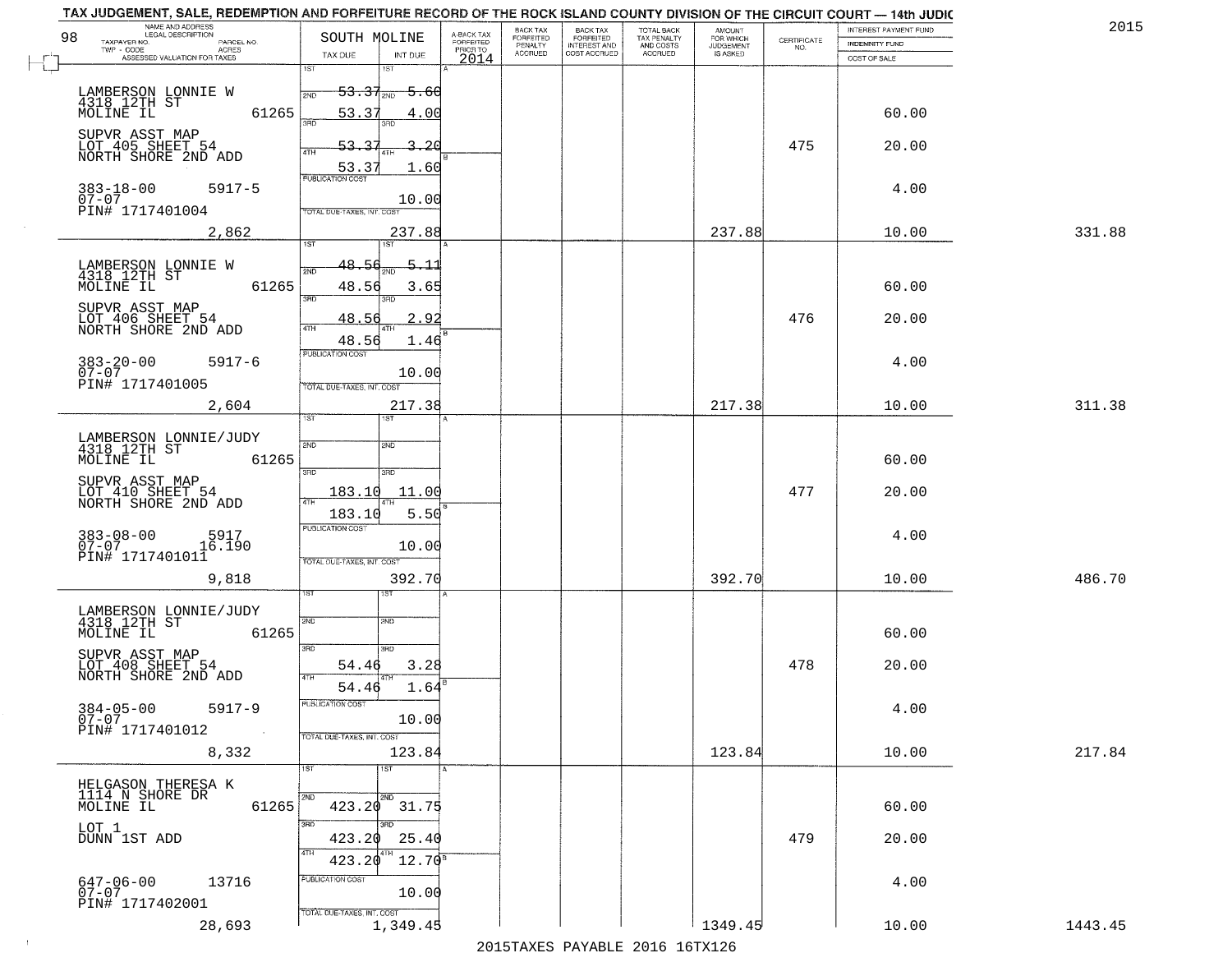| 98                                                | BY WHOM<br>PURCHASED                          | <b>RATE</b><br>$\%$<br><b>BID</b> | SOUTH MOLINE<br>DATE OF SALE | SUBSEQUENT TAXES PAID, FEES, AND TIME EXTENSION                                                                                                                                                                                                                                              | TOTAL DUE<br>TO REDEEM<br>FROM SALE<br>LESS                                                                         | BY WHOM REDEEMED                                            | DATE OF REDEMP-<br>TION OR DEED<br>DAY.<br>YEAR<br>MO. | $-2015$<br>RECEIVED REDEMPTION<br>MONEY IN FULL                                    |
|---------------------------------------------------|-----------------------------------------------|-----------------------------------|------------------------------|----------------------------------------------------------------------------------------------------------------------------------------------------------------------------------------------------------------------------------------------------------------------------------------------|---------------------------------------------------------------------------------------------------------------------|-------------------------------------------------------------|--------------------------------------------------------|------------------------------------------------------------------------------------|
| PIN# 1717401004<br>RICO TRUSTEE<br>1              |                                               | 18                                | 12/29/2016                   | Time Ext & incl<br>Take Notice Fee<br>03/14/2017<br>03/14/2017<br>02/21/2019<br>02/22/2019<br>02/25/2019<br>11/17/2018<br>11/17/2018<br>11/18/2017<br>Take Notice Fee<br>Publication Fee<br>Circuit Clerks Fee<br>Sheriffs Fee<br>Subs paid<br>Subs paid                                     | COUNTY CLERK FEE<br>07/29/2019<br>20.59<br>35.00<br>5.18<br>5.776<br>20.996<br>20.996<br>31.515<br>142.38           | $1,170.62$ LONNIE W LAMBERSON                               | 06/28/2019                                             | Certificate<br>Returned<br>& Cancelled<br>07/05/2019<br>Karen Kinney               |
| PIN# 1717401005<br>RICO TRUSTEE<br>$\overline{c}$ |                                               | 18                                | 12/29/2016                   | $03/14/2017$ Time Ext & incl<br>$03/14/2017$ Take Notice Fee<br>$02/11/2019$ Take Notice Fee<br>$02/22/2019$ Publication Fee<br>$03/05/2019$ Sheriffs Fee<br>$11/17/2018$ Subs paid<br>$11/18/2017$ Subs paid                                                                                | $\begin{smallmatrix} 07/29/2019\\20.59\\35.00\\5.18\\2.799\\243.88\\132.22 \end{smallmatrix}$<br>1,095.24<br>160.00 |                                                             | 06/28/2019                                             | Certificate<br>Returned<br>$\frac{1}{6}$ Cancelled 2<br>07/05/2019<br>Karen Kinney |
| PIN# 1717401011<br>RICO<br>TRUSTEE<br>3           |                                               | 18                                | 12/29/2016                   | 03/14/2017 Time Ext 8<br>03/14/2017 Take Notic<br>02/11/2019 Take Notic<br>02/22/2019 Publicatic<br>03/05/2019 Sheriffs F<br>11/17/2018 Subs paid<br>11/18/2017 Subs paid<br>Time Ext & incl<br>Take Notice Fee<br>Take Notice Fee<br>Publication Fee<br>Circuit Clerks Fee<br>Sheriffs, Fee | $\begin{smallmatrix} 07/29/2019\\20.59\\35.00\\5.18\\2.99\\36.58\\415.54 \end{smallmatrix}$                         | LONNIE W LAMBERSON<br>2,443.49<br>160.00 LONNIE W LAMBERSON | 06/28/2019                                             | Certificate<br>Returned<br>& Cancelled<br>07/05/2019<br>3<br>Karen Kinney          |
| PIN# 1717401012<br>RICO TRUSTEE<br>4              |                                               | 18                                | 12/29/2016                   | 03/14/2017 Time Ext & incl<br>03/14/2017 Take Notice Fee<br>02/11/2019 Take Notice Fee<br>02/22/2019 Publication Fee<br>02/22/2019 Circuit Clerks Fee<br>03/05/2019 Sheriffs Fee<br>11/17/2017 Subs paid<br>$11/18/2017$ Subs paid                                                           | 07/29/2019<br>20.59<br>35.00<br>5.18<br>5.56<br>5.72<br>7.7.22<br>7.7.22<br>142.08                                  | $958.29$<br>160.00 LONNIE W LAMBERSON                       | 06/28/2019                                             | Certificate<br>Returned<br>& Cancelled 4<br>07/05/2019<br>Karen Kinney             |
| 5                                                 | PIN# 1717402001<br>STEVE SODEMAN LIVING TRUST |                                   | 12/29/2016                   | 01/17/2017 Time Ext & incl<br>01/17/2017 Take Notice Fee                                                                                                                                                                                                                                     | 12/20/2019<br>20.47                                                                                                 |                                                             |                                                        | Certificate<br>Returned<br>& Cancelled 5<br>07/20/2017                             |
|                                                   |                                               |                                   |                              |                                                                                                                                                                                                                                                                                              |                                                                                                                     | $1,478.35$<br>160.00 THERESA K HELGASON                     | 06/07/2017                                             | Karen Kinney                                                                       |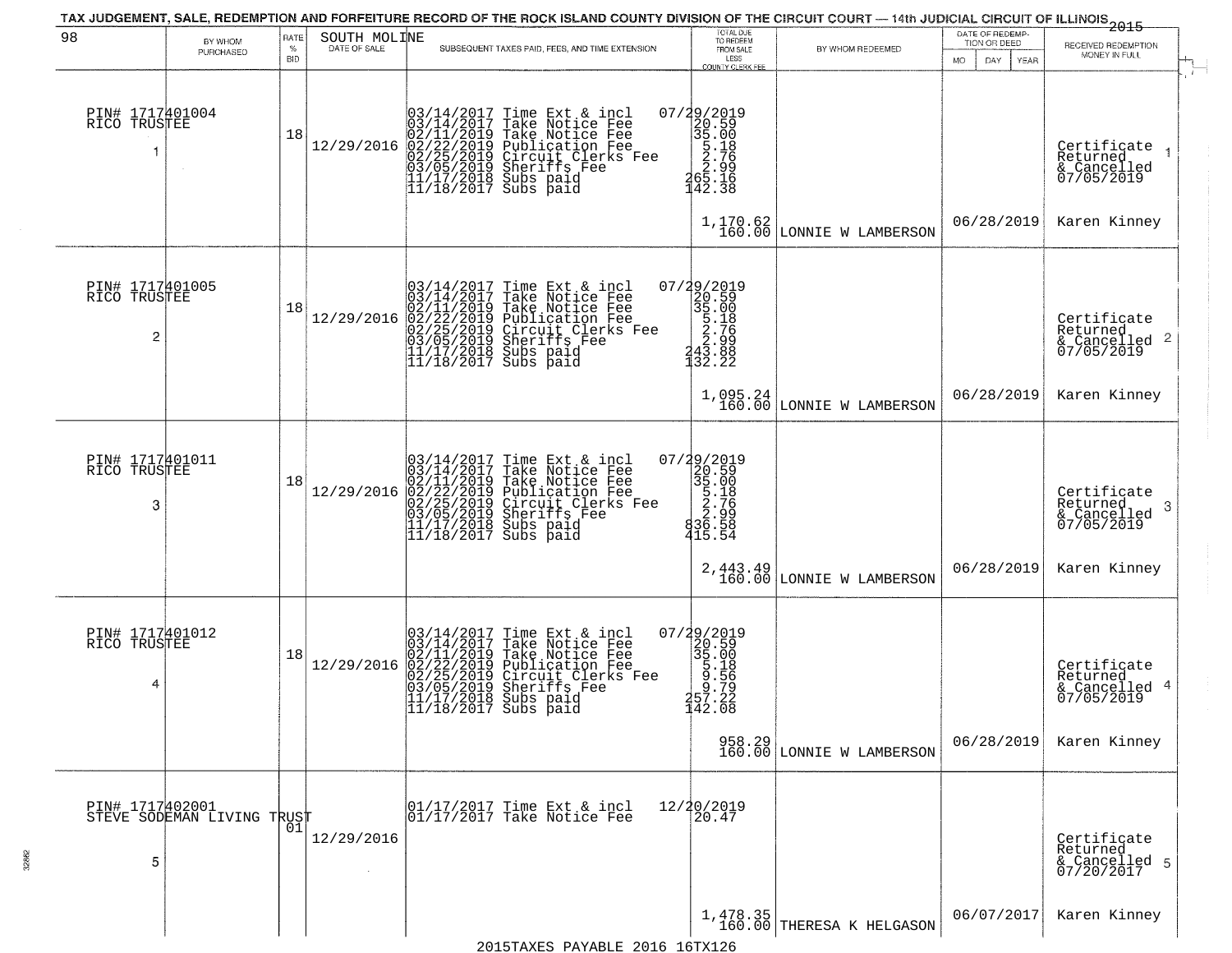|          | NAME AND ADDRESS<br>LEGAL DESCRIPTION<br>99                                                                       | SOUTH MOLINE                        |                                     | BACK TAX<br>FORFEITED<br>PENALTY | BACK TAX<br>FORFEITED<br>INTEREST AND | TOTAL BACK<br>TAX PENALTY<br>AND COSTS | AMOUNT<br>FOR WHICH<br>JUDGEMENT |                                                                 | INTEREST PAYMENT FUND                 | 2015    |
|----------|-------------------------------------------------------------------------------------------------------------------|-------------------------------------|-------------------------------------|----------------------------------|---------------------------------------|----------------------------------------|----------------------------------|-----------------------------------------------------------------|---------------------------------------|---------|
|          | TAXPAYER NO.<br>ECONOMIC DESCRIPTION PARCEL NO.<br>- CODE ACRES<br>- ASSESSED VALUATION FOR TAXES<br>$TWP - CODE$ | TAX DUE<br>INT DUE                  | A-BACK TAX<br>FORFEITED<br>PRIOR TO | <b>ACCRUED</b>                   | COST ACCRUED                          | <b>ACCRUED</b>                         | IS ASKED                         | $\begin{array}{c} \text{CEPTIFICATE} \\ \text{NO.} \end{array}$ | <b>INDEMNITY FUND</b><br>COST OF SALE |         |
| $\vdash$ |                                                                                                                   | 1ST<br>1ST                          | 2014                                |                                  |                                       |                                        |                                  |                                                                 |                                       |         |
|          |                                                                                                                   | 2ND<br>2ND                          |                                     |                                  |                                       |                                        |                                  |                                                                 |                                       |         |
|          | LUND RONALD J<br>1506 N SHORE DR<br>MOLINE IL<br>61265                                                            | 694.14                              | 52.05                               |                                  |                                       |                                        |                                  |                                                                 | 60.00                                 |         |
|          |                                                                                                                   |                                     |                                     |                                  |                                       |                                        |                                  |                                                                 |                                       |         |
|          | LOT 22<br>NORTH SHORE ADD                                                                                         | <u>694.14</u><br>41.64<br>4TH       |                                     |                                  |                                       |                                        |                                  | 480                                                             | 20.00                                 |         |
|          |                                                                                                                   | 20.82                               |                                     |                                  |                                       |                                        |                                  |                                                                 |                                       |         |
|          | 5181                                                                                                              | $\frac{694.14}{FUBUCATON COST}$     |                                     |                                  |                                       |                                        |                                  |                                                                 | 4.00                                  |         |
|          | $345 - 08 - 00$<br>07-07                                                                                          | 10.00                               |                                     |                                  |                                       |                                        |                                  |                                                                 |                                       |         |
|          | PIN# 1717403012                                                                                                   | TOTAL DUE-TAXES, INT. COST          |                                     |                                  |                                       |                                        |                                  |                                                                 |                                       |         |
|          | 43,221                                                                                                            | 2,206.93<br>$\overline{151}$<br>1ST |                                     |                                  |                                       |                                        | 2206.93                          |                                                                 | 10.00                                 | 2300.93 |
|          |                                                                                                                   | 859.25<br>$\frac{90.23}{5}$         |                                     |                                  |                                       |                                        |                                  |                                                                 |                                       |         |
|          | CARR DENNIS<br>1904 N SHORE DR<br>MOLINE IL                                                                       | 2ND                                 |                                     |                                  |                                       |                                        |                                  |                                                                 |                                       |         |
|          | 61265                                                                                                             | 859.25<br>64.45<br>उन्नठ            |                                     |                                  |                                       |                                        |                                  |                                                                 | 60.00                                 |         |
|          | LOT 1 AND 36<br>NORTH SHORE ADD                                                                                   | 859.25                              | 51.56                               |                                  |                                       |                                        |                                  | 481                                                             | 20.00                                 |         |
|          |                                                                                                                   | 47H<br>859.25                       |                                     |                                  |                                       |                                        |                                  |                                                                 |                                       |         |
|          |                                                                                                                   | <b>PUBLICATION COST</b>             | 25.78                               |                                  |                                       |                                        |                                  |                                                                 |                                       |         |
|          | 344-09-00 !<br>07-07<br>PIN# 1717403030<br>5160                                                                   | 10.00                               |                                     |                                  |                                       |                                        |                                  |                                                                 | 4.00                                  |         |
|          |                                                                                                                   | TOTAL DUE-TAXES, INT. COST          |                                     |                                  |                                       |                                        |                                  |                                                                 |                                       |         |
|          | 46,075                                                                                                            | 3,679.02<br>1ST                     |                                     |                                  |                                       |                                        | 3679.02                          |                                                                 | 10.00                                 | 3773.02 |
|          |                                                                                                                   | 1ST                                 |                                     |                                  |                                       |                                        |                                  |                                                                 |                                       |         |
|          |                                                                                                                   | 2ND<br>2ND                          |                                     |                                  |                                       |                                        |                                  |                                                                 |                                       |         |
|          |                                                                                                                   | 3 <sub>BD</sub><br>3RD              |                                     |                                  |                                       |                                        |                                  |                                                                 |                                       |         |
|          |                                                                                                                   |                                     |                                     |                                  |                                       |                                        |                                  |                                                                 |                                       |         |
|          |                                                                                                                   | 4TH<br>4TH                          | l B.                                |                                  |                                       |                                        |                                  |                                                                 |                                       |         |
|          |                                                                                                                   | PUBLICATION COST                    |                                     |                                  |                                       |                                        |                                  |                                                                 |                                       |         |
|          |                                                                                                                   |                                     |                                     |                                  |                                       |                                        |                                  |                                                                 |                                       |         |
|          |                                                                                                                   | TOTAL OUE-TAXES, INT. COST          |                                     |                                  |                                       |                                        |                                  |                                                                 |                                       |         |
|          |                                                                                                                   |                                     |                                     |                                  |                                       |                                        |                                  |                                                                 |                                       |         |
|          |                                                                                                                   | १९४<br>1ST                          |                                     |                                  |                                       |                                        |                                  |                                                                 |                                       |         |
|          |                                                                                                                   | 2ND<br>2ND                          |                                     |                                  |                                       |                                        |                                  |                                                                 |                                       |         |
|          |                                                                                                                   |                                     |                                     |                                  |                                       |                                        |                                  |                                                                 |                                       |         |
|          |                                                                                                                   | 3RD<br>3BD                          |                                     |                                  |                                       |                                        |                                  |                                                                 |                                       |         |
|          |                                                                                                                   | 77H<br>4TH                          |                                     |                                  |                                       |                                        |                                  |                                                                 |                                       |         |
|          |                                                                                                                   |                                     |                                     |                                  |                                       |                                        |                                  |                                                                 |                                       |         |
|          |                                                                                                                   | PUBLICATION COST                    |                                     |                                  |                                       |                                        |                                  |                                                                 |                                       |         |
|          |                                                                                                                   | TOTAL DUE-TAXES, INT. COST          |                                     |                                  |                                       |                                        |                                  |                                                                 |                                       |         |
|          |                                                                                                                   |                                     |                                     |                                  |                                       |                                        |                                  |                                                                 |                                       |         |
|          |                                                                                                                   | 1ST<br>1ST                          | LA.                                 |                                  |                                       |                                        |                                  |                                                                 |                                       |         |
|          |                                                                                                                   | 2ND<br>2ND                          |                                     |                                  |                                       |                                        |                                  |                                                                 |                                       |         |
|          |                                                                                                                   |                                     |                                     |                                  |                                       |                                        |                                  |                                                                 |                                       |         |
|          |                                                                                                                   | 3RD<br>3RD                          |                                     |                                  |                                       |                                        |                                  |                                                                 |                                       |         |
|          |                                                                                                                   | 4TH<br>4TH                          |                                     |                                  |                                       |                                        |                                  |                                                                 |                                       |         |
|          |                                                                                                                   |                                     |                                     |                                  |                                       |                                        |                                  |                                                                 |                                       |         |
|          |                                                                                                                   | PUBLICATION COST                    |                                     |                                  |                                       |                                        |                                  |                                                                 |                                       |         |
|          |                                                                                                                   | TOTAL DUE-TAXES, INT. COST          |                                     |                                  |                                       |                                        |                                  |                                                                 |                                       |         |
|          |                                                                                                                   |                                     |                                     |                                  |                                       | 2015TAXES PAYABLE 2016 16TX126         |                                  |                                                                 |                                       |         |
|          |                                                                                                                   |                                     |                                     |                                  |                                       |                                        |                                  |                                                                 |                                       |         |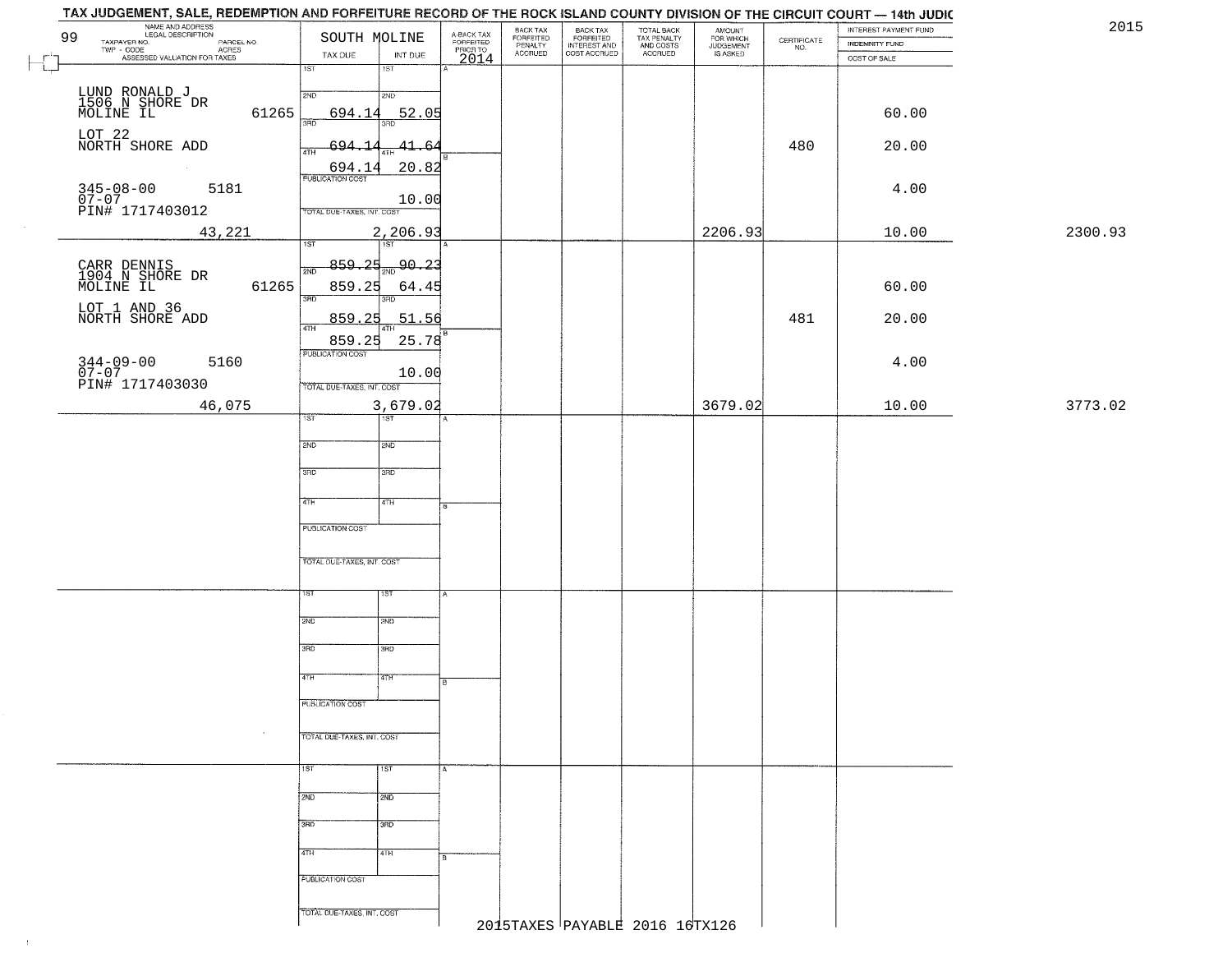|                |                                               |              |                              | TAX JUDGEMENT, SALE, REDEMPTION AND FORFEITURE RECORD OF THE ROCK ISLAND COUNTY DIVISION OF THE CIRCUIT COURT — 14th JUDICIAL CIRCUIT OF ILLINOIS 2015                                                                                                |                                     |                                                                                                                                           |                                  |                                                                        |
|----------------|-----------------------------------------------|--------------|------------------------------|-------------------------------------------------------------------------------------------------------------------------------------------------------------------------------------------------------------------------------------------------------|-------------------------------------|-------------------------------------------------------------------------------------------------------------------------------------------|----------------------------------|------------------------------------------------------------------------|
| 99             | BY WHOM<br>PURCHASED                          | RATE<br>$\%$ | SOUTH MOLINE<br>DATE OF SALE | SUBSEQUENT TAXES PAID, FEES, AND TIME EXTENSION                                                                                                                                                                                                       | TOTAL DUE<br>TO REDEEM<br>FROM SALE | BY WHOM REDEEMED                                                                                                                          | DATE OF REDEMP-<br>TION OR DEED  | RECEIVED REDEMPTION                                                    |
|                |                                               | <b>BID</b>   |                              |                                                                                                                                                                                                                                                       | LESS<br>COUNTY CLERK FEE            |                                                                                                                                           | <b>MO</b><br>DAY.<br><b>YEAR</b> | MONEY IN FULL<br>$\mathbf{r}$                                          |
| 1              | PIN# 1717403012<br>STEVE SODEMAN LIVING TRUST |              | 12/29/2016                   | 01/17/2017 Time Ext & incl<br>01/17/2017 Take Notice Fee                                                                                                                                                                                              | 12/20/2019<br>20.47                 |                                                                                                                                           |                                  | Certificate<br>Returned<br>$\vert$<br>& Cancelled<br>07/20/2017        |
|                |                                               |              |                              |                                                                                                                                                                                                                                                       |                                     | $2,321.40$ RONALD LUND                                                                                                                    | 05/01/2017                       | Karen Kinney                                                           |
| $\overline{c}$ | PIN# 1717403030<br>STEVE SODEMAN LIVING TRUST |              | 12/29/2016                   | 01/17/2017 Time Ext & incl<br>01/17/2017 Take Notice Fee<br>08/21/2019 Take Notice Fee<br>08/21/2019 Circuit Clerks Fee<br>08/21/2019 Title Search Fee<br>08/21/2019 Subs paid<br>08/26/2019 Publication Fee<br>10/15/2019 Sheriffs Fee<br>11/20/2018 |                                     | $\begin{array}{l} 12/20/2019 \\20.47 \\35.00 \\ 210.00 \\ 3,305.88 \\ 3,42.00 \\ 3,442.00 \\ 3,465.88 \\ 17,264.34 \\ 160.00 \end{array}$ |                                  | Certificate<br>Returned<br>& Cancelled<br>01/03/2020<br>$\overline{c}$ |
|                |                                               |              |                              |                                                                                                                                                                                                                                                       |                                     |                                                                                                                                           | 12/13/2019                       | Karen Kinney                                                           |
| 3              |                                               |              |                              |                                                                                                                                                                                                                                                       |                                     |                                                                                                                                           |                                  | 3                                                                      |
| 4              |                                               |              |                              |                                                                                                                                                                                                                                                       |                                     |                                                                                                                                           |                                  | 4                                                                      |
| 5              |                                               |              |                              |                                                                                                                                                                                                                                                       |                                     |                                                                                                                                           |                                  | 5                                                                      |
|                |                                               |              |                              | 2015TAXES PAYABLE 2016 16TX126                                                                                                                                                                                                                        |                                     |                                                                                                                                           |                                  |                                                                        |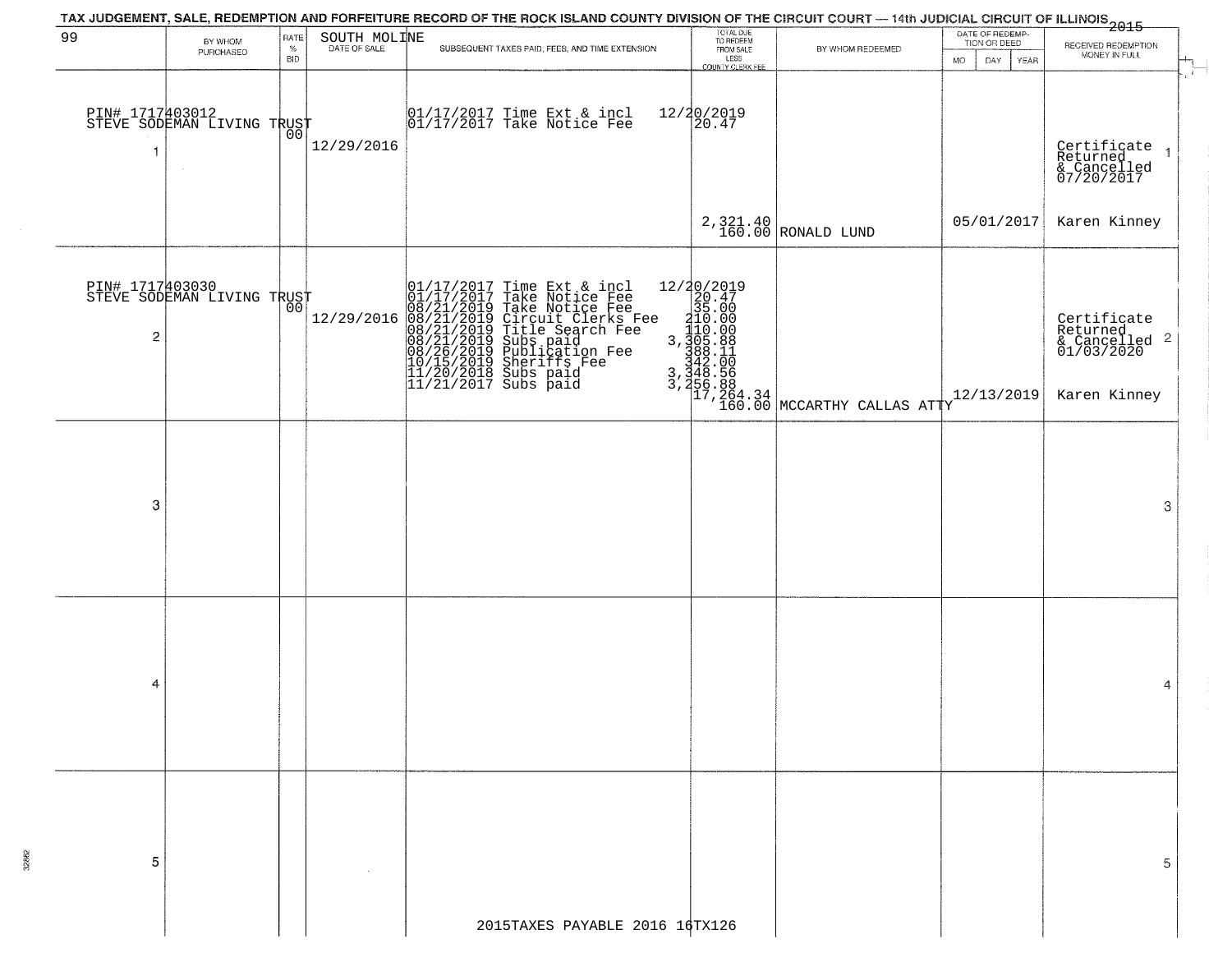|     | TAX JUDGEMENT, SALE, REDEMPTION AND FORFEITURE RECORD OF THE ROCK ISLAND COUNTY DIVISION OF THE CIRCUIT COURT - 14th JUDIC<br>NAME AND ADDRESS<br>LEGAL DESCRIPTION |                               |                                     | BACK TAX                     | BACK TAX<br>FORFEITED |                                        |                                     |                                                                 | INTEREST PAYMENT FUND | 2015    |
|-----|---------------------------------------------------------------------------------------------------------------------------------------------------------------------|-------------------------------|-------------------------------------|------------------------------|-----------------------|----------------------------------------|-------------------------------------|-----------------------------------------------------------------|-----------------------|---------|
| 100 | TAXPAYER NO.<br>PARCEL NO.                                                                                                                                          | MOLINE                        | A-BACK TAX<br>FORFEITED<br>PRIOR TO | <b>FORFEITED</b><br>PENALTY  | <b>INTEREST AND</b>   | TOTAL BACK<br>TAX PENALTY<br>AND COSTS | AMOUNT<br>FOR WHICH<br>JUDGEMENT    | $\begin{array}{c} \text{CERTIFICATE} \\ \text{NO.} \end{array}$ | INDEMNITY FUND        |         |
|     | ACRES<br>ASSESSED VALUATION FOR TAXES                                                                                                                               | INT DUE<br>TAX DUE            | 2014                                | <b>ACCRUED</b>               | COST ACCRUED          | <b>ACCRUED</b>                         | IS ASKED                            |                                                                 | COST OF SALE          |         |
|     |                                                                                                                                                                     | 1ST<br>۱ST                    |                                     |                              |                       |                                        |                                     |                                                                 |                       |         |
|     |                                                                                                                                                                     | $-209.06$ and $21.98$<br>2ND  |                                     |                              |                       |                                        |                                     |                                                                 |                       |         |
|     | IMES TINA M<br>348 1ST ST                                                                                                                                           |                               |                                     |                              |                       |                                        |                                     |                                                                 |                       |         |
|     | 61265<br>MOLINE IL                                                                                                                                                  | 209.08<br>15.70<br>350        |                                     |                              |                       |                                        |                                     |                                                                 | 60.00                 |         |
|     | LOT 7 BLOCK 1                                                                                                                                                       |                               |                                     |                              |                       |                                        |                                     |                                                                 |                       |         |
|     | WITTICKS ADD                                                                                                                                                        | -209.08<br>4TH                | $-12.56$                            |                              |                       |                                        |                                     | 482                                                             | 20.00                 |         |
|     |                                                                                                                                                                     | 209.08                        | 6.28                                |                              |                       |                                        |                                     |                                                                 |                       |         |
|     |                                                                                                                                                                     |                               |                                     |                              |                       |                                        |                                     |                                                                 |                       |         |
|     | $498 - 06 - 00$<br>$08 - 01$<br>8212                                                                                                                                |                               | 10.00                               |                              |                       |                                        |                                     |                                                                 | 4.00                  |         |
|     | PIN# 0831412010                                                                                                                                                     | TOTAL DUE-TAXES, INT. COST    |                                     |                              |                       |                                        |                                     |                                                                 |                       |         |
|     | 14,731                                                                                                                                                              | 902.84                        |                                     |                              |                       |                                        | 902.84                              |                                                                 | 10.00                 | 996.84  |
|     |                                                                                                                                                                     |                               |                                     |                              |                       |                                        |                                     |                                                                 |                       |         |
|     |                                                                                                                                                                     | $\frac{28.77}{200}$<br>274.12 |                                     |                              |                       |                                        |                                     |                                                                 |                       |         |
|     | GUTIERREZ GABINO<br>1500 13TH ST                                                                                                                                    |                               |                                     |                              |                       |                                        |                                     |                                                                 |                       |         |
|     | 61244<br>EAST MOLINE IL                                                                                                                                             | 274.12<br>3RD                 | 20.55                               |                              |                       |                                        |                                     |                                                                 | 60.00                 |         |
|     | LOT 4 BLOCK 2                                                                                                                                                       |                               |                                     |                              |                       |                                        |                                     |                                                                 |                       |         |
|     | WITTICKS ADD                                                                                                                                                        | 274.12                        | 16.44                               |                              |                       |                                        |                                     | 483                                                             | 20.00                 |         |
|     |                                                                                                                                                                     | 274.12                        | 8.22                                |                              |                       |                                        |                                     |                                                                 |                       |         |
|     | $498 - 18 - 00$<br>8224                                                                                                                                             | PUBLICATION COST              |                                     |                              |                       |                                        |                                     |                                                                 | 4.00                  |         |
|     | $08 - 01$                                                                                                                                                           |                               | 10.00                               |                              |                       |                                        |                                     |                                                                 |                       |         |
|     | PIN# 0831413002                                                                                                                                                     | TOTAL DUE-TAXES, INT. COST    |                                     |                              |                       |                                        |                                     |                                                                 |                       |         |
|     | 11,447                                                                                                                                                              | 1,180.46                      |                                     |                              |                       |                                        | 1180.46                             |                                                                 | 10.00                 | 1274.46 |
|     |                                                                                                                                                                     | <b>ST</b><br>i ST             |                                     |                              |                       |                                        |                                     |                                                                 |                       |         |
|     |                                                                                                                                                                     |                               |                                     |                              |                       |                                        |                                     |                                                                 |                       |         |
|     | ROSAS MIGUEL A<br>5311 17TH AVE                                                                                                                                     | SVD<br>2ND                    |                                     |                              |                       |                                        |                                     |                                                                 |                       |         |
|     | MOLINE IL<br>61265                                                                                                                                                  | 168.11<br>12.60<br>3BD<br>3RD |                                     |                              |                       |                                        |                                     |                                                                 | 60.00                 |         |
|     | LOT 6 BLOCK 2                                                                                                                                                       |                               |                                     |                              |                       |                                        |                                     |                                                                 |                       |         |
|     | WITTICKS ADD<br>W 47 FT OF N 40 FT                                                                                                                                  | 168.11<br>10.08<br>4TH        |                                     |                              |                       |                                        |                                     | 484                                                             | 20.00                 |         |
|     |                                                                                                                                                                     | 168.11                        | 5.04                                |                              |                       |                                        |                                     |                                                                 |                       |         |
|     | 8226                                                                                                                                                                | <b>PUBLICATION COST</b>       |                                     |                              |                       |                                        |                                     |                                                                 | 4.00                  |         |
|     | $498 - 20 - 00$<br>$08 - 01$                                                                                                                                        |                               | 10.00                               |                              |                       |                                        |                                     |                                                                 |                       |         |
|     | PIN# 0831413007                                                                                                                                                     | TOTAL OUE-TAXES, INT. COST    |                                     |                              |                       |                                        |                                     |                                                                 |                       |         |
|     | 7,020                                                                                                                                                               | 542.05                        |                                     |                              |                       |                                        | 542.05                              |                                                                 | 10.00                 | 636.05  |
|     |                                                                                                                                                                     |                               |                                     |                              |                       |                                        |                                     |                                                                 |                       |         |
|     |                                                                                                                                                                     | 449.32                        | 47.18                               |                              |                       |                                        |                                     |                                                                 |                       |         |
|     | RENTAL HAUS LLC<br>6206 RUTHERGLENN                                                                                                                                 | 2ND                           |                                     |                              |                       |                                        |                                     |                                                                 |                       |         |
|     | HOUSTON TX<br>77096                                                                                                                                                 | 449.32<br>33.70               |                                     |                              |                       |                                        |                                     |                                                                 | 60.00                 |         |
|     | LOT 5 BLOCK 3                                                                                                                                                       | 3RD<br>3RD.                   |                                     |                              |                       |                                        |                                     |                                                                 |                       |         |
|     | ALDAYS SECOND ADD<br>W 41.50 FT OF E 45 FT                                                                                                                          | 449.32<br>4TH                 | 26.96                               |                              |                       |                                        |                                     | 485                                                             | 20.00                 |         |
|     |                                                                                                                                                                     | 449.32<br>13.48               |                                     |                              |                       |                                        |                                     |                                                                 |                       |         |
|     | $077 - 05 - 00$<br>869                                                                                                                                              | PUBLICATION COS-              |                                     |                              |                       |                                        |                                     |                                                                 | 4.00                  |         |
|     | $08 - 01$                                                                                                                                                           | 10.00                         |                                     |                              |                       |                                        |                                     |                                                                 |                       |         |
|     | PIN# 0831416004<br>$\sim 10^{-1}$                                                                                                                                   | TOTAL DUE-TAXES, INT. COST    |                                     |                              |                       |                                        |                                     |                                                                 |                       |         |
|     | 18,763                                                                                                                                                              | 1,928.60                      |                                     |                              |                       |                                        | 1928.60                             |                                                                 | 10.00                 | 2022.60 |
|     |                                                                                                                                                                     | 1ST<br>$\overline{1}$ 1ST     |                                     |                              |                       |                                        |                                     |                                                                 |                       |         |
|     | CONTRERAS ANNA M                                                                                                                                                    |                               |                                     |                              |                       |                                        |                                     |                                                                 |                       |         |
|     | 156 4TH AVE                                                                                                                                                         | 2ND<br>2ND                    |                                     |                              |                       |                                        |                                     |                                                                 |                       |         |
|     | 61265<br>MOLINE IL                                                                                                                                                  |                               |                                     |                              |                       |                                        |                                     |                                                                 | 60.00                 |         |
|     | LOT 2 BLOCK 3                                                                                                                                                       | 3RD<br>3RD                    |                                     |                              |                       |                                        |                                     |                                                                 |                       |         |
|     | ALDAYS SECOND ADD                                                                                                                                                   |                               |                                     |                              |                       |                                        |                                     | 486                                                             | 20.00                 |         |
|     |                                                                                                                                                                     | 4TH<br>$311.65^{4}$           | 9.3 $4^{\overline{8}}$              |                              |                       |                                        |                                     |                                                                 |                       |         |
|     | $077 - 02 - 00$<br>866                                                                                                                                              | PUBLICATION COST              |                                     |                              |                       |                                        |                                     |                                                                 | 4.00                  |         |
|     | $08 - 01$                                                                                                                                                           |                               | 10.00                               |                              |                       |                                        |                                     |                                                                 |                       |         |
|     | PIN# 0831416007                                                                                                                                                     | TOTAL DUE-TAXES, INT. COST    |                                     |                              |                       |                                        |                                     |                                                                 |                       |         |
|     | 19,014                                                                                                                                                              | 330.99                        |                                     |                              |                       |                                        | 330.99                              |                                                                 | 10.00                 | 424.99  |
|     |                                                                                                                                                                     |                               |                                     | $0.01$ Ema $\overline{v}$ no | $\mathbf{D}$          | 2015                                   | $1$ $\epsilon$ matri $2$ $\epsilon$ |                                                                 |                       |         |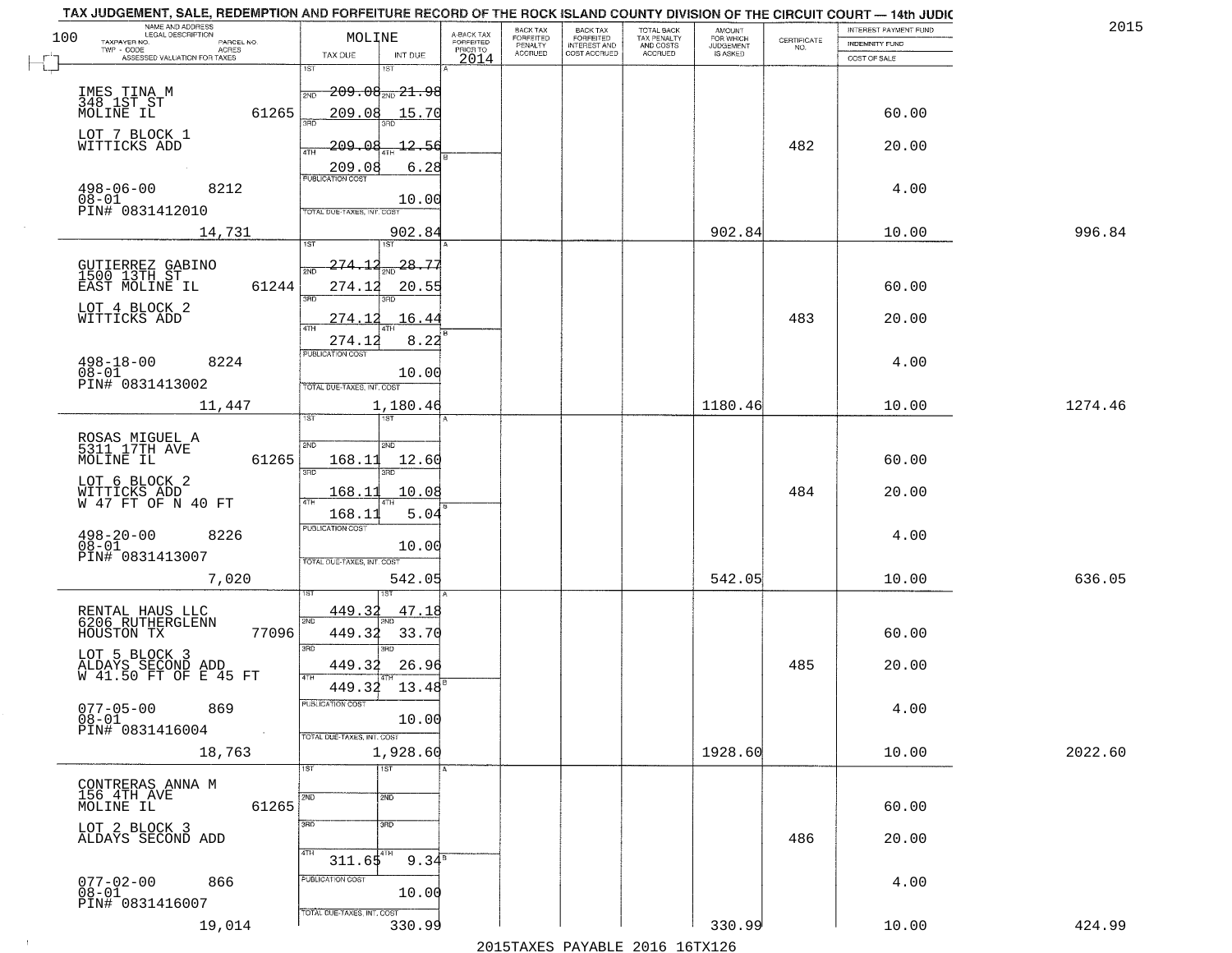| 100                                      | BY WHOM                                                 | RATE               | MOLINE       | TAX JUDGEMENT, SALE, REDEMPTION AND FORFEITURE RECORD OF THE ROCK ISLAND COUNTY DIVISION OF THE CIRCUIT COURT — 14th JUDICIAL CIRCUIT OF ILLINOIS 2015 | TOTAL DUE<br>TO REDEEM                |                                                                  | DATE OF REDEMP-<br>TION OR DEED  | RECEIVED REDEMPTION                                                                   |
|------------------------------------------|---------------------------------------------------------|--------------------|--------------|--------------------------------------------------------------------------------------------------------------------------------------------------------|---------------------------------------|------------------------------------------------------------------|----------------------------------|---------------------------------------------------------------------------------------|
|                                          | PURCHASED                                               | $\%$<br><b>BID</b> | DATE OF SALE | SUBSEQUENT TAXES PAID, FEES, AND TIME EXTENSION                                                                                                        | FROM SALE<br>LESS<br>COUNTY CLERK FEE | BY WHOM REDEEMED                                                 | <b>MO</b><br>DAY.<br><b>YEAR</b> | MONEY IN FULL                                                                         |
| 1                                        | PIN# 0831412010<br>STEVE SODEMAN LIVING TRUST<br>$\sim$ | Ō2                 | 12/29/2016   | $\begin{bmatrix} 01/17/2017 \\ 01/17/2017 \\ 01 \end{bmatrix}$ Take Notice Fee                                                                         | 12/20/2019<br>20.47                   |                                                                  |                                  | Certificate<br>Returned<br>& Cancelled<br>03/23/2017                                  |
|                                          |                                                         |                    |              |                                                                                                                                                        |                                       | $1,037.25$ TINA IMES                                             | 02/02/2017                       | Karen Kinney                                                                          |
| PIN# 0831413002<br>REALTAX DEV LT'D<br>2 |                                                         | 12                 | 12/29/2016   | 01/25/2017 Time Ext & incl<br>02/08/2017 Take Notice Fee                                                                                               | 07/01/2019<br>20.59                   |                                                                  |                                  | Certificate<br>Returned<br>$\overline{2}$<br>& Cancelled<br>& Cancelled<br>05/23/2017 |
|                                          |                                                         |                    |              |                                                                                                                                                        |                                       | 1,447.99<br>160.00 PASTRNAK ATTY                                 | 03/08/2017                       | Karen Kinney                                                                          |
| 3                                        | PIN# 0831413007<br>STEVE SODEMAN LIVING TRUST           | 18                 | 12/29/2016   | 01/17/2017 Time Ext & incl<br>01/17/2017 Take Notice Fee                                                                                               | 12/20/2019<br>20.47                   |                                                                  |                                  | Certificate<br>Returned<br>3<br>& Cancelled<br>05/23/2017                             |
|                                          |                                                         |                    |              |                                                                                                                                                        |                                       | 771.01<br>160.00 MIGUEL ROSAS                                    | 04/21/2017                       | Karen Kinney                                                                          |
| 4                                        | PIN# 0831416004<br>STEVE SODEMAN LIVING TRUST           |                    | 12/29/2016   | 01/17/2017 Time Ext & incl<br>01/17/2017 Take Notice Fee                                                                                               | 12/20/2019<br>$\left[20.47\right]$    |                                                                  |                                  | Certificate<br>Returned<br>-4<br>& Cancelled<br>03/23/2017                            |
|                                          |                                                         |                    |              |                                                                                                                                                        |                                       | 2,083.52<br>160.00 BSI FINANCIAL                                 | 02/10/2017                       | Karen Kinney                                                                          |
| PIN# 0831416007<br>REALTAX DEV LT'D<br>5 |                                                         | 01                 | 12/29/2016   |                                                                                                                                                        |                                       |                                                                  |                                  | Certificate<br>Returned<br>& Cancelled 5<br>03/23/2017                                |
|                                          |                                                         |                    |              |                                                                                                                                                        |                                       | $\begin{array}{c} 429.24 \\ 160.00 \end{array}$ ANNA M CONTRERAS | 01/13/2017                       | Karen Kinney                                                                          |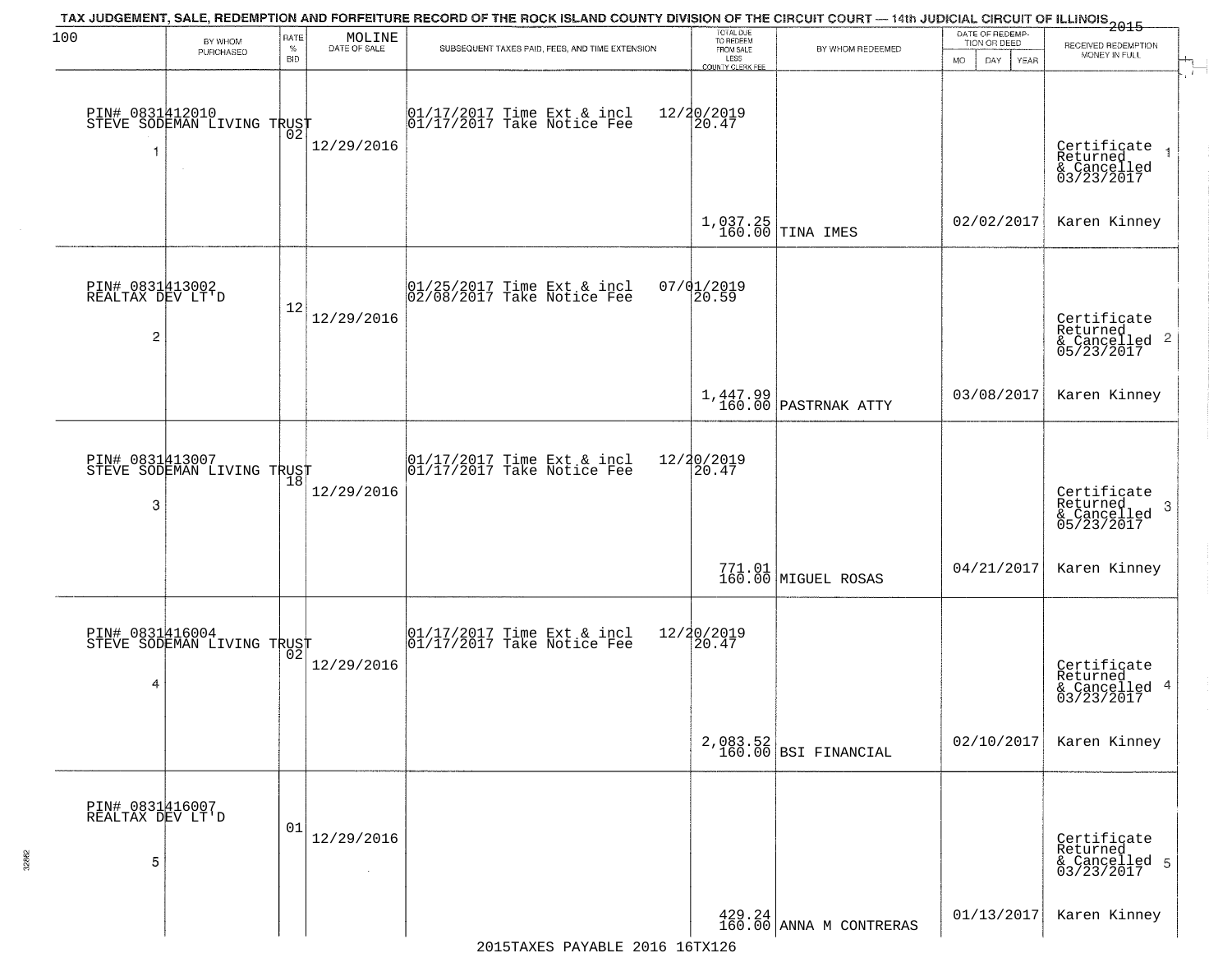| NAME AND ADDRESS<br>LEGAL DESCRIPTION               |                        | TAX JUDGEMENT, SALE, REDEMPTION AND FORFEITURE RECORD OF THE ROCK ISLAND COUNTY DIVISION OF THE CIRCUIT COURT - 14th JUDIC |                                     | BACK TAX             | <b>BACK TAX</b>           |                                        | AMOUNT<br>FOR WHICH |                                                                 | INTEREST PAYMENT FUND | 2015    |
|-----------------------------------------------------|------------------------|----------------------------------------------------------------------------------------------------------------------------|-------------------------------------|----------------------|---------------------------|----------------------------------------|---------------------|-----------------------------------------------------------------|-----------------------|---------|
| 101<br>TAXPAYER NO.                                 | PARCEL NO.<br>ACRES    | MOLINE                                                                                                                     | A-BACK TAX<br>FORFEITED<br>PRIOR TO | FORFEITED<br>PENALTY | FORFEITED<br>INTEREST AND | TOTAL BACK<br>TAX PENALTY<br>AND COSTS | <b>JUDGEMENT</b>    | $\begin{array}{c} \text{CERTIFICATE} \\ \text{NO.} \end{array}$ | INDEMNITY FUND        |         |
| ASSESSED VALUATION FOR TAXES                        |                        | TAX DUE<br>INT DUE                                                                                                         | 2014                                | <b>ACCRUED</b>       | COST ACCRUED              | <b>ACCRUED</b>                         | IS ASKED            |                                                                 | COST OF SALE          |         |
| CEDILLO JOSE M/VERONICA                             |                        | 1ST<br>18T<br>$219.21_{200} 23.03$<br>2ND                                                                                  |                                     |                      |                           |                                        |                     |                                                                 |                       |         |
| 419 5TH AVE<br>MOLINE IL<br>LOT 19 BLOCK 2          | 61265                  | 219.21<br>16.45                                                                                                            |                                     |                      |                           |                                        |                     |                                                                 | 60.00                 |         |
| JOHN DEERES ADD E 20 FT<br>LOT 18 AND W 20 FT       |                        | 219.21<br><del>13.16</del><br>ATH<br>219.21<br>6.58                                                                        |                                     |                      |                           |                                        |                     | 487                                                             | 20.00                 |         |
| $167 - 19 - 00$<br>$08 - 01$<br>PIN# 0831418015     | 2522                   | 10.00<br>TOTAL DUE-TAXES, INT. COST                                                                                        |                                     |                      |                           |                                        |                     |                                                                 | 4.00                  |         |
|                                                     | 15,154                 | 946.06                                                                                                                     |                                     |                      |                           |                                        | 946.06              |                                                                 | 10.00                 | 1040.06 |
| GARCIA CINDY L<br>1725 2ND ST<br>MOLINE IL          | 61265                  | 45.57<br>434.18<br>434.18<br>32.55<br>3RD<br>3PD                                                                           |                                     |                      |                           |                                        |                     |                                                                 | 60.00                 |         |
| LOT 4 BLOCK 1<br>GEO B WITTICKS ADD N .50           |                        | 26.04<br>434.18<br>47H<br>13.02<br>434.18                                                                                  |                                     |                      |                           |                                        |                     | 488                                                             | 20.00                 |         |
| $499 - 10 - 00$<br>$08 - 01$<br>PIN# 0831425005     | 8235                   | PUBLICATION COST<br>10.00<br>TOTAL DUE-TAXES, INT. COST                                                                    |                                     |                      |                           |                                        |                     |                                                                 | 4.00                  |         |
|                                                     | 18,131                 | 1,863.90<br>īsT                                                                                                            |                                     |                      |                           |                                        | 1863.90             |                                                                 | 10.00                 | 1957.90 |
| GRANADO ARSENIO/EMETERIO<br>424 8TH ST<br>MOLINE IL | 61265                  | $-310 - 11$<br>32.55<br>2ND<br>310.11<br>23.25<br>3RD<br>3RD                                                               |                                     |                      |                           |                                        |                     |                                                                 | 60.00                 |         |
| LOT 1 BLOCK 1<br>ALDAYS THIRD ADD                   |                        | 310.11<br>18.60<br>ATH                                                                                                     |                                     |                      |                           |                                        |                     | 489                                                             | 20.00                 |         |
| $078 - 11 - 00$<br>$08 - 01$<br>PIN# 0831429012     | 890                    | 9.30<br>310.11<br><b>PUBLICATION COST</b><br>10.00<br>TOTAL OUE-TAXES, INT. COST                                           |                                     |                      |                           |                                        |                     |                                                                 | 4.00                  |         |
|                                                     | 12,950                 | 1,334.14<br>বে                                                                                                             |                                     |                      |                           |                                        | 1334.14             |                                                                 | 10.00                 | 1428.14 |
| ALMANZA ANTONIO<br>138 6TH AVE<br>MOLINE IL         | 61265                  | 2ND<br>2ND<br>3RD<br>3RD                                                                                                   |                                     |                      |                           |                                        |                     |                                                                 | 60.00                 |         |
| LOT 12 BLOCK 2<br>ALDAYS THIRD ADD                  |                        | 4TH                                                                                                                        |                                     |                      |                           |                                        |                     | 490                                                             | 20.00                 |         |
| $080 - 02 - 00$<br>$08 - 01$<br>PIN# 0831430003     | 923<br><b>Contract</b> | $11.30^{8}$<br>376.69<br>PUBLICATION COS<br>10.00<br>TOTAL DUE-TAXES, INT. COST                                            |                                     |                      |                           |                                        |                     |                                                                 | 4.00                  |         |
|                                                     | 21,730                 | 397.99<br>1ST                                                                                                              |                                     |                      |                           |                                        | 397.99              |                                                                 | 10.00                 | 491.99  |
| BAUMANN ADAM/CONNIE<br>1625 40TH AVE<br>MOLINE IL   | 61265                  | 615.30<br>64.61<br>2ND<br>2ND<br>615.30 46.15                                                                              |                                     |                      |                           |                                        |                     |                                                                 | 60.00                 |         |
| LOT 19 BLOCK 2<br>ALDAYS THIRD ADD                  |                        | 3RD<br>615.30<br>36.92<br>4TH<br>615.30<br>$18.46^s$                                                                       |                                     |                      |                           |                                        |                     | 491                                                             | 20.00                 |         |
| $080 - 10 - 00$<br>$08 - 01$<br>PIN# 0831430017     | 931                    | PUBLICATION COST<br>10.00<br>TOTAL DUE-TAXES, INT. COST                                                                    |                                     |                      |                           |                                        |                     |                                                                 | 4.00                  |         |
|                                                     | 25,694                 | 2,637.34                                                                                                                   |                                     |                      |                           |                                        | 2637.34             |                                                                 | 10.00                 | 2731.34 |

 $\sim 10^{-1}$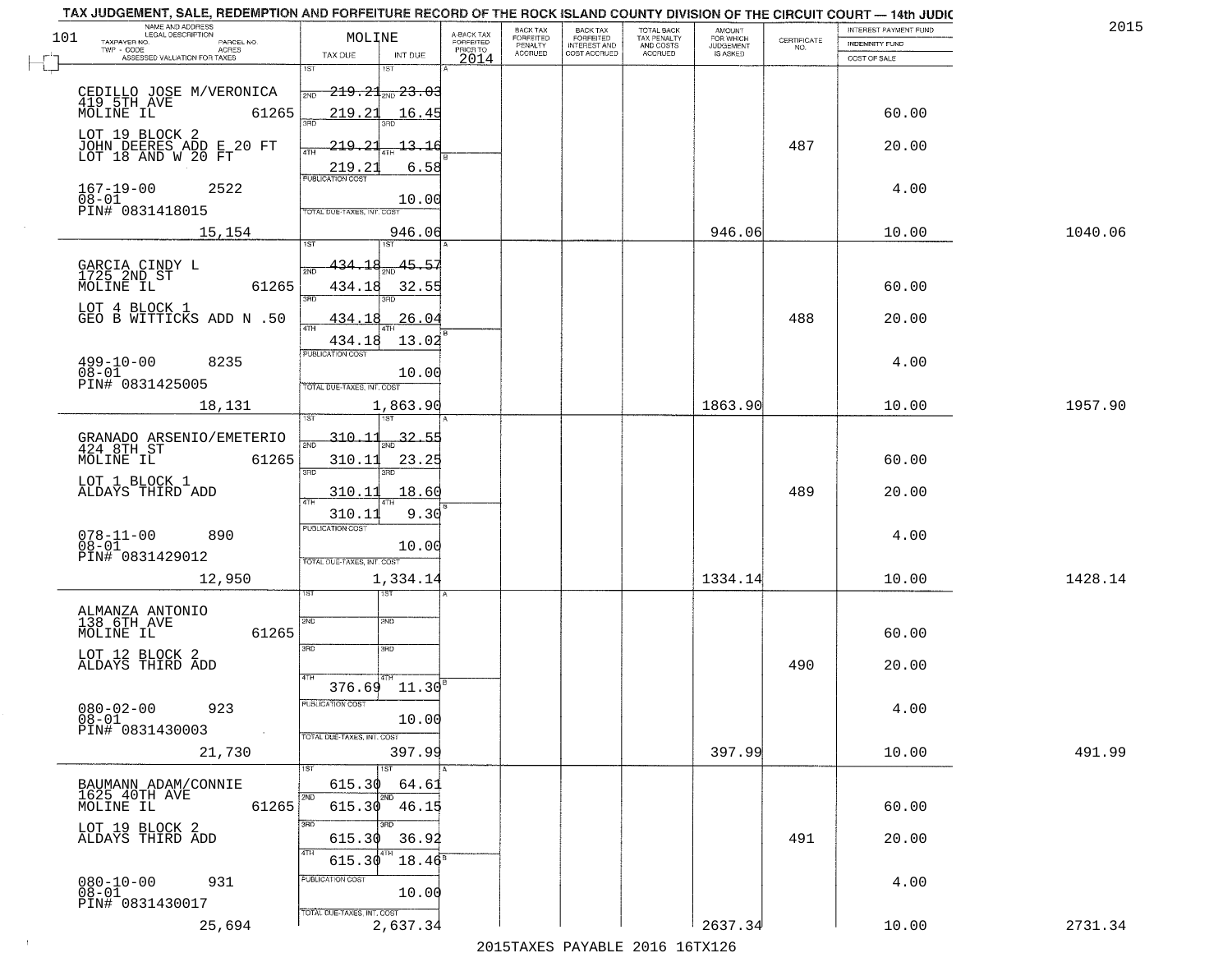| 101                  | BY WHOM<br>PURCHASED                                        | RATE<br>$\%$<br><b>BID</b> | MOLINE<br>DATE OF SALE | TAX JUDGEMENT, SALE, REDEMPTION AND FORFEITURE RECORD OF THE ROCK ISLAND COUNTY DIVISION OF THE CIRCUIT COURT — 14th JUDICIAL CIRCUIT OF ILLINOIS 2015<br>SUBSEQUENT TAXES PAID, FEES, AND TIME EXTENSION | TOTAL DUE<br>TO REDEEM<br>FROM SALE<br>LESS<br>COUNTY CLERK FEE | BY WHOM REDEEMED                           | DATE OF REDEMP-<br>TION OR DEED<br>DAY<br><b>MO</b><br>YEAR | RECEIVED REDEMPTION<br>MONEY IN FULL                                   |
|----------------------|-------------------------------------------------------------|----------------------------|------------------------|-----------------------------------------------------------------------------------------------------------------------------------------------------------------------------------------------------------|-----------------------------------------------------------------|--------------------------------------------|-------------------------------------------------------------|------------------------------------------------------------------------|
| 1                    | PIN# 0831418015    <br>STEVE SODEMAN LIVING TRUST<br>$\sim$ | 01                         | 12/29/2016             | $\begin{bmatrix} 01/17/2017 \\ 17/17/2017 \end{bmatrix}$ Take Notice Fee                                                                                                                                  | 12/20/2019<br>20.47                                             |                                            |                                                             | Certificate<br>Returned<br>$\overline{1}$<br>& Cancelled<br>11/28/2017 |
|                      |                                                             |                            |                        |                                                                                                                                                                                                           |                                                                 | $1,081.33$<br>160.00 JOSE/VERONICA CEDILLO | 09/21/2017                                                  | Karen Kinney                                                           |
| 2                    | PIN# 0831425005<br>STEVE SODEMAN LIVING TRUST               |                            |                        | $\begin{array}{ll} & [01/17/2017 \text{ Time Ext & incl} \\ & [01/17/2017 \text{ Take Notice Fe}] \\ & [11/20/2018 \text{ Subs paid} \\ & [11/21/2017 \text{ Subs paid} \\ \end{array}$                   | 12/20/2019<br>1, 20.47<br>1, 319.46<br>1, 397.18                |                                            |                                                             | Certificate<br>Returned<br>& Cancelled 2<br>03/07/2019                 |
|                      |                                                             |                            |                        |                                                                                                                                                                                                           |                                                                 | 8,242.78<br>160.00 CINDY GARCIA            | 02/22/2019                                                  | Karen Kinney                                                           |
| PIN# 0831429012<br>3 | STEVE SODEMAN LIVING TRUST                                  | 18                         | 12/29/2016             | 01/17/2017 Time Ext & incl<br>01/17/2017 Take Notice Fee<br>11/21/2017 Subs paid                                                                                                                          | $12/20/2019$<br>$20.47$<br>1,363.70                             |                                            |                                                             | Certificate<br>Returned<br>3<br>& Cancelled<br>03/07/2019              |
|                      |                                                             |                            |                        |                                                                                                                                                                                                           |                                                                 | $4,004.21$ MAYOLO GOMEZ                    | 11/13/2018                                                  | Karen Kinney                                                           |
| 4                    | PIN# 0831430003<br>MS INVESTMENTS GROUP INC 1               |                            | 12/29/2016             | 01/26/2017 Time Ext & incl<br>01/31/2017 Take Notice Fee                                                                                                                                                  | 07/01/2019<br>$\overline{20.59}$                                |                                            |                                                             | Certificate<br>Returned<br>& Cancelled 4<br>05/23/2017                 |
|                      |                                                             |                            |                        |                                                                                                                                                                                                           |                                                                 | 517.50<br>160.00 ANTONIO ALMANZA           | 03/24/2017                                                  | Karen Kinney                                                           |
| 5                    | PIN# 0831430017<br>KELCOR INVESTMENTS                       | 01                         | 12/29/2016             | 02/06/2017 Time Ext & incl<br>02/06/2017 Take Notice Fee                                                                                                                                                  | $07/01/2019$<br>20.59                                           |                                            |                                                             | Certificate<br>Returned<br>& Cancelled 5<br>01/09/2018                 |
|                      |                                                             |                            |                        |                                                                                                                                                                                                           |                                                                 | 2,806.56<br>160.00 ADAM/CONNIE BAUMANN     | 11/06/2017                                                  | Karen Kinney                                                           |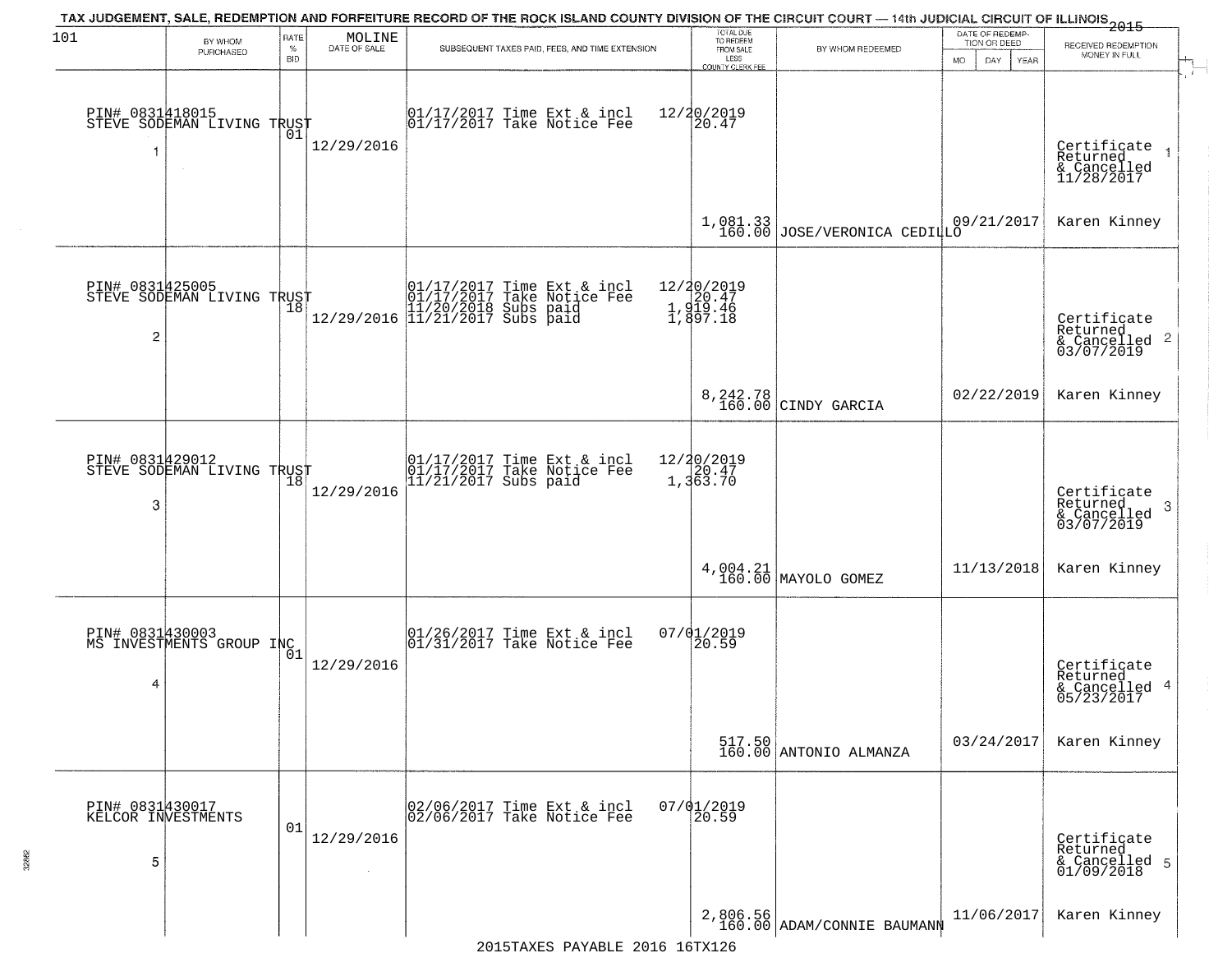| NAME AND ADDRESS<br>LEGAL DESCRIPTION<br>102      | MOLINE                            |                     |                                     | BACK TAX<br><b>FORFEITED</b> | <b>BACK TAX</b>                           | TOTAL BACK<br>TAX PENALTY<br>AND COSTS | AMOUNT<br>FOR WHICH                 |                    | INTEREST PAYMENT FUND | 2015    |
|---------------------------------------------------|-----------------------------------|---------------------|-------------------------------------|------------------------------|-------------------------------------------|----------------------------------------|-------------------------------------|--------------------|-----------------------|---------|
| TAXPAYER NO.<br>PARCEL NO.<br>TWP - CODE<br>ACRES |                                   |                     | A-BACK TAX<br>FORFEITED<br>PRIOR TO | PENALTY<br><b>ACCRUED</b>    | FORFEITED<br>INTEREST AND<br>COST ACCRUED | ACCRUED                                | <b>JUDGEMENT</b><br><b>IS ASKED</b> | CERTIFICATE<br>NO. | INDEMNITY FUND        |         |
| ASSESSED VALUATION FOR TAXES                      | TAX DUE                           | INT DUE<br>1ST      | 2014                                |                              |                                           |                                        |                                     |                    | COST OF SALE          |         |
|                                                   |                                   |                     |                                     |                              |                                           |                                        |                                     |                    |                       |         |
| ENGLISH YVETTE<br>709 3RD STREET A<br>MOLINE IL   | $634.64_{200}66.64$<br>2ND        |                     |                                     |                              |                                           |                                        |                                     |                    |                       |         |
| 61265                                             | 634.62                            | 47.60               |                                     |                              |                                           |                                        |                                     |                    | 60.00                 |         |
| LOT 2 BLOCK 6                                     |                                   |                     |                                     |                              |                                           |                                        |                                     |                    |                       |         |
| OAK HILL PARK ADD N .50                           | 534.62                            | 38.08               |                                     |                              |                                           |                                        |                                     | 492                | 20.00                 |         |
|                                                   | 634.62<br>PUBLICATION COST        | 19.04               |                                     |                              |                                           |                                        |                                     |                    |                       |         |
| $328 - 02 - 00$<br>5282                           |                                   |                     |                                     |                              |                                           |                                        |                                     |                    | 4.00                  |         |
| $08 - 01$<br>PIN# 0831439008                      | <b>TOTAL DUE-TAXES, INT. COST</b> | 10.00               |                                     |                              |                                           |                                        |                                     |                    |                       |         |
| 32,501                                            |                                   | 2,719.84            |                                     |                              |                                           |                                        | 2719.84                             |                    | 10.00                 | 2813.84 |
|                                                   |                                   |                     |                                     |                              |                                           |                                        |                                     |                    |                       |         |
| BOGENER SHARON J                                  | 697.27<br>সূঁাম                   | 73.<br>$2^{\prime}$ |                                     |                              |                                           |                                        |                                     |                    |                       |         |
| PO BOX 564<br>MOLINE IL<br>61266                  | 697.27                            | 52.30               |                                     |                              |                                           |                                        |                                     |                    | 60.00                 |         |
|                                                   | $\overline{3BD}$                  | 3RD                 |                                     |                              |                                           |                                        |                                     |                    |                       |         |
| LOT 1<br>E ANDRIES 1ST ADD                        | 697.27                            | 41.84               |                                     |                              |                                           |                                        |                                     | 493                | 20.00                 |         |
|                                                   | <b>ATH</b><br>697.27              | 20.92               |                                     |                              |                                           |                                        |                                     |                    |                       |         |
|                                                   | PUBLICATION COST                  |                     |                                     |                              |                                           |                                        |                                     |                    |                       |         |
| $087 - 06 - 00$<br>1052<br>$08 - 01$              |                                   | 10.00               |                                     |                              |                                           |                                        |                                     |                    | 4.00                  |         |
| PIN# 0831443008                                   | TOTAL DUE-TAXES, INT. COST        |                     |                                     |                              |                                           |                                        |                                     |                    |                       |         |
| 38,764                                            |                                   | 2,987.36            |                                     |                              |                                           |                                        | 2987.36                             |                    | 10.00                 | 3081.36 |
|                                                   | 151                               |                     |                                     |                              |                                           |                                        |                                     |                    |                       |         |
| AUTUMN TRAILS/G BIALECKI<br>PO BOX 1126           | 465.34<br>2ND                     | 48.86               |                                     |                              |                                           |                                        |                                     |                    |                       |         |
| WARRENVILLE IL<br>60555                           | 465.34                            | 34.90               |                                     |                              |                                           |                                        |                                     |                    | 60.00                 |         |
| LOT 33 AUTUMN TRAILS ADD SHT 8 $\&$ 14            | 3RD                               | 3RD                 |                                     |                              |                                           |                                        |                                     |                    |                       |         |
|                                                   | <u>465.34</u><br>4TH              | 27.92               |                                     |                              |                                           |                                        |                                     | 494                | 20.00                 |         |
|                                                   | 465.34                            | 13.96               |                                     |                              |                                           |                                        |                                     |                    |                       |         |
| 535-10-00<br>08-01<br>9445                        | <b>PUBLICATION COST</b>           |                     |                                     |                              |                                           |                                        |                                     |                    | 4.00                  |         |
| .690<br>PIN# 0831449024                           | TOTAL OUE-TAXES, INT. COST        | 10.00               |                                     |                              |                                           |                                        |                                     |                    |                       |         |
|                                                   |                                   |                     |                                     |                              |                                           |                                        | 1997.00                             |                    | 10.00                 | 2091.00 |
| 19,432                                            |                                   | 1,997.00            |                                     |                              |                                           |                                        |                                     |                    |                       |         |
| VINCENT ORVILLE T/NANCY J                         | 268.59                            | <u>28.21</u>        |                                     |                              |                                           |                                        |                                     |                    |                       |         |
| 4550 11TH ST<br>EAST MOLINE IL<br>61244           | 2ND<br>268.59                     | 20.15               |                                     |                              |                                           |                                        |                                     |                    | 60.00                 |         |
|                                                   | 3RD                               | 3RD                 |                                     |                              |                                           |                                        |                                     |                    |                       |         |
| LOT 7 BLOCK 3<br>EDWARDS ADD W.50                 | 268.59                            | 16.12               |                                     |                              |                                           |                                        |                                     | 495                | 20.00                 |         |
|                                                   | 268.59                            | 8.06                |                                     |                              |                                           |                                        |                                     |                    |                       |         |
|                                                   | PUBLICATION COS'                  |                     |                                     |                              |                                           |                                        |                                     |                    |                       |         |
| $183 - 10 - 00$<br>2829<br>$08-01$                |                                   | 10.00               |                                     |                              |                                           |                                        |                                     |                    | 4.00                  |         |
| PIN# 0832230005<br>$\sim 100$ km s                | TOTAL DUE-TAXES, INT. COST        |                     |                                     |                              |                                           |                                        |                                     |                    |                       |         |
| 11,216                                            |                                   | 1,156.90            |                                     |                              |                                           |                                        | 1156.90                             |                    | 10.00                 | 1250.90 |
|                                                   |                                   | 11ST                |                                     |                              |                                           |                                        |                                     |                    |                       |         |
| VINCENT ORVILLE T NANCY J<br>4550 11TH ST         | 288.75                            | 30.31               |                                     |                              |                                           |                                        |                                     |                    |                       |         |
| 61244<br>EAST MOLINE IL                           | 2ND                               | 2ND<br>288.75 21.65 |                                     |                              |                                           |                                        |                                     |                    | 60.00                 |         |
| LOT 7 BLOCK 3                                     | 3RD                               | 3RD                 |                                     |                              |                                           |                                        |                                     |                    |                       |         |
| EDWARDS ADD W.50 LOT 6<br>AND E .50               | 288.75                            | 17.32               |                                     |                              |                                           |                                        |                                     | 496                | 20.00                 |         |
|                                                   | 4TH<br>288.75                     | 8.66 <sup>s</sup>   |                                     |                              |                                           |                                        |                                     |                    |                       |         |
| $183 - 09 - 00$<br>2828                           | PUBLICATION COST                  |                     |                                     |                              |                                           |                                        |                                     |                    | 4.00                  |         |
| $08 - 01$<br>PIN# 0832230006                      |                                   | 10.00               |                                     |                              |                                           |                                        |                                     |                    |                       |         |
|                                                   | TOTAL DUE-TAXES, INT. COST        |                     |                                     |                              |                                           |                                        |                                     |                    |                       |         |
| 12,058                                            |                                   | 1,242.94            |                                     |                              |                                           |                                        | 1242.94                             |                    | 10.00                 | 1336.94 |

 $\sim 10^{-1}$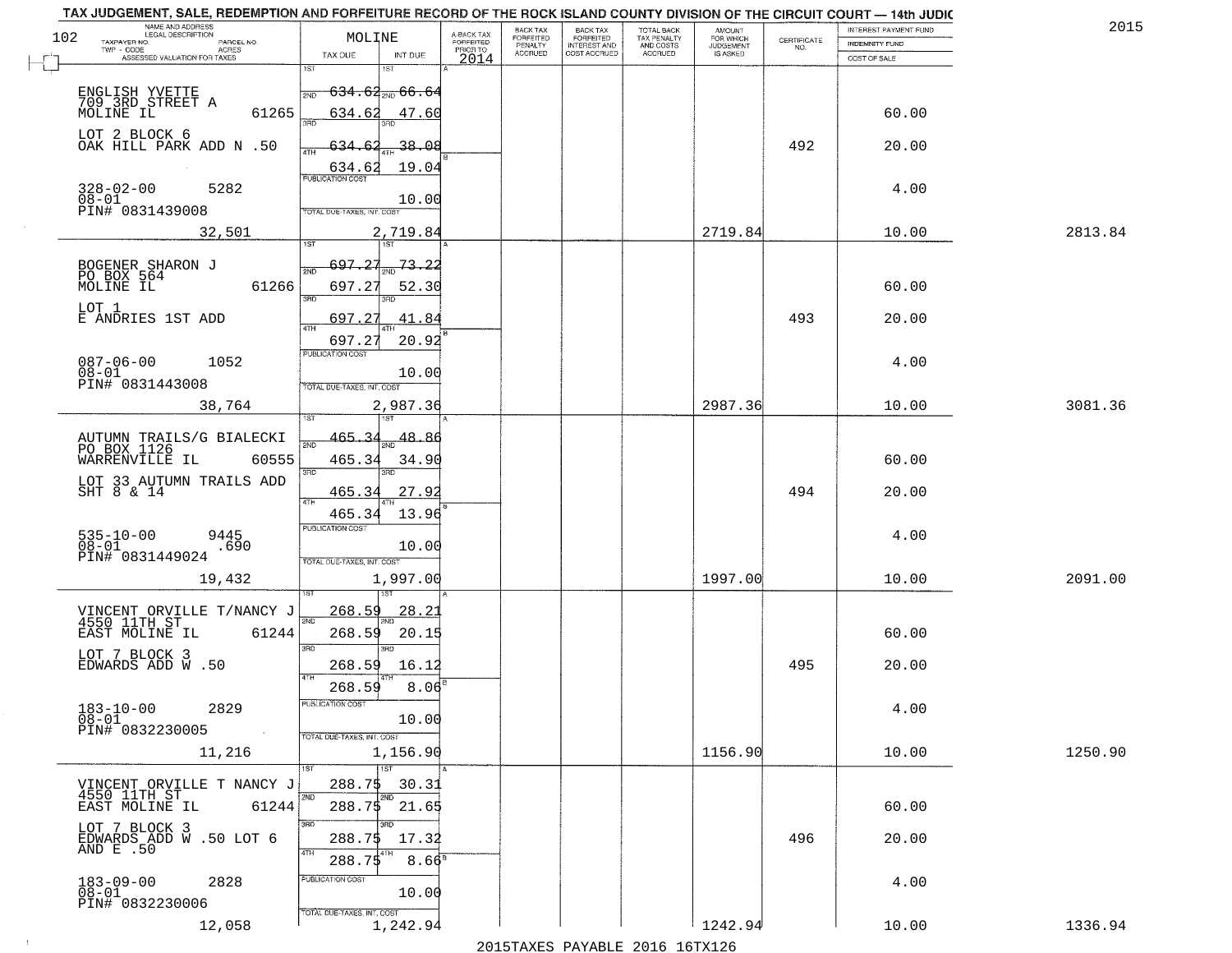| 102                                     | BY WHOM                                                  | RATE               | $\begin{array}{c} \text{MOLINE} \\ \text{DATE of SALE} \end{array}$ | TAX JUDGEMENT, SALE, REDEMPTION AND FORFEITURE RECORD OF THE ROCK ISLAND COUNTY DIVISION OF THE CIRCUIT COURT — 14th JUDICIAL CIRCUIT OF ILLINOIS 2015                                                                                                                  | TOTAL DUE<br>TO REDEEM                                                                                                                             |                                            | DATE OF REDEMP-<br>TION OR DEED | RECEIVED REDEMPTION                                                  |
|-----------------------------------------|----------------------------------------------------------|--------------------|---------------------------------------------------------------------|-------------------------------------------------------------------------------------------------------------------------------------------------------------------------------------------------------------------------------------------------------------------------|----------------------------------------------------------------------------------------------------------------------------------------------------|--------------------------------------------|---------------------------------|----------------------------------------------------------------------|
|                                         | PURCHASED                                                | $\%$<br><b>BID</b> |                                                                     | SUBSEQUENT TAXES PAID, FEES, AND TIME EXTENSION                                                                                                                                                                                                                         | FROM SALE<br>LESS<br>COUNTY CLERK FEE                                                                                                              | BY WHOM REDEEMED                           | MO.<br>DAY<br><b>YEAR</b>       | MONEY IN FULL                                                        |
| PIN# 0831439008                         | STEVE SODEMAN LIVING TRUST                               | 01                 | 12/29/2016                                                          | 01/17/2017 Time Ext & incl<br>01/17/2017 Take Notice Fee<br>08/21/2019 Take Notice Fee<br>08/21/2019 Circuit Clerks Fee<br>08/21/2019 Title Search Fee<br>08/21/2019 Subs paid<br>08/26/2019 Sheriffs Fee<br>10/15/2019 Sheriffs Fee<br>11/20/2018 Su<br>2,<br>2,<br>2, | 12/20/2019<br>$\begin{smallmatrix} 22019 \ 226.47 \ 35.000 \ 410.000 \ 735.000 \ 738.64 \ 738.664 \ 732.10 \ 73.210 \ 13.985.62 \end{smallmatrix}$ | GOMEZ MAY LLP                              | 10/21/2019                      | Certificate<br>Returned<br>& Cancelled<br>11/15/2019<br>Karen Kinney |
| PIN# 0831443008<br>2                    | STEVE SODEMAN LIVING TRUST<br>STEVE SODEMAN LIVING TRUST |                    | 12/29/2016                                                          | 01/17/2017 Time Ext & incl<br>01/17/2017 Take Notice Fee<br>11/21/2017 Subs paid                                                                                                                                                                                        | 12/20/2019<br>3,041.42                                                                                                                             |                                            |                                 | Certificate<br>Returned<br>& Cancelled 2<br>03/07/2019               |
|                                         |                                                          |                    |                                                                     |                                                                                                                                                                                                                                                                         | 6,873.19<br>160.00                                                                                                                                 | SHARON BOGENER                             | 01/24/2019                      | Karen Kinney                                                         |
| PIN# 0831449024<br>TRUSTEE<br>RICO<br>3 |                                                          | 18                 | 12/29/2016                                                          | 03/14/2017 Time Ext & incl<br>03/14/2017 Take Notice Fee                                                                                                                                                                                                                | 07/29/2019<br>20.59                                                                                                                                |                                            |                                 | Certificate<br>Returned<br>-3<br>& Cancelled<br>07/20/2017           |
|                                         |                                                          |                    |                                                                     |                                                                                                                                                                                                                                                                         |                                                                                                                                                    | $2,487.97$<br>160.00 WILLIAM T PHARES P.C. | 06/09/2017                      | Karen Kinney                                                         |
| PIN# 0832230005<br>4                    | STEVE SODEMAN LIVING TRUST                               |                    | 12/29/2016                                                          | 01/17/2017 Time Ext & incl<br>01/17/2017 Take Notice Fee                                                                                                                                                                                                                | 12/20/2019<br>20.47                                                                                                                                |                                            |                                 | Certificate<br>Returned<br>& Cancelled 4<br>11/28/2017               |
|                                         |                                                          |                    |                                                                     |                                                                                                                                                                                                                                                                         |                                                                                                                                                    | $1,721.69$ LEE & LEE ATTY                  | 09/18/2017                      | Karen Kinney                                                         |
| PIN# 0832230006<br>5                    | PIN# ∪834430000<br>STEVE SODEMAN LIVING TRUST<br> 18     |                    | 12/29/2016                                                          | 01/17/2017 Time Ext & incl<br>01/17/2017 Take Notice Fee                                                                                                                                                                                                                | 12/20/2019<br>20.47                                                                                                                                |                                            |                                 | Certificate<br>Returned<br>& Cancelled 5<br>11/28/2017               |
|                                         |                                                          |                    |                                                                     |                                                                                                                                                                                                                                                                         |                                                                                                                                                    | $1,838.71$<br>160.00 LEE & LEE ATTY        | 09/18/2017                      | Karen Kinney                                                         |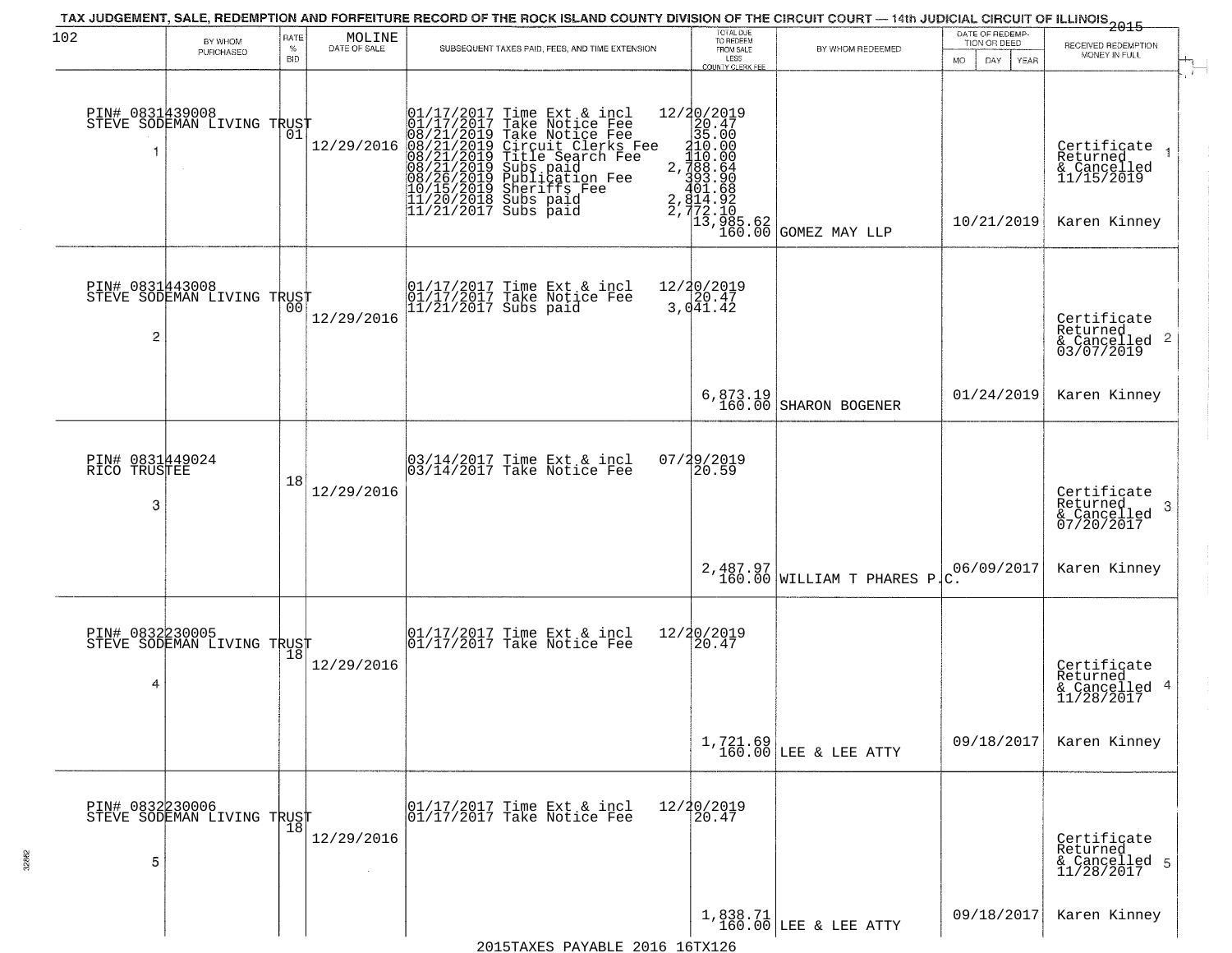| 103 | NAME AND ADDRESS<br>LEGAL DESCRIPTION                                                                                                          | MOLINE                                                  |                                                |                                     | BACK TAX<br>FORFEITED | <b>BACK TAX</b><br>FORFEITED        | <b>TOTAL BACK</b>        | AMOUNT<br>FOR WHICH |                                                                 | INTEREST PAYMENT FUND | 2015    |
|-----|------------------------------------------------------------------------------------------------------------------------------------------------|---------------------------------------------------------|------------------------------------------------|-------------------------------------|-----------------------|-------------------------------------|--------------------------|---------------------|-----------------------------------------------------------------|-----------------------|---------|
|     | TAXPAYER NO.<br>PARCEL NO.<br>TWP - CODE<br>ACRES                                                                                              |                                                         |                                                | A-BACK TAX<br>FORFEITED<br>PRIOR TO | PENALTY               | <b>INTEREST AND</b><br>COST ACCRUED | TAX PENALTY<br>AND COSTS | <b>JUDGEMENT</b>    | $\begin{array}{c} \text{CEPTIFICATE} \\ \text{NO.} \end{array}$ | <b>INDEMNITY FUND</b> |         |
|     | ASSESSED VALUATION FOR TAXES                                                                                                                   | TAX DUE<br>1ST                                          | INT DUE<br>181                                 | 2014                                | <b>ACCRUED</b>        |                                     | <b>ACCRUED</b>           | IS ASKED            |                                                                 | COST OF SALE          |         |
|     | GARCIA GEMA<br>343 9TH ST<br>MOLINE IL<br>61265                                                                                                | 2ND<br>417.59                                           | $417.59_{200}$ $43.82$<br>31.30                |                                     |                       |                                     |                          |                     |                                                                 | 60.00                 |         |
|     | LOT 4 BLOCK 7<br>PITTS GILBERT AND PITTS<br>SECOND ADD ALL EX N 40 FT<br>LOT 3 AND ALL                                                         | 417.59<br>417.59                                        | -25.04<br>12.52                                |                                     |                       |                                     |                          |                     | 497                                                             | 20.00                 |         |
|     | $361 - 13 - 00$<br>5885<br>$08 - 01$<br>PIN# 0832306005                                                                                        | <b>PUBLICATION COST</b><br>TOTAL DUE-TAXES, INT. COST   | 10.00                                          |                                     |                       |                                     |                          |                     |                                                                 | 4.00                  |         |
|     | 23,438                                                                                                                                         |                                                         | 1,793.04                                       |                                     |                       |                                     |                          | 1793.04             |                                                                 | 10.00                 | 1887.04 |
|     | GRANADA EMETERIO JAMES IV<br>399 11TH ST<br>MOLINE IL<br>61265<br>S 24.4 FT LOT 5 EXC<br>W 58 FT BLK 3<br>PITTS GILBERT & PITTS 2ND 4TH<br>ADD | $\frac{411.31}{ }$<br>411.31<br>3RD<br>411.31<br>411.31 | <u>43.19</u><br>30.85<br>38D<br>24.68<br>12.34 |                                     |                       |                                     |                          |                     | 498                                                             | 60.00<br>20.00        |         |
|     | $358 - 07 - 20$<br>$5828 - B$<br>$08 - 01$<br>PIN# 0832308012                                                                                  | PUBLICATION COST<br>TOTAL DUE-TAXES, INT. COST          | 10.00                                          |                                     |                       |                                     |                          |                     |                                                                 | 4.00                  |         |
|     | 17,176                                                                                                                                         |                                                         | 1,766.30                                       |                                     |                       |                                     |                          | 1766.30             |                                                                 | 10.00                 | 1860.30 |
|     | MEE COMPANY<br>424 8TH ST<br>MOLINE IL<br>61265                                                                                                | 128.96<br>2ND<br>128.96<br>3BD                          | 13.<br>$-5$<br>9.65<br>3RD                     |                                     |                       |                                     |                          |                     |                                                                 | 60.00                 |         |
|     | LOT 12 BLOCK 8<br>PITTS GILBERT AND PITTS<br>SECOND ADD                                                                                        | 128.96<br>4TH<br>128.96                                 | 7.72<br>3.86                                   |                                     |                       |                                     |                          |                     | 499                                                             | 20.00                 |         |
|     | $362 - 16 - 00$<br>5901<br>$08 - 01$<br>PIN# 0832311007                                                                                        | <b>PUBLICATION COST</b><br>TOTAL OUE-TAXES, INT. COST   | 10.00                                          |                                     |                       |                                     |                          |                     |                                                                 | 4.00                  |         |
|     | 5,385                                                                                                                                          |                                                         | 560.58                                         |                                     |                       |                                     |                          | 560.58              |                                                                 | 10.00                 | 654.58  |
|     | HOUSE OF PRAISE<br>1005 5TH AVE<br>MOLINE IL<br>61265                                                                                          | 442.76<br>2ND<br>442.76<br>3RD                          | 46.48<br>33.20<br>3BD                          |                                     |                       |                                     |                          |                     |                                                                 | 60.00                 |         |
|     | W 85 1/2 FT OF LOT 9 AND<br>W 85 1/2 FT OF S 1/2 OF<br>LOT 10 BLK 4 PITTS,<br>GILBERT, PITTS 2ND ADD                                           | 442.76<br>4TH<br>442.76                                 | 26.56<br>13.28                                 |                                     |                       |                                     |                          |                     | 500                                                             | 20.00                 |         |
|     | 359-04-01<br>$5842 - 1$<br>08-01<br>PIN# 0832313002<br>$\sim 100$                                                                              | -usuca i un cus-<br>TOTAL DUE-TAXES, INT. COST          | 10.00                                          |                                     |                       |                                     |                          |                     |                                                                 | 4.00                  |         |
|     | 18,489                                                                                                                                         |                                                         | 1,900.56                                       |                                     |                       |                                     |                          | 1900.56             |                                                                 | 10.00                 | 1994.56 |
|     | PROPERTY MANAGERS INC<br>PO BOX 2151<br>52809<br>DAVENPORT IA                                                                                  | 1ST <sup>1</sup>                                        | 1ST<br>2ND<br>$352.76$ $26.45$                 |                                     |                       |                                     |                          |                     |                                                                 | 60.00                 |         |
|     | LOT 6 BLOCK F<br>MOLINE WATER POWER<br>COS ADD<br>N 150 FT EX W 20 FT                                                                          | 3RD<br>352.76<br>4TH<br>352.76                          | חחו<br>21.16<br>$10.58^8$                      |                                     |                       |                                     |                          |                     | 501                                                             | 20.00                 |         |
|     | 4828<br>302-19-00<br>$08 - 01$<br>PIN# 0832333008                                                                                              | PUBLICATION COST<br>TOTAL DUE-TAXES, INT. COST          | 10.00                                          |                                     |                       |                                     |                          |                     |                                                                 | 4.00                  |         |
|     | 14,731                                                                                                                                         |                                                         | 1,126.47                                       |                                     |                       |                                     |                          | 1126.47             |                                                                 | 10.00                 | 1220.47 |

 $\sim 100$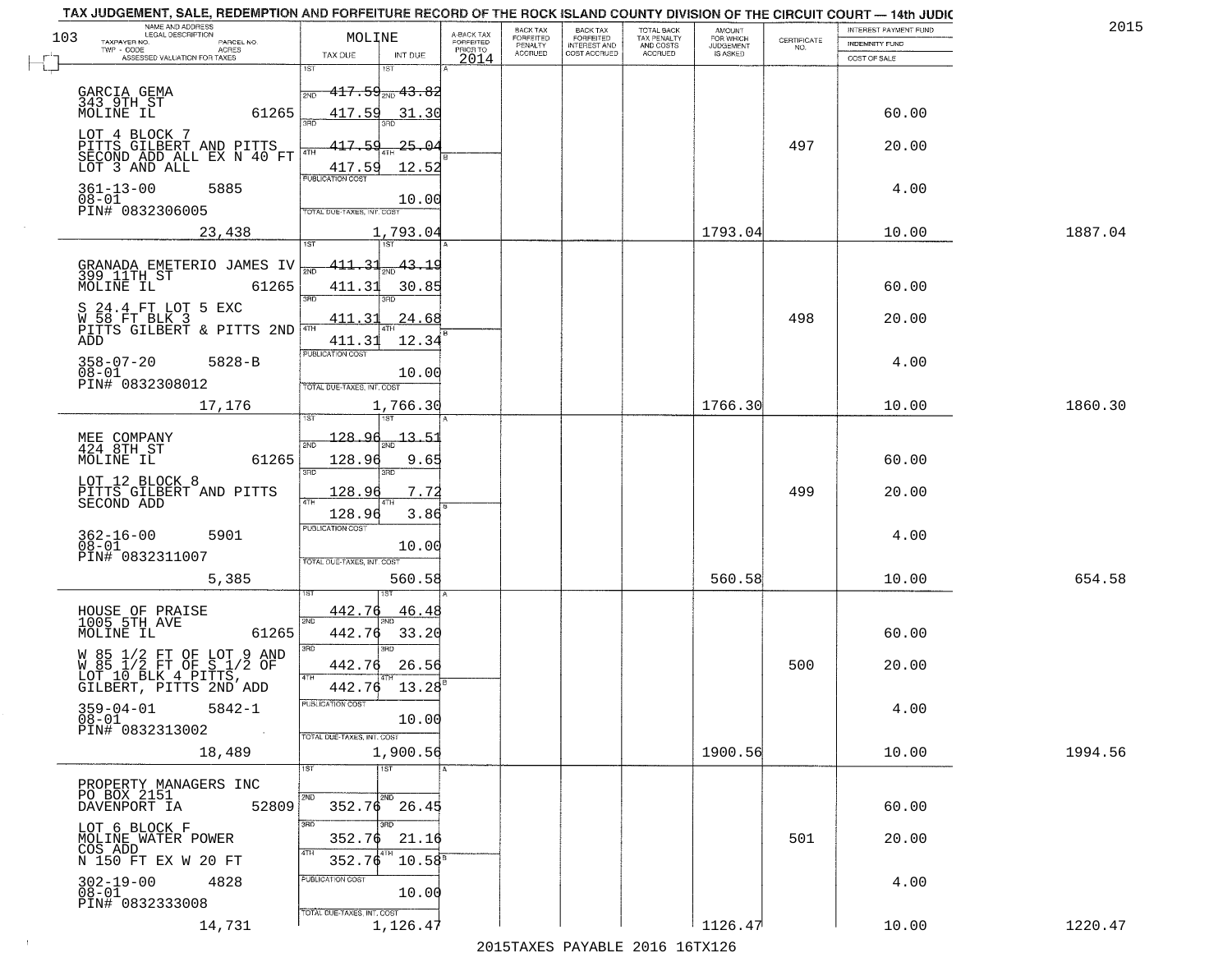| 103                                  | BY WHOM                                                 | RATE               | $\begin{array}{c} \text{MOLINE} \\ \text{DATE of SALE} \end{array}$ | TAX JUDGEMENT, SALE, REDEMPTION AND FORFEITURE RECORD OF THE ROCK ISLAND COUNTY DIVISION OF THE CIRCUIT COURT — 14th JUDICIAL CIRCUIT OF ILLINOIS<br>2015 - | TOTAL DUE<br>TO REDEEM                |                                                       | DATE OF REDEMP-<br>TION OR DEED | RECEIVED REDEMPTION                                                |
|--------------------------------------|---------------------------------------------------------|--------------------|---------------------------------------------------------------------|-------------------------------------------------------------------------------------------------------------------------------------------------------------|---------------------------------------|-------------------------------------------------------|---------------------------------|--------------------------------------------------------------------|
|                                      | PURCHASED                                               | $\%$<br><b>BID</b> |                                                                     | SUBSEQUENT TAXES PAID, FEES, AND TIME EXTENSION                                                                                                             | FROM SALE<br>LESS<br>COUNTY CLERK FEE | BY WHOM REDEEMED                                      | MO.<br>DAY.<br>YEAR             | MONEY IN FULL                                                      |
|                                      | PIN# 0832306005<br>STEVE SODEMAN LIVING TRUST<br>$\sim$ |                    | 12/29/2016                                                          | $\begin{bmatrix} 01/17/2017 \\ 17/17/2017 \end{bmatrix}$ Take Notice Fee                                                                                    | 12/20/2019<br>20.47                   |                                                       |                                 | Certificate 1<br>Returned 1<br>& Cancelled<br>03/23/2017           |
|                                      |                                                         |                    |                                                                     |                                                                                                                                                             |                                       | 1,945.25<br>160.00 IH MISSISSIPPI VALLEY CRE          |                                 | Karen Kinney                                                       |
| PIN# 0832308012<br>RICO TRUSTEE<br>2 |                                                         | 18                 | 12/29/2016                                                          | 03/14/2017 Time Ext & incl<br>03/14/2017 Take Notice Fee<br>11/18/2017 Subs paid                                                                            | 07/29/2019<br>20.59<br>1,798.96       |                                                       |                                 | Certificate<br>Returned<br>$\frac{1}{2}$ Cancelled 2<br>07/06/2018 |
|                                      |                                                         |                    |                                                                     |                                                                                                                                                             |                                       | 4,900.29<br>160.00 GRANADA EMETERIO JAMES IV          |                                 | Karen Kinney                                                       |
| PIN# 0832311007<br>RICO TRUSTEE<br>3 |                                                         | 18                 | 12/29/2016                                                          | 03/14/2017 Time Ext & incl<br>03/14/2017 Take Notice Fee<br>11/18/2017 Subs paid                                                                            | 07/29/2019<br>20.59<br>584.64         |                                                       |                                 | Certificate<br>Returned<br>3<br>& Cancelled<br>08/02/2018          |
|                                      |                                                         |                    |                                                                     |                                                                                                                                                             |                                       | 1,801.27<br>160.00 MEE COMPANY                        | 07/19/2018                      | Karen Kinney                                                       |
| PIN# 0832313002<br>RICO TRUSTEE<br>4 |                                                         | 18                 | 12/29/2016                                                          | $\begin{bmatrix} 03/14/2017 \\ 03/14/2017 \end{bmatrix}$ Take Notice Fee                                                                                    | $07/29/2019$<br>20.59                 |                                                       |                                 | Certificate<br>Returned<br>& Cancelled 4<br>07/20/2017             |
|                                      |                                                         |                    |                                                                     |                                                                                                                                                             |                                       | $2,374.17$<br>160.00 HOUSE OF PRAISE                  | 05/26/2017                      | Karen Kinney                                                       |
| 5                                    | PIN# 0832333008<br>STEVE SODEMAN LIVING TRUST           |                    | 12/29/2016                                                          | $\begin{array}{cc}  01/17/2017 \text{ Time Ext} & \text{incl} \\  01/17/2017 \text{ Take Notice Fe} \end{array}$                                            | 12/20/2019<br>20.47                   |                                                       |                                 | Certificate<br>Returned<br>& Cancelled 5<br>02/08/2017             |
|                                      |                                                         |                    |                                                                     |                                                                                                                                                             |                                       | $\left[1,460.62\right]$ (160.00 PROPERTY MANAGERS INC | 01/26/2017                      | Karen Kinney                                                       |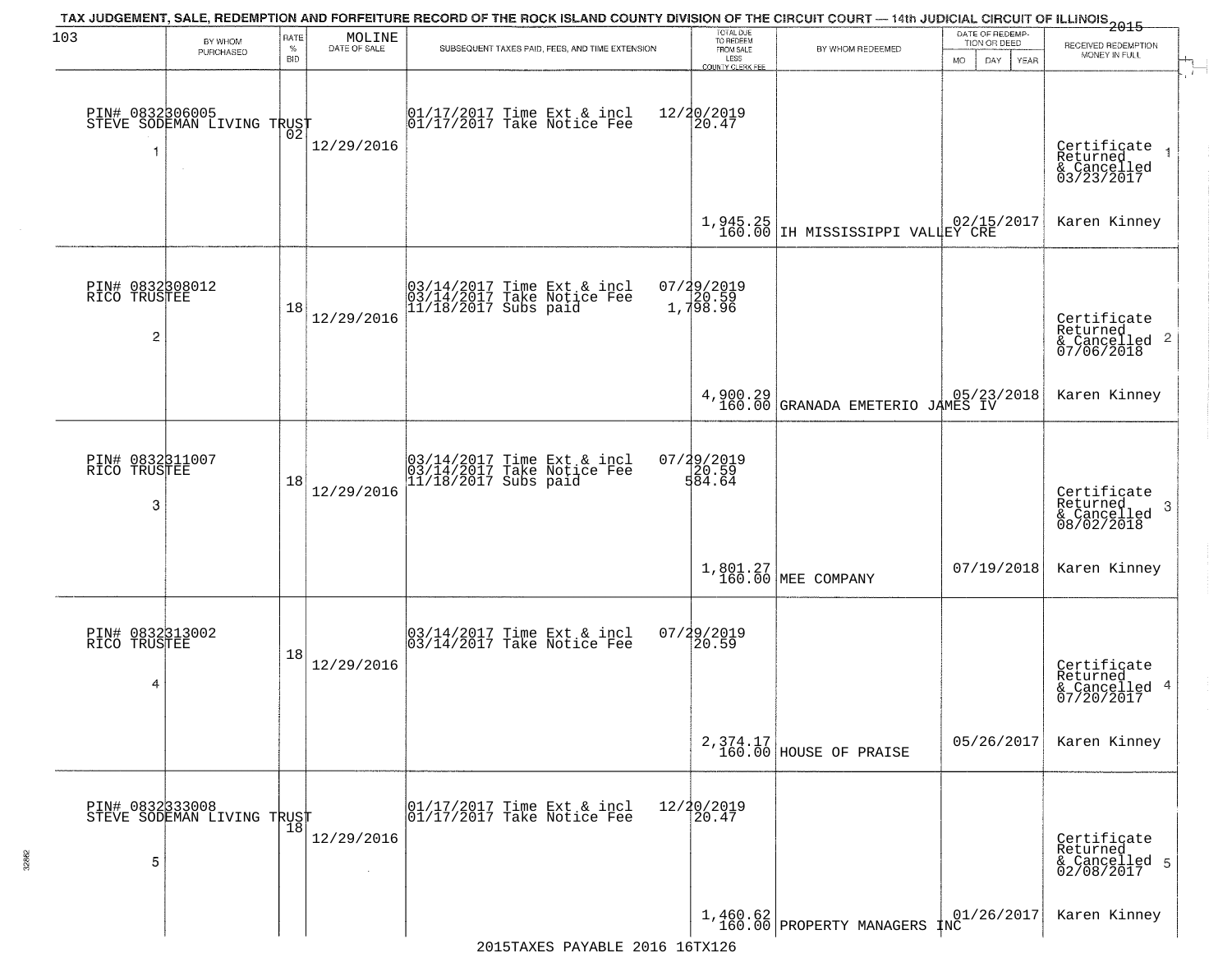| 104 | NAME AND ADDRESS<br>LEGAL DESCRIPTION                                             | MOLINE                                       | A-BACK TAX<br>FORFEITED | BACK TAX<br>FORFEITED | <b>BACK TAX</b><br><b>FORFEITED</b> | TOTAL BACK<br>TAX PENALTY | <b>AMOUNT</b>                      |                                                                 | INTEREST PAYMENT FUND | 2015    |
|-----|-----------------------------------------------------------------------------------|----------------------------------------------|-------------------------|-----------------------|-------------------------------------|---------------------------|------------------------------------|-----------------------------------------------------------------|-----------------------|---------|
|     | TAXPAYER NO.<br>PARCEL NO.<br>TWP - CODE<br>ACRES<br>ASSESSED VALUATION FOR TAXES | TAX DUE<br>INT DUE                           | PRIOR TO                | PENALTY<br>ACCRUED    | INTEREST AND<br>COST ACCRUED        | AND COSTS<br>ACCRUED      | FOR WHICH<br>JUDGEMENT<br>IS ASKED | $\begin{array}{c} \text{CERTIFICATE} \\ \text{NO.} \end{array}$ | <b>INDEMNITY FUND</b> |         |
|     |                                                                                   | 1ST                                          | 2014                    |                       |                                     |                           |                                    |                                                                 | COST OF SALE          |         |
|     | JENKINS DAVID R/DONNA M<br>305 E 19TH AVE                                         | <del>196.83<sub>2ND</sub> 52.15</del><br>2ND |                         |                       |                                     |                           |                                    |                                                                 |                       |         |
|     | 61240<br>COAL VALLEY IL                                                           | 496.83<br><u>37.25</u><br>390                |                         |                       |                                     |                           |                                    |                                                                 | 60.00                 |         |
|     | LOT 3                                                                             |                                              |                         |                       |                                     |                           |                                    |                                                                 |                       |         |
|     | ATKINSONS SUBD OF LOTS 8<br>9 AND 10 BLK F MOLINE<br>WATER POWER COS ADD          | -29.86<br>496.<br>4TH<br>496.83<br>14.90     |                         |                       |                                     |                           |                                    | 502                                                             | 20.00                 |         |
|     | $097 - 14 - 00$<br>1244                                                           | <b>PUBLICATION COST</b>                      |                         |                       |                                     |                           |                                    |                                                                 | 4.00                  |         |
|     | 08-01<br>PIN# 0832339003                                                          | 10.00<br>TOTAL DUE-TAXES, INT. COST          |                         |                       |                                     |                           |                                    |                                                                 |                       |         |
|     | 20,747                                                                            | 2,131.42                                     |                         |                       |                                     |                           | 2131.42                            |                                                                 | 10.00                 | 2225.42 |
|     |                                                                                   | 1ST<br>1ST                                   |                         |                       |                                     |                           |                                    |                                                                 |                       |         |
|     | JACKSON LARRY C/JULIE<br>642 10TH ST                                              | $6 - 8$                                      | 70                      |                       |                                     |                           |                                    |                                                                 |                       |         |
|     | MOLINE IL<br>61265                                                                | 6.8<br>3RD<br>3RD                            | .50                     |                       |                                     |                           |                                    |                                                                 | 60.00                 |         |
|     | LOT 20<br>BALL AND DAVIS ADD<br>W 40 FT OF S 27 FT                                | 6.87<br>  47H<br>4TH                         | 40                      |                       |                                     |                           |                                    | 503                                                             | 20.00                 |         |
|     |                                                                                   | 6.87<br><b>PUBLICATION COST</b>              | .20                     |                       |                                     |                           |                                    |                                                                 |                       |         |
|     | $102 - 10 - 00$<br>1316<br>$08 - 01$                                              | 10.00                                        |                         |                       |                                     |                           |                                    |                                                                 | 4.00                  |         |
|     | PIN# 0832340022                                                                   | TOTAL DUE-TAXES, INT. COST                   |                         |                       |                                     |                           |                                    |                                                                 |                       |         |
|     | 287                                                                               | 39.28<br>1ST<br>18 <sup>-</sup>              |                         |                       |                                     |                           | 39.28                              |                                                                 | 10.00                 | 133.28  |
|     | IRWIN J/ALLISON R<br>1007 17TH AVE                                                | 2ND<br><b>2ND</b>                            |                         |                       |                                     |                           |                                    |                                                                 |                       |         |
|     | 61265<br>MOLINE IL                                                                |                                              |                         |                       |                                     |                           |                                    |                                                                 | 60.00                 |         |
|     | SUPVR ASST MAP<br>LOT 446 2 SHEET 17                                              | 3RD<br>3RD<br>23.08<br>384.52                |                         |                       |                                     |                           |                                    | 504                                                             | 20.00                 |         |
|     |                                                                                   | 384.52<br>11.54                              |                         |                       |                                     |                           |                                    |                                                                 |                       |         |
|     | $043 - 03 - 20$<br>$08 - 01$<br>$404 - 2$                                         | PUBLICATION COST                             |                         |                       |                                     |                           |                                    |                                                                 | 4.00                  |         |
|     | PIN# 0832400034                                                                   | 10.00<br>TOTAL OUE-TAXES, INT. COST          |                         |                       |                                     |                           |                                    |                                                                 |                       |         |
|     | 16,057                                                                            | 813.66                                       |                         |                       |                                     |                           | 813.66                             |                                                                 | 10.00                 | 907.66  |
|     |                                                                                   | 61.04<br>6.44                                |                         |                       |                                     |                           |                                    |                                                                 |                       |         |
|     | RIVERA DEANNA F<br>715 22ND ST<br>61244<br>EAST MOLINE IL                         | 2ND<br>61.04<br>4.60                         |                         |                       |                                     |                           |                                    |                                                                 | 60.00                 |         |
|     | LOT 8                                                                             | 3RD<br>3BD                                   |                         |                       |                                     |                           |                                    |                                                                 |                       |         |
|     | OAKLEYS ADD TO MOLINE                                                             | 3.68<br>61.04<br>4TH                         |                         |                       |                                     |                           |                                    | 505                                                             | 20.00                 |         |
|     |                                                                                   | 61.04<br>PUBLICATION COST                    | $1.84^{\circ}$          |                       |                                     |                           |                                    |                                                                 |                       |         |
|     | $329 - 19 - 00$<br>5312<br>08-01                                                  | 10.00                                        |                         |                       |                                     |                           |                                    |                                                                 | 4.00                  |         |
|     | PIN# 0832422010<br>$\sim 100$                                                     | TOTAL DUE-TAXES, INT. COST<br>270.72         |                         |                       |                                     |                           | 270.72                             |                                                                 | 10.00                 | 364.72  |
|     | 2,549                                                                             | 1ST<br>1ST                                   |                         |                       |                                     |                           |                                    |                                                                 |                       |         |
|     | GUZMAN BRUNA<br>1402 7TH AVE                                                      | 318.14<br>33.39<br>2ND<br>2ND                |                         |                       |                                     |                           |                                    |                                                                 |                       |         |
|     | 61265<br>MOLINE IL                                                                | 318.14<br>23.85                              |                         |                       |                                     |                           |                                    |                                                                 | 60.00                 |         |
|     | W 44 FT LOTS C AND D<br>AND N 7.35 FT LOT E<br>LANGMACKS ADD                      | 3RD<br>3RD<br>318.14<br>19.08                |                         |                       |                                     |                           |                                    | 506                                                             | 20.00                 |         |
|     |                                                                                   | 4TH<br>318.14                                | $9.54^8$                |                       |                                     |                           |                                    |                                                                 |                       |         |
|     | 267-02-00<br>08-01<br>$4224 - A$                                                  | PUBLICATION COST<br>10.00                    |                         |                       |                                     |                           |                                    |                                                                 | 4.00                  |         |
|     | PIN# 0832423001                                                                   | TOTAL DUE-TAXES, INT. COST                   |                         |                       |                                     |                           |                                    |                                                                 |                       |         |
|     | 19,285                                                                            | 1,368.42                                     |                         |                       |                                     |                           | 1368.42                            |                                                                 | 10.00                 | 1462.42 |

 $\sim 100$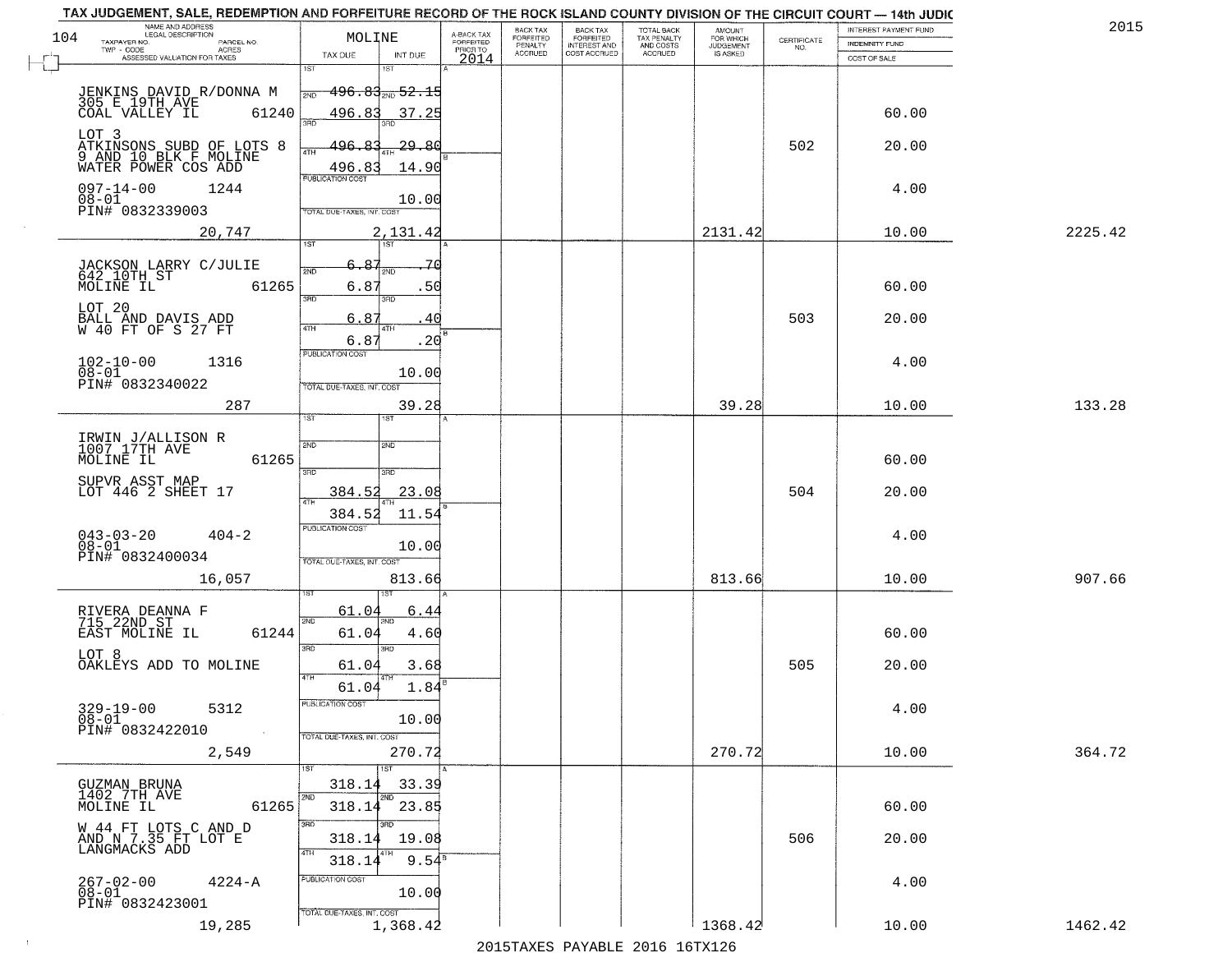| 104                             | BY WHOM<br>PURCHASED                          | RATE<br>$\%$ | $\begin{array}{c} \text{MOLINE} \\ \text{DATE of SALE} \end{array}$ | TAX JUDGEMENT, SALE, REDEMPTION AND FORFEITURE RECORD OF THE ROCK ISLAND COUNTY DIVISION OF THE CIRCUIT COURT — 14th JUDICIAL CIRCUIT OF ILLINOIS 2015<br>SUBSEQUENT TAXES PAID, FEES, AND TIME EXTENSION     | TOTAL DUE<br>TO REDEEM<br>FROM SALE                                                                                | BY WHOM REDEEMED                        | DATE OF REDEMP-<br>TION OR DEED | RECEIVED REDEMPTION                                        |
|---------------------------------|-----------------------------------------------|--------------|---------------------------------------------------------------------|---------------------------------------------------------------------------------------------------------------------------------------------------------------------------------------------------------------|--------------------------------------------------------------------------------------------------------------------|-----------------------------------------|---------------------------------|------------------------------------------------------------|
|                                 |                                               | <b>BID</b>   |                                                                     |                                                                                                                                                                                                               | LESS<br>COUNTY CLERK FEE                                                                                           |                                         | DAY<br>MO.<br>YEAR              | MONEY IN FULL                                              |
| PIN# 0832339003<br>TMI          |                                               | 02           |                                                                     |                                                                                                                                                                                                               |                                                                                                                    |                                         |                                 |                                                            |
|                                 |                                               |              | 12/29/2016                                                          |                                                                                                                                                                                                               |                                                                                                                    |                                         |                                 | Certificate<br>Returned<br>& Cancelled<br>03/23/2017       |
|                                 |                                               |              |                                                                     |                                                                                                                                                                                                               |                                                                                                                    | 2, 269.93 BLACKHAWK BANK & TRUST        |                                 | Karen Kinney                                               |
|                                 | PIN# 0832340022<br>STEVE SODEMAN LIVING TRUST |              |                                                                     | 01/17/2017 Time Ext & incl<br>01/17/2017 Take Notice Fee<br>11/21/2017 Subs paid                                                                                                                              | 12/20/2019<br>20.47<br>59.62                                                                                       |                                         |                                 |                                                            |
| $\overline{c}$                  |                                               |              | 12/29/2016                                                          |                                                                                                                                                                                                               |                                                                                                                    |                                         |                                 | Certificate<br>Returned<br>& Cancelled 2<br>07/06/2018     |
|                                 |                                               |              |                                                                     |                                                                                                                                                                                                               |                                                                                                                    | $248.51$ 05/                            | 05/07/2018                      | Karen Kinney                                               |
|                                 | PIN# 0832400034<br>STEVE SODEMAN LIVING TRUST | 18           |                                                                     | 01/17/2017 Time Ext & incl<br>01/17/2017 Take Notice Fee                                                                                                                                                      | 12/20/2019<br>20.47                                                                                                |                                         |                                 |                                                            |
| 3                               |                                               |              | 12/29/2016                                                          |                                                                                                                                                                                                               |                                                                                                                    |                                         |                                 | Certificate<br>Returned<br>-3<br>& Cancelled<br>09/26/2017 |
|                                 |                                               |              |                                                                     |                                                                                                                                                                                                               |                                                                                                                    | $1,254.89$ JOHN IRWIN                   | 08/03/2017                      | Karen Kinney                                               |
| PIN# 0832422010<br>RICO TRUSTEE |                                               | 18           |                                                                     |                                                                                                                                                                                                               |                                                                                                                    |                                         |                                 |                                                            |
| 4                               |                                               |              | 12/29/2016                                                          | $03/14/2017$ Time Ext & incl<br>$03/14/2017$ Take Notice Fee<br>$02/11/2019$ Take Notice Fee<br>$02/22/2019$ Publication Fee<br>$03/05/2019$ Sheriffs Fee<br>$11/17/2018$ Subs paid<br>$11/18/2017$ Subs paid | $\begin{smallmatrix} 07/29/2019\\20.59\\35.00\\45.18\\ \textbf{24.23}\\295.74\\ \textbf{292.64} \end{smallmatrix}$ |                                         |                                 | Certificate<br>Returned<br>& Cancelled 4<br>05/09/2019     |
|                                 |                                               |              |                                                                     |                                                                                                                                                                                                               |                                                                                                                    | $1,522.87$<br>160.00 SANCHEZ S/GUSTAF D | 04/17/2019                      | Karen Kinney                                               |
|                                 | PIN# 0832423001<br>US BANK CUST FOR PRO CAP   | 03           | 4 & CRDTRS                                                          |                                                                                                                                                                                                               |                                                                                                                    |                                         |                                 |                                                            |
| 5                               |                                               |              | 12/29/2016                                                          |                                                                                                                                                                                                               |                                                                                                                    |                                         |                                 | Certificate<br>Returned<br>& Cancelled 5<br>03/23/2017     |
|                                 |                                               |              |                                                                     |                                                                                                                                                                                                               |                                                                                                                    | $1,506.29$ BRUNA GUZMAN                 | 02/22/2017                      | Karen Kinney                                               |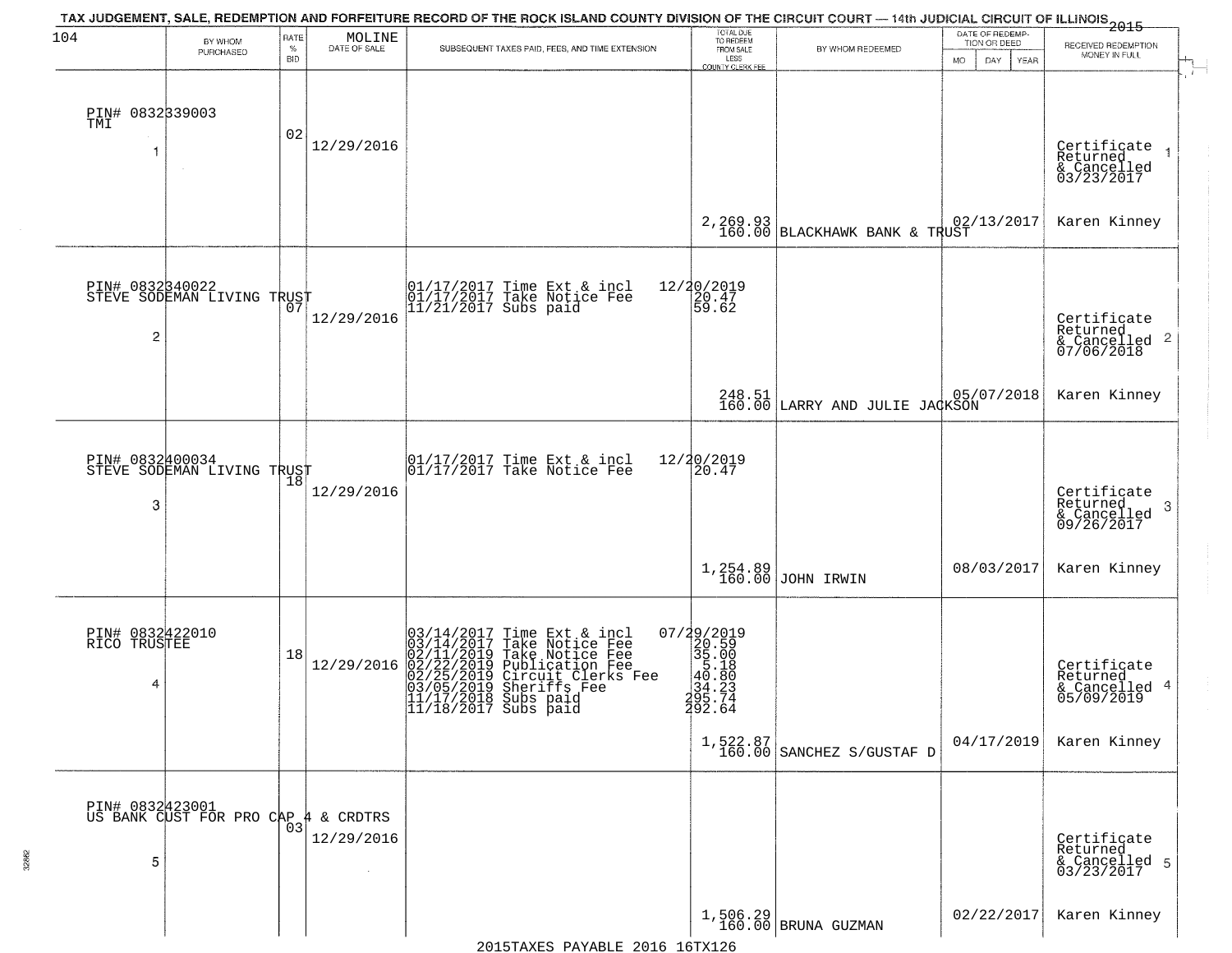| 105 | NAME AND ADDRESS<br>LEGAL DESCRIPTION<br>TAXPAYER NO.<br>PARCEL NO. | MOLINE                                |                     | A-BACK TAX<br>FORFEITED | BACK TAX<br>FORFEITED | <b>BACK TAX</b><br><b>FORFEITED</b> | TOTAL BACK<br>TAX PENALTY | <b>AMOUNT</b>                      | CERTIFICATE | INTEREST PAYMENT FUND                 | 2015    |
|-----|---------------------------------------------------------------------|---------------------------------------|---------------------|-------------------------|-----------------------|-------------------------------------|---------------------------|------------------------------------|-------------|---------------------------------------|---------|
|     | TWP - CODE<br>ACRES<br>ASSESSED VALUATION FOR TAXES                 | TAX DUE                               | INT DUE             | PRIOR TO<br>2014        | PENALTY<br>ACCRUED    | INTEREST AND<br>COST ACCRUED        | AND COSTS<br>ACCRUED      | FOR WHICH<br>JUDGEMENT<br>IS ASKED | NO.         | <b>INDEMNITY FUND</b><br>COST OF SALE |         |
|     |                                                                     | 1ST<br>181                            |                     |                         |                       |                                     |                           |                                    |             |                                       |         |
|     | CARAS EMILY<br>2724 8TH AVE                                         | <del>68.59 210</del><br>2ND           | <del>7.2</del> 1    |                         |                       |                                     |                           |                                    |             |                                       |         |
|     | MOLINE IL<br>61265                                                  | 68.59<br>29F)<br>3BD                  | 5.15                |                         |                       |                                     |                           |                                    |             | 60.00                                 |         |
|     | LOT D<br>LANGMACKS ADD                                              | 68.59                                 |                     |                         |                       |                                     |                           |                                    | 507         | 20.00                                 |         |
|     | ALL EX W 44 FT LOTS C AND                                           | 4TH<br>68.59                          | 2.06                |                         |                       |                                     |                           |                                    |             |                                       |         |
|     | $267 - 01 - 00$<br>4224                                             | <b>PUBLICATION COST</b>               |                     |                         |                       |                                     |                           |                                    |             | 4.00                                  |         |
|     | $08 - 01$<br>PIN# 0832423002                                        | TOTAL DUE-TAXES, INT. COS             | 10.00               |                         |                       |                                     |                           |                                    |             |                                       |         |
|     | 2,864                                                               | 1ST<br>1ST                            | 302.90              |                         |                       |                                     |                           | 302.90                             |             | 10.00                                 | 396.90  |
|     |                                                                     | 379.                                  | 39 90               |                         |                       |                                     |                           |                                    |             |                                       |         |
|     | CARAS KELLY A<br>821 15TH ST<br>MOLINE IL<br>61265                  | 2ND<br>379.68                         | 28.50               |                         |                       |                                     |                           |                                    |             | 60.00                                 |         |
|     | LOT B                                                               | 3RD                                   |                     |                         |                       |                                     |                           |                                    |             |                                       |         |
|     | LANGMACKS ADD                                                       | 379.68<br>47H                         | 22.80               |                         |                       |                                     |                           |                                    | 508         | 20.00                                 |         |
|     | $266 - 22 - 00$<br>4223                                             | 379.68<br>PUBLICATION COST            | 11.40               |                         |                       |                                     |                           |                                    |             | 4.00                                  |         |
|     | $08 - 01$<br>PIN# 0832423003                                        | TOTAL DUE-TAXES, INT. COST            | 10.00               |                         |                       |                                     |                           |                                    |             |                                       |         |
|     | 15,855                                                              |                                       | 1,631.32            |                         |                       |                                     |                           | 1631.32                            |             | 10.00                                 | 1725.32 |
|     |                                                                     |                                       |                     |                         |                       |                                     |                           |                                    |             |                                       |         |
|     | QCA HOLDINGS LLC<br>2035 BRIDGE AVE STE<br>202<br>52803             | 756.85<br>2ND                         | 79                  |                         |                       |                                     |                           |                                    |             |                                       |         |
|     | DAVENPORT IA<br>LOT 4                                               | 756.85<br>3 <sub>BD</sub><br>3RD      | 56.75               |                         |                       |                                     |                           |                                    |             | 60.00                                 |         |
|     | MICHAEL HARTZELLS ADD<br>EX S 2 FT                                  | 756.85<br>4TH                         | 45.40               |                         |                       |                                     |                           |                                    | 509         | 20.00                                 |         |
|     |                                                                     | 756.85<br><b>PUBLICATION COST</b>     | 22.70               |                         |                       |                                     |                           |                                    |             |                                       |         |
|     | 235-09-00<br>08-01<br>3677                                          |                                       | 10.00               |                         |                       |                                     |                           |                                    |             | 4.00                                  |         |
|     | PIN# 0832424001                                                     | TOTAL OUE-TAXES, INT. COST            |                     |                         |                       |                                     |                           |                                    |             |                                       |         |
|     | 31,605                                                              |                                       | 3,241.70            |                         |                       |                                     |                           | 3241.70                            |             | 10.00                                 | 3335.70 |
|     | MYERS TERRY C/SUSAN J<br>12902 13TH ST                              | 451.45<br>2ND                         | 47.39               |                         |                       |                                     |                           |                                    |             |                                       |         |
|     | 61264<br>MILAN IL                                                   | 451.45<br>3RD<br>3RD                  | 33.85               |                         |                       |                                     |                           |                                    |             | 60.00                                 |         |
|     | LOT 8<br>GEO W BELLS ADD                                            | 451.45                                | 27.08               |                         |                       |                                     |                           |                                    | 510         | 20.00                                 |         |
|     |                                                                     | 4TH<br>451.45                         | 13.54               |                         |                       |                                     |                           |                                    |             |                                       |         |
|     | $106 - 17 - 00$<br>1402<br>$08 - 01$                                | PUBLICATION COST                      | 10.00               |                         |                       |                                     |                           |                                    |             | 4.00                                  |         |
|     | PIN# 0832425012<br>$\sim 100$                                       | TOTAL DUE-TAXES, INT. COST            |                     |                         |                       |                                     |                           |                                    |             |                                       |         |
|     | 18,852                                                              | 1ST<br>1ST                            | 1,937.66            |                         |                       |                                     |                           | 1937.66                            |             | 10.00                                 | 2031.66 |
|     | TORRES CRISTIAN<br>835 15TH STREET A                                | 273.24                                | 28.70               |                         |                       |                                     |                           |                                    |             |                                       |         |
|     | MOLINE IL<br>61265                                                  | 2ND<br>2ND<br>$273.24$ <sup>eve</sup> | 20.50               |                         |                       |                                     |                           |                                    |             | 60.00                                 |         |
|     | LOT 14<br>GEO W BELLS ADD N 42 FT                                   | 3RD<br>273.24                         | 16.40               |                         |                       |                                     |                           |                                    | 511         | 20.00                                 |         |
|     |                                                                     | 4TH<br>273.24                         | $8.20$ <sup>B</sup> |                         |                       |                                     |                           |                                    |             |                                       |         |
|     | $107 - 03 - 00$<br>$08 - 01$<br>1407                                | PUBLICATION COST                      |                     |                         |                       |                                     |                           |                                    |             | 4.00                                  |         |
|     | PIN# 0832425015                                                     | TOTAL DUE-TAXES, INT. COST            | 10.00               |                         |                       |                                     |                           |                                    |             |                                       |         |
|     | 17,410                                                              |                                       | 1,176.76            |                         |                       |                                     |                           | 1176.76                            |             | 10.00                                 | 1270.76 |

 $\sim 10^{-1}$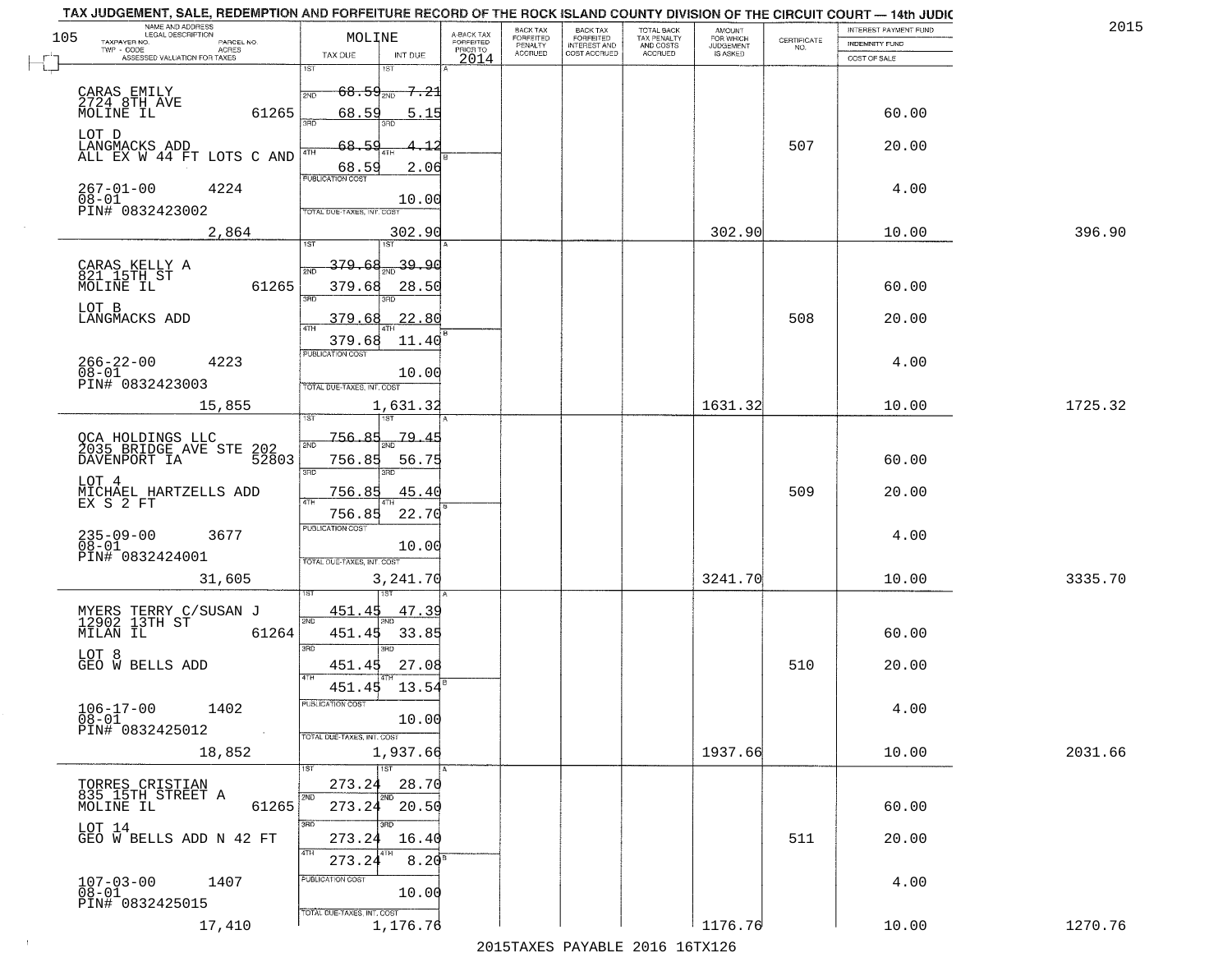| 105                                               | BY WHOM<br>PURCHASED                              | RATE<br>$\%$<br><b>BID</b> | MOLINE<br>DATE OF SALE | TAX JUDGEMENT, SALE, REDEMPTION AND FORFEITURE RECORD OF THE ROCK ISLAND COUNTY DIVISION OF THE CIRCUIT COURT — 14th JUDICIAL CIRCUIT OF ILLINOIS 2015<br>SUBSEQUENT TAXES PAID, FEES, AND TIME EXTENSION                            | TOTAL DUE<br>TO REDEEM<br>FROM SALE<br>LESS<br><b>COUNTY CLERK FEE</b>                                                     | BY WHOM REDEEMED                             | DATE OF REDEMP-<br>TION OR DEED<br>MO.<br>DAY.<br>YEAR | RECEIVED REDEMPTION<br>MONEY IN FULL                                   |
|---------------------------------------------------|---------------------------------------------------|----------------------------|------------------------|--------------------------------------------------------------------------------------------------------------------------------------------------------------------------------------------------------------------------------------|----------------------------------------------------------------------------------------------------------------------------|----------------------------------------------|--------------------------------------------------------|------------------------------------------------------------------------|
| PIN# 0832423002<br>RICO TRUSTEE                   |                                                   | 18                         | 12/29/2016             | 03/14/2017 Time Ext & incl<br>03/14/2017 Take Notice Fee                                                                                                                                                                             | 07/29/2019<br>20.59                                                                                                        |                                              |                                                        | Certificate 1<br>Returned<br>& Cancelled<br>03/07/2019                 |
|                                                   |                                                   |                            |                        |                                                                                                                                                                                                                                      |                                                                                                                            | 774.70 MOLINE MUNICIPAL CREDIT U             | 01/16/2019                                             | Karen Kinney                                                           |
| PIN# 0832423003<br>RICO TRUSTEE<br>$\overline{c}$ |                                                   | 18                         | 12/29/2016             | 03/14/2017 Time Ext & incl<br>03/14/2017 Take Notice Fee                                                                                                                                                                             | 07/29/2019<br>20.59                                                                                                        |                                              |                                                        | Certificate<br>Returned<br>$\frac{12241164}{67/20/2017}$<br>07/20/2017 |
|                                                   |                                                   |                            |                        |                                                                                                                                                                                                                                      |                                                                                                                            | 2,056.47<br>160.00 MOLINE MUNICIPAL CREDIT U |                                                        | Karen Kinney                                                           |
| PIN# 0832424001<br>3                              | STEVE SODEMAN LIVING TRUST                        | 00                         | 12/29/2016             | 01/17/2017 Time Ext & incl<br>01/17/2017 Take Notice Fee                                                                                                                                                                             | 12/20/2019<br>20.47                                                                                                        |                                              |                                                        | Certificate<br>Returned<br>3<br>& Cancelled<br>05/23/2017              |
|                                                   |                                                   |                            |                        |                                                                                                                                                                                                                                      |                                                                                                                            | $3,356.17$ RENTPRO 4 OF 12                   | 03/02/2017                                             | Karen Kinney                                                           |
| PIN# 0832425012<br>4                              | US BANK CUST FOR PRO CAP 4 & CRDTRS               |                            | 12/29/2016             | 05/03/2018 Time Ext & incl<br>05/03/2017 Take Notice Fee<br>05/03/2019 Take Notice Fee<br>05/03/2019 Circuit Clerks Fee<br>05/03/2019 Title Search Fee<br>05/13/2019 Publication Fee<br>06/24/2017 Subs paid<br>12/13/2017 Subs paid | ${\begin{array}{c} 11/01/2019\\20.59\\35.00\\ \textrm{200.25}\\ \textrm{175.00}\\ 175.00\\ 375.00\\ 2,009.28 \end{array}}$ |                                              |                                                        | Certificate<br>Returned<br>& Cancelled 4<br>09/06/2019                 |
|                                                   |                                                   |                            |                        |                                                                                                                                                                                                                                      |                                                                                                                            | 6,377.36 $\big $ KATZ NOWINSKI P.C.          | 07/17/2019                                             | Karen Kinney                                                           |
| 5                                                 | PIN# 0832425015    <br>STEVE SODEMAN LIVING TRUST | 02                         | 12/29/2016             | 01/17/2017 Time Ext & incl<br>01/17/2017 Take Notice Fee                                                                                                                                                                             | 12/20/2019<br>20.47                                                                                                        |                                              |                                                        | Certificate<br>Returned<br>& Cancelled 5<br>05/23/2017                 |
|                                                   |                                                   |                            |                        |                                                                                                                                                                                                                                      |                                                                                                                            | $1,316.65$<br>160.00 CRISTIAN TORRES         | 04/07/2017                                             | Karen Kinney                                                           |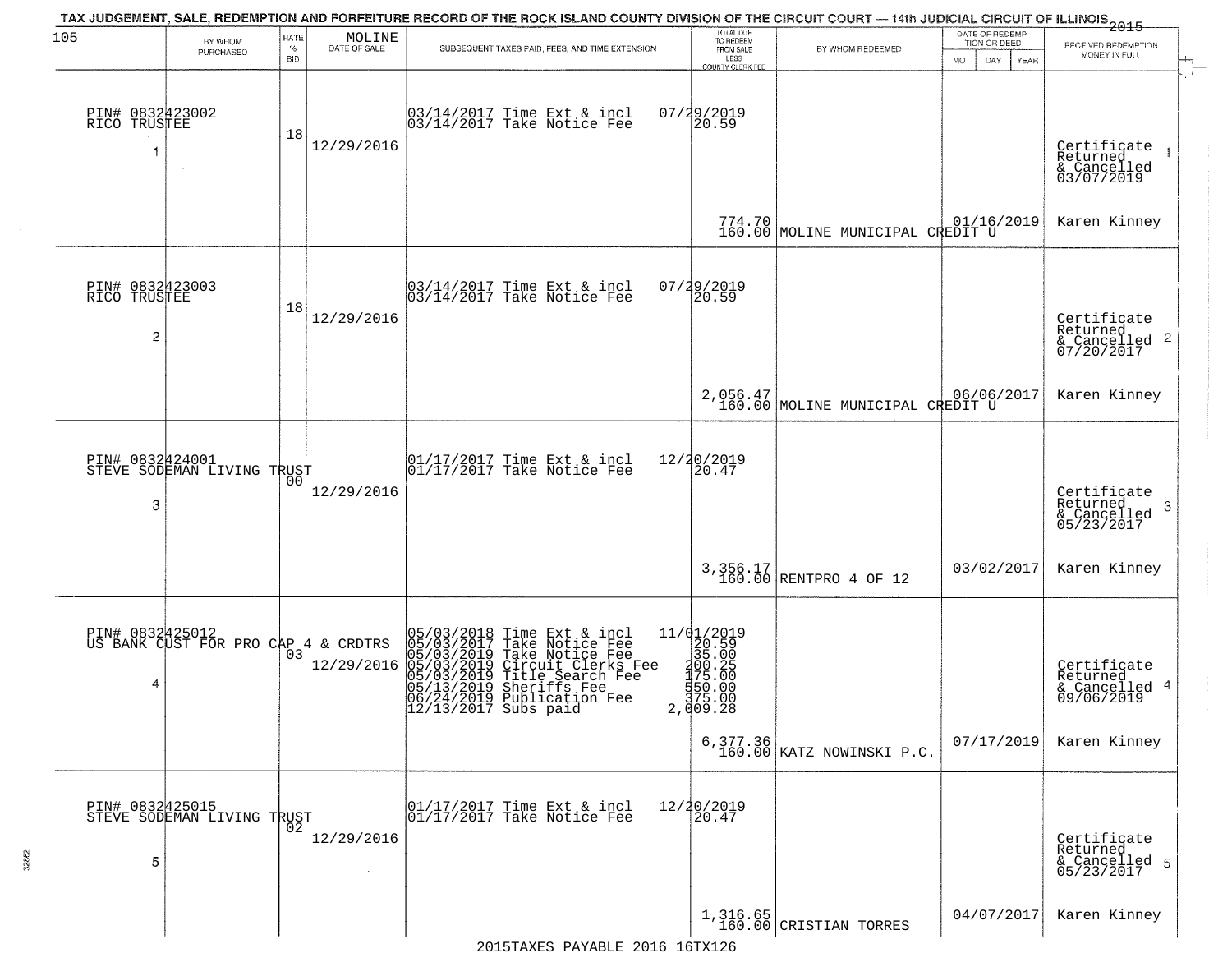| 2015   | INTEREST PAYMENT FUND |                                                                 | <b>AMOUNT</b>                      | TOTAL BACK<br>TAX PENALTY<br>AND COSTS<br>ACCRUED | BACK TAX<br>FORFEITED        | BACK TAX<br><b>FORFEITED</b> | A-BACK TAX            | MOLINE                                          | NAME AND ADDRESS<br>LEGAL DESCRIPTION                             |
|--------|-----------------------|-----------------------------------------------------------------|------------------------------------|---------------------------------------------------|------------------------------|------------------------------|-----------------------|-------------------------------------------------|-------------------------------------------------------------------|
|        | INDEMNITY FUND        | $\begin{array}{c} \text{CERTIFICATE} \\ \text{NO.} \end{array}$ | FOR WHICH<br>JUDGEMENT<br>IS ASKED |                                                   | INTEREST AND<br>COST ACCRUED | PENALTY<br>ACCRUED           | FORFEITED<br>PRIOR TO |                                                 | TAXPAYER NO.<br>PARCEL NO.<br>TWP - CODE<br><b>ACRES</b>          |
|        | COST OF SALE          |                                                                 |                                    |                                                   |                              |                              | 2014                  | TAX DUE<br>INT DUE<br>1ST<br>1ST                | ASSESSED VALUATION FOR TAXES                                      |
|        |                       |                                                                 |                                    |                                                   |                              |                              |                       |                                                 |                                                                   |
|        | 60.00                 |                                                                 |                                    |                                                   |                              |                              |                       | 2ND<br>2ND<br>3RD<br>3RD                        | DAVIS LUCIA D<br>843 15TH STREET B<br>MOLINE IL<br>61265          |
|        | 20.00                 | 512                                                             |                                    |                                                   |                              |                              |                       | 4TH<br>41H                                      | LOT 10<br>HUNTOONS ADD<br>N 38 FT OF S 40 FT 5 IN                 |
|        |                       |                                                                 |                                    |                                                   |                              |                              |                       | 156.33<br>4.68<br><b>PUBLICATION COST</b>       |                                                                   |
|        | 4.00                  |                                                                 |                                    |                                                   |                              |                              |                       | 10.00<br><b>TOTAL DUE-TAXES, INT. COST</b>      | $260 - 06 - 00$<br>4102<br>08-01<br>PIN# 0832426009               |
| 265.01 | 10.00                 |                                                                 | 171.01                             |                                                   |                              |                              |                       | 171.01<br>1ST<br>1ST                            | 12,528                                                            |
|        |                       |                                                                 |                                    |                                                   |                              |                              |                       | 20.6<br>2.15                                    |                                                                   |
|        | 60.00                 |                                                                 |                                    |                                                   |                              |                              |                       | 20.64<br>1.55                                   | CALLAHAN DONALD L TRSTEE<br>828 16TH ST<br>MOLINE IL<br>61265     |
|        | 20.00                 | 513                                                             |                                    |                                                   |                              |                              |                       | 3RD<br>20.6                                     | LOT 8                                                             |
|        |                       |                                                                 |                                    |                                                   |                              |                              |                       | 47H<br>4TH<br>20.64<br>.62                      | CANDEES ADD<br>N 75 FT OF S 80 FT                                 |
|        | 4.00                  |                                                                 |                                    |                                                   |                              |                              |                       | PUBLICATION COST<br>10.00                       | $120 - 09 - 00$<br>$08 - 01$<br>1661                              |
| 192.14 | 10.00                 |                                                                 | 98.14                              |                                                   |                              |                              |                       | TOTAL DUE-TAXES, INT. COST<br>98.14             | PIN# 0832428010<br>862                                            |
|        |                       |                                                                 |                                    |                                                   |                              |                              |                       | ist.<br>1ST                                     |                                                                   |
|        | 60.00                 |                                                                 |                                    |                                                   |                              |                              |                       | 2ND<br>2ND                                      | BARRAGAN MARIA O<br>752 14TH ST<br>61265<br>MOLINE IL             |
|        |                       | 514                                                             |                                    |                                                   |                              |                              |                       | 3RD<br>3 <sub>3</sub>                           | OAK TERRACE N 52 FT                                               |
|        | 20.00                 |                                                                 |                                    |                                                   |                              |                              |                       | 4TH<br>4TH<br>178.45<br>5.36                    |                                                                   |
|        | 4.00                  |                                                                 |                                    |                                                   |                              |                              |                       | <b>PUBLICATION COST</b><br>10.00                | 329-05-00<br>08-01<br>5300                                        |
|        |                       |                                                                 |                                    |                                                   |                              |                              |                       | TOTAL OUE-TAXES, INT. COST                      | PIN# 0832435001                                                   |
| 287.81 | 10.00                 |                                                                 | 193.81                             |                                                   |                              |                              |                       | 193.81<br>ड़ा                                   | 20,452                                                            |
|        | 60.00                 |                                                                 |                                    |                                                   |                              |                              |                       | SVD<br>SND                                      | BRAGG MARCUS A<br>1544 11TH AVE<br>61265<br>MOLINE IL             |
|        |                       |                                                                 |                                    |                                                   |                              |                              |                       | 3RD<br>3RD                                      | LOT 2 BLOCK 2                                                     |
|        | 20.00                 | 515                                                             |                                    |                                                   |                              |                              |                       | 4TH<br>$671.19$ $20.14^8$                       | ATKINSON PARK ADD                                                 |
|        | 4.00                  |                                                                 |                                    |                                                   |                              |                              |                       | PUBLICATION COST<br>10.00                       | $095 - 22 - 00$<br>1217<br>$08 - 01$                              |
|        |                       |                                                                 |                                    |                                                   |                              |                              |                       | TOTAL DUE-TAXES, INT. COST                      | PIN# 0832441006                                                   |
| 795.33 | 10.00                 |                                                                 | 701.33                             |                                                   |                              |                              |                       | 701.33<br>1ST<br>1ST                            | 28,028                                                            |
|        |                       |                                                                 |                                    |                                                   |                              |                              |                       | 409.54<br>42.98<br>2ND<br>2ND                   | OCA HOLDINGS LLC<br>2035 BRIDGE AVE STE 202<br>- WENDORT TA 52803 |
|        | 60.00                 |                                                                 |                                    |                                                   |                              |                              |                       | 30.70<br>409.54<br>3RD<br>3RD                   | UNIT <sub>12</sub>                                                |
|        | 20.00                 | 516                                                             |                                    |                                                   |                              |                              |                       | 409.54<br>24.56<br>4TH<br>$12.28^{8}$<br>409.54 | BEVERLY MANOR CONDOS                                              |
|        | 4.00                  |                                                                 |                                    |                                                   |                              |                              |                       | PUBLICATION COST                                | 526-76-12<br>08-01<br>8792-12                                     |
|        |                       |                                                                 |                                    |                                                   |                              |                              |                       | 10.00<br>TOTAL DUE-TAXES, INT. COST             | PIN# 0832446009                                                   |
|        |                       |                                                                 |                                    |                                                   |                              |                              |                       |                                                 |                                                                   |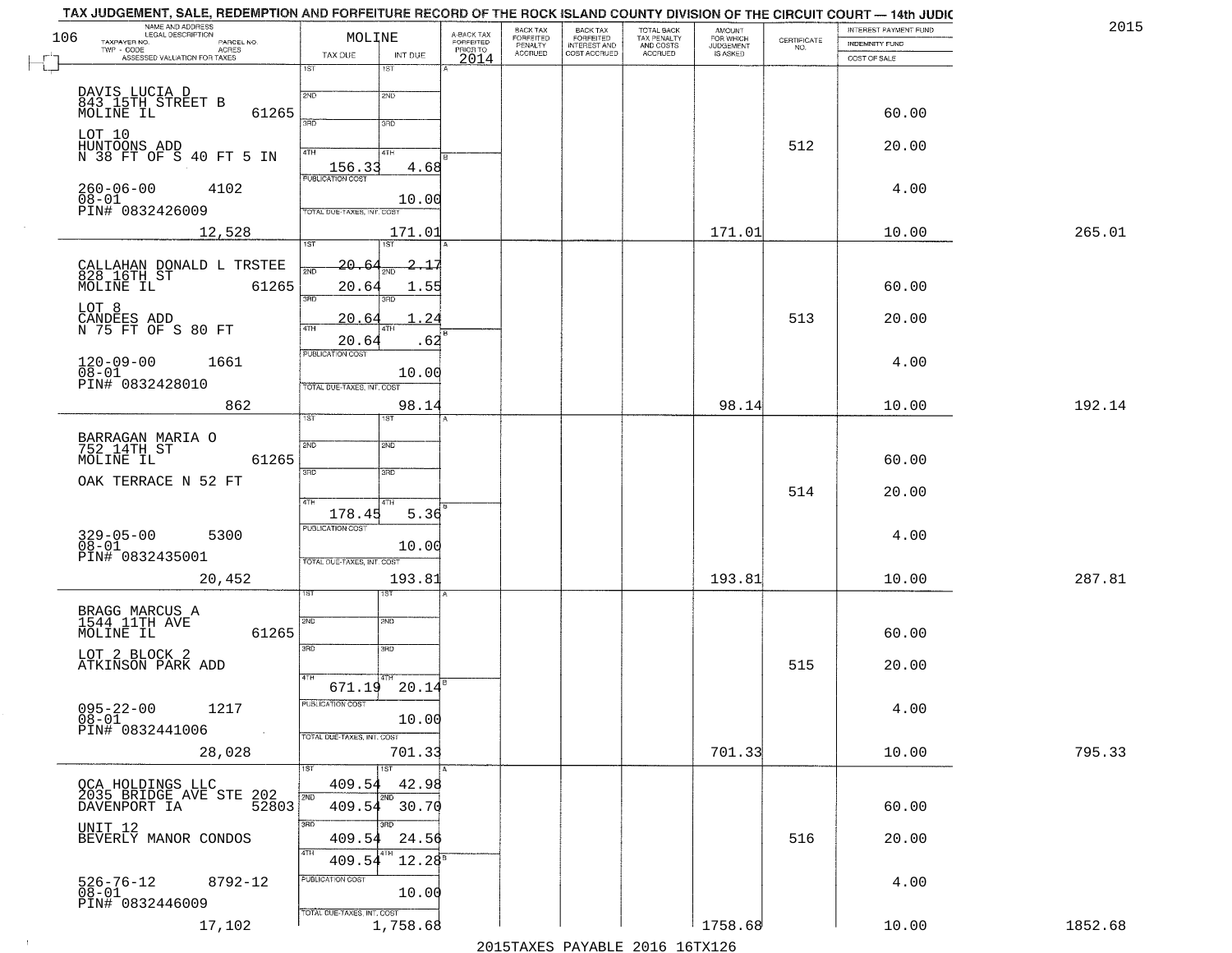| 106 | BY WHOM                                        | RATE               | MOLINE       | TAX JUDGEMENT, SALE, REDEMPTION AND FORFEITURE RECORD OF THE ROCK ISLAND COUNTY DIVISION OF THE CIRCUIT COURT — 14th JUDICIAL CIRCUIT OF ILLINOIS 2015 | TOTAL DUE<br>TO REDEEM                       |                                       | DATE OF REDEMP<br>TION OR DEED |                                                           |
|-----|------------------------------------------------|--------------------|--------------|--------------------------------------------------------------------------------------------------------------------------------------------------------|----------------------------------------------|---------------------------------------|--------------------------------|-----------------------------------------------------------|
|     | PURCHASED                                      | $\%$<br><b>BID</b> | DATE OF SALE | SUBSEQUENT TAXES PAID, FEES, AND TIME EXTENSION                                                                                                        | FROM SALE<br>LESS<br><b>COUNTY CLERK FEE</b> | BY WHOM REDEEMED                      | MO.<br>DAY.<br>YEAR            | RECEIVED REDEMPTION<br>MONEY IN FULL                      |
| 1   | PIN# 0832426009<br>STEVE SODEMAN LIVING TRUST  | 02                 | 12/29/2016   | $\begin{bmatrix} 01/17/2017 \\ 01/17/2017 \\ 01 \end{bmatrix}$ Take Notice Fee                                                                         | 12/20/2019<br>20.47                          |                                       |                                | Certificate<br>Returned<br>& Cancelled<br>07/20/2017      |
|     |                                                |                    |              |                                                                                                                                                        |                                              | 290.78<br>160.00 LUCIA DAVIS          | 06/21/2017                     | Karen Kinney                                              |
| 2   | PIN# 0832428010<br>JAMES MAYFIELD LIVING TRUST |                    | 12/29/2016   | 01/27/2017 Time Ext & incl<br>01/27/2017 Take Notice Fee                                                                                               | $07/09/2019$<br>20.59                        |                                       |                                | Certificate<br>Returned<br>& Cancelled 2<br>09/26/2017    |
|     |                                                |                    |              |                                                                                                                                                        |                                              | 281.90<br>160.00 JEFF CALLAHAN        | 07/10/2017                     | Karen Kinney                                              |
| 3   | PIN# 0832435001<br>STEVE SODEMAN LIVING TRUST  | 02                 | 12/29/2016   |                                                                                                                                                        |                                              |                                       |                                | Certificate<br>Returned<br>3<br>& Cancelled<br>02/08/2017 |
|     |                                                |                    |              |                                                                                                                                                        |                                              | 293.57<br>160.00 MARIA O BARRAGAN     | 01/13/2017                     | Karen Kinney                                              |
| 4   | PIN# 0832441006<br>STEVE SODEMAN LIVING TRUST  |                    | 12/29/2016   | $\begin{bmatrix} 01/17/2017 \\ 01/17/2017 \end{bmatrix}$ Take Notice Fee                                                                               | 12/20/2019<br>$\overline{20.47}$             |                                       |                                | Certificate<br>Returned<br>& Cancelled 4<br>11/28/2017    |
|     |                                                |                    |              |                                                                                                                                                        |                                              | 815.80<br>160.00 CORELOGIC            | 09/18/2017                     | Karen Kinney                                              |
| 5   | PIN# 0832446009<br>STEVE SODEMAN LIVING TRUST  |                    | 12/29/2016   | 01/17/2017 Time Ext & incl<br>01/17/2017 Take Notice Fee                                                                                               | 12/20/2019<br>20.47                          |                                       |                                | Certificate<br>Returned<br>& Cancelled 5<br>05/23/2017    |
|     |                                                |                    |              |                                                                                                                                                        |                                              | $2,206.63$ QCA HOLDINGS 3 OF $18^{9}$ | 03/21/2017                     | Karen Kinney                                              |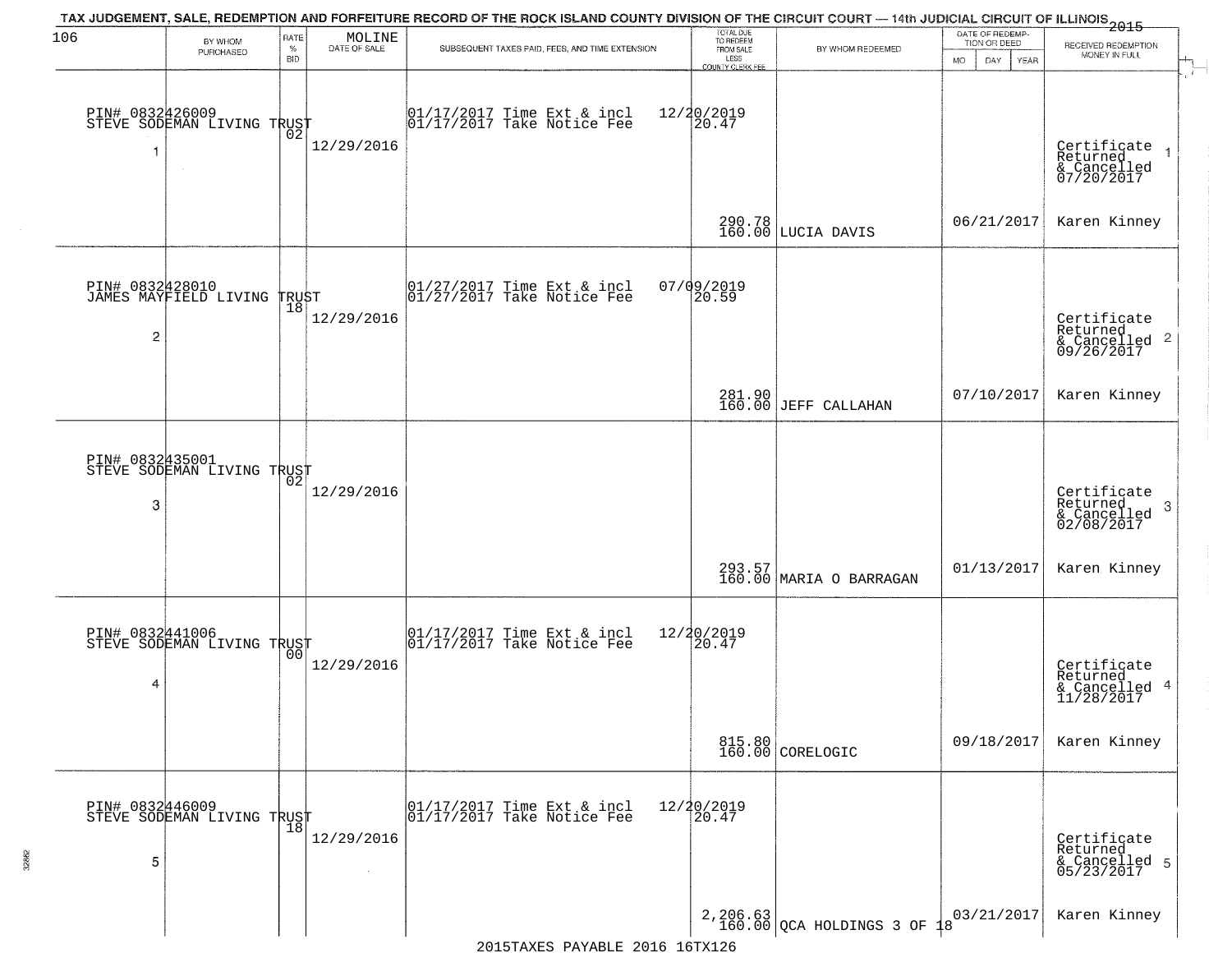|     | NAME AND ADDRESS<br>LEGAL DESCRIPTION              |                                   |               |                                     | BACK TAX             | <b>BACK TAX</b>                  | <b>TOTAL BACK</b>        | AMOUNT<br>FOR WHICH |                                                                 | INTEREST PAYMENT FUND |         | 2015 |
|-----|----------------------------------------------------|-----------------------------------|---------------|-------------------------------------|----------------------|----------------------------------|--------------------------|---------------------|-----------------------------------------------------------------|-----------------------|---------|------|
| 107 | TAXPAYER NO.<br>PARCEL NO.<br>TWP - CODE<br>ACRES  | MOLINE                            |               | A-BACK TAX<br>FORFEITED<br>PRIOR TO | FORFEITED<br>PENALTY | FORFEITED<br><b>INTEREST AND</b> | TAX PENALTY<br>AND COSTS | <b>JUDGEMENT</b>    | $\begin{array}{c} \text{CERTIFICATE} \\ \text{NO.} \end{array}$ | <b>INDEMNITY FUND</b> |         |      |
|     | ASSESSED VALUATION FOR TAXES                       | TAX DUE<br>1ST                    | INT DUE       | 2014                                | <b>ACCRUED</b>       | COST ACCRUED                     | <b>ACCRUED</b>           | IS ASKED            |                                                                 | COST OF SALE          |         |      |
|     |                                                    |                                   | 18T           |                                     |                      |                                  |                          |                     |                                                                 |                       |         |      |
|     | MILLER LYLE/NEVA/DWAYNE<br>867 N 1300 AVE 612      | 2ND                               | 2ND           |                                     |                      |                                  |                          |                     |                                                                 |                       |         |      |
|     | 61273                                              | 549.01                            | 41.20         |                                     |                      |                                  |                          |                     |                                                                 | 60.00                 |         |      |
|     | LOT 3                                              | 350                               |               |                                     |                      |                                  |                          |                     |                                                                 |                       |         |      |
|     | MARY J FLINTS 1ST ADD                              | 549.01<br>ATH                     | 32.96         |                                     |                      |                                  |                          |                     | 517                                                             | 20.00                 |         |      |
|     |                                                    | 549.01                            | 16.48         |                                     |                      |                                  |                          |                     |                                                                 |                       |         |      |
|     | $215 - 17 - 00$<br>3345                            | <b>PUBLICATION COST</b>           |               |                                     |                      |                                  |                          |                     |                                                                 | 4.00                  |         |      |
|     | $\overline{08} - 0\overline{1}$<br>PIN# 0832451002 | TOTAL DUE-TAXES, INT. COST        | 10.00         |                                     |                      |                                  |                          |                     |                                                                 |                       |         |      |
|     |                                                    |                                   |               |                                     |                      |                                  |                          |                     |                                                                 |                       |         |      |
|     | 22,926                                             |                                   | 1,747.67      |                                     |                      |                                  |                          | 1747.67             |                                                                 | 10.00                 | 1841.67 |      |
|     |                                                    | 468.17                            | <u>49.1</u>   |                                     |                      |                                  |                          |                     |                                                                 |                       |         |      |
|     | PARKS CUPPER<br>1915 31ST STREET A                 | 2ND                               |               |                                     |                      |                                  |                          |                     |                                                                 |                       |         |      |
|     | 61265<br>MOLINE IL                                 | 468.17<br>$\overline{3BD}$        | 35.10<br>חוז  |                                     |                      |                                  |                          |                     |                                                                 | 60.00                 |         |      |
|     | SUPVR ASST MAP                                     | 468.17                            | 28.08         |                                     |                      |                                  |                          |                     | 518                                                             | 20.00                 |         |      |
|     | LOT 125 SHEET 18<br>LOT 2 LE CLAIRES RESERVE       | $\sqrt{4}$<br>468.17              | 14.04         |                                     |                      |                                  |                          |                     |                                                                 |                       |         |      |
|     |                                                    | PUBLICATION COST                  |               |                                     |                      |                                  |                          |                     |                                                                 |                       |         |      |
|     | $056 - 12 - 00$<br>548<br>$08 - 01$<br>.140        |                                   | 10.00         |                                     |                      |                                  |                          |                     |                                                                 | 4.00                  |         |      |
|     | PIN# 0833100027                                    | TOTAL DUE-TAXES, INT. COST        |               |                                     |                      |                                  |                          |                     |                                                                 |                       |         |      |
|     | 19,550                                             |                                   | 2,009.04      |                                     |                      |                                  |                          | 2009.04             |                                                                 | 10.00                 | 2103.04 |      |
|     |                                                    | isT                               | ١S٦           |                                     |                      |                                  |                          |                     |                                                                 |                       |         |      |
|     | MARTINEZ MIGUEL/MARIA L<br>520 21ST ST             | 324.10<br>2ND                     | <u>34.0.</u>  |                                     |                      |                                  |                          |                     |                                                                 |                       |         |      |
|     | MOLINE IL<br>61265                                 | 324.10<br>3BD                     | 24.30<br>3RD  |                                     |                      |                                  |                          |                     |                                                                 | 60.00                 |         |      |
|     | LOT 5 BLOCK 4                                      |                                   |               |                                     |                      |                                  |                          |                     |                                                                 |                       |         |      |
|     | EDWARDS ADD<br>S 50 FT OF N 100 FT                 | 324.10<br>4TH                     | 19.4          |                                     |                      |                                  |                          |                     | 519                                                             | 20.00                 |         |      |
|     |                                                    | 324.10<br><b>PUBLICATION COST</b> | 9.72          |                                     |                      |                                  |                          |                     |                                                                 |                       |         |      |
|     | $184 - 02 - 00$<br>2842<br>$08 - 01$               |                                   | 10.00         |                                     |                      |                                  |                          |                     |                                                                 | 4.00                  |         |      |
|     | PIN# 0833105009                                    | TOTAL OUE-TAXES, INT. COST        |               |                                     |                      |                                  |                          |                     |                                                                 |                       |         |      |
|     | 19,534                                             |                                   | 1,393.88      |                                     |                      |                                  |                          | 1393.88             |                                                                 | 10.00                 | 1487.88 |      |
|     |                                                    |                                   |               |                                     |                      |                                  |                          |                     |                                                                 |                       |         |      |
|     | VANSH LLC<br>4007 E 59TH ST                        | 161.16<br>2ND                     | 16.94         |                                     |                      |                                  |                          |                     |                                                                 |                       |         |      |
|     | DAVENPORT IA<br>52807                              | 161.16                            | 12.10         |                                     |                      |                                  |                          |                     |                                                                 | 60.00                 |         |      |
|     | LOT 8 BLOCK 2                                      | 3RD                               | 3RD           |                                     |                      |                                  |                          |                     |                                                                 |                       |         |      |
|     | W H EDWARDS ADD WITH<br>REPLAT OF BLK 1 IN 1903    | 161.16<br>4TH                     | 9.68          |                                     |                      |                                  |                          |                     | 520                                                             | 20.00                 |         |      |
|     | W 45 FT EX NW CRNR TO ST                           | 161.16                            | 4.84          |                                     |                      |                                  |                          |                     |                                                                 |                       |         |      |
|     | $191 - 20 - 00$<br>2975                            | 'usuca hun cus                    |               |                                     |                      |                                  |                          |                     |                                                                 | 4.00                  |         |      |
|     | 08-01<br>PIN# 0833112001<br><b>Contract</b>        |                                   | 10.00         |                                     |                      |                                  |                          |                     |                                                                 |                       |         |      |
|     |                                                    | TOTAL DUE-TAXES, INT. COST        |               |                                     |                      |                                  |                          | 698.20              |                                                                 |                       | 792.20  |      |
|     | 6,730                                              |                                   | 698.20<br>1ST |                                     |                      |                                  |                          |                     |                                                                 | 10.00                 |         |      |
|     | VANSH LLC                                          | 442.81                            | 46.48         |                                     |                      |                                  |                          |                     |                                                                 |                       |         |      |
|     | 4007 E 59TH ST<br>52807<br>DAVENPORT IA            | 2ND<br>442.81                     | 2ND<br>33.20  |                                     |                      |                                  |                          |                     |                                                                 | 60.00                 |         |      |
|     |                                                    | 3RD                               |               |                                     |                      |                                  |                          |                     |                                                                 |                       |         |      |
|     | LOT 8 BLOCK 2<br>W H EDWARDS ADD WITH              | 442.81                            | 26.56         |                                     |                      |                                  |                          |                     | 521                                                             | 20.00                 |         |      |
|     | REPLAT OF BLK 1 IN 1903<br>W 30 FT L 7 AND E 19 FT | 4TH<br>442.81                     | $13.28^{8}$   |                                     |                      |                                  |                          |                     |                                                                 |                       |         |      |
|     | $191 - 18 - 00$<br>2974                            | PUBLICATION COST                  |               |                                     |                      |                                  |                          |                     |                                                                 | 4.00                  |         |      |
|     | $08 - 01$                                          |                                   | 10.00         |                                     |                      |                                  |                          |                     |                                                                 |                       |         |      |
|     | PIN# 0833112002                                    | TOTAL DUE-TAXES, INT. COST        |               |                                     |                      |                                  |                          |                     |                                                                 |                       |         |      |
|     | 18,491                                             |                                   | 1,900.76      |                                     |                      |                                  |                          | 1900.76             |                                                                 | 10.00                 | 1994.76 |      |

 $\sim 10^{-1}$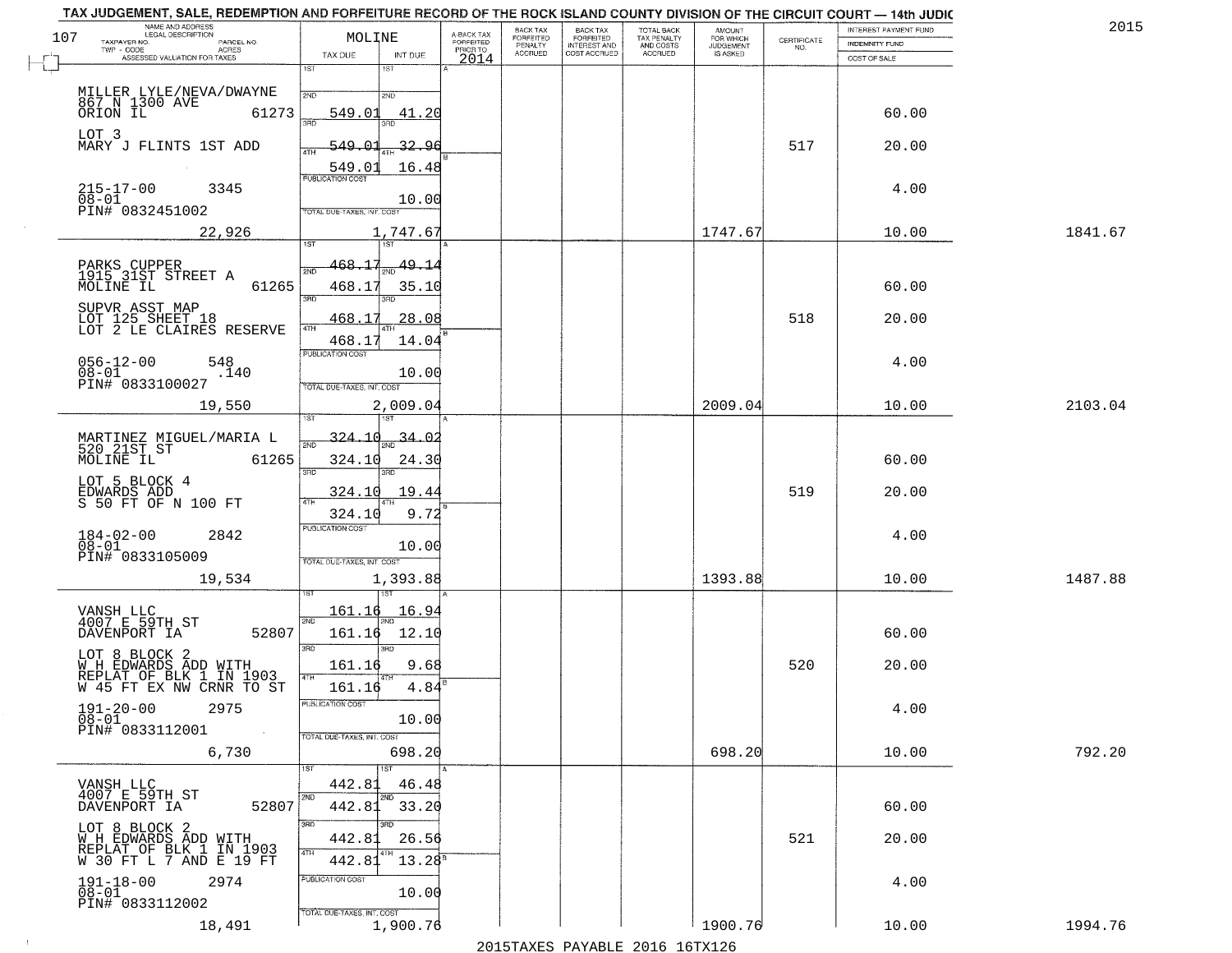| 107                                  | BY WHOM<br>PURCHASED                                     | RATE<br>$\%$<br><b>BID</b> | MOLINE<br>DATE OF SALE | SUBSEQUENT TAXES PAID, FEES, AND TIME EXTENSION                                                                                                                                                                                                                                                                                                                    | TOTAL DUE<br>TO REDEEM<br>FROM SALE<br>LESS<br>COUNTY CLERK FEE                                                                                                                                                                     | BY WHOM REDEEMED                     | DATE OF REDEMP-<br>TION OR DEED<br>MO.<br>DAY<br>YEAR | 2015<br>RECEIVED REDEMPTION<br>MONEY IN FULL                                                                                  |
|--------------------------------------|----------------------------------------------------------|----------------------------|------------------------|--------------------------------------------------------------------------------------------------------------------------------------------------------------------------------------------------------------------------------------------------------------------------------------------------------------------------------------------------------------------|-------------------------------------------------------------------------------------------------------------------------------------------------------------------------------------------------------------------------------------|--------------------------------------|-------------------------------------------------------|-------------------------------------------------------------------------------------------------------------------------------|
| PIN# 0832451002                      | STEVE SODEMAN LIVING TRUST                               |                            | 12/29/2016             | $\begin{smallmatrix} 01/17/2017\\01/17/2017\\08/21/2019\\08/21/2019\\08/21/2019\\08/21/2019\\08/21/2019\\08/26/2019\\10/15/2019\\11/20/2018\\11/21/2017 \end{smallmatrix}$<br>Time Ext & incl<br>Take Notice Fee<br>Circuit Clerks Fee<br>Circuit Clerks Fee<br>Title Search Fee<br>Subs paid<br>Publication Fee<br>Sheriffs Fee<br>Subs paid<br>Subs paid         | $\begin{array}{r} 12/20/2019 \\20.47 \\35.000 \\110.000 \\2.386 \\2.410 \\760.18 \\760.18 \\760.18 \\760.18 \\760.18 \\191.08 \\2.419 \\1.08 \\2.419 \\1.08 \\2\end{array}$<br>$\overline{12}, \overline{884}.74 \overline{160}.00$ | <b>DWAYNE MILLER</b>                 | 12/11/2019                                            | $\mathcal{L}$<br>Certificate<br>Returned<br>& Cancelled<br>01/03/2020<br>Karen Kinney                                         |
| 2                                    | PIN# 0833100027<br>US BANK CUST FOR PRO CAP 4 & CRDTRS   | ้18                        | 12/29/2016             | 05/03/2017 Time Ext & incl<br>05/03/2017 Take Notice Fee                                                                                                                                                                                                                                                                                                           | 07/10/2019<br>20.59                                                                                                                                                                                                                 |                                      |                                                       | Certificate<br>Returned<br>$\frac{1}{6}$ Cancelled 2<br>03/07/2019                                                            |
|                                      |                                                          |                            |                        |                                                                                                                                                                                                                                                                                                                                                                    |                                                                                                                                                                                                                                     | 3,637.82<br>160.00 CUPPER PARKS      | 12/28/2018                                            | Karen Kinney                                                                                                                  |
| PIN# 0833105009<br>3                 | STEVE SODEMAN LIVING TRUST<br>STEVE SODEMAN LIVING TRUST |                            | 12/29/2016             | 01/17/2017 Time Ext & incl<br>01/17/2017 Take Notice Fee<br>11/21/2017 Subs paid                                                                                                                                                                                                                                                                                   | $12/20/2019$<br>$20.47$<br>$1,4\bar{3}\bar{6}.54$                                                                                                                                                                                   |                                      |                                                       | Certificate<br>Returned<br>-3<br>$\begin{array}{c}\n\text{recenter} \\ \text{\&} \text{Cancelled} \\ 04/04/2018\n\end{array}$ |
|                                      |                                                          |                            |                        |                                                                                                                                                                                                                                                                                                                                                                    |                                                                                                                                                                                                                                     | 3, 206.54<br>160.00 MARIA MARTINEZ   | 03/26/2018                                            | Karen Kinney                                                                                                                  |
| PIN# 0833112001<br>RICO TRUSTEE<br>4 |                                                          | 18                         | 12/29/2016             | $03/14/2017$ Time Ext & incl<br>$03/14/2017$ Take Notice Fee<br>$03/21/2019$ Take Notice Fee<br>$03/21/2019$ Circuit Clerks Fee<br>$03/21/2019$ Title Search Fee<br>$04/09/2019$ Sublication Fee<br>$11/18/2017$ Subs paid<br>$11/29/2018$                                                                                                                         | ${\footnotesize \begin{array}{c} 07/29/2019 \\ 20.590 \\ 308.67 \\ 908.673 \\ 61.653 \\ 406.550 \\ 406.550 \\ 723.10 \\ 731.40 \end{array}}$                                                                                        | 4, 307.57<br>160.00 VANSH LLC 1 OF 3 | 07/29/2019                                            | Certificate<br>Returned<br>& Cancelled 4<br>11/15/2019<br>Karen Kinney                                                        |
| PIN# 0833112002<br>RICO TRUSTEE<br>5 |                                                          | 18                         |                        | $12/29/2016 \begin{array}{l} 03/14/2017 \text{ Time Ext & incl} \\ 03/14/2017 \text{ Take Notice Free} \\ 03/21/2019 \text{ Take Notice Free} \\ 03/21/2019 \text{ Circle See} \\ 03/21/2019 \text{ Title Search} \\ 04/09/2019 \text{ Sublication} \\ 04/09/2019 \text{ Sublication} \\ 11/18/2017 \text{ Subs paid} \\ 11/29/2018 \text{ Subs paid} \end{array}$ | $\begin{smallmatrix} 07/29/2019\\20.59\\368.00\\308.67\\89.63\\406.550\\1,934.42\\1,957.10 \end{smallmatrix}$                                                                                                                       |                                      |                                                       | Certificate<br>Returned<br>& Cancelled 5<br>11/15/2019                                                                        |
|                                      |                                                          |                            |                        | 2015TAXES PAYABLE 2016 16TX126                                                                                                                                                                                                                                                                                                                                     |                                                                                                                                                                                                                                     | 9,683.71<br>160.00 VANSH LLC 2 OF 3  | 07/29/2019                                            | Karen Kinney                                                                                                                  |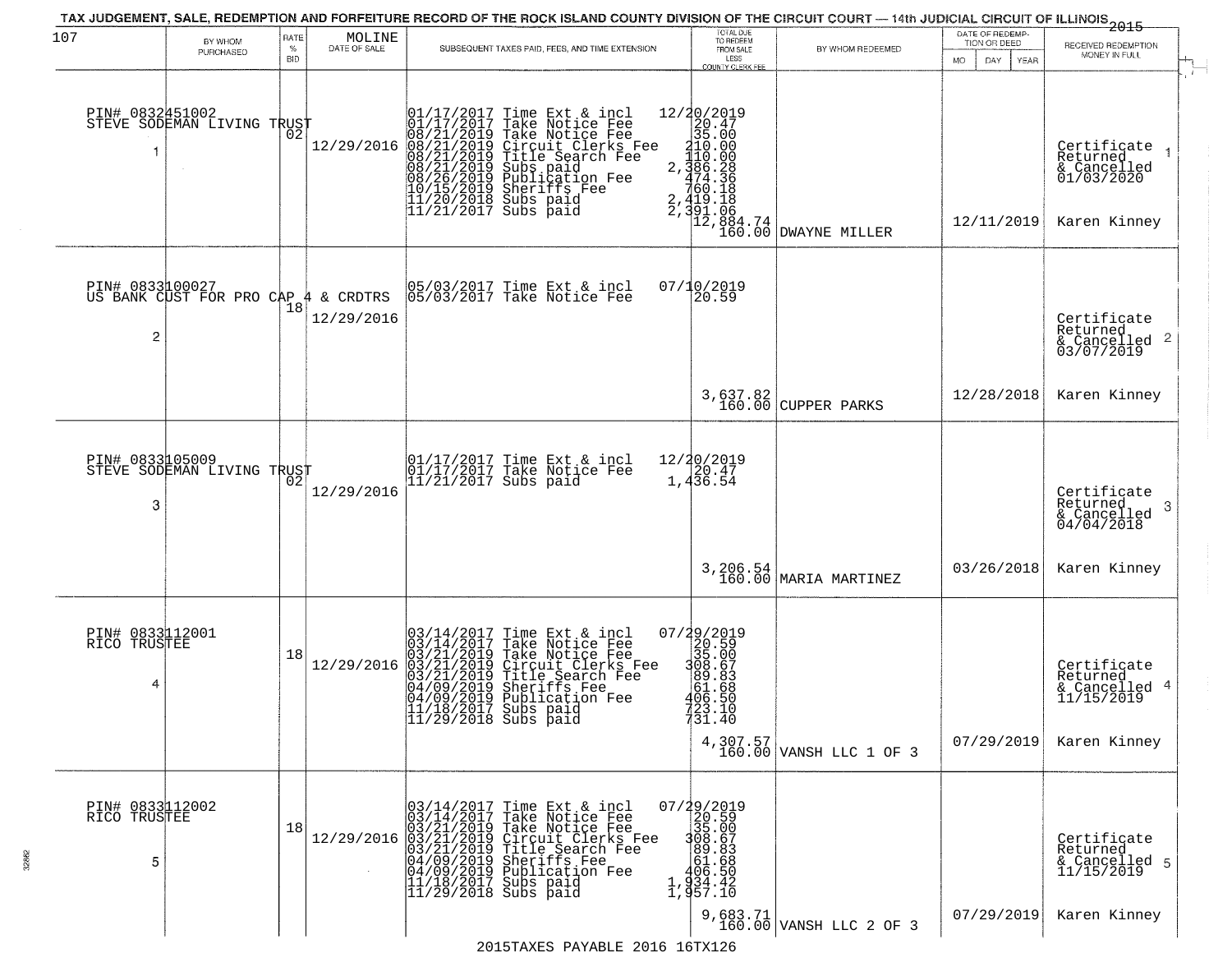| 108 | NAME AND ADDRESS<br>LEGAL DESCRIPTION                                          | MOLINE                                     | A-BACK TAX                   | BACK TAX<br><b>FORFEITED</b> | <b>BACK TAX</b><br><b>FORFEITED</b> | TOTAL BACK<br>TAX PENALTY | <b>AMOUNT</b>                      | CERTIFICATE | INTEREST PAYMENT FUND | 2015    |
|-----|--------------------------------------------------------------------------------|--------------------------------------------|------------------------------|------------------------------|-------------------------------------|---------------------------|------------------------------------|-------------|-----------------------|---------|
|     | TAXPAYER NO.<br>PARCEL NO.<br>TWP - CODE<br>ACRES                              |                                            | <b>FORFEITED</b><br>PRIOR TO | PENALTY<br>ACCRUED           | INTEREST AND<br>COST ACCRUED        | AND COSTS<br>ACCRUED      | FOR WHICH<br>JUDGEMENT<br>IS ASKED | NO.         | <b>INDEMNITY FUND</b> |         |
|     | ASSESSED VALUATION FOR TAXES                                                   | TAX DUE<br>INT DUE<br>ist<br>1ST           | 2014                         |                              |                                     |                           |                                    |             | COST OF SALE          |         |
|     |                                                                                |                                            |                              |                              |                                     |                           |                                    |             |                       |         |
|     | VANSH LLC<br>4007 E 59TH ST                                                    | <del>638․40<sub>ଆ</sub> 67․06</del><br>2ND |                              |                              |                                     |                           |                                    |             |                       |         |
|     | 52807<br>DAVENPORT IA                                                          | 638.40<br>47.90<br>3AD                     |                              |                              |                                     |                           |                                    |             | 60.00                 |         |
|     | LOT 6 BLOCK 2                                                                  | $-638$<br>38.3                             |                              |                              |                                     |                           |                                    | 522         | 20.00                 |         |
|     | WH EDWARDS ADD STRIP 1<br>FT WIDE N 5 FT W S & E PT<br>L 7 40 FT W N 20 FT W S | 4TH                                        |                              |                              |                                     |                           |                                    |             |                       |         |
|     |                                                                                | 638.40<br>19.16<br>PUBLICATION COST        |                              |                              |                                     |                           |                                    |             |                       |         |
|     | $191 - 15 - 00$<br>2973<br>$08 - 01$                                           | 10.00                                      |                              |                              |                                     |                           |                                    |             | 4.00                  |         |
|     | PIN# 0833112003                                                                | TOTAL DUE-TAXES, INT. COST                 |                              |                              |                                     |                           |                                    |             |                       |         |
|     | 26,659                                                                         | 2,736.04<br>Tist<br>1ST                    |                              |                              |                                     |                           | 2736.04                            |             | 10.00                 | 2830.04 |
|     |                                                                                | <u>317.13</u><br>33.                       |                              |                              |                                     |                           |                                    |             |                       |         |
|     | DAYTON ADAM T<br>303 14TH AVE                                                  | 2ND                                        |                              |                              |                                     |                           |                                    |             |                       |         |
|     | ORION IL<br>61273                                                              | 317.13<br>23.80<br>3RD                     |                              |                              |                                     |                           |                                    |             | 60.00                 |         |
|     | LOT 10 BLOCK 2<br>W H EDWARDS ADD WITH                                         | 317.1<br>19.04                             |                              |                              |                                     |                           |                                    | 523         | 20.00                 |         |
|     | REPLAT OF BLK 1 IN<br>1903 W .50 OF E 56 FT                                    | 47H<br>9.52<br>317.1                       |                              |                              |                                     |                           |                                    |             |                       |         |
|     | $192 - 07 - 00$<br>2980                                                        | PUBLICATION COST                           |                              |                              |                                     |                           |                                    |             | 4.00                  |         |
|     | $08 - 01$<br>PIN# 0833112015                                                   | 10.00                                      |                              |                              |                                     |                           |                                    |             |                       |         |
|     |                                                                                | TOTAL DUE-TAXES, INT. COST<br>1,364.20     |                              |                              |                                     |                           | 1364.20                            |             | 10.00                 | 1458.20 |
|     | 13,243                                                                         |                                            |                              |                              |                                     |                           |                                    |             |                       |         |
|     | MACK BRIAN J<br>2311 6TH AVE                                                   | 327.2<br><u>34.37</u><br>2ND               |                              |                              |                                     |                           |                                    |             |                       |         |
|     | 61265<br>MOLINE IL                                                             | 327.23<br>24.55                            |                              |                              |                                     |                           |                                    |             | 60.00                 |         |
|     | LOT 11 BLOCK 2                                                                 | 3RD                                        |                              |                              |                                     |                           |                                    |             |                       |         |
|     | W H EDWARDS ADD WITH<br>REPLAT OF BLK 1 IN 1903                                | 327.23<br>19.64<br>4TH                     |                              |                              |                                     |                           |                                    | 524         | 20.00                 |         |
|     | W.50                                                                           | 9.82<br>327.23                             |                              |                              |                                     |                           |                                    |             |                       |         |
|     | $192 - 10 - 00$<br>$08 - 01$<br>2983                                           | <b>PUBLICATION COST</b>                    |                              |                              |                                     |                           |                                    |             | 4.00                  |         |
|     | PIN# 0833112017                                                                | 10.00<br>TOTAL OUE-TAXES, INT. COST        |                              |                              |                                     |                           |                                    |             |                       |         |
|     | 19,664                                                                         | 1,407.22                                   |                              |                              |                                     |                           | 1407.22                            |             | 10.00                 | 1501.22 |
|     |                                                                                |                                            |                              |                              |                                     |                           |                                    |             |                       |         |
|     | SCMR PROPERTIES LLC<br>4779 GOODISON PLACE<br>DR                               | 2ND<br>2ND                                 |                              |                              |                                     |                           |                                    |             |                       |         |
|     | 48306<br>RACHESTER MI                                                          |                                            |                              |                              |                                     |                           |                                    |             | 60.00                 |         |
|     | LOT 6 BLOCK 1                                                                  | 3RD<br>3RD                                 |                              |                              |                                     |                           |                                    | 525         | 20.00                 |         |
|     | CHRISTY AND GROVERS ADD<br>W.50 LOT 5 AND E 14 FT                              | 4TH<br>$401.90$ $12.06$ <sup>B</sup>       |                              |                              |                                     |                           |                                    |             |                       |         |
|     |                                                                                | PUBLICATION COST                           |                              |                              |                                     |                           |                                    |             |                       |         |
|     | $142 - 01 - 00$<br>2056<br>08-01                                               | 10.00                                      |                              |                              |                                     |                           |                                    |             | 4.00                  |         |
|     | PIN# 0833119003<br>$\sim 100$                                                  | TOTAL DUE-TAXES, INT. COST                 |                              |                              |                                     |                           |                                    |             |                       |         |
|     | 16,783                                                                         | 423.96                                     |                              |                              |                                     |                           | 423.96                             |             | 10.00                 | 517.96  |
|     |                                                                                | 396.61<br>41.65                            |                              |                              |                                     |                           |                                    |             |                       |         |
|     | FAIT DEAN R<br>2526 5TH AVE<br>MOLINE IL<br>61265                              | 2ND<br><b>2ND</b><br>29.75<br>396.61       |                              |                              |                                     |                           |                                    |             | 60.00                 |         |
|     | LOT 2 BLOCK 1                                                                  | 3BD<br>अंग                                 |                              |                              |                                     |                           |                                    |             |                       |         |
|     | CHRISTY AND GROVERS ADD<br>W 16.4 FT LOT 1 - E 18 FT                           | 396.61<br>23.80                            |                              |                              |                                     |                           |                                    | 526         | 20.00                 |         |
|     |                                                                                | $11.90^8$<br>396.61                        |                              |                              |                                     |                           |                                    |             |                       |         |
|     | 2051<br>$141 - 18 - 00$<br>$08 - 01$                                           | PUBLICATION COST                           |                              |                              |                                     |                           |                                    |             | 4.00                  |         |
|     | PIN# 0833119008                                                                | 10.00                                      |                              |                              |                                     |                           |                                    |             |                       |         |
|     | 22,562                                                                         | TOTAL DUE-TAXES, INT. COST<br>1,703.54     |                              |                              |                                     |                           | 1703.54                            |             | 10.00                 | 1797.54 |
|     |                                                                                |                                            |                              |                              |                                     |                           |                                    |             |                       |         |

 $\sim 100$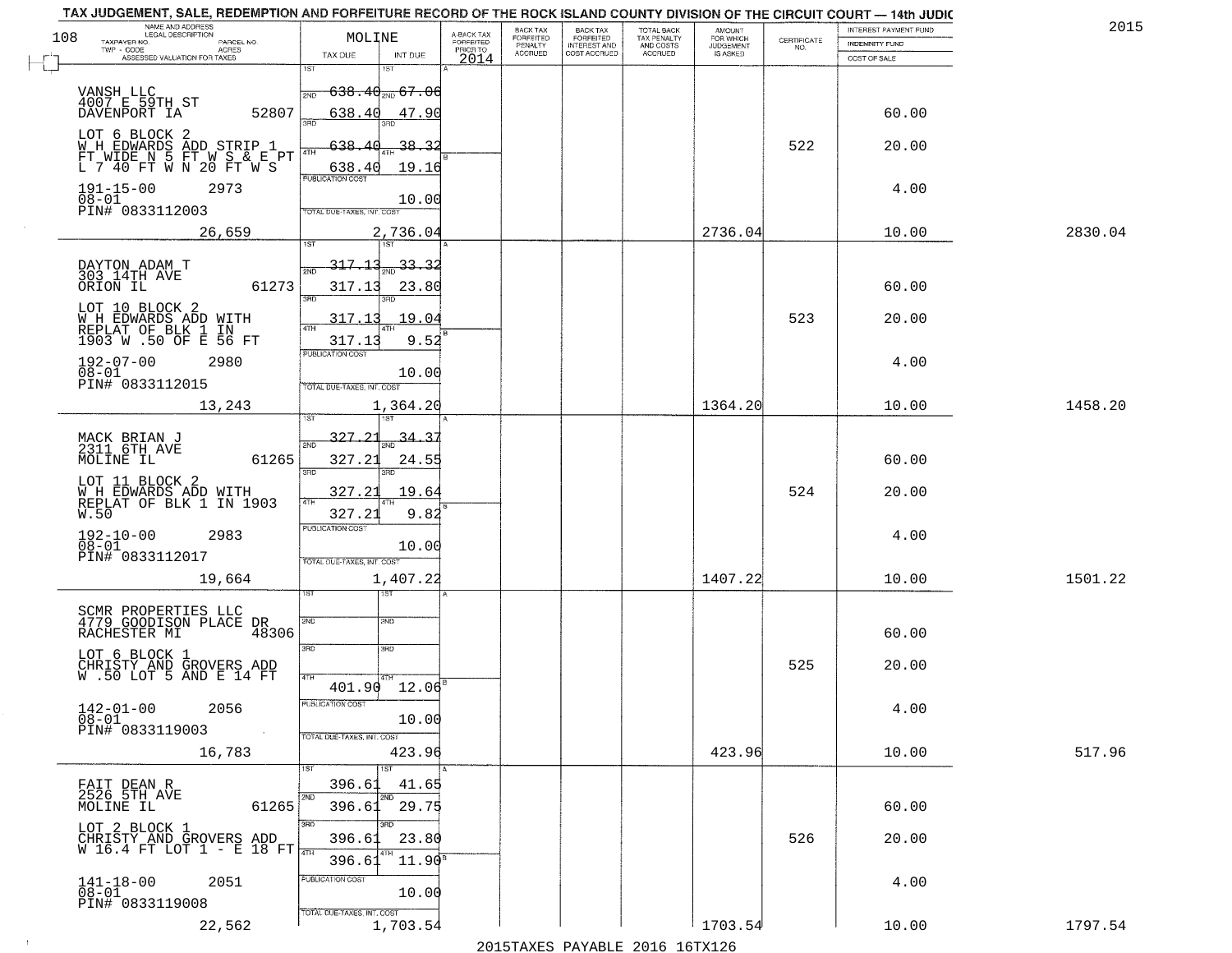| 108                                  | BY WHOM<br>PURCHASED                          | RATE<br>$\%$<br><b>BID</b> | MOLINE<br>DATE OF SALE | SUBSEQUENT TAXES PAID, FEES, AND TIME EXTENSION                                                                                                                                                                                                                                                                              | TOTAL DUE<br>TO REDEEM<br>FROM SALE<br>LESS<br><b>COUNTY CLERK FEE</b>                                          | BY WHOM REDEEMED                                                                 | DATE OF REDEMP-<br>TION OR DEED<br>MO.<br>DAY.<br>YEAR | $-2015$<br>RECEIVED REDEMPTION<br>MONEY IN FULL                                                         |
|--------------------------------------|-----------------------------------------------|----------------------------|------------------------|------------------------------------------------------------------------------------------------------------------------------------------------------------------------------------------------------------------------------------------------------------------------------------------------------------------------------|-----------------------------------------------------------------------------------------------------------------|----------------------------------------------------------------------------------|--------------------------------------------------------|---------------------------------------------------------------------------------------------------------|
| PIN# 0833112003<br>RICO TRUSTEE<br>1 |                                               | 18                         | 12/29/2016             | Time Ext & incl<br>Take Notice Fee<br>$\begin{smallmatrix} 03/14/2017\\ 03/14/2017\\ 03/21/2019\\ 03/21/2019\\ 03/21/2019\\ 04/09/2019\\ 04/09/2019\\ 11/18/2017 \end{smallmatrix}$<br>Take Notice Fee<br>Circuit Clerks Fee<br>Circuit Clerks Fee<br>Sheriffs Fee<br>Publication Fee<br>Subs paid<br>$11/29/2018$ Subs paid | 07/29/2019<br>20.59<br>35.00<br>388.64<br>81.68<br>81.68<br>2,775.50<br>$\overline{2}$ , 808.36                 | $\begin{array}{ c c c c c }\n 13,417.57 & \text{VANSH LLC 3 OF 3}\n \end{array}$ | 07/29/2019                                             | $\mathbf{r}$<br>Certificate<br>Returned<br>& Cancelled<br>11/15/2019<br>Karen Kinney                    |
| PIN# 0833112015<br>RICO TRUSTEE<br>2 |                                               | 18                         | 12/29/2016             | $03/14/2017$ Time Ext & incl<br>$03/14/2017$ Take Notice Fee<br>$02/11/2019$ Take Notice Fee<br>$02/22/2019$ Publication Fee<br>$03/05/2019$ Sheriffs Fee<br>$11/17/2018$ Subs paid<br>$11/18/2017$ Subs paid                                                                                                                | 07/29/2019<br>20.59<br>35.00<br>5.18<br>5.140<br>1,410.20<br>7.410.20<br>$\frac{1}{1}$ , $\frac{410}{393}$ . 88 |                                                                                  |                                                        | TAX DEED ISSUED<br>Certificate<br>Returned<br>$\frac{12}{26}$ Cancelled 2<br>12/26/2019<br>Karen Kinney |
| 3                                    | PIN# 0833112017<br>MS INVESTMENTS GROUP INC2  |                            | 12/29/2016             | $\begin{array}{c} 01/26/2017 \\ 01/31/2017 \\ 01 \end{array}$ Take Notice Fee                                                                                                                                                                                                                                                | 07/01/2019<br>20.59                                                                                             |                                                                                  |                                                        | Certificate<br>Returned<br>3<br>& Cancelled<br>03/23/2017                                               |
|                                      |                                               |                            |                        |                                                                                                                                                                                                                                                                                                                              | $1, 551.83$<br>160.00                                                                                           | BRIAN J MACK                                                                     | 02/17/2017                                             | Karen Kinney                                                                                            |
| 4                                    | PIN# 0833119003<br>STEVE SODEMAN LIVING TRUST | 01                         | 12/29/2016             | 01/17/2017 Time Ext & incl<br>01/17/2017 Take Notice Fee                                                                                                                                                                                                                                                                     | 12/20/2019<br>20.47                                                                                             |                                                                                  |                                                        | Certificate<br>Returned<br>& Cancelled 4<br>05/23/2017                                                  |
|                                      |                                               |                            |                        |                                                                                                                                                                                                                                                                                                                              |                                                                                                                 | $\begin{bmatrix} 543.61 \\ 160.00 \end{bmatrix}$ QUIET CAPITAL 1 OF              | 03/21/2017                                             | Karen Kinney                                                                                            |
| 5                                    | PIN# 0833119008<br>STEVE SODEMAN LIVING TRUST | 0 <sub>0</sub>             | 12/29/2016             | 01/17/2017 Time Ext & incl<br>01/17/2017 Take Notice Fee                                                                                                                                                                                                                                                                     | 12/20/2019<br>20.47                                                                                             |                                                                                  |                                                        | Certificate<br>Returned<br>& Cancelled 5<br>02/08/2017                                                  |
|                                      |                                               |                            |                        | 2015TAXES PAYABLE 2016 16TX126                                                                                                                                                                                                                                                                                               |                                                                                                                 | 1,818.01<br>160.00 IH MISSISSIPPI VALLEY CRE                                     |                                                        | Karen Kinney                                                                                            |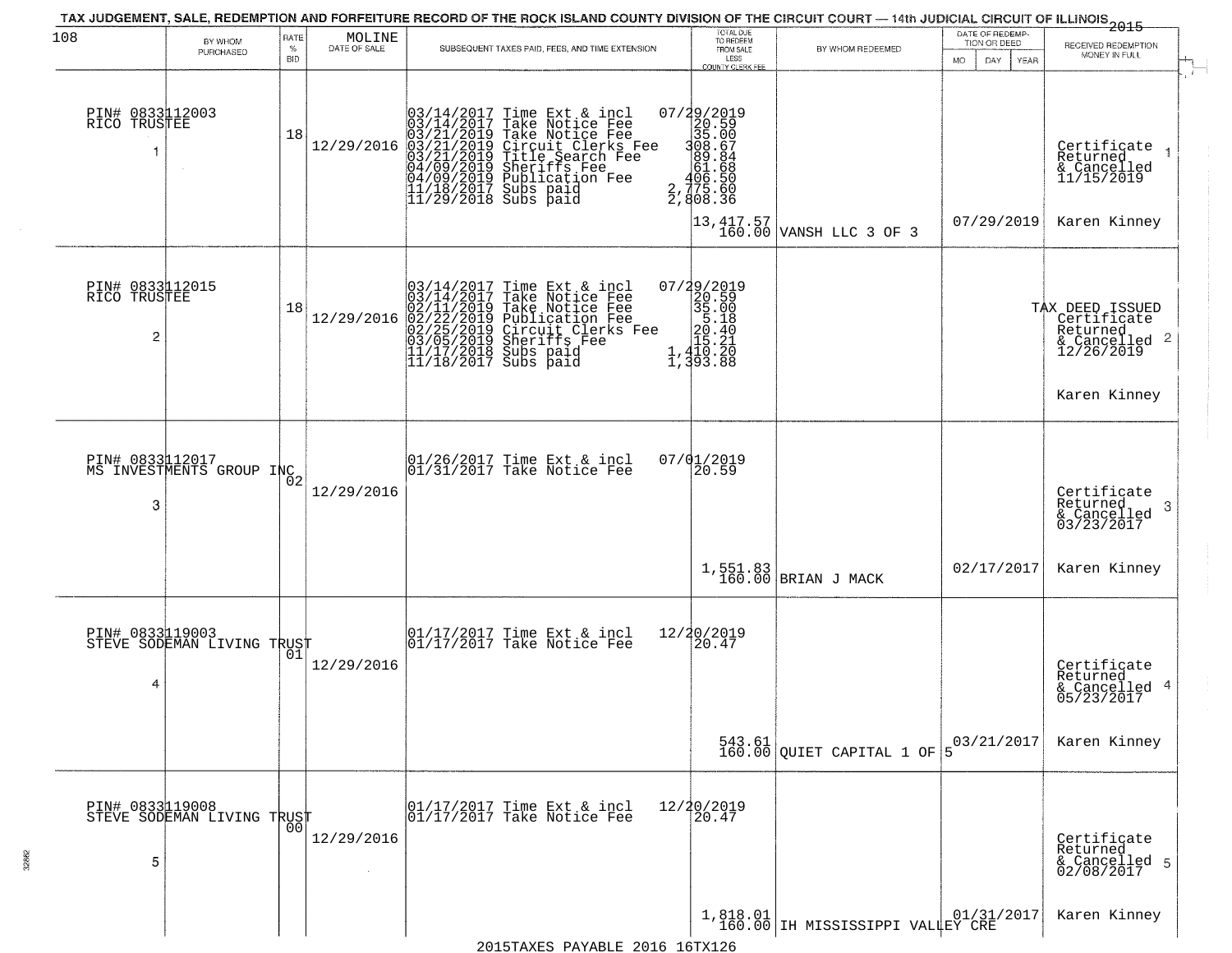| 109 | NAME AND ADDRESS<br>LEGAL DESCRIPTION<br>TAXPAYER NO.<br>PARCEL NO. | MOLINE                                                      | A-BACK TAX<br>FORFEITED | BACK TAX<br>FORFEITED | <b>BACK TAX</b><br><b>FORFEITED</b> | TOTAL BACK<br>TAX PENALTY | <b>AMOUNT</b>                      |                                                                 | INTEREST PAYMENT FUND          | 2015    |
|-----|---------------------------------------------------------------------|-------------------------------------------------------------|-------------------------|-----------------------|-------------------------------------|---------------------------|------------------------------------|-----------------------------------------------------------------|--------------------------------|---------|
|     | $TWP - CODE$<br><b>ACRES</b><br>ASSESSED VALUATION FOR TAXES        | TAX DUE<br>INT DUE                                          | PRIOR TO<br>2014        | PENALTY<br>ACCRUED    | INTEREST AND                        | AND COSTS<br>ACCRUED      | FOR WHICH<br>JUDGEMENT<br>IS ASKED | $\begin{array}{c} \text{CERTIFICATE} \\ \text{NO.} \end{array}$ | INDEMNITY FUND<br>COST OF SALE |         |
|     |                                                                     | 1ST                                                         |                         |                       |                                     |                           |                                    |                                                                 |                                |         |
|     | CARTY RONALD E<br>2531 7TH AVE                                      | $-31.85_{\scriptscriptstyle 200}$<br><del>3.36</del><br>2ND |                         |                       |                                     |                           |                                    |                                                                 |                                |         |
|     | MOLINE IL<br>61265                                                  | 31.85<br>2.40<br>3BD                                        |                         |                       |                                     |                           |                                    |                                                                 | 60.00                          |         |
|     | LOT 12 BLOCK 2                                                      |                                                             |                         |                       |                                     |                           |                                    | 527                                                             | 20.00                          |         |
|     | CHRISTY AND GROVERS ADD<br>N 56 FT OF S 98 FT                       | 4TH<br>31.85<br>96                                          |                         |                       |                                     |                           |                                    |                                                                 |                                |         |
|     | $143 - 02 - 00$<br>2078                                             | <b>PUBLICATION COST</b>                                     |                         |                       |                                     |                           |                                    |                                                                 | 4.00                           |         |
|     | $08 - 01$<br>PIN# 0833120015                                        | 10.00<br>TOTAL DUE-TAXES, INT. COST                         |                         |                       |                                     |                           |                                    |                                                                 |                                |         |
|     | 1,330                                                               | 146.04                                                      |                         |                       |                                     |                           | 146.04                             |                                                                 | 10.00                          | 240.04  |
|     |                                                                     | 1ST<br>1ST<br>57.76<br>ون<br>6.                             |                         |                       |                                     |                           |                                    |                                                                 |                                |         |
|     | ANTU DONNA<br>731 21ST STREET A<br>MOLINE IL<br>61265               | 2ND<br>57.76<br>4.35                                        |                         |                       |                                     |                           |                                    |                                                                 | 60.00                          |         |
|     | SUPVR ASST MAP                                                      | 3RD<br>3RD                                                  |                         |                       |                                     |                           |                                    |                                                                 |                                |         |
|     | LOT 322 SHEET 20                                                    | 57.76<br>3.<br>. 48<br>47H                                  |                         |                       |                                     |                           |                                    | 528                                                             | 20.00                          |         |
|     |                                                                     | 57.76<br>1.74<br>PUBLICATION COST                           |                         |                       |                                     |                           |                                    |                                                                 |                                |         |
|     | $046 - 11 - 00$<br>451<br>2.250<br>$08 - 01$<br>PIN# 0833300006     | 10.00                                                       |                         |                       |                                     |                           |                                    |                                                                 | 4.00                           |         |
|     | 13,412                                                              | TOTAL DUE-TAXES, INT. COST<br>256.70                        |                         |                       |                                     |                           | 256.70                             |                                                                 | 10.00                          | 350.70  |
|     |                                                                     | 1ST<br><b>ST</b>                                            |                         |                       |                                     |                           |                                    |                                                                 |                                |         |
|     | ELDER JOHN E<br>2126 8TH AVE                                        | 2ND<br>2ND                                                  |                         |                       |                                     |                           |                                    |                                                                 |                                |         |
|     | 61265<br>MOLINE IL                                                  | 3 <sub>BD</sub><br>3RD                                      |                         |                       |                                     |                           |                                    |                                                                 | 60.00                          |         |
|     | SUPVR ASST MAP<br>LOT 327 SHEET 20                                  | 4TH<br>4TH                                                  |                         |                       |                                     |                           |                                    | 529                                                             | 20.00                          |         |
|     |                                                                     | 13.02<br>434.09<br><b>PUBLICATION COST</b>                  |                         |                       |                                     |                           |                                    |                                                                 |                                |         |
|     | $046 - 03 - 00$<br>$08 - 01$<br>446                                 | 10.00                                                       |                         |                       |                                     |                           |                                    |                                                                 | 4.00                           |         |
|     | PIN# 0833300009                                                     | TOTAL OUE-TAXES, INT. COST                                  |                         |                       |                                     |                           |                                    |                                                                 |                                |         |
|     | 24,127                                                              | 457.11                                                      |                         |                       |                                     |                           | 457.11                             |                                                                 | 10.00                          | 551.11  |
|     | LUTHER LANCE B II<br>2218 11TH AVE                                  | 85.1<br>810.80<br>2ND                                       |                         |                       |                                     |                           |                                    |                                                                 |                                |         |
|     | 61265<br>MOLINE IL                                                  | 810.80<br>60.80                                             |                         |                       |                                     |                           |                                    |                                                                 | 60.00                          |         |
|     | LOT 3<br>BARNARD ELM HILL ADD<br>AND E 5' OF N 40' LOT 4            | 3RD<br>3RD<br>810.80<br>48.64                               |                         |                       |                                     |                           |                                    | 530                                                             | 20.00                          |         |
|     |                                                                     | 4TH<br>24.32<br>810.80                                      |                         |                       |                                     |                           |                                    |                                                                 |                                |         |
|     | $102 - 22 - 00$<br>$08 - 01$<br>1326                                | PUBLICATION COST                                            |                         |                       |                                     |                           |                                    |                                                                 | 4.00                           |         |
|     | PIN# 0833301023<br>$\sim 100$ km                                    | 10.00<br>TOTAL DUE-TAXES, INT. COST                         |                         |                       |                                     |                           |                                    |                                                                 |                                |         |
|     | 39,858                                                              | 3,472.08                                                    |                         |                       |                                     |                           | 3472.08                            |                                                                 | 10.00                          | 3566.08 |
|     | KEEL WILLIAM                                                        | 1ST<br>392.42<br>41.23                                      |                         |                       |                                     |                           |                                    |                                                                 |                                |         |
|     | 712 22ND STREET A<br>MOLINE IL<br>61265                             | 2ND<br>2ND<br>$392.42$ $29.45$                              |                         |                       |                                     |                           |                                    |                                                                 | 60.00                          |         |
|     | LOT 3                                                               | 3RD<br>अंक                                                  |                         |                       |                                     |                           |                                    |                                                                 |                                |         |
|     | RUFUS WALKERS 1ST ADD                                               | 392.42<br>23.56<br>4TH<br>$11.78^{5}$<br>392.42             |                         |                       |                                     |                           |                                    | 531                                                             | 20.00                          |         |
|     | $469 - 17 - 00$<br>7663                                             | PUBLICATION COST                                            |                         |                       |                                     |                           |                                    |                                                                 | 4.00                           |         |
|     | $08 - 01$<br>PIN# 0833302008                                        | 10.00                                                       |                         |                       |                                     |                           |                                    |                                                                 |                                |         |
|     | 22,387                                                              | TOTAL DUE-TAXES, INT. COST<br>1,685.70                      |                         |                       |                                     |                           | 1685.70                            |                                                                 | 10.00                          | 1779.70 |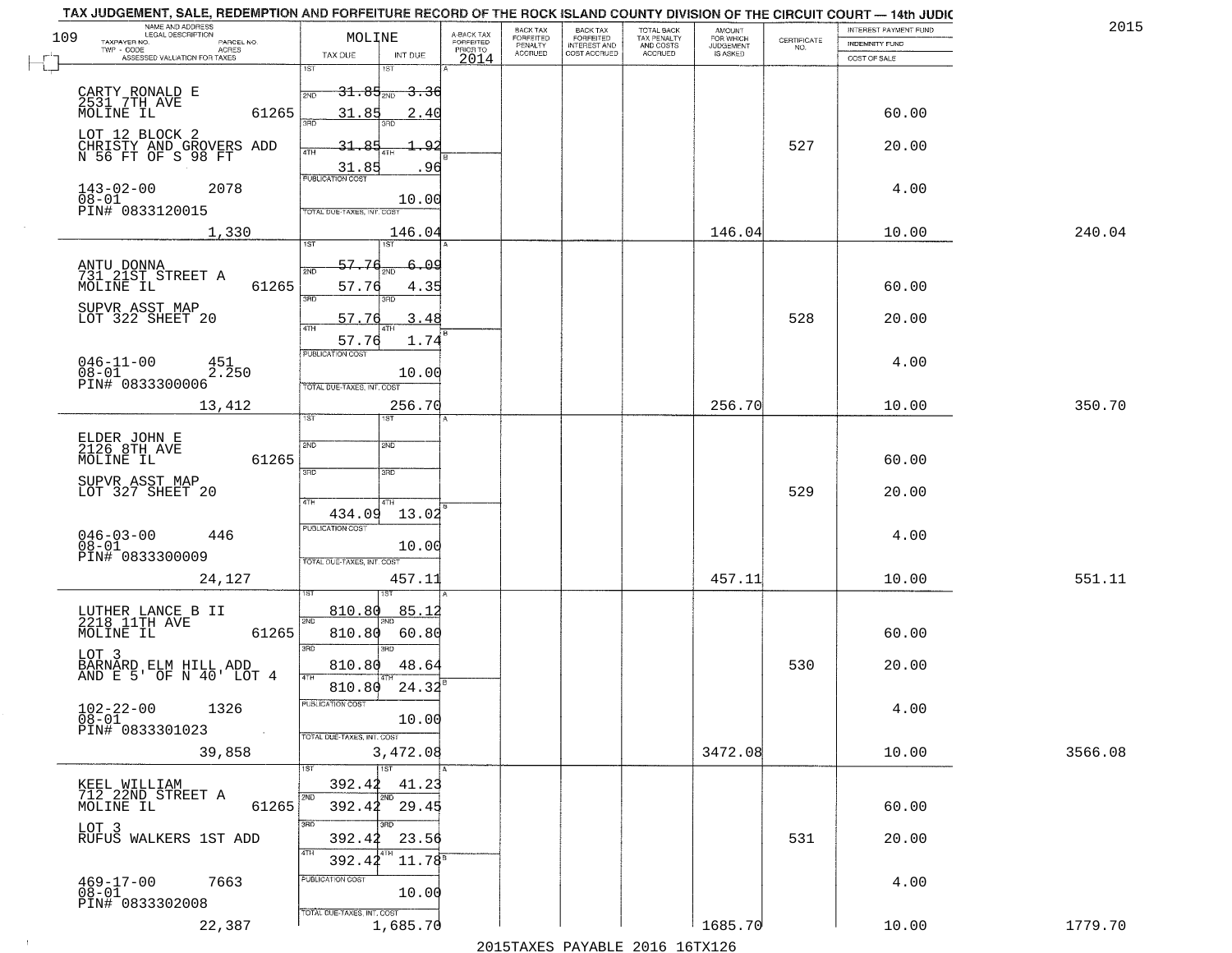| 109                                  | BY WHOM<br>PURCHASED                          | RATE<br>$\%$<br><b>BID</b> | MOLINE<br>DATE OF SALE | SUBSEQUENT TAXES PAID, FEES, AND TIME EXTENSION                                                                                                                                                                                                                                                                                                                                                        | TOTAL DUE<br>TO REDEEM<br>FROM SALE<br>LESS<br><b>COUNTY CLERK FEE</b>                                | BY WHOM REDEEMED                      | DATE OF REDEMP-<br>TION OR DEED<br>MO.<br>DAY.<br>YEAR | $-2015$<br>RECEIVED REDEMPTION<br>MONEY IN FULL                             |
|--------------------------------------|-----------------------------------------------|----------------------------|------------------------|--------------------------------------------------------------------------------------------------------------------------------------------------------------------------------------------------------------------------------------------------------------------------------------------------------------------------------------------------------------------------------------------------------|-------------------------------------------------------------------------------------------------------|---------------------------------------|--------------------------------------------------------|-----------------------------------------------------------------------------|
| PIN# 0833120015<br>RICO TRUSTEE      |                                               | 18                         |                        | $[03/14/2017 \text{ Time Ext & incl} \newline [03/14/2017 \text{ Take Notice Free} \newline [02/11/2019 \text{ Take Notice Free} \newline [02/11/2019 \text{ Public lattice Free} \newline [02/22/2019 \text{ Publication Free} \newline [03/05/2019 \text{ Sheriffs} \newline [03/05/2019 \text{ Sheriffs} \newline [11/17/2018 \text{ Subs paid} \newline [11/18/2017 \text{ Subs paid} \newline ]]$ | $\begin{smallmatrix} 07/29/2019\\20.59\\35.00\\15.18\\27.91\\168.54\\167.02 \end{smallmatrix}$        |                                       |                                                        | TAX DEED ISSUED<br>  Certificate<br>  Returned<br>& Cancelled<br>12/26/2019 |
|                                      |                                               |                            |                        |                                                                                                                                                                                                                                                                                                                                                                                                        |                                                                                                       |                                       |                                                        | Karen Kinney                                                                |
| PIN# 0833300006<br>RICO TRUSTEE<br>2 |                                               | 18                         | 12/29/2016             | $03/14/2017$ Time Ext & incl<br>$03/14/2017$ Take Notice Fee<br>$02/11/2019$ Take Notice Fee<br>$02/22/2019$ Publication Fee<br>$03/05/2019$ Sheriffs Fee<br>$11/17/2018$ Subs paid<br>$11/18/2017$ Subs paid                                                                                                                                                                                          | $\begin{smallmatrix} 07/29/2019\\20.59\\35.00\\5.18\\20.63\\220.63\\323.82\\301.78 \end{smallmatrix}$ |                                       |                                                        | Certificate<br>Returned<br>$\frac{1}{2}$ Cancelled 2<br>04/15/2019          |
|                                      |                                               |                            |                        |                                                                                                                                                                                                                                                                                                                                                                                                        |                                                                                                       | 1,505.02<br>160.00 EVERGREEN MORTGAGE | 03/18/2019<br>NOTES                                    | Karen Kinney                                                                |
| PIN# 0833300009<br>3                 | STEVE SODEMAN LIVING TRUST                    | 0 <sub>0</sub>             | 12/29/2016             | 01/17/2017 Time Ext & incl<br>01/17/2017 Take Notice Fee                                                                                                                                                                                                                                                                                                                                               | 12/20/2019<br>20.47                                                                                   |                                       |                                                        | Certificate<br>Returned                                                     |
|                                      |                                               |                            |                        |                                                                                                                                                                                                                                                                                                                                                                                                        |                                                                                                       |                                       |                                                        | 3<br>& Cancelled<br>03/23/2017                                              |
|                                      |                                               |                            |                        |                                                                                                                                                                                                                                                                                                                                                                                                        |                                                                                                       | 571.58<br>160.00 CORELOGIC            | 02/03/2017                                             | Karen Kinney                                                                |
| PIN# 0833301023<br>4                 | STEVE SODEMAN LIVING TRUST                    | 00                         | 12/29/2016             | 01/17/2017 Time Ext & incl<br>01/17/2017 Take Notice Fee                                                                                                                                                                                                                                                                                                                                               | 12/20/2019<br>20.47                                                                                   |                                       |                                                        | Certificate<br>Returned<br>& Cancelled 4<br>07/20/2017                      |
|                                      |                                               |                            |                        |                                                                                                                                                                                                                                                                                                                                                                                                        |                                                                                                       | 3,586.55<br>160.00 MARY JO WERNER     | 05/16/2017                                             | Karen Kinney                                                                |
| 5                                    | PIN# 0833302008<br>STEVE SODEMAN LIVING TRUST | 0 <sub>0</sub>             | 12/29/2016             | 01/17/2017 Time Ext & incl<br>01/17/2017 Take Notice Fee                                                                                                                                                                                                                                                                                                                                               | 12/20/2019<br>20.47                                                                                   |                                       |                                                        | Certificate<br>Returned<br>& Cancelled 5<br>09/26/2017                      |
|                                      |                                               |                            |                        | 0015                                                                                                                                                                                                                                                                                                                                                                                                   | $1$ $\sim$ $m \times 1$                                                                               | $1,800.17$<br>160.00 WILLIAM KEEL     | 08/11/2017                                             | Karen Kinney                                                                |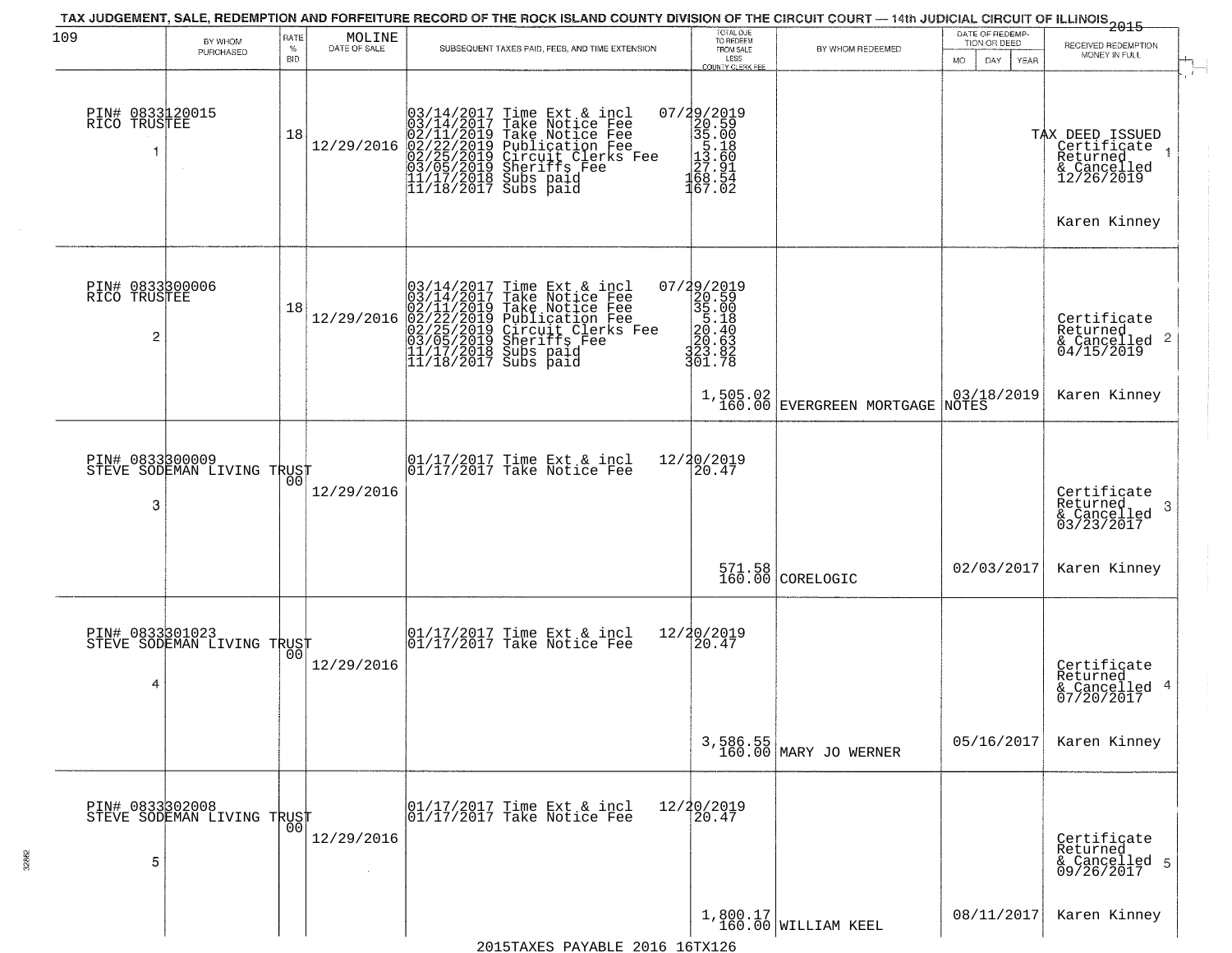| TAX JUDGEMENT, SALE, REDEMPTION AND FORFEITURE RECORD OF THE ROCK ISLAND COUNTY DIVISION OF THE CIRCUIT COURT - 14th JUDIC |                                                                              |                                     |                              |                              |                                        |                     |                                                                 |                       |         |
|----------------------------------------------------------------------------------------------------------------------------|------------------------------------------------------------------------------|-------------------------------------|------------------------------|------------------------------|----------------------------------------|---------------------|-----------------------------------------------------------------|-----------------------|---------|
| NAME AND ADDRESS<br>LEGAL DESCRIPTION<br>110                                                                               | MOLINE                                                                       |                                     | BACK TAX<br><b>FORFEITED</b> | <b>BACK TAX</b><br>FORFEITED | TOTAL BACK<br>TAX PENALTY<br>AND COSTS | AMOUNT<br>FOR WHICH |                                                                 | INTEREST PAYMENT FUND | 2015    |
| TAXPAYER NO.<br>PARCEL NO.<br>ACRES<br>TWP - CODE                                                                          |                                                                              | A-BACK TAX<br>FORFEITED<br>PRIOR TO | PENALTY                      | <b>INTEREST AND</b>          |                                        | <b>JUDGEMENT</b>    | $\begin{array}{c} \text{CERTIFICATE} \\ \text{NO.} \end{array}$ | <b>INDEMNITY FUND</b> |         |
| ASSESSED VALUATION FOR TAXES                                                                                               | TAX DUE<br>INT DUE                                                           | 2014                                | <b>ACCRUED</b>               | COST ACCRUED                 | ACCRUED                                | <b>IS ASKED</b>     |                                                                 | COST OF SALE          |         |
| SPAULDING DENA/JAMES T<br>723 23RD ST<br>61265<br>MOLINE IL                                                                | $1S$ T<br>1ST<br>$-347.02_{\text{200}}$ 36.47<br>2ND<br>347.02<br>26.05      |                                     |                              |                              |                                        |                     |                                                                 | 60.00                 |         |
| LOT 4<br>STEVENS ADD N 37 FT                                                                                               | 347.02<br>20.84                                                              |                                     |                              |                              |                                        |                     | 532                                                             | 20.00                 |         |
|                                                                                                                            | 347.02<br>10.42<br><b>PUBLICATION COST</b>                                   |                                     |                              |                              |                                        |                     |                                                                 |                       |         |
| $415 - 21 - 00$<br>6777<br>$08 - 01$<br>PIN# 0833303006                                                                    | 10.00<br>TOTAL DUE-TAXES, INT. COST                                          |                                     |                              |                              |                                        |                     |                                                                 | 4.00                  |         |
| 20,491                                                                                                                     | 1,491.86                                                                     |                                     |                              |                              |                                        | 1491.86             |                                                                 | 10.00                 | 1585.86 |
| WADKINS MICHELLE R<br>701 25TH ST<br>MOLINE IL<br>61265                                                                    | 446.85<br>$\frac{46.90}{200}$<br>সাঁচ<br>446.85<br>33.50<br>$\overline{3BD}$ |                                     |                              |                              |                                        |                     |                                                                 | 60.00                 |         |
| OUTLOT <sub>2</sub><br>RYDER AND READS ADD<br>N 56 FT OF E 161 FT                                                          | <u>446.85</u><br>26.80<br>ৰাম<br>446.85<br>13.40                             |                                     |                              |                              |                                        |                     | 533                                                             | 20.00                 |         |
| $386 - 21 - 00$<br>6373<br>$08 - 01$<br>PIN# 0833306006                                                                    | PUBLICATION COST<br>10.00<br>TOTAL DUE-TAXES, INT. COST                      |                                     |                              |                              |                                        |                     |                                                                 | 4.00                  |         |
| 24,660                                                                                                                     | 1,918.00<br>1ST<br>1ST                                                       |                                     |                              |                              |                                        | 1918.00             |                                                                 | 10.00                 | 2012.00 |
| ROCKWELL T/MAXWELL M<br>724 25TH ST<br>MOLINE IL<br>61265                                                                  | 2ND<br><b>SMD</b><br>3 <sub>3</sub><br>3RD                                   |                                     |                              |                              |                                        |                     |                                                                 | 60.00                 |         |
| OUTLOT 1<br>RYDER AND READS ADD<br>S 41 .25 FT OF N 247.50<br>FT OF W 141 FT                                               | 4TH<br>4TH<br>399.87<br>12.00                                                |                                     |                              |                              |                                        |                     | 534                                                             | 20.00                 |         |
| $386 - 03 - 00$<br>6355<br>$08 - 01$<br>PIN# 0833306027                                                                    | <b>PUBLICATION COST</b><br>10.00<br>TOTAL OUE-TAXES, INT. COST               |                                     |                              |                              |                                        |                     |                                                                 | 4.00                  |         |
| 22,698                                                                                                                     | 421.87                                                                       |                                     |                              |                              |                                        | 421.87              |                                                                 | 10.00                 | 515.87  |
| LOPEZ JUAN MANUEL<br>1025 24TH ST<br>MOLINE IL<br>61265                                                                    | 500.37<br>52.57<br>2ND<br>500.37<br>37.55<br>3RD<br>3RD                      |                                     |                              |                              |                                        |                     |                                                                 | 60.00                 |         |
| LOT 16<br>STEPHENS HEIGHTS ADD                                                                                             | 30.04<br>500.37<br>4TH<br>500.37<br>15.02                                    |                                     |                              |                              |                                        |                     | 535                                                             | 20.00                 |         |
| $419 - 12 - 00$<br>6817-16<br>$08 - 01$<br>PIN# 0833315035<br>$\sim 100$ km $^{-1}$                                        | <b>PUBLICATION COST</b><br>10.00<br>TOTAL DUE-TAXES, INT. COST               |                                     |                              |                              |                                        |                     |                                                                 | 4.00                  |         |
| 26,895                                                                                                                     | 2,146.66<br>1ST<br>1ST                                                       |                                     |                              |                              |                                        | 2146.66             |                                                                 | 10.00                 | 2240.66 |
| WOOD CRISTAL<br>2221 11TH AVENUE A<br>61265<br>MOLINE IL                                                                   | 441.85<br>46.41<br>2ND<br>2ND<br>441.85<br>33.15                             |                                     |                              |                              |                                        |                     |                                                                 | 60.00                 |         |
| LOT 2 BLOCK 3<br>CANDEE GROVE ADD                                                                                          | 3BD<br>380<br>441.85<br>26.52<br>4TH<br>441.85<br>$13.26^8$                  |                                     |                              |                              |                                        |                     | 536                                                             | 20.00                 |         |
| $121 - 06 - 00$<br>$08 - 01$<br>1676<br>PIN# 0833319005                                                                    | PUBLICATION COST<br>10.00<br>TOTAL DUE-TAXES, INT. COST                      |                                     |                              |                              |                                        |                     |                                                                 | 4.00                  |         |
| 24,451                                                                                                                     | 1,896.74                                                                     |                                     |                              |                              |                                        | 1896.74             |                                                                 | 10.00                 | 1990.74 |

 $\sim 10^{-1}$ 

2015TAXES PAYABLE 2016 16TX126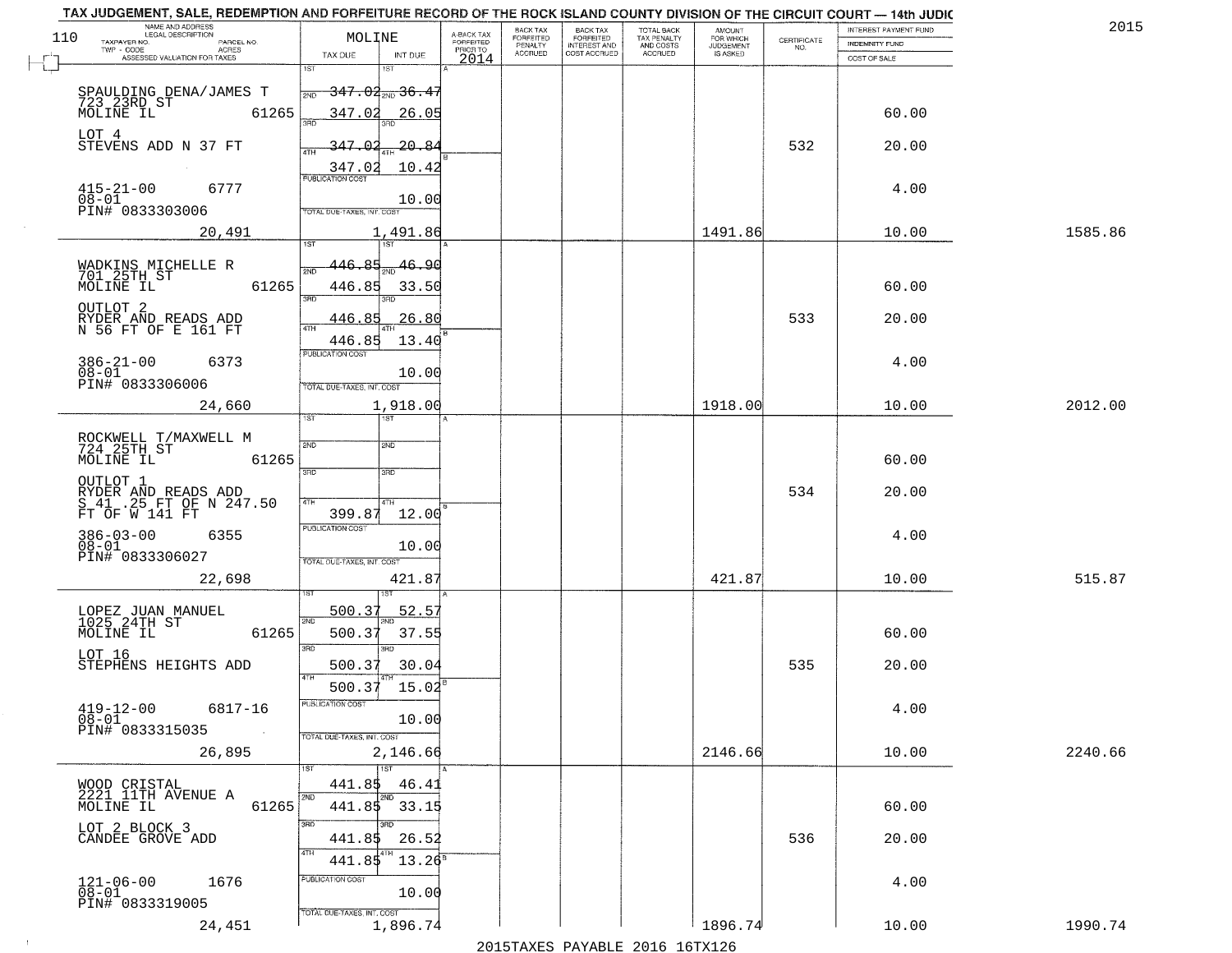| 110                                      | BY WHOM<br>PURCHASED                          | RATE<br>$\%$     | $\begin{array}{c} \text{MOLINE} \\ \text{DATE of SALE} \end{array}$ | TAX JUDGEMENT, SALE, REDEMPTION AND FORFEITURE RECORD OF THE ROCK ISLAND COUNTY DIVISION OF THE CIRCUIT COURT — 14th JUDICIAL CIRCUIT OF ILLINOIS 2015<br>SUBSEQUENT TAXES PAID, FEES, AND TIME EXTENSION                                            | TOTAL DUE<br>TO REDEEM<br>FROM SALE                                        | BY WHOM REDEEMED                                                                                              | DATE OF REDEMP-<br>TION OR DEED | RECEIVED REDEMPTION                                                    |
|------------------------------------------|-----------------------------------------------|------------------|---------------------------------------------------------------------|------------------------------------------------------------------------------------------------------------------------------------------------------------------------------------------------------------------------------------------------------|----------------------------------------------------------------------------|---------------------------------------------------------------------------------------------------------------|---------------------------------|------------------------------------------------------------------------|
| PIN# 0833803006<br>REALTAX DEV LT'D      | $\sim$                                        | <b>BID</b><br>01 |                                                                     | 06/18/2019 Time Ext & incl<br>02/08/2017 Take Notice Fee<br>11/26/2018 Subs paid<br>12/29/2016 12/11/2017 Subs paid                                                                                                                                  | LESS<br>COUNTY CLERK FEE<br>12/20/2019<br>1,563.36<br>1,563.36<br>1,566.60 |                                                                                                               | <b>MO</b><br>DAY<br>YEAR        | MONEY IN FULL<br>Certificate<br>Returned<br>& Cancelled<br>07/29/2019  |
|                                          |                                               |                  |                                                                     |                                                                                                                                                                                                                                                      | 5, 379.28<br>160.00                                                        | BROOKS LAW FIRM                                                                                               | 06/19/2019                      | Karen Kinney                                                           |
| 2                                        | PIN# 0833306006<br>STEVE SODEMAN LIVING TRUST | 00               | 12/29/2016                                                          | 01/17/2017 Time Ext & incl<br>01/17/2017 Take Notice Fee<br>08/21/2019 Take Notice Fee<br>08/21/2019 Circuit Clerks Fee<br>08/21/2019 Title Search Fee<br>08/21/2019 Subs paid<br>10/15/2019 Sheriffs Fee<br>11/20/2018 Subs paid<br>11/21/2017 Subs |                                                                            | $12/20/2019$ $20.47$ $35.00$ $1,982.88$ $362.724$ $222.78$ $2,997.78$ $1,240.53$ $11,240.53$ MICHELLE WADKINS | 12/19/2019                      | Certificate<br>Returned<br>& Cancelled 2<br>01/03/2020<br>Karen Kinney |
| PIN# 0833306027<br>REALTAX DEV LT'D<br>3 |                                               | 01               | 12/29/2016                                                          | 01/25/2017 Time Ext & incl<br>02/08/2017 Take Notice Fee                                                                                                                                                                                             | 07/01/2019<br>20.59                                                        |                                                                                                               |                                 | Certificate<br>Returned<br>-3<br>& Cancelled<br>03/23/2017             |
|                                          |                                               |                  |                                                                     |                                                                                                                                                                                                                                                      |                                                                            | $\begin{array}{c c} 541.62 \\ 160.00 \end{array}$ US BANK                                                     | 02/24/2017                      | Karen Kinney                                                           |
| PIN# 0833315035<br>4                     | STEVE SODEMAN LIVING TRUST                    |                  |                                                                     | 01/17/2017 Time Ext & incl<br>01/17/2017 Take Notice Fee<br>11/20/2018 Subs paid<br>12/29/2016 11/21/2017 Subs paid                                                                                                                                  | 12/20/2019<br>2,230.47<br>2,230.72<br>2,194.66                             |                                                                                                               |                                 | Certificate<br>Returned<br>& Cancelled 4<br>07/05/2019                 |
|                                          |                                               |                  |                                                                     |                                                                                                                                                                                                                                                      |                                                                            | 7,480.92<br>160.00 MCCARTHY CALLAS & FEENEY                                                                   |                                 | Karen Kinney                                                           |
| PIN# 0833319005<br>5                     | STEVE SODEMAN LIVING TRUST                    |                  | 12/29/2016                                                          | 01/17/2017 Time Ext & incl<br>01/17/2017 Take Notice Fee<br>11/21/2017 Subs paid                                                                                                                                                                     | 12/20/2019<br>$\frac{1}{1}$ , 943.00                                       |                                                                                                               |                                 | Certificate<br>Returned<br>& Cancelled 5<br>07/06/2018                 |
|                                          |                                               |                  |                                                                     |                                                                                                                                                                                                                                                      |                                                                            | 4,187.37<br>160.00 CRISTAL WOOD                                                                               | 05/22/2018                      | Karen Kinney                                                           |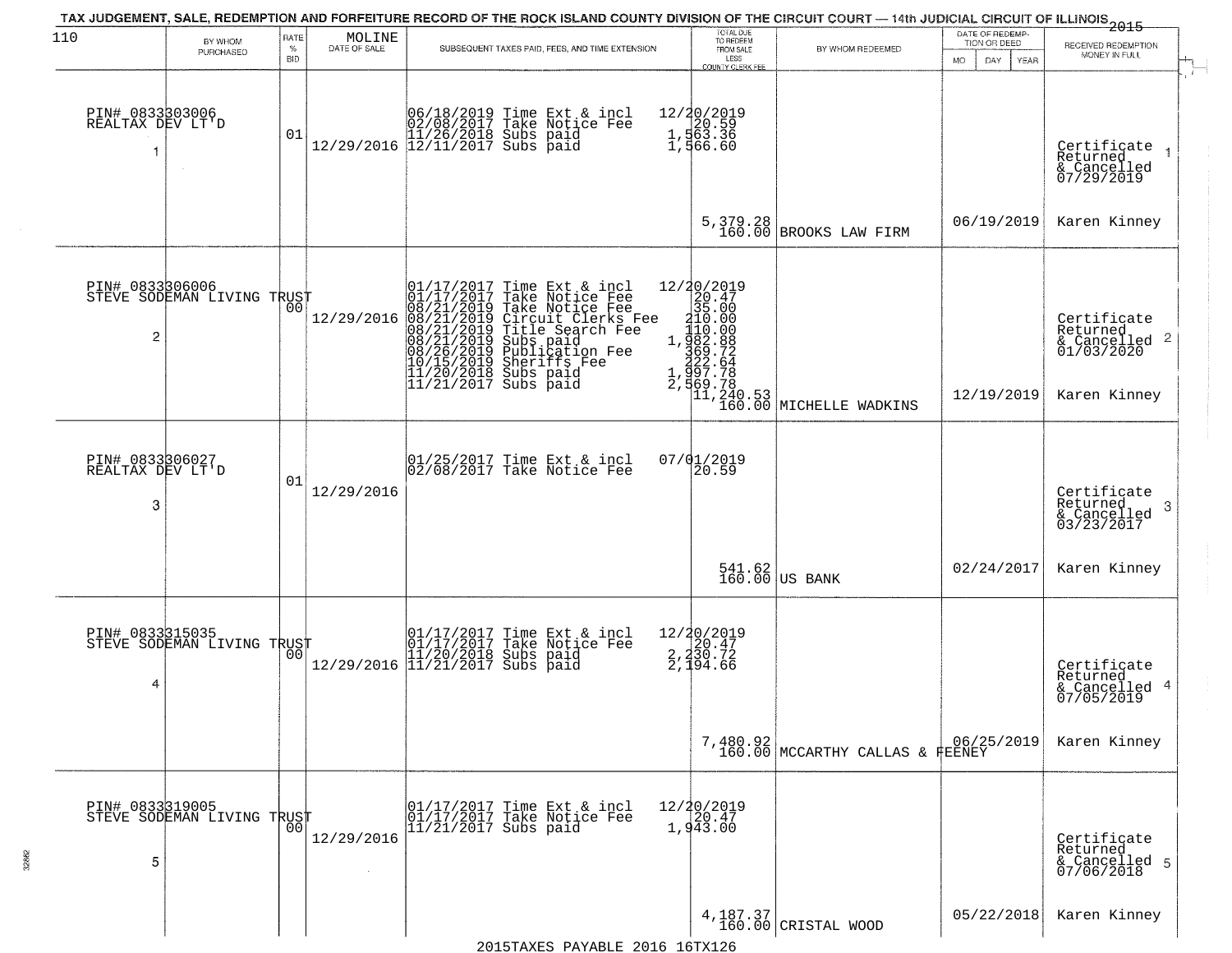| 111 | NAME AND ADDRESS<br>LEGAL DESCRIPTION                           | MOLINE                                      | A-BACK TAX                   | BACK TAX<br><b>FORFEITED</b> | <b>BACK TAX</b><br><b>FORFEITED</b> | TOTAL BACK<br>TAX PENALTY<br>AND COSTS<br>ACCRUED | <b>AMOUNT</b>                      | CERTIFICATE | INTEREST PAYMENT FUND | 2015    |
|-----|-----------------------------------------------------------------|---------------------------------------------|------------------------------|------------------------------|-------------------------------------|---------------------------------------------------|------------------------------------|-------------|-----------------------|---------|
|     | TAXPAYER NO.<br>PARCEL NO.<br>TWP - CODE<br>ACRES               | TAX DUE<br>INT DUE                          | <b>FORFEITED</b><br>PRIOR TO | PENALTY<br>ACCRUED           | INTEREST AND                        |                                                   | FOR WHICH<br>JUDGEMENT<br>IS ASKED | NO.         | <b>INDEMNITY FUND</b> |         |
|     | ASSESSED VALUATION FOR TAXES                                    | $\overline{1ST}$<br>श्डा                    | 2014                         |                              |                                     |                                                   |                                    |             | COST OF SALE          |         |
|     |                                                                 | <del>502.39<sub>210</sub>52.78</del><br>2ND |                              |                              |                                     |                                                   |                                    |             |                       |         |
|     | GARLEM ROBIN L<br>1135 23RD ST<br>MOLINE IL<br>61265            | 502.39<br>37.70                             |                              |                              |                                     |                                                   |                                    |             | 60.00                 |         |
|     | LOT 5 BLOCK 4<br>CANDEE GROVE ADD N 34 FT                       | <u>502.39</u><br>$-30 - 16$                 |                              |                              |                                     |                                                   |                                    | 537         | 20.00                 |         |
|     |                                                                 | 502.39<br>15.08<br><b>PUBLICATION COST</b>  |                              |                              |                                     |                                                   |                                    |             |                       |         |
|     | 1686<br>$121 - 16 - 00$<br>$08 - 01$                            | 10.00                                       |                              |                              |                                     |                                                   |                                    |             | 4.00                  |         |
|     | PIN# 0833322012                                                 | TOTAL DUE-TAXES, INT. COST                  |                              |                              |                                     |                                                   |                                    |             |                       |         |
|     | 26,979                                                          | 2,155.28<br>1ST<br>1ST                      |                              |                              |                                     |                                                   | 2155.28                            |             | 10.00                 | 2249.28 |
|     | MANN RICHART<br>1124 24TH ST                                    | 519.<br>54.                                 |                              |                              |                                     |                                                   |                                    |             |                       |         |
|     | MOLINE IL<br>61265                                              | 519.36<br>38.95                             |                              |                              |                                     |                                                   |                                    |             | 60.00                 |         |
|     | LOT 14 BLOCK 6<br>CANDEE GROVE ADD N 10 FT<br>LOT 13 AND ALL    | 519.3<br>31.16                              |                              |                              |                                     |                                                   |                                    | 538         | 20.00                 |         |
|     |                                                                 | 519.36<br>15.58<br>PUBLICATION COST         |                              |                              |                                     |                                                   |                                    |             |                       |         |
|     | $123 - 09 - 00$<br>1723<br>$08 - 01$                            | 10.00                                       |                              |                              |                                     |                                                   |                                    |             | 4.00                  |         |
|     | PIN# 0833324001                                                 | TOTAL DUE-TAXES, INT. COST                  |                              |                              |                                     |                                                   |                                    |             |                       |         |
|     | 32,688                                                          | 2,227.66                                    |                              |                              |                                     |                                                   | 2227.66                            |             | 10.00                 | 2321.66 |
|     | POMPA ANTHONY F<br>1117 26TH ST                                 | 328.<br>34.51                               |                              |                              |                                     |                                                   |                                    |             |                       |         |
|     | 61265<br>MOLINE IL                                              | 328.72<br>24.65<br>3RD<br>3 <sub>BD</sub>   |                              |                              |                                     |                                                   |                                    |             | 60.00                 |         |
|     | LOT 4<br>CANDEES SUB DIV OF W<br>350 FT OF OUT LOT 2            | 328.72<br>19.72                             |                              |                              |                                     |                                                   |                                    | 539         | 20.00                 |         |
|     | CANDEE GROVE ADD                                                | 9.86<br>328.72<br><b>PUBLICATION COST</b>   |                              |                              |                                     |                                                   |                                    |             |                       |         |
|     | $124-12-00$<br>$08-01$<br>1740                                  | 10.00                                       |                              |                              |                                     |                                                   |                                    |             | 4.00                  |         |
|     | PIN# 0833327016<br>13,727                                       | TOTAL OUE-TAXES, INT. COST<br>1,413.62      |                              |                              |                                     |                                                   | 1413.62                            |             | 10.00                 | 1507.62 |
|     |                                                                 | खि                                          |                              |                              |                                     |                                                   |                                    |             |                       |         |
|     | BENDER KYM/CHANDLER LEE<br>2650 BITTERNUT CIR                   | 2ND<br>2ND                                  |                              |                              |                                     |                                                   |                                    |             |                       |         |
|     | 93065<br>SIMI VALLEY CA                                         | 3RD<br>3RD                                  |                              |                              |                                     |                                                   |                                    |             | 60.00                 |         |
|     | LOT 5, 6, 7, 8, & 9<br>BLK 8 ACME                               | 83.07<br>5.00<br>4TH                        |                              |                              |                                     |                                                   |                                    | 540         | 20.00                 |         |
|     |                                                                 | 2.50<br>83.07<br>PUBLICATION COST           |                              |                              |                                     |                                                   |                                    |             |                       |         |
|     | $072 - 13 - 00$<br>791<br>$08 - 01$<br>PIN# 0833328002          | 10.00                                       |                              |                              |                                     |                                                   |                                    |             | 4.00                  |         |
|     | 3,469                                                           | TOTAL DUE-TAXES, INT. COST<br>183.64        |                              |                              |                                     |                                                   | 183.64                             |             | 10.00                 | 277.64  |
|     |                                                                 | 1ST                                         |                              |                              |                                     |                                                   |                                    |             |                       |         |
|     | GREENE THOMAS L/KRISTIN M<br>1184 25TH ST<br>MOLINE IL<br>61265 | 57.61<br>548.75<br>2ND<br>548.75<br>41.15   |                              |                              |                                     |                                                   |                                    |             | 60.00                 |         |
|     | LOT 16 BLOCK 3                                                  | 3RD                                         |                              |                              |                                     |                                                   |                                    |             |                       |         |
|     | ACME                                                            | 548.75<br>32.92<br>ATH                      |                              |                              |                                     |                                                   |                                    | 541         | 20.00                 |         |
|     | 692                                                             | $16.46^8$<br>548.7\$<br>PUBLICATION COST    |                              |                              |                                     |                                                   |                                    |             | 4.00                  |         |
|     | $067 - 21 - 00$<br>$08 - 01$<br>PIN# 0833332012                 | 10.00                                       |                              |                              |                                     |                                                   |                                    |             |                       |         |
|     | 33,915                                                          | TOTAL DUE-TAXES, INT. COST<br>2,353.14      |                              |                              |                                     |                                                   | 2353.14                            |             | 10.00                 | 2447.14 |
|     |                                                                 |                                             |                              |                              | 2015 TAVES DAVADIE 2016 16TV126     |                                                   |                                    |             |                       |         |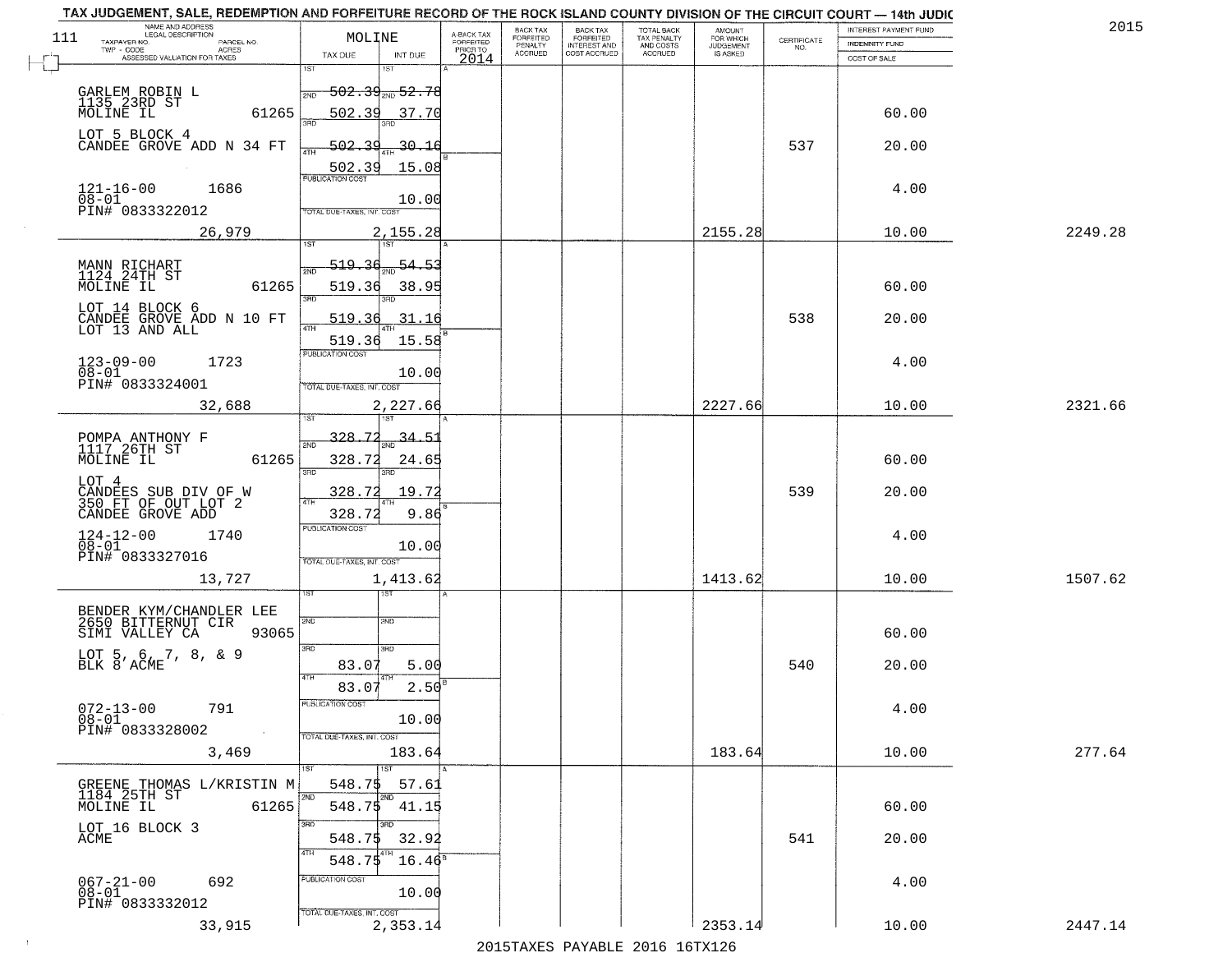| 111                                  | BY WHOM                                           | RATE               | MOLINE       | TAX JUDGEMENT, SALE, REDEMPTION AND FORFEITURE RECORD OF THE ROCK ISLAND COUNTY DIVISION OF THE CIRCUIT COURT — 14th JUDICIAL CIRCUIT OF ILLINOIS 2015                                                                                               | TOTAL DUE<br>TO REDEEM                                                                                                                                                                                                                                                                            |                                                | DATE OF REDEMP-<br>TION OR DEED |                                                                      |
|--------------------------------------|---------------------------------------------------|--------------------|--------------|------------------------------------------------------------------------------------------------------------------------------------------------------------------------------------------------------------------------------------------------------|---------------------------------------------------------------------------------------------------------------------------------------------------------------------------------------------------------------------------------------------------------------------------------------------------|------------------------------------------------|---------------------------------|----------------------------------------------------------------------|
|                                      | PURCHASED                                         | $\%$<br><b>BID</b> | DATE OF SALE | SUBSEQUENT TAXES PAID, FEES, AND TIME EXTENSION                                                                                                                                                                                                      | FROM SALE<br>LESS<br><b>COUNTY CLERK FEE</b>                                                                                                                                                                                                                                                      | BY WHOM REDEEMED                               | MO.<br>DAY.<br><b>YEAR</b>      | RECEIVED REDEMPTION<br>MONEY IN FULL                                 |
|                                      | PIN# 0833322012    <br>STEVE SODEMAN LIVING TRUST | 00                 | 12/29/2016   | 01/17/2017 Time Ext & incl<br>01/17/2017 Take Notice Fee<br>08/21/2019 Take Notice Fee<br>08/21/2019 Circuit Clerks Fee<br>08/21/2019 Title Search Fee<br>08/21/2019 Subs paid<br>10/15/2019 Sheriffs Fee<br>11/20/2018 Subs paid<br>11/21/2017 Subs | ${12/20/2019 \atop 20.47} \atop {20.47 \atop 35.00 \atop 210.00 \atop 2121.16} \atop {20.47 \atop 2325.36} \atop {20.47 \atop 2335.36} \atop {20.48 \atop 2335.36}$<br>$\begin{matrix} 2, & 335\cdot 30 \\ 2, & 239\cdot 46 \\ 2, & 203\cdot 32 \\ 11, & 716\cdot 68 \\ 160\cdot 00 \end{matrix}$ | ROBIN GARLEM                                   | 12/04/2019                      | Certificate<br>Returned<br>& Cancelled<br>01/03/2020<br>Karen Kinney |
| PIN# 0833324001<br>$\overline{c}$    | STEVE SODEMAN LIVING TRUST                        |                    | 12/29/2016   | $\begin{array}{cc}  01/17/2017 \text{ Time Ext} & \text{incl} \\  01/17/2017 \text{ Take Notice Fe} \end{array}$                                                                                                                                     | 12/20/2019<br>20.47                                                                                                                                                                                                                                                                               |                                                |                                 | Certificate<br>Returned<br>$\frac{1}{6}$ Cancelled 2<br>05/23/2017   |
|                                      |                                                   |                    |              |                                                                                                                                                                                                                                                      |                                                                                                                                                                                                                                                                                                   | 2,342.13<br>160.00 RICHART MANN                | 04/07/2017                      | Karen Kinney                                                         |
| 3                                    | PIN# 0833327016<br>STEVE SODEMAN LIVING TRUST     | 02                 | 12/29/2016   | 01/17/2017 Time Ext & incl<br>01/17/2017 Take Notice Fee                                                                                                                                                                                             | 12/20/2019<br>20.47                                                                                                                                                                                                                                                                               |                                                |                                 | Certificate<br>Returned<br>3<br>& Cancelled<br>02/08/2017            |
|                                      |                                                   |                    |              |                                                                                                                                                                                                                                                      |                                                                                                                                                                                                                                                                                                   | $1,558.24$ ANTHONY POMPA                       | 01/20/2017                      | Karen Kinney                                                         |
| PIN# 0833328002<br>RICO TRUSTEE<br>4 |                                                   | 18                 | 12/29/2016   |                                                                                                                                                                                                                                                      |                                                                                                                                                                                                                                                                                                   |                                                |                                 | Certificate<br>Returned<br>& Cancelled 4<br>02/08/2017               |
|                                      |                                                   |                    |              |                                                                                                                                                                                                                                                      |                                                                                                                                                                                                                                                                                                   | 327.62<br>160.00 LEE CHANDLER                  | 01/31/2017                      | Karen Kinney                                                         |
| PIN# 0833332012<br>5                 | STEVE SODEMAN LIVING TRUST                        |                    | 12/29/2016   |                                                                                                                                                                                                                                                      |                                                                                                                                                                                                                                                                                                   |                                                |                                 | Certificate<br>Returned<br>& Cancelled 5<br>02/08/2017               |
|                                      |                                                   |                    |              |                                                                                                                                                                                                                                                      |                                                                                                                                                                                                                                                                                                   | $2,447.14$<br>160.00 THOMAS L /KRISTIN M GREEN |                                 | Karen Kinney                                                         |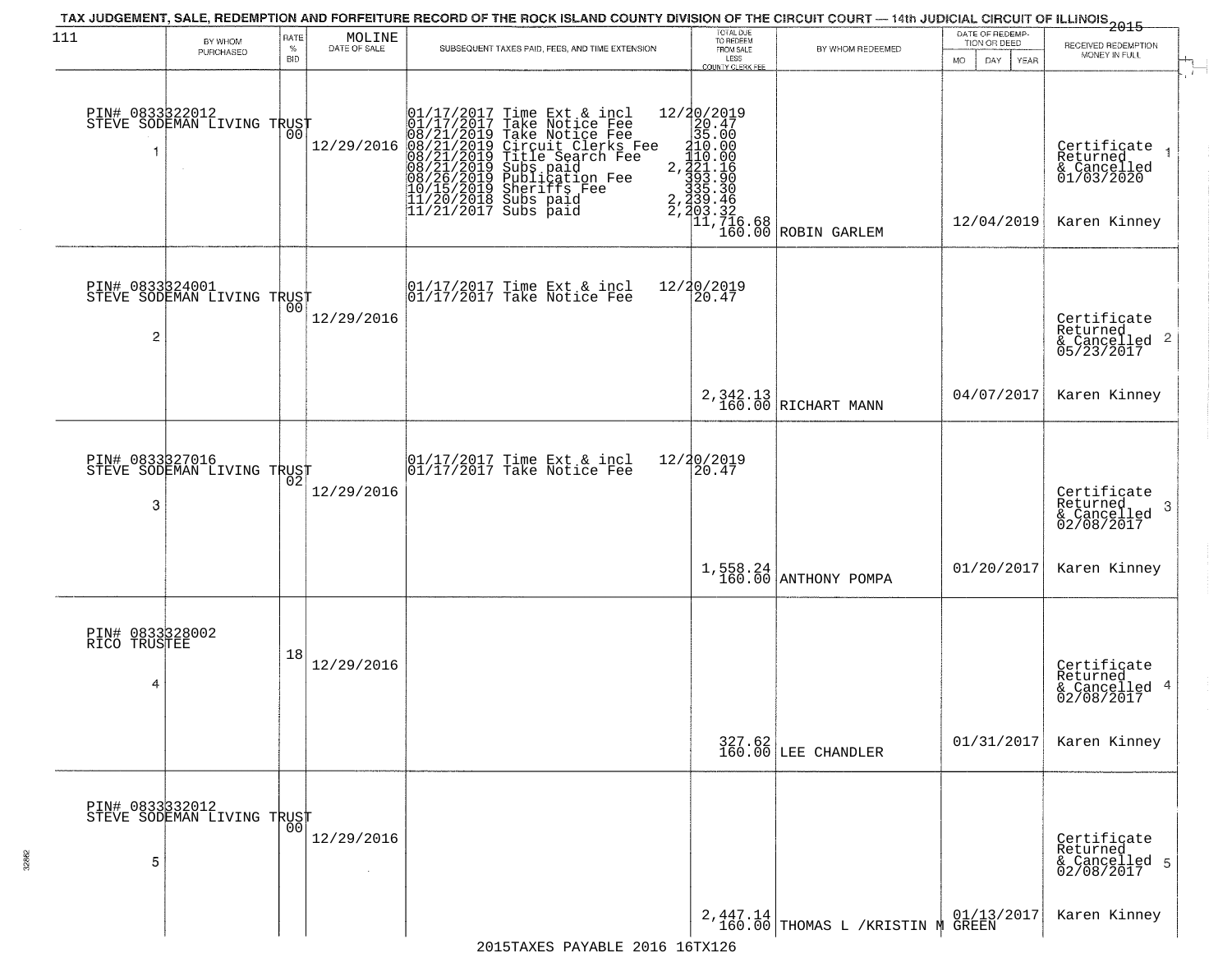| TAX JUDGEMENT, SALE, REDEMPTION AND FORFEITURE RECORD OF THE ROCK ISLAND COUNTY DIVISION OF THE CIRCUIT COURT - 14th JUDIC<br>NAME AND ADDRESS<br>LEGAL DESCRIPTION |                |                                   |                                       |                                     | BACK TAX                    |                                       |                                        | AMOUNT<br>FOR WHICH |                                                                 | INTEREST PAYMENT FUND | 2015    |
|---------------------------------------------------------------------------------------------------------------------------------------------------------------------|----------------|-----------------------------------|---------------------------------------|-------------------------------------|-----------------------------|---------------------------------------|----------------------------------------|---------------------|-----------------------------------------------------------------|-----------------------|---------|
| 112<br>TAXPAYER NO.                                                                                                                                                 | PARCEL NO.     |                                   | MOLINE                                | A-BACK TAX<br>FORFEITED<br>PRIOR TO | <b>FORFEITED</b><br>PENALTY | BACK TAX<br>FORFEITED<br>INTEREST AND | TOTAL BACK<br>TAX PENALTY<br>AND COSTS | <b>JUDGEMENT</b>    | $\begin{array}{c} \text{CERTIFICATE} \\ \text{NO.} \end{array}$ | INDEMNITY FUND        |         |
| TWP - CODE<br>ASSESSED VALUATION FOR TAXES                                                                                                                          | <b>ACRES</b>   | TAX DUE                           | INT DUE                               | 2014                                | <b>ACCRUED</b>              | COST ACCRUED                          | ACCRUED                                | IS ASKED            |                                                                 | COST OF SALE          |         |
|                                                                                                                                                                     |                | 1ST                               |                                       |                                     |                             |                                       |                                        |                     |                                                                 |                       |         |
|                                                                                                                                                                     |                | 2ND                               | <del>567.62<sub>2N0</sub> 59.57</del> |                                     |                             |                                       |                                        |                     |                                                                 |                       |         |
| ICON TRADING & TRANSFER<br>5814 LYNBROOK PVT 1000STON TX                                                                                                            |                |                                   |                                       |                                     |                             |                                       |                                        |                     |                                                                 |                       |         |
|                                                                                                                                                                     | 77057          | 567.62<br>350                     | 42.55                                 |                                     |                             |                                       |                                        |                     |                                                                 | 60.00                 |         |
| LOT 15 BLOCK 3                                                                                                                                                      |                |                                   |                                       |                                     |                             |                                       |                                        |                     |                                                                 |                       |         |
| ACME                                                                                                                                                                |                | 567.62                            | <u>34.O4</u>                          |                                     |                             |                                       |                                        |                     | 542                                                             | 20.00                 |         |
|                                                                                                                                                                     |                | 567.62                            | 17.02                                 |                                     |                             |                                       |                                        |                     |                                                                 |                       |         |
|                                                                                                                                                                     |                | <b>PUBLICATION COST</b>           |                                       |                                     |                             |                                       |                                        |                     |                                                                 |                       |         |
| $067 - 20 - 00$<br>$08 - 01$                                                                                                                                        | 691            |                                   | 10.00                                 |                                     |                             |                                       |                                        |                     |                                                                 | 4.00                  |         |
| PIN# 0833332013                                                                                                                                                     |                | TOTAL DUE-TAXES, INT. COST        |                                       |                                     |                             |                                       |                                        |                     |                                                                 |                       |         |
|                                                                                                                                                                     | 23,703         |                                   | 2,433.66                              |                                     |                             |                                       |                                        | 2433.66             |                                                                 | 10.00                 | 2527.66 |
|                                                                                                                                                                     |                |                                   |                                       |                                     |                             |                                       |                                        |                     |                                                                 |                       |         |
| CARLSON JEFFREY A/AMANDA                                                                                                                                            |                | 806.08                            | 84.63                                 |                                     |                             |                                       |                                        |                     |                                                                 |                       |         |
| 1185 27TH ST                                                                                                                                                        |                |                                   |                                       |                                     |                             |                                       |                                        |                     |                                                                 |                       |         |
| MOLINE IL                                                                                                                                                           | 61265          | 806.08<br>3BD                     | 60.45                                 |                                     |                             |                                       |                                        |                     |                                                                 | 60.00                 |         |
| LOT 11 BLOCK 1                                                                                                                                                      |                |                                   | 3BD.                                  |                                     |                             |                                       |                                        |                     |                                                                 |                       |         |
| ACME LOTS 10 AND                                                                                                                                                    |                | 806.08                            | 48.36                                 |                                     |                             |                                       |                                        |                     | 543                                                             | 20.00                 |         |
|                                                                                                                                                                     |                | 806.08                            | 24.18                                 |                                     |                             |                                       |                                        |                     |                                                                 |                       |         |
|                                                                                                                                                                     |                | PUBLICATION COST                  |                                       |                                     |                             |                                       |                                        |                     |                                                                 |                       |         |
| $065 - 19 - 00$<br>$08 - 01$                                                                                                                                        | 647            |                                   |                                       |                                     |                             |                                       |                                        |                     |                                                                 | 4.00                  |         |
| PIN# <sup>-0833334008</sup>                                                                                                                                         |                | TOTAL DUE-TAXES, INT. COST        | 10.00                                 |                                     |                             |                                       |                                        |                     |                                                                 |                       |         |
|                                                                                                                                                                     |                |                                   |                                       |                                     |                             |                                       |                                        |                     |                                                                 |                       |         |
|                                                                                                                                                                     | 39,661         |                                   | 3,451.94<br>187                       |                                     |                             |                                       |                                        | 3451.94             |                                                                 | 10.00                 | 3545.94 |
|                                                                                                                                                                     |                |                                   |                                       |                                     |                             |                                       |                                        |                     |                                                                 |                       |         |
| FARRIER MARK A<br>1160 29TH ST                                                                                                                                      |                | 263.<br>2ND                       | 27.65                                 |                                     |                             |                                       |                                        |                     |                                                                 |                       |         |
| MOLINE IL                                                                                                                                                           | 61265          | 263.25                            | 19.75                                 |                                     |                             |                                       |                                        |                     |                                                                 | 60.00                 |         |
| LOT 12 BLOCK 3                                                                                                                                                      |                | 3RD                               | 3RD                                   |                                     |                             |                                       |                                        |                     |                                                                 |                       |         |
| SMITH AND WHITES ADD<br>TO MOLINE HEIGHTS S 50 FT                                                                                                                   |                | 263.25                            | 15.80                                 |                                     |                             |                                       |                                        |                     | 544                                                             | 20.00                 |         |
|                                                                                                                                                                     |                |                                   |                                       |                                     |                             |                                       |                                        |                     |                                                                 |                       |         |
|                                                                                                                                                                     |                | 263.25<br><b>PUBLICATION COST</b> | 7.90                                  |                                     |                             |                                       |                                        |                     |                                                                 |                       |         |
| $408 - 02 - 00$                                                                                                                                                     | 6661           |                                   |                                       |                                     |                             |                                       |                                        |                     |                                                                 | 4.00                  |         |
| $08 - 01$<br>PIN# 0833415002                                                                                                                                        |                | TOTAL OUE-TAXES, INT. COST        | 10.00                                 |                                     |                             |                                       |                                        |                     |                                                                 |                       |         |
|                                                                                                                                                                     |                |                                   |                                       |                                     |                             |                                       |                                        |                     |                                                                 |                       |         |
|                                                                                                                                                                     | 16,993         |                                   | 1,134.10                              |                                     |                             |                                       |                                        | 1134.10             |                                                                 | 10.00                 | 1228.10 |
|                                                                                                                                                                     |                |                                   |                                       |                                     |                             |                                       |                                        |                     |                                                                 |                       |         |
| EXBOM RICHARD D<br>3740 30TH ST                                                                                                                                     |                | 711.25<br>2ND                     | 74.69                                 |                                     |                             |                                       |                                        |                     |                                                                 |                       |         |
| ROCK ISLAND IL                                                                                                                                                      | 61201          | 711.25                            | 53.35                                 |                                     |                             |                                       |                                        |                     |                                                                 | 60.00                 |         |
|                                                                                                                                                                     |                | 3BD                               | 3BD                                   |                                     |                             |                                       |                                        |                     |                                                                 |                       |         |
| LOT 16 BLOCK 3<br>SMITH AND WHITES ADD                                                                                                                              |                | 711.25                            | 42.68                                 |                                     |                             |                                       |                                        |                     | 545                                                             | 20.00                 |         |
| TO MOLINE HEIGHTS                                                                                                                                                   |                | 4TH                               |                                       |                                     |                             |                                       |                                        |                     |                                                                 |                       |         |
|                                                                                                                                                                     |                | 711.25                            | 21.34                                 |                                     |                             |                                       |                                        |                     |                                                                 |                       |         |
| $408 - 07 - 00$                                                                                                                                                     | 6666           | PUBLICATION COS-                  |                                       |                                     |                             |                                       |                                        |                     |                                                                 | 4.00                  |         |
| $08 - 01$<br>PIN# 0833415016                                                                                                                                        | $\sim 10^{-1}$ |                                   | 10.00                                 |                                     |                             |                                       |                                        |                     |                                                                 |                       |         |
|                                                                                                                                                                     |                | TOTAL DUE-TAXES, INT. COST        |                                       |                                     |                             |                                       |                                        |                     |                                                                 |                       |         |
|                                                                                                                                                                     | 29,701         |                                   | 3,047.06                              |                                     |                             |                                       |                                        | 3047.06             |                                                                 | 10.00                 | 3141.06 |
|                                                                                                                                                                     |                | 1ST                               | 1ST                                   |                                     |                             |                                       |                                        |                     |                                                                 |                       |         |
| JOHNSTON THOMAS B                                                                                                                                                   |                |                                   |                                       |                                     |                             |                                       |                                        |                     |                                                                 |                       |         |
| 6069 34TH AVE<br>MOLINE IL                                                                                                                                          | 61265          | 2ND                               | 2ND                                   |                                     |                             |                                       |                                        |                     |                                                                 | 60.00                 |         |
|                                                                                                                                                                     |                | 3RD                               | 3 <sub>BD</sub>                       |                                     |                             |                                       |                                        |                     |                                                                 |                       |         |
| OUTLOT A<br>SMITH MHITES ADD TO MOL                                                                                                                                 |                |                                   |                                       |                                     |                             |                                       |                                        |                     | 546                                                             | 20.00                 |         |
| HGHTS W 40 FT OF E 80 FT                                                                                                                                            |                | 4TH                               |                                       |                                     |                             |                                       |                                        |                     |                                                                 |                       |         |
| OF S 145 FT OF W 280 FT                                                                                                                                             |                | 689.82                            | $20.70^{8}$                           |                                     |                             |                                       |                                        |                     |                                                                 |                       |         |
| $409 - 15 - 00$                                                                                                                                                     | 6691           | PUBLICATION COST                  |                                       |                                     |                             |                                       |                                        |                     |                                                                 | 4.00                  |         |
|                                                                                                                                                                     |                |                                   |                                       |                                     |                             |                                       |                                        |                     |                                                                 |                       |         |
| $08 - 01$                                                                                                                                                           |                |                                   | 10.00                                 |                                     |                             |                                       |                                        |                     |                                                                 |                       |         |
| PIN# 0833416004                                                                                                                                                     |                | TOTAL DUE-TAXES, INT. COST        |                                       |                                     |                             |                                       |                                        |                     |                                                                 |                       |         |
|                                                                                                                                                                     | 28,806         |                                   | 720.52                                |                                     |                             |                                       |                                        | 720.52              |                                                                 | 10.00                 | 814.52  |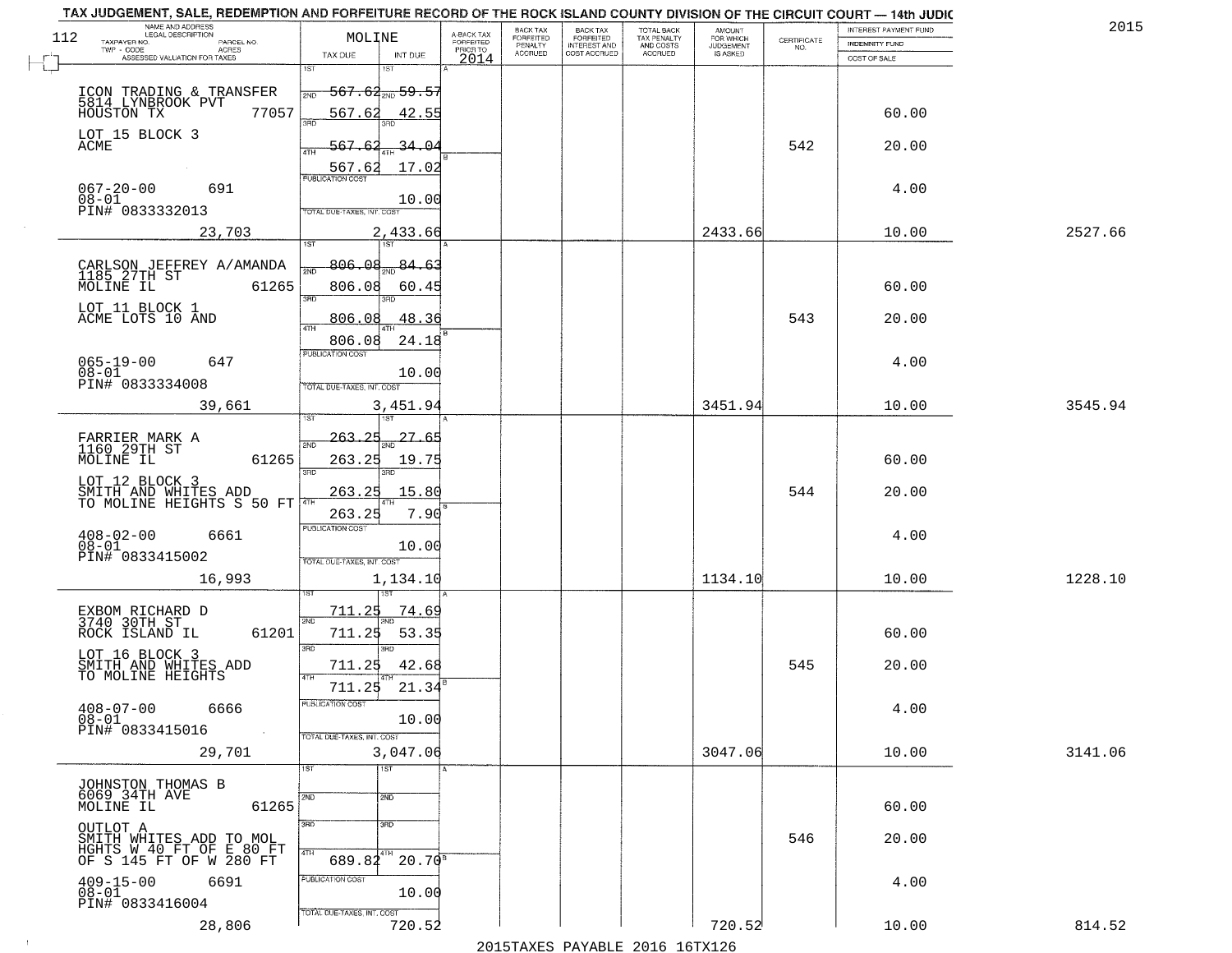| 112                    | BY WHOM<br>PURCHASED                          | RATE<br>$\%$<br><b>BID</b> | $\begin{array}{c} \text{MOLINE} \\ \text{DATE of sale} \end{array}$ | TAX JUDGEMENT, SALE, REDEMPTION AND FORFEITURE RECORD OF THE ROCK ISLAND COUNTY DIVISION OF THE CIRCUIT COURT — 14th JUDICIAL CIRCUIT OF ILLINOIS 2015<br>SUBSEQUENT TAXES PAID, FEES, AND TIME EXTENSION | TOTAL DUE<br>TO REDEEM<br>FROM SALE<br>LESS<br>COUNTY CLERK FEE | BY WHOM REDEEMED                         | DATE OF REDEMP-<br>TION OR DEED<br>DAY<br>MO.<br>YEAR | RECEIVED REDEMPTION<br>MONEY IN FULL                               |
|------------------------|-----------------------------------------------|----------------------------|---------------------------------------------------------------------|-----------------------------------------------------------------------------------------------------------------------------------------------------------------------------------------------------------|-----------------------------------------------------------------|------------------------------------------|-------------------------------------------------------|--------------------------------------------------------------------|
| PIN# 0833332013<br>TMI | $\sim 10^{-1}$                                | 01                         | 12/29/2016                                                          | 02/27/2017 Time Ext & incl<br>02/27/2017 Take Notice Fee                                                                                                                                                  | 09/20/2019<br>20.59                                             |                                          |                                                       | Certificate<br>Returned<br>& Cancelled<br>05/23/2017               |
|                        |                                               |                            |                                                                     |                                                                                                                                                                                                           |                                                                 | 2,573.53<br>160.00 MS INVESTMENT         | 03/13/2017                                            | Karen Kinney                                                       |
| PIN# 0833334008<br>2   | STEVE SODEMAN LIVING TRUST                    | 00                         | 12/29/2016                                                          | 01/17/2017 Time Ext & incl<br>01/17/2017 Take Notice Fee<br>11/21/2017 Subs paid                                                                                                                          | 12/20/2019<br>20.47<br>2,608.64                                 |                                          |                                                       | Certificate<br>Returned<br>$\frac{1}{2}$ Cancelled 2<br>03/07/2019 |
|                        |                                               |                            |                                                                     |                                                                                                                                                                                                           | $6,488.09$<br>$160.00$                                          | <b>JEFFREY A CARLSON</b>                 | 10/01/2018                                            | Karen Kinney                                                       |
| PIN# 0833415002<br>3   | STEVE SODEMAN LIVING TRUST                    |                            | 12/29/2016                                                          | 01/17/2017 Time Ext & incl<br>01/17/2017 Take Notice Fee<br>11/21/2017 Subs paid                                                                                                                          | 12/20/2019<br>$\frac{1}{306}$ . 47<br>306.03                    |                                          |                                                       | Certificate<br>Returned<br>-3<br>& Cancelled<br>07/03/2018         |
|                        |                                               |                            |                                                                     |                                                                                                                                                                                                           |                                                                 | $1,591.32$ MARK A FARRIER                | 06/15/2018                                            | Karen Kinney                                                       |
| 4                      | PIN# 0833415016<br>STEVE SODEMAN LIVING TRUST |                            | 12/29/2016                                                          | 01/17/2017 Time Ext & incl<br>01/17/2017 Take Notice Fee<br>11/21/2017 Subs paid                                                                                                                          | 12/20/2019<br>3,088.96                                          |                                          |                                                       | Certificate<br>Returned<br>& Cancelled 4<br>04/04/2018             |
|                        |                                               |                            |                                                                     |                                                                                                                                                                                                           |                                                                 | $6,621.17$<br>160.00 RICHARD/RANDY EXBOM | 03/15/2018                                            | Karen Kinney                                                       |
| 5                      | PIN# 0833416004<br>STEVE SODEMAN LIVING TRUST |                            | 12/29/2016                                                          | 01/17/2017 Time Ext & incl<br>01/17/2017 Take Notice Fee                                                                                                                                                  | 12/20/2019<br>20.47                                             |                                          |                                                       | Certificate<br>Returned<br>& Cancelled 5<br>01/09/2018             |
|                        |                                               |                            |                                                                     |                                                                                                                                                                                                           |                                                                 | 834.99<br>160.00 TOM JOHNSTON            | 11/20/2017                                            | Karen Kinney                                                       |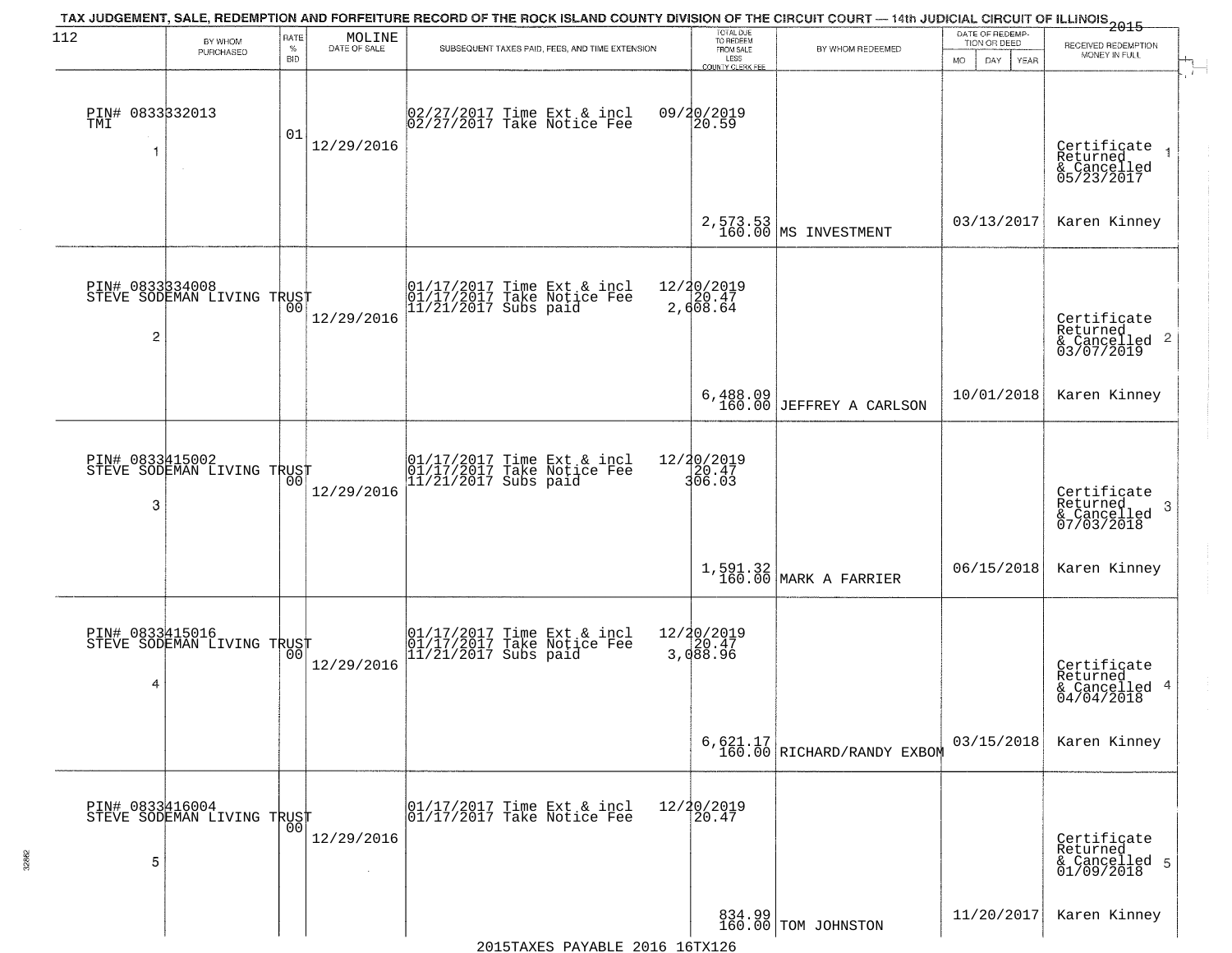| NAME AND ADDRESS<br>LEGAL DESCRIPTION<br>113<br>TAXPAYER NO.<br>PARCEL NO. | MOLINE                                       | A-BACK TAX<br>FORFEITED | BACK TAX<br>FORFEITED | <b>BACK TAX</b><br><b>FORFEITED</b> | TOTAL BACK<br>TAX PENALTY | <b>AMOUNT</b>                      | $\begin{array}{c} \text{CERTIFICATE} \\ \text{NO.} \end{array}$ | INTEREST PAYMENT FUND<br><b>INDEMNITY FUND</b> | 2015    |
|----------------------------------------------------------------------------|----------------------------------------------|-------------------------|-----------------------|-------------------------------------|---------------------------|------------------------------------|-----------------------------------------------------------------|------------------------------------------------|---------|
| TWP - CODE<br>ACRES<br>ASSESSED VALUATION FOR TAXES                        | TAX DUE<br>INT DUE                           | PRIOR TO<br>2014        | PENALTY<br>ACCRUED    | INTEREST AND<br>COST ACCRUED        | AND COSTS<br>ACCRUED      | FOR WHICH<br>JUDGEMENT<br>IS ASKED |                                                                 | COST OF SALE                                   |         |
|                                                                            | 1ST                                          |                         |                       |                                     |                           |                                    |                                                                 |                                                |         |
| BIAGINI JOSEPH J<br>2904_11TH AVENUE C                                     | <del>675.52<sub>2ND</sub> 70.91</del><br>2ND |                         |                       |                                     |                           |                                    |                                                                 |                                                |         |
| MOLINE IL<br>61265                                                         | 675.52<br>3AD                                | 50.65                   |                       |                                     |                           |                                    |                                                                 | 60.00                                          |         |
| LOT 12 BLOCK 4<br>SMITH AND WHITES ADD TO                                  | 675.52                                       | $-40.5.$                |                       |                                     |                           |                                    | 547                                                             | 20.00                                          |         |
| MOLINE HEIGHTS                                                             | 4TH<br>675.52                                | 20.26                   |                       |                                     |                           |                                    |                                                                 |                                                |         |
| $409 - 05 - 00$<br>6686                                                    | <b>PUBLICATION COST</b>                      |                         |                       |                                     |                           |                                    |                                                                 | 4.00                                           |         |
| $08 - 01$<br>PIN# 0833417001                                               | TOTAL DUE-TAXES, INT. COST                   | 10.00                   |                       |                                     |                           |                                    |                                                                 |                                                |         |
| 34,209                                                                     | 2,894.42                                     |                         |                       |                                     |                           | 2894.42                            |                                                                 | 10.00                                          | 2988.42 |
|                                                                            | <b>TST</b><br>1ST                            |                         |                       |                                     |                           |                                    |                                                                 |                                                |         |
| DOUGHERTY DOROTHY A<br>1100 34TH STREET CT<br>MOLINE IL<br>61265           | 466.<br>-66<br>466.66                        | 49.00<br>35.00          |                       |                                     |                           |                                    |                                                                 | 60.00                                          |         |
| LOT 14 BLOCK 5                                                             | 3BD                                          |                         |                       |                                     |                           |                                    |                                                                 |                                                |         |
| M Y CADYS 1ST ADD<br>N 30 FT                                               | 466.66<br>$\sqrt{4}$                         | 28.00                   |                       |                                     |                           |                                    | 548                                                             | 20.00                                          |         |
|                                                                            | 466.66<br>PUBLICATION COST                   | 14.00                   |                       |                                     |                           |                                    |                                                                 |                                                |         |
| $116 - 04 - 00$<br>1572<br>$08 - 01$                                       |                                              | 10.00                   |                       |                                     |                           |                                    |                                                                 | 4.00                                           |         |
| PIN# 0834105002                                                            | TOTAL DUE-TAXES, INT. COST                   |                         |                       |                                     |                           |                                    |                                                                 |                                                |         |
| 19,487                                                                     | 2,002.64                                     |                         |                       |                                     |                           | 2002.64                            |                                                                 | 10.00                                          | 2096.64 |
| DECAUSEMAKER HOWARD<br>207 38TH ST                                         | 341.92<br>2ND                                | 35.91                   |                       |                                     |                           |                                    |                                                                 |                                                |         |
| MOLINE IL<br>61265                                                         | 341.92                                       | 25.65                   |                       |                                     |                           |                                    |                                                                 | 60.00                                          |         |
| LOT 2 BLOCK 8                                                              | 3RD<br>3RD<br>341.92                         | 20.52                   |                       |                                     |                           |                                    | 549                                                             | 20.00                                          |         |
| M Ý ČADÝS IST ADD<br>S 30 FT LOT 1 AND<br>N 10 FT                          | 341.92                                       | 10.26                   |                       |                                     |                           |                                    |                                                                 |                                                |         |
| $1599 - A$                                                                 | <b>PUBLICATION COST</b>                      |                         |                       |                                     |                           |                                    |                                                                 | 4.00                                           |         |
| $117 - 07 - 00$<br>$08 - 01$<br>PIN# 0834107009                            | TOTAL OUE-TAXES, INT. COST                   | 10.00                   |                       |                                     |                           |                                    |                                                                 |                                                |         |
| 20,278                                                                     | 1,470.02                                     |                         |                       |                                     |                           | 1470.02                            |                                                                 | 10.00                                          | 1564.02 |
|                                                                            | १९४                                          |                         |                       |                                     |                           |                                    |                                                                 |                                                |         |
| SMITH BLAKE<br>224 39TH ST                                                 | 2ND<br>2ND                                   |                         |                       |                                     |                           |                                    |                                                                 |                                                |         |
| 61265<br>MOLINE IL                                                         | 3RD<br>3BD                                   |                         |                       |                                     |                           |                                    |                                                                 | 60.00                                          |         |
| LOT 14 BLOCK 2<br>COLUMBIA PARK                                            | 4TH                                          |                         |                       |                                     |                           |                                    | 550                                                             | 20.00                                          |         |
|                                                                            | $685.01$ 20.56                               |                         |                       |                                     |                           |                                    |                                                                 |                                                |         |
| $144 - 18 - 00$<br>2109<br>08-01                                           | PUBLICATION COST                             | 10.00                   |                       |                                     |                           |                                    |                                                                 | 4.00                                           |         |
| PIN# 0834112003<br>$\sim 100$                                              | TOTAL DUE-TAXES, INT. COST                   |                         |                       |                                     |                           |                                    |                                                                 |                                                |         |
| 28,605                                                                     | 1ST<br>1ST                                   | 715.57                  |                       |                                     |                           | 715.57                             |                                                                 | 10.00                                          | 809.57  |
| SIEBKE DIANNE L<br>437 39TH ST                                             | 510.41                                       | 53.62                   |                       |                                     |                           |                                    |                                                                 |                                                |         |
| 61265<br>MOLINE IL                                                         | 2ND<br>2ND<br>510.41                         | 38.30                   |                       |                                     |                           |                                    |                                                                 | 60.00                                          |         |
| LOT 8 BLOCK 4                                                              | उत्तर<br>3RD                                 |                         |                       |                                     |                           |                                    |                                                                 |                                                |         |
| COLUMBIA PARK                                                              | 510.41<br>4TH<br>4TH<br>510.41               | 30.64<br>$15.32^{B}$    |                       |                                     |                           |                                    | 551                                                             | 20.00                                          |         |
| 2136<br>$146 - 04 - 00$                                                    | PUBLICATION COST                             |                         |                       |                                     |                           |                                    |                                                                 | 4.00                                           |         |
| $08 - 01$<br>PIN# 0834114018                                               |                                              | 10.00                   |                       |                                     |                           |                                    |                                                                 |                                                |         |
| 27,314                                                                     | TOTAL OUE-TAXES, INT. COST<br>2,189.52       |                         |                       |                                     |                           | 2189.52                            |                                                                 | 10.00                                          | 2283.52 |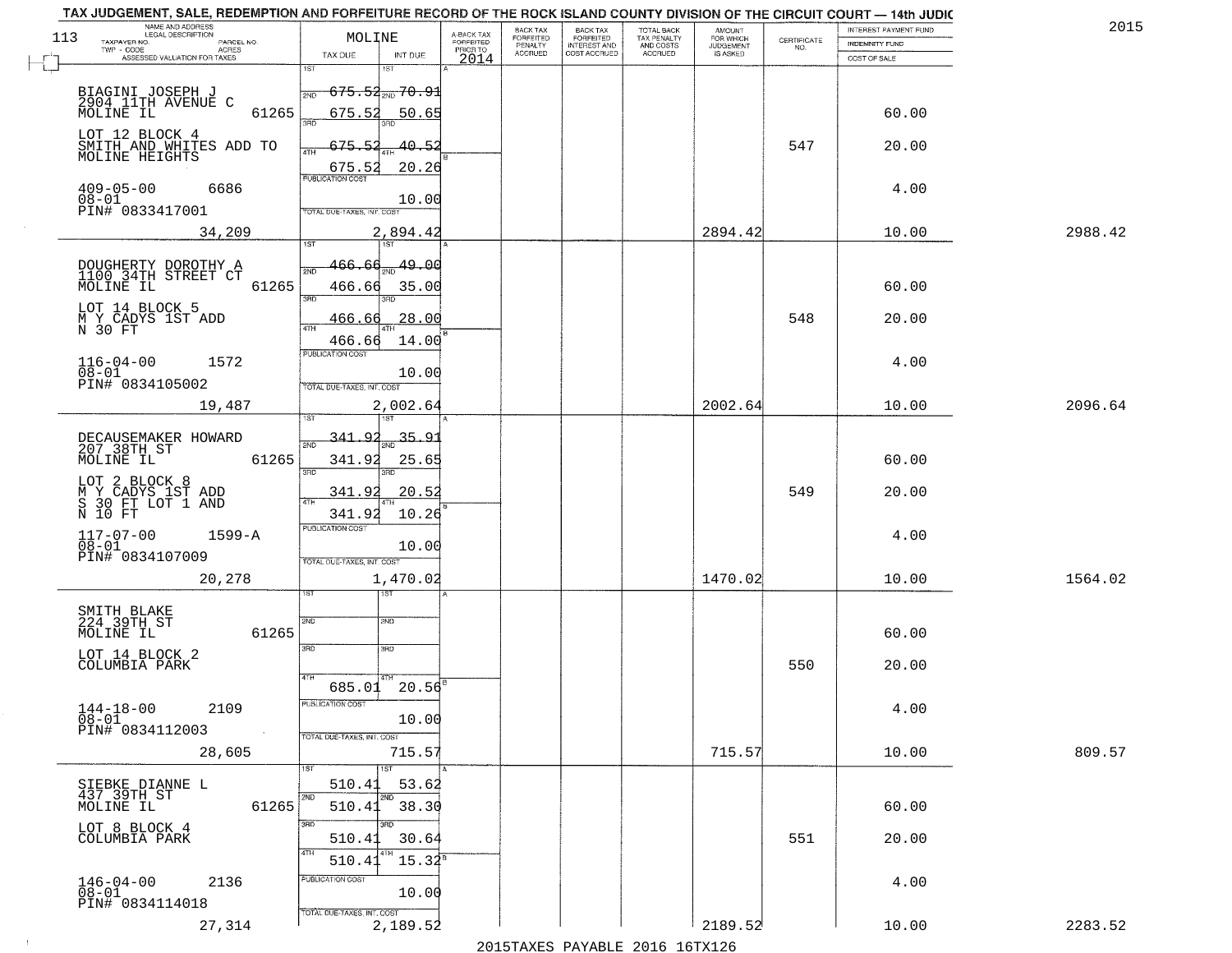| 113                                      |                                                   | RATE               |                        | TAX JUDGEMENT, SALE, REDEMPTION AND FORFEITURE RECORD OF THE ROCK ISLAND COUNTY DIVISION OF THE CIRCUIT COURT — 14th JUDICIAL CIRCUIT OF ILLINOIS 2015                                                                       |                                                                        |                                      | DATE OF REDEMP-                     |                                                                    |
|------------------------------------------|---------------------------------------------------|--------------------|------------------------|------------------------------------------------------------------------------------------------------------------------------------------------------------------------------------------------------------------------------|------------------------------------------------------------------------|--------------------------------------|-------------------------------------|--------------------------------------------------------------------|
|                                          | BY WHOM<br>PURCHASED                              | $\%$<br><b>BID</b> | MOLINE<br>DATE OF SALE | SUBSEQUENT TAXES PAID, FEES, AND TIME EXTENSION                                                                                                                                                                              | TOTAL DUE<br>TO REDEEM<br>FROM SALE<br>LESS<br><b>COUNTY CLERK FEE</b> | BY WHOM REDEEMED                     | TION OR DEED<br>MO.<br>DAY.<br>YEAR | RECEIVED REDEMPTION<br>MONEY IN FULL                               |
| PIN# 0833417001<br>REALTAX DEV LT'D<br>1 | $\sim$                                            | 01                 | 12/29/2016             | 01/25/2017 Time Ext & incl<br>02/08/2017 Take Notice Fee<br>12/11/2017 Subs paid                                                                                                                                             | 07/01/2019<br>2,920.59<br>2,999.56                                     |                                      |                                     | Certificate<br>Returned<br>& Cancelled<br>10/25/2018               |
|                                          |                                                   |                    |                        |                                                                                                                                                                                                                              | 6,488.06<br>160.00                                                     | KAREN KLOUSER                        | 08/02/2018                          | Karen Kinney                                                       |
| PIN# 0834105002<br>$\overline{c}$        | STEVE SODEMAN LIVING TRUST                        |                    |                        | $[01/17/2017$ Time Ext & incl\n01/17/2017 Take Notice Free\n11/20/2018 Subs paid\n12/29/2016] 11/21/2017 Subs paid$                                                                                                          | 12/20/2019<br>2, d20.47<br>2, d60.96<br>2, d37.02                      |                                      |                                     | Certificate<br>Returned<br>$\frac{1}{2}$ Cancelled 2<br>03/07/2019 |
|                                          |                                                   |                    |                        |                                                                                                                                                                                                                              |                                                                        | 8,838.27<br>160.00 DOROTHY DOUGHERTY | 01/10/2019                          | Karen Kinney                                                       |
| PIN# 0834107009<br>3                     | STEVE SODEMAN LIVING TRUST                        | 0 <sub>0</sub>     | 12/29/2016             | 01/17/2017 Time Ext & incl<br>01/17/2017 Take Notice Fee                                                                                                                                                                     | 12/20/2019<br>20.47                                                    |                                      |                                     | Certificate<br>Returned<br>3<br>& Cancelled<br>05/23/2017          |
|                                          |                                                   |                    |                        |                                                                                                                                                                                                                              |                                                                        | $1,584.49$ GOMEZ TITLE               | 04/17/2017                          | Karen Kinney                                                       |
| 4                                        | PIN# 0834112003    <br>STEVE SODEMAN LIVING TRUST | 0 <sub>0</sub>     | 12/29/2016             | $\begin{bmatrix} 01/17/2017 \\ 01/17/2017 \end{bmatrix}$ Time Ext & incl                                                                                                                                                     | 12/20/2019<br>$\left[20.47\right]$                                     |                                      |                                     | Certificate<br>Returned<br>& Cancelled 4<br>03/23/2017             |
|                                          |                                                   |                    |                        |                                                                                                                                                                                                                              |                                                                        | 830.04<br>160.00 BLAKE SMITH         | 02/14/2017                          | Karen Kinney                                                       |
| PIN# 0834114018<br>5                     | STEVE SODEMAN LIVING TRUST                        | 0 <sub>0</sub>     | $\sim 10^{-1}$         | 01/17/2017 Time Ext & incl<br>01/17/2017 Take Notice Fee<br>11/20/2018 Subs paid<br>12/29/2016 11/21/2017 Subs paid                                                                                                          | 12/20/2019<br>2, 20.47<br>2, 274.36<br>2, 237.82                       |                                      |                                     | Certificate<br>Returned<br>& Cancelled 5<br>03/07/2019             |
|                                          |                                                   |                    |                        | $2015T^2$ $NV^2$ $R^2$ $R^2$ $R^2$ $R^2$ $R^2$ $R^2$ $R^2$ $R^2$ $R^2$ $R^2$ $R^2$ $R^2$ $R^2$ $R^2$ $R^2$ $R^2$ $R^2$ $R^2$ $R^2$ $R^2$ $R^2$ $R^2$ $R^2$ $R^2$ $R^2$ $R^2$ $R^2$ $R^2$ $R^2$ $R^2$ $R^2$ $R^2$ $R^2$ $R^2$ |                                                                        | 7,626.17<br>160.00 GOMEZ MAY LLP     | 02/21/2019                          | Karen Kinney                                                       |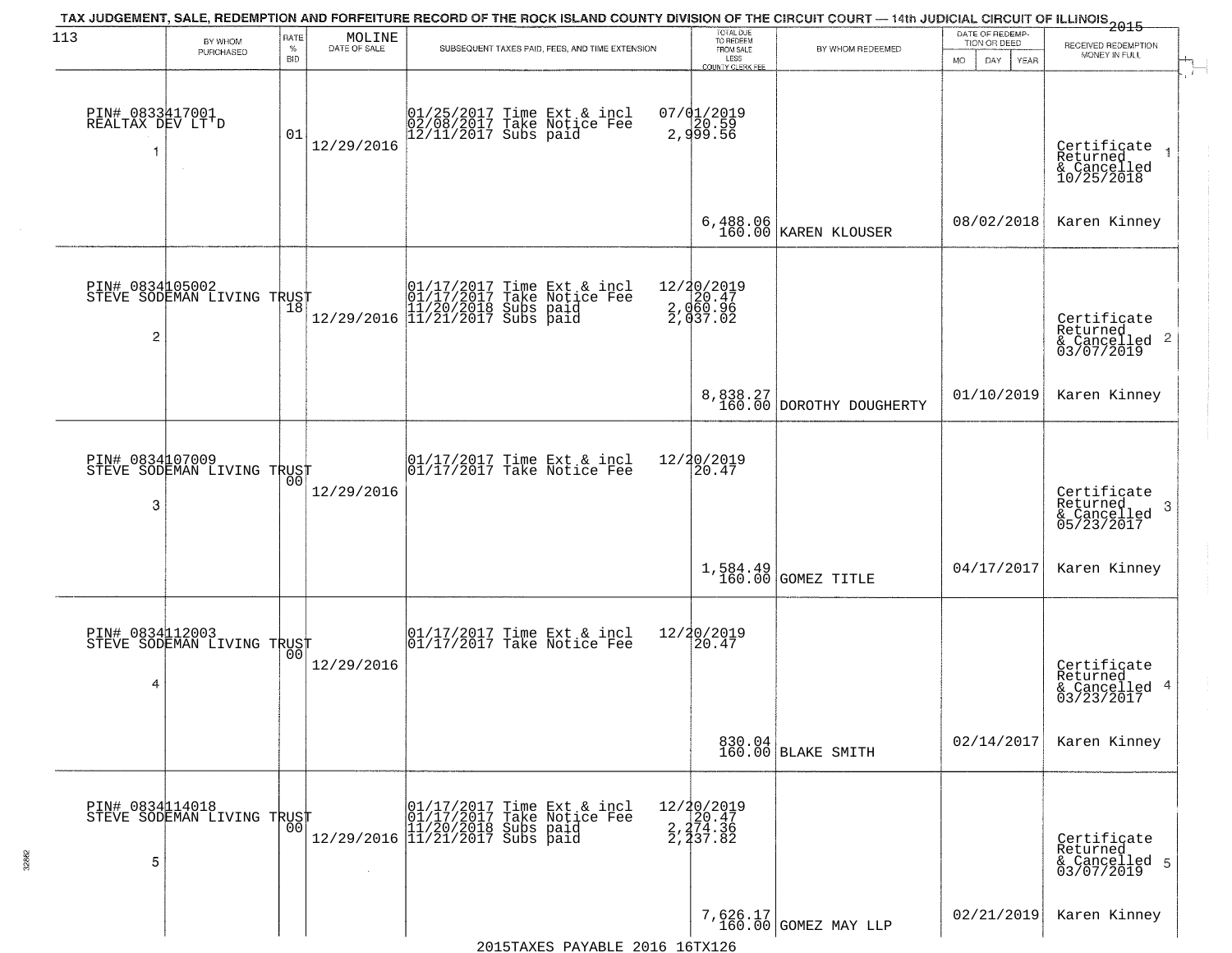| NAME AND ADDRESS<br>LEGAL DESCRIPTION<br>114              | MOLINE                              | A-BACK TAX            | BACK TAX<br><b>FORFEITED</b> | <b>BACK TAX</b><br><b>FORFEITED</b> |                                                   | <b>AMOUNT</b><br>FOR WHICH |                                                                 | INTEREST PAYMENT FUND | 2015    |
|-----------------------------------------------------------|-------------------------------------|-----------------------|------------------------------|-------------------------------------|---------------------------------------------------|----------------------------|-----------------------------------------------------------------|-----------------------|---------|
| TAXPAYER NO.<br>PARCEL NO.<br>TWP - CODE<br><b>ACRES</b>  |                                     | FORFEITED<br>PRIOR TO | PENALTY<br>ACCRUED           | INTEREST AND<br>COST ACCRUED        | TOTAL BACK<br>TAX PENALTY<br>AND COSTS<br>ACCRUED | JUDGEMENT                  | $\begin{array}{c} \text{CERTIFICATE} \\ \text{NO.} \end{array}$ | INDEMNITY FUND        |         |
| ASSESSED VALUATION FOR TAXES                              | TAX DUE<br>INT DUE<br>1ST<br>នោ     | 2014                  |                              |                                     |                                                   |                            |                                                                 | COST OF SALE          |         |
|                                                           |                                     |                       |                              |                                     |                                                   |                            |                                                                 |                       |         |
| SIAM BRITTNEY J<br>2515 18TH AVENUE A<br>MOLINE IL        | <del>189.72 200 51.45</del><br>2ND  |                       |                              |                                     |                                                   |                            |                                                                 |                       |         |
| 61265                                                     | 489.72<br>36.75<br>300              |                       |                              |                                     |                                                   |                            |                                                                 | 60.00                 |         |
| LOT 8<br>37TH STREET ADD                                  | 489.Z2<br>29.4(                     |                       |                              |                                     |                                                   |                            | 552                                                             | 20.00                 |         |
|                                                           | 4TH<br>14.70                        |                       |                              |                                     |                                                   |                            |                                                                 |                       |         |
|                                                           | 489.72<br><b>PUBLICATION COST</b>   |                       |                              |                                     |                                                   |                            |                                                                 |                       |         |
| $445 - 22 - 00$<br>$7204 - 8$<br>08-01<br>PIN# 0834117006 | 10.00                               |                       |                              |                                     |                                                   |                            |                                                                 | 4.00                  |         |
|                                                           | TOTAL DUE-TAXES, INT. COST          |                       |                              |                                     |                                                   |                            |                                                                 |                       |         |
| 20,450                                                    | 2,101.18<br>1ST <sup>1</sup><br>1ST |                       |                              |                                     |                                                   | 2101.18                    |                                                                 | 10.00                 | 2195.18 |
|                                                           | <u> 1720.21</u><br>180.60           |                       |                              |                                     |                                                   |                            |                                                                 |                       |         |
| RIVERFRONT DEV GROUP LLC<br>111 PERRY ST STE 300          |                                     |                       |                              |                                     |                                                   |                            |                                                                 |                       |         |
| DAVENPORT IA<br>52801                                     | 1720.21<br>129.00<br><b>BRC</b>     |                       |                              |                                     |                                                   |                            |                                                                 | 60.00                 |         |
| SUPVR ASST MAP<br>LOT 112 SHEET 22                        | 1720.21<br>103.20                   |                       |                              |                                     |                                                   |                            | 553                                                             | 20.00                 |         |
|                                                           | 1720.23<br>51.60                    |                       |                              |                                     |                                                   |                            |                                                                 |                       |         |
|                                                           | PUBLICATION COST                    |                       |                              |                                     |                                                   |                            |                                                                 |                       |         |
| $534 - 70 - 00$<br>9405<br>$08 - 01$<br>1.446             | 10.00                               |                       |                              |                                     |                                                   |                            |                                                                 | 4.00                  |         |
| PIN# 0834126003                                           | TOTAL DUE-TAXES, INT. COST          |                       |                              |                                     |                                                   |                            |                                                                 |                       |         |
| 71,834                                                    | 7,355.24<br>ist.<br>1ST             |                       |                              |                                     |                                                   | 7355.24                    |                                                                 | 10.00                 | 7449.24 |
|                                                           |                                     |                       |                              |                                     |                                                   |                            |                                                                 |                       |         |
| SCMR PROPERTIES LLC<br>4779 GOODISON PLACE DR             | 2ND<br>2ND                          |                       |                              |                                     |                                                   |                            |                                                                 |                       |         |
| 48306<br>ROCHESTER MI                                     | 3BD<br>3 <sub>3</sub>               |                       |                              |                                     |                                                   |                            |                                                                 | 60.00                 |         |
| LOT 9 BLOCK 2<br>HUNTS 2ND ADD TO MIDWAY                  |                                     |                       |                              |                                     |                                                   |                            | 554                                                             | 20.00                 |         |
|                                                           | 4TH<br>579.66<br>17.38              |                       |                              |                                     |                                                   |                            |                                                                 |                       |         |
| 4026                                                      | <b>PUBLICATION COST</b>             |                       |                              |                                     |                                                   |                            |                                                                 | 4.00                  |         |
| 256-04-00<br>08-01                                        | 10.00                               |                       |                              |                                     |                                                   |                            |                                                                 |                       |         |
| PIN# 0834207018                                           | TOTAL OUE-TAXES, INT. COST          |                       |                              |                                     |                                                   |                            |                                                                 |                       |         |
| 24,206                                                    | 607.04                              |                       |                              |                                     |                                                   | 607.04                     |                                                                 | 10.00                 | 701.04  |
|                                                           | 351.47<br>36.89                     |                       |                              |                                     |                                                   |                            |                                                                 |                       |         |
| HINRICHS STEVEN T<br>249 45TH ST<br>61265<br>MOLINE IL    | 2ND<br>351.4<br>26.35               |                       |                              |                                     |                                                   |                            |                                                                 | 60.00                 |         |
|                                                           | 3RD<br>3RD                          |                       |                              |                                     |                                                   |                            |                                                                 |                       |         |
| LOT 10 BLOCK 2<br>ROSSLYN                                 | 351.47<br>21.08                     |                       |                              |                                     |                                                   |                            | 555                                                             | 20.00                 |         |
|                                                           | 10.54<br>351.47                     |                       |                              |                                     |                                                   |                            |                                                                 |                       |         |
| $380 - 12 - 00$<br>6238                                   | PUBLICATION COST                    |                       |                              |                                     |                                                   |                            |                                                                 | 4.00                  |         |
| $08 - 01$                                                 | 10.00                               |                       |                              |                                     |                                                   |                            |                                                                 |                       |         |
| PIN# 0834209010                                           | TOTAL DUE-TAXES, INT. COST          |                       |                              |                                     |                                                   |                            |                                                                 |                       |         |
| 27,677                                                    | 1,510.74<br>$\overline{1ST}$<br>1ST |                       |                              |                                     |                                                   | 1510.74                    |                                                                 | 10.00                 | 1604.74 |
|                                                           |                                     |                       |                              |                                     |                                                   |                            |                                                                 |                       |         |
| GTA MOTEL LLC<br>214 N 4TH ST<br>BURLINGTON IA<br>52601   | 2ND<br>2ND<br>$2132.70$ 159.95      |                       |                              |                                     |                                                   |                            |                                                                 | 60.00                 |         |
|                                                           | अंगर<br>3RD                         |                       |                              |                                     |                                                   |                            |                                                                 |                       |         |
| OUTLOT 5<br>ROSSLYN<br>OUT LOTS 1 2 3 4 AND               | 2132.70 127.96                      |                       |                              |                                     |                                                   |                            | 556                                                             | 20.00                 |         |
|                                                           | 4TH<br>$63.98^{5}$<br>2132.70       |                       |                              |                                     |                                                   |                            |                                                                 |                       |         |
| 6284                                                      | PUBLICATION COST                    |                       |                              |                                     |                                                   |                            |                                                                 | 4.00                  |         |
| 382-14-00<br>08-01<br>PIN# 0834211001                     | 10.00                               |                       |                              |                                     |                                                   |                            |                                                                 |                       |         |
|                                                           | TOTAL DUE-TAXES, INT. COST          |                       |                              |                                     |                                                   |                            |                                                                 |                       |         |
| 89,059                                                    | 6,759.99                            |                       |                              |                                     |                                                   | 6759.99                    |                                                                 | 10.00                 | 6853.99 |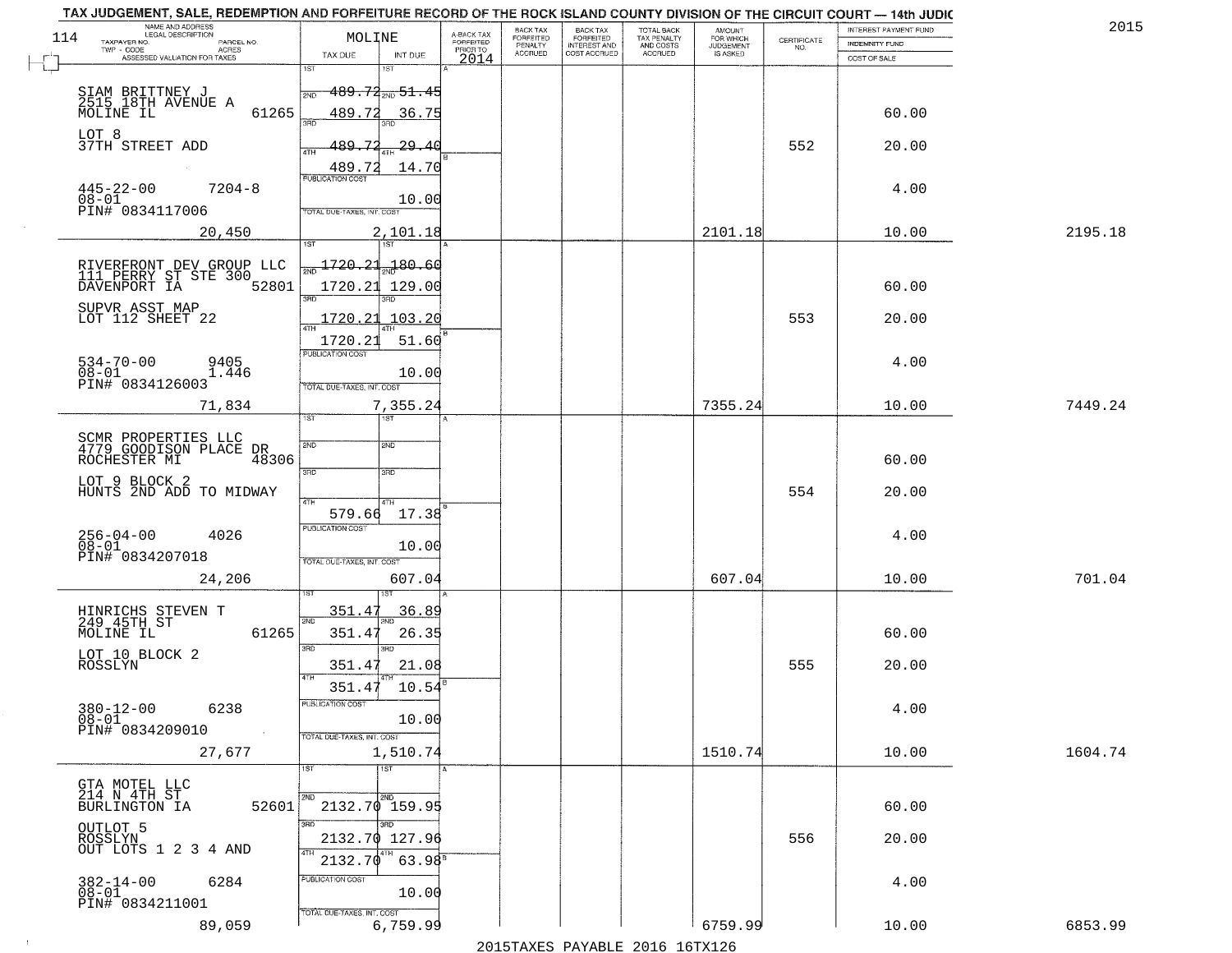| 114                                  | BY WHOM<br>PURCHASED                                   | RATE<br>$\%$<br><b>BID</b> | MOLINE<br>DATE OF SALE | TAX JUDGEMENT, SALE, REDEMPTION AND FORFEITURE RECORD OF THE ROCK ISLAND COUNTY DIVISION OF THE CIRCUIT COURT — 14th JUDICIAL CIRCUIT OF ILLINOIS 2015<br>SUBSEQUENT TAXES PAID, FEES, AND TIME EXTENSION | TOTAL DUE<br>TO REDEEM<br>FROM SALE<br>LESS<br><b>COUNTY CLERK FEE</b> | BY WHOM REDEEMED                            | DATE OF REDEMP-<br>TION OR DEED<br>DAY<br><b>YEAR</b><br>MO. | RECEIVED REDEMPTION<br>MONEY IN FULL                               |
|--------------------------------------|--------------------------------------------------------|----------------------------|------------------------|-----------------------------------------------------------------------------------------------------------------------------------------------------------------------------------------------------------|------------------------------------------------------------------------|---------------------------------------------|--------------------------------------------------------------|--------------------------------------------------------------------|
|                                      | PIN# 0834117006    <br>STEVE SODEMAN LIVING TRUST      | 00                         | 12/29/2016             | 01/17/2017 Time Ext & incl<br>01/17/2017 Take Notice Fee<br>11/21/2017 Subs paid                                                                                                                          | 12/20/2019<br>2,120.47<br>2,136.16                                     |                                             |                                                              | Certificate<br>Returned<br>& Cancelled<br>03/07/2019               |
|                                      |                                                        |                            |                        |                                                                                                                                                                                                           |                                                                        | 4,608.15<br>160.00 MIDWEST COMMUNITY TITLE  |                                                              | Karen Kinney                                                       |
| 2                                    | PIN# 0834126003<br>STEVE SODEMAN LIVING TRUST          | 18                         | 12/29/2016             | $\begin{array}{cc}  01/17/2017 \text{ Time} & \text{Ext} & \text{incl} \\  01/17/2017 \text{ Take Notice } \text{Fe} \end{array}$                                                                         | 12/20/2019<br>20.47                                                    |                                             |                                                              | Certificate<br>Returned<br>$\frac{1}{2}$ Cancelled 2<br>03/23/2017 |
|                                      |                                                        |                            |                        |                                                                                                                                                                                                           |                                                                        | 8,810.57<br>160.00 RIVERFRONT DEV GROUP LLC |                                                              | Karen Kinney                                                       |
| PIN# 0834207018<br>3                 | STEVE SODEMAN LIVING TRUST                             | 00                         | 12/29/2016             | 01/17/2017 Time Ext & incl<br>01/17/2017 Take Notice Fee                                                                                                                                                  | 12/20/2019<br>20.47                                                    |                                             |                                                              | Certificate<br>Returned<br>-3<br>$\frac{6}{05/23/2017}$            |
|                                      |                                                        |                            |                        |                                                                                                                                                                                                           |                                                                        | $721.51$ QUIET CAPITAL 3 OF                 | 03/21/2017<br>5                                              | Karen Kinney                                                       |
| 4                                    | PIN# 0834209010<br>US BANK CUST FOR PRO CAP 4 & CRDTRS |                            | 12/29/2016             | 05/03/2017 Time Ext & incl<br>05/03/2017 Take Notice Fee                                                                                                                                                  | 07/10/2019<br>120.59                                                   |                                             |                                                              | Certificate<br>Returned<br>& Cancelled 4<br>01/09/2018             |
|                                      |                                                        |                            |                        |                                                                                                                                                                                                           |                                                                        | $1,689.52$<br>160.00 THOMAS BLADE ATTY      | 11/20/2017                                                   | Karen Kinney                                                       |
| PIN# 0834211001<br>RICO TRUSTEE<br>5 |                                                        | 18                         | 12/29/2016             |                                                                                                                                                                                                           |                                                                        |                                             |                                                              | Certificate<br>Returned<br>& Cancelled 5<br>02/08/2017             |
|                                      |                                                        |                            |                        |                                                                                                                                                                                                           |                                                                        | 8,087.71<br>160.00 GTA MOTEL LLC            | 01/19/2017                                                   | Karen Kinney                                                       |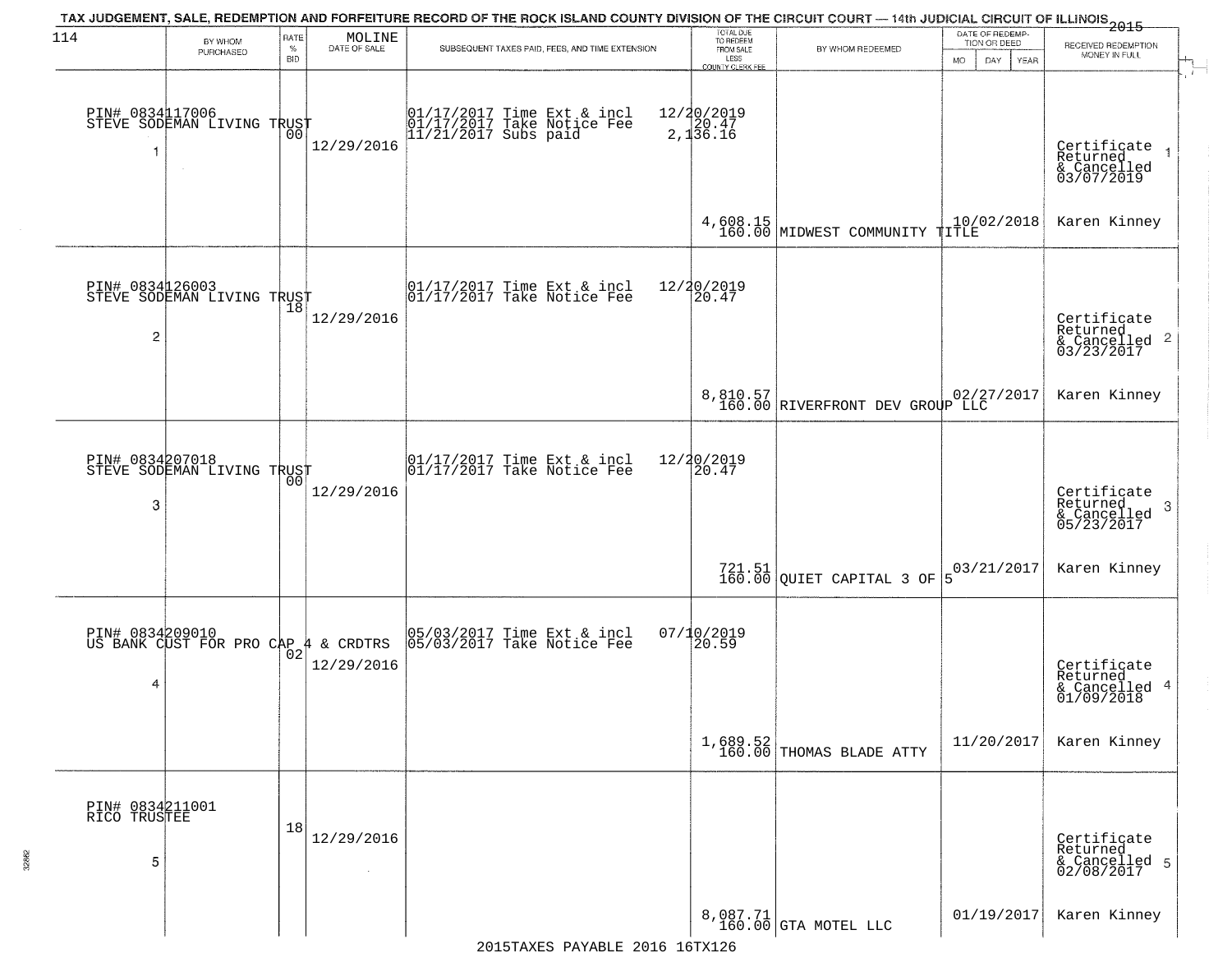|                                                       |                                                                                                                                                                                                                                                                                                                       | BACK TAX<br>FORFEITED                                                                                                                                                                                                                                                                                                                                          | <b>BACK TAX</b><br><b>FORFEITED</b> | TOTAL BACK<br>TAX PENALTY    | <b>AMOUNT</b>        |                                                                   | INTEREST PAYMENT FUND                                                         | 2015                                                                                                                                                                                                                                                        |
|-------------------------------------------------------|-----------------------------------------------------------------------------------------------------------------------------------------------------------------------------------------------------------------------------------------------------------------------------------------------------------------------|----------------------------------------------------------------------------------------------------------------------------------------------------------------------------------------------------------------------------------------------------------------------------------------------------------------------------------------------------------------|-------------------------------------|------------------------------|----------------------|-------------------------------------------------------------------|-------------------------------------------------------------------------------|-------------------------------------------------------------------------------------------------------------------------------------------------------------------------------------------------------------------------------------------------------------|
|                                                       | PRIOR TO                                                                                                                                                                                                                                                                                                              |                                                                                                                                                                                                                                                                                                                                                                |                                     |                              |                      |                                                                   |                                                                               |                                                                                                                                                                                                                                                             |
| 1ST                                                   |                                                                                                                                                                                                                                                                                                                       |                                                                                                                                                                                                                                                                                                                                                                |                                     |                              |                      |                                                                   |                                                                               |                                                                                                                                                                                                                                                             |
| 2ND                                                   |                                                                                                                                                                                                                                                                                                                       |                                                                                                                                                                                                                                                                                                                                                                |                                     |                              |                      |                                                                   |                                                                               |                                                                                                                                                                                                                                                             |
| 61265<br>699.85                                       |                                                                                                                                                                                                                                                                                                                       |                                                                                                                                                                                                                                                                                                                                                                |                                     |                              |                      |                                                                   | 60.00                                                                         |                                                                                                                                                                                                                                                             |
|                                                       |                                                                                                                                                                                                                                                                                                                       |                                                                                                                                                                                                                                                                                                                                                                |                                     |                              |                      |                                                                   |                                                                               |                                                                                                                                                                                                                                                             |
| 4TH                                                   |                                                                                                                                                                                                                                                                                                                       |                                                                                                                                                                                                                                                                                                                                                                |                                     |                              |                      |                                                                   |                                                                               |                                                                                                                                                                                                                                                             |
| <b>PUBLICATION COST</b>                               |                                                                                                                                                                                                                                                                                                                       |                                                                                                                                                                                                                                                                                                                                                                |                                     |                              |                      |                                                                   |                                                                               |                                                                                                                                                                                                                                                             |
|                                                       |                                                                                                                                                                                                                                                                                                                       |                                                                                                                                                                                                                                                                                                                                                                |                                     |                              |                      |                                                                   |                                                                               |                                                                                                                                                                                                                                                             |
|                                                       |                                                                                                                                                                                                                                                                                                                       |                                                                                                                                                                                                                                                                                                                                                                |                                     |                              |                      |                                                                   |                                                                               | 3092.40                                                                                                                                                                                                                                                     |
| 1ST<br>1ST                                            |                                                                                                                                                                                                                                                                                                                       |                                                                                                                                                                                                                                                                                                                                                                |                                     |                              |                      |                                                                   |                                                                               |                                                                                                                                                                                                                                                             |
| 583.35<br>2NL                                         |                                                                                                                                                                                                                                                                                                                       |                                                                                                                                                                                                                                                                                                                                                                |                                     |                              |                      |                                                                   |                                                                               |                                                                                                                                                                                                                                                             |
| 3RD                                                   |                                                                                                                                                                                                                                                                                                                       |                                                                                                                                                                                                                                                                                                                                                                |                                     |                              |                      |                                                                   |                                                                               |                                                                                                                                                                                                                                                             |
| 583<br>$-35$                                          |                                                                                                                                                                                                                                                                                                                       |                                                                                                                                                                                                                                                                                                                                                                |                                     |                              |                      | 558                                                               | 20.00                                                                         |                                                                                                                                                                                                                                                             |
| 583.35                                                |                                                                                                                                                                                                                                                                                                                       |                                                                                                                                                                                                                                                                                                                                                                |                                     |                              |                      |                                                                   |                                                                               |                                                                                                                                                                                                                                                             |
| <b>PUBLICATION COST</b>                               |                                                                                                                                                                                                                                                                                                                       |                                                                                                                                                                                                                                                                                                                                                                |                                     |                              |                      |                                                                   | 4.00                                                                          |                                                                                                                                                                                                                                                             |
| TOTAL DUE-TAXES, INT. COST                            |                                                                                                                                                                                                                                                                                                                       |                                                                                                                                                                                                                                                                                                                                                                |                                     |                              |                      |                                                                   |                                                                               |                                                                                                                                                                                                                                                             |
|                                                       |                                                                                                                                                                                                                                                                                                                       |                                                                                                                                                                                                                                                                                                                                                                |                                     |                              | 2500.90              |                                                                   | 10.00                                                                         | 2594.90                                                                                                                                                                                                                                                     |
|                                                       |                                                                                                                                                                                                                                                                                                                       |                                                                                                                                                                                                                                                                                                                                                                |                                     |                              |                      |                                                                   |                                                                               |                                                                                                                                                                                                                                                             |
| 2ND<br>2ND                                            |                                                                                                                                                                                                                                                                                                                       |                                                                                                                                                                                                                                                                                                                                                                |                                     |                              |                      |                                                                   |                                                                               |                                                                                                                                                                                                                                                             |
| 3RD<br>3RD                                            |                                                                                                                                                                                                                                                                                                                       |                                                                                                                                                                                                                                                                                                                                                                |                                     |                              |                      |                                                                   |                                                                               |                                                                                                                                                                                                                                                             |
| 963.75<br>4TH                                         |                                                                                                                                                                                                                                                                                                                       |                                                                                                                                                                                                                                                                                                                                                                |                                     |                              |                      | 559                                                               | 20.00                                                                         |                                                                                                                                                                                                                                                             |
| 963.75                                                |                                                                                                                                                                                                                                                                                                                       |                                                                                                                                                                                                                                                                                                                                                                |                                     |                              |                      |                                                                   |                                                                               |                                                                                                                                                                                                                                                             |
|                                                       |                                                                                                                                                                                                                                                                                                                       |                                                                                                                                                                                                                                                                                                                                                                |                                     |                              |                      |                                                                   | 4.00                                                                          |                                                                                                                                                                                                                                                             |
| TOTAL OUE-TAXES, INT. COST                            |                                                                                                                                                                                                                                                                                                                       |                                                                                                                                                                                                                                                                                                                                                                |                                     |                              |                      |                                                                   |                                                                               |                                                                                                                                                                                                                                                             |
|                                                       |                                                                                                                                                                                                                                                                                                                       |                                                                                                                                                                                                                                                                                                                                                                |                                     |                              |                      |                                                                   |                                                                               | 3154.31                                                                                                                                                                                                                                                     |
| 17.51                                                 |                                                                                                                                                                                                                                                                                                                       |                                                                                                                                                                                                                                                                                                                                                                |                                     |                              |                      |                                                                   |                                                                               |                                                                                                                                                                                                                                                             |
| 52807<br>17.51                                        |                                                                                                                                                                                                                                                                                                                       |                                                                                                                                                                                                                                                                                                                                                                |                                     |                              |                      |                                                                   | 60.00                                                                         |                                                                                                                                                                                                                                                             |
| 3RD<br>3BD                                            |                                                                                                                                                                                                                                                                                                                       |                                                                                                                                                                                                                                                                                                                                                                |                                     |                              |                      |                                                                   |                                                                               |                                                                                                                                                                                                                                                             |
| MINERAL SPRINGS PARK<br>ALL LOT 28 EX S 135 FT<br>4TH |                                                                                                                                                                                                                                                                                                                       |                                                                                                                                                                                                                                                                                                                                                                |                                     |                              |                      |                                                                   |                                                                               |                                                                                                                                                                                                                                                             |
| PUBLICATION COST                                      |                                                                                                                                                                                                                                                                                                                       |                                                                                                                                                                                                                                                                                                                                                                |                                     |                              |                      |                                                                   |                                                                               |                                                                                                                                                                                                                                                             |
|                                                       |                                                                                                                                                                                                                                                                                                                       |                                                                                                                                                                                                                                                                                                                                                                |                                     |                              |                      |                                                                   |                                                                               |                                                                                                                                                                                                                                                             |
| TOTAL DUE-TAXES, INT. COST                            |                                                                                                                                                                                                                                                                                                                       |                                                                                                                                                                                                                                                                                                                                                                |                                     |                              |                      |                                                                   |                                                                               | 178.72                                                                                                                                                                                                                                                      |
| 1ST<br>1ST                                            |                                                                                                                                                                                                                                                                                                                       |                                                                                                                                                                                                                                                                                                                                                                |                                     |                              |                      |                                                                   |                                                                               |                                                                                                                                                                                                                                                             |
| 400.04                                                |                                                                                                                                                                                                                                                                                                                       |                                                                                                                                                                                                                                                                                                                                                                |                                     |                              |                      |                                                                   |                                                                               |                                                                                                                                                                                                                                                             |
| 61265                                                 |                                                                                                                                                                                                                                                                                                                       |                                                                                                                                                                                                                                                                                                                                                                |                                     |                              |                      |                                                                   | 60.00                                                                         |                                                                                                                                                                                                                                                             |
| 400.04                                                |                                                                                                                                                                                                                                                                                                                       |                                                                                                                                                                                                                                                                                                                                                                |                                     |                              |                      | 561                                                               |                                                                               |                                                                                                                                                                                                                                                             |
| 4TH<br>4TH<br>400.04                                  |                                                                                                                                                                                                                                                                                                                       |                                                                                                                                                                                                                                                                                                                                                                |                                     |                              |                      |                                                                   |                                                                               |                                                                                                                                                                                                                                                             |
| PUBLICATION COST                                      |                                                                                                                                                                                                                                                                                                                       |                                                                                                                                                                                                                                                                                                                                                                |                                     |                              |                      |                                                                   | 4.00                                                                          |                                                                                                                                                                                                                                                             |
|                                                       |                                                                                                                                                                                                                                                                                                                       |                                                                                                                                                                                                                                                                                                                                                                |                                     |                              |                      |                                                                   |                                                                               |                                                                                                                                                                                                                                                             |
|                                                       |                                                                                                                                                                                                                                                                                                                       |                                                                                                                                                                                                                                                                                                                                                                |                                     |                              | 1718.16              |                                                                   | 10.00                                                                         | 1812.16                                                                                                                                                                                                                                                     |
|                                                       | MOLINE<br>TAX DUE<br>INT DUE<br>3AD<br>699.85<br>699.85<br>TOTAL DUE-TAXES, INT. COST<br>61265<br>583.35<br>$\sqrt{4}$<br>1ST<br>61265<br>963.75<br>RIDGEVIEW<br>S 115 FT EX W 20 FT OF L<br><b>PUBLICATION COST</b><br>2ND<br>17.51<br>17.51<br>$\sim 100$<br>2ND<br>2ND<br>3RD<br>3BD<br>TOTAL DUE-TAXES, INT. COST | A-BACK TAX<br>FORFEITED<br>2014<br><del>699.85<sub>2ND</sub> 73.50</del><br>52.50<br>42.00<br>21.00<br>10.00<br>2,998.40<br>61, 25<br>43.75<br>.35.00<br>17.50<br>10.00<br>2,500.90<br>72.30<br>57.84<br>28.92<br>10.00<br>3,060.31<br>8.<br>1.30<br>1.04<br>$.54^{8}$<br>10.00<br>84.72<br>42.00<br>$400.04$ 30.00<br>24.00<br>$12.00^8$<br>10.00<br>1,718.16 | PENALTY<br>ACCRUED                  | INTEREST AND<br>COST ACCRUED | AND COSTS<br>ACCRUED | FOR WHICH<br>JUDGEMENT<br>IS ASKED<br>2998.40<br>3060.31<br>84.72 | $\begin{array}{c} \text{CERTIFICATE} \\ \text{NO.} \end{array}$<br>557<br>560 | TAX JUDGEMENT, SALE, REDEMPTION AND FORFEITURE RECORD OF THE ROCK ISLAND COUNTY DIVISION OF THE CIRCUIT COURT - 14th JUDIC<br><b>INDEMNITY FUND</b><br>COST OF SALE<br>20.00<br>4.00<br>10.00<br>60.00<br>60.00<br>10.00<br>20.00<br>4.00<br>10.00<br>20.00 |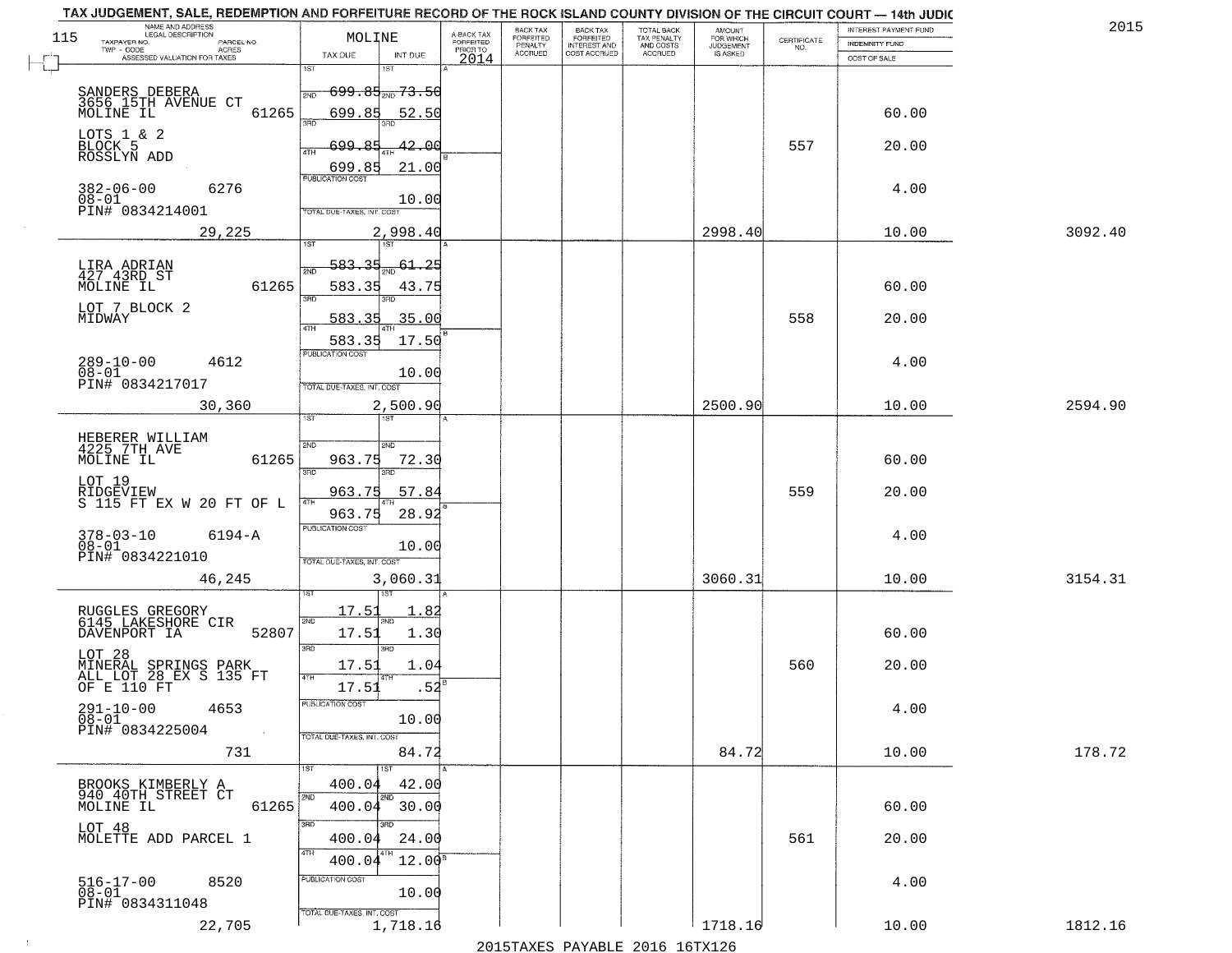| 115                                  | BY WHOM                                       | RATE               | MOLINE<br>DATE OF SALE | TAX JUDGEMENT, SALE, REDEMPTION AND FORFEITURE RECORD OF THE ROCK ISLAND COUNTY DIVISION OF THE CIRCUIT COURT — 14th JUDICIAL CIRCUIT OF ILLINOIS 2015                                                                                     | TOTAL DUE<br>TO REDEEM                                                                         |                                                                       | DATE OF REDEMP-<br>TION OR DEED | RECEIVED REDEMPTION                                        |
|--------------------------------------|-----------------------------------------------|--------------------|------------------------|--------------------------------------------------------------------------------------------------------------------------------------------------------------------------------------------------------------------------------------------|------------------------------------------------------------------------------------------------|-----------------------------------------------------------------------|---------------------------------|------------------------------------------------------------|
|                                      | PURCHASED                                     | $\%$<br><b>BID</b> |                        | SUBSEQUENT TAXES PAID, FEES, AND TIME EXTENSION                                                                                                                                                                                            | FROM SALE<br>LESS<br>COUNTY CLERK FEE                                                          | BY WHOM REDEEMED                                                      | MO.<br>DAY<br><b>YEAR</b>       | MONEY IN FULL                                              |
| PIN# 0834214001<br>RICO TRUSTEE<br>1 |                                               | 18                 | 12/29/2016             | $03/14/2017$ Time Ext & incl<br>$03/14/2017$ Take Notice Fee<br>$02/11/2019$ Take Notice Fee<br>$02/22/2019$ Publication Fee<br>$02/25/2019$ Sheriffs Fee<br>$02/25/2019$ Sheriffs Fee<br>$11/17/2018$ Subs paid<br>$11/18/2017$ Subs paid | 07/29/2019<br>$3,40.59$<br>$35.00$<br>$35.18$<br>$20.40$<br>$7.51$<br>$3,475.70$<br>$3,460.58$ |                                                                       |                                 | Certificate<br>Returned<br>& Cancelled<br>09/06/2019       |
|                                      |                                               |                    |                        |                                                                                                                                                                                                                                            |                                                                                                | $\begin{bmatrix} 12, 768, 77 \\ 160, 00 \end{bmatrix}$ GOMEZ MAY ATTY | 07/15/2019                      | Karen Kinney                                               |
| PIN# 0834217017<br>2                 | STEVE SODEMAN LIVING TRUST                    |                    | 12/29/2016             | 01/17/2017 Time Ext & incl<br>01/17/2017 Take Notice Fee                                                                                                                                                                                   | 12/20/2019<br>20.47                                                                            |                                                                       |                                 | Certificate<br>Returned<br>& Cancelled 2<br>11/28/2017     |
|                                      |                                               |                    |                        |                                                                                                                                                                                                                                            |                                                                                                | 2,615.37<br>160.00 ADRIAN LIRA                                        | 10/13/2017                      | Karen Kinney                                               |
| PIN# 0834221010<br>3                 | STEVE SODEMAN LIVING TRUST                    | 00                 | 12/29/2016             | 01/17/2017 Time Ext & incl<br>01/17/2017 Take Notice Fee                                                                                                                                                                                   | 12/20/2019<br>20.47                                                                            |                                                                       |                                 | Certificate<br>Returned<br>-3<br>& Cancelled<br>05/23/2017 |
|                                      |                                               |                    |                        |                                                                                                                                                                                                                                            |                                                                                                | 3, 174.78<br>160.00 CORELOGIC                                         | 03/21/2017                      | Karen Kinney                                               |
| PIN# 0834225004<br>RICO TRUSTEE<br>4 |                                               | 18                 | 12/29/2016             | 03/14/2017 Time Ext & incl<br>03/14/2017 Take Notice Fee<br>11/18/2017 Subs paid                                                                                                                                                           | $07/29/2019$<br>$120.59$<br>$105.30$                                                           |                                                                       |                                 | Certificate<br>Returned<br>& Cancelled 4<br>10/02/2018     |
|                                      |                                               |                    |                        |                                                                                                                                                                                                                                            |                                                                                                | 445.93<br>160.00 GREGORY RUGGLES                                      | 09/25/2018                      | Karen Kinney                                               |
| 5                                    | PIN# 0834311048<br>STEVE SODEMAN LIVING TRUST | 00                 | 12/29/2016             | 01/17/2017 Time Ext & incl<br>01/17/2017 Take Notice Fee                                                                                                                                                                                   | 12/20/2019<br>20.47                                                                            |                                                                       |                                 | Certificate<br>Returned<br>& Cancelled 5<br>03/23/2017     |
|                                      |                                               |                    |                        |                                                                                                                                                                                                                                            |                                                                                                | $\left[1,832.63\atop160.00\right]$ KIMBERLY A BROOKS                  | 02/24/2017                      | Karen Kinney                                               |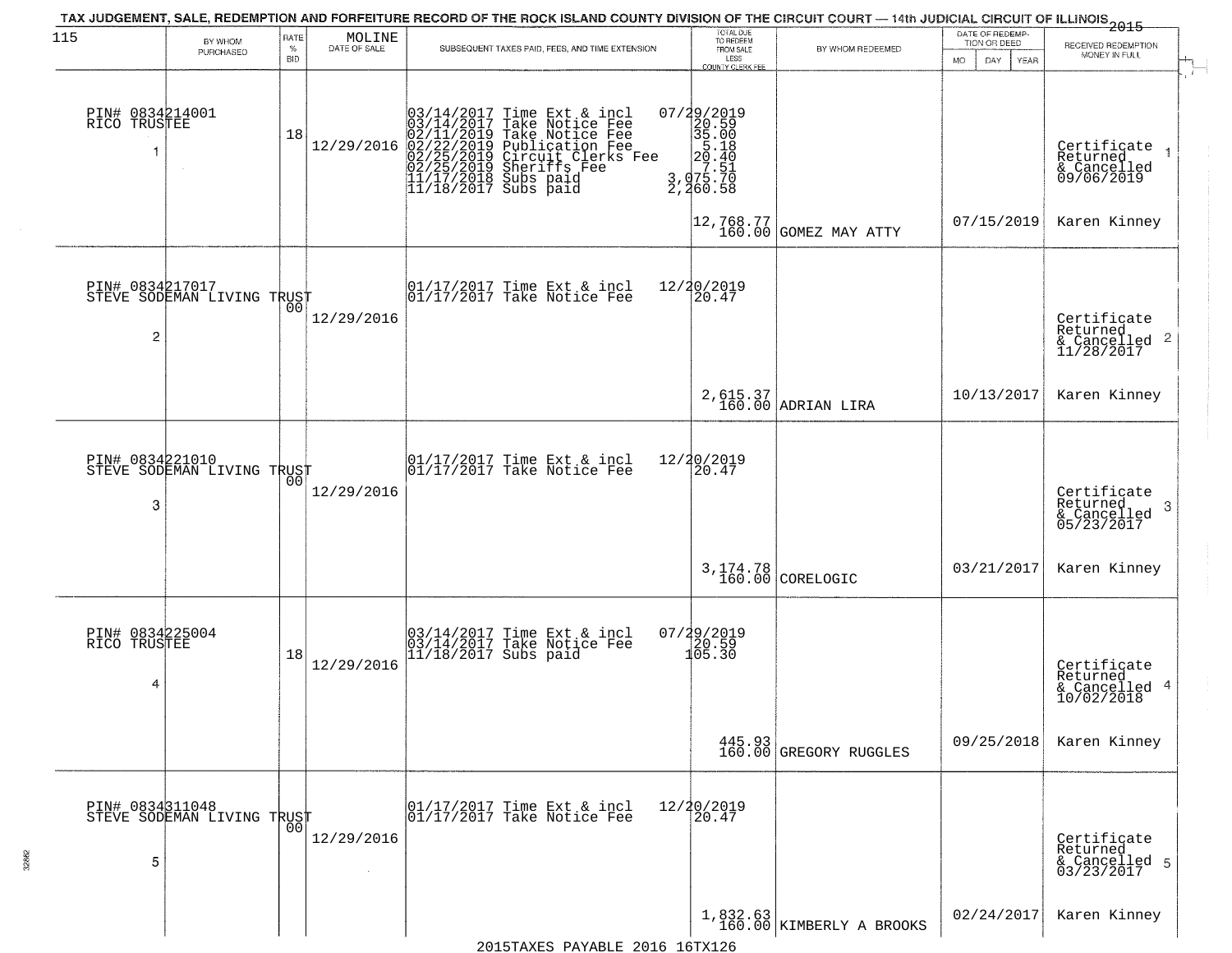|     | TAX JUDGEMENT, SALE, REDEMPTION AND FORFEITURE RECORD OF THE ROCK ISLAND COUNTY DIVISION OF THE CIRCUIT COURT - 14th JUDIC<br>NAME AND ADDRESS<br>LEGAL DESCRIPTION |                                                                                                       |                                     | BACK TAX             | <b>BACK TAX</b>           | <b>TOTAL BACK</b>        | AMOUNT<br>FOR WHICH |                    | INTEREST PAYMENT FUND | 2015    |
|-----|---------------------------------------------------------------------------------------------------------------------------------------------------------------------|-------------------------------------------------------------------------------------------------------|-------------------------------------|----------------------|---------------------------|--------------------------|---------------------|--------------------|-----------------------|---------|
| 116 | TAXPAYER NO.<br>PARCEL NO.<br>$TWP - CODE$<br><b>ACRES</b>                                                                                                          | MOLINE                                                                                                | A-BACK TAX<br>FORFEITED<br>PRIOR TO | FORFEITED<br>PENALTY | FORFEITED<br>INTEREST AND | TAX PENALTY<br>AND COSTS | <b>JUDGEMENT</b>    | CERTIFICATE<br>NO. | <b>INDEMNITY FUND</b> |         |
|     | ASSESSED VALUATION FOR TAXES                                                                                                                                        | TAX DUE<br>INT DUE                                                                                    | 2014                                | <b>ACCRUED</b>       | COST ACCRUED              | <b>ACCRUED</b>           | IS ASKED            |                    | COST OF SALE          |         |
|     | CAGE & PROPERTIES LLC<br>1326_16TH ST<br>61265<br>MOLINE IL                                                                                                         | 181<br>1ST<br>$649.44_{200}$ 68.18<br>2ND<br>649.44<br>48.70                                          |                                     |                      |                           |                          |                     |                    | 60.00                 |         |
|     | LOT 265<br>MOLETTE ADD PARCEL 5<br>AND LOT 4 BAKERS SUBD<br>OF O L P                                                                                                | 3RD<br>649.<br>38.96<br>ATH<br>19.48<br>649.44                                                        |                                     |                      |                           |                          |                     | 562                | 20.00                 |         |
|     | $519 - 13 - 00$<br>8582<br>$08 - 01$<br>PIN# 0834315015                                                                                                             | <b>PUBLICATION COST</b><br>10.00<br>TOTAL DUE-TAXES, INT. COST                                        |                                     |                      |                           |                          |                     |                    | 4.00                  |         |
|     | 27,120                                                                                                                                                              | 2,783.08                                                                                              |                                     |                      |                           |                          | 2783.08             |                    | 10.00                 | 2877.08 |
|     | BILLIET ASHLEY L<br>4126 10TH AVE<br>MOLINE IL<br>61265<br>LOT 3<br>M HORSTKAMPS SUB DIV                                                                            | 1ST<br><u>490.41</u><br>51.52<br>2ND<br>490.41<br>36.80<br>$\overline{3BD}$<br>חוז<br>29.44<br>490.41 |                                     |                      |                           |                          |                     | 563                | 60.00<br>20.00        |         |
|     | OF RIDGEVIEW<br>$253 - 01 - 00$<br>3966<br>$08 - 01$<br>PIN# 0834408003                                                                                             | $\overline{ATH}$<br>14.72<br>490.41<br>PUBLICATION COST<br>10.00<br>TOTAL DUE-TAXES, INT. COST        |                                     |                      |                           |                          |                     |                    | 4.00                  |         |
|     | 26,479                                                                                                                                                              | 2,104.12<br>1ST<br>ist                                                                                |                                     |                      |                           |                          | 2104.12             |                    | 10.00                 | 2198.12 |
|     | OLSON AMANDA M<br>619 51ST ST<br>MOLINE IL<br>61265<br>OUTLOT 6                                                                                                     | 2ND<br>SMD<br>302.55<br>22.70<br>3BD<br>3 <sub>BD</sub><br>302.55<br>18.16                            |                                     |                      |                           |                          |                     | 564                | 60.00<br>20.00        |         |
|     | GEORGE SWANSONS 1ST ADD<br>S 43 FT<br>$435 - 08 - 00$<br>7039<br>$08 - 01$<br>PIN# 0835116003                                                                       | 4TH<br>9.08<br>302.55<br><b>PUBLICATION COST</b><br>10.00<br>TOTAL OUE-TAXES, INT. COST               |                                     |                      |                           |                          |                     |                    | 4.00                  |         |
|     | 20,634                                                                                                                                                              | 967.59                                                                                                |                                     |                      |                           |                          | 967.59              |                    | 10.00                 | 1061.59 |
|     | CARLSON DAVID B/KAREN K<br>1604 37TH ST<br>ROCK ISLAND IL<br>61201<br>OUTLOT 5                                                                                      | 1ST<br>7.02<br>7'<br>2ND<br>'ND<br>7.02<br>.55<br>3RD<br>3RD                                          |                                     |                      |                           |                          |                     |                    | 60.00                 |         |
|     | GEORGE SWANSONS 1ST ADD<br>S 50 FT                                                                                                                                  | 7.02<br>.44<br>4TH                                                                                    |                                     |                      |                           |                          |                     | 565                | 20.00                 |         |
|     | $435 - 07 - 00$<br>$7038 - A$<br>$08 - 01$<br>PIN# 0835116005<br>$\sim 10^{11}$ km $^{-1}$                                                                          | 7.02<br>.22<br>-usuca i un cus-<br>10.00<br>TOTAL DUE-TAXES, INT. COST                                |                                     |                      |                           |                          |                     |                    | 4.00                  |         |
|     | 293                                                                                                                                                                 | 40.06                                                                                                 |                                     |                      |                           |                          | 40.06               |                    | 10.00                 | 134.06  |
|     | SMITH DAVID<br>220 16TH AVE<br>61244<br>EAST MOLINE IL                                                                                                              | 1ST<br>127.71<br>13.44<br>2ND<br>2ND<br>127.71<br>9.60                                                |                                     |                      |                           |                          |                     |                    | 60.00                 |         |
|     | LOT 1 BLOCK 2<br>GEORGE SWANSONS 1ST ADD                                                                                                                            | 3RD<br>127.71<br>7.68<br>4TH<br>4TH<br>3.84 <sup>B</sup><br>127.71                                    |                                     |                      |                           |                          |                     | 566                | 20.00                 |         |
|     | $433 - 19 - 00$<br>7011<br>$08 - 01$<br>PIN# 0835118001                                                                                                             | PUBLICATION COST<br>10.00<br>TOTAL DUE-TAXES, INT. COST                                               |                                     |                      |                           |                          |                     |                    | 4.00                  |         |
|     | 5,333                                                                                                                                                               | 555.40                                                                                                |                                     |                      |                           |                          | 555.40              |                    | 10.00                 | 649.40  |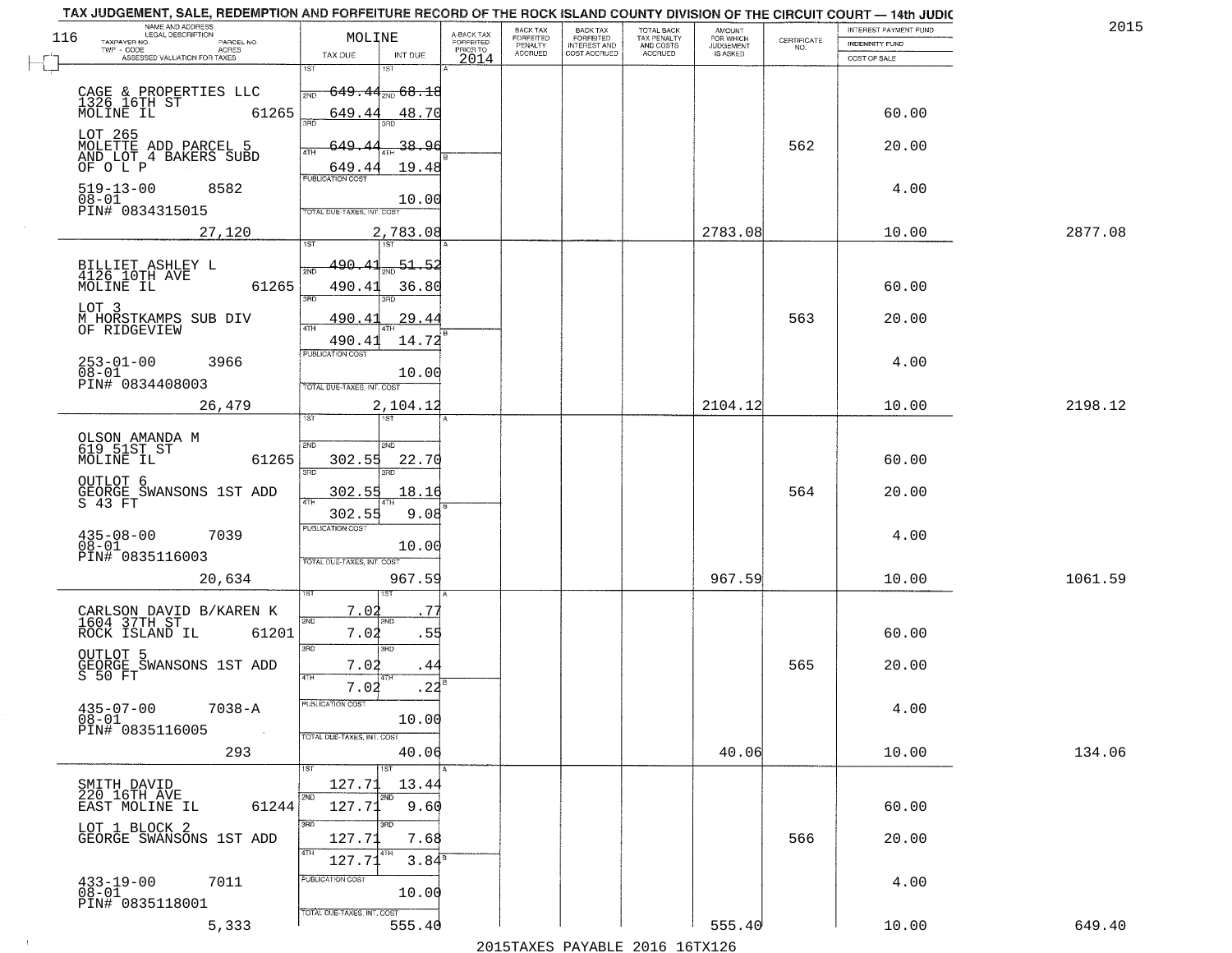| 116                                      |                                                         | RATE               | MOLINE       | TAX JUDGEMENT, SALE, REDEMPTION AND FORFEITURE RECORD OF THE ROCK ISLAND COUNTY DIVISION OF THE CIRCUIT COURT — 14th JUDICIAL CIRCUIT OF ILLINOIS 2015 | TOTAL DUE<br>TO REDEEM                                             |                                                         | DATE OF REDEMP-                           |                                                                        |
|------------------------------------------|---------------------------------------------------------|--------------------|--------------|--------------------------------------------------------------------------------------------------------------------------------------------------------|--------------------------------------------------------------------|---------------------------------------------------------|-------------------------------------------|------------------------------------------------------------------------|
|                                          | BY WHOM<br>PURCHASED                                    | $\%$<br><b>BID</b> | DATE OF SALE | SUBSEQUENT TAXES PAID, FEES, AND TIME EXTENSION                                                                                                        | FROM SALE<br>LESS                                                  | BY WHOM REDEEMED                                        | TION OR DEED<br><b>MO</b><br>DAY.<br>YEAR | RECEIVED REDEMPTION<br>MONEY IN FULL                                   |
| 1                                        | PIN# 0834315015<br>STEVE SODEMAN LIVING TRUST<br>$\sim$ | 0Ō                 |              | 01/17/2017 Time Ext & incl<br>01/17/2017 Take Notice Fee<br>11/20/2018 Subs paid<br>12/29/2016 11/21/2017 Subs paid                                    | COUNTY CLERK FEE<br>12/20/2019<br>2.856.34<br>2.856.34<br>2.823.02 |                                                         |                                           | Certificate<br>Returned<br>& Cancelled<br>03/07/2019                   |
|                                          |                                                         |                    |              |                                                                                                                                                        |                                                                    | 9,597.19<br>160.00 CAGE & PROPERTIES                    | $\frac{1}{4}$ LC <sup>12</sup> /17/2018   | Karen Kinney                                                           |
| PIN# 0834408003<br>2                     | STEVE SODEMAN LIVING TRUST                              |                    | 12/29/2016   | 01/17/2017 Time Ext & incl<br>01/17/2017 Take Notice Fee                                                                                               | 12/20/2019<br>20.47                                                |                                                         |                                           | Certificate<br>Returned<br>$\overline{2}$<br>& Cancelled<br>05/23/2017 |
|                                          |                                                         |                    |              |                                                                                                                                                        |                                                                    | 2, 218.59 03/30/2017<br>160.00 OCWEN LOAN SERVICING LLC |                                           | Karen Kinney                                                           |
| PIN# 0835116003<br>REALTAX DEV LT'D<br>3 |                                                         | 01                 | 12/29/2016   | 01/25/2017 Time Ext & incl<br>02/08/2017 Take Notice Fee<br>11/26/2018 Subs paid                                                                       | $07/01/2019$<br>$805.43$                                           |                                                         |                                           | Certificate<br>Returned<br>3<br>& Cancelled<br>03/07/2019              |
|                                          |                                                         |                    |              |                                                                                                                                                        |                                                                    | 2,037.34<br>160.00 AMANDA M OLSON                       | 01/08/2019                                | Karen Kinney                                                           |
| 4                                        | PIN# 0835116005<br>JAMES MAYFIELD LIVING                | TRUST<br>  18      | 12/29/2016   | 01/27/2017 Time Ext & incl<br>01/27/2017 Take Notice Fee                                                                                               | 07/09/2019<br>$\left[20.59\right]$                                 |                                                         |                                           | 4                                                                      |
| PIN# 0835118001<br>RICO TRUSTEE<br>5     |                                                         | 18                 | 12/29/2016   | 03/14/2017 Time Ext & incl<br>03/14/2017 Take Notice Fee                                                                                               | 07/29/2019<br>20.59                                                |                                                         |                                           | Certificate<br>Returned<br>& Cancelled 5<br>05/23/2017                 |
|                                          |                                                         |                    |              |                                                                                                                                                        |                                                                    | 786.88<br>160.00 MARK JACKSON ATTY                      | 04/03/2017                                | Karen Kinney                                                           |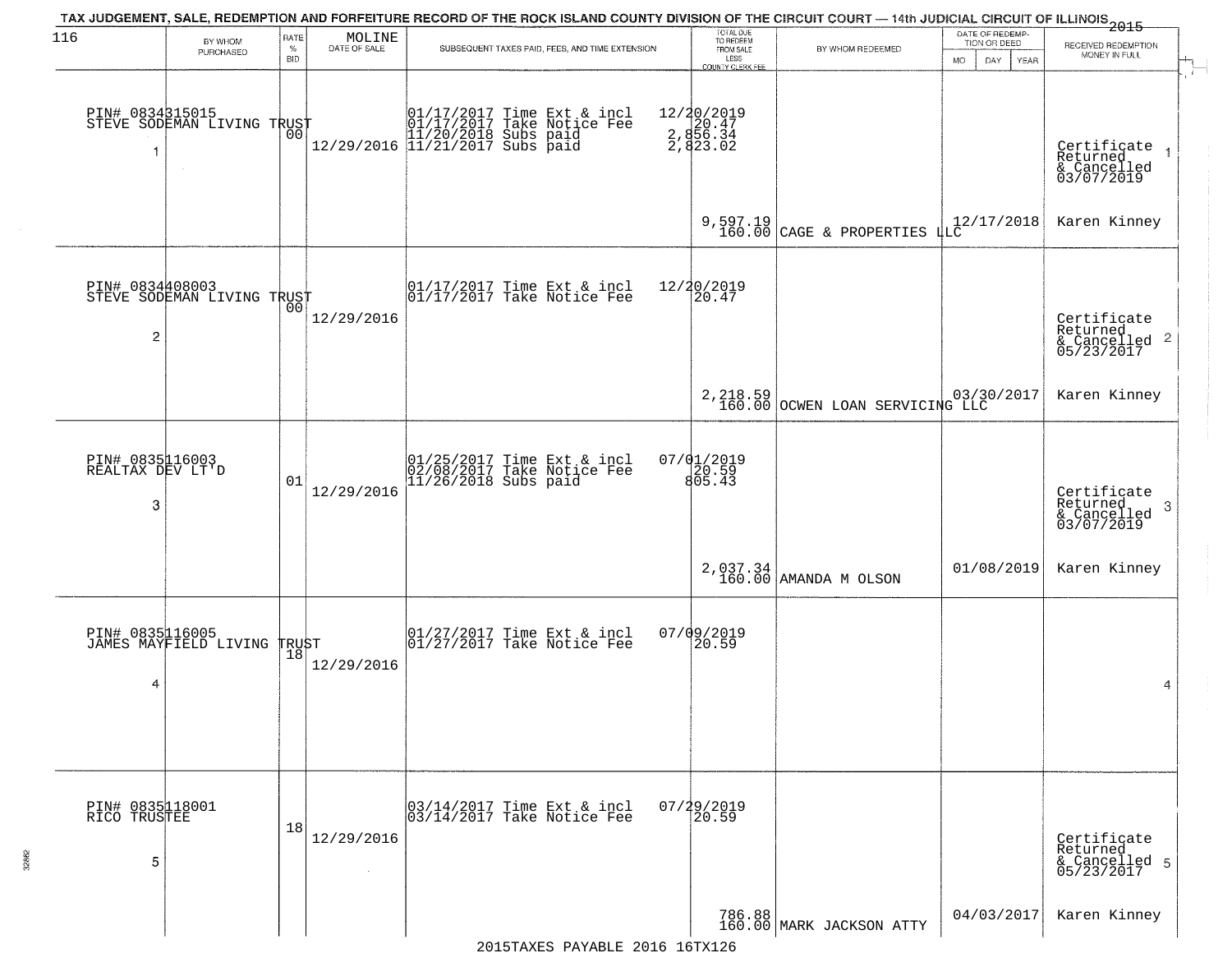| 2015    | INTEREST PAYMENT FUND |                                                                 | <b>AMOUNT</b><br>FOR WHICH | TOTAL BACK                          | <b>BACK TAX</b><br><b>FORFEITED</b> | BACK TAX<br><b>FORFEITED</b> | A-BACK TAX            | MOLINE                                                                         | NAME AND ADDRESS<br>LEGAL DESCRIPTION<br>117                                    |
|---------|-----------------------|-----------------------------------------------------------------|----------------------------|-------------------------------------|-------------------------------------|------------------------------|-----------------------|--------------------------------------------------------------------------------|---------------------------------------------------------------------------------|
|         | INDEMNITY FUND        | $\begin{array}{c} \text{CERTIFICATE} \\ \text{NO.} \end{array}$ | JUDGEMENT                  | TAX PENALTY<br>AND COSTS<br>ACCRUED | INTEREST AND<br>COST ACCRUED        | PENALTY<br>ACCRUED           | FORFEITED<br>PRIOR TO |                                                                                | TAXPAYER NO.<br>PARCEL NO.<br>TWP - CODE<br><b>ACRES</b>                        |
|         | COST OF SALE          |                                                                 |                            |                                     |                                     |                              | 2014                  | TAX DUE<br>INT DUE<br>1ST<br>1ST                                               | ASSESSED VALUATION FOR TAXES                                                    |
|         | 60.00                 |                                                                 |                            |                                     |                                     |                              |                       | 2ND<br>2ND<br>429.5<br>32.20                                                   | PARMENTIER TRACY G<br>5125 8TH AVE<br>MOLINE IL<br>61265                        |
|         | 20.00                 | 567                                                             |                            |                                     |                                     |                              |                       | 429.<br>25.76<br>4TH<br>12.88                                                  | LOT 12 BLOCK 2<br>GEORGE SWANSONS 1ST ADD                                       |
|         | 4.00                  |                                                                 |                            |                                     |                                     |                              |                       | 429.5<br><b>FUBLICATION COST</b><br>10.00<br><b>FOTAL DUE-TAXES, INT. COST</b> | $434 - 08 - 00$<br>7019<br>08-01<br>PIN# 0835118012                             |
| 1463.37 | 10.00                 |                                                                 | 1369.37                    |                                     |                                     |                              |                       | 1,369.37                                                                       | 23,936                                                                          |
|         | 60.00                 |                                                                 |                            |                                     |                                     |                              |                       | $\overline{1ST}$<br>1ST<br>2ND<br>2ND<br>3RD<br>3RD                            | PAUP LESTER L III<br>724 53RD ST<br>61265<br>MOLINE IL                          |
|         | 20.00                 | 568                                                             |                            |                                     |                                     |                              |                       | 47H<br>4TH<br>24.22<br>807.11                                                  | LOT 6 BLOCK 4<br>M A CARLSONS 1ST ADD                                           |
|         | 4.00                  |                                                                 |                            |                                     |                                     |                              |                       | PUBLICATION COST<br>10.00<br>TOTAL DUE-TAXES, INT. COST                        | $127 - 09 - 00$<br>1796<br>$08 - 01$<br>PIN# 0835123003                         |
| 935.33  | 10.00                 |                                                                 | 841.33                     |                                     |                                     |                              |                       | 841.33                                                                         | 39,704                                                                          |
|         | 60.00                 |                                                                 |                            |                                     |                                     |                              |                       | 822.08<br>86.31<br>822.08<br>61.65<br>3BD<br>3RD                               | BETTIS CHRISTOPHER R<br>437 49TH ST<br>61265<br>MOLINE IL                       |
|         | 20.00                 | 569                                                             |                            |                                     |                                     |                              |                       | 822.08<br>49.32<br>4TH<br>822.08<br>24.66                                      | LOT_14_BLOCK_8<br>EAST MOLINE ADD TO MOLINE<br>N 40 FT OF LOT 13 AND<br>S 10 FT |
|         | 4.00                  |                                                                 |                            |                                     |                                     |                              |                       | <b>PUBLICATION COST</b><br>10.00<br>TOTAL OUE-TAXES, INT. COST                 | $180 - 12 - 00$<br>$08 - 01$<br>2776<br>PIN# 0835134016                         |
| 3614.26 | 10.00                 |                                                                 | 3520.26                    |                                     |                                     |                              |                       | 3,520.26                                                                       | 34,329                                                                          |
|         | 60.00                 |                                                                 |                            |                                     |                                     |                              |                       | <u> 158.46</u><br><u> 16.66</u><br>2ND<br>158.46<br>11.90<br>3RD<br>3RD        | POPP ROLAND<br>410 49TH ST<br>61265<br>MOLINE IL                                |
|         | 20.00                 | 570                                                             |                            |                                     |                                     |                              |                       | 158.46<br>9.52<br>$4.76^8$<br>158.46                                           | LOT 2 BLOCK 7<br>EAST MOLINE ADD TO MOLINE                                      |
|         | 4.00                  |                                                                 |                            |                                     |                                     |                              |                       | PUBLICATION COST<br>10.00<br>TOTAL DUE-TAXES, INT. COST                        | $178 - 21 - 00$<br>2741<br>$08 - 01$<br>PIN# 0835135003                         |
| 780.68  | 10.00                 |                                                                 | 686.68                     |                                     |                                     |                              |                       | 686.68                                                                         | 12,617                                                                          |
|         | 60.00                 |                                                                 |                            |                                     |                                     |                              |                       | 1ST<br>1ST<br>2ND<br>2ND                                                       | MILBURN WILLIAM<br>440 51ST ST<br>MOLINE IL<br>61265                            |
|         | 20.00                 | 571                                                             |                            |                                     |                                     |                              |                       | 3RD<br>3 <sub>BD</sub><br>4TH<br>$488.07^{4}$<br>$14.64^8$                     | LOT 8 BLOCK 5<br>EAST MOLINE ADD TO MOLINE                                      |
|         | 4.00                  |                                                                 |                            |                                     |                                     |                              |                       | PUBLICATION COST<br>10.00<br>TOTAL DUE-TAXES, INT. COST                        | 2710<br>$177 - 10 - 00$<br>$08 - 01$<br>PIN# 0835137008                         |
|         |                       |                                                                 | 512.71                     |                                     |                                     |                              |                       |                                                                                |                                                                                 |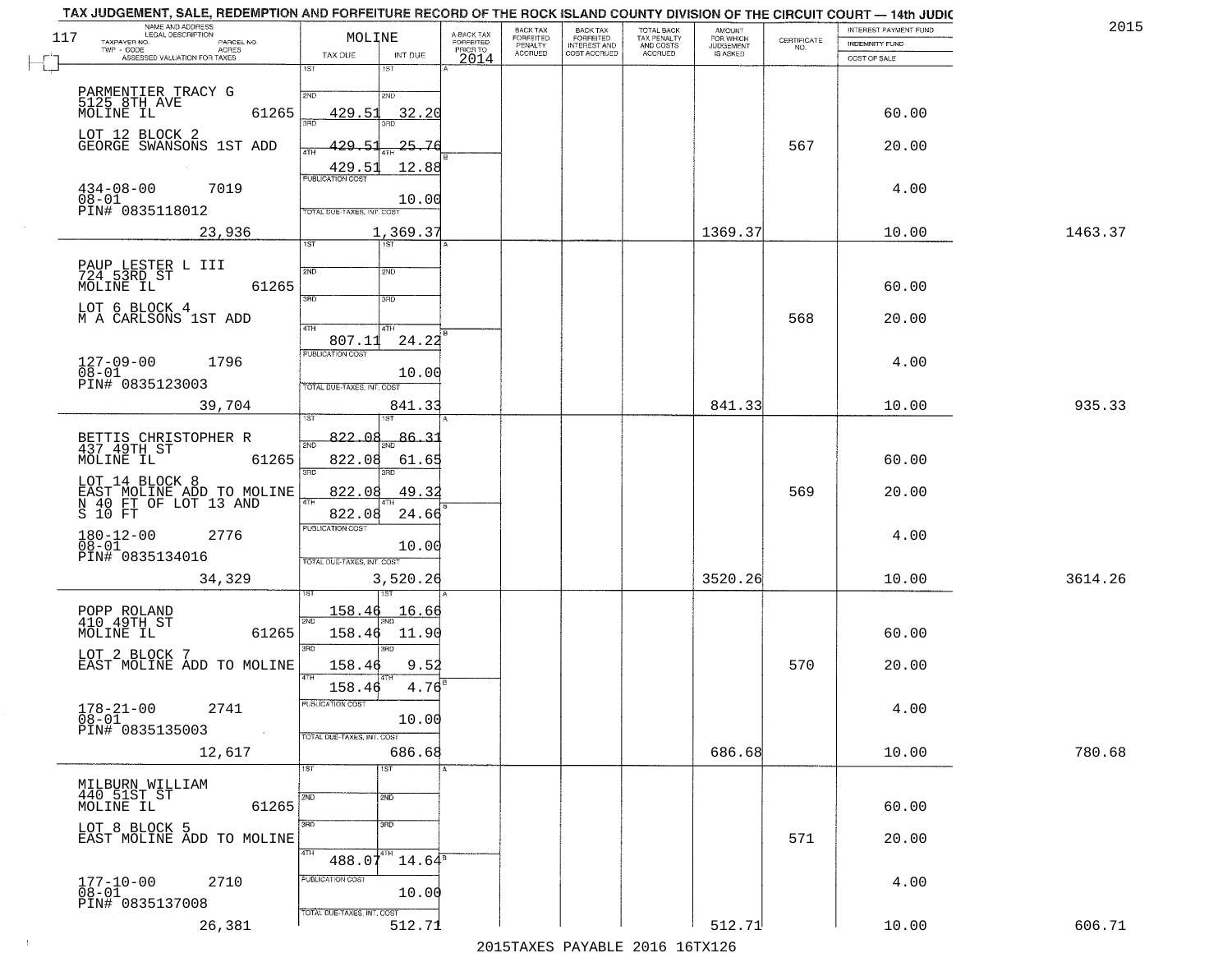|                                      | TAX JUDGEMENT, SALE, REDEMPTION AND FORFEITURE RECORD OF THE ROCK ISLAND COUNTY DIVISION OF THE CIRCUIT COURT — 14th JUDICIAL CIRCUIT OF ILLINOIS 2015 |                            |                        |                                                                                | DATE OF REDEMP-                                |                                       |                                     |                                                                         |
|--------------------------------------|--------------------------------------------------------------------------------------------------------------------------------------------------------|----------------------------|------------------------|--------------------------------------------------------------------------------|------------------------------------------------|---------------------------------------|-------------------------------------|-------------------------------------------------------------------------|
| 117                                  | BY WHOM<br>PURCHASED                                                                                                                                   | RATE<br>$\%$<br><b>BID</b> | MOLINE<br>DATE OF SALE | SUBSEQUENT TAXES PAID, FEES, AND TIME EXTENSION                                | TOTAL DUE<br>TO REDEEM<br>FROM SALE<br>LESS    | BY WHOM REDEEMED                      | TION OR DEED<br>MO.<br>DAY.<br>YEAR | RECEIVED REDEMPTION<br>MONEY IN FULL                                    |
|                                      | PIN# 0835118012    <br>STEVE SODEMAN LIVING TRUST                                                                                                      | 00                         | 12/29/2016             | $\begin{bmatrix} 01/17/2017 \\ 01/17/2017 \end{bmatrix}$ Take Notice Fee       | <b>COUNTY CLERK FEE</b><br>12/20/2019<br>20.47 |                                       |                                     | Certificate<br>Returned<br>& Cancelled<br>07/20/2017                    |
|                                      |                                                                                                                                                        |                            |                        |                                                                                |                                                | $1,483.84$ CORELOGIC                  | 06/27/2017                          | Karen Kinney                                                            |
| $\overline{c}$                       | PIN# 0835123003<br>STEVE SODEMAN LIVING TRUST                                                                                                          | 00 <sup>o</sup>            | 12/29/2016             | $\begin{bmatrix} 01/17/2017 \\ 01/17/2017 \\ 01 \end{bmatrix}$ Take Notice Fee | 12/20/2019<br>20.47                            |                                       |                                     | Certificate<br>Returned<br>$& \text{Cancelled}$ 2<br>05/23/2017         |
|                                      |                                                                                                                                                        |                            |                        |                                                                                |                                                | 955.80<br>160.00 LESTER PAUP III      | 04/20/2017                          | Karen Kinney                                                            |
| 3                                    | PIN# 0835134016<br>STEVE SODEMAN LIVING TRUST                                                                                                          | 00                         | 12/29/2016             | 01/17/2017 Time Ext & incl<br>01/17/2017 Take Notice Fee                       | 12/20/2019<br>20.47                            |                                       |                                     | Certificate<br>Returned<br>3<br>& Cancelled<br>07/20/2017               |
|                                      |                                                                                                                                                        |                            |                        |                                                                                |                                                | 3,634.73<br>160.00 CHRISTOPHER BETTIS | 05/10/2017                          | Karen Kinney                                                            |
| PIN# 0835135003<br>RICO TRUSTEE<br>4 |                                                                                                                                                        | 18                         | 12/29/2016             | 03/14/2017 Time Ext & incl<br>03/14/2017 Take Notice Fee                       | 07/29/2019<br>20.59                            |                                       |                                     | SALE IN ERROR<br>Certificate<br>Returned<br>& Cancelled 4<br>04/24/2017 |
|                                      | PIN# 0835137008    <br>STEVE SODEMAN LIVING TRUST                                                                                                      |                            |                        | 01/17/2017 Time Ext & incl<br>01/17/2017 Take Notice Fee                       | 12/20/2019<br>20.47                            |                                       |                                     | Karen Kinney                                                            |
| 5                                    |                                                                                                                                                        | 0 <sup>0</sup>             | 12/29/2016<br>$\sim$   |                                                                                |                                                |                                       |                                     | Certificate<br>Returned<br>& Cancelled 5<br>03/23/2017                  |
|                                      |                                                                                                                                                        |                            |                        |                                                                                |                                                | $627.18$<br>160.00 CORELOGIC          | 02/03/2017                          | Karen Kinney                                                            |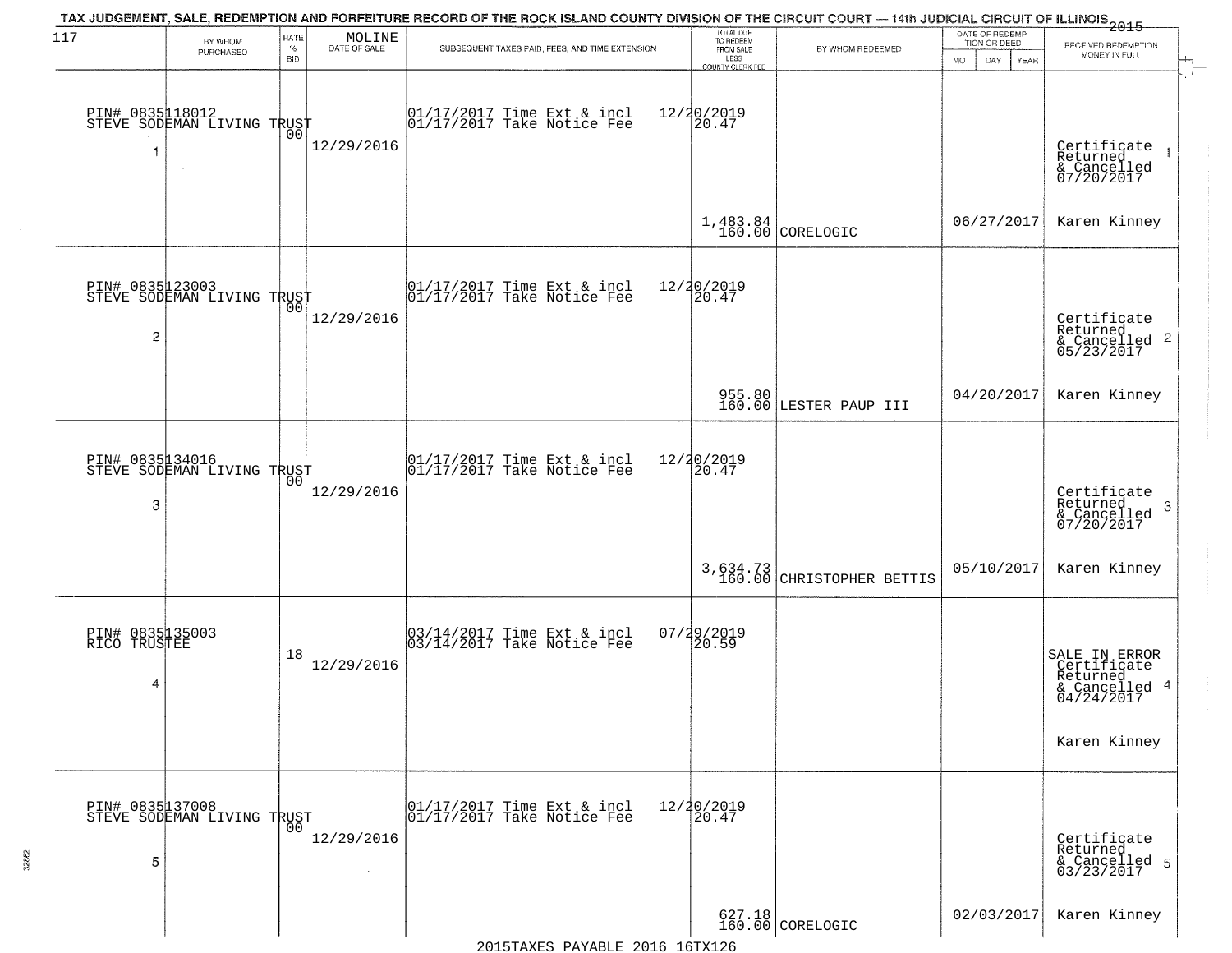| TAX JUDGEMENT, SALE, REDEMPTION AND FORFEITURE RECORD OF THE ROCK ISLAND COUNTY DIVISION OF THE CIRCUIT COURT - 14th JUDIC<br>NAME AND ADDRESS<br>LEGAL DESCRIPTION |                                                              |                                       |                                     | BACK TAX             | <b>BACK TAX</b>           |                                        | AMOUNT<br>FOR WHICH |                                                                 | INTEREST PAYMENT FUND | 2015    |
|---------------------------------------------------------------------------------------------------------------------------------------------------------------------|--------------------------------------------------------------|---------------------------------------|-------------------------------------|----------------------|---------------------------|----------------------------------------|---------------------|-----------------------------------------------------------------|-----------------------|---------|
| 118<br>TAXPAYER NO.<br>PARCEL NO.<br>ACRES                                                                                                                          |                                                              | MOLINE                                | A-BACK TAX<br>FORFEITED<br>PRIOR TO | FORFEITED<br>PENALTY | FORFEITED<br>INTEREST AND | TOTAL BACK<br>TAX PENALTY<br>AND COSTS | <b>JUDGEMENT</b>    | $\begin{array}{c} \text{CERTIFICATE} \\ \text{NO.} \end{array}$ | <b>INDEMNITY FUND</b> |         |
| ASSESSED VALUATION FOR TAXES                                                                                                                                        | TAX DUE                                                      | INT DUE                               | 2014                                | <b>ACCRUED</b>       | COST ACCRUED              | ACCRUED                                | IS ASKED            |                                                                 | COST OF SALE          |         |
| QUADE VICTORIA A<br>220 53RD ST<br>MOLINE IL                                                                                                                        | 1ST<br>2ND                                                   | $1S$ T<br>2ND                         |                                     |                      |                           |                                        |                     |                                                                 |                       |         |
|                                                                                                                                                                     | 61265<br>3RD                                                 | 3RD                                   |                                     |                      |                           |                                        |                     |                                                                 | 60.00                 |         |
| LOT 18 BLOCK 3<br>C G THULINS SECOND<br>ADD TO EAST MOLINE                                                                                                          | 4TH<br>395.61<br><b>PUBLICATION COST</b>                     | 4TH<br>11.86                          |                                     |                      |                           |                                        |                     | 572                                                             | 20.00                 |         |
| $451 - 13 - 00$<br>$08 - 01$<br>7317<br>PIN# 0835139003                                                                                                             | TOTAL DUE-TAXES, INT. COST                                   | 10.00                                 |                                     |                      |                           |                                        |                     |                                                                 | 4.00                  |         |
| 22,520                                                                                                                                                              |                                                              | 417.47                                |                                     |                      |                           |                                        | 417.47              |                                                                 | 10.00                 | 511.47  |
| BROWN DAVID R<br>414 53RD ST<br>MOLINE IL                                                                                                                           | <u> 212.10</u><br><sup>5</sup> মান<br>61265<br>212.10<br>3RD | $\frac{1}{2ND}$ 22.20<br>15.90<br>3RD |                                     |                      |                           |                                        |                     |                                                                 | 60.00                 |         |
| LOT 13 BLOCK 2<br>C G THULINS ADD TO<br>EAST MOLINE                                                                                                                 | 212.10<br>212.10                                             | 12.72<br>6.36                         |                                     |                      |                           |                                        |                     | 573                                                             | 20.00                 |         |
| $447 - 15 - 00$<br>7234<br>$08 - 01$<br>PIN# 0835143002                                                                                                             | PUBLICATION COST<br>TOTAL DUE-TAXES, INT. COST               | 10.00                                 |                                     |                      |                           |                                        |                     |                                                                 | 4.00                  |         |
| 14,857                                                                                                                                                              | 1ST                                                          | 915.64<br>1ST                         |                                     |                      |                           |                                        | 915.64              |                                                                 | 10.00                 | 1009.64 |
| THURMAN TERRY C<br>414 54TH ST<br>MOLINE IL                                                                                                                         | 2ND<br>61265<br>364.74<br>3 <sub>BD</sub>                    | 2ND<br>27.35<br>3RD                   |                                     |                      |                           |                                        |                     |                                                                 | 60.00                 |         |
| LOT 3 BLOCK 1<br>C G THULINS ADD TO<br>EAST MOLINE                                                                                                                  | 364.74<br>4TH<br>364.74                                      | 21.88<br>10.94                        |                                     |                      |                           |                                        |                     | 574                                                             | 20.00                 |         |
| $446 - 20 - 00$<br>7217<br>$08 - 01$<br>PIN# 0835144003                                                                                                             | <b>PUBLICATION COST</b><br>TOTAL OUE-TAXES, INT. COST        | 10.00                                 |                                     |                      |                           |                                        |                     |                                                                 | 4.00                  |         |
| 15,231                                                                                                                                                              |                                                              | 1,164.39<br>उड़ा                      |                                     |                      |                           |                                        | 1164.39             |                                                                 | 10.00                 | 1258.39 |
| TIDWELL LOWELL D<br>4111 28TH AVE<br>MOLINE IL                                                                                                                      | 2ND<br>61265<br>406.96<br>3RD                                | 2ND<br>30.50                          |                                     |                      |                           |                                        |                     |                                                                 | 60.00                 |         |
| OUTLOT 9<br>GEORGE SWANSON 2ND ADD                                                                                                                                  | 406.96<br>4TH<br>406.96                                      | 24.40<br>12.20                        |                                     |                      |                           |                                        |                     | 575                                                             | 20.00                 |         |
| $436 - 16 - 00$<br>7057<br>$08 - 01$<br>PIN# 0835305004<br>$\sim 100$ km $^{-1}$                                                                                    | "UBLICA HUN CUS<br>TOTAL DUE-TAXES, INT. COST                | 10.00                                 |                                     |                      |                           |                                        |                     |                                                                 | 4.00                  |         |
| 22,994                                                                                                                                                              |                                                              | 1,297.98<br>1ST                       |                                     |                      |                           |                                        | 1297.98             |                                                                 | 10.00                 | 1391.98 |
| ROBINSON TIMOTHY<br>5214 10TH AVE<br>MOLINE IL                                                                                                                      | 422.86<br>2ND<br>61265                                       | 44.38<br>2ND<br>422.86 31.70          |                                     |                      |                           |                                        |                     |                                                                 | 60.00                 |         |
| OUTLOT 3<br>GEORGE SWANSONS 2ND ADD<br>E 40 FT                                                                                                                      | 3RD<br>422.86<br>4TH<br>422.86                               | 3BD<br>25.36<br>4TH<br>$12.68^8$      |                                     |                      |                           |                                        |                     | 576                                                             | 20.00                 |         |
| $435 - 22 - 00$<br>7051<br>$08 - 01$<br>PIN# 0835307003                                                                                                             | PUBLICATION COST<br>TOTAL DUE-TAXES, INT. COST               | 10.00                                 |                                     |                      |                           |                                        |                     |                                                                 | 4.00                  |         |
| 23,658                                                                                                                                                              |                                                              | 1,815.56                              |                                     |                      |                           |                                        | 1815.56             |                                                                 | 10.00                 | 1909.56 |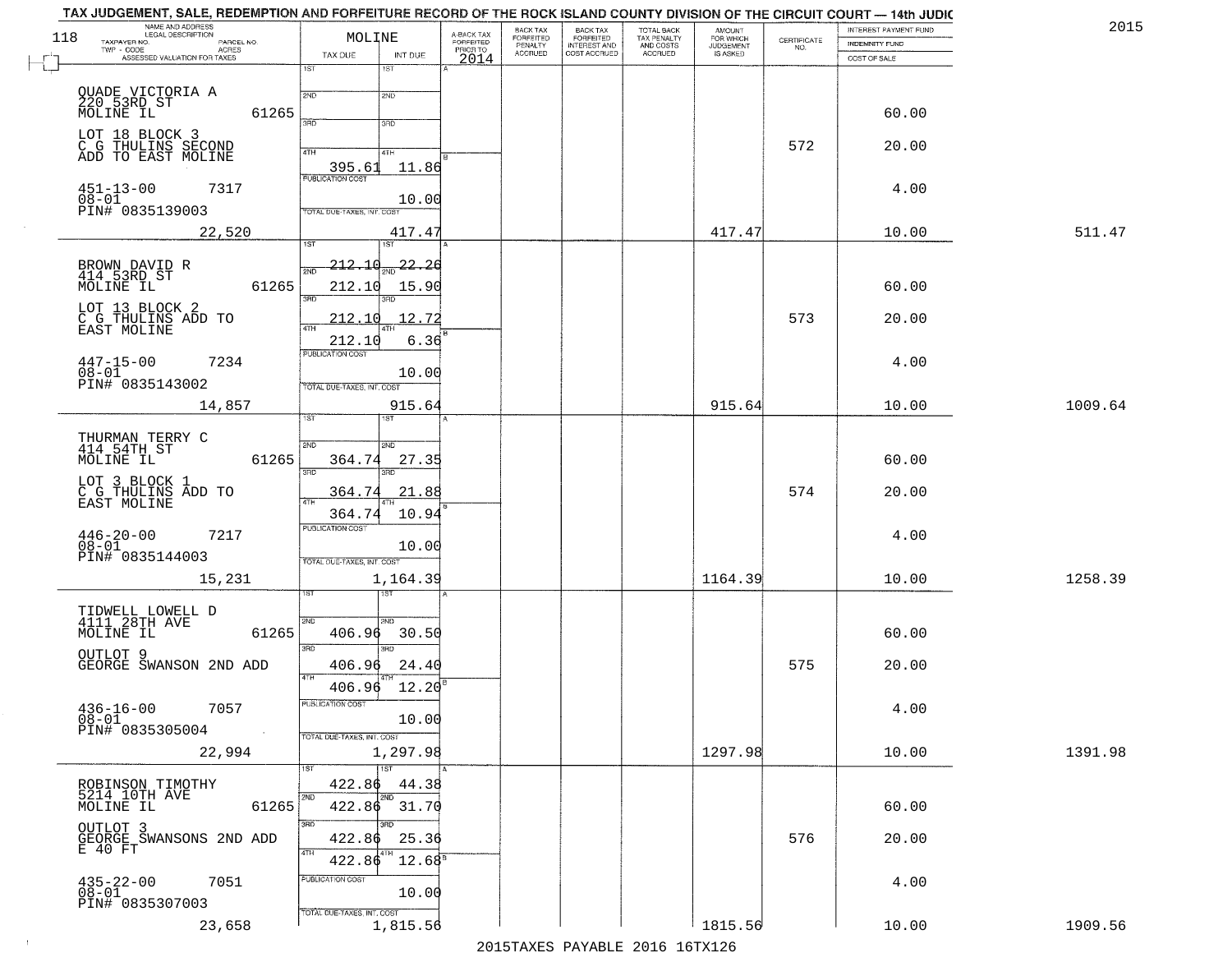| 118            | BY WHOM                                           | RATE               | MOLINE       | TAX JUDGEMENT, SALE, REDEMPTION AND FORFEITURE RECORD OF THE ROCK ISLAND COUNTY DIVISION OF THE CIRCUIT COURT — 14th JUDICIAL CIRCUIT OF ILLINOIS 2015                               | TOTAL DUE<br>TO REDEEM                         |                                  | DATE OF REDEMP<br>TION OR DEED | RECEIVED REDEMPTION                                                |
|----------------|---------------------------------------------------|--------------------|--------------|--------------------------------------------------------------------------------------------------------------------------------------------------------------------------------------|------------------------------------------------|----------------------------------|--------------------------------|--------------------------------------------------------------------|
|                | PURCHASED                                         | $\%$<br><b>BID</b> | DATE OF SALE | SUBSEQUENT TAXES PAID, FEES, AND TIME EXTENSION                                                                                                                                      | FROM SALE<br>LESS<br><b>COUNTY CLERK FEE</b>   | BY WHOM REDEEMED                 | MO.<br>DAY.<br>YEAR            | MONEY IN FULL                                                      |
|                | PIN# 0835139003    <br>STEVE SODEMAN LIVING TRUST | 00                 | 12/29/2016   | 01/17/2017 Time Ext & incl<br>01/17/2017 Take Notice Fee                                                                                                                             | 12/20/2019<br>20.47                            |                                  |                                | Certificate<br>Returned<br>& Cancelled<br>03/23/2017               |
|                |                                                   |                    |              |                                                                                                                                                                                      | 531.94<br>160.00                               | SUSAN M NOLTE                    | 02/09/2017                     | Karen Kinney                                                       |
| $\overline{c}$ | PIN# 0835143002<br>STEVE SODEMAN LIVING TRUST     |                    |              | $\begin{tabular}{ll} \hline & 01/17/2017 Time Ext & incl \\ \hline 01/17/2017 Take Notice Free \\ 11/20/2018 Subs paid \\ 12/29/2016 & 11/21/2017 Subs paid \\ \hline \end{tabular}$ | 12/20/2019<br>1,578.40<br>1,578.40<br>1,560.10 |                                  |                                | Certificate<br>Returned<br>$\frac{1}{6}$ Cancelled 2<br>03/07/2019 |
|                |                                                   |                    |              |                                                                                                                                                                                      |                                                | $4,732.44$ DAVID BROWN           | 12/14/2018                     | Karen Kinney                                                       |
| 3              | PIN# 0835144003<br>STEVE SODEMAN LIVING TRUST     | 00                 | 12/29/2016   | 01/17/2017 Time Ext & incl<br>01/17/2017 Take Notice Fee<br>11/21/2017 Subs paid                                                                                                     | 12/20/2019<br>1,598.66                         |                                  |                                | Certificate<br>Returned<br>3<br>& Cancelled<br>07/03/2018          |
|                |                                                   |                    |              |                                                                                                                                                                                      |                                                | 3,069.36<br>160.00 TERRY THURMAN | 06/08/2018                     | Karen Kinney                                                       |
| 4              | PIN# 0835305004    <br>STEVE SODEMAN LIVING TRUST | 00                 | 12/29/2016   |                                                                                                                                                                                      |                                                |                                  |                                | Certificate<br>Returned<br>& Cancelled 4<br>02/08/2017             |
|                |                                                   |                    |              |                                                                                                                                                                                      |                                                | 1,391.98<br>160.00 RANDY TIDWELL | 01/12/2017                     | Karen Kinney                                                       |
| 5              | PIN# 0835307003    <br>STEVE SODEMAN LIVING TRUST | 0 <sub>0</sub>     | 12/29/2016   | 01/17/2017 Time Ext & incl<br>01/17/2017 Take Notice Fee                                                                                                                             | 12/20/2019<br>20.47                            |                                  |                                | Certificate<br>Returned<br>& Cancelled 5<br>05/23/2017             |
|                |                                                   |                    |              |                                                                                                                                                                                      |                                                | $1,930.03$ TIMOTHY ROBINSON      | 03/03/2017                     | Karen Kinney                                                       |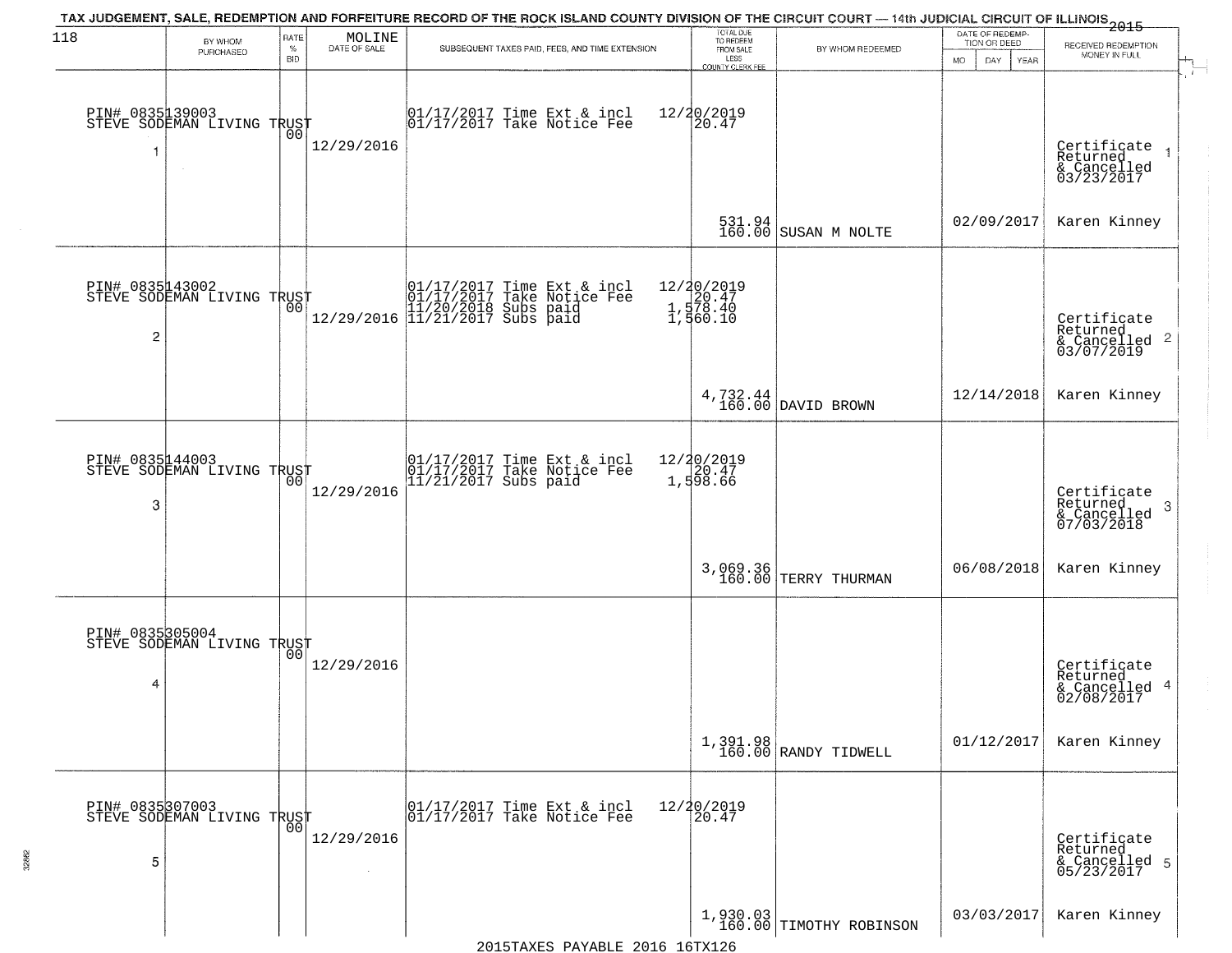| 2015    | INTEREST PAYMENT FUND          | CERTIFICATE | <b>AMOUNT</b><br>FOR WHICH<br>JUDGEMENT | TOTAL BACK<br>TAX PENALTY | <b>BACK TAX</b><br><b>FORFEITED</b> | BACK TAX<br>FORFEITED     | A-BACK TAX<br>FORFEITED | MOLINE                                   | NAME AND ADDRESS<br>LEGAL DESCRIPTION<br>119<br>TAXPAYER NO.<br>PARCEL NO.   |
|---------|--------------------------------|-------------|-----------------------------------------|---------------------------|-------------------------------------|---------------------------|-------------------------|------------------------------------------|------------------------------------------------------------------------------|
|         | INDEMNITY FUND<br>COST OF SALE | NO.         | IS ASKED                                | AND COSTS<br>ACCRUED      | INTEREST AND                        | PENALTY<br><b>ACCRUED</b> | PRIOR TO                | TAX DUE<br>INT DUE                       | TWP - CODE<br><b>ACRES</b><br>ASSESSED VALUATION FOR TAXES                   |
|         |                                |             |                                         |                           |                                     |                           | 2014                    | 1ST<br>181                               |                                                                              |
|         |                                |             |                                         |                           |                                     |                           |                         | 2ND<br>2ND                               | HELFTER KENDRA K<br>933 53RD ST                                              |
|         | 60.00                          |             |                                         |                           |                                     |                           |                         | 421.40<br>31.60<br>aan                   | MOLINE IL<br>61265                                                           |
|         | 20.00                          | 577         |                                         |                           |                                     |                           |                         | $-25 - 28$<br>-421 -                     | LOT 15                                                                       |
|         |                                |             |                                         |                           |                                     |                           |                         | 4TH<br>421.40<br>12.64                   | M A CARLSONS 2ND ADD S 46<br>. 66 FT OF L 13 AND 14<br>S 46.66 FT OF E 30 FT |
|         | 4.00                           |             |                                         |                           |                                     |                           |                         | <b>PUBLICATION COST</b>                  | $128 - 11 - 00$<br>$1813 - B$                                                |
|         |                                |             |                                         |                           |                                     |                           |                         | 10.00<br>TOTAL DUE-TAXES, INT. COST      | $08 - 01$<br>PIN# 0835308010                                                 |
| 1437.72 | 10.00                          |             | 1343.72                                 |                           |                                     |                           |                         | 1,343.72<br><b>TST</b><br>1ST            | 28,597                                                                       |
|         |                                |             |                                         |                           |                                     |                           |                         | 134.37<br>14.14                          |                                                                              |
|         | 60.00                          |             |                                         |                           |                                     |                           |                         | 134.3<br>10.10                           | BROWN T/WESTERFIELD J<br>153 LAGOON DR<br>YANCHEP W AUSTRALIA 06035          |
|         |                                |             |                                         |                           |                                     |                           |                         | 3RD<br>3RD                               | SUPVR ASST MAP                                                               |
|         | 20.00                          | 578         |                                         |                           |                                     |                           |                         | 134.37<br>8.08<br>ATH                    | LOT 106 SHEET 2<br>FAWKS ADD                                                 |
|         |                                |             |                                         |                           |                                     |                           |                         | 4.04<br>134.37<br>PUBLICATION COST       |                                                                              |
|         | 4.00                           |             |                                         |                           |                                     |                           |                         | 10.00                                    | $528 - 13 - 00$<br>8927<br>$08 - 01$                                         |
| 677.84  | 10.00                          |             | 583.84                                  |                           |                                     |                           |                         | TOTAL DUE-TAXES, INT. COST<br>583.84     | PIN# 1704103006<br>5,611                                                     |
|         |                                |             |                                         |                           |                                     |                           |                         | 1ST                                      |                                                                              |
|         |                                |             |                                         |                           |                                     |                           |                         | 2ND<br>2ND                               | L & E INVESTMENTS<br>PO BOX 124                                              |
|         | 60.00                          |             |                                         |                           |                                     |                           |                         | 565.58<br>42.4(<br>3RD<br>3RD            | MOLINE IL<br>61265                                                           |
|         | 20.00                          | 579         |                                         |                           |                                     |                           |                         | 565.58<br>33.9                           | LOT 3<br>WITHERELLS SUBD & E 25<br>FT OF S 10 FT LOT 15                      |
|         |                                |             |                                         |                           |                                     |                           |                         | 4TH<br>565.58<br>16.96                   | ACME ADD                                                                     |
|         | 4.00                           |             |                                         |                           |                                     |                           |                         | <b>PUBLICATION COST</b><br>10.00         | $497 - 16 - 00$<br>$08 - 01$<br>8203                                         |
|         |                                |             |                                         |                           |                                     |                           |                         | TOTAL OUE-TAXES, INT. COST               | PIN# 1704111002                                                              |
| 1894.02 | 10.00                          |             | 1800.02                                 |                           |                                     |                           |                         | 1,800.02                                 | 23,618                                                                       |
|         |                                |             |                                         |                           |                                     |                           |                         |                                          | SCHIPPER CHAD C<br>14163 WOLF RD                                             |
|         | 60.00                          |             |                                         |                           |                                     |                           |                         | 2ND<br>2ND                               | 61254<br>GENESEO IL                                                          |
|         |                                |             |                                         |                           |                                     |                           |                         | 3RD<br>3RD                               | LOT 6 BLOCK 10                                                               |
|         | 20.00                          | 580         |                                         |                           |                                     |                           |                         | 317.92<br>19.08<br>4TH<br>9.54<br>317.92 | MOLINE HEIGHTS<br>S 48 FT OF W 40 FT + PLY<br>VAC ALLEY SLY + ADJ TO         |
|         | 4.00                           |             |                                         |                           |                                     |                           |                         | PUBLICATION COST                         | 4714                                                                         |
|         |                                |             |                                         |                           |                                     |                           |                         | 10.00                                    | $295 - 03 - 00$<br>$08 - 01$<br>PIN# 1704123002<br>$\sim 100$                |
| 768.46  | 10.00                          |             | 674.46                                  |                           |                                     |                           |                         | TOTAL DUE-TAXES, INT. COST<br>674.46     | 19,276                                                                       |
|         |                                |             |                                         |                           |                                     |                           |                         | 1ST<br>1ST                               |                                                                              |
|         |                                |             |                                         |                           |                                     |                           |                         | 2ND<br>2ND                               | WEST KYLE<br>2537 18TH AVENUE A                                              |
|         | 60.00                          |             |                                         |                           |                                     |                           |                         | 3BD<br>उत्तर                             | 61265<br>MOLINE IL<br>LOT 14                                                 |
|         | 20.00                          | 581         |                                         |                           |                                     |                           |                         | 411.39<br>24.68<br>4TH                   | FRANK BLACKWELLS ADD<br>E 10 FT L 13 AND L                                   |
|         |                                |             |                                         |                           |                                     |                           |                         | $12.34^5$<br>411.39                      |                                                                              |
|         | 4.00                           |             |                                         |                           |                                     |                           |                         | PUBLICATION COST<br>10.00                | $109 - 18 - 00$<br>1452<br>$08 - 01$                                         |
|         |                                |             |                                         |                           |                                     |                           |                         | TOTAL DUE-TAXES, INT. COST               | PIN# 1704144012                                                              |
| 963.80  | 10.00                          |             | 869.80                                  |                           |                                     |                           |                         | 869.80                                   | 23,179                                                                       |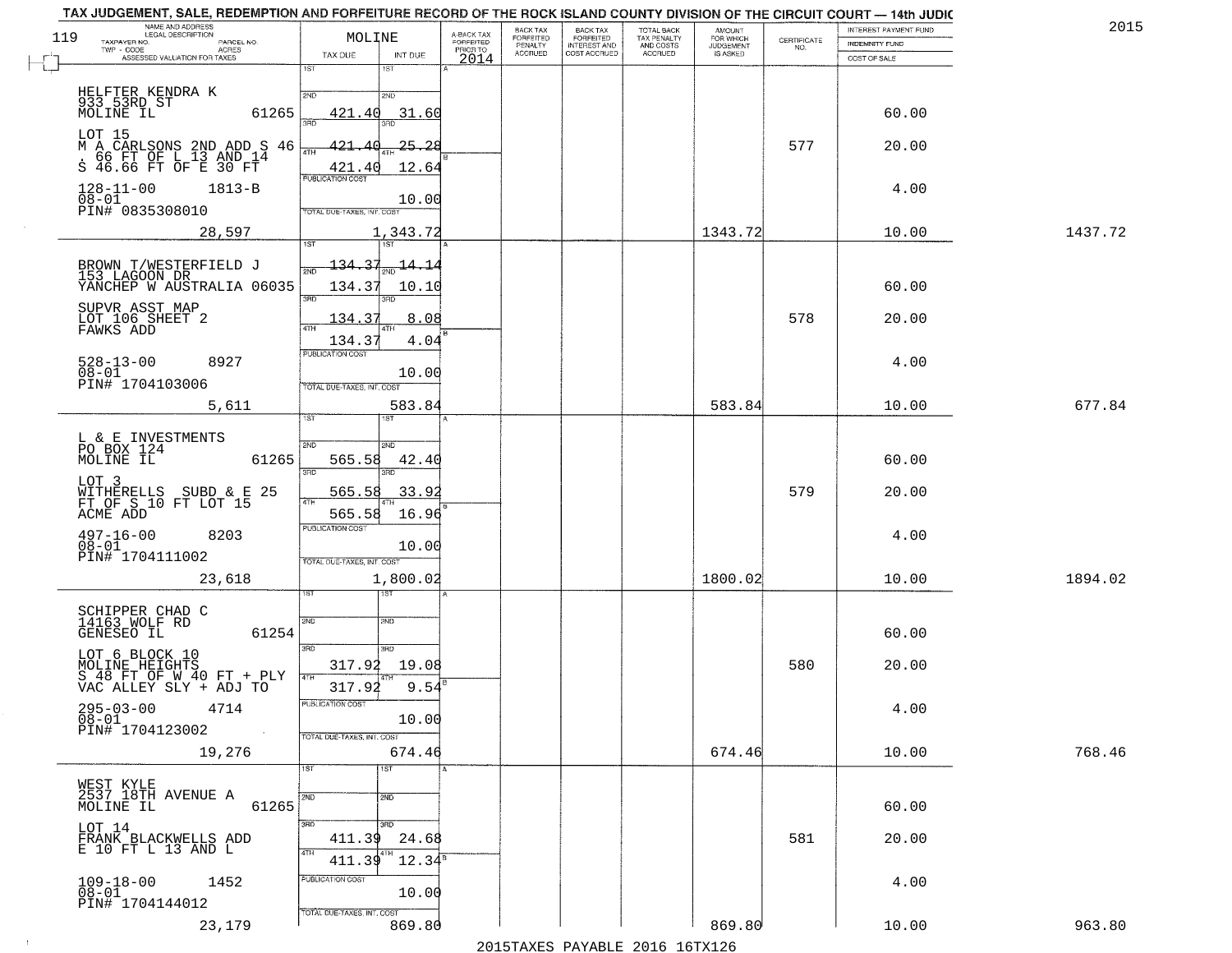| 119                                      | BY WHOM<br>PURCHASED                                   | RATE<br>$\%$ | $\begin{array}{c} \text{MOLINE} \\ \text{DATE of SALE} \end{array}$ | TAX JUDGEMENT, SALE, REDEMPTION AND FORFEITURE RECORD OF THE ROCK ISLAND COUNTY DIVISION OF THE CIRCUIT COURT — 14th JUDICIAL CIRCUIT OF ILLINOIS 2015<br>SUBSEQUENT TAXES PAID, FEES, AND TIME EXTENSION                                            | TOTAL DUE<br>TO REDEEM<br>FROM SALE                                                                          | BY WHOM REDEEMED                                                                                                                         | DATE OF REDEMP-<br>TION OR DEED | RECEIVED REDEMPTION<br>MONEY IN FULL                                                                  |
|------------------------------------------|--------------------------------------------------------|--------------|---------------------------------------------------------------------|------------------------------------------------------------------------------------------------------------------------------------------------------------------------------------------------------------------------------------------------------|--------------------------------------------------------------------------------------------------------------|------------------------------------------------------------------------------------------------------------------------------------------|---------------------------------|-------------------------------------------------------------------------------------------------------|
| 1                                        | PIN# 083598010<br>STEVE SODEMAN LIVING TRUST<br>$\sim$ | <b>BID</b>   | 12/29/2016                                                          | 01/17/2017 Time Ext & incl<br>01/17/2017 Take Notice Fee                                                                                                                                                                                             | LESS<br>COUNTY CLERK FEE<br>12/20/2019<br>20.47                                                              |                                                                                                                                          | <b>DAY</b><br>YEAR<br>MO.       | Certificate<br>Returned<br>& Cancelled<br>03/23/2017                                                  |
|                                          |                                                        |              |                                                                     |                                                                                                                                                                                                                                                      |                                                                                                              | $1,458.19$ CAPITAL ONE                                                                                                                   | 02/08/2017                      | Karen Kinney                                                                                          |
| PIN# 1704103006<br>RICO TRUSTEE<br>2     |                                                        | 18           | 12/29/2016                                                          | $03/14/2017$ Time Ext & incl<br>$03/14/2017$ Take Notice Fee<br>$02/11/2019$ Take Notice Fee<br>$02/22/2019$ Publication Fee<br>$03/05/2019$ Sheriffs Fee<br>$11/17/2018$ Subs paid<br>$11/18/2017$ Subs paid                                        | $\begin{smallmatrix} 07/29/2019\\31.08\\35.00\\5.18\\20.40\\20.40\\13.883\\614.68\\607.92 \end{smallmatrix}$ |                                                                                                                                          |                                 | TAX DEED ISSUED<br>Certificate<br>Returned<br>$\frac{1}{6}$ Cancelled 2<br>09/16/2019<br>Karen Kinney |
| PIN# 1704111002<br>3                     | STEVE SODEMAN LIVING TRUST                             | 0Ō           | 12/29/2016                                                          | 01/17/2017 Time Ext & incl<br>01/17/2017 Take Notice Fee<br>08/21/2019 Take Notice Fee<br>08/21/2019 Circuit Clerks Fee<br>08/21/2019 Title Search Fee<br>08/26/2019 Subs paid<br>08/26/2019 Sheriffs Fee<br>11/20/2018 Subs paid<br>11/20/2018 Subs |                                                                                                              | 12/20/2019<br>20.47<br>35.00<br>2,110.00<br>2,457.40<br>409.98<br>435.86<br>431.38<br>2,462.46<br>11,863.79<br>160.00<br>L&E INVESTMENTS | 09/06/2019                      | Certificate<br>Returned<br>-3<br>& Cancelled<br>11/15/2019<br>Karen Kinney                            |
| PIN# 1704123002<br>REALTAX DEV LT'D<br>4 |                                                        | 01           | 12/29/2016                                                          | $\begin{bmatrix} 01/25/2017 \\ 02/08/2017 \end{bmatrix}$ Take Notice Fee                                                                                                                                                                             | 07/01/2019<br>20.59                                                                                          |                                                                                                                                          |                                 | Certificate<br>Returned<br>& Cancelled 4<br>09/26/2017                                                |
|                                          |                                                        |              |                                                                     |                                                                                                                                                                                                                                                      |                                                                                                              | 804.42<br>160.00 KATZ NOWINSKI P.C.                                                                                                      | 08/02/2017                      | Karen Kinney                                                                                          |
| 5                                        | PIN# 1704144012<br>STEVE SODEMAN LIVING TRUST          |              | 12/29/2016<br>$\sim$                                                |                                                                                                                                                                                                                                                      |                                                                                                              |                                                                                                                                          |                                 | Certificate<br>Returned<br>& Cancelled 5<br>02/08/2017                                                |
|                                          |                                                        |              |                                                                     |                                                                                                                                                                                                                                                      |                                                                                                              | 963.80 KYLE WEST                                                                                                                         | 01/13/2017                      | Karen Kinney                                                                                          |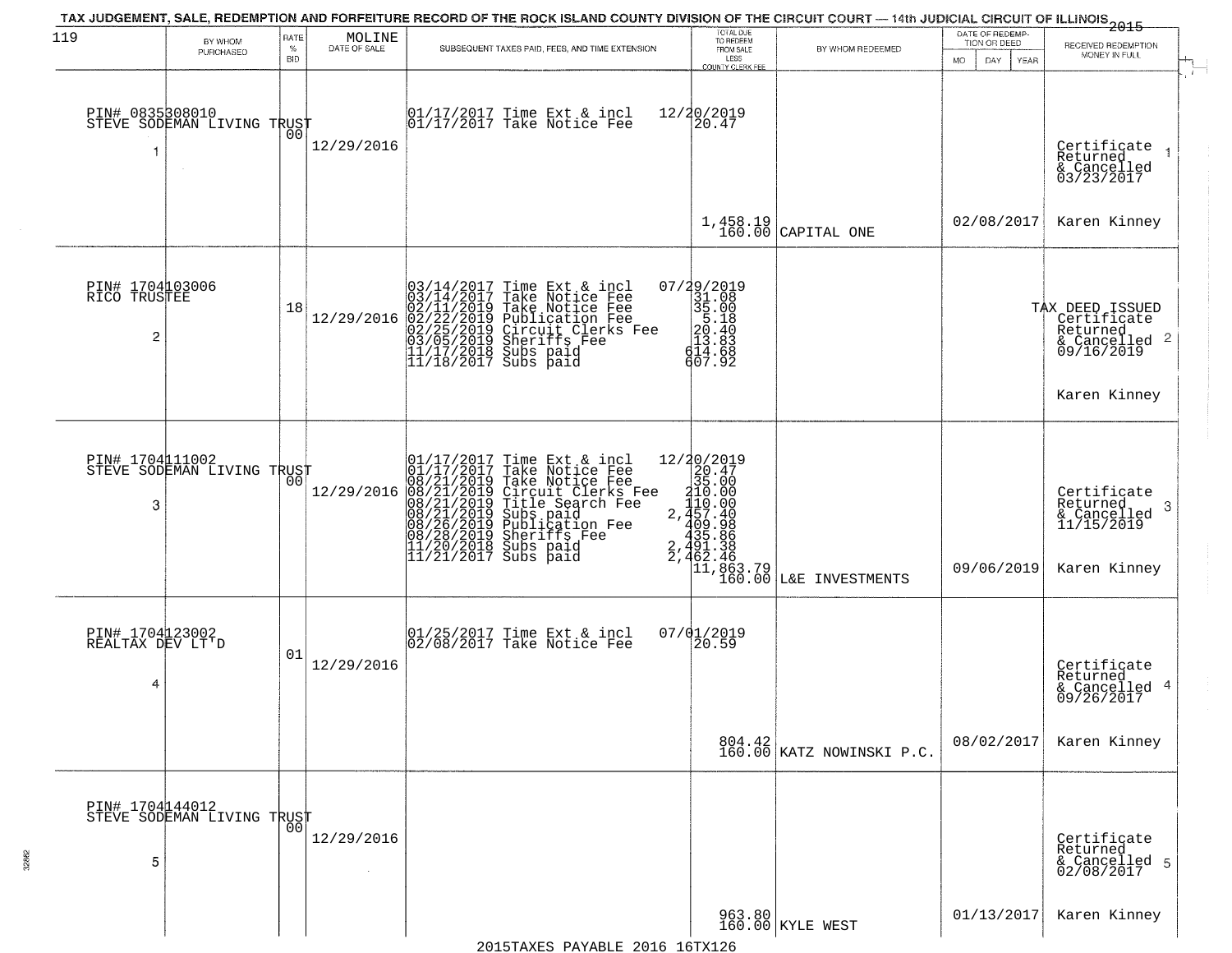| NAME AND ADDRESS<br>LEGAL DESCRIPTION<br>120<br>TAXPAYER NO.<br>PARCEL NO.         | MOLINE                                        | A-BACK TAX<br>FORFEITED | BACK TAX<br>FORFEITED | <b>BACK TAX</b><br><b>FORFEITED</b> | TOTAL BACK<br>TAX PENALTY | <b>AMOUNT</b>                      | CERTIFICATE | INTEREST PAYMENT FUND | 2015    |
|------------------------------------------------------------------------------------|-----------------------------------------------|-------------------------|-----------------------|-------------------------------------|---------------------------|------------------------------------|-------------|-----------------------|---------|
| TWP - CODE<br><b>ACRES</b><br>ASSESSED VALUATION FOR TAXES                         | TAX DUE<br>INT DUE                            | PRIOR TO                | PENALTY<br>ACCRUED    | INTEREST AND                        | AND COSTS<br>ACCRUED      | FOR WHICH<br>JUDGEMENT<br>IS ASKED | NO.         | INDEMNITY FUND        |         |
|                                                                                    | 1ST<br>1ST                                    | 2014                    |                       |                                     |                           |                                    |             | COST OF SALE          |         |
| NITZ KELLI<br>1847 AVE OF THE CITIES                                               | 2ND<br>2ND                                    |                         |                       |                                     |                           |                                    |             |                       |         |
| MOLINE IL<br>61265                                                                 | 3RD<br>3RD                                    |                         |                       |                                     |                           |                                    |             | 60.00                 |         |
| LOT 7 BLOCK 1<br>PARK RIDGE W 40 FT                                                | 4TH<br>4TH                                    |                         |                       |                                     |                           |                                    | 582         | 20.00                 |         |
|                                                                                    | 388.88<br>11.66<br><b>PUBLICATION COST</b>    |                         |                       |                                     |                           |                                    |             |                       |         |
| $348 - 16 - 00$<br>5671                                                            | 10.00                                         |                         |                       |                                     |                           |                                    |             | 4.00                  |         |
| 08-01<br>PIN# 1704302015                                                           | TOTAL DUE-TAXES, INT. COST                    |                         |                       |                                     |                           |                                    |             |                       |         |
| 22,239                                                                             | 410.54<br>1ST<br>1ST                          |                         |                       |                                     |                           | 410.54                             |             | 10.00                 | 504.54  |
| SWANSON HELEN A<br>1921 25TH ST<br>MOLINE IL                                       | 453.53<br>47.60<br>2ND                        |                         |                       |                                     |                           |                                    |             |                       |         |
| 61265                                                                              | 453.53<br>34.00<br>3RD<br>3RD                 |                         |                       |                                     |                           |                                    |             | 60.00                 |         |
| LOT 6 BLOCK 2<br>FERNWOOD ADD                                                      | 453.5<br>27.20<br>47H                         |                         |                       |                                     |                           |                                    | 583         | 20.00                 |         |
|                                                                                    | 13.60<br>453.53<br>PUBLICATION COST           |                         |                       |                                     |                           |                                    |             |                       |         |
| $211 - 08 - 00$<br>3276<br>$08 - 01$                                               | 10.00                                         |                         |                       |                                     |                           |                                    |             | 4.00                  |         |
| PIN# <sup>-1704307013</sup>                                                        | TOTAL DUE-TAXES, INT. COST<br>1,946.52        |                         |                       |                                     |                           | 1946.52                            |             | 10.00                 | 2040.52 |
| 24,939                                                                             | īst                                           |                         |                       |                                     |                           |                                    |             |                       |         |
| DOPLER KATHERINE D ETAL<br>1871 25TH AVE                                           | 609.64<br>63.<br>عو<br>$\overline{200}$       |                         |                       |                                     |                           |                                    |             |                       |         |
| MOLINE IL<br>61265                                                                 | 609.64<br>45.70<br>3RD<br>3RD                 |                         |                       |                                     |                           |                                    |             | 60.00                 |         |
| LOT 10<br>LINCOLN HEIGHTS ADD<br>E 40 FT OF W 80 FT                                | 609.64<br>36.56<br>4TH                        |                         |                       |                                     |                           |                                    | 584         | 20.00                 |         |
|                                                                                    | 609.64<br>18.28<br><b>PUBLICATION COST</b>    |                         |                       |                                     |                           |                                    |             |                       |         |
| 267-20-00<br>08-01<br>4239<br>PIN# 1704310008                                      | 10.00                                         |                         |                       |                                     |                           |                                    |             | 4.00                  |         |
| 25,458                                                                             | TOTAL OUE-TAXES, INT. COST<br>2,613.08        |                         |                       |                                     |                           | 2613.08                            |             | 10.00                 | 2707.08 |
|                                                                                    | गड़ा                                          |                         |                       |                                     |                           |                                    |             |                       |         |
| WILMINGTON SAVINGS FUND<br>1 RIDER TRAIL PLZA DR 100 2ND<br>63045<br>EARTH CITY MO | 2ND                                           |                         |                       |                                     |                           |                                    |             | 60.00                 |         |
| LOT <sub>2</sub>                                                                   | 3RD<br>3BD                                    |                         |                       |                                     |                           |                                    |             |                       |         |
| S P HODGES SUB DIV OF<br>LOT 11 SEC 5 17N 1W                                       | 4TH                                           |                         |                       |                                     |                           |                                    | 585         | 20.00                 |         |
| 3941                                                                               | $27.18^{8}$<br>905.87<br>PUBLICATION COST     |                         |                       |                                     |                           |                                    |             | 4.00                  |         |
| $251 - 13 - 00$<br>$08 - 01$<br>PIN# 1705105004<br>$\sim 100$                      | 10.00<br>TOTAL DUE-TAXES, INT. COST           |                         |                       |                                     |                           |                                    |             |                       |         |
| 43,828                                                                             | 943.05                                        |                         |                       |                                     |                           | 943.05                             |             | 10.00                 | 1037.05 |
|                                                                                    | 1ST<br>476.91<br>50.05                        |                         |                       |                                     |                           |                                    |             |                       |         |
| SELLERS CAROL<br>1152 13TH AVE<br>MOLINE IL<br>61265                               | 2ND<br>2ND<br>476.91<br>35.75                 |                         |                       |                                     |                           |                                    |             | 60.00                 |         |
| LOT 3 BLOCK 5                                                                      | 3RD<br>अंग                                    |                         |                       |                                     |                           |                                    |             |                       |         |
| S W WHEELOCKS ADD                                                                  | 476.91<br>28.60<br>4TH<br>$14.30^5$<br>476.91 |                         |                       |                                     |                           |                                    | 586         | 20.00                 |         |
| $490 - 12 - 00$<br>8064                                                            | PUBLICATION COST                              |                         |                       |                                     |                           |                                    |             | 4.00                  |         |
| $08 - 01$<br>PIN# 1705117008                                                       | 10.00<br>TOTAL OUE-TAXES, INT. COST           |                         |                       |                                     |                           |                                    |             |                       |         |
| 25,915                                                                             | 2,046.34                                      |                         |                       |                                     |                           | 2046.34                            |             | 10.00                 | 2140.34 |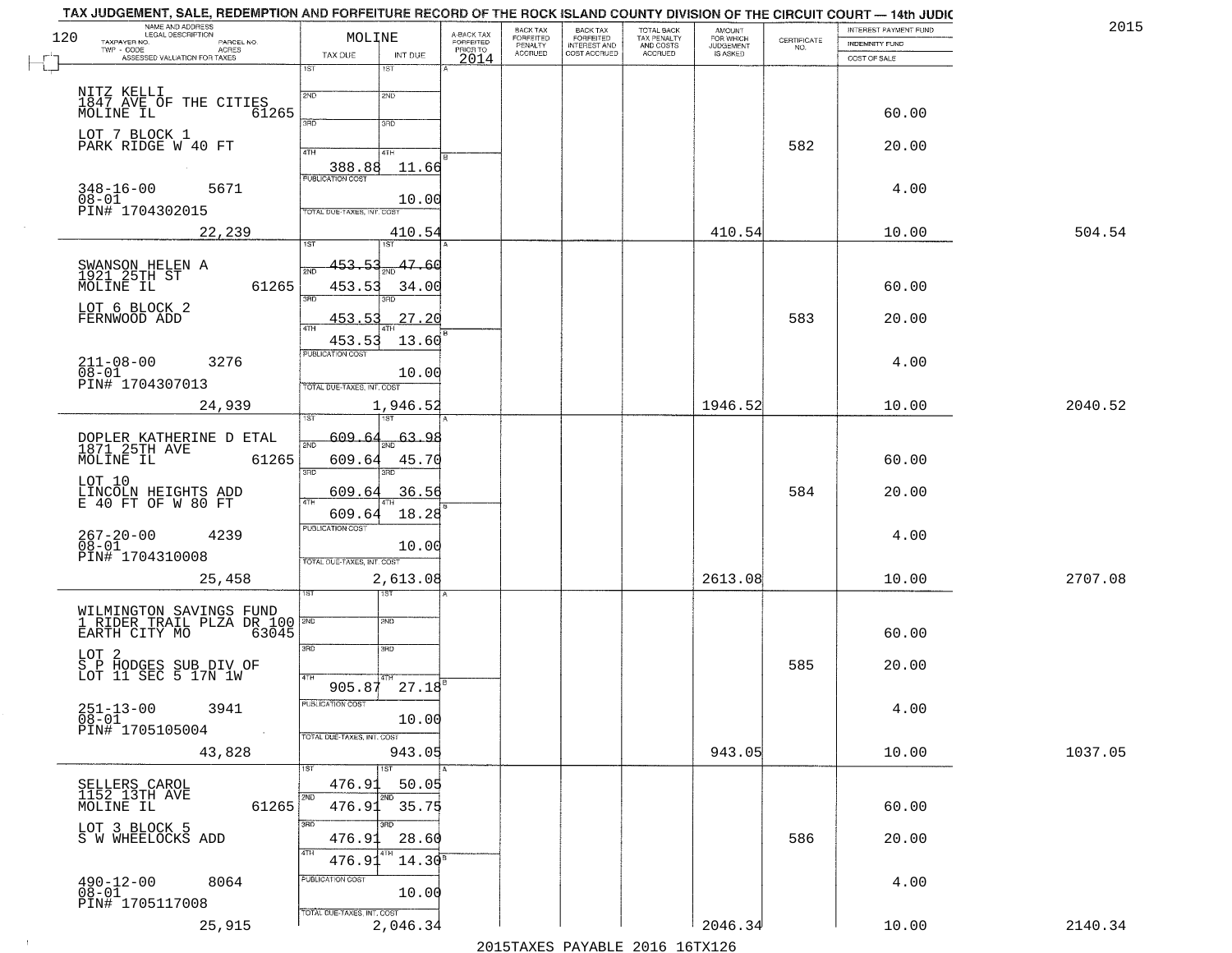| 120                                      | BY WHOM<br>PURCHASED                                        | RATE<br>$\%$<br><b>BID</b> | MOLINE<br>DATE OF SALE | TAX JUDGEMENT, SALE, REDEMPTION AND FORFEITURE RECORD OF THE ROCK ISLAND COUNTY DIVISION OF THE CIRCUIT COURT — 14th JUDICIAL CIRCUIT OF ILLINOIS 2015<br>SUBSEQUENT TAXES PAID, FEES, AND TIME EXTENSION | TOTAL DUE<br>TO REDEEM<br>FROM SALE<br>LESS<br><b>COUNTY CLERK FEE</b> | BY WHOM REDEEMED                                          | DATE OF REDEMP-<br>TION OR DEED<br>MO.<br>DAY.<br>YEAR | RECEIVED REDEMPTION<br>MONEY IN FULL                               |
|------------------------------------------|-------------------------------------------------------------|----------------------------|------------------------|-----------------------------------------------------------------------------------------------------------------------------------------------------------------------------------------------------------|------------------------------------------------------------------------|-----------------------------------------------------------|--------------------------------------------------------|--------------------------------------------------------------------|
|                                          | PIN# 1704302015    <br>STEVE SODEMAN LIVING TRUST<br>$\sim$ | 00                         | 12/29/2016             | $\begin{bmatrix} 01/17/2017 \\ 01/17/2017 \\ 01 \end{bmatrix}$ Take Notice Fee                                                                                                                            | 12/20/2019<br>20.47                                                    |                                                           |                                                        | Certificate<br>Returned<br>& Cancelled<br>11/28/2017               |
|                                          |                                                             |                            |                        |                                                                                                                                                                                                           |                                                                        | $\begin{array}{c} 525.01 \\ 160.00 \end{array}$ CORELOGIC | 10/30/2017                                             | Karen Kinney                                                       |
| $\overline{c}$                           | PIN# 1704807013<br>STEVE SODEMAN LIVING TRUST               |                            | 12/29/2016             | $\begin{array}{cc}  01/17/2017 \text{ Time} & \text{Ext} & \text{incl} \\  01/17/2017 \text{ Take Notice } \text{Fe} \end{array}$                                                                         | 12/20/2019<br>20.47                                                    |                                                           |                                                        | Certificate<br>Returned<br>$\frac{1}{2}$ Cancelled 2<br>08/03/2017 |
|                                          |                                                             |                            |                        |                                                                                                                                                                                                           |                                                                        | 2,060.99<br>160.00 HELEN SWANSON                          | 07/24/2017                                             | Karen Kinney                                                       |
| 3                                        | PIN# 1704310008<br>VOTROUBEK ROBERT M                       | 0 <sub>0</sub>             | 12/29/2016             | 02/06/2017 Time Ext & incl<br>02/06/2017 Take Notice Fee                                                                                                                                                  | 07/01/2019<br>20.59                                                    |                                                           |                                                        | Certificate<br>Returned<br>3<br>& Cancelled<br>09/26/2017          |
|                                          |                                                             |                            |                        |                                                                                                                                                                                                           |                                                                        | $2,727.67$<br>160.00 KENNETH W PULFORD                    | 07/06/2017                                             | Karen Kinney                                                       |
| 4                                        | PIN# 1705105004    <br>STEVE SODEMAN LIVING TRUST           | 0 <sub>0</sub>             | 12/29/2016             | $\begin{bmatrix} 01/17/2017 \\ 01/17/2017 \end{bmatrix}$ Time Ext & incl                                                                                                                                  | 12/20/2019<br>20.47                                                    |                                                           |                                                        | Certificate<br>Returned<br>& Cancelled 4<br>01/09/2018             |
|                                          |                                                             |                            |                        |                                                                                                                                                                                                           |                                                                        | $1,057.52$<br>160.00 BROOKS LAW FIRM                      | 11/20/2017                                             | Karen Kinney                                                       |
| PIN# 1705117008<br>REALTAX DEV LT'D<br>5 |                                                             | 01                         | 12/29/2016             | 01/25/2017 Time Ext & incl<br>02/08/2017 Take Notice Fee                                                                                                                                                  | $07/01/2019$<br>20.59                                                  |                                                           |                                                        | Certificate<br>Returned<br>& Cancelled 5<br>09/26/2017             |
|                                          |                                                             |                            |                        |                                                                                                                                                                                                           |                                                                        | 2, 203.74<br>160.00 TRIUMPH COMMUNITY BANK                | 08/28/2017                                             | Karen Kinney                                                       |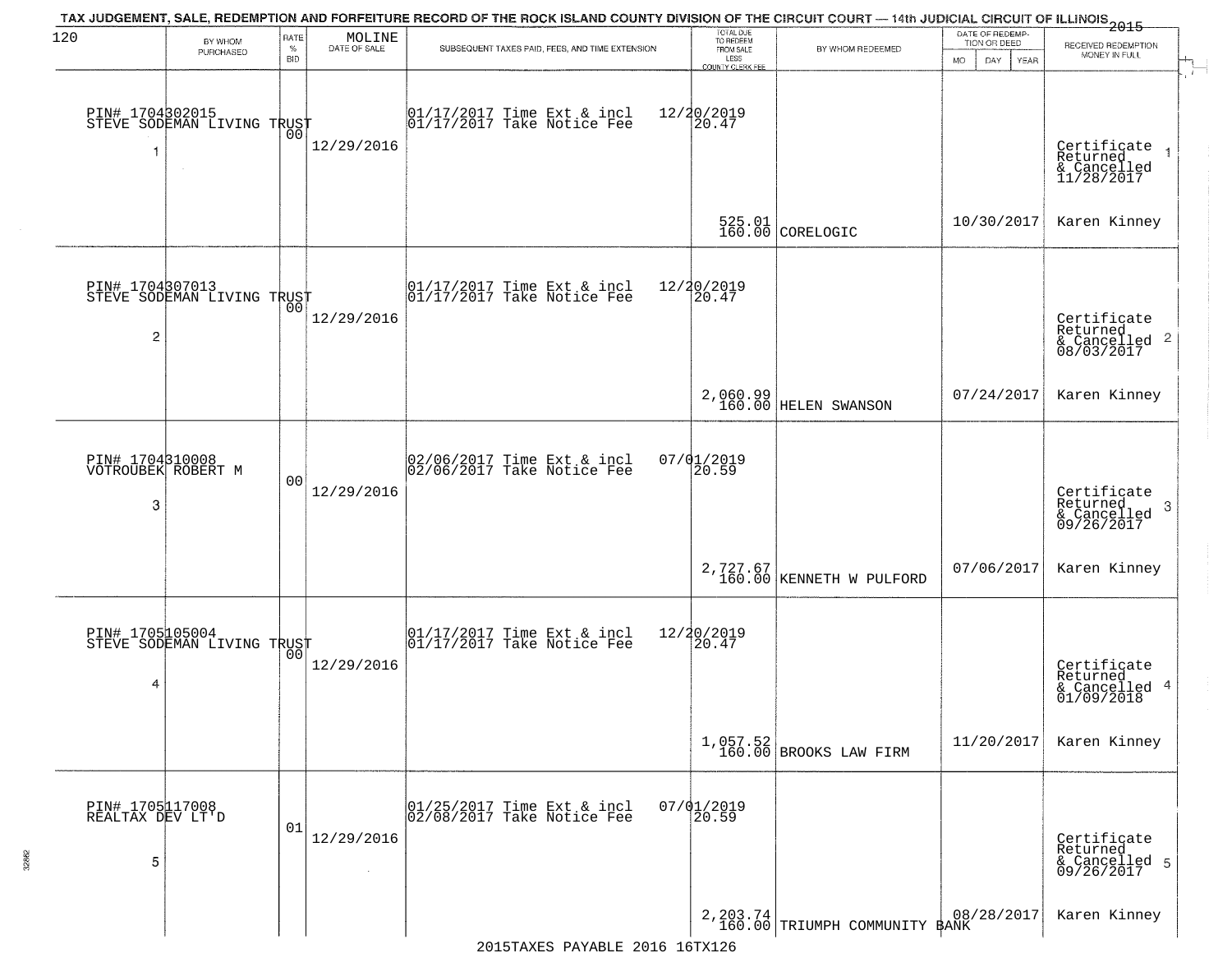| NAME AND ADDRESS<br>LEGAL DESCRIPTION<br>121<br>TAXPAYER NO.               | MOLINE                                     | A-BACK TAX<br>FORFEITED | BACK TAX<br>FORFEITED     | <b>BACK TAX</b><br><b>FORFEITED</b> | TOTAL BACK<br>TAX PENALTY | <b>AMOUNT</b>                      | CERTIFICATE | INTEREST PAYMENT FUND | 2015    |
|----------------------------------------------------------------------------|--------------------------------------------|-------------------------|---------------------------|-------------------------------------|---------------------------|------------------------------------|-------------|-----------------------|---------|
| PARCEL NO.<br>$TWP - CODE$<br><b>ACRES</b><br>ASSESSED VALUATION FOR TAXES | TAX DUE<br>INT DUE                         | PRIOR TO                | PENALTY<br><b>ACCRUED</b> | INTEREST AND                        | AND COSTS<br>ACCRUED      | FOR WHICH<br>JUDGEMENT<br>IS ASKED | NO.         | INDEMNITY FUND        |         |
|                                                                            | 1ST<br>1ST                                 | 2014                    |                           |                                     |                           |                                    |             | COST OF SALE          |         |
| GOMEZ CECILIO/ROSA<br>1162_13TH AVE                                        | 2ND<br>2ND                                 |                         |                           |                                     |                           |                                    |             |                       |         |
| MOLINE IL                                                                  | 61265<br>350                               |                         |                           |                                     |                           |                                    |             | 60.00                 |         |
| LOT 1 BLOCK 5                                                              | 3RD                                        |                         |                           |                                     |                           |                                    |             |                       |         |
| S W WHEELOCKS ADD<br>N 100 FT                                              | 29.52<br>491.92<br>4TH                     |                         |                           |                                     |                           |                                    | 587         | 20.00                 |         |
| $490 - 09 - 00$<br>8061                                                    | 491.92<br>14.76<br><b>PUBLICATION COST</b> |                         |                           |                                     |                           |                                    |             | 4.00                  |         |
| $08 - 01$<br>PIN# <sup>-1705117010</sup>                                   | 10.00<br>TOTAL DUE-TAXES, INT. COST        |                         |                           |                                     |                           |                                    |             |                       |         |
| 26,542                                                                     | 1,038.12                                   |                         |                           |                                     |                           | 1038.12                            |             | 10.00                 | 1132.12 |
|                                                                            | <b>TST</b><br>1ST                          |                         |                           |                                     |                           |                                    |             |                       |         |
| BOX RACHEL<br>1213 14TH AVE                                                | 459.93<br>48.30<br>2ND                     |                         |                           |                                     |                           |                                    |             |                       |         |
| MOLINE IL                                                                  | 61265<br>459.93<br>34.50<br>3RD<br>3RD     |                         |                           |                                     |                           |                                    |             | 60.00                 |         |
| LOT 7 BLOCK 1<br>S W WHEELOCKS ADD                                         | 459.9<br>27.60<br>47H                      |                         |                           |                                     |                           |                                    | 588         | 20.00                 |         |
| E 60 FT                                                                    | 13.80<br>459.93                            |                         |                           |                                     |                           |                                    |             |                       |         |
| $487 - 13 - 00$<br>$8002 - 1$<br>$08 - 01$                                 | PUBLICATION COST<br>10.00                  |                         |                           |                                     |                           |                                    |             | 4.00                  |         |
| PIN# 1705118008                                                            | TOTAL DUE-TAXES, INT. COST                 |                         |                           |                                     |                           |                                    |             |                       |         |
| 25,206                                                                     | 1,973.92<br>1ST<br>1ST                     |                         |                           |                                     |                           | 1973.92                            |             | 10.00                 | 2067.92 |
|                                                                            | 2ND<br>2ND                                 |                         |                           |                                     |                           |                                    |             |                       |         |
| JOHNSON CARL L<br>1425 11TH STREET A<br>MOLINE IL                          | 61265                                      |                         |                           |                                     |                           |                                    |             | 60.00                 |         |
| LOT 5 BLOCK 4                                                              | 3 <sub>BD</sub><br>3RD                     |                         |                           |                                     |                           |                                    |             |                       |         |
| S W WHEELOCKS ADD                                                          | 4TH<br>4TH<br>329.13<br>9.88               |                         |                           |                                     |                           |                                    | 589         | 20.00                 |         |
| 8054                                                                       | <b>PUBLICATION COST</b>                    |                         |                           |                                     |                           |                                    |             | 4.00                  |         |
| $490 - 01 - 00$<br>$08 - 01$<br>PIN# 1705119008                            | 10.00<br>TOTAL OUE-TAXES, INT. COST        |                         |                           |                                     |                           |                                    |             |                       |         |
| 19,744                                                                     | 349.01                                     |                         |                           |                                     |                           | 349.01                             |             | 10.00                 | 443.01  |
|                                                                            | गड़ा                                       |                         |                           |                                     |                           |                                    |             |                       |         |
| BILLINGS RICHARD M<br>1412 12TH ST                                         | 2ND<br>2ND                                 |                         |                           |                                     |                           |                                    |             |                       |         |
| MOLINE IL                                                                  | 61265<br>3RD<br>3RD                        |                         |                           |                                     |                           |                                    |             | 60.00                 |         |
| LOT 16 BLOCK 2<br>S W WHEELOCKS ADD                                        | 27.24<br>454.20<br>4TH                     |                         |                           |                                     |                           |                                    | 590         | 20.00                 |         |
|                                                                            | 454.20<br>13.62                            |                         |                           |                                     |                           |                                    |             |                       |         |
| $488 - 13 - 00$<br>8024<br>08-01                                           | PUBLICATION COST<br>10.00                  |                         |                           |                                     |                           |                                    |             | 4.00                  |         |
| PIN# 1705121004<br><b>Contract</b>                                         | TOTAL DUE-TAXES, INT. COST                 |                         |                           |                                     |                           |                                    |             |                       |         |
| 30,710                                                                     | 959.26<br>1ST<br>1ST                       |                         |                           |                                     |                           | 959.26                             |             | 10.00                 | 1053.26 |
| BILLINGS RICHARD M<br>1412 12TH ST                                         |                                            |                         |                           |                                     |                           |                                    |             |                       |         |
| MOLINE IL                                                                  | 2ND<br>2ND<br>576.14 43.20<br>61265        |                         |                           |                                     |                           |                                    |             | 60.00                 |         |
| LOT 7                                                                      | 3RD<br>3RD<br>576.14<br>34.56              |                         |                           |                                     |                           |                                    | 591         | 20.00                 |         |
| SEUSS SUBD OF O L 15 NW<br>.25 E 40 FT OF W 86 FT OF TH                    | $17.28^{8}$<br>576.14                      |                         |                           |                                     |                           |                                    |             |                       |         |
| 393-20-00<br>08-01<br>6453                                                 | PUBLICATION COST                           |                         |                           |                                     |                           |                                    |             | 4.00                  |         |
| PIN# 1705122049                                                            | 10.00<br>TOTAL DUE-TAXES, INT. COST        |                         |                           |                                     |                           |                                    |             |                       |         |
| 24,059                                                                     | 1,833.46                                   |                         |                           |                                     |                           | 1833.46                            |             | 10.00                 | 1927.46 |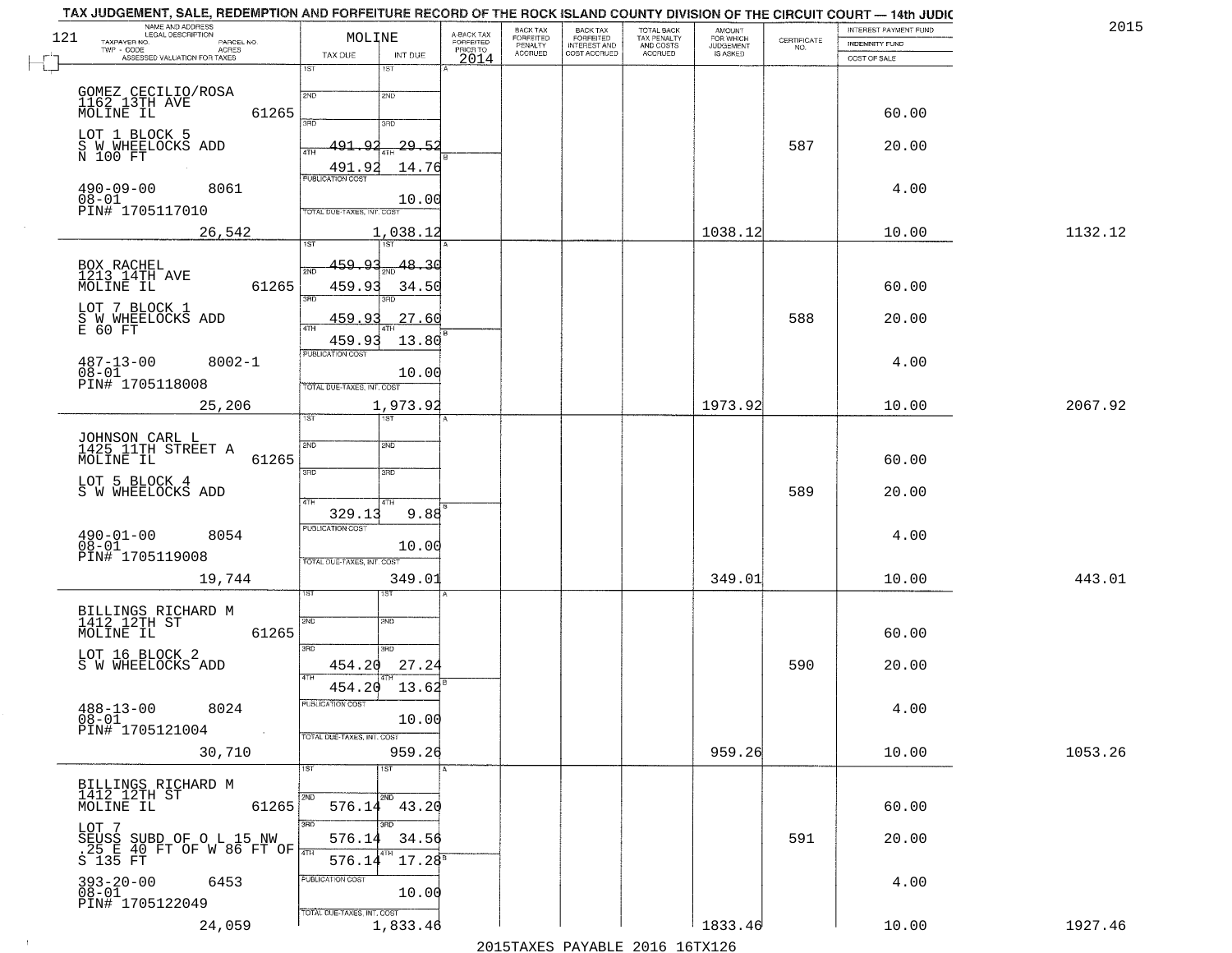| 121                                 | TAX JUDGEMENT, SALE, REDEMPTION AND FORFEITURE RECORD OF THE ROCK ISLAND COUNTY DIVISION OF THE CIRCUIT COURT — 14th JUDICIAL CIRCUIT OF ILLINOIS 2015<br>RATE<br>MOLINE<br>BY WHOM<br>DATE OF SALE<br>$\%$ |            |            | TOTAL DUE<br>TO REDEEM                                                                                             |                                              | DATE OF REDEMP-<br>TION OR DEED       | RECEIVED REDEMPTION        |                                                           |
|-------------------------------------|-------------------------------------------------------------------------------------------------------------------------------------------------------------------------------------------------------------|------------|------------|--------------------------------------------------------------------------------------------------------------------|----------------------------------------------|---------------------------------------|----------------------------|-----------------------------------------------------------|
|                                     | PURCHASED                                                                                                                                                                                                   | <b>BID</b> |            | SUBSEQUENT TAXES PAID, FEES, AND TIME EXTENSION                                                                    | FROM SALE<br>LESS<br><b>COUNTY CLERK FEE</b> | BY WHOM REDEEMED                      | MO.<br>DAY.<br><b>YEAR</b> | MONEY IN FULL                                             |
| PIN# 1705117010<br>REALTAX DEV LT'D |                                                                                                                                                                                                             | 01         | 12/29/2016 | 01/25/2017 Time Ext & incl<br>02/08/2017 Take Notice Fee                                                           | $07/01/2019$<br>20.59                        |                                       |                            | Certificate<br>Returned<br>& Cancelled<br>09/14/2017      |
|                                     |                                                                                                                                                                                                             |            |            |                                                                                                                    |                                              |                                       |                            | Karen Kinney                                              |
| $\overline{c}$                      | PIN# 1705118008<br>STEVE SODEMAN LIVING TRUST                                                                                                                                                               |            | 12/29/2016 | $\begin{array}{cc}  01/17/2017 \text{ Time Ext} & \text{incl} \\  01/17/2017 \text{ Take Notice } Fee \end{array}$ | 12/20/2019<br>20.47                          |                                       |                            | Certificate<br>Returned<br>$\frac{12241164}{609/26/2017}$ |
|                                     |                                                                                                                                                                                                             |            |            |                                                                                                                    |                                              | 2,088.39<br>160.00 STEVEN HANNA       | 08/22/2017                 | Karen Kinney                                              |
| 3                                   | PIN# 1705119008<br>STEVE SODEMAN LIVING TRUST                                                                                                                                                               | 00         | 12/29/2016 | $\begin{array}{cc}  01/17/2017 \text{ Time Ext} & \text{incl} \\  01/17/2017 \text{ Take Notice Fe} \end{array}$   | 12/20/2019<br>20.47                          |                                       |                            | Certificate<br>Returned<br>3<br>& Cancelled<br>02/08/2017 |
|                                     |                                                                                                                                                                                                             |            |            |                                                                                                                    |                                              | 463.48<br>160.00 CARL L JOHNSON       | 01/23/2017                 | Karen Kinney                                              |
| 4                                   | PIN# 1705121004    <br>STEVE SODEMAN LIVING TRUST                                                                                                                                                           | 00         | 12/29/2016 | $\begin{bmatrix} 01/17/2017 \\ 01/17/2017 \end{bmatrix}$ Time Ext & incl                                           | 12/20/2019<br>$\overline{20.47}$             |                                       |                            | Certificate<br>Returned<br>& Cancelled 4<br>08/03/2017    |
|                                     |                                                                                                                                                                                                             |            |            |                                                                                                                    |                                              | $1,073.73$<br>160.00 RICHARD BILLINGS | 07/17/2017                 | Karen Kinney                                              |
| PIN# 1705 122049<br>5               |                                                                                                                                                                                                             | 01         | 12/29/2016 | 02/27/2017 Time Ext & incl<br>02/27/2017 Take Notice Fee<br>$12/04/2017$ Subs paid                                 | 09/20/2019<br>20.59<br>2,517.82              |                                       |                            | Certificate<br>Returned<br>& Cancelled 5<br>04/15/2019    |
|                                     |                                                                                                                                                                                                             |            |            |                                                                                                                    |                                              | $4,845.11$ WALKER & WALKER ATTY       | 11/09/2018                 | Karen Kinney                                              |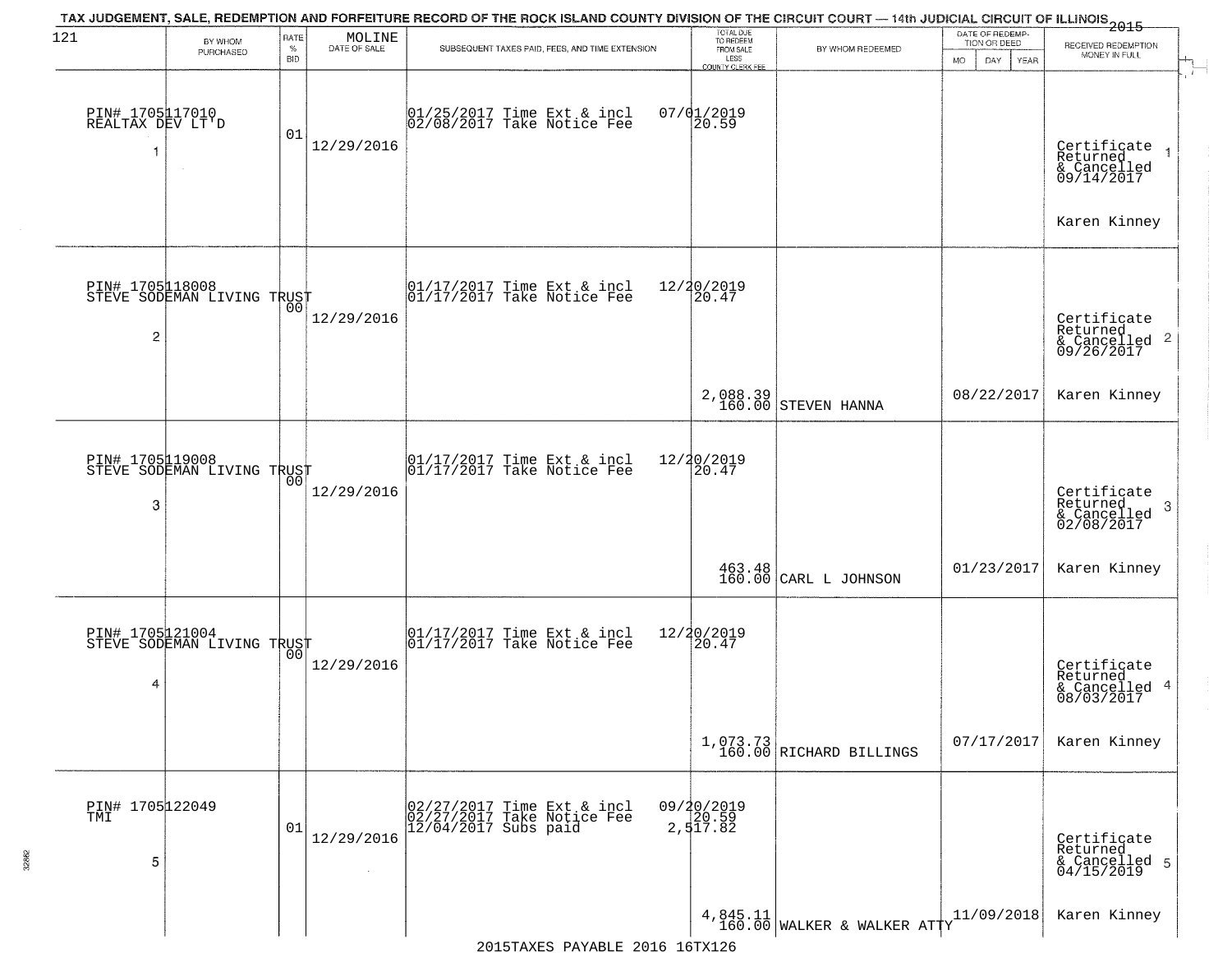|     | TAX JUDGEMENT, SALE, REDEMPTION AND FORFEITURE RECORD OF THE ROCK ISLAND COUNTY DIVISION OF THE CIRCUIT COURT - 14th JUDIC<br>NAME AND ADDRESS<br>LEGAL DESCRIPTION |                                            |                                     | BACK TAX             |                                       |                                        | AMOUNT<br>FOR WHICH |                                                                 | INTEREST PAYMENT FUND | 2015    |
|-----|---------------------------------------------------------------------------------------------------------------------------------------------------------------------|--------------------------------------------|-------------------------------------|----------------------|---------------------------------------|----------------------------------------|---------------------|-----------------------------------------------------------------|-----------------------|---------|
| 122 | TAXPAYER NO.<br>PARCEL NO.<br>$TWP - CODE$<br>ACRES                                                                                                                 | MOLINE                                     | A-BACK TAX<br>FORFEITED<br>PRIOR TO | FORFEITED<br>PENALTY | BACK TAX<br>FORFEITED<br>INTEREST AND | TOTAL BACK<br>TAX PENALTY<br>AND COSTS | <b>JUDGEMENT</b>    | $\begin{array}{c} \text{CERTIFICATE} \\ \text{NO.} \end{array}$ | <b>INDEMNITY FUND</b> |         |
|     | ASSESSED VALUATION FOR TAXES                                                                                                                                        | TAX DUE<br>INT DUE<br>1ST<br>18T           | 2014                                | <b>ACCRUED</b>       | COST ACCRUED                          | <b>ACCRUED</b>                         | IS ASKED            |                                                                 | COST OF SALE          |         |
|     |                                                                                                                                                                     | $439.67_{200}$ $46.26$                     |                                     |                      |                                       |                                        |                     |                                                                 |                       |         |
|     | GRUNEWALD TOBY D<br>1607 11TH ST<br>MOLINE IL<br>61265                                                                                                              |                                            |                                     |                      |                                       |                                        |                     |                                                                 |                       |         |
|     |                                                                                                                                                                     | 439.67<br><u>33.00</u>                     |                                     |                      |                                       |                                        |                     |                                                                 | 60.00                 |         |
|     | LOT 1 BLOCK 8<br>WATERMANS PLACE MOLINE                                                                                                                             | 439.<br>-26-<br>67<br>40<br>4TH            |                                     |                      |                                       |                                        |                     | 592                                                             | 20.00                 |         |
|     | S 46 FT OF N 112 FT                                                                                                                                                 | 439.67<br>13.20                            |                                     |                      |                                       |                                        |                     |                                                                 |                       |         |
|     | $472 - 09 - 00$<br>7705                                                                                                                                             | <b>PUBLICATION COST</b>                    |                                     |                      |                                       |                                        |                     |                                                                 | 4.00                  |         |
|     | $08 - 01$<br>PIN# 1705125009                                                                                                                                        | 10.00<br>TOTAL DUE-TAXES, INT. COST        |                                     |                      |                                       |                                        |                     |                                                                 |                       |         |
|     | 24,360                                                                                                                                                              | 1,887.48                                   |                                     |                      |                                       |                                        | 1887.48             |                                                                 | 10.00                 | 1981.48 |
|     |                                                                                                                                                                     | 1ST                                        |                                     |                      |                                       |                                        |                     |                                                                 |                       |         |
|     | STARKWEATHER OBRIAN K<br>4298 KEDRON RD                                                                                                                             | 585.OQ<br>-61.46                           |                                     |                      |                                       |                                        |                     |                                                                 |                       |         |
|     | SPRINGHILL TN<br>37174                                                                                                                                              | 585.00<br>43.90<br>3RD<br>הוא              |                                     |                      |                                       |                                        |                     |                                                                 | 60.00                 |         |
|     | LOT 3 BLOCK 3                                                                                                                                                       | .35.12<br>585.00                           |                                     |                      |                                       |                                        |                     | 593                                                             | 20.00                 |         |
|     | WATERMANS PLACE SUB<br>DIV OF SE NW SEC<br>5 17N 1W N 40 FT                                                                                                         | 17.56<br>585.00                            |                                     |                      |                                       |                                        |                     |                                                                 |                       |         |
|     | $471 - 10 - 00$<br>7692                                                                                                                                             | PUBLICATION COST                           |                                     |                      |                                       |                                        |                     |                                                                 | 4.00                  |         |
|     | $08 - 01$<br>PIN# 1705126002                                                                                                                                        | 10.00                                      |                                     |                      |                                       |                                        |                     |                                                                 |                       |         |
|     | 24,429                                                                                                                                                              | TOTAL DUE-TAXES, INT. COST                 |                                     |                      |                                       |                                        | 2508.04             |                                                                 | 10.00                 | 2602.04 |
|     |                                                                                                                                                                     | 2,508.04<br>ist.                           |                                     |                      |                                       |                                        |                     |                                                                 |                       |         |
|     | BILLINGS RICHARD M<br>1412 12TH ST                                                                                                                                  | 2ND<br>2ND                                 |                                     |                      |                                       |                                        |                     |                                                                 |                       |         |
|     | MOLINE IL<br>61265                                                                                                                                                  | 688.53<br>51.65                            |                                     |                      |                                       |                                        |                     |                                                                 | 60.00                 |         |
|     | LOT 9                                                                                                                                                               | 3 <sub>BD</sub><br>3RD                     |                                     |                      |                                       |                                        |                     |                                                                 |                       |         |
|     | SWEENEY AND JACKSONS ADD                                                                                                                                            | 688.53<br>41.32<br><b>ATH</b>              |                                     |                      |                                       |                                        |                     | 594                                                             | 20.00                 |         |
|     |                                                                                                                                                                     | 688.53<br>20.66<br><b>PUBLICATION COST</b> |                                     |                      |                                       |                                        |                     |                                                                 |                       |         |
|     | $438 - 08 - 00$<br>7075<br>$08 - 01$                                                                                                                                | 10.00                                      |                                     |                      |                                       |                                        |                     |                                                                 | 4.00                  |         |
|     | PIN# 1705129006                                                                                                                                                     | TOTAL OUE-TAXES, INT. COST                 |                                     |                      |                                       |                                        |                     |                                                                 |                       |         |
|     | 28,752                                                                                                                                                              | 2,189.22                                   |                                     |                      |                                       |                                        | 2189.22             |                                                                 | 10.00                 | 2283.22 |
|     | INTERACTIVE MARKETING INC<br>1801 10TH ST                                                                                                                           | <u>1396.45 146.65</u>                      |                                     |                      |                                       |                                        |                     |                                                                 |                       |         |
|     | MOLINE IL<br>61265                                                                                                                                                  | 1396.45 104.75                             |                                     |                      |                                       |                                        |                     |                                                                 | 60.00                 |         |
|     | LOT 47                                                                                                                                                              | 3BD<br>3BD                                 |                                     |                      |                                       |                                        |                     |                                                                 |                       |         |
|     | SWEENEY AND JACKSONS ADD<br>LOTS 46 AND                                                                                                                             | 1396.45<br>83.80                           |                                     |                      |                                       |                                        |                     | 595                                                             | 20.00                 |         |
|     |                                                                                                                                                                     | 41.90<br>1396.45<br>PUBLICATION COST       |                                     |                      |                                       |                                        |                     |                                                                 |                       |         |
|     | $440 - 02 - 00$<br>7113<br>$08 - 01$                                                                                                                                | 10.00                                      |                                     |                      |                                       |                                        |                     |                                                                 | 4.00                  |         |
|     | PIN# 1705129036<br>$\sim 100$                                                                                                                                       | TOTAL DUE-TAXES, INT. COST                 |                                     |                      |                                       |                                        |                     |                                                                 |                       |         |
|     | 58,314                                                                                                                                                              | 5,972.90<br>1ST<br>1ST                     |                                     |                      |                                       |                                        | 5972.90             |                                                                 | 10.00                 | 6066.90 |
|     | ANESTHESIA/MYERS CAROLYN                                                                                                                                            | 606.70<br>63.70                            |                                     |                      |                                       |                                        |                     |                                                                 |                       |         |
|     | 612 GREEN PARK AVE<br>61241<br>COLONA IL                                                                                                                            | 2ND<br>2ND<br>606.70<br>45.50              |                                     |                      |                                       |                                        |                     |                                                                 | 60.00                 |         |
|     | LOT 8                                                                                                                                                               | 3RD<br>अंग                                 |                                     |                      |                                       |                                        |                     |                                                                 |                       |         |
|     | SWEENEY AND JACKSONS 4TH<br>ADD N 50.77 FT OF W                                                                                                                     | 36.40<br>606.70<br>4TH                     |                                     |                      |                                       |                                        |                     | 596                                                             | 20.00                 |         |
|     | 43.92 FT                                                                                                                                                            | $18.20^5$<br>606.70<br>PUBLICATION COST    |                                     |                      |                                       |                                        |                     |                                                                 |                       |         |
|     | $443 - 08 - 10$<br>$08 - 01$<br>$7168 - 1$                                                                                                                          | 10.00                                      |                                     |                      |                                       |                                        |                     |                                                                 | 4.00                  |         |
|     | PIN# 1705134001                                                                                                                                                     | TOTAL DUE-TAXES, INT. COST                 |                                     |                      |                                       |                                        |                     |                                                                 |                       |         |
|     | 25,335                                                                                                                                                              | 2,600.60                                   |                                     |                      |                                       |                                        | 2600.60             |                                                                 | 10.00                 | 2694.60 |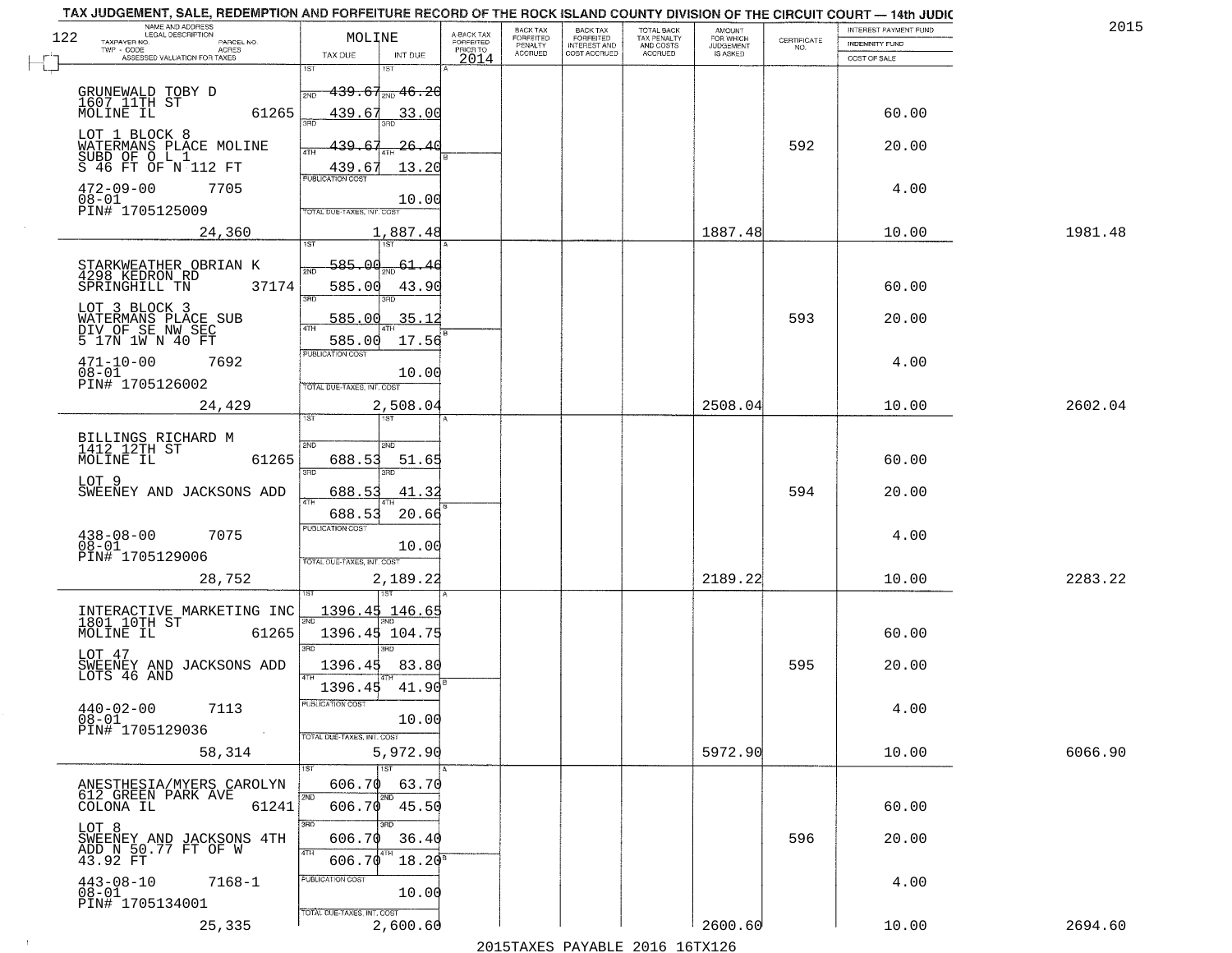| 122 | BY WHOM                                           | RATE               | MOLINE       | TAX JUDGEMENT, SALE, REDEMPTION AND FORFEITURE RECORD OF THE ROCK ISLAND COUNTY DIVISION OF THE CIRCUIT COURT — 14th JUDICIAL CIRCUIT OF ILLINOIS 2015 | TOTAL DUE<br>TO REDEEM                         |                                         | DATE OF REDEMP<br>TION OR DEED | RECEIVED REDEMPTION                                                |
|-----|---------------------------------------------------|--------------------|--------------|--------------------------------------------------------------------------------------------------------------------------------------------------------|------------------------------------------------|-----------------------------------------|--------------------------------|--------------------------------------------------------------------|
|     | PURCHASED                                         | $\%$<br><b>BID</b> | DATE OF SALE | SUBSEQUENT TAXES PAID, FEES, AND TIME EXTENSION                                                                                                        | FROM SALE<br>LESS<br>COUNTY CLERK FEE          | BY WHOM REDEEMED                        | DAY.<br>MO.<br>YEAR            | MONEY IN FULL                                                      |
| 1   | PIN# 1705125009    <br>STEVE SODEMAN LIVING TRUST | 00                 | 12/29/2016   | 01/17/2017 Time Ext & incl<br>01/17/2017 Take Notice Fee                                                                                               | 12/20/2019<br>20.47                            |                                         |                                | Certificate<br>Returned<br>& Cancelled<br>03/23/2017               |
|     |                                                   |                    |              |                                                                                                                                                        |                                                | $2,001.95$<br>160.00 TOBY D GRUNEWALD   | 02/23/2017                     | Karen Kinney                                                       |
| 2   | PIN# 1705126002<br>STEVE SODEMAN LIVING TRUST     |                    |              | $[01/17/2017$ Time Ext & incl\n01/17/2017 Take Notice Free\n11/20/2018 Subs paid\n12/29/2016] 11/21/2017 Subs paid$                                    | 12/20/2019<br>2,575.90<br>2,575.90<br>2,545.88 |                                         |                                | Certificate<br>Returned<br>$\frac{1}{6}$ Cancelled 2<br>09/06/2019 |
|     |                                                   |                    |              |                                                                                                                                                        |                                                | 8,664.41<br>160.00 OBRIAN STARKWEATHER  | 07/26/2019                     | Karen Kinney                                                       |
| 3   | PIN# 1705129006<br>STEVE SODEMAN LIVING TRUST     | 00                 | 12/29/2016   | 01/17/2017 Time Ext & incl<br>01/17/2017 Take Notice Fee<br>11/21/2017 Subs paid                                                                       | 12/20/2019<br>20.47<br>2,991.18                |                                         |                                | Certificate<br>Returned<br>3<br>& Cancelled<br>03/07/2019          |
|     |                                                   |                    |              |                                                                                                                                                        |                                                | 5,653.81<br>160.00 WALKER & WALKER ATTY | 11/09/2018                     | Karen Kinney                                                       |
| 4   | PIN# 1705129036<br>STEVE SODEMAN LIVING TRUST     |                    | 12/29/2016   | $\begin{bmatrix} 01/17/2017 \\ 01/17/2017 \end{bmatrix}$ Take Notice Fee                                                                               | 12/20/2019<br>120.47                           |                                         |                                | Certificate<br>Returned<br>& Cancelled 4<br>01/09/2018             |
|     |                                                   |                    |              |                                                                                                                                                        |                                                | 6,330.05<br>160.00 JOY STATE BANK       | 11/15/2017                     | Karen Kinney                                                       |
| 5   | PIN# 1705µ34001<br>STEVE SODEMAN LIVING TRUST     |                    | 12/29/2016   | 01/17/2017 Time Ext & incl<br>01/17/2017 Take Notice Fee                                                                                               | 12/20/2019<br>20.47                            |                                         |                                | Certificate<br>Returned<br>& Cancelled 5<br>09/26/2017             |
|     |                                                   |                    |              |                                                                                                                                                        |                                                | 3,685.13<br>160.00 KATZ NOWINSKI ATTY   | 08/08/2017                     | Karen Kinney                                                       |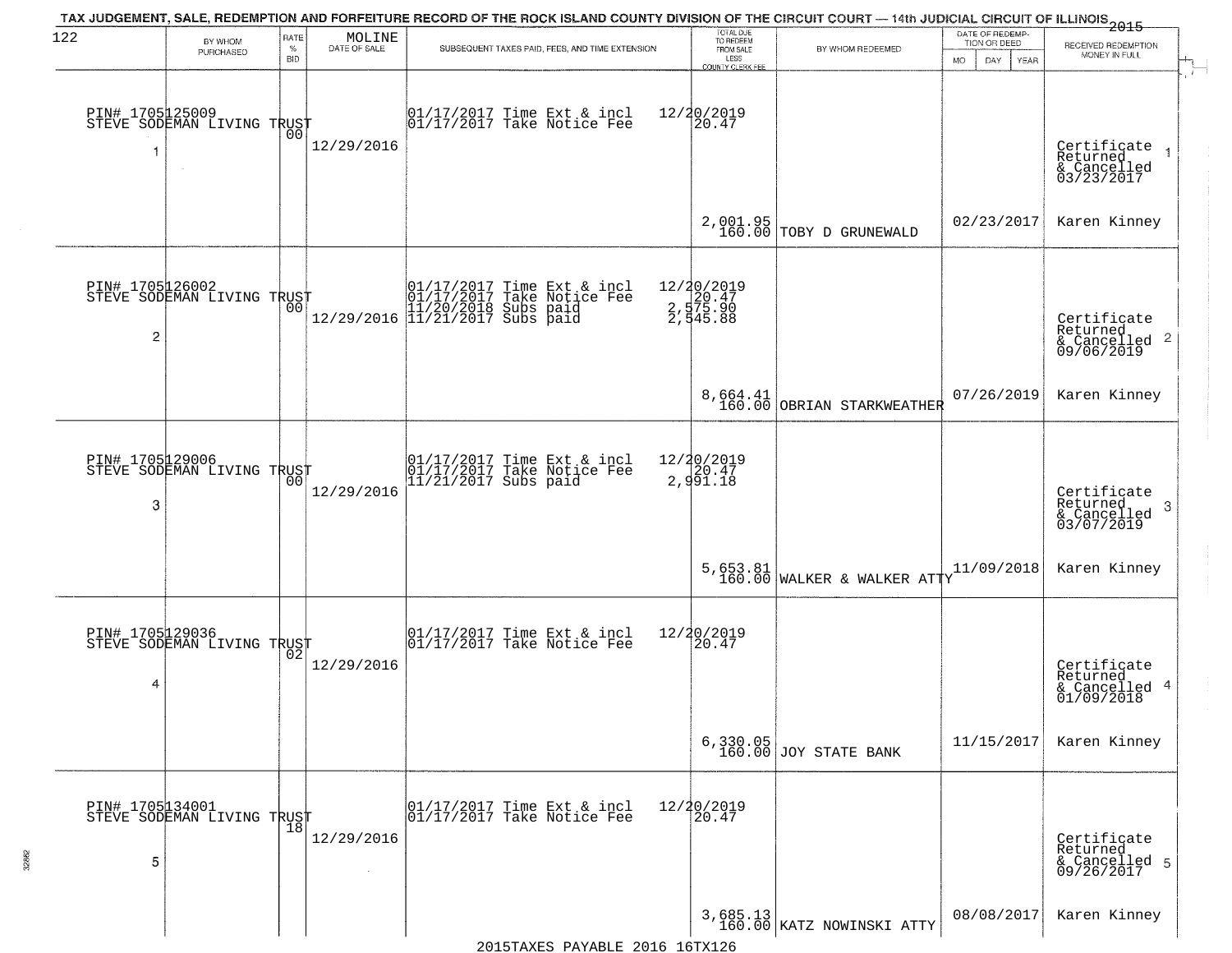| NAME AND ADDRESS<br>LEGAL DESCRIPTION<br>123<br>TAXPAYER NO.<br>PARCEL NO.        | MOLINE                                        | A-BACK TAX<br>FORFEITED | BACK TAX<br>FORFEITED     | BACK TAX<br>FORFEITED<br>INTEREST AND | TOTAL BACK<br>TAX PENALTY<br>AND COSTS | AMOUNT<br>FOR WHICH          |                                                                 | INTEREST PAYMENT FUND                 | 2015    |
|-----------------------------------------------------------------------------------|-----------------------------------------------|-------------------------|---------------------------|---------------------------------------|----------------------------------------|------------------------------|-----------------------------------------------------------------|---------------------------------------|---------|
| TWP - CODE<br>ACRES<br>ASSESSED VALUATION FOR TAXES                               | TAX DUE<br>INT DUE                            | PRIOR TO<br>2014        | PENALTY<br><b>ACCRUED</b> | COST ACCRUED                          | <b>ACCRUED</b>                         | <b>JUDGEMENT</b><br>IS ASKED | $\begin{array}{c} \text{CERTIFICATE} \\ \text{NO.} \end{array}$ | <b>INDEMNITY FUND</b><br>COST OF SALE |         |
|                                                                                   | 1ST<br>1ST                                    |                         |                           |                                       |                                        |                              |                                                                 |                                       |         |
| DOMINGUEZ LOPEZ JESUS                                                             | <del>627.94<sub>2ND</sub> 65.9</del> 4<br>2ND |                         |                           |                                       |                                        |                              |                                                                 |                                       |         |
| 1403 10TH ST<br>MOLINE IL<br>61265                                                | 627.94<br>47.10<br>3BD                        |                         |                           |                                       |                                        |                              |                                                                 | 60.00                                 |         |
| LOT 8                                                                             | 627.94<br>37.68                               |                         |                           |                                       |                                        |                              | 597                                                             | 20.00                                 |         |
| SWEENEY & JACKSON 4TH ADD<br>S 77.23 FT OF W 55.88 FT<br>EX N 19.60 OF E 12.20 FT | 4TH<br>627.94<br>18.84                        |                         |                           |                                       |                                        |                              |                                                                 |                                       |         |
| $443 - 08 - 20$<br>$7168 - 2$                                                     | <b>PUBLICATION COST</b>                       |                         |                           |                                       |                                        |                              |                                                                 | 4.00                                  |         |
| $08 - 01$<br>PIN# 1705134002                                                      | 10.00<br>TOTAL DUE-TAXES, INT. COST           |                         |                           |                                       |                                        |                              |                                                                 |                                       |         |
| 26,222                                                                            | 2,691.32                                      |                         |                           |                                       |                                        | 2691.32                      |                                                                 | 10.00                                 | 2785.32 |
|                                                                                   | 1ST                                           |                         |                           |                                       |                                        |                              |                                                                 |                                       |         |
| MORRISON BRAD T/TIA M<br>1064 55TH ST<br>NEW BOSTON IL 63                         | 471.23<br>49.49                               |                         |                           |                                       |                                        |                              |                                                                 |                                       |         |
| 61272                                                                             | 471.23<br>35.35<br>3RD                        |                         |                           |                                       |                                        |                              |                                                                 | 60.00                                 |         |
| LOT 15 BLOCK 1<br>SWEENEY AND JACKSONS<br>THIRD ADD W 40 FT                       | 28.28<br>471                                  |                         |                           |                                       |                                        |                              | 598                                                             | 20.00                                 |         |
|                                                                                   | 471.23<br>14.14                               |                         |                           |                                       |                                        |                              |                                                                 |                                       |         |
| $442 - 02 - 00$<br>7144<br>$08 - 01$                                              | PUBLICATION COST<br>10.00                     |                         |                           |                                       |                                        |                              |                                                                 | 4.00                                  |         |
| PIN# 1705135014                                                                   | TOTAL DUE-TAXES, INT. COST                    |                         |                           |                                       |                                        |                              |                                                                 |                                       |         |
| 25,678                                                                            | 2,022.18<br>īst                               |                         |                           |                                       |                                        | 2022.18                      |                                                                 | 10.00                                 | 2116.18 |
|                                                                                   |                                               |                         |                           |                                       |                                        |                              |                                                                 |                                       |         |
| HARPER TAMARA J<br>824 18TH AVENUE A<br>61265<br>MOLINE IL                        | <b>2VD</b><br>2ND<br>370.61<br>27.80          |                         |                           |                                       |                                        |                              |                                                                 | 60.00                                 |         |
| LOT 6 BLOCK 2                                                                     | 3RD<br>3RD                                    |                         |                           |                                       |                                        |                              |                                                                 |                                       |         |
| SWEENEY AND JACKSONS<br>THIRD ADD                                                 | <u>22.24</u><br>370.61                        |                         |                           |                                       |                                        |                              | 599                                                             | 20.00                                 |         |
|                                                                                   | 370.61<br>11.12<br><b>PUBLICATION COST</b>    |                         |                           |                                       |                                        |                              |                                                                 |                                       |         |
| 7151<br>442-09-00<br>$08 - 01$                                                    | 10.00                                         |                         |                           |                                       |                                        |                              |                                                                 | 4.00                                  |         |
| PIN# 1705135018                                                                   | TOTAL OUE-TAXES, INT. COST                    |                         |                           |                                       |                                        | 1182.99                      |                                                                 | 10.00                                 | 1276.99 |
| 21,476                                                                            | 1,182.99                                      |                         |                           |                                       |                                        |                              |                                                                 |                                       |         |
| JENKINS DAVID R/DONNA M<br>305 E 19TH AVE                                         | 435.60<br><u>45.7</u><br>2ND                  |                         |                           |                                       |                                        |                              |                                                                 |                                       |         |
| 61240<br>COAL VALLEY IL                                                           | 435.60<br>32.65                               |                         |                           |                                       |                                        |                              |                                                                 | 60.00                                 |         |
| LOT 3 BLOCK 2                                                                     | 3RD<br>3BD<br>435.60<br>26.12                 |                         |                           |                                       |                                        |                              | 600                                                             | 20.00                                 |         |
| L P NELSONS ADD<br>N 10 FT LOT 4 AND ALL                                          | 4TH<br>13.06<br>435.60                        |                         |                           |                                       |                                        |                              |                                                                 |                                       |         |
| $320 - 13 - 00$<br>5154                                                           | PUBLICATION COST                              |                         |                           |                                       |                                        |                              |                                                                 | 4.00                                  |         |
| $08 - 01$<br>PIN# 1705143002<br>$\sim 100$                                        | 10.00<br>TOTAL DUE-TAXES, INT. COST           |                         |                           |                                       |                                        |                              |                                                                 |                                       |         |
| 18,190                                                                            | 1,869.94                                      |                         |                           |                                       |                                        | 1869.94                      |                                                                 | 10.00                                 | 1963.94 |
|                                                                                   | $\overline{1}$ ST<br>1ST                      |                         |                           |                                       |                                        |                              |                                                                 |                                       |         |
| BARRIENTOS SONIA<br>1232 14TH ST<br>61265                                         | 2ND<br>2ND                                    |                         |                           |                                       |                                        |                              |                                                                 | 60.00                                 |         |
| MOLINE IL<br>LOT 5 BLOCK 1                                                        | 3RD<br>$\overline{3}$ RD                      |                         |                           |                                       |                                        |                              |                                                                 |                                       |         |
| MOLINE ON THE BLUFF<br>$S$ .50                                                    |                                               |                         |                           |                                       |                                        |                              | 601                                                             | 20.00                                 |         |
|                                                                                   | 4TH<br>4TH<br>558.59<br>$16.76^8$             |                         |                           |                                       |                                        |                              |                                                                 |                                       |         |
| $4737 - 1$<br>297-05-50<br>08-01                                                  | PUBLICATION COST<br>10.00                     |                         |                           |                                       |                                        |                              |                                                                 | 4.00                                  |         |
| PIN# 1705202007                                                                   | TOTAL DUE-TAXES, INT. COST                    |                         |                           |                                       |                                        |                              |                                                                 |                                       |         |
| 29,326                                                                            | 585.35                                        |                         |                           |                                       |                                        | 585.35                       |                                                                 | 10.00                                 | 679.35  |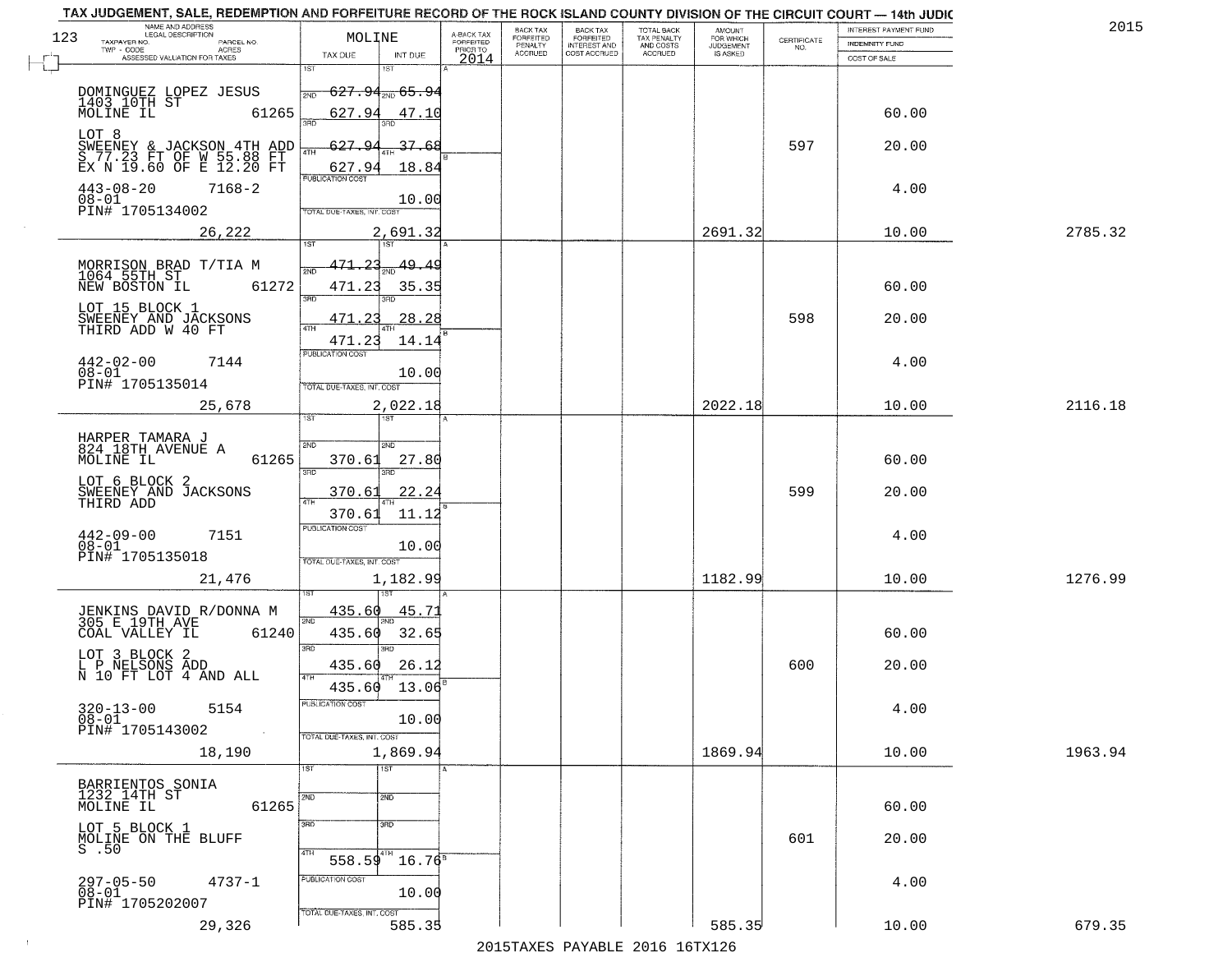| 123                                      | BY WHOM<br>PURCHASED                          | RATE<br>$\%$<br><b>BID</b> | $\begin{array}{c} \text{MOLINE} \\ \text{DATE of SALE} \end{array}$ | TAX JUDGEMENT, SALE, REDEMPTION AND FORFEITURE RECORD OF THE ROCK ISLAND COUNTY DIVISION OF THE CIRCUIT COURT — 14th JUDICIAL CIRCUIT OF ILLINOIS 2015<br>SUBSEQUENT TAXES PAID, FEES, AND TIME EXTENSION                                             | TOTAL DUE<br>TO REDEEM<br>FROM SALE<br>LESS<br>COUNTY CLERK FEE                                                                                 | BY WHOM REDEEMED                 | DATE OF REDEMP-<br>TION OR DEED<br><b>MO</b><br>DAY<br>YEAR | RECEIVED REDEMPTION<br>MONEY IN FULL                                                      |
|------------------------------------------|-----------------------------------------------|----------------------------|---------------------------------------------------------------------|-------------------------------------------------------------------------------------------------------------------------------------------------------------------------------------------------------------------------------------------------------|-------------------------------------------------------------------------------------------------------------------------------------------------|----------------------------------|-------------------------------------------------------------|-------------------------------------------------------------------------------------------|
| PIN# 1705134002                          | STEVE SODEMAN LIVING TRUST                    | 18                         | 12/29/2016                                                          | 01/17/2017 Time Ext & incl<br>01/17/2017 Take Notice Fee<br>08/21/2019 Take Notice Fee<br>08/21/2019 Circuit Clerks Fee<br>08/21/2019 Title Search Fee<br>08/21/2019 Subs paid<br>08/26/2019 Subsidion Fee<br>10/15/2019 Sheriffs Fee<br>11/20/2018 S | 12/20/2019<br>$\begin{array}{r} 2/40/201 \\ -20/201 \\ 35.60 \\ -110.00 \\ 2,742 \\ -446.22 \\ -642.32 \\ 2,762.72 \\ -2,730.52 \\ \end{array}$ |                                  |                                                             | TAX DEED ISSUED<br>  Certificate<br>Returned<br>& Cancelled<br>03/02/2020<br>Karen Kinney |
| 2                                        | PIN# 1705135014<br>STEVE SODEMAN LIVING TRUST | 00                         |                                                                     | $[01/17/2017$ Time Ext & incl\n01/17/2017 Take Notice Free\n11/20/2018 Subs paid\n12/29/2016] 11/21/2017 Subs paid$                                                                                                                                   | 12/20/2019<br>2.720.47<br>2.706.02<br>2,069.38                                                                                                  |                                  |                                                             | Certificate<br>Returned<br>& Cancelled 2<br>07/05/2019                                    |
|                                          |                                               |                            |                                                                     |                                                                                                                                                                                                                                                       | 7,733.42<br>160.00                                                                                                                              | BRADLEY MORRISON                 | 06/11/2019                                                  | Karen Kinney                                                                              |
| PIN# 1705135018<br>3                     | STEVE SODEMAN LIVING TRUST                    | 0 <sub>0</sub>             | 12/29/2016                                                          | 01/17/2017 Time Ext & incl<br>01/17/2017 Take Notice Fee                                                                                                                                                                                              | 12/20/2019<br>20.47                                                                                                                             |                                  |                                                             | Certificate<br>Returned<br>-3<br>& Cancelled<br>05/23/2017                                |
|                                          |                                               |                            |                                                                     |                                                                                                                                                                                                                                                       | 1,297.46<br>160.00                                                                                                                              | TAMARA HARPER                    | 03/07/2017                                                  | Karen Kinney                                                                              |
| PIN# 1705143002<br>REALTAX DEV LT'D<br>4 |                                               | 02                         | 12/29/2016                                                          | 01/25/2017 Time Ext & incl<br>02/08/2017 Take Notice Fee                                                                                                                                                                                              | $07/01/2019$<br>20.59                                                                                                                           |                                  |                                                             | Certificate<br>Returned<br>& Cancelled 4<br>11/28/2017                                    |
|                                          |                                               |                            |                                                                     |                                                                                                                                                                                                                                                       |                                                                                                                                                 | 2,063.09<br>160.00 DAVID JENKINS | 10/11/2017                                                  | Karen Kinney                                                                              |
| 5                                        | PIN# 1705202007<br>STEVE SODEMAN LIVING TRUST |                            | 12/29/2016                                                          | 01/17/2017 Time Ext & incl<br>01/17/2017 Take Notice Fee                                                                                                                                                                                              | 12/20/2019<br>20.47                                                                                                                             |                                  |                                                             | Certificate<br>Returned<br>& Cancelled 5<br>03/23/2017                                    |
|                                          |                                               |                            |                                                                     |                                                                                                                                                                                                                                                       |                                                                                                                                                 | $699.82$<br>160.00 CORELOGIC     | 02/06/2017                                                  | Karen Kinney                                                                              |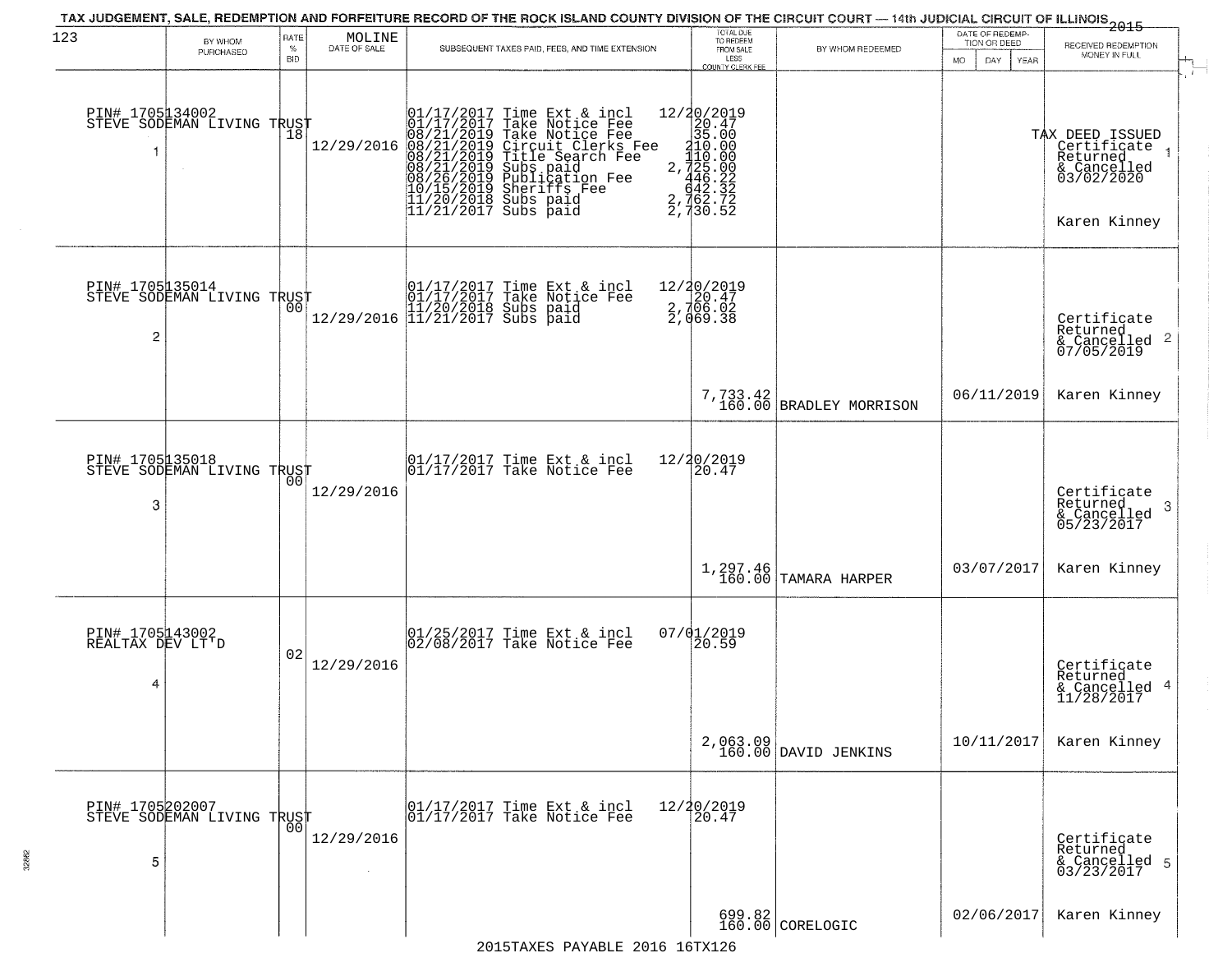|     | TAX JUDGEMENT, SALE, REDEMPTION AND FORFEITURE RECORD OF THE ROCK ISLAND COUNTY DIVISION OF THE CIRCUIT COURT — 14th JUDIC |                                   |                               |                         |                       |                                                       |                                                   |                                    |                                                                 |                       |         |
|-----|----------------------------------------------------------------------------------------------------------------------------|-----------------------------------|-------------------------------|-------------------------|-----------------------|-------------------------------------------------------|---------------------------------------------------|------------------------------------|-----------------------------------------------------------------|-----------------------|---------|
| 124 | NAME AND ADDRESS<br>LEGAL DESCRIPTION<br>TAXPAYER NO.                                                                      | MOLINE                            |                               | A-BACK TAX<br>FORFEITED | BACK TAX<br>FORFEITED | BACK TAX<br>FORFEITED<br>INTEREST AND<br>COST ACCRUED | TOTAL BACK<br>TAX PENALTY<br>AND COSTS<br>ACCRUED | <b>AMOUNT</b>                      |                                                                 | INTEREST PAYMENT FUND | 2015    |
|     | PARCEL NO.<br>$TWP - CODE$<br>ACRES<br>ASSESSED VALUATION FOR TAXES                                                        | TAX DUE                           | INT DUE                       | PRIOR TO                | PENALTY<br>ACCRUED    |                                                       |                                                   | FOR WHICH<br>JUDGEMENT<br>IS ASKED | $\begin{array}{c} \text{CEPTIFICATE} \\ \text{NO.} \end{array}$ | <b>INDEMNITY FUND</b> |         |
|     |                                                                                                                            | 1ST                               | 1ST                           | 2014                    |                       |                                                       |                                                   |                                    |                                                                 | COST OF SALE          |         |
|     |                                                                                                                            |                                   |                               |                         |                       |                                                       |                                                   |                                    |                                                                 |                       |         |
|     | HANSEN JONEENS C<br>2908 WOODLAND CT                                                                                       | 2ND                               | 2ND                           |                         |                       |                                                       |                                                   |                                    |                                                                 |                       |         |
|     | 52803<br>DAVENPORT IA                                                                                                      | 753.64<br>390                     | 56.50                         |                         |                       |                                                       |                                                   |                                    |                                                                 | 60.00                 |         |
|     | LOT 8 BLOCK 1                                                                                                              |                                   |                               |                         |                       |                                                       |                                                   |                                    |                                                                 |                       |         |
|     | LEVI MC CAINS ADD<br>ALL EX S 90 FT                                                                                        | -753-<br><b>ATH</b>               | $45 - 20$                     |                         |                       |                                                       |                                                   |                                    | 602                                                             | 20.00                 |         |
|     |                                                                                                                            | 753.64                            | 22.60                         |                         |                       |                                                       |                                                   |                                    |                                                                 |                       |         |
|     | $275 - 04 - 00$<br>4355                                                                                                    | <b>PUBLICATION COST</b>           |                               |                         |                       |                                                       |                                                   |                                    |                                                                 | 4.00                  |         |
|     | $08 - 01$                                                                                                                  |                                   | 10.00                         |                         |                       |                                                       |                                                   |                                    |                                                                 |                       |         |
|     | PIN# 1705206009                                                                                                            | TOTAL DUE-TAXES, INT, COST        |                               |                         |                       |                                                       |                                                   |                                    |                                                                 |                       |         |
|     | 31,471                                                                                                                     |                                   | 2,395.22                      |                         |                       |                                                       |                                                   | 2395.22                            |                                                                 | 10.00                 | 2489.22 |
|     |                                                                                                                            | 1ST                               | 1ST                           |                         |                       |                                                       |                                                   |                                    |                                                                 |                       |         |
|     | GONZALEZ SERRATO ANGELICA<br>1856 18TH AVE                                                                                 | 62.4                              | -58<br>-6                     |                         |                       |                                                       |                                                   |                                    |                                                                 |                       |         |
|     | MOLINE IL<br>61265                                                                                                         | 62.48                             | 4.70                          |                         |                       |                                                       |                                                   |                                    |                                                                 | 60.00                 |         |
|     | LOT 1 BLOCK C                                                                                                              | 3RD                               | 3RD                           |                         |                       |                                                       |                                                   |                                    |                                                                 |                       |         |
|     | GRIFFITH AND COS ADD                                                                                                       | 62.48                             | 3.76                          |                         |                       |                                                       |                                                   |                                    | 603                                                             | 20.00                 |         |
|     | ALL EX E 42 FT                                                                                                             | $\sqrt{4}$ TH<br>62.48            | 1.88                          |                         |                       |                                                       |                                                   |                                    |                                                                 |                       |         |
|     |                                                                                                                            | <b>PUBLICATION COST</b>           |                               |                         |                       |                                                       |                                                   |                                    |                                                                 |                       |         |
|     | $234 - 12 - 00$<br>3662<br>$08 - 01$                                                                                       |                                   | 10.00                         |                         |                       |                                                       |                                                   |                                    |                                                                 | 4.00                  |         |
|     | PIN# 1705210001                                                                                                            | TOTAL DUE-TAXES, INT. COST        |                               |                         |                       |                                                       |                                                   |                                    |                                                                 |                       |         |
|     | 2,609                                                                                                                      |                                   | 276.84                        |                         |                       |                                                       |                                                   | 276.84                             |                                                                 | 10.00                 | 370.84  |
|     |                                                                                                                            | 1ST                               |                               |                         |                       |                                                       |                                                   |                                    |                                                                 |                       |         |
|     |                                                                                                                            |                                   |                               |                         |                       |                                                       |                                                   |                                    |                                                                 |                       |         |
|     | SCMR PROPERTIES LLC<br>4779 GOODISON PLACE DR<br>ROCHESTER MI<br>48306                                                     | 2ND                               | 2ND                           |                         |                       |                                                       |                                                   |                                    |                                                                 |                       |         |
|     |                                                                                                                            | 3RD                               | 3RD                           |                         |                       |                                                       |                                                   |                                    |                                                                 | 60.00                 |         |
|     | E 50 FT EXC THE S 4 FT<br>LOT 2 BLOCK 2                                                                                    |                                   |                               |                         |                       |                                                       |                                                   |                                    | 604                                                             | 20.00                 |         |
|     | JOHN HILTS ADD                                                                                                             | 4TH                               | 4TH                           |                         |                       |                                                       |                                                   |                                    |                                                                 |                       |         |
|     |                                                                                                                            | 425.68<br><b>PUBLICATION COST</b> | 12.78                         |                         |                       |                                                       |                                                   |                                    |                                                                 |                       |         |
|     | $248 - 07 - 00$<br>$08 - 01$<br>3883                                                                                       |                                   |                               |                         |                       |                                                       |                                                   |                                    |                                                                 | 4.00                  |         |
|     | PIN# 1705213005                                                                                                            |                                   | 10.00                         |                         |                       |                                                       |                                                   |                                    |                                                                 |                       |         |
|     |                                                                                                                            | TOTAL OUE-TAXES, INT. COST        |                               |                         |                       |                                                       |                                                   |                                    |                                                                 |                       |         |
|     | 17,776                                                                                                                     |                                   | 448.46<br>ख़ा                 |                         |                       |                                                       |                                                   | 448.46                             |                                                                 | 10.00                 | 542.46  |
|     |                                                                                                                            |                                   |                               |                         |                       |                                                       |                                                   |                                    |                                                                 |                       |         |
|     | LECLEIR VICTORIA E<br>5804 320TH ST N                                                                                      | 436.2<br>2ND                      | <u>45.78</u>                  |                         |                       |                                                       |                                                   |                                    |                                                                 |                       |         |
|     | 61257<br>HILLSDALE IL                                                                                                      | 436.22                            | 32.70                         |                         |                       |                                                       |                                                   |                                    |                                                                 | 60.00                 |         |
|     | LOT 4 BLOCK 4                                                                                                              | 3RD                               | 3RD                           |                         |                       |                                                       |                                                   |                                    |                                                                 |                       |         |
|     | JOHN HILTS ADD<br>STRIP OF LAND S OF AND                                                                                   | 436.22<br>4TH                     | 26.16                         |                         |                       |                                                       |                                                   |                                    | 605                                                             | 20.00                 |         |
|     | ADJ LOT 4 AND ALL                                                                                                          | 436.22                            | 13.08                         |                         |                       |                                                       |                                                   |                                    |                                                                 |                       |         |
|     | $249 - 08 - 00$<br>3901                                                                                                    | PUBLICATION COST                  |                               |                         |                       |                                                       |                                                   |                                    |                                                                 | 4.00                  |         |
|     | $08 - 01$                                                                                                                  |                                   | 10.00                         |                         |                       |                                                       |                                                   |                                    |                                                                 |                       |         |
|     | PIN# 1705215006                                                                                                            | TOTAL DUE-TAXES, INT. COST        |                               |                         |                       |                                                       |                                                   |                                    |                                                                 |                       |         |
|     | 30,004                                                                                                                     |                                   | 1,872.60                      |                         |                       |                                                       |                                                   | 1872.60                            |                                                                 | 10.00                 | 1966.60 |
|     |                                                                                                                            | 1ST                               | 1ST                           |                         |                       |                                                       |                                                   |                                    |                                                                 |                       |         |
|     | CLEARMAN CARESSA D<br>1743 14TH AVE                                                                                        | 454.80                            | 47.74                         |                         |                       |                                                       |                                                   |                                    |                                                                 |                       |         |
|     | MOLINE IL<br>61265                                                                                                         | 2ND                               | 2ND<br>454.80 34.10           |                         |                       |                                                       |                                                   |                                    |                                                                 | 60.00                 |         |
|     | LOT 18                                                                                                                     | 3RD                               | 3RD                           |                         |                       |                                                       |                                                   |                                    |                                                                 |                       |         |
|     | HUNTOON AND SORLINGS ADD                                                                                                   | 454.80                            | 27.28                         |                         |                       |                                                       |                                                   |                                    | 606                                                             | 20.00                 |         |
|     |                                                                                                                            | 4TH                               | $454.80$ $13.64$ <sup>8</sup> |                         |                       |                                                       |                                                   |                                    |                                                                 |                       |         |
|     |                                                                                                                            | PUBLICATION COST                  |                               |                         |                       |                                                       |                                                   |                                    |                                                                 |                       |         |
|     | $261 - 12 - 00$<br>$08 - 01$<br>4127                                                                                       |                                   | 10.00                         |                         |                       |                                                       |                                                   |                                    |                                                                 | 4.00                  |         |
|     | PIN# 1705227020                                                                                                            | TOTAL OUE-TAXES, INT. COST        |                               |                         |                       |                                                       |                                                   |                                    |                                                                 |                       |         |
|     | 24,992                                                                                                                     |                                   | 1,951.96                      |                         |                       |                                                       |                                                   | 1951.96                            |                                                                 | 10.00                 | 2045.96 |
|     |                                                                                                                            |                                   |                               |                         |                       |                                                       |                                                   |                                    |                                                                 |                       |         |

 $\sim 10^6$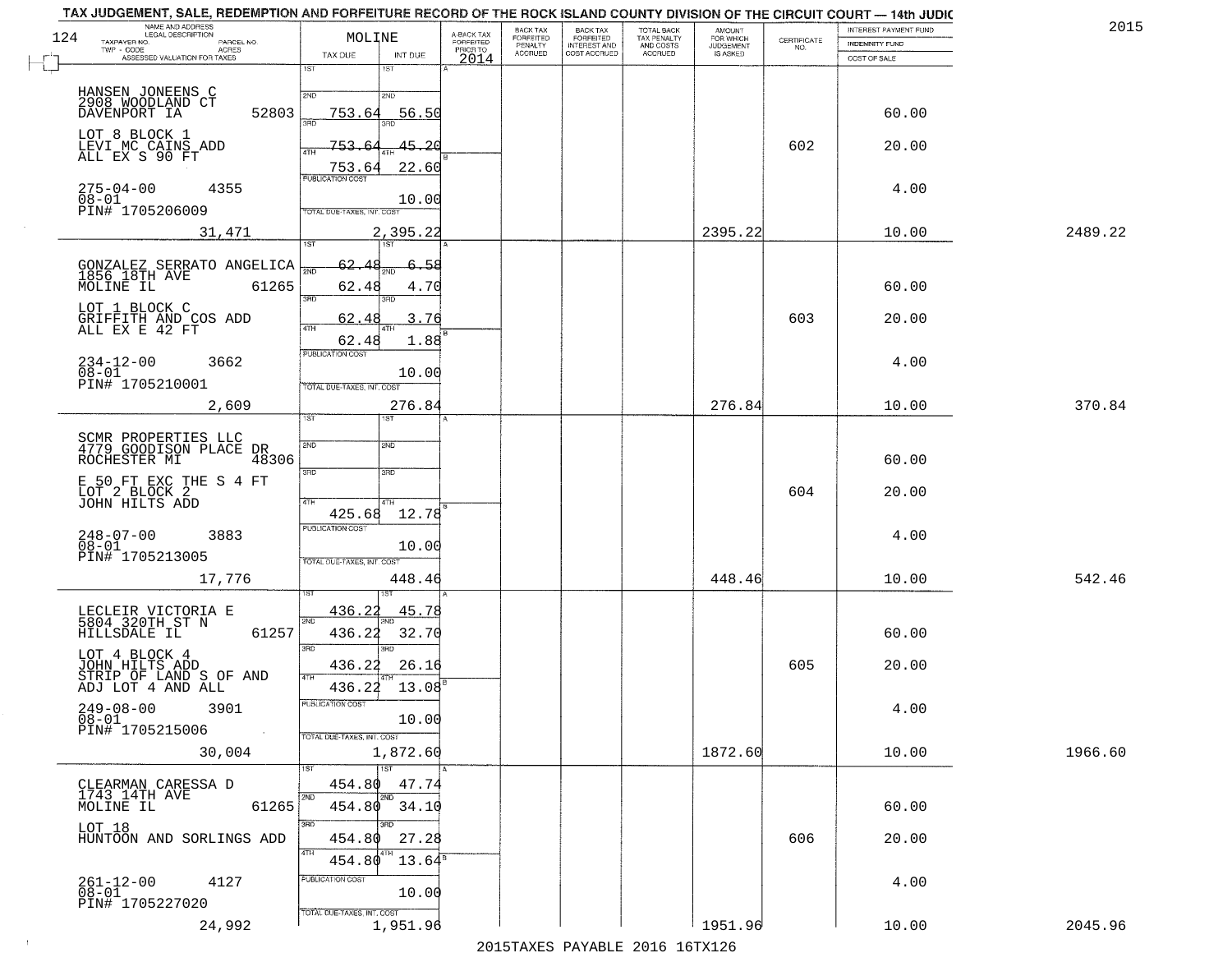| 124                                               | BY WHOM<br>PURCHASED                              | RATE<br>$\%$<br><b>BID</b> | MOLINE<br>DATE OF SALE | TAX JUDGEMENT, SALE, REDEMPTION AND FORFEITURE RECORD OF THE ROCK ISLAND COUNTY DIVISION OF THE CIRCUIT COURT — 14th JUDICIAL CIRCUIT OF ILLINOIS 2015<br>SUBSEQUENT TAXES PAID, FEES, AND TIME EXTENSION                                                                                                                                                                                                                       | TOTAL DUE<br>TO REDEEM<br>FROM SALE<br>LESS<br>COUNTY CLERK FEE                                                                                                           | BY WHOM REDEEMED                                              | DATE OF REDEMP-<br>TION OR DEED<br>MO.<br>DAY.<br><b>YEAR</b> | RECEIVED REDEMPTION<br>MONEY IN FULL                                                      |
|---------------------------------------------------|---------------------------------------------------|----------------------------|------------------------|---------------------------------------------------------------------------------------------------------------------------------------------------------------------------------------------------------------------------------------------------------------------------------------------------------------------------------------------------------------------------------------------------------------------------------|---------------------------------------------------------------------------------------------------------------------------------------------------------------------------|---------------------------------------------------------------|---------------------------------------------------------------|-------------------------------------------------------------------------------------------|
|                                                   | PIN# 1705206009    <br>STEVE SODEMAN LIVING TRUST | 00                         | 12/29/2016             | 01/17/2017 Time Ext & incl<br>01/17/2017 Take Notice Fee                                                                                                                                                                                                                                                                                                                                                                        | 12/20/2019<br>20.47                                                                                                                                                       |                                                               |                                                               | Certificate<br>Returned<br>& Cancelled<br>02/08/2017                                      |
|                                                   |                                                   |                            |                        |                                                                                                                                                                                                                                                                                                                                                                                                                                 |                                                                                                                                                                           | $2,509.69$<br>160.00 VERNON G MOON                            | 01/17/2017                                                    | Karen Kinney                                                                              |
| PIN# 1705210001<br>RICO TRUSTEE<br>$\overline{c}$ |                                                   | 18                         | 12/29/2016             |                                                                                                                                                                                                                                                                                                                                                                                                                                 |                                                                                                                                                                           |                                                               |                                                               | Certificate<br>Returned<br>$\overline{2}$<br>& Cancelled<br>02/08/2017                    |
|                                                   |                                                   |                            |                        |                                                                                                                                                                                                                                                                                                                                                                                                                                 |                                                                                                                                                                           | 437.59 01/11<br>160.00 OAK PARK INVESTMENTS INC               | 01/11/2017                                                    | Karen Kinney                                                                              |
| PIN# 1705213005<br>3                              | STEVE SODEMAN LIVING TRUST                        | 18                         | 12/29/2016             | $\begin{array}{ccc}  01/17/2017 \text{ Time} & \text{Ext} & \text{incl} \\  01/17/2017 \text{ Take Notice } \text{Fe} \end{array}$                                                                                                                                                                                                                                                                                              | 12/20/2019<br>20.47                                                                                                                                                       |                                                               |                                                               | Certificate<br>Returned<br>3<br>& Cancelled<br>03/23/2017                                 |
|                                                   |                                                   |                            |                        |                                                                                                                                                                                                                                                                                                                                                                                                                                 |                                                                                                                                                                           | $\begin{array}{c} 660.57 \\ 160.00 \end{array}$ QUIET CAPITAL | 02/15/2017                                                    | Karen Kinney                                                                              |
| PIN# 1705215006<br>4                              | STEVE SODEMAN LIVING TRUST                        | 0 <sub>0</sub>             | 12/29/2016             | $\begin{bmatrix} 01/17/2017 \\ 01/17/2017 \end{bmatrix}$ Take Notice Fee                                                                                                                                                                                                                                                                                                                                                        | 12/20/2019<br>120.47                                                                                                                                                      |                                                               |                                                               | Certificate<br>Returned<br>4<br>& Cancelled<br>03/23/2017                                 |
|                                                   |                                                   |                            |                        |                                                                                                                                                                                                                                                                                                                                                                                                                                 |                                                                                                                                                                           | 1,987.07<br>160.00 WELLS FARGO                                | 02/24/2017                                                    | Karen Kinney                                                                              |
| PIN# 1705227020<br>5                              | STEVE SODEMAN LIVING TRUST                        | 0 <sub>0</sub>             |                        | $12/29/2016 \begin{array}{c} 01/17/2017 \\ 01/17/2017 \\ 12/29/2016 \\ 08/21/2019 \\ 08/21/2019 \\ 08/21/2019 \\ 08/21/2019 \\ 08/26/2019 \\ 10/15/2019 \\ 11/20/2012 \\ 11/20/2013 \\ \end{array}$<br>Time Ext & incl<br>Take Notice Fee<br>Take Notice Fee<br>Circuit Clerks Fee<br>Title Search Fee<br>Subs paid<br>Publication Fee<br>Sheriffs Fee<br>Subs paid<br>$ \overline{11}/\overline{21}/\overline{2017}$ Subs paid | $\begin{array}{r} 12/20/2019 \\ 20.47 \\ 35.00 \end{array}$<br>$\begin{array}{r} 110.000 \\ 110.000 \\ 2,0116.96 \\ 424.38 \\ 484.06 \\ 2,032.34 \\ 1,998.66 \end{array}$ |                                                               |                                                               | TAX DEED ISSUED<br>Certificate<br>Returned<br>& Cancelled 5<br>03/02/2020<br>Karen Kinney |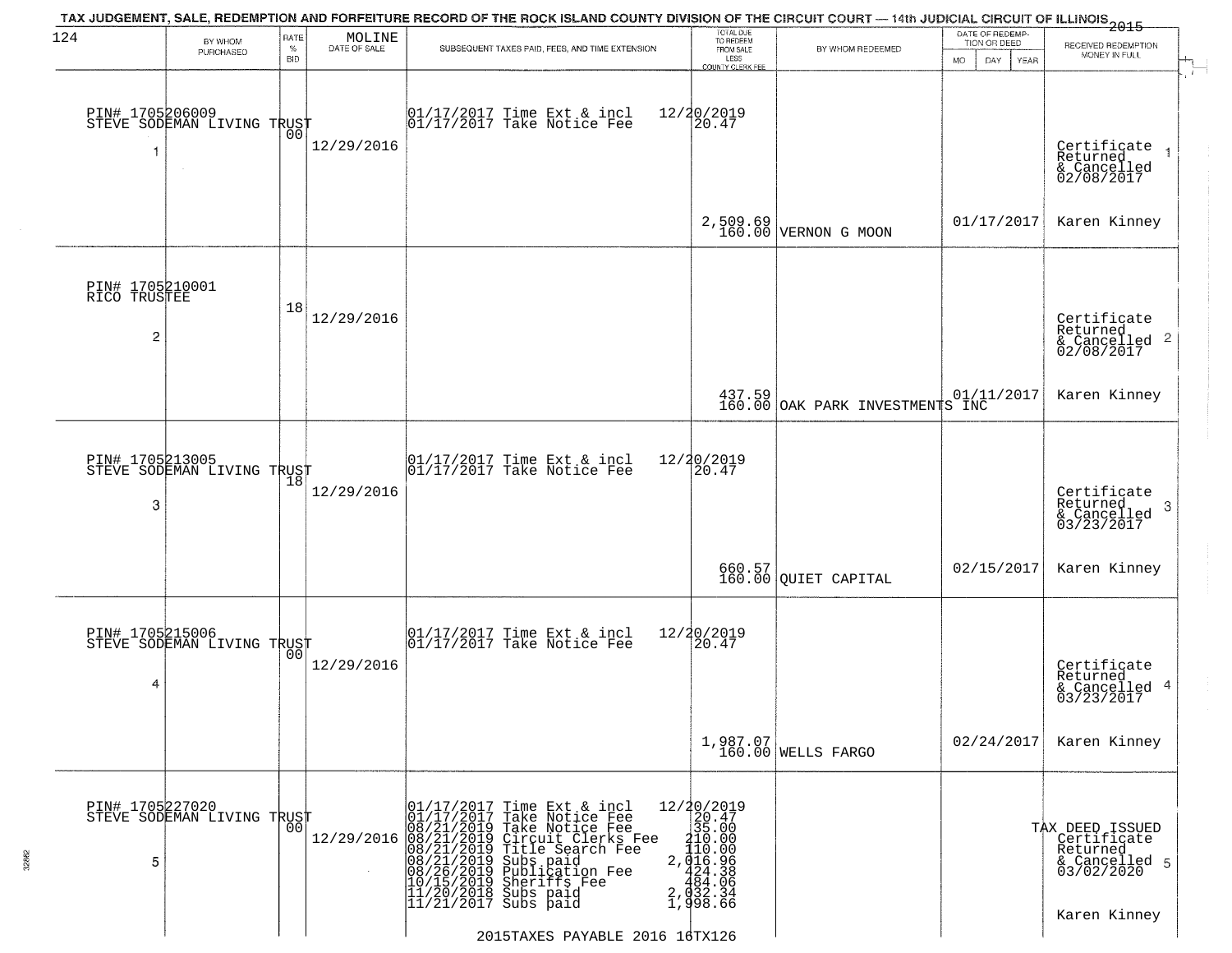| 125 | NAME AND ADDRESS<br>LEGAL DESCRIPTION<br>TAXPAYER NO.<br>PARCEL NO.                  |            | MOLINE                     |                                        | A-BACK TAX<br>FORFEITED | BACK TAX<br>FORFEITED     | BACK TAX<br>FORFEITED<br>INTEREST AND | TOTAL BACK<br>TAX PENALTY<br>AND COSTS | AMOUNT<br>FOR WHICH<br>JUDGEMENT | $\begin{array}{c} \text{CERTIFICATE} \\ \text{NO.} \end{array}$ | INTEREST PAYMENT FUND<br><b>INDEMNITY FUND</b> | 2015    |
|-----|--------------------------------------------------------------------------------------|------------|----------------------------|----------------------------------------|-------------------------|---------------------------|---------------------------------------|----------------------------------------|----------------------------------|-----------------------------------------------------------------|------------------------------------------------|---------|
|     | $TWP - CODE$<br>ACRES<br>ASSESSED VALUATION FOR TAXES                                |            | TAX DUE                    | INT DUE                                | PRIOR TO<br>2014        | PENALTY<br><b>ACCRUED</b> | COST ACCRUED                          | ACCRUED                                | IS ASKED                         |                                                                 | COST OF SALE                                   |         |
|     |                                                                                      |            | 1ST                        | $1S$ T                                 |                         |                           |                                       |                                        |                                  |                                                                 |                                                |         |
|     | CASTRO TROY C<br>1518 17TH ST<br>MOLINE IL                                           |            | 2ND                        | 2ND                                    |                         |                           |                                       |                                        |                                  |                                                                 |                                                |         |
|     |                                                                                      | 61265      | 3HD                        | 3RD                                    |                         |                           |                                       |                                        |                                  |                                                                 | 60.00                                          |         |
|     | LOT 10 BLOCK 3<br>MOORES 2ND ADD LOTS 7 AND                                          |            | 4TH                        | 4TH                                    |                         |                           |                                       |                                        |                                  | 607                                                             | 20.00                                          |         |
|     |                                                                                      |            | 363.88                     | 10.92                                  |                         |                           |                                       |                                        |                                  |                                                                 |                                                |         |
|     | $313 - 08 - 00$<br>5024<br>$08 - 01$                                                 |            | <b>PUBLICATION COST</b>    |                                        |                         |                           |                                       |                                        |                                  |                                                                 | 4.00                                           |         |
|     | PIN# 1705231004                                                                      |            | TOTAL DUE-TAXES, INT, COST | 10.00                                  |                         |                           |                                       |                                        |                                  |                                                                 |                                                |         |
|     | 26,195                                                                               |            | 1ST                        | 384.80<br>IST.                         |                         |                           |                                       |                                        | 384.80                           |                                                                 | 10.00                                          | 478.80  |
|     | SCHNEEKLOTH STELLA<br>1421_14TH ST                                                   |            | 630.02<br>2ND              | 66.15                                  |                         |                           |                                       |                                        |                                  |                                                                 |                                                |         |
|     | MOLINE IL                                                                            | 61265      | 630.02                     | 47.25                                  |                         |                           |                                       |                                        |                                  |                                                                 | 60.00                                          |         |
|     | LOT 8 BLOCK 5<br>OSBORNES 2ND ADD                                                    |            | तका<br>630.02              | .37.80                                 |                         |                           |                                       |                                        |                                  | 608                                                             | 20.00                                          |         |
|     |                                                                                      |            | 47H<br>630.02              | 18.90                                  |                         |                           |                                       |                                        |                                  |                                                                 |                                                |         |
|     | $345 - 15 - 00$<br>5615                                                              |            | PUBLICATION COST           |                                        |                         |                           |                                       |                                        |                                  |                                                                 | 4.00                                           |         |
|     | 08-01<br>PIN# 1705233019                                                             |            | TOTAL DUE-TAXES, INT. COST | 10.00                                  |                         |                           |                                       |                                        |                                  |                                                                 |                                                |         |
|     | 26,309                                                                               |            | 1ST                        | 2,700.18                               |                         |                           |                                       |                                        | 2700.18                          |                                                                 | 10.00                                          | 2794.18 |
|     |                                                                                      |            | $\frac{1194.98}{200}$      | 125.44                                 |                         |                           |                                       |                                        |                                  |                                                                 |                                                |         |
|     | CAGE PROPERTIES LLC<br>1326 16TH ST<br>MOLINE IL                                     | 61265      | 1194.98                    | 89.60                                  |                         |                           |                                       |                                        |                                  |                                                                 | 60.00                                          |         |
|     |                                                                                      |            | 3RD                        | 3BD                                    |                         |                           |                                       |                                        |                                  |                                                                 |                                                |         |
|     | LOT 4 BLOCK 6<br>OSBORNES 2ND ADD<br>S 35 FT L 1 AND N 17.5 FT<br>LOT                |            | 1194.98<br>1194.98         | 71.68<br>35.84                         |                         |                           |                                       |                                        |                                  | 609                                                             | 20.00                                          |         |
|     | 5623                                                                                 |            | <b>PUBLICATION COST</b>    |                                        |                         |                           |                                       |                                        |                                  |                                                                 | 4.00                                           |         |
|     | $346 - 02 - 00$<br>$08 - 01$<br>PIN# 1705234015                                      |            | TOTAL OUE-TAXES, INT. COST | 10.00                                  |                         |                           |                                       |                                        |                                  |                                                                 |                                                |         |
|     | 49,901                                                                               |            |                            | 5,112.48                               |                         |                           |                                       |                                        | 5112.48                          |                                                                 | 10.00                                          | 5206.48 |
|     |                                                                                      |            | 619.51                     | 65.03                                  |                         |                           |                                       |                                        |                                  |                                                                 |                                                |         |
|     | OCA HOLDINGS LLC<br>2035 BRIDGE AVE STE 202<br>- * * * * * * * * * * * * * * * 52803 |            | 2ND<br>619.51              | 46.45                                  |                         |                           |                                       |                                        |                                  |                                                                 | 60.00                                          |         |
|     | LOT 3 BLOCK 15                                                                       |            | 3RD                        | 3BD                                    |                         |                           |                                       |                                        |                                  |                                                                 |                                                |         |
|     | ORLANDO CHILDS ADD                                                                   |            | 619.51<br>4TH              | 37.16<br>$619.51$ $18.58$ <sup>E</sup> |                         |                           |                                       |                                        |                                  | 610                                                             | 20.00                                          |         |
|     | $140 - 21 - 00$<br>2035                                                              |            | PUBLICATION COST           |                                        |                         |                           |                                       |                                        |                                  |                                                                 | 4.00                                           |         |
|     | $08 - 01$<br>PIN# 1705244003                                                         | $\sim 100$ | TOTAL DUE-TAXES, INT. COST | 10.00                                  |                         |                           |                                       |                                        |                                  |                                                                 |                                                |         |
|     | 25,870                                                                               |            |                            | 2,655.26                               |                         |                           |                                       |                                        | 2655.26                          |                                                                 | 10.00                                          | 2749.26 |
|     |                                                                                      |            | 1ST<br>351.23              | $\overline{1}$ st<br>36.89             |                         |                           |                                       |                                        |                                  |                                                                 |                                                |         |
|     | BRANHAM DENNIS D<br>1706 16TH AVE<br>MOLINE IL                                       | 61265      | 2ND<br>351.23              | 2ND<br>26.35                           |                         |                           |                                       |                                        |                                  |                                                                 | 60.00                                          |         |
|     | LOT 5 BLOCK 7                                                                        |            | 3RD                        | 3HD                                    |                         |                           |                                       |                                        |                                  |                                                                 |                                                |         |
|     | ORLANDO CHILDS ADD<br>E 33 FT OF W 66 X                                              |            | 351.23<br>4TH              | 21.08                                  |                         |                           |                                       |                                        |                                  | 611                                                             | 20.00                                          |         |
|     | 100 FT<br>1977                                                                       |            | 351.23<br>PUBLICATION COST | $10.54^{\circ}$                        |                         |                           |                                       |                                        |                                  |                                                                 | 4.00                                           |         |
|     | $138 - 05 - 00$<br>$08 - 01$<br>PIN# 1705245002                                      |            |                            | 10.00                                  |                         |                           |                                       |                                        |                                  |                                                                 |                                                |         |
|     | 20,667                                                                               |            | TOTAL DUE-TAXES, INT. COST | 1,509.78                               |                         |                           |                                       |                                        | 1509.78                          |                                                                 | 10.00                                          | 1603.78 |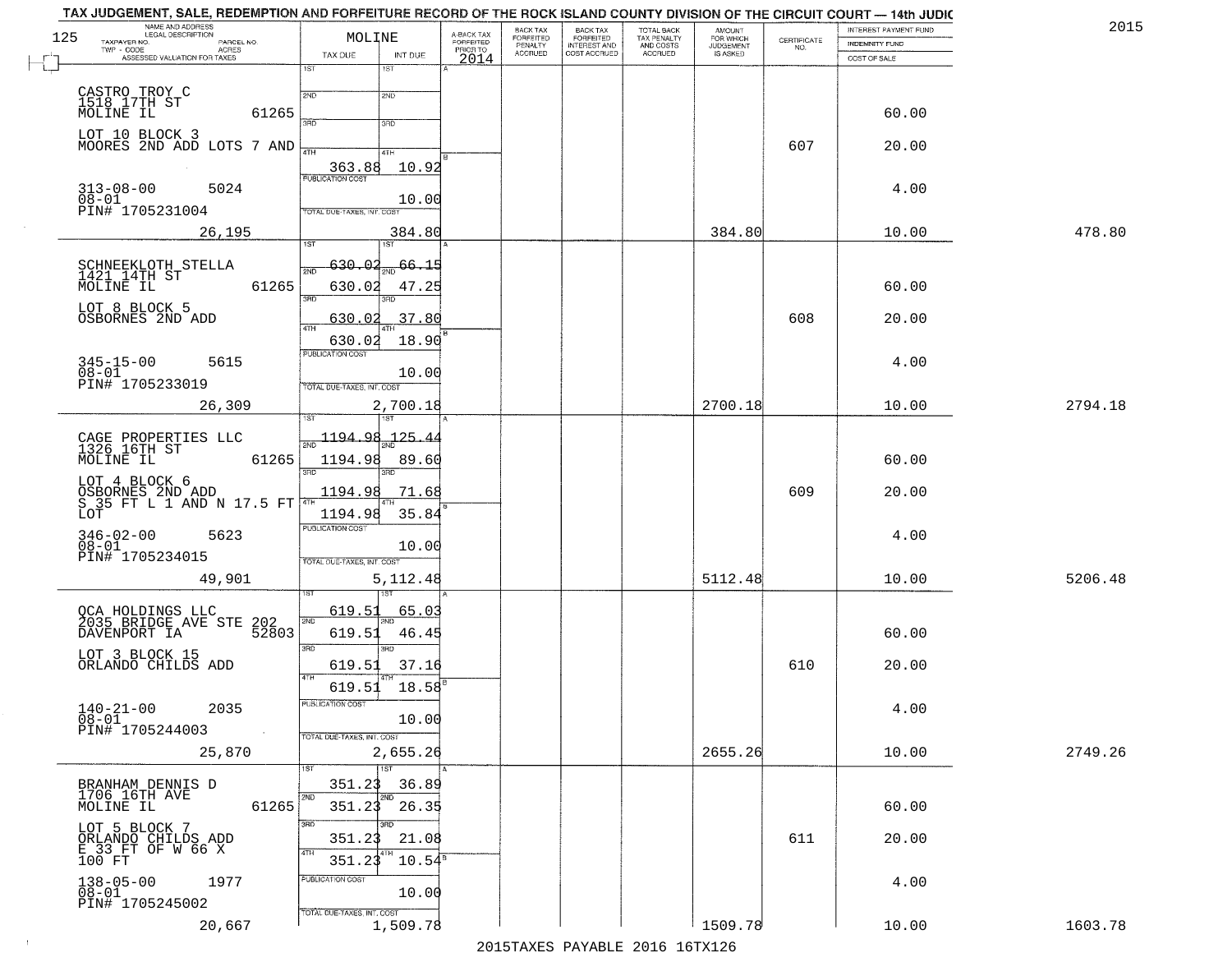| 125                  | BY WHOM                                           | RATE               | MOLINE         | TAX JUDGEMENT, SALE, REDEMPTION AND FORFEITURE RECORD OF THE ROCK ISLAND COUNTY DIVISION OF THE CIRCUIT COURT — 14th JUDICIAL CIRCUIT OF ILLINOIS 2015                | TOTAL DUE<br>TO REDEEM<br>FROM SALE            |                                                                                                                                                  | DATE OF REDEMP<br>TION OR DEED | RECEIVED REDEMPTION                                        |
|----------------------|---------------------------------------------------|--------------------|----------------|-----------------------------------------------------------------------------------------------------------------------------------------------------------------------|------------------------------------------------|--------------------------------------------------------------------------------------------------------------------------------------------------|--------------------------------|------------------------------------------------------------|
|                      | PURCHASED                                         | $\%$<br><b>BID</b> | DATE OF SALE   | SUBSEQUENT TAXES PAID, FEES, AND TIME EXTENSION                                                                                                                       | LESS<br>COUNTY CLERK FEE                       | BY WHOM REDEEMED                                                                                                                                 | MO.<br>DAY.<br>YEAR            | MONEY IN FULL                                              |
|                      | PIN# 1705231004    <br>STEVE SODEMAN LIVING TRUST | 00                 | 12/29/2016     | 01/17/2017 Time Ext & incl<br>01/17/2017 Take Notice Fee                                                                                                              | 12/20/2019<br>20.47                            |                                                                                                                                                  |                                | Certificate<br>Returned<br>& Cancelled<br>03/23/2017       |
|                      |                                                   |                    |                |                                                                                                                                                                       |                                                | $\begin{array}{c c} 499.27 \\ 160.00 \end{array}$ EDWARD V FONTENOY                                                                              | 02/28/2017                     | Karen Kinney                                               |
| $\overline{c}$       | PIN# 1705233019<br>STEVE SODEMAN LIVING TRUST     | 00                 | 12/29/2016     |                                                                                                                                                                       |                                                |                                                                                                                                                  |                                | Certificate<br>Returned<br>$\frac{12241164}{62/08/2017}$ 2 |
|                      |                                                   |                    |                |                                                                                                                                                                       |                                                | $\begin{array}{c c} \texttt{2,794.18} \\ \texttt{160.00} \end{array} \texttt{\small{STELLA} \begin{array}{ll} \texttt{SCHNEEKLOTH} \end{array}}$ | 01/13/2017                     | Karen Kinney                                               |
| PIN# 1705234015<br>3 | STEVE SODEMAN LIVING TRUST                        | 02                 |                | $[01/17/2017 \t\t Time \t\t Ext & incl \\ [01/17/2017 \t\t Take \tNotice \tFeel \\ [11/20/2018 \t\ Subs \tpaid \\ [12/29/2016 \t\t \t] 11/21/2017 \t\ Subs \tpaid \t$ | 12/20/2019<br>5,230.47<br>5,230.50<br>5,169.30 |                                                                                                                                                  |                                | Certificate<br>Returned<br>3<br>& Cancelled<br>07/05/2019  |
|                      |                                                   |                    |                |                                                                                                                                                                       |                                                | 18,015.69<br>160.00 CAGE & PROPERTIES                                                                                                            | 06/04/2019                     | Karen Kinney                                               |
| 4                    | PIN# 1705244003    <br>STEVE SODEMAN LIVING TRUST | 0 <sub>0</sub>     | 12/29/2016     | $\begin{bmatrix} 01/17/2017 \\ 01/17/2017 \end{bmatrix}$ Take Notice Fee                                                                                              | 12/20/2019<br>20.47                            |                                                                                                                                                  |                                | Certificate<br>Returned<br>4<br>& Cancelled<br>05/23/2017  |
|                      |                                                   |                    |                |                                                                                                                                                                       |                                                | 2,769.73<br>160.00 KATZ NOWINSKI P.C.                                                                                                            | 03/14/2017                     | Karen Kinney                                               |
| PIN# 1705245002<br>5 | STEVE SODEMAN LIVING TRUST                        | 0 <sub>0</sub>     | $\sim 10^{-1}$ | 01/17/2017 Time Ext & incl<br>01/17/2017 Take Notice Fee<br>11/20/2018 Subs paid<br>12/29/2016 11/21/2017 Subs paid                                                   | 12/20/2019<br>1,581.58<br>1,581.58<br>1,553.30 |                                                                                                                                                  |                                | Certificate<br>Returned<br>& Cancelled 5<br>11/15/2019     |
|                      |                                                   |                    |                |                                                                                                                                                                       |                                                | 5, 321.71<br>160.00 KATZ NOWINSKI                                                                                                                | 08/15/2019                     | Karen Kinney                                               |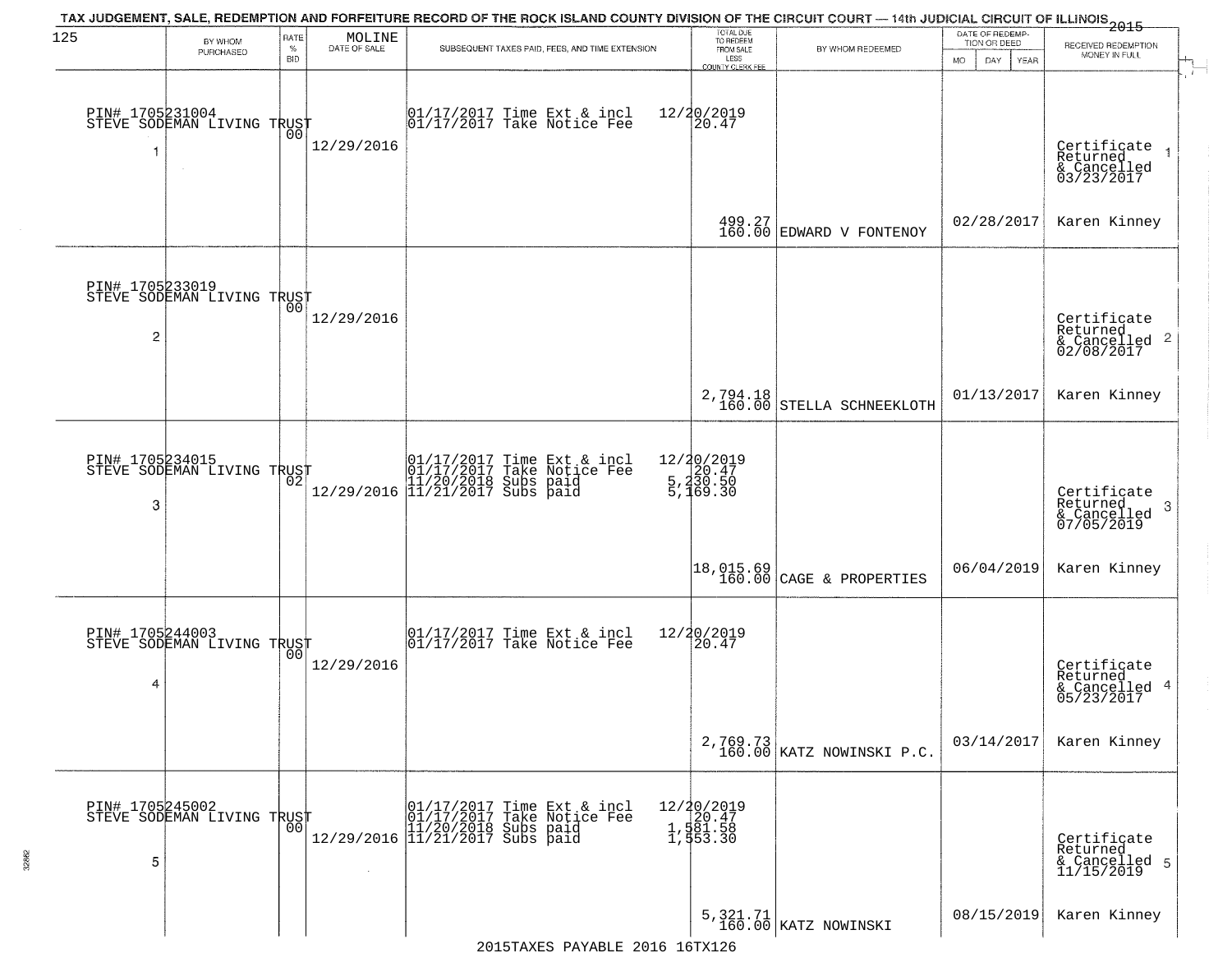| NAME AND ADDRESS<br>LEGAL DESCRIPTION<br>126                          | MOLINE                                                |                            |                                     | BACK TAX<br><b>FORFEITED</b> | <b>BACK TAX</b>                           | TOTAL BACK<br>TAX PENALTY<br>AND COSTS | AMOUNT<br>FOR WHICH<br>JUDGEMENT |                    | INTEREST PAYMENT FUND | 2015    |
|-----------------------------------------------------------------------|-------------------------------------------------------|----------------------------|-------------------------------------|------------------------------|-------------------------------------------|----------------------------------------|----------------------------------|--------------------|-----------------------|---------|
| TAXPAYER NO.<br>PARCEL NO.<br>ACRES<br>TWP - CODE                     |                                                       |                            | A-BACK TAX<br>FORFEITED<br>PRIOR TO | PENALTY<br><b>ACCRUED</b>    | FORFEITED<br>INTEREST AND<br>COST ACCRUED | ACCRUED                                | <b>IS ASKED</b>                  | CERTIFICATE<br>NO. | <b>INDEMNITY FUND</b> |         |
| ASSESSED VALUATION FOR TAXES                                          | TAX DUE<br>1ST                                        | INT DUE<br>1ST             | 2014                                |                              |                                           |                                        |                                  |                    | COST OF SALE          |         |
| VANBELLE TAGGART J<br>1618 116TH AVE                                  | 2ND                                                   | <del>329.13 mg 34.58</del> |                                     |                              |                                           |                                        |                                  |                    |                       |         |
| 61264<br>MILAN IL<br>LOT 12 BLOCK 11                                  | 329.13                                                | 24.70                      |                                     |                              |                                           |                                        |                                  |                    | 60.00                 |         |
| ORLANDO CHILDS ADD<br>ALL EX W 27.8 FT LOT<br>11 AND W 10 FT          | 329.13<br>329.13<br><b>PUBLICATION COST</b>           | 19.76<br>9.88              |                                     |                              |                                           |                                        |                                  | 612                | 20.00                 |         |
| $139 - 14 - 00$<br>2007<br>$08 - 01$<br>PIN# 1705246012               | <b>TOTAL DUE-TAXES, INT. COST</b>                     | 10.00                      |                                     |                              |                                           |                                        |                                  |                    | 4.00                  |         |
| 13,744                                                                |                                                       | 1,415.44                   |                                     |                              |                                           |                                        | 1415.44                          |                    | 10.00                 | 1509.44 |
| VANBELLE TAGGART J                                                    | 267.82                                                | $\frac{28.14}{200}$        |                                     |                              |                                           |                                        |                                  |                    |                       |         |
| 1618 116TH AVE<br>61264<br>MILAN IL                                   | সাঁচ<br>267.82<br>$\overline{3BD}$                    | 20.10                      |                                     |                              |                                           |                                        |                                  |                    | 60.00                 |         |
| LOT 12 BLOCK 11<br>ORLANDO CHILDS<br>ALL EX W 10 FT                   | 267.82<br><b>ATH</b>                                  | 16.08                      |                                     |                              |                                           |                                        |                                  | 613                | 20.00                 |         |
| $139 - 15 - 00$<br>2008                                               | 267.82<br>PUBLICATION COST                            | 8.04                       |                                     |                              |                                           |                                        |                                  |                    | 4.00                  |         |
| $08 - 01$<br>PIN# 1705246013                                          | TOTAL DUE-TAXES, INT. COST                            | 10.00                      |                                     |                              |                                           |                                        |                                  |                    |                       |         |
| 11,184                                                                | TST                                                   | 1,153.64<br><b>ST</b>      |                                     |                              |                                           |                                        | 1153.64                          |                    | 10.00                 | 1247.64 |
|                                                                       |                                                       |                            |                                     |                              |                                           |                                        |                                  |                    |                       |         |
| MONTGOMERY ROBERT E<br>11567 N 1500TH AVE<br>CAMBRIDGE IL<br>61238    | 2ND<br>3RD                                            | 2ND<br>3 <sub>BD</sub>     |                                     |                              |                                           |                                        |                                  |                    | 60.00                 |         |
| LOT 6                                                                 |                                                       |                            |                                     |                              |                                           |                                        |                                  | 614                | 20.00                 |         |
| CHAPMANS SUB DIV OF<br>THE S PART BLOCK 1 IN<br>SMITHS ADD EX N 60 FT | 4TH<br>485.93                                         | 4TH<br>14.58               |                                     |                              |                                           |                                        |                                  |                    |                       |         |
| $132 - 10 - 00$<br>$08 - 01$<br>1880<br>PIN# 1705255008               | <b>PUBLICATION COST</b><br>TOTAL OUE-TAXES, INT. COST | 10.00                      |                                     |                              |                                           |                                        |                                  |                    | 4.00                  |         |
| 20,292                                                                |                                                       | 510.51                     |                                     |                              |                                           |                                        | 510.51                           |                    | 10.00                 | 604.51  |
|                                                                       |                                                       |                            |                                     |                              |                                           |                                        |                                  |                    |                       |         |
| GLEASON CHARLES M SR<br>1397 297TH ST<br>SHERRARD IL<br>61281         | 576.69<br>2ND<br>576.69                               | 60.55<br>43.25             |                                     |                              |                                           |                                        |                                  |                    | 60.00                 |         |
| OUTLOT E                                                              | 3RD<br>576.69                                         | 3BD<br>34.60               |                                     |                              |                                           |                                        |                                  | 615                | 20.00                 |         |
| CHILDS SECOND ADD<br>E 40 FT OF N 83.46 FT<br>EXC S 20'               | 4TH<br>576.69                                         | 17.30                      |                                     |                              |                                           |                                        |                                  |                    |                       |         |
| $135 - 18 - 00$<br>1934<br>$\overline{0}8-0\overline{1}$              | PUBLICATION COST                                      | 10.00                      |                                     |                              |                                           |                                        |                                  |                    | 4.00                  |         |
| PIN# 1705262013<br>$\sim 10^{-1}$<br>24,082                           | TOTAL DUE-TAXES, INT. COST                            | 2,472.46                   |                                     |                              |                                           |                                        | 2472.46                          |                    | 10.00                 | 2566.46 |
|                                                                       | 1ST                                                   | 1ST                        |                                     |                              |                                           |                                        |                                  |                    |                       |         |
| PARKER MARCIA M<br>1836 18TH AVENUE A<br>61265<br>MOLINE IL           | 2ND                                                   | 2ND                        |                                     |                              |                                           |                                        |                                  |                    | 60.00                 |         |
|                                                                       | 3RD                                                   | 3RD                        |                                     |                              |                                           |                                        |                                  |                    |                       |         |
| OUTLOT B<br>CHILDS SECOND ADD<br>W 38 FT OF N 133.23 FT               | 4TH<br>306.79                                         | 4TH<br>$9.20^8$            |                                     |                              |                                           |                                        |                                  | 616                | 20.00                 |         |
| 1919<br>$134-14-00$<br>$08-01$                                        | PUBLICATION COST                                      | 10.00                      |                                     |                              |                                           |                                        |                                  |                    | 4.00                  |         |
| PIN# 1705263004                                                       | TOTAL DUE-TAXES, INT. COST                            |                            |                                     |                              |                                           |                                        |                                  |                    |                       |         |
| 23,811                                                                |                                                       | 325.99                     |                                     |                              |                                           |                                        | 325.99                           |                    | 10.00                 | 419.99  |

 $\sim 10^{-1}$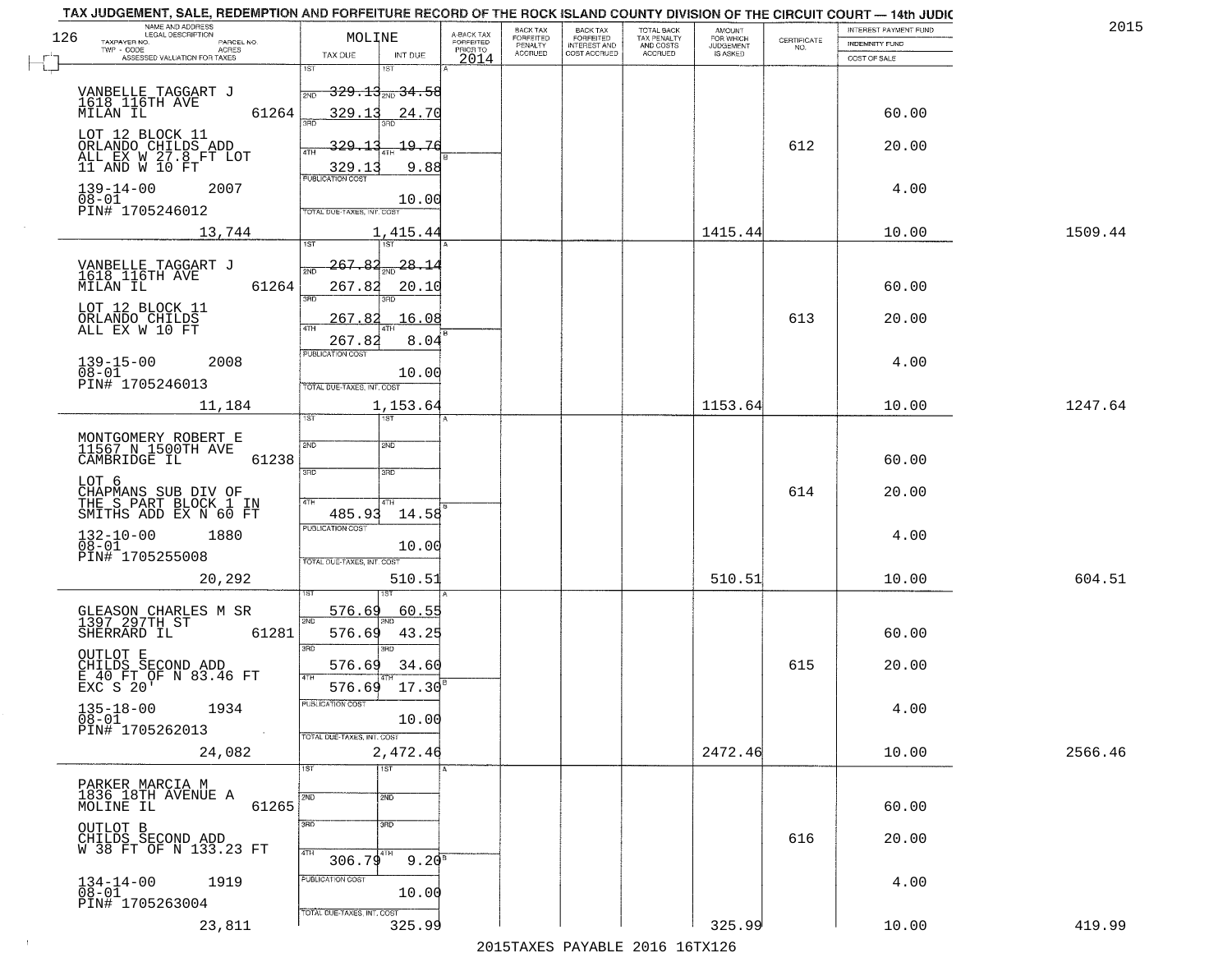| 126                                      | BY WHOM                                           | RATE               | MOLINE               | TAX JUDGEMENT, SALE, REDEMPTION AND FORFEITURE RECORD OF THE ROCK ISLAND COUNTY DIVISION OF THE CIRCUIT COURT — 14th JUDICIAL CIRCUIT OF ILLINOIS 2015 | TOTAL DUE<br>TO REDEEM                       |                                                    | DATE OF REDEMP-<br>TION OR DEED |                                                                                  |
|------------------------------------------|---------------------------------------------------|--------------------|----------------------|--------------------------------------------------------------------------------------------------------------------------------------------------------|----------------------------------------------|----------------------------------------------------|---------------------------------|----------------------------------------------------------------------------------|
|                                          | PURCHASED                                         | $\%$<br><b>BID</b> | DATE OF SALE         | SUBSEQUENT TAXES PAID, FEES, AND TIME EXTENSION                                                                                                        | FROM SALE<br>LESS<br><b>COUNTY CLERK FEE</b> | BY WHOM REDEEMED                                   | MO.<br>DAY.<br><b>YEAR</b>      | RECEIVED REDEMPTION<br>MONEY IN FULL                                             |
| 1                                        | PIN# 1705246012<br>STEVE SODEMAN LIVING TRUST     |                    | 12/29/2016           | $\begin{bmatrix} 01/17/2017 \\ 01/17/2017 \end{bmatrix}$ Take Notice Fee                                                                               | 12/20/2019<br>20.47                          |                                                    |                                 | Certificate<br>Returned<br>& Cancelled<br>02/08/2017                             |
|                                          |                                                   |                    |                      |                                                                                                                                                        |                                              | $1,560.10$ TAGGART VANBELLE                        | 01/31/2017                      | Karen Kinney                                                                     |
| PIN# 1705246013<br>REALTAX DEV LT'D<br>2 |                                                   | 18                 | 12/29/2016           | 01/25/2017 Time Ext & incl<br>02/08/2017 Take Notice Fee<br>12/11/2017 Subs paid                                                                       | 07/01/2019<br>1,20.59<br>1,208.20            |                                                    |                                 | Certificate<br>Returned<br>$\frac{100 \text{ m/s}}{200 \text{ m/s}}$ Cancelled 2 |
|                                          |                                                   |                    |                      |                                                                                                                                                        |                                              | $3,519.71$<br>160.00 TAGGART J VANBELLE            | 09/24/2018                      | Karen Kinney                                                                     |
| 3                                        | PIN# 1705255008<br>STEVE SODEMAN LIVING TRUST     | 00                 | 12/29/2016           | $\begin{array}{c}  01/17/2017 \text{ Time} \text{ Ext} & \text{incl} \\  01/17/2017 \text{ Take Notice } \text{Fe} \end{array}$                        | 12/20/2019<br>20.47                          |                                                    |                                 | Certificate<br>Returned<br>3<br>& Cancelled<br>03/23/2017                        |
|                                          |                                                   |                    |                      |                                                                                                                                                        |                                              | 624.98 ELIZABETH MONTGOMERY                        | 02/27/2017                      | Karen Kinney                                                                     |
| PIN# 1705262013<br>TMI<br>4              |                                                   | 02                 | 12/29/2016           |                                                                                                                                                        |                                              |                                                    |                                 | Certificate<br>Returned<br>& Cancelled 4<br>03/23/2017                           |
|                                          |                                                   |                    |                      |                                                                                                                                                        |                                              | $2,617.79$<br>160.00 CHARLES M GLEASON             | 02/16/2017                      | Karen Kinney                                                                     |
| 5                                        | PIN# 1705263004    <br>STEVE SODEMAN LIVING TRUST | 0 <sub>0</sub>     | 12/29/2016<br>$\sim$ | 01/17/2017 Time Ext & incl<br>01/17/2017 Take Notice Fee                                                                                               | 12/20/2019<br>20.47                          |                                                    |                                 | Certificate<br>Returned<br>& Cancelled 5<br>02/08/2017                           |
|                                          |                                                   |                    |                      |                                                                                                                                                        |                                              | $\left.\frac{440.46}{160.00}\right $ MARCIA PARKER | 01/20/2017                      | Karen Kinney                                                                     |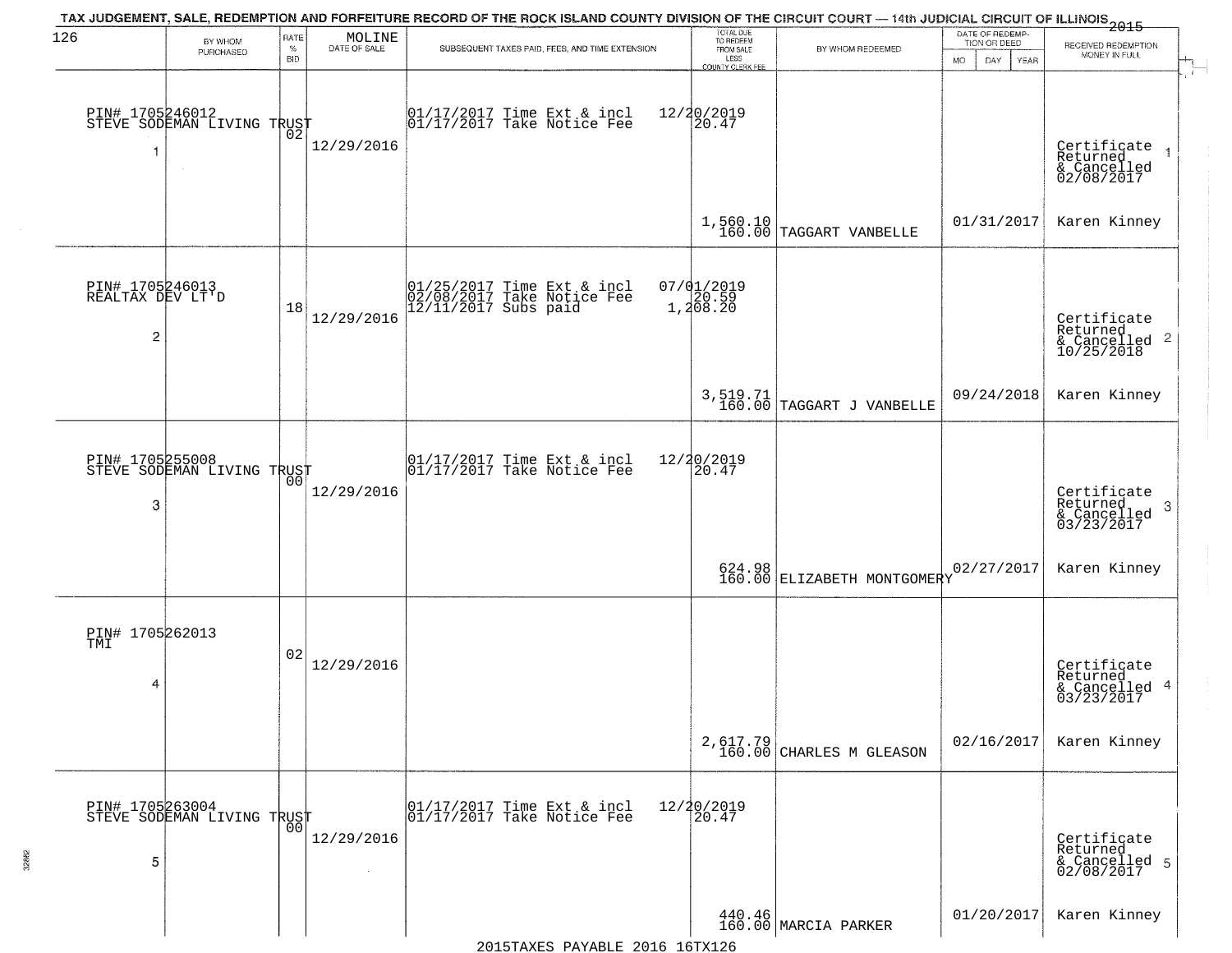|     | TAX JUDGEMENT, SALE, REDEMPTION AND FORFEITURE RECORD OF THE ROCK ISLAND COUNTY DIVISION OF THE CIRCUIT COURT — 14th JUDIC<br>NAME AND ADDRESS |                                          |                         | BACK TAX           |                                                       |                                                   | <b>AMOUNT</b>                      |                    | INTEREST PAYMENT FUND | 2015    |
|-----|------------------------------------------------------------------------------------------------------------------------------------------------|------------------------------------------|-------------------------|--------------------|-------------------------------------------------------|---------------------------------------------------|------------------------------------|--------------------|-----------------------|---------|
| 127 | PARCEL NO.                                                                                                                                     | MOLINE                                   | A-BACK TAX<br>FORFEITED | FORFEITED          | BACK TAX<br>FORFEITED<br>INTEREST AND<br>COST ACCRUED | TOTAL BACK<br>TAX PENALTY<br>AND COSTS<br>ACCRUED | FOR WHICH<br>JUDGEMENT<br>IS ASKED | CERTIFICATE<br>NO. | INDEMNITY FUND        |         |
|     | TWP - CODE<br>- CODE AGRES<br>ASSESSED VALUATION FOR TAXES                                                                                     | TAX DUE<br>INT DUE                       | PRIOR TO<br>2014        | PENALTY<br>ACCRUED |                                                       |                                                   |                                    |                    | COST OF SALE          |         |
|     |                                                                                                                                                | 1ST<br>1ST                               |                         |                    |                                                       |                                                   |                                    |                    |                       |         |
|     |                                                                                                                                                | 2ND<br>2ND                               |                         |                    |                                                       |                                                   |                                    |                    |                       |         |
|     | PARKER MARCIA M<br>1836 18TH AVENUE A<br>MOLINE IL<br>61265                                                                                    |                                          |                         |                    |                                                       |                                                   |                                    |                    | 60.00                 |         |
|     |                                                                                                                                                | 3RD<br>3BD                               |                         |                    |                                                       |                                                   |                                    |                    |                       |         |
|     | OUTLOT B<br>CHILDS SECOND ADD<br>E 38 FT OF W 76 FT OF<br>N 133.23 FT                                                                          |                                          |                         |                    |                                                       |                                                   |                                    | 617                | 20.00                 |         |
|     |                                                                                                                                                | 4TH<br>4TH                               |                         |                    |                                                       |                                                   |                                    |                    |                       |         |
|     |                                                                                                                                                | 1.88<br>62.48<br><b>PUBLICATION COST</b> |                         |                    |                                                       |                                                   |                                    |                    |                       |         |
|     | 1920                                                                                                                                           |                                          |                         |                    |                                                       |                                                   |                                    |                    | 4.00                  |         |
|     | 134-15-00<br>08-01<br>PIN# 1705263005                                                                                                          | 10.00<br>TOTAL DUE-TAXES, INT. COST      |                         |                    |                                                       |                                                   |                                    |                    |                       |         |
|     | 2,609                                                                                                                                          | 74.36                                    |                         |                    |                                                       |                                                   | 74.36                              |                    | 10.00                 | 168.36  |
|     |                                                                                                                                                | 1ST<br>151                               |                         |                    |                                                       |                                                   |                                    |                    |                       |         |
|     |                                                                                                                                                |                                          |                         |                    |                                                       |                                                   |                                    |                    |                       |         |
|     | BUSEN MARILEE<br>1818 13TH ST                                                                                                                  | 2ND<br>2ND                               |                         |                    |                                                       |                                                   |                                    |                    |                       |         |
|     | 61265<br>MOLINE IL                                                                                                                             | 3RD<br>3RD                               |                         |                    |                                                       |                                                   |                                    |                    | 60.00                 |         |
|     | LOT 17 BLOCK 2<br>P H WESSELS SECOND ADD                                                                                                       |                                          |                         |                    |                                                       |                                                   |                                    | 618                | 20.00                 |         |
|     |                                                                                                                                                | $\overline{47H}$<br>4TH                  |                         |                    |                                                       |                                                   |                                    |                    |                       |         |
|     |                                                                                                                                                | 417.21<br>12.52<br>PUBLICATION COST      |                         |                    |                                                       |                                                   |                                    |                    |                       |         |
|     | $480 - 11 - 00$<br>7858<br>$08 - 01$                                                                                                           | 10.00                                    |                         |                    |                                                       |                                                   |                                    |                    | 4.00                  |         |
|     | PIN# 1705265005                                                                                                                                | TOTAL DUE-TAXES, INT. COST               |                         |                    |                                                       |                                                   |                                    |                    |                       |         |
|     | 23,422                                                                                                                                         | 439.73                                   |                         |                    |                                                       |                                                   | 439.73                             |                    | 10.00                 | 533.73  |
|     |                                                                                                                                                | 1ST<br>187                               |                         |                    |                                                       |                                                   |                                    |                    |                       |         |
|     |                                                                                                                                                | 2ND<br>2ND                               |                         |                    |                                                       |                                                   |                                    |                    |                       |         |
|     | BOLLINGER RACHEL<br>737 20TH AVE<br>MOLINE IL<br>61265                                                                                         |                                          |                         |                    |                                                       |                                                   |                                    |                    | 60.00                 |         |
|     |                                                                                                                                                | 3RD<br>3RD                               |                         |                    |                                                       |                                                   |                                    |                    |                       |         |
|     | LOT 20 BLOCK 2<br>MIDLAND E 21 FT LOT 19                                                                                                       |                                          |                         |                    |                                                       |                                                   |                                    | 619                | 20.00                 |         |
|     | AND ALL                                                                                                                                        | 4TH<br>4TH<br>344.17<br>10.32            |                         |                    |                                                       |                                                   |                                    |                    |                       |         |
|     |                                                                                                                                                | <b>PUBLICATION COST</b>                  |                         |                    |                                                       |                                                   |                                    |                    |                       |         |
|     | $287 - 09 - 00$<br>$08 - 01$<br>4569                                                                                                           | 10.00                                    |                         |                    |                                                       |                                                   |                                    |                    | 4.00                  |         |
|     | PIN# 1705301015                                                                                                                                | TOTAL OUE-TAXES, INT. COST               |                         |                    |                                                       |                                                   |                                    |                    |                       |         |
|     | 30,317                                                                                                                                         | 364.49                                   |                         |                    |                                                       |                                                   | 364.49                             |                    | 10.00                 | 458.49  |
|     |                                                                                                                                                | ड़िंग                                    |                         |                    |                                                       |                                                   |                                    |                    |                       |         |
|     | DORAN EDWIN E III/TRACEY<br>1902 10TH ST                                                                                                       | 359.13<br>37.73<br>2ND                   |                         |                    |                                                       |                                                   |                                    |                    |                       |         |
|     | MOLINE IL<br>61265                                                                                                                             | 359.13<br>26.95                          |                         |                    |                                                       |                                                   |                                    |                    | 60.00                 |         |
|     | LOT 1 BLOCK 1                                                                                                                                  | 3RD<br>3RD                               |                         |                    |                                                       |                                                   |                                    |                    |                       |         |
|     | BLACKMANS ADD                                                                                                                                  | 359.13<br>21.56                          |                         |                    |                                                       |                                                   |                                    | 620                | 20.00                 |         |
|     |                                                                                                                                                | $10.78^{B}$<br>359.13                    |                         |                    |                                                       |                                                   |                                    |                    |                       |         |
|     |                                                                                                                                                | PUBLICATION COST                         |                         |                    |                                                       |                                                   |                                    |                    | 4.00                  |         |
|     | $107-18-00$ 1414<br>08-01<br>PIN# 1705309001                                                                                                   | 10.00                                    |                         |                    |                                                       |                                                   |                                    |                    |                       |         |
|     |                                                                                                                                                | TOTAL DUE-TAXES, INT. COST               |                         |                    |                                                       |                                                   |                                    |                    |                       |         |
|     | 20,997                                                                                                                                         | 1,543.54                                 |                         |                    |                                                       |                                                   | 1543.54                            |                    | 10.00                 | 1637.54 |
|     |                                                                                                                                                | <b>TIST</b>                              |                         |                    |                                                       |                                                   |                                    |                    |                       |         |
|     | ANDERSON LAWRENCE K<br>755 25TH AVENUE CT                                                                                                      | 1206.91 126.70<br>2ND                    |                         |                    |                                                       |                                                   |                                    |                    |                       |         |
|     | MOLINE IL<br>61265                                                                                                                             | $1206.91$ 90.50                          |                         |                    |                                                       |                                                   |                                    |                    | 60.00                 |         |
|     | LOT 50                                                                                                                                         | 3RD<br>3RD                               |                         |                    |                                                       |                                                   |                                    |                    |                       |         |
|     | MORGAN PARK ADD<br>LOT 49 AND E .50                                                                                                            | 1206.91<br>72.40<br>4TH                  |                         |                    |                                                       |                                                   |                                    | 621                | 20.00                 |         |
|     |                                                                                                                                                | $36.20^8$<br>1206.91                     |                         |                    |                                                       |                                                   |                                    |                    |                       |         |
|     | 317-02-00<br>08-01<br>5092                                                                                                                     | PUBLICATION COST                         |                         |                    |                                                       |                                                   |                                    |                    | 4.00                  |         |
|     | PIN# 1705322007                                                                                                                                | 10.00                                    |                         |                    |                                                       |                                                   |                                    |                    |                       |         |
|     | 62,627                                                                                                                                         | TOTAL DUE-TAXES, INT. COST<br>5,163.44   |                         |                    |                                                       |                                                   | 5163.44                            |                    | 10.00                 | 5257.44 |
|     |                                                                                                                                                |                                          |                         |                    |                                                       |                                                   |                                    |                    |                       |         |

 $\sim 100$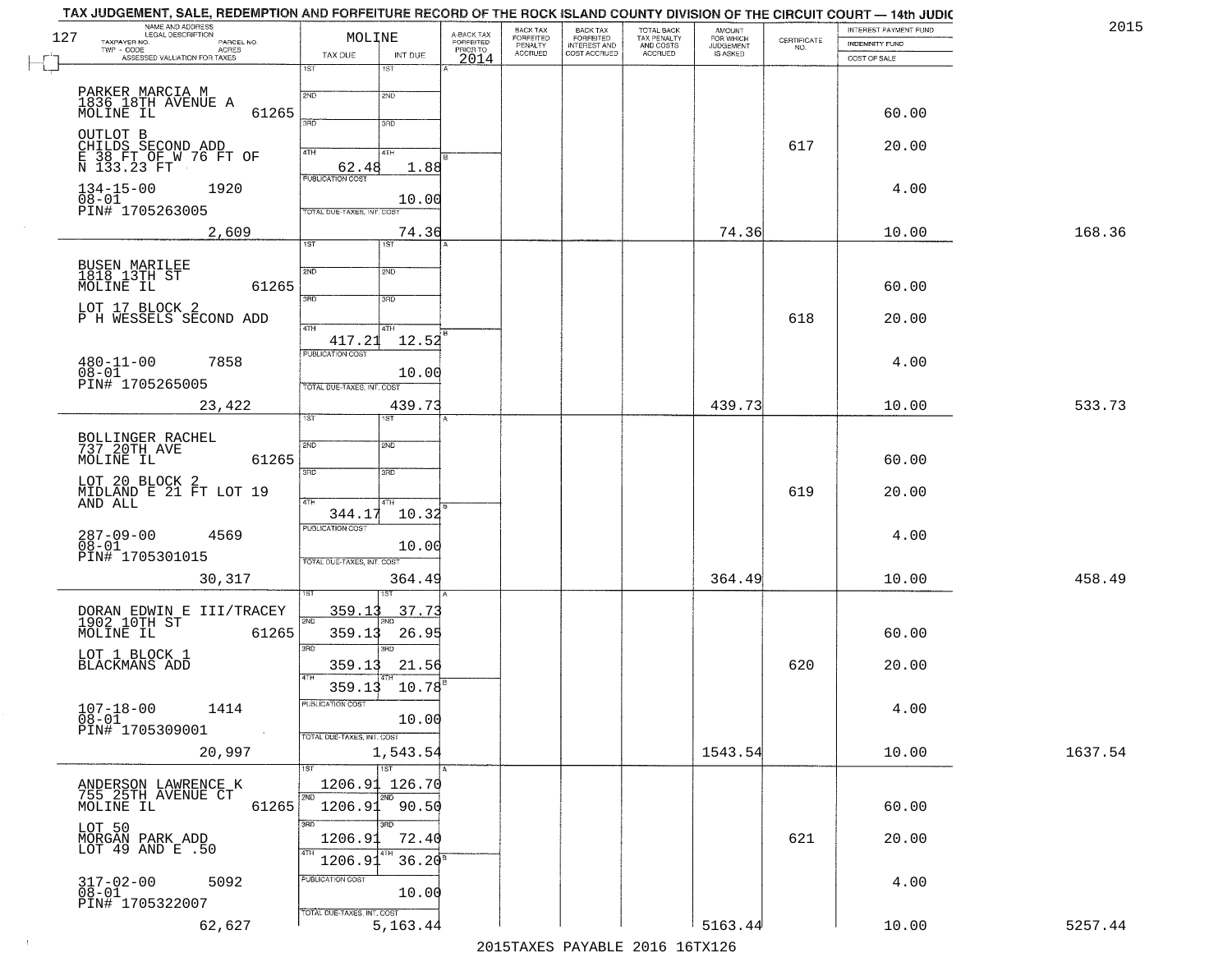| 127                                      | BY WHOM                                       | RATE               | MOLINE       | TAX JUDGEMENT, SALE, REDEMPTION AND FORFEITURE RECORD OF THE ROCK ISLAND COUNTY DIVISION OF THE CIRCUIT COURT — 14th JUDICIAL CIRCUIT OF ILLINOIS 2015 | TOTAL DUE<br>TO REDEEM                       |                                                                          | DATE OF REDEMP-<br>TION OR DEED | RECEIVED REDEMPTION                                       |
|------------------------------------------|-----------------------------------------------|--------------------|--------------|--------------------------------------------------------------------------------------------------------------------------------------------------------|----------------------------------------------|--------------------------------------------------------------------------|---------------------------------|-----------------------------------------------------------|
|                                          | PURCHASED                                     | $\%$<br><b>BID</b> | DATE OF SALE | SUBSEQUENT TAXES PAID, FEES, AND TIME EXTENSION                                                                                                        | FROM SALE<br>LESS<br><b>COUNTY CLERK FEE</b> | BY WHOM REDEEMED                                                         | MO.<br>DAY.<br>YEAR             | MONEY IN FULL                                             |
| 1                                        | PIN# 1705263005<br>STEVE SODEMAN LIVING TRUST | Ίõ                 | 12/29/2016   | $\begin{bmatrix} 01/17/2017 \\ 01/17/2017 \\ 01 \end{bmatrix}$ Take Notice Fee                                                                         | 12/20/2019<br>20.47                          |                                                                          |                                 | Certificate<br>Returned<br>& Cancelled<br>02/08/2017      |
|                                          |                                               |                    |              |                                                                                                                                                        |                                              | 219.13<br>160.00 MARCIA PARKER                                           | 01/20/2017                      | Karen Kinney                                              |
| 2                                        | PIN# 1705265005<br>STEVE SODEMAN LIVING TRUST |                    | 12/29/2016   |                                                                                                                                                        |                                              |                                                                          |                                 | Certificate<br>Returned<br>& Cancelled 2<br>02/08/2017    |
|                                          |                                               |                    |              |                                                                                                                                                        |                                              | 533.73<br>160.00 MARILEE BUSEN                                           | 01/13/2017                      | Karen Kinney                                              |
| PIN# 1705301015<br>REALTAX DEV LT'D<br>3 |                                               | 01                 | 12/29/2016   | $ 01/25/2017$ Time Ext & incl<br>$ 02/08/2017$ Take Notice Fee                                                                                         | $07/01/2019$<br>20.59                        |                                                                          |                                 | Certificate<br>Returned<br>3<br>& Cancelled<br>07/20/2017 |
|                                          |                                               |                    |              |                                                                                                                                                        |                                              | 483.66<br>160.00 CORELOGIC                                               | 05/24/2017                      | Karen Kinney                                              |
| 4                                        | PIN# 1705309001<br>VOTROUBEK ROBERT M         | 0 <sub>0</sub>     | 12/29/2016   |                                                                                                                                                        |                                              |                                                                          |                                 | Certificate<br>Returned<br>& Cancelled 4<br>02/08/2017    |
|                                          |                                               |                    |              |                                                                                                                                                        |                                              | $1,637.54$ EDWIN/TRACEY DORAN                                            | 01/19/2017                      | Karen Kinney                                              |
| PIN# 1705322007<br>5                     |                                               | 0 <sub>0</sub>     | 12/29/2016   | 02/27/2017 Time Ext & incl<br>02/27/2017 Take Notice Fee<br>12/04/2017 Subs paid                                                                       | 09/20/2019<br>5,120.59<br>5,123.78           |                                                                          |                                 | Certificate<br>Returned<br>& Cancelled 5<br>05/09/2019    |
|                                          |                                               |                    |              |                                                                                                                                                        |                                              | $\begin{vmatrix} 11 & 631 & 52 \\ 160 & 00 \end{vmatrix}$ RANDY ANDERSON | 03/15/2019                      | Karen Kinney                                              |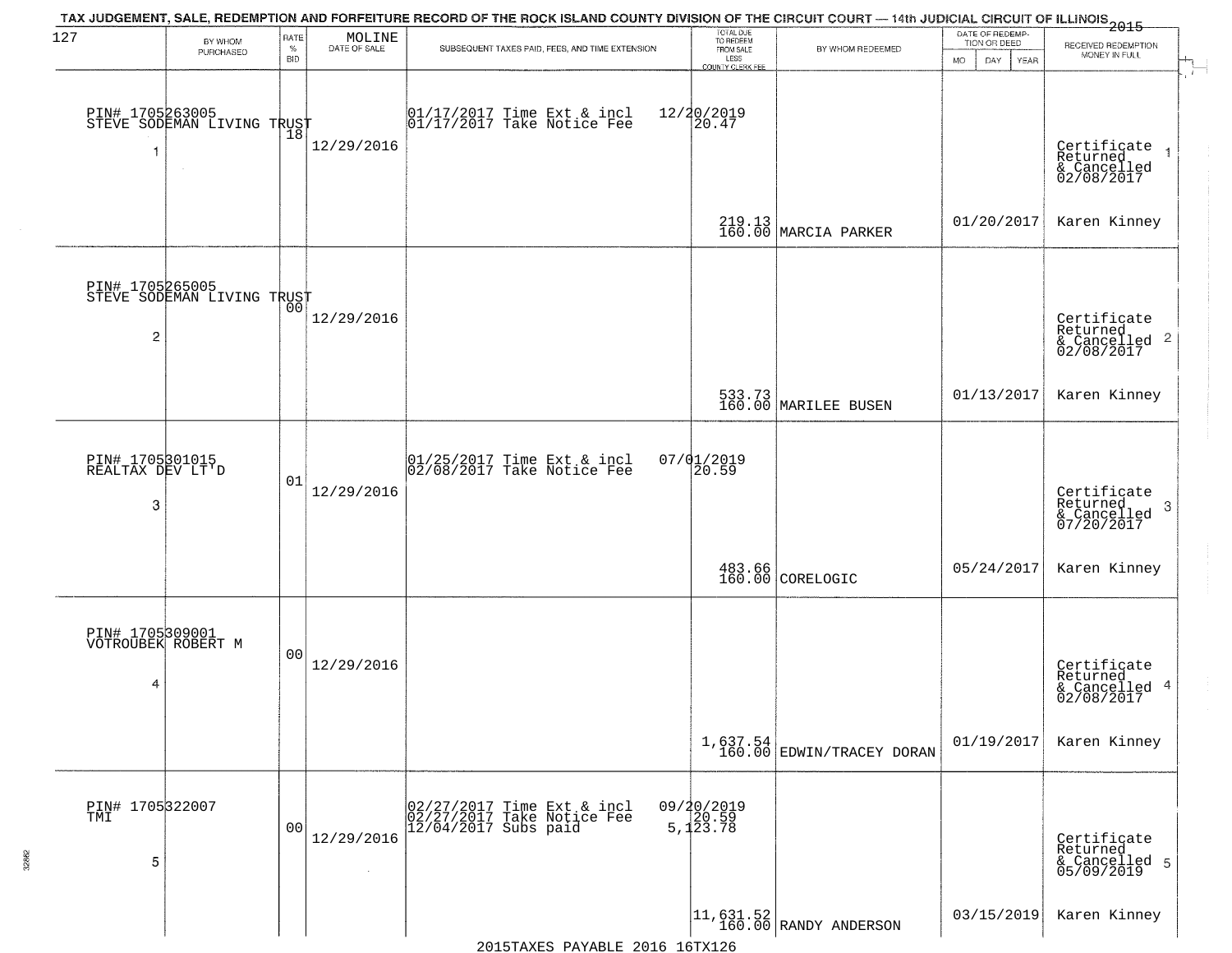| TAX JUDGEMENT, SALE, REDEMPTION AND FORFEITURE RECORD OF THE ROCK ISLAND COUNTY DIVISION OF THE CIRCUIT COURT - 14th JUDIC<br>NAME AND ADDRESS<br>LEGAL DESCRIPTION |                |                                               |                 |                                     | BACK TAX                    |                                       |                                        | AMOUNT<br>FOR WHICH |                                                                 | INTEREST PAYMENT FUND | 2015    |
|---------------------------------------------------------------------------------------------------------------------------------------------------------------------|----------------|-----------------------------------------------|-----------------|-------------------------------------|-----------------------------|---------------------------------------|----------------------------------------|---------------------|-----------------------------------------------------------------|-----------------------|---------|
| 128<br>TAXPAYER NO.<br>PARCEL NO.                                                                                                                                   |                | MOLINE                                        |                 | A-BACK TAX<br>FORFEITED<br>PRIOR TO | <b>FORFEITED</b><br>PENALTY | BACK TAX<br>FORFEITED<br>INTEREST AND | TOTAL BACK<br>TAX PENALTY<br>AND COSTS | <b>JUDGEMENT</b>    | $\begin{array}{c} \text{CERTIFICATE} \\ \text{NO.} \end{array}$ | INDEMNITY FUND        |         |
| TWP - CODE<br>ACRES<br>ASSESSED VALUATION FOR TAXES                                                                                                                 |                | TAX DUE                                       | INT DUE         | 2014                                | <b>ACCRUED</b>              | COST ACCRUED                          | ACCRUED                                | IS ASKED            |                                                                 | COST OF SALE          |         |
|                                                                                                                                                                     |                | 1ST                                           | IST             |                                     |                             |                                       |                                        |                     |                                                                 |                       |         |
|                                                                                                                                                                     |                | $\frac{1}{200}$ 1382.92 $\frac{1}{204}$ 45.18 |                 |                                     |                             |                                       |                                        |                     |                                                                 |                       |         |
| STOLL SCOTT B/CARMEN<br>2318 12TH ST                                                                                                                                |                |                                               |                 |                                     |                             |                                       |                                        |                     |                                                                 |                       |         |
| MOLINE IL                                                                                                                                                           | 61265          |                                               | 1382.92 103.70  |                                     |                             |                                       |                                        |                     |                                                                 | 60.00                 |         |
| LOT 47                                                                                                                                                              |                |                                               |                 |                                     |                             |                                       |                                        |                     |                                                                 |                       |         |
| GLEN OAKS                                                                                                                                                           |                | 1382.92                                       | 82.96           |                                     |                             |                                       |                                        |                     | 622                                                             | 20.00                 |         |
|                                                                                                                                                                     |                | 1382.92                                       | 41.48           |                                     |                             |                                       |                                        |                     |                                                                 |                       |         |
| $226 - 07 - 00$<br>3501                                                                                                                                             |                |                                               |                 |                                     |                             |                                       |                                        |                     |                                                                 | 4.00                  |         |
| $08 - 01$                                                                                                                                                           |                |                                               | 10.00           |                                     |                             |                                       |                                        |                     |                                                                 |                       |         |
| PIN# 1705323078                                                                                                                                                     |                | TOTAL DUE-TAXES, INT. COST                    |                 |                                     |                             |                                       |                                        |                     |                                                                 |                       |         |
| 63,749                                                                                                                                                              |                |                                               | 5,915.00        |                                     |                             |                                       |                                        | 5915.00             |                                                                 | 10.00                 | 6009.00 |
|                                                                                                                                                                     |                |                                               |                 |                                     |                             |                                       |                                        |                     |                                                                 |                       |         |
|                                                                                                                                                                     |                | 890.28                                        | 93.45           |                                     |                             |                                       |                                        |                     |                                                                 |                       |         |
| ANDERSEN PATRICIA A<br>1305 25TH AVE                                                                                                                                |                |                                               |                 |                                     |                             |                                       |                                        |                     |                                                                 |                       |         |
| MOLINE IL                                                                                                                                                           | 61265          | 890.28<br>3RD                                 | 66.75<br>38D    |                                     |                             |                                       |                                        |                     |                                                                 | 60.00                 |         |
| LOT 14                                                                                                                                                              |                |                                               |                 |                                     |                             |                                       |                                        |                     |                                                                 |                       |         |
| <b>GLEN OAKS</b>                                                                                                                                                    |                | 890.28                                        | 53.40           |                                     |                             |                                       |                                        |                     | 623                                                             | 20.00                 |         |
|                                                                                                                                                                     |                | 890.28                                        | 26.70           |                                     |                             |                                       |                                        |                     |                                                                 |                       |         |
| $224 - 19 - 00$<br>3470                                                                                                                                             |                | PUBLICATION COST                              |                 |                                     |                             |                                       |                                        |                     |                                                                 | 4.00                  |         |
| $08 - 01$                                                                                                                                                           |                |                                               | 10.00           |                                     |                             |                                       |                                        |                     |                                                                 |                       |         |
| PIN# 1705323124                                                                                                                                                     |                | TOTAL DUE-TAXES, INT. COST                    |                 |                                     |                             |                                       |                                        |                     |                                                                 |                       |         |
| 48,177                                                                                                                                                              |                |                                               | 3,811.42        |                                     |                             |                                       |                                        | 3811.42             |                                                                 | 10.00                 | 3905.42 |
|                                                                                                                                                                     |                | 'ST                                           | <b>ST</b>       |                                     |                             |                                       |                                        |                     |                                                                 |                       |         |
| ANTHONY DAVID P/GENEVIEVE<br>1924 13TH ST                                                                                                                           |                | 2ND                                           | 2ND             |                                     |                             |                                       |                                        |                     |                                                                 |                       |         |
| MOLINE IL                                                                                                                                                           | 61265          |                                               |                 |                                     |                             |                                       |                                        |                     |                                                                 | 60.00                 |         |
|                                                                                                                                                                     |                | 3RD                                           | 3RD             |                                     |                             |                                       |                                        |                     |                                                                 |                       |         |
| LOT 11                                                                                                                                                              |                |                                               |                 |                                     |                             |                                       |                                        |                     | 624                                                             |                       |         |
| DE JAEGERS FIRST ADD                                                                                                                                                |                | 851.99                                        | 51.12           |                                     |                             |                                       |                                        |                     |                                                                 | 20.00                 |         |
|                                                                                                                                                                     |                | 851.99                                        | 25.56           |                                     |                             |                                       |                                        |                     |                                                                 |                       |         |
| 2538                                                                                                                                                                |                | <b>PUBLICATION COST</b>                       |                 |                                     |                             |                                       |                                        |                     |                                                                 | 4.00                  |         |
| $168 - 15 - 00$<br>$08 - 01$                                                                                                                                        |                |                                               | 10.00           |                                     |                             |                                       |                                        |                     |                                                                 |                       |         |
| PIN# 1705401005                                                                                                                                                     |                | TOTAL OUE-TAXES, INT. COST                    |                 |                                     |                             |                                       |                                        |                     |                                                                 |                       |         |
| 41,578                                                                                                                                                              |                |                                               | 1,790.66        |                                     |                             |                                       |                                        | 1790.66             |                                                                 | 10.00                 | 1884.66 |
|                                                                                                                                                                     |                |                                               | 1ST             |                                     |                             |                                       |                                        |                     |                                                                 |                       |         |
| ORANGE ROCK ILLINOIS LP<br>1900 E GOLF RD STE 950A                                                                                                                  |                |                                               |                 |                                     |                             |                                       |                                        |                     |                                                                 |                       |         |
| SCHAMBURG IL                                                                                                                                                        | 60173          | 2ND                                           | 2ND             |                                     |                             |                                       |                                        |                     |                                                                 | 60.00                 |         |
|                                                                                                                                                                     |                | 3RD                                           | 3BD             |                                     |                             |                                       |                                        |                     |                                                                 |                       |         |
| LOT 3 BLOCK 4<br>THIRD WHEELOCK 15 ST ADD                                                                                                                           |                |                                               |                 |                                     |                             |                                       |                                        |                     | 625                                                             | 20.00                 |         |
|                                                                                                                                                                     |                | 4TH                                           |                 |                                     |                             |                                       |                                        |                     |                                                                 |                       |         |
|                                                                                                                                                                     |                | 629.04                                        | 18.88           |                                     |                             |                                       |                                        |                     |                                                                 |                       |         |
| $485 - 18 - 00$<br>7970                                                                                                                                             |                | PUBLICATION COST                              |                 |                                     |                             |                                       |                                        |                     |                                                                 | 4.00                  |         |
| $08 - 01$                                                                                                                                                           |                |                                               | 10.00           |                                     |                             |                                       |                                        |                     |                                                                 |                       |         |
| PIN# 1705405003                                                                                                                                                     | $\sim 10^{-1}$ | TOTAL DUE-TAXES, INT. COST                    |                 |                                     |                             |                                       |                                        |                     |                                                                 |                       |         |
| 26,268                                                                                                                                                              |                |                                               | 657.92          |                                     |                             |                                       |                                        | 657.92              |                                                                 | 10.00                 | 751.92  |
|                                                                                                                                                                     |                |                                               |                 |                                     |                             |                                       |                                        |                     |                                                                 |                       |         |
| RUST MICHAEL J TRST<br>2101 31ST ST                                                                                                                                 |                | 658.64                                        | 69.16           |                                     |                             |                                       |                                        |                     |                                                                 |                       |         |
| ROCK ISLAND IL                                                                                                                                                      | 61201          | 2ND<br>658.64                                 | 49.40           |                                     |                             |                                       |                                        |                     |                                                                 | 60.00                 |         |
|                                                                                                                                                                     |                | 3RD                                           | 3RD             |                                     |                             |                                       |                                        |                     |                                                                 |                       |         |
| LOT 10<br>2ND WHEELOCK 15 ST ADD                                                                                                                                    |                | 658.64                                        | 39.52           |                                     |                             |                                       |                                        |                     | 626                                                             | 20.00                 |         |
|                                                                                                                                                                     |                | 4TH                                           |                 |                                     |                             |                                       |                                        |                     |                                                                 |                       |         |
|                                                                                                                                                                     |                | 658.64                                        | $19.76^{\rm s}$ |                                     |                             |                                       |                                        |                     |                                                                 |                       |         |
| $483 - 12 - 00$<br>$08 - 01$<br>7923                                                                                                                                |                | PUBLICATION COST                              |                 |                                     |                             |                                       |                                        |                     |                                                                 | 4.00                  |         |
|                                                                                                                                                                     |                |                                               | 10.00           |                                     |                             |                                       |                                        |                     |                                                                 |                       |         |
| PIN# 1705407006                                                                                                                                                     |                | TOTAL DUE-TAXES, INT. COST                    |                 |                                     |                             |                                       |                                        |                     |                                                                 |                       |         |
| 27,504                                                                                                                                                              |                |                                               | 2,822.40        |                                     |                             |                                       |                                        | 2822.40             |                                                                 | 10.00                 | 2916.40 |
|                                                                                                                                                                     |                |                                               |                 |                                     |                             |                                       | 2015 TAVEC DAVADIE 2016 16TV126        |                     |                                                                 |                       |         |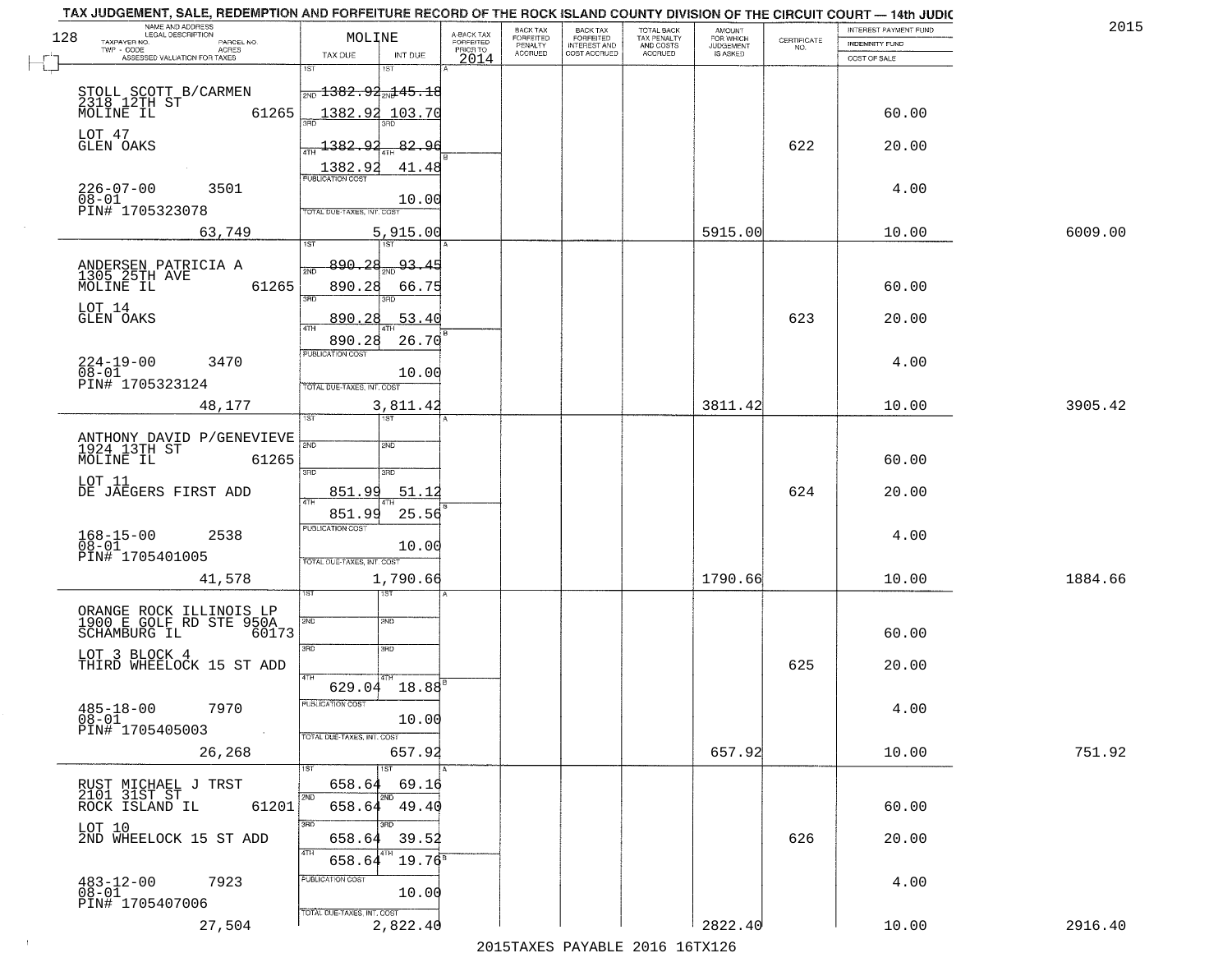| 128                  | BY WHOM<br>PURCHASED                                        | RATE<br>$\%$<br><b>BID</b> | MOLINE<br>DATE OF SALE | TAX JUDGEMENT, SALE, REDEMPTION AND FORFEITURE RECORD OF THE ROCK ISLAND COUNTY DIVISION OF THE CIRCUIT COURT — 14th JUDICIAL CIRCUIT OF ILLINOIS 2015<br>SUBSEQUENT TAXES PAID, FEES, AND TIME EXTENSION | TOTAL DUE<br>TO REDEEM<br>FROM SALE<br>LESS    | BY WHOM REDEEMED                                                                                                 | DATE OF REDEMP-<br>TION OR DEED | RECEIVED REDEMPTION<br>MONEY IN FULL                               |
|----------------------|-------------------------------------------------------------|----------------------------|------------------------|-----------------------------------------------------------------------------------------------------------------------------------------------------------------------------------------------------------|------------------------------------------------|------------------------------------------------------------------------------------------------------------------|---------------------------------|--------------------------------------------------------------------|
|                      | PIN# 1705323078    <br>STEVE SODEMAN LIVING TRUST<br>$\sim$ | 00                         | 12/29/2016             | $\begin{bmatrix} 01/17/2017 \\ 01/17/2017 \\ 01 \end{bmatrix}$ Take Notice Fee                                                                                                                            | <b>COUNTY CLERK FEE</b><br>12/20/2019<br>20.47 |                                                                                                                  | MO.<br>DAY.<br>YEAR             | Certificate<br>Returned<br>& Cancelled<br>02/08/2017               |
|                      |                                                             |                            |                        |                                                                                                                                                                                                           |                                                | 6,029.47<br>160.00 SCOTT B STOLL                                                                                 | 01/20/2017                      | Karen Kinney                                                       |
| $\overline{c}$       | PIN# 1705323124<br>STEVE SODEMAN LIVING TRUST               |                            | 12/29/2016             | $\begin{array}{cc}  01/17/2017 \text{ Time} & \text{Ext} & \text{incl} \\  01/17/2017 \text{ Take Notice } \text{Fe} \end{array}$                                                                         | 12/20/2019<br>20.47                            |                                                                                                                  |                                 | Certificate<br>Returned<br>$\frac{1}{2}$ Cancelled 2<br>07/20/2017 |
|                      |                                                             |                            |                        |                                                                                                                                                                                                           |                                                | 3,925.89<br>160.00 PATRICIA ANDERSEN                                                                             | 06/27/2017                      | Karen Kinney                                                       |
| PIN# 1705401005<br>3 | STEVE SODEMAN LIVING TRUST                                  | 0 <sub>0</sub>             | 12/29/2016             | $\begin{array}{ccc}  01/17/2017 \text{ Time} & \text{Ext} & \text{incl} \\  01/17/2017 \text{ Take Notice } \text{Fe} \end{array}$                                                                        | 12/20/2019<br>20.47                            |                                                                                                                  |                                 | Certificate<br>Returned<br>3<br>& Cancelled<br>02/08/2017          |
|                      |                                                             |                            |                        |                                                                                                                                                                                                           |                                                | $1,905.13$ MARTIN-POWELL LLC                                                                                     | 01/30/2017                      | Karen Kinney                                                       |
| 4                    | PIN# 1705405003    <br>STEVE SODEMAN LIVING TRUST           | 0 <sub>0</sub>             | 12/29/2016             | $\begin{bmatrix} 01/17/2017 \\ 01/17/2017 \end{bmatrix}$ Take Notice Fee                                                                                                                                  | 12/20/2019<br>20.47                            |                                                                                                                  |                                 | Certificate<br>Returned<br>& Cancelled 4<br>02/08/2017             |
|                      |                                                             |                            |                        |                                                                                                                                                                                                           |                                                | $\left.\begin{array}{c c} 772.39 & 01/1 \\ 160.00 & \text{ORANGE ROCK}} & \text{ILLINOIS LP} \end{array}\right.$ | 01/18/2017                      | Karen Kinney                                                       |
| 5                    | PIN# 1705407006    <br>STEVE SODEMAN LIVING TRUST           | 0 <sub>0</sub>             | 12/29/2016             | 01/17/2017 Time Ext & incl<br>01/17/2017 Take Notice Fee                                                                                                                                                  | 12/20/2019<br>20.47                            |                                                                                                                  |                                 | Certificate<br>Returned<br>& Cancelled 5<br>07/20/2017             |
|                      |                                                             |                            |                        |                                                                                                                                                                                                           |                                                | 2,936.87<br>160.00 CORELOGIC                                                                                     | 06/27/2017                      | Karen Kinney                                                       |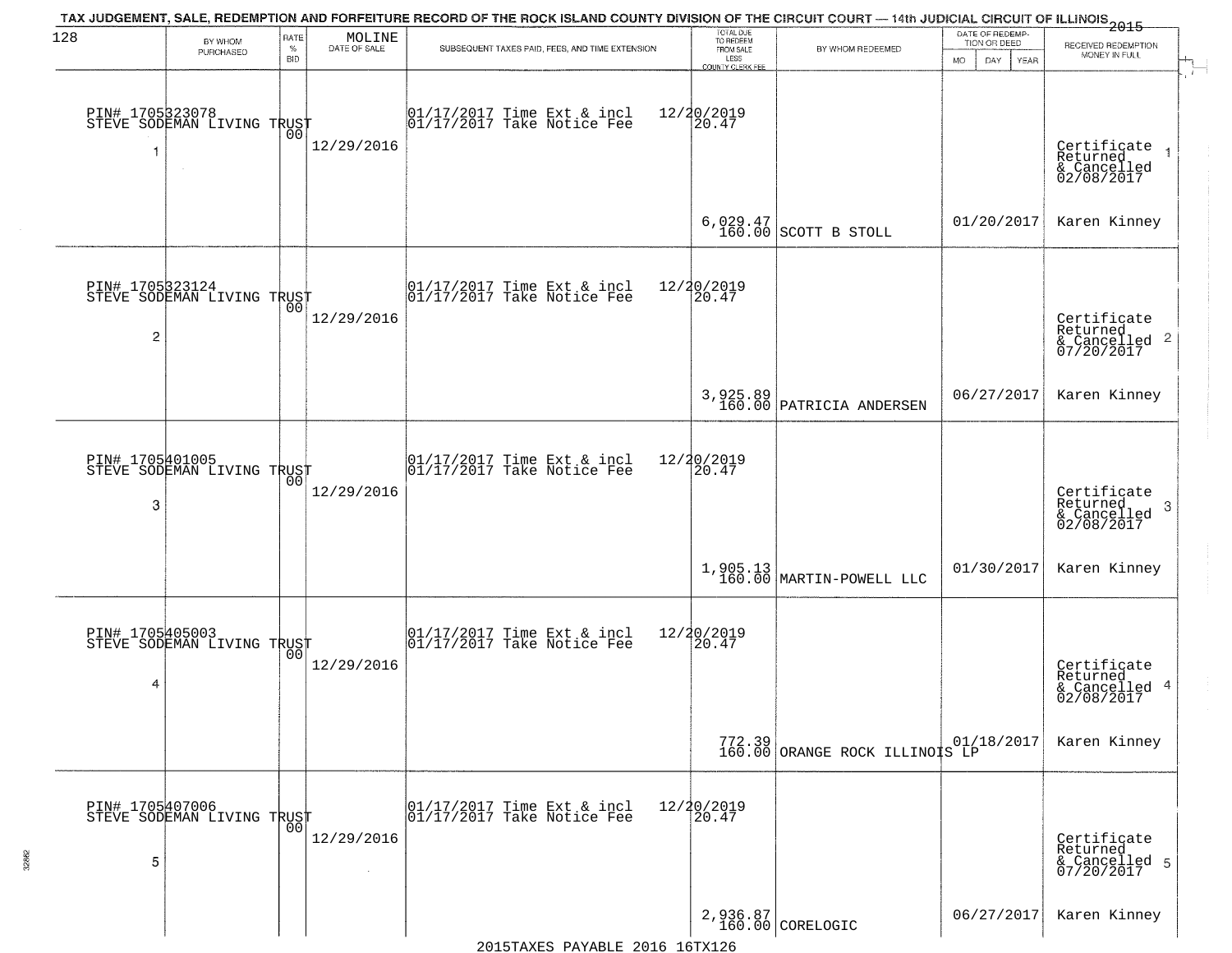|     | TAX JUDGEMENT, SALE, REDEMPTION AND FORFEITURE RECORD OF THE ROCK ISLAND COUNTY DIVISION OF THE CIRCUIT COURT — 14th JUDIC |                                   |                     |                         |                       |                                                       |                                                   |                                    |                                                                 |                                                | 2015    |
|-----|----------------------------------------------------------------------------------------------------------------------------|-----------------------------------|---------------------|-------------------------|-----------------------|-------------------------------------------------------|---------------------------------------------------|------------------------------------|-----------------------------------------------------------------|------------------------------------------------|---------|
| 129 | NAME AND ADDRESS<br>LEGAL DESCRIPTION<br>TAXPAYER NO.<br>PARCEL NO.                                                        | MOLINE                            |                     | A-BACK TAX<br>FORFEITED | BACK TAX<br>FORFEITED | BACK TAX<br>FORFEITED<br>INTEREST AND<br>COST ACCRUED | TOTAL BACK<br>TAX PENALTY<br>AND COSTS<br>ACCRUED | <b>AMOUNT</b>                      | $\begin{array}{c} \text{CEPTIFICATE} \\ \text{NO.} \end{array}$ | INTEREST PAYMENT FUND<br><b>INDEMNITY FUND</b> |         |
|     | TWP - CODE<br>ACRES<br>ASSESSED VALUATION FOR TAXES                                                                        | TAX DUE                           | INT DUE             | PRIOR TO<br>2014        | PENALTY<br>ACCRUED    |                                                       |                                                   | FOR WHICH<br>JUDGEMENT<br>IS ASKED |                                                                 | COST OF SALE                                   |         |
|     |                                                                                                                            | 1ST                               | 1ST                 |                         |                       |                                                       |                                                   |                                    |                                                                 |                                                |         |
|     |                                                                                                                            | 2ND                               | 2ND                 |                         |                       |                                                       |                                                   |                                    |                                                                 |                                                |         |
|     | INTERSTATE PROP OPTIONS<br>2884 DEVILS GLEN RD #156<br>BETTENDORF IA 52722                                                 | 630.98                            | 47.30               |                         |                       |                                                       |                                                   |                                    |                                                                 | 60.00                                          |         |
|     |                                                                                                                            | 3RD                               | 3BD.                |                         |                       |                                                       |                                                   |                                    |                                                                 |                                                |         |
|     | LOT 1<br>2ND WHEELOCK 15 ST ADD                                                                                            | 630.98                            | 37.8                |                         |                       |                                                       |                                                   |                                    | 627                                                             | 20.00                                          |         |
|     | E 78 FT                                                                                                                    | 4TH<br>630.98                     | 18.92               |                         |                       |                                                       |                                                   |                                    |                                                                 |                                                |         |
|     |                                                                                                                            | <b>PUBLICATION COST</b>           |                     |                         |                       |                                                       |                                                   |                                    |                                                                 |                                                |         |
|     | $483 - 02 - 00$<br>7913                                                                                                    |                                   | 10.00               |                         |                       |                                                       |                                                   |                                    |                                                                 | 4.00                                           |         |
|     | 08-01<br>PIN# 1705407010                                                                                                   | TOTAL DUE-TAXES, INT. COST        |                     |                         |                       |                                                       |                                                   |                                    |                                                                 |                                                |         |
|     | 26,349                                                                                                                     |                                   | 2,007.00            |                         |                       |                                                       |                                                   | 2007.00                            |                                                                 | 10.00                                          | 2101.00 |
|     |                                                                                                                            | 1ST                               | 75T                 |                         |                       |                                                       |                                                   |                                    |                                                                 |                                                |         |
|     | ORANGE ROCK ILLINOIS LP<br>1900 E GOLF RD STE 950A                                                                         | 2ND                               | 2ND                 |                         |                       |                                                       |                                                   |                                    |                                                                 |                                                |         |
|     | SCHAMBURG IL<br>60173                                                                                                      |                                   |                     |                         |                       |                                                       |                                                   |                                    |                                                                 | 60.00                                          |         |
|     | LOT 5                                                                                                                      | 3RD                               | 3RD                 |                         |                       |                                                       |                                                   |                                    |                                                                 |                                                |         |
|     | 2ND WHEELOCK 15 ST ADD                                                                                                     | 47H                               | 4TH                 |                         |                       |                                                       |                                                   |                                    | 628                                                             | 20.00                                          |         |
|     |                                                                                                                            | 589.77                            | 17.70               |                         |                       |                                                       |                                                   |                                    |                                                                 |                                                |         |
|     | $483 - 07 - 00$<br>7918                                                                                                    | PUBLICATION COST                  |                     |                         |                       |                                                       |                                                   |                                    |                                                                 | 4.00                                           |         |
|     | $08 - 01$<br>PIN# 1705407014                                                                                               |                                   | 10.00               |                         |                       |                                                       |                                                   |                                    |                                                                 |                                                |         |
|     |                                                                                                                            | TOTAL DUE-TAXES, INT. COST        |                     |                         |                       |                                                       |                                                   |                                    |                                                                 |                                                |         |
|     | 24,628                                                                                                                     | 1ST                               | 617.47              |                         |                       |                                                       |                                                   | 617.47                             |                                                                 | 10.00                                          | 711.47  |
|     |                                                                                                                            | 631.68                            | 66.36               |                         |                       |                                                       |                                                   |                                    |                                                                 |                                                |         |
|     | MATTIS SHANE M<br>1807 18TH AVENUE A                                                                                       | 2ND                               |                     |                         |                       |                                                       |                                                   |                                    |                                                                 |                                                |         |
|     | MOLINE IL<br>61265                                                                                                         | 631.68<br>3RD                     | 47.40<br>3RD        |                         |                       |                                                       |                                                   |                                    |                                                                 | 60.00                                          |         |
|     | LOT 6 BLOCK 2<br>WHEELOCKS 15 ST ADD                                                                                       | 631.68                            | 37.92               |                         |                       |                                                       |                                                   |                                    | 629                                                             | 20.00                                          |         |
|     |                                                                                                                            | 4TH                               |                     |                         |                       |                                                       |                                                   |                                    |                                                                 |                                                |         |
|     |                                                                                                                            | 631.68<br><b>PUBLICATION COST</b> | 18.96               |                         |                       |                                                       |                                                   |                                    |                                                                 |                                                |         |
|     | $481 - 15 - 00$<br>7882<br>$08 - 01$                                                                                       |                                   | 10.00               |                         |                       |                                                       |                                                   |                                    |                                                                 | 4.00                                           |         |
|     | PIN# 1705408013                                                                                                            | TOTAL OUE-TAXES, INT. COST        |                     |                         |                       |                                                       |                                                   |                                    |                                                                 |                                                |         |
|     | 26,378                                                                                                                     |                                   | 2,707.36            |                         |                       |                                                       |                                                   | 2707.36                            |                                                                 | 10.00                                          | 2801.36 |
|     |                                                                                                                            |                                   | ख़                  |                         |                       |                                                       |                                                   |                                    |                                                                 |                                                |         |
|     | CLARK CARRIE L<br>2105 15TH ST                                                                                             | <b>2ND</b>                        | 2MD                 |                         |                       |                                                       |                                                   |                                    |                                                                 |                                                |         |
|     | MOLINE IL<br>61265                                                                                                         | 739.82                            | 55.50               |                         |                       |                                                       |                                                   |                                    |                                                                 | 60.00                                          |         |
|     | LOT 136                                                                                                                    | 3RD                               | 3RD                 |                         |                       |                                                       |                                                   |                                    |                                                                 |                                                |         |
|     | EMMA D VELIES ADD                                                                                                          | 739.82                            | 44.40               |                         |                       |                                                       |                                                   |                                    | 630                                                             | 20.00                                          |         |
|     |                                                                                                                            | 739.82                            | 22.20               |                         |                       |                                                       |                                                   |                                    |                                                                 |                                                |         |
|     | 7514<br>$461 - 15 - 00$                                                                                                    | PUBLICATION COST                  |                     |                         |                       |                                                       |                                                   |                                    |                                                                 | 4.00                                           |         |
|     | $08 - 01$<br>PIN# 1705413028                                                                                               |                                   | 10.00               |                         |                       |                                                       |                                                   |                                    |                                                                 |                                                |         |
|     |                                                                                                                            | TOTAL DUE-TAXES, INT. COST        |                     |                         |                       |                                                       |                                                   |                                    |                                                                 |                                                |         |
|     | 30,894                                                                                                                     |                                   | 2,351.56            |                         |                       |                                                       |                                                   | 2351.56                            |                                                                 | 10.00                                          | 2445.56 |
|     |                                                                                                                            | 1ST                               | 1ST<br>357.55 37.52 |                         |                       |                                                       |                                                   |                                    |                                                                 |                                                |         |
|     | OCA HOLDINGS LLC<br>2035 BRIDGE AVE STE 202                                                                                | 2ND                               | 2ND                 |                         |                       |                                                       |                                                   |                                    |                                                                 |                                                |         |
|     | DAVENPORT IA<br>52803                                                                                                      |                                   | $357.55$ $26.80$    |                         |                       |                                                       |                                                   |                                    |                                                                 | 60.00                                          |         |
|     | LOT 4<br>ASWEGE AND NELSON ADD                                                                                             | 3RD<br>357.55                     | 3RD<br>21.44        |                         |                       |                                                       |                                                   |                                    | 631                                                             | 20.00                                          |         |
|     |                                                                                                                            | 4TH                               |                     |                         |                       |                                                       |                                                   |                                    |                                                                 |                                                |         |
|     |                                                                                                                            | 357.55                            | $10.72^8$           |                         |                       |                                                       |                                                   |                                    |                                                                 |                                                |         |
|     | $091 - 02 - 00$<br>1124<br>$08 - 01$                                                                                       | PUBLICATION COST                  | 10.00               |                         |                       |                                                       |                                                   |                                    |                                                                 | 4.00                                           |         |
|     | PIN# 1705414005                                                                                                            | TOTAL DUE-TAXES, INT. COST        |                     |                         |                       |                                                       |                                                   |                                    |                                                                 |                                                |         |
|     | 14,931                                                                                                                     |                                   | 1,536.68            |                         |                       |                                                       |                                                   | 1536.68                            |                                                                 | 10.00                                          | 1630.68 |
|     |                                                                                                                            |                                   |                     |                         |                       |                                                       |                                                   |                                    |                                                                 |                                                |         |

 $\sim 10^6$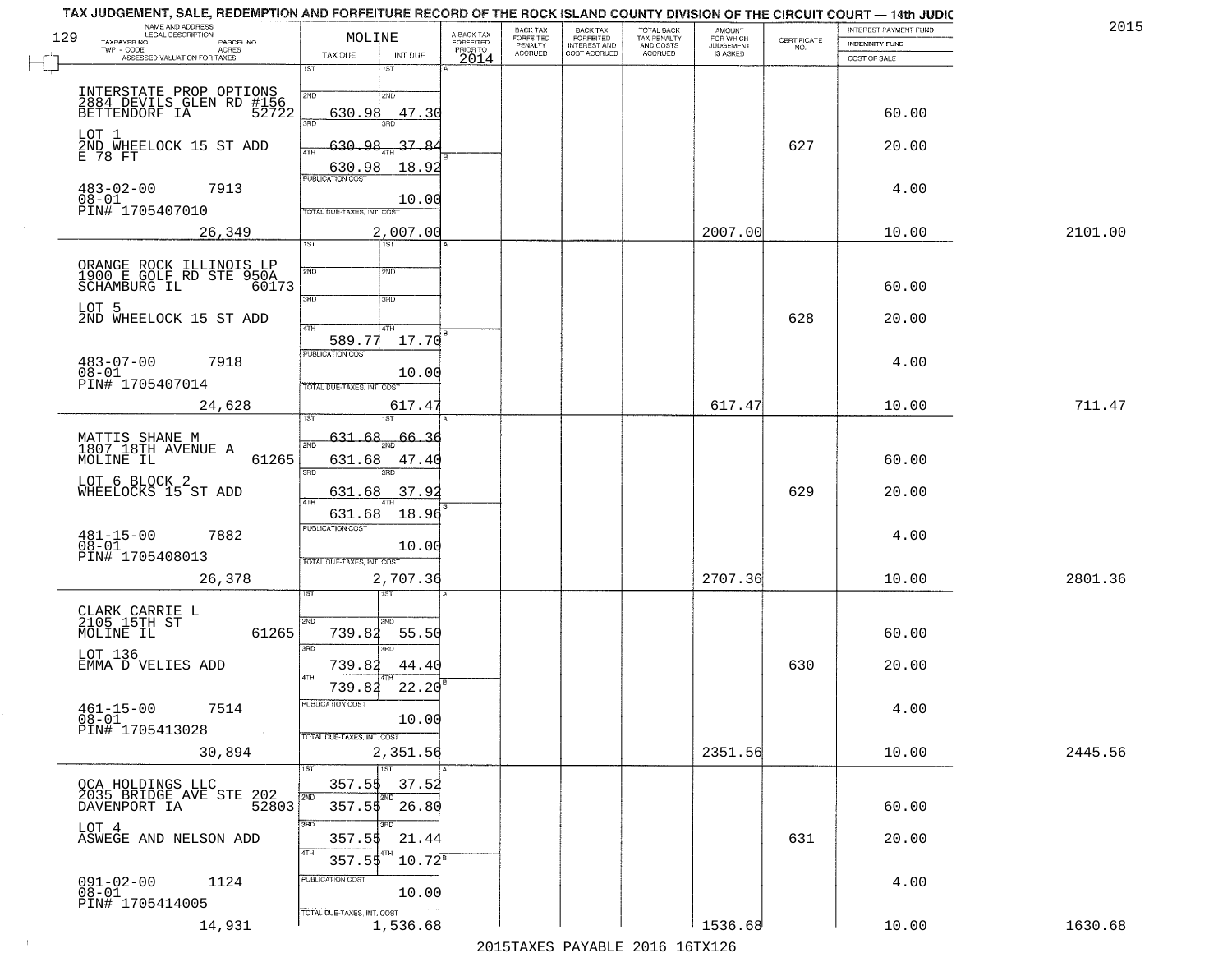| 129                  | BY WHOM                                      | RATE               | MOLINE<br>DATE OF SALE | TAX JUDGEMENT, SALE, REDEMPTION AND FORFEITURE RECORD OF THE ROCK ISLAND COUNTY DIVISION OF THE CIRCUIT COURT — 14th JUDICIAL CIRCUIT OF ILLINOIS 2015                                                                                                | TOTAL DUE<br>TO REDEEM                                                                                                                                                                                                                                                                                                                                                                                                     |                                              | DATE OF REDEMP-<br>TION OR DEED | RECEIVED REDEMPTION                                                  |
|----------------------|----------------------------------------------|--------------------|------------------------|-------------------------------------------------------------------------------------------------------------------------------------------------------------------------------------------------------------------------------------------------------|----------------------------------------------------------------------------------------------------------------------------------------------------------------------------------------------------------------------------------------------------------------------------------------------------------------------------------------------------------------------------------------------------------------------------|----------------------------------------------|---------------------------------|----------------------------------------------------------------------|
|                      | PURCHASED                                    | $\%$<br><b>BID</b> |                        | SUBSEQUENT TAXES PAID, FEES, AND TIME EXTENSION                                                                                                                                                                                                       | FROM SALE<br>LESS<br>COUNTY CLERK FEE                                                                                                                                                                                                                                                                                                                                                                                      | BY WHOM REDEEMED                             | DAY<br>MO.<br><b>YEAR</b>       | MONEY IN FULL                                                        |
| PIN# 1705407010      | STEVE SODEMAN LIVING TRUST                   | 00                 | 12/29/2016             | 01/17/2017 Time Ext & incl<br>01/17/2017 Take Notice Fee<br>08/21/2019 Take Notice Fee<br>08/21/2019 Circuit Clerks Fee<br>08/21/2019 Title Search Fee<br>08/21/2019 Subs paid<br>08/26/2019 Sheriffs Fee<br>10/15/2019 Sheriffs Fee<br>11/20/2018 Su | 12/20/2019<br>$\begin{array}{r l} \texttt{12/120/2011} \texttt{13} \texttt{0} \texttt{14} \texttt{0} \texttt{15} \texttt{0} \texttt{0} \texttt{1} \texttt{0} \texttt{1} \texttt{0} \texttt{0} \texttt{0} \texttt{0} \texttt{1} \texttt{1} \texttt{0} \texttt{0} \texttt{0} \texttt{0} \texttt{0} \texttt{1} \texttt{1} \texttt{0} \texttt{0} \texttt{0} \texttt{0} \texttt{1} \texttt{1} \texttt{0} \texttt{0} \texttt{1}$ | INTERSTATE PROP OPTIONS                      | 12/20/2019                      | Certificate<br>Returned<br>& Cancelled<br>01/03/2020<br>Karen Kinney |
| PIN# 1705407014<br>2 | STEVE SODEMAN LIVING TRUST                   |                    | 12/29/2016             | 01/17/2017 Time Ext & incl<br>01/17/2017 Take Notice Fee                                                                                                                                                                                              | 12/20/2019<br>20.47                                                                                                                                                                                                                                                                                                                                                                                                        |                                              |                                 | Certificate<br>Returned<br>& Cancelled 2<br>02/08/2017               |
|                      |                                              |                    |                        |                                                                                                                                                                                                                                                       |                                                                                                                                                                                                                                                                                                                                                                                                                            |                                              | 01/18/2017                      | Karen Kinney                                                         |
| PIN# 1705408013<br>3 | STEVE SODEMAN LIVING TRUST                   | 00                 | 12/29/2016             | 01/17/2017 Time Ext & incl<br>01/17/2017 Take Notice Fee                                                                                                                                                                                              | 12/20/2019<br>20.47                                                                                                                                                                                                                                                                                                                                                                                                        |                                              |                                 | Certificate<br>Returned<br>-3<br>& Cancelled<br>08/03/2017           |
|                      |                                              |                    |                        |                                                                                                                                                                                                                                                       | $2,821.83$<br>$160.00$                                                                                                                                                                                                                                                                                                                                                                                                     | SHANE M MATTIS                               | 07/28/2017                      | Karen Kinney                                                         |
| PIN# 1705413028<br>4 | STEVE SODEMAN LIVING TRUST                   | 00                 | 12/29/2016             | 01/17/2017 Time Ext & incl<br>01/17/2017 Take Notice Fee                                                                                                                                                                                              | 12/20/2019<br>20.47                                                                                                                                                                                                                                                                                                                                                                                                        |                                              |                                 | Certificate<br>Returned<br>& Cancelled 4<br>03/23/2017               |
|                      |                                              |                    |                        |                                                                                                                                                                                                                                                       |                                                                                                                                                                                                                                                                                                                                                                                                                            | 2,466.03<br>160.00 UNIVERSITY OF IOWA COMMUN |                                 | Karen Kinney                                                         |
| PIN# 1705414005<br>5 | PIN# 1/05#1700<br>STEVE SODEMAN LIVING TRUST |                    | 12/29/2016             | 01/17/2017 Time Ext & incl<br>01/17/2017 Take Notice Fee                                                                                                                                                                                              | 12/20/2019<br>20.47                                                                                                                                                                                                                                                                                                                                                                                                        |                                              |                                 | Certificate<br>Returned<br>& Cancelled 5<br>05/23/2017               |
|                      |                                              |                    |                        |                                                                                                                                                                                                                                                       |                                                                                                                                                                                                                                                                                                                                                                                                                            | $1,651.15$ RENTPRO 5 OF 12                   | 03/02/2017                      | Karen Kinney                                                         |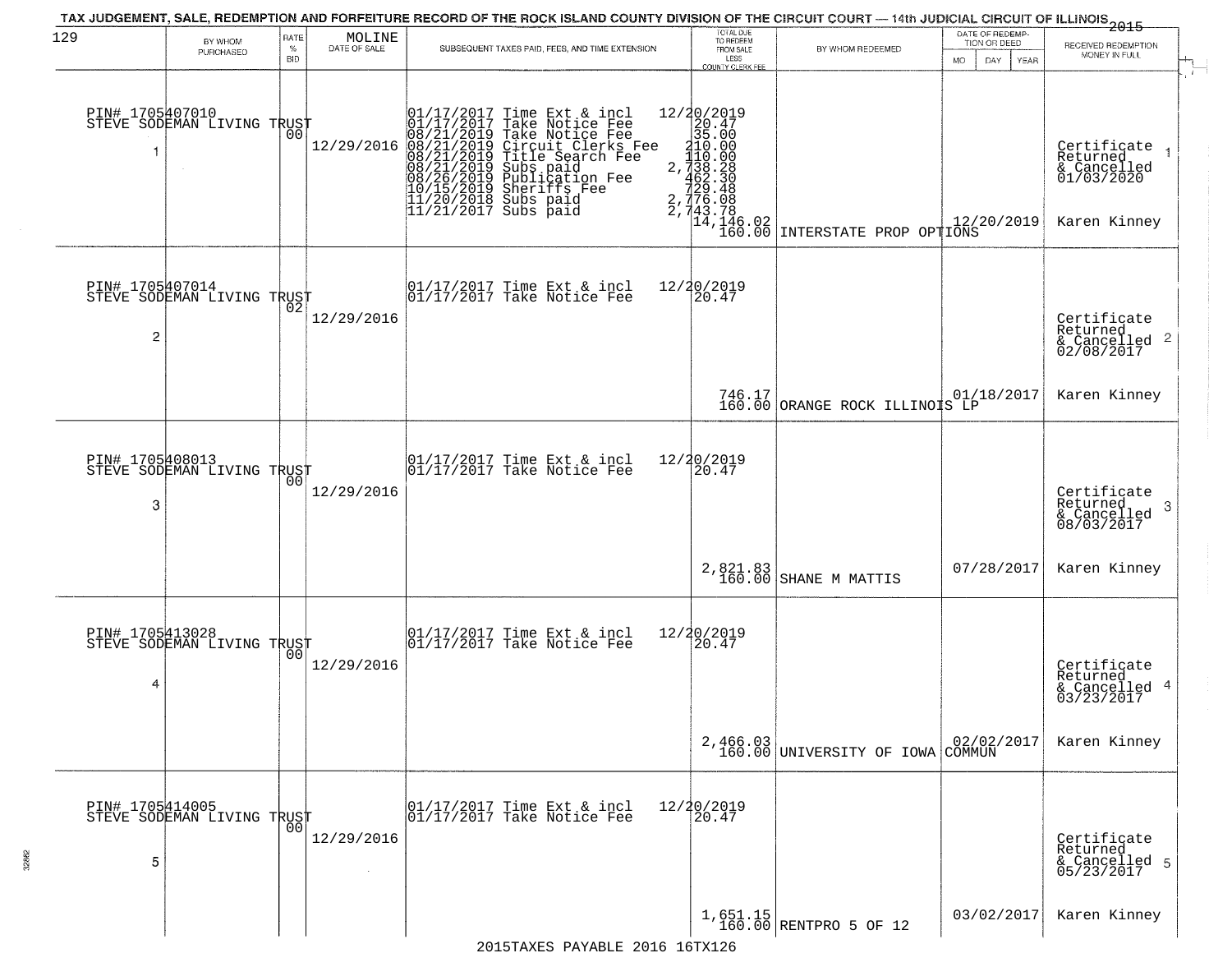|                                | TAX JUDGEMENT, SALE, REDEMPTION AND FORFEITURE RECORD OF THE ROCK ISLAND COUNTY DIVISION OF THE CIRCUIT COURT - 14th JUDIC<br>NAME AND ADDRESS<br>LEGAL DESCRIPTION |                                   |                                     | BACK TAX                    |                                       |                                        |                                         |                                                                 | INTEREST PAYMENT FUND | 2015    |
|--------------------------------|---------------------------------------------------------------------------------------------------------------------------------------------------------------------|-----------------------------------|-------------------------------------|-----------------------------|---------------------------------------|----------------------------------------|-----------------------------------------|-----------------------------------------------------------------|-----------------------|---------|
| 130<br>TAXPAYER NO.            | PARCEL NO.                                                                                                                                                          | MOLINE                            | A-BACK TAX<br>FORFEITED<br>PRIOR TO | <b>FORFEITED</b><br>PENALTY | BACK TAX<br>FORFEITED<br>INTEREST AND | TOTAL BACK<br>TAX PENALTY<br>AND COSTS | AMOUNT<br>FOR WHICH<br><b>JUDGEMENT</b> | $\begin{array}{c} \text{CERTIFICATE} \\ \text{NO.} \end{array}$ | INDEMNITY FUND        |         |
| TWP - CODE                     | ACRES<br>ASSESSED VALUATION FOR TAXES                                                                                                                               | TAX DUE<br>INT DUE                | 2014                                | <b>ACCRUED</b>              | COST ACCRUED                          | ACCRUED                                | IS ASKED                                |                                                                 | COST OF SALE          |         |
|                                |                                                                                                                                                                     | 1ST<br>1ST                        |                                     |                             |                                       |                                        |                                         |                                                                 |                       |         |
|                                |                                                                                                                                                                     |                                   |                                     |                             |                                       |                                        |                                         |                                                                 |                       |         |
|                                | EDSON SCOTT<br>4601 S BENTON AVE APT C<br>INDEPENDENCE MO 640!                                                                                                      | 2ND<br>2ND                        |                                     |                             |                                       |                                        |                                         |                                                                 |                       |         |
|                                | 64055                                                                                                                                                               | 590.85<br>44.30                   |                                     |                             |                                       |                                        |                                         |                                                                 | 60.00                 |         |
|                                |                                                                                                                                                                     | 350                               |                                     |                             |                                       |                                        |                                         |                                                                 |                       |         |
| LOT 4                          | C F HEMENWAYS 1ST ADD                                                                                                                                               | 590.85<br>35.4                    |                                     |                             |                                       |                                        |                                         | 632                                                             | 20.00                 |         |
|                                |                                                                                                                                                                     |                                   |                                     |                             |                                       |                                        |                                         |                                                                 |                       |         |
|                                |                                                                                                                                                                     | 590.85<br>17.72                   |                                     |                             |                                       |                                        |                                         |                                                                 |                       |         |
| $244-13-00$<br>$08-01$         | 3812                                                                                                                                                                |                                   |                                     |                             |                                       |                                        |                                         |                                                                 | 4.00                  |         |
|                                |                                                                                                                                                                     | 10.00                             |                                     |                             |                                       |                                        |                                         |                                                                 |                       |         |
|                                | PIN# 1705416004                                                                                                                                                     | <b>TOTAL DUE-TAXES, INT. COST</b> |                                     |                             |                                       |                                        |                                         |                                                                 |                       |         |
|                                | 24,673                                                                                                                                                              | 1,880.01                          |                                     |                             |                                       |                                        | 1880.01                                 |                                                                 | 10.00                 | 1974.01 |
|                                |                                                                                                                                                                     |                                   |                                     |                             |                                       |                                        |                                         |                                                                 |                       |         |
|                                |                                                                                                                                                                     | 510.22<br>-53.55                  |                                     |                             |                                       |                                        |                                         |                                                                 |                       |         |
| LOPEZ ADRIAN<br>1630 20TH AVE  |                                                                                                                                                                     |                                   |                                     |                             |                                       |                                        |                                         |                                                                 |                       |         |
| MOLINE IL                      | 61265                                                                                                                                                               | 510.22<br>38.25<br>3BD            |                                     |                             |                                       |                                        |                                         |                                                                 | 60.00                 |         |
| LOT 10                         |                                                                                                                                                                     |                                   |                                     |                             |                                       |                                        |                                         |                                                                 |                       |         |
|                                | CHAMBERLAINS ADD<br>W 35 FT OF E 81 FT                                                                                                                              | 510.22<br>30.60                   |                                     |                             |                                       |                                        |                                         | 633                                                             | 20.00                 |         |
|                                |                                                                                                                                                                     | 510.22<br>15.30                   |                                     |                             |                                       |                                        |                                         |                                                                 |                       |         |
|                                |                                                                                                                                                                     | PUBLICATION COST                  |                                     |                             |                                       |                                        |                                         |                                                                 |                       |         |
| $130 - 13 - 00$<br>$08 - 01$   | $1851 - A$                                                                                                                                                          | 10.00                             |                                     |                             |                                       |                                        |                                         |                                                                 | 4.00                  |         |
|                                | PIN# 1705417010                                                                                                                                                     | TOTAL DUE-TAXES, INT. COST        |                                     |                             |                                       |                                        |                                         |                                                                 |                       |         |
|                                |                                                                                                                                                                     |                                   |                                     |                             |                                       |                                        | 2188.58                                 |                                                                 | 10.00                 | 2282.58 |
|                                | 27,306                                                                                                                                                              | 2,188.58<br>187                   |                                     |                             |                                       |                                        |                                         |                                                                 |                       |         |
|                                |                                                                                                                                                                     |                                   |                                     |                             |                                       |                                        |                                         |                                                                 |                       |         |
|                                | QCA HOLDINGS LLC<br>2035 BRIDGE AVE STE<br>202                                                                                                                      | 427.72<br>44.94<br>2ND            |                                     |                             |                                       |                                        |                                         |                                                                 |                       |         |
| DAVENPORT IA                   | 52803                                                                                                                                                               | 427.72<br>32.10                   |                                     |                             |                                       |                                        |                                         |                                                                 | 60.00                 |         |
|                                |                                                                                                                                                                     | 3RD<br>3RD                        |                                     |                             |                                       |                                        |                                         |                                                                 |                       |         |
| LOT 16 BLOCK 1<br>STEWARTS ADD |                                                                                                                                                                     | 427.72<br>25.68                   |                                     |                             |                                       |                                        |                                         | 634                                                             | 20.00                 |         |
|                                |                                                                                                                                                                     |                                   |                                     |                             |                                       |                                        |                                         |                                                                 |                       |         |
|                                |                                                                                                                                                                     | 427.72<br>12.84                   |                                     |                             |                                       |                                        |                                         |                                                                 |                       |         |
| $^{421-12-00}_{08-01}$         | 6833                                                                                                                                                                | <b>PUBLICATION COST</b>           |                                     |                             |                                       |                                        |                                         |                                                                 | 4.00                  |         |
|                                |                                                                                                                                                                     | 10.00                             |                                     |                             |                                       |                                        |                                         |                                                                 |                       |         |
|                                | PIN# 1705425005                                                                                                                                                     | TOTAL OUE-TAXES, INT. COST        |                                     |                             |                                       |                                        |                                         |                                                                 |                       |         |
|                                | 17,861                                                                                                                                                              | 1,836.44                          |                                     |                             |                                       |                                        | 1836.44                                 |                                                                 | 10.00                 | 1930.44 |
|                                |                                                                                                                                                                     |                                   |                                     |                             |                                       |                                        |                                         |                                                                 |                       |         |
| ORTIZ JOSE<br>1516 23RD AVE    |                                                                                                                                                                     | 494.9<br>51.94                    |                                     |                             |                                       |                                        |                                         |                                                                 |                       |         |
| MOLINE IL                      | 61265                                                                                                                                                               | 2ND<br>494.91<br>37.10            |                                     |                             |                                       |                                        |                                         |                                                                 | 60.00                 |         |
|                                |                                                                                                                                                                     | 3BD<br>3BD                        |                                     |                             |                                       |                                        |                                         |                                                                 |                       |         |
| LOT 9 BLOCK 1<br>STEWARTS ADD  |                                                                                                                                                                     |                                   |                                     |                             |                                       |                                        |                                         |                                                                 |                       |         |
|                                |                                                                                                                                                                     | 29.68<br>494.91<br>4TH            |                                     |                             |                                       |                                        |                                         | 635                                                             | 20.00                 |         |
|                                |                                                                                                                                                                     | 14.84<br>494.91                   |                                     |                             |                                       |                                        |                                         |                                                                 |                       |         |
| $421 - 04 - 00$                |                                                                                                                                                                     | PUBLICA HUN COS-                  |                                     |                             |                                       |                                        |                                         |                                                                 |                       |         |
| $08-01$                        | 6825                                                                                                                                                                | 10.00                             |                                     |                             |                                       |                                        |                                         |                                                                 | 4.00                  |         |
|                                | PIN# 1705425009<br>$\sim 10^{-1}$                                                                                                                                   | TOTAL DUE-TAXES, INT. COST        |                                     |                             |                                       |                                        |                                         |                                                                 |                       |         |
|                                | 26,667                                                                                                                                                              | 2,123.20                          |                                     |                             |                                       |                                        | 2123.20                                 |                                                                 | 10.00                 | 2217.20 |
|                                |                                                                                                                                                                     | 1ST                               |                                     |                             |                                       |                                        |                                         |                                                                 |                       |         |
|                                |                                                                                                                                                                     |                                   |                                     |                             |                                       |                                        |                                         |                                                                 |                       |         |
| 2412 15TH ST                   | SMITH MARCELLA V                                                                                                                                                    | 19.04<br>181.47<br>2ND<br>2ND     |                                     |                             |                                       |                                        |                                         |                                                                 |                       |         |
| MOLINE IL                      | 61265                                                                                                                                                               | 181.47<br>13.60                   |                                     |                             |                                       |                                        |                                         |                                                                 | 60.00                 |         |
|                                |                                                                                                                                                                     | 3RD                               |                                     |                             |                                       |                                        |                                         |                                                                 |                       |         |
|                                | LOT 15 BLOCK 2<br>STEWARTS ADD S.50                                                                                                                                 | 10.88<br>181.4                    |                                     |                             |                                       |                                        |                                         | 636                                                             | 20.00                 |         |
|                                |                                                                                                                                                                     | 4TH<br>$5.44^s$                   |                                     |                             |                                       |                                        |                                         |                                                                 |                       |         |
|                                |                                                                                                                                                                     | 181.4                             |                                     |                             |                                       |                                        |                                         |                                                                 |                       |         |
| $422 - 09 - 00$                | 6851                                                                                                                                                                | PUBLICATION COST                  |                                     |                             |                                       |                                        |                                         |                                                                 | 4.00                  |         |
| $08 - 01$                      | PIN# 1705426003                                                                                                                                                     | 10.00                             |                                     |                             |                                       |                                        |                                         |                                                                 |                       |         |
|                                |                                                                                                                                                                     | TOTAL DUE-TAXES, INT. COST        |                                     |                             |                                       |                                        |                                         |                                                                 |                       |         |
|                                | 19,321                                                                                                                                                              | 784.84                            |                                     |                             |                                       |                                        | 784.84                                  |                                                                 | 10.00                 | 878.84  |
|                                |                                                                                                                                                                     |                                   |                                     |                             |                                       | 2015 TAVEC DAVADIE 2016 16TV126        |                                         |                                                                 |                       |         |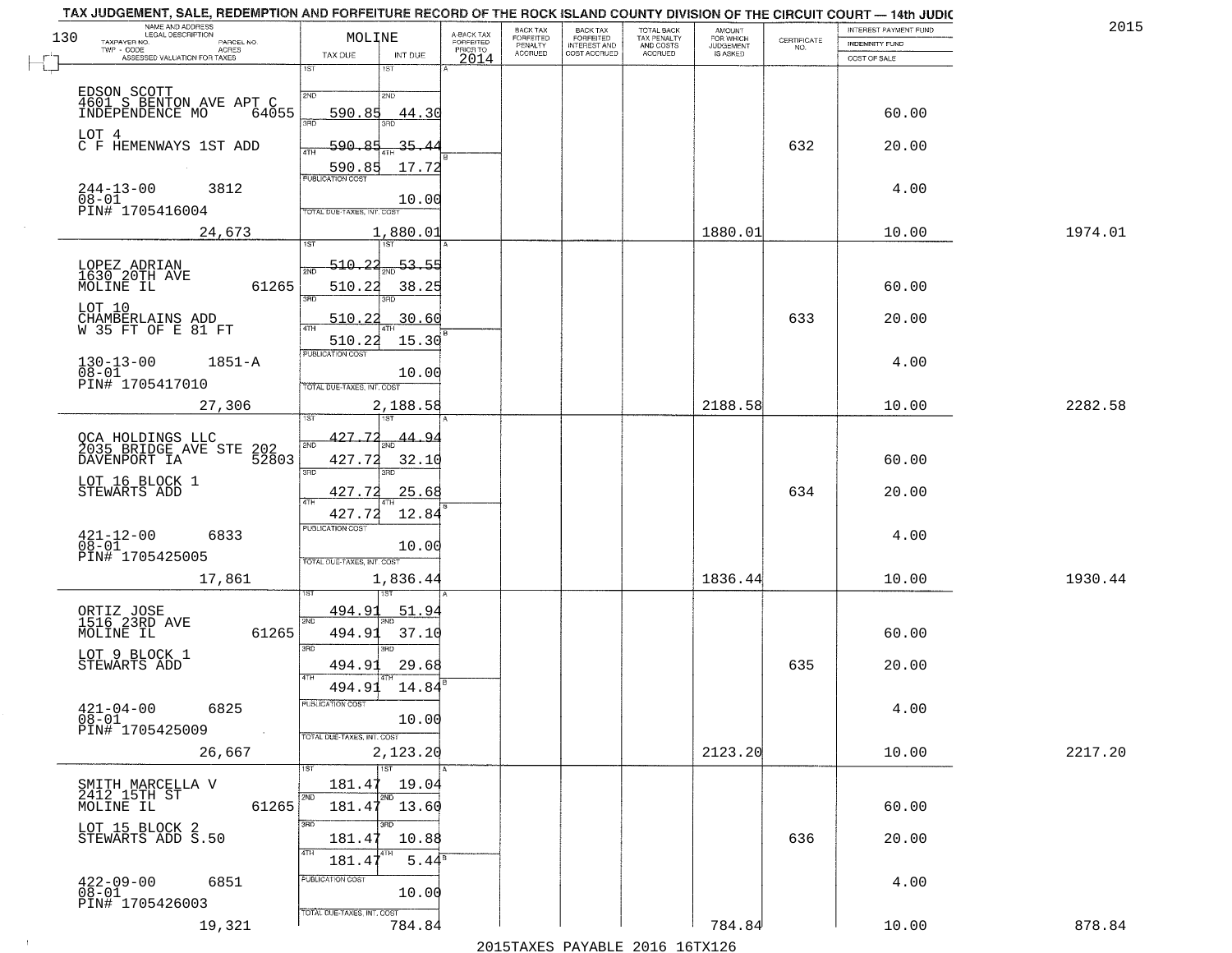| 130                  |                                             | RATE               | MOLINE                      | TAX JUDGEMENT, SALE, REDEMPTION AND FORFEITURE RECORD OF THE ROCK ISLAND COUNTY DIVISION OF THE CIRCUIT COURT — 14th JUDICIAL CIRCUIT OF ILLINOIS 2015                                                                                  | TOTAL DUE<br>TO REDEEM                                                                                  |                                    | DATE OF REDEMP-                           |                                                            |
|----------------------|---------------------------------------------|--------------------|-----------------------------|-----------------------------------------------------------------------------------------------------------------------------------------------------------------------------------------------------------------------------------------|---------------------------------------------------------------------------------------------------------|------------------------------------|-------------------------------------------|------------------------------------------------------------|
|                      | BY WHOM<br>PURCHASED                        | $\%$<br><b>BID</b> | DATE OF SALE                | SUBSEQUENT TAXES PAID, FEES, AND TIME EXTENSION                                                                                                                                                                                         | FROM SALE                                                                                               | BY WHOM REDEEMED                   | TION OR DEED<br>MO.<br>DAY<br><b>YEAR</b> | RECEIVED REDEMPTION<br>MONEY IN FULL                       |
| PIN# 1705416004      | US BANK CUST FOR PRO CAP                    | 02                 | $4 \&$ CRDTRS<br>12/29/2016 |                                                                                                                                                                                                                                         | LESS<br>COUNTY CLERK FEE<br>11/01/2019                                                                  |                                    |                                           |                                                            |
|                      |                                             |                    |                             | 05/03/2018 Time Ext & incl<br>05/03/2017 Take Notice Fee<br>05/03/2019 Take Notice Fee<br>05/03/2019 Circuit Clerks Fee<br>05/03/2019 Title Search Fee<br>05/13/2019 Sheriffs Fee<br>06/24/2019 Publication Fee<br>12/13/2017 Subs paid | $\begin{array}{r} 1/4 \\ 20.59 \\ 35.00 \\ 100.25 \\ 175.00 \\ 40.00 \\ 75.00 \\ 2, 617.22 \end{array}$ |                                    |                                           | Certificate<br>Returned<br>& Cancelled<br>11/15/2019       |
|                      |                                             |                    |                             |                                                                                                                                                                                                                                         |                                                                                                         | 7,284.38<br>160.00 KENNETH ROGERS  | 09/26/2019                                | Karen Kinney                                               |
| PIN# 1705417010<br>2 | STEVE SODEMAN LIVING TRUST                  |                    | 12/29/2016                  | 01/17/2017 Time Ext & incl<br>01/17/2017 Take Notice Fee                                                                                                                                                                                | 12/20/2019<br>20.47                                                                                     |                                    |                                           | Certificate<br>Returned<br>& Cancelled 2<br>03/23/2017     |
|                      |                                             |                    |                             |                                                                                                                                                                                                                                         | 2,303.05<br>160.00                                                                                      | TINA/ADRIAN LOPEZ                  | 02/27/2017                                | Karen Kinney                                               |
| PIN# 1705425005      | STEVE SODEMAN LIVING TRUST                  |                    |                             | 01/17/2017 Time Ext & incl<br>01/17/2017 Take Notice Fee                                                                                                                                                                                | 12/20/2019<br>20.47                                                                                     |                                    |                                           |                                                            |
| 3                    |                                             |                    | 12/29/2016                  |                                                                                                                                                                                                                                         |                                                                                                         |                                    |                                           | Certificate<br>Returned<br>-3<br>& Cancelled<br>05/23/2017 |
|                      |                                             |                    |                             |                                                                                                                                                                                                                                         | 1,989.52<br>160.00                                                                                      | OCA HOLDINGS 4 OF                  | 03/21/2017                                | Karen Kinney                                               |
| PIN# 1705425009      | STEVE SODEMAN LIVING TRUST                  |                    |                             | 01/17/2017 Time Ext & incl<br>01/17/2017 Take Notice Fee<br>11/20/2018 Subs paid                                                                                                                                                        | 12/20/2019<br>20.47<br>2,207.00                                                                         |                                    |                                           |                                                            |
| 4                    |                                             |                    | 12/29/2016                  |                                                                                                                                                                                                                                         |                                                                                                         |                                    |                                           | Certificate<br>Returned<br>& Cancelled 4<br>03/07/2019     |
|                      |                                             |                    |                             |                                                                                                                                                                                                                                         |                                                                                                         | $4,709.51$ JOSE ORTIZ              | 12/07/2018                                | Karen Kinney                                               |
|                      | PIN# 1705426003<br>US BANK CUST FOR PRO CAP | 02                 | & CRDTRS                    |                                                                                                                                                                                                                                         | $\begin{array}{r} 11/01/2019 \\ 20.59 \\ 35.00 \end{array}$                                             |                                    |                                           |                                                            |
| 5                    |                                             |                    | 12/29/2016                  | 05/03/2018 Time Ext & incl<br>05/03/2017 Take Notice Fee<br>05/03/2019 Take Notice Fee<br>05/03/2019 Circuit Clerks Fee<br>05/03/2019 Title Search Fee<br>05/13/2019 Sheriffs Fee<br>06/24/2019 Publication Fee                         | 200:25<br>175:00<br>090:00<br>375:00                                                                    |                                    |                                           | Certificate<br>Returned<br>& Cancelled 5<br>11/15/2019     |
|                      |                                             |                    |                             |                                                                                                                                                                                                                                         |                                                                                                         | 3, 144.94<br>160.00 MARCELLA SMITH | 09/12/2019                                | Karen Kinney                                               |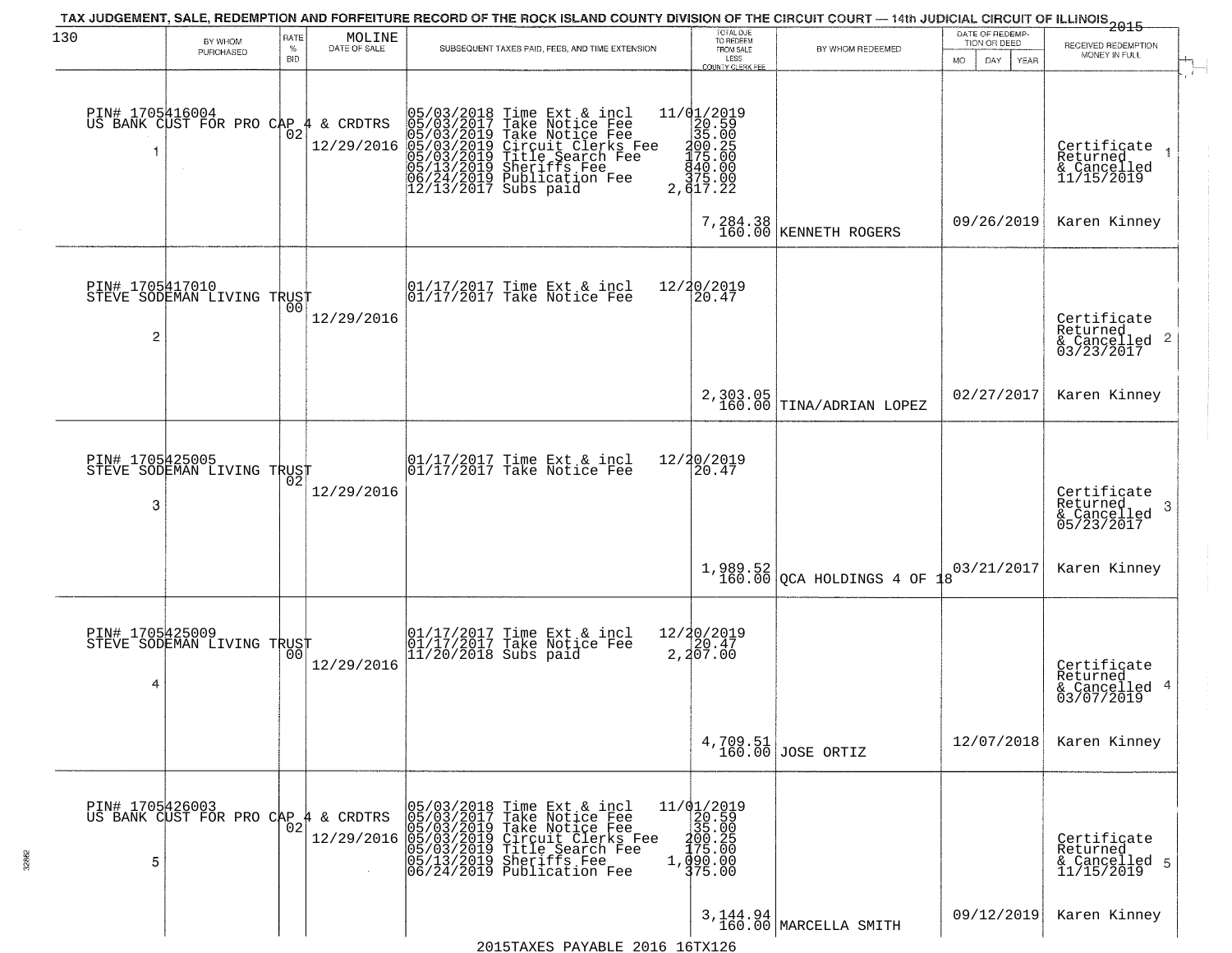| 131 | TAX JUDGEMENT, SALE, REDEMPTION AND FORFEITURE RECORD OF THE ROCK ISLAND COUNTY DIVISION OF THE CIRCUIT COURT - 14th JUDIC<br>NAME AND ADDRESS<br>LEGAL DESCRIPTION | MOLINE                                  |                                     | BACK TAX<br>FORFEITED     | BACK TAX<br>FORFEITED<br>INTEREST AND | TOTAL BACK<br>TAX PENALTY<br>AND COSTS | AMOUNT<br>FOR WHICH          |                                                                 | INTEREST PAYMENT FUND | 2015    |
|-----|---------------------------------------------------------------------------------------------------------------------------------------------------------------------|-----------------------------------------|-------------------------------------|---------------------------|---------------------------------------|----------------------------------------|------------------------------|-----------------------------------------------------------------|-----------------------|---------|
|     | TAXPAYER NO.<br>PARCEL NO.<br>$TWP - CODE$<br>ACRES                                                                                                                 |                                         | A-BACK TAX<br>FORFEITED<br>PRIOR TO | PENALTY<br><b>ACCRUED</b> | COST ACCRUED                          | <b>ACCRUED</b>                         | <b>JUDGEMENT</b><br>IS ASKED | $\begin{array}{c} \text{CERTIFICATE} \\ \text{NO.} \end{array}$ | <b>INDEMNITY FUND</b> |         |
|     | ASSESSED VALUATION FOR TAXES                                                                                                                                        | TAX DUE<br>INT DUE<br>1ST<br>1ST        | 2014                                |                           |                                       |                                        |                              |                                                                 | COST OF SALE          |         |
|     | ANESTHESIA/C MYERS                                                                                                                                                  | <del>272.95<sub>210</sub> 28.63</del>   |                                     |                           |                                       |                                        |                              |                                                                 |                       |         |
|     | 612 GREEN PARK AVE<br>COLONA IL<br>61241                                                                                                                            | 2ND<br>272.95                           |                                     |                           |                                       |                                        |                              |                                                                 | 60.00                 |         |
|     |                                                                                                                                                                     | 20.45<br>350                            |                                     |                           |                                       |                                        |                              |                                                                 |                       |         |
|     | LOT 3 BLOCK 2                                                                                                                                                       | 272.95<br>-16.<br>36<br>4TH             |                                     |                           |                                       |                                        |                              | 637                                                             | 20.00                 |         |
|     | LOTS AND BLOCKS IN SOUTH<br>MOLINE ADD W 37' LOT 2 &<br>E3' EXC NLY 3' FOR ROW                                                                                      | 272.95<br>8.18                          |                                     |                           |                                       |                                        |                              |                                                                 |                       |         |
|     | $412 - 01 - 00$<br>6702                                                                                                                                             | <b>PUBLICATION COST</b>                 |                                     |                           |                                       |                                        |                              |                                                                 | 4.00                  |         |
|     | $08 - 01$<br>PIN# 1705429004                                                                                                                                        | 10.00<br>TOTAL DUE-TAXES, INT. COST     |                                     |                           |                                       |                                        |                              |                                                                 |                       |         |
|     | 11,398                                                                                                                                                              | 1,175.42                                |                                     |                           |                                       |                                        | 1175.42                      |                                                                 | 10.00                 | 1269.42 |
|     |                                                                                                                                                                     | 1ST<br>1ST                              |                                     |                           |                                       |                                        |                              |                                                                 |                       |         |
|     | ANESTHESIA/C MYERS                                                                                                                                                  | 605.31<br>63.56                         |                                     |                           |                                       |                                        |                              |                                                                 |                       |         |
|     | 612 GREEN PARK AVE<br>COLONA IL<br>61241                                                                                                                            | 605.31<br>45.40                         |                                     |                           |                                       |                                        |                              |                                                                 | 60.00                 |         |
|     | LOT 2 BLOCK 2                                                                                                                                                       | <u>रुप्त</u>                            |                                     |                           |                                       |                                        |                              |                                                                 |                       |         |
|     | LOTS AND BLOCKS IN SOUTH MOLINE ADD ALL EX W 37 FT                                                                                                                  | 605.31<br>36.32                         |                                     |                           |                                       |                                        |                              | 638                                                             | 20.00                 |         |
|     | & EXC NLY 3' FOR ROW                                                                                                                                                | 18.16<br>605.31<br>PUBLICATION COST     |                                     |                           |                                       |                                        |                              |                                                                 |                       |         |
|     | $411 - 22 - 50$<br>6701<br>$08 - 01$                                                                                                                                | 10.00                                   |                                     |                           |                                       |                                        |                              |                                                                 | 4.00                  |         |
|     | PIN# 1705429005                                                                                                                                                     | TOTAL DUE-TAXES, INT. COST              |                                     |                           |                                       |                                        |                              |                                                                 |                       |         |
|     | 25,277                                                                                                                                                              | 2,594.68<br>1ST                         |                                     |                           |                                       |                                        | 2594.68                      |                                                                 | 10.00                 | 2688.68 |
|     |                                                                                                                                                                     | 599.<br><u>62.93</u>                    |                                     |                           |                                       |                                        |                              |                                                                 |                       |         |
|     | ELLIS CHARLES A<br>1820 24TH AVE<br>MOLINE IL<br>61265                                                                                                              | 2ND<br>599.47<br>44.95                  |                                     |                           |                                       |                                        |                              |                                                                 | 60.00                 |         |
|     | LOT 4 BLOCK 4                                                                                                                                                       | 3RD<br>3RD                              |                                     |                           |                                       |                                        |                              |                                                                 |                       |         |
|     | LOTS AND BLOCKS IN SOUTH<br>MOLINE ADD                                                                                                                              | 599.47<br>35.96                         |                                     |                           |                                       |                                        |                              | 639                                                             | 20.00                 |         |
|     | W 50 FT LOT 3 AND E 30 FT                                                                                                                                           | 599.47<br>17.98                         |                                     |                           |                                       |                                        |                              |                                                                 |                       |         |
|     | 6743<br>$414 - 04 - 00$                                                                                                                                             | <b>PUBLICATION COST</b>                 |                                     |                           |                                       |                                        |                              |                                                                 | 4.00                  |         |
|     | $08 - 01$<br>PIN# 1705432006                                                                                                                                        | 10.00<br>TOTAL OUE-TAXES, INT. COST     |                                     |                           |                                       |                                        |                              |                                                                 |                       |         |
|     | 31,033                                                                                                                                                              | 2,569.70                                |                                     |                           |                                       |                                        | 2569.70                      |                                                                 | 10.00                 | 2663.70 |
|     |                                                                                                                                                                     |                                         |                                     |                           |                                       |                                        |                              |                                                                 |                       |         |
|     | RANGEL RUBEN<br>1618 26TH AVE<br>MOLINE IL                                                                                                                          | 304.82<br>31.99<br>2ND                  |                                     |                           |                                       |                                        |                              |                                                                 |                       |         |
|     | 61265                                                                                                                                                               | 304.82<br>22.85<br>3BD<br>ਸ਼ਾ           |                                     |                           |                                       |                                        |                              |                                                                 | 60.00                 |         |
|     | LOT 8 BLOCK 8<br>STEWARTS SUBD OF O L 3 IN<br>S_MOL ADD E 40 FT OF N                                                                                                | 18.28<br>304.82                         |                                     |                           |                                       |                                        |                              | 640                                                             | 20.00                 |         |
|     | .50                                                                                                                                                                 | 4TH<br>9.14<br>304.82                   |                                     |                           |                                       |                                        |                              |                                                                 |                       |         |
|     | $430 - 14 - 00$<br>6971                                                                                                                                             | PUBLICATION COST                        |                                     |                           |                                       |                                        |                              |                                                                 | 4.00                  |         |
|     | $08-01$<br>PIN# 1705437005<br>$\sim 100$                                                                                                                            | 10.00                                   |                                     |                           |                                       |                                        |                              |                                                                 |                       |         |
|     | 18,729                                                                                                                                                              | TOTAL DUE-TAXES, INT. COST<br>1,311.54  |                                     |                           |                                       |                                        | 1311.54                      |                                                                 | 10.00                 | 1405.54 |
|     |                                                                                                                                                                     | 1ST<br>1ST                              |                                     |                           |                                       |                                        |                              |                                                                 |                       |         |
|     | NELSON DANIEL A<br>539 25TH AVE                                                                                                                                     | 779.09<br>81.83                         |                                     |                           |                                       |                                        |                              |                                                                 |                       |         |
|     | 61265<br>MOLINE IL                                                                                                                                                  | 2ND<br>2ND<br>58.45<br>779.09           |                                     |                           |                                       |                                        |                              |                                                                 | 60.00                 |         |
|     | LOT 21 BLOCK 1                                                                                                                                                      | 3RD                                     |                                     |                           |                                       |                                        |                              |                                                                 |                       |         |
|     | WECKEL PLACE                                                                                                                                                        | 779.09<br>46.76<br>4TH                  |                                     |                           |                                       |                                        |                              | 641                                                             | 20.00                 |         |
|     |                                                                                                                                                                     | 779.09<br>$23.38^8$<br>PUBLICATION COST |                                     |                           |                                       |                                        |                              |                                                                 |                       |         |
|     | $475 - 17 - 00$<br>$08 - 01$<br>7769                                                                                                                                | 10.00                                   |                                     |                           |                                       |                                        |                              |                                                                 | 4.00                  |         |
|     | PIN# 1705437021                                                                                                                                                     | TOTAL DUE-TAXES, INT. COST              |                                     |                           |                                       |                                        |                              |                                                                 |                       |         |
|     | 38,534                                                                                                                                                              | 3,336.78                                |                                     |                           |                                       |                                        | 3336.78                      |                                                                 | 10.00                 | 3430.78 |

 $\sim 10$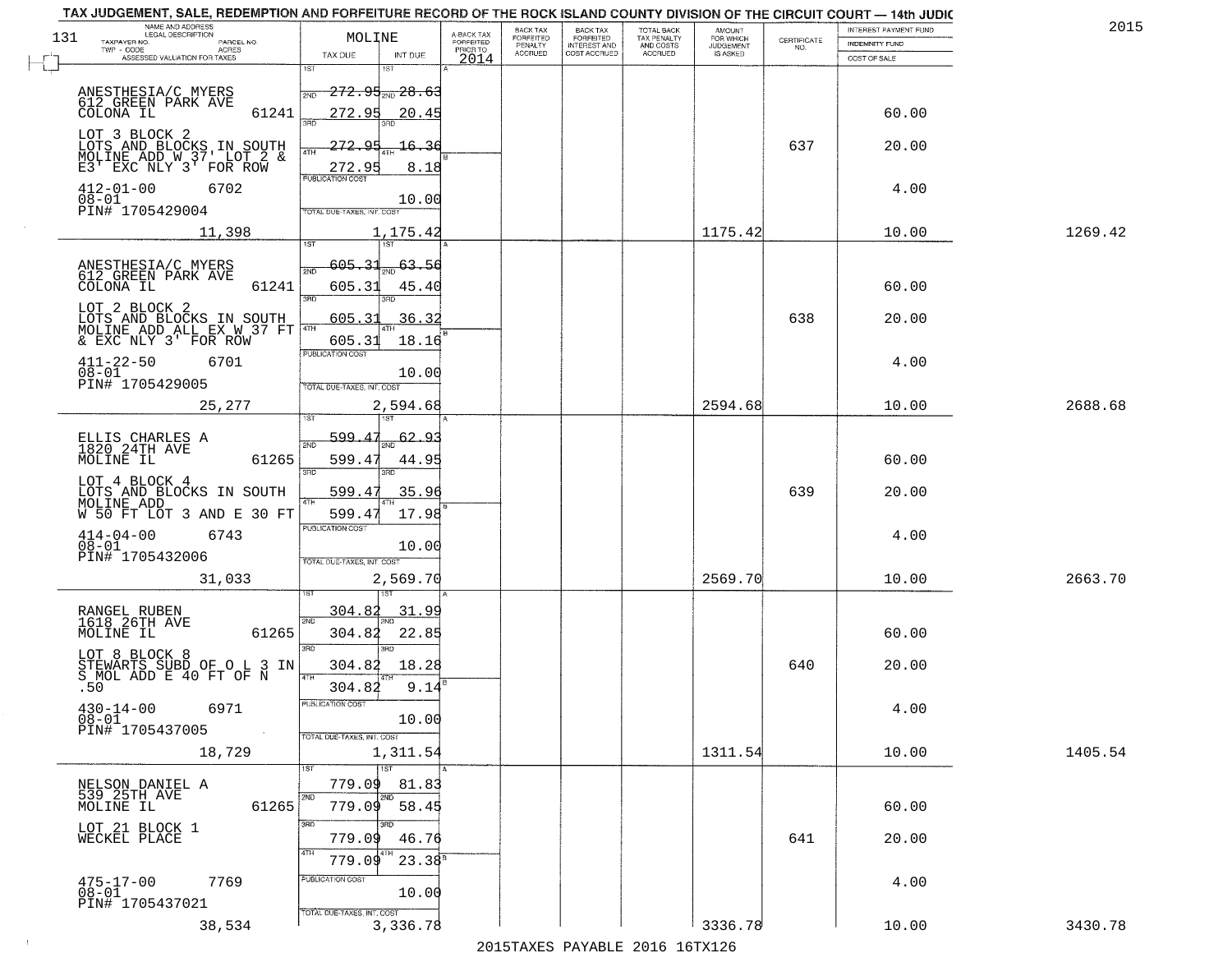| 131                         | BY WHOM<br>PURCHASED                          | RATE<br>$\%$<br><b>BID</b> | $\begin{array}{c} \text{MOLINE} \\ \text{DATE of SALE} \end{array}$ | TAX JUDGEMENT, SALE, REDEMPTION AND FORFEITURE RECORD OF THE ROCK ISLAND COUNTY DIVISION OF THE CIRCUIT COURT — 14th JUDICIAL CIRCUIT OF ILLINOIS 2015<br>SUBSEQUENT TAXES PAID, FEES, AND TIME EXTENSION | TOTAL DUE<br>TO REDEEM<br>FROM SALE<br>LESS<br>COUNTY CLERK FEE     | BY WHOM REDEEMED                         | DATE OF REDEMP-<br>TION OR DEED<br><b>MO</b><br>DAY<br>YEAR | RECEIVED REDEMPTION<br>MONEY IN FULL                                   |
|-----------------------------|-----------------------------------------------|----------------------------|---------------------------------------------------------------------|-----------------------------------------------------------------------------------------------------------------------------------------------------------------------------------------------------------|---------------------------------------------------------------------|------------------------------------------|-------------------------------------------------------------|------------------------------------------------------------------------|
| PIN# 1705429004             | STEVE SODEMAN LIVING TRUST<br>$\sim$          |                            | 12/29/2016                                                          | 01/17/2017 Time Ext & incl<br>01/17/2017 Take Notice Fee<br>11/21/2017 Subs paid                                                                                                                          | 12/20/2019<br>$\begin{bmatrix} 1 \\ 2 \\ 0 \\ 3 \\ 8 \end{bmatrix}$ |                                          |                                                             | Certificate<br>Returned<br>& Cancelled<br>01/09/2018                   |
|                             |                                               |                            |                                                                     |                                                                                                                                                                                                           | 3,095.14<br>160.00                                                  | ANESTHESIA BUSINESS                      | 12/21/2017<br>SERVI                                         | Karen Kinney                                                           |
| PIN# 1705429005<br>TMI<br>2 |                                               | 01                         | 12/29/2016                                                          | 02/27/2017 Time Ext & incl<br>02/27/2017 Take Notice Fee<br>12/04/2017 Subs paid                                                                                                                          | 09/20/2019<br>20.59<br>2,643.36                                     |                                          |                                                             | Certificate<br>Returned<br>& Cancelled 2<br>01/09/2018                 |
|                             |                                               |                            |                                                                     |                                                                                                                                                                                                           |                                                                     | 5,723.60<br>160.00 ANESTHESIA BUSINESS   | 12/21/2017<br>SERVI                                         | Karen Kinney                                                           |
| PIN# 1705432006<br>3        | STEVE SODEMAN LIVING TRUST                    | 00                         | 12/29/2016                                                          | 01/17/2017 Time Ext & incl<br>01/17/2017 Take Notice Fee<br>11/21/2017 Subs paid                                                                                                                          | 12/20/2019<br>20.47<br>2,620.86                                     |                                          |                                                             | Certificate<br>Returned<br>3 <sup>°</sup><br>& Cancelled<br>07/06/2018 |
|                             |                                               |                            |                                                                     |                                                                                                                                                                                                           | $5,619.53$<br>$160.00$                                              | CHARLES ELLIS                            | 04/24/2018                                                  | Karen Kinney                                                           |
| PIN# 1705437005<br>4        | STEVE SODEMAN LIVING TRUST                    |                            | 12/29/2016                                                          | $\begin{array}{cc} 01/17/2017 & \text{Time Ext} & \text{incl} \\ 01/17/2017 & \text{Take Notice Fee} \end{array}$                                                                                         | 12/20/2019<br>20.47                                                 |                                          |                                                             | Certificate<br>Returned<br>& Cancelled 4<br>07/20/2017                 |
|                             |                                               |                            |                                                                     |                                                                                                                                                                                                           |                                                                     | 1,426.01<br>160.00 JOSEPH POLASCHEK ATTY | 05/04/2017                                                  | Karen Kinney                                                           |
| 5                           | PIN# 1705437021<br>STEVE SODEMAN LIVING TRUST |                            | 12/29/2016                                                          | 01/17/2017 Time Ext & incl<br>01/17/2017 Take Notice Fee                                                                                                                                                  | 12/20/2019<br>20.47                                                 |                                          |                                                             | Certificate<br>Returned<br>& Cancelled 5<br>01/08/2018                 |
|                             |                                               |                            |                                                                     |                                                                                                                                                                                                           |                                                                     | 3,451.25<br>160.00 LAURA EVANS           | 11/15/2017                                                  | Karen Kinney                                                           |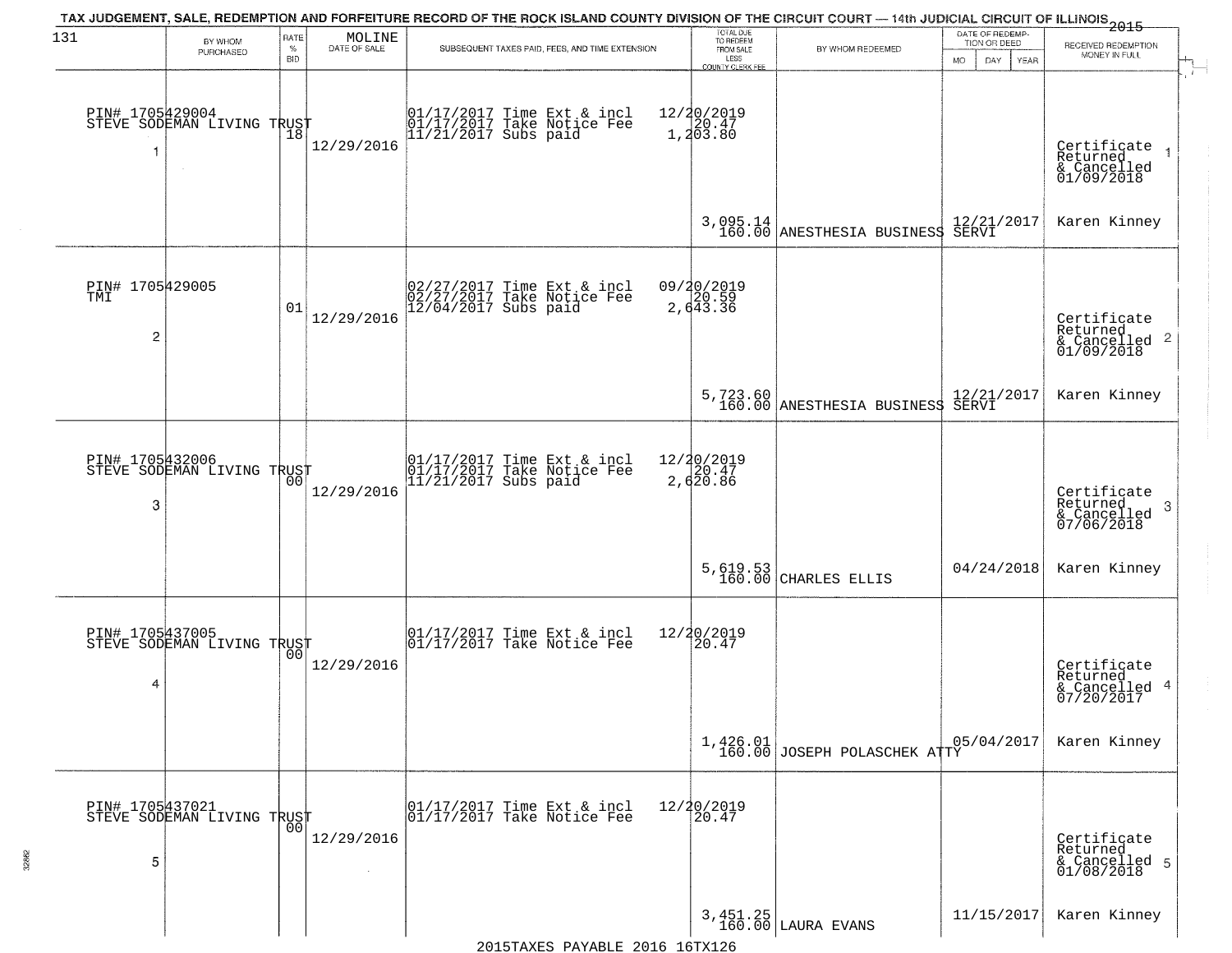|     | TAX JUDGEMENT, SALE, REDEMPTION AND FORFEITURE RECORD OF THE ROCK ISLAND COUNTY DIVISION OF THE CIRCUIT COURT - 14th JUDIC<br>NAME AND ADDRESS<br>LEGAL DESCRIPTION |                                               |                         | BACK TAX                    |                                              |                                        |                                         |                                                                 | INTEREST PAYMENT FUND | 2015    |
|-----|---------------------------------------------------------------------------------------------------------------------------------------------------------------------|-----------------------------------------------|-------------------------|-----------------------------|----------------------------------------------|----------------------------------------|-----------------------------------------|-----------------------------------------------------------------|-----------------------|---------|
| 132 | TAXPAYER NO.<br>PARCEL NO.                                                                                                                                          | MOLINE                                        | A-BACK TAX<br>FORFEITED | <b>FORFEITED</b><br>PENALTY | BACK TAX<br>FORFEITED<br><b>INTEREST AND</b> | TOTAL BACK<br>TAX PENALTY<br>AND COSTS | AMOUNT<br>FOR WHICH<br><b>JUDGEMENT</b> | $\begin{array}{c} \text{CERTIFICATE} \\ \text{NO.} \end{array}$ | INDEMNITY FUND        |         |
|     | ACRES<br>ASSESSED VALUATION FOR TAXES                                                                                                                               | INT DUE<br>TAX DUE                            | PRIOR TO<br>2014        | <b>ACCRUED</b>              | COST ACCRUED                                 | ACCRUED                                | IS ASKED                                |                                                                 | COST OF SALE          |         |
|     |                                                                                                                                                                     | 1ST<br>۱ST                                    |                         |                             |                                              |                                        |                                         |                                                                 |                       |         |
|     | REYNOLDS KENNETH E                                                                                                                                                  | <del>395.03<sub>2ND</sub> 41.5</del> 3<br>2ND |                         |                             |                                              |                                        |                                         |                                                                 |                       |         |
|     | 1205 3RD STREET A MOLINE IL                                                                                                                                         |                                               |                         |                             |                                              |                                        |                                         |                                                                 |                       |         |
|     | 61265                                                                                                                                                               | 395.03<br>29.65                               |                         |                             |                                              |                                        |                                         |                                                                 | 60.00                 |         |
|     | LOT 1 BLOCK 4                                                                                                                                                       |                                               |                         |                             |                                              |                                        |                                         |                                                                 |                       |         |
|     | OAK HILL PARK ADD                                                                                                                                                   | 395.03<br>23.72                               |                         |                             |                                              |                                        |                                         | 642                                                             | 20.00                 |         |
|     |                                                                                                                                                                     | $\frac{395.03}{FUBUCATON COST}$<br>11.86      |                         |                             |                                              |                                        |                                         |                                                                 |                       |         |
|     | $326 - 17 - 00$<br>5254                                                                                                                                             |                                               |                         |                             |                                              |                                        |                                         |                                                                 | 4.00                  |         |
|     | $08 - 01$                                                                                                                                                           | 10.00                                         |                         |                             |                                              |                                        |                                         |                                                                 |                       |         |
|     | PIN# 1706202008                                                                                                                                                     | TOTAL DUE-TAXES, INT. COST                    |                         |                             |                                              |                                        |                                         |                                                                 |                       |         |
|     | 32,434                                                                                                                                                              | 1,696.86                                      |                         |                             |                                              |                                        | 1696.86                                 |                                                                 | 10.00                 | 1790.86 |
|     |                                                                                                                                                                     |                                               |                         |                             |                                              |                                        |                                         |                                                                 |                       |         |
|     | KNOWLTON JESSIE L<br>1311 3RD STREET A                                                                                                                              | 57.75<br>549.94                               |                         |                             |                                              |                                        |                                         |                                                                 |                       |         |
|     | 61265<br>MOLINE IL                                                                                                                                                  | 549.94<br>41.25                               |                         |                             |                                              |                                        |                                         |                                                                 | 60.00                 |         |
|     |                                                                                                                                                                     | ਬਨ<br>3RD                                     |                         |                             |                                              |                                        |                                         |                                                                 |                       |         |
|     | LOT 3 BLOCK 3<br>OAK HILL PARK ADD                                                                                                                                  | 33.00<br>549.94                               |                         |                             |                                              |                                        |                                         | 643                                                             | 20.00                 |         |
|     |                                                                                                                                                                     |                                               |                         |                             |                                              |                                        |                                         |                                                                 |                       |         |
|     |                                                                                                                                                                     | 16.50<br>549.94<br>PUBLICATION COST           |                         |                             |                                              |                                        |                                         |                                                                 |                       |         |
|     | $326 - 07 - 00$<br>5244                                                                                                                                             |                                               |                         |                             |                                              |                                        |                                         |                                                                 | 4.00                  |         |
|     | $08 - 01$<br>PIN# 1706204009                                                                                                                                        | 10.00<br>TOTAL DUE-TAXES, INT. COST           |                         |                             |                                              |                                        |                                         |                                                                 |                       |         |
|     |                                                                                                                                                                     |                                               |                         |                             |                                              |                                        |                                         |                                                                 |                       |         |
|     | 28,965                                                                                                                                                              | 2,358.26<br>1ST                               |                         |                             |                                              |                                        | 2358.26                                 |                                                                 | 10.00                 | 2452.26 |
|     |                                                                                                                                                                     | 433.99                                        |                         |                             |                                              |                                        |                                         |                                                                 |                       |         |
|     | PENA JOAQUIN C/RACHEL L<br>427 16TH AVE                                                                                                                             | <u>45.5'</u><br>2ND                           |                         |                             |                                              |                                        |                                         |                                                                 |                       |         |
|     | MOLINE IL<br>61265                                                                                                                                                  | 433.99<br>32.55<br>3BD                        |                         |                             |                                              |                                        |                                         |                                                                 | 60.00                 |         |
|     | LOT 3                                                                                                                                                               | 3RD                                           |                         |                             |                                              |                                        |                                         |                                                                 |                       |         |
|     |                                                                                                                                                                     | 433.99<br>26.04<br><b>ATH</b>                 |                         |                             |                                              |                                        |                                         | 644                                                             | 20.00                 |         |
|     | DAEBELLIEHNS SUB DIV<br>OF LAND IN NE .25 SEC<br>6 17N 1W W .50                                                                                                     | 433.99<br>13.02                               |                         |                             |                                              |                                        |                                         |                                                                 |                       |         |
|     | 2339                                                                                                                                                                | <b>PUBLICATION COST</b>                       |                         |                             |                                              |                                        |                                         |                                                                 | 4.00                  |         |
|     | $156 - 17 - 00$<br>$08 - 01$                                                                                                                                        | 10.00                                         |                         |                             |                                              |                                        |                                         |                                                                 |                       |         |
|     | PIN# 1706210003                                                                                                                                                     | TOTAL OUE-TAXES, INT. COST                    |                         |                             |                                              |                                        |                                         |                                                                 |                       |         |
|     | 24,123                                                                                                                                                              | 1,863.14                                      |                         |                             |                                              |                                        | 1863.14                                 |                                                                 | 10.00                 | 1957.14 |
|     |                                                                                                                                                                     | 1ST                                           |                         |                             |                                              |                                        |                                         |                                                                 |                       |         |
|     | PROPERTY MANAGERS INC                                                                                                                                               | 2ND<br>2ND.                                   |                         |                             |                                              |                                        |                                         |                                                                 |                       |         |
|     | PO BOX 2151<br>DAVENPORT IA<br>52809                                                                                                                                | 590.20<br>44.25                               |                         |                             |                                              |                                        |                                         |                                                                 | 60.00                 |         |
|     | LOT 16                                                                                                                                                              | 3BD<br>3BD                                    |                         |                             |                                              |                                        |                                         |                                                                 |                       |         |
|     | DAEBELLIEHNS SUBD OF LAND<br>IN NE .25 E 37 FT OF S 90 4TH                                                                                                          | 590.20<br>35.40                               |                         |                             |                                              |                                        |                                         | 645                                                             | 20.00                 |         |
|     | FT                                                                                                                                                                  | 590.20<br>17.70                               |                         |                             |                                              |                                        |                                         |                                                                 |                       |         |
|     |                                                                                                                                                                     | PUBLICATION COS.                              |                         |                             |                                              |                                        |                                         |                                                                 |                       |         |
|     | $159 - 12 - 00$<br>$2378 - A$<br>$08 - 01$                                                                                                                          | 10.00                                         |                         |                             |                                              |                                        |                                         |                                                                 | 4.00                  |         |
|     | PIN# 1706210044                                                                                                                                                     | TOTAL DUE-TAXES, INT. COST                    |                         |                             |                                              |                                        |                                         |                                                                 |                       |         |
|     | 24,646                                                                                                                                                              | 1,877.95                                      |                         |                             |                                              |                                        | 1877.95                                 |                                                                 | 10.00                 | 1971.95 |
|     |                                                                                                                                                                     | $\overline{1}$ 1ST                            |                         |                             |                                              |                                        |                                         |                                                                 |                       |         |
|     | JOHNSON BROS REALTY LLC                                                                                                                                             | 456.3<br>47.88                                |                         |                             |                                              |                                        |                                         |                                                                 |                       |         |
|     | 2812 47TH AVE                                                                                                                                                       | 2ND                                           |                         |                             |                                              |                                        |                                         |                                                                 |                       |         |
|     | 61201<br>ROCK ISLAND IL                                                                                                                                             | 456.31<br>34.20                               |                         |                             |                                              |                                        |                                         |                                                                 | 60.00                 |         |
|     | LOT 6 BLOCK 1                                                                                                                                                       | 3RD<br>חוז                                    |                         |                             |                                              |                                        |                                         |                                                                 |                       |         |
|     | DAEBELLIEHNS ADD                                                                                                                                                    | 27.36<br>456.3                                |                         |                             |                                              |                                        |                                         | 646                                                             | 20.00                 |         |
|     |                                                                                                                                                                     | $13.68^{\circ}$<br>456.3                      |                         |                             |                                              |                                        |                                         |                                                                 |                       |         |
|     | $153 - 07 - 00$<br>2271                                                                                                                                             | PUBLICATION COST                              |                         |                             |                                              |                                        |                                         |                                                                 | 4.00                  |         |
|     | $\overline{08} - 0\overline{1}$                                                                                                                                     | 10.00                                         |                         |                             |                                              |                                        |                                         |                                                                 |                       |         |
|     | PIN# 1706213006                                                                                                                                                     | TOTAL DUE-TAXES, INT. COST                    |                         |                             |                                              |                                        |                                         |                                                                 |                       |         |
|     | 19,055                                                                                                                                                              | 1,958.36                                      |                         |                             |                                              |                                        | 1958.36                                 |                                                                 | 10.00                 | 2052.36 |
|     |                                                                                                                                                                     |                                               |                         |                             |                                              | 2015 TAVEC DAVADIE 2016 16TV126        |                                         |                                                                 |                       |         |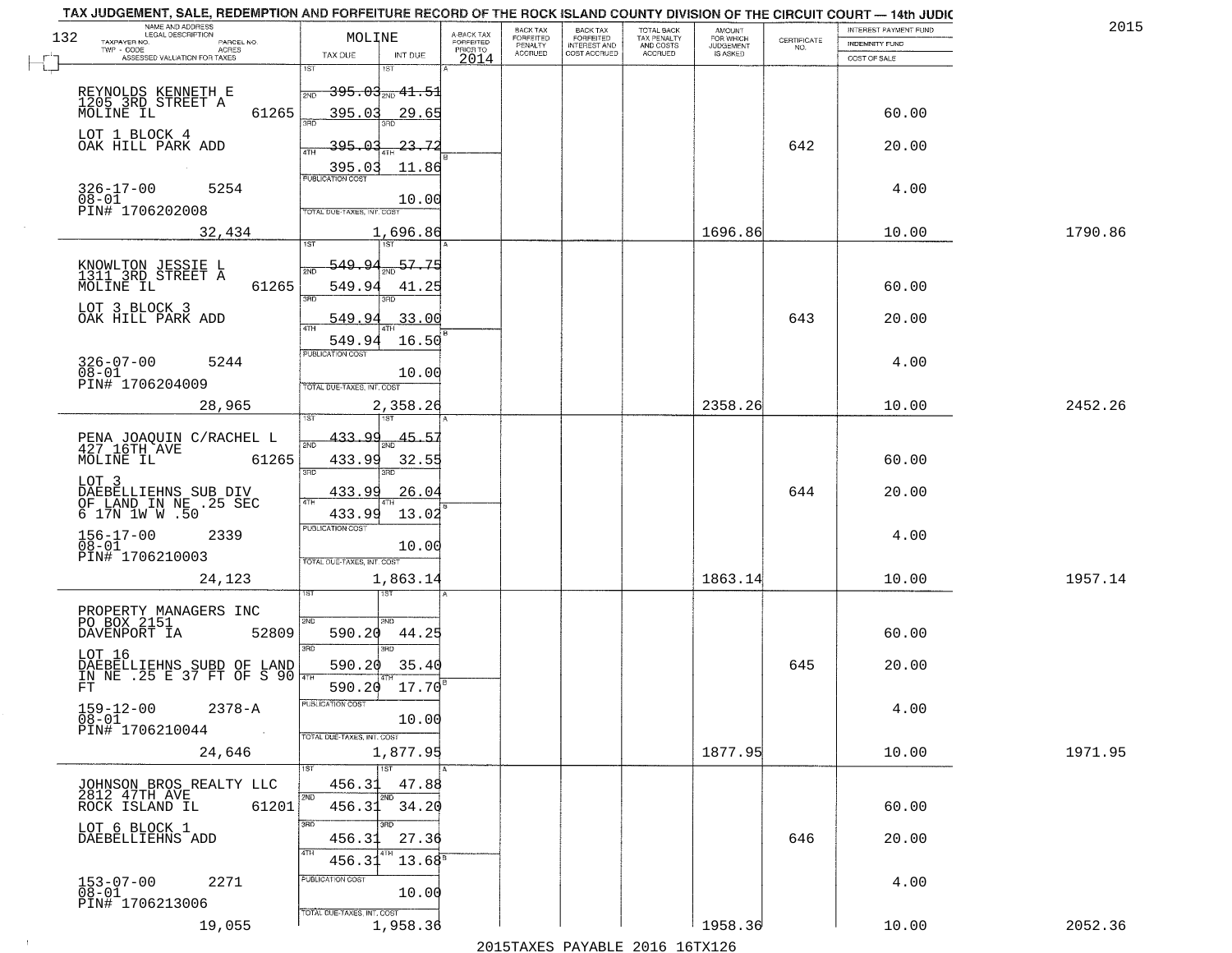| 132                  | BY WHOM<br>PURCHASED                                   | RATE<br>$\%$<br><b>BID</b> | MOLINE<br>DATE OF SALE | TAX JUDGEMENT, SALE, REDEMPTION AND FORFEITURE RECORD OF THE ROCK ISLAND COUNTY DIVISION OF THE CIRCUIT COURT — 14th JUDICIAL CIRCUIT OF ILLINOIS 2015<br>SUBSEQUENT TAXES PAID, FEES, AND TIME EXTENSION | TOTAL DUE<br>TO REDEEM<br>FROM SALE<br>LESS<br>COUNTY CLERK FEE | BY WHOM REDEEMED                                                                        | DATE OF REDEMP-<br>TION OR DEED<br><b>MO</b><br>DAY<br>YEAR | RECEIVED REDEMPTION<br>MONEY IN FULL                                                |
|----------------------|--------------------------------------------------------|----------------------------|------------------------|-----------------------------------------------------------------------------------------------------------------------------------------------------------------------------------------------------------|-----------------------------------------------------------------|-----------------------------------------------------------------------------------------|-------------------------------------------------------------|-------------------------------------------------------------------------------------|
| 1                    | PIN# 1706202008    <br>STEVE SODEMAN LIVING TRUST      | 00                         | 12/29/2016             | $\begin{bmatrix} 01/17/2017 \\ 17/17/2017 \end{bmatrix}$ Take Notice Fee                                                                                                                                  | 12/20/2019<br>20.47                                             |                                                                                         |                                                             | Certificate<br>Returned<br>$\overline{1}$<br>& Cancelled<br>07/20/2017              |
|                      |                                                        |                            |                        |                                                                                                                                                                                                           |                                                                 | $\left.\begin{array}{c c} 1,811.33 \\ 160.00 \end{array}\right $ BAYVIEW LOAN SERVICING | 05/17/2017                                                  | Karen Kinney                                                                        |
| 2                    | PIN# 1706204009<br>MS INVESTMENTS GROUP INC            | 01                         |                        | 06/18/2019 Time Ext & incl<br>01/31/2017 Take Notice Fee<br>11/26/2018 Subs paid<br>12/29/2016 12/08/2017 Subs paid                                                                                       | 12/20/2019<br>3,020.59<br>3,048.46<br>3,023.10                  |                                                                                         |                                                             | SALE IN ERROR<br>Certificate<br>Returned<br>$\frac{1}{6}$ Cancelled 2<br>08/12/2019 |
|                      |                                                        |                            |                        |                                                                                                                                                                                                           |                                                                 |                                                                                         |                                                             | Karen Kinney                                                                        |
| PIN# 1706210003<br>3 | STEVE SODEMAN LIVING TRUST                             | 00                         | 12/29/2016             | 01/17/2017 Time Ext & incl<br>01/17/2017 Take Notice Fee                                                                                                                                                  | 12/20/2019<br>20.47                                             |                                                                                         |                                                             | Certificate<br>Returned<br>3<br>& Cancelled<br>02/08/2017                           |
|                      |                                                        |                            |                        |                                                                                                                                                                                                           |                                                                 | $1,977.61$ (GAS & ELECTRIC CREDIT UNI                                                   | 01/25/2017                                                  | Karen Kinney                                                                        |
| PIN# 1706210044<br>4 | STEVE SODEMAN LIVING TRUST                             |                            | 12/29/2016             | 01/17/2017 Time Ext & incl<br>01/17/2017 Take Notice Fee                                                                                                                                                  | 12/20/2019<br>$\left[20.47\right]$                              |                                                                                         |                                                             | Certificate<br>Returned<br>& Cancelled 4<br>02/08/2017                              |
|                      |                                                        |                            |                        |                                                                                                                                                                                                           |                                                                 | 2,031.86<br>160.00 PROPERTY MANAGERS                                                    | 01/26/2017<br>INC                                           | Karen Kinney                                                                        |
| 5                    | PIN# 1706213006<br>US BANK CUST FOR PRO CAP 4 & CRDTRS | 03                         | 12/29/2016             | 05/03/2017 Time Ext & incl<br>05/03/2017 Take Notice Fee                                                                                                                                                  | 07/10/2019<br>20.59                                             |                                                                                         |                                                             | Certificate<br>Returned<br>& Cancelled 5<br>07/20/2017                              |
|                      |                                                        |                            |                        |                                                                                                                                                                                                           |                                                                 | $2,134.52$ JOHNSON BROS REALTY                                                          | 05/23/2017                                                  | Karen Kinney                                                                        |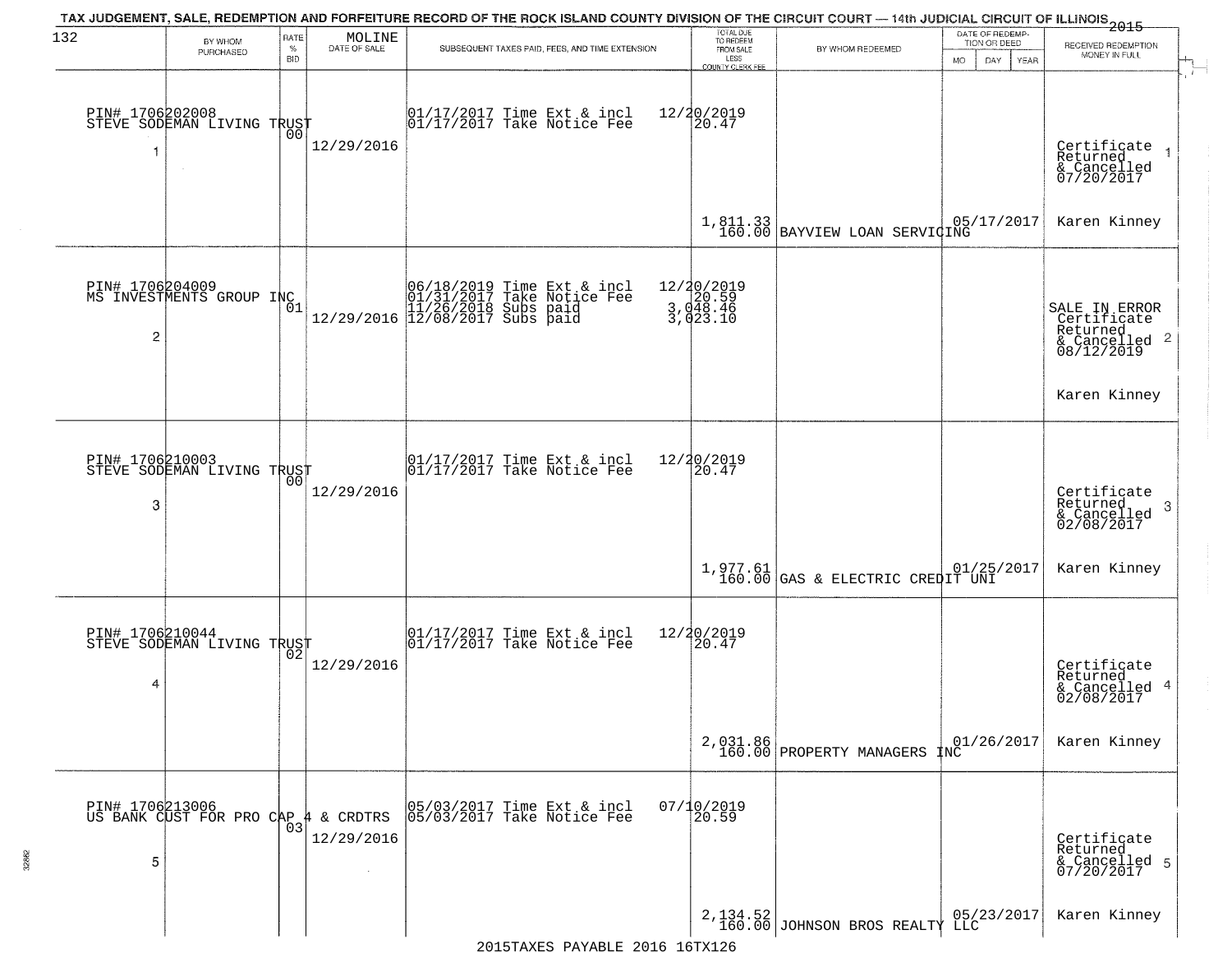| 133 | NAME AND ADDRESS<br>LEGAL DESCRIPTION<br>TAXPAYER NO.<br>PARCEL NO. | MOLINE                     |                    | A-BACK TAX<br>FORFEITED | BACK TAX<br>FORFEITED | <b>BACK TAX</b><br><b>FORFEITED</b> | <b>TOTAL BACK</b><br>TAX PENALTY | <b>AMOUNT</b>                      | CERTIFICATE | INTEREST PAYMENT FUND<br><b>INDEMNITY FUND</b> | 2015    |
|-----|---------------------------------------------------------------------|----------------------------|--------------------|-------------------------|-----------------------|-------------------------------------|----------------------------------|------------------------------------|-------------|------------------------------------------------|---------|
|     | TWP - CODE<br><b>ACRES</b><br>ASSESSED VALUATION FOR TAXES          | TAX DUE                    | INT DUE            | PRIOR TO<br>2014        | PENALTY<br>ACCRUED    | INTEREST AND<br>COST ACCRUED        | AND COSTS<br>ACCRUED             | FOR WHICH<br>JUDGEMENT<br>IS ASKED | NO.         | COST OF SALE                                   |         |
|     |                                                                     | 1ST                        | 1ST                |                         |                       |                                     |                                  |                                    |             |                                                |         |
|     | SCMR PROPERTIES LLC<br>4779 GOODISON PLACE DR<br>ACCUESTER MI 48306 | 2ND                        | 2ND                |                         |                       |                                     |                                  |                                    |             |                                                |         |
|     |                                                                     | 3RD                        | 3RD                |                         |                       |                                     |                                  |                                    |             | 60.00                                          |         |
|     | LOT 5 BLOCK 3<br>SECOND FAIRMOUNT ADD                               | 4TH                        | 4TH                |                         |                       |                                     |                                  |                                    | 647         | 20.00                                          |         |
|     |                                                                     | 620.49                     | 18.62              |                         |                       |                                     |                                  |                                    |             |                                                |         |
|     | $208 - 09 - 00$<br>3213<br>$08 - 01$                                | <b>PUBLICATION COST</b>    | 10.00              |                         |                       |                                     |                                  |                                    |             | 4.00                                           |         |
|     | PIN# 1706228002                                                     | TOTAL DUE-TAXES, INT. COST |                    |                         |                       |                                     |                                  |                                    |             |                                                |         |
|     | 25,911                                                              | 1ST                        | 649.11<br>1ST      |                         |                       |                                     |                                  | 649.11                             |             | 10.00                                          | 743.11  |
|     | PROPERTY MANAGERS INC<br>PO BOX 2151                                | 2ND                        | 2ND                |                         |                       |                                     |                                  |                                    |             |                                                |         |
|     | DAVENPORT IA<br>52809                                               | 665.58                     | 49.90              |                         |                       |                                     |                                  |                                    |             | 60.00                                          |         |
|     | LOT 1<br>FAIRMOUNT 3RD ADD                                          | 3RD<br>665.58              | 3RD<br>39.92       |                         |                       |                                     |                                  |                                    | 648         | 20.00                                          |         |
|     |                                                                     | 47H<br>665.58              | 19.96              |                         |                       |                                     |                                  |                                    |             |                                                |         |
|     | $533 - 25 - 00$<br>$08 - 01$<br>9260                                | PUBLICATION COST           |                    |                         |                       |                                     |                                  |                                    |             | 4.00                                           |         |
|     | PIN# 1706231002                                                     | TOTAL DUE-TAXES, INT. COST | 10.00              |                         |                       |                                     |                                  |                                    |             |                                                |         |
|     | 27,794                                                              | 1ST.                       | 2,116.52<br>1ST    |                         |                       |                                     |                                  | 2116.52                            |             | 10.00                                          | 2210.52 |
|     |                                                                     |                            |                    |                         |                       |                                     |                                  |                                    |             |                                                |         |
|     | HERRERA MARGARITA<br>416 21ST AVE<br>MOLINE IL<br>61265             | 2ND                        | 2ND                |                         |                       |                                     |                                  |                                    |             | 60.00                                          |         |
|     | LOT 7<br>ARAMS 2ND ADD                                              | 3BD                        | 3 <sub>3</sub>     |                         |                       |                                     |                                  |                                    | 649         | 20.00                                          |         |
|     |                                                                     | 4TH<br>485.17              | 4TH<br>14.56       |                         |                       |                                     |                                  |                                    |             |                                                |         |
|     | 089-07-00<br>08-01<br>1092                                          | <b>PUBLICATION COST</b>    |                    |                         |                       |                                     |                                  |                                    |             | 4.00                                           |         |
|     | PIN# 1706419001                                                     | TOTAL OUE-TAXES, INT. COST | 10.00              |                         |                       |                                     |                                  |                                    |             |                                                |         |
|     | 26,260                                                              |                            | 509.73             |                         |                       |                                     |                                  | 509.73                             |             | 10.00                                          | 603.73  |
|     |                                                                     | 558.23                     | 58.59              |                         |                       |                                     |                                  |                                    |             |                                                |         |
|     | TURNER-MCKEE SHARI L<br>2705 17TH AVENUE CT<br>MOLINE IL<br>61265   | 2ND<br>558.23              | 41.85              |                         |                       |                                     |                                  |                                    |             | 60.00                                          |         |
|     | LOT 45                                                              | 3RD                        | 3RD                |                         |                       |                                     |                                  |                                    |             |                                                |         |
|     | TIMMERMANS 1ST ADD                                                  | 558.23<br>558.23           | 33.48<br>16.74     |                         |                       |                                     |                                  |                                    | 650         | 20.00                                          |         |
|     | $455 - 01 - 00$<br>7384                                             | PUBLICATION COST           |                    |                         |                       |                                     |                                  |                                    |             | 4.00                                           |         |
|     | $08 - 01$<br>PIN# 1706420026<br>$\sim 100$                          | TOTAL DUE-TAXES, INT. COST | 10.00              |                         |                       |                                     |                                  |                                    |             |                                                |         |
|     | 29,311                                                              |                            | 2,393.58           |                         |                       |                                     |                                  | 2393.58                            |             | 10.00                                          | 2487.58 |
|     | LORANCE PATRICIA                                                    | 1ST <sup>1</sup><br>495.39 | 1ST<br>52.01       |                         |                       |                                     |                                  |                                    |             |                                                |         |
|     | 861 47TH ST<br>61265<br>MOLINE IL                                   | 2ND<br>495.39              | 2ND<br>37.15       |                         |                       |                                     |                                  |                                    |             | 60.00                                          |         |
|     | LOT 12                                                              | 3BD                        |                    |                         |                       |                                     |                                  |                                    |             |                                                |         |
|     | RAILSBACK 7ST ADD                                                   | 495.39<br>4TH<br>495.39    | 29.72<br>$14.86^5$ |                         |                       |                                     |                                  |                                    | 651         | 20.00                                          |         |
|     | $374 - 07 - 20$<br>6120-12                                          | PUBLICATION COST           |                    |                         |                       |                                     |                                  |                                    |             | 4.00                                           |         |
|     | $08 - 01$<br>PIN# 1707206012                                        |                            | 10.00              |                         |                       |                                     |                                  |                                    |             |                                                |         |
|     | 26,687                                                              | TOTAL DUE-TAXES, INT. COST | 2,125.30           |                         |                       |                                     |                                  | 2125.30                            |             | 10.00                                          | 2219.30 |

 $\sim 100$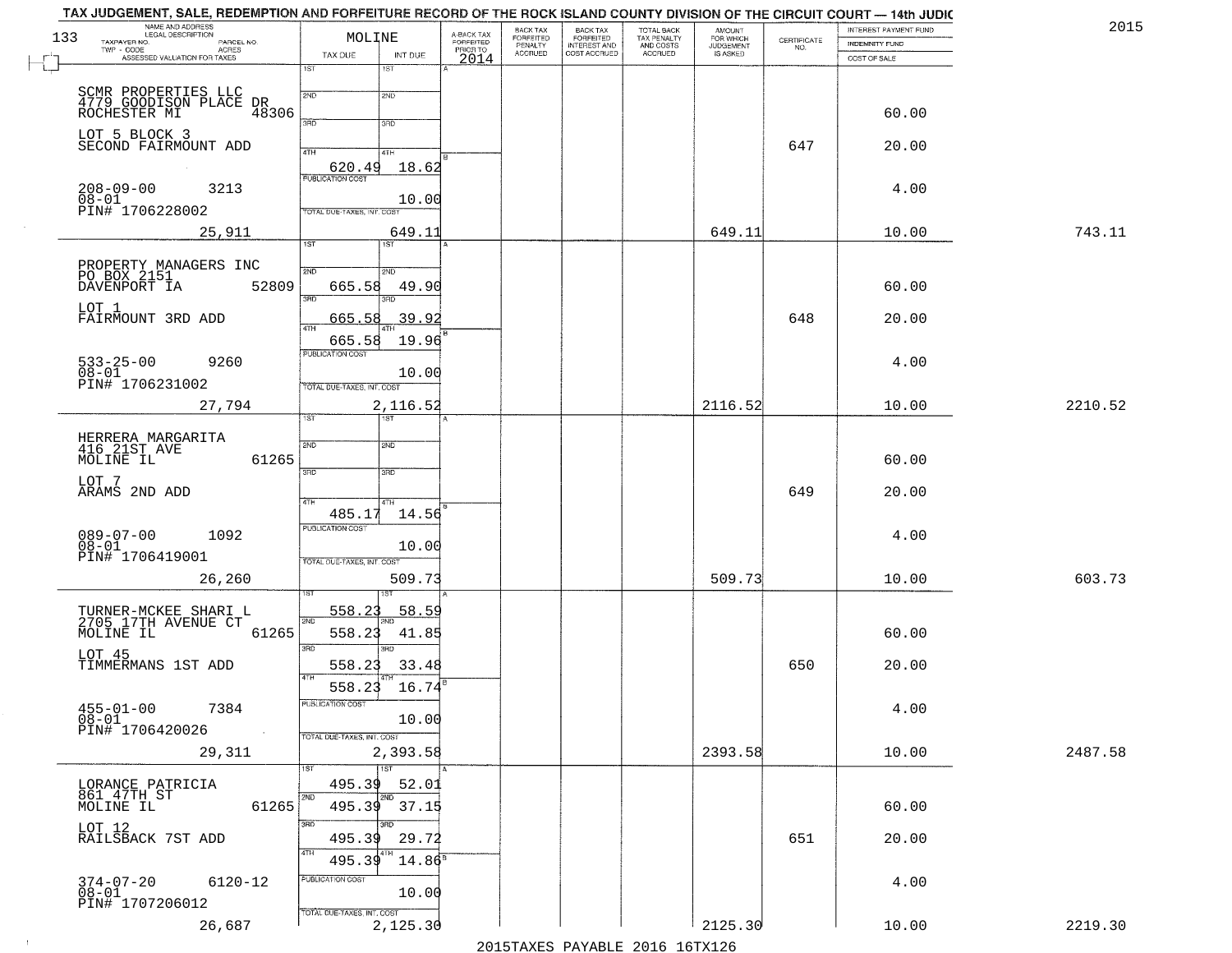| 133                                 |                                               | RATE               |                        | TAX JUDGEMENT, SALE, REDEMPTION AND FORFEITURE RECORD OF THE ROCK ISLAND COUNTY DIVISION OF THE CIRCUIT COURT — 14th JUDICIAL CIRCUIT OF ILLINOIS 2015 | TOTAL DUE<br>TO REDEEM   |                                                                                      | DATE OF REDEMP-   |      |                                                                    |
|-------------------------------------|-----------------------------------------------|--------------------|------------------------|--------------------------------------------------------------------------------------------------------------------------------------------------------|--------------------------|--------------------------------------------------------------------------------------|-------------------|------|--------------------------------------------------------------------|
|                                     | BY WHOM<br>PURCHASED                          | $\%$<br><b>BID</b> | MOLINE<br>DATE OF SALE | SUBSEQUENT TAXES PAID, FEES, AND TIME EXTENSION                                                                                                        | FROM SALE                | BY WHOM REDEEMED                                                                     | TION OR DEED      |      | RECEIVED REDEMPTION<br>MONEY IN FULL                               |
|                                     |                                               |                    |                        |                                                                                                                                                        | LESS<br>COUNTY CLERK FEE |                                                                                      | <b>MO</b><br>DAY  | YEAR |                                                                    |
|                                     |                                               |                    |                        |                                                                                                                                                        |                          |                                                                                      |                   |      |                                                                    |
| PIN# 1706228002<br>REALTAX DEV LT'D |                                               | 01                 |                        | $ 01/25/2017$ Time Ext & incl<br>$ 02/08/2017$ Take Notice Fee                                                                                         | $07/01/2019$<br>20.59    |                                                                                      |                   |      |                                                                    |
|                                     |                                               |                    | 12/29/2016             |                                                                                                                                                        |                          |                                                                                      |                   |      | Certificate<br>Returned                                            |
|                                     |                                               |                    |                        |                                                                                                                                                        |                          |                                                                                      |                   |      | & Cancelled<br>05/23/2017                                          |
|                                     |                                               |                    |                        |                                                                                                                                                        |                          | $771.13$ QUIET CAPITAL 4 OF                                                          | 03/21/2017        |      | Karen Kinney                                                       |
|                                     |                                               |                    |                        |                                                                                                                                                        |                          |                                                                                      | 15                |      |                                                                    |
|                                     |                                               |                    |                        |                                                                                                                                                        |                          |                                                                                      |                   |      |                                                                    |
|                                     | PIN# 1706231002<br>STEVE SODEMAN LIVING TRUST |                    | 12/29/2016             | $\begin{array}{cc}  01/17/2017 \text{ Time} & \text{Ext} & \text{incl} \\  01/17/2017 \text{ Take Notice } \text{Fe} \end{array}$                      | 12/20/2019<br>20.47      |                                                                                      |                   |      |                                                                    |
| 2                                   |                                               |                    |                        |                                                                                                                                                        |                          |                                                                                      |                   |      | Certificate<br>Returned<br>$\frac{1}{2}$ Cancelled 2<br>02/08/2017 |
|                                     |                                               |                    |                        |                                                                                                                                                        |                          |                                                                                      |                   |      |                                                                    |
|                                     |                                               |                    |                        |                                                                                                                                                        |                          | 2, 253.10<br>160.00 PROPERTY MANAGERS                                                | 01/26/2017<br>1NC |      | Karen Kinney                                                       |
|                                     |                                               |                    |                        |                                                                                                                                                        |                          |                                                                                      |                   |      |                                                                    |
| PIN# 1706419001                     |                                               |                    |                        | 01/17/2017 Time Ext & incl<br>01/17/2017 Take Notice Fee                                                                                               | 12/20/2019<br>20.47      |                                                                                      |                   |      |                                                                    |
|                                     | STEVE SODEMAN LIVING TRUST                    | 01                 | 12/29/2016             |                                                                                                                                                        |                          |                                                                                      |                   |      | Certificate<br>Returned                                            |
| 3                                   |                                               |                    |                        |                                                                                                                                                        |                          |                                                                                      |                   |      | 3<br>& Cancelled<br>03/23/2017                                     |
|                                     |                                               |                    |                        |                                                                                                                                                        |                          |                                                                                      |                   |      |                                                                    |
|                                     |                                               |                    |                        |                                                                                                                                                        |                          | 630.24<br>160.00 PENNYMAC                                                            | 02/22/2017        |      | Karen Kinney                                                       |
|                                     |                                               |                    |                        |                                                                                                                                                        |                          |                                                                                      |                   |      |                                                                    |
|                                     | PIN# 1706420026<br>STEVE SODEMAN LIVING TRUST |                    |                        | $\begin{bmatrix} 01/17/2017 \\ 01/17/2017 \end{bmatrix}$ Take Notice Fee                                                                               | 12/20/2019<br>20.47      |                                                                                      |                   |      |                                                                    |
|                                     |                                               |                    | 12/29/2016             |                                                                                                                                                        |                          |                                                                                      |                   |      | Certificate<br>Returned                                            |
| 4                                   |                                               |                    |                        |                                                                                                                                                        |                          |                                                                                      |                   |      | & Cancelled 4<br>05/23/2017                                        |
|                                     |                                               |                    |                        |                                                                                                                                                        |                          |                                                                                      |                   |      |                                                                    |
|                                     |                                               |                    |                        |                                                                                                                                                        |                          | 2,508.05<br>160.00 SHARI L TURNER-MCKKE                                              | 04/05/2017        |      | Karen Kinney                                                       |
|                                     |                                               |                    |                        |                                                                                                                                                        |                          |                                                                                      |                   |      |                                                                    |
|                                     | PIN# 1707206012<br>STEVE SODEMAN LIVING TRUST |                    |                        |                                                                                                                                                        |                          |                                                                                      |                   |      |                                                                    |
|                                     |                                               |                    | 12/29/2016             |                                                                                                                                                        |                          |                                                                                      |                   |      | Certificate<br>Returned                                            |
| 5                                   |                                               |                    |                        |                                                                                                                                                        |                          |                                                                                      |                   |      | & Cancelled 5<br>02/08/2017                                        |
|                                     |                                               |                    |                        |                                                                                                                                                        |                          |                                                                                      |                   |      |                                                                    |
|                                     |                                               |                    |                        |                                                                                                                                                        |                          | $2,219.30 \begin{array}{l} \mid 2.219.30 \end{array} \big  {\tt PARTRICIA\ LORANCE}$ | 01/13/2017        |      | Karen Kinney                                                       |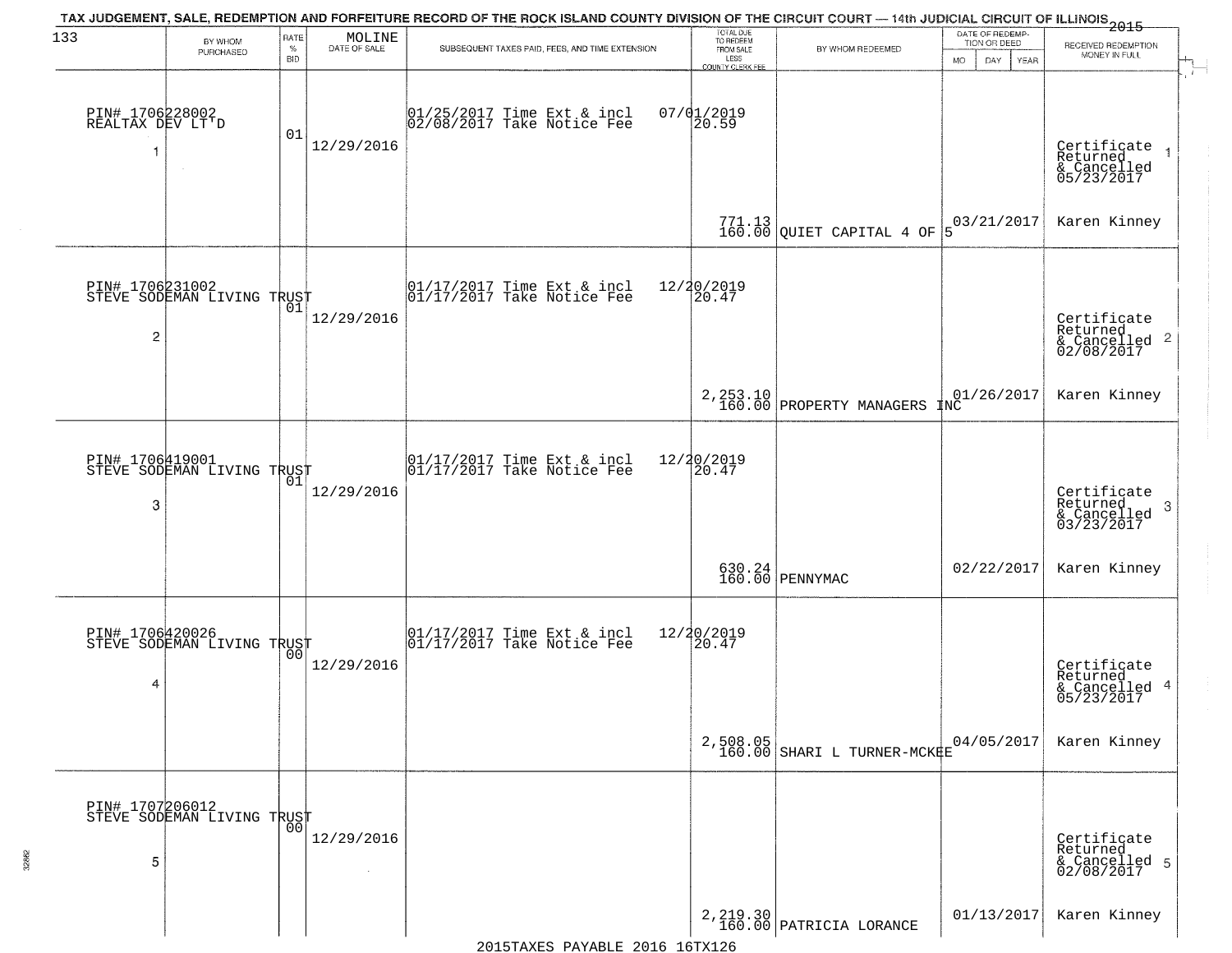| NAME AND ADDRESS<br>LEGAL DESCRIPTION<br>134<br>TAXPAYER NO.                         | PARCEL NO.   | MOLINE                                     | A-BACK TAX<br>FORFEITED | BACK TAX<br>FORFEITED | <b>BACK TAX</b><br><b>FORFEITED</b> | TOTAL BACK<br>TAX PENALTY | <b>AMOUNT</b>                      |                                                                 | INTEREST PAYMENT FUND          | 2015    |
|--------------------------------------------------------------------------------------|--------------|--------------------------------------------|-------------------------|-----------------------|-------------------------------------|---------------------------|------------------------------------|-----------------------------------------------------------------|--------------------------------|---------|
| $TWP - CODE$<br>ASSESSED VALUATION FOR TAXES                                         | <b>ACRES</b> | TAX DUE<br>INT DUE                         | PRIOR TO                | PENALTY<br>ACCRUED    | INTEREST AND                        | AND COSTS<br>ACCRUED      | FOR WHICH<br>JUDGEMENT<br>IS ASKED | $\begin{array}{c} \text{CERTIFICATE} \\ \text{NO.} \end{array}$ | INDEMNITY FUND<br>COST OF SALE |         |
|                                                                                      |              | 1ST<br>18T                                 | 2014                    |                       |                                     |                           |                                    |                                                                 |                                |         |
| QUAD CITY BANK & TRUST<br>3551 7TH ST STE 100                                        |              | 2ND<br>2ND                                 |                         |                       |                                     |                           |                                    |                                                                 |                                |         |
| MOLINE IL                                                                            | 61265        |                                            |                         |                       |                                     |                           |                                    |                                                                 | 60.00                          |         |
| LOT 1                                                                                |              | 3RD<br>3RD                                 |                         |                       |                                     |                           |                                    |                                                                 |                                |         |
| RAILSBACK 7TH ST ADD                                                                 |              | 729.71<br>43.80<br>4TH                     |                         |                       |                                     |                           |                                    | 652                                                             | 20.00                          |         |
|                                                                                      |              | 729.71<br>21.90<br><b>PUBLICATION COST</b> |                         |                       |                                     |                           |                                    |                                                                 |                                |         |
| $374 - 04 - 00$                                                                      | $6120 - 1$   | 10.00                                      |                         |                       |                                     |                           |                                    |                                                                 | 4.00                           |         |
| 08-01<br>PIN# 1707206021                                                             |              | TOTAL DUE-TAXES, INT. COST                 |                         |                       |                                     |                           |                                    |                                                                 |                                |         |
|                                                                                      | 30,472       | 1,535.12<br><b>TST</b><br>1ST              |                         |                       |                                     |                           | 1535.12                            |                                                                 | 10.00                          | 1629.12 |
|                                                                                      |              | 493.14<br>51.80                            |                         |                       |                                     |                           |                                    |                                                                 |                                |         |
| EDER JOYCE A<br>547 29TH AVE<br>MOLINE IL                                            | 61265        | 2ND<br>493.14<br>37.00                     |                         |                       |                                     |                           |                                    |                                                                 | 60.00                          |         |
| LOT 32                                                                               |              | 3RD<br>3RD                                 |                         |                       |                                     |                           |                                    |                                                                 |                                |         |
| SOUTHLAND                                                                            |              | 493.1<br>29.60<br>ৰাম                      |                         |                       |                                     |                           |                                    | 653                                                             | 20.00                          |         |
|                                                                                      |              | 14.80<br>493.1                             |                         |                       |                                     |                           |                                    |                                                                 |                                |         |
| 411-22-30                                                                            | 6699-62      | PUBLICATION COST                           |                         |                       |                                     |                           |                                    |                                                                 | 4.00                           |         |
| $08 - 01$<br>PIN# 1707211011                                                         |              | 10.00<br>TOTAL DUE-TAXES, INT. COST        |                         |                       |                                     |                           |                                    |                                                                 |                                |         |
|                                                                                      | 20,593       | 2,115.76                                   |                         |                       |                                     |                           | 2115.76                            |                                                                 | 10.00                          | 2209.76 |
|                                                                                      |              | 1ST<br>1ST                                 |                         |                       |                                     |                           |                                    |                                                                 |                                |         |
| BLOOMER PATRICIA A<br>2823 7TH ST                                                    |              | 2ND<br>2ND                                 |                         |                       |                                     |                           |                                    |                                                                 |                                |         |
| MOLINE IL                                                                            | 61265        | 3 <sub>BD</sub><br>3RD                     |                         |                       |                                     |                           |                                    |                                                                 | 60.00                          |         |
| $LOT 1 - 2$<br>SOUTHLAND EX S 7.5 FT OF E 91 FT OF LOT 2                             |              | 530.28<br>31.80                            |                         |                       |                                     |                           |                                    | 654                                                             | 20.00                          |         |
|                                                                                      |              | 530.28<br>15.90                            |                         |                       |                                     |                           |                                    |                                                                 |                                |         |
| $^{411-19-10}_{08-01}$                                                               | 6699-32      | <b>PUBLICATION COST</b>                    |                         |                       |                                     |                           |                                    |                                                                 | 4.00                           |         |
| PIN# 1707211021                                                                      |              | 10.00<br>TOTAL OUE-TAXES, INT. COST        |                         |                       |                                     |                           |                                    |                                                                 |                                |         |
|                                                                                      | 28,144       | 1,118.26                                   |                         |                       |                                     |                           | 1118.26                            |                                                                 | 10.00                          | 1212.26 |
|                                                                                      |              |                                            |                         |                       |                                     |                           |                                    |                                                                 |                                |         |
| OCA HOLDINGS LLC<br>2035 BRIDGE AVE STE                                              |              | 368.98<br>38.7<br>2ND                      |                         |                       |                                     |                           |                                    |                                                                 |                                |         |
| DAVENPORT IA                                                                         | 202<br>52803 | 368.98<br>27.65                            |                         |                       |                                     |                           |                                    |                                                                 | 60.00                          |         |
| UNIT 1<br>VELIE ESTATE CONDO                                                         |              | 3RD<br>3RD<br>22.12<br>368.98              |                         |                       |                                     |                           |                                    | 655                                                             | 20.00                          |         |
|                                                                                      |              | 4TH<br>368.98<br>11.06                     |                         |                       |                                     |                           |                                    |                                                                 |                                |         |
| $530 - 08 - 10$                                                                      | $9044 - 1$   | PUBLICATION COST                           |                         |                       |                                     |                           |                                    |                                                                 | 4.00                           |         |
| $08 - 01$<br>PIN# 1707215001                                                         |              | 10.00                                      |                         |                       |                                     |                           |                                    |                                                                 |                                |         |
|                                                                                      |              | TOTAL DUE-TAXES, INT. COST                 |                         |                       |                                     |                           | 1585.46                            |                                                                 |                                |         |
|                                                                                      | 15,408       | 1,585.46<br>$\overline{1}$ st              |                         |                       |                                     |                           |                                    |                                                                 | 10.00                          | 1679.46 |
|                                                                                      |              | 368.98<br>38.71                            |                         |                       |                                     |                           |                                    |                                                                 |                                |         |
| OCA HOLDINGS LLC<br>2035 BRIDGE AVE STE 202<br>- * * * * * * * * * * * * * * * 52803 |              | 2ND<br>2ND<br>368.98<br>27.65              |                         |                       |                                     |                           |                                    |                                                                 | 60.00                          |         |
| UNIT <sub>3</sub>                                                                    |              | 3RD<br>अंग                                 |                         |                       |                                     |                           |                                    |                                                                 |                                |         |
| VELIE ESTATE CONDO                                                                   |              | 368.98<br>22.12<br>4TH                     |                         |                       |                                     |                           |                                    | 656                                                             | 20.00                          |         |
|                                                                                      |              | $11.06^5$<br>368.98<br>PUBLICATION COST    |                         |                       |                                     |                           |                                    |                                                                 |                                |         |
| 530-08-16<br>08-01                                                                   | $9044 - 3$   | 10.00                                      |                         |                       |                                     |                           |                                    |                                                                 | 4.00                           |         |
| PIN# 1707215003                                                                      |              | TOTAL DUE-TAXES, INT. COST                 |                         |                       |                                     |                           |                                    |                                                                 |                                |         |
|                                                                                      | 15,408       | 1,585.46                                   |                         |                       |                                     |                           | 1585.46                            |                                                                 | 10.00                          | 1679.46 |

 $\sim 100$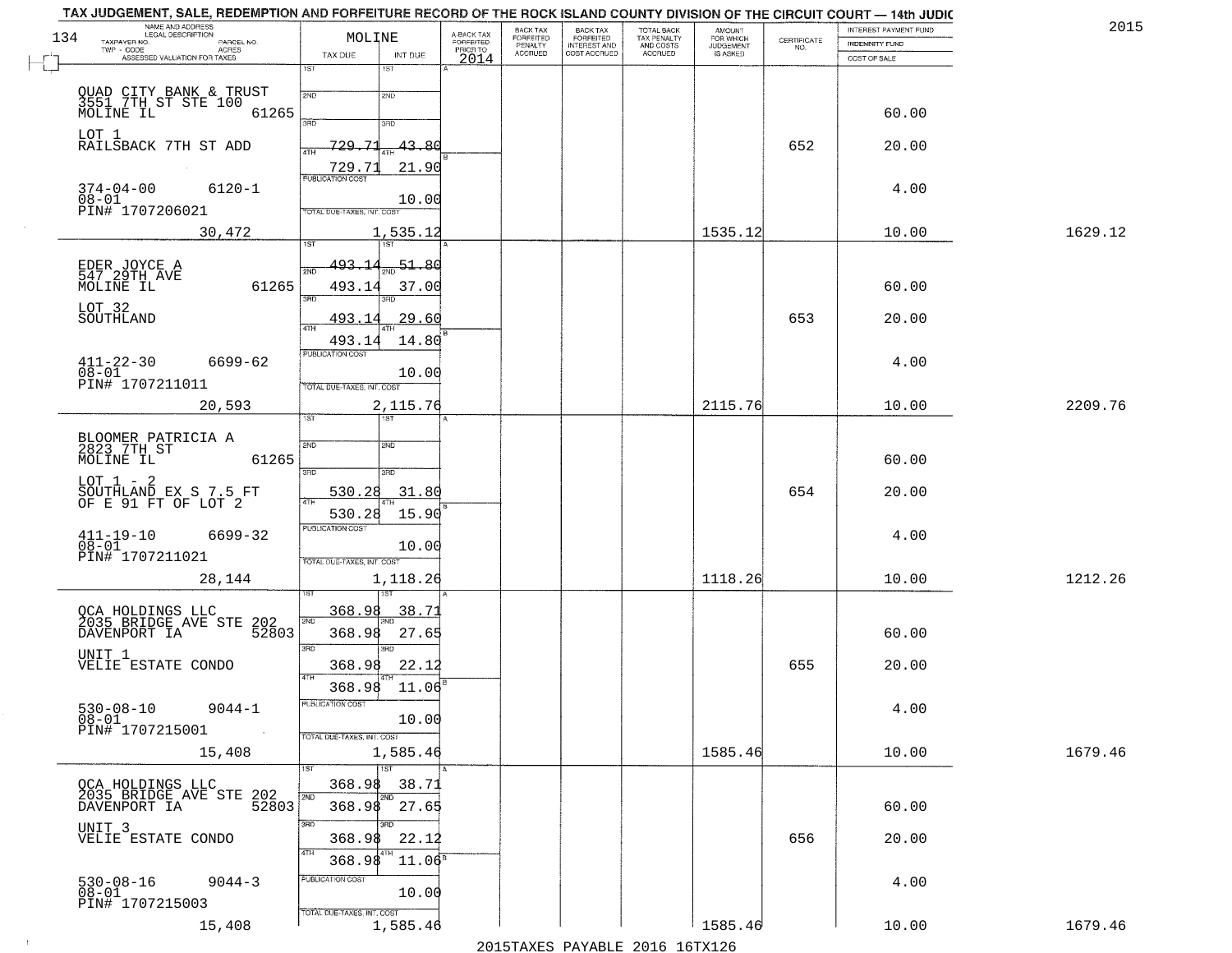| 134                  | BY WHOM<br>PURCHASED                          | RATE<br>$\%$<br><b>BID</b> | $\begin{array}{c} \text{MOLINE} \\ \text{DATE of SALE} \end{array}$ | TAX JUDGEMENT, SALE, REDEMPTION AND FORFEITURE RECORD OF THE ROCK ISLAND COUNTY DIVISION OF THE CIRCUIT COURT — 14th JUDICIAL CIRCUIT OF ILLINOIS 2015<br>SUBSEQUENT TAXES PAID, FEES, AND TIME EXTENSION | TOTAL DUE<br>TO REDEEM<br>FROM SALE<br>LESS<br>COUNTY CLERK FEE | BY WHOM REDEEMED                       | DATE OF REDEMP-<br>TION OR DEED<br><b>MO</b><br>DAY<br><b>YEAR</b> | RECEIVED REDEMPTION<br>MONEY IN FULL                       |
|----------------------|-----------------------------------------------|----------------------------|---------------------------------------------------------------------|-----------------------------------------------------------------------------------------------------------------------------------------------------------------------------------------------------------|-----------------------------------------------------------------|----------------------------------------|--------------------------------------------------------------------|------------------------------------------------------------|
| PIN# 1707206021<br>1 | STEVE SODEMAN LIVING TRUST                    | 00                         | 12/29/2016                                                          | $\begin{bmatrix} 01/17/2017 \\ 01/17/2017 \\ 01 \end{bmatrix}$ Take Notice Fee                                                                                                                            | 12/20/2019<br>$ 20.47\rangle$                                   |                                        |                                                                    | Certificate<br>Returned<br>& Cancelled<br>02/08/2017       |
|                      |                                               |                            |                                                                     |                                                                                                                                                                                                           | 1,649.59<br>160.00                                              | CHRIS EHMSEN                           | 01/18/2017                                                         | Karen Kinney                                               |
| 2                    | PIN# 1707211011<br>STEVE SODEMAN LIVING TRUST |                            | 12/29/2016                                                          | $\begin{array}{cc} 01/17/2017 & \text{Time Ext} & \text{incl} \\ 01/17/2017 & \text{Take Notice Free} \end{array}$                                                                                        | 12/20/2019<br>$\left[20.47\right]$                              |                                        |                                                                    | Certificate<br>Returned<br>& Cancelled 2<br>03/07/2019     |
|                      |                                               |                            |                                                                     |                                                                                                                                                                                                           |                                                                 | 2, 230.23<br>160.00 MOSS LAW FIRM      | 10/19/2018                                                         | Karen Kinney                                               |
| PIN# 1707211021<br>3 | STEVE SODEMAN LIVING TRUST                    |                            | 12/29/2016                                                          | 01/17/2017 Time Ext & incl<br>01/17/2017 Take Notice Fee<br>11/21/2017 Subs paid                                                                                                                          | 12/20/2019<br>20.47<br>2,323.30                                 |                                        |                                                                    | Certificate<br>Returned<br>-3<br>& Cancelled<br>07/06/2018 |
|                      |                                               |                            |                                                                     |                                                                                                                                                                                                           |                                                                 | 3,834.83<br>160.00 PATRICIA BLOOMER    | 05/11/2018                                                         | Karen Kinney                                               |
| PIN# 1707215001<br>4 | STEVE SODEMAN LIVING TRUST                    |                            | 12/29/2016                                                          | 01/17/2017 Time Ext & incl<br>01/17/2017 Take Notice Fee                                                                                                                                                  | 12/20/2019<br>20.47                                             |                                        |                                                                    | Certificate<br>Returned<br>& Cancelled 4<br>05/23/2017     |
|                      |                                               |                            |                                                                     |                                                                                                                                                                                                           |                                                                 | 1,699.93<br>160.00 RENTPRO 6 OF 12     | 03/02/2017                                                         | Karen Kinney                                               |
| 5                    | PIN# 1707215003<br>STEVE SODEMAN LIVING TRUST | 00                         | 12/29/2016                                                          | 01/17/2017 Time Ext & incl<br>01/17/2017 Take Notice Fee                                                                                                                                                  | 12/20/2019<br>20.47                                             |                                        |                                                                    | Certificate<br>Returned<br>& Cancelled 5<br>05/23/2017     |
|                      |                                               |                            |                                                                     |                                                                                                                                                                                                           |                                                                 | $1,699.93$<br>$160.00$ RENTPRO 7 OF 12 | 03/02/2017                                                         | Karen Kinney                                               |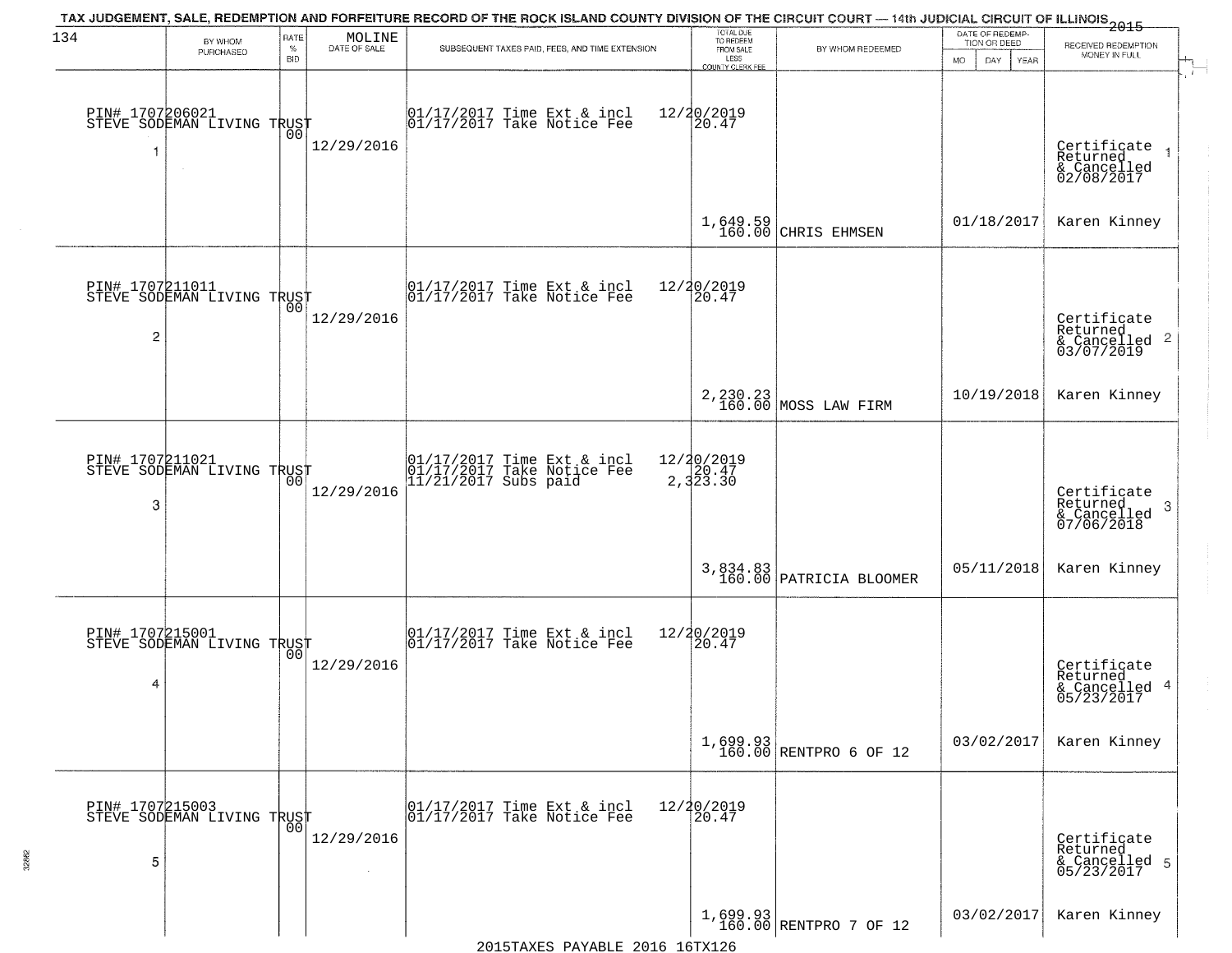|     | TAX JUDGEMENT, SALE, REDEMPTION AND FORFEITURE RECORD OF THE ROCK ISLAND COUNTY DIVISION OF THE CIRCUIT COURT - 14th JUDIC<br>NAME AND ADDRESS<br>LEGAL DESCRIPTION |                                            |                         | BACK TAX                    | BACK TAX<br>FORFEITED |                                        | AMOUNT<br>FOR WHICH |                                                                 | INTEREST PAYMENT FUND | 2015    |
|-----|---------------------------------------------------------------------------------------------------------------------------------------------------------------------|--------------------------------------------|-------------------------|-----------------------------|-----------------------|----------------------------------------|---------------------|-----------------------------------------------------------------|-----------------------|---------|
| 135 | TAXPAYER NO.<br>PARCEL NO.                                                                                                                                          | MOLINE                                     | A-BACK TAX<br>FORFEITED | <b>FORFEITED</b><br>PENALTY | <b>INTEREST AND</b>   | TOTAL BACK<br>TAX PENALTY<br>AND COSTS | <b>JUDGEMENT</b>    | $\begin{array}{c} \text{CERTIFICATE} \\ \text{NO.} \end{array}$ | INDEMNITY FUND        |         |
|     | ACRES<br>ASSESSED VALUATION FOR TAXES                                                                                                                               | INT DUE<br>TAX DUE                         | PRIOR TO<br>2014        | <b>ACCRUED</b>              | COST ACCRUED          | ACCRUED                                | IS ASKED            |                                                                 | COST OF SALE          |         |
|     |                                                                                                                                                                     | 1ST<br>1ST                                 |                         |                             |                       |                                        |                     |                                                                 |                       |         |
|     |                                                                                                                                                                     | 2ND                                        |                         |                             |                       |                                        |                     |                                                                 |                       |         |
|     | JBB ENTERPRISES LLC<br>7531 E 2ND ST<br>SCOTTSDALE AZ                                                                                                               | 2ND                                        |                         |                             |                       |                                        |                     |                                                                 |                       |         |
|     | 85251                                                                                                                                                               | 3BD<br>3RD                                 |                         |                             |                       |                                        |                     |                                                                 | 60.00                 |         |
|     | UNIT <sub>2</sub>                                                                                                                                                   |                                            |                         |                             |                       |                                        |                     |                                                                 |                       |         |
|     | FOX MEADOWS ESTATE CONDOS                                                                                                                                           | $-21 - 68$<br>361.58                       |                         |                             |                       |                                        |                     | 657                                                             | 20.00                 |         |
|     |                                                                                                                                                                     | 361.58<br>10.84                            |                         |                             |                       |                                        |                     |                                                                 |                       |         |
|     | $531 - 46 - 22$<br>$9132 - 2$                                                                                                                                       |                                            |                         |                             |                       |                                        |                     |                                                                 | 4.00                  |         |
|     | $08 - 01$                                                                                                                                                           | 10.00                                      |                         |                             |                       |                                        |                     |                                                                 |                       |         |
|     | PIN# 1707223002                                                                                                                                                     | TOTAL DUE-TAXES, INT. COST                 |                         |                             |                       |                                        |                     |                                                                 |                       |         |
|     | 15,099                                                                                                                                                              | 765.68                                     |                         |                             |                       |                                        | 765.68              |                                                                 | 10.00                 | 859.68  |
|     |                                                                                                                                                                     |                                            |                         |                             |                       |                                        |                     |                                                                 |                       |         |
|     |                                                                                                                                                                     | 372.57<br>$\frac{1}{2ND}$ 39.13            |                         |                             |                       |                                        |                     |                                                                 |                       |         |
|     | BLUE SKY ICONIC DEVELOP<br>2907 KATIE LN<br>BETTENDORF IA 527<br>52722                                                                                              | 372.57<br>27.95                            |                         |                             |                       |                                        |                     |                                                                 | 60.00                 |         |
|     |                                                                                                                                                                     | ਬਨ<br>3RD                                  |                         |                             |                       |                                        |                     |                                                                 |                       |         |
|     | LOT 5                                                                                                                                                               |                                            |                         |                             |                       |                                        |                     | 658                                                             |                       |         |
|     | MABEL ERICKSON SUB DIV<br>E 56 OF W 112                                                                                                                             | 372.57<br>22.36                            |                         |                             |                       |                                        |                     |                                                                 | 20.00                 |         |
|     |                                                                                                                                                                     | 372.57<br>11.18                            |                         |                             |                       |                                        |                     |                                                                 |                       |         |
|     | $202 - 06 - 70$<br>$3096 - 14$                                                                                                                                      | PUBLICATION COST                           |                         |                             |                       |                                        |                     |                                                                 | 4.00                  |         |
|     | $08 - 01$                                                                                                                                                           | 10.00                                      |                         |                             |                       |                                        |                     |                                                                 |                       |         |
|     | PIN# 1707237002                                                                                                                                                     | TOTAL DUE-TAXES, INT. COST                 |                         |                             |                       |                                        |                     |                                                                 |                       |         |
|     | 15,558                                                                                                                                                              | 1,600.90                                   |                         |                             |                       |                                        | 1600.90             |                                                                 | 10.00                 | 1694.90 |
|     |                                                                                                                                                                     | 1ST                                        |                         |                             |                       |                                        |                     |                                                                 |                       |         |
|     | PAULSON KATHY<br>2940 8TH ST                                                                                                                                        | 707.1<br><u>74.2'</u><br>2ND               |                         |                             |                       |                                        |                     |                                                                 |                       |         |
|     | MOLINE IL<br>61265                                                                                                                                                  | 707.13<br>53.05                            |                         |                             |                       |                                        |                     |                                                                 | 60.00                 |         |
|     |                                                                                                                                                                     | 3BD<br>3RD                                 |                         |                             |                       |                                        |                     |                                                                 |                       |         |
|     | LOT 3<br>HARRIS NELSON 3RD ADD                                                                                                                                      | 707.1<br>42.44                             |                         |                             |                       |                                        |                     | 659                                                             | 20.00                 |         |
|     |                                                                                                                                                                     | <b>ATH</b>                                 |                         |                             |                       |                                        |                     |                                                                 |                       |         |
|     |                                                                                                                                                                     | 707.13<br>21.22<br><b>PUBLICATION COST</b> |                         |                             |                       |                                        |                     |                                                                 |                       |         |
|     | 523-03-00<br>08-01<br>8638                                                                                                                                          |                                            |                         |                             |                       |                                        |                     |                                                                 | 4.00                  |         |
|     | PIN# 1708113004                                                                                                                                                     | 10.00<br>TOTAL OUE-TAXES, INT. COST        |                         |                             |                       |                                        |                     |                                                                 |                       |         |
|     |                                                                                                                                                                     |                                            |                         |                             |                       |                                        |                     |                                                                 |                       |         |
|     | 35,529                                                                                                                                                              | 3,029.50<br>१९४                            |                         |                             |                       |                                        | 3029.50             |                                                                 | 10.00                 | 3123.50 |
|     |                                                                                                                                                                     |                                            |                         |                             |                       |                                        |                     |                                                                 |                       |         |
|     | HENDRICKS ROSEMARY<br>925 32ND AVENUE A                                                                                                                             | 2ND<br>2ND                                 |                         |                             |                       |                                        |                     |                                                                 |                       |         |
|     | MOLINE IL<br>61265                                                                                                                                                  |                                            |                         |                             |                       |                                        |                     |                                                                 | 60.00                 |         |
|     | LOT 9                                                                                                                                                               | 3RD<br>3HD                                 |                         |                             |                       |                                        |                     |                                                                 |                       |         |
|     | HARRIS NELSON 4TH ADD                                                                                                                                               | 678.04<br>40.68                            |                         |                             |                       |                                        |                     | 660                                                             | 20.00                 |         |
|     |                                                                                                                                                                     | 4TH<br>678.04<br>20.34                     |                         |                             |                       |                                        |                     |                                                                 |                       |         |
|     |                                                                                                                                                                     | PUBLICATION COS-                           |                         |                             |                       |                                        |                     |                                                                 |                       |         |
|     | $526 - 25 - 00$<br>$08 - 01$<br>8744                                                                                                                                | 10.00                                      |                         |                             |                       |                                        |                     |                                                                 | 4.00                  |         |
|     | PIN# 1708121003<br>$\sim 10$                                                                                                                                        | TOTAL DUE-TAXES, INT. COST                 |                         |                             |                       |                                        |                     |                                                                 |                       |         |
|     | 39,314                                                                                                                                                              | 1,427.10                                   |                         |                             |                       |                                        | 1427.10             |                                                                 | 10.00                 | 1521.10 |
|     |                                                                                                                                                                     | $\overline{1}$ 1ST                         |                         |                             |                       |                                        |                     |                                                                 |                       |         |
|     | MORTENSEN KEVIN                                                                                                                                                     | 671.52<br>70.49                            |                         |                             |                       |                                        |                     |                                                                 |                       |         |
|     | 5 WINDCREST LN                                                                                                                                                      | 2ND                                        |                         |                             |                       |                                        |                     |                                                                 |                       |         |
|     | 61240<br>COAL VALLEY IL                                                                                                                                             | $671.52$ 50.35                             |                         |                             |                       |                                        |                     |                                                                 | 60.00                 |         |
|     | LOT 11 BLOCK 1                                                                                                                                                      | 3RD                                        |                         |                             |                       |                                        |                     |                                                                 |                       |         |
|     | R WALKER PLACE ADD                                                                                                                                                  | 671.52<br>40.28                            |                         |                             |                       |                                        |                     | 661                                                             | 20.00                 |         |
|     |                                                                                                                                                                     | $20.14^{\overline{5}}$<br>671.52           |                         |                             |                       |                                        |                     |                                                                 |                       |         |
|     | 7626                                                                                                                                                                | PUBLICATION COST                           |                         |                             |                       |                                        |                     |                                                                 | 4.00                  |         |
|     | $467 - 21 - 00$<br>$08 - 01$                                                                                                                                        | 10.00                                      |                         |                             |                       |                                        |                     |                                                                 |                       |         |
|     | PIN# 1708209011                                                                                                                                                     | TOTAL DUE-TAXES, INT. COST                 |                         |                             |                       |                                        |                     |                                                                 |                       |         |
|     | 28,042                                                                                                                                                              | 2,877.34                                   |                         |                             |                       |                                        | 2877.34             |                                                                 | 10.00                 | 2971.34 |
|     |                                                                                                                                                                     |                                            |                         |                             |                       | 2015 TAVEC DAVADIE 2016 16TV126        |                     |                                                                 |                       |         |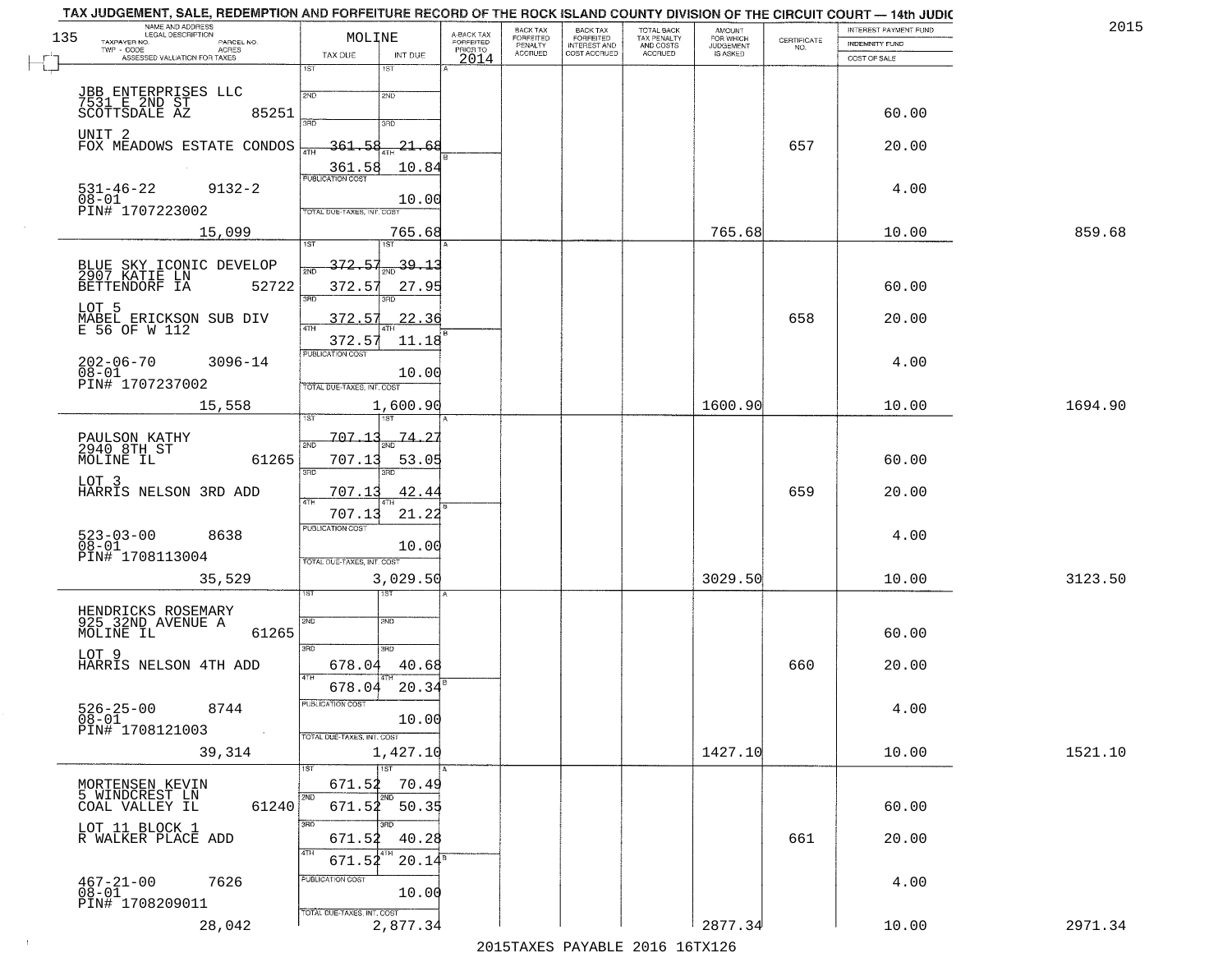| 135                  | BY WHOM                                           | RATE               | MOLINE       | TAX JUDGEMENT, SALE, REDEMPTION AND FORFEITURE RECORD OF THE ROCK ISLAND COUNTY DIVISION OF THE CIRCUIT COURT — 14th JUDICIAL CIRCUIT OF ILLINOIS 2015 | TOTAL DUE<br>TO REDEEM |                                       | DATE OF REDEMP<br>TION OR DEED             |                     |                                                                    |
|----------------------|---------------------------------------------------|--------------------|--------------|--------------------------------------------------------------------------------------------------------------------------------------------------------|------------------------|---------------------------------------|--------------------------------------------|---------------------|--------------------------------------------------------------------|
|                      | PURCHASED                                         | $\%$<br><b>BID</b> | DATE OF SALE | SUBSEQUENT TAXES PAID, FEES, AND TIME EXTENSION                                                                                                        |                        | FROM SALE<br>LESS<br>COUNTY CLERK FEE | BY WHOM REDEEMED                           | MO.<br>DAY.<br>YEAR | RECEIVED REDEMPTION<br>MONEY IN FULL                               |
| 1                    | PIN# 1707223002    <br>STEVE SODEMAN LIVING TRUST | 00                 | 12/29/2016   | 01/17/2017 Time Ext & incl<br>01/17/2017 Take Notice Fee<br>11/21/2017 Subs paid                                                                       |                        | 12/20/2019<br>1,585.04<br>1,585.04    |                                            |                     | Certificate<br>Returned<br>& Cancelled<br>02/07/2018               |
|                      |                                                   |                    |              |                                                                                                                                                        |                        |                                       | $2,655.39$ KATZ NOWINSKI P.C.              | 01/08/2018          | Karen Kinney                                                       |
| PIN# 1707237002<br>2 | STEVE SODEMAN LIVING TRUST                        |                    | 12/29/2016   | $\begin{bmatrix} 01/17/2017 \\ 01/17/2017 \end{bmatrix}$ Take Notice Fee                                                                               |                        | 12/20/2019<br>20.47                   |                                            |                     | Certificate<br>Returned<br>$\frac{1}{6}$ Cancelled 2<br>02/08/2017 |
|                      |                                                   |                    |              |                                                                                                                                                        |                        |                                       | 1,749.27<br>160.00 BLUE SKY ICONIC DEVELOP | 01/23/2017          | Karen Kinney                                                       |
| 3                    | PIN# 1708113004<br>STEVE SODEMAN LIVING TRUST     | 00                 | 12/29/2016   | $\begin{array}{ccc}  01/17/2017 \text{ Time} & \text{Ext} & \text{incl} \\  01/17/2017 \text{ Take Notice } \text{Fe} \end{array}$                     |                        | 12/20/2019<br>20.47                   |                                            |                     | Certificate<br>Returned<br>3<br>& Cancelled<br>01/08/2018          |
|                      |                                                   |                    |              |                                                                                                                                                        |                        |                                       | 3, 143.97<br>160.00 KATHY PAULSON          | 11/17/2017          | Karen Kinney                                                       |
| 4                    | PIN# 1708121003    <br>STEVE SODEMAN LIVING TRUST | 0 <sub>0</sub>     | 12/29/2016   | $\begin{bmatrix} 01/17/2017 \\ 01/17/2017 \end{bmatrix}$ Take Notice Fee                                                                               |                        | 12/20/2019<br>$\overline{20.47}$      |                                            |                     | Certificate<br>Returned<br>& Cancelled 4<br>02/08/2017             |
|                      |                                                   |                    |              |                                                                                                                                                        |                        |                                       | $1,541.57$ BROOKS LAW FIRM, PC.            | 01/19/2017          | Karen Kinney                                                       |
| PIN# 1708209011<br>5 | STEVE SODEMAN LIVING TRUST                        | 0 <sub>0</sub>     | 12/29/2016   | 01/17/2017 Time Ext & incl<br>01/17/2017 Take Notice Fee                                                                                               |                        | 12/20/2019<br>20.47                   |                                            |                     | Certificate<br>Returned<br>& Cancelled 5<br>05/23/2017             |
|                      |                                                   |                    |              |                                                                                                                                                        |                        |                                       | 2,991.81<br>160.00 KEVIN MORTENSEN         | 03/31/2017          | Karen Kinney                                                       |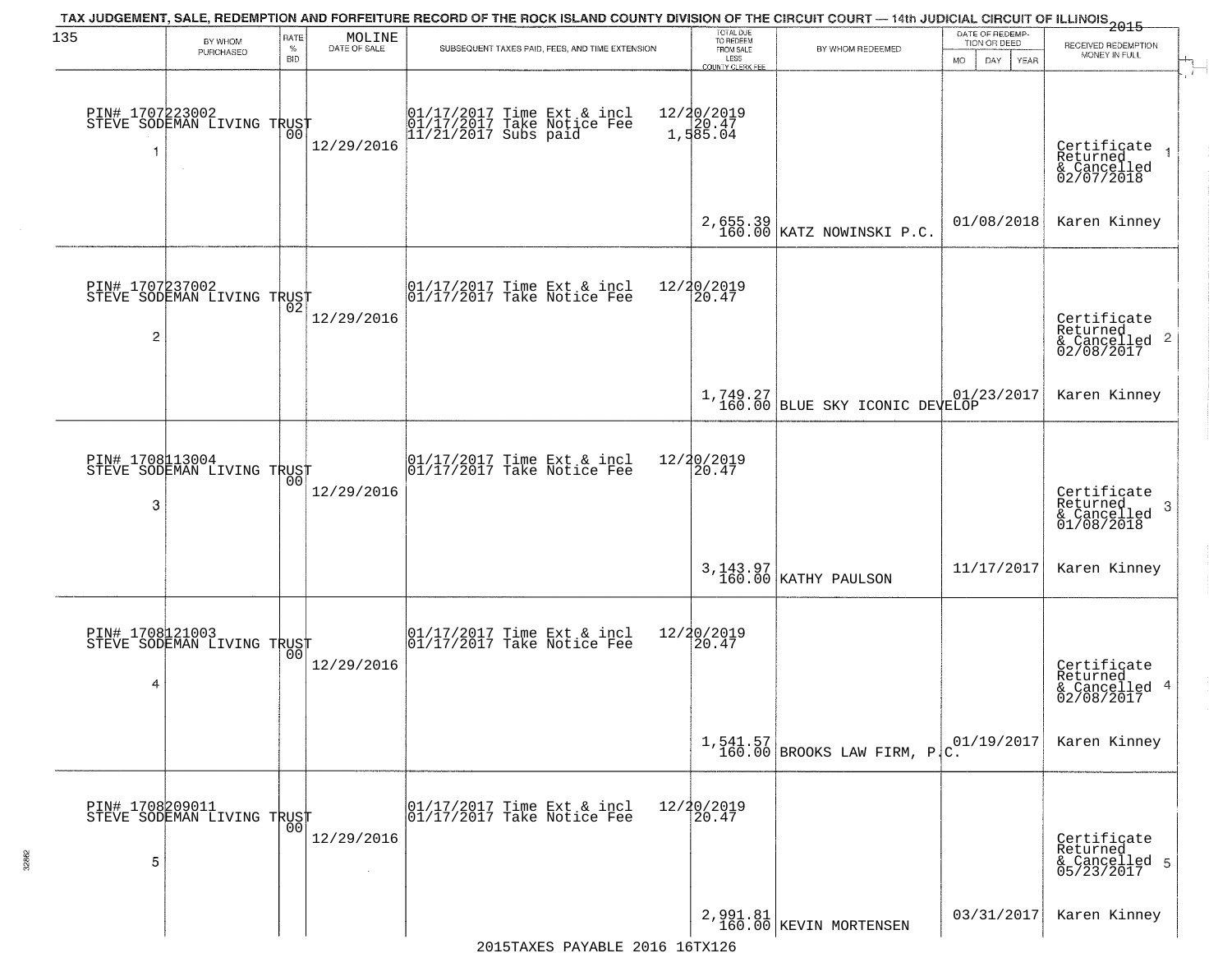|     | TAX JUDGEMENT, SALE, REDEMPTION AND FORFEITURE RECORD OF THE ROCK ISLAND COUNTY DIVISION OF THE CIRCUIT COURT - 14th JUDIC<br>NAME AND ADDRESS<br>LEGAL DESCRIPTION |                                                   |                                     | BACK TAX             |                                       |                                        | AMOUNT<br>FOR WHICH |                                                                 | INTEREST PAYMENT FUND | 2015    |
|-----|---------------------------------------------------------------------------------------------------------------------------------------------------------------------|---------------------------------------------------|-------------------------------------|----------------------|---------------------------------------|----------------------------------------|---------------------|-----------------------------------------------------------------|-----------------------|---------|
| 136 | TAXPAYER NO.<br>PARCEL NO.                                                                                                                                          | MOLINE                                            | A-BACK TAX<br>FORFEITED<br>PRIOR TO | FORFEITED<br>PENALTY | BACK TAX<br>FORFEITED<br>INTEREST AND | TOTAL BACK<br>TAX PENALTY<br>AND COSTS | <b>JUDGEMENT</b>    | $\begin{array}{c} \text{CERTIFICATE} \\ \text{NO.} \end{array}$ | INDEMNITY FUND        |         |
|     | TWP - CODE<br>ACRES<br>ASSESSED VALUATION FOR TAXES                                                                                                                 | TAX DUE<br>INT DUE                                | 2014                                | <b>ACCRUED</b>       | COST ACCRUED                          | ACCRUED                                | IS ASKED            |                                                                 | COST OF SALE          |         |
|     |                                                                                                                                                                     | 1ST<br>IST                                        |                                     |                      |                                       |                                        |                     |                                                                 |                       |         |
|     |                                                                                                                                                                     | <del>622.34,,,65.38</del><br>2ND                  |                                     |                      |                                       |                                        |                     |                                                                 |                       |         |
|     | MYERS MICHAEL<br>1403 30TH AVE<br>MOLINE IL<br>61265                                                                                                                | 622.34<br>46.70                                   |                                     |                      |                                       |                                        |                     |                                                                 | 60.00                 |         |
|     |                                                                                                                                                                     | sañ                                               |                                     |                      |                                       |                                        |                     |                                                                 |                       |         |
|     | LOT 8 BLOCK 4<br>R WALKER PLACE ADD                                                                                                                                 | 37.36<br><u>522.3</u>                             |                                     |                      |                                       |                                        |                     | 662                                                             | 20.00                 |         |
|     |                                                                                                                                                                     |                                                   |                                     |                      |                                       |                                        |                     |                                                                 |                       |         |
|     |                                                                                                                                                                     | 18.68<br><u>622.34</u><br><b>PUBLICATION COST</b> |                                     |                      |                                       |                                        |                     |                                                                 |                       |         |
|     | $469 - 02 - 00$<br>$08 - 01$<br>7651                                                                                                                                |                                                   |                                     |                      |                                       |                                        |                     |                                                                 | 4.00                  |         |
|     | PIN# 1708211008                                                                                                                                                     | 10.00<br><b>TOTAL DUE-TAXES, INT. COST</b>        |                                     |                      |                                       |                                        |                     |                                                                 |                       |         |
|     | 31,988                                                                                                                                                              |                                                   |                                     |                      |                                       |                                        | 2667.48             |                                                                 | 10.00                 | 2761.48 |
|     |                                                                                                                                                                     | 2,667.48                                          |                                     |                      |                                       |                                        |                     |                                                                 |                       |         |
|     |                                                                                                                                                                     | 46.41<br>141.68                                   |                                     |                      |                                       |                                        |                     |                                                                 |                       |         |
|     | VORHIES KENT L<br>1509 29TH AVE                                                                                                                                     |                                                   |                                     |                      |                                       |                                        |                     |                                                                 |                       |         |
|     | 61265<br>MOLINE IL                                                                                                                                                  | 441.68<br>33.15<br>380                            |                                     |                      |                                       |                                        |                     |                                                                 | 60.00                 |         |
|     | SUPVR ASST MAP                                                                                                                                                      |                                                   |                                     |                      |                                       |                                        |                     |                                                                 |                       |         |
|     | LOT 229 SJEET 12                                                                                                                                                    | 26.52<br>441.68                                   |                                     |                      |                                       |                                        |                     | 663                                                             | 20.00                 |         |
|     |                                                                                                                                                                     | 13.26<br>441.68                                   |                                     |                      |                                       |                                        |                     |                                                                 |                       |         |
|     | $028 - 09 - 00$<br>259                                                                                                                                              | PUBLICATION COST                                  |                                     |                      |                                       |                                        |                     |                                                                 | 4.00                  |         |
|     | $08 - 01$<br>.120<br>PIN# <sup>-1708212009</sup>                                                                                                                    | 10.00                                             |                                     |                      |                                       |                                        |                     |                                                                 |                       |         |
|     |                                                                                                                                                                     | TOTAL DUE-TAXES, INT. COST                        |                                     |                      |                                       |                                        |                     |                                                                 |                       |         |
|     | 24,444                                                                                                                                                              | 1,896.06<br>187                                   |                                     |                      |                                       |                                        | 1896.06             |                                                                 | 10.00                 | 1990.06 |
|     |                                                                                                                                                                     |                                                   |                                     |                      |                                       |                                        |                     |                                                                 |                       |         |
|     | RODRIGUEZ BRISA V<br>1561 29TH AVE                                                                                                                                  | 536.<br>56.35<br>2ND                              |                                     |                      |                                       |                                        |                     |                                                                 |                       |         |
|     | MOLINE IL<br>61265                                                                                                                                                  | 536.56<br>40.25                                   |                                     |                      |                                       |                                        |                     |                                                                 | 60.00                 |         |
|     | LOT 8                                                                                                                                                               | 3BD<br>3RD                                        |                                     |                      |                                       |                                        |                     |                                                                 |                       |         |
|     | <b>UPLAND PLACE</b>                                                                                                                                                 | 536.56<br>32.20                                   |                                     |                      |                                       |                                        |                     | 664                                                             | 20.00                 |         |
|     |                                                                                                                                                                     | 536.56<br>16.10                                   |                                     |                      |                                       |                                        |                     |                                                                 |                       |         |
|     | 7397                                                                                                                                                                | <b>PUBLICATION COST</b>                           |                                     |                      |                                       |                                        |                     |                                                                 | 4.00                  |         |
|     | $455 - 16 - 00$<br>$08 - 01$                                                                                                                                        | 10.00                                             |                                     |                      |                                       |                                        |                     |                                                                 |                       |         |
|     | PIN# 1708216006                                                                                                                                                     | TOTAL OUE-TAXES, INT. COST                        |                                     |                      |                                       |                                        |                     |                                                                 |                       |         |
|     | 28,406                                                                                                                                                              | 2,301.14                                          |                                     |                      |                                       |                                        | 2301.14             |                                                                 | 10.00                 | 2395.14 |
|     |                                                                                                                                                                     | इङ                                                |                                     |                      |                                       |                                        |                     |                                                                 |                       |         |
|     | CEDEROTH KRISTIAN<br>7430 123RD STREET CT                                                                                                                           | 2ND<br>2ND                                        |                                     |                      |                                       |                                        |                     |                                                                 |                       |         |
|     | COAL VALLEY IL<br>61240                                                                                                                                             |                                                   |                                     |                      |                                       |                                        |                     |                                                                 | 60.00                 |         |
|     | LOT 6 BLOCK I                                                                                                                                                       | 3RD<br>3BD                                        |                                     |                      |                                       |                                        |                     |                                                                 |                       |         |
|     | PROSPECT PARK ADD                                                                                                                                                   | 25.88<br>431.38<br>4TH                            |                                     |                      |                                       |                                        |                     | 665                                                             | 20.00                 |         |
|     |                                                                                                                                                                     | 431.38<br>12.94                                   |                                     |                      |                                       |                                        |                     |                                                                 |                       |         |
|     | 6093                                                                                                                                                                | PUBLICATION COST                                  |                                     |                      |                                       |                                        |                     |                                                                 | 4.00                  |         |
|     | $372 - 13 - 00$<br>$08 - 01$                                                                                                                                        | 10.00                                             |                                     |                      |                                       |                                        |                     |                                                                 |                       |         |
|     | PIN# 1708227006<br>$\sim 10^{-1}$                                                                                                                                   | TOTAL DUE-TAXES, INT. COST                        |                                     |                      |                                       |                                        |                     |                                                                 |                       |         |
|     | 24,014                                                                                                                                                              | 911.58                                            |                                     |                      |                                       |                                        | 911.58              |                                                                 | 10.00                 | 1005.58 |
|     |                                                                                                                                                                     |                                                   |                                     |                      |                                       |                                        |                     |                                                                 |                       |         |
|     | HUD<br>40 MARIETTA ST                                                                                                                                               | 522.48<br>54.88                                   |                                     |                      |                                       |                                        |                     |                                                                 |                       |         |
|     | 30303<br>ATLANTA GA                                                                                                                                                 | 2ND<br>522.48<br>39.20                            |                                     |                      |                                       |                                        |                     |                                                                 | 60.00                 |         |
|     |                                                                                                                                                                     | 3RD                                               |                                     |                      |                                       |                                        |                     |                                                                 |                       |         |
|     | LOT 9<br>JOHNSONS ADD                                                                                                                                               | 522.48<br>31.36                                   |                                     |                      |                                       |                                        |                     | 666                                                             | 20.00                 |         |
|     |                                                                                                                                                                     | 4TH<br>15.68 <sup>s</sup><br>522.48               |                                     |                      |                                       |                                        |                     |                                                                 |                       |         |
|     |                                                                                                                                                                     | PUBLICATION COST                                  |                                     |                      |                                       |                                        |                     |                                                                 |                       |         |
|     | 265-18-00<br>08-01<br>4204                                                                                                                                          | 10.00                                             |                                     |                      |                                       |                                        |                     |                                                                 | 4.00                  |         |
|     | PIN# 1708239006                                                                                                                                                     | TOTAL DUE-TAXES, INT. COST                        |                                     |                      |                                       |                                        |                     |                                                                 |                       |         |
|     | 27,818                                                                                                                                                              | 2,241.04                                          |                                     |                      |                                       |                                        | 2241.04             |                                                                 | 10.00                 | 2335.04 |
|     |                                                                                                                                                                     |                                                   |                                     |                      |                                       |                                        |                     |                                                                 |                       |         |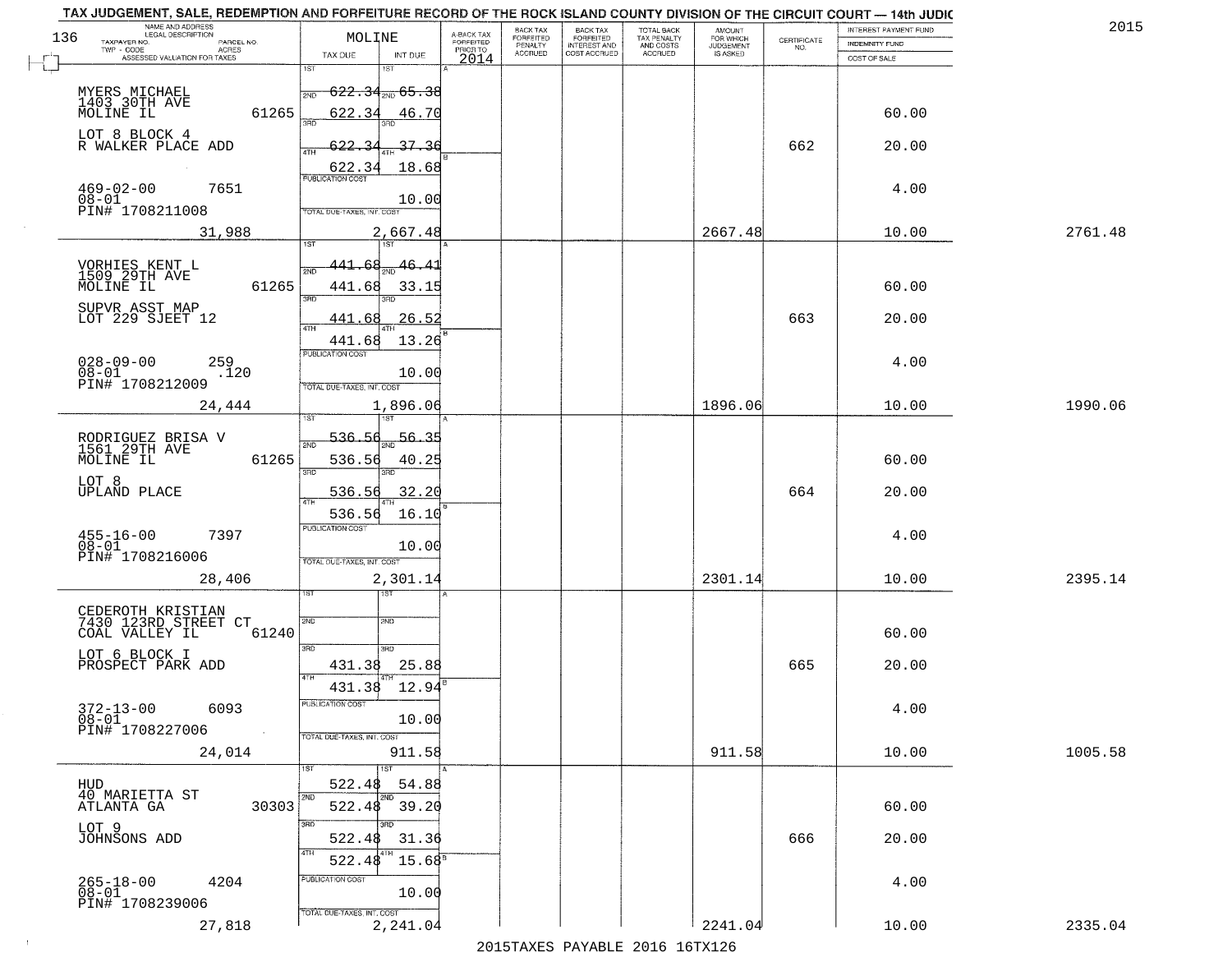| 136                  | BY WHOM<br>PURCHASED                          | RATE<br>$\%$<br><b>BID</b> | $\begin{array}{c} \text{MOLINE} \\ \text{DATE of SALE} \end{array}$ | TAX JUDGEMENT, SALE, REDEMPTION AND FORFEITURE RECORD OF THE ROCK ISLAND COUNTY DIVISION OF THE CIRCUIT COURT — 14th JUDICIAL CIRCUIT OF ILLINOIS 2015<br>SUBSEQUENT TAXES PAID, FEES, AND TIME EXTENSION | TOTAL DUE<br>TO REDEEM<br>FROM SALE<br>LESS<br>COUNTY CLERK FEE | BY WHOM REDEEMED                   | DATE OF REDEMP-<br>TION OR DEED<br><b>MO</b><br>DAY<br><b>YEAR</b> | RECEIVED REDEMPTION<br>MONEY IN FULL                       |
|----------------------|-----------------------------------------------|----------------------------|---------------------------------------------------------------------|-----------------------------------------------------------------------------------------------------------------------------------------------------------------------------------------------------------|-----------------------------------------------------------------|------------------------------------|--------------------------------------------------------------------|------------------------------------------------------------|
| PIN# 1708211008<br>1 | STEVE SODEMAN LIVING TRUST                    | 00                         | 12/29/2016                                                          | $\begin{bmatrix} 01/17/2017 \\ 01/17/2017 \\ 01 \end{bmatrix}$ Take Notice Fee                                                                                                                            | 12/20/2019<br>$ 20.47\rangle$                                   |                                    |                                                                    | Certificate<br>Returned<br>& Cancelled<br>07/20/2017       |
|                      |                                               |                            |                                                                     |                                                                                                                                                                                                           |                                                                 | 2,781.95<br>160.00 MICHAEL MYERS   | 06/06/2017                                                         | Karen Kinney                                               |
| PIN# 1708212009<br>2 | STEVE SODEMAN LIVING TRUST                    |                            | 12/29/2016                                                          | 01/17/2017 Time Ext & incl<br>01/17/2017 Take Notice Fee<br>11/21/2017 Subs paid                                                                                                                          | 12/20/2019<br>1,942.18                                          |                                    |                                                                    | Certificate<br>Returned<br>& Cancelled 2<br>07/06/2018     |
|                      |                                               |                            |                                                                     |                                                                                                                                                                                                           | $4,185.77$<br>160.00 IHMVCU                                     |                                    | 04/19/2018                                                         | Karen Kinney                                               |
| PIN# 1708216006<br>3 | STEVE SODEMAN LIVING TRUST                    | 00                         | 12/29/2016                                                          | 01/17/2017 Time Ext & incl<br>01/17/2017 Take Notice Fee                                                                                                                                                  | 12/20/2019<br>20.47                                             |                                    |                                                                    | Certificate<br>Returned<br>-3<br>& Cancelled<br>05/23/2017 |
|                      |                                               |                            |                                                                     |                                                                                                                                                                                                           |                                                                 | 2,415.61<br>160.00 BRISA RODRIGUEZ | 03/09/2017                                                         | Karen Kinney                                               |
| PIN# 1708227006<br>4 | STEVE SODEMAN LIVING TRUST                    |                            | 12/29/2016                                                          | 01/17/2017 Time Ext & incl<br>01/17/2017 Take Notice Fee                                                                                                                                                  | 12/20/2019<br>20.47                                             |                                    |                                                                    | Certificate<br>Returned<br>& Cancelled 4<br>02/08/2017     |
|                      |                                               |                            |                                                                     |                                                                                                                                                                                                           |                                                                 | $1,026.05$<br>160.00 BANK ORION    | 01/27/2017                                                         | Karen Kinney                                               |
| 5                    | PIN# 1708239006<br>STEVE SODEMAN LIVING TRUST |                            | 12/29/2016                                                          | 01/17/2017 Time Ext & incl<br>01/17/2017 Take Notice Fee                                                                                                                                                  | 12/20/2019<br>20.47                                             |                                    |                                                                    | Certificate<br>Returned<br>& Cancelled 5<br>02/08/2017     |
|                      |                                               |                            |                                                                     |                                                                                                                                                                                                           |                                                                 | 2,355.51 GOMEZ TITLE & CLOSING CO  |                                                                    | Karen Kinney                                               |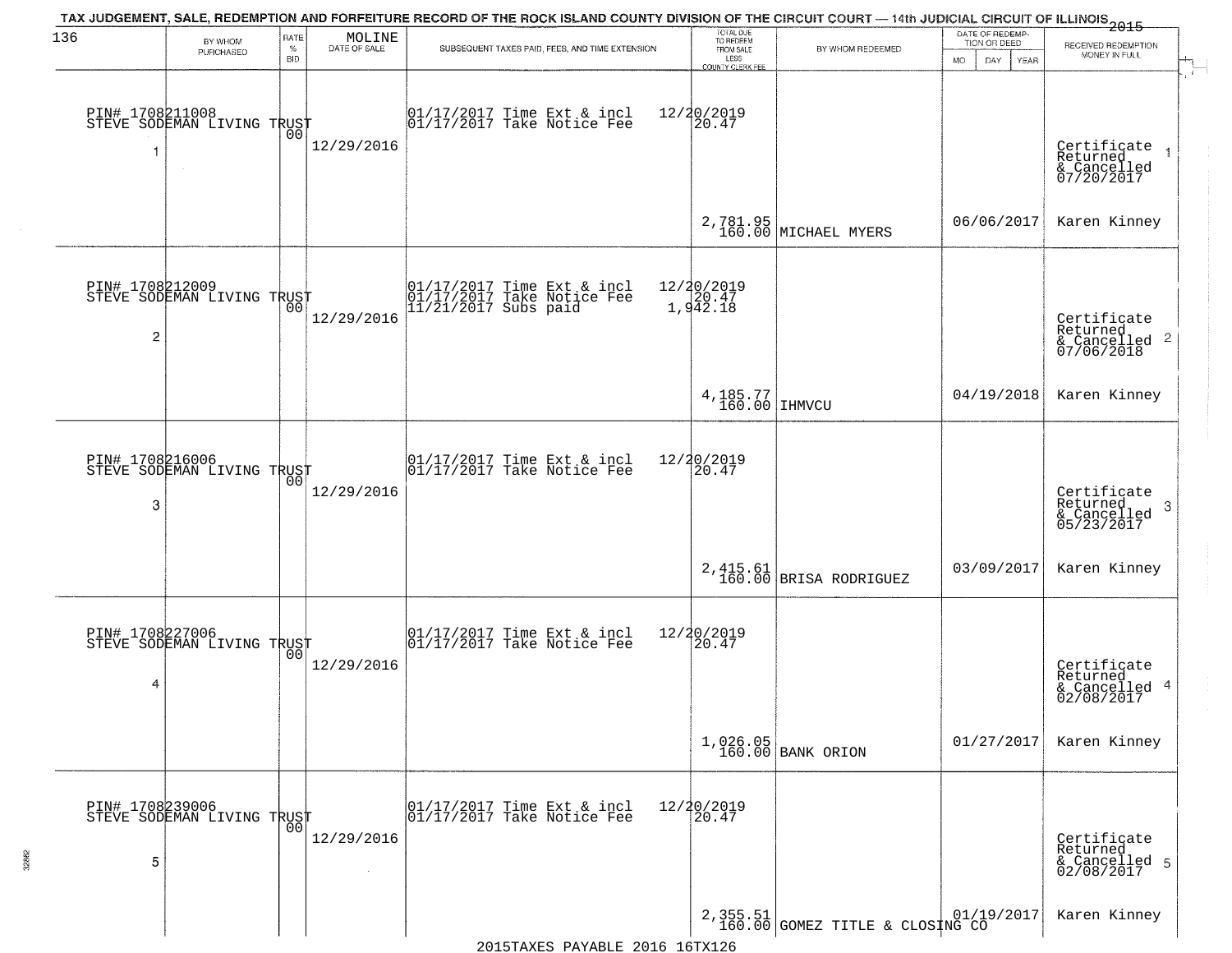|         | INTEREST PAYMENT FUND<br><b>INDEMNITY FUND</b><br>COST OF SALE | CERTIFICATE | <b>AMOUNT</b><br>FOR WHICH<br>JUDGEMENT<br>IS ASKED | TOTAL BACK<br>TAX PENALTY<br>AND COSTS<br>ACCRUED | BACK TAX<br>FORFEITED<br>INTEREST AND<br>COST ACCRUED | BACK TAX<br>FORFEITED<br>PENALTY<br>ACCRUED | A-BACK TAX<br>FORFEITED<br>PRIOR TO | MOLINE<br>INT DUE                   | TAX DUE                    |       | NAME AND ADDRESS<br>LEGAL DESCRIPTION<br>TAXPAYER NO.<br>PARCEL NO.<br>TWP - CODE<br>- CODE ACRES<br>ASSESSED VALUATION FOR TAXES | 137 |
|---------|----------------------------------------------------------------|-------------|-----------------------------------------------------|---------------------------------------------------|-------------------------------------------------------|---------------------------------------------|-------------------------------------|-------------------------------------|----------------------------|-------|-----------------------------------------------------------------------------------------------------------------------------------|-----|
|         |                                                                |             |                                                     |                                                   |                                                       |                                             | 2014                                | 1ST                                 | $\overline{1ST}$           |       |                                                                                                                                   |     |
|         |                                                                |             |                                                     |                                                   |                                                       |                                             |                                     | 2ND                                 | 2ND                        |       | STEELE KARLA C/MARK W<br>1752 28TH AVE                                                                                            |     |
|         | 60.00                                                          |             |                                                     |                                                   |                                                       |                                             |                                     | 3RD                                 | 390                        | 61265 | MOLINE IL                                                                                                                         |     |
|         | 20.00                                                          | 667         |                                                     |                                                   |                                                       |                                             |                                     | $-15 - 48$                          | $-258.32$                  |       | LOT 2<br>WOODLAND<br>204.65 FT X 216 FT                                                                                           |     |
|         |                                                                |             |                                                     |                                                   |                                                       |                                             |                                     | 7.74                                | 4TH<br>258.3               |       |                                                                                                                                   |     |
|         | 4.00                                                           |             |                                                     |                                                   |                                                       |                                             |                                     |                                     | <b>PUBLICATION COST</b>    |       | $510 - 17 - 00$<br>8418                                                                                                           |     |
|         |                                                                |             |                                                     |                                                   |                                                       |                                             |                                     | 10.00                               | TOTAL DUE-TAXES, INT. COST |       | $08-01$<br>PIN# 1708240012                                                                                                        |     |
| 643.86  | 10.00                                                          |             | 549.86                                              |                                                   |                                                       |                                             |                                     | 549.86                              |                            |       | 10,787                                                                                                                            |     |
|         |                                                                |             |                                                     |                                                   |                                                       |                                             |                                     | <b>ST</b>                           | 1ST                        |       |                                                                                                                                   |     |
|         |                                                                |             |                                                     |                                                   |                                                       |                                             |                                     | $23 - 38$                           | 222.4                      |       | FROBERG D PAULINE<br>1624 28TH AVE                                                                                                |     |
|         | 60.00                                                          |             |                                                     |                                                   |                                                       |                                             |                                     | 16.70                               | 222.44<br>3BD              | 61265 | MOLINE IL                                                                                                                         |     |
|         | 20.00                                                          | 668         |                                                     |                                                   |                                                       |                                             |                                     | 13.36                               | 222.44                     |       | LOT 1                                                                                                                             |     |
|         |                                                                |             |                                                     |                                                   |                                                       |                                             |                                     | 6.68                                | 47H<br>222.44              |       | P HECKS ADD E 36.75 FT OF<br>S PT OF O L 1 OF HOME<br>TRACT ADD                                                                   |     |
|         | 4.00                                                           |             |                                                     |                                                   |                                                       |                                             |                                     |                                     | PUBLICATION COST           |       | $244 - 06 - 00$<br>3808                                                                                                           |     |
|         |                                                                |             |                                                     |                                                   |                                                       |                                             |                                     | 10.00                               | TOTAL DUE-TAXES, INT. COST |       | $08 - 01$<br>PIN# 1708242001                                                                                                      |     |
| 1053.88 | 10.00                                                          |             | 959.88                                              |                                                   |                                                       |                                             |                                     | 959.88                              |                            |       | 15,289                                                                                                                            |     |
|         |                                                                |             |                                                     |                                                   |                                                       |                                             |                                     | ST                                  |                            |       |                                                                                                                                   |     |
|         |                                                                |             |                                                     |                                                   |                                                       |                                             | 1136.40                             | 300.18<br>$31 - 50$                 | 2ND                        |       | PETERSON HELEN L<br>3204_15TH STREET C                                                                                            |     |
|         | 60.00                                                          |             |                                                     |                                                   |                                                       | 217.56                                      |                                     | 300.18<br>22.50<br>$3\overline{BD}$ | 3RD                        | 61265 | MOLINE IL                                                                                                                         |     |
|         | 20.00                                                          | 669         |                                                     |                                                   | 1472.33                                               |                                             |                                     | 18.00<br>300.18                     |                            |       | LOT 1 BLOCK E<br>PROSPECT PARK ADD                                                                                                |     |
|         |                                                                |             |                                                     | 6308.17                                           |                                                       |                                             |                                     | 9.00<br>300.18                      |                            |       |                                                                                                                                   |     |
|         | 4.00                                                           |             |                                                     |                                                   |                                                       |                                             | $11 - 12 - 13$                      |                                     | <b>PUBLICATION COST</b>    |       | $371 - 21 - 00$<br>$08 - 01$<br>6079                                                                                              |     |
|         |                                                                |             |                                                     |                                                   |                                                       |                                             | 3481.88                             | 10.00                               | TOTAL OUE-TAXES, INT. COST |       | PIN# 1708249001                                                                                                                   |     |
| 7693.89 | 10.00                                                          |             | 7599.89                                             |                                                   |                                                       |                                             |                                     | 1,291.72                            |                            |       | 18,535                                                                                                                            |     |
|         |                                                                |             |                                                     |                                                   |                                                       |                                             |                                     | डिक                                 |                            |       |                                                                                                                                   |     |
|         |                                                                |             |                                                     |                                                   |                                                       |                                             |                                     | 2ND                                 | 2ND                        |       |                                                                                                                                   |     |
|         |                                                                |             |                                                     |                                                   |                                                       |                                             |                                     | 3BD                                 | 3RD                        |       |                                                                                                                                   |     |
|         |                                                                |             |                                                     |                                                   |                                                       |                                             |                                     |                                     |                            |       |                                                                                                                                   |     |
|         |                                                                |             |                                                     |                                                   |                                                       |                                             |                                     | वाम                                 | 4TH                        |       |                                                                                                                                   |     |
|         |                                                                |             |                                                     |                                                   |                                                       |                                             |                                     |                                     | PUBLICATION COST           |       |                                                                                                                                   |     |
|         |                                                                |             |                                                     |                                                   |                                                       |                                             |                                     |                                     | TOTAL DUE-TAXES, INT. COST |       |                                                                                                                                   |     |
|         |                                                                |             |                                                     |                                                   |                                                       |                                             |                                     |                                     |                            |       |                                                                                                                                   |     |
|         |                                                                |             |                                                     |                                                   |                                                       |                                             |                                     | 1ST                                 | 1ST <sup>1</sup>           |       |                                                                                                                                   |     |
|         |                                                                |             |                                                     |                                                   |                                                       |                                             |                                     | 2ND                                 | 2ND                        |       |                                                                                                                                   |     |
|         |                                                                |             |                                                     |                                                   |                                                       |                                             |                                     | 3RD                                 | 3RD                        |       |                                                                                                                                   |     |
|         |                                                                |             |                                                     |                                                   |                                                       |                                             |                                     |                                     |                            |       |                                                                                                                                   |     |
|         |                                                                |             |                                                     |                                                   |                                                       |                                             |                                     | 4TH                                 | 4TH                        |       |                                                                                                                                   |     |
|         |                                                                |             |                                                     |                                                   |                                                       |                                             |                                     |                                     | PUBLICATION COST           |       |                                                                                                                                   |     |
|         |                                                                |             |                                                     |                                                   |                                                       |                                             |                                     |                                     | TOTAL DUE-TAXES, INT. COST |       |                                                                                                                                   |     |
|         |                                                                |             |                                                     | 2015TAXES PAYABLE 2016 16TX126                    |                                                       |                                             |                                     |                                     |                            |       |                                                                                                                                   |     |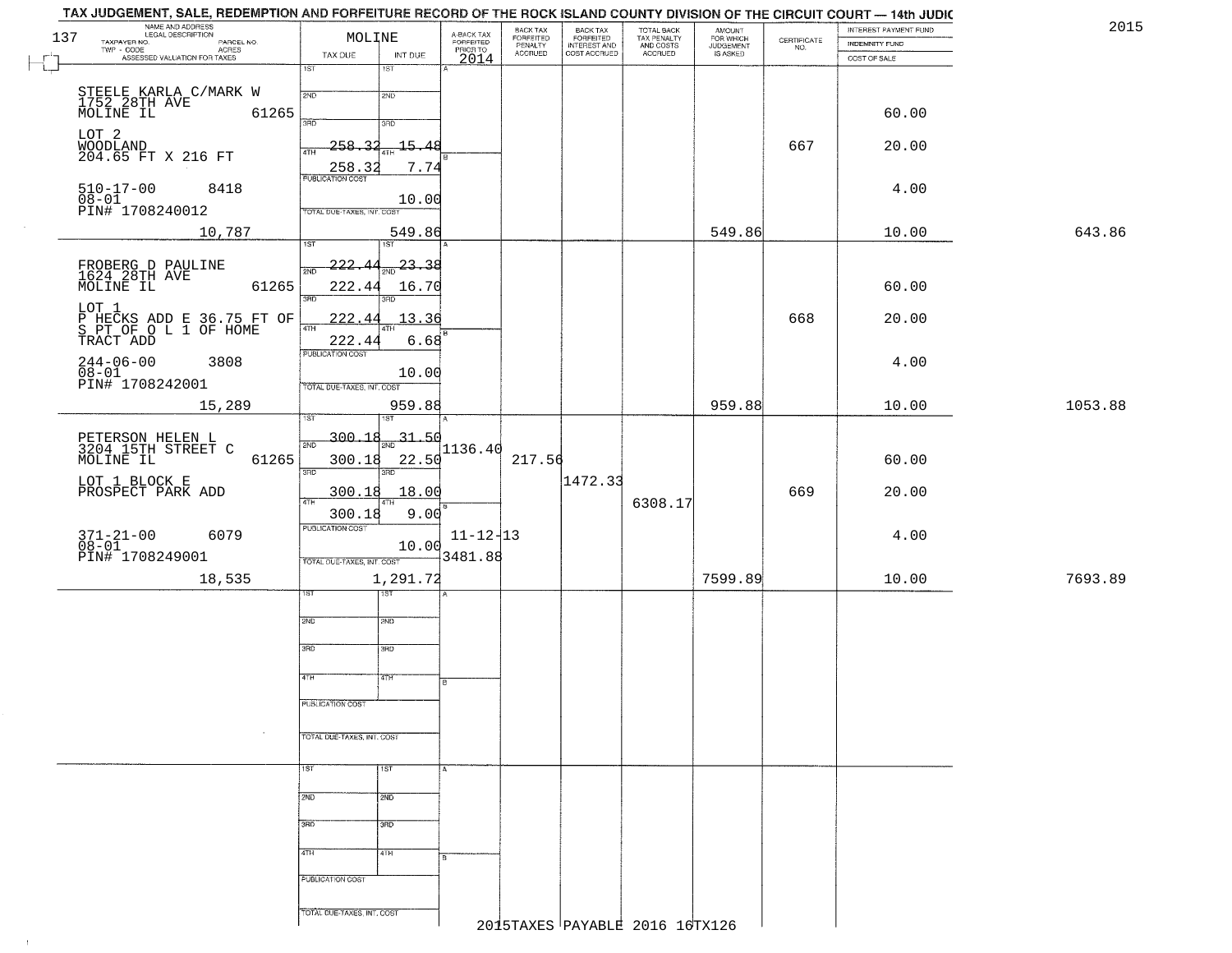| BY WHOM<br>PURCHASED                          | $\%$<br><b>BID</b> | $\begin{array}{c} \text{MOLINE} \\ \text{DATE of SALE} \end{array}$ | SUBSEQUENT TAXES PAID, FEES, AND TIME EXTENSION       | FROM SALE<br>LESS<br>COUNTY CLERK FEE                                                                                                                                                                                                                                                                                                                     | BY WHOM REDEEMED                                                                                                                                                                | DATE OF REDEMP-<br>TION OR DEED<br>MO.<br>DAY<br>YEAR    | RECEIVED REDEMPTION<br>MONEY IN FULL                                                                                                                                 |
|-----------------------------------------------|--------------------|---------------------------------------------------------------------|-------------------------------------------------------|-----------------------------------------------------------------------------------------------------------------------------------------------------------------------------------------------------------------------------------------------------------------------------------------------------------------------------------------------------------|---------------------------------------------------------------------------------------------------------------------------------------------------------------------------------|----------------------------------------------------------|----------------------------------------------------------------------------------------------------------------------------------------------------------------------|
| PIN# 1708240012<br>REALTAX DEV LT'D<br>$\sim$ | 12                 | 12/29/2016                                                          |                                                       |                                                                                                                                                                                                                                                                                                                                                           |                                                                                                                                                                                 |                                                          | Certificate<br>Returned<br>& Cancelled<br>03/23/2017<br>$\mathbf{1}$                                                                                                 |
|                                               |                    |                                                                     |                                                       |                                                                                                                                                                                                                                                                                                                                                           |                                                                                                                                                                                 |                                                          | Karen Kinney                                                                                                                                                         |
|                                               |                    |                                                                     |                                                       |                                                                                                                                                                                                                                                                                                                                                           |                                                                                                                                                                                 |                                                          | Certificate<br>Returned<br>$\begin{array}{c}\n 0.11160 \\  \text{for 1000} \\  0.1156 \\  \text{for 1000} \\  0.0119\n \end{array}$                                  |
|                                               |                    |                                                                     |                                                       |                                                                                                                                                                                                                                                                                                                                                           |                                                                                                                                                                                 | 03/19/2019                                               | Karen Kinney                                                                                                                                                         |
| PIN# 1708249001<br>RICO TRUSTEE               | 18                 | 12/29/2016                                                          |                                                       |                                                                                                                                                                                                                                                                                                                                                           |                                                                                                                                                                                 |                                                          | TAX DEED ISSUED<br>Certificate<br>Returned<br>3<br>& Cancelled<br>09/16/2019<br>Karen Kinney                                                                         |
|                                               |                    |                                                                     |                                                       |                                                                                                                                                                                                                                                                                                                                                           |                                                                                                                                                                                 |                                                          | 4                                                                                                                                                                    |
|                                               |                    |                                                                     |                                                       |                                                                                                                                                                                                                                                                                                                                                           |                                                                                                                                                                                 |                                                          | 5                                                                                                                                                                    |
|                                               |                    |                                                                     | RATE<br>PIN# 1708242001<br>STEVE SODEMAN LIVING TRUST | 01/17/2017 Time Ext & incl<br>01/17/2017 Take Notice Fee<br>11/20/2018 Subs paid<br>12/29/2016 11/21/2017 Subs paid<br>$03/14/2017$ Time Ext & incl<br>03/14/2017 Take Notice Fee<br>02/11/2019 Take Notice Fee<br>02/22/2019 Publication Fee<br>02/25/2019 Circuit Clerks Fee<br>03/05/2019 Sheriffs Fee<br>11/17/2018 Subs paid<br>11/18/2017 Subs paid | TOTAL DUE<br>TO REDEEM<br>12/20/2019<br>1, d20.47<br>1, d21.22<br>999.34<br>$\begin{smallmatrix} 07/29/2019\\20.59\\35.00\\15.18\\21.359\\1,359.52\\1,333.82 \end{smallmatrix}$ | $721.12$ MARK/KARLA STEELE<br>$3,562.69$ PAULINE FORBERG | TAX JUDGEMENT, SALE, REDEMPTION AND FORFEITURE RECORD OF THE ROCK ISLAND COUNTY DIVISION OF THE CIRCUIT COURT — 14th JUDICIAL CIRCUIT OF ILLINOIS 2015<br>02/02/2017 |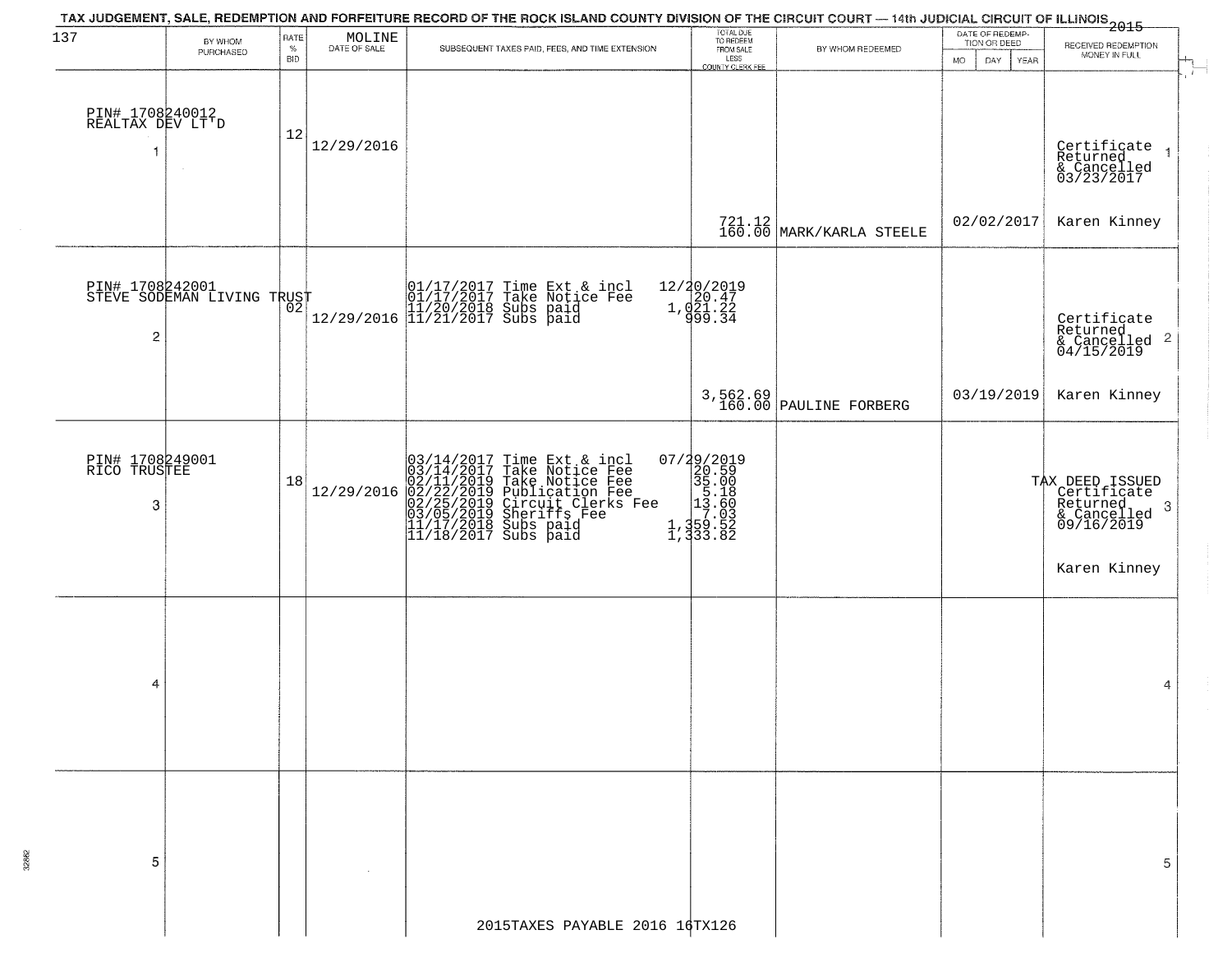|     | TAX JUDGEMENT, SALE, REDEMPTION AND FORFEITURE RECORD OF THE ROCK ISLAND COUNTY DIVISION OF THE CIRCUIT COURT - 14th JUDIC<br>NAME AND ADDRESS<br>LEGAL DESCRIPTION |                                                                    |                           | BACK TAX             | <b>BACK TAX</b>           |                                        |                                         |                                                                 | INTEREST PAYMENT FUND | 2015     |
|-----|---------------------------------------------------------------------------------------------------------------------------------------------------------------------|--------------------------------------------------------------------|---------------------------|----------------------|---------------------------|----------------------------------------|-----------------------------------------|-----------------------------------------------------------------|-----------------------|----------|
| 138 | TAXPAYER NO.<br>PARCEL NO.                                                                                                                                          | ROCK ISLAND                                                        | A-BACK TAX<br>FORFEITED   | FORFEITED<br>PENALTY | FORFEITED<br>INTEREST AND | TOTAL BACK<br>TAX PENALTY<br>AND COSTS | AMOUNT<br>FOR WHICH<br><b>JUDGEMENT</b> | $\begin{array}{c} \text{CERTIFICATE} \\ \text{NO.} \end{array}$ | INDEMNITY FUND        |          |
|     | ACRES<br>ASSESSED VALUATION FOR TAXES                                                                                                                               | TAX DUE<br>INT DUE                                                 | PRIOR TO<br>2014          | <b>ACCRUED</b>       | COST ACCRUED              | ACCRUED                                | IS ASKED                                |                                                                 | COST OF SALE          |          |
|     | N SAFETY PRODUCTS/ALTUS G<br>21001 N TATUM BL 1630-630<br>PHOENIX AZ 85050                                                                                          | 1ST<br>18T<br>$\frac{1}{200}$ 4791.95 $\frac{1}{20}$ 03.16         |                           |                      |                           |                                        |                                         |                                                                 |                       |          |
|     | SUPVR ASST MAP                                                                                                                                                      | 4791.95<br>359.40<br>396                                           |                           |                      |                           |                                        |                                         |                                                                 | 60.00                 |          |
|     | LOT 218 SHEET 9<br>CHICAGO OR LOWER ADD                                                                                                                             | 4791.95 287.52<br>4791.95 143.76<br><b>PUBLICATION COST</b>        |                           |                      |                           |                                        |                                         | 670                                                             | 20.00                 |          |
|     | $112 - 19 - 00$<br>$1840 - A$<br>$09 - 01$<br>PIN# 0734400010                                                                                                       | 10.00<br>TOTAL DUE-TAXES, INT. COST                                |                           |                      |                           |                                        |                                         |                                                                 | 4.00                  |          |
|     | 184,554                                                                                                                                                             | 20,471.64<br>882.60                                                |                           |                      |                           |                                        | 20471.64                                |                                                                 | 10.00                 | 20565.64 |
|     | N SAFETY PRODUCTS/ALTUS G<br>21001 N TATUM BL 1630-630<br>PHOENIX AZ<br>85050                                                                                       | 92.68<br><b>ZND</b><br>882.60<br>66.20<br>3BD<br>3RD               |                           |                      |                           |                                        |                                         |                                                                 | 60.00                 |          |
|     | SUPVR ASST MAP<br>LOT 221 SHEET 9<br>CHICAGO OR LOWER ADD                                                                                                           | 52.96<br>882.60<br>ৰাম<br>882.60<br>26.48                          |                           |                      |                           |                                        |                                         | 671                                                             | 20.00                 |          |
|     | $126 - 01 - 00$<br>2099<br>$09 - 01$<br>PIN# 0734400020                                                                                                             | PUBLICATION COST<br>10.00<br>TOTAL DUE-TAXES, INT. COST            |                           |                      |                           |                                        |                                         |                                                                 | 4.00                  |          |
|     | 33,992                                                                                                                                                              | 3,778.72<br>īst<br>1ST                                             |                           |                      |                           |                                        | 3778.72                                 |                                                                 | 10.00                 | 3872.72  |
|     | HICKS OLA<br>502 6TH ST<br>ROCK ISLAND IL<br>61201                                                                                                                  | 50.7<br>5.,<br>-32<br>2ND<br>50.74<br>3.80<br>3BD<br>3RD           |                           |                      |                           |                                        |                                         |                                                                 | 60.00                 |          |
|     | LOT 1 BLOCK 48<br>CHICAGO OR LOWER ADD<br>N 38 FT                                                                                                                   | 50.74<br>3.04<br>ATH<br>50.74<br>1.52                              |                           |                      |                           |                                        |                                         | 672                                                             | 20.00                 |          |
|     | 125-03-00<br>09-01<br>2077<br>PIN# 0734404011                                                                                                                       | <b>PUBLICATION COST</b><br>10.00<br>TOTAL OUE-TAXES, INT. COST     |                           |                      |                           |                                        |                                         |                                                                 | 4.00                  |          |
|     | 12,954                                                                                                                                                              | 226.64                                                             |                           |                      |                           |                                        | 226.64                                  |                                                                 | 10.00                 | 320.64   |
|     | DEA PARTNERS<br>PO BOX 124<br>MOLINE IL<br>61266                                                                                                                    | 2ND<br>2ND.<br>1002.25<br>75.15<br>3RD<br><b>IRD</b>               |                           |                      |                           |                                        |                                         |                                                                 | 60.00                 |          |
|     | LOT 9 BLOCK 58<br>CHICAGO OR LOWER ADD<br>LOTS 8 AND                                                                                                                | 1002.25<br>60.12<br>$30.06^{8}$<br>1002.25                         |                           |                      |                           |                                        |                                         | 673                                                             | 20.00                 |          |
|     | $128 - 15 - 00$<br>2145<br>$09 - 01$<br>PIN# 0734405007<br><b>Contract</b>                                                                                          | PUBLICATION COS<br>10.00<br>TOTAL DUE-TAXES, INT. COST             |                           |                      |                           |                                        |                                         |                                                                 | 4.00                  |          |
|     | 38,600                                                                                                                                                              | 3,182.08<br>$\overline{1}$ ST                                      |                           |                      |                           |                                        | 3182.08                                 |                                                                 | 10.00                 | 3276.08  |
|     | BOURDEAUX CHERYL A<br>1038 17TH ST<br>ROCK ISLAND IL<br>61201                                                                                                       | 367.59<br>38.57<br>2ND<br>2ND<br>27.55<br>367.59                   | 1459.56                   | 181.95               |                           |                                        |                                         |                                                                 | 60.00                 |          |
|     | OUTLOT 4 BLOCK 37<br>CHICAGO OR LOWER ADD<br>S 30 FT OF SUB L 3<br>AND E 28 FT                                                                                      | 3RD<br>3RD<br>22.04<br>367.59<br>4TH<br>4TH<br>367.59<br>$11.02^s$ |                           |                      | 1530.09                   | 6301.21                                |                                         | 674                                                             | 20.00                 |          |
|     | $118 - 04 - 00$<br>1944<br>$09 - 01$<br>PIN# 0734413011                                                                                                             | PUBLICATION COST<br>10.00<br>TOTAL DUE-TAXES, INT. COST            | $11 - 12 + 13$<br>3129.61 |                      |                           |                                        |                                         |                                                                 | 4.00                  |          |
|     | 14,157                                                                                                                                                              | 1,579.54                                                           |                           |                      |                           |                                        | 7880.75                                 |                                                                 | 10.00                 | 7974.75  |

 $\sim 10^{-1}$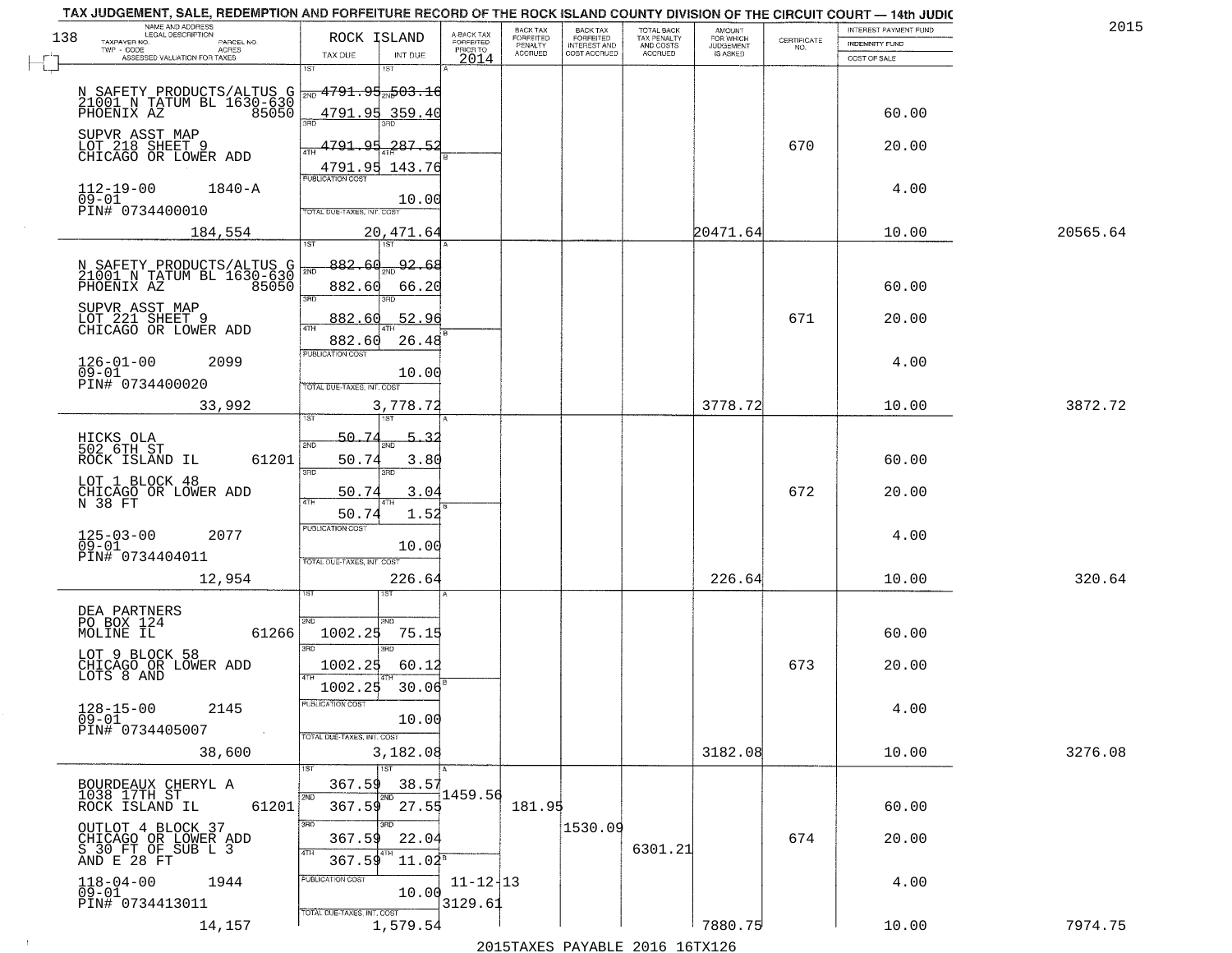| 138                                  | BY WHOM                                           | RATE               | ROCK ISLAND  | TAX JUDGEMENT, SALE, REDEMPTION AND FORFEITURE RECORD OF THE ROCK ISLAND COUNTY DIVISION OF THE CIRCUIT COURT — 14th JUDICIAL CIRCUIT OF ILLINOIS 2015                                                                                                       | TOTAL DUE<br>TO REDEEM                                                                                                  |                                                                  | DATE OF REDEMP-<br>TION OR DEED | RECEIVED REDEMPTION                                                                                      |
|--------------------------------------|---------------------------------------------------|--------------------|--------------|--------------------------------------------------------------------------------------------------------------------------------------------------------------------------------------------------------------------------------------------------------------|-------------------------------------------------------------------------------------------------------------------------|------------------------------------------------------------------|---------------------------------|----------------------------------------------------------------------------------------------------------|
|                                      | PURCHASED                                         | $\%$<br><b>BID</b> | DATE OF SALE | SUBSEQUENT TAXES PAID, FEES, AND TIME EXTENSION                                                                                                                                                                                                              | FROM SALE<br>LESS<br><b>COUNTY CLERK FEE</b>                                                                            | BY WHOM REDEEMED                                                 | MO.<br>DAY.<br>YEAR             | MONEY IN FULL                                                                                            |
|                                      | PIN# 0734400010    <br>STEVE SODEMAN LIVING TRUST | ŌŽ                 | 12/29/2016   | 01/17/2017 Time Ext & incl<br>01/17/2017 Take Notice Fee                                                                                                                                                                                                     | 12/20/2019<br>20.47                                                                                                     |                                                                  |                                 | Certificate<br>Returned<br>& Cancelled<br>09/26/2017                                                     |
|                                      |                                                   |                    |              |                                                                                                                                                                                                                                                              | $\begin{vmatrix} 21,408.74 \\ 160.00 \end{vmatrix}$ BPI LLC                                                             |                                                                  | 08/03/2017                      | Karen Kinney                                                                                             |
| $\overline{c}$                       | PIN# 0734400020<br>STEVE SODEMAN LIVING TRUST     |                    | 12/29/2016   | $\begin{array}{cc}  01/17/2017 \text{ Time} & \text{Ext} & \text{incl} \\  01/17/2017 \text{ Take Notice } \text{Fe} \end{array}$                                                                                                                            | 12/20/2019<br>20.47                                                                                                     |                                                                  |                                 | Certificate<br>Returned<br>& Cancelled 2<br>05/23/2017                                                   |
|                                      |                                                   |                    |              |                                                                                                                                                                                                                                                              |                                                                                                                         | 3,970.64<br>160.00 BADGER PROPERTY INVESTMEN                     | 03/30/2017                      | Karen Kinney                                                                                             |
| PIN# 0734404011<br>RICO TRUSTEE<br>3 |                                                   | 18                 | 12/29/2016   | $03/14/2017$ Time Ext & incl<br>$03/14/2017$ Take Notice Fee<br>$02/11/2019$ Take Notice Fee<br>$02/22/2019$ Publication Fee<br>$03/05/2019$ Sheriffs Fee<br>$11/17/2018$ Subs paid<br>$11/18/2017$ Subs paid                                                | 07/29/2019<br>$20.50$<br>$35.00$<br>$35.18$<br>$40.80$<br>$44.23$<br>1, 461.40<br>318.14                                |                                                                  |                                 | TAX DEED ISSUED<br>Certificate<br>Returned<br>3<br>$\frac{1}{2}$ Cancelled<br>09/16/2019<br>Karen Kinney |
| PIN# 0734405007<br>4                 | STEVE SODEMAN LIVING TRUST                        | 18                 |              | 01/17/2017 Time Ext & incl<br>01/17/2017 Take Notice Fee<br>11/20/2018 Subs paid<br>12/29/2016 11/21/2017 Subs paid                                                                                                                                          | $\begin{array}{r} 12/20/2019 \\ 4.920.47 \\ \frac{4}{9}3.12 \end{array}$<br>4,430.48                                    |                                                                  |                                 | Certificate<br>Returned<br>& Cancelled 4<br>07/05/2019                                                   |
|                                      |                                                   |                    |              |                                                                                                                                                                                                                                                              |                                                                                                                         | $\begin{bmatrix} 16,883.11 \\ 160.00 \end{bmatrix}$ DEA PARTNERS | 06/11/2019                      | Karen Kinney                                                                                             |
| PIN# 0734413011<br>RICO TRUSTEE<br>5 |                                                   | 18                 |              | 03/14/2017<br>03/14/2017<br>Time Ext & incl<br>Take Notice Fee<br>12/29/2016 02/11/2019 Take Notice Fee<br>12/29/2016 02/22/2019 Publication Fee<br>02/25/2019 Circuit Clerks Fee<br>03/05/2019 Sheriffs Fee<br>11/17/2018 Subs paid<br>11/18/2017 Subs paid | 07/29/2019<br>20.59<br>35.00<br>$\begin{array}{r} 35.18 \\ 25.18 \\ 20.40 \\ 13.83 \\ 1,703.60 \\ 1,643.94 \end{array}$ |                                                                  |                                 | TAX DEED ISSUED<br>Certificate<br>Returned<br>& Cancelled 5<br>12/26/2019                                |
|                                      |                                                   |                    |              | 2015TAXES PAYABLE 2016 16TX126                                                                                                                                                                                                                               |                                                                                                                         |                                                                  |                                 | Karen Kinney                                                                                             |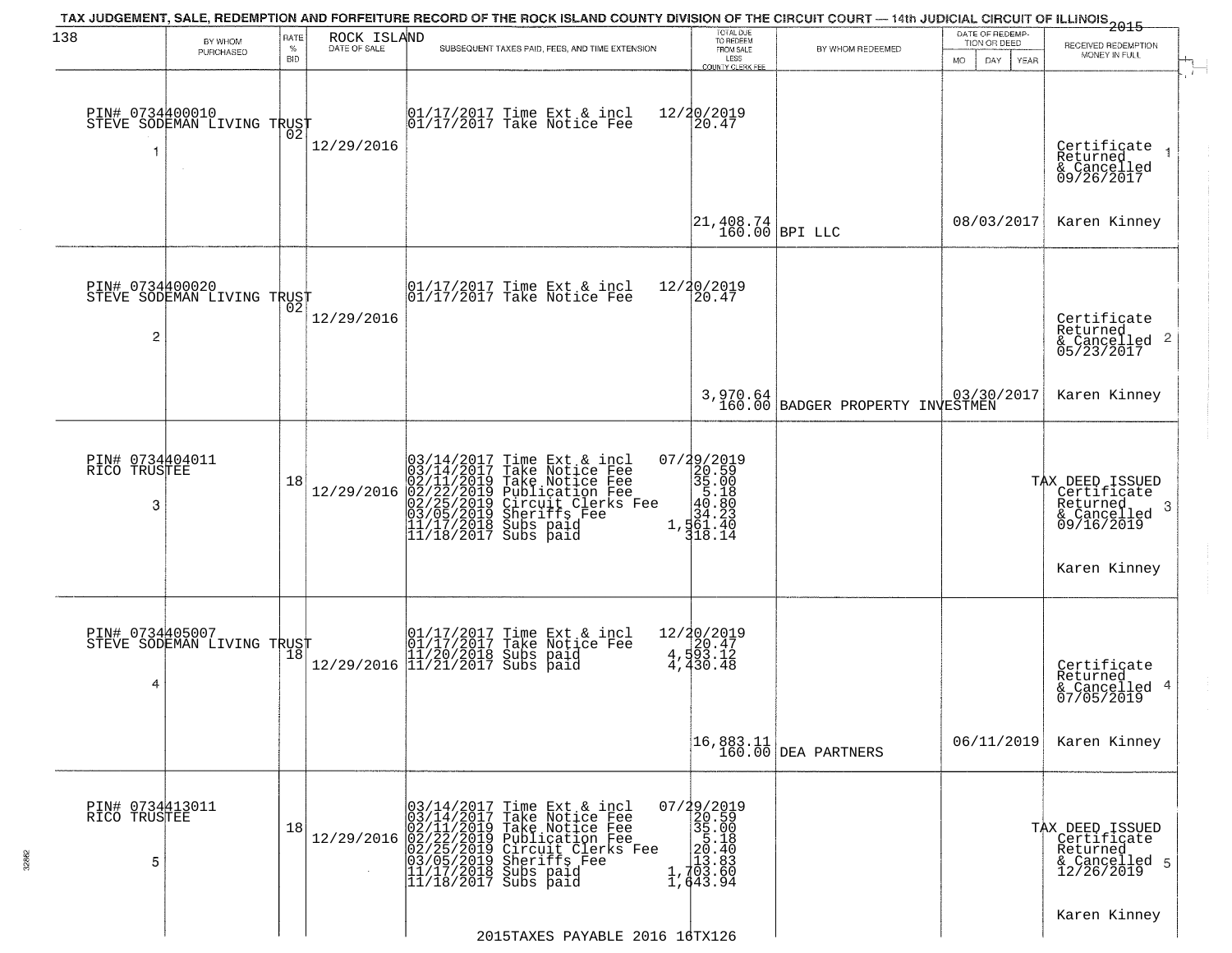| TAX JUDGEMENT, SALE, REDEMPTION AND FORFEITURE RECORD OF THE ROCK ISLAND COUNTY DIVISION OF THE CIRCUIT COURT - 14th JUDIC<br>NAME AND ADDRESS<br>LEGAL DESCRIPTION |                                                         |                                     | BACK TAX             | <b>BACK TAX</b>           |                                        | AMOUNT<br>FOR WHICH |                                                                 | INTEREST PAYMENT FUND | 2015    |
|---------------------------------------------------------------------------------------------------------------------------------------------------------------------|---------------------------------------------------------|-------------------------------------|----------------------|---------------------------|----------------------------------------|---------------------|-----------------------------------------------------------------|-----------------------|---------|
| 139<br>TAXPAYER NO.<br>PARCEL NO.<br>ACRES                                                                                                                          | ROCK ISLAND                                             | A-BACK TAX<br>FORFEITED<br>PRIOR TO | FORFEITED<br>PENALTY | FORFEITED<br>INTEREST AND | TOTAL BACK<br>TAX PENALTY<br>AND COSTS | <b>JUDGEMENT</b>    | $\begin{array}{c} \text{CERTIFICATE} \\ \text{NO.} \end{array}$ | INDEMNITY FUND        |         |
| ASSESSED VALUATION FOR TAXES                                                                                                                                        | TAX DUE<br>INT DUE                                      | 2014                                | <b>ACCRUED</b>       | COST ACCRUED              | ACCRUED                                | IS ASKED            |                                                                 | COST OF SALE          |         |
|                                                                                                                                                                     | 1ST<br>$1S$ T                                           |                                     |                      |                           |                                        |                     |                                                                 |                       |         |
| IVY DARRYL/DEAUNA SJ<br>1112 4TH AVE<br>ROCK ISLAND IL<br>61201                                                                                                     | 2ND<br>2ND<br>300.78<br>22.55                           |                                     |                      |                           |                                        |                     |                                                                 | 60.00                 |         |
| LOT 4 BLOCK 39<br>CHICAGO OR LOWER ADD<br>E .50                                                                                                                     | 300.78<br>18.04                                         |                                     |                      |                           |                                        |                     | 675                                                             | 20.00                 |         |
| $120 - 05 - 00$<br>1982                                                                                                                                             | 9.02<br>$\frac{300.78}{PUBUCATONCGST}$                  |                                     |                      |                           |                                        |                     |                                                                 | 4.00                  |         |
| $09 - 01$<br>PIN# 0734416003                                                                                                                                        | 10.00<br>TOTAL DUE-TAXES, INT. COST                     |                                     |                      |                           |                                        |                     |                                                                 |                       |         |
| 11,584                                                                                                                                                              | 961.95                                                  |                                     |                      |                           |                                        | 961.95              |                                                                 | 10.00                 | 1055.95 |
| GAY DONALD<br>600 5TH ST<br>61201<br>ROCK ISLAND IL                                                                                                                 | 202.24<br>$\frac{21.21}{210}$<br>2ND<br>202.24<br>15.15 |                                     |                      |                           |                                        |                     |                                                                 | 60.00                 |         |
| LOT 2 BLOCK 5                                                                                                                                                       | 3RD<br>3RD<br>202.24<br>12.12                           |                                     |                      |                           |                                        |                     | 676                                                             | 20.00                 |         |
| BAILEY DAVENPORTS 2ND<br>ADD E .50                                                                                                                                  | ৰাম<br>6.06<br>202.24                                   |                                     |                      |                           |                                        |                     |                                                                 |                       |         |
| $164 - 10 - 00$<br>$2802 - A$<br>$09 - 01$<br>PIN# 0734420005                                                                                                       | PUBLICATION COST<br>10.00<br>TOTAL DUE-TAXES, INT. COST |                                     |                      |                           |                                        |                     |                                                                 | 4.00                  |         |
| 7,789                                                                                                                                                               | 873.50<br>isT                                           |                                     |                      |                           |                                        | 873.50              |                                                                 | 10.00                 | 967.50  |
| WOODS MICHAEL D<br>1131 2ND AVE                                                                                                                                     | $-262.17$<br>$27 - 5$<br>2ND                            |                                     |                      |                           |                                        |                     |                                                                 |                       |         |
| ROCK ISLAND IL<br>61201<br>LOT 9 & 10 BLOCK 6                                                                                                                       | 262.17<br>19.65<br>3RD<br>3RD                           |                                     |                      |                           |                                        |                     |                                                                 | 60.00                 |         |
| OLD TOWN                                                                                                                                                            | 262.17<br>15.72<br>4TH<br>262.17<br>7.86                |                                     |                      |                           |                                        |                     | 677                                                             | 20.00                 |         |
| $284-10-00$<br>09-01<br>5056                                                                                                                                        | <b>PUBLICATION COST</b><br>10.00                        |                                     |                      |                           |                                        |                     |                                                                 | 4.00                  |         |
| PIN# 0734425001<br>16,097                                                                                                                                           | TOTAL OUE-TAXES, INT. COST                              |                                     |                      |                           |                                        | 1129.42             |                                                                 | 10.00                 | 1223.42 |
|                                                                                                                                                                     | 1,129.42                                                |                                     |                      |                           |                                        |                     |                                                                 |                       |         |
| LANE JAMES R<br>1124 3RD AVE<br>ROCK ISLAND IL<br>61201                                                                                                             | 32.38<br>3.4<br>2ND<br>32.38<br>2.45                    |                                     |                      |                           |                                        |                     |                                                                 | 60.00                 |         |
| LOT 3 BLOCK 19<br>OLD TOWN W 37 FT OF<br>E .50                                                                                                                      | 3 <sub>BD</sub><br>3RD<br>32.38<br>1.96<br>4TH          |                                     |                      |                           |                                        |                     | 678                                                             | 20.00                 |         |
| $293 - 10 - 00$<br>5241                                                                                                                                             | .98 <sup>5</sup><br>32.38<br>PUBLICATION COS            |                                     |                      |                           |                                        |                     |                                                                 | 4.00                  |         |
| $09 - 01$<br>PIN# 0734426006<br>$\sim 100$ km $^{-1}$                                                                                                               | 10.00<br>TOTAL DUE-TAXES, INT. COST                     |                                     |                      |                           |                                        |                     |                                                                 |                       |         |
| 1,247                                                                                                                                                               | 148.34<br>1ST                                           |                                     |                      |                           |                                        | 148.34              |                                                                 | 10.00                 | 242.34  |
| LANE JAMES R<br>1124 3RD AVE                                                                                                                                        | 129.70<br>13.65<br>2ND<br>2ND                           |                                     |                      |                           |                                        |                     |                                                                 |                       |         |
| ROCK ISLAND IL<br>61201<br>LOT 2 W 78' AND E 3 FT<br>LOT 3 BLK 19                                                                                                   | 129.70<br>9.75<br>3RD<br>3RD                            |                                     |                      |                           |                                        |                     |                                                                 | 60.00                 |         |
| OLD TOWN                                                                                                                                                            | 129.70<br>7.80<br>4TH<br>129.70<br>3.90 <sup>B</sup>    |                                     |                      |                           |                                        |                     | 679                                                             | 20.00                 |         |
| $293 - 09 - 00$<br>5240<br>$09 - 01$                                                                                                                                | PUBLICATION COST<br>10.00                               |                                     |                      |                           |                                        |                     |                                                                 | 4.00                  |         |
| PIN# 0734426007<br>15,995                                                                                                                                           | TOTAL DUE-TAXES, INT. COST<br>563.90                    |                                     |                      |                           |                                        | 563.90              |                                                                 | 10.00                 | 657.90  |

 $\sim 10^{-1}$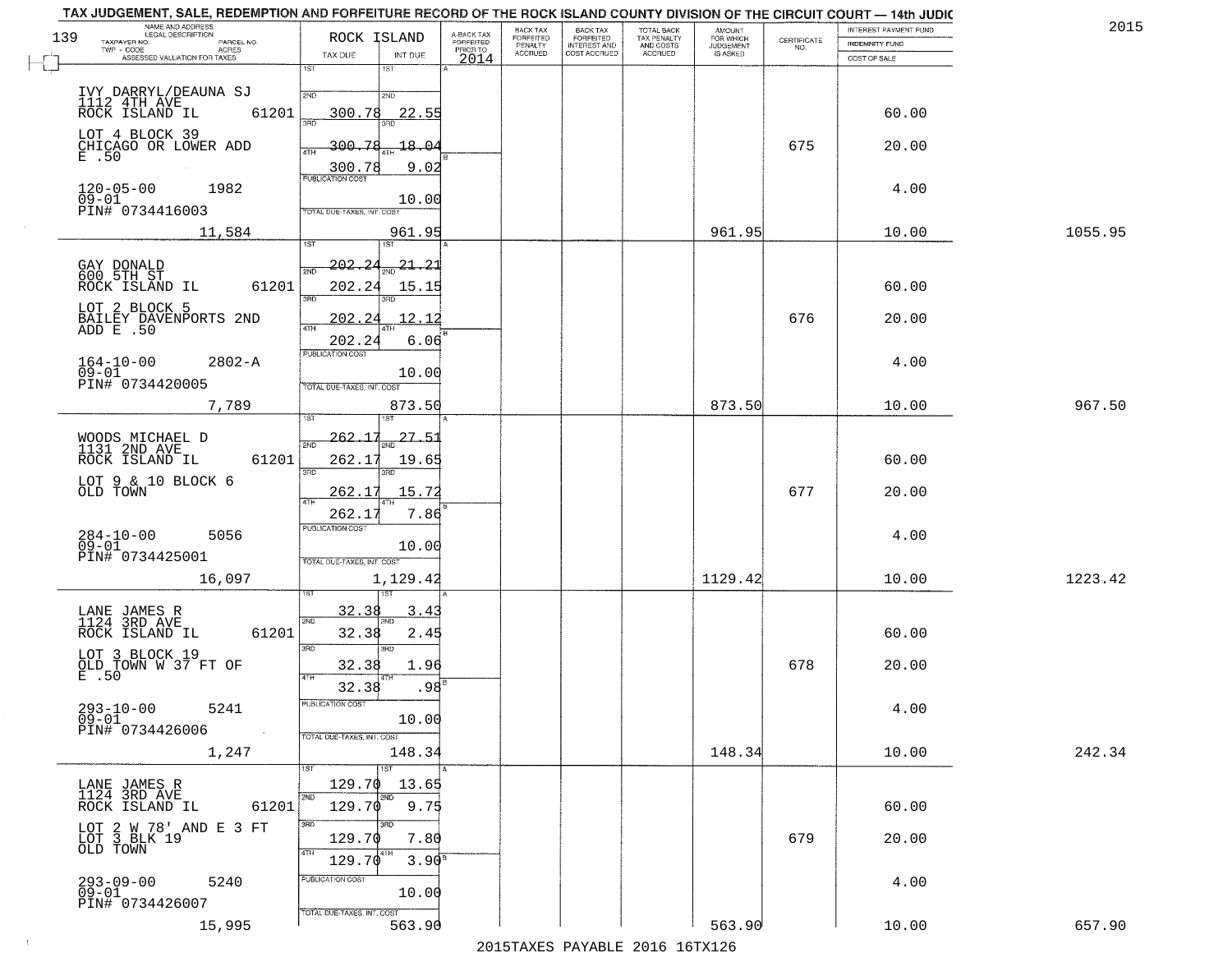| 139                                  | BY WHOM<br>PURCHASED                          | RATE<br>$\%$<br><b>BID</b> | ROCK ISLAND | TAX JUDGEMENT, SALE, REDEMPTION AND FORFEITURE RECORD OF THE ROCK ISLAND COUNTY DIVISION OF THE CIRCUIT COURT — 14th JUDICIAL CIRCUIT OF ILLINOIS 2015<br>SUBSEQUENT TAXES PAID, FEES, AND TIME EXTENSION                                             | TOTAL DUE<br>TO REDEEM<br>FROM SALE<br>LESS<br>COUNTY CLERK FEE                                                                                                 | BY WHOM REDEEMED              | DATE OF REDEMP-<br>TION OR DEED<br><b>MO</b><br>DAY<br>YEAR | RECEIVED REDEMPTION<br>MONEY IN FULL                                   |
|--------------------------------------|-----------------------------------------------|----------------------------|-------------|-------------------------------------------------------------------------------------------------------------------------------------------------------------------------------------------------------------------------------------------------------|-----------------------------------------------------------------------------------------------------------------------------------------------------------------|-------------------------------|-------------------------------------------------------------|------------------------------------------------------------------------|
| PIN# 0734416003                      | STEVE SODEMAN LIVING TRUST<br>$\sim$          | 18                         | 12/29/2016  | $\begin{bmatrix} 01/17/2017 \\ 17/17/2017 \end{bmatrix}$ Take Notice Fee                                                                                                                                                                              | 12/20/2019<br>$ 20.47\rangle$                                                                                                                                   |                               |                                                             | Certificate<br>Returned<br>& Cancelled<br>07/20/2017                   |
|                                      |                                               |                            |             |                                                                                                                                                                                                                                                       | 1,266.49<br>160.00                                                                                                                                              | DARRYL IVY                    | 06/28/2017                                                  | Karen Kinney                                                           |
| 2                                    | PIN# 0734420005<br>STEVE SODEMAN LIVING TRUST |                            | 12/29/2016  | 01/17/2017 Time Ext & incl<br>01/17/2017 Take Notice Fee<br>08/21/2019 Take Notice Fee<br>08/21/2019 Circuit Clerks Fee<br>08/21/2019 Title Search Fee<br>08/21/2019 Subs paid<br>08/26/2019 Subsidion Fee<br>10/15/2019 Sheriffs Fee<br>11/20/2018 S | $[ \begin{smallmatrix} 12/20/2019\\20.47\\215.000\\110.000\\110.000\\446.802\\487.524\\487.562\\500.688\\17.80\\8\end{smallmatrix} ]$<br>$6,933.47$<br>$160.00$ |                               | 12/20/2019                                                  | Certificate<br>Returned<br>& Cancelled 2<br>01/03/2020<br>Karen Kinney |
|                                      |                                               |                            |             |                                                                                                                                                                                                                                                       |                                                                                                                                                                 | DONALD GAY                    |                                                             |                                                                        |
| PIN# 0734425001<br>RICO TRUSTEE<br>3 |                                               | 18                         | 12/29/2016  | 03/14/2017 Time Ext & incl<br>03/14/2017 Take Notice Fee                                                                                                                                                                                              | 07/29/2019<br>20.59                                                                                                                                             |                               |                                                             | Certificate<br>Returned<br>-3<br>& Cancelled<br>05/23/2017             |
|                                      |                                               |                            |             |                                                                                                                                                                                                                                                       | 1,464.23<br>160.00                                                                                                                                              | <b>FIRST MIDWEST BANK</b>     | 04/24/2017                                                  | Karen Kinney                                                           |
| PIN# 0734426006<br>4                 | STEVE SODEMAN LIVING TRUST                    |                            | 12/29/2016  | $\begin{array}{cc} 01/17/2017 & \text{Time Ext} & \text{incl} \\ 01/17/2017 & \text{Take Notice Fee} \end{array}$                                                                                                                                     | 12/20/2019<br>20.47                                                                                                                                             |                               |                                                             | Certificate<br>Returned<br>& Cancelled 4<br>07/20/2017                 |
|                                      |                                               |                            |             |                                                                                                                                                                                                                                                       |                                                                                                                                                                 | 306.43<br>160.00 JAMES LANE   | 05/16/2017                                                  | Karen Kinney                                                           |
| PIN# 0734426007<br>5                 | STEVE SODEMAN LIVING TRUST                    |                            | 12/29/2016  | 01/17/2017 Time Ext & incl<br>01/17/2017 Take Notice Fee                                                                                                                                                                                              | 12/20/2019<br>20.47                                                                                                                                             |                               |                                                             | Certificate<br>Returned<br>& Cancelled 5<br>02/08/2017                 |
|                                      |                                               |                            |             |                                                                                                                                                                                                                                                       |                                                                                                                                                                 | 796.79<br>160.00 JAMES R LANE | 01/18/2017                                                  | Karen Kinney                                                           |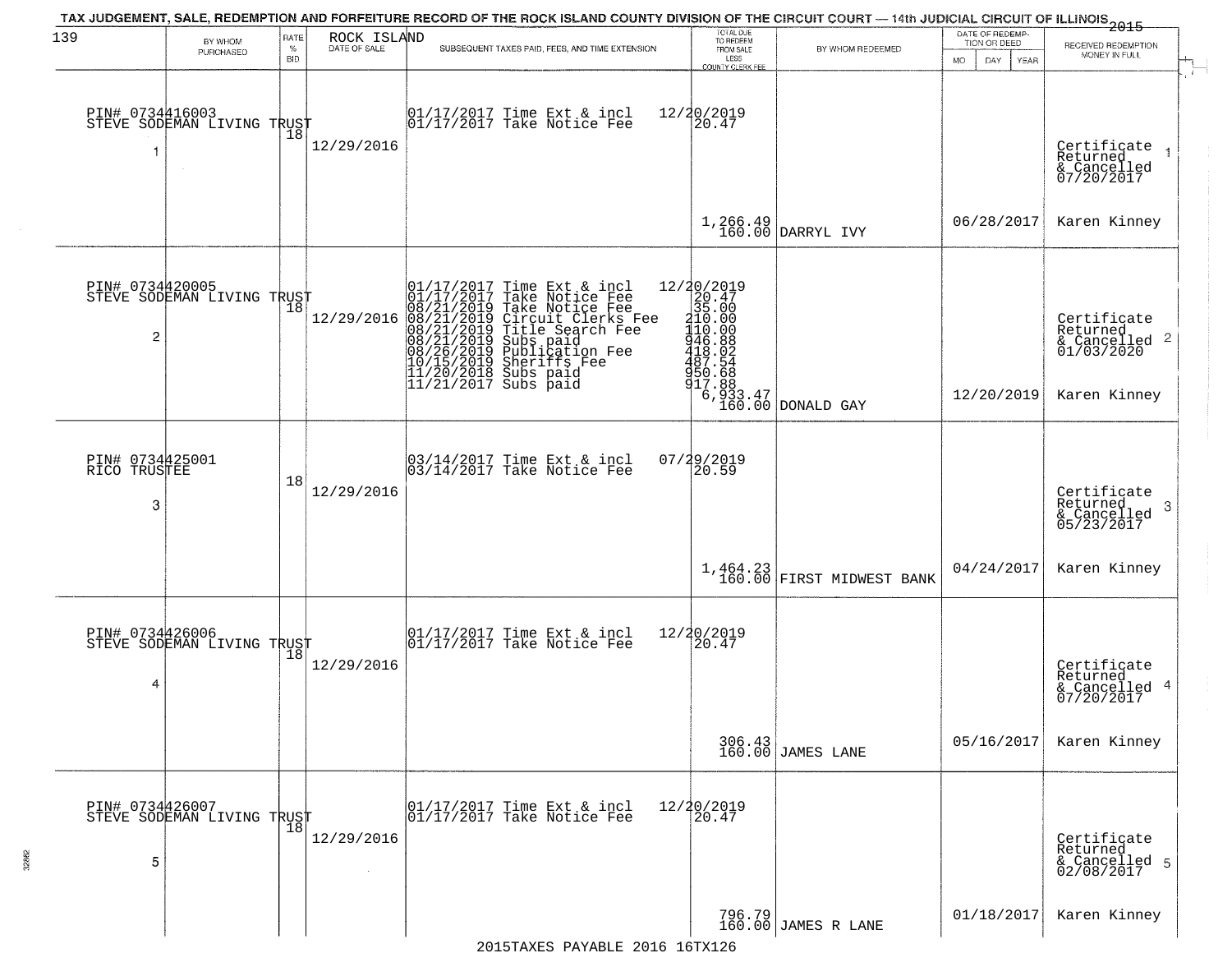|           | TAX JUDGEMENT, SALE, REDEMPTION AND FORFEITURE RECORD OF THE ROCK ISLAND COUNTY DIVISION OF THE CIRCUIT COURT - 14th JUDIC |                            |          |                                     |                           |                                     |                                        |                              |                                                                 |                       | 2015    |
|-----------|----------------------------------------------------------------------------------------------------------------------------|----------------------------|----------|-------------------------------------|---------------------------|-------------------------------------|----------------------------------------|------------------------------|-----------------------------------------------------------------|-----------------------|---------|
| 140       | NAME AND ADDRESS<br>LEGAL DESCRIPTION<br>TAXPAYER NO.<br>PARCEL NO.                                                        | ROCK ISLAND                |          | A-BACK TAX<br>FORFEITED<br>PRIOR TO | BACK TAX<br>FORFEITED     | <b>BACK TAX</b><br>FORFEITED        | TOTAL BACK<br>TAX PENALTY<br>AND COSTS | AMOUNT<br>FOR WHICH          |                                                                 | INTEREST PAYMENT FUND |         |
|           | TWP - CODE<br>ACRES<br>ASSESSED VALUATION FOR TAXES                                                                        | TAX DUE                    | INT DUE  |                                     | PENALTY<br><b>ACCRUED</b> | <b>INTEREST AND</b><br>COST ACCRUED | <b>ACCRUED</b>                         | <b>JUDGEMENT</b><br>IS ASKED | $\begin{array}{c} \text{CERTIFICATE} \\ \text{NO.} \end{array}$ | <b>INDEMNITY FUND</b> |         |
|           |                                                                                                                            | 1ST<br>1ST                 |          | 2014                                |                           |                                     |                                        |                              |                                                                 | COST OF SALE          |         |
|           |                                                                                                                            | $226.34_{\rm 200}$ $23.80$ |          |                                     |                           |                                     |                                        |                              |                                                                 |                       |         |
|           | KING SOLOMON LODGE 20<br>500 11TH ST<br>ROCK ISLAND IL 6:                                                                  | 2ND                        |          |                                     |                           |                                     |                                        |                              |                                                                 |                       |         |
|           | 61201                                                                                                                      | 226.34<br>350              | 17.00    |                                     |                           |                                     |                                        |                              |                                                                 | 60.00                 |         |
|           | LOT 1 BLOCK 43                                                                                                             | 226.3.                     | 13.60    |                                     |                           |                                     |                                        |                              | 680                                                             | 20.00                 |         |
|           | CHICAGO OR LOWER ADD<br>N .50 EX S 4 FT                                                                                    | ATH                        |          |                                     |                           |                                     |                                        |                              |                                                                 |                       |         |
|           |                                                                                                                            | 226.34                     | 6.80     |                                     |                           |                                     |                                        |                              |                                                                 |                       |         |
| $09 - 01$ | $121 - 11 - 00$<br>2004                                                                                                    |                            | 10.00    |                                     |                           |                                     |                                        |                              |                                                                 | 4.00                  |         |
|           | PIN# 0734430014                                                                                                            | TOTAL DUE-TAXES, INT. COST |          |                                     |                           |                                     |                                        |                              |                                                                 |                       |         |
|           | 8,717                                                                                                                      |                            | 976.56   |                                     |                           |                                     |                                        | 976.56                       |                                                                 | 10.00                 | 1070.56 |
|           |                                                                                                                            | 1ST                        |          |                                     |                           |                                     |                                        |                              |                                                                 |                       |         |
|           | KING SOLOMON LODGE 20<br>500_11TH ST                                                                                       | 39.18                      |          |                                     |                           |                                     |                                        |                              |                                                                 |                       |         |
|           | 61201<br>ROCK ISLAND IL                                                                                                    | 39.18                      | 2.95     |                                     |                           |                                     |                                        |                              |                                                                 | 60.00                 |         |
|           | LOT 1 BLOCK 43                                                                                                             | 3RD                        |          |                                     |                           |                                     |                                        |                              |                                                                 |                       |         |
|           | CHICAGO OR LOWER ADD<br>S.50 AND S 4 FT OF N .50 TH                                                                        | 39.18                      | 2.36     |                                     |                           |                                     |                                        |                              | 681                                                             | 20.00                 |         |
|           |                                                                                                                            | 39.18                      | 1.18     |                                     |                           |                                     |                                        |                              |                                                                 |                       |         |
|           | $121 - 10 - 00$<br>2003                                                                                                    | PUBLICATION COST           |          |                                     |                           |                                     |                                        |                              |                                                                 | 4.00                  |         |
| $09 - 01$ | PIN# 0734430015                                                                                                            | TOTAL DUE-TAXES, INT. COST | 10.00    |                                     |                           |                                     |                                        |                              |                                                                 |                       |         |
|           | 1,509                                                                                                                      |                            | 177.34   |                                     |                           |                                     |                                        | 177.34                       |                                                                 | 10.00                 | 271.34  |
|           |                                                                                                                            | i ST                       |          |                                     |                           |                                     |                                        |                              |                                                                 |                       |         |
|           | NETTLES JIMMIE JR<br>1515 26TH AVE                                                                                         | <u> 147.33</u><br>2ND      | 15.      |                                     |                           |                                     |                                        |                              |                                                                 |                       |         |
|           | ROCK ISLAND IL<br>61201                                                                                                    | 147.33                     | 11.05    |                                     |                           |                                     |                                        |                              |                                                                 | 60.00                 |         |
|           | LOT 7 BLOCK 61                                                                                                             | 3BD<br>3RD                 |          |                                     |                           |                                     |                                        |                              |                                                                 |                       |         |
|           | CHICAGO OR LOWER ADD<br>ALL EX N 31.25 FT                                                                                  | 147.33<br>4TH              | 8.84     |                                     |                           |                                     |                                        |                              | 682                                                             | 20.00                 |         |
|           |                                                                                                                            | 147.33                     | 4.42     |                                     |                           |                                     |                                        |                              |                                                                 |                       |         |
|           | $2181 - A$                                                                                                                 | <b>PUBLICATION COST</b>    |          |                                     |                           |                                     |                                        |                              |                                                                 | 4.00                  |         |
|           | $130 - 12 - 00$<br>09-01<br>PIN# 0734432006                                                                                |                            | 10.00    |                                     |                           |                                     |                                        |                              |                                                                 |                       |         |
|           |                                                                                                                            | TOTAL OUE-TAXES, INT. COST |          |                                     |                           |                                     |                                        |                              |                                                                 |                       |         |
|           | 5,674                                                                                                                      |                            | 639.10   |                                     |                           |                                     |                                        | 639.10                       |                                                                 | 10.00                 | 733.10  |
|           | MANN LORENE                                                                                                                | 354.99                     | 37.24    |                                     |                           |                                     |                                        |                              |                                                                 |                       |         |
|           | 3414 9TH ST<br>ROCK ISLAND IL<br>61201                                                                                     | 2ND<br>354.99              | 26.60    |                                     |                           |                                     |                                        |                              |                                                                 | 60.00                 |         |
|           |                                                                                                                            | 3RD<br>3RD                 |          |                                     |                           |                                     |                                        |                              |                                                                 |                       |         |
|           | LOT 6 BLOCK 65<br>CHICAGO OR LOWER ADD<br>W 70 FT OF S 100 FT                                                              | 354.99                     | 21.28    |                                     |                           |                                     |                                        |                              | 683                                                             | 20.00                 |         |
|           |                                                                                                                            | 4TH<br>354.99              | 10.64    |                                     |                           |                                     |                                        |                              |                                                                 |                       |         |
|           | $133 - 13 - 00$<br>$2234 - B$                                                                                              | PUBLICATION COST           |          |                                     |                           |                                     |                                        |                              |                                                                 | 4.00                  |         |
| $09 - 01$ |                                                                                                                            |                            | 10.00    |                                     |                           |                                     |                                        |                              |                                                                 |                       |         |
|           | PIN# 0734436003<br><b>Contract Contract</b>                                                                                | TOTAL DUE-TAXES, INT. COST |          |                                     |                           |                                     |                                        |                              |                                                                 |                       |         |
|           | 13,672                                                                                                                     |                            | 1,525.72 |                                     |                           |                                     |                                        | 1525.72                      |                                                                 | 10.00                 | 1619.72 |
|           | POLK GEOFFREY ATTY AT LAW                                                                                                  | $\overline{1ST}$<br>249.08 | 26.18    |                                     |                           |                                     |                                        |                              |                                                                 |                       |         |
|           | 222 W ONTARIO SUITE 320                                                                                                    | 2ND<br>2ND                 |          |                                     |                           |                                     |                                        |                              |                                                                 |                       |         |
|           | 60654<br>CHICAGO IL                                                                                                        | 249.08 18.70<br>3RD        |          |                                     |                           |                                     |                                        |                              |                                                                 | 60.00                 |         |
|           | LOT 2 BLOCK 73<br>CHICAGO OR LOWER ADD                                                                                     | 249.08                     | 14.96    |                                     |                           |                                     |                                        |                              | 684                                                             | 20.00                 |         |
| W 50 FT   |                                                                                                                            | 4TH<br>249.08              | $7.48^s$ |                                     |                           |                                     |                                        |                              |                                                                 |                       |         |
|           |                                                                                                                            | PUBLICATION COST           |          |                                     |                           |                                     |                                        |                              |                                                                 |                       |         |
| $09 - 01$ | $138 - 04 - 00$<br>2313                                                                                                    |                            | 10.00    |                                     |                           |                                     |                                        |                              |                                                                 | 4.00                  |         |
|           | PIN# 0734437001                                                                                                            | TOTAL DUE-TAXES, INT. COST |          |                                     |                           |                                     |                                        |                              |                                                                 |                       |         |
|           | 9,593                                                                                                                      |                            | 1,073.64 |                                     |                           |                                     |                                        | 1073.64                      |                                                                 | 10.00                 | 1167.64 |

 $\sim 100$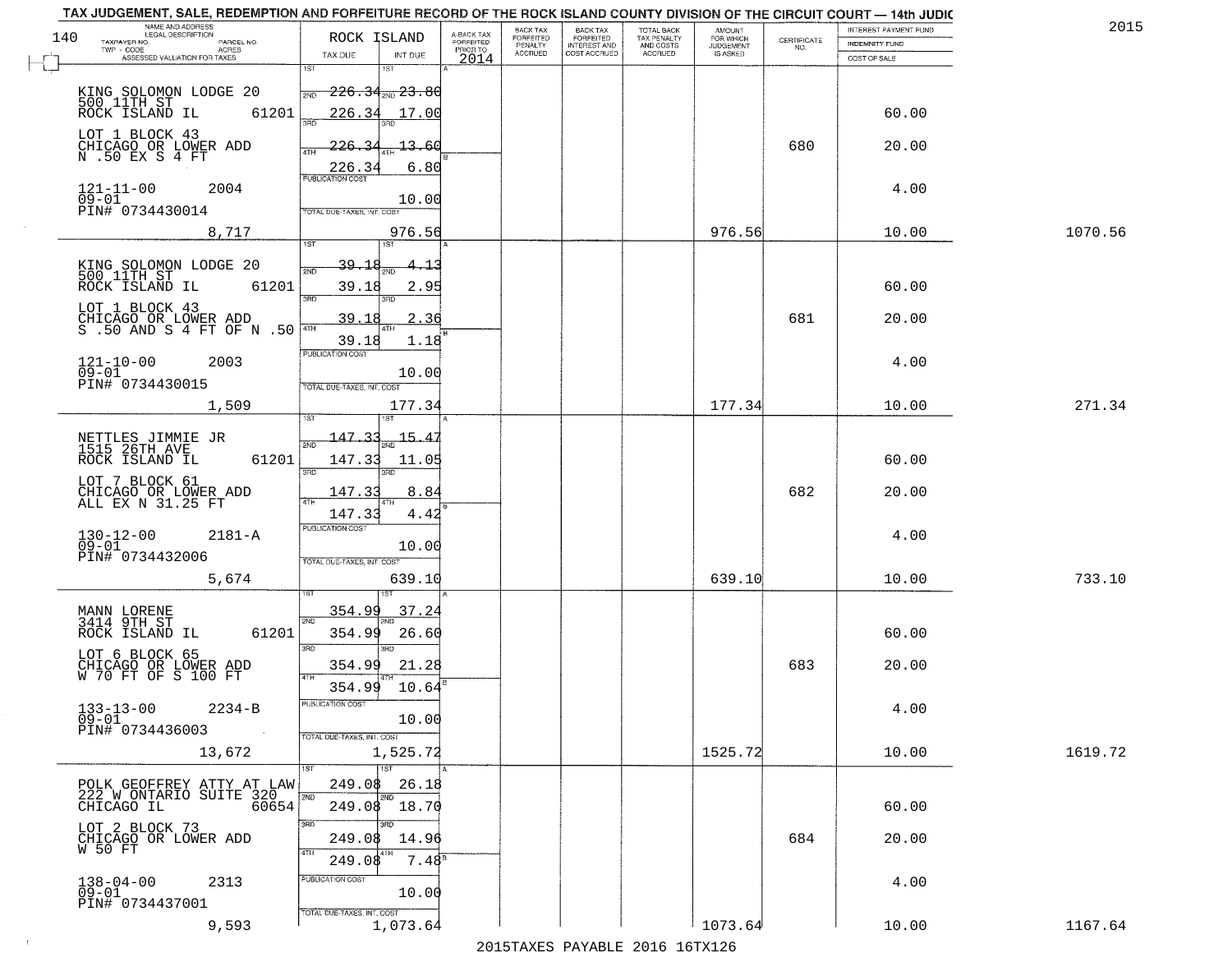| 140                                  | BY WHOM   | RATE               | ROCK ISLAND  |                          | TAX JUDGEMENT, SALE, REDEMPTION AND FORFEITURE RECORD OF THE ROCK ISLAND COUNTY DIVISION OF THE CIRCUIT COURT — 14th JUDICIAL CIRCUIT OF ILLINOIS 2015                                                    | TOTAL DUE<br>TO REDEEM                                                                |                                           | DATE OF REDEMP<br>TION OR DEED |                                                                           |
|--------------------------------------|-----------|--------------------|--------------|--------------------------|-----------------------------------------------------------------------------------------------------------------------------------------------------------------------------------------------------------|---------------------------------------------------------------------------------------|-------------------------------------------|--------------------------------|---------------------------------------------------------------------------|
|                                      | PURCHASED | $\%$<br><b>BID</b> | DATE OF SALE |                          | SUBSEQUENT TAXES PAID, FEES, AND TIME EXTENSION                                                                                                                                                           | FROM SALE<br>LESS<br>COUNTY CLERK FEE                                                 | BY WHOM REDEEMED                          | DAY.<br>MO.<br>YEAR            | RECEIVED REDEMPTION<br>MONEY IN FULL                                      |
| PIN# 0734430014<br>RICO TRUSTEE<br>1 | $\sim$    | 18                 | 12/29/2016   |                          | 03/14/2017 Time Ext & incl<br>03/14/2017 Take Notice Fee<br>11/18/2017 Subs paid                                                                                                                          | 07/29/2019<br>20.59<br>1,023.80                                                       |                                           |                                | Certificate<br>Returned<br>& Cancelled<br>07/06/2018                      |
|                                      |           |                    |              |                          |                                                                                                                                                                                                           |                                                                                       | 2,815.91 DAVE MORRISON, CITY ATTY         |                                | Karen Kinney                                                              |
| PIN# 0734430015<br>RICO TRUSTEE<br>2 |           | 18                 | 12/29/2016   |                          | 03/14/2017 Time Ext & incl<br>03/14/2017 Take Notice Fee<br>11/18/2017 Subs paid                                                                                                                          | 07/29/2019<br>20.59<br>201.98                                                         |                                           |                                | Certificate<br>Returned<br>& Cancelled 2<br>07/06/2018                    |
|                                      |           |                    |              |                          |                                                                                                                                                                                                           |                                                                                       | 664.67<br>160.00 DAVE MORRISON, CITY ATTY |                                | Karen Kinney                                                              |
| PIN# 0734432006<br>RICO TRUSTEE<br>3 |           | 18                 | 12/29/2016   |                          | 03/14/2017 Time Ext & incl<br>03/14/2017 Take Notice Fee<br>11/18/2017 Subs paid                                                                                                                          | 07/29/2019<br>20.59<br>676.76                                                         |                                           |                                | Certificate<br>Returned<br>3<br>& Cancelled<br>09/06/2018                 |
|                                      |           |                    |              |                          |                                                                                                                                                                                                           |                                                                                       | 2,039.49<br>160.00 JIMMIE NETTLES JR      | 08/29/2018                     | Karen Kinney                                                              |
| PIN# 0734436003<br>RICO TRUSTEE<br>4 |           | 18                 | 12/29/2016   |                          | 03/14/2017 Time Ext & incl<br>03/14/2017 Take Notice Fee                                                                                                                                                  | 07/29/2019<br>120.59                                                                  |                                           |                                | Certificate<br>Returned<br>& Cancelled 4<br>07/20/2017                    |
|                                      |           |                    |              |                          |                                                                                                                                                                                                           |                                                                                       | $1,931.86$<br>160.00 CITY OF ROCK ISLAND  | 06/23/2017                     | Karen Kinney                                                              |
| PIN# 0734437001<br>RICO TRUSTEE<br>5 |           | 18                 | 12/29/2016   | 03/14/2017<br>03/14/2017 | Time Ext & incl<br>Take Notice Fee<br>02/11/2019 Take Notice Fee<br>02/22/2019 Publication Fee<br>02/25/2019 Publication Fee<br>02/25/2019 Substriffs Fee<br>11/17/2018 Subs paid<br>11/17/2018 Subs paid | 07/29/2019<br>20.59<br>35.00<br>$\frac{5.18}{14.11}$<br>$\frac{1}{64.00}$<br>1,123.72 |                                           |                                | TAX DEED ISSUED<br>Certificate<br>Returned<br>& Cancelled 5<br>09/16/2019 |
|                                      |           |                    |              |                          | 2015TAXES PAYABLE 2016 16TX126                                                                                                                                                                            |                                                                                       |                                           |                                | Karen Kinney                                                              |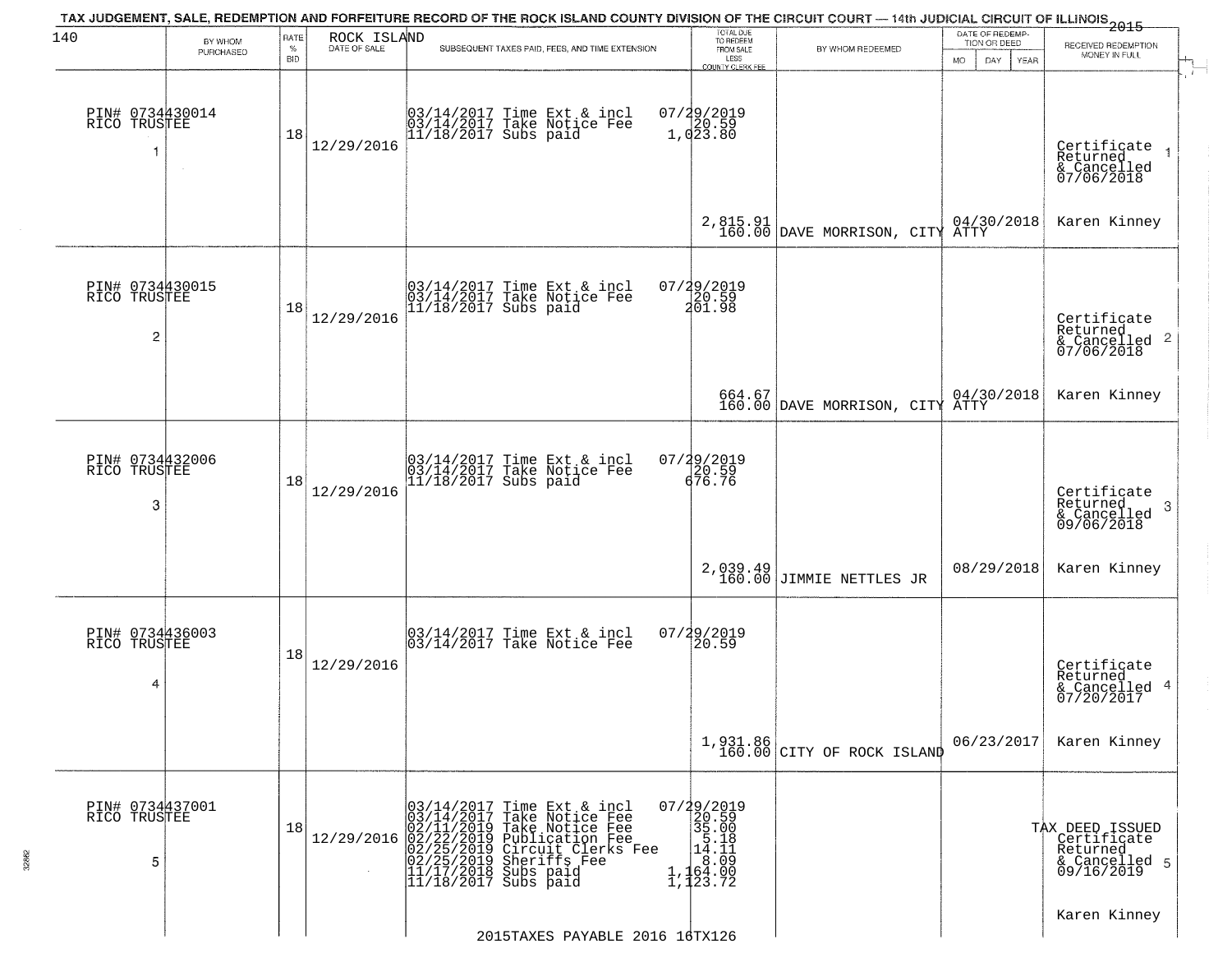|     | TAX JUDGEMENT, SALE, REDEMPTION AND FORFEITURE RECORD OF THE ROCK ISLAND COUNTY DIVISION OF THE CIRCUIT COURT - 14th JUDIC<br>NAME AND ADDRESS<br>LEGAL DESCRIPTION |                                                                        |                                                      |                                     | BACK TAX             |                                       |                                        |                                  |                    | INTEREST PAYMENT FUND | 2015    |
|-----|---------------------------------------------------------------------------------------------------------------------------------------------------------------------|------------------------------------------------------------------------|------------------------------------------------------|-------------------------------------|----------------------|---------------------------------------|----------------------------------------|----------------------------------|--------------------|-----------------------|---------|
| 141 | TAXPAYER NO.<br>PARCEL NO.<br>TWP CODE<br>ACRES                                                                                                                     | ROCK ISLAND                                                            |                                                      | A-BACK TAX<br>FORFEITED<br>PRIOR TO | FORFEITED<br>PENALTY | BACK TAX<br>FORFEITED<br>INTEREST AND | TOTAL BACK<br>TAX PENALTY<br>AND COSTS | AMOUNT<br>FOR WHICH<br>JUDGEMENT | CERTIFICATE<br>NO. | <b>INDEMNITY FUND</b> |         |
|     | ASSESSED VALUATION FOR TAXES                                                                                                                                        | TAX DUE                                                                | INT DUE                                              | 2014                                | <b>ACCRUED</b>       | COST ACCRUED                          | <b>ACCRUED</b>                         | IS ASKED                         |                    | COST OF SALE          |         |
|     | METRO YOUTH PROGRAM<br>PO BOX 6098<br>ROCK ISLAND IL<br>61204                                                                                                       | 1ST<br>2ND<br>21.37                                                    | 1ST<br>$21.37_{200}$ 2.24<br>1.60                    |                                     |                      |                                       |                                        |                                  |                    | 60.00                 |         |
|     | LOT 1 BLOCK 72<br>CHICAGO OR LOWER ADD<br>E .50                                                                                                                     | 355<br>21.37<br>4TH                                                    | -28<br>.64                                           |                                     |                      |                                       |                                        |                                  | 685                | 20.00                 |         |
|     | $137 - 13 - 00$<br>2302<br>$09 - 01$<br>PIN# 0734438005                                                                                                             | $\frac{21.37}{\text{PUBUCATION COST}}$<br>TOTAL DUE-TAXES, INT. COST   | 10.00                                                |                                     |                      |                                       |                                        |                                  |                    | 4.00                  |         |
|     | 823                                                                                                                                                                 |                                                                        | 101.24                                               |                                     |                      |                                       |                                        | 101.24                           |                    | 10.00                 | 195.24  |
|     | PARKS CUPPER<br>1915 31ST STREET A<br>61265<br>MOLINE IL<br>LOT 2 BLOCK 70<br>CHICAGO OR LOWER ADD E<br>.50                                                         | 1ST<br>37<br>2ND<br>37.44<br>3RD<br>37.44<br>37.44<br>PUBLICATION COST | ist<br>3.<br>$\Omega$<br>2.80<br>3RD<br>2.24<br>1.12 |                                     |                      |                                       |                                        |                                  | 686                | 60.00<br>20.00        |         |
|     | $136 - 02 - 00$<br>2277<br>$09 - 01$<br>PIN# 0734440002                                                                                                             | TOTAL DUE-TAXES, INT. COST                                             | 10.00                                                |                                     |                      |                                       |                                        |                                  |                    | 4.00                  |         |
|     | 1,442                                                                                                                                                               | ist                                                                    | 169.84<br>187                                        |                                     |                      |                                       |                                        | 169.84                           |                    | 10.00                 | 263.84  |
|     | PARKS CUPPER<br>1915 31ST STREET A<br>MOLINE IL<br>61265                                                                                                            | 237.06<br>2ND<br>237.06<br>3 <sub>BD</sub>                             | -24 -<br><u>َ ۾</u><br>17.80<br>3RD                  |                                     |                      |                                       |                                        |                                  |                    | 60.00                 |         |
|     | LOT 8 BLOCK 70<br>CHICAGO OR LOWER ADD<br>N 25 FT OF E 58 FT                                                                                                        | 237.06<br>4TH<br>237.06                                                | 14.24<br>7.12                                        |                                     |                      |                                       |                                        |                                  | 687                | 20.00                 |         |
|     | $136 - 12 - 00$<br>09-01<br>2286<br>PIN# 0734440014                                                                                                                 | <b>PUBLICATION COST</b><br>TOTAL OUE-TAXES, INT. COST                  | 10.00                                                |                                     |                      |                                       |                                        |                                  |                    | 4.00                  |         |
|     | 9,130                                                                                                                                                               |                                                                        | 1,022.32                                             |                                     |                      |                                       |                                        | 1022.32                          |                    | 10.00                 | 1116.32 |
|     | DELAROSA AARON M<br>1526 W 15TH ST<br>DAVENPORT IA<br>52804                                                                                                         | 352.76<br>2ND<br>352.76<br>3 <sub>BD</sub>                             | 151<br>37.03<br>26.45<br>3RD                         |                                     |                      |                                       |                                        |                                  |                    | 60.00                 |         |
|     | LOT 3 BLOCK 69<br>CHICAGO OR LOWER ADD<br>E .50                                                                                                                     | 352.76<br>4TH<br>352.76                                                | 21.16<br>10.58                                       |                                     |                      |                                       |                                        |                                  | 688                | 20.00                 |         |
|     | $135 - 07 - 00$<br>2267<br>$09 - 01$<br>.139<br>PIN# 0734441005                                                                                                     | "UBLICA HUN CUS<br>TOTAL DUE-TAXES, INT. COST                          | 10.00                                                |                                     |                      |                                       |                                        |                                  |                    | 4.00                  |         |
|     | 13,586                                                                                                                                                              |                                                                        | 1,516.26<br>1ST                                      |                                     |                      |                                       |                                        | 1516.26                          |                    | 10.00                 | 1610.26 |
|     | JOHNSON BRUCE<br>801 15TH AVE<br>61201<br>ROCK ISLAND IL                                                                                                            | 96.23<br>2ND<br>96.23                                                  | 10.08<br>2ND<br>7.20                                 |                                     |                      |                                       |                                        |                                  |                    | 60.00                 |         |
|     | LOT 10 BLOCK 68<br>CHICAGO OR LOWER ADD<br>S 40 FT                                                                                                                  | 3RD<br>96.23<br>4TH<br>96.23                                           | 5.76<br>2.88 <sup>8</sup>                            |                                     |                      |                                       |                                        |                                  | 689                | 20.00                 |         |
|     | $135 - 01 - 00$<br>2262<br>.073<br>09-01<br>PIN# 0734442017                                                                                                         | PUBLICATION COST<br>TOTAL DUE-TAXES, INT. COST                         | 10.00                                                |                                     |                      |                                       |                                        |                                  |                    | 4.00                  |         |
|     | 9,655                                                                                                                                                               |                                                                        | 420.84                                               |                                     |                      |                                       |                                        | 420.84                           |                    | 10.00                 | 514.84  |

 $\sim 10^{-1}$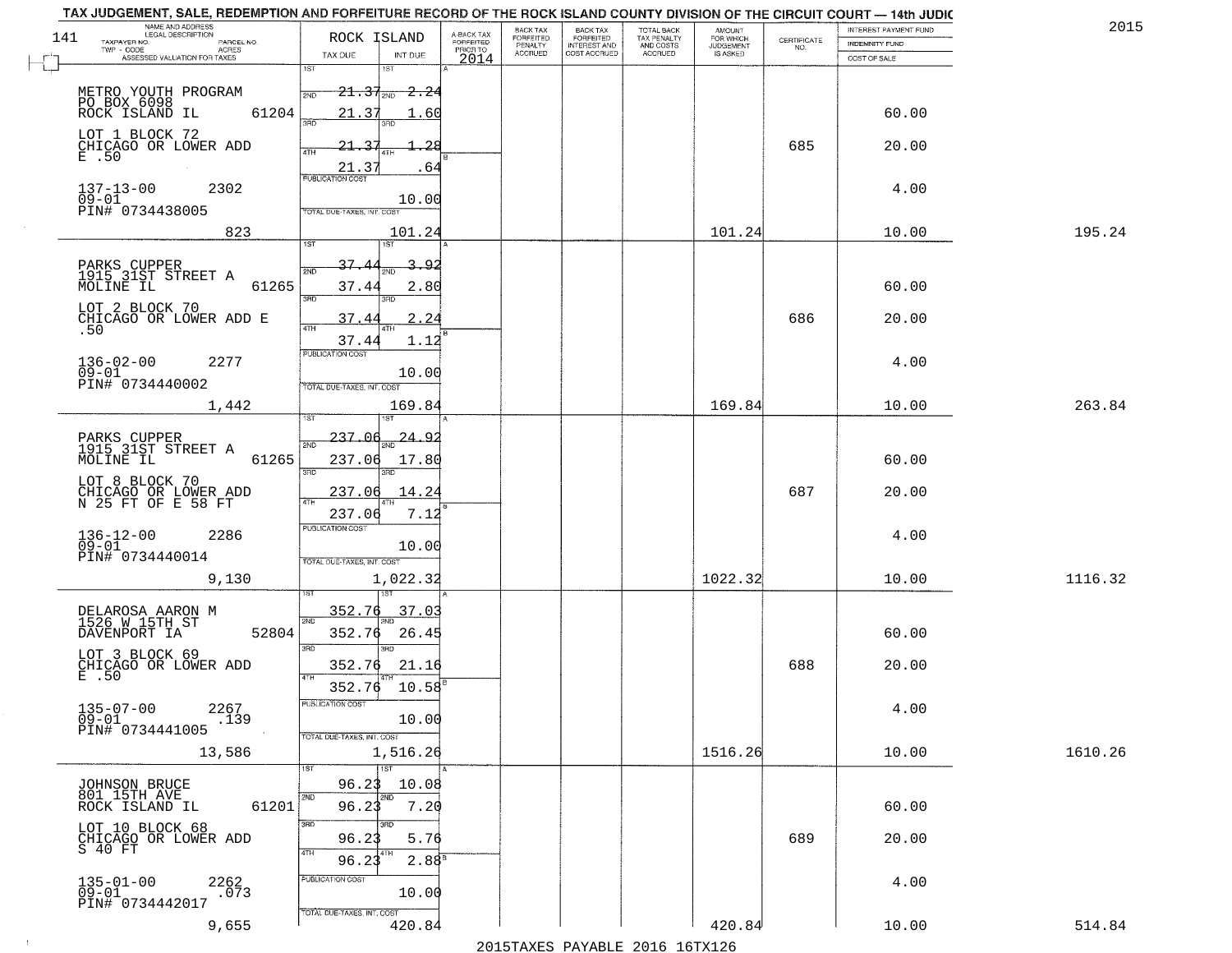| 141                                  | BY WHOM<br>PURCHASED       | RATE<br>%<br><b>BID</b> | ROCK ISLAND<br>DATE OF SALE | SUBSEQUENT TAXES PAID, FEES, AND TIME EXTENSION                                                                                                                                                                                                                                                                                                                     | TOTAL DUE<br>TO REDEEM<br>FROM SALE<br>LESS<br>COUNTY CLERK FEE                                                 | BY WHOM REDEEMED                      | DATE OF REDEMP-<br>TION OR DEED<br><b>MO</b><br>DAY<br>YEAR | 2015<br>RECEIVED REDEMPTION<br>MONEY IN FULL                                                               |
|--------------------------------------|----------------------------|-------------------------|-----------------------------|---------------------------------------------------------------------------------------------------------------------------------------------------------------------------------------------------------------------------------------------------------------------------------------------------------------------------------------------------------------------|-----------------------------------------------------------------------------------------------------------------|---------------------------------------|-------------------------------------------------------------|------------------------------------------------------------------------------------------------------------|
| PIN# 0734438005<br>RICO TRUSTEE      |                            | 18                      |                             | $[03/14/2017 \text{ Time Ext & incl} \newline [03/14/2017 \text{ Take Notice Free} \newline [02/11/2019 \text{ Take Notice Free} \newline [02/11/2019 \text{ Public Notice Free} \newline [02/22/2019 \text{ Publication Free} \newline [03/05/2019 \text{Sheriffs Free} \newline [11/17/2018 \text{ Subs paid} \newline [11/18/2017 \text{ Subs paid} \newline ]]$ | $\begin{smallmatrix} 07/29/2019\\20.59\\35.00\\5.40\\20.63\\20.63\\227.26\\123.74 \end{smallmatrix}$            |                                       |                                                             | $\mathcal{X}$ .<br>TAX DEED ISSUED<br>Certificate<br>Returned<br>& Cancelled<br>09/26/2019<br>Karen Kinney |
| PIN# 0734440002<br>RICO TRUSTEE<br>2 |                            | 18                      | 12/29/2016                  | $03/14/2017$ Time Ext & incl<br>$03/14/2017$ Take Notice Fee<br>$02/11/2019$ Take Notice Fee<br>$02/22/2019$ Publication Fee<br>$03/05/2019$ Sheriffs Fee<br>$11/17/2018$ Subs paid<br>$11/18/2017$ Subs paid<br>$11/18/2017$ Subs paid                                                                                                                             | $\begin{smallmatrix} 07/29/2019\\20.59\\35.00\\15.18\\113.86\\200.42\\194.42\\ \end{smallmatrix}$               |                                       |                                                             | TAX DEED ISSUED<br>Certificate<br>Returned<br>& Cancelled 2<br>09/16/2019<br>Karen Kinney                  |
| PIN# 0734440014<br>RICO TRUSTEE<br>3 |                            | 18                      | 12/29/2016                  | $03/14/2017$ Time Ext & incl<br>$03/14/2017$ Take Notice Fee<br>$02/11/2019$ Take Notice Fee<br>$02/22/2019$ Publication Fee<br>$03/05/2019$ Sheriffs Fee<br>$11/17/2018$ Subs paid<br>$11/18/2017$ Subs paid                                                                                                                                                       | $\begin{smallmatrix} 07/29/2019\\20.59\\35.00\\5.18\\20.40\\21.40\\13.83\\1,109.26\\1,070.86 \end{smallmatrix}$ | $4,987.19$ CUPPER PARKS               | 07/29/2019                                                  | Certificate<br>Returned<br>-3<br>& Cancelled<br>09/06/2019<br>Karen Kinney                                 |
| PIN# 0734441005<br>4                 | STEVE SODEMAN LIVING TRUST | 18                      | 12/29/2016                  |                                                                                                                                                                                                                                                                                                                                                                     |                                                                                                                 | $1,900.11$<br>160.00 AARON M DELAROSA | 01/13/2017                                                  | Certificate<br>Returned<br>& Cancelled 4<br>02/08/2017<br>Karen Kinney                                     |
| PIN# 0734442017<br>RICO TRUSTEE<br>5 |                            | 18                      | 12/29/2016                  | 03/14/2017 Time Ext & incl<br>03/14/2017 Take Notice Fee                                                                                                                                                                                                                                                                                                            | 07/29/2019                                                                                                      |                                       |                                                             | Certificate<br>Returned<br>& Cancelled 5<br>05/23/2017                                                     |
|                                      |                            |                         |                             | 2015 TAVES DAVABLE 2016 16 TV126                                                                                                                                                                                                                                                                                                                                    |                                                                                                                 | 628.10<br>160.00 WALKER JOHNSON       | 03/30/2017                                                  | Karen Kinney                                                                                               |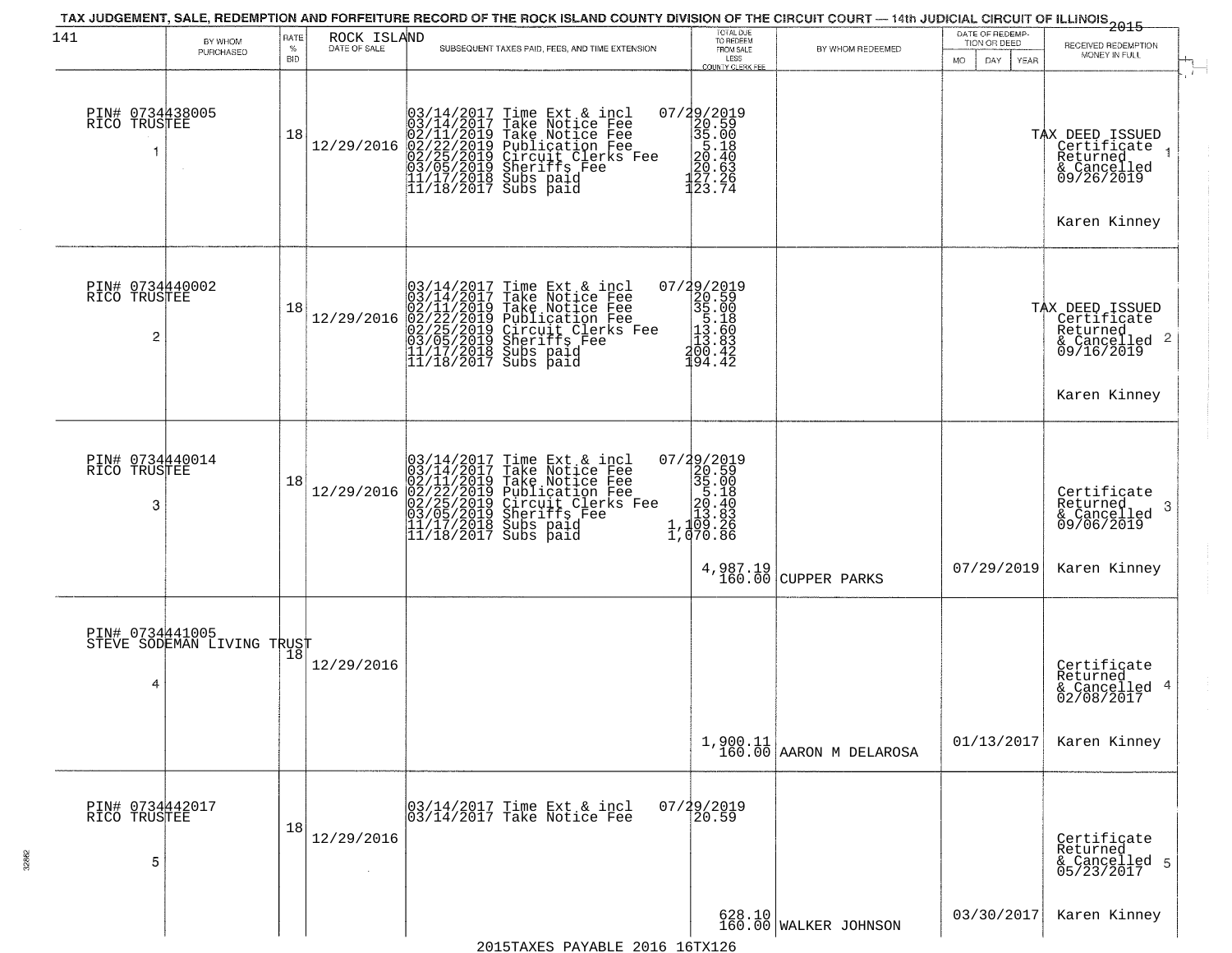|     | TAX JUDGEMENT, SALE, REDEMPTION AND FORFEITURE RECORD OF THE ROCK ISLAND COUNTY DIVISION OF THE CIRCUIT COURT - 14th JUDIC<br>NAME AND ADDRESS<br>LEGAL DESCRIPTION |                                                           |                                     | BACK TAX                    | <b>BACK TAX</b>           |                                        |                                  |                    | <b>INTEREST PAYMENT FUND</b> | 201     |
|-----|---------------------------------------------------------------------------------------------------------------------------------------------------------------------|-----------------------------------------------------------|-------------------------------------|-----------------------------|---------------------------|----------------------------------------|----------------------------------|--------------------|------------------------------|---------|
| 142 | TAXPAYER NO.<br>PARCEL NO.<br>ACRES                                                                                                                                 | ROCK ISLAND                                               | A-BACK TAX<br>FORFEITED<br>PRIOR TO | <b>FORFEITED</b><br>PENALTY | FORFEITED<br>INTEREST AND | TOTAL BACK<br>TAX PENALTY<br>AND COSTS | AMOUNT<br>FOR WHICH<br>JUDGEMENT | CERTIFICATE<br>NO. | <b>INDEMNITY FUND</b>        |         |
|     | ASSESSED VALUATION FOR TAXES                                                                                                                                        | TAX DUE<br>INT DUE                                        | 2014                                | <b>ACCRUED</b>              | COST ACCRUED              | ACCRUED                                | IS ASKED                         |                    | COST OF SALE                 |         |
|     |                                                                                                                                                                     | 1ST<br>1ST<br><del>358.41<sub>2ND</sub>37.66</del><br>2ND |                                     |                             |                           |                                        |                                  |                    |                              |         |
|     | RODRIGUEZ RAMIRO J<br>1321 7TH AVE<br>ROCK ISLAND IL<br>61201                                                                                                       | 358.47                                                    | 26.90                               |                             |                           |                                        |                                  |                    | 60.00                        |         |
|     | LOT 4 AND 5 BLOCK 77<br>CHICAGO OR LOWER ADD<br>S 42 OF N 144 FT OF LOTS                                                                                            | 358.47<br>358.47<br><b>PUBLICATION COST</b>               | $-21 - 52$<br>10.76                 |                             |                           |                                        |                                  | 690                | 20.00                        |         |
|     | $138 - 21 - 00$<br>$09 - 01$<br>2327<br>PIN# 0734445006                                                                                                             | TOTAL DUE-TAXES, INT. COST                                | 10.00                               |                             |                           |                                        |                                  |                    | 4.00                         |         |
|     | 13,806                                                                                                                                                              | 1,540.72                                                  |                                     |                             |                           |                                        | 1540.72                          |                    | 10.00                        | 1634.72 |
|     | WELLS JACKIE R/CLEORA L<br>3306 29TH ST<br>BETTENDORF IA<br>52722                                                                                                   | <u> 250.43</u><br>$\frac{1}{2ND}$ 26.32<br>250.43<br>तका  | 18.80                               |                             |                           |                                        |                                  |                    | 60.00                        |         |
|     | LOT 14<br><b>BLACKACRE</b>                                                                                                                                          | 250.43<br>250.4                                           | 15.04<br>7.52                       |                             |                           |                                        |                                  | 691                | 20.00                        |         |
|     | $058 - 18 - 00$<br>765<br>$09 - 01$<br>PIN# 0734446003                                                                                                              | PUBLICATION COST<br>TOTAL DUE-TAXES, INT. COST            | 10.00                               |                             |                           |                                        |                                  |                    | 4.00                         |         |
|     | 9,645                                                                                                                                                               | 1,079.40<br><b>IST</b><br>1ST                             |                                     |                             |                           |                                        | 1079.40                          |                    | 10.00                        | 1173.40 |
|     | HAYMON GLORIA<br>613 6TH ST<br>ROCK ISLAND IL<br>61201                                                                                                              | 80.91<br>2ND<br>onin<br>80.96<br>3RD<br>3RD               | 6.05                                |                             |                           |                                        |                                  |                    | 60.00                        |         |
|     | LOT 10 - 13<br>BLACKACRE                                                                                                                                            | 80.96<br>4TH<br>80.96                                     | 4.84<br>2.42                        |                             |                           |                                        |                                  | 692                | 20.00                        |         |
|     | $058 - 17 - 00$<br>764<br>$09 - 01$<br>.393<br>PIN# 0734446004                                                                                                      | <b>PUBLICATION COST</b><br>TOTAL OUE-TAXES, INT. COST     | 10.00                               |                             |                           |                                        |                                  |                    | 4.00                         |         |
|     | 3,118                                                                                                                                                               |                                                           | 355.62                              |                             |                           |                                        | 355.62                           |                    | 10.00                        | 449.62  |
|     | ROBERTS ELEX O<br>1323 12TH ST<br>ROCK ISLAND IL<br>61201                                                                                                           | 270.6<br>2ND<br>270.61<br>3RD<br>3BD                      | 28.4<br>20.30                       |                             |                           |                                        |                                  |                    | 60.00                        |         |
|     | LOT 4<br>REPLAT LOTS 3 & 4 BLK 70<br>CHICAGO OR LOWER ADD                                                                                                           | 270.61<br>4TH<br>270.61                                   | 16.24<br>8.12                       |                             |                           |                                        |                                  | 693                | 20.00                        |         |
|     | $428 - 39 - 00$<br>7659<br>$09 - 01$<br>PIN# 0734453004<br>$\sim 100$                                                                                               | PUBLICA HUN CUS<br>TOTAL DUE-TAXES, INT. COST             | 10.00                               |                             |                           |                                        |                                  |                    | 4.00                         |         |
|     | 10,422                                                                                                                                                              | 1,165.52<br>1ST                                           |                                     |                             |                           |                                        | 1165.52                          |                    | 10.00                        | 1259.52 |
|     | METRO YOUTH PROGRAM<br>PO BOX 6098<br>ROCK ISLAND IL<br>61204                                                                                                       | 18.96<br>2ND<br>2ND<br>18.96                              | 1.96<br>1.40                        |                             |                           |                                        |                                  |                    | 60.00                        |         |
|     | W 31.9 FT L 2 BLK 1<br>BAILEY DAVENPORTS 2ND ADD                                                                                                                    | 3RD<br>3RD<br>18.96<br>4TH<br>L4TH<br>18.96               | 1.12<br>.56                         |                             |                           |                                        |                                  | 694                | 20.00                        |         |
|     | 163-12-00<br>09-01<br>2784<br>PIN# 0734456007                                                                                                                       | PUBLICATION COST                                          | 10.00                               |                             |                           |                                        |                                  |                    | 4.00                         |         |
|     | 730                                                                                                                                                                 | TOTAL DUE-TAXES, INT. COST                                | 90.88                               |                             |                           | 2015 TAVEC DAVADIE 2016 16 TV126       | 90.88                            |                    | 10.00                        | 184.88  |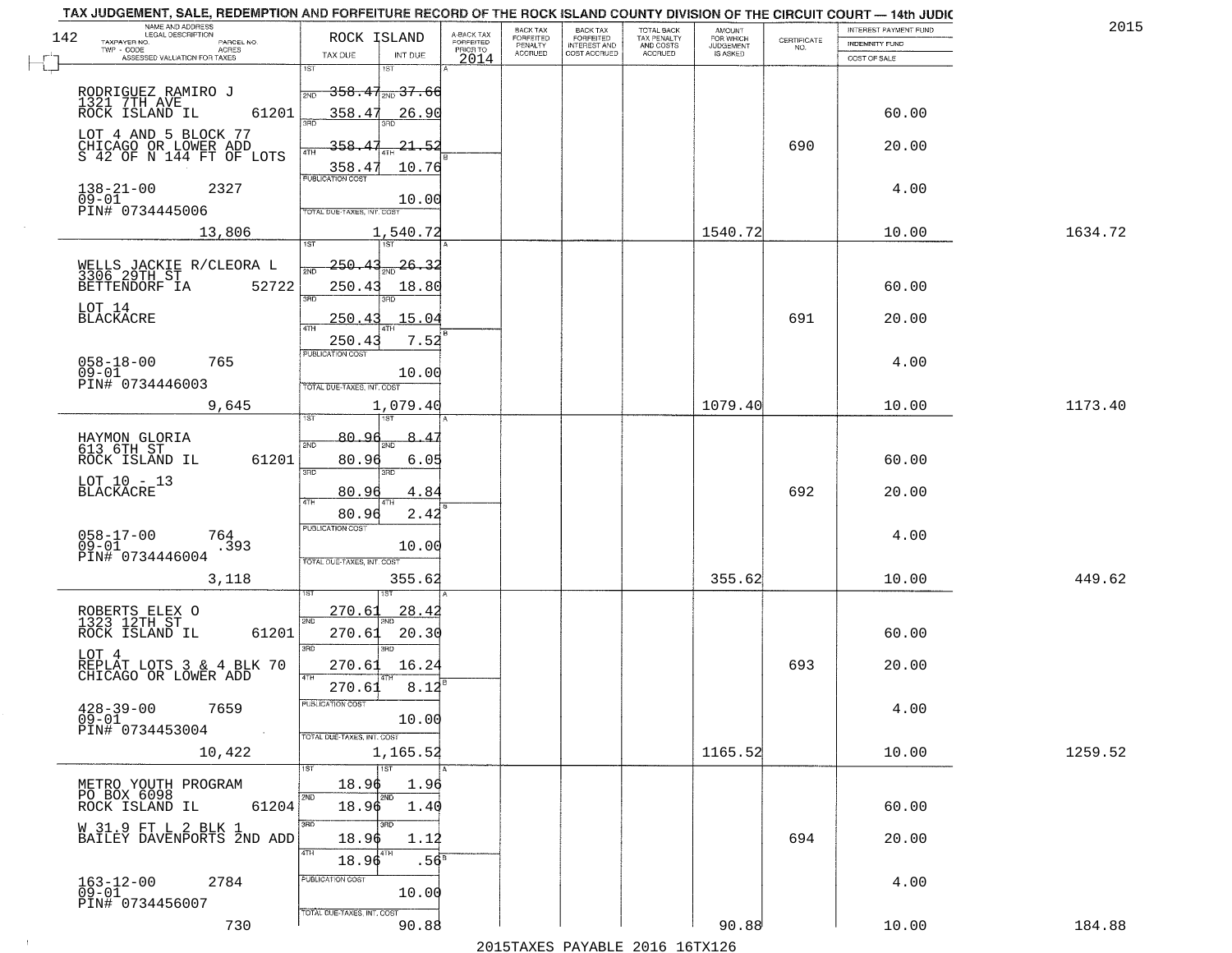| PURCHASED                       | ℅          | ROCK ISLAND<br>DATE OF SALE |                                                 | TOTAL DUE<br>TO REDEEM                                                                                                                                                                                                                                                                                                                                                                                                                                                                                                                                                                                                                                                                                                                                                                                                                                                                                                                                                                                                                                                                                                                                                                                                                                                                                                                                                                                                                                                                                                                                                         | BY WHOM REDEEMED                                                                                                                                                                                                                                                                                                                                                                                                                                                                                                  | TION OR DEED             | RECEIVED REDEMPTION                                                                                                         |
|---------------------------------|------------|-----------------------------|-------------------------------------------------|--------------------------------------------------------------------------------------------------------------------------------------------------------------------------------------------------------------------------------------------------------------------------------------------------------------------------------------------------------------------------------------------------------------------------------------------------------------------------------------------------------------------------------------------------------------------------------------------------------------------------------------------------------------------------------------------------------------------------------------------------------------------------------------------------------------------------------------------------------------------------------------------------------------------------------------------------------------------------------------------------------------------------------------------------------------------------------------------------------------------------------------------------------------------------------------------------------------------------------------------------------------------------------------------------------------------------------------------------------------------------------------------------------------------------------------------------------------------------------------------------------------------------------------------------------------------------------|-------------------------------------------------------------------------------------------------------------------------------------------------------------------------------------------------------------------------------------------------------------------------------------------------------------------------------------------------------------------------------------------------------------------------------------------------------------------------------------------------------------------|--------------------------|-----------------------------------------------------------------------------------------------------------------------------|
|                                 | <b>BID</b> |                             | SUBSEQUENT TAXES PAID, FEES, AND TIME EXTENSION | FROM SALE<br>LESS<br>COUNTY CLERK FEE                                                                                                                                                                                                                                                                                                                                                                                                                                                                                                                                                                                                                                                                                                                                                                                                                                                                                                                                                                                                                                                                                                                                                                                                                                                                                                                                                                                                                                                                                                                                          |                                                                                                                                                                                                                                                                                                                                                                                                                                                                                                                   | DAY<br>YEAR<br>MO.       | MONEY IN FULL                                                                                                               |
| PIN# 0734445006                 | 18         |                             |                                                 |                                                                                                                                                                                                                                                                                                                                                                                                                                                                                                                                                                                                                                                                                                                                                                                                                                                                                                                                                                                                                                                                                                                                                                                                                                                                                                                                                                                                                                                                                                                                                                                |                                                                                                                                                                                                                                                                                                                                                                                                                                                                                                                   | 10/02/2019               | Certificate<br>Returned<br>& Cancelled<br>11/15/2019<br>Karen Kinney                                                        |
| PIN# 0734446003<br>RICO TRUSTEE | 18         | 12/29/2016                  |                                                 |                                                                                                                                                                                                                                                                                                                                                                                                                                                                                                                                                                                                                                                                                                                                                                                                                                                                                                                                                                                                                                                                                                                                                                                                                                                                                                                                                                                                                                                                                                                                                                                |                                                                                                                                                                                                                                                                                                                                                                                                                                                                                                                   |                          | TAX DEED ISSUED<br>Certificate<br>Returned<br>& Cancelled 2<br>12/26/2019<br>Karen Kinney                                   |
| PIN# 0734446004<br>RICO TRUSTEE | 18         |                             |                                                 |                                                                                                                                                                                                                                                                                                                                                                                                                                                                                                                                                                                                                                                                                                                                                                                                                                                                                                                                                                                                                                                                                                                                                                                                                                                                                                                                                                                                                                                                                                                                                                                |                                                                                                                                                                                                                                                                                                                                                                                                                                                                                                                   | 07/22/2019               | Certificate<br>Returned<br>-3<br>& Cancelled<br>09/06/2019<br>Karen Kinney                                                  |
| PIN# 0734453004<br>RICO TRUSTEE | 18         | 12/29/2016                  | $11/18/2017$ Subs paid                          |                                                                                                                                                                                                                                                                                                                                                                                                                                                                                                                                                                                                                                                                                                                                                                                                                                                                                                                                                                                                                                                                                                                                                                                                                                                                                                                                                                                                                                                                                                                                                                                |                                                                                                                                                                                                                                                                                                                                                                                                                                                                                                                   |                          | TAX DEED ISSUED<br>Certificate<br>Returned<br>& Cancelled 4<br>12/26/2019<br>Karen Kinney                                   |
| PIN# 0734456007<br>RICO TRUSTEE | 18         |                             |                                                 |                                                                                                                                                                                                                                                                                                                                                                                                                                                                                                                                                                                                                                                                                                                                                                                                                                                                                                                                                                                                                                                                                                                                                                                                                                                                                                                                                                                                                                                                                                                                                                                |                                                                                                                                                                                                                                                                                                                                                                                                                                                                                                                   |                          | TAX DEED ISSUED<br>Certificate<br>Returned<br>& Cancelled 5<br>09/16/2019                                                   |
|                                 |            |                             | STEVE SODEMAN LIVING TRUST                      | $[01/17/2017 \text{ Time Ext & incl } 101/17/2017 \text{ Take Notice Free } 108/21/2019 \text{ Take Notice Free } 08/21/2019 \text{ Circle Free } 08/21/2019 \text{ Circle Science } 08/21/2019 \text{ Title Search Free } 08/21/2019 \text{ Subs paid } 08/26/2019 \text{ Public Station Free } 08/26/2019 \text{ Subification Free } 08/28/2019 \text{ Sherifs Free } 11/20/2018 \text{ Subs paid } 11/21/2017 \text{ Subs$<br>$03/14/2017$ Time Ext & incl<br>$03/14/2017$ Take Notice Fee<br>$02/11/2019$ Take Notice Fee<br>$02/22/2019$ Publication Fee<br>$03/05/2019$ Sheriffs Fee<br>$11/17/2018$ Subs paid<br>$11/18/2017$ Subs paid<br>$12/29/2016 \begin{array}{l} 03/14/2017 \text{ Time Ext & incl} \\ 03/14/2017 \text{ Take Notice Free} \\ 02/11/2019 \text{ Take Notice Free} \\ 02/22/2019 \text{ Publication Free} \\ 03/05/2019 \text{ Sircuit Clerks Free} \\ 03/05/2019 \text{ Sheriffs} \\ 11/17/2018 \text{ Subs paid} \\ 11/18/2017 \text{ Subs paid} \end{array}$<br>$03/14/2017$ Time Ext & incl<br>$03/14/2017$ Take Notice Fee<br>$02/11/2019$ Take Notice Fee<br>$02/22/2019$ Circuit Clerks Fee<br>$03/05/2019$ Sheriffs Fee<br>$03/05/2019$ Sheriffs Fee<br>$11/17/2018$ Subs paid<br>$[03/14/2017 \text{ Time Ext & incl} \newline [03/14/2017 \text{ Take Notice Free} \newline 02/11/2019 \text{ Take Notice Free} \newline 02/11/2019 \text{ Public action Free} \newline 02/22/2019 \text{ Publication Free} \newline 03/05/2019 \text{Sircuit Cleoks Free} \newline 11/17/2018 \text{ Subs paid} \newline 11/18/2017 \text{ Subs paid}$ | $\begin{smallmatrix}7/4 & 2/6 & 1 & 9 \\ 20 & 5 & 9 & 9 \\ 3 & 5 & 0 & 0 \\ 5 & 4 & 0 & 0 \\ 27 & 9 & 1 & 9 \\ 1 & 1 & 70 & 24 \\ 1 & 1 & 29 & 64 \end{smallmatrix}$<br>$\begin{smallmatrix} 07/29/2019\\20.59\\35.00\\15.18\\113.60\\138.50\\398.50\\385.46 \end{smallmatrix}$<br>$\begin{smallmatrix} 07/29/2019\\20.59\\35.00\\15.18\\11.60\\114.31\\14.31\\120.91\\100.91\end{smallmatrix}$<br>192.12<br>$\begin{smallmatrix} 07/29/2019\\20.59\\35.00\\5.18\\20.63\\20.63\\116.26\\113.24 \end{smallmatrix}$ | $1,947.70$ GLORIA HAYMON | 20/2019<br>20/2019<br>35.00<br>35.00<br>110.00<br>1655.04<br>1,4661.94<br>1,4603.90<br>10.577.93<br>MCCARTHY, CALLAS&FERNEY |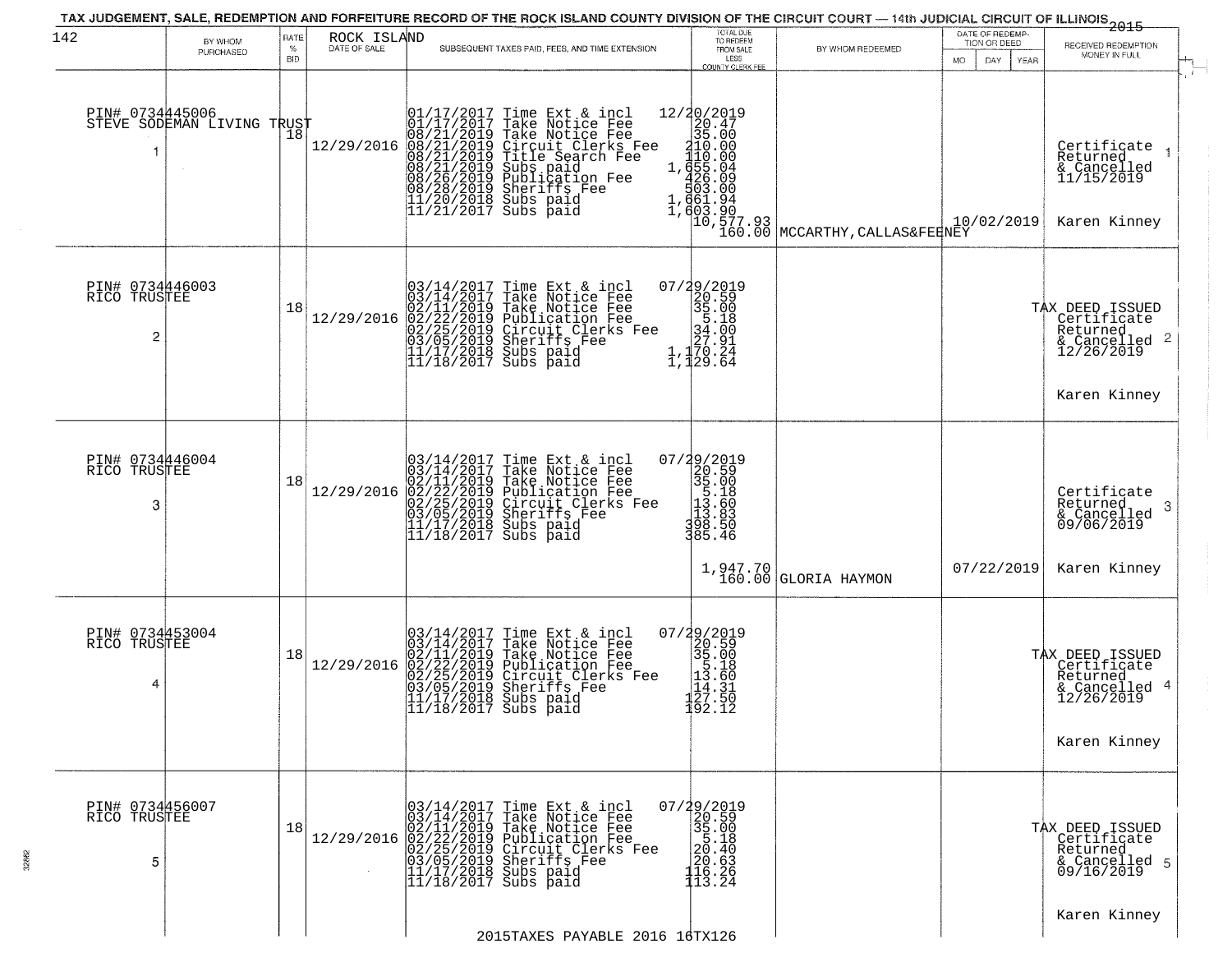| TAX JUDGEMENT, SALE, REDEMPTION AND FORFEITURE RECORD OF THE ROCK ISLAND COUNTY DIVISION OF THE CIRCUIT COURT - 14th JUDIC                                                                                                                                                                                                                                                                                                     |                                                                                                                                                                                                                                                                            |                                     |                      |                           |                                        |                     |                                                                 |                                                           |         |
|--------------------------------------------------------------------------------------------------------------------------------------------------------------------------------------------------------------------------------------------------------------------------------------------------------------------------------------------------------------------------------------------------------------------------------|----------------------------------------------------------------------------------------------------------------------------------------------------------------------------------------------------------------------------------------------------------------------------|-------------------------------------|----------------------|---------------------------|----------------------------------------|---------------------|-----------------------------------------------------------------|-----------------------------------------------------------|---------|
| NAME AND ADDRESS<br>LEGAL DESCRIPTION                                                                                                                                                                                                                                                                                                                                                                                          |                                                                                                                                                                                                                                                                            |                                     | BACK TAX             | <b>BACK TAX</b>           | TOTAL BACK<br>TAX PENALTY<br>AND COSTS | AMOUNT<br>FOR WHICH |                                                                 | INTEREST PAYMENT FUND                                     | 2015    |
| 143<br>TAXPAYER NO.<br>PARCEL NO.<br>ACRES                                                                                                                                                                                                                                                                                                                                                                                     | ROCK ISLAND                                                                                                                                                                                                                                                                | A-BACK TAX<br>FORFEITED<br>PRIOR TO | FORFEITED<br>PENALTY | FORFEITED<br>INTEREST AND |                                        | <b>JUDGEMENT</b>    | $\begin{array}{c} \text{CERTIFICATE} \\ \text{NO.} \end{array}$ | <b>INDEMNITY FUND</b>                                     |         |
| ASSESSED VALUATION FOR TAXES                                                                                                                                                                                                                                                                                                                                                                                                   |                                                                                                                                                                                                                                                                            | 2014                                |                      |                           |                                        |                     |                                                                 | COST OF SALE                                              |         |
| TWP - CODE<br>METRO YOUTH PROGRAM<br>PO BOX 6098<br>ROCK ISLAND IL<br>61204<br>LOT 2 BLK 1<br>BAILEY DAVENPORTS 2ND ADD<br>E 31.8 FT<br>$163 - 12 - 50$<br>$2784 - 1$<br>$\overline{0}\overline{9}-0\overline{1}$<br>PIN# 0734456008<br>728<br>LOWERY MICHAEL L<br>813 9TH AVE<br>61201<br>ROCK ISLAND IL<br>LOT 4 BLOCK 2<br>BAILEY DAVENPORTS ADD<br>AND ALL EX W .50 FT L 5<br>$162 - 13 - 50$<br>2764<br>$09 - 01$<br>.155 | TAX DUE<br>INT DUE<br>1ST<br>1ST<br>$18.90_{200}$<br>±.Y6<br>2ND<br>18.90<br>18.90<br>$\frac{18.90}{FUBUCATONCGST}$<br>10.00<br>TOTAL DUE-TAXES, INT. COST<br>90.64<br>1ST<br>1ST<br>2ND<br>2ND<br>3RD<br>3RD<br>47H<br>4TH<br>6.94<br>231.30<br>PUBLICATION COST<br>10.00 | .40<br>┹<br>.56                     | <b>ACCRUED</b>       | COST ACCRUED              | <b>ACCRUED</b>                         | IS ASKED<br>90.64   | 695<br>696                                                      | 60.00<br>20.00<br>4.00<br>10.00<br>60.00<br>20.00<br>4.00 | 184.64  |
| PIN# 0734458003                                                                                                                                                                                                                                                                                                                                                                                                                | TOTAL DUE-TAXES, INT. COST                                                                                                                                                                                                                                                 |                                     |                      |                           |                                        |                     |                                                                 |                                                           |         |
| 14,908                                                                                                                                                                                                                                                                                                                                                                                                                         | 248.24<br>TST"<br><b>IST</b>                                                                                                                                                                                                                                               |                                     |                      |                           |                                        | 248.24              |                                                                 | 10.00                                                     | 342.24  |
| CANNADY JENNIFER M<br>920 8TH AVE<br>ROCK ISLAND IL<br>61201<br>LOT 4 BLOCK 1<br>BAILEY DAVENPORTS ADD<br>E 28 FT OF W .50<br>$162 - 04 - 00$<br>2757<br>$09 - 01$<br>PIN# 0734460004<br>5,833                                                                                                                                                                                                                                 | 2ND<br>SND<br>3BD<br>3BD<br>4TH<br>4TH<br>78.73<br>2.36<br><b>PUBLICATION COST</b><br>10.00<br>TOTAL OUE-TAXES, INT. COST<br>91.09<br>157                                                                                                                                  |                                     |                      |                           |                                        | 91.09               | 697                                                             | 60.00<br>20.00<br>4.00<br>10.00                           | 185.09  |
| POLK GEOFFREY ATTY AT LAW<br>222 W ONTARIO SUITE 320<br>CHICAGO IL<br>60654<br>LOT 1 BLOCK 1<br>BAILEY DAVENPORTS 4TH<br>ADD S 50 FT<br>$168 - 14 - 00$<br>2879<br>09-01<br>PIN# 0734462005<br>$\sim 100$<br>1,300                                                                                                                                                                                                             | 33.76<br>3.5'<br>2ND<br>33.76<br>2.55<br>3BD<br>3BD<br>2.04<br>33.76<br>4TH<br>1.02<br>33.76<br>"UBLICA HUN CUS<br>10.00<br>TOTAL DUE-TAXES, INT. COST<br>154.22                                                                                                           |                                     |                      |                           |                                        | 154.22              | 698                                                             | 60.00<br>20.00<br>4.00<br>10.00                           | 248.22  |
| ROCIO DE VEGA ANGELA<br>602 24TH ST<br>61201<br>ROCK ISLAND IL<br>LOTS 5 & 6 BLOCK 2<br>BAILEY DAVENPORTS 4TH<br>ADD<br>$169 - 02 - 00$<br>2887<br>09-01<br>PIN# 0734463001                                                                                                                                                                                                                                                    | 1ST<br>426.66<br>44.80<br>2ND<br>2ND<br>426.66 32.00<br>3RD<br>3BD<br>25.60<br>426.66<br>4TH<br>$12.80^8$<br>426.66<br>PUBLICATION COST<br>10.00<br>TOTAL DUE-TAXES, INT. COST                                                                                             |                                     |                      |                           |                                        |                     | 699                                                             | 60.00<br>20.00<br>4.00                                    |         |
| 16,432                                                                                                                                                                                                                                                                                                                                                                                                                         | 1,831.84                                                                                                                                                                                                                                                                   |                                     |                      |                           |                                        | 1831.84             |                                                                 | 10.00                                                     | 1925.84 |

 $\sim 10^{-1}$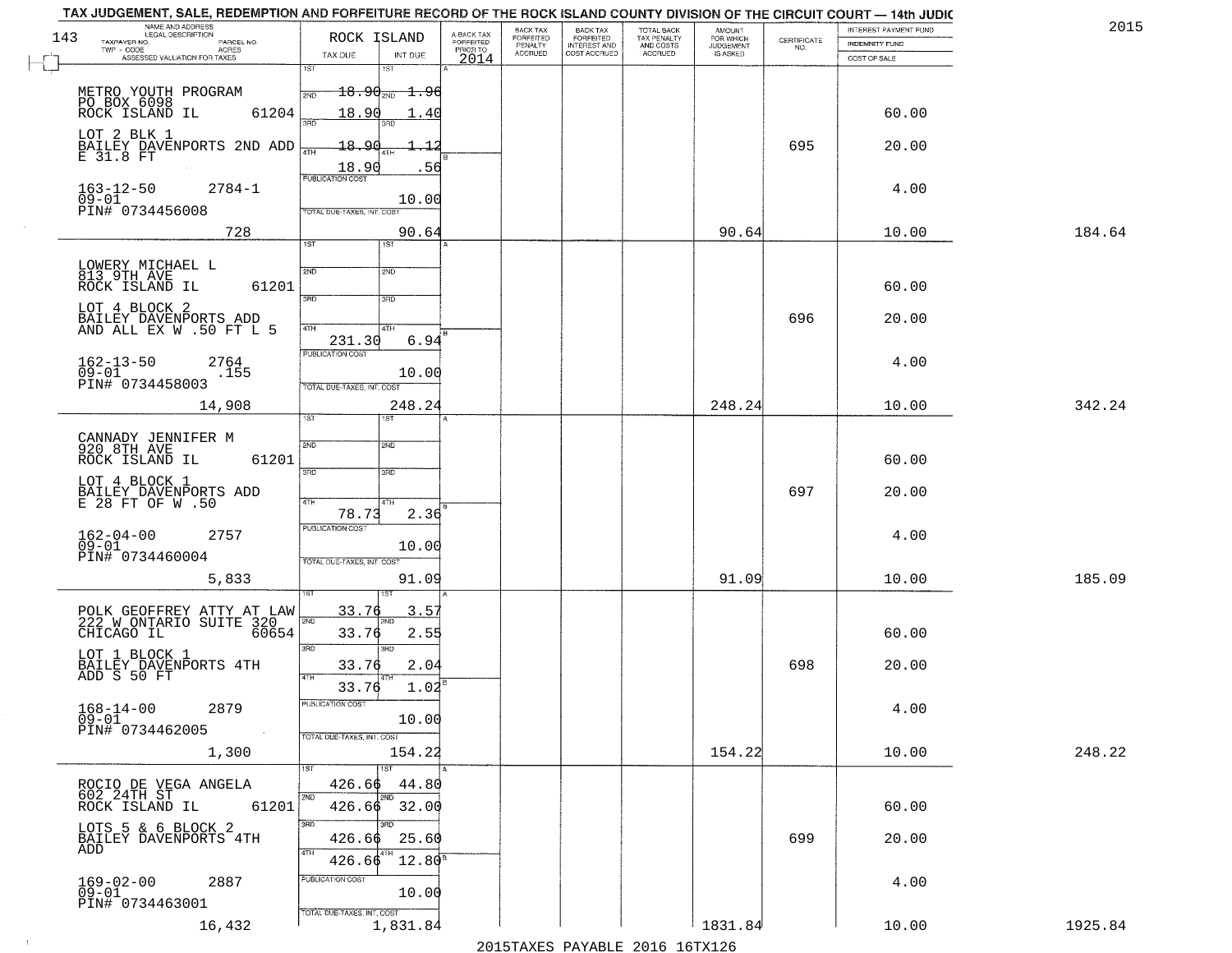| 143                                  | BY WHOM                                           | RATE               | ROCK ISLAND  | TAX JUDGEMENT, SALE, REDEMPTION AND FORFEITURE RECORD OF THE ROCK ISLAND COUNTY DIVISION OF THE CIRCUIT COURT — 14th JUDICIAL CIRCUIT OF ILLINOIS 2015                                                                                                                                                                                                             | TOTAL DUE<br>TO REDEEM                                                                                         |                                          | DATE OF REDEMP-<br>TION OR DEED |                                                                                                      |  |
|--------------------------------------|---------------------------------------------------|--------------------|--------------|--------------------------------------------------------------------------------------------------------------------------------------------------------------------------------------------------------------------------------------------------------------------------------------------------------------------------------------------------------------------|----------------------------------------------------------------------------------------------------------------|------------------------------------------|---------------------------------|------------------------------------------------------------------------------------------------------|--|
|                                      | PURCHASED                                         | $\%$<br><b>BID</b> | DATE OF SALE | SUBSEQUENT TAXES PAID, FEES, AND TIME EXTENSION                                                                                                                                                                                                                                                                                                                    | FROM SALE<br>LESS<br><b>COUNTY CLERK FEE</b>                                                                   | BY WHOM REDEEMED                         | MO.<br>DAY.<br>YEAR             | RECEIVED REDEMPTION<br>MONEY IN FULL                                                                 |  |
| PIN# 0734456008<br>RICO TRUSTEE      |                                                   | 18                 | 12/29/2016   | $03/14/2017$ Time Ext & incl<br>$03/14/2017$ Take Notice Fee<br>$02/11/2019$ Take Notice Fee<br>$02/22/2019$ Publication Fee<br>$03/05/2019$ Sheriffs Fee<br>$11/17/2018$ Subs paid<br>$11/18/2017$ Subs paid                                                                                                                                                      | 07/29/2019<br>20.59<br>35.00<br>35.18<br>20.49<br>$\frac{20.63}{116.06}$<br>113.04                             |                                          |                                 | TAX DEED ISSUED<br>Certificate <sub>1</sub><br>Returned<br>& Cancelled<br>09/16/2019<br>Karen Kinney |  |
| PIN# 0734458003<br>2                 | STEVE SODEMAN LIVING TRUST                        |                    | 12/29/2016   | 01/17/2017 Time Ext & incl<br>01/17/2017 Take Notice Fee                                                                                                                                                                                                                                                                                                           | 12/20/2019<br>20.47                                                                                            |                                          |                                 | Certificate<br>Returned<br>& Cancelled 2<br>02/08/2017                                               |  |
|                                      |                                                   |                    |              |                                                                                                                                                                                                                                                                                                                                                                    |                                                                                                                | 424.31<br>160.00 MICHAEL LOWERY          | 01/18/2017                      | Karen Kinney                                                                                         |  |
| 3                                    | PIN# 0734460004<br>JAMES MAYFIELD LIVING          | TRUST<br>17        | 12/29/2016   | 01/27/2017 Time Ext & incl<br>01/27/2017 Take Notice Fee                                                                                                                                                                                                                                                                                                           | 07/09/2019<br>20.59                                                                                            |                                          |                                 | Certificate<br>Returned<br>3<br>& Cancelled<br>05/23/2017                                            |  |
|                                      |                                                   |                    |              |                                                                                                                                                                                                                                                                                                                                                                    |                                                                                                                | $237.15$<br>160.00 JENNIFER CANNADY      | 04/03/2017                      | Karen Kinney                                                                                         |  |
| PIN# 0734462005<br>RICO TRUSTEE<br>4 |                                                   | 18                 | 12/29/2016   | $03/14/2017$ Time Ext & incl<br>$03/14/2017$ Take Notice Fee<br>$02/11/2019$ Take Notice Fee<br>$02/22/2019$ Publication Fee<br>$02/25/2019$ Sheriffs Fee<br>$02/25/2019$ Sheriffs Fee<br>$11/17/2018$ Subs paid<br>$11/18/2017$ Subs paid                                                                                                                         | 07/29/2019<br>$\begin{array}{r} 20.59 \\ 35.00 \\ 5.18 \\ 14.11 \end{array}$<br>$\frac{1}{183}$ . 09<br>178.18 |                                          |                                 | TAX DEED ISSUED<br>Certificate<br>Returned<br>& Cancelled 4<br>09/16/2019<br>Karen Kinney            |  |
| 5                                    | PIN# 0734463001    <br>STEVE SODEMAN LIVING TRUST | $\overline{18}$    |              | $\begin{tabular}{ll} $\Gamma$ & $01/17/2017$ Time Ext & incl & 01/17/2017$ Take Notice Fee & 11/20/2018 Subs paid & 11/21/2017 Subs paid & 11/21/2017 Subs paid & 11/21/2017 Subs paid & 11/201/2017 Subs paid & 11/201/2017 Subs paid & 11/201/2017 Subs paid & 11/201/2017 Subs paid & 11/201/2017 Subs paid & 11/201/2017 Subs paid & 11/201/2017 Subs paid & $ | 12/20/2019<br>1,972.47<br>1,972.44<br>1,903.14                                                                 |                                          |                                 | Certificate<br>Returned<br>& Cancelled 5<br>07/05/2019                                               |  |
|                                      |                                                   |                    |              |                                                                                                                                                                                                                                                                                                                                                                    |                                                                                                                | 8, 248.59<br>160.00 ANGELA ROCIO DE VEÇA | 06/11/2019                      | Karen Kinney                                                                                         |  |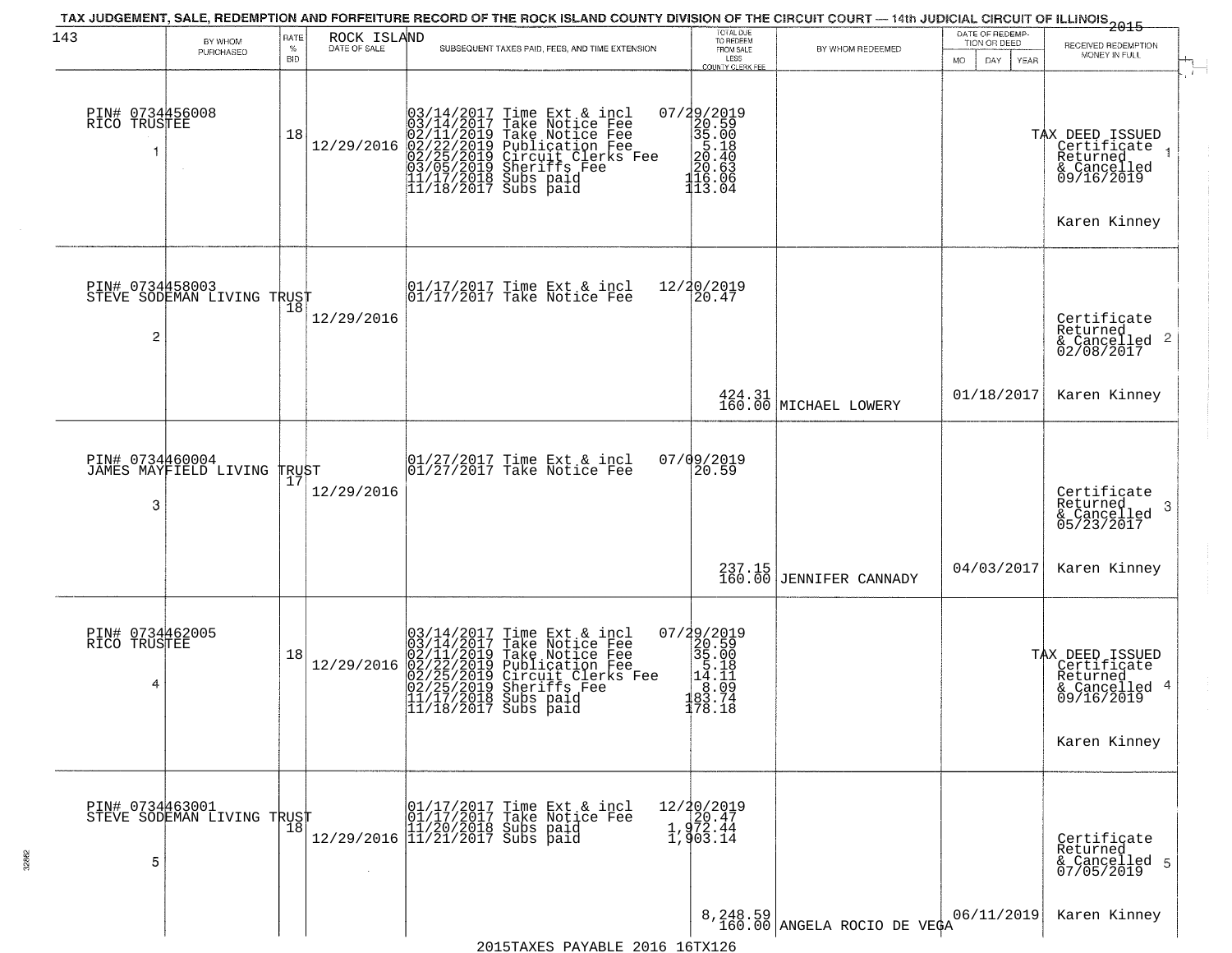| BACK TAX<br>FORFEITED<br>INTEREST AND<br>TOTAL BACK<br>TAX PENALTY<br>AND COSTS<br>A-BACK TAX<br>FORFEITED<br>PRIOR TO<br>144<br>$\begin{array}{c} \text{CERTIFICATE} \\ \text{NO.} \end{array}$<br>TAXPAYER NO.<br>PARCEL NO.<br>INDEMNITY FUND<br>PENALTY<br><b>JUDGEMENT</b><br>ACRES<br><b>ACCRUED</b><br>COST ACCRUED<br><b>ACCRUED</b><br>IS ASKED<br>TAX DUE<br>INT DUE<br>ASSESSED VALUATION FOR TAXES<br>2014<br>COST OF SALE<br>1ST<br>1ST<br>LOTT BILL<br>PO BOX 1005<br>2ND<br>2ND<br>MILAN IL<br>61264<br>196.74<br>694.62<br>52.10<br>60.00<br>350<br>1418.68<br>LOTS 1 AND 2 BLOCK 2<br>700<br>694.62<br>BAILEY DAVENPORTS 4TH<br>20.00<br>41.68<br>ADD LOT 3 & 4<br>4529.34<br>20.84<br>694.62<br><b>PUBLICATION COST</b><br>168-19-00<br>09-01<br>2882<br>4.00<br>11<br>10.00<br>2913.92<br>PIN# 0734463002<br>TOTAL DUE-TAXES, INT, COST<br>6737.82<br>26,752<br>2,208.48<br>10.00<br>6831.82<br><b>IST</b><br>2.31<br>LISLE SAKHO RICHINDA<br><u>21.9</u><br>615 17TH AVE<br>61201<br>ROCK ISLAND IL<br>21.9<br>60.00<br>1.65<br>त्रहा<br>3RD<br>LOT 10 BLOCK 3<br>701<br>21.94<br>32<br>20.00<br>BAILEY DAVENPORTS 4TH<br>ADD N .50<br>21.94<br>.66<br>PUBLICATION COST<br>4.00<br>$170 - 01 - 00$<br>2908<br>$09 - 01$<br>10.00<br>PIN# 0734464006<br>TOTAL DUE-TAXES, INT. COST<br>845<br>103.70<br>197.70<br>103.70<br>10.00<br>1ST<br>$-129.59$<br>$-13 - 58$<br>LISLE SAKHO RICHINDA<br>615 17TH AVE<br>2ND<br>ROCK ISLAND IL<br>61201<br>129.59<br>9.70<br>60.00<br>3BD<br>3RD<br>LOT 10 BLOCK 3<br>702<br>BAILEY DAVENPORTS 4TH<br>ADD S .50<br>129.59<br>7.76<br>20.00<br>129.59<br>3.88<br><b>PUBLICATION COST</b><br>169-22-00<br>09-01<br>2907<br>4.00<br>10.00<br>PIN# 0734464007<br>TOTAL OUE-TAXES, INT. COST<br>563.28<br>657.28<br>4,991<br>563.28<br>10.00<br>257.99<br>27.09<br>GARDNER MARIE<br>2ND<br>1121 10TH AVE<br>ROCK ISLAND IL<br>61201<br>257.99<br>19.35<br>60.00<br>3RD<br>3RD<br>LOT 12 BLOCK 3<br>BAILEY DAVENPORTS 4TH<br>ADD E 23 FT OF LOT 11<br>AND W 5 FT<br>703<br>257.99<br>15.48<br>20.00<br>4TH<br>257.99<br>7.74<br>PUBLICATION COS<br>$170 - 02 - 00$<br>2909<br>4.00<br>$09 - 01$<br>10.00<br>PIN# 0734464016<br>$\sim 100$<br>TOTAL DUE-TAXES, INT. COST<br>1111.62<br>1205.62<br>9,936<br>1,111.62<br>10.00<br>$\overline{1}$ 1ST<br>306.36<br>32.20<br>JACKSON FRANCH JR<br>15662 DEBRIDGE WAY<br>2ND<br>306.36 23.00<br>63034<br>60.00<br>FLORISSANT MO<br>3RD<br>LOT 6 BLOCK 4<br>OLD TOWN<br>704<br>20.00<br>306.36<br>18.40<br>4TH<br>$9.20^{8}$<br>306.36<br>PUBLICATION COST<br>283-13-00<br>09-01<br>5034<br>.280<br>4.00<br>10.00<br>PIN# 0735102004<br>TOTAL DUE-TAXES, INT. COST<br>1,318.24<br>1318.24<br>11,799<br>1412.24<br>10.00<br>2015 TAVEC DAVADIE 2016 16TV126 | TAX JUDGEMENT, SALE, REDEMPTION AND FORFEITURE RECORD OF THE ROCK ISLAND COUNTY DIVISION OF THE CIRCUIT COURT - 14th JUDIC<br>NAME AND ADDRESS<br>LEGAL DESCRIPTION |             | BACK TAX         |  |                     | INTEREST PAYMENT FUND | 2015 |
|-------------------------------------------------------------------------------------------------------------------------------------------------------------------------------------------------------------------------------------------------------------------------------------------------------------------------------------------------------------------------------------------------------------------------------------------------------------------------------------------------------------------------------------------------------------------------------------------------------------------------------------------------------------------------------------------------------------------------------------------------------------------------------------------------------------------------------------------------------------------------------------------------------------------------------------------------------------------------------------------------------------------------------------------------------------------------------------------------------------------------------------------------------------------------------------------------------------------------------------------------------------------------------------------------------------------------------------------------------------------------------------------------------------------------------------------------------------------------------------------------------------------------------------------------------------------------------------------------------------------------------------------------------------------------------------------------------------------------------------------------------------------------------------------------------------------------------------------------------------------------------------------------------------------------------------------------------------------------------------------------------------------------------------------------------------------------------------------------------------------------------------------------------------------------------------------------------------------------------------------------------------------------------------------------------------------------------------------------------------------------------------------------------------------------------------------------------------------------------------------------------------------------------------------------------------------------------------------------------------------------------------------------------------------------------------------------------------------------------------------------------|---------------------------------------------------------------------------------------------------------------------------------------------------------------------|-------------|------------------|--|---------------------|-----------------------|------|
|                                                                                                                                                                                                                                                                                                                                                                                                                                                                                                                                                                                                                                                                                                                                                                                                                                                                                                                                                                                                                                                                                                                                                                                                                                                                                                                                                                                                                                                                                                                                                                                                                                                                                                                                                                                                                                                                                                                                                                                                                                                                                                                                                                                                                                                                                                                                                                                                                                                                                                                                                                                                                                                                                                                                                       |                                                                                                                                                                     | ROCK ISLAND | <b>FORFEITED</b> |  | AMOUNT<br>FOR WHICH |                       |      |
|                                                                                                                                                                                                                                                                                                                                                                                                                                                                                                                                                                                                                                                                                                                                                                                                                                                                                                                                                                                                                                                                                                                                                                                                                                                                                                                                                                                                                                                                                                                                                                                                                                                                                                                                                                                                                                                                                                                                                                                                                                                                                                                                                                                                                                                                                                                                                                                                                                                                                                                                                                                                                                                                                                                                                       |                                                                                                                                                                     |             |                  |  |                     |                       |      |
|                                                                                                                                                                                                                                                                                                                                                                                                                                                                                                                                                                                                                                                                                                                                                                                                                                                                                                                                                                                                                                                                                                                                                                                                                                                                                                                                                                                                                                                                                                                                                                                                                                                                                                                                                                                                                                                                                                                                                                                                                                                                                                                                                                                                                                                                                                                                                                                                                                                                                                                                                                                                                                                                                                                                                       |                                                                                                                                                                     |             |                  |  |                     |                       |      |
|                                                                                                                                                                                                                                                                                                                                                                                                                                                                                                                                                                                                                                                                                                                                                                                                                                                                                                                                                                                                                                                                                                                                                                                                                                                                                                                                                                                                                                                                                                                                                                                                                                                                                                                                                                                                                                                                                                                                                                                                                                                                                                                                                                                                                                                                                                                                                                                                                                                                                                                                                                                                                                                                                                                                                       |                                                                                                                                                                     |             |                  |  |                     |                       |      |
|                                                                                                                                                                                                                                                                                                                                                                                                                                                                                                                                                                                                                                                                                                                                                                                                                                                                                                                                                                                                                                                                                                                                                                                                                                                                                                                                                                                                                                                                                                                                                                                                                                                                                                                                                                                                                                                                                                                                                                                                                                                                                                                                                                                                                                                                                                                                                                                                                                                                                                                                                                                                                                                                                                                                                       |                                                                                                                                                                     |             |                  |  |                     |                       |      |
|                                                                                                                                                                                                                                                                                                                                                                                                                                                                                                                                                                                                                                                                                                                                                                                                                                                                                                                                                                                                                                                                                                                                                                                                                                                                                                                                                                                                                                                                                                                                                                                                                                                                                                                                                                                                                                                                                                                                                                                                                                                                                                                                                                                                                                                                                                                                                                                                                                                                                                                                                                                                                                                                                                                                                       |                                                                                                                                                                     |             |                  |  |                     |                       |      |
|                                                                                                                                                                                                                                                                                                                                                                                                                                                                                                                                                                                                                                                                                                                                                                                                                                                                                                                                                                                                                                                                                                                                                                                                                                                                                                                                                                                                                                                                                                                                                                                                                                                                                                                                                                                                                                                                                                                                                                                                                                                                                                                                                                                                                                                                                                                                                                                                                                                                                                                                                                                                                                                                                                                                                       |                                                                                                                                                                     |             |                  |  |                     |                       |      |
|                                                                                                                                                                                                                                                                                                                                                                                                                                                                                                                                                                                                                                                                                                                                                                                                                                                                                                                                                                                                                                                                                                                                                                                                                                                                                                                                                                                                                                                                                                                                                                                                                                                                                                                                                                                                                                                                                                                                                                                                                                                                                                                                                                                                                                                                                                                                                                                                                                                                                                                                                                                                                                                                                                                                                       |                                                                                                                                                                     |             |                  |  |                     |                       |      |
|                                                                                                                                                                                                                                                                                                                                                                                                                                                                                                                                                                                                                                                                                                                                                                                                                                                                                                                                                                                                                                                                                                                                                                                                                                                                                                                                                                                                                                                                                                                                                                                                                                                                                                                                                                                                                                                                                                                                                                                                                                                                                                                                                                                                                                                                                                                                                                                                                                                                                                                                                                                                                                                                                                                                                       |                                                                                                                                                                     |             |                  |  |                     |                       |      |
|                                                                                                                                                                                                                                                                                                                                                                                                                                                                                                                                                                                                                                                                                                                                                                                                                                                                                                                                                                                                                                                                                                                                                                                                                                                                                                                                                                                                                                                                                                                                                                                                                                                                                                                                                                                                                                                                                                                                                                                                                                                                                                                                                                                                                                                                                                                                                                                                                                                                                                                                                                                                                                                                                                                                                       |                                                                                                                                                                     |             |                  |  |                     |                       |      |
|                                                                                                                                                                                                                                                                                                                                                                                                                                                                                                                                                                                                                                                                                                                                                                                                                                                                                                                                                                                                                                                                                                                                                                                                                                                                                                                                                                                                                                                                                                                                                                                                                                                                                                                                                                                                                                                                                                                                                                                                                                                                                                                                                                                                                                                                                                                                                                                                                                                                                                                                                                                                                                                                                                                                                       |                                                                                                                                                                     |             |                  |  |                     |                       |      |
|                                                                                                                                                                                                                                                                                                                                                                                                                                                                                                                                                                                                                                                                                                                                                                                                                                                                                                                                                                                                                                                                                                                                                                                                                                                                                                                                                                                                                                                                                                                                                                                                                                                                                                                                                                                                                                                                                                                                                                                                                                                                                                                                                                                                                                                                                                                                                                                                                                                                                                                                                                                                                                                                                                                                                       |                                                                                                                                                                     |             |                  |  |                     |                       |      |
|                                                                                                                                                                                                                                                                                                                                                                                                                                                                                                                                                                                                                                                                                                                                                                                                                                                                                                                                                                                                                                                                                                                                                                                                                                                                                                                                                                                                                                                                                                                                                                                                                                                                                                                                                                                                                                                                                                                                                                                                                                                                                                                                                                                                                                                                                                                                                                                                                                                                                                                                                                                                                                                                                                                                                       |                                                                                                                                                                     |             |                  |  |                     |                       |      |
|                                                                                                                                                                                                                                                                                                                                                                                                                                                                                                                                                                                                                                                                                                                                                                                                                                                                                                                                                                                                                                                                                                                                                                                                                                                                                                                                                                                                                                                                                                                                                                                                                                                                                                                                                                                                                                                                                                                                                                                                                                                                                                                                                                                                                                                                                                                                                                                                                                                                                                                                                                                                                                                                                                                                                       |                                                                                                                                                                     |             |                  |  |                     |                       |      |
|                                                                                                                                                                                                                                                                                                                                                                                                                                                                                                                                                                                                                                                                                                                                                                                                                                                                                                                                                                                                                                                                                                                                                                                                                                                                                                                                                                                                                                                                                                                                                                                                                                                                                                                                                                                                                                                                                                                                                                                                                                                                                                                                                                                                                                                                                                                                                                                                                                                                                                                                                                                                                                                                                                                                                       |                                                                                                                                                                     |             |                  |  |                     |                       |      |
|                                                                                                                                                                                                                                                                                                                                                                                                                                                                                                                                                                                                                                                                                                                                                                                                                                                                                                                                                                                                                                                                                                                                                                                                                                                                                                                                                                                                                                                                                                                                                                                                                                                                                                                                                                                                                                                                                                                                                                                                                                                                                                                                                                                                                                                                                                                                                                                                                                                                                                                                                                                                                                                                                                                                                       |                                                                                                                                                                     |             |                  |  |                     |                       |      |
|                                                                                                                                                                                                                                                                                                                                                                                                                                                                                                                                                                                                                                                                                                                                                                                                                                                                                                                                                                                                                                                                                                                                                                                                                                                                                                                                                                                                                                                                                                                                                                                                                                                                                                                                                                                                                                                                                                                                                                                                                                                                                                                                                                                                                                                                                                                                                                                                                                                                                                                                                                                                                                                                                                                                                       |                                                                                                                                                                     |             |                  |  |                     |                       |      |
|                                                                                                                                                                                                                                                                                                                                                                                                                                                                                                                                                                                                                                                                                                                                                                                                                                                                                                                                                                                                                                                                                                                                                                                                                                                                                                                                                                                                                                                                                                                                                                                                                                                                                                                                                                                                                                                                                                                                                                                                                                                                                                                                                                                                                                                                                                                                                                                                                                                                                                                                                                                                                                                                                                                                                       |                                                                                                                                                                     |             |                  |  |                     |                       |      |
|                                                                                                                                                                                                                                                                                                                                                                                                                                                                                                                                                                                                                                                                                                                                                                                                                                                                                                                                                                                                                                                                                                                                                                                                                                                                                                                                                                                                                                                                                                                                                                                                                                                                                                                                                                                                                                                                                                                                                                                                                                                                                                                                                                                                                                                                                                                                                                                                                                                                                                                                                                                                                                                                                                                                                       |                                                                                                                                                                     |             |                  |  |                     |                       |      |
|                                                                                                                                                                                                                                                                                                                                                                                                                                                                                                                                                                                                                                                                                                                                                                                                                                                                                                                                                                                                                                                                                                                                                                                                                                                                                                                                                                                                                                                                                                                                                                                                                                                                                                                                                                                                                                                                                                                                                                                                                                                                                                                                                                                                                                                                                                                                                                                                                                                                                                                                                                                                                                                                                                                                                       |                                                                                                                                                                     |             |                  |  |                     |                       |      |
|                                                                                                                                                                                                                                                                                                                                                                                                                                                                                                                                                                                                                                                                                                                                                                                                                                                                                                                                                                                                                                                                                                                                                                                                                                                                                                                                                                                                                                                                                                                                                                                                                                                                                                                                                                                                                                                                                                                                                                                                                                                                                                                                                                                                                                                                                                                                                                                                                                                                                                                                                                                                                                                                                                                                                       |                                                                                                                                                                     |             |                  |  |                     |                       |      |
|                                                                                                                                                                                                                                                                                                                                                                                                                                                                                                                                                                                                                                                                                                                                                                                                                                                                                                                                                                                                                                                                                                                                                                                                                                                                                                                                                                                                                                                                                                                                                                                                                                                                                                                                                                                                                                                                                                                                                                                                                                                                                                                                                                                                                                                                                                                                                                                                                                                                                                                                                                                                                                                                                                                                                       |                                                                                                                                                                     |             |                  |  |                     |                       |      |
|                                                                                                                                                                                                                                                                                                                                                                                                                                                                                                                                                                                                                                                                                                                                                                                                                                                                                                                                                                                                                                                                                                                                                                                                                                                                                                                                                                                                                                                                                                                                                                                                                                                                                                                                                                                                                                                                                                                                                                                                                                                                                                                                                                                                                                                                                                                                                                                                                                                                                                                                                                                                                                                                                                                                                       |                                                                                                                                                                     |             |                  |  |                     |                       |      |
|                                                                                                                                                                                                                                                                                                                                                                                                                                                                                                                                                                                                                                                                                                                                                                                                                                                                                                                                                                                                                                                                                                                                                                                                                                                                                                                                                                                                                                                                                                                                                                                                                                                                                                                                                                                                                                                                                                                                                                                                                                                                                                                                                                                                                                                                                                                                                                                                                                                                                                                                                                                                                                                                                                                                                       |                                                                                                                                                                     |             |                  |  |                     |                       |      |
|                                                                                                                                                                                                                                                                                                                                                                                                                                                                                                                                                                                                                                                                                                                                                                                                                                                                                                                                                                                                                                                                                                                                                                                                                                                                                                                                                                                                                                                                                                                                                                                                                                                                                                                                                                                                                                                                                                                                                                                                                                                                                                                                                                                                                                                                                                                                                                                                                                                                                                                                                                                                                                                                                                                                                       |                                                                                                                                                                     |             |                  |  |                     |                       |      |
|                                                                                                                                                                                                                                                                                                                                                                                                                                                                                                                                                                                                                                                                                                                                                                                                                                                                                                                                                                                                                                                                                                                                                                                                                                                                                                                                                                                                                                                                                                                                                                                                                                                                                                                                                                                                                                                                                                                                                                                                                                                                                                                                                                                                                                                                                                                                                                                                                                                                                                                                                                                                                                                                                                                                                       |                                                                                                                                                                     |             |                  |  |                     |                       |      |
|                                                                                                                                                                                                                                                                                                                                                                                                                                                                                                                                                                                                                                                                                                                                                                                                                                                                                                                                                                                                                                                                                                                                                                                                                                                                                                                                                                                                                                                                                                                                                                                                                                                                                                                                                                                                                                                                                                                                                                                                                                                                                                                                                                                                                                                                                                                                                                                                                                                                                                                                                                                                                                                                                                                                                       |                                                                                                                                                                     |             |                  |  |                     |                       |      |
|                                                                                                                                                                                                                                                                                                                                                                                                                                                                                                                                                                                                                                                                                                                                                                                                                                                                                                                                                                                                                                                                                                                                                                                                                                                                                                                                                                                                                                                                                                                                                                                                                                                                                                                                                                                                                                                                                                                                                                                                                                                                                                                                                                                                                                                                                                                                                                                                                                                                                                                                                                                                                                                                                                                                                       |                                                                                                                                                                     |             |                  |  |                     |                       |      |
|                                                                                                                                                                                                                                                                                                                                                                                                                                                                                                                                                                                                                                                                                                                                                                                                                                                                                                                                                                                                                                                                                                                                                                                                                                                                                                                                                                                                                                                                                                                                                                                                                                                                                                                                                                                                                                                                                                                                                                                                                                                                                                                                                                                                                                                                                                                                                                                                                                                                                                                                                                                                                                                                                                                                                       |                                                                                                                                                                     |             |                  |  |                     |                       |      |
|                                                                                                                                                                                                                                                                                                                                                                                                                                                                                                                                                                                                                                                                                                                                                                                                                                                                                                                                                                                                                                                                                                                                                                                                                                                                                                                                                                                                                                                                                                                                                                                                                                                                                                                                                                                                                                                                                                                                                                                                                                                                                                                                                                                                                                                                                                                                                                                                                                                                                                                                                                                                                                                                                                                                                       |                                                                                                                                                                     |             |                  |  |                     |                       |      |
|                                                                                                                                                                                                                                                                                                                                                                                                                                                                                                                                                                                                                                                                                                                                                                                                                                                                                                                                                                                                                                                                                                                                                                                                                                                                                                                                                                                                                                                                                                                                                                                                                                                                                                                                                                                                                                                                                                                                                                                                                                                                                                                                                                                                                                                                                                                                                                                                                                                                                                                                                                                                                                                                                                                                                       |                                                                                                                                                                     |             |                  |  |                     |                       |      |
|                                                                                                                                                                                                                                                                                                                                                                                                                                                                                                                                                                                                                                                                                                                                                                                                                                                                                                                                                                                                                                                                                                                                                                                                                                                                                                                                                                                                                                                                                                                                                                                                                                                                                                                                                                                                                                                                                                                                                                                                                                                                                                                                                                                                                                                                                                                                                                                                                                                                                                                                                                                                                                                                                                                                                       |                                                                                                                                                                     |             |                  |  |                     |                       |      |
|                                                                                                                                                                                                                                                                                                                                                                                                                                                                                                                                                                                                                                                                                                                                                                                                                                                                                                                                                                                                                                                                                                                                                                                                                                                                                                                                                                                                                                                                                                                                                                                                                                                                                                                                                                                                                                                                                                                                                                                                                                                                                                                                                                                                                                                                                                                                                                                                                                                                                                                                                                                                                                                                                                                                                       |                                                                                                                                                                     |             |                  |  |                     |                       |      |
|                                                                                                                                                                                                                                                                                                                                                                                                                                                                                                                                                                                                                                                                                                                                                                                                                                                                                                                                                                                                                                                                                                                                                                                                                                                                                                                                                                                                                                                                                                                                                                                                                                                                                                                                                                                                                                                                                                                                                                                                                                                                                                                                                                                                                                                                                                                                                                                                                                                                                                                                                                                                                                                                                                                                                       |                                                                                                                                                                     |             |                  |  |                     |                       |      |
|                                                                                                                                                                                                                                                                                                                                                                                                                                                                                                                                                                                                                                                                                                                                                                                                                                                                                                                                                                                                                                                                                                                                                                                                                                                                                                                                                                                                                                                                                                                                                                                                                                                                                                                                                                                                                                                                                                                                                                                                                                                                                                                                                                                                                                                                                                                                                                                                                                                                                                                                                                                                                                                                                                                                                       |                                                                                                                                                                     |             |                  |  |                     |                       |      |
|                                                                                                                                                                                                                                                                                                                                                                                                                                                                                                                                                                                                                                                                                                                                                                                                                                                                                                                                                                                                                                                                                                                                                                                                                                                                                                                                                                                                                                                                                                                                                                                                                                                                                                                                                                                                                                                                                                                                                                                                                                                                                                                                                                                                                                                                                                                                                                                                                                                                                                                                                                                                                                                                                                                                                       |                                                                                                                                                                     |             |                  |  |                     |                       |      |
|                                                                                                                                                                                                                                                                                                                                                                                                                                                                                                                                                                                                                                                                                                                                                                                                                                                                                                                                                                                                                                                                                                                                                                                                                                                                                                                                                                                                                                                                                                                                                                                                                                                                                                                                                                                                                                                                                                                                                                                                                                                                                                                                                                                                                                                                                                                                                                                                                                                                                                                                                                                                                                                                                                                                                       |                                                                                                                                                                     |             |                  |  |                     |                       |      |
|                                                                                                                                                                                                                                                                                                                                                                                                                                                                                                                                                                                                                                                                                                                                                                                                                                                                                                                                                                                                                                                                                                                                                                                                                                                                                                                                                                                                                                                                                                                                                                                                                                                                                                                                                                                                                                                                                                                                                                                                                                                                                                                                                                                                                                                                                                                                                                                                                                                                                                                                                                                                                                                                                                                                                       |                                                                                                                                                                     |             |                  |  |                     |                       |      |
|                                                                                                                                                                                                                                                                                                                                                                                                                                                                                                                                                                                                                                                                                                                                                                                                                                                                                                                                                                                                                                                                                                                                                                                                                                                                                                                                                                                                                                                                                                                                                                                                                                                                                                                                                                                                                                                                                                                                                                                                                                                                                                                                                                                                                                                                                                                                                                                                                                                                                                                                                                                                                                                                                                                                                       |                                                                                                                                                                     |             |                  |  |                     |                       |      |
|                                                                                                                                                                                                                                                                                                                                                                                                                                                                                                                                                                                                                                                                                                                                                                                                                                                                                                                                                                                                                                                                                                                                                                                                                                                                                                                                                                                                                                                                                                                                                                                                                                                                                                                                                                                                                                                                                                                                                                                                                                                                                                                                                                                                                                                                                                                                                                                                                                                                                                                                                                                                                                                                                                                                                       |                                                                                                                                                                     |             |                  |  |                     |                       |      |
|                                                                                                                                                                                                                                                                                                                                                                                                                                                                                                                                                                                                                                                                                                                                                                                                                                                                                                                                                                                                                                                                                                                                                                                                                                                                                                                                                                                                                                                                                                                                                                                                                                                                                                                                                                                                                                                                                                                                                                                                                                                                                                                                                                                                                                                                                                                                                                                                                                                                                                                                                                                                                                                                                                                                                       |                                                                                                                                                                     |             |                  |  |                     |                       |      |
|                                                                                                                                                                                                                                                                                                                                                                                                                                                                                                                                                                                                                                                                                                                                                                                                                                                                                                                                                                                                                                                                                                                                                                                                                                                                                                                                                                                                                                                                                                                                                                                                                                                                                                                                                                                                                                                                                                                                                                                                                                                                                                                                                                                                                                                                                                                                                                                                                                                                                                                                                                                                                                                                                                                                                       |                                                                                                                                                                     |             |                  |  |                     |                       |      |
|                                                                                                                                                                                                                                                                                                                                                                                                                                                                                                                                                                                                                                                                                                                                                                                                                                                                                                                                                                                                                                                                                                                                                                                                                                                                                                                                                                                                                                                                                                                                                                                                                                                                                                                                                                                                                                                                                                                                                                                                                                                                                                                                                                                                                                                                                                                                                                                                                                                                                                                                                                                                                                                                                                                                                       |                                                                                                                                                                     |             |                  |  |                     |                       |      |
|                                                                                                                                                                                                                                                                                                                                                                                                                                                                                                                                                                                                                                                                                                                                                                                                                                                                                                                                                                                                                                                                                                                                                                                                                                                                                                                                                                                                                                                                                                                                                                                                                                                                                                                                                                                                                                                                                                                                                                                                                                                                                                                                                                                                                                                                                                                                                                                                                                                                                                                                                                                                                                                                                                                                                       |                                                                                                                                                                     |             |                  |  |                     |                       |      |
|                                                                                                                                                                                                                                                                                                                                                                                                                                                                                                                                                                                                                                                                                                                                                                                                                                                                                                                                                                                                                                                                                                                                                                                                                                                                                                                                                                                                                                                                                                                                                                                                                                                                                                                                                                                                                                                                                                                                                                                                                                                                                                                                                                                                                                                                                                                                                                                                                                                                                                                                                                                                                                                                                                                                                       |                                                                                                                                                                     |             |                  |  |                     |                       |      |
|                                                                                                                                                                                                                                                                                                                                                                                                                                                                                                                                                                                                                                                                                                                                                                                                                                                                                                                                                                                                                                                                                                                                                                                                                                                                                                                                                                                                                                                                                                                                                                                                                                                                                                                                                                                                                                                                                                                                                                                                                                                                                                                                                                                                                                                                                                                                                                                                                                                                                                                                                                                                                                                                                                                                                       |                                                                                                                                                                     |             |                  |  |                     |                       |      |
|                                                                                                                                                                                                                                                                                                                                                                                                                                                                                                                                                                                                                                                                                                                                                                                                                                                                                                                                                                                                                                                                                                                                                                                                                                                                                                                                                                                                                                                                                                                                                                                                                                                                                                                                                                                                                                                                                                                                                                                                                                                                                                                                                                                                                                                                                                                                                                                                                                                                                                                                                                                                                                                                                                                                                       |                                                                                                                                                                     |             |                  |  |                     |                       |      |
|                                                                                                                                                                                                                                                                                                                                                                                                                                                                                                                                                                                                                                                                                                                                                                                                                                                                                                                                                                                                                                                                                                                                                                                                                                                                                                                                                                                                                                                                                                                                                                                                                                                                                                                                                                                                                                                                                                                                                                                                                                                                                                                                                                                                                                                                                                                                                                                                                                                                                                                                                                                                                                                                                                                                                       |                                                                                                                                                                     |             |                  |  |                     |                       |      |
|                                                                                                                                                                                                                                                                                                                                                                                                                                                                                                                                                                                                                                                                                                                                                                                                                                                                                                                                                                                                                                                                                                                                                                                                                                                                                                                                                                                                                                                                                                                                                                                                                                                                                                                                                                                                                                                                                                                                                                                                                                                                                                                                                                                                                                                                                                                                                                                                                                                                                                                                                                                                                                                                                                                                                       |                                                                                                                                                                     |             |                  |  |                     |                       |      |
|                                                                                                                                                                                                                                                                                                                                                                                                                                                                                                                                                                                                                                                                                                                                                                                                                                                                                                                                                                                                                                                                                                                                                                                                                                                                                                                                                                                                                                                                                                                                                                                                                                                                                                                                                                                                                                                                                                                                                                                                                                                                                                                                                                                                                                                                                                                                                                                                                                                                                                                                                                                                                                                                                                                                                       |                                                                                                                                                                     |             |                  |  |                     |                       |      |
|                                                                                                                                                                                                                                                                                                                                                                                                                                                                                                                                                                                                                                                                                                                                                                                                                                                                                                                                                                                                                                                                                                                                                                                                                                                                                                                                                                                                                                                                                                                                                                                                                                                                                                                                                                                                                                                                                                                                                                                                                                                                                                                                                                                                                                                                                                                                                                                                                                                                                                                                                                                                                                                                                                                                                       |                                                                                                                                                                     |             |                  |  |                     |                       |      |
|                                                                                                                                                                                                                                                                                                                                                                                                                                                                                                                                                                                                                                                                                                                                                                                                                                                                                                                                                                                                                                                                                                                                                                                                                                                                                                                                                                                                                                                                                                                                                                                                                                                                                                                                                                                                                                                                                                                                                                                                                                                                                                                                                                                                                                                                                                                                                                                                                                                                                                                                                                                                                                                                                                                                                       |                                                                                                                                                                     |             |                  |  |                     |                       |      |
|                                                                                                                                                                                                                                                                                                                                                                                                                                                                                                                                                                                                                                                                                                                                                                                                                                                                                                                                                                                                                                                                                                                                                                                                                                                                                                                                                                                                                                                                                                                                                                                                                                                                                                                                                                                                                                                                                                                                                                                                                                                                                                                                                                                                                                                                                                                                                                                                                                                                                                                                                                                                                                                                                                                                                       |                                                                                                                                                                     |             |                  |  |                     |                       |      |
|                                                                                                                                                                                                                                                                                                                                                                                                                                                                                                                                                                                                                                                                                                                                                                                                                                                                                                                                                                                                                                                                                                                                                                                                                                                                                                                                                                                                                                                                                                                                                                                                                                                                                                                                                                                                                                                                                                                                                                                                                                                                                                                                                                                                                                                                                                                                                                                                                                                                                                                                                                                                                                                                                                                                                       |                                                                                                                                                                     |             |                  |  |                     |                       |      |
|                                                                                                                                                                                                                                                                                                                                                                                                                                                                                                                                                                                                                                                                                                                                                                                                                                                                                                                                                                                                                                                                                                                                                                                                                                                                                                                                                                                                                                                                                                                                                                                                                                                                                                                                                                                                                                                                                                                                                                                                                                                                                                                                                                                                                                                                                                                                                                                                                                                                                                                                                                                                                                                                                                                                                       |                                                                                                                                                                     |             |                  |  |                     |                       |      |
|                                                                                                                                                                                                                                                                                                                                                                                                                                                                                                                                                                                                                                                                                                                                                                                                                                                                                                                                                                                                                                                                                                                                                                                                                                                                                                                                                                                                                                                                                                                                                                                                                                                                                                                                                                                                                                                                                                                                                                                                                                                                                                                                                                                                                                                                                                                                                                                                                                                                                                                                                                                                                                                                                                                                                       |                                                                                                                                                                     |             |                  |  |                     |                       |      |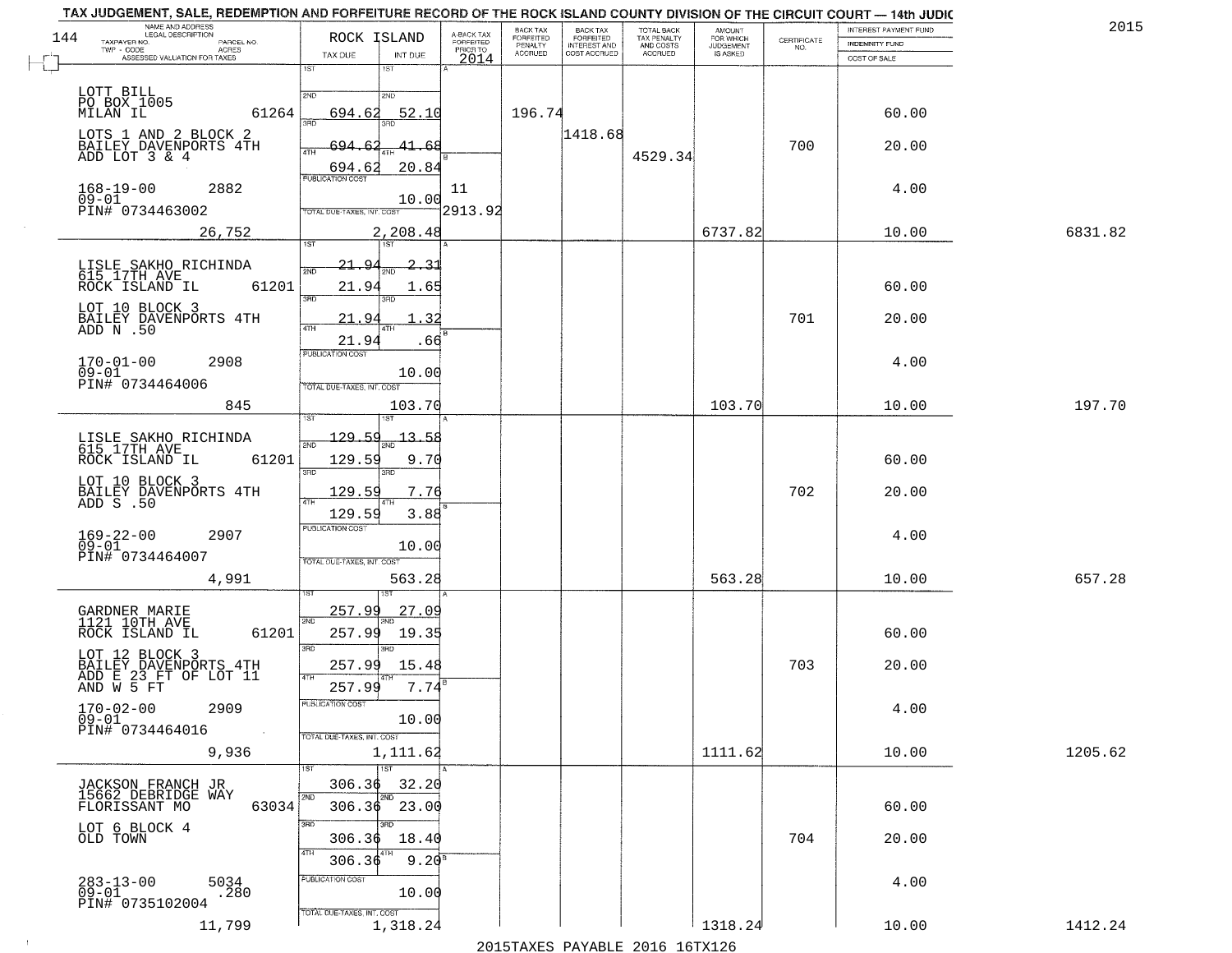| 144                                               | BY WHOM                                       | RATE               | ROCK ISLAND  | TAX JUDGEMENT, SALE, REDEMPTION AND FORFEITURE RECORD OF THE ROCK ISLAND COUNTY DIVISION OF THE CIRCUIT COURT — 14th JUDICIAL CIRCUIT OF ILLINOIS 2015                                                                                                                                       | TOTAL DUE<br>TO REDEEM                                                                                       |                                                                  | DATE OF REDEMP-<br>TION OR DEED | RECEIVED REDEMPTION                                                         |
|---------------------------------------------------|-----------------------------------------------|--------------------|--------------|----------------------------------------------------------------------------------------------------------------------------------------------------------------------------------------------------------------------------------------------------------------------------------------------|--------------------------------------------------------------------------------------------------------------|------------------------------------------------------------------|---------------------------------|-----------------------------------------------------------------------------|
|                                                   | PURCHASED                                     | $\%$<br><b>BID</b> | DATE OF SALE | SUBSEQUENT TAXES PAID, FEES, AND TIME EXTENSION                                                                                                                                                                                                                                              | FROM SALE<br>LESS<br>COUNTY CLERK FEI                                                                        | BY WHOM REDEEMED                                                 | DAY.<br><b>YEAR</b><br>MO.      | MONEY IN FULL                                                               |
| PIN# 0734463002<br>RICO TRUSTEE                   |                                               | 18                 |              | $[03/14/2017 \tTime Ext & incl \\ 03/14/2017 \tTake Notice Free \\ 11/17/2018 Subs paid \\ 12/29/2016 \t[ 11/18/2017 Subs paid]$                                                                                                                                                             | 07/29/2019<br>2, 373.70<br>2, 373.70<br>1, 522.28                                                            |                                                                  |                                 | Certificate<br>Returned<br>& Cancelled<br>03/07/2019                        |
|                                                   |                                               |                    |              |                                                                                                                                                                                                                                                                                              |                                                                                                              | $\begin{vmatrix} 16,317.49 \\ 160.00 \end{vmatrix}$ MARK EDWARDS | 12/28/2018                      | Karen Kinney                                                                |
| PIN# 0734464006<br>RICO TRUSTEE<br>$\overline{c}$ |                                               | 18                 | 12/29/2016   |                                                                                                                                                                                                                                                                                              |                                                                                                              |                                                                  |                                 | Certificate<br>Returned<br>$\mathbf{2}$<br>& Cancelled<br>03/23/2017        |
|                                                   |                                               |                    |              |                                                                                                                                                                                                                                                                                              |                                                                                                              | 233.29<br>160.00 RICHINDA LISLE SAKHO                            | 02/24/2017                      | Karen Kinney                                                                |
| PIN# 0734464007<br>RICO TRUSTEE<br>3              |                                               | 18                 | 12/29/2016   | $\begin{bmatrix} 03/14/2017 \\ 03/14/2017 \end{bmatrix}$ Time Ext & incl                                                                                                                                                                                                                     | 07/29/2019<br>20.59                                                                                          |                                                                  |                                 | Certificate<br>Returned<br>-3<br>& Cancelled<br>07/20/2017                  |
|                                                   |                                               |                    |              |                                                                                                                                                                                                                                                                                              |                                                                                                              | 796.18 RICHINDA SAKHO LISTE                                      | 06/22/2017                      | Karen Kinney                                                                |
| 4                                                 | PIN# 0734464016<br>STEVE SODEMAN LIVING TRUST |                    | 12/29/2016   | $\begin{array}{cc}  01/17/2017 \text{ Time Ext} & \text{incl} \\  01/17/2017 \text{ Take Notice Fe} \end{array}$                                                                                                                                                                             | 12/20/2019<br>120.47                                                                                         |                                                                  |                                 | Certificate<br>Returned<br>4<br>& Cancelled<br>03/23/2017                   |
|                                                   |                                               |                    |              |                                                                                                                                                                                                                                                                                              |                                                                                                              | 1,443.10<br>160.00 MARIE GARDNER                                 | 02/28/2017                      | Karen Kinney                                                                |
| PIN# 0735102004<br>RICO TRUSTEE<br>5              |                                               | 18                 | 12/29/2016   | 03/14/2017<br>03/14/2017<br>Time Ext & incl<br>Take Notice Fee<br>02/11/2019 Take Notic<br>02/22/2019 Publicatio<br>02/25/2019 Publicatio<br>02/25/2019 Sheriffs<br>11/17/2018 Subs paid<br>11/18/2017 Subs paid<br>Take Notice Fee<br>Publication Fee<br>Circuit Clerks Fee<br>Sheriffs Fee | 07/29/2019<br>20.59<br>$\begin{array}{r} 25.00 \\ 35.00 \\ 13.60 \\ 121.11 \\ 24.82 \\ 1,375.06 \end{array}$ |                                                                  |                                 | TAX DEED ISSUED<br>  Certificate<br>Returned<br>& Cancelled 5<br>09/16/2019 |
|                                                   |                                               |                    |              | 2015TAXES PAYABLE 2016 16TX126                                                                                                                                                                                                                                                               |                                                                                                              |                                                                  |                                 | Karen Kinney                                                                |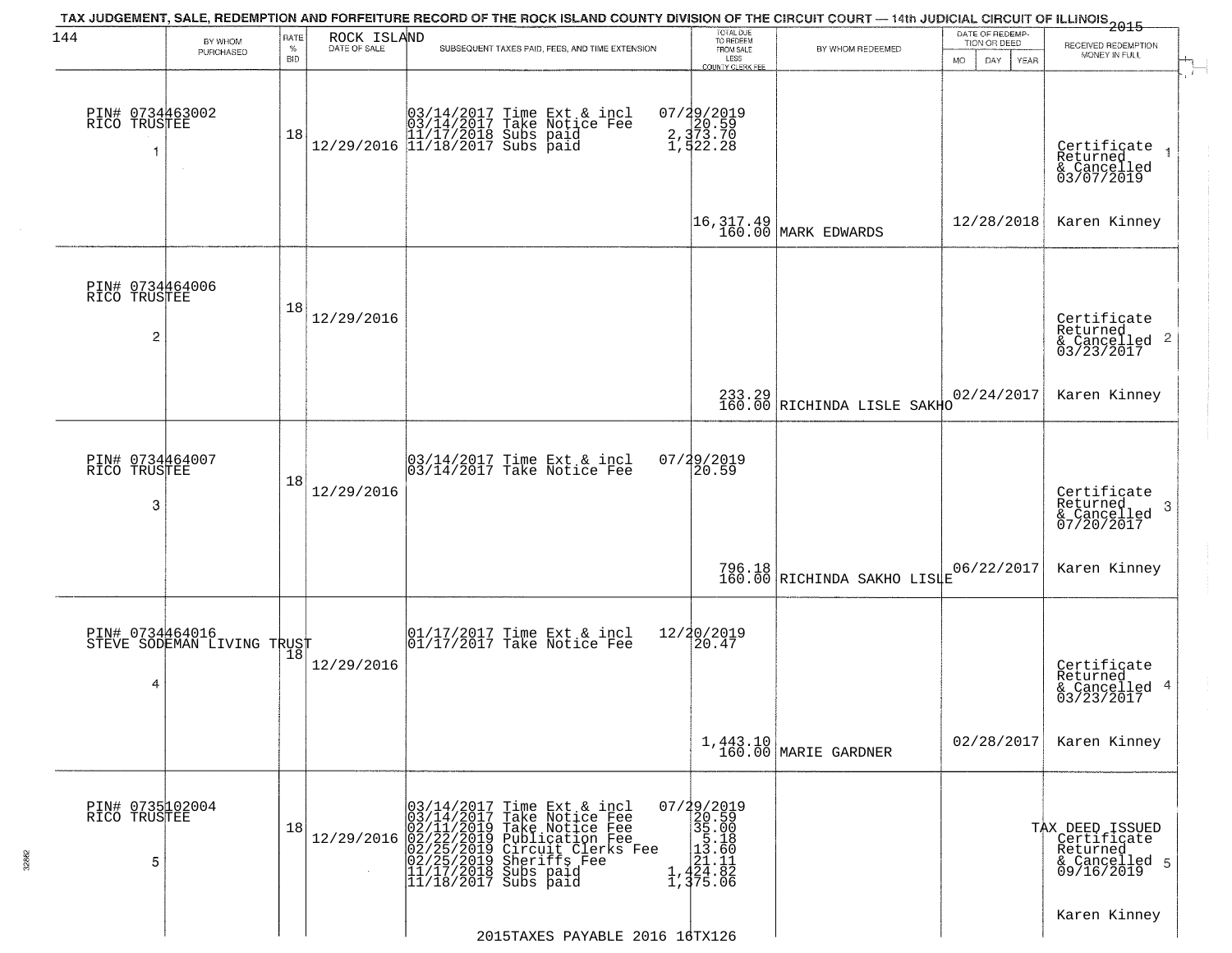| TAX JUDGEMENT, SALE, REDEMPTION AND FORFEITURE RECORD OF THE ROCK ISLAND COUNTY DIVISION OF THE CIRCUIT COURT - 14th JUDIC<br>NAME AND ADDRESS<br>LEGAL DESCRIPTION |                                              |                                     | BACK TAX                    |                                       |                                        | AMOUNT<br>FOR WHICH |                                                                 | INTEREST PAYMENT FUND | 2015    |
|---------------------------------------------------------------------------------------------------------------------------------------------------------------------|----------------------------------------------|-------------------------------------|-----------------------------|---------------------------------------|----------------------------------------|---------------------|-----------------------------------------------------------------|-----------------------|---------|
| 145<br>TAXPAYER NO.<br>PARCEL NO.                                                                                                                                   | ROCK ISLAND                                  | A-BACK TAX<br>FORFEITED<br>PRIOR TO | <b>FORFEITED</b><br>PENALTY | BACK TAX<br>FORFEITED<br>INTEREST AND | TOTAL BACK<br>TAX PENALTY<br>AND COSTS | <b>JUDGEMENT</b>    | $\begin{array}{c} \text{CERTIFICATE} \\ \text{NO.} \end{array}$ | INDEMNITY FUND        |         |
| TWP - CODE<br>ACRES<br>ASSESSED VALUATION FOR TAXES                                                                                                                 | TAX DUE<br>INT DUE                           | 2014                                | <b>ACCRUED</b>              | COST ACCRUED                          | ACCRUED                                | IS ASKED            |                                                                 | COST OF SALE          |         |
|                                                                                                                                                                     | 1ST<br>18T                                   |                                     |                             |                                       |                                        |                     |                                                                 |                       |         |
| LEWARNE JOHN R/SUE C                                                                                                                                                | <del>617.22<sub>2ND</sub> 64.82</del><br>2ND |                                     |                             |                                       |                                        |                     |                                                                 |                       |         |
| 2454 19TH AVE ROCK ISLAND IL                                                                                                                                        |                                              |                                     |                             |                                       |                                        |                     |                                                                 |                       |         |
| 61201                                                                                                                                                               | 617.22<br>46.30<br>350                       |                                     |                             |                                       |                                        |                     |                                                                 | 60.00                 |         |
| O L 9 BLOCK 1                                                                                                                                                       |                                              |                                     |                             |                                       |                                        |                     |                                                                 |                       |         |
| OLD TOWN N 41.50 FT                                                                                                                                                 | 617.22<br>37.04                              |                                     |                             |                                       |                                        |                     | 705                                                             | 20.00                 |         |
|                                                                                                                                                                     | 617.22<br>18.52                              |                                     |                             |                                       |                                        |                     |                                                                 |                       |         |
| 4998                                                                                                                                                                | <b>PUBLICATION COST</b>                      |                                     |                             |                                       |                                        |                     |                                                                 | 4.00                  |         |
| $281 - 22 - 00$<br>09-01                                                                                                                                            | 10.00                                        |                                     |                             |                                       |                                        |                     |                                                                 |                       |         |
| PIN# 0735105004                                                                                                                                                     | <b>TOTAL DUE-TAXES, INT. COST</b>            |                                     |                             |                                       |                                        |                     |                                                                 |                       |         |
| 23,771                                                                                                                                                              | 2,645.56                                     |                                     |                             |                                       |                                        | 2645.56             |                                                                 | 10.00                 | 2739.56 |
|                                                                                                                                                                     |                                              |                                     |                             |                                       |                                        |                     |                                                                 |                       |         |
| BULLOCKS EZELL B<br>PO BOX 5212                                                                                                                                     | 24.57<br><u> 234.18</u>                      |                                     |                             |                                       |                                        |                     |                                                                 |                       |         |
| ROCK ISLAND IL<br>61204                                                                                                                                             | 234.18<br>17.55                              |                                     |                             |                                       |                                        |                     |                                                                 | 60.00                 |         |
|                                                                                                                                                                     |                                              |                                     |                             |                                       |                                        |                     |                                                                 |                       |         |
| LOT 3 BLOCK 10<br>OLD TOWN E 38 FT                                                                                                                                  | 234.18<br>14.04                              |                                     |                             |                                       |                                        |                     | 706                                                             | 20.00                 |         |
|                                                                                                                                                                     |                                              |                                     |                             |                                       |                                        |                     |                                                                 |                       |         |
|                                                                                                                                                                     | 7.02<br>234.18                               |                                     |                             |                                       |                                        |                     |                                                                 |                       |         |
| $286 - 07 - 00$<br>5091                                                                                                                                             | PUBLICATION COST                             |                                     |                             |                                       |                                        |                     |                                                                 | 4.00                  |         |
| $09 - 01$                                                                                                                                                           | 10.00                                        |                                     |                             |                                       |                                        |                     |                                                                 |                       |         |
| PIN# 0735107002                                                                                                                                                     | TOTAL DUE-TAXES, INT. COST                   |                                     |                             |                                       |                                        |                     |                                                                 |                       |         |
| 9,019                                                                                                                                                               | 1,009.90                                     |                                     |                             |                                       |                                        | 1009.90             |                                                                 | 10.00                 | 1103.90 |
|                                                                                                                                                                     | 187                                          |                                     |                             |                                       |                                        |                     |                                                                 |                       |         |
| GRANADA EMETERIO/OLEA JEN                                                                                                                                           | $-231 - 53$<br><u>24.29</u><br>2ND           |                                     |                             |                                       |                                        |                     |                                                                 |                       |         |
| PO BOX 124<br>MOLINE IL<br>61265                                                                                                                                    | 231.53<br>17.35                              |                                     | 89.82                       |                                       |                                        |                     |                                                                 | 60.00                 |         |
|                                                                                                                                                                     | 3RD<br>3RD                                   |                                     |                             |                                       |                                        |                     |                                                                 |                       |         |
| LOT 1 BLOCK 10<br>OLD TOWN S 54 FT                                                                                                                                  | 13.88<br>231.53                              |                                     |                             | 658.71                                |                                        |                     | 707                                                             | 20.00                 |         |
|                                                                                                                                                                     |                                              |                                     |                             |                                       | 2079.17                                |                     |                                                                 |                       |         |
|                                                                                                                                                                     | 6.94<br>231.53                               |                                     |                             |                                       |                                        |                     |                                                                 |                       |         |
| $286 - 03 - 00$<br>09-01<br>5089                                                                                                                                    | <b>PUBLICATION COST</b>                      | 11                                  |                             |                                       |                                        |                     |                                                                 | 4.00                  |         |
| PIN# 0735107006                                                                                                                                                     | 10.00                                        | 1330.64                             |                             |                                       |                                        |                     |                                                                 |                       |         |
|                                                                                                                                                                     | TOTAL OUE-TAXES, INT. COST                   |                                     |                             |                                       |                                        |                     |                                                                 |                       |         |
| 8,917                                                                                                                                                               | 998.58                                       |                                     |                             |                                       |                                        | 3077.75             |                                                                 | 10.00                 | 3171.75 |
|                                                                                                                                                                     |                                              |                                     |                             |                                       |                                        |                     |                                                                 |                       |         |
| JOHNSTON ALBERT E<br>PO BOX 4821                                                                                                                                    | 227.79<br><u>23.94</u><br>2ND                |                                     |                             |                                       |                                        |                     |                                                                 |                       |         |
| ROCK ISLAND IL<br>61204                                                                                                                                             | 227.79<br>17.10                              |                                     |                             |                                       |                                        |                     |                                                                 | 60.00                 |         |
|                                                                                                                                                                     | 3RD<br>3BD                                   |                                     |                             |                                       |                                        |                     |                                                                 |                       |         |
| LOT 8 BLOCK 10<br>OLD TOWN                                                                                                                                          | 227.79<br>13.68                              |                                     |                             |                                       |                                        |                     | 708                                                             | 20.00                 |         |
| N 21 FT 9 IN OF S 100 FT                                                                                                                                            | 6.84<br>227.79                               |                                     |                             |                                       |                                        |                     |                                                                 |                       |         |
|                                                                                                                                                                     | PUBLICATION COST                             |                                     |                             |                                       |                                        |                     |                                                                 |                       |         |
| $286 - 18 - 00$<br>5102<br>$09 - 01$                                                                                                                                | 10.00                                        |                                     |                             |                                       |                                        |                     |                                                                 | 4.00                  |         |
| PIN# 0735107012<br>$\sim 100$                                                                                                                                       | TOTAL DUE-TAXES, INT. COST                   |                                     |                             |                                       |                                        |                     |                                                                 |                       |         |
| 8,773                                                                                                                                                               | 982.72                                       |                                     |                             |                                       |                                        | 982.72              |                                                                 | 10.00                 | 1076.72 |
|                                                                                                                                                                     | 1ST<br>$\overline{\text{1ST}}$               |                                     |                             |                                       |                                        |                     |                                                                 |                       |         |
|                                                                                                                                                                     |                                              |                                     |                             |                                       |                                        |                     |                                                                 |                       |         |
| FAIT DEAN R<br>1606 2ND AVE                                                                                                                                         | 2ND<br>2ND                                   |                                     |                             |                                       |                                        |                     |                                                                 |                       |         |
| 61201<br>ROCK ISLAND IL                                                                                                                                             |                                              |                                     |                             |                                       |                                        |                     |                                                                 | 60.00                 |         |
|                                                                                                                                                                     | 3RD<br>3RD                                   |                                     |                             |                                       |                                        |                     |                                                                 |                       |         |
| LOT 4 BLOCK 13<br>OLD TOWN                                                                                                                                          |                                              |                                     |                             |                                       |                                        |                     | 709                                                             | 20.00                 |         |
| E 20 FT EX S 50 FT OF<br>W 16 FT OF E 20 FT                                                                                                                         | 4TH<br>4TH<br>$24.16^8$<br>805.15            |                                     |                             |                                       |                                        |                     |                                                                 |                       |         |
| $288 - 11 - 00$                                                                                                                                                     | PUBLICATION COST                             |                                     |                             |                                       |                                        |                     |                                                                 |                       |         |
| 5140<br>$09 - 01$                                                                                                                                                   | 10.00                                        |                                     |                             |                                       |                                        |                     |                                                                 | 4.00                  |         |
| PIN# 0735109002                                                                                                                                                     | TOTAL DUE-TAXES, INT. COST                   |                                     |                             |                                       |                                        |                     |                                                                 |                       |         |
| 31,009                                                                                                                                                              | 839.31                                       |                                     |                             |                                       |                                        | 839.31              |                                                                 | 10.00                 | 933.31  |
|                                                                                                                                                                     |                                              |                                     |                             |                                       | 2015 TAVES DAVADIE 2016 16 TV126       |                     |                                                                 |                       |         |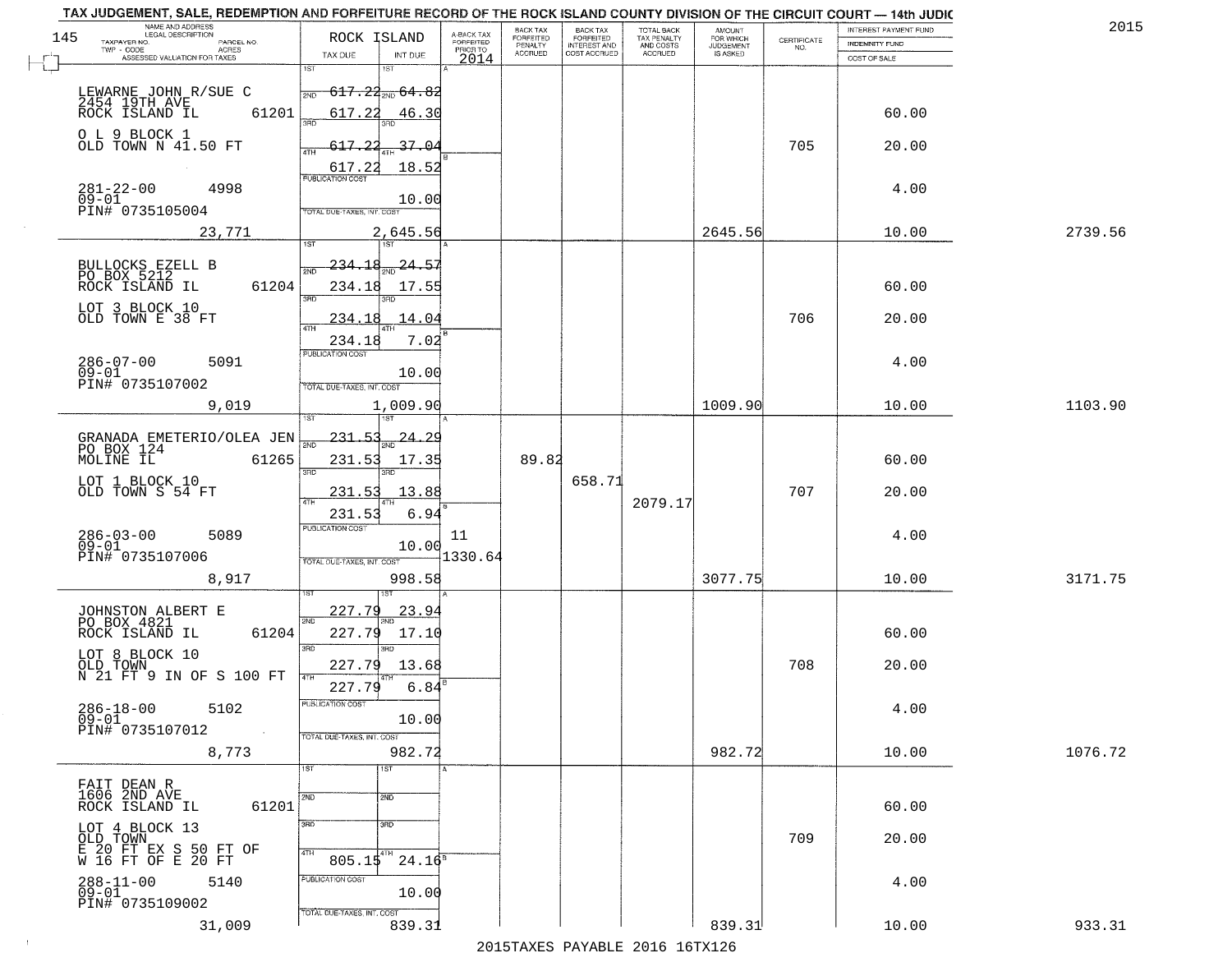| 145                                  | BY WHOM<br>PURCHASED                          | RATE<br>$\%$<br><b>BID</b> | ROCK ISLAND<br>DATE OF SALE | SUBSEQUENT TAXES PAID, FEES, AND TIME EXTENSION                                                                                                                                                               | TOTAL DUE<br>TO REDEEM<br>FROM SALE<br>LESS<br><b>COUNTY CLERK FEE</b>                                                      | BY WHOM REDEEMED                                        | DATE OF REDEMP-<br>TION OR DEED<br>MO.<br>DAY.<br>YEAR | $-2015$<br>RECEIVED REDEMPTION<br>MONEY IN FULL                                       |  |
|--------------------------------------|-----------------------------------------------|----------------------------|-----------------------------|---------------------------------------------------------------------------------------------------------------------------------------------------------------------------------------------------------------|-----------------------------------------------------------------------------------------------------------------------------|---------------------------------------------------------|--------------------------------------------------------|---------------------------------------------------------------------------------------|--|
|                                      | PIN# 0735105004<br>STEVE SODEMAN LIVING TRUST |                            | 12/29/2016                  | $\begin{bmatrix} 01/17/2017 \\ 01/17/2017 \\ 01 \end{bmatrix}$ Take Notice Fee                                                                                                                                | 12/20/2019<br>[20.47]                                                                                                       |                                                         |                                                        | Certificate<br>Returned<br>& Cancelled<br>01/09/2018                                  |  |
|                                      |                                               |                            |                             |                                                                                                                                                                                                               |                                                                                                                             | 3,746.27<br>160.00 JOHN LEWARNE                         | 11/17/2017                                             | Karen Kinney                                                                          |  |
| PIN# 0735107002<br>RICO TRUSTEE<br>2 |                                               | 18                         | 12/29/2016                  | $03/14/2017$ Time Ext & incl<br>$03/14/2017$ Take Notice Fee<br>$02/11/2019$ Take Notice Fee<br>$02/22/2019$ Publication Fee<br>$03/05/2019$ Sheriffs Fee<br>$11/17/2018$ Subs paid<br>$11/18/2017$ Subs paid | 07/29/2019<br>20.59<br>35.00<br>55.00<br>56.40<br>20.63<br>1,096.15<br>$\overline{1}$ , $\overline{0}$ 58. $\overline{1}$ 2 |                                                         |                                                        | TAX DEED ISSUED<br>Certificate<br>Returned<br>$\frac{1}{2}$ Cancelled 2<br>09/16/2019 |  |
|                                      |                                               |                            |                             |                                                                                                                                                                                                               |                                                                                                                             |                                                         |                                                        | Karen Kinney                                                                          |  |
| PIN# 0735107006<br>RICO TRUSTEE<br>3 |                                               | 18                         | 12/29/2016                  | $03/14/2017$ Time Ext & incl<br>$03/14/2017$ Take Notice Fee<br>$02/11/2019$ Take Notice Fee<br>$02/22/2019$ Publication Fee<br>$03/05/2019$ Sheriffs Fee<br>$11/17/2018$ Subs paid<br>$11/18/2017$ Subs paid | $\begin{smallmatrix} 07/29/2019\\20.59\\35.00\\57.18\\27.20\\20.63\\1,084.12\\1,046.48 \end{smallmatrix}$                   |                                                         |                                                        | Certificate<br>Returned<br>3<br>& Cancelled<br>07/05/2019                             |  |
|                                      |                                               |                            |                             |                                                                                                                                                                                                               |                                                                                                                             | 8,646.78<br>160.00 RICO TRUSTEE/EMERTERIO GR            |                                                        | Karen Kinney                                                                          |  |
| PIN# 0735107012<br>4                 | STEVE SODEMAN LIVING TRUST                    | 18                         | 12/29/2016                  | 01/17/2017 Time Ext & incl<br>01/17/2017 Take Notice Fee                                                                                                                                                      | 12/20/2019<br>20.47                                                                                                         |                                                         |                                                        | Certificate<br>Returned<br>& Cancelled 4<br>05/23/2017                                |  |
|                                      |                                               |                            |                             |                                                                                                                                                                                                               |                                                                                                                             | $1,291.00$<br>$160.00$ ALBERT JOHNSTON                  | 03/31/2017                                             | Karen Kinney                                                                          |  |
| 5                                    | PIN# 0735109002<br>STEVE SODEMAN LIVING TRUST |                            | 12/29/2016                  | 01/17/2017 Time Ext & incl<br>01/17/2017 Take Notice Fee                                                                                                                                                      | 12/20/2019<br>20.47                                                                                                         |                                                         |                                                        | Certificate<br>Returned<br>& Cancelled 5<br>05/23/2017                                |  |
|                                      |                                               |                            |                             | 2015 TAVES DAVARIE 2016 16TV126                                                                                                                                                                               |                                                                                                                             | $\begin{array}{c} 963.11 \\ 160.00 \end{array}$ LP/FAIT | 03/08/2017                                             | Karen Kinney                                                                          |  |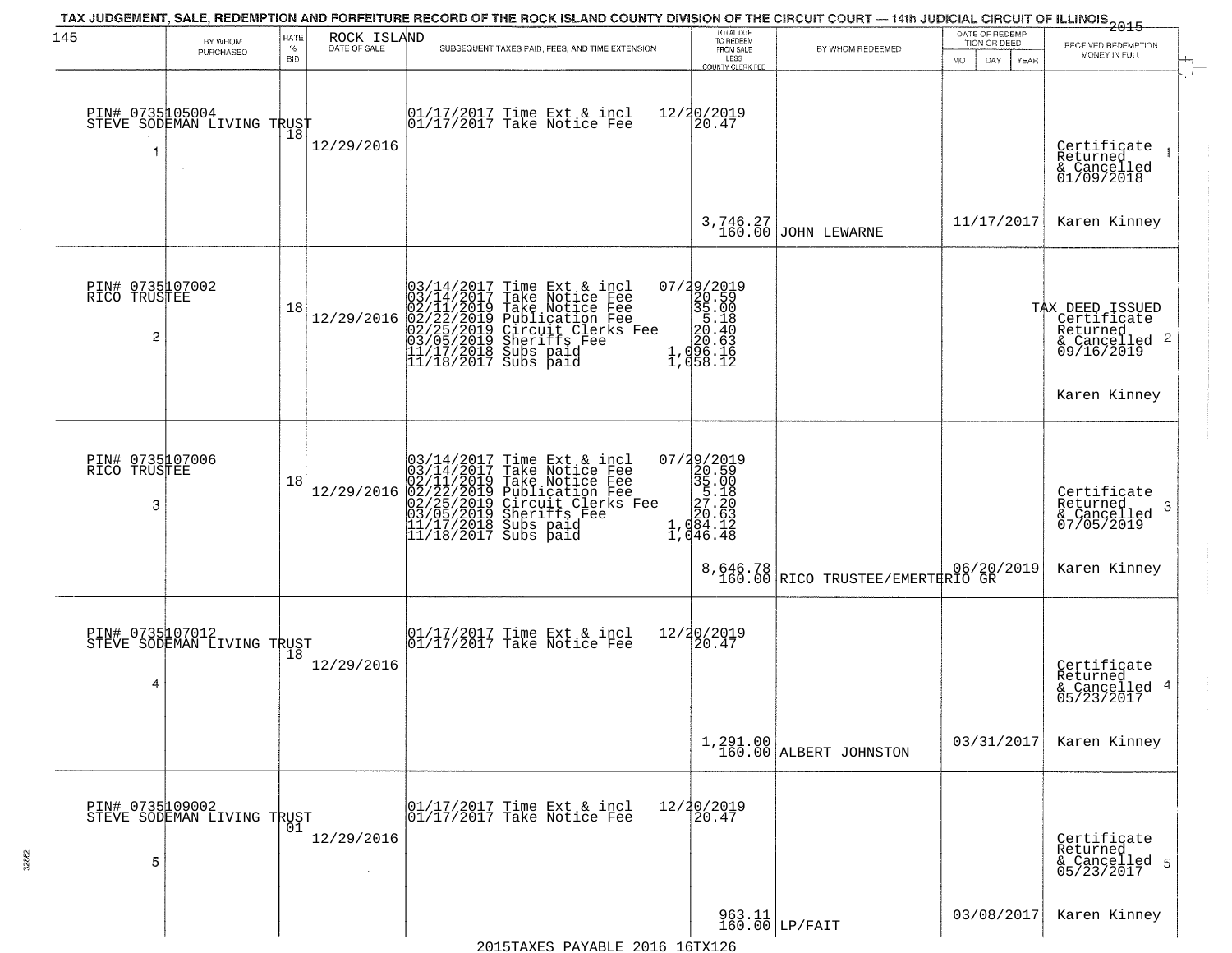|     | TAX JUDGEMENT, SALE, REDEMPTION AND FORFEITURE RECORD OF THE ROCK ISLAND COUNTY DIVISION OF THE CIRCUIT COURT - 14th JUDIC |                                          |                         | BACK TAX             |                                       |                                        |                                         |                                                                 | <b>INTEREST PAYMENT FUND</b> | 2015    |
|-----|----------------------------------------------------------------------------------------------------------------------------|------------------------------------------|-------------------------|----------------------|---------------------------------------|----------------------------------------|-----------------------------------------|-----------------------------------------------------------------|------------------------------|---------|
| 146 | NAME AND ADDRESS<br>LEGAL DESCRIPTION<br>TAXPAYER NO.<br>PARCEL NO.                                                        | ROCK ISLAND                              | A-BACK TAX<br>FORFEITED | FORFEITED<br>PENALTY | BACK TAX<br>FORFEITED<br>INTEREST AND | TOTAL BACK<br>TAX PENALTY<br>AND COSTS | AMOUNT<br>FOR WHICH<br><b>JUDGEMENT</b> | $\begin{array}{c} \text{CERTIFICATE} \\ \text{NO.} \end{array}$ | <b>INDEMNITY FUND</b>        |         |
|     | TWP - CODE<br>ACRES<br>ASSESSED VALUATION FOR TAXES                                                                        | TAX DUE<br>INT DUE                       | PRIOR TO<br>2014        | <b>ACCRUED</b>       | COST ACCRUED                          | <b>ACCRUED</b>                         | IS ASKED                                |                                                                 | COST OF SALE                 |         |
|     |                                                                                                                            | 1ST<br>1ST                               |                         |                      |                                       |                                        |                                         |                                                                 |                              |         |
|     | NB LLC<br>1849 6TH ST<br>ROCK ISLAND IL                                                                                    | $250.02_{\rm 2ND} 26.25$<br>2ND          |                         |                      |                                       |                                        |                                         |                                                                 |                              |         |
|     | 61201                                                                                                                      | 250.02<br>18.75<br>बन्नल                 |                         |                      |                                       |                                        |                                         |                                                                 | 60.00                        |         |
|     | LOT 10 BLOCK 11                                                                                                            | 250.02<br>$-15.00$                       |                         |                      |                                       |                                        |                                         | 710                                                             | 20.00                        |         |
|     | THOMPSON AND WELLS ADD<br>E 23 .33 FT OF LOT 9<br>AND W 3 .33 FT                                                           | 4TH<br>7.50<br>250.02                    |                         |                      |                                       |                                        |                                         |                                                                 |                              |         |
|     | 390-09-00<br>6978                                                                                                          | <b>PUBLICATION COST</b>                  |                         |                      |                                       |                                        |                                         |                                                                 | 4.00                         |         |
|     | $09 - 01$<br>PIN# 0735127011                                                                                               | 10.00<br>TOTAL DUE-TAXES, INT. COST      |                         |                      |                                       |                                        |                                         |                                                                 |                              |         |
|     | 9,629                                                                                                                      | 1,077.58                                 |                         |                      |                                       |                                        | 1077.58                                 |                                                                 | 10.00                        | 1171.58 |
|     |                                                                                                                            | 1ST<br>1ST                               |                         |                      |                                       |                                        |                                         |                                                                 |                              |         |
|     |                                                                                                                            | 155.77<br>16.38<br>2ND                   |                         |                      |                                       |                                        |                                         |                                                                 |                              |         |
|     | HORNBEAK GEORGE<br>1400 5 1/2 AVE<br>ROCK ISLAND IL<br>61201                                                               | 155.77<br>11.70                          |                         |                      |                                       |                                        |                                         |                                                                 | 60.00                        |         |
|     | LOT 6 BLOCK 10                                                                                                             | 3BD<br>3RD                               |                         |                      |                                       |                                        |                                         |                                                                 |                              |         |
|     | THOMPSON AND WELLS ADD<br>$W$ 26 $FT$                                                                                      | 155.77<br>9.36                           |                         |                      |                                       |                                        |                                         | 711                                                             | 20.00                        |         |
|     |                                                                                                                            | 155.77<br>4.68<br>PUBLICATION COST       |                         |                      |                                       |                                        |                                         |                                                                 |                              |         |
|     | $389 - 07 - 00$<br>6957<br>$09 - 01$                                                                                       | 10.00                                    |                         |                      |                                       |                                        |                                         |                                                                 | 4.00                         |         |
|     | PIN# 0735128001                                                                                                            | TOTAL DUE-TAXES, INT. COST<br>675.20     |                         |                      |                                       |                                        | 675.20                                  |                                                                 | 10.00                        | 769.20  |
|     | 5,999                                                                                                                      |                                          |                         |                      |                                       |                                        |                                         |                                                                 |                              |         |
|     | RIND SHEILA D<br>1321 7TH AVE                                                                                              | 137.67<br>14.49<br>2ND                   |                         |                      |                                       |                                        |                                         |                                                                 |                              |         |
|     | 61201<br>ROCK ISLAND IL                                                                                                    | 137.67<br>10.35                          |                         |                      |                                       |                                        |                                         |                                                                 | 60.00                        |         |
|     | LOT 6 BLOCK 10                                                                                                             | 3 <sub>BD</sub><br>3RD<br>137.67<br>8.28 |                         |                      |                                       |                                        |                                         | 712                                                             | 20.00                        |         |
|     | THOMPSON AND WELLS ADD<br>ALL EX W 26 FT                                                                                   | 137.67<br>4.14                           |                         |                      |                                       |                                        |                                         |                                                                 |                              |         |
|     | $6957 - A$                                                                                                                 | <b>PUBLICATION COST</b>                  |                         |                      |                                       |                                        |                                         |                                                                 | 4.00                         |         |
|     | $389 - 08 - 00$<br>$09 - 01$                                                                                               | 10.00                                    |                         |                      |                                       |                                        |                                         |                                                                 |                              |         |
|     | PIN# 0735128002                                                                                                            | TOTAL OUE-TAXES, INT. COST               |                         |                      |                                       |                                        |                                         |                                                                 |                              |         |
|     | 5,302                                                                                                                      | 597.94<br>डिक                            |                         |                      |                                       |                                        | 597.94                                  |                                                                 | 10.00                        | 691.94  |
|     |                                                                                                                            | 2ND<br>2ND                               |                         |                      |                                       |                                        |                                         |                                                                 |                              |         |
|     | RALSTON SAMMIE<br>1422 5 1/2 AVE<br>ROCK ISLAND IL<br>61201                                                                | 160.44<br>12.05                          |                         |                      |                                       |                                        |                                         |                                                                 | 60.00                        |         |
|     | LOT 2 BLOCK 10                                                                                                             | 3BD<br>$\overline{3BD}$<br>9.64          |                         |                      |                                       |                                        |                                         | 713                                                             | 20.00                        |         |
|     | THOMPSON AND WELLS ADD<br>W 30 FT                                                                                          | 160.44<br>4TH                            |                         |                      |                                       |                                        |                                         |                                                                 |                              |         |
|     | $389 - 01 - 00$                                                                                                            | 4.82<br>160.44<br>PUBLICATION COST       |                         |                      |                                       |                                        |                                         |                                                                 |                              |         |
|     | 6952<br>$09 - 01$                                                                                                          | 10.00                                    |                         |                      |                                       |                                        |                                         |                                                                 | 4.00                         |         |
|     | PIN# 0735128007<br>$\sim 100$<br>6,179                                                                                     | TOTAL DUE-TAXES, INT. COST<br>517.83     |                         |                      |                                       |                                        | 517.83                                  |                                                                 | 10.00                        | 611.83  |
|     |                                                                                                                            | 1ST<br>1ST                               |                         |                      |                                       |                                        |                                         |                                                                 |                              |         |
|     | LOY BRYANT R<br>1605 2ND AVE UNIT 9                                                                                        |                                          |                         |                      |                                       |                                        |                                         |                                                                 |                              |         |
|     | 61201<br>ROCK ISLAND IL                                                                                                    | 2ND<br>2ND<br>703.89<br>52.80            |                         |                      |                                       |                                        |                                         |                                                                 | 60.00                        |         |
|     | UNIT 9                                                                                                                     | 3BD<br>3RD.                              |                         |                      |                                       |                                        |                                         |                                                                 |                              |         |
|     | CLIPPER CONDO<br>SHT 12                                                                                                    | 42.24<br>703.89<br>4TH<br>703.89         |                         |                      |                                       |                                        |                                         | 714                                                             | 20.00                        |         |
|     |                                                                                                                            | $21.12^8$<br>PUBLICATION COST            |                         |                      |                                       |                                        |                                         |                                                                 |                              |         |
|     | 282-01-55<br>09-01<br>$4999 - 9$                                                                                           | 10.00                                    |                         |                      |                                       |                                        |                                         |                                                                 | 4.00                         |         |
|     | PIN# 0735132011<br>33,109                                                                                                  | TOTAL DUE-TAXES, INT. COST<br>2,237.83   |                         |                      |                                       |                                        | 2237.83                                 |                                                                 | 10.00                        | 2331.83 |
|     |                                                                                                                            |                                          |                         |                      |                                       |                                        |                                         |                                                                 |                              |         |

 $\sim 10$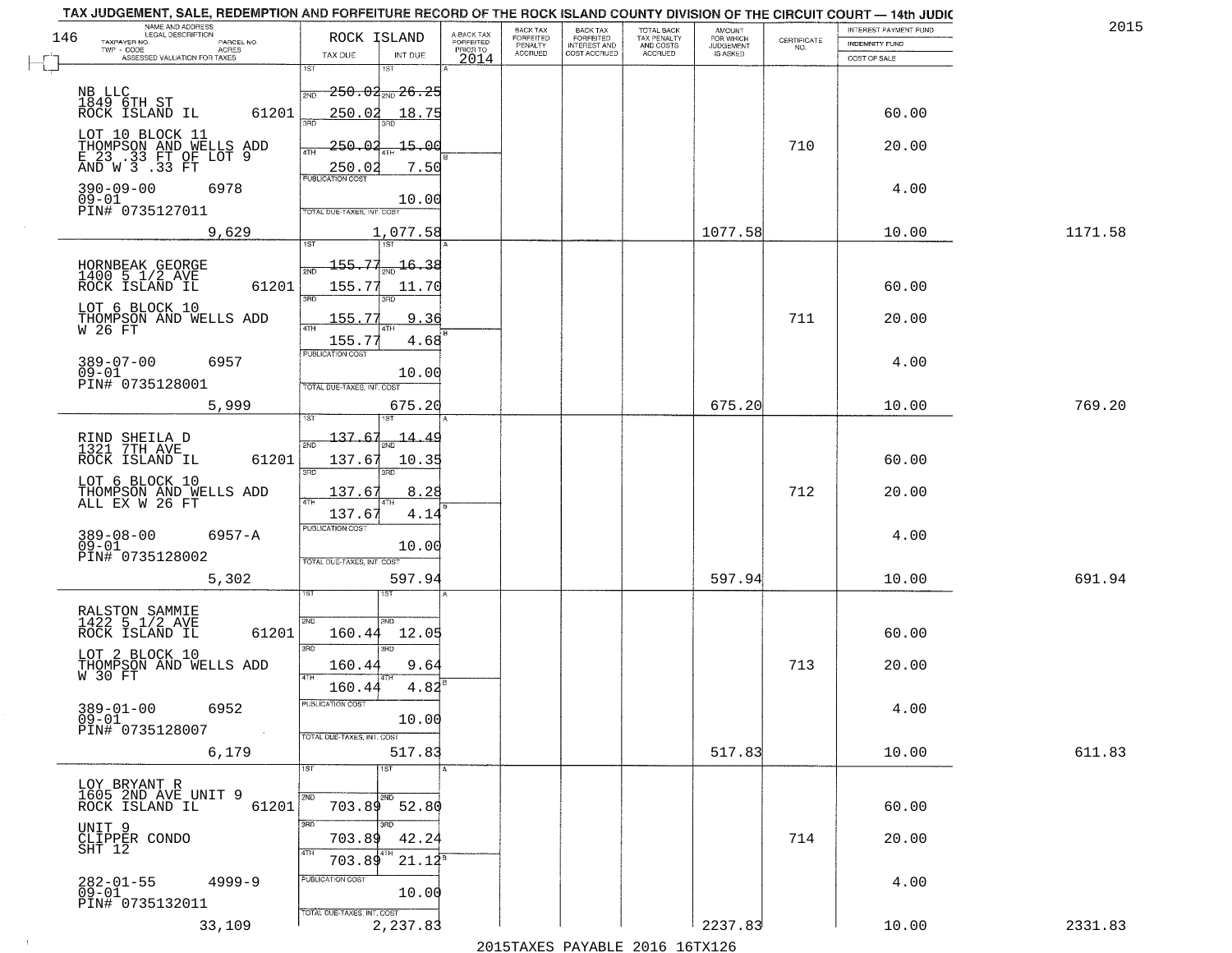| 146                  | BY WHOM                                       | RATE               | ROCK ISLAND | TAX JUDGEMENT, SALE, REDEMPTION AND FORFEITURE RECORD OF THE ROCK ISLAND COUNTY DIVISION OF THE CIRCUIT COURT — 14th JUDICIAL CIRCUIT OF ILLINOIS<br>2015 -                                                                                           |                                                                                                      | TOTAL DUE<br>TO REDEEM                |                                        | DATE OF REDEMP-<br>TION OR DEED | RECEIVED REDEMPTION                                                                        |
|----------------------|-----------------------------------------------|--------------------|-------------|-------------------------------------------------------------------------------------------------------------------------------------------------------------------------------------------------------------------------------------------------------|------------------------------------------------------------------------------------------------------|---------------------------------------|----------------------------------------|---------------------------------|--------------------------------------------------------------------------------------------|
|                      | PURCHASED                                     | $\%$<br><b>BID</b> |             | SUBSEQUENT TAXES PAID, FEES, AND TIME EXTENSION                                                                                                                                                                                                       |                                                                                                      | FROM SALE<br>LESS<br>COUNTY CLERK FEE | BY WHOM REDEEMED                       | MO.<br>DAY.<br>YEAR             | MONEY IN FULL                                                                              |
| 1                    | PIN# 0735127011<br>STEVE SODEMAN LIVING TRUST |                    | 12/29/2016  | $\begin{array}{cc} 01/17/2017 \\ 01/17/2017 \\ \end{array}$ Take Notice Fee                                                                                                                                                                           | 12/20/2019<br>20.47                                                                                  |                                       |                                        |                                 | Certificate 1<br>Returned 1<br>& Cancelled<br>03/23/2017                                   |
|                      |                                               |                    |             |                                                                                                                                                                                                                                                       |                                                                                                      | $1,402.93$ NB LLC                     |                                        | 02/06/2017                      | Karen Kinney                                                                               |
| 2                    | PIN# 0735128001<br>STEVE SODEMAN LIVING TRUST |                    |             | $[01/17/2017$ Time Ext & incl\n01/17/2017 Take Notice Free\n11/20/2018 Subs paid\n12/29/2016] 11/21/2017 Subs paid$                                                                                                                                   | 12/20/2019<br>20.47<br>376.98<br>336.87                                                              |                                       |                                        |                                 | Certificate<br>Returned<br>$\frac{1}{6}$ Cancelled 2<br>03/07/2019                         |
|                      |                                               |                    |             |                                                                                                                                                                                                                                                       |                                                                                                      | 2,569.89<br>160.00                    | LAMARR PARKS                           | 02/25/2019                      | Karen Kinney                                                                               |
| PIN# 0735128002<br>3 | STEVE SODEMAN LIVING TRUST                    | 18                 | 12/29/2016  | 01/17/2017 Time Ext & incl<br>01/17/2017 Take Notice Fee<br>08/21/2019 Take Notice Fee<br>08/21/2019 Circuit Clerks Fee<br>08/21/2019 Title Search Fee<br>08/21/2019 Subs paid<br>08/26/2019 Sheriffs Fee<br>10/15/2019 Sheriffs Fee<br>11/20/2018 Su | $=\begin{smallmatrix} 12/20/2019\\20.47\\25.00\\35.00\\110.00\\410.00\\654.28\\433\end{smallmatrix}$ | $423.80$<br>$456.78$<br>634.42        |                                        |                                 | SALE IN ERROR<br>Certificate<br>Returned<br>3<br>& Cancelled<br>02/25/2020<br>Karen Kinney |
| 4                    | PIN# 0735128007<br>STEVE SODEMAN LIVING TRUST |                    |             | $[01/17/2017 \t\t Time \t\t Ext & incl \\ [01/17/2017 \t\t Take \tNotice \t\text{Fe} \\ [11/20/2018 \t\text{Subs paid} \\ [11/21/2017 \t\text{Subs paid} \\$                                                                                          | 12/20/2019<br>20.47<br>760.40                                                                        | 734.42                                |                                        |                                 | Certificate<br>Returned<br>& Cancelled 4<br>09/06/2019                                     |
|                      |                                               |                    |             |                                                                                                                                                                                                                                                       |                                                                                                      |                                       | 3,055.41<br>160.00 SAMMIE RALSTON      | 07/01/2019                      | Karen Kinney                                                                               |
| 5                    | PIN# 0735132011<br>STEVE SODEMAN LIVING TRUST | 0 <sub>0</sub>     | 12/29/2016  | 01/17/2017 Time Ext & incl<br>01/17/2017 Take Notice Fee                                                                                                                                                                                              | 12/20/2019<br>20.47                                                                                  |                                       |                                        |                                 | Certificate<br>Returned<br>& Cancelled 5<br>07/20/2017                                     |
|                      |                                               |                    |             |                                                                                                                                                                                                                                                       |                                                                                                      |                                       | $2,352.30$<br>160.00 JESSALYN LOY 1 OF | 05/15/2017                      | Karen Kinney                                                                               |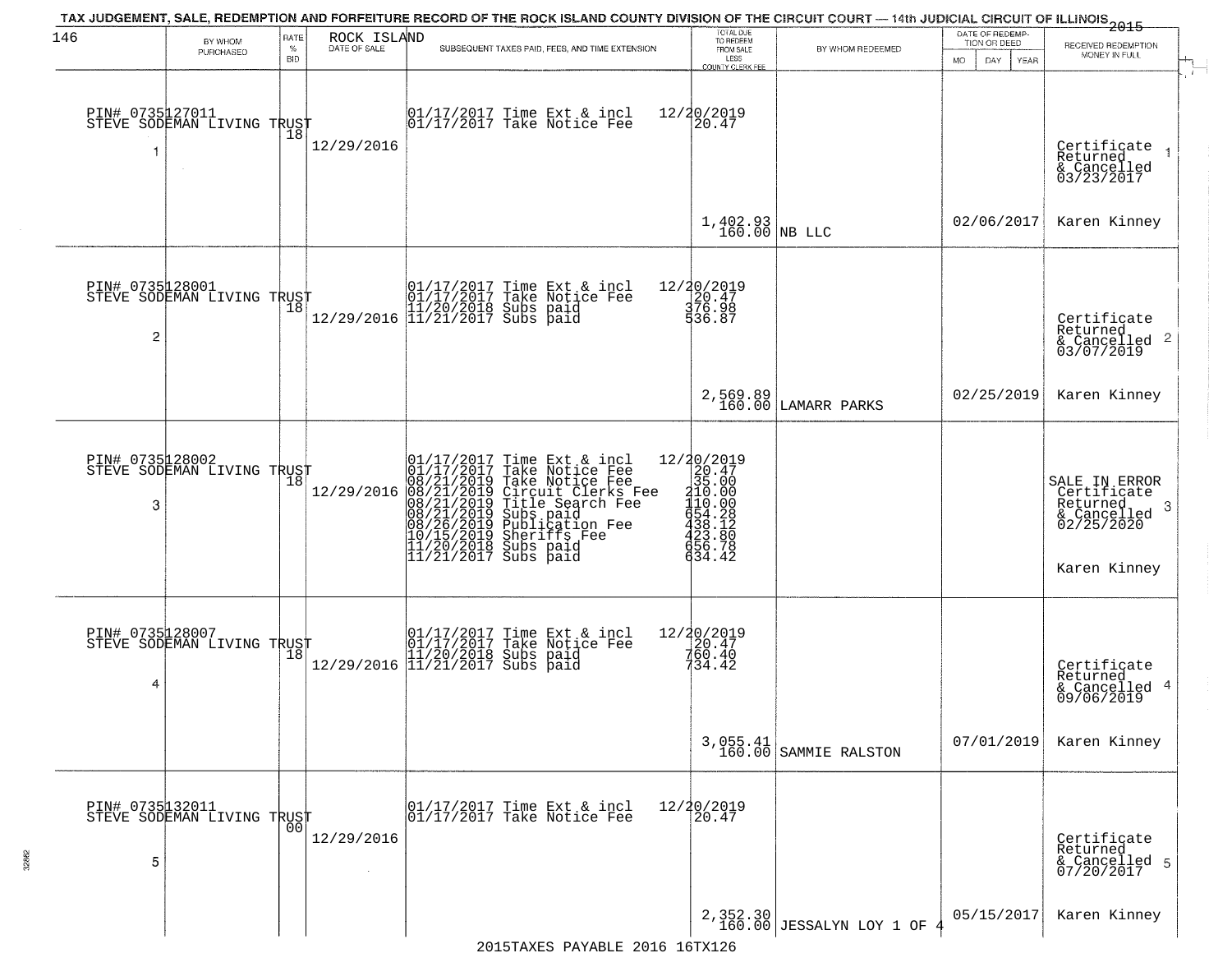|                                |                                                                                                                                                                                                                                                                                                                                                                                                                                                                                                                                                                                                                                                                                                                                                        |                                                                                                                                               |                                                                                                                                                                                                                                                                                                                                     | BACK TAX                                                                                                                                                                                                                                               |                                 |                                                       | <b>AMOUNT</b>                                     |                                    | INTEREST PAYMENT FUND |                                                                                            |                                                                                                                                    |
|--------------------------------|--------------------------------------------------------------------------------------------------------------------------------------------------------------------------------------------------------------------------------------------------------------------------------------------------------------------------------------------------------------------------------------------------------------------------------------------------------------------------------------------------------------------------------------------------------------------------------------------------------------------------------------------------------------------------------------------------------------------------------------------------------|-----------------------------------------------------------------------------------------------------------------------------------------------|-------------------------------------------------------------------------------------------------------------------------------------------------------------------------------------------------------------------------------------------------------------------------------------------------------------------------------------|--------------------------------------------------------------------------------------------------------------------------------------------------------------------------------------------------------------------------------------------------------|---------------------------------|-------------------------------------------------------|---------------------------------------------------|------------------------------------|-----------------------|--------------------------------------------------------------------------------------------|------------------------------------------------------------------------------------------------------------------------------------|
| $TWP - CODE$<br>ACRES          |                                                                                                                                                                                                                                                                                                                                                                                                                                                                                                                                                                                                                                                                                                                                                        |                                                                                                                                               | PRIOR TO                                                                                                                                                                                                                                                                                                                            |                                                                                                                                                                                                                                                        |                                 |                                                       |                                                   | NO.                                |                       |                                                                                            |                                                                                                                                    |
|                                | 1ST                                                                                                                                                                                                                                                                                                                                                                                                                                                                                                                                                                                                                                                                                                                                                    | 1ST                                                                                                                                           |                                                                                                                                                                                                                                                                                                                                     |                                                                                                                                                                                                                                                        |                                 |                                                       |                                                   |                                    |                       |                                                                                            |                                                                                                                                    |
|                                |                                                                                                                                                                                                                                                                                                                                                                                                                                                                                                                                                                                                                                                                                                                                                        |                                                                                                                                               |                                                                                                                                                                                                                                                                                                                                     |                                                                                                                                                                                                                                                        |                                 |                                                       |                                                   |                                    |                       |                                                                                            |                                                                                                                                    |
| ROCK ISLAND IL<br>61201        |                                                                                                                                                                                                                                                                                                                                                                                                                                                                                                                                                                                                                                                                                                                                                        |                                                                                                                                               |                                                                                                                                                                                                                                                                                                                                     |                                                                                                                                                                                                                                                        |                                 |                                                       |                                                   |                                    | 60.00                 |                                                                                            |                                                                                                                                    |
|                                |                                                                                                                                                                                                                                                                                                                                                                                                                                                                                                                                                                                                                                                                                                                                                        |                                                                                                                                               |                                                                                                                                                                                                                                                                                                                                     |                                                                                                                                                                                                                                                        |                                 |                                                       |                                                   |                                    |                       |                                                                                            |                                                                                                                                    |
|                                | 4TH                                                                                                                                                                                                                                                                                                                                                                                                                                                                                                                                                                                                                                                                                                                                                    |                                                                                                                                               |                                                                                                                                                                                                                                                                                                                                     |                                                                                                                                                                                                                                                        |                                 |                                                       |                                                   |                                    |                       |                                                                                            |                                                                                                                                    |
|                                | PUBLICATION COST                                                                                                                                                                                                                                                                                                                                                                                                                                                                                                                                                                                                                                                                                                                                       |                                                                                                                                               |                                                                                                                                                                                                                                                                                                                                     |                                                                                                                                                                                                                                                        |                                 |                                                       |                                                   |                                    |                       |                                                                                            |                                                                                                                                    |
| $282 - 01 - 56$<br>$4999 - 19$ |                                                                                                                                                                                                                                                                                                                                                                                                                                                                                                                                                                                                                                                                                                                                                        |                                                                                                                                               |                                                                                                                                                                                                                                                                                                                                     |                                                                                                                                                                                                                                                        |                                 |                                                       |                                                   |                                    | 4.00                  |                                                                                            |                                                                                                                                    |
|                                |                                                                                                                                                                                                                                                                                                                                                                                                                                                                                                                                                                                                                                                                                                                                                        |                                                                                                                                               |                                                                                                                                                                                                                                                                                                                                     |                                                                                                                                                                                                                                                        |                                 |                                                       |                                                   |                                    |                       |                                                                                            |                                                                                                                                    |
| 1,228                          |                                                                                                                                                                                                                                                                                                                                                                                                                                                                                                                                                                                                                                                                                                                                                        | 1ST <sup>1</sup>                                                                                                                              |                                                                                                                                                                                                                                                                                                                                     |                                                                                                                                                                                                                                                        |                                 |                                                       | 110.95                                            |                                    | 10.00                 | 204.95                                                                                     |                                                                                                                                    |
|                                |                                                                                                                                                                                                                                                                                                                                                                                                                                                                                                                                                                                                                                                                                                                                                        |                                                                                                                                               |                                                                                                                                                                                                                                                                                                                                     |                                                                                                                                                                                                                                                        |                                 |                                                       |                                                   |                                    |                       |                                                                                            |                                                                                                                                    |
|                                |                                                                                                                                                                                                                                                                                                                                                                                                                                                                                                                                                                                                                                                                                                                                                        |                                                                                                                                               |                                                                                                                                                                                                                                                                                                                                     |                                                                                                                                                                                                                                                        |                                 |                                                       |                                                   |                                    |                       |                                                                                            |                                                                                                                                    |
|                                | 3RD                                                                                                                                                                                                                                                                                                                                                                                                                                                                                                                                                                                                                                                                                                                                                    | 3RD                                                                                                                                           |                                                                                                                                                                                                                                                                                                                                     |                                                                                                                                                                                                                                                        |                                 |                                                       |                                                   |                                    |                       |                                                                                            |                                                                                                                                    |
|                                | 22.59<br>$\sqrt{4}$ TH                                                                                                                                                                                                                                                                                                                                                                                                                                                                                                                                                                                                                                                                                                                                 | 4TH                                                                                                                                           |                                                                                                                                                                                                                                                                                                                                     |                                                                                                                                                                                                                                                        |                                 |                                                       |                                                   | 716                                | 20.00                 |                                                                                            |                                                                                                                                    |
|                                |                                                                                                                                                                                                                                                                                                                                                                                                                                                                                                                                                                                                                                                                                                                                                        |                                                                                                                                               |                                                                                                                                                                                                                                                                                                                                     |                                                                                                                                                                                                                                                        |                                 |                                                       |                                                   |                                    |                       |                                                                                            |                                                                                                                                    |
| $5001 - 5$<br>$282 - 03 - 50$  |                                                                                                                                                                                                                                                                                                                                                                                                                                                                                                                                                                                                                                                                                                                                                        |                                                                                                                                               |                                                                                                                                                                                                                                                                                                                                     |                                                                                                                                                                                                                                                        |                                 |                                                       |                                                   |                                    | 4.00                  |                                                                                            |                                                                                                                                    |
| PIN# 0735132031                |                                                                                                                                                                                                                                                                                                                                                                                                                                                                                                                                                                                                                                                                                                                                                        |                                                                                                                                               |                                                                                                                                                                                                                                                                                                                                     |                                                                                                                                                                                                                                                        |                                 |                                                       |                                                   |                                    |                       |                                                                                            |                                                                                                                                    |
| 870                            |                                                                                                                                                                                                                                                                                                                                                                                                                                                                                                                                                                                                                                                                                                                                                        | 81.51                                                                                                                                         |                                                                                                                                                                                                                                                                                                                                     |                                                                                                                                                                                                                                                        |                                 |                                                       | 81.51                                             |                                    | 10.00                 | 175.51                                                                                     |                                                                                                                                    |
|                                |                                                                                                                                                                                                                                                                                                                                                                                                                                                                                                                                                                                                                                                                                                                                                        |                                                                                                                                               |                                                                                                                                                                                                                                                                                                                                     |                                                                                                                                                                                                                                                        |                                 |                                                       |                                                   |                                    |                       |                                                                                            |                                                                                                                                    |
|                                | 2ND                                                                                                                                                                                                                                                                                                                                                                                                                                                                                                                                                                                                                                                                                                                                                    |                                                                                                                                               |                                                                                                                                                                                                                                                                                                                                     |                                                                                                                                                                                                                                                        |                                 |                                                       |                                                   |                                    |                       |                                                                                            |                                                                                                                                    |
|                                | 3RD                                                                                                                                                                                                                                                                                                                                                                                                                                                                                                                                                                                                                                                                                                                                                    | 3RD                                                                                                                                           |                                                                                                                                                                                                                                                                                                                                     |                                                                                                                                                                                                                                                        |                                 |                                                       |                                                   |                                    |                       |                                                                                            |                                                                                                                                    |
| CLIPPER CONDO                  | <u> 22.59</u>                                                                                                                                                                                                                                                                                                                                                                                                                                                                                                                                                                                                                                                                                                                                          | . 36                                                                                                                                          |                                                                                                                                                                                                                                                                                                                                     |                                                                                                                                                                                                                                                        |                                 |                                                       |                                                   | 717                                | 20.00                 |                                                                                            |                                                                                                                                    |
|                                | 22.59                                                                                                                                                                                                                                                                                                                                                                                                                                                                                                                                                                                                                                                                                                                                                  |                                                                                                                                               |                                                                                                                                                                                                                                                                                                                                     |                                                                                                                                                                                                                                                        |                                 |                                                       |                                                   |                                    |                       |                                                                                            |                                                                                                                                    |
| $5001 - 6$                     |                                                                                                                                                                                                                                                                                                                                                                                                                                                                                                                                                                                                                                                                                                                                                        |                                                                                                                                               |                                                                                                                                                                                                                                                                                                                                     |                                                                                                                                                                                                                                                        |                                 |                                                       |                                                   |                                    | 4.00                  |                                                                                            |                                                                                                                                    |
| PIN# 0735132032                |                                                                                                                                                                                                                                                                                                                                                                                                                                                                                                                                                                                                                                                                                                                                                        |                                                                                                                                               |                                                                                                                                                                                                                                                                                                                                     |                                                                                                                                                                                                                                                        |                                 |                                                       |                                                   |                                    |                       |                                                                                            |                                                                                                                                    |
| 870                            |                                                                                                                                                                                                                                                                                                                                                                                                                                                                                                                                                                                                                                                                                                                                                        |                                                                                                                                               |                                                                                                                                                                                                                                                                                                                                     |                                                                                                                                                                                                                                                        |                                 |                                                       | 81.51                                             |                                    | 10.00                 | 175.51                                                                                     |                                                                                                                                    |
|                                |                                                                                                                                                                                                                                                                                                                                                                                                                                                                                                                                                                                                                                                                                                                                                        |                                                                                                                                               |                                                                                                                                                                                                                                                                                                                                     |                                                                                                                                                                                                                                                        |                                 |                                                       |                                                   |                                    |                       |                                                                                            |                                                                                                                                    |
|                                | 2ND                                                                                                                                                                                                                                                                                                                                                                                                                                                                                                                                                                                                                                                                                                                                                    | 2ND                                                                                                                                           |                                                                                                                                                                                                                                                                                                                                     |                                                                                                                                                                                                                                                        |                                 |                                                       |                                                   |                                    |                       |                                                                                            |                                                                                                                                    |
|                                | 3RD                                                                                                                                                                                                                                                                                                                                                                                                                                                                                                                                                                                                                                                                                                                                                    |                                                                                                                                               |                                                                                                                                                                                                                                                                                                                                     |                                                                                                                                                                                                                                                        |                                 |                                                       |                                                   |                                    |                       |                                                                                            |                                                                                                                                    |
|                                |                                                                                                                                                                                                                                                                                                                                                                                                                                                                                                                                                                                                                                                                                                                                                        |                                                                                                                                               |                                                                                                                                                                                                                                                                                                                                     |                                                                                                                                                                                                                                                        |                                 |                                                       |                                                   | 718                                | 20.00                 |                                                                                            |                                                                                                                                    |
|                                |                                                                                                                                                                                                                                                                                                                                                                                                                                                                                                                                                                                                                                                                                                                                                        |                                                                                                                                               |                                                                                                                                                                                                                                                                                                                                     |                                                                                                                                                                                                                                                        |                                 |                                                       |                                                   |                                    |                       |                                                                                            |                                                                                                                                    |
| $359 - 03 - 00$<br>6391-1      |                                                                                                                                                                                                                                                                                                                                                                                                                                                                                                                                                                                                                                                                                                                                                        |                                                                                                                                               |                                                                                                                                                                                                                                                                                                                                     |                                                                                                                                                                                                                                                        |                                 |                                                       |                                                   |                                    | 4.00                  |                                                                                            |                                                                                                                                    |
| PIN# 0735202002                |                                                                                                                                                                                                                                                                                                                                                                                                                                                                                                                                                                                                                                                                                                                                                        |                                                                                                                                               |                                                                                                                                                                                                                                                                                                                                     |                                                                                                                                                                                                                                                        |                                 |                                                       |                                                   |                                    |                       |                                                                                            |                                                                                                                                    |
| 101,213                        |                                                                                                                                                                                                                                                                                                                                                                                                                                                                                                                                                                                                                                                                                                                                                        |                                                                                                                                               |                                                                                                                                                                                                                                                                                                                                     |                                                                                                                                                                                                                                                        |                                 |                                                       | 8327.62                                           |                                    | 10.00                 | 8421.62                                                                                    |                                                                                                                                    |
|                                | 1ST                                                                                                                                                                                                                                                                                                                                                                                                                                                                                                                                                                                                                                                                                                                                                    |                                                                                                                                               |                                                                                                                                                                                                                                                                                                                                     |                                                                                                                                                                                                                                                        |                                 |                                                       |                                                   |                                    |                       |                                                                                            |                                                                                                                                    |
| 113 18TH ST                    | 2ND                                                                                                                                                                                                                                                                                                                                                                                                                                                                                                                                                                                                                                                                                                                                                    |                                                                                                                                               |                                                                                                                                                                                                                                                                                                                                     |                                                                                                                                                                                                                                                        |                                 |                                                       |                                                   |                                    |                       |                                                                                            |                                                                                                                                    |
|                                |                                                                                                                                                                                                                                                                                                                                                                                                                                                                                                                                                                                                                                                                                                                                                        |                                                                                                                                               |                                                                                                                                                                                                                                                                                                                                     |                                                                                                                                                                                                                                                        |                                 |                                                       |                                                   |                                    |                       |                                                                                            |                                                                                                                                    |
| SPENCER AND CASES ADD          |                                                                                                                                                                                                                                                                                                                                                                                                                                                                                                                                                                                                                                                                                                                                                        |                                                                                                                                               |                                                                                                                                                                                                                                                                                                                                     |                                                                                                                                                                                                                                                        |                                 |                                                       |                                                   | 719                                | 20.00                 |                                                                                            |                                                                                                                                    |
|                                | 4TH                                                                                                                                                                                                                                                                                                                                                                                                                                                                                                                                                                                                                                                                                                                                                    |                                                                                                                                               |                                                                                                                                                                                                                                                                                                                                     |                                                                                                                                                                                                                                                        |                                 |                                                       |                                                   |                                    |                       |                                                                                            |                                                                                                                                    |
| 6392                           | PUBLICATION COST                                                                                                                                                                                                                                                                                                                                                                                                                                                                                                                                                                                                                                                                                                                                       |                                                                                                                                               |                                                                                                                                                                                                                                                                                                                                     |                                                                                                                                                                                                                                                        |                                 |                                                       |                                                   |                                    |                       |                                                                                            |                                                                                                                                    |
| PIN# 0735202003                |                                                                                                                                                                                                                                                                                                                                                                                                                                                                                                                                                                                                                                                                                                                                                        |                                                                                                                                               |                                                                                                                                                                                                                                                                                                                                     |                                                                                                                                                                                                                                                        |                                 |                                                       |                                                   |                                    |                       |                                                                                            |                                                                                                                                    |
| 6,422                          |                                                                                                                                                                                                                                                                                                                                                                                                                                                                                                                                                                                                                                                                                                                                                        |                                                                                                                                               |                                                                                                                                                                                                                                                                                                                                     |                                                                                                                                                                                                                                                        |                                 |                                                       | 537.75                                            |                                    | 10.00                 | 631.75                                                                                     |                                                                                                                                    |
|                                | NAME AND ADDRESS<br>LEGAL DESCRIPTION<br>TAXPAYER NO.<br>PARCEL NO.<br>ASSESSED VALUATION FOR TAXES<br>LOY BRYANT R<br>1605 2ND AVE UNIT 9<br>STORAGE UNIT 9<br>CLIPPER CONDO<br>$09 - 01$<br>PIN# 0735132020<br>LOY BRYANT R<br>1605 2ND AVE UNIT 9<br>ROCK ISLAND IL<br>61201<br>UNCOVERED PARKING SPACE 5<br>CLIPPER CONDO<br>SHT 12<br>$09 - 01$<br>LOY BRYANT R<br>1605 2ND AVE UNIT 9<br>61201<br>ROCK ISLAND IL<br>UNCOVERED PARKING SPACE 6<br>$SHT$ 12<br>282-03-60<br>09-01<br>CLEAVELAND M & D/BLUE CAT<br>113 18TH ST<br>61201<br>ROCK ISLAND IL<br>LOT 3 BLOCK 2<br>SPENCER AND CASES ADD<br>S 71.2 FT OF SUB<br>LOTS 1-2 AND<br>$09 - 01$<br>CLEAVELAND M & D/BLUE CAT<br>ROCK ISLAND IL<br>61201<br>LOT 4 BLOCK 2<br>359-04-00<br>09-01 | TAX DUE<br>2ND<br>390<br>31.89<br>31.89<br>1ST<br>2ND<br><b>PUBLICATION COST</b><br>1ST<br>4TH<br>PUBLICATION COST<br>PUBLICATION COST<br>3RD | ROCK ISLAND<br>INT DUE<br>2ND<br>31.89<br>3BD<br>1.9<br>TOTAL DUE-TAXES, INT. COST<br>2ND<br>22.59<br>22.59<br>TOTAL DUE-TAXES, INT. COST<br>2ND<br>22.59<br>1.70<br>4TH<br>TOTAL OUE-TAXES, INT. COST<br>ख़<br>3BD<br>2628.00<br>TOTAL DUE-TAXES, INT. COST<br>1ST<br>2ND<br>3RD<br>166.75<br>166.75<br>TOTAL DUE-TAXES, INT. COST | A-BACK TAX<br>FORFEITED<br>2014<br>2.40<br>96<br>10.00<br>110.95<br>1.70<br>.68<br>10.00<br>.68<br>10.00<br>81.51<br>2628.00 197.10<br>2628.00 157.68<br>78.84<br>10.00<br>8,327.62<br>$166.75$ 12.50<br>10.00<br>5.00 <sup>8</sup><br>10.00<br>537.75 | FORFEITED<br>PENALTY<br>ACCRUED | BACK TAX<br>FORFEITED<br>INTEREST AND<br>COST ACCRUED | TOTAL BACK<br>TAX PENALTY<br>AND COSTS<br>ACCRUED | FOR WHICH<br>JUDGEMENT<br>IS ASKED | CERTIFICATE<br>715    | <b>INDEMNITY FUND</b><br>COST OF SALE<br>20.00<br>60.00<br>60.00<br>60.00<br>60.00<br>4.00 | TAX JUDGEMENT, SALE, REDEMPTION AND FORFEITURE RECORD OF THE ROCK ISLAND COUNTY DIVISION OF THE CIRCUIT COURT — 14th JUDIC<br>2015 |

 $\sim 10^6$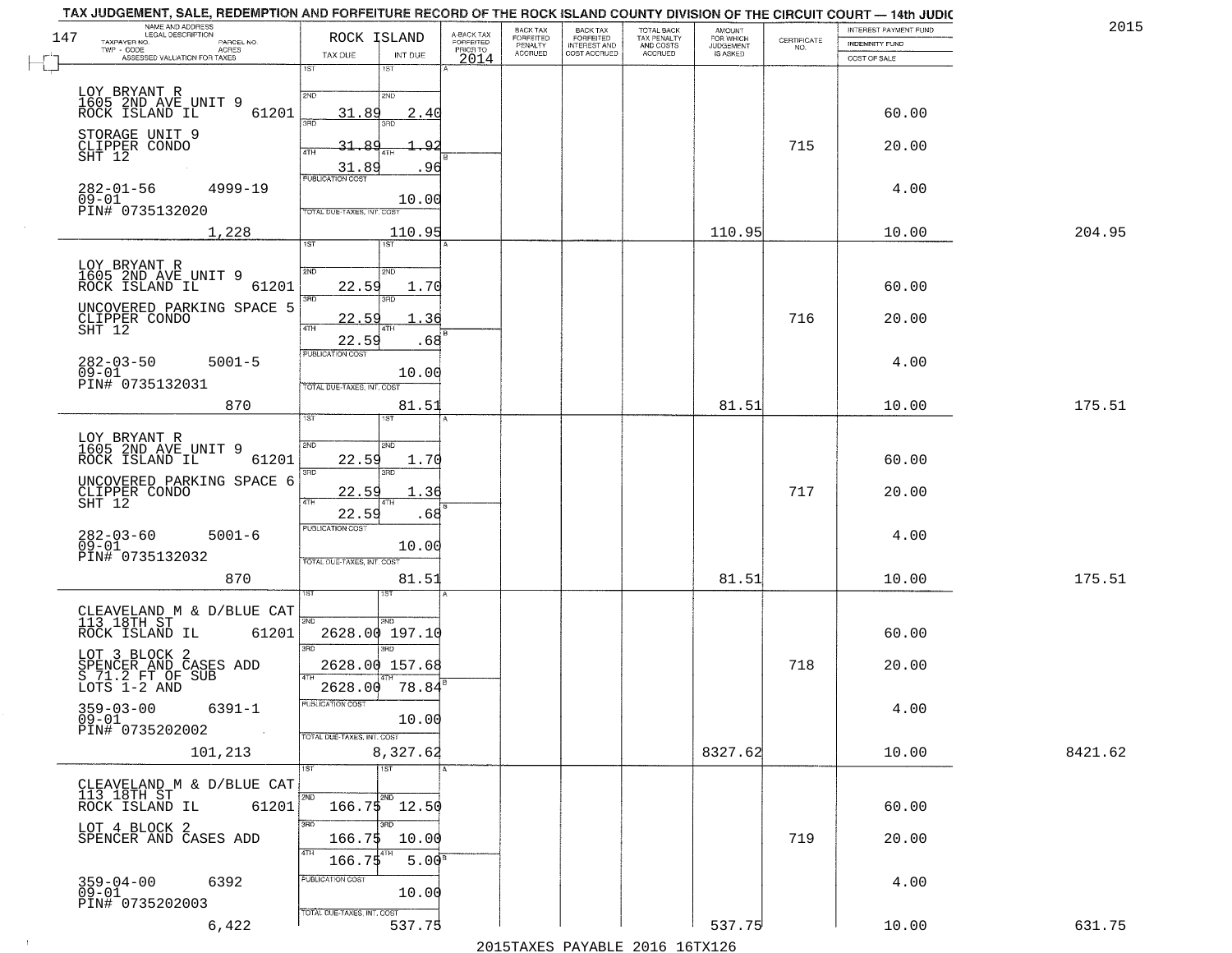| 147            | BY WHOM                                           | RATE               | ROCK ISLAND  | TAX JUDGEMENT, SALE, REDEMPTION AND FORFEITURE RECORD OF THE ROCK ISLAND COUNTY DIVISION OF THE CIRCUIT COURT — 14th JUDICIAL CIRCUIT OF ILLINOIS 2015 | TOTAL DUE<br>TO REDEEM                       |                                                                                                    | DATE OF REDEMP-<br>TION OR DEED |                                                                    |
|----------------|---------------------------------------------------|--------------------|--------------|--------------------------------------------------------------------------------------------------------------------------------------------------------|----------------------------------------------|----------------------------------------------------------------------------------------------------|---------------------------------|--------------------------------------------------------------------|
|                | PURCHASED                                         | $\%$<br><b>BID</b> | DATE OF SALE | SUBSEQUENT TAXES PAID, FEES, AND TIME EXTENSION                                                                                                        | FROM SALE<br>LESS<br><b>COUNTY CLERK FEE</b> | BY WHOM REDEEMED                                                                                   | MO.<br>DAY.<br>YEAR             | RECEIVED REDEMPTION<br>MONEY IN FULL                               |
|                | PIN# 0735132020<br>STEVE SODEMAN LIVING TRUST     | 18                 | 12/29/2016   | $\begin{bmatrix} 01/17/2017 \\ 01/17/2017 \\ 01 \end{bmatrix}$ Take Notice Fee                                                                         | 12/20/2019<br>20.47                          |                                                                                                    |                                 | Certificate<br>Returned<br>& Cancelled<br>07/20/2017               |
|                |                                                   |                    |              |                                                                                                                                                        |                                              | 262.31<br>160.00 JESSALYN LOY 2 OF                                                                 | 05/15/2017                      | Karen Kinney                                                       |
| $\overline{c}$ | PIN# 0735132031<br>STEVE SODEMAN LIVING TRUST     |                    | 12/29/2016   | $\begin{array}{cc}  01/17/2017 \text{ Time Ext} & \text{incl} \\  01/17/2017 \text{ Take Notice Fe} \end{array}$                                       | 12/20/2019<br>20.47                          |                                                                                                    |                                 | Certificate<br>Returned<br>$\frac{1}{2}$ Cancelled 2<br>07/20/2017 |
|                |                                                   |                    |              |                                                                                                                                                        |                                              | $227.57$<br>160.00 JESSALYN LOY 3 OF                                                               | 05/15/2017                      | Karen Kinney                                                       |
| 3              | PIN# 0735132032<br>STEVE SODEMAN LIVING TRUST     | 18                 | 12/29/2016   | $\begin{array}{cc}  01/17/2017 \text{ Time Ext} & \text{incl} \\  01/17/2017 \text{ Take Notice Fe} \end{array}$                                       | 12/20/2019<br>20.47                          |                                                                                                    |                                 | Certificate<br>Returned<br>3<br>& Cancelled<br>07/20/2017          |
|                |                                                   |                    |              |                                                                                                                                                        |                                              | $227.57$<br>160.00 JESSALYN LOY 4 OF                                                               | 05/15/2017                      | Karen Kinney                                                       |
| 4              | PIN# 0735202002<br>STEVE SODEMAN LIVING TRUST     | 01                 | 12/29/2016   | $\begin{bmatrix} 01/17/2017 \\ 01/17/2017 \end{bmatrix}$ Take Notice Fee                                                                               | 12/20/2019<br>$\overline{20.47}$             |                                                                                                    |                                 | Certificate<br>Returned<br>& Cancelled 4<br>02/08/2017             |
|                |                                                   |                    |              |                                                                                                                                                        |                                              | 8,526.31 01/2<br>160.00 CLEAVELAND M&D/BLUE CAT                                                    | 01/26/2017                      | Karen Kinney                                                       |
| 5              | PIN# 0735202003    <br>STEVE SODEMAN LIVING TRUST | $\overline{18}$    | 12/29/2016   | 01/17/2017 Time Ext & incl<br>01/17/2017 Take Notice Fee                                                                                               | 12/20/2019<br>20.47                          |                                                                                                    |                                 | Certificate<br>Returned<br>& Cancelled 5<br>02/08/2017             |
|                |                                                   |                    |              |                                                                                                                                                        |                                              | $\left.\begin{matrix} 765.94\\ 160.00 \end{matrix}\right  \texttt{CLEAVELAND M & D/B\#UE CAT2017}$ |                                 | Karen Kinney                                                       |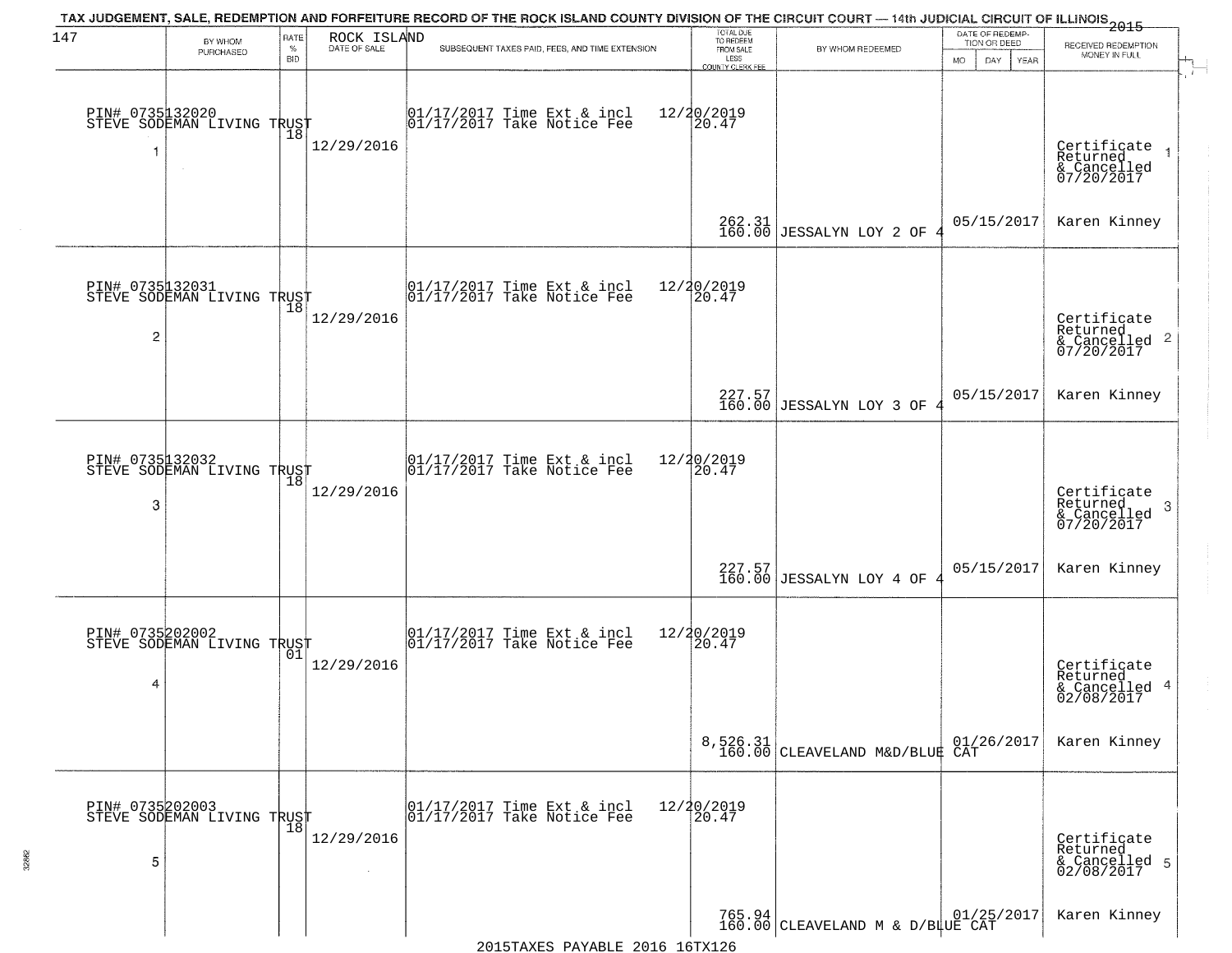| TAX JUDGEMENT, SALE, REDEMPTION AND FORFEITURE RECORD OF THE ROCK ISLAND COUNTY DIVISION OF THE CIRCUIT COURT - 14th JUDIC |                                            |                                     | BACK TAX             | <b>BACK TAX</b>                  | TOTAL BACK               |                                         |                                                                 | INTEREST PAYMENT FUND | 2015    |
|----------------------------------------------------------------------------------------------------------------------------|--------------------------------------------|-------------------------------------|----------------------|----------------------------------|--------------------------|-----------------------------------------|-----------------------------------------------------------------|-----------------------|---------|
| NAME AND ADDRESS<br>LEGAL DESCRIPTION<br>148<br>TAXPAYER NO.<br>PARCEL NO.                                                 | ROCK ISLAND                                | A-BACK TAX<br>FORFEITED<br>PRIOR TO | FORFEITED<br>PENALTY | FORFEITED<br><b>INTEREST AND</b> | TAX PENALTY<br>AND COSTS | AMOUNT<br>FOR WHICH<br><b>JUDGEMENT</b> | $\begin{array}{c} \text{CEPTIFICATE} \\ \text{NO.} \end{array}$ | <b>INDEMNITY FUND</b> |         |
| TWP - CODE<br>ACRES<br>ASSESSED VALUATION FOR TAXES                                                                        | TAX DUE<br>INT DUE                         | 2014                                | <b>ACCRUED</b>       | COST ACCRUED                     | <b>ACCRUED</b>           | IS ASKED                                |                                                                 | COST OF SALE          |         |
|                                                                                                                            | 1ST<br>1ST                                 |                                     |                      |                                  |                          |                                         |                                                                 |                       |         |
| CLEAVELAND M & D/BLUE CAT $\frac{1}{2ND}$                                                                                  | 2ND                                        |                                     |                      |                                  |                          |                                         |                                                                 |                       |         |
| 113 18TH ST<br>61201<br>ROCK ISLAND IL                                                                                     | 25.00<br>333.44                            |                                     |                      |                                  |                          |                                         |                                                                 | 60.00                 |         |
|                                                                                                                            |                                            |                                     |                      |                                  |                          |                                         |                                                                 |                       |         |
| LOT 5 BLOCK 2<br>SPENCER AND CASES ADD                                                                                     | <u> 20.00</u><br>333.<br>ATH               |                                     |                      |                                  |                          |                                         | 720                                                             | 20.00                 |         |
|                                                                                                                            | 10.00<br>333.44                            |                                     |                      |                                  |                          |                                         |                                                                 |                       |         |
| $359 - 05 - 00$<br>6393                                                                                                    | <b>PUBLICATION COST</b>                    |                                     |                      |                                  |                          |                                         |                                                                 | 4.00                  |         |
| $09 - 01$                                                                                                                  | 10.00                                      |                                     |                      |                                  |                          |                                         |                                                                 |                       |         |
| PIN# 0735202004                                                                                                            | TOTAL DUE-TAXES, INT. COST                 |                                     |                      |                                  |                          |                                         |                                                                 |                       |         |
| 12,842                                                                                                                     | 1,065.32                                   |                                     |                      |                                  |                          | 1065.32                                 |                                                                 | 10.00                 | 1159.32 |
|                                                                                                                            | 127.75                                     |                                     |                      |                                  |                          |                                         |                                                                 |                       |         |
| KLASS ALFRED<br>PO BOX 3553                                                                                                | <u> 1216.44</u>                            |                                     |                      |                                  |                          |                                         |                                                                 |                       |         |
| 61204<br>ROCK ISLAND IL                                                                                                    | 1216.44<br>91.25                           |                                     |                      |                                  |                          |                                         |                                                                 | 60.00                 |         |
| LOT 1 BLOCK 3                                                                                                              | 73.00<br>1216.44                           |                                     |                      |                                  |                          |                                         | 721                                                             | 20.00                 |         |
| SPENCER AND CASES ADD<br>OUT_LOT_1 AND THAT PART                                                                           |                                            |                                     |                      |                                  |                          |                                         |                                                                 |                       |         |
| N OF R R                                                                                                                   | 36.50<br>1216.44<br>PUBLICATION COST       |                                     |                      |                                  |                          |                                         |                                                                 |                       |         |
| $360 - 05 - 00$<br>6412<br>$09 - 01$                                                                                       | 10.00                                      |                                     |                      |                                  |                          |                                         |                                                                 | 4.00                  |         |
| PIN# 0735203001                                                                                                            | TOTAL DUE-TAXES, INT. COST                 |                                     |                      |                                  |                          |                                         |                                                                 |                       |         |
| 46,849                                                                                                                     | 5,204.26                                   |                                     |                      |                                  |                          | 5204.26                                 |                                                                 | 10.00                 | 5298.26 |
|                                                                                                                            | i ST                                       |                                     |                      |                                  |                          |                                         |                                                                 |                       |         |
| KLASS ALFRED<br>PO BOX 3553                                                                                                | 358.1<br>$37 - 59$<br>2ND                  |                                     |                      |                                  |                          |                                         |                                                                 |                       |         |
| ROCK ISLAND IL<br>61204                                                                                                    | 358.14<br>26.85<br>3BD<br>3RD              |                                     |                      |                                  |                          |                                         |                                                                 | 60.00                 |         |
| LOT 1 BLOCK 3                                                                                                              |                                            |                                     |                      |                                  |                          |                                         | 722                                                             |                       |         |
| SPENCER AND CASES ADD<br>THAT PART S OF R R                                                                                | 358.14<br>21.4<br>4TH                      |                                     |                      |                                  |                          |                                         |                                                                 | 20.00                 |         |
|                                                                                                                            | 358.14<br>10.74<br><b>PUBLICATION COST</b> |                                     |                      |                                  |                          |                                         |                                                                 |                       |         |
| $360 - 03 - 00$<br>6411<br>$09 - 01$                                                                                       | 10.00                                      |                                     |                      |                                  |                          |                                         |                                                                 | 4.00                  |         |
| PIN# 0735203002                                                                                                            | TOTAL OUE-TAXES, INT. COST                 |                                     |                      |                                  |                          |                                         |                                                                 |                       |         |
| 13,793                                                                                                                     | 1,539.22                                   |                                     |                      |                                  |                          | 1539.22                                 |                                                                 | 10.00                 | 1633.22 |
|                                                                                                                            |                                            |                                     |                      |                                  |                          |                                         |                                                                 |                       |         |
| JOHNSON ROBERT A<br>1015 21ST ST                                                                                           | 455.92<br>47.88<br>2ND                     |                                     |                      |                                  |                          |                                         |                                                                 |                       |         |
| ROCK ISLAND IL<br>61201                                                                                                    | 455.92<br>34.20                            |                                     |                      |                                  |                          |                                         |                                                                 | 60.00                 |         |
| OUTLOT 5 BLOCK 14                                                                                                          | 3 <sub>BD</sub><br>3RD                     |                                     |                      |                                  |                          |                                         |                                                                 |                       |         |
| SPENCER AND CASES ADD<br>S 22 FT SUB LOT 4 AND S<br>22 FT OF N 65 FT                                                       | 455.92<br>27.36<br>4TH                     |                                     |                      |                                  |                          |                                         | 723                                                             | 20.00                 |         |
|                                                                                                                            | 455.92<br>13.68                            |                                     |                      |                                  |                          |                                         |                                                                 |                       |         |
| $365 - 03 - 00$<br>6513<br>$09 - 01$                                                                                       | 'usuca hun cus<br>10.00                    |                                     |                      |                                  |                          |                                         |                                                                 | 4.00                  |         |
| PIN# 0735211002<br>$\sim 100$ km $^{-1}$                                                                                   | TOTAL DUE-TAXES, INT. COST                 |                                     |                      |                                  |                          |                                         |                                                                 |                       |         |
| 17,559                                                                                                                     | 1,956.80                                   |                                     |                      |                                  |                          | 1956.80                                 |                                                                 | 10.00                 | 2050.80 |
|                                                                                                                            | 1ST                                        |                                     |                      |                                  |                          |                                         |                                                                 |                       |         |
| BONOWSKI DANIEL<br>313 20TH ST                                                                                             | 669.77<br>70.35<br>2ND                     |                                     |                      |                                  |                          |                                         |                                                                 |                       |         |
| ROCK ISLAND IL<br>61201                                                                                                    | 669.77<br>50.25                            |                                     |                      |                                  |                          |                                         |                                                                 | 60.00                 |         |
|                                                                                                                            |                                            |                                     |                      |                                  |                          |                                         |                                                                 |                       |         |
| ALL OL 1; S 22.5 FT SUB L $\overline{360}$<br>5; 2.6 FT SUB L 3; ALL<br>OL2 BLK 14 SPENCER &                               | 40.20<br>669.77                            |                                     |                      |                                  |                          |                                         | 724                                                             | 20.00                 |         |
| CASES ADD SHEET 13                                                                                                         | 669.77<br>$20.10^{5}$                      |                                     |                      |                                  |                          |                                         |                                                                 |                       |         |
| $364 - 18 - 00$<br>6509<br>$09-01$                                                                                         | PUBLICATION COST<br>10.00                  |                                     |                      |                                  |                          |                                         |                                                                 | 4.00                  |         |
| PIN# 0735211023                                                                                                            | TOTAL DUE-TAXES, INT. COST                 |                                     |                      |                                  |                          |                                         |                                                                 |                       |         |
| 25,795                                                                                                                     | 2,869.98                                   |                                     |                      |                                  |                          | 2869.98                                 |                                                                 | 10.00                 | 2963.98 |

 $\sim 10$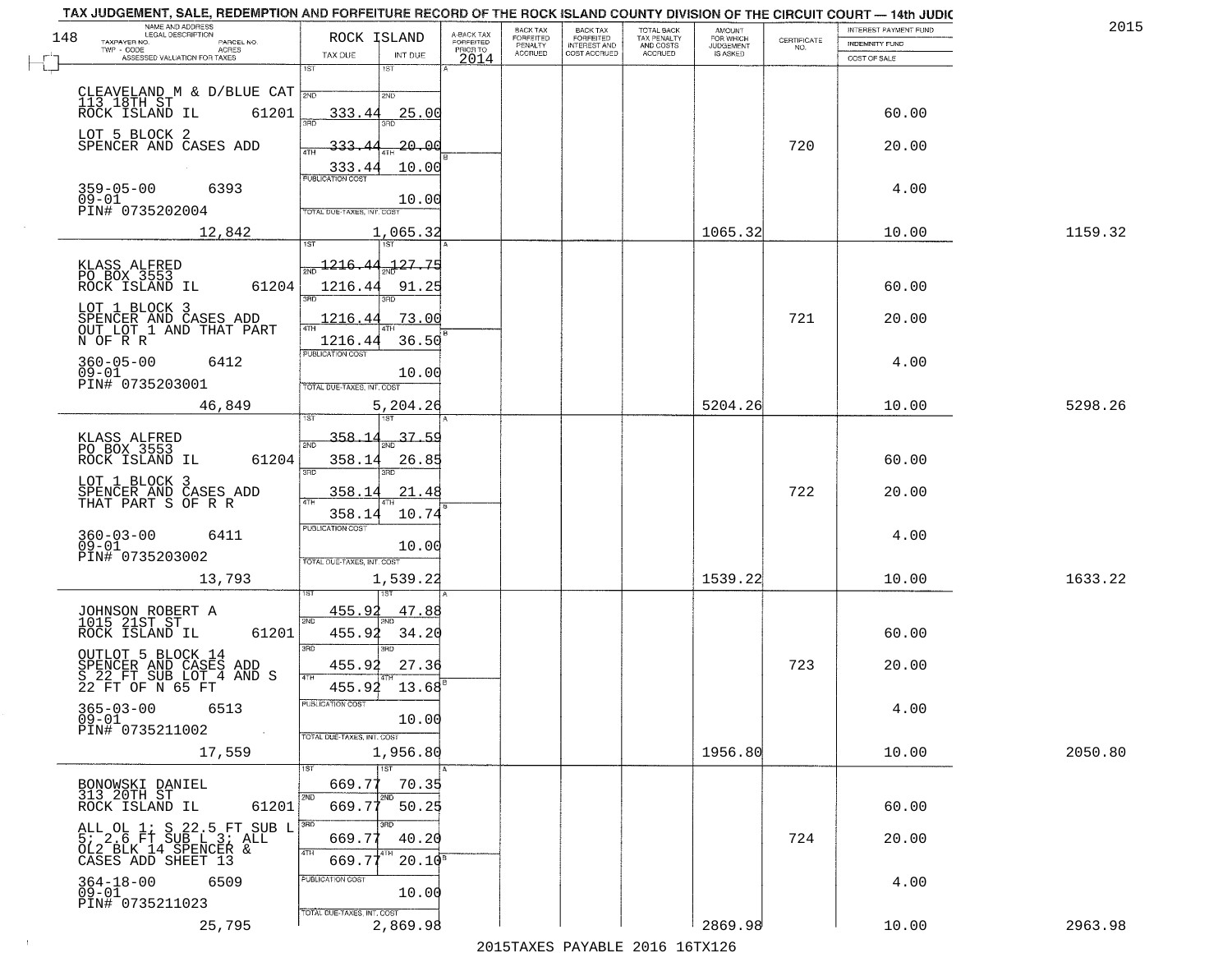| 148                                  | BY WHOM<br>PURCHASED                          | RATE<br>$\%$<br><b>BID</b> | ROCK ISLAND<br>DATE OF SALE | TAX JUDGEMENT, SALE, REDEMPTION AND FORFEITURE RECORD OF THE ROCK ISLAND COUNTY DIVISION OF THE CIRCUIT COURT — 14th JUDICIAL CIRCUIT OF ILLINOIS<br>2015 - 1992 - 1993 - 1994 - 1994 - 1994 - 1995 - 1994 - 1995 - 1996 - 1997<br>SUBSEQUENT TAXES PAID, FEES, AND TIME EXTENSION | TOTAL DUE<br>TO REDEEM<br>FROM SALE<br>LESS<br>COUNTY CLERK FEE | BY WHOM REDEEMED                                                           | DATE OF REDEMP-<br>TION OR DEED<br><b>MO</b><br>DAY<br><b>YEAR</b> | RECEIVED REDEMPTION<br>MONEY IN FULL                      |
|--------------------------------------|-----------------------------------------------|----------------------------|-----------------------------|------------------------------------------------------------------------------------------------------------------------------------------------------------------------------------------------------------------------------------------------------------------------------------|-----------------------------------------------------------------|----------------------------------------------------------------------------|--------------------------------------------------------------------|-----------------------------------------------------------|
| 1                                    | PIN# 0735202004<br>STEVE SODEMAN LIVING TRUST |                            | 12/29/2016                  | $\begin{array}{cc} 01/17/2017 \\ 01/17/2017 \\ \end{array}$ Take Notice Fee                                                                                                                                                                                                        | 12/20/2019<br>20.47                                             |                                                                            |                                                                    | Certificate<br>Returned<br>& Cancelled<br>02/08/2017      |
|                                      |                                               |                            |                             |                                                                                                                                                                                                                                                                                    |                                                                 | $1,388.47$ 01/25/2017<br>160.00 CLEAVELAND M & D/BLUE CAT                  |                                                                    | Karen Kinney                                              |
| PIN# 0735203001<br>RICO TRUSTEE<br>2 |                                               | 18                         | 12/29/2016                  | 03/14/2017 Time Ext & incl<br>03/14/2017 Take Notice Fee                                                                                                                                                                                                                           | 07/29/2019<br>20.59                                             |                                                                            |                                                                    | Certificate<br>Returned<br>& Cancelled 2<br>07/20/2017    |
|                                      |                                               |                            |                             |                                                                                                                                                                                                                                                                                    |                                                                 | $6, 272.54$ DAVID KLASS                                                    | 05/11/2017                                                         | Karen Kinney                                              |
| PIN# 0735203002<br>RICO TRUSTEE<br>3 |                                               | 18                         | 12/29/2016                  | 03/14/2017 Time Ext & incl<br>03/14/2017 Take Notice Fee                                                                                                                                                                                                                           | 07/29/2019<br>20.59                                             |                                                                            |                                                                    | Certificate<br>Returned<br>3<br>& Cancelled<br>07/20/2017 |
|                                      |                                               |                            |                             |                                                                                                                                                                                                                                                                                    |                                                                 | $\left[\begin{array}{c} 1,947.79 \\ 160.00 \end{array}\right]$ DAVID KLASS | 05/11/2017                                                         | Karen Kinney                                              |
| 4                                    | PIN# 0735211002<br>STEVE SODEMAN LIVING TRUST |                            | 12/29/2016                  | $\begin{bmatrix} 01/17/2017 \\ 01/17/2017 \end{bmatrix}$ Take Notice Fee                                                                                                                                                                                                           | 12/20/2019<br>20.47                                             |                                                                            |                                                                    | Certificate<br>Returned<br>& Cancelled 4<br>07/20/2017    |
|                                      |                                               |                            |                             |                                                                                                                                                                                                                                                                                    |                                                                 | $2,440.41$ ROBERT A JOHNSON                                                | 06/27/2017                                                         | Karen Kinney                                              |
| PIN# 0735211023<br>RICO TRUSTEE<br>5 |                                               | 18                         | 12/29/2016<br>$\sim$        |                                                                                                                                                                                                                                                                                    |                                                                 |                                                                            |                                                                    | Certificate<br>Returned<br>& Cancelled 5<br>02/08/2017    |
|                                      |                                               |                            |                             |                                                                                                                                                                                                                                                                                    |                                                                 | 3,497.50<br>160.00 TRIUMPH BANK                                            | 01/24/2017                                                         | Karen Kinney                                              |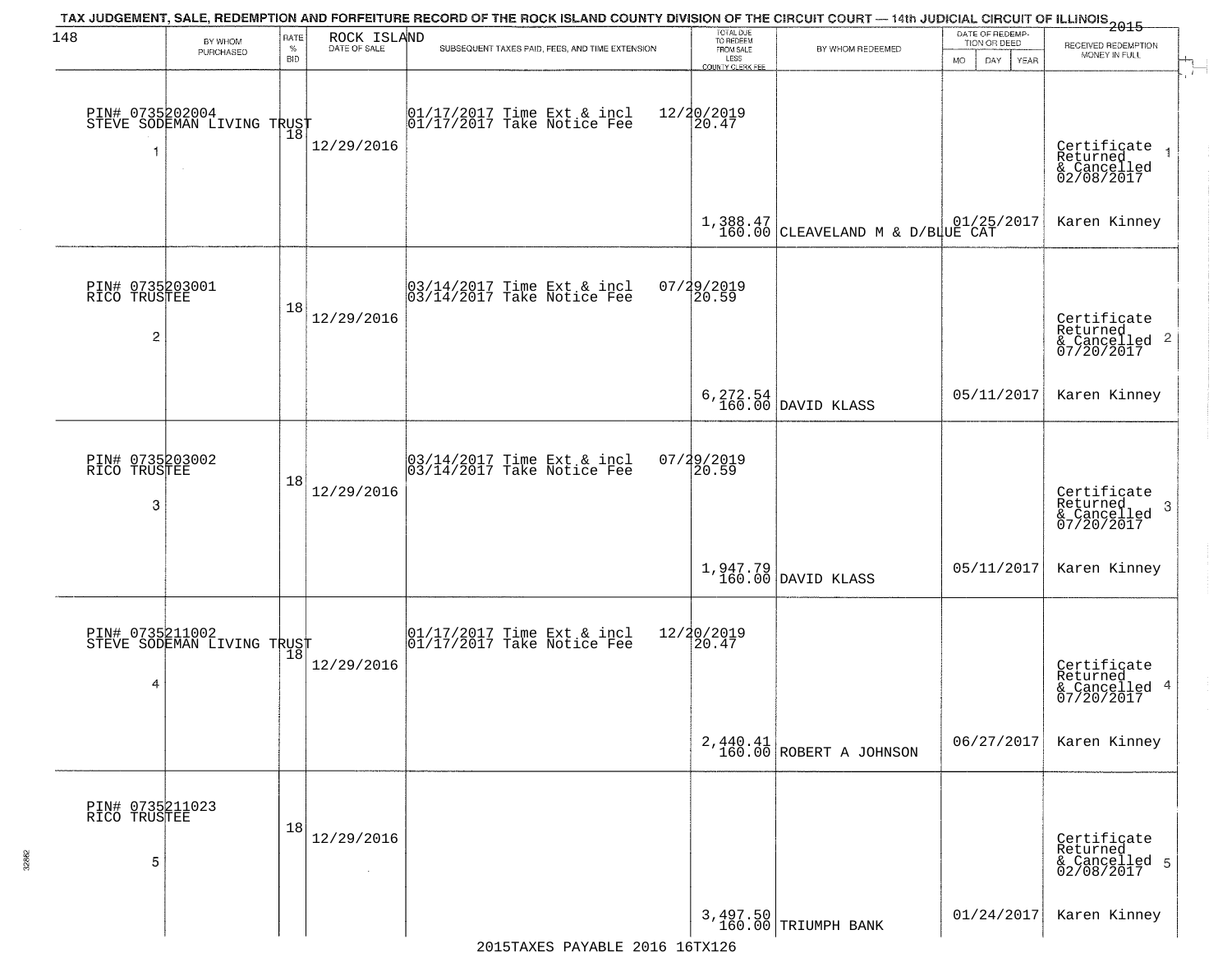|     | TAX JUDGEMENT, SALE, REDEMPTION AND FORFEITURE RECORD OF THE ROCK ISLAND COUNTY DIVISION OF THE CIRCUIT COURT - 14th JUDIC |                            |                      |                                     |                           |                                     |                                               |                              |                                                                 |                                                | 2015    |
|-----|----------------------------------------------------------------------------------------------------------------------------|----------------------------|----------------------|-------------------------------------|---------------------------|-------------------------------------|-----------------------------------------------|------------------------------|-----------------------------------------------------------------|------------------------------------------------|---------|
| 149 | NAME AND ADDRESS<br>LEGAL DESCRIPTION<br>TAXPAYER NO.<br>PARCEL NO.                                                        | ROCK ISLAND                |                      | A-BACK TAX<br>FORFEITED<br>PRIOR TO | BACK TAX<br>FORFEITED     | <b>BACK TAX</b><br>FORFEITED        | <b>TOTAL BACK</b><br>TAX PENALTY<br>AND COSTS | AMOUNT<br>FOR WHICH          | $\begin{array}{c} \text{CERTIFICATE} \\ \text{NO.} \end{array}$ | INTEREST PAYMENT FUND<br><b>INDEMNITY FUND</b> |         |
|     | TWP - CODE<br>ACRES<br>ASSESSED VALUATION FOR TAXES                                                                        | TAX DUE                    | INT DUE              | 2014                                | PENALTY<br><b>ACCRUED</b> | <b>INTEREST AND</b><br>COST ACCRUED | <b>ACCRUED</b>                                | <b>JUDGEMENT</b><br>IS ASKED |                                                                 | COST OF SALE                                   |         |
|     |                                                                                                                            | 1ST                        | 1ST                  |                                     |                           |                                     |                                               |                              |                                                                 |                                                |         |
|     | STEPHENS GREGORY A<br>3430_12TH ST                                                                                         | 2ND                        | $572.43_{200}$ 60.13 |                                     |                           |                                     |                                               |                              |                                                                 |                                                |         |
|     | 61265<br>MOLINE IL                                                                                                         | 572.43                     | 42.95                |                                     |                           |                                     |                                               |                              |                                                                 | 60.00                                          |         |
|     |                                                                                                                            | 355                        |                      |                                     |                           |                                     |                                               |                              |                                                                 |                                                |         |
|     | LOT 3 BLOCK 17                                                                                                             | 572.                       | 34.36                |                                     |                           |                                     |                                               |                              | 725                                                             | 20.00                                          |         |
|     | SPENCER AND CASES ADD<br>E .50 EX S 121.2 FT OF E<br>3.50 FT                                                               | 572.43                     | 17.18                |                                     |                           |                                     |                                               |                              |                                                                 |                                                |         |
|     | $367 - 07 - 00$<br>6553                                                                                                    | <b>PUBLICATION COST</b>    |                      |                                     |                           |                                     |                                               |                              |                                                                 |                                                |         |
|     | $09 - 01$                                                                                                                  |                            | 10.00                |                                     |                           |                                     |                                               |                              |                                                                 | 4.00                                           |         |
|     | PIN# 0735216005                                                                                                            | TOTAL DUE-TAXES, INT. COST |                      |                                     |                           |                                     |                                               |                              |                                                                 |                                                |         |
|     | 22,046                                                                                                                     | 1ST                        | 2,454.34<br>1ST      |                                     |                           |                                     |                                               | 2454.34                      |                                                                 | 10.00                                          | 2548.34 |
|     |                                                                                                                            |                            |                      |                                     |                           |                                     |                                               |                              |                                                                 |                                                |         |
|     | BOLDEN JILL A/YANCY S<br>748 23RD ST                                                                                       | 2ND                        | 2ND                  |                                     |                           |                                     |                                               |                              |                                                                 |                                                |         |
|     | ROCK ISLAND IL<br>61201                                                                                                    | $\overline{3BD}$           | 3RD                  |                                     |                           |                                     |                                               |                              |                                                                 | 60.00                                          |         |
|     | LOT 4 BLOCK 17                                                                                                             |                            |                      |                                     |                           |                                     |                                               |                              |                                                                 |                                                |         |
|     | SPENCER AND CASES ADD<br>E 20 FT                                                                                           | 163.06                     | 9.80                 |                                     |                           |                                     |                                               |                              | 726                                                             | 20.00                                          |         |
|     |                                                                                                                            | 163.06<br>PUBLICATION COST | 4.90                 |                                     |                           |                                     |                                               |                              |                                                                 |                                                |         |
|     | $367 - 09 - 00$<br>6555<br>$09 - 01$                                                                                       |                            |                      |                                     |                           |                                     |                                               |                              |                                                                 | 4.00                                           |         |
|     | PIN# 0735216007                                                                                                            | TOTAL DUE-TAXES, INT. COST | 10.00                |                                     |                           |                                     |                                               |                              |                                                                 |                                                |         |
|     | 6,280                                                                                                                      |                            | 350.82               |                                     |                           |                                     |                                               | 350.82                       |                                                                 | 10.00                                          | 444.82  |
|     |                                                                                                                            | TST"                       | <b>IST</b>           |                                     |                           |                                     |                                               |                              |                                                                 |                                                |         |
|     | BOLDEN JILL A/YANCY S<br>748 23RD ST                                                                                       | 2ND                        | 2ND                  |                                     |                           |                                     |                                               |                              |                                                                 |                                                |         |
|     | ROCK ISLAND IL<br>61201                                                                                                    |                            |                      |                                     |                           |                                     |                                               |                              |                                                                 | 60.00                                          |         |
|     | LOT 5 BLOCK 17                                                                                                             | 3 <sub>BD</sub>            | 3RD                  |                                     |                           |                                     |                                               |                              |                                                                 |                                                |         |
|     | SPENCER AND CASES ADD                                                                                                      | 936.64<br>ATH              | 56.20                |                                     |                           |                                     |                                               |                              | 727                                                             | 20.00                                          |         |
|     |                                                                                                                            | 936.64                     | 28.10                |                                     |                           |                                     |                                               |                              |                                                                 |                                                |         |
|     | 367-11-00<br>09-01<br>6557                                                                                                 | <b>PUBLICATION COST</b>    |                      |                                     |                           |                                     |                                               |                              |                                                                 | 4.00                                           |         |
|     | PIN# 0735216008                                                                                                            | TOTAL OUE-TAXES, INT. COST | 10.00                |                                     |                           |                                     |                                               |                              |                                                                 |                                                |         |
|     | 36,073                                                                                                                     |                            | 1,967.58             |                                     |                           |                                     |                                               | 1967.58                      |                                                                 | 10.00                                          | 2061.58 |
|     |                                                                                                                            |                            |                      |                                     |                           |                                     |                                               |                              |                                                                 |                                                |         |
|     | CONSOLIDATED PROPERTIES<br>PO BOX 9565                                                                                     | <u>731.75</u>              | 76.86                |                                     |                           |                                     |                                               |                              |                                                                 |                                                |         |
|     | PEORIA IL<br>61612                                                                                                         | 2ND<br>731.75              | 54.90                |                                     |                           |                                     |                                               |                              |                                                                 | 60.00                                          |         |
|     | S 20 FT SUBLOT 4; ALL SUB                                                                                                  | 3RD                        | 3BD                  |                                     |                           |                                     |                                               |                              |                                                                 |                                                |         |
|     | LOTS 5-6-7; OL 4 BLK 4;<br>LOT 9 BLK 4 ALL IN                                                                              | 731.75                     | 43.92                |                                     |                           |                                     |                                               |                              | 728                                                             | 20.00                                          |         |
|     | JOHN W SPENCERS ADDITION                                                                                                   | 4TH<br>731.75              | 21.96                |                                     |                           |                                     |                                               |                              |                                                                 |                                                |         |
|     | 369-10-00<br>6594                                                                                                          | "UBLICA HUN CUS            |                      |                                     |                           |                                     |                                               |                              |                                                                 | 4.00                                           |         |
|     | 09-01<br>PIN# 0735231007                                                                                                   |                            | 10.00                |                                     |                           |                                     |                                               |                              |                                                                 |                                                |         |
|     | <b>Contract</b>                                                                                                            | TOTAL DUE-TAXES, INT. COST |                      |                                     |                           |                                     |                                               |                              |                                                                 |                                                |         |
|     | 28,182                                                                                                                     |                            | 3,134.64<br>1ST      |                                     |                           |                                     |                                               | 3134.64                      |                                                                 | 10.00                                          | 3228.64 |
|     |                                                                                                                            | 338.12                     | 35.49                |                                     |                           |                                     |                                               |                              |                                                                 |                                                |         |
|     | SHREVES JAMES<br>1201 7TH AVE<br>61201<br>ROCK ISLAND IL                                                                   | 2ND                        | 2ND<br>338.12 25.35  |                                     |                           |                                     |                                               |                              |                                                                 | 60.00                                          |         |
|     |                                                                                                                            | 3RD                        |                      |                                     |                           |                                     |                                               |                              |                                                                 |                                                |         |
|     | LOT 3 BLOCK 66<br>CHICAGO OR LOWER ADD                                                                                     | 338.12                     | 20.28                |                                     |                           |                                     |                                               |                              | 729                                                             | 20.00                                          |         |
|     | W 69 FT OF N 35.50 FT<br>OF S 91 FT                                                                                        | 4TH<br>338.12              | $10.14^s$            |                                     |                           |                                     |                                               |                              |                                                                 |                                                |         |
|     | $133 - 20 - 00$<br>2240                                                                                                    | PUBLICATION COST           |                      |                                     |                           |                                     |                                               |                              |                                                                 | 4.00                                           |         |
|     | $\overline{0}\,\overline{9}-0\,\overline{1}$<br>PIN# 0735301002                                                            |                            | 10.00                |                                     |                           |                                     |                                               |                              |                                                                 |                                                |         |
|     |                                                                                                                            | TOTAL DUE-TAXES, INT. COST |                      |                                     |                           |                                     |                                               |                              |                                                                 |                                                |         |
|     | 13,022                                                                                                                     |                            | 1,453.74             |                                     |                           |                                     |                                               | 1453.74                      |                                                                 | 10.00                                          | 1547.74 |

 $\sim 10^{-1}$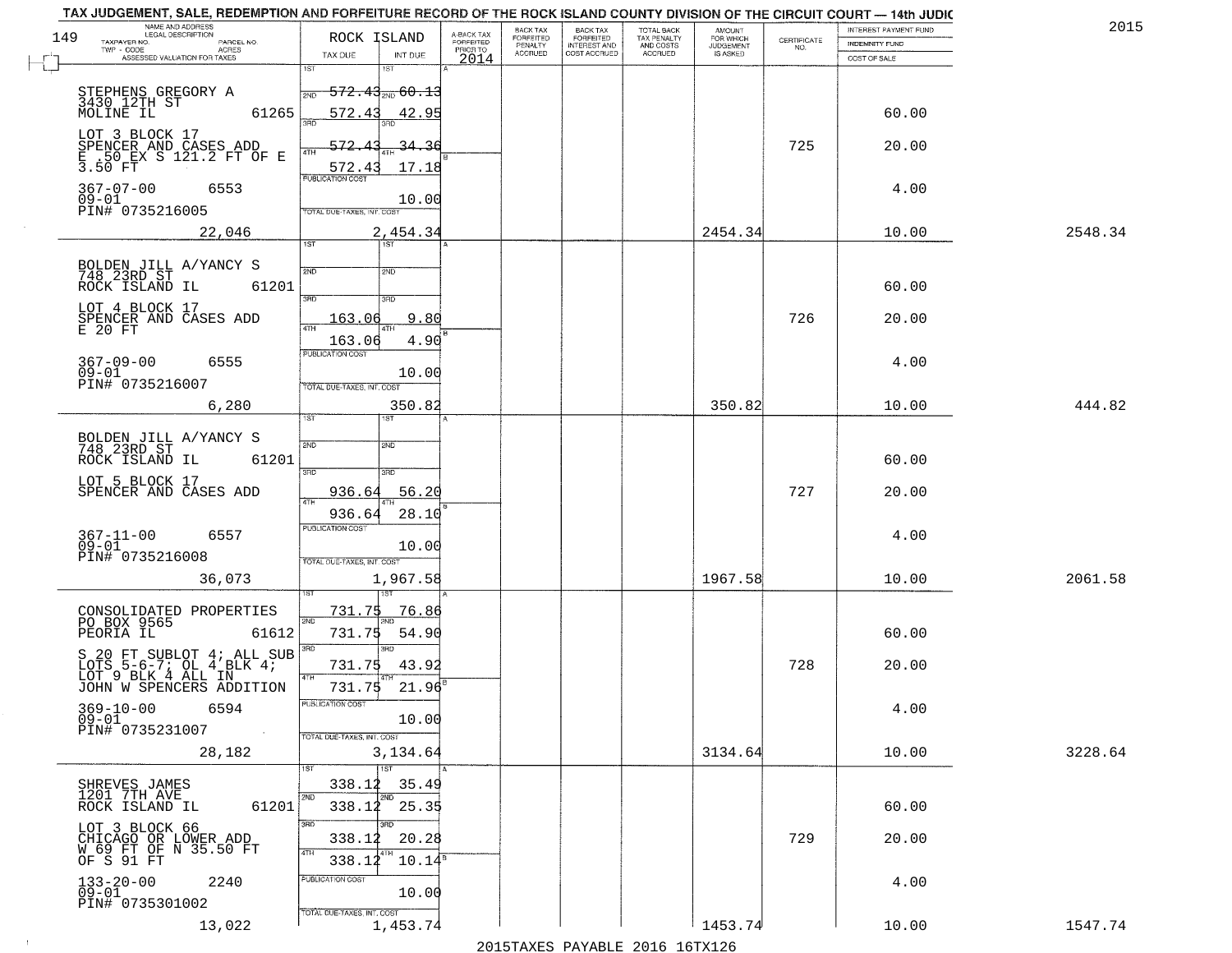|                                                   |                                                   |                            |                             | TAX JUDGEMENT, SALE, REDEMPTION AND FORFEITURE RECORD OF THE ROCK ISLAND COUNTY DIVISION OF THE CIRCUIT COURT — 14th JUDICIAL CIRCUIT OF ILLINOIS 2015                                                                                     |                                                                                                                            |                                                                              | DATE OF REDEMP-                                      |                                                                                           |
|---------------------------------------------------|---------------------------------------------------|----------------------------|-----------------------------|--------------------------------------------------------------------------------------------------------------------------------------------------------------------------------------------------------------------------------------------|----------------------------------------------------------------------------------------------------------------------------|------------------------------------------------------------------------------|------------------------------------------------------|-------------------------------------------------------------------------------------------|
| 149                                               | BY WHOM<br>PURCHASED                              | RATE<br>$\%$<br><b>BID</b> | ROCK ISLAND<br>DATE OF SALE | SUBSEQUENT TAXES PAID, FEES, AND TIME EXTENSION                                                                                                                                                                                            | TOTAL DUE<br>TO REDEEM<br>FROM SALE<br>LESS                                                                                | BY WHOM REDEEMED                                                             | TION OR DEED<br>MO.<br>DAY.<br>YEAR                  | RECEIVED REDEMPTION<br>MONEY IN FULL                                                      |
| PIN# 0735216005<br>RICO TRUSTEE                   |                                                   | 18                         | 12/29/2016                  | $03/14/2017$ Time Ext & incl<br>$03/14/2017$ Take Notice Fee<br>$02/11/2019$ Take Notice Fee<br>$02/22/2019$ Publication Fee<br>$03/05/2019$ Sheriffs Fee<br>$11/17/2018$ Subs paid<br>$11/18/2017$ Subs paid                              | <b>COUNTY CLERK FEE</b><br>$\begin{smallmatrix} 07/29/2019\\20.59\\35.00\\5.18\\2.61\\2.636.14\\2.543.14\end{smallmatrix}$ | $\begin{vmatrix} 11 & 502 & 00 \\ 160 & 00 \end{vmatrix}$ GREGORY STEPHENS 1 | $\begin{vmatrix} 07/29/2019 \\ 0F & 3 \end{vmatrix}$ | Certifiçate<br>Returned<br>& Cancelled<br>09/06/2019<br>Karen Kinney                      |
| PIN# 0735216007<br>RICO TRUSTEE<br>$\overline{c}$ |                                                   | 18                         | 12/29/2016                  | 03/14/2017 Time Ext & incl<br>03/14/2017 Take Notice Fee                                                                                                                                                                                   | 07/29/2019<br>20.59                                                                                                        |                                                                              |                                                      | Certificate<br>Returned<br>& Cancelled 2<br>07/20/2017                                    |
|                                                   |                                                   |                            |                             |                                                                                                                                                                                                                                            |                                                                                                                            | 545.48<br>160.00 YANCY BOLDEN                                                | 06/28/2017                                           | Karen Kinney                                                                              |
| PIN# 0735216008<br>RICO TRUSTEE<br>3              |                                                   | 18                         | 12/29/2016                  | 03/14/2017 Time Ext & incl<br>03/14/2017 Take Notice Fee                                                                                                                                                                                   | 07/29/2019<br>20.59                                                                                                        |                                                                              |                                                      | Certificate<br>Returned<br>3<br>& Cancelled<br>07/20/2017                                 |
|                                                   |                                                   |                            |                             |                                                                                                                                                                                                                                            |                                                                                                                            | 2, 453.25<br>160.00 YANCY BOLDEN                                             | 06/28/2017                                           | Karen Kinney                                                                              |
| PIN# 0735231007<br>RICO TRUSTEE<br>4              |                                                   | 18                         | 12/29/2016                  | $03/14/2017$ Time Ext & incl<br>$03/14/2017$ Take Notice Fee<br>$02/11/2019$ Take Notice Fee<br>$02/22/2019$ Publication Fee<br>$02/25/2019$ Sheriffs Fee<br>$02/25/2019$ Sheriffs Fee<br>$11/17/2018$ Subs paid<br>$11/18/2017$ Subs paid | $\begin{smallmatrix} 07/29/2019\\20.59\\35.00\\15.18\\113.86\\3,361.54\\3,442.8\\ \end{smallmatrix}$                       |                                                                              |                                                      | TAX DEED ISSUED<br>Certificate<br>Returned<br>& Cancelled 4<br>12/26/2019<br>Karen Kinney |
| 5                                                 | PIN# 0735301002    <br>STEVE SODEMAN LIVING TRUST | 18                         | 12/29/2016<br>$\sim$        | 01/17/2017 Time Ext & incl<br>01/17/2017 Take Notice Fee                                                                                                                                                                                   | 12/20/2019<br>20.47                                                                                                        |                                                                              |                                                      | Certificate<br>Returned<br>& Cancelled 5<br>01/09/2018                                    |
|                                                   |                                                   |                            |                             |                                                                                                                                                                                                                                            |                                                                                                                            | 2, 125.40<br>160.00 JAMES SHREVES                                            | 11/01/2017                                           | Karen Kinney                                                                              |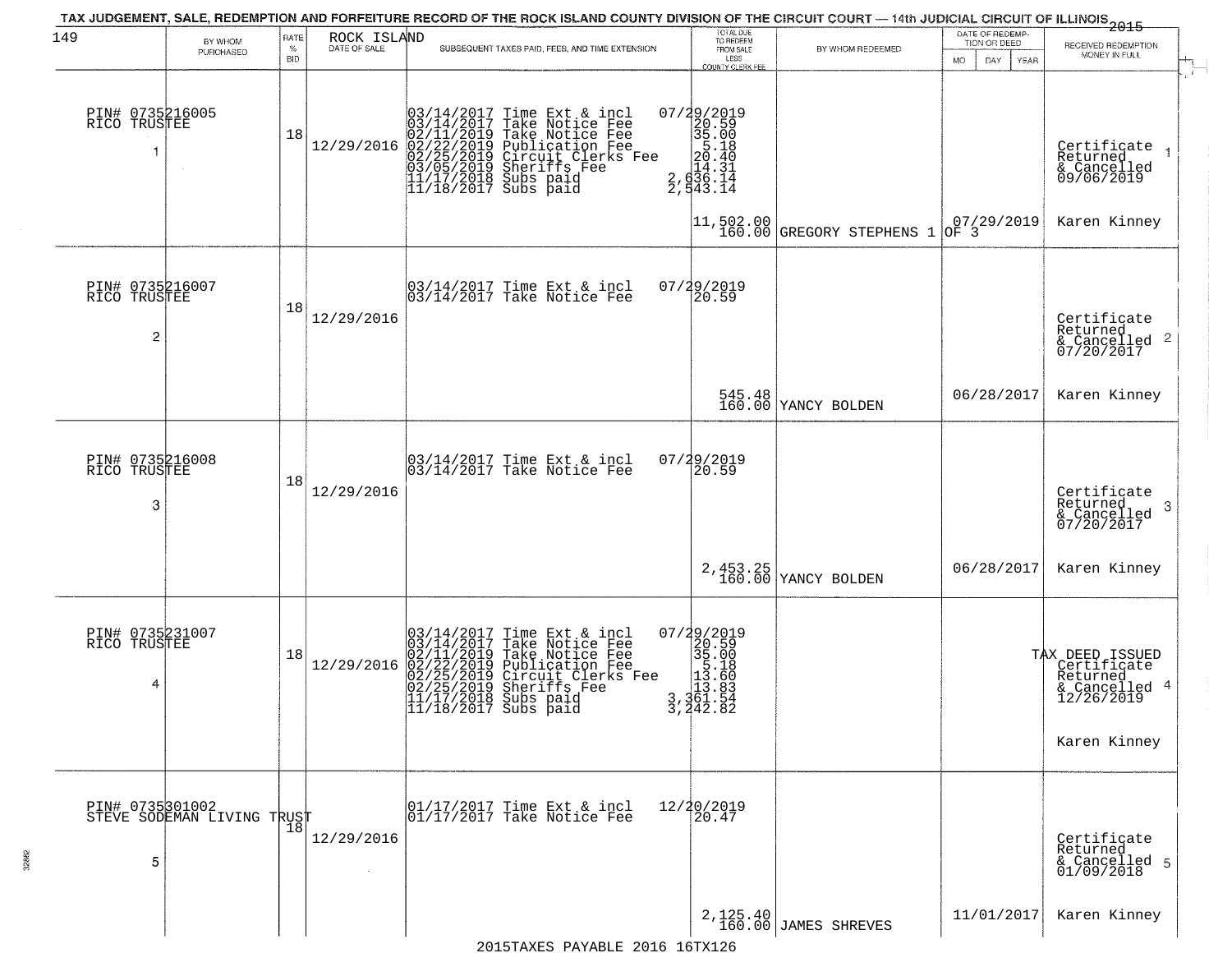| TAX JUDGEMENT, SALE, REDEMPTION AND FORFEITURE RECORD OF THE ROCK ISLAND COUNTY DIVISION OF THE CIRCUIT COURT - 14th JUDIC<br>NAME AND ADDRESS<br>LEGAL DESCRIPTION |                                                                |                                     | BACK TAX             | <b>BACK TAX</b>           |                                        |                                  |                                                                 | INTEREST PAYMENT FUND | 2015   |
|---------------------------------------------------------------------------------------------------------------------------------------------------------------------|----------------------------------------------------------------|-------------------------------------|----------------------|---------------------------|----------------------------------------|----------------------------------|-----------------------------------------------------------------|-----------------------|--------|
| 150<br>TAXPAYER NO.<br>PARCEL NO.<br>ACRES                                                                                                                          | ROCK ISLAND                                                    | A-BACK TAX<br>FORFEITED<br>PRIOR TO | FORFEITED<br>PENALTY | FORFEITED<br>INTEREST AND | TOTAL BACK<br>TAX PENALTY<br>AND COSTS | AMOUNT<br>FOR WHICH<br>JUDGEMENT | $\begin{array}{c} \text{CERTIFICATE} \\ \text{NO.} \end{array}$ | INDEMNITY FUND        |        |
| ASSESSED VALUATION FOR TAXES                                                                                                                                        | TAX DUE<br>INT DUE                                             | 2014                                | <b>ACCRUED</b>       | COST ACCRUED              | <b>ACCRUED</b>                         | IS ASKED                         |                                                                 | COST OF SALE          |        |
| HICKMAN WILLIAM<br>718 13TH ST<br>ROCK ISLAND IL                                                                                                                    | 1ST<br>18T<br>$\frac{1}{2ND}$ 142.68 <sub>2ND</sub> 14.98      |                                     |                      |                           |                                        |                                  |                                                                 |                       |        |
| 61201<br>OUTLOT 64                                                                                                                                                  | <u> 142.68 10.70</u>                                           |                                     |                      |                           |                                        |                                  |                                                                 | 60.00                 |        |
| OUT LOTS IN SEC 35 18N 2W<br>S 50 FT OF N 200 FT                                                                                                                    | $-142.68$<br>8.56<br>$\frac{142.68}{FUBUCATON COST}$<br>4.28   |                                     |                      |                           |                                        |                                  | 730                                                             | 20.00                 |        |
| $299 - 21 - 00$<br>5353<br>$09 - 01$<br>PIN# 0735302017                                                                                                             | 10.00<br>TOTAL DUE-TAXES, INT, COST                            |                                     |                      |                           |                                        |                                  |                                                                 | 4.00                  |        |
| 13,495                                                                                                                                                              | 619.24                                                         |                                     |                      |                           |                                        | 619.24                           |                                                                 | 10.00                 | 713.24 |
| RODRIGUEZ RAMIRO J<br>1321 7TH AVE<br>61201<br>ROCK ISLAND IL                                                                                                       | $177.06_{\rm min}$ 18.62<br>177.06<br>13.30<br>3RD<br>3RD      |                                     |                      |                           |                                        |                                  |                                                                 | 60.00                 |        |
| LOT 6<br>WEBSTER BLOCK W 50 FT                                                                                                                                      | 177.06<br>10.64<br>177.06<br>5.32                              |                                     |                      |                           |                                        |                                  | 731                                                             | 20.00                 |        |
| $417 - 15 - 00$<br>7481<br>$09 - 01$<br>PIN# 0735303001                                                                                                             | <b>FUBLICATION COST</b><br>10.00<br>TOTAL DUE-TAXES, INT. COST |                                     |                      |                           |                                        |                                  |                                                                 | 4.00                  |        |
| 6,819                                                                                                                                                               | 766.12<br>is T                                                 |                                     |                      |                           |                                        | 766.12                           |                                                                 | 10.00                 | 860.12 |
| RODRIGUEZ RAMIRO J<br>1321 7TH AVE<br>ROCK ISLAND IL<br>61201                                                                                                       | $-125.98$<br>13<br>2ND<br>125.98<br>9.45                       |                                     |                      |                           |                                        |                                  |                                                                 | 60.00                 |        |
| LOT 4<br>WEBSTER BLOCK W .50                                                                                                                                        | 3RD<br>3RD<br>125.98<br>7.56                                   |                                     |                      |                           |                                        |                                  | 732                                                             | 20.00                 |        |
| $417 - 13 - 00$<br>7479                                                                                                                                             | ATH<br>3.78<br>125.98<br><b>PUBLICATION COST</b>               |                                     |                      |                           |                                        |                                  |                                                                 | 4.00                  |        |
| $09 - 01$<br>PIN# 0735303003                                                                                                                                        | 10.00<br>TOTAL OUE-TAXES, INT. COST                            |                                     |                      |                           |                                        |                                  |                                                                 |                       |        |
| 4,852                                                                                                                                                               | 547.94                                                         |                                     |                      |                           |                                        | 547.94                           |                                                                 | 10.00                 | 641.94 |
| RIND SHEILA D<br>1321 7TH AVE<br>ROCK ISLAND IL<br>61201                                                                                                            | 85.1<br>8.96<br>2ND<br>85.14<br>6.40                           |                                     |                      |                           |                                        |                                  |                                                                 | 60.00                 |        |
| LOT 3<br>WEBSTER BLOCK                                                                                                                                              | 3 <sub>BD</sub><br>3RD<br>5.12<br>85.14<br>4TH                 |                                     |                      |                           |                                        |                                  | 733                                                             | 20.00                 |        |
| $417 - 11 - 00$<br>7477<br>$09 - 01$<br>PIN# 0735303005<br>$\sim 100$ km s $^{-1}$                                                                                  | 85.14<br>$2.56^{\circ}$<br>PUBLICATION COS-<br>10.00           |                                     |                      |                           |                                        |                                  |                                                                 | 4.00                  |        |
| 3,279                                                                                                                                                               | TOTAL DUE-TAXES, INT. COST<br>373.60<br>1ST                    |                                     |                      |                           |                                        | 373.60                           |                                                                 | 10.00                 | 467.60 |
| RODRIGUEZ RAMIRO J<br>1321 7TH AVE<br>ROCK ISLAND IL                                                                                                                | 109.96<br>11.55<br>2ND<br>2ND                                  |                                     |                      |                           |                                        |                                  |                                                                 |                       |        |
| 61201                                                                                                                                                               | 109.96<br>8.25<br>3RD                                          |                                     |                      |                           |                                        |                                  |                                                                 | 60.00                 |        |
| LOT 2<br>WEBSTER BLOCK<br>W 26.3 FT                                                                                                                                 | 109.96<br>6.60<br>4TH<br>$3.30^{8}$<br>109.96                  |                                     |                      |                           |                                        |                                  | 734                                                             | 20.00                 |        |
| $417 - 09 - 00$<br>7476<br>$09 - 01$<br>PIN# 0735303006                                                                                                             | PUBLICATION COST<br>10.00                                      |                                     |                      |                           |                                        |                                  |                                                                 | 4.00                  |        |
| 4,235                                                                                                                                                               | TOTAL DUE-TAXES, INT. COST<br>479.54                           |                                     |                      |                           |                                        | 479.54                           |                                                                 | 10.00                 | 573.54 |

 $\sim 10^{-1}$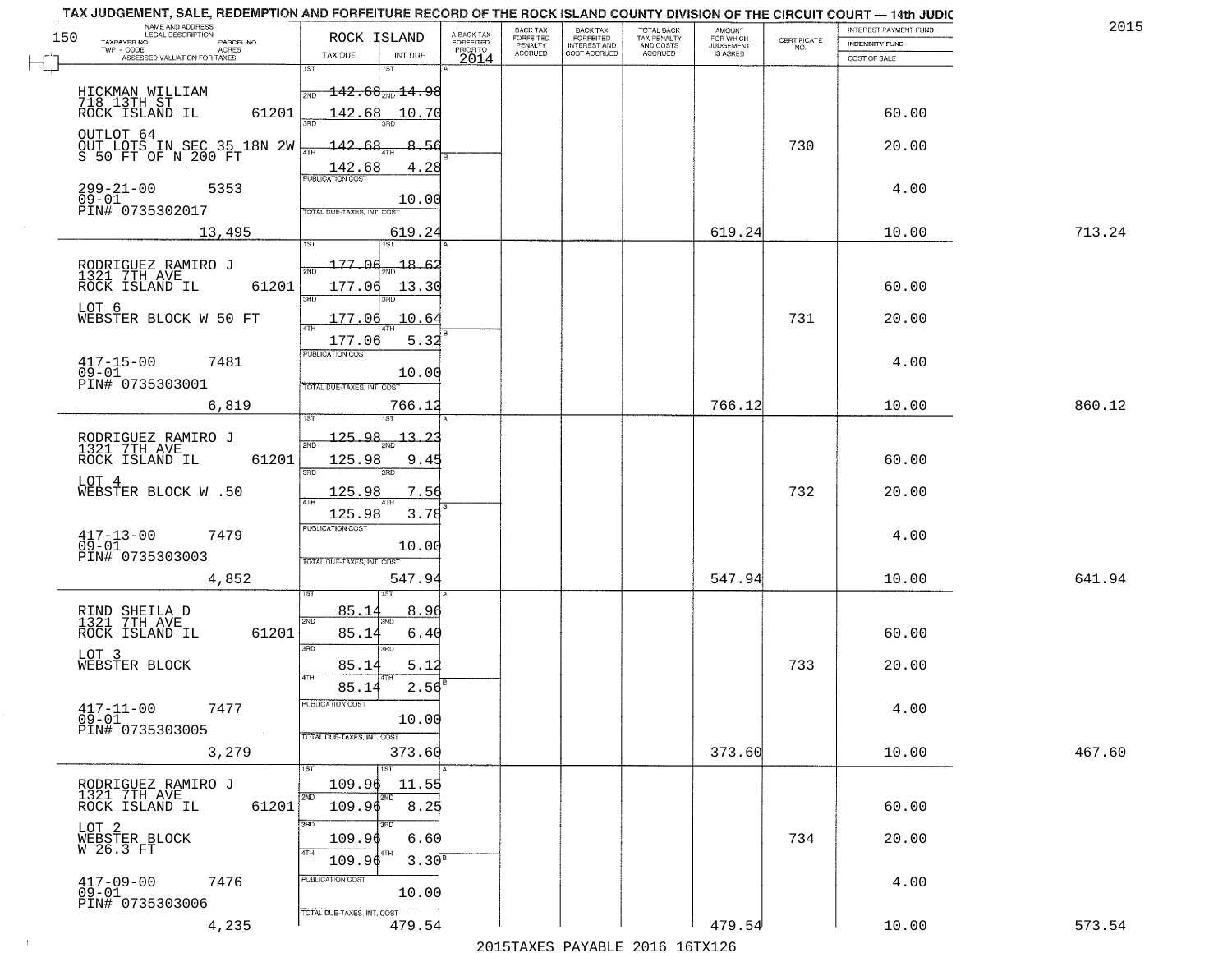| 150                                  | BY WHOM<br>PURCHASED                          | RATE<br>$\%$<br><b>BID</b> | ROCK ISLAND<br>DATE OF SALE | TAX JUDGEMENT, SALE, REDEMPTION AND FORFEITURE RECORD OF THE ROCK ISLAND COUNTY DIVISION OF THE CIRCUIT COURT — 14th JUDICIAL CIRCUIT OF ILLINOIS 2015<br>SUBSEQUENT TAXES PAID, FEES, AND TIME EXTENSION                                                                                       | TOTAL DUE<br>TO REDEEM<br>FROM SALE                                                                                                                        | BY WHOM REDEEMED                                                                                                                                                                                                                                                                                                  | DATE OF REDEMP-<br>TION OR DEED<br>MO. | RECEIVED REDEMPTION<br>MONEY IN FULL                                       |
|--------------------------------------|-----------------------------------------------|----------------------------|-----------------------------|-------------------------------------------------------------------------------------------------------------------------------------------------------------------------------------------------------------------------------------------------------------------------------------------------|------------------------------------------------------------------------------------------------------------------------------------------------------------|-------------------------------------------------------------------------------------------------------------------------------------------------------------------------------------------------------------------------------------------------------------------------------------------------------------------|----------------------------------------|----------------------------------------------------------------------------|
| PIN# 0735302017                      | STEVE SODEMAN LIVING TRUST                    | 18                         | 12/29/2016                  | 01/17/2017 Time Ext & incl<br>01/17/2017 Take Notice Fee                                                                                                                                                                                                                                        | LESS<br>COUNTY CLERK FEE<br>12/20/2019<br>20.47                                                                                                            |                                                                                                                                                                                                                                                                                                                   | DAY<br>YEAR                            | Certificate<br>Returned<br>& Cancelled<br>07/20/2017                       |
|                                      |                                               |                            |                             |                                                                                                                                                                                                                                                                                                 | 862.09<br>160.00                                                                                                                                           | WILLIAM HICKMAN                                                                                                                                                                                                                                                                                                   | 06/20/2017                             | Karen Kinney                                                               |
| 2                                    | PIN# 0735303001<br>STEVE SODEMAN LIVING TRUST |                            | 12/29/2016                  | 01/17/2017 Time Ext & incl<br>01/17/2017 Take Notice Fee<br>08/21/2019 Take Notice Fee<br>08/21/2019 Circuit Clerks Fee<br>08/21/2019 Title Search Fee<br>08/21/2019 Subs paid<br>08/26/2019 Publication Fee<br>08/28/2019 Sheriffs Fee<br>11/20/2018                                           | $=\begin{smallmatrix} 12/20/2019\\20.47\\21.60\\35.00\\411.000\\411.000\\411.000\\432.76\\533.290\\73.300 \end{smallmatrix}$<br>301.80<br>836.10<br>807.38 | $\left( \begin{array}{c} 5 \,, 832 \,. \, 07 \\ 160 \,. \, 00 \end{array} \right $ MCCARTHY , CALLAS&FERNEY                                                                                                                                                                                                       | 10/02/2019                             | Certificate<br>Returned<br>& Cancelled 2<br>11/15/2019<br>Karen Kinney     |
| PIN# 0735303003<br>3                 | STEVE SODEMAN LIVING TRUST                    | Ίõ                         | 12/29/2016                  | 01/17/2017 Time Ext & incl<br>01/17/2017 Take Notice Fee<br>08/21/2019 Take Notice Fee<br>08/21/2019 Circuit Clerks Fee<br>08/21/2019 Title Search Fee<br>08/21/2019 Subs paid<br>08/26/2019 Sublication Fee<br>08/28/2019 Sheriffs Fee<br>11/20/2018                                           | 12/20/2019<br>20.47<br>35.00<br>310.00<br>410.00<br>$\begin{array}{c} 401.00 \\ 409.98 \\ 402.40 \end{array}$<br>603.40<br>4,007.46<br>160.00              | MCCARTHY, CALLAS&FEENEY                                                                                                                                                                                                                                                                                           | 10/02/2019                             | Certifiçate<br>Returned<br>-3<br>& Cancelled<br>11/15/2019<br>Karen Kinney |
| PIN# 0735303005<br>4                 | STEVE SODEMAN LIVING TRUST                    |                            | 12/29/2016                  | 01/17/2017 Time Ext & incl<br>01/17/2017 Take Notice Fee<br>08/21/2019 Take Notice Fee<br>08/21/2019 Circuit Clerks Fee<br>08/21/2019 Title Search Fee<br>08/21/2019 Subsipaid<br>08/26/2019 Publication Fee<br>08/26/2019 Publication Fee<br>08/28/2019 Sheriffs Fee<br>11/20/2018 Subs paid   | $\begin{array}{r} 12/20/2019 \\20.47 \\35.00 \\410.00 \\415.96 \\403.38\end{array}$<br>$402.40$<br>$417.56$                                                | $3,229.45$ $160.00$ $\left.\rule{0pt}{2.5ex}\right] \text{MCCARTHY}, \text{CALLAS\&FER}\xspace \overline{\phantom{0}}\xspace \overline{\phantom{0}}\xspace \overline{\phantom{0}}\xspace \overline{\phantom{0}}\xspace \overline{\phantom{0}}\xspace \overline{\phantom{0}}\xspace \overline{\phantom{0}}\xspace$ | 10/02/2019                             | Certificate<br>Returned<br>& Cancelled 4<br>11/15/2019<br>Karen Kinney     |
| PIN# 0735303006<br>RICO TRUSTEE<br>5 |                                               | 18                         |                             | $12/29/2016 \begin{array}{l} 03/14/2017 \text{ Time Ext & incl} \\ 03/14/2017 \text{ Take Notice Free} \\ 02/11/2019 \text{ Take Notice Free} \\ 02/22/22/2019 \text{ Circuit Clear} \\ 03/05/2019 \text{ Sheriffs} \\ 03/05/2019 \text{ Sheriffs} \\ 11/17/2018 \text{ Subs paid} \end{array}$ | 07/29/2019<br>20.59<br>35.00<br>35.18<br>20.40<br>13.82<br>530.56                                                                                          |                                                                                                                                                                                                                                                                                                                   |                                        | TAX DEED ISSUED<br>Certificate<br>Returned<br>& Cancelled 5<br>09/16/2019  |
|                                      |                                               |                            |                             | 2015TAXES PAYABLE 2016 16TX126                                                                                                                                                                                                                                                                  |                                                                                                                                                            |                                                                                                                                                                                                                                                                                                                   |                                        | Karen Kinney                                                               |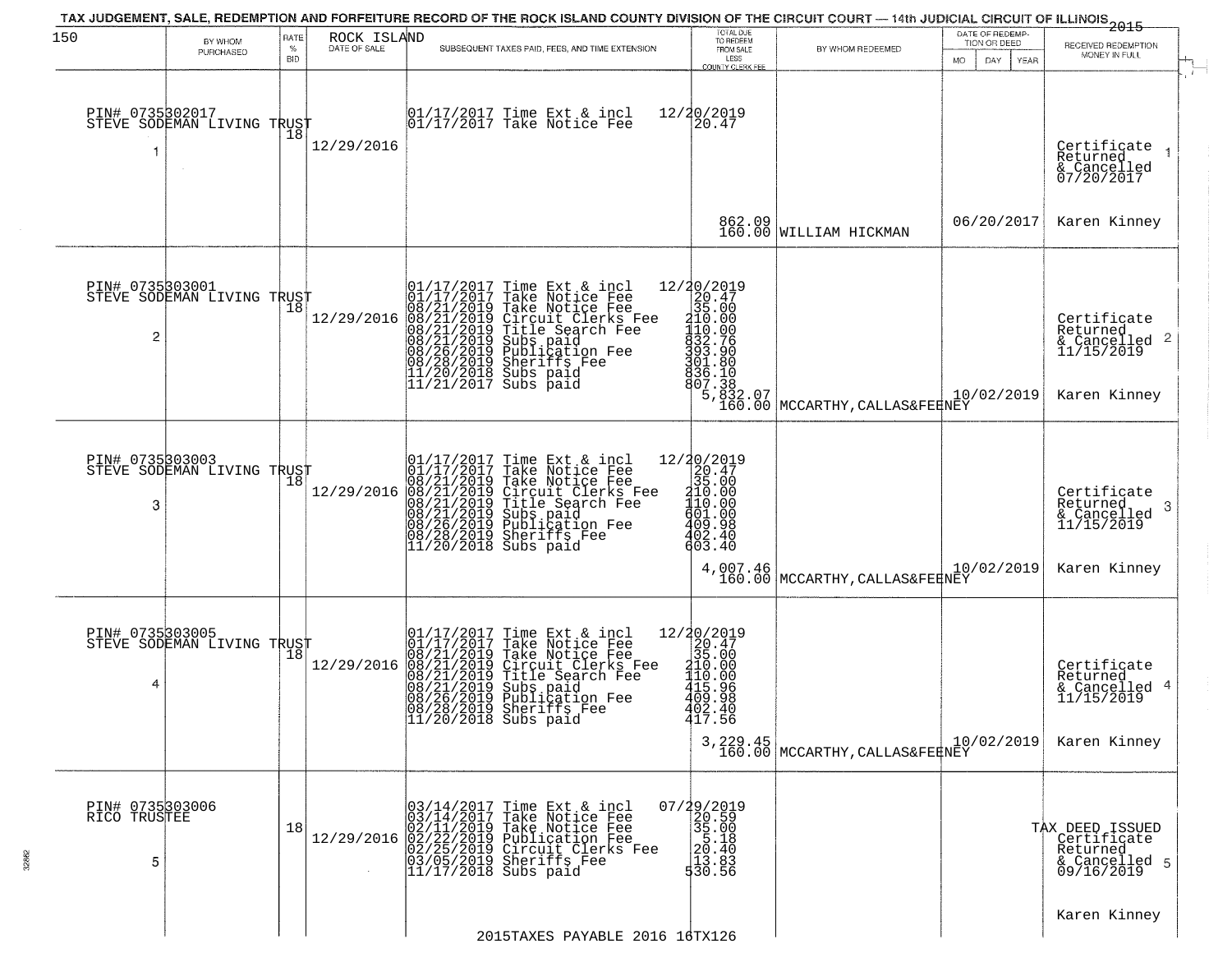| TAX JUDGEMENT, SALE, REDEMPTION AND FORFEITURE RECORD OF THE ROCK ISLAND COUNTY DIVISION OF THE CIRCUIT COURT - 14th JUDIC<br>NAME AND ADDRESS<br>LEGAL DESCRIPTION |                                                                                                      |                                     | BACK TAX             | <b>BACK TAX</b>           |                                        |                                  |                                                                 | INTEREST PAYMENT FUND | 2015   |
|---------------------------------------------------------------------------------------------------------------------------------------------------------------------|------------------------------------------------------------------------------------------------------|-------------------------------------|----------------------|---------------------------|----------------------------------------|----------------------------------|-----------------------------------------------------------------|-----------------------|--------|
| 151<br>TAXPAYER NO.<br>PARCEL NO.<br>ACRES                                                                                                                          | ROCK ISLAND                                                                                          | A-BACK TAX<br>FORFEITED<br>PRIOR TO | FORFEITED<br>PENALTY | FORFEITED<br>INTEREST AND | TOTAL BACK<br>TAX PENALTY<br>AND COSTS | AMOUNT<br>FOR WHICH<br>JUDGEMENT | $\begin{array}{c} \text{CERTIFICATE} \\ \text{NO.} \end{array}$ | INDEMNITY FUND        |        |
| ASSESSED VALUATION FOR TAXES                                                                                                                                        | TAX DUE<br>INT DUE                                                                                   | 2014                                | <b>ACCRUED</b>       | COST ACCRUED              | <b>ACCRUED</b>                         | IS ASKED                         |                                                                 | COST OF SALE          |        |
| RODRIGUEZ RAMIRO J<br>1321 7TH AVE<br>ROCK ISLAND IL<br>61201<br>LOT 8                                                                                              | 1ST<br>18T<br>$\frac{1}{2ND}$ 113.60 <sub>2ND</sub> 11.90<br>113.60<br>8.50                          |                                     |                      |                           |                                        |                                  |                                                                 | 60.00                 |        |
| WEBSTER BLOCK ALL<br>LOT 7 AND W<br>19 .83 FT                                                                                                                       | 6.80<br>$-113.60$<br>$\frac{113.60}{PUBUCATON COST}$<br>3.40                                         |                                     |                      |                           |                                        |                                  | 735                                                             | 20.00                 |        |
| $417 - 17 - 00$<br>7483<br>$09 - 01$<br>PIN# 0735303009                                                                                                             | 10.00<br>TOTAL DUE-TAXES, INT. COST                                                                  |                                     |                      |                           |                                        |                                  |                                                                 | 4.00                  |        |
| 4,375                                                                                                                                                               | 495.00                                                                                               |                                     |                      |                           |                                        | 495.00                           |                                                                 | 10.00                 | 589.00 |
| RODRIGUEZ RAMIRO J<br>1321 7TH AVE<br>61201<br>ROCK ISLAND IL<br>LOT 8<br>WEBSTER BLOCK E 33.50 FT                                                                  | 97.84<br>$\frac{10.29}{10}$<br>2ND<br>97.84<br>7.35<br>3RD<br>3BD.<br>97.84<br>5.88<br>97.84<br>2.94 |                                     |                      |                           |                                        |                                  | 736                                                             | 60.00<br>20.00        |        |
| $417 - 18 - 00$<br>7484<br>$09 - 01$<br>PIN# 0735303010                                                                                                             | PUBLICATION COST<br>10.00<br>TOTAL DUE-TAXES, INT. COST                                              |                                     |                      |                           |                                        |                                  |                                                                 | 4.00                  |        |
| 3,768                                                                                                                                                               | 427.82                                                                                               |                                     |                      |                           |                                        | 427.82                           |                                                                 | 10.00                 | 521.82 |
| RODRIGUEZ RAMIRO J<br>1321 7TH AVE<br>ROCK ISLAND IL<br>61201<br>LOTS 9 & 10<br>WEBSTER BLOCK                                                                       | is T<br>199.05<br>20.9<br>2ND<br>199.05<br>14.95<br>3RD<br>3RD<br>199.05<br>11.96<br>ATH             |                                     |                      |                           |                                        |                                  | 737                                                             | 60.00<br>20.00        |        |
| $417 - 20 - 00$<br>09-01<br>7486<br>.245<br>PIN# 0735303011<br>13,666                                                                                               | 5.98<br>199.05<br><b>PUBLICATION COST</b><br>10.00<br>TOTAL OUE-TAXES, INT. COST<br>860.02           |                                     |                      |                           |                                        | 860.02                           |                                                                 | 4.00<br>10.00         | 954.02 |
| SHORT NANCY R<br>1416 6TH AVE<br>ROCK ISLAND IL<br>61201<br>LOT 5<br>DOTYS BLOCK                                                                                    | 31.26<br>3.29<br>2ND<br>31.26<br>2.35<br>3 <sub>BD</sub><br>3RD<br>31.26<br>1.88<br>4TH              |                                     |                      |                           |                                        |                                  | 738                                                             | 60.00<br>20.00        |        |
| $178 - 02 - 00$<br>3050<br>$09 - 01$<br>PIN# 0735304003<br>$\sim 100$                                                                                               | 31.26<br>.94<br>PUBLICATION COS-<br>10.00<br>TOTAL DUE-TAXES, INT. COST                              |                                     |                      |                           |                                        |                                  |                                                                 | 4.00                  |        |
| 1,204                                                                                                                                                               | 143.50                                                                                               |                                     |                      |                           |                                        | 143.50                           |                                                                 | 10.00                 | 237.50 |
| SHORT NANCY R<br>1416 6TH AVE<br>61201<br>ROCK ISLAND IL<br>LOT 4<br>DOTYS BLOCK                                                                                    | 1ST<br>56.55<br>5.95<br>2ND<br>2ND<br>$56.5\frac{1}{2}$<br>4.25<br>3RD<br>56.55<br>3.40              |                                     |                      |                           |                                        |                                  | 739                                                             | 60.00<br>20.00        |        |
| $178 - 01 - 00$<br>3049<br>09-01<br>PIN# 0735304004                                                                                                                 | 4TH<br>$1.70^{B}$<br>56.55<br>PUBLICATION COST<br>10.00                                              |                                     |                      |                           |                                        |                                  |                                                                 | 4.00                  |        |
| 2,178                                                                                                                                                               | TOTAL DUE-TAXES, INT. COST<br>251.50                                                                 |                                     |                      |                           |                                        | 251.50                           |                                                                 | 10.00                 | 345.50 |

 $\sim 10^{-1}$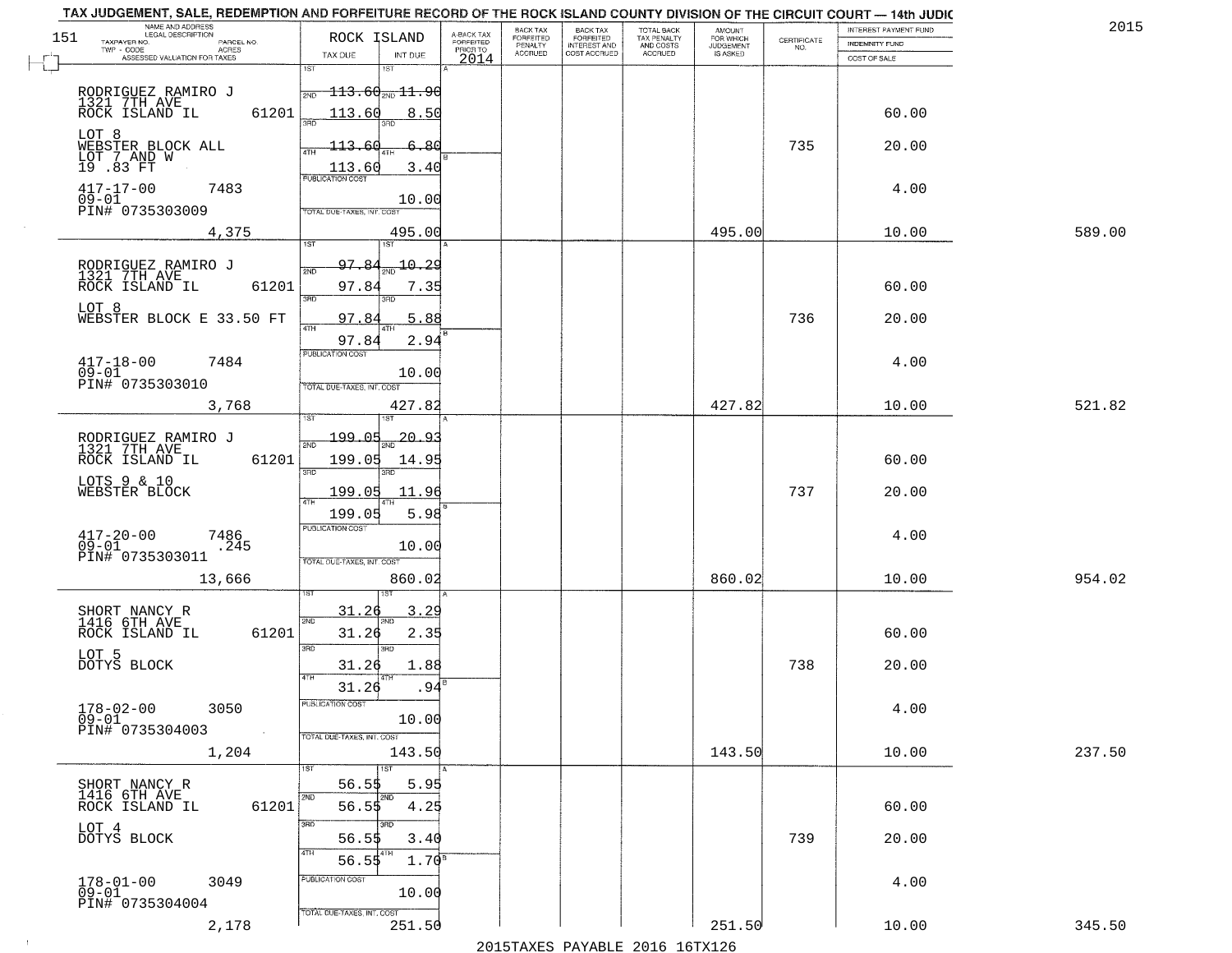| 151                                  | BY WHOM<br>PURCHASED                          | RATE<br>$\%$<br><b>BID</b> | ROCK ISLAND<br>DATE OF SALE | SUBSEQUENT TAXES PAID, FEES, AND TIME EXTENSION                                                                                                                                                                                                                                                                                                                                             | TOTAL DUE<br>TO REDEEM<br>FROM SALE<br>LESS<br><b>COUNTY CLERK FEE</b>                                                                                      | BY WHOM REDEEMED                                                                                 | DATE OF REDEMP-<br>TION OR DEED<br><b>MO</b><br>DAY.<br>YEAR | 2015<br>RECEIVED REDEMPTION<br>MONEY IN FULL                              |
|--------------------------------------|-----------------------------------------------|----------------------------|-----------------------------|---------------------------------------------------------------------------------------------------------------------------------------------------------------------------------------------------------------------------------------------------------------------------------------------------------------------------------------------------------------------------------------------|-------------------------------------------------------------------------------------------------------------------------------------------------------------|--------------------------------------------------------------------------------------------------|--------------------------------------------------------------|---------------------------------------------------------------------------|
|                                      | PIN# 0735503009<br>STEVE SODEMAN LIVING TRUST |                            | 12/29/2016                  | 01/17/2017 Time Ext & incl<br>01/17/2017 Take Notice Fee<br>08/21/2019 Take Notice Fee<br>08/21/2019 Circuit Clerks Fee<br>08/21/2019 Title Search Fee<br>08/21/2019 Subs paid<br>08/26/2019 Publication Fee<br>08/28/2019 Sheriffs Fee<br>11/20/2018                                                                                                                                       | 12/20/2019<br>20.47<br>35.00<br>210.00<br>410.00<br>$\frac{1144}{93}$ : 96<br>$\frac{96}{91}$ : 80<br>547.04                                                |                                                                                                  |                                                              | Certificate<br>Returned<br>& Cancelled<br>11/15/2019                      |
|                                      |                                               |                            |                             |                                                                                                                                                                                                                                                                                                                                                                                             |                                                                                                                                                             | 3,620.91<br>160.00 MCCARTHY, CALLAS&FEENEY                                                       | 10/02/2019                                                   | Karen Kinney                                                              |
| PIN# 0735303010<br>2                 | STEVE SODEMAN LIVING TRUST                    | Ίõ                         | 12/29/2016                  | 01/17/2017 Time Ext 8<br>01/17/2017 Take Notic<br>08/21/2019 Take Notic<br>08/21/2019 Circuit Cl<br>08/21/2019 Title Sear<br>08/21/2019 Subs paid<br>08/26/2019 Sublicatic<br>08/28/2019 Sheriffs F<br>11/20/2018 Subs paid<br>Time Ext & incl<br>Take Notice Fee<br>Take Notice Fee<br>Circuit Clerks Fee<br>Title Search Fee<br>Subs paid<br>Publication Fee<br>Sheriffs Fee<br>Subs paid | $\begin{array}{r} 12/20/2019 \\20.47 \\35.00 \\410.00 \\473.60 \\393.90 \\394 \\70 \\50 \end{array}$<br>475.50                                              |                                                                                                  |                                                              | Certificate<br>Returned<br>& Cancelled 2<br>11/15/2019                    |
|                                      |                                               |                            |                             |                                                                                                                                                                                                                                                                                                                                                                                             |                                                                                                                                                             | $3,321.13$ (MCCARTHY, CALLAS&FEENEY)                                                             | 10/02/2019                                                   | Karen Kinney                                                              |
| 3                                    | PIN# 0735303011<br>STEVE SODEMAN LIVING TRUST |                            | 12/29/2016                  | $\begin{smallmatrix} 01/17/2017\\01/17/2017\\08/21/2019\\08/21/2019\\08/21/2019\\08/21/2019\\08/26/2019\\08/28/2019\\11/20/2018\\ \end{smallmatrix}$<br>Time Ext & incl<br>Take Notice Fee<br>Take Notice Fee<br>Circuit Clerks Fee<br>Title Search Fee<br>Subs paid<br>Publication Fee<br>Sheriffs Fee<br>Subs paid                                                                        | 12/20/2019<br>20.47<br>35.00<br>$\frac{110 \cdot 00}{110 \cdot 00}$<br>$\frac{110 \cdot 00}{992 \cdot 24}$<br>$\frac{110 \cdot 00}{901 \cdot 80}$<br>986.54 |                                                                                                  | 10/02/2019                                                   | Certificate<br>Returned<br>& Cancelled<br>11/15/2019<br>3<br>Karen Kinney |
|                                      |                                               |                            |                             |                                                                                                                                                                                                                                                                                                                                                                                             |                                                                                                                                                             | $5,373.34 \bigg  {\rm MCCARTHY, CALLAS\&FEBNEY} \bigg  \begin{matrix} 10 \\ 160.00 \end{matrix}$ |                                                              |                                                                           |
| PIN# 0735304003<br>RICO TRUSTEE<br>4 |                                               | 18                         | 12/29/2016                  | 03/14/2017 Time Ext & incl<br>03/14/2017 Take Notice Fee<br>11/18/2017 Subs paid                                                                                                                                                                                                                                                                                                            | $07/29/2019$<br>$120.59$<br>$167.26$                                                                                                                        |                                                                                                  |                                                              | Certificate<br>Returned<br>& Cancelled 4<br>01/09/2018                    |
|                                      |                                               |                            |                             |                                                                                                                                                                                                                                                                                                                                                                                             |                                                                                                                                                             | 530.92<br>160.00 JOSE/ALICIA GOMEZ                                                               | 12/22/2017                                                   | Karen Kinney                                                              |
| PIN# 0735304004<br>RICO TRUSTEE<br>5 |                                               | 18                         | 12/29/2016                  | 03/14/2017 Time Ext & incl<br>03/14/2017 Take Notice Fee<br>11/18/2017 Subs paid                                                                                                                                                                                                                                                                                                            | 07/29/2019<br>20.59<br>278.24                                                                                                                               |                                                                                                  |                                                              | Certificate<br>Returned<br>& Cancelled 5<br>01/09/2018                    |
|                                      |                                               |                            |                             |                                                                                                                                                                                                                                                                                                                                                                                             |                                                                                                                                                             | 802.10 JOSE/ALICIA GOMEZ                                                                         | 12/22/2017                                                   | Karen Kinney                                                              |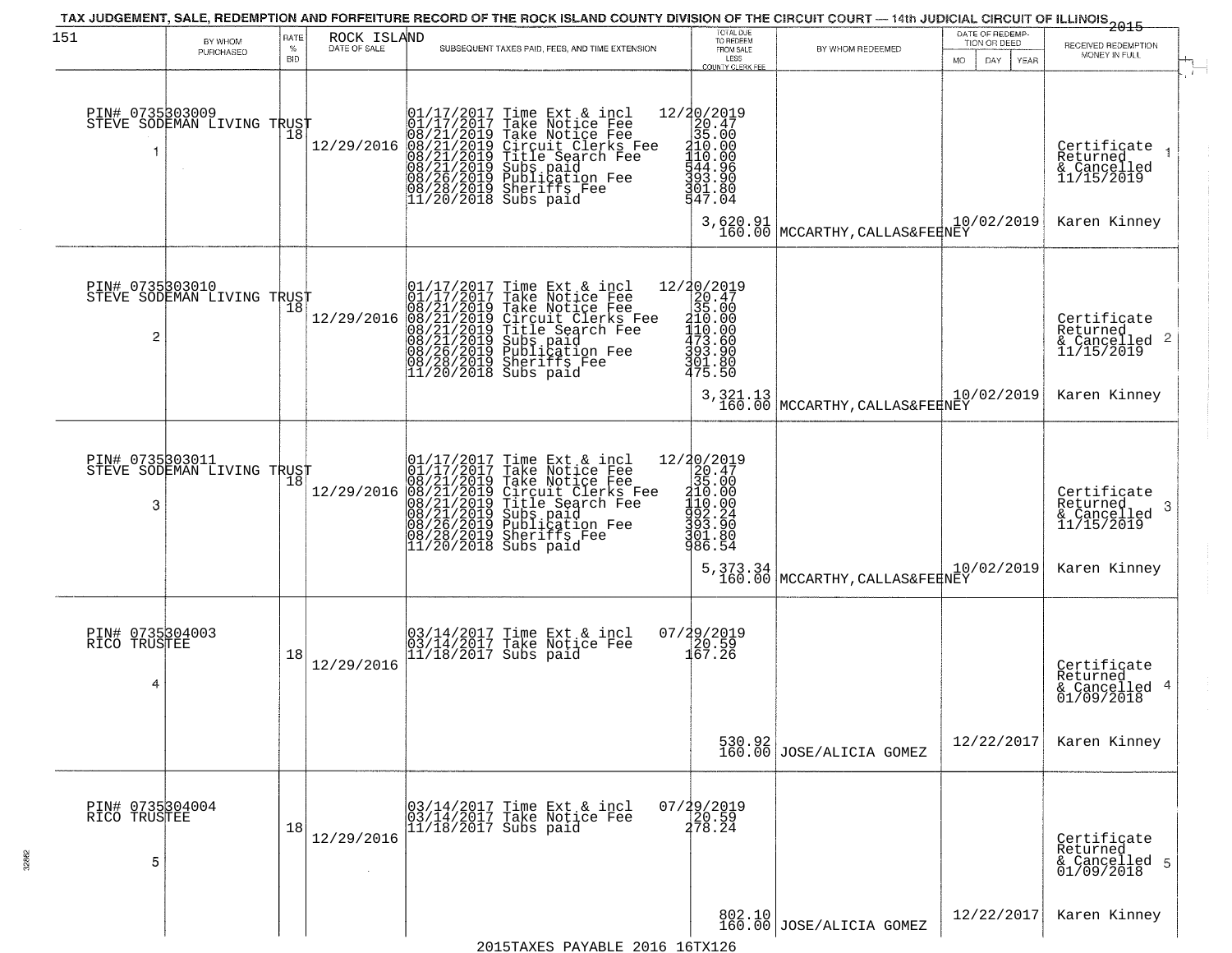| TAX JUDGEMENT, SALE, REDEMPTION AND FORFEITURE RECORD OF THE ROCK ISLAND COUNTY DIVISION OF THE CIRCUIT COURT - 14th JUDIC |                                                                                                      |                                     |                              |                                     |                                        |                                     |                                                                 |                       |         |
|----------------------------------------------------------------------------------------------------------------------------|------------------------------------------------------------------------------------------------------|-------------------------------------|------------------------------|-------------------------------------|----------------------------------------|-------------------------------------|-----------------------------------------------------------------|-----------------------|---------|
| NAME AND ADDRESS<br>LEGAL DESCRIPTION<br>152                                                                               | ROCK ISLAND                                                                                          |                                     | BACK TAX<br><b>FORFEITED</b> | <b>BACK TAX</b><br>FORFEITED        | TOTAL BACK<br>TAX PENALTY<br>AND COSTS | AMOUNT<br>FOR WHICH                 |                                                                 | INTEREST PAYMENT FUND | 2015    |
| TAXPAYER NO.<br>PARCEL NO.<br>ACRES<br>TWP - CODE                                                                          |                                                                                                      | A-BACK TAX<br>FORFEITED<br>PRIOR TO | PENALTY<br><b>ACCRUED</b>    | <b>INTEREST AND</b><br>COST ACCRUED | ACCRUED                                | <b>JUDGEMENT</b><br><b>IS ASKED</b> | $\begin{array}{c} \text{CERTIFICATE} \\ \text{NO.} \end{array}$ | <b>INDEMNITY FUND</b> |         |
| ASSESSED VALUATION FOR TAXES                                                                                               | TAX DUE<br>INT DUE<br>1ST<br>1ST                                                                     | 2014                                |                              |                                     |                                        |                                     |                                                                 | COST OF SALE          |         |
| RODRIGUEZ RAMIRO J<br>1321 7TH AVE<br>61201                                                                                | $\textcolor{red}{\textbf{187.03}} \textcolor{black}{\textbf{3}}$ , $\textbf{19.67}$<br>2ND<br>187.03 |                                     |                              |                                     |                                        |                                     |                                                                 | 60.00                 |         |
| ROCK ISLAND IL<br>LOT 8<br>DOTYS BLOCK                                                                                     | 14.05<br>187.03<br>11.24                                                                             |                                     |                              |                                     |                                        |                                     | 740                                                             | 20.00                 |         |
|                                                                                                                            | 187.03<br>5.62<br><b>PUBLICATION COST</b>                                                            |                                     |                              |                                     |                                        |                                     |                                                                 |                       |         |
| $178 - 07 - 00$<br>3054<br>$09 - 01$<br>PIN# 0735304009                                                                    | 10.00<br><b>TOTAL DUE-TAXES, INT. COST</b>                                                           |                                     |                              |                                     |                                        |                                     |                                                                 | 4.00                  |         |
| 7,203                                                                                                                      | 808.70<br>1ST<br>1ST                                                                                 |                                     |                              |                                     |                                        | 808.70                              |                                                                 | 10.00                 | 902.70  |
| RODRIGUEZ RAMIRO J<br>1321 7TH AVE<br>ROCK ISLAND IL<br>61201                                                              | 307.71<br>$-32.34$<br>ইমান<br>307.71<br>23.10<br>$\overline{3BD}$                                    |                                     |                              |                                     |                                        |                                     |                                                                 | 60.00                 |         |
| LOT <sub>2</sub><br>CUTTER AND STODDARDS<br>SUB DIV OF OUT LOT 65<br>SEC 35 18N 2W                                         | <u>307.71</u><br>18.48<br>ৰাম<br>9.24<br>307.71                                                      |                                     |                              |                                     |                                        |                                     | 741                                                             | 20.00                 |         |
| $157 - 17 - 00$<br>2691<br>$09 - 01$<br>PIN# 0735308010                                                                    | PUBLICATION COST<br>10.00<br>TOTAL DUE-TAXES, INT. COST                                              |                                     |                              |                                     |                                        |                                     |                                                                 | 4.00                  |         |
| 11,851                                                                                                                     | 1,324.00<br>1ST                                                                                      |                                     |                              |                                     |                                        | 1324.00                             |                                                                 | 10.00                 | 1418.00 |
| BATES HAROLD M<br>974 BELLE GLADE DR<br>STONE MOUNTAIN GA<br>30083                                                         | 304.<br><u>31.99</u><br>2ND<br>304.60<br>22.85<br>3RD<br>3RD                                         |                                     |                              |                                     |                                        |                                     |                                                                 | 60.00                 |         |
| LOT 15<br>CUTTER AND STODDARDS<br>SUB DIV OF OUT LOT 65<br>SEC 35 18N 2W                                                   | 18.28<br>304.60<br>4TH<br>304.60<br>9.14                                                             |                                     |                              |                                     |                                        |                                     | 742                                                             | 20.00                 |         |
| $158 - 17 - 00$<br>09-01<br>2705<br>PIN# 0735308013                                                                        | <b>PUBLICATION COST</b><br>10.00<br>TOTAL OUE-TAXES, INT. COST                                       |                                     |                              |                                     |                                        |                                     |                                                                 | 4.00                  |         |
| 11,731                                                                                                                     | 1,310.66                                                                                             |                                     |                              |                                     |                                        | 1310.66                             |                                                                 | 10.00                 | 1404.66 |
| RODRIGUEZ RAMIRO J<br>1321 7TH AVE<br>ROCK ISLAND IL<br>61201                                                              | 230.80<br>24.22<br>2ND<br>230.80<br>17.30<br>3RD<br>3RD                                              |                                     |                              |                                     |                                        |                                     |                                                                 | 60.00                 |         |
| LOT 35<br>IRA WEATHERHEADS ADD<br>W 26 FT LOT 34 AND E 13<br>FT.                                                           | 230.80<br>13.84<br>4TH<br>6.92<br>230.80                                                             |                                     |                              |                                     |                                        |                                     | 743                                                             | 20.00                 |         |
| $415 - 18 - 00$<br>7447<br>$09 - 01$<br>PIN# 0735309003<br>$\sim 100$                                                      | PUBLICATION COST<br>10.00<br>TOTAL DUE-TAXES, INT. COST                                              |                                     |                              |                                     |                                        |                                     |                                                                 | 4.00                  |         |
| 8,889                                                                                                                      | 995.48<br>१डा<br>1ST                                                                                 |                                     |                              |                                     |                                        | 995.48                              |                                                                 | 10.00                 | 1089.48 |
| OCA HOLDINGS LLC<br>2035 BRIDGE AVE STE 202<br>2035 BRIDGE AVE STE 52803                                                   | 2ND<br>2ND                                                                                           |                                     |                              |                                     |                                        |                                     |                                                                 | 60.00                 |         |
| LOT 31<br>IRĀ ŅĒATHERHEADS ADD<br>S .50                                                                                    | 3RD<br>$\overline{3}$ RD<br>241.42<br>14.48<br>4TH<br>$7.24^s$<br>241.42                             |                                     |                              |                                     |                                        |                                     | 744                                                             | 20.00                 |         |
| $415 - 12 - 00$<br>09-01<br>7442<br>PIN# 0735309015                                                                        | PUBLICATION COST<br>10.00<br>TOTAL DUE-TAXES, INT. COST                                              |                                     |                              |                                     |                                        |                                     |                                                                 | 4.00                  |         |
| 9,298                                                                                                                      | 514.56                                                                                               |                                     |                              |                                     |                                        | 514.56                              |                                                                 | 10.00                 | 608.56  |

 $\sim 10^{-1}$ 

2015TAXES PAYABLE 2016 16TX126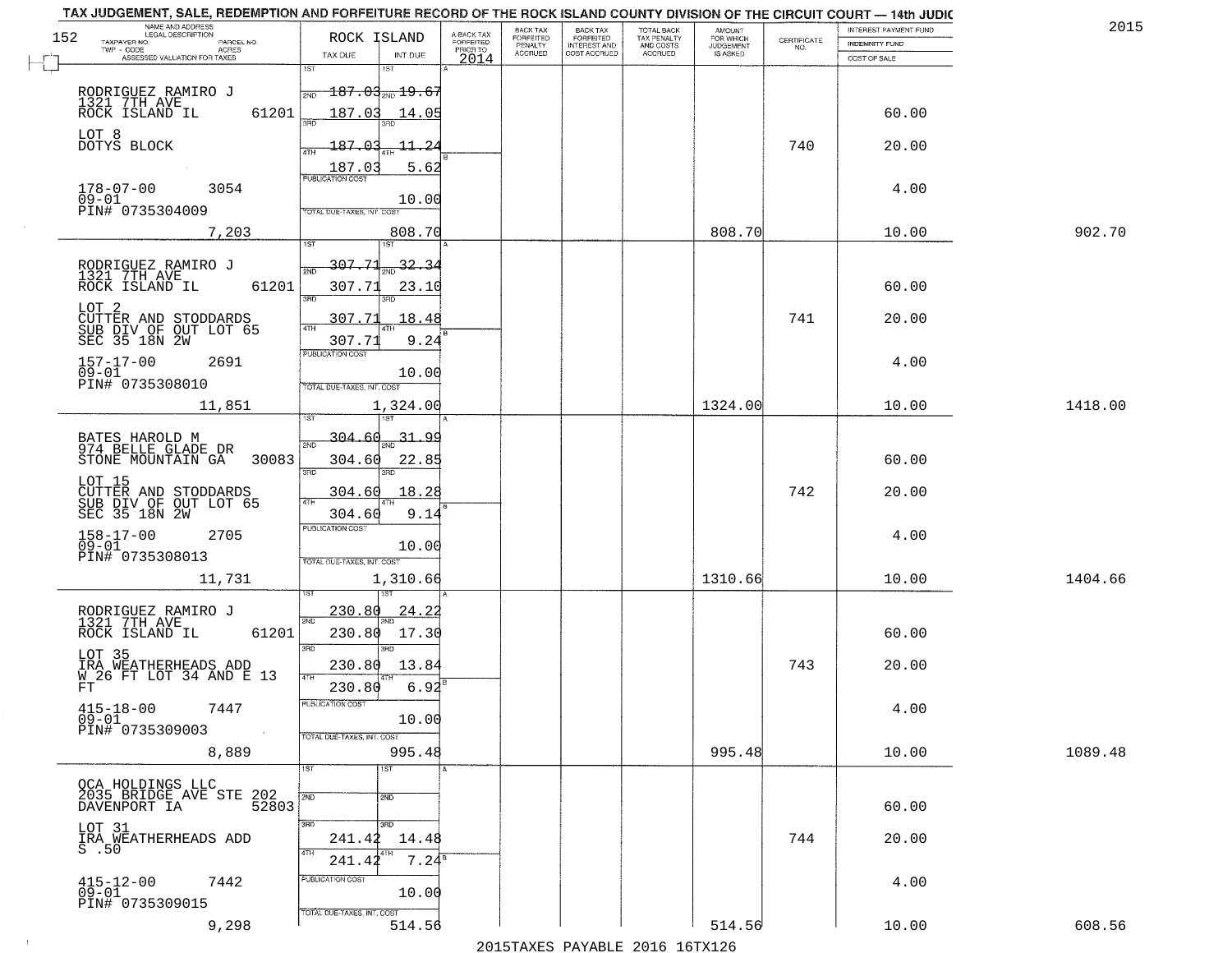| 152                                  | BY WHOM                                            | RATE<br>$\%$ | ROCK ISLAND<br>DATE OF SALE | SUBSEQUENT TAXES PAID, FEES, AND TIME EXTENSION                                                                                                                                                                                                                                                                                                                             | TOTAL DUE<br>TO REDEEM                                                                                                                                                 |                                                                                                                                           | DATE OF REDEMP-<br>TION OR DEED | ------------<br>2015<br>RECEIVED REDEMPTION                                                  |
|--------------------------------------|----------------------------------------------------|--------------|-----------------------------|-----------------------------------------------------------------------------------------------------------------------------------------------------------------------------------------------------------------------------------------------------------------------------------------------------------------------------------------------------------------------------|------------------------------------------------------------------------------------------------------------------------------------------------------------------------|-------------------------------------------------------------------------------------------------------------------------------------------|---------------------------------|----------------------------------------------------------------------------------------------|
|                                      | PURCHASED                                          | <b>BID</b>   |                             |                                                                                                                                                                                                                                                                                                                                                                             | FROM SALE<br>LESS<br><b>COUNTY CLERK FEE</b>                                                                                                                           | BY WHOM REDEEMED                                                                                                                          | MO.<br>DAY.<br>YEAR             | MONEY IN FULL                                                                                |
| PIN# 0735304009                      | STEVE SODEMAN LIVING TRUST                         |              |                             | 01/17/2017 T.<br>01/17/2017 Ta.<br>12/29/2016 08/21/2019 Tak.<br>08/21/2019 Title<br>08/21/2019 Title<br>08/21/2019 Title<br>08/26/2019 Subs paid<br>08/26/2019 Sheriffs<br>11/20/2018 Subs paid<br>11/21/2017 Subs paid<br>Time Ext & incl<br>Take Notice Fee<br>Take Notice Fee<br>Circuit Clerks Fee<br>Title Search Fee<br>Subs paid<br>Publication Fee<br>Sheriffs Fee | 12/20/2019<br>20.47<br>35.00<br>210.00<br>110.00<br>881.42<br>851.18                                                                                                   | $\left\langle \begin{array}{l} 6 \,, 076 \,,\, 25 \,,\, 076 \,. \, 00 \end{array} \right $ MCCARTHY , CALLAS&FEENEY                       | 10/02/2019                      | Certifiçate 1<br>Returned<br>& Cancelled<br>11/15/2019<br>Karen Kinney                       |
| PIN# 0735308010<br>2                 | STEVE SODEMAN LIVING TRUST                         | 18           | 12/29/2016                  | 01/17/2017 Time Ext & incl<br>01/17/2017 Take Notice Fee<br>08/21/2019 Take Notice Fee<br>08/21/2019 Circuit Clerks Fee<br>08/21/2019 Title Search Fee<br>08/21/2019 Subs paid<br>08/26/2019 Sheriffs Fee<br>11/20/2018 Subs paid<br>11/21/2017 Subs                                                                                                                        |                                                                                                                                                                        | 20/2019<br>20/2019<br>35.00<br>35.00<br>210.00<br>1/2010<br>2 ee 1,424.96<br>1,330.96<br>1,380.90<br>9,108.27<br>MCCARTHY, CALLAS, FERNEY | 10/02/2019                      | Certificate<br>Returned<br>& Cancelled 2<br>11/15/2019<br>Karen Kinney                       |
| PIN# 0735308013<br>RICO TRUSTEE<br>3 |                                                    | 18           | 12/29/2016                  | $03/14/2017$ Time Ext & incl<br>$03/14/2017$ Take Notice Fee<br>$02/11/2019$ Take Notice Fee<br>$02/22/2019$ Publication Fee<br>$03/05/2019$ Sheriffs Fee<br>$11/17/2018$ Subs paid<br>$11/18/2017$ Subs paid                                                                                                                                                               | $\begin{smallmatrix}2&9&2&0&1&9\\2&2&0&5&9\\3&5&1&8\\2&7&2&0\\2&0&6&3\\2&1&4&16&8&0\\1&3&6&7&2&8\end{smallmatrix}$                                                     |                                                                                                                                           |                                 | TAX DEED ISSUED<br>Certificate<br>Returned<br>3<br>& Cancelled<br>12/26/2019<br>Karen Kinney |
| PIN# 0735309003<br>4                 | STEVE SODEMAN LIVING TRUST                         | 18           | 12/29/2016                  | 01/17/2017 Time Ext & incl<br>01/17/2017 Take Notice Fee<br>08/21/2019 Take Notice Fee<br>08/21/2019 Circuit Clerks Fee<br>08/21/2019 Title Search Fee<br>08/21/2019 Subs paid<br>08/26/2019 Sheriffs Fee<br>11/20/2018 Subs paid<br>11/21/2017 Subs                                                                                                                        | $\begin{array}{r} 12/30/2019 \\20.47 \\35.00 \\ \vdots \\ 410.00 \\ -1.420.00 \\ \end{array}$<br>1, $\frac{1}{3}$ $\frac{7}{6}$ : $\frac{44}{80}$<br>151.50<br>080.72, | 1, 080.72<br>1, 043.38<br>160.00 MCCARTHY, CALLAS&FERNEY                                                                                  | 10/02/2019                      | Certificate<br>Returned<br>& Cancelled 4<br>11/15/2019<br>Karen Kinney                       |
| PIN# 0735309015<br>5                 | PIN# U/SPUSIL<br>STEVE SODEMAN LIVING TRUST<br> 18 |              | 12/29/2016                  | $\begin{array}{ccc}  01/17/2017 \text{ Time} & \text{Ext} & \text{incl} \\  01/17/2017 \text{ Take Notice } \text{Fe} \end{array}$                                                                                                                                                                                                                                          | 12/20/2019<br>20.47                                                                                                                                                    |                                                                                                                                           |                                 | Certificate<br>Returned<br>& Cancelled 5<br>02/08/2017                                       |
|                                      |                                                    |              |                             | 2015 TAVES DAVABLE 2016 16 TV126                                                                                                                                                                                                                                                                                                                                            |                                                                                                                                                                        | $738.57$<br>160.00 QCA HOLDINGS LLC                                                                                                       | 01/18/2017                      | Karen Kinney                                                                                 |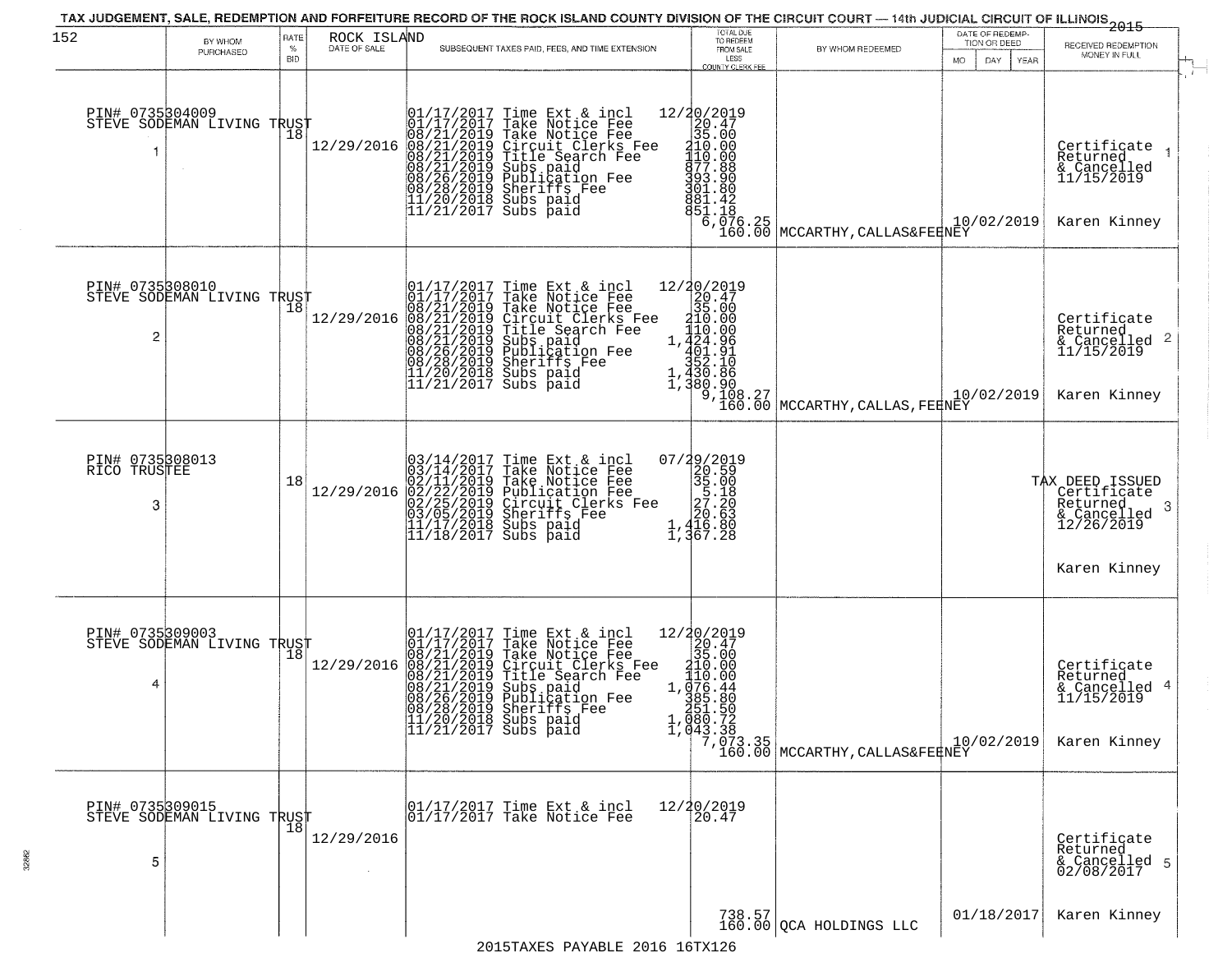| NAME AND ADDRESS<br>LEGAL DESCRIPTION<br>153                    | ROCK ISLAND                                     | A-BACK TAX<br>FORFEITED | BACK TAX<br><b>FORFEITED</b> | <b>BACK TAX</b><br><b>FORFEITED</b> | TOTAL BACK<br>TAX PENALTY | <b>AMOUNT</b>                      |                    | INTEREST PAYMENT FUND | 2015    |
|-----------------------------------------------------------------|-------------------------------------------------|-------------------------|------------------------------|-------------------------------------|---------------------------|------------------------------------|--------------------|-----------------------|---------|
| TAXPAYER NO.<br>PARCEL NO.<br>TWP - CODE<br>ACRES               |                                                 | PRIOR TO                | PENALTY<br>ACCRUED           | INTEREST AND<br>COST ACCRUED        | AND COSTS<br>ACCRUED      | FOR WHICH<br>JUDGEMENT<br>IS ASKED | CERTIFICATE<br>NO. | <b>INDEMNITY FUND</b> |         |
| ASSESSED VALUATION FOR TAXES                                    | TAX DUE<br>INT DUE<br>1ST<br>1ST                | 2014                    |                              |                                     |                           |                                    |                    | COST OF SALE          |         |
|                                                                 | <del>369.71<sub>210</sub>38.85</del>            |                         |                              |                                     |                           |                                    |                    |                       |         |
| OCA HOLDINGS LLC<br>2035 BRIDGE AVE STE 202<br>3335 BRIDGE TA   | 2ND<br>369.77                                   |                         |                              |                                     |                           |                                    |                    | 60.00                 |         |
|                                                                 | 27.75<br>3RD                                    |                         |                              |                                     |                           |                                    |                    |                       |         |
| LOT 51<br>IRA WEATHERHEADS ADD                                  | -77<br>369.<br>$-22.20$<br><b>ATH</b>           |                         |                              |                                     |                           |                                    | 745                | 20.00                 |         |
| S 5 FT LOT 50 AND ALL                                           | 369.77<br>11.10                                 |                         |                              |                                     |                           |                                    |                    |                       |         |
| $416 - 15 - 00$<br>7466                                         | <b>PUBLICATION COST</b>                         |                         |                              |                                     |                           |                                    |                    | 4.00                  |         |
| $09 - 01$<br>PIN# 0735309040                                    | 10.00<br>TOTAL DUE-TAXES, INT. COST             |                         |                              |                                     |                           |                                    |                    |                       |         |
| 14,241                                                          | 1,588.98                                        |                         |                              |                                     |                           | 1588.98                            |                    | 10.00                 | 1682.98 |
|                                                                 | 1ST<br>75T                                      |                         |                              |                                     |                           |                                    |                    |                       |         |
| WASHINGTON MARJORIE F<br>280 20TH AVE W APT 108<br>MILAN IL 61: | 299.74<br>$31 - 50$<br>2ND                      |                         |                              |                                     |                           |                                    |                    |                       |         |
| 61264                                                           | 299.74<br>22.50                                 |                         |                              |                                     |                           |                                    |                    | 60.00                 |         |
| LOT 23                                                          | 3RD                                             |                         |                              |                                     |                           |                                    |                    |                       |         |
| IRA WEATHERHEADS ADD<br>N 35 FT                                 | <u>299.74</u><br>18.00<br>$\overline{ATH}$      |                         |                              |                                     |                           |                                    | 746                | 20.00                 |         |
|                                                                 | 9.00<br>299.7<br>PUBLICATION COST               |                         |                              |                                     |                           |                                    |                    |                       |         |
| $415 - 05 - 00$<br>7435<br>$09 - 01$                            | 10.00                                           |                         |                              |                                     |                           |                                    |                    | 4.00                  |         |
| PIN# 0735309043                                                 | TOTAL DUE-TAXES, INT. COST                      |                         |                              |                                     |                           |                                    |                    |                       |         |
| 11,544                                                          | 1,289.96                                        |                         |                              |                                     |                           | 1289.96                            |                    | 10.00                 | 1383.96 |
|                                                                 | 178.07<br>18.69                                 |                         |                              |                                     |                           |                                    |                    |                       |         |
| ROBERTS TANITA<br>827 14 1/2 ST<br>61201                        |                                                 |                         |                              |                                     |                           |                                    |                    |                       |         |
| ROCK ISLAND IL                                                  | 178.07<br>13.35<br>3RD                          |                         |                              |                                     |                           |                                    |                    | 60.00                 |         |
| LOT 17<br>IRA WEATHERHEADS ADD<br>ALL EX S 10 FT                | 10.68<br>178.07                                 |                         |                              |                                     |                           |                                    | 747                | 20.00                 |         |
|                                                                 | 5.34<br>178.07                                  |                         |                              |                                     |                           |                                    |                    |                       |         |
| $^{414-20-00}_{09-01}$<br>7428                                  | <b>PUBLICATION COST</b>                         |                         |                              |                                     |                           |                                    |                    | 4.00                  |         |
| PIN# 0735309053                                                 | 10.00<br>TOTAL OUE-TAXES, INT. COST             |                         |                              |                                     |                           |                                    |                    |                       |         |
| 6,858                                                           | 770.34                                          |                         |                              |                                     |                           | 770.34                             |                    | 10.00                 | 864.34  |
|                                                                 |                                                 |                         |                              |                                     |                           |                                    |                    |                       |         |
| SMITH JESSICA<br>810 15TH ST                                    | 2ND<br>2ND                                      |                         |                              |                                     |                           |                                    |                    |                       |         |
| 61201<br>ROCK ISLAND IL                                         |                                                 |                         |                              |                                     |                           |                                    |                    | 60.00                 |         |
| LOT 57                                                          | 3RD<br>3RD                                      |                         |                              |                                     |                           |                                    |                    |                       |         |
| HUBER AND PEETZ ADD                                             | 4TH                                             |                         |                              |                                     |                           |                                    | 748                | 20.00                 |         |
|                                                                 | 7.30 <sup>B</sup><br>243.53<br>PUBLICATION COST |                         |                              |                                     |                           |                                    |                    |                       |         |
| $231 - 07 - 00$<br>4039<br>09-01                                | 10.00                                           |                         |                              |                                     |                           |                                    |                    | 4.00                  |         |
| PIN# 0735310037<br>$\sim 10^{11}$ eV.                           | TOTAL DUE-TAXES, INT. COST                      |                         |                              |                                     |                           |                                    |                    |                       |         |
| 15,379                                                          | 260.83                                          |                         |                              |                                     |                           | 260.83                             |                    | 10.00                 | 354.83  |
|                                                                 | 1ST<br>290.91<br>30.52                          |                         |                              |                                     |                           |                                    |                    |                       |         |
| VOGT MARY ELLEN<br>2236 24TH ST<br>61201                        | 2ND<br>2ND<br>290.91<br>21.80                   |                         |                              |                                     |                           |                                    |                    | 60.00                 |         |
| ROCK ISLAND IL                                                  | 3BD<br>3RD                                      |                         |                              |                                     |                           |                                    |                    |                       |         |
| LOT 24<br>HUBER AND PEETZ ADD                                   | 290.91<br>17.44                                 |                         |                              |                                     |                           |                                    | 749                | 20.00                 |         |
|                                                                 | 4TH<br>$8.72^{8}$<br>290.91                     |                         |                              |                                     |                           |                                    |                    |                       |         |
| 4005                                                            | PUBLICATION COST                                |                         |                              |                                     |                           |                                    |                    | 4.00                  |         |
| 229-15-00<br>09-01<br>PIN# 0735310046                           | 10.00                                           |                         |                              |                                     |                           |                                    |                    |                       |         |
| 11,204                                                          | TOTAL DUE-TAXES, INT. COST<br>1,252.12          |                         |                              |                                     |                           | 1252.12                            |                    | 10.00                 | 1346.12 |
|                                                                 |                                                 |                         |                              |                                     |                           |                                    |                    |                       |         |

 $\sim 100$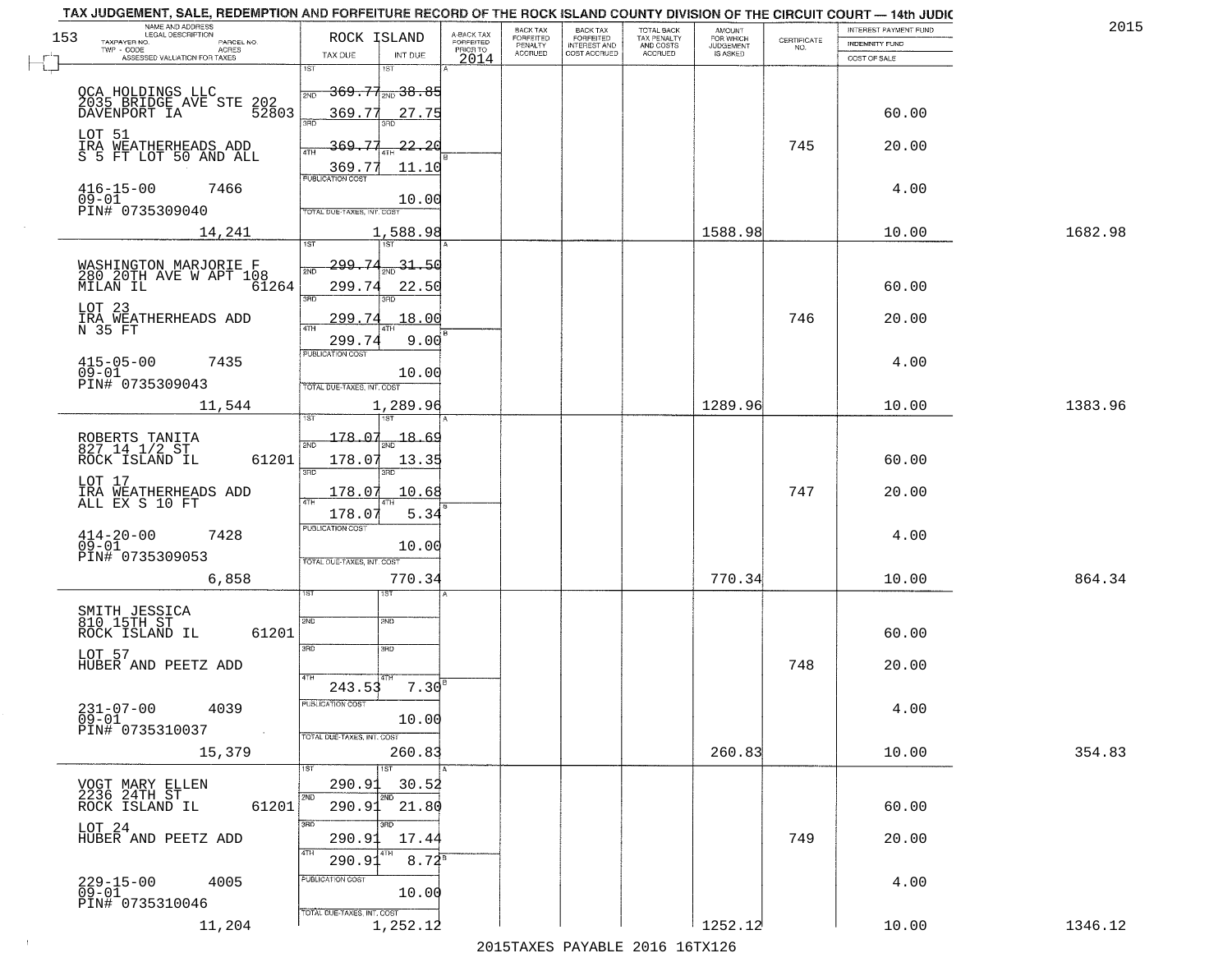|                                      |                                                   |                            |                             | TAX JUDGEMENT, SALE, REDEMPTION AND FORFEITURE RECORD OF THE ROCK ISLAND COUNTY DIVISION OF THE CIRCUIT COURT — 14th JUDICIAL CIRCUIT OF ILLINOIS 2015 |                                                                 |                                        |                                                        |                                                                         |
|--------------------------------------|---------------------------------------------------|----------------------------|-----------------------------|--------------------------------------------------------------------------------------------------------------------------------------------------------|-----------------------------------------------------------------|----------------------------------------|--------------------------------------------------------|-------------------------------------------------------------------------|
| 153                                  | BY WHOM<br>PURCHASED                              | RATE<br>$\%$<br><b>BID</b> | ROCK ISLAND<br>DATE OF SALE | SUBSEQUENT TAXES PAID, FEES, AND TIME EXTENSION                                                                                                        | TOTAL DUE<br>TO REDEEM<br>FROM SALE<br>LESS<br>COUNTY CLERK FEE | BY WHOM REDEEMED                       | DATE OF REDEMP-<br>TION OR DEED<br>MO.<br>DAY.<br>YEAR | RECEIVED REDEMPTION<br>MONEY IN FULL                                    |
| 1                                    | PIN# 0735309040    <br>STEVE SODEMAN LIVING TRUST | Ίõ                         | 12/29/2016                  | 01/17/2017 Time Ext & incl<br>01/17/2017 Take Notice Fee                                                                                               | 12/20/2019<br>20.47                                             |                                        |                                                        | Certificate<br>Returned<br>& Cancelled<br>05/23/2017                    |
|                                      |                                                   |                            |                             |                                                                                                                                                        |                                                                 | $2,006.39$ RENTPRO 8 OF 12             | 03/02/2017                                             | Karen Kinney                                                            |
| PIN# 0735309043<br>RICO TRUSTEE<br>2 |                                                   | 18                         | 12/29/2016                  | $\begin{bmatrix} 03/14/2017 \\ 03/14/2017 \\ 04 \end{bmatrix}$ Take Notice Fee                                                                         | 07/29/2019<br>20.59                                             |                                        |                                                        | Certificate<br>Returned<br>$\frac{12241164}{67/20/2017}$<br>07/20/2017  |
|                                      |                                                   |                            |                             |                                                                                                                                                        |                                                                 | 1,653.66<br>160.00 MARJORIE WASHINGTON | 05/30/2017                                             | Karen Kinney                                                            |
| PIN# 0735309053<br>RICO TRUSTEE<br>3 |                                                   | 18                         | 12/29/2016                  | 03/14/2017 Time Ext & incl<br>03/14/2017 Take Notice Fee<br>11/18/2017 Subs paid                                                                       | 07/29/2019<br>$\frac{1}{811.86}$                                |                                        |                                                        | Certificate<br>Returned<br>3<br>& Cancelled<br>03/07/2019               |
|                                      |                                                   |                            |                             |                                                                                                                                                        | 2,416.53<br>160.00                                              | TANITA ROBERTS                         | 11/09/2018                                             | Karen Kinney                                                            |
| 4                                    | PIN# 0735310037<br>STEVE SODEMAN LIVING TRUST     |                            | 12/29/2016                  | 01/17/2017 Time Ext & incl<br>01/17/2017 Take Notice Fee<br>11/21/2017 Subs paid                                                                       | 12/20/2019<br>1,1 <sup>20.47</sup><br>1,1 <sup>34.96</sup>      |                                        |                                                        | Certificate<br>Returned<br>& Cancelled 4<br>02/07/2018                  |
|                                      |                                                   |                            |                             |                                                                                                                                                        |                                                                 | 1,838.07<br>160.00 JESSICA SMITH       | 01/08/2018                                             | Karen Kinney                                                            |
| PIN# 0735310046<br>5                 | STEVE SODEMAN LIVING TRUST                        | $\overline{18}$            | 12/29/2016<br>$\sim$        | 01/17/2017 Time Ext & incl<br>01/17/2017 Take Notice Fee                                                                                               | 12/20/2019<br>20.47                                             |                                        |                                                        | SALE IN ERROR<br>Certificate<br>Returned<br>& Cancelled 5<br>09/10/2019 |
|                                      |                                                   |                            |                             | 2015TAXES PAYABLE 2016 16TX126                                                                                                                         |                                                                 |                                        |                                                        | Karen Kinney                                                            |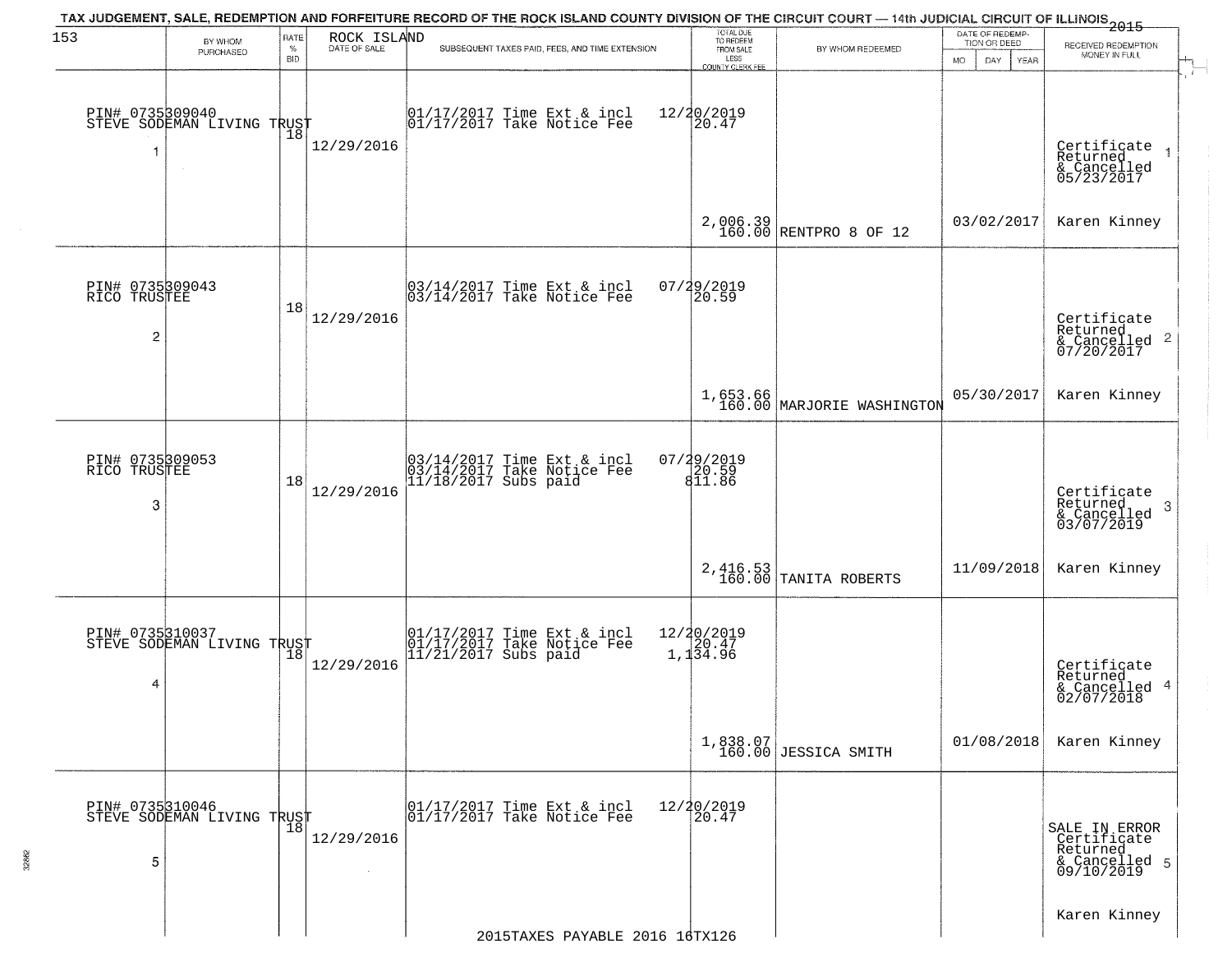|     | TAX JUDGEMENT, SALE, REDEMPTION AND FORFEITURE RECORD OF THE ROCK ISLAND COUNTY DIVISION OF THE CIRCUIT COURT - 14th JUDIC<br>NAME AND ADDRESS<br>LEGAL DESCRIPTION |                                                                |                              |                                     | BACK TAX             | <b>BACK TAX</b>           |                                        |                                         |                                                                 | INTEREST PAYMENT FUND | 2015    |
|-----|---------------------------------------------------------------------------------------------------------------------------------------------------------------------|----------------------------------------------------------------|------------------------------|-------------------------------------|----------------------|---------------------------|----------------------------------------|-----------------------------------------|-----------------------------------------------------------------|-----------------------|---------|
| 154 | TAXPAYER NO.<br>PARCEL NO.<br>ACRES                                                                                                                                 | ROCK ISLAND                                                    |                              | A-BACK TAX<br>FORFEITED<br>PRIOR TO | FORFEITED<br>PENALTY | FORFEITED<br>INTEREST AND | TOTAL BACK<br>TAX PENALTY<br>AND COSTS | AMOUNT<br>FOR WHICH<br><b>JUDGEMENT</b> | $\begin{array}{c} \text{CERTIFICATE} \\ \text{NO.} \end{array}$ | <b>INDEMNITY FUND</b> |         |
|     | ASSESSED VALUATION FOR TAXES                                                                                                                                        | TAX DUE                                                        | INT DUE                      | 2014                                | <b>ACCRUED</b>       | COST ACCRUED              | ACCRUED                                | IS ASKED                                |                                                                 | COST OF SALE          |         |
|     | GOMEZ ROBERTO/FRANCES<br>1515 8TH AVE<br>ROCK ISLAND IL 63<br>61201                                                                                                 | 1ST<br>$93.81$ <sub>2ND</sub><br>2ND<br>93.81                  | <del>9.87</del><br>7.05      |                                     |                      |                           |                                        |                                         |                                                                 | 60.00                 |         |
|     | LOTS 30 & 31<br>HUBER AND PEETZ ADD<br>EX W 55 FT                                                                                                                   | $3 - 5$<br>93.81<br>4TH                                        | 5.64                         |                                     |                      |                           |                                        |                                         | 750                                                             | 20.00                 |         |
|     | $229 - 22 - 00$<br>$4011 - A$<br>$09 - 01$<br>PIN# 0735310059                                                                                                       | 93.81<br><b>PUBLICATION COST</b><br>TOTAL DUE-TAXES, INT. COST | 2.82<br>10.00                |                                     |                      |                           |                                        |                                         |                                                                 | 4.00                  |         |
|     | 14,613                                                                                                                                                              | 1ST                                                            | 410.62                       |                                     |                      |                           |                                        | 410.62                                  |                                                                 | 10.00                 | 504.62  |
|     | INTERSTATE PROP OPTIONS<br>2884 DEVILS GLEN RD #156<br>BETTENDORF IA 52722<br>52722<br>LOT 5                                                                        | 2ND<br>284.06<br>3RD                                           | 200<br>21.30<br>3BD.         |                                     |                      |                           |                                        |                                         |                                                                 | 60.00                 |         |
|     | ROSENFIELDS 2ND SUBD<br>$328 - 12 - 00$<br>5778<br>$09 - 01$                                                                                                        | 284.06<br>$\overline{ATH}$<br>284.06<br>PUBLICATION COST       | .17.04<br>8.52<br>10.00      |                                     |                      |                           |                                        |                                         | 751                                                             | 20.00<br>4.00         |         |
|     | PIN# 0735311003<br>10,940                                                                                                                                           | TOTAL DUE-TAXES, INT. COST<br>isτ                              | 909.04<br>1ST                |                                     |                      |                           |                                        | 909.04                                  |                                                                 | 10.00                 | 1003.04 |
|     | RODRIGUEZ RAMIRO J<br>1321 7TH AVE<br>ROCK ISLAND IL<br>61201<br>LOT 4                                                                                              | 365.33<br>2ND<br>365.33<br>3RD                                 | 38.36<br>27.40<br>3RD        |                                     |                      |                           |                                        |                                         |                                                                 | 60.00                 |         |
|     | WARRENS SUB DIV OF<br>OUT LOT 67 SEC 35 18N 2W                                                                                                                      | 365.33<br>4TH<br>365.33<br><b>PUBLICATION COST</b>             | 21.92<br>10.96               |                                     |                      |                           |                                        |                                         | 752                                                             | 20.00                 |         |
|     | $412 - 08 - 00$<br>7389<br>$09 - 01$<br>PIN# 0735312001<br>14,070                                                                                                   | TOTAL OUE-TAXES, INT. COST                                     | 10.00<br>1,569.96            |                                     |                      |                           |                                        | 1569.96                                 |                                                                 | 4.00<br>10.00         | 1663.96 |
|     |                                                                                                                                                                     |                                                                |                              |                                     |                      |                           |                                        |                                         |                                                                 |                       |         |
|     | EUELL GLINNIE<br>901 14 1/2 ST<br>ROCK ISLAND IL<br>61201<br>LOT 1 BLOCK 1                                                                                          | 207.93<br>2ND<br>207.93<br>3RD                                 | 21.84<br>15.60<br>3RD        | 1112.80                             | 194.74               | 1426.66                   |                                        |                                         |                                                                 | 60.00                 |         |
|     | BLACK HAWK SECOND ADD<br>N 23.7 FT                                                                                                                                  | 207.93<br>4TH<br>207.93                                        | 12.48<br>6.24                |                                     |                      |                           | 5978.15                                |                                         | 753                                                             | 20.00                 |         |
|     | $064 - 23 - 00$<br>900<br>$09 - 01$<br>PIN# 0735315001<br>$\sim 100$ km $^{-1}$                                                                                     | "UBLICA HUN CUS<br>TOTAL DUE-TAXES, INT. COST                  | 10.00                        | $11 - 12 + 13$<br>3243.95           |                      |                           |                                        |                                         |                                                                 | 4.00                  |         |
|     | 8,008                                                                                                                                                               |                                                                | 897.88<br>1ST                |                                     |                      |                           |                                        | 6876.03                                 |                                                                 | 10.00                 | 6970.03 |
|     | GAY DONALD<br>1014    14    1/2 ST<br>ROCK    ISLAND    IL<br>61201                                                                                                 | 327.23<br>2ND<br>327.21                                        | 34.37<br>2ND<br>24.55<br>3RD |                                     |                      |                           |                                        |                                         |                                                                 | 60.00                 |         |
|     | LOT 3 BLOCK 1<br>BLACK HAWK SECOND ADD                                                                                                                              | 3RD<br>327.23<br>4TH<br>327.21                                 | 19.64<br>$9.82^8$            |                                     |                      |                           |                                        |                                         | 754                                                             | 20.00                 |         |
|     | $065 - 03 - 00$<br>902<br>09-01<br>PIN# 0735315004                                                                                                                  | PUBLICATION COST<br>TOTAL DUE-TAXES, INT. COST                 | 10.00                        |                                     |                      |                           |                                        |                                         |                                                                 | 4.00                  |         |
|     | 12,602                                                                                                                                                              |                                                                | 1,407.22                     |                                     |                      |                           |                                        | 1407.22                                 |                                                                 | 10.00                 | 1501.22 |

 $\sim 100$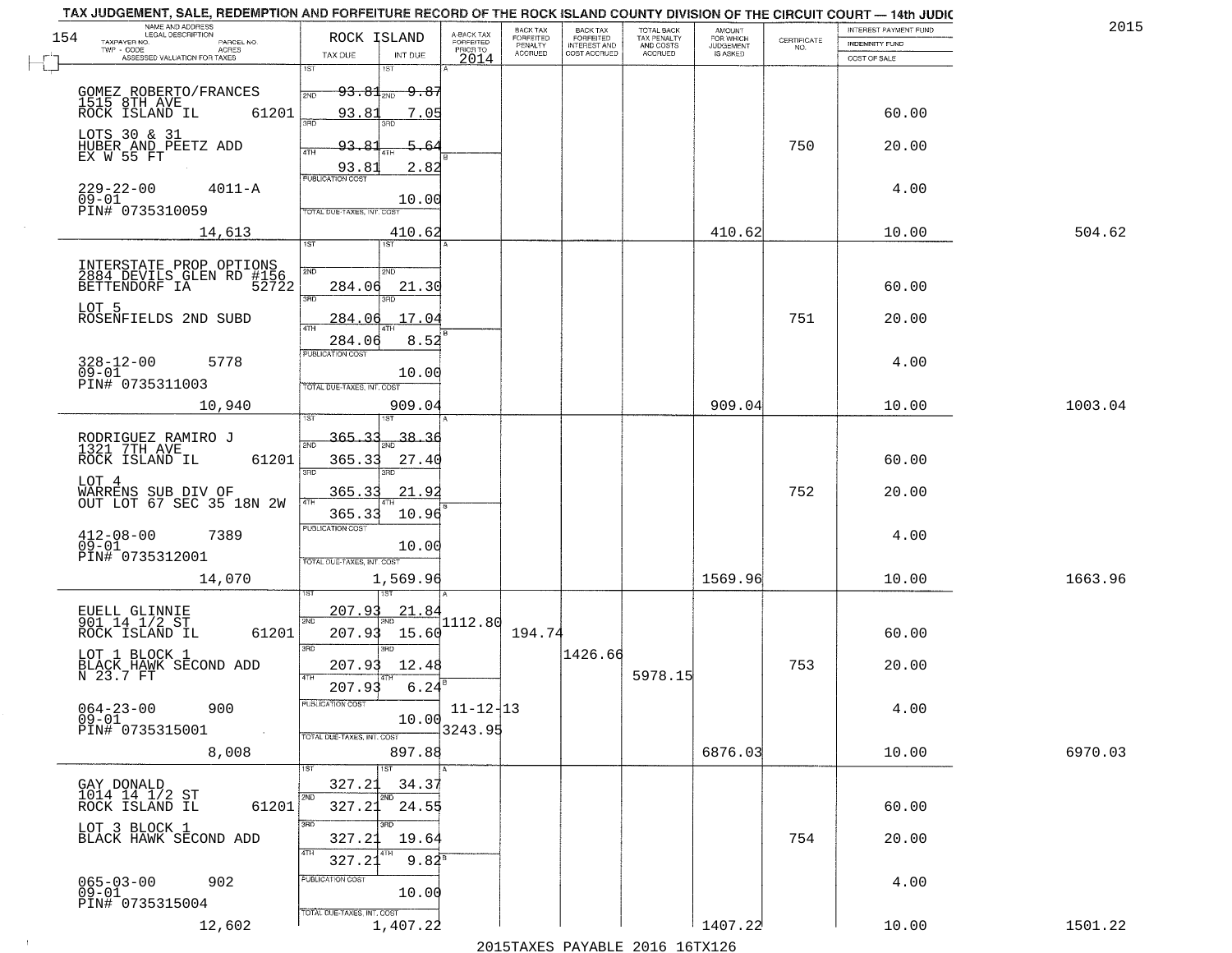| 154                                  | BY WHOM<br>PURCHASED       | RATE<br>$\%$<br><b>BID</b> | ROCK ISLAND<br>DATE OF SALE | TAX JUDGEMENT, SALE, REDEMPTION AND FORFEITURE RECORD OF THE ROCK ISLAND COUNTY DIVISION OF THE CIRCUIT COURT — 14th JUDICIAL CIRCUIT OF ILLINOIS 2015<br>SUBSEQUENT TAXES PAID, FEES, AND TIME EXTENSION                                                                                                                                                  | TOTAL DUE<br>TO REDEEM<br>FROM SALE<br>LESS<br>COUNTY CLERK FEE                                       | BY WHOM REDEEMED               | DATE OF REDEMP-<br>TION OR DEED<br>MO.<br>DAY<br>YEAR | RECEIVED REDEMPTION<br>MONEY IN FULL                                                      |
|--------------------------------------|----------------------------|----------------------------|-----------------------------|------------------------------------------------------------------------------------------------------------------------------------------------------------------------------------------------------------------------------------------------------------------------------------------------------------------------------------------------------------|-------------------------------------------------------------------------------------------------------|--------------------------------|-------------------------------------------------------|-------------------------------------------------------------------------------------------|
| PIN# 0735310059                      | STEVE SODEMAN LIVING TRUST | 18                         | 12/29/2016                  | $\begin{bmatrix} 01/17/2017 \\ 01/17/2017 \\ 01 \end{bmatrix}$ Take Notice Fee                                                                                                                                                                                                                                                                             | 12/20/2019<br>20.47                                                                                   |                                |                                                       | Certificate<br>Returned<br>& Cancelled<br>02/08/2017                                      |
|                                      |                            |                            |                             |                                                                                                                                                                                                                                                                                                                                                            |                                                                                                       | $615.92$<br>160.00 WELLS FARGO | 01/23/2017                                            | Karen Kinney                                                                              |
| PIN# 0735311003<br>RICO TRUSTEE<br>2 |                            | 18                         | 12/29/2016                  | $03/14/2017$ Time Ext & incl<br>$03/14/2017$ Take Notice Fee<br>$02/11/2019$ Take Notice Fee<br>$02/22/2019$ Publication Fee<br>$02/25/2019$ Sheriffs Fee<br>$02/25/2019$ Sheriffs Fee<br>$11/17/2018$ Subs paid<br>$11/18/2017$ Subs paid                                                                                                                 | 07/29/2019<br>$230.59$<br>$35.00$<br>$35.40$<br>$20.40$<br>$20.40$<br>$3.83$<br>$3.88$<br>295.00      |                                |                                                       | Certificate<br>Returned<br>$\frac{1}{6}$ Cancelled 2<br>09/06/2019                        |
|                                      |                            |                            |                             |                                                                                                                                                                                                                                                                                                                                                            | 2,888.59<br>160.00                                                                                    | INTERSTATE PROP OPTIONS        | 07/24/2019                                            | Karen Kinney                                                                              |
| PIN# 0735312001<br>3                 | STEVE SODEMAN LIVING TRUST |                            | 12/29/2016                  | 01/17/2017 Time Ext & incl<br>01/17/2017 Take Notice Fee<br>11/20/2018 Subs paid                                                                                                                                                                                                                                                                           | 12/20/2019<br>20.47<br>1,693.26                                                                       |                                |                                                       | Certificate<br>Returned<br>-3<br>& Cancelled<br>03/07/2019                                |
|                                      |                            |                            |                             |                                                                                                                                                                                                                                                                                                                                                            | $5,078.44$<br>$160.00$                                                                                | RAMIRO RODRIGUEZ               | 02/13/2019                                            | Karen Kinney                                                                              |
| PIN# 0735315001<br>RICO TRUSTEE<br>4 |                            | 18                         | 12/29/2016                  | 03/14/2017 Time Ext & incl<br>03/14/2017 Take Notice Fee<br>02/11/2019 Take Notice Fee<br>02/22/2019 Publication Fee<br>02/22/2019 Circuit Clerks Fee<br>03/05/2019 Sheriffs Fee<br>11/17/2017 Subs paid<br>11/18/2017 Subs paid                                                                                                                           | 07/29/2019<br>20.59<br>35.00<br>5.18<br>20.40<br>20.40<br>20.40<br>20.40<br>20.58<br>30.588<br>942.86 |                                |                                                       | TAX DEED ISSUED<br>Certificate<br>Returned<br>& Cancelled 4<br>09/16/2019<br>Karen Kinney |
| PIN# 0735315004<br>RICO TRUSTEE<br>5 |                            | 18                         |                             | $[03/14/2017 \text{ Time Ext & incl} \newline [03/14/2017 \text{ Take Notice Free} \newline 02/11/2019 \text{ Take Notice Free} \newline 02/11/2019 \text{ Public action Free} \newline 02/22/2019 \text{ Publication Free} \newline 03/05/2019 \text{ Sheriffs } \text{Free} \newline 11/17/2018 \text{ Subs paid} \newline 11/18/2017 \text{ Subs paid}$ | $\begin{smallmatrix} 07/29/2019\\20.59\\35.00\\51.40\\ \vdots\\ 1,519.78\\1,466.64 \end{smallmatrix}$ |                                |                                                       | Certificate<br>Returned<br>& Cancelled 5<br>07/05/2019                                    |
|                                      |                            |                            |                             |                                                                                                                                                                                                                                                                                                                                                            |                                                                                                       | $6,461.78$ DONALD GAY          | 06/26/2019                                            | Karen Kinney                                                                              |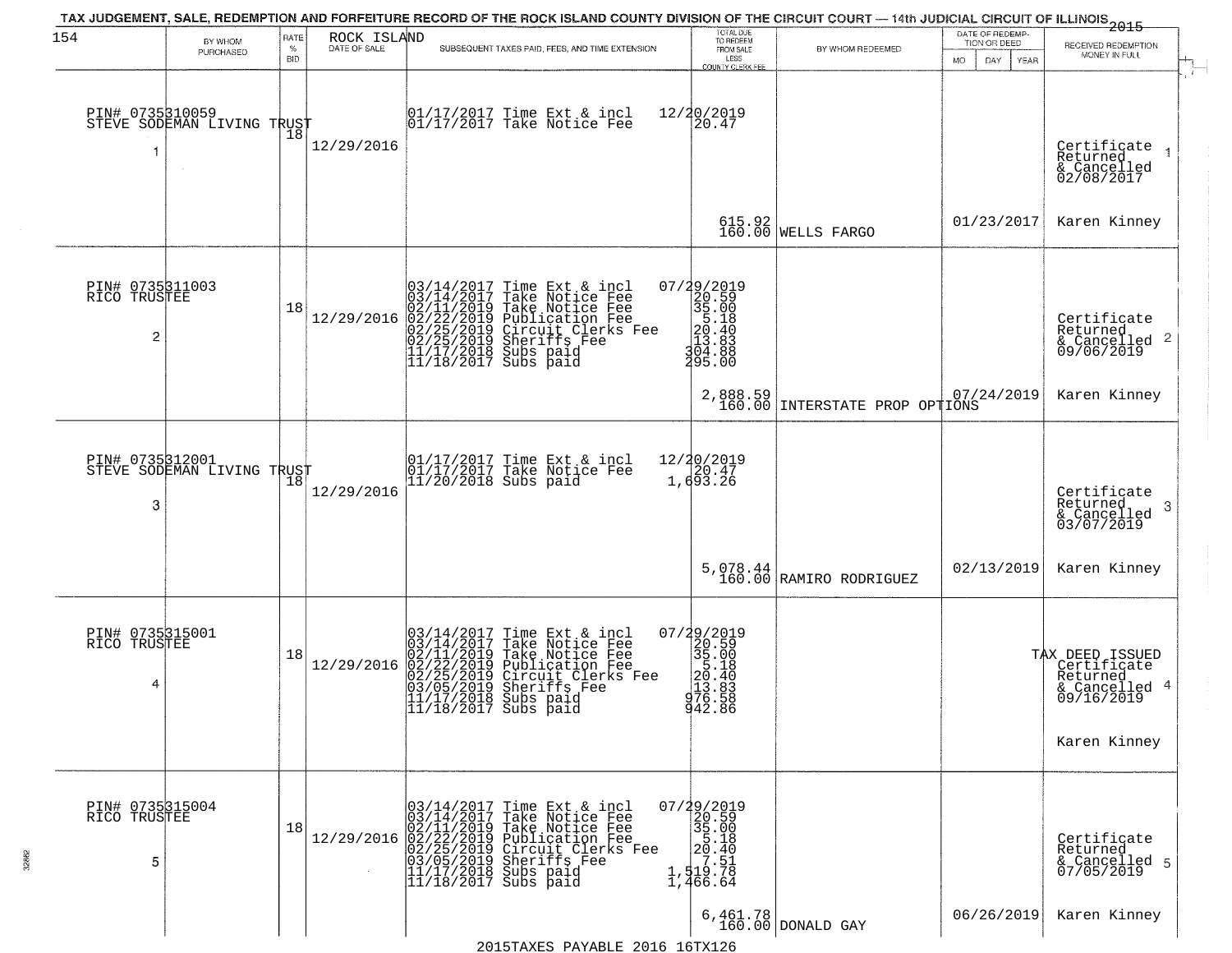|                                                 | TAX JUDGEMENT, SALE, REDEMPTION AND FORFEITURE RECORD OF THE ROCK ISLAND COUNTY DIVISION OF THE CIRCUIT COURT - 14th JUDIC<br>NAME AND ADDRESS<br>LEGAL DESCRIPTION |                                                                              |                                     | BACK TAX             | <b>BACK TAX</b>           |                                        |                                         |                                                                 | INTEREST PAYMENT FUND | 2015    |
|-------------------------------------------------|---------------------------------------------------------------------------------------------------------------------------------------------------------------------|------------------------------------------------------------------------------|-------------------------------------|----------------------|---------------------------|----------------------------------------|-----------------------------------------|-----------------------------------------------------------------|-----------------------|---------|
| 155<br>TAXPAYER NO.                             | PARCEL NO.                                                                                                                                                          | ROCK ISLAND                                                                  | A-BACK TAX<br>FORFEITED<br>PRIOR TO | FORFEITED<br>PENALTY | FORFEITED<br>INTEREST AND | TOTAL BACK<br>TAX PENALTY<br>AND COSTS | AMOUNT<br>FOR WHICH<br><b>JUDGEMENT</b> | $\begin{array}{c} \text{CERTIFICATE} \\ \text{NO.} \end{array}$ | INDEMNITY FUND        |         |
|                                                 | ACRES<br>ASSESSED VALUATION FOR TAXES                                                                                                                               | TAX DUE<br>INT DUE                                                           | 2014                                | <b>ACCRUED</b>       | COST ACCRUED              | ACCRUED                                | IS ASKED                                |                                                                 | COST OF SALE          |         |
|                                                 | BP HOMES 1 LLC<br>29 W 7TH ST 2ND FL<br>NEW YORK NY                                                                                                                 | 1ST<br>18T<br><del>327.21<sub>2ND</sub> 34.37</del><br>2ND                   |                                     |                      |                           |                                        |                                         |                                                                 |                       |         |
| LOT 8 BLOCK 1                                   | 10011                                                                                                                                                               | 327.21<br>24.55                                                              |                                     |                      |                           |                                        |                                         |                                                                 | 60.00                 |         |
|                                                 | BLACK HAWK SECOND ADD                                                                                                                                               | <u>327.21</u><br>19.64<br>9.82<br>$\frac{327.21}{PUBUCATON COST}$            |                                     |                      |                           |                                        |                                         | 755                                                             | 20.00                 |         |
| $065 - 08 - 00$<br>$09 - 01$<br>PIN# 0735315009 | 907                                                                                                                                                                 | 10.00<br>TOTAL DUE-TAXES, INT, COST                                          |                                     |                      |                           |                                        |                                         |                                                                 | 4.00                  |         |
|                                                 | 12,602                                                                                                                                                              | 1,407.22                                                                     |                                     |                      |                           |                                        | 1407.22                                 |                                                                 | 10.00                 | 1501.22 |
| MOLINE IL                                       | HARRISON ANDRE D<br>2330_11TH ST<br>61265                                                                                                                           | <u>301.35</u><br>$\frac{31.64}{210}$<br><b>PND</b><br>301.35<br>22.60<br>3RD |                                     |                      |                           |                                        |                                         |                                                                 | 60.00                 |         |
| LOT 3 BLOCK 6<br>BLACK HAWK ADD                 |                                                                                                                                                                     | 18.08<br><u>301.35</u><br>$\overline{47H}$<br>301.35<br>9.04                 |                                     |                      |                           |                                        |                                         | 756                                                             | 20.00                 |         |
| $063 - 18 - 00$<br>$09 - 01$<br>PIN# 0735316003 | 873                                                                                                                                                                 | <b>FUBLICATION COST</b><br>10.00<br>TOTAL DUE-TAXES, INT. COST               |                                     |                      |                           |                                        |                                         |                                                                 | 4.00                  |         |
|                                                 | 11,606                                                                                                                                                              | 1,296.76<br>īsT                                                              |                                     |                      |                           |                                        | 1296.76                                 |                                                                 | 10.00                 | 1390.76 |
| ROCK ISLAND IL                                  | MCCORKLE DOROTHY<br>1529 10TH AVE<br>61201                                                                                                                          | $-113.96$<br>11.<br><u>_Q</u><br>2ND<br>113.96<br>8.55<br>3RD<br>3RD         |                                     |                      |                           |                                        |                                         |                                                                 | 60.00                 |         |
|                                                 | LOT 9 BLOCK 1<br>BLACK HAWK ADD W 37 FT                                                                                                                             | 113.96<br>6.84<br>ATH<br>113.96<br>3.42                                      |                                     |                      |                           |                                        |                                         | 757                                                             | 20.00                 |         |
| $059 - 12 - 00$<br>09-01<br>PIN# 0735317016     | 777                                                                                                                                                                 | <b>PUBLICATION COST</b><br>10.00<br>TOTAL OUE-TAXES, INT. COST               |                                     |                      |                           |                                        |                                         |                                                                 | 4.00                  |         |
|                                                 | 15,389                                                                                                                                                              | 496.62                                                                       |                                     |                      |                           |                                        | 496.62                                  |                                                                 | 10.00                 | 590.62  |
| ALTADENA CA                                     | FARINAS M/YABES J<br>767 W MARIPOSI ST<br>91001                                                                                                                     | 1855.25<br>194.81<br>2ND<br>1855.25 139.15<br>3BD<br><b>TRD</b>              |                                     |                      |                           |                                        |                                         |                                                                 | 60.00                 |         |
|                                                 | LOTS 2 3 4 & 5 BLOCK 9<br>JOHN W SPENCERS ADD                                                                                                                       | 1855.25 111.32<br>4TH<br>1855.25<br>55.66                                    |                                     |                      |                           |                                        |                                         | 758                                                             | 20.00                 |         |
| $370 - 11 - 00$<br>$09 - 01$<br>PIN# 0735403003 | 6616<br><b>Contract</b>                                                                                                                                             | -usuca i un cus-<br>10.00<br>TOTAL DUE-TAXES, INT. COST                      |                                     |                      |                           |                                        |                                         |                                                                 | 4.00                  |         |
|                                                 | 71,452                                                                                                                                                              | 7,931.94<br><b>TIST</b>                                                      |                                     |                      |                           |                                        | 7931.94                                 |                                                                 | 10.00                 | 8025.94 |
| ROCK ISLAND IL                                  | PIZANO MARTIN/PATRICIA<br>525 21ST ST<br>61201                                                                                                                      | 139.95<br>14.70<br>2ND<br>2ND<br>139.9\$ 10.50                               |                                     |                      |                           |                                        |                                         |                                                                 | 60.00                 |         |
| LOT 2 BLOCK 2<br>N .50                          | JOHN W SPENCERS 2ND ADD                                                                                                                                             | 3RD<br>3RD<br>139.95<br>8.40<br>4TH<br>139.95<br>4.20 <sup>s</sup>           |                                     |                      |                           |                                        |                                         | 759                                                             | 20.00                 |         |
| $371 - 18 - 00$<br>$09 - 01$<br>PIN# 0735418002 | 6643                                                                                                                                                                | PUBLICATION COST<br>10.00<br>TOTAL DUE-TAXES, INT. COST                      |                                     |                      |                           |                                        |                                         |                                                                 | 4.00                  |         |
|                                                 | 9,394                                                                                                                                                               | 607.60                                                                       |                                     |                      |                           |                                        | 607.60                                  |                                                                 | 10.00                 | 701.60  |

 $\sim 10^{-1}$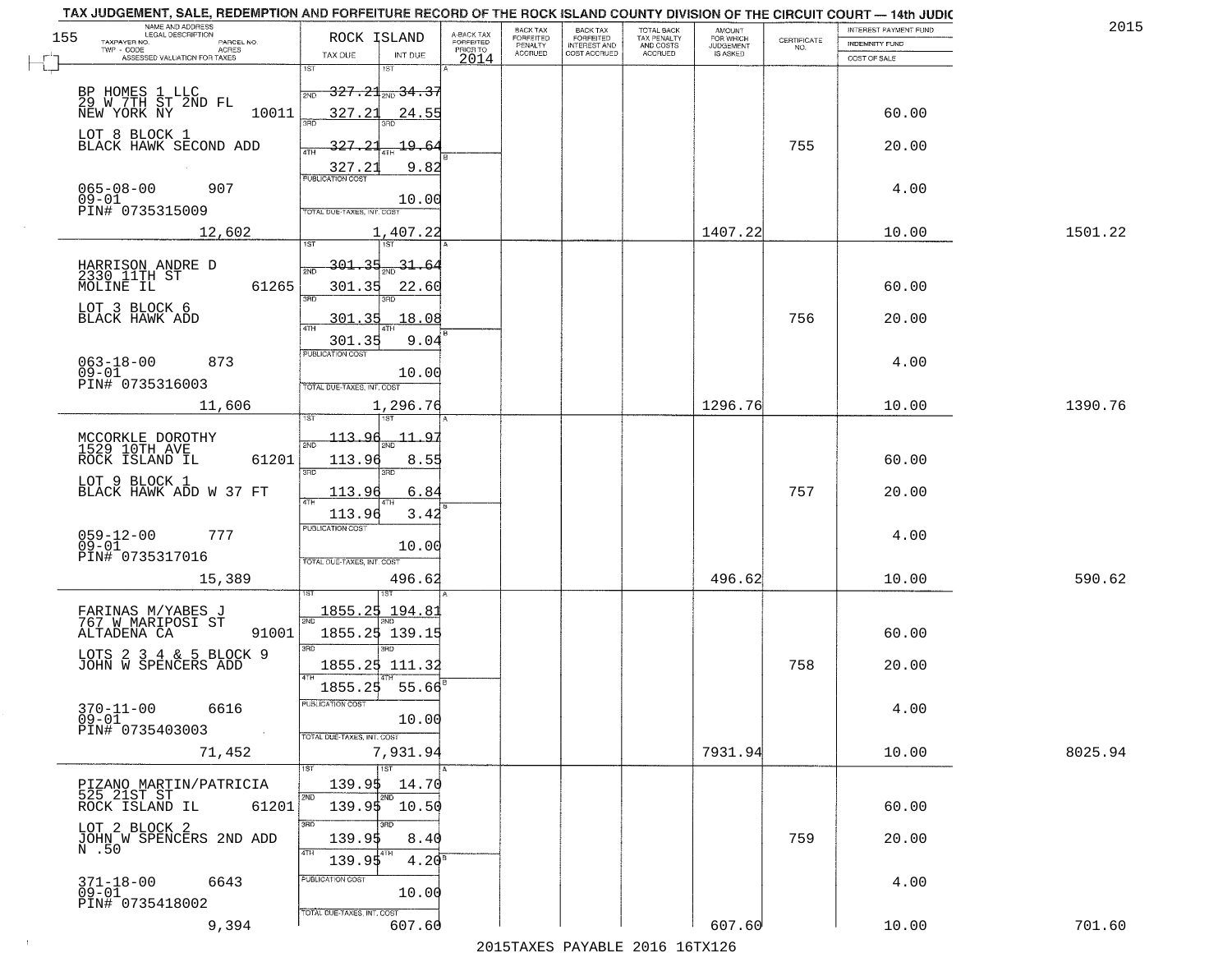| 155                                  | BY WHOM                                           | RATE               | ROCK ISLAND  | TAX JUDGEMENT, SALE, REDEMPTION AND FORFEITURE RECORD OF THE ROCK ISLAND COUNTY DIVISION OF THE CIRCUIT COURT — 14th JUDICIAL CIRCUIT OF ILLINOIS 2015                                                                                     | TOTAL DUE<br>TO REDEEM                                                                                          |                                        | DATE OF REDEMP-<br>TION OR DEED |                                                                        |
|--------------------------------------|---------------------------------------------------|--------------------|--------------|--------------------------------------------------------------------------------------------------------------------------------------------------------------------------------------------------------------------------------------------|-----------------------------------------------------------------------------------------------------------------|----------------------------------------|---------------------------------|------------------------------------------------------------------------|
|                                      | PURCHASED                                         | $\%$<br><b>BID</b> | DATE OF SALE | SUBSEQUENT TAXES PAID, FEES, AND TIME EXTENSION                                                                                                                                                                                            | FROM SALE<br>LESS<br><b>COUNTY CLERK FEE</b>                                                                    | BY WHOM REDEEMED                       | MO.<br>DAY.<br><b>YEAR</b>      | RECEIVED REDEMPTION<br>MONEY IN FULL                                   |
| 1                                    | PIN# 0735315009    <br>STEVE SODEMAN LIVING TRUST | Ίõ                 | 12/29/2016   | 01/17/2017 Time Ext & incl<br>01/17/2017 Take Notice Fee<br>11/21/2017 Subs paid                                                                                                                                                           | 12/20/2019<br>1,466.64                                                                                          |                                        |                                 | Certificate<br>Returned<br>$\rightarrow$<br>& Cancelled<br>03/05/2018  |
|                                      |                                                   |                    |              |                                                                                                                                                                                                                                            |                                                                                                                 | 3,974.99<br>160.00 BP HOMES 1 LLC      | 02/20/2018                      | Karen Kinney                                                           |
| PIN# 0735316003<br>2                 | STEVE SODEMAN LIVING TRUST                        |                    | 12/29/2016   | 01/17/2017 Time Ext & incl<br>01/17/2017 Take Notice Fee                                                                                                                                                                                   | 12/20/2019<br>20.47                                                                                             |                                        |                                 | Certificate<br>Returned<br>$\overline{2}$<br>& Cancelled<br>05/23/2017 |
|                                      |                                                   |                    |              |                                                                                                                                                                                                                                            |                                                                                                                 | 1,661.57<br>160.00 ANDRE HARRISON      | 03/15/2017                      | Karen Kinney                                                           |
| 3                                    | PIN# 0735317016<br>STEVE SODEMAN LIVING TRUST     | 18                 | 12/29/2016   | 01/17/2017 Time Ext & incl<br>01/17/2017 Take Notice Fee                                                                                                                                                                                   | 12/20/2019<br>20.47                                                                                             |                                        |                                 | Certificate<br>Returned<br>3<br>$\frac{2}{07/06/2018}$                 |
|                                      |                                                   |                    |              |                                                                                                                                                                                                                                            |                                                                                                                 | 930.02<br>160.00 CLEO DAVIS JR         | 05/30/2018                      | Karen Kinney                                                           |
| PIN# 0735403003<br>RICO TRUSTEE<br>4 |                                                   | 18                 | 12/29/2016   | $03/14/2017$ Time Ext & incl<br>$03/14/2017$ Take Notice Fee<br>$02/11/2019$ Take Notice Fee<br>$02/22/2019$ Publication Fee<br>$02/25/2019$ Sheriffs Fee<br>$02/25/2019$ Sheriffs Fee<br>$11/17/2018$ Subs paid<br>$11/18/2017$ Subs paid | $\begin{smallmatrix} 07/29/2019\\20.59\\35.00\\5.18\\20.40\\20.40\\13.88\\8,476.58\\8,175.60 \end{smallmatrix}$ |                                        |                                 | Certificate<br>Returned<br>& Cancelled 4<br>09/06/2019                 |
|                                      |                                                   |                    |              |                                                                                                                                                                                                                                            |                                                                                                                 | 36,420.47<br>160.00 JOVIE YABES        | 07/22/2019                      | Karen Kinney                                                           |
| 5                                    | PIN# 0735418002<br>STEVE SODEMAN LIVING TRUST     | 18                 |              | 01/17/2017 Time Ext & incl<br>01/17/2017 Take Notice Fee<br>11/20/2018 Subs paid<br>12/29/2016 11/21/2017 Subs paid                                                                                                                        | $\begin{array}{r} 12/20/2019 \\ 20.47 \\ 622.14 \\ 612.52 \end{array}$                                          |                                        |                                 | Certificate<br>Returned<br>& Cancelled 5<br>04/15/2019                 |
|                                      |                                                   |                    |              |                                                                                                                                                                                                                                            |                                                                                                                 | 2,809.83<br>160.00 MARTIN PIZAN GUZMAN | 03/04/2019                      | Karen Kinney                                                           |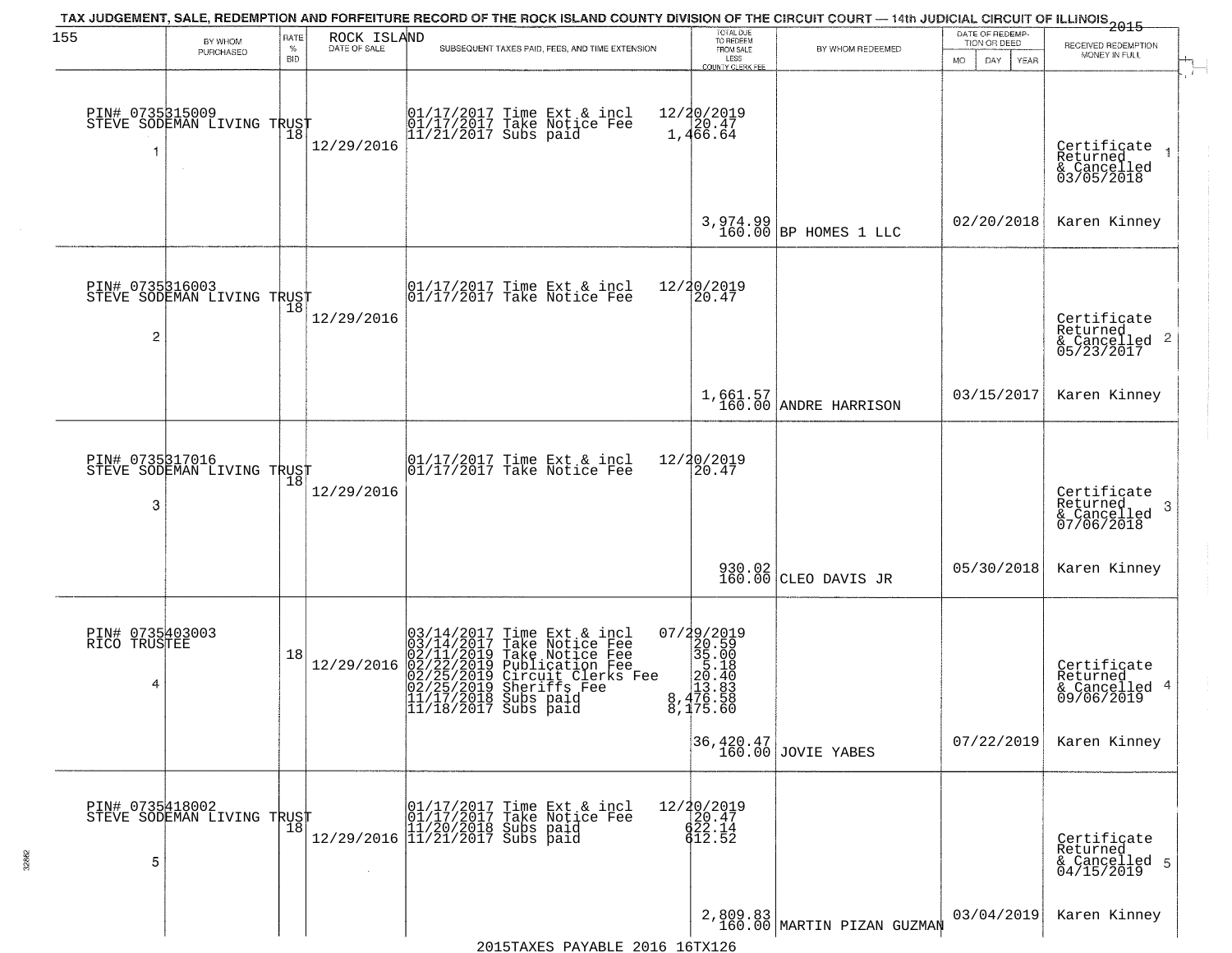| TAX JUDGEMENT, SALE, REDEMPTION AND FORFEITURE RECORD OF THE ROCK ISLAND COUNTY DIVISION OF THE CIRCUIT COURT - 14th JUDIC |                                                 |                                     |                             |                                  |                                        |                     |                                                                 |                       |         |
|----------------------------------------------------------------------------------------------------------------------------|-------------------------------------------------|-------------------------------------|-----------------------------|----------------------------------|----------------------------------------|---------------------|-----------------------------------------------------------------|-----------------------|---------|
| NAME AND ADDRESS<br>LEGAL DESCRIPTION                                                                                      |                                                 |                                     | BACK TAX                    | <b>BACK TAX</b>                  |                                        | AMOUNT<br>FOR WHICH |                                                                 | INTEREST PAYMENT FUND | 2015    |
| 156<br>TAXPAYER NO.<br>PARCEL NO.<br>ACRES<br>TWP - CODE                                                                   | ROCK ISLAND                                     | A-BACK TAX<br>FORFEITED<br>PRIOR TO | <b>FORFEITED</b><br>PENALTY | FORFEITED<br><b>INTEREST AND</b> | TOTAL BACK<br>TAX PENALTY<br>AND COSTS | <b>JUDGEMENT</b>    | $\begin{array}{c} \text{CERTIFICATE} \\ \text{NO.} \end{array}$ | <b>INDEMNITY FUND</b> |         |
| ASSESSED VALUATION FOR TAXES                                                                                               | TAX DUE<br>INT DUE                              | 2014                                | <b>ACCRUED</b>              | COST ACCRUED                     | ACCRUED                                | <b>IS ASKED</b>     |                                                                 | COST OF SALE          |         |
|                                                                                                                            | 1ST<br>1ST                                      |                                     |                             |                                  |                                        |                     |                                                                 |                       |         |
| SOLORIO SONNIA M GOMEZ                                                                                                     | <del>199.93<sub>2ND</sub> 21.00</del><br>2ND    |                                     |                             |                                  |                                        |                     |                                                                 |                       |         |
| 931 15TH ST<br>ROCK ISLAND IL<br>61201                                                                                     | 199.93<br>15.00                                 |                                     |                             |                                  |                                        |                     |                                                                 | 60.00                 |         |
| LOT 9 BLOCK 2                                                                                                              |                                                 |                                     |                             |                                  |                                        |                     |                                                                 |                       |         |
| JOHN W SPENCERS 2ND ADD<br>S 28 FT                                                                                         | 199.93<br><u> 12.00</u>                         |                                     |                             |                                  |                                        |                     | 760                                                             | 20.00                 |         |
|                                                                                                                            | 6.00<br>199.93<br><b>PUBLICATION COST</b>       |                                     |                             |                                  |                                        |                     |                                                                 |                       |         |
| $372 - 08 - 00$<br>$6653 - A$<br>$09 - 01$                                                                                 | 10.00                                           |                                     |                             |                                  |                                        |                     |                                                                 | 4.00                  |         |
| PIN# 0735418008                                                                                                            | OTAL DUE-TAXES, INT. COST                       |                                     |                             |                                  |                                        |                     |                                                                 |                       |         |
| 7,700                                                                                                                      | 863.72<br>1ST                                   |                                     |                             |                                  |                                        | 863.72              |                                                                 | 10.00                 | 957.72  |
|                                                                                                                            |                                                 |                                     |                             |                                  |                                        |                     |                                                                 |                       |         |
| AJAX SMIDLAP PROPERTIES<br>3100 AVE OF THE CITIES                                                                          | 242.15<br>$\frac{25.41}{200}$                   |                                     |                             |                                  |                                        |                     |                                                                 |                       |         |
| 61265<br>MOLINE IL                                                                                                         | 242.15<br>18.15<br>$\overline{3BD}$             |                                     |                             |                                  |                                        |                     |                                                                 | 60.00                 |         |
| LOT 8 BLOCK 2                                                                                                              | 242.15<br>14.52                                 |                                     |                             |                                  |                                        |                     | 761                                                             | 20.00                 |         |
| JOHN W SPENCERS 2ND ADD<br>ALL EX N 31.50 FT                                                                               | ৰাম<br>242.15<br>7.26                           |                                     |                             |                                  |                                        |                     |                                                                 |                       |         |
| $372 - 06 - 00$<br>6652                                                                                                    | PUBLICATION COST                                |                                     |                             |                                  |                                        |                     |                                                                 | 4.00                  |         |
| $09 - 01$                                                                                                                  | 10.00                                           |                                     |                             |                                  |                                        |                     |                                                                 |                       |         |
| PIN# 0735418010                                                                                                            | TOTAL DUE-TAXES, INT. COST                      |                                     |                             |                                  |                                        |                     |                                                                 |                       |         |
| 9,326                                                                                                                      | 1,043.94<br>1ST<br>1ST                          |                                     |                             |                                  |                                        | 1043.94             |                                                                 | 10.00                 | 1137.94 |
|                                                                                                                            | 101.13<br>$\frac{10.64}{200}$                   |                                     |                             |                                  |                                        |                     |                                                                 |                       |         |
| ANDERSON TEDDY L<br>616 24TH ST<br>ROCK ISLAND IL<br>61201                                                                 | 2ND<br>101.13<br>7.60                           |                                     |                             |                                  |                                        |                     |                                                                 | 60.00                 |         |
| LOT 7 BLOCK 2                                                                                                              | 3RD<br>3RD                                      |                                     |                             |                                  |                                        |                     |                                                                 |                       |         |
| BAILEY AND BOYLES 2ND ADD N 25'                                                                                            | 101.13<br>6.08<br>4TH                           |                                     |                             |                                  |                                        |                     | 762                                                             | 20.00                 |         |
|                                                                                                                            | 101.13<br>3.04                                  |                                     |                             |                                  |                                        |                     |                                                                 |                       |         |
| $051 - 06 - 00$<br>638                                                                                                     | <b>PUBLICATION COST</b>                         |                                     |                             |                                  |                                        |                     |                                                                 | 4.00                  |         |
| $09 - 01$<br>PIN# 0735420011                                                                                               | 10.00<br>TOTAL OUE-TAXES, INT. COST             |                                     |                             |                                  |                                        |                     |                                                                 |                       |         |
| 3,895                                                                                                                      | 441.88                                          |                                     |                             |                                  |                                        | 441.88              |                                                                 | 10.00                 | 535.88  |
|                                                                                                                            |                                                 |                                     |                             |                                  |                                        |                     |                                                                 |                       |         |
| WALLACE MELISSA A                                                                                                          | 331.57<br>34.79<br>2ND                          |                                     |                             |                                  |                                        |                     |                                                                 |                       |         |
| 2642 N STARK ST<br>DAVENPORT IA<br>52804                                                                                   | 331.57<br>24.85                                 |                                     |                             |                                  |                                        |                     |                                                                 | 60.00                 |         |
| LOT 1                                                                                                                      | 3RD<br>3RD                                      |                                     |                             |                                  |                                        |                     |                                                                 |                       |         |
| JAMES M BEARDSLEYS SUBD<br>OF O L 11 AND 12 ALL                                                                            | 19.88<br>331.57<br>4TH                          |                                     |                             |                                  |                                        |                     | 763                                                             | 20.00                 |         |
| EX E 90 FT                                                                                                                 | 9.94<br>331.57                                  |                                     |                             |                                  |                                        |                     |                                                                 |                       |         |
| $053 - 15 - 00$<br>678<br>$09 - 01$                                                                                        | PUBLICATION COST<br>10.00                       |                                     |                             |                                  |                                        |                     |                                                                 | 4.00                  |         |
| PIN# 0735421010<br>$\sim 100$                                                                                              | TOTAL DUE-TAXES, INT. COST                      |                                     |                             |                                  |                                        |                     |                                                                 |                       |         |
| 12,770                                                                                                                     | 1,425.74                                        |                                     |                             |                                  |                                        | 1425.74             |                                                                 | 10.00                 | 1519.74 |
|                                                                                                                            | 1ST<br>1ST                                      |                                     |                             |                                  |                                        |                     |                                                                 |                       |         |
| RAMIREZ MANUEL G<br>155 5TH AVE                                                                                            | 302.88<br>31.78<br>2ND                          |                                     |                             |                                  |                                        |                     |                                                                 |                       |         |
| MOLINE IL<br>61265                                                                                                         | 302.88<br>22.70                                 |                                     |                             |                                  |                                        |                     |                                                                 | 60.00                 |         |
| LOT 15 BLOCK 1                                                                                                             | 3RD<br><u> २घ०</u>                              |                                     |                             |                                  |                                        |                     | 764                                                             | 20.00                 |         |
| CHARLES BUFORDS ADD<br>S 40 FT                                                                                             | 302.88<br>18.16<br>4TH                          |                                     |                             |                                  |                                        |                     |                                                                 |                       |         |
|                                                                                                                            | 9.08 <sup>B</sup><br>302.88<br>PUBLICATION COST |                                     |                             |                                  |                                        |                     |                                                                 |                       |         |
| $103 - 11 - 00$<br>1652<br>$09 - 01$                                                                                       | 10.00                                           |                                     |                             |                                  |                                        |                     |                                                                 | 4.00                  |         |
| PIN# 0735423008                                                                                                            | TOTAL DUE-TAXES, INT. COST                      |                                     |                             |                                  |                                        |                     |                                                                 |                       |         |
| 11,665                                                                                                                     | 1,303.24                                        |                                     |                             |                                  |                                        | 1303.24             |                                                                 | 10.00                 | 1397.24 |

 $\sim 10^{-1}$ 

2015TAXES PAYABLE 2016 16TX126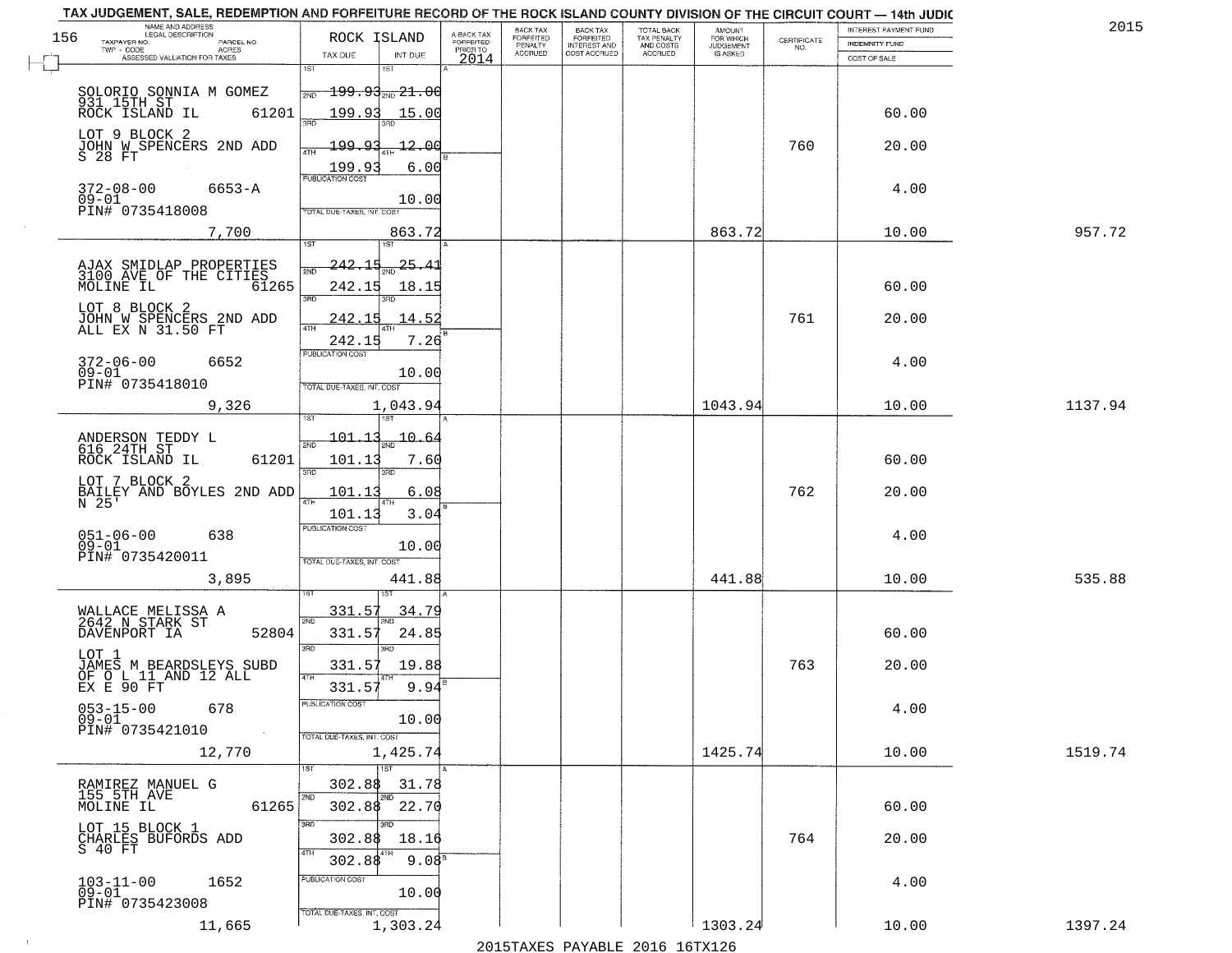| 156                                  | BY WHOM<br>PURCHASED                          | RATE<br>$\%$<br><b>BID</b> | ROCK ISLAND<br>DATE OF SALE | TAX JUDGEMENT, SALE, REDEMPTION AND FORFEITURE RECORD OF THE ROCK ISLAND COUNTY DIVISION OF THE CIRCUIT COURT — 14th JUDICIAL CIRCUIT OF ILLINOIS 2015<br>SUBSEQUENT TAXES PAID, FEES, AND TIME EXTENSION     | TOTAL DUE<br>TO REDEEM<br>FROM SALE<br>LESS<br>COUNTY CLERK FEE                                                                                             | BY WHOM REDEEMED                  | DATE OF REDEMP-<br>TION OR DEED<br>MO.<br>DAY<br>YEAR | RECEIVED REDEMPTION<br>MONEY IN FULL                                                      |
|--------------------------------------|-----------------------------------------------|----------------------------|-----------------------------|---------------------------------------------------------------------------------------------------------------------------------------------------------------------------------------------------------------|-------------------------------------------------------------------------------------------------------------------------------------------------------------|-----------------------------------|-------------------------------------------------------|-------------------------------------------------------------------------------------------|
| PIN# 0735418008<br>1                 | STEVE SODEMAN LIVING TRUST                    | 18                         | 12/29/2016                  | 01/17/2017 Time Ext & incl<br>01/17/2017 Take Notice Fee                                                                                                                                                      | 12/20/2019<br>20.47                                                                                                                                         |                                   |                                                       | Certificate<br>Returned<br>& Cancelled<br>07/20/2017                                      |
|                                      |                                               |                            |                             |                                                                                                                                                                                                               | 1,150.58<br>160.00                                                                                                                                          | SONNIA GOMEZ-SOLORIO              | 06/20/2017                                            | Karen Kinney                                                                              |
| PIN# 0735418010<br>RICO TRUSTEE<br>2 |                                               | 18                         | 12/29/2016                  | $03/14/2017$ Time Ext & incl<br>$03/14/2017$ Take Notice Fee<br>$02/11/2019$ Take Notice Fee<br>$02/22/2019$ Publication Fee<br>$03/05/2019$ Sheriffs Fee<br>$11/17/2018$ Subs paid<br>$11/18/2017$ Subs paid | 07/29/2019<br>$\begin{smallmatrix}77.297 & 2013 \\ 20.59 & 500 \\ 35 & 00 \\ 5 & 618 \\ 6 & 7.03 \\ 7 & 03 \\ 1 & 94 & 82 \\ 1 & 093 & 22\end{smallmatrix}$ |                                   |                                                       | TAX DEED ISSUED<br>Certificate<br>Returned<br>& Cancelled 2<br>09/16/2019<br>Karen Kinney |
| PIN# 0735420011<br>3                 | STEVE SODEMAN LIVING TRUST                    |                            | 12/29/2016                  | 01/17/2017 Time Ext & incl<br>01/17/2017 Take Notice Fee<br>11/21/2017 Subs paid                                                                                                                              | 12/20/2019<br>466.92                                                                                                                                        |                                   |                                                       | Certificate<br>Returned<br>-3<br>& Cancelled<br>01/09/2018                                |
|                                      |                                               |                            |                             |                                                                                                                                                                                                               | 1,272.22<br>160.00                                                                                                                                          | VIBRANT CREDIT UNION              | 12/22/2017                                            | Karen Kinney                                                                              |
| PIN# 0735421010<br>4                 | STEVE SODEMAN LIVING TRUST                    |                            | 12/29/2016                  | 01/17/2017 Time Ext & incl<br>01/17/2017 Take Notice Fee                                                                                                                                                      | 12/20/2019<br>20.47                                                                                                                                         |                                   |                                                       | Certificate<br>Returned<br>& Cancelled 4<br>03/23/2017                                    |
|                                      |                                               |                            |                             |                                                                                                                                                                                                               |                                                                                                                                                             | 1,813.76<br>160.00 LEE & LEE ATTY | 02/23/2017                                            | Karen Kinney                                                                              |
| 5                                    | PIN# 0735423008<br>STEVE SODEMAN LIVING TRUST |                            | 12/29/2016                  | 01/17/2017 Time Ext & incl<br>01/17/2017 Take Notice Fee                                                                                                                                                      | 12/20/2019<br>20.47                                                                                                                                         |                                   |                                                       | Certificate<br>Returned<br>& Cancelled 5<br>05/23/2017                                    |
|                                      |                                               |                            |                             |                                                                                                                                                                                                               |                                                                                                                                                             | 1,669.21<br>160.00 MANUEL RAMIREZ | 03/24/2017                                            | Karen Kinney                                                                              |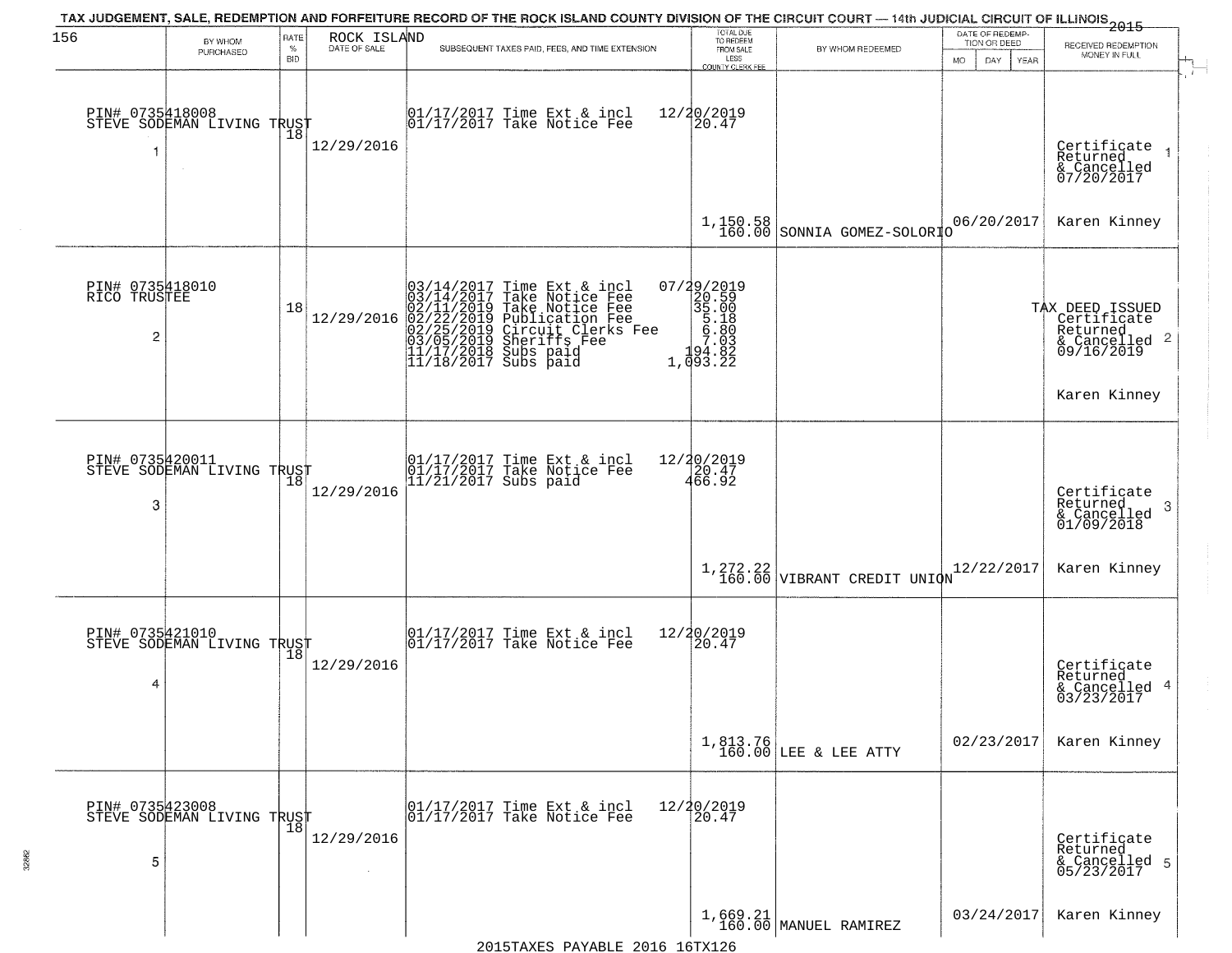| TAX JUDGEMENT, SALE, REDEMPTION AND FORFEITURE RECORD OF THE ROCK ISLAND COUNTY DIVISION OF THE CIRCUIT COURT - 14th JUDIC |                       |                            |                                       |                                     |                                  |                                       |                                        |                              |                                                                 |                                                | 2015    |
|----------------------------------------------------------------------------------------------------------------------------|-----------------------|----------------------------|---------------------------------------|-------------------------------------|----------------------------------|---------------------------------------|----------------------------------------|------------------------------|-----------------------------------------------------------------|------------------------------------------------|---------|
| NAME AND ADDRESS<br>LEGAL DESCRIPTION<br>157<br>TAXPAYER NO.                                                               | PARCEL NO.            | ROCK ISLAND                |                                       | A-BACK TAX<br>FORFEITED<br>PRIOR TO | BACK TAX<br>FORFEITED<br>PENALTY | BACK TAX<br>FORFEITED<br>INTEREST AND | TOTAL BACK<br>TAX PENALTY<br>AND COSTS | AMOUNT<br>FOR WHICH          | $\begin{array}{c} \text{CERTIFICATE} \\ \text{NO.} \end{array}$ | INTEREST PAYMENT FUND<br><b>INDEMNITY FUND</b> |         |
| TWP - CODE<br>ASSESSED VALUATION FOR TAXES                                                                                 | ACRES                 | TAX DUE                    | INT DUE                               | 2014                                | <b>ACCRUED</b>                   | COST ACCRUED                          | <b>ACCRUED</b>                         | <b>JUDGEMENT</b><br>IS ASKED |                                                                 | COST OF SALE                                   |         |
|                                                                                                                            |                       | 1ST                        | 1ST                                   |                                     |                                  |                                       |                                        |                              |                                                                 |                                                |         |
|                                                                                                                            |                       |                            | <del>521.98<sub>200</sub>54.8</del> 1 |                                     |                                  |                                       |                                        |                              |                                                                 |                                                |         |
| POLK GEOFFREY ATTY AT LAW WE<br>222 W ONTARIO SUITE 320<br>CHICAGO IL 60654                                                |                       | 521.98                     | 39.15                                 |                                     |                                  |                                       |                                        |                              |                                                                 | 60.00                                          |         |
|                                                                                                                            |                       | 3RD                        |                                       |                                     |                                  |                                       |                                        |                              |                                                                 |                                                |         |
| LOT 6 BLOCK 3<br>JOHN W SPENCERS 3RD ADD                                                                                   |                       | <u>521.98</u>              | 31.33                                 |                                     |                                  |                                       |                                        |                              | 765                                                             | 20.00                                          |         |
| N 61 FT                                                                                                                    |                       | 521.98                     | 15.66                                 |                                     |                                  |                                       |                                        |                              |                                                                 |                                                |         |
| 373-19-00                                                                                                                  | 6684                  |                            |                                       |                                     |                                  |                                       |                                        |                              |                                                                 | 4.00                                           |         |
| $09 - 01$<br>PIN# 0735428006                                                                                               |                       | TOTAL DUE-TAXES, INT. COST | 10.00                                 |                                     |                                  |                                       |                                        |                              |                                                                 |                                                |         |
|                                                                                                                            |                       |                            |                                       |                                     |                                  |                                       |                                        |                              |                                                                 |                                                |         |
|                                                                                                                            | 20,103                |                            | 2,238.86                              |                                     |                                  |                                       |                                        | 2238.86                      |                                                                 | 10.00                                          | 2332.86 |
|                                                                                                                            |                       | 195.36                     | -20.51                                |                                     |                                  |                                       |                                        |                              |                                                                 |                                                |         |
| MYERS CANDY/RICHARD<br>820 21ST ST<br>ROCK ISLAND IL                                                                       | 61201                 | 195.36                     | 14.65                                 |                                     |                                  |                                       |                                        |                              |                                                                 | 60.00                                          |         |
| LOT 13 BLOCK 3                                                                                                             |                       | 3RD                        |                                       |                                     |                                  |                                       |                                        |                              |                                                                 |                                                |         |
| JOHN W SPENCERS 3RD ADD                                                                                                    |                       | 195.36                     | 11.72                                 |                                     |                                  |                                       |                                        |                              | 766                                                             | 20.00                                          |         |
|                                                                                                                            |                       | 195.36                     | 5.86                                  |                                     |                                  |                                       |                                        |                              |                                                                 |                                                |         |
| $374 - 11 - 00$                                                                                                            | 6695                  | PUBLICATION COST           |                                       |                                     |                                  |                                       |                                        |                              |                                                                 | 4.00                                           |         |
| $09 - 01$<br>PIN# 0735428015                                                                                               |                       | TOTAL DUE-TAXES, INT. COST | 10.00                                 |                                     |                                  |                                       |                                        |                              |                                                                 |                                                |         |
|                                                                                                                            | 11,802                |                            | 844.18                                |                                     |                                  |                                       |                                        | 844.18                       |                                                                 | 10.00                                          | 938.18  |
|                                                                                                                            |                       | i ST                       | 187                                   |                                     |                                  |                                       |                                        |                              |                                                                 |                                                |         |
| SCOTT JUDITH A<br>17919 RTE 5 & 92                                                                                         |                       | 266.53<br>2ND              | 28.00                                 |                                     |                                  |                                       |                                        |                              |                                                                 |                                                |         |
| EAST MOLINE IL                                                                                                             | 61244                 | 266.53                     | 20.00                                 |                                     |                                  |                                       |                                        |                              |                                                                 | 60.00                                          |         |
| O L 22                                                                                                                     |                       | 3BD                        | 3RD                                   |                                     |                                  |                                       |                                        |                              |                                                                 |                                                |         |
| KEATORS SUBD<br>E 35 FT N 85 FT E 18 FT<br>OF S 46.9 FT L 5                                                                |                       | 266.53<br>4TH              | 16.00                                 |                                     |                                  |                                       |                                        |                              | 767                                                             | 20.00                                          |         |
|                                                                                                                            |                       | 266.53                     | 8.00                                  |                                     |                                  |                                       |                                        |                              |                                                                 |                                                |         |
| $240 - 14 - 00$<br>09-01                                                                                                   | 4206<br>.088          | <b>PUBLICATION COST</b>    | 10.00                                 |                                     |                                  |                                       |                                        |                              |                                                                 | 4.00                                           |         |
| PIN# 0735429003                                                                                                            |                       | TOTAL OUE-TAXES, INT. COST |                                       |                                     |                                  |                                       |                                        |                              |                                                                 |                                                |         |
|                                                                                                                            | 10,265                |                            | 1,148.12                              |                                     |                                  |                                       |                                        | 1148.12                      |                                                                 | 10.00                                          | 1242.12 |
|                                                                                                                            |                       |                            |                                       |                                     |                                  |                                       |                                        |                              |                                                                 |                                                |         |
| FRIEDEN PROP MANAGEMENT<br>124 3RD AVE W                                                                                   |                       | 892.86<br>2ND              | 93.7                                  |                                     |                                  |                                       |                                        |                              |                                                                 |                                                |         |
| MILAN IL                                                                                                                   | 61264                 | 892.86                     | 66.95                                 |                                     |                                  |                                       |                                        |                              |                                                                 | 60.00                                          |         |
| LOT 6<br>BUFORDS 2ND ADD                                                                                                   |                       | 3RD                        | 3RD                                   |                                     |                                  |                                       |                                        |                              | 768                                                             |                                                |         |
|                                                                                                                            |                       | 892.86<br>4TH              | 53.56                                 |                                     |                                  |                                       |                                        |                              |                                                                 | 20.00                                          |         |
|                                                                                                                            |                       | 892.86<br>'usuca hun cus   | 26.78                                 |                                     |                                  |                                       |                                        |                              |                                                                 |                                                |         |
| $103 - 20 - 00$<br>09-01                                                                                                   | 1659                  |                            | 10.00                                 |                                     |                                  |                                       |                                        |                              |                                                                 | 4.00                                           |         |
| PIN# 0735430006                                                                                                            | $\sim 100$ km $^{-1}$ | TOTAL DUE-TAXES, INT. COST |                                       |                                     |                                  |                                       |                                        |                              |                                                                 |                                                |         |
|                                                                                                                            | 34,387                |                            | 3,822.46                              |                                     |                                  |                                       |                                        | 3822.46                      |                                                                 | 10.00                                          | 3916.46 |
|                                                                                                                            |                       |                            | 1ST                                   |                                     |                                  |                                       |                                        |                              |                                                                 |                                                |         |
| STEPHENS GREGORY A<br>3430 12TH ST                                                                                         |                       | 436.27<br>2ND              | 45.78<br>2ND                          |                                     |                                  |                                       |                                        |                              |                                                                 |                                                |         |
| MOLINE IL                                                                                                                  | 61265                 | 436.27                     | 32.70                                 |                                     |                                  |                                       |                                        |                              |                                                                 | 60.00                                          |         |
| LOT 19<br>BUFORDS 2ND ADD                                                                                                  |                       | 3RD<br>436.27              | 26.16                                 |                                     |                                  |                                       |                                        |                              | 769                                                             | 20.00                                          |         |
| W 58 FT                                                                                                                    |                       | 4TH<br>436.27              | 13.08 <sup>8</sup>                    |                                     |                                  |                                       |                                        |                              |                                                                 |                                                |         |
|                                                                                                                            |                       | PUBLICATION COST           |                                       |                                     |                                  |                                       |                                        |                              |                                                                 |                                                |         |
| $104 - 15 - 00$<br>$09 - 01$                                                                                               | 1676                  |                            | 10.00                                 |                                     |                                  |                                       |                                        |                              |                                                                 | 4.00                                           |         |
| PIN# 0735430017                                                                                                            |                       | TOTAL DUE-TAXES, INT. COST |                                       |                                     |                                  |                                       |                                        |                              |                                                                 |                                                |         |
|                                                                                                                            | 16,802                |                            | 1,872.80                              |                                     |                                  |                                       |                                        | 1872.80                      |                                                                 | 10.00                                          | 1966.80 |

 $\sim 10$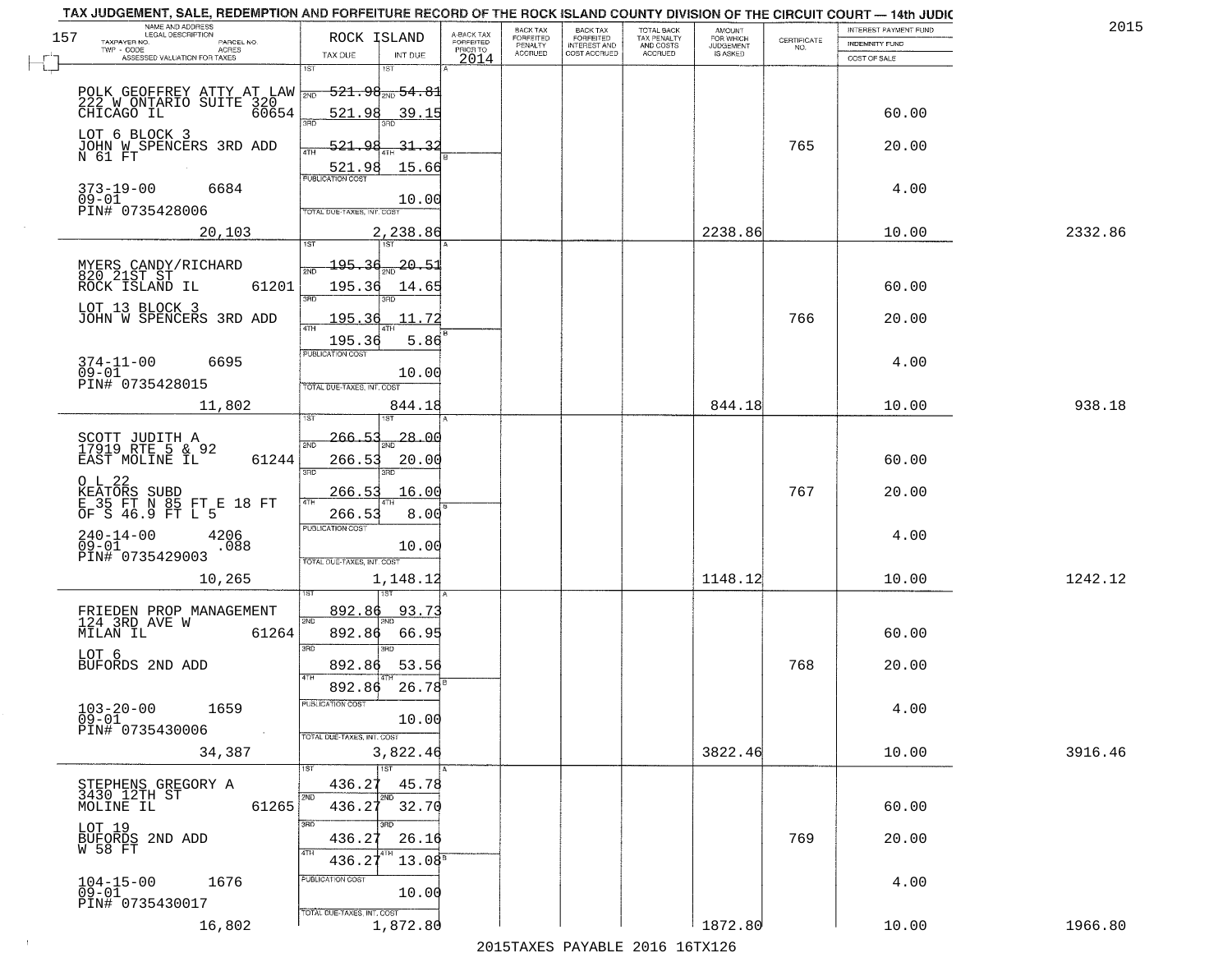| 157                                  | BY WHOM<br>PURCHASED | RATE<br>$\%$<br><b>BID</b> | ROCK ISLAND | TAX JUDGEMENT, SALE, REDEMPTION AND FORFEITURE RECORD OF THE ROCK ISLAND COUNTY DIVISION OF THE CIRCUIT COURT — 14th JUDICIAL CIRCUIT OF ILLINOIS 2015<br>SUBSEQUENT TAXES PAID, FEES, AND TIME EXTENSION                                                              | TOTAL DUE<br>TO REDEEM<br>FROM SALE<br>LESS<br>COUNTY CLERK FEE                                   | BY WHOM REDEEMED                           | DATE OF REDEMP-<br>TION OR DEED<br><b>MO</b><br>DAY<br>YEAR | RECEIVED REDEMPTION<br>MONEY IN FULL                                                        |
|--------------------------------------|----------------------|----------------------------|-------------|------------------------------------------------------------------------------------------------------------------------------------------------------------------------------------------------------------------------------------------------------------------------|---------------------------------------------------------------------------------------------------|--------------------------------------------|-------------------------------------------------------------|---------------------------------------------------------------------------------------------|
| PIN# 0735428006<br>TMI               | $\sim 10^{-1}$       | 18                         | 12/29/2016  | 02/27/2017 Time Ext & incl<br>02/27/2017 Take Notice Fee                                                                                                                                                                                                               | 09/20/2019<br>20.59                                                                               |                                            |                                                             | Certificate<br>Returned<br>& Cancelled<br>07/20/2017                                        |
|                                      |                      |                            |             |                                                                                                                                                                                                                                                                        | 2,773.36<br>160.00                                                                                | GOMEZ TITLE                                | 05/18/2017                                                  | Karen Kinney                                                                                |
| PIN# 0735428015<br>RICO TRUSTEE<br>2 |                      | 18                         | 12/29/2016  | $03/14/2017$ Time Ext & incl<br>$03/14/2017$ Take Notice Fee<br>$02/11/2019$ Take Notice Fee<br>$02/22/2019$ Publication Fee<br>$03/05/2019$ Sheriffs Fee<br>$11/17/2018$ Subs paid<br>$11/18/2017$ Subs paid<br>$11/18/2017$ Subs paid                                | 07/29/2019<br>20.59<br>35.00<br>35.00<br>27.20<br>20.63<br>83.43<br>84.48<br>843.08               |                                            |                                                             | TAX DEED ISSUED<br>  Certificate<br>Returned<br>& Cancelled 2<br>12/26/2019<br>Karen Kinney |
| PIN#<br>TRUSTEE<br>RICO<br>3         | 0735429003           | 18                         | 12/29/2016  |                                                                                                                                                                                                                                                                        |                                                                                                   |                                            |                                                             | Certificate<br>Returned<br>-3<br>& Cancelled<br>02/08/2017                                  |
|                                      |                      |                            |             |                                                                                                                                                                                                                                                                        | 1,465.70<br>160.00                                                                                | JUDITH SCOTT                               | 01/24/2017                                                  | Karen Kinney                                                                                |
| PIN# 0735430006<br>RICO TRUSTEE<br>4 |                      | 18                         | 12/29/2016  | 03/14/2017 Time Ext & incl<br>03/14/2017 Take Notice Fee                                                                                                                                                                                                               | 07/29/2019<br>20.59                                                                               |                                            |                                                             | Certificate<br>Returned<br>& Cancelled 4<br>05/23/2017                                      |
|                                      |                      |                            |             |                                                                                                                                                                                                                                                                        |                                                                                                   | $4,642.01$ QC PROPS                        | 03/21/2017                                                  | Karen Kinney                                                                                |
| PIN# 0735430017<br>RICO TRUSTEE<br>5 |                      | 18                         |             | $12/29/2016 \begin{array}{l} 03/14/2017 \text{ Time Ext & incl} \\ 03/14/2017 \text{ Take Notice Free} \\ 02/11/2019 \text{ Take Notice Free} \\ 02/22/22/2019 \text{ Circuit Clerks Free} \\ 03/05/2019 \text{ Sheriffs} \\ 11/18/2017 \text{ Subs paid} \end{array}$ | $\begin{array}{r} 07/29/2019 \\ 20.59 \\ 35.00 \\ 5.18 \\ 34.00 \\ 27.43 \end{array}$<br>1,945.36 |                                            |                                                             | Certificate<br>Returned<br>& Cancelled 5<br>09/06/2019                                      |
|                                      |                      |                            |             |                                                                                                                                                                                                                                                                        |                                                                                                   | 6,625.39<br>160.00 GREGORY STEPHENS 3 OF 3 |                                                             | Karen Kinney                                                                                |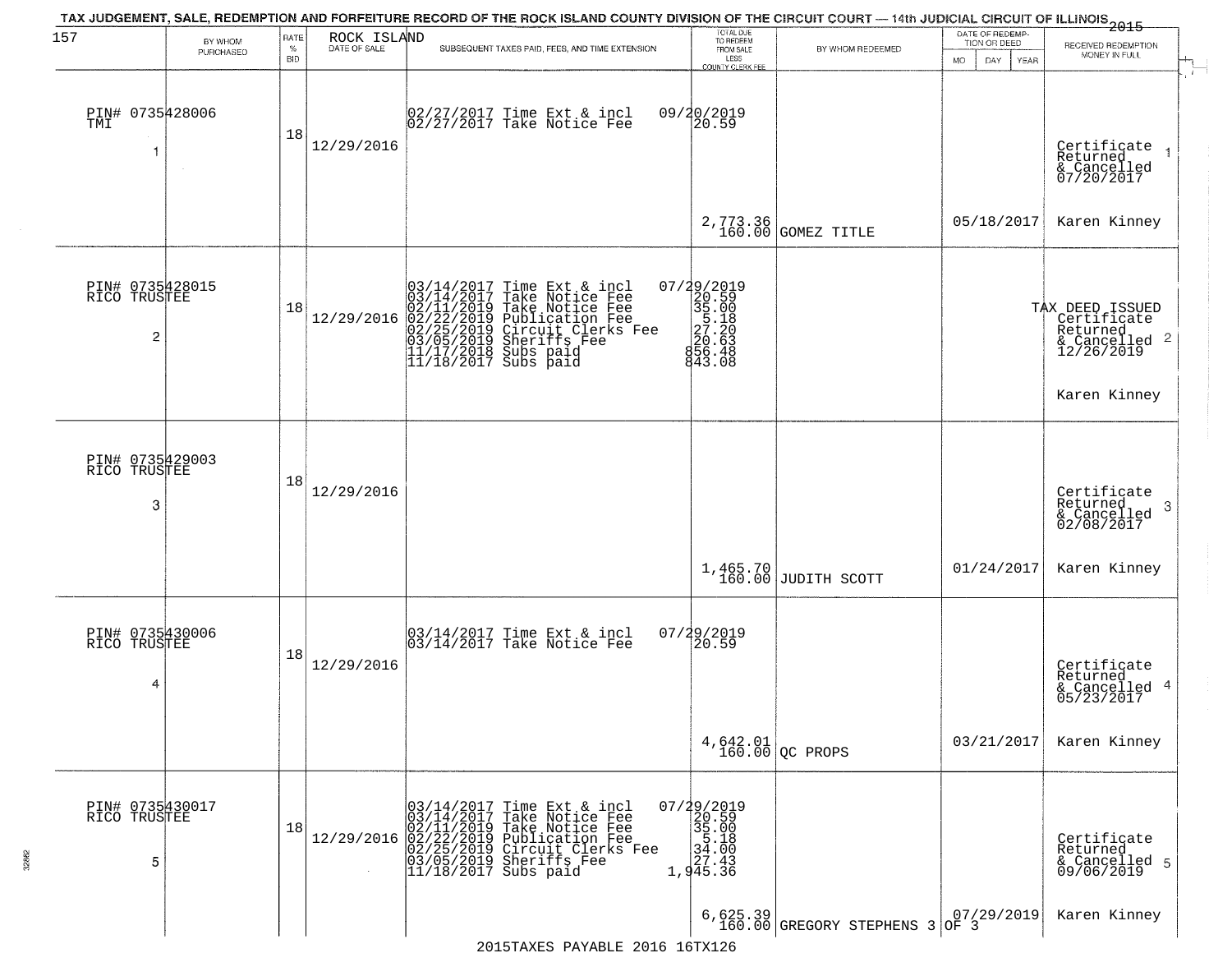| 158 | NAME AND ADDRESS<br>LEGAL DESCRIPTION<br>TAXPAYER NO.<br>PARCEL NO.         | ROCK ISLAND                                | A-BACK TAX<br>FORFEITED | BACK TAX<br>FORFEITED     | <b>BACK TAX</b><br><b>FORFEITED</b> | TOTAL BACK<br>TAX PENALTY | <b>AMOUNT</b><br>FOR WHICH<br>JUDGEMENT | CERTIFICATE | INTEREST PAYMENT FUND          | 2015    |
|-----|-----------------------------------------------------------------------------|--------------------------------------------|-------------------------|---------------------------|-------------------------------------|---------------------------|-----------------------------------------|-------------|--------------------------------|---------|
|     | TWP - CODE<br><b>ACRES</b><br>ASSESSED VALUATION FOR TAXES                  | TAX DUE<br>INT DUE                         | PRIOR TO<br>2014        | PENALTY<br><b>ACCRUED</b> | INTEREST AND                        | AND COSTS<br>ACCRUED      | IS ASKED                                | NO.         | INDEMNITY FUND<br>COST OF SALE |         |
|     |                                                                             | 1ST                                        |                         |                           |                                     |                           |                                         |             |                                |         |
|     | STEPHENS GREGORY A<br>3430 12TH ST                                          | <del>312.78<sub>2№</sub>32.83</del><br>2ND |                         |                           |                                     |                           |                                         |             |                                |         |
|     | MOLINE IL<br>61265                                                          | 312.78<br>23.45                            |                         |                           |                                     |                           |                                         |             | 60.00                          |         |
|     | LOT 19                                                                      | $-18.76$                                   |                         |                           |                                     |                           |                                         | 770         | 20.00                          |         |
|     | BUFORDS 2ND ADD<br>E 46 FT OF W 104 FT                                      | 312.78<br>9.38                             |                         |                           |                                     |                           |                                         |             |                                |         |
|     | 1675<br>$104 - 14 - 00$                                                     | <b>PUBLICATION COST</b>                    |                         |                           |                                     |                           |                                         |             | 4.00                           |         |
|     | $09 - 01$<br>PIN# 0735430018                                                | 10.00<br>TOTAL DUE-TAXES, INT. COST        |                         |                           |                                     |                           |                                         |             |                                |         |
|     | 12,046                                                                      | 1,345.54<br><b>TST</b><br>1ST              |                         |                           |                                     |                           | 1345.54                                 |             | 10.00                          | 1439.54 |
|     |                                                                             | <u>348.09</u><br>36.54                     |                         |                           |                                     |                           |                                         |             |                                |         |
|     | RIND SHEILA D<br>1321 7TH AVE<br>ROCK ISLAND IL<br>61201                    | 2ND<br>348.09<br>26.10                     |                         |                           |                                     |                           |                                         |             | 60.00                          |         |
|     | MITCHELL & HARPERS SUBD                                                     | 3BD<br>3RD                                 |                         |                           |                                     |                           |                                         |             |                                |         |
|     | S 25 FT LOT 7 LOT 11 GEO<br>MIXTERS SUB DIV OF OUT LT                       | 348.09<br>20.88                            |                         |                           |                                     |                           |                                         | 771         | 20.00                          |         |
|     |                                                                             | 348.09<br>10.44<br>PUBLICATION COST        |                         |                           |                                     |                           |                                         |             |                                |         |
|     | $262 - 13 - 00$<br>4619<br>$09 - 01$<br>PIN# 0735437002                     | 10.00                                      |                         |                           |                                     |                           |                                         |             | 4.00                           |         |
|     | 13,406                                                                      | TOTAL DUE-TAXES, INT. COST<br>1,496.32     |                         |                           |                                     |                           | 1496.32                                 |             | 10.00                          | 1590.32 |
|     |                                                                             |                                            |                         |                           |                                     |                           |                                         |             |                                |         |
|     | BERHENKE LISSA<br>804 24TH ST                                               | 115.73<br>12.18<br>$\overline{2ND}$        |                         |                           |                                     |                           |                                         |             |                                |         |
|     | 61201<br>ROCK ISLAND IL                                                     | 115.73<br>8.70<br>3RD<br>3BD               |                         |                           |                                     |                           |                                         |             | 60.00                          |         |
|     | LOT 7<br>GEO MIXTERS SUBD<br>OF OUT LOT 24 SEC 35                           | 6.96<br>115.73                             |                         |                           |                                     |                           |                                         | 772         | 20.00                          |         |
|     | 18N 2W N 30 FT                                                              | 115.73<br>3.48<br><b>PUBLICATION COST</b>  |                         |                           |                                     |                           |                                         |             |                                |         |
|     | 262-08-00<br>09-01<br>4614                                                  | 10.00                                      |                         |                           |                                     |                           |                                         |             | 4.00                           |         |
|     | PIN# 0735437007                                                             | TOTAL OUE-TAXES, INT. COST                 |                         |                           |                                     |                           |                                         |             |                                |         |
|     | 10,457                                                                      | 504.24                                     |                         |                           |                                     |                           | 504.24                                  |             | 10.00                          | 598.24  |
|     | WHITE MARGARET<br>842 24TH ST                                               | <u> 220.26</u><br><u>23.10</u><br>2ND      |                         |                           |                                     |                           |                                         |             |                                |         |
|     | 61201<br>ROCK ISLAND IL                                                     | 220.26<br>16.50<br>3RD                     |                         |                           |                                     |                           |                                         |             | 60.00                          |         |
|     | LOT 1                                                                       | 3RD<br>220.26<br>13.20                     |                         |                           |                                     |                           |                                         | 773         | 20.00                          |         |
|     | GEO MIXTERS SUB DIV<br>OF O L 24 EX W 39 FT L 1<br>AND S .50 L 2 EX N 30 FT | 4TH<br>220.26<br>6.60                      |                         |                           |                                     |                           |                                         |             |                                |         |
|     | $261 - 20 - 00$<br>09-01<br>$4604 - A$                                      | PUBLICATION COST                           |                         |                           |                                     |                           |                                         |             | 4.00                           |         |
|     | PIN# 0735437019<br>$\sim 100$ km                                            | 10.00<br>TOTAL DUE-TAXES, INT. COST        |                         |                           |                                     |                           |                                         |             |                                |         |
|     | 14,483                                                                      | 950.44                                     |                         |                           |                                     |                           | 950.44                                  |             | 10.00                          | 1044.44 |
|     | FITTRO KENNETH                                                              | 1ST<br>1ST                                 |                         |                           |                                     |                           |                                         |             |                                |         |
|     | 935 19TH ST<br>ROCK ISLAND IL<br>61201                                      | 2ND<br>2ND                                 |                         |                           |                                     |                           |                                         |             | 60.00                          |         |
|     | LOT 9                                                                       | 3RD<br>3 <sub>BD</sub>                     |                         |                           |                                     |                           |                                         | 774         |                                |         |
|     | J D TAYLORS ADD<br>ALL EX W 92.50 FT OF S<br>8.50 FT                        | 4TH<br>$330.85^{4TH}$<br>$9.94^8$          |                         |                           |                                     |                           |                                         |             | 20.00                          |         |
|     | $381 - 06 - 00$<br>6800                                                     | PUBLICATION COST                           |                         |                           |                                     |                           |                                         |             | 4.00                           |         |
|     | $09 - 01$<br>PIN# 0735444003                                                | 10.00                                      |                         |                           |                                     |                           |                                         |             |                                |         |
|     | 23,742                                                                      | TOTAL DUE-TAXES, INT. COST<br>350.77       |                         |                           |                                     |                           | 350.77                                  |             | 10.00                          | 444.77  |

 $\sim 100$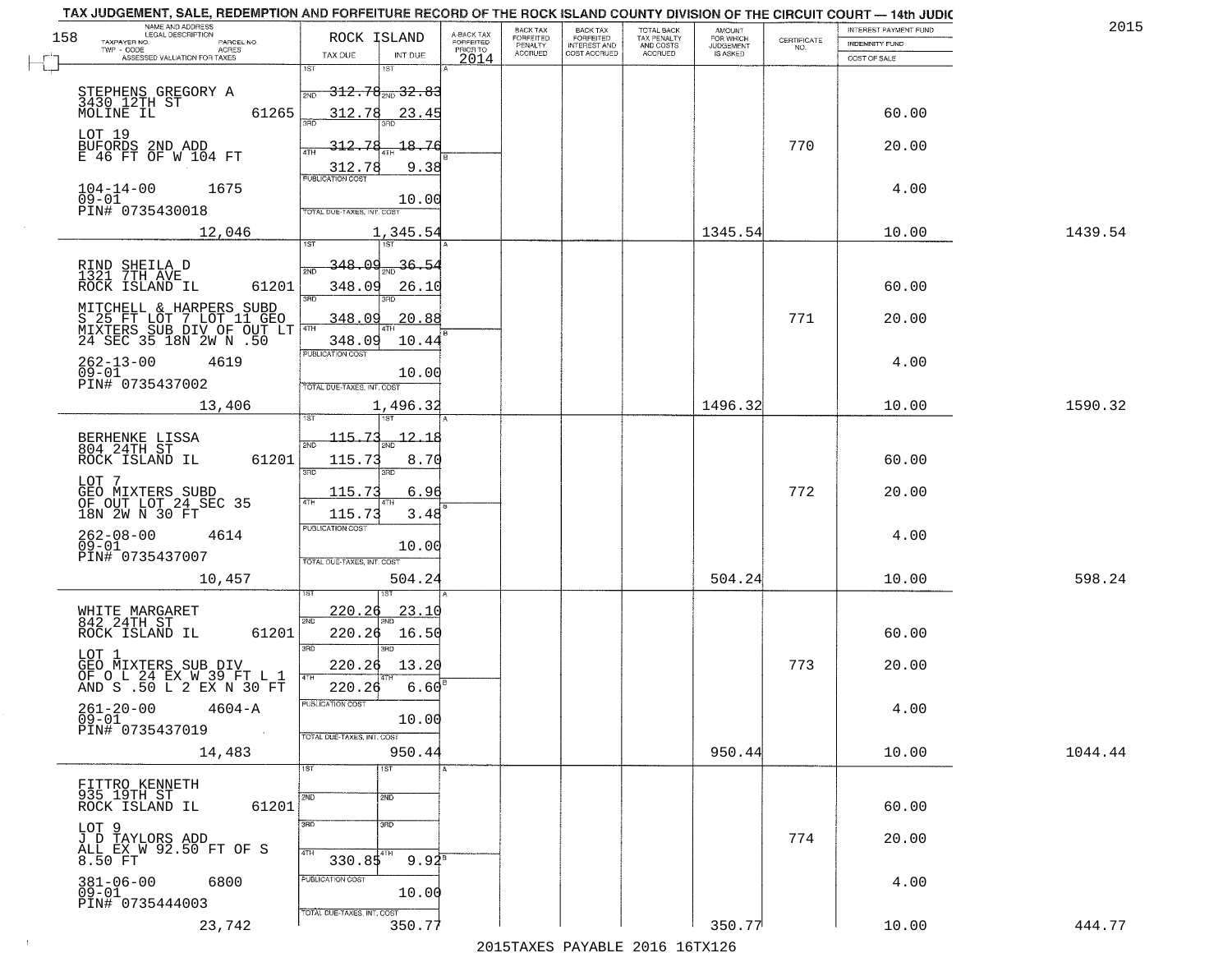| 158                             | BY WHOM                                           | RATE               | ROCK ISLAND  | TAX JUDGEMENT, SALE, REDEMPTION AND FORFEITURE RECORD OF THE ROCK ISLAND COUNTY DIVISION OF THE CIRCUIT COURT — 14th JUDICIAL CIRCUIT OF ILLINOIS 2015                                                                                      | TOTAL DUE<br>TO REDEEM                                                                                                                    |                                                                                                                                                             | DATE OF REDEMP-<br>TION OR DEED |                                                                                    |
|---------------------------------|---------------------------------------------------|--------------------|--------------|---------------------------------------------------------------------------------------------------------------------------------------------------------------------------------------------------------------------------------------------|-------------------------------------------------------------------------------------------------------------------------------------------|-------------------------------------------------------------------------------------------------------------------------------------------------------------|---------------------------------|------------------------------------------------------------------------------------|
|                                 | PURCHASED                                         | $\%$<br><b>BID</b> | DATE OF SALE | SUBSEQUENT TAXES PAID, FEES, AND TIME EXTENSION                                                                                                                                                                                             | FROM SALE<br>LESS<br>COUNTY CLERK FEE                                                                                                     | BY WHOM REDEEMED                                                                                                                                            | MO.<br>DAY.<br>YEAR             | RECEIVED REDEMPTION<br>MONEY IN FULL                                               |
| PIN# 0735430018<br>RICO TRUSTEE |                                                   | 18                 | 12/29/2016   | $03/14/2017$ Time Ext & incl<br>$03/14/2017$ Take Notice Fee<br>$02/11/2019$ Take Notice Fee<br>$02/22/2019$ Publication Fee<br>$03/05/2019$ Sheriffs Fee<br>$11/17/2018$ Subs paid<br>$11/18/2017$ Subs paid                               | $\begin{smallmatrix} 07/29/2019\\20.59\\35.00\\5.18\\20.40\\21.40\\13.83\\1,453.90\\1,403.18 \end{smallmatrix}$<br>$6,457.55$<br>$160.00$ | <b>GREGORY STEPHENS 2</b>                                                                                                                                   | 07/29/2019                      | Certificate 1<br>Returned<br>$\frac{1}{6}$ Cancelled<br>09/06/2019<br>Karen Kinney |
| $\overline{c}$                  | PIN# 0735437002<br>STEVE SODEMAN LIVING TRUST     |                    | 12/29/2016   | $01/17/2017$ Time Ext & incl<br>$01/17/2017$ Take Notice Fee<br>$08/21/2019$ Take Notice Fee<br>$08/21/2019$ Circuit Clerks Fee<br>$08/21/2019$ Title Search Fee<br>$08/21/2019$ Subs paid<br>$08/26/2019$ Sheriffs Fee<br>$08/28/2019$ She | 12/20/2019<br>20.47<br>35.00                                                                                                              | $\begin{array}{r} \n 20.4 \\  35.00 \\  110.00 \\  1,408.16 \\  452.70 \\  452.70 \\  1,614.90 \\  10,248.75 \\  100.00 \\  160.00 \\  \hline\n\end{array}$ | 10/02/2019                      | Certificate<br>Returned<br>& Cancelled 2<br>11/15/2019<br>Karen Kinney             |
| 3                               | PIN# 0735437007    <br>STEVE SODEMAN LIVING TRUST | 18                 | 12/29/2016   | 01/17/2017 Time Ext & incl<br>01/17/2017 Take Notice Fee                                                                                                                                                                                    |                                                                                                                                           |                                                                                                                                                             |                                 | Certificate<br>Returned<br>3<br>$\frac{1}{2}$ Cancelled<br>01/09/2018              |
|                                 |                                                   |                    |              |                                                                                                                                                                                                                                             |                                                                                                                                           | 834.08<br>160.00 LISSA BERHENKE                                                                                                                             | 11/15/2017                      | Karen Kinney                                                                       |
| PIN# 0735437019<br>4            | STEVE SODEMAN LIVING TRUST                        | 18                 | 12/29/2016   | 01/17/2017 Time Ext & incl<br>01/17/2017 Take Notice Fee<br>11/21/2017 Subs paid                                                                                                                                                            | 12/20/2019<br>1,032.66                                                                                                                    |                                                                                                                                                             |                                 | Certificate<br>Returned<br>& Cancelled 4<br>04/04/2018                             |
|                                 |                                                   |                    |              |                                                                                                                                                                                                                                             |                                                                                                                                           | 2,785.49<br>160.00 MARGARET WHITE                                                                                                                           | 03/07/2018                      | Karen Kinney                                                                       |
| PIN# 0735444003<br>5            | STEVE SODEMAN LIVING TRUST                        |                    | 12/29/2016   | $\begin{array}{ccc}  01/17/2017 \text{ Time} & \text{Ext} & \text{incl} \\  01/17/2017 \text{ Take Notice } \text{Fe} \end{array}$                                                                                                          | 12/20/2019<br>20.47                                                                                                                       |                                                                                                                                                             |                                 | Certificate<br>Returned<br>& Cancelled 5<br>03/23/2017                             |
|                                 |                                                   |                    |              |                                                                                                                                                                                                                                             |                                                                                                                                           | 474.14 KENNTH FITTRO/AMERICAN BA                                                                                                                            | 02/06/2017                      | Karen Kinney                                                                       |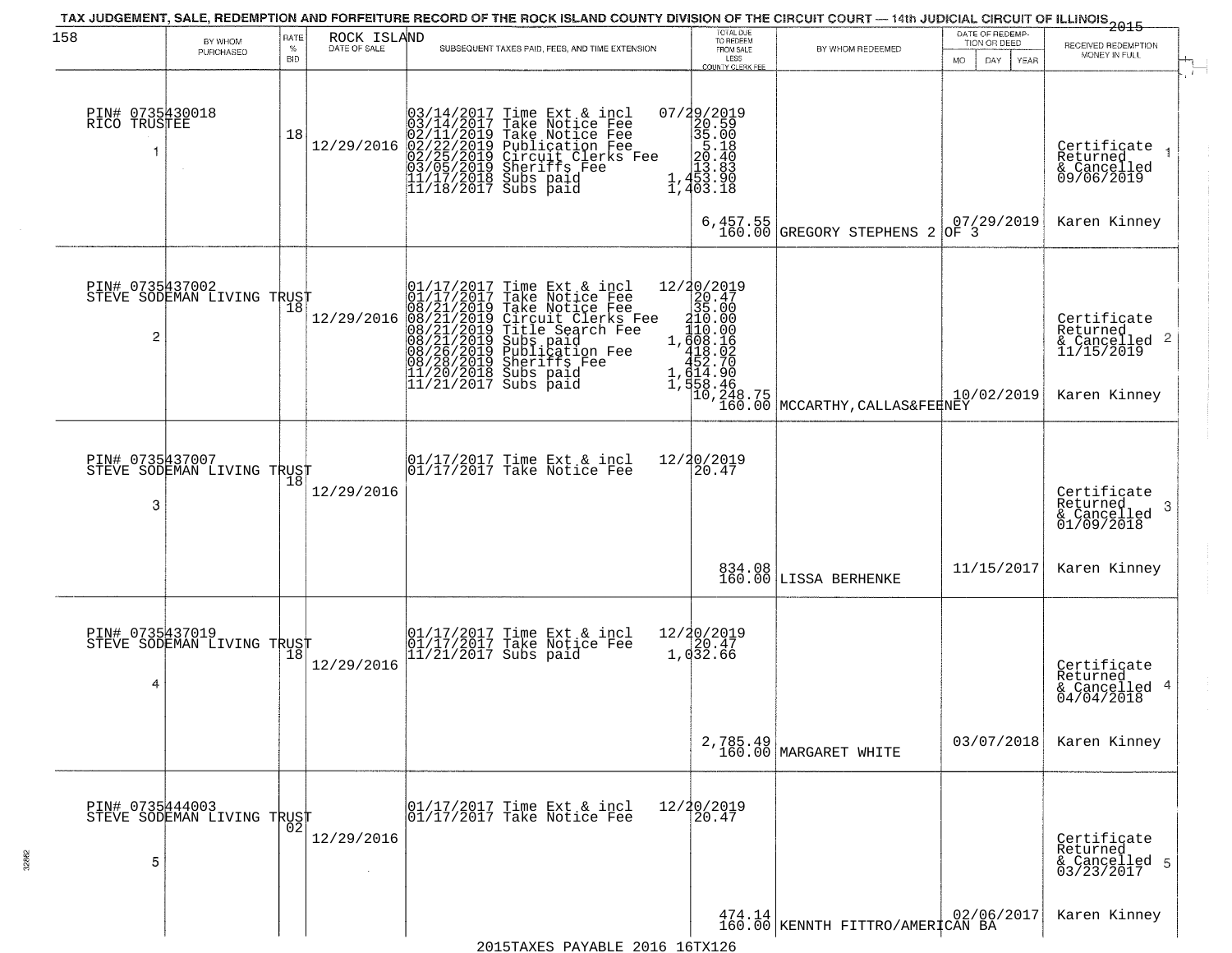| 159       | NAME AND ADDRESS<br>LEGAL DESCRIPTION                                        | ROCK ISLAND                          | A-BACK TAX            | BACK TAX<br><b>FORFEITED</b> | <b>BACK TAX</b><br><b>FORFEITED</b> | TOTAL BACK<br>TAX PENALTY<br>AND COSTS<br>ACCRUED | <b>AMOUNT</b><br>FOR WHICH |                    | INTEREST PAYMENT FUND | 2015    |
|-----------|------------------------------------------------------------------------------|--------------------------------------|-----------------------|------------------------------|-------------------------------------|---------------------------------------------------|----------------------------|--------------------|-----------------------|---------|
|           | TAXPAYER NO.<br>PARCEL NO.<br>TWP - CODE<br><b>ACRES</b>                     |                                      | FORFEITED<br>PRIOR TO | PENALTY<br>ACCRUED           | INTEREST AND<br>COST ACCRUED        |                                                   | JUDGEMENT                  | CERTIFICATE<br>NO. | INDEMNITY FUND        |         |
|           | ASSESSED VALUATION FOR TAXES                                                 | TAX DUE<br>INT DUE<br>1ST<br>1ST     | 2014                  |                              |                                     |                                                   |                            |                    | COST OF SALE          |         |
|           |                                                                              |                                      |                       |                              |                                     |                                                   |                            |                    |                       |         |
|           | ARLP REO VII LLC<br>402 STRAND ST<br>FREDERIKSTED USVI<br>00840              | 2ND<br>2ND                           |                       |                              |                                     |                                                   |                            |                    | 60.00                 |         |
| LOT 8     |                                                                              | 370<br>3RD                           |                       |                              |                                     |                                                   |                            |                    |                       |         |
|           | J D TAYLORS ADD<br>ALL EX W 92.50 FT                                         | 575.<br><u>34.52</u><br>4TH          |                       |                              |                                     |                                                   |                            | 775                | 20.00                 |         |
|           |                                                                              | 575.46<br>17.26                      |                       |                              |                                     |                                                   |                            |                    |                       |         |
|           | $381 - 04 - 00$<br>6798                                                      | <b>PUBLICATION COST</b>              |                       |                              |                                     |                                                   |                            |                    | 4.00                  |         |
| $09 - 01$ | PIN# 0735444005                                                              | 10.00<br>TOTAL DUE-TAXES, INT. COST  |                       |                              |                                     |                                                   |                            |                    |                       |         |
|           | 22,163                                                                       | 1,212.70                             |                       |                              |                                     |                                                   | 1212.70                    |                    | 10.00                 | 1306.70 |
|           |                                                                              | $\overline{1ST}$<br>1ST              |                       |                              |                                     |                                                   |                            |                    |                       |         |
|           | MCDONNELL & ASSOCIATES IN<br>422 PERSHING AVE                                | 2ND<br>2ND                           |                       |                              |                                     |                                                   |                            |                    |                       |         |
|           | DAVENPORT IA<br>52801                                                        | 3RD<br>3RD                           |                       |                              |                                     |                                                   |                            |                    | 60.00                 |         |
| LOT 4     | ROSENFIELDS 1ST SUB DIV                                                      |                                      |                       |                              |                                     |                                                   |                            | 776                | 20.00                 |         |
|           |                                                                              | 47H<br>4TH<br>701.60<br>21.04        |                       |                              |                                     |                                                   |                            |                    |                       |         |
|           | 328-05-00<br>09-01<br>5775                                                   | PUBLICATION COST                     |                       |                              |                                     |                                                   |                            |                    | 4.00                  |         |
|           | PIN# 0735445004                                                              | 10.00<br>TOTAL DUE-TAXES, INT. COST  |                       |                              |                                     |                                                   |                            |                    |                       |         |
|           | 27,021                                                                       | 732.64                               |                       |                              |                                     |                                                   | 732.64                     |                    | 10.00                 | 826.64  |
|           |                                                                              |                                      |                       |                              |                                     |                                                   |                            |                    |                       |         |
|           | ROMO IGNACIO<br>923 20TH ST                                                  | 469.19<br>49.28                      |                       |                              |                                     |                                                   |                            |                    |                       |         |
|           | 61201<br>ROCK ISLAND IL                                                      | 469.19<br>35.20<br>3BD<br>3RD        |                       |                              |                                     |                                                   |                            |                    | 60.00                 |         |
|           | LOT 15 BLOCK 1                                                               | 469.19<br><u>28.16</u>               |                       |                              |                                     |                                                   |                            | 777                | 20.00                 |         |
|           | $\overline{M}$ SCHNELLS ADD<br>N 5 FT LOT 14 AND S 40 FT $\overline{A^{TH}}$ | 469.19<br>14.08                      |                       |                              |                                     |                                                   |                            |                    |                       |         |
|           | 338-22-00<br>09-01<br>5981                                                   | <b>PUBLICATION COST</b>              |                       |                              |                                     |                                                   |                            |                    | 4.00                  |         |
|           | PIN# 0735445007                                                              | 10.00<br>TOTAL OUE-TAXES, INT. COST  |                       |                              |                                     |                                                   |                            |                    |                       |         |
|           | 24,070                                                                       | 2,013.48                             |                       |                              |                                     |                                                   | 2013.48                    |                    | 10.00                 | 2107.48 |
|           |                                                                              |                                      |                       |                              |                                     |                                                   |                            |                    |                       |         |
|           | SUTHERLAND DONALD E<br>900 21ST ST                                           | <u>385.40</u><br><u>40.40</u><br>2ND |                       |                              |                                     |                                                   |                            |                    |                       |         |
|           | 61201<br>ROCK ISLAND IL                                                      | 385.40<br>28.90<br>3RD<br>3RD        |                       |                              |                                     |                                                   |                            |                    | 60.00                 |         |
|           | LOT 2 BLOCK 1<br>M SCHNELLS ADD EX W 42 FT<br>LOT 1 & N 5 FT EX W 42 FT      | 385.40<br>23.12                      |                       |                              |                                     |                                                   |                            | 778                | 20.00                 |         |
|           |                                                                              | 4TH<br>11.56<br>385.40               |                       |                              |                                     |                                                   |                            |                    |                       |         |
|           | $338 - 08 - 00$<br>09-01<br>5968                                             | PUBLICATION COST                     |                       |                              |                                     |                                                   |                            |                    | 4.00                  |         |
|           | PIN# 0735450002                                                              | 10.00<br>TOTAL DUE-TAXES, INT. COST  |                       |                              |                                     |                                                   |                            |                    |                       |         |
|           | 20,843                                                                       | 1,655.64                             |                       |                              |                                     |                                                   | 1655.64                    |                    | 10.00                 | 1749.64 |
|           |                                                                              | 1ST<br>1ST                           |                       |                              |                                     |                                                   |                            |                    |                       |         |
|           | LOULA JAMES J<br>941 21ST ST                                                 | 58.60<br>6.16<br>2ND<br>2ND          |                       |                              |                                     |                                                   |                            |                    |                       |         |
|           | ROCK ISLAND IL<br>61201                                                      | 58.60<br>4.40                        |                       |                              |                                     |                                                   |                            |                    | 60.00                 |         |
|           | LOT 13 BLOCK 2<br>M SCHNELLS ADD                                             | 3RD<br>अंग<br>58.60<br>3.52          |                       |                              |                                     |                                                   |                            | 779                | 20.00                 |         |
|           |                                                                              | 4TH<br>4TH<br>58.60<br>$1.76^8$      |                       |                              |                                     |                                                   |                            |                    |                       |         |
|           | 5997                                                                         | PUBLICATION COST                     |                       |                              |                                     |                                                   |                            |                    | 4.00                  |         |
|           | 339-16-00<br>09-01<br>PIN# 0735451009                                        | 10.00                                |                       |                              |                                     |                                                   |                            |                    |                       |         |
|           | 2,257                                                                        | TOTAL DUE-TAXES, INT. COST<br>260.24 |                       |                              |                                     |                                                   | 260.24                     |                    | 10.00                 | 354.24  |
|           |                                                                              |                                      |                       |                              | 2015 TAVEC DAVADIE 2016 16 TV126    |                                                   |                            |                    |                       |         |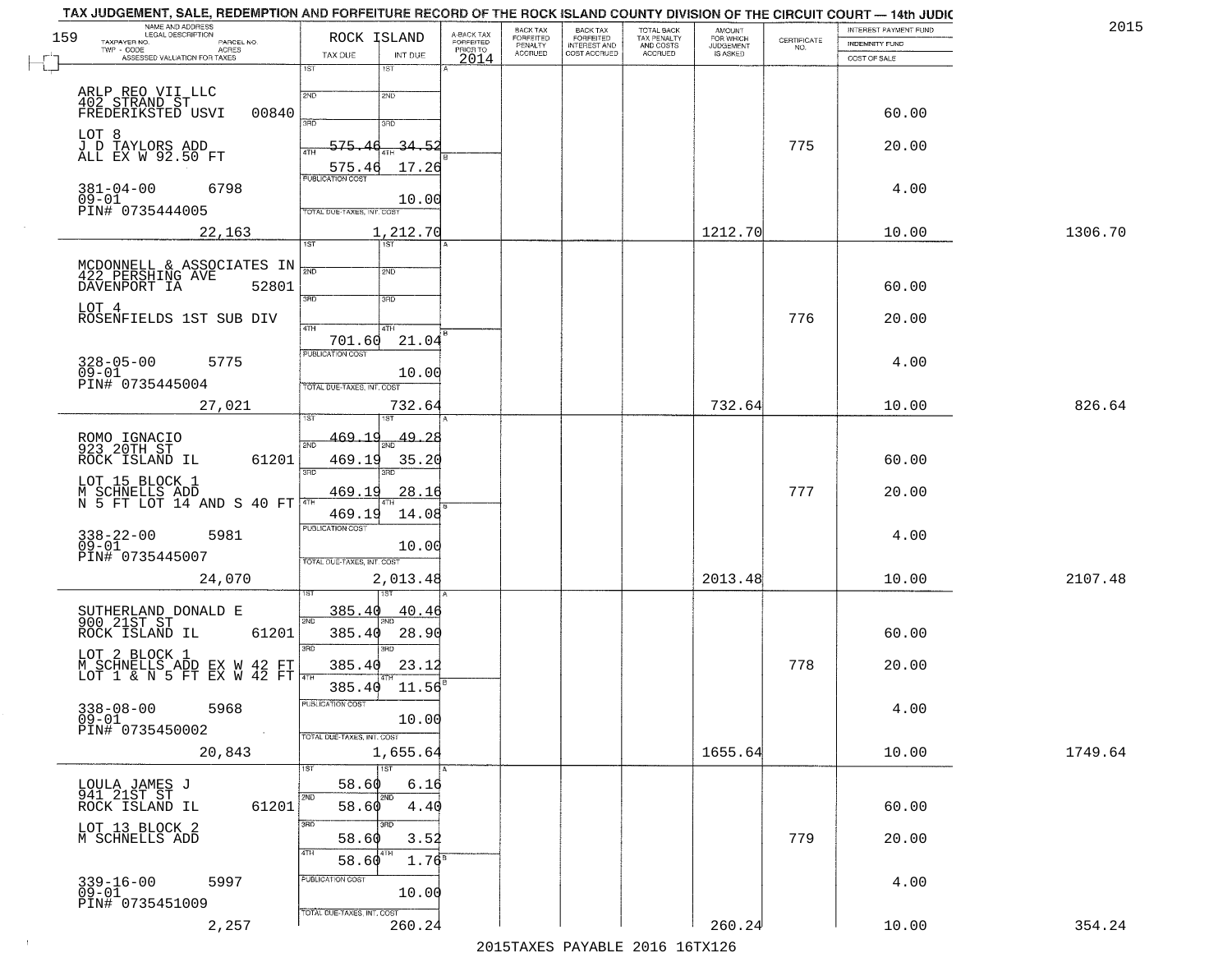| 159                  | BY WHOM<br>PURCHASED                                     | RATE<br>$\%$<br><b>BID</b> | ROCK ISLAND<br>DATE OF SALE | TAX JUDGEMENT, SALE, REDEMPTION AND FORFEITURE RECORD OF THE ROCK ISLAND COUNTY DIVISION OF THE CIRCUIT COURT — 14th JUDICIAL CIRCUIT OF ILLINOIS 2015<br>SUBSEQUENT TAXES PAID, FEES, AND TIME EXTENSION | TOTAL DUE<br>TO REDEEM<br>FROM SALE<br>LESS    | BY WHOM REDEEMED                         | DATE OF REDEMP-<br>TION OR DEED<br>DAY. | RECEIVED REDEMPTION<br>MONEY IN FULL                               |
|----------------------|----------------------------------------------------------|----------------------------|-----------------------------|-----------------------------------------------------------------------------------------------------------------------------------------------------------------------------------------------------------|------------------------------------------------|------------------------------------------|-----------------------------------------|--------------------------------------------------------------------|
|                      | PIN# 0735444005<br>STEVE SODEMAN LIVING TRUST            | ŌŽ                         | 12/29/2016                  | 01/17/2017 Time Ext & incl<br>01/17/2017 Take Notice Fee                                                                                                                                                  | <b>COUNTY CLERK FEE</b><br>12/20/2019<br>20.47 |                                          | MO.<br>YEAR                             | Certificate<br>Returned<br>& Cancelled<br>07/06/2018               |
|                      |                                                          |                            |                             |                                                                                                                                                                                                           |                                                | $1,405.57$<br>160.00 RYAN TAX COMPLIANCE | 05/30/2018<br>SERVI                     | Karen Kinney                                                       |
| 2                    | PIN# 0735445004<br>STEVE SODEMAN LIVING TRUST            |                            | 12/29/2016                  | $\begin{bmatrix} 01/17/2017 \\ 01/17/2017 \end{bmatrix}$ Take Notice Fee                                                                                                                                  | 12/20/2019<br>20.47                            |                                          |                                         | Certificate<br>Returned<br>$\frac{1}{6}$ Cancelled 2<br>02/08/2017 |
|                      |                                                          |                            |                             |                                                                                                                                                                                                           |                                                | 863.64<br>160.00 MCDONNELL & ASSOCIATES  | 01/23/2017                              | Karen Kinney                                                       |
| PIN# 0735445007<br>3 | STEVE SODEMAN LIVING TRUST                               | 02                         | 12/29/2016                  | 01/17/2017 Time Ext & incl<br>01/17/2017 Take Notice Fee<br>11/21/2017 Subs paid                                                                                                                          | 12/20/2019<br>20.47<br>2,773.96                |                                          |                                         | Certificate<br>Returned<br>3<br>& Cancelled<br>03/05/2018          |
|                      |                                                          |                            |                             |                                                                                                                                                                                                           |                                                | $5,361.24$ BAYVIEW LOAN                  | 02/16/2018                              | Karen Kinney                                                       |
| 4                    | PIN# 0735450002<br>STEVE SODEMAN LIVING TRUST            |                            | 12/29/2016                  | $\begin{array}{cc}  01/17/2017 \text{ Time Ext} & \text{incl} \\  01/17/2017 \text{ Take Notice Fe} \end{array}$                                                                                          | 12/20/2019<br>⊺žó̃.47                          |                                          |                                         | Certificate<br>Returned<br>& Cancelled 4<br>07/20/2017             |
|                      |                                                          |                            |                             |                                                                                                                                                                                                           |                                                | $1,805.10$ MICHAEL MUMFORD               | 05/08/2017                              | Karen Kinney                                                       |
| PIN# 0735451009<br>5 | STEVE SODEMAN LIVING TRUST<br>STEVE SODEMAN LIVING TRUST |                            | 12/29/2016                  | 01/17/2017 Time Ext & incl<br>01/17/2017 Take Notice Fee<br>$11/21/2017$ Subs paid                                                                                                                        | 12/20/2019<br>20.47<br>287.32                  |                                          |                                         | Certificate<br>Returned<br>& Cancelled 5<br>03/05/2018             |
|                      |                                                          |                            |                             |                                                                                                                                                                                                           |                                                | 887.80<br>160.00 JAMES J LOULA           | 02/26/2018                              | Karen Kinney                                                       |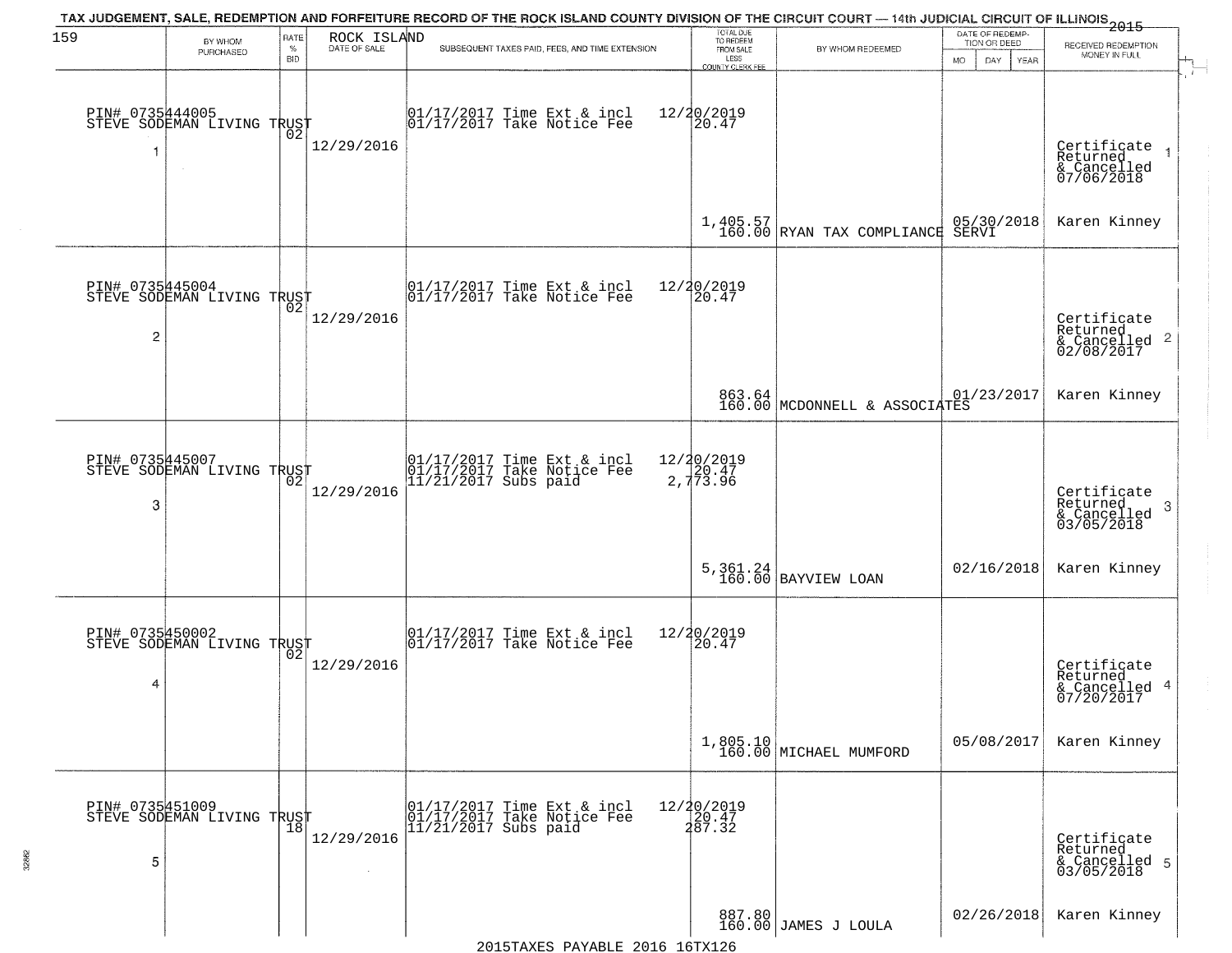| TAX JUDGEMENT, SALE, REDEMPTION AND FORFEITURE RECORD OF THE ROCK ISLAND COUNTY DIVISION OF THE CIRCUIT COURT - 14th JUDIC<br>NAME AND ADDRESS<br>LEGAL DESCRIPTION |                               |                                                          |                              |                                     | BACK TAX             |                                       |                                        |                                  |                    | INTEREST PAYMENT FUND | 2015    |
|---------------------------------------------------------------------------------------------------------------------------------------------------------------------|-------------------------------|----------------------------------------------------------|------------------------------|-------------------------------------|----------------------|---------------------------------------|----------------------------------------|----------------------------------|--------------------|-----------------------|---------|
| 160<br>TAXPAYER NO.<br>TWP - CODE                                                                                                                                   | PARCEL NO.                    | ROCK ISLAND                                              |                              | A-BACK TAX<br>FORFEITED<br>PRIOR TO | FORFEITED<br>PENALTY | BACK TAX<br>FORFEITED<br>INTEREST AND | TOTAL BACK<br>TAX PENALTY<br>AND COSTS | AMOUNT<br>FOR WHICH<br>JUDGEMENT | CERTIFICATE<br>NO. | <b>INDEMNITY FUND</b> |         |
| ASSESSED VALUATION FOR TAXES                                                                                                                                        | ACRES                         | TAX DUE                                                  | INT DUE                      | 2014                                | <b>ACCRUED</b>       | COST ACCRUED                          | <b>ACCRUED</b>                         | IS ASKED                         |                    | COST OF SALE          |         |
| LOULA JAMES J<br>941 21ST ST<br>ROCK ISLAND IL                                                                                                                      |                               | 1ST<br>2ND                                               | 1ST<br>$681.63_{200}$ 71.54  |                                     |                      |                                       |                                        |                                  |                    |                       |         |
| LOT 12 BLOCK 2                                                                                                                                                      | 61201                         | 681.63<br>350                                            | 51.10                        |                                     |                      |                                       |                                        |                                  |                    | 60.00                 |         |
| M SCHNELLS ADD                                                                                                                                                      |                               | <u>681.63</u><br>ATH<br>681.63                           | 40.88<br>20.44               |                                     |                      |                                       |                                        |                                  | 780                | 20.00                 |         |
| $339 - 15 - 00$<br>$09 - 01$<br>PIN# 0735451010                                                                                                                     | 5996                          | <b>PUBLICATION COST</b><br>TOTAL DUE-TAXES, INT. COST    | 10.00                        |                                     |                      |                                       |                                        |                                  |                    | 4.00                  |         |
|                                                                                                                                                                     | 32,252                        |                                                          | 2,920.48                     |                                     |                      |                                       |                                        | 2920.48                          |                    | 10.00                 | 3014.48 |
| CONTRACTOR MCKINNEY FAM<br>14626 STORY RD<br>SAN JOSE CA                                                                                                            | 95127                         | <del>716.12</del><br>716.12                              | 75.18<br>53.70               |                                     |                      |                                       |                                        |                                  |                    | 60.00                 |         |
| SUPVR ASST MAP<br>LOT 421 SHEET 15                                                                                                                                  |                               | 3RD<br>716.12                                            | 42.96                        |                                     |                      |                                       |                                        |                                  | 781                | 20.00                 |         |
| $339 - 11 - 10$<br>$09 - 01$<br>PIN# 0735451020                                                                                                                     | $5992 - 1$<br>.091            | 716.12<br>PUBLICATION COST<br>TOTAL DUE-TAXES, INT. COST | 21.48<br>10.00               |                                     |                      |                                       |                                        |                                  |                    | 4.00                  |         |
|                                                                                                                                                                     | 33,580                        | isT                                                      | 3,067.80<br>١S٦              |                                     |                      |                                       |                                        | 3067.80                          |                    | 10.00                 | 3161.80 |
| GARRETT TRACY LYNN<br>2517 5 1/2 AVE                                                                                                                                |                               | <u> 147.12</u><br>2ND                                    | 15.                          |                                     |                      |                                       |                                        |                                  |                    |                       |         |
| ROCK ISLAND IL<br>LOT 4 BLOCK 2                                                                                                                                     | 61201                         | 147.12<br>3BD                                            | 11.05<br>3RD                 |                                     |                      |                                       |                                        |                                  |                    | 60.00                 |         |
| BRACKETTS ADD E .50                                                                                                                                                 |                               | 147.12<br>4TH<br>147.12                                  | 8.84<br>4.42                 |                                     |                      |                                       |                                        |                                  | 782                | 20.00                 |         |
| $076 - 01 - 00$<br>$09 - 01$<br>PIN# 0736302010                                                                                                                     | 1113                          | <b>PUBLICATION COST</b><br>TOTAL OUE-TAXES, INT. COST    | 10.00                        |                                     |                      |                                       |                                        |                                  |                    | 4.00                  |         |
|                                                                                                                                                                     | 11,666                        |                                                          | 638.26                       |                                     |                      |                                       |                                        | 638.26                           |                    | 10.00                 | 732.26  |
| CASTILLO LAZARO<br>255 16TH AVE<br>EAST MOLINE IL                                                                                                                   | 61244                         | 362.52<br>2ND<br>362.52                                  | 38.08<br>27.20               |                                     |                      |                                       |                                        |                                  |                    | 60.00                 |         |
| ALL LOT 3 BLOCK 4<br>BRACKETTS ADD                                                                                                                                  |                               | 3 <sub>BD</sub><br>362.52<br>4TH<br>362.52               | 3RD<br>21.76<br>10.88        |                                     |                      |                                       |                                        |                                  | 783                | 20.00                 |         |
| $076 - 22 - 00$<br>09-01<br>PIN# 0736303004                                                                                                                         | 1131<br>$\sim 100$ km $^{-1}$ | -usuca i un cus-                                         | 10.00                        |                                     |                      |                                       |                                        |                                  |                    | 4.00                  |         |
|                                                                                                                                                                     | 13,962                        | TOTAL DUE-TAXES, INT. COST<br>1ST                        | 1,558.00<br>$\overline{1ST}$ |                                     |                      |                                       |                                        | 1558.00                          |                    | 10.00                 | 1652.00 |
| GARCIA MARTHA/RUBEN<br>2515 6TH AVE                                                                                                                                 |                               | 2ND                                                      | 2ND                          |                                     |                      |                                       |                                        |                                  |                    |                       |         |
| ROCK ISLAND IL<br>LOT 4 BLOCK 3<br>BRACKETTS ADD W 35 FT                                                                                                            | 61201                         | 107.21<br>3RD<br>107.21                                  | 8.05<br>6.44                 |                                     |                      |                                       |                                        |                                  | 784                | 60.00<br>20.00        |         |
|                                                                                                                                                                     |                               | 4TH<br>107.21                                            | 4TH<br>$3.22^{8}$            |                                     |                      |                                       |                                        |                                  |                    |                       |         |
| $076 - 11 - 00$<br>09-01<br>PIN# 0736304008                                                                                                                         | 1123                          | PUBLICATION COST<br>TOTAL DUE-TAXES, INT. COST           | 10.00                        |                                     |                      |                                       |                                        |                                  |                    | 4.00                  |         |
|                                                                                                                                                                     | 10,129                        |                                                          | 349.34                       |                                     |                      |                                       |                                        | 349.34                           |                    | 10.00                 | 443.34  |

 $\sim 10^{-1}$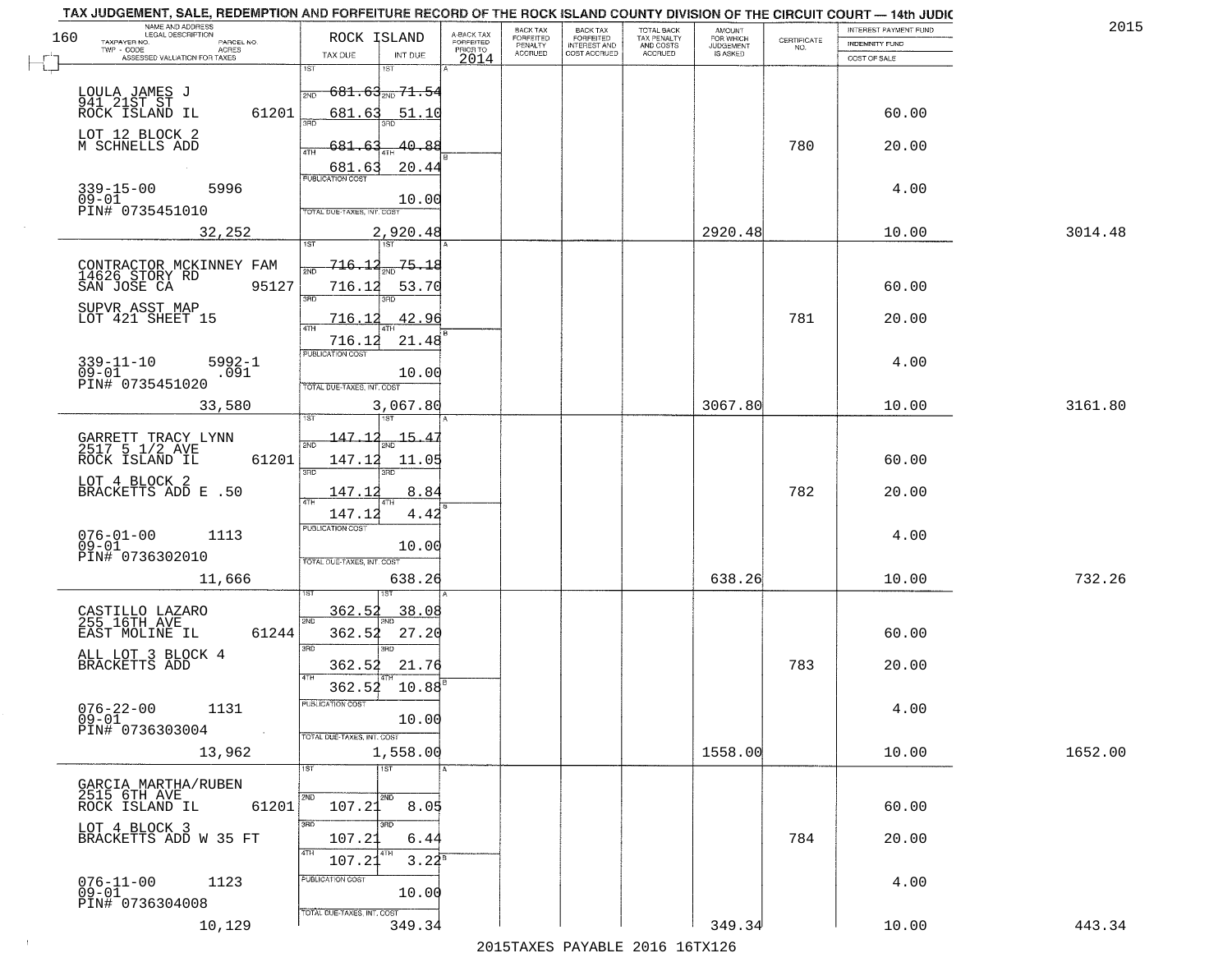| 160                                  |                                                   | RATE               | ROCK ISLAND          | TAX JUDGEMENT, SALE, REDEMPTION AND FORFEITURE RECORD OF THE ROCK ISLAND COUNTY DIVISION OF THE CIRCUIT COURT — 14th JUDICIAL CIRCUIT OF ILLINOIS 2015 |                                                   | TOTAL DUE<br>TO REDEEM<br>FROM SALE |                                                                                                 | DATE OF REDEMP-                     |                                                                    |
|--------------------------------------|---------------------------------------------------|--------------------|----------------------|--------------------------------------------------------------------------------------------------------------------------------------------------------|---------------------------------------------------|-------------------------------------|-------------------------------------------------------------------------------------------------|-------------------------------------|--------------------------------------------------------------------|
|                                      | BY WHOM<br>PURCHASED                              | $\%$<br><b>BID</b> | DATE OF SALE         | SUBSEQUENT TAXES PAID, FEES, AND TIME EXTENSION                                                                                                        |                                                   | LESS                                | BY WHOM REDEEMED                                                                                | TION OR DEED<br>MO.<br>DAY.<br>YEAR | RECEIVED REDEMPTION<br>MONEY IN FULL                               |
|                                      | PIN# 0735451010    <br>STEVE SODEMAN LIVING TRUST | 01                 |                      | 01/17/2017 Time Ext & incl<br>01/17/2017 Take Notice Fee<br>11/20/2018 Subs paid<br>12/29/2016 11/21/2017 Subs paid                                    | 12/20/2019<br>3, 120.47<br>3, 183.52<br>3, 458.42 | <b>COUNTY CLERK FEE</b>             |                                                                                                 |                                     | Certificate<br>Returned<br>& Cancelled<br>03/07/2019               |
|                                      |                                                   |                    |                      |                                                                                                                                                        |                                                   |                                     | $\left  \begin{smallmatrix} 10, 513.51 \\ 160.00 \end{smallmatrix} \right $ SERVICE PLUS CREDIT | $\frac{12/19/2018}{UNION}$          | Karen Kinney                                                       |
| $\overline{c}$                       | PIN# 0735451020<br>STEVE SODEMAN LIVING TRUST     | 01                 | 12/29/2016           | $\begin{bmatrix} 01/17/2017 \\ 01/17/2017 \end{bmatrix}$ Take Notice Fee                                                                               | 12/20/2019<br>20.47                               |                                     |                                                                                                 |                                     | Certificate<br>Returned<br>$\frac{1}{2}$ Cancelled 2<br>02/08/2017 |
|                                      |                                                   |                    |                      |                                                                                                                                                        |                                                   |                                     | 3, 213.89 DOROTHY MCKINNEY                                                                      | 01/17/2017                          | Karen Kinney                                                       |
| PIN# 0736302010<br>3                 | STEVE SODEMAN LIVING TRUST                        | 18                 | 12/29/2016           | 01/17/2017 Time Ext & incl<br>01/17/2017 Take Notice Fee                                                                                               | 12/20/2019<br>20.47                               |                                     |                                                                                                 |                                     | Certificate<br>Returned<br>3<br>& Cancelled<br>05/23/2017          |
|                                      |                                                   |                    |                      |                                                                                                                                                        |                                                   |                                     | 884.54<br>160.00 OCWEN SERVICING LLC                                                            | 03/30/2017                          | Karen Kinney                                                       |
| PIN# 0736303004<br>RICO TRUSTEE<br>4 |                                                   | 18                 | 12/29/2016           | 03/14/2017 Time Ext & incl<br>03/14/2017 Take Notice Fee<br>11/18/2017 Subs paid                                                                       | 07/29/2019<br>20.59<br>1,621.70                   |                                     |                                                                                                 |                                     | Certificate<br>Returned<br>& Cancelled 4<br>07/05/2018             |
|                                      |                                                   |                    |                      |                                                                                                                                                        |                                                   |                                     | $\left[ \begin{array}{c} 4,380.97 \\ 160.00 \end{array} \right]$ JUAN AGUSTIN RODRIGUEZ LA      |                                     | Karen Kinney                                                       |
| 5                                    | PIN# 0736304008<br>STEVE SODEMAN LIVING TRUST     |                    | 12/29/2016<br>$\sim$ | 01/17/2017 Time Ext & incl<br>01/17/2017 Take Notice Fee                                                                                               | 12/20/2019<br>20.47                               |                                     |                                                                                                 |                                     | Certificate<br>Returned<br>& Cancelled 5<br>05/23/2017             |
|                                      |                                                   |                    |                      |                                                                                                                                                        |                                                   |                                     | 543.61<br>160.00 MARTHA GARCIA                                                                  | 04/17/2017                          | Karen Kinney                                                       |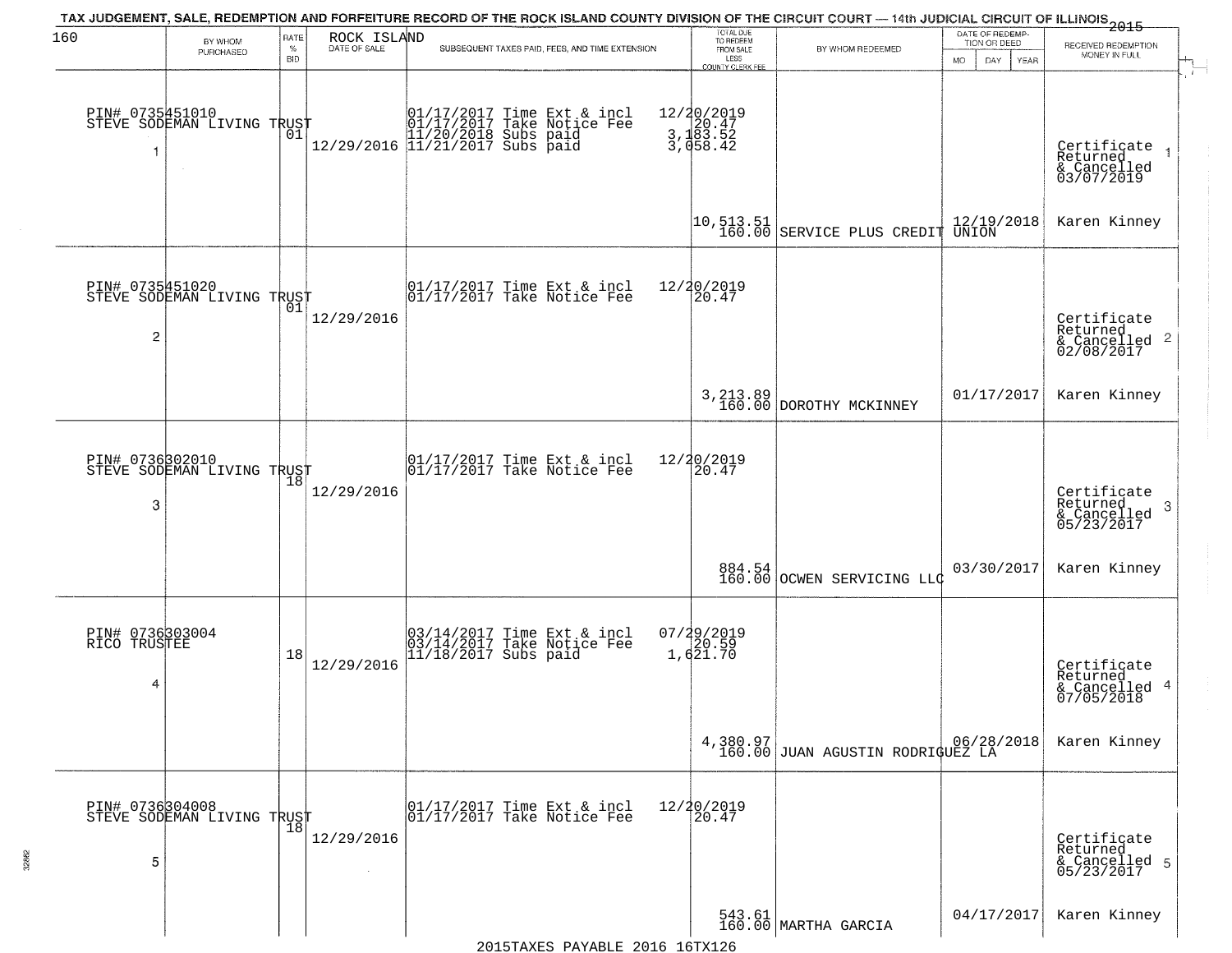|     | TAX JUDGEMENT, SALE, REDEMPTION AND FORFEITURE RECORD OF THE ROCK ISLAND COUNTY DIVISION OF THE CIRCUIT COURT — 14th JUDIC |                                     |                         |                                        |                                           |                                        |                                    |                                                                 |                       |         |
|-----|----------------------------------------------------------------------------------------------------------------------------|-------------------------------------|-------------------------|----------------------------------------|-------------------------------------------|----------------------------------------|------------------------------------|-----------------------------------------------------------------|-----------------------|---------|
| 161 | NAME AND ADDRESS<br>LEGAL DESCRIPTION                                                                                      | ROCK ISLAND                         | A-BACK TAX<br>FORFEITED | BACK TAX                               | <b>BACK TAX</b>                           | TOTAL BACK<br>TAX PENALTY<br>AND COSTS | <b>AMOUNT</b>                      |                                                                 | INTEREST PAYMENT FUND | 2015    |
|     | TAXPAYER NO.<br>PARCEL NO.<br>- CODE<br>ACRES<br>ASSESSED VALUATION FOR TAXES<br>$\textsf{TWP} + \textsf{CODE}$            |                                     | PRIOR TO                | FORFEITED<br>PENALTY<br><b>ACCRUED</b> | FORFEITED<br>INTEREST AND<br>COST ACCRUED | ACCRUED                                | FOR WHICH<br>JUDGEMENT<br>IS ASKED | $\begin{array}{c} \text{CERTIFICATE} \\ \text{NO.} \end{array}$ | INDEMNITY FUND        |         |
|     |                                                                                                                            | TAX DUE<br>INT DUE<br>1ST<br>1ST    | 2014                    |                                        |                                           |                                        |                                    |                                                                 | COST OF SALE          |         |
|     |                                                                                                                            |                                     |                         |                                        |                                           |                                        |                                    |                                                                 |                       |         |
|     | MYERS DELORIS<br>2536 5TH AVE                                                                                              | 2ND<br>2ND                          |                         |                                        |                                           |                                        |                                    |                                                                 |                       |         |
|     |                                                                                                                            |                                     |                         |                                        |                                           |                                        |                                    |                                                                 |                       |         |
|     | ROCK ISLAND IL<br>61201                                                                                                    | 3RD<br>3RD                          |                         |                                        |                                           |                                        |                                    |                                                                 | 60.00                 |         |
|     | LOT 2 BLOCK 1                                                                                                              |                                     |                         |                                        |                                           |                                        |                                    |                                                                 |                       |         |
|     | BRIGGS PLACE ADD                                                                                                           | 4TH<br>41H                          |                         |                                        |                                           |                                        |                                    | 785                                                             | 20.00                 |         |
|     |                                                                                                                            | 169.37<br>5.08                      |                         |                                        |                                           |                                        |                                    |                                                                 |                       |         |
|     |                                                                                                                            | <b>PUBLICATION COST</b>             |                         |                                        |                                           |                                        |                                    |                                                                 |                       |         |
|     | $082 - 22 - 00$<br>1244                                                                                                    |                                     |                         |                                        |                                           |                                        |                                    |                                                                 | 4.00                  |         |
|     | $09 - 01$<br>PIN# 0736307003                                                                                               | 10.00<br>TOTAL DUE-TAXES, INT. COST |                         |                                        |                                           |                                        |                                    |                                                                 |                       |         |
|     |                                                                                                                            |                                     |                         |                                        |                                           |                                        |                                    |                                                                 |                       |         |
|     | 6,523                                                                                                                      | 184.45                              |                         |                                        |                                           |                                        | 184.45                             |                                                                 | 10.00                 | 278.45  |
|     |                                                                                                                            | 1ST<br>1ST                          |                         |                                        |                                           |                                        |                                    |                                                                 |                       |         |
|     | MYERS DELORIS<br>2536 5TH AVE                                                                                              | 2ND<br>2ND                          |                         |                                        |                                           |                                        |                                    |                                                                 |                       |         |
|     | 61201<br>ROCK ISLAND IL                                                                                                    |                                     |                         |                                        |                                           |                                        |                                    |                                                                 | 60.00                 |         |
|     |                                                                                                                            | 3RD<br>3RD                          |                         |                                        |                                           |                                        |                                    |                                                                 |                       |         |
|     | LOT 3 BLOCK 1                                                                                                              |                                     |                         |                                        |                                           |                                        |                                    |                                                                 |                       |         |
|     |                                                                                                                            | 4TH<br>4TH                          |                         |                                        |                                           |                                        |                                    | 786                                                             | 20.00                 |         |
|     | BRIGGS PLACE ADD<br>N 90 FT EX N 62.5 FT<br>OF E 26 FT                                                                     | 85.97<br>2.58                       |                         |                                        |                                           |                                        |                                    |                                                                 |                       |         |
|     |                                                                                                                            | <b>PUBLICATION COST</b>             |                         |                                        |                                           |                                        |                                    |                                                                 |                       |         |
|     | $083 - 02 - 70$<br>$1245 - 2$<br>$09 - 01$                                                                                 | 10.00                               |                         |                                        |                                           |                                        |                                    |                                                                 | 4.00                  |         |
|     | PIN# 0736307004                                                                                                            | TOTAL DUE-TAXES, INT. COST          |                         |                                        |                                           |                                        |                                    |                                                                 |                       |         |
|     |                                                                                                                            |                                     |                         |                                        |                                           |                                        |                                    |                                                                 |                       |         |
|     | 3,311                                                                                                                      | 98.55<br>1ST                        |                         |                                        |                                           |                                        | 98.55                              |                                                                 | 10.00                 | 192.55  |
|     |                                                                                                                            |                                     |                         |                                        |                                           |                                        |                                    |                                                                 |                       |         |
|     | MYERS JUNIOR L<br>2536 5TH AVE                                                                                             | 2ND<br><b>2ND</b>                   |                         |                                        |                                           |                                        |                                    |                                                                 |                       |         |
|     | ROCK ISLAND IL<br>61201                                                                                                    |                                     |                         |                                        |                                           |                                        |                                    |                                                                 | 60.00                 |         |
|     |                                                                                                                            | 3RD<br>3RD                          |                         |                                        |                                           |                                        |                                    |                                                                 |                       |         |
|     | LOT 3 BLOCK 1                                                                                                              |                                     |                         |                                        |                                           |                                        |                                    |                                                                 |                       |         |
|     | BRIGGS PLACE ADD<br>N 62.5 FT OF E 26 FT                                                                                   | 4TH<br>4TH                          |                         |                                        |                                           |                                        |                                    | 787                                                             | 20.00                 |         |
|     |                                                                                                                            | 514.03<br>15.42                     |                         |                                        |                                           |                                        |                                    |                                                                 |                       |         |
|     |                                                                                                                            | <b>PUBLICATION COST</b>             |                         |                                        |                                           |                                        |                                    |                                                                 |                       |         |
|     | $083 - 02 - 50$<br>$1245 - 1$<br>$09 - 01$                                                                                 | 10.00                               |                         |                                        |                                           |                                        |                                    |                                                                 | 4.00                  |         |
|     | PIN# 0736307005                                                                                                            | TOTAL OUE-TAXES, INT. COST          |                         |                                        |                                           |                                        |                                    |                                                                 |                       |         |
|     | 19,797                                                                                                                     | 539.45                              |                         |                                        |                                           |                                        | 539.45                             |                                                                 | 10.00                 | 633.45  |
|     |                                                                                                                            | ख़                                  |                         |                                        |                                           |                                        |                                    |                                                                 |                       |         |
|     |                                                                                                                            |                                     |                         |                                        |                                           |                                        |                                    |                                                                 |                       |         |
|     | MYERS DELORIS<br>2536 5TH AVE                                                                                              | 2ND<br>2ND                          |                         |                                        |                                           |                                        |                                    |                                                                 |                       |         |
|     | ROCK ISLAND IL<br>61201                                                                                                    |                                     |                         |                                        |                                           |                                        |                                    |                                                                 | 60.00                 |         |
|     |                                                                                                                            | 3RD<br>3BD                          |                         |                                        |                                           |                                        |                                    |                                                                 |                       |         |
|     | LOT 3 BLOCK 1                                                                                                              |                                     |                         |                                        |                                           |                                        |                                    | 788                                                             | 20.00                 |         |
|     | BRIGGS PLACE ADD<br>ALL EX N 90 FT                                                                                         | 4TH<br>4TH                          |                         |                                        |                                           |                                        |                                    |                                                                 |                       |         |
|     |                                                                                                                            | 1.40<br>46.43                       |                         |                                        |                                           |                                        |                                    |                                                                 |                       |         |
|     | 083-01-00 1245                                                                                                             | PUBLICATION COST                    |                         |                                        |                                           |                                        |                                    |                                                                 | 4.00                  |         |
|     | $09 - 01$                                                                                                                  | 10.00                               |                         |                                        |                                           |                                        |                                    |                                                                 |                       |         |
|     | PIN# 0736307006                                                                                                            | TOTAL DUE-TAXES, INT. COST          |                         |                                        |                                           |                                        |                                    |                                                                 |                       |         |
|     | 1,788                                                                                                                      | 57.83                               |                         |                                        |                                           |                                        | 57.83                              |                                                                 | 10.00                 | 151.83  |
|     |                                                                                                                            | 1ST<br>1ST                          |                         |                                        |                                           |                                        |                                    |                                                                 |                       |         |
|     |                                                                                                                            | 655.5<br>68.81                      |                         |                                        |                                           |                                        |                                    |                                                                 |                       |         |
|     | SECOR KRISTINE/PATRICK M<br>4935 LONGWALL DR APT 2                                                                         | 2ND                                 |                         |                                        |                                           |                                        |                                    |                                                                 |                       |         |
|     | CONWAY AR<br>72034                                                                                                         | 655.51<br>49.15                     |                         |                                        |                                           |                                        |                                    |                                                                 | 60.00                 |         |
|     | LOT 3 BLOCK 5                                                                                                              | 3RD<br>3 <sub>BD</sub>              |                         |                                        |                                           |                                        |                                    |                                                                 |                       |         |
|     |                                                                                                                            | 655.51<br>39.32                     |                         |                                        |                                           |                                        |                                    | 789                                                             | 20.00                 |         |
|     | BRIGGS PLACE ADD<br>EX W 2.5 FT OF LOT                                                                                     | 4TH                                 |                         |                                        |                                           |                                        |                                    |                                                                 |                       |         |
|     |                                                                                                                            | 19.66<br>655.53                     |                         |                                        |                                           |                                        |                                    |                                                                 |                       |         |
|     | $084 - 20 - 00$<br>09-01<br>1282                                                                                           | PUBLICATION COST                    |                         |                                        |                                           |                                        |                                    |                                                                 | 4.00                  |         |
|     |                                                                                                                            | 10.00                               |                         |                                        |                                           |                                        |                                    |                                                                 |                       |         |
|     | PIN# 0736311004                                                                                                            | TOTAL DUE-TAXES, INT. COST          |                         |                                        |                                           |                                        |                                    |                                                                 |                       |         |
|     | 25,246                                                                                                                     | 2,808.98                            |                         |                                        |                                           |                                        | 2808.98                            |                                                                 | 10.00                 | 2902.98 |
|     |                                                                                                                            |                                     |                         |                                        |                                           | 2015 TAVEC DAVADIE 2016 16 TV126       |                                    |                                                                 |                       |         |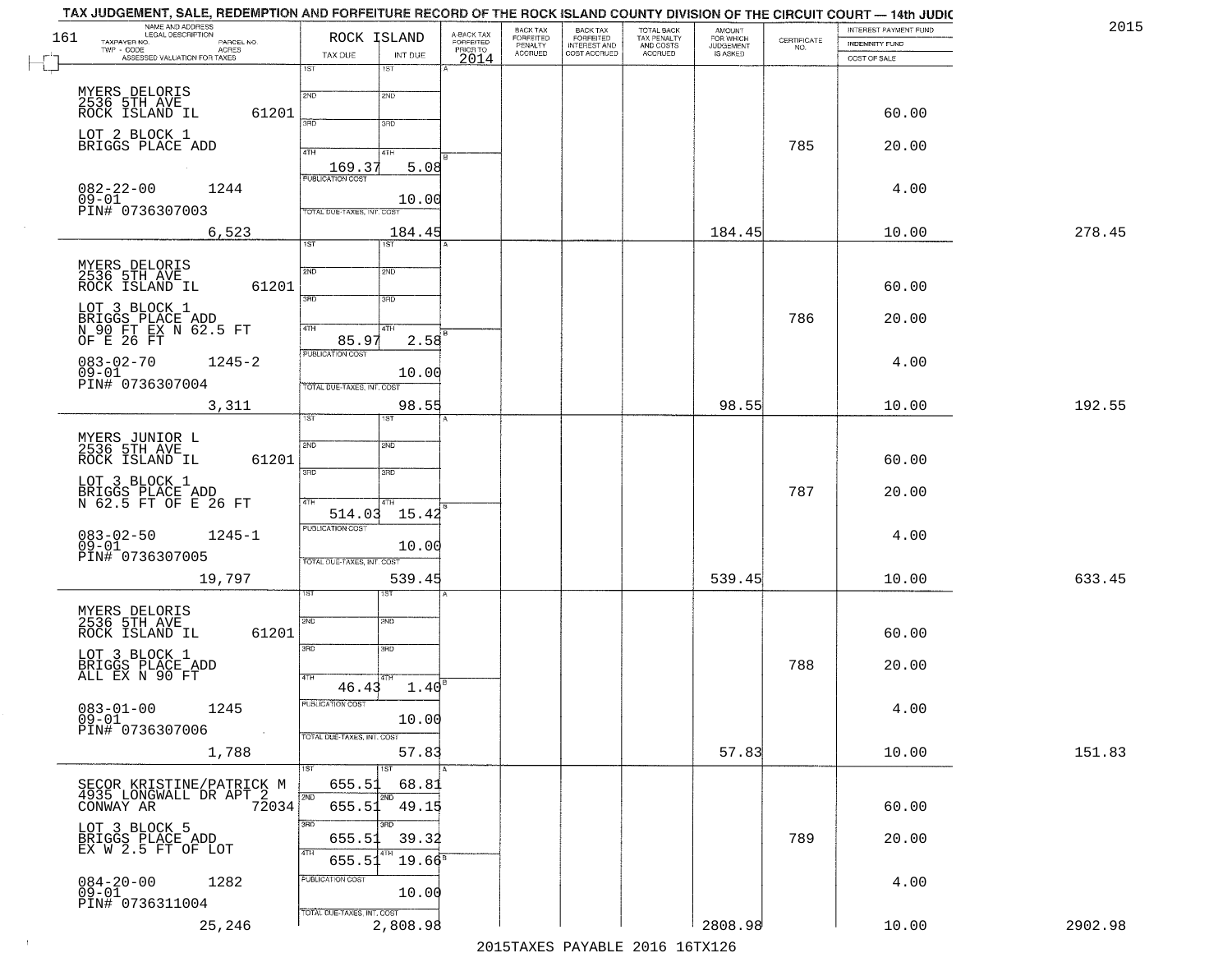| 161 | BY WHOM<br>PURCHASED                          | RATE<br>$\%$<br><b>BID</b> | ROCK ISLAND<br>DATE OF SALE | TAX JUDGEMENT, SALE, REDEMPTION AND FORFEITURE RECORD OF THE ROCK ISLAND COUNTY DIVISION OF THE CIRCUIT COURT — 14th JUDICIAL CIRCUIT OF ILLINOIS 2015<br>SUBSEQUENT TAXES PAID, FEES, AND TIME EXTENSION | TOTAL DUE<br>TO REDEEM<br>FROM SALE<br>LESS | BY WHOM REDEEMED                   | DATE OF REDEMP-<br>TION OR DEED<br><b>MO</b><br>DAY<br><b>YEAR</b> | RECEIVED REDEMPTION<br>MONEY IN FULL                               |
|-----|-----------------------------------------------|----------------------------|-----------------------------|-----------------------------------------------------------------------------------------------------------------------------------------------------------------------------------------------------------|---------------------------------------------|------------------------------------|--------------------------------------------------------------------|--------------------------------------------------------------------|
| 1   | PIN# 0736307003<br>STEVE SODEMAN LIVING TRUST | Ίõ                         | 12/29/2016                  | $\begin{bmatrix} 01/17/2017 \\ 01/17/2017 \\ 01 \end{bmatrix}$ Take Notice Fee                                                                                                                            | COUNTY CLERK FEE<br>12/20/2019<br>20.47     |                                    |                                                                    | Certificate<br>Returned<br>& Cancelled<br>07/03/2018               |
|     |                                               |                            |                             |                                                                                                                                                                                                           |                                             | 449.28<br>160.00 DELORIS MYERS     | 06/11/2018                                                         | Karen Kinney                                                       |
| 2   | PIN# 0736807004<br>STEVE SODEMAN LIVING TRUST |                            | 12/29/2016                  | $\begin{array}{ccc}  01/17/2017 \text{ Time} & \text{Ext} & \text{incl} \\  01/17/2017 \text{ Take Notice } \text{Fe} \end{array}$                                                                        | 12/20/2019<br>20.47                         |                                    |                                                                    | Certificate<br>Returned<br>$\frac{1}{2}$ Cancelled 2<br>07/03/2018 |
|     |                                               |                            |                             |                                                                                                                                                                                                           |                                             | 317.00 DELORIS MYERS               | 06/11/2018                                                         | Karen Kinney                                                       |
| 3   | PIN# 0736307005<br>STEVE SODEMAN LIVING TRUST | 18                         | 12/29/2016                  | 01/17/2017 Time Ext & incl<br>01/17/2017 Take Notice Fee                                                                                                                                                  | 12/20/2019<br>20.47                         |                                    |                                                                    | Certificate<br>Returned<br>3<br>& Cancelled<br>07/03/2018          |
|     |                                               |                            |                             |                                                                                                                                                                                                           |                                             | 995.98<br>160.00 DELORIS MYERS     | 06/11/2018                                                         | Karen Kinney                                                       |
| 4   | PIN# 0736307006<br>STEVE SODEMAN LIVING TRUST |                            | 12/29/2016                  | 01/17/2017 Time Ext & incl<br>01/17/2017 Take Notice Fee                                                                                                                                                  | 12/20/2019<br>$\left[20.47\right]$          |                                    |                                                                    | Certificate<br>Returned<br>& Cancelled 4<br>07/03/2018             |
|     |                                               |                            |                             |                                                                                                                                                                                                           |                                             | 254.29 DELORIS MYERS               | 06/11/2018                                                         | Karen Kinney                                                       |
| 5   | PIN# 0736311004<br>STEVE SODEMAN LIVING TRUST | 01                         | 12/29/2016                  | 01/17/2017 Time Ext & incl<br>01/17/2017 Take Notice Fee                                                                                                                                                  | 12/20/2019<br>20.47                         |                                    |                                                                    | Certificate<br>Returned<br>& Cancelled 5<br>05/23/2017             |
|     |                                               |                            |                             |                                                                                                                                                                                                           |                                             | 2,952.48 GOMEZ TITLE AND CLOSING C |                                                                    | Karen Kinney                                                       |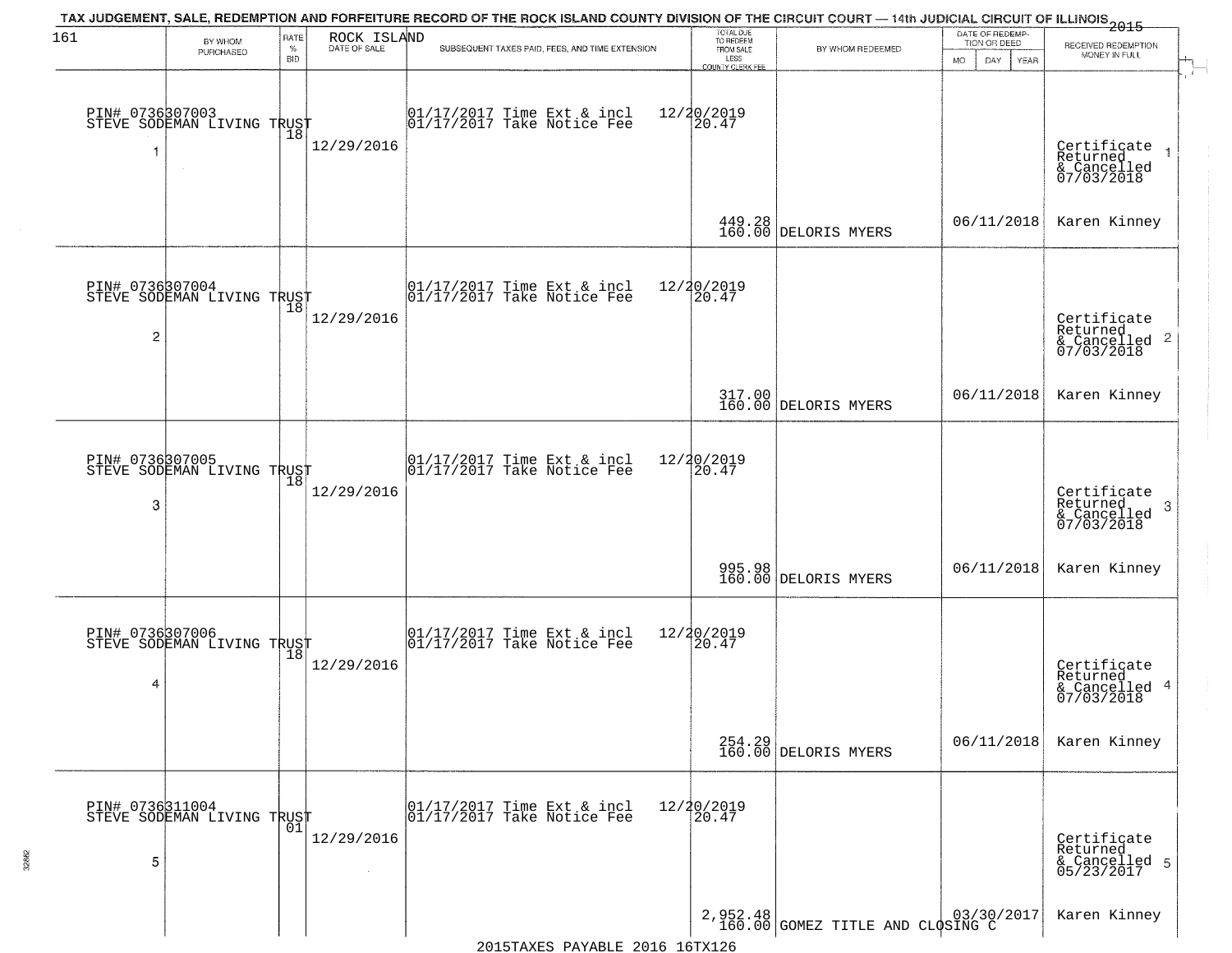|     | TAX JUDGEMENT, SALE, REDEMPTION AND FORFEITURE RECORD OF THE ROCK ISLAND COUNTY DIVISION OF THE CIRCUIT COURT - 14th JUDIC |                            |              |                         |                                     |                                     |                                        |                              |                                                                 |                                         | 2015     |
|-----|----------------------------------------------------------------------------------------------------------------------------|----------------------------|--------------|-------------------------|-------------------------------------|-------------------------------------|----------------------------------------|------------------------------|-----------------------------------------------------------------|-----------------------------------------|----------|
| 162 | NAME AND ADDRESS<br>LEGAL DESCRIPTION<br>PARCEL NO.                                                                        | ROCK ISLAND                |              | A-BACK TAX<br>FORFEITED | <b>BACK TAX</b><br><b>FORFEITED</b> | BACK TAX<br>FORFEITED               | TOTAL BACK<br>TAX PENALTY<br>AND COSTS | AMOUNT<br>FOR WHICH          | $\begin{array}{c} \text{CERTIFICATE} \\ \text{NO.} \end{array}$ | INTEREST PAYMENT FUND<br>INDEMNITY FUND |          |
|     | TAXPAYER NO.<br>ACRES<br>ASSESSED VALUATION FOR TAXES                                                                      | TAX DUE                    | INT DUE      | PRIOR TO<br>2014        | PENALTY<br><b>ACCRUED</b>           | <b>INTEREST AND</b><br>COST ACCRUED | <b>ACCRUED</b>                         | <b>JUDGEMENT</b><br>IS ASKED |                                                                 | COST OF SALE                            |          |
|     |                                                                                                                            | 1ST<br>18T                 |              |                         |                                     |                                     |                                        |                              |                                                                 |                                         |          |
|     | MCDONNELL & ASSOCIATES IN $\frac{1}{2ND}$ 8524.00 $\frac{1}{2ND}$ 895.02                                                   |                            |              |                         |                                     |                                     |                                        |                              |                                                                 |                                         |          |
|     | 422 PERSHING AVE                                                                                                           |                            |              |                         |                                     |                                     |                                        |                              |                                                                 |                                         |          |
|     | 52801<br>DAVENPORT IA                                                                                                      | 8524.00 639.30             |              |                         |                                     |                                     |                                        |                              |                                                                 | 60.00                                   |          |
|     | N 182 FT O L 2                                                                                                             |                            |              |                         |                                     |                                     |                                        |                              |                                                                 |                                         |          |
|     | BRIGGS PLACE ADD N 182 FT<br>S 1/2 OL 15 SEC 31-18-2W                                                                      | 8524.00 511.44             |              |                         |                                     |                                     |                                        |                              | 790                                                             | 20.00                                   |          |
|     |                                                                                                                            | 8524.00 255.72             |              |                         |                                     |                                     |                                        |                              |                                                                 |                                         |          |
|     | $084 - 04 - 00$<br>1267                                                                                                    |                            |              |                         |                                     |                                     |                                        |                              |                                                                 | 4.00                                    |          |
|     | $09 - 01$                                                                                                                  |                            | 10.00        |                         |                                     |                                     |                                        |                              |                                                                 |                                         |          |
|     | PIN# 0736312007                                                                                                            | TOTAL DUE-TAXES, INT. COST |              |                         |                                     |                                     |                                        |                              |                                                                 |                                         |          |
|     | 328,288                                                                                                                    |                            | 36,407.48    |                         |                                     |                                     |                                        | 36407.48                     |                                                                 | 10.00                                   | 36501.48 |
|     |                                                                                                                            |                            |              |                         |                                     |                                     |                                        |                              |                                                                 |                                         |          |
|     | LOPEZ ENTERPRISE INC<br>835 5TH AVE                                                                                        | ึกว่                       | 46.76        | 1696.68                 |                                     |                                     |                                        |                              |                                                                 |                                         |          |
|     | 61265<br>MOLINE IL                                                                                                         | 445.02                     | 33.40        |                         | 443.58                              |                                     |                                        |                              |                                                                 | 60.00                                   |          |
|     | O L 15 S 110 FT OF S .50                                                                                                   | 3RD<br>ਭਸ਼ਨ                |              |                         |                                     | 3361.49                             |                                        |                              |                                                                 |                                         |          |
|     | SW .25                                                                                                                     | 445.02                     | 26.72        |                         |                                     |                                     |                                        |                              | 791                                                             | 20.00                                   |          |
|     |                                                                                                                            | 47H<br>445.02              | 13.36        |                         |                                     |                                     | 12719.87                               |                              |                                                                 |                                         |          |
|     |                                                                                                                            | PUBLICATION COST           |              |                         |                                     |                                     |                                        |                              |                                                                 |                                         |          |
|     | $302 - 14 - 00$<br>5383<br>$09 - 01$                                                                                       |                            | 10.00        | $10 - 11 - 12$ 13       |                                     |                                     |                                        |                              |                                                                 | 4.00                                    |          |
|     | PIN# 0736312009                                                                                                            | TOTAL DUE-TAXES, INT. COST |              | 7218.12                 |                                     |                                     |                                        |                              |                                                                 |                                         |          |
|     | 17,139                                                                                                                     |                            | 1,910.32     |                         |                                     |                                     |                                        | 14630.19                     |                                                                 | 10.00                                   | 14724.19 |
|     |                                                                                                                            | 1ST                        |              |                         |                                     |                                     |                                        |                              |                                                                 |                                         |          |
|     | OCA HOLDINGS LLC<br>2035 BRIDGE AVE STE 202<br>- WENDORT TA 52803                                                          | <u>421.72</u>              |              |                         |                                     |                                     |                                        |                              |                                                                 |                                         |          |
|     |                                                                                                                            | 2ND<br>421.72              | 31.65        |                         |                                     |                                     |                                        |                              |                                                                 | 60.00                                   |          |
|     |                                                                                                                            | 3RD<br>3RD                 |              |                         |                                     |                                     |                                        |                              |                                                                 |                                         |          |
|     | OUTLOT 15                                                                                                                  | 421.72                     | <u>25.32</u> |                         |                                     |                                     |                                        |                              | 792                                                             | 20.00                                   |          |
|     | J H WILSONS ADD EX 10 FT<br>PT L 5                                                                                         | <b>ATH</b>                 |              |                         |                                     |                                     |                                        |                              |                                                                 |                                         |          |
|     |                                                                                                                            | 421.72                     | 12.66        |                         |                                     |                                     |                                        |                              |                                                                 |                                         |          |
|     | $418 - 10 - 00$<br>7495<br>.085                                                                                            | <b>PUBLICATION COST</b>    |              |                         |                                     |                                     |                                        |                              |                                                                 | 4.00                                    |          |
|     | $09 - 01$<br>PIN# 0736313002                                                                                               | TOTAL OUE-TAXES, INT. COST | 10.00        |                         |                                     |                                     |                                        |                              |                                                                 |                                         |          |
|     |                                                                                                                            |                            |              |                         |                                     |                                     |                                        |                              |                                                                 |                                         |          |
|     | 16,242                                                                                                                     |                            | 1,810.82     |                         |                                     |                                     |                                        | 1810.82                      |                                                                 | 10.00                                   | 1904.82  |
|     |                                                                                                                            | 394.59                     | 41.44        |                         |                                     |                                     |                                        |                              |                                                                 |                                         |          |
|     | OCA HOLDINGS LLC<br>2035 BRIDGE AVE STE 202<br>2035 BRIDGE AVE STE 52803                                                   | 2ND                        |              |                         |                                     |                                     |                                        |                              |                                                                 |                                         |          |
|     |                                                                                                                            | 394.59                     | 29.60        |                         |                                     |                                     |                                        |                              |                                                                 | 60.00                                   |          |
|     | LOT 8 BLOCK 1                                                                                                              | 3BD<br>3BD                 |              |                         |                                     |                                     |                                        |                              |                                                                 |                                         |          |
|     | BEN HARPERS 2ND ADD<br>N 64.75 FT                                                                                          | 394.59<br>4TH              | 23.68        |                         |                                     |                                     |                                        |                              | 793                                                             | 20.00                                   |          |
|     |                                                                                                                            | 394.59                     | 11.84        |                         |                                     |                                     |                                        |                              |                                                                 |                                         |          |
|     | $218 - 14 - 00$<br>$3788 - A$                                                                                              | PUBLICATION COS.           |              |                         |                                     |                                     |                                        |                              |                                                                 | 4.00                                    |          |
|     | $09 - 01$                                                                                                                  |                            | 10.00        |                         |                                     |                                     |                                        |                              |                                                                 |                                         |          |
|     | PIN# 0736314005<br>$\sim 100$                                                                                              | TOTAL DUE-TAXES, INT. COST |              |                         |                                     |                                     |                                        |                              |                                                                 |                                         |          |
|     | 15,197                                                                                                                     |                            | 1,694.92     |                         |                                     |                                     |                                        | 1694.92                      |                                                                 | 10.00                                   | 1788.92  |
|     |                                                                                                                            | $\overline{1}$ 1ST         |              |                         |                                     |                                     |                                        |                              |                                                                 |                                         |          |
|     | GUZMAN MANUELA<br>225_41ST_ST                                                                                              | 205.5                      | 21.56        |                         |                                     |                                     |                                        |                              |                                                                 |                                         |          |
|     | 61265<br>MOLINE IL                                                                                                         | 2ND<br>205.51              | 15.40        |                         |                                     |                                     |                                        |                              |                                                                 | 60.00                                   |          |
|     |                                                                                                                            | 3RD<br>3RD                 |              |                         |                                     |                                     |                                        |                              |                                                                 |                                         |          |
|     | LOT 8 BLOCK 2<br>BEN HARPERS 2ND_ADD                                                                                       | 205.51                     | 12.32        |                         |                                     |                                     |                                        |                              | 794                                                             | 20.00                                   |          |
|     | W 5.25 FT OF N 58 FT<br>LOT 7 AND N 58 FT                                                                                  | 4TH<br>205.5               | $6.16^8$     |                         |                                     |                                     |                                        |                              |                                                                 |                                         |          |
|     |                                                                                                                            |                            |              |                         |                                     |                                     |                                        |                              |                                                                 |                                         |          |
|     | $219 - 01 - 00$<br>3797<br>$09 - 01$                                                                                       | PUBLICATION COST           | 10.00        |                         |                                     |                                     |                                        |                              |                                                                 | 4.00                                    |          |
|     | PIN# 0736315005                                                                                                            |                            |              |                         |                                     |                                     |                                        |                              |                                                                 |                                         |          |
|     | 7,915                                                                                                                      | TOTAL DUE-TAXES, INT. COST | 887.48       |                         |                                     |                                     |                                        | 887.48                       |                                                                 | 10.00                                   | 981.48   |
|     |                                                                                                                            |                            |              |                         |                                     |                                     | 2015 TAVEC DAVADIE 2016 16TV126        |                              |                                                                 |                                         |          |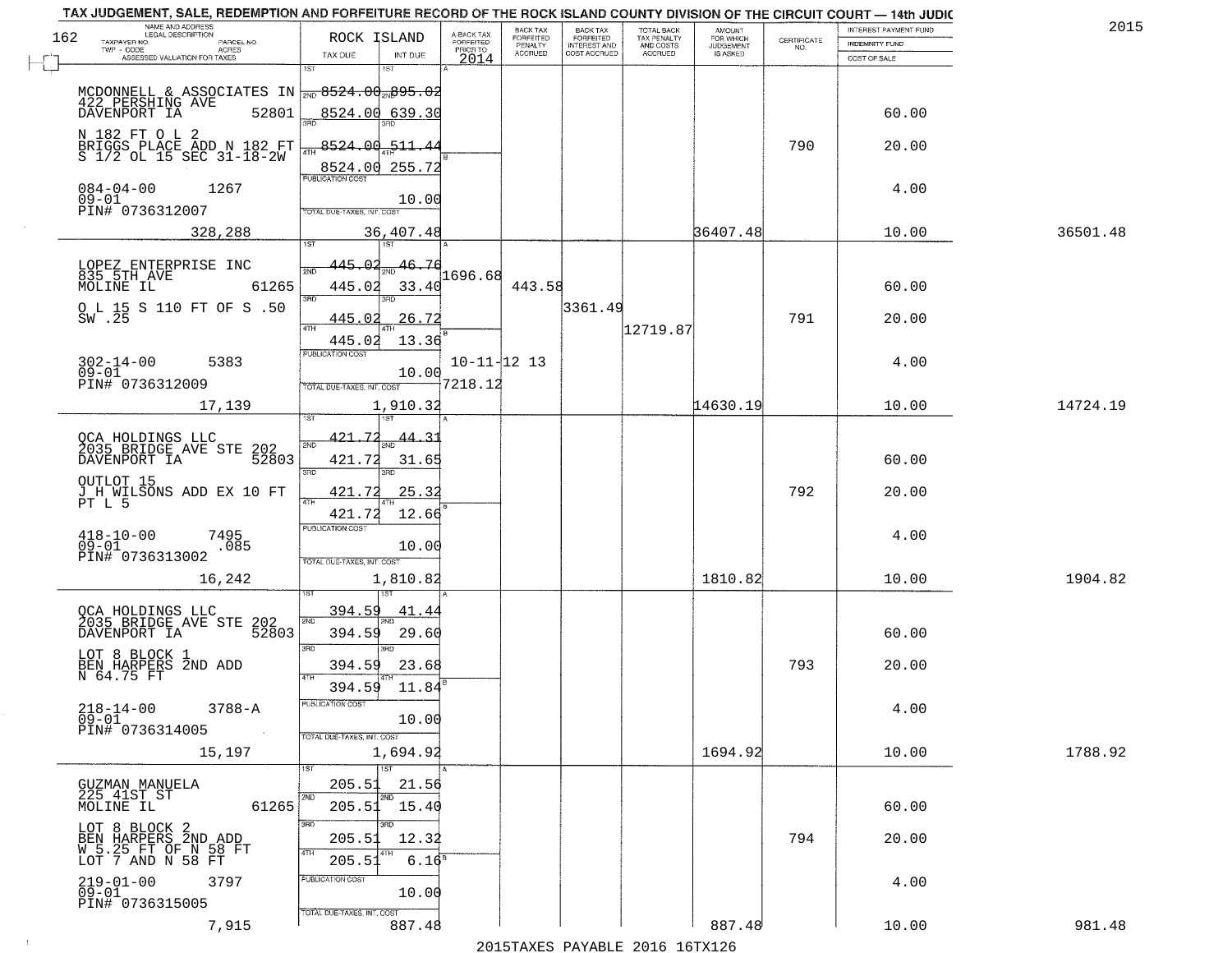| 162                                  | BY WHOM                                       | RATE               | ROCK ISLAND<br>DATE OF SALE | TAX JUDGEMENT, SALE, REDEMPTION AND FORFEITURE RECORD OF THE ROCK ISLAND COUNTY DIVISION OF THE CIRCUIT COURT — 14th JUDICIAL CIRCUIT OF ILLINOIS 2015 | TOTAL DUE<br>TO REDEEM                |                                           | DATE OF REDEMP-<br>TION OR DEED |                                                                    |
|--------------------------------------|-----------------------------------------------|--------------------|-----------------------------|--------------------------------------------------------------------------------------------------------------------------------------------------------|---------------------------------------|-------------------------------------------|---------------------------------|--------------------------------------------------------------------|
|                                      | PURCHASED                                     | $\%$<br><b>BID</b> |                             | SUBSEQUENT TAXES PAID, FEES, AND TIME EXTENSION                                                                                                        | FROM SALE<br>LESS<br>COUNTY CLERK FEE | BY WHOM REDEEMED                          | <b>MO</b><br>DAY<br>YEAR        | RECEIVED REDEMPTION<br>MONEY IN FULL                               |
|                                      | PIN# 0736312007<br>STEVE SODEMAN LIVING TRUST |                    | 12/29/2016                  | 01/17/2017 Time Ext & incl<br>01/17/2017 Take Notice Fee<br>11/21/2017 Subs paid                                                                       | 12/20/2019<br>37,455.12               |                                           |                                 | Certificate<br>Returned<br>& Cancelled<br>07/06/2018               |
|                                      |                                               |                    |                             |                                                                                                                                                        |                                       |                                           |                                 | Karen Kinney                                                       |
| PIN# 0736312009<br>RICO TRUSTEE<br>2 |                                               | 18                 | 12/29/2016                  | 03/14/2017 Time Ext & incl<br>03/14/2017 Take Notice Fee<br>11/18/2017 Subs paid                                                                       | 07/29/2019<br>20.59<br>1,983.88       |                                           |                                 | Certificate<br>Returned<br>$\frac{1}{2}$ Cancelled 2<br>07/06/2018 |
|                                      |                                               |                    |                             |                                                                                                                                                        |                                       | 24, 917.79<br>160.00 LOPEZ ENTERPRISE INC | 04/03/2018                      | Karen Kinney                                                       |
| 3                                    | PIN# 0736313002<br>STEVE SODEMAN LIVING TRUST | 18                 | 12/29/2016                  | $\begin{array}{ccc}  01/17/2017 \text{ Time} & \text{Ext} & \text{incl} \\  01/17/2017 \text{ Take Notice } \text{Fe} \end{array}$                     | 12/20/2019<br>20.47                   |                                           |                                 | Certificate<br>Returned<br>3<br>& Cancelled<br>05/23/2017          |
|                                      |                                               |                    |                             |                                                                                                                                                        |                                       | $2,268.16$ QCA HOLDINGS 5 OF $18$         | 03/21/2017                      | Karen Kinney                                                       |
| PIN# 0736314005<br>RICO TRUSTEE<br>4 |                                               | 18                 | 12/29/2016                  | 03/14/2017 Time Ext & incl<br>03/14/2017 Take Notice Fee                                                                                               | 07/29/2019<br>20.59                   |                                           |                                 | Certificate<br>Returned<br>& Cancelled 4<br>05/23/2017             |
|                                      |                                               |                    |                             |                                                                                                                                                        |                                       | $2,131.52$ QCA HOLDINGS 6 OF              | 03/21/2017                      | Karen Kinney                                                       |
| PIN# 0736315005<br>RICO TRUSTEE<br>5 |                                               | 18                 | 12/29/2016<br>$\sim$        |                                                                                                                                                        |                                       |                                           |                                 | Certificate<br>Returned<br>& Cancelled 5<br>02/08/2017             |
|                                      |                                               |                    |                             |                                                                                                                                                        |                                       | $1,158.15$<br>160.00 ANDALUSIA COMMUNITY  | 01/20/2017<br>BĀNK              | Karen Kinney                                                       |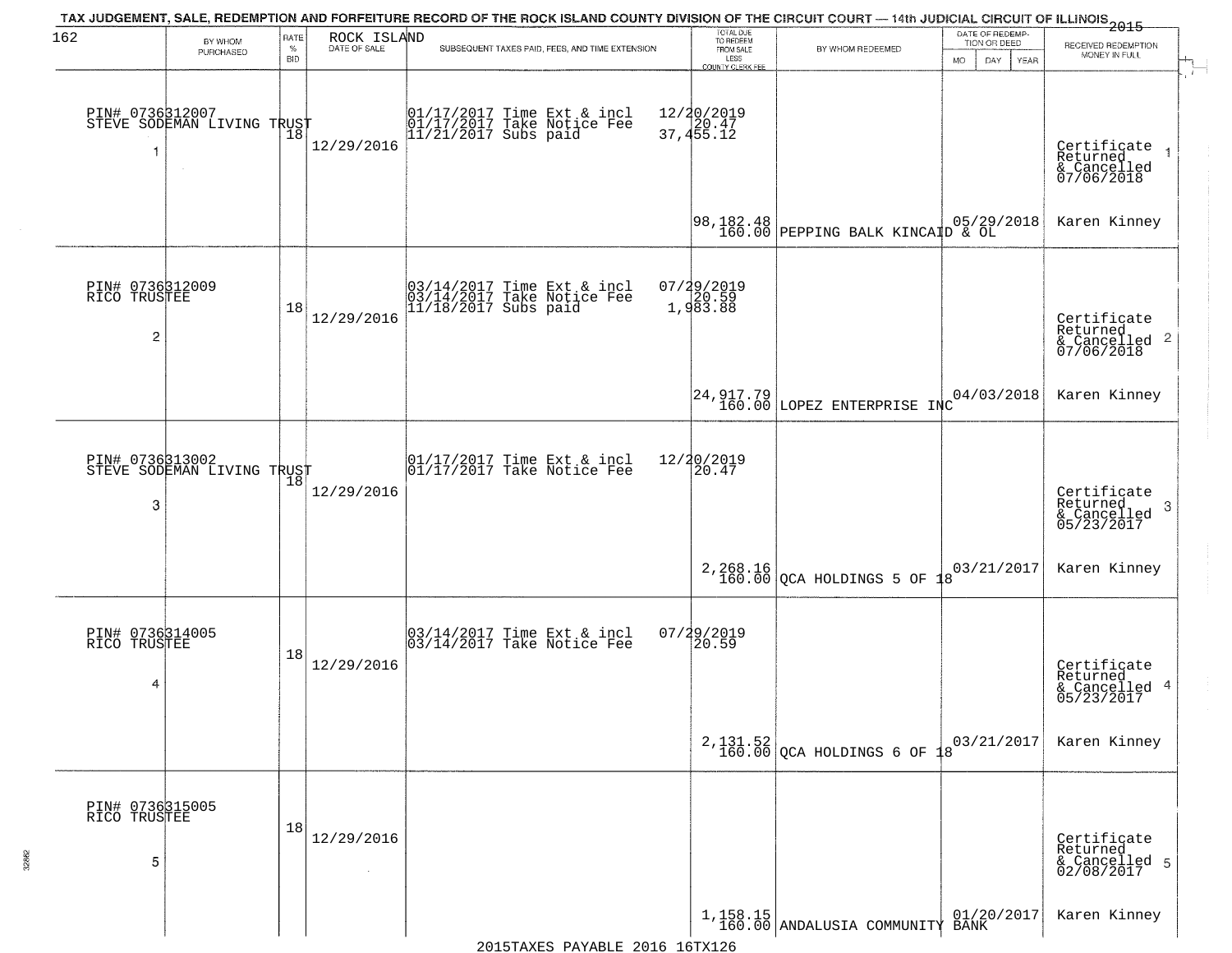|     | TAX JUDGEMENT, SALE, REDEMPTION AND FORFEITURE RECORD OF THE ROCK ISLAND COUNTY DIVISION OF THE CIRCUIT COURT - 14th JUDIC<br>NAME AND ADDRESS<br>LEGAL DESCRIPTION |                                          |                         | BACK TAX                    |                                       |                                        |                                         |                                                                 | INTEREST PAYMENT FUND | 2015    |
|-----|---------------------------------------------------------------------------------------------------------------------------------------------------------------------|------------------------------------------|-------------------------|-----------------------------|---------------------------------------|----------------------------------------|-----------------------------------------|-----------------------------------------------------------------|-----------------------|---------|
| 163 | TAXPAYER NO.<br>PARCEL NO.                                                                                                                                          | ROCK ISLAND                              | A-BACK TAX<br>FORFEITED | <b>FORFEITED</b><br>PENALTY | BACK TAX<br>FORFEITED<br>INTEREST AND | TOTAL BACK<br>TAX PENALTY<br>AND COSTS | AMOUNT<br>FOR WHICH<br><b>JUDGEMENT</b> | $\begin{array}{c} \text{CERTIFICATE} \\ \text{NO.} \end{array}$ | <b>INDEMNITY FUND</b> |         |
|     | TWP - CODE<br><b>ACRES</b><br>ASSESSED VALUATION FOR TAXES                                                                                                          | INT DUE<br>TAX DUE                       | PRIOR TO<br>2014        | <b>ACCRUED</b>              | COST ACCRUED                          | ACCRUED                                | IS ASKED                                |                                                                 | COST OF SALE          |         |
|     |                                                                                                                                                                     | 1ST<br>1ST                               |                         |                             |                                       |                                        |                                         |                                                                 |                       |         |
|     |                                                                                                                                                                     |                                          |                         |                             |                                       |                                        |                                         |                                                                 |                       |         |
|     | BINION FELIX<br>5202 CANDLELIGHT DR                                                                                                                                 | $48.66_{\tiny{2ND}}$<br><del>5.1</del>   |                         |                             |                                       |                                        |                                         |                                                                 |                       |         |
|     | 52806<br>DAVENPORT IA                                                                                                                                               | 48.66<br>3.65                            |                         | 174.66                      |                                       |                                        |                                         |                                                                 | 60.00                 |         |
|     |                                                                                                                                                                     | 350                                      |                         |                             | 914.78                                |                                        |                                         |                                                                 |                       |         |
|     | LOT 5 BLOCK 2<br>BEN HARPERS 2ND ADD                                                                                                                                | 48.66<br>∣Q O                            |                         |                             |                                       |                                        |                                         | 795                                                             | 20.00                 |         |
|     | E 21 FT                                                                                                                                                             |                                          |                         |                             |                                       | 3994.48                                |                                         |                                                                 |                       |         |
|     |                                                                                                                                                                     | 48.66<br>1.46<br><b>PUBLICATION COST</b> |                         |                             |                                       |                                        |                                         |                                                                 |                       |         |
|     | $218 - 19 - 00$<br>3793                                                                                                                                             |                                          | $12 - 13$               |                             |                                       |                                        |                                         |                                                                 | 4.00                  |         |
|     | $09 - 01$<br>PIN# 0736315010                                                                                                                                        | 10.00                                    | 2905.04                 |                             |                                       |                                        |                                         |                                                                 |                       |         |
|     |                                                                                                                                                                     | <b>TOTAL DUE-TAXES, INT. COST</b>        |                         |                             |                                       |                                        |                                         |                                                                 |                       |         |
|     | 1,874                                                                                                                                                               | 217.78                                   |                         |                             |                                       |                                        | 4212.26                                 |                                                                 | 10.00                 | 4306.26 |
|     |                                                                                                                                                                     | 1ST<br>ist                               |                         |                             |                                       |                                        |                                         |                                                                 |                       |         |
|     | TEETER STEVEN W/CARRIE<br>2707 7TH AVE                                                                                                                              | -20<br>16.<br>68                         |                         |                             |                                       |                                        |                                         |                                                                 |                       |         |
|     |                                                                                                                                                                     |                                          |                         |                             |                                       |                                        |                                         |                                                                 |                       |         |
|     | ROCK ISLAND IL<br>61201                                                                                                                                             | 16.20<br>1.20<br><b>उस</b> र             |                         |                             |                                       |                                        |                                         |                                                                 | 60.00                 |         |
|     | LOT 8 BLOCK 3                                                                                                                                                       |                                          |                         |                             |                                       |                                        |                                         |                                                                 |                       |         |
|     | BEN HARPERS 2ND ADD                                                                                                                                                 | 16.20                                    | 96                      |                             |                                       |                                        |                                         | 796                                                             | 20.00                 |         |
|     |                                                                                                                                                                     | 16.20<br>.48                             |                         |                             |                                       |                                        |                                         |                                                                 |                       |         |
|     |                                                                                                                                                                     | PUBLICATION COST                         |                         |                             |                                       |                                        |                                         |                                                                 |                       |         |
|     | $219 - 11 - 00$<br>3806<br>$09 - 01$                                                                                                                                | 10.00                                    |                         |                             |                                       |                                        |                                         |                                                                 | 4.00                  |         |
|     | PIN# 0736316005                                                                                                                                                     | TOTAL DUE-TAXES, INT. COST               |                         |                             |                                       |                                        |                                         |                                                                 |                       |         |
|     | 624                                                                                                                                                                 | 79.12                                    |                         |                             |                                       |                                        | 79.12                                   |                                                                 | 10.00                 | 173.12  |
|     |                                                                                                                                                                     | 181                                      |                         |                             |                                       |                                        |                                         |                                                                 |                       |         |
|     |                                                                                                                                                                     |                                          |                         |                             |                                       |                                        |                                         |                                                                 |                       |         |
|     | TEETER STEVEN W/CARRIE<br>2707 7TH AVE                                                                                                                              | $-22 - 4$<br><u> 214.08</u><br>2ND       |                         |                             |                                       |                                        |                                         |                                                                 |                       |         |
|     | ROCK ISLAND IL<br>61201                                                                                                                                             | 214.08<br>16.05                          |                         |                             |                                       |                                        |                                         |                                                                 | 60.00                 |         |
|     |                                                                                                                                                                     | 3RD<br>3RD                               |                         |                             |                                       |                                        |                                         |                                                                 |                       |         |
|     | LOT 7 BLOCK 3                                                                                                                                                       | 214.08<br>12.84                          |                         |                             |                                       |                                        |                                         | 797                                                             | 20.00                 |         |
|     | BEN HARPERS 2ND ADD<br>W.50                                                                                                                                         |                                          |                         |                             |                                       |                                        |                                         |                                                                 |                       |         |
|     |                                                                                                                                                                     | 214.08<br>6.4.                           |                         |                             |                                       |                                        |                                         |                                                                 |                       |         |
|     | 219-09-00<br>09-01<br>3804                                                                                                                                          | PUBLICATION COST                         |                         |                             |                                       |                                        |                                         |                                                                 | 4.00                  |         |
|     |                                                                                                                                                                     | 10.00                                    |                         |                             |                                       |                                        |                                         |                                                                 |                       |         |
|     | PIN# 0736316006                                                                                                                                                     | TOTAL OUE-TAXES, INT. COST               |                         |                             |                                       |                                        |                                         |                                                                 |                       |         |
|     | 14,245                                                                                                                                                              | 924.10                                   |                         |                             |                                       |                                        | 924.10                                  |                                                                 | 10.00                 | 1018.10 |
|     |                                                                                                                                                                     |                                          |                         |                             |                                       |                                        |                                         |                                                                 |                       |         |
|     | RUIZ-RAYA VALENTIN<br>2736 5 1/2 AVE                                                                                                                                |                                          |                         |                             |                                       |                                        |                                         |                                                                 |                       |         |
|     | ROCK ISLAND IL<br>61201                                                                                                                                             | 2ND<br>326.15<br>24.45                   |                         |                             |                                       |                                        |                                         |                                                                 | 60.00                 |         |
|     |                                                                                                                                                                     | 3RD<br>3RD                               |                         |                             |                                       |                                        |                                         |                                                                 |                       |         |
|     | LOT 4 BLOCK 2                                                                                                                                                       |                                          |                         |                             |                                       |                                        |                                         |                                                                 |                       |         |
|     | GENERAL RODMANS ADD                                                                                                                                                 | 19.56<br>326.15<br>4TH                   |                         |                             |                                       |                                        |                                         | 798                                                             | 20.00                 |         |
|     |                                                                                                                                                                     | $9.78^{B}$<br>326.15                     |                         |                             |                                       |                                        |                                         |                                                                 |                       |         |
|     | $318 - 03 - 00$<br>5631                                                                                                                                             | ruslica i IUN COS                        |                         |                             |                                       |                                        |                                         |                                                                 | 4.00                  |         |
|     | $09 - 01$                                                                                                                                                           | 10.00                                    |                         |                             |                                       |                                        |                                         |                                                                 |                       |         |
|     | PIN# 0736319005<br>$\sim 100$                                                                                                                                       | TOTAL DUE-TAXES, INT. COST               |                         |                             |                                       |                                        |                                         |                                                                 |                       |         |
|     | 18,561                                                                                                                                                              | 1,042.24                                 |                         |                             |                                       |                                        | 1042.24                                 |                                                                 | 10.00                 | 1136.24 |
|     |                                                                                                                                                                     | 1ST<br>1ST                               |                         |                             |                                       |                                        |                                         |                                                                 |                       |         |
|     | WINGLER DALE L                                                                                                                                                      |                                          |                         |                             |                                       |                                        |                                         |                                                                 |                       |         |
|     | 2803 6TH AVE                                                                                                                                                        | 2ND<br>2ND                               |                         |                             |                                       |                                        |                                         |                                                                 |                       |         |
|     | 61201<br>ROCK ISLAND IL                                                                                                                                             |                                          |                         |                             |                                       |                                        |                                         |                                                                 | 60.00                 |         |
|     | LOT 6 BLOCK 5                                                                                                                                                       | 3RD<br>3BD                               |                         |                             |                                       |                                        |                                         |                                                                 |                       |         |
|     | GENERAL RODMANS ADD                                                                                                                                                 |                                          |                         |                             |                                       |                                        |                                         | 799                                                             | 20.00                 |         |
|     | S 62 FT                                                                                                                                                             | 4TH<br>4TH<br>220.81<br>$6.62^8$         |                         |                             |                                       |                                        |                                         |                                                                 |                       |         |
|     |                                                                                                                                                                     |                                          |                         |                             |                                       |                                        |                                         |                                                                 |                       |         |
|     | 319-15-00<br>09-01<br>$5662 - A$                                                                                                                                    | PUBLICATION COST                         |                         |                             |                                       |                                        |                                         |                                                                 | 4.00                  |         |
|     | PIN# 0736320006                                                                                                                                                     | 10.00                                    |                         |                             |                                       |                                        |                                         |                                                                 |                       |         |
|     |                                                                                                                                                                     | TOTAL DUE-TAXES, INT. COST               |                         |                             |                                       |                                        |                                         |                                                                 |                       |         |
|     | 19,504                                                                                                                                                              | 237.43                                   |                         |                             |                                       |                                        | 237.43                                  |                                                                 | 10.00                 | 331.43  |
|     |                                                                                                                                                                     |                                          |                         |                             |                                       | 2015 TAVEC DAVADIE 2016 16TV126        |                                         |                                                                 |                       |         |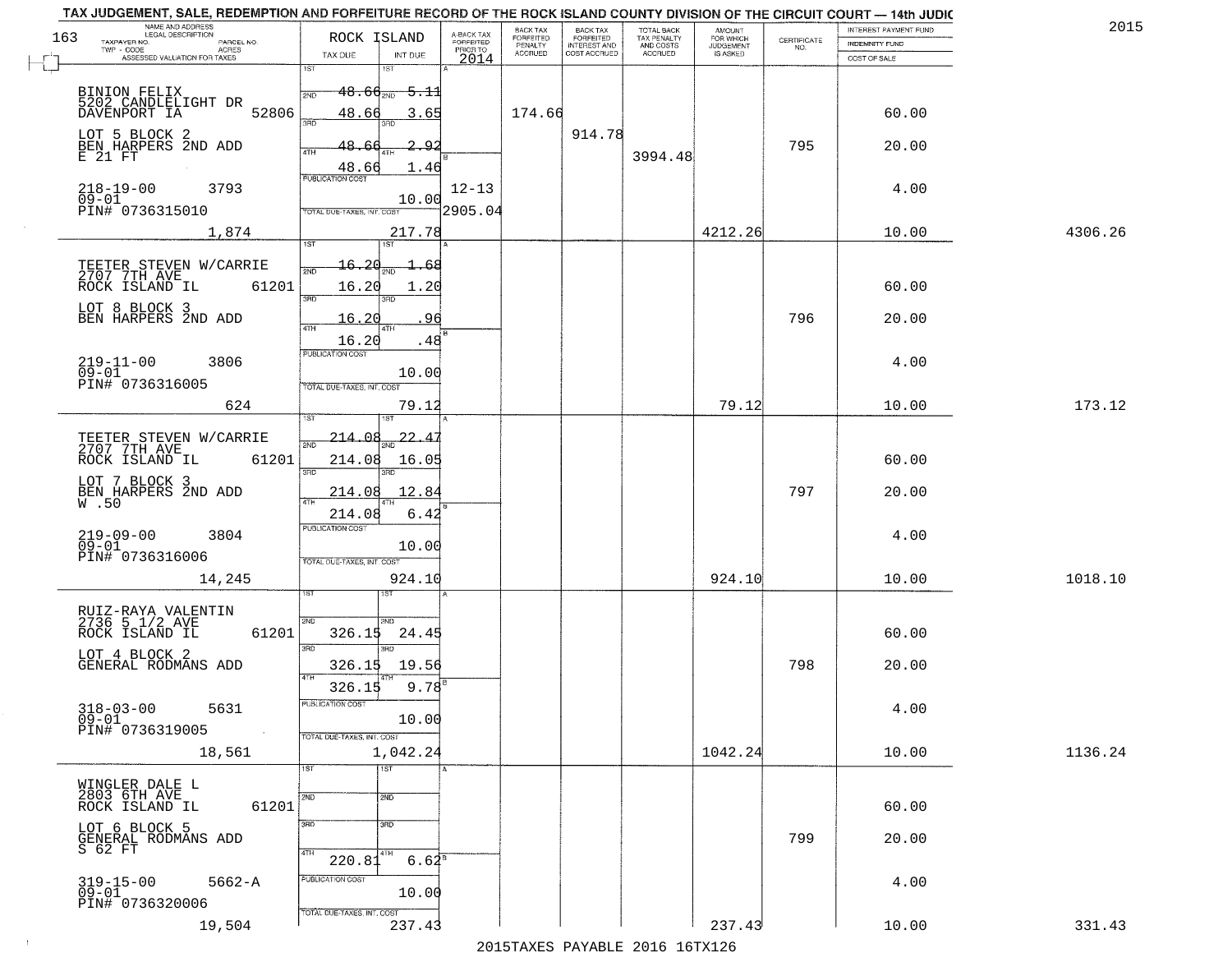| 163                                  | BY WHOM<br>PURCHASED                          | RATE<br>$\%$ | ROCK ISLAND<br>DATE OF SALE | TAX JUDGEMENT, SALE, REDEMPTION AND FORFEITURE RECORD OF THE ROCK ISLAND COUNTY DIVISION OF THE CIRCUIT COURT — 14th JUDICIAL CIRCUIT OF ILLINOIS 2015<br>SUBSEQUENT TAXES PAID, FEES, AND TIME EXTENSION                                  | TOTAL DUE<br>TO REDEEM<br>FROM SALE                                                                                                                                                        | BY WHOM REDEEMED                          | DATE OF REDEMP-<br>TION OR DEED | RECEIVED REDEMPTION                                                     |
|--------------------------------------|-----------------------------------------------|--------------|-----------------------------|--------------------------------------------------------------------------------------------------------------------------------------------------------------------------------------------------------------------------------------------|--------------------------------------------------------------------------------------------------------------------------------------------------------------------------------------------|-------------------------------------------|---------------------------------|-------------------------------------------------------------------------|
|                                      |                                               | <b>BID</b>   |                             |                                                                                                                                                                                                                                            | LESS<br>COUNTY CLERK FEE                                                                                                                                                                   |                                           | MO.<br>DAY<br>YEAR              | MONEY IN FULL                                                           |
| PIN# 0736315010<br>RICO TRUSTEE<br>1 |                                               | 18           | 12/29/2016                  | $03/14/2017$ Time Ext & incl<br>$03/14/2017$ Take Notice Fee<br>$02/11/2019$ Take Notice Fee<br>$02/22/2019$ Publication Fee<br>$02/25/2019$ Sheriffs Fee<br>$02/25/2019$ Sheriffs Fee<br>$11/17/2018$ Subs paid<br>$11/18/2017$ Subs paid | 07/29/2019<br>$\begin{smallmatrix} 2 & 2 & 5 & 9 \\ 20 & 5 & 9 & 0 \\ 3 & 5 & 0 & 0 \\ 1 & 3 & 0 & 6 & 0 \\ 1 & 1 & 6 & 0 & 2 \\ 1 & 3 & 1 & 8 & 0 \\ 1 & 2 & 8 & 0 & 2 \end{smallmatrix}$ |                                           |                                 | TAX DEED ISSUED<br>Certificate<br>Returned<br>& Cancelled<br>09/16/2019 |
|                                      |                                               |              |                             |                                                                                                                                                                                                                                            |                                                                                                                                                                                            |                                           |                                 | Karen Kinney                                                            |
| PIN# 0736316005<br>RICO TRUSTEE<br>2 |                                               | 18           | 12/29/2016                  | 03/14/2017 Time Ext & incl<br>03/14/2017 Take Notice Fee<br>11/18/2017 Subs paid                                                                                                                                                           | 07/29/2019<br>20.59<br>101.06                                                                                                                                                              |                                           |                                 | Certificate<br>Returned<br>& Cancelled 2<br>03/07/2019                  |
|                                      |                                               |              |                             |                                                                                                                                                                                                                                            |                                                                                                                                                                                            | 431.55  <br>160.00 STEVEN & CARRIE TEETER | 11/16/2018                      | Karen Kinney                                                            |
| PIN# 0736316006<br>RICO TRUSTEE<br>3 |                                               | 18           | 12/29/2016                  | 03/14/2017 Time Ext & incl<br>03/14/2017 Take Notice Fee<br>11/18/2017 Subs paid                                                                                                                                                           | 07/29/2019<br>20.59<br>1,005.72                                                                                                                                                            |                                           |                                 | Certificate<br>Returned<br>-3<br>& Cancelled<br>07/06/2018              |
|                                      |                                               |              |                             |                                                                                                                                                                                                                                            | 2,714.87<br>160.00                                                                                                                                                                         | CARRIE AND STEVEN                         | 04/24/2018<br>TEETER            | Karen Kinney                                                            |
| PIN# 0736319005<br>4                 | STEVE SODEMAN LIVING TRUST                    |              |                             | 01/17/2017 Time Ext & incl<br>01/17/2017 Take Notice Fee<br>11/20/2018 Subs paid<br>12/29/2016 11/21/2017 Subs paid                                                                                                                        | 12/20/2019<br>1,565.02<br>1,565.02<br>1,497.54                                                                                                                                             |                                           |                                 | Certificate<br>Returned<br>& Cancelled 4<br>04/15/2019                  |
|                                      |                                               |              |                             |                                                                                                                                                                                                                                            |                                                                                                                                                                                            | 4,880.10<br>160.00 VALENTIN RUIZ-RAYA     | 03/05/2019                      | Karen Kinney                                                            |
| 5                                    | PIN# 0736320006<br>STEVE SODEMAN LIVING TRUST |              | 12/29/2016                  | 01/17/2017 Time Ext & incl<br>01/17/2017 Take Notice Fee                                                                                                                                                                                   | 12/20/2019<br>20.47                                                                                                                                                                        |                                           |                                 | Certificate<br>Returned<br>& Cancelled 5<br>02/08/2017                  |
|                                      |                                               |              |                             |                                                                                                                                                                                                                                            |                                                                                                                                                                                            | 411.56<br>160.00 DALE L WINGLER           | 01/25/2017                      | Karen Kinney                                                            |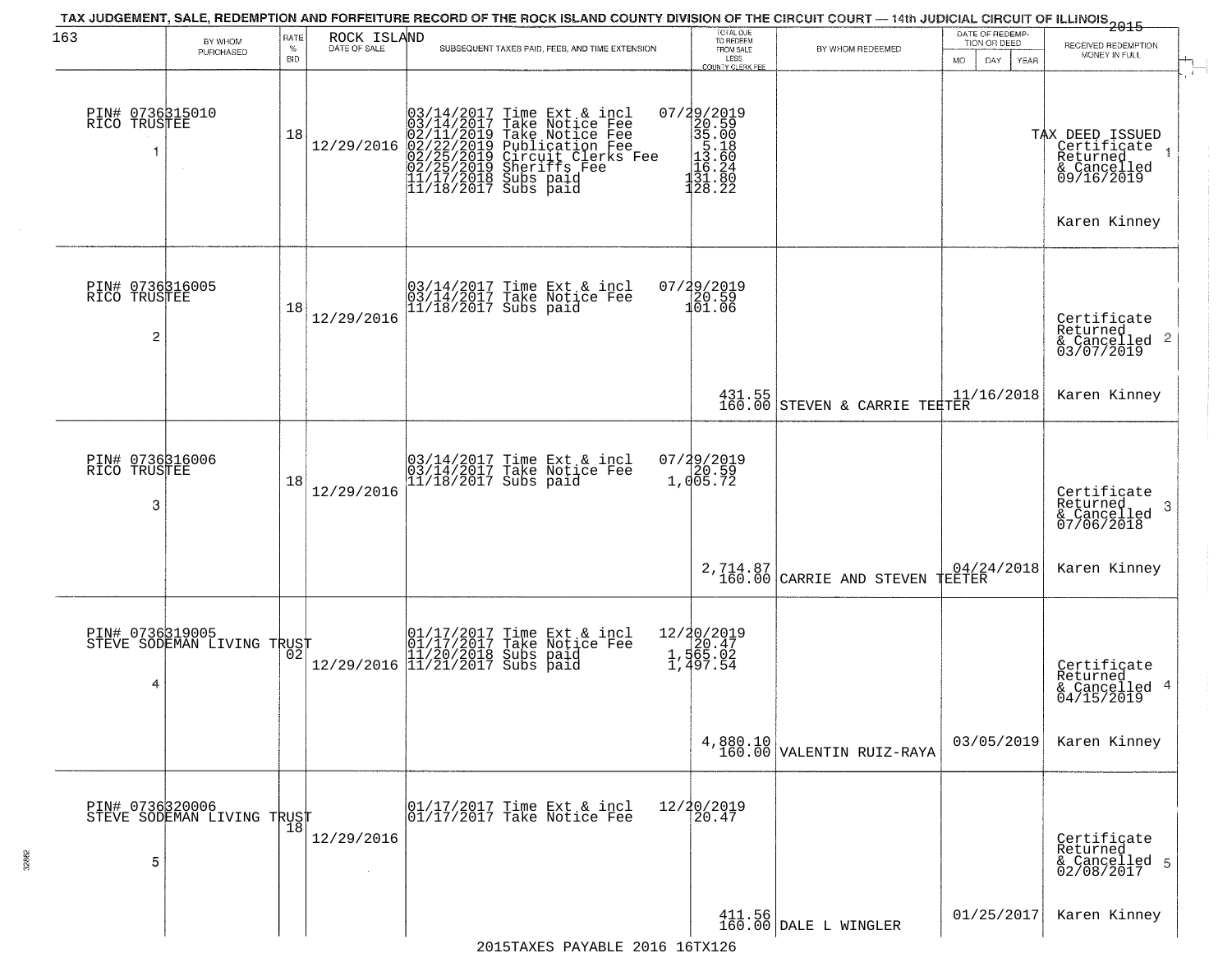|     | TAX JUDGEMENT, SALE, REDEMPTION AND FORFEITURE RECORD OF THE ROCK ISLAND COUNTY DIVISION OF THE CIRCUIT COURT - 14th JUDIC<br>NAME AND ADDRESS<br>LEGAL DESCRIPTION |                                       |                                     | BACK TAX                    |                                              |                                        |                                         |                                                                 | INTEREST PAYMENT FUND | 2015    |
|-----|---------------------------------------------------------------------------------------------------------------------------------------------------------------------|---------------------------------------|-------------------------------------|-----------------------------|----------------------------------------------|----------------------------------------|-----------------------------------------|-----------------------------------------------------------------|-----------------------|---------|
| 164 | TAXPAYER NO.<br>PARCEL NO.                                                                                                                                          | ROCK ISLAND                           | A-BACK TAX<br>FORFEITED<br>PRIOR TO | <b>FORFEITED</b><br>PENALTY | BACK TAX<br>FORFEITED<br><b>INTEREST AND</b> | TOTAL BACK<br>TAX PENALTY<br>AND COSTS | AMOUNT<br>FOR WHICH<br><b>JUDGEMENT</b> | $\begin{array}{c} \text{CERTIFICATE} \\ \text{NO.} \end{array}$ | INDEMNITY FUND        |         |
|     | ACRES<br>ASSESSED VALUATION FOR TAXES                                                                                                                               | INT DUE<br>TAX DUE                    | 2014                                | <b>ACCRUED</b>              | COST ACCRUED                                 | <b>ACCRUED</b>                         | IS ASKED                                |                                                                 | COST OF SALE          |         |
|     |                                                                                                                                                                     | 1ST<br>1ST                            |                                     |                             |                                              |                                        |                                         |                                                                 |                       |         |
|     |                                                                                                                                                                     | <del>296.50mg31.15</del><br>2ND       |                                     |                             |                                              |                                        |                                         |                                                                 |                       |         |
|     | TORRES FELIPE J<br>1934 10TH ST<br>MOLINE IL<br>61265                                                                                                               | 296.50<br>22.25                       |                                     |                             |                                              |                                        |                                         |                                                                 | 60.00                 |         |
|     |                                                                                                                                                                     |                                       |                                     |                             |                                              |                                        |                                         |                                                                 |                       |         |
|     | LOT 4<br>HODGSONS ADD                                                                                                                                               | <u> 296.50</u><br>17.80               |                                     |                             |                                              |                                        |                                         | 800                                                             | 20.00                 |         |
|     |                                                                                                                                                                     |                                       |                                     |                             |                                              |                                        |                                         |                                                                 |                       |         |
|     |                                                                                                                                                                     | 8.90<br>296.50                        |                                     |                             |                                              |                                        |                                         |                                                                 |                       |         |
|     | 224-22-00<br>09-01<br>3918                                                                                                                                          |                                       |                                     |                             |                                              |                                        |                                         |                                                                 | 4.00                  |         |
|     | PIN# 0736324006                                                                                                                                                     | 10.00<br>TOTAL DUE-TAXES, INT. COST   |                                     |                             |                                              |                                        |                                         |                                                                 |                       |         |
|     | 11,419                                                                                                                                                              | 1,276.10                              |                                     |                             |                                              |                                        | 1276.10                                 |                                                                 | 10.00                 | 1370.10 |
|     |                                                                                                                                                                     |                                       |                                     |                             |                                              |                                        |                                         |                                                                 |                       |         |
|     |                                                                                                                                                                     | $\frac{31.30}{200}$<br><u> 298.62</u> |                                     |                             |                                              |                                        |                                         |                                                                 |                       |         |
|     | BOLDEN YANCY S/JILL A<br>748 23RD ST                                                                                                                                | মঁচ                                   |                                     |                             |                                              |                                        |                                         |                                                                 |                       |         |
|     | 61201<br>ROCK ISLAND IL                                                                                                                                             | 298.62<br>22.40<br>बन्ना<br>3RD       |                                     |                             |                                              |                                        |                                         |                                                                 | 60.00                 |         |
|     | LOT 2 BLOCK 1                                                                                                                                                       |                                       |                                     |                             |                                              |                                        |                                         |                                                                 |                       |         |
|     | WM MC ENIRYS ADD                                                                                                                                                    | 17.92<br>298.62                       |                                     |                             |                                              |                                        |                                         | 801                                                             | 20.00                 |         |
|     |                                                                                                                                                                     | 298.62<br>8.96                        |                                     |                             |                                              |                                        |                                         |                                                                 |                       |         |
|     | $269 - 17 - 00$<br>4764                                                                                                                                             | PUBLICATION COST                      |                                     |                             |                                              |                                        |                                         |                                                                 | 4.00                  |         |
|     | $09 - 01$<br>PIN# 0736327011                                                                                                                                        | 10.00                                 |                                     |                             |                                              |                                        |                                         |                                                                 |                       |         |
|     |                                                                                                                                                                     | TOTAL DUE-TAXES, INT. COST            |                                     |                             |                                              |                                        |                                         |                                                                 |                       |         |
|     | 11,501                                                                                                                                                              | 1,285.12<br>1ST                       |                                     |                             |                                              |                                        | 1285.12                                 |                                                                 | 10.00                 | 1379.12 |
|     |                                                                                                                                                                     |                                       |                                     |                             |                                              |                                        |                                         |                                                                 |                       |         |
|     | REYES SERGIO JR<br>2948 5TH AVE                                                                                                                                     | <u> 299.5.</u><br>31.4<br>2ND         |                                     |                             |                                              |                                        |                                         |                                                                 |                       |         |
|     | ROCK ISLAND IL<br>61201                                                                                                                                             | 299.51<br>22.45<br>3RD                |                                     |                             |                                              |                                        |                                         |                                                                 | 60.00                 |         |
|     | LOT 2                                                                                                                                                               | 3RD                                   |                                     |                             |                                              |                                        |                                         |                                                                 |                       |         |
|     | MCMASTERS SUBD EX PART<br>ON N TO STATE                                                                                                                             | 299.5<br>17.96<br>4TH                 |                                     |                             |                                              |                                        |                                         | 802                                                             | 20.00                 |         |
|     |                                                                                                                                                                     | 299.51<br>8.98                        |                                     |                             |                                              |                                        |                                         |                                                                 |                       |         |
|     | 4890                                                                                                                                                                | <b>PUBLICATION COST</b>               |                                     |                             |                                              |                                        |                                         |                                                                 | 4.00                  |         |
|     | 276-15-00<br>09-01                                                                                                                                                  | 10.00                                 |                                     |                             |                                              |                                        |                                         |                                                                 |                       |         |
|     | PIN# 0736329002                                                                                                                                                     | TOTAL OUE-TAXES, INT. COST            |                                     |                             |                                              |                                        |                                         |                                                                 |                       |         |
|     | 17,535                                                                                                                                                              | 1,288.86                              |                                     |                             |                                              |                                        | 1288.86                                 |                                                                 | 10.00                 | 1382.86 |
|     |                                                                                                                                                                     | 1ST                                   |                                     |                             |                                              |                                        |                                         |                                                                 |                       |         |
|     | BARNES VENISE<br>2404 8 1/2 AVE                                                                                                                                     | 2ND<br>2ND                            |                                     |                             |                                              |                                        |                                         |                                                                 |                       |         |
|     | ROCK ISLAND IL<br>61201                                                                                                                                             | 93.99<br>7.05                         |                                     |                             |                                              |                                        |                                         |                                                                 | 60.00                 |         |
|     | LOT 11 BLOCK 3                                                                                                                                                      | 3 <sub>BD</sub><br>3RD                |                                     |                             |                                              |                                        |                                         |                                                                 |                       |         |
|     | DR PATRICK GREGGS ADD<br>E 35 FT                                                                                                                                    | 93.99<br>5.64<br>4TH                  |                                     |                             |                                              |                                        |                                         | 803                                                             | 20.00                 |         |
|     |                                                                                                                                                                     | 93.99<br>2.82                         |                                     |                             |                                              |                                        |                                         |                                                                 |                       |         |
|     | $207 - 08 - 00$<br>3583                                                                                                                                             | PUBLICATION COS-                      |                                     |                             |                                              |                                        |                                         |                                                                 | 4.00                  |         |
|     | $09 - 01$                                                                                                                                                           | 10.00                                 |                                     |                             |                                              |                                        |                                         |                                                                 |                       |         |
|     | PIN# 0736332002<br>$\sim 100$                                                                                                                                       | TOTAL DUE-TAXES, INT. COST            |                                     |                             |                                              |                                        |                                         |                                                                 |                       |         |
|     | 11,620                                                                                                                                                              | 307.48                                |                                     |                             |                                              |                                        | 307.48                                  |                                                                 | 10.00                 | 401.48  |
|     |                                                                                                                                                                     |                                       |                                     |                             |                                              |                                        |                                         |                                                                 |                       |         |
|     | POLK GEOFFREY ATTY AT LAW<br>POLK GEOFFREI SUITE 320<br>222 W ONTARIO SUITE 320<br>CHICAGO IL 60654                                                                 | 226.49<br>23.80<br>2ND                |                                     |                             |                                              |                                        |                                         |                                                                 |                       |         |
|     |                                                                                                                                                                     | 17.00<br>226.49                       |                                     |                             |                                              |                                        |                                         |                                                                 | 60.00                 |         |
|     |                                                                                                                                                                     | 3RD                                   |                                     |                             |                                              |                                        |                                         |                                                                 |                       |         |
|     | LOT 1 BLOCK 3<br>DR PATRICK GREGGS ADD                                                                                                                              | 226.49<br>13.60                       |                                     |                             |                                              |                                        |                                         | 804                                                             | 20.00                 |         |
|     | E 48.1 FT OF N 2 FT<br>LOT 2 AND E 48.1 FT                                                                                                                          | 4TH<br>$6.80^{8}$<br>226.49           |                                     |                             |                                              |                                        |                                         |                                                                 |                       |         |
|     | 206-16-00<br>3570                                                                                                                                                   | PUBLICATION COST                      |                                     |                             |                                              |                                        |                                         |                                                                 | 4.00                  |         |
|     | $09 - 01$                                                                                                                                                           | 10.00                                 |                                     |                             |                                              |                                        |                                         |                                                                 |                       |         |
|     | PIN# 0736332014                                                                                                                                                     | TOTAL DUE-TAXES, INT. COST            |                                     |                             |                                              |                                        |                                         |                                                                 |                       |         |
|     | 8,723                                                                                                                                                               | 977.16                                |                                     |                             |                                              |                                        | 977.16                                  |                                                                 | 10.00                 | 1071.16 |
|     |                                                                                                                                                                     |                                       |                                     |                             |                                              | 2015 TAVEC DAVADIE 2016 16TV126        |                                         |                                                                 |                       |         |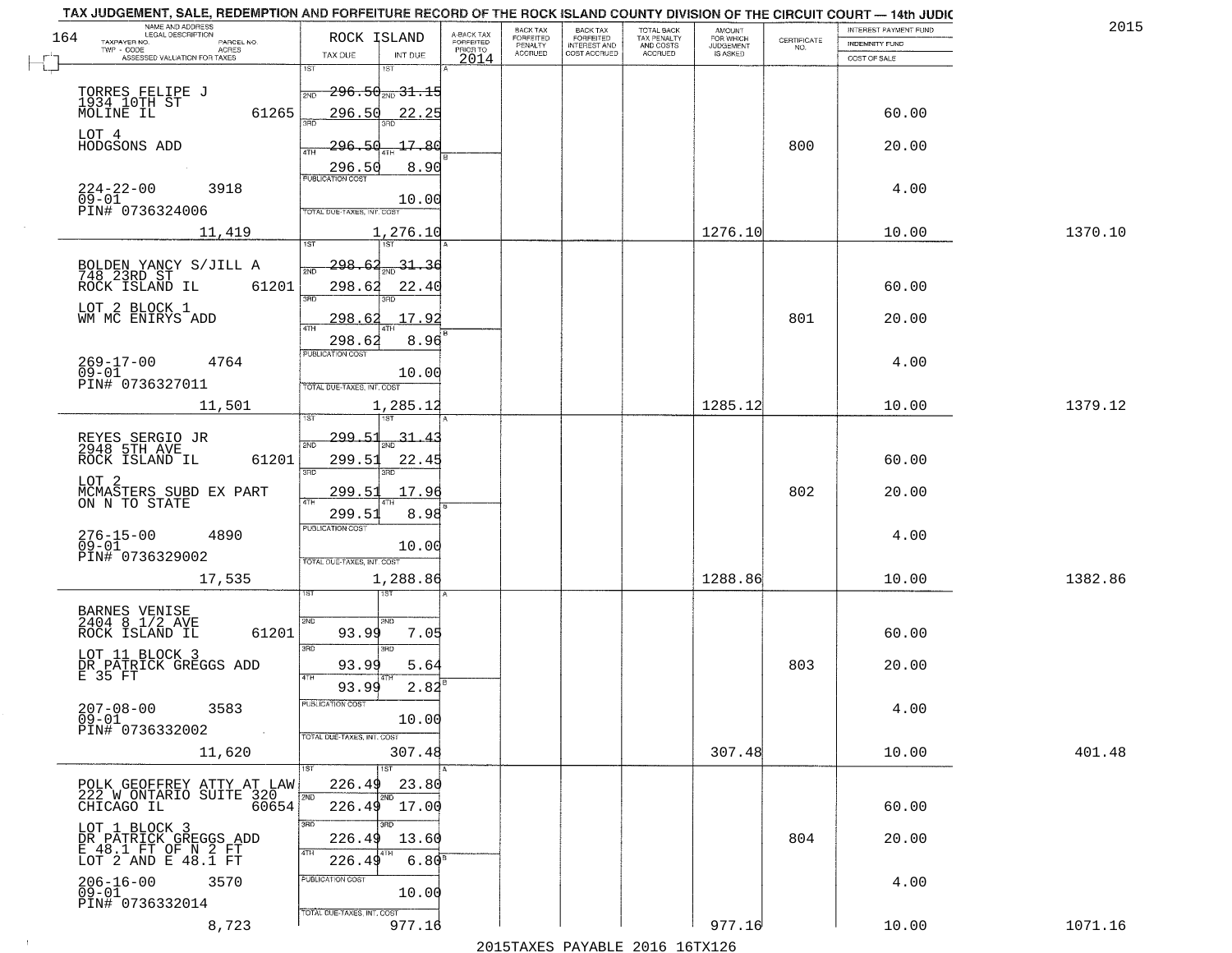| 164                                               | BY WHOM                                                   | RATE<br>$\%$ | ROCK ISLAND<br>DATE OF SALE | TAX JUDGEMENT, SALE, REDEMPTION AND FORFEITURE RECORD OF THE ROCK ISLAND COUNTY DIVISION OF THE CIRCUIT COURT — 14th JUDICIAL CIRCUIT OF ILLINOIS 2015<br>SUBSEQUENT TAXES PAID, FEES, AND TIME EXTENSION                                                                                      | TOTAL DUE<br>TO REDEEM<br>FROM SALE                                                                                                                                                 | BY WHOM REDEEMED                | DATE OF REDEMP-<br>TION OR DEED | RECEIVED REDEMPTION                                                                         |
|---------------------------------------------------|-----------------------------------------------------------|--------------|-----------------------------|------------------------------------------------------------------------------------------------------------------------------------------------------------------------------------------------------------------------------------------------------------------------------------------------|-------------------------------------------------------------------------------------------------------------------------------------------------------------------------------------|---------------------------------|---------------------------------|---------------------------------------------------------------------------------------------|
|                                                   | PURCHASED                                                 | <b>BID</b>   |                             |                                                                                                                                                                                                                                                                                                | LESS<br>COUNTY CLERK FEE                                                                                                                                                            |                                 | MO.<br>DAY.<br><b>YEAR</b>      | MONEY IN FULL                                                                               |
| PIN# 0736324006<br>RICO TRUSTEE                   |                                                           | 18           | 12/29/2016                  | 03/14/2017 Time Ext & incl<br>03/14/2017 Take Notice Fee                                                                                                                                                                                                                                       | $07/29/2019$<br>20.59                                                                                                                                                               |                                 |                                 | Certificate<br>Returned<br>& Cancelled<br>05/23/2017                                        |
|                                                   |                                                           |              |                             |                                                                                                                                                                                                                                                                                                |                                                                                                                                                                                     | $1,637.31$ FELIPE J TORRES      | 03/31/2017                      | Karen Kinney                                                                                |
| PIN# 0736327011<br>RICO TRUSTEE<br>$\overline{c}$ |                                                           | 18           | 12/29/2016                  | $\begin{bmatrix} 03/14/2017 \\ 03/14/2017 \end{bmatrix}$ Take Notice Fee                                                                                                                                                                                                                       | 07/29/2019<br>20.59                                                                                                                                                                 |                                 |                                 | Certificate<br>Returned<br>$\overline{2}$<br>& Cancelled<br>07/20/2017                      |
|                                                   |                                                           |              |                             |                                                                                                                                                                                                                                                                                                |                                                                                                                                                                                     | 1,647.95<br>160.00 YANCY BOLDEN | 06/28/2017                      | Karen Kinney                                                                                |
| PIN# 0736329002<br>3                              | STEVE SODEMAN LIVING TRUST                                | 18           | 12/29/2016                  | $\begin{array}{ccc}  01/17/2017 \text{ Time} & \text{Ext} & \text{incl} \\  01/17/2017 \text{ Take Notice } \text{Fe} \end{array}$                                                                                                                                                             | 12/20/2019<br>20.47                                                                                                                                                                 |                                 |                                 | Certificate<br>Returned<br>3<br>& Cancelled<br>07/20/2017                                   |
|                                                   |                                                           |              |                             |                                                                                                                                                                                                                                                                                                |                                                                                                                                                                                     | 1,652.24 SERGIO REYES JR        | 06/28/2017                      | Karen Kinney                                                                                |
| PIN# 0736332002<br>4                              | FIN# USSOPEMAN LIVING TRUST<br>STEVE SODEMAN LIVING TRUST |              | 12/29/2016                  | $\begin{smallmatrix} 01/17/2017\\01/17/2017\\08/21/2019\\08/21/2019\\08/21/2019\\08/26/2019\\08/26/2019\\10/15/2019\end{smallmatrix}$<br>Time Ext & incl<br>Take Notice Fee<br>Take Notice Fee<br>Circuit Clerks Fee<br>Title Search Fee<br>Publication Fee<br>Sheriffs Fee                    | 12/20/2019<br>$\begin{array}{c}\n 20.47 \\  35.00 \\  410.00 \\  110.00 \\  450.21 \\  56.66\n\end{array}$<br>$\frac{1}{3}$ $\frac{3}{5}$ $\frac{2}{5}$ $\frac{2}{5}$ $\frac{2}{5}$ |                                 |                                 | SALE IN ERROR<br>Certificate<br>Returned<br>-4<br>& Cancelled<br>02/25/2020<br>Karen Kinney |
| PIN# 0736332014<br>RICO TRUSTEE<br>5              |                                                           | 18           | 12/29/2016                  | 03/14/2017<br>03/14/2017<br>Time Ext & incl<br>Take Notice Fee<br>02/11/2019 Take Notic<br>02/22/2019 Publicatio<br>02/25/2019 Publicatio<br>02/25/2019 Sheriffs F<br>11/17/2018 Subs paid<br>11/18/2017 Subs paid<br>Take Notice Fee<br>Publication Fee<br>Circuit Clerks Fee<br>Sheriffs Fee | 07/29/2019<br>20.59<br>$\begin{bmatrix} 35.00 \\ 5.18 \\ 14.11 \end{bmatrix}$<br>$\sqrt{61.14}$<br>$\frac{1}{1}$ , 061.14<br>1, 024.40                                              |                                 |                                 | TAX DEED ISSUED<br>Certificate<br>Returned<br>& Cancelled 5<br>09/16/2019                   |
|                                                   |                                                           |              |                             | 2015TAXES PAYABLE 2016 16TX126                                                                                                                                                                                                                                                                 |                                                                                                                                                                                     |                                 |                                 | Karen Kinney                                                                                |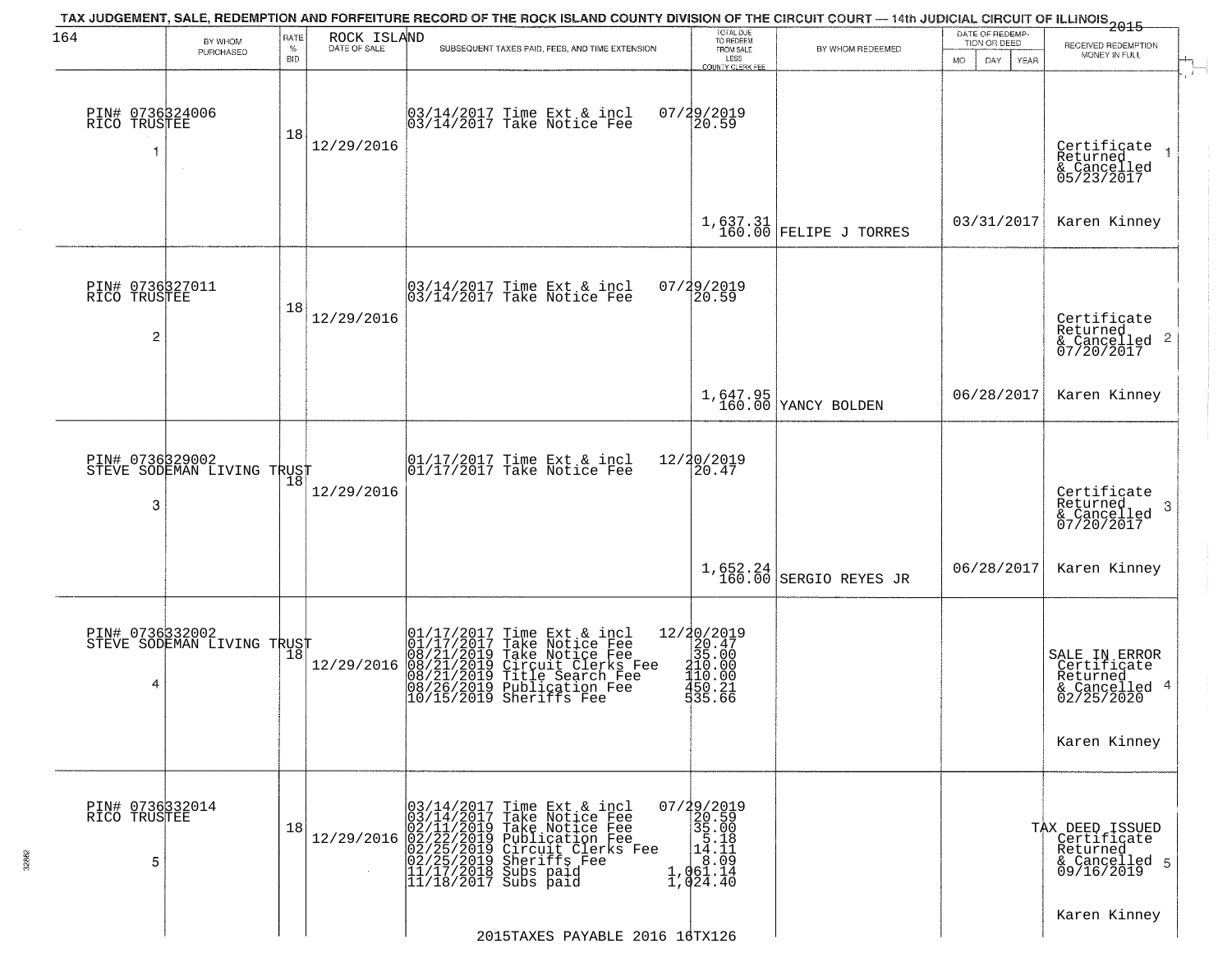|     | TAX JUDGEMENT, SALE, REDEMPTION AND FORFEITURE RECORD OF THE ROCK ISLAND COUNTY DIVISION OF THE CIRCUIT COURT - 14th JUDIC<br>NAME AND ADDRESS<br>LEGAL DESCRIPTION |                                                                                                     |                                     | BACK TAX             |                                              |                                        |                                         |                                                                 | INTEREST PAYMENT FUND | 2015    |
|-----|---------------------------------------------------------------------------------------------------------------------------------------------------------------------|-----------------------------------------------------------------------------------------------------|-------------------------------------|----------------------|----------------------------------------------|----------------------------------------|-----------------------------------------|-----------------------------------------------------------------|-----------------------|---------|
| 165 | TAXPAYER NO.<br>PARCEL NO.                                                                                                                                          | ROCK ISLAND                                                                                         | A-BACK TAX<br>FORFEITED<br>PRIOR TO | FORFEITED<br>PENALTY | BACK TAX<br>FORFEITED<br><b>INTEREST AND</b> | TOTAL BACK<br>TAX PENALTY<br>AND COSTS | AMOUNT<br>FOR WHICH<br><b>JUDGEMENT</b> | $\begin{array}{c} \text{CEPTIFICATE} \\ \text{NO.} \end{array}$ | <b>INDEMNITY FUND</b> |         |
|     | ACRES<br>ASSESSED VALUATION FOR TAXES                                                                                                                               | TAX DUE<br>INT DUE                                                                                  | 2014                                | <b>ACCRUED</b>       | COST ACCRUED                                 | <b>ACCRUED</b>                         | IS ASKED                                |                                                                 | COST OF SALE          |         |
|     | SMITH JUDITH C<br>2504 7TH AVE<br>ROCK ISLAND IL<br>61201                                                                                                           | 1ST<br>1ST<br>$10.96_{200}$<br><del>1.1</del> 2<br>2ND<br>10.96<br>80                               |                                     |                      |                                              |                                        |                                         |                                                                 | 60.00                 |         |
|     | LOT 1<br>MRS MARTHA A RODMANS<br>ADD S 30 FT OF W 43.50 FT                                                                                                          | 3RD<br>3RD<br>10.96<br>10.96<br>. 32                                                                |                                     |                      |                                              |                                        |                                         | 805                                                             | 20.00                 |         |
|     | $319-20-00$<br>09-01<br>$5664 - A$<br>PIN# 0736333002                                                                                                               | <b>PUBLICATION COST</b><br>10.00<br>TOTAL DUE-TAXES, INT. COST                                      |                                     |                      |                                              |                                        |                                         |                                                                 | 4.00                  |         |
|     | 422                                                                                                                                                                 | 56.72                                                                                               |                                     |                      |                                              |                                        | 56.72                                   |                                                                 | 10.00                 | 150.72  |
|     | GUZMAN MANUEL/OFELIA<br>2528 8TH AVE<br>ROCK ISLAND IL<br>61201<br>LOT 22<br>MRS MARTHA A RODMANS ADD                                                               | 1ST<br>1ST<br>2ND<br>2ND<br>$\overline{3BD}$<br>3RD<br>28.88<br>481.47<br>ৰাম                       |                                     |                      |                                              |                                        |                                         | 806                                                             | 60.00<br>20.00        |         |
|     | $320 - 19 - 00$<br>5685<br>$09 - 01$<br>PIN# 0736333021                                                                                                             | 14.44<br>481.47<br>PUBLICATION COST<br>10.00<br>TOTAL DUE-TAXES, INT. COST                          |                                     |                      |                                              |                                        |                                         |                                                                 | 4.00                  |         |
|     | 18,543                                                                                                                                                              | 1,016.26<br>i ST                                                                                    |                                     |                      |                                              |                                        | 1016.26                                 |                                                                 | 10.00                 | 1110.26 |
|     | ASHBY STACEY/DUARTE MIA<br>2532 8TH AVE<br>ROCK ISLAND IL<br>61201<br>LOT 23<br>MRS MARTHA A RODMANS ADD                                                            | 325.24<br>34.16<br>2ND<br>325.24<br>24.40<br>3BD<br>3RD<br>325.24<br>19.5                           |                                     |                      |                                              |                                        |                                         | 807                                                             | 60.00<br>20.00        |         |
|     | $320 - 20 - 00$<br>09-01<br>5686<br>PIN# 0736333022<br>18,526                                                                                                       | 4TH<br>9.76<br>325.24<br><b>PUBLICATION COST</b><br>10.00<br>TOTAL OUE-TAXES, INT. COST<br>1,398.80 |                                     |                      |                                              |                                        | 1398.80                                 |                                                                 | 4.00<br>10.00         | 1492.80 |
|     |                                                                                                                                                                     |                                                                                                     |                                     |                      |                                              |                                        |                                         |                                                                 |                       |         |
|     | PALMER DOREEN F<br>2501 8 1/2 AVE<br>ROCK ISLAND IL<br>61201<br>LOT 32<br>MRS MARTHA A RODMANS ADD                                                                  | 366.19<br>38.4<br>2ND<br>366.19<br>27.45<br>3 <sub>BD</sub><br>3RD<br>366.19<br>21.96               |                                     |                      |                                              |                                        |                                         | 808                                                             | 60.00<br>20.00        |         |
|     | $321 - 07 - 00$<br>5695<br>$09 - 01$<br>PIN# 0736333024                                                                                                             | 4TH<br>10.98<br>366.19<br>-usuca i un cus-<br>10.00                                                 |                                     |                      |                                              |                                        |                                         |                                                                 | 4.00                  |         |
|     | <b>Contract</b><br>20,103                                                                                                                                           | TOTAL DUE-TAXES, INT. COST<br>1,573.58<br>1ST                                                       |                                     |                      |                                              |                                        | 1573.58                                 |                                                                 | 10.00                 | 1667.58 |
|     | TAMEZ ANA M<br>2619 8TH AVE<br>61201<br>ROCK ISLAND IL                                                                                                              | 21.99<br>2.31<br>2ND<br>2ND<br>21.99<br>1.65                                                        |                                     |                      |                                              |                                        |                                         |                                                                 | 60.00                 |         |
|     | LOT 7 BLOCK 1<br>HOWARDS ADD E .50                                                                                                                                  | 3RD<br>21.99<br>1.32<br>4TH<br>4TH<br>21.99<br>.66                                                  |                                     |                      |                                              |                                        |                                         | 809                                                             | 20.00                 |         |
|     | 225-15-00<br>09-01<br>3930<br>PIN# 0736334005                                                                                                                       | PUBLICATION COST<br>10.00<br>TOTAL DUE-TAXES, INT. COST                                             |                                     |                      |                                              |                                        |                                         |                                                                 | 4.00                  |         |
|     | 847                                                                                                                                                                 | 103.90                                                                                              |                                     |                      |                                              |                                        | 103.90                                  |                                                                 | 10.00                 | 197.90  |

 $\sim 10^{-1}$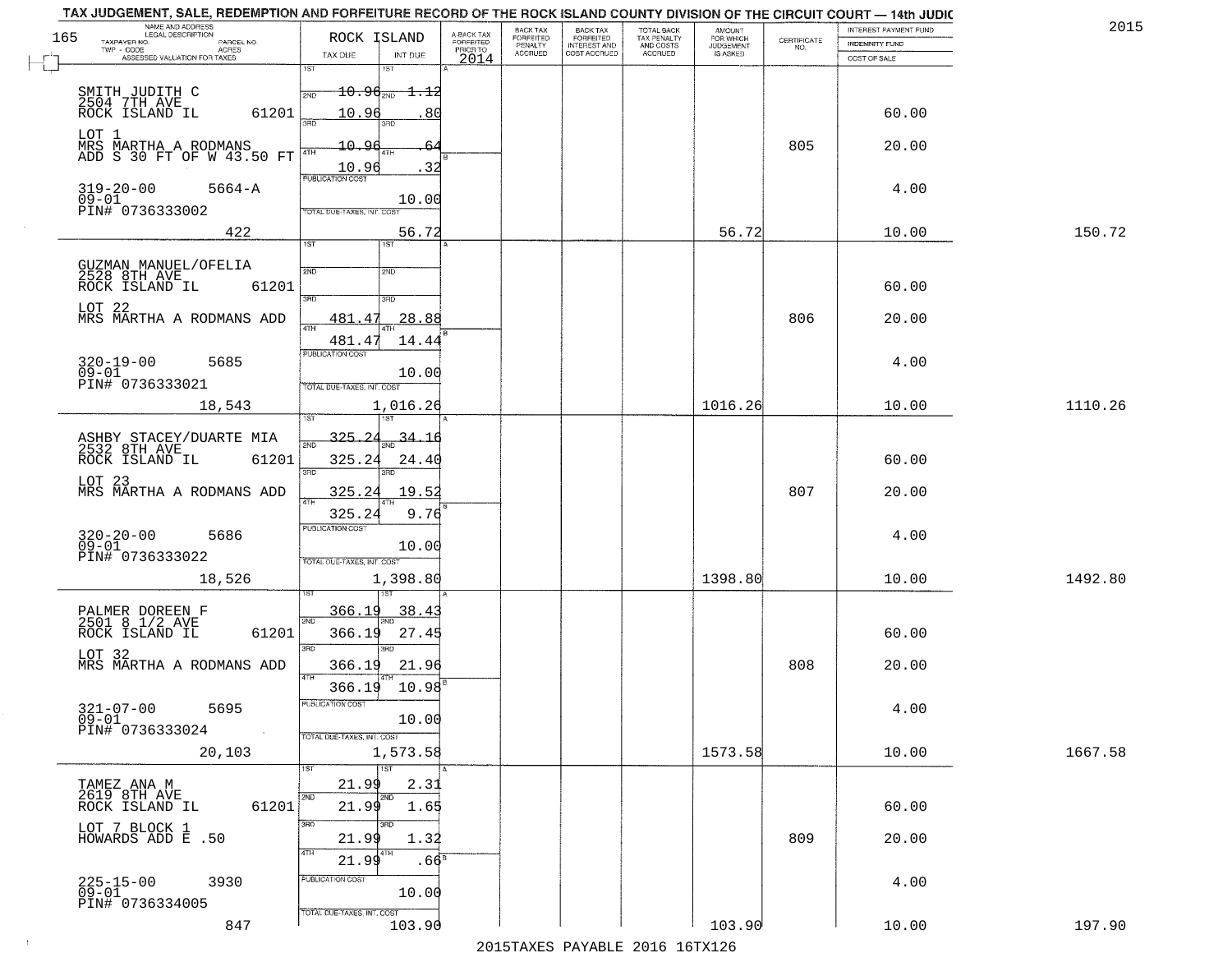| 165                                  | BY WHOM                    | RATE               | ROCK ISLAND  | TAX JUDGEMENT, SALE, REDEMPTION AND FORFEITURE RECORD OF THE ROCK ISLAND COUNTY DIVISION OF THE CIRCUIT COURT — 14th JUDICIAL CIRCUIT OF ILLINOIS 2015                                                        | TOTAL DUE<br>TO REDEEM                                                   |                                                                               | DATE OF REDEMP-<br>TION OR DEED |                                                                                         |
|--------------------------------------|----------------------------|--------------------|--------------|---------------------------------------------------------------------------------------------------------------------------------------------------------------------------------------------------------------|--------------------------------------------------------------------------|-------------------------------------------------------------------------------|---------------------------------|-----------------------------------------------------------------------------------------|
|                                      | PURCHASED                  | $\%$<br><b>BID</b> | DATE OF SALE | SUBSEQUENT TAXES PAID, FEES, AND TIME EXTENSION                                                                                                                                                               | FROM SALE<br>LESS<br><b>COUNTY CLERK FEE</b>                             | BY WHOM REDEEMED                                                              | MO.<br>DAY.<br>YEAR             | RECEIVED REDEMPTION<br>MONEY IN FULL                                                    |
| PIN# 0736333002<br>RICO TRUSTEE      |                            | 18                 | 12/29/2016   | $03/14/2017$ Time Ext & incl<br>$03/14/2017$ Take Notice Fee<br>$02/11/2019$ Take Notice Fee<br>$02/22/2019$ Publication Fee<br>$03/05/2019$ Sheriffs Fee<br>$11/17/2018$ Subs paid<br>$11/18/2017$ Subs paid | 07/29/2019<br>20.59<br>35.00<br>5.18<br>47.60<br>47.83<br>79.92<br>78.06 |                                                                               |                                 | TAX DEED ISSUED<br>Certificate<br>Returned<br>& Cancelled<br>09/12/2019<br>Karen Kinney |
| PIN# 0736333021<br>2                 | STEVE SODEMAN LIVING TRUST | . N 1              | 12/29/2016   | $\begin{bmatrix} 01/17/2017 \\ 01/17/2017 \end{bmatrix}$ Take Notice Fee                                                                                                                                      | 12/20/2019<br>20.47                                                      |                                                                               |                                 | Certificate<br>Returned<br>& Cancelled 2<br>05/23/2017                                  |
|                                      |                            |                    |              |                                                                                                                                                                                                               |                                                                          | 1,141.83<br>160.00 MANUEL GUZMAN                                              | 03/22/2017                      | Karen Kinney                                                                            |
| PIN# 0736333022<br>3                 | STEVE SODEMAN LIVING TRUST | 18                 | 12/29/2016   | 01/17/2017 Time Ext & incl<br>01/17/2017 Take Notice Fee                                                                                                                                                      | 12/20/2019<br>20.47                                                      |                                                                               |                                 | Certificate<br>Returned<br>3<br>& Cancelled<br>05/23/2017                               |
|                                      |                            |                    |              |                                                                                                                                                                                                               |                                                                          | $\left  \begin{array}{c} 1,781.97 \\ 160.00 \end{array} \right $ STACEY ASHBY | 03/24/2017                      | Karen Kinney                                                                            |
| PIN# 0736333024<br>4                 | STEVE SODEMAN LIVING TRUST |                    | 12/29/2016   | 01/17/2017 Time Ext & incl<br>01/17/2017 Take Notice Fee                                                                                                                                                      | 12/20/2019<br>⊺žó̃.47                                                    |                                                                               |                                 | Certificate<br>Returned<br>& Cancelled 4<br>05/23/2017                                  |
|                                      |                            |                    |              |                                                                                                                                                                                                               |                                                                          | 1,704.73<br>160.00 UNIVERSITY OF IOWA COMMUN                                  | 03/23/2017                      | Karen Kinney                                                                            |
| PIN# 0736334005<br>RICO TRUSTEE<br>5 |                            | 18                 | 12/29/2016   | 03/14/2017 Time Ext & incl<br>03/14/2017 Take Notice Fee<br>$11/18/2017$ Subs paid                                                                                                                            | 07/29/2019<br>20.59<br>126.56                                            |                                                                               |                                 | Certificate<br>Returned<br>& Cancelled 5<br>10/02/2018                                  |
|                                      |                            |                    |              |                                                                                                                                                                                                               |                                                                          | 502.73<br>160.00 EZEQUIEL GUZMAN                                              | 09/13/2018                      | Karen Kinney                                                                            |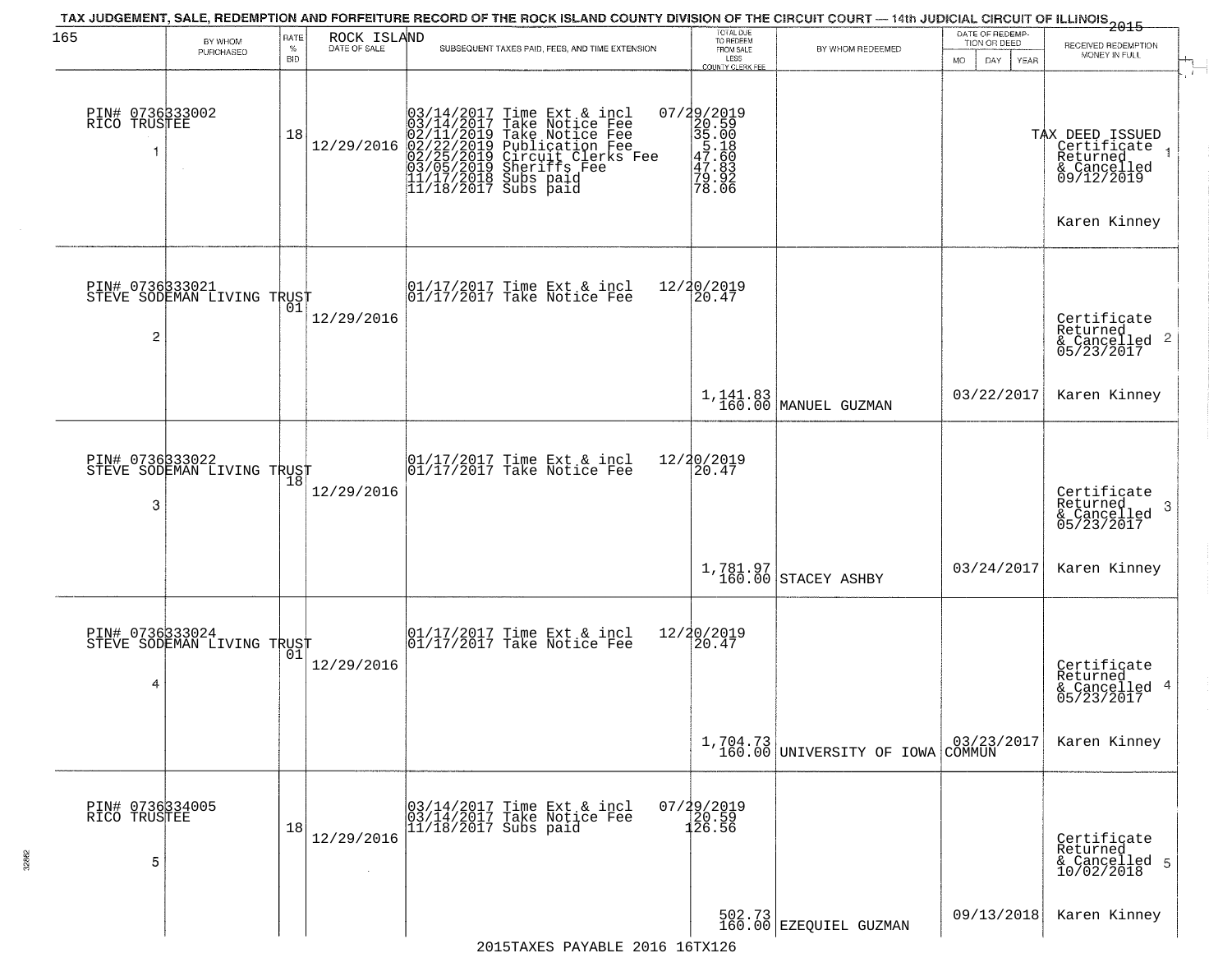| TAX JUDGEMENT, SALE, REDEMPTION AND FORFEITURE RECORD OF THE ROCK ISLAND COUNTY DIVISION OF THE CIRCUIT COURT - 14th JUDIC |                                            |                         |                              |                                           |                                        |                                    |                    |                       |         |
|----------------------------------------------------------------------------------------------------------------------------|--------------------------------------------|-------------------------|------------------------------|-------------------------------------------|----------------------------------------|------------------------------------|--------------------|-----------------------|---------|
| NAME AND ADDRESS<br>LEGAL DESCRIPTION<br>166                                                                               | ROCK ISLAND                                | A-BACK TAX<br>FORFEITED | <b>BACK TAX</b><br>FORFEITED | <b>BACK TAX</b>                           | TOTAL BACK<br>TAX PENALTY<br>AND COSTS | <b>AMOUNT</b>                      | <b>CERTIFICATE</b> | INTEREST PAYMENT FUND | 2015    |
| TAXPAYER NO.<br>PARCEL NO.<br>$TWP - CODE$<br>ACRES                                                                        | TAX DUE<br>INT DUE                         | PRIOR TO                | PENALTY<br>ACCRUED           | FORFEITED<br>INTEREST AND<br>COST ACCRUED | ACCRUED                                | FOR WHICH<br>JUDGEMENT<br>IS ASKED | NO.                | <b>INDEMNITY FUND</b> |         |
| ASSESSED VALUATION FOR TAXES                                                                                               | 1ST<br>15T                                 | 2014                    |                              |                                           |                                        |                                    |                    | COST OF SALE          |         |
|                                                                                                                            |                                            |                         |                              |                                           |                                        |                                    |                    |                       |         |
| WASHBURN PATRICIA J                                                                                                        | $-109.06_{\rm 200}$ $11.48$<br>2ND         |                         |                              |                                           |                                        |                                    |                    |                       |         |
| 2013 29TH ST<br>ROCK ISLAND IL<br>61201                                                                                    | 109.08<br>8.20                             |                         |                              |                                           |                                        |                                    |                    | 60.00                 |         |
| LOT 1 BLOCK 2                                                                                                              | 39ñ                                        |                         |                              |                                           |                                        |                                    |                    |                       |         |
| HOWARDS ADD                                                                                                                | 109.08<br>-56<br>4TH                       |                         |                              |                                           |                                        |                                    | 810                | 20.00                 |         |
|                                                                                                                            | 109.08<br>3.28                             |                         |                              |                                           |                                        |                                    |                    |                       |         |
|                                                                                                                            | <b>PUBLICATION COST</b>                    |                         |                              |                                           |                                        |                                    |                    |                       |         |
| 3933<br>$225 - 18 - 00$<br>$09 - 01$                                                                                       | 10.00                                      |                         |                              |                                           |                                        |                                    |                    | 4.00                  |         |
| PIN# 0736335001                                                                                                            | TOTAL DUE-TAXES, INT. COST                 |                         |                              |                                           |                                        |                                    |                    |                       |         |
| 4,201                                                                                                                      | 475.84                                     |                         |                              |                                           |                                        | 475.84                             |                    | 10.00                 | 569.84  |
|                                                                                                                            | IST                                        |                         |                              |                                           |                                        |                                    |                    |                       |         |
|                                                                                                                            | $\frac{144.76}{200}$ 15.19                 |                         |                              |                                           |                                        |                                    |                    |                       |         |
| WALTMAN JOHN/VMF TAX DEPT<br>PO BOX 9800                                                                                   |                                            |                         |                              |                                           |                                        |                                    |                    |                       |         |
| MARYVILLE TN<br>37802                                                                                                      | 144.76<br>10.85<br>$\overline{3BD}$<br>3RD |                         |                              |                                           |                                        |                                    |                    | 60.00                 |         |
| LOT 7 BLOCK 1                                                                                                              |                                            |                         |                              |                                           |                                        |                                    | 811                |                       |         |
| CORNELIUS LYNDES ADD<br>W 30 FT                                                                                            | 144.76<br>8.68<br>ৰাম                      |                         |                              |                                           |                                        |                                    |                    | 20.00                 |         |
|                                                                                                                            | 144.76<br>4.34                             |                         |                              |                                           |                                        |                                    |                    |                       |         |
| $252 - 22 - 00$<br>4434                                                                                                    | PUBLICATION COST                           |                         |                              |                                           |                                        |                                    |                    | 4.00                  |         |
| $09 - 01$<br>PIN# 0736342006                                                                                               | 10.00                                      |                         |                              |                                           |                                        |                                    |                    |                       |         |
|                                                                                                                            | TOTAL DUE-TAXES, INT. COST                 |                         |                              |                                           |                                        |                                    |                    |                       |         |
| 11,575                                                                                                                     | 628.10<br>1ST<br>1ST                       |                         |                              |                                           |                                        | 628.10                             |                    | 10.00                 | 722.10  |
|                                                                                                                            |                                            |                         |                              |                                           |                                        |                                    |                    |                       |         |
| HALL JERILYN<br>2837 8TH AVE                                                                                               | 2ND<br><b>SMD</b>                          |                         |                              |                                           |                                        |                                    |                    |                       |         |
| 61201<br>ROCK ISLAND IL                                                                                                    |                                            |                         |                              |                                           |                                        |                                    |                    | 60.00                 |         |
| LOT 12 BLOCK 2                                                                                                             | 3BD<br>3BD                                 |                         |                              |                                           |                                        |                                    |                    |                       |         |
| CORNELIUS LYNDES ADD<br>W 45 FT                                                                                            | 4TH<br>4TH                                 |                         |                              |                                           |                                        |                                    | 812                | 20.00                 |         |
|                                                                                                                            | 235.89<br>7.08                             |                         |                              |                                           |                                        |                                    |                    |                       |         |
| 4449                                                                                                                       | <b>PUBLICATION COST</b>                    |                         |                              |                                           |                                        |                                    |                    | 4.00                  |         |
| $253 - 18 - 00$<br>09-01                                                                                                   | 10.00                                      |                         |                              |                                           |                                        |                                    |                    |                       |         |
| PIN# 0736343015                                                                                                            | TOTAL OUE-TAXES, INT. COST                 |                         |                              |                                           |                                        |                                    |                    |                       |         |
| 20,085                                                                                                                     | 252.97                                     |                         |                              |                                           |                                        | 252.97                             |                    | 10.00                 | 346.97  |
|                                                                                                                            |                                            |                         |                              |                                           |                                        |                                    |                    |                       |         |
| DUARTE JORGE<br>840 43RD ST                                                                                                | 376.39<br>39.55<br>2ND                     |                         |                              |                                           |                                        |                                    |                    |                       |         |
| 61201<br>ROCK ISLAND IL                                                                                                    | 28.25<br>376.39                            |                         |                              |                                           |                                        |                                    |                    | 60.00                 |         |
| LOT 3 BLOCK 5                                                                                                              | 3BD<br>3RD                                 |                         |                              |                                           |                                        |                                    |                    |                       |         |
| CORNELIUS LYNDES ADD<br>W 30 FT                                                                                            | 22.60<br>376.39                            |                         |                              |                                           |                                        |                                    | 813                | 20.00                 |         |
|                                                                                                                            | $11.30^{8}$<br>376.39                      |                         |                              |                                           |                                        |                                    |                    |                       |         |
|                                                                                                                            | PUBLICATION COST                           |                         |                              |                                           |                                        |                                    |                    |                       |         |
| 255-15-00<br>09-01<br>4490                                                                                                 | 10.00                                      |                         |                              |                                           |                                        |                                    |                    | 4.00                  |         |
| PIN# 0736344002<br>$\sim 100$                                                                                              | TOTAL DUE-TAXES, INT. COST                 |                         |                              |                                           |                                        |                                    |                    |                       |         |
| 14,496                                                                                                                     | 1,617.26                                   |                         |                              |                                           |                                        | 1617.26                            |                    | 10.00                 | 1711.26 |
|                                                                                                                            | 1ST<br>$\overline{1}$ 1st                  |                         |                              |                                           |                                        |                                    |                    |                       |         |
| MARQUEZ R/PEREZ S<br>2732 8TH AVE                                                                                          | 344.87<br>36.19                            |                         |                              |                                           |                                        |                                    |                    |                       |         |
| ROCK ISLAND IL<br>61201                                                                                                    | 2ND<br>2ND<br>344.87<br>25.85              |                         |                              |                                           |                                        |                                    |                    | 60.00                 |         |
|                                                                                                                            | 3RD<br>3HD                                 |                         |                              |                                           |                                        |                                    |                    |                       |         |
| LOT 3 BLOCK 5<br>CORNELIUS LYNDES ADD                                                                                      | 344.8'<br>20.68                            |                         |                              |                                           |                                        |                                    | 814                | 20.00                 |         |
| E 30 FT                                                                                                                    | 4TH                                        |                         |                              |                                           |                                        |                                    |                    |                       |         |
|                                                                                                                            | 344.8<br>$10.34^{\circ}$                   |                         |                              |                                           |                                        |                                    |                    |                       |         |
| $255 - 14 - 00$<br>09-01<br>4489                                                                                           | PUBLICATION COST                           |                         |                              |                                           |                                        |                                    |                    | 4.00                  |         |
| PIN# 0736344003                                                                                                            | 10.00                                      |                         |                              |                                           |                                        |                                    |                    |                       |         |
|                                                                                                                            | TOTAL DUE-TAXES, INT. COST                 |                         |                              |                                           |                                        | 1482.54                            |                    | 10.00                 | 1576.54 |
| 13,282                                                                                                                     | 1,482.54                                   |                         |                              |                                           |                                        |                                    |                    |                       |         |

 $\sim 10$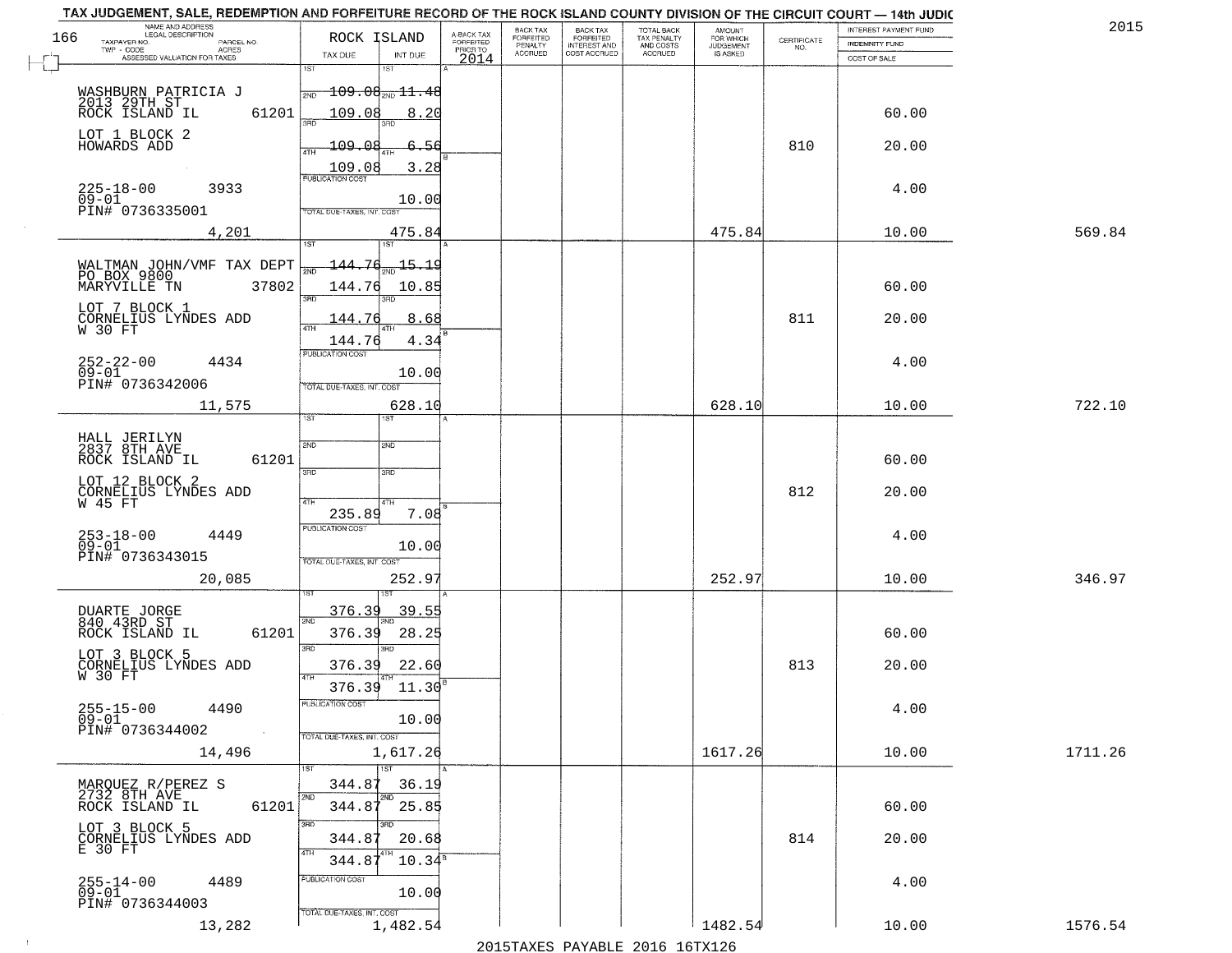| 166                                   |                            | RATE               |                             | TAX JUDGEMENT, SALE, REDEMPTION AND FORFEITURE RECORD OF THE ROCK ISLAND COUNTY DIVISION OF THE CIRCUIT COURT — 14th JUDICIAL CIRCUIT OF ILLINOIS 2015                                                                                                                                                                                                              | TOTAL DUE<br>TO REDEEM                                                           |                                                         | DATE OF REDEMP-                            |                                                                                         |
|---------------------------------------|----------------------------|--------------------|-----------------------------|---------------------------------------------------------------------------------------------------------------------------------------------------------------------------------------------------------------------------------------------------------------------------------------------------------------------------------------------------------------------|----------------------------------------------------------------------------------|---------------------------------------------------------|--------------------------------------------|-----------------------------------------------------------------------------------------|
|                                       | BY WHOM<br>PURCHASED       | $\%$<br><b>BID</b> | ROCK ISLAND<br>DATE OF SALE | SUBSEQUENT TAXES PAID, FEES, AND TIME EXTENSION                                                                                                                                                                                                                                                                                                                     | FROM SALE<br>LESS<br>COUNTY CLERK FEE                                            | BY WHOM REDEEMED                                        | TION OR DEED<br>MO.<br>DAY.<br><b>YEAR</b> | RECEIVED REDEMPTION<br>MONEY IN FULL                                                    |
| PIN# 0736335001<br>RICO TRUSTEE<br>-1 |                            | 18                 |                             | $[03/14/2017 \text{ Time Ext & incl} \newline [03/14/2017 \text{ Take Notice Free} \newline [02/11/2019 \text{ Take Notice Free} \newline [02/11/2019 \text{ Public action Free} \newline [02/22/2019 \text{ Publication Free} \newline [03/05/2019 \text{Sherifts Free} \newline [11/17/2018 \text{ Subs paid} \newline [11/18/2017 \text{ Subs paid} \newline ]]$ | 07/29/2019<br>$200000000$<br>$305.10000$<br>$113.80000$<br>$125.80000$<br>508.98 |                                                         |                                            | TAX DEED ISSUED<br>Certificate<br>Returned<br>& Cancelled<br>12/26/2019<br>Karen Kinney |
| PIN# 0736342006<br>2                  | STEVE SODEMAN LIVING TRUST |                    | 12/29/2016                  | 01/17/2017 Time Ext & incl<br>01/17/2017 Take Notice Fee                                                                                                                                                                                                                                                                                                            | 12/20/2019<br>$\left[ \vphantom{a}20\right. \vphantom{a}4\overline{7}$           |                                                         |                                            | Certificate<br>Returned<br>$\frac{1}{2}$ Cancelled 2<br>02/08/2017                      |
|                                       |                            |                    |                             |                                                                                                                                                                                                                                                                                                                                                                     |                                                                                  | 872.55<br>160.00 JOHN WALTMAN                           | 01/24/2017                                 | Karen Kinney                                                                            |
| PIN# 0736343015<br>3                  | STEVE SODEMAN LIVING TRUST | $\overline{18}$    | 12/29/2016                  | 01/17/2017 Time Ext & incl<br>01/17/2017 Take Notice Fee                                                                                                                                                                                                                                                                                                            | 12/20/2019<br>20.47                                                              |                                                         |                                            | Certificate<br>Returned<br>-3<br>& Cancelled<br>02/08/2017                              |
|                                       |                            |                    |                             |                                                                                                                                                                                                                                                                                                                                                                     |                                                                                  | $\begin{array}{c} 429.89 \\ 160.00 \end{array}$ US BANK | 01/31/2017                                 | Karen Kinney                                                                            |
| PIN# 0736344002<br>4                  | STEVE SODEMAN LIVING TRUST |                    | 12/29/2016                  | 01/17/2017 Time Ext & incl<br>01/17/2017 Take Notice Fee                                                                                                                                                                                                                                                                                                            | 12/20/2019<br>20.47                                                              |                                                         |                                            | Certificate<br>Returned<br>& Cancelled 4<br>05/23/2017                                  |
|                                       |                            |                    |                             |                                                                                                                                                                                                                                                                                                                                                                     |                                                                                  | 1,765.96<br>160.00 STACEY ASHBY                         | 03/28/2017                                 | Karen Kinney                                                                            |
| PIN# 0736344003<br>TMI<br>5           |                            | 17                 | 12/29/2016                  | 02/27/2017 Time Ext & incl<br>02/27/2017 Take Notice Fee                                                                                                                                                                                                                                                                                                            | 09/20/2019<br>20.59                                                              |                                                         |                                            | Certificate<br>Returned<br>& Cancelled 5<br>05/23/2017                                  |
|                                       |                            |                    |                             |                                                                                                                                                                                                                                                                                                                                                                     |                                                                                  | $1,865.14$<br>160.00 R MARQUEZ/S PEREZ                  | 03/06/2017                                 | Karen Kinney                                                                            |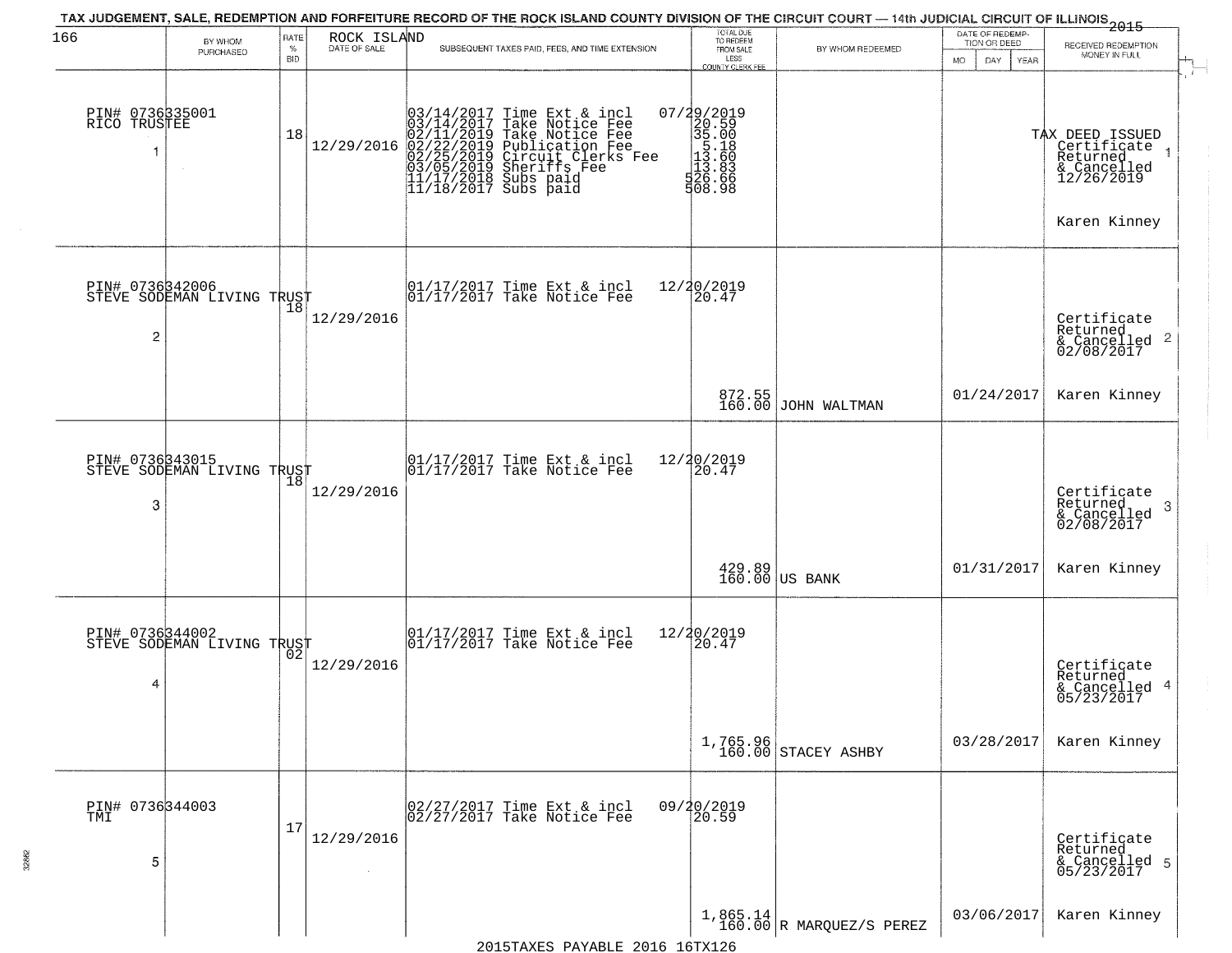|     | TAX JUDGEMENT, SALE, REDEMPTION AND FORFEITURE RECORD OF THE ROCK ISLAND COUNTY DIVISION OF THE CIRCUIT COURT - 14th JUDIC<br>NAME AND ADDRESS<br>LEGAL DESCRIPTION |                            |                           |                                     | BACK TAX             | <b>BACK TAX</b>           |                                        | AMOUNT<br>FOR WHICH |                    | INTEREST PAYMENT FUND | 201     |
|-----|---------------------------------------------------------------------------------------------------------------------------------------------------------------------|----------------------------|---------------------------|-------------------------------------|----------------------|---------------------------|----------------------------------------|---------------------|--------------------|-----------------------|---------|
| 167 | TAXPAYER NO.<br>PARCEL NO.<br>ACRES                                                                                                                                 | ROCK ISLAND                |                           | A-BACK TAX<br>FORFEITED<br>PRIOR TO | FORFEITED<br>PENALTY | FORFEITED<br>INTEREST AND | TOTAL BACK<br>TAX PENALTY<br>AND COSTS | <b>JUDGEMENT</b>    | CERTIFICATE<br>NO. | <b>INDEMNITY FUND</b> |         |
|     | ASSESSED VALUATION FOR TAXES                                                                                                                                        | TAX DUE                    | INT DUE                   | 2014                                | <b>ACCRUED</b>       | COST ACCRUED              | ACCRUED                                | <b>IS ASKED</b>     |                    | COST OF SALE          |         |
|     |                                                                                                                                                                     | 1ST<br>1ST                 |                           |                                     |                      |                           |                                        |                     |                    |                       |         |
|     | PARSON STEVE C                                                                                                                                                      | 2ND<br>2ND                 |                           |                                     |                      |                           |                                        |                     |                    |                       |         |
|     | 2816 8TH AVE ROCK ISLAND IL<br>61201                                                                                                                                |                            |                           |                                     | 319.40               |                           |                                        |                     |                    | 60.00                 |         |
|     |                                                                                                                                                                     | 3RD<br>3RD                 |                           |                                     |                      |                           |                                        |                     |                    |                       |         |
|     | LOT 5 BLOCK 4<br>CORNELIUS LYNDES ADD                                                                                                                               |                            |                           |                                     |                      | 2516.48                   |                                        |                     | 815                | 20.00                 |         |
|     | $\bar{\mathtt{E}}$ 30 FT LOT 4 AND W 15<br>FT                                                                                                                       | 4TH<br>4TH                 |                           |                                     |                      |                           | 7927.36                                |                     |                    |                       |         |
|     |                                                                                                                                                                     | PUBLICATION COST           |                           |                                     |                      |                           |                                        |                     |                    |                       |         |
|     | $254 - 20 - 00$<br>4473<br>$09 - 01$                                                                                                                                |                            | 10.00                     | $10 - 11 - 12$                      |                      |                           |                                        |                     |                    | 4.00                  |         |
|     | PIN# 0736345007                                                                                                                                                     | TOTAL DUE-TAXES, INT. COST |                           | 5091.48                             |                      |                           |                                        |                     |                    |                       |         |
|     | 21,218                                                                                                                                                              |                            | 10.00                     |                                     |                      |                           |                                        | 7937.36             |                    | 10.00                 | 8031.36 |
|     |                                                                                                                                                                     | 1ST<br>1ST                 |                           |                                     |                      |                           |                                        |                     |                    |                       |         |
|     |                                                                                                                                                                     | <u>370.99</u><br>ঁগত       | $1_{\frac{2ND}{2}}$ 38.92 |                                     |                      |                           |                                        |                     |                    |                       |         |
|     | OCA HOLDINGS LLC<br>2035 BRIDGE AVE STE 202<br>52803<br>DAVENPORT IA                                                                                                | 370.99                     |                           |                                     |                      |                           |                                        |                     |                    | 60.00                 |         |
|     |                                                                                                                                                                     | 3RD<br>3RD                 | 27.80                     |                                     |                      |                           |                                        |                     |                    |                       |         |
|     | LOT 6 BLOCK 4                                                                                                                                                       | 370.99                     | 22.24                     |                                     |                      |                           |                                        |                     | 816                | 20.00                 |         |
|     | CORNELIUS LYNDES ADD W.50                                                                                                                                           |                            |                           |                                     |                      |                           |                                        |                     |                    |                       |         |
|     |                                                                                                                                                                     | 370.99<br>PUBLICATION COST | 11.12                     |                                     |                      |                           |                                        |                     |                    |                       |         |
|     | $254 - 22 - 00$<br>4475                                                                                                                                             |                            |                           |                                     |                      |                           |                                        |                     |                    | 4.00                  |         |
|     | $09 - 01$<br>PIN# 0736345009                                                                                                                                        | TOTAL DUE-TAXES, INT. COST | 10.00                     |                                     |                      |                           |                                        |                     |                    |                       |         |
|     |                                                                                                                                                                     |                            |                           |                                     |                      |                           |                                        | 1594.04             |                    |                       |         |
|     | 14,288                                                                                                                                                              | ïsΤ<br>١S٦                 | 1,594.04                  |                                     |                      |                           |                                        |                     |                    | 10.00                 | 1688.04 |
|     | LANGFELDT PAUL J                                                                                                                                                    | 550.93                     | -57                       |                                     |                      |                           |                                        |                     |                    |                       |         |
|     | 2830 8TH AVE                                                                                                                                                        | 2ND                        |                           |                                     |                      |                           |                                        |                     |                    |                       |         |
|     | ROCK ISLAND IL<br>61201                                                                                                                                             | 550.93<br>3RD<br>3RD       | 41.30                     |                                     |                      |                           |                                        |                     |                    | 60.00                 |         |
|     | LOT 7 BLOCK 4                                                                                                                                                       |                            |                           |                                     |                      |                           |                                        |                     |                    |                       |         |
|     | CORNELIUS LYNDES ADD<br>E .50 L 6 AND W 15 FT                                                                                                                       | 550.91                     | 33.04                     |                                     |                      |                           |                                        |                     | 817                | 20.00                 |         |
|     |                                                                                                                                                                     | 550.93                     | 16.52                     |                                     |                      |                           |                                        |                     |                    |                       |         |
|     | 255-01-00<br>09-01<br>4476                                                                                                                                          | <b>PUBLICATION COST</b>    |                           |                                     |                      |                           |                                        |                     |                    | 4.00                  |         |
|     | PIN# 0736345010                                                                                                                                                     | TOTAL OUE-TAXES, INT. COST | 10.00                     |                                     |                      |                           |                                        |                     |                    |                       |         |
|     |                                                                                                                                                                     |                            |                           |                                     |                      |                           |                                        |                     |                    |                       |         |
|     | 21,218                                                                                                                                                              | ख़ा                        | 2,362.40                  |                                     |                      |                           |                                        | 2362.40             |                    | 10.00                 | 2456.40 |
|     | HARDIN TONY D                                                                                                                                                       |                            |                           |                                     |                      |                           |                                        |                     |                    |                       |         |
|     | 2840 LAJEAN DR                                                                                                                                                      | 2ND<br>2ND                 |                           |                                     |                      |                           |                                        |                     |                    |                       |         |
|     | COLLEGE PARK GA<br>30349                                                                                                                                            |                            |                           |                                     |                      |                           |                                        |                     |                    | 60.00                 |         |
|     | LOT 2 BLOCK 3                                                                                                                                                       | 3RD<br>3RD                 |                           |                                     |                      |                           |                                        |                     |                    |                       |         |
|     | CORNELIUS LYNDES ADD                                                                                                                                                | 132.16<br>4TH              | 7.92                      |                                     |                      |                           |                                        |                     | 818                | 20.00                 |         |
|     |                                                                                                                                                                     | 132.16                     | 3.96                      |                                     |                      |                           |                                        |                     |                    |                       |         |
|     | $254 - 01 - 00$<br>4454                                                                                                                                             | PUBLICA HUN CUS            |                           |                                     |                      |                           |                                        |                     |                    | 4.00                  |         |
|     | $09 - 01$<br>PIN# 0736346002                                                                                                                                        |                            | 10.00                     |                                     |                      |                           |                                        |                     |                    |                       |         |
|     |                                                                                                                                                                     | TOTAL DUE-TAXES, INT. COST |                           |                                     |                      |                           |                                        |                     |                    |                       |         |
|     | 5,090                                                                                                                                                               |                            | 286.20                    |                                     |                      |                           |                                        | 286.20              |                    | 10.00                 | 380.20  |
|     |                                                                                                                                                                     | 1ST                        |                           |                                     |                      |                           |                                        |                     |                    |                       |         |
|     | OCA HOLDINGS LLC<br>2035 BRIDGE AVE STE 202<br>2035 BRIDGE AVE STE 52803                                                                                            | 588.00<br>2ND              | 61.74                     |                                     |                      |                           |                                        |                     |                    |                       |         |
|     |                                                                                                                                                                     | 588.00                     | 44.10                     |                                     |                      |                           |                                        |                     |                    | 60.00                 |         |
|     |                                                                                                                                                                     | 3RD<br>חחו                 |                           |                                     |                      |                           |                                        |                     |                    |                       |         |
|     | LOT 3 BLOCK 6<br>CORNELIUS LYNDES ADD<br>E_20 FT LOT 2 AND W 20                                                                                                     | 588.00                     | 35.28                     |                                     |                      |                           |                                        |                     | 819                | 20.00                 |         |
|     | FT.                                                                                                                                                                 | 4TH<br>588.00              | 17.64                     |                                     |                      |                           |                                        |                     |                    |                       |         |
|     | 4499                                                                                                                                                                | PUBLICATION COST           |                           |                                     |                      |                           |                                        |                     |                    | 4.00                  |         |
|     | 256-02-00<br>09-01<br>PIN# 0736347003                                                                                                                               |                            | 10.00                     |                                     |                      |                           |                                        |                     |                    |                       |         |
|     |                                                                                                                                                                     | TOTAL DUE-TAXES, INT. COST |                           |                                     |                      |                           |                                        |                     |                    |                       |         |
|     | 22,646                                                                                                                                                              |                            | 2,520.76                  |                                     |                      |                           |                                        | 2520.76             |                    | 10.00                 | 2614.76 |
|     |                                                                                                                                                                     |                            |                           |                                     |                      |                           | 2015 TAVEC DAVADIE 2016 16TV126        |                     |                    |                       |         |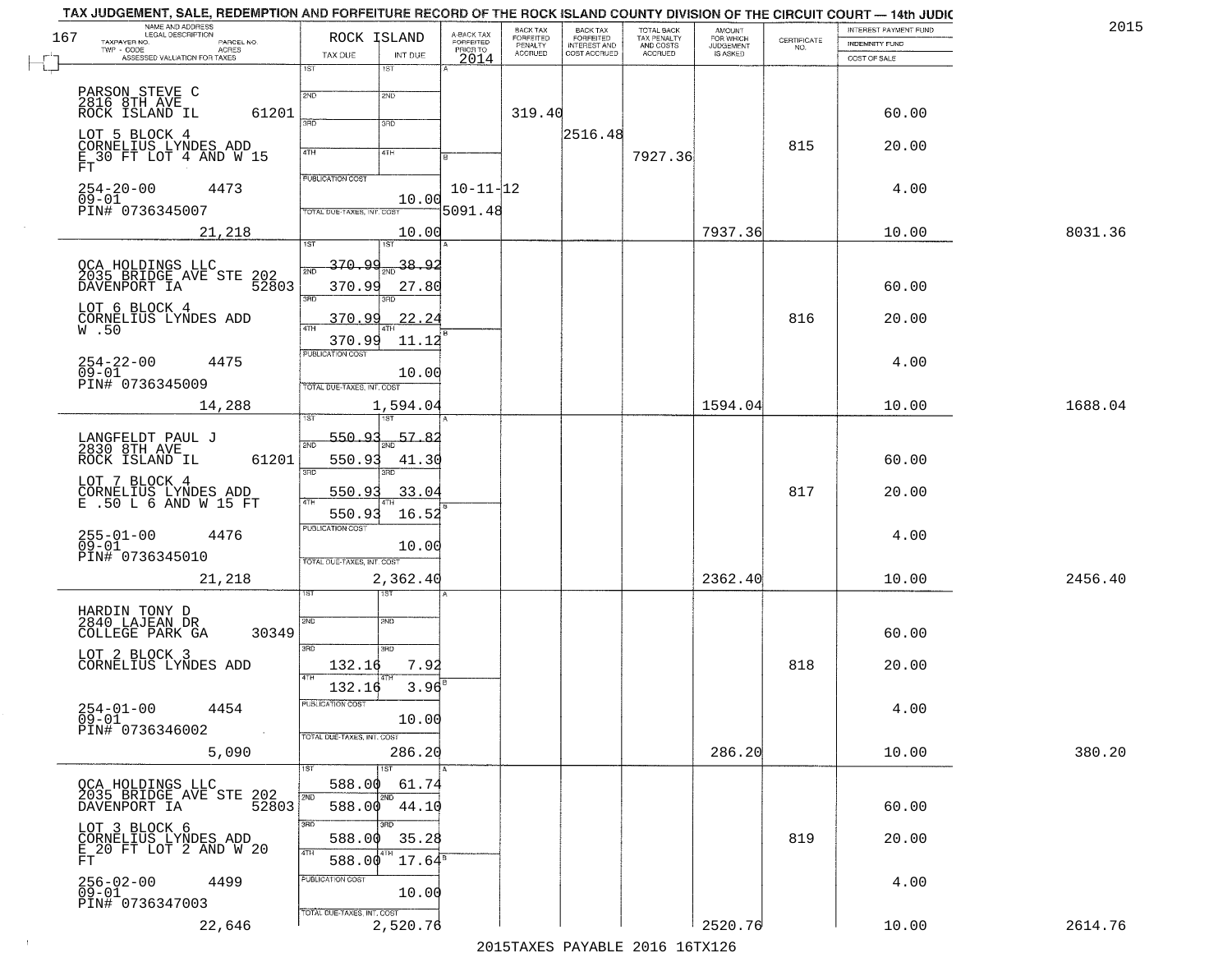|                                      |                                                        |              |                             | TAX JUDGEMENT, SALE, REDEMPTION AND FORFEITURE RECORD OF THE ROCK ISLAND COUNTY DIVISION OF THE CIRCUIT COURT — 14th JUDICIAL CIRCUIT OF ILLINOIS 2015                                                                                                                                                                                  |                                                                                                                                |                                        | DATE OF REDEMP-    |                                                                         |
|--------------------------------------|--------------------------------------------------------|--------------|-----------------------------|-----------------------------------------------------------------------------------------------------------------------------------------------------------------------------------------------------------------------------------------------------------------------------------------------------------------------------------------|--------------------------------------------------------------------------------------------------------------------------------|----------------------------------------|--------------------|-------------------------------------------------------------------------|
| 167                                  | BY WHOM<br>PURCHASED                                   | RATE<br>$\%$ | ROCK ISLAND<br>DATE OF SALE | SUBSEQUENT TAXES PAID, FEES, AND TIME EXTENSION                                                                                                                                                                                                                                                                                         | TOTAL DUE<br>TO REDEEM<br>FROM SALE                                                                                            | BY WHOM REDEEMED                       | TION OR DEED       | RECEIVED REDEMPTION<br>MONEY IN FULL                                    |
|                                      |                                                        | <b>BID</b>   |                             |                                                                                                                                                                                                                                                                                                                                         | LESS<br>COUNTY CLERK FEE                                                                                                       |                                        | DAY<br>MO.<br>YEAR |                                                                         |
| PIN# 0736345007<br>RICO TRUSTEE<br>1 |                                                        | 18           | 12/29/2016                  | $03/14/2017$ Time Ext & incl<br>$03/14/2017$ Take Notice Fee<br>$02/11/2019$ Take Notice Fee<br>$02/22/2019$ Publication Fee<br>$03/05/2019$ Sheriffs Fee<br>$11/17/2018$ Subs paid<br>$11/18/2017$ Subs paid                                                                                                                           | $\begin{smallmatrix} 07/29/2019\\20.59\\35.00\\5.18\\20.40\\20.63\\2,538.32\\2,448.92 \end{smallmatrix}$                       |                                        |                    | TAX DEED ISSUED<br>Certificate<br>Returned<br>& Cancelled<br>12/26/2019 |
|                                      |                                                        |              |                             |                                                                                                                                                                                                                                                                                                                                         |                                                                                                                                |                                        |                    | Karen Kinney                                                            |
| PIN# 0736345009<br>2                 | STEVE SODEMAN LIVING TRUST                             |              | 12/29/2016                  | 01/17/2017 Time Ext & incl<br>01/17/2017 Take Notice Fee                                                                                                                                                                                                                                                                                | 12/20/2019<br>20.47                                                                                                            |                                        |                    | Certificate<br>Returned<br>& Cancelled 2<br>05/23/2017                  |
|                                      |                                                        |              |                             |                                                                                                                                                                                                                                                                                                                                         |                                                                                                                                | $2,012.36$<br>160.00 QCA HOLDINGS 7 OF | 03/21/2017         | Karen Kinney                                                            |
| 3                                    | PIN# 0736345010<br>US BANK CUST FOR PRO CAP 4 & CRDTRS | 02           | 12/29/2016                  | 05/03/2018 Time Ext & incl<br>05/03/2017 Take Notice Fee<br>05/03/2019 Take Notice Fee<br>05/03/2019 Circuit Clerks F<br>05/03/2019 Title Search Fee<br>05/13/2019 Sheriffs Fee<br>06/24/2019 Publication Fee<br>12/13/2017 Subs paid<br>Take Notice Fee<br>Circuit Clerks Fee<br>Circuit Clerks Fee<br>Sheriffs Fee<br>Publication Fee | 11/01/2019<br>$\begin{array}{r} 25.500 \\ 29.500 \\ 35.005 \\ 40.200 \\ 440.000 \\ 43.000 \\ 37.5.000 \end{array}$<br>2,493.40 |                                        |                    | 3                                                                       |
| PIN# 0736346002<br>4                 | STEVE SODEMAN LIVING TRUST                             |              | 12/29/2016                  | 01/17/2017 Time Ext & incl<br>01/17/2017 Take Notice Fee                                                                                                                                                                                                                                                                                | 12/20/2019<br>20.47                                                                                                            |                                        |                    | 4                                                                       |
| 5                                    | PIN# 0736347003    <br>STEVE SODEMAN LIVING TRUST      | 18           | 12/29/2016                  | 01/17/2017 Time Ext & incl<br>01/17/2017 Take Notice Fee                                                                                                                                                                                                                                                                                | 12/20/2019<br>20.47                                                                                                            |                                        |                    | Certificate<br>Returned<br>& Cancelled 5<br>05/23/2017                  |
|                                      |                                                        |              |                             |                                                                                                                                                                                                                                                                                                                                         |                                                                                                                                | $3,105.89$ $2$ CA HOLDINGS 8 OF 18     | 03/21/2017         | Karen Kinney                                                            |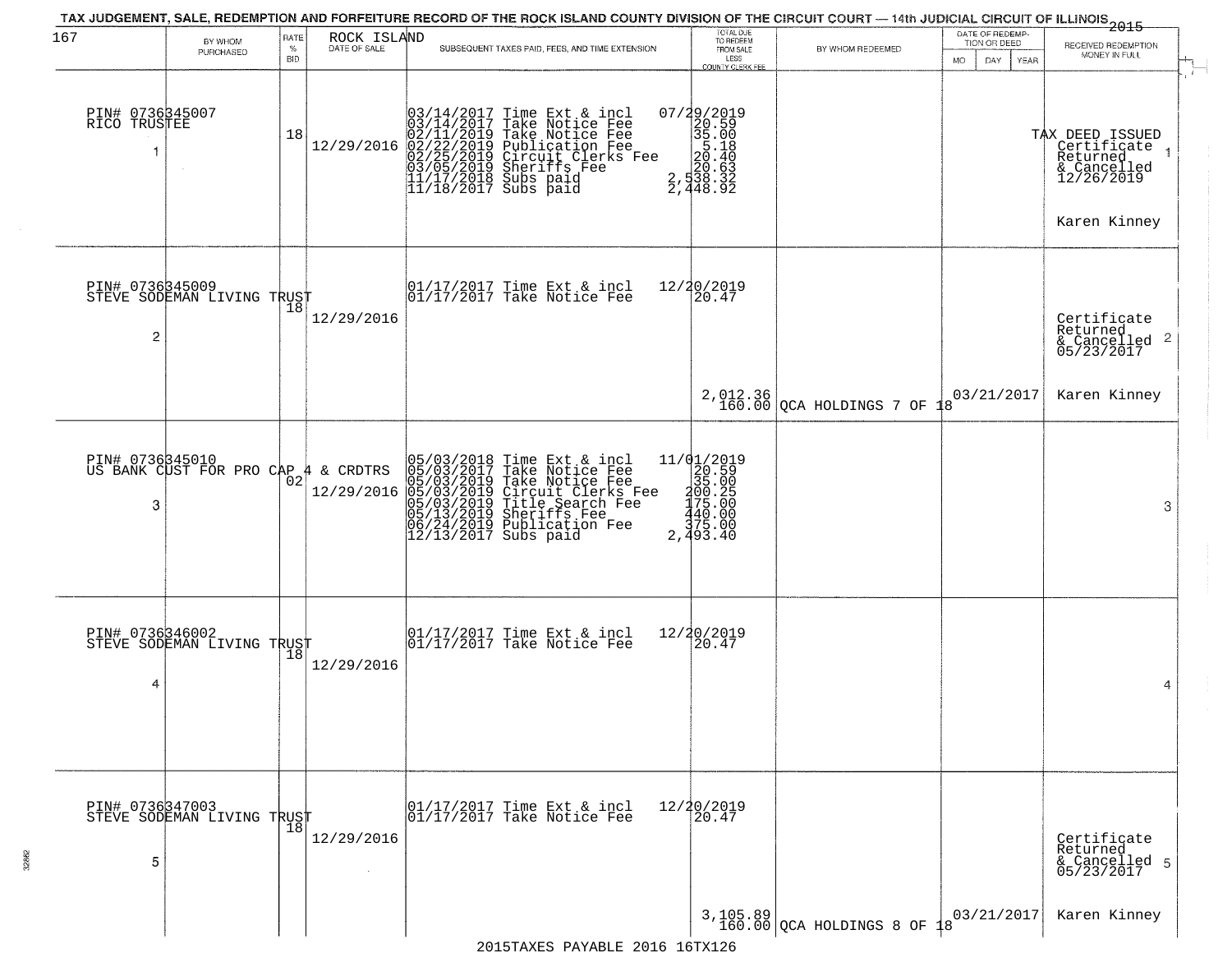| NAME AND ADDRESS<br>LEGAL DESCRIPTION<br>168<br>TAXPAYER NO.<br>PARCEL NO. | ROCK ISLAND                                | A-BACK TAX<br>FORFEITED | <b>BACK TAX</b><br><b>FORFEITED</b> | <b>BACK TAX</b><br><b>FORFEITED</b> | TOTAL BACK                          | <b>AMOUNT</b>                      |                                                                 | INTEREST PAYMENT FUND                 | 201     |
|----------------------------------------------------------------------------|--------------------------------------------|-------------------------|-------------------------------------|-------------------------------------|-------------------------------------|------------------------------------|-----------------------------------------------------------------|---------------------------------------|---------|
| TWP - CODE<br><b>ACRES</b><br>ASSESSED VALUATION FOR TAXES                 | TAX DUE<br>INT DUE                         | PRIOR TO<br>2014        | PENALTY<br>ACCRUED                  | INTEREST AND<br>COST ACCRUED        | TAX PENALTY<br>AND COSTS<br>ACCRUED | FOR WHICH<br>JUDGEMENT<br>IS ASKED | $\begin{array}{c} \text{CERTIFICATE} \\ \text{NO.} \end{array}$ | <b>INDEMNITY FUND</b><br>COST OF SALE |         |
|                                                                            | 1ST<br>1ST                                 |                         |                                     |                                     |                                     |                                    |                                                                 |                                       |         |
| LICON P/NOLASCO M<br>2735 9TH AVE                                          | 2ND<br>2ND                                 |                         |                                     |                                     |                                     |                                    |                                                                 |                                       |         |
| ROCK ISLAND IL<br>61201                                                    | 3PD<br>3RD                                 |                         |                                     |                                     |                                     |                                    |                                                                 | 60.00                                 |         |
| LOT 5 BLOCK 6<br>CORNELIUS LYNDES ADD                                      |                                            |                         |                                     |                                     |                                     |                                    | 820                                                             | 20.00                                 |         |
| E 50 FT                                                                    | 4TH<br>4TH<br>336.48<br>10.10              |                         |                                     |                                     |                                     |                                    |                                                                 |                                       |         |
| $256 - 09 - 00$<br>4504                                                    | <b>PUBLICATION COST</b>                    |                         |                                     |                                     |                                     |                                    |                                                                 | 4.00                                  |         |
| $09 - 01$<br>PIN# 0736347012                                               | 10.00<br>TOTAL DUE-TAXES, INT. COST        |                         |                                     |                                     |                                     |                                    |                                                                 |                                       |         |
| 18,959                                                                     | 356.58                                     |                         |                                     |                                     |                                     | 356.58                             |                                                                 | 10.00                                 | 450.58  |
|                                                                            | 1ST<br>1ST<br>480.72<br>50.4               |                         |                                     |                                     |                                     |                                    |                                                                 |                                       |         |
| MATTIS SHANE M<br>1807 18TH AVENUE A<br>61265<br>MOLINE IL                 | 480.72<br>36.05                            |                         |                                     |                                     |                                     |                                    |                                                                 | 60.00                                 |         |
| LOT <sub>2</sub>                                                           | 3BD                                        |                         |                                     |                                     |                                     |                                    |                                                                 |                                       |         |
| RIVERVIEW TERRACE                                                          | 28.84<br>480<br>47H                        |                         |                                     |                                     |                                     |                                    | 821                                                             | 20.00                                 |         |
|                                                                            | 480.72<br>14.42<br><b>PUBLICATION COST</b> |                         |                                     |                                     |                                     |                                    |                                                                 |                                       |         |
| $316 - 04 - 00$<br>5593<br>$09 - 01$                                       | 10.00                                      |                         |                                     |                                     |                                     |                                    |                                                                 | 4.00                                  |         |
| PIN# 0736352002                                                            | TOTAL DUE-TAXES, INT. COST<br>2,062.66     |                         |                                     |                                     |                                     | 2062.66                            |                                                                 | 10.00                                 | 2156.66 |
| 18,514                                                                     |                                            |                         |                                     |                                     |                                     |                                    |                                                                 |                                       |         |
| OCA HOLDINGS LLC<br>2035 BRIDGE AVE STE                                    | 514.03<br>53.97<br>2ND                     |                         |                                     |                                     |                                     |                                    |                                                                 |                                       |         |
| 202<br>52803<br>DAVENPORT IA                                               | 38.55<br>514.03<br>3RD<br>3RD              |                         |                                     |                                     |                                     |                                    |                                                                 | 60.00                                 |         |
| LOTS 14 & 15 BLOCK 2<br>ISLAND VIEW HEIGHTS                                | 30.84<br>514.03                            |                         |                                     |                                     |                                     |                                    | 822                                                             | 20.00                                 |         |
| WITH REPLAT OF BLOCK<br>3 IN 1908 N 45 FT                                  | 4TH<br>514.03<br>15.42                     |                         |                                     |                                     |                                     |                                    |                                                                 |                                       |         |
| 235-02-00<br>09-01<br>4111                                                 | <b>PUBLICATION COST</b><br>10.00           |                         |                                     |                                     |                                     |                                    |                                                                 | 4.00                                  |         |
| .103<br>PIN# 0736406012                                                    | TOTAL OUE-TAXES, INT. COST                 |                         |                                     |                                     |                                     |                                    |                                                                 |                                       |         |
| 19,797                                                                     | 2,204.90                                   |                         |                                     |                                     |                                     | 2204.90                            |                                                                 | 10.00                                 | 2298.90 |
|                                                                            | 506.01<br><u>53.1</u>                      |                         |                                     |                                     |                                     |                                    |                                                                 |                                       |         |
| WEBER CHRISTINE<br>808 42ND ST<br>61201<br>ROCK ISLAND IL                  | 2ND<br>506.01<br>37.95                     |                         |                                     |                                     |                                     |                                    |                                                                 | 60.00                                 |         |
| SUPVR ASST MAP                                                             | 3RD<br>3RD                                 |                         |                                     |                                     |                                     |                                    |                                                                 |                                       |         |
| LOT 313 SHEET 21                                                           | 30.36<br>506.01                            |                         |                                     |                                     |                                     |                                    | 823                                                             | 20.00                                 |         |
| $015 - 14 - 00$<br>154                                                     | 506.01 15.18<br>PUBLICATION COST           |                         |                                     |                                     |                                     |                                    |                                                                 | 4.00                                  |         |
| $09 - 01$<br>PIN# 0831300014<br>$\sim 100$                                 | 10.00                                      |                         |                                     |                                     |                                     |                                    |                                                                 |                                       |         |
| 19,488                                                                     | TOTAL DUE-TAXES, INT. COST<br>2,170.66     |                         |                                     |                                     |                                     | 2170.66                            |                                                                 | 10.00                                 | 2264.66 |
|                                                                            | TST<br>1ST                                 |                         |                                     |                                     |                                     |                                    |                                                                 |                                       |         |
| WHEATON MICHAEL E<br>526 39TH ST                                           | 2ND<br>2ND                                 |                         |                                     |                                     |                                     |                                    |                                                                 |                                       |         |
| ROCK ISLAND IL<br>61201                                                    | 3RD<br>3 <sub>RD</sub>                     |                         |                                     |                                     |                                     |                                    |                                                                 | 60.00                                 |         |
| LOT 6 BLOCK 4<br>COLUMBIA PARK ADD<br>EX PART TO STATE                     |                                            |                         |                                     |                                     |                                     |                                    | 824                                                             | 20.00                                 |         |
|                                                                            | 4TH<br>$409.37^{4}$<br>$12.28^{8}$         |                         |                                     |                                     |                                     |                                    |                                                                 |                                       |         |
| 2571<br>$151 - 12 - 00$<br>$09 - 01$                                       | PUBLICATION COST<br>10.00                  |                         |                                     |                                     |                                     |                                    |                                                                 | 4.00                                  |         |
| PIN# 0831301003                                                            | TOTAL DUE-TAXES, INT. COST                 |                         |                                     |                                     |                                     |                                    |                                                                 |                                       |         |
| 21,766                                                                     | 431.65                                     |                         |                                     |                                     |                                     | 431.65                             |                                                                 | 10.00                                 | 525.65  |

 $\sim 100$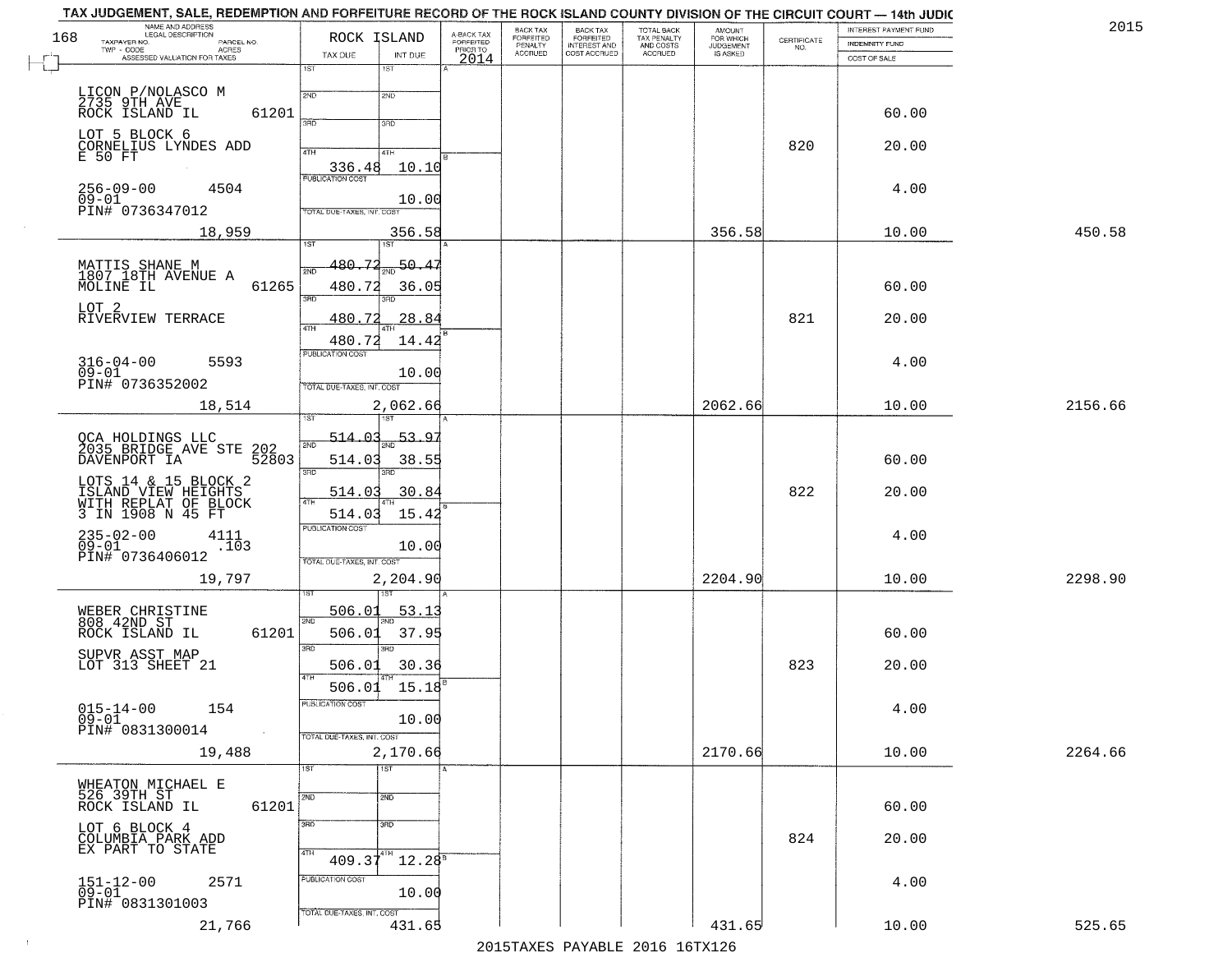| 168                  | BY WHOM<br>PURCHASED                                   | RATE<br>$\%$<br><b>BID</b> | ROCK ISLAND<br>DATE OF SALE | TAX JUDGEMENT, SALE, REDEMPTION AND FORFEITURE RECORD OF THE ROCK ISLAND COUNTY DIVISION OF THE CIRCUIT COURT — 14th JUDICIAL CIRCUIT OF ILLINOIS 2015<br>SUBSEQUENT TAXES PAID, FEES, AND TIME EXTENSION | TOTAL DUE<br>TO REDEEM<br>FROM SALE<br>LESS<br>COUNTY CLERK FEE | BY WHOM REDEEMED                       | DATE OF REDEMP-<br>TION OR DEED<br>MO.<br>DAY.<br><b>YEAR</b> | RECEIVED REDEMPTION<br>MONEY IN FULL                               |
|----------------------|--------------------------------------------------------|----------------------------|-----------------------------|-----------------------------------------------------------------------------------------------------------------------------------------------------------------------------------------------------------|-----------------------------------------------------------------|----------------------------------------|---------------------------------------------------------------|--------------------------------------------------------------------|
|                      | PIN# 0736347012<br>STEVE SODEMAN LIVING TRUST          | Ίõ                         | 12/29/2016                  | 01/17/2017 Time Ext & incl<br>01/17/2017 Take Notice Fee<br>11/21/2017 Subs paid                                                                                                                          | 12/20/2019<br>20.47<br>394.75                                   |                                        |                                                               | Certificate<br>Returned<br>& Cancelled<br>03/07/2019               |
|                      |                                                        |                            |                             |                                                                                                                                                                                                           |                                                                 | $1,284.96$<br>160.00 P LICON/M NOLASCO | 12/28/2018                                                    | Karen Kinney                                                       |
| $\overline{c}$       | PIN# 0736352002<br>STEVE SODEMAN LIVING TRUST          |                            | 12/29/2016                  | $\begin{bmatrix} 01/17/2017 \\ 01/17/2017 \end{bmatrix}$ Take Notice Fee                                                                                                                                  | 12/20/2019<br>20.47                                             |                                        |                                                               | Certificate<br>Returned<br>$\frac{1}{6}$ Cancelled 2<br>08/03/2017 |
|                      |                                                        |                            |                             |                                                                                                                                                                                                           |                                                                 | 2, 263.40<br>160.00 SHANE M MATTIS     | 07/28/2017                                                    | Karen Kinney                                                       |
| PIN# 0736406012<br>3 | STEVE SODEMAN LIVING TRUST                             | 01                         | 12/29/2016                  | $\begin{array}{ccc}  01/17/2017 \text{ Time} & \text{Ext} & \text{incl} \\  01/17/2017 \text{ Take Notice } \text{Fe} \end{array}$                                                                        | 12/20/2019<br>20.47                                             |                                        |                                                               | Certificate<br>Returned<br>-3<br>$\frac{6}{05/23/2017}$            |
|                      |                                                        |                            |                             |                                                                                                                                                                                                           |                                                                 | $2,342.36$ QCA HOLDINGS 9 OF           | 03/21/2017                                                    | Karen Kinney                                                       |
| PIN# 0831300014<br>4 | STEVE SODEMAN LIVING TRUST                             | 01                         | 12/29/2016                  | $\begin{array}{cc}  01/17/2017 \text{ Time Ext} & \text{incl} \\  01/17/2017 \text{ Take Notice Fe} \end{array}$                                                                                          | 12/20/2019<br>120.47                                            |                                        |                                                               | Certificate<br>Returned<br>-4<br>& Cancelled<br>02/08/2017         |
|                      |                                                        |                            |                             |                                                                                                                                                                                                           |                                                                 | 2,307.78<br>160.00 CHRISTINE WEBER     | 01/17/2017                                                    | Karen Kinney                                                       |
| 5                    | PIN# 0831301003<br>US BANK CUST FOR PRO CAP 4 & CRDTRS | 18                         | 12/29/2016<br>$\sim$        | 05/03/2017 Time Ext & incl<br>05/03/2017 Take Notice Fee                                                                                                                                                  | 07/10/2019<br>20.59                                             |                                        |                                                               | Certificate<br>Returned<br>& Cancelled 5<br>07/20/2017             |
|                      |                                                        |                            |                             |                                                                                                                                                                                                           |                                                                 | $640.86$ MICHAEL WHEATON               | 05/11/2017                                                    | Karen Kinney                                                       |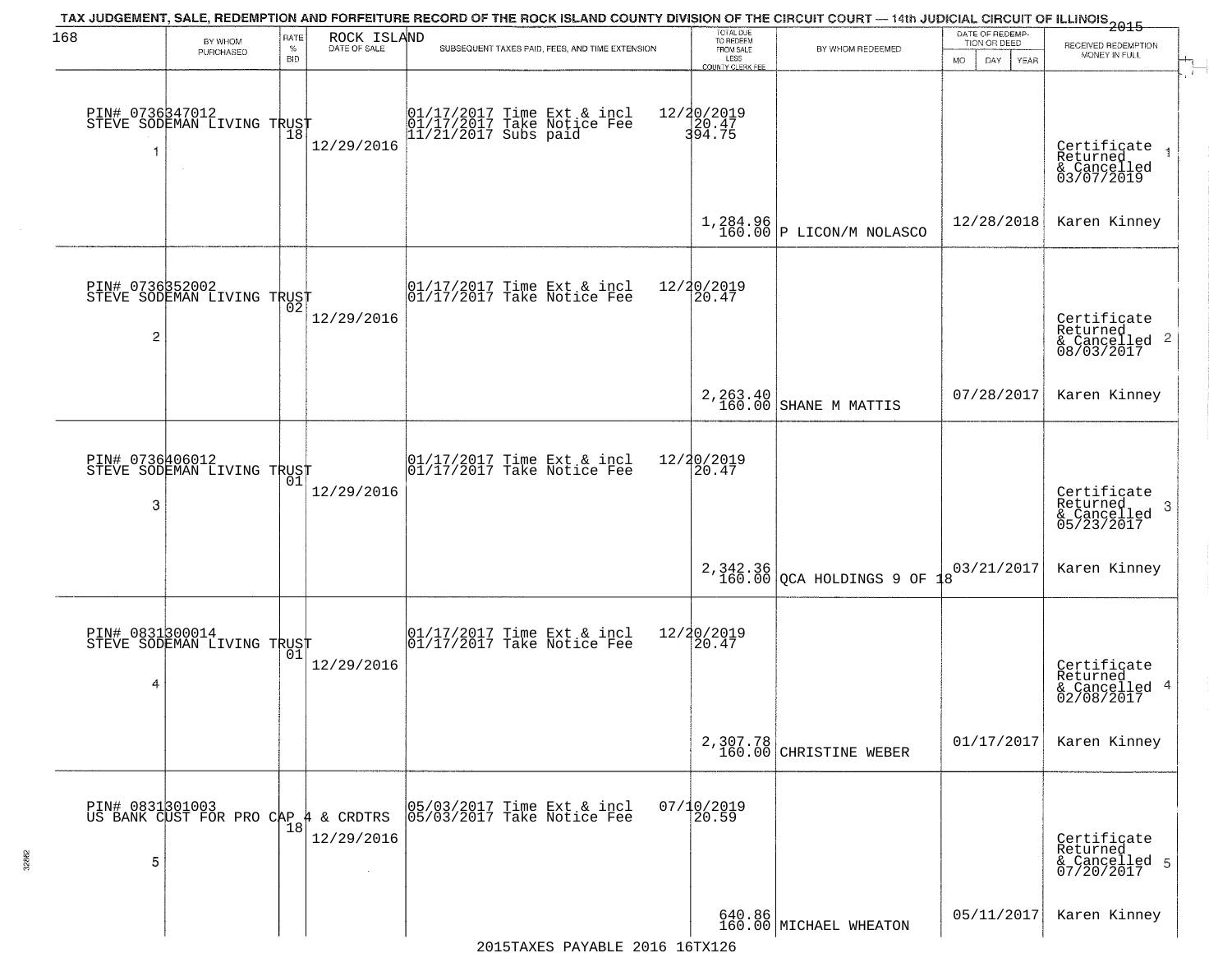|     | TAX JUDGEMENT, SALE, REDEMPTION AND FORFEITURE RECORD OF THE ROCK ISLAND COUNTY DIVISION OF THE CIRCUIT COURT — 14th JUDIC<br>NAME AND ADDRESS<br>LEGAL DESCRIPTION |                                   |                               |                         | BACK TAX                        |                                                       |                                                   | <b>AMOUNT</b>                      |                    | INTEREST PAYMENT FUND | 2015    |
|-----|---------------------------------------------------------------------------------------------------------------------------------------------------------------------|-----------------------------------|-------------------------------|-------------------------|---------------------------------|-------------------------------------------------------|---------------------------------------------------|------------------------------------|--------------------|-----------------------|---------|
| 169 | TAXPAYER NO.<br>PARCEL NO.<br>$TWP - CODE$                                                                                                                          | ROCK ISLAND                       |                               | A-BACK TAX<br>FORFEITED | FORFEITED<br>PENALTY<br>ACCRUED | BACK TAX<br>FORFEITED<br>INTEREST AND<br>COST ACCRUED | TOTAL BACK<br>TAX PENALTY<br>AND COSTS<br>ACCRUED | FOR WHICH<br>JUDGEMENT<br>IS ASKED | CERTIFICATE<br>NO. | INDEMNITY FUND        |         |
|     | - CODE AGRES<br>ASSESSED VALUATION FOR TAXES                                                                                                                        | TAX DUE<br>1ST                    | INT DUE<br>1ST                | PRIORTO                 |                                 |                                                       |                                                   |                                    |                    | COST OF SALE          |         |
|     |                                                                                                                                                                     |                                   |                               |                         |                                 |                                                       |                                                   |                                    |                    |                       |         |
|     | MANTHORNE TODD<br>8926 CARDINAL AVE<br>92708<br>FOUNTAIN VALLEY CA                                                                                                  | 2ND                               | 2ND                           |                         |                                 |                                                       |                                                   |                                    |                    | 60.00                 |         |
|     | LOT 10 BLOCK 6                                                                                                                                                      | 3AD                               | 3RD                           |                         |                                 |                                                       |                                                   |                                    |                    |                       |         |
|     | COLUMBIA PARK ADD<br>E 50 FT                                                                                                                                        | 4TH                               | 4TH                           |                         |                                 |                                                       |                                                   |                                    | 825                | 20.00                 |         |
|     |                                                                                                                                                                     | 612.52<br><b>PUBLICATION COST</b> | 18.38                         |                         |                                 |                                                       |                                                   |                                    |                    |                       |         |
|     | 2601<br>$152 - 19 - 00$<br>$09 - 01$                                                                                                                                |                                   | 10.00                         |                         |                                 |                                                       |                                                   |                                    |                    | 4.00                  |         |
|     | PIN# 0831306010                                                                                                                                                     | TOTAL DUE-TAXES, INT. COST        |                               |                         |                                 |                                                       |                                                   |                                    |                    |                       |         |
|     | 23,590                                                                                                                                                              |                                   | 640.90                        |                         |                                 |                                                       |                                                   | 640.90                             |                    | 10.00                 | 734.90  |
|     |                                                                                                                                                                     | $\overline{1ST}$                  | 1ST                           |                         |                                 |                                                       |                                                   |                                    |                    |                       |         |
|     | CARPENTIER MARINA S<br>610 40TH ST                                                                                                                                  | 2ND                               | 2ND                           |                         |                                 |                                                       |                                                   |                                    |                    |                       |         |
|     | ROCK ISLAND IL<br>61201                                                                                                                                             | 3RD                               | 3RD                           |                         |                                 |                                                       |                                                   |                                    |                    | 60.00                 |         |
|     | LOT 2 BLOCK 6<br>COLUMBIA PARK ADD                                                                                                                                  |                                   |                               |                         |                                 |                                                       |                                                   |                                    | 826                | 20.00                 |         |
|     |                                                                                                                                                                     | 47H<br>296.39                     | 4TH<br>8.90                   |                         |                                 |                                                       |                                                   |                                    |                    |                       |         |
|     | $152 - 10 - 00$<br>2592                                                                                                                                             | <b>PUBLICATION COST</b>           |                               |                         |                                 |                                                       |                                                   |                                    |                    | 4.00                  |         |
|     | $09 - 01$<br>PIN# <sup>-0831306012</sup>                                                                                                                            | TOTAL DUE-TAXES, INT. COST        | 10.00                         |                         |                                 |                                                       |                                                   |                                    |                    |                       |         |
|     | 17,415                                                                                                                                                              |                                   | 315.29                        |                         |                                 |                                                       |                                                   | 315.29                             |                    | 10.00                 | 409.29  |
|     |                                                                                                                                                                     | 'S'I                              |                               |                         |                                 |                                                       |                                                   |                                    |                    |                       |         |
|     | NEELS NANCY S TRST<br>174 GARLAND DR                                                                                                                                |                                   | $424.48_{\text{2ND}}$ $44.59$ |                         |                                 |                                                       |                                                   |                                    |                    |                       |         |
|     | 65624<br>CAPE FAIR MO                                                                                                                                               | 424.48<br>3RD                     | 31.85<br>3RD                  |                         |                                 |                                                       |                                                   |                                    |                    | 60.00                 |         |
|     | LOT 3 BLOCK 6<br>COLUMBIA PARK ADD                                                                                                                                  | 424.48                            | 25.48                         |                         |                                 |                                                       |                                                   |                                    | 827                | 20.00                 |         |
|     |                                                                                                                                                                     | 4TH<br>424.48                     | 12.74                         |                         |                                 |                                                       |                                                   |                                    |                    |                       |         |
|     | 2593                                                                                                                                                                | <b>PUBLICATION COST</b>           |                               |                         |                                 |                                                       |                                                   |                                    |                    | 4.00                  |         |
|     | $152 - 11 - 00$<br>09-01<br>PIN# 0831306013                                                                                                                         |                                   | 10.00                         |                         |                                 |                                                       |                                                   |                                    |                    |                       |         |
|     | 16,348                                                                                                                                                              | TOTAL OUE-TAXES, INT. COST        | 1,822.58                      |                         |                                 |                                                       |                                                   | 1822.58                            |                    | 10.00                 | 1916.58 |
|     |                                                                                                                                                                     | sT                                |                               |                         |                                 |                                                       |                                                   |                                    |                    |                       |         |
|     | LASHELLE FRANKLIN J<br>626 40TH ST                                                                                                                                  | 2ND                               | 2ND                           |                         |                                 |                                                       |                                                   |                                    |                    |                       |         |
|     | 61201<br>ROCK ISLAND IL                                                                                                                                             |                                   |                               |                         |                                 |                                                       |                                                   |                                    |                    | 60.00                 |         |
|     | LOT 6 BLOCK 6<br>COLUMBIA PARK ADD                                                                                                                                  | 3RD                               | 3RD                           |                         |                                 |                                                       |                                                   |                                    | 828                | 20.00                 |         |
|     |                                                                                                                                                                     | 4TH<br>324.25                     | 9.72                          |                         |                                 |                                                       |                                                   |                                    |                    |                       |         |
|     | $152 - 14 - 00$<br>2596                                                                                                                                             | PUBLICATION COST                  |                               |                         |                                 |                                                       |                                                   |                                    |                    | 4.00                  |         |
|     | $09-01$<br>PIN# 0831306016<br>.161                                                                                                                                  |                                   | 10.00                         |                         |                                 |                                                       |                                                   |                                    |                    |                       |         |
|     |                                                                                                                                                                     | TOTAL DUE-TAXES, INT. COST        |                               |                         |                                 |                                                       |                                                   | 343.97                             |                    |                       | 437.97  |
|     | 18,488                                                                                                                                                              | 1ST                               | 343.97<br>1ST                 |                         |                                 |                                                       |                                                   |                                    |                    | 10.00                 |         |
|     | DEA PROPERTIES                                                                                                                                                      | 267.91                            | 28.14                         |                         |                                 |                                                       |                                                   |                                    |                    |                       |         |
|     | PO BOX 124<br>MOLINE IL<br>61266                                                                                                                                    | 2ND<br>267.91                     | 2ND<br>20.10                  |                         |                                 |                                                       |                                                   |                                    |                    | 60.00                 |         |
|     | LOT 3 BLOCK 1                                                                                                                                                       | 3BD                               | 3RD                           |                         |                                 |                                                       |                                                   |                                    |                    |                       |         |
|     | WM E BROOKS 2ND ADD E .50                                                                                                                                           | 267.91<br>4TH                     | 16.08                         |                         |                                 |                                                       |                                                   |                                    | 829                | 20.00                 |         |
|     |                                                                                                                                                                     | 267.91<br>PUBLICATION COST        | 8.04 <sup>s</sup>             |                         |                                 |                                                       |                                                   |                                    |                    |                       |         |
|     | 092-22-00<br>09-01<br>1433                                                                                                                                          |                                   | 10.00                         |                         |                                 |                                                       |                                                   |                                    |                    | 4.00                  |         |
|     | PIN# 0831311009                                                                                                                                                     | TOTAL DUE-TAXES, INT. COST        |                               |                         |                                 |                                                       |                                                   |                                    |                    |                       |         |
|     | 10,318                                                                                                                                                              |                                   | 1,154.00                      |                         |                                 |                                                       |                                                   | 1154.00                            |                    | 10.00                 | 1248.00 |

 $\sim 100$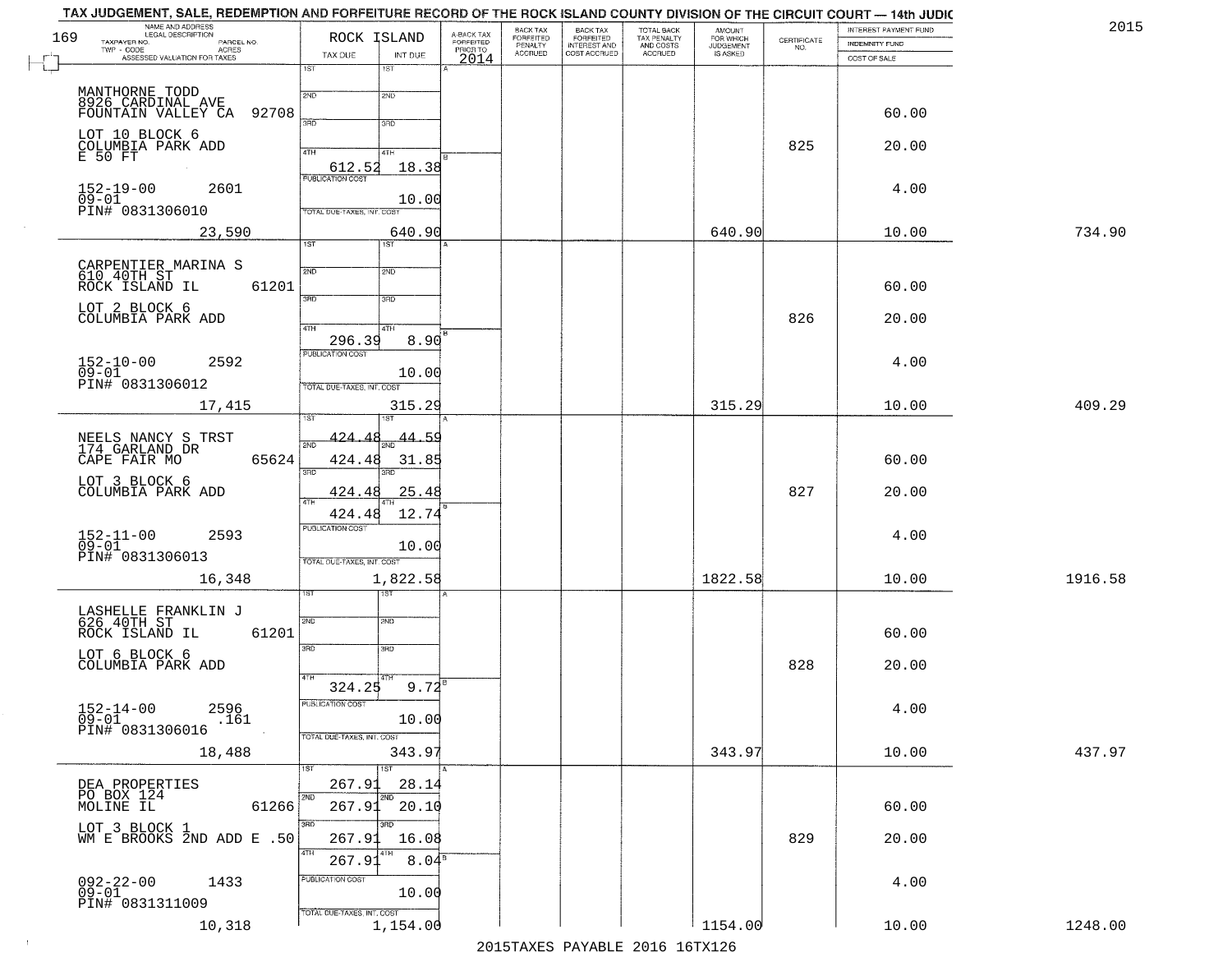| 169                         | BY WHOM                                                     | RATE               | ROCK ISLAND<br>DATE OF SALE | TAX JUDGEMENT, SALE, REDEMPTION AND FORFEITURE RECORD OF THE ROCK ISLAND COUNTY DIVISION OF THE CIRCUIT COURT — 14th JUDICIAL CIRCUIT OF ILLINOIS 2015                                                                                                | TOTAL DUE<br>TO REDEEM<br>FROM SALE                                                               |                                                                  | DATE OF REDEMP-<br>TION OR DEED | RECEIVED REDEMPTION                                                       |
|-----------------------------|-------------------------------------------------------------|--------------------|-----------------------------|-------------------------------------------------------------------------------------------------------------------------------------------------------------------------------------------------------------------------------------------------------|---------------------------------------------------------------------------------------------------|------------------------------------------------------------------|---------------------------------|---------------------------------------------------------------------------|
|                             | PURCHASED                                                   | $\%$<br><b>BID</b> |                             | SUBSEQUENT TAXES PAID, FEES, AND TIME EXTENSION                                                                                                                                                                                                       | LESS<br><b>COUNTY CLERK FEE</b>                                                                   | BY WHOM REDEEMED                                                 | MO.<br>DAY.<br>YEAR             | MONEY IN FULL                                                             |
|                             | PIN# 0831806010    <br>STEVE SODEMAN LIVING TRUST<br>$\sim$ | 06                 | 12/29/2016                  | 01/17/2017 Time Ext & incl<br>01/17/2017 Take Notice Fee                                                                                                                                                                                              | 12/20/2019<br>20.47                                                                               |                                                                  |                                 | Certificate<br>Returned<br>& Cancelled<br>02/08/2017                      |
|                             |                                                             |                    |                             |                                                                                                                                                                                                                                                       |                                                                                                   | 799.46<br>160.00 TODD MANTHORNE                                  | 01/30/2017                      | Karen Kinney                                                              |
| $\overline{c}$              | PIN# 0831306012<br>STEVE SODEMAN LIVING TRUST               | 18                 | 12/29/2016                  | $\begin{array}{cc}  01/17/2017 \text{ Time} & \text{Ext} & \text{incl} \\  01/17/2017 \text{ Take Notice } \text{Fe} \end{array}$                                                                                                                     | 12/20/2019<br>20.47                                                                               |                                                                  |                                 | Certificate<br>Returned<br>$\frac{1}{2}$ Cancelled 2<br>02/08/2017        |
|                             |                                                             |                    |                             |                                                                                                                                                                                                                                                       |                                                                                                   | $\begin{array}{ c c c }\n503.43 & \text{CORELOGIC}\n\end{array}$ | 01/23/2017                      | Karen Kinney                                                              |
| PIN# 0831306013<br>TMI<br>3 |                                                             | 13                 | 12/29/2016                  | 06/05/2019 Time Ext & incl<br>02/27/2017 Take Notice Fee<br>06/12/2019 Title Search Fee<br>06/14/2019 Take Notice Fee<br>06/14/2019 Circuit Clerks Fee<br>06/14/2019 Subs paid<br>06/21/2019 Sublication Fee<br>06/25/2019 Sheriffs Fee<br>12/04/2017 | 10/17/2019<br>$1.0712013$<br>$1.201300$<br>$1.300000$<br>$1.3000000$<br>$1.400310$<br>$1.5003168$ | 8,778.41<br>160.00 GREG NEELS                                    | 09/30/2019                      | Certificate<br>Returned<br>3<br>& Cancelled<br>11/15/2019<br>Karen Kinney |
| 4                           | PIN# 0831306016<br>STEVE SODEMAN LIVING TRUST               |                    | 12/29/2016                  | $\begin{bmatrix} 01/17/2017 \\ 01/17/2017 \end{bmatrix}$ Take Notice Fee                                                                                                                                                                              | 12/20/2019<br>$\left[20.47\right]$                                                                |                                                                  |                                 | Certificate<br>Returned<br>& Cancelled 4<br>07/20/2017                    |
|                             |                                                             |                    |                             |                                                                                                                                                                                                                                                       |                                                                                                   | 537.27<br>160.00 FRANKLIN LASHELLE                               | 05/26/2017                      | Karen Kinney                                                              |
| PIN# 0831311009<br>5        | STEVE SODEMAN LIVING TRUST                                  |                    | 12/29/2016                  | 01/17/2017 Time Ext & incl<br>01/17/2017 Take Notice Fee<br>11/21/2017 Subs paid                                                                                                                                                                      | 12/20/2019<br>1,20.47<br>1,206.22                                                                 |                                                                  |                                 | Certificate<br>Returned<br>& Cancelled 5<br>07/03/2018                    |
|                             |                                                             |                    |                             |                                                                                                                                                                                                                                                       |                                                                                                   | 3, 293.36<br>160.00 SALvadoR ZEPEDA                              | 06/19/2018                      | Karen Kinney                                                              |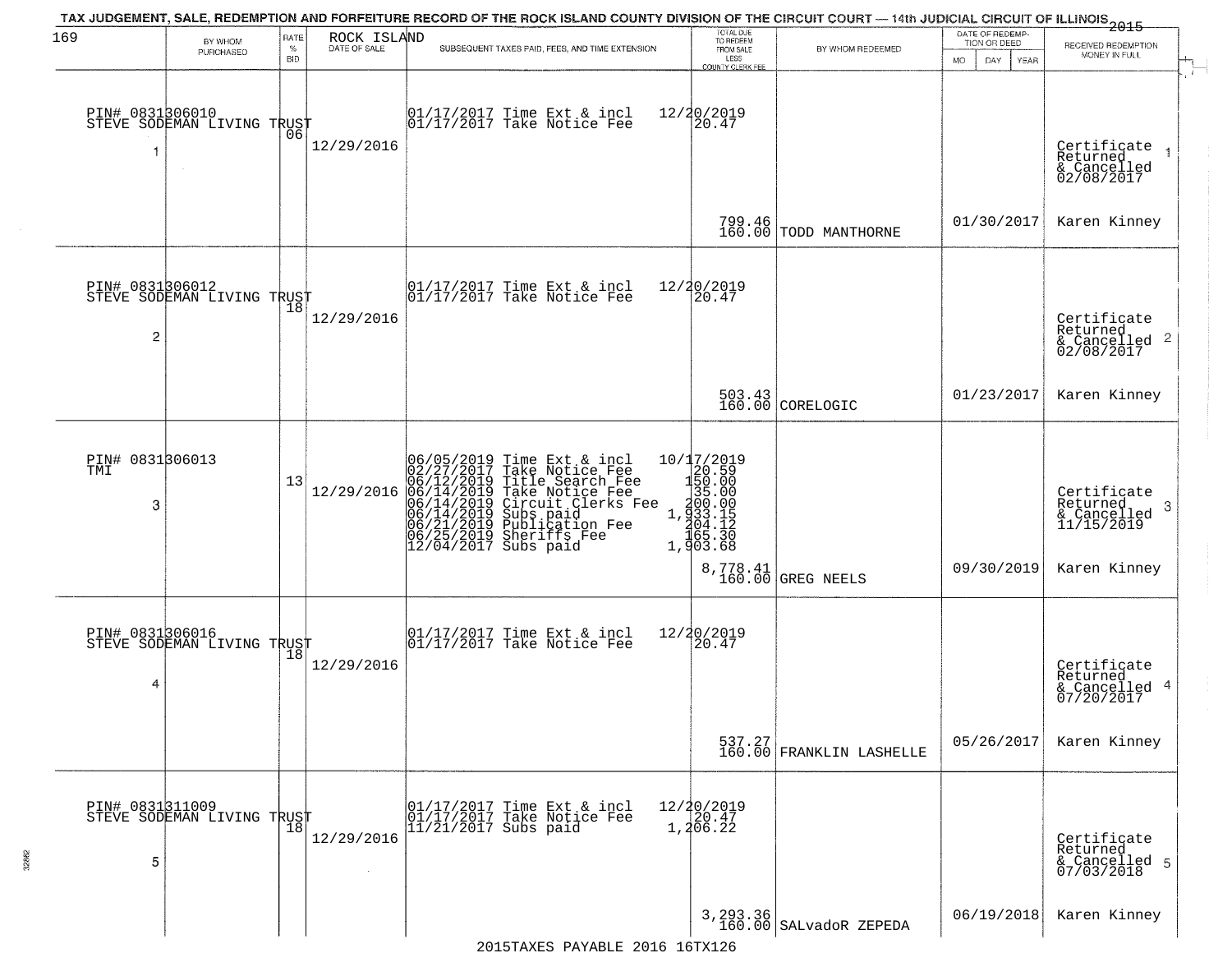| NAME AND ADDRESS<br>LEGAL DESCRIPTION<br>170            | ROCK ISLAND                 |                |                                     | BACK TAX<br>FORFEITED | BACK TAX<br>FORFEITED | TOTAL BACK                                 | AMOUNT<br>FOR WHICH          |                    | INTEREST PAYMENT FUND | 2015    |
|---------------------------------------------------------|-----------------------------|----------------|-------------------------------------|-----------------------|-----------------------|--------------------------------------------|------------------------------|--------------------|-----------------------|---------|
| TAXPAYER NO.<br>PARCEL NO.<br>ACRES                     |                             |                | A-BACK TAX<br>FORFEITED<br>PRIOR TO | PENALTY               | <b>INTEREST AND</b>   | TAX PENALTY<br>AND COSTS<br><b>ACCRUED</b> | <b>JUDGEMENT</b><br>IS ASKED | CERTIFICATE<br>NO. | <b>INDEMNITY FUND</b> |         |
| ASSESSED VALUATION FOR TAXES                            | TAX DUE<br>1ST              | INT DUE<br>1ST | 2014                                | <b>ACCRUED</b>        | COST ACCRUED          |                                            |                              |                    | COST OF SALE          |         |
|                                                         | 507.90 <sub>2ND</sub> 53.34 |                |                                     |                       |                       |                                            |                              |                    |                       |         |
| OCA HOLDINGS LLC<br>2035 BRIDGE AVE STE<br>202<br>52803 | 2ND                         |                |                                     |                       |                       |                                            |                              |                    |                       |         |
| DAVENPORT IA                                            | 507.90<br>350               | 38.10          |                                     |                       |                       |                                            |                              |                    | 60.00                 |         |
| LOT 4                                                   | 507.90                      | -30.48         |                                     |                       |                       |                                            |                              | 830                | 20.00                 |         |
| 44TH ST ADD<br>N 26 FT                                  | 4TH<br>507.90               | 15.24          |                                     |                       |                       |                                            |                              |                    |                       |         |
|                                                         | <b>PUBLICATION COST</b>     |                |                                     |                       |                       |                                            |                              |                    |                       |         |
| $197 - 02 - 00$<br>3389<br>$09 - 01$<br>.089            |                             | 10.00          |                                     |                       |                       |                                            |                              |                    | 4.00                  |         |
| PIN# 0831319005                                         | TOTAL DUE-TAXES, INT. COST  |                |                                     |                       |                       |                                            |                              |                    |                       |         |
| 19,561                                                  |                             | 2,178.76       |                                     |                       |                       |                                            | 2178.76                      |                    | 10.00                 | 2272.76 |
|                                                         | 433.02                      | 45.50          |                                     |                       |                       |                                            |                              |                    |                       |         |
| RODRIGUEZ RAMIRO J<br>1321 7TH AVE                      |                             |                |                                     |                       |                       |                                            |                              |                    |                       |         |
| ROCK ISLAND IL<br>61201                                 | 433.02<br>3RD               | 32.50          |                                     |                       |                       |                                            |                              |                    | 60.00                 |         |
| LOT 5 BLOCK C                                           | 433.02                      | .26.00         |                                     |                       |                       |                                            |                              | 831                | 20.00                 |         |
| EDGEWOOD PARK ADD<br>W 17.75 FT LOT 4 AND E<br>32.50 FT | 433.02                      | 13.00          |                                     |                       |                       |                                            |                              |                    |                       |         |
|                                                         | PUBLICATION COST            |                |                                     |                       |                       |                                            |                              |                    |                       |         |
| $180 - 07 - 00$<br>3079<br>$09 - 01$                    |                             | 10.00          |                                     |                       |                       |                                            |                              |                    | 4.00                  |         |
| PIN# 0831325002                                         | TOTAL DUE-TAXES, INT. COST  |                |                                     |                       |                       |                                            |                              |                    |                       |         |
| 22,677                                                  | isT                         | 1,859.08       |                                     |                       |                       |                                            | 1859.08                      |                    | 10.00                 | 1953.08 |
|                                                         | 810.81                      | -85.           |                                     |                       |                       |                                            |                              |                    |                       |         |
| ASHBY STACEY/DUARTE MIA<br>2532 8TH AVE                 | 2ND                         |                |                                     |                       |                       |                                            |                              |                    |                       |         |
| ROCK ISLAND IL<br>61201                                 | 810.81<br>3 <sub>BD</sub>   | 60.80<br>3RD   |                                     |                       |                       |                                            |                              |                    | 60.00                 |         |
| LOT 8 BLOCK F<br>EDGEWOOD PARK ADD                      | 810.81                      | 48.64          |                                     |                       |                       |                                            |                              | 832                | 20.00                 |         |
|                                                         | 4TH<br>810.81               | 24.32          |                                     |                       |                       |                                            |                              |                    |                       |         |
|                                                         | <b>PUBLICATION COST</b>     |                |                                     |                       |                       |                                            |                              |                    | 4.00                  |         |
| $182 - 05 - 00$<br>3121<br>$\bar{0}9 - 01$              |                             | 10.00          |                                     |                       |                       |                                            |                              |                    |                       |         |
| PIN# 0831327016                                         | TOTAL OUE-TAXES, INT. COST  |                |                                     |                       |                       |                                            |                              |                    |                       |         |
| 31,227                                                  |                             | 3,472.12       |                                     |                       |                       |                                            | 3472.12                      |                    | 10.00                 | 3566.12 |
|                                                         | ৰৱা                         |                |                                     |                       |                       |                                            |                              |                    |                       |         |
| KULIG LOIS<br>925 24TH AVE                              | 2ND<br>2ND                  |                |                                     |                       |                       |                                            |                              |                    |                       |         |
| EAST MOLINE IL<br>61244                                 | 3BD<br>3RD                  |                |                                     |                       |                       |                                            |                              |                    | 60.00                 |         |
| LOT 11<br>BROOKS 7TH ADD                                | 66.29                       | 3.96           |                                     |                       |                       |                                            |                              | 833                | 20.00                 |         |
|                                                         | 4TH<br>66.29                | 1.98           |                                     |                       |                       |                                            |                              |                    |                       |         |
|                                                         | 'usuca hun cus              |                |                                     |                       |                       |                                            |                              |                    |                       |         |
| $086 - 20 - 00$<br>1319<br>$09 - 01$                    |                             | 10.00          |                                     |                       |                       |                                            |                              |                    | 4.00                  |         |
| PIN# 0831335012<br>$\sim 100$                           | TOTAL DUE-TAXES, INT. COST  |                |                                     |                       |                       |                                            |                              |                    |                       |         |
| 2,553                                                   |                             | 148.52         |                                     |                       |                       |                                            | 148.52                       |                    | 10.00                 | 242.52  |
|                                                         | 1ST<br>1ST <sup>1</sup>     |                |                                     |                       |                       |                                            |                              |                    |                       |         |
| KULIG LOIS<br>925 24TH AVE                              | 2ND<br>2ND                  |                |                                     |                       |                       |                                            |                              |                    |                       |         |
| 61244<br>EAST MOLINE IL                                 |                             |                |                                     |                       |                       |                                            |                              |                    | 60.00                 |         |
| LOT 12<br>BROOKS 7TH ADD S 100 FT                       | 3RD<br>3RD<br>637.42        | 38.24          |                                     |                       |                       |                                            |                              | 834                | 20.00                 |         |
|                                                         | 4TH<br>4TH<br>637.42        | $19.12^8$      |                                     |                       |                       |                                            |                              |                    |                       |         |
|                                                         | PUBLICATION COST            |                |                                     |                       |                       |                                            |                              |                    |                       |         |
| $086 - 22 - 00$<br>1321<br>09-01                        |                             | 10.00          |                                     |                       |                       |                                            |                              |                    | 4.00                  |         |
| PIN# 0831335014                                         | TOTAL DUE-TAXES, INT. COST  |                |                                     |                       |                       |                                            |                              |                    |                       |         |
| 24,549                                                  |                             | 1,342.20       |                                     |                       |                       |                                            | 1342.20                      |                    | 10.00                 | 1436.20 |

 $\sim 40$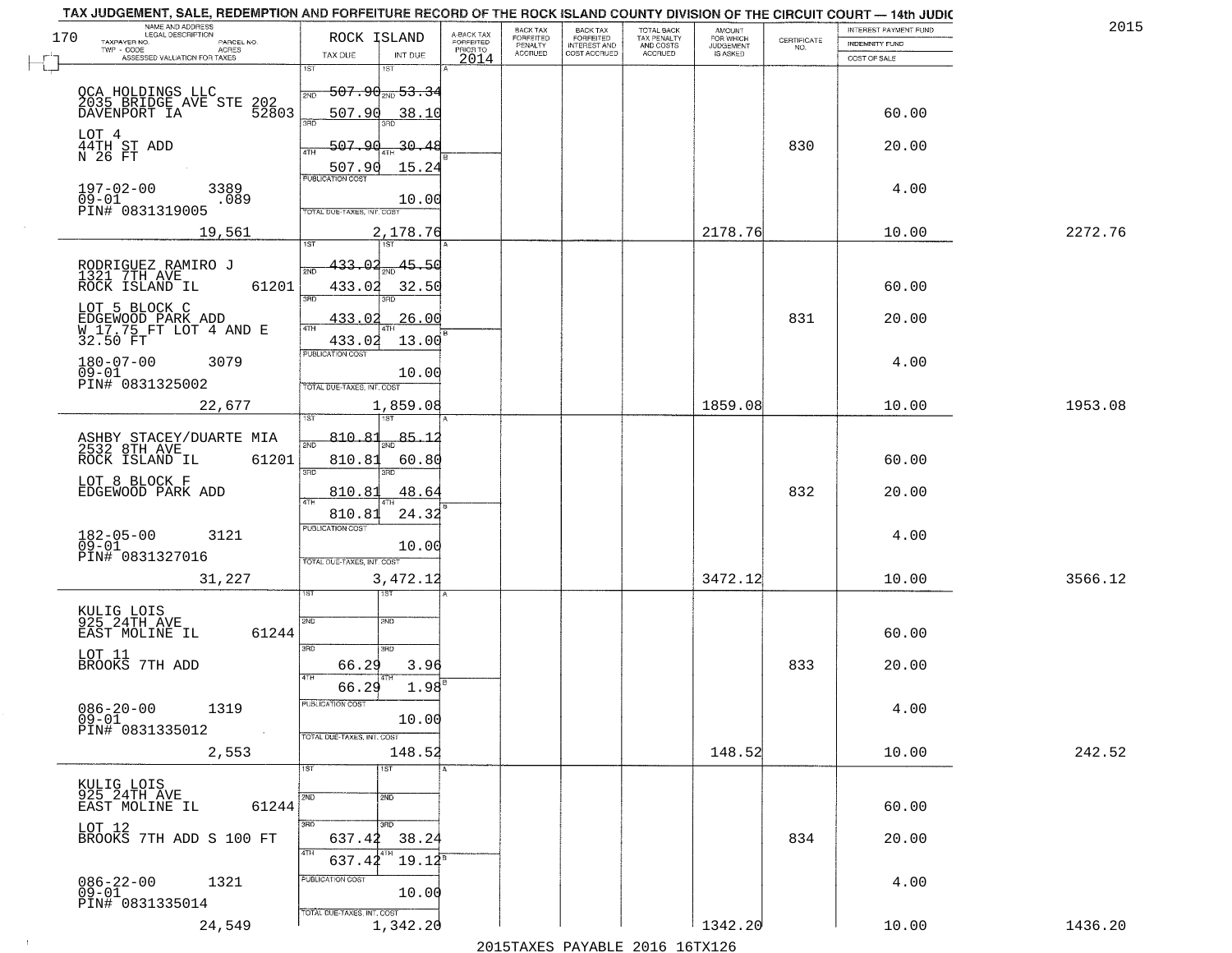| 170                  | BY WHOM                                                  | RATE               | ROCK ISLAND  | TAX JUDGEMENT, SALE, REDEMPTION AND FORFEITURE RECORD OF THE ROCK ISLAND COUNTY DIVISION OF THE CIRCUIT COURT — 14th JUDICIAL CIRCUIT OF ILLINOIS 2015                                                                                               | TOTAL DUE<br>TO REDEEM<br>FROM SALE               |                                                                                                                                                                         | DATE OF REDEMP-<br>TION OR DEED     | RECEIVED REDEMPTION                                                    |
|----------------------|----------------------------------------------------------|--------------------|--------------|------------------------------------------------------------------------------------------------------------------------------------------------------------------------------------------------------------------------------------------------------|---------------------------------------------------|-------------------------------------------------------------------------------------------------------------------------------------------------------------------------|-------------------------------------|------------------------------------------------------------------------|
|                      | PURCHASED                                                | $\%$<br><b>BID</b> | DATE OF SALE | SUBSEQUENT TAXES PAID, FEES, AND TIME EXTENSION                                                                                                                                                                                                      | LESS<br>COUNTY CLERK FEE                          | BY WHOM REDEEMED                                                                                                                                                        | MO.<br>DAY.<br>YEAR                 | MONEY IN FULL                                                          |
|                      | PIN# 0831319005<br>STEVE SODEMAN LIVING TRUST            | 18                 | 12/29/2016   | 01/17/2017 Time Ext & incl<br>01/17/2017 Take Notice Fee                                                                                                                                                                                             | 12/20/2019<br>20.47                               |                                                                                                                                                                         |                                     | Certificate<br>Returned<br>& Cancelled<br>05/23/2017                   |
|                      |                                                          |                    |              |                                                                                                                                                                                                                                                      |                                                   | $2,702.33$ QCA HOLDINGS 10 OF                                                                                                                                           | $\left  \frac{03}{21/2017} \right $ | Karen Kinney                                                           |
| $\overline{c}$       | PIN# 0831325002<br>STEVE SODEMAN LIVING TRUST            |                    | 12/29/2016   | 01/17/2017 Time Ext & incl<br>01/17/2017 Take Notice Fee<br>08/21/2019 Take Notice Fee<br>08/21/2019 Circuit Clerks Fee<br>08/21/2019 Title Search Fee<br>08/21/2019 Subs paid<br>08/26/2019 Sheriffs Fee<br>11/20/2018 Subs paid<br>11/21/2017 Subs | 12/20/2019<br>20.47<br>35.00                      | $\begin{array}{c}\n 20.4 \\  35.00 \\  110.00 \\  110.00 \\  2,699.40 \\  352.10 \\  352.10 \\  12,624.37 \\  12,64.30 \\  12,60.00 \\  160.00 \\  \hline\n\end{array}$ | 10/02/2019                          | Certificate<br>Returned<br>& Cancelled 2<br>11/15/2019<br>Karen Kinney |
| PIN# 0831327016<br>3 | STEVE SODEMAN LIVING TRUST                               | 01                 | 12/29/2016   | 01/17/2017 Time Ext & incl<br>01/17/2017 Take Notice Fee                                                                                                                                                                                             |                                                   |                                                                                                                                                                         |                                     | Certificate<br>Returned<br>3<br>$\frac{6}{05/23/2017}$                 |
|                      |                                                          |                    |              |                                                                                                                                                                                                                                                      | 3,622.25<br>160.00                                | STACEY ASHBY                                                                                                                                                            | 03/24/2017                          | Karen Kinney                                                           |
| 4                    | PIN# 0831335012<br>STEVE SODEMAN LIVING TRUST            |                    |              | $[01/17/2017 \t\t Time \t\t Ext & incl \\ [01/17/2017 \t\t Take \tNotice \t\text{Fe} \\ [11/20/2018 \t\text{Subs paid} \\ [11/21/2017 \t\text{Subs paid} \\$                                                                                         | 12/20/2019<br>20.47<br>331.84<br>321.04           |                                                                                                                                                                         |                                     | Certificate<br>Returned<br>4<br>& Cancelled<br>05/09/2019              |
|                      |                                                          |                    |              |                                                                                                                                                                                                                                                      |                                                   | $1,251.01$ 04/17,<br>160.00 WILLIAM T MCCULLOUGH ATTO                                                                                                                   | 04/17/2019                          | Karen Kinney                                                           |
| PIN# 0831335014<br>5 | STEVE SODEMAN LIVING TRUST<br>STEVE SODEMAN LIVING TRUST |                    |              | 01/17/2017 Time Ext & incl<br>01/17/2017 Take Notice Fee<br>11/20/2018 Subs paid<br>12/29/2016 11/21/2017 Subs paid                                                                                                                                  | 12/20/2019<br>2, 920.47<br>2, 932.00<br>2, 828.58 |                                                                                                                                                                         |                                     | Certificate<br>Returned<br>& Cancelled 5<br>05/09/2019                 |
|                      |                                                          |                    |              |                                                                                                                                                                                                                                                      |                                                   | 8,319.76<br>160.00 WILLIAM T MCCULLOUGH ATTO                                                                                                                            |                                     | Karen Kinney                                                           |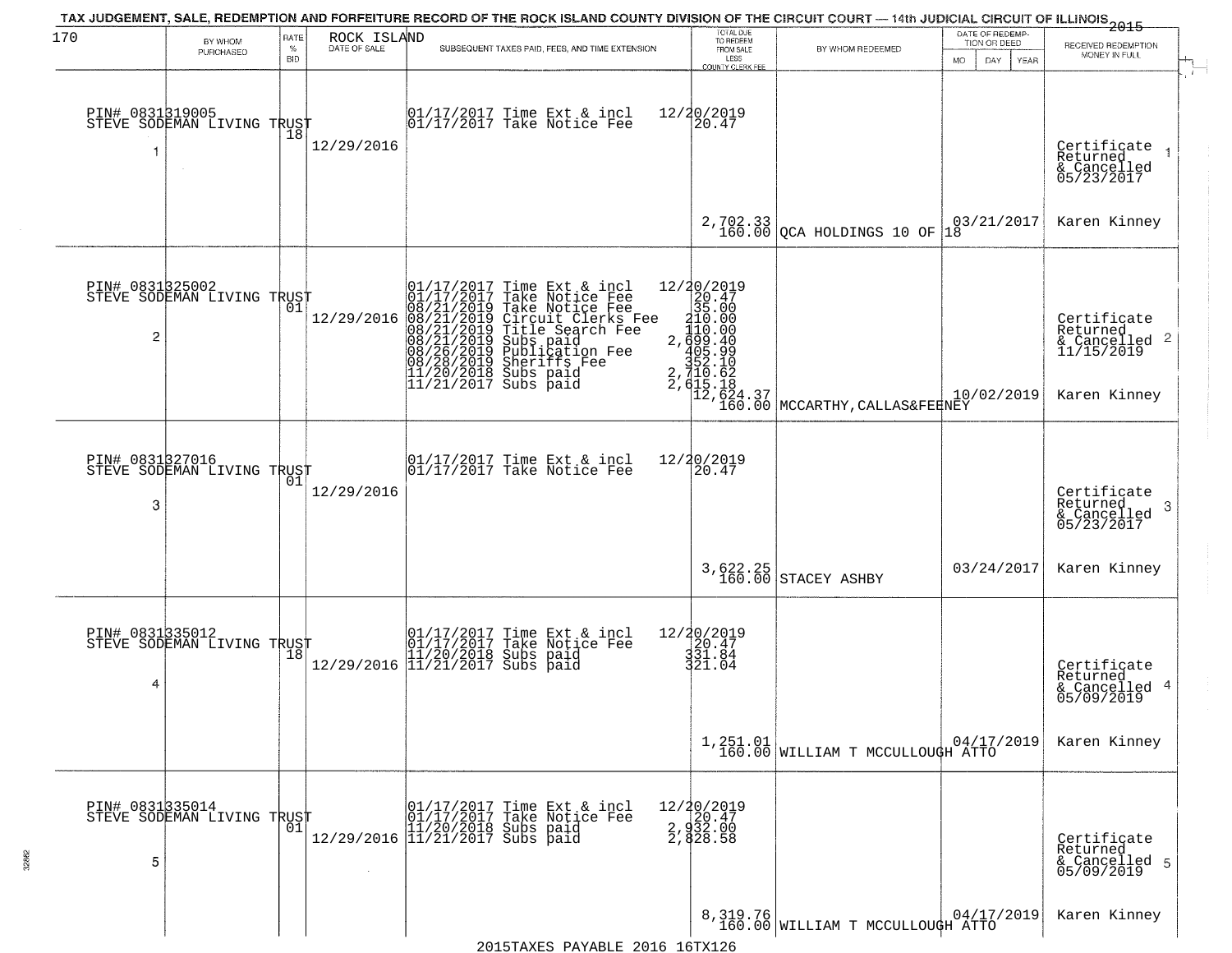| TAX JUDGEMENT, SALE, REDEMPTION AND FORFEITURE RECORD OF THE ROCK ISLAND COUNTY DIVISION OF THE CIRCUIT COURT - 14th JUDIC<br>NAME AND ADDRESS<br>LEGAL DESCRIPTION |                                                                   |                                     | BACK TAX             | <b>BACK TAX</b>           |                                        | AMOUNT<br>FOR WHICH |                                                                 | INTEREST PAYMENT FUND | 2015    |
|---------------------------------------------------------------------------------------------------------------------------------------------------------------------|-------------------------------------------------------------------|-------------------------------------|----------------------|---------------------------|----------------------------------------|---------------------|-----------------------------------------------------------------|-----------------------|---------|
| 171<br>TAXPAYER NO.<br>PARCEL NO.                                                                                                                                   | ROCK ISLAND                                                       | A-BACK TAX<br>FORFEITED<br>PRIOR TO | FORFEITED<br>PENALTY | FORFEITED<br>INTEREST AND | TOTAL BACK<br>TAX PENALTY<br>AND COSTS | <b>JUDGEMENT</b>    | $\begin{array}{c} \text{CERTIFICATE} \\ \text{NO.} \end{array}$ | INDEMNITY FUND        |         |
| ACRES<br>ASSESSED VALUATION FOR TAXES                                                                                                                               | TAX DUE<br>INT DUE                                                | 2014                                | <b>ACCRUED</b>       | COST ACCRUED              | <b>ACCRUED</b>                         | IS ASKED            |                                                                 | COST OF SALE          |         |
| BEAUCHAMP LISA                                                                                                                                                      | 1ST<br>18T<br><del>307.21<sub>2ND</sub>32.27</del><br>2ND         |                                     |                      |                           |                                        |                     |                                                                 |                       |         |
| 831 41ST ST<br>ROCK ISLAND IL<br>61201<br>LOT 9                                                                                                                     | 307.27<br><u>23.05</u>                                            |                                     |                      |                           |                                        |                     |                                                                 | 60.00                 |         |
| BROOKS 6TH ADD                                                                                                                                                      | 307.27<br>18.4<br>9.22<br>307.27                                  |                                     |                      |                           |                                        |                     | 835                                                             | 20.00                 |         |
| $086 - 07 - 00$<br>1308<br>$09 - 01$<br>PIN# 0831336011                                                                                                             | 10.00<br>TOTAL DUE-TAXES, INT. COST                               |                                     |                      |                           |                                        |                     |                                                                 | 4.00                  |         |
| 17,834                                                                                                                                                              | 1,322.06                                                          |                                     |                      |                           |                                        | 1322.06             |                                                                 | 10.00                 | 1416.06 |
| GILBRAITH NANCY E<br>829 40TH ST<br>61201<br>ROCK ISLAND IL                                                                                                         | 330.98<br>34.72<br>330.98<br>24.80<br>3BD                         |                                     |                      |                           |                                        |                     |                                                                 | 60.00                 |         |
| LOT 5<br>BROOKS SUB DIV OF LOT 2<br>BROOKS 6TH ADD                                                                                                                  | 19.84<br><u>330.98</u><br>$\overline{47H}$<br>330.98<br>9.92      |                                     |                      |                           |                                        |                     | 836                                                             | 20.00                 |         |
| $087 - 07 - 00$<br>1326<br>$09 - 01$<br>PIN# 0831337003                                                                                                             | PUBLICATION COST<br>10.00<br>TOTAL DUE-TAXES, INT. COST           |                                     |                      |                           |                                        |                     |                                                                 | 4.00                  |         |
| 18,747                                                                                                                                                              | 1,423.20<br>īsT                                                   |                                     |                      |                           |                                        | 1423.20             |                                                                 | 10.00                 | 1517.20 |
| OCA HOLDINGS LLC<br>2035 BRIDGE AVE STE<br>202<br>DAVENPORT IA<br>52803                                                                                             | 609.01<br>63.98<br>2ND<br>609.01<br>45.70<br>3RD<br>3RD           |                                     |                      |                           |                                        |                     |                                                                 | 60.00                 |         |
| LOT 8 BLOCK 1<br>BROOKS GROVE S 102 FT                                                                                                                              | 609.01<br>36.56<br>ATH<br>18.28<br>609.01                         |                                     |                      |                           |                                        |                     | 837                                                             | 20.00                 |         |
| $088 - 03 - 00$<br>1342<br>$09 - 01$<br>PIN# 0831339009                                                                                                             | <b>PUBLICATION COST</b><br>10.00<br>TOTAL OUE-TAXES, INT. COST    |                                     |                      |                           |                                        |                     |                                                                 | 4.00                  |         |
| 23,455                                                                                                                                                              | 2,610.56                                                          |                                     |                      |                           |                                        | 2610.56             |                                                                 | 10.00                 | 2704.56 |
| VASQUEZ JOSE<br>1039 45TH ST<br>ROCK ISLAND IL<br>61201                                                                                                             | 886.65<br>93.10<br>2ND<br>886.65<br>66.50                         |                                     |                      |                           |                                        |                     |                                                                 | 60.00                 |         |
| LOT 5<br>PARK VIEW COURT                                                                                                                                            | 3 <sub>BD</sub><br>m<br>886.65<br>53.20<br>4TH<br>886.65<br>26.60 |                                     |                      |                           |                                        |                     | 838                                                             | 20.00                 |         |
| $312 - 20 - 00$<br>$5547 - 5$<br>$09 - 01$<br>PIN# 0831345017<br><b>Contractor</b>                                                                                  | PUBLICATION COST<br>10.00                                         |                                     |                      |                           |                                        |                     |                                                                 | 4.00                  |         |
| 34,148                                                                                                                                                              | TOTAL DUE-TAXES, INT. COST<br>3,796.00<br>1ST                     |                                     |                      |                           |                                        | 3796.00             |                                                                 | 10.00                 | 3890.00 |
| KELLY JOSEPH P III/DONNA<br>10 WOODLEY RD<br>61201<br>ROCK ISLAND IL                                                                                                | 705.31<br>74.06<br>2ND<br>2ND<br>705.31<br>52.90                  |                                     |                      |                           |                                        |                     |                                                                 | 60.00                 |         |
| SUPVR ASST MAP<br>LOT 101 SHEET 4                                                                                                                                   | 3RD<br>חחי<br>705.31<br>42.32<br>4TH                              |                                     |                      |                           |                                        |                     | 839                                                             | 20.00                 |         |
| $018 - 10 - 00$<br>176<br>$09 - 01$<br>.250<br>PIN# 1601100002                                                                                                      | 705.31<br>$21.16^8$<br>PUBLICATION COST<br>10.00                  |                                     |                      |                           |                                        |                     |                                                                 | 4.00                  |         |
| 27,164                                                                                                                                                              | TOTAL DUE-TAXES, INT. COST<br>3,021.68                            |                                     |                      |                           |                                        | 3021.68             |                                                                 | 10.00                 | 3115.68 |

 $\sim 10^{-1}$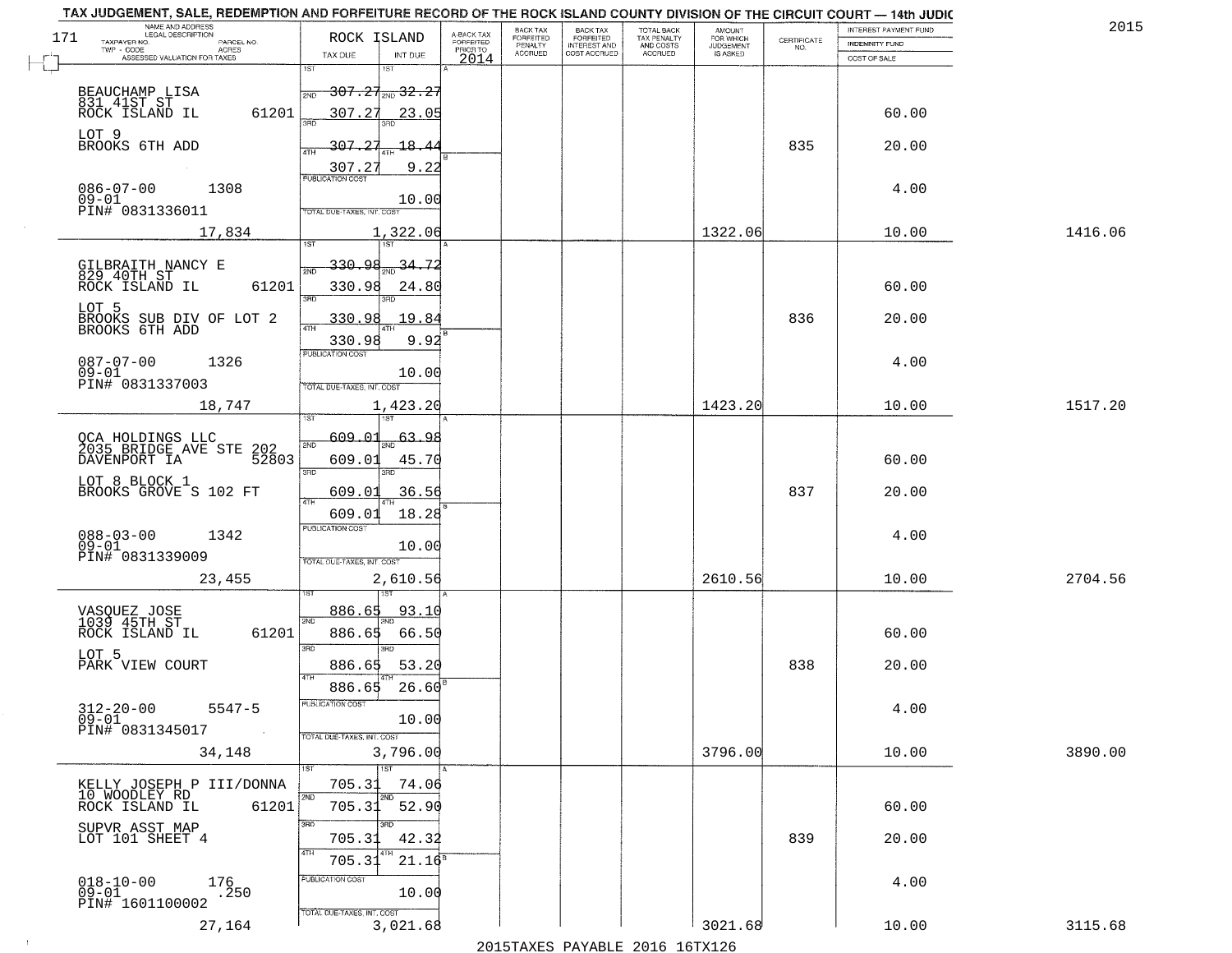| 171                  | BY WHOM                                           | RATE                       | ROCK ISLAND  |                        |                                                                                                                                 | TOTAL DUE<br>TO REDEEM                                  | TAX JUDGEMENT, SALE, REDEMPTION AND FORFEITURE RECORD OF THE ROCK ISLAND COUNTY DIVISION OF THE CIRCUIT COURT — 14th JUDICIAL CIRCUIT OF ILLINOIS 2015 | DATE OF REDEMP<br>TION OR DEED | RECEIVED REDEMPTION                                                |
|----------------------|---------------------------------------------------|----------------------------|--------------|------------------------|---------------------------------------------------------------------------------------------------------------------------------|---------------------------------------------------------|--------------------------------------------------------------------------------------------------------------------------------------------------------|--------------------------------|--------------------------------------------------------------------|
|                      | PURCHASED                                         | $\%$<br><b>BID</b>         | DATE OF SALE |                        | SUBSEQUENT TAXES PAID, FEES, AND TIME EXTENSION                                                                                 | FROM SALE<br>LESS<br>COUNTY CLERK FEE                   | BY WHOM REDEEMED                                                                                                                                       | DAY.<br>MO.<br>YEAR            | MONEY IN FULL                                                      |
| 1                    | PIN# 0831336011<br>STEVE SODEMAN LIVING TRUST     | $\overline{1}\overline{3}$ | 12/29/2016   |                        | 01/17/2017 Time Ext & incl<br>01/17/2017 Take Notice Fee<br>11/21/2017 Subs paid                                                | 12/20/2019<br>1,414.70                                  |                                                                                                                                                        |                                | Certificate<br>Returned<br>& Cancelled<br>07/03/2018               |
|                      |                                                   |                            |              |                        |                                                                                                                                 |                                                         | 3,573.25<br>160.00 LISA BEAUCHAMP                                                                                                                      | 06/19/2018                     | Karen Kinney                                                       |
| PIN# 0831337003<br>2 | STEVE SODEMAN LIVING TRUST                        |                            |              |                        | $[01/17/2017$ Time Ext & incl\n01/17/2017 Take Notice Free\n11/20/2018 Subs paid\n12/29/2016] 11/21/2017 Subs paid$             | 12/20/2019<br>20.47<br>1,587.10<br>1,587.10<br>1,518.76 |                                                                                                                                                        |                                | Certificate<br>Returned<br>$\frac{1}{6}$ Cancelled 2<br>03/07/2019 |
|                      |                                                   |                            |              |                        |                                                                                                                                 |                                                         | 5, 274.34<br>160.00 ESTATE OF NANCY GILBRAITH                                                                                                          | 02/11/2019                     | Karen Kinney                                                       |
| 3                    | PIN# 0831339009    <br>STEVE SODEMAN LIVING TRUST | 01                         | 12/29/2016   |                        | $\begin{array}{c}  01/17/2017 \text{ Time} \text{ Ext} & \text{incl} \\  01/17/2017 \text{ Take Notice } \text{Fe} \end{array}$ | 12/20/2019<br>20.47                                     |                                                                                                                                                        |                                | Certificate<br>Returned<br>3<br>& Cancelled<br>05/23/2017          |
|                      |                                                   |                            |              |                        |                                                                                                                                 |                                                         | 2,752.08<br>160.00 QCA HOLDINGS 11 OF                                                                                                                  | 03/21/2017<br>1Ā               | Karen Kinney                                                       |
| PIN# 0831345017<br>4 | STEVE SODEMAN LIVING TRUST                        | 01                         | 12/29/2016   |                        | $\begin{bmatrix} 01/17/2017 \\ 01/17/2017 \end{bmatrix}$ Take Notice Fee                                                        | 12/20/2019<br>120.47                                    |                                                                                                                                                        |                                | Certificate<br>Returned<br>& Cancelled 4<br>05/23/2017             |
|                      |                                                   |                            |              |                        |                                                                                                                                 |                                                         | 3,949.37<br>160.00 JOSE VASQUEZ                                                                                                                        | 03/15/2017                     | Karen Kinney                                                       |
| PIN# 1601100002<br>5 | STEVE SODEMAN LIVING TRUST                        | 00                         | 12/29/2016   | $11/21/2017$ Subs paid | 01/17/2017 Time Ext & incl<br>01/17/2017 Take Notice Fee                                                                        | 12/20/2019<br>20.47<br>2,771.58                         |                                                                                                                                                        |                                | Certificate<br>Returned<br>& Cancelled 5<br>04/04/2018             |
|                      |                                                   |                            |              |                        |                                                                                                                                 |                                                         | $6, 240.32$<br>160.00 JOSEPH P KELLY III                                                                                                               | 03/09/2018                     | Karen Kinney                                                       |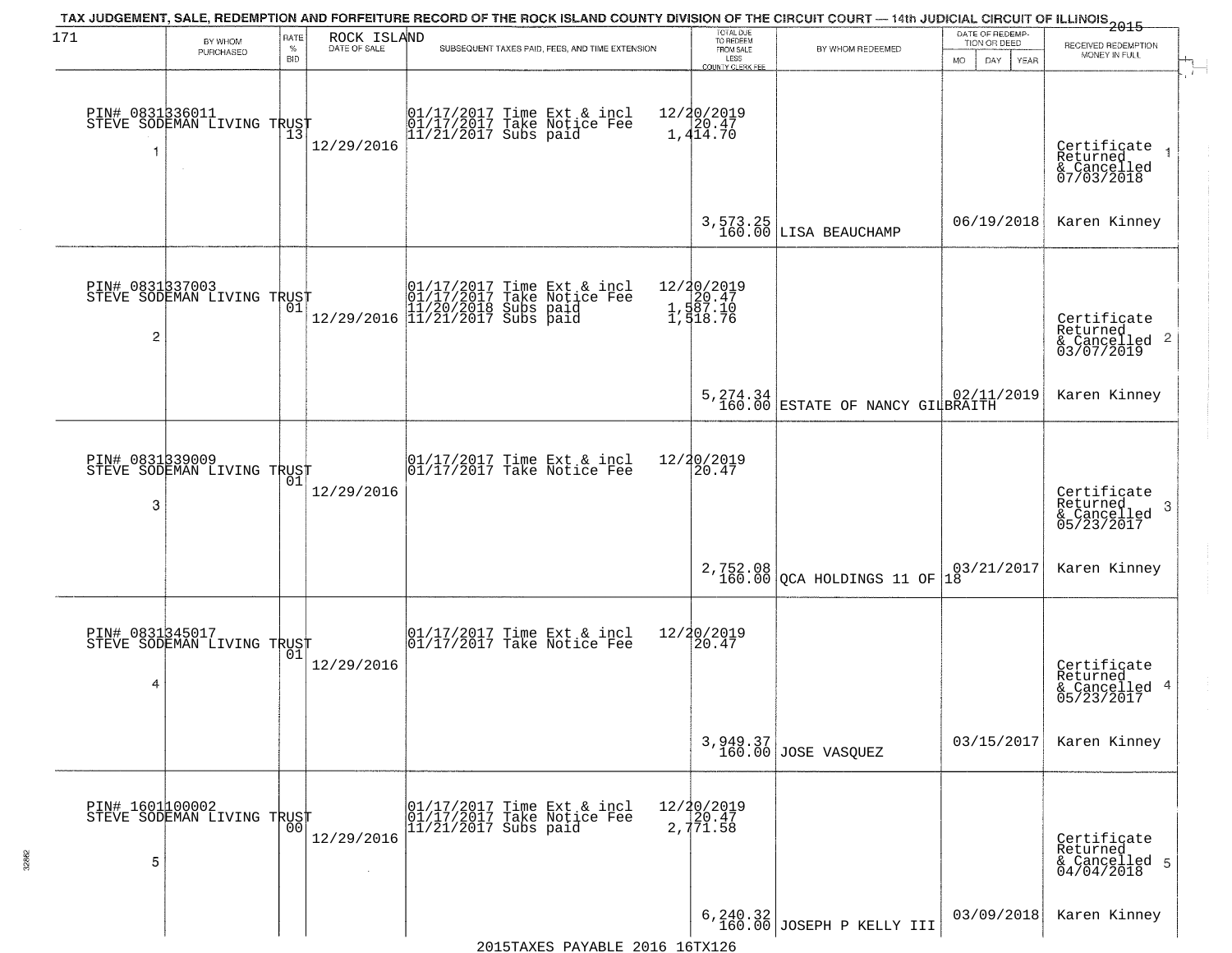|     | TAX JUDGEMENT, SALE, REDEMPTION AND FORFEITURE RECORD OF THE ROCK ISLAND COUNTY DIVISION OF THE CIRCUIT COURT - 14th JUDIC |                                                                |                           |                         |                           |                                       |                                        |                              |                                                                 |                                                |         |
|-----|----------------------------------------------------------------------------------------------------------------------------|----------------------------------------------------------------|---------------------------|-------------------------|---------------------------|---------------------------------------|----------------------------------------|------------------------------|-----------------------------------------------------------------|------------------------------------------------|---------|
| 172 | NAME AND ADDRESS<br>LEGAL DESCRIPTION<br>TAXPAYER NO.<br>PARCEL NO.                                                        | ROCK ISLAND                                                    |                           | A-BACK TAX<br>FORFEITED | BACK TAX<br>FORFEITED     | BACK TAX<br>FORFEITED<br>INTEREST AND | TOTAL BACK<br>TAX PENALTY<br>AND COSTS | AMOUNT<br>FOR WHICH          | $\begin{array}{c} \text{CEPTIFICATE} \\ \text{NO.} \end{array}$ | INTEREST PAYMENT FUND<br><b>INDEMNITY FUND</b> | 2015    |
|     | $TWP - CODE$<br>ACRES<br>ASSESSED VALUATION FOR TAXES                                                                      | TAX DUE                                                        | INT DUE                   | PRIOR TO<br>2014        | PENALTY<br><b>ACCRUED</b> | COST ACCRUED                          | <b>ACCRUED</b>                         | <b>JUDGEMENT</b><br>IS ASKED |                                                                 | COST OF SALE                                   |         |
|     | POLK GEOFFREY ATTY AT LAW WE<br>222 W ONTARIO SUITE 320<br>CHICAGO IL 60654                                                | 1ST<br>$\overline{109.94}$ ang $\overline{11.2}$               | 1ST                       |                         |                           |                                       |                                        |                              |                                                                 |                                                |         |
|     | BLK 4                                                                                                                      | 109.94<br>3RD                                                  | 8.25<br>חת                |                         |                           |                                       |                                        |                              |                                                                 | 60.00                                          |         |
|     | EODMANS SUBD OF L 1 TO 7<br>18 TO 22 AND 25 TO 29 IN<br>HALES ADD L 4                                                      | 109.9.<br>4TH<br>109.94<br><b>PUBLICATION COST</b>             | 6.<br>60<br>3.30          |                         |                           |                                       |                                        |                              | 840                                                             | 20.00                                          |         |
|     | $325 - 21 - 00$<br>5745<br>09-01<br>PIN# 1601115008                                                                        | TOTAL DUE-TAXES, INT. COST                                     | 10.00                     |                         |                           |                                       |                                        |                              |                                                                 | 4.00                                           |         |
|     | 4,234                                                                                                                      | 1ST                                                            | 479.46<br>1ST             |                         |                           |                                       |                                        | 479.46                       |                                                                 | 10.00                                          | 573.46  |
|     | WEAR WILLIAM R<br>2965 15TH AVE<br>ROCK ISLAND IL<br>61201                                                                 | 492.77<br>2ND<br>492.77                                        | 51.73<br>36.95            |                         |                           |                                       |                                        |                              |                                                                 | 60.00                                          |         |
|     | BLOCK 1 RODMANS SUBD OF L 1 TO 7 L 18 TO 22 L 25 TO 29 IN HALES ADD L 3 & PT VAC 14 AVE                                    | 3RD<br>492.77<br>47H                                           | הוא<br>29.56              |                         |                           |                                       |                                        |                              | 841                                                             | 20.00                                          |         |
|     | $322 - 01 - 00$<br>5703<br>$09 - 01$                                                                                       | 492.77<br>PUBLICATION COST                                     | 14.78<br>10.00            |                         |                           |                                       |                                        |                              |                                                                 | 4.00                                           |         |
|     | PIN# 1601118004<br>24,978                                                                                                  | TOTAL DUE-TAXES, INT. COST<br>ist.                             | 2,114.10                  |                         |                           |                                       |                                        | 2114.10                      |                                                                 | 10.00                                          | 2208.10 |
|     | SHEPARD CHARLES<br>1320 25TH ST                                                                                            | S/ID                                                           | SMD                       |                         |                           |                                       |                                        |                              |                                                                 |                                                |         |
|     | 61201<br>ROCK ISLAND IL                                                                                                    | 393.71<br>3 <sub>BD</sub>                                      | 29.55<br>3RD              |                         |                           |                                       |                                        |                              |                                                                 | 60.00                                          |         |
|     | LOT 5 BLOCK 3<br>V M BLANDINGS 1ST ADD                                                                                     | 393.71                                                         | 23.64                     |                         |                           |                                       |                                        |                              | 842                                                             | 20.00                                          |         |
|     | 072-12-00<br>09-01<br>1043<br>PIN# 1601120011                                                                              | 393.71<br><b>PUBLICATION COST</b>                              | 11.82<br>10.00            |                         |                           |                                       |                                        |                              |                                                                 | 4.00                                           |         |
|     | 21,163                                                                                                                     | TOTAL OUE-TAXES, INT. COST                                     | 1,256.14                  |                         |                           |                                       |                                        | 1256.14                      |                                                                 | 10.00                                          | 1350.14 |
|     | BENNETT ALYSSA<br>2401 15TH AVE<br>ROCK ISLAND IL<br>61201                                                                 | <u>367.22</u><br>2ND<br>367.22                                 | 38.5<br>27.55             |                         |                           |                                       |                                        |                              |                                                                 | 60.00                                          |         |
|     | LOT 5 BLOCK 4<br>V M BLANDINGS 1ST ADD                                                                                     | 3BD<br>367.22<br>4TH                                           | $\overline{3BD}$<br>22.04 |                         |                           |                                       |                                        |                              | 843                                                             | 20.00                                          |         |
|     | $073 - 01 - 00$<br>1054<br>$09 - 01$<br>PIN# 1601124004                                                                    | 367.22 11.02<br>PUBLICATION COST<br>TOTAL DUE-TAXES, INT. COST | 10.00                     |                         |                           |                                       |                                        |                              |                                                                 | 4.00                                           |         |
|     | 20,143                                                                                                                     | 1ST<br>1ST                                                     | 1,578.06                  |                         |                           |                                       |                                        | 1578.06                      |                                                                 | 10.00                                          | 1672.06 |
|     | OCA HOLDINGS LLC<br>2035 BRIDGE AVE STE 202<br>2035 BRIDGE AVE STE 52803                                                   | 504.16<br>2ND<br>2ND<br>504.16                                 | 52.92<br>37.80            |                         |                           |                                       |                                        |                              |                                                                 | 60.00                                          |         |
|     | LOT 3 AND 4 BLOCK 5<br>V M BLANDINGS 1ST ADD<br>E 50 FT OF W 80 FT                                                         | 3RD<br>अंग<br>504.16<br>4TH<br>504.16                          | 30.24<br>$15.12^5$        |                         |                           |                                       |                                        |                              | 844                                                             | 20.00                                          |         |
|     | $073 - 08 - 00$<br>09-01<br>1061<br>PIN# 1601125010                                                                        | PUBLICATION COST                                               | 10.00                     |                         |                           |                                       |                                        |                              |                                                                 | 4.00                                           |         |
|     | 19,417                                                                                                                     | TOTAL DUE-TAXES, INT. COST                                     | 2,162.72                  |                         |                           |                                       |                                        | 2162.72                      |                                                                 | 10.00                                          | 2256.72 |

 $\sim 100$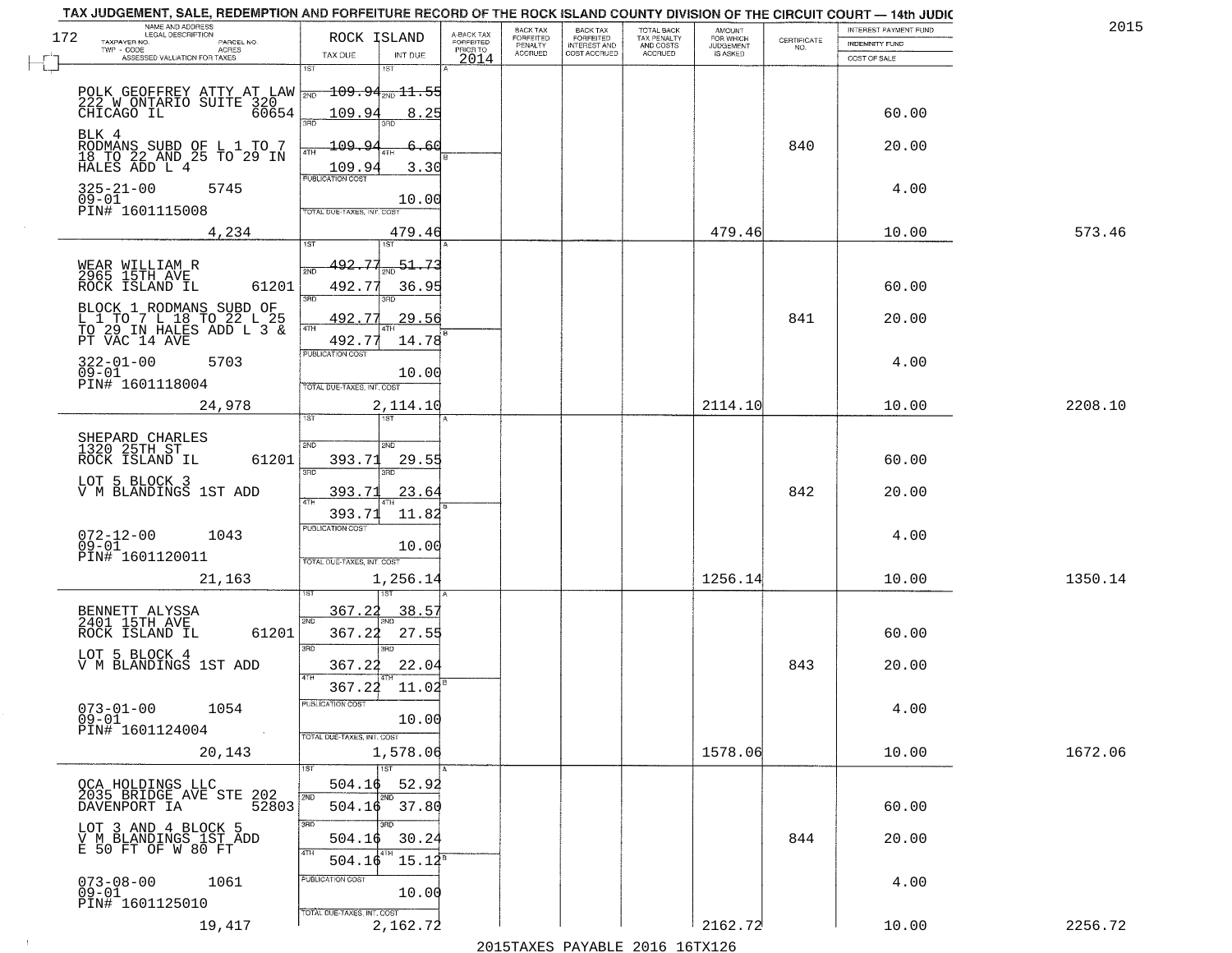| 172                             | BY WHOM                                       | RATE            |                             | TAX JUDGEMENT, SALE, REDEMPTION AND FORFEITURE RECORD OF THE ROCK ISLAND COUNTY DIVISION OF THE CIRCUIT COURT — 14th JUDICIAL CIRCUIT OF ILLINOIS 2015                                                                                     | TOTAL DUE<br>TO REDEEM                                                                                                                                  |                                       | DATE OF REDEMP-                            |                                                                                             |
|---------------------------------|-----------------------------------------------|-----------------|-----------------------------|--------------------------------------------------------------------------------------------------------------------------------------------------------------------------------------------------------------------------------------------|---------------------------------------------------------------------------------------------------------------------------------------------------------|---------------------------------------|--------------------------------------------|---------------------------------------------------------------------------------------------|
|                                 | PURCHASED                                     | %<br><b>BID</b> | ROCK ISLAND<br>DATE OF SALE | SUBSEQUENT TAXES PAID, FEES, AND TIME EXTENSION                                                                                                                                                                                            | FROM SALE<br>LESS<br>COUNTY CLERK FEE                                                                                                                   | BY WHOM REDEEMED                      | TION OR DEED<br>MO.<br>DAY.<br><b>YEAR</b> | RECEIVED REDEMPTION<br>MONEY IN FULL                                                        |
| PIN# 1601115008<br>RICO TRUSTEE |                                               | 18              | 12/29/2016                  | $03/14/2017$ Time Ext & incl<br>$03/14/2017$ Take Notice Fee<br>$02/11/2019$ Take Notice Fee<br>$02/22/2019$ Publication Fee<br>$02/25/2019$ Sheriffs Fee<br>$02/25/2019$ Sheriffs Fee<br>$11/17/2018$ Subs paid<br>$11/18/2017$ Subs paid | 07/29/2019<br>2<br>20.590<br>35.008<br>57.31<br>30.44<br>530.44<br>512.72                                                                               |                                       |                                            | TAX DEED ISSUED<br>  Certificate 1<br>Returned<br>& Cancelled<br>09/16/2019<br>Karen Kinney |
| PIN# 1601118004<br>2            | STEVE SODEMAN LIVING TRUST                    |                 | 12/29/2016                  | 01/17/2017 Time Ext & incl<br>01/17/2017 Take Notice Fee                                                                                                                                                                                   | 12/20/2019<br>$\overline{20.47}$                                                                                                                        |                                       |                                            | Certificate<br>Returned<br>$\frac{1}{6}$ Cancelled 2<br>09/26/2017                          |
|                                 |                                               |                 |                             |                                                                                                                                                                                                                                            |                                                                                                                                                         | 2, 272.73<br>160.00 WILLIAM R WEAR    | 08/17/2017                                 | Karen Kinney                                                                                |
| PIN# 1601020011<br>3            | STEVE SODEMAN LIVING TRUST                    | 01              | 12/29/2016                  | 01/17/2017 Time Ext & incl<br>01/17/2017 Take Notice Fee                                                                                                                                                                                   | 12/20/2019<br>20.47                                                                                                                                     |                                       |                                            | Certificate<br>Returned<br>-3<br>& Cancelled<br>07/20/2017                                  |
|                                 |                                               |                 |                             |                                                                                                                                                                                                                                            |                                                                                                                                                         | 1,384.11<br>160.00 LYLE TORRENCE      | 06/06/2017                                 | Karen Kinney                                                                                |
| 4                               | PIN# 1601 24004<br>US BANK CUST FOR PRO CAP 4 |                 | & CRDTRS<br>12/29/2016      | 05/03/2018 Time Ext & incl<br>05/03/2017 Take Notice Fee<br>05/03/2019 Take Notice Fee<br>05/03/2019 Circuit Clerks Fee<br>05/03/2019 Title Search Fee<br>05/13/2019 Sheriffs Fee<br>12/13/2017 Subs paid                                  | $\begin{array}{r} 11/01/2019 \\ 20.59 \\ 35.00 \end{array}$<br>$\begin{smallmatrix} 200.25 \\ 175.00 \\ 175.00 \\ 350.00 \\ 2,114.02 \end{smallmatrix}$ |                                       |                                            | Certificate<br>Returned<br>& Cancelled 4<br>06/13/2019                                      |
|                                 |                                               |                 |                             |                                                                                                                                                                                                                                            |                                                                                                                                                         | $6, 244.12$<br>160.00 ALYSSA BENNETT  | 05/14/2019                                 | Karen Kinney                                                                                |
| 5                               | PIN# 1601125010<br>STEVE SODEMAN LIVING TRUST | 01              | 12/29/2016                  | $\begin{array}{c}  01/17/2017 \text{ Time Ext & incl} \\ 01/17/2017 \text{ Take Notice Fee} \end{array}$                                                                                                                                   | 12/20/2019<br>20.47                                                                                                                                     |                                       |                                            | Certificate<br>Returned<br>& Cancelled 5<br>03/23/2017                                      |
|                                 |                                               |                 |                             |                                                                                                                                                                                                                                            |                                                                                                                                                         | 2,299.76<br>160.00 KATZ NOWINSKI ATTY | 02/09/2017                                 | Karen Kinney                                                                                |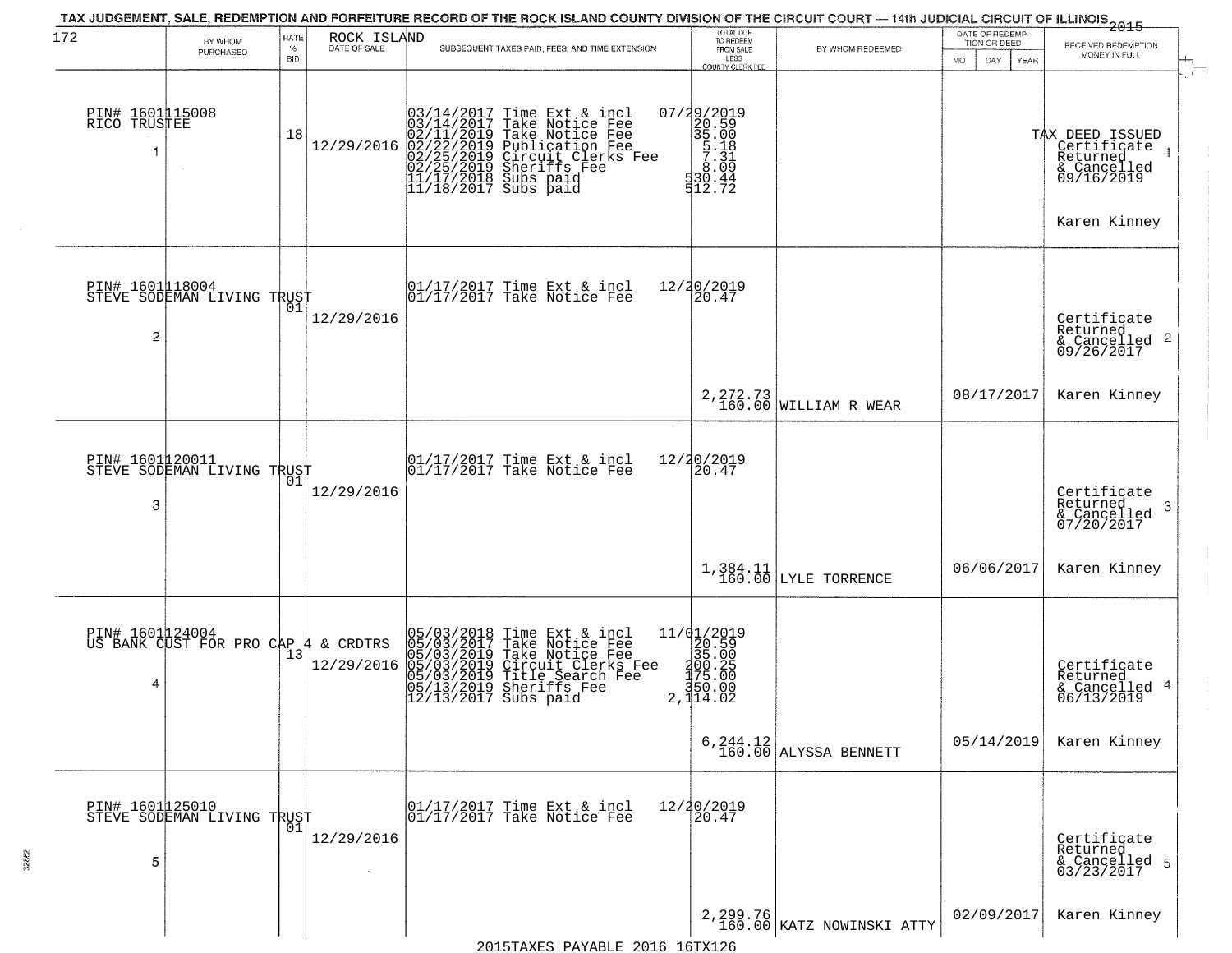| TAX JUDGEMENT, SALE, REDEMPTION AND FORFEITURE RECORD OF THE ROCK ISLAND COUNTY DIVISION OF THE CIRCUIT COURT - 14th JUDIC<br>NAME AND ADDRESS<br>LEGAL DESCRIPTION |                                                                                   |                                     | BACK TAX             | <b>BACK TAX</b>           |                                        |                                  |                                                                 | INTEREST PAYMENT FUND | 2015    |
|---------------------------------------------------------------------------------------------------------------------------------------------------------------------|-----------------------------------------------------------------------------------|-------------------------------------|----------------------|---------------------------|----------------------------------------|----------------------------------|-----------------------------------------------------------------|-----------------------|---------|
| 173<br>TAXPAYER NO.<br>PARCEL NO.<br>ACRES                                                                                                                          | ROCK ISLAND                                                                       | A-BACK TAX<br>FORFEITED<br>PRIOR TO | FORFEITED<br>PENALTY | FORFEITED<br>INTEREST AND | TOTAL BACK<br>TAX PENALTY<br>AND COSTS | AMOUNT<br>FOR WHICH<br>JUDGEMENT | $\begin{array}{c} \text{CERTIFICATE} \\ \text{NO.} \end{array}$ | INDEMNITY FUND        |         |
| ASSESSED VALUATION FOR TAXES                                                                                                                                        | TAX DUE<br>INT DUE                                                                | 2014                                | <b>ACCRUED</b>       | COST ACCRUED              | <b>ACCRUED</b>                         | IS ASKED                         |                                                                 | COST OF SALE          |         |
| SANCHEZ BRENDA S<br>726 3RD ST<br>MOLINE IL                                                                                                                         | 1ST<br>$1S$ T<br>2ND<br>2ND                                                       |                                     |                      |                           |                                        |                                  |                                                                 |                       |         |
| 61265                                                                                                                                                               | 54.85<br>731.38                                                                   |                                     |                      |                           |                                        |                                  |                                                                 | 60.00                 |         |
| LOT 16<br>BRIENS 2ND ADD<br>LOTS 15 AND                                                                                                                             | 43.88<br><u>731.38</u><br>21.94<br>731.38                                         |                                     |                      |                           |                                        |                                  | 845                                                             | 20.00                 |         |
| $079 - 09 - 00$<br>1178<br>$09 - 01$<br>PIN# 1601127008                                                                                                             | 10.00<br>TOTAL DUE-TAXES, INT. COST                                               |                                     |                      |                           |                                        |                                  |                                                                 | 4.00                  |         |
| 28,168                                                                                                                                                              | 2,324.81<br>1ST                                                                   |                                     |                      |                           |                                        | 2324.81                          |                                                                 | 10.00                 | 2418.81 |
| SANCHEZ BRENDA S<br>726 3RD ST<br>MOLINE IL<br>61265                                                                                                                | 2ND<br>2ND<br>81.32<br>6.10<br>उन्नत<br>3RD                                       |                                     |                      |                           |                                        |                                  |                                                                 | 60.00                 |         |
| LOT 17<br>BRIENS 2ND ADD                                                                                                                                            | 4.88<br>81.32<br>47H<br>81.32<br>2.44                                             |                                     |                      |                           |                                        |                                  | 846                                                             | 20.00                 |         |
| $079 - 10 - 00$<br>$1178 - A$<br>$09 - 01$<br>PIN# 1601127009                                                                                                       | PUBLICATION COST<br>10.00<br>TOTAL DUE-TAXES, INT. COST                           |                                     |                      |                           |                                        |                                  |                                                                 | 4.00                  |         |
| 3,132                                                                                                                                                               | 267.38<br>isT                                                                     |                                     |                      |                           |                                        | 267.38                           |                                                                 | 10.00                 | 361.38  |
| DOAN LONG<br>16438 WINTERGREEN ST NW                                                                                                                                | 551.76<br>57.96<br>2ND                                                            |                                     |                      |                           |                                        |                                  |                                                                 |                       |         |
| ANDOVER MN<br>55304                                                                                                                                                 | 551.76<br>41.40<br>3RD<br>3RD                                                     |                                     |                      |                           |                                        |                                  |                                                                 | 60.00                 |         |
| LOT 27<br>BRIENS 2ND ADD                                                                                                                                            | 551.76<br><u>33.12</u><br>$\overline{A^{\top} \vdash}$                            |                                     |                      |                           |                                        |                                  | 847                                                             | 20.00                 |         |
| $079 - 17 - 00$<br>09-01<br>1184<br>PIN# 1601127018                                                                                                                 | 16.56<br>551.76<br><b>PUBLICATION COST</b><br>10.00<br>TOTAL OUE-TAXES, INT. COST |                                     |                      |                           |                                        |                                  |                                                                 | 4.00                  |         |
| 21,250                                                                                                                                                              | 2,366.08                                                                          |                                     |                      |                           |                                        | 2366.08                          |                                                                 | 10.00                 | 2460.08 |
| RED CLOUD HOLDINGS LLC<br>2715 BRADY ST                                                                                                                             | 493.88<br>51.87<br>2ND                                                            |                                     |                      |                           |                                        |                                  |                                                                 |                       |         |
| DAVENPORT IA<br>52803                                                                                                                                               | 493.88<br>37.05<br>3BD<br>m                                                       |                                     |                      |                           |                                        |                                  |                                                                 | 60.00                 |         |
| LOT 21 BLOCK 1<br>LONG VIEW HEIGHTS                                                                                                                                 | 493.88<br>29.64<br>4TH                                                            |                                     |                      |                           |                                        |                                  | 848                                                             | 20.00                 |         |
| $249 - 17 - 00$<br>4364<br>$09 - 01$<br>PIN# 1601129005<br>$\sim 100$ km $^{-1}$                                                                                    | 493.88<br>14.82<br>PUBLICATION COST<br>10.00                                      |                                     |                      |                           |                                        |                                  |                                                                 | 4.00                  |         |
| 25,021                                                                                                                                                              | TOTAL DUE-TAXES, INT. COST<br>2,118.90<br>1ST                                     |                                     |                      |                           |                                        | 2118.90                          |                                                                 | 10.00                 | 2212.90 |
| DYER TIMOTHY<br>1525 24TH ST                                                                                                                                        | 494.40<br>51.94                                                                   |                                     |                      |                           |                                        |                                  |                                                                 |                       |         |
| 61201<br>ROCK ISLAND IL                                                                                                                                             | 2ND<br>2ND<br>494.40 37.10                                                        |                                     |                      |                           |                                        |                                  |                                                                 | 60.00                 |         |
| LOT 20 BLOCK 1<br>LONG VIEW HEIGHTS                                                                                                                                 | 3RD<br>3RD<br>29.68<br>494.40<br>4TH<br>$14.84^{\circ}$<br>494.40                 |                                     |                      |                           |                                        |                                  | 849                                                             | 20.00                 |         |
| 249-16-00<br>09-01<br>4363<br>PIN# 1601129006                                                                                                                       | PUBLICATION COST<br>10.00                                                         |                                     |                      |                           |                                        |                                  |                                                                 | 4.00                  |         |
| 25,041                                                                                                                                                              | TOTAL DUE-TAXES, INT. COST<br>2,121.16                                            |                                     |                      |                           |                                        | 2121.16                          |                                                                 | 10.00                 | 2215.16 |

 $\sim 10^{-1}$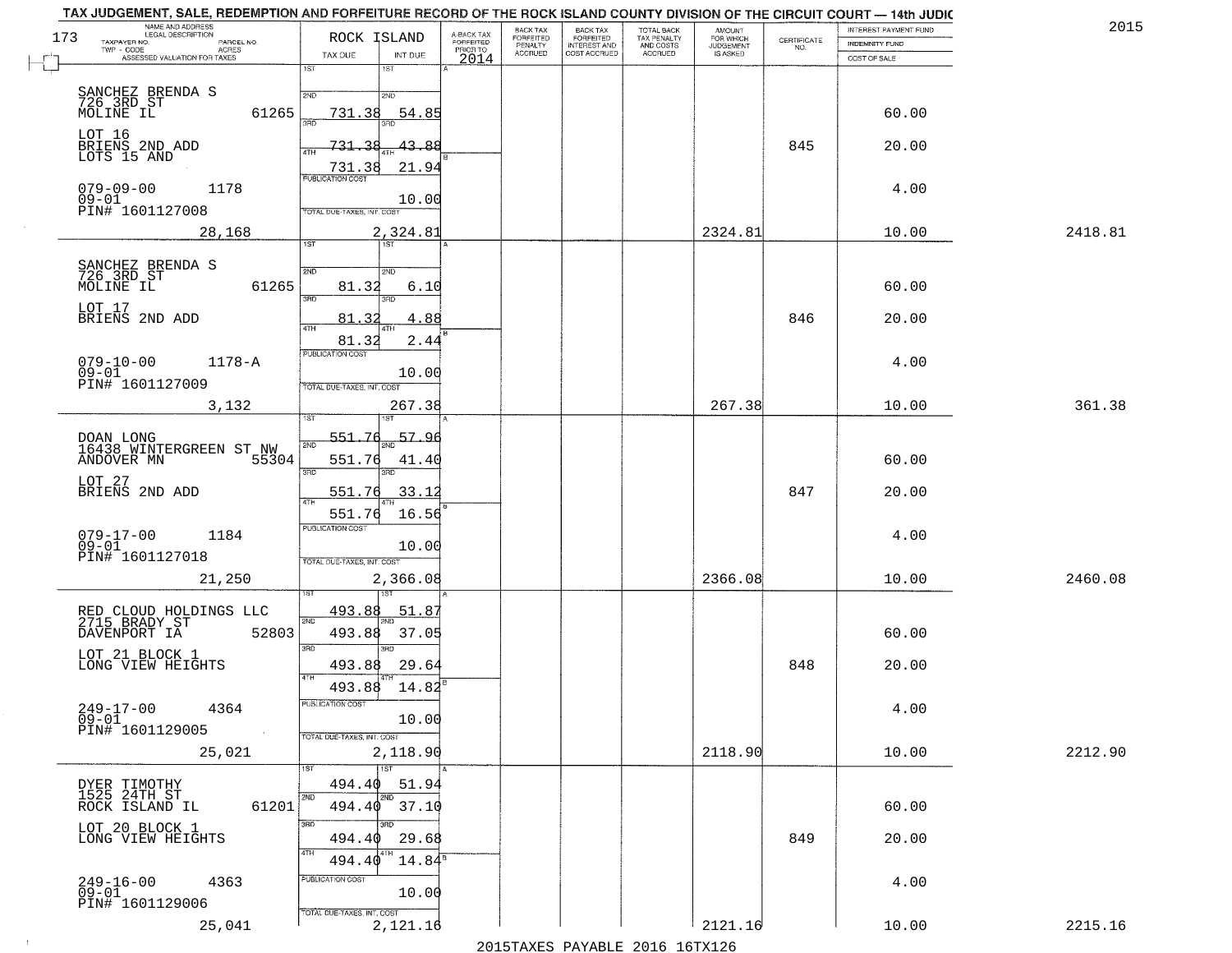| 173                               | BY WHOM                                           | RATE               | ROCK ISLAND  | TAX JUDGEMENT, SALE, REDEMPTION AND FORFEITURE RECORD OF THE ROCK ISLAND COUNTY DIVISION OF THE CIRCUIT COURT — 14th JUDICIAL CIRCUIT OF ILLINOIS 2015                                                                                                                                                     | TOTAL DUE<br>TO REDEEM                                                                                                                                                                                              |                                     | DATE OF REDEMP<br>TION OR DEED | RECEIVED REDEMPTION                                                       |
|-----------------------------------|---------------------------------------------------|--------------------|--------------|------------------------------------------------------------------------------------------------------------------------------------------------------------------------------------------------------------------------------------------------------------------------------------------------------------|---------------------------------------------------------------------------------------------------------------------------------------------------------------------------------------------------------------------|-------------------------------------|--------------------------------|---------------------------------------------------------------------------|
|                                   | PURCHASED                                         | $\%$<br><b>BID</b> | DATE OF SALE | SUBSEQUENT TAXES PAID, FEES, AND TIME EXTENSION                                                                                                                                                                                                                                                            | FROM SALE<br>LESS<br><b>COUNTY CLERK FEE</b>                                                                                                                                                                        | BY WHOM REDEEMED                    | DAY.<br>MO.<br>YEAR            | MONEY IN FULL                                                             |
|                                   | PIN# 1601127008    <br>STEVE SODEMAN LIVING TRUST | 00                 | 12/29/2016   | 01/17/2017 Time Ext & incl<br>01/17/2017 Take Notice Fee<br>11/21/2017 Subs paid                                                                                                                                                                                                                           | 12/20/2019<br>3,241.16                                                                                                                                                                                              |                                     |                                | Certificate<br>Returned<br>& Cancelled<br>07/06/2018                      |
|                                   |                                                   |                    |              |                                                                                                                                                                                                                                                                                                            | 6,069.38<br>160.00                                                                                                                                                                                                  | BRENDA SANCHEZ                      | 05/31/2018                     | Karen Kinney                                                              |
| PIN# 1601127009<br>$\overline{c}$ | STEVE SODEMAN LIVING TRUST                        |                    | 12/29/2016   | 01/17/2017 Time Ext & incl<br>01/17/2017 Take Notice Fee<br>11/21/2017 Subs paid                                                                                                                                                                                                                           | 12/20/2019<br>20.47<br>387.02                                                                                                                                                                                       |                                     |                                | Certificate<br>Returned<br>& Cancelled 2<br>07/06/2018                    |
|                                   |                                                   |                    |              |                                                                                                                                                                                                                                                                                                            |                                                                                                                                                                                                                     | $1,010.46$ BRENDA SANCHEZ           | 05/31/2018                     | Karen Kinney                                                              |
| PIN# 1601127018<br>3              | STEVE SODEMAN LIVING TRUST                        | 01                 | 12/29/2016   | 01/17/2017 Time Ext & incl<br>01/17/2017 Take Notice Fee                                                                                                                                                                                                                                                   | 12/20/2019<br>20.47                                                                                                                                                                                                 |                                     |                                | Certificate<br>Returned<br>3<br>& Cancelled<br>02/08/2017                 |
|                                   |                                                   |                    |              |                                                                                                                                                                                                                                                                                                            |                                                                                                                                                                                                                     | $2,505.15$ DOAN LONG                | 01/27/2017                     | Karen Kinney                                                              |
| PIN# 1601129005<br>4              | STEVE SODEMAN LIVING TRUST                        |                    | 12/29/2016   |                                                                                                                                                                                                                                                                                                            |                                                                                                                                                                                                                     |                                     |                                | Certificate<br>Returned<br>& Cancelled 4<br>02/08/2017                    |
|                                   |                                                   |                    |              |                                                                                                                                                                                                                                                                                                            |                                                                                                                                                                                                                     | $2,611.22$<br>160.00 LEE & LEE ATTY | 01/13/2017                     | Karen Kinney                                                              |
| PIN# 1601129006<br>5              | STEVE SODEMAN LIVING TRUST                        | 01                 |              | 01/17/2017 Time Ext & incl<br>01/17/2017 Take Notice Fee<br>1<br>12/29/2016 08/21/2019 Take Notice Fee<br>12/29/2016 08/21/2019 Circuit Clerks Fee<br>08/21/2019 Title Search Fee<br>08/21/2019 Subs paid<br>08/21/2019 Sublication Fee<br>10/15/2019 Sheriffs Fee<br>11/20/2018 Subs paid<br>11/21/2017 S | $\begin{array}{r} 12/20/2019 \\ 20.47 \\ 35.00 \end{array}$<br>$\begin{array}{r} 210.000 \\ 110.000 \\ 2, \frac{1}{3}31.12 \\ 401.91 \\ \frac{1}{3}78.90 \\ 2, \frac{3}{4}31.12 \\ 2, \frac{3}{4}36.32 \end{array}$ |                                     |                                | TAX DEED ISSUED<br>Certificate<br>Returned<br>& Cancelled 5<br>03/02/2020 |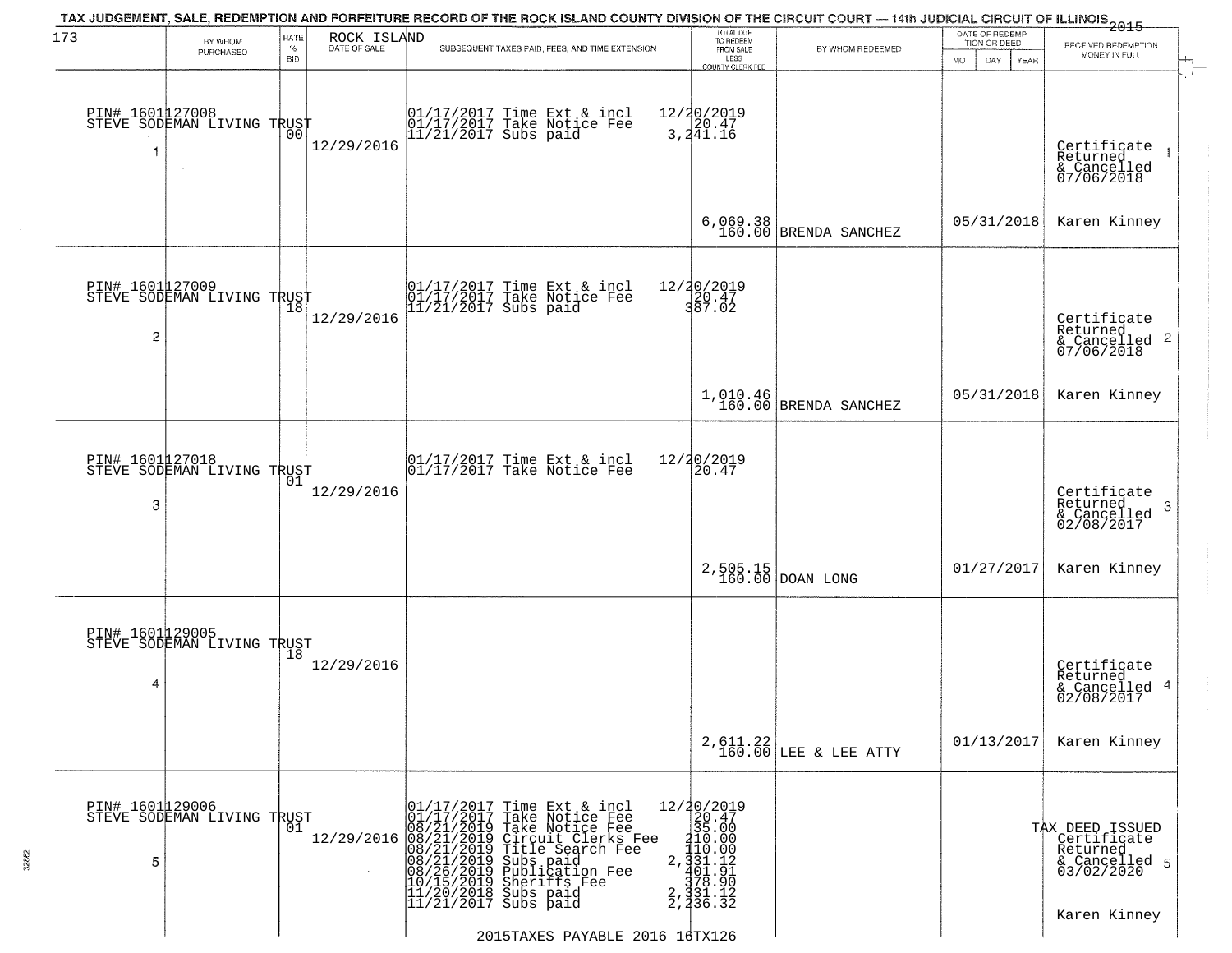|     | TAX JUDGEMENT, SALE, REDEMPTION AND FORFEITURE RECORD OF THE ROCK ISLAND COUNTY DIVISION OF THE CIRCUIT COURT — 14th JUDIC<br>NAME AND ADDRESS<br>LEGAL DESCRIPTION |                            |                           |                                     | BACK TAX                        |                                                       |                                                   |                                              |                                                                 | INTEREST PAYMENT FUND | 2015    |
|-----|---------------------------------------------------------------------------------------------------------------------------------------------------------------------|----------------------------|---------------------------|-------------------------------------|---------------------------------|-------------------------------------------------------|---------------------------------------------------|----------------------------------------------|-----------------------------------------------------------------|-----------------------|---------|
| 174 | TAXPAYER NO.<br>PARCEL NO.<br>- CODE<br>ACRES<br>ASSESSED VALUATION FOR TAXES<br>$\textsf{TWP} + \textsf{CODE}$                                                     | TAX DUE                    | ROCK ISLAND               | A-BACK TAX<br>FORFEITED<br>PRIOR TO | FORFEITED<br>PENALTY<br>ACCRUED | BACK TAX<br>FORFEITED<br>INTEREST AND<br>COST ACCRUED | TOTAL BACK<br>TAX PENALTY<br>AND COSTS<br>ACCRUED | AMOUNT<br>FOR WHICH<br>JUDGEMENT<br>IS ASKED | $\begin{array}{c} \text{CERTIFICATE} \\ \text{NO.} \end{array}$ | <b>INDEMNITY FUND</b> |         |
|     |                                                                                                                                                                     | 1ST                        | INT DUE<br>1ST            | 2014                                |                                 |                                                       |                                                   |                                              |                                                                 | COST OF SALE          |         |
|     |                                                                                                                                                                     |                            |                           |                                     |                                 |                                                       |                                                   |                                              |                                                                 |                       |         |
|     | US BANK<br>16745_W_BERNADO ST STE300<br>92127                                                                                                                       | 2ND                        | 2ND                       |                                     |                                 |                                                       |                                                   |                                              |                                                                 |                       |         |
|     | SAN DIEGO CA                                                                                                                                                        | 3RD                        | 3BD                       |                                     |                                 |                                                       |                                                   |                                              |                                                                 | 60.00                 |         |
|     | LOT 14 BLOCK 4<br>LONG VIEW HEIGHTS                                                                                                                                 | $-388.1$<br>4TH            | 23.28                     |                                     |                                 |                                                       |                                                   |                                              | 850                                                             | 20.00                 |         |
|     | E 40.5 FT                                                                                                                                                           | 388.1                      | 11.64                     |                                     |                                 |                                                       |                                                   |                                              |                                                                 |                       |         |
|     | 4424<br>$252 - 10 - 00$                                                                                                                                             | <b>PUBLICATION COST</b>    |                           |                                     |                                 |                                                       |                                                   |                                              |                                                                 | 4.00                  |         |
|     | $09 - 01$<br>PIN# 1601132002                                                                                                                                        |                            | 10.00                     |                                     |                                 |                                                       |                                                   |                                              |                                                                 |                       |         |
|     |                                                                                                                                                                     | TOTAL DUE-TAXES, INT. COST |                           |                                     |                                 |                                                       |                                                   |                                              |                                                                 |                       |         |
|     | 25,948                                                                                                                                                              | 1ST                        | 821.18<br>1ST             |                                     |                                 |                                                       |                                                   | 821.18                                       |                                                                 | 10.00                 | 915.18  |
|     | OCA HOLDINGS LLC<br>2035 BRIDGE AVE STE 202<br>- ******^°TA 52803                                                                                                   | 366.39<br>2ND              | 38.50                     |                                     |                                 |                                                       |                                                   |                                              |                                                                 |                       |         |
|     |                                                                                                                                                                     | 366.39                     | 27.50                     |                                     |                                 |                                                       |                                                   |                                              |                                                                 | 60.00                 |         |
|     | LOT 4                                                                                                                                                               | 3RD                        |                           |                                     |                                 |                                                       |                                                   |                                              |                                                                 |                       |         |
|     | W E BAILEYS 26TH ST ADD                                                                                                                                             | 366.39<br>47H              | 22.00                     |                                     |                                 |                                                       |                                                   |                                              | 851                                                             | 20.00                 |         |
|     |                                                                                                                                                                     | 366.39                     | 11.00                     |                                     |                                 |                                                       |                                                   |                                              |                                                                 |                       |         |
|     | $043 - 09 - 00$<br>09-01<br>489                                                                                                                                     | <b>PUBLICATION COST</b>    |                           |                                     |                                 |                                                       |                                                   |                                              |                                                                 | 4.00                  |         |
|     | PIN# 1601136004                                                                                                                                                     | TOTAL DUE-TAXES, INT. COST | 10.00                     |                                     |                                 |                                                       |                                                   |                                              |                                                                 |                       |         |
|     | 14,111                                                                                                                                                              |                            | 1,574.56                  |                                     |                                 |                                                       |                                                   | 1574.56                                      |                                                                 | 10.00                 | 1668.56 |
|     |                                                                                                                                                                     |                            |                           |                                     |                                 |                                                       |                                                   |                                              |                                                                 |                       |         |
|     | OCA HOLDINGS LLC<br>2035 BRIDGE AVE STE 202                                                                                                                         | 555.83<br>2ND              | $-58.38$                  |                                     |                                 |                                                       |                                                   |                                              |                                                                 |                       |         |
|     | 52803<br>DAVENPORT IA                                                                                                                                               | 555.83<br>3RD              | 41.70<br>3RD              |                                     |                                 |                                                       |                                                   |                                              |                                                                 | 60.00                 |         |
|     | LOT 8 BLOCK 6<br>WALLACE GROVE ADD                                                                                                                                  | 555.83                     | 33.36                     |                                     |                                 |                                                       |                                                   |                                              | 852                                                             | 20.00                 |         |
|     |                                                                                                                                                                     | 555.83                     | 16.68                     |                                     |                                 |                                                       |                                                   |                                              |                                                                 |                       |         |
|     | $409 - 10 - 00$<br>7340                                                                                                                                             | <b>PUBLICATION COST</b>    |                           |                                     |                                 |                                                       |                                                   |                                              |                                                                 | 4.00                  |         |
|     | $09 - 01$                                                                                                                                                           |                            | 10.00                     |                                     |                                 |                                                       |                                                   |                                              |                                                                 |                       |         |
|     | PIN# 1601154003                                                                                                                                                     | TOTAL OUE-TAXES, INT. COST |                           |                                     |                                 |                                                       |                                                   |                                              |                                                                 |                       |         |
|     | 21,407                                                                                                                                                              |                            | 2,383.44                  |                                     |                                 |                                                       |                                                   | 2383.44                                      |                                                                 | 10.00                 | 2477.44 |
|     | JOHN E MILLER FINANCIAL<br>1301 30TH ST                                                                                                                             |                            |                           |                                     |                                 |                                                       |                                                   |                                              |                                                                 |                       |         |
|     | ROCK ISLAND IL<br>61201                                                                                                                                             | 2ND                        | 2ND                       |                                     |                                 |                                                       |                                                   |                                              |                                                                 | 60.00                 |         |
|     | LOT 4                                                                                                                                                               | 3RD                        | 3BD                       |                                     |                                 |                                                       |                                                   |                                              |                                                                 |                       |         |
|     | PETER HAYS ADD                                                                                                                                                      |                            |                           |                                     |                                 |                                                       |                                                   |                                              | 853                                                             | 20.00                 |         |
|     |                                                                                                                                                                     |                            | 648.27 19.44              |                                     |                                 |                                                       |                                                   |                                              |                                                                 |                       |         |
|     | 3811<br>$219 - 22 - 00$                                                                                                                                             | PUBLICATION COST           | 10.00                     |                                     |                                 |                                                       |                                                   |                                              |                                                                 | 4.00                  |         |
|     | $\frac{09-01}{P1N#}$ 1601201005                                                                                                                                     | TOTAL DUE-TAXES, INT. COST |                           |                                     |                                 |                                                       |                                                   |                                              |                                                                 |                       |         |
|     | 24,967                                                                                                                                                              |                            | 677.71                    |                                     |                                 |                                                       |                                                   | 677.71                                       |                                                                 | 10.00                 | 771.71  |
|     |                                                                                                                                                                     | 1ST                        |                           |                                     |                                 |                                                       |                                                   |                                              |                                                                 |                       |         |
|     | SYLER RICHARD R<br>3728 12TH ST                                                                                                                                     | 370.39<br>2ND              | 38.92<br>2ND              |                                     |                                 |                                                       |                                                   |                                              |                                                                 |                       |         |
|     | ROCK ISLAND IL<br>61201                                                                                                                                             | 370.39                     | 27.80                     |                                     |                                 |                                                       |                                                   |                                              |                                                                 | 60.00                 |         |
|     | LOT 6<br><b>GLENWOOD</b>                                                                                                                                            | 3BD<br>370.39              | $\overline{3BD}$<br>22.24 |                                     |                                 |                                                       |                                                   |                                              | 854                                                             | 20.00                 |         |
|     |                                                                                                                                                                     | 4TH<br>370.39              | $11.12^s$                 |                                     |                                 |                                                       |                                                   |                                              |                                                                 |                       |         |
|     | 3503<br>$203 - 04 - 00$                                                                                                                                             | PUBLICATION COST           |                           |                                     |                                 |                                                       |                                                   |                                              |                                                                 | 4.00                  |         |
|     | $\overline{0}\overline{9}-0\overline{1}$<br>PIN# 1601202025                                                                                                         |                            | 10.00                     |                                     |                                 |                                                       |                                                   |                                              |                                                                 |                       |         |
|     | 20,265                                                                                                                                                              | TOTAL DUE-TAXES, INT. COST | 1,591.64                  |                                     |                                 |                                                       |                                                   | 1591.64                                      |                                                                 | 10.00                 | 1685.64 |
|     |                                                                                                                                                                     |                            |                           |                                     |                                 |                                                       |                                                   |                                              |                                                                 |                       |         |

 $\sim 10^{-1}$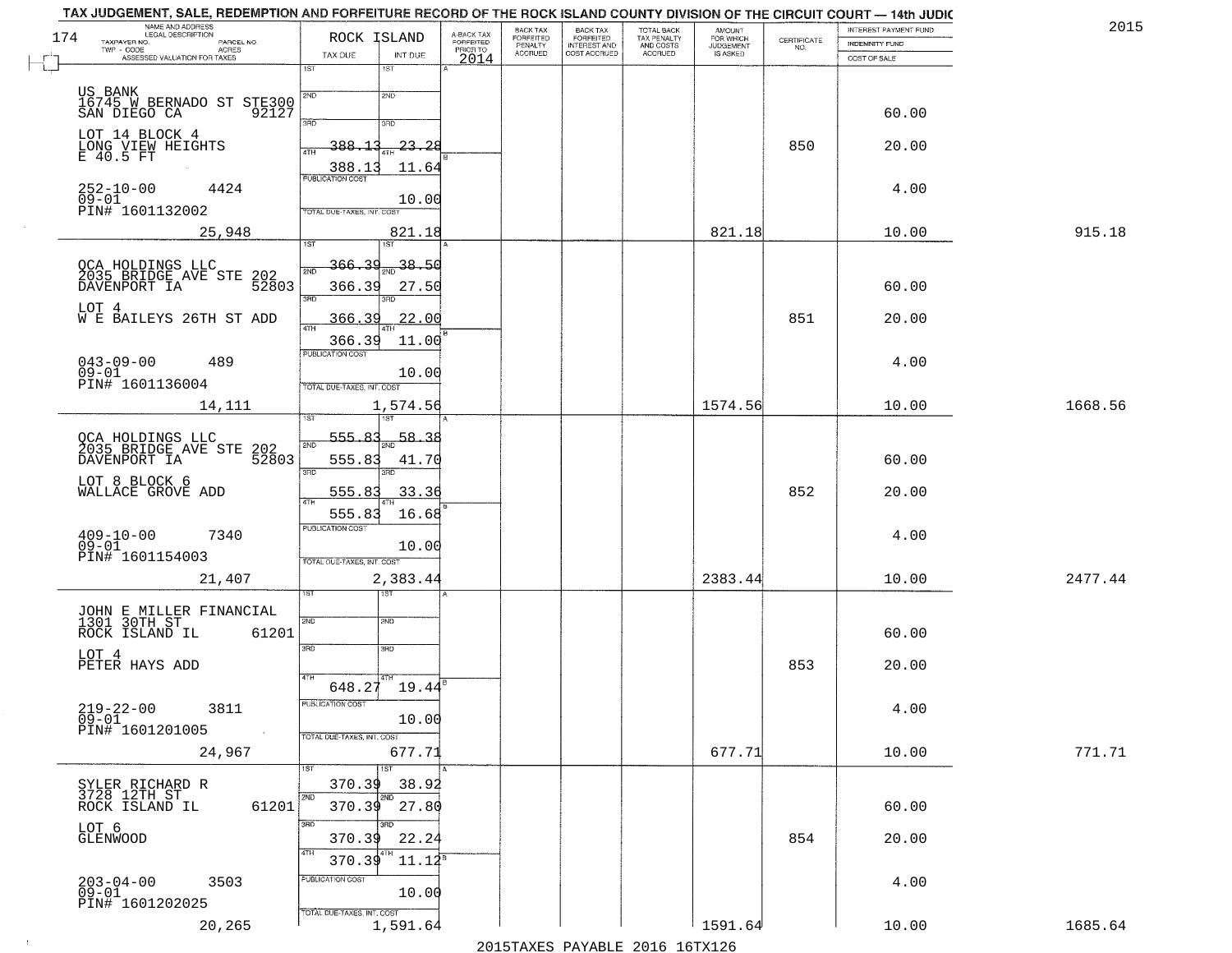| 174                  | BY WHOM                                           | RATE<br>$\%$   | ROCK ISLAND<br>DATE OF SALE | TAX JUDGEMENT, SALE, REDEMPTION AND FORFEITURE RECORD OF THE ROCK ISLAND COUNTY DIVISION OF THE CIRCUIT COURT — 14th JUDICIAL CIRCUIT OF ILLINOIS 2015<br>SUBSEQUENT TAXES PAID, FEES, AND TIME EXTENSION                          | TOTAL DUE<br>TO REDEEM<br>FROM SALE                                                                                 | BY WHOM REDEEMED                        | DATE OF REDEMP<br>TION OR DEED | RECEIVED REDEMPTION                                                    |
|----------------------|---------------------------------------------------|----------------|-----------------------------|------------------------------------------------------------------------------------------------------------------------------------------------------------------------------------------------------------------------------------|---------------------------------------------------------------------------------------------------------------------|-----------------------------------------|--------------------------------|------------------------------------------------------------------------|
|                      | PURCHASED                                         | <b>BID</b>     |                             |                                                                                                                                                                                                                                    | LESS<br>COUNTY CLERK FEE                                                                                            |                                         | MO.<br>DAY<br>YEAR             | MONEY IN FULL                                                          |
|                      | PIN# 1601132002<br>STEVE SODEMAN LIVING TRUST     | 18             | 12/29/2016                  | $01/17/2017$ Time Ext & incl<br>01/17/2017 Take Notice Fee<br>08/21/2019 Take Notice Fee<br>08/21/2019 Circuit Clerks Fee<br>08/21/2019 Subs paid<br>08/21/2019 Subs paid<br>08/26/2019 Publication Fee<br>10/15/2019 Sheriffs Fee | $[ \begin{smallmatrix} 12/20/2019\\20.47\\25.00\\1&35.00\\1&410.00\\1&534.74\\1&430.11\\329.90 \end{smallmatrix} ]$ |                                         |                                | Certificate<br>Returned<br>$\overline{1}$<br>& Cancelled<br>01/03/2020 |
|                      |                                                   |                |                             |                                                                                                                                                                                                                                    |                                                                                                                     | $4,876.47$ CORELOGIC                    | 12/04/2019                     | Karen Kinney                                                           |
| $\overline{c}$       | PIN# 1601136004<br>STEVE SODEMAN LIVING TRUST     |                | 12/29/2016                  | $\begin{array}{cc}  01/17/2017 \text{ Time} & \text{Ext} & \text{incl} \\  01/17/2017 \text{ Take Notice } \text{Fe} \end{array}$                                                                                                  | 12/20/2019<br>20.47                                                                                                 |                                         |                                | Certificate<br>Returned<br>$\frac{1}{6}$ Cancelled 2<br>05/23/2017     |
|                      |                                                   |                |                             |                                                                                                                                                                                                                                    |                                                                                                                     | $1,989.37$<br>160.00 QCA HOLDINGS 12 OF | 03/21/2017<br>18               | Karen Kinney                                                           |
| PIN# 1601154003<br>3 | STEVE SODEMAN LIVING TRUST                        | 01             | 12/29/2016                  | 01/17/2017 Time Ext & incl<br>01/17/2017 Take Notice Fee                                                                                                                                                                           | 12/20/2019<br>20.47                                                                                                 |                                         |                                | Certificate<br>Returned<br>3<br>$\frac{6}{05/23/2017}$                 |
|                      |                                                   |                |                             |                                                                                                                                                                                                                                    |                                                                                                                     | 2,522.68<br>160.00 QCA HOLDINGS 13 OF   | 03/21/2017<br>18               | Karen Kinney                                                           |
| 4                    | PIN# 1601201005    <br>STEVE SODEMAN LIVING TRUST | 0 <sub>0</sub> | 12/29/2016                  | 01/17/2017 Time Ext & incl<br>01/17/2017 Take Notice Fee<br>11/20/2018 Subs paid<br>11/21/2017 Subs paid                                                                                                                           | 12/20/2019<br>2, 920.47<br>2, 981.52<br>2, 876.24                                                                   |                                         |                                | Certificate<br>Returned<br>4<br>& Cancelled<br>03/07/2019              |
|                      |                                                   |                |                             |                                                                                                                                                                                                                                    | 7,698.02<br>160.00                                                                                                  | SHIRLEY MILLER                          | 12/21/2018                     | Karen Kinney                                                           |
| 5                    | PIN# 1601202025    <br>STEVE SODEMAN LIVING TRUST | 01             | 12/29/2016                  | 01/17/2017 Time Ext & incl<br>01/17/2017 Take Notice Fee                                                                                                                                                                           | 12/20/2019<br>20.47                                                                                                 |                                         |                                | Certificate<br>Returned<br>& Cancelled 5<br>05/23/2017                 |
|                      |                                                   |                |                             |                                                                                                                                                                                                                                    |                                                                                                                     | $1,722.97$ MICHELLE MENDOZA             | 04/27/2017                     | Karen Kinney                                                           |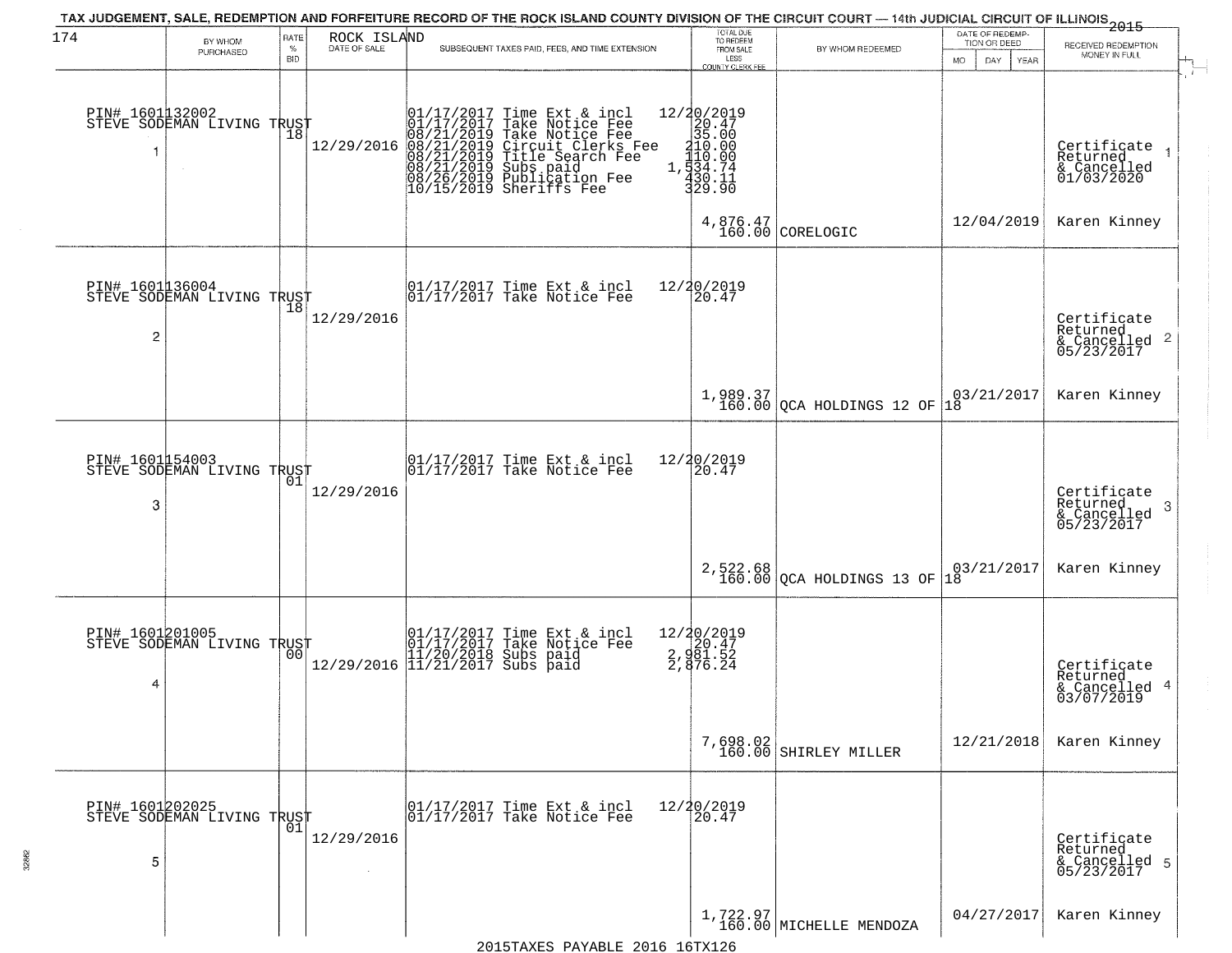| NAME AND ADDRESS<br>LEGAL DESCRIPTION<br>175                                              | ROCK ISLAND                                                | A-BACK TAX            | BACK TAX<br><b>FORFEITED</b> | <b>BACK TAX</b><br><b>FORFEITED</b> | TOTAL BACK                          | <b>AMOUNT</b><br>FOR WHICH |                                                                 | INTEREST PAYMENT FUND | 2015    |
|-------------------------------------------------------------------------------------------|------------------------------------------------------------|-----------------------|------------------------------|-------------------------------------|-------------------------------------|----------------------------|-----------------------------------------------------------------|-----------------------|---------|
| TAXPAYER NO.<br>PARCEL NO.<br>TWP - CODE<br><b>ACRES</b>                                  |                                                            | FORFEITED<br>PRIOR TO | PENALTY<br>ACCRUED           | INTEREST AND<br>COST ACCRUED        | TAX PENALTY<br>AND COSTS<br>ACCRUED | JUDGEMENT                  | $\begin{array}{c} \text{CERTIFICATE} \\ \text{NO.} \end{array}$ | INDEMNITY FUND        |         |
| ASSESSED VALUATION FOR TAXES                                                              | TAX DUE<br>INT DUE<br>$\overline{1ST}$<br>1ST              | 2014                  |                              |                                     |                                     |                            |                                                                 | COST OF SALE          |         |
| M N INVESTMENTS OF THE QC<br>2223 S SHORE DR<br>MOLINE IL<br>61265                        | 2ND<br>2ND                                                 |                       |                              |                                     |                                     |                            |                                                                 | 60.00                 |         |
| LOT 19 20 AND 21<br>H D TIMMERMANS SUBD AND                                               | 370<br>3RD<br>26.76<br>ഹ<br>446-<br>4TH                    |                       |                              |                                     |                                     |                            | 855                                                             | 20.00                 |         |
| PT L 28-29-30-31 GUYERS<br>ADD S 2 FT L 15 ALL 16<br>$392 - 03 - 00$<br>6999<br>$09 - 01$ | 13.38<br>446.03<br><b>PUBLICATION COST</b><br>10.00        |                       |                              |                                     |                                     |                            |                                                                 | 4.00                  |         |
| PIN# 1601203015<br>23,178                                                                 | TOTAL DUE-TAXES, INT. COST<br>942.20                       |                       |                              |                                     |                                     | 942.20                     |                                                                 | 10.00                 | 1036.20 |
|                                                                                           | 1ST <sup></sup><br>1ST                                     |                       |                              |                                     |                                     |                            |                                                                 |                       |         |
| ROSENTHAL JEFFREY T<br>1229 35TH ST<br>61201<br>ROCK ISLAND IL                            | 556.98<br>58.45<br>556.98<br>41.75<br>3RD                  |                       |                              |                                     |                                     |                            |                                                                 | 60.00                 |         |
| LOT 17<br><b>GUYERS ADD</b>                                                               | 33.40<br>556.9<br>556.98<br>16.70                          |                       |                              |                                     |                                     |                            | 856                                                             | 20.00                 |         |
| $209 - 11 - 00$<br>3625<br>$09 - 01$                                                      | PUBLICATION COST<br>10.00                                  |                       |                              |                                     |                                     |                            |                                                                 | 4.00                  |         |
| PIN# 1601204027<br>27,451                                                                 | TOTAL DUE-TAXES, INT. COST<br>2,388.22                     |                       |                              |                                     |                                     | 2388.22                    |                                                                 | 10.00                 | 2482.22 |
| HANES GWENDOLYN D<br>1235 35TH ST<br>61201<br>ROCK ISLAND IL                              | 725.<br>76.16<br>-31<br>725.33<br>54.40                    |                       |                              |                                     |                                     |                            |                                                                 | 60.00                 |         |
| LOT 16<br><b>GUYERS ADD</b>                                                               | 3BD<br>3RD<br>725.33<br>43.52                              |                       |                              |                                     |                                     |                            | 857                                                             | 20.00                 |         |
| 209-10-00<br>09-01<br>3624                                                                | 725.33<br>21.76<br><b>PUBLICATION COST</b><br>10.00        |                       |                              |                                     |                                     |                            |                                                                 | 4.00                  |         |
| PIN# 1601204028<br>33,935                                                                 | TOTAL OUE-TAXES, INT. COST<br>3,107.16<br>ख़ा              |                       |                              |                                     |                                     | 3107.16                    |                                                                 | 10.00                 | 3201.16 |
| ENGHOLM JANNA L<br>1224 36TH ST<br>61201<br>ROCK ISLAND IL                                | SVD<br>SND                                                 |                       |                              |                                     |                                     |                            |                                                                 | 60.00                 |         |
| LOT 5<br>GUYERS ADD<br>N 20 FT LOT 6 AND S 20 FT $\frac{1}{4\pi\pi}$                      | 3RD<br>3RD                                                 |                       |                              |                                     |                                     |                            | 858                                                             | 20.00                 |         |
| $208 - 20 - 00$<br>3612<br>$09 - 01$                                                      | $533.04$ $16.00$ <sup>B</sup><br>PUBLICATION COST<br>10.00 |                       |                              |                                     |                                     |                            |                                                                 | 4.00                  |         |
| PIN# 1601204040<br>$\sim$<br>26,529                                                       | TOTAL DUE-TAXES, INT. COST<br>559.04                       |                       |                              |                                     |                                     | 559.04                     |                                                                 | 10.00                 | 653.04  |
| KELLY KASEY M/ROBERT F<br>1910 17TH ST<br>ROCK ISLAND IL<br>61201                         | 1ST<br>1ST<br>2ND<br>2ND                                   |                       |                              |                                     |                                     |                            |                                                                 | 60.00                 |         |
| LOT 11 BLOCK 1<br>GUYERS 2ND ADD<br>W 90 FT N 5 FT LOT 10                                 | 3RD<br>उत्तर<br>487.91<br>29.28                            |                       |                              |                                     |                                     |                            | 859                                                             | 20.00                 |         |
| AND S 7 FT LOT 12 AND ALL<br>211-09-00<br>09-01<br>3659                                   | 4TH<br>4TH<br>487.91<br>$14.64^s$<br>PUBLICATION COST      |                       |                              |                                     |                                     |                            |                                                                 | 4.00                  |         |
| PIN# 1601206004                                                                           | 10.00<br>TOTAL DUE-TAXES, INT. COST<br>1,029.74            |                       |                              |                                     |                                     | 1029.74                    |                                                                 | 10.00                 | 1123.74 |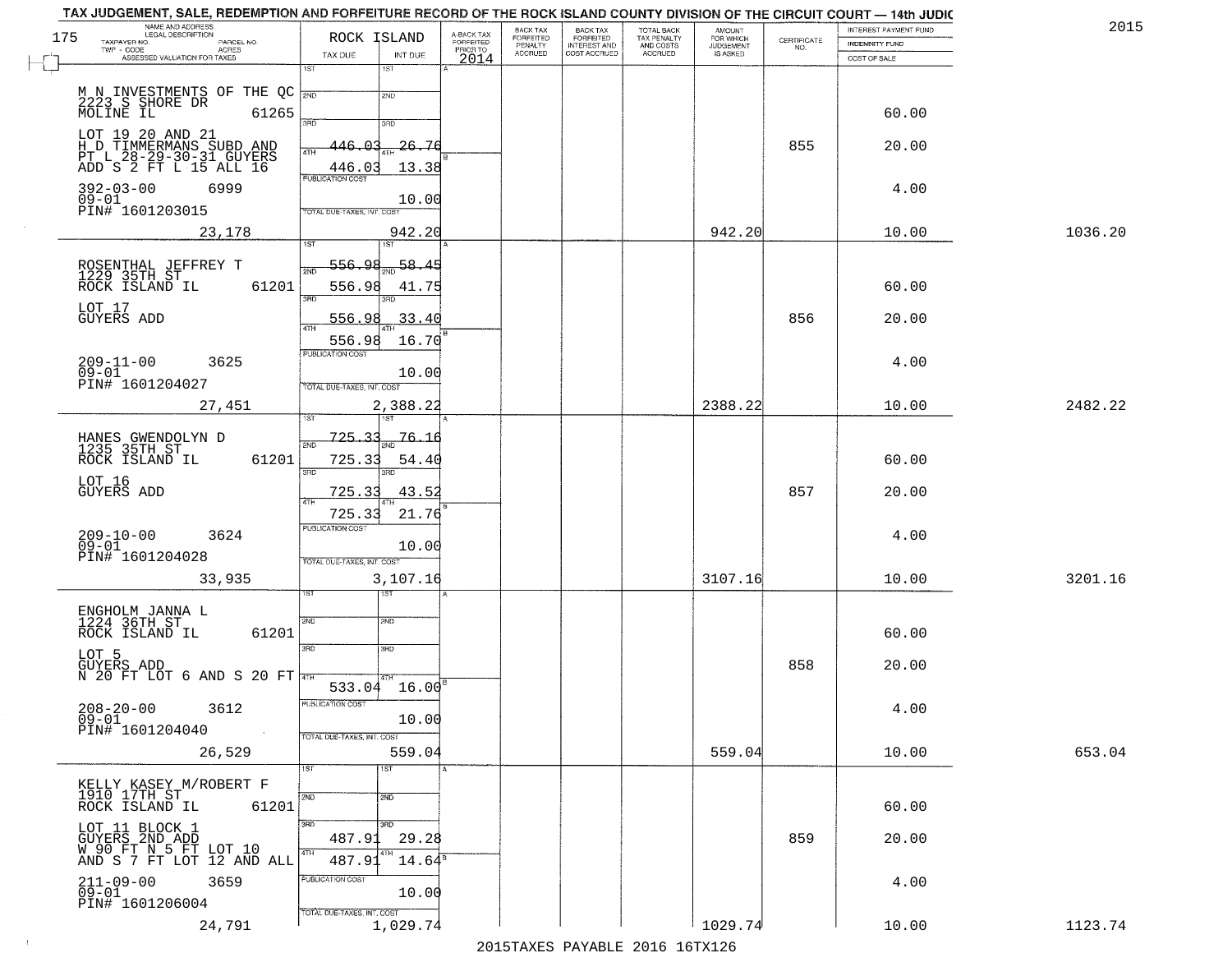| 175            | BY WHOM<br>PURCHASED                              | RATE<br>$\%$<br><b>BID</b> | ROCK ISLAND<br>DATE OF SALE | TAX JUDGEMENT, SALE, REDEMPTION AND FORFEITURE RECORD OF THE ROCK ISLAND COUNTY DIVISION OF THE CIRCUIT COURT — 14th JUDICIAL CIRCUIT OF ILLINOIS 2015<br>SUBSEQUENT TAXES PAID, FEES, AND TIME EXTENSION | TOTAL DUE<br>TO REDEEM<br>FROM SALE<br>LESS<br>COUNTY CLERK FEE | BY WHOM REDEEMED                                  | DATE OF REDEMP-<br>TION OR DEED<br>MO.<br>DAY.<br><b>YEAR</b> | RECEIVED REDEMPTION<br>MONEY IN FULL                               |
|----------------|---------------------------------------------------|----------------------------|-----------------------------|-----------------------------------------------------------------------------------------------------------------------------------------------------------------------------------------------------------|-----------------------------------------------------------------|---------------------------------------------------|---------------------------------------------------------------|--------------------------------------------------------------------|
|                | PIN# 1601203015    <br>STEVE SODEMAN LIVING TRUST | 01                         | 12/29/2016                  | 01/17/2017 Time Ext & incl<br>01/17/2017 Take Notice Fee                                                                                                                                                  | 12/20/2019<br>20.47                                             |                                                   |                                                               | Certificate<br>Returned<br>& Cancelled<br>07/20/2017               |
|                |                                                   |                            |                             |                                                                                                                                                                                                           |                                                                 | $1,067.03$ BANK ORION/M & N INVESTME              |                                                               | Karen Kinney                                                       |
| $\overline{c}$ | PIN# 1601204027<br>STEVE SODEMAN LIVING TRUST     |                            | 12/29/2016                  | $\begin{bmatrix} 01/17/2017 \\ 01/17/2017 \end{bmatrix}$ Take Notice Fee                                                                                                                                  | 12/20/2019<br>20.47                                             |                                                   |                                                               | Certificate<br>Returned<br>$\frac{1}{6}$ Cancelled 2<br>05/23/2017 |
|                |                                                   |                            |                             |                                                                                                                                                                                                           |                                                                 | 2,552.33<br>160.00 JEFFREY ROSENTHAL              | 03/09/2017                                                    | Karen Kinney                                                       |
| 3              | PIN# 1601204028<br>STEVE SODEMAN LIVING TRUST     | 0 <sub>0</sub>             | 12/29/2016                  | $\begin{array}{ccc}  01/17/2017 \text{ Time} & \text{Ext} & \text{incl} \\  01/17/2017 \text{ Take Notice } \text{Fe} \end{array}$                                                                        | 12/20/2019<br>20.47                                             |                                                   |                                                               | Certificate<br>Returned<br>-3<br>$\frac{2}{03/23/2017}$            |
|                |                                                   |                            |                             |                                                                                                                                                                                                           |                                                                 | 3,221.63 02/02<br>160.00 OCWEN LOAN SERVICING LLC | 02/02/2017                                                    | Karen Kinney                                                       |
| 4              | PIN# 1601204040<br>STEVE SODEMAN LIVING TRUST     | 01                         | 12/29/2016                  | $\begin{array}{cc}  01/17/2017 \text{ Time Ext} & \text{incl} \\  01/17/2017 \text{ Take Notice Fe} \end{array}$                                                                                          | 12/20/2019<br>120.47                                            |                                                   |                                                               | Certificate<br>Returned<br>-4<br>& Cancelled<br>03/23/2017         |
|                |                                                   |                            |                             |                                                                                                                                                                                                           |                                                                 | $680.04$<br>160.00 CORELOGIC                      | 02/27/2017                                                    | Karen Kinney                                                       |
| 5              | PIN# 1601206004    <br>STEVE SODEMAN LIVING TRUST | 01                         | 12/29/2016                  | 01/17/2017 Time Ext & incl<br>01/17/2017 Take Notice Fee                                                                                                                                                  | 12/20/2019<br>20.47                                             |                                                   |                                                               | Certificate<br>Returned<br>& Cancelled 5<br>02/08/2017             |
|                |                                                   |                            |                             |                                                                                                                                                                                                           |                                                                 | $1,155.45$<br>160.00 KASEY/ROBERT KELLY           | 01/31/2017                                                    | Karen Kinney                                                       |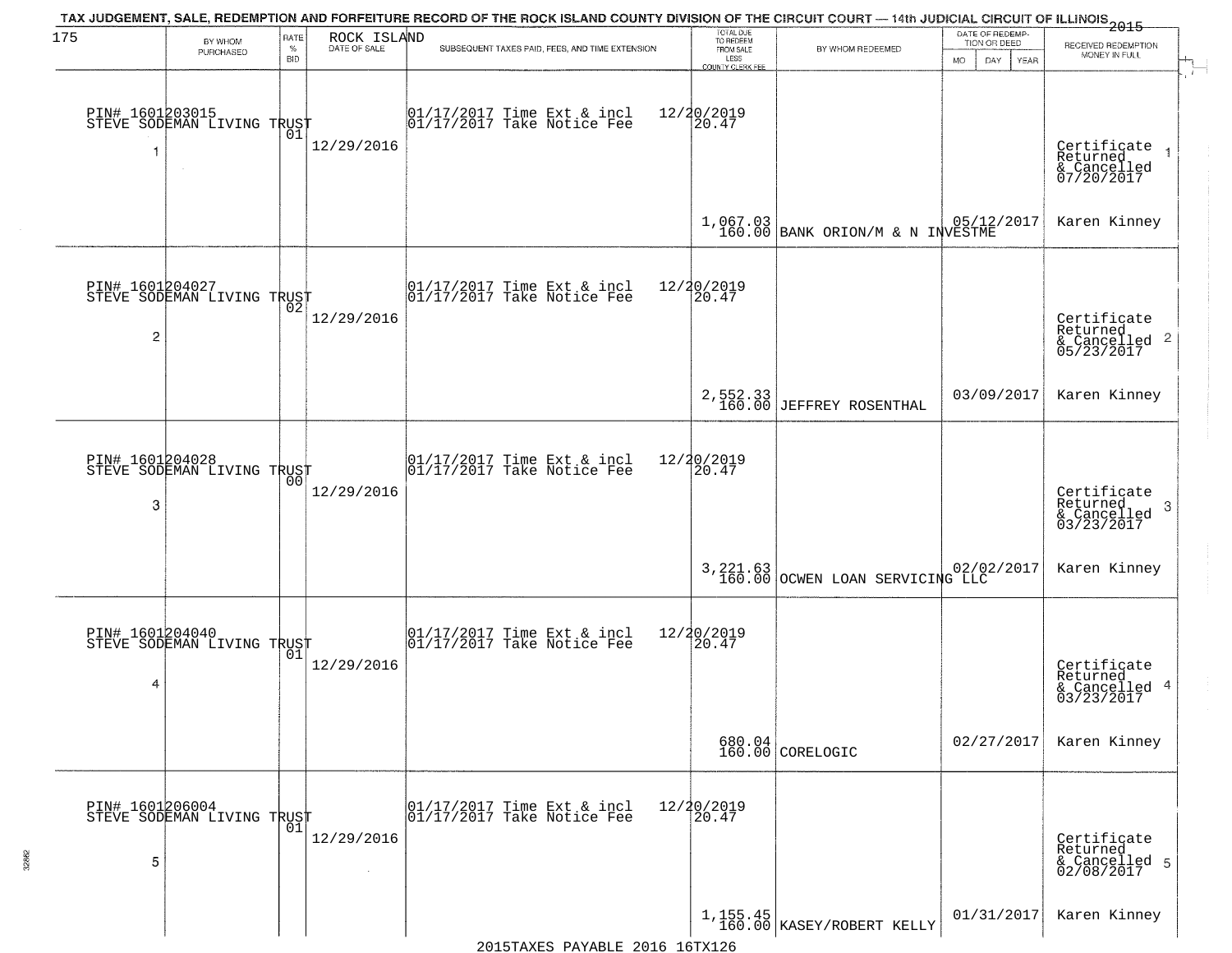| 176 | NAME AND ADDRESS<br>LEGAL DESCRIPTION                   | ROCK ISLAND                             |                                     | BACK TAX<br>FORFEITED     | <b>BACK TAX</b>                           | TOTAL BACK<br>TAX PENALTY<br>AND COSTS | AMOUNT<br>FOR WHICH                 |                                                                 | INTEREST PAYMENT FUND | 2015     |
|-----|---------------------------------------------------------|-----------------------------------------|-------------------------------------|---------------------------|-------------------------------------------|----------------------------------------|-------------------------------------|-----------------------------------------------------------------|-----------------------|----------|
|     | TAXPAYER NO.<br>PARCEL NO.<br>ACRES                     |                                         | A-BACK TAX<br>FORFEITED<br>PRIOR TO | PENALTY<br><b>ACCRUED</b> | FORFEITED<br>INTEREST AND<br>COST ACCRUED | ACCRUED                                | <b>JUDGEMENT</b><br><b>IS ASKED</b> | $\begin{array}{c} \text{CERTIFICATE} \\ \text{NO.} \end{array}$ | <b>INDEMNITY FUND</b> |          |
|     | ASSESSED VALUATION FOR TAXES                            | TAX DUE<br>INT DUE<br>1ST<br>1ST        | 2014                                |                           |                                           |                                        |                                     |                                                                 | COST OF SALE          |          |
|     |                                                         |                                         |                                     |                           |                                           |                                        |                                     |                                                                 |                       |          |
|     | CAHILL CHARLES/PATRICIA                                 | 2ND<br>2ND                              |                                     |                           |                                           |                                        |                                     |                                                                 |                       |          |
|     | 1229 36TH ST<br>ROCK ISLAND IL<br>61201                 | 370<br>3RD                              |                                     |                           |                                           |                                        |                                     |                                                                 | 60.00                 |          |
|     | LOT 17 BLOCK 3                                          |                                         |                                     |                           |                                           |                                        |                                     |                                                                 |                       |          |
|     | GUYERS 2ND ADD<br>LOT 16 AND S 20 FT                    | 4TH<br>4TH                              |                                     |                           |                                           |                                        |                                     | 860                                                             | 20.00                 |          |
|     |                                                         | 522.03<br>15.66                         |                                     |                           |                                           |                                        |                                     |                                                                 |                       |          |
|     | $213 - 06 - 00$<br>09-01<br>3697                        |                                         |                                     |                           |                                           |                                        |                                     |                                                                 | 4.00                  |          |
|     | PIN# 1601207005                                         | 10.00<br>TOTAL DUE-TAXES, INT. COST     |                                     |                           |                                           |                                        |                                     |                                                                 |                       |          |
|     | 20,105                                                  | 547.69                                  |                                     |                           |                                           |                                        | 547.69                              |                                                                 | 10.00                 | 641.69   |
|     |                                                         | 1ST                                     |                                     |                           |                                           |                                        |                                     |                                                                 |                       |          |
|     | CONTRACT FUNDING LLC                                    | 2ND<br>2ND                              |                                     |                           |                                           |                                        |                                     |                                                                 |                       |          |
|     | PO BOX 1507<br>BETTENDORF IA<br>52722                   | 394.23<br>29.55                         |                                     |                           |                                           |                                        |                                     |                                                                 | 60.00                 |          |
|     |                                                         | त्रसा<br>חוז                            |                                     |                           |                                           |                                        |                                     |                                                                 |                       |          |
|     | LOTS 13 & 14 BLK 7<br>SOUTH PARK SECOND ADD             | 23.64<br>394.23                         |                                     |                           |                                           |                                        |                                     | 861                                                             | 20.00                 |          |
|     |                                                         | 11.82<br>394.23                         |                                     |                           |                                           |                                        |                                     |                                                                 |                       |          |
|     |                                                         | PUBLICATION COST                        |                                     |                           |                                           |                                        |                                     |                                                                 |                       |          |
|     | $357 - 20 - 00$<br>6366<br>$09 - 01$                    | 10.00                                   |                                     |                           |                                           |                                        |                                     |                                                                 | 4.00                  |          |
|     | PIN# 1601216007                                         | TOTAL DUE-TAXES, INT. COST              |                                     |                           |                                           |                                        |                                     |                                                                 |                       |          |
|     | 21,183                                                  | 1,257.70                                |                                     |                           |                                           |                                        | 1257.70                             |                                                                 | 10.00                 | 1351.70  |
|     |                                                         | 1ST                                     |                                     |                           |                                           |                                        |                                     |                                                                 |                       |          |
|     | QCA HOLDINGS LLC<br>2035 BRIDGE AVE STE<br>202          | 3486.32<br>366.03                       |                                     |                           |                                           |                                        |                                     |                                                                 |                       |          |
|     | DAVENPORT IA<br>52803                                   | 3486.32 261.45                          |                                     |                           |                                           |                                        |                                     |                                                                 | 60.00                 |          |
|     | LOTS 5 & 6 BLOCK 8                                      | 3RD<br>3RD                              |                                     |                           |                                           |                                        |                                     |                                                                 |                       |          |
|     | BUFORD AND GUYERS ADD                                   | 3486.32 209.16                          |                                     |                           |                                           |                                        |                                     | 862                                                             | 20.00                 |          |
|     |                                                         | 3486.32 104.58                          |                                     |                           |                                           |                                        |                                     |                                                                 |                       |          |
|     | $098 - 09 - 00$<br>1543                                 | <b>PUBLICATION COST</b>                 |                                     |                           |                                           |                                        |                                     |                                                                 | 4.00                  |          |
|     | $09 - 01$<br>PIN# 1601226013                            | 10.00<br>TOTAL OUE-TAXES, INT. COST     |                                     |                           |                                           |                                        |                                     |                                                                 |                       |          |
|     |                                                         |                                         |                                     |                           |                                           |                                        | 14896.50                            |                                                                 | 10.00                 | 14990.50 |
|     | 134,270                                                 | 14,896.50                               |                                     |                           |                                           |                                        |                                     |                                                                 |                       |          |
|     |                                                         | 725.80<br><u>76.23</u>                  |                                     |                           |                                           |                                        |                                     |                                                                 |                       |          |
|     | DEAN JASON C<br>1623 36TH ST<br>ROCK ISLAND IL<br>61201 | 2ND<br>725.80<br>54.45                  |                                     |                           |                                           |                                        |                                     |                                                                 | 60.00                 |          |
|     |                                                         | 3BD<br>3RD                              |                                     |                           |                                           |                                        |                                     |                                                                 |                       |          |
|     | LOT 16 BLOCK 10<br>BUFORD AND GUYERS ADD                | 725.80<br>43.56                         |                                     |                           |                                           |                                        |                                     | 863                                                             | 20.00                 |          |
|     |                                                         | 4TH<br>21.78<br>725.80                  |                                     |                           |                                           |                                        |                                     |                                                                 |                       |          |
|     |                                                         | "UBLICA HUN CUS                         |                                     |                           |                                           |                                        |                                     |                                                                 |                       |          |
|     | $100 - 12 - 00$<br>1590<br>09-01                        | 10.00                                   |                                     |                           |                                           |                                        |                                     |                                                                 | 4.00                  |          |
|     | PIN# 1601229005<br><b>Contract</b>                      | TOTAL DUE-TAXES, INT. COST              |                                     |                           |                                           |                                        |                                     |                                                                 |                       |          |
|     | 27,953                                                  | 3,109.22                                |                                     |                           |                                           |                                        | 3109.22                             |                                                                 | 10.00                 | 3203.22  |
|     |                                                         | <b>TST</b>                              |                                     |                           |                                           |                                        |                                     |                                                                 |                       |          |
|     | AGUIRRE JENNIFER MARIE<br>3205 17TH AVE                 | 472.51<br>49.63<br>2ND<br>2ND           |                                     |                           |                                           |                                        |                                     |                                                                 |                       |          |
|     | 61201<br>ROCK ISLAND IL                                 | 472.51 35.45                            |                                     |                           |                                           |                                        |                                     |                                                                 | 60.00                 |          |
|     |                                                         | 3RD<br>3BD                              |                                     |                           |                                           |                                        |                                     |                                                                 |                       |          |
|     | LOT 11 BLOCK 1<br>THE TERRACES                          | 28.36<br>472.51                         |                                     |                           |                                           |                                        |                                     | 864                                                             | 20.00                 |          |
|     |                                                         | 4TH<br>4TH<br>472.51<br>$14.18^{\rm s}$ |                                     |                           |                                           |                                        |                                     |                                                                 |                       |          |
|     | 382-07-00<br>09-01<br>6819                              | PUBLICATION COST                        |                                     |                           |                                           |                                        |                                     |                                                                 | 4.00                  |          |
|     | PIN# 1601234012                                         | 10.00                                   |                                     |                           |                                           |                                        |                                     |                                                                 |                       |          |
|     |                                                         | TOTAL DUE-TAXES, INT. COST<br>2,027.66  |                                     |                           |                                           |                                        | 2027.66                             |                                                                 |                       | 2121.66  |
|     | 18,198                                                  |                                         |                                     |                           |                                           |                                        |                                     |                                                                 | 10.00                 |          |

 $\sim 100$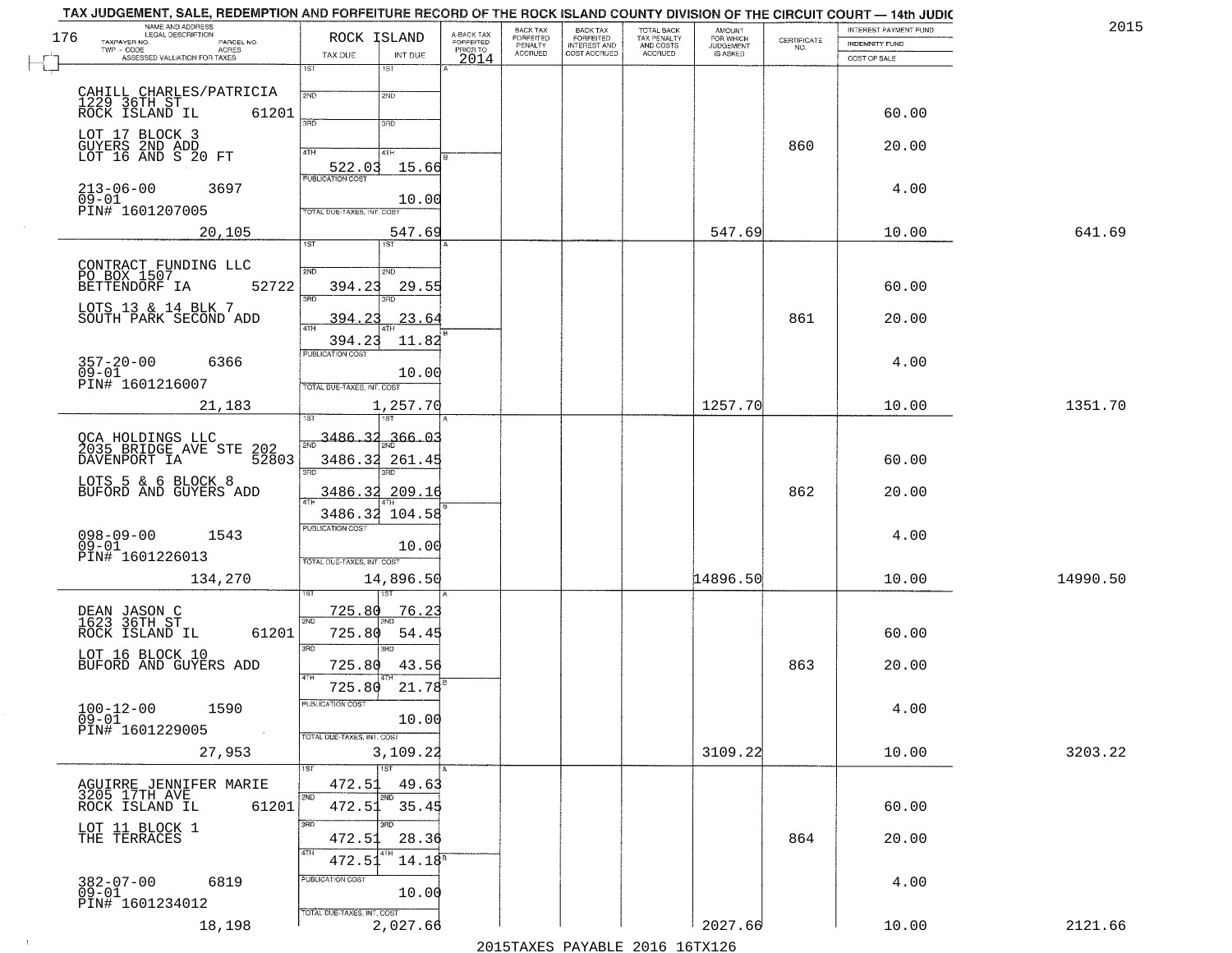| 176                         | BY WHOM                                           | RATE               | ROCK ISLAND  | TAX JUDGEMENT, SALE, REDEMPTION AND FORFEITURE RECORD OF THE ROCK ISLAND COUNTY DIVISION OF THE CIRCUIT COURT — 14th JUDICIAL CIRCUIT OF ILLINOIS 2015 | TOTAL DUE<br>TO REDEEM                       |                                                                     | DATE OF REDEMP-<br>TION OR DEED | RECEIVED REDEMPTION                                                |  |
|-----------------------------|---------------------------------------------------|--------------------|--------------|--------------------------------------------------------------------------------------------------------------------------------------------------------|----------------------------------------------|---------------------------------------------------------------------|---------------------------------|--------------------------------------------------------------------|--|
|                             | PURCHASED                                         | $\%$<br><b>BID</b> | DATE OF SALE | SUBSEQUENT TAXES PAID, FEES, AND TIME EXTENSION                                                                                                        | FROM SALE<br>LESS<br><b>COUNTY CLERK FEE</b> | BY WHOM REDEEMED                                                    | MO.<br>DAY.<br><b>YEAR</b>      | MONEY IN FULL                                                      |  |
|                             | PIN# 1601207005<br>STEVE SODEMAN LIVING TRUST     |                    | 12/29/2016   | $\begin{bmatrix} 01/17/2017 \\ 01/17/2017 \\ 01 \end{bmatrix}$ Take Notice Fee                                                                         | 12/20/2019<br>20.47                          |                                                                     |                                 | Certificate<br>Returned<br>& Cancelled<br>02/08/2017               |  |
|                             |                                                   |                    |              |                                                                                                                                                        | 674.99<br>160.00                             | CHARLES CAHILL                                                      | 01/24/2017                      | Karen Kinney                                                       |  |
| $\overline{c}$              | PIN# 1601216007<br>STEVE SODEMAN LIVING TRUST     |                    | 12/29/2016   | $\begin{array}{cc}  01/17/2017 \text{ Time Ext} & \text{incl} \\  01/17/2017 \text{ Take Notice } Fee \end{array}$                                     | 12/20/2019<br>20.47                          |                                                                     |                                 | Certificate<br>Returned<br>$\frac{1}{6}$ Cancelled 2<br>07/20/2017 |  |
|                             |                                                   |                    |              |                                                                                                                                                        |                                              | 1,615.48<br>160.00 FRANK AND NANCY YORK                             | 06/29/2017                      | Karen Kinney                                                       |  |
| PIN# 1601226013<br>3        | STEVE SODEMAN LIVING TRUST                        | 00                 | 12/29/2016   | $\begin{array}{ccc}  01/17/2017 \text{ Time} & \text{Ext} & \text{incl} \\  01/17/2017 \text{ Take Notice } \text{Fe} \end{array}$                     | 12/20/2019<br>20.47                          |                                                                     |                                 | Certificate<br>Returned<br>3<br>& Cancelled<br>05/23/2017          |  |
|                             |                                                   |                    |              |                                                                                                                                                        |                                              | $\begin{bmatrix} 15,010.97 \\ 160.00 \end{bmatrix}$ RENTPRO 9 OF 12 | 03/02/2017                      | Karen Kinney                                                       |  |
| PIN# 1601229005<br>TMI<br>4 |                                                   | 01                 | 12/29/2016   | 02/27/2017 Time Ext & incl<br>02/27/2017 Take Notice Fee                                                                                               | 09/20/2019<br>120.59                         |                                                                     |                                 | Certificate<br>Returned<br>& Cancelled 4<br>05/23/2017             |  |
|                             |                                                   |                    |              |                                                                                                                                                        |                                              | 3, 255.84<br>160.00 LERETA/SELECT PORTFOLIO S                       |                                 | Karen Kinney                                                       |  |
| 5                           | PIN# 1601234012    <br>STEVE SODEMAN LIVING TRUST | $0\overline{2}$    | $\sim$       | 01/17/2017 Time Ext & incl<br>01/17/2017 Take Notice Fee<br>11/20/2018 Subs paid<br>12/29/2016 11/21/2017 Subs paid                                    | 12/20/2019<br>20.47<br>2,181.08<br>2,104.50  |                                                                     |                                 | Certifiçate<br>Returned<br>& Cancelled 5<br>06/13/2019             |  |
|                             |                                                   |                    |              |                                                                                                                                                        |                                              | 7,406.69<br>160.00 JENNIFER AGUIRRE                                 | 05/24/2019                      | Karen Kinney                                                       |  |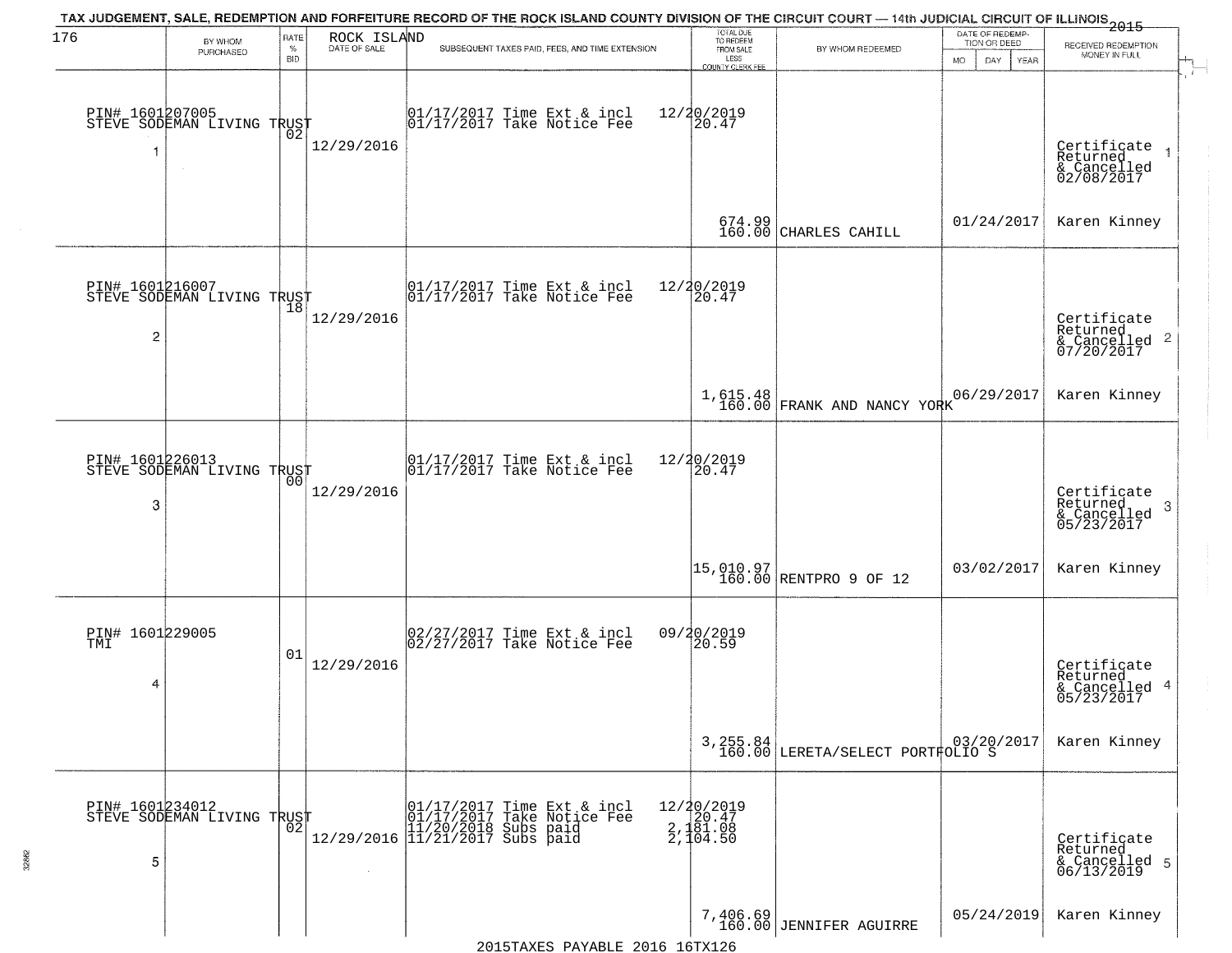| TAX JUDGEMENT, SALE, REDEMPTION AND FORFEITURE RECORD OF THE ROCK ISLAND COUNTY DIVISION OF THE CIRCUIT COURT - 14th JUDIC<br>NAME AND ADDRESS<br>LEGAL DESCRIPTION |                                           |                                     | BACK TAX                    |                                       |                                        | AMOUNT<br>FOR WHICH |                                                                 | INTEREST PAYMENT FUND | 2015    |
|---------------------------------------------------------------------------------------------------------------------------------------------------------------------|-------------------------------------------|-------------------------------------|-----------------------------|---------------------------------------|----------------------------------------|---------------------|-----------------------------------------------------------------|-----------------------|---------|
| 177<br>TAXPAYER NO.<br>PARCEL NO.                                                                                                                                   | ROCK ISLAND                               | A-BACK TAX<br>FORFEITED<br>PRIOR TO | <b>FORFEITED</b><br>PENALTY | BACK TAX<br>FORFEITED<br>INTEREST AND | TOTAL BACK<br>TAX PENALTY<br>AND COSTS | <b>JUDGEMENT</b>    | $\begin{array}{c} \text{CERTIFICATE} \\ \text{NO.} \end{array}$ | INDEMNITY FUND        |         |
| TWP - CODE<br>ACRES<br>ASSESSED VALUATION FOR TAXES                                                                                                                 | TAX DUE<br>INT DUE                        | 2014                                | <b>ACCRUED</b>              | COST ACCRUED                          | ACCRUED                                | IS ASKED            |                                                                 | COST OF SALE          |         |
|                                                                                                                                                                     | 1ST<br>18T                                |                                     |                             |                                       |                                        |                     |                                                                 |                       |         |
| GASSMAN MARY B                                                                                                                                                      | $286.21$ <sub>200</sub> $30.03$<br>2ND    |                                     |                             |                                       |                                        |                     |                                                                 |                       |         |
| 3229 17TH AVE ROCK ISLAND IL<br>61201                                                                                                                               | 286.21<br>21.45                           |                                     |                             |                                       |                                        |                     |                                                                 | 60.00                 |         |
|                                                                                                                                                                     | 350                                       |                                     |                             |                                       |                                        |                     |                                                                 |                       |         |
| LOT 17 BLOCK 1<br>THE TERRACES                                                                                                                                      | <u> 286.2.</u><br>17.16                   |                                     |                             |                                       |                                        |                     | 865                                                             | 20.00                 |         |
|                                                                                                                                                                     |                                           |                                     |                             |                                       |                                        |                     |                                                                 |                       |         |
|                                                                                                                                                                     | 8.58                                      |                                     |                             |                                       |                                        |                     |                                                                 |                       |         |
| $382 - 13 - 00$<br>09-01<br>6825                                                                                                                                    | 10.00                                     |                                     |                             |                                       |                                        |                     |                                                                 | 4.00                  |         |
| PIN# 1601234019                                                                                                                                                     | <b>TOTAL DUE-TAXES, INT. COST</b>         |                                     |                             |                                       |                                        |                     |                                                                 |                       |         |
| 17,023                                                                                                                                                              | 1,232.06                                  |                                     |                             |                                       |                                        | 1232.06             |                                                                 | 10.00                 | 1326.06 |
|                                                                                                                                                                     |                                           |                                     |                             |                                       |                                        |                     |                                                                 |                       |         |
|                                                                                                                                                                     | 23.80<br><u> 226.83</u>                   |                                     |                             |                                       |                                        |                     |                                                                 |                       |         |
| WEST LORI A<br>948 20TH AVE<br>61201<br>ROCK ISLAND IL                                                                                                              | 226.83<br>17.00                           |                                     |                             |                                       |                                        |                     |                                                                 | 60.00                 |         |
|                                                                                                                                                                     | 3BD                                       |                                     |                             |                                       |                                        |                     |                                                                 |                       |         |
| LOT 4 BLOCK 6<br>BAILEY DAVENPORTS 4TH                                                                                                                              | 13.60<br>226.83                           |                                     |                             |                                       |                                        |                     | 866                                                             | 20.00                 |         |
| $ADD\overline{W}$ .50                                                                                                                                               |                                           |                                     |                             |                                       |                                        |                     |                                                                 |                       |         |
|                                                                                                                                                                     | 6.80<br>226.83<br>PUBLICATION COST        |                                     |                             |                                       |                                        |                     |                                                                 |                       |         |
| $171 - 06 - 00$<br>$2931 - A$<br>$09 - 01$                                                                                                                          | 10.00                                     |                                     |                             |                                       |                                        |                     |                                                                 | 4.00                  |         |
| PIN# 1602101006                                                                                                                                                     | TOTAL DUE-TAXES, INT. COST                |                                     |                             |                                       |                                        |                     |                                                                 |                       |         |
| 8,736                                                                                                                                                               | 978.52                                    |                                     |                             |                                       |                                        | 978.52              |                                                                 | 10.00                 | 1072.52 |
|                                                                                                                                                                     | IST.                                      |                                     |                             |                                       |                                        |                     |                                                                 |                       |         |
| TAYLOR JAMES<br>912 11TH AVE                                                                                                                                        | 257.03<br>27.02<br>2ND                    |                                     |                             |                                       |                                        |                     |                                                                 |                       |         |
| ROCK ISLAND IL<br>61201                                                                                                                                             | 257.03<br>19.30                           |                                     |                             |                                       |                                        |                     |                                                                 | 60.00                 |         |
|                                                                                                                                                                     | 3RD<br>3RD                                |                                     |                             |                                       |                                        |                     |                                                                 |                       |         |
| LOT 17                                                                                                                                                              | 257.03<br>15.44                           |                                     |                             |                                       |                                        |                     | 867                                                             | 20.00                 |         |
| G W REDDIGS ADD LOT 16 &<br>EX W 13 FT                                                                                                                              |                                           |                                     |                             |                                       |                                        |                     |                                                                 |                       |         |
|                                                                                                                                                                     | 257.03<br>7.72<br><b>PUBLICATION COST</b> |                                     |                             |                                       |                                        |                     |                                                                 |                       |         |
| 315-15-00<br>09-01<br>5584                                                                                                                                          | 10.00                                     |                                     |                             |                                       |                                        |                     |                                                                 | 4.00                  |         |
| PIN# 1602105004                                                                                                                                                     | TOTAL OUE-TAXES, INT. COST                |                                     |                             |                                       |                                        |                     |                                                                 |                       |         |
| 9,899                                                                                                                                                               | 1,107.60                                  |                                     |                             |                                       |                                        | 1107.60             |                                                                 | 10.00                 | 1201.60 |
|                                                                                                                                                                     | 187                                       |                                     |                             |                                       |                                        |                     |                                                                 |                       |         |
| GUTIERREZ JOSE/MINERVA                                                                                                                                              | 2ND                                       |                                     |                             |                                       |                                        |                     |                                                                 |                       |         |
| 928 11TH AVE<br>ROCK ISLAND IL<br>61201                                                                                                                             | 2ND                                       |                                     |                             |                                       |                                        |                     |                                                                 | 60.00                 |         |
|                                                                                                                                                                     | 3RD<br>3RD                                |                                     |                             |                                       |                                        |                     |                                                                 |                       |         |
| LOT 13<br>G W REDDIGS ADD                                                                                                                                           | 244.25<br>14.64                           |                                     |                             |                                       |                                        |                     | 868                                                             | 20.00                 |         |
| & LOT 12                                                                                                                                                            | 4TH<br>7.32<br>244.25                     |                                     |                             |                                       |                                        |                     |                                                                 |                       |         |
|                                                                                                                                                                     | PUBLICATION COST                          |                                     |                             |                                       |                                        |                     |                                                                 |                       |         |
| $315 - 12 - 00$<br>5581<br>$09 - 01$                                                                                                                                | 10.00                                     |                                     |                             |                                       |                                        |                     |                                                                 | 4.00                  |         |
| PIN# 1602105006<br>$\sim 10^{-1}$                                                                                                                                   | TOTAL DUE-TAXES, INT. COST                |                                     |                             |                                       |                                        |                     |                                                                 |                       |         |
| 9,407                                                                                                                                                               | 520.46                                    |                                     |                             |                                       |                                        | 520.46              |                                                                 | 10.00                 | 614.46  |
|                                                                                                                                                                     |                                           |                                     |                             |                                       |                                        |                     |                                                                 |                       |         |
| IVY DARRYL                                                                                                                                                          | 39.76<br>378.49                           |                                     |                             |                                       |                                        |                     |                                                                 |                       |         |
| 2503 8TH AVE<br>61201<br>ROCK ISLAND IL                                                                                                                             | 2ND<br>28.40<br>378.49                    |                                     |                             |                                       |                                        |                     |                                                                 | 60.00                 |         |
|                                                                                                                                                                     | 3RD                                       |                                     |                             |                                       |                                        |                     |                                                                 |                       |         |
| SUPVR ASST MAP<br>LOT 174 SHEET 6                                                                                                                                   | 22.72<br>378.49                           |                                     |                             |                                       |                                        |                     | 869                                                             | 20.00                 |         |
|                                                                                                                                                                     | 4TH<br>$11.36^8$<br>378.49                |                                     |                             |                                       |                                        |                     |                                                                 |                       |         |
| 225                                                                                                                                                                 | PUBLICATION COST                          |                                     |                             |                                       |                                        |                     |                                                                 | 4.00                  |         |
| 023-19-00<br>09-01                                                                                                                                                  | 10.00                                     |                                     |                             |                                       |                                        |                     |                                                                 |                       |         |
| PIN# 1602108043                                                                                                                                                     | TOTAL DUE-TAXES, INT. COST                |                                     |                             |                                       |                                        |                     |                                                                 |                       |         |
| 14,577                                                                                                                                                              | 1,626.20                                  |                                     |                             |                                       |                                        | 1626.20             |                                                                 | 10.00                 | 1720.20 |
|                                                                                                                                                                     |                                           |                                     |                             |                                       | 2015 TAVEC DAVADIE 2016 16TV126        |                     |                                                                 |                       |         |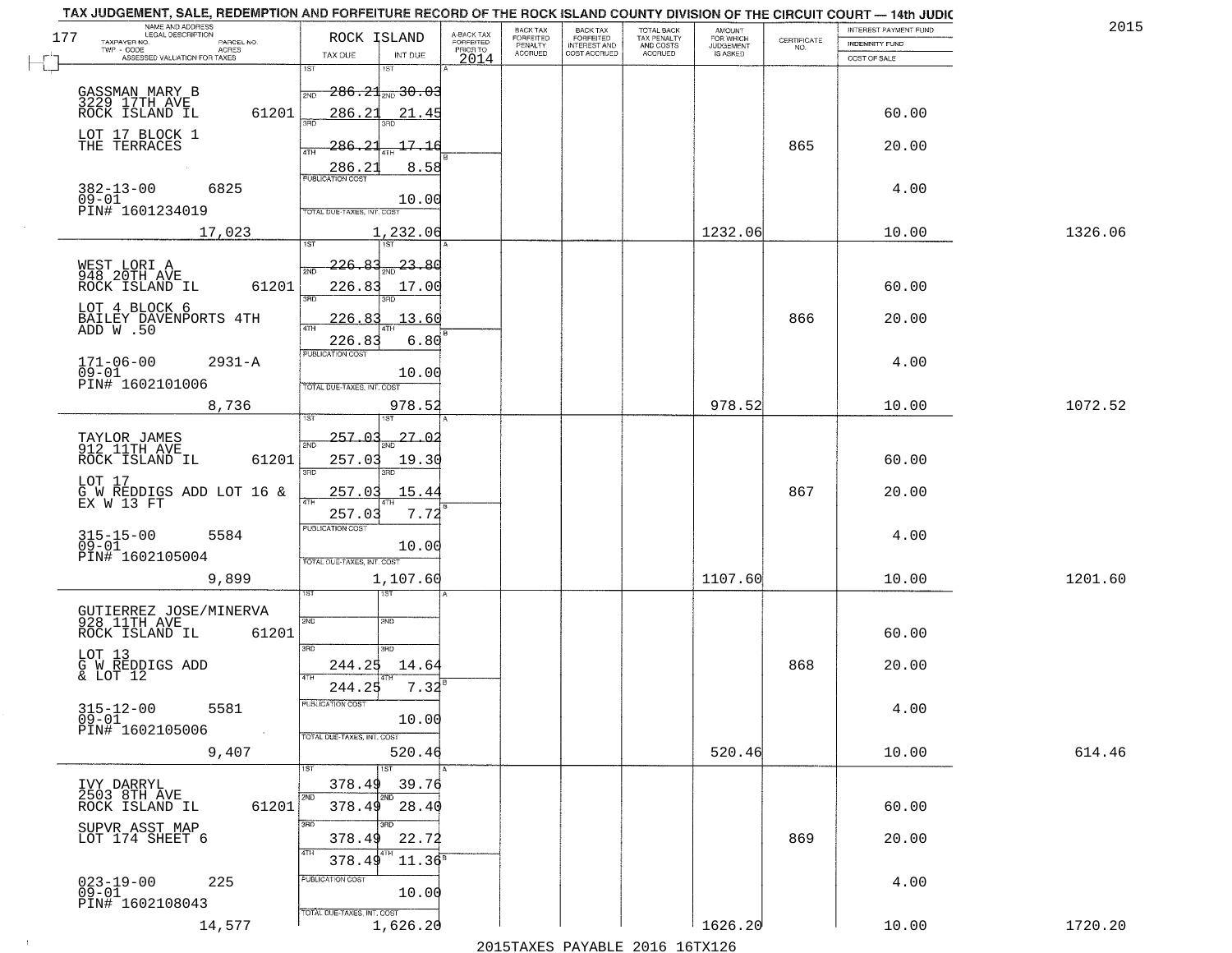| 177                                  | BY WHOM<br>PURCHASED                          | RATE<br>$\%$<br><b>BID</b> | ROCK ISLAND<br>DATE OF SALE | TAX JUDGEMENT, SALE, REDEMPTION AND FORFEITURE RECORD OF THE ROCK ISLAND COUNTY DIVISION OF THE CIRCUIT COURT — 14th JUDICIAL CIRCUIT OF ILLINOIS 2015<br>SUBSEQUENT TAXES PAID, FEES, AND TIME EXTENSION                                  | TOTAL DUE<br>TO REDEEM<br>FROM SALE<br>LESS<br>COUNTY CLERK FEE                                                                 | BY WHOM REDEEMED                | DATE OF REDEMP-<br>TION OR DEED<br>DAY<br>MO.<br><b>YEAR</b> | RECEIVED REDEMPTION<br>MONEY IN FULL                                                      |
|--------------------------------------|-----------------------------------------------|----------------------------|-----------------------------|--------------------------------------------------------------------------------------------------------------------------------------------------------------------------------------------------------------------------------------------|---------------------------------------------------------------------------------------------------------------------------------|---------------------------------|--------------------------------------------------------------|-------------------------------------------------------------------------------------------|
| PIN# 1601234019<br>1                 | PIN# 1601234012<br>STEVE SODEMAN LIVING TRUST |                            | 12/29/2016                  | 01/17/2017 Time Ext & incl<br>01/17/2017 Take Notice Fee                                                                                                                                                                                   | 12/20/2019<br>20.47                                                                                                             |                                 |                                                              | Certificate<br>Returned<br>& Cancelled<br>02/08/2017                                      |
|                                      |                                               |                            |                             |                                                                                                                                                                                                                                            |                                                                                                                                 | 1,585.22<br>160.00 MARY GASSMAN | 01/18/2017                                                   | Karen Kinney                                                                              |
| PIN# 1602101006<br>RICO TRUSTEE<br>2 |                                               | 18                         | 12/29/2016                  | $03/14/2017$ Time Ext & incl<br>$03/14/2017$ Take Notice Fee<br>$02/11/2019$ Take Notice Fee<br>$02/22/2019$ Publication Fee<br>$02/25/2019$ Sheriffs Fee<br>$02/25/2019$ Sheriffs Fee<br>$11/17/2018$ Subs paid<br>$11/18/2017$ Subs paid | 07/29/2019<br>$\begin{smallmatrix}77.72019 \\ 20.59 \\ 35.10 \\ 5.18 \\ 20.40 \\ 7.51 \\ 1.062.84 \\ 1.025.98\end{smallmatrix}$ |                                 |                                                              | TAX DEED ISSUED<br>Certificate<br>Returned<br>& Cancelled 2<br>09/16/2019<br>Karen Kinney |
| PIN# 1602105004<br>3                 | STEVE SODEMAN LIVING TRUST                    |                            | 12/29/2016                  | 01/17/2017 Time Ext & incl<br>01/17/2017 Take Notice Fee<br>11/21/2017 Subs paid                                                                                                                                                           | 12/20/2019<br>1,158.44                                                                                                          |                                 |                                                              | Certificate<br>Returned<br>-3<br>& Cancelled<br>04/04/2018                                |
|                                      |                                               |                            |                             |                                                                                                                                                                                                                                            | 3,168.38<br>160.00                                                                                                              | JAMES TAYLOR 2 OF               | 03/05/2018                                                   | Karen Kinney                                                                              |
| PIN# 1602105006<br>4                 | STEVE SODEMAN LIVING TRUST                    |                            | 12/29/2016                  |                                                                                                                                                                                                                                            |                                                                                                                                 |                                 |                                                              | Certificate<br>Returned<br>& Cancelled 4<br>02/08/2017                                    |
|                                      |                                               |                            |                             |                                                                                                                                                                                                                                            |                                                                                                                                 | 725.06<br>160.00 JOSE GUTIERREZ | 01/12/2017                                                   | Karen Kinney                                                                              |
| 5                                    | PIN# 1602108043<br>STEVE SODEMAN LIVING TRUST |                            | 12/29/2016                  | 01/17/2017 Time Ext & incl<br>01/17/2017 Take Notice Fee                                                                                                                                                                                   | 12/20/2019<br>20.47                                                                                                             |                                 |                                                              | Certificate<br>Returned<br>& Cancelled 5<br>07/20/2017                                    |
|                                      |                                               |                            |                             |                                                                                                                                                                                                                                            |                                                                                                                                 | 2,050.31<br>160.00 DARRYL IVY   | 06/29/2017                                                   | Karen Kinney                                                                              |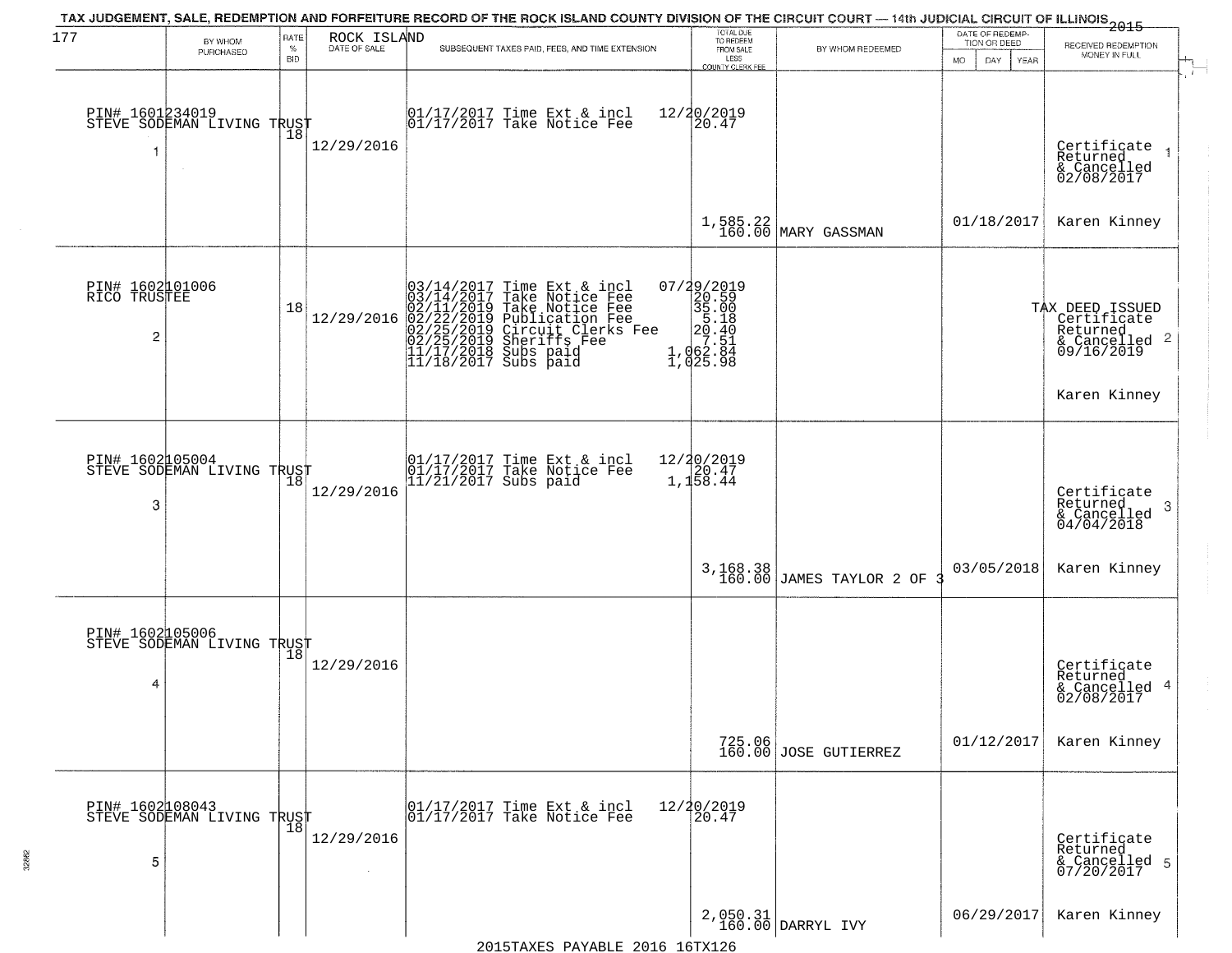| TAX JUDGEMENT, SALE, REDEMPTION AND FORFEITURE RECORD OF THE ROCK ISLAND COUNTY DIVISION OF THE CIRCUIT COURT - 14th JUDIC<br>NAME AND ADDRESS<br>LEGAL DESCRIPTION |                                                                                                              |                                     | BACK TAX             | BACK TAX<br>FORFEITED | TOTAL BACK               | AMOUNT<br>FOR WHICH |                                                                 | INTEREST PAYMENT FUND | 2015    |
|---------------------------------------------------------------------------------------------------------------------------------------------------------------------|--------------------------------------------------------------------------------------------------------------|-------------------------------------|----------------------|-----------------------|--------------------------|---------------------|-----------------------------------------------------------------|-----------------------|---------|
| 178<br>TAXPAYER NO.<br>PARCEL NO.                                                                                                                                   | ROCK ISLAND                                                                                                  | A-BACK TAX<br>FORFEITED<br>PRIOR TO | FORFEITED<br>PENALTY | <b>INTEREST AND</b>   | TAX PENALTY<br>AND COSTS | <b>JUDGEMENT</b>    | $\begin{array}{c} \text{CERTIFICATE} \\ \text{NO.} \end{array}$ | <b>INDEMNITY FUND</b> |         |
| ACRES<br>ASSESSED VALUATION FOR TAXES                                                                                                                               | TAX DUE<br>INT DUE                                                                                           | 2014                                | <b>ACCRUED</b>       | COST ACCRUED          | <b>ACCRUED</b>           | IS ASKED            |                                                                 | COST OF SALE          |         |
| MAYFIELD DELORIS<br>1549 12TH ST<br>ROCK ISLAND IL<br>61201                                                                                                         | 1ST<br>1ST<br>$\textcolor{red}{\textbf{140.47}}\textcolor{white}{\textbf{0.14.7}}$<br>2ND<br>140.47<br>10.55 |                                     |                      |                       |                          |                     |                                                                 | 60.00                 |         |
| SUPVR ASST MAP<br>LOT 189 SHEET 6                                                                                                                                   | 140.47                                                                                                       |                                     |                      |                       |                          |                     | 870                                                             | 20.00                 |         |
| $029 - 17 - 00$<br>283                                                                                                                                              | ATH<br>4.22<br>$\frac{140.47}{FUBUCATON COST}$                                                               |                                     |                      |                       |                          |                     |                                                                 | 4.00                  |         |
| $09 - 01$<br>PIN# 1602108053                                                                                                                                        | 10.00<br>TOTAL DUE-TAXES, INT. COST                                                                          |                                     |                      |                       |                          |                     |                                                                 |                       | 703.86  |
| 16,599                                                                                                                                                              | 609.86                                                                                                       |                                     |                      |                       |                          | 609.86              |                                                                 | 10.00                 |         |
| OCA HOLDINGS LLC<br>2035 BRIDGE AVE STE 202<br>DAVENPORT IA<br>52803<br>SUPVR ASST MAP                                                                              | 392.90<br>41<br>23<br>2ND<br>392.90<br>29.45<br>3RD                                                          |                                     |                      |                       |                          |                     |                                                                 | 60.00                 |         |
| LOT 193 SHEET 6                                                                                                                                                     | 392.90<br>23.56<br>11.78<br>392.90<br>PUBLICATION COST                                                       |                                     |                      |                       |                          |                     | 871                                                             | 20.00                 |         |
| $030 - 07 - 00$<br>289<br>$09 - 01$<br>PIN# 1602108057                                                                                                              | 10.00<br>TOTAL DUE-TAXES, INT. COST                                                                          |                                     |                      |                       |                          |                     |                                                                 | 4.00                  |         |
| 15,132                                                                                                                                                              | 1,687.62<br>isT<br>١S٦                                                                                       |                                     |                      |                       |                          | 1687.62             |                                                                 | 10.00                 | 1781.62 |
| POLK GEOFFREY ATTY AT LAW<br>222 W ONTARIO SUITE 320<br>CHICAGO IL<br>60654                                                                                         | 118.01<br>2ND<br>118.01<br>8.85                                                                              |                                     |                      |                       |                          |                     |                                                                 | 60.00                 |         |
| SUPVR ASST MAP<br>LOT 194 SHEET 6                                                                                                                                   | 3BD<br>3RD<br>118.01<br>7.08<br>4TH                                                                          |                                     |                      |                       |                          |                     | 872                                                             | 20.00                 |         |
| $030 - 09 - 00$<br>290<br>$09 - 01$<br>PIN# 1602108058                                                                                                              | 118.01<br>3.54<br><b>PUBLICATION COST</b><br>10.00<br>TOTAL OUE-TAXES, INT. COST                             |                                     |                      |                       |                          |                     |                                                                 | 4.00                  |         |
| 4,545                                                                                                                                                               | 513.90                                                                                                       |                                     |                      |                       |                          | 513.90              |                                                                 | 10.00                 | 607.90  |
| MAYFIELD DELORIS<br>1549 12TH ST<br>ROCK ISLAND IL<br>61201                                                                                                         | 362.81<br>38.08<br>2ND<br>27.20<br>362.81                                                                    |                                     |                      |                       |                          |                     |                                                                 | 60.00                 |         |
| SUPVR ASST MAP<br>LOT 210 SHEET 6                                                                                                                                   | 3RD<br>3BD<br>21.76<br>362.81<br>4TH                                                                         |                                     |                      |                       |                          |                     | 873                                                             | 20.00                 |         |
| $020 - 15 - 00$<br>09-01<br>195<br>PIN# 1602108074<br>$\sim 100$ km $^{-1}$                                                                                         | 362.81<br>10.88<br>UBLICA HUN COS-<br>10.00<br>TOTAL DUE-TAXES, INT. COST                                    |                                     |                      |                       |                          |                     |                                                                 | 4.00                  |         |
| 13,973                                                                                                                                                              | 1,559.16<br>1ST                                                                                              |                                     |                      |                       |                          | 1559.16             |                                                                 | 10.00                 | 1653.16 |
| NOYA PATRICK J<br>1009 21ST ST<br>61201<br>ROCK ISLAND IL                                                                                                           | 36.30<br>3.78<br>2ND<br>2ND<br>36.30<br>2.70                                                                 |                                     |                      |                       |                          |                     |                                                                 | 60.00                 |         |
| LOT 15 BLOCK 2<br>BLACK HAWK 4TH ADD                                                                                                                                | 3RD<br>36.30<br>2.16<br>4TH<br>36.30<br>1.08 <sup>s</sup>                                                    |                                     |                      |                       |                          |                     | 874                                                             | 20.00                 |         |
| $068 - 01 - 00$<br>961<br>09-01<br>PIN# 1602110012                                                                                                                  | PUBLICATION COST<br>10.00                                                                                    |                                     |                      |                       |                          |                     |                                                                 | 4.00                  |         |
| 1,398                                                                                                                                                               | TOTAL DUE-TAXES, INT. COST<br>164.92                                                                         |                                     |                      |                       |                          | 164.92              |                                                                 | 10.00                 | 258.92  |

 $\sim$  1  $^{\circ}$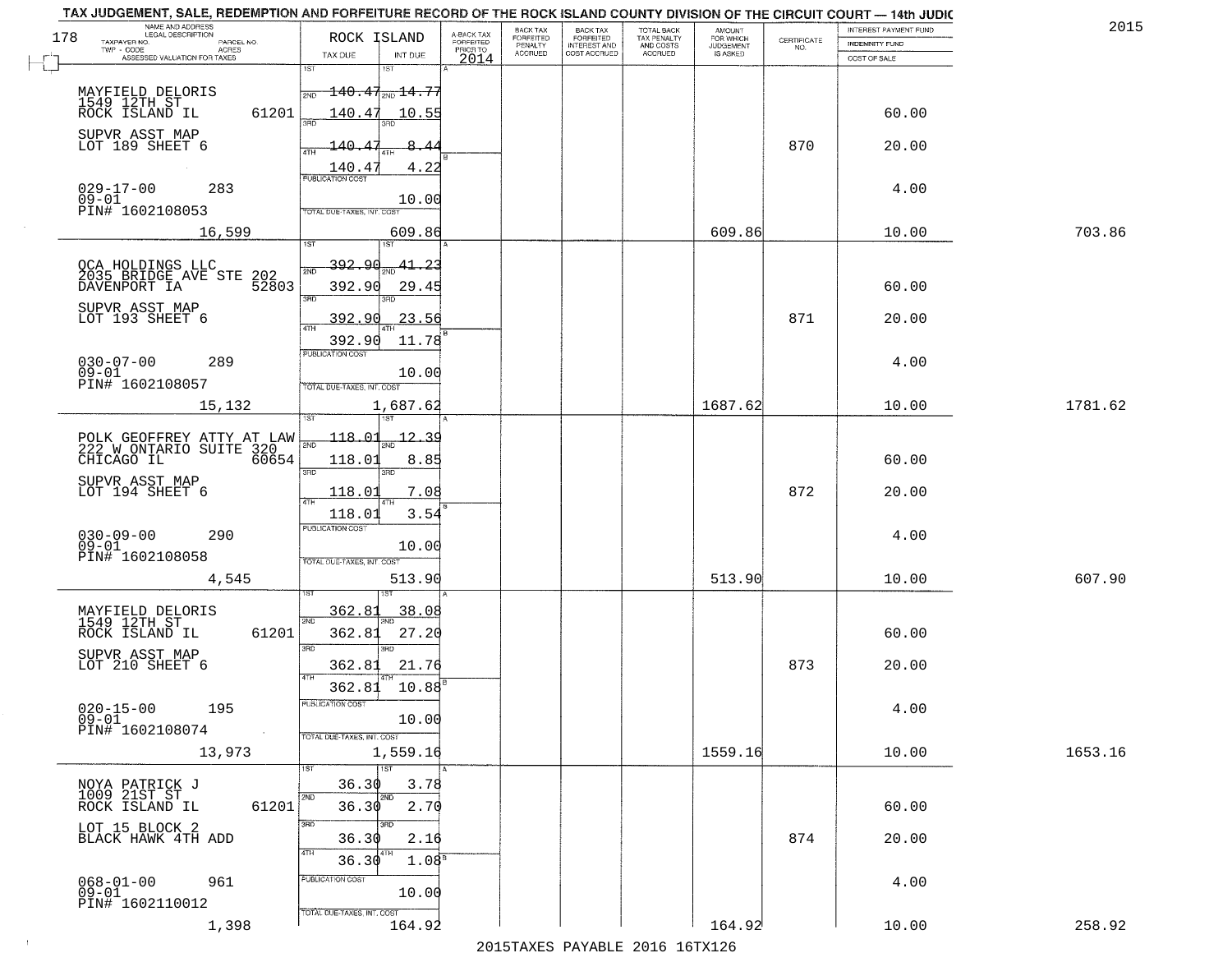| 178                                  | BY WHOM<br>PURCHASED                              | RATE<br>$\%$<br><b>BID</b> | ROCK ISLAND<br>DATE OF SALE | TAX JUDGEMENT, SALE, REDEMPTION AND FORFEITURE RECORD OF THE ROCK ISLAND COUNTY DIVISION OF THE CIRCUIT COURT — 14th JUDICIAL CIRCUIT OF ILLINOIS 2015<br>SUBSEQUENT TAXES PAID, FEES, AND TIME EXTENSION                                                                                    | TOTAL DUE<br>TO REDEEM<br>FROM SALE<br>LESS<br>COUNTY CLERK FEE                                                         | BY WHOM REDEEMED                      | DATE OF REDEMP-<br>TION OR DEED<br>MO.<br>DAY.<br><b>YEAR</b> | RECEIVED REDEMPTION<br>MONEY IN FULL                                                            |
|--------------------------------------|---------------------------------------------------|----------------------------|-----------------------------|----------------------------------------------------------------------------------------------------------------------------------------------------------------------------------------------------------------------------------------------------------------------------------------------|-------------------------------------------------------------------------------------------------------------------------|---------------------------------------|---------------------------------------------------------------|-------------------------------------------------------------------------------------------------|
|                                      | PIN# 1602108053    <br>STEVE SODEMAN LIVING TRUST | $\overline{18}$            | 12/29/2016                  |                                                                                                                                                                                                                                                                                              |                                                                                                                         |                                       |                                                               | Certificate<br>Returned<br>& Cancelled<br>02/08/2017                                            |
|                                      |                                                   |                            |                             |                                                                                                                                                                                                                                                                                              |                                                                                                                         | 830.55<br>160.00 DELORIS MAYFIELD     | 01/13/2017                                                    | Karen Kinney                                                                                    |
| PIN# 1602108057<br>$\overline{c}$    | STEVE SODEMAN LIVING TRUST                        | 18                         | 12/29/2016                  | $\begin{bmatrix} 01/17/2017 \\ 01/17/2017 \end{bmatrix}$ Take Notice Fee                                                                                                                                                                                                                     | 12/20/2019<br>20.47                                                                                                     |                                       |                                                               | Certificate<br>Returned<br>$\overline{2}$<br>& Cancelled<br>05/23/2017                          |
|                                      |                                                   |                            |                             |                                                                                                                                                                                                                                                                                              |                                                                                                                         | 2,122.78<br>160.00 KATZ NOWINSKI ATTY | 03/13/2017                                                    | Karen Kinney                                                                                    |
| PIN# 1602108058<br>RICO TRUSTEE<br>3 |                                                   | 18                         | 12/29/2016                  | $03/14/2017$ Time Ext & incl<br>$03/14/2017$ Take Notice Fee<br>$02/11/2019$ Take Notice Fee<br>$02/22/2019$ Publication Fee<br>$02/25/2019$ Sheriffs Fee<br>$02/25/2019$ Sheriffs Fee<br>$11/17/2018$ Subs paid<br>$11/18/2017$ Subs paid                                                   | 07/29/2019<br>20.59<br>35.00<br>14.11<br>5.00<br>5.00<br>5.00<br>5.00<br>5.00<br>5.00<br>5.00<br>5.00<br>5.00<br>548.18 |                                       |                                                               | TAX DEED ISSUED<br>  Certificate<br>Returned<br>-3<br>& Cancelled<br>10/08/2019<br>Karen Kinney |
| PIN# 1602108074<br>RICO TRUSTEE<br>4 |                                                   | 18                         | 12/29/2016                  | 03/14/2017 Time Ext & incl<br>03/14/2017 Take Notice Fee                                                                                                                                                                                                                                     | 07/29/2019<br>$\overline{20.59}$                                                                                        |                                       |                                                               | Certificate<br>Returned<br>4<br>& Cancelled<br>05/23/2017                                       |
|                                      |                                                   |                            |                             |                                                                                                                                                                                                                                                                                              |                                                                                                                         | 1,971.32<br>160.00 JOSH KULP          | 04/05/2017                                                    | Karen Kinney                                                                                    |
| PIN# 1602110012<br>RICO TRUSTEE<br>5 |                                                   | 18                         | 12/29/2016                  | 03/14/2017<br>03/14/2017<br>Time Ext & incl<br>Take Notice Fee<br>02/11/2019 Take Notic<br>02/22/2019 Publicatio<br>02/25/2019 Publicatio<br>03/25/2019 Sheriffs<br>11/17/2018 Subs paid<br>11/17/2018 Subs paid<br>Take Notice Fee<br>Publication Fee<br>Circuit Clerks Fee<br>Sheriffs Fee | 07/29/2019<br>20.59<br>$\begin{array}{r} 35.008 \\ 35.008 \\ 13.508 \\ 13.603 \\ 195.34 \\ 189.42 \end{array}$          |                                       |                                                               | TAX DEED ISSUED<br>Certificate<br>Returned<br>& Cancelled 5<br>09/16/2019                       |
|                                      |                                                   |                            |                             | 2015TAXES PAYABLE 2016 16TX126                                                                                                                                                                                                                                                               |                                                                                                                         |                                       |                                                               | Karen Kinney                                                                                    |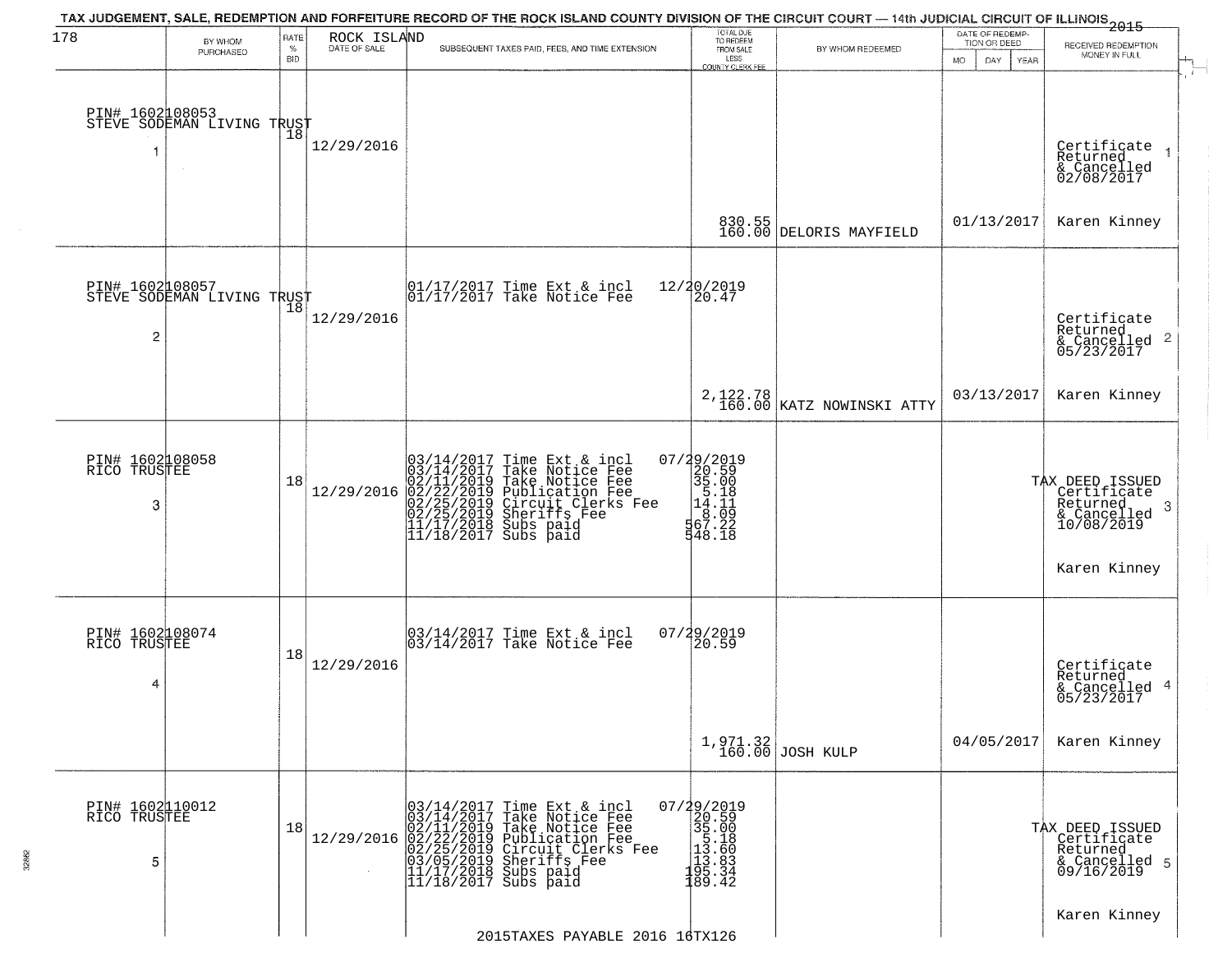| TAX JUDGEMENT, SALE, REDEMPTION AND FORFEITURE RECORD OF THE ROCK ISLAND COUNTY DIVISION OF THE CIRCUIT COURT - 14th JUDIC<br>NAME AND ADDRESS<br>LEGAL DESCRIPTION |                                          |                                     | BACK TAX             |                                       |                                        | AMOUNT<br>FOR WHICH |                                                                 | INTEREST PAYMENT FUND | 2015    |
|---------------------------------------------------------------------------------------------------------------------------------------------------------------------|------------------------------------------|-------------------------------------|----------------------|---------------------------------------|----------------------------------------|---------------------|-----------------------------------------------------------------|-----------------------|---------|
| 179<br>TAXPAYER NO.<br>PARCEL NO.<br>TWP - CODE                                                                                                                     | ROCK ISLAND                              | A-BACK TAX<br>FORFEITED<br>PRIOR TO | FORFEITED<br>PENALTY | BACK TAX<br>FORFEITED<br>INTEREST AND | TOTAL BACK<br>TAX PENALTY<br>AND COSTS | <b>JUDGEMENT</b>    | $\begin{array}{c} \text{CERTIFICATE} \\ \text{NO.} \end{array}$ | INDEMNITY FUND        |         |
| ACRES<br>ASSESSED VALUATION FOR TAXES                                                                                                                               | TAX DUE<br>INT DUE                       | 2014                                | <b>ACCRUED</b>       | COST ACCRUED                          | ACCRUED                                | IS ASKED            |                                                                 | COST OF SALE          |         |
|                                                                                                                                                                     | 1ST<br><b>IST</b>                        |                                     |                      |                                       |                                        |                     |                                                                 |                       |         |
|                                                                                                                                                                     | $-32.43_{200}$<br><del>3.43</del><br>2ND |                                     |                      |                                       |                                        |                     |                                                                 |                       |         |
| NOYA PATRICK J<br>1009 21ST ST<br>ROCK ISLAND IL<br>61201                                                                                                           | 32.43<br>2.45                            |                                     |                      |                                       |                                        |                     |                                                                 | 60.00                 |         |
|                                                                                                                                                                     |                                          |                                     |                      |                                       |                                        |                     |                                                                 |                       |         |
| LOT 14 BLOCK 2<br>BLACK HAWK 4TH ADD                                                                                                                                | 32.<br>-96                               |                                     |                      |                                       |                                        |                     | 875                                                             | 20.00                 |         |
|                                                                                                                                                                     | .98                                      |                                     |                      |                                       |                                        |                     |                                                                 |                       |         |
|                                                                                                                                                                     | 32.43                                    |                                     |                      |                                       |                                        |                     |                                                                 |                       |         |
| $067 - 22 - 00$<br>09-01<br>960<br>.120                                                                                                                             | 10.00                                    |                                     |                      |                                       |                                        |                     |                                                                 | 4.00                  |         |
| PIN# <sup>-1602110013</sup>                                                                                                                                         | <b>TOTAL DUE-TAXES, INT. COST</b>        |                                     |                      |                                       |                                        |                     |                                                                 |                       |         |
| 1,249                                                                                                                                                               | 148.54                                   |                                     |                      |                                       |                                        | 148.54              |                                                                 | 10.00                 | 242.54  |
|                                                                                                                                                                     | <b>IST</b>                               |                                     |                      |                                       |                                        |                     |                                                                 |                       |         |
| MCCARROLL CHARLES R<br>1205 14TH ST                                                                                                                                 | 2ND<br>2ND                               |                                     |                      |                                       |                                        |                     |                                                                 |                       |         |
| ROCK ISLAND IL<br>61201                                                                                                                                             | 89.06<br>6.70                            |                                     |                      |                                       |                                        |                     |                                                                 | 60.00                 |         |
|                                                                                                                                                                     | बन्ना<br>3RD                             |                                     |                      |                                       |                                        |                     |                                                                 |                       |         |
| LOT 2 BLOCK 3<br>BLACK HAWK 4TH ADD                                                                                                                                 | 5.36<br>89.06                            |                                     |                      |                                       |                                        |                     | 876                                                             | 20.00                 |         |
|                                                                                                                                                                     | 89.06<br>2.68                            |                                     |                      |                                       |                                        |                     |                                                                 |                       |         |
| 974                                                                                                                                                                 | PUBLICATION COST                         |                                     |                      |                                       |                                        |                     |                                                                 | 4.00                  |         |
| $068 - 14 - 00$<br>$09 - 01$                                                                                                                                        | 10.00                                    |                                     |                      |                                       |                                        |                     |                                                                 |                       |         |
| PIN# 1602111013                                                                                                                                                     | TOTAL DUE-TAXES, INT. COST               |                                     |                      |                                       |                                        |                     |                                                                 |                       |         |
| 14,430                                                                                                                                                              | 291.92                                   |                                     |                      |                                       |                                        | 291.92              |                                                                 | 10.00                 | 385.92  |
|                                                                                                                                                                     |                                          |                                     |                      |                                       |                                        |                     |                                                                 |                       |         |
| MORENO ARSENIO<br>706 11TH STREET A                                                                                                                                 | 373<br>39.20<br>2ND                      |                                     |                      |                                       |                                        |                     |                                                                 |                       |         |
| MOLINE IL<br>61265                                                                                                                                                  | 373.40<br>28.00                          |                                     |                      |                                       |                                        |                     |                                                                 | 60.00                 |         |
| LOT 9 & 10 BLK 3                                                                                                                                                    | 3RD<br>3RD                               |                                     |                      |                                       |                                        |                     |                                                                 |                       |         |
| BLACKHAWK 4TH ADD<br>EXC ELY 75 FT                                                                                                                                  | 373.40<br><u>22.40</u>                   |                                     |                      |                                       |                                        |                     | 877                                                             | 20.00                 |         |
|                                                                                                                                                                     | 373.40<br>11.20                          |                                     |                      |                                       |                                        |                     |                                                                 |                       |         |
| $068 - 21 - 30$<br>09-01<br>$981 - 2$                                                                                                                               | <b>PUBLICATION COST</b>                  |                                     |                      |                                       |                                        |                     |                                                                 | 4.00                  |         |
| PIN# 1602111020                                                                                                                                                     | 10.00                                    |                                     |                      |                                       |                                        |                     |                                                                 |                       |         |
|                                                                                                                                                                     | TOTAL OUE-TAXES, INT. COST               |                                     |                      |                                       |                                        | 1604.40             |                                                                 |                       |         |
| 14,381                                                                                                                                                              | 1,604.40                                 |                                     |                      |                                       |                                        |                     |                                                                 | 10.00                 | 1698.40 |
|                                                                                                                                                                     | 243.09<br><u> 25.55</u>                  |                                     |                      |                                       |                                        |                     |                                                                 |                       |         |
| VESEY RAMSEY J<br>1011 14 1/2 ST                                                                                                                                    | 2ND                                      |                                     |                      |                                       |                                        |                     |                                                                 |                       |         |
| ROCK ISLAND IL<br>61201                                                                                                                                             | 243.09<br>18.25<br>3RD<br>3BD            |                                     |                      |                                       |                                        |                     |                                                                 | 60.00                 |         |
| LOT 4<br>WM E BAILEYS 3RD ADD                                                                                                                                       | 243.09<br>14.60                          |                                     |                      |                                       |                                        |                     | 878                                                             | 20.00                 |         |
|                                                                                                                                                                     | 4TH                                      |                                     |                      |                                       |                                        |                     |                                                                 |                       |         |
|                                                                                                                                                                     | 7.30<br>243.09                           |                                     |                      |                                       |                                        |                     |                                                                 |                       |         |
| $037 - 04 - 00$<br>372<br>$09 - 01$                                                                                                                                 | PUBLICATION COS-<br>10.00                |                                     |                      |                                       |                                        |                     |                                                                 | 4.00                  |         |
| PIN# 1602113004<br>$\sim 10^{-1}$                                                                                                                                   | TOTAL DUE-TAXES, INT. COST               |                                     |                      |                                       |                                        |                     |                                                                 |                       |         |
| 15,362                                                                                                                                                              | 1,048.06                                 |                                     |                      |                                       |                                        | 1048.06             |                                                                 | 10.00                 | 1142.06 |
|                                                                                                                                                                     | 1ST<br>1ST                               |                                     |                      |                                       |                                        |                     |                                                                 |                       |         |
| HENDERSON JAMES A                                                                                                                                                   |                                          |                                     |                      |                                       |                                        |                     |                                                                 |                       |         |
| 1604 E 11TH ST<br>52803<br>DAVENPORT IA                                                                                                                             | 2ND<br>2ND                               |                                     |                      |                                       |                                        |                     |                                                                 | 60.00                 |         |
|                                                                                                                                                                     | 3RD<br>3RD                               |                                     |                      |                                       |                                        |                     |                                                                 |                       |         |
| LOT 6<br>WM E BAILEYS 3RD ADD                                                                                                                                       | 322.88<br>19.36                          |                                     |                      |                                       |                                        |                     | 879                                                             | 20.00                 |         |
|                                                                                                                                                                     | 4TH<br>322.88<br>9.68 <sup>8</sup>       |                                     |                      |                                       |                                        |                     |                                                                 |                       |         |
|                                                                                                                                                                     | PUBLICATION COST                         |                                     |                      |                                       |                                        |                     |                                                                 |                       |         |
| $037 - 06 - 00$<br>374<br>$09 - 01$                                                                                                                                 | 10.00                                    |                                     |                      |                                       |                                        |                     |                                                                 | 4.00                  |         |
| PIN# 1602113006                                                                                                                                                     | TOTAL DUE-TAXES, INT. COST               |                                     |                      |                                       |                                        |                     |                                                                 |                       |         |
| 12,435                                                                                                                                                              | 684.80                                   |                                     |                      |                                       |                                        | 684.80              |                                                                 | 10.00                 | 778.80  |
|                                                                                                                                                                     |                                          |                                     |                      |                                       | 2015 TAVEC DAVADIE 2016 16TV126        |                     |                                                                 |                       |         |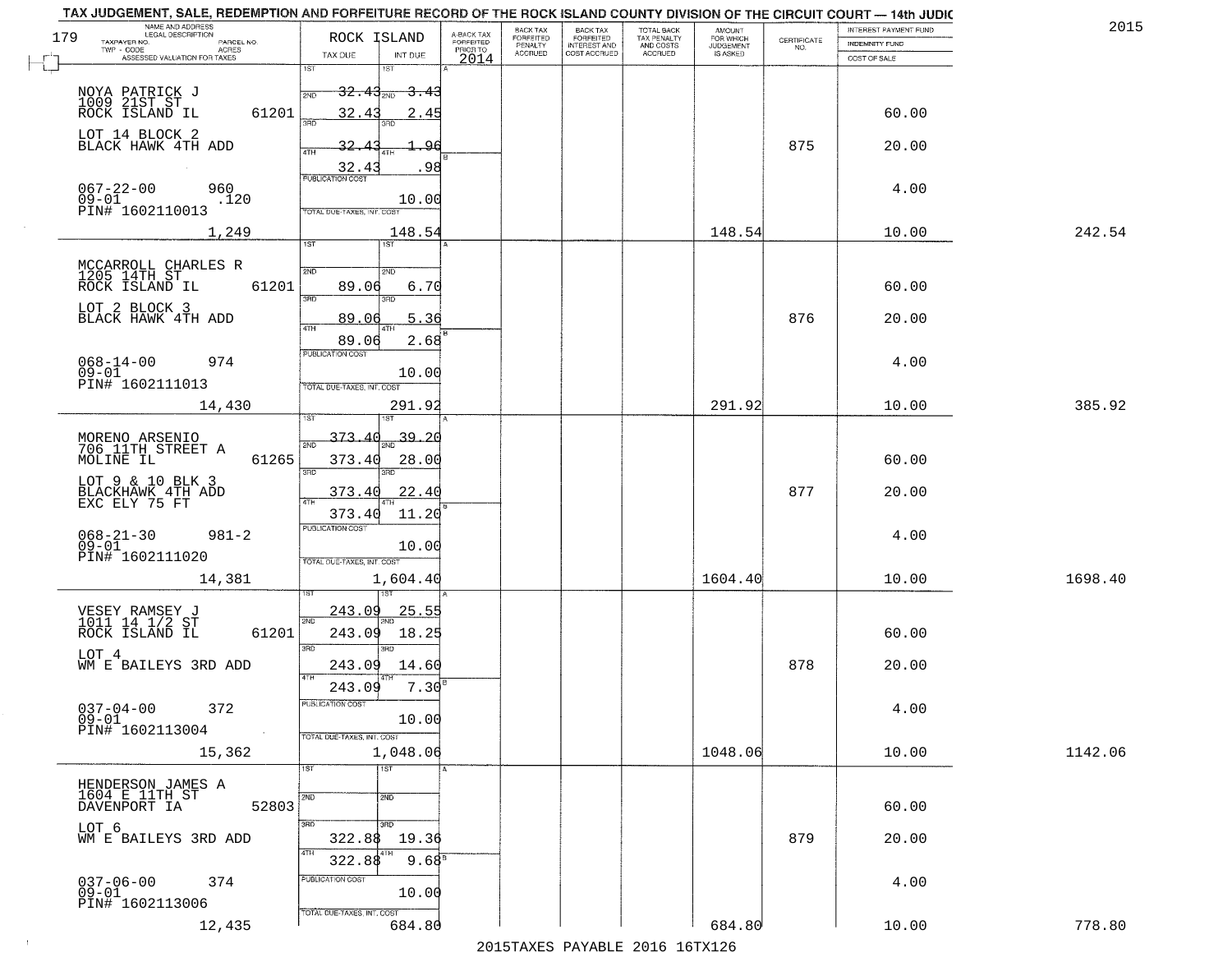| 179                             | BY WHOM                                           | RATE               | ROCK ISLAND                                                                                                                                                                                                         | TAX JUDGEMENT, SALE, REDEMPTION AND FORFEITURE RECORD OF THE ROCK ISLAND COUNTY DIVISION OF THE CIRCUIT COURT — 14th JUDICIAL CIRCUIT OF ILLINOIS 2015                                                                                                | TOTAL DUE<br>TO REDEEM                                                                                                                |                                    | DATE OF REDEMP-                     |                                                                                           |
|---------------------------------|---------------------------------------------------|--------------------|---------------------------------------------------------------------------------------------------------------------------------------------------------------------------------------------------------------------|-------------------------------------------------------------------------------------------------------------------------------------------------------------------------------------------------------------------------------------------------------|---------------------------------------------------------------------------------------------------------------------------------------|------------------------------------|-------------------------------------|-------------------------------------------------------------------------------------------|
|                                 | PURCHASED                                         | $\%$<br><b>BID</b> | DATE OF SALE                                                                                                                                                                                                        | SUBSEQUENT TAXES PAID, FEES, AND TIME EXTENSION                                                                                                                                                                                                       | FROM SALE<br>LESS                                                                                                                     | BY WHOM REDEEMED                   | TION OR DEED<br>YEAR<br>MO.<br>DAY. | RECEIVED REDEMPTION<br>MONEY IN FULL                                                      |
| PIN# 1602110013<br>RICO TRUSTEE |                                                   | 18                 | 12/29/2016                                                                                                                                                                                                          | $03/14/2017$ Time Ext & incl<br>$03/14/2017$ Take Notice Fee<br>$02/11/2019$ Take Notice Fee<br>$02/22/2019$ Publication Fee<br>$03/05/2019$ Sheriffs Fee<br>$11/17/2018$ Subs paid<br>$11/18/2017$ Subs paid                                         | <b>COUNTY CLERK FEE</b><br>$\begin{array}{r} 07/29/2019 \\ 20.59 \\ 35.00 \\ 13.60 \\ 13.60 \\ 13.83 \\ 177.74 \end{array}$<br>172.46 |                                    |                                     | TAX DEED ISSUED<br>Certificate<br>Returned<br>& Cancelled<br>09/16/2019<br>Karen Kinney   |
| 2                               | PIN# 1602 11013<br>STEVE SODEMAN LIVING TRUST     |                    | 12/29/2016                                                                                                                                                                                                          | $\begin{array}{ccc}  01/17/2017 \text{ Time} & \text{Ext} & \text{incl} \\  01/17/2017 \text{ Take Notice } \text{Fe} \end{array}$                                                                                                                    | 12/20/2019<br>20.47                                                                                                                   |                                    |                                     | Certificate<br>Returned<br>& Cancelled 2<br>07/20/2017                                    |
|                                 |                                                   |                    |                                                                                                                                                                                                                     |                                                                                                                                                                                                                                                       |                                                                                                                                       | 475.86<br>160.00 CHARLES MCCARROLL | 06/20/2017                          | Karen Kinney                                                                              |
| 3                               | PIN# 1602111020<br>STEVE SODEMAN LIVING TRUST     | 18                 | 12/29/2016                                                                                                                                                                                                          | 01/17/2017 Time Ext & incl<br>01/17/2017 Take Notice Fee<br>08/21/2019 Take Notice Fee<br>08/21/2019 Circuit Clerks Fee<br>08/21/2019 Title Search Fee<br>08/21/2019 Subs paid<br>08/26/2019 Sheriffs Fee<br>10/15/2019 Sheriffs Fee<br>11/20/2018 Su | 12/20/2019<br>1,730.12<br>1,669.44                                                                                                    |                                    |                                     | TAX DEED ISSUED<br>Certificate<br>Returned<br>3<br>$\frac{2}{03/25/2020}$<br>Karen Kinney |
| PIN# 1602113004<br>4            | STEVE SODEMAN LIVING TRUST                        | 18                 | 12/29/2016                                                                                                                                                                                                          | $\begin{bmatrix} 01/17/2017 \\ 01/17/2017 \end{bmatrix}$ Take Notice Fee                                                                                                                                                                              | 12/20/2019<br>20.47                                                                                                                   |                                    |                                     | Certificate<br>Returned<br>& Cancelled 4<br>03/23/2017                                    |
|                                 |                                                   |                    |                                                                                                                                                                                                                     |                                                                                                                                                                                                                                                       |                                                                                                                                       | 1,368.10<br>160.00 RAMSEY J VESEY  | 02/24/2017                          | Karen Kinney                                                                              |
| 5                               | PIN# 1602113006    <br>STEVE SODEMAN LIVING TRUST | 18                 | $[01/17/2017 \text{ Time Ext } \delta$ \begin{matrix} 01/17/2017 \text{ Time Ext } \delta$ \\ 01/17/2017 \text{ Take Notic} \\ 11/20/2018 \text{ Subs paid} \\ 11/21/2017 \text{ Subs paid} \end{matrix}$<br>$\sim$ | Time Ext & incl<br>Take Notice Fee                                                                                                                                                                                                                    | $12/20/2019$<br>$20.47$<br>1,500.00<br>1,447.62                                                                                       |                                    |                                     | Certificate<br>Returned<br>& Cancelled 5<br>07/05/2019                                    |
|                                 |                                                   |                    |                                                                                                                                                                                                                     |                                                                                                                                                                                                                                                       |                                                                                                                                       | $4,975.24$ JAMES HENDERSON         | 06/18/2019                          | Karen Kinney                                                                              |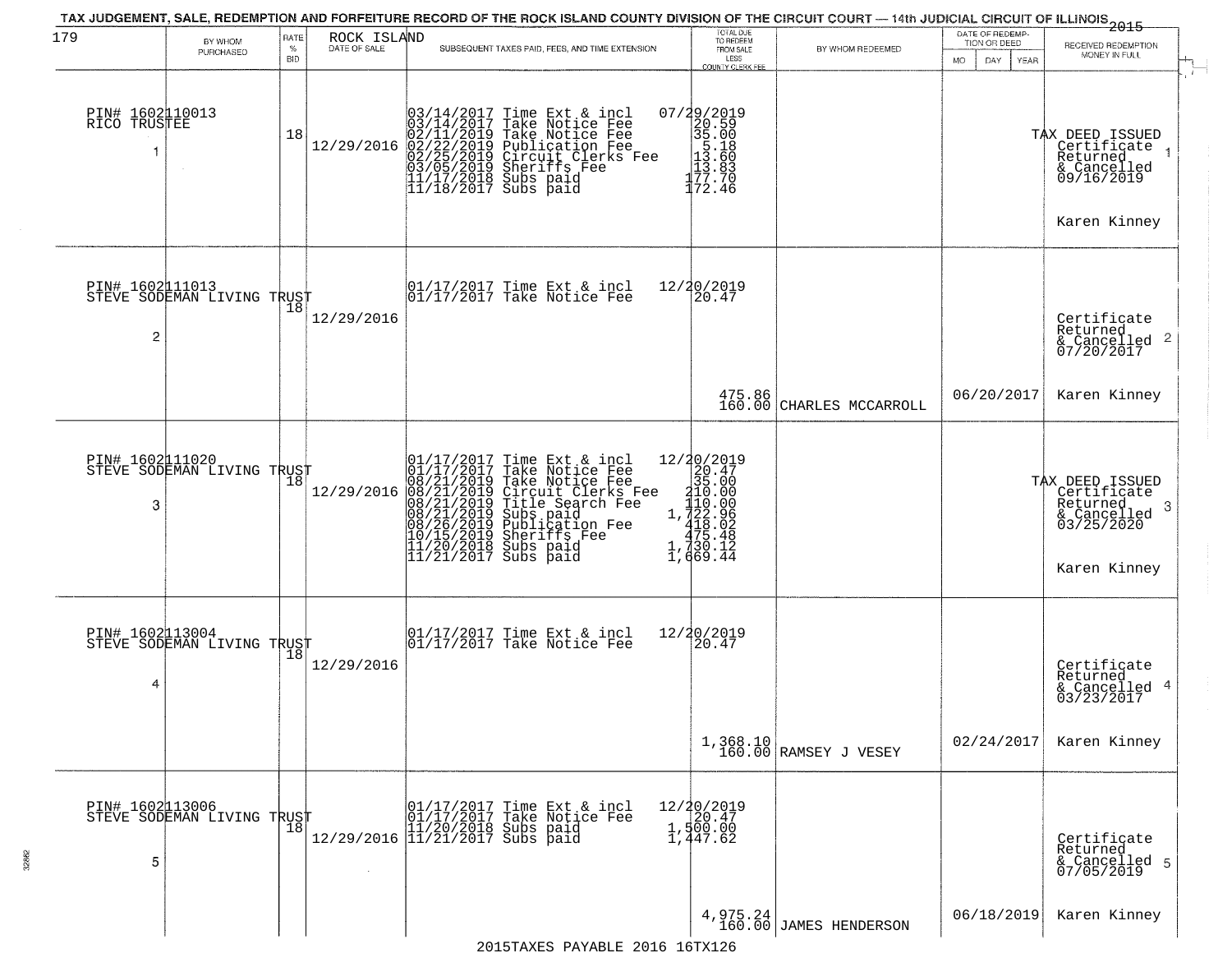|     | TAX JUDGEMENT, SALE, REDEMPTION AND FORFEITURE RECORD OF THE ROCK ISLAND COUNTY DIVISION OF THE CIRCUIT COURT - 14th JUDIC<br>NAME AND ADDRESS<br>LEGAL DESCRIPTION |                                          |                         | BACK TAX                      |                                              |                                        |                                         |                                                                 | INTEREST PAYMENT FUND | 2015     |
|-----|---------------------------------------------------------------------------------------------------------------------------------------------------------------------|------------------------------------------|-------------------------|-------------------------------|----------------------------------------------|----------------------------------------|-----------------------------------------|-----------------------------------------------------------------|-----------------------|----------|
| 180 | TAXPAYER NO.<br>PARCEL NO.                                                                                                                                          | ROCK ISLAND                              | A-BACK TAX<br>FORFEITED | <b>FORFEITED</b><br>PENALTY   | BACK TAX<br>FORFEITED<br><b>INTEREST AND</b> | TOTAL BACK<br>TAX PENALTY<br>AND COSTS | AMOUNT<br>FOR WHICH<br><b>JUDGEMENT</b> | $\begin{array}{c} \text{CERTIFICATE} \\ \text{NO.} \end{array}$ | INDEMNITY FUND        |          |
|     | ACRES<br>ASSESSED VALUATION FOR TAXES                                                                                                                               | TAX DUE<br>INT DUE                       | PRIOR TO<br>2014        | <b>ACCRUED</b>                | COST ACCRUED                                 | <b>ACCRUED</b>                         | IS ASKED                                |                                                                 | COST OF SALE          |          |
|     |                                                                                                                                                                     | 1ST<br>18T                               |                         |                               |                                              |                                        |                                         |                                                                 |                       |          |
|     |                                                                                                                                                                     | $91.79_{200}$<br><del>9.60</del><br>2ND  |                         |                               |                                              |                                        |                                         |                                                                 |                       |          |
|     | MORGAN DORIS<br>1025 14 1/2 ST<br>ROCK ISLAND IL<br>61201                                                                                                           | 91.79<br>6.90                            |                         |                               |                                              |                                        |                                         |                                                                 | 60.00                 |          |
|     |                                                                                                                                                                     | 3RC                                      |                         |                               |                                              |                                        |                                         |                                                                 |                       |          |
|     | LOT 7<br>WM E BAILEYS 3RD ADD                                                                                                                                       | 91.79<br>5.52                            |                         |                               |                                              |                                        |                                         | 880                                                             | 20.00                 |          |
|     |                                                                                                                                                                     |                                          |                         |                               |                                              |                                        |                                         |                                                                 |                       |          |
|     |                                                                                                                                                                     | 91.79<br>2.76<br><b>PUBLICATION COST</b> |                         |                               |                                              |                                        |                                         |                                                                 |                       |          |
|     | 037-07-00<br>09-01<br>375                                                                                                                                           | 10.00                                    |                         |                               |                                              |                                        |                                         |                                                                 | 4.00                  |          |
|     | PIN# 1602113007                                                                                                                                                     | TOTAL DUE-TAXES, INT. COST               |                         |                               |                                              |                                        |                                         |                                                                 |                       |          |
|     | 14,199                                                                                                                                                              | 402.00                                   |                         |                               |                                              |                                        | 402.00                                  |                                                                 | 10.00                 | 496.00   |
|     |                                                                                                                                                                     | ist                                      |                         |                               |                                              |                                        |                                         |                                                                 |                       |          |
|     | PADILLA MANUEL<br>201 W GARVEY AVE UNIT 102                                                                                                                         | 223.22<br>$\frac{23.45}{200}$            |                         |                               |                                              |                                        |                                         |                                                                 |                       |          |
|     | MONTEREY PARK CA<br>91754                                                                                                                                           | 223.22<br>16.75                          |                         |                               |                                              |                                        |                                         |                                                                 | 60.00                 |          |
|     |                                                                                                                                                                     | 3RD                                      |                         |                               |                                              |                                        |                                         |                                                                 |                       |          |
|     | LOT 8 BLOCK 2                                                                                                                                                       | 13.40<br>223.22                          |                         |                               |                                              |                                        |                                         | 881                                                             | 20.00                 |          |
|     | G ELMER BLAKESLEYS<br>12TH ST ADD                                                                                                                                   | 6.70<br>223.22                           |                         |                               |                                              |                                        |                                         |                                                                 |                       |          |
|     |                                                                                                                                                                     | PUBLICATION COST                         |                         |                               |                                              |                                        |                                         |                                                                 |                       |          |
|     | $070 - 18 - 00$<br>1020<br>$09 - 01$                                                                                                                                | 10.00                                    |                         |                               |                                              |                                        |                                         |                                                                 | 4.00                  |          |
|     | PIN# 1602118018                                                                                                                                                     | TOTAL DUE-TAXES, INT. COST               |                         |                               |                                              |                                        |                                         |                                                                 |                       |          |
|     | 8,597                                                                                                                                                               | 963.18                                   |                         |                               |                                              |                                        | 963.18                                  |                                                                 | 10.00                 | 1057.18  |
|     |                                                                                                                                                                     | <b>ST</b>                                |                         |                               |                                              |                                        |                                         |                                                                 |                       |          |
|     | CARDWELL GARY<br>4233 SE CORA ST                                                                                                                                    | 87.01<br>$9 - 17$<br>2ND<br>2ND          | 1230.56                 |                               |                                              |                                        |                                         |                                                                 |                       |          |
|     | 97206<br>PORTLAND OR                                                                                                                                                | 87.06<br>6.55                            |                         | 479.10                        |                                              |                                        |                                         |                                                                 | 60.00                 |          |
|     | LOT 17 BLOCK 1                                                                                                                                                      | 3BD<br>3RD                               |                         |                               | 3648.55                                      |                                        |                                         |                                                                 |                       |          |
|     | G ELMER BLAKESLEYS<br>12TH ST ADD                                                                                                                                   | 87.06<br>5.24<br>4TH                     |                         |                               |                                              | 11573.25                               |                                         | 882                                                             | 20.00                 |          |
|     |                                                                                                                                                                     | 87.06<br>2.62                            |                         |                               |                                              |                                        |                                         |                                                                 |                       |          |
|     | $070 - 07 - 00$<br>1009                                                                                                                                             | <b>PUBLICATION COST</b>                  |                         | $07 - 08 - 09$ $11 - 12 - 13$ |                                              |                                        |                                         |                                                                 | 4.00                  |          |
|     | $09 - 01$                                                                                                                                                           | 10.00                                    |                         |                               |                                              |                                        |                                         |                                                                 |                       |          |
|     | PIN# 1602119004                                                                                                                                                     | TOTAL OUE-TAXES, INT. COST               | 6215.04                 |                               |                                              |                                        |                                         |                                                                 |                       |          |
|     | 3,353                                                                                                                                                               | 381.82                                   |                         |                               |                                              |                                        | 11955.07                                |                                                                 | 10.00                 | 12049.07 |
|     |                                                                                                                                                                     | IST                                      |                         |                               |                                              |                                        |                                         |                                                                 |                       |          |
|     | MARBRY MARY E<br>1214 12TH ST                                                                                                                                       | 2ND<br>2ND                               |                         |                               |                                              |                                        |                                         |                                                                 |                       |          |
|     | ROCK ISLAND IL<br>61201                                                                                                                                             |                                          |                         |                               |                                              |                                        |                                         |                                                                 | 60.00                 |          |
|     | LOT 3 BLOCK 1                                                                                                                                                       | 3RD<br>3HD                               |                         |                               |                                              |                                        |                                         |                                                                 |                       |          |
|     | G ELMER BLAKESLEYS<br>12TH ST ADD                                                                                                                                   | 20.15<br>1.20<br>4TH                     |                         |                               |                                              |                                        |                                         | 883                                                             | 20.00                 |          |
|     |                                                                                                                                                                     | .60<br>20.15                             |                         |                               |                                              |                                        |                                         |                                                                 |                       |          |
|     | $069 - 15 - 00$<br>995                                                                                                                                              | PUBLICATION COS-                         |                         |                               |                                              |                                        |                                         |                                                                 | 4.00                  |          |
|     | $09 - 01$<br>PIN# 1602119013                                                                                                                                        | 10.00<br>TOTAL DUE-TAXES, INT. COST      |                         |                               |                                              |                                        |                                         |                                                                 |                       |          |
|     | 776                                                                                                                                                                 | 52.10                                    |                         |                               |                                              |                                        | 52.10                                   |                                                                 | 10.00                 | 146.10   |
|     |                                                                                                                                                                     |                                          |                         |                               |                                              |                                        |                                         |                                                                 |                       |          |
|     | QCA HOLDINGS LLC<br>2035 BRIDGE AVE STE                                                                                                                             | 455.48<br>47.81                          |                         |                               |                                              |                                        |                                         |                                                                 |                       |          |
|     | 202<br>52803<br>DAVENPORT IA                                                                                                                                        | 2ND<br>455.48 34.15                      |                         |                               |                                              |                                        |                                         |                                                                 | 60.00                 |          |
|     |                                                                                                                                                                     | 3RD<br>חחי                               |                         |                               |                                              |                                        |                                         |                                                                 |                       |          |
|     | LOT 1 BLOCK 1<br>MC NAMARAS ADD                                                                                                                                     | 455.48<br>27.32                          |                         |                               |                                              |                                        |                                         | 884                                                             | 20.00                 |          |
|     |                                                                                                                                                                     | $13.66^8$<br>455.48                      |                         |                               |                                              |                                        |                                         |                                                                 |                       |          |
|     |                                                                                                                                                                     | PUBLICATION COST                         |                         |                               |                                              |                                        |                                         |                                                                 |                       |          |
|     | $277 - 01 - 00$<br>4895<br>$09 - 01$                                                                                                                                | 10.00                                    |                         |                               |                                              |                                        |                                         |                                                                 | 4.00                  |          |
|     | PIN# 1602121001                                                                                                                                                     | TOTAL DUE-TAXES, INT. COST               |                         |                               |                                              |                                        |                                         |                                                                 |                       |          |
|     | 17,542                                                                                                                                                              | 1,954.86                                 |                         |                               |                                              |                                        | 1954.86                                 |                                                                 | 10.00                 | 2048.86  |
|     |                                                                                                                                                                     |                                          |                         |                               |                                              | 2015 TAVEC DAVADIE 2016 16TV126        |                                         |                                                                 |                       |          |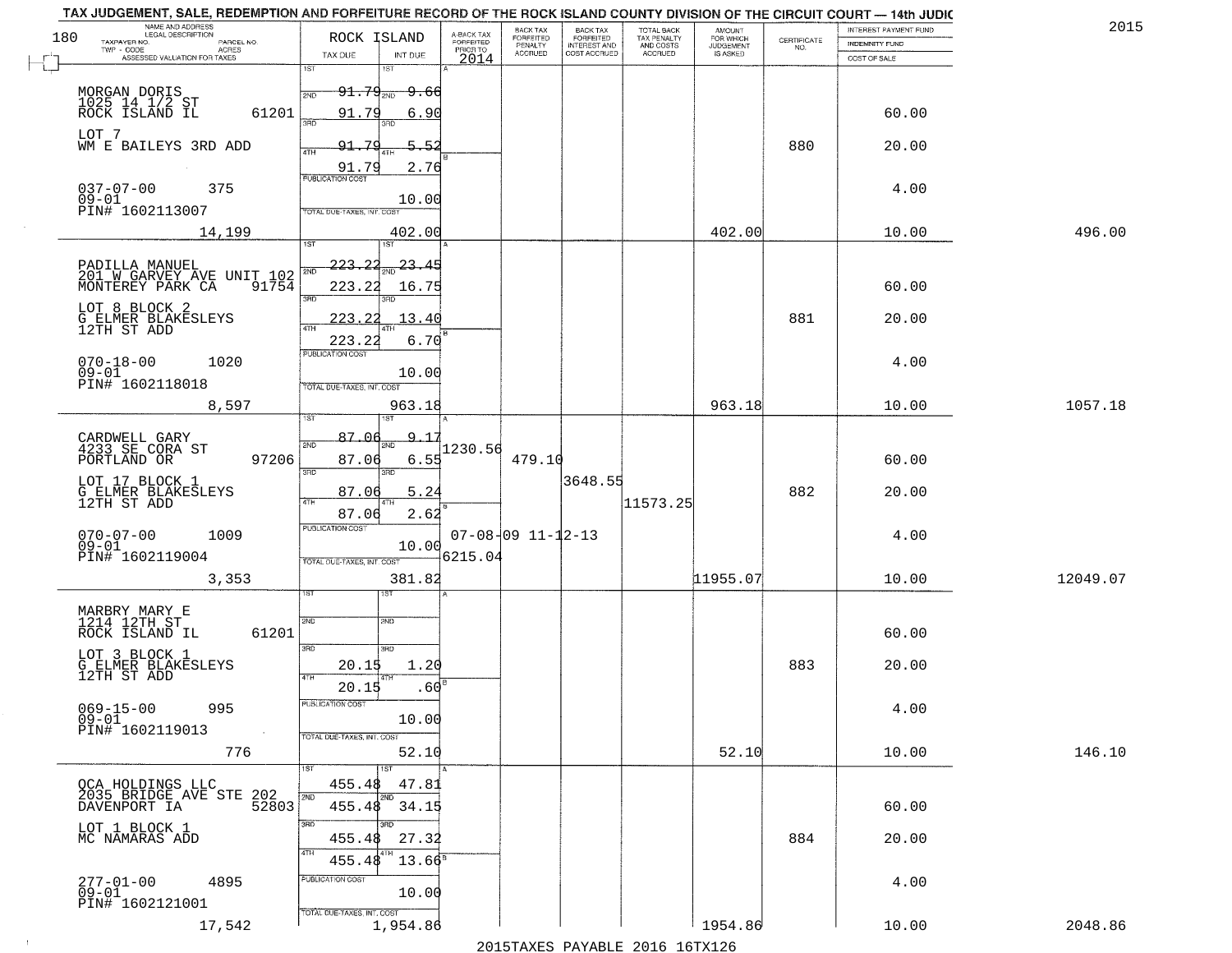| 180                                  | BY WHOM<br>PURCHASED                           | RATE<br>℅<br><b>BID</b> | ROCK ISLAND<br>DATE OF SALE | TAX JUDGEMENT, SALE, REDEMPTION AND FORFEITURE RECORD OF THE ROCK ISLAND COUNTY DIVISION OF THE CIRCUIT COURT — 14th JUDICIAL CIRCUIT OF ILLINOIS 2015<br>SUBSEQUENT TAXES PAID, FEES, AND TIME EXTENSION                                                                                                                                   | TOTAL DUE<br>TO REDEEM<br>FROM SALE<br>LESS<br>COUNTY CLERK FEE                                              | BY WHOM REDEEMED                                | DATE OF REDEMP-<br>TION OR DEED<br>DAY.<br>YEAR<br>MO. | RECEIVED REDEMPTION<br>MONEY IN FULL                                                          |
|--------------------------------------|------------------------------------------------|-------------------------|-----------------------------|---------------------------------------------------------------------------------------------------------------------------------------------------------------------------------------------------------------------------------------------------------------------------------------------------------------------------------------------|--------------------------------------------------------------------------------------------------------------|-------------------------------------------------|--------------------------------------------------------|-----------------------------------------------------------------------------------------------|
| PIN# 1602113007                      | STEVE SODEMAN LIVING TRUST<br>$\sim$           | 18                      | 12/29/2016                  | 01/17/2017 Time Ext & incl<br>01/17/2017 Take Notice Fee                                                                                                                                                                                                                                                                                    | 12/20/2019<br>20.47                                                                                          |                                                 |                                                        | Certificate<br>Returned<br>& Cancelled<br>11/28/2017                                          |
|                                      |                                                |                         |                             |                                                                                                                                                                                                                                                                                                                                             |                                                                                                              | 695.03<br>160.00 DORIS MORGAN                   | 09/12/2017                                             | Karen Kinney                                                                                  |
| PIN# 1602118018<br>RICO TRUSTEE<br>2 |                                                | 18                      | 12/29/2016                  | $\begin{array}{ l} 03/14/2017 \text{ Time Ext} & \text{incl} \\ 03/14/2017 \text{ Take Notice Free} \\ 02/11/2019 \text{ Take Notice Free} \\ 02/22/2019 \text{ Publication Free} \\ 02/25/2019 \text{ Sircuit Clerks Free} \\ 02/25/2019 \text{ Sheriffs See} \\ 11/17/2018 \text{ Subs paid} \\ 11/18/2017 \text{ Subs paid} \end{array}$ | $\begin{smallmatrix} 07/29/2019\\20.59\\35.00\\15.18\\ \vdots\\ 10.63\\1,046.24\\1,010.06 \end{smallmatrix}$ |                                                 |                                                        | TAX DEED ISSUED<br>Certificate<br>Returned<br>& Cancelled 2<br>12/26/2019<br>Karen Kinney     |
| PIN# 1602119004<br>RICO TRUSTEE<br>3 |                                                | 18                      |                             | $12/29/2016 \begin{array}{l} 03/14/2017 \text{ Time Ext & incl} \\ 03/14/2017 \text{ Take Notice Free} \\ 02/11/2019 \text{ Take Notice Free} \\ 02/22/2019 \text{ Publication Free} \\ 02/25/2019 \text{ Sircuit Clerks Free} \\ 02/25/2019 \text{ Sheriffs} \\ 11/17/2018 \text{ Subs paid} \\ 11/18/2017 \text{ Subs paid} \end{array}$  | $\begin{smallmatrix} 07/29/2019\\20.59\\35.00\\5.18\\13.80\\121.76\\249.64 \end{smallmatrix}$                |                                                 |                                                        | TAX DEED ISSUED<br>Certificate<br>Returned<br>-3<br>& Cancelled<br>09/16/2019<br>Karen Kinney |
| PIN# 1602119013<br>4                 | STEVE SODEMAN LIVING TRUST                     |                         | 12/29/2016                  | $\begin{array}{cc} 01/17/2017 & \text{Time Ext} & \text{incl} \\ 01/17/2017 & \text{Take Notice Free} \end{array}$                                                                                                                                                                                                                          | 12/20/2019<br>20.47                                                                                          |                                                 |                                                        | Certificate<br>Returned<br>& Cancelled 4<br>05/23/2017                                        |
|                                      |                                                |                         |                             |                                                                                                                                                                                                                                                                                                                                             |                                                                                                              | 192.87<br>160.00 MARY MARBRY                    | 03/02/2017                                             | Karen Kinney                                                                                  |
| 5                                    | PIN# 1602 121001<br>STEVE SODEMAN LIVING TRUST |                         | 12/29/2016                  | 01/17/2017 Time Ext & incl<br>01/17/2017 Take Notice Fee                                                                                                                                                                                                                                                                                    | 12/20/2019<br>20.47                                                                                          |                                                 |                                                        | Certificate<br>Returned<br>& Cancelled 5<br>05/23/2017                                        |
|                                      |                                                |                         |                             |                                                                                                                                                                                                                                                                                                                                             |                                                                                                              | $2,438.12$ QCA HOLDINGS 14 OF $18^{03/21/2017}$ |                                                        | Karen Kinney                                                                                  |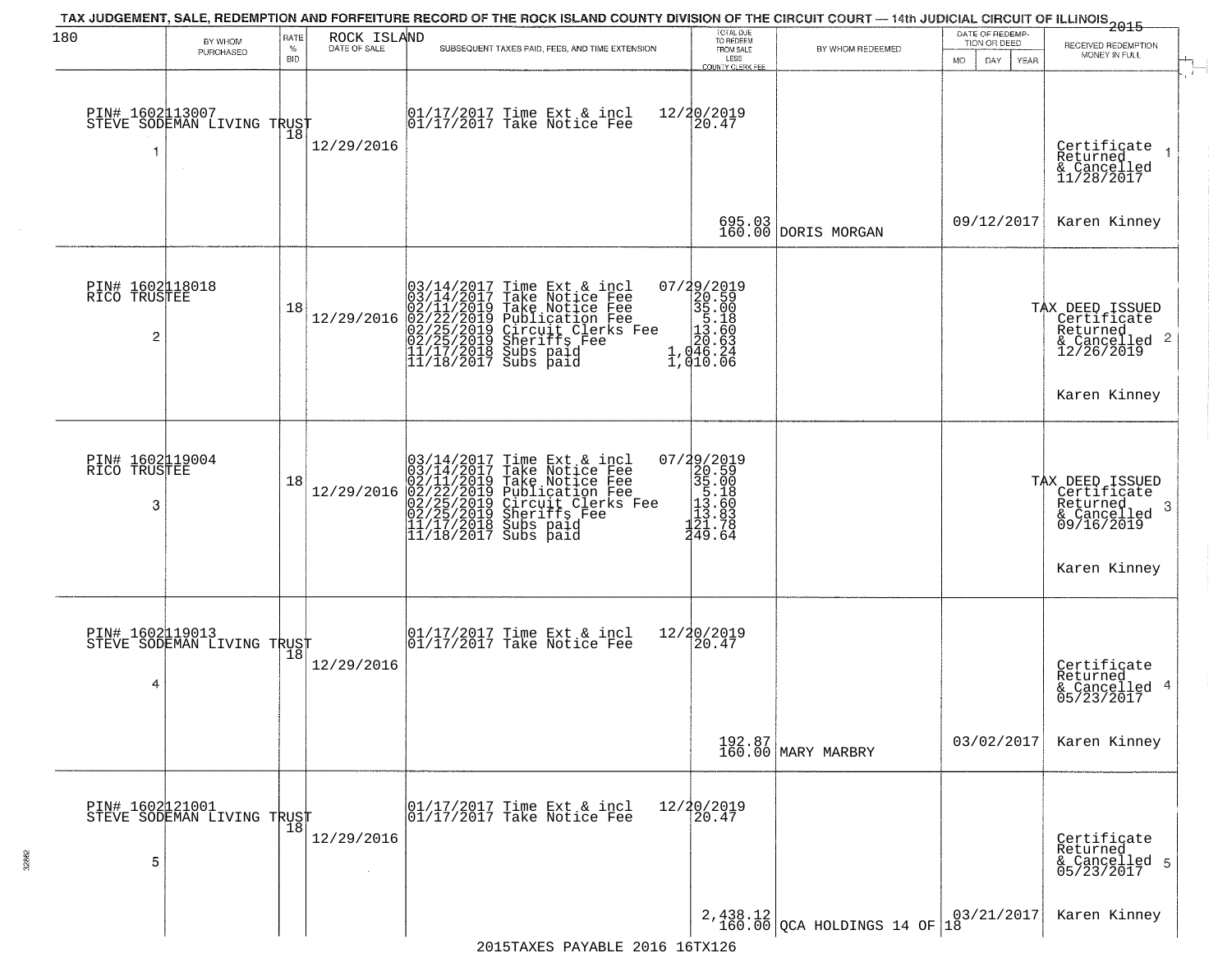|     | TAX JUDGEMENT, SALE, REDEMPTION AND FORFEITURE RECORD OF THE ROCK ISLAND COUNTY DIVISION OF THE CIRCUIT COURT - 14th JUDIC<br>NAME AND ADDRESS<br>LEGAL DESCRIPTION |                                                                                                                               |                                     | BACK TAX             | <b>BACK TAX</b>           |                                        | AMOUNT<br>FOR WHICH |                                                                 | INTEREST PAYMENT FUND  | 2015    |
|-----|---------------------------------------------------------------------------------------------------------------------------------------------------------------------|-------------------------------------------------------------------------------------------------------------------------------|-------------------------------------|----------------------|---------------------------|----------------------------------------|---------------------|-----------------------------------------------------------------|------------------------|---------|
| 181 | TAXPAYER NO.<br>PARCEL NO.<br>ACRES                                                                                                                                 | ROCK ISLAND                                                                                                                   | A-BACK TAX<br>FORFEITED<br>PRIOR TO | FORFEITED<br>PENALTY | FORFEITED<br>INTEREST AND | TOTAL BACK<br>TAX PENALTY<br>AND COSTS | <b>JUDGEMENT</b>    | $\begin{array}{c} \text{CERTIFICATE} \\ \text{NO.} \end{array}$ | <b>INDEMNITY FUND</b>  |         |
|     | ASSESSED VALUATION FOR TAXES                                                                                                                                        | TAX DUE<br>INT DUE                                                                                                            | 2014                                | <b>ACCRUED</b>       | COST ACCRUED              | ACCRUED                                | IS ASKED            |                                                                 | COST OF SALE           |         |
|     | DYAR PAUL<br>2015 43RD ST<br>MOLINE IL<br>61265                                                                                                                     | 1ST<br>269.26 <sub>210</sub> 28.28<br>2ND<br>269.26<br>20.20                                                                  |                                     |                      |                           |                                        |                     |                                                                 | 60.00                  |         |
|     | LOT 7 BLOCK 1<br>MC NAMARAS ADD                                                                                                                                     | <u> 269.26</u><br><u> 16.16</u><br>4TH<br>8.08<br>$\frac{269.26}{PUBUCATON COST}$                                             |                                     |                      |                           |                                        |                     | 885                                                             | 20.00                  |         |
|     | 277-07-00<br>09-01<br>4901<br>PIN# 1602121007                                                                                                                       | 10.00<br>TOTAL DUE-TAXES, INT. COST                                                                                           |                                     |                      |                           |                                        |                     |                                                                 | 4.00                   |         |
|     | 10,370                                                                                                                                                              | 1,159.76                                                                                                                      |                                     |                      |                           |                                        | 1159.76             |                                                                 | 10.00                  | 1253.76 |
|     | RAMADHANI NIYONKURU<br>916 14TH AVE<br>61201<br>ROCK ISLAND IL<br>LOT 7 BLOCK 2<br>DACKS 2ND ADD                                                                    | 189.55<br>$\frac{19.88}{200}$<br>189.55<br>14.20<br>उन्नत<br><u> 189.55</u><br>.11.36<br>189.55<br>5.68                       |                                     |                      |                           |                                        |                     | 886                                                             | 60.00<br>20.00         |         |
|     | $159 - 19 - 00$<br>2724<br>$09 - 01$<br>PIN# 1602123005                                                                                                             | PUBLICATION COST<br>10.00<br>TOTAL DUE-TAXES, INT. COST                                                                       |                                     |                      |                           |                                        |                     |                                                                 | 4.00                   |         |
|     | 10,839                                                                                                                                                              | 819.32<br>1ST<br>1ST                                                                                                          |                                     |                      |                           |                                        | 819.32              |                                                                 | 10.00                  | 913.32  |
|     | MORROW GEORGE W JR<br>1130 39TH ST<br>ROCK ISLAND IL<br>61201<br>LOT 21 BLOCK 2<br>DACKS 2ND ADD                                                                    | 2ND<br><b>2ND</b><br>39.23<br>2.95<br>3 <sub>BD</sub><br>3RD<br>39.23<br>2.36<br>4TH                                          |                                     |                      |                           |                                        |                     | 887                                                             | 60.00<br>20.00         |         |
|     | $160 - 12 - 00$<br>2739<br>$09 - 01$<br>PIN# 1602123021<br>1,511                                                                                                    | 39.23<br>1.18<br><b>PUBLICATION COST</b><br>10.00<br>TOTAL OUE-TAXES, INT. COST<br>134.18                                     |                                     |                      |                           |                                        | 134.18              |                                                                 | 4.00<br>10.00          | 228.18  |
|     | ANDERSON PATRICIA A<br>931 15TH AVE<br>ROCK ISLAND IL<br>61201<br>LOT 22 BLOCK 2<br>DACKS 2ND ADD<br>$160 - 13 - 00$<br>2740                                        | <u> 161.22</u><br>16.94<br>2ND<br>161.22<br>12.10<br>3RD<br>3RD<br>161.22<br>9.68<br>4TH<br>161.22<br>4.84<br>PUBLICATION COS |                                     |                      |                           |                                        |                     | 888                                                             | 60.00<br>20.00<br>4.00 |         |
|     | 09-01<br>PIN# 1602123022<br>$\sim 100$ km $^{-1}$<br>12,209                                                                                                         | 10.00<br>TOTAL DUE-TAXES, INT. COST<br>698.44<br>1ST                                                                          |                                     |                      |                           |                                        | 698.44              |                                                                 | 10.00                  | 792.44  |
|     | POLK GEOFFREY ATTY AT LAW<br>PULA GEUFFALLO SUITE 320<br>LOT 4<br>S LANGMANS ADD                                                                                    | 224.31<br>23.52<br>2ND<br>2ND<br>224.31 16.80<br>3RD<br>3RD<br>224.31<br>13.44                                                |                                     |                      |                           |                                        |                     | 889                                                             | 60.00<br>20.00         |         |
|     | $245 - 18 - 00$<br>4294<br>09-01<br>PIN# 1602128004                                                                                                                 | 4TH<br>224.31<br>$6.72^s$<br>PUBLICATION COST<br>10.00<br>TOTAL DUE-TAXES, INT. COST                                          |                                     |                      |                           |                                        |                     |                                                                 | 4.00                   |         |
|     | 8,639                                                                                                                                                               | 967.72                                                                                                                        |                                     |                      |                           |                                        | 967.72              |                                                                 | 10.00                  | 1061.72 |

 $\sim 100$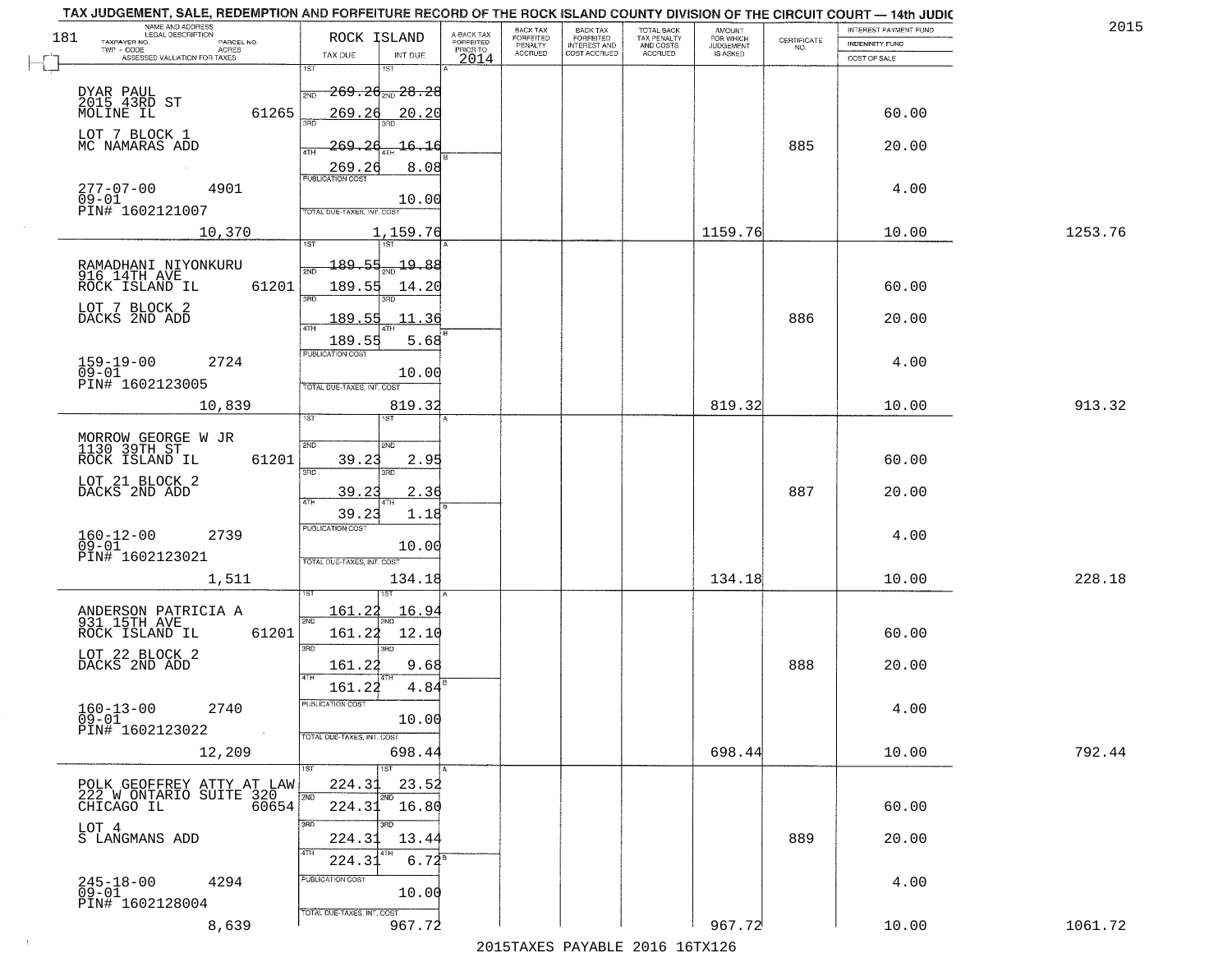| MONEY IN FULL<br>LESS<br><b>BID</b><br>MO.<br>DAY.<br>YEAR<br>COUNTY CLERK FEE<br>PIN# 1602 21007<br>STEVE SODEMAN LIVING TRUST<br>$\begin{array}{r} 12/20/2019 \\20.47 \\35.00 \\410.00 \\408.24 \\401.68 \\401.68 \\1.435 \\7.1 \end{array}$<br>$[01/17/2017 \tTime Ext & incl \\ 01/17/2017 \tTake Notice Free \\ 08/21/2019 \tTake Notice Free \\ 08/21/2019 \tCircle Free \\ 08/21/2019 \tTitle Search Free \\ 08/21/2019 \tTitle Search Free \\ 08/26/2019 \tpublic detection Free \\ 10/15/2019 \tSublcation Free \\ 11/20/2018 \tSubs paid \\ 11/21/2017 \tSubs paid$<br>Take Notice Fee<br>Circuit Clerks Fee<br>Title Search Fee<br>Publication Fee<br>Sheriffs Fee<br>SALE IN ERROR<br>Certificate<br>Returned<br>& Cancelled<br>02/25/2020<br>1, 212.14<br>Karen Kinney<br>PIN# 1602123005    <br>STEVE SODEMAN LIVING TRUST<br>$\begin{array}{c c}\n \begin{array}{c}\n \text{1} & 12/30/2019 \\  \text{Free} & \frac{26}{30} & .47 \\  \text{1erks Free} & 110.000 \\  \text{} & \text{the number of times in the image.}\n \end{array} \\  \begin{array}{c}\n \text{} & \text{} \\  \text{} & \text{} \\  \text{} & \text{} \\  \text{} & \text{} \\  \text{} & \text{} \\  \text{} & \text{} \\  \text{} & \text{} \\  \text{} & \text{} \\  \text{} & \text{} \\  \text{$<br>01/17/2017 Time Ext & incl<br>01/17/2017 Take Notice Fee<br>08/21/2019 Take Notice Fee<br>08/21/2019 Circuit Clerks Fee<br>08/21/2019 Title Search Fee<br>08/21/2019 Subs paid<br>00/26/2019 Sheriffs Fee<br>11/20/2018 Subs paid<br>11/21/2017 Subs<br>18<br>12/29/2016<br>Certificate<br>Returned<br>2<br>$\frac{1}{2}$ Cancelled 2<br>01/03/2020<br>12/19/2019<br>Karen Kinney<br>$\begin{smallmatrix} 07/29/2019\\20.59\\35.00\\5.18\\10.52\\162.98\\158.32 \end{smallmatrix}$<br>PIN# 1602123021<br>RICO TRUSTEE<br>$12/29/2016 \begin{array}{l} 03/14/2017 \text{ Time Ext & incl} \\ 03/14/2017 \text{ Take Notice Free} \\ 02/11/2019 \text{ Take Notice Free} \\ 02/12/29/2016 \text{ 02} \\ 03/05/2019 \text{ Chicult. Cleks Free} \\ 03/05/2019 \text{ Sheriffs} \\ 11/17/2018 \text{ Subs paid} \\ 11/18/2017 \text{ Subs paid} \end{array}$<br>18<br>Certificate<br>Returned<br>3<br>3<br>& Cancelled<br>09/06/2019<br>931.56<br>160.00 GEORGE MORROW<br>07/17/2019<br>Karen Kinney<br>PIN# 1602123022    <br>STEVE SODEMAN LIVING TRUST<br>12/20/2019<br>20.47<br>773.58<br>01/17/2017 Time Ext & incl<br>01/17/2017 Take Notice Fee<br>11/21/2017 Subs paid<br>18<br>12/29/2016<br>Certificate<br>Returned<br>4<br>& Cancelled 4<br>03/05/2018<br>02/05/2018<br>2,107.24<br>160.00 IH MISSISSIPPI VALLEY CRE<br>Karen Kinney<br>07/29/2019<br>20.59<br>35.00<br>5.18<br>3.31<br>PIN# 1602128004<br>RICO TRUSTEE<br>$12/29/2016 \begin{array}{l} 03/14/2017 \text{ Time Ext & incl} \\ 03/14/2017 \text{ Take Notice Free} \\ 02/11/2019 \text{ Take Notice Free} \\ 02/12/29/2016 \begin{array}{l} 02/25/2019 \text{ Circuit Clerks Free} \\ 02/25/2019 \text{ Sheriffs} \\ 02/25/2019 \text{ Sheriffs} \\ 11/17/20119 \text{ Subs paid} \end{array} \end{array}$<br>18<br>TAX DEED ISSUED<br>Certificate<br>Returned<br>5<br>146.18<br>& Cancelled 5<br>09/16/2019<br>$11/18/2017$ Subs paid<br>1,014.86<br>Karen Kinney<br>2015TAXES PAYABLE 2016 16TX126 | 181 | BY WHOM<br>PURCHASED | RATE<br>$\%$ | ROCK ISLAND<br>DATE OF SALE | SUBSEQUENT TAXES PAID, FEES, AND TIME EXTENSION | TOTAL DUE<br>TO REDEEM<br>FROM SALE | BY WHOM REDEEMED | DATE OF REDEMP-<br>TION OR DEED | 2015<br>RECEIVED REDEMPTION |
|--------------------------------------------------------------------------------------------------------------------------------------------------------------------------------------------------------------------------------------------------------------------------------------------------------------------------------------------------------------------------------------------------------------------------------------------------------------------------------------------------------------------------------------------------------------------------------------------------------------------------------------------------------------------------------------------------------------------------------------------------------------------------------------------------------------------------------------------------------------------------------------------------------------------------------------------------------------------------------------------------------------------------------------------------------------------------------------------------------------------------------------------------------------------------------------------------------------------------------------------------------------------------------------------------------------------------------------------------------------------------------------------------------------------------------------------------------------------------------------------------------------------------------------------------------------------------------------------------------------------------------------------------------------------------------------------------------------------------------------------------------------------------------------------------------------------------------------------------------------------------------------------------------------------------------------------------------------------------------------------------------------------------------------------------------------------------------------------------------------------------------------------------------------------------------------------------------------------------------------------------------------------------------------------------------------------------------------------------------------------------------------------------------------------------------------------------------------------------------------------------------------------------------------------------------------------------------------------------------------------------------------------------------------------------------------------------------------------------------------------------------------------------------------------------------------------------------------------------------------------------------------------------------------------------------------------------------------------------------------------------------------------------------------------------------------------------------------------------------------------------------------------------------------------------------------------------------------------------------------------------------------------------|-----|----------------------|--------------|-----------------------------|-------------------------------------------------|-------------------------------------|------------------|---------------------------------|-----------------------------|
|                                                                                                                                                                                                                                                                                                                                                                                                                                                                                                                                                                                                                                                                                                                                                                                                                                                                                                                                                                                                                                                                                                                                                                                                                                                                                                                                                                                                                                                                                                                                                                                                                                                                                                                                                                                                                                                                                                                                                                                                                                                                                                                                                                                                                                                                                                                                                                                                                                                                                                                                                                                                                                                                                                                                                                                                                                                                                                                                                                                                                                                                                                                                                                                                                                                                          |     |                      |              |                             |                                                 |                                     |                  |                                 |                             |
|                                                                                                                                                                                                                                                                                                                                                                                                                                                                                                                                                                                                                                                                                                                                                                                                                                                                                                                                                                                                                                                                                                                                                                                                                                                                                                                                                                                                                                                                                                                                                                                                                                                                                                                                                                                                                                                                                                                                                                                                                                                                                                                                                                                                                                                                                                                                                                                                                                                                                                                                                                                                                                                                                                                                                                                                                                                                                                                                                                                                                                                                                                                                                                                                                                                                          |     |                      |              |                             |                                                 |                                     |                  |                                 |                             |
|                                                                                                                                                                                                                                                                                                                                                                                                                                                                                                                                                                                                                                                                                                                                                                                                                                                                                                                                                                                                                                                                                                                                                                                                                                                                                                                                                                                                                                                                                                                                                                                                                                                                                                                                                                                                                                                                                                                                                                                                                                                                                                                                                                                                                                                                                                                                                                                                                                                                                                                                                                                                                                                                                                                                                                                                                                                                                                                                                                                                                                                                                                                                                                                                                                                                          |     |                      |              |                             |                                                 |                                     |                  |                                 |                             |
|                                                                                                                                                                                                                                                                                                                                                                                                                                                                                                                                                                                                                                                                                                                                                                                                                                                                                                                                                                                                                                                                                                                                                                                                                                                                                                                                                                                                                                                                                                                                                                                                                                                                                                                                                                                                                                                                                                                                                                                                                                                                                                                                                                                                                                                                                                                                                                                                                                                                                                                                                                                                                                                                                                                                                                                                                                                                                                                                                                                                                                                                                                                                                                                                                                                                          |     |                      |              |                             |                                                 |                                     |                  |                                 |                             |
|                                                                                                                                                                                                                                                                                                                                                                                                                                                                                                                                                                                                                                                                                                                                                                                                                                                                                                                                                                                                                                                                                                                                                                                                                                                                                                                                                                                                                                                                                                                                                                                                                                                                                                                                                                                                                                                                                                                                                                                                                                                                                                                                                                                                                                                                                                                                                                                                                                                                                                                                                                                                                                                                                                                                                                                                                                                                                                                                                                                                                                                                                                                                                                                                                                                                          |     |                      |              |                             |                                                 |                                     |                  |                                 |                             |
|                                                                                                                                                                                                                                                                                                                                                                                                                                                                                                                                                                                                                                                                                                                                                                                                                                                                                                                                                                                                                                                                                                                                                                                                                                                                                                                                                                                                                                                                                                                                                                                                                                                                                                                                                                                                                                                                                                                                                                                                                                                                                                                                                                                                                                                                                                                                                                                                                                                                                                                                                                                                                                                                                                                                                                                                                                                                                                                                                                                                                                                                                                                                                                                                                                                                          |     |                      |              |                             |                                                 |                                     |                  |                                 |                             |
|                                                                                                                                                                                                                                                                                                                                                                                                                                                                                                                                                                                                                                                                                                                                                                                                                                                                                                                                                                                                                                                                                                                                                                                                                                                                                                                                                                                                                                                                                                                                                                                                                                                                                                                                                                                                                                                                                                                                                                                                                                                                                                                                                                                                                                                                                                                                                                                                                                                                                                                                                                                                                                                                                                                                                                                                                                                                                                                                                                                                                                                                                                                                                                                                                                                                          |     |                      |              |                             |                                                 |                                     |                  |                                 |                             |
|                                                                                                                                                                                                                                                                                                                                                                                                                                                                                                                                                                                                                                                                                                                                                                                                                                                                                                                                                                                                                                                                                                                                                                                                                                                                                                                                                                                                                                                                                                                                                                                                                                                                                                                                                                                                                                                                                                                                                                                                                                                                                                                                                                                                                                                                                                                                                                                                                                                                                                                                                                                                                                                                                                                                                                                                                                                                                                                                                                                                                                                                                                                                                                                                                                                                          |     |                      |              |                             |                                                 |                                     |                  |                                 |                             |
|                                                                                                                                                                                                                                                                                                                                                                                                                                                                                                                                                                                                                                                                                                                                                                                                                                                                                                                                                                                                                                                                                                                                                                                                                                                                                                                                                                                                                                                                                                                                                                                                                                                                                                                                                                                                                                                                                                                                                                                                                                                                                                                                                                                                                                                                                                                                                                                                                                                                                                                                                                                                                                                                                                                                                                                                                                                                                                                                                                                                                                                                                                                                                                                                                                                                          |     |                      |              |                             |                                                 |                                     |                  |                                 |                             |
|                                                                                                                                                                                                                                                                                                                                                                                                                                                                                                                                                                                                                                                                                                                                                                                                                                                                                                                                                                                                                                                                                                                                                                                                                                                                                                                                                                                                                                                                                                                                                                                                                                                                                                                                                                                                                                                                                                                                                                                                                                                                                                                                                                                                                                                                                                                                                                                                                                                                                                                                                                                                                                                                                                                                                                                                                                                                                                                                                                                                                                                                                                                                                                                                                                                                          |     |                      |              |                             |                                                 |                                     |                  |                                 |                             |
|                                                                                                                                                                                                                                                                                                                                                                                                                                                                                                                                                                                                                                                                                                                                                                                                                                                                                                                                                                                                                                                                                                                                                                                                                                                                                                                                                                                                                                                                                                                                                                                                                                                                                                                                                                                                                                                                                                                                                                                                                                                                                                                                                                                                                                                                                                                                                                                                                                                                                                                                                                                                                                                                                                                                                                                                                                                                                                                                                                                                                                                                                                                                                                                                                                                                          |     |                      |              |                             |                                                 |                                     |                  |                                 |                             |
|                                                                                                                                                                                                                                                                                                                                                                                                                                                                                                                                                                                                                                                                                                                                                                                                                                                                                                                                                                                                                                                                                                                                                                                                                                                                                                                                                                                                                                                                                                                                                                                                                                                                                                                                                                                                                                                                                                                                                                                                                                                                                                                                                                                                                                                                                                                                                                                                                                                                                                                                                                                                                                                                                                                                                                                                                                                                                                                                                                                                                                                                                                                                                                                                                                                                          |     |                      |              |                             |                                                 |                                     |                  |                                 |                             |
|                                                                                                                                                                                                                                                                                                                                                                                                                                                                                                                                                                                                                                                                                                                                                                                                                                                                                                                                                                                                                                                                                                                                                                                                                                                                                                                                                                                                                                                                                                                                                                                                                                                                                                                                                                                                                                                                                                                                                                                                                                                                                                                                                                                                                                                                                                                                                                                                                                                                                                                                                                                                                                                                                                                                                                                                                                                                                                                                                                                                                                                                                                                                                                                                                                                                          |     |                      |              |                             |                                                 |                                     |                  |                                 |                             |
|                                                                                                                                                                                                                                                                                                                                                                                                                                                                                                                                                                                                                                                                                                                                                                                                                                                                                                                                                                                                                                                                                                                                                                                                                                                                                                                                                                                                                                                                                                                                                                                                                                                                                                                                                                                                                                                                                                                                                                                                                                                                                                                                                                                                                                                                                                                                                                                                                                                                                                                                                                                                                                                                                                                                                                                                                                                                                                                                                                                                                                                                                                                                                                                                                                                                          |     |                      |              |                             |                                                 |                                     |                  |                                 |                             |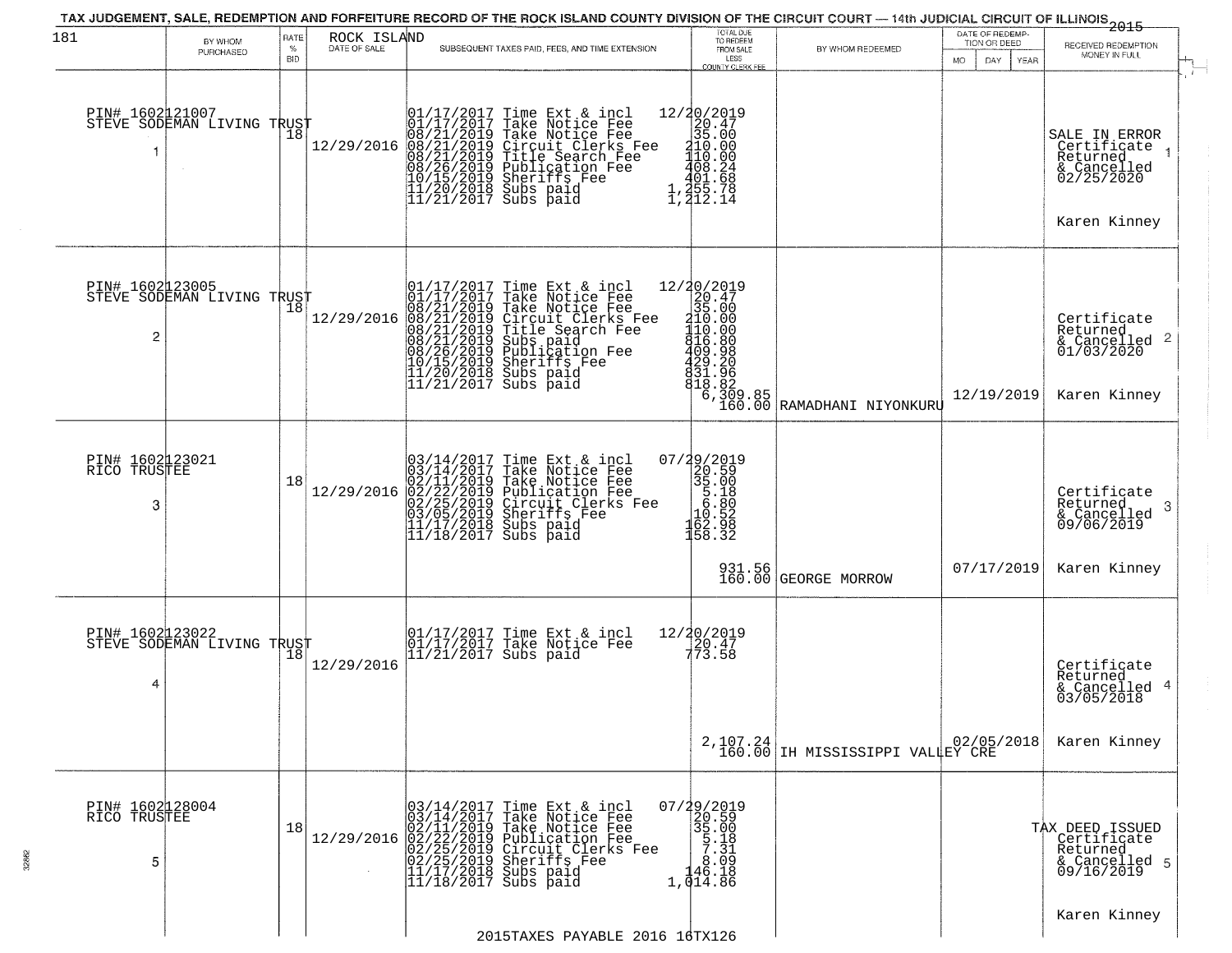|                              | TAX JUDGEMENT, SALE, REDEMPTION AND FORFEITURE RECORD OF THE ROCK ISLAND COUNTY DIVISION OF THE CIRCUIT COURT - 14th JUDIC<br>NAME AND ADDRESS<br>LEGAL DESCRIPTION |                                                                                  |                                     | BACK TAX             | <b>BACK TAX</b>           |                                        |                                         |                                                                 | INTEREST PAYMENT FUND | 2015    |
|------------------------------|---------------------------------------------------------------------------------------------------------------------------------------------------------------------|----------------------------------------------------------------------------------|-------------------------------------|----------------------|---------------------------|----------------------------------------|-----------------------------------------|-----------------------------------------------------------------|-----------------------|---------|
| 182<br>TAXPAYER NO.          | PARCEL NO.                                                                                                                                                          | ROCK ISLAND                                                                      | A-BACK TAX<br>FORFEITED<br>PRIOR TO | FORFEITED<br>PENALTY | FORFEITED<br>INTEREST AND | TOTAL BACK<br>TAX PENALTY<br>AND COSTS | AMOUNT<br>FOR WHICH<br><b>JUDGEMENT</b> | $\begin{array}{c} \text{CERTIFICATE} \\ \text{NO.} \end{array}$ | <b>INDEMNITY FUND</b> |         |
|                              | ACRES<br>ASSESSED VALUATION FOR TAXES                                                                                                                               | TAX DUE<br>INT DUE                                                               | 2014                                | <b>ACCRUED</b>       | COST ACCRUED              | <b>ACCRUED</b>                         | IS ASKED                                |                                                                 | COST OF SALE          |         |
|                              | HARBOUR PORTFOLIO VIII LP NO<br>8214 WESTCHESTER STE 635<br>DALLAS TX 75225                                                                                         | 1ST<br>18T<br>$46.97_{200}$<br>- <del>4.9</del> 0                                |                                     |                      |                           |                                        |                                         |                                                                 |                       |         |
| LOT 25                       |                                                                                                                                                                     | 46.97<br>3.50<br>3RD<br>3RD                                                      |                                     |                      |                           |                                        |                                         |                                                                 | 60.00                 |         |
|                              | S LANGMANS ADD E 28 FT OF<br>S 100 FT AND W 12 FT OF S<br>100 FT L 24                                                                                               | 46.97<br>2.80<br>46.97<br>1.40<br><b>PUBLICATION COST</b>                        |                                     |                      |                           |                                        |                                         | 890                                                             | 20.00                 |         |
| $246 - 18 - 00$<br>$09 - 01$ | 4311<br>PIN# 1602128011                                                                                                                                             | 10.00<br>TOTAL DUE-TAXES, INT. COST                                              |                                     |                      |                           |                                        |                                         |                                                                 | 4.00                  |         |
|                              | 1,809                                                                                                                                                               | 210.48<br>1ST                                                                    |                                     |                      |                           |                                        | 210.48                                  |                                                                 | 10.00                 | 304.48  |
| LOT 7                        | HOME OPPORTUNITY/HALO MGT<br>18451 DALLAS PKWY S 100N<br>DALLAS TX 75287                                                                                            | 2ND<br>2ND<br>3RD<br>3RD                                                         |                                     |                      |                           |                                        |                                         |                                                                 | 60.00                 |         |
|                              | S LANGMANS ADD                                                                                                                                                      | 23.00<br>383.27<br>ৰাম<br>383.27<br>11.50                                        |                                     |                      |                           |                                        |                                         | 891                                                             | 20.00                 |         |
| $245 - 21 - 00$<br>$09 - 01$ | 4297<br>.108<br>PIN# 1602128015                                                                                                                                     | PUBLICATION COST<br>10.00<br>TOTAL DUE-TAXES, INT. COST                          |                                     |                      |                           |                                        |                                         |                                                                 | 4.00                  |         |
|                              | 14,761                                                                                                                                                              | 811.04<br>īst<br>1ST                                                             |                                     |                      |                           |                                        | 811.04                                  |                                                                 | 10.00                 | 905.04  |
| ELDRIDGE IA                  | SKOVRONSKI WALTER A<br>PO BOX 257<br>52748                                                                                                                          | 2ND<br>2ND<br>383.27<br>28.75<br>3RD<br>3RD                                      |                                     |                      |                           |                                        |                                         |                                                                 | 60.00                 |         |
| LOT 8                        | S LANGMANS ADD                                                                                                                                                      | 383.27<br>23.00<br>ATH<br>383.27<br>11.50                                        |                                     |                      |                           |                                        |                                         | 892                                                             | 20.00                 |         |
| $245 - 22 - 00$<br>09-01     | 4298<br>PIN# 1602128016                                                                                                                                             | <b>PUBLICATION COST</b><br>10.00<br>TOTAL OUE-TAXES, INT. COST                   |                                     |                      |                           |                                        |                                         |                                                                 | 4.00                  |         |
|                              | 14,761                                                                                                                                                              | 1,223.06                                                                         |                                     |                      |                           |                                        | 1223.06                                 |                                                                 | 10.00                 | 1317.06 |
| ELDRIDGE IA                  | SKOVRONSKI WALTER A<br>PO BOX 257<br>52748                                                                                                                          | 2ND<br>2ND.<br>340.51<br>25.55<br>3RD<br><b>IRD</b>                              |                                     |                      |                           |                                        |                                         |                                                                 | 60.00                 |         |
| LOT 9                        | S LANGMANS ADD                                                                                                                                                      | 340.51<br>20.44<br>4TH<br>340.51<br>10.22                                        |                                     |                      |                           |                                        |                                         | 893                                                             | 20.00                 |         |
| $246 - 01 - 00$<br>$09 - 01$ | 4299<br>PIN# 1602128017<br>and the control                                                                                                                          | PUBLICATION COST<br>10.00<br>TOTAL DUE-TAXES, INT. COST                          |                                     |                      |                           |                                        |                                         |                                                                 | 4.00                  |         |
|                              | 13,114                                                                                                                                                              | 1,087.74                                                                         |                                     |                      |                           |                                        | 1087.74                                 |                                                                 | 10.00                 | 1181.74 |
|                              | MUSKEYVALLEY RAYMOND A<br>1315 12TH ST<br>61201<br>ROCK ISLAND IL                                                                                                   | 1ST<br>1ST<br>2ND<br>2ND                                                         |                                     |                      |                           |                                        |                                         |                                                                 | 60.00                 |         |
|                              | LOT 15<br>W E BAILEYS 6TH ADD                                                                                                                                       | 3RD<br>3 <sub>BD</sub><br>4TH<br>4TH                                             |                                     |                      |                           |                                        |                                         | 894                                                             | 20.00                 |         |
| 039-07-00<br>09-01           | 413<br>PIN# 1602129005                                                                                                                                              | $11.38^{B}$<br>379.17<br>PUBLICATION COST<br>10.00<br>TOTAL DUE-TAXES, INT. COST |                                     |                      |                           |                                        |                                         |                                                                 | 4.00                  |         |
|                              | 14,603                                                                                                                                                              | 400.55                                                                           |                                     |                      |                           |                                        | 400.55                                  |                                                                 | 10.00                 | 494.55  |

 $\sim 10^{-1}$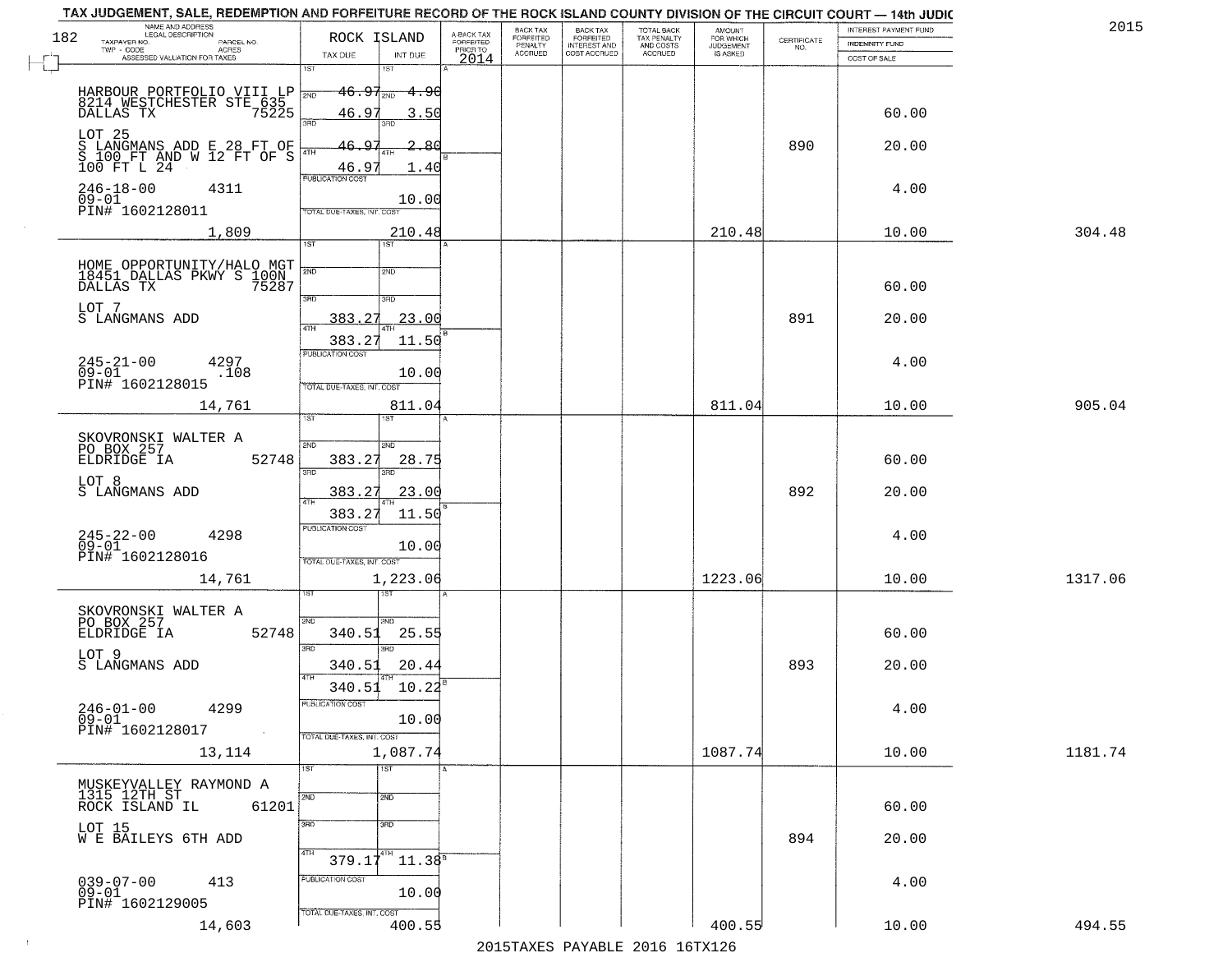| 182                                  | BY WHOM                                       | RATE               | ROCK ISLAND          | TAX JUDGEMENT, SALE, REDEMPTION AND FORFEITURE RECORD OF THE ROCK ISLAND COUNTY DIVISION OF THE CIRCUIT COURT — 14th JUDICIAL CIRCUIT OF ILLINOIS 2015                                                        | TOTAL DUE<br>TO REDEEM |                                                                                               | DATE OF REDEMP-<br>TION OR DEED        | RECEIVED REDEMPTION        |                                                                                                    |
|--------------------------------------|-----------------------------------------------|--------------------|----------------------|---------------------------------------------------------------------------------------------------------------------------------------------------------------------------------------------------------------|------------------------|-----------------------------------------------------------------------------------------------|----------------------------------------|----------------------------|----------------------------------------------------------------------------------------------------|
|                                      | PURCHASED                                     | $\%$<br><b>BID</b> | DATE OF SALE         | SUBSEQUENT TAXES PAID, FEES, AND TIME EXTENSION                                                                                                                                                               |                        | FROM SALE<br>LESS<br><b>COUNTY CLERK FEE</b>                                                  | BY WHOM REDEEMED                       | MO.<br>DAY.<br><b>YEAR</b> | MONEY IN FULL                                                                                      |
| PIN# 1602128011<br>RICO TRUSTEE      |                                               | 18                 | 12/29/2016           | $03/14/2017$ Time Ext & incl<br>03/14/2017 Take Notice Fee<br>02/11/2019 Take Notice Fee<br>02/22/2019 Circuit Clerks Fee<br>02/25/2019 Circuit Clerks Fee<br>02/25/2019 Sheriffs Fee<br>11/18/2017 Subs paid |                        | $\begin{smallmatrix} 07/29/2019\\20.59\\35.00\\25.18\\27.20\\20.63\\236.10 \end{smallmatrix}$ |                                        |                            | SALE IN ERROR<br>Certifiçate <sub>1</sub><br>Returned<br>& Cancelled<br>09/10/2019<br>Karen Kinney |
| 2                                    | PIN# 1602128015<br>STEVE SODEMAN LIVING TRUST |                    | 12/29/2016           | 01/17/2017 Time Ext & incl<br>01/17/2017 Take Notice Fee                                                                                                                                                      |                        | 12/20/2019<br>20.47                                                                           |                                        |                            | Certificate<br>Returned<br>$\frac{1}{6}$ Cancelled 2<br>02/08/2017                                 |
|                                      |                                               |                    |                      |                                                                                                                                                                                                               |                        |                                                                                               | $1,088.42$<br>160.00 MARTIN-POWELL LLC | 01/30/2017                 | Karen Kinney                                                                                       |
| PIN# 1602128016<br>RICO TRUSTEE<br>3 |                                               | 18                 | 12/29/2016           | 03/14/2017 Time Ext & incl<br>03/14/2017 Take Notice Fee                                                                                                                                                      |                        | 07/29/2019<br>20.59                                                                           |                                        |                            | Certificate<br>Returned<br>3<br>& Cancelled<br>07/20/2017                                          |
|                                      |                                               |                    |                      |                                                                                                                                                                                                               |                        |                                                                                               | $1,574.72$ GOMEZ MAY ATTY              | 05/25/2017                 | Karen Kinney                                                                                       |
| PIN# 1602128017<br>4                 | PIN# 1602µ2001/<br>STEVE SODEMAN LIVING TRUST |                    | 12/29/2016           | 01/17/2017 Time Ext & incl<br>01/17/2017 Take Notice Fee                                                                                                                                                      |                        | 12/20/2019<br>⊺žó̃.47                                                                         |                                        |                            | Certificate<br>Returned<br>& Cancelled 4<br>07/20/2017                                             |
|                                      |                                               |                    |                      |                                                                                                                                                                                                               |                        |                                                                                               | $1,414.92$ GOMEZ MAY ATTY              | 05/25/2017                 | Karen Kinney                                                                                       |
| PIN# 1602129005<br>RICO TRUSTEE<br>5 |                                               | 18                 | 12/29/2016<br>$\sim$ | 03/14/2017 Time Ext & incl<br>03/14/2017 Take Notice Fee                                                                                                                                                      |                        | $07/29/2019$<br>20.59                                                                         |                                        |                            | Certificate<br>Returned<br>& Cancelled 5<br>05/23/2017                                             |
|                                      |                                               |                    |                      |                                                                                                                                                                                                               |                        |                                                                                               | 604.16<br>160.00 RAYMOND MUSKEYVALLEY  | 04/27/2017                 | Karen Kinney                                                                                       |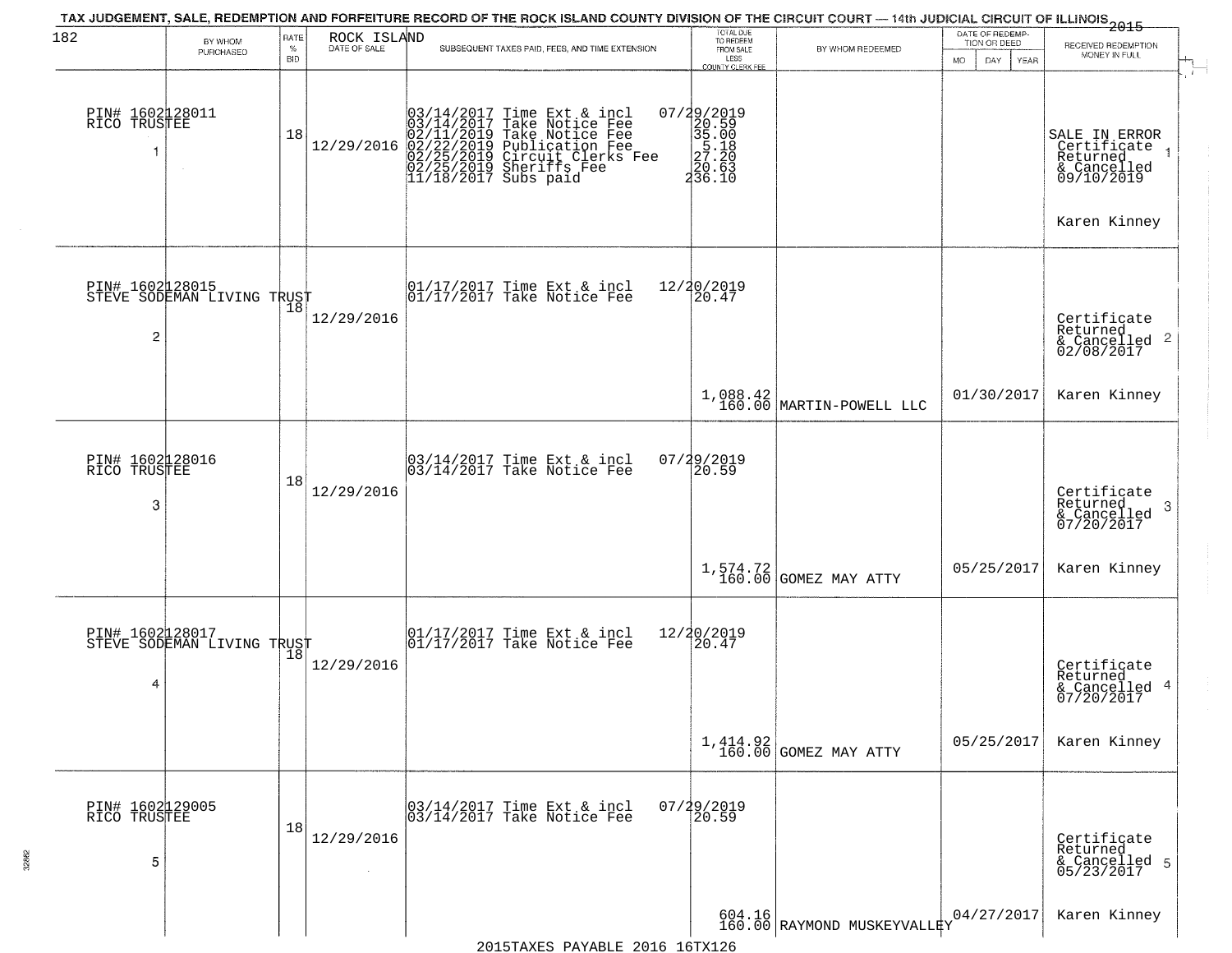| TAX JUDGEMENT, SALE, REDEMPTION AND FORFEITURE RECORD OF THE ROCK ISLAND COUNTY DIVISION OF THE CIRCUIT COURT - 14th JUDIC<br>NAME AND ADDRESS<br>LEGAL DESCRIPTION |                                   |                          |                                     | BACK TAX             | <b>BACK TAX</b>           |                                        |                                         |                                                                 | INTEREST PAYMENT FUND | 2015    |
|---------------------------------------------------------------------------------------------------------------------------------------------------------------------|-----------------------------------|--------------------------|-------------------------------------|----------------------|---------------------------|----------------------------------------|-----------------------------------------|-----------------------------------------------------------------|-----------------------|---------|
| 183<br>TAXPAYER NO.                                                                                                                                                 | ROCK ISLAND                       |                          | A-BACK TAX<br>FORFEITED<br>PRIOR TO | FORFEITED<br>PENALTY | FORFEITED<br>INTEREST AND | TOTAL BACK<br>TAX PENALTY<br>AND COSTS | AMOUNT<br>FOR WHICH<br><b>JUDGEMENT</b> | $\begin{array}{c} \text{CERTIFICATE} \\ \text{NO.} \end{array}$ | <b>INDEMNITY FUND</b> |         |
| PARCEL NO.<br>ACRES<br>ASSESSED VALUATION FOR TAXES                                                                                                                 | TAX DUE                           | INT DUE                  | 2014                                | <b>ACCRUED</b>       | COST ACCRUED              | ACCRUED                                | IS ASKED                                |                                                                 | COST OF SALE          |         |
|                                                                                                                                                                     | 1ST                               |                          |                                     |                      |                           |                                        |                                         |                                                                 |                       |         |
| EYE REALITY                                                                                                                                                         | 2ND                               | <del>130.63, 15.22</del> |                                     |                      |                           |                                        |                                         |                                                                 |                       |         |
| 802 HOLLIDAY DR                                                                                                                                                     |                                   |                          |                                     |                      |                           |                                        |                                         |                                                                 |                       |         |
| FAIRVIEW HEIGHTS IL 62208                                                                                                                                           | 430.63                            | 32.30                    |                                     |                      |                           |                                        |                                         |                                                                 | 60.00                 |         |
| LOT 1<br>W E BAILEYS 6TH ADD                                                                                                                                        | 430.63                            | 25.84                    |                                     |                      |                           |                                        |                                         | 895                                                             | 20.00                 |         |
|                                                                                                                                                                     |                                   |                          |                                     |                      |                           |                                        |                                         |                                                                 |                       |         |
|                                                                                                                                                                     | $\frac{430.63}{pustication cost}$ | 12.92                    |                                     |                      |                           |                                        |                                         |                                                                 |                       |         |
| $038 - 14 - 00$<br>398                                                                                                                                              |                                   |                          |                                     |                      |                           |                                        |                                         |                                                                 | 4.00                  |         |
| $09 - 01$<br>.158<br>PIN# <sup>-1602129013</sup>                                                                                                                    | TOTAL DUE-TAXES, INT. COST        | 10.00                    |                                     |                      |                           |                                        |                                         |                                                                 |                       |         |
| 16,585                                                                                                                                                              |                                   | 1,848.80                 |                                     |                      |                           |                                        | 1848.80                                 |                                                                 | 10.00                 | 1942.80 |
|                                                                                                                                                                     |                                   |                          |                                     |                      |                           |                                        |                                         |                                                                 |                       |         |
|                                                                                                                                                                     | 330.82                            | $\frac{34.72}{200}$      |                                     |                      |                           |                                        |                                         |                                                                 |                       |         |
| HENDERSON GEORGE<br>1318 14TH ST<br>61201                                                                                                                           | <sup>5</sup> মান                  |                          |                                     |                      |                           |                                        |                                         |                                                                 |                       |         |
| ROCK ISLAND IL                                                                                                                                                      | 330.82<br>3RD                     | 24.80                    |                                     |                      |                           |                                        |                                         |                                                                 | 60.00                 |         |
| LOT 5                                                                                                                                                               | 330.82                            | .19.84                   |                                     |                      |                           |                                        |                                         | 896                                                             | 20.00                 |         |
| W E BAILEYS 6TH ADD<br>S 5 FT LOT 4 AND ALL                                                                                                                         |                                   |                          |                                     |                      |                           |                                        |                                         |                                                                 |                       |         |
|                                                                                                                                                                     | 330.82<br><b>FUBLICATION COST</b> | 9.92                     |                                     |                      |                           |                                        |                                         |                                                                 |                       |         |
| $038 - 18 - 00$<br>402<br>$09 - 01$                                                                                                                                 |                                   | 10.00                    |                                     |                      |                           |                                        |                                         |                                                                 | 4.00                  |         |
| PIN# 1602129017                                                                                                                                                     | TOTAL DUE-TAXES, INT. COST        |                          |                                     |                      |                           |                                        |                                         |                                                                 |                       |         |
| 12,741                                                                                                                                                              |                                   | 1,422.56                 |                                     |                      |                           |                                        | 1422.56                                 |                                                                 | 10.00                 | 1516.56 |
|                                                                                                                                                                     | 1ST                               | 187                      |                                     |                      |                           |                                        |                                         |                                                                 |                       |         |
| HENDERSON VALENCIA<br>1326 14TH ST                                                                                                                                  | 174.72<br>2ND                     | $-18 - 3$                |                                     |                      |                           |                                        |                                         |                                                                 |                       |         |
| ROCK ISLAND IL<br>61201                                                                                                                                             | 174.72                            | 13.10                    |                                     |                      |                           |                                        |                                         |                                                                 | 60.00                 |         |
|                                                                                                                                                                     | 3RD                               | 3RD                      |                                     |                      |                           |                                        |                                         |                                                                 |                       |         |
| LOT 7<br>W E BAILEYS 6TH ADD                                                                                                                                        | 174.72                            | 10.48                    |                                     |                      |                           |                                        |                                         | 897                                                             | 20.00                 |         |
|                                                                                                                                                                     | 4TH<br>174.72                     | 5.24                     |                                     |                      |                           |                                        |                                         |                                                                 |                       |         |
|                                                                                                                                                                     | <b>PUBLICATION COST</b>           |                          |                                     |                      |                           |                                        |                                         |                                                                 |                       |         |
| $038 - 20 - 00$<br>09-01<br>404                                                                                                                                     |                                   | 10.00                    |                                     |                      |                           |                                        |                                         |                                                                 | 4.00                  |         |
| PIN# 1602129019                                                                                                                                                     | TOTAL OUE-TAXES, INT. COST        |                          |                                     |                      |                           |                                        |                                         |                                                                 |                       |         |
| 12,729                                                                                                                                                              |                                   | 756.04                   |                                     |                      |                           |                                        | 756.04                                  |                                                                 | 10.00                 | 850.04  |
|                                                                                                                                                                     |                                   |                          |                                     |                      |                           |                                        |                                         |                                                                 |                       |         |
| BAKER BEVERLY G<br>1435 15TH AVE                                                                                                                                    | 2ND                               | 2ND                      |                                     |                      |                           |                                        |                                         |                                                                 |                       |         |
| ROCK ISLAND IL<br>61201                                                                                                                                             |                                   |                          |                                     |                      |                           |                                        |                                         |                                                                 | 60.00                 |         |
| LOT 10                                                                                                                                                              | 3RD                               | 3RD                      |                                     |                      |                           |                                        |                                         |                                                                 |                       |         |
| LONG VIEW 2ND ADD<br>E 38.5 FT                                                                                                                                      | 96.85                             | 5.80                     |                                     |                      |                           |                                        |                                         | 898                                                             | 20.00                 |         |
|                                                                                                                                                                     | 4TH<br>96.85                      | $2.90^{8}$               |                                     |                      |                           |                                        |                                         |                                                                 |                       |         |
| $248 - 10 - 00$<br>4339                                                                                                                                             | PUBLICATION COS                   |                          |                                     |                      |                           |                                        |                                         |                                                                 | 4.00                  |         |
| 09-01                                                                                                                                                               |                                   | 10.00                    |                                     |                      |                           |                                        |                                         |                                                                 |                       |         |
| PIN# 1602132011<br>$\sim 100$ km $^{-1}$                                                                                                                            | TOTAL DUE-TAXES, INT. COST        |                          |                                     |                      |                           |                                        |                                         |                                                                 |                       |         |
| 16,922                                                                                                                                                              |                                   | 212.40                   |                                     |                      |                           |                                        | 212.40                                  |                                                                 | 10.00                 | 306.40  |
|                                                                                                                                                                     |                                   | 1ST                      |                                     |                      |                           |                                        |                                         |                                                                 |                       |         |
| CHICAGO PROPERTIES CO<br>PO BOX 1356                                                                                                                                | 266.66<br>2ND                     | 28.00<br>2ND             |                                     |                      |                           |                                        |                                         |                                                                 |                       |         |
| MOLINE IL<br>61265                                                                                                                                                  |                                   | $266.66$ $20.00$         |                                     |                      |                           |                                        |                                         |                                                                 | 60.00                 |         |
| LOT 8                                                                                                                                                               | 3RD                               | ann                      |                                     |                      |                           |                                        |                                         |                                                                 |                       |         |
| ROGGENKAMPS SUB DIV                                                                                                                                                 | 266.66<br>4TH                     | 16.00                    |                                     |                      |                           |                                        |                                         | 899                                                             | 20.00                 |         |
|                                                                                                                                                                     | 266.66                            | 8.00 <sup>B</sup>        |                                     |                      |                           |                                        |                                         |                                                                 |                       |         |
| $327 - 20 - 00$<br>5770                                                                                                                                             | PUBLICATION COST                  |                          |                                     |                      |                           |                                        |                                         |                                                                 | 4.00                  |         |
| $09 - 01$<br>PIN# 1602134002                                                                                                                                        |                                   | 10.00                    |                                     |                      |                           |                                        |                                         |                                                                 |                       |         |
| 10,270                                                                                                                                                              | TOTAL DUE-TAXES, INT. COST        | 1,148.64                 |                                     |                      |                           |                                        | 1148.64                                 |                                                                 | 10.00                 | 1242.64 |
|                                                                                                                                                                     |                                   |                          |                                     |                      |                           |                                        |                                         |                                                                 |                       |         |

 $\sim 100$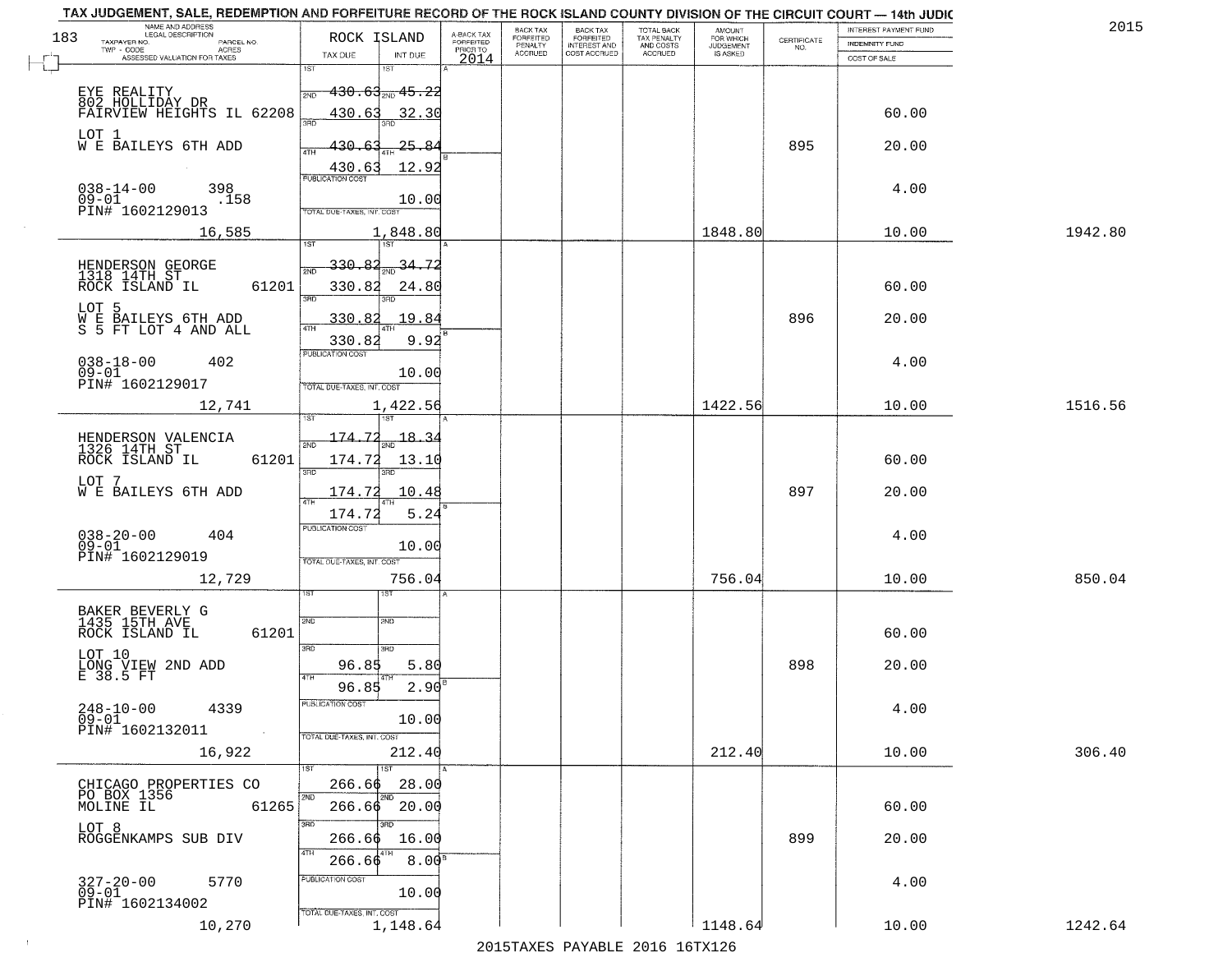|                                       |                                               |                     |                             | TAX JUDGEMENT, SALE, REDEMPTION AND FORFEITURE RECORD OF THE ROCK ISLAND COUNTY DIVISION OF THE CIRCUIT COURT — 14th JUDICIAL CIRCUIT OF ILLINOIS<br>2015 - 1992 - 1993                                                                                                                                              | TOTAL DUE<br>TO REDEEM                                                                                                               |                                         | DATE OF REDEMP-                     |                                                                                                           |
|---------------------------------------|-----------------------------------------------|---------------------|-----------------------------|----------------------------------------------------------------------------------------------------------------------------------------------------------------------------------------------------------------------------------------------------------------------------------------------------------------------|--------------------------------------------------------------------------------------------------------------------------------------|-----------------------------------------|-------------------------------------|-----------------------------------------------------------------------------------------------------------|
| 183                                   | BY WHOM<br>PURCHASED                          | RATE<br>$\%$<br>BID | ROCK ISLAND<br>DATE OF SALE | SUBSEQUENT TAXES PAID, FEES, AND TIME EXTENSION                                                                                                                                                                                                                                                                      | FROM SALE                                                                                                                            | BY WHOM REDEEMED                        | TION OR DEED<br>YEAR<br>MO.<br>DAY. | RECEIVED REDEMPTION<br>MONEY IN FULL                                                                      |
| PIN# 1602129013<br>RICO TRUSTEE<br>-1 |                                               | 18                  | 12/29/2016                  | $03/14/2017$ Time Ext & incl<br>$03/14/2017$ Take Notice Fee<br>$02/11/2019$ Take Notice Fee<br>$02/22/2019$ Publication Fee<br>$02/25/2019$ Sheriffs Fee<br>$02/25/2019$ Sheriffs Fee<br>$11/17/2018$ Subs paid<br>$11/18/2017$ Subs paid                                                                           | LESS<br>COUNTY CLERK FEE<br>$\begin{smallmatrix} 07/29/2019\\20.59\\35.00\\5.18\\20.63\\20.63\\1,990.62\\1,920.76 \end{smallmatrix}$ |                                         |                                     | TAX DEED ISSUED<br>Certificate<br>Returned<br>& Cancelled<br>12/26/2019<br>Karen Kinney                   |
| PIN# 1602129017<br>RICO TRUSTEE<br>2  |                                               | 18                  | 12/29/2016                  | $03/14/2017$ Time Ext & incl<br>$03/14/2017$ Take Notice Fee<br>$02/11/2019$ Take Notice Fee<br>$02/22/2019$ Publication Fee<br>$03/05/2019$ Sheriffs Fee<br>$11/17/2018$ Subs paid<br>$11/18/2017$ Subs paid                                                                                                        | 07/29/2019<br>20.59<br>35.00<br>35.00<br>20.40<br>20.40<br>35.83<br>4,738.140<br>1,482.60                                            |                                         |                                     | TAX DEED ISSUED<br>  Certificate<br>  Returned<br>$\frac{1}{6}$ Cancelled 2<br>09/16/2019<br>Karen Kinney |
| PIN# 1602129019<br>RICO TRUSTEE<br>3  |                                               | 18                  | 12/29/2016                  | $03/14/2017$ Time Ext & incl<br>03/14/2017 Take Notice Fee<br>02/11/2019 Take Notice Fee<br>02/22/2019 Publication Fee<br>02/25/2019 Circuit Clerks Fee<br>03/05/2019 Sheriffs Fee<br>11/17/2018 Subs paid<br>11/18/2017 Subs paid                                                                                   | 07/29/2019<br>20.59<br>35.00<br>5.18<br>13.60<br>$\frac{1}{2}$ $\frac{3}{3}$ $\frac{3}{5}$ $\frac{3}{8}$ $\frac{3}{2}$<br>328.54     |                                         |                                     | TAX DEED ISSUED<br>Certificate<br>Returned<br>3<br>& Cancelled<br>09/16/2019<br>Karen Kinney              |
| PIN# 1602132011<br>RICO TRUSTEE<br>4  |                                               | 18                  | 12/29/2016                  | Time Ext & incl<br>Take Notice Fee<br>Take Notice Fee<br>Publication Fee<br>Circuit Clerks Fee<br>Sheriffs, Fee<br>03/14/2017 Time Ext &<br>03/14/2017 Take Notic<br>02/11/2019 Take Notic<br>02/22/2019 Publicatic<br>03/05/2019 Sheriffs F<br>11/17/2018 Subs paid<br>11/17/2018 Subs paid<br>11/18/2017 Subs paid | $\begin{smallmatrix} 07/29/2019\\20.59\\35.00\\5.18\\20.63\\20.63\\20.53\\30.38\end{smallmatrix}$                                    |                                         |                                     | TAX DEED ISSUED<br>Certificate<br>Returned<br>& Cancelled 4<br>09/16/2019<br>Karen Kinney                 |
| 5                                     | PIN# 1602134002<br>STEVE SODEMAN LIVING TRUST | 18                  | 12/29/2016                  | 01/17/2017 Time Ext & incl<br>01/17/2017 Take Notice Fee                                                                                                                                                                                                                                                             | 12/20/2019<br>20.47                                                                                                                  |                                         |                                     | Certificate<br>Returned<br>& Cancelled 5<br>05/23/2017                                                    |
|                                       |                                               |                     |                             |                                                                                                                                                                                                                                                                                                                      |                                                                                                                                      | $1,486.79$<br>160.00 MARINA S CARPENTER | 03/01/2017                          | Karen Kinney                                                                                              |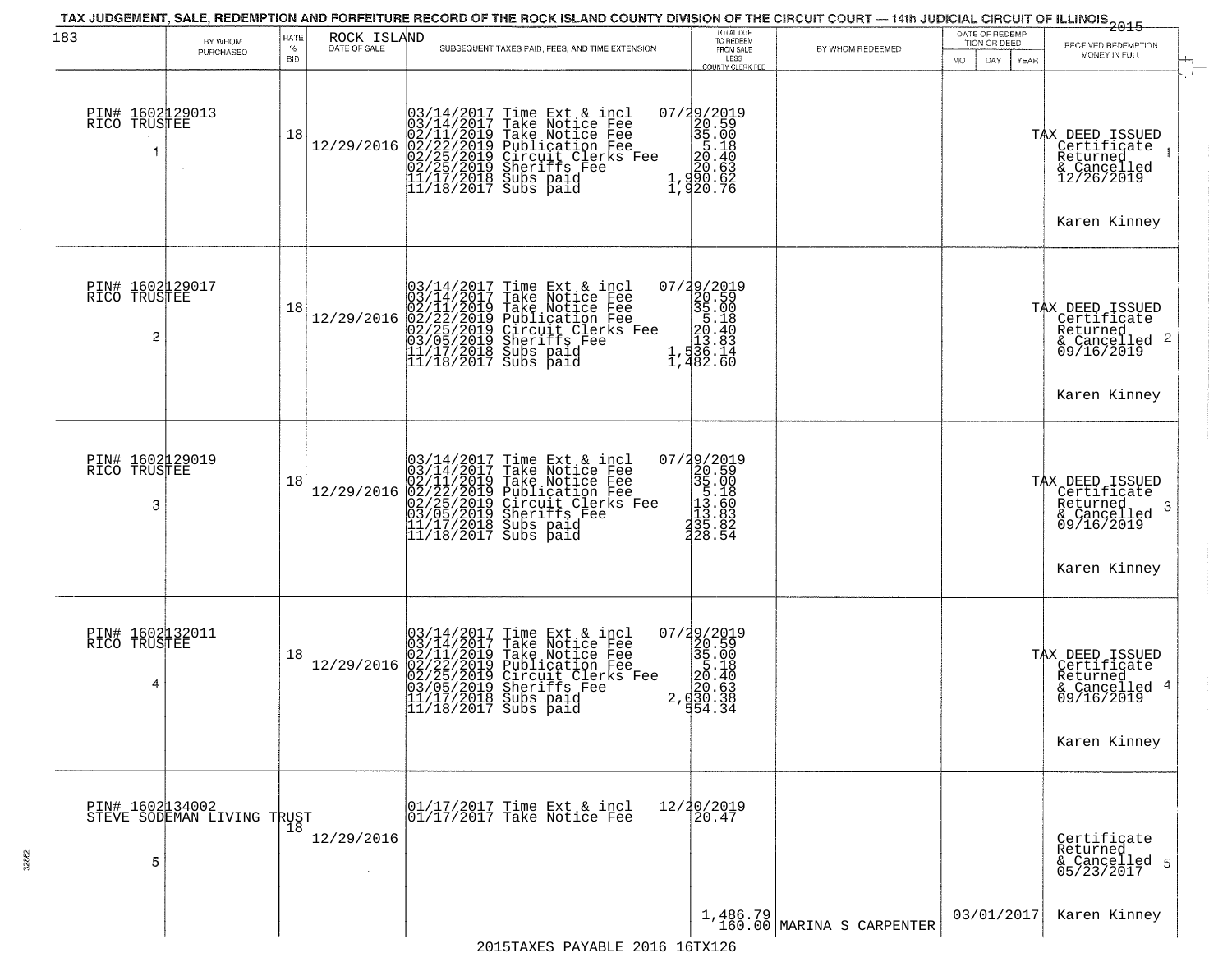| 201     | INTEREST PAYMENT FUND<br><b>INDEMNITY FUND</b> | $\begin{array}{c} \text{CERTIFICATE} \\ \text{NO.} \end{array}$ | <b>AMOUNT</b>                      | TOTAL BACK<br>TAX PENALTY<br>AND COSTS<br>ACCRUED | <b>BACK TAX</b><br><b>FORFEITED</b> | BACK TAX<br>FORFEITED | A-BACK TAX<br><b>FORFEITED</b> | ROCK ISLAND                                                                                     |                            | NAME AND ADDRESS<br>LEGAL DESCRIPTION<br>TAXPAYER NO.<br>PARCEL NO. |
|---------|------------------------------------------------|-----------------------------------------------------------------|------------------------------------|---------------------------------------------------|-------------------------------------|-----------------------|--------------------------------|-------------------------------------------------------------------------------------------------|----------------------------|---------------------------------------------------------------------|
|         | COST OF SALE                                   |                                                                 | FOR WHICH<br>JUDGEMENT<br>IS ASKED |                                                   | INTEREST AND                        | PENALTY<br>ACCRUED    | PRIOR TO<br>2014               | INT DUE                                                                                         | TAX DUE                    | TWP - CODE<br>ACRES<br>ASSESSED VALUATION FOR TAXES                 |
|         |                                                |                                                                 |                                    |                                                   |                                     |                       |                                | 1ST                                                                                             | 1ST                        |                                                                     |
|         |                                                |                                                                 |                                    |                                                   |                                     |                       |                                | $\textcolor{red}{\textbf{-128.14}}\textcolor{white}{\bullet}$ $\textcolor{red}{\textbf{13.44}}$ | 2ND                        | WALKER CURTIS<br>1018 15TH AVE                                      |
|         | 60.00                                          |                                                                 |                                    |                                                   |                                     |                       |                                | 9.60                                                                                            | 61201<br>128.1<br>3AD      | ROCK ISLAND IL                                                      |
|         | 20.00                                          | 900                                                             |                                    |                                                   |                                     |                       |                                | 7.68                                                                                            | -128.                      | LOT 5<br>ROGGENKAMPS SUBD                                           |
|         |                                                |                                                                 |                                    |                                                   |                                     |                       |                                | 3.84                                                                                            | 4TH<br>128.1               | LOT 4 AND                                                           |
|         | 4.00                                           |                                                                 |                                    |                                                   |                                     |                       |                                |                                                                                                 | PUBLICATION COST           | $327 - 17 - 00$<br>5766                                             |
|         |                                                |                                                                 |                                    |                                                   |                                     |                       |                                | 10.00                                                                                           | TOTAL DUE-TAXES, INT. COST | $09-01$<br>PIN# 1602134005                                          |
| 651.12  | 10.00                                          |                                                                 | 557.12                             |                                                   |                                     |                       |                                | 557.12                                                                                          |                            | 15,935                                                              |
|         |                                                |                                                                 |                                    |                                                   |                                     |                       |                                | 1ST                                                                                             | 1ST                        |                                                                     |
|         |                                                |                                                                 |                                    |                                                   |                                     |                       |                                | $-10.15$                                                                                        | 96.49<br>2ND               | HARRIS ROBERT W<br>1016 17TH AVE                                    |
|         | 60.00                                          |                                                                 |                                    |                                                   |                                     |                       |                                | 7.25<br>3RD                                                                                     | 61201<br>96.49<br>3RD      | ROCK ISLAND IL                                                      |
|         | 20.00                                          | 901                                                             |                                    |                                                   |                                     |                       |                                | 5.80                                                                                            | 96.49                      | LOT 4 BLOCK 3<br>L MOSENFELDER PLACE                                |
|         |                                                |                                                                 |                                    |                                                   |                                     |                       |                                | 4TF<br>2.90                                                                                     | 47H<br>96.49               |                                                                     |
|         | 4.00                                           |                                                                 |                                    |                                                   |                                     |                       |                                |                                                                                                 | <b>PUBLICATION COST</b>    | 4686                                                                |
|         |                                                |                                                                 |                                    |                                                   |                                     |                       |                                | 10.00                                                                                           | TOTAL DUE-TAXES, INT. COST | 265-20-00<br>09-01<br>PIN# 1602137006                               |
| 516.06  | 10.00                                          |                                                                 | 422.06                             |                                                   |                                     |                       |                                | 422.06                                                                                          |                            | 14,716                                                              |
|         |                                                |                                                                 |                                    |                                                   |                                     |                       |                                | <b>ST</b>                                                                                       | ist                        |                                                                     |
|         |                                                |                                                                 |                                    |                                                   |                                     |                       |                                | 2ND                                                                                             | 2ND                        | KIEL CHARLES D SR<br>1604 12TH ST                                   |
|         | 60.00                                          |                                                                 |                                    |                                                   |                                     |                       |                                | 3 <sub>BD</sub>                                                                                 | 61201<br>3BD               | ROCK ISLAND IL                                                      |
|         | 20.00                                          | 902                                                             |                                    |                                                   |                                     |                       |                                |                                                                                                 |                            | LOT 2 BLOCK 2<br>W E BAILEYS 12TH ST ADD                            |
|         |                                                |                                                                 |                                    |                                                   |                                     |                       |                                | 4TH<br>5.94                                                                                     | 4TH<br>198.27              |                                                                     |
|         | 4.00                                           |                                                                 |                                    |                                                   |                                     |                       |                                |                                                                                                 | <b>PUBLICATION COST</b>    | 042-03-00<br>09-01<br>465                                           |
|         |                                                |                                                                 |                                    |                                                   |                                     |                       |                                | 10.00                                                                                           | TOTAL OUE-TAXES, INT. COST | PIN# 1602140003                                                     |
| 308.21  | 10.00                                          |                                                                 | 214.21                             |                                                   |                                     |                       |                                | 214.21                                                                                          |                            | 13,238                                                              |
|         |                                                |                                                                 |                                    |                                                   |                                     |                       |                                |                                                                                                 |                            |                                                                     |
|         |                                                |                                                                 |                                    |                                                   |                                     |                       |                                | 46.62                                                                                           | 443.9<br>2ND               | MATTHEWS TERRYL<br>1015 15TH ST                                     |
|         | 60.00                                          |                                                                 |                                    |                                                   |                                     |                       |                                | 33.30<br>3RD                                                                                    | 61201<br>443.9<br>3RD      | ROCK ISLAND IL                                                      |
|         | 20.00                                          | 903                                                             |                                    |                                                   |                                     |                       |                                | 26.64                                                                                           | 443.92                     | LOT 1<br>C H LANGMANS ADD                                           |
|         |                                                |                                                                 |                                    |                                                   |                                     |                       |                                | $443.92 \quad 13.32^8$                                                                          |                            |                                                                     |
|         | 4.00                                           |                                                                 |                                    |                                                   |                                     |                       |                                |                                                                                                 | PUBLICATION COST           | $245 - 10 - 00$<br>09-01<br>4288                                    |
|         |                                                |                                                                 |                                    |                                                   |                                     |                       |                                | 10.00                                                                                           | TOTAL DUE-TAXES, INT. COST | PIN# 1602141003                                                     |
| 1999.56 | 10.00                                          |                                                                 | 1905.56                            |                                                   |                                     |                       |                                | 1,905.56                                                                                        |                            | 17,097                                                              |
|         |                                                |                                                                 |                                    |                                                   |                                     |                       |                                | 1ST                                                                                             |                            |                                                                     |
|         |                                                |                                                                 |                                    |                                                   |                                     |                       |                                | 34.79<br><b>2ND</b><br>$331.00$ $24.85$                                                         | 331.00<br>2ND              | GRANADA EMMETT J<br>835 5TH AVE                                     |
|         | 60.00                                          |                                                                 |                                    |                                                   |                                     |                       |                                | अंग                                                                                             | 61265<br>3RD               | MOLINE IL<br>LOT 9                                                  |
|         | 20.00                                          | 904                                                             |                                    |                                                   |                                     |                       |                                | 19.88                                                                                           | 331.00                     | <b>W E BAILEYS 4TH ADD</b>                                          |
|         |                                                |                                                                 |                                    |                                                   |                                     |                       |                                | $9.94^8$                                                                                        | 4TH<br>331.00              |                                                                     |
|         |                                                |                                                                 |                                    |                                                   |                                     |                       |                                |                                                                                                 | PUBLICATION COST           | 038-01-00<br>09-01<br>389                                           |
|         | 4.00                                           |                                                                 |                                    |                                                   |                                     |                       |                                |                                                                                                 |                            |                                                                     |
|         |                                                |                                                                 |                                    |                                                   |                                     |                       |                                | 10.00                                                                                           | TOTAL DUE-TAXES, INT. COST | PIN# 1602142009                                                     |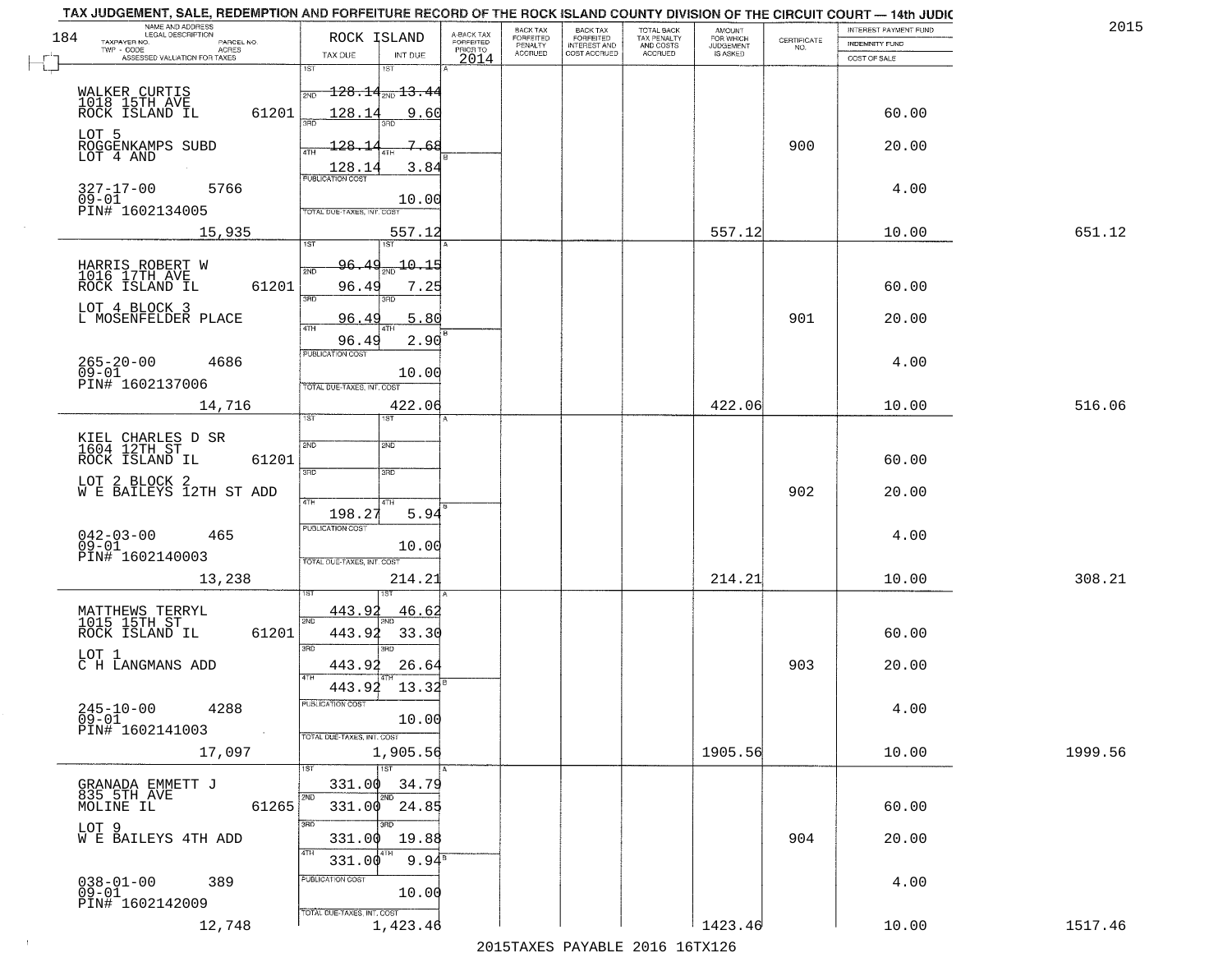| 184                  | BY WHOM                                       | RATE<br>$\%$    | ROCK ISLAND<br>DATE OF SALE | TAX JUDGEMENT, SALE, REDEMPTION AND FORFEITURE RECORD OF THE ROCK ISLAND COUNTY DIVISION OF THE CIRCUIT COURT — 14th JUDICIAL CIRCUIT OF ILLINOIS 2015<br>SUBSEQUENT TAXES PAID, FEES, AND TIME EXTENSION                                                                                                                                                                                                                                                          | TOTAL DUE<br>TO REDEEM<br>FROM SALE                                             | BY WHOM REDEEMED                                                                                                                                                                              | DATE OF REDEMP-<br>TION OR DEED | RECEIVED REDEMPTION                                                    |
|----------------------|-----------------------------------------------|-----------------|-----------------------------|--------------------------------------------------------------------------------------------------------------------------------------------------------------------------------------------------------------------------------------------------------------------------------------------------------------------------------------------------------------------------------------------------------------------------------------------------------------------|---------------------------------------------------------------------------------|-----------------------------------------------------------------------------------------------------------------------------------------------------------------------------------------------|---------------------------------|------------------------------------------------------------------------|
|                      | PURCHASED                                     | <b>BID</b>      |                             |                                                                                                                                                                                                                                                                                                                                                                                                                                                                    | LESS<br>COUNTY CLERK FEE                                                        |                                                                                                                                                                                               | DAY.<br><b>YEAR</b><br>MO.      | MONEY IN FULL                                                          |
|                      | PIN# 1602134005<br>STEVE SODEMAN LIVING TRUST |                 | 12/29/2016                  |                                                                                                                                                                                                                                                                                                                                                                                                                                                                    |                                                                                 |                                                                                                                                                                                               |                                 | Certificate<br>Returned<br>$\rightarrow$<br>& Cancelled<br>02/08/2017  |
|                      |                                               |                 |                             |                                                                                                                                                                                                                                                                                                                                                                                                                                                                    |                                                                                 | 768.32<br>160.00 CURTIS WALKER                                                                                                                                                                | 01/12/2017                      | Karen Kinney                                                           |
| $\overline{c}$       | PIN# 1602137006<br>STEVE SODEMAN LIVING TRUST | 18              | 12/29/2016                  | $\begin{array}{cc}  01/17/2017 \text{ Time Ext} & \text{incl} \\  01/17/2017 \text{ Take Notice Fe} \end{array}$                                                                                                                                                                                                                                                                                                                                                   | 12/20/2019<br>20.47                                                             |                                                                                                                                                                                               |                                 | Certificate<br>Returned<br>$\overline{2}$<br>& Cancelled<br>02/08/2017 |
|                      |                                               |                 |                             |                                                                                                                                                                                                                                                                                                                                                                                                                                                                    |                                                                                 | 629.42<br>160.00 THOMAS HARRIS                                                                                                                                                                | 01/25/2017                      | Karen Kinney                                                           |
| PIN# 1602140003<br>3 | STEVE SODEMAN LIVING TRUST                    | 18              | 12/29/2016                  | $\begin{array}{ccc}  01/17/2017 \text{ Time} & \text{Ext} & \text{incl} \\  01/17/2017 \text{ Take Notice } \text{Fe} \end{array}$                                                                                                                                                                                                                                                                                                                                 | 12/20/2019<br>20.47                                                             |                                                                                                                                                                                               |                                 | Certificate<br>Returned<br>3<br>& Cancelled<br>03/23/2017              |
|                      |                                               |                 |                             |                                                                                                                                                                                                                                                                                                                                                                                                                                                                    |                                                                                 | 384.16<br>160.00 CORELOGIC                                                                                                                                                                    | 02/03/2017                      | Karen Kinney                                                           |
| 4                    | PIN# 1602141003<br>STEVE SODEMAN LIVING TRUST |                 |                             | 01/17/2017 Time Ext & incl<br>01/17/2017 Take Notice Fee<br>11/20/2018 Subs paid<br>12/29/2016 11/21/2017 Subs paid                                                                                                                                                                                                                                                                                                                                                | 12/20/2019<br>2.050.47<br>2.050.96<br>1.979.00                                  |                                                                                                                                                                                               |                                 | Certificate<br>Returned<br>4<br>& Cancelled<br>06/13/2019              |
|                      |                                               |                 |                             |                                                                                                                                                                                                                                                                                                                                                                                                                                                                    |                                                                                 | 8,570.67<br>160.00 TERRYL MATTHEWS                                                                                                                                                            | 05/28/2019                      | Karen Kinney                                                           |
| PIN# 1602142009<br>5 | STEVE SODEMAN LIVING TRUST                    | $\overline{18}$ |                             | $\begin{array}{c}\n12/29/2016\overline{)1/17/2017\hbox{ a}}\n\hline\n\text{12/29/2016}\n008/21/2019\hbox{ Take}\n08/21/2019\hbox{ The left}\n08/21/2019\hbox{ Title}\n08/21/2019\hbox{ Subs }\mathfrak p.\n08/26/2019\hbox{ Sublic\'a}\n08/28/2019\hbox{ Sheriff\'e}\n11/20/2018\hbox{ Subs paid}\n\hline\n\end{array}$<br>Time Ext & incl<br>Take Notice Fee<br>Take Notice Fee<br>Take Worlderfee<br>Title Search Fee<br>Subs paid<br>Worlderfee<br>Sheriffs Fee | $\begin{array}{r} 12/20/2019 \\ 20.47 \\ 35.00 \end{array}$<br>210.00<br>110.00 | 1, $\frac{1}{30}$ . $68$<br>$\frac{1}{370}$ . $68$<br>$1, \frac{1}{336}$ . $\frac{2}{36}$<br>1, $\frac{483}{160}$ . $\frac{32}{360}$<br>$\frac{32}{160}$ . $\frac{34}{160}$<br>EMMETT GRANADA | 09/06/2019                      | Certificate<br>Returned<br>& Cancelled 5<br>11/15/2019<br>Karen Kinney |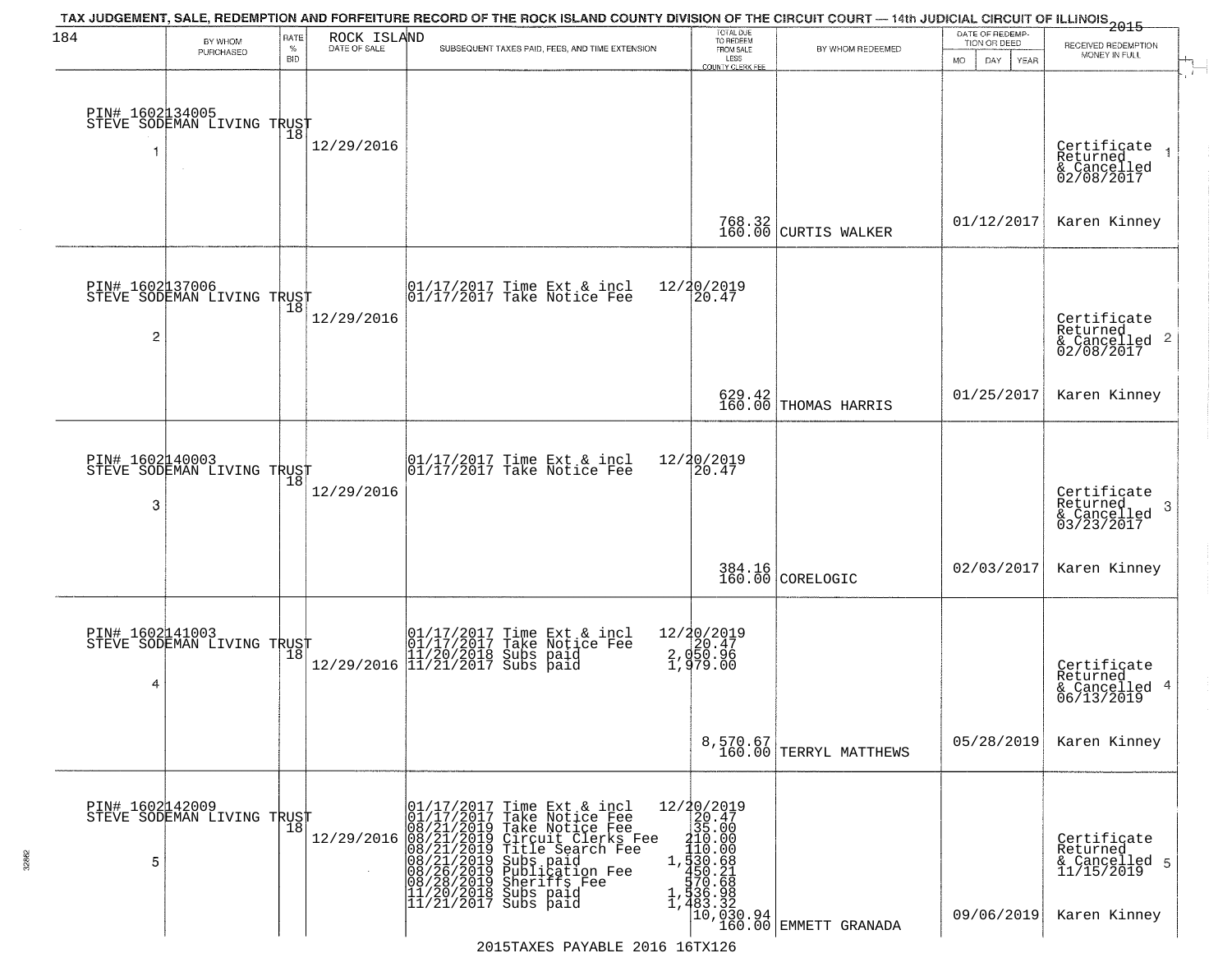| TAX JUDGEMENT, SALE, REDEMPTION AND FORFEITURE RECORD OF THE ROCK ISLAND COUNTY DIVISION OF THE CIRCUIT COURT - 14th JUDIC<br>NAME AND ADDRESS<br>LEGAL DESCRIPTION |                                                                                   |                                     | BACK TAX             | <b>BACK TAX</b>           |                                        | AMOUNT<br>FOR WHICH |                                                                 | INTEREST PAYMENT FUND | 2015    |
|---------------------------------------------------------------------------------------------------------------------------------------------------------------------|-----------------------------------------------------------------------------------|-------------------------------------|----------------------|---------------------------|----------------------------------------|---------------------|-----------------------------------------------------------------|-----------------------|---------|
| 185<br>TAXPAYER NO.<br>PARCEL NO.<br>ACRES                                                                                                                          | ROCK ISLAND                                                                       | A-BACK TAX<br>FORFEITED<br>PRIOR TO | FORFEITED<br>PENALTY | FORFEITED<br>INTEREST AND | TOTAL BACK<br>TAX PENALTY<br>AND COSTS | <b>JUDGEMENT</b>    | $\begin{array}{c} \text{CERTIFICATE} \\ \text{NO.} \end{array}$ | <b>INDEMNITY FUND</b> |         |
| ASSESSED VALUATION FOR TAXES                                                                                                                                        | TAX DUE<br>INT DUE                                                                | 2014                                | <b>ACCRUED</b>       | COST ACCRUED              | ACCRUED                                | IS ASKED            |                                                                 | COST OF SALE          |         |
| SPRINGFIELD TRACY E<br>5229 AMESBURY DR<br>52807<br>DAVENPORT IA                                                                                                    | 1ST<br>18T<br><del>367.95 <sub>2N0</sub> 38.64</del><br>2ND<br>367.95<br>27.60    |                                     |                      |                           |                                        |                     |                                                                 | 60.00                 |         |
| LOT 11<br>W E BAILEYS 4TH ADD<br>E 81.8 FT                                                                                                                          | 367.95<br>22.08                                                                   |                                     |                      |                           |                                        |                     | 905                                                             | 20.00                 |         |
| $038 - 04 - 00$<br>09-01<br>392<br>PIN# 1602142012                                                                                                                  | $\frac{367.95}{PUBUCATON COST}$<br>11.04<br>10.00<br>TOTAL DUE-TAXES, INT. COST   |                                     |                      |                           |                                        |                     |                                                                 | 4.00                  |         |
| 14,171                                                                                                                                                              | 1,581.16                                                                          |                                     |                      |                           |                                        | 1581.16             |                                                                 | 10.00                 | 1675.16 |
| VANBELLE INVESTMENT PROP<br>1618 116TH AVE<br>MILAN IL<br>61264<br>LOT 5<br>W E BAILEYS ADD                                                                         | 321.79<br>$\frac{33.81}{200}$<br>321.79<br>24.15<br>3RD<br>3RD<br>321.79<br>19.32 |                                     |                      |                           |                                        |                     | 906                                                             | 60.00<br>20.00        |         |
| $036 - 05 - 00$<br>355<br>$09 - 01$<br>PIN# 1602144009                                                                                                              | 321.79<br>9.66<br>PUBLICATION COST<br>10.00<br>TOTAL DUE-TAXES, INT. COST         |                                     |                      |                           |                                        |                     |                                                                 | 4.00                  |         |
| 12,393                                                                                                                                                              | 1,384.10<br>isT                                                                   |                                     |                      |                           |                                        | 1384.10             |                                                                 | 10.00                 | 1478.10 |
| VOGT MARY ELLEN<br>2236 24TH ST<br>ROCK ISLAND IL<br>61201                                                                                                          | 338.79<br>35.56<br>2ND<br>338.79<br>25.40<br>3RD<br>3RD                           |                                     |                      |                           |                                        |                     |                                                                 | 60.00                 |         |
| LOT 1<br>M B D<br>M B DE SILVAS ADDAND<br>LOT 5 EXC N 40 FT<br>W E BAILEYS 12TH ST ADD                                                                              | 338.79<br>20.3<br>$\overline{AT}$<br>338.79<br>10.16                              |                                     |                      |                           |                                        |                     | 907                                                             | 20.00                 |         |
| $173 - 07 - 00$<br>2971<br>$09 - 01$<br>PIN# 1602145007                                                                                                             | <b>PUBLICATION COST</b><br>10.00<br>TOTAL OUE-TAXES, INT. COST                    |                                     |                      |                           |                                        |                     |                                                                 | 4.00                  |         |
| 13,048                                                                                                                                                              | 1,456.60                                                                          |                                     |                      |                           |                                        | 1456.60             |                                                                 | 10.00                 | 1550.60 |
| BLASIUS BRIAN<br>1606 14 1/2 ST<br>ROCK ISLAND IL<br>61201                                                                                                          | 298.73<br>31.36<br>2ND<br>298.73<br>22.40<br>3 <sub>BD</sub><br><b>IRD</b>        |                                     |                      |                           |                                        |                     |                                                                 | 60.00                 |         |
| LOT 2<br>W E BAILEYS 7TH ADD                                                                                                                                        | 298.73<br>17.92<br>4TH                                                            |                                     |                      |                           |                                        |                     | 908                                                             | 20.00                 |         |
| $039 - 18 - 00$<br>$^{422}_{.111}$<br>$09 - 01$<br>PIN# 1602148001                                                                                                  | 298.73<br>8.96<br>PUBLICATION COST<br>10.00<br>TOTAL DUE-TAXES, INT. COST         |                                     |                      |                           |                                        |                     |                                                                 | 4.00                  |         |
| 11,505                                                                                                                                                              | 1,285.56                                                                          |                                     |                      |                           |                                        | 1285.56             |                                                                 | 10.00                 | 1379.56 |
| OCA HOLDINGS LLC<br>2035 BRIDGE AVE STE 202<br>2035 BRIDGE AVE STE 52803                                                                                            | 1ST<br>325.86<br>34.23<br>2ND<br>2ND<br>325.86 24.45                              |                                     |                      |                           |                                        |                     |                                                                 | 60.00                 |         |
| LOT 3<br>W E BAILEYS 8TH ADD                                                                                                                                        | 3RD<br>3RD<br>325.86<br>19.56<br>4TH<br>$9.78^{8}$<br>325.86                      |                                     |                      |                           |                                        |                     | 909                                                             | 20.00                 |         |
| $040 - 03 - 00$<br>429<br>09-01<br>PIN# 1602149003                                                                                                                  | PUBLICATION COST<br>10.00<br>TOTAL DUE-TAXES, INT. COST                           |                                     |                      |                           |                                        |                     |                                                                 | 4.00                  |         |
| 12,550                                                                                                                                                              | 1,401.46                                                                          |                                     |                      |                           |                                        | 1401.46             |                                                                 | 10.00                 | 1495.46 |

 $\sim 10^{-1}$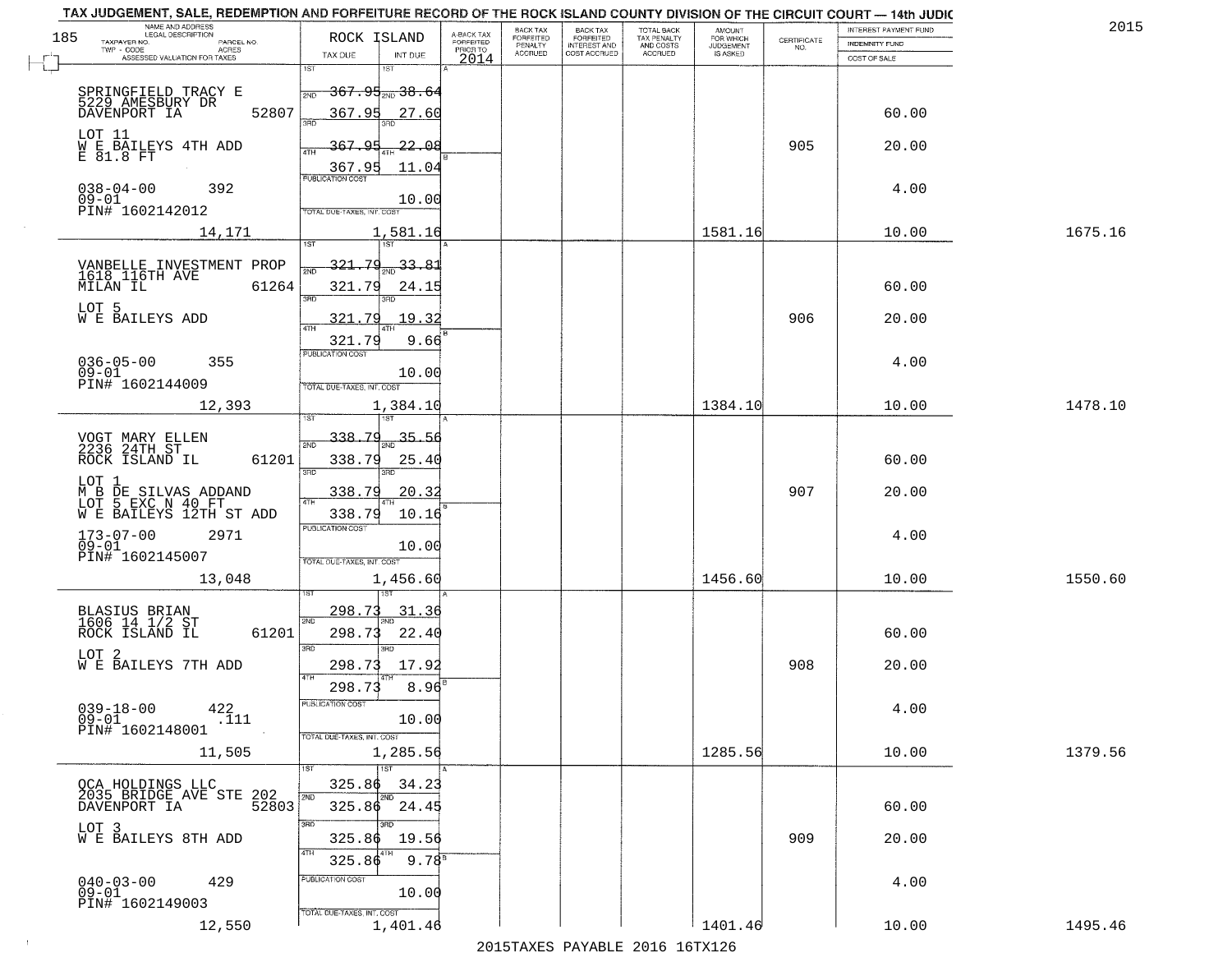| 185                                  |                                               | RATE        |                             | TAX JUDGEMENT, SALE, REDEMPTION AND FORFEITURE RECORD OF THE ROCK ISLAND COUNTY DIVISION OF THE CIRCUIT COURT — 14th JUDICIAL CIRCUIT OF ILLINOIS<br>2015 - 1992 - 1993                                                                               | TOTAL DUE<br>TO REDEEM                                                                                                                  |                                              | DATE OF REDEMP-            |                                                                           |
|--------------------------------------|-----------------------------------------------|-------------|-----------------------------|-------------------------------------------------------------------------------------------------------------------------------------------------------------------------------------------------------------------------------------------------------|-----------------------------------------------------------------------------------------------------------------------------------------|----------------------------------------------|----------------------------|---------------------------------------------------------------------------|
|                                      | BY WHOM<br>PURCHASED                          | $\%$<br>BID | ROCK ISLAND<br>DATE OF SALE | SUBSEQUENT TAXES PAID, FEES, AND TIME EXTENSION                                                                                                                                                                                                       | FROM SALE                                                                                                                               | BY WHOM REDEEMED                             | TION OR DEED               | RECEIVED REDEMPTION<br>MONEY IN FULL                                      |
| -1                                   | PIN# 1602142012<br>STEVE SODEMAN LIVING TRUST | 18          | 12/29/2016                  | 01/17/2017 Time Ext & incl<br>01/17/2017 Take Notice Fee<br>11/21/2017 Subs paid                                                                                                                                                                      | LESS<br>COUNTY CLERK FEE<br>12/20/2019<br>1,645.64                                                                                      |                                              | <b>YEAR</b><br>MO.<br>DAY. | Certificate<br>Returned<br>& Cancelled<br>08/02/2018                      |
|                                      |                                               |             |                             |                                                                                                                                                                                                                                                       | 4,744.87<br>160.00                                                                                                                      | TRACY E SPRINGFIELD                          | 07/20/2018                 | Karen Kinney                                                              |
| PIN# 1602144009<br>RICO TRUSTEE<br>2 |                                               | 18          | 12/29/2016                  | 03/14/2017 Time Ext & incl<br>03/14/2017 Take Notice Fee                                                                                                                                                                                              | 07/29/2019<br>20.59                                                                                                                     |                                              |                            | Certificate<br>Returned<br>& Cancelled 2<br>08/03/2017                    |
|                                      |                                               |             |                             |                                                                                                                                                                                                                                                       | 2,030.81<br>160.00                                                                                                                      | VANBELLE INVESTMENT                          | 07/21/2017<br>PROP         | Karen Kinney                                                              |
| PIN# 1602145007<br>3                 | STEVE SODEMAN LIVING TRUST                    | 18          | 12/29/2016                  | 01/17/2017 Time Ext & incl<br>01/17/2017 Take Notice Fee<br>08/21/2019 Take Notice Fee<br>08/21/2019 Circuit Clerks Fee<br>08/21/2019 Title Search Fee<br>08/21/2019 Subs paid<br>08/26/2019 Subsidication Fee<br>07/15/2019 Sheriffs Fee<br>11/20/20 | ncl 12/20/2019<br>"ee 210/2019<br>"Fee 110.000<br>"Fee 110.000<br>1, 165.922<br>1, 160.000<br>1, 17.44<br>10, 247.41<br>"166.00 VIBRANT |                                              | 12/17/2019                 | Certificate<br>Returned<br>3<br>& Cancelled<br>01/03/2020<br>Karen Kinney |
| 4                                    | PIN# 1602148001<br>STEVE SODEMAN LIVING TRUST |             | 12/29/2016                  | 01/17/2017 Time Ext & incl<br>01/17/2017 Take Notice Fee<br>08/21/2019 Take Notice Fee<br>08/21/2019 Circuit Clerks Fee<br>08/21/2019 Title Search Fee<br>08/26/2019 Publication Fee<br>11/21/2017 Subs paid                                          | $=\begin{array}{c} 12/20/2019\\20.47\\35.00\\210.00\\119.00\\ \end{array}$<br>430.00<br>1,531.70                                        | 5,893.50<br>160.00 IH MISSISSIPPI VALLEY CRE |                            | Certificate<br>Returned<br>& Cancelled 4<br>01/03/2020<br>Karen Kinney    |
| PIN# 1602149003<br>5                 | PIN# 1602442000<br>STEVE SODEMAN LIVING TRUST |             | 12/29/2016                  | 01/17/2017 Time Ext & incl<br>01/17/2017 Take Notice Fee                                                                                                                                                                                              | $12/20/2019$<br>$20.47$                                                                                                                 |                                              |                            | Certificate<br>Returned<br>& Cancelled 5<br>05/23/2017                    |
|                                      |                                               |             |                             |                                                                                                                                                                                                                                                       |                                                                                                                                         | $1,785.11$ RENTPRO 10 OF 12                  | 03/02/2017                 | Karen Kinney                                                              |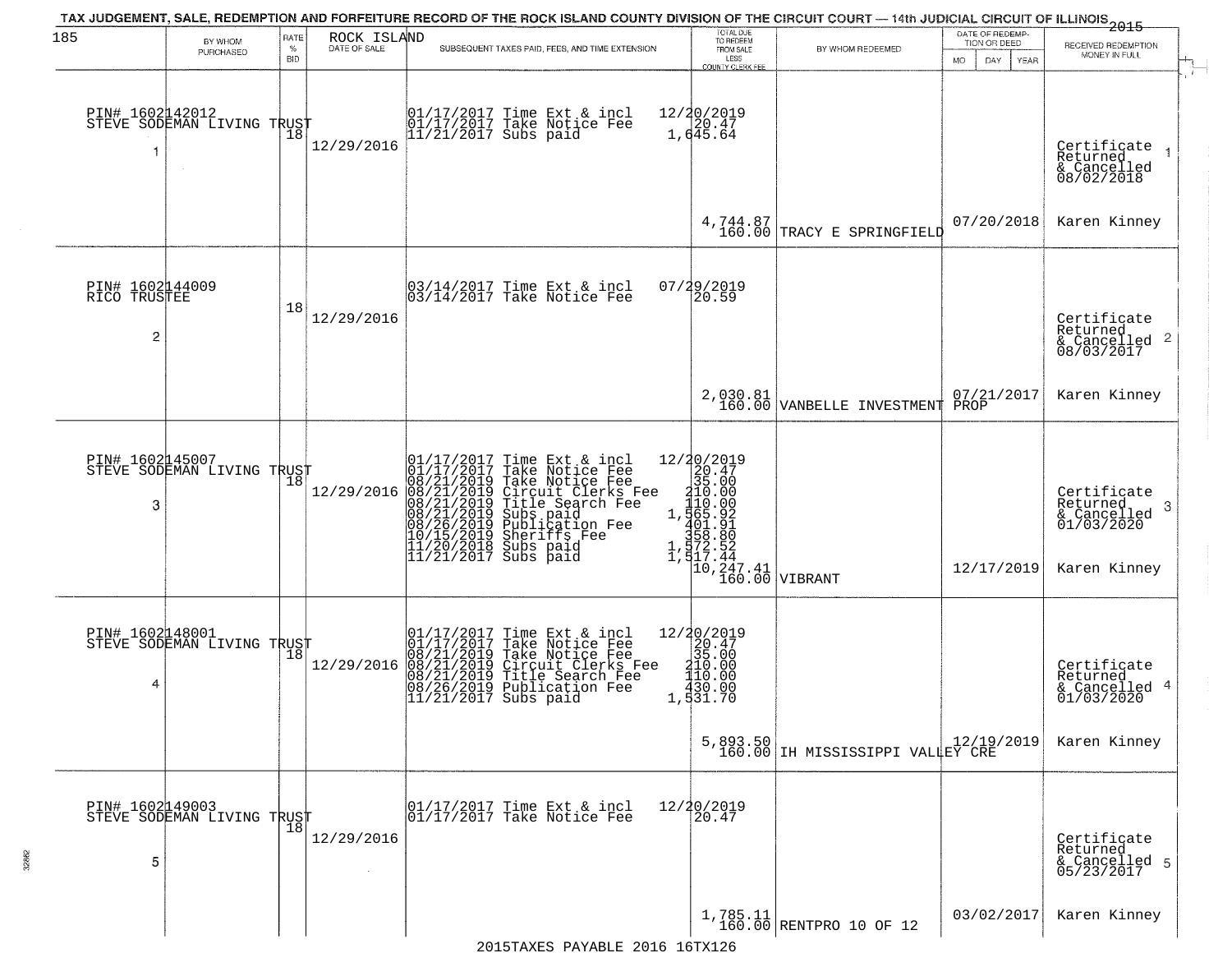| NAME AND ADDRESS<br>LEGAL DESCRIPTION<br>186               | ROCK ISLAND                                    | A-BACK TAX<br>FORFEITED | BACK TAX<br><b>FORFEITED</b> | <b>BACK TAX</b><br><b>FORFEITED</b> |                                                   | <b>AMOUNT</b>                      |                                                                 | INTEREST PAYMENT FUND | 2015    |
|------------------------------------------------------------|------------------------------------------------|-------------------------|------------------------------|-------------------------------------|---------------------------------------------------|------------------------------------|-----------------------------------------------------------------|-----------------------|---------|
| TAXPAYER NO.<br>PARCEL NO.<br>TWP - CODE<br><b>ACRES</b>   |                                                | PRIOR TO                | PENALTY<br>ACCRUED           | INTEREST AND<br>COST ACCRUED        | TOTAL BACK<br>TAX PENALTY<br>AND COSTS<br>ACCRUED | FOR WHICH<br>JUDGEMENT<br>IS ASKED | $\begin{array}{c} \text{CERTIFICATE} \\ \text{NO.} \end{array}$ | INDEMNITY FUND        |         |
| ASSESSED VALUATION FOR TAXES                               | TAX DUE<br>INT DUE<br>1ST<br>1ST               | 2014                    |                              |                                     |                                                   |                                    |                                                                 | COST OF SALE          |         |
|                                                            |                                                |                         |                              |                                     |                                                   |                                    |                                                                 |                       |         |
| MOWERY DIRK L<br>1619 14 1/2 ST<br>ROCK ISLAND IL<br>61201 | 2ND<br>2ND                                     |                         |                              |                                     |                                                   |                                    |                                                                 | 60.00                 |         |
|                                                            | 370<br>3RD                                     |                         |                              |                                     |                                                   |                                    |                                                                 |                       |         |
| LOT 4<br>W E BAILEYS 8TH ADD                               | $-10 - 00$<br><u> 166.46</u><br>ATH            |                         |                              |                                     |                                                   |                                    | 910                                                             | 20.00                 |         |
|                                                            | 5.00<br>166.46<br><b>PUBLICATION COST</b>      |                         |                              |                                     |                                                   |                                    |                                                                 |                       |         |
| $040 - 04 - 00$<br>430                                     |                                                |                         |                              |                                     |                                                   |                                    |                                                                 | 4.00                  |         |
| 09-01<br>PIN# 1602149004                                   | 10.00<br><b>TOTAL DUE-TAXES, INT. COST</b>     |                         |                              |                                     |                                                   |                                    |                                                                 |                       |         |
| 12,411                                                     | 357.92                                         |                         |                              |                                     |                                                   | 357.92                             |                                                                 | 10.00                 | 451.92  |
|                                                            | 1ST <sup></sup><br>1ST                         |                         |                              |                                     |                                                   |                                    |                                                                 |                       |         |
| HARMON SCOTT D<br>1629 14 1/2 ST<br>ROCK ISLAND IL         | 205.93<br><u>21.63</u><br>2ND                  |                         |                              |                                     |                                                   |                                    |                                                                 |                       |         |
| 61201                                                      | 205.91<br>15.45<br>3RD                         |                         |                              |                                     |                                                   |                                    |                                                                 | 60.00                 |         |
| LOT <sub>2</sub><br>LONG VIEW 3RD ADD<br>EX S 3 FT         | 205.9<br>.2.36                                 |                         |                              |                                     |                                                   |                                    | 911                                                             | 20.00                 |         |
|                                                            | 6.18<br>205.93                                 |                         |                              |                                     |                                                   |                                    |                                                                 |                       |         |
| $248 - 15 - 00$<br>4341                                    | PUBLICATION COST                               |                         |                              |                                     |                                                   |                                    |                                                                 | 4.00                  |         |
| $09 - 01$<br>PIN# 1602150002                               | 10.00<br>TOTAL DUE-TAXES, INT. COST            |                         |                              |                                     |                                                   |                                    |                                                                 |                       |         |
| 13,931                                                     | 889.34                                         |                         |                              |                                     |                                                   | 889.34                             |                                                                 | 10.00                 | 983.34  |
|                                                            | ist.<br>IST                                    |                         |                              |                                     |                                                   |                                    |                                                                 |                       |         |
| FORD J/EURING B<br>1305 14TH ST                            | 2ND<br><b>SMD</b>                              |                         |                              |                                     |                                                   |                                    |                                                                 |                       |         |
| 61201<br>ROCK ISLAND IL                                    | 330.33<br>24.75<br>3BD<br>3RD                  |                         |                              |                                     |                                                   |                                    |                                                                 | 60.00                 |         |
| LOT 2<br>W E BAILEYS 9TH ADD                               | 330.33<br>19.80                                |                         |                              |                                     |                                                   |                                    | 912                                                             | 20.00                 |         |
|                                                            | 330.33<br>9.90                                 |                         |                              |                                     |                                                   |                                    |                                                                 |                       |         |
| $040 - 11 - 00$<br>435                                     | <b>PUBLICATION COST</b>                        |                         |                              |                                     |                                                   |                                    |                                                                 | 4.00                  |         |
| $09-01$<br>PIN# 1602153003                                 | 10.00                                          |                         |                              |                                     |                                                   |                                    |                                                                 |                       |         |
| 12,722                                                     | TOTAL OUE-TAXES, INT. COST<br>1,055.44         |                         |                              |                                     |                                                   | 1055.44                            |                                                                 | 10.00                 | 1149.44 |
|                                                            |                                                |                         |                              |                                     |                                                   |                                    |                                                                 |                       |         |
| MATTHEWS TERRYL<br>1015 15TH ST                            | 343.60<br><u>36.05</u><br>2ND                  |                         |                              |                                     |                                                   |                                    |                                                                 |                       |         |
| ROCK ISLAND IL<br>61201                                    | 343.60<br>25.75                                |                         |                              |                                     |                                                   |                                    |                                                                 | 60.00                 |         |
| LOT 14 BLOCK 5                                             | 3RD<br>3RD<br>343.60<br>20.60                  |                         |                              |                                     |                                                   |                                    | 913                                                             | 20.00                 |         |
| BLACK HAWK ADD<br>S 36 FT OF N 42 FT                       | 4TH<br>10.30<br>343.60                         |                         |                              |                                     |                                                   |                                    |                                                                 |                       |         |
| $063 - 08 - 00$<br>863                                     | PUBLICATION COST                               |                         |                              |                                     |                                                   |                                    |                                                                 | 4.00                  |         |
| $09 - 01$<br>PIN# 1602201008                               | 10.00                                          |                         |                              |                                     |                                                   |                                    |                                                                 |                       |         |
|                                                            | TOTAL DUE-TAXES, INT. COST<br>1,477.10         |                         |                              |                                     |                                                   | 1477.10                            |                                                                 | 10.00                 | 1571.10 |
| 13,233                                                     | 1ST<br>1ST                                     |                         |                              |                                     |                                                   |                                    |                                                                 |                       |         |
| MATTHEWS TERRYL<br>PO BOX 6714                             | 45.60<br>4.76<br>2ND                           |                         |                              |                                     |                                                   |                                    |                                                                 |                       |         |
| ROCK ISLAND IL<br>61204                                    | 2ND<br>45.60<br>3.40                           |                         |                              |                                     |                                                   |                                    |                                                                 | 60.00                 |         |
| LOT 14 BLOCK 5                                             | 3RD<br>3RD                                     |                         |                              |                                     |                                                   |                                    | 914                                                             |                       |         |
| BLACK HAWK ADD<br>N 2 FT LOT 12 ALL LOT<br>13 AND S 8 FT   | 45.60<br>2.72<br>4TH<br>4TH                    |                         |                              |                                     |                                                   |                                    |                                                                 | 20.00                 |         |
|                                                            | 45.60<br>1.36 <sup>B</sup><br>PUBLICATION COST |                         |                              |                                     |                                                   |                                    |                                                                 |                       |         |
| 063-07-00<br>09-01<br>862                                  | 10.00                                          |                         |                              |                                     |                                                   |                                    |                                                                 | 4.00                  |         |
| PIN# 1602201009                                            | TOTAL DUE-TAXES, INT. COST                     |                         |                              |                                     |                                                   |                                    |                                                                 |                       |         |
| 1,756                                                      | 204.64                                         |                         |                              | 2015 TAVEC DAVADIE 2016 16TV126     |                                                   | 204.64                             |                                                                 | 10.00                 | 298.64  |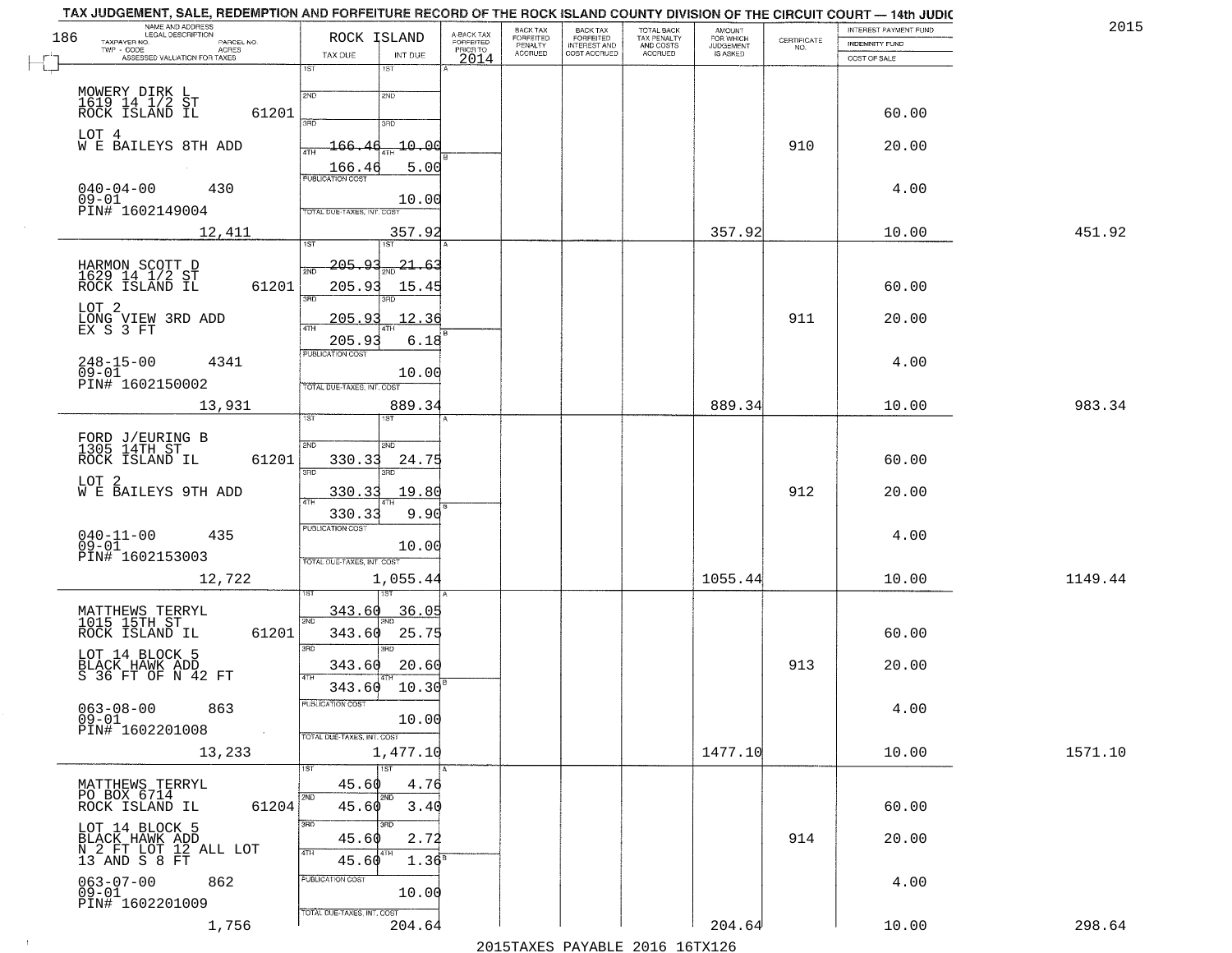|                                                   |                                                   |                            |                                                                                                                                                                                            |                         | TAX JUDGEMENT, SALE, REDEMPTION AND FORFEITURE RECORD OF THE ROCK ISLAND COUNTY DIVISION OF THE CIRCUIT COURT — 14th JUDICIAL CIRCUIT OF ILLINOIS 2015                                                                                                |                                                                                                                                                                                                         |                                      | DATE OF REDEMP-                     |                                                                                       |
|---------------------------------------------------|---------------------------------------------------|----------------------------|--------------------------------------------------------------------------------------------------------------------------------------------------------------------------------------------|-------------------------|-------------------------------------------------------------------------------------------------------------------------------------------------------------------------------------------------------------------------------------------------------|---------------------------------------------------------------------------------------------------------------------------------------------------------------------------------------------------------|--------------------------------------|-------------------------------------|---------------------------------------------------------------------------------------|
| 186                                               | BY WHOM<br>PURCHASED                              | RATE<br>$\%$<br><b>BID</b> | ROCK ISLAND<br>DATE OF SALE                                                                                                                                                                |                         | SUBSEQUENT TAXES PAID, FEES, AND TIME EXTENSION                                                                                                                                                                                                       | TOTAL DUE<br>TO REDEEM<br>FROM SALE<br>LESS                                                                                                                                                             | BY WHOM REDEEMED                     | TION OR DEED<br>MO.<br>DAY.<br>YEAR | RECEIVED REDEMPTION<br>MONEY IN FULL                                                  |
|                                                   | PIN# 1602149004    <br>STEVE SODEMAN LIVING TRUST | 18                         | 12/29/2016                                                                                                                                                                                 |                         | $01/17/2017$ Time Ext & incl<br>01/17/2017 Take Notice Fee<br>08/21/2019 Take Notice Fee<br>08/21/2019 Circuit Clerks Fee<br>08/21/2019 Title Search Fee<br>08/21/2019 Subs paid<br>10/15/2019 Sheriffs Fee<br>11/20/2018 Subs paid<br>11/21/2017 Sub | <b>COUNTY CLERK FEE</b><br>$\begin{array}{r} 12/30/2019 \\ 20.47 \\ 35.00 \\ 410.00 \\ 440.00 \\ 440.00 \\ \end{array}$<br>$\begin{array}{l} 444.36 \\ 414.00 \\ 418.48 \\ 438.12 \\ 96.54 \end{array}$ |                                      |                                     | SALE IN ERROR<br>Certificate<br>Returned<br>& Cancelled<br>02/25/2020<br>Karen Kinney |
| PIN# 1602150002<br>RICO TRUSTEE<br>$\overline{c}$ |                                                   | 18                         | 12/29/2016                                                                                                                                                                                 |                         | 03/14/2017 Time Ext & incl<br>03/14/2017 Take Notice Fee                                                                                                                                                                                              | 07/29/2019<br>20.59                                                                                                                                                                                     |                                      |                                     | Certificate<br>Returned<br>$\frac{12241104}{609/26/2017}$                             |
|                                                   |                                                   |                            |                                                                                                                                                                                            |                         |                                                                                                                                                                                                                                                       |                                                                                                                                                                                                         | 1,357.93<br>160.00 SCOTT HARMON      | 08/01/2017                          | Karen Kinney                                                                          |
| PIN# 1602153003<br>3                              | STEVE SODEMAN LIVING TRUST                        | 18                         | 12/29/2016                                                                                                                                                                                 |                         | 01/17/2017 Time Ext & incl<br>01/17/2017 Take Notice Fee                                                                                                                                                                                              | 12/20/2019<br>20.47                                                                                                                                                                                     |                                      |                                     | Certificate<br>Returned<br>3<br>& Cancelled<br>07/20/2017                             |
|                                                   |                                                   |                            |                                                                                                                                                                                            |                         |                                                                                                                                                                                                                                                       |                                                                                                                                                                                                         | 1,376.81<br>160.00 BONITA EURING     | 05/03/2017                          | Karen Kinney                                                                          |
| 4                                                 | PIN# 1602201008<br>STEVE SODEMAN LIVING TRUST     |                            |                                                                                                                                                                                            |                         | 01/17/2017 Time Ext & incl<br>01/17/2017 Take Notice Fee<br>11/20/2018 Subs paid<br>12/29/2016 11/21/2017 Subs paid                                                                                                                                   | 12/20/2019<br>20.47<br>1,594.38<br>1,538.68                                                                                                                                                             |                                      |                                     | Certificate<br>Returned<br>4<br>& Cancelled<br>11/15/2019                             |
|                                                   |                                                   |                            |                                                                                                                                                                                            |                         |                                                                                                                                                                                                                                                       |                                                                                                                                                                                                         | $6,982.03$<br>160.00 TERRYL MATTHEWS | 08/15/2019                          | Karen Kinney                                                                          |
| PIN# 1602201009<br>5                              | STEVE SODEMAN LIVING TRUST                        | 18                         | $12/29/2016 \begin{array}{c} \mid 01/17/2017 \\ 01/17/2017 \\ 08/21/2019 \\ 08/21/2019 \\ 08/21/2019 \\ 08/21/2019 \\ 08/27/2019 \\ 10/15/2019 \\ 11/20/2013 \\ 11/20/2013 \\ \end{array}$ | $ 11/21/2017$ Subs paid | Time Ext & incl<br>Take Notice Fee<br>Take Notice Fee<br>Circuit Clerks Fee<br>Title Search Fee<br>Subs paid<br>Bublication Fee<br>Sheriffs Fee<br>Subs paid                                                                                          | 12/20/2019<br>20.47<br>35.00<br>210.00<br>110.00<br>$736.72$<br>$425.80$<br>$425.64$<br>330.18                                                                                                          | 2,763.65<br>160.00 TERRYL MATTHEWS   | 11/07/2019                          | Certificate<br>Returned<br>& Cancelled 5<br>01/06/2020<br>Karen Kinney                |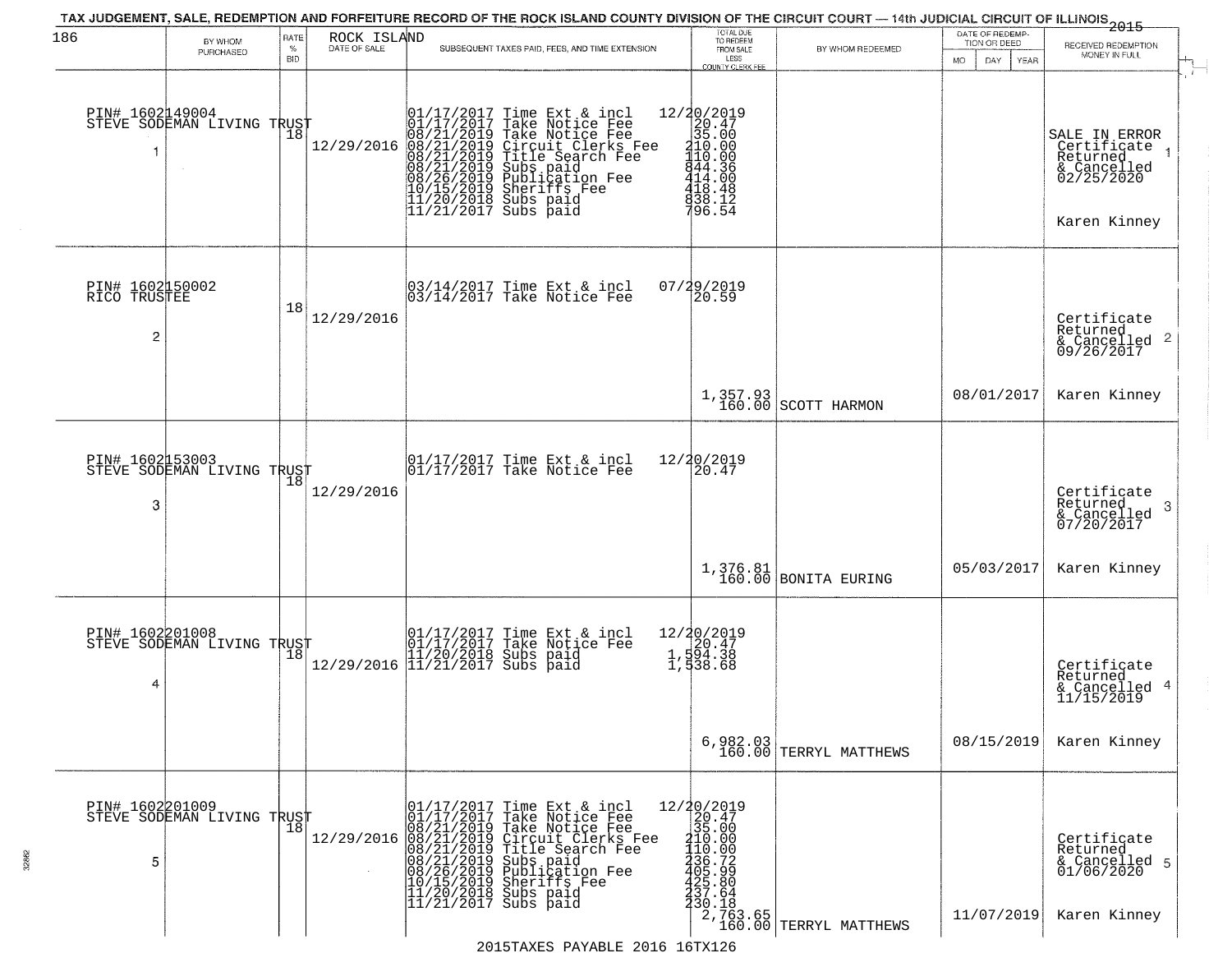|     | TAX JUDGEMENT, SALE, REDEMPTION AND FORFEITURE RECORD OF THE ROCK ISLAND COUNTY DIVISION OF THE CIRCUIT COURT - 14th JUDIC<br>NAME AND ADDRESS<br>LEGAL DESCRIPTION |                                          |                                     | BACK TAX                    |                                              |                                        |                                         |                                                                 | INTEREST PAYMENT FUND | 2015     |
|-----|---------------------------------------------------------------------------------------------------------------------------------------------------------------------|------------------------------------------|-------------------------------------|-----------------------------|----------------------------------------------|----------------------------------------|-----------------------------------------|-----------------------------------------------------------------|-----------------------|----------|
| 187 | TAXPAYER NO.<br>PARCEL NO.                                                                                                                                          | ROCK ISLAND                              | A-BACK TAX<br>FORFEITED<br>PRIOR TO | <b>FORFEITED</b><br>PENALTY | BACK TAX<br>FORFEITED<br><b>INTEREST AND</b> | TOTAL BACK<br>TAX PENALTY<br>AND COSTS | AMOUNT<br>FOR WHICH<br><b>JUDGEMENT</b> | $\begin{array}{c} \text{CERTIFICATE} \\ \text{NO.} \end{array}$ | <b>INDEMNITY FUND</b> |          |
|     | ACRES<br>ASSESSED VALUATION FOR TAXES                                                                                                                               | TAX DUE<br>INT DUE                       | 2014                                | <b>ACCRUED</b>              | COST ACCRUED                                 | ACCRUED                                | IS ASKED                                |                                                                 | COST OF SALE          |          |
|     |                                                                                                                                                                     | 1ST<br>IST                               |                                     |                             |                                              |                                        |                                         |                                                                 |                       |          |
|     |                                                                                                                                                                     | $47.98_{200}$<br><del>5.0</del> 4<br>2ND |                                     |                             |                                              |                                        |                                         |                                                                 |                       |          |
|     | MATTHEWS TERRYL<br>1015 15TH ST<br>ROCK ISLAND IL<br>61201                                                                                                          | 47.98<br>3.60                            |                                     |                             |                                              |                                        |                                         |                                                                 | 60.00                 |          |
|     | LOT 4 BLOCK 5                                                                                                                                                       | 350                                      |                                     |                             |                                              |                                        |                                         |                                                                 |                       |          |
|     | BLACK HAWK ADD                                                                                                                                                      | 47.98<br>-88<br>4TH                      |                                     |                             |                                              |                                        |                                         | 915                                                             | 20.00                 |          |
|     |                                                                                                                                                                     | 47.98<br>1.44                            |                                     |                             |                                              |                                        |                                         |                                                                 |                       |          |
|     | 062-20-00<br>09-01<br>853                                                                                                                                           | <b>PUBLICATION COST</b>                  |                                     |                             |                                              |                                        |                                         |                                                                 | 4.00                  |          |
|     | PIN# 1602201015                                                                                                                                                     | 10.00<br>TOTAL DUE-TAXES, INT. COST      |                                     |                             |                                              |                                        |                                         |                                                                 |                       |          |
|     | 1,848                                                                                                                                                               | 214.88                                   |                                     |                             |                                              |                                        | 214.88                                  |                                                                 | 10.00                 | 308.88   |
|     |                                                                                                                                                                     |                                          |                                     |                             |                                              |                                        |                                         |                                                                 |                       |          |
|     | GRANDBERRY DENITA<br>2011 16TH ST                                                                                                                                   | 47.74<br>-9.3<br>454                     |                                     |                             |                                              |                                        |                                         |                                                                 |                       |          |
|     | 61201<br>ROCK ISLAND IL                                                                                                                                             | 454.93<br>34.10                          |                                     |                             |                                              |                                        |                                         |                                                                 | 60.00                 |          |
|     | LOT 1 BLOCK 4                                                                                                                                                       | ਬਨ<br>3RD                                |                                     |                             |                                              |                                        |                                         |                                                                 |                       |          |
|     | BLACK HAWK ADD                                                                                                                                                      | 454.93<br>27.28                          |                                     |                             |                                              |                                        |                                         | 916                                                             | 20.00                 |          |
|     |                                                                                                                                                                     | 454.93<br>13.64                          |                                     |                             |                                              |                                        |                                         |                                                                 |                       |          |
|     | $061 - 22 - 00$<br>833                                                                                                                                              | PUBLICATION COST                         |                                     |                             |                                              |                                        |                                         |                                                                 | 4.00                  |          |
|     | $09 - 01$<br>PIN# 1602203007                                                                                                                                        | 10.00<br>TOTAL DUE-TAXES, INT. COST      |                                     |                             |                                              |                                        |                                         |                                                                 |                       |          |
|     | 17,521                                                                                                                                                              | 1,952.48                                 |                                     |                             |                                              |                                        | 1952.48                                 |                                                                 | 10.00                 | 2046.48  |
|     |                                                                                                                                                                     | 1ST                                      |                                     |                             |                                              |                                        |                                         |                                                                 |                       |          |
|     | HARRIS SHARON A<br>516 18 1/2 AVE                                                                                                                                   | 445.1<br>46.76<br>2ND                    |                                     |                             |                                              |                                        |                                         |                                                                 |                       |          |
|     | ROCK ISLAND IL<br>61201                                                                                                                                             | 445.12<br>33.40                          |                                     | 358.16                      |                                              |                                        |                                         |                                                                 | 60.00                 |          |
|     | LOT 7 BLOCK 4                                                                                                                                                       | 3BD<br>3RD                               |                                     |                             | 2815.06                                      |                                        |                                         |                                                                 |                       |          |
|     | BLACK HAWK ADD                                                                                                                                                      | 445.1<br><u>26.72</u><br><b>ATH</b>      |                                     |                             |                                              | 8884.62                                |                                         | 917                                                             | 20.00                 |          |
|     |                                                                                                                                                                     | 13.36<br>445.12                          |                                     |                             |                                              |                                        |                                         |                                                                 |                       |          |
|     | 062-06-00<br>09-01<br>839                                                                                                                                           | <b>PUBLICATION COST</b>                  | $10 - 11 - 12$                      |                             |                                              |                                        |                                         |                                                                 | 4.00                  |          |
|     | PIN# 1602203013                                                                                                                                                     | 10.00<br>TOTAL OUE-TAXES, INT. COST      | 5711.40                             |                             |                                              |                                        |                                         |                                                                 |                       |          |
|     | 23,143                                                                                                                                                              | 1,910.72                                 |                                     |                             |                                              |                                        | 10795.34                                |                                                                 | 10.00                 | 10889.34 |
|     |                                                                                                                                                                     | ৰজা                                      |                                     |                             |                                              |                                        |                                         |                                                                 |                       |          |
|     | MCDONNELL & ASSOCIATES IN<br>422 PERSHING AVE                                                                                                                       | 2ND<br>2ND                               |                                     |                             |                                              |                                        |                                         |                                                                 |                       |          |
|     | DAVENPORT IA<br>52801                                                                                                                                               |                                          |                                     |                             |                                              |                                        |                                         |                                                                 | 60.00                 |          |
|     | LOT 17 AND 18 BLOCK 3<br>BLACK HAWK ADD W 55 FT                                                                                                                     | 3RD<br>3HD                               |                                     |                             |                                              |                                        |                                         | 918                                                             |                       |          |
|     |                                                                                                                                                                     | 4TH                                      |                                     |                             |                                              |                                        |                                         |                                                                 | 20.00                 |          |
|     |                                                                                                                                                                     | 642.82 19.28<br>PUBLICATION COS.         |                                     |                             |                                              |                                        |                                         |                                                                 |                       |          |
|     | $061 - 18 - 00$<br>829<br>$09 - 01$                                                                                                                                 | 10.00                                    |                                     |                             |                                              |                                        |                                         |                                                                 | 4.00                  |          |
|     | PIN# 1602204001                                                                                                                                                     | TOTAL DUE-TAXES, INT. COST               |                                     |                             |                                              |                                        |                                         |                                                                 |                       |          |
|     | 24,757                                                                                                                                                              | 672.10                                   |                                     |                             |                                              |                                        | 672.10                                  |                                                                 | 10.00                 | 766.10   |
|     |                                                                                                                                                                     |                                          |                                     |                             |                                              |                                        |                                         |                                                                 |                       |          |
|     | DEWITH ENYO<br>1010 20TH ST                                                                                                                                         | 469.16<br>49.28                          |                                     |                             |                                              |                                        |                                         |                                                                 |                       |          |
|     | 61201<br>ROCK ISLAND IL                                                                                                                                             | $469.16$ 35.20                           |                                     |                             |                                              |                                        |                                         |                                                                 | 60.00                 |          |
|     | LOT 3 BLOCK 1<br>20TH ST ADD<br>S 10 FT LOT 2 AND ALL                                                                                                               | 3RD<br>469.16<br>28.16                   |                                     |                             |                                              |                                        |                                         | 919                                                             | 20.00                 |          |
|     |                                                                                                                                                                     | 4TH<br>$14.08^5$<br>469.16               |                                     |                             |                                              |                                        |                                         |                                                                 |                       |          |
|     |                                                                                                                                                                     | PUBLICATION COST                         |                                     |                             |                                              |                                        |                                         |                                                                 |                       |          |
|     | 7025<br>$393 - 16 - 00$<br>$09 - 01$                                                                                                                                | 10.00                                    |                                     |                             |                                              |                                        |                                         |                                                                 | 4.00                  |          |
|     | PIN# 1602207013                                                                                                                                                     | TOTAL DUE-TAXES, INT. COST               |                                     |                             |                                              |                                        |                                         |                                                                 |                       |          |
|     | 24,069                                                                                                                                                              | 2,013.36                                 |                                     |                             |                                              |                                        | 2013.36                                 |                                                                 | 10.00                 | 2107.36  |
|     |                                                                                                                                                                     |                                          |                                     |                             |                                              | 2015 TAVEC DAVADIE 2016 16TV126        |                                         |                                                                 |                       |          |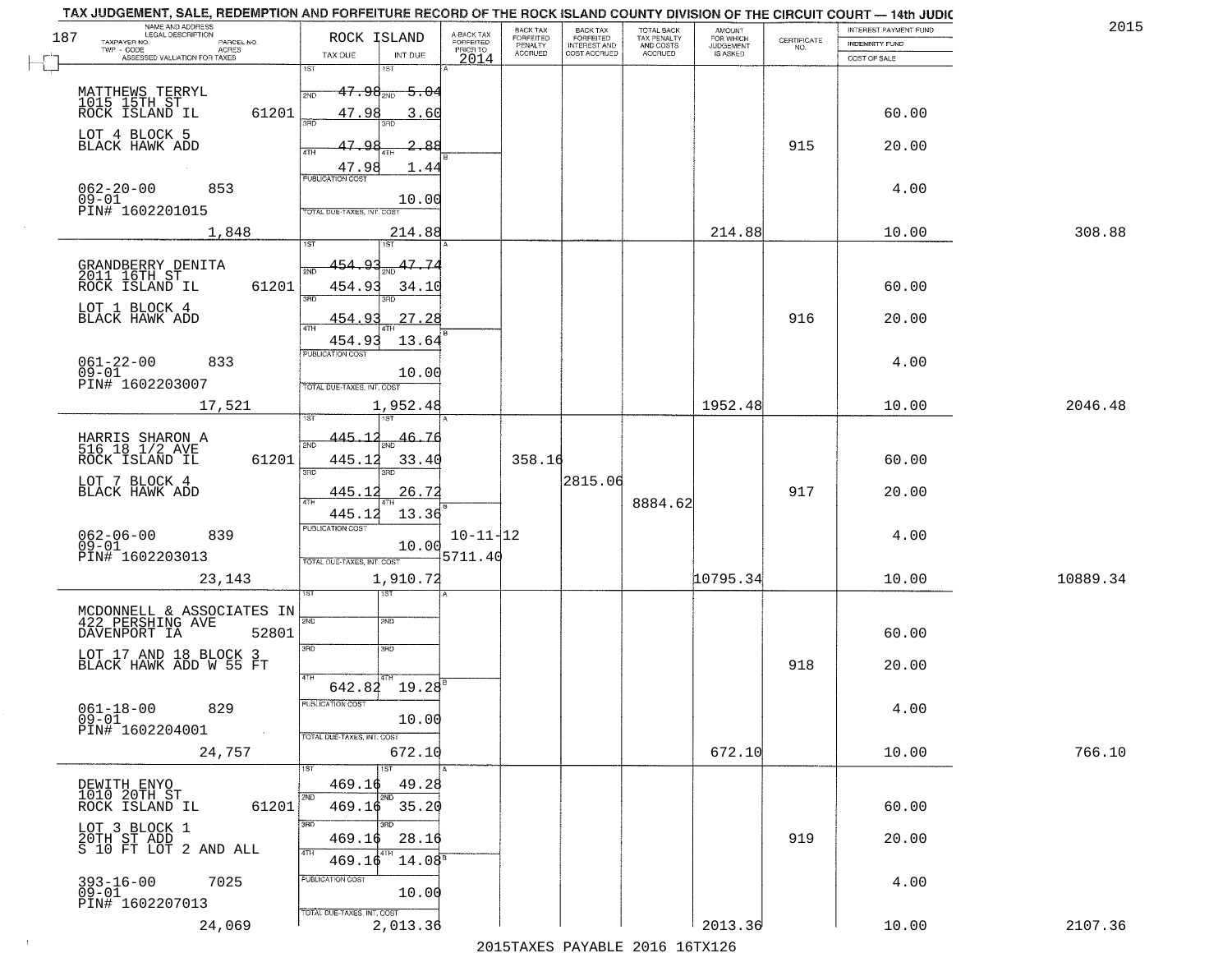|                                      |                                               |            |                             | TAX JUDGEMENT, SALE, REDEMPTION AND FORFEITURE RECORD OF THE ROCK ISLAND COUNTY DIVISION OF THE CIRCUIT COURT — 14th JUDICIAL CIRCUIT OF ILLINOIS 2015                                                        |                                                                                                                                                                  |                                         | DATE OF REDEMP-    |                                                                                                  |
|--------------------------------------|-----------------------------------------------|------------|-----------------------------|---------------------------------------------------------------------------------------------------------------------------------------------------------------------------------------------------------------|------------------------------------------------------------------------------------------------------------------------------------------------------------------|-----------------------------------------|--------------------|--------------------------------------------------------------------------------------------------|
| 187                                  | BY WHOM<br>PURCHASED                          | RATE<br>%  | ROCK ISLAND<br>DATE OF SALE | SUBSEQUENT TAXES PAID, FEES, AND TIME EXTENSION                                                                                                                                                               | TOTAL DUE<br>TO REDEEM<br>FROM SALE                                                                                                                              | BY WHOM REDEEMED                        | TION OR DEED       | RECEIVED REDEMPTION<br>MONEY IN FULL                                                             |
|                                      |                                               | <b>BID</b> |                             |                                                                                                                                                                                                               | LESS<br>COUNTY CLERK FEE                                                                                                                                         |                                         | DAY<br>YEAR<br>MO. |                                                                                                  |
| PIN# 1602201015<br>RICO TRUSTEE      |                                               | 18         | 12/29/2016                  | $03/14/2017$ Time Ext & incl<br>$03/14/2017$ Take Notice Fee<br>$02/11/2019$ Take Notice Fee<br>$02/22/2019$ Publication Fee<br>$03/05/2019$ Sheriffs Fee<br>$11/17/2018$ Subs paid<br>$11/18/2017$ Subs paid | 07/29/2019<br>20.59<br>35.00<br>13.60<br>13.60<br>24.832<br>24.832<br>34.832<br>240.70                                                                           |                                         |                    | Certificate<br>Returned<br>& Cancelled<br>11/06/2019                                             |
|                                      |                                               |            |                             |                                                                                                                                                                                                               |                                                                                                                                                                  |                                         |                    | Karen Kinney                                                                                     |
| PIN# 1602203007<br>2                 | PIN# 160220300,<br>STEVE SODEMAN LIVING TRUST |            | 12/29/2016                  | 01/17/2017 Time Ext & incl<br>01/17/2017 Take Notice Fee<br>11/21/2017 Subs paid                                                                                                                              | 12/20/2019<br>20.47<br>2,027.52                                                                                                                                  |                                         |                    | Certificate<br>Returned<br>$\begin{array}{c}\text{``Cancelled }2\\ \text{01/09/2018}\end{array}$ |
|                                      |                                               |            |                             |                                                                                                                                                                                                               |                                                                                                                                                                  | 5,074.50<br>160.00 SAM GRANDBERRY       | 11/30/2017         | Karen Kinney                                                                                     |
| PIN# 1602203013<br>RICO TRUSTEE<br>3 |                                               | 18         | 12/29/2016                  | $03/14/2017$ Time Ext & incl<br>$03/14/2017$ Take Notice Fee<br>$02/11/2019$ Take Notice Fee<br>$02/22/2019$ Publication Fee<br>$03/05/2019$ Sheriffs Fee<br>$11/17/2018$ Subs paid<br>$11/18/2017$ Subs paid | $\begin{smallmatrix} 07/29/2019\\20.59\\35.00\\5\end{smallmatrix}$<br>= $\begin{smallmatrix} 20.59\\35.18\\27.180\\41.033\\2.765.82\\2.919.98 \end{smallmatrix}$ |                                         |                    | TAX DEED ISSUED<br>Certificate<br>Returned<br>-3<br>& Cancelled<br>12/26/2019                    |
|                                      |                                               |            |                             |                                                                                                                                                                                                               |                                                                                                                                                                  |                                         |                    | Karen Kinney                                                                                     |
| PIN# 1602204001<br>4                 | STEVE SODEMAN LIVING TRUST                    |            | 12/29/2016                  | 01/17/2017 Time Ext & incl<br>01/17/2017 Take Notice Fee                                                                                                                                                      | 12/20/2019<br>20.47                                                                                                                                              |                                         |                    | Certificate<br>Returned                                                                          |
|                                      |                                               |            |                             |                                                                                                                                                                                                               |                                                                                                                                                                  | 801.89<br>160.00 MCDONNELL & ASSOCIATES | 01/23/2017         | & Cancelled 4<br>02/08/2017<br>Karen Kinney                                                      |
|                                      | PIN# 1602207013<br>STEVE SODEMAN LIVING TRUST |            |                             | $\begin{array}{c}  01/17/2017 \text{ Time Ext} & \text{incl} \\  01/17/2017 \text{ Take Notice Fe} \end{array}$                                                                                               | 12/20/2019<br>20.47                                                                                                                                              |                                         |                    |                                                                                                  |
| 5                                    |                                               | 01         | 12/29/2016                  |                                                                                                                                                                                                               |                                                                                                                                                                  |                                         |                    | Certificate<br>Returned<br>& Cancelled 5<br>03/23/2017                                           |
|                                      |                                               |            |                             |                                                                                                                                                                                                               |                                                                                                                                                                  | 2,148.90<br>160.00 ENYO DEWITH          | 02/08/2017         | Karen Kinney                                                                                     |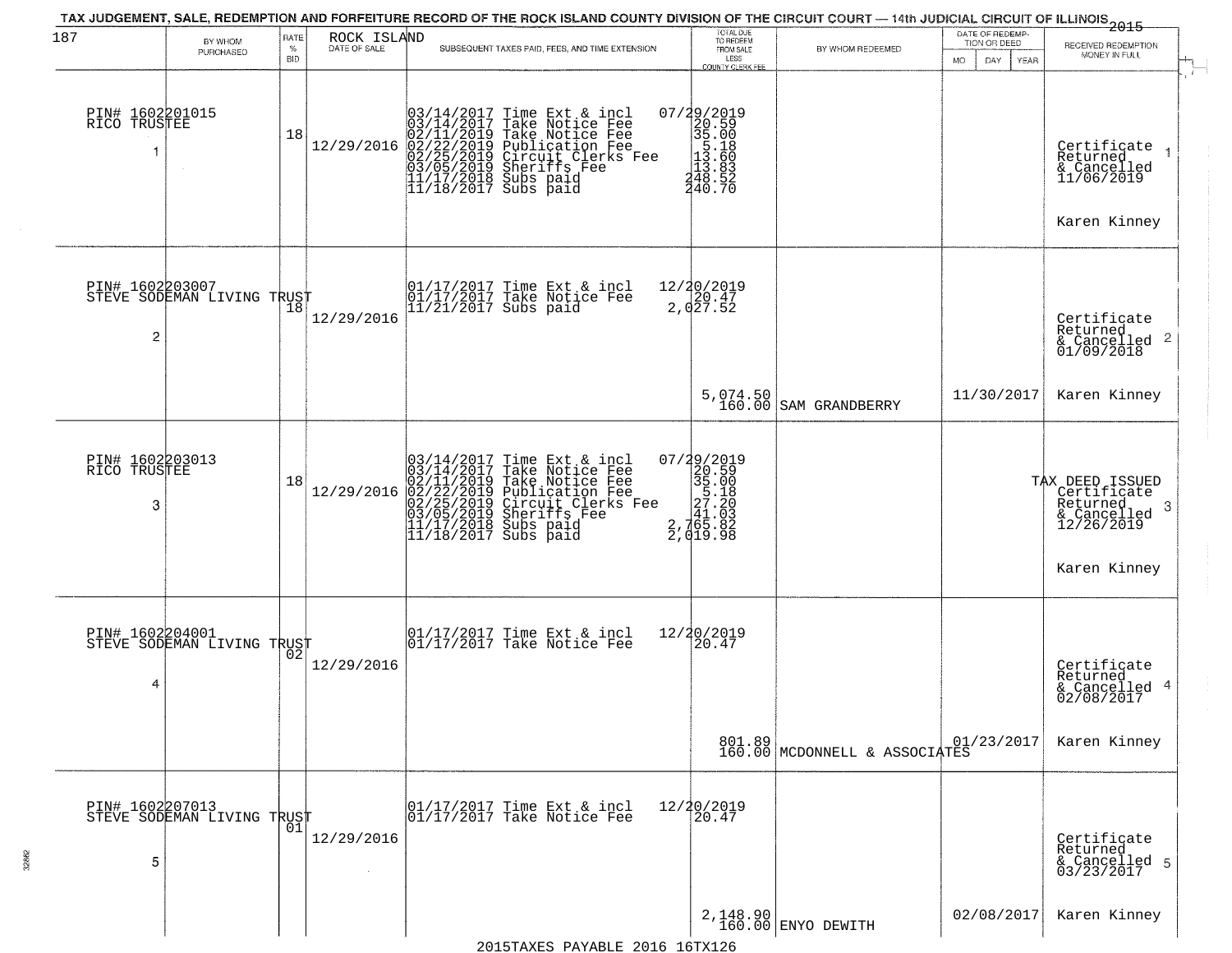|     | TAX JUDGEMENT, SALE, REDEMPTION AND FORFEITURE RECORD OF THE ROCK ISLAND COUNTY DIVISION OF THE CIRCUIT COURT - 14th JUDIC<br>NAME AND ADDRESS<br>LEGAL DESCRIPTION |                                   |                             |                                     | BACK TAX             | <b>BACK TAX</b>           | <b>TOTAL BACK</b>        |                                         |                    | INTEREST PAYMENT FUND | 2015    |
|-----|---------------------------------------------------------------------------------------------------------------------------------------------------------------------|-----------------------------------|-----------------------------|-------------------------------------|----------------------|---------------------------|--------------------------|-----------------------------------------|--------------------|-----------------------|---------|
| 188 | TAXPAYER NO.<br>PARCEL NO.                                                                                                                                          | ROCK ISLAND                       |                             | A-BACK TAX<br>FORFEITED<br>PRIOR TO | FORFEITED<br>PENALTY | FORFEITED<br>INTEREST AND | TAX PENALTY<br>AND COSTS | AMOUNT<br>FOR WHICH<br><b>JUDGEMENT</b> | CERTIFICATE<br>NO. | <b>INDEMNITY FUND</b> |         |
|     | TWP - CODE<br>ACRES<br>ASSESSED VALUATION FOR TAXES                                                                                                                 | TAX DUE                           | INT DUE                     | 2014                                | <b>ACCRUED</b>       | COST ACCRUED              | <b>ACCRUED</b>           | IS ASKED                                |                    | COST OF SALE          |         |
|     |                                                                                                                                                                     | 1ST                               | 1ST                         |                                     |                      |                           |                          |                                         |                    |                       |         |
|     |                                                                                                                                                                     |                                   | <del>594.63,,,,62.4</del> 4 |                                     |                      |                           |                          |                                         |                    |                       |         |
|     | JOHNSON ROBERT A/BETHANNA                                                                                                                                           | 594.63                            | 44.60                       |                                     |                      |                           |                          |                                         |                    | 60.00                 |         |
|     |                                                                                                                                                                     | 350                               |                             |                                     |                      |                           |                          |                                         |                    |                       |         |
|     | LOT 4 BLOCK 4                                                                                                                                                       | 594.63                            | 35.68                       |                                     |                      |                           |                          |                                         | 920                | 20.00                 |         |
|     | 21ST ST ADD<br>S 20 FT L 3 AND N 40 FT                                                                                                                              | ATH                               |                             |                                     |                      |                           |                          |                                         |                    |                       |         |
|     |                                                                                                                                                                     | 594.63<br><b>PUBLICATION COST</b> | 17.84                       |                                     |                      |                           |                          |                                         |                    |                       |         |
|     | 399-19-00<br>7143<br>$09 - 01$                                                                                                                                      |                                   | 10.00                       |                                     |                      |                           |                          |                                         |                    | 4.00                  |         |
|     | PIN# 1602212003                                                                                                                                                     | TOTAL DUE-TAXES, INT. COST        |                             |                                     |                      |                           |                          |                                         |                    |                       |         |
|     | 28,901                                                                                                                                                              |                                   | 2,549.08                    |                                     |                      |                           |                          | 2549.08                                 |                    | 10.00                 | 2643.08 |
|     |                                                                                                                                                                     |                                   |                             |                                     |                      |                           |                          |                                         |                    |                       |         |
|     | RADOSEVICH KERRY/CYNTHIA<br>33350 S 586 RD                                                                                                                          | 665.43                            | $\frac{1}{2ND}$ 69.80       |                                     |                      |                           |                          |                                         |                    |                       |         |
|     | 74346<br>JAY OK                                                                                                                                                     | 665.43                            | 49.90                       |                                     |                      |                           |                          |                                         |                    | 60.00                 |         |
|     |                                                                                                                                                                     | 3RD                               | 3RD                         |                                     |                      |                           |                          |                                         |                    |                       |         |
|     | LOT 6 BLOCK 3<br>21ST ST ADD                                                                                                                                        | 665.43                            | 39.92                       |                                     |                      |                           |                          |                                         | 921                | 20.00                 |         |
|     |                                                                                                                                                                     | ৰাম<br>665.43                     | 19.96                       |                                     |                      |                           |                          |                                         |                    |                       |         |
|     |                                                                                                                                                                     | PUBLICATION COST                  |                             |                                     |                      |                           |                          |                                         |                    |                       |         |
|     | 399-07-00<br>7131<br>$09 - 01$                                                                                                                                      |                                   | 10.00                       |                                     |                      |                           |                          |                                         |                    | 4.00                  |         |
|     | PIN# 1602214005                                                                                                                                                     | TOTAL DUE-TAXES, INT. COST        |                             |                                     |                      |                           |                          |                                         |                    |                       |         |
|     | 25,628                                                                                                                                                              |                                   | 2,851.36                    |                                     |                      |                           |                          | 2851.36                                 |                    | 10.00                 | 2945.36 |
|     |                                                                                                                                                                     | TST"                              | 1ST                         |                                     |                      |                           |                          |                                         |                    |                       |         |
|     | KRAKLIOW KATHERINE MAY<br>1015 22ND ST                                                                                                                              | 2ND                               | 2ND                         |                                     |                      |                           |                          |                                         |                    |                       |         |
|     | ROCK ISLAND IL<br>61201                                                                                                                                             |                                   |                             |                                     |                      |                           |                          |                                         |                    | 60.00                 |         |
|     | LOT 3                                                                                                                                                               | 3 <sub>BD</sub>                   | 3RD                         |                                     |                      |                           |                          |                                         |                    |                       |         |
|     | JOHN G SCHEUERMANNS<br>22ND ST ADD                                                                                                                                  | 614.85<br>4TH                     | 36.88                       |                                     |                      |                           |                          |                                         | 922                | 20.00                 |         |
|     |                                                                                                                                                                     | 614.85                            | 18.44                       |                                     |                      |                           |                          |                                         |                    |                       |         |
|     | $337 - 02 - 00$<br>5945                                                                                                                                             | <b>PUBLICATION COST</b>           |                             |                                     |                      |                           |                          |                                         |                    | 4.00                  |         |
|     | $09 - 01$<br>.158<br>PIN# 1602216003                                                                                                                                |                                   | 10.00                       |                                     |                      |                           |                          |                                         |                    |                       |         |
|     |                                                                                                                                                                     | TOTAL OUE-TAXES, INT. COST        |                             |                                     |                      |                           |                          |                                         |                    |                       |         |
|     | 29,680                                                                                                                                                              |                                   | 1,295.02                    |                                     |                      |                           |                          | 1295.02                                 |                    | 10.00                 | 1389.02 |
|     |                                                                                                                                                                     | 57.31                             | 6.02                        |                                     |                      |                           |                          |                                         |                    |                       |         |
|     | SANDERS DEBERA<br>3656 15TH AVENUE CT                                                                                                                               | 2ND                               |                             |                                     |                      |                           |                          |                                         |                    |                       |         |
|     | MOLINE IL<br>61265                                                                                                                                                  | 57.31                             | 4.30                        |                                     |                      |                           |                          |                                         |                    | 60.00                 |         |
|     | LOT 2                                                                                                                                                               | 3RD                               | 3BD                         |                                     |                      |                           |                          |                                         | 923                |                       |         |
|     | JACOB KREIS ADD S 83.25<br>FT OF E 127 FT                                                                                                                           | 57.31<br><b>ATH</b>               | 3.44                        |                                     |                      |                           |                          |                                         |                    | 20.00                 |         |
|     |                                                                                                                                                                     | 57.31                             | 1.72                        |                                     |                      |                           |                          |                                         |                    |                       |         |
|     | $242 - 12 - 00$<br>$4236 - A$                                                                                                                                       | -usuca i un cus-                  |                             |                                     |                      |                           |                          |                                         |                    | 4.00                  |         |
|     | $09 - 01$<br>PIN# 1603201021<br>$\sim 100$                                                                                                                          | TOTAL DUE-TAXES, INT. COST        | 10.00                       |                                     |                      |                           |                          |                                         |                    |                       |         |
|     | 2,207                                                                                                                                                               |                                   | 254.72                      |                                     |                      |                           |                          | 254.72                                  |                    | 10.00                 | 348.72  |
|     |                                                                                                                                                                     |                                   | 1ST                         |                                     |                      |                           |                          |                                         |                    |                       |         |
|     | LOWERY MICHAEL L                                                                                                                                                    | 271.78                            | 28.56                       |                                     |                      |                           |                          |                                         |                    |                       |         |
|     | 813 9TH AVE<br>61201<br>ROCK ISLAND IL                                                                                                                              | 2ND<br>271.78                     | 2ND<br>20.40                |                                     |                      |                           |                          |                                         |                    | 60.00                 |         |
|     |                                                                                                                                                                     | 3RD                               |                             |                                     |                      |                           |                          |                                         |                    |                       |         |
|     | LOT 3 BLOCK 2<br>P L MITCHELLS ADD                                                                                                                                  | 271.78                            | 16.32                       |                                     |                      |                           |                          |                                         | 924                | 20.00                 |         |
|     |                                                                                                                                                                     | 4TH<br>271.78                     | 8.16 <sup>8</sup>           |                                     |                      |                           |                          |                                         |                    |                       |         |
|     |                                                                                                                                                                     | PUBLICATION COST                  |                             |                                     |                      |                           |                          |                                         |                    |                       |         |
|     | $261 - 05 - 00$<br>4595<br>09-01                                                                                                                                    |                                   | 10.00                       |                                     |                      |                           |                          |                                         |                    | 4.00                  |         |
|     | PIN# 1603204003                                                                                                                                                     | TOTAL DUE-TAXES, INT. COST        |                             |                                     |                      |                           |                          |                                         |                    |                       |         |
|     | 10,467                                                                                                                                                              |                                   | 1,170.56                    |                                     |                      |                           |                          | 1170.56                                 |                    | 10.00                 | 1264.56 |

 $\sim 10^{-1}$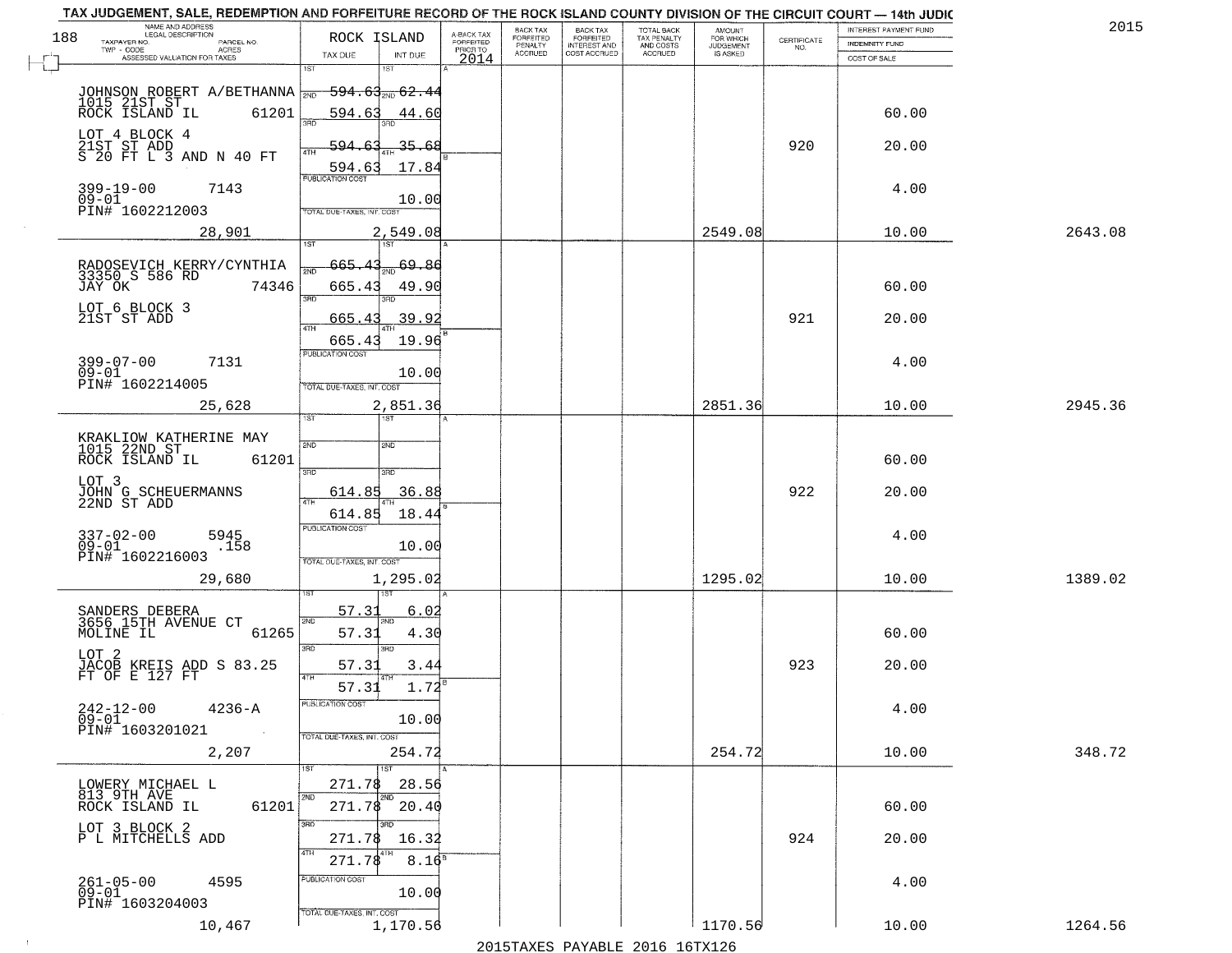|                                      |                                                   | RATE               |                             | TAX JUDGEMENT, SALE, REDEMPTION AND FORFEITURE RECORD OF THE ROCK ISLAND COUNTY DIVISION OF THE CIRCUIT COURT — 14th JUDICIAL CIRCUIT OF ILLINOIS 2015                                                        |                                                                                  |                                         | DATE OF REDEMP-                     |                                                                                           |
|--------------------------------------|---------------------------------------------------|--------------------|-----------------------------|---------------------------------------------------------------------------------------------------------------------------------------------------------------------------------------------------------------|----------------------------------------------------------------------------------|-----------------------------------------|-------------------------------------|-------------------------------------------------------------------------------------------|
| 188                                  | BY WHOM<br>PURCHASED                              | $\%$<br><b>BID</b> | ROCK ISLAND<br>DATE OF SALE | SUBSEQUENT TAXES PAID, FEES, AND TIME EXTENSION                                                                                                                                                               | TOTAL DUE<br>TO REDEEM<br>FROM SALE<br>LESS                                      | BY WHOM REDEEMED                        | TION OR DEED<br>MO.<br>DAY.<br>YEAR | RECEIVED REDEMPTION<br>MONEY IN FULL                                                      |
|                                      | PIN# 1602212003    <br>STEVE SODEMAN LIVING TRUST | 00                 | 12/29/2016                  | 01/17/2017 Time Ext & incl<br>01/17/2017 Take Notice Fee<br>11/21/2017 Subs paid                                                                                                                              | <b>COUNTY CLERK FEE</b><br>12/20/2019<br>1,991.27                                |                                         |                                     | Certificate<br>Returned<br>& Cancelled<br>01/09/2018                                      |
|                                      |                                                   |                    |                             |                                                                                                                                                                                                               |                                                                                  | $4,893.77$ MERICAN BANK AND TRUST       | 12/27/2017                          | Karen Kinney                                                                              |
| $\overline{c}$                       | PIN# 1602214005<br>STEVE SODEMAN LIVING TRUST     | 01                 | 12/29/2016                  | $\begin{bmatrix} 01/17/2017 \\ 01/17/2017 \end{bmatrix}$ Take Notice Fee                                                                                                                                      | 12/20/2019<br>20.47                                                              |                                         |                                     | Certificate<br>Returned<br>$\frac{1}{2}$ Cancelled 2<br>01/09/2018                        |
|                                      |                                                   |                    |                             |                                                                                                                                                                                                               |                                                                                  | 3,024.74<br>160.00 KERRY RADOSEVICH     | 11/01/2017                          | Karen Kinney                                                                              |
| PIN# 1602216003<br>3                 | STEVE SODEMAN LIVING TRUST                        | 00                 | 12/29/2016                  | 01/17/2017 Time Ext & incl<br>01/17/2017 Take Notice Fee                                                                                                                                                      | 12/20/2019<br>20.47                                                              |                                         |                                     | Certificate<br>Returned<br>3<br>$\frac{6}{05/23/2017}$                                    |
|                                      |                                                   |                    |                             |                                                                                                                                                                                                               |                                                                                  | $1,409.49$<br>160.00 KATHERINE KRAKLIOW | 03/30/2017                          | Karen Kinney                                                                              |
| PIN# 1603201021<br>RICO TRUSTEE<br>4 |                                                   | 18                 | 12/29/2016                  | $03/14/2017$ Time Ext & incl<br>$03/14/2017$ Take Notice Fee<br>$02/11/2019$ Take Notice Fee<br>$02/22/2019$ Publication Fee<br>$02/25/2019$ Sheriffs Fee<br>$11/17/2018$ Subs paid<br>$11/18/2017$ Subs paid | 07/29/2019<br>20.59<br>35.00<br>5.18<br>5.18<br>5.80<br>7.03<br>390.90<br>481.60 |                                         |                                     | TAX DEED ISSUED<br>Certificate<br>Returned<br>& Cancelled 4<br>09/16/2019<br>Karen Kinney |
| 5                                    | PIN# 1603204003    <br>STEVE SODEMAN LIVING TRUST | 18                 | 12/29/2016<br>$\sim$        | 01/17/2017 Time Ext & incl<br>01/17/2017 Take Notice Fee                                                                                                                                                      | 12/20/2019<br>20.47                                                              |                                         |                                     | Certificate<br>Returned<br>& Cancelled 5<br>05/23/2017                                    |
|                                      |                                                   |                    |                             |                                                                                                                                                                                                               |                                                                                  | 1,512.65<br>160.00 MICHAEL LOWERY       | 03/08/2017                          | Karen Kinney                                                                              |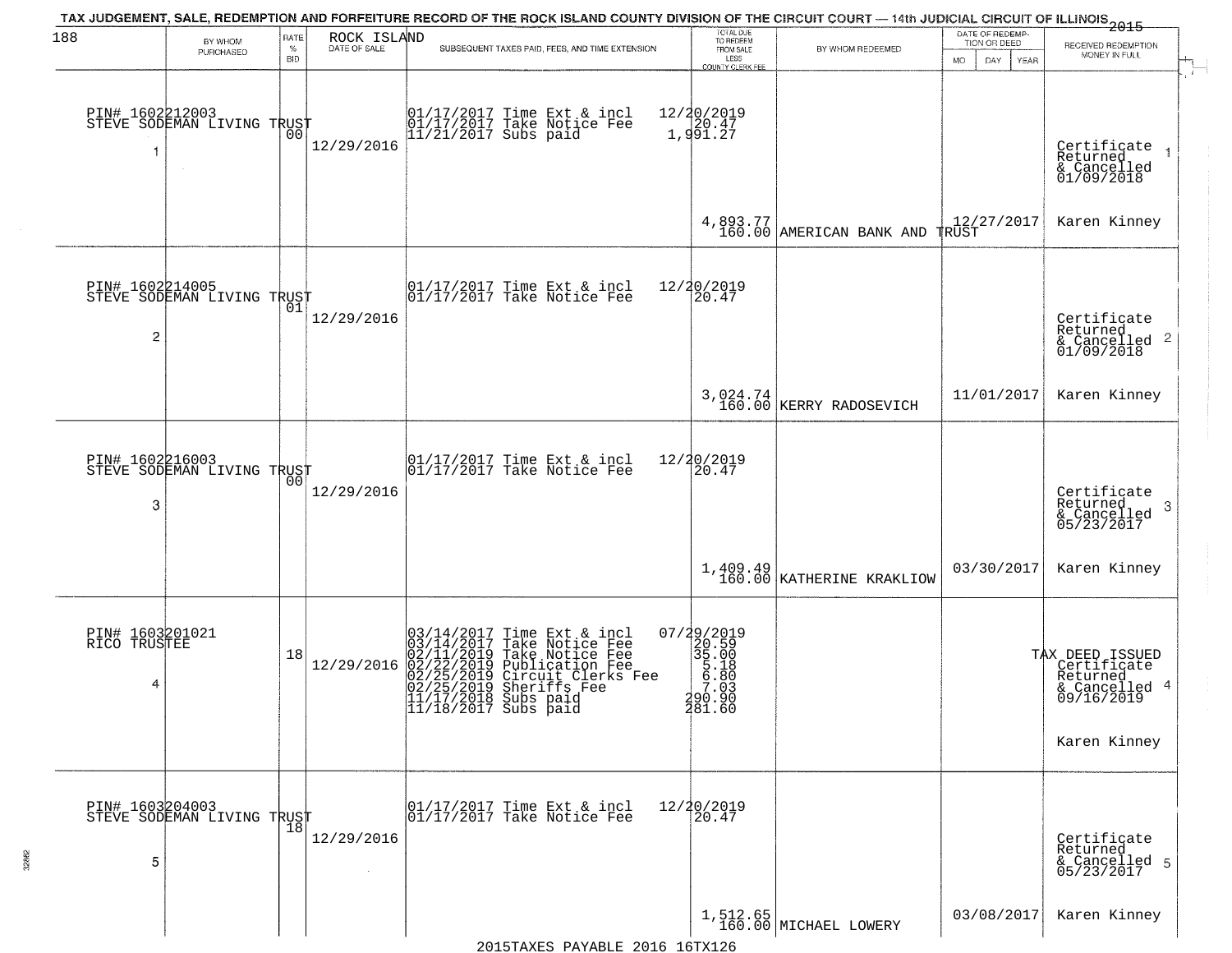| NAME AND ADDRESS<br>LEGAL DESCRIPTION                               |                                                                  |                                     | BACK TAX             | <b>BACK TAX</b>           |                                        | AMOUNT<br>FOR WHICH |                                                                 | INTEREST PAYMENT FUND | 2015    |
|---------------------------------------------------------------------|------------------------------------------------------------------|-------------------------------------|----------------------|---------------------------|----------------------------------------|---------------------|-----------------------------------------------------------------|-----------------------|---------|
| 189<br>TAXPAYER NO.<br>PARCEL NO.<br>ACRES                          | ROCK ISLAND                                                      | A-BACK TAX<br>FORFEITED<br>PRIOR TO | FORFEITED<br>PENALTY | FORFEITED<br>INTEREST AND | TOTAL BACK<br>TAX PENALTY<br>AND COSTS | <b>JUDGEMENT</b>    | $\begin{array}{c} \text{CERTIFICATE} \\ \text{NO.} \end{array}$ | <b>INDEMNITY FUND</b> |         |
| ASSESSED VALUATION FOR TAXES                                        | TAX DUE<br>INT DUE<br>1ST<br>18T                                 | 2014                                | <b>ACCRUED</b>       | COST ACCRUED              | <b>ACCRUED</b>                         | IS ASKED            |                                                                 | COST OF SALE          |         |
| VESEY MARIE/COLE CHARLENE 2ND<br>509 13TH AVE<br>ROCK ISLAND IL     | $-326.46_{\tiny{\rm NID}}$ 34.30                                 |                                     |                      |                           |                                        |                     |                                                                 |                       |         |
| 61201<br>LOT 4 BLOCK 1                                              | 326.46<br><u>24.50</u>                                           |                                     |                      |                           |                                        |                     |                                                                 | 60.00                 |         |
| P L MITCHELLS ADD                                                   | 19.60<br><u>326.46</u><br>9.80<br>$\frac{326.46}{PUBUCATONCGST}$ |                                     |                      |                           |                                        |                     | 925                                                             | 20.00                 |         |
| $260 - 20 - 00$<br>4588<br>$09 - 01$<br>PIN# <sup>-1603207006</sup> | 10.00<br>TOTAL DUE-TAXES, INT. COST                              |                                     |                      |                           |                                        |                     |                                                                 | 4.00                  |         |
| 12,573                                                              | 1,404.04                                                         |                                     |                      |                           |                                        | 1404.04             |                                                                 | 10.00                 | 1498.04 |
| CONTRACT FUNDING LLC                                                | 527.53<br>55.37                                                  |                                     |                      |                           |                                        |                     |                                                                 |                       |         |
| PO BOX 1507<br>52722<br>BETTENDORF IA                               | 527.53<br>39.55<br>3BD                                           |                                     |                      |                           |                                        |                     |                                                                 | 60.00                 |         |
| LOT 8 BLOCK 2<br>BAILEY DAVENPORTS 3RD<br>ADD & S 25' LOT 3         | 527.53<br>31.64<br>15.82<br>527.53                               |                                     |                      |                           |                                        |                     | 926                                                             | 20.00                 |         |
| $165 - 21 - 00$<br>2828<br>$09 - 01$<br>.217<br>PIN# 1603208003     | PUBLICATION COST<br>10.00<br>TOTAL DUE-TAXES, INT. COST          |                                     |                      |                           |                                        |                     |                                                                 | 4.00                  |         |
| 26,317                                                              | 2,262.50<br>is T                                                 |                                     |                      |                           |                                        | 2262.50             |                                                                 | 10.00                 | 2356.50 |
|                                                                     | 28.4<br>271.21                                                   |                                     |                      |                           |                                        |                     |                                                                 |                       |         |
| SUMMERS RONALD L/SHERRY<br>6703 36TH ST<br>MOLINE IL<br>61265       | 2ND<br>271.21<br>20.35<br>3RD<br>3RD                             |                                     |                      |                           |                                        |                     |                                                                 | 60.00                 |         |
| LOT 6 BLOCK 2<br>BAILEY DAVENPORTS 3RD<br>ADD                       | 16.28<br>271.21<br>ATH                                           |                                     |                      |                           |                                        |                     | 927                                                             | 20.00                 |         |
| $165 - 19 - 00$<br>2826                                             | 271.21<br>8.14<br><b>PUBLICATION COST</b>                        |                                     |                      |                           |                                        |                     |                                                                 | 4.00                  |         |
| $09 - 01$<br>PIN# 1603211001                                        | 10.00<br>TOTAL OUE-TAXES, INT. COST                              |                                     |                      |                           |                                        |                     |                                                                 |                       |         |
| 10,445                                                              | 1,168.10<br>ৰৰ                                                   |                                     |                      |                           |                                        | 1168.10             |                                                                 | 10.00                 | 1262.10 |
| CLARK CINDY M                                                       |                                                                  |                                     |                      |                           |                                        |                     |                                                                 |                       |         |
| 517 13TH AVE<br>ROCK ISLAND IL<br>61201                             | 2ND<br>2ND<br>3RD                                                |                                     |                      |                           |                                        |                     |                                                                 | 60.00                 |         |
| LOT 11 BLOCK 2<br>WOODINS ADD                                       | 3RD.<br>123.23<br>7.40<br>4TH                                    |                                     |                      |                           |                                        |                     | 928                                                             | 20.00                 |         |
| $422 - 06 - 00$<br>7571                                             | 123.23<br>3.70<br>PUBLICATION COS                                |                                     |                      |                           |                                        |                     |                                                                 | 4.00                  |         |
| $09-01$<br>PIN# 1603216011<br>$\sim 100$                            | 10.00<br>TOTAL DUE-TAXES, INT. COST                              |                                     |                      |                           |                                        |                     |                                                                 |                       |         |
| 10,746                                                              | 267.56<br>1ST                                                    |                                     |                      |                           |                                        | 267.56              |                                                                 | 10.00                 | 361.56  |
| CASCO NICOLASA/SANCHEZ I<br>714 11TH AVE                            | 210.55<br>22.12                                                  |                                     |                      |                           |                                        |                     |                                                                 |                       |         |
| ROCK ISLAND IL<br>61201                                             | 2ND<br>2ND<br>$210.5\frac{1}{9}$ 15.80                           |                                     |                      |                           |                                        |                     |                                                                 | 60.00                 |         |
| LOT 3 BLOCK 11<br>BAILEY DAVENPORTS 4TH<br>ADD                      | 3RD<br>חחי<br>210.55<br>12.64<br>4TH                             |                                     |                      |                           |                                        |                     | 929                                                             | 20.00                 |         |
|                                                                     | 210.55<br>$6.32^{8}$                                             |                                     |                      |                           |                                        |                     |                                                                 |                       |         |
| $172 - 02 - 00$<br>2949<br>09-01<br>PIN# 1603217003                 | PUBLICATION COST<br>10.00<br>TOTAL DUE-TAXES, INT. COST          |                                     |                      |                           |                                        |                     |                                                                 | 4.00                  |         |
| 14,109                                                              | 909.08                                                           |                                     |                      |                           |                                        | 909.08              |                                                                 | 10.00                 | 1003.08 |

 $\sim 100$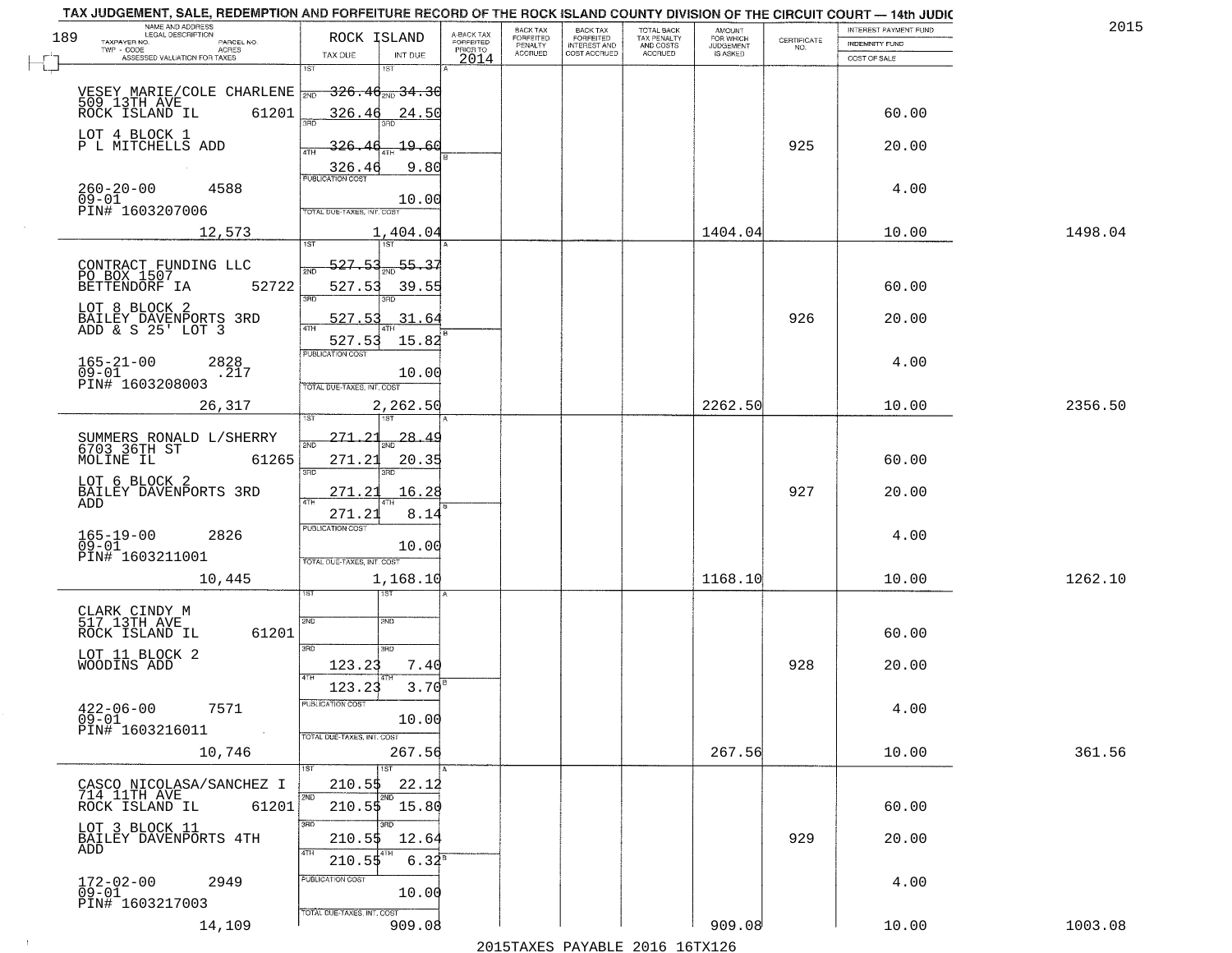| 189                             | BY WHOM                                       | RATE            | ROCK ISLAND  |                                                                                                                                                                                                                                                       | TOTAL DUE<br>TO REDEEM                                                                                       |                                                                                                                                              | DATE OF REDEMP-<br>TION OR DEED | 2015<br>RECEIVED REDEMPTION                                                                              |
|---------------------------------|-----------------------------------------------|-----------------|--------------|-------------------------------------------------------------------------------------------------------------------------------------------------------------------------------------------------------------------------------------------------------|--------------------------------------------------------------------------------------------------------------|----------------------------------------------------------------------------------------------------------------------------------------------|---------------------------------|----------------------------------------------------------------------------------------------------------|
|                                 | PURCHASED                                     | %<br><b>BID</b> | DATE OF SALE | SUBSEQUENT TAXES PAID, FEES, AND TIME EXTENSION                                                                                                                                                                                                       | FROM SALE<br>LESS<br>COUNTY CLERK FEE                                                                        | BY WHOM REDEEMED                                                                                                                             | MO.<br>DAY<br>YEAR              | MONEY IN FULL                                                                                            |
| PIN# 1603207006<br>RICO TRUSTEE |                                               | 18              | 12/29/2016   | $03/14/2017$ Time Ext & incl<br>$03/14/2017$ Take Notice Fee<br>$02/11/2019$ Take Notice Fee<br>$02/22/2019$ Publication Fee<br>$03/05/2019$ Sheriffs Fee<br>$11/17/2018$ Subs paid<br>$11/18/2017$ Subs paid<br>$11/18/2017$ Subs paid               | $\begin{smallmatrix} 07/29/2019\\20.59\\35.00\\58.18\\ \vdots\\ 61.91\\1,516.40\\1,463.34 \end{smallmatrix}$ |                                                                                                                                              |                                 | $\mathcal{L}$<br>TAX DEED ISSUED<br>Certificate<br>Returned<br>& Cancelled<br>09/16/2019<br>Karen Kinney |
| 2                               | PIN# 1603208003<br>STEVE SODEMAN LIVING TRUST |                 | 12/29/2016   | 01/17/2017 Time Ext & incl<br>01/17/2017 Take Notice Fee<br>08/21/2019 Take Notice Fee<br>08/21/2019 Circuit Clerks Fee<br>08/21/2019 Title Search Fee<br>08/21/2019 Subs paid<br>08/26/2019 Sheriffs Fee<br>10/15/2019 Sheriffs Fee<br>11/20/2018 Su |                                                                                                              | 12/20/2019<br>20.47<br>35.00<br>210.00<br>2,481.52<br>52.00<br>53.28<br>53.28<br>75.28<br>762.38<br>73,352.53<br>13,352.53<br>PENELOPE SCOTT | 12/20/2019                      | Certificate<br>Returned<br>$\frac{1}{2}$ Cancelled 2<br>01/03/2020<br>Karen Kinney                       |
| 3                               | PIN# 1603211001<br>STEVE SODEMAN LIVING TRUST |                 | 12/29/2016   | 01/17/2017 Time Ext & incl<br>01/17/2017 Take Notice Fee<br>08/21/2019 Take Notice Fee<br>08/21/2019 Circuit Clerks Fee<br>08/21/2019 Title Search Fee<br>08/21/2019 Subs paid<br>08/26/2019 Subsidication Fee<br>07/15/2019 Sheriffs Fee<br>11/20/20 | $12/20/2019$ $20.47$ $310.000$ $1.444.48$ $1.444.52$ $1.459$ $1.465.528$ $1.465.528$<br>220.68               |                                                                                                                                              |                                 | SALE IN ERROR<br>Certificate<br>Returned<br>-3<br>& Cancelled<br>02/25/2020<br>Karen Kinney              |
| 4                               | PIN# 1603216011<br>STEVE SODEMAN LIVING TRUST | 18              | 12/29/2016   | 01/17/2017 Time Ext & incl<br>01/17/2017 Take Notice Fee                                                                                                                                                                                              | 12/20/2019<br>20.47                                                                                          |                                                                                                                                              |                                 | Certificate<br>Returned<br>& Cancelled 4<br>05/23/2017                                                   |
|                                 |                                               |                 |              |                                                                                                                                                                                                                                                       |                                                                                                              | $\begin{array}{c c} 447.11 \\ 160.00 \end{array}$ CINDY CLARK                                                                                | 03/13/2017                      | Karen Kinney                                                                                             |
| 5                               | PIN# 1603217003<br>STEVE SODEMAN LIVING TRUST | 18              | 12/29/2016   | 01/17/2017 Time Ext & incl<br>01/17/2017 Take Notice Fee                                                                                                                                                                                              | 12/20/2019<br>20.47                                                                                          |                                                                                                                                              |                                 | Certificate<br>Returned<br>& Cancelled 5<br>07/20/2017                                                   |
|                                 |                                               |                 |              |                                                                                                                                                                                                                                                       | 1,204.10                                                                                                     | 160.00 NICOLASA CASCO                                                                                                                        | 05/26/2017                      | Karen Kinney                                                                                             |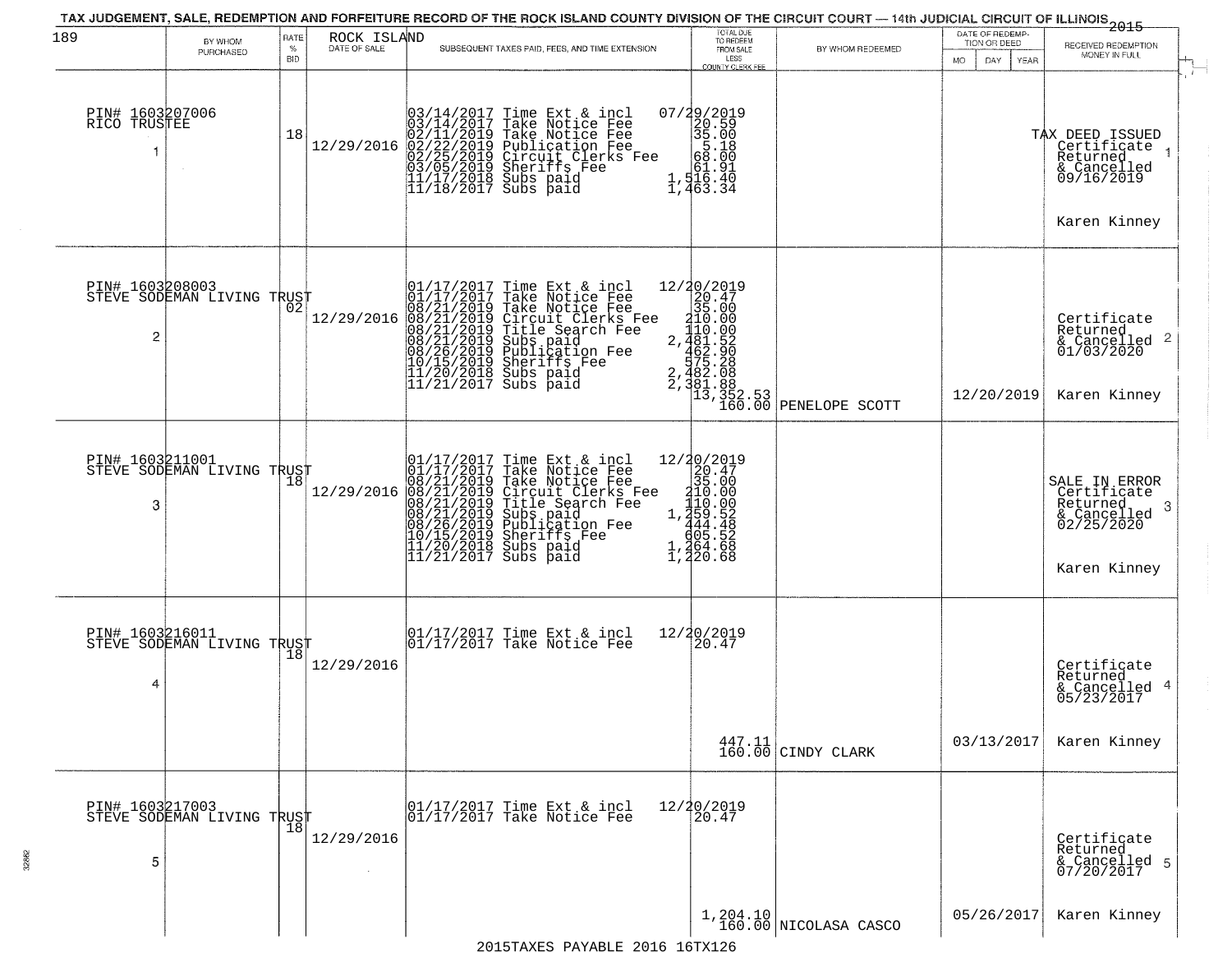| TAX JUDGEMENT, SALE, REDEMPTION AND FORFEITURE RECORD OF THE ROCK ISLAND COUNTY DIVISION OF THE CIRCUIT COURT - 14th JUDIC<br>NAME AND ADDRESS<br>LEGAL DESCRIPTION |                                                                                         |                                     | BACK TAX             | <b>BACK TAX</b>           |                                        |                                         |                                                                 | INTEREST PAYMENT FUND | 2015    |
|---------------------------------------------------------------------------------------------------------------------------------------------------------------------|-----------------------------------------------------------------------------------------|-------------------------------------|----------------------|---------------------------|----------------------------------------|-----------------------------------------|-----------------------------------------------------------------|-----------------------|---------|
| 190<br>TAXPAYER NO.<br>PARCEL NO.                                                                                                                                   | ROCK ISLAND                                                                             | A-BACK TAX<br>FORFEITED<br>PRIOR TO | FORFEITED<br>PENALTY | FORFEITED<br>INTEREST AND | TOTAL BACK<br>TAX PENALTY<br>AND COSTS | AMOUNT<br>FOR WHICH<br><b>JUDGEMENT</b> | $\begin{array}{c} \text{CERTIFICATE} \\ \text{NO.} \end{array}$ | <b>INDEMNITY FUND</b> |         |
| ACRES<br>ASSESSED VALUATION FOR TAXES                                                                                                                               | TAX DUE<br>INT DUE                                                                      | 2014                                | <b>ACCRUED</b>       | COST ACCRUED              | <b>ACCRUED</b>                         | IS ASKED                                |                                                                 | COST OF SALE          |         |
| JOHNSON RESHANDA M<br>1111 8TH ST<br>ROCK ISLAND IL<br>61201                                                                                                        | 1ST<br>18T<br>$\overline{116.64}$ ano $12.25$<br>2ND<br>116.64<br>8.75                  |                                     |                      |                           |                                        |                                         |                                                                 | 60.00                 |         |
| LOT 6 BLOCK 10<br>BAILEY DAVENPORTS 4TH<br>ADD S 55 FT                                                                                                              | 116.64<br>7.00<br>3.50                                                                  |                                     |                      |                           |                                        |                                         | 930                                                             | 20.00                 |         |
| $171 - 21 - 00$<br>2946<br>$09 - 01$<br>PIN# 1603217007                                                                                                             | $\frac{116.64}{FUBUCATONCGST}$<br>10.00<br>TOTAL DUE-TAXES, INT. COST                   |                                     |                      |                           |                                        |                                         |                                                                 | 4.00                  |         |
| 10,248                                                                                                                                                              | 508.06                                                                                  |                                     |                      |                           |                                        | 508.06                                  |                                                                 | 10.00                 | 602.06  |
| CANNADY JENNIFER<br>820 11TH AVE<br>61201<br>ROCK ISLAND IL<br>LOT 2 BLOCK 10<br>BAILEY DAVENPORTS 4TH<br>ADD                                                       | 285.46<br>29.9d<br>সাঁচ<br>285.46<br>21.40<br>3RD<br>17.12<br>285.46<br>8.56<br>285.46  |                                     |                      |                           |                                        |                                         | 931                                                             | 60.00<br>20.00        |         |
| $171 - 16 - 00$<br>2941<br>$09 - 01$<br>PIN# 1603217011                                                                                                             | PUBLICATION COST<br>10.00<br>TOTAL DUE-TAXES, INT. COST                                 |                                     |                      |                           |                                        |                                         |                                                                 | 4.00                  |         |
| 10,994                                                                                                                                                              | 1,228.88<br>īsT                                                                         |                                     |                      |                           |                                        | 1228.88                                 |                                                                 | 10.00                 | 1322.88 |
| VESEY MARIE/COLE CHARLENE<br>509 13TH AVE<br>ROCK ISLAND IL<br>61201<br>LOT 8 & 9                                                                                   | 275.59<br>28.9<br>2ND<br>275.59<br>20.65<br>3RD<br>3RD                                  |                                     |                      |                           |                                        |                                         |                                                                 | 60.00                 |         |
| FRANKLIN SCHOOL ADD<br>$198 - 03 - 00$<br>3401<br>$\overline{0}9 - 01$                                                                                              | 275.59<br>16.5<br>$\overline{AT}$<br>275.59<br>8.26<br><b>PUBLICATION COST</b><br>10.00 |                                     |                      |                           |                                        |                                         | 932                                                             | 20.00<br>4.00         |         |
| PIN# 1603221020<br>10,614                                                                                                                                           | TOTAL OUE-TAXES, INT. COST<br>1,186.70                                                  |                                     |                      |                           |                                        | 1186.70                                 |                                                                 | 10.00                 | 1280.70 |
| HENDERSON IRENE<br>1900 6TH AVE APT 418<br>ROCK ISLAND IL<br>61201<br>LOT 14<br>FRANKLIN SCHOOL ADD                                                                 | 227.22<br>23.87<br>2ND<br>227.22<br>17.05<br>3RD<br>m<br>227.22<br>13.64<br>4TH         |                                     |                      |                           |                                        |                                         | 933                                                             | 60.00<br>20.00        |         |
| $198 - 09 - 00$<br>3407<br>$09 - 01$<br>PIN# 1603221025<br><b>Contract</b>                                                                                          | 227.22<br>6.82<br>"UBLICA HUN CUS<br>10.00<br>TOTAL DUE-TAXES, INT. COST                |                                     |                      |                           |                                        |                                         |                                                                 | 4.00                  |         |
| 8,751                                                                                                                                                               | 980.26                                                                                  |                                     |                      |                           |                                        | 980.26                                  |                                                                 | 10.00                 | 1074.26 |
| POLK GEOFFREY ATTY AT LAW<br>222 W ONTARIO SUITE 320<br>CHICAGO IL 60654<br>CHICAGO IL                                                                              | 1ST<br>106.48<br>11.20<br>2ND<br>2ND<br>8.00<br>106.48                                  |                                     |                      |                           |                                        |                                         |                                                                 | 60.00                 |         |
| LOT 79<br>FRANKLIN SCHOOL ADD                                                                                                                                       | 3RD<br>106.48<br>6.40<br>4TH<br>$3.20^{8}$<br>106.48                                    |                                     |                      |                           |                                        |                                         | 934                                                             | 20.00                 |         |
| $201 - 09 - 00$<br>3473<br>09-01<br>PIN# 1603221030                                                                                                                 | PUBLICATION COST<br>10.00<br>TOTAL DUE-TAXES, INT. COST                                 |                                     |                      |                           |                                        |                                         |                                                                 | 4.00                  |         |
| 4,101                                                                                                                                                               | 464.72                                                                                  |                                     |                      |                           |                                        | 464.72                                  |                                                                 | 10.00                 | 558.72  |

 $\sim 10^{-1}$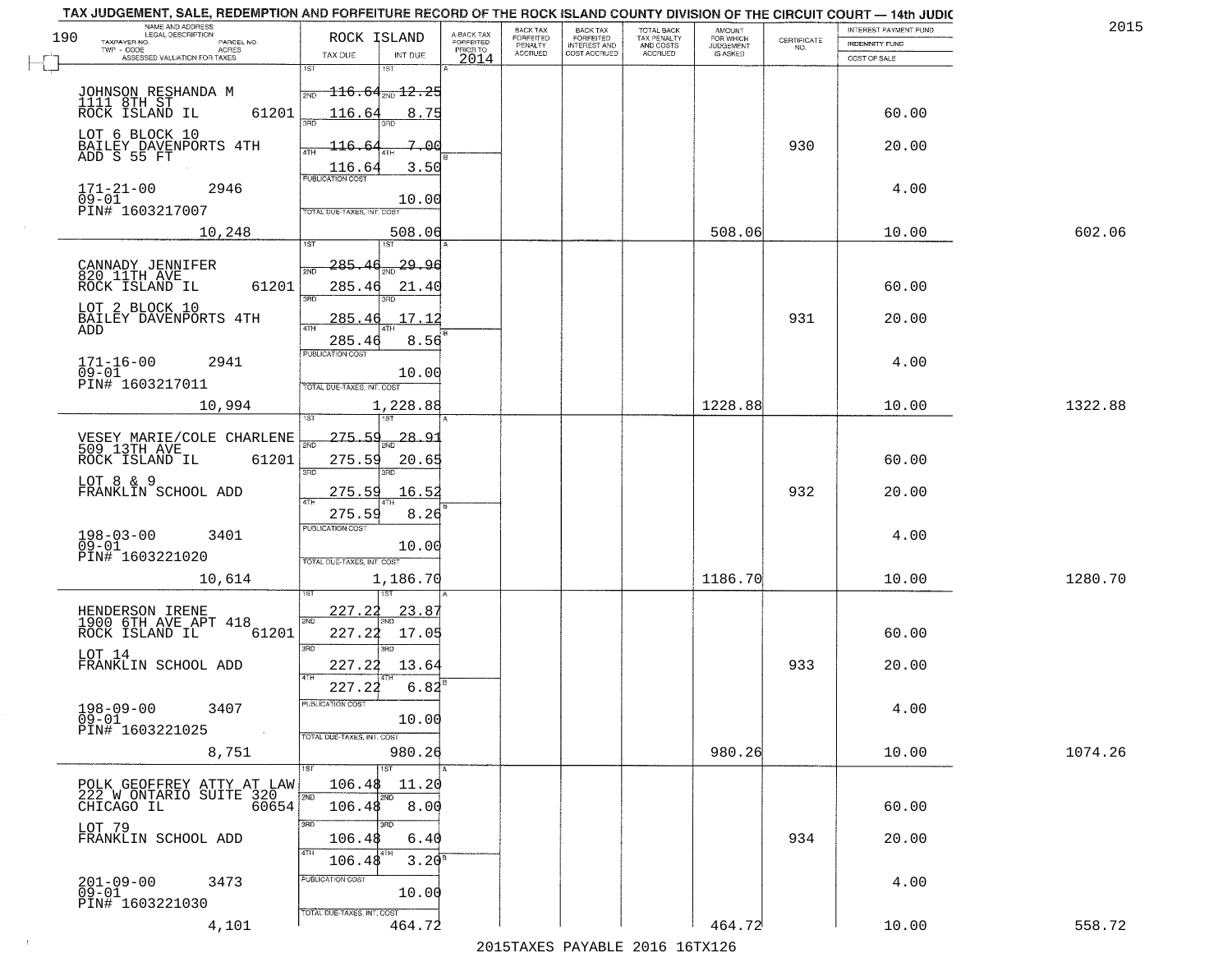| 190                                               | BY WHOM                                       | RATE               | ROCK ISLAND  | TAX JUDGEMENT, SALE, REDEMPTION AND FORFEITURE RECORD OF THE ROCK ISLAND COUNTY DIVISION OF THE CIRCUIT COURT — 14th JUDICIAL CIRCUIT OF ILLINOIS 2015                                                                                                                                     | TOTAL DUE<br>TO REDEEM                                                                                                                                                     |                                     | DATE OF REDEMP-<br>TION OR DEED | RECEIVED REDEMPTION                                                                           |
|---------------------------------------------------|-----------------------------------------------|--------------------|--------------|--------------------------------------------------------------------------------------------------------------------------------------------------------------------------------------------------------------------------------------------------------------------------------------------|----------------------------------------------------------------------------------------------------------------------------------------------------------------------------|-------------------------------------|---------------------------------|-----------------------------------------------------------------------------------------------|
|                                                   | PURCHASED                                     | $\%$<br><b>BID</b> | DATE OF SALE | SUBSEQUENT TAXES PAID, FEES, AND TIME EXTENSION                                                                                                                                                                                                                                            | FROM SALE<br>LESS<br>COUNTY CLERK FEE                                                                                                                                      | BY WHOM REDEEMED                    | DAY.<br><b>YEAR</b><br>MO.      | MONEY IN FULL                                                                                 |
|                                                   | PIN# 1603217007<br>STEVE SODEMAN LIVING TRUST | 18                 | 12/29/2016   | 01/17/2017 Time Ext & incl<br>01/17/2017 Take Notice Fee                                                                                                                                                                                                                                   | 12/20/2019<br>20.47                                                                                                                                                        |                                     |                                 | Certificate<br>Returned<br>$\rightarrow$<br>& Cancelled<br>07/20/2017                         |
|                                                   |                                               |                    |              |                                                                                                                                                                                                                                                                                            |                                                                                                                                                                            | 730.90<br>160.00 RESHANDA JOHNSON   | 06/28/2017                      | Karen Kinney                                                                                  |
| PIN# 1603217011<br>RICO TRUSTEE<br>$\overline{c}$ |                                               | 18                 | 12/29/2016   | $\begin{bmatrix} 03/14/2017 \\ 03/14/2017 \end{bmatrix}$ Take Notice Fee                                                                                                                                                                                                                   | 07/29/2019<br>20.59                                                                                                                                                        |                                     |                                 | Certificate<br>Returned<br>$\overline{2}$<br>& Cancelled<br>07/20/2017                        |
|                                                   |                                               |                    |              |                                                                                                                                                                                                                                                                                            |                                                                                                                                                                            | 1,581.59<br>160.00 JENNIFER CANNADY | 06/05/2017                      | Karen Kinney                                                                                  |
| 3                                                 | PIN# 1603221020<br>STEVE SODEMAN LIVING TRUST | 18                 | 12/29/2016   | 01/17/2017 Time Ext & incl<br>01/17/2017 Take Notice Fee<br>11/21/2017 Subs paid                                                                                                                                                                                                           | 12/20/2019<br>$\begin{bmatrix} 2 & 4 & 7 \\ 1 & 2 & 3 & 9 \end{bmatrix}$                                                                                                   |                                     |                                 | Certificate<br>Returned<br>3<br>& Cancelled<br>07/06/2018                                     |
|                                                   |                                               |                    |              |                                                                                                                                                                                                                                                                                            |                                                                                                                                                                            | 3,381.44<br>160.00 BETTY VESEY      | 04/20/2018                      | Karen Kinney                                                                                  |
| PIN# 1603221025<br>RICO TRUSTEE<br>4              |                                               | 18                 | 12/29/2016   | 03/14/2017<br>Time Ext & incl<br>Take Notice Fee<br>Take Notice Fee<br>Publication Fee<br>Circuit Clerks Fee<br>Sheriffs Fee<br>Subs paid<br>$103/14/2017$<br>$02/11/2019$<br>$02/22/2019$<br>$02/25/2019$<br>$03/05/2019$<br>$11/17/2013$<br>$\overline{11}/\overline{18}/2017$ Subs paid | $\begin{smallmatrix} 07/29/2019\\20.59\\35.00\\1&5.18\\1&92.18\\1&95.43\\336.20\\1,027.54 \end{smallmatrix}$                                                               |                                     |                                 | TAX DEED ISSUED<br>Certificate<br>Returned<br>-4<br>& Cancelled<br>09/16/2019<br>Karen Kinney |
| PIN# 1603221030<br>RICO TRUSTEE<br>5              |                                               | 18                 |              | 03/14/2017 Time Ext & incl<br>03/14/2017 Take Notice Fee<br>02/11/2019 Take Notice Fee<br>12/29/2016 02/22/2019 Take Notice Fee<br>02/25/2019 Publication Fee<br>02/25/2019 Subserifs Fee<br>11/17/2018 Subs paid<br>11/18/2017 Subs paid                                                  | 07/29/2019<br>20.59<br>$\begin{bmatrix} 35.00 \\ 5.18 \\ 14.11 \end{bmatrix}$<br>$\begin{array}{c} 1\overline{6}:\overline{0}\overline{9} \\ 514.82 \\ 497.62 \end{array}$ |                                     |                                 | TAX DEED ISSUED<br>Certificate<br>Returned<br>& Cancelled 5<br>09/16/2019                     |
|                                                   |                                               |                    |              | 2015TAXES PAYABLE 2016 16TX126                                                                                                                                                                                                                                                             |                                                                                                                                                                            |                                     |                                 | Karen Kinney                                                                                  |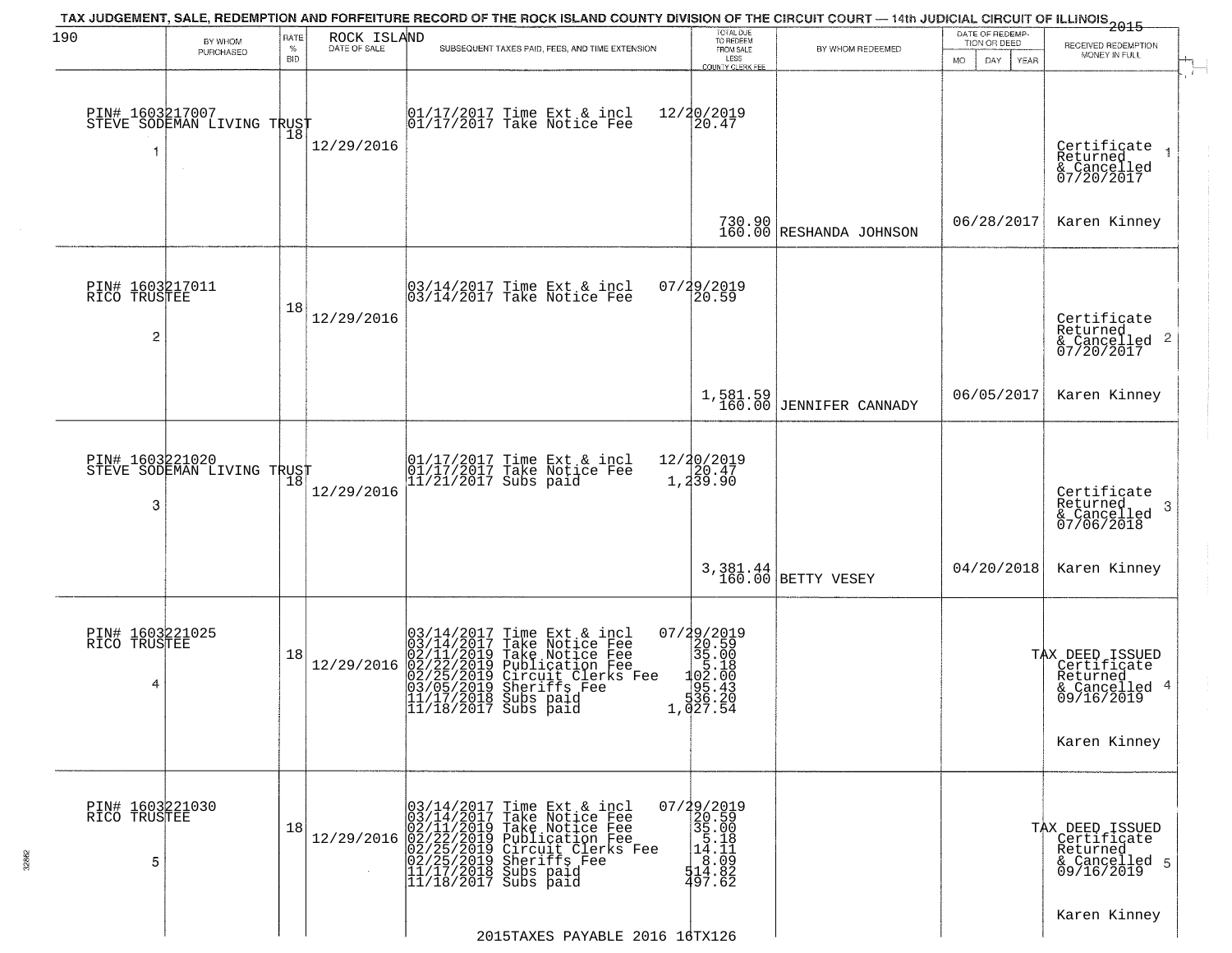|     | TAX JUDGEMENT, SALE, REDEMPTION AND FORFEITURE RECORD OF THE ROCK ISLAND COUNTY DIVISION OF THE CIRCUIT COURT - 14th JUDIC<br>NAME AND ADDRESS<br>LEGAL DESCRIPTION |                                                   |                                     | BACK TAX                    |                                              |                                        |                                         |                                                                 | INTEREST PAYMENT FUND | 2015    |
|-----|---------------------------------------------------------------------------------------------------------------------------------------------------------------------|---------------------------------------------------|-------------------------------------|-----------------------------|----------------------------------------------|----------------------------------------|-----------------------------------------|-----------------------------------------------------------------|-----------------------|---------|
| 191 | TAXPAYER NO.<br>PARCEL NO.                                                                                                                                          | ROCK ISLAND                                       | A-BACK TAX<br>FORFEITED<br>PRIOR TO | <b>FORFEITED</b><br>PENALTY | BACK TAX<br>FORFEITED<br><b>INTEREST AND</b> | TOTAL BACK<br>TAX PENALTY<br>AND COSTS | AMOUNT<br>FOR WHICH<br><b>JUDGEMENT</b> | $\begin{array}{c} \text{CERTIFICATE} \\ \text{NO.} \end{array}$ | <b>INDEMNITY FUND</b> |         |
|     | ACRES<br>ASSESSED VALUATION FOR TAXES                                                                                                                               | INT DUE<br>TAX DUE                                | 2014                                | <b>ACCRUED</b>              | COST ACCRUED                                 | <b>ACCRUED</b>                         | IS ASKED                                |                                                                 | COST OF SALE          |         |
|     |                                                                                                                                                                     | 1ST<br>1ST                                        |                                     |                             |                                              |                                        |                                         |                                                                 |                       |         |
|     |                                                                                                                                                                     | $-267.91_{\scriptscriptstyle 200}$ $28.14$<br>2ND |                                     |                             |                                              |                                        |                                         |                                                                 |                       |         |
|     | RV HOLDINGS THREE LLC<br>PO BOX 488<br>COLUMBIA SC 29                                                                                                               |                                                   |                                     |                             |                                              |                                        |                                         |                                                                 |                       |         |
|     | 29202                                                                                                                                                               | 267.91<br>20.10<br>350                            |                                     |                             |                                              |                                        |                                         |                                                                 | 60.00                 |         |
|     | LOT 75                                                                                                                                                              |                                                   |                                     |                             |                                              |                                        |                                         |                                                                 |                       |         |
|     | FRANKLIN SCHOOL ADD                                                                                                                                                 | 267.91<br>$-16.08$                                |                                     |                             |                                              |                                        |                                         | 935                                                             | 20.00                 |         |
|     |                                                                                                                                                                     | 8.04<br>267.91                                    |                                     |                             |                                              |                                        |                                         |                                                                 |                       |         |
|     |                                                                                                                                                                     | <b>PUBLICATION COST</b>                           |                                     |                             |                                              |                                        |                                         |                                                                 |                       |         |
|     | 201-05-00<br>09-01<br>3469                                                                                                                                          | 10.00                                             |                                     |                             |                                              |                                        |                                         |                                                                 | 4.00                  |         |
|     | PIN# 1603221034                                                                                                                                                     | TOTAL DUE-TAXES, INT. COST                        |                                     |                             |                                              |                                        |                                         |                                                                 |                       |         |
|     | 10,318                                                                                                                                                              | 1,154.00                                          |                                     |                             |                                              |                                        | 1154.00                                 |                                                                 | 10.00                 | 1248.00 |
|     |                                                                                                                                                                     |                                                   |                                     |                             |                                              |                                        |                                         |                                                                 |                       |         |
|     |                                                                                                                                                                     | $\frac{284.94}{200}$ 29.89                        |                                     |                             |                                              |                                        |                                         |                                                                 |                       |         |
|     | THORNTON J / SISK ANTONIO                                                                                                                                           |                                                   |                                     |                             |                                              |                                        |                                         |                                                                 |                       |         |
|     | 61201<br>ROCK ISLAND IL                                                                                                                                             | 284.94<br>21.35<br>बन्ना<br>3RD                   |                                     |                             |                                              |                                        |                                         |                                                                 | 60.00                 |         |
|     | LOT 59                                                                                                                                                              |                                                   |                                     |                             |                                              |                                        |                                         |                                                                 |                       |         |
|     | FRANKLIN SCHOOL ADD<br>W 48 FT                                                                                                                                      | 17.08<br>284.94                                   |                                     |                             |                                              |                                        |                                         | 936                                                             | 20.00                 |         |
|     |                                                                                                                                                                     | 284.94<br>8.54                                    |                                     |                             |                                              |                                        |                                         |                                                                 |                       |         |
|     | $200 - 11 - 00$                                                                                                                                                     | PUBLICATION COST                                  |                                     |                             |                                              |                                        |                                         |                                                                 |                       |         |
|     | 3453<br>$09 - 01$                                                                                                                                                   | 10.00                                             |                                     |                             |                                              |                                        |                                         |                                                                 | 4.00                  |         |
|     | PIN# 1603221040                                                                                                                                                     | TOTAL DUE-TAXES, INT. COST                        |                                     |                             |                                              |                                        |                                         |                                                                 |                       |         |
|     | 10,974                                                                                                                                                              | 1,226.62                                          |                                     |                             |                                              |                                        | 1226.62                                 |                                                                 | 10.00                 | 1320.62 |
|     |                                                                                                                                                                     | 1ST<br>is T                                       |                                     |                             |                                              |                                        |                                         |                                                                 |                       |         |
|     |                                                                                                                                                                     |                                                   |                                     |                             |                                              |                                        |                                         |                                                                 |                       |         |
|     | JONES IESHA<br>804 15TH AVE                                                                                                                                         | 2ND<br>2ND                                        |                                     |                             |                                              |                                        |                                         |                                                                 |                       |         |
|     | ROCK ISLAND IL<br>61201                                                                                                                                             | 3BD<br>3RD                                        |                                     |                             |                                              |                                        |                                         |                                                                 | 60.00                 |         |
|     | LOTS 34 & 35<br>FRANKLIN SCHOOL ADD                                                                                                                                 |                                                   |                                     |                             |                                              |                                        |                                         |                                                                 |                       |         |
|     |                                                                                                                                                                     | 17.00<br>283.07<br>4TH                            |                                     |                             |                                              |                                        |                                         | 937                                                             | 20.00                 |         |
|     |                                                                                                                                                                     | 283.07<br>8.50                                    |                                     |                             |                                              |                                        |                                         |                                                                 |                       |         |
|     |                                                                                                                                                                     | <b>PUBLICATION COST</b>                           |                                     |                             |                                              |                                        |                                         |                                                                 |                       |         |
|     | 199-09-00<br>09-01<br>3428                                                                                                                                          | 10.00                                             |                                     |                             |                                              |                                        |                                         |                                                                 | 4.00                  |         |
|     | PIN# 1603221058                                                                                                                                                     | TOTAL OUE-TAXES, INT. COST                        |                                     |                             |                                              |                                        |                                         |                                                                 |                       |         |
|     | 16,902                                                                                                                                                              | 601.64                                            |                                     |                             |                                              |                                        | 601.64                                  |                                                                 | 10.00                 | 695.64  |
|     |                                                                                                                                                                     | 1ST                                               |                                     |                             |                                              |                                        |                                         |                                                                 |                       |         |
|     |                                                                                                                                                                     |                                                   |                                     |                             |                                              |                                        |                                         |                                                                 |                       |         |
|     | HUGHES MARVIN/BIBIAN<br>1834 BETHEL RD                                                                                                                              | 2ND<br>2ND                                        |                                     |                             |                                              |                                        |                                         |                                                                 |                       |         |
|     | LOUISVILLE MS<br>39339                                                                                                                                              |                                                   |                                     |                             |                                              |                                        |                                         |                                                                 | 60.00                 |         |
|     | LOT 26                                                                                                                                                              | 3 <sub>BD</sub><br>3 <sub>BD</sub>                |                                     |                             |                                              |                                        |                                         |                                                                 |                       |         |
|     | FRANKLIN SCHOOL ADD<br>ALL LOT 25 AND N .50 LOT                                                                                                                     |                                                   |                                     |                             |                                              |                                        |                                         | 938                                                             | 20.00                 |         |
|     |                                                                                                                                                                     | 274.63<br>8.24                                    |                                     |                             |                                              |                                        |                                         |                                                                 |                       |         |
|     | $198 - 21 - 00$<br>3418                                                                                                                                             | PUBLICATION COST                                  |                                     |                             |                                              |                                        |                                         |                                                                 | 4.00                  |         |
|     | $09 - 01$                                                                                                                                                           | 10.00                                             |                                     |                             |                                              |                                        |                                         |                                                                 |                       |         |
|     | PIN# 1603221072<br>$\sim 40$                                                                                                                                        | TOTAL DUE-TAXES, INT. COST                        |                                     |                             |                                              |                                        |                                         |                                                                 |                       |         |
|     | 10,577                                                                                                                                                              | 292.87                                            |                                     |                             |                                              |                                        | 292.87                                  |                                                                 | 10.00                 | 386.87  |
|     |                                                                                                                                                                     | 1ST<br>1ST                                        |                                     |                             |                                              |                                        |                                         |                                                                 |                       |         |
|     |                                                                                                                                                                     |                                                   |                                     |                             |                                              |                                        |                                         |                                                                 |                       |         |
|     | LARD JOHN E<br>506 13TH AVE                                                                                                                                         | 2ND<br>2ND                                        |                                     |                             |                                              |                                        |                                         |                                                                 |                       |         |
|     | 61201<br>ROCK ISLAND IL                                                                                                                                             |                                                   |                                     |                             |                                              |                                        |                                         |                                                                 | 60.00                 |         |
|     | LOT 5 BLOCK 2<br>WOODINS 2ND ADD                                                                                                                                    | 3RD<br>3RD                                        |                                     |                             |                                              |                                        |                                         |                                                                 |                       |         |
|     |                                                                                                                                                                     | 121.08<br>7.28                                    |                                     |                             |                                              |                                        |                                         | 939                                                             | 20.00                 |         |
|     |                                                                                                                                                                     | 3.64 <sup>8</sup><br>121.08                       |                                     |                             |                                              |                                        |                                         |                                                                 |                       |         |
|     | 7594                                                                                                                                                                | PUBLICATION COST                                  |                                     |                             |                                              |                                        |                                         |                                                                 | 4.00                  |         |
|     | $^{423-10-00}_{09-01}$                                                                                                                                              | 10.00                                             |                                     |                             |                                              |                                        |                                         |                                                                 |                       |         |
|     | PIN# 1603222002                                                                                                                                                     | TOTAL DUE-TAXES, INT. COST                        |                                     |                             |                                              |                                        |                                         |                                                                 |                       |         |
|     | 12,663                                                                                                                                                              | 263.08                                            |                                     |                             |                                              |                                        | 263.08                                  |                                                                 | 10.00                 | 357.08  |
|     |                                                                                                                                                                     |                                                   |                                     |                             |                                              | 2015 TAVEC DAVADIE 2016 16TV126        |                                         |                                                                 |                       |         |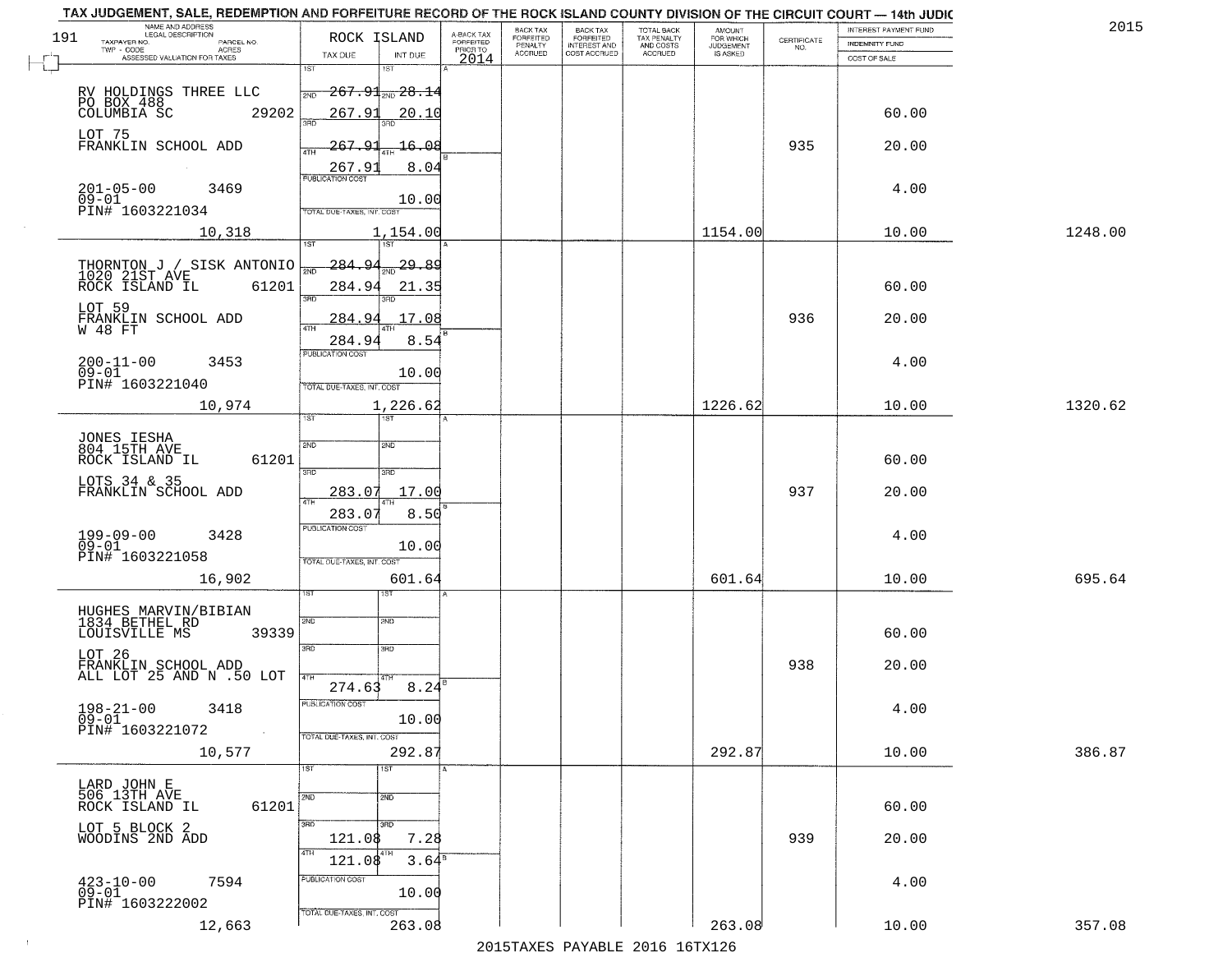|                                                   |                                                   |                            |                             | TAX JUDGEMENT, SALE, REDEMPTION AND FORFEITURE RECORD OF THE ROCK ISLAND COUNTY DIVISION OF THE CIRCUIT COURT — 14th JUDICIAL CIRCUIT OF ILLINOIS 2015                                                        |                                                                                                 |                                                        |                                                               |                                                             |
|---------------------------------------------------|---------------------------------------------------|----------------------------|-----------------------------|---------------------------------------------------------------------------------------------------------------------------------------------------------------------------------------------------------------|-------------------------------------------------------------------------------------------------|--------------------------------------------------------|---------------------------------------------------------------|-------------------------------------------------------------|
| 191                                               | BY WHOM<br>PURCHASED                              | RATE<br>$\%$<br><b>BID</b> | ROCK ISLAND<br>DATE OF SALE | SUBSEQUENT TAXES PAID, FEES, AND TIME EXTENSION                                                                                                                                                               | TOTAL DUE<br>TO REDEEM<br>FROM SALE<br>LESS<br><b>COUNTY CLERK FEE</b>                          | BY WHOM REDEEMED                                       | DATE OF REDEMP-<br>TION OR DEED<br>MO.<br>DAY.<br><b>YEAR</b> | RECEIVED REDEMPTION<br>MONEY IN FULL                        |
| PIN# 1603221034<br>RICO TRUSTEE                   |                                                   | 18                         | 12/29/2016                  | $03/14/2017$ Time Ext & incl<br>03/14/2017 Take Notice Fee<br>02/11/2019 Take Notice Fee<br>02/22/2019 Circuit Clerks Fee<br>02/25/2019 Circuit Clerks Fee<br>02/25/2019 Sheriffs Fee<br>11/18/2017 Subs paid | $\begin{smallmatrix} 07/29/2019\\20.59\\35.00\\27.20\\27.20\\27.43\\1,206.22 \end{smallmatrix}$ |                                                        |                                                               | Certificate 1<br>Returned<br>& Cancelled<br>04/15/2019      |
|                                                   |                                                   |                            |                             |                                                                                                                                                                                                               | 3,982.31<br>160.00                                                                              | BCHH INC                                               | 03/14/2019                                                    | Karen Kinney                                                |
| PIN# 1603221040<br>RICO TRUSTEE<br>$\overline{c}$ |                                                   | 18                         | 12/29/2016                  | 03/14/2017 Time Ext & incl<br>03/14/2017 Take Notice Fee                                                                                                                                                      | 07/29/2019<br>20.59                                                                             |                                                        |                                                               | Certificate<br>Returned<br>$\frac{12241164}{609/26/2017}$ 2 |
|                                                   |                                                   |                            |                             |                                                                                                                                                                                                               |                                                                                                 | 1,816.63<br>160.00 ANTONIO SISK                        | 08/18/2017                                                    | Karen Kinney                                                |
| 3                                                 | PIN# 1603221058<br>STEVE SODEMAN LIVING TRUST     | 18                         | 12/29/2016                  | 01/17/2017 Time Ext & incl<br>01/17/2017 Take Notice Fee                                                                                                                                                      | 12/20/2019<br>20.47                                                                             |                                                        |                                                               | Certificate<br>Returned<br>3<br>& Cancelled<br>07/20/2017   |
|                                                   |                                                   |                            |                             |                                                                                                                                                                                                               |                                                                                                 | 841.33<br>160.00 IESHA JONES                           | 05/31/2017                                                    | Karen Kinney                                                |
| 4                                                 | PIN# 1603221072<br>STEVE SODEMAN LIVING TRUST     |                            | 12/29/2016                  | 01/17/2017 Time Ext & incl<br>01/17/2017 Take Notice Fee                                                                                                                                                      | 12/20/2019<br>20.47                                                                             |                                                        |                                                               | Certificate<br>Returned<br>& Cancelled 4<br>11/28/2017      |
|                                                   |                                                   |                            |                             |                                                                                                                                                                                                               |                                                                                                 | 546.61<br>160.00 MARVIN HUGHES                         | 10/13/2017                                                    | Karen Kinney                                                |
| 5                                                 | PIN# 1603222002    <br>STEVE SODEMAN LIVING TRUST | $\overline{18}$            | 12/29/2016                  | 01/17/2017 Time Ext & incl<br>01/17/2017 Take Notice Fee                                                                                                                                                      | 12/20/2019<br>20.47                                                                             |                                                        |                                                               | Certificate<br>Returned<br>& Cancelled 5<br>05/23/2017      |
|                                                   |                                                   |                            |                             |                                                                                                                                                                                                               |                                                                                                 | $\begin{array}{c} 441.82 \\ 160.00 \end{array}$ LERETA | 03/20/2017                                                    | Karen Kinney                                                |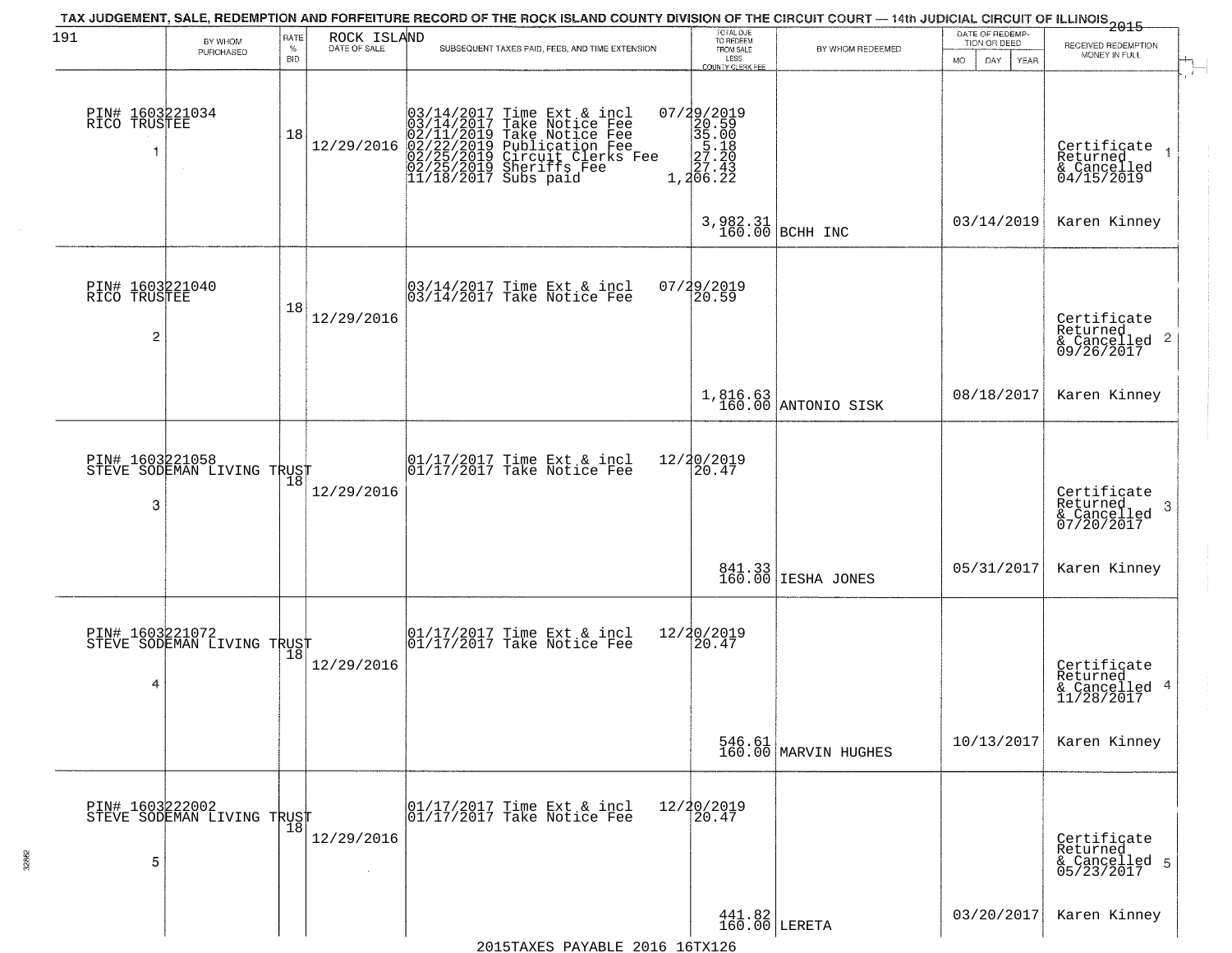| 192 | TAX JUDGEMENT, SALE, REDEMPTION AND FORFEITURE RECORD OF THE ROCK ISLAND COUNTY DIVISION OF THE CIRCUIT COURT - 14th JUDIC<br>NAME AND ADDRESS<br>LEGAL DESCRIPTION | ROCK ISLAND                            |                                     | BACK TAX             | <b>BACK TAX</b><br>FORFEITED | TOTAL BACK<br>TAX PENALTY<br>AND COSTS | AMOUNT<br>FOR WHICH |                                                                 | INTEREST PAYMENT FUND | 201     |
|-----|---------------------------------------------------------------------------------------------------------------------------------------------------------------------|----------------------------------------|-------------------------------------|----------------------|------------------------------|----------------------------------------|---------------------|-----------------------------------------------------------------|-----------------------|---------|
|     | TAXPAYER NO.<br>PARCEL NO.<br>ACRES                                                                                                                                 |                                        | A-BACK TAX<br>FORFEITED<br>PRIOR TO | FORFEITED<br>PENALTY | <b>INTEREST AND</b>          |                                        | <b>JUDGEMENT</b>    | $\begin{array}{c} \text{CERTIFICATE} \\ \text{NO.} \end{array}$ | <b>INDEMNITY FUND</b> |         |
|     | ASSESSED VALUATION FOR TAXES                                                                                                                                        | TAX DUE<br>INT DUE                     | 2014                                | <b>ACCRUED</b>       | COST ACCRUED                 | ACCRUED                                | IS ASKED            |                                                                 | COST OF SALE          |         |
|     |                                                                                                                                                                     | 1ST<br>181                             |                                     |                      |                              |                                        |                     |                                                                 |                       |         |
|     | ROBERTS EUGENE<br>1323 12TH ST<br>ROCK ISLAND IL                                                                                                                    | <del>328.80 20.34.51</del><br>2ND      |                                     |                      |                              |                                        |                     |                                                                 |                       |         |
|     | 61201                                                                                                                                                               | 328.80<br>24.65                        |                                     |                      |                              |                                        |                     |                                                                 | 60.00                 |         |
|     | LOT 4 BLOCK 2                                                                                                                                                       |                                        |                                     |                      |                              |                                        |                     |                                                                 |                       |         |
|     | WOODINS 2ND ADD                                                                                                                                                     | 328.80<br>-19.72                       |                                     |                      |                              |                                        |                     | 940                                                             | 20.00                 |         |
|     |                                                                                                                                                                     | 9.86                                   |                                     |                      |                              |                                        |                     |                                                                 |                       |         |
|     |                                                                                                                                                                     | 328.80                                 |                                     |                      |                              |                                        |                     |                                                                 |                       |         |
|     | $423 - 09 - 00$<br>$09 - 01$<br>7593                                                                                                                                | 10.00                                  |                                     |                      |                              |                                        |                     |                                                                 | 4.00                  |         |
|     | PIN# 1603222003                                                                                                                                                     | TOTAL DUE-TAXES, INT. COST             |                                     |                      |                              |                                        |                     |                                                                 |                       |         |
|     | 12,663                                                                                                                                                              | 1,413.94                               |                                     |                      |                              |                                        | 1413.94             |                                                                 | 10.00                 | 1507.94 |
|     |                                                                                                                                                                     |                                        |                                     |                      |                              |                                        |                     |                                                                 |                       |         |
|     | TEAGUE RACHELE<br>1337 44TH ST                                                                                                                                      | 286.Ol<br>-30.03<br>2ND                |                                     |                      |                              |                                        |                     |                                                                 |                       |         |
|     | 61201<br>ROCK ISLAND IL                                                                                                                                             | 286.01<br>21.45                        |                                     |                      |                              |                                        |                     |                                                                 | 60.00                 |         |
|     | LOT 5 BLOCK 2                                                                                                                                                       | त्रहा<br>הוא                           |                                     |                      |                              |                                        |                     |                                                                 |                       |         |
|     | SCHAARMANNS ADD                                                                                                                                                     | 17.16<br>286.01                        |                                     |                      |                              |                                        |                     | 941                                                             | 20.00                 |         |
|     |                                                                                                                                                                     | 8.58<br>286.01                         |                                     |                      |                              |                                        |                     |                                                                 |                       |         |
|     | $329 - 21 - 00$<br>5805                                                                                                                                             | PUBLICATION COST                       |                                     |                      |                              |                                        |                     |                                                                 | 4.00                  |         |
|     | $09 - 01$                                                                                                                                                           | 10.00                                  |                                     |                      |                              |                                        |                     |                                                                 |                       |         |
|     | PIN# 1603224002                                                                                                                                                     | TOTAL DUE-TAXES, INT. COST             |                                     |                      |                              |                                        |                     |                                                                 |                       |         |
|     | 11,015                                                                                                                                                              | 1,231.26                               |                                     |                      |                              |                                        | 1231.26             |                                                                 | 10.00                 | 1325.26 |
|     |                                                                                                                                                                     | 1ST<br>ist                             |                                     |                      |                              |                                        |                     |                                                                 |                       |         |
|     | MCCOWAN JAY<br>5402 18TH AVE                                                                                                                                        | 2ND<br>2ND                             |                                     |                      |                              |                                        |                     |                                                                 |                       |         |
|     | MOLINE IL<br>61265                                                                                                                                                  |                                        |                                     |                      |                              |                                        |                     |                                                                 | 60.00                 |         |
|     | LOT 5 BLOCK 1                                                                                                                                                       | 3RD<br>3RD                             |                                     |                      |                              |                                        |                     |                                                                 |                       |         |
|     | SCHAARMANNS ADD                                                                                                                                                     | 12.9<br>216.19                         |                                     |                      |                              |                                        |                     | 942                                                             | 20.00                 |         |
|     |                                                                                                                                                                     | 216.19<br>6.48                         |                                     |                      |                              |                                        |                     |                                                                 |                       |         |
|     | 5799                                                                                                                                                                | <b>PUBLICATION COST</b>                |                                     |                      |                              |                                        |                     |                                                                 | 4.00                  |         |
|     | 329-15-00<br>09-01                                                                                                                                                  | 10.00                                  |                                     |                      |                              |                                        |                     |                                                                 |                       |         |
|     | PIN# 1603225002                                                                                                                                                     | TOTAL OUE-TAXES, INT. COST             |                                     |                      |                              |                                        |                     |                                                                 |                       |         |
|     | 8,326                                                                                                                                                               | 461.82                                 |                                     |                      |                              |                                        | 461.82              |                                                                 | 10.00                 | 555.82  |
|     |                                                                                                                                                                     |                                        |                                     |                      |                              |                                        |                     |                                                                 |                       |         |
|     | TRUJILLO JESUS D<br>114 CRESTVIEW DR                                                                                                                                | 2ND<br>2ND.                            |                                     |                      |                              |                                        |                     |                                                                 |                       |         |
|     | ELDRIDGE IA<br>52748                                                                                                                                                | 22.1<br>294.96                         |                                     |                      |                              |                                        |                     |                                                                 | 60.00                 |         |
|     | LOT 6                                                                                                                                                               | 3RD<br>3RD                             |                                     |                      |                              |                                        |                     |                                                                 |                       |         |
|     | FRANK F VOGELS ADD                                                                                                                                                  | 294.96<br>17.68<br>4TH                 |                                     |                      |                              |                                        |                     | 943                                                             | 20.00                 |         |
|     |                                                                                                                                                                     | 8.84<br>294.96                         |                                     |                      |                              |                                        |                     |                                                                 |                       |         |
|     | $405 - 18 - 00$<br>7263                                                                                                                                             | PUBLICA HUN CUS                        |                                     |                      |                              |                                        |                     |                                                                 | 4.00                  |         |
|     | $09 - 01$<br>PIN# 1603226001<br>$\sim 100$                                                                                                                          | 10.00                                  |                                     |                      |                              |                                        |                     |                                                                 |                       |         |
|     |                                                                                                                                                                     | TOTAL DUE-TAXES, INT. COST<br>943.50   |                                     |                      |                              |                                        | 943.50              |                                                                 | 10.00                 | 1037.50 |
|     | 11,360                                                                                                                                                              | $\overline{\text{1ST}}$                |                                     |                      |                              |                                        |                     |                                                                 |                       |         |
|     |                                                                                                                                                                     | 32.62<br>310.93                        |                                     |                      |                              |                                        |                     |                                                                 |                       |         |
|     | ROBERTS E ORVILLA JR<br>1323 12TH ST_                                                                                                                               | 2ND                                    |                                     |                      |                              |                                        |                     |                                                                 |                       |         |
|     | ROCK ISLAND IL<br>61201                                                                                                                                             | $310.93$ $23.30$                       |                                     |                      |                              |                                        |                     |                                                                 | 60.00                 |         |
|     | LOT 3 BLOCK 2<br>WOODINS 3RD ADD                                                                                                                                    | 3RD<br>18.64<br>310.93                 |                                     |                      |                              |                                        |                     | 944                                                             | 20.00                 |         |
|     |                                                                                                                                                                     | 4TH                                    |                                     |                      |                              |                                        |                     |                                                                 |                       |         |
|     |                                                                                                                                                                     | $9.32^8$<br>310.9                      |                                     |                      |                              |                                        |                     |                                                                 |                       |         |
|     | $^{423-22-00}_{09-01}$<br>7604                                                                                                                                      | PUBLICATION COST<br>10.00              |                                     |                      |                              |                                        |                     |                                                                 | 4.00                  |         |
|     | PIN# 1603227004                                                                                                                                                     |                                        |                                     |                      |                              |                                        |                     |                                                                 |                       |         |
|     | 11,975                                                                                                                                                              | TOTAL DUE-TAXES, INT. COST<br>1,337.60 |                                     |                      |                              |                                        | 1337.60             |                                                                 | 10.00                 | 1431.60 |
|     |                                                                                                                                                                     |                                        |                                     |                      |                              | 2015 TAVEC DAVADIE 2016 16 TV126       |                     |                                                                 |                       |         |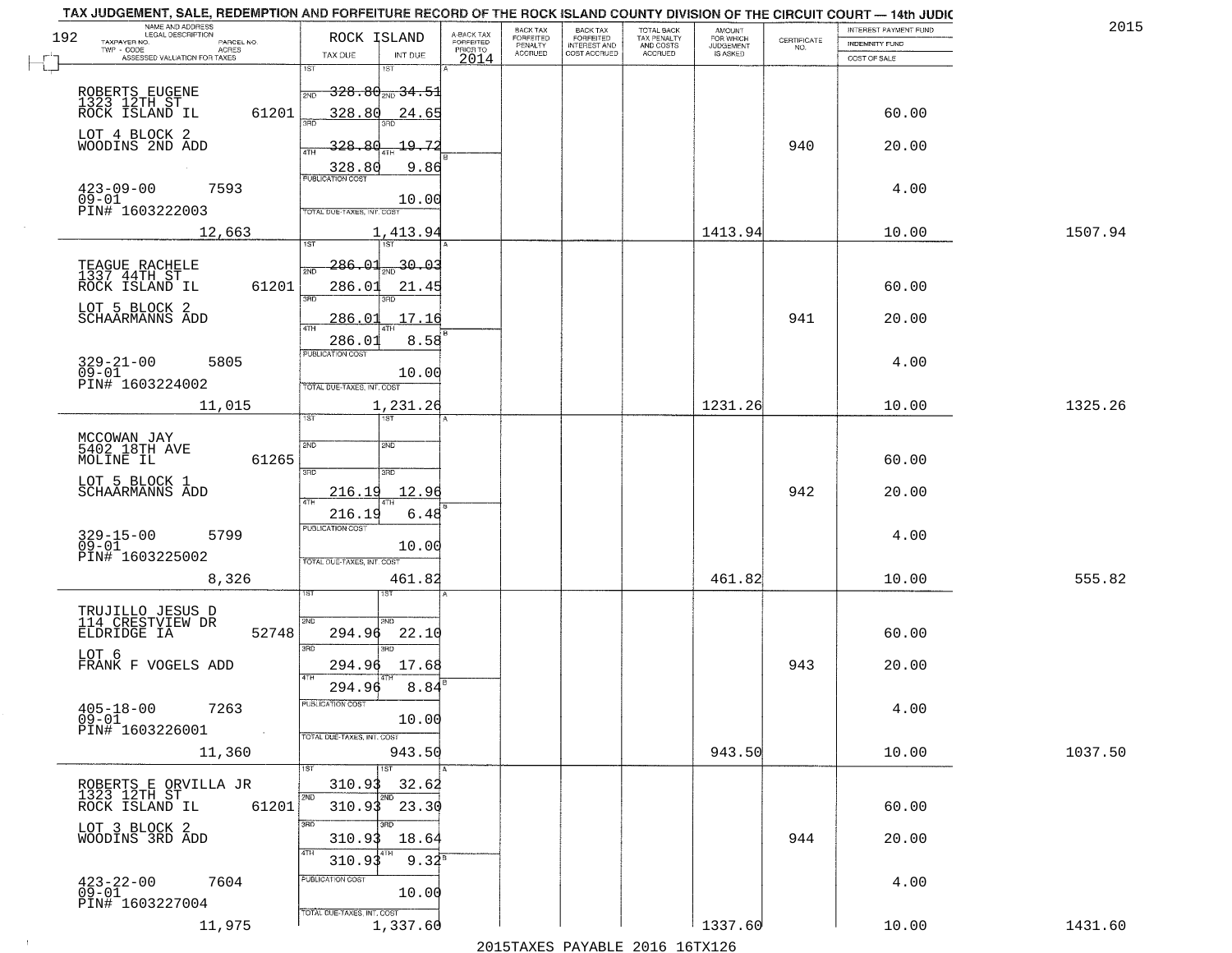| 192                                  | BY WHOM                                       | <b>RATE</b>        | ROCK ISLAND<br>DATE OF SALE | TAX JUDGEMENT, SALE, REDEMPTION AND FORFEITURE RECORD OF THE ROCK ISLAND COUNTY DIVISION OF THE CIRCUIT COURT — 14th JUDICIAL CIRCUIT OF ILLINOIS 2015                                                                                                                                                                                 | TOTAL DUE<br>TO REDEEM                                                                                    |                                 | DATE OF REDEMP-<br>TION OR DEED |                                                                           |
|--------------------------------------|-----------------------------------------------|--------------------|-----------------------------|----------------------------------------------------------------------------------------------------------------------------------------------------------------------------------------------------------------------------------------------------------------------------------------------------------------------------------------|-----------------------------------------------------------------------------------------------------------|---------------------------------|---------------------------------|---------------------------------------------------------------------------|
|                                      | PURCHASED                                     | $\%$<br><b>BID</b> |                             | SUBSEQUENT TAXES PAID, FEES, AND TIME EXTENSION                                                                                                                                                                                                                                                                                        | FROM SALE<br>LESS<br>COUNTY CLERK FEE                                                                     | BY WHOM REDEEMED                | DAY.<br>MO.<br><b>YEAR</b>      | RECEIVED REDEMPTION<br>MONEY IN FULL                                      |
| PIN# 1603222003<br>RICO TRUSTEE      |                                               | 18                 | 12/29/2016                  | $03/14/2017$ Time Ext & incl<br>$03/14/2017$ Take Notice Fee<br>$02/11/2019$ Take Notice Fee<br>$02/22/2019$ Publication Fee<br>$03/05/2019$ Sheriffs Fee<br>$11/17/2018$ Subs paid<br>$11/18/2017$ Subs paid                                                                                                                          | 07/29/2019<br>$720.59$<br>$35.00$<br>$27.20$<br>$27.20$<br>$27.20$<br>$27.11$<br>$27.11$<br>$27.52$       |                                 |                                 | Certificate<br>Returned<br>& Cancelled<br>06/04/2020<br>Karen Kinney      |
| 2                                    | PIN# 1603224002<br>STEVE SODEMAN LIVING TRUST |                    | 12/29/2016                  | 01/17/2017 Time Ext & incl<br>01/17/2017 Take Notice Fee<br>11/21/2017 Subs paid                                                                                                                                                                                                                                                       | 12/20/2019<br>1,20.47<br>1,285.70                                                                         |                                 |                                 | Certificate<br>Returned<br>& Cancelled 2<br>04/04/2018                    |
|                                      |                                               |                    |                             |                                                                                                                                                                                                                                                                                                                                        |                                                                                                           | 3,501.35<br>160.00 RAMZAN AHMAD | 03/19/2018                      | Karen Kinney                                                              |
| PIN# 1603225002<br>RICO TRUSTEE<br>3 |                                               | 18                 |                             | 03/14/2017 Time Ext & incl<br>03/14/2017 Take Notice Fee<br>02/11/2019 Take Notice Fee<br>03/14/2017 Take Notice Fee<br>12/29/2016 02/22/2019 Take Notice Fee<br>02/11/2019 Take Notice Fee<br>02/25/2019 Publication Fee<br>03/05/2019 Circuit Clerks Fee<br>11/17/2018 Subs paid<br>11/18/2017 Subs paid                             | $\begin{smallmatrix} 07/29/2019\\20.59\\35.00\\5.18\\ \vdots\\ 13.60\\ 11.64\\ 733.42 \end{smallmatrix}$  |                                 |                                 | Certificate<br>Returned<br>-3<br>& Cancelled<br>06/07/2019                |
|                                      |                                               |                    |                             |                                                                                                                                                                                                                                                                                                                                        | 2,619.94<br>160.00                                                                                        | JAY MCCOWAN                     | 05/22/2019                      | Karen Kinney                                                              |
| PIN# 1603226001<br>4                 | STEVE SODEMAN LIVING TRUST                    |                    | 12/29/2016                  | $\begin{bmatrix} 01/17/2017 \\ 01/17/2017 \end{bmatrix}$ Take Notice Fee                                                                                                                                                                                                                                                               | 12/20/2019<br>20.47                                                                                       |                                 |                                 | Certificate<br>Returned<br>& Cancelled 4<br>07/20/2017                    |
|                                      |                                               |                    |                             |                                                                                                                                                                                                                                                                                                                                        |                                                                                                           | $1,244.72$ JESUS TRUJILLO       | 05/16/2017                      | Karen Kinney                                                              |
| PIN# 1603227004<br>RICO TRUSTEE<br>5 |                                               | 18                 |                             | $[12/29/2016] \begin{tabular}{ c c c c } \hline & 03/14/2017 Time Ext & $\&$ incl & 03/14/2017 Take Notice Free & 02/11/2019 Take Notice Free & 02/22/2019 Public to Free & 02/22/2019 Public to Free & 03/05/2019 Circuit Cleks Free & 03/05/2019 Sherifs Free & 11/17/2018 Subs paid & 11/18/2017 Subs paid \\ \hline \end{tabular}$ | $\begin{smallmatrix} 07/29/2019\\20.59\\35.00\\55.18\\11.40\\13.83\\1,445.64\\1,041.72 \end{smallmatrix}$ |                                 |                                 | TAX DEED ISSUED<br>Certificate<br>Returned<br>& Cancelled 5<br>09/16/2019 |
|                                      |                                               |                    |                             | 2015TAXES PAYABLE 2016 16TX126                                                                                                                                                                                                                                                                                                         |                                                                                                           |                                 |                                 | Karen Kinney                                                              |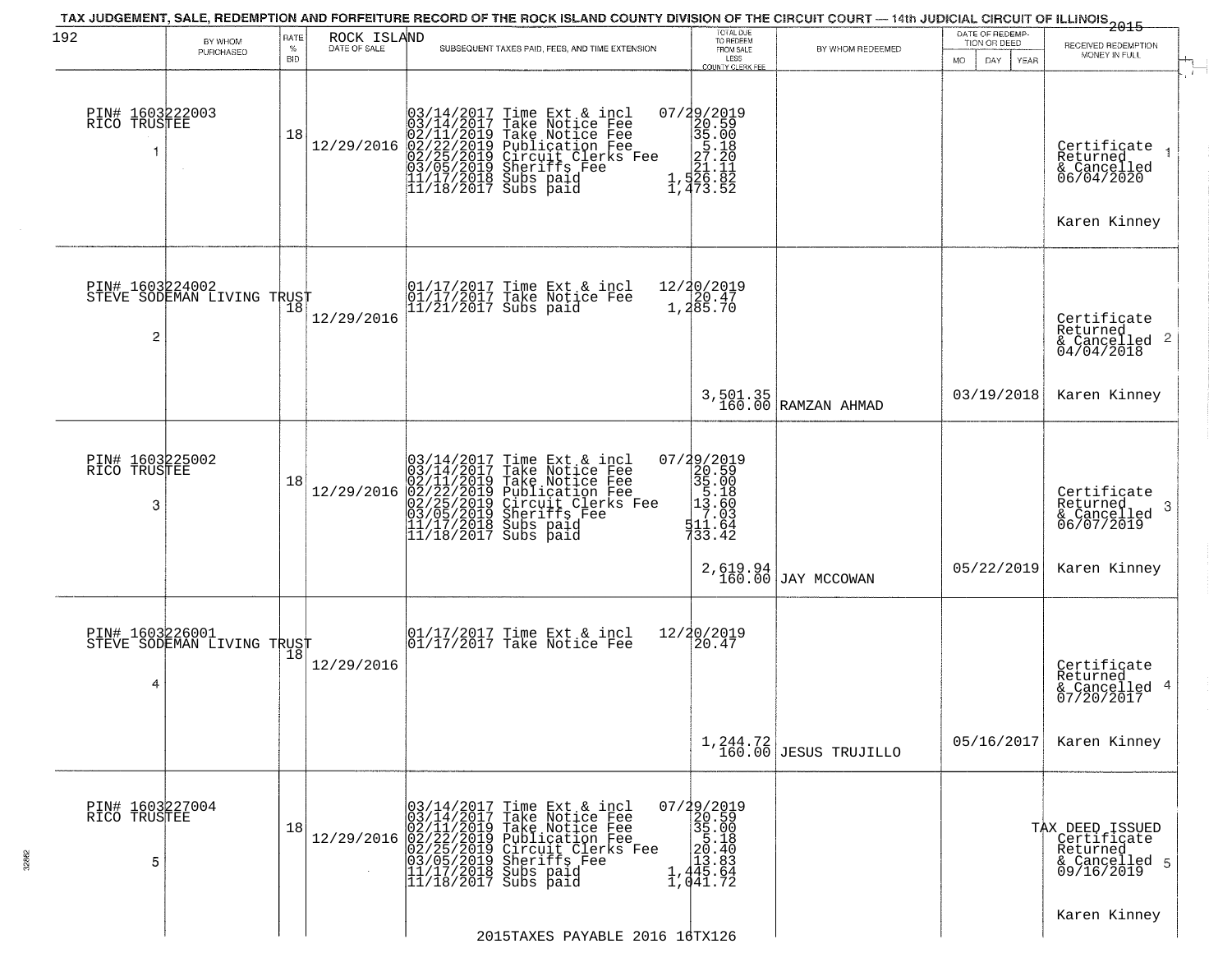|     | TAX JUDGEMENT, SALE, REDEMPTION AND FORFEITURE RECORD OF THE ROCK ISLAND COUNTY DIVISION OF THE CIRCUIT COURT - 14th JUDIC<br>NAME AND ADDRESS<br>LEGAL DESCRIPTION |                                              |                         | BACK TAX                    | BACK TAX<br>FORFEITED |                                        | AMOUNT<br>FOR WHICH |                                                                 | INTEREST PAYMENT FUND | 2015    |
|-----|---------------------------------------------------------------------------------------------------------------------------------------------------------------------|----------------------------------------------|-------------------------|-----------------------------|-----------------------|----------------------------------------|---------------------|-----------------------------------------------------------------|-----------------------|---------|
| 193 | TAXPAYER NO.<br>PARCEL NO.                                                                                                                                          | ROCK ISLAND                                  | A-BACK TAX<br>FORFEITED | <b>FORFEITED</b><br>PENALTY | <b>INTEREST AND</b>   | TOTAL BACK<br>TAX PENALTY<br>AND COSTS | <b>JUDGEMENT</b>    | $\begin{array}{c} \text{CERTIFICATE} \\ \text{NO.} \end{array}$ | <b>INDEMNITY FUND</b> |         |
|     | ACRES<br>ASSESSED VALUATION FOR TAXES                                                                                                                               | TAX DUE<br>INT DUE                           | PRIOR TO<br>2014        | <b>ACCRUED</b>              | COST ACCRUED          | <b>ACCRUED</b>                         | IS ASKED            |                                                                 | COST OF SALE          |         |
|     |                                                                                                                                                                     | 1ST<br>181                                   |                         |                             |                       |                                        |                     |                                                                 |                       |         |
|     | ELLIOTT PAUL D                                                                                                                                                      | $-32.28_{\rm 200}$<br><del>3.36</del><br>2ND |                         |                             |                       |                                        |                     |                                                                 |                       |         |
|     | PO BOX 248<br>61266                                                                                                                                                 | 32.28<br>2.40                                |                         |                             |                       |                                        |                     |                                                                 | 60.00                 |         |
|     |                                                                                                                                                                     |                                              |                         |                             |                       |                                        |                     |                                                                 |                       |         |
|     | LOT 1 BLOCK 2<br>WOODINS 3RD ADD                                                                                                                                    | 32.28                                        |                         |                             |                       |                                        |                     | 945                                                             | 20.00                 |         |
|     |                                                                                                                                                                     |                                              |                         |                             |                       |                                        |                     |                                                                 |                       |         |
|     |                                                                                                                                                                     | $\frac{32.28}{FUBUCATON COST}$<br>. 96       |                         |                             |                       |                                        |                     |                                                                 |                       |         |
|     | $423 - 20 - 00$<br>09-01<br>7602                                                                                                                                    | 10.00                                        |                         |                             |                       |                                        |                     |                                                                 | 4.00                  |         |
|     | PIN# 1603227006                                                                                                                                                     | TOTAL DUE-TAXES, INT. COST                   |                         |                             |                       |                                        |                     |                                                                 |                       |         |
|     | 1,243                                                                                                                                                               | 147.76                                       |                         |                             |                       |                                        | 147.76              |                                                                 | 10.00                 | 241.76  |
|     |                                                                                                                                                                     |                                              |                         |                             |                       |                                        |                     |                                                                 |                       |         |
|     | MAYFIELD JASPER<br>1417 5TH ST                                                                                                                                      | $\frac{34.09}{200}$<br>324.67                |                         |                             |                       |                                        |                     |                                                                 |                       |         |
|     | 61201<br>ROCK ISLAND IL                                                                                                                                             | 324.67<br>24.35                              |                         |                             |                       |                                        |                     |                                                                 | 60.00                 |         |
|     |                                                                                                                                                                     | ਬਾ<br>3RD                                    |                         |                             |                       |                                        |                     |                                                                 |                       |         |
|     | LOT 5 BLOCK 1                                                                                                                                                       | .19.48<br>324.67                             |                         |                             |                       |                                        |                     | 946                                                             | 20.00                 |         |
|     | JOHN G SCHEUERMANNS<br>6TH ADD                                                                                                                                      |                                              |                         |                             |                       |                                        |                     |                                                                 |                       |         |
|     |                                                                                                                                                                     | 9.74<br>324.67<br>PUBLICATION COST           |                         |                             |                       |                                        |                     |                                                                 |                       |         |
|     | $332 - 16 - 00$<br>5855<br>$09 - 01$                                                                                                                                | 10.00                                        |                         |                             |                       |                                        |                     |                                                                 | 4.00                  |         |
|     | PIN# 1603229002                                                                                                                                                     | TOTAL DUE-TAXES, INT. COST                   |                         |                             |                       |                                        |                     |                                                                 |                       |         |
|     | 12,504                                                                                                                                                              | 1,396.34                                     |                         |                             |                       |                                        | 1396.34             |                                                                 | 10.00                 | 1490.34 |
|     |                                                                                                                                                                     | 1ST                                          |                         |                             |                       |                                        |                     |                                                                 |                       |         |
|     | GRANADA EMMETT J<br>424 8TH ST                                                                                                                                      | -209.<br>21.98<br>2ND                        |                         |                             |                       |                                        |                     |                                                                 |                       |         |
|     | 61265<br>MOLINE IL                                                                                                                                                  | 209.38<br>15.70                              |                         |                             |                       |                                        |                     |                                                                 | 60.00                 |         |
|     |                                                                                                                                                                     | 3BD<br>3RD                                   |                         |                             |                       |                                        |                     |                                                                 |                       |         |
|     | LOT 13 BLOCK 3<br>JOHN G SCHEUERMANNS<br>6TH ADD__ ___ __                                                                                                           | 209.3<br><u>12.56</u>                        |                         |                             |                       |                                        |                     | 947                                                             | 20.00                 |         |
|     | S 2.50 FT LOT 14 AND ALL                                                                                                                                            | <b>ATH</b><br>209.38<br>6.28                 |                         |                             |                       |                                        |                     |                                                                 |                       |         |
|     |                                                                                                                                                                     | <b>PUBLICATION COST</b>                      |                         |                             |                       |                                        |                     |                                                                 |                       |         |
|     | 333-22-00<br>09-01<br>5883                                                                                                                                          | 10.00                                        |                         |                             |                       |                                        |                     |                                                                 | 4.00                  |         |
|     | PIN# 1603231002                                                                                                                                                     | TOTAL OUE-TAXES, INT. COST                   |                         |                             |                       |                                        |                     |                                                                 |                       |         |
|     | 8,064                                                                                                                                                               | 904.04                                       |                         |                             |                       |                                        | 904.04              |                                                                 | 10.00                 | 998.04  |
|     |                                                                                                                                                                     | ςT                                           |                         |                             |                       |                                        |                     |                                                                 |                       |         |
|     | ANGEL JOHN J                                                                                                                                                        | 2ND<br>2ND                                   |                         |                             |                       |                                        |                     |                                                                 |                       |         |
|     | 1501 6TH ST<br>ROCK ISLAND IL<br>61201                                                                                                                              |                                              |                         |                             |                       |                                        |                     |                                                                 | 60.00                 |         |
|     | LOT 8 BLOCK 2                                                                                                                                                       | 3BD<br>3HD                                   |                         |                             |                       |                                        |                     |                                                                 |                       |         |
|     |                                                                                                                                                                     | 22.40<br>373.09                              |                         |                             |                       |                                        |                     | 948                                                             | 20.00                 |         |
|     | JOHN G SCHEUERMANNS<br>5TH ADD N 33 FT LOT 9<br>AND ALL                                                                                                             | 4TH<br>373.09<br>11.20                       |                         |                             |                       |                                        |                     |                                                                 |                       |         |
|     | $332 - 04 - 00$                                                                                                                                                     | PUBLICATION COS-                             |                         |                             |                       |                                        |                     |                                                                 |                       |         |
|     | 5845<br>$09 - 01$                                                                                                                                                   | 10.00                                        |                         |                             |                       |                                        |                     |                                                                 | 4.00                  |         |
|     | PIN# 1603233001<br>$\sim 100$                                                                                                                                       | TOTAL DUE-TAXES, INT. COST                   |                         |                             |                       |                                        |                     |                                                                 |                       |         |
|     | 14,369                                                                                                                                                              | 789.78                                       |                         |                             |                       |                                        | 789.78              |                                                                 | 10.00                 | 883.78  |
|     |                                                                                                                                                                     |                                              |                         |                             |                       |                                        |                     |                                                                 |                       |         |
|     | JACKSON LESLIE A<br>1708 5TH ST                                                                                                                                     | 166.70<br>17.50                              |                         |                             |                       |                                        |                     |                                                                 |                       |         |
|     | 61201<br>ROCK ISLAND IL                                                                                                                                             | 2ND<br>166.70 12.50                          |                         |                             |                       |                                        |                     |                                                                 | 60.00                 |         |
|     | LOT 7 BLOCK 2                                                                                                                                                       | 3RD<br>3BD                                   |                         |                             |                       |                                        |                     |                                                                 |                       |         |
|     | JOHN G SCHEUERMANNS<br>8TH ADD                                                                                                                                      | 166.70<br>10.00                              |                         |                             |                       |                                        |                     | 949                                                             | 20.00                 |         |
|     |                                                                                                                                                                     | 5.00 <sup>s</sup><br>166.7                   |                         |                             |                       |                                        |                     |                                                                 |                       |         |
|     | 5938                                                                                                                                                                | PUBLICATION COST                             |                         |                             |                       |                                        |                     |                                                                 | 4.00                  |         |
|     | 336-15-00<br>09-01                                                                                                                                                  | 10.00                                        |                         |                             |                       |                                        |                     |                                                                 |                       |         |
|     | PIN# 1603235005                                                                                                                                                     | TOTAL DUE-TAXES, INT. COST                   |                         |                             |                       |                                        |                     |                                                                 |                       |         |
|     | 12,420                                                                                                                                                              | 721.80                                       |                         |                             |                       |                                        | 721.80              |                                                                 | 10.00                 | 815.80  |
|     |                                                                                                                                                                     |                                              |                         |                             |                       | 2015 TAVEC DAVADIE 2016 16TV126        |                     |                                                                 |                       |         |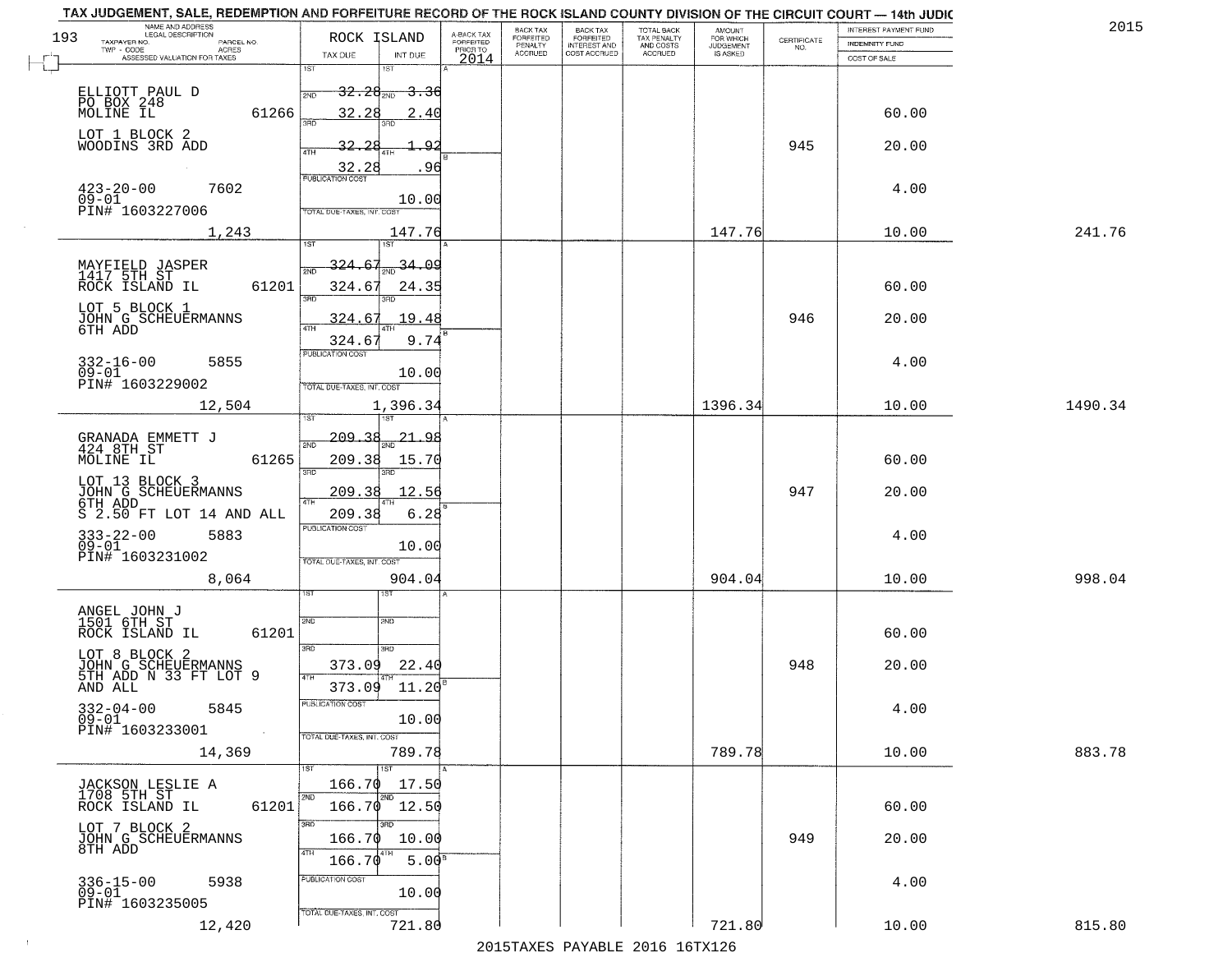| 193                                  | BY WHOM<br>PURCHASED       | RATE<br>$\%$<br><b>BID</b> | ROCK ISLAND<br>DATE OF SALE | TAX JUDGEMENT, SALE, REDEMPTION AND FORFEITURE RECORD OF THE ROCK ISLAND COUNTY DIVISION OF THE CIRCUIT COURT — 14th JUDICIAL CIRCUIT OF ILLINOIS 2015<br>SUBSEQUENT TAXES PAID, FEES, AND TIME EXTENSION     | TOTAL DUE<br>TO REDEEM<br>FROM SALE<br>LESS<br>COUNTY CLERK FEE                                          | BY WHOM REDEEMED                             | DATE OF REDEMP-<br>TION OR DEED<br>MO.<br>DAY<br><b>YEAR</b> | RECEIVED REDEMPTION<br>MONEY IN FULL                                                      |
|--------------------------------------|----------------------------|----------------------------|-----------------------------|---------------------------------------------------------------------------------------------------------------------------------------------------------------------------------------------------------------|----------------------------------------------------------------------------------------------------------|----------------------------------------------|--------------------------------------------------------------|-------------------------------------------------------------------------------------------|
| PIN# 1603227006<br>RICO TRUSTEE<br>1 |                            | 18                         | 12/29/2016                  | $03/14/2017$ Time Ext & incl<br>$03/14/2017$ Take Notice Fee<br>$02/11/2019$ Take Notice Fee<br>$02/22/2019$ Publication Fee<br>$03/05/2019$ Sheriffs Fee<br>$11/17/2018$ Subs paid<br>$11/18/2017$ Subs paid | 07/29/2019<br>$\begin{bmatrix} 20.59 \\ 35.00 \\ 5.18 \\ 13.60 \\ 7.03 \end{bmatrix}$<br>76.84<br>171.60 |                                              |                                                              | TAX DEED ISSUED<br>  Certificate<br>Returned<br>& Cancelled<br>12/26/2019<br>Karen Kinney |
| PIN# 1603229002<br>RICO TRUSTEE<br>2 |                            | 18                         | 12/29/2016                  | $03/14/2017$ Time Ext & incl<br>03/14/2017 Take Notice Fee<br>02/11/2019 Take Notice Fee<br>02/22/2019 Publication Fee<br>02/22/2019 Circuit Clerks Fee<br>03/05/2019 Sheriffs Fee<br>11/18/2017 Subs paid    | 07/29/2019<br>$220.59$<br>$35.00$<br>$35.18$<br>$20.40$<br>$27.52$                                       |                                              |                                                              | Certificate<br>Returned<br>& Cancelled 2<br>06/07/2019                                    |
|                                      |                            |                            |                             |                                                                                                                                                                                                               |                                                                                                          | 3,828.77<br>160.00 RICO TRUSTEE/JASPER MAYFI | 05/29/2019                                                   | Karen Kinney                                                                              |
| PIN# 1603231002<br>3                 | STEVE SODEMAN LIVING TRUST |                            | 12/29/2016                  | 01/17/2017 Time Ext & incl<br>01/17/2017 Take Notice Fee                                                                                                                                                      | 12/20/2019<br>20.47                                                                                      |                                              |                                                              | Certificate<br>Returned<br>-3<br>& Cancelled<br>03/23/2017                                |
|                                      |                            |                            |                             |                                                                                                                                                                                                               | 1,198.16<br>160.00                                                                                       | SHURMEAN CARTER                              | 02/22/2017                                                   | Karen Kinney                                                                              |
| PIN# 1603233001<br>4                 | STEVE SODEMAN LIVING TRUST |                            | 12/29/2016                  | 01/17/2017 Time Ext & incl<br>01/17/2017 Take Notice Fee<br>11/21/2017 Subs paid                                                                                                                              | 12/20/2019<br>20.47<br>1,668.12                                                                          |                                              |                                                              | Certificate<br>Returned<br>& Cancelled 4<br>04/04/2018                                    |
|                                      |                            |                            |                             |                                                                                                                                                                                                               |                                                                                                          | 3, 249.78<br>160.00 JOHN J ANGEL             | 03/23/2018                                                   | Karen Kinney                                                                              |
| PIN# 1603235005<br>5                 | STEVE SODEMAN LIVING TRUST |                            | 12/29/2016                  | 01/17/2017 Time Ext & incl<br>01/17/2017 Take Notice Fee<br>$11/21/2017$ Subs paid                                                                                                                            | 12/20/2019<br>120.47<br>797.46                                                                           |                                              |                                                              | Certificate<br>Returned<br>& Cancelled 5<br>03/05/2018                                    |
|                                      |                            |                            |                             |                                                                                                                                                                                                               |                                                                                                          | $2,169.96$ LESLIE A JACKSON                  | 02/23/2018                                                   | Karen Kinney                                                                              |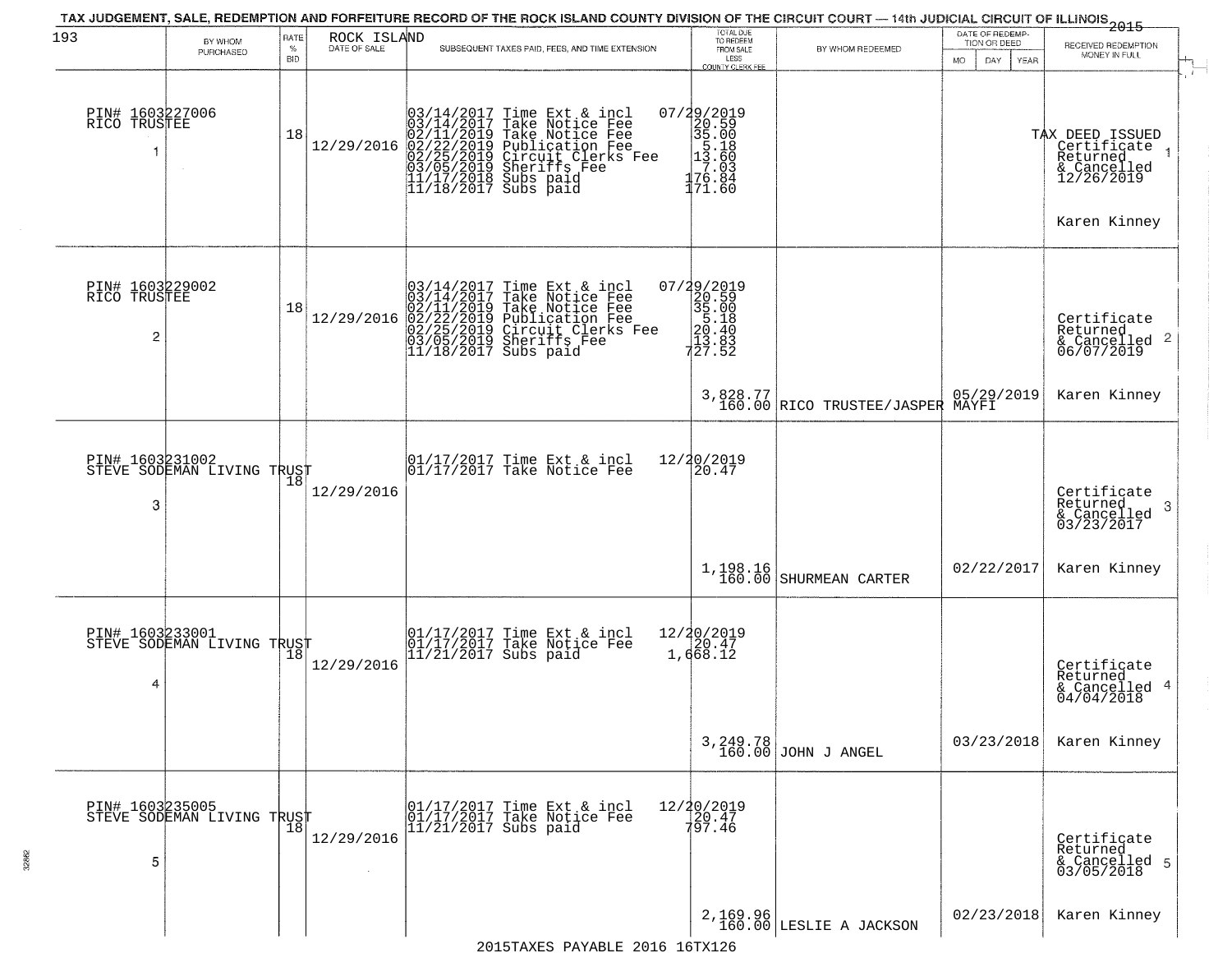|     | TAX JUDGEMENT, SALE, REDEMPTION AND FORFEITURE RECORD OF THE ROCK ISLAND COUNTY DIVISION OF THE CIRCUIT COURT - 14th JUDIC |                                       |                         |                              |                                       |                                        |                              |                                                                 |                       | 2015    |
|-----|----------------------------------------------------------------------------------------------------------------------------|---------------------------------------|-------------------------|------------------------------|---------------------------------------|----------------------------------------|------------------------------|-----------------------------------------------------------------|-----------------------|---------|
| 194 | NAME AND ADDRESS<br>LEGAL DESCRIPTION<br>TAXPAYER NO.<br>PARCEL NO.                                                        | ROCK ISLAND                           | A-BACK TAX<br>FORFEITED | BACK TAX<br><b>FORFEITED</b> | BACK TAX<br>FORFEITED<br>INTEREST AND | TOTAL BACK<br>TAX PENALTY<br>AND COSTS | AMOUNT<br>FOR WHICH          |                                                                 | INTEREST PAYMENT FUND |         |
|     | TWP - CODE<br>ACRES                                                                                                        | INT DUE<br>TAX DUE                    | PRIOR TO                | PENALTY<br><b>ACCRUED</b>    | COST ACCRUED                          | ACCRUED                                | <b>JUDGEMENT</b><br>IS ASKED | $\begin{array}{c} \text{CERTIFICATE} \\ \text{NO.} \end{array}$ | <b>INDEMNITY FUND</b> |         |
|     | ASSESSED VALUATION FOR TAXES                                                                                               | 1ST<br>1ST                            | 2014                    |                              |                                       |                                        |                              |                                                                 | COST OF SALE          |         |
|     |                                                                                                                            |                                       |                         |                              |                                       |                                        |                              |                                                                 |                       |         |
|     | DILLIE STEVEN M/THOMAS L<br>1712 5TH ST<br>ROCK ISLAND IL 61201                                                            | $\frac{1}{200}$ 350.84 $_{200}$ 36.82 |                         |                              |                                       |                                        |                              |                                                                 |                       |         |
|     | 61201                                                                                                                      | 350.84<br>26.30                       |                         |                              |                                       |                                        |                              |                                                                 | 60.00                 |         |
|     | LOT 6 BLOCK 2                                                                                                              |                                       |                         |                              |                                       |                                        |                              |                                                                 |                       |         |
|     | JOHN G SCHEUERMANNS<br>8TH ADD                                                                                             | 350.84<br>21.04                       |                         |                              |                                       |                                        |                              | 950                                                             | 20.00                 |         |
|     |                                                                                                                            | 350.84<br>10.52                       |                         |                              |                                       |                                        |                              |                                                                 |                       |         |
|     |                                                                                                                            |                                       |                         |                              |                                       |                                        |                              |                                                                 |                       |         |
|     | $336 - 14 - 00$<br>5937<br>$09 - 01$                                                                                       | 10.00                                 |                         |                              |                                       |                                        |                              |                                                                 | 4.00                  |         |
|     | PIN# 1603235006                                                                                                            | <b>TOTAL DUE-TAXES, INT, COST</b>     |                         |                              |                                       |                                        |                              |                                                                 |                       |         |
|     | 13,512                                                                                                                     | 1,508.04                              |                         |                              |                                       |                                        | 1508.04                      |                                                                 | 10.00                 | 1602.04 |
|     |                                                                                                                            |                                       |                         |                              |                                       |                                        |                              |                                                                 |                       |         |
|     | AUSTIN O J/MILLER INEZ                                                                                                     | 13.06                                 |                         |                              |                                       |                                        |                              |                                                                 |                       |         |
|     | 1720 5TH ST<br>ROCK ISLAND IL<br>61201                                                                                     | 13.06<br>1.00                         |                         |                              |                                       |                                        |                              |                                                                 | 60.00                 |         |
|     |                                                                                                                            | <b>उस</b> र<br>חחז                    |                         |                              |                                       |                                        |                              |                                                                 |                       |         |
|     | LOT 4 BLOCK 2                                                                                                              | 80<br>13.06                           |                         |                              |                                       |                                        |                              | 951                                                             | 20.00                 |         |
|     | JOHN G SCHEUERMANNS<br>8TH ADD                                                                                             |                                       |                         |                              |                                       |                                        |                              |                                                                 |                       |         |
|     |                                                                                                                            | 13.06<br>.40<br>PUBLICATION COST      |                         |                              |                                       |                                        |                              |                                                                 |                       |         |
|     | $336 - 12 - 00$<br>5935                                                                                                    |                                       |                         |                              |                                       |                                        |                              |                                                                 | 4.00                  |         |
|     | $09 - 01$<br>PIN# 1603235008                                                                                               | 10.00<br>TOTAL DUE-TAXES, INT. COST   |                         |                              |                                       |                                        |                              |                                                                 |                       |         |
|     |                                                                                                                            |                                       |                         |                              |                                       |                                        |                              |                                                                 |                       |         |
|     | 11,069                                                                                                                     | 65.84<br>1ST<br>1ST                   |                         |                              |                                       |                                        | 65.84                        |                                                                 | 10.00                 | 159.84  |
|     |                                                                                                                            |                                       |                         |                              |                                       |                                        |                              |                                                                 |                       |         |
|     | ROBERTS ELEX O<br>1323 12TH ST                                                                                             | 2ND<br><b>SMD</b>                     |                         |                              |                                       |                                        |                              |                                                                 |                       |         |
|     | ROCK ISLAND IL<br>61201                                                                                                    | 317.55<br>23.80<br>3RD<br>3RD         |                         |                              |                                       |                                        |                              |                                                                 | 60.00                 |         |
|     | LOT 2 BLOCK 1                                                                                                              |                                       |                         |                              |                                       |                                        |                              |                                                                 |                       |         |
|     | JOHN G SCHEUERMANNS<br>8TH ADD                                                                                             | 19.04<br>317.5!                       |                         |                              |                                       |                                        |                              | 952                                                             | 20.00                 |         |
|     |                                                                                                                            | 317.55<br>9.52                        |                         |                              |                                       |                                        |                              |                                                                 |                       |         |
|     | 5927                                                                                                                       | PUBLICATION COST                      |                         |                              |                                       |                                        |                              |                                                                 | 4.00                  |         |
|     | 336-04-00<br>09-01<br>PIN# 1603236016                                                                                      | 10.00                                 |                         |                              |                                       |                                        |                              |                                                                 |                       |         |
|     |                                                                                                                            | TOTAL OUE-TAXES, INT. COST            |                         |                              |                                       |                                        |                              |                                                                 |                       |         |
|     | 12,230                                                                                                                     | 1,015.01                              |                         |                              |                                       |                                        | 1015.01                      |                                                                 | 10.00                 | 1109.01 |
|     |                                                                                                                            | १९४                                   |                         |                              |                                       |                                        |                              |                                                                 |                       |         |
|     | MCCOWAN JAY<br>5402 18TH AVE                                                                                               | 2ND<br>SND                            |                         |                              |                                       |                                        |                              |                                                                 |                       |         |
|     | MOLINE IL<br>61265                                                                                                         |                                       |                         |                              |                                       |                                        |                              |                                                                 | 60.00                 |         |
|     | LOT 9 BLOCK 1                                                                                                              | 3RD<br>3RD                            |                         |                              |                                       |                                        |                              |                                                                 |                       |         |
|     | JOHN G SCHEUERMANNS<br>7TH ADD                                                                                             | 324.93<br>19.48<br>4TH                |                         |                              |                                       |                                        |                              | 953                                                             | 20.00                 |         |
|     | S 5 FT LOT 10 AND ALL                                                                                                      | 324.93<br>9.74                        |                         |                              |                                       |                                        |                              |                                                                 |                       |         |
|     | $334 - 11 - 00$<br>5892                                                                                                    | ruslica i IUN COS                     |                         |                              |                                       |                                        |                              |                                                                 | 4.00                  |         |
|     | $09 - 01$                                                                                                                  | 10.00                                 |                         |                              |                                       |                                        |                              |                                                                 |                       |         |
|     | PIN# 1603237006<br>$\sim 100$                                                                                              | TOTAL DUE-TAXES, INT. COST            |                         |                              |                                       |                                        |                              |                                                                 |                       |         |
|     | 12,514                                                                                                                     | 689.08                                |                         |                              |                                       |                                        | 689.08                       |                                                                 | 10.00                 | 783.08  |
|     |                                                                                                                            |                                       |                         |                              |                                       |                                        |                              |                                                                 |                       |         |
|     | PULLIAM ANNIE L<br>1713 6TH ST<br>ROCK ISLAND IL                                                                           | 68.37<br>7.21                         |                         |                              |                                       |                                        |                              |                                                                 |                       |         |
|     | 61201                                                                                                                      | 2ND<br>2ND<br>68.37<br>5.15           |                         |                              |                                       |                                        |                              |                                                                 | 60.00                 |         |
|     |                                                                                                                            | 3RD                                   |                         |                              |                                       |                                        |                              |                                                                 |                       |         |
|     | LOT 13 BLOCK 2<br>JOHN G SCHEUERMANNS<br>7TH ADD                                                                           | 68.37<br>4.12                         |                         |                              |                                       |                                        |                              | 954                                                             | 20.00                 |         |
|     |                                                                                                                            | 4TH<br>68.37<br>2.06 <sup>s</sup>     |                         |                              |                                       |                                        |                              |                                                                 |                       |         |
|     |                                                                                                                            | PUBLICATION COST                      |                         |                              |                                       |                                        |                              |                                                                 |                       |         |
|     | 335-07-00<br>09-01<br>5910                                                                                                 | 10.00                                 |                         |                              |                                       |                                        |                              |                                                                 | 4.00                  |         |
|     | PIN# 1603238004                                                                                                            | TOTAL DUE-TAXES, INT. COST            |                         |                              |                                       |                                        |                              |                                                                 |                       |         |
|     | 13,633                                                                                                                     | 302.02                                |                         |                              |                                       |                                        | 302.02                       |                                                                 | 10.00                 | 396.02  |
|     |                                                                                                                            |                                       |                         |                              |                                       | 2015 TAVEC DAVADIE 2016 16 TV126       |                              |                                                                 |                       |         |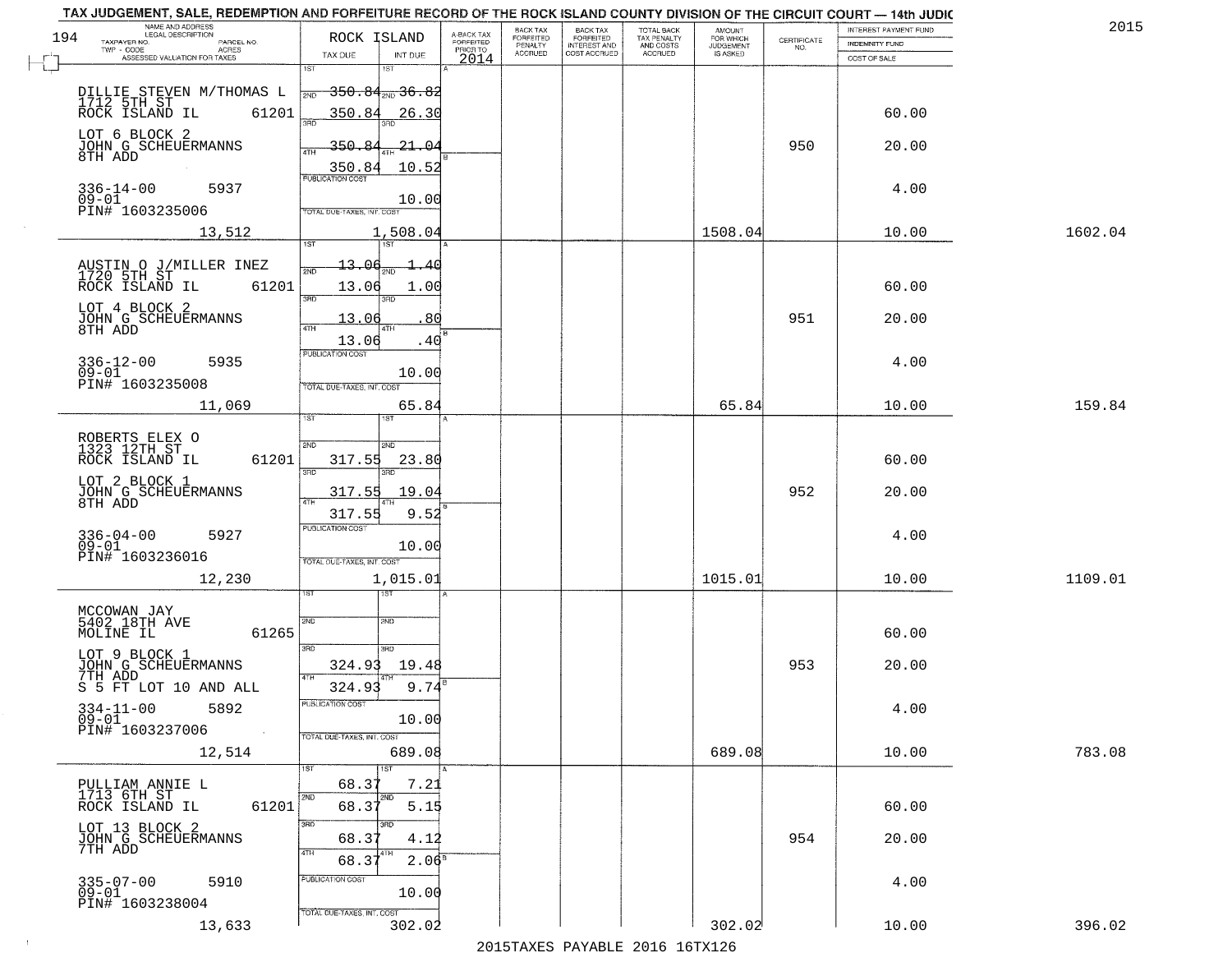| 194                                  | BY WHOM                                       | RATE<br>$\%$ | ROCK ISLAND<br>DATE OF SALE | SUBSEQUENT TAXES PAID, FEES, AND TIME EXTENSION                                                                                                                                                                                         | TOTAL DUE<br>TO REDEEM<br>FROM SALE                                                                       | BY WHOM REDEEMED                  | DATE OF REDEMP-<br>TION OR DEED | 2015<br>RECEIVED REDEMPTION                                                             |
|--------------------------------------|-----------------------------------------------|--------------|-----------------------------|-----------------------------------------------------------------------------------------------------------------------------------------------------------------------------------------------------------------------------------------|-----------------------------------------------------------------------------------------------------------|-----------------------------------|---------------------------------|-----------------------------------------------------------------------------------------|
|                                      | PURCHASED                                     | <b>BID</b>   |                             |                                                                                                                                                                                                                                         | LESS<br>COUNTY CLERK FEE                                                                                  |                                   | <b>MO</b><br>DAY<br>YEAR        | MONEY IN FULL<br>$\mathcal{L}$                                                          |
| PIN# 1603235006<br>RICO TRUSTEE      |                                               | 18           | 12/29/2016                  | $03/14/2017$ Time Ext & incl<br>$03/14/2017$ Take Notice Fee<br>$02/11/2019$ Take Notice Fee<br>$02/22/2019$ Publication Fee<br>$03/05/2019$ Sheriffs Fee<br>$11/17/2018$ Subs paid<br>$11/18/2017$ Subs paid<br>$11/18/2017$ Subs paid | $\begin{smallmatrix} 07/29/2019\\20.59\\35.00\\66.10\\5.1\\1,1\\2\end{smallmatrix}$<br>1,570.50           |                                   |                                 | TAX DEED ISSUED<br>Certificate<br>Returned<br>& Cancelled<br>09/16/2019<br>Karen Kinney |
|                                      |                                               |              |                             |                                                                                                                                                                                                                                         |                                                                                                           |                                   |                                 |                                                                                         |
| PIN# 1603235008<br>RICO TRUSTEE<br>2 |                                               | 18           | 12/29/2016                  | $03/14/2017$ Time Ext & incl<br>$03/14/2017$ Take Notice Fee<br>$02/11/2019$ Take Notice Fee<br>$02/22/2019$ Publication Fee<br>$03/05/2019$ Sheriffs Fee<br>$11/17/2018$ Subs paid<br>$11/18/2017$ Subs paid<br>$11/18/2017$ Subs paid | $\begin{smallmatrix} 07/29/2019\\20.59\\35.00\\5.18\\20.40\\20.40\\21.3\\30.24\\103.24 \end{smallmatrix}$ |                                   |                                 | TAX DEED ISSUED<br>Certificate<br>Returned<br>$\frac{1}{6}$ Cancelled 2<br>09/16/2019   |
|                                      |                                               |              |                             |                                                                                                                                                                                                                                         |                                                                                                           |                                   |                                 | Karen Kinney                                                                            |
| 3                                    | PIN# 1603236016<br>STEVE SODEMAN LIVING TRUST |              | 12/29/2016                  | 01/17/2017 Time Ext & incl<br>01/17/2017 Take Notice Fee                                                                                                                                                                                | 12/20/2019<br>20.47                                                                                       |                                   |                                 | Certificate<br>Returned<br>-3<br>& Cancelled<br>07/05/2019                              |
|                                      |                                               |              |                             |                                                                                                                                                                                                                                         |                                                                                                           | 2, 127.59<br>160.00 KENNETH ALLEN | 06/27/2019                      | Karen Kinney                                                                            |
| PIN# 1603237006<br>RICO TRUSTEE<br>4 |                                               | 18           | 12/29/2016                  | $03/14/2017$ Time Ext & incl<br>$03/14/2017$ Take Notice Fee<br>$02/11/2019$ Take Notice Fee<br>$02/22/2019$ Publication Fee<br>$03/05/2019$ Sheriffs Fee<br>$11/17/2018$ Subs paid<br>$11/18/2017$ Subs paid<br>$11/18/2017$ Subs paid | 07/29/2019<br>20.59<br>35.00<br>15.60<br>17.033<br>163.83<br>1,087.22                                     |                                   |                                 | Certificate<br>Returned<br>& Cancelled 4<br>06/07/2019                                  |
|                                      |                                               |              |                             |                                                                                                                                                                                                                                         |                                                                                                           | 3,761.70<br>160.00 JAY MCCOWAN    | 05/22/2019                      | Karen Kinney                                                                            |
| 5                                    | PIN# 1603238004<br>STEVE SODEMAN LIVING TRUST |              | 12/29/2016                  | 01/17/2017 Time Ext & incl<br>01/17/2017 Take Notice Fee                                                                                                                                                                                | 12/20/2019<br>20.47                                                                                       |                                   |                                 | Certificate<br>Returned<br>& Cancelled 5<br>01/09/2018                                  |
|                                      |                                               |              |                             | 2015TAVEC DAVABLE 2016 16TV126                                                                                                                                                                                                          |                                                                                                           | 559.06<br>160.00 ANNIE PULLIAM    | 11/17/2017                      | Karen Kinney                                                                            |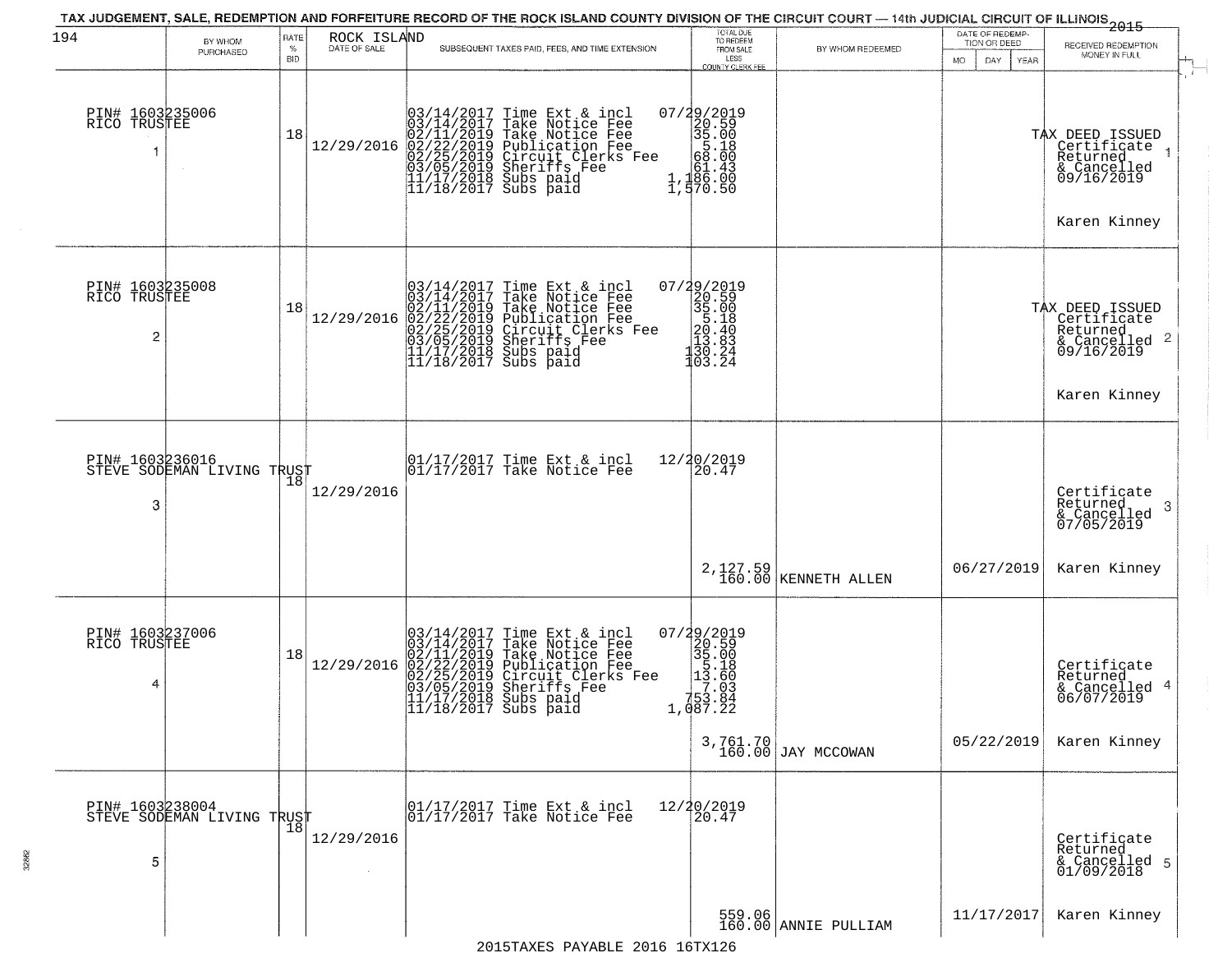| TAX JUDGEMENT, SALE, REDEMPTION AND FORFEITURE RECORD OF THE ROCK ISLAND COUNTY DIVISION OF THE CIRCUIT COURT - 14th JUDIC<br>NAME AND ADDRESS<br>LEGAL DESCRIPTION |                                                                                                             |                                     | BACK TAX             | <b>BACK TAX</b>           |                                        |                                         |                                                                 | INTEREST PAYMENT FUND  | 2015    |
|---------------------------------------------------------------------------------------------------------------------------------------------------------------------|-------------------------------------------------------------------------------------------------------------|-------------------------------------|----------------------|---------------------------|----------------------------------------|-----------------------------------------|-----------------------------------------------------------------|------------------------|---------|
| 195<br>TAXPAYER NO.<br>PARCEL NO.                                                                                                                                   | ROCK ISLAND                                                                                                 | A-BACK TAX<br>FORFEITED<br>PRIOR TO | FORFEITED<br>PENALTY | FORFEITED<br>INTEREST AND | TOTAL BACK<br>TAX PENALTY<br>AND COSTS | AMOUNT<br>FOR WHICH<br><b>JUDGEMENT</b> | $\begin{array}{c} \text{CERTIFICATE} \\ \text{NO.} \end{array}$ | <b>INDEMNITY FUND</b>  |         |
| ACRES<br>ASSESSED VALUATION FOR TAXES                                                                                                                               | TAX DUE<br>INT DUE                                                                                          | 2014                                | <b>ACCRUED</b>       | COST ACCRUED              | ACCRUED                                | IS ASKED                                |                                                                 | COST OF SALE           |         |
| VESEY NANETTE<br>2403 18TH STREET B<br>MOLINE IL<br>61265                                                                                                           | 1ST<br>18T<br><del>353.98<sub>200</sub>37.17</del><br>2ND<br>353.98<br>26.55                                |                                     |                      |                           |                                        |                                         |                                                                 | 60.00                  |         |
| LOT 12 BLOCK 2<br>JOHN G SCHEUERMANNS<br>7TH ADD                                                                                                                    | <u>353.98</u><br><u> 21, 24</u><br>10.62<br>$\frac{353.98}{PUBUCATON COST}$                                 |                                     |                      |                           |                                        |                                         | 955                                                             | 20.00                  |         |
| $335 - 06 - 00$<br>5909<br>$09 - 01$<br>PIN# 1603238005                                                                                                             | 10.00<br>TOTAL DUE-TAXES, INT. COST                                                                         |                                     |                      |                           |                                        |                                         |                                                                 | 4.00                   |         |
| 13,633                                                                                                                                                              | 1,521.50                                                                                                    |                                     |                      |                           |                                        | 1521.50                                 |                                                                 | 10.00                  | 1615.50 |
| GRANADO EMETERIO<br>835 5TH AVE<br>MOLINE IL<br>61265<br>LOT 14 BLOCK 4<br>J B WINTERS 9TH ST ADD                                                                   | 27.47<br>2.<br>-87<br>2ND<br>27.4<br>2.05<br>3RD<br>3RD<br>27.4'<br>64<br>.82<br>27.41                      |                                     |                      |                           |                                        |                                         | 956                                                             | 60.00<br>20.00         |         |
| $421 - 02 - 00$<br>7549<br>$09 - 01$<br>PIN# <sup>-1603239001</sup>                                                                                                 | PUBLICATION COST<br>10.00<br>TOTAL DUE-TAXES, INT. COST                                                     |                                     |                      |                           |                                        |                                         |                                                                 | 4.00                   |         |
| 1,058                                                                                                                                                               | 127.26<br>isT                                                                                               |                                     |                      |                           |                                        | 127.26                                  |                                                                 | 10.00                  | 221.26  |
| PENA FREDERICO<br>3524 6TH ST<br>EAST MOLINE IL<br>61244<br>LOT 12 BLOCK 4                                                                                          | $-307.48$<br>32.2<br>2ND<br>307.48<br>23.05<br>3RD<br>3RD<br>307.48                                         |                                     |                      |                           |                                        |                                         | 957                                                             | 60.00                  |         |
| J B WINTERS 9TH ST ADD<br>$420 - 22 - 00$<br>09-01<br>7547<br>PIN# 1603239003<br>11,842                                                                             | 18.4<br>ATH<br>307.48<br>9.22<br><b>PUBLICATION COST</b><br>10.00<br>TOTAL OUE-TAXES, INT. COST<br>1,322.90 |                                     |                      |                           |                                        | 1322.90                                 |                                                                 | 20.00<br>4.00<br>10.00 | 1416.90 |
|                                                                                                                                                                     |                                                                                                             |                                     |                      |                           |                                        |                                         |                                                                 |                        |         |
| COMBS SIDNEY<br>1172 S GROBE AVE<br>OAK PARK IL<br>60304<br>LOT 11 BLOCK 3<br>J B WINTERS 9TH ST ADD                                                                | 305.51<br><u>32.06</u><br>2ND<br>305.51<br>22.90<br>3 <sub>BD</sub><br><b>IRD</b><br>305.51<br>18.32        |                                     |                      |                           |                                        |                                         | 958                                                             | 60.00<br>20.00         |         |
| $420 - 03 - 00$<br>7529<br>$09 - 01$<br>PIN# 1603240005<br>$\sim 100$                                                                                               | 4TH<br>305.51<br>9.16<br>PUBLICATION CUS.<br>10.00<br>TOTAL DUE-TAXES, INT. COST                            |                                     |                      |                           |                                        |                                         |                                                                 | 4.00                   |         |
| 11,766                                                                                                                                                              | 1,314.48                                                                                                    |                                     |                      |                           |                                        | 1314.48                                 |                                                                 | 10.00                  | 1408.48 |
| THOMPSON WILMA<br>1723 7TH ST<br>ROCK ISLAND IL<br>61201<br>LOT 10 BLOCK 3<br>J B WINTERS 9TH ST ADD                                                                | 1ST<br>166.20<br>17.43<br>2ND<br>2ND<br>$166.20$ $12.45$<br>3RD<br>3RD<br>9.96<br>166.20                    |                                     |                      |                           |                                        |                                         | 959                                                             | 60.00<br>20.00         |         |
| $420 - 02 - 00$<br>7528<br>$09 - 01$<br>PIN# 1603240006                                                                                                             | 4TH<br>166.20<br>$4.98^{8}$<br>PUBLICATION COST<br>10.00<br>TOTAL DUE-TAXES, INT. COST                      |                                     |                      |                           |                                        |                                         |                                                                 | 4.00                   |         |
| 11,797                                                                                                                                                              | 719.62                                                                                                      |                                     |                      |                           |                                        | 719.62                                  |                                                                 | 10.00                  | 813.62  |

 $\sim 10^{-1}$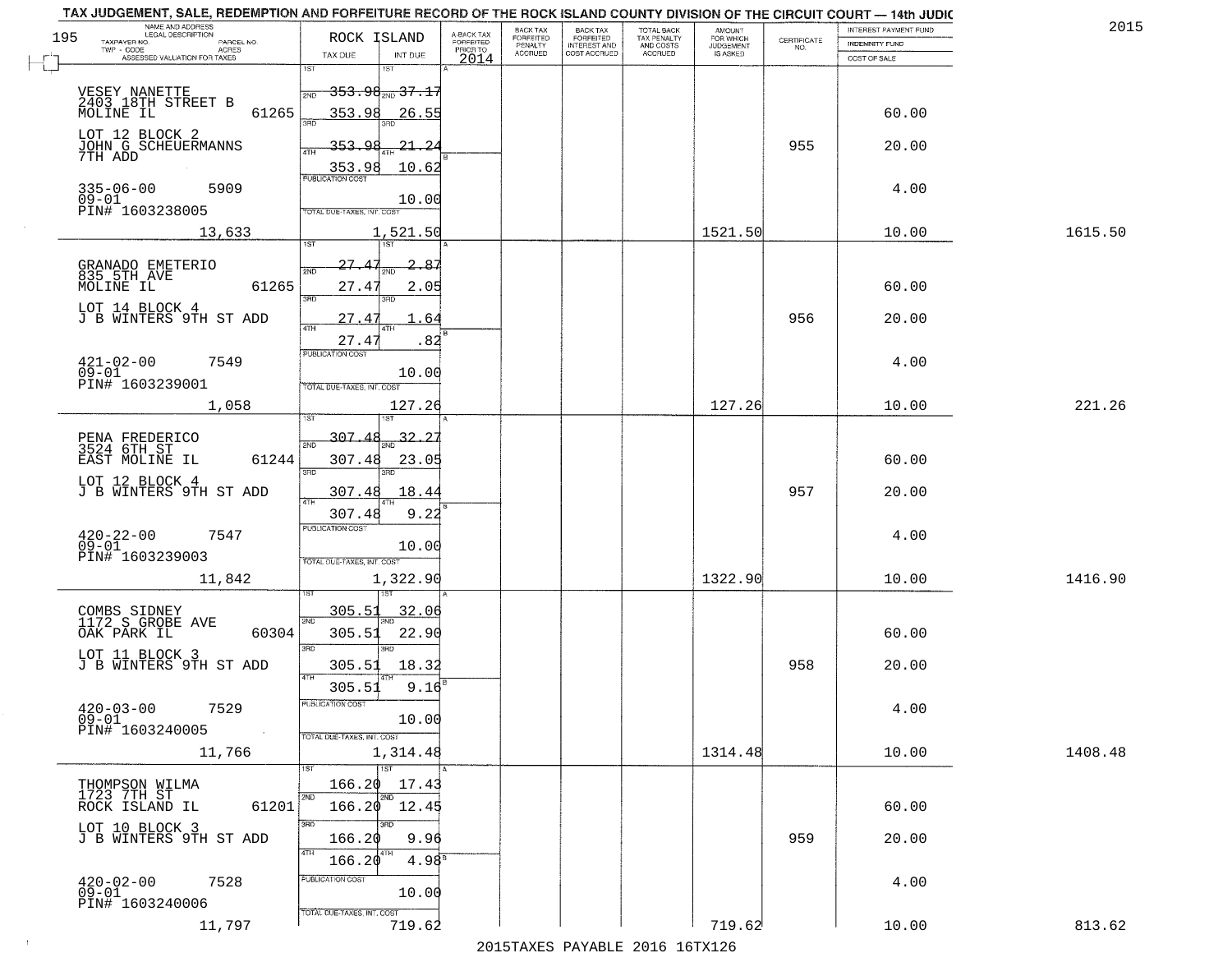| 195                                               | BY WHOM<br>PURCHASED       | RATE<br>$\%$ | ROCK ISLAND<br>DATE OF SALE | TAX JUDGEMENT, SALE, REDEMPTION AND FORFEITURE RECORD OF THE ROCK ISLAND COUNTY DIVISION OF THE CIRCUIT COURT — 14th JUDICIAL CIRCUIT OF ILLINOIS 2015<br>SUBSEQUENT TAXES PAID, FEES, AND TIME EXTENSION                                                                                                                                    | TOTAL DUE<br>TO REDEEM<br>FROM SALE                                                                  | BY WHOM REDEEMED                  | DATE OF REDEMP-<br>TION OR DEED | RECEIVED REDEMPTION                                                       |
|---------------------------------------------------|----------------------------|--------------|-----------------------------|----------------------------------------------------------------------------------------------------------------------------------------------------------------------------------------------------------------------------------------------------------------------------------------------------------------------------------------------|------------------------------------------------------------------------------------------------------|-----------------------------------|---------------------------------|---------------------------------------------------------------------------|
|                                                   |                            | <b>BID</b>   |                             |                                                                                                                                                                                                                                                                                                                                              | LESS<br><b>COUNTY CLERK FEE</b>                                                                      |                                   | MO.<br>DAY.<br><b>YEAR</b>      | MONEY IN FULL                                                             |
| PIN# 1603238005<br>RICO TRUSTEE                   |                            | 18           | 12/29/2016                  | 03/14/2017 Time Ext & incl<br>03/14/2017 Take Notice Fee                                                                                                                                                                                                                                                                                     | $07/29/2019$<br>20.59                                                                                |                                   |                                 | Certificate<br>Returned<br>& Cancelled<br>05/23/2017                      |
|                                                   |                            |              |                             |                                                                                                                                                                                                                                                                                                                                              |                                                                                                      | 1,926.88 0CWEN LOAN SERVICING LLC |                                 | Karen Kinney                                                              |
| PIN# 1603239001<br>RICO TRUSTEE<br>$\overline{c}$ |                            | 18           | 12/29/2016                  | $\begin{array}{ l} 03/14/2017 \text{ Time Ext} & \text{incl} & 0 \\ 03/14/2017 \text{ Take Notice Free} & 02/11/2019 \text{ Take Notice Free} \\ 02/22/2019 \text{ Publication Free} & 02/25/2019 \text{ Sublication Free} \\ 03/05/2019 \text{ Sheriffs Free} & 11/17/2018 \text{ Subs paid} \\ 11/18/2017 \text{ Subs paid} & \end{array}$ | $\begin{smallmatrix} 07/29/2019\\20.59\\35.00\\5.18\\11.60\\27.43\\155.10\\150.62 \end{smallmatrix}$ |                                   |                                 | TAX DEED ISSUED<br>Certificate<br>Returned<br>& Cancelled 2<br>09/16/2019 |
|                                                   |                            |              |                             |                                                                                                                                                                                                                                                                                                                                              |                                                                                                      |                                   |                                 | Karen Kinney                                                              |
| PIN# 1603239003<br>3                              | STEVE SODEMAN LIVING TRUST | 18           | 12/29/2016                  | 01/17/2017 Time Ext & incl<br>01/17/2017 Take Notice Fee<br>11/21/2017 Subs paid                                                                                                                                                                                                                                                             | 12/20/2019<br>$\frac{20.47}{1,379.98}$                                                               |                                   |                                 | Certificate<br>Returned<br>-3<br>& Cancelled<br>07/06/2018                |
|                                                   |                            |              |                             |                                                                                                                                                                                                                                                                                                                                              |                                                                                                      | $3,748.08$ BLACKHAWK BANK & TRUST | 04/13/2018                      | Karen Kinney                                                              |
| PIN# 1603240005<br>RICO TRUSTEE<br>4              |                            | 18           | 12/29/2016                  | 03/14/2017 Time Ext & incl<br>03/14/2017 Take Notice Fee<br>11/18/2017 Subs paid                                                                                                                                                                                                                                                             | 07/29/2019<br>1,371.36                                                                               |                                   |                                 | Certificate<br>Returned<br>4<br>& Cancelled<br>03/07/2019                 |
|                                                   |                            |              |                             |                                                                                                                                                                                                                                                                                                                                              |                                                                                                      | 3,979.10<br>160.00 SANDRA GOSHA   | 11/16/2018                      | Karen Kinney                                                              |
| PIN# 1603240006<br>RICO TRUSTEE<br>5              |                            | 18           | 12/29/2016                  |                                                                                                                                                                                                                                                                                                                                              |                                                                                                      |                                   |                                 | Certificate<br>Returned<br>& Cancelled 5<br>02/08/2017                    |
|                                                   |                            |              |                             |                                                                                                                                                                                                                                                                                                                                              |                                                                                                      | 960.07<br>160.00 WILMA THOMPSON   | 01/12/2017                      | Karen Kinney                                                              |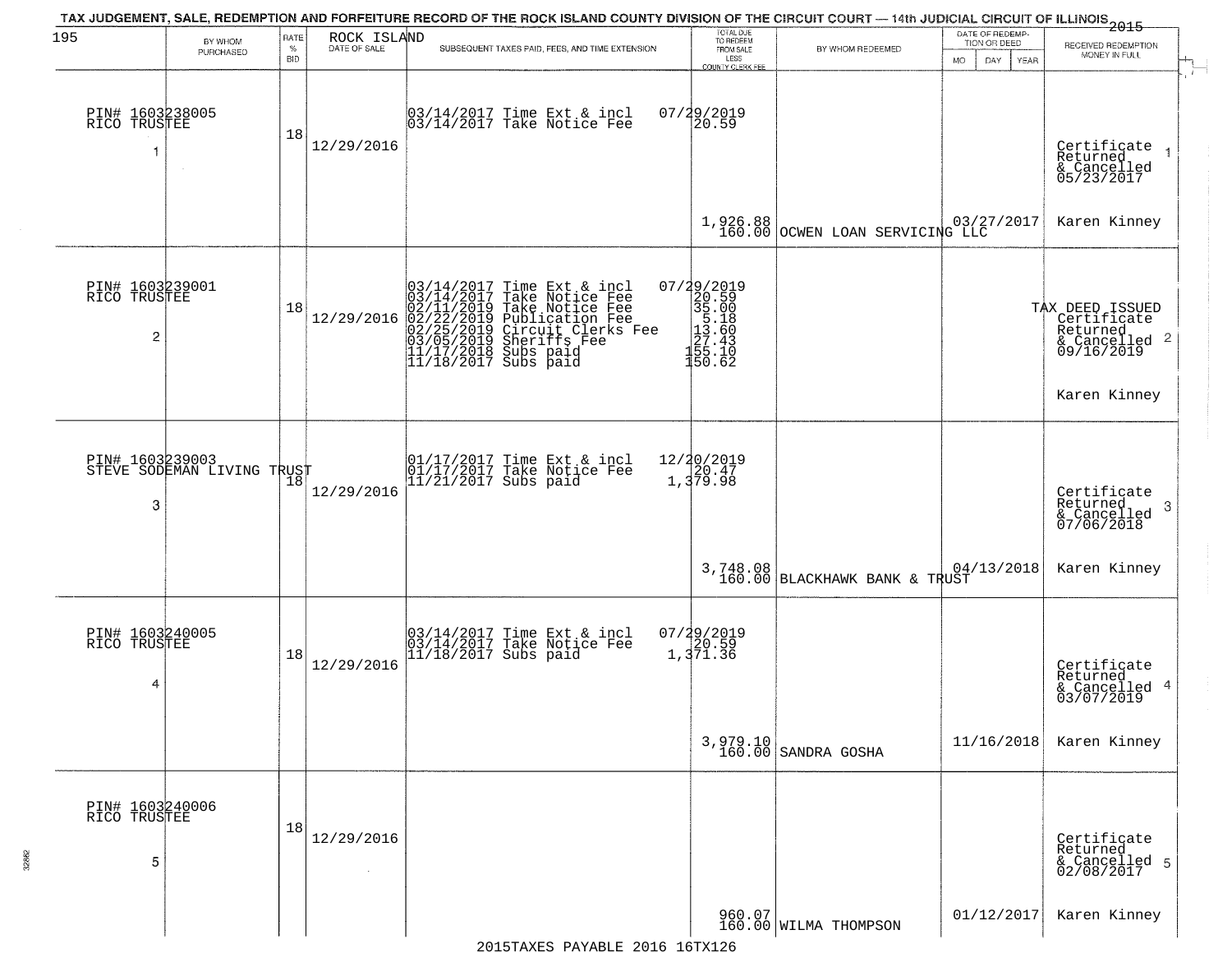| 2015    | INTEREST PAYMENT FUND |                                                                 | <b>AMOUNT</b><br>FOR WHICH | TOTAL BACK<br>TAX PENALTY<br>AND COSTS<br>ACCRUED | BACK TAX<br>FORFEITED        | BACK TAX<br><b>FORFEITED</b> | A-BACK TAX<br>FORFEITED | ROCK ISLAND                                | NAME AND ADDRESS<br>LEGAL DESCRIPTION                               |
|---------|-----------------------|-----------------------------------------------------------------|----------------------------|---------------------------------------------------|------------------------------|------------------------------|-------------------------|--------------------------------------------|---------------------------------------------------------------------|
|         | INDEMNITY FUND        | $\begin{array}{c} \text{CERTIFICATE} \\ \text{NO.} \end{array}$ | JUDGEMENT                  |                                                   | INTEREST AND<br>COST ACCRUED | PENALTY<br>ACCRUED           | PRIOR TO                |                                            | TAXPAYER NO.<br>PARCEL NO.<br>TWP - CODE<br><b>ACRES</b>            |
|         | COST OF SALE          |                                                                 |                            |                                                   |                              |                              | 2014                    | TAX DUE<br>INT DUE<br>1ST<br>1ST           | ASSESSED VALUATION FOR TAXES                                        |
|         |                       |                                                                 |                            |                                                   |                              |                              |                         |                                            |                                                                     |
|         |                       |                                                                 |                            |                                                   |                              |                              |                         | 2ND<br>2ND                                 | CONTRACT EXCHANGE<br>222 3RD ST SE STE 302<br>CEDAR RAPIDS IA 52401 |
|         | 60.00                 |                                                                 |                            |                                                   |                              |                              |                         | 3RD<br>3RD                                 |                                                                     |
|         | 20.00                 | 960                                                             |                            |                                                   |                              |                              |                         | 4TH<br>41H                                 | LOT 4 BLOCK 3<br>J B WINTERS 9TH ST ADD                             |
|         |                       |                                                                 |                            |                                                   |                              |                              |                         | 307.74<br>9.24                             |                                                                     |
|         | 4.00                  |                                                                 |                            |                                                   |                              |                              |                         | <b>PUBLICATION COST</b>                    | $419 - 17 - 00$<br>7521                                             |
|         |                       |                                                                 |                            |                                                   |                              |                              |                         | 10.00<br><b>TOTAL DUE-TAXES, INT. COST</b> | $09 - 01$<br>PIN# 1603240011                                        |
| 420.98  | 10.00                 |                                                                 | 326.98                     |                                                   |                              |                              |                         | 326.98                                     | 11,852                                                              |
|         |                       |                                                                 |                            |                                                   |                              |                              |                         | 1ST <sup>-</sup><br>1ST                    |                                                                     |
|         |                       |                                                                 |                            |                                                   |                              |                              |                         | $41 - 31$<br>.34<br>2ND                    | MARSHALL WILLIAM L<br>2730 9TH ST                                   |
|         | 60.00                 |                                                                 |                            |                                                   |                              | 131.34                       |                         | 41.31<br>3.10                              | ROCK ISLAND IL<br>61201                                             |
|         |                       |                                                                 |                            |                                                   | 697.53                       |                              |                         | 3RD                                        | LOT 11 BLOCK 1                                                      |
|         | 20.00                 | 961                                                             |                            | 3012.43                                           |                              |                              |                         | 3<br>41<br>2.48<br>47H<br>4TF              | J B WINTERS 9TH ST ADD                                              |
|         |                       |                                                                 |                            |                                                   |                              |                              |                         | 1.24<br>41.31<br>PUBLICATION COST          |                                                                     |
|         | 4.00                  |                                                                 |                            |                                                   |                              |                              | $12 - 13$               |                                            | $419-03-00$<br>09-01<br>7507                                        |
|         |                       |                                                                 |                            |                                                   |                              |                              | 2183.56                 | 10.00<br>TOTAL DUE-TAXES, INT. COST        | PIN# 1603241003                                                     |
| 3292.83 | 10.00                 |                                                                 | 3198.83                    |                                                   |                              |                              |                         | 186.40                                     | 1,591                                                               |
|         |                       |                                                                 |                            |                                                   |                              |                              |                         | <b>ST</b>                                  |                                                                     |
|         |                       |                                                                 |                            |                                                   |                              |                              |                         | 26.6<br>2.80<br>2ND                        | DUNIGAN LESTER<br>1321 8TH ST                                       |
|         | 60.00                 |                                                                 |                            |                                                   |                              |                              |                         | 26.6'<br>2.00<br>3BD<br>3RD                | 61201<br>ROCK ISLAND IL                                             |
|         | 20.00                 | 962                                                             |                            |                                                   |                              |                              |                         | <u> 26.61</u><br>.60                       | LOT 7 BLOCK 1<br>J B WINTERS 9TH ST ADD                             |
|         |                       |                                                                 |                            |                                                   |                              |                              |                         | 4TH                                        |                                                                     |
|         |                       |                                                                 |                            |                                                   |                              |                              |                         | 26.67<br>.80<br><b>PUBLICATION COST</b>    |                                                                     |
|         | 4.00                  |                                                                 |                            |                                                   |                              |                              |                         | 10.00                                      | $^{418-21-00}_{09-01}$<br>7503                                      |
|         |                       |                                                                 |                            |                                                   |                              |                              |                         | TOTAL OUE-TAXES, INT. COST                 | PIN# 1603241007                                                     |
| 217.88  | 10.00                 |                                                                 | 123.88                     |                                                   |                              |                              |                         | 123.88                                     | 1,027                                                               |
|         |                       |                                                                 |                            |                                                   |                              |                              |                         | <u>203.13</u><br><u>21.35</u>              |                                                                     |
|         | 60.00                 |                                                                 |                            |                                                   |                              |                              |                         | 2ND<br>203.13<br>15.25                     | MCELROY GAYLE A<br>1716 9TH ST<br>61201<br>ROCK ISLAND IL           |
|         |                       |                                                                 |                            |                                                   |                              |                              |                         | 3RD<br>3BD                                 |                                                                     |
|         | 20.00                 | 963                                                             |                            |                                                   |                              |                              |                         | 203.13<br>12.20                            | LOT 4<br>AUG GEIGERS ADD                                            |
|         |                       |                                                                 |                            |                                                   |                              |                              |                         | 4TH<br>6.10<br>203.13                      |                                                                     |
|         | 4.00                  |                                                                 |                            |                                                   |                              |                              |                         | PUBLICATION COST                           | 202-15-00<br>09-01<br>3494                                          |
|         |                       |                                                                 |                            |                                                   |                              |                              |                         | 10.00                                      | .120<br>PIN# 1603242011                                             |
| 971.42  | 10.00                 |                                                                 | 877.42                     |                                                   |                              |                              |                         | TOTAL DUE-TAXES, INT. COST<br>877.42       | 13,823                                                              |
|         |                       |                                                                 |                            |                                                   |                              |                              |                         | $\overline{1ST}$<br>1ST                    |                                                                     |
|         |                       |                                                                 |                            |                                                   |                              |                              |                         |                                            | MEDRANO ANA L<br>4504 15TH AVE                                      |
|         | 60.00                 |                                                                 |                            |                                                   |                              |                              |                         | 2ND<br>2ND                                 | ROCK ISLAND IL<br>61201                                             |
|         |                       |                                                                 |                            |                                                   |                              |                              |                         | 3RD<br>3 <sub>BD</sub>                     | SUPVR ASST MAP                                                      |
|         | 20.00                 | 964                                                             |                            |                                                   |                              |                              |                         | 4TH<br>4TH                                 | LOT 132 SHEET 2                                                     |
|         |                       |                                                                 |                            |                                                   |                              |                              |                         | $1.78^{8}$<br>59.44                        |                                                                     |
|         | 4.00                  |                                                                 |                            |                                                   |                              |                              |                         | PUBLICATION COST<br>10.00                  | $013 - 13 - 00$<br>09-01<br>130                                     |
|         |                       |                                                                 |                            |                                                   |                              |                              |                         | TOTAL DUE-TAXES, INT. COST                 | PIN# 1706100030                                                     |
|         |                       |                                                                 | 71.22                      |                                                   |                              |                              |                         |                                            |                                                                     |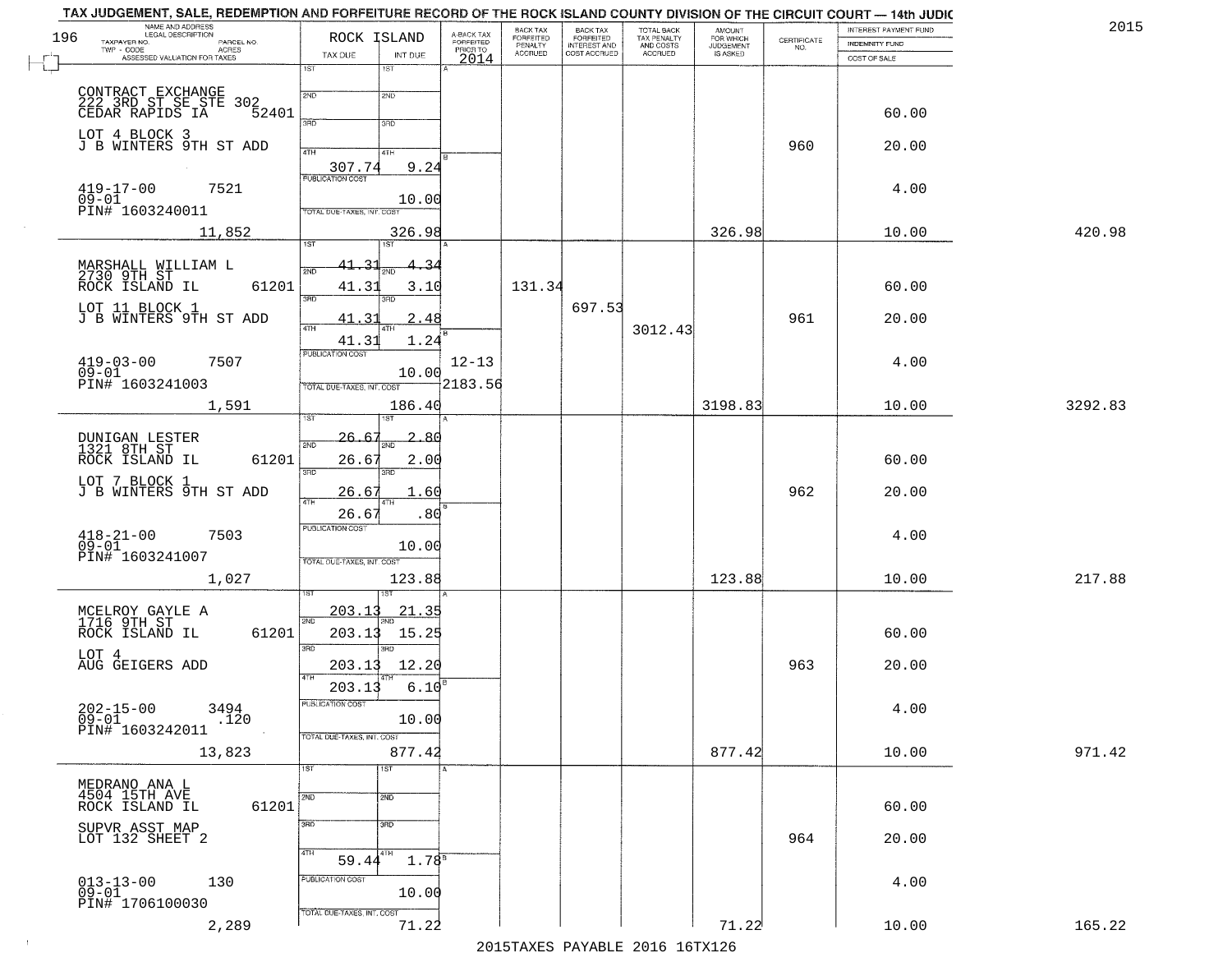| 196                             |                                                   | RATE               | ROCK ISLAND  | TAX JUDGEMENT, SALE, REDEMPTION AND FORFEITURE RECORD OF THE ROCK ISLAND COUNTY DIVISION OF THE CIRCUIT COURT — 14th JUDICIAL CIRCUIT OF ILLINOIS 2015                                                                                     | TOTAL DUE<br>TO REDEEM                                                                             |                                      | DATE OF REDEMP-                            |                                                                           |
|---------------------------------|---------------------------------------------------|--------------------|--------------|--------------------------------------------------------------------------------------------------------------------------------------------------------------------------------------------------------------------------------------------|----------------------------------------------------------------------------------------------------|--------------------------------------|--------------------------------------------|---------------------------------------------------------------------------|
|                                 | BY WHOM<br>PURCHASED                              | $\%$<br><b>BID</b> | DATE OF SALE | SUBSEQUENT TAXES PAID, FEES, AND TIME EXTENSION                                                                                                                                                                                            | FROM SALE<br>LESS                                                                                  | BY WHOM REDEEMED                     | TION OR DEED<br>MO.<br>DAY.<br><b>YEAR</b> | RECEIVED REDEMPTION<br>MONEY IN FULL                                      |
|                                 |                                                   |                    |              |                                                                                                                                                                                                                                            | COUNTY CLERK FEE                                                                                   |                                      |                                            |                                                                           |
|                                 | PIN# 1603240011    <br>STEVE SODEMAN LIVING TRUST |                    |              | 01/17/2017 Time Ext & incl<br>01/17/2017 Take Notice Fee                                                                                                                                                                                   | 12/20/2019<br>20.47                                                                                |                                      |                                            |                                                                           |
|                                 |                                                   | Ίõ                 | 12/29/2016   |                                                                                                                                                                                                                                            |                                                                                                    |                                      |                                            |                                                                           |
| 1                               |                                                   |                    |              |                                                                                                                                                                                                                                            |                                                                                                    |                                      |                                            | Certificate<br>Returned<br>$\rightarrow$<br>& Cancelled<br>05/23/2017     |
|                                 |                                                   |                    |              |                                                                                                                                                                                                                                            |                                                                                                    |                                      |                                            |                                                                           |
|                                 |                                                   |                    |              |                                                                                                                                                                                                                                            |                                                                                                    | $517.23$<br>160.00 CONTRACT EXCHANGE | 04/21/2017<br>CORP                         | Karen Kinney                                                              |
|                                 |                                                   |                    |              |                                                                                                                                                                                                                                            |                                                                                                    |                                      |                                            |                                                                           |
| PIN# 1603241003<br>RICO TRUSTEE |                                                   |                    |              |                                                                                                                                                                                                                                            | $07/29/2019$<br>20.59<br>35.00                                                                     |                                      |                                            |                                                                           |
|                                 |                                                   | 18                 | 12/29/2016   | $03/14/2017$ Time Ext & incl<br>$03/14/2017$ Take Notice Fee<br>$02/11/2019$ Take Notice Fee<br>$02/22/2019$ Publication Fee<br>$02/25/2019$ Sheriffs Fee<br>$02/25/2019$ Sheriffs Fee<br>$11/17/2018$ Subs paid<br>$11/18/2017$ Subs paid | $\begin{array}{c} 5.18 \\ 6.80 \end{array}$                                                        |                                      |                                            |                                                                           |
| 2                               |                                                   |                    |              |                                                                                                                                                                                                                                            |                                                                                                    |                                      |                                            | TAX DEED ISSUED<br>Certificate<br>Returned<br>& Cancelled 2<br>12/26/2019 |
|                                 |                                                   |                    |              |                                                                                                                                                                                                                                            | $\begin{array}{r} 0.71 \\ -718 \\ 418.18 \\ 411.50 \end{array}$                                    |                                      |                                            |                                                                           |
|                                 |                                                   |                    |              |                                                                                                                                                                                                                                            |                                                                                                    |                                      |                                            | Karen Kinney                                                              |
|                                 |                                                   |                    |              |                                                                                                                                                                                                                                            |                                                                                                    |                                      |                                            |                                                                           |
| PIN# 1603241007<br>RICO TRUSTEE |                                                   |                    |              |                                                                                                                                                                                                                                            |                                                                                                    |                                      |                                            |                                                                           |
|                                 |                                                   | 18                 | 12/29/2016   |                                                                                                                                                                                                                                            |                                                                                                    |                                      |                                            | Certificate                                                               |
| 3                               |                                                   |                    |              | $03/14/2017$ Time Ext & incl<br>03/14/2017 Take Notice Fee<br>02/11/2019 Take Notice Fee<br>02/22/2019 Publication Fee<br>02/25/2019 Circuit Clerks Fee<br>03/05/2019 Sheriffs Fee<br>11/18/2017 Subs paid                                 | $\begin{smallmatrix} 07/29/2019\\20.59\\35.00\\15.18\\5.18\\11.60\\13.60\\58.22 \end{smallmatrix}$ |                                      |                                            | Returned<br>3<br>$\alpha$ Cancelled<br>04/15/2019                         |
|                                 |                                                   |                    |              |                                                                                                                                                                                                                                            |                                                                                                    |                                      |                                            |                                                                           |
|                                 |                                                   |                    |              |                                                                                                                                                                                                                                            |                                                                                                    | 574.36<br>160.00 SAKHO RICHINDA      | 03/22/2019                                 | Karen Kinney                                                              |
|                                 |                                                   |                    |              |                                                                                                                                                                                                                                            |                                                                                                    |                                      |                                            |                                                                           |
| PIN# 1603242011<br>RICO TRUSTEE |                                                   |                    |              | 03/14/2017 Time Ext & incl<br>03/14/2017 Take Notice Fee                                                                                                                                                                                   | 07/29/2019<br>$\overline{20.59}$                                                                   |                                      |                                            |                                                                           |
|                                 |                                                   | 18                 | 12/29/2016   |                                                                                                                                                                                                                                            |                                                                                                    |                                      |                                            |                                                                           |
| 4                               |                                                   |                    |              |                                                                                                                                                                                                                                            |                                                                                                    |                                      |                                            | Certificate<br>Returned<br>4<br>& Cancelled<br>07/20/2017                 |
|                                 |                                                   |                    |              |                                                                                                                                                                                                                                            |                                                                                                    |                                      |                                            |                                                                           |
|                                 |                                                   |                    |              |                                                                                                                                                                                                                                            |                                                                                                    | $1,166.87$<br>160.00 GAYLE A MCELROY | 06/12/2017                                 | Karen Kinney                                                              |
|                                 |                                                   |                    |              |                                                                                                                                                                                                                                            |                                                                                                    |                                      |                                            |                                                                           |
| PIN# 1706100030                 |                                                   |                    |              |                                                                                                                                                                                                                                            |                                                                                                    |                                      |                                            |                                                                           |
|                                 | PIN# 1/00000000<br>STEVE SODEMAN LIVING TRUST     |                    | 12/29/2016   |                                                                                                                                                                                                                                            |                                                                                                    |                                      |                                            | Certificate                                                               |
| 5                               |                                                   |                    |              |                                                                                                                                                                                                                                            |                                                                                                    |                                      |                                            | Returned<br>& Cancelled 5<br>02/08/2017                                   |
|                                 |                                                   |                    |              |                                                                                                                                                                                                                                            |                                                                                                    |                                      |                                            |                                                                           |
|                                 |                                                   |                    |              |                                                                                                                                                                                                                                            |                                                                                                    | 194.96<br>160.00 WELLS FARGO         | 01/13/2017                                 | Karen Kinney                                                              |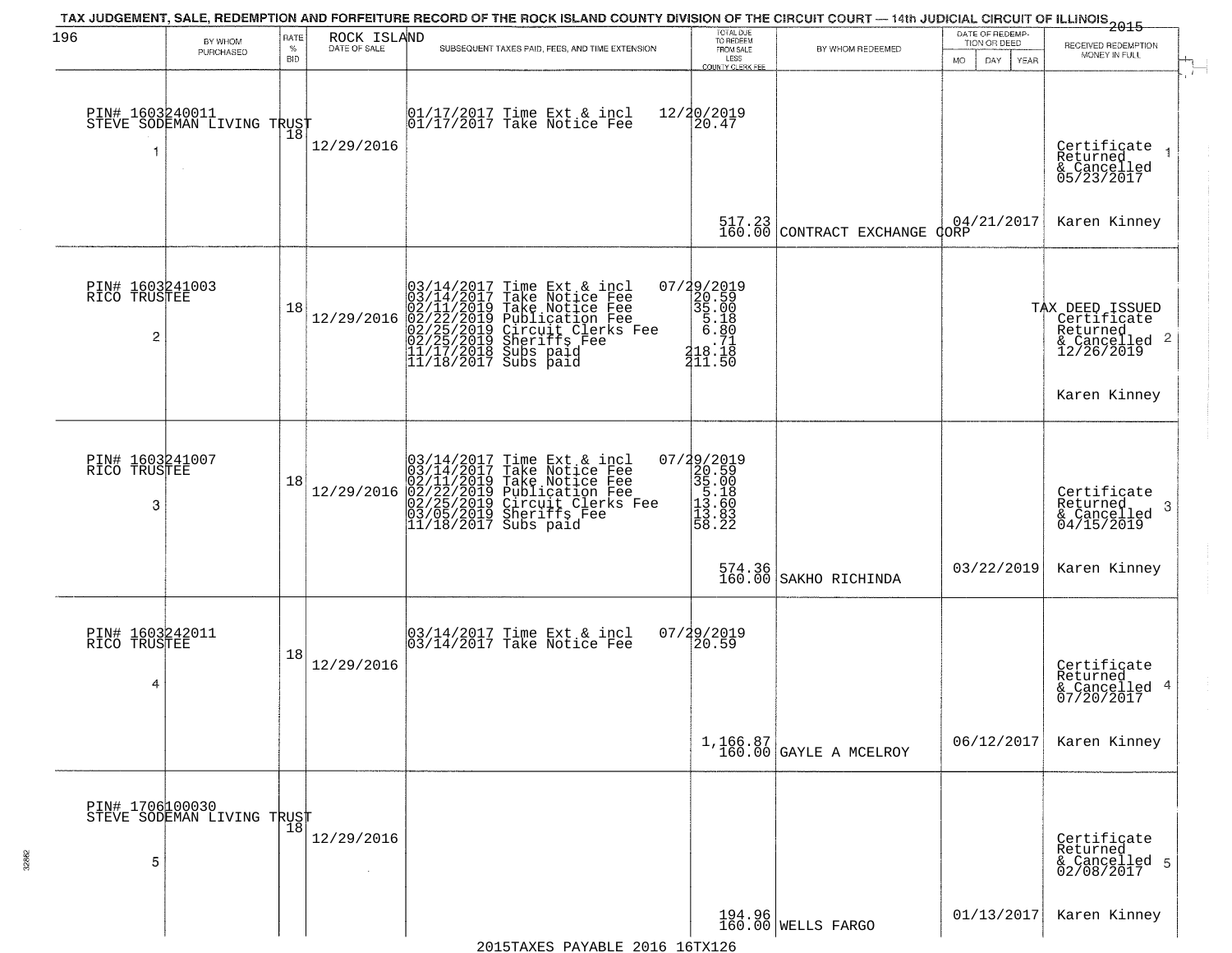|     | TAX JUDGEMENT, SALE, REDEMPTION AND FORFEITURE RECORD OF THE ROCK ISLAND COUNTY DIVISION OF THE CIRCUIT COURT - 14th JUDIC<br>NAME AND ADDRESS<br>LEGAL DESCRIPTION |                                             |                                     | BACK TAX                    |                                       |                                        | AMOUNT<br>FOR WHICH |                                                                 | INTEREST PAYMENT FUND | 2015    |
|-----|---------------------------------------------------------------------------------------------------------------------------------------------------------------------|---------------------------------------------|-------------------------------------|-----------------------------|---------------------------------------|----------------------------------------|---------------------|-----------------------------------------------------------------|-----------------------|---------|
| 197 | TAXPAYER NO.<br>PARCEL NO.                                                                                                                                          | ROCK ISLAND                                 | A-BACK TAX<br>FORFEITED<br>PRIOR TO | <b>FORFEITED</b><br>PENALTY | BACK TAX<br>FORFEITED<br>INTEREST AND | TOTAL BACK<br>TAX PENALTY<br>AND COSTS | <b>JUDGEMENT</b>    | $\begin{array}{c} \text{CERTIFICATE} \\ \text{NO.} \end{array}$ | INDEMNITY FUND        |         |
|     | TWP - CODE<br>ACRES<br>ASSESSED VALUATION FOR TAXES                                                                                                                 | TAX DUE<br>INT DUE                          | 2014                                | <b>ACCRUED</b>              | COST ACCRUED                          | ACCRUED                                | IS ASKED            |                                                                 | COST OF SALE          |         |
|     |                                                                                                                                                                     | 1ST<br>18T                                  |                                     |                             |                                       |                                        |                     |                                                                 |                       |         |
|     | BARTELS STEVEN                                                                                                                                                      | <del>511.20<sub>2ND</sub>53.69</del><br>2ND |                                     |                             |                                       |                                        |                     |                                                                 |                       |         |
|     | 1601 44TH ST<br>ROCK ISLAND IL                                                                                                                                      |                                             |                                     |                             |                                       |                                        |                     |                                                                 |                       |         |
|     | 61201                                                                                                                                                               | 511.20<br>38.35                             |                                     |                             |                                       |                                        |                     |                                                                 | 60.00                 |         |
|     | SUPVR ASST MAP                                                                                                                                                      |                                             |                                     |                             |                                       |                                        |                     |                                                                 |                       |         |
|     | LOT 147 SHEET 2                                                                                                                                                     | <u>511.20</u><br><u>30.68</u>               |                                     |                             |                                       |                                        |                     | 965                                                             | 20.00                 |         |
|     |                                                                                                                                                                     | 15.34<br>511.20                             |                                     |                             |                                       |                                        |                     |                                                                 |                       |         |
|     |                                                                                                                                                                     |                                             |                                     |                             |                                       |                                        |                     |                                                                 |                       |         |
|     | $010 - 01 - 00$<br>$09 - 01$<br>92                                                                                                                                  | 10.00                                       |                                     |                             |                                       |                                        |                     |                                                                 | 4.00                  |         |
|     | PIN# 1706100043                                                                                                                                                     | TOTAL DUE-TAXES, INT. COST                  |                                     |                             |                                       |                                        |                     |                                                                 |                       |         |
|     | 19,688                                                                                                                                                              | 2,192.86                                    |                                     |                             |                                       |                                        | 2192.86             |                                                                 | 10.00                 | 2286.86 |
|     |                                                                                                                                                                     |                                             |                                     |                             |                                       |                                        |                     |                                                                 |                       |         |
|     |                                                                                                                                                                     | 715.73<br>75.18                             |                                     |                             |                                       |                                        |                     |                                                                 |                       |         |
|     | STARR-TAYLOR SUSAN M<br>4508 16TH AVE                                                                                                                               |                                             |                                     |                             |                                       |                                        |                     |                                                                 |                       |         |
|     | 61201<br>ROCK ISLAND IL                                                                                                                                             | 715.73<br>53.70<br>3BD                      |                                     |                             |                                       |                                        |                     |                                                                 | 60.00                 |         |
|     | SUPVR ASST MAP                                                                                                                                                      |                                             |                                     |                             |                                       |                                        |                     |                                                                 |                       |         |
|     | LOT 157 SHEET 2                                                                                                                                                     | 42.96<br>715.73                             |                                     |                             |                                       |                                        |                     | 966                                                             | 20.00                 |         |
|     |                                                                                                                                                                     | 715.73<br>21.48                             |                                     |                             |                                       |                                        |                     |                                                                 |                       |         |
|     |                                                                                                                                                                     | PUBLICATION COST                            |                                     |                             |                                       |                                        |                     |                                                                 |                       |         |
|     | $009 - 17 - 00$<br>89<br>$09 - 01$                                                                                                                                  | 10.00                                       |                                     |                             |                                       |                                        |                     |                                                                 | 4.00                  |         |
|     | PIN# 1706100053                                                                                                                                                     | TOTAL DUE-TAXES, INT. COST                  |                                     |                             |                                       |                                        |                     |                                                                 |                       |         |
|     | 33,565                                                                                                                                                              | 3,066.24                                    |                                     |                             |                                       |                                        | 3066.24             |                                                                 | 10.00                 | 3160.24 |
|     |                                                                                                                                                                     | 187                                         |                                     |                             |                                       |                                        |                     |                                                                 |                       |         |
|     |                                                                                                                                                                     |                                             |                                     |                             |                                       |                                        |                     |                                                                 |                       |         |
|     | WILLIAMS DEBORAH<br>1124 40TH ST                                                                                                                                    | 434.<br>45.64<br>2ND                        |                                     |                             |                                       |                                        |                     |                                                                 |                       |         |
|     | ROCK ISLAND IL<br>61201                                                                                                                                             | 434.47<br>32.60                             |                                     |                             |                                       |                                        |                     |                                                                 | 60.00                 |         |
|     | LOT 19 BLOCK 2                                                                                                                                                      | 3RD<br>3RD                                  |                                     |                             |                                       |                                        |                     |                                                                 |                       |         |
|     | UNIVERSITY PLACE                                                                                                                                                    | 26.08<br>434.47                             |                                     |                             |                                       |                                        |                     | 967                                                             | 20.00                 |         |
|     |                                                                                                                                                                     | 434.47<br>13.04                             |                                     |                             |                                       |                                        |                     |                                                                 |                       |         |
|     |                                                                                                                                                                     | <b>PUBLICATION COST</b>                     |                                     |                             |                                       |                                        |                     |                                                                 |                       |         |
|     | 7202<br>$^{402-16-00}_{09-01}$                                                                                                                                      | 10.00                                       |                                     |                             |                                       |                                        |                     |                                                                 | 4.00                  |         |
|     | PIN# 1706102018                                                                                                                                                     | TOTAL OUE-TAXES, INT. COST                  |                                     |                             |                                       |                                        |                     |                                                                 |                       |         |
|     |                                                                                                                                                                     |                                             |                                     |                             |                                       |                                        |                     |                                                                 |                       |         |
|     | 22,733                                                                                                                                                              | 1,865.24                                    |                                     |                             |                                       |                                        | 1865.24             |                                                                 | 10.00                 | 1959.24 |
|     |                                                                                                                                                                     |                                             |                                     |                             |                                       |                                        |                     |                                                                 |                       |         |
|     | FRIEDEN PROP MANAGEMENT<br>124 3RD AVE W                                                                                                                            | 520.60<br>54.67<br>2ND                      |                                     |                             |                                       |                                        |                     |                                                                 |                       |         |
|     | MILAN IL<br>61264                                                                                                                                                   | 520.60<br>39.05                             |                                     |                             |                                       |                                        |                     |                                                                 | 60.00                 |         |
|     | LOT 24                                                                                                                                                              | 3RD<br>3BD                                  |                                     |                             |                                       |                                        |                     |                                                                 |                       |         |
|     | SIPPLES OAK KNOLL ADD<br>& 10' AVE W & ADJ TO                                                                                                                       | 520.60<br>31.24                             |                                     |                             |                                       |                                        |                     | 968                                                             | 20.00                 |         |
|     |                                                                                                                                                                     | 4TH<br>15.62<br>520.60                      |                                     |                             |                                       |                                        |                     |                                                                 |                       |         |
|     |                                                                                                                                                                     |                                             |                                     |                             |                                       |                                        |                     |                                                                 |                       |         |
|     | $281 - 10 - 00$<br>4988                                                                                                                                             | PUBLICA HUN COS-                            |                                     |                             |                                       |                                        |                     |                                                                 | 4.00                  |         |
|     | $09 - 01$<br>PIN# 1706103003<br>$\sim 10^{-1}$                                                                                                                      | 10.00                                       |                                     |                             |                                       |                                        |                     |                                                                 |                       |         |
|     |                                                                                                                                                                     | TOTAL DUE-TAXES, INT. COST                  |                                     |                             |                                       |                                        |                     |                                                                 |                       |         |
|     | 20,050                                                                                                                                                              | 2,232.98                                    |                                     |                             |                                       |                                        | 2232.98             |                                                                 | 10.00                 | 2326.98 |
|     |                                                                                                                                                                     | 1ST<br>1ST                                  |                                     |                             |                                       |                                        |                     |                                                                 |                       |         |
|     | HULL BELINDA/QUINTANILLA<br>1418 39TH ST                                                                                                                            | 2ND<br>2ND                                  |                                     |                             |                                       |                                        |                     |                                                                 |                       |         |
|     | ROCK ISLAND IL<br>61201                                                                                                                                             | 513.82 38.55                                |                                     |                             |                                       |                                        |                     |                                                                 | 60.00                 |         |
|     |                                                                                                                                                                     | 3RD                                         |                                     |                             |                                       |                                        |                     |                                                                 |                       |         |
|     | LOT 14 BLOCK 2<br>COLLEGE HEIGHTS ADD                                                                                                                               | 30.84<br>513.82                             |                                     |                             |                                       |                                        |                     | 969                                                             | 20.00                 |         |
|     |                                                                                                                                                                     | 4TH<br>$15.42^5$                            |                                     |                             |                                       |                                        |                     |                                                                 |                       |         |
|     |                                                                                                                                                                     | 513.82                                      |                                     |                             |                                       |                                        |                     |                                                                 |                       |         |
|     | 142-03-00<br>09-01<br>2367                                                                                                                                          | PUBLICATION COST                            |                                     |                             |                                       |                                        |                     |                                                                 | 4.00                  |         |
|     | PIN# 1706107019                                                                                                                                                     | 10.00                                       |                                     |                             |                                       |                                        |                     |                                                                 |                       |         |
|     |                                                                                                                                                                     | TOTAL DUE-TAXES, INT. COST                  |                                     |                             |                                       |                                        |                     |                                                                 |                       |         |
|     | 25,789                                                                                                                                                              | 1,636.27                                    |                                     |                             |                                       |                                        | 1636.27             |                                                                 | 10.00                 | 1730.27 |
|     |                                                                                                                                                                     |                                             |                                     |                             |                                       | 2015 TAVEC DAVADIE 2016 16TV126        |                     |                                                                 |                       |         |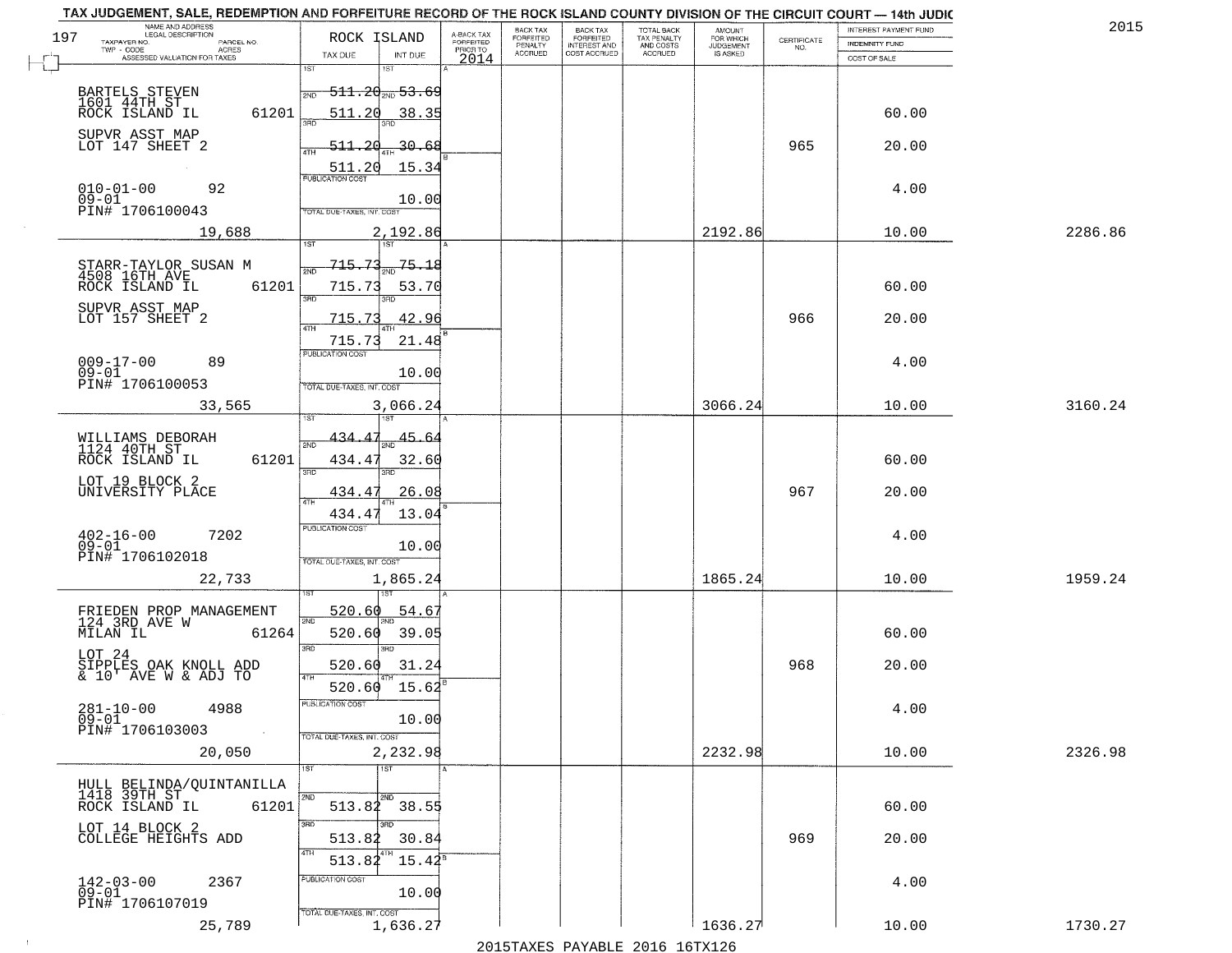| 197                  | BY WHOM                                      | RATE               | ROCK ISLAND<br>DATE OF SALE | TAX JUDGEMENT, SALE, REDEMPTION AND FORFEITURE RECORD OF THE ROCK ISLAND COUNTY DIVISION OF THE CIRCUIT COURT — 14th JUDICIAL CIRCUIT OF ILLINOIS 2015                                                                                               | TOTAL DUE<br>TO REDEEM                                                                               |                                                                                                                        | DATE OF REDEMP-<br>TION OR DEED |                                                                                    |
|----------------------|----------------------------------------------|--------------------|-----------------------------|------------------------------------------------------------------------------------------------------------------------------------------------------------------------------------------------------------------------------------------------------|------------------------------------------------------------------------------------------------------|------------------------------------------------------------------------------------------------------------------------|---------------------------------|------------------------------------------------------------------------------------|
|                      | PURCHASED                                    | $\%$<br><b>BID</b> |                             | SUBSEQUENT TAXES PAID, FEES, AND TIME EXTENSION                                                                                                                                                                                                      | FROM SALE<br>LESS<br>COUNTY CLERK FEE                                                                | BY WHOM REDEEMED                                                                                                       | MO.<br>DAY<br>YEAR              | RECEIVED REDEMPTION<br>MONEY IN FULL                                               |
| PIN# 1706100043      | US BANK CUST FOR PRO CAP                     | 02                 | & CRDTRS<br>₩<br>12/29/2016 | 05/03/2018 Time Ext & incl<br>05/03/2017 Take Notice Fee<br>05/03/2019 Take Notice Fee<br>05/03/2019 Circuit Clerks Fee<br>05/03/2019 Title Search Fee<br>05/13/2019 Sheriffs Fee<br>06/24/2019 Publication Fee                                      | 11/01/2019<br>$\begin{array}{r} 120.59 \\ 35.00 \\ 400.25 \\ 175.00 \\ 510.00 \end{array}$<br>375.00 |                                                                                                                        |                                 | Certificate<br>Returned<br>& Cancelled<br>11/15/2019                               |
|                      |                                              |                    |                             |                                                                                                                                                                                                                                                      |                                                                                                      | $3,960.12$ NANCY CARABALLO                                                                                             | 10/28/2019                      | Karen Kinney                                                                       |
| PIN# 1706100053<br>2 | STEVE SODEMAN LIVING TRUST                   |                    | 12/29/2016                  | 01/17/2017 Time Ext & incl<br>01/17/2017 Take Notice Fee<br>08/21/2019 Take Notice Fee<br>08/21/2019 Circuit Clerks Fee<br>08/21/2019 Title Search Fee<br>08/21/2019 Subs paid<br>10/15/2019 Sheriffs Fee<br>11/20/2018 Subs paid<br>11/21/2017 Subs |                                                                                                      | $12/20/2019$ $20.47$ $35.00$ $3.334.64$ $300.30$ $3.338.82$ $3.308.30$ $400.30$ $3.388.04$ $16.719.30$ EROOKS LAW FIRM | 12/10/2019                      | Certificate<br>Returned<br>$\frac{1}{6}$ Cancelled 2<br>01/03/2020<br>Karen Kinney |
| PIN# 1706102018<br>3 | STEVE SODEMAN LIVING TRUST                   |                    |                             | 01/17/2017 Time Ext & incl<br>01/17/2017 Take Notice Fee<br>11/20/2018 Subs paid<br>12/29/2016 11/21/2017 Subs paid                                                                                                                                  | 12/20/2019<br>$2, 958.38$<br>1,973.28                                                                |                                                                                                                        |                                 | Certifiçate<br>Returned<br>-3<br>& Cancelled<br>04/15/2019                         |
|                      |                                              |                    |                             |                                                                                                                                                                                                                                                      | 6,829.93<br>160.00                                                                                   | DEBORAH WILLIAMS                                                                                                       | 03/14/2019                      | Karen Kinney                                                                       |
| PIN# 1706103003<br>4 | STEVE SODEMAN LIVING TRUST                   | 00                 | 12/29/2016                  | 01/17/2017 Time Ext & incl<br>01/17/2017 Take Notice Fee                                                                                                                                                                                             | 12/20/2019<br>20.47                                                                                  |                                                                                                                        |                                 | Certificate<br>Returned<br>& Cancelled 4<br>05/23/2017                             |
|                      |                                              |                    |                             |                                                                                                                                                                                                                                                      |                                                                                                      | $2,347.45$<br>160.00 QCA HOLDINGS 15 OF                                                                                | 03/21/2017<br> 18               | Karen Kinney                                                                       |
| PIN# 1706107019<br>5 | PIN# 1/00L0/01<br>STEVE SODEMAN LIVING TRUST |                    | 12/29/2016                  | 01/17/2017 Time Ext & incl<br>01/17/2017 Take Notice Fee                                                                                                                                                                                             | 12/20/2019<br>20.47                                                                                  |                                                                                                                        |                                 | Certificate<br>Returned<br>& Cancelled 5<br>03/23/2017                             |
|                      |                                              |                    |                             |                                                                                                                                                                                                                                                      |                                                                                                      | $1,768.04$ BELINDA HULL                                                                                                | 02/24/2017                      | Karen Kinney                                                                       |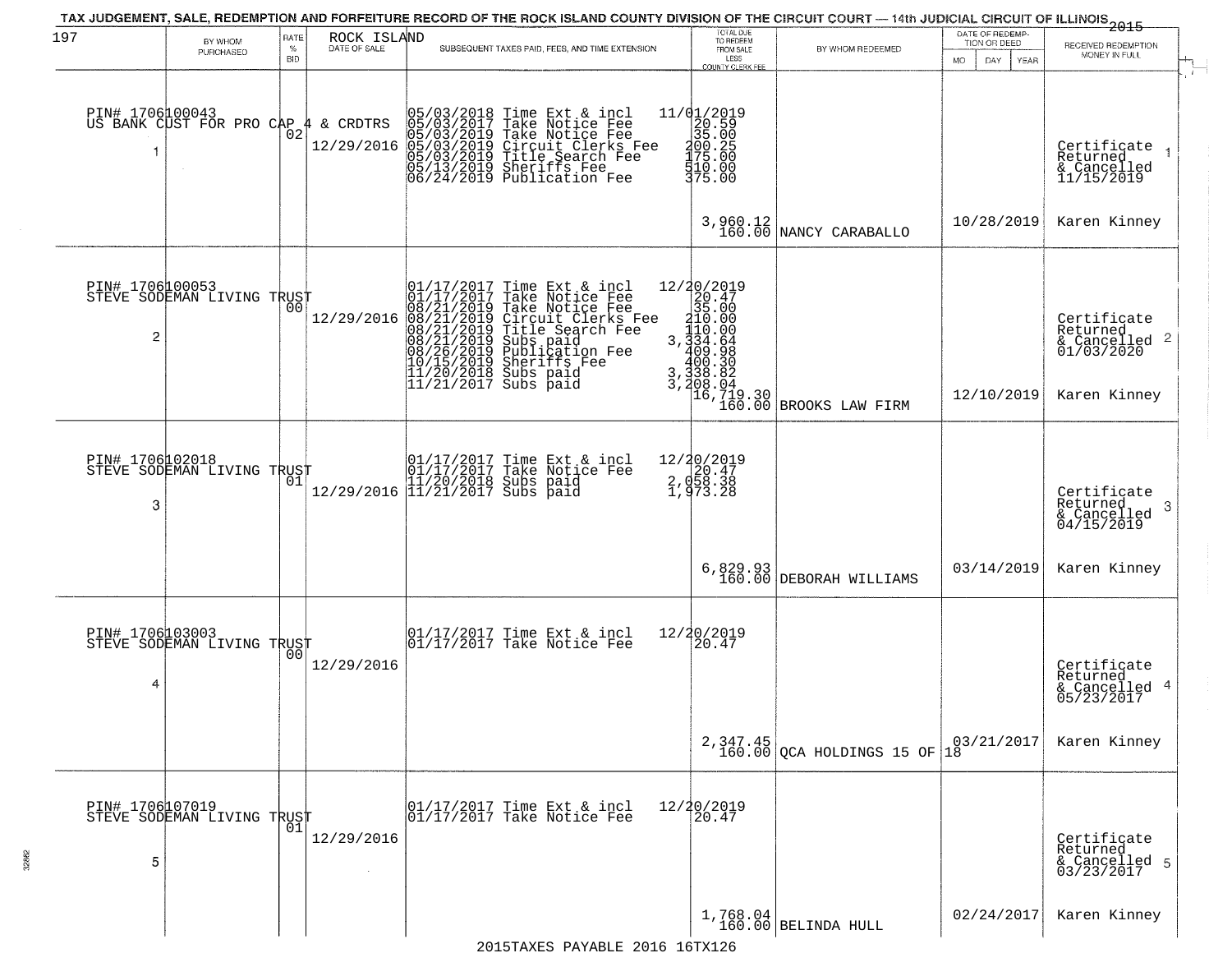|     | TAX JUDGEMENT, SALE, REDEMPTION AND FORFEITURE RECORD OF THE ROCK ISLAND COUNTY DIVISION OF THE CIRCUIT COURT - 14th JUDIC<br>NAME AND ADDRESS<br>LEGAL DESCRIPTION |                                    |                         | BACK TAX                    | BACK TAX<br>FORFEITED |                                        | AMOUNT<br>FOR WHICH |                                                                 | INTEREST PAYMENT FUND | 2015    |
|-----|---------------------------------------------------------------------------------------------------------------------------------------------------------------------|------------------------------------|-------------------------|-----------------------------|-----------------------|----------------------------------------|---------------------|-----------------------------------------------------------------|-----------------------|---------|
| 198 | TAXPAYER NO.<br>PARCEL NO.                                                                                                                                          | ROCK ISLAND                        | A-BACK TAX<br>FORFEITED | <b>FORFEITED</b><br>PENALTY | <b>INTEREST AND</b>   | TOTAL BACK<br>TAX PENALTY<br>AND COSTS | <b>JUDGEMENT</b>    | $\begin{array}{c} \text{CERTIFICATE} \\ \text{NO.} \end{array}$ | <b>INDEMNITY FUND</b> |         |
|     | ACRES<br>ASSESSED VALUATION FOR TAXES                                                                                                                               | TAX DUE<br>INT DUE                 | PRIOR TO<br>2014        | <b>ACCRUED</b>              | COST ACCRUED          | ACCRUED                                | IS ASKED            |                                                                 | COST OF SALE          |         |
|     |                                                                                                                                                                     | 1ST<br>1ST                         |                         |                             |                       |                                        |                     |                                                                 |                       |         |
|     |                                                                                                                                                                     | 2ND                                |                         |                             |                       |                                        |                     |                                                                 |                       |         |
|     | HILLYER T/WOLF G<br>1436 40TH ST<br>ROCK ISLAND IL                                                                                                                  | 2ND                                |                         |                             |                       |                                        |                     |                                                                 |                       |         |
|     | 61201                                                                                                                                                               | 3BD<br>3RD                         |                         |                             |                       |                                        |                     |                                                                 | 60.00                 |         |
|     | LOT 15 BLOCK 3                                                                                                                                                      |                                    |                         |                             |                       |                                        |                     |                                                                 |                       |         |
|     | COLLEGE HEIGHTS ADD                                                                                                                                                 | 4TH<br>4TH                         |                         |                             |                       |                                        |                     | 970                                                             | 20.00                 |         |
|     |                                                                                                                                                                     | 945.80<br>28.38                    |                         |                             |                       |                                        |                     |                                                                 |                       |         |
|     | 2390                                                                                                                                                                |                                    |                         |                             |                       |                                        |                     |                                                                 | 4.00                  |         |
|     | $143 - 06 - 00$<br>09-01                                                                                                                                            | 10.00                              |                         |                             |                       |                                        |                     |                                                                 |                       |         |
|     | PIN# 1706108017                                                                                                                                                     | TOTAL DUE-TAXES, INT. COST         |                         |                             |                       |                                        |                     |                                                                 |                       |         |
|     | 36,426                                                                                                                                                              | 984.18                             |                         |                             |                       |                                        | 984.18              |                                                                 | 10.00                 | 1078.18 |
|     |                                                                                                                                                                     | ist                                |                         |                             |                       |                                        |                     |                                                                 |                       |         |
|     | HASSON ORPHAJEAN M<br>1407 40TH ST                                                                                                                                  | $307.40_{20}$ $32.27$              |                         |                             |                       |                                        |                     |                                                                 |                       |         |
|     | 61201<br>ROCK ISLAND IL                                                                                                                                             | 307.40<br>23.05                    |                         |                             |                       |                                        |                     |                                                                 | 60.00                 |         |
|     |                                                                                                                                                                     | 3RD<br>ਬਾ                          |                         |                             |                       |                                        |                     |                                                                 |                       |         |
|     | LOT_2_BLOCK 2<br>VELIES 1ST ADD                                                                                                                                     | 307.40<br>18.44                    |                         |                             |                       |                                        |                     | 971                                                             | 20.00                 |         |
|     |                                                                                                                                                                     |                                    |                         |                             |                       |                                        |                     |                                                                 |                       |         |
|     |                                                                                                                                                                     | 9.22<br>307.40<br>PUBLICATION COST |                         |                             |                       |                                        |                     |                                                                 |                       |         |
|     | $403 - 20 - 00$<br>7226                                                                                                                                             |                                    |                         |                             |                       |                                        |                     |                                                                 | 4.00                  |         |
|     | $09 - 01$<br>PIN# 1706111003                                                                                                                                        | 10.00                              |                         |                             |                       |                                        |                     |                                                                 |                       |         |
|     |                                                                                                                                                                     | TOTAL DUE-TAXES, INT. COST         |                         |                             |                       |                                        |                     |                                                                 |                       |         |
|     | 19,839                                                                                                                                                              | 1,322.58<br>1ST                    |                         |                             |                       |                                        | 1322.58             |                                                                 | 10.00                 | 1416.58 |
|     |                                                                                                                                                                     |                                    |                         |                             |                       |                                        |                     |                                                                 |                       |         |
|     | WILSON DAVID R<br>1321 42ND ST                                                                                                                                      | 446.55<br>46.90<br>2ND             |                         |                             |                       |                                        |                     |                                                                 |                       |         |
|     | ROCK ISLAND IL<br>61201                                                                                                                                             | 446.55<br>33.50                    |                         |                             |                       |                                        |                     |                                                                 | 60.00                 |         |
|     | LOT 31                                                                                                                                                              | 3RD<br>3RD                         |                         |                             |                       |                                        |                     |                                                                 |                       |         |
|     | FIRST ADD TO EDGEWOOD<br>PARK LOT 30 AND                                                                                                                            | 446.55<br>26.80                    |                         |                             |                       |                                        |                     | 972                                                             | 20.00                 |         |
|     |                                                                                                                                                                     | 4TH<br>446.55<br>13.40             |                         |                             |                       |                                        |                     |                                                                 |                       |         |
|     |                                                                                                                                                                     | <b>PUBLICATION COST</b>            |                         |                             |                       |                                        |                     |                                                                 |                       |         |
|     | $186 - 02 - 00$<br>09-01<br>3201                                                                                                                                    | 10.00                              |                         |                             |                       |                                        |                     |                                                                 | 4.00                  |         |
|     | PIN# 1706113005                                                                                                                                                     | TOTAL OUE-TAXES, INT. COST         |                         |                             |                       |                                        |                     |                                                                 |                       |         |
|     | 17,198                                                                                                                                                              | 1,916.80                           |                         |                             |                       |                                        | 1916.80             |                                                                 | 10.00                 | 2010.80 |
|     |                                                                                                                                                                     | १९४                                |                         |                             |                       |                                        |                     |                                                                 |                       |         |
|     |                                                                                                                                                                     |                                    |                         |                             |                       |                                        |                     |                                                                 |                       |         |
|     | SCMR PROPERTIES LLC<br>4779 GOODISON PLACE DR                                                                                                                       | 2ND<br>2ND                         |                         |                             |                       |                                        |                     |                                                                 |                       |         |
|     | ROCHESTER MI<br>48306                                                                                                                                               |                                    |                         |                             |                       |                                        |                     |                                                                 | 60.00                 |         |
|     |                                                                                                                                                                     | 3RD<br>3HD                         |                         |                             |                       |                                        |                     |                                                                 |                       |         |
|     | LOT 50<br>FIRST ADD TO EDGEWOOD<br>PARK S 40 FT                                                                                                                     | 4TH                                |                         |                             |                       |                                        |                     | 973                                                             | 20.00                 |         |
|     |                                                                                                                                                                     | 561.08 16.84                       |                         |                             |                       |                                        |                     |                                                                 |                       |         |
|     | $187 - 04 - 00$<br>3222                                                                                                                                             | PUBLICATION COS-                   |                         |                             |                       |                                        |                     |                                                                 | 4.00                  |         |
|     | $09 - 01$                                                                                                                                                           | 10.00                              |                         |                             |                       |                                        |                     |                                                                 |                       |         |
|     | PIN# 1706113044<br>$\sim 10$                                                                                                                                        | TOTAL DUE-TAXES, INT. COST         |                         |                             |                       |                                        |                     |                                                                 |                       |         |
|     | 21,609                                                                                                                                                              | 587.92                             |                         |                             |                       |                                        | 587.92              |                                                                 | 10.00                 | 681.92  |
|     |                                                                                                                                                                     |                                    |                         |                             |                       |                                        |                     |                                                                 |                       |         |
|     | MORRISON LINDA C                                                                                                                                                    | 521.56<br>54.74                    |                         |                             |                       |                                        |                     |                                                                 |                       |         |
|     | 1324 44TH ST<br>ROCK ISLAND IL<br>61201                                                                                                                             | 521.56 39.10                       |                         |                             |                       |                                        |                     |                                                                 | 60.00                 |         |
|     |                                                                                                                                                                     | 3RD                                |                         |                             |                       |                                        |                     |                                                                 |                       |         |
|     | LOT 9 BLOCK 2<br>2ND ADD TO EDGEWOOD PARK                                                                                                                           | 521.56<br>31.28                    |                         |                             |                       |                                        |                     | 974                                                             | 20.00                 |         |
|     |                                                                                                                                                                     | 4TH                                |                         |                             |                       |                                        |                     |                                                                 |                       |         |
|     |                                                                                                                                                                     | $15.64^{\circ}$<br>521.56          |                         |                             |                       |                                        |                     |                                                                 |                       |         |
|     | 188-17-00<br>09-01<br>3254                                                                                                                                          | PUBLICATION COST                   |                         |                             |                       |                                        |                     |                                                                 | 4.00                  |         |
|     | PIN# 1706115010                                                                                                                                                     | 10.00                              |                         |                             |                       |                                        |                     |                                                                 |                       |         |
|     |                                                                                                                                                                     | TOTAL DUE-TAXES, INT. COST         |                         |                             |                       |                                        |                     |                                                                 |                       |         |
|     | 26,087                                                                                                                                                              | 2,237.00                           |                         |                             |                       |                                        | 2237.00             |                                                                 | 10.00                 | 2331.00 |
|     |                                                                                                                                                                     |                                    |                         |                             |                       | 2015 TAVEC DAVADIE 2016 16TV126        |                     |                                                                 |                       |         |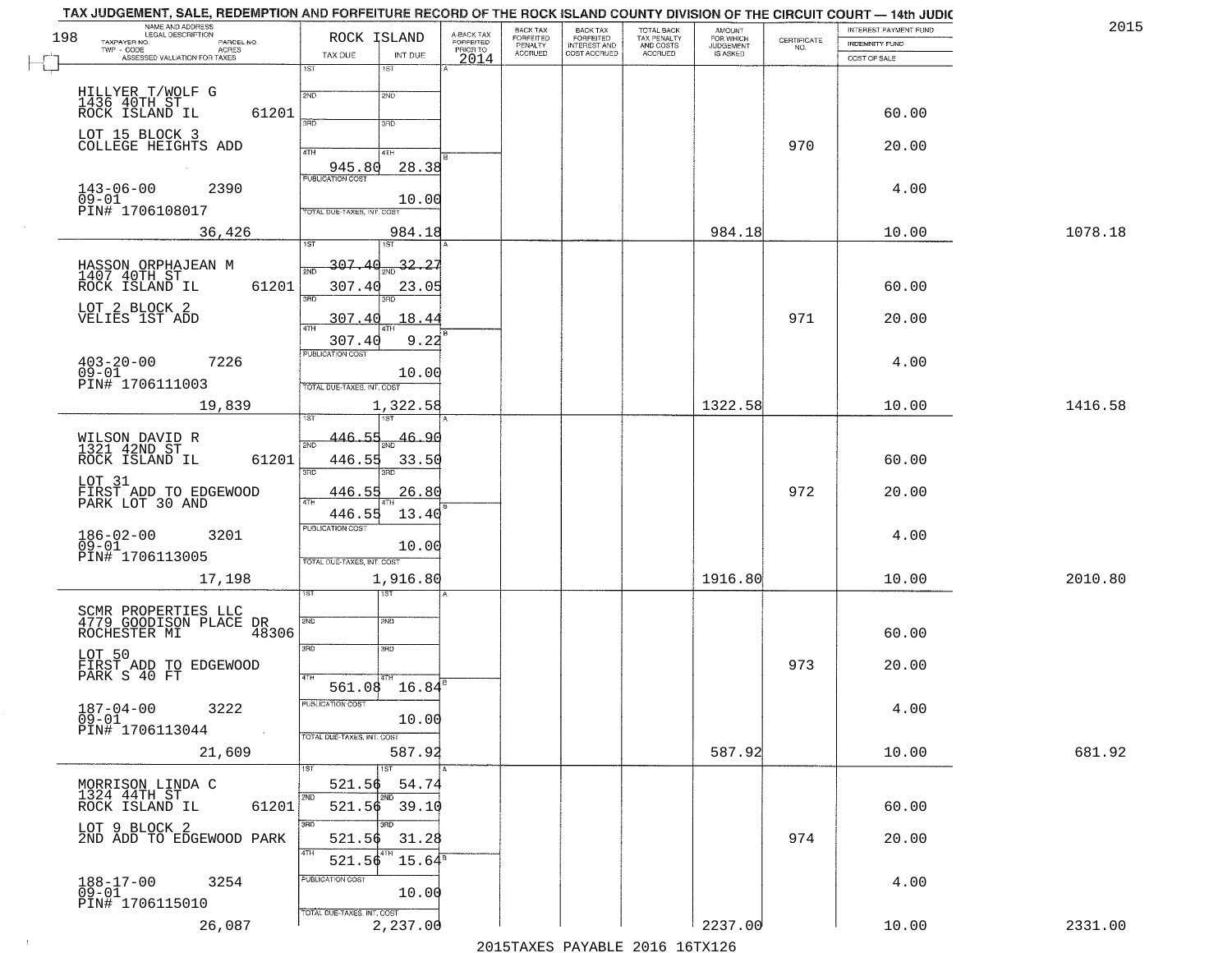| 198                             |                                                        | RATE           | ROCK ISLAND  | TAX JUDGEMENT, SALE, REDEMPTION AND FORFEITURE RECORD OF THE ROCK ISLAND COUNTY DIVISION OF THE CIRCUIT COURT — 14th JUDICIAL CIRCUIT OF ILLINOIS 2015                                                                                  | TOTAL DUE<br>TO REDEEM                                                                                   |                                                                            | DATE OF REDEMP-    |                                          |
|---------------------------------|--------------------------------------------------------|----------------|--------------|-----------------------------------------------------------------------------------------------------------------------------------------------------------------------------------------------------------------------------------------|----------------------------------------------------------------------------------------------------------|----------------------------------------------------------------------------|--------------------|------------------------------------------|
|                                 | BY WHOM<br>PURCHASED                                   | $\%$           | DATE OF SALE | SUBSEQUENT TAXES PAID, FEES, AND TIME EXTENSION                                                                                                                                                                                         | FROM SALE                                                                                                | BY WHOM REDEEMED                                                           | TION OR DEED       | RECEIVED REDEMPTION<br>MONEY IN FULL     |
|                                 |                                                        | <b>BID</b>     |              |                                                                                                                                                                                                                                         | LESS<br>COUNTY CLERK FEE                                                                                 |                                                                            | MO.<br>DAY<br>YEAR |                                          |
|                                 |                                                        |                |              |                                                                                                                                                                                                                                         |                                                                                                          |                                                                            |                    |                                          |
|                                 | PIN# 1706108017    <br>STEVE SODEMAN LIVING TRUST      |                |              | $\begin{bmatrix} 01/17/2017 \\ 01/17/2017 \end{bmatrix}$ Take Notice Fee                                                                                                                                                                | 12/20/2019<br>20.47                                                                                      |                                                                            |                    |                                          |
| 1                               |                                                        | 01             | 12/29/2016   |                                                                                                                                                                                                                                         |                                                                                                          |                                                                            |                    | Certificate<br>Returned<br>$\rightarrow$ |
|                                 |                                                        |                |              |                                                                                                                                                                                                                                         |                                                                                                          |                                                                            |                    | & Cancelled<br>02/08/2017                |
|                                 |                                                        |                |              |                                                                                                                                                                                                                                         |                                                                                                          |                                                                            |                    |                                          |
|                                 |                                                        |                |              |                                                                                                                                                                                                                                         |                                                                                                          | $1,109.43$ CORELOGIC                                                       | 01/26/2017         | Karen Kinney                             |
|                                 |                                                        |                |              |                                                                                                                                                                                                                                         |                                                                                                          |                                                                            |                    |                                          |
|                                 |                                                        |                |              |                                                                                                                                                                                                                                         |                                                                                                          |                                                                            |                    |                                          |
|                                 | PIN# 1706111003<br>STEVE SODEMAN LIVING TRUST          |                |              | $\begin{array}{c}  01/17/2017 \text{ Time Ext} & \text{incl} \\  01/17/2017 \text{ Take Notice Fe} \end{array}$                                                                                                                         | 12/20/2019<br>20.47                                                                                      |                                                                            |                    |                                          |
|                                 |                                                        |                | 12/29/2016   |                                                                                                                                                                                                                                         |                                                                                                          |                                                                            |                    | Certificate<br>Returned                  |
| 2                               |                                                        |                |              |                                                                                                                                                                                                                                         |                                                                                                          |                                                                            |                    | & Cancelled 2<br>07/20/2017              |
|                                 |                                                        |                |              |                                                                                                                                                                                                                                         |                                                                                                          |                                                                            |                    |                                          |
|                                 |                                                        |                |              |                                                                                                                                                                                                                                         |                                                                                                          | 1,465.38<br>160.00 DANIEL HASSON                                           | 06/15/2017         | Karen Kinney                             |
|                                 |                                                        |                |              |                                                                                                                                                                                                                                         |                                                                                                          |                                                                            |                    |                                          |
|                                 |                                                        |                |              |                                                                                                                                                                                                                                         |                                                                                                          |                                                                            |                    |                                          |
| PIN# 1706113005<br>RICO TRUSTEE |                                                        | 18             |              |                                                                                                                                                                                                                                         |                                                                                                          |                                                                            |                    | TAX DEED ISSUED<br>Certificate           |
| 3                               |                                                        |                | 12/29/2016   |                                                                                                                                                                                                                                         |                                                                                                          |                                                                            |                    | Returned<br>3                            |
|                                 |                                                        |                |              | $03/14/2017$ Time Ext & incl<br>$03/14/2017$ Take Notice Fee<br>$02/11/2019$ Take Notice Fee<br>$02/22/2019$ Publication Fee<br>$03/05/2019$ Sheriffs Fee<br>$11/17/2018$ Subs paid<br>$11/18/2017$ Subs paid<br>$11/18/2017$ Subs paid | $\begin{smallmatrix} 07/29/2019\\20.59\\35.00\\5.18\\20.40\\27.43\\2,063.00\\1,990.66 \end{smallmatrix}$ |                                                                            |                    | & Cancelled<br>12/26/2019                |
|                                 |                                                        |                |              |                                                                                                                                                                                                                                         |                                                                                                          |                                                                            |                    |                                          |
|                                 |                                                        |                |              |                                                                                                                                                                                                                                         |                                                                                                          |                                                                            |                    | Karen Kinney                             |
|                                 |                                                        |                |              |                                                                                                                                                                                                                                         |                                                                                                          |                                                                            |                    |                                          |
|                                 | PIN# 1706113044<br>STEVE SODEMAN LIVING TRUST          |                |              | 01/17/2017 Time Ext & incl<br>01/17/2017 Take Notice Fee                                                                                                                                                                                | 12/20/2019<br>$\left[20.47\right]$                                                                       |                                                                            |                    |                                          |
|                                 |                                                        | 0 <sub>0</sub> | 12/29/2016   |                                                                                                                                                                                                                                         |                                                                                                          |                                                                            |                    | Certificate<br>Returned                  |
| 4                               |                                                        |                |              |                                                                                                                                                                                                                                         |                                                                                                          |                                                                            |                    | & Cancelled 4<br>05/23/2017              |
|                                 |                                                        |                |              |                                                                                                                                                                                                                                         |                                                                                                          |                                                                            |                    |                                          |
|                                 |                                                        |                |              |                                                                                                                                                                                                                                         |                                                                                                          | $702.39$ QUIET CAPITAL 5 OF                                                | 03/21/2017         | Karen Kinney                             |
|                                 |                                                        |                |              |                                                                                                                                                                                                                                         |                                                                                                          |                                                                            |                    |                                          |
|                                 |                                                        |                |              |                                                                                                                                                                                                                                         |                                                                                                          |                                                                            |                    |                                          |
|                                 | PIN# 1706115010<br>US BANK CUST FOR PRO CAP 4 & CRDTRS |                |              | 05/03/2017 Time Ext & incl<br>05/03/2017 Take Notice Fee                                                                                                                                                                                | $07/10/2019$<br>20.59                                                                                    |                                                                            |                    |                                          |
|                                 |                                                        | 07             | 12/29/2016   | $12/13/2017$ Subs paid                                                                                                                                                                                                                  | 2,398.86                                                                                                 |                                                                            |                    | Certificate                              |
| 5                               |                                                        |                |              |                                                                                                                                                                                                                                         |                                                                                                          |                                                                            |                    | Returned<br>& Cancelled 5<br>06/21/2018  |
|                                 |                                                        |                |              |                                                                                                                                                                                                                                         |                                                                                                          |                                                                            |                    |                                          |
|                                 |                                                        |                |              |                                                                                                                                                                                                                                         |                                                                                                          | 5,527.82 VOLLERTSEN, BRITT, $\begin{bmatrix} 0.5/11 \\ 0.00 \end{bmatrix}$ | 05/11/2018         | Karen Kinney                             |
|                                 |                                                        |                |              |                                                                                                                                                                                                                                         |                                                                                                          |                                                                            |                    |                                          |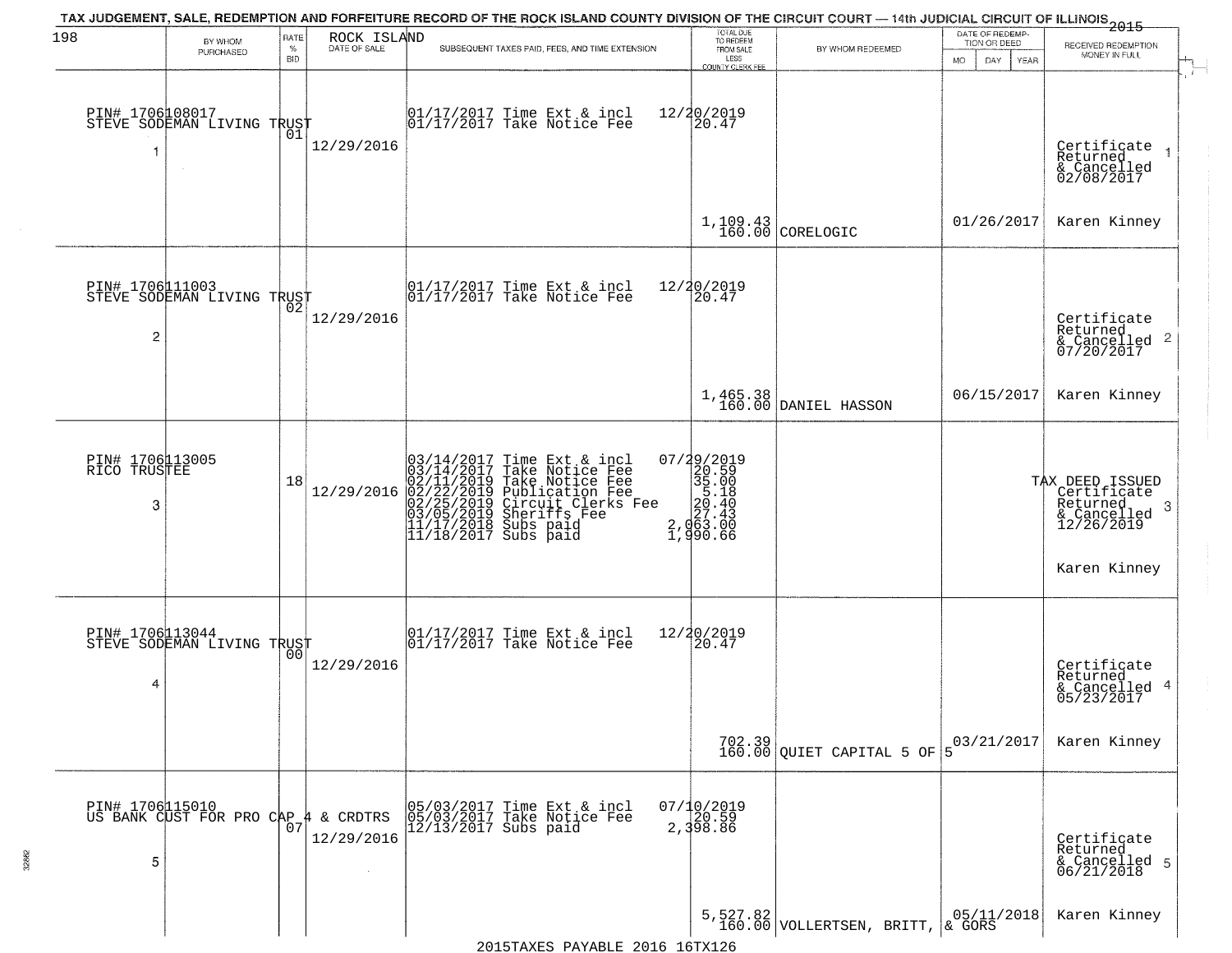|     | TAX JUDGEMENT, SALE, REDEMPTION AND FORFEITURE RECORD OF THE ROCK ISLAND COUNTY DIVISION OF THE CIRCUIT COURT - 14th JUDIC<br>NAME AND ADDRESS<br>LEGAL DESCRIPTION |                                             |                         | BACK TAX                    |                                              |                                        |                                         |                                                                 | INTEREST PAYMENT FUND | 2015    |
|-----|---------------------------------------------------------------------------------------------------------------------------------------------------------------------|---------------------------------------------|-------------------------|-----------------------------|----------------------------------------------|----------------------------------------|-----------------------------------------|-----------------------------------------------------------------|-----------------------|---------|
| 199 | TAXPAYER NO.<br>PARCEL NO.                                                                                                                                          | ROCK ISLAND                                 | A-BACK TAX<br>FORFEITED | <b>FORFEITED</b><br>PENALTY | BACK TAX<br>FORFEITED<br><b>INTEREST AND</b> | TOTAL BACK<br>TAX PENALTY<br>AND COSTS | AMOUNT<br>FOR WHICH<br><b>JUDGEMENT</b> | $\begin{array}{c} \text{CERTIFICATE} \\ \text{NO.} \end{array}$ | INDEMNITY FUND        |         |
|     | TWP - CODE<br>ACRES<br>ASSESSED VALUATION FOR TAXES                                                                                                                 | TAX DUE<br>INT DUE                          | PRIOR TO<br>2014        | <b>ACCRUED</b>              | COST ACCRUED                                 | ACCRUED                                | IS ASKED                                |                                                                 | COST OF SALE          |         |
|     |                                                                                                                                                                     | 1ST<br>1ST                                  |                         |                             |                                              |                                        |                                         |                                                                 |                       |         |
|     | TEAGUE RACHELE                                                                                                                                                      | <del>500.81<sub>2N0</sub>52.57</del><br>2ND |                         |                             |                                              |                                        |                                         |                                                                 |                       |         |
|     | 1337 44TH ST                                                                                                                                                        |                                             |                         |                             |                                              |                                        |                                         |                                                                 |                       |         |
|     | 61201<br>ROCK ISLAND IL                                                                                                                                             | 500.81<br>37.55                             |                         |                             |                                              |                                        |                                         |                                                                 | 60.00                 |         |
|     | LOT 8 BLOCK 1                                                                                                                                                       |                                             |                         |                             |                                              |                                        |                                         |                                                                 |                       |         |
|     | 2ND ADD TO EDGEWOOD PARK                                                                                                                                            | 500.81<br><u>30.04</u>                      |                         |                             |                                              |                                        |                                         | 975                                                             | 20.00                 |         |
|     |                                                                                                                                                                     | 15.02<br>500.81                             |                         |                             |                                              |                                        |                                         |                                                                 |                       |         |
|     | $188 - 07 - 00$<br>3244                                                                                                                                             |                                             |                         |                             |                                              |                                        |                                         |                                                                 | 4.00                  |         |
|     | $09 - 01$<br>.202                                                                                                                                                   | 10.00                                       |                         |                             |                                              |                                        |                                         |                                                                 |                       |         |
|     | PIN# <sup>-1706116009</sup>                                                                                                                                         | TOTAL DUE-TAXES, INT. COST                  |                         |                             |                                              |                                        |                                         |                                                                 |                       |         |
|     | 25,288                                                                                                                                                              | 2,148.42                                    |                         |                             |                                              |                                        | 2148.42                                 |                                                                 | 10.00                 | 2242.42 |
|     |                                                                                                                                                                     |                                             |                         |                             |                                              |                                        |                                         |                                                                 |                       |         |
|     | WASHBURN RONALD F<br>4216 14TH AVE                                                                                                                                  | 431.05<br>$\frac{45.29}{200}$               |                         |                             |                                              |                                        |                                         |                                                                 |                       |         |
|     | 61201<br>ROCK ISLAND IL                                                                                                                                             | 431.05<br>32.35                             |                         |                             |                                              |                                        |                                         |                                                                 | 60.00                 |         |
|     |                                                                                                                                                                     | बन्ना<br>3RD                                |                         |                             |                                              |                                        |                                         |                                                                 |                       |         |
|     | LOT 1 BLOCK 3                                                                                                                                                       | 25.88<br>431.05                             |                         |                             |                                              |                                        |                                         | 976                                                             | 20.00                 |         |
|     | 2ND ADD TO EDGEWOOD<br>PARK W 50 FT                                                                                                                                 |                                             |                         |                             |                                              |                                        |                                         |                                                                 |                       |         |
|     |                                                                                                                                                                     | 431.05<br>12.94                             |                         |                             |                                              |                                        |                                         |                                                                 |                       |         |
|     | $188 - 21 - 00$<br>3258                                                                                                                                             | PUBLICATION COST                            |                         |                             |                                              |                                        |                                         |                                                                 | 4.00                  |         |
|     | $09 - 01$<br>.096<br>PIN# 1706117001                                                                                                                                | 10.00                                       |                         |                             |                                              |                                        |                                         |                                                                 |                       |         |
|     |                                                                                                                                                                     | TOTAL DUE-TAXES, INT. COST                  |                         |                             |                                              |                                        |                                         |                                                                 |                       |         |
|     | 16,601                                                                                                                                                              | 1,850.66                                    |                         |                             |                                              |                                        | 1850.66                                 |                                                                 | 10.00                 | 1944.66 |
|     |                                                                                                                                                                     | 1ST                                         |                         |                             |                                              |                                        |                                         |                                                                 |                       |         |
|     | WHITMARSH CASSANDRA M<br>PO BOX 187                                                                                                                                 | 64.5.<br>614.<br>2ND                        |                         |                             |                                              |                                        |                                         |                                                                 |                       |         |
|     | <b>BARSTOW IL</b><br>61236                                                                                                                                          | 614.67<br>46.10                             |                         |                             |                                              |                                        |                                         |                                                                 | 60.00                 |         |
|     | LOT 1 BLOCK 3                                                                                                                                                       | 3RD<br>3RD                                  |                         |                             |                                              |                                        |                                         |                                                                 |                       |         |
|     |                                                                                                                                                                     | 614.67<br>36.88                             |                         |                             |                                              |                                        |                                         | 977                                                             | 20.00                 |         |
|     | 2ND ADD TO EDGEWOOD PARK<br>E 50 FT                                                                                                                                 | 4TH                                         |                         |                             |                                              |                                        |                                         |                                                                 |                       |         |
|     |                                                                                                                                                                     | 614.6<br>18.44<br><b>PUBLICATION COST</b>   |                         |                             |                                              |                                        |                                         |                                                                 |                       |         |
|     | 188-19-00<br>09-01<br>3256                                                                                                                                          | 10.00                                       |                         |                             |                                              |                                        |                                         |                                                                 | 4.00                  |         |
|     | PIN# 1706117003                                                                                                                                                     | TOTAL OUE-TAXES, INT. COST                  |                         |                             |                                              |                                        |                                         |                                                                 |                       |         |
|     |                                                                                                                                                                     |                                             |                         |                             |                                              |                                        |                                         |                                                                 |                       | 2728.64 |
|     | 23,673                                                                                                                                                              | 2,634.64                                    |                         |                             |                                              |                                        | 2634.64                                 |                                                                 | 10.00                 |         |
|     |                                                                                                                                                                     | 46.27                                       |                         |                             |                                              |                                        |                                         |                                                                 |                       |         |
|     | KNODEL ROBIN D<br>4060 N MAIN ST                                                                                                                                    | 4.83<br>2ND<br>2ND                          |                         |                             |                                              |                                        |                                         |                                                                 |                       |         |
|     | RACINE WI<br>53402                                                                                                                                                  | 46.27<br>3.45                               |                         |                             |                                              |                                        |                                         |                                                                 | 60.00                 |         |
|     | LOT 6 BLOCK 7                                                                                                                                                       | 3BD<br>3RD                                  |                         |                             |                                              |                                        |                                         |                                                                 |                       |         |
|     |                                                                                                                                                                     | 46.27<br>2.76                               |                         |                             |                                              |                                        |                                         | 978                                                             | 20.00                 |         |
|     | 2ND ADD TO EDGEWOOD PARK<br>E 23 FT OF S 36.4 FT<br>LOT 5 AND S 36.4 FT                                                                                             | 4TH<br>46.27<br>1.38                        |                         |                             |                                              |                                        |                                         |                                                                 |                       |         |
|     | $192 - 04 - 00$                                                                                                                                                     | PUBLICATION COS-                            |                         |                             |                                              |                                        |                                         |                                                                 |                       |         |
|     | 3323<br>$09 - 01$                                                                                                                                                   | 10.00                                       |                         |                             |                                              |                                        |                                         |                                                                 | 4.00                  |         |
|     | PIN# 1706119008<br>$\sim 10$                                                                                                                                        | TOTAL DUE-TAXES, INT. COST                  |                         |                             |                                              |                                        |                                         |                                                                 |                       |         |
|     | 1,782                                                                                                                                                               | 207.50                                      |                         |                             |                                              |                                        | 207.50                                  |                                                                 | 10.00                 | 301.50  |
|     |                                                                                                                                                                     |                                             |                         |                             |                                              |                                        |                                         |                                                                 |                       |         |
|     | MASSENGILL JESSE D                                                                                                                                                  | 494.79<br>51.94                             |                         |                             |                                              |                                        |                                         |                                                                 |                       |         |
|     | PO BOX 302<br>PILOT KNOB MO                                                                                                                                         |                                             |                         |                             |                                              |                                        |                                         |                                                                 |                       |         |
|     | 63663                                                                                                                                                               | 494.79<br>37.10                             |                         |                             |                                              |                                        |                                         |                                                                 | 60.00                 |         |
|     | LOT 15 BLOCK 2<br>VELIES 1ST ADD                                                                                                                                    | 3RD                                         |                         |                             |                                              |                                        |                                         |                                                                 |                       |         |
|     |                                                                                                                                                                     | 29.68<br>494.79                             |                         |                             |                                              |                                        |                                         | 979                                                             | 20.00                 |         |
|     |                                                                                                                                                                     | $14.84^5$<br>494.7                          |                         |                             |                                              |                                        |                                         |                                                                 |                       |         |
|     | $404 - 04 - 00$<br>7232                                                                                                                                             | PUBLICATION COST                            |                         |                             |                                              |                                        |                                         |                                                                 | 4.00                  |         |
|     | $09 - 01$<br>PIN# 1706128017                                                                                                                                        | 10.00                                       |                         |                             |                                              |                                        |                                         |                                                                 |                       |         |
|     |                                                                                                                                                                     | TOTAL DUE-TAXES, INT. COST                  |                         |                             |                                              |                                        |                                         |                                                                 |                       |         |
|     | 25,056                                                                                                                                                              | 2,122.72                                    |                         |                             |                                              |                                        | 2122.72                                 |                                                                 | 10.00                 | 2216.72 |
|     |                                                                                                                                                                     |                                             |                         |                             |                                              | 2015 TAVEC DAVADIE 2016 16TV126        |                                         |                                                                 |                       |         |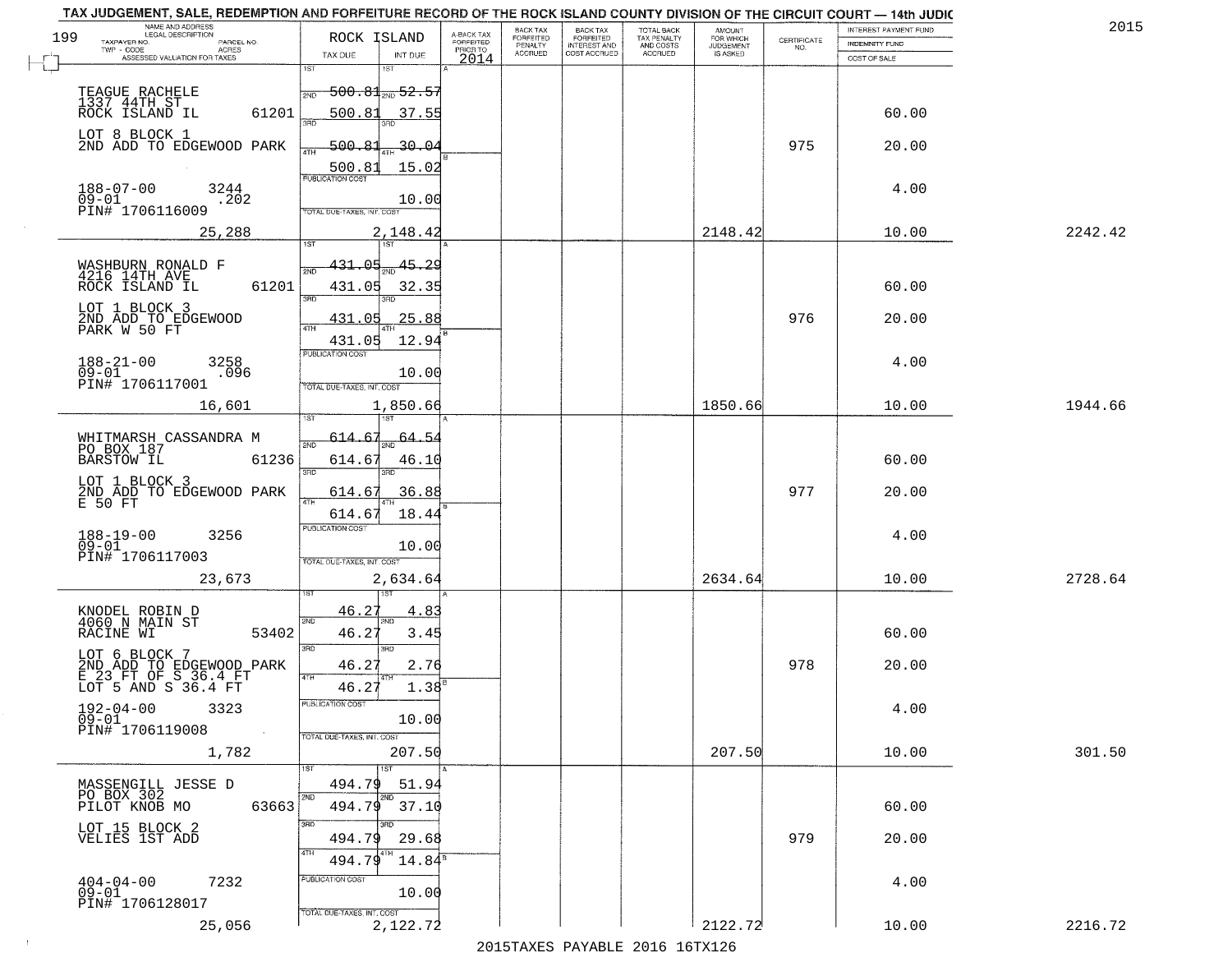| 199                                  | BY WHOM<br>PURCHASED                          | RATE<br>$\%$<br><b>BID</b> | ROCK ISLAND              |                                                                                                                                                                            | TAX JUDGEMENT, SALE, REDEMPTION AND FORFEITURE RECORD OF THE ROCK ISLAND COUNTY DIVISION OF THE CIRCUIT COURT — 14th JUDICIAL CIRCUIT OF ILLINOIS 2015<br>SUBSEQUENT TAXES PAID, FEES, AND TIME EXTENSION | TOTAL DUE<br>TO REDEEM<br>FROM SALE<br>LESS           | BY WHOM REDEEMED                    | DATE OF REDEMP-<br>TION OR DEED<br>MO.<br>DAY.<br><b>YEAR</b> | RECEIVED REDEMPTION<br>MONEY IN FULL                                               |
|--------------------------------------|-----------------------------------------------|----------------------------|--------------------------|----------------------------------------------------------------------------------------------------------------------------------------------------------------------------|-----------------------------------------------------------------------------------------------------------------------------------------------------------------------------------------------------------|-------------------------------------------------------|-------------------------------------|---------------------------------------------------------------|------------------------------------------------------------------------------------|
|                                      | PIN# 1706116009<br>STEVE SODEMAN LIVING TRUST | 00                         | 12/29/2016               |                                                                                                                                                                            | 01/17/2017 Time Ext & incl<br>01/17/2017 Take Notice Fee<br>11/21/2017 Subs paid                                                                                                                          | COUNTY CLERK FEE<br>12/20/2019<br>2,20.47<br>2,264.52 |                                     |                                                               | Certificate<br>Returned<br>$\rightarrow$<br>& Cancelled<br>03/07/2019              |
|                                      |                                               |                            |                          |                                                                                                                                                                            |                                                                                                                                                                                                           |                                                       | $5,070.89$ RACHELE TEAGUE           | 02/22/2019                                                    | Karen Kinney                                                                       |
| $\overline{c}$                       | PIN# 1706117001<br>STEVE SODEMAN LIVING TRUST |                            | 12/29/2016               | $\begin{smallmatrix} 01/17/2017\\01/17/2017\\08/21/2019\\08/21/2019\\08/21/2019\\08/21/2019\\08/21/2019\\08/26/2019\\10/15/2019\\11/20/2018\\11/21/2017 \end{smallmatrix}$ | Time Ext & incl<br>Take Notice Fee<br>Circuit Clerks<br>Circuit Clerks<br>Title Search Fee<br>Subs paid<br>Publication Fee<br>Sheriffs Fee<br>Subs paid<br>Subs paid<br>Subs paid                         |                                                       |                                     | 12/13/2019                                                    | Certificate<br>Returned<br>$\frac{1}{2}$ Cancelled 2<br>01/03/2020<br>Karen Kinney |
| PIN# 1706117003<br>TMI<br>3          |                                               | 01                         | 12/29/2016               |                                                                                                                                                                            | 02/27/2017 Time Ext & incl<br>02/27/2017 Take Notice Fee                                                                                                                                                  |                                                       |                                     |                                                               | Certificate<br>Returned<br>3<br>$\frac{6}{05/23/2017}$                             |
|                                      |                                               |                            |                          |                                                                                                                                                                            |                                                                                                                                                                                                           |                                                       | 2,776.52<br>160.00 MICHAEL FENTRESS | 03/01/2017                                                    | Karen Kinney                                                                       |
| PIN# 1706119008<br>RICO TRUSTEE<br>4 |                                               | 18                         | 12/29/2016               |                                                                                                                                                                            | 03/14/2017 Time Ext & incl<br>03/14/2017 Take Notice Fee                                                                                                                                                  | 07/29/2019<br>$\overline{20.59}$                      |                                     |                                                               | Certificate<br>Returned<br>4<br>& Cancelled<br>08/03/2017                          |
|                                      |                                               |                            |                          |                                                                                                                                                                            |                                                                                                                                                                                                           |                                                       | 430.63<br>160.00 ROBIN KNODEL       | 07/28/2017                                                    | Karen Kinney                                                                       |
| PIN# 1706128017<br>5                 | US BANK CUST FOR PRO CAP                      |                            | 4 & CRDTRS<br>12/29/2016 |                                                                                                                                                                            |                                                                                                                                                                                                           |                                                       |                                     |                                                               | Certificate<br>Returned<br>& Cancelled 5<br>05/23/2017                             |
|                                      |                                               |                            |                          |                                                                                                                                                                            |                                                                                                                                                                                                           |                                                       | 2,482.73<br>160.00 JESSE MASSENGILL | 03/06/2017                                                    | Karen Kinney                                                                       |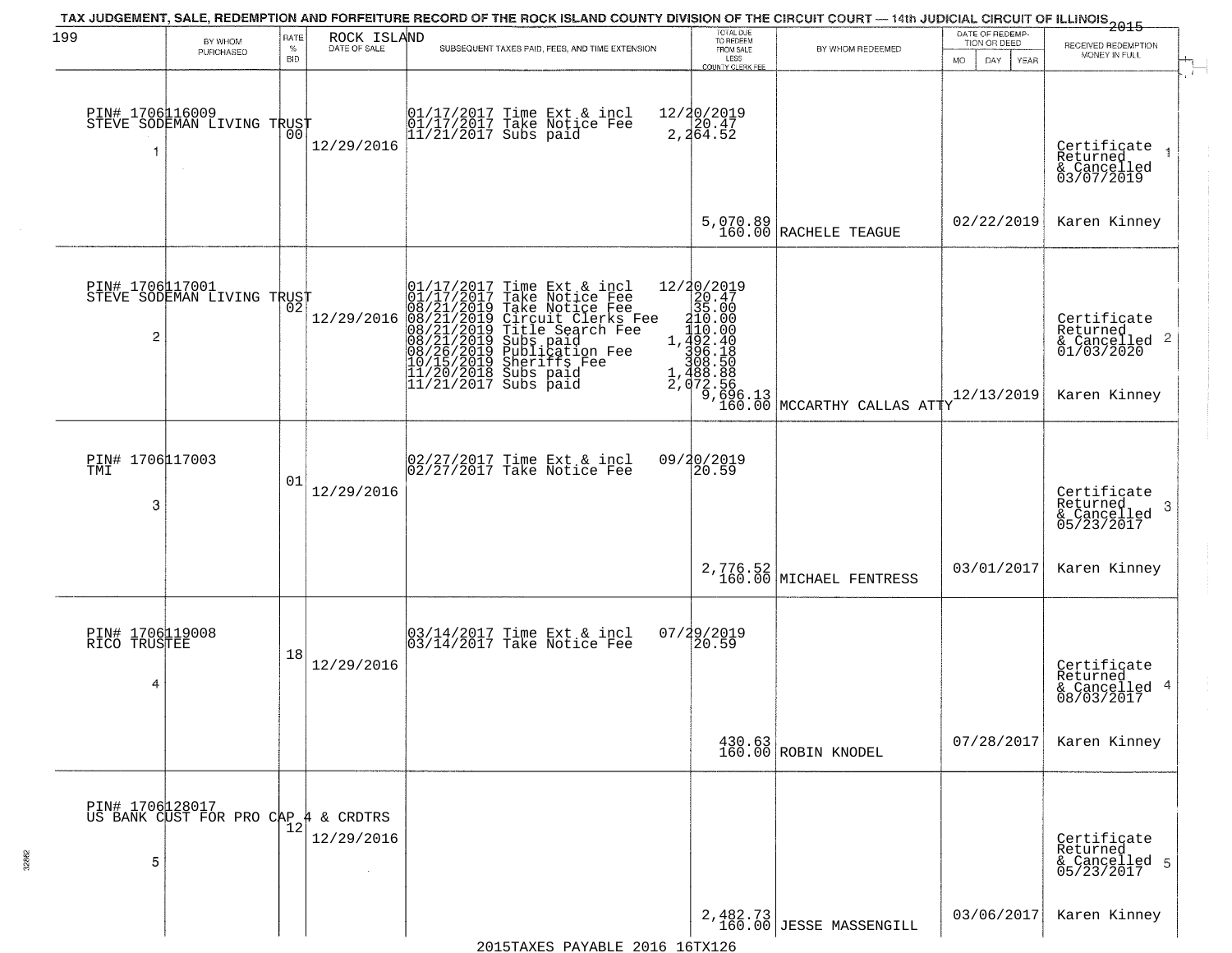| 2015    | INTEREST PAYMENT FUND | <b>INDEMNITY FUND</b> | $\begin{array}{c} \text{CERTIFICATE} \\ \text{NO.} \end{array}$ | AMOUNT<br>FOR WHICH<br>JUDGEMENT | TOTAL BACK<br>TAX PENALTY<br>AND COSTS | BACK TAX<br>FORFEITED<br>INTEREST AND | BACK TAX<br>FORFEITED<br>PENALTY | A-BACK TAX<br>FORFEITED<br>PRIOR TO |                                       | ROCK ISLAND                | NAME AND ADDRESS<br>LEGAL DESCRIPTION<br>200<br>TAXPAYER NO.<br>PARCEL NO.<br>ACRES |
|---------|-----------------------|-----------------------|-----------------------------------------------------------------|----------------------------------|----------------------------------------|---------------------------------------|----------------------------------|-------------------------------------|---------------------------------------|----------------------------|-------------------------------------------------------------------------------------|
|         |                       | COST OF SALE          |                                                                 | IS ASKED                         | <b>ACCRUED</b>                         | COST ACCRUED                          | <b>ACCRUED</b>                   | 2014                                | INT DUE                               | TAX DUE                    | TWP - CODE<br>ASSESSED VALUATION FOR TAXES                                          |
|         |                       |                       |                                                                 |                                  |                                        |                                       |                                  |                                     | 18T                                   | 1ST                        |                                                                                     |
|         |                       |                       |                                                                 |                                  |                                        |                                       |                                  |                                     | <del>578.42<sub>2ND</sub> 60.76</del> | 2ND                        | FRIEDEN PROP MANAGEMENT                                                             |
|         | 60.00                 |                       |                                                                 |                                  |                                        |                                       |                                  |                                     | 43.40                                 | 578.42                     | 124 3RD AVE W<br>MILAN IL<br>61264                                                  |
|         |                       |                       |                                                                 |                                  |                                        |                                       |                                  |                                     |                                       | 3AD                        |                                                                                     |
|         | 20.00                 |                       | 980                                                             |                                  |                                        |                                       |                                  |                                     | 34.72                                 | 578<br>4TH                 | LOT 14 BLOCK 5<br>COLONIAL HEIGHTS                                                  |
|         |                       |                       |                                                                 |                                  |                                        |                                       |                                  |                                     | 17.36                                 | 578.42                     |                                                                                     |
|         | 4.00                  |                       |                                                                 |                                  |                                        |                                       |                                  |                                     |                                       |                            | $148 - 22 - 00$<br>2514                                                             |
|         |                       |                       |                                                                 |                                  |                                        |                                       |                                  |                                     | 10.00                                 | TOTAL DUE-TAXES, INT. COST | $\frac{09-01}{\text{PINH}}$ 1706132014<br>.105                                      |
|         |                       |                       |                                                                 |                                  |                                        |                                       |                                  |                                     |                                       |                            |                                                                                     |
| 2573.92 | 10.00                 |                       |                                                                 | 2479.92                          |                                        |                                       |                                  |                                     | 2,479.92<br><b>TST</b>                | 1ST                        | 22,277                                                                              |
|         |                       |                       |                                                                 |                                  |                                        |                                       |                                  |                                     | $-25 - 06$                            | 238.83<br>2ND              |                                                                                     |
|         | 60.00                 |                       |                                                                 |                                  |                                        |                                       |                                  |                                     | 17.90                                 | 238.83                     | GREGGI VIRGINIA<br>1504 44TH ST<br>ROCK ISLAND IL<br>61201                          |
|         |                       |                       |                                                                 |                                  |                                        |                                       |                                  |                                     |                                       | 3RD                        |                                                                                     |
|         | 20.00                 |                       | 981                                                             |                                  |                                        |                                       |                                  |                                     | 14.32                                 | 238.83                     | LOT 1<br>RE SUBDIVISION OF LOTS<br>2.TO 2.INCL_BLOCK 5                              |
|         |                       |                       |                                                                 |                                  |                                        |                                       |                                  |                                     | 7.16                                  | 47H<br>238.83              | 2ND ADD TO EDGEWOOD PARK                                                            |
|         | 4.00                  |                       |                                                                 |                                  |                                        |                                       |                                  |                                     |                                       | <b>PUBLICATION COST</b>    | 3345                                                                                |
|         |                       |                       |                                                                 |                                  |                                        |                                       |                                  |                                     | 10.00                                 |                            | 193-19-00<br>09-01<br>PIN# 1706137001                                               |
|         |                       |                       |                                                                 |                                  |                                        |                                       |                                  |                                     |                                       | TOTAL DUE-TAXES, INT. COST |                                                                                     |
| 1123.76 | 10.00                 |                       |                                                                 | 1029.76                          |                                        |                                       |                                  |                                     | 1,029.76<br>187                       | īst                        | 20,198                                                                              |
|         |                       |                       |                                                                 |                                  |                                        |                                       |                                  |                                     |                                       |                            |                                                                                     |
|         |                       |                       |                                                                 |                                  |                                        |                                       |                                  |                                     | 2ND                                   | 2ND                        |                                                                                     |
|         |                       |                       |                                                                 |                                  |                                        |                                       |                                  |                                     | 3 <sub>3</sub>                        | 3 <sub>BD</sub>            |                                                                                     |
|         |                       |                       |                                                                 |                                  |                                        |                                       |                                  |                                     |                                       |                            |                                                                                     |
|         |                       |                       |                                                                 |                                  |                                        |                                       |                                  | l B.                                | 4TH                                   | 4TH                        |                                                                                     |
|         |                       |                       |                                                                 |                                  |                                        |                                       |                                  |                                     |                                       | <b>PUBLICATION COST</b>    |                                                                                     |
|         |                       |                       |                                                                 |                                  |                                        |                                       |                                  |                                     |                                       |                            |                                                                                     |
|         |                       |                       |                                                                 |                                  |                                        |                                       |                                  |                                     |                                       | TOTAL OUE-TAXES, INT. COST |                                                                                     |
|         |                       |                       |                                                                 |                                  |                                        |                                       |                                  |                                     | 15T                                   | ΙSΤ                        |                                                                                     |
|         |                       |                       |                                                                 |                                  |                                        |                                       |                                  |                                     |                                       |                            |                                                                                     |
|         |                       |                       |                                                                 |                                  |                                        |                                       |                                  |                                     | 2ND                                   | 2ND                        |                                                                                     |
|         |                       |                       |                                                                 |                                  |                                        |                                       |                                  |                                     | 3BD                                   | 3RD                        |                                                                                     |
|         |                       |                       |                                                                 |                                  |                                        |                                       |                                  |                                     |                                       |                            |                                                                                     |
|         |                       |                       |                                                                 |                                  |                                        |                                       |                                  |                                     | 4TH                                   | 4TH                        |                                                                                     |
|         |                       |                       |                                                                 |                                  |                                        |                                       |                                  |                                     |                                       | PUBLICATION COST           |                                                                                     |
|         |                       |                       |                                                                 |                                  |                                        |                                       |                                  |                                     |                                       |                            | $\sim$                                                                              |
|         |                       |                       |                                                                 |                                  |                                        |                                       |                                  |                                     |                                       | TOTAL DUE-TAXES, INT. COST |                                                                                     |
|         |                       |                       |                                                                 |                                  |                                        |                                       |                                  | $\overline{A}$                      | 1ST                                   | 1ST <sup>-</sup>           |                                                                                     |
|         |                       |                       |                                                                 |                                  |                                        |                                       |                                  |                                     |                                       |                            |                                                                                     |
|         |                       |                       |                                                                 |                                  |                                        |                                       |                                  |                                     | 2ND                                   | 2ND                        |                                                                                     |
|         |                       |                       |                                                                 |                                  |                                        |                                       |                                  |                                     | 3BD                                   | 3BD                        |                                                                                     |
|         |                       |                       |                                                                 |                                  |                                        |                                       |                                  |                                     |                                       |                            |                                                                                     |
|         |                       |                       |                                                                 |                                  |                                        |                                       |                                  | B.                                  | 4TH                                   | 4TH                        |                                                                                     |
|         |                       |                       |                                                                 |                                  |                                        |                                       |                                  |                                     |                                       | PUBLICATION COST           |                                                                                     |
|         |                       |                       |                                                                 |                                  |                                        |                                       |                                  |                                     |                                       |                            |                                                                                     |
|         |                       |                       |                                                                 |                                  |                                        |                                       |                                  |                                     |                                       |                            |                                                                                     |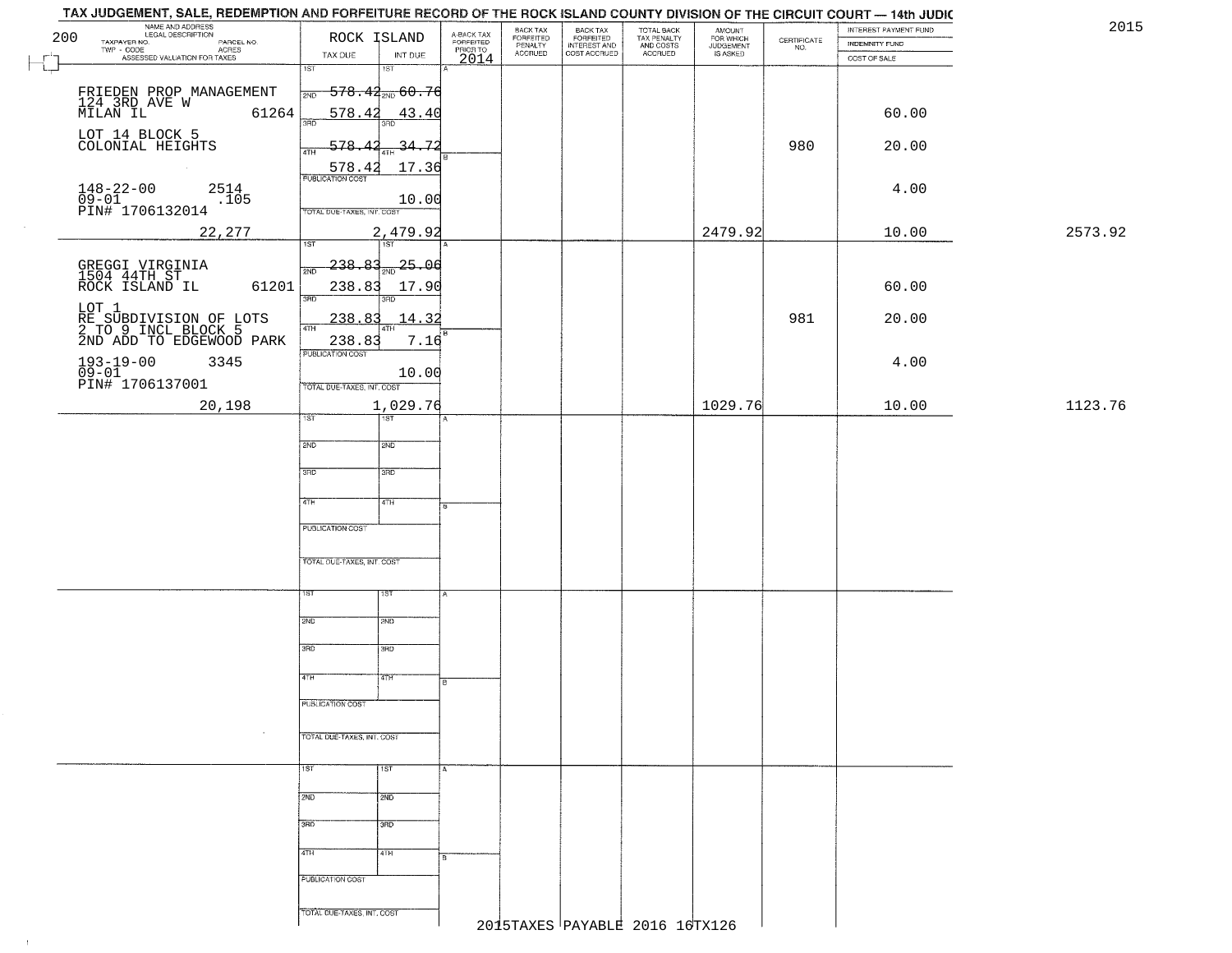| 200                                               | BY WHOM<br>PURCHASED                          | RATE<br>%  | ROCK ISLAND | SUBSEQUENT TAXES PAID, FEES, AND TIME EXTENSION                                                                                                                                                                                            | TOTAL DUE<br>TO REDEEM<br>FROM SALE                                                                   | BY WHOM REDEEMED                          | DATE OF REDEMP-<br>TION OR DEED | RECEIVED REDEMPTION<br>MONEY IN FULL                              |
|---------------------------------------------------|-----------------------------------------------|------------|-------------|--------------------------------------------------------------------------------------------------------------------------------------------------------------------------------------------------------------------------------------------|-------------------------------------------------------------------------------------------------------|-------------------------------------------|---------------------------------|-------------------------------------------------------------------|
|                                                   |                                               | <b>BID</b> |             |                                                                                                                                                                                                                                            | LESS<br>LESS<br>COUNTY CLERK FEE                                                                      |                                           | DAY<br>MO.<br>YEAR              |                                                                   |
| 1                                                 | PIN# 1706 12014<br>STEVE SODEMAN LIVING TRUST |            | 12/29/2016  | 01/17/2017 Time Ext & incl<br>01/17/2017 Take Notice Fee                                                                                                                                                                                   | 12/20/2019<br>20.47                                                                                   |                                           |                                 | Certificate<br>Returned<br>& Cancelled<br>03/23/2017              |
|                                                   |                                               |            |             |                                                                                                                                                                                                                                            |                                                                                                       | 2,594.39  <br>160.00   KATZ NOWINSKI P.C. | 02/21/2017                      | Karen Kinney                                                      |
| PIN# 1706137001<br>RICO TRUSTEE<br>$\overline{c}$ |                                               | 18         | 12/29/2016  | $03/14/2017$ Time Ext & incl<br>$03/14/2017$ Take Notice Fee<br>$02/11/2019$ Take Notice Fee<br>$02/22/2019$ Publication Fee<br>$02/25/2019$ Sheriffs Fee<br>$02/25/2019$ Sheriffs Fee<br>$11/17/2018$ Subs paid<br>$11/18/2017$ Subs paid | $\begin{smallmatrix} 07/29/2019\\20.59\\35.00\\13.18\\ \vdots\\ 1,040.44\\1,043.92 \end{smallmatrix}$ |                                           |                                 | Certificate<br>Returned<br>& Cancelled <sup>2</sup><br>09/06/2019 |
|                                                   |                                               |            |             |                                                                                                                                                                                                                                            |                                                                                                       | $4,846.97$ MCCARTH, CALLAS & FEENEY       |                                 | Karen Kinney                                                      |
| 3                                                 |                                               |            |             |                                                                                                                                                                                                                                            |                                                                                                       |                                           |                                 |                                                                   |
|                                                   |                                               |            |             |                                                                                                                                                                                                                                            |                                                                                                       |                                           |                                 | 3                                                                 |
|                                                   |                                               |            |             |                                                                                                                                                                                                                                            |                                                                                                       |                                           |                                 |                                                                   |
| 4                                                 |                                               |            |             |                                                                                                                                                                                                                                            |                                                                                                       |                                           |                                 | 4                                                                 |
|                                                   |                                               |            |             |                                                                                                                                                                                                                                            |                                                                                                       |                                           |                                 |                                                                   |
| 5                                                 |                                               |            |             |                                                                                                                                                                                                                                            |                                                                                                       |                                           |                                 |                                                                   |
|                                                   |                                               |            |             | 2015TAXES PAYABLE 2016 16TX126                                                                                                                                                                                                             |                                                                                                       |                                           |                                 |                                                                   |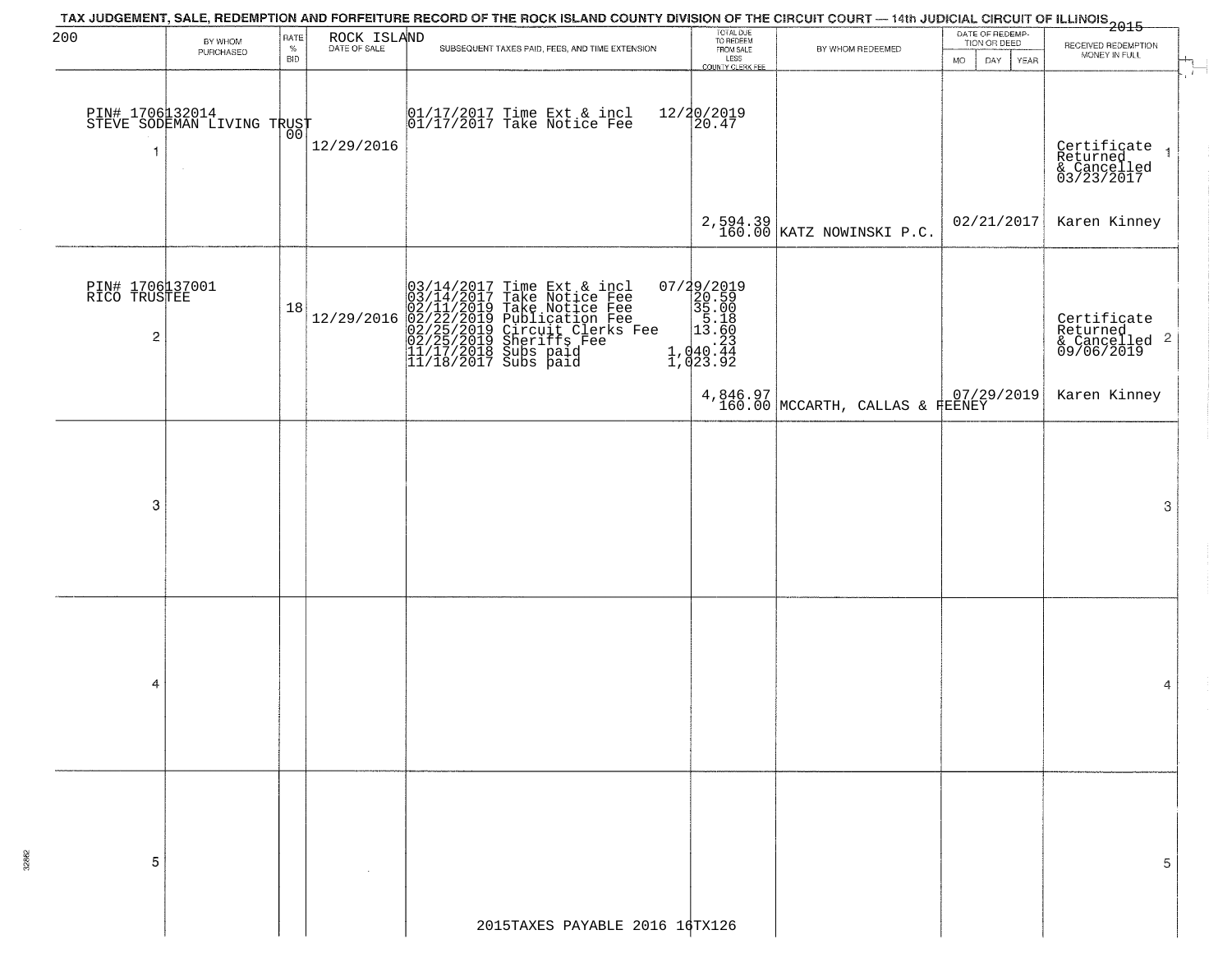|     | TAX JUDGEMENT, SALE, REDEMPTION AND FORFEITURE RECORD OF THE ROCK ISLAND COUNTY DIVISION OF THE CIRCUIT COURT - 14th JUDIC<br>NAME AND ADDRESS<br>LEGAL DESCRIPTION |                                         |                       |          | <b>BACK TAX</b>      | <b>BACK TAX</b>                         | TOTAL BACK               | <b>AMOUNT</b>                 |                                                                 | INTEREST PAYMENT FUND | 201     |
|-----|---------------------------------------------------------------------------------------------------------------------------------------------------------------------|-----------------------------------------|-----------------------|----------|----------------------|-----------------------------------------|--------------------------|-------------------------------|-----------------------------------------------------------------|-----------------------|---------|
| 201 | TAXPAYER NO.<br>PARCEL NO.<br>TWP - CODE<br><b>ACRES</b>                                                                                                            | SOUTH ROCK ISLAND <sup>A-BACK TAX</sup> |                       | PRIOR TO | FORFEITED<br>PENALTY | <b>FORFEITED</b><br><b>INTEREST AND</b> | TAX PENALTY<br>AND COSTS | FOR WHICH<br><b>JUDGEMENT</b> | $\begin{array}{c} \text{CERTIFICATE} \\ \text{NO.} \end{array}$ | <b>INDEMNITY FUND</b> |         |
|     | ASSESSED VALUATION FOR TAXES                                                                                                                                        | TAX DUE                                 | INT DUE               | 2014     | ACCRUED              | COST ACCRUED                            | ACCRUED                  | <b>IS ASKED</b>               |                                                                 | COST OF SALE          |         |
|     |                                                                                                                                                                     | 1ST                                     | 1ST                   |          |                      |                                         |                          |                               |                                                                 |                       |         |
|     | PEARCE SARA L<br>2515 20TH AVE                                                                                                                                      | 2ND                                     | $66.86_{200}$ 7.00    |          |                      |                                         |                          |                               |                                                                 |                       |         |
|     | ROCK ISLAND IL<br>61201                                                                                                                                             | 66.86                                   | 5.00                  |          |                      |                                         |                          |                               |                                                                 | 60.00                 |         |
|     |                                                                                                                                                                     | 3AD                                     |                       |          |                      |                                         |                          |                               |                                                                 |                       |         |
|     | LOT 37<br>WE BAILEYS WOODLAWN ADD<br>E 7 FT LOT 38 AND W 33 FT                                                                                                      | 66.8<br>4TH                             | 4.00                  |          |                      |                                         |                          |                               | 982                                                             | 20.00                 |         |
|     |                                                                                                                                                                     | 66.86                                   | 2.00                  |          |                      |                                         |                          |                               |                                                                 |                       |         |
|     |                                                                                                                                                                     | <b>PUBLICATION COST</b>                 |                       |          |                      |                                         |                          |                               |                                                                 |                       |         |
|     | $057 - 17 - 00$<br>611<br>$10 - 02$                                                                                                                                 |                                         | 10.00                 |          |                      |                                         |                          |                               |                                                                 | 4.00                  |         |
|     | PIN# 1601304026                                                                                                                                                     | TOTAL DUE-TAXES, INT. COST              |                       |          |                      |                                         |                          |                               |                                                                 |                       |         |
|     | 2,636                                                                                                                                                               |                                         | 295.44                |          |                      |                                         |                          | 295.44                        |                                                                 | 10.00                 | 389.44  |
|     |                                                                                                                                                                     | 1ST                                     | 1ST                   |          |                      |                                         |                          |                               |                                                                 |                       |         |
|     | WASHBURN PATRICIA J<br>2013 29TH ST                                                                                                                                 | <u>382.65</u><br>2ND                    | 40.18                 |          |                      |                                         |                          |                               |                                                                 |                       |         |
|     | 61201<br>ROCK ISLAND IL                                                                                                                                             | 382.65                                  | 28.70                 |          |                      |                                         |                          |                               |                                                                 | 60.00                 |         |
|     | LOT 17                                                                                                                                                              | 3RD                                     |                       |          |                      |                                         |                          |                               |                                                                 |                       |         |
|     | CAMPBELLS ADD N .50                                                                                                                                                 | 382.65<br>47H                           | 22.96                 |          |                      |                                         |                          |                               | 983                                                             | 20.00                 |         |
|     |                                                                                                                                                                     | 382.65                                  | 11.48                 |          |                      |                                         |                          |                               |                                                                 |                       |         |
|     | $087 - 08 - 00$<br>828                                                                                                                                              | PUBLICATION COST                        |                       |          |                      |                                         |                          |                               |                                                                 | 4.00                  |         |
|     | $10 - 02$                                                                                                                                                           |                                         | 10.00                 |          |                      |                                         |                          |                               |                                                                 |                       |         |
|     | PIN# 1601310069                                                                                                                                                     | TOTAL DUE-TAXES, INT. COST              |                       |          |                      |                                         |                          |                               |                                                                 |                       |         |
|     | 26,087                                                                                                                                                              | 1ST                                     | 1,643.92              |          |                      |                                         |                          | 1643.92                       |                                                                 | 10.00                 | 1737.92 |
|     |                                                                                                                                                                     |                                         |                       |          |                      |                                         |                          |                               |                                                                 |                       |         |
|     | FRICK TYLER<br>2311 26TH ST                                                                                                                                         | 2ND                                     | 2ND                   |          |                      |                                         |                          |                               |                                                                 |                       |         |
|     | 61201<br>ROCK ISLAND IL                                                                                                                                             | 3RD                                     |                       |          |                      |                                         |                          |                               |                                                                 | 60.00                 |         |
|     | LOT 32                                                                                                                                                              |                                         | 3BD                   |          |                      |                                         |                          |                               |                                                                 |                       |         |
|     | WASHINGTON PARK ADD<br>S 11 FT LOT 31 AND ALL                                                                                                                       | 1084.83<br>4TH                          | 65.08                 |          |                      |                                         |                          |                               | 984                                                             | 20.00                 |         |
|     |                                                                                                                                                                     | 1084.83                                 | 32.54                 |          |                      |                                         |                          |                               |                                                                 |                       |         |
|     | $292 - 18 - 00$<br>10-02<br>3838                                                                                                                                    | <b>PUBLICATION COST</b>                 |                       |          |                      |                                         |                          |                               |                                                                 | 4.00                  |         |
|     | PIN# 1601329036                                                                                                                                                     |                                         | 10.00                 |          |                      |                                         |                          |                               |                                                                 |                       |         |
|     |                                                                                                                                                                     | TOTAL OUE-TAXES, INT. COST              |                       |          |                      |                                         |                          |                               |                                                                 |                       |         |
|     | 42,773                                                                                                                                                              |                                         | 2,277.28              |          |                      |                                         |                          | 2277.28                       |                                                                 | 10.00                 | 2371.28 |
|     |                                                                                                                                                                     | 624.70                                  | 65.59                 |          |                      |                                         |                          |                               |                                                                 |                       |         |
|     | GARRETT DONALD V<br>2345 26TH ST                                                                                                                                    | 2ND                                     |                       |          |                      |                                         |                          |                               |                                                                 |                       |         |
|     | 61201<br>ROCK ISLAND IL                                                                                                                                             | 624.70<br>3RD                           | 46.85<br>3RD          |          |                      |                                         |                          |                               |                                                                 | 60.00                 |         |
|     | LOT 64                                                                                                                                                              | 624.70                                  | 37.48                 |          |                      |                                         |                          |                               | 985                                                             | 20.00                 |         |
|     | WASHINGTON PARK ADD<br>& S .50 OF WLY 88 FT OF                                                                                                                      | 4TH                                     |                       |          |                      |                                         |                          |                               |                                                                 |                       |         |
|     | ALLEY                                                                                                                                                               |                                         | 624.70 18.74          |          |                      |                                         |                          |                               |                                                                 |                       |         |
|     | $294-10-00$<br>$10-02$<br>3870                                                                                                                                      | PUBLICATION COST                        | 10.00                 |          |                      |                                         |                          |                               |                                                                 | 4.00                  |         |
|     | PIN# 1601329055<br>$\sim 10^{-1}$                                                                                                                                   | TOTAL DUE-TAXES, INT. COST              |                       |          |                      |                                         |                          |                               |                                                                 |                       |         |
|     | 24,631                                                                                                                                                              |                                         | 2,677.46              |          |                      |                                         |                          | 2677.46                       |                                                                 | 10.00                 | 2771.46 |
|     |                                                                                                                                                                     | 1ST                                     | $\overline{1ST}$      |          |                      |                                         |                          |                               |                                                                 |                       |         |
|     | MIZLO LORI M<br>1813 32ND ST                                                                                                                                        | 295.12                                  | 31.01                 |          |                      |                                         |                          |                               |                                                                 |                       |         |
|     | ROCK ISLAND IL<br>61201                                                                                                                                             | 2ND<br>295.12                           | 2ND<br>22.15          |          |                      |                                         |                          |                               |                                                                 | 60.00                 |         |
|     |                                                                                                                                                                     | 3BD                                     |                       |          |                      |                                         |                          |                               |                                                                 |                       |         |
|     | LOT 1                                                                                                                                                               | 295.12                                  | 17.72                 |          |                      |                                         |                          |                               | 986                                                             | 20.00                 |         |
|     | EDWARD BRIENS SUB DIV<br>OF LOTS 22 AND 23<br>CAMPBELLS 2ND ADD                                                                                                     | 4TH<br>295.12                           | $8.86^{\overline{5}}$ |          |                      |                                         |                          |                               |                                                                 |                       |         |
|     |                                                                                                                                                                     | PUBLICATION COST                        |                       |          |                      |                                         |                          |                               |                                                                 |                       |         |
|     | $071 - 14 - 00$<br>682<br>$10 - 02$                                                                                                                                 |                                         | 10.00                 |          |                      |                                         |                          |                               |                                                                 | 4.00                  |         |
|     | PIN# 1601406001                                                                                                                                                     | TOTAL DUE-TAXES, INT. COST              |                       |          |                      |                                         |                          |                               |                                                                 |                       |         |
|     | 11,636                                                                                                                                                              |                                         | 1,270.22              |          |                      |                                         |                          | 1270.22                       |                                                                 | 10.00                 | 1364.22 |

 $\sim 100$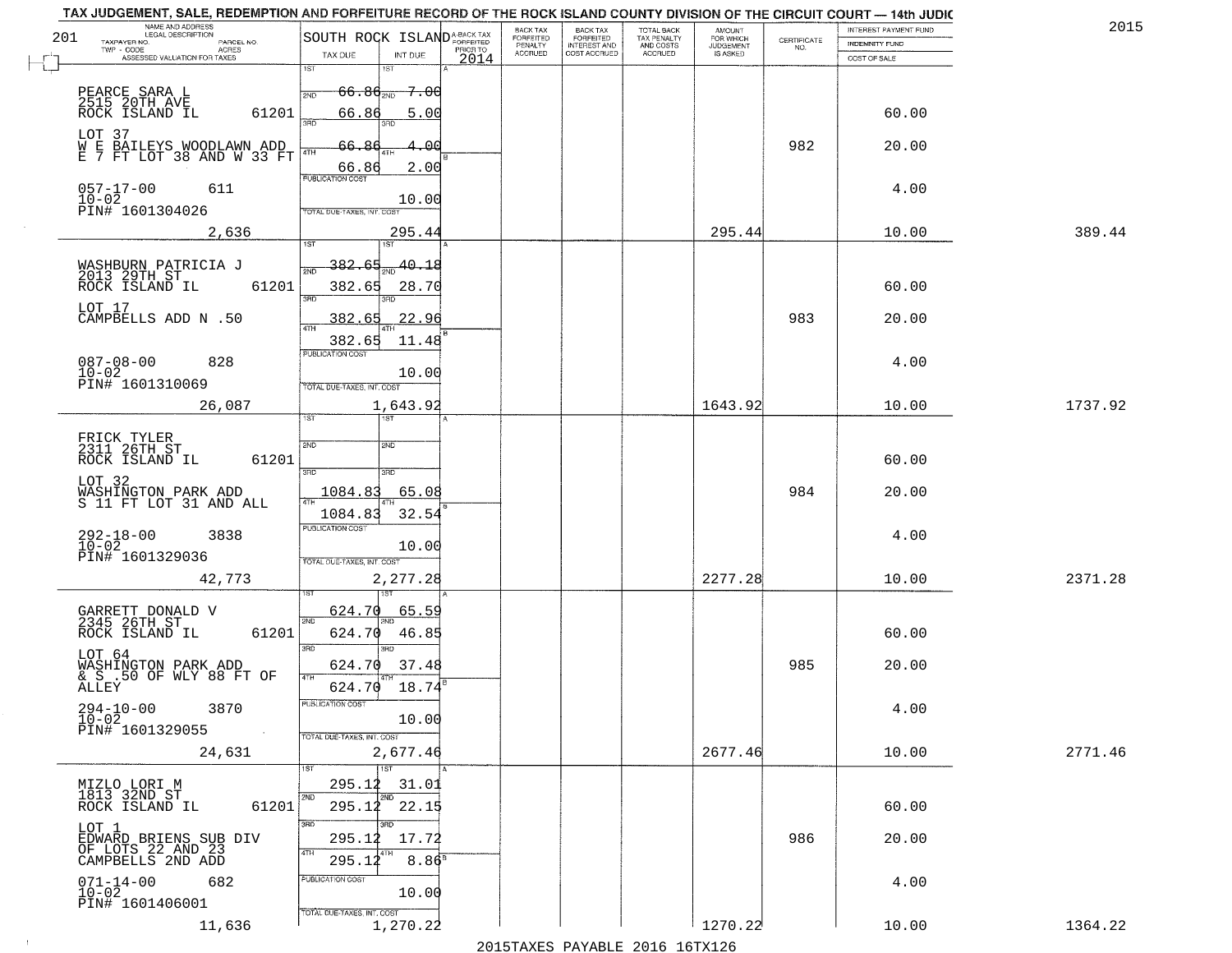| 201                             | BY WHOM<br>PURCHASED                              | $\%$             | RATESOUTH ROCK<br>DATE OF SALE | ISLAND<br>SUBSEQUENT TAXES PAID, FEES, AND TIME EXTENSION                                                                                                                                                                                             | TOTAL DUE<br>TO REDEEM<br>FROM SALE                                                                                | BY WHOM REDEEMED                                                | DATE OF REDEMP-<br>TION OR DEED | 2015<br>RECEIVED REDEMPTION<br>MONEY IN FULL                                            |
|---------------------------------|---------------------------------------------------|------------------|--------------------------------|-------------------------------------------------------------------------------------------------------------------------------------------------------------------------------------------------------------------------------------------------------|--------------------------------------------------------------------------------------------------------------------|-----------------------------------------------------------------|---------------------------------|-----------------------------------------------------------------------------------------|
| PIN# 1601304026<br>RICO TRUSTEE |                                                   | <b>BID</b><br>18 | 12/29/2016                     | 03/14/2017 Time Ext & incl<br>03/14/2017 Take Notice Fee<br>11/18/2017 Subs paid                                                                                                                                                                      | LESS<br>COUNTY CLERK FEE<br>07/29/2019<br>20.59<br>311.68                                                          |                                                                 | <b>MO</b><br>DAY<br>YEAR        | Certificate<br>Returned<br>& Cancelled<br>07/05/2018                                    |
|                                 |                                                   |                  |                                |                                                                                                                                                                                                                                                       |                                                                                                                    | 969.41<br>160.00 JEFFERY ZEGLIN                                 | 06/29/2018                      | Karen Kinney                                                                            |
| 2                               | PIN# 1601310069    <br>STEVE SODEMAN LIVING TRUST | 18               | 12/29/2016                     | 01/17/2017 Time Ext & incl<br>01/17/2017 Take Notice Fee<br>08/21/2019 Take Notice Fee<br>08/21/2019 Circuit Clerks Fee<br>08/21/2019 Title Search Fee<br>08/21/2019 Subs paid<br>08/26/2019 Sheriffs Fee<br>10/15/2019 Sheriffs Fee<br>11/20/2018 Su | ${\begin{array}{c} 12/20/2019\\20.47\\35.000\\110.000\\1,718.681\\435.90\\1,722\\1,684\\22\\1,654.22 \end{array}}$ |                                                                 |                                 | SALE IN ERROR<br>Certificate<br>Returned<br>& Cancelled 2<br>07/29/2020<br>Karen Kinney |
| 3                               | PIN# 1601329036<br>STEVE SODEMAN LIVING TRUST     | 01               | 12/29/2016                     | 01/17/2017 Time Ext & incl<br>01/17/2017 Take Notice Fee                                                                                                                                                                                              | 12/20/2019<br>20.47                                                                                                |                                                                 |                                 | Certificate<br>Returned<br>-3<br>$& \text{Cancelled} \ 03/23/2017$                      |
|                                 |                                                   |                  |                                |                                                                                                                                                                                                                                                       |                                                                                                                    | 2, 415.46<br>160.00 GOMEZ TITLE                                 | 02/13/2017                      | Karen Kinney                                                                            |
| PIN# 1601329055<br>TMI<br>4     |                                                   | 18               | 12/29/2016                     | 06/05/2019 Time Ext & incl<br>02/27/2017 Take Notice Fee<br>06/16/2019 Subs paid<br>06/17/2019 Take Notice Fee<br>06/17/2019 Circuit Clerks Fee<br>06/21/2019 Subs paid<br>06/21/2019 Publication Fee<br>06/25/2019 Sheriffs Fee<br>06/25/2019 Sherif | 10/17/2019<br>$3,082.05$<br>$3,082.05$<br>$3691.90$<br>$2,691.90$<br>$450.00$<br>$\frac{712.19}{188.70}$           | 2, $\frac{372.76}{16,451.47}$<br>16, 451.47<br>160.00 CORELOGIC | 07/26/2019                      | Certificate<br>Returned<br>& Cancelled 4<br>09/06/2019<br>Karen Kinney                  |
| 5                               | PIN# 1601406001<br>STEVE SODEMAN LIVING TRUST     |                  | 12/29/2016                     | 01/17/2017 Time Ext & incl<br>01/17/2017 Take Notice Fee                                                                                                                                                                                              | 12/20/2019<br>20.47                                                                                                |                                                                 |                                 | Certificate<br>Returned<br>& Cancelled 5<br>05/23/2017                                  |
|                                 |                                                   |                  |                                | 2015TAXES PAYARLE 2016 16TX126                                                                                                                                                                                                                        |                                                                                                                    | $1,630.25$ LORI MIZLO                                           | 04/25/2017                      | Karen Kinney                                                                            |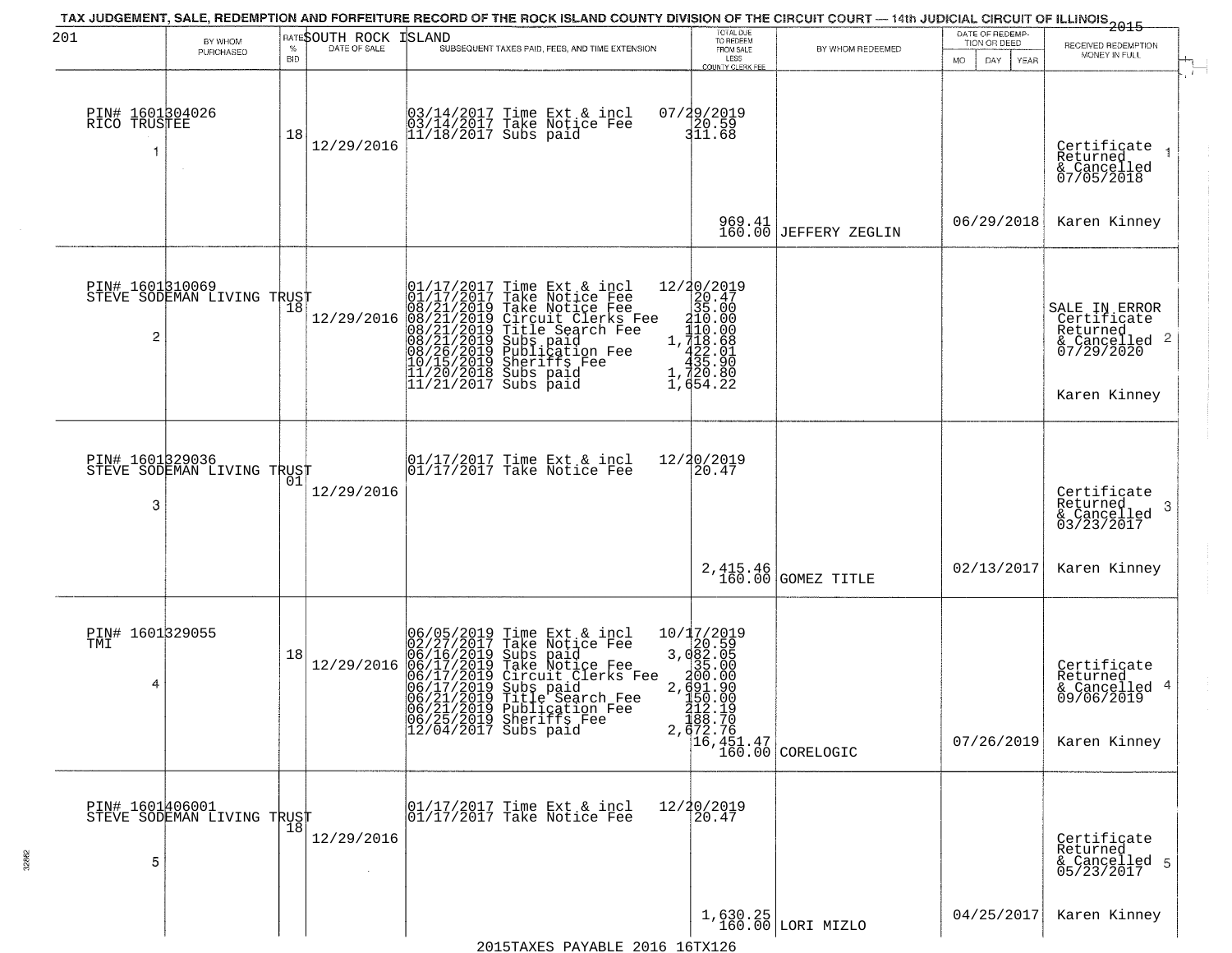| 202                                                 | NAME AND ADDRESS<br>LEGAL DESCRIPTION              | SOUTH ROCK ISLAND <sup>A-BACK TAX</sup>                    | BACK TAX<br>FORFEITED | <b>BACK TAX</b><br><b>FORFEITED</b> | TOTAL BACK<br>TAX PENALTY | <b>AMOUNT</b>                      | CERTIFICATE | INTEREST PAYMENT FUND | 2015    |
|-----------------------------------------------------|----------------------------------------------------|------------------------------------------------------------|-----------------------|-------------------------------------|---------------------------|------------------------------------|-------------|-----------------------|---------|
| TAXPAYER NO.<br>TWP - CODE                          | PARCEL NO.<br>ACRES                                | PRIOR TO<br>TAX DUE                                        | PENALTY<br>ACCRUED    | INTEREST AND<br>COST ACCRUED        | AND COSTS<br>ACCRUED      | FOR WHICH<br>JUDGEMENT<br>IS ASKED | NO.         | <b>INDEMNITY FUND</b> |         |
|                                                     | ASSESSED VALUATION FOR TAXES                       | INT DUE<br>2014<br>1ST<br>1ST                              |                       |                                     |                           |                                    |             | COST OF SALE          |         |
|                                                     | STAAK RICHARD A TRST<br>25400 252ND AVE            | $131.25_{200}13.79$<br>2ND                                 |                       |                                     |                           |                                    |             |                       |         |
| PRINCETON IA                                        | 52768                                              | 131.25<br>9.85<br>3AD                                      |                       |                                     |                           |                                    |             | 60.00                 |         |
| W 1/2 LOTS 16 & 17                                  |                                                    | 7<br>131.<br>-88                                           |                       |                                     |                           |                                    | 987         | 20.00                 |         |
|                                                     | SUBD OF OUT LOT 1<br>CAMPBELLS 2ND ADD & L 17      | 4TH<br>131.25<br>3.94                                      |                       |                                     |                           |                                    |             |                       |         |
| $099 - 05 - 00$                                     | $1002 - 9$                                         | <b>PUBLICATION COST</b>                                    |                       |                                     |                           |                                    |             | 4.00                  |         |
| $10 - 02$<br>PIN# 1601418024                        |                                                    | 10.00<br>TOTAL DUE-TAXES, INT. COST                        |                       |                                     |                           |                                    |             |                       |         |
|                                                     | 5,175                                              | 570.46<br>1ST<br>1ST                                       |                       |                                     |                           | 570.46                             |             | 10.00                 | 664.46  |
|                                                     |                                                    | 596.43<br>62.65<br>រតា                                     |                       |                                     |                           |                                    |             |                       |         |
| ROCK ISLAND IL                                      | ROSEMILLER C/HEINRICH FRE<br>2837 6TH AVE<br>61201 | 596.43<br>44.75                                            |                       |                                     |                           |                                    |             | 60.00                 |         |
| LOT 9                                               |                                                    | 3RD                                                        |                       |                                     |                           |                                    |             |                       |         |
|                                                     | PARIDON BROS 4TH ADD                               | 35.80<br>596.<br>-4<br>$\overline{ATH}$<br>17.90<br>596.43 |                       |                                     |                           |                                    | 988         | 20.00                 |         |
| $219 - 03 - 00$                                     | 2854                                               | PUBLICATION COST                                           |                       |                                     |                           |                                    |             | 4.00                  |         |
| $10-02$<br>PIN# 1601420020                          |                                                    | 10.00<br>TOTAL DUE-TAXES, INT. COST                        |                       |                                     |                           |                                    |             |                       |         |
|                                                     | 23,516                                             | 2,556.82                                                   |                       |                                     |                           | 2556.82                            |             | 10.00                 | 2650.82 |
|                                                     |                                                    | 528.73<br>55.51                                            |                       |                                     |                           |                                    |             |                       |         |
| WILLIAMS GEORGE C<br>2222 38TH ST<br>ROCK ISLAND IL | 61201                                              | 2ND<br>528.73<br>39.65                                     |                       |                                     |                           |                                    |             | 60.00                 |         |
| LOT 5                                               |                                                    | 3RD<br>3RD                                                 |                       |                                     |                           |                                    |             |                       |         |
|                                                     | ANDREW H HAMMERS ADD                               | 31.72<br>528.73<br>4TH<br>15.86<br>528.73                  |                       |                                     |                           |                                    | 989         | 20.00                 |         |
| $160 - 05 - 00$<br>$10 - 02$                        | 1883                                               | <b>PUBLICATION COST</b>                                    |                       |                                     |                           |                                    |             | 4.00                  |         |
| PIN# 1601447005                                     |                                                    | 10.00<br>TOTAL OUE-TAXES, INT. COST                        |                       |                                     |                           |                                    |             |                       |         |
|                                                     | 31,847                                             | 2,267.66                                                   |                       |                                     |                           | 2267.66                            |             | 10.00                 | 2361.66 |
|                                                     |                                                    |                                                            |                       |                                     |                           |                                    |             |                       |         |
| BRYNER GREGORY A<br>910 18TH AVE<br>ROCK ISLAND IL  | 61201                                              | 2ND<br>2ND                                                 |                       |                                     |                           |                                    |             | 60.00                 |         |
| SUPVR ASST MAP<br>LOT 302 SHEET 9                   |                                                    | 3RD<br>3RD                                                 |                       |                                     |                           |                                    | 990         | 20.00                 |         |
|                                                     |                                                    | 4TH<br>$4.36^{B}$<br>145.25                                |                       |                                     |                           |                                    |             |                       |         |
| $006 - 01 - 00$                                     | 50                                                 | PUBLICATION COST                                           |                       |                                     |                           |                                    |             | 4.00                  |         |
| $10 - 02$<br>PIN# 1602301002                        | $\sim$                                             | 10.00<br>TOTAL DUE-TAXES, INT. COST                        |                       |                                     |                           |                                    |             |                       |         |
|                                                     | 8,566                                              | 159.61                                                     |                       |                                     |                           | 159.61                             |             | 10.00                 | 253.61  |
| MCGHEE JANIE MAE<br>1808 9 1/2 ST                   |                                                    | 1ST<br>1ST                                                 |                       |                                     |                           |                                    |             |                       |         |
| ROCK ISLAND IL                                      | 61201                                              | 2ND<br>2ND<br>44.82<br>3.35                                |                       |                                     |                           |                                    |             | 60.00                 |         |
| LOT 3 BLOCK 3                                       | SMALLEYS 2ND SUB DIV                               | 3BD<br>अंग<br>44.82<br>2.68                                |                       |                                     |                           |                                    | 991         | 20.00                 |         |
|                                                     |                                                    | 4TH<br>  4TH<br>44.82<br>1.34 <sup>s</sup>                 |                       |                                     |                           |                                    |             |                       |         |
| 271-12-00<br>10-02                                  | 3589                                               | PUBLICATION COST                                           |                       |                                     |                           |                                    |             | 4.00                  |         |
| PIN# 1602301017                                     |                                                    | 10.00<br>TOTAL DUE-TAXES, INT. COST                        |                       |                                     |                           |                                    |             |                       |         |
|                                                     | 11,186                                             | 151.83                                                     |                       |                                     |                           | 151.83                             |             | 10.00                 | 245.83  |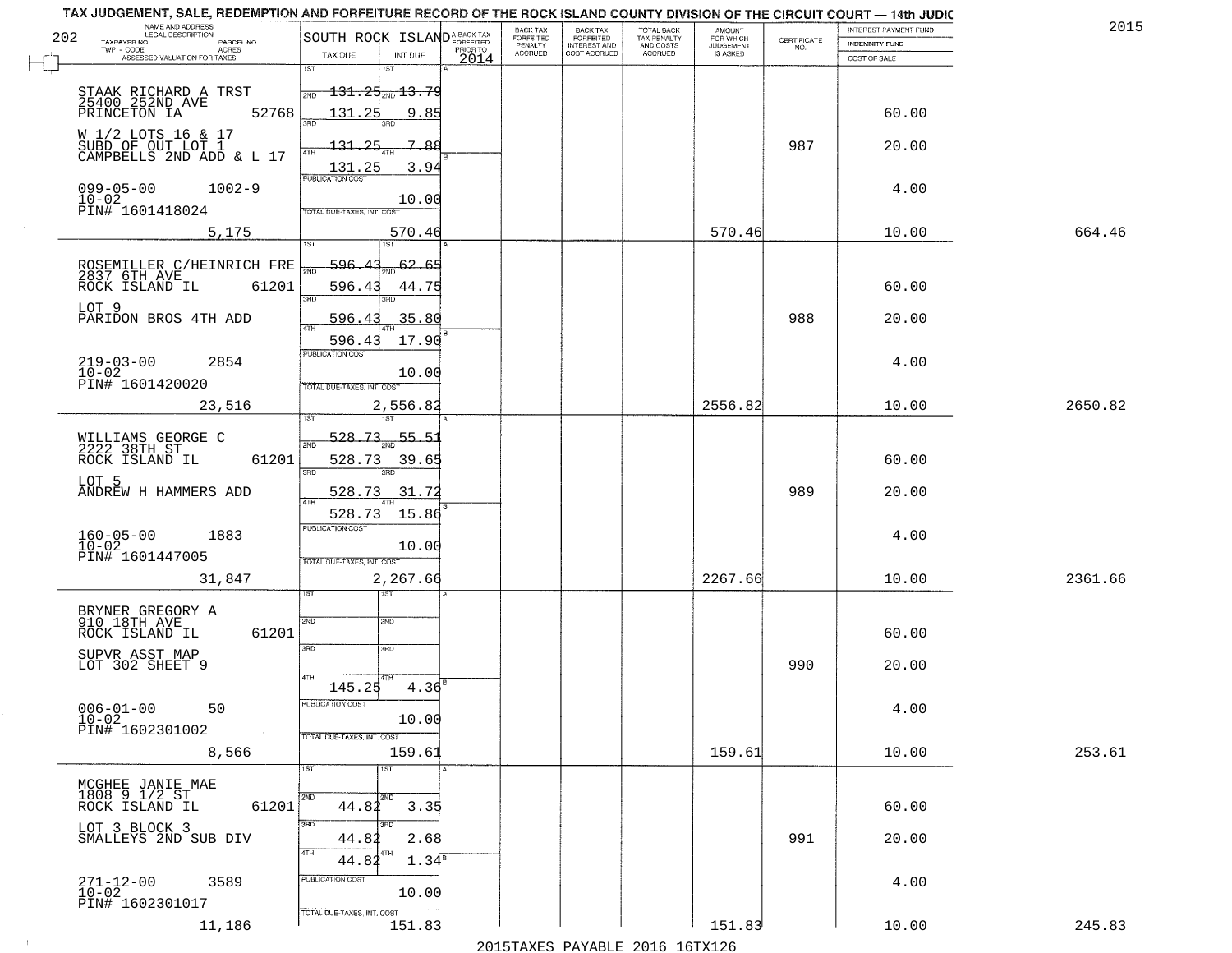| 202                                  | BY WHOM<br>PURCHASED                              | $\%$<br><b>BID</b> | RATESOUTH ROCK<br>DATE OF SALE | ISLAND<br>SUBSEQUENT TAXES PAID, FEES, AND TIME EXTENSION                                                                                                                                                                                             | TOTAL DUE<br>TO REDEEM<br>FROM SALE<br>LESS<br><b>COUNTY CLERK FEE</b>                                          | BY WHOM REDEEMED.                                                                | DATE OF REDEMP-<br>TION OR DEED<br><b>MO</b><br>DAY<br><b>YEAR</b> | <del>2015</del><br>RECEIVED REDEMPTION<br>MONEY IN FULL                                   |
|--------------------------------------|---------------------------------------------------|--------------------|--------------------------------|-------------------------------------------------------------------------------------------------------------------------------------------------------------------------------------------------------------------------------------------------------|-----------------------------------------------------------------------------------------------------------------|----------------------------------------------------------------------------------|--------------------------------------------------------------------|-------------------------------------------------------------------------------------------|
| PIN# 1601418024<br>RICO TRUSTEE      |                                                   | 18                 | 12/29/2016                     | $03/14/2017$ Time Ext & incl<br>$03/14/2017$ Take Notice Fee<br>$02/11/2019$ Take Notice Fee<br>$02/22/2019$ Publication Fee<br>$02/25/2019$ Sheriffs Fee<br>$02/25/2019$ Sheriffs Fee<br>$11/17/2018$ Subs paid<br>$11/18/2017$ Subs paid            | 07/29/2019<br>20.59<br>35.00<br>13.60<br>14.31<br>465.333<br>452.32                                             |                                                                                  |                                                                    | TAX DEED ISSUED<br>Certificate<br>Returned<br>& Cancelled<br>09/16/2019<br>Karen Kinney   |
| PIN# 1601420020<br>RICO TRUSTEE<br>2 |                                                   | 18                 | 12/29/2016                     | $03/14/2017$ Time Ext & incl<br>$03/14/2017$ Take Notice Fee<br>$02/11/2019$ Take Notice Fee<br>$02/22/2019$ Publication Fee<br>$03/05/2019$ Sheriffs Fee<br>$11/17/2018$ Subs paid<br>$11/18/2017$ Subs paid<br>$\frac{2}{2}$                        | 07/29/2019<br>35.00<br>35.00<br>35.18<br>27.20<br>2, 02.01<br>2, 02.1.02<br>543.64                              |                                                                                  |                                                                    | TAX DEED ISSUED<br>Certificate<br>Returned<br>& Cancelled 2<br>12/26/2019<br>Karen Kinney |
| 3                                    | PIN# 1601447005    <br>STEVE SODEMAN LIVING TRUST | 00 <sup>1</sup>    | 12/29/2016                     | 01/17/2017 Time Ext & incl<br>01/17/2017 Take Notice Fee<br>08/21/2019 Take Notice Fee<br>08/21/2019 Circuit Clerks Fee<br>08/21/2019 Title Search Fee<br>08/21/2019 Subs paid<br>08/26/2019 Subsidion Fee<br>10/15/2019 Sheriffs Fee<br>11/20/2018 S | $\begin{smallmatrix}12/20/2019\\20.47\\35.00\\110.00\\3.510.42\\429.20\\1.747.04\\2.770.80\\1\end{smallmatrix}$ | $\begin{vmatrix} 12 & 905 & 01 \\ 160 & 00 \end{vmatrix}$ MERIDIAN TITLE COMPANY | 12/10/2019                                                         | Certificate<br>Returned<br>3<br>& Cancelled<br>01/03/2020<br>Karen Kinney                 |
| PIN# 1602301002<br>4                 | STEVE SODEMAN LIVING TRUST                        | 18                 | 12/29/2016                     | 01/17/2017 Time Ext & incl<br>01/17/2017 Take Notice Fee                                                                                                                                                                                              | 12/20/2019<br>20.47                                                                                             |                                                                                  |                                                                    | Certificate<br>Returned<br>& Cancelled<br>11/28/2017                                      |
|                                      |                                                   |                    |                                |                                                                                                                                                                                                                                                       |                                                                                                                 | 365.38 VOLLERTSEN BRITT ATTY                                                     | 10/10/2017                                                         | Karen Kinney                                                                              |
| 5                                    | PIN# 1602301017<br>STEVE SODEMAN LIVING TRUST     |                    | 12/29/2016                     | 01/17/2017 Time Ext & incl<br>01/17/2017 Take Notice Fee                                                                                                                                                                                              | 12/20/2019<br>20.47                                                                                             |                                                                                  |                                                                    | Certificate<br>Returned<br>& Cancelled 5<br>03/23/2017                                    |
|                                      |                                                   |                    |                                | 2015TAYES DAVARLE 2016 16TY126                                                                                                                                                                                                                        | 310.55<br>160.00                                                                                                | JANIE MAE MCGHEE                                                                 | 02/13/2017                                                         | Karen Kinney                                                                              |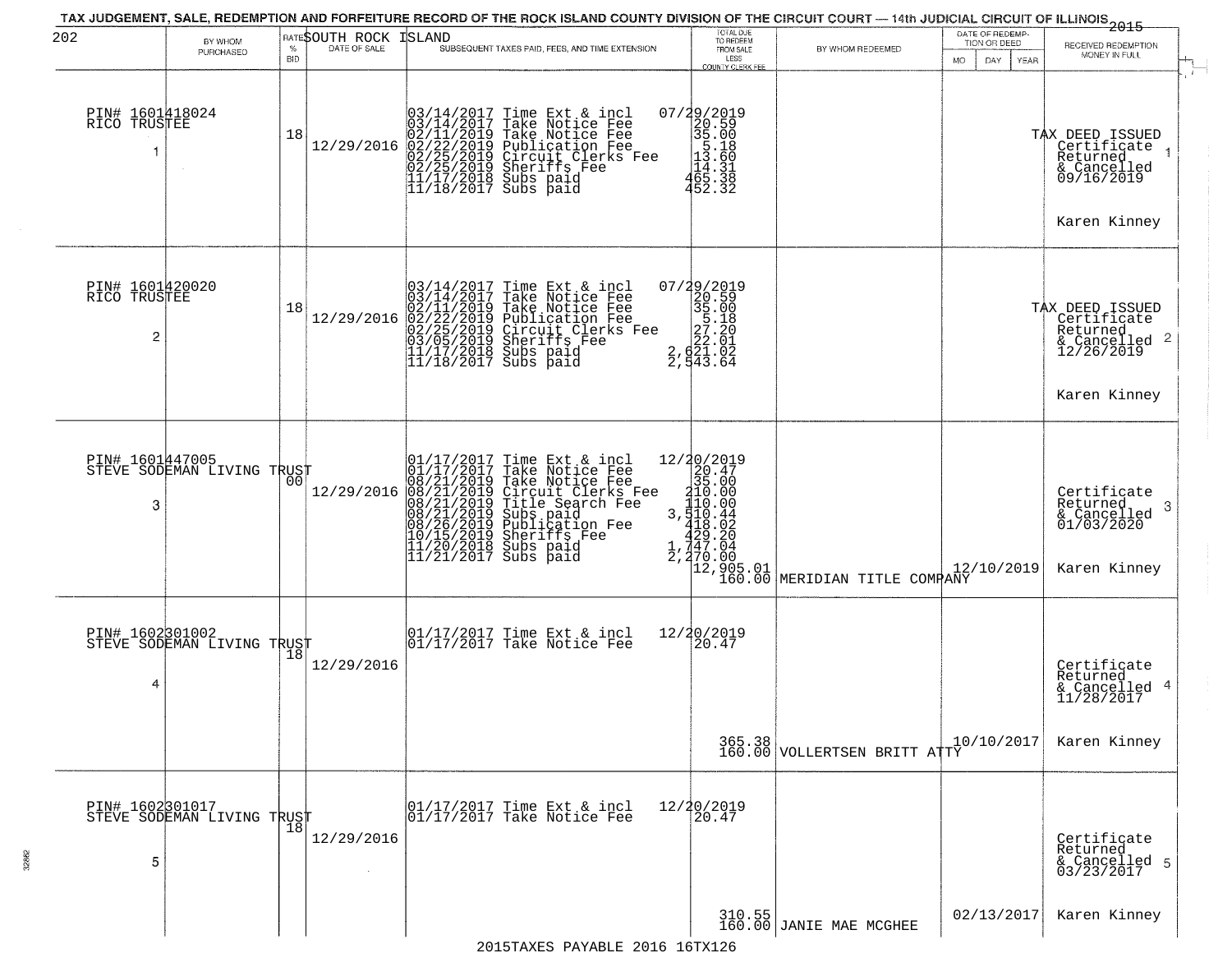|     | TAX JUDGEMENT, SALE, REDEMPTION AND FORFEITURE RECORD OF THE ROCK ISLAND COUNTY DIVISION OF THE CIRCUIT COURT - 14th JUDIC |                                         |                  | BACK TAX                  |                                       |                                        |                                     |                                                                 |                                                | 201     |
|-----|----------------------------------------------------------------------------------------------------------------------------|-----------------------------------------|------------------|---------------------------|---------------------------------------|----------------------------------------|-------------------------------------|-----------------------------------------------------------------|------------------------------------------------|---------|
| 203 | NAME AND ADDRESS<br>LEGAL DESCRIPTION<br>TAXPAYER NO.<br>PARCEL NO.                                                        | SOUTH ROCK ISLAND <sup>A-BACK TAX</sup> |                  | FORFEITED                 | BACK TAX<br>FORFEITED<br>INTEREST AND | TOTAL BACK<br>TAX PENALTY<br>AND COSTS | AMOUNT<br>FOR WHICH                 | $\begin{array}{c} \text{CERTIFICATE} \\ \text{NO.} \end{array}$ | INTEREST PAYMENT FUND<br><b>INDEMNITY FUND</b> |         |
|     | $TWP - CODE$<br><b>ACRES</b><br>ASSESSED VALUATION FOR TAXES                                                               | TAX DUE<br>INT DUE                      | PRIOR TO<br>2014 | PENALTY<br><b>ACCRUED</b> | COST ACCRUED                          | <b>ACCRUED</b>                         | <b>JUDGEMENT</b><br><b>IS ASKED</b> |                                                                 | COST OF SALE                                   |         |
|     |                                                                                                                            | 1ST<br>1ST                              |                  |                           |                                       |                                        |                                     |                                                                 |                                                |         |
|     | BMO HARRIS BANK<br>180 N_EXECUTIVE DR                                                                                      | 2ND<br>2ND                              |                  |                           |                                       |                                        |                                     |                                                                 |                                                |         |
|     | 53005<br>BROOKFIELD WI                                                                                                     | 201.20<br>15.10<br>3AD                  |                  |                           |                                       |                                        |                                     |                                                                 | 60.00                                          |         |
|     | LOT 8 BLOCK 3<br>SMALLEYS 2ND SUB DIV                                                                                      | $-201$<br>-20<br>$-12.08$<br>4TH        |                  |                           |                                       |                                        |                                     | 992                                                             | 20.00                                          |         |
|     |                                                                                                                            | 6.04<br>201.20                          |                  |                           |                                       |                                        |                                     |                                                                 |                                                |         |
|     | $271 - 17 - 00$<br>3594<br>10-02<br>PIN# 1602301022                                                                        | 10.00                                   |                  |                           |                                       |                                        |                                     |                                                                 | 4.00                                           |         |
|     |                                                                                                                            | TOTAL DUE-TAXES, INT. COST              |                  |                           |                                       |                                        |                                     |                                                                 |                                                |         |
|     | 13,933                                                                                                                     | 646.82<br>1ST<br>1ST                    |                  |                           |                                       |                                        | 646.82                              |                                                                 | 10.00                                          | 740.82  |
|     |                                                                                                                            | $205 - 59$<br>21.56                     |                  |                           |                                       |                                        |                                     |                                                                 |                                                |         |
|     | PARDEE TERESA S<br>2027 44TH ST<br>ROCK ISLAND IL<br>61201                                                                 | 2ND<br>205.59<br>15.40                  |                  |                           |                                       |                                        |                                     |                                                                 | 60.00                                          |         |
|     |                                                                                                                            | 3RD                                     |                  |                           |                                       |                                        |                                     |                                                                 |                                                |         |
|     | LOT 10 BLOCK 3<br>SMALLEYS 2ND SUBD                                                                                        | 12.32<br><u> 205.59</u><br><b>ATH</b>   |                  |                           |                                       |                                        |                                     | 993                                                             | 20.00                                          |         |
|     |                                                                                                                            | 6.16<br>205.59<br>PUBLICATION COST      |                  |                           |                                       |                                        |                                     |                                                                 |                                                |         |
|     | $271 - 19 - 00$<br>3596<br>$\overline{10} - \overline{02}$                                                                 | 10.00                                   |                  |                           |                                       |                                        |                                     |                                                                 | 4.00                                           |         |
|     | PIN# 1602301024                                                                                                            | TOTAL DUE-TAXES, INT. COST              |                  |                           |                                       |                                        |                                     |                                                                 |                                                |         |
|     | 8,106                                                                                                                      | 887.80<br>1ST                           |                  |                           |                                       |                                        | 887.80                              |                                                                 | 10.00                                          | 981.80  |
|     | WATKINS LENISE<br>1828 10TH ST                                                                                             | 142.4<br>14.98<br>2ND                   |                  |                           |                                       |                                        |                                     |                                                                 |                                                |         |
|     | ROCK ISLAND IL<br>61201                                                                                                    | 142.41<br>10.70                         |                  |                           |                                       |                                        |                                     |                                                                 | 60.00                                          |         |
|     | LOT 8 BLOCK 2<br>SMALLEYS 2ND SUB DIV                                                                                      | 3RD<br>3RD<br>142.41<br>8.56            |                  |                           |                                       |                                        |                                     | 994                                                             | 20.00                                          |         |
|     |                                                                                                                            | 4TH<br>4.28<br>142.41                   |                  |                           |                                       |                                        |                                     |                                                                 |                                                |         |
|     | 3570                                                                                                                       | <b>PUBLICATION COST</b>                 |                  |                           |                                       |                                        |                                     |                                                                 | 4.00                                           |         |
|     | $270 - 14 - 00$<br>10-02<br>PIN# 1602302019                                                                                | 10.00                                   |                  |                           |                                       |                                        |                                     |                                                                 |                                                |         |
|     | 8,948                                                                                                                      | TOTAL OUE-TAXES, INT. COST<br>618.16    |                  |                           |                                       |                                        | 618.16                              |                                                                 | 10.00                                          | 712.16  |
|     |                                                                                                                            |                                         |                  |                           |                                       |                                        |                                     |                                                                 |                                                |         |
|     | STEWART TONY L<br>1022 18TH AVE                                                                                            | 162.35<br>17.08<br>2ND                  |                  |                           |                                       |                                        |                                     |                                                                 |                                                |         |
|     | ROCK ISLAND IL<br>61201                                                                                                    | 162.35<br>12.20<br>3RD<br>ਸ਼ਸ਼ਾ         |                  |                           |                                       |                                        |                                     |                                                                 | 60.00                                          |         |
|     | LOTS 21 AND 22 BLOCK 1<br>SMALLEYS 2ND SUB DIV<br>W 40 FT                                                                  | 162.35<br>9.76                          |                  |                           |                                       |                                        |                                     | 995                                                             | 20.00                                          |         |
|     |                                                                                                                            | 4TH<br>$4.88^{6}$<br>162.35             |                  |                           |                                       |                                        |                                     |                                                                 |                                                |         |
|     | $270 - 06 - 00$<br>3562                                                                                                    | PUBLICATION COST                        |                  |                           |                                       |                                        |                                     |                                                                 | 4.00                                           |         |
|     | $10 - 02$<br>PIN# 1602303001<br><b>Contract</b>                                                                            | 10.00<br>TOTAL DUE-TAXES, INT. COST     |                  |                           |                                       |                                        |                                     |                                                                 |                                                |         |
|     | 8,973                                                                                                                      | 703.32                                  |                  |                           |                                       |                                        | 703.32                              |                                                                 | 10.00                                          | 797.32  |
|     |                                                                                                                            | 1ST<br>1ST                              |                  |                           |                                       |                                        |                                     |                                                                 |                                                |         |
|     | POLK GEOFFREY ATTY AT LAW<br>222 W ONTARIO SUITE 320<br>CHICAGO IL 60654                                                   | 309.20<br>32.48<br>2ND<br>2ND           |                  |                           |                                       |                                        |                                     |                                                                 |                                                |         |
|     |                                                                                                                            | 309.20<br>23.20<br>3RD<br>3BD.          |                  |                           |                                       |                                        |                                     |                                                                 | 60.00                                          |         |
|     | LOT 11 BLOCK 3<br>SMALLEYS 1ST SUB DIV<br>OF LOT 5 SW SEC 2 17N 2W                                                         | 309.20<br>18.56                         |                  |                           |                                       |                                        |                                     | 996                                                             | 20.00                                          |         |
|     |                                                                                                                            | 4TH<br>$9.28^{8}$<br>309.20             |                  |                           |                                       |                                        |                                     |                                                                 |                                                |         |
|     | $268 - 22 - 00$<br>10-02<br>3536                                                                                           | PUBLICATION COST<br>10.00               |                  |                           |                                       |                                        |                                     |                                                                 | 4.00                                           |         |
|     | PIN# 1602304006                                                                                                            | TOTAL DUE-TAXES, INT. COST              |                  |                           |                                       |                                        |                                     |                                                                 |                                                |         |
|     | 12,191                                                                                                                     | 1,330.32                                |                  |                           |                                       |                                        | 1330.32                             |                                                                 | 10.00                                          | 1424.32 |

 $\sim 10$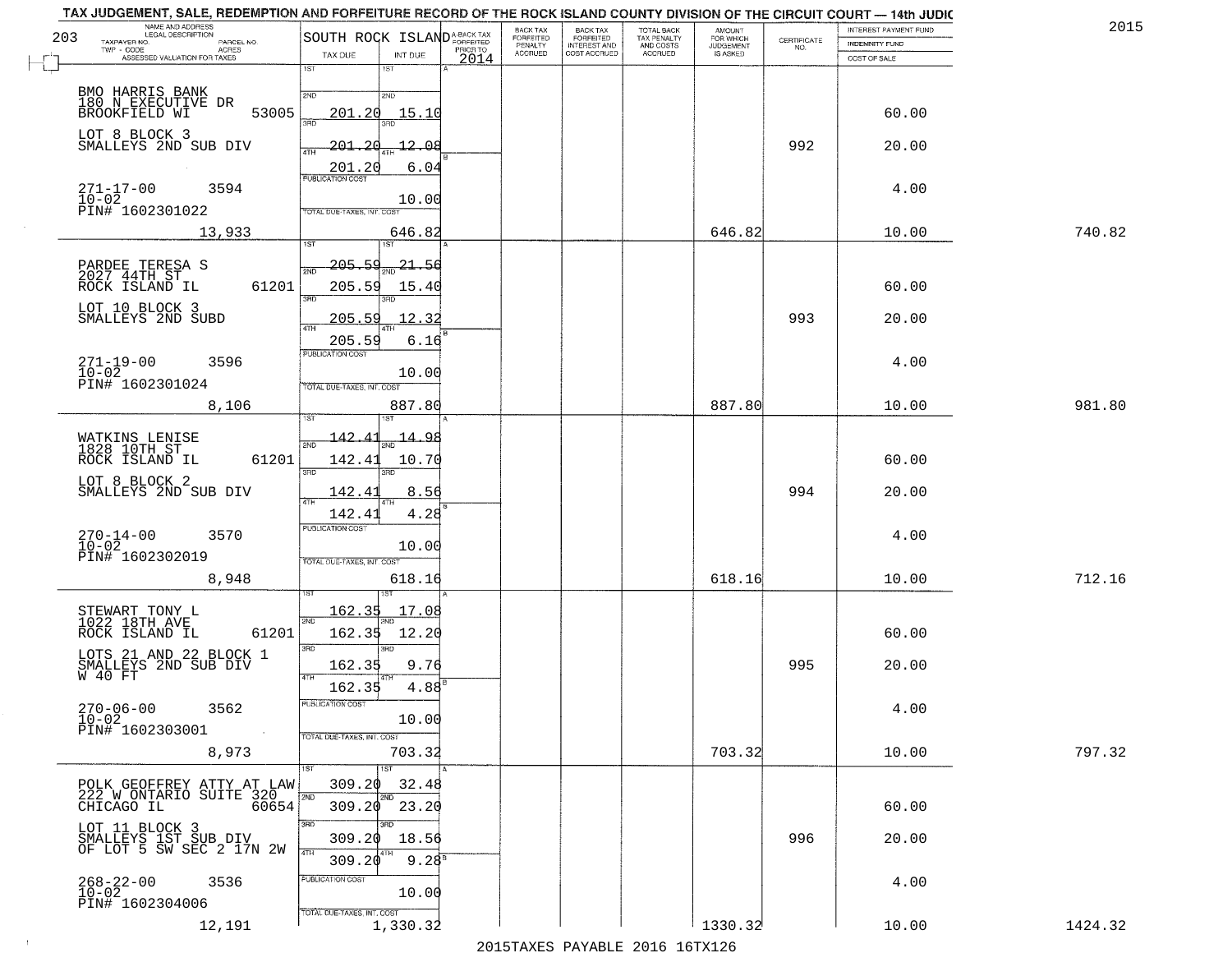| 203                                  | BY WHOM<br>PURCHASED                                  | $\%$<br><b>BID</b> | RATESOUTH ROCK<br>DATE OF SALE | TAX JUDGEMENT, SALE, REDEMPTION AND FORFEITURE RECORD OF THE ROCK ISLAND COUNTY DIVISION OF THE CIRCUIT COURT — 14th JUDICIAL CIRCUIT OF ILLINOIS 2015<br><b>ISLAND</b><br>SUBSEQUENT TAXES PAID, FEES, AND TIME EXTENSION                                                                   | TOTAL DUE<br>TO REDEEM<br>FROM SALE<br>LESS<br>COUNTY CLERK FEE                                                  | BY WHOM REDEEMED                   | DATE OF REDEMP-<br>TION OR DEED<br>DAY.<br><b>YEAR</b><br>MO. | RECEIVED REDEMPTION<br>MONEY IN FULL                                        |
|--------------------------------------|-------------------------------------------------------|--------------------|--------------------------------|----------------------------------------------------------------------------------------------------------------------------------------------------------------------------------------------------------------------------------------------------------------------------------------------|------------------------------------------------------------------------------------------------------------------|------------------------------------|---------------------------------------------------------------|-----------------------------------------------------------------------------|
|                                      | PIN# 1602301022<br>STEVE SODEMAN LIVING TRUST         | 18                 | 12/29/2016                     | 01/17/2017 Time Ext & incl<br>01/17/2017 Take Notice Fee                                                                                                                                                                                                                                     | 12/20/2019<br>20.47                                                                                              |                                    |                                                               | Certificate<br>Returned<br>& Cancelled<br>02/08/2017                        |
|                                      |                                                       |                    |                                |                                                                                                                                                                                                                                                                                              |                                                                                                                  | $894.64$ EGAN & ALAILY LLC         | 01/23/2017                                                    | Karen Kinney                                                                |
| $\overline{c}$                       | PIN# 1602301024<br>STEVE SODEMAN LIVING TRUST         | 18                 | 12/29/2016                     | $\begin{bmatrix} 01/17/2017 \\ 01/17/2017 \end{bmatrix}$ Take Notice Fee                                                                                                                                                                                                                     | 12/20/2019<br>20.47                                                                                              |                                    |                                                               | Certificate<br>Returned<br>$\overline{2}$<br>& Cancelled<br>07/20/2017      |
|                                      |                                                       |                    |                                |                                                                                                                                                                                                                                                                                              |                                                                                                                  | $1,178.99$ TERESA S PARDEE         | 06/16/2017                                                    | Karen Kinney                                                                |
| PIN# 1602302019<br>3                 | STEVE SODEMAN LIVING TRUST                            | 18                 |                                | $[ \begin{array}{c} 01/17/2017 \text{ Time Ext & incl} \\ 01/17/2017 \text{ Take Notice } \text{Fe} \\ 11/20/2018 \text{ Subs paid} \\ 12/29/2016 \text{ }  11/21/2017 \text{ Subs paid} \end{array} ]$                                                                                      | 12/20/2019<br>173.27                                                                                             |                                    |                                                               | Certificate<br>Returned<br>3<br>& Cancelled<br>07/05/2019                   |
|                                      |                                                       |                    |                                |                                                                                                                                                                                                                                                                                              |                                                                                                                  | 2, 298.61<br>160.00 LENISE WATKINS | 06/19/2019                                                    | Karen Kinney                                                                |
| PIN# 1602303001<br>4                 | <b>PIN# 10049090901</b><br>STEVE SODEMAN LIVING TRUST |                    | 12/29/2016                     | $\begin{bmatrix} 01/17/2017 \\ 01/17/2017 \end{bmatrix}$ Take Notice Fee                                                                                                                                                                                                                     | 12/20/2019<br>120.47                                                                                             |                                    |                                                               | Certificate<br>Returned<br>4<br>& Cancelled<br>05/23/2017                   |
|                                      |                                                       |                    |                                |                                                                                                                                                                                                                                                                                              |                                                                                                                  | 961.31<br>160.00 TONY STEWART      | 03/22/2017                                                    | Karen Kinney                                                                |
| PIN# 1602304006<br>RICO TRUSTEE<br>5 |                                                       | 18                 | 12/29/2016                     | 03/14/2017<br>03/14/2017<br>Time Ext & incl<br>Take Notice Fee<br>02/11/2019 Take Notic<br>02/22/2019 Publicatio<br>02/25/2019 Publicatio<br>03/25/2019 Sheriffs<br>11/17/2018 Subs paid<br>11/17/2018 Subs paid<br>Take Notice Fee<br>Publication Fee<br>Circuit Clerks Fee<br>Sheriffs Fee | 07/29/2019<br>20.59<br>$\begin{array}{r} 25.00 \\ 35.00 \\ 14.11 \\ 14.11 \\ 14.89 \\ 1,373.22 \\ 6 \end{array}$ |                                    |                                                               | TAX DEED ISSUED<br>  Certificate<br>Returned<br>& Cancelled 5<br>09/16/2019 |
|                                      |                                                       |                    |                                | 2015TAXES PAYABLE 2016 16TX126                                                                                                                                                                                                                                                               |                                                                                                                  |                                    |                                                               | Karen Kinney                                                                |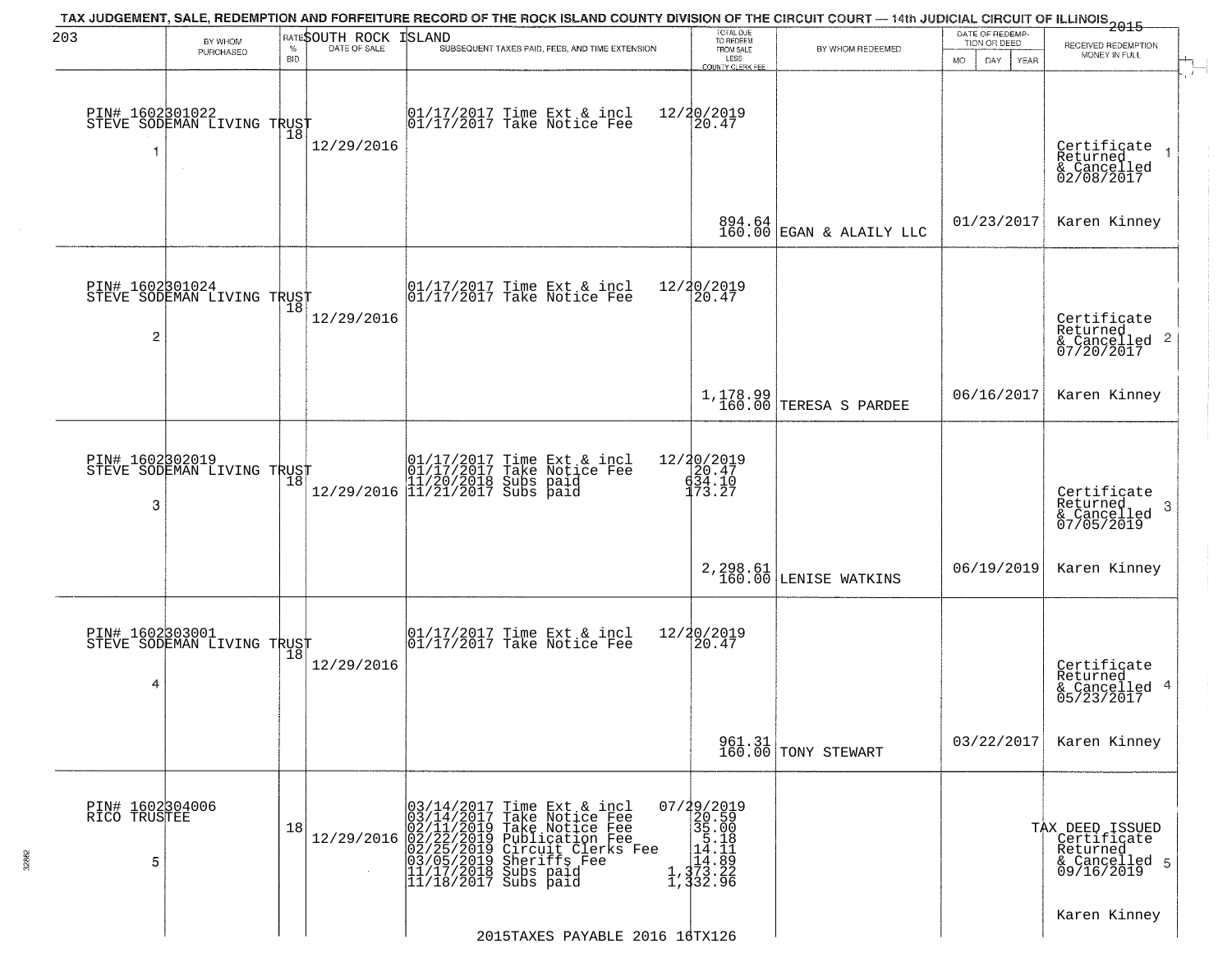| TAX JUDGEMENT, SALE, REDEMPTION AND FORFEITURE RECORD OF THE ROCK ISLAND COUNTY DIVISION OF THE CIRCUIT COURT - 14th JUDIC<br>NAME AND ADDRESS<br>LEGAL DESCRIPTION |                                                                          | BACK TAX                           | <b>BACK TAX</b>                                                     |                                         |                                                                 | INTEREST PAYMENT FUND | 2015    |
|---------------------------------------------------------------------------------------------------------------------------------------------------------------------|--------------------------------------------------------------------------|------------------------------------|---------------------------------------------------------------------|-----------------------------------------|-----------------------------------------------------------------|-----------------------|---------|
| 204<br>TAXPAYER NO.<br>PARCEL NO.                                                                                                                                   | SOUTH ROCK ISLAND <sup>A-BACK TAX</sup>                                  | FORFEITED<br>PENALTY               | TOTAL BACK<br>TAX PENALTY<br>AND COSTS<br>FORFEITED<br>INTEREST AND | AMOUNT<br>FOR WHICH<br><b>JUDGEMENT</b> | $\begin{array}{c} \text{CERTIFICATE} \\ \text{NO.} \end{array}$ | <b>INDEMNITY FUND</b> |         |
| ACRES<br>ASSESSED VALUATION FOR TAXES                                                                                                                               | TAX DUE<br>INT DUE                                                       | PRIOR TO<br><b>ACCRUED</b><br>2014 | COST ACCRUED<br><b>ACCRUED</b>                                      | IS ASKED                                |                                                                 | COST OF SALE          |         |
|                                                                                                                                                                     | 1ST<br>18T<br><del>397.71<sub>2ND</sub>41.79</del><br>2ND                |                                    |                                                                     |                                         |                                                                 |                       |         |
| HERNANDEZ IVETTE E<br>1920 9 1/2 ST<br>ROCK ISLAND IL<br>LOT 6 BLOCK 3                                                                                              | 61201<br>397.71<br><u>29.85</u>                                          |                                    |                                                                     |                                         |                                                                 | 60.00                 |         |
| SMALLEYS 1ST SUB DIV<br>OF LOT 5 SW SEC 2 17N 2W                                                                                                                    | 397.71<br>-23.88<br>$\frac{397.71}{PUBUCATONCGST}$<br>11.94              |                                    |                                                                     |                                         | 997                                                             | 20.00                 |         |
| $268 - 17 - 00$<br>$10 - 02$<br>3531<br>PIN# 1602304014                                                                                                             | 10.00<br>TOTAL DUE-TAXES, INT. COST                                      |                                    |                                                                     |                                         |                                                                 | 4.00                  |         |
| 15,681                                                                                                                                                              | 1,708.30                                                                 |                                    |                                                                     | 1708.30                                 |                                                                 | 10.00                 | 1802.30 |
| HENRY RAYMOND L<br>1900 11TH ST<br>ROCK ISLAND IL                                                                                                                   | 88.82<br><u>9.31</u><br>2ND<br>88.82<br>61201<br>6.65<br>3RD<br>3RD      |                                    |                                                                     |                                         |                                                                 | 60.00                 |         |
| LOT 1 BLOCK 1<br>SMALLEYS 1ST SUB DIV<br>OF LOT 5 SW SEC 2 17N 2W                                                                                                   | 5.32<br>88.82<br>  47H<br>88.82<br>2.66                                  |                                    |                                                                     |                                         | 998                                                             | 20.00                 |         |
| $266 - 22 - 00$<br>3494<br>$10 - 02$<br>PIN# 1602306009                                                                                                             | PUBLICATION COST<br>10.00<br>TOTAL DUE-TAXES, INT. COST                  |                                    |                                                                     |                                         |                                                                 | 4.00                  |         |
| 15,227                                                                                                                                                              | 389.22<br>isT                                                            |                                    |                                                                     | 389.22                                  |                                                                 | 10.00                 | 483.22  |
| ALBERS MICHAEL D<br>720 48TH STREET A<br>MOLINE IL                                                                                                                  | 170.89<br>17.9<br>2ND<br>61265<br>170.89<br>12.80<br>3RD<br>3RD          |                                    |                                                                     |                                         |                                                                 | 60.00                 |         |
| LOT 5<br>WISEMAN AND BRADYS ADD                                                                                                                                     | 170.89<br>10.2 <sup>4</sup><br>4TH<br>170.89<br>5.12                     |                                    |                                                                     |                                         | 999                                                             | 20.00                 |         |
| $311 - 13 - 00$<br>$10 - 02$<br>4009<br>PIN# 1602307008                                                                                                             | <b>PUBLICATION COST</b><br>10.00<br>TOTAL OUE-TAXES, INT. COST           |                                    |                                                                     |                                         |                                                                 | 4.00                  |         |
| 10,539                                                                                                                                                              | 739.64                                                                   |                                    |                                                                     | 739.64                                  |                                                                 | 10.00                 | 833.64  |
| WEST LORI A<br>948 20TH AVE<br>ROCK ISLAND IL                                                                                                                       | 64.83<br>6.79<br>2ND<br>64.83<br>61201<br>4.85<br>3 <sub>BD</sub><br>3RD |                                    |                                                                     |                                         |                                                                 | 60.00                 |         |
| LOT 6<br><b>BAUMANNS ADD</b>                                                                                                                                        | 3.88<br>64.83<br>4TH<br>1.94<br>64.83                                    |                                    |                                                                     |                                         | 1000                                                            | 20.00                 |         |
| $058 - 20 - 00$<br>634<br>$10-02$<br>PIN# 1602308003<br>$\sim 100$ km $^{-1}$                                                                                       | PUBLICATION COS-<br>10.00<br>TOTAL DUE-TAXES, INT. COST                  |                                    |                                                                     |                                         |                                                                 | 4.00                  |         |
| 2,556                                                                                                                                                               | 286.78<br>1ST                                                            |                                    |                                                                     | 286.78                                  |                                                                 | 10.00                 | 380.78  |
| WEST LORI A<br>948 20TH AVE<br>ROCK ISLAND IL                                                                                                                       | 64.83<br>6.79<br>2ND<br>2ND<br>61201<br>64.83<br>4.85                    |                                    |                                                                     |                                         |                                                                 | 60.00                 |         |
| LOT 4<br>BAUMANNS ADD                                                                                                                                               | 3RD<br>3.88<br>64.83<br>4TH<br>64.83<br>$1.94^s$                         |                                    |                                                                     |                                         | 1001                                                            | 20.00                 |         |
| $058 - 18 - 00$<br>$10 - 02$<br>632<br>PIN# 1602308005                                                                                                              | PUBLICATION COST<br>10.00                                                |                                    |                                                                     |                                         |                                                                 | 4.00                  |         |
| 2,556                                                                                                                                                               | TOTAL DUE-TAXES, INT. COST<br>286.78                                     |                                    |                                                                     | 286.78                                  |                                                                 | 10.00                 | 380.78  |

 $\sim 10^{-1}$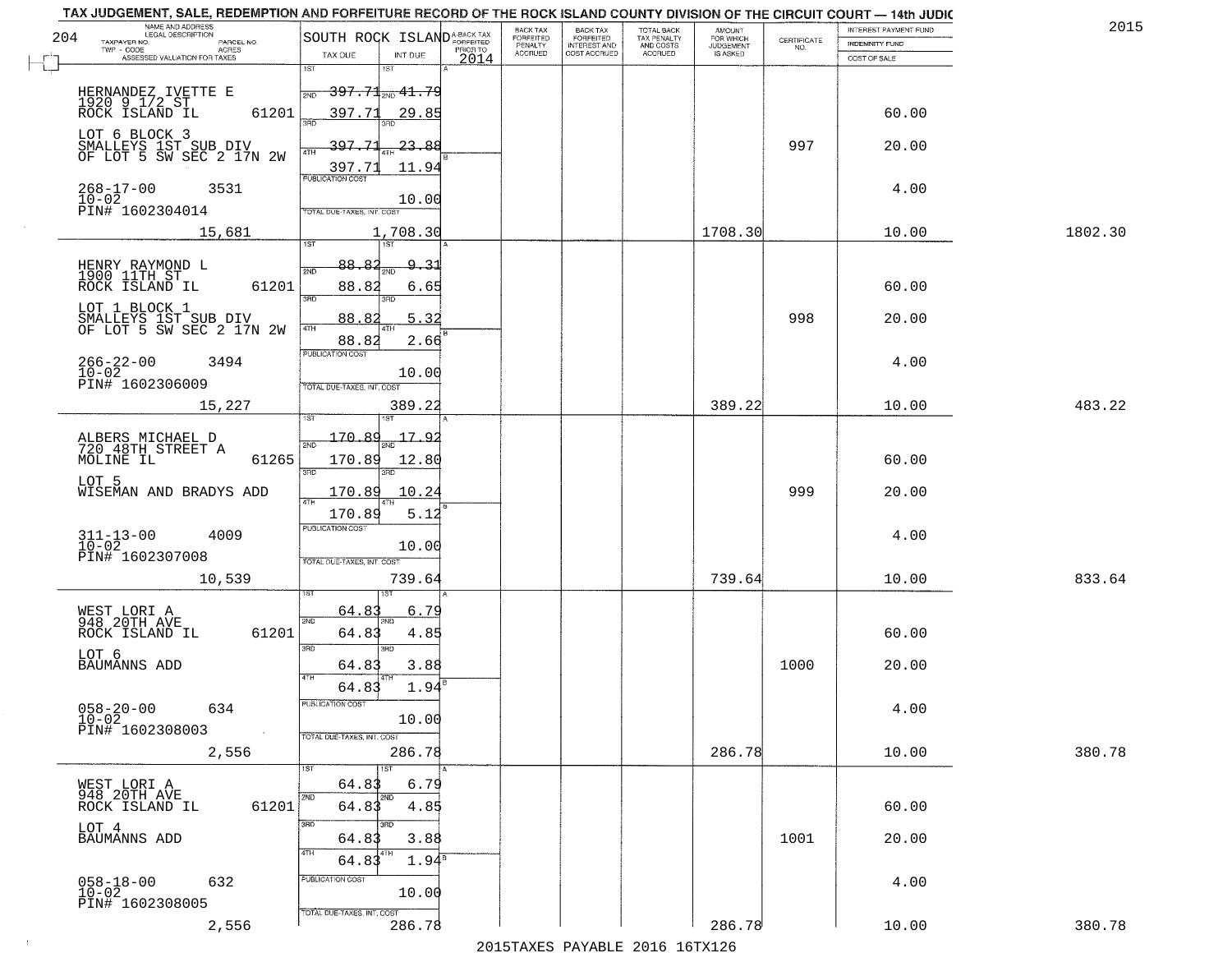| 204                                  | BY WHOM                                       |                    | RATESOUTH ROCK | ISLAND | TAX JUDGEMENT, SALE, REDEMPTION AND FORFEITURE RECORD OF THE ROCK ISLAND COUNTY DIVISION OF THE CIRCUIT COURT — 14th JUDICIAL CIRCUIT OF ILLINOIS 2015                                                                                                 | TOTAL DUE<br>TO REDEEM                                                                                      |                                   | DATE OF REDEMP-<br>TION OR DEED |                                                                                           |
|--------------------------------------|-----------------------------------------------|--------------------|----------------|--------|--------------------------------------------------------------------------------------------------------------------------------------------------------------------------------------------------------------------------------------------------------|-------------------------------------------------------------------------------------------------------------|-----------------------------------|---------------------------------|-------------------------------------------------------------------------------------------|
|                                      | PURCHASED                                     | $\%$<br><b>BID</b> | DATE OF SALE   |        | SUBSEQUENT TAXES PAID, FEES, AND TIME EXTENSION                                                                                                                                                                                                        | FROM SALE<br>LESS<br><b>COUNTY CLERK FEE</b>                                                                | BY WHOM REDEEMED                  | MO.<br>DAY.<br>YEAR             | RECEIVED REDEMPTION<br>MONEY IN FULL                                                      |
|                                      | PIN# 1602304014<br>STEVE SODEMAN LIVING TRUST | ŌŽ                 | 12/29/2016     |        | 01/17/2017 Time Ext & incl<br>01/17/2017 Take Notice Fee                                                                                                                                                                                               | 12/20/2019<br>20.47                                                                                         |                                   |                                 | Certificate<br>Returned<br>& Cancelled<br>05/23/2017                                      |
|                                      |                                               |                    |                |        |                                                                                                                                                                                                                                                        | 1,858.82<br>160.00                                                                                          | IVETTE TUNISON                    | 03/07/2017                      | Karen Kinney                                                                              |
| PIN# 1602306009<br>$\overline{c}$    | STEVE SODEMAN LIVING TRUST                    |                    | 12/29/2016     |        | $\begin{array}{cc}  01/17/2017 \text{ Time} & \text{Ext} & \text{incl} \\  01/17/2017 \text{ Take Notice } \text{Fe} \end{array}$                                                                                                                      | 12/20/2019<br>20.47                                                                                         |                                   |                                 | Certificate<br>Returned<br>& Cancelled 2<br>05/23/2017                                    |
|                                      |                                               |                    |                |        |                                                                                                                                                                                                                                                        |                                                                                                             | 590.67<br>160.00 RAYMOND L HENRY  | 04/28/2017                      | Karen Kinney                                                                              |
| PIN# 1602307008<br>RICO TRUSTEE<br>3 |                                               | 18                 | 12/29/2016     |        | $03/14/2017$ Time Ext & incl<br>$03/14/2017$ Take Notice Fee<br>$02/11/2019$ Take Notice Fee<br>$02/22/2019$ Publication Fee<br>$03/05/2019$ Sheriffs Fee<br>$11/17/2018$ Subs paid<br>$11/18/2017$ Subs paid                                          | 07/29/2019<br>$20.500$<br>$35.180$<br>$20.480$<br>$213.888$<br>$154.888$<br>743.08                          |                                   |                                 | Certificate<br>Returned<br>3<br>$\frac{1}{2}$ Cancelled<br>04/15/2019                     |
|                                      |                                               |                    |                |        |                                                                                                                                                                                                                                                        |                                                                                                             | 3, 445.81<br>160.00 KATZ NOWINSKI | 03/13/2019                      | Karen Kinney                                                                              |
| PIN# 1602308003<br>RICO TRUSTEE<br>4 |                                               | 18                 | 12/29/2016     |        | $03/14/2017$ Time Ext & incl<br>$03/14/2017$ Take Notice Fee<br>$02/11/2019$ Take Notice Fee<br>$02/22/2019$ Publication Fee<br>$02/25/2019$ Sheriffs Fee<br>$02/25/2019$ Sheriffs Fee<br>$11/17/2018$ Subs paid<br>$11/18/2017$ Subs paid             | $\begin{smallmatrix} 07/29/2019\\20.59\\35.00\\15.18\\11.60\\20.63\\311.64\\303.22 \end{smallmatrix}$       |                                   |                                 | TAX DEED ISSUED<br>Certificate<br>Returned<br>& Cancelled 4<br>09/16/2019<br>Karen Kinney |
| PIN# 1602308005<br>RICO TRUSTEE<br>5 |                                               | 18                 |                |        | 03/14/2017 Time Ext & incl<br>03/14/2017 Take Notice Fee<br>12/29/2016 02/11/2019 Take Notice Fee<br>12/29/2016 02/22/2019 Publication Fee<br>02/25/2019 Circuit Clerks Fee<br>02/25/2019 Sheriffs Fee<br>11/17/2018 Subs paid<br>11/18/2017 Subs paid | 07/29/2019<br>20.59<br>$\begin{bmatrix} 35.00 \\ 5.18 \\ 13.60 \end{bmatrix}$<br> 20.63<br>311.64<br>303.22 |                                   |                                 | TAX DEED ISSUED<br>Certificate<br>Returned<br>& Cancelled 5<br>09/16/2019                 |
|                                      |                                               |                    |                |        | 2015TAXES PAYABLE 2016 16TX126                                                                                                                                                                                                                         |                                                                                                             |                                   |                                 | Karen Kinney                                                                              |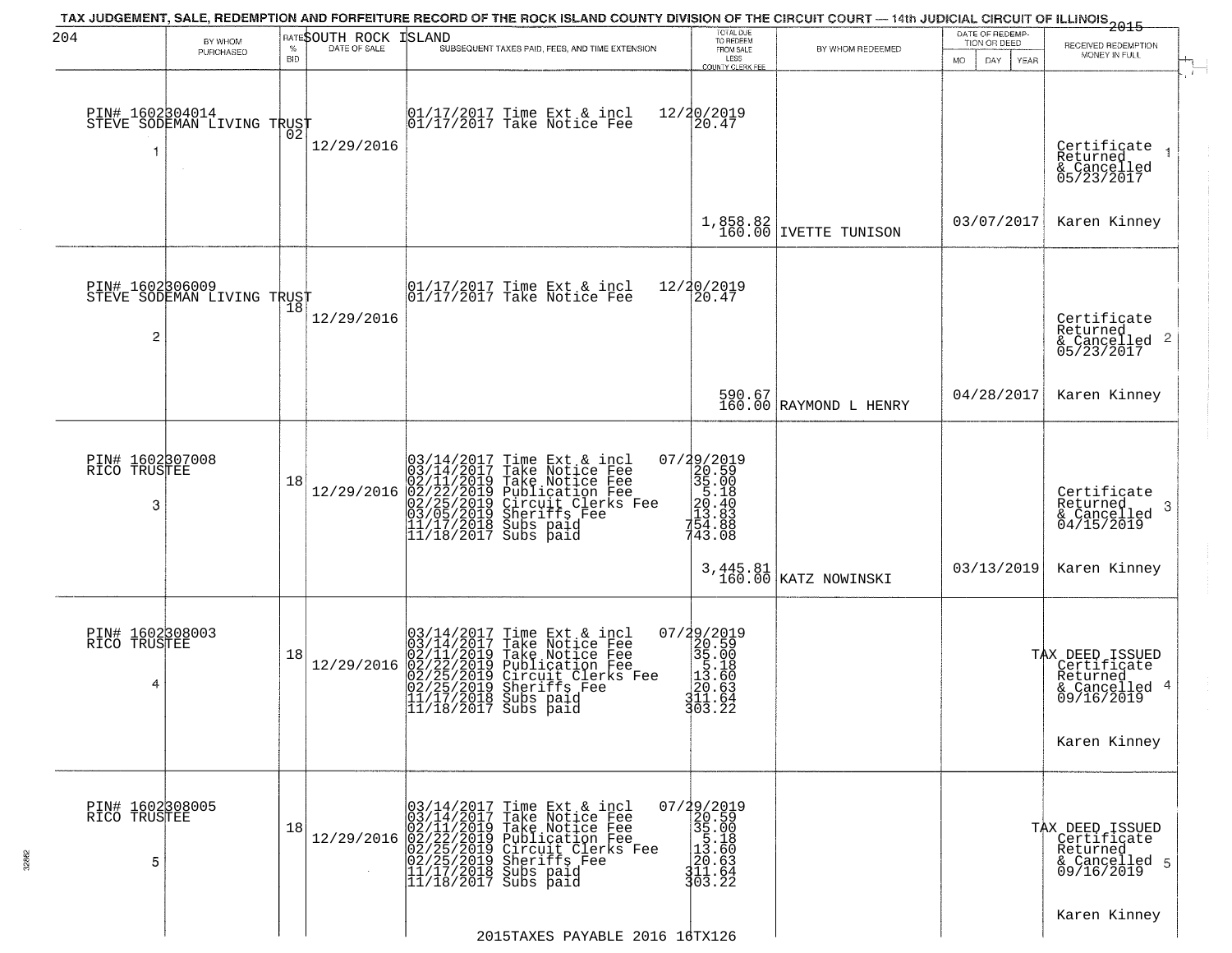| NAME AND ADDRESS<br>LEGAL DESCRIPTION<br>205                                           |                                                                |                                     |                              | BACK TAX<br>FORFEITED     | <b>BACK TAX</b><br>FORFEITED        | TOTAL BACK                                 | AMOUNT<br>FOR WHICH          |                                                                 | INTEREST PAYMENT FUND | 2015     |
|----------------------------------------------------------------------------------------|----------------------------------------------------------------|-------------------------------------|------------------------------|---------------------------|-------------------------------------|--------------------------------------------|------------------------------|-----------------------------------------------------------------|-----------------------|----------|
| TAXPAYER NO.<br>PARCEL NO.<br>TWP - CODE<br>ACRES                                      | SOUTH ROCK ISLANDA-BACK TAX                                    |                                     |                              | PENALTY<br><b>ACCRUED</b> | <b>INTEREST AND</b><br>COST ACCRUED | TAX PENALTY<br>AND COSTS<br><b>ACCRUED</b> | <b>JUDGEMENT</b><br>IS ASKED | $\begin{array}{c} \text{CEPTIFICATE} \\ \text{NO.} \end{array}$ | <b>INDEMNITY FUND</b> |          |
| ASSESSED VALUATION FOR TAXES                                                           | TAX DUE<br>1ST                                                 | INT DUE<br>$1S$ T                   | 2014                         |                           |                                     |                                            |                              |                                                                 | COST OF SALE          |          |
| HAYMON RENAUD/M L<br>1819 8TH ST<br>ROCK ISLAND IL<br>61201                            | 2ND<br>81.62                                                   | 2ND<br>6.10                         |                              |                           |                                     |                                            |                              |                                                                 | 60.00                 |          |
| LOT 35<br>SARAH J AIKENS SUB DIV<br>N 75.11 FT OF<br>S 219.6 FT OF S .50               | 3RD<br>81.62<br>4TH                                            | 88                                  |                              |                           |                                     |                                            |                              | 1002                                                            | 20.00                 |          |
| $051 - 21 - 00$<br>494<br>$10 - 02$<br>PIN# 1602312008                                 | 81.62<br><b>PUBLICATION COST</b><br>TOTAL DUE-TAXES, INT. COST | 2.44<br>10.00                       |                              |                           |                                     |                                            |                              |                                                                 | 4.00                  |          |
| 3,218                                                                                  | 1ST                                                            | 268.28<br>1ST                       |                              |                           |                                     |                                            | 268.28                       |                                                                 | 10.00                 | 362.28   |
| LOPEZ ENTERPRISE INC<br>835 5TH AVE<br>MOLINE IL<br>61265                              | <u>490.69</u><br>সাঁচ<br>490.69<br>3RD                         | $\frac{51.52}{200}$<br>36.80<br>3RD |                              | 345.50                    |                                     |                                            |                              |                                                                 | 60.00                 |          |
| LOT 25<br>SARAH J AIKENS SUBD W<br>243.5 FT N .50 W 33 FT<br>FOR RD N 5 FT S .50 DRVWY | 490.69<br>47H<br>490.69                                        | 29.44<br>14.72                      |                              |                           | 3305.74                             | 11309.36                                   |                              | 1003                                                            | 20.00                 |          |
| $051 - 08 - 00$<br>483<br>$10 - 02$<br>PIN# 1602312011                                 | PUBLICATION COST<br>TOTAL DUE-TAXES, INT. COST                 | 10.00                               | $10 - 11 - 12$ 13<br>7658.12 |                           |                                     |                                            |                              |                                                                 | 4.00                  |          |
| 19,347                                                                                 | isT                                                            | 2,105.24<br>١S٦                     |                              |                           |                                     |                                            | 13414.60                     |                                                                 | 10.00                 | 13508.60 |
| LISLE SAKHO RICHINDA<br>615 17TH AVE<br>ROCK ISLAND IL<br>61201                        | 420.61<br>2ND<br>420.61<br>3BD                                 | 44.1<br>31.55<br>3RD                |                              |                           |                                     |                                            |                              |                                                                 | 60.00                 |          |
| LOT 39<br>CASE PARK ADD<br>W .50 LOT 38 AND ALL                                        | 420.61<br>4TH<br>420.61                                        | 25.24<br>12.62                      |                              |                           |                                     |                                            |                              | 1004                                                            | 20.00                 |          |
| $105 - 22 - 00$<br>$10 - 02$<br>1110<br>PIN# 1602313030                                | <b>PUBLICATION COST</b><br>TOTAL OUE-TAXES, INT. COST          | 10.00                               |                              |                           |                                     |                                            |                              |                                                                 | 4.00                  |          |
| 16,584                                                                                 |                                                                | 1,806.02<br>187                     |                              |                           |                                     |                                            | 1806.02                      |                                                                 | 10.00                 | 1900.02  |
| KEHOE STEPHEN P<br>2008 12TH ST<br>ROCK ISLAND IL<br>61201                             | <u>61.</u> 18<br>2ND<br>61.18<br>3 <sub>BD</sub>               | 6.44<br>4.60<br>3BD                 |                              |                           |                                     |                                            |                              |                                                                 | 60.00                 |          |
| LOT 11<br>MAURUS ADD<br>E 110 FT AND S 20 FT<br>OF W 54.5 FT                           | 61.18<br>4TH<br>61.18                                          | 3.68<br>1.84                        |                              |                           |                                     |                                            |                              | 1005                                                            | 20.00                 |          |
| $194 - 14 - 00$<br>2464<br>$10 - 02$<br>PIN# 1602317006<br>$\sim 100$                  | "UBLICA HUN CUS<br>TOTAL DUE-TAXES, INT. COST                  | 10.00                               |                              |                           |                                     |                                            |                              |                                                                 | 4.00                  |          |
| 12,980                                                                                 |                                                                | 271.28<br>1ST                       |                              |                           |                                     |                                            | 271.28                       |                                                                 | 10.00                 | 365.28   |
| CATHER ROBERT L JR<br>1010 24TH AVE<br>61201<br>ROCK ISLAND IL                         | 301.05<br>2ND<br>301.05 22.60                                  | 31.64<br>2ND                        |                              |                           |                                     |                                            |                              |                                                                 | 60.00                 |          |
| LOT 61<br>WESTLAWN SUB DIV                                                             | 3RD<br>301.05<br>4TH<br>301.05                                 | 18.08<br>9.04 <sup>s</sup>          |                              |                           |                                     |                                            |                              | 1006                                                            | 20.00                 |          |
| $309 - 04 - 00$<br>$3996 - 68$<br>$10 - 02$<br>PIN# 1602321074                         | PUBLICATION COST<br>TOTAL DUE-TAXES, INT. COST                 | 10.00                               |                              |                           |                                     |                                            |                              |                                                                 | 4.00                  |          |
| 17,870                                                                                 |                                                                | 1,295.56                            |                              |                           |                                     |                                            | 1295.56                      |                                                                 | 10.00                 | 1389.56  |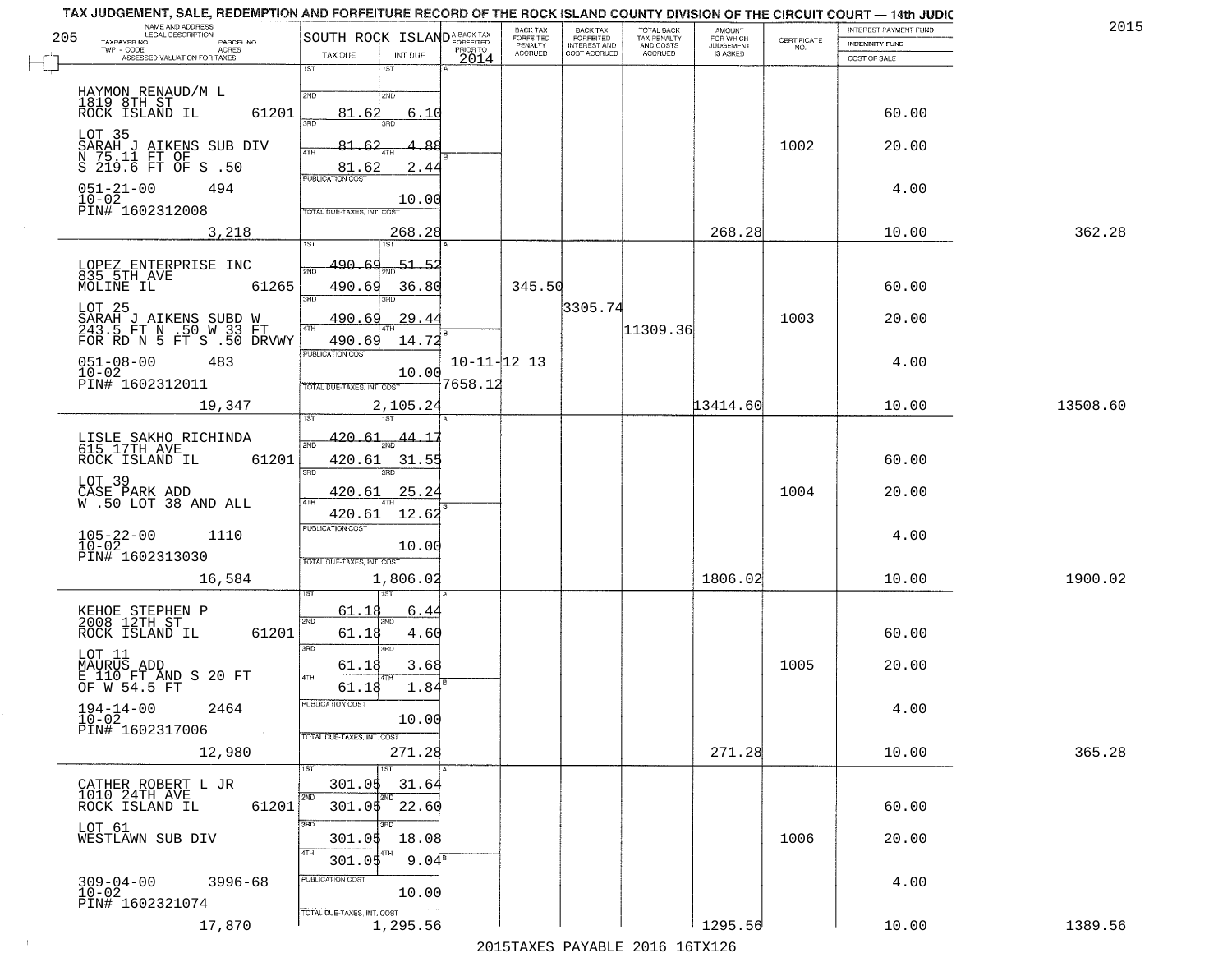| 205                                  | BY WHOM                                       | $\%$       | RATESOUTH ROCK ISLAND<br>DATE OF SALE | TAX JUDGEMENT, SALE, REDEMPTION AND FORFEITURE RECORD OF THE ROCK ISLAND COUNTY DIVISION OF THE CIRCUIT COURT — 14th JUDICIAL CIRCUIT OF ILLINOIS 2015<br>SUBSEQUENT TAXES PAID, FEES, AND TIME EXTENSION                                  | TOTAL DUE<br>TO REDEEM                                                                                                                  |                                          | DATE OF REDEMP-<br>TION OR DEED | RECEIVED REDEMPTION                                                                         |
|--------------------------------------|-----------------------------------------------|------------|---------------------------------------|--------------------------------------------------------------------------------------------------------------------------------------------------------------------------------------------------------------------------------------------|-----------------------------------------------------------------------------------------------------------------------------------------|------------------------------------------|---------------------------------|---------------------------------------------------------------------------------------------|
|                                      | PURCHASED                                     | <b>BID</b> |                                       |                                                                                                                                                                                                                                            | FROM SALE<br>LESS<br>COUNTY CLERK FEE                                                                                                   | BY WHOM REDEEMED                         | MO.<br>DAY<br><b>YEAR</b>       | MONEY IN FULL                                                                               |
| PIN# 1602312008<br>RICO TRUSTEE<br>1 |                                               | 18         | 12/29/2016                            | $03/14/2017$ Time Ext & incl<br>$03/14/2017$ Take Notice Fee<br>$02/11/2019$ Take Notice Fee<br>$02/22/2019$ Publication Fee<br>$03/05/2019$ Sheriffs Fee<br>$11/17/2018$ Subs paid<br>$11/18/2017$ Subs paid                              | 07/29/2019<br>$\begin{array}{r} 220 - 590 \\ 35 - 008 \\ 35 - 180 \\ 20 - 403 \\ 24 - 50 \\ 394 - 50 \end{array}$<br>374.02             |                                          |                                 | TAX DEED ISSUED<br>  Certificate<br>Returned<br>& Cancelled<br>10/08/2019<br>Karen Kinney   |
| PIN# 1602312011<br>RICO TRUSTEE<br>2 |                                               | 18         | 12/29/2016                            | $03/14/2017$ Time Ext & incl<br>$03/14/2017$ Take Notice Fee<br>$02/11/2019$ Take Notice Fee<br>$02/22/2019$ Publication Fee<br>$02/25/2019$ Sheriffs Fee<br>$02/25/2019$ Sheriffs Fee<br>$11/17/2018$ Subs paid<br>$11/18/2017$ Subs paid | 07/29/2019<br>$\begin{smallmatrix}2&2&6&2&6&1\\2&2&0&5&9&6\\3&5&1&8&0\\1&3&5&1&8\\1&3&6&0&0\\2&1&6&1&9&2\\2&1&9&8&0&6\end{smallmatrix}$ |                                          |                                 | TAX DEED ISSUED<br>  Certificate<br>Returned<br>& Cancelled 2<br>12/26/2019<br>Karen Kinney |
| PIN# 1602313030<br>3                 | STEVE SODEMAN LIVING TRUST                    |            |                                       | 01/17/2017 Time Ext & incl<br>01/17/2017 Take Notice Fee<br>11/20/2018 Subs paid<br>12/29/2016 11/21/2017 Subs paid                                                                                                                        | 12/20/2019<br>1,384.26<br>1,384.26<br>304.28                                                                                            |                                          |                                 | Certificate<br>Returned<br>-3<br>& Cancelled<br>06/13/2019                                  |
|                                      |                                               |            |                                       |                                                                                                                                                                                                                                            |                                                                                                                                         | 4,038.17<br>160.00 RICHINDA LISELE SAKHO | 05/07/2019                      | Karen Kinney                                                                                |
| PIN# 1602317006<br>4                 | STEVE SODEMAN LIVING TRUST                    |            | 12/29/2016                            | 01/17/2017 Time Ext & incl<br>01/17/2017 Take Notice Fee<br>11/21/2017 Subs paid                                                                                                                                                           | 12/20/2019<br>20.47<br>285.26                                                                                                           |                                          |                                 | Certificate<br>Returned<br>& Cancelled 4<br>07/06/2018                                      |
|                                      |                                               |            |                                       |                                                                                                                                                                                                                                            |                                                                                                                                         | 902.49<br>160.00 CHARLES SHACKELFORD     | 04/04/2018                      | Karen Kinney                                                                                |
| 5                                    | PIN# 1602321074<br>STEVE SODEMAN LIVING TRUST |            |                                       | r and 1/17/2017 Time Ext & incl<br>01/17/2017 Take Notice Fee<br>12/29/2016 11/21/2017 Subs paid<br>12/29/2016 11/21/2017 Subs paid                                                                                                        | 12/20/2019<br>1,353.64<br>1,353.64<br>1,305.12                                                                                          |                                          |                                 | Certificate<br>Returned<br>& Cancelled 5<br>06/13/2019                                      |
|                                      |                                               |            |                                       |                                                                                                                                                                                                                                            |                                                                                                                                         | 5,795.06<br>160.00 ROBERT CATHER         | 05/06/2019                      | Karen Kinney                                                                                |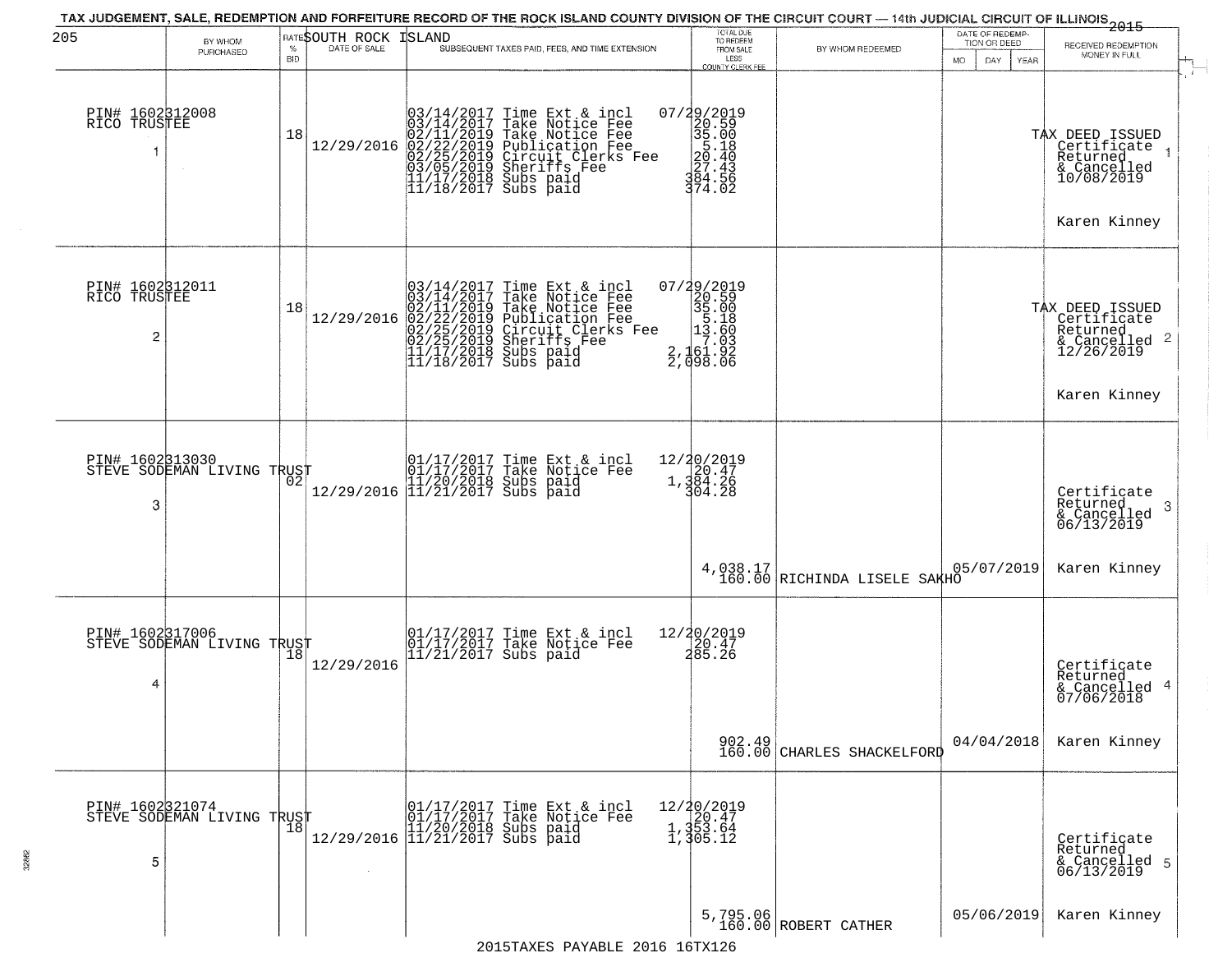| NAME AND ADDRESS<br>LEGAL DESCRIPTION<br>206                         | SOUTH ROCK ISLAND <sup>A-BACK TAX</sup>            | BACK TAX<br><b>FORFEITED</b> | <b>BACK TAX</b><br><b>FORFEITED</b> | TOTAL BACK<br>TAX PENALTY | <b>AMOUNT</b>                      |                    | INTEREST PAYMENT FUND | 2015    |
|----------------------------------------------------------------------|----------------------------------------------------|------------------------------|-------------------------------------|---------------------------|------------------------------------|--------------------|-----------------------|---------|
| TAXPAYER NO.<br>PARCEL NO.<br>TWP - CODE<br><b>ACRES</b>             | PRIOR TO<br>TAX DUE<br>INT DUE                     | PENALTY<br>ACCRUED           | INTEREST AND<br>COST ACCRUED        | AND COSTS<br>ACCRUED      | FOR WHICH<br>JUDGEMENT<br>IS ASKED | CERTIFICATE<br>NO. | <b>INDEMNITY FUND</b> |         |
| ASSESSED VALUATION FOR TAXES                                         | 2014<br>1ST<br>1ST                                 |                              |                                     |                           |                                    |                    | COST OF SALE          |         |
|                                                                      | <del>667.09<sub>2ND</sub> 70.07</del><br>2ND       |                              |                                     |                           |                                    |                    |                       |         |
| HICKMAN/SOUZA<br>2205 12TH ST<br>ROCK ISLAND IL                      | 61201<br>667.09<br>50.05                           |                              |                                     |                           |                                    |                    | 60.00                 |         |
| LOT 12                                                               | 3AD                                                |                              |                                     |                           |                                    |                    |                       |         |
| RICHMONDS SUBD OF PT S<br>.50 E OF CEM RD S 50 FT                    | 667.09<br>40.04<br>4TH                             |                              |                                     |                           |                                    | 1007               | 20.00                 |         |
| N 90 FT OF W 165 FT OF                                               | 667.09<br>20.02<br>PUBLICATION COST                |                              |                                     |                           |                                    |                    |                       |         |
| $233 - 21 - 00$<br>3077<br>$10 - 02$                                 | 10.00                                              |                              |                                     |                           |                                    |                    | 4.00                  |         |
| PIN# 1602326002                                                      | TOTAL DUE-TAXES, INT. COS                          |                              |                                     |                           |                                    |                    |                       |         |
| 26,302                                                               | 2,858.54<br>$\overline{1151}$<br>1ST               |                              |                                     |                           | 2858.54                            |                    | 10.00                 | 2952.54 |
| VOGT MARY ELLEN<br>2236 24TH ST                                      | 638.30<br>66.99<br>2ND                             |                              |                                     |                           |                                    |                    |                       |         |
| ROCK ISLAND IL                                                       | 61201<br>638.30<br>47.85                           |                              |                                     |                           |                                    |                    | 60.00                 |         |
| SUPVR ASST MAP                                                       | 3RD                                                |                              |                                     |                           |                                    |                    |                       |         |
| LOT 441 SHEET 10                                                     | 38.28<br>638<br>3<br>47H                           |                              |                                     |                           |                                    | 1008               | 20.00                 |         |
| $009 - 05 - 00$<br>88                                                | 19.14<br>638.30<br>PUBLICATION COST                |                              |                                     |                           |                                    |                    | 4.00                  |         |
| $10 - 02$<br>PIN# 1602400031                                         | 10.00                                              |                              |                                     |                           |                                    |                    |                       |         |
| 36,167                                                               | TOTAL DUE-TAXES, INT. COST<br>2,735.46             |                              |                                     |                           | 2735.46                            |                    | 10.00                 | 2829.46 |
|                                                                      |                                                    |                              |                                     |                           |                                    |                    |                       |         |
| SMITH MICHAEL J<br>1275 49TH AVENUE CT                               | 112.48<br>$-11 - 8.3$                              |                              |                                     |                           |                                    |                    |                       |         |
| EAST MOLINE IL                                                       | 61244<br>112.48<br>8.45<br>3RD<br>3RD              |                              |                                     |                           |                                    |                    | 60.00                 |         |
| LOT 7                                                                | 112.48<br>6.76<br>L                                |                              |                                     |                           |                                    | 1009               | 20.00                 |         |
| H S CASES SUBD OF ASSRS<br>IN SE AND N 48 FT OF E<br>140 FT L 4      | 4TH<br>3.38<br>112.48                              |                              |                                     |                           |                                    |                    |                       |         |
| $101 - 07 - 00$<br>$10 - 02$<br>1027                                 | <b>PUBLICATION COST</b>                            |                              |                                     |                           |                                    |                    | 4.00                  |         |
| PIN# 1602407017                                                      | 10.00<br>TOTAL OUE-TAXES, INT. COST                |                              |                                     |                           |                                    |                    |                       |         |
| 4,435                                                                | 490.34                                             |                              |                                     |                           | 490.34                             |                    | 10.00                 | 584.34  |
|                                                                      |                                                    |                              |                                     |                           |                                    |                    |                       |         |
| DORAN FAM REV TRUST<br>3749 17TH ST                                  | 54.95<br>523.08<br>2ND                             |                              |                                     |                           |                                    |                    |                       |         |
| ROCK ISLAND IL                                                       | 61201<br>523.08<br>39.25<br>3 <sub>BD</sub><br>3BD |                              |                                     |                           |                                    |                    | 60.00                 |         |
| LOT 22 PAULSENS ADD<br>AUD S 10 FT O L 1<br>W H REDECKERS 18 AVE ADD | 523.08<br>31.40                                    |                              |                                     |                           |                                    | 1010               | 20.00                 |         |
|                                                                      | 4TH<br>523.08 15.70                                |                              |                                     |                           |                                    |                    |                       |         |
| $226 - 15 - 00$<br>10-02<br>3008                                     | PUBLICATION COST<br>10.00                          |                              |                                     |                           |                                    |                    | 4.00                  |         |
| PIN# 1602415005                                                      | $\sim 10^{-1}$<br>TOTAL DUE-TAXES, INT. COST       |                              |                                     |                           |                                    |                    |                       |         |
| 26,624                                                               | 2,243.62                                           |                              |                                     |                           | 2243.62                            |                    | 10.00                 | 2337.62 |
|                                                                      | 1ST<br>1ST                                         |                              |                                     |                           |                                    |                    |                       |         |
| SHAFER LLOYD J/ALICE J<br>1625 21ST AVE<br>ROCK ISLAND IL            | 2ND<br>2ND<br>61201                                |                              |                                     |                           |                                    |                    | 60.00                 |         |
| LOT 11                                                               | 3BD<br>3 <sub>BD</sub>                             |                              |                                     |                           |                                    |                    |                       |         |
| DACKS 4TH ADD<br>AND S 1/2 VAC ALLEY ADJ                             | 132.67<br>7.96<br>4TH                              |                              |                                     |                           |                                    | 1011               | 20.00                 |         |
| TO N                                                                 | 3.98 <sup>B</sup><br>132.67                        |                              |                                     |                           |                                    |                    |                       |         |
| $111 - 11 - 00$<br>$10 - 02$<br>1177                                 | PUBLICATION COST<br>10.00                          |                              |                                     |                           |                                    |                    | 4.00                  |         |
| PIN# 1602419020                                                      | TOTAL DUE-TAXES, INT. COST                         |                              |                                     |                           |                                    |                    |                       |         |
| 26,248                                                               | 287.28                                             |                              |                                     |                           | 287.28                             |                    | 10.00                 | 381.28  |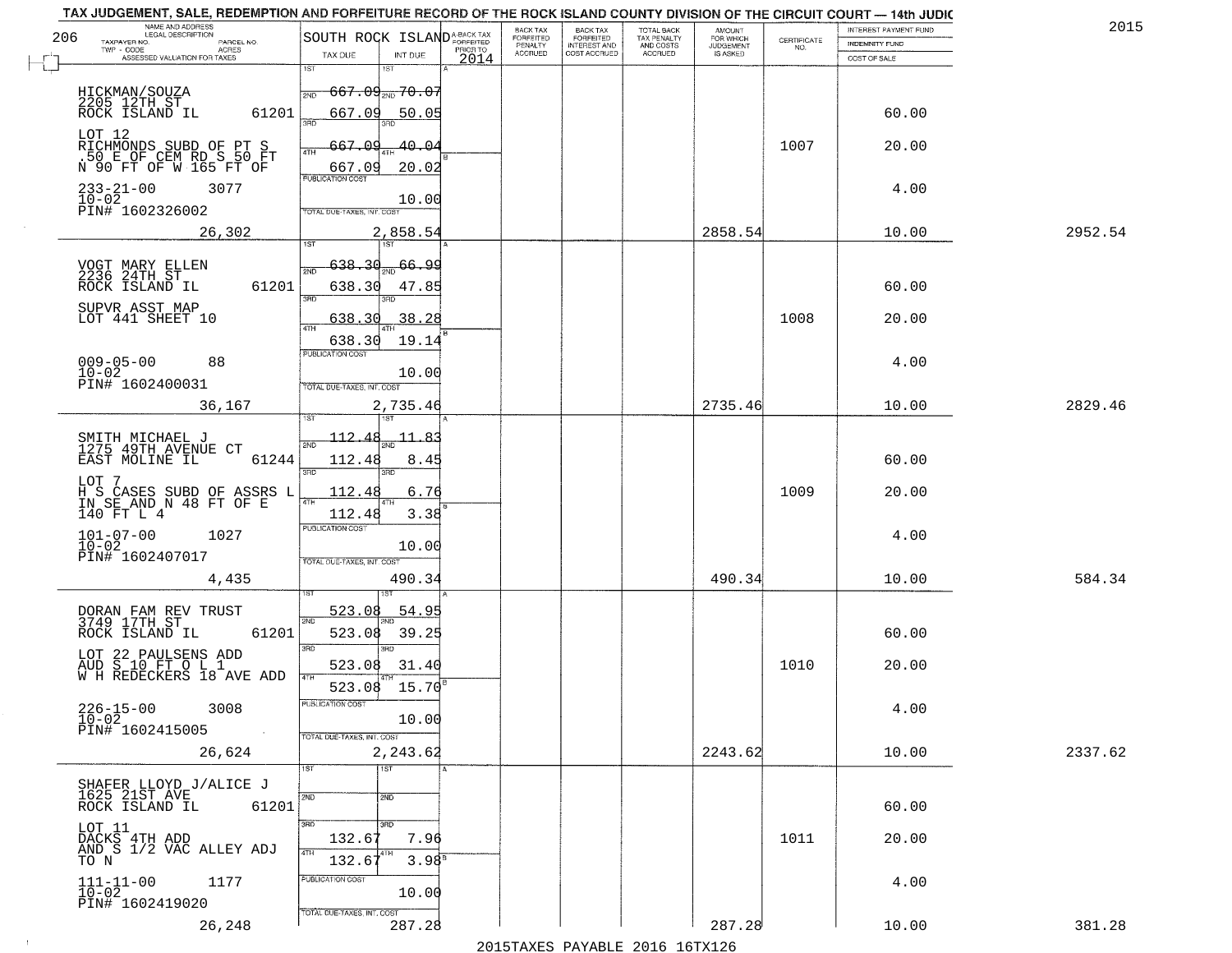| 206                                  | BY WHOM<br>PURCHASED                                   | $\%$<br><b>BID</b> | RATE\$OUTH ROCK<br>DATE OF SALE | ISLAND<br>SUBSEQUENT TAXES PAID, FEES, AND TIME EXTENSION                                                                                                                                                                                                                                                                                                                                                    | TOTAL DUE<br>TO REDEEM<br>FROM SALE<br>LESS<br><b>COUNTY CLERK FEE</b>                                          | BY WHOM REDEEMED                                                                                                       | DATE OF REDEMP-<br>TION OR DEED<br>MO.<br>DAY.<br>YEAR | ------------<br>2015<br>RECEIVED REDEMPTION<br>MONEY IN FULL                                 |
|--------------------------------------|--------------------------------------------------------|--------------------|---------------------------------|--------------------------------------------------------------------------------------------------------------------------------------------------------------------------------------------------------------------------------------------------------------------------------------------------------------------------------------------------------------------------------------------------------------|-----------------------------------------------------------------------------------------------------------------|------------------------------------------------------------------------------------------------------------------------|--------------------------------------------------------|----------------------------------------------------------------------------------------------|
|                                      | PIN# 1602B26002<br>US BANK CUST FOR PRO CAP 4 & CRDTRS | $\overline{0}2$    | 12/29/2016                      | 05/03/2018 Time Ext & incl<br>05/03/2017 Take Notice Fee<br>05/03/2019 Take Notice Fee<br>05/03/2019 Circuit Clerks Fee<br>05/03/2019 Sheriffs Fee<br>05/13/2019 Sheriffs Fee<br>06/24/2019 Publication Fee<br>12/13/2017 Subs paid                                                                                                                                                                          | $\begin{array}{r} 11/01/2019 \\ 20.59 \\ 35.00 \end{array}$<br>100:25<br>175:00<br>175:00<br>375:00<br>2,891.52 |                                                                                                                        |                                                        | $\overline{1}$                                                                               |
| PIN# 1602400031<br>$\overline{c}$    | STEVE SODEMAN LIVING TRUST                             | 00                 | 12/29/2016                      | 01/17/2017 Time Ext & incl<br>01/17/2017 Take Notice Fee<br>11/21/2017 Subs paid                                                                                                                                                                                                                                                                                                                             | 12/20/2019<br>2,693.46                                                                                          |                                                                                                                        |                                                        | Certificate<br>Returned<br>$\frac{1}{6}$ Cancelled <sup>2</sup><br>03/07/2019                |
|                                      |                                                        |                    |                                 |                                                                                                                                                                                                                                                                                                                                                                                                              |                                                                                                                 | 6,189.82<br>160.00 JAMES VOGT                                                                                          | 11/28/2018                                             | Karen Kinney                                                                                 |
| PIN# 1602407017<br>RICO TRUSTEE<br>3 |                                                        | 18                 |                                 | $[03/14/2017 \text{ Time Ext & incl} \newline [03/14/2017 \text{ Take Notice Free} \newline 02/11/2019 \text{ Take Notice Free} \newline 02/11/2019 \text{ Public action Free} \newline 02/22/2019 \text{ Publication Free} \newline 03/05/2019 \text{ Sheriffs } \text{Free} \newline 03/05/2019 \text{ Sheriffs } \text{Free} \newline 11/17/2018 \text{ Subs paid} \newline 11/18/2017 \text{ Subs paid}$ | 07/29/2019<br>$20.500$<br>$35.000$<br>$35.180$<br>$120.603$<br>$120.603$<br>504.02                              |                                                                                                                        |                                                        | TAX DEED ISSUED<br>Certificate<br>Returned<br>3<br>& Cancelled<br>09/16/2019<br>Karen Kinney |
| PIN# 1602415005<br>4                 | STEVE SODEMAN LIVING TRUST                             | 0 <sub>0</sub>     | 12/29/2016                      | 01/17/2017 Time Ext & incl<br>01/17/2017 Take Notice Fee                                                                                                                                                                                                                                                                                                                                                     | 12/20/2019<br>20.47                                                                                             |                                                                                                                        |                                                        | Certificate<br>Returned<br>& Cancelled 4<br>03/23/2017                                       |
|                                      |                                                        |                    |                                 |                                                                                                                                                                                                                                                                                                                                                                                                              |                                                                                                                 | $\begin{array}{c c} \texttt{2,358.09} & \texttt{024} \\ \texttt{160.00} & \texttt{DORAN FAMILY REV TRUST} \end{array}$ | 02/09/2017                                             | Karen Kinney                                                                                 |
| 5                                    | PIN# 1602419020    <br>STEVE SODEMAN LIVING TRUST      | 18                 | 12/29/2016                      | 01/17/2017 Time Ext & incl<br>01/17/2017 Take Notice Fee                                                                                                                                                                                                                                                                                                                                                     | 12/20/2019<br>20.47                                                                                             |                                                                                                                        |                                                        | Certificate<br>Returned<br>& Cancelled 5<br>03/23/2017                                       |
|                                      |                                                        |                    |                                 | $0.01C$ 1 $C$ matri                                                                                                                                                                                                                                                                                                                                                                                          |                                                                                                                 | 470.38<br>160.00 WELLS FARGO                                                                                           | 02/10/2017                                             | Karen Kinney                                                                                 |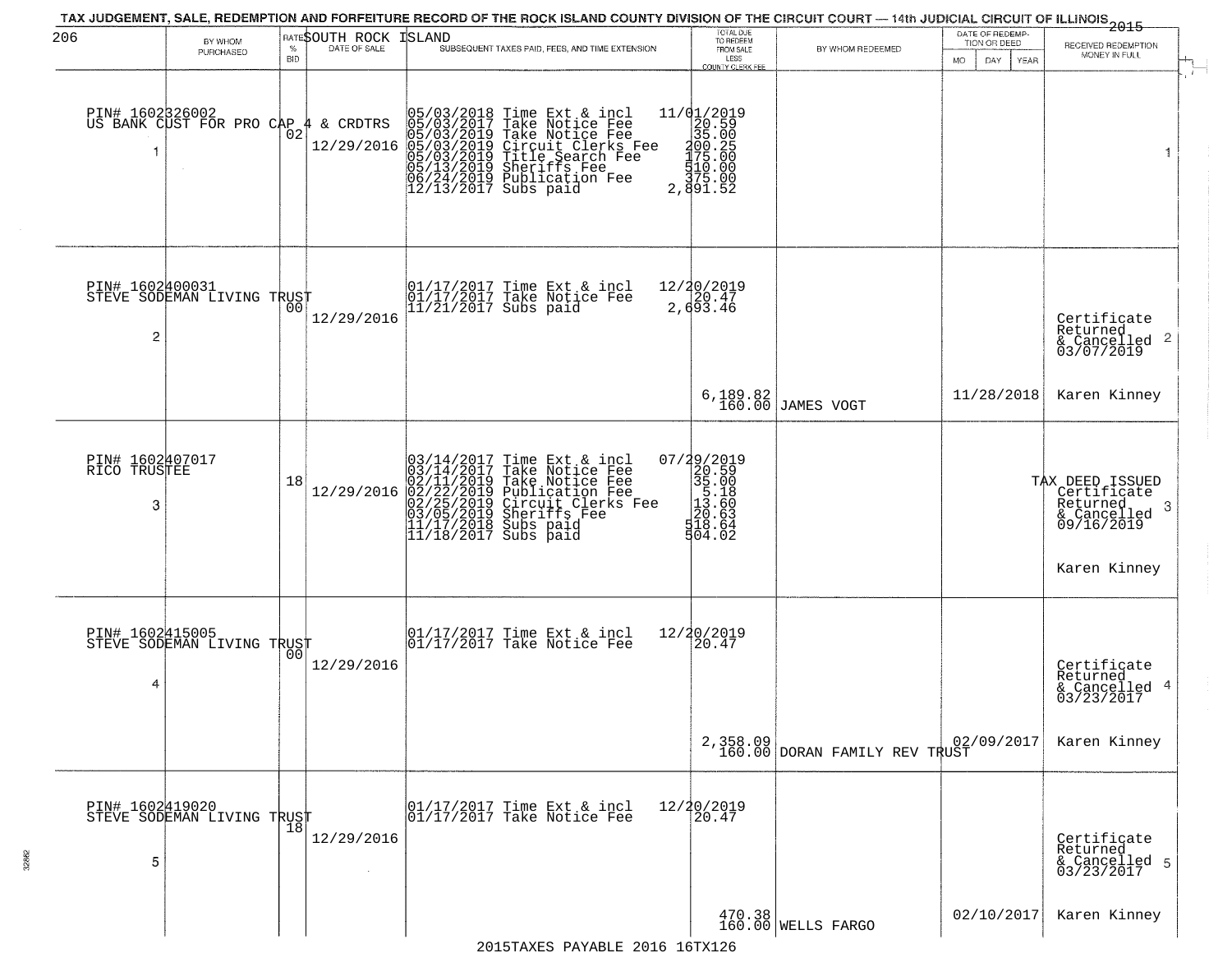| TAX JUDGEMENT, SALE, REDEMPTION AND FORFEITURE RECORD OF THE ROCK ISLAND COUNTY DIVISION OF THE CIRCUIT COURT - 14th JUDIC |                                                   |      |                           |                                     |                                            |                              |                                                                 |                       |          |
|----------------------------------------------------------------------------------------------------------------------------|---------------------------------------------------|------|---------------------------|-------------------------------------|--------------------------------------------|------------------------------|-----------------------------------------------------------------|-----------------------|----------|
| NAME AND ADDRESS<br>LEGAL DESCRIPTION<br>207                                                                               |                                                   |      | BACK TAX<br>FORFEITED     | BACK TAX<br>FORFEITED               | <b>TOTAL BACK</b>                          | AMOUNT<br>FOR WHICH          |                                                                 | INTEREST PAYMENT FUND | 2015     |
| TAXPAYER NO.<br>PARCEL NO.<br>ACRES                                                                                        | SOUTH ROCK ISLANDA-BACK TAX<br>TAX DUE<br>INT DUE |      | PENALTY<br><b>ACCRUED</b> | <b>INTEREST AND</b><br>COST ACCRUED | TAX PENALTY<br>AND COSTS<br><b>ACCRUED</b> | <b>JUDGEMENT</b><br>IS ASKED | $\begin{array}{c} \text{CEPTIFICATE} \\ \text{NO.} \end{array}$ | <b>INDEMNITY FUND</b> |          |
| ASSESSED VALUATION FOR TAXES                                                                                               | 1ST<br>$1S$ T                                     | 2014 |                           |                                     |                                            |                              |                                                                 | COST OF SALE          |          |
|                                                                                                                            |                                                   |      |                           |                                     |                                            |                              |                                                                 |                       |          |
| SHAFER LLOYD J/ALICE J<br>1625 21ST AVE<br>ROCK ISLAND IL 61:                                                              | 2ND<br>2ND                                        |      |                           |                                     |                                            |                              |                                                                 |                       |          |
| 61201                                                                                                                      | 3RD<br>3RD                                        |      |                           |                                     |                                            |                              |                                                                 | 60.00                 |          |
| LOT 10                                                                                                                     | 3.80<br>63,15                                     |      |                           |                                     |                                            |                              | 1012                                                            |                       |          |
| DACKS 4TH ADD<br>ALL EX E 13.50 FT & S 1/2<br>VAC ALLEY ADJ TO N                                                           |                                                   |      |                           |                                     |                                            |                              |                                                                 | 20.00                 |          |
|                                                                                                                            | 1.90<br>63.15<br><b>PUBLICATION COST</b>          |      |                           |                                     |                                            |                              |                                                                 |                       |          |
| $111 - 10 - 00$<br>1176<br>$10-02$                                                                                         |                                                   |      |                           |                                     |                                            |                              |                                                                 | 4.00                  |          |
| PIN# 1602419021                                                                                                            | 10.00<br>TOTAL DUE-TAXES, INT. COST               |      |                           |                                     |                                            |                              |                                                                 |                       |          |
| 2,490                                                                                                                      | 142.00                                            |      |                           |                                     |                                            | 142.00                       |                                                                 | 10.00                 | 236.00   |
|                                                                                                                            | 1ST                                               |      |                           |                                     |                                            |                              |                                                                 |                       |          |
| TESBO CONCEPTION GROUP<br>3422 1ST AVE E                                                                                   | $\frac{6708.99}{200}$ 6708.99.704.41              |      |                           |                                     |                                            |                              |                                                                 |                       |          |
| 61264<br>MILAN IL                                                                                                          | 6708.99 503.15                                    |      |                           |                                     |                                            |                              |                                                                 | 60.00                 |          |
| SUPVR ASST MAP                                                                                                             | $\overline{\text{3BD}}$<br>3BD.                   |      |                           |                                     |                                            |                              |                                                                 |                       |          |
| LOT 446 SHEET 10<br>RICHMONDS SUBD                                                                                         | 6708.99 402.52                                    |      |                           |                                     |                                            |                              | 1013                                                            | 20.00                 |          |
|                                                                                                                            | 6708.99 201.26                                    |      |                           |                                     |                                            |                              |                                                                 |                       |          |
| $229 - 19 - 00$<br>3054                                                                                                    | PUBLICATION COST                                  |      |                           |                                     |                                            |                              |                                                                 | 4.00                  |          |
| $10 - 02$<br>PIN# 1602421011                                                                                               | 10.00                                             |      |                           |                                     |                                            |                              |                                                                 |                       |          |
|                                                                                                                            | TOTAL DUE-TAXES, INT. COST                        |      |                           |                                     |                                            |                              |                                                                 |                       |          |
| 264,524                                                                                                                    | 28,657.30<br>isT<br>181                           |      |                           |                                     |                                            | 28657.30                     |                                                                 | 10.00                 | 28751.30 |
|                                                                                                                            | <u>591.84</u><br><u>62.16</u>                     |      |                           |                                     |                                            |                              |                                                                 |                       |          |
| DEPRON AARON M<br>2017 23RD ST<br>ROCK ISLAND IL<br>61201                                                                  | 2ND<br>591.84                                     |      |                           |                                     |                                            |                              |                                                                 | 60.00                 |          |
|                                                                                                                            | 44.40<br>3BD<br>3RD                               |      |                           |                                     |                                            |                              |                                                                 |                       |          |
| LOT 3<br>BEL AIRE SUB DIV                                                                                                  | 35.5<br>591.84                                    |      |                           |                                     |                                            |                              | 1014                                                            | 20.00                 |          |
|                                                                                                                            | 4TH<br>17.76<br>591.84                            |      |                           |                                     |                                            |                              |                                                                 |                       |          |
| $636 - 61$                                                                                                                 | <b>PUBLICATION COST</b>                           |      |                           |                                     |                                            |                              |                                                                 | 4.00                  |          |
| $061 - 20 - 00$<br>10-02                                                                                                   | 10.00                                             |      |                           |                                     |                                            |                              |                                                                 |                       |          |
| PIN# 1602430051                                                                                                            | TOTAL OUE-TAXES, INT. COST                        |      |                           |                                     |                                            |                              |                                                                 |                       |          |
| 29,335                                                                                                                     | 2,537.20<br>187                                   |      |                           |                                     |                                            | 2537.20                      |                                                                 | 10.00                 | 2631.20  |
|                                                                                                                            | 482.14<br>50.61                                   |      |                           |                                     |                                            |                              |                                                                 |                       |          |
| MARTIN GEORGE B<br>1931 17TH ST                                                                                            | 2ND                                               |      |                           |                                     |                                            |                              |                                                                 |                       |          |
| ROCK ISLAND IL<br>61201                                                                                                    | 482.14<br>36.15<br>3 <sub>BD</sub><br>3BD         |      |                           |                                     |                                            |                              |                                                                 | 60.00                 |          |
| LOT 4<br>J H BERTELSENS SUBD                                                                                               | 482.14<br>28.92                                   |      |                           |                                     |                                            |                              | 1015                                                            | 20.00                 |          |
|                                                                                                                            | 4TH<br>482.14<br>14.46                            |      |                           |                                     |                                            |                              |                                                                 |                       |          |
|                                                                                                                            | UBLICA HUN COS-                                   |      |                           |                                     |                                            |                              |                                                                 |                       |          |
| $065 - 18 - 00$<br>640<br>$10 - 02$                                                                                        | 10.00                                             |      |                           |                                     |                                            |                              |                                                                 | 4.00                  |          |
| PIN# 1602444003<br>$\sim 100$                                                                                              | TOTAL DUE-TAXES, INT. COST                        |      |                           |                                     |                                            |                              |                                                                 |                       |          |
| 25,010                                                                                                                     | 2,068.70                                          |      |                           |                                     |                                            | 2068.70                      |                                                                 | 10.00                 | 2162.70  |
|                                                                                                                            | $\overline{1ST}$<br>1ST                           |      |                           |                                     |                                            |                              |                                                                 |                       |          |
| MOORE JEFF<br>507 19TH AVE                                                                                                 | 2ND<br>2ND                                        |      |                           |                                     |                                            |                              |                                                                 |                       |          |
| 61201<br>ROCK ISLAND IL                                                                                                    | 159.51 11.95                                      |      |                           |                                     |                                            |                              |                                                                 | 60.00                 |          |
| LOT 104                                                                                                                    | 3RD<br>3RD                                        |      |                           |                                     |                                            |                              |                                                                 |                       |          |
| EXPOSITION PARK ADD                                                                                                        | 159.51<br>9.56<br>4TH<br>4TH                      |      |                           |                                     |                                            |                              | 1016                                                            | 20.00                 |          |
|                                                                                                                            | $4.78^{\circ}$<br>159.51                          |      |                           |                                     |                                            |                              |                                                                 |                       |          |
| $132 - 18 - 00$<br>$10 - 02$<br>1466                                                                                       | PUBLICATION COST<br>10.00                         |      |                           |                                     |                                            |                              |                                                                 | 4.00                  |          |
| PIN# 1603403024                                                                                                            | TOTAL DUE-TAXES, INT. COST                        |      |                           |                                     |                                            |                              |                                                                 |                       |          |
| 10,126                                                                                                                     | 514.82                                            |      |                           |                                     |                                            | 514.82                       |                                                                 | 10.00                 | 608.82   |
|                                                                                                                            |                                                   |      |                           |                                     |                                            |                              |                                                                 |                       |          |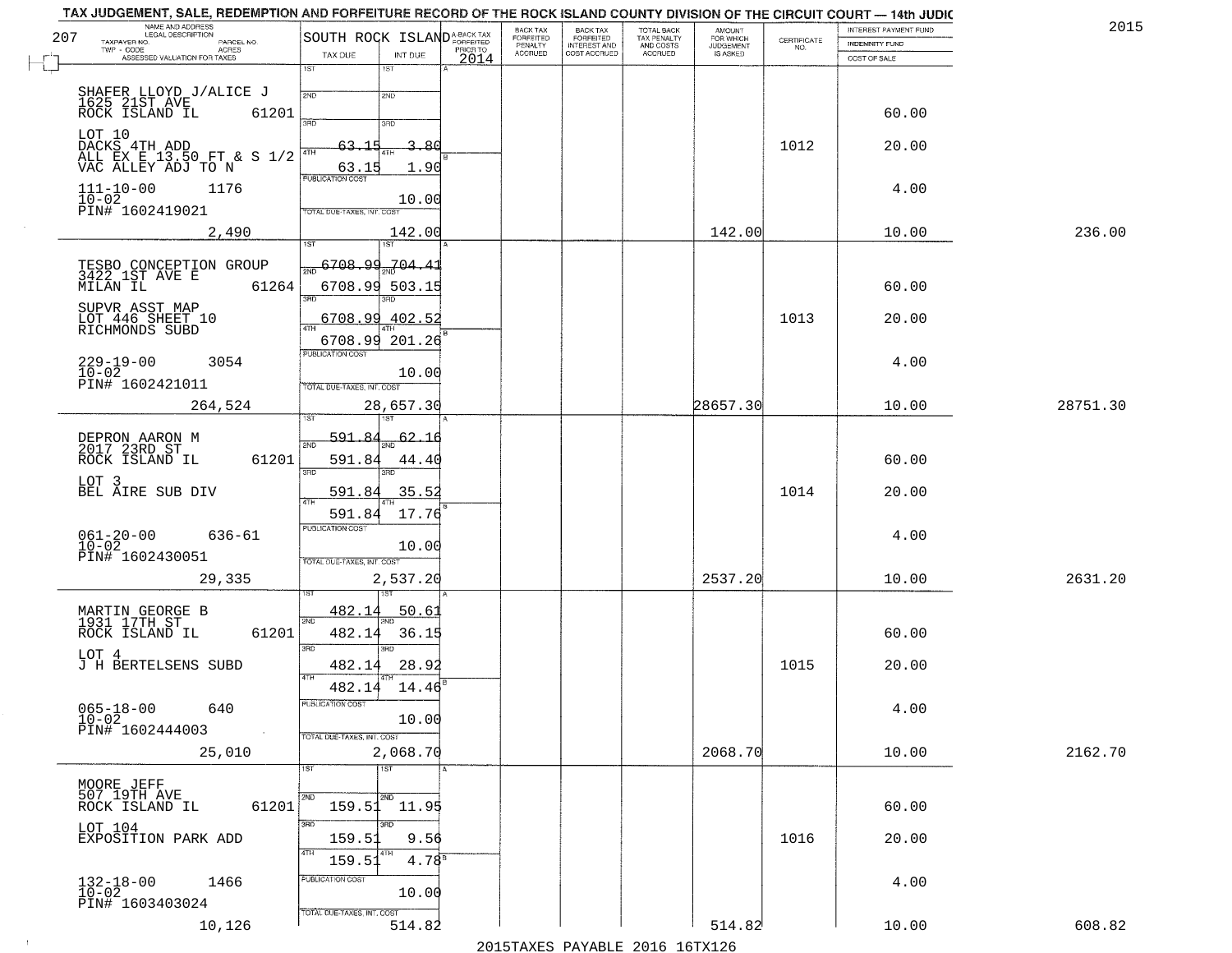| 207                               | BY WHOM<br>PURCHASED                                   | $\%$<br><b>BID</b> | RATESOUTH ROCK<br>DATE OF SALE | TAX JUDGEMENT, SALE, REDEMPTION AND FORFEITURE RECORD OF THE ROCK ISLAND COUNTY DIVISION OF THE CIRCUIT COURT — 14th JUDICIAL CIRCUIT OF ILLINOIS 2015<br><b>ISLAND</b><br>SUBSEQUENT TAXES PAID, FEES, AND TIME EXTENSION | TOTAL DUE<br>TO REDEEM<br>FROM SALE<br>LESS                     | BY WHOM REDEEMED                                                                                         | DATE OF REDEMP-<br>TION OR DEED<br>MO.<br>DAY<br>YEAR | RECEIVED REDEMPTION<br>MONEY IN FULL                       |
|-----------------------------------|--------------------------------------------------------|--------------------|--------------------------------|----------------------------------------------------------------------------------------------------------------------------------------------------------------------------------------------------------------------------|-----------------------------------------------------------------|----------------------------------------------------------------------------------------------------------|-------------------------------------------------------|------------------------------------------------------------|
|                                   | PIN# 1602419021    <br>STEVE SODEMAN LIVING TRUST      | $\overline{18}$    | 12/29/2016                     | $\begin{array}{cc} 01/17/2017 \\ 01/17/2017 \\ \end{array}$ Take Notice Fee                                                                                                                                                | <b>COUNTY CLERK FEE</b><br>12/20/2019<br>20.47                  |                                                                                                          |                                                       | Certificate<br>Returned<br>& Cancelled<br>05/23/2017       |
|                                   |                                                        |                    |                                |                                                                                                                                                                                                                            |                                                                 | 298.95<br>160.00 WELLS FARGO                                                                             | 04/27/2017                                            | Karen Kinney                                               |
| PIN# 1602421011<br>$\overline{c}$ | STEVE SODEMAN LIVING TRUST                             |                    | 12/29/2016                     | 01/17/2017 Time Ext & incl<br>01/17/2017 Take Notice Fee<br>11/21/2017 Subs paid                                                                                                                                           | 12/20/2019<br>$\frac{1}{28}$ , $\frac{1}{304}$ , $\frac{1}{76}$ |                                                                                                          |                                                       | Certificate<br>Returned<br>$\frac{12241164}{63/07/2019}$ 2 |
|                                   |                                                        |                    |                                |                                                                                                                                                                                                                            |                                                                 | $\begin{array}{ c c c c c }\hline 60,473.10 & & & \\ 160.00 & & & \\ \hline \end{array}$ GULF COAST BANK | 11/19/2018                                            | Karen Kinney                                               |
| PIN# 1602430051<br>3              | STEVE SODEMAN LIVING TRUST                             | 02                 | 12/29/2016                     | 01/17/2017 Time Ext & incl<br>01/17/2017 Take Notice Fee                                                                                                                                                                   | 12/20/2019<br>20.47                                             |                                                                                                          |                                                       | Certificate<br>Returned<br>3<br>& Cancelled<br>05/23/2017  |
|                                   |                                                        |                    |                                |                                                                                                                                                                                                                            |                                                                 | 2,704.29 KENNETH C DEPRON/BHBT                                                                           | 03/27/2017                                            | Karen Kinney                                               |
| 4                                 | PIN# 1602444003<br>US BANK CUST FOR PRO CAP 4 & CRDTRS |                    | 12/29/2016                     |                                                                                                                                                                                                                            |                                                                 |                                                                                                          |                                                       | Certificate<br>Returned<br>& Cancelled 4<br>03/23/2017     |
|                                   |                                                        |                    |                                |                                                                                                                                                                                                                            |                                                                 | $2,551.99$<br>160.00 GEORGE B MARTIN                                                                     | 02/17/2017                                            | Karen Kinney                                               |
| 5                                 | PIN# 1603403024    <br>STEVE SODEMAN LIVING TRUST      | $\overline{18}$    | 12/29/2016                     | 01/17/2017 Time Ext & incl<br>01/17/2017 Take Notice Fee                                                                                                                                                                   | 12/20/2019<br>20.47                                             |                                                                                                          |                                                       | Certificate<br>Returned<br>& Cancelled 5<br>07/20/2017     |
|                                   |                                                        |                    |                                |                                                                                                                                                                                                                            |                                                                 | 738.88<br>160.00 JEFF MOORE                                                                              | 05/04/2017                                            | Karen Kinney                                               |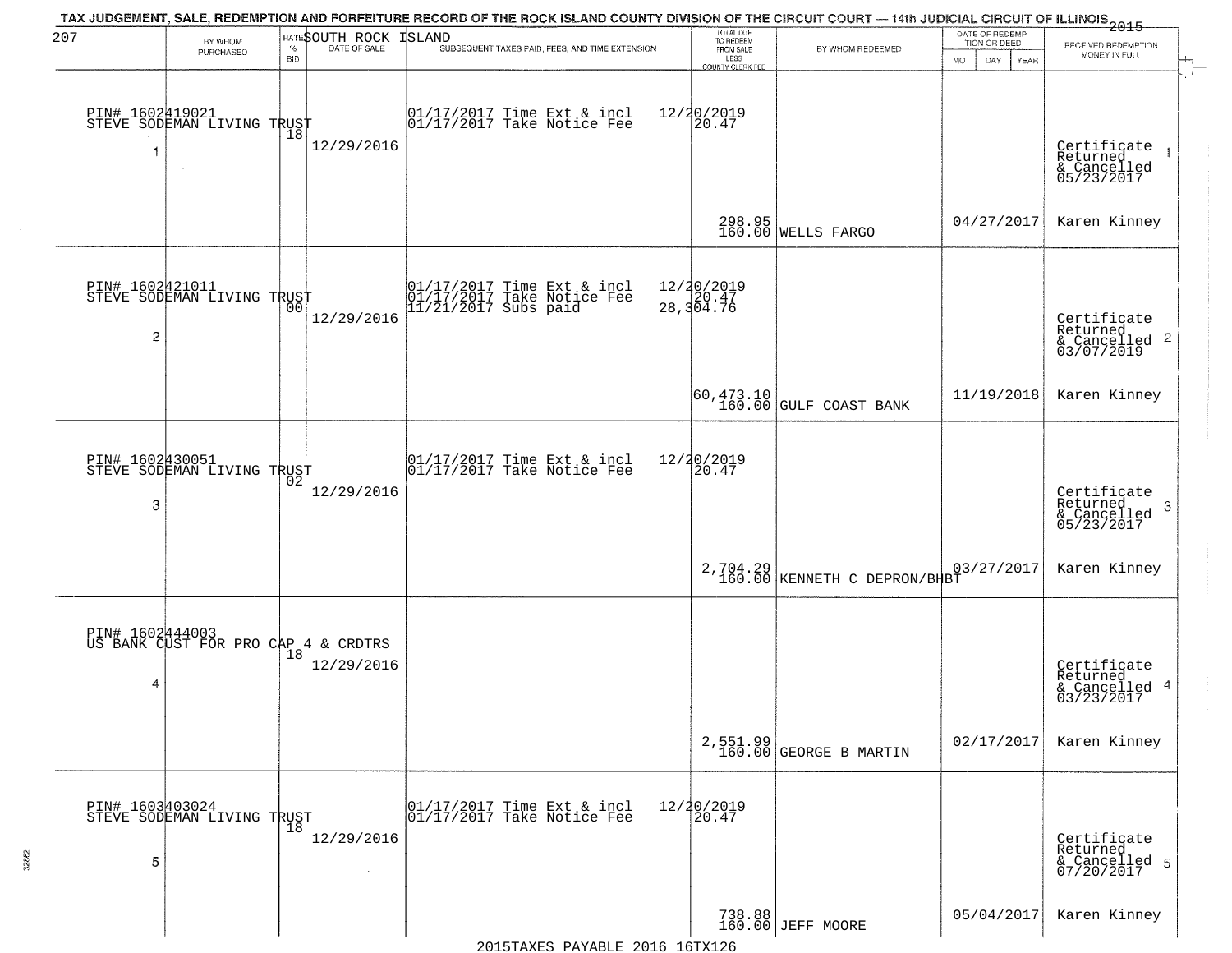|    | TAX JUDGEMENT, SALE, REDEMPTION AND FORFEITURE RECORD OF THE ROCK ISLAND COUNTY DIVISION OF THE CIRCUIT COURT - 14th JUDIC |                                           | BACK TAX                  |                                       |                                        |                              |             | INTEREST PAYMENT FUND | 2015    |
|----|----------------------------------------------------------------------------------------------------------------------------|-------------------------------------------|---------------------------|---------------------------------------|----------------------------------------|------------------------------|-------------|-----------------------|---------|
|    | NAME AND ADDRESS<br>LEGAL DESCRIPTION<br>208<br>TAXPAYER NO.<br>PARCEL NO.                                                 | SOUTH ROCK ISLAND <sup>A-BACK TAX</sup>   | FORFEITED                 | BACK TAX<br>FORFEITED<br>INTEREST AND | TOTAL BACK<br>TAX PENALTY<br>AND COSTS | AMOUNT<br>FOR WHICH          | CERTIFICATE | <b>INDEMNITY FUND</b> |         |
| r" | TWP - CODE<br>ACRES<br>ASSESSED VALUATION FOR TAXES                                                                        | PRIOR TO<br>TAX DUE<br>INT DUE<br>2014    | PENALTY<br><b>ACCRUED</b> | COST ACCRUED                          | <b>ACCRUED</b>                         | <b>JUDGEMENT</b><br>IS ASKED | NO.         | COST OF SALE          |         |
|    |                                                                                                                            | 1ST<br>$1S$ T                             |                           |                                       |                                        |                              |             |                       |         |
|    | SCHMOOK WESTLY S/LISA M                                                                                                    | 2ND<br>2ND                                |                           |                                       |                                        |                              |             |                       |         |
|    | 527 19TH AVE<br>ROCK ISLAND IL<br>61201                                                                                    | 16.30                                     |                           |                                       |                                        |                              |             | 60.00                 |         |
|    |                                                                                                                            | 217.46<br>3RD                             |                           |                                       |                                        |                              |             |                       |         |
|    | LOT 110<br>EXPOSITION PARK ADD<br>E 20 FT L 108 & ALL LOTS                                                                 | 217<br>13.0                               |                           |                                       |                                        |                              | 1017        | 20.00                 |         |
|    | 109 AND                                                                                                                    |                                           |                           |                                       |                                        |                              |             |                       |         |
|    |                                                                                                                            | 217.46<br>6.52<br><b>PUBLICATION COST</b> |                           |                                       |                                        |                              |             |                       |         |
|    | $132 - 22 - 00$<br>1471                                                                                                    | 10.00                                     |                           |                                       |                                        |                              |             | 4.00                  |         |
|    | 10-02<br>PIN# 1603403028                                                                                                   | TOTAL DUE-TAXES, INT, COST                |                           |                                       |                                        |                              |             |                       |         |
|    | 14,574                                                                                                                     | 698.24                                    |                           |                                       |                                        | 698.24                       |             | 10.00                 | 792.24  |
|    |                                                                                                                            | 1ST<br>1ST                                |                           |                                       |                                        |                              |             |                       |         |
|    | WEATHERSPOON GLORIA D<br>1806 3RD ST W<br>MILAN IL 6:                                                                      | 35.07<br>334                              |                           |                                       |                                        |                              |             |                       |         |
|    | 61264                                                                                                                      | 25.05<br>334.23                           |                           |                                       |                                        |                              |             | 60.00                 |         |
|    | LOT 24                                                                                                                     | Ë                                         |                           |                                       |                                        |                              |             |                       |         |
|    | EXPOSITION PARK ADD                                                                                                        | 20.04<br>334                              |                           |                                       |                                        |                              | 1018        | 20.00                 |         |
|    |                                                                                                                            | 10.02<br>334.23                           |                           |                                       |                                        |                              |             |                       |         |
|    | $129 - 04 - 00$<br>$10 - 02$<br>1386                                                                                       | PUBLICATION COST                          |                           |                                       |                                        |                              |             | 4.00                  |         |
|    | PIN# 1603403081                                                                                                            | 10.00<br>TOTAL DUE-TAXES, INT. COST       |                           |                                       |                                        |                              |             |                       |         |
|    |                                                                                                                            |                                           |                           |                                       |                                        | 1437.10                      |             |                       | 1531.10 |
|    | 13,178                                                                                                                     | 1,437.10                                  |                           |                                       |                                        |                              |             | 10.00                 |         |
|    |                                                                                                                            | 150.96<br>15.82                           |                           |                                       |                                        |                              |             |                       |         |
|    | HUTCHINS TRACY/PAMELA<br>1816 9TH ST<br>ROCK ISLAND IL<br>61201                                                            | 2ND<br>150.96<br>11.30                    |                           |                                       |                                        |                              |             | 60.00                 |         |
|    |                                                                                                                            | 3RD<br>3RD                                |                           |                                       |                                        |                              |             |                       |         |
|    | LOT 5<br>EXPOSITION PARK ADD                                                                                               | 150.9<br>9.04                             |                           |                                       |                                        |                              | 1019        | 20.00                 |         |
|    |                                                                                                                            | 150.96<br>4.52                            |                           |                                       |                                        |                              |             |                       |         |
|    |                                                                                                                            | <b>PUBLICATION COST</b>                   |                           |                                       |                                        |                              |             |                       |         |
|    | $128 - 07 - 00$<br>$10 - 02$<br>1367                                                                                       | 10.00                                     |                           |                                       |                                        |                              |             | 4.00                  |         |
|    | PIN# 1603403096                                                                                                            | TOTAL OUE-TAXES, INT. COST                |                           |                                       |                                        |                              |             |                       |         |
|    | 12,583                                                                                                                     | 654.52                                    |                           |                                       |                                        | 654.52                       |             | 10.00                 | 748.52  |
|    |                                                                                                                            |                                           |                           |                                       |                                        |                              |             |                       |         |
|    | STOVALL CHERYL A<br>1820 9TH ST                                                                                            | <u> 27.79</u><br>264.<br>2ND              |                           |                                       |                                        |                              |             |                       |         |
|    | ROCK ISLAND IL<br>61201                                                                                                    | 264.4<br>19.85                            |                           |                                       |                                        |                              |             | 60.00                 |         |
|    | LOT 6                                                                                                                      | 3RD<br>3RD                                |                           |                                       |                                        |                              | 1020        |                       |         |
|    | EXPOSITION PARK ADD                                                                                                        | 264.43<br>15.88<br>4TH                    |                           |                                       |                                        |                              |             | 20.00                 |         |
|    |                                                                                                                            | 7.94<br>264.43                            |                           |                                       |                                        |                              |             |                       |         |
|    | $128 - 08 - 00$<br>1368<br>$10 - 02$                                                                                       | PUBLICATION COST<br>10.00                 |                           |                                       |                                        |                              |             | 4.00                  |         |
|    | PIN# 1603403097<br>$\sim 100$                                                                                              | TOTAL DUE-TAXES, INT. COST                |                           |                                       |                                        |                              |             |                       |         |
|    | 16,426                                                                                                                     | 1,139.18                                  |                           |                                       |                                        | 1139.18                      |             | 10.00                 | 1233.18 |
|    |                                                                                                                            | $\overline{11}$<br>1ST                    |                           |                                       |                                        |                              |             |                       |         |
|    | NELSON BRIANNA<br>411 19TH AVE                                                                                             | 133.86<br>14.07                           |                           |                                       |                                        |                              |             |                       |         |
|    | 61201<br>ROCK ISLAND IL                                                                                                    | 2ND<br>$133.86$ $10.05$                   |                           |                                       |                                        |                              |             | 60.00                 |         |
|    | LOT 6                                                                                                                      | 3RD<br>3RD                                |                           |                                       |                                        |                              |             |                       |         |
|    | SCHEUERMAN AND KEMPES<br>1ST ADD                                                                                           | 8.04<br>133.86                            |                           |                                       |                                        |                              | 1021        | 20.00                 |         |
|    |                                                                                                                            | 4TH<br>4TH<br>$4.02^8$<br>133.86          |                           |                                       |                                        |                              |             |                       |         |
|    | $256 - 09 - 00$<br>$10 - 02$<br>$3330-F$                                                                                   | PUBLICATION COST                          |                           |                                       |                                        |                              |             | 4.00                  |         |
|    | PIN# 1603405003                                                                                                            | 10.00                                     |                           |                                       |                                        |                              |             |                       |         |
|    | 9,051                                                                                                                      | TOTAL DUE-TAXES, INT. COST<br>581.62      |                           |                                       |                                        | 581.62                       |             | 10.00                 | 675.62  |
|    |                                                                                                                            |                                           |                           |                                       |                                        |                              |             |                       |         |

 $\overline{+}$ 

 $\sim 10$ 

2015TAXES PAYABLE 2016 16TX126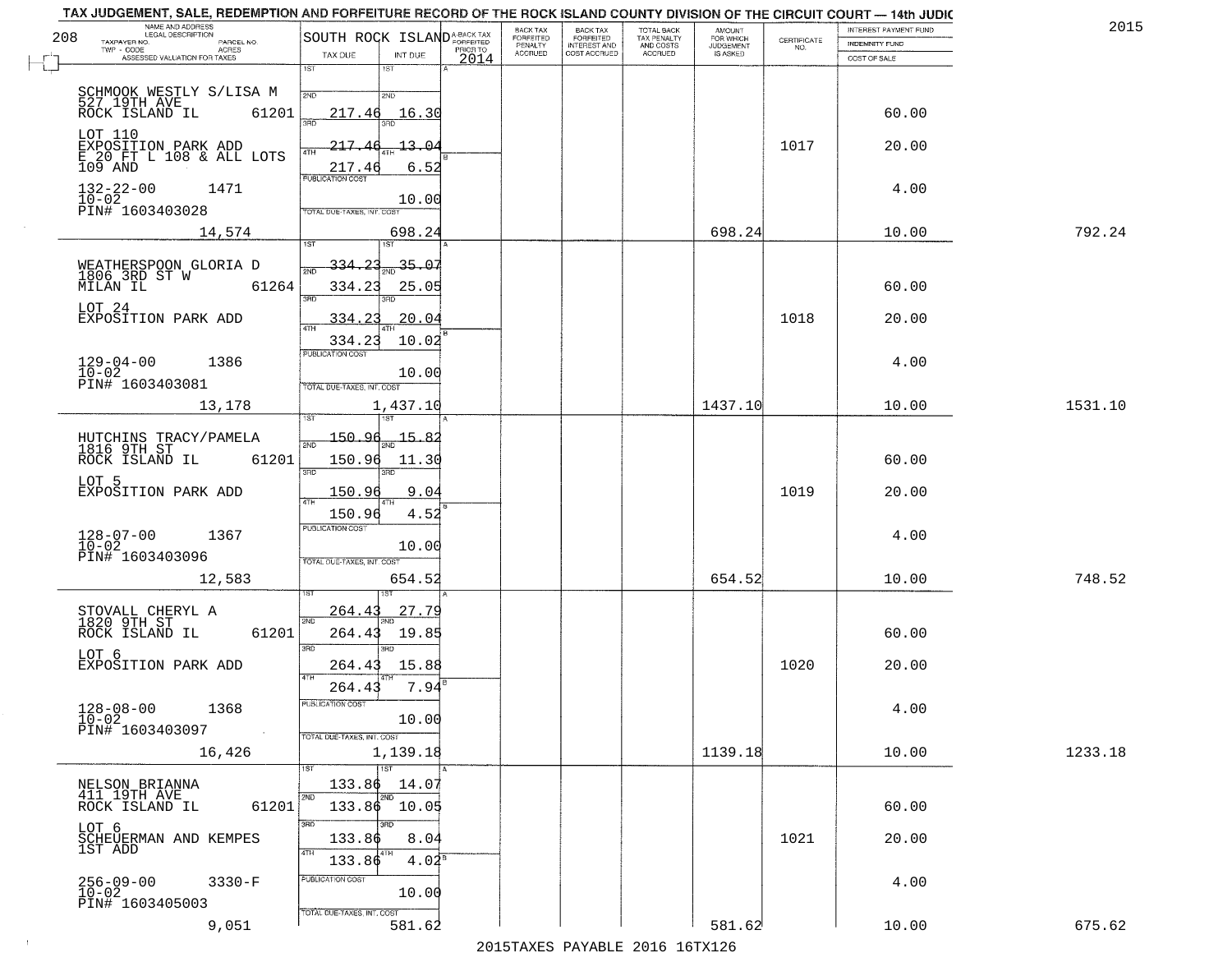| 208                  |                                               |            |                              | TAX JUDGEMENT, SALE, REDEMPTION AND FORFEITURE RECORD OF THE ROCK ISLAND COUNTY DIVISION OF THE CIRCUIT COURT — 14th JUDICIAL CIRCUIT OF ILLINOIS 2015                                                                                                                                                                                                                                                           | TOTAL DUE<br>TO REDEEM                                                                                                  |                                                                                                                                                                                               | DATE OF REDEMP-                                  |                                                                           |
|----------------------|-----------------------------------------------|------------|------------------------------|------------------------------------------------------------------------------------------------------------------------------------------------------------------------------------------------------------------------------------------------------------------------------------------------------------------------------------------------------------------------------------------------------------------|-------------------------------------------------------------------------------------------------------------------------|-----------------------------------------------------------------------------------------------------------------------------------------------------------------------------------------------|--------------------------------------------------|---------------------------------------------------------------------------|
|                      | BY WHOM<br>PURCHASED                          | <b>BID</b> | <b>RATESOUTH ROCK ISLAND</b> | SUBSEQUENT TAXES PAID, FEES, AND TIME EXTENSION                                                                                                                                                                                                                                                                                                                                                                  | FROM SALE<br>LESS<br>COUNTY CLERK FEE                                                                                   | BY WHOM REDEEMED                                                                                                                                                                              | TION OR DEED<br>DAY.<br><b>YEAR</b><br><b>MO</b> | RECEIVED REDEMPTION<br>MONEY IN FULL                                      |
| 1                    | PIN# 1603403028<br>STEVE SODEMAN LIVING TRUST |            | 12/29/2016                   | 01/17/2017 Time Ext & incl<br>01/17/2017 Take Notice Fee<br>11/21/2017 Subs paid                                                                                                                                                                                                                                                                                                                                 | 12/20/2019<br>20.47<br>13.92                                                                                            |                                                                                                                                                                                               |                                                  | Certificate<br>Returned<br>& Cancelled<br>10/25/2018<br>$\rightarrow$     |
|                      |                                               |            |                              |                                                                                                                                                                                                                                                                                                                                                                                                                  |                                                                                                                         | 2, 182.71 WESTLY SCHMOOK                                                                                                                                                                      | 09/13/2018                                       | Karen Kinney                                                              |
| 2                    | PIN# 1603403081<br>STEVE SODEMAN LIVING TRUST |            | 12/29/2016                   | 01/17/2017 Time Ext & incl<br>01/17/2017 Take Notice Fee                                                                                                                                                                                                                                                                                                                                                         | 12/20/2019<br>20.47                                                                                                     |                                                                                                                                                                                               |                                                  | Certificate<br>Returned<br>$\frac{1}{2}$ Cancelled 2<br>01/09/2018        |
|                      |                                               |            |                              |                                                                                                                                                                                                                                                                                                                                                                                                                  |                                                                                                                         | 2, 102.77<br>160.00 GLORIA WEATHERSPOON                                                                                                                                                       | 11/20/2017                                       | Karen Kinney                                                              |
| PIN# 1603403096<br>3 | STEVE SODEMAN LIVING TRUST                    | Ίõ         | 12/29/2016                   | Time Ext & incl<br>Take Notice Fee<br>Take Notice Fee<br>Circuit Clerks Fee<br>Title Search Fee<br>Subs paid<br>Bublication Fee<br>Sheriffs Fee<br>Subs paid<br>01/17/2017 Time Ext & 01/17/2017 Take Notic<br>08/21/2019 Take Notic<br>08/21/2019 Circuit Cl<br>08/21/2019 Circuit Cl<br>08/21/2019 Title Sear<br>08/26/2019 Subs paid<br>08/26/2019 Sheriffs F<br>11/20/2018 Subs paid<br>11/21/2017 Subs paid |                                                                                                                         | Le Fee<br>Press 12/20/2019<br>Press Press 35.00<br>Press 210.00<br>Press 110.00<br>Press 110.00<br>Press 140<br>771.22<br>40.02<br>740.02<br>5,580.24<br>5,580.24<br>160.00<br>EMRCUS BALLARD | 11/20/2019                                       | Certificate<br>Returned<br>3<br>& Cancelled<br>01/06/2020<br>Karen Kinney |
| 4                    | PIN# 1603403097<br>STEVE SODEMAN LIVING TRUST |            | 12/29/2016                   | Time Ext & incl<br>Take Notice Fee<br>Take Notice Fee<br>Circuit Clerks Fee<br>Title Search Fee<br>Subs paid<br>Publication Fee<br>Sheriffs Fee<br>01/17/2017 Time Ext & ir<br>01/17/2017 Take Notice B<br>08/21/2019 Take Notice B<br>08/21/2019 Circuit Clerk<br>08/21/2019 Title Search<br>08/21/2019 Subs paid<br>10/15/2019 Sheriffs Fee<br>11/20/2018 Subs paid                                            | $12/20/2019$ $20.47$ $35.00$ $1,191.36$ $1,408.24$ $1,408.24$ $1,408.24$ $1,409.26$<br>$1,1\overline{9}4.\overline{5}4$ | 5,545.06<br>160.00 MCCARTHY CALLAS FEENEY P.                                                                                                                                                  |                                                  | Certificate<br>Returned<br>& Cancelled 4<br>01/03/2020<br>Karen Kinney    |
| PIN# 1603405003<br>5 | STEVE SODEMAN LIVING TRUST                    | 18         |                              | 01/17/2017 Time Ext & incl<br>01/17/2017 Take Notice Fee<br>11/20/2018 Subs paid<br>12/29/2016 11/21/2017 Subs paid                                                                                                                                                                                                                                                                                              | 12/20/2019<br>$\begin{array}{r} 20.47 \\ 597.80 \\ 488.58 \end{array}$                                                  |                                                                                                                                                                                               |                                                  | Certificate<br>Returned<br>& Cancelled 5<br>03/07/2019                    |
|                      |                                               |            |                              |                                                                                                                                                                                                                                                                                                                                                                                                                  |                                                                                                                         | 2,581.92<br>160.00 RIA FEDERAL CREDIT UNION                                                                                                                                                   |                                                  | Karen Kinney                                                              |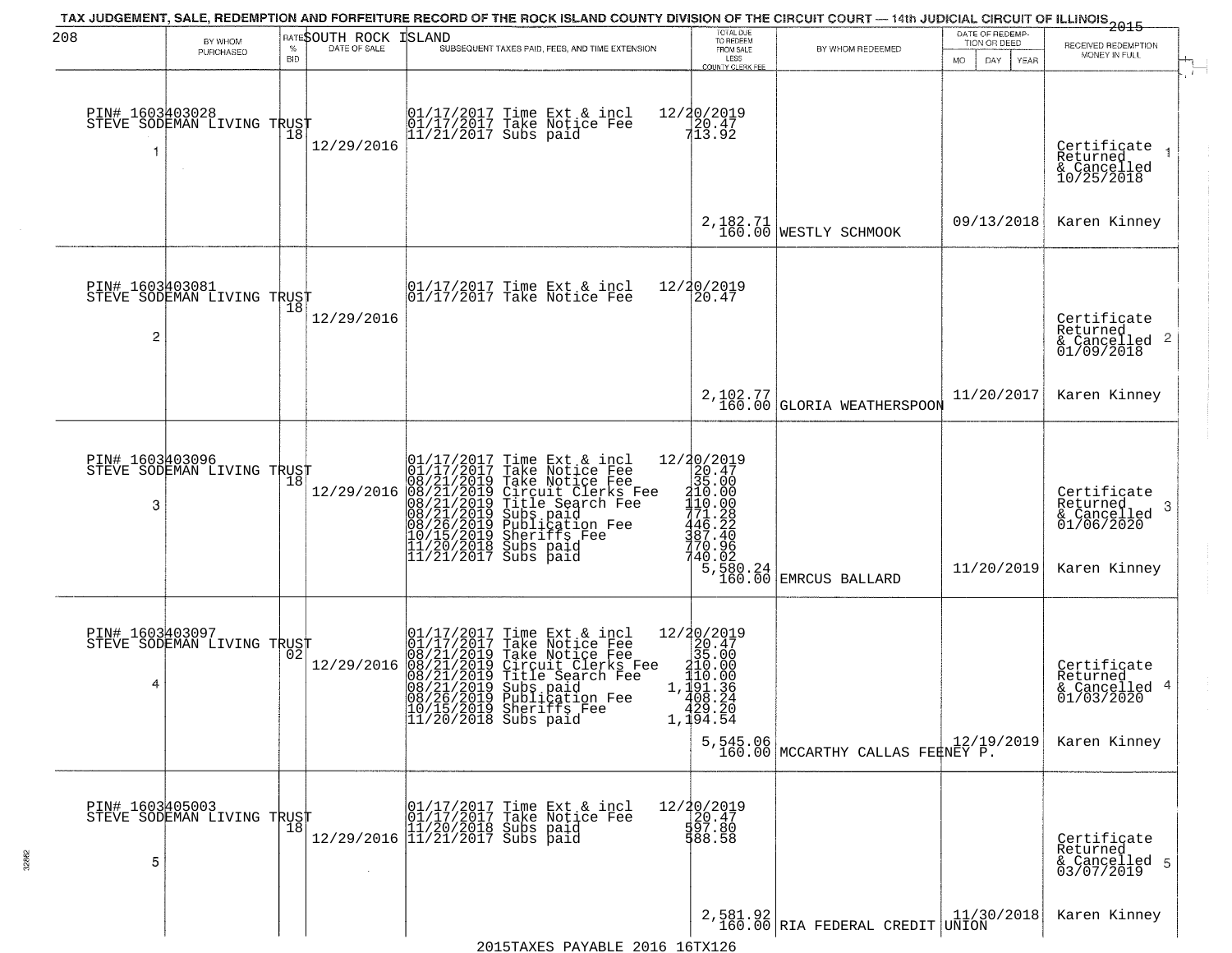| TAX JUDGEMENT, SALE, REDEMPTION AND FORFEITURE RECORD OF THE ROCK ISLAND COUNTY DIVISION OF THE CIRCUIT COURT - 14th JUDIC<br>NAME AND ADDRESS<br>LEGAL DESCRIPTION |                                                                                     |                            | BACK TAX             | BACK TAX<br>FORFEITED |                                        | AMOUNT<br>FOR WHICH |                                                                 | INTEREST PAYMENT FUND | 2015    |
|---------------------------------------------------------------------------------------------------------------------------------------------------------------------|-------------------------------------------------------------------------------------|----------------------------|----------------------|-----------------------|----------------------------------------|---------------------|-----------------------------------------------------------------|-----------------------|---------|
| 209<br>TAXPAYER NO.<br>PARCEL NO.<br>ACRES                                                                                                                          | SOUTH ROCK ISLANDA-BACK TAX                                                         |                            | FORFEITED<br>PENALTY | <b>INTEREST AND</b>   | TOTAL BACK<br>TAX PENALTY<br>AND COSTS | <b>JUDGEMENT</b>    | $\begin{array}{c} \text{CERTIFICATE} \\ \text{NO.} \end{array}$ | <b>INDEMNITY FUND</b> |         |
| ASSESSED VALUATION FOR TAXES                                                                                                                                        | TAX DUE<br>INT DUE                                                                  | 2014                       | <b>ACCRUED</b>       | COST ACCRUED          | <b>ACCRUED</b>                         | IS ASKED            |                                                                 | COST OF SALE          |         |
| PHILLIPS DIANA J<br>415 19TH AVE<br>ROCK ISLAND IL<br>61201                                                                                                         | 1ST<br>1ST<br>$287.2$ d $_{\tiny{\textrm{2ND}}}$ 30.1.<br>2ND<br>287.26             | 21.55                      |                      |                       |                                        |                     |                                                                 | 60.00                 |         |
| LOT 5<br>SCHEUERMAN AND KEMPES<br>1 ST ADD                                                                                                                          | 350<br>287.26<br>4TH                                                                | 17.2<br>8.62               |                      |                       |                                        |                     | 1022                                                            | 20.00                 |         |
| $256 - 08 - 00$<br>$3330 - E$<br>$10 - 02$<br>PIN# 1603405004                                                                                                       | 287.26<br>PUBLICATION COST<br>TOTAL DUE-TAXES, INT. COST                            | 10.00                      |                      |                       |                                        |                     |                                                                 | 4.00                  |         |
| 11,326                                                                                                                                                              | 1,236.62                                                                            |                            |                      |                       |                                        | 1236.62             |                                                                 | 10.00                 | 1330.62 |
| GRANADA EMMETT J<br>835 5TH AVE<br>MOLINE IL<br>61265<br>LOT 52                                                                                                     | <u>304.05</u><br>$\frac{31.92}{210}$<br>304.05<br>$\overline{3BD}$<br><u>304.05</u> | 22.80<br>18.24             |                      |                       |                                        |                     | 1023                                                            | 60.00<br>20.00        |         |
| SOUTH ROCK ISLAND ADD<br>E 20 FT OF LOT 53 AND<br>W 27 FT LOT<br>$276 - 21 - 00$<br>3671<br>$10 - 02$<br>PIN# 1603407011                                            | 304.05<br>PUBLICATION COST<br>TOTAL DUE-TAXES, INT. COST                            | 9.12<br>10.00              |                      |                       |                                        |                     |                                                                 | 4.00                  |         |
| 11,988                                                                                                                                                              | 1,308.28<br>1ST                                                                     |                            |                      |                       |                                        | 1308.28             |                                                                 | 10.00                 | 1402.28 |
| LOWERY AARON E<br>557 20TH AVE<br>ROCK ISLAND IL<br>61201                                                                                                           | 505.04<br>2ND<br>505.04<br>3BD<br>3RD                                               | 53.06<br>37.90             |                      |                       |                                        |                     |                                                                 | 60.00                 |         |
| LOT 39<br>SOUTH ROCK ISLAND ADD                                                                                                                                     | 505.04<br><b>ATH</b>                                                                | 30.3                       |                      |                       |                                        |                     | 1024                                                            | 20.00                 |         |
| $276 - 07 - 00$<br>10-02<br>3656<br>PIN# 1603407024                                                                                                                 | 505.04<br><b>PUBLICATION COST</b><br>TOTAL OUE-TAXES, INT. COST                     | 15.16<br>10.00             |                      |                       |                                        |                     |                                                                 | 4.00                  |         |
| 19,913                                                                                                                                                              | 2,166.60<br>187                                                                     |                            |                      |                       |                                        | 2166.60             |                                                                 | 10.00                 | 2260.60 |
| SENATRA KEVIN L<br>588 20TH AVE<br>ROCK ISLAND IL<br>61201<br>LOT 16                                                                                                | 168.05<br>2ND<br>168.05<br>3RD<br>$\overline{3BD}$                                  | 17.64<br>12.60             |                      |                       |                                        |                     |                                                                 | 60.00                 |         |
| SOUTH ROCK ISLAND ADD                                                                                                                                               | 168.05<br>4TH<br>168.05                                                             | 10.08<br>5.04              |                      |                       |                                        |                     | 1025                                                            | 20.00                 |         |
| 275-04-00<br>3631<br>$10 - 02$<br>PIN# 1603407057<br>$\sim 100$ km $^{-1}$                                                                                          | "UBLICA HUN CUS<br>TOTAL DUE-TAXES, INT. COST                                       | 10.00                      |                      |                       |                                        |                     |                                                                 | 4.00                  |         |
| 11,089                                                                                                                                                              |                                                                                     | 727.56                     |                      |                       |                                        | 727.56              |                                                                 | 10.00                 | 821.56  |
| EGGERS WILLIAM O<br>581 21ST AVE<br>61201<br>ROCK ISLAND IL                                                                                                         | 1ST<br>325.12<br>2ND<br>2ND<br>325.12                                               | 34.16<br>24.40             |                      |                       |                                        |                     |                                                                 | 60.00                 |         |
| LOT 7<br>$\overline{WEBBS}$ SUB DIV IN LOT<br>12 E .50 SE .25 SEC 3317N<br>2W                                                                                       | 3RD<br>325.12<br>325.12                                                             | 19.52<br>9.76 <sup>s</sup> |                      |                       |                                        |                     | 1026                                                            | 20.00                 |         |
| $300 - 22 - 00$<br>3899<br>$10 - 02$<br>PIN# 1603408015                                                                                                             | PUBLICATION COST<br>TOTAL DUE-TAXES, INT. COST                                      | 10.00                      |                      |                       |                                        |                     |                                                                 | 4.00                  |         |
| 24,107                                                                                                                                                              | 1,398.32                                                                            |                            |                      |                       |                                        | 1398.32             |                                                                 | 10.00                 | 1492.32 |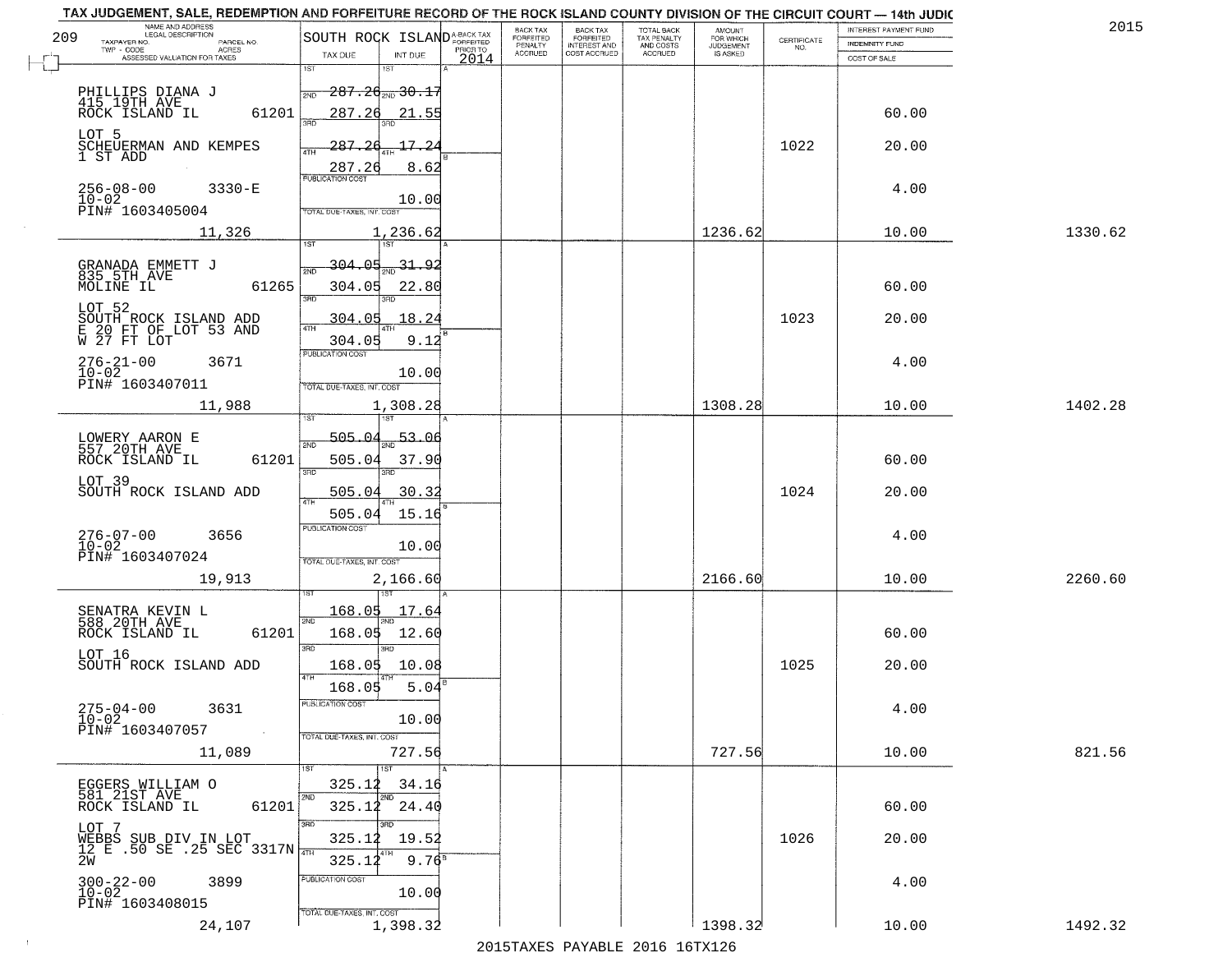| 209                         | BY WHOM                                                  |                 | RATESOUTH ROCK ISLAND | TAX JUDGEMENT, SALE, REDEMPTION AND FORFEITURE RECORD OF THE ROCK ISLAND COUNTY DIVISION OF THE CIRCUIT COURT — 14th JUDICIAL CIRCUIT OF ILLINOIS 2015                                                                                               | TOTAL DUE<br>TO REDEEM                                                                                                                                                                      |                                   | DATE OF REDEMP-<br>TION OR DEED | RECEIVED REDEMPTION                                                                |
|-----------------------------|----------------------------------------------------------|-----------------|-----------------------|------------------------------------------------------------------------------------------------------------------------------------------------------------------------------------------------------------------------------------------------------|---------------------------------------------------------------------------------------------------------------------------------------------------------------------------------------------|-----------------------------------|---------------------------------|------------------------------------------------------------------------------------|
|                             | PURCHASED                                                | %<br><b>BID</b> | DATE OF SALE          | SUBSEQUENT TAXES PAID, FEES, AND TIME EXTENSION                                                                                                                                                                                                      | FROM SALE<br>LESS<br>COUNTY CLERK FEE                                                                                                                                                       | BY WHOM REDEEMED                  | MO.<br>DAY<br><b>YEAR</b>       | MONEY IN FULL                                                                      |
| PIN# 1603405004             | STEVE SODEMAN LIVING TRUST                               | 18              |                       | $[01/17/2017 \t\t Time \t\t Ext & incl \\ 01/17/2017 \t\t Take \tNotice \t\text{Fe} \\ 11/20/2018 \t\text{Subs paid} \\ 12/29/2016 \t\t 11/21/2017 \t\text{Subs paid}$                                                                               | 12/20/2019<br>$\begin{array}{c} 20.47 \\ 632.54 \\ 605.70 \end{array}$                                                                                                                      |                                   |                                 | Certificate<br>Returned<br>& Cancelled<br>06/13/2019                               |
|                             |                                                          |                 |                       |                                                                                                                                                                                                                                                      |                                                                                                                                                                                             | $4,008.16$ GOMEZ MAY LLP          | 05/03/2019                      | Karen Kinney                                                                       |
| PIN# 1603407011<br>2        | FIN# 1003HOV/STLVING TRUST<br>STEVE SODEMAN LIVING TRUST |                 | 12/29/2016            | 01/17/2017 Time Ext & incl<br>01/17/2017 Take Notice Fee<br>08/21/2019 Take Notice Fee<br>08/21/2019 Circuit Clerks Fee<br>08/21/2019 Title Search Fee<br>08/21/2019 Subs paid<br>10/15/2019 Sheriffs Fee<br>11/20/2018 Subs paid<br>11/21/2017 Subs | $\begin{array}{r} 12/20/2019 \\20.47 \\35.00 \\ 1.10.00 \\ 1.440.12 \\ 4.635.44 \\ \end{array}$<br>$\begin{array}{c}\n 592.16 \\  351.02 \\  46\n \end{array}$<br>$\frac{9,466.82}{160.00}$ | JEFFREY LAM                       | 12/19/2019                      | Certificate<br>Returned<br>$\frac{1}{6}$ Cancelled 2<br>01/03/2020<br>Karen Kinney |
| PIN# 1603407024<br>TMI<br>3 |                                                          | 18              | 12/29/2016            | 02/27/2017 Time Ext & incl<br>02/27/2017 Take Notice Fee                                                                                                                                                                                             | 09/20/2019<br>20.59                                                                                                                                                                         |                                   |                                 | Certificate<br>Returned<br>-3<br>& Cancelled<br>05/23/2017                         |
|                             |                                                          |                 |                       |                                                                                                                                                                                                                                                      |                                                                                                                                                                                             | 2,688.10<br>160.00 MS INVESTMENTS | 03/13/2017                      | Karen Kinney                                                                       |
| PIN# 1603407057<br>4        | STEVE SODEMAN LIVING TRUST                               |                 | 12/29/2016            | 01/17/2017 Time Ext & incl<br>01/17/2017 Take Notice Fee<br>11/21/2017 Subs paid                                                                                                                                                                     | $\begin{array}{r} 12/20/2019 \\ 20.47 \\ 731.28 \end{array}$                                                                                                                                |                                   |                                 | Certificate<br>Returned<br>& Cancelled 4<br>06/13/2019                             |
|                             |                                                          |                 |                       |                                                                                                                                                                                                                                                      |                                                                                                                                                                                             | 2,488.22<br>160.00 KEVIN SENATRA  | 05/15/2019                      | Karen Kinney                                                                       |
| PIN# 1603408015<br>5        | PIN# 1003700011<br>STEVE SODEMAN LIVING TRUST            |                 | 12/29/2016            | 01/17/2017 Time Ext & incl<br>01/17/2017 Take Notice Fee<br>11/21/2017 Subs paid                                                                                                                                                                     | 12/20/2019<br>20.47<br>877.40                                                                                                                                                               |                                   |                                 | Certificate<br>Returned<br>& Cancelled 5<br>01/09/2018                             |
|                             |                                                          |                 |                       |                                                                                                                                                                                                                                                      |                                                                                                                                                                                             | 2,555.17<br>160.00 WILLIAM EGGERS | 12/22/2017                      | Karen Kinney                                                                       |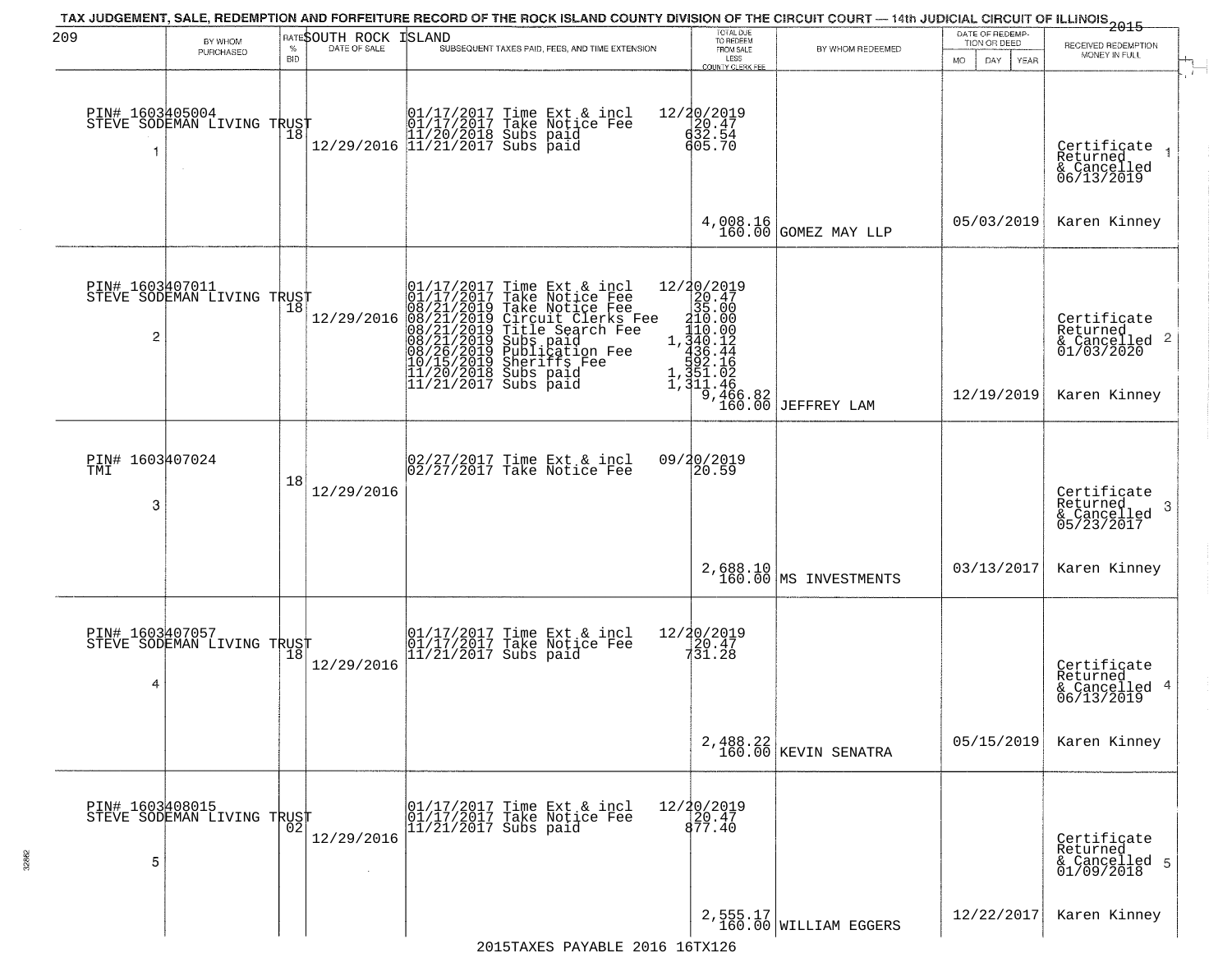| NAME AND ADDRESS<br>LEGAL DESCRIPTION                                            |                                                                      | BACK TAX<br><b>BACK TAX</b>                              |                                        | AMOUNT<br>FOR WHICH |                                                                 | INTEREST PAYMENT FUND | 2015    |
|----------------------------------------------------------------------------------|----------------------------------------------------------------------|----------------------------------------------------------|----------------------------------------|---------------------|-----------------------------------------------------------------|-----------------------|---------|
| 210<br>TAXPAYER NO.<br>PARCEL NO.<br>ACRES                                       | SOUTH ROCK ISLAND <sup>A-BACK TAX</sup><br>PRIOR TO                  | FORFEITED<br>FORFEITED<br>PENALTY<br><b>INTEREST AND</b> | TOTAL BACK<br>TAX PENALTY<br>AND COSTS | <b>JUDGEMENT</b>    | $\begin{array}{c} \text{CERTIFICATE} \\ \text{NO.} \end{array}$ | <b>INDEMNITY FUND</b> |         |
| ASSESSED VALUATION FOR TAXES                                                     | TAX DUE<br>INT DUE<br>2014<br>1ST                                    | <b>ACCRUED</b><br>COST ACCRUED                           | <b>ACCRUED</b>                         | IS ASKED            |                                                                 | COST OF SALE          |         |
| ZAVALA MARTIN<br>587 21ST AVE<br>ROCK ISLAND IL                                  | $1S$ T<br>2ND<br>2ND                                                 |                                                          |                                        |                     |                                                                 |                       |         |
| 61201<br>LOT 6                                                                   | 3RD<br>3RD                                                           |                                                          |                                        |                     |                                                                 | 60.00                 |         |
| WEBBS SUB DIV IN LOT<br>12 E .50 SE .25 SEC 3 17N<br>2W                          | 4TH<br>4TH<br>$\frac{170.54}{FUBUCATON COST}$<br>5.12                |                                                          |                                        |                     | 1027                                                            | 20.00                 |         |
| $300 - 21 - 00$<br>3898<br>$10 - 02$<br>PIN# 1603408016                          | 10.00<br>TOTAL DUE-TAXES, INT. COST                                  |                                                          |                                        |                     |                                                                 | 4.00                  |         |
| 12,724                                                                           | 185.66                                                               |                                                          |                                        | 185.66              |                                                                 | 10.00                 | 279.66  |
| HOOKER DAVID W<br>506 10TH AVE<br>HAMPTON IL<br>61256                            | 259.74<br>$\frac{27.30}{}$<br>2ND<br>259.74<br>19.50<br>उन्नत<br>3RD |                                                          |                                        |                     |                                                                 | 60.00                 |         |
| LOT 1<br>WEBBS SUB DIV IN LOT<br>12 E .50 SE .25 SEC 3 17N                       | 259.74<br>15.60<br>259.74<br>7.80                                    |                                                          |                                        |                     | 1028                                                            | 20.00                 |         |
| $300 - 11 - 00$<br>$3892 - A$<br>$10 - 02$<br>PIN# 1603408020                    | PUBLICATION COST<br>10.00<br>TOTAL DUE-TAXES, INT. COST              |                                                          |                                        |                     |                                                                 | 4.00                  |         |
| 10,241                                                                           | 1,119.16<br>1ST<br>īsT                                               |                                                          |                                        | 1119.16             |                                                                 | 10.00                 | 1213.16 |
| ST CLAIR BOBBY R<br>608 21ST AVE<br>ROCK ISLAND IL<br>61201                      | 199.76<br>$-21 - 00$<br>2ND<br>199.76<br>15.00<br>3RD<br>3RD         |                                                          |                                        |                     |                                                                 | 60.00                 |         |
| LOT 30<br>WEBBS SUB DIV IN LOT<br>12 E .50 SE .25 SEC 3 17N<br>2W                | 199.76<br>12.00<br>199.76<br>6.00                                    |                                                          |                                        |                     | 1029                                                            | 20.00                 |         |
| $302 - 09 - 00$<br>$10 - 02$<br>3923<br>PIN# 1603408039                          | <b>PUBLICATION COST</b><br>10.00<br>TOTAL OUE-TAXES, INT. COST       |                                                          |                                        |                     |                                                                 | 4.00                  |         |
| 13,876                                                                           | 863.04                                                               |                                                          |                                        | 863.04              |                                                                 | 10.00                 | 957.04  |
| REDDICK MARLIN B/RHONDA J<br>5302 85TH AVE W<br>MILAN IL<br>61264                | 325.96<br>$34.2^{\circ}$<br>2ND<br>325.96<br>24.45<br>3RD<br>חחו     |                                                          |                                        |                     |                                                                 | 60.00                 |         |
| LOT 32<br>WEBBS SUBD IN LOT<br>12 E .50 SE SEC 3 17N<br>2W S .50                 | 325.96<br>19.56<br>4TH<br>$9.78^{B}$<br>325.96                       |                                                          |                                        |                     | 1030                                                            | 20.00                 |         |
| $302 - 13 - 00$<br>3927<br>$10 - 02$<br>PIN# 1603408043<br>$\sim 100$ km $^{-1}$ | PUBLICATION COS<br>10.00<br>TOTAL DUE-TAXES, INT. COST               |                                                          |                                        |                     |                                                                 | 4.00                  |         |
| 12,852                                                                           | 1,401.86<br>1ST                                                      |                                                          |                                        | 1401.86             |                                                                 | 10.00                 | 1495.86 |
| BRAGG KENNETH<br>610 22ND AVE<br>61201<br>ROCK ISLAND IL                         | 166.40<br>17.50<br>2ND<br>2ND<br>166.40 12.50<br>3RD<br>3BD          |                                                          |                                        |                     |                                                                 | 60.00                 |         |
| LOT 5<br>CHAS GULDENZOPFS SUB<br>DIV OF LOTS 23 AND 24<br>HINRICHS SUB DIV       | 166.40<br>10.00<br>4TH<br>5.00 <sup>B</sup><br>166.40                |                                                          |                                        |                     | 1031                                                            | 20.00                 |         |
| $159 - 17 - 00$<br>1878<br>$10 - 02$<br>PIN# 1603412001                          | PUBLICATION COST<br>10.00<br>TOTAL DUE-TAXES, INT. COST              |                                                          |                                        |                     |                                                                 | 4.00                  |         |
| 12,561                                                                           | 720.60                                                               |                                                          |                                        | 720.60              |                                                                 | 10.00                 | 814.60  |

 $\sim 10^{-1}$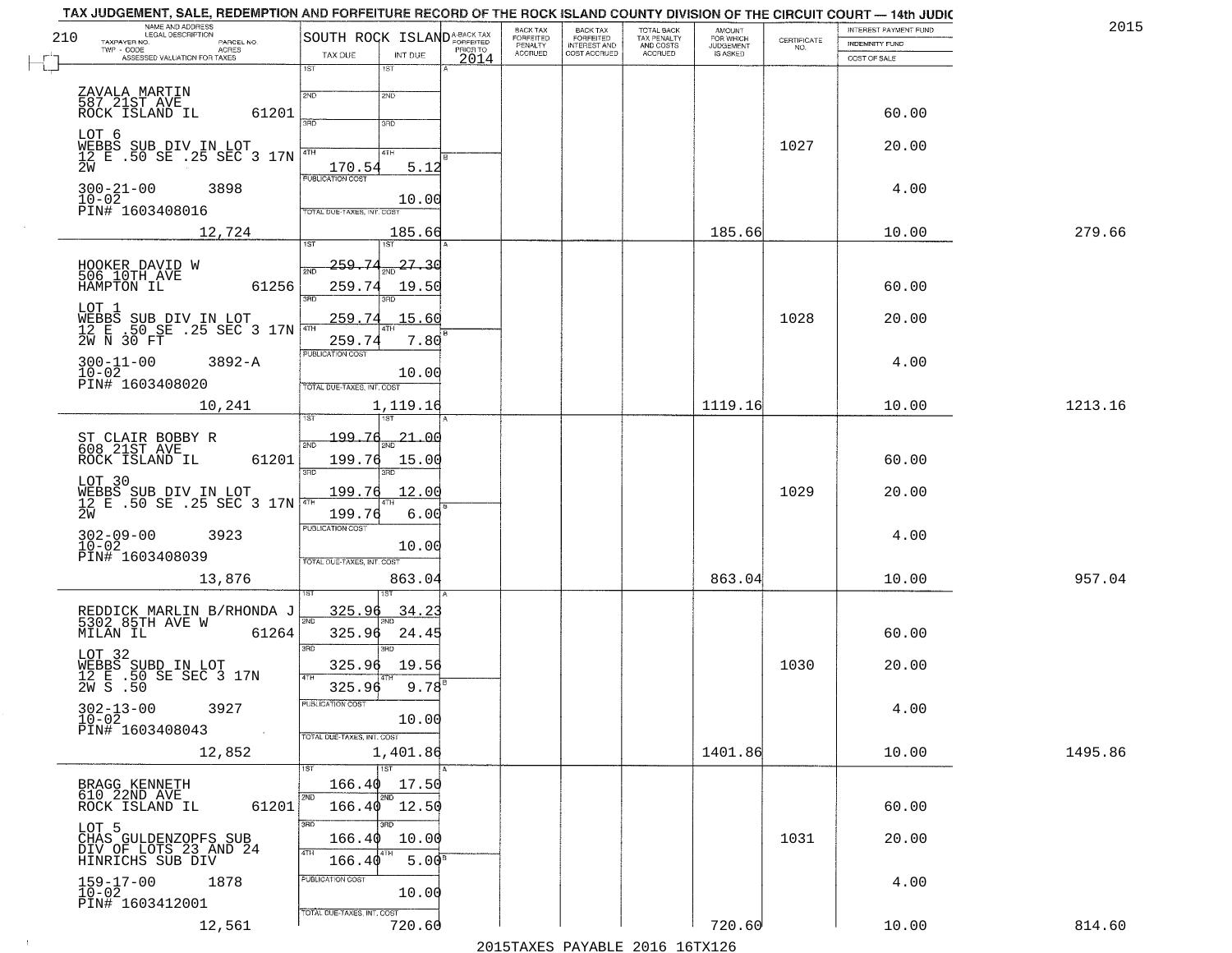| 210                                  | BY WHOM                                        | $\%$       | BATESOUTH ROCK<br>DATE OF SALE | TAX JUDGEMENT, SALE, REDEMPTION AND FORFEITURE RECORD OF THE ROCK ISLAND COUNTY DIVISION OF THE CIRCUIT COURT — 14th JUDICIAL CIRCUIT OF ILLINOIS 2015<br>ISLAND<br>SUBSEQUENT TAXES PAID, FEES, AND TIME EXTENSION                                                                                                | TOTAL DUE<br>TO REDEEM<br>FROM SALE                                                                                                        | BY WHOM REDEEMED                     | DATE OF REDEMP<br>TION OR DEED | RECEIVED REDEMPTION                                       |
|--------------------------------------|------------------------------------------------|------------|--------------------------------|--------------------------------------------------------------------------------------------------------------------------------------------------------------------------------------------------------------------------------------------------------------------------------------------------------------------|--------------------------------------------------------------------------------------------------------------------------------------------|--------------------------------------|--------------------------------|-----------------------------------------------------------|
|                                      | PURCHASED                                      | <b>BID</b> |                                |                                                                                                                                                                                                                                                                                                                    | LESS<br><b>COUNTY CLERK FEE</b>                                                                                                            |                                      | MO.<br>DAY.<br>YEAR            | MONEY IN FULL                                             |
| 1                                    | PIN# 1603408016<br>MS INVESTMENTS GROUP INC    | 18         | 12/29/2016                     | 01/26/2017 Time Ext & incl<br>01/31/2017 Take Notice Fee                                                                                                                                                                                                                                                           | $07/01/2019$<br>20.59                                                                                                                      |                                      |                                | Certificate<br>Returned<br>& Cancelled<br>05/23/2017      |
|                                      |                                                |            |                                |                                                                                                                                                                                                                                                                                                                    |                                                                                                                                            | 350.59<br>160.00 MARTIN ZAVALA       | 03/03/2017                     | Karen Kinney                                              |
| PIN# 1603408020<br>RICO TRUSTEE<br>2 |                                                | 18         | 12/29/2016                     | $\begin{bmatrix} 03/14/2017 \\ 03/14/2017 \\ 04 \end{bmatrix}$ Take Notice Fee                                                                                                                                                                                                                                     | 07/29/2019<br>20.59                                                                                                                        |                                      |                                | Certificate<br>Returned<br>& Cancelled 2<br>07/20/2017    |
|                                      |                                                |            |                                |                                                                                                                                                                                                                                                                                                                    |                                                                                                                                            | $1,452.12$<br>160.00 RICHARD VERSHAW | 06/20/2017                     | Karen Kinney                                              |
| PIN# 1603408039<br>3                 | STEVE SODEMAN LIVING TRUST                     | 13         | 12/29/2016                     | $\begin{array}{ccc}  01/17/2017 \text{ Time} & \text{Ext} & \text{incl} \\  01/17/2017 \text{ Take Notice } \text{Fe} \end{array}$                                                                                                                                                                                 | 12/20/2019<br>20.47                                                                                                                        |                                      |                                | Certificate<br>Returned<br>3<br>& Cancelled<br>03/23/2017 |
|                                      |                                                |            |                                |                                                                                                                                                                                                                                                                                                                    |                                                                                                                                            | $1,101.93$ BOBBY R ST CLAIR          | 02/10/2017                     | Karen Kinney                                              |
| 4                                    | PIN# 1603408043<br>MS INVESTMENTS GROUP INC 18 |            | 12/29/2016                     | 06/18/2019 Time Ext & incl<br>01/31/2017 Take Notice Fee<br>08/27/2019 Take Notice Fee<br>08/27/2019 Title Search Fee<br>08/27/2019 Title Search Fee<br>08/30/2019 Publication Fee<br>09/30/2019 Sheriffs Fee<br>09/30/2019 Sheriffs Fee<br>10/07/2019 Lis Pendens<br>11/26/2018 Subs paid<br>12/08/2017 Subs paid | $\begin{array}{r} 12/20/2019 \\20.59 \\35.00 \\410.2 \\975.00 \\3775.00 \\375.00 \\165.00 \end{array}$<br>1,446.00<br>1,446.06<br>1,413.62 |                                      |                                | 4                                                         |
| PIN# 1603412001<br>5                 | STEVE SODEMAN LIVING TRUST                     | 02         | 12/29/2016                     | 01/17/2017 Time Ext & incl<br>01/17/2017 Take Notice Fee<br>$11/21/2017$ Subs paid                                                                                                                                                                                                                                 | 12/20/2019<br>20.47<br>137.56                                                                                                              |                                      |                                | Certificate<br>Returned<br>& Cancelled 5<br>07/06/2018    |
|                                      |                                                |            |                                |                                                                                                                                                                                                                                                                                                                    |                                                                                                                                            | $1,710.02$ NICHOLAS BRAGG            | 04/03/2018                     | Karen Kinney                                              |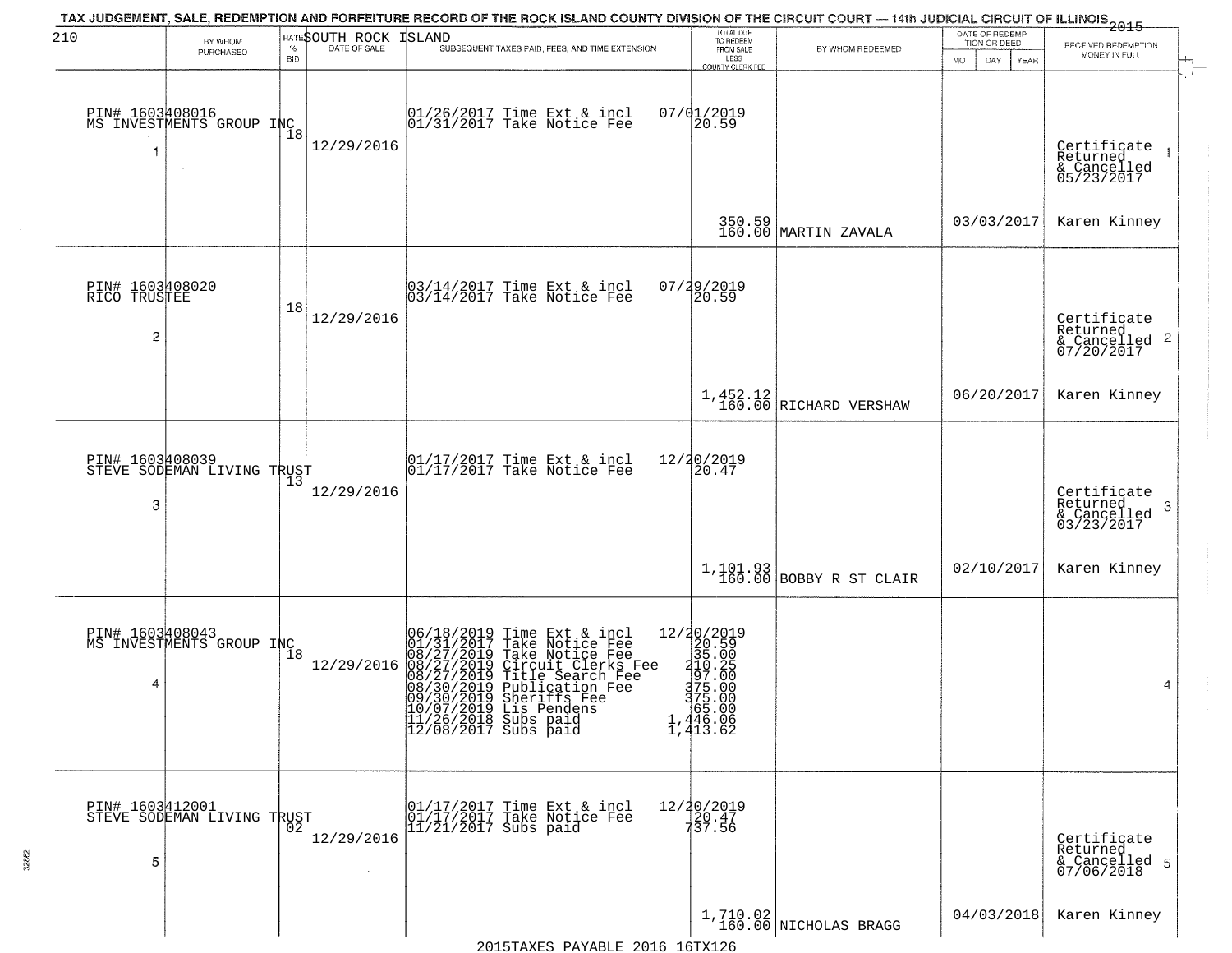|     | NAME AND ADDRESS<br>LEGAL DESCRIPTION                                                                                                                                   |                                                                                     |                                       | BACK TAX             | <b>BACK TAX</b>           |                                        | AMOUNT<br>FOR WHICH |                                                                 | INTEREST PAYMENT FUND  | 2015    |
|-----|-------------------------------------------------------------------------------------------------------------------------------------------------------------------------|-------------------------------------------------------------------------------------|---------------------------------------|----------------------|---------------------------|----------------------------------------|---------------------|-----------------------------------------------------------------|------------------------|---------|
| 211 | TAXPAYER NO.<br>PARCEL NO.<br>ACRES                                                                                                                                     | SOUTH ROCK ISLANDA-BACK TAX                                                         |                                       | FORFEITED<br>PENALTY | FORFEITED<br>INTEREST AND | TOTAL BACK<br>TAX PENALTY<br>AND COSTS | <b>JUDGEMENT</b>    | $\begin{array}{c} \text{CERTIFICATE} \\ \text{NO.} \end{array}$ | <b>INDEMNITY FUND</b>  |         |
|     | ASSESSED VALUATION FOR TAXES                                                                                                                                            | TAX DUE                                                                             | INT DUE<br>2014                       | <b>ACCRUED</b>       | COST ACCRUED              | ACCRUED                                | IS ASKED            |                                                                 | COST OF SALE           |         |
|     | POLK GEOFFREY ATTY AT LAW WE<br>222 W ONTARIO SUITE 320<br>CHICAGO IL 60654                                                                                             | 1ST<br>$89.68_{200}$<br>89.68<br>350                                                | <del>9.45</del><br>6.75               |                      |                           |                                        |                     |                                                                 | 60.00                  |         |
|     | LOT 6<br>WM MAAKS SUBD OF<br>PART LOT 12 SE<br>SEC 3 17N 2W W .50                                                                                                       | 89.68<br>4TH<br>89.68                                                               | 5.40<br>2.70                          |                      |                           |                                        |                     | 1032                                                            | 20.00                  |         |
|     | $192 - 08 - 00$<br>2420<br>$10 - 02$<br>PIN# 1603413021                                                                                                                 | <b>PUBLICATION COST</b><br>TOTAL DUE-TAXES, INT. COST                               | 10.00                                 |                      |                           |                                        |                     |                                                                 | 4.00                   |         |
|     | 3,536                                                                                                                                                                   |                                                                                     | 393.02                                |                      |                           |                                        | 393.02              |                                                                 | 10.00                  | 487.02  |
|     | MARTIN BRANDON A<br>715 23RD AVE<br>61201<br>ROCK ISLAND IL<br>LOT 5<br>WM MAAKS SUB DIV OF<br>PART LOT 12 SE<br>SEC 3 17N 2W                                           | 197<br>316.42<br>316.42<br>3RD<br>3BD.<br>316.42<br>316.42                          | $-33.25$<br>23.75<br>19.00<br>9.50    |                      |                           |                                        |                     | 1033                                                            | 60.00<br>20.00         |         |
|     | $192 - 07 - 00$<br>2419<br>$10 - 02$<br>PIN# 1603413023                                                                                                                 | <b>PUBLICATION COST</b><br>TOTAL DUE-TAXES, INT. COST                               | 10.00                                 |                      |                           |                                        |                     |                                                                 | 4.00                   |         |
|     | 12,476                                                                                                                                                                  | 1,361.18<br>1ST<br>1ST                                                              |                                       |                      |                           |                                        | 1361.18             |                                                                 | 10.00                  | 1455.18 |
|     | KELLY WILLIAM<br>1907 4TH ST W<br>MILAN IL<br>61264<br>LOT 2 BLOCK 1<br>BRIGGS ADD                                                                                      | 318.33<br>2ND<br>318.33<br>3RD<br>3RD<br>318.33<br>4TH                              | <u>33.39</u><br>23.85<br>19.08        |                      |                           |                                        |                     | 1034                                                            | 60.00<br>20.00         |         |
|     | $073 - 02 - 00$<br>10-02<br>707<br>PIN# 1603416012<br>12,551                                                                                                            | 318.33<br><b>PUBLICATION COST</b><br>TOTAL OUE-TAXES, INT. COST<br>1,369.18         | 9.54<br>10.00                         |                      |                           |                                        | 1369.18             |                                                                 | 4.00<br>10.00          | 1463.18 |
|     | FACEN JOYCE A<br>720 23RD AVE<br>ROCK ISLAND IL<br>61201<br>LOT 6<br>DODGE AND KRUEGERS ADD<br>AND W 2 FT OF S 30 FT OF<br>N 52 FT LOT 5<br>$123 - 13 - 00$<br>$1313-6$ | 196.03<br>2ND<br>196.03<br>3RD<br>3RD<br>196.03<br>4TH<br>196.03<br>"UBLICA HUN CUS | 20.58<br>14.70<br>11.76<br>$5.88^{6}$ |                      |                           |                                        |                     | 1035                                                            | 60.00<br>20.00<br>4.00 |         |
|     | $10 - 02$<br>PIN# 1603417004<br>$\sim 100$<br>15,729                                                                                                                    | TOTAL DUE-TAXES, INT. COST<br>1ST                                                   | 10.00<br>847.04                       |                      |                           |                                        | 847.04              |                                                                 | 10.00                  | 941.04  |
|     | JETTER WILLIAM C JR<br>$2107$ 9TH AVE<br>MOLINE IL<br>61265<br>SUPVR ASST MAP<br>LOT 200-2 SHEET 15                                                                     | 71.65<br>2ND<br>2ND<br>71.65<br>3RD<br>3RD<br>71.65                                 | 7.49<br>5.35<br>4.28                  |                      |                           |                                        |                     | 1036                                                            | 60.00<br>20.00         |         |
|     | $012 - 15 - 40$<br>$128 - 3$<br>$1\overline{0}$ - $0\overline{2}$<br>PIN# 1610200001                                                                                    | 4TH<br>4TH<br>71.65<br>PUBLICATION COST<br>TOTAL DUE-TAXES, INT. COST               | $2.14^8$<br>10.00                     |                      |                           |                                        |                     |                                                                 | 4.00                   |         |
|     | 2,825                                                                                                                                                                   |                                                                                     | 315.86                                |                      |                           |                                        | 315.86              |                                                                 | 10.00                  | 409.86  |

 $\sim 10^{-1}$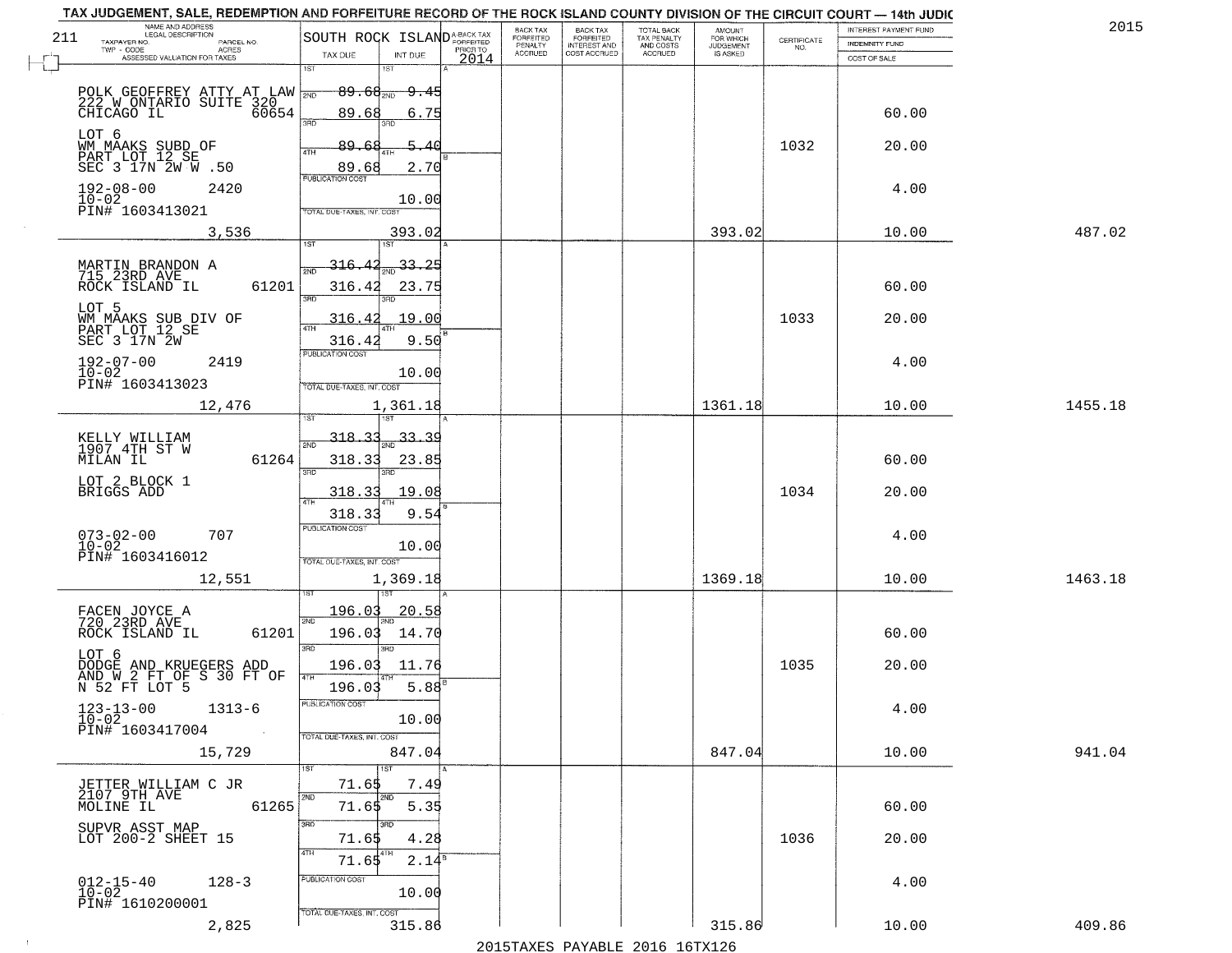| 211                                      | BY WHOM                                       |                    | RATESOUTH ROCK | TAX JUDGEMENT, SALE, REDEMPTION AND FORFEITURE RECORD OF THE ROCK ISLAND COUNTY DIVISION OF THE CIRCUIT COURT — 14th JUDICIAL CIRCUIT OF ILLINOIS 2015<br>ISLAND                                                                                       | TOTAL DUE<br>TO REDEEM                                                                                     |                                                                                                                                       | DATE OF REDEMP-<br>TION OR DEED | RECEIVED REDEMPTION                                                       |
|------------------------------------------|-----------------------------------------------|--------------------|----------------|--------------------------------------------------------------------------------------------------------------------------------------------------------------------------------------------------------------------------------------------------------|------------------------------------------------------------------------------------------------------------|---------------------------------------------------------------------------------------------------------------------------------------|---------------------------------|---------------------------------------------------------------------------|
|                                          | PURCHASED                                     | $\%$<br><b>BID</b> | DATE OF SALE   | SUBSEQUENT TAXES PAID, FEES, AND TIME EXTENSION                                                                                                                                                                                                        | FROM SALE<br>LESS<br><b>COUNTY CLERK FEE</b>                                                               | BY WHOM REDEEMED                                                                                                                      | MO.<br>DAY.<br>YEAR             | MONEY IN FULL                                                             |
| PIN# 1603413021<br>RICO TRUSTEE          |                                               | 18                 | 12/29/2016     | 03/14/2017 Time Ext & incl<br>03/14/2017 Take Notice Fee                                                                                                                                                                                               | $07/29/2019$<br>20.59                                                                                      |                                                                                                                                       |                                 | Certificate<br>Returned<br>& Cancelled<br>07/20/2017                      |
|                                          |                                               |                    |                |                                                                                                                                                                                                                                                        |                                                                                                            | $\begin{array}{ c c c c c c c c } \hline 595.27 & 05/24/2017 \ \hline 160.00 & \text{PEPPING BALK KINCAID & OLI \ \hline \end{array}$ |                                 | Karen Kinney                                                              |
| $\overline{c}$                           | PIN# 1603413023<br>STEVE SODEMAN LIVING TRUST |                    | 12/29/2016     | $\begin{array}{cc}  01/17/2017 \text{ Time} & \text{Ext} & \text{incl} \\  01/17/2017 \text{ Take Notice } \text{Fe} \end{array}$                                                                                                                      | 12/20/2019<br>20.47                                                                                        |                                                                                                                                       |                                 | Certificate<br>Returned<br>$\frac{1}{6}$ Cancelled 2<br>01/09/2018        |
|                                          |                                               |                    |                |                                                                                                                                                                                                                                                        |                                                                                                            | 1,999.51 160.00 IH MISSISSIPPI VALLEY CRE                                                                                             |                                 | Karen Kinney                                                              |
| PIN# 1603416012<br>REALTAX DEV LT'D<br>3 |                                               | 17                 | 12/29/2016     | 01/25/2017 Time Ext & incl<br>02/08/2017 Take Notice Fee<br>11/26/2018 Subs paid                                                                                                                                                                       | 07/01/2019<br>1,412.98                                                                                     |                                                                                                                                       |                                 | Certificate<br>Returned<br>3<br>& Cancelled<br>03/07/2019                 |
|                                          |                                               |                    |                |                                                                                                                                                                                                                                                        |                                                                                                            | 4, 310.01<br>160.00 WILLIAM KELLY                                                                                                     | 01/28/2019                      | Karen Kinney                                                              |
| 4                                        | PIN# 1603417004<br>STEVE SODEMAN LIVING TRUST |                    | 12/29/2016     | $\begin{bmatrix} 01/17/2017 \\ 01/17/2017 \end{bmatrix}$ Take Notice Fee                                                                                                                                                                               | 12/20/2019<br>$\overline{20.47}$                                                                           |                                                                                                                                       |                                 | Certificate<br>Returned<br>& Cancelled 4<br>03/23/2017                    |
|                                          |                                               |                    |                |                                                                                                                                                                                                                                                        |                                                                                                            | 980.33<br>160.00 JOYCE FACEN                                                                                                          | 02/28/2017                      | Karen Kinney                                                              |
| PIN# 1610200001<br>RICO TRUSTEE<br>5     |                                               | 18                 |                | 03/14/2017 Time Ext & incl<br>03/14/2017 Take Notice Fee<br>12/29/2016 02/11/2019 Take Notice Fee<br>12/29/2016 02/22/2019 Publication Fee<br>02/25/2019 Circuit Clerks Fee<br>03/05/2019 Sheriffs Fee<br>11/17/2018 Subs paid<br>11/18/2017 Subs paid | 07/29/2019<br>20.59<br>35.00<br>$\begin{array}{r} 5.18 \\ 20.40 \\ 36.16 \\ 41.26 \end{array}$<br>1,566.65 |                                                                                                                                       |                                 | TAX DEED ISSUED<br>Certificate<br>Returned<br>& Cancelled 5<br>09/16/2019 |
|                                          |                                               |                    |                | 2015TAXES PAYABLE 2016 16TX126                                                                                                                                                                                                                         |                                                                                                            |                                                                                                                                       |                                 | Karen Kinney                                                              |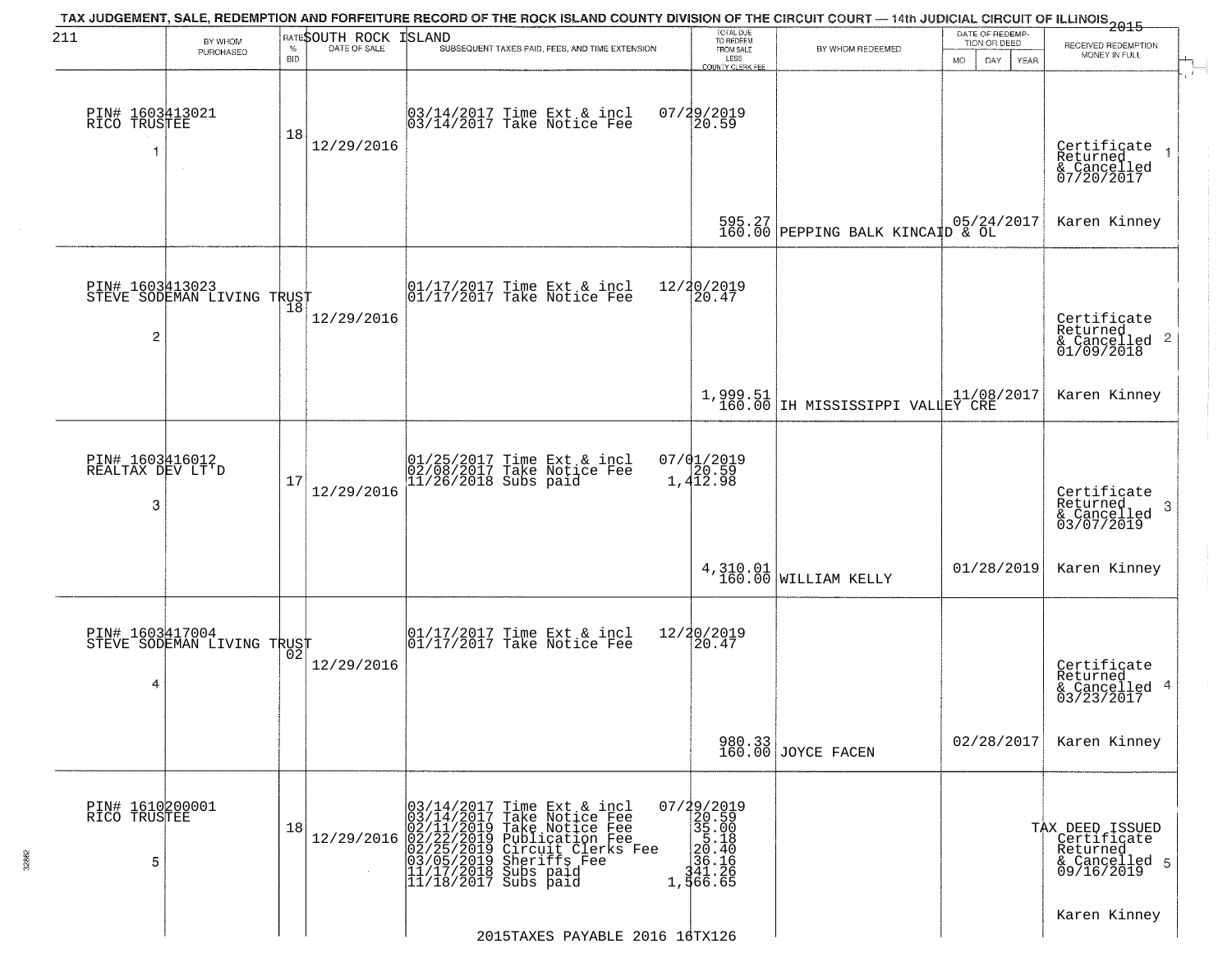| <b>INDEMNITY FUND</b><br>COST OF SALE<br>60.00<br>20.00 | $\begin{array}{c} \text{CERTIFICATE} \\ \text{NO.} \end{array}$                                                  | FOR WHICH<br><b>JUDGEMENT</b><br>IS ASKED | TOTAL BACK<br>TAX PENALTY<br>AND COSTS<br>ACCRUED | <b>FORFEITED</b><br><b>INTEREST AND</b><br>COST ACCRUED | FORFEITED<br>PENALTY<br><b>ACCRUED</b> | PRIOR TO<br>2014   | INT DUE                     | SOUTH ROCK ISLAND <sup>A-BACK TAX</sup><br>TAX DUE                                                                                                                                                                                                           | NAME AND ADDRESS<br>LEGAL DESCRIPTION<br>TAXPAYER NO.<br>PARCEL NO.<br>ACRES                                                                                                                                                                                                                                    |
|---------------------------------------------------------|------------------------------------------------------------------------------------------------------------------|-------------------------------------------|---------------------------------------------------|---------------------------------------------------------|----------------------------------------|--------------------|-----------------------------|--------------------------------------------------------------------------------------------------------------------------------------------------------------------------------------------------------------------------------------------------------------|-----------------------------------------------------------------------------------------------------------------------------------------------------------------------------------------------------------------------------------------------------------------------------------------------------------------|
|                                                         |                                                                                                                  |                                           |                                                   |                                                         |                                        |                    |                             |                                                                                                                                                                                                                                                              |                                                                                                                                                                                                                                                                                                                 |
|                                                         |                                                                                                                  |                                           |                                                   |                                                         |                                        |                    | 181                         | 1ST                                                                                                                                                                                                                                                          | ASSESSED VALUATION FOR TAXES                                                                                                                                                                                                                                                                                    |
|                                                         |                                                                                                                  |                                           |                                                   |                                                         |                                        |                    |                             |                                                                                                                                                                                                                                                              |                                                                                                                                                                                                                                                                                                                 |
|                                                         |                                                                                                                  |                                           |                                                   |                                                         |                                        |                    | <del>. 456.60 . 47.95</del> | 2ND                                                                                                                                                                                                                                                          | JETTER WILLIAM C JR<br>2107 9TH AVE<br>MOLINE IL                                                                                                                                                                                                                                                                |
|                                                         |                                                                                                                  |                                           |                                                   |                                                         |                                        |                    | 34.25                       | 456.60                                                                                                                                                                                                                                                       | 61265                                                                                                                                                                                                                                                                                                           |
|                                                         |                                                                                                                  |                                           |                                                   |                                                         |                                        |                    |                             |                                                                                                                                                                                                                                                              |                                                                                                                                                                                                                                                                                                                 |
|                                                         | 1037                                                                                                             |                                           |                                                   |                                                         |                                        |                    | -27.40                      | 456.60                                                                                                                                                                                                                                                       | SUPVR ASST MAP<br>LOT 200-1 SHEET 15                                                                                                                                                                                                                                                                            |
|                                                         |                                                                                                                  |                                           |                                                   |                                                         |                                        |                    | 13.70                       |                                                                                                                                                                                                                                                              |                                                                                                                                                                                                                                                                                                                 |
|                                                         |                                                                                                                  |                                           |                                                   |                                                         |                                        |                    |                             | 456.60                                                                                                                                                                                                                                                       |                                                                                                                                                                                                                                                                                                                 |
| 4.00                                                    |                                                                                                                  |                                           |                                                   |                                                         |                                        |                    | 10.00                       |                                                                                                                                                                                                                                                              | $012 - 15 - 20$<br>$10 - 02$<br>$128 - 1$<br>1.050                                                                                                                                                                                                                                                              |
|                                                         |                                                                                                                  |                                           |                                                   |                                                         |                                        |                    |                             | TOTAL DUE-TAXES, INT. COST                                                                                                                                                                                                                                   | PIN# 1610200002                                                                                                                                                                                                                                                                                                 |
| 10.00                                                   |                                                                                                                  | 1959.70                                   |                                                   |                                                         |                                        |                    | 1,959.70                    |                                                                                                                                                                                                                                                              | 18,003                                                                                                                                                                                                                                                                                                          |
|                                                         |                                                                                                                  |                                           |                                                   |                                                         |                                        |                    |                             |                                                                                                                                                                                                                                                              |                                                                                                                                                                                                                                                                                                                 |
|                                                         |                                                                                                                  |                                           |                                                   |                                                         |                                        |                    | $-142.94$                   |                                                                                                                                                                                                                                                              | JETTER WILLIAM C JR<br>2107 9TH AVE                                                                                                                                                                                                                                                                             |
|                                                         |                                                                                                                  |                                           |                                                   |                                                         |                                        |                    |                             |                                                                                                                                                                                                                                                              | MOLINE IL<br>61265                                                                                                                                                                                                                                                                                              |
|                                                         |                                                                                                                  |                                           |                                                   |                                                         |                                        |                    | 3RD                         |                                                                                                                                                                                                                                                              |                                                                                                                                                                                                                                                                                                                 |
|                                                         |                                                                                                                  |                                           |                                                   |                                                         |                                        |                    |                             |                                                                                                                                                                                                                                                              | SUPVR ASST MAP<br>LOT 267 SHEET 15                                                                                                                                                                                                                                                                              |
|                                                         |                                                                                                                  |                                           |                                                   |                                                         |                                        |                    |                             |                                                                                                                                                                                                                                                              |                                                                                                                                                                                                                                                                                                                 |
|                                                         |                                                                                                                  |                                           |                                                   |                                                         |                                        |                    |                             | PUBLICATION COST                                                                                                                                                                                                                                             |                                                                                                                                                                                                                                                                                                                 |
|                                                         |                                                                                                                  |                                           |                                                   |                                                         |                                        |                    |                             |                                                                                                                                                                                                                                                              | $012 - 15 - 30$<br>$128 - 2$<br>15.700                                                                                                                                                                                                                                                                          |
|                                                         |                                                                                                                  |                                           |                                                   |                                                         |                                        |                    |                             |                                                                                                                                                                                                                                                              | $10-02$<br>PIN# 1610200003                                                                                                                                                                                                                                                                                      |
|                                                         |                                                                                                                  |                                           |                                                   |                                                         |                                        |                    |                             |                                                                                                                                                                                                                                                              | 53,664                                                                                                                                                                                                                                                                                                          |
|                                                         |                                                                                                                  |                                           |                                                   |                                                         |                                        |                    | <b>IST</b>                  | īsт                                                                                                                                                                                                                                                          |                                                                                                                                                                                                                                                                                                                 |
|                                                         |                                                                                                                  |                                           |                                                   |                                                         |                                        |                    |                             |                                                                                                                                                                                                                                                              |                                                                                                                                                                                                                                                                                                                 |
|                                                         |                                                                                                                  |                                           |                                                   |                                                         |                                        |                    |                             |                                                                                                                                                                                                                                                              | COOKSEY MERLE W/MELISSA A 380<br>ROCK ISLAND IL<br>61201                                                                                                                                                                                                                                                        |
|                                                         |                                                                                                                  |                                           |                                                   |                                                         |                                        |                    | 3RD                         | 3RD                                                                                                                                                                                                                                                          |                                                                                                                                                                                                                                                                                                                 |
|                                                         |                                                                                                                  |                                           |                                                   |                                                         |                                        |                    |                             |                                                                                                                                                                                                                                                              | SUPVR ASST MAP<br>LOT 224 SHEET 15                                                                                                                                                                                                                                                                              |
|                                                         |                                                                                                                  |                                           |                                                   |                                                         |                                        |                    | 4TH                         | 4TH                                                                                                                                                                                                                                                          |                                                                                                                                                                                                                                                                                                                 |
|                                                         |                                                                                                                  |                                           |                                                   |                                                         |                                        |                    |                             |                                                                                                                                                                                                                                                              |                                                                                                                                                                                                                                                                                                                 |
| 4.00                                                    |                                                                                                                  |                                           |                                                   |                                                         |                                        |                    |                             |                                                                                                                                                                                                                                                              | $015 - 11 - 75$<br>10-02<br>$130-D-A$                                                                                                                                                                                                                                                                           |
|                                                         |                                                                                                                  |                                           |                                                   |                                                         |                                        |                    |                             |                                                                                                                                                                                                                                                              | PIN# 1610201019                                                                                                                                                                                                                                                                                                 |
|                                                         |                                                                                                                  |                                           |                                                   |                                                         |                                        |                    |                             |                                                                                                                                                                                                                                                              | 14,302                                                                                                                                                                                                                                                                                                          |
|                                                         |                                                                                                                  |                                           |                                                   |                                                         |                                        |                    |                             |                                                                                                                                                                                                                                                              |                                                                                                                                                                                                                                                                                                                 |
|                                                         |                                                                                                                  |                                           |                                                   |                                                         |                                        |                    |                             |                                                                                                                                                                                                                                                              |                                                                                                                                                                                                                                                                                                                 |
|                                                         |                                                                                                                  |                                           |                                                   |                                                         |                                        |                    | 2ND.                        | 2ND                                                                                                                                                                                                                                                          | WILLIAMS JULIUS<br>2714 9TH ST                                                                                                                                                                                                                                                                                  |
|                                                         |                                                                                                                  |                                           |                                                   |                                                         |                                        |                    |                             |                                                                                                                                                                                                                                                              | ROCK ISLAND IL<br>61201                                                                                                                                                                                                                                                                                         |
|                                                         |                                                                                                                  |                                           |                                                   |                                                         |                                        |                    |                             |                                                                                                                                                                                                                                                              | LOT 6<br>FRANCIS WILLARD 1ST ADD                                                                                                                                                                                                                                                                                |
|                                                         |                                                                                                                  |                                           |                                                   |                                                         |                                        |                    |                             | 4TH                                                                                                                                                                                                                                                          |                                                                                                                                                                                                                                                                                                                 |
|                                                         |                                                                                                                  |                                           |                                                   |                                                         |                                        |                    |                             |                                                                                                                                                                                                                                                              |                                                                                                                                                                                                                                                                                                                 |
| 4.00                                                    |                                                                                                                  |                                           |                                                   |                                                         |                                        |                    |                             | PUBLICA HUN CUS                                                                                                                                                                                                                                              | $311 - 06 - 50$<br>$4002 - 13$                                                                                                                                                                                                                                                                                  |
|                                                         |                                                                                                                  |                                           |                                                   |                                                         |                                        |                    |                             |                                                                                                                                                                                                                                                              | $10 - 02$<br>PIN# 1610209006<br>$\sim 100$                                                                                                                                                                                                                                                                      |
|                                                         |                                                                                                                  |                                           |                                                   |                                                         |                                        |                    |                             |                                                                                                                                                                                                                                                              |                                                                                                                                                                                                                                                                                                                 |
|                                                         |                                                                                                                  |                                           |                                                   |                                                         |                                        |                    |                             |                                                                                                                                                                                                                                                              | 13,881                                                                                                                                                                                                                                                                                                          |
|                                                         |                                                                                                                  |                                           |                                                   |                                                         |                                        |                    |                             |                                                                                                                                                                                                                                                              |                                                                                                                                                                                                                                                                                                                 |
|                                                         |                                                                                                                  |                                           |                                                   |                                                         |                                        |                    |                             |                                                                                                                                                                                                                                                              | PIEPER JULIA<br>2201 ST ANDREWS CIR                                                                                                                                                                                                                                                                             |
|                                                         |                                                                                                                  |                                           |                                                   |                                                         |                                        |                    |                             |                                                                                                                                                                                                                                                              | 52722<br>BETTENDORF IA                                                                                                                                                                                                                                                                                          |
|                                                         |                                                                                                                  |                                           |                                                   |                                                         |                                        |                    | 3RF                         |                                                                                                                                                                                                                                                              | SUPVR ASST MAP                                                                                                                                                                                                                                                                                                  |
|                                                         |                                                                                                                  |                                           |                                                   |                                                         |                                        |                    |                             |                                                                                                                                                                                                                                                              | LOT 408 SHEET 17                                                                                                                                                                                                                                                                                                |
|                                                         |                                                                                                                  |                                           |                                                   |                                                         |                                        |                    |                             | 193.64                                                                                                                                                                                                                                                       |                                                                                                                                                                                                                                                                                                                 |
| 4.00                                                    |                                                                                                                  |                                           |                                                   |                                                         |                                        |                    |                             | PUBLICATION COST                                                                                                                                                                                                                                             | $017 - 20 - 00$<br>$10 - 02$<br>176<br>3.100                                                                                                                                                                                                                                                                    |
|                                                         |                                                                                                                  |                                           |                                                   |                                                         |                                        |                    |                             |                                                                                                                                                                                                                                                              | PIN# 1610400012                                                                                                                                                                                                                                                                                                 |
|                                                         |                                                                                                                  |                                           |                                                   |                                                         |                                        |                    |                             |                                                                                                                                                                                                                                                              |                                                                                                                                                                                                                                                                                                                 |
|                                                         |                                                                                                                  |                                           |                                                   |                                                         |                                        |                    |                             |                                                                                                                                                                                                                                                              | 7,635                                                                                                                                                                                                                                                                                                           |
|                                                         | 60.00<br>20.00<br>4.00<br>10.00<br>60.00<br>20.00<br>10.00<br>60.00<br>20.00<br>10.00<br>60.00<br>20.00<br>10.00 | 1038<br>1039<br>1040<br>1041              | 383.62<br>482.12<br>836.76                        | 35489.91                                                | 29668.15                               | 1041.48<br>6784.55 | $11 - 12 - 13$              | 5243.04<br>81.68<br>40.84<br>10.00<br>∄6599.08<br>2ND<br>10.88<br>10.00<br>383.62<br>11.20<br>3RD<br>8.96<br>4.48<br>10.00<br>482.12<br>$\overline{\text{1ST}}$<br>20.30<br>11.60<br>5.80 <sup>s</sup><br>10.00<br>836.76<br>2015 TAVEC DAVADIE 2016 16TV126 | 1361.05<br>1361.05 102.10<br>1361.05<br>1361.05<br>TOTAL DUE-TAXES, INT. COST<br>5,821.76<br>362.74<br><b>PUBLICATION COST</b><br>TOTAL OUE-TAXES, INT. COST<br>149.16<br>3RD<br>149.16<br>149.16<br>TOTAL DUE-TAXES, INT. COST<br>193.64<br>193.64 14.50<br>3RD<br>193.64<br>4TH<br>TOTAL DUE-TAXES, INT. COST |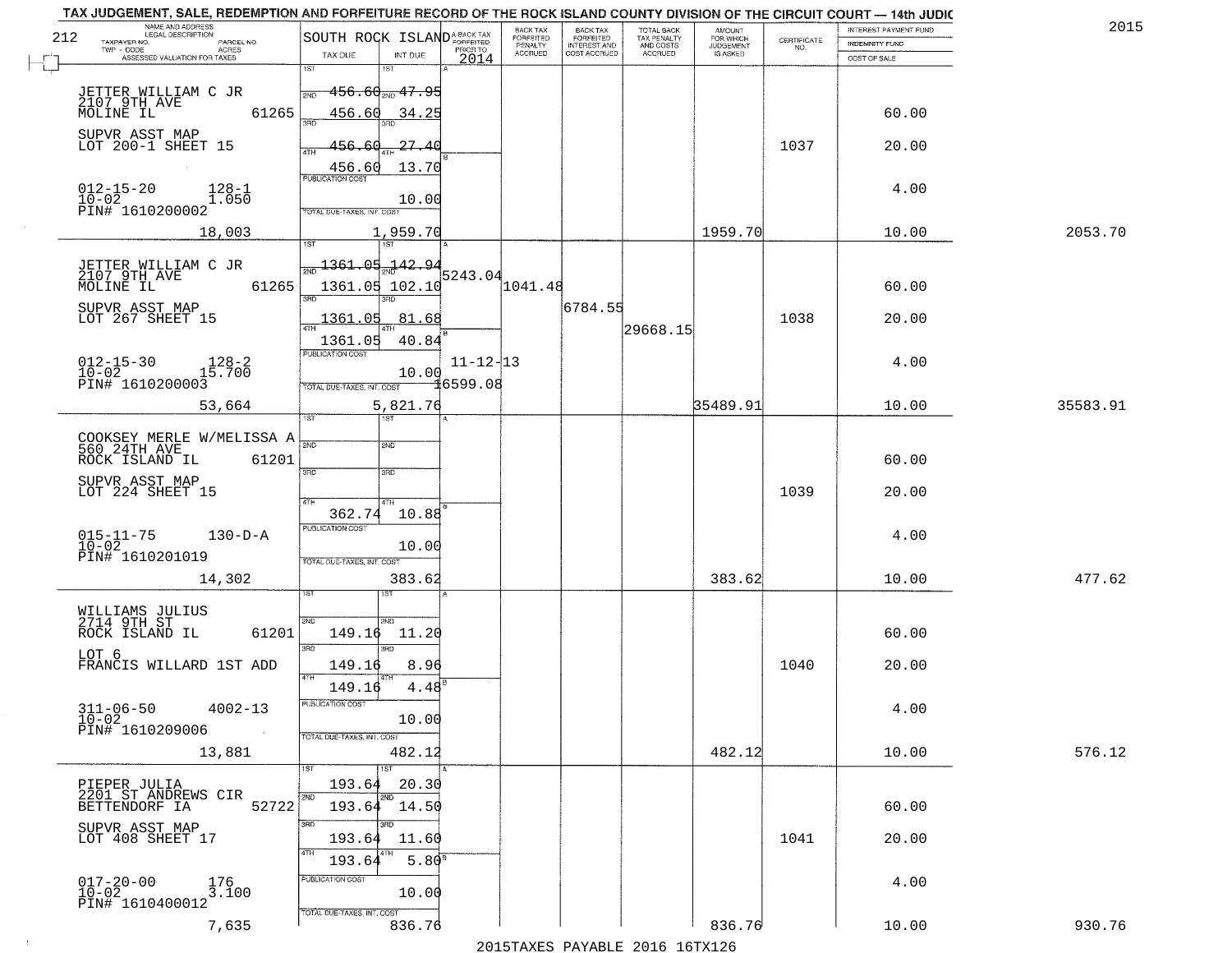| 212                                  | BY WHOM<br>PURCHASED                          | $\%$<br><b>BID</b> | RATESOUTH ROCK<br>DATE OF SALE | ISLAND<br>SUBSEQUENT TAXES PAID, FEES, AND TIME EXTENSION                                                                                                                                                                                             | TOTAL DUE<br>TO REDEEM<br>FROM SALE<br>LESS<br>COUNTY CLERK FEE                                                                                        | BY WHOM REDEEMED                                                       | DATE OF REDEMP-<br>TION OR DEED<br>MO.<br>DAY<br>YEAR | <del>2015</del><br>RECEIVED REDEMPTION<br>MONEY IN FULL                                                 |
|--------------------------------------|-----------------------------------------------|--------------------|--------------------------------|-------------------------------------------------------------------------------------------------------------------------------------------------------------------------------------------------------------------------------------------------------|--------------------------------------------------------------------------------------------------------------------------------------------------------|------------------------------------------------------------------------|-------------------------------------------------------|---------------------------------------------------------------------------------------------------------|
| PIN# 1610200002<br>RICO TRUSTEE      |                                               | 18                 | 12/29/2016                     | $03/14/2017$ Time Ext & incl<br>$03/14/2017$ Take Notice Fee<br>$02/11/2019$ Take Notice Fee<br>$02/22/2019$ Publication Fee<br>$03/05/2019$ Sheriffs Fee<br>$11/17/2018$ Subs paid<br>$11/18/2017$ Subs paid                                         | 07/29/2019<br>20.59<br>35.00<br>35.00<br>27.20<br>2, 27.43<br>2, 27.43<br>2, 2013.75<br>9,500.55                                                       |                                                                        |                                                       | TAX DEED ISSUED<br>Certificate<br>Returned<br>& Cancelled<br>09/16/2019<br>Karen Kinney                 |
| PIN# 1610200003<br>RICO TRUSTEE<br>2 |                                               | 18                 | 12/29/2016                     | $03/14/2017$ Time Ext & incl<br>03/14/2017 Take Notice Fee<br>02/11/2019 Take Notice Fee<br>02/22/2019 Publication Fee<br>02/25/2019 Circuit Clerks Fee<br>03/05/2019 Sheriffs Fee<br>11/17/2018 Subs paid<br>11/18/2017 Subs paid                    | 07/29/2019<br>20.59<br>35.00<br>35.00<br>27.20<br>27.43<br>5.942.10<br>$\frac{5}{5}, \frac{9}{166}. \frac{1}{20}$                                      |                                                                        |                                                       | TAX DEED ISSUED<br>  Certificate<br>Returned<br>$\frac{1}{6}$ Cancelled 2<br>09/16/2019<br>Karen Kinney |
| PIN# 1610201019<br>3                 | STEVE SODEMAN LIVING TRUST                    |                    | 12/29/2016                     | 01/17/2017 Time Ext & incl<br>01/17/2017 Take Notice Fee<br>08/21/2019 Take Notice Fee<br>08/21/2019 Circuit Clerks Fee<br>08/21/2019 Title Search Fee<br>08/21/2019 Subs paid<br>08/26/2019 Subsidion Fee<br>07/15/2019 Sheriffs Fee<br>11/20/2018 S | 12/20/2019<br>20.47<br>35.00<br>110.000<br>110.000<br>193.049<br>1952.200<br>1758.788<br>1958.788                                                      | $\begin{array}{c} \n 7,702.41 \\  160.00 \n \end{array}$ MERLE COOKSEY | 12/20/2019                                            | Certifiçate<br>Returned<br>3<br>& Cancelled<br>01/03/2020<br>Karen Kinney                               |
| PIN# 1610209006<br>4                 | STEVE SODEMAN LIVING TRUST                    | 02                 | 12/29/2016                     | 01/17/2017 Time Ext & incl<br>01/17/2017 Take Notice Fee                                                                                                                                                                                              | 12/20/2019<br>20.47                                                                                                                                    |                                                                        |                                                       | Certificate<br>Returned<br>& Cancelled 4<br>07/20/2017                                                  |
|                                      |                                               |                    |                                |                                                                                                                                                                                                                                                       |                                                                                                                                                        | $\begin{array}{c} 619.63 \\ 160.00 \end{array}$ JULIUS WILLIAMS        | 06/30/2017                                            | Karen Kinney                                                                                            |
| 5                                    | PIN# 1610400012<br>STEVE SODEMAN LIVING TRUST | 18                 |                                |                                                                                                                                                                                                                                                       | 12/20/2019<br>20.47<br>35.00<br>410.00<br>110.00<br>864.44<br>4ŏī.9ī<br>301.00<br>871.40<br>$\begin{matrix} 846.22 \\ 6,332.44 \\ 160.00 \end{matrix}$ | JAMES WATTS                                                            | 12/20/2019                                            | Certificate<br>Returned<br>& Cancelled 5<br>01/03/2020<br>Karen Kinney                                  |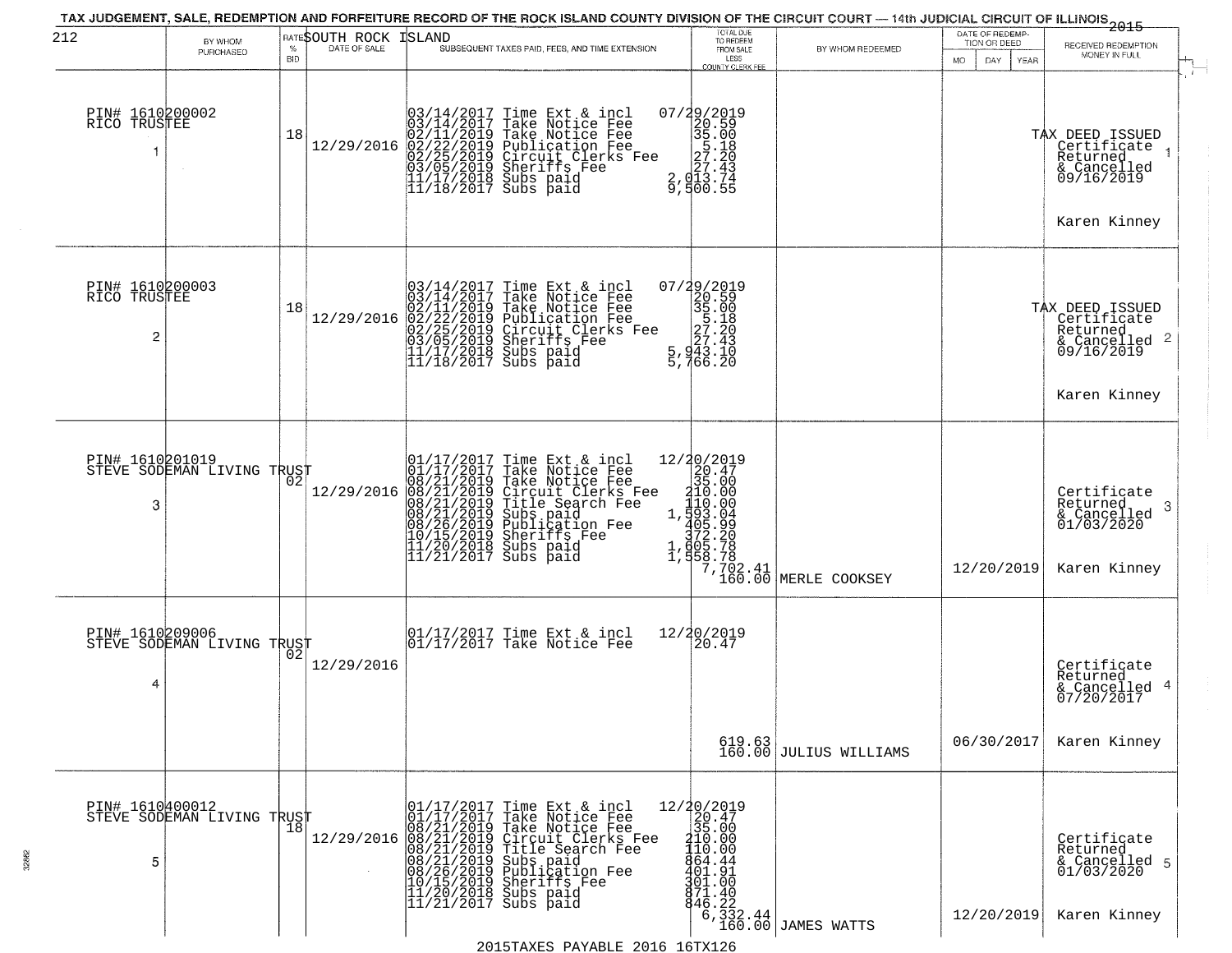|     | TAX JUDGEMENT, SALE, REDEMPTION AND FORFEITURE RECORD OF THE ROCK ISLAND COUNTY DIVISION OF THE CIRCUIT COURT - 14th JUDIC<br>NAME AND ADDRESS<br><b>LEGAL DESCRIPTION</b> |                                                                                                    | BACK TAX                        |                                       |                                        | AMOUNT<br>FOR WHICH |                                                                 | INTEREST PAYMENT FUND | 2015     |
|-----|----------------------------------------------------------------------------------------------------------------------------------------------------------------------------|----------------------------------------------------------------------------------------------------|---------------------------------|---------------------------------------|----------------------------------------|---------------------|-----------------------------------------------------------------|-----------------------|----------|
| 213 | TAXPAYER NO.<br>PARCEL NO.<br>TWP - CODE<br>ACRES                                                                                                                          | SOUTH ROCK ISLAND <sup>A-BACK TAX</sup><br>PRIOR TO                                                | <b>FORFEITED</b><br>PENALTY     | BACK TAX<br>FORFEITED<br>INTEREST AND | TOTAL BACK<br>TAX PENALTY<br>AND COSTS | <b>JUDGEMENT</b>    | $\begin{array}{c} \text{CERTIFICATE} \\ \text{NO.} \end{array}$ | <b>INDEMNITY FUND</b> |          |
|     | ASSESSED VALUATION FOR TAXES                                                                                                                                               | TAX DUE<br>INT DUE<br>2014                                                                         | <b>ACCRUED</b>                  | COST ACCRUED                          | ACCRUED                                | IS ASKED            |                                                                 | COST OF SALE          |          |
|     | MORENO ARSENIO G                                                                                                                                                           | 1ST<br>1ST<br>$\frac{1}{2ND}$ 3219.54 $\frac{338.03}{2ND}$                                         |                                 |                                       |                                        |                     |                                                                 |                       |          |
|     | 835 5TH AVE<br>61265<br>MOLINE IL                                                                                                                                          | 3219.54 241.45                                                                                     |                                 |                                       |                                        |                     |                                                                 | 60.00                 |          |
|     | SUPVR ASST MAP<br>LOT 416 SHEET 17                                                                                                                                         | 3219.54 193.16                                                                                     |                                 |                                       |                                        |                     | 1042                                                            | 20.00                 |          |
|     | $017 - 19 - 40$<br>$175 - 4$<br>$10-02$<br>4.840<br>PIN# 1610400021                                                                                                        | 3219.54<br>96.58<br>10.00<br><b>TOTAL DUE-TAXES, INT. COST</b>                                     |                                 |                                       |                                        |                     |                                                                 | 4.00                  |          |
|     | 126,941                                                                                                                                                                    | 13,757.38                                                                                          |                                 |                                       |                                        | 13757.38            |                                                                 | 10.00                 | 13851.38 |
|     | MOELLER JEREMY<br>527 34TH AVE<br>61201<br>ROCK ISLAND IL                                                                                                                  | 269.96<br>28.35<br><b>DND</b><br>269.96<br>20.25<br><b>3RD</b>                                     |                                 |                                       |                                        |                     |                                                                 | 60.00                 |          |
|     | LOT 3<br>JOHN M GALLAGHERS SUBD<br>PT SE .25 W 50 OF E 125                                                                                                                 | 16.20<br>269.96                                                                                    |                                 |                                       |                                        |                     | 1043                                                            | 20.00                 |          |
|     | $138 - 16 - 00$<br>1521<br>$10 - 02$<br>PIN# 1610405005                                                                                                                    | 269.96<br>8.10<br>PUBLICATION COST<br>10.00<br>TOTAL DUE-TAXES, INT. COST                          |                                 |                                       |                                        |                     |                                                                 | 4.00                  |          |
|     | 10,644                                                                                                                                                                     | 1,162.74<br>1ST                                                                                    |                                 |                                       |                                        | 1162.74             |                                                                 | 10.00                 | 1256.74  |
|     | SMITH ARCHIE K<br>3720 8TH ST<br>ROCK ISLAND IL<br>61201                                                                                                                   | 189.71<br>19.95<br>2ND<br>1503.24<br>14.25<br>189.71<br>3RD<br>3RD                                 | 74.24                           |                                       |                                        |                     |                                                                 | 60.00                 |          |
|     | LOT 6 DEXTERS SUB<br>DIV OF SEC 10<br>N 12 FT AND W 397 FT<br>SUB LOT 3                                                                                                    | 189.71<br>11.40<br>5.70<br>189.71                                                                  |                                 | 681.45                                | 3310.41                                |                     | 1044                                                            | 20.00                 |          |
|     | $115 - 17 - 00$<br>$10 - 02$<br>1253<br>PIN# 1610411002                                                                                                                    | PUBLICATION COST<br>$11 - 12$<br>10.00<br>1051.48<br>TOTAL OUE-TAXES, INT. COST                    |                                 |                                       |                                        |                     |                                                                 | 4.00                  |          |
|     | 7,480                                                                                                                                                                      | 820.14                                                                                             |                                 |                                       |                                        | 4130.55             |                                                                 | 10.00                 | 4224.55  |
|     | TRIPLETT MARGIE<br>$2948$ <sup>-12TH</sup> ST<br>ROCK ISLAND IL<br>61201                                                                                                   | 204.68<br>21.49<br>2ND<br>788.44<br>204.68<br>15.35<br>3RD<br>3BD                                  | 141.05                          |                                       |                                        |                     |                                                                 | 60.00                 |          |
|     | SUPVR ASST MAP<br>LOT 169 SHEET 18                                                                                                                                         | 12.28<br>204.68<br>4TH                                                                             |                                 | 737.29                                | 3080.48                                |                     | 1045                                                            | 20.00                 |          |
|     | $023 - 07 - 00$<br>$215 - 2$<br>$10 - 02$<br>PIN# 1611100061                                                                                                               | 204.68<br>6.14<br>ruslica i IUN COS<br>$11 - 12$<br>10.00<br>1413.70<br>TOTAL DUE-TAXES, INT. COST |                                 |                                       |                                        |                     |                                                                 | 4.00                  |          |
|     | 14,070                                                                                                                                                                     | 883.98<br>1ST                                                                                      |                                 |                                       |                                        | 3964.46             |                                                                 | 10.00                 | 4058.46  |
|     | DIAZ JUAN ANTONIO<br>214 E 23RD AVE<br>61240<br>COAL VALLEY IL                                                                                                             | 510.52<br>53.62<br>2ND<br>510.52 38.30                                                             |                                 |                                       |                                        |                     |                                                                 | 60.00                 |          |
|     | SUPVR ASST MAP<br>LOT 179 SHEET 8<br>BRASHARS SUBD                                                                                                                         | 3RD<br>510.52<br>30.64<br>$15.34^s$<br>510.52                                                      |                                 |                                       |                                        |                     | 1046                                                            | 20.00                 |          |
|     | $069 - 05 - 00$<br>673<br>$10 - 02$<br>PIN# 1611101020                                                                                                                     | PUBLICATION COST<br>10.00                                                                          |                                 |                                       |                                        |                     |                                                                 | 4.00                  |          |
|     | 26,129                                                                                                                                                                     | TOTAL DUE-TAXES, INT. COST<br>2,189.96                                                             | 2015 TAVEC DAVADIE 2016 16TV126 |                                       |                                        | 2189.96             |                                                                 | 10.00                 | 2283.96  |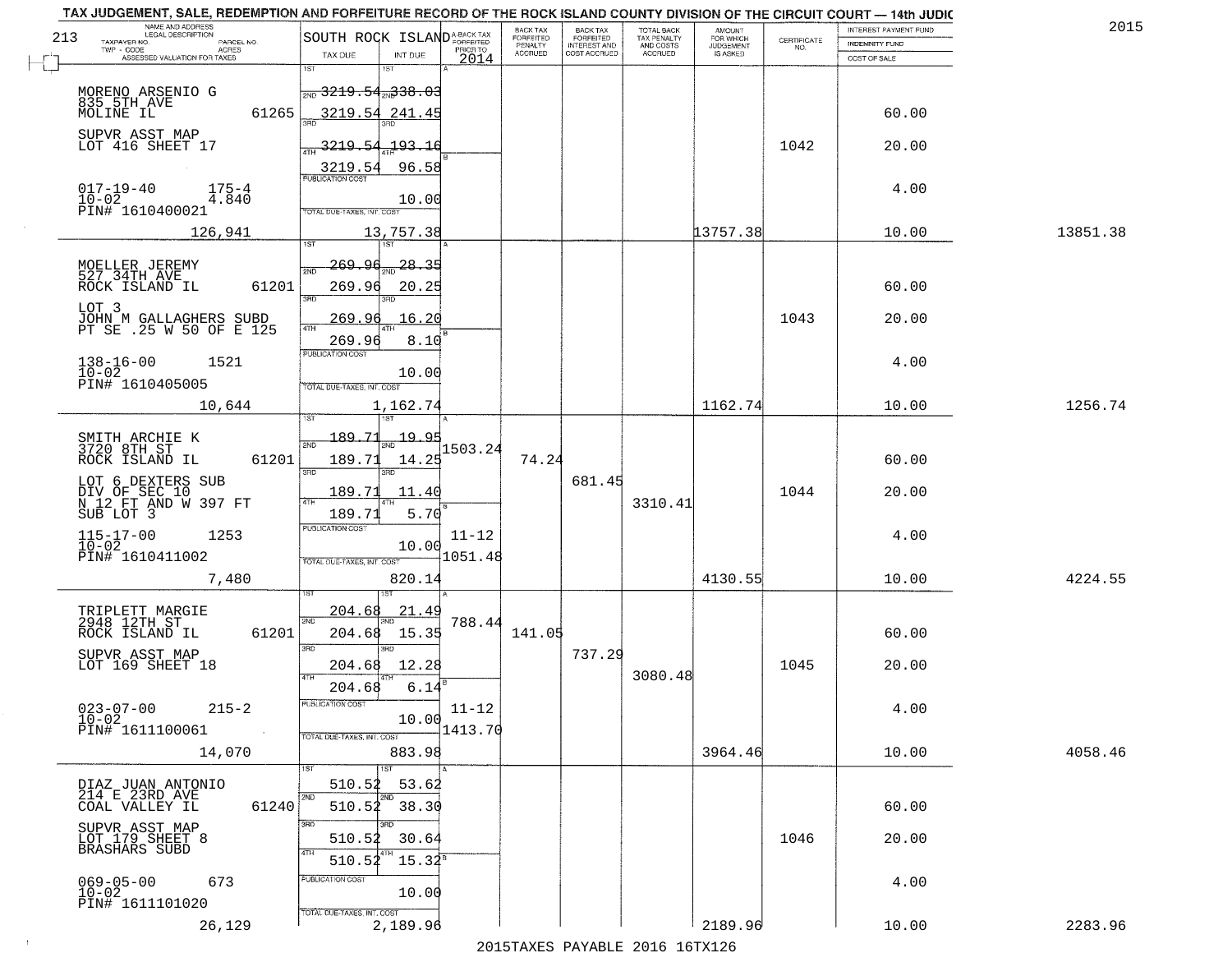| 213                                  |                                              |            |                              | TAX JUDGEMENT, SALE, REDEMPTION AND FORFEITURE RECORD OF THE ROCK ISLAND COUNTY DIVISION OF THE CIRCUIT COURT — 14th JUDICIAL CIRCUIT OF ILLINOIS<br>2015 - THE REPORT OF ILLINOIS                            | TOTAL DUE<br>TO REDEEM                                                                  |                                               | DATE OF REDEMP-                                  |                                                                                  |
|--------------------------------------|----------------------------------------------|------------|------------------------------|---------------------------------------------------------------------------------------------------------------------------------------------------------------------------------------------------------------|-----------------------------------------------------------------------------------------|-----------------------------------------------|--------------------------------------------------|----------------------------------------------------------------------------------|
|                                      | BY WHOM<br>PURCHASED                         | <b>BID</b> | <b>RATESOUTH ROCK ISLAND</b> | SUBSEQUENT TAXES PAID, FEES, AND TIME EXTENSION                                                                                                                                                               | FROM SALE<br>LESS<br>COUNTY CLERK FEE                                                   | BY WHOM REDEEMED                              | TION OR DEED<br>DAY.<br><b>YEAR</b><br><b>MO</b> | RECEIVED REDEMPTION<br>MONEY IN FULL                                             |
| PIN# 1610400021<br>RICO TRUSTEE<br>1 | $\sim$ $\sim$                                | 18         | 12/29/2016                   | 03/14/2017 Time Ext & incl<br>03/14/2017 Take Notice Fee<br>11/18/2017 Subs paid                                                                                                                              | 07/29/2019<br>4,20.59<br>4,263.20                                                       |                                               |                                                  | Certificate<br>Returned<br>& Cancelled<br>03/07/2019<br>$\overline{\phantom{a}}$ |
|                                      |                                              |            |                              |                                                                                                                                                                                                               |                                                                                         | 29,131.33<br>160.00 RI CTY TRUSTEE/ARSENIO MO |                                                  | Karen Kinney                                                                     |
| PIN# 1610405005<br>RICO TRUSTEE<br>2 |                                              | 18         | 12/29/2016                   | 03/14/2017 Time Ext & incl<br>03/14/2017 Take Notice Fee<br>11/18/2017 Subs paid                                                                                                                              | 07/29/2019<br>20.59<br>1,167.62                                                         |                                               |                                                  | Certificate<br>Returned<br>$\frac{1}{6}$ Cancelled 2<br>03/07/2019               |
|                                      |                                              |            |                              |                                                                                                                                                                                                               |                                                                                         | 3,489.91<br>160.00 JESSE GARRISON             | 11/16/2018                                       | Karen Kinney                                                                     |
| PIN# 1610411002<br>RICO TRUSTEE<br>3 |                                              | 18         | 12/29/2016                   | $03/14/2017$ Time Ext & incl<br>$03/14/2017$ Take Notice Fee<br>$02/11/2019$ Take Notice Fee<br>$02/22/2019$ Publication Fee<br>$03/05/2019$ Sheriffs Fee<br>$11/17/2018$ Subs paid<br>$11/18/2017$ Subs paid | 07/29/2019<br>320.59<br>35.00<br>5.18<br>33.560<br>33.63<br>73.83<br>73.84.12<br>829.58 |                                               |                                                  | TAX DEED ISSUED<br>  Certificate<br>Returned<br>3<br>& Cancelled<br>12/26/2019   |
|                                      |                                              |            |                              |                                                                                                                                                                                                               |                                                                                         |                                               |                                                  | Karen Kinney                                                                     |
| PIN# 1611100061<br>RICO TRUSTEE<br>4 |                                              | 18         | 12/29/2016                   | 03/14/2017 Time Ext & incl<br>03/14/2017 Take Notice Fee<br>11/18/2017 Subs paid                                                                                                                              | 07/29/2019<br>20.59<br>899.04                                                           |                                               |                                                  | Certificate<br>Returned<br>-4<br>& Cancelled<br>01/09/2018                       |
|                                      |                                              |            |                              |                                                                                                                                                                                                               | $6, 547.02$<br>160.00 LERETA                                                            |                                               | 12/28/2017                                       | Karen Kinney                                                                     |
| 5                                    | PIN# 1611 101020<br>MS INVESTMENTS GROUP INC |            | 12/29/2016                   | 01/26/2017 Time Ext & incl<br>01/31/2017 Take Notice Fee                                                                                                                                                      | $07/01/2019$<br>20.59                                                                   |                                               |                                                  | Certificate<br>Returned<br>& Cancelled 5<br>07/20/2017                           |
|                                      |                                              |            |                              |                                                                                                                                                                                                               |                                                                                         | $2,350.23$ JULAN ANTONIO DIAZ                 | 05/15/2017                                       | Karen Kinney                                                                     |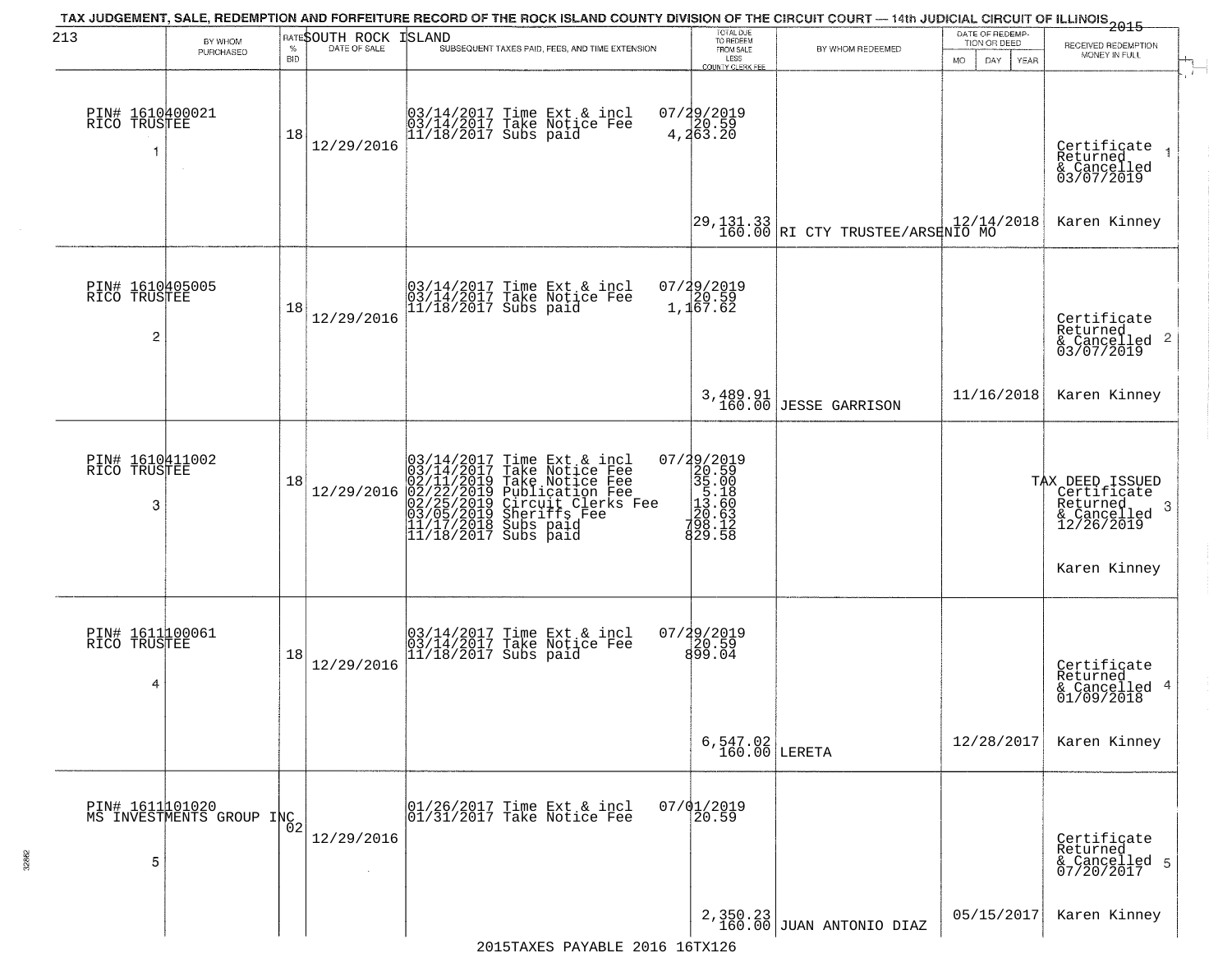|     | TAX JUDGEMENT, SALE, REDEMPTION AND FORFEITURE RECORD OF THE ROCK ISLAND COUNTY DIVISION OF THE CIRCUIT COURT - 14th JUDIC<br>NAME AND ADDRESS<br>LEGAL DESCRIPTION |                                                                           |      | BACK TAX             | BACK TAX<br>FORFEITED | <b>TOTAL BACK</b>        | AMOUNT<br>FOR WHICH |                                                                 | INTEREST PAYMENT FUND | 2015    |
|-----|---------------------------------------------------------------------------------------------------------------------------------------------------------------------|---------------------------------------------------------------------------|------|----------------------|-----------------------|--------------------------|---------------------|-----------------------------------------------------------------|-----------------------|---------|
| 214 | TAXPAYER NO.<br>PARCEL NO.<br>TWP - CODE                                                                                                                            | SOUTH ROCK ISLANDA-BACK TAX                                               |      | FORFEITED<br>PENALTY | <b>INTEREST AND</b>   | TAX PENALTY<br>AND COSTS | <b>JUDGEMENT</b>    | $\begin{array}{c} \text{CEPTIFICATE} \\ \text{NO.} \end{array}$ | <b>INDEMNITY FUND</b> |         |
|     | ACRES<br>ASSESSED VALUATION FOR TAXES                                                                                                                               | TAX DUE<br>INT DUE                                                        | 2014 | <b>ACCRUED</b>       | COST ACCRUED          | <b>ACCRUED</b>           | IS ASKED            |                                                                 | COST OF SALE          |         |
|     | SAJAK WARD A                                                                                                                                                        | 1ST<br>1ST<br><del>211.65,,,22.1</del> 9<br>2ND                           |      |                      |                       |                          |                     |                                                                 |                       |         |
|     | PO BOX 6783<br>ROCK ISLAND IL<br>61240                                                                                                                              | 15.85<br>211.65                                                           |      |                      |                       |                          |                     |                                                                 | 60.00                 |         |
|     | LOT 13<br>BRASHARS SUBD N.13 OF N W<br>.25 N 47.5 OF S 237.5 FT<br>E 114 FT OF W 224 FT                                                                             | <u> 211.65</u><br><u> 12.68</u><br>ATH<br>6.34<br>211.65                  |      |                      |                       |                          |                     | 1047                                                            | 20.00                 |         |
|     | $069 - 10 - 00$<br>$673 - B$<br>$10 - 02$<br>PIN# <sup>-1611101022</sup>                                                                                            | <b>PUBLICATION COST</b><br>10.00<br>TOTAL DUE-TAXES, INT, COST            |      |                      |                       |                          |                     |                                                                 | 4.00                  |         |
|     | 14,345                                                                                                                                                              | 913.66                                                                    |      |                      |                       |                          | 913.66              |                                                                 | 10.00                 | 1007.66 |
|     | HINRICHS STEVEN T<br>249 45TH ST<br>MOLINE IL<br>61265                                                                                                              | <u> 297.40</u><br>$\frac{31.22}{200}$<br>2ND<br>297.40<br>22.30<br>3RD    |      |                      |                       |                          |                     |                                                                 | 60.00                 |         |
|     | LOT 12<br>ATKINSONS SUB DIV OF<br>LOT 12 BRASHARS SUB DIV                                                                                                           | 17.84<br>297.40<br>8.92<br>297.40                                         |      |                      |                       |                          |                     | 1048                                                            | 20.00                 |         |
|     | $053 - 11 - 00$<br>520<br>$10 - 02$<br>PIN# 1611107002                                                                                                              | PUBLICATION COST<br>10.00<br>TOTAL DUE-TAXES, INT. COST                   |      |                      |                       |                          |                     |                                                                 | 4.00                  |         |
|     | 11,726                                                                                                                                                              | 1,279.88<br>isT                                                           |      |                      |                       |                          | 1279.88             |                                                                 | 10.00                 | 1373.88 |
|     | WINTERBOTTOM JENNIFER M<br>2501 12TH ST<br>ROCK ISLAND IL<br>61201                                                                                                  | <u> 280.92</u><br>-29 -<br>2ND<br>280.92<br>21.05<br>3BD<br>3RD           |      |                      |                       |                          |                     |                                                                 | 60.00                 |         |
|     | LOT 9<br>HENRY S CASES ADD<br>W 80 FT                                                                                                                               | 280.92<br>16.84<br>4TH<br>280.92<br>8.42                                  |      |                      |                       |                          |                     | 1049                                                            | 20.00                 |         |
|     | $100 - 03 - 00$<br>$10 - 02$<br>1013<br>PIN# 1611108001                                                                                                             | <b>PUBLICATION COST</b><br>10.00<br>TOTAL OUE-TAXES, INT. COST            |      |                      |                       |                          |                     |                                                                 | 4.00                  |         |
|     | 17,076                                                                                                                                                              | 1,209.46<br>ৰৱা                                                           |      |                      |                       |                          | 1209.46             |                                                                 | 10.00                 | 1303.46 |
|     | CAHILL CHARLES E/PATRICIA<br>1229 36TH ST<br>ROCK ISLAND IL<br>61201                                                                                                | 2ND<br>2ND<br>3RD<br>3RD                                                  |      |                      |                       |                          |                     |                                                                 | 60.00                 |         |
|     | LOT 1<br>HENRY CASES ADD W 94 FT                                                                                                                                    | 4TH                                                                       |      |                      |                       |                          |                     | 1050                                                            | 20.00                 |         |
|     | $099 - 19 - 40$<br>$1007 - 1$<br>$10 - 02$<br>PIN# 1611108011<br>$\sim 100$ km                                                                                      | 779.85<br>23.40<br>UBLICA HUN COS-<br>10.00<br>TOTAL DUE-TAXES, INT. COST |      |                      |                       |                          |                     |                                                                 | 4.00                  |         |
|     | 30,748                                                                                                                                                              | 813.25<br>1ST                                                             |      |                      |                       |                          | 813.25              |                                                                 | 10.00                 | 907.25  |
|     | MYINT MAY/SOE MYA<br>2732 KARLBURG CT<br>61201<br>ROCK ISLAND IL                                                                                                    | 271.91<br>28.56<br>2ND<br>271.91<br>20.40                                 |      |                      |                       |                          |                     |                                                                 | 60.00                 |         |
|     | LOT 6<br>KARLBURG COURT                                                                                                                                             | 3RD<br>16.32<br>271.91<br>271.91<br>8.16 <sup>8</sup>                     |      |                      |                       |                          |                     | 1051                                                            | 20.00                 |         |
|     | $179-20-00$<br>$10-02$<br>$2179-F$<br>PIN# 1611112006                                                                                                               | PUBLICATION COST<br>10.00<br>TOTAL DUE-TAXES, INT. COST                   |      |                      |                       |                          |                     |                                                                 | 4.00                  |         |
|     | 16,721                                                                                                                                                              | 1,171.08                                                                  |      |                      |                       |                          | 1171.08             |                                                                 | 10.00                 | 1265.08 |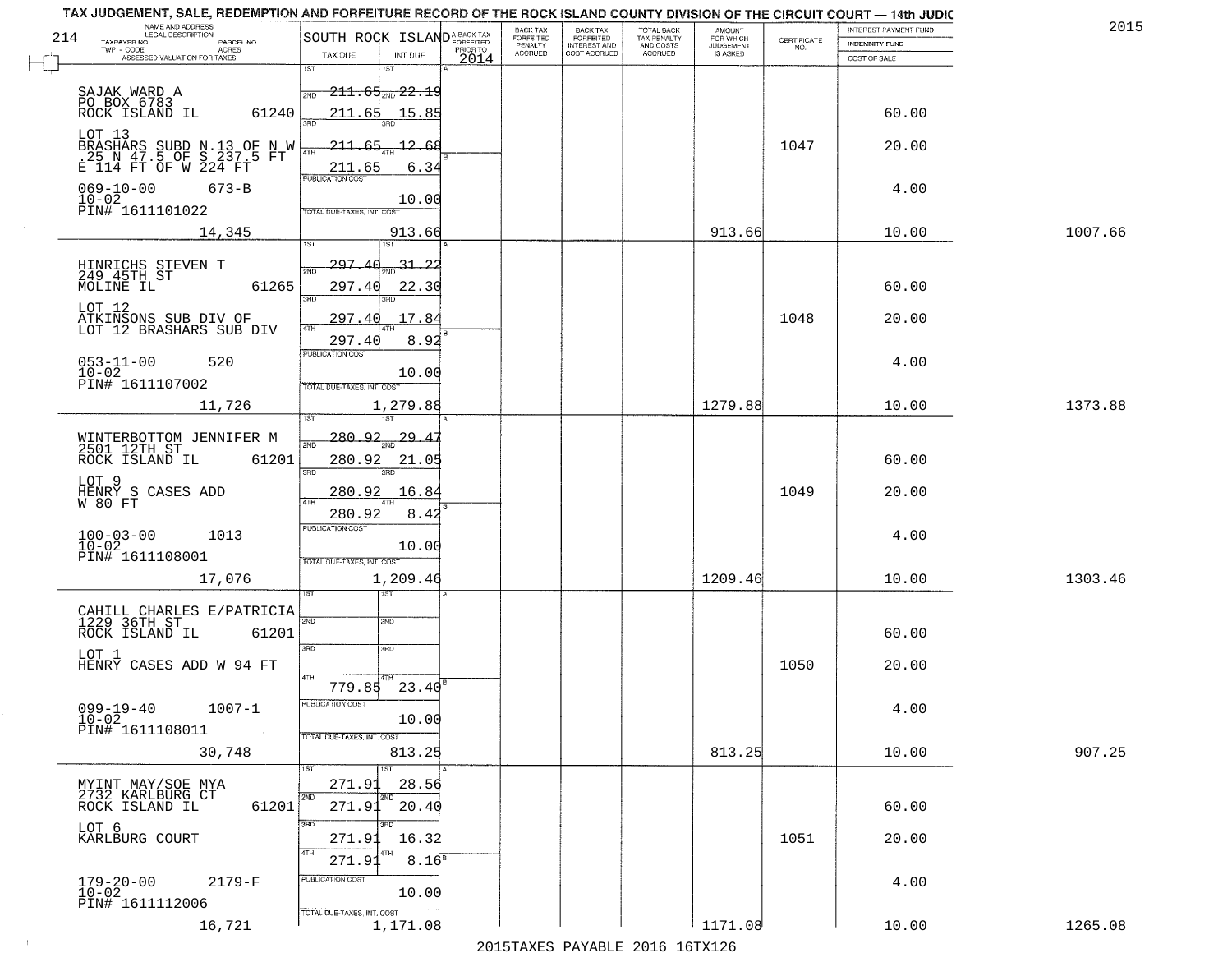| 214                                  | BY WHOM                                       |                    | BATESOUTH ROCK | TAX JUDGEMENT, SALE, REDEMPTION AND FORFEITURE RECORD OF THE ROCK ISLAND COUNTY DIVISION OF THE CIRCUIT COURT — 14th JUDICIAL CIRCUIT OF ILLINOIS 2015<br>ISLAND | TOTAL DUE<br>TO REDEEM                       |                                                                         | DATE OF REDEMP<br>TION OR DEED | RECEIVED REDEMPTION                                                |
|--------------------------------------|-----------------------------------------------|--------------------|----------------|------------------------------------------------------------------------------------------------------------------------------------------------------------------|----------------------------------------------|-------------------------------------------------------------------------|--------------------------------|--------------------------------------------------------------------|
|                                      | PURCHASED                                     | $\%$<br><b>BID</b> | DATE OF SALE   | SUBSEQUENT TAXES PAID, FEES, AND TIME EXTENSION                                                                                                                  | FROM SALE<br>LESS<br><b>COUNTY CLERK FEE</b> | BY WHOM REDEEMED                                                        | MO.<br>DAY.<br>YEAR            | MONEY IN FULL                                                      |
| PIN# 1611101022<br>RICO TRUSTEE<br>1 | $\sim$                                        | 18                 | 12/29/2016     | 03/14/2017 Time Ext & incl<br>03/14/2017 Take Notice Fee                                                                                                         | $07/29/2019$<br>20.59                        |                                                                         |                                | Certificate<br>Returned<br>& Cancelled<br>05/23/2017               |
|                                      |                                               |                    |                |                                                                                                                                                                  |                                              | $1,209.63$ WARD A SAJAK                                                 | 04/04/2017                     | Karen Kinney                                                       |
| PIN# 1611107002<br>2                 | STEVE SODEMAN LIVING TRUST                    |                    |                | $[01/17/2017$ Time Ext & incl\n01/17/2017 Take Notice Free\n11/20/2018 Subs paid\n12/29/2016] 11/21/2017 Subs paid$                                              | 12/20/2019<br>1,322.08<br>1,322.08           |                                                                         |                                | Certificate<br>Returned<br>$\frac{1}{6}$ Cancelled 2<br>03/07/2019 |
|                                      |                                               |                    |                |                                                                                                                                                                  |                                              | 5,703.16 VOLLERTSEN, BRITT $\begin{bmatrix} 01 \\ 160.00 \end{bmatrix}$ | 01/14/2019                     | Karen Kinney                                                       |
| 3                                    | PIN# 1611108001<br>STEVE SODEMAN LIVING TRUST | 18                 | 12/29/2016     | $\begin{bmatrix} 01/17/2017 \\ 01/17/2017 \\ 01 \end{bmatrix}$ Take Notice Fee                                                                                   | 12/20/2019<br>20.47                          |                                                                         |                                | Certificate<br>Returned<br>3<br>& Cancelled<br>03/23/2017          |
|                                      |                                               |                    |                |                                                                                                                                                                  |                                              | 1,558.55<br>160.00 JENNIFER M WITERBOTTOM                               | 02/24/2017                     | Karen Kinney                                                       |
| PIN# 1611108011<br>4                 | STEVE SODEMAN LIVING TRUST                    | 0 <sub>0</sub>     | 12/29/2016     | $\begin{bmatrix} 01/17/2017 \\ 01/17/2017 \end{bmatrix}$ Take Notice Fee                                                                                         | 12/20/2019<br>120.47                         |                                                                         |                                | Certificate<br>Returned<br>& Cancelled 4<br>02/08/2017             |
|                                      |                                               |                    |                |                                                                                                                                                                  |                                              | $\begin{array}{c c} 927.72 \\ 160.00 \end{array}$ CHARLES CAHILL        | 01/24/2017                     | Karen Kinney                                                       |
| 5                                    | PIN# 1611112006<br>STEVE SODEMAN LIVING TRUST |                    | 12/29/2016     | 01/17/2017 Time Ext & incl<br>01/17/2017 Take Notice Fee                                                                                                         | 12/20/2019<br>20.47                          |                                                                         |                                | Certificate<br>Returned<br>& Cancelled 5<br>02/08/2017             |
|                                      |                                               |                    |                |                                                                                                                                                                  |                                              | $1,513.26$ MAY MYINT/MYA SOE                                            | 01/23/2017                     | Karen Kinney                                                       |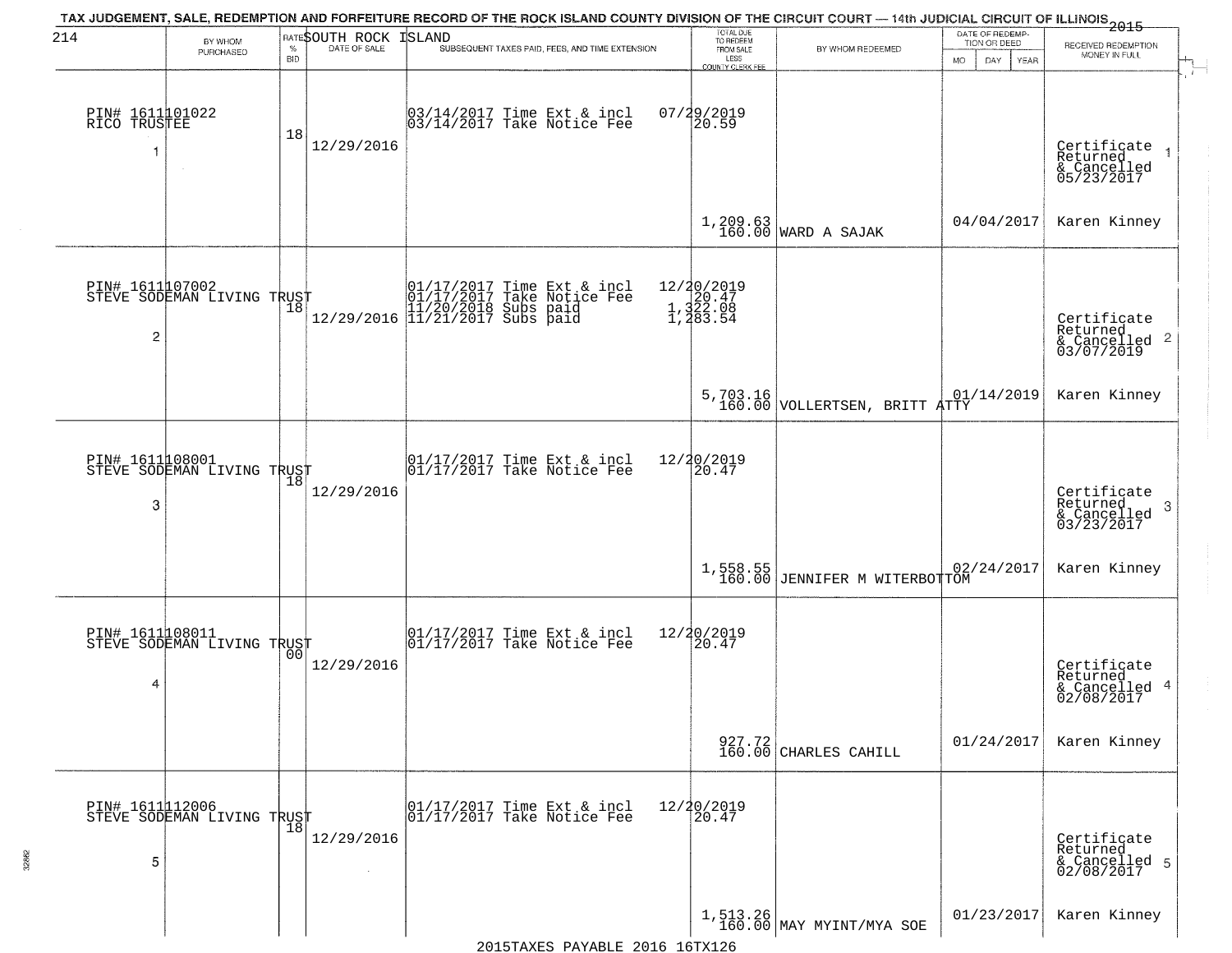| 215 | NAME AND ADDRESS<br>LEGAL DESCRIPTION<br>TAXPAYER NO.<br>PARCEL NO.<br>TWP - CODE AGRES<br>ASSESSED VALUATION FOR TAXES | SOUTH ROCK ISLAND <sup>A-BACK TAX</sup><br>TAX DUE    | INT DUE                      | PRIOR TO | BACK TAX<br><b>FORFEITED</b><br>PENALTY<br>ACCRUED | BACK TAX<br>FORFEITED<br>INTEREST AND<br>COST ACCRUED | TOTAL BACK<br>TAX PENALTY<br>AND COSTS<br>ACCRUED | <b>AMOUNT</b><br>FOR WHICH<br>JUDGEMENT<br>IS ASKED | CERTIFICATE<br>NO. | INTEREST PAYMENT FUND<br><b>INDEMNITY FUND</b><br>COST OF SALE | 2015    |
|-----|-------------------------------------------------------------------------------------------------------------------------|-------------------------------------------------------|------------------------------|----------|----------------------------------------------------|-------------------------------------------------------|---------------------------------------------------|-----------------------------------------------------|--------------------|----------------------------------------------------------------|---------|
|     |                                                                                                                         | 1ST                                                   | 1ST                          | 2014     |                                                    |                                                       |                                                   |                                                     |                    |                                                                |         |
|     | DESPLINTER DEVRIN L/LYNN<br>1438 34TH AVE<br>ROCK ISLAND IL<br>61201                                                    | 2ND<br>3AD                                            | 2ND<br>3RD                   |          |                                                    |                                                       |                                                   |                                                     |                    | 60.00                                                          |         |
|     | SUPRV ASST MAP<br>LOT 135 SHEET 18                                                                                      | 4TH<br>4258.42 127.76                                 | 4TH                          |          |                                                    |                                                       |                                                   |                                                     | 1052               | 20.00                                                          |         |
|     | $252 - 06 - 00$<br>3309<br>10-02<br>PIN# 1611113003                                                                     | PUBLICATION COST<br>TOTAL DUE-TAXES, INT. COST        | 10.00                        |          |                                                    |                                                       |                                                   |                                                     |                    | 4.00                                                           |         |
|     | 167,902                                                                                                                 |                                                       | 4,396.18                     |          |                                                    |                                                       |                                                   | 4396.18                                             |                    | 10.00                                                          | 4490.18 |
|     | STOLLEY MARVIN<br>412 E 8TH ST<br>MUSCATINE IA<br>52761                                                                 | $\overline{1ST}$<br>2ND                               | 1ST <sup>1</sup><br>2ND      |          |                                                    |                                                       |                                                   |                                                     |                    | 60.00                                                          |         |
|     | LOT 8<br>EMMA L TITTERINGTONS ADD<br>S 10 FT OF 7 AND ALL                                                               | 3BD<br>394.59<br>47H<br>394.59                        | 3HD<br>23.68<br>11.84        |          |                                                    |                                                       |                                                   |                                                     | 1053               | 20.00                                                          |         |
|     | $288 - 01 - 00$<br>$10 - 02$<br>3748<br>PIN# 1611117007                                                                 | PUBLICATION COST<br>TOTAL DUE-TAXES, INT. COST        | 10.00                        |          |                                                    |                                                       |                                                   |                                                     |                    | 4.00                                                           |         |
|     | 15,558                                                                                                                  | 1ST                                                   | 834.70                       |          |                                                    |                                                       |                                                   | 834.70                                              |                    | 10.00                                                          | 928.70  |
|     | FRIDERES NOEL<br>725 CYPRESS DR<br>COLONA IL<br>61241                                                                   | 2ND<br>3RD                                            | <b>SMD</b><br>3RD            |          |                                                    |                                                       |                                                   |                                                     |                    | 60.00                                                          |         |
|     | LOT 6<br>BRASHARS SUBD N .13 OF NW<br>.25 N 105 FT OF E 150 FT<br>EX N 55 OF E 125 FT                                   | 4TH<br>515.27                                         | 4TH<br>15.46                 |          |                                                    |                                                       |                                                   |                                                     | 1054               | 20.00                                                          |         |
|     | $067 - 19 - 00$<br>$663 - 1$<br>$10-02$<br>PIN# 1611201003                                                              | <b>PUBLICATION COST</b><br>TOTAL OUE-TAXES, INT. COST | 10.00                        |          |                                                    |                                                       |                                                   |                                                     |                    | 4.00                                                           |         |
|     | 20,316                                                                                                                  |                                                       | 540.73<br>१९४                |          |                                                    |                                                       |                                                   | 540.73                                              |                    | 10.00                                                          | 634.73  |
|     | FRIDERES NOEL<br>725 CYPRESS DR<br>61241<br>COLONA IL                                                                   | 2ND<br>3RD                                            | 2ND<br>3RD                   |          |                                                    |                                                       |                                                   |                                                     |                    | 60.00                                                          |         |
|     | LOT 6<br>BRASHARS SUB DIV N 55 FT<br>OF E 125 FT LOT                                                                    | 835.49                                                | $25.06^{B}$                  |          |                                                    |                                                       |                                                   |                                                     | 1055               | 20.00                                                          |         |
|     | $067 - 19 - 05$ 663-1-A<br>$10 - 02$<br>PIN# 1611201004                                                                 | PUBLICATION COST<br>TOTAL DUE-TAXES, INT. COST        | 10.00                        |          |                                                    |                                                       |                                                   |                                                     |                    | 4.00                                                           |         |
|     | 43,942                                                                                                                  |                                                       | 870.55                       |          |                                                    |                                                       |                                                   | 870.55                                              |                    | 10.00                                                          | 964.55  |
|     | MCDERMOTT PHYLLIS A<br>3159 9TH ST<br>ROCK ISLAND IL<br>61201                                                           | 321.52<br>2ND<br>321.52                               | 1ST<br>33.74<br>2ND<br>24.10 |          |                                                    |                                                       |                                                   |                                                     |                    | 60.00                                                          |         |
|     | LOT 71<br>MC INNIS BROS 11TH<br>STREET ADD                                                                              | 3RD<br>321.52<br>4TH<br>321.52                        | 3RD<br>19.28<br>$9.64^8$     |          |                                                    |                                                       |                                                   |                                                     | 1056               | 20.00                                                          |         |
|     | $209 - 11 - 00$<br>$10 - 02$<br>2680<br>PIN# 1611301013                                                                 | PUBLICATION COST<br>TOTAL DUE-TAXES, INT. COST        | 10.00                        |          |                                                    |                                                       |                                                   |                                                     |                    | 4.00                                                           |         |
|     | 23,677                                                                                                                  |                                                       | 1,382.84                     |          |                                                    |                                                       |                                                   | 1382.84                                             |                    | 10.00                                                          | 1476.84 |

 $\sim 10^{-1}$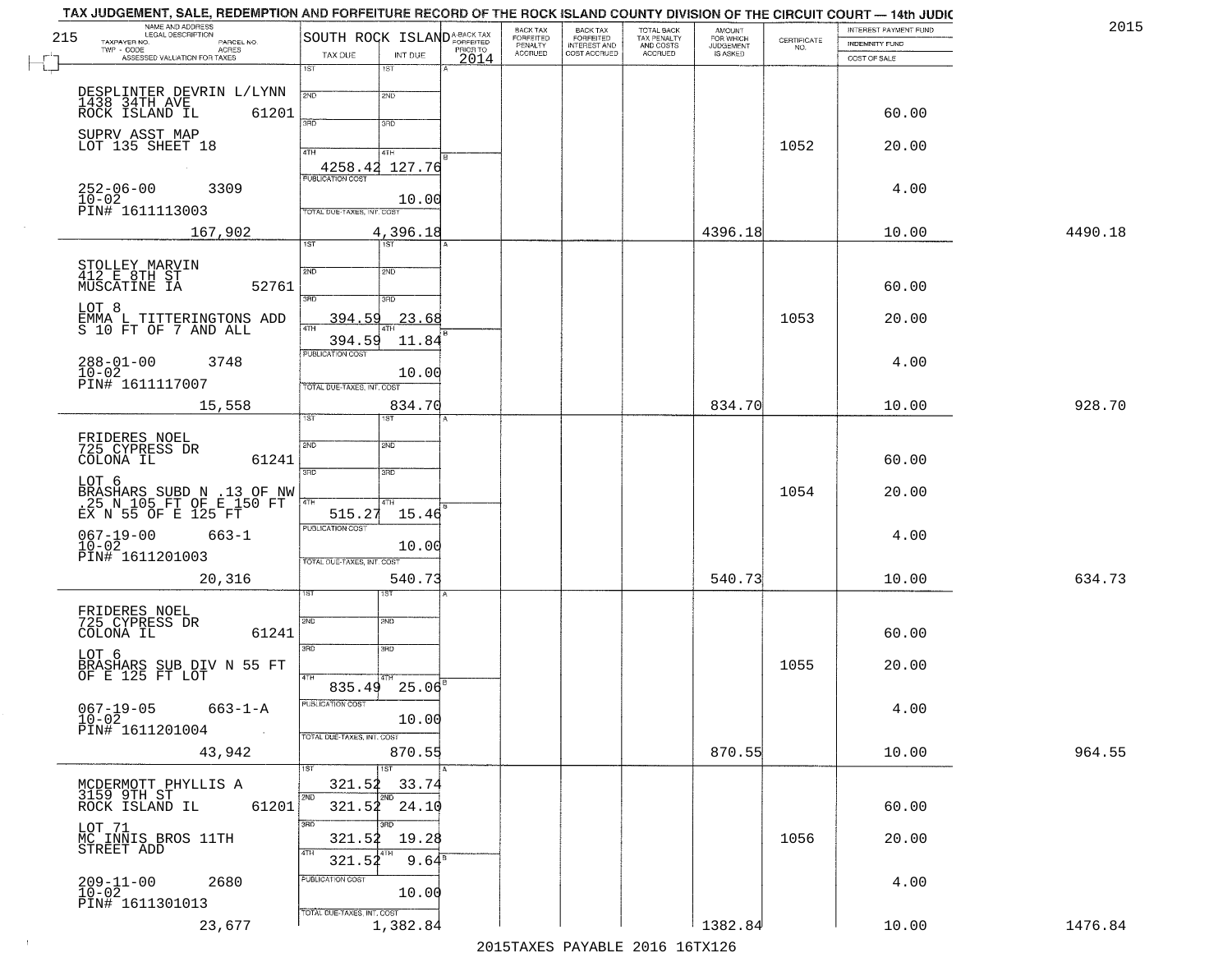| 215                                  | BY WHOM                                           |                    | BATESOUTH ROCK<br>DATE OF SALE | ISLAND | TAX JUDGEMENT, SALE, REDEMPTION AND FORFEITURE RECORD OF THE ROCK ISLAND COUNTY DIVISION OF THE CIRCUIT COURT — 14th JUDICIAL CIRCUIT OF ILLINOIS 2015 | TOTAL DUE<br>TO REDEEM                         |                                                                              | DATE OF REDEMP<br>TION OR DEED | RECEIVED REDEMPTION                                                |
|--------------------------------------|---------------------------------------------------|--------------------|--------------------------------|--------|--------------------------------------------------------------------------------------------------------------------------------------------------------|------------------------------------------------|------------------------------------------------------------------------------|--------------------------------|--------------------------------------------------------------------|
|                                      | PURCHASED                                         | $\%$<br><b>BID</b> |                                |        | SUBSEQUENT TAXES PAID, FEES, AND TIME EXTENSION                                                                                                        | FROM SALE<br>LESS<br>COUNTY CLERK FEE          | BY WHOM REDEEMED                                                             | MO.<br>DAY.<br>YEAR            | MONEY IN FULL                                                      |
| 1                                    | PIN# 1611113003    <br>STEVE SODEMAN LIVING TRUST | 00                 | 12/29/2016                     |        | 01/17/2017 Time Ext & incl<br>01/17/2017 Take Notice Fee<br>11/21/2017 Subs paid                                                                       | 12/20/2019<br>17,976.88                        |                                                                              |                                | Certificate<br>Returned<br>$\frac{1}{2}$ Cancelled                 |
|                                      |                                                   |                    |                                |        |                                                                                                                                                        |                                                | $\begin{bmatrix} 24 & 644 & 76 \\ 160 & 00 \end{bmatrix}$ BLACKHAWK BANK AND | $12/15/2017$ TRUST             | Karen Kinney                                                       |
| PIN# 1611117007<br>RICO TRUSTEE<br>2 |                                                   | 18                 | 12/29/2016                     |        | 03/14/2017 Time Ext & incl<br>03/14/2017 Take Notice Fee                                                                                               | 07/29/2019<br>20.59                            |                                                                              |                                | Certificate<br>Returned<br>$\frac{1}{2}$ Cancelled 2<br>05/23/2017 |
|                                      |                                                   |                    |                                |        |                                                                                                                                                        |                                                | 1,116.46<br>160.00 MARVIN STOLLEY                                            | 04/19/2017                     | Karen Kinney                                                       |
| 3                                    | PIN# 1611201003<br>STEVE SODEMAN LIVING TRUST     | 00                 | 12/29/2016                     |        | $\begin{array}{ccc}  01/17/2017 \text{ Time} & \text{Ext} & \text{incl} \\  01/17/2017 \text{ Take Notice } \text{Fe} \end{array}$                     | 12/20/2019<br>20.47                            |                                                                              |                                | Certificate<br>Returned<br>3<br>& Cancelled<br>03/07/2019          |
|                                      |                                                   |                    |                                |        |                                                                                                                                                        |                                                | 655.20 NOEL FRIDERES/TBK BANK                                                | 10/22/2018                     | Karen Kinney                                                       |
| 4                                    | PIN# 1611201004    <br>STEVE SODEMAN LIVING TRUST | 0 <sub>0</sub>     | 12/29/2016                     |        | $\begin{bmatrix} 01/17/2017 \\ 01/17/2017 \end{bmatrix}$ Take Notice Fee                                                                               | 12/20/2019<br>120.47                           |                                                                              |                                | Certificate<br>Returned<br>& Cancelled 4<br>03/07/2019             |
|                                      |                                                   |                    |                                |        |                                                                                                                                                        |                                                | 985.02<br>160.00 NOEL FRIDERES/TBK BANK                                      | 10/22/2018                     | Karen Kinney                                                       |
| 5                                    | PIN# 1611301013    <br>STEVE SODEMAN LIVING TRUST | 02                 |                                |        | r (01/17/2017 Time Ext & incl<br>01/17/2017 Take Notice Fee<br>12/29/2016 11/21/2017 Subs paid<br>12/29/2016 11/21/2017 Subs paid                      | 12/20/2019<br>1,455.48<br>1,455.48<br>1,396.70 |                                                                              |                                | Certificate<br>Returned<br>& Cancelled 5<br>07/05/2019             |
|                                      |                                                   |                    |                                |        |                                                                                                                                                        |                                                | $5,007.04$<br>160.00 PHYLLIS MCDERMOTT                                       | 06/07/2019                     | Karen Kinney                                                       |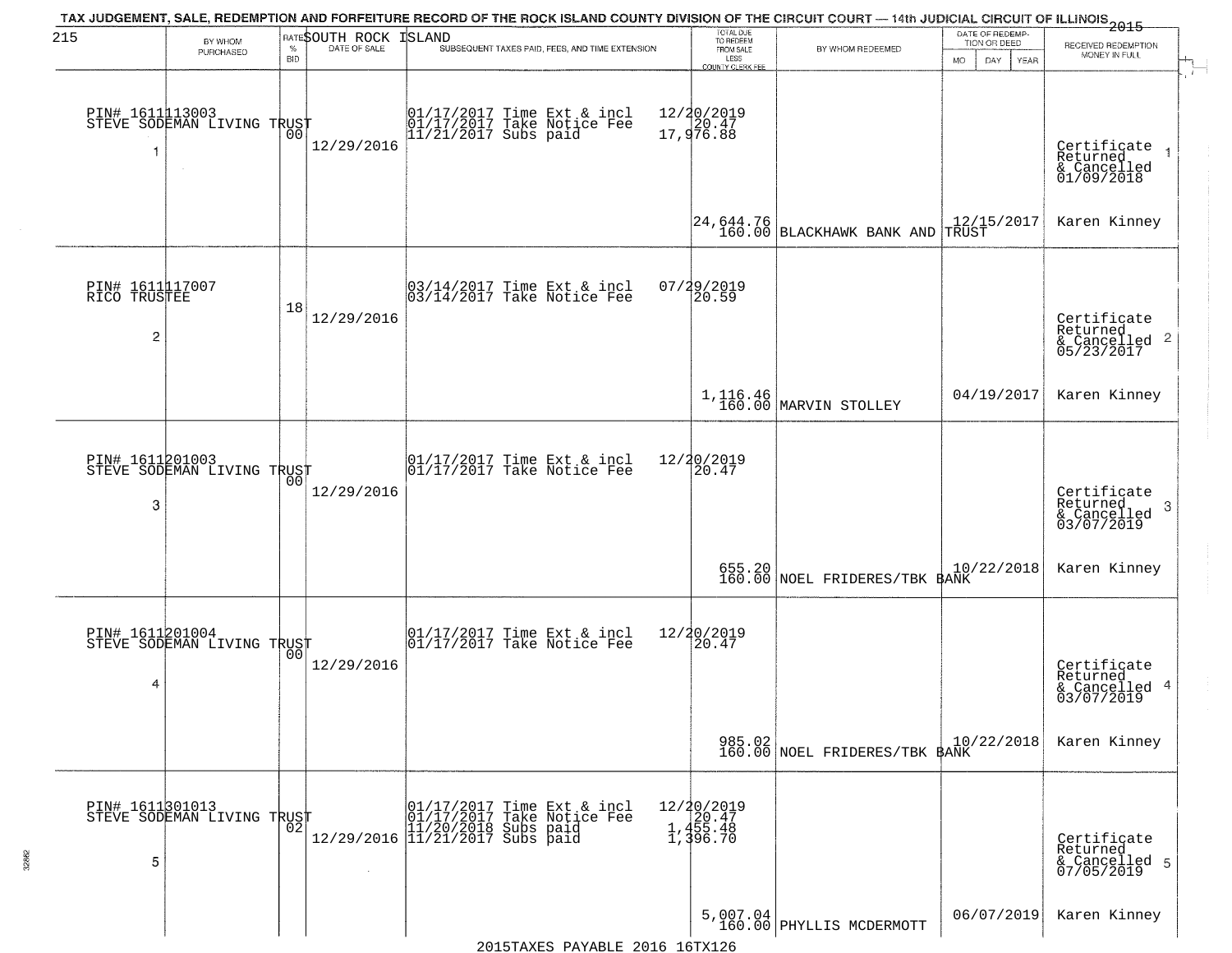| NAME AND ADDRESS<br>LEGAL DESCRIPTION<br>216                         |                                                                |      | BACK TAX<br>FORFEITED     | BACK TAX<br>FORFEITED               | TOTAL BACK<br>TAX PENALTY<br>AND COSTS | AMOUNT<br>FOR WHICH          |                                                                 | INTEREST PAYMENT FUND | 2015    |
|----------------------------------------------------------------------|----------------------------------------------------------------|------|---------------------------|-------------------------------------|----------------------------------------|------------------------------|-----------------------------------------------------------------|-----------------------|---------|
| TAXPAYER NO.<br>PARCEL NO.<br>ACRES                                  | SOUTH ROCK ISLANDA-BACK TAX                                    |      | PENALTY<br><b>ACCRUED</b> | <b>INTEREST AND</b><br>COST ACCRUED | <b>ACCRUED</b>                         | <b>JUDGEMENT</b><br>IS ASKED | $\begin{array}{c} \text{CERTIFICATE} \\ \text{NO.} \end{array}$ | <b>INDEMNITY FUND</b> |         |
| ASSESSED VALUATION FOR TAXES                                         | TAX DUE<br>INT DUE<br>1ST<br>1ST                               | 2014 |                           |                                     |                                        |                              |                                                                 | COST OF SALE          |         |
| JONES JAMES B<br>959 25TH AVE<br>ROCK ISLAND IL                      | $408.97_{\tiny{2ND}}$ $42.91$<br>2ND                           |      |                           |                                     |                                        |                              |                                                                 |                       |         |
| 61201                                                                | 408.97<br>30.65<br>350                                         |      |                           |                                     |                                        |                              |                                                                 | 60.00                 |         |
| LOT 45<br>MC INNIS BROS 11TH<br>STREET ADD                           | 408.97<br>$24 - 5.$<br>ATH<br>408.97<br>12.26                  |      |                           |                                     |                                        |                              | 1057                                                            | 20.00                 |         |
| $208 - 07 - 00$<br>2654<br>$10 - 02$<br>PIN# 1611301039              | <b>PUBLICATION COST</b><br>10.00<br>TOTAL DUE-TAXES, INT. COST |      |                           |                                     |                                        |                              |                                                                 | 4.00                  |         |
| 16, 125                                                              | 1,756.22                                                       |      |                           |                                     |                                        | 1756.22                      |                                                                 | 10.00                 | 1850.22 |
|                                                                      |                                                                |      |                           |                                     |                                        |                              |                                                                 |                       |         |
| PIPPERT CYNTHIA K<br>217 HILLTOP CT<br>61264<br>MILAN IL             | $-56.07$<br>533.86<br>533.86<br>40.05                          |      |                           |                                     |                                        |                              |                                                                 | 60.00                 |         |
| LOT 7 BLOCK 2<br>RODMAN PLACE                                        | 3RD<br>32.04<br>533.86                                         |      |                           |                                     |                                        |                              | 1058                                                            | 20.00                 |         |
|                                                                      | 16.02<br>533.86                                                |      |                           |                                     |                                        |                              |                                                                 |                       |         |
| $247 - 06 - 00$<br>3215<br>$10 - 02$                                 | PUBLICATION COST<br>10.00                                      |      |                           |                                     |                                        |                              |                                                                 | 4.00                  |         |
| PIN# 1611303017                                                      | TOTAL DUE-TAXES, INT. COST                                     |      |                           |                                     |                                        |                              |                                                                 |                       |         |
| 21,049                                                               | 2,289.62<br>isT                                                |      |                           |                                     |                                        | 2289.62                      |                                                                 | 10.00                 | 2383.62 |
| VILLALPANDO V/CABRALES D<br>3713 11TH ST                             | 465.99<br>48.<br><u>م</u><br>2ND                               |      |                           |                                     |                                        |                              |                                                                 |                       |         |
| ROCK ISLAND IL<br>61201                                              | 465.99<br>34.95<br>3RD                                         |      |                           |                                     |                                        |                              |                                                                 | 60.00                 |         |
| LOT 21 BLOCK 3<br>RODMAN PLACE                                       | 3RD<br>465.99<br>27.96                                         |      |                           |                                     |                                        |                              | 1059                                                            | 20.00                 |         |
|                                                                      | 4TH<br>465.99<br>13.98                                         |      |                           |                                     |                                        |                              |                                                                 |                       |         |
| $248 - 19 - 00$<br>$10 - 02$<br>3253                                 | <b>PUBLICATION COST</b><br>10.00                               |      |                           |                                     |                                        |                              |                                                                 | 4.00                  |         |
| PIN# 1611304004                                                      | TOTAL OUE-TAXES, INT. COST                                     |      |                           |                                     |                                        |                              |                                                                 |                       |         |
| 18,373                                                               | 1,999.78                                                       |      |                           |                                     |                                        | 1999.78                      |                                                                 | 10.00                 | 2093.78 |
| HILLYER KATHLEEN J<br>3304 11TH ST                                   | 376.99<br>39.55<br>2ND                                         |      |                           |                                     |                                        |                              |                                                                 |                       |         |
| ROCK ISLAND IL<br>61201                                              | 28.25<br>376.99<br>3RD<br>3RD                                  |      |                           |                                     |                                        |                              |                                                                 | 60.00                 |         |
| LOT <sub>2</sub><br>SCHREINER AND ROTH BROS<br>COTTAGE GROVE SUB DIV | 376.99<br>22.60                                                |      |                           |                                     |                                        |                              | 1060                                                            | 20.00                 |         |
|                                                                      | 4TH<br>376.99<br>11.30                                         |      |                           |                                     |                                        |                              |                                                                 |                       |         |
| $257 - 01 - 00$<br>3332<br>$10 - 02$<br>PIN# 1611305030              | 'usuca hun cus<br>10.00                                        |      |                           |                                     |                                        |                              |                                                                 | 4.00                  |         |
| $\sim 100$<br>20,864                                                 | TOTAL DUE-TAXES, INT. COST<br>1,619.66                         |      |                           |                                     |                                        | 1619.66                      |                                                                 | 10.00                 | 1713.66 |
|                                                                      | 1ST                                                            |      |                           |                                     |                                        |                              |                                                                 |                       |         |
| MOHLENBRUCK DWINEICE E<br>1432 34TH AVE<br>61201<br>ROCK ISLAND IL   | 1009.07 105.98<br>2ND<br>2ND<br>1009.07 75.70                  |      |                           |                                     |                                        |                              |                                                                 | 60.00                 |         |
|                                                                      | 3RD                                                            |      |                           |                                     |                                        |                              |                                                                 |                       |         |
| LOT 25<br>WOODED HILLS 2ND ADD                                       | 1009.07<br>60.56                                               |      |                           |                                     |                                        |                              | 1061                                                            | 20.00                 |         |
| 314-02-72<br>$4018 - 62$                                             | 1009.07<br>$30.28^8$<br>PUBLICATION COST                       |      |                           |                                     |                                        |                              |                                                                 | 4.00                  |         |
| $10 - 02$<br>PIN# 1611324029                                         | 10.00                                                          |      |                           |                                     |                                        |                              |                                                                 |                       |         |
| 45,786                                                               | TOTAL DUE-TAXES, INT. COST<br>4,318.80                         |      |                           |                                     |                                        | 4318.80                      |                                                                 | 10.00                 | 4412.80 |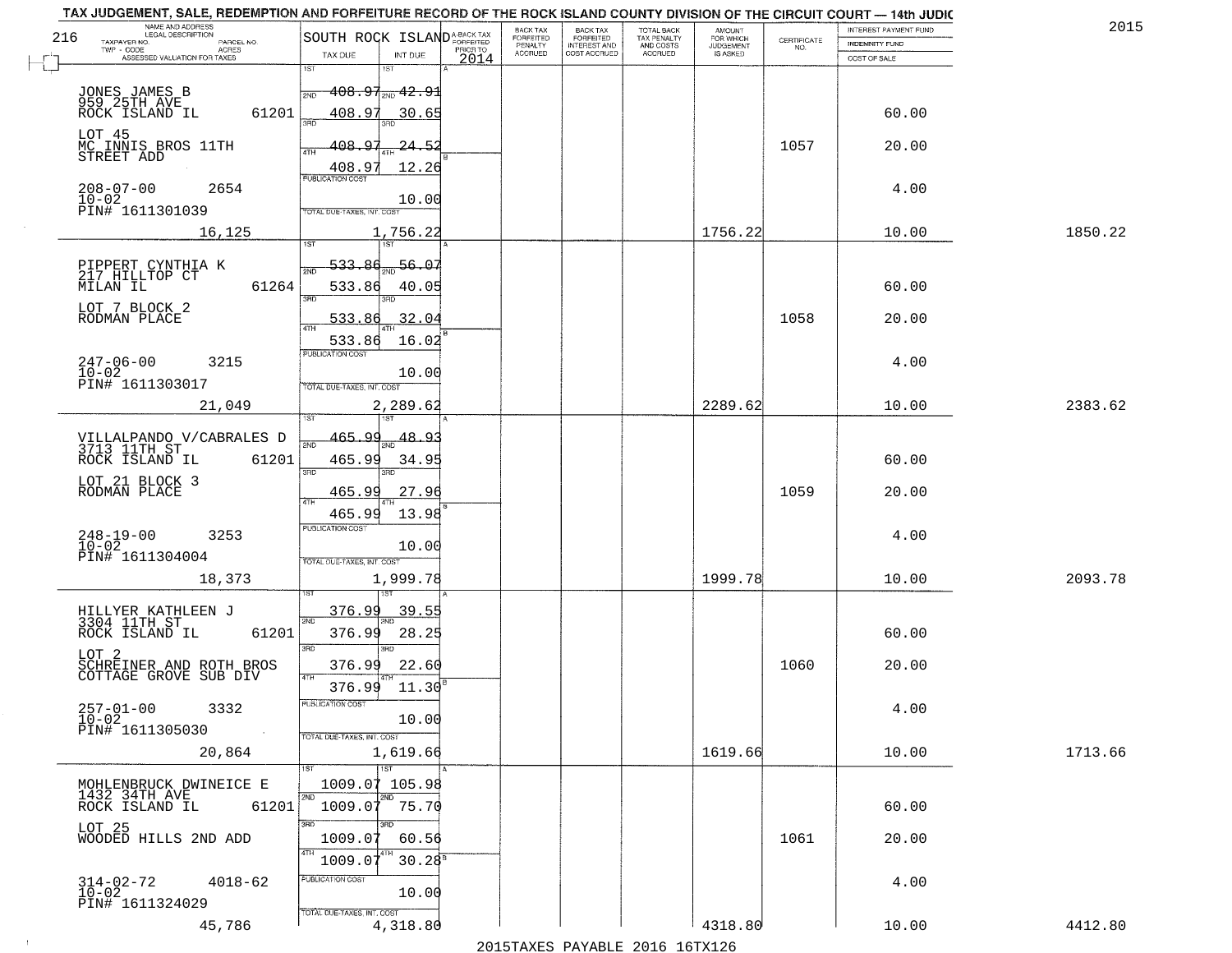| 216                                        | BY WHOM<br>PURCHASED                                   | $\%$<br><b>BID</b> | RATESOUTH ROCK ISLAND<br>DATE OF SALE | TAX JUDGEMENT, SALE, REDEMPTION AND FORFEITURE RECORD OF THE ROCK ISLAND COUNTY DIVISION OF THE CIRCUIT COURT — 14th JUDICIAL CIRCUIT OF ILLINOIS 2015<br>SUBSEQUENT TAXES PAID, FEES, AND TIME EXTENSION                                                                                        | TOTAL DUE<br>TO REDEEM<br>FROM SALE<br>LESS<br>COUNTY CLERK FEE | BY WHOM REDEEMED                                                                                                                                                                                                                                                            | DATE OF REDEMP-<br>TION OR DEED<br>MO.<br>DAY<br><b>YEAR</b> | RECEIVED REDEMPTION<br>MONEY IN FULL                                   |
|--------------------------------------------|--------------------------------------------------------|--------------------|---------------------------------------|--------------------------------------------------------------------------------------------------------------------------------------------------------------------------------------------------------------------------------------------------------------------------------------------------|-----------------------------------------------------------------|-----------------------------------------------------------------------------------------------------------------------------------------------------------------------------------------------------------------------------------------------------------------------------|--------------------------------------------------------------|------------------------------------------------------------------------|
| PIN# 1611301039<br>RICO TRUSTEE<br>1       |                                                        | 18                 | 12/29/2016                            | 03/14/2017 Time Ext & incl<br>03/14/2017 Take Notice Fee                                                                                                                                                                                                                                         | 07/29/2019<br>20.59                                             |                                                                                                                                                                                                                                                                             |                                                              | Certificate<br>Returned<br>& Cancelled<br>11/28/2017                   |
|                                            |                                                        |                    |                                       |                                                                                                                                                                                                                                                                                                  | 2,536.89<br>160.00                                              | EXPRESS TITLE COMPANY                                                                                                                                                                                                                                                       | 09/25/2017                                                   | Karen Kinney                                                           |
| PIN# 1611303017<br>VOTROUBEK ROBERT M<br>2 |                                                        | 00                 | 12/29/2016                            | 02/06/2017 Time Ext & incl<br>02/06/2017 Take Notice Fee<br>11/27/2017 Subs paid                                                                                                                                                                                                                 | 07/01/2019<br>20.59<br>2,280.04                                 |                                                                                                                                                                                                                                                                             |                                                              | Certificate<br>Returned<br>$\frac{1}{2}$ Cancelled 2<br>02/07/2018     |
|                                            |                                                        |                    |                                       |                                                                                                                                                                                                                                                                                                  | 4,957.85<br>160.00                                              | GOMEZ MAY ATTY                                                                                                                                                                                                                                                              | 12/13/2017                                                   | Karen Kinney                                                           |
| 3                                          | PIN# 1611304004<br>US BANK CUST FOR PRO CAP 4 & CRDTRS | 07                 | 12/29/2016                            |                                                                                                                                                                                                                                                                                                  |                                                                 |                                                                                                                                                                                                                                                                             |                                                              | Certificate<br>Returned<br>-3<br>& Cancelled<br>05/23/2017             |
|                                            |                                                        |                    |                                       |                                                                                                                                                                                                                                                                                                  | 2,240.34<br>160.00                                              | DORA CABRALES                                                                                                                                                                                                                                                               | 03/06/2017                                                   | Karen Kinney                                                           |
| PIN# 1611305030<br>4                       | STEVE SODEMAN LIVING TRUST                             |                    | 12/29/2016                            | 01/17/2017 Time Ext & incl<br>01/17/2017 Take Notice Fee                                                                                                                                                                                                                                         | 12/20/2019<br>20.47                                             |                                                                                                                                                                                                                                                                             |                                                              | Certificate<br>Returned<br>& Cancelled 4<br>07/20/2017                 |
|                                            |                                                        |                    |                                       |                                                                                                                                                                                                                                                                                                  |                                                                 | $1,768.40$<br>160.00 KATHLEEN J HILLYER                                                                                                                                                                                                                                     | 05/01/2017                                                   | Karen Kinney                                                           |
| 5                                          | PIN# 1611324029<br>STEVE SODEMAN LIVING TRUST          | 00                 | 12/29/2016                            | 01/17/2017 Time Ext & incl<br>01/17/2017 Take Notice Fee<br>08/21/2019 Take Notice Fee<br>08/21/2019 Circuit Clerks Fee<br>08/21/2019 Title Search Fee<br>08/21/2019 Subs paid<br>10/15/2019 Sheriffs Fee<br>10/15/2019 Sheriffs Fee<br>11/20/2018 Su<br>4,<br>4<br>$11/21/2017$ Subs paid<br>4, | $\begin{array}{r} 12/20/2019 \\ 20.47 \\ 35.00 \end{array}$     | $\begin{bmatrix} 15.000\\ 410.000\\ 199.9\\ 399.96\\ 214.600\\ 429.60\\ 728.308\\ 121.706.04\\ 120.000 \end{bmatrix} \text{PEPPIN BALK KINCALP} \begin{bmatrix} 12/19/19\\ 12/19/19/160.00\\ 0.000\\ 0.000\\ 0.000\\ 0.000\\ 0.000\\ 0.000\\ 0.000\\ 0.000\\ \end{bmatrix}$ | 12/19/2019                                                   | Certificate<br>Returned<br>& Cancelled 5<br>01/03/2020<br>Karen Kinney |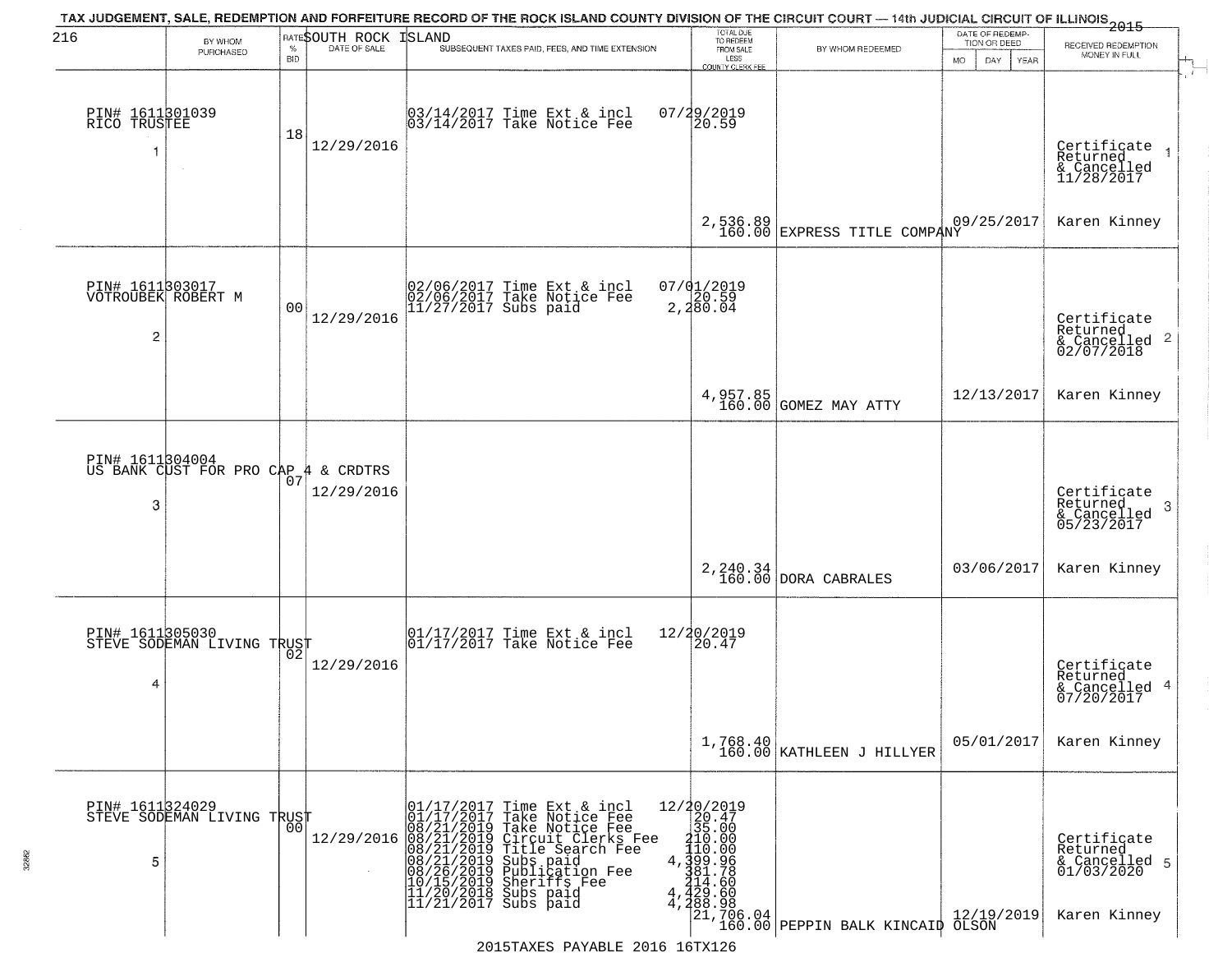| 217 | NAME AND ADDRESS<br>LEGAL DESCRIPTION<br>TAXPAYER NO.<br>PARCEL NO.  | SOUTH ROCK ISLAND <sup>A-BACK TAX</sup>             | BACK TAX<br><b>FORFEITED</b> | <b>BACK TAX</b><br><b>FORFEITED</b> | TOTAL BACK<br>TAX PENALTY<br>AND COSTS<br>ACCRUED | <b>AMOUNT</b><br>FOR WHICH<br>JUDGEMENT<br>IS ASKED | CERTIFICATE | INTEREST PAYMENT FUND<br><b>INDEMNITY FUND</b> | 2015    |
|-----|----------------------------------------------------------------------|-----------------------------------------------------|------------------------------|-------------------------------------|---------------------------------------------------|-----------------------------------------------------|-------------|------------------------------------------------|---------|
|     | TWP - CODE<br><b>ACRES</b><br>ASSESSED VALUATION FOR TAXES           | PRIOR TO<br>TAX DUE<br>INT DUE<br>2014              | PENALTY<br>ACCRUED           | INTEREST AND<br>COST ACCRUED        |                                                   |                                                     | NO.         | COST OF SALE                                   |         |
|     |                                                                      | 1ST<br>1ST                                          |                              |                                     |                                                   |                                                     |             |                                                |         |
|     | WOODS CHRISTOPHER/SARAH<br>1430 35TH AVE<br>ROCK ISLAND IL<br>61201  | 2ND<br>2ND<br><u> 1324.61</u><br>99.35              |                              |                                     |                                                   |                                                     |             | 60.00                                          |         |
|     | LOT 17<br>FOREST HILLS ADD                                           | 1324.6<br>-79.48                                    |                              |                                     |                                                   |                                                     | 1062        | 20.00                                          |         |
|     | $137 - 03 - 72$<br>1507-27                                           | 1324.61<br>39.74<br><b>PUBLICATION COST</b>         |                              |                                     |                                                   |                                                     |             | 4.00                                           |         |
|     | 10-02<br>PIN# 1611334006                                             | 10.00<br>TOTAL DUE-TAXES, INT. COST                 |                              |                                     |                                                   |                                                     |             |                                                |         |
|     | 58,227                                                               | 4,202.40<br>757<br>1ST                              |                              |                                     |                                                   | 4202.40                                             |             | 10.00                                          | 4296.40 |
|     | US BANK TRST<br>PO BOX 961222<br>FORT WORTH TX<br>76161              | 2ND<br>2ND                                          |                              |                                     |                                                   |                                                     |             | 60.00                                          |         |
|     | SUPVR ASST MAP                                                       | 3RD<br>3RD                                          |                              |                                     |                                                   |                                                     |             |                                                |         |
|     | LOT 110 SHEET 22 B                                                   | 47H<br>4TH<br>29.44<br>981.02                       |                              |                                     |                                                   |                                                     | 1063        | 20.00                                          |         |
|     | $030 - 20 - 00$<br>283<br>1.170<br>$10 - 02$                         | PUBLICATION COST<br>10.00                           |                              |                                     |                                                   |                                                     |             | 4.00                                           |         |
|     | PIN# 1612100006<br>44,680                                            | TOTAL DUE-TAXES, INT. COST<br>1,020.46<br>1ST       |                              |                                     |                                                   | 1020.46                                             |             | 10.00                                          | 1114.46 |
|     | US BANK TRST<br>PO BOX 961222                                        | 2ND<br>2ND                                          |                              |                                     |                                                   |                                                     |             |                                                |         |
|     | 76161<br>FORT WORTH TX                                               | 3BD<br>3 <sub>BD</sub>                              |                              |                                     |                                                   |                                                     |             | 60.00                                          |         |
|     | SUPVR ASST MAP<br>LOT 111 SHEET 22 B                                 | 4TH                                                 |                              |                                     |                                                   |                                                     | 1064        | 20.00                                          |         |
|     | $030 - 18 - 00$<br>10-02<br>$^{282}_{1.180}$                         | 418.30<br>12.54<br><b>PUBLICATION COST</b>          |                              |                                     |                                                   |                                                     |             | 4.00                                           |         |
|     | PIN# 1612100007                                                      | 10.00<br>TOTAL OUE-TAXES, INT. COST                 |                              |                                     |                                                   |                                                     |             |                                                |         |
|     | 16,493                                                               | 440.84                                              |                              |                                     |                                                   | 440.84                                              |             | 10.00                                          | 534.84  |
|     | PHELPS LAUREN<br>14915 CAPRI LN<br>34667<br>HUDSON FL                | 2ND<br>2ND.<br>1112.43<br>83.45                     |                              |                                     |                                                   |                                                     |             | 60.00                                          |         |
|     | LOT 4<br>WASHINGTON PARK 3RD ADD                                     | 3RD<br>3RD<br>1112.43<br>66.76                      |                              |                                     |                                                   |                                                     | 1065        | 20.00                                          |         |
|     | 3879-21                                                              | 1112.43<br>33.38<br>PUBLICATION COST                |                              |                                     |                                                   |                                                     |             | 4.00                                           |         |
|     | $295 - 17 - 20$<br>10-02<br>PIN# 1612101017                          | 10.00<br>TOTAL DUE-TAXES, INT. COST                 |                              |                                     |                                                   |                                                     |             |                                                |         |
|     | 43,861                                                               | 3,530.88<br>1ST<br>1ST                              |                              |                                     |                                                   | 3530.88                                             |             | 10.00                                          | 3624.88 |
|     | REED MARY L/COLONIAL SAV<br>2626 W FREEWAY<br>FORT WORTH TX<br>76102 | 2ND<br>$349.04$ $26.20$                             |                              |                                     |                                                   |                                                     |             | 60.00                                          |         |
|     | UNIT 1-K                                                             | 3RD                                                 |                              |                                     |                                                   |                                                     |             |                                                |         |
|     | VILLA COURT CONDOS                                                   | 349.04<br>20.96<br>4TH<br>349.04<br>$10.48^{\circ}$ |                              |                                     |                                                   |                                                     | 1066        | 20.00                                          |         |
|     |                                                                      | PUBLICATION COST                                    |                              |                                     |                                                   |                                                     |             |                                                |         |
|     | $4828 - 1 - K$<br>343-26-11<br>10-02<br>PIN# 1612104011              | 10.00                                               |                              |                                     |                                                   |                                                     |             | 4.00                                           |         |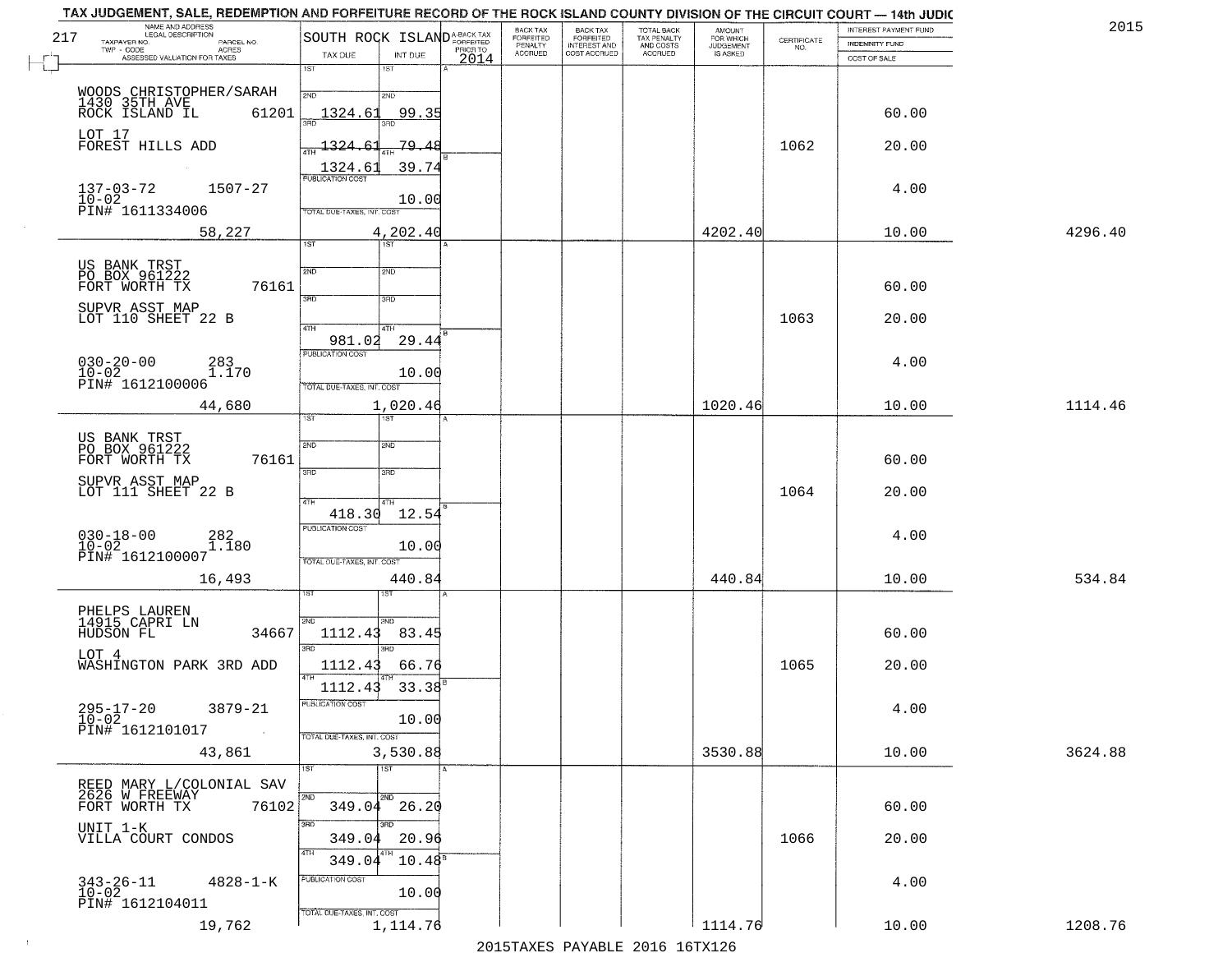| 217                                  | BY WHOM<br>PURCHASED                          | $\%$       | RATESOUTH ROCK<br>DATE OF SALE | TAX JUDGEMENT, SALE, REDEMPTION AND FORFEITURE RECORD OF THE ROCK ISLAND COUNTY DIVISION OF THE CIRCUIT COURT — 14th JUDICIAL CIRCUIT OF ILLINOIS 2015<br>ISLAND<br>SUBSEQUENT TAXES PAID, FEES, AND TIME EXTENSION | TOTAL DUE<br>TO REDEEM<br>FROM SALE | BY WHOM REDEEMED                                            | DATE OF REDEMP<br>TION OR DEED | RECEIVED REDEMPTION                                       |
|--------------------------------------|-----------------------------------------------|------------|--------------------------------|---------------------------------------------------------------------------------------------------------------------------------------------------------------------------------------------------------------------|-------------------------------------|-------------------------------------------------------------|--------------------------------|-----------------------------------------------------------|
|                                      |                                               | <b>BID</b> |                                |                                                                                                                                                                                                                     | LESS<br>COUNTY CLERK FEE            |                                                             | MO.<br>DAY.<br><b>YEAR</b>     | MONEY IN FULL                                             |
| 1                                    | PIN# 1611334006<br>STEVE SODEMAN LIVING TRUST | 00         | 12/29/2016                     | 01/17/2017 Time Ext & incl<br>01/17/2017 Take Notice Fee                                                                                                                                                            | 12/20/2019<br>20.47                 |                                                             |                                | Certificate<br>Returned<br>& Cancelled<br>03/23/2017      |
|                                      |                                               |            |                                |                                                                                                                                                                                                                     |                                     | 4,316.87<br>160.00 CHRISTOPHER/SARAH WOODS                  | 02/01/2017                     | Karen Kinney                                              |
| 2                                    | PIN# 161200006<br>MS INVESTMENTS GROUP INC    |            | 12/29/2016                     | 01/26/2017 Time Ext & incl<br>01/31/2017 Take Notice Fee                                                                                                                                                            | $07/01/2019$<br>20.59               |                                                             |                                | Certificate<br>Returned<br>& Cancelled 2<br>05/23/2017    |
|                                      |                                               |            |                                |                                                                                                                                                                                                                     |                                     | $1,146.19$ GOMEZ TITLE                                      | 03/06/2017                     | Karen Kinney                                              |
| PIN# 1612100007<br>RICO TRUSTEE<br>3 |                                               | 18         | 12/29/2016                     |                                                                                                                                                                                                                     |                                     |                                                             |                                | Certificate<br>Returned<br>3<br>& Cancelled<br>05/23/2017 |
|                                      |                                               |            |                                |                                                                                                                                                                                                                     |                                     | $\begin{array}{c} 631.11 \\ 160.00 \end{array}$ GOMEZ TITLE | 03/06/2017                     | Karen Kinney                                              |
| 4                                    | PIN# 1612101017<br>STEVE SODEMAN LIVING TRUST | 01         | 12/29/2016                     | $\begin{bmatrix} 01/17/2017 \\ 01/17/2017 \end{bmatrix}$ Take Notice Fee                                                                                                                                            | 12/20/2019<br>$\overline{20.47}$    |                                                             |                                | Certificate<br>Returned<br>& Cancelled 4<br>05/23/2017    |
|                                      |                                               |            |                                |                                                                                                                                                                                                                     |                                     | 3,681.60<br>160.00 LAUREN PHELPS                            | 04/20/2017                     | Karen Kinney                                              |
| PIN# 1612104011<br>5                 | STEVE SODEMAN LIVING TRUST                    | 02         | 12/29/2016                     | 01/17/2017 Time Ext & incl<br>01/17/2017 Take Notice Fee                                                                                                                                                            | 12/20/2019<br>20.47                 |                                                             |                                | Certificate<br>Returned<br>& Cancelled 5<br>07/20/2017    |
|                                      |                                               |            |                                | 2015TAXES PAYARLE 2016 16TX126                                                                                                                                                                                      |                                     | $1,253.41$ MARY REEDY                                       | 06/13/2017                     | Karen Kinney                                              |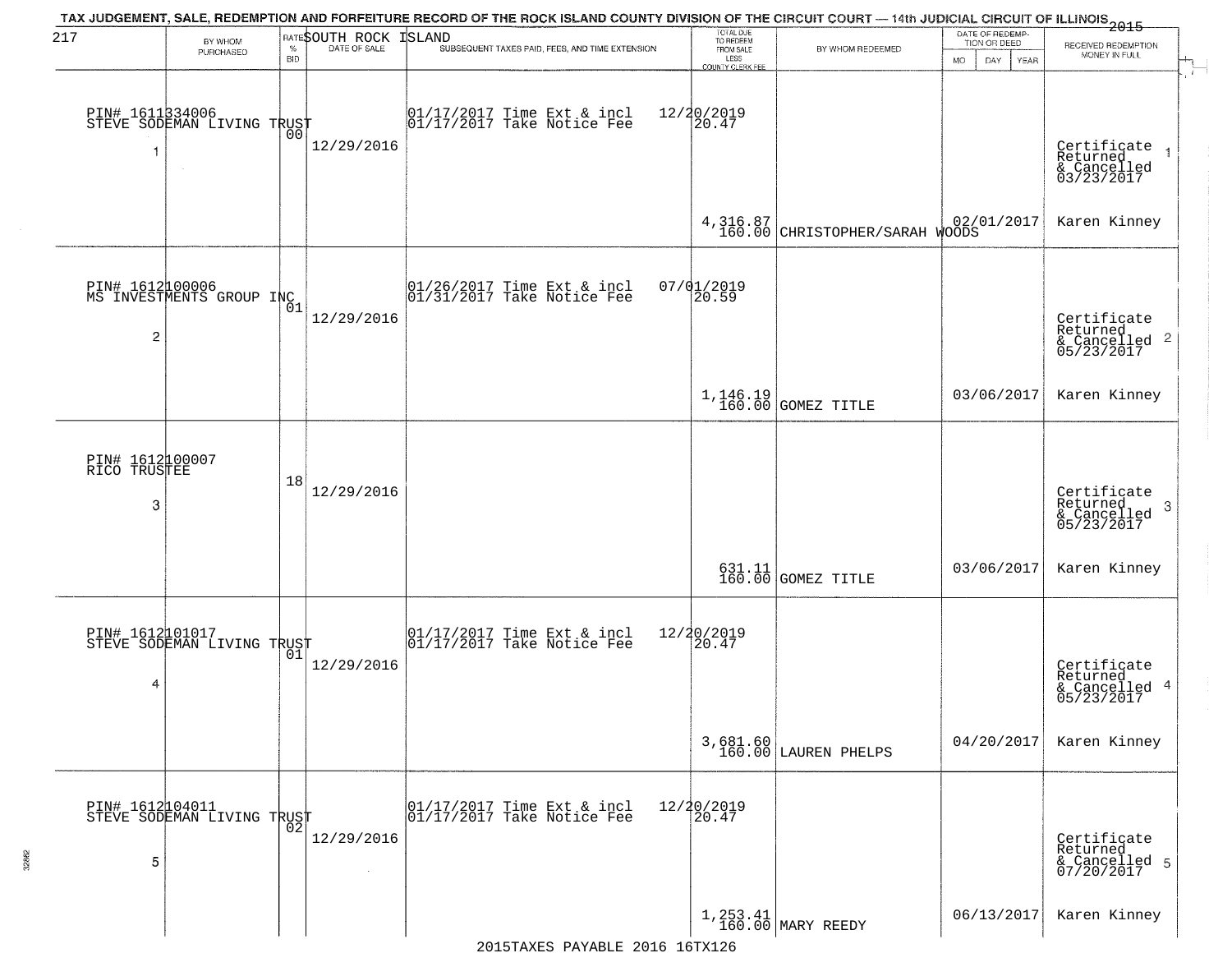| 2015    | INTEREST PAYMENT FUND |                                                                 | AMOUNT<br>FOR WHICH |                                        | <b>BACK TAX</b>           | BACK TAX             |          |                                         |                                                       | TAX JUDGEMENT, SALE, REDEMPTION AND FORFEITURE RECORD OF THE ROCK ISLAND COUNTY DIVISION OF THE CIRCUIT COURT - 14th JUDIC<br>NAME AND ADDRESS<br>LEGAL DESCRIPTION |
|---------|-----------------------|-----------------------------------------------------------------|---------------------|----------------------------------------|---------------------------|----------------------|----------|-----------------------------------------|-------------------------------------------------------|---------------------------------------------------------------------------------------------------------------------------------------------------------------------|
|         | INDEMNITY FUND        | $\begin{array}{c} \text{CERTIFICATE} \\ \text{NO.} \end{array}$ | <b>JUDGEMENT</b>    | TOTAL BACK<br>TAX PENALTY<br>AND COSTS | FORFEITED<br>INTEREST AND | FORFEITED<br>PENALTY | PRIOR TO |                                         | SOUTH ROCK ISLAND <sup>A-BACK TAX</sup>               | 218<br>TAXPAYER NO.<br>PARCEL NO.<br>ACRES                                                                                                                          |
|         | COST OF SALE          |                                                                 | IS ASKED            | <b>ACCRUED</b>                         | COST ACCRUED              | <b>ACCRUED</b>       | 2014     | INT DUE                                 | TAX DUE                                               | ASSESSED VALUATION FOR TAXES                                                                                                                                        |
|         | 60.00                 |                                                                 |                     |                                        |                           |                      |          | 1ST<br>-8.40<br>6.00                    | 1ST<br>$80.27_{200}$<br>2ND<br>80.27                  | GREEN EDWARD G/GEORGIA C<br>2507 26TH AVENUE CT UNIT2<br>ROCK ISLAND IL 61201                                                                                       |
|         | 20.00                 | 1067                                                            |                     |                                        |                           |                      |          | 3RD<br>4.80<br>2.40                     | 3RD<br>80.27<br>4TH<br>80.27                          | UNIT 2<br>WHISPERING OAKS CONDOS                                                                                                                                    |
|         | 4.00                  |                                                                 |                     |                                        |                           |                      |          | 10.00                                   | <b>PUBLICATION COST</b><br>TOTAL DUE-TAXES, INT. COST | $343 - 24 - 02$<br>$10 - 02$<br>$4826 - 2$<br>PIN# 1612106002                                                                                                       |
| 446.68  | 10.00                 |                                                                 | 352.68              |                                        |                           |                      |          | 352.68                                  |                                                       | 14,165                                                                                                                                                              |
|         | 60.00                 |                                                                 |                     |                                        |                           |                      |          | $\frac{54.39}{200}$<br>38.85<br>3RD     | <u>518.11</u><br>সমূ<br>518.11<br>3RD                 | FINDLAY JOHN D<br>2909 25TH AVE<br>ROCK ISLAND IL<br>61201<br>LOT 4                                                                                                 |
|         | 20.00<br>4.00         | 1068                                                            |                     |                                        |                           |                      |          | 31.08<br>15.54<br>10.00                 | 518.11<br>47H<br>518.11<br>PUBLICATION COST           | JOHN NELSONS SUB DIV<br>THE E 48 FT OF W 144 FT<br>$211 - 08 - 00$<br>2702<br>$10 - 02$                                                                             |
| 2316.30 | 10.00                 |                                                                 | 2222.30             |                                        |                           |                      |          | 2,222.30<br>187                         | TOTAL DUE-TAXES, INT. COST<br>īst                     | PIN# 1612118029<br>26,428                                                                                                                                           |
|         | 60.00                 |                                                                 |                     |                                        |                           |                      |          | 8.<br>5.90<br>3RD                       | -78 -<br>൧<br>2ND<br>78.83<br>3RD                     | BROWN T/WESTERFIELD J<br>153 LAGOON DR<br>YANCHEP W AUSTRALIA 06035                                                                                                 |
|         | 20.00                 | 1069                                                            |                     |                                        |                           |                      |          | 4.72<br>2.36                            | 78.83<br>4TH<br>78.83                                 | SUPVR ASST MAP<br>LOT 237-2 SHEET 23                                                                                                                                |
|         | 4.00                  |                                                                 |                     |                                        |                           |                      |          | 10.00                                   | <b>PUBLICATION COST</b><br>TOTAL OUE-TAXES, INT. COST | $028 - 18 - 80$<br>10-02<br>$264 - 3$<br>PIN# 1612200041                                                                                                            |
| 440.56  | 10.00                 |                                                                 | 346.56              |                                        |                           |                      |          | 346.56                                  |                                                       | 3,108                                                                                                                                                               |
|         | 60.00                 |                                                                 |                     |                                        |                           |                      |          | 2ND<br>3RD                              | 2ND<br>3RD                                            | ENDERS JEANNE A<br>3312 25TH AVE<br>ROCK ISLAND IL<br>61201<br>LOT 2<br>BAHNSENS 5TH ADD                                                                            |
|         | 20.00<br>4.00         | 1070                                                            |                     |                                        |                           |                      |          | $14.26^{B}$<br>10.00                    | 4TH<br>475.40<br>PUBLICATION COS.                     | $054 - 06 - 78$<br>$535 - 81$<br>$10 - 02$                                                                                                                          |
| 593.66  | 10.00                 |                                                                 | 499.66              |                                        |                           |                      |          | 499.66<br>15T                           | TOTAL DUE-TAXES, INT. COST                            | PIN# 1612210007<br><b>Contractor</b><br>35,628                                                                                                                      |
|         | 60.00                 |                                                                 |                     |                                        |                           |                      |          | 1350.53 141.82<br>2ND<br>1350.53 101.30 | l 2ND                                                 | FOSS EDWIN J/JANET M<br>2620 36TH ST<br>61201<br>ROCK ISLAND IL                                                                                                     |
|         | 20.00                 | 1071                                                            |                     |                                        |                           |                      |          | חחי<br>81.04<br>$40.52^s$               | 3RD<br>1350.53<br>4TH<br>1350.53                      | LOT 17<br>CARRIAGE PLACE 4TH ADD<br>EX N 5 FT                                                                                                                       |
|         | 4.00                  |                                                                 |                     |                                        |                           |                      |          | 10.00                                   | PUBLICATION COST                                      | $341 - 44 - 00$<br>4703<br>$10 - 02$<br>PIN# 1612222003                                                                                                             |
| 5870.80 | 10.00                 |                                                                 | 5776.80             |                                        |                           |                      |          | 5,776.80                                | TOTAL DUE-TAXES, INT. COST                            | 64,249                                                                                                                                                              |

 $\sim 10^{-1}$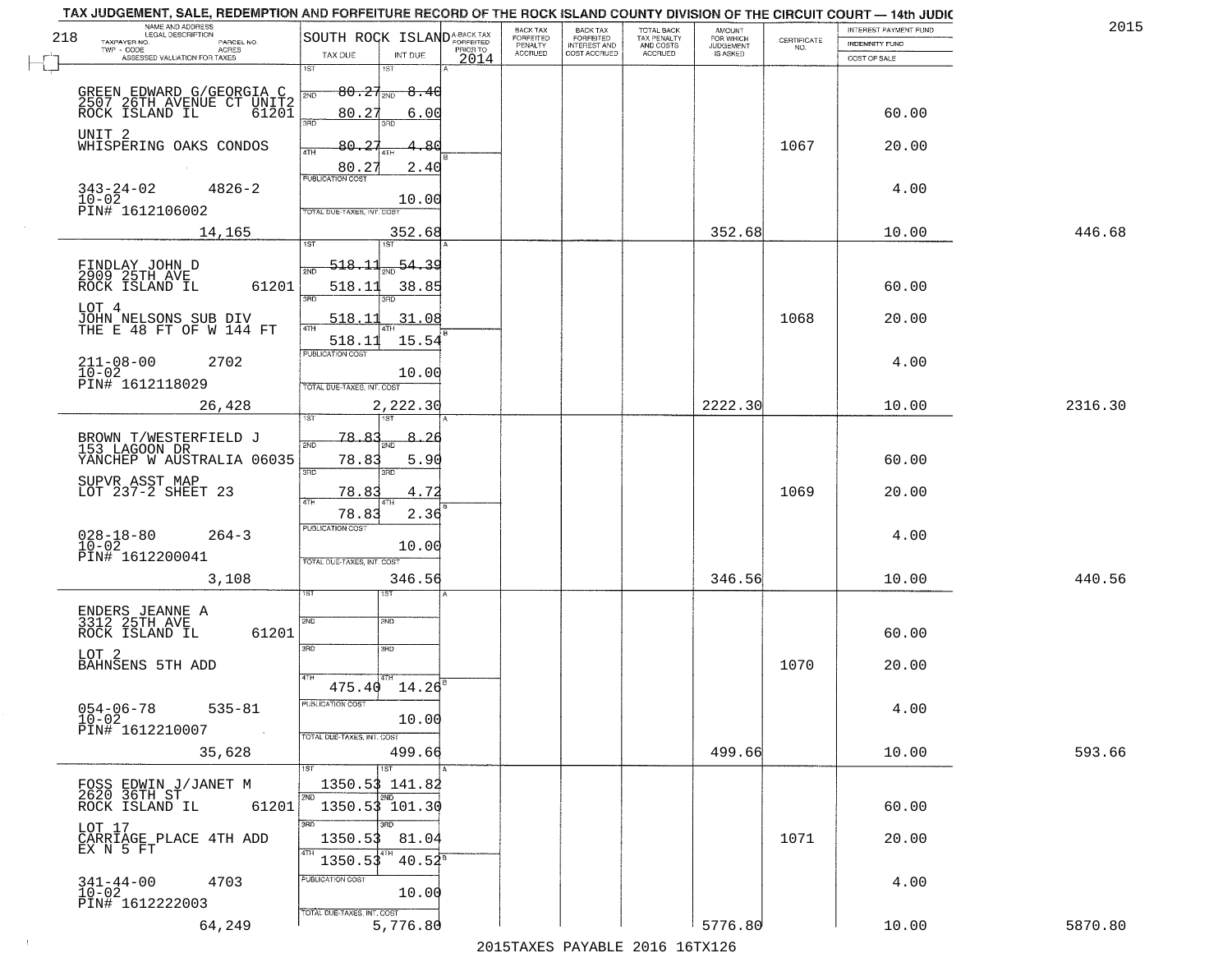| 218                  | BY WHOM                                           |                    | RATESOUTH ROCK | TAX JUDGEMENT, SALE, REDEMPTION AND FORFEITURE RECORD OF THE ROCK ISLAND COUNTY DIVISION OF THE CIRCUIT COURT — 14th JUDICIAL CIRCUIT OF ILLINOIS 2015<br>ISLAND                                                                                      | TOTAL DUE<br>TO REDEEM                                                                                                         |                                      | DATE OF REDEMP-<br>TION OR DEED | RECEIVED REDEMPTION                                                    |
|----------------------|---------------------------------------------------|--------------------|----------------|-------------------------------------------------------------------------------------------------------------------------------------------------------------------------------------------------------------------------------------------------------|--------------------------------------------------------------------------------------------------------------------------------|--------------------------------------|---------------------------------|------------------------------------------------------------------------|
|                      | PURCHASED                                         | $\%$<br><b>BID</b> | DATE OF SALE   | SUBSEQUENT TAXES PAID, FEES, AND TIME EXTENSION                                                                                                                                                                                                       | FROM SALE<br>LESS<br>COUNTY CLERK FEE                                                                                          | BY WHOM REDEEMED                     | MO.<br>DAY.<br><b>YEAR</b>      | MONEY IN FULL                                                          |
|                      | PIN# 1612106002<br>STEVE SODEMAN LIVING TRUST     |                    | 12/29/2016     |                                                                                                                                                                                                                                                       |                                                                                                                                |                                      |                                 | Certificate<br>Returned<br>$\rightarrow$<br>& Cancelled<br>02/08/2017  |
|                      |                                                   |                    |                |                                                                                                                                                                                                                                                       |                                                                                                                                | 527.08<br>160.00 GEORGIA GREEN       | 01/10/2017                      | Karen Kinney                                                           |
| $\overline{c}$       | PIN# 1612118029<br>STEVE SODEMAN LIVING TRUST     |                    | 12/29/2016     | $\begin{array}{cc}  01/17/2017 \text{ Time Ext} & \text{incl} \\  01/17/2017 \text{ Take Notice Fe} \end{array}$                                                                                                                                      | 12/20/2019<br>20.47                                                                                                            |                                      |                                 | Certificate<br>Returned<br>$\overline{2}$<br>& Cancelled<br>11/28/2017 |
|                      |                                                   |                    |                |                                                                                                                                                                                                                                                       |                                                                                                                                | 2,383.10<br>160.00 DANIEL GRIEGO     | 09/05/2017                      | Karen Kinney                                                           |
| PIN# 1612200041<br>3 | STEVE SODEMAN LIVING TRUST                        | 18                 | 12/29/2016     | 01/17/2017 Time Ext & incl<br>01/17/2017 Take Notice Fee<br>08/21/2019 Take Notice Fee<br>08/21/2019 Circuit Clerks Fee<br>08/21/2019 Title Search Fee<br>08/21/2019 Subs paid<br>08/26/2019 Subsidion Fee<br>10/15/2019 Sheriffs Fee<br>11/20/2018 S | $\begin{smallmatrix}12/20/2019\\32.25\\35.000\\110.000\\110.002\\369.728\\409.798\\501.000\\72.142\end{smallmatrix}$<br>362.16 |                                      |                                 | 3                                                                      |
| 4                    | PIN# 1612210007<br>STEVE SODEMAN LIVING TRUST     |                    | 12/29/2016     | $\begin{bmatrix} 01/17/2017 \\ 01/17/2017 \end{bmatrix}$ Take Notice Fee                                                                                                                                                                              | 12/20/2019<br>120.47                                                                                                           |                                      |                                 | Certificate<br>Returned<br>4<br>& Cancelled<br>03/23/2017              |
|                      |                                                   |                    |                |                                                                                                                                                                                                                                                       |                                                                                                                                | $626.00$<br>160.00 JEANNE A ENDERS   | 02/28/2017                      | Karen Kinney                                                           |
| 5                    | PIN# 1612222003    <br>STEVE SODEMAN LIVING TRUST | 0 <sub>0</sub>     | 12/29/2016     | 01/17/2017 Time Ext & incl<br>01/17/2017 Take Notice Fee                                                                                                                                                                                              | 12/20/2019<br>20.47                                                                                                            |                                      |                                 | Certificate<br>Returned<br>& Cancelled 5<br>03/23/2017                 |
|                      |                                                   |                    |                |                                                                                                                                                                                                                                                       |                                                                                                                                | $5,891.27$ MCCARTHY, CALLAS & FEENEY |                                 | Karen Kinney                                                           |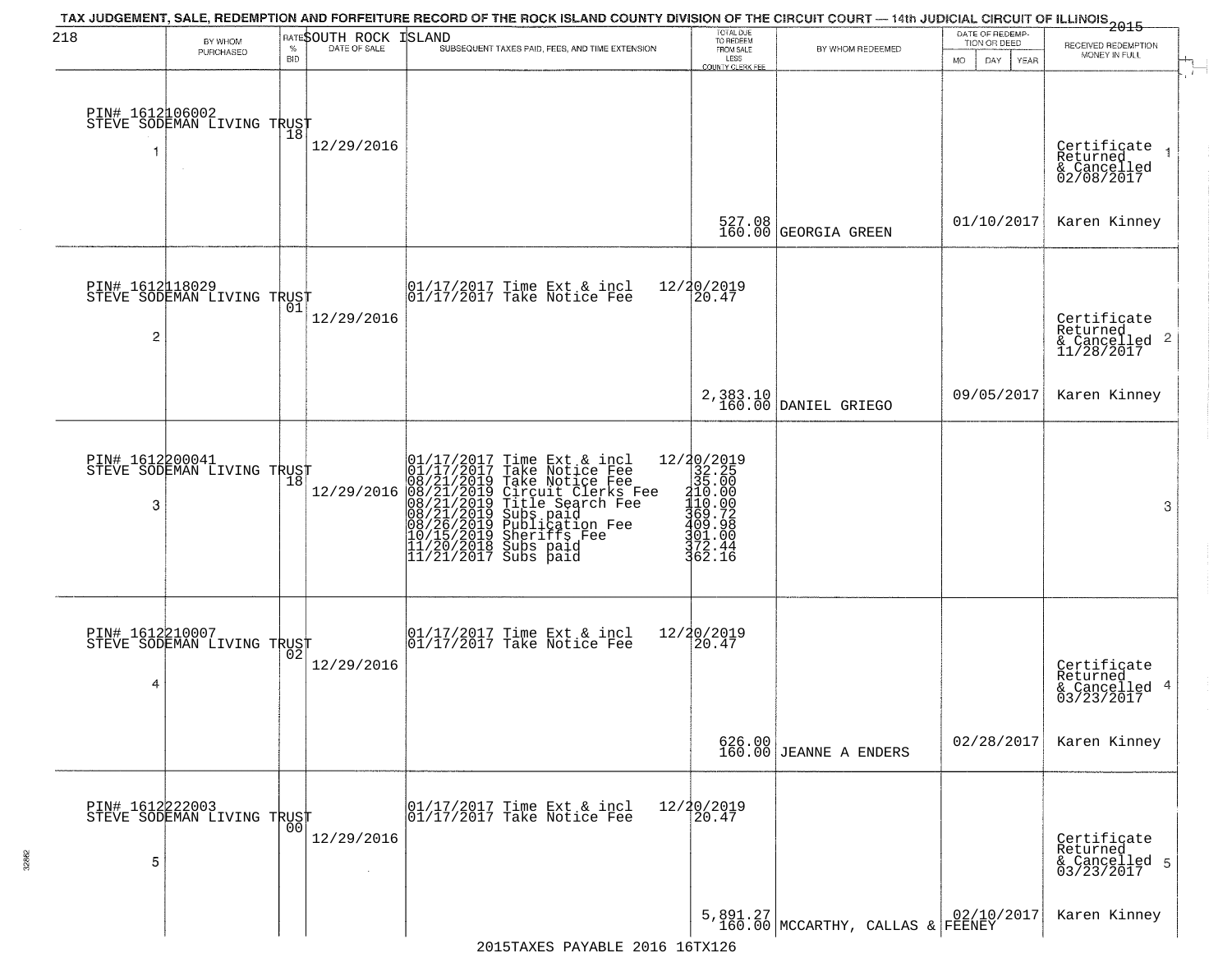|     | TAX JUDGEMENT, SALE, REDEMPTION AND FORFEITURE RECORD OF THE ROCK ISLAND COUNTY DIVISION OF THE CIRCUIT COURT - 14th JUDIC<br>NAME AND ADDRESS<br>LEGAL DESCRIPTION |                                                        |                  | BACK TAX                    |                                              |                                        |                                         |                                                                 | INTEREST PAYMENT FUND | 2015    |
|-----|---------------------------------------------------------------------------------------------------------------------------------------------------------------------|--------------------------------------------------------|------------------|-----------------------------|----------------------------------------------|----------------------------------------|-----------------------------------------|-----------------------------------------------------------------|-----------------------|---------|
| 219 | TAXPAYER NO.<br>PARCEL NO.                                                                                                                                          | SOUTH ROCK ISLAND <sup>A-BACK TAX</sup>                |                  | <b>FORFEITED</b><br>PENALTY | BACK TAX<br>FORFEITED<br><b>INTEREST AND</b> | TOTAL BACK<br>TAX PENALTY<br>AND COSTS | AMOUNT<br>FOR WHICH<br><b>JUDGEMENT</b> | $\begin{array}{c} \text{CERTIFICATE} \\ \text{NO.} \end{array}$ | INDEMNITY FUND        |         |
|     | ACRES<br>ASSESSED VALUATION FOR TAXES                                                                                                                               | TAX DUE<br>INT DUE                                     | PRIOR TO<br>2014 | <b>ACCRUED</b>              | COST ACCRUED                                 | <b>ACCRUED</b>                         | IS ASKED                                |                                                                 | COST OF SALE          |         |
|     |                                                                                                                                                                     | 1ST<br>$1S$ T                                          |                  |                             |                                              |                                        |                                         |                                                                 |                       |         |
|     |                                                                                                                                                                     |                                                        |                  |                             |                                              |                                        |                                         |                                                                 |                       |         |
|     | RUBY DENISE/DENNIS E<br>3508 30TH ST<br>ROCK ISLAND IL                                                                                                              | 2ND<br>2NP                                             |                  |                             |                                              |                                        |                                         |                                                                 |                       |         |
|     | 61201                                                                                                                                                               | 493.20<br>37.00                                        |                  |                             |                                              |                                        |                                         |                                                                 | 60.00                 |         |
|     | SUPVR ASST MAP                                                                                                                                                      |                                                        |                  |                             |                                              |                                        |                                         |                                                                 |                       |         |
|     | LOT 317 SHEET 24                                                                                                                                                    | 493.20<br>29.60                                        |                  |                             |                                              |                                        |                                         | 1072                                                            | 20.00                 |         |
|     |                                                                                                                                                                     |                                                        |                  |                             |                                              |                                        |                                         |                                                                 |                       |         |
|     |                                                                                                                                                                     | $\frac{493.20}{FUBUCATON CGST}$<br>14.80               |                  |                             |                                              |                                        |                                         |                                                                 |                       |         |
|     | $033 - 04 - 00$<br>$10 - 02$<br>308                                                                                                                                 |                                                        |                  |                             |                                              |                                        |                                         |                                                                 | 4.00                  |         |
|     | PIN# 1612300014                                                                                                                                                     | 10.00<br>TOTAL DUE-TAXES, INT. COST                    |                  |                             |                                              |                                        |                                         |                                                                 |                       |         |
|     |                                                                                                                                                                     |                                                        |                  |                             |                                              |                                        |                                         |                                                                 |                       |         |
|     | 25,446                                                                                                                                                              | 1,571.00                                               |                  |                             |                                              |                                        | 1571.00                                 |                                                                 | 10.00                 | 1665.00 |
|     |                                                                                                                                                                     |                                                        |                  |                             |                                              |                                        |                                         |                                                                 |                       |         |
|     |                                                                                                                                                                     | $-339.50_{\text{2ND}}35.63$<br>$\overline{\text{min}}$ |                  |                             |                                              |                                        |                                         |                                                                 |                       |         |
|     | BRAET CYNTHIA L/JEFFREY L<br>2525 28TH AVE                                                                                                                          |                                                        |                  |                             |                                              |                                        |                                         |                                                                 |                       |         |
|     | 61201<br>ROCK ISLAND IL                                                                                                                                             | 339.50<br>25.45<br>3RD                                 |                  |                             |                                              |                                        |                                         |                                                                 | 60.00                 |         |
|     | LOT 19                                                                                                                                                              |                                                        |                  |                             |                                              |                                        |                                         |                                                                 |                       |         |
|     | SUNCREST ADD                                                                                                                                                        | 20.36<br>339.50                                        |                  |                             |                                              |                                        |                                         | 1073                                                            | 20.00                 |         |
|     |                                                                                                                                                                     | 339.50<br>10.18                                        |                  |                             |                                              |                                        |                                         |                                                                 |                       |         |
|     |                                                                                                                                                                     | PUBLICATION COST                                       |                  |                             |                                              |                                        |                                         |                                                                 |                       |         |
|     | $281 - 15 - 00$<br>3716-19<br>$10 - 02$                                                                                                                             |                                                        |                  |                             |                                              |                                        |                                         |                                                                 | 4.00                  |         |
|     | PIN# 1612302028                                                                                                                                                     | 10.00<br>TOTAL DUE-TAXES, INT. COST                    |                  |                             |                                              |                                        |                                         |                                                                 |                       |         |
|     |                                                                                                                                                                     |                                                        |                  |                             |                                              |                                        |                                         |                                                                 |                       |         |
|     | 21,386                                                                                                                                                              | 1,459.62<br>1ST                                        |                  |                             |                                              |                                        | 1459.62                                 |                                                                 | 10.00                 | 1553.62 |
|     |                                                                                                                                                                     |                                                        |                  |                             |                                              |                                        |                                         |                                                                 |                       |         |
|     | WETHERELL JOHN<br>3242 36TH ST                                                                                                                                      | 780.51<br><u>81.95</u><br>2ND                          |                  |                             |                                              |                                        |                                         |                                                                 |                       |         |
|     | ROCK ISLAND IL<br>61201                                                                                                                                             | 780.51<br>58.55                                        |                  |                             |                                              |                                        |                                         |                                                                 | 60.00                 |         |
|     |                                                                                                                                                                     | 3BD<br>3RD                                             |                  |                             |                                              |                                        |                                         |                                                                 |                       |         |
|     | LOT 3<br>BAHNSENS 2ND ADD                                                                                                                                           | 780.53<br>46.84                                        |                  |                             |                                              |                                        |                                         | 1074                                                            | 20.00                 |         |
|     |                                                                                                                                                                     | <b>ATH</b>                                             |                  |                             |                                              |                                        |                                         |                                                                 |                       |         |
|     |                                                                                                                                                                     | 780.51<br>23.42                                        |                  |                             |                                              |                                        |                                         |                                                                 |                       |         |
|     | $535 - 27$                                                                                                                                                          | <b>PUBLICATION COST</b>                                |                  |                             |                                              |                                        |                                         |                                                                 | 4.00                  |         |
|     | $054 - 04 - 60$<br>$10 - 02$                                                                                                                                        | 10.00                                                  |                  |                             |                                              |                                        |                                         |                                                                 |                       |         |
|     | PIN# 1612423003                                                                                                                                                     | TOTAL OUE-TAXES, INT. COST                             |                  |                             |                                              |                                        |                                         |                                                                 |                       |         |
|     | 36,774                                                                                                                                                              | 3,342.82                                               |                  |                             |                                              |                                        | 3342.82                                 |                                                                 | 10.00                 | 3436.82 |
|     |                                                                                                                                                                     |                                                        |                  |                             |                                              |                                        |                                         |                                                                 |                       |         |
|     |                                                                                                                                                                     | 573.14<br>60.20                                        |                  |                             |                                              |                                        |                                         |                                                                 |                       |         |
|     | HINES TRISHA/SCHOMER JULI<br>35 BLACKHAWK HILL CT                                                                                                                   | 2ND                                                    |                  |                             |                                              |                                        |                                         |                                                                 |                       |         |
|     | ROCK ISLAND IL<br>61201                                                                                                                                             | 573.14<br>43.00                                        |                  |                             |                                              |                                        |                                         |                                                                 | 60.00                 |         |
|     | LOT 80                                                                                                                                                              | 3BD<br>3RD                                             |                  |                             |                                              |                                        |                                         |                                                                 |                       |         |
|     | ROCK RIVER HEIGHTS                                                                                                                                                  | 34.40<br>573.14                                        |                  |                             |                                              |                                        |                                         | 1075                                                            | 20.00                 |         |
|     |                                                                                                                                                                     |                                                        |                  |                             |                                              |                                        |                                         |                                                                 |                       |         |
|     |                                                                                                                                                                     | 573.14 17.20                                           |                  |                             |                                              |                                        |                                         |                                                                 |                       |         |
|     | $240 - 08 - 00$<br>$3128 - 80$                                                                                                                                      | <b>PUBLICATION COS-</b>                                |                  |                             |                                              |                                        |                                         |                                                                 | 4.00                  |         |
|     | $10 - 02$<br>PIN# 1613109037                                                                                                                                        | 10.00                                                  |                  |                             |                                              |                                        |                                         |                                                                 |                       |         |
|     | $\sim 100$                                                                                                                                                          | TOTAL DUE-TAXES, INT. COST                             |                  |                             |                                              |                                        |                                         |                                                                 |                       |         |
|     | 28,598                                                                                                                                                              | 2,457.36                                               |                  |                             |                                              |                                        | 2457.36                                 |                                                                 | 10.00                 | 2551.36 |
|     |                                                                                                                                                                     | 1ST<br>1ST                                             |                  |                             |                                              |                                        |                                         |                                                                 |                       |         |
|     | BARI MICHELLE M                                                                                                                                                     |                                                        |                  |                             |                                              |                                        |                                         |                                                                 |                       |         |
|     | 26 BLACKHAWK HILLS DR                                                                                                                                               | 2ND<br>2ND                                             |                  |                             |                                              |                                        |                                         |                                                                 |                       |         |
|     | 61201<br>ROCK ISLAND IL                                                                                                                                             |                                                        |                  |                             |                                              |                                        |                                         |                                                                 | 60.00                 |         |
|     | LOT 104                                                                                                                                                             | 3RD<br>3HD                                             |                  |                             |                                              |                                        |                                         |                                                                 |                       |         |
|     | ROCK RIVER HEIGHTS                                                                                                                                                  | 573.14<br>34.40                                        |                  |                             |                                              |                                        |                                         | 1076                                                            | 20.00                 |         |
|     |                                                                                                                                                                     | $17.20^5$<br>573.14                                    |                  |                             |                                              |                                        |                                         |                                                                 |                       |         |
|     |                                                                                                                                                                     | PUBLICATION COST                                       |                  |                             |                                              |                                        |                                         |                                                                 |                       |         |
|     | $241 - 10 - 00$<br>10-02<br>3128-104                                                                                                                                | 10.00                                                  |                  |                             |                                              |                                        |                                         |                                                                 | 4.00                  |         |
|     | PIN# 1613109056                                                                                                                                                     |                                                        |                  |                             |                                              |                                        |                                         |                                                                 |                       |         |
|     |                                                                                                                                                                     | TOTAL DUE-TAXES, INT. COST                             |                  |                             |                                              |                                        |                                         |                                                                 |                       |         |
|     | 28,598                                                                                                                                                              | 1,207.88                                               |                  |                             |                                              |                                        | 1207.88                                 |                                                                 | 10.00                 | 1301.88 |
|     |                                                                                                                                                                     |                                                        |                  |                             |                                              | 2015 TAVEC DAVADIE 2016 16TV126        |                                         |                                                                 |                       |         |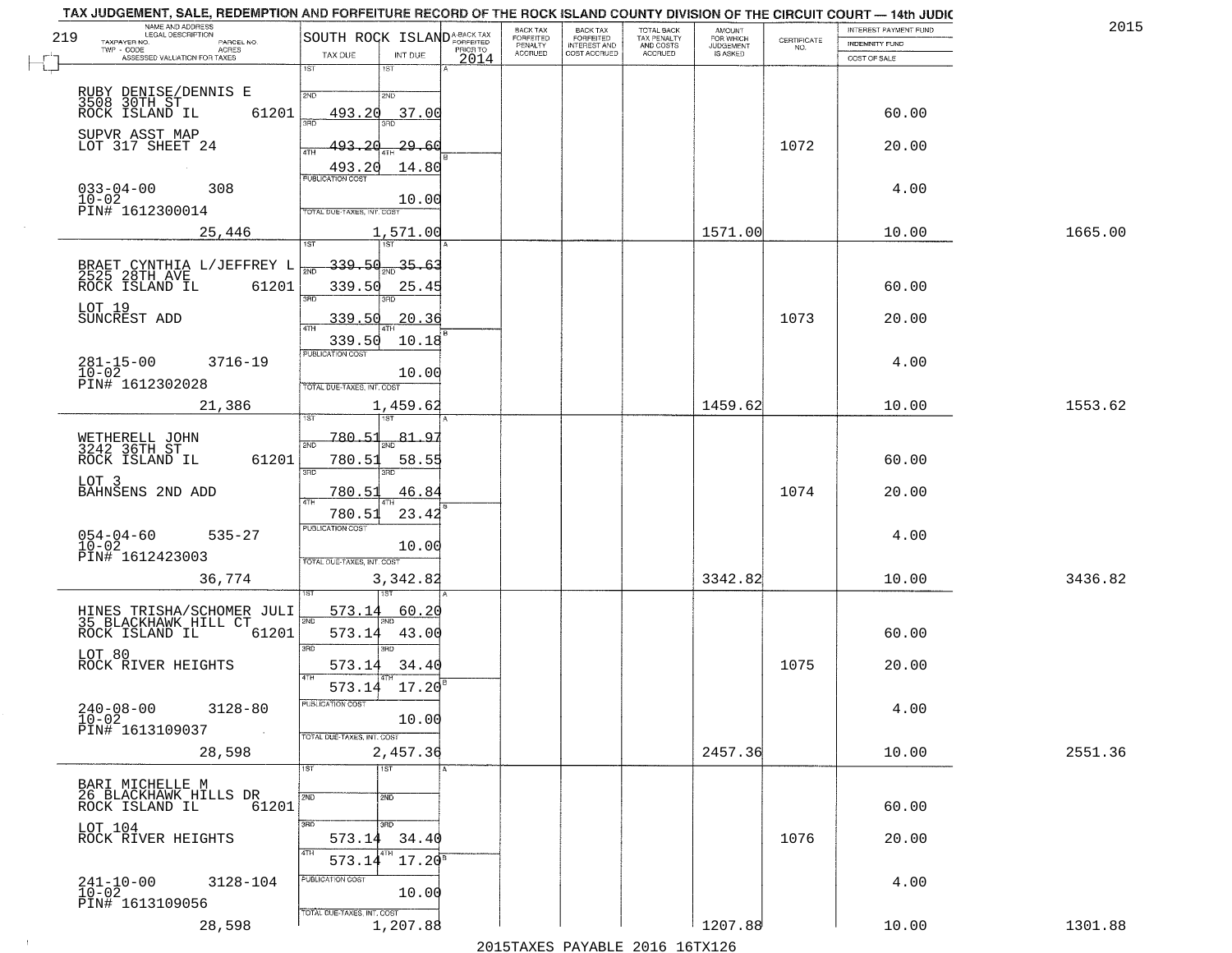| 219                  | BY WHOM<br>PURCHASED                          | $\%$<br><b>BID</b> | RATESOUTH ROCK<br>DATE OF SALE | TAX JUDGEMENT, SALE, REDEMPTION AND FORFEITURE RECORD OF THE ROCK ISLAND COUNTY DIVISION OF THE CIRCUIT COURT — 14th JUDICIAL CIRCUIT OF ILLINOIS 2015<br>ISLAND<br>SUBSEQUENT TAXES PAID, FEES, AND TIME EXTENSION | TOTAL DUE<br>TO REDEEM<br>FROM SALE<br>LESS    | BY WHOM REDEEMED                    | DATE OF REDEMP-<br>TION OR DEED<br>MO.<br>DAY.<br>YEAR | RECEIVED REDEMPTION<br>MONEY IN FULL                               |
|----------------------|-----------------------------------------------|--------------------|--------------------------------|---------------------------------------------------------------------------------------------------------------------------------------------------------------------------------------------------------------------|------------------------------------------------|-------------------------------------|--------------------------------------------------------|--------------------------------------------------------------------|
|                      | PIN# 1612800014<br>STEVE SODEMAN LIVING TRUST |                    | 12/29/2016                     | 01/17/2017 Time Ext & incl<br>01/17/2017 Take Notice Fee                                                                                                                                                            | <b>COUNTY CLERK FEE</b><br>12/20/2019<br>20.47 |                                     |                                                        | Certificate<br>Returned<br>& Cancelled<br>08/03/2017               |
|                      |                                               |                    |                                |                                                                                                                                                                                                                     |                                                | 1,752.07<br>160.00 MASON & SCOTT PC | 07/05/2017                                             | Karen Kinney                                                       |
| $\overline{c}$       | PIN# 1612302028<br>STEVE SODEMAN LIVING TRUST |                    | 12/29/2016                     | $\begin{bmatrix} 01/17/2017 \\ 01/17/2017 \end{bmatrix}$ Take Notice Fee                                                                                                                                            | 12/20/2019<br>20.47                            |                                     |                                                        | Certificate<br>Returned<br>$\frac{1}{2}$ Cancelled 2<br>02/08/2017 |
|                      |                                               |                    |                                |                                                                                                                                                                                                                     |                                                | 1,605.16<br>160.00 JEFFREY BRAET    | 01/17/2017                                             | Karen Kinney                                                       |
| 3                    | PIN# 1612423003<br>VOTROUBEK ROBERT M         | 00                 | 12/29/2016                     |                                                                                                                                                                                                                     |                                                |                                     |                                                        | Certificate<br>Returned<br>3<br>& Cancelled<br>02/08/2017          |
|                      |                                               |                    |                                |                                                                                                                                                                                                                     | 3,436.82<br>160.00                             | JOHN WETHERELL                      | 01/17/2017                                             | Karen Kinney                                                       |
| 4                    | PIN# 1613109037<br>STEVE SODEMAN LIVING TRUST | 0 <sub>0</sub>     | 12/29/2016                     | $\begin{bmatrix} 01/17/2017 \\ 01/17/2017 \end{bmatrix}$ Take Notice Fee                                                                                                                                            | 12/20/2019<br>20.47                            |                                     |                                                        | Certificate<br>Returned<br>& Cancelled 4<br>11/28/2017             |
|                      |                                               |                    |                                |                                                                                                                                                                                                                     |                                                | 2,571.83<br>160.00 TRISHA HINES     | 10/05/2017                                             | Karen Kinney                                                       |
| PIN# 1613109056<br>5 | PIN# 1613µ09090<br>STEVE SODEMAN LIVING TRUST |                    | 12/29/2016<br>$\sim$           | 01/17/2017 Time Ext & incl<br>01/17/2017 Take Notice Fee                                                                                                                                                            | 12/20/2019<br>20.47                            |                                     |                                                        | Certificate<br>Returned<br>& Cancelled 5<br>05/23/2017             |
|                      |                                               |                    |                                |                                                                                                                                                                                                                     |                                                | 1,335.37 BROOKS LAW FIRM, $P_C$ .   | 04/19/2017                                             | Karen Kinney                                                       |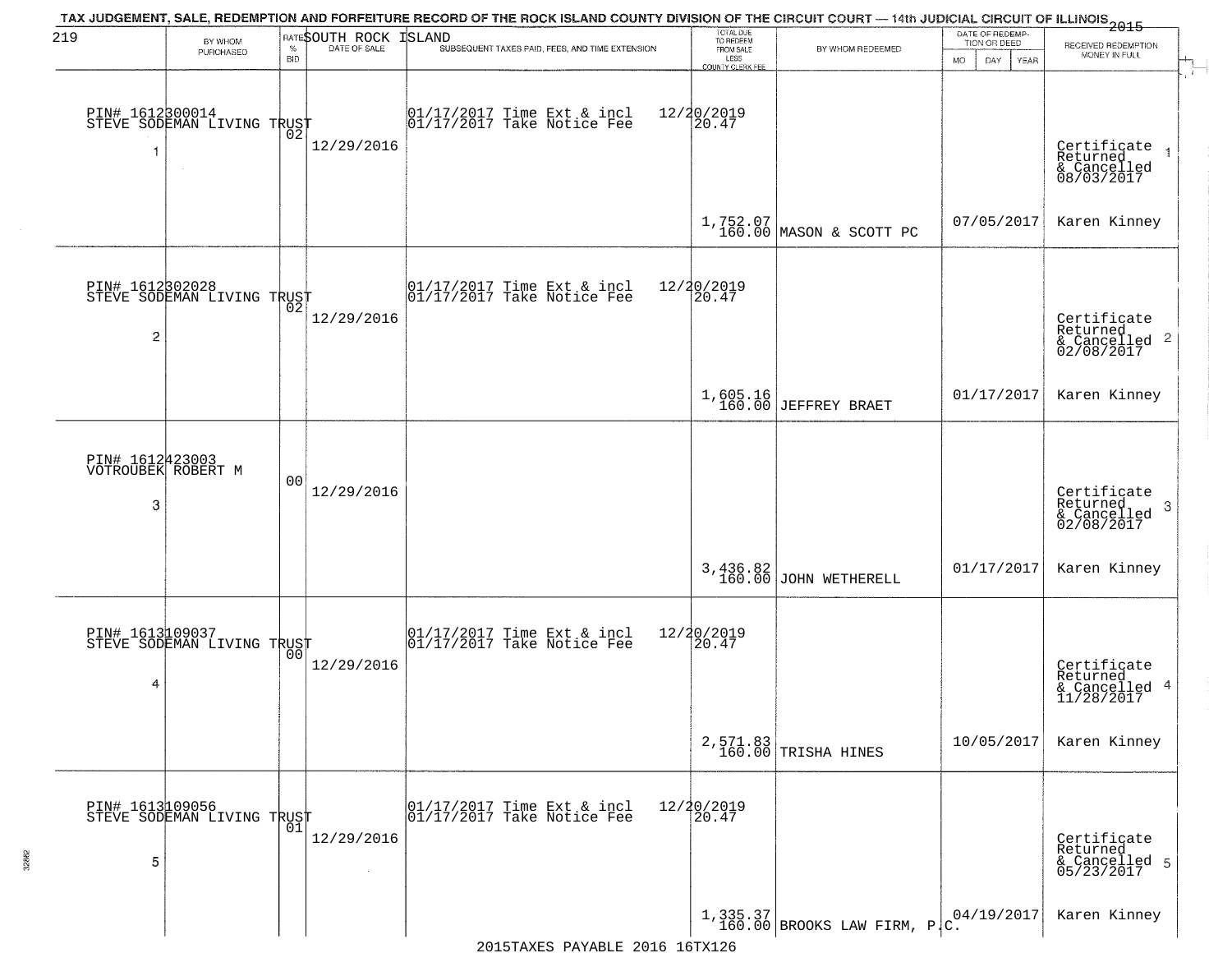| 2015    | INTEREST PAYMENT FUND |                    | <b>AMOUNT</b>                      |                                                   | <b>BACK TAX</b><br><b>FORFEITED</b> | BACK TAX<br><b>FORFEITED</b> |          | SOUTH ROCK ISLAND <sup>A-BACK TAX</sup> |                                   |                            | NAME AND ADDRESS<br>LEGAL DESCRIPTION                       |
|---------|-----------------------|--------------------|------------------------------------|---------------------------------------------------|-------------------------------------|------------------------------|----------|-----------------------------------------|-----------------------------------|----------------------------|-------------------------------------------------------------|
|         | <b>INDEMNITY FUND</b> | CERTIFICATE<br>NO. | FOR WHICH<br>JUDGEMENT<br>IS ASKED | TOTAL BACK<br>TAX PENALTY<br>AND COSTS<br>ACCRUED | INTEREST AND                        | PENALTY<br>ACCRUED           | PRIOR TO |                                         |                                   | PARCEL NO.<br><b>ACRES</b> | TAXPAYER NO.<br>TWP - CODE                                  |
|         | COST OF SALE          |                    |                                    |                                                   |                                     |                              | 2014     | INT DUE<br>1ST                          | TAX DUE<br>1ST                    |                            | ASSESSED VALUATION FOR TAXES                                |
|         |                       |                    |                                    |                                                   |                                     |                              |          | 2ND                                     | 2ND                               |                            |                                                             |
|         | 60.00                 |                    |                                    |                                                   |                                     |                              |          | 3BD                                     | 3BD                               | 61265                      | NGUYEN DAVID H<br>3616 32ND AVE<br>MOLINE IL                |
|         | 20.00                 | 1077               |                                    |                                                   |                                     |                              |          | 41H                                     | 4TH                               |                            | LOT 9<br>JACKSONS 1ST ADD                                   |
|         |                       |                    |                                    |                                                   |                                     |                              |          | 19.62                                   | 653.82<br><b>PUBLICATION COST</b> |                            |                                                             |
|         | 4.00                  |                    |                                    |                                                   |                                     |                              |          | 10.00                                   |                                   | $2161 - 9$                 | $178 - 12 - 60$<br>$10-02$<br>PIN# 1613201009               |
| 777.44  | 10.00                 |                    | 683.44                             |                                                   |                                     |                              |          | 683.44                                  | TOTAL DUE-TAXES, INT. COST        |                            | 31,779                                                      |
|         |                       |                    |                                    |                                                   |                                     |                              |          | 1ST <sup>1</sup>                        | 1ST                               |                            |                                                             |
|         |                       |                    |                                    |                                                   |                                     |                              |          | 2ND                                     | 2ND                               |                            | BERGHEGER JERRY<br>2900 46TH AVE                            |
|         | 60.00                 |                    |                                    |                                                   |                                     |                              |          | 3RD                                     | 3RD                               | 61201                      | ROCK ISLAND IL<br>OUTLOT E                                  |
|         | 20.00                 | 1078               |                                    |                                                   |                                     |                              |          | 4TH                                     | 4TH                               |                            | EDGEWATER PLACE<br>EXC W 40' & EXC N 12.25'                 |
|         | 4.00                  |                    |                                    |                                                   |                                     |                              |          | 3493.18 104.80                          | PUBLICATION COST                  | $1347 - 80$                |                                                             |
|         |                       |                    |                                    |                                                   |                                     |                              |          | 10.00                                   | TOTAL DUE-TAXES, INT. COST        |                            | $125 - 12 - 52$<br>$10 - 02$<br>PIN# <sup>-1613301018</sup> |
| 3701.98 | 10.00                 |                    | 3607.98                            |                                                   |                                     |                              |          | 3,607.98                                |                                   |                            | 137,730                                                     |
|         |                       |                    |                                    |                                                   |                                     |                              |          | $-28.07$                                | 267.<br>22                        |                            |                                                             |
|         | 60.00                 |                    |                                    |                                                   |                                     |                              |          | 20.05                                   | 267.22                            | 61201                      | WINKELBAUER ELIZABETH A<br>2601 47TH AVE<br>ROCK ISLAND IL  |
|         | 20.00                 | 1079               |                                    |                                                   |                                     |                              |          | 3 <sub>BD</sub><br>16.04                | 3RD<br>267.22                     |                            | LOT 51<br>EDGEWATER PLACE LOT                               |
|         |                       |                    |                                    |                                                   |                                     |                              |          | 8.02                                    | 267.22                            |                            |                                                             |
|         | 4.00                  |                    |                                    |                                                   |                                     |                              |          | 10.00                                   | <b>PUBLICATION COST</b>           | 1347-51                    | $125 - 12 - 21$<br>10-03                                    |
|         |                       |                    |                                    |                                                   |                                     |                              |          |                                         | TOTAL OUE-TAXES, INT. COST        |                            | PIN# 1613301021                                             |
| 1245.06 | 10.00                 |                    | 1151.06                            |                                                   |                                     |                              |          | 1,151.06                                |                                   |                            | 13,685                                                      |
|         |                       |                    |                                    |                                                   |                                     |                              |          | <u>24.64</u>                            | <u>234.44</u><br>2ND              |                            | FORD TERESA D<br>2635 47TH AVE                              |
|         | 60.00                 |                    |                                    |                                                   |                                     |                              |          | 17.60<br>3RD                            | 234.44<br>3RD                     | 61201                      | ROCK ISLAND IL<br>LOT 43                                    |
|         | 20.00                 | 1080               |                                    |                                                   |                                     |                              |          | 14.08                                   | 234.44                            |                            | EDGEWATER PLACE LOT                                         |
|         |                       |                    |                                    |                                                   |                                     |                              |          | 7.04                                    | 234.44<br>PUBLICATION COST        | $1347 - 43$                |                                                             |
|         | 4.00                  |                    |                                    |                                                   |                                     |                              |          | 10.00                                   |                                   |                            | $125 - 12 - 13$<br>10-03<br>PIN# 1613301029                 |
| 1105.12 | 10.00                 |                    | 1011.12                            |                                                   |                                     |                              |          | 1,011.12                                | TOTAL DUE-TAXES, INT. COST        |                            | 18,006                                                      |
|         |                       |                    |                                    |                                                   |                                     |                              |          | $\overline{1ST}$<br>13.02               | 1ST<br>124.07                     |                            |                                                             |
|         | 60.00                 |                    |                                    |                                                   |                                     |                              |          | 2ND<br>9.30                             | 2ND.<br>124.07                    | 61201                      | JOHNSON BROS REALTY LLC<br>2812 47TH AVE<br>ROCK ISLAND IL  |
|         |                       | 1081               |                                    |                                                   |                                     |                              |          | 3RD                                     | 3RD                               |                            | LOT 36<br>EDGEWATER PLACE LOT                               |
|         | 20.00                 |                    |                                    |                                                   |                                     |                              |          | 7.44<br>$3.72^{8}$                      | 124.07<br>ATH<br>124.07           |                            |                                                             |
|         | 4.00                  |                    |                                    |                                                   |                                     |                              |          |                                         | PUBLICATION COST                  | 1347-36                    | $125 - 12 - 06$<br>$10 - 03$                                |
|         |                       |                    |                                    |                                                   |                                     |                              |          | 10.00                                   | TOTAL DUE-TAXES, INT. COST        |                            | PIN# 1613301036                                             |
| 633.76  | 10.00                 |                    | 539.76                             |                                                   |                                     |                              |          | 539.76                                  |                                   | 6,354                      |                                                             |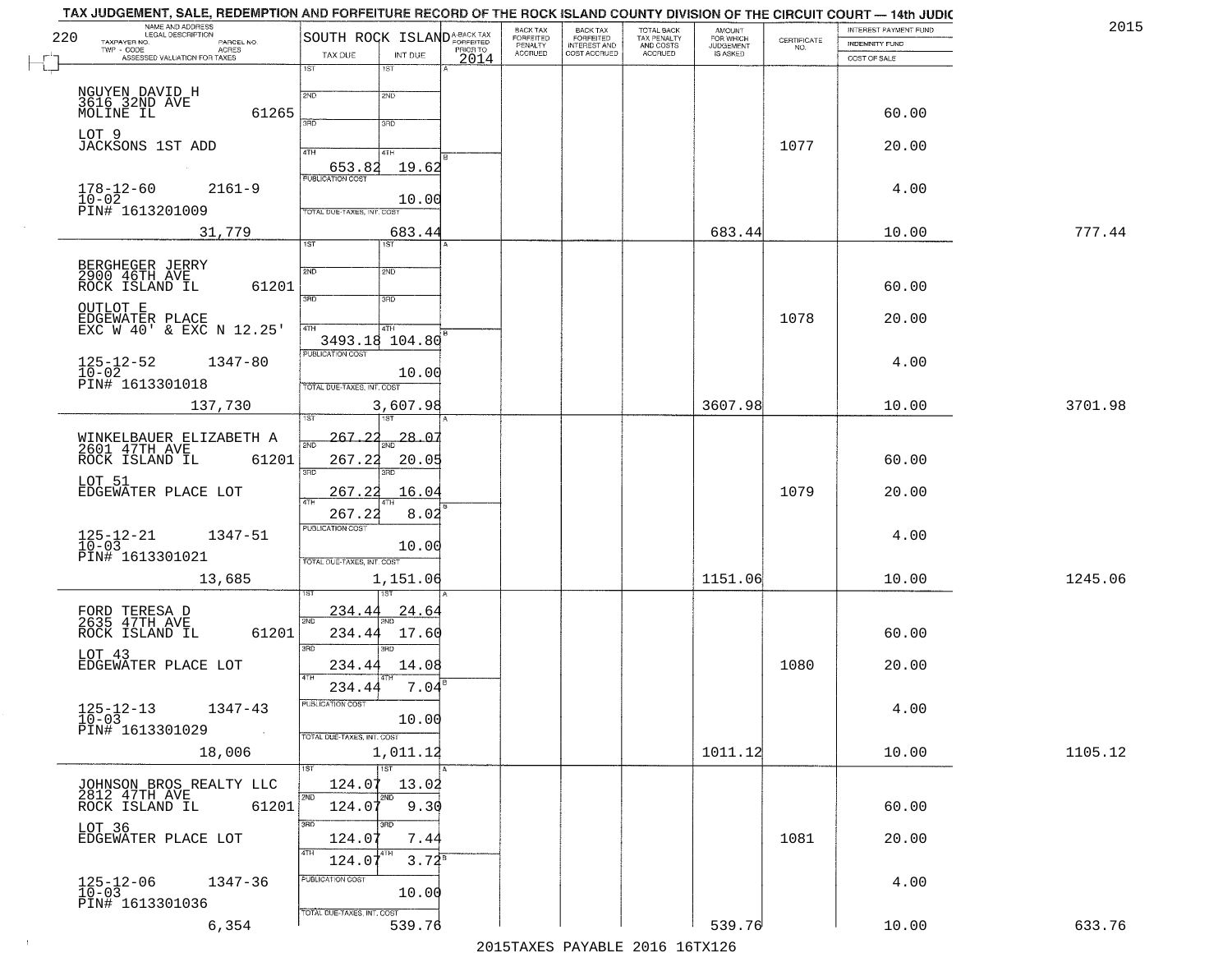| 220                               | BY WHOM<br>PURCHASED                              | $\%$             | RATESOUTH ROCK<br>DATE OF SALE | TAX JUDGEMENT, SALE, REDEMPTION AND FORFEITURE RECORD OF THE ROCK ISLAND COUNTY DIVISION OF THE CIRCUIT COURT — 14th JUDICIAL CIRCUIT OF ILLINOIS 2015<br><b>ISLAND</b><br>SUBSEQUENT TAXES PAID, FEES, AND TIME EXTENSION | TOTAL DUE<br>TO REDEEM<br>FROM SALE             | BY WHOM REDEEMED                           | DATE OF REDEMP-<br>TION OR DEED | RECEIVED REDEMPTION<br>MONEY IN FULL                               |
|-----------------------------------|---------------------------------------------------|------------------|--------------------------------|----------------------------------------------------------------------------------------------------------------------------------------------------------------------------------------------------------------------------|-------------------------------------------------|--------------------------------------------|---------------------------------|--------------------------------------------------------------------|
|                                   | PIN# 1613201009    <br>STEVE SODEMAN LIVING TRUST | <b>BID</b><br>00 | 12/29/2016                     | 01/17/2017 Time Ext & incl<br>01/17/2017 Take Notice Fee                                                                                                                                                                   | LESS<br>COUNTY CLERK FEE<br>12/20/2019<br>20.47 |                                            | MO.<br>DAY.<br>YEAR             | Certificate<br>Returned<br>& Cancelled<br>03/23/2017               |
|                                   |                                                   |                  |                                |                                                                                                                                                                                                                            |                                                 | 797.91<br>160.00 DAVID NGUYEN              | 02/15/2017                      | Karen Kinney                                                       |
| PIN# 1613301018<br>$\overline{c}$ | STEVE SODEMAN LIVING TRUST                        |                  | 12/29/2016                     |                                                                                                                                                                                                                            |                                                 |                                            |                                 | Certificate<br>Returned<br>$\frac{1}{6}$ Cancelled 2<br>02/08/2017 |
|                                   |                                                   |                  |                                |                                                                                                                                                                                                                            |                                                 | 3,701.98<br>160.00 JAKEBS INC              | 01/11/2017                      | Karen Kinney                                                       |
| 3                                 | PIN# 1613301021<br>STEVE SODEMAN LIVING TRUST     | 18               | 12/29/2016                     | 01/17/2017 Time Ext & incl<br>01/17/2017 Take Notice Fee                                                                                                                                                                   | 12/20/2019<br>20.47                             |                                            |                                 | Certificate<br>Returned<br>3<br>& Cancelled<br>03/07/2019          |
|                                   |                                                   |                  |                                |                                                                                                                                                                                                                            |                                                 | 2,161.97<br>160.00 ELIZABETH A WINKELBAUER | 10/01/2018                      | Karen Kinney                                                       |
| 4                                 | PIN# 1613301029<br>STEVE SODEMAN LIVING TRUST     | 18               | 12/29/2016                     | $\begin{array}{cc} 01/17/2017 \\ 01/17/2017 \\ \end{array}$ Take Notice Fee                                                                                                                                                | 12/20/2019<br>20.47                             |                                            |                                 | Certificate<br>Returned<br>& Cancelled 4<br>11/28/2017             |
|                                   |                                                   |                  |                                |                                                                                                                                                                                                                            |                                                 | $1,523.43$ TERESA D FORD                   | 09/01/2017                      | Karen Kinney                                                       |
| 5                                 | PIN# 1613301036    <br>STEVE SODEMAN LIVING TRUST | $\overline{18}$  | 12/29/2016                     | 01/17/2017 Time Ext & incl<br>01/17/2017 Take Notice Fee                                                                                                                                                                   | 12/20/2019<br>20.47                             |                                            |                                 | Certificate<br>Returned<br>& Cancelled 5<br>07/20/2017             |
|                                   |                                                   |                  |                                |                                                                                                                                                                                                                            |                                                 | 768.31 JOHNSON BROS REALTY LLC             |                                 | Karen Kinney                                                       |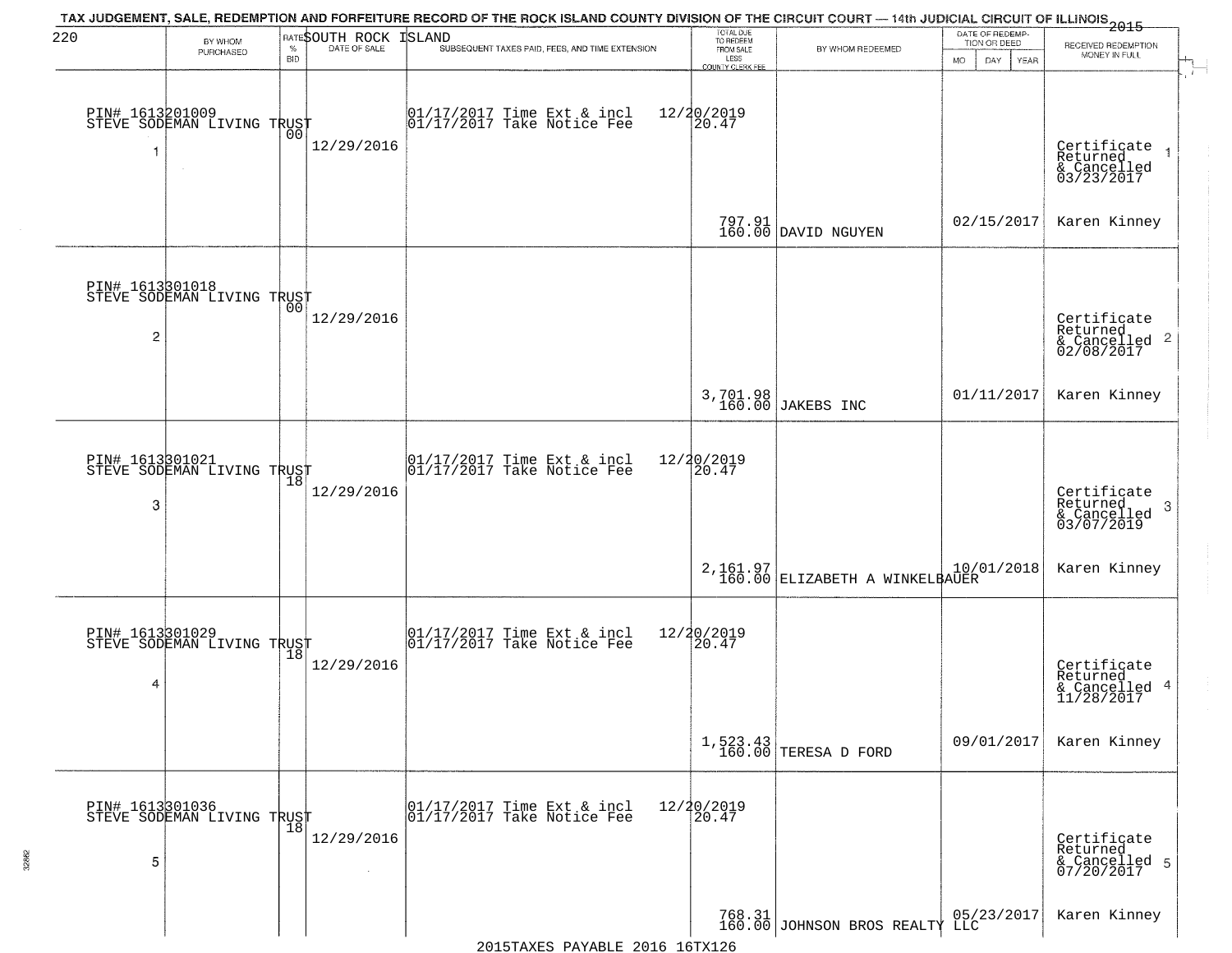| 221 | NAME AND ADDRESS<br>LEGAL DESCRIPTION         |                                   |                   |      | BACK TAX<br>FORFEITED     | BACK TAX<br>FORFEITED               | TOTAL BACK<br>TAX PENALTY<br>AND COSTS | AMOUNT<br>FOR WHICH          |                                                                 | INTEREST PAYMENT FUND | 2015    |
|-----|-----------------------------------------------|-----------------------------------|-------------------|------|---------------------------|-------------------------------------|----------------------------------------|------------------------------|-----------------------------------------------------------------|-----------------------|---------|
|     | TAXPAYER NO.<br>PARCEL NO.<br>ACRES           | SOUTH ROCK ISLANDA-BACK TAX       |                   |      | PENALTY<br><b>ACCRUED</b> | <b>INTEREST AND</b><br>COST ACCRUED | <b>ACCRUED</b>                         | <b>JUDGEMENT</b><br>IS ASKED | $\begin{array}{c} \text{CEPTIFICATE} \\ \text{NO.} \end{array}$ | <b>INDEMNITY FUND</b> |         |
|     | ASSESSED VALUATION FOR TAXES                  | TAX DUE<br>1ST                    | INT DUE<br>1ST    | 2014 |                           |                                     |                                        |                              |                                                                 | COST OF SALE          |         |
|     |                                               |                                   |                   |      |                           |                                     |                                        |                              |                                                                 |                       |         |
|     | JEY INC<br>1211 KIMBERLY RIDGE                | $100.69_{\text{2ND}}10.55$<br>2ND |                   |      |                           |                                     |                                        |                              |                                                                 |                       |         |
|     | RD<br>52722<br>BETTENDORF IA                  | 100.69<br>350                     | 7.55              |      |                           |                                     |                                        |                              |                                                                 | 60.00                 |         |
|     | LOT 58                                        |                                   |                   |      |                           |                                     |                                        |                              |                                                                 |                       |         |
|     | WM R WELLS ADD                                | 100.69<br>4TH                     | $6 - 04$          |      |                           |                                     |                                        |                              | 1082                                                            | 20.00                 |         |
|     |                                               | 100.69<br><b>PUBLICATION COST</b> | 3.02              |      |                           |                                     |                                        |                              |                                                                 |                       |         |
|     | $305 - 17 - 00$<br>$10 - 02$<br>3992          |                                   |                   |      |                           |                                     |                                        |                              |                                                                 | 4.00                  |         |
|     | PIN# 1614103001                               | TOTAL DUE-TAXES, INT. COST        | 10.00             |      |                           |                                     |                                        |                              |                                                                 |                       |         |
|     | 3,970                                         |                                   | 439.94            |      |                           |                                     |                                        | 439.94                       |                                                                 | 10.00                 | 533.94  |
|     |                                               |                                   |                   |      |                           |                                     |                                        |                              |                                                                 |                       |         |
|     | OCA HOLDINGS LLC<br>2035_BRIDGE_AVE STE 202   | 443.92<br>2ND                     | 46.62             |      |                           |                                     |                                        |                              |                                                                 |                       |         |
|     | DAVENPORT IA<br>52803                         | 443.92                            | 33.30             |      |                           |                                     |                                        |                              |                                                                 | 60.00                 |         |
|     |                                               | $\overline{3BD}$                  |                   |      |                           |                                     |                                        |                              |                                                                 |                       |         |
|     | LOT 17<br>WM R WELLS ADD<br>LOTS 18 AND       | 443.92                            | 26.64             |      |                           |                                     |                                        |                              | 1083                                                            | 20.00                 |         |
|     |                                               | ৰাম<br>443.92                     | 13.32             |      |                           |                                     |                                        |                              |                                                                 |                       |         |
|     |                                               | PUBLICATION COST                  |                   |      |                           |                                     |                                        |                              |                                                                 |                       |         |
|     | $303 - 21 - 00$<br>$10 - 02$<br>3951          |                                   | 10.00             |      |                           |                                     |                                        |                              |                                                                 | 4.00                  |         |
|     | PIN# 1614103003                               | TOTAL DUE-TAXES, INT. COST        |                   |      |                           |                                     |                                        |                              |                                                                 |                       |         |
|     | 17,503                                        |                                   | 1,905.56          |      |                           |                                     |                                        | 1905.56                      |                                                                 | 10.00                 | 1999.56 |
|     |                                               | 1ST                               |                   |      |                           |                                     |                                        |                              |                                                                 |                       |         |
|     | CRUZ CHRISTY<br>936 42ND AVE                  | 394.95<br>2ND                     |                   |      |                           |                                     |                                        |                              |                                                                 |                       |         |
|     | ROCK ISLAND IL<br>61201                       | 394.95<br>3BD                     | 29.60<br>3RD      |      |                           |                                     |                                        |                              |                                                                 | 60.00                 |         |
|     | LOT 8                                         |                                   |                   |      |                           |                                     |                                        |                              |                                                                 |                       |         |
|     | WM R WELLS ADD                                | 394.95<br>4TH                     | 23.68             |      |                           |                                     |                                        |                              | 1084                                                            | 20.00                 |         |
|     |                                               | 394.95<br><b>PUBLICATION COST</b> | 11.84             |      |                           |                                     |                                        |                              |                                                                 |                       |         |
|     | $303 - 12 - 00$<br>$10 - 02$<br>3942          |                                   | 10.00             |      |                           |                                     |                                        |                              |                                                                 | 4.00                  |         |
|     | PIN# 1614103012                               | TOTAL OUE-TAXES, INT. COST        |                   |      |                           |                                     |                                        |                              |                                                                 |                       |         |
|     | 21,572                                        |                                   | 1,696.36          |      |                           |                                     |                                        | 1696.36                      |                                                                 | 10.00                 | 1790.36 |
|     |                                               |                                   |                   |      |                           |                                     |                                        |                              |                                                                 |                       |         |
|     | JEY INC<br>1211 KIMBERLY RIDGE RD             | 233.54                            | <u>24.50</u>      |      |                           |                                     |                                        |                              |                                                                 |                       |         |
|     | BETTENDORF IA<br>52722                        | 2ND<br>233.54                     | 17.50             |      |                           |                                     |                                        |                              |                                                                 | 60.00                 |         |
|     | LOT 5                                         | 3BD                               | 3RD               |      |                           |                                     |                                        |                              |                                                                 |                       |         |
|     | C KOEHLERS ADD                                | 233.54                            | 14.00             |      |                           |                                     |                                        |                              | 1085                                                            | 20.00                 |         |
|     |                                               | 4TH<br>233.54                     | 7.00              |      |                           |                                     |                                        |                              |                                                                 |                       |         |
|     | $183 - 21 - 00$<br>2252                       | 'usuca hun cus                    |                   |      |                           |                                     |                                        |                              |                                                                 | 4.00                  |         |
|     | $10 - 02$<br>PIN# 1614104003                  |                                   | 10.00             |      |                           |                                     |                                        |                              |                                                                 |                       |         |
|     | <b>Contract</b>                               | TOTAL DUE-TAXES, INT. COST        |                   |      |                           |                                     |                                        |                              |                                                                 |                       |         |
|     | 9,208                                         |                                   | 1,007.16          |      |                           |                                     |                                        | 1007.16                      |                                                                 | 10.00                 | 1101.16 |
|     | JEY INC                                       | 233.54                            | 1ST<br>24.50      |      |                           |                                     |                                        |                              |                                                                 |                       |         |
|     | 1211 KIMBERLY RIDGE RD<br>RETTENDORF IA 52722 | 2ND                               | 2ND               |      |                           |                                     |                                        |                              |                                                                 |                       |         |
|     |                                               |                                   | 233.54 17.50      |      |                           |                                     |                                        |                              |                                                                 | 60.00                 |         |
|     | LOT 6<br>C KOEHLERS ADD                       | 3RD<br>233.54                     | חחו<br>14.00      |      |                           |                                     |                                        |                              | 1086                                                            | 20.00                 |         |
|     |                                               | 4TH                               | 7.00 <sup>s</sup> |      |                           |                                     |                                        |                              |                                                                 |                       |         |
|     |                                               | 233.54<br>PUBLICATION COST        |                   |      |                           |                                     |                                        |                              |                                                                 |                       |         |
|     | $183 - 22 - 00$<br>$10 - 02$<br>2253          |                                   | 10.00             |      |                           |                                     |                                        |                              |                                                                 | 4.00                  |         |
|     | PIN# 1614104004                               | TOTAL DUE-TAXES, INT. COST        |                   |      |                           |                                     |                                        |                              |                                                                 |                       |         |
|     | 9,208                                         |                                   | 1,007.16          |      |                           |                                     |                                        | 1007.16                      |                                                                 | 10.00                 | 1101.16 |

 $\sim 100$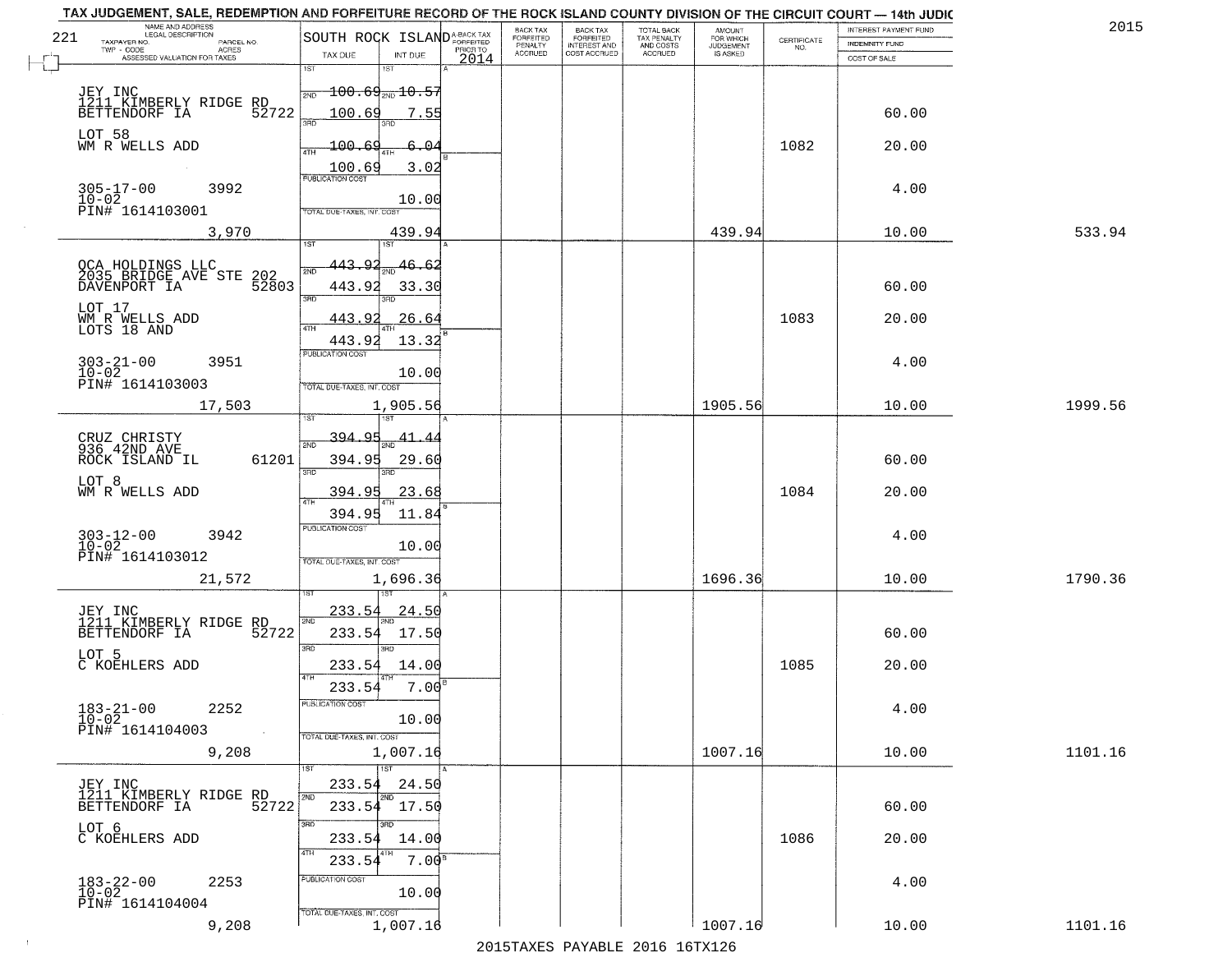| 221                  | BY WHOM                                                   |                    | RATESOUTH ROCK | ISLAND                 | TAX JUDGEMENT, SALE, REDEMPTION AND FORFEITURE RECORD OF THE ROCK ISLAND COUNTY DIVISION OF THE CIRCUIT COURT — 14th JUDICIAL CIRCUIT OF ILLINOIS 2015 | TOTAL DUE<br>TO REDEEM                                       |                                         | DATE OF REDEMP<br>TION OR DEED | RECEIVED REDEMPTION                                                |
|----------------------|-----------------------------------------------------------|--------------------|----------------|------------------------|--------------------------------------------------------------------------------------------------------------------------------------------------------|--------------------------------------------------------------|-----------------------------------------|--------------------------------|--------------------------------------------------------------------|
|                      | PURCHASED                                                 | $\%$<br><b>BID</b> | DATE OF SALE   |                        | SUBSEQUENT TAXES PAID, FEES, AND TIME EXTENSION                                                                                                        | FROM SALE<br>LESS<br>COUNTY CLERK FEE                        | BY WHOM REDEEMED                        | DAY.<br>MO.<br>YEAR            | MONEY IN FULL                                                      |
| 1                    | PIN# 1614103001    <br>STEVE SODEMAN LIVING TRUST         | Ίõ                 | 12/29/2016     |                        | 01/17/2017 Time Ext & incl<br>01/17/2017 Take Notice Fee<br>11/21/2017 Subs paid                                                                       | $\begin{array}{r} 12/20/2019 \\ 20.47 \\ 454.34 \end{array}$ |                                         |                                | Certificate<br>Returned<br>& Cancelled<br>01/09/2018               |
|                      |                                                           |                    |                |                        |                                                                                                                                                        | $1,255.49$ JEY INC                                           |                                         | 12/28/2017                     | Karen Kinney                                                       |
| PIN# 1614103003<br>2 | STEVE SODEMAN LIVING TRUST                                |                    | 12/29/2016     |                        | $\begin{bmatrix} 01/17/2017 \\ 01/17/2017 \end{bmatrix}$ Take Notice Fee                                                                               | 12/20/2019<br>20.47                                          |                                         |                                | Certificate<br>Returned<br>$\frac{1}{6}$ Cancelled 2<br>05/23/2017 |
|                      |                                                           |                    |                |                        |                                                                                                                                                        |                                                              | $2,020.03$<br>160.00 QCA HOLDINGS 16 OF | 03/21/2017<br>18               | Karen Kinney                                                       |
| 3                    | PIN# 1614 03012<br>US BANK CUST FOR PRO CAP 4 & CRDTRS    | 08                 | 12/29/2016     |                        | 05/03/2017 Time Ext & incl<br>05/03/2017 Take Notice Fee                                                                                               | 07/10/2019<br>20.59                                          |                                         |                                | Certificate<br>Returned<br>3<br>& Cancelled<br>07/20/2017          |
|                      |                                                           |                    |                |                        |                                                                                                                                                        |                                                              | $1,954.18$ THEODORE J. PRIESTRR         | 06/29/2017                     | Karen Kinney                                                       |
| 4                    | PIN# 1614 104003<br>STEVE SODEMAN LIVING TRUST            |                    | 12/29/2016     |                        | 01/17/2017 Time Ext & incl<br>01/17/2017 Take Notice Fee<br>11/21/2017 Subs paid                                                                       | 12/20/2019<br>1,014.26                                       |                                         |                                | Certificate<br>Returned<br>& Cancelled 4<br>01/09/2018             |
|                      |                                                           |                    |                |                        |                                                                                                                                                        | 2,654.02<br>160.00 JEY INC                                   |                                         | 12/28/2017                     | Karen Kinney                                                       |
| PIN# 1614104004<br>5 | PIN# 1514LV70V LIVING TRUST<br>STEVE SODEMAN LIVING TRUST |                    | 12/29/2016     | $11/21/2017$ Subs paid | 01/17/2017 Time Ext & incl<br>01/17/2017 Take Notice Fee                                                                                               | $12/20/2019$<br>$20.47$<br>1,014.26                          |                                         |                                | Certificate<br>Returned<br>& Cancelled 5<br>01/09/2018             |
|                      |                                                           |                    |                |                        |                                                                                                                                                        | 2,654.02<br>160.00 JEY INC                                   |                                         | 12/28/2017                     | Karen Kinney                                                       |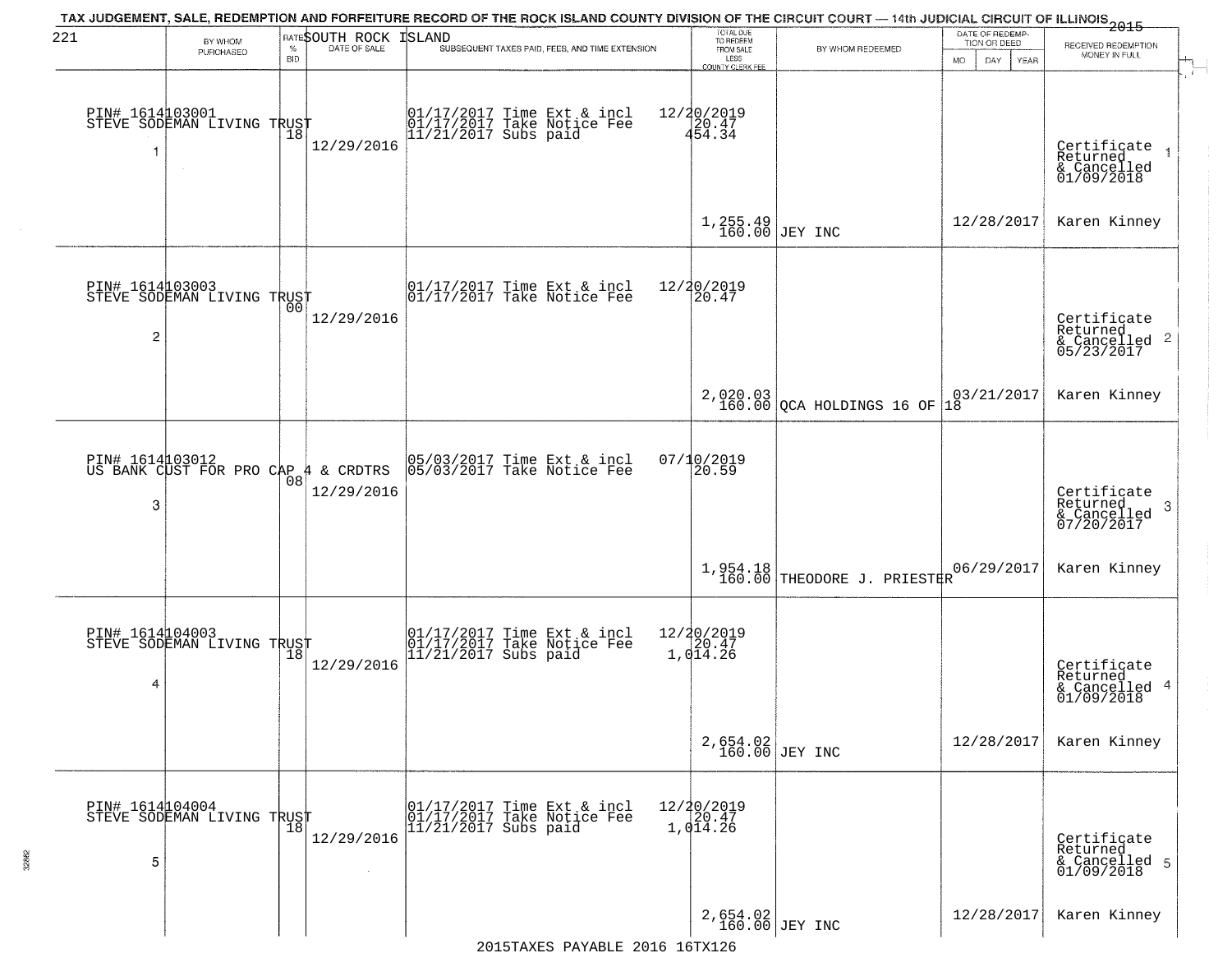| NAME AND ADDRESS<br>LEGAL DESCRIPTION<br>222                        | SOUTH ROCK ISLAND <sup>A-BACK TAX</sup>                    | BACK TAX<br>FORFEITED | BACK TAX<br>FORFEITED        | TOTAL BACK<br>TAX PENALTY | <b>AMOUNT</b>                      |                    | INTEREST PAYMENT FUND | 2015    |
|---------------------------------------------------------------------|------------------------------------------------------------|-----------------------|------------------------------|---------------------------|------------------------------------|--------------------|-----------------------|---------|
| TAXPAYER NO.<br>PARCEL NO.<br>TWP - CODE<br>ACRES                   | PRIOR TO                                                   | PENALTY<br>ACCRUED    | INTEREST AND<br>COST ACCRUED | AND COSTS                 | FOR WHICH<br>JUDGEMENT<br>IS ASKED | CERTIFICATE<br>NO. | <b>INDEMNITY FUND</b> |         |
| ASSESSED VALUATION FOR TAXES                                        | TAX DUE<br>INT DUE<br>2014<br>1ST<br>1ST                   |                       |                              | ACCRUED                   |                                    |                    | COST OF SALE          |         |
|                                                                     | $-233.54$ <sub>200</sub> $-24.50$                          |                       |                              |                           |                                    |                    |                       |         |
| JEY INC<br>1211 KIMBERLY RIDGE RD<br>1777 TA 52722                  | 2ND<br>233.54<br>17.50                                     |                       |                              |                           |                                    |                    | 60.00                 |         |
|                                                                     | 390                                                        |                       |                              |                           |                                    |                    |                       |         |
| LOT 7<br>C KOEHLERS ADD                                             | 233.54<br>-14.00<br>4TH                                    |                       |                              |                           |                                    | 1087               | 20.00                 |         |
| $184 - 01 - 00$<br>2254                                             | 7.00<br>233.54<br><b>PUBLICATION COST</b>                  |                       |                              |                           |                                    |                    | 4.00                  |         |
| $10 - 02$<br>PIN# 1614104005                                        | 10.00<br>TOTAL DUE-TAXES, INT. COS                         |                       |                              |                           |                                    |                    |                       |         |
| 9,208                                                               | 1,007.16                                                   |                       |                              |                           | 1007.16                            |                    | 10.00                 | 1101.16 |
|                                                                     | Tist<br>1ST                                                |                       |                              |                           |                                    |                    |                       |         |
| JEY INC<br>1211 KIMBERLY RIDGE RD<br>BETTENDORF IA 52               | <u> 268.51</u><br>28.21<br>2ND<br>52722<br>268.51<br>20.15 |                       |                              |                           |                                    |                    | 60.00                 |         |
| LOT 9                                                               | 3RD<br>3RD                                                 |                       |                              |                           |                                    |                    |                       |         |
| KOEHLERS ADD LOTS 8 AND<br>E 74.85 OF N 5.05 L 10                   | 268.5<br>16.12<br>47H                                      |                       |                              |                           |                                    | 1088               | 20.00                 |         |
|                                                                     | 8.06<br>268.5<br>PUBLICATION COST                          |                       |                              |                           |                                    |                    |                       |         |
| $184 - 02 - 00$<br>$10 - 02$<br>2255<br>PIN# <sup>-1614104006</sup> | 10.00                                                      |                       |                              |                           |                                    |                    | 4.00                  |         |
| 10,587                                                              | TOTAL DUE-TAXES, INT. COST<br>1,156.58                     |                       |                              |                           | 1156.58                            |                    | 10.00                 | 1250.58 |
|                                                                     | 1ST                                                        |                       |                              |                           |                                    |                    |                       |         |
| ISRAEL JEREMIAH<br>4027 11TH ST                                     | 2ND<br>2ND                                                 |                       |                              |                           |                                    |                    |                       |         |
| ROCK ISLAND IL                                                      | 61201<br>3BD<br>3 <sub>BD</sub>                            |                       |                              |                           |                                    |                    | 60.00                 |         |
| LOTS 13 AND 14 BLOCK 4<br>RODMAN PLACE                              | 4TH<br>4TH                                                 |                       |                              |                           |                                    | 1089               | 20.00                 |         |
|                                                                     | 487.62<br>14.62<br><b>PUBLICATION COST</b>                 |                       |                              |                           |                                    |                    |                       |         |
| $249 - 14 - 00$<br>$10 - 02$<br>3270                                | 10.00                                                      |                       |                              |                           |                                    |                    | 4.00                  |         |
| PIN# 1614109011<br>25,226                                           | TOTAL OUE-TAXES, INT. COST<br>512.24                       |                       |                              |                           | 512.24                             |                    | 10.00                 | 606.24  |
|                                                                     |                                                            |                       |                              |                           |                                    |                    |                       |         |
| JEY INC<br>1211_KIMBERLY RIDGE RD                                   | 37.77<br><u>3.99</u><br>2ND<br>2ND                         |                       |                              |                           |                                    |                    |                       |         |
| BETTENDORF IA                                                       | 52722<br>37.77<br>2.85<br>3 <sub>BD</sub><br>3BD           |                       |                              |                           |                                    |                    | 60.00                 |         |
| LOT 52<br>RODMAN HEIGHTS                                            | 37.77<br>2.28                                              |                       |                              |                           |                                    | 1090               | 20.00                 |         |
|                                                                     | 1.14<br>37.77<br>PUBLICATION COST                          |                       |                              |                           |                                    |                    |                       |         |
| $245 - 16 - 00$<br>10-02<br>3181                                    | 10.00                                                      |                       |                              |                           |                                    |                    | 4.00                  |         |
| PIN# 1614110001<br>1,489                                            | $\sim 10^{-1}$<br>TOTAL DUE-TAXES, INT. COST<br>171.34     |                       |                              |                           | 171.34                             |                    | 10.00                 | 265.34  |
|                                                                     | 1ST<br>1ST                                                 |                       |                              |                           |                                    |                    |                       |         |
| MALLERY CHEYENNE<br>4109 11TH ST                                    | 2ND<br>2ND                                                 |                       |                              |                           |                                    |                    |                       |         |
| ROCK ISLAND IL                                                      | 61201<br>3BD<br>3 <sub>BD</sub>                            |                       |                              |                           |                                    |                    | 60.00                 |         |
| LOT 50<br>RODMAN HEIGHTS                                            |                                                            |                       |                              |                           |                                    | 1091               | 20.00                 |         |
|                                                                     | 4TH<br>$531.1\overline{7}$<br>$15.94^{\circ}$              |                       |                              |                           |                                    |                    |                       |         |
| $245 - 14 - 00$<br>$10 - 02$<br>3179                                | PUBLICATION COST<br>10.00                                  |                       |                              |                           |                                    |                    | 4.00                  |         |
| PIN# 1614110003                                                     | TOTAL DUE-TAXES, INT. COST                                 |                       |                              |                           | 557.11                             |                    |                       | 651.11  |
| 20,943                                                              | 557.11                                                     |                       |                              |                           |                                    |                    | 10.00                 |         |

 $\sim 100$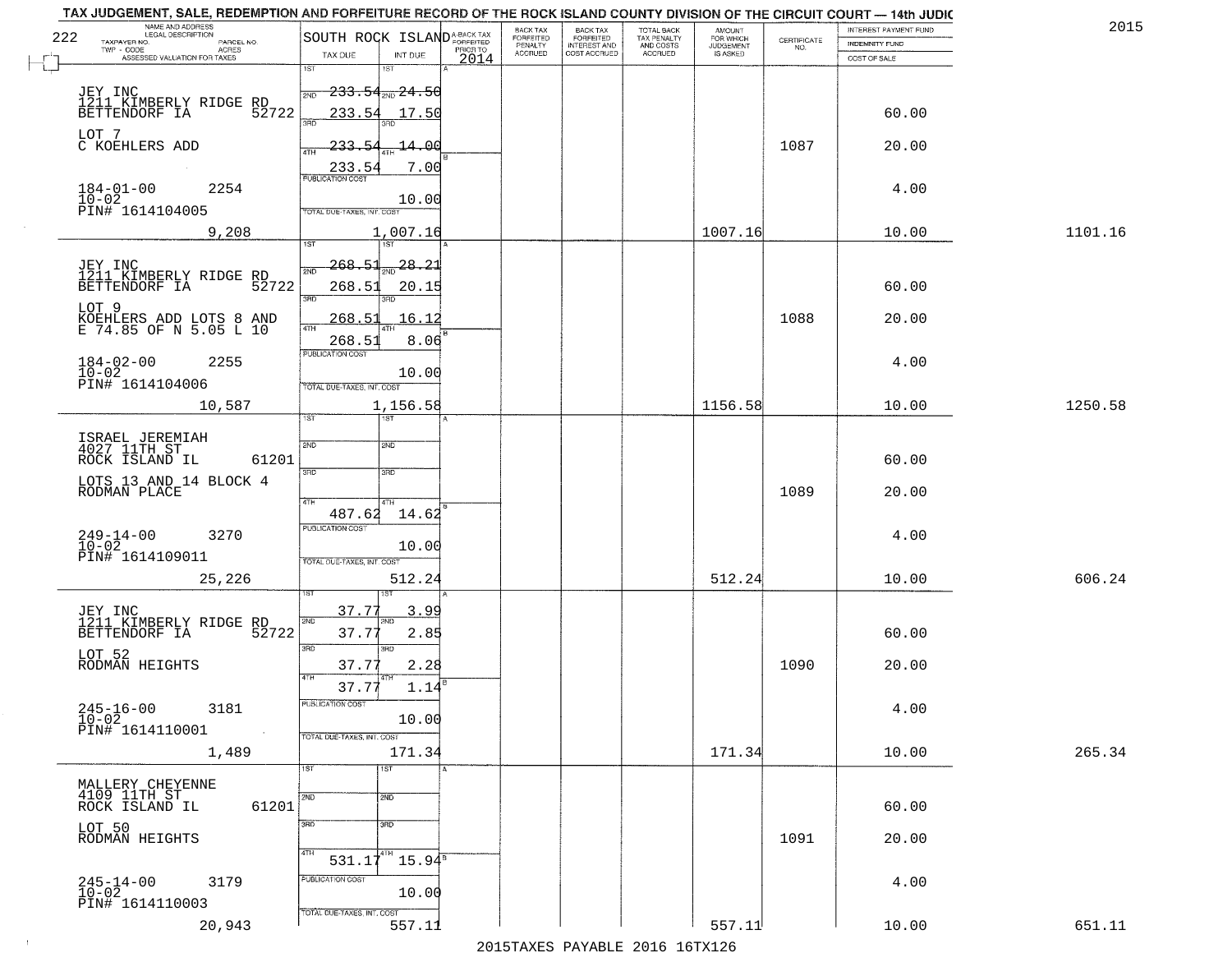| 222                  | BY WHOM<br>PURCHASED                                     | <b>BID</b> | <b>RATESOUTH ROCK ISLAND</b><br>% DATE OF SALE | TAX JUDGEMENT, SALE, REDEMPTION AND FORFEITURE RECORD OF THE ROCK ISLAND COUNTY DIVISION OF THE CIRCUIT COURT — 14th JUDICIAL CIRCUIT OF ILLINOIS 2015<br>SUBSEQUENT TAXES PAID, FEES, AND TIME EXTENSION | TOTAL DUE<br>TO REDEEM<br>FROM SALE                             | BY WHOM REDEEMED                 | DATE OF REDEMP-<br>TION OR DEED<br>MO.<br>DAY<br>YEAR | RECEIVED REDEMPTION<br>MONEY IN FULL                       |
|----------------------|----------------------------------------------------------|------------|------------------------------------------------|-----------------------------------------------------------------------------------------------------------------------------------------------------------------------------------------------------------|-----------------------------------------------------------------|----------------------------------|-------------------------------------------------------|------------------------------------------------------------|
| PIN# 1614104005<br>1 | STEVE SODEMAN LIVING TRUST                               |            | 12/29/2016                                     | 01/17/2017 Time Ext & incl<br>01/17/2017 Take Notice Fee<br>11/21/2017 Subs paid                                                                                                                          | LESS<br>COUNTY CLERK FEE<br>$12/20/2019$<br>$20.47$<br>1,014.26 |                                  |                                                       | Certificate<br>Returned<br>& Cancelled<br>01/09/2018       |
|                      |                                                          |            |                                                |                                                                                                                                                                                                           | 2,654.02<br>160.00 JEY INC                                      |                                  | 12/28/2017                                            | Karen Kinney                                               |
| PIN# 1614104006<br>2 | STEVE SODEMAN LIVING TRUST<br>STEVE SODEMAN LIVING TRUST |            | 12/29/2016                                     | 01/17/2017 Time Ext & incl<br>01/17/2017 Take Notice Fee<br>11/21/2017 Subs paid                                                                                                                          | 12/20/2019<br>20.47<br>1,161.62                                 |                                  |                                                       | Certificate<br>Returned<br>& Cancelled 2<br>01/09/2018     |
|                      |                                                          |            |                                                |                                                                                                                                                                                                           | 3,022.27<br>160.00 JEY INC                                      |                                  | 12/28/2017                                            | Karen Kinney                                               |
| PIN# 1614109011<br>3 | STEVE SODEMAN LIVING TRUST                               |            | 12/29/2016                                     |                                                                                                                                                                                                           |                                                                 |                                  |                                                       | Certificate<br>Returned<br>-3<br>& Cancelled<br>02/08/2017 |
|                      |                                                          |            |                                                |                                                                                                                                                                                                           |                                                                 | 612.30<br>160.00 JEREMIAH ISRAEL | 01/13/2017                                            | Karen Kinney                                               |
| PIN# 1614110001<br>4 | STEVE SODEMAN LIVING TRUST                               |            | 12/29/2016                                     | 01/17/2017 Time Ext & incl<br>01/17/2017 Take Notice Fee<br>11/21/2017 Subs paid                                                                                                                          | $\begin{array}{r} 12/20/2019 \\ 120.47 \\ 189.22 \end{array}$   |                                  |                                                       | Certificate<br>Returned<br>& Cancelled 4<br>01/09/2018     |
|                      |                                                          |            |                                                |                                                                                                                                                                                                           |                                                                 | 593.26<br>160.00 JEY INC         | 12/28/2017                                            | Karen Kinney                                               |
| 5                    | PIN# 1614110003<br>STEVE SODEMAN LIVING TRUST            | 01         | 12/29/2016                                     | 01/17/2017 Time Ext & incl<br>01/17/2017 Take Notice Fee                                                                                                                                                  | 12/20/2019<br>20.47                                             |                                  |                                                       | Certificate<br>Returned<br>& Cancelled 5<br>03/23/2017     |
|                      |                                                          |            |                                                |                                                                                                                                                                                                           | $678.09$ PNC                                                    |                                  | 02/15/2017                                            | Karen Kinney                                               |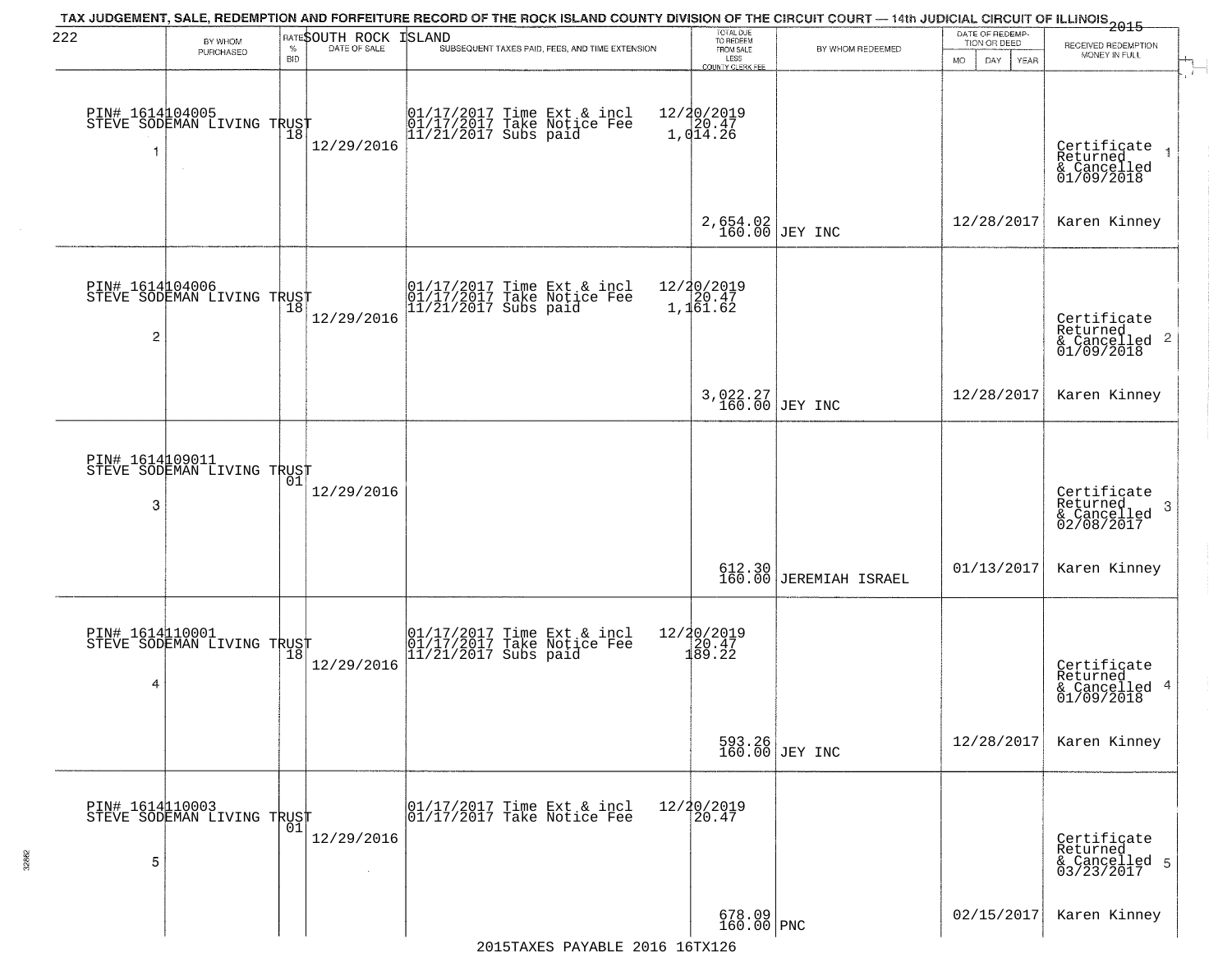|     | TAX JUDGEMENT, SALE, REDEMPTION AND FORFEITURE RECORD OF THE ROCK ISLAND COUNTY DIVISION OF THE CIRCUIT COURT - 14th JUDIC<br>NAME AND ADDRESS<br>LEGAL DESCRIPTION |                                                                                                            | BACK TAX             | <b>BACK TAX</b>           | <b>TOTAL BACK</b>        | AMOUNT<br>FOR WHICH |                                                                 | INTEREST PAYMENT FUND | 2015    |
|-----|---------------------------------------------------------------------------------------------------------------------------------------------------------------------|------------------------------------------------------------------------------------------------------------|----------------------|---------------------------|--------------------------|---------------------|-----------------------------------------------------------------|-----------------------|---------|
| 223 | TAXPAYER NO.<br>PARCEL NO.<br>ACRES                                                                                                                                 | SOUTH ROCK ISLAND <sup>A-BACK TAX</sup><br>PRIOR TO                                                        | FORFEITED<br>PENALTY | FORFEITED<br>INTEREST AND | TAX PENALTY<br>AND COSTS | <b>JUDGEMENT</b>    | $\begin{array}{c} \text{CERTIFICATE} \\ \text{NO.} \end{array}$ | INDEMNITY FUND        |         |
|     | ASSESSED VALUATION FOR TAXES                                                                                                                                        | TAX DUE<br>INT DUE<br>2014                                                                                 | <b>ACCRUED</b>       | COST ACCRUED              | <b>ACCRUED</b>           | IS ASKED            |                                                                 | COST OF SALE          |         |
|     | NEYENS THOMAS J/SARA A<br>4336 12TH ST<br>ROCK ISLAND IL 612<br>61201                                                                                               | 1ST<br>18T<br><del>567.23<sub>2ND</sub> 59.57</del><br>2ND<br>567.23<br>42.55                              |                      |                           |                          |                     |                                                                 | 60.00                 |         |
|     | LOT 33<br>RODMAN HEIGHTS                                                                                                                                            | 567.23<br><u>34.04</u><br>17.02                                                                            |                      |                           |                          |                     | 1092                                                            | 20.00                 |         |
|     | $244-19-00$<br>$10-02$<br>3162<br>PIN# 1614110028                                                                                                                   | 567.23<br>10.00<br>TOTAL DUE-TAXES, INT. COST                                                              |                      |                           |                          |                     |                                                                 | 4.00                  |         |
|     | 28,365                                                                                                                                                              | 2,432.10                                                                                                   |                      |                           |                          | 2432.10             |                                                                 | 10.00                 | 2526.10 |
|     | LAMERE SAMUEL/COOK NICOLE<br>1240 42ND AVE<br>61201<br>ROCK ISLAND IL<br>LOT 2<br>RODMAN HEIGHTS                                                                    | $\frac{1466.26}{200}$ 153.93<br>1466.26 109.95<br>87.96<br>1466.26<br>43.98<br>1466.26<br>PUBLICATION COST |                      |                           |                          |                     | 1093                                                            | 60.00<br>20.00        |         |
|     | $242 - 16 - 00$<br>3130<br>$10 - 02$<br>PIN# 1614110037<br>63,812                                                                                                   | 10.00<br>TOTAL DUE-TAXES, INT. COST<br>6, 270.86                                                           |                      |                           |                          | 6270.86             |                                                                 | 4.00<br>10.00         | 6364.86 |
|     |                                                                                                                                                                     | īst<br>1ST                                                                                                 |                      |                           |                          |                     |                                                                 |                       |         |
|     | GREENLEAF MARK<br>4244 14TH ST<br>ROCK ISLAND IL<br>61201<br>C H DIBBERN SONS SUBD O L<br>1 AND 2 C H DIBBERN SONS<br>1ST ADD TO SEARS L 19                         | 2ND<br>2ND<br>3RD<br>3RD<br>415.36<br>24.9                                                                 |                      |                           |                          |                     | 1094                                                            | 60.00<br>20.00        |         |
|     | $121 - 21 - 00$<br>$10 - 02$<br>1292<br>PIN# 1614122007                                                                                                             | 4TH<br>415.36<br>12.46<br><b>PUBLICATION COST</b><br>10.00<br>TOTAL OUE-TAXES, INT. COST                   |                      |                           |                          |                     |                                                                 | 4.00                  |         |
|     | 22,377                                                                                                                                                              | 878.10                                                                                                     |                      |                           |                          | 878.10              |                                                                 | 10.00                 | 972.10  |
|     | KNIGHT DENNIS R<br>814 47TH AVE<br>ROCK ISLAND IL<br>61201<br>LOT 5 BLOCK 1<br>WOODRUFF AND SEARS 1ST<br>ADD TO SEARS                                               | 2ND<br>'ND<br>202.80<br>15.20<br>3RD<br>m<br>202.80<br>12.16<br>4TH                                        |                      |                           |                          |                     | 1095                                                            | 60.00<br>20.00        |         |
|     | $314 - 12 - 00$<br>4024<br>$10 - 02$<br>PIN# 1614301004<br>$\sim 100$ km $^{-1}$                                                                                    | $6.08^{B}$<br>202.80<br>"UBLICA HUN CUS<br>10.00<br>TOTAL DUE-TAXES, INT. COST                             |                      |                           |                          |                     |                                                                 | 4.00                  |         |
|     | 13,996                                                                                                                                                              | 651.84                                                                                                     |                      |                           |                          | 651.84              |                                                                 | 10.00                 | 745.84  |
|     | MCELROY GAYLE ANN<br>820 47TH AVE<br>61201<br>ROCK ISLAND IL                                                                                                        | 1ST<br>173.51<br>18.20<br>2ND<br>2ND<br>$173.51$ 13.00<br>3RD<br>3BD                                       |                      |                           |                          |                     |                                                                 | 60.00                 |         |
|     | LOT 3 BLOCK 1<br>WOODRUFF AND SEARS 1ST<br>ADD TO SEARS W 45 FT                                                                                                     | 173.51<br>10.40<br>4TH<br>$5.20^{8}$<br>173.51<br>PUBLICATION COST                                         |                      |                           |                          |                     | 1096                                                            | 20.00                 |         |
|     | $314-10-00$<br>$10-02$<br>4022<br>PIN# 1614301006<br>12,841                                                                                                         | 10.00<br>TOTAL DUE-TAXES, INT. COST<br>750.84                                                              |                      |                           |                          | 750.84              |                                                                 | 4.00<br>10.00         | 844.84  |
|     |                                                                                                                                                                     |                                                                                                            |                      |                           |                          |                     |                                                                 |                       |         |

 $\sim 10^{-1}$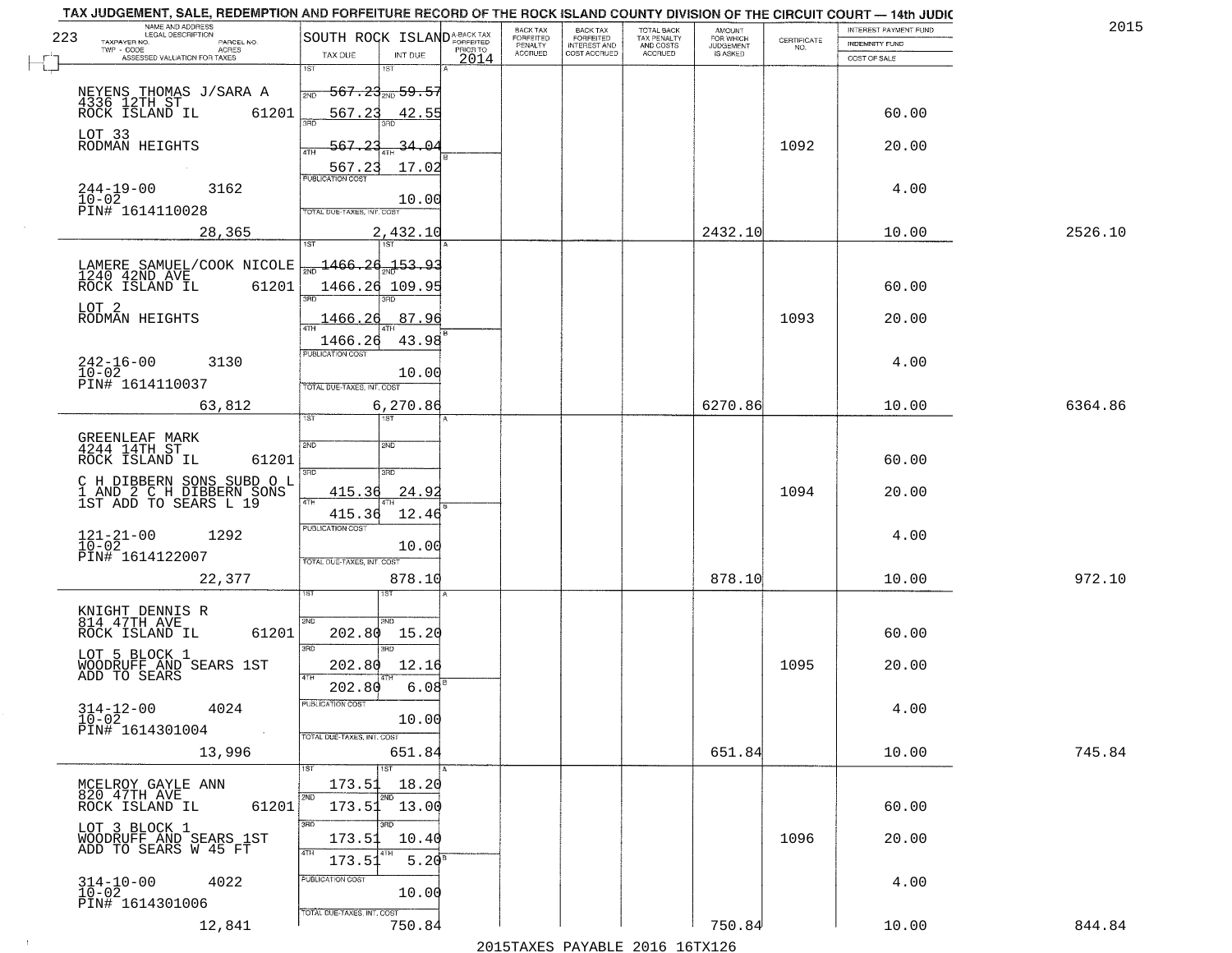| 223                                      | BY WHOM<br>PURCHASED                              | $\%$<br><b>BID</b> | RATESOUTH ROCK<br>DATE OF SALE | TAX JUDGEMENT, SALE, REDEMPTION AND FORFEITURE RECORD OF THE ROCK ISLAND COUNTY DIVISION OF THE CIRCUIT COURT — 14th JUDICIAL CIRCUIT OF ILLINOIS 2015<br><b>ISLAND</b><br>SUBSEQUENT TAXES PAID, FEES, AND TIME EXTENSION                                                             | TOTAL DUE<br>TO REDEEM<br>FROM SALE<br>LESS<br>COUNTY CLERK FEE                                                                                | BY WHOM REDEEMED                      | DATE OF REDEMP<br>TION OR DEED<br>MO.<br>DAY.<br>YEAR | RECEIVED REDEMPTION<br>MONEY IN FULL                                      |
|------------------------------------------|---------------------------------------------------|--------------------|--------------------------------|----------------------------------------------------------------------------------------------------------------------------------------------------------------------------------------------------------------------------------------------------------------------------------------|------------------------------------------------------------------------------------------------------------------------------------------------|---------------------------------------|-------------------------------------------------------|---------------------------------------------------------------------------|
|                                          | PIN# 1614110028    <br>STEVE SODEMAN LIVING TRUST | 00                 |                                | 01/17/2017 Time Ext & incl<br>01/17/2017 Take Notice Fee<br>11/20/2018 Subs paid<br>12/29/2016 11/21/2017 Subs paid                                                                                                                                                                    | 12/20/2019<br>2,520.47<br>2,510.00<br>2,426.96                                                                                                 |                                       |                                                       | Certifiçate<br>Returned<br>& Cancelled<br>04/15/2019                      |
|                                          |                                                   |                    |                                |                                                                                                                                                                                                                                                                                        |                                                                                                                                                | 8,367.20<br>160.00 THOMAS/SARA NEYENS | 03/20/2019                                            | Karen Kinney                                                              |
| $\overline{c}$                           | PIN# 1614110037<br>STEVE SODEMAN LIVING TRUST     | 00                 | 12/29/2016                     |                                                                                                                                                                                                                                                                                        |                                                                                                                                                |                                       |                                                       | Certificate<br>Returned<br>& Cancelled 2<br>02/08/2017                    |
|                                          |                                                   |                    |                                |                                                                                                                                                                                                                                                                                        |                                                                                                                                                | 6,364.86<br>160.00 SAMUEL LA MERE     | 01/10/2017                                            | Karen Kinney                                                              |
| PIN# 1614122007<br>REALTAX DEV LT'D<br>3 |                                                   | 02                 | 12/29/2016                     | 06/18/2019 Time Ext & incl<br>02/08/2017 Take Notice Fee                                                                                                                                                                                                                               | 12/20/2019<br>20.59                                                                                                                            |                                       |                                                       | 3                                                                         |
| 4                                        | PIN# 1614301004<br>STEVE SODEMAN LIVING TRUST     |                    | 12/29/2016                     | 01/17/2017 Time Ext & incl<br>01/17/2017 Take Notice Fee<br>08/21/2019 Take Notice Fee<br>08/21/2019 Title Search Fee<br>08/21/2019 Title Search Fee<br>08/21/2019 Subs paid<br>08/26/2019 Substiffs Tee<br>08/26/2019 Shariffs Tee<br>10/15/2019 Sheriffs Fee<br>11/20/2018 Subs paid | $12/20/201920.4735.00410.00$<br>$\frac{110 \cdot 00}{25 \cdot 72}$<br>$\frac{377 \cdot 79}{24 \cdot 60}$<br>$\frac{214 \cdot 60}{26 \cdot 58}$ | 4,056.69<br>160.00 DENNIS KNIGHT      | 12/19/2019                                            | Certificate<br>Returned<br>4<br>& Cancelled<br>01/03/2020<br>Karen Kinney |
| PIN# 1614301006<br>5                     | PIN# 1614301000<br>STEVE SODEMAN LIVING TRUST     |                    | 12/29/2016<br>$\sim$           | 01/17/2017 Time Ext & incl<br>01/17/2017 Take Notice Fee                                                                                                                                                                                                                               | 12/20/2019<br>20.47                                                                                                                            |                                       |                                                       | Certificate<br>Returned<br>& Cancelled 5<br>07/20/2017                    |
|                                          |                                                   |                    |                                |                                                                                                                                                                                                                                                                                        |                                                                                                                                                | 1,008.93<br>160.00 GALE A MCELROY     | 06/12/2017                                            | Karen Kinney                                                              |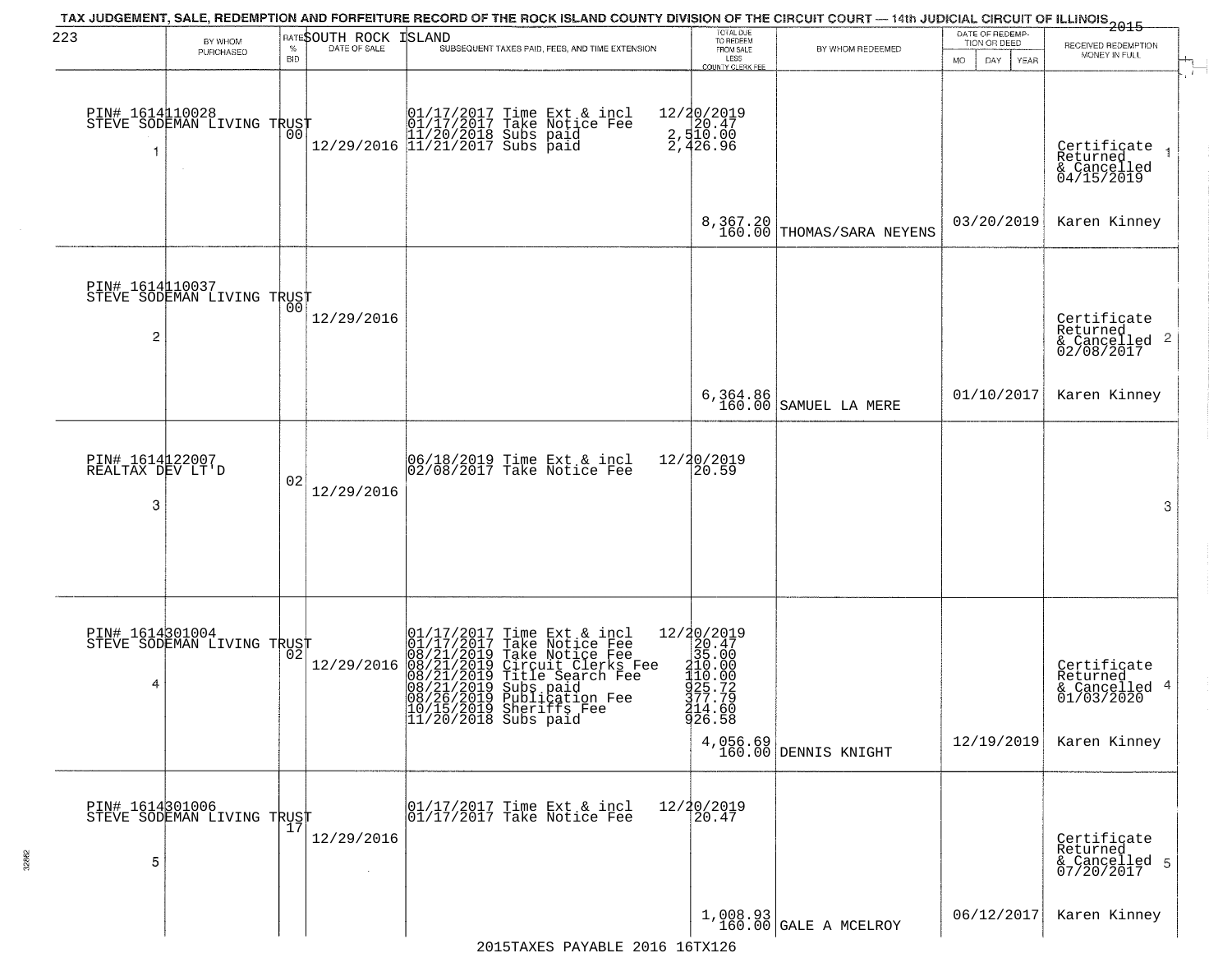|     | TAX JUDGEMENT, SALE, REDEMPTION AND FORFEITURE RECORD OF THE ROCK ISLAND COUNTY DIVISION OF THE CIRCUIT COURT - 14th JUDIC<br>NAME AND ADDRESS<br>LEGAL DESCRIPTION |                                                          |                                             |                  | BACK TAX           | <b>BACK TAX</b>              | TOTAL BACK               | <b>AMOUNT</b>                      |                    | INTEREST PAYMENT FUND | 2015    |
|-----|---------------------------------------------------------------------------------------------------------------------------------------------------------------------|----------------------------------------------------------|---------------------------------------------|------------------|--------------------|------------------------------|--------------------------|------------------------------------|--------------------|-----------------------|---------|
| 224 | TAXPAYER NO.<br>PARCEL NO.                                                                                                                                          | SOUTH ROCK ISLAND <sup>A-BACK TAX</sup>                  |                                             |                  | FORFEITED          | <b>FORFEITED</b>             | TAX PENALTY<br>AND COSTS | FOR WHICH<br>JUDGEMENT<br>IS ASKED | CERTIFICATE<br>NO. | <b>INDEMNITY FUND</b> |         |
|     | TWP - CODE<br>- CODE ACRES<br>ASSESSED VALUATION FOR TAXES                                                                                                          | TAX DUE                                                  | INT DUE                                     | PRIOR TO<br>2014 | PENALTY<br>ACCRUED | INTEREST AND<br>COST ACCRUED | ACCRUED                  |                                    |                    | COST OF SALE          |         |
|     | OCA HOLDINGS LLC<br>2035 BRIDGE AVE STE<br>202<br>52803<br>DAVENPORT IA                                                                                             | 1ST<br>-850.56 <sub>2№</sub> 89.32<br>2ND<br>850.56      | 1ST                                         |                  |                    |                              |                          |                                    |                    | 60.00                 |         |
|     | OUTLOT 6<br>SUPVR ASST MAP                                                                                                                                          | 3RD<br>850.56<br>4TH                                     | 63.80<br>3BD<br>$-51.04$                    |                  |                    |                              |                          |                                    | 1097               | 20.00                 |         |
|     | LOT 307 SHEET 31<br>WOODRUFF & SEARS 1ST ADD<br>$315 - 20 - 00$<br>4052<br>$10-02$<br>PIN# 1614301013                                                               | 850.56<br>PUBLICATION COST<br>TOTAL DUE-TAXES, INT. COST | 25.52<br>10.00                              |                  |                    |                              |                          |                                    |                    | 4.00                  |         |
|     | 33,536                                                                                                                                                              | 1ST                                                      | 3,641.92<br>75T                             |                  |                    |                              |                          | 3641.92                            |                    | 10.00                 | 3735.92 |
|     | WHITNEY R C<br>4022 4TH ST<br>ROCK ISLAND IL<br>61201                                                                                                               | <u> 29.19</u><br>2ND<br>29.19<br>3RD                     | ΩЯ<br>2.20<br>3RD                           |                  |                    |                              |                          |                                    |                    | 60.00                 |         |
|     | SUPVR ASST MAP<br>LOT 243 SHEET 32<br>SHORE ACRES                                                                                                                   | 29.1<br>47H<br>29.19                                     | 76<br>4TH<br>.88                            |                  |                    |                              |                          |                                    | 1098               | 20.00                 |         |
|     | $117 - 05 - 00$<br>1275-72<br>$10-02$<br>PIN# 1615201011                                                                                                            | PUBLICATION COST<br>TOTAL DUE-TAXES, INT. COST           | 10.00                                       |                  |                    |                              |                          |                                    |                    | 4.00                  |         |
|     | 1,151                                                                                                                                                               | ist.                                                     | 134.68<br>ST                                |                  |                    |                              |                          | 134.68                             |                    | 10.00                 | 228.68  |
|     | PETIT KEVIN G/VICKIE I<br>4014 4TH ST<br>61201<br>ROCK ISLAND IL                                                                                                    | 2ND<br>3BD                                               | 2ND<br>3 <sub>3</sub>                       |                  |                    |                              |                          |                                    |                    | 60.00                 |         |
|     | LOT 51<br>SHORE ACRES                                                                                                                                               | 4TH<br>109.49                                            | 4TH<br>3.28                                 |                  |                    |                              |                          |                                    | 1099               | 20.00                 |         |
|     | $117 - 04 - 04$<br>10-02<br>1275-51<br>PIN# 1615202010                                                                                                              | <b>PUBLICATION COST</b><br>TOTAL OUE-TAXES, INT. COST    | 10.00                                       |                  |                    |                              |                          |                                    |                    | 4.00                  |         |
|     | 12,317                                                                                                                                                              |                                                          | 122.77                                      |                  |                    |                              |                          | 122.77                             |                    | 10.00                 | 216.77  |
|     | WHITNEY SHARON<br>66 SHORE ACRES ST<br>ROCK ISLAND IL<br>61201                                                                                                      | <u> 165.34</u><br>2ND<br>165.34<br>3RD                   | 17.36<br>12.40<br>3RD                       |                  |                    |                              |                          |                                    |                    | 60.00                 |         |
|     | LOT 53<br>SHORE ACRES                                                                                                                                               | 165.34<br>4TH<br>165.34                                  | 9.92<br>4.96                                |                  |                    |                              |                          |                                    | 1100               | 20.00                 |         |
|     | $117 - 04 - 08$<br>$10 - 02$<br>$1275 - 53$<br>PIN# 1615202012                                                                                                      | PUBLICATION COST<br>TOTAL DUE-TAXES, INT. COST           | 10.00                                       |                  |                    |                              |                          |                                    |                    | 4.00                  |         |
|     | 12,519                                                                                                                                                              | 1ST <sup>1</sup>                                         | 716.00<br>1ST                               |                  |                    |                              |                          | 716.00                             |                    | 10.00                 | 810.00  |
|     | CRUMMY HAROLD K/TERESA K<br>3921 6TH ST<br>ROCK ISLAND IL<br>61201                                                                                                  | 197.60<br>2ND<br>197.60<br>3RD                           | 20.72<br>2ND<br>14.80                       |                  |                    |                              |                          |                                    |                    | 60.00                 |         |
|     | LOT 6<br>SHORE ACRES                                                                                                                                                | 197.60<br>4TH<br>197.60                                  | 3RD<br>11.84<br>4TH<br>$5.94^{\frac{8}{3}}$ |                  |                    |                              |                          |                                    | 1101               | 20.00                 |         |
|     | $1275 - 6$<br>$117 - 03 - 12$<br>10-02<br>PIN# 1615202050                                                                                                           | PUBLICATION COST<br>TOTAL DUE-TAXES, INT. COST           | 10.00                                       |                  |                    |                              |                          |                                    |                    | 4.00                  |         |
|     | 13,791                                                                                                                                                              |                                                          | 853.68                                      |                  |                    |                              |                          | 853.68                             |                    | 10.00                 | 947.68  |

 $\sim 10$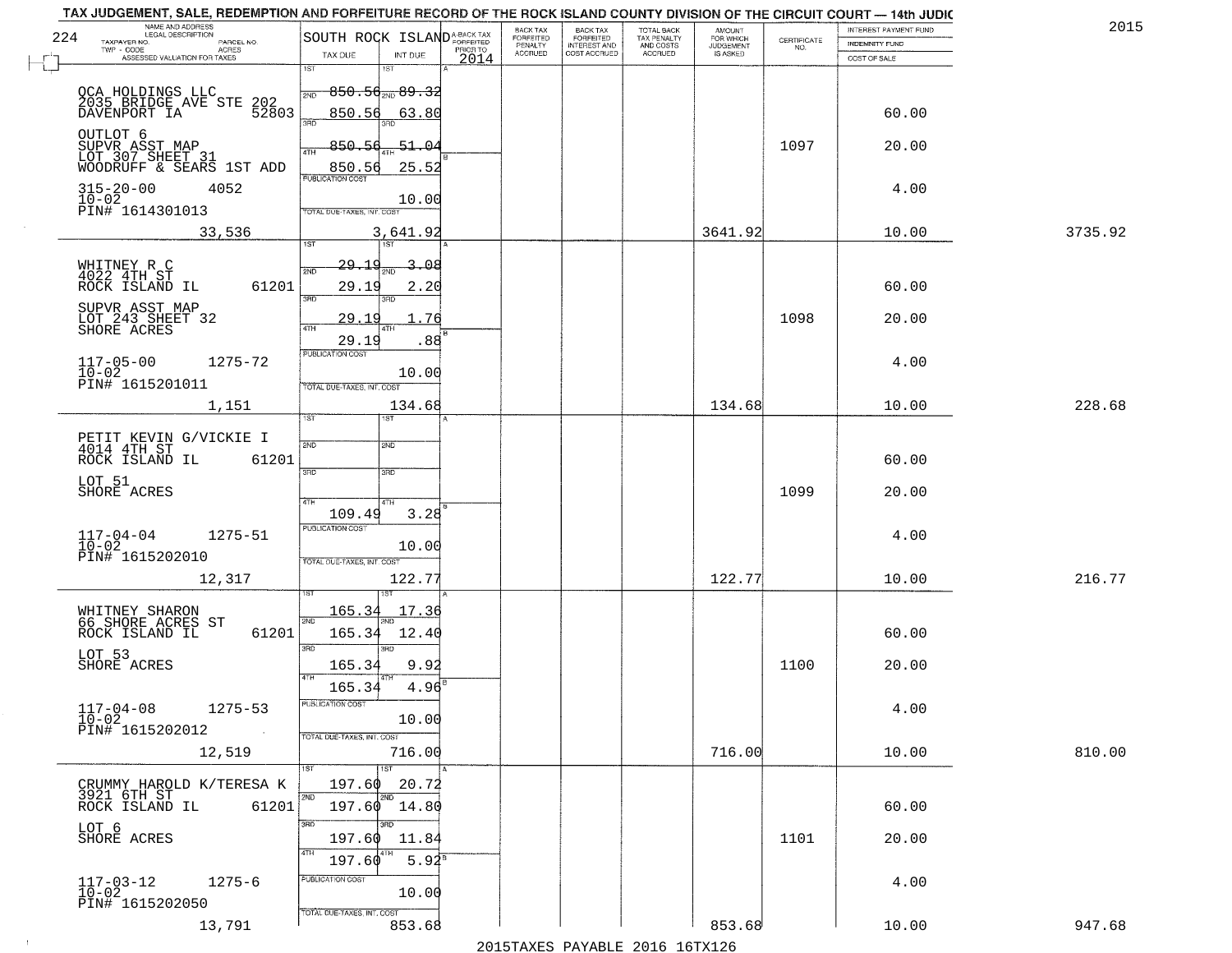| 224                  | BY WHOM<br>PURCHASED                                     | %<br><b>BID</b> | RATESOUTH ROCK ISLAND<br>DATE OF SALE | TAX JUDGEMENT, SALE, REDEMPTION AND FORFEITURE RECORD OF THE ROCK ISLAND COUNTY DIVISION OF THE CIRCUIT COURT — 14th JUDICIAL CIRCUIT OF ILLINOIS 2015<br>SUBSEQUENT TAXES PAID, FEES, AND TIME EXTENSION                                            | TOTAL DUE<br>TO REDEEM<br>FROM SALE<br>LESS<br>COUNTY CLERK FEE                                                                             | BY WHOM REDEEMED                      | DATE OF REDEMP-<br>TION OR DEED<br>MO.<br>DAY<br>YEAR | RECEIVED REDEMPTION<br>MONEY IN FULL                       |
|----------------------|----------------------------------------------------------|-----------------|---------------------------------------|------------------------------------------------------------------------------------------------------------------------------------------------------------------------------------------------------------------------------------------------------|---------------------------------------------------------------------------------------------------------------------------------------------|---------------------------------------|-------------------------------------------------------|------------------------------------------------------------|
| PIN# 1614301013      | STEVE SODEMAN LIVING TRUST                               | 02              | 12/29/2016                            | 01/17/2017 Time Ext & incl<br>01/17/2017 Take Notice Fee                                                                                                                                                                                             | 12/20/2019<br>20.47                                                                                                                         |                                       |                                                       | Certificate<br>Returned<br>& Cancelled<br>05/23/2017       |
|                      |                                                          |                 |                                       |                                                                                                                                                                                                                                                      |                                                                                                                                             | $3,831.11$ QCA HOLDINGS 17 OF         | 03/21/2017<br>18                                      | Karen Kinney                                               |
| PIN# 1615201011<br>2 | STEVE SODEMAN LIVING TRUST<br>STEVE SODEMAN LIVING TRUST |                 | 12/29/2016                            | 01/17/2017 Time Ext & incl<br>01/17/2017 Take Notice Fee<br>08/21/2019 Take Notice Fee<br>08/21/2019 Circuit Clerks Fee<br>08/21/2019 Title Search Fee<br>08/21/2019 Subs paid<br>08/26/2019 Sheriffs Fee<br>11/20/2018 Subs paid<br>11/21/2017 Subs | $=\begin{smallmatrix} 12/20/2019\\ 20.47\\ 35.00\\ 110.00\\ 110.00\\ 1155.80\\ 490.98 \end{smallmatrix}$<br>180.90<br>156.82<br>153.12      |                                       |                                                       | $\overline{2}$                                             |
| PIN# 1615202010<br>3 | STEVE SODEMAN LIVING TRUST                               |                 | 12/29/2016                            | 01/17/2017 Time Ext & incl<br>01/17/2017 Take Notice Fee                                                                                                                                                                                             | 12/20/2019<br>20.47                                                                                                                         |                                       |                                                       | Certificate<br>Returned<br>-3<br>& Cancelled<br>03/23/2017 |
|                      |                                                          |                 |                                       |                                                                                                                                                                                                                                                      |                                                                                                                                             | $276.26 \vert 160.00 \vert$ CORELOGIC | 02/06/2017                                            | Karen Kinney                                               |
| PIN# 1615202012<br>4 | STEVE SODEMAN LIVING TRUST                               |                 | 12/29/2016                            | 01/17/2017 Time Ext & incl<br>01/17/2017 Take Notice Fee                                                                                                                                                                                             | 12/20/2019<br>20.47                                                                                                                         |                                       |                                                       | Certificate<br>Returned<br>& Cancelled 4<br>07/20/2017     |
|                      |                                                          |                 |                                       |                                                                                                                                                                                                                                                      |                                                                                                                                             | 976.27<br>160.00 SHARON WHITNEY       | 05/08/2017                                            | Karen Kinney                                               |
| PIN# 1615202050<br>5 | STEVE SODEMAN LIVING TRUST                               |                 |                                       | 01/17/2017 Time Ext & incl<br>01/17/2017 Take Notice Fee<br>08/21/2019 Take Notice Fee<br>12/29/2016 08/21/2019 Circuit Clerks Fee<br>08/21/2019 Title Search Fee<br>08/21/2019 Subs paid<br>11/20/2018 Subs paid<br>11/21/2017 Subs paid            | $\begin{array}{r} 12/20/2019 \\ 20.47 \\ 35.00 \end{array}$<br>$\frac{210.00}{110.00}$<br>$\frac{110.00}{374.96}$<br>$\frac{303.98}{69.14}$ |                                       |                                                       | Certificate<br>Returned<br>& Cancelled 5<br>11/15/2019     |
|                      |                                                          |                 |                                       |                                                                                                                                                                                                                                                      |                                                                                                                                             | $4,975.30$ MCCATHY CALLAS ATTY        | 08/26/2019                                            | Karen Kinney                                               |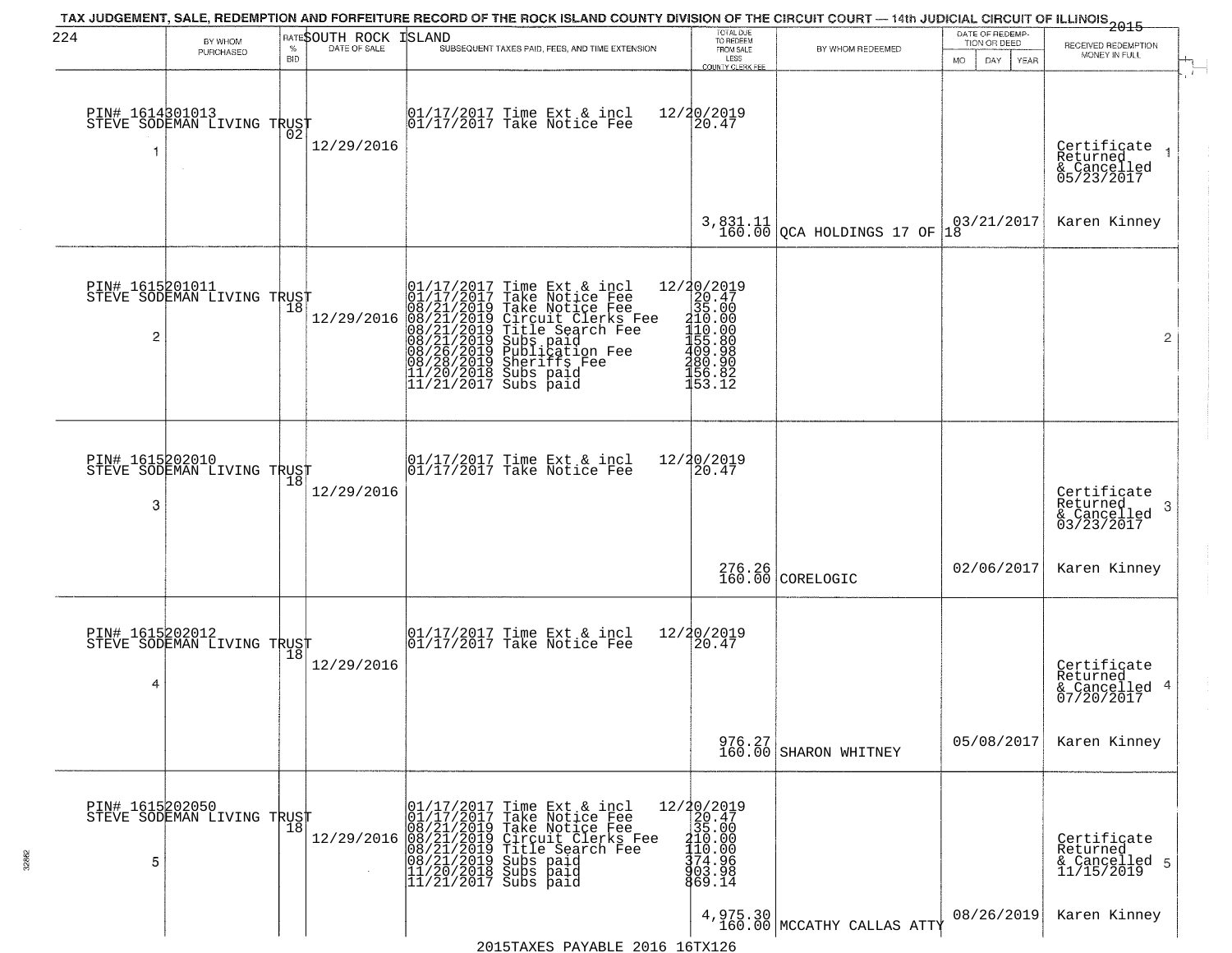|     | TAX JUDGEMENT, SALE, REDEMPTION AND FORFEITURE RECORD OF THE ROCK ISLAND COUNTY DIVISION OF THE CIRCUIT COURT - 14th JUDIC<br>NAME AND ADDRESS<br>LEGAL DESCRIPTION |                                            | BACK TAX             |                                              |                                        |                                         |                                                                 | INTEREST PAYMENT FUND | 2015    |
|-----|---------------------------------------------------------------------------------------------------------------------------------------------------------------------|--------------------------------------------|----------------------|----------------------------------------------|----------------------------------------|-----------------------------------------|-----------------------------------------------------------------|-----------------------|---------|
| 225 | TAXPAYER NO.<br>PARCEL NO.                                                                                                                                          | SOUTH ROCK ISLAND <sup>A-BACK TAX</sup>    | FORFEITED<br>PENALTY | BACK TAX<br>FORFEITED<br><b>INTEREST AND</b> | TOTAL BACK<br>TAX PENALTY<br>AND COSTS | AMOUNT<br>FOR WHICH<br><b>JUDGEMENT</b> | $\begin{array}{c} \text{CERTIFICATE} \\ \text{NO.} \end{array}$ | INDEMNITY FUND        |         |
|     | TWP - CODE<br>ACRES<br>ASSESSED VALUATION FOR TAXES                                                                                                                 | PRIOR TO<br>TAX DUE<br>INT DUE<br>2014     | <b>ACCRUED</b>       | COST ACCRUED                                 | ACCRUED                                | IS ASKED                                |                                                                 | COST OF SALE          |         |
|     |                                                                                                                                                                     | 1ST<br>1ST                                 |                      |                                              |                                        |                                         |                                                                 |                       |         |
|     |                                                                                                                                                                     | $-581.74_{\text{2ND}} 61.11$               |                      |                                              |                                        |                                         |                                                                 |                       |         |
|     | WEBSTER DEBRA J<br>1820 42ND ST<br>ROCK ISLAND IL                                                                                                                   | 2ND                                        |                      |                                              |                                        |                                         |                                                                 |                       |         |
|     | 61201                                                                                                                                                               | 581.72<br>43.65                            |                      |                                              |                                        |                                         |                                                                 | 60.00                 |         |
|     | LOT 6 BLOCK 3                                                                                                                                                       |                                            |                      |                                              |                                        |                                         | 1102                                                            |                       |         |
|     | HEDGESIDE<br>N 2 FT LOT 7 AND ALL                                                                                                                                   | 581.72<br>34.92                            |                      |                                              |                                        |                                         |                                                                 | 20.00                 |         |
|     |                                                                                                                                                                     | 17.46<br>581.72<br><b>PUBLICATION COST</b> |                      |                                              |                                        |                                         |                                                                 |                       |         |
|     | $170 - 10 - 00$<br>$10 - 02$<br>2025                                                                                                                                |                                            |                      |                                              |                                        |                                         |                                                                 | 4.00                  |         |
|     | PIN# 1706305020                                                                                                                                                     | 10.00<br>TOTAL DUE-TAXES, INT. COST        |                      |                                              |                                        |                                         |                                                                 |                       |         |
|     | 30,936                                                                                                                                                              | 2,494.02                                   |                      |                                              |                                        | 2494.02                                 |                                                                 | 10.00                 | 2588.02 |
|     |                                                                                                                                                                     |                                            |                      |                                              |                                        |                                         |                                                                 |                       |         |
|     |                                                                                                                                                                     | 51.31<br>188.74                            |                      |                                              |                                        |                                         |                                                                 |                       |         |
|     | ALAVA T/BUENEFE R<br>2105 E GLEN OAKS BLVD                                                                                                                          |                                            |                      |                                              |                                        |                                         |                                                                 |                       |         |
|     | <b>GLENDALE CA</b><br>91206                                                                                                                                         | 488.74<br>36.65<br>3RD<br>Ë                |                      |                                              |                                        |                                         |                                                                 | 60.00                 |         |
|     | LOT 11<br>GARDEN ADD                                                                                                                                                | 29.32<br>488.74                            |                      |                                              |                                        |                                         | 1103                                                            | 20.00                 |         |
|     |                                                                                                                                                                     | <b>ATH</b>                                 |                      |                                              |                                        |                                         |                                                                 |                       |         |
|     |                                                                                                                                                                     | 488.74<br>14.66<br>PUBLICATION COST        |                      |                                              |                                        |                                         |                                                                 |                       |         |
|     | $140 - 05 - 00$<br>1540                                                                                                                                             |                                            |                      |                                              |                                        |                                         |                                                                 | 4.00                  |         |
|     | $10 - 02$<br>PIN# 1706308051                                                                                                                                        | 10.00<br>TOTAL DUE-TAXES, INT. COST        |                      |                                              |                                        |                                         |                                                                 |                       |         |
|     | 19,270                                                                                                                                                              | 2,096.90                                   |                      |                                              |                                        | 2096.90                                 |                                                                 | 10.00                 | 2190.90 |
|     |                                                                                                                                                                     | 187                                        |                      |                                              |                                        |                                         |                                                                 |                       |         |
|     | HENRY TONY D<br>2223 43RD ST                                                                                                                                        | 48.58<br>462<br>2ND                        |                      |                                              |                                        |                                         |                                                                 |                       |         |
|     | ROCK ISLAND IL<br>61201                                                                                                                                             | 462.64<br>34.70                            |                      |                                              |                                        |                                         |                                                                 | 60.00                 |         |
|     |                                                                                                                                                                     | 3RD<br>3RD                                 |                      |                                              |                                        |                                         |                                                                 |                       |         |
|     | LOT 59<br>LAWRENCE PARIDONS ADD                                                                                                                                     | 462.64<br>27.76                            |                      |                                              |                                        |                                         | 1104                                                            | 20.00                 |         |
|     |                                                                                                                                                                     | 462.64<br>13.88                            |                      |                                              |                                        |                                         |                                                                 |                       |         |
|     |                                                                                                                                                                     | <b>PUBLICATION COST</b>                    |                      |                                              |                                        |                                         |                                                                 |                       |         |
|     | $223 - 21 - 00$<br>10-02<br>2951                                                                                                                                    | 10.00                                      |                      |                                              |                                        |                                         |                                                                 | 4.00                  |         |
|     | PIN# 1706319057                                                                                                                                                     | TOTAL OUE-TAXES, INT. COST                 |                      |                                              |                                        |                                         |                                                                 |                       |         |
|     | 24,241                                                                                                                                                              | 1,985.48                                   |                      |                                              |                                        | 1985.48                                 |                                                                 | 10.00                 | 2079.48 |
|     |                                                                                                                                                                     |                                            |                      |                                              |                                        |                                         |                                                                 |                       |         |
|     | ERICKSON BARBARA K<br>2209 44TH ST                                                                                                                                  | 385.26<br><u>40.46</u><br>2ND              |                      |                                              |                                        |                                         |                                                                 |                       |         |
|     | ROCK ISLAND IL<br>61201                                                                                                                                             | 385.26<br>28.90                            |                      |                                              |                                        |                                         |                                                                 | 60.00                 |         |
|     | LOT 69                                                                                                                                                              | 3RD<br>3BD                                 |                      |                                              |                                        |                                         |                                                                 |                       |         |
|     | LAWRENCE PARIDONS ADD                                                                                                                                               | 385.26<br>23.12                            |                      |                                              |                                        |                                         | 1105                                                            | 20.00                 |         |
|     |                                                                                                                                                                     | 4TH<br>385.26<br>11.56                     |                      |                                              |                                        |                                         |                                                                 |                       |         |
|     | $224 - 09 - 00$<br>2961                                                                                                                                             | PUBLICATION COS-                           |                      |                                              |                                        |                                         |                                                                 | 4.00                  |         |
|     | $10-02$                                                                                                                                                             | 10.00                                      |                      |                                              |                                        |                                         |                                                                 |                       |         |
|     | PIN# 1706319067<br>$\sim 100$                                                                                                                                       | TOTAL DUE-TAXES, INT. COST                 |                      |                                              |                                        |                                         |                                                                 |                       |         |
|     | 21,190                                                                                                                                                              | 1,655.08                                   |                      |                                              |                                        | 1655.08                                 |                                                                 | 10.00                 | 1749.08 |
|     |                                                                                                                                                                     | 1ST                                        |                      |                                              |                                        |                                         |                                                                 |                       |         |
|     | BRANDENBURG DONALD R<br>2211 44TH ST                                                                                                                                | 666.73<br>70.00<br>2ND                     |                      |                                              |                                        |                                         |                                                                 |                       |         |
|     | 61201<br>ROCK ISLAND IL                                                                                                                                             | 666.73<br>50.00                            |                      |                                              |                                        |                                         |                                                                 | 60.00                 |         |
|     | LOT 70                                                                                                                                                              | 3RD                                        |                      |                                              |                                        |                                         |                                                                 |                       |         |
|     | LAWRENCE PARIDONS ADD                                                                                                                                               | 40.00<br>666.73<br>4TH                     |                      |                                              |                                        |                                         | 1106                                                            | 20.00                 |         |
|     |                                                                                                                                                                     | $20.00^8$<br>666.7                         |                      |                                              |                                        |                                         |                                                                 |                       |         |
|     | $224-10-00$<br>10-02<br>2962                                                                                                                                        | PUBLICATION COST                           |                      |                                              |                                        |                                         |                                                                 | 4.00                  |         |
|     | PIN# 1706319068                                                                                                                                                     | 10.00                                      |                      |                                              |                                        |                                         |                                                                 |                       |         |
|     |                                                                                                                                                                     | TOTAL DUE-TAXES, INT. COST                 |                      |                                              |                                        |                                         |                                                                 |                       |         |
|     | 26,288                                                                                                                                                              | 2,856.92                                   |                      |                                              |                                        | 2856.92                                 |                                                                 | 10.00                 | 2950.92 |
|     |                                                                                                                                                                     |                                            |                      | 2015 TAVEC DAVADIE 2016 16TV126              |                                        |                                         |                                                                 |                       |         |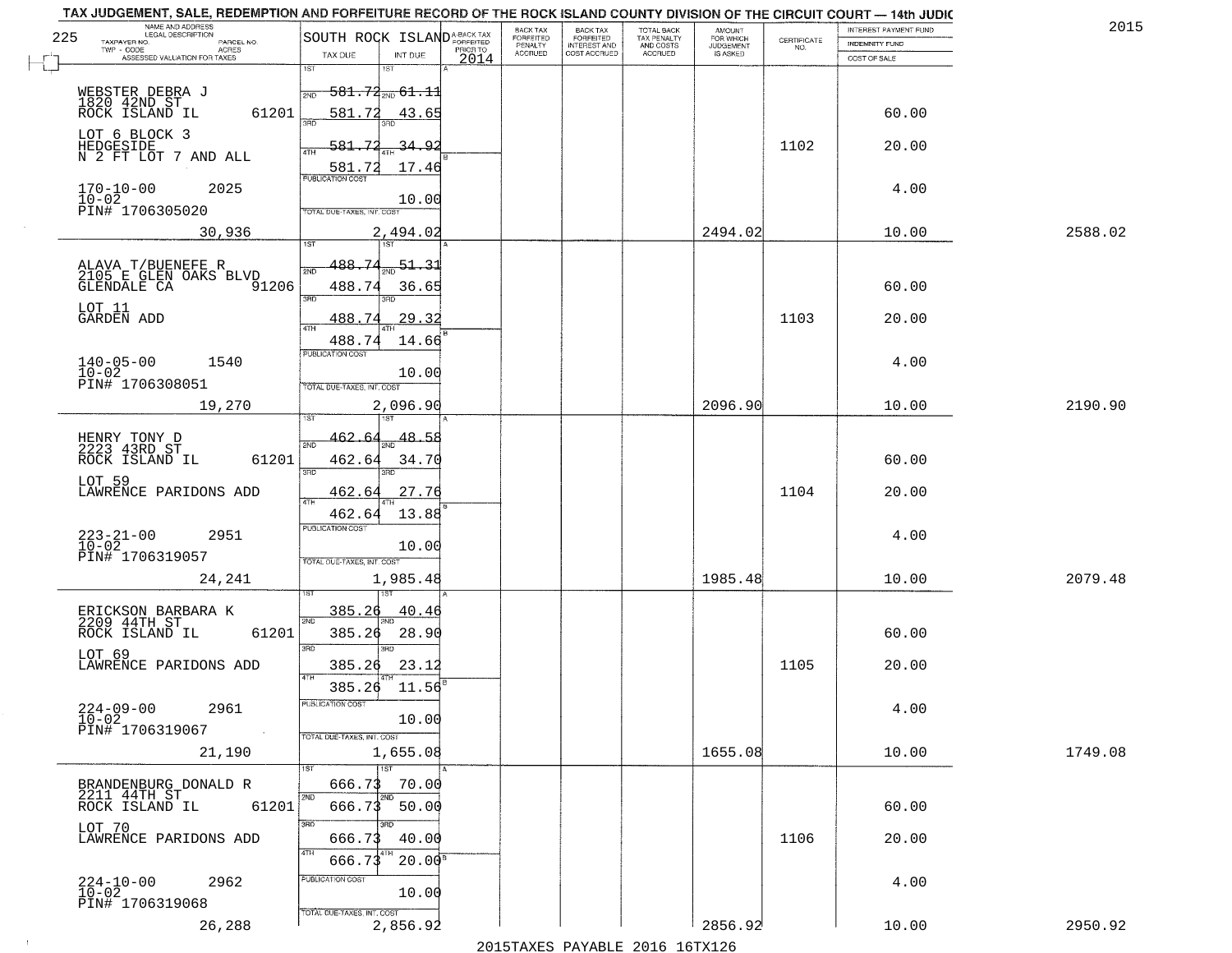| 225                  | BY WHOM                                           |                    | RATESOUTH ROCK       | TAX JUDGEMENT, SALE, REDEMPTION AND FORFEITURE RECORD OF THE ROCK ISLAND COUNTY DIVISION OF THE CIRCUIT COURT — 14th JUDICIAL CIRCUIT OF ILLINOIS 2015<br>ISLAND      | TOTAL DUE<br>TO REDEEM<br>FROM SALE               |                                           | DATE OF REDEMP-<br>TION OR DEED | RECEIVED REDEMPTION                                        |
|----------------------|---------------------------------------------------|--------------------|----------------------|-----------------------------------------------------------------------------------------------------------------------------------------------------------------------|---------------------------------------------------|-------------------------------------------|---------------------------------|------------------------------------------------------------|
|                      | PURCHASED                                         | $\%$<br><b>BID</b> | DATE OF SALE         | SUBSEQUENT TAXES PAID, FEES, AND TIME EXTENSION                                                                                                                       | LESS<br>COUNTY CLERK FEE                          | BY WHOM REDEEMED                          | MO.<br>DAY.<br>YEAR             | MONEY IN FULL                                              |
|                      | PIN# 1706305020    <br>STEVE SODEMAN LIVING TRUST | 00                 | 12/29/2016           | 01/17/2017 Time Ext & incl<br>01/17/2017 Take Notice Fee                                                                                                              | 12/20/2019<br>20.47                               |                                           |                                 | Certificate<br>Returned<br>& Cancelled<br>05/23/2017       |
|                      |                                                   |                    |                      |                                                                                                                                                                       |                                                   | 2,608.49<br>160.00 DEBRA WEBSTER          | 03/14/2017                      | Karen Kinney                                               |
| $\overline{c}$       | PIN# 1706308051<br>STEVE SODEMAN LIVING TRUST     | 01                 | 12/29/2016           | $\begin{bmatrix} 01/17/2017 \\ 01/17/2017 \end{bmatrix}$ Take Notice Fee                                                                                              | 12/20/2019<br>20.47                               |                                           |                                 | Certificate<br>Returned<br>$\frac{12241164}{62/08/2017}$ 2 |
|                      |                                                   |                    |                      |                                                                                                                                                                       |                                                   | 2, 233.28<br>160.00 TURMA ALAVA           | 01/17/2017                      | Karen Kinney                                               |
| PIN# 1706319057<br>3 | STEVE SODEMAN LIVING TRUST                        | 00                 |                      | $[01/17/2017 \t\t Time \t\t Ext & incl \\ [01/17/2017 \t\t Take \tNotice \tFeel \\ [11/20/2018 \t\ Subs \tpaid \\ [12/29/2016 \t\t \t] 11/21/2017 \t\ Subs \tpaid \t$ | 12/20/2019<br>2, d20.47<br>2, d55.40<br>1, 986.10 |                                           |                                 | Certificate<br>Returned<br>3<br>& Cancelled<br>03/07/2019  |
|                      |                                                   |                    |                      |                                                                                                                                                                       |                                                   | 6,864.76<br>160.00 GOMEZ MAY ATTY         | 01/15/2019                      | Karen Kinney                                               |
| 4                    | PIN# 1706319067<br>STEVE SODEMAN LIVING TRUST     |                    |                      | 01/17/2017 Time Ext & incl<br>01/17/2017 Take Notice Fee<br>11/20/2018 Subs paid<br>12/29/2016 11/21/2017 Subs paid                                                   | 12/20/2019<br>1,720.47<br>1,719.28<br>1,660.06    |                                           |                                 | Certificate<br>Returned<br>& Cancelled 4<br>07/05/2019     |
|                      |                                                   |                    |                      |                                                                                                                                                                       |                                                   | 5,841.06<br>160.00 BARBARA ERICKSON       | 06/14/2019                      | Karen Kinney                                               |
| 5                    | PIN# 1706319068    <br>STEVE SODEMAN LIVING TRUST | 0 <sub>0</sub>     | 12/29/2016<br>$\sim$ | 01/17/2017 Time Ext & incl<br>01/17/2017 Take Notice Fee                                                                                                              | 12/20/2019<br>20.47                               |                                           |                                 | Certificate<br>Returned<br>& Cancelled 5<br>03/23/2017     |
|                      |                                                   |                    |                      |                                                                                                                                                                       |                                                   | $2,971.39$<br>160.00 STEFANIE BRANDENBURG | 02/27/2017                      | Karen Kinney                                               |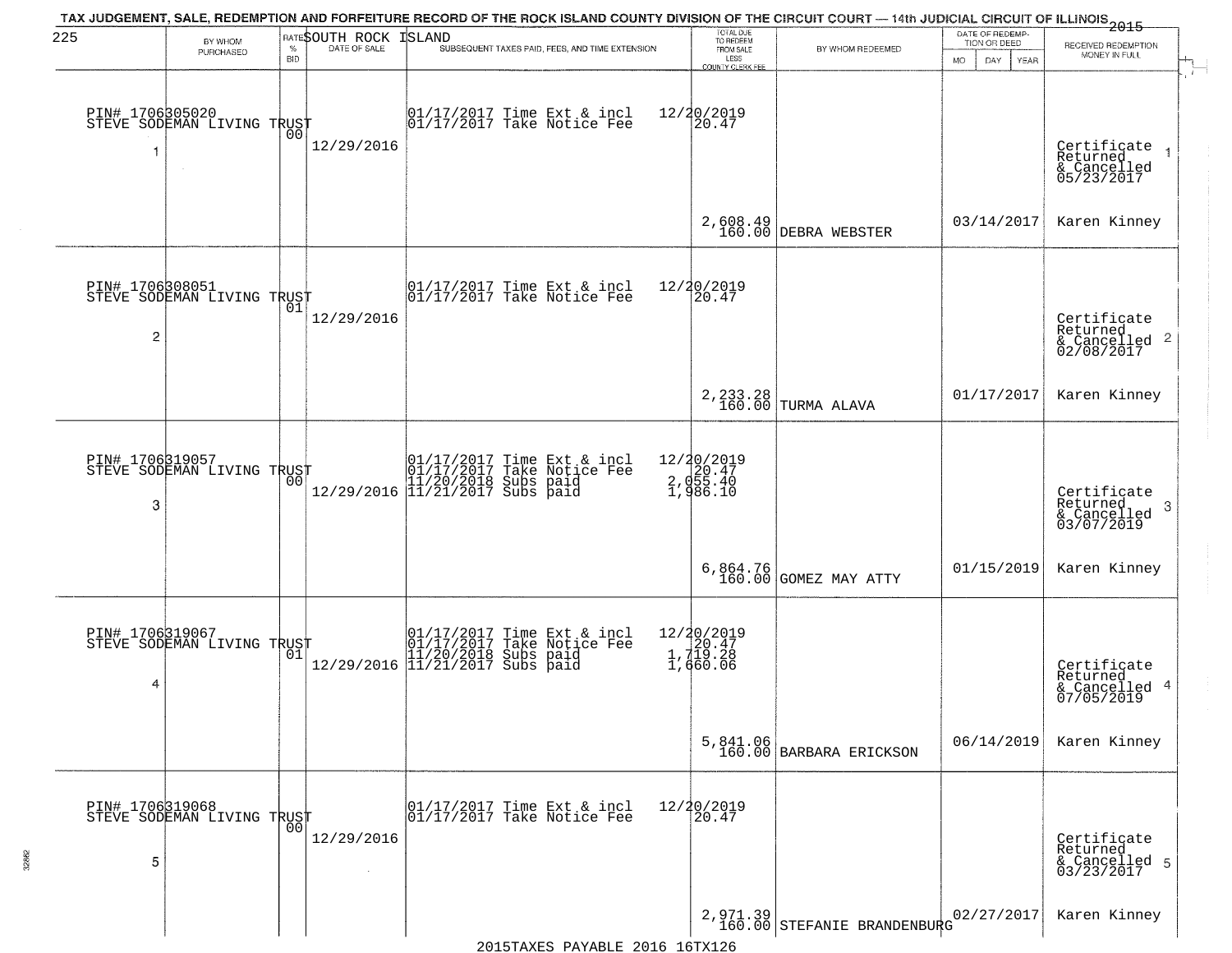| 226 | TAX JUDGEMENT, SALE, REDEMPTION AND FORFEITURE RECORD OF THE ROCK ISLAND COUNTY DIVISION OF THE CIRCUIT COURT — 14th JUDIC<br>NAME AND ADDRESS<br>LEGAL DESCRIPTION |                                                    |                     |          | BACK TAX<br>FORFEITED |                                                       |                                                   | <b>AMOUNT</b>                      |                    | INTEREST PAYMENT FUND | 2015    |
|-----|---------------------------------------------------------------------------------------------------------------------------------------------------------------------|----------------------------------------------------|---------------------|----------|-----------------------|-------------------------------------------------------|---------------------------------------------------|------------------------------------|--------------------|-----------------------|---------|
|     | TAXPAYER NO.<br>PARCEL NO.<br>$TWP - CODE$<br>ACRES                                                                                                                 | SOUTH ROCK ISLAND <sup>A-BACK TAX</sup><br>TAX DUE | INT DUE             | PRIOR TO | PENALTY<br>ACCRUED    | BACK TAX<br>FORFEITED<br>INTEREST AND<br>COST ACCRUED | TOTAL BACK<br>TAX PENALTY<br>AND COSTS<br>ACCRUED | FOR WHICH<br>JUDGEMENT<br>IS ASKED | CERTIFICATE<br>NO. | <b>INDEMNITY FUND</b> |         |
|     | ASSESSED VALUATION FOR TAXES                                                                                                                                        | 1ST                                                | 1ST                 | 2014     |                       |                                                       |                                                   |                                    |                    | COST OF SALE          |         |
|     |                                                                                                                                                                     | 2ND                                                | 2ND                 |          |                       |                                                       |                                                   |                                    |                    |                       |         |
|     | PETERS TODD S<br>4512 23RD AVE<br>ROCK ISLAND IL<br>61201                                                                                                           |                                                    |                     |          |                       |                                                       |                                                   |                                    |                    | 60.00                 |         |
|     | LOT 31                                                                                                                                                              | 3PD                                                | 3BD                 |          |                       |                                                       |                                                   |                                    |                    |                       |         |
|     | BROTMANS SOUTH HILL ADD                                                                                                                                             | 4TH                                                | 4TH                 |          |                       |                                                       |                                                   |                                    | 1107               | 20.00                 |         |
|     |                                                                                                                                                                     | 482.62<br><b>PUBLICATION COST</b>                  | 14.48               |          |                       |                                                       |                                                   |                                    |                    |                       |         |
|     | $078 - 01 - 00$<br>741-70<br>$10-02$<br>PIN# 1706325041                                                                                                             |                                                    | 10.00               |          |                       |                                                       |                                                   |                                    |                    | 4.00                  |         |
|     | 25,029                                                                                                                                                              | TOTAL DUE-TAXES, INT. COST                         | 507.10              |          |                       |                                                       |                                                   | 507.10                             |                    | 10.00                 | 601.10  |
|     |                                                                                                                                                                     | 1ST                                                | 1ST                 |          |                       |                                                       |                                                   |                                    |                    |                       |         |
|     | GAS & ELEC CU/LIVENGOOD<br>2300 4TH AVE                                                                                                                             | 2ND                                                | 2ND                 |          |                       |                                                       |                                                   |                                    |                    |                       |         |
|     | ROCK ISLAND IL<br>61201                                                                                                                                             | 3RD                                                | 3RD                 |          |                       |                                                       |                                                   |                                    |                    | 60.00                 |         |
|     | LOT 9<br>HARVEST ACRES S 50 FT                                                                                                                                      |                                                    |                     |          |                       |                                                       |                                                   |                                    | 1108               | 20.00                 |         |
|     |                                                                                                                                                                     | 47H<br>839.42                                      | 4TH<br>25.18        |          |                       |                                                       |                                                   |                                    |                    |                       |         |
|     | $165 - 15 - 10$<br>$10 - 02$<br>$1924 - A$                                                                                                                          | PUBLICATION COST                                   |                     |          |                       |                                                       |                                                   |                                    |                    | 4.00                  |         |
|     | PIN# 1706326022                                                                                                                                                     | TOTAL DUE-TAXES, INT. COST                         | 10.00               |          |                       |                                                       |                                                   |                                    |                    |                       |         |
|     | 39,097                                                                                                                                                              |                                                    | 874.60              |          |                       |                                                       |                                                   | 874.60                             |                    | 10.00                 | 968.60  |
|     |                                                                                                                                                                     | īST<br>839.80                                      | <b>ST</b><br>88.20  |          |                       |                                                       |                                                   |                                    |                    |                       |         |
|     | STANFORTH RICHARD L<br>2350 1ST STREET A DR APT3<br>MOLINE IL 61265                                                                                                 | 2ND<br>839.80                                      | 63.00               |          |                       |                                                       |                                                   |                                    |                    | 60.00                 |         |
|     | LOT 5                                                                                                                                                               | 3RD                                                | 3 <sub>BD</sub>     |          |                       |                                                       |                                                   |                                    |                    |                       |         |
|     | ORCHARD GROVE ADD                                                                                                                                                   | 839.80<br>4TH                                      | 50.40               |          |                       |                                                       |                                                   |                                    | 1109               | 20.00                 |         |
|     |                                                                                                                                                                     | 839.80<br><b>PUBLICATION COST</b>                  | 25.20               |          |                       |                                                       |                                                   |                                    |                    |                       |         |
|     | $213 - 18 - 20$<br>10-02<br>$2744 - 5$                                                                                                                              |                                                    | 10.00               |          |                       |                                                       |                                                   |                                    |                    | 4.00                  |         |
|     | PIN# 1706334006                                                                                                                                                     | TOTAL OUE-TAXES, INT. COST                         |                     |          |                       |                                                       |                                                   | 3596.00                            |                    |                       |         |
|     | 33,112                                                                                                                                                              |                                                    | 3,596.00<br>उड़ा    |          |                       |                                                       |                                                   |                                    |                    | 10.00                 | 3690.00 |
|     | OCA HOLDINGS LLC<br>2035 BRIDGE AVE STE<br>202                                                                                                                      | 792.86<br>2ND                                      | <u>83.23</u>        |          |                       |                                                       |                                                   |                                    |                    |                       |         |
|     | 52803<br>DAVENPORT IA                                                                                                                                               | 792.86                                             | 59.45               |          |                       |                                                       |                                                   |                                    |                    | 60.00                 |         |
|     | LOT 2<br>ORCHARD GROVE ADD                                                                                                                                          | 3RD<br>792.86                                      | 3RD<br>47.56        |          |                       |                                                       |                                                   |                                    | 1110               | 20.00                 |         |
|     |                                                                                                                                                                     | 4TH<br>792.86                                      | $23.78^{B}$         |          |                       |                                                       |                                                   |                                    |                    |                       |         |
|     | $213 - 18 - 05$<br>$10 - 02$<br>$2744 - 2$                                                                                                                          | PUBLICATION COST                                   |                     |          |                       |                                                       |                                                   |                                    |                    | 4.00                  |         |
|     | PIN# 1706334009                                                                                                                                                     | TOTAL DUE-TAXES, INT. COST                         | 10.00               |          |                       |                                                       |                                                   |                                    |                    |                       |         |
|     | 31,261                                                                                                                                                              |                                                    | 3,395.46            |          |                       |                                                       |                                                   | 3395.46                            |                    | 10.00                 | 3489.46 |
|     | JOHNSON CHRISTINE A                                                                                                                                                 | 1ST<br>206.93                                      | 1ST<br>21.70        |          |                       |                                                       |                                                   |                                    |                    |                       |         |
|     | 4519 37TH AVE<br>61201<br>ROCK ISLAND IL                                                                                                                            | 2ND                                                | 2ND<br>206.93 15.50 |          |                       |                                                       |                                                   |                                    |                    | 60.00                 |         |
|     | LOT 9                                                                                                                                                               | 3RD                                                | 3RD                 |          |                       |                                                       |                                                   |                                    |                    |                       |         |
|     | BOWERS FRENCH FARM 6 ADD                                                                                                                                            | 206.93<br>4TH                                      | 12.40               |          |                       |                                                       |                                                   |                                    | 1111               | 20.00                 |         |
|     |                                                                                                                                                                     | 206.93                                             | $6.20^{8}$          |          |                       |                                                       |                                                   |                                    |                    |                       |         |
|     | $343 - 35 - 00$<br>$10 - 02$<br>4837                                                                                                                                | PUBLICATION COST                                   | 10.00               |          |                       |                                                       |                                                   |                                    |                    | 4.00                  |         |
|     | PIN# 1707302001<br>8,159                                                                                                                                            | TOTAL DUE-TAXES, INT. COST                         | 893.52              |          |                       |                                                       |                                                   | 893.52                             |                    | 10.00                 | 987.52  |
|     |                                                                                                                                                                     |                                                    |                     |          |                       |                                                       |                                                   |                                    |                    |                       |         |

 $\sim 10^{-1}$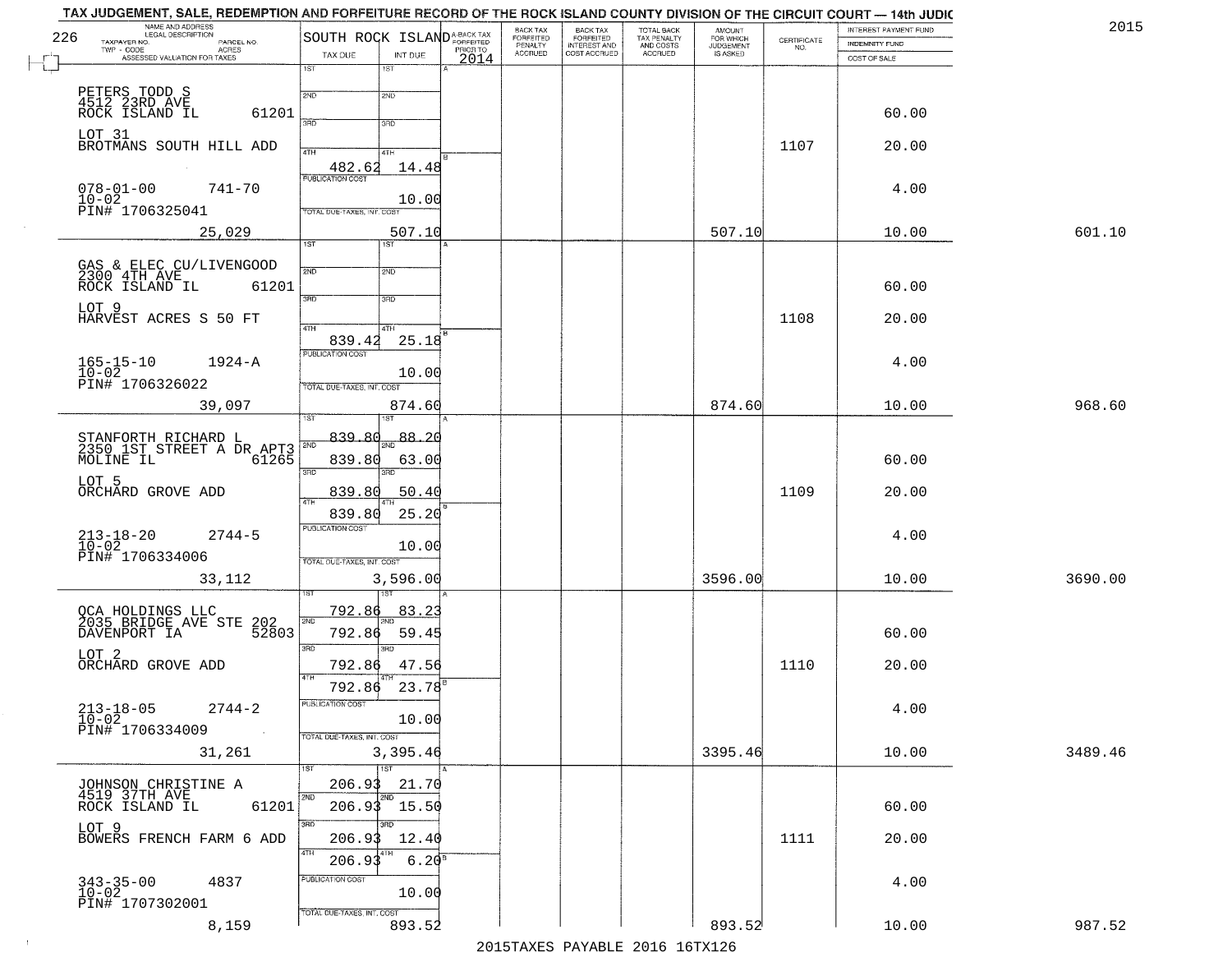| 226 | BY WHOM                                       |                    | BATESOUTH ROCK | TAX JUDGEMENT, SALE, REDEMPTION AND FORFEITURE RECORD OF THE ROCK ISLAND COUNTY DIVISION OF THE CIRCUIT COURT — 14th JUDICIAL CIRCUIT OF ILLINOIS 2015<br><b>ISLAND</b> | TOTAL DUE<br>TO REDEEM                            |                                             | DATE OF REDEMP-<br>TION OR DEED     | RECEIVED REDEMPTION                                                |
|-----|-----------------------------------------------|--------------------|----------------|-------------------------------------------------------------------------------------------------------------------------------------------------------------------------|---------------------------------------------------|---------------------------------------------|-------------------------------------|--------------------------------------------------------------------|
|     | PURCHASED                                     | $\%$<br><b>BID</b> | DATE OF SALE   | SUBSEQUENT TAXES PAID, FEES, AND TIME EXTENSION                                                                                                                         | FROM SALE<br>LESS<br>COUNTY CLERK FEE             | BY WHOM REDEEMED                            | <b>MO</b><br>DAY<br>YEAR            | MONEY IN FULL                                                      |
|     | PIN# 1706325041<br>STEVE SODEMAN LIVING TRUST |                    | 12/29/2016     | $\begin{bmatrix} 01/17/2017 \\ 01/17/2017 \end{bmatrix}$ Take Notice Fee                                                                                                | 12/20/2019<br>20.47                               |                                             |                                     | Certificate<br>Returned<br>& Cancelled<br>03/23/2017               |
|     |                                               |                    |                |                                                                                                                                                                         |                                                   | $621.57$<br>160.00 CORELOGIC                | 02/28/2017                          | Karen Kinney                                                       |
| 2   | PIN# 1706326022<br>STEVE SODEMAN LIVING TRUST | 00 l               | 12/29/2016     | $\begin{bmatrix} 01/17/2017 \\ 01/17/2017 \end{bmatrix}$ Take Notice Fee                                                                                                | 12/20/2019<br>20.47                               |                                             |                                     | Certificate<br>Returned<br>$\frac{1}{2}$ Cancelled 2<br>02/08/2017 |
|     |                                               |                    |                |                                                                                                                                                                         |                                                   | 989.07<br>160.00 GAS & ELECTRIC CREDIT UNI  |                                     | Karen Kinney                                                       |
| 3   | PIN# 1706334006<br>STEVE SODEMAN LIVING TRUST | 01                 |                |                                                                                                                                                                         | 12/20/2019<br>3, d78.56<br>3, d78.56<br>3, 569.30 |                                             |                                     | Certificate<br>Returned<br>3<br>& Cancelled<br>07/05/2019          |
|     |                                               |                    |                |                                                                                                                                                                         |                                                   | 12,440.89<br>160.00 KATZ NOWINSKI ATTY      | 06/26/2019                          | Karen Kinney                                                       |
| 4   | PIN# 1706334009<br>STEVE SODEMAN LIVING TRUST | 00                 | 12/29/2016     | 01/17/2017 Time Ext & incl<br>01/17/2017 Take Notice Fee                                                                                                                | 12/20/2019<br>20.47                               |                                             |                                     | Certificate<br>Returned<br>& Cancelled 4<br>05/23/2017             |
|     |                                               |                    |                |                                                                                                                                                                         |                                                   | $3,509.93$<br>160.00 QCA HOLDINGS 18 OF     | $\left  \frac{03}{21}/2017 \right $ | Karen Kinney                                                       |
| 5   | PIN# 1707302001<br>STEVE SODEMAN LIVING TRUST |                    | 12/29/2016     |                                                                                                                                                                         |                                                   |                                             |                                     | Certificate<br>Returned<br>& Cancelled 5<br>02/08/2017             |
|     |                                               |                    |                |                                                                                                                                                                         |                                                   | $1,165.27$ TERRILL B JOHNSON $\frac{1}{4}R$ | 01/10/2017                          | Karen Kinney                                                       |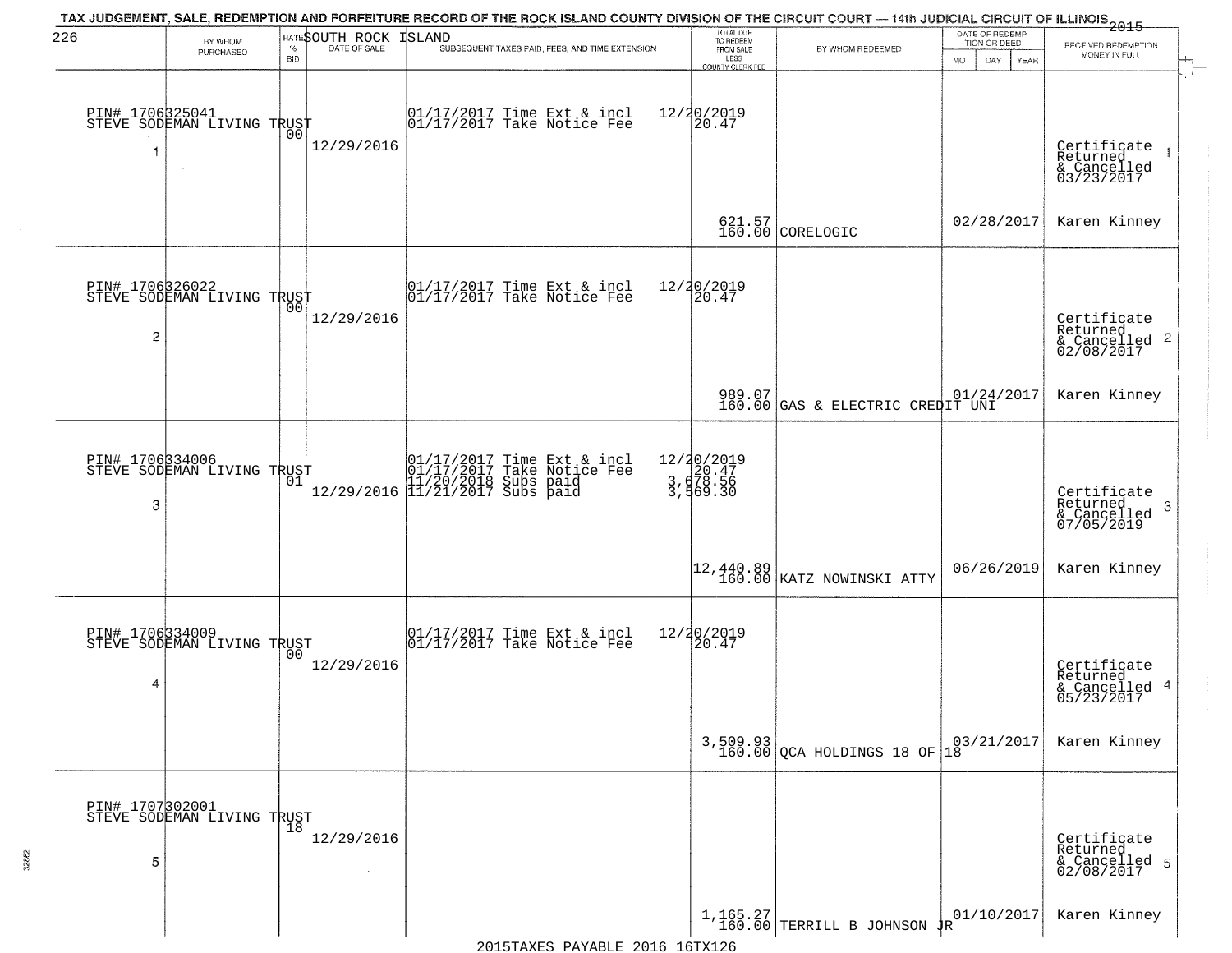|         | INTEREST PAYMENT FUND<br>INDEMNITY FUND | $\begin{array}{c} \text{CERTIFICATE} \\ \text{NO.} \end{array}$ | AMOUNT<br>FOR WHICH<br>JUDGEMENT<br>IS ASKED | TOTAL BACK<br>TAX PENALTY<br>AND COSTS<br>ACCRUED | <b>BACK TAX</b><br>FORFEITED | BACK TAX<br>FORFEITED |                  | SOUTH ROCK ISLAND <sup>A-BACK TAX</sup>       | NAME AND ADDRESS<br>LEGAL DESCRIPTION<br>227<br>TAXPAYER NO.                           |
|---------|-----------------------------------------|-----------------------------------------------------------------|----------------------------------------------|---------------------------------------------------|------------------------------|-----------------------|------------------|-----------------------------------------------|----------------------------------------------------------------------------------------|
|         | COST OF SALE                            |                                                                 |                                              |                                                   | INTEREST AND<br>COST ACCRUED | PENALTY<br>ACCRUED    | PRIOR TO<br>2014 | TAX DUE<br>INT DUE                            | AVER NO.<br>- CODE ACRES<br>- CODE ACRES<br>ASSESSED VALUATION FOR TAXES<br>TWP - CODE |
|         |                                         |                                                                 |                                              |                                                   |                              |                       |                  | 1ST<br>$\overline{181}$                       |                                                                                        |
|         |                                         |                                                                 |                                              |                                                   |                              |                       |                  | $\frac{1}{2ND}$ 1171.77 $\frac{1}{2ND}$ 13.06 | DAILING RICHARD E<br>4104 45TH STREET CT<br>ROCK ISLAND IL                             |
|         | 60.00                                   |                                                                 |                                              |                                                   |                              |                       |                  | 1171.77<br>87.90<br>38D<br>3RD                | 61201                                                                                  |
|         | 20.00                                   | 1112                                                            |                                              |                                                   |                              |                       |                  |                                               | LOT 2<br>BOWERS FRENCH FRM 3RD ADD $\frac{1}{4\pi H}$ 1171.77 $\frac{1}{4\pi H}$ 70.32 |
|         |                                         |                                                                 |                                              |                                                   |                              |                       |                  |                                               |                                                                                        |
|         | 4.00                                    |                                                                 |                                              |                                                   |                              |                       |                  | $\frac{1171.77}{PUBUCATON COST}$<br>35.16     | 4759                                                                                   |
|         |                                         |                                                                 |                                              |                                                   |                              |                       |                  | 10.00<br>TOTAL DUE-TAXES, INT. COST           | 342-00-00<br>10-02<br>PIN# 1718106015                                                  |
| 5107.52 | 10.00                                   |                                                                 | 5013.52                                      |                                                   |                              |                       |                  |                                               |                                                                                        |
|         |                                         |                                                                 |                                              |                                                   |                              |                       |                  | $\frac{5,013.52}{100}$<br>1ST                 | 57,201                                                                                 |
|         |                                         |                                                                 |                                              |                                                   |                              |                       |                  | 2ND<br>2ND                                    |                                                                                        |
|         |                                         |                                                                 |                                              |                                                   |                              |                       |                  |                                               |                                                                                        |
|         |                                         |                                                                 |                                              |                                                   |                              |                       |                  | 3BD<br>3RD                                    |                                                                                        |
|         |                                         |                                                                 |                                              |                                                   |                              |                       | ÷в.              | 47H<br>4TH                                    |                                                                                        |
|         |                                         |                                                                 |                                              |                                                   |                              |                       |                  | <b>PUBLICATION COST</b>                       |                                                                                        |
|         |                                         |                                                                 |                                              |                                                   |                              |                       |                  |                                               |                                                                                        |
|         |                                         |                                                                 |                                              |                                                   |                              |                       |                  | TOTAL DUE-TAXES, INT. COST                    |                                                                                        |
|         |                                         |                                                                 |                                              |                                                   |                              |                       |                  | 1ST<br>18T                                    |                                                                                        |
|         |                                         |                                                                 |                                              |                                                   |                              |                       |                  | 2ND<br>500                                    |                                                                                        |
|         |                                         |                                                                 |                                              |                                                   |                              |                       |                  | 3RD<br>3RD                                    |                                                                                        |
|         |                                         |                                                                 |                                              |                                                   |                              |                       |                  |                                               |                                                                                        |
|         |                                         |                                                                 |                                              |                                                   |                              |                       |                  | 4TH<br>4TH                                    |                                                                                        |
|         |                                         |                                                                 |                                              |                                                   |                              |                       |                  | <b>PUBLICATION COST</b>                       |                                                                                        |
|         |                                         |                                                                 |                                              |                                                   |                              |                       |                  |                                               |                                                                                        |
|         |                                         |                                                                 |                                              |                                                   |                              |                       |                  | TOTAL OUE-TAXES, INT. COST                    |                                                                                        |
|         |                                         |                                                                 |                                              |                                                   |                              |                       |                  | īSТ<br>१९४                                    |                                                                                        |
|         |                                         |                                                                 |                                              |                                                   |                              |                       |                  | 2ND<br>2ND                                    |                                                                                        |
|         |                                         |                                                                 |                                              |                                                   |                              |                       |                  |                                               |                                                                                        |
|         |                                         |                                                                 |                                              |                                                   |                              |                       |                  | 3RD<br>3BD                                    |                                                                                        |
|         |                                         |                                                                 |                                              |                                                   |                              |                       |                  | 4TH<br>वित्तम                                 |                                                                                        |
|         |                                         |                                                                 |                                              |                                                   |                              |                       |                  | PUBLICATION COST                              |                                                                                        |
|         |                                         |                                                                 |                                              |                                                   |                              |                       |                  |                                               | $\sim$                                                                                 |
|         |                                         |                                                                 |                                              |                                                   |                              |                       |                  | TOTAL DUE-TAXES, INT. COST                    |                                                                                        |
|         |                                         |                                                                 |                                              |                                                   |                              |                       |                  | 1ST<br>1ST<br>А                               |                                                                                        |
|         |                                         |                                                                 |                                              |                                                   |                              |                       |                  | 2ND<br>2ND                                    |                                                                                        |
|         |                                         |                                                                 |                                              |                                                   |                              |                       |                  |                                               |                                                                                        |
|         |                                         |                                                                 |                                              |                                                   |                              |                       |                  | 3BD<br>3BD                                    |                                                                                        |
|         |                                         |                                                                 |                                              |                                                   |                              |                       |                  | 4TH<br>4TH                                    |                                                                                        |
|         |                                         |                                                                 |                                              |                                                   |                              |                       |                  | PUBLICATION COST                              |                                                                                        |
|         |                                         |                                                                 |                                              |                                                   |                              |                       |                  |                                               |                                                                                        |
|         |                                         |                                                                 |                                              | 2015TAXES PAYABLE 2016 16TX126                    |                              |                       |                  | TOTAL DUE-TAXES, INT. COST                    |                                                                                        |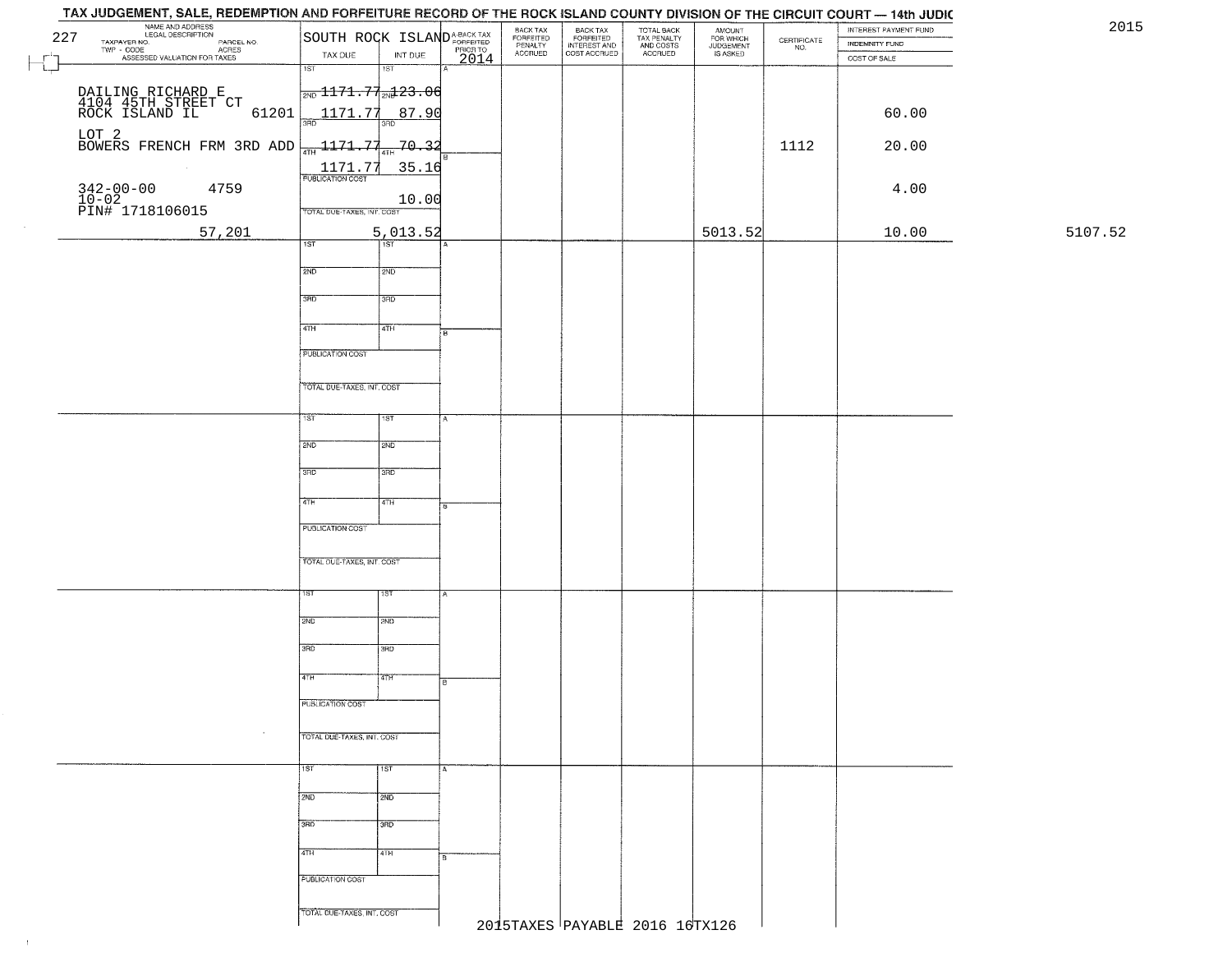| 227            |                                          |            |                              |                                                                                                                                                                                                                                                       |                                     |                                                                                                                                 | DATE OF REDEMP-<br>TION OR DEED |                                                      |
|----------------|------------------------------------------|------------|------------------------------|-------------------------------------------------------------------------------------------------------------------------------------------------------------------------------------------------------------------------------------------------------|-------------------------------------|---------------------------------------------------------------------------------------------------------------------------------|---------------------------------|------------------------------------------------------|
|                | BY WHOM<br>PURCHASED                     |            | <b>RATESOUTH ROCK ISLAND</b> | SUBSEQUENT TAXES PAID, FEES, AND TIME EXTENSION                                                                                                                                                                                                       | TOTAL DUE<br>TO REDEEM<br>FROM SALE | BY WHOM REDEEMED                                                                                                                |                                 | RECEIVED REDEMPTION<br>MONEY IN FULL                 |
|                |                                          | <b>BID</b> |                              |                                                                                                                                                                                                                                                       | LESS<br>COUNTY CLERK FEE            |                                                                                                                                 | <b>MO</b><br>DAY.<br>YEAR       |                                                      |
|                | PIN# 1718106015<br>MTAGE AS CUST FOR CAZ |            | CREEK IL II                  |                                                                                                                                                                                                                                                       |                                     |                                                                                                                                 |                                 |                                                      |
| -1             |                                          | 01         | 12/29/2016                   | 04/23/2019 Time Ext & incl<br>04/19/2017 Take Notice Fee<br>07/25/2019 Take Notice Fee<br>07/25/2019 Circuit Clerks Fee<br>07/25/2019 Title Search Fee<br>07/25/2019 Dublication Fee<br>08/02/2019 Subs paid<br>11/22/2019 Subs paid<br>11/22/2019 Su |                                     | 12/23/2019<br>20.59<br>35.00<br>44.30<br>44.30<br>44.30<br>46.48<br>48.90.08<br>5,149.28<br>5,149.28<br>160.00<br>ALICE DAILING |                                 | Certificate<br>Returned<br>& Cancelled<br>01/07/2020 |
|                |                                          |            |                              |                                                                                                                                                                                                                                                       |                                     |                                                                                                                                 | 12/23/2019                      | Karen Kinney                                         |
|                |                                          |            |                              |                                                                                                                                                                                                                                                       |                                     |                                                                                                                                 |                                 |                                                      |
| $\overline{c}$ |                                          |            |                              |                                                                                                                                                                                                                                                       |                                     |                                                                                                                                 |                                 | $\overline{2}$                                       |
|                |                                          |            |                              |                                                                                                                                                                                                                                                       |                                     |                                                                                                                                 |                                 |                                                      |
|                |                                          |            |                              |                                                                                                                                                                                                                                                       |                                     |                                                                                                                                 |                                 |                                                      |
| 3              |                                          |            |                              |                                                                                                                                                                                                                                                       |                                     |                                                                                                                                 |                                 | 3                                                    |
|                |                                          |            |                              |                                                                                                                                                                                                                                                       |                                     |                                                                                                                                 |                                 |                                                      |
|                |                                          |            |                              |                                                                                                                                                                                                                                                       |                                     |                                                                                                                                 |                                 |                                                      |
| 4              |                                          |            |                              |                                                                                                                                                                                                                                                       |                                     |                                                                                                                                 |                                 | 4                                                    |
|                |                                          |            |                              |                                                                                                                                                                                                                                                       |                                     |                                                                                                                                 |                                 |                                                      |
| 5              |                                          |            |                              |                                                                                                                                                                                                                                                       |                                     |                                                                                                                                 |                                 | 5.                                                   |
|                |                                          |            |                              | 2015TAXES PAYABLE 2016 16TX126                                                                                                                                                                                                                        |                                     |                                                                                                                                 |                                 |                                                      |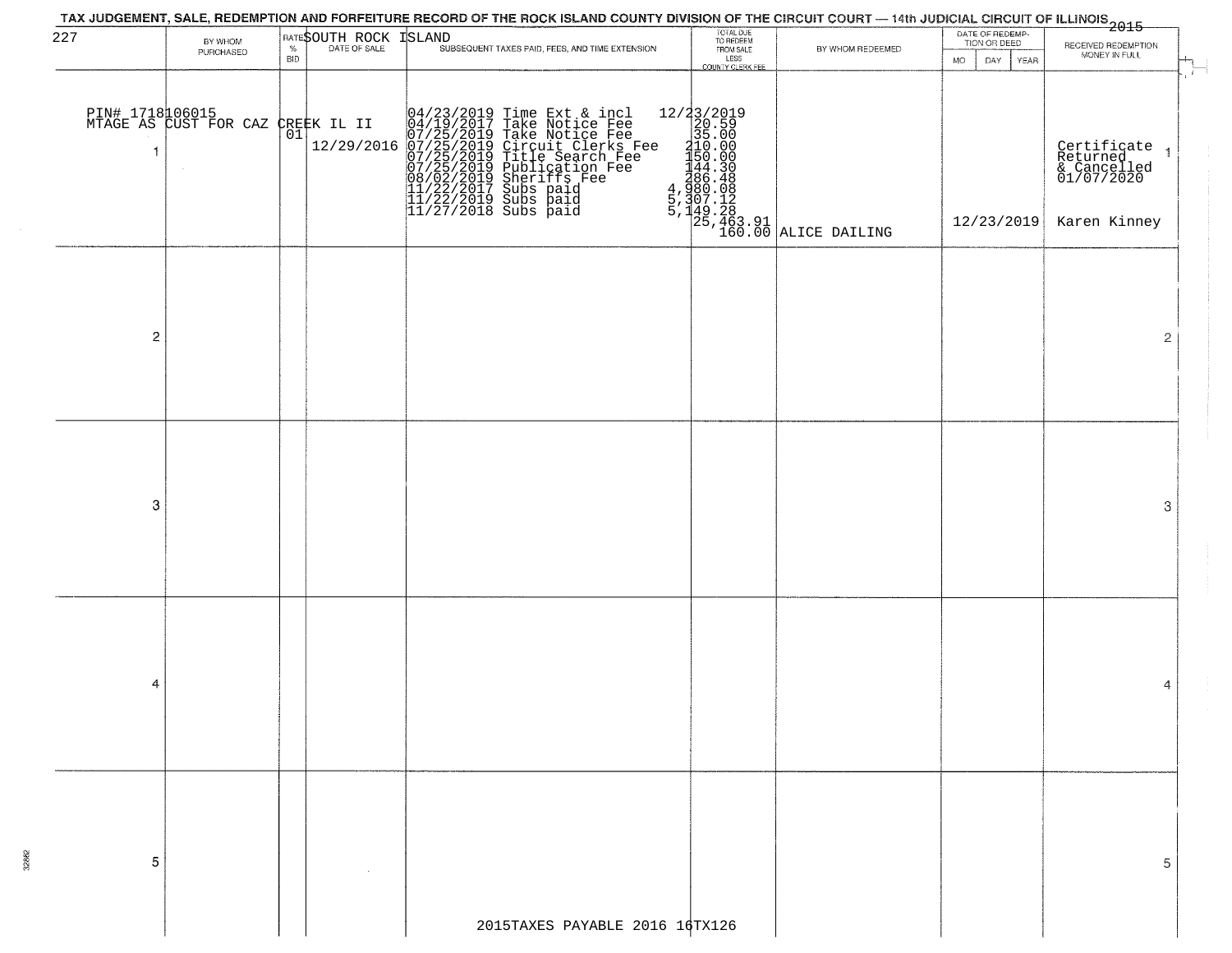| NAME AND ADDRESS<br>LEGAL DESCRIPTION<br>228                     | <b>BLACKHAWK</b>                                               |                                     | BACK TAX             | <b>BACK TAX</b>           | TOTAL BACK<br>TAX PENALTY<br>AND COSTS | AMOUNT<br>FOR WHICH |                    | INTEREST PAYMENT FUND | 2015    |
|------------------------------------------------------------------|----------------------------------------------------------------|-------------------------------------|----------------------|---------------------------|----------------------------------------|---------------------|--------------------|-----------------------|---------|
| TAXPAYER NO.<br>PARCEL NO.<br>ACRES                              |                                                                | A-BACK TAX<br>FORFEITED<br>PRIOR TO | FORFEITED<br>PENALTY | FORFEITED<br>INTEREST AND |                                        | <b>JUDGEMENT</b>    | CERTIFICATE<br>NO. | <b>INDEMNITY FUND</b> |         |
| ASSESSED VALUATION FOR TAXES                                     | TAX DUE<br>INT DUE<br>1ST<br>1ST                               | 2014                                | <b>ACCRUED</b>       | COST ACCRUED              | ACCRUED                                | <b>IS ASKED</b>     |                    | COST OF SALE          |         |
| HARTMANN PATRICIA A<br>2021 63RD AVE W<br>MILAN IL               | $8.73_{200}$<br>2ND                                            | <del>. 91</del>                     |                      |                           |                                        |                     |                    |                       |         |
| 61264<br>SUPVR ASST MAP                                          | 8.73<br>350<br>חחז                                             | 65                                  |                      |                           |                                        |                     |                    | 60.00                 |         |
| LOT 304 SHEET 17                                                 | 73<br>8.<br>4TH<br>8.73                                        | 52<br>. 26                          |                      |                           |                                        |                     | 1113               | 20.00                 |         |
| $017 - 15 - 00$<br>116<br>$11 - 09$<br>4.910                     | <b>PUBLICATION COST</b><br>10.00                               |                                     |                      |                           |                                        |                     |                    | 4.00                  |         |
| PIN# 1615300002<br>FARM<br>391                                   | TOTAL DUE-TAXES, INT. COST<br>47.26                            |                                     |                      |                           |                                        | 47.26               |                    | 10.00                 | 141.26  |
|                                                                  | 1ST<br><b>1ST</b>                                              |                                     |                      |                           |                                        |                     |                    |                       |         |
| HARTMANN PATRICIA A<br>2021 63RD AVE W<br>61264<br>MILAN IL      | 8.01<br>2ND<br>8.01                                            | .60                                 |                      |                           |                                        |                     |                    | 60.00                 |         |
| SUPVR ASST MAP<br>LOT 305 SHEET 17                               | 3RD<br>3RD<br>8.01<br>4TH<br>4TH                               | 48                                  |                      |                           |                                        |                     | 1114               | 20.00                 |         |
|                                                                  | 8.01<br>PUBLICATION COST                                       | .24                                 |                      |                           |                                        |                     |                    |                       |         |
| $017 - 13 - 00$<br>11-09<br>115<br>4.000<br>PIN# 1615300003      | 10.00<br>TOTAL DUE-TAXES, INT. COST                            |                                     |                      |                           |                                        |                     |                    | 4.00                  |         |
| 359<br>FARM                                                      | 44.20                                                          |                                     |                      |                           |                                        | 44.20               |                    | 10.00                 | 138.20  |
|                                                                  | 1ST<br>is T                                                    |                                     |                      |                           |                                        |                     |                    |                       |         |
| SCHERER WAYNE A<br>4615 78TH AVE W<br>MILAN IL<br>61264          | 2ND<br><b>SMD</b><br>3 <sub>BD</sub><br>3RD                    |                                     |                      |                           |                                        |                     |                    | 60.00                 |         |
| SUPVR ASST MAP<br>LOT 401 SHEET 23                               | 4TH<br>4TH                                                     |                                     |                      |                           |                                        |                     | 1115               | 20.00                 |         |
|                                                                  | 749.89<br>22.50<br><b>PUBLICATION COST</b>                     |                                     |                      |                           |                                        |                     |                    |                       |         |
| $021 - 16 - 00$<br>11-10<br>117.270<br>PIN# 1620400001           | 10.00<br>TOTAL OUE-TAXES, INT. COST                            |                                     |                      |                           |                                        |                     |                    | 4.00                  |         |
| FARM<br>51,298                                                   | 782.39                                                         |                                     |                      |                           |                                        | 782.39              |                    | 10.00                 | 876.39  |
| HARTMANN PATRICIA A<br>2021 63RD AVE W                           | 194.92<br>20.44<br>2ND                                         |                                     |                      |                           |                                        |                     |                    |                       |         |
| 61264<br>MILAN IL                                                | 194.92<br>14.60<br>3BD<br>3RD                                  |                                     |                      |                           |                                        |                     |                    | 60.00                 |         |
| SUPVR ASST MAP<br>LOT 102 SHEET 25                               | 194.92<br>11.68<br>4TH                                         |                                     |                      |                           |                                        |                     | 1116               | 20.00                 |         |
| $023 - 05 - 00$<br>201<br>35.340<br>$11 - 09$<br>PIN# 1622100002 | 194.92<br>PUBLICA HUN COS<br>10.00                             | 5.84                                |                      |                           |                                        |                     |                    | 4.00                  |         |
| 8,736<br>FARM                                                    | TOTAL DUE-TAXES, INT. COST<br>842.24                           |                                     |                      |                           |                                        | 842.24              |                    | 10.00                 | 936.24  |
| HARTMANN CHRISTOPHER D                                           | $\overline{1}$ 1st<br>657.35<br>69.02                          |                                     |                      |                           |                                        |                     |                    |                       |         |
| 2101 63RD AVE W<br>61264<br>MILAN IL                             | 2ND<br>2ND<br>657.35 49.30                                     |                                     |                      |                           |                                        |                     |                    | 60.00                 |         |
| SUPVR ASST MAP<br>LOT 106 SHEET 25                               | 3RD<br>657.35<br>39.44<br>4TH<br>  4TH                         |                                     |                      |                           |                                        |                     | 1117               | 20.00                 |         |
|                                                                  | 657.35                                                         | $19.72^8$                           |                      |                           |                                        |                     |                    |                       |         |
| $023 - 05 - 50$<br>$201 - 1$<br>.596<br>11-09<br>PIN# 1622100003 | <b>PUBLICATION COST</b><br>10.00<br>TOTAL DUE-TAXES, INT. COST |                                     |                      |                           |                                        |                     |                    | 4.00                  |         |
| 35,461                                                           | 2,816.88                                                       |                                     |                      |                           |                                        | 2816.88             |                    | 10.00                 | 2910.88 |

 $\sim 4$  .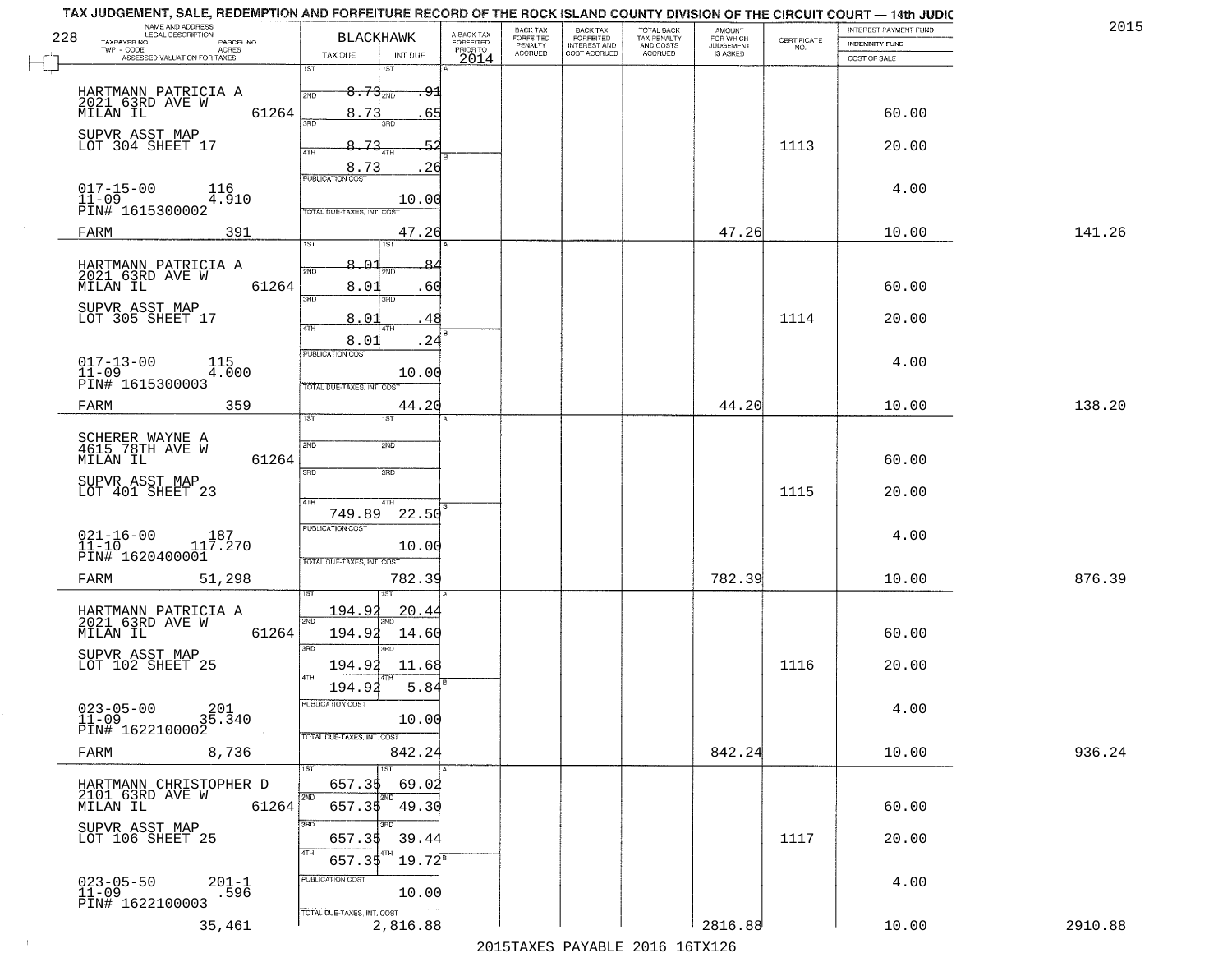| 228                                               |                                             | RATE               | <b>BLACKHAWK</b>     | TAX JUDGEMENT, SALE, REDEMPTION AND FORFEITURE RECORD OF THE ROCK ISLAND COUNTY DIVISION OF THE CIRCUIT COURT — 14th JUDICIAL CIRCUIT OF ILLINOIS 2015 | TOTAL DUE<br>TO REDEEM<br>FROM SALE     |                                    | DATE OF REDEMP-                     |                                                                   |
|---------------------------------------------------|---------------------------------------------|--------------------|----------------------|--------------------------------------------------------------------------------------------------------------------------------------------------------|-----------------------------------------|------------------------------------|-------------------------------------|-------------------------------------------------------------------|
|                                                   | BY WHOM<br>PURCHASED                        | $\%$<br><b>BID</b> | DATE OF SALE         | SUBSEQUENT TAXES PAID, FEES, AND TIME EXTENSION                                                                                                        | LESS                                    | BY WHOM REDEEMED                   | TION OR DEED<br>MO.<br>DAY.<br>YEAR | RECEIVED REDEMPTION<br>MONEY IN FULL                              |
| PIN# 1615300002<br>RICO TRUSTEE                   | $\sim$                                      | 18                 | 12/29/2016           | 03/14/2017 Time Ext & incl<br>03/14/2017 Take Notice Fee                                                                                               | COUNTY CLERK FEE<br>07/29/2019<br>20.59 |                                    |                                     | Certificate<br>Returned<br>& Cancelled<br>05/23/2017              |
|                                                   |                                             |                    |                      |                                                                                                                                                        |                                         | 187.28 AMERICAN BANK 1 OF          | 03/15/2017<br>14                    | Karen Kinney                                                      |
| PIN# 1615300003<br>RICO TRUSTEE<br>$\overline{c}$ |                                             | 18                 | 12/29/2016           | 03/14/2017 Time Ext & incl<br>03/14/2017 Take Notice Fee                                                                                               | 07/29/2019<br>20.59                     |                                    |                                     | Certificate<br>Returned<br>$& \text{Cancelled} 2$<br>$05/23/2017$ |
|                                                   |                                             |                    |                      |                                                                                                                                                        |                                         | 183.67<br>160.00 AMERICAN BANK     | 03/15/2017                          | Karen Kinney                                                      |
| 3                                                 | PIN# 1620400001<br>MS INVESTMENTS GROUP INC |                    | 12/29/2016           |                                                                                                                                                        |                                         |                                    |                                     | Certificate<br>Returned<br>3<br>& Cancelled<br>03/23/2017         |
|                                                   |                                             |                    |                      |                                                                                                                                                        |                                         | 876.39 MAYNE A SCHERER 1 OF 3      |                                     | Karen Kinney                                                      |
| 4                                                 | PIN# 1622100002<br>MS INVESTMENTS GROUP INC |                    | 12/29/2016           | $\begin{bmatrix} 01/26/2017 \\ 01/31/2017 \end{bmatrix}$ Take Notice Fee                                                                               | $07/01/2019$<br>20.59                   |                                    |                                     | Certificate<br>Returned<br>& Cancelled 4<br>05/23/2017            |
|                                                   |                                             |                    |                      |                                                                                                                                                        |                                         | 956.83<br>160.00 AMERICAN BANK     | 03/15/2017                          | Karen Kinney                                                      |
| PIN# 1622100003<br>REALTAX DEV LT'D<br>5          |                                             | 01                 | 12/29/2016<br>$\sim$ | 01/25/2017 Time Ext & incl<br>02/08/2017 Take Notice Fee                                                                                               | $07/01/2019$<br>20.59                   |                                    |                                     | Certificate<br>Returned<br>& Cancelled 5<br>07/20/2017            |
|                                                   |                                             |                    |                      |                                                                                                                                                        |                                         | 2,960.58 ESTATE OF CHRISTOPHER HAR |                                     | Karen Kinney                                                      |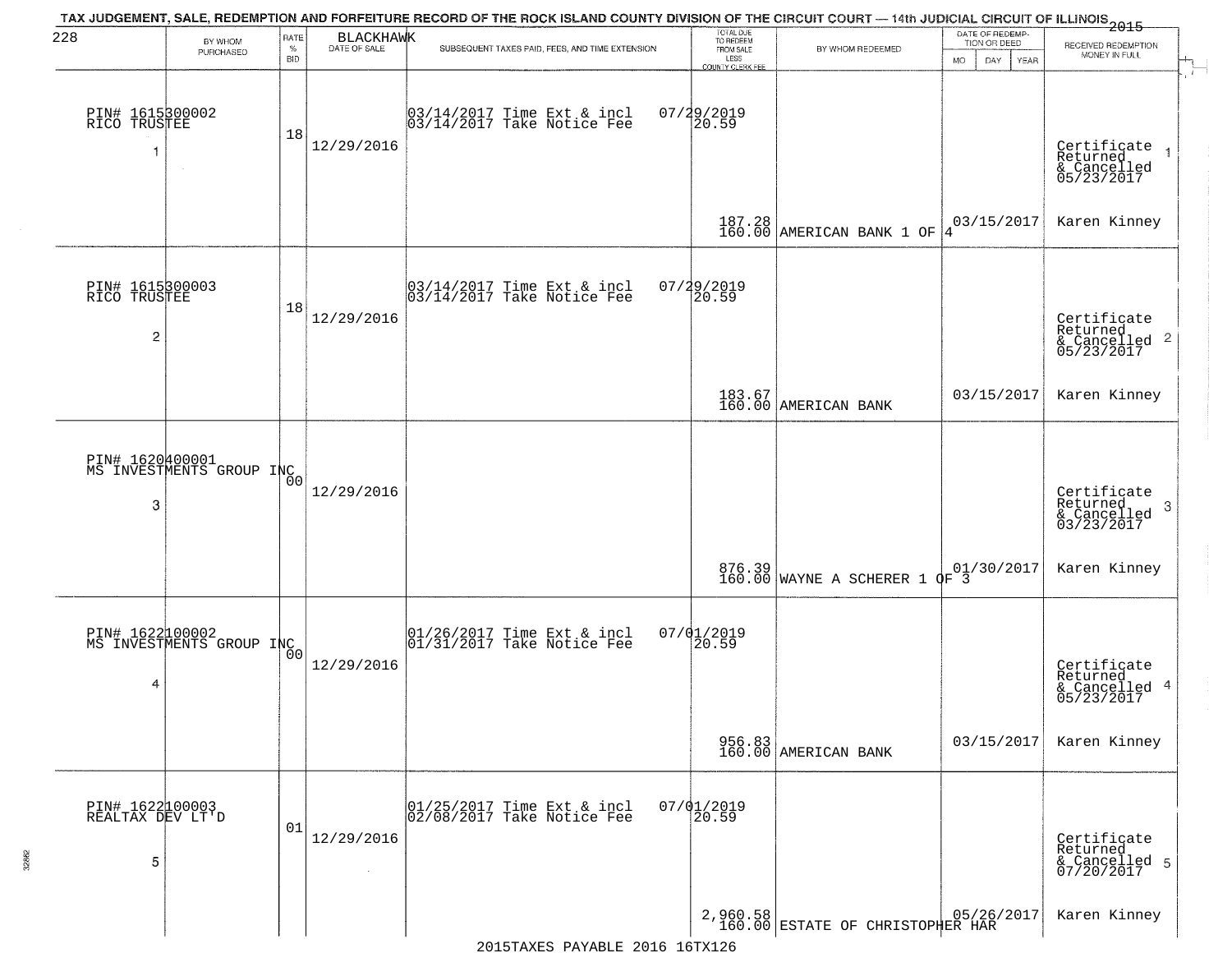|     | TAX JUDGEMENT, SALE, REDEMPTION AND FORFEITURE RECORD OF THE ROCK ISLAND COUNTY DIVISION OF THE CIRCUIT COURT - 14th JUDIC<br>NAME AND ADDRESS<br>LEGAL DESCRIPTION |                                                                 |                    |                                     | BACK TAX             | <b>BACK TAX</b>           | TOTAL BACK               |                                         |                    | INTEREST PAYMENT FUND | 2015    |
|-----|---------------------------------------------------------------------------------------------------------------------------------------------------------------------|-----------------------------------------------------------------|--------------------|-------------------------------------|----------------------|---------------------------|--------------------------|-----------------------------------------|--------------------|-----------------------|---------|
| 229 | TAXPAYER NO.<br>PARCEL NO.                                                                                                                                          | <b>BLACKHAWK</b>                                                |                    | A-BACK TAX<br>FORFEITED<br>PRIOR TO | FORFEITED<br>PENALTY | FORFEITED<br>INTEREST AND | TAX PENALTY<br>AND COSTS | AMOUNT<br>FOR WHICH<br><b>JUDGEMENT</b> | CERTIFICATE<br>NO. | <b>INDEMNITY FUND</b> |         |
|     | $TWP - CODE$<br>ACRES<br>ASSESSED VALUATION FOR TAXES                                                                                                               | TAX DUE                                                         | INT DUE            | 2014                                | <b>ACCRUED</b>       | COST ACCRUED              | <b>ACCRUED</b>           | IS ASKED                                |                    | COST OF SALE          |         |
|     | HARTMANN PATRICIA A                                                                                                                                                 | 1ST<br>1ST<br>$39.79_{200}$                                     | $-4.20$            |                                     |                      |                           |                          |                                         |                    |                       |         |
|     | 2021 63RD AVE W<br>61264<br>MILAN IL                                                                                                                                | 39.79<br>300                                                    | 3.00               |                                     |                      |                           |                          |                                         |                    | 60.00                 |         |
|     | SUPVR ASST MAP<br>LOT 200 SHEET 26<br>HARTMANS LANE                                                                                                                 | 39.79<br>4TH<br>39.79                                           | 40<br>1.20         |                                     |                      |                           |                          |                                         | 1118               | 20.00                 |         |
|     | $023 - 05 - 70$<br>$201 - 3$<br>$11 - 11$<br>.807<br>PIN# <sup>-1622200001</sup>                                                                                    | <b>PUBLICATION COST</b><br>TOTAL DUE-TAXES, INT. COST           | 10.00              |                                     |                      |                           |                          |                                         |                    | 4.00                  |         |
|     | 1,429                                                                                                                                                               | 1ST                                                             | 179.96<br>1ST      |                                     |                      |                           |                          | 179.96                                  |                    | 10.00                 | 273.96  |
|     | CARNES RHONDA/TODD<br>618 33RD AVE W<br>61264<br>MILAN IL                                                                                                           | 2ND<br>3RD<br>3RD                                               | 2ND                |                                     |                      |                           |                          |                                         |                    | 60.00                 |         |
|     | LOT 23 BLOCK 1<br>WILLIAM DICKSONS ADD<br>TO MILAN W 77 FT                                                                                                          | 47H<br>4TH<br>1233.59                                           | 37.00              |                                     |                      |                           |                          |                                         | 1119               | 20.00                 |         |
|     | $072 - 08 - 00$<br>914<br>$11 - 06$<br>.265<br>PIN# 1623202001                                                                                                      | PUBLICATION COST<br>TOTAL DUE-TAXES, INT. COST                  | 10.00              |                                     |                      |                           |                          |                                         |                    | 4.00                  |         |
|     | 53,070                                                                                                                                                              | isT                                                             | 1,280.59           |                                     |                      |                           |                          | 1280.59                                 |                    | 10.00                 | 1374.59 |
|     | QCA HOLDINGS LLC<br>2035 BRIDGE AVE STE<br>202<br>52803<br>DAVENPORT IA                                                                                             | 618.89<br>2ND<br>618.89<br>3RD<br>3RD                           | 64.<br>96<br>46.4( |                                     |                      |                           |                          |                                         |                    | 60.00                 |         |
|     | LOT 5 BLOCK 10<br>MILAN                                                                                                                                             | 618.89<br>4TH                                                   | 37.12              |                                     |                      |                           |                          |                                         | 1120               | 20.00                 |         |
|     | $064 - 20 - 00$<br>11-06<br>762<br>.193<br>PIN# 1623203005                                                                                                          | 618.89<br><b>PUBLICATION COST</b><br>TOTAL OUE-TAXES, INT. COST | 18.56<br>10.00     |                                     |                      |                           |                          |                                         |                    | 4.00                  |         |
|     | 26,625                                                                                                                                                              | नङ्ग                                                            | 2,652.60           |                                     |                      |                           |                          | 2652.60                                 |                    | 10.00                 | 2746.60 |
|     | CARRARA DEVELOPMENT LC<br>5 FOREST RD<br>DAVENPORT IA<br>52803                                                                                                      | 2ND<br>2ND<br>957.21<br>3RD                                     | 71.80              |                                     |                      |                           |                          |                                         |                    | 60.00                 |         |
|     | BLOCK 1<br>MILAN N 6 INCHES LOT 12<br>AND S 40 FT LOTS 1 & 2                                                                                                        | 3BD<br>957.21<br>4TH<br>957.21                                  | 57.44<br>28.72     |                                     |                      |                           |                          |                                         | 1121               | 20.00                 |         |
|     | $059 - 13 - 00$<br>648<br>$11 - 06$<br>.096<br>PIN# 1623206006                                                                                                      | PUBLICATION COS<br>TOTAL DUE-TAXES, INT. COST                   | 10.00              |                                     |                      |                           |                          |                                         |                    | 4.00                  |         |
|     | 41,180                                                                                                                                                              | 1ST                                                             | 3,039.59           |                                     |                      |                           |                          | 3039.59                                 |                    | 10.00                 | 3133.59 |
|     | QCA HOLDINGS LLC<br>2035 BRIDGE AVE STE<br>202<br>52803<br>DAVENPORT IA                                                                                             | 378.75<br>2ND<br>2ND<br>$378.75$ 28.40                          | 39.76              |                                     |                      |                           |                          |                                         |                    | 60.00                 |         |
|     | LOT 3 BLOCK 9<br>MILAN                                                                                                                                              | 3RD<br>3RD<br>378.75<br>4TH<br>4TH<br>378.75                    | 22.72<br>$11.36^8$ |                                     |                      |                           |                          |                                         | 1122               | 20.00                 |         |
|     | $064 - 12 - 00$<br>754<br>.193<br>$11 - 06$<br>PIN# 1623209012                                                                                                      | PUBLICATION COST<br>TOTAL DUE-TAXES, INT. COST                  | 10.00              |                                     |                      |                           |                          |                                         |                    | 4.00                  |         |
|     | 16,294                                                                                                                                                              |                                                                 | 1,627.24           |                                     |                      |                           |                          | 1627.24                                 |                    | 10.00                 | 1721.24 |

 $\sim 10^{-1}$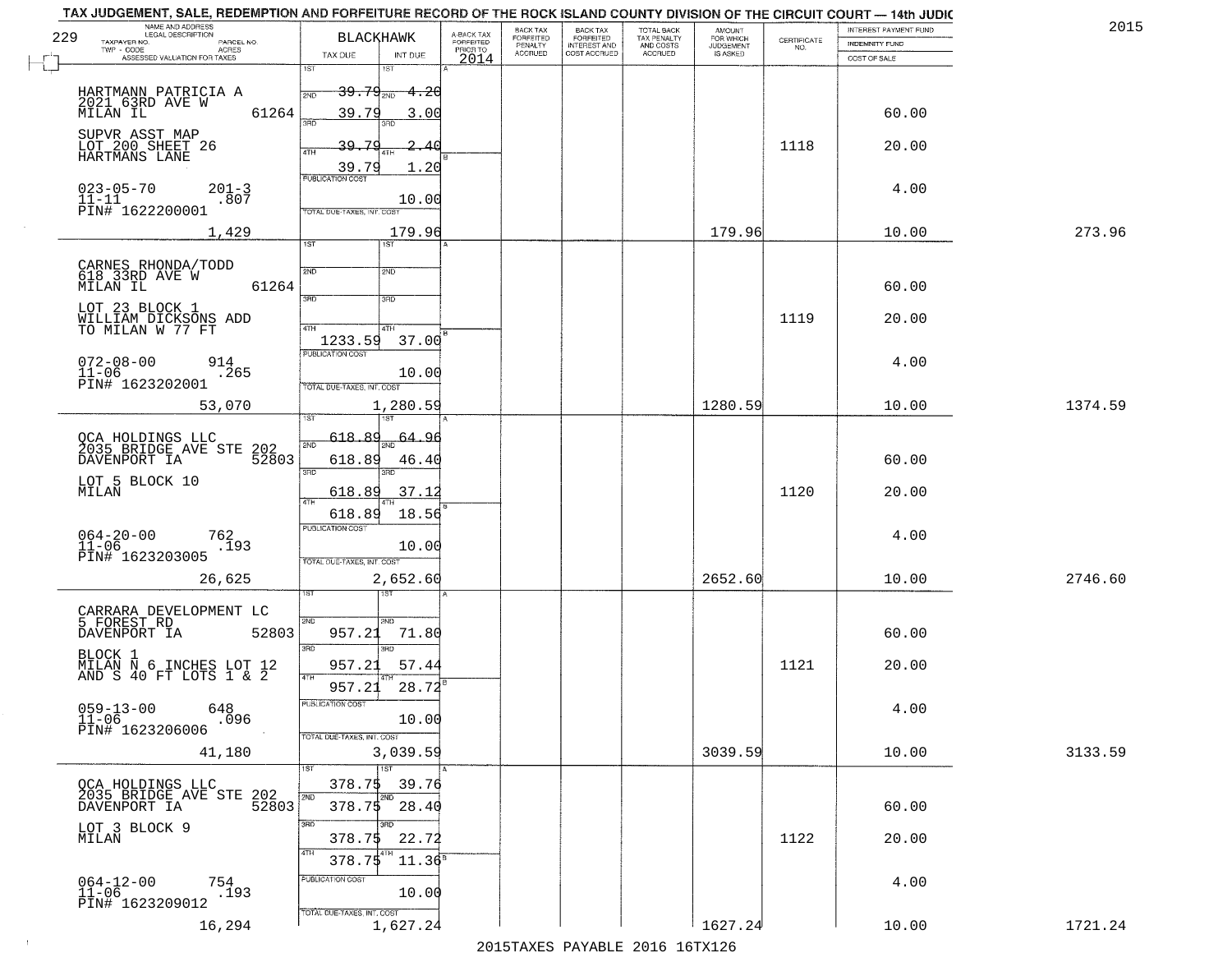| 229                             | BY WHOM                                           | RATE               | <b>BLACKHAWK</b> | TAX JUDGEMENT, SALE, REDEMPTION AND FORFEITURE RECORD OF THE ROCK ISLAND COUNTY DIVISION OF THE CIRCUIT COURT — 14th JUDICIAL CIRCUIT OF ILLINOIS 2015 | TOTAL DUE<br>TO REDEEM                       |                                         | DATE OF REDEMP-<br>TION OR DEED | RECEIVED REDEMPTION                                               |
|---------------------------------|---------------------------------------------------|--------------------|------------------|--------------------------------------------------------------------------------------------------------------------------------------------------------|----------------------------------------------|-----------------------------------------|---------------------------------|-------------------------------------------------------------------|
|                                 | PURCHASED                                         | $\%$<br><b>BID</b> | DATE OF SALE     | SUBSEQUENT TAXES PAID, FEES, AND TIME EXTENSION                                                                                                        | FROM SALE<br>LESS<br><b>COUNTY CLERK FEE</b> | BY WHOM REDEEMED                        | MO.<br>DAY.<br><b>YEAR</b>      | MONEY IN FULL                                                     |
| PIN# 1622200001<br>RICO TRUSTEE |                                                   | 18                 | 12/29/2016       | 03/14/2017 Time Ext & incl<br>03/14/2017 Take Notice Fee                                                                                               | 07/29/2019<br>20.59                          |                                         |                                 | Certificate<br>Returned<br>& Cancelled<br>05/23/2017              |
|                                 |                                                   |                    |                  |                                                                                                                                                        |                                              | 343.86<br>160.00 AMERICAN BANK 4 OF     | 03/15/2017<br>14                | Karen Kinney                                                      |
| $\overline{c}$                  | PIN# 1623202001<br>STEVE SODEMAN LIVING TRUST     |                    | 12/29/2016       | $\begin{array}{cc}  01/17/2017 \text{ Time Ext} & \text{incl} \\  01/17/2017 \text{ Take Notice } Fee \end{array}$                                     | 12/20/2019<br>20.47                          |                                         |                                 | Certificate<br>Returned<br>$& \text{Cancelled} 2$<br>$05/23/2017$ |
|                                 |                                                   |                    |                  |                                                                                                                                                        |                                              | $1,422.55$<br>160.00 TODD/RHONDA CARNES | 04/28/2017                      | Karen Kinney                                                      |
| PIN# 1623203005<br>3            | STEVE SODEMAN LIVING TRUST                        | 00                 | 12/29/2016       | 01/17/2017 Time Ext & incl<br>01/17/2017 Take Notice Fee                                                                                               | 12/20/2019<br>20.47                          |                                         |                                 | Certificate<br>Returned<br>3<br>& Cancelled<br>05/23/2017         |
|                                 |                                                   |                    |                  |                                                                                                                                                        |                                              | $2,767.07$<br>160.00 RENTPRO 11 OF 12   | 03/02/2017                      | Karen Kinney                                                      |
| 4                               | PIN# 1623206006<br>STEVE SODEMAN LIVING TRUST     |                    | 12/29/2016       | $\begin{bmatrix} 01/17/2017 \\ 01/17/2017 \end{bmatrix}$ Take Notice Fee                                                                               | 12/20/2019<br>20.47                          |                                         |                                 | Certificate<br>Returned<br>& Cancelled 4<br>03/23/2017            |
|                                 |                                                   |                    |                  |                                                                                                                                                        |                                              | 3, 216.73<br>160.00 CHET CARRARA        | 02/09/2017                      | Karen Kinney                                                      |
| 5                               | PIN# 1623209012    <br>STEVE SODEMAN LIVING TRUST | $\overline{13}$    | 12/29/2016       | 01/17/2017 Time Ext & incl<br>01/17/2017 Take Notice Fee                                                                                               | 12/20/2019<br>20.47                          |                                         |                                 | Certificate<br>Returned<br>& Cancelled 5<br>05/23/2017            |
|                                 |                                                   |                    |                  |                                                                                                                                                        | $1,965.47$<br>160.00 RENTPRO                 |                                         | 03/02/2017                      | Karen Kinney                                                      |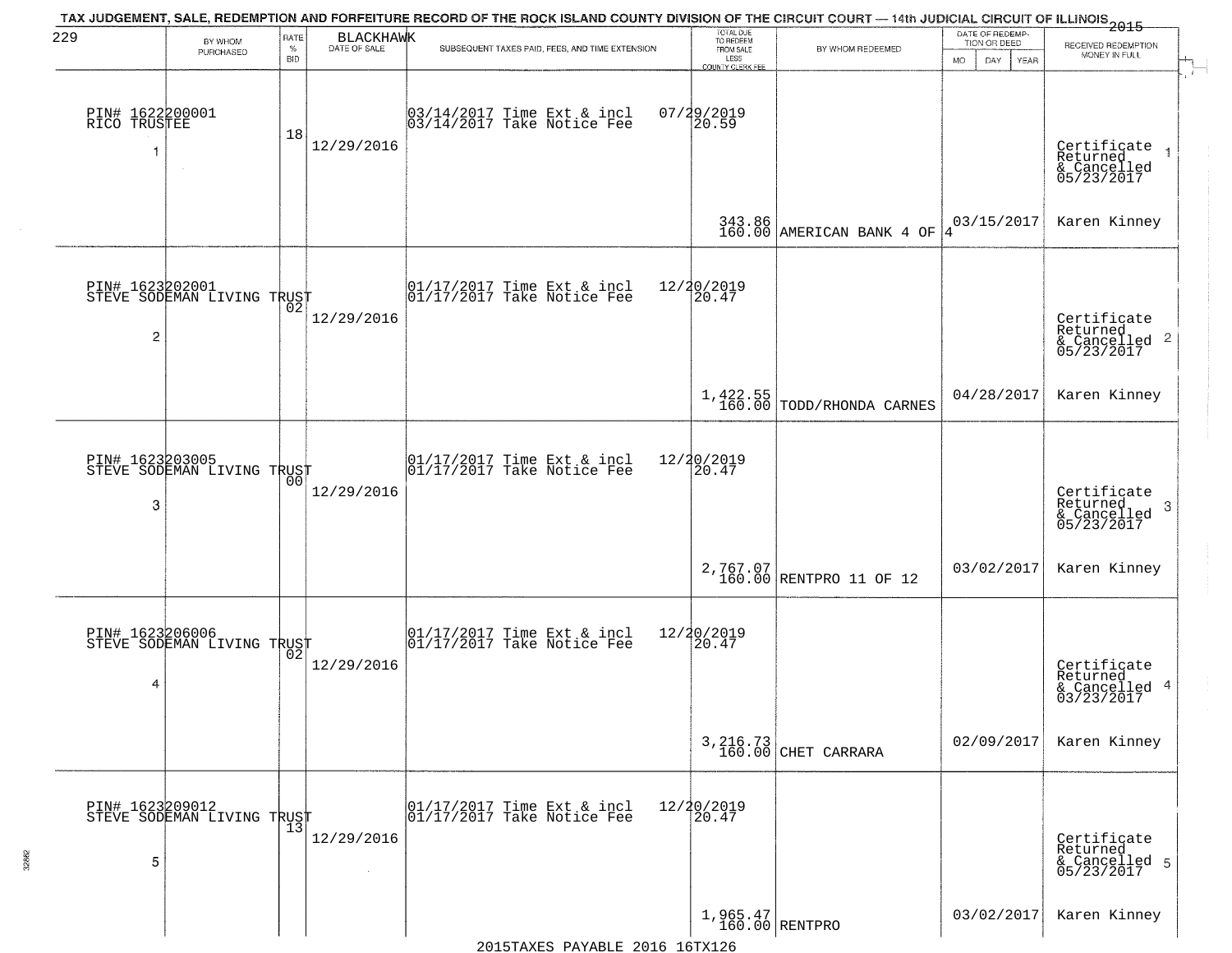| TAX JUDGEMENT, SALE, REDEMPTION AND FORFEITURE RECORD OF THE ROCK ISLAND COUNTY DIVISION OF THE CIRCUIT COURT - 14th JUDIC |                                            |                                     |                              |                       |                                        |                                  |                    |                       |         |
|----------------------------------------------------------------------------------------------------------------------------|--------------------------------------------|-------------------------------------|------------------------------|-----------------------|----------------------------------------|----------------------------------|--------------------|-----------------------|---------|
| NAME AND ADDRESS<br>LEGAL DESCRIPTION<br>230                                                                               | <b>BLACKHAWK</b>                           |                                     | <b>BACK TAX</b><br>FORFEITED | BACK TAX<br>FORFEITED | TOTAL BACK<br>TAX PENALTY<br>AND COSTS | AMOUNT<br>FOR WHICH<br>JUDGEMENT |                    | INTEREST PAYMENT FUND | 201     |
| TAXPAYER NO.<br>PARCEL NO.<br>ACRES                                                                                        |                                            | A-BACK TAX<br>FORFEITED<br>PRIOR TO | PENALTY                      | <b>INTEREST AND</b>   |                                        |                                  | CERTIFICATE<br>NO. | <b>INDEMNITY FUND</b> |         |
| ASSESSED VALUATION FOR TAXES                                                                                               | TAX DUE<br>INT DUE                         | 2014                                | <b>ACCRUED</b>               | COST ACCRUED          | ACCRUED                                | IS ASKED                         |                    | COST OF SALE          |         |
|                                                                                                                            | 1ST<br>$1S$ T<br>2ND<br>2ND                |                                     |                              |                       |                                        |                                  |                    |                       |         |
| LUBBEN CHRISTINE M<br>421 3RD AVE W<br>MILAN IL<br>61264                                                                   | 390<br>3RD                                 |                                     |                              |                       |                                        |                                  |                    | 60.00                 |         |
| LOT 10 BLOCK 7<br>MILAN                                                                                                    | 463.75<br>27.84<br><b>ATH</b>              |                                     |                              |                       |                                        |                                  | 1123               | 20.00                 |         |
| $063 - 15 - 00$<br>735                                                                                                     | 13.92<br>463.75<br><b>PUBLICATION COST</b> |                                     |                              |                       |                                        |                                  |                    | 4.00                  |         |
| $11 - 06$<br>.193<br>PIN# 1623211011                                                                                       | 10.00<br>TOTAL DUE-TAXES, INT. COST        |                                     |                              |                       |                                        |                                  |                    |                       |         |
| 25,951                                                                                                                     | 979.26<br>1ST                              |                                     |                              |                       |                                        | 979.26                           |                    | 10.00                 | 1073.26 |
|                                                                                                                            |                                            |                                     |                              |                       |                                        |                                  |                    |                       |         |
| FOSS R<br>326 4TH ST W<br>61264<br>MILAN IL                                                                                | 2ND<br>2ND<br>3RD<br>3RD                   |                                     |                              |                       |                                        |                                  |                    | 60.00                 |         |
| LOT 6 BLOCK 1<br>DICKSON AND YOUNGS ADD<br>S 40 FT                                                                         | 73.57<br><u>4.40</u>                       |                                     |                              |                       |                                        |                                  | 1124               | 20.00                 |         |
|                                                                                                                            | 73.57<br>2.20                              |                                     |                              |                       |                                        |                                  |                    |                       |         |
| $068 - 19 - 00$<br>841<br>$11 - 06$<br>.110                                                                                | <b>PUBLICATION COST</b><br>10.00           |                                     |                              |                       |                                        |                                  |                    | 4.00                  |         |
| PIN# 1623217003                                                                                                            | TOTAL DUE-TAXES, INT. COST                 |                                     |                              |                       |                                        |                                  |                    |                       | 257.74  |
| 19,052                                                                                                                     | 163.74<br>īST                              |                                     |                              |                       |                                        | 163.74                           |                    | 10.00                 |         |
| PEGASUS 62 LLC SERIES I<br>10 WOODLEY RD                                                                                   | 630.60<br><u>66.2.</u><br>2ND              |                                     |                              |                       |                                        |                                  |                    |                       |         |
| ROCK ISLAND IL<br>61201                                                                                                    | 630.60<br>47.30                            |                                     |                              |                       |                                        |                                  |                    | 60.00                 |         |
| LOT 15 BLOCK 1<br>SHAFFERS FIRST ADD                                                                                       | 3BD<br>3RD<br>37.84<br>630.60              |                                     |                              |                       |                                        |                                  | 1125               | 20.00                 |         |
|                                                                                                                            | 4TH<br>18.92<br>630.60                     |                                     |                              |                       |                                        |                                  |                    |                       |         |
| $085 - 21 - 00$<br>11-06<br>1098                                                                                           | <b>PUBLICATION COST</b>                    |                                     |                              |                       |                                        |                                  |                    | 4.00                  |         |
| .172<br>PIN# 1623302006                                                                                                    | 10.00<br>TOTAL OUE-TAXES, INT. COST        |                                     |                              |                       |                                        |                                  |                    |                       |         |
| 27,129                                                                                                                     | 2,702.68                                   |                                     |                              |                       |                                        | 2702.68                          |                    | 10.00                 | 2796.68 |
|                                                                                                                            |                                            |                                     |                              |                       |                                        |                                  |                    |                       |         |
| WEST PATRICIA J<br>843 10TH ST W<br>MILAN IL<br>61264                                                                      | 2ND<br>2ND<br>276.17<br>20.70              |                                     |                              |                       |                                        |                                  |                    | 60.00                 |         |
| LOT 25<br>FONTENOYS 1ST ADD<br>TO MILAN                                                                                    | 3RD<br>3RD<br>276.17<br>16.56              |                                     |                              |                       |                                        |                                  | 1126               | 20.00                 |         |
|                                                                                                                            | 4TH<br>$8.28^{6}$<br>276.17                |                                     |                              |                       |                                        |                                  |                    |                       |         |
| $102 - 04 - 00$<br>1398                                                                                                    | PUBLICATION COS                            |                                     |                              |                       |                                        |                                  |                    | 4.00                  |         |
| .161<br>$11 - 06$<br>PIN# 1623307035                                                                                       | 10.00<br>TOTAL DUE-TAXES, INT. COST        |                                     |                              |                       |                                        |                                  |                    |                       |         |
| 11,881                                                                                                                     | 884.05                                     |                                     |                              |                       |                                        | 884.05                           |                    | 10.00                 | 978.05  |
| KELLY JOSEPH P III/DONNA                                                                                                   | 1ST<br>555.34<br>58.31                     |                                     |                              |                       |                                        |                                  |                    |                       |         |
| 10 WOODLEY RD<br>61201<br>ROCK ISLAND IL                                                                                   | 2ND<br>2ND<br>555.34 41.65                 |                                     |                              |                       |                                        |                                  |                    | 60.00                 |         |
| LOT 28<br>FONTENOYS 1ST ADD                                                                                                | 3RD<br>3BD<br>33.32<br>555.34              |                                     |                              |                       |                                        |                                  | 1127               | 20.00                 |         |
| TO MILAN                                                                                                                   | 4TH<br>$16.66^8$<br>555.34                 |                                     |                              |                       |                                        |                                  |                    |                       |         |
| $102 - 07 - 00$<br>1401<br>.189<br>$11 - 06$                                                                               | PUBLICATION COST<br>10.00                  |                                     |                              |                       |                                        |                                  |                    | 4.00                  |         |
| PIN# 1623307038                                                                                                            | TOTAL DUE-TAXES, INT. COST                 |                                     |                              |                       |                                        |                                  |                    |                       |         |
| 23,891                                                                                                                     | 2,381.30                                   |                                     |                              |                       |                                        | 2381.30                          |                    | 10.00                 | 2475.30 |

 $\sim 10$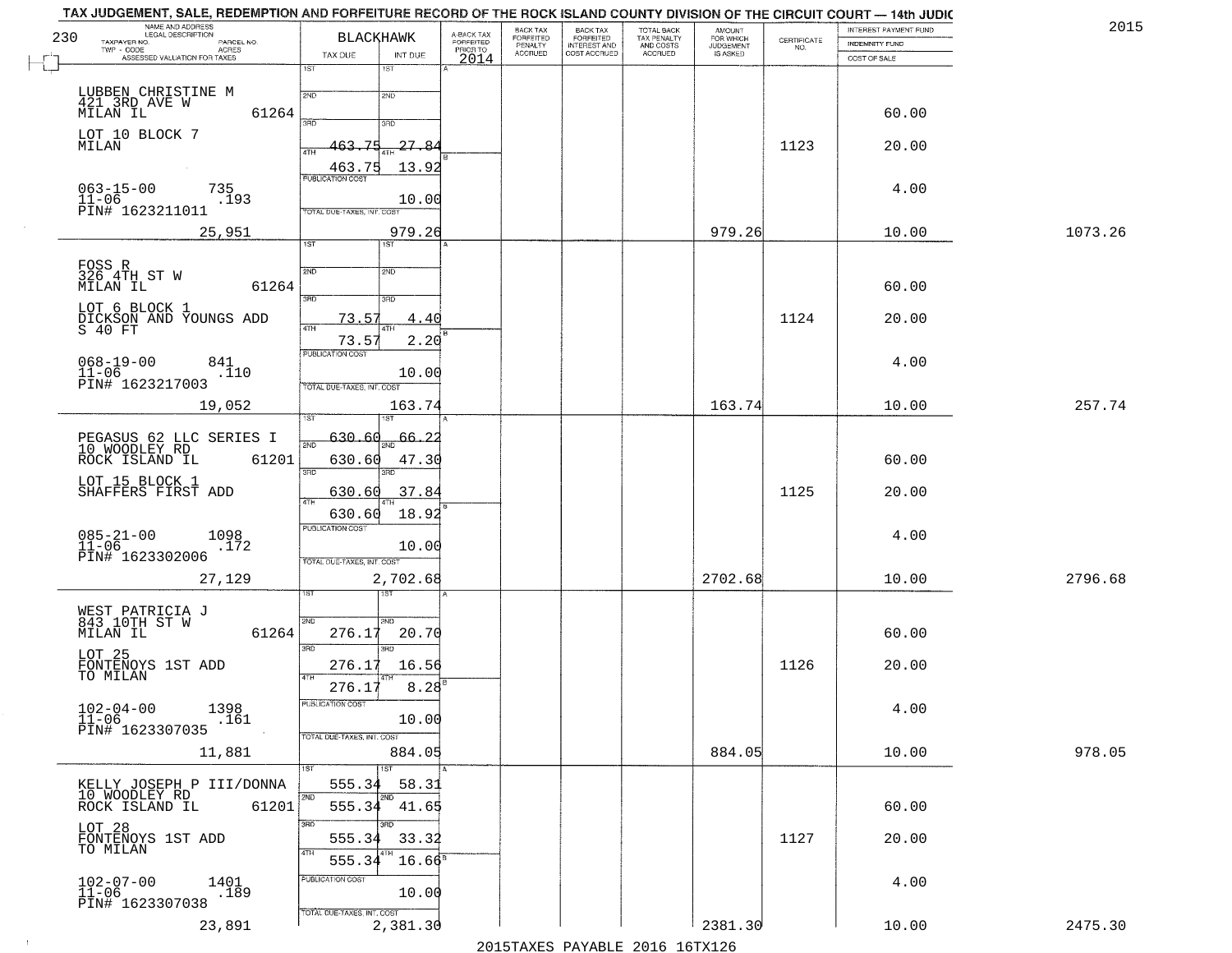| 230                  | BY WHOM                                           | RATE               | <b>BLACKHAWK</b> | TAX JUDGEMENT, SALE, REDEMPTION AND FORFEITURE RECORD OF THE ROCK ISLAND COUNTY DIVISION OF THE CIRCUIT COURT — 14th JUDICIAL CIRCUIT OF ILLINOIS 2015 | TOTAL DUE<br>TO REDEEM                |                                            | DATE OF REDEMP-<br>TION OR DEED | RECEIVED REDEMPTION                                                |
|----------------------|---------------------------------------------------|--------------------|------------------|--------------------------------------------------------------------------------------------------------------------------------------------------------|---------------------------------------|--------------------------------------------|---------------------------------|--------------------------------------------------------------------|
|                      | PURCHASED                                         | $\%$<br><b>BID</b> | DATE OF SALE     | SUBSEQUENT TAXES PAID, FEES, AND TIME EXTENSION                                                                                                        | FROM SALE<br>LESS<br>COUNTY CLERK FEE | BY WHOM REDEEMED                           | MO.<br>DAY.<br><b>YEAR</b>      | MONEY IN FULL                                                      |
| 1                    | PIN# 1623211011    <br>STEVE SODEMAN LIVING TRUST | 01                 | 12/29/2016       | 01/17/2017 Time Ext & incl<br>01/17/2017 Take Notice Fee                                                                                               | 12/20/2019<br>20.47                   |                                            |                                 | Certificate<br>Returned<br>& Cancelled<br>07/20/2017               |
|                      |                                                   |                    |                  |                                                                                                                                                        | $1,104.46$<br>$160.00$                | CHRIS LUBBEN/RANDY                         | 05/05/2017<br>DEVOSS            | Karen Kinney                                                       |
| PIN# 1623217003<br>2 | STEVE SODEMAN LIVING TRUST                        |                    | 12/29/2016       | $\begin{array}{cc}  01/17/2017 \text{ Time Ext} & \text{incl} \\  01/17/2017 \text{ Take Notice Fe} \end{array}$                                       | 12/20/2019<br>20.47                   |                                            |                                 | Certificate<br>Returned<br>$\frac{1}{6}$ Cancelled 2<br>08/03/2017 |
|                      |                                                   |                    |                  |                                                                                                                                                        |                                       | 371.00<br>160.00 JAMES B NUTTER CO         | 07/21/2017                      | Karen Kinney                                                       |
| 3                    | PIN# 1623302006    <br>STEVE SODEMAN LIVING TRUST | 00                 | 12/29/2016       | $\begin{array}{ccc}  01/17/2017 \text{ Time} & \text{Ext} & \text{incl} \\  01/17/2017 \text{ Take Notice } \text{Fe} \end{array}$                     | 12/20/2019<br>20.47                   |                                            |                                 | Certificate<br>Returned<br>3<br>& Cancelled<br>02/08/2017          |
|                      |                                                   |                    |                  |                                                                                                                                                        |                                       | 2,817.15<br>160.00 PEGASUS 62 LLC SERIES I | 01/23/2017                      | Karen Kinney                                                       |
| 4                    | PIN# 1623307035<br>STEVE SODEMAN LIVING TRUST     |                    | 12/29/2016       | $\begin{bmatrix} 01/17/2017 \\ 01/17/2017 \end{bmatrix}$ Take Notice Fee                                                                               | 12/20/2019<br>$\overline{20.47}$      |                                            |                                 | Certificate<br>Returned<br>& Cancelled 4<br>01/09/2018             |
|                      |                                                   |                    |                  |                                                                                                                                                        |                                       | 1,350.62<br>160.00 PATRICIA WEST           | 11/02/2017                      | Karen Kinney                                                       |
| 5                    | PIN# 1623307038<br>VOTROUBEK ROBERT M             | 0 <sub>0</sub>     | 12/29/2016       | 02/06/2017 Time Ext & incl<br>02/06/2017 Take Notice Fee                                                                                               | $07/01/2019$<br>20.59                 |                                            |                                 | Certificate<br>Returned<br>& Cancelled 5<br>05/23/2017             |
|                      |                                                   |                    |                  |                                                                                                                                                        |                                       | $2,495.89$<br>160.00 JOSEPH P KELLY III    | 02/07/2017                      | Karen Kinney                                                       |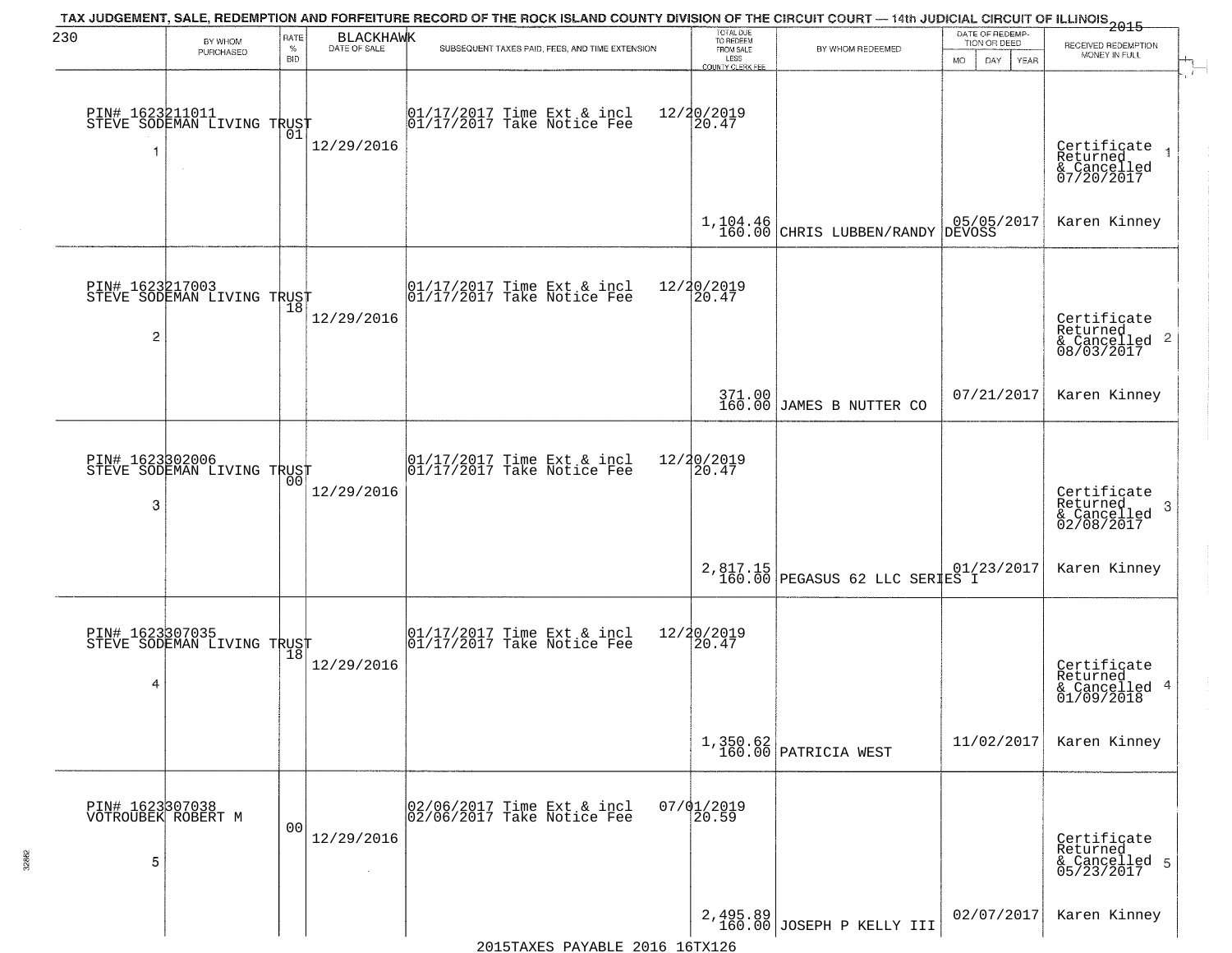|     | TAX JUDGEMENT, SALE, REDEMPTION AND FORFEITURE RECORD OF THE ROCK ISLAND COUNTY DIVISION OF THE CIRCUIT COURT - 14th JUDIC<br>NAME AND ADDRESS<br>LEGAL DESCRIPTION |                                            |                                     | BACK TAX             | <b>BACK TAX</b>           |                                        | AMOUNT<br>FOR WHICH |                    | INTEREST PAYMENT FUND | 201     |
|-----|---------------------------------------------------------------------------------------------------------------------------------------------------------------------|--------------------------------------------|-------------------------------------|----------------------|---------------------------|----------------------------------------|---------------------|--------------------|-----------------------|---------|
| 231 | TAXPAYER NO.<br>PARCEL NO.<br>ACRES                                                                                                                                 | <b>BLACKHAWK</b>                           | A-BACK TAX<br>FORFEITED<br>PRIOR TO | FORFEITED<br>PENALTY | FORFEITED<br>INTEREST AND | TOTAL BACK<br>TAX PENALTY<br>AND COSTS | <b>JUDGEMENT</b>    | CERTIFICATE<br>NO. | INDEMNITY FUND        |         |
|     | ASSESSED VALUATION FOR TAXES                                                                                                                                        | TAX DUE<br>INT DUE<br>1ST<br>1ST           | 2014                                | <b>ACCRUED</b>       | COST ACCRUED              | ACCRUED                                | <b>IS ASKED</b>     |                    | COST OF SALE          |         |
|     |                                                                                                                                                                     |                                            |                                     |                      |                           |                                        |                     |                    |                       |         |
|     | WILLITS DANIEL E/KATHLEEN $\frac{1}{200}$ 181.04 $\frac{1}{200}$ 19.04                                                                                              |                                            |                                     |                      |                           |                                        |                     |                    |                       |         |
|     | 61264<br>MILAN IL                                                                                                                                                   | 181.05<br>13.60                            |                                     |                      |                           |                                        |                     |                    | 60.00                 |         |
|     | LOT 24                                                                                                                                                              |                                            |                                     |                      |                           |                                        |                     |                    |                       |         |
|     | SYDNOR COURT                                                                                                                                                        | 181.05<br>-10.88                           |                                     |                      |                           |                                        |                     | 1128               | 20.00                 |         |
|     |                                                                                                                                                                     | 181.05<br>5.44                             |                                     |                      |                           |                                        |                     |                    |                       |         |
|     | $090 - 10 - 00$<br>1179                                                                                                                                             | <b>PUBLICATION COST</b>                    |                                     |                      |                           |                                        |                     |                    | 4.00                  |         |
|     | $11 - 06$<br>.210<br>PIN# 1623401010                                                                                                                                | 10.00                                      |                                     |                      |                           |                                        |                     |                    |                       |         |
|     |                                                                                                                                                                     | TOTAL DUE-TAXES, INT. COST                 |                                     |                      |                           |                                        |                     |                    |                       |         |
|     | 13,789                                                                                                                                                              | 783.16<br>1ST<br>1ST                       |                                     |                      |                           |                                        | 783.16              |                    | 10.00                 | 877.16  |
|     |                                                                                                                                                                     | $\frac{1}{2ND}$ 53.20<br>506.82            |                                     |                      |                           |                                        |                     |                    |                       |         |
|     | OPTION INDUSTRIES INC<br>PO BOX 142                                                                                                                                 | সাঁচ                                       |                                     |                      |                           |                                        |                     |                    |                       |         |
|     | MILAN IL<br>61264                                                                                                                                                   | 506.82<br>38.00<br>$\overline{3BD}$<br>3BD |                                     |                      |                           |                                        |                     |                    | 60.00                 |         |
|     | LOT 34                                                                                                                                                              |                                            |                                     |                      |                           |                                        |                     | 1129               |                       |         |
|     | SYDNOR COURT                                                                                                                                                        | 30.40<br>506.82                            |                                     |                      |                           |                                        |                     |                    | 20.00                 |         |
|     |                                                                                                                                                                     | 506.82<br>15.20<br>PUBLICATION COST        |                                     |                      |                           |                                        |                     |                    |                       |         |
|     | $090 - 20 - 00$<br>1189                                                                                                                                             |                                            |                                     |                      |                           |                                        |                     |                    | 4.00                  |         |
|     | $11 - 06$<br>.232<br>PIN# 1623401015                                                                                                                                | 10.00<br>TOTAL DUE-TAXES, INT. COST        |                                     |                      |                           |                                        |                     |                    |                       |         |
|     | 21,804                                                                                                                                                              | 2,174.08                                   |                                     |                      |                           |                                        | 2174.08             |                    | 10.00                 | 2268.08 |
|     |                                                                                                                                                                     | īst<br>1ST                                 |                                     |                      |                           |                                        |                     |                    |                       |         |
|     | SEDDER DONALD R/LELA J<br>617 9TH AVE W                                                                                                                             | 2ND<br><b>SMD</b>                          |                                     |                      |                           |                                        |                     |                    |                       |         |
|     | MILAN IL<br>61264                                                                                                                                                   |                                            |                                     |                      |                           |                                        |                     |                    | 60.00                 |         |
|     |                                                                                                                                                                     | 3RD<br>3RD                                 |                                     |                      |                           |                                        |                     |                    |                       |         |
|     | LOTS 50 & 51<br>SYDNOR COURT<br>SHEET 30                                                                                                                            |                                            |                                     |                      |                           |                                        |                     | 1130               | 20.00                 |         |
|     |                                                                                                                                                                     | 4TH<br>4TH<br>464.71<br>13.94              |                                     |                      |                           |                                        |                     |                    |                       |         |
|     |                                                                                                                                                                     | <b>PUBLICATION COST</b>                    |                                     |                      |                           |                                        |                     |                    |                       |         |
|     | $091 - 14 - 00$<br>11-06<br>1205<br>.438                                                                                                                            | 10.00                                      |                                     |                      |                           |                                        |                     |                    | 4.00                  |         |
|     | PIN# 1623401051                                                                                                                                                     | TOTAL OUE-TAXES, INT. COST                 |                                     |                      |                           |                                        |                     |                    |                       |         |
|     | 19,992                                                                                                                                                              | 488.65                                     |                                     |                      |                           |                                        | 488.65              |                    | 10.00                 | 582.65  |
|     |                                                                                                                                                                     |                                            |                                     |                      |                           |                                        |                     |                    |                       |         |
|     | LOVETT MEARLE A<br>517 2ND ST W                                                                                                                                     | 44.65<br>4.69<br>2ND<br>2ND                |                                     |                      |                           |                                        |                     |                    |                       |         |
|     | MILAN IL<br>61264                                                                                                                                                   | 44.65<br>3.35                              |                                     |                      |                           |                                        |                     |                    | 60.00                 |         |
|     |                                                                                                                                                                     | 3RD<br>3RD                                 |                                     |                      |                           |                                        |                     |                    |                       |         |
|     | JOSEPH FITZPATRICKS SUBD<br>N 15 FT L 10 & S 30 FT<br>LOT 11                                                                                                        | 2.68<br>44.65<br>4TH                       |                                     |                      |                           |                                        |                     | 1131               | 20.00                 |         |
|     |                                                                                                                                                                     | 44.65<br>1.34                              |                                     |                      |                           |                                        |                     |                    |                       |         |
|     | $077 - 02 - 00$<br>1004                                                                                                                                             | PUBLICATION COST                           |                                     |                      |                           |                                        |                     |                    | 4.00                  |         |
|     | $11 - 06$<br>.145<br>PIN# 1623407012                                                                                                                                | 10.00                                      |                                     |                      |                           |                                        |                     |                    |                       |         |
|     | 19,164                                                                                                                                                              | TOTAL DUE-TAXES, INT. COST<br>200.66       |                                     |                      |                           |                                        | 200.66              |                    | 10.00                 | 294.66  |
|     |                                                                                                                                                                     | 1ST                                        |                                     |                      |                           |                                        |                     |                    |                       |         |
|     | BABA KERRY                                                                                                                                                          | 398.88<br>41.86                            |                                     |                      |                           |                                        |                     |                    |                       |         |
|     | PO BOX 2052<br>60065<br>NORTHBROOK IL                                                                                                                               | 2ND<br>398.88 29.90                        |                                     |                      |                           |                                        |                     |                    | 60.00                 |         |
|     |                                                                                                                                                                     | 3RD<br>חחו                                 |                                     |                      |                           |                                        |                     |                    |                       |         |
|     | LOT 13 BLOCK 5                                                                                                                                                      | 23.92<br>398.88                            |                                     |                      |                           |                                        |                     | 1132               | 20.00                 |         |
|     | WILLIAM DICKSONS ADD TO<br>MILAN W 68 FT                                                                                                                            | 4TH                                        |                                     |                      |                           |                                        |                     |                    |                       |         |
|     |                                                                                                                                                                     | 398.88<br>$11.96^{\circ}$                  |                                     |                      |                           |                                        |                     |                    |                       |         |
|     | $^{974}_{.219}$<br>$075 - 07 - 00$<br>11-06                                                                                                                         | PUBLICATION COST<br>10.00                  |                                     |                      |                           |                                        |                     |                    | 4.00                  |         |
|     | PIN# 1624105001                                                                                                                                                     | TOTAL DUE-TAXES, INT. COST                 |                                     |                      |                           |                                        |                     |                    |                       |         |
|     | 17,160                                                                                                                                                              | 1,713.16                                   |                                     |                      |                           |                                        | 1713.16             |                    | 10.00                 | 1807.16 |
|     |                                                                                                                                                                     |                                            |                                     |                      |                           | 2015 TAVEC DAVADIE 2016 16TV126        |                     |                    |                       |         |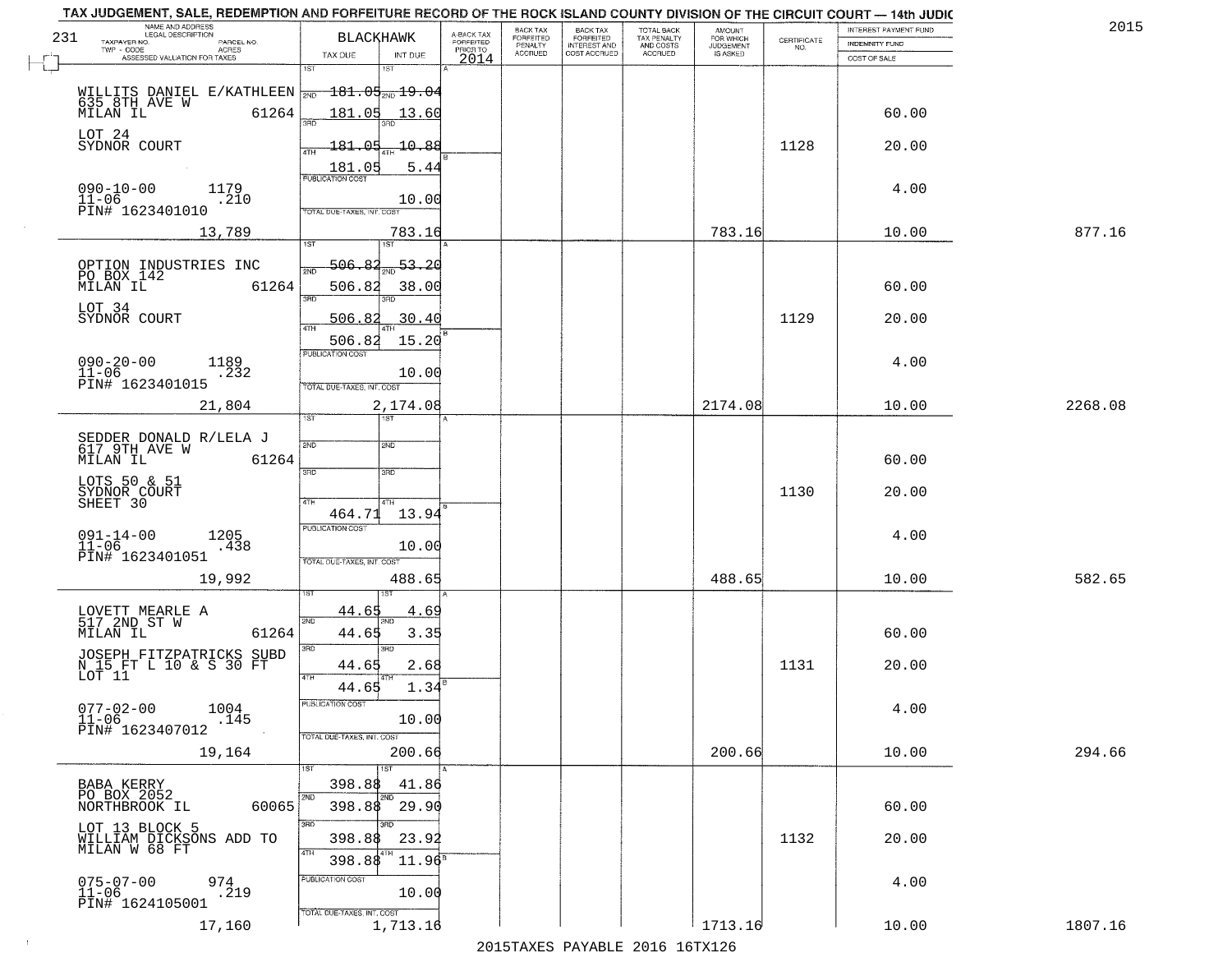| 231                                  | BY WHOM                                                | RATE               | <b>BLACKHAWK</b> | TAX JUDGEMENT, SALE, REDEMPTION AND FORFEITURE RECORD OF THE ROCK ISLAND COUNTY DIVISION OF THE CIRCUIT COURT — 14th JUDICIAL CIRCUIT OF ILLINOIS 2015                                                                                                 | TOTAL DUE<br>TO REDEEM<br>FROM SALE                                                                             |                                        | DATE OF REDEMP<br>TION OR DEED |                                                                           |
|--------------------------------------|--------------------------------------------------------|--------------------|------------------|--------------------------------------------------------------------------------------------------------------------------------------------------------------------------------------------------------------------------------------------------------|-----------------------------------------------------------------------------------------------------------------|----------------------------------------|--------------------------------|---------------------------------------------------------------------------|
|                                      | PURCHASED                                              | $\%$<br><b>BID</b> | DATE OF SALE     | SUBSEQUENT TAXES PAID, FEES, AND TIME EXTENSION                                                                                                                                                                                                        | LESS<br>COUNTY CLERK FEE                                                                                        | BY WHOM REDEEMED                       | DAY.<br>MO.<br>YEAR            | RECEIVED REDEMPTION<br>MONEY IN FULL                                      |
|                                      | PIN# 1623401010    <br>STEVE SODEMAN LIVING TRUST      | 18                 |                  | $[01/17/2017$ Time Ext & incl\n01/17/2017 Take Notice Free\n11/20/2018 Subs paid\n12/29/2016$ 11/21/2017 Subs paid$                                                                                                                                    | 12/20/2019<br>20.47<br>815.32<br>793.60                                                                         |                                        |                                | Certificate<br>Returned<br>& Cancelled<br>07/05/2019                      |
|                                      |                                                        |                    |                  |                                                                                                                                                                                                                                                        |                                                                                                                 | $3,584.29$<br>160.00 SELBY ENTERPRISES | 06/05/2019<br>LLC              | Karen Kinney                                                              |
| PIN# 1623401015<br>2                 | FIN# 1023710101<br>STEVE SODEMAN LIVING TRUST          |                    | 12/29/2016       |                                                                                                                                                                                                                                                        |                                                                                                                 |                                        |                                | Certificate<br>Returned<br>& Cancelled 2<br>02/08/2017                    |
|                                      |                                                        |                    |                  |                                                                                                                                                                                                                                                        |                                                                                                                 | $2,676.33$ voung RENTAL PROPERTIES     | 01/10/2017                     | Karen Kinney                                                              |
| 3                                    | PIN# 1623401051<br>US BANK CUST FOR PRO CAP 4 & CRDTRS | 03                 | 12/29/2016       | 05/03/2017 Time Ext & incl<br>05/03/2017 Take Notice Fee                                                                                                                                                                                               | 07/10/2019<br>20.59                                                                                             |                                        |                                | Certificate<br>Returned<br>3<br>& Cancelled<br>11/28/2017                 |
|                                      |                                                        |                    |                  |                                                                                                                                                                                                                                                        |                                                                                                                 | 638.20<br>160.00 GREEN RIVER CAPITAL   | 10/30/2017<br>LLC              | Karen Kinney                                                              |
| 4                                    | PIN# 1623407012<br>P & G RE LAVESTMENTS LLC            |                    | 12/29/2016       |                                                                                                                                                                                                                                                        |                                                                                                                 |                                        |                                | 4                                                                         |
| PIN# 1624105001<br>RICO TRUSTEE<br>5 |                                                        | 18                 |                  | 03/14/2017 Time Ext & incl<br>03/14/2017 Take Notice Fee<br>12/29/2016 02/11/2019 Take Notice Fee<br>12/29/2016 02/22/2019 Publication Fee<br>02/25/2019 Circuit Clerks Fee<br>03/05/2019 Sheriffs Fee<br>11/17/2018 Subs paid<br>11/18/2017 Subs paid | 07/29/2019<br>20.59<br>$\begin{array}{r} 25.00 \\ 35.00 \\ 15.18 \\ 122.61 \\ 1,746.52 \\ 1,705.50 \end{array}$ |                                        |                                | TAX DEED ISSUED<br>Certificate<br>Returned<br>& Cancelled 5<br>12/26/2019 |
|                                      |                                                        |                    |                  | 2015TAXES PAYABLE 2016 16TX126                                                                                                                                                                                                                         |                                                                                                                 |                                        |                                | Karen Kinney                                                              |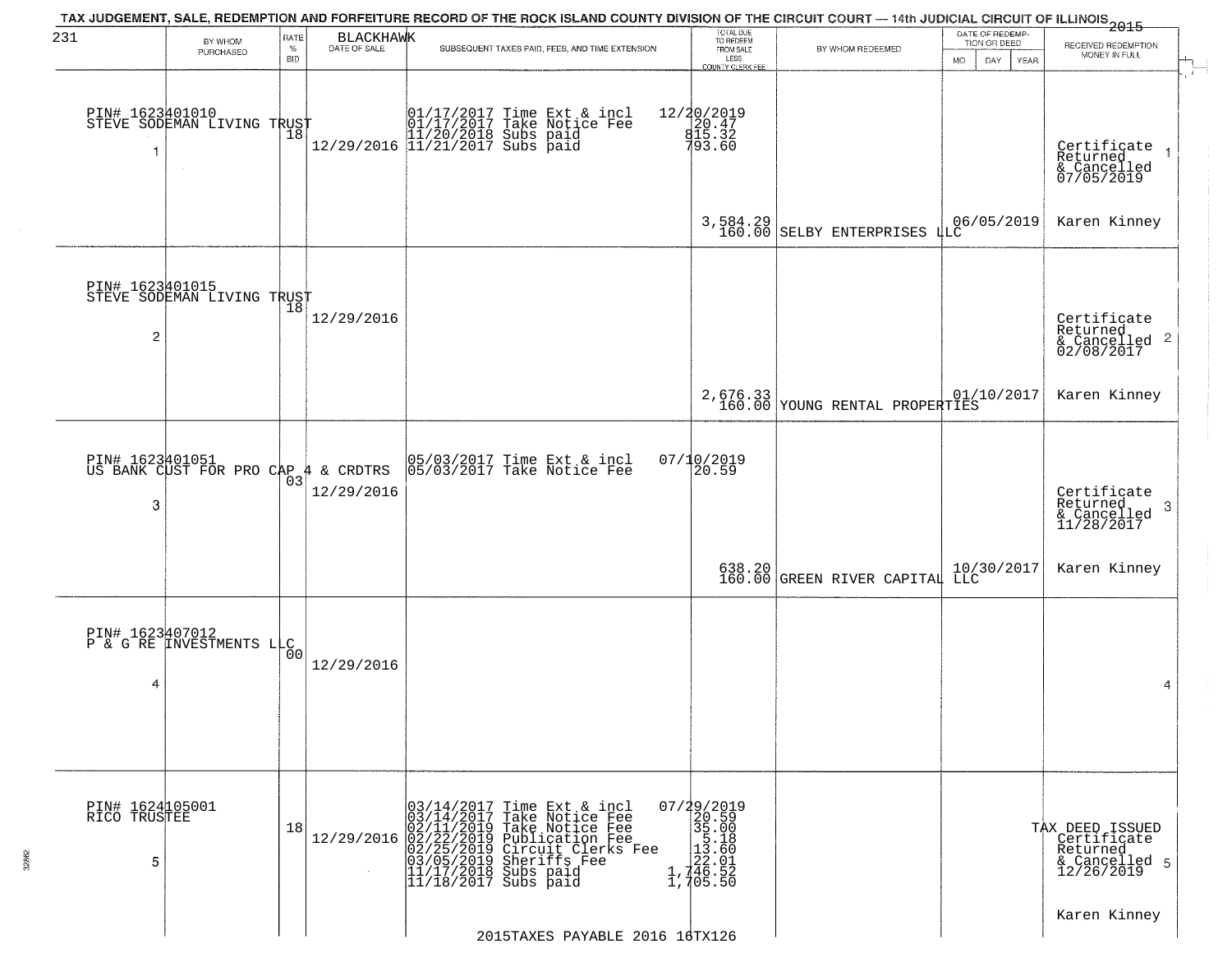| 232 | NAME AND ADDRESS<br>LEGAL DESCRIPTION<br>TAXPAYER NO.<br>PARCEL NO.<br><b>ACRES</b> | <b>BLACKHAWK</b>                                                                 | A-BACK TAX<br>FORFEITED<br>PRIOR TO | <b>BACK TAX</b><br>FORFEITED<br>PENALTY | BACK TAX<br>FORFEITED<br>INTEREST AND | TOTAL BACK<br>TAX PENALTY<br>AND COSTS | AMOUNT<br>FOR WHICH<br><b>JUDGEMENT</b> | $\begin{array}{c} \text{CERTIFICATE} \\ \text{NO.} \end{array}$ | INTEREST PAYMENT FUND<br>INDEMNITY FUND | 2015    |
|-----|-------------------------------------------------------------------------------------|----------------------------------------------------------------------------------|-------------------------------------|-----------------------------------------|---------------------------------------|----------------------------------------|-----------------------------------------|-----------------------------------------------------------------|-----------------------------------------|---------|
|     | ASSESSED VALUATION FOR TAXES                                                        | TAX DUE<br>INT DUE<br>1ST<br>1ST                                                 | 2014                                | <b>ACCRUED</b>                          | COST ACCRUED                          | ACCRUED                                | IS ASKED                                |                                                                 | COST OF SALE                            |         |
|     | WEST PATRICIA J<br>207 4TH ST E<br>MILAN IL<br>61264                                | 2ND<br>2ND<br>402.08<br>30.15                                                    |                                     |                                         |                                       |                                        |                                         |                                                                 | 60.00                                   |         |
|     | LOT 3 BLOCK 2<br>PLEASANTDALE 1ST ADD                                               | 402.<br>n g<br>-24 -<br>12.06<br>402.08                                          |                                     |                                         |                                       |                                        |                                         | 1133                                                            | 20.00                                   |         |
|     | $104 - 20 - 00$<br>1441<br>$11 - 06$<br>.161<br>PĪN# 1624110002                     | <b>PUBLICATION COST</b><br>10.00<br>TOTAL DUE-TAXES, INT. COST                   |                                     |                                         |                                       |                                        |                                         |                                                                 | 4.00                                    |         |
|     | 23,298                                                                              | 1,282.57<br>1ST<br>1ST                                                           |                                     |                                         |                                       |                                        | 1282.57                                 |                                                                 | 10.00                                   | 1376.57 |
|     | SOMERS TRACEY L<br>826 3RD AVE E<br>MILAN IL<br>61264                               | 2ND<br>2ND<br>उन्नत<br>3RD                                                       |                                     |                                         |                                       |                                        |                                         |                                                                 | 60.00                                   |         |
|     | LOT 11<br>SCOTTSWOOD ADD                                                            | 641.87<br>38.52                                                                  |                                     |                                         |                                       |                                        |                                         | 1134                                                            | 20.00                                   |         |
|     | $153 - 94 - 00$<br>$11 - 06$<br>2865<br>.195<br>PIN# 1624204026                     | 641.87<br>19.26<br>PUBLICATION COST<br>10.00<br>TOTAL DUE-TAXES, INT. COST       |                                     |                                         |                                       |                                        |                                         |                                                                 | 4.00                                    |         |
|     | 33,614                                                                              | 1,351.52                                                                         |                                     |                                         |                                       |                                        | 1351.52                                 |                                                                 | 10.00                                   | 1445.52 |
|     | BROESSEL DEBRA<br>805 4TH AVE E<br>61264<br>MILAN IL                                | 466.54<br><u>49.OC</u><br>2ND<br>466.54<br>35.00                                 |                                     |                                         |                                       |                                        |                                         |                                                                 | 60.00                                   |         |
|     | LOT 21<br>SCOTTSWOOD ADD                                                            | 3RD<br>3RD<br>28.00<br>466.54<br>14.00<br>466.54                                 |                                     |                                         |                                       |                                        |                                         | 1135                                                            | 20.00                                   |         |
|     | 2875<br>.195<br>$154 - 04 - 00$<br>$11 - 06$<br>PIN# 1624204033                     | <b>PUBLICATION COST</b><br>10.00<br>TOTAL OUE-TAXES, INT. COST                   |                                     |                                         |                                       |                                        |                                         |                                                                 | 4.00                                    |         |
|     | 26,071                                                                              | 2,002.16<br>ख़                                                                   |                                     |                                         |                                       |                                        | 2002.16                                 |                                                                 | 10.00                                   | 2096.16 |
|     | GREMS GEORGE L<br>468 6TH ST E<br>MILAN IL<br>61264                                 | 2ND<br>2ND<br>3 <sub>BD</sub><br>3HD                                             |                                     |                                         |                                       |                                        |                                         |                                                                 | 60.00                                   |         |
|     | LOT 18<br>RADCLIFF ADD                                                              | 299.53<br>17.96                                                                  |                                     |                                         |                                       |                                        |                                         | 1136                                                            | 20.00                                   |         |
|     | $136 - 38 - 00$<br>11-06<br>2110<br>.108<br>PIN# 1624310018                         | 4TH<br>299.53<br>8.98<br>PUBLICATION COST<br>10.00<br>TOTAL DUE-TAXES, INT. COST |                                     |                                         |                                       |                                        |                                         |                                                                 | 4.00                                    |         |
|     | 24,461                                                                              | 636.00                                                                           |                                     |                                         |                                       |                                        | 636.00                                  |                                                                 | 10.00                                   | 730.00  |
|     | HIXSON DAWN<br>835 5TH_AVE<br>MOLINE IL<br>61265                                    | 386.81<br>40.60<br>2ND.<br><b>2ND</b><br>386.81<br>29.00                         |                                     |                                         |                                       |                                        |                                         |                                                                 | 60.00                                   |         |
|     | SUPVR ASST MAP<br>LOT 134 SHEET 35<br>SUBD OF BENJ HARRIS FARM                      | 3RD<br>3RD<br>23.20<br>386.8<br>4TH<br>$11.60^5$<br>386.81                       |                                     |                                         |                                       |                                        |                                         | 1137                                                            | 20.00                                   |         |
|     | $082 - 20 - 45$<br>11-06<br>$1053 - 6$<br>.129<br>PIN# 1625104087                   | PUBLICATION COST<br>10.00<br>TOTAL DUE-TAXES, INT. COST                          |                                     |                                         |                                       |                                        |                                         |                                                                 | 4.00                                    |         |
|     | 16,641                                                                              | 1,661.64                                                                         |                                     |                                         |                                       |                                        | 1661.64                                 |                                                                 | 10.00                                   | 1755.64 |
|     |                                                                                     |                                                                                  |                                     |                                         |                                       | 2015 TAVEC DAVADIE 2016 16TV126        |                                         |                                                                 |                                         |         |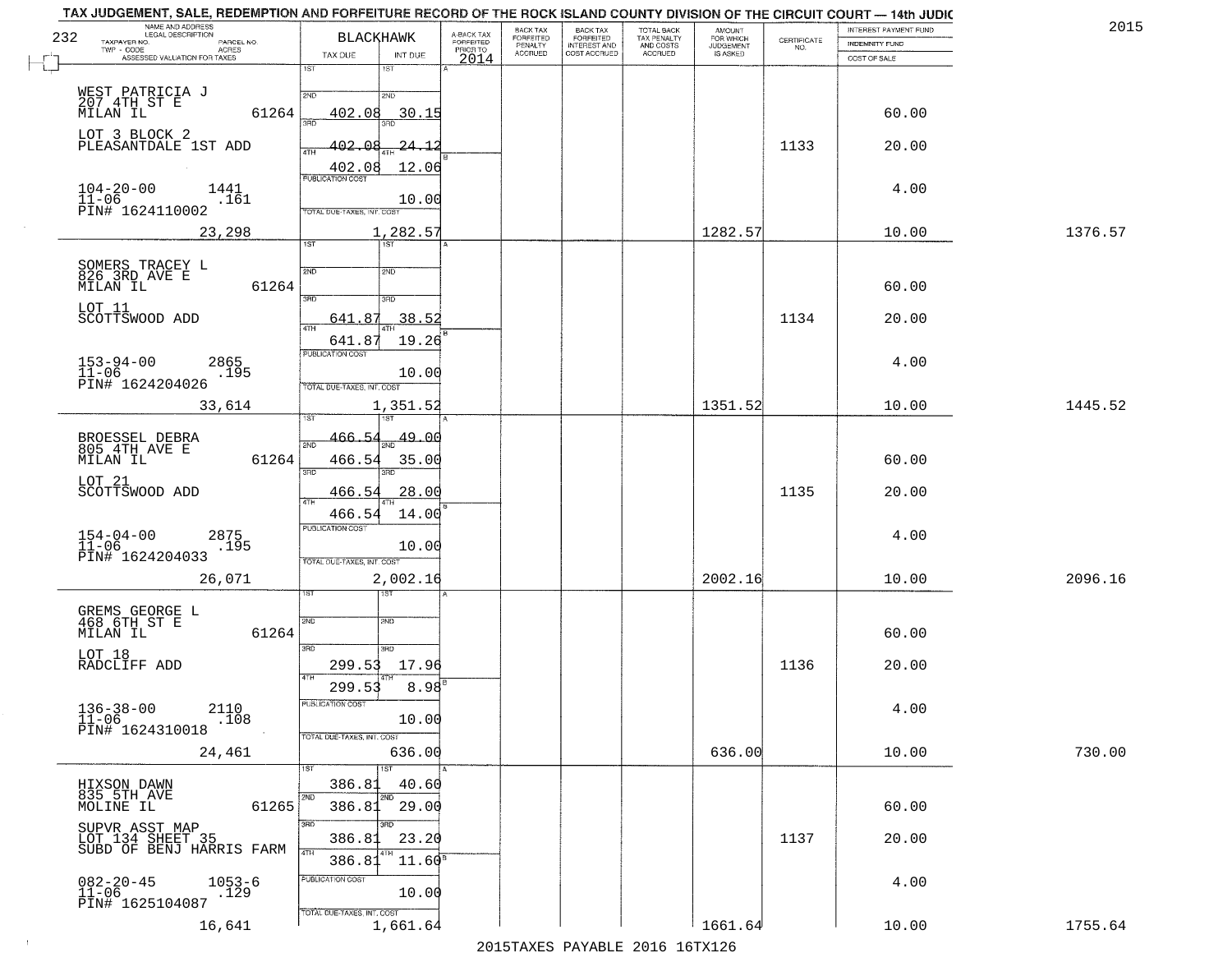| 232              | BY WHOM<br>PURCHASED                               | RATE<br>$\%$<br><b>BID</b> | <b>BLACKHAWK</b><br>DATE OF SALE | TAX JUDGEMENT, SALE, REDEMPTION AND FORFEITURE RECORD OF THE ROCK ISLAND COUNTY DIVISION OF THE CIRCUIT COURT — 14th JUDICIAL CIRCUIT OF ILLINOIS 2015<br>SUBSEQUENT TAXES PAID, FEES, AND TIME EXTENSION                                          | TOTAL DUE<br>TO REDEEM<br>FROM SALE<br>LESS                                                       | BY WHOM REDEEMED                   | DATE OF REDEMP-<br>TION OR DEED<br><b>MO</b><br>DAY<br><b>YEAR</b> | RECEIVED REDEMPTION<br>MONEY IN FULL                   |
|------------------|----------------------------------------------------|----------------------------|----------------------------------|----------------------------------------------------------------------------------------------------------------------------------------------------------------------------------------------------------------------------------------------------|---------------------------------------------------------------------------------------------------|------------------------------------|--------------------------------------------------------------------|--------------------------------------------------------|
| PIN# 1624110002  | STEVE SODEMAN LIVING TRUST                         | ŌŽ                         | 12/29/2016                       | $\begin{bmatrix} 01/17/2017 \\ 01/17/2017 \\ 01 \end{bmatrix}$ Take Notice Fee                                                                                                                                                                     | <b>COUNTY CLERK FEE</b><br>12/20/2019<br>20.47                                                    |                                    |                                                                    | Certificate<br>Returned<br>& Cancelled<br>01/09/2018   |
|                  |                                                    |                            |                                  |                                                                                                                                                                                                                                                    |                                                                                                   | $1,452.10$ PATRICIA WEST           | 11/02/2017                                                         | Karen Kinney                                           |
| PIN# 1624204026  | STEVE SODEMAN LIVING TRUST<br>$\overline{c}$       | 00                         | 12/29/2016                       | $\begin{array}{cc}  01/17/2017 \text{ Time Ext} & \text{incl} \\  01/17/2017 \text{ Take Notice Fe} \end{array}$                                                                                                                                   | 12/20/2019<br>20.47                                                                               |                                    |                                                                    | Certificate<br>Returned<br>& Cancelled 2<br>03/23/2017 |
|                  |                                                    |                            |                                  |                                                                                                                                                                                                                                                    |                                                                                                   | 1,465.99<br>160.00 TRACEY L SOMERS | 02/10/2017                                                         | Karen Kinney                                           |
| PIN# 1624204033  | STEVE SODEMAN LIVING TRUST<br>3                    | 01                         | 12/29/2016                       | 01/17/2017 Time Ext & incl<br>01/17/2017 Take Notice Fee                                                                                                                                                                                           | 12/20/2019<br>20.47                                                                               |                                    |                                                                    | Certificate<br>Returned<br>3<br>$\frac{6}{11/28/2017}$ |
|                  |                                                    |                            |                                  |                                                                                                                                                                                                                                                    | 2,158.55<br>160.00                                                                                | DEBRA BROESSEL                     | 10/13/2017                                                         | Karen Kinney                                           |
|                  | PIN# 1624310018<br>STEVE SODEMAN LIVING TRUST<br>4 |                            | 12/29/2016                       | $\begin{bmatrix} 01/17/2017 \\ 01/17/2017 \end{bmatrix}$ Take Notice Fee                                                                                                                                                                           | 12/20/2019<br>20.47                                                                               |                                    |                                                                    | Certificate<br>Returned<br>& Cancelled 4<br>05/23/2017 |
|                  |                                                    |                            |                                  |                                                                                                                                                                                                                                                    |                                                                                                   | 765.07<br>160.00 GEORGE GREMS      | 04/12/2017                                                         | Karen Kinney                                           |
| PIN# 1625 104087 | 5                                                  | 18                         |                                  | 06/05/2019 Time Ext & incl<br>02/27/2017 Take Notice Fee<br>12/29/2016 06/14/2019 Take Notice Fee<br>12/29/2016 06/14/2019 Circuit Clerks Fee<br>06/14/2019 Subs paid<br>06/21/2019 Title Search Fee<br>06/25/2019 Sheriffs Fee<br>12/04/2017 Subs | 10/17/2019<br>20.59<br>35.00<br>$1, 700.00$<br>1,768.90<br>150.00<br>284.61<br>158.28<br>1,664.90 |                                    |                                                                    | 5                                                      |
|                  |                                                    |                            |                                  | 2015TAXES PAYABLE 2016 16TX126                                                                                                                                                                                                                     |                                                                                                   |                                    |                                                                    |                                                        |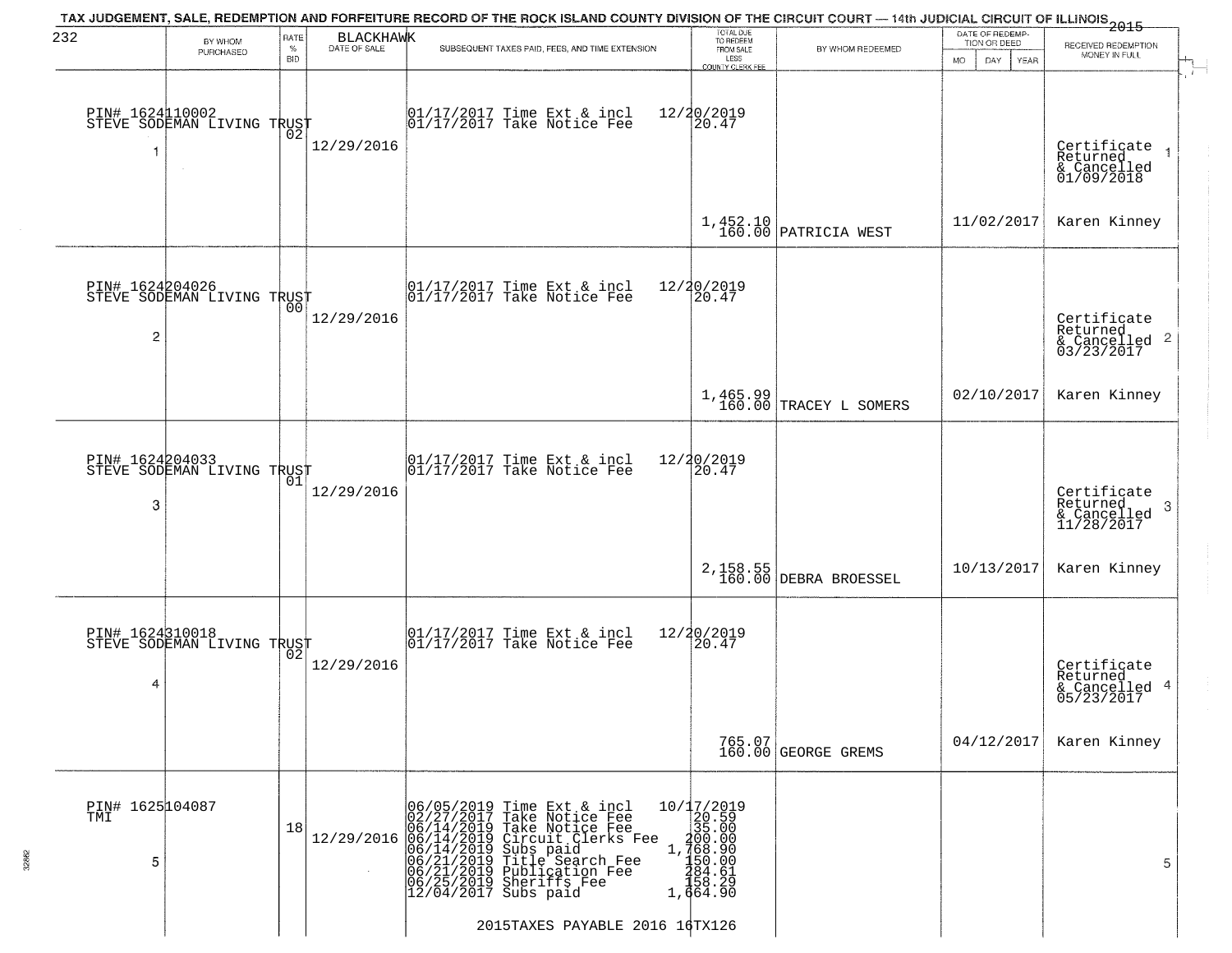| TAX JUDGEMENT, SALE, REDEMPTION AND FORFEITURE RECORD OF THE ROCK ISLAND COUNTY DIVISION OF THE CIRCUIT COURT - 14th JUDIC<br>NAME AND ADDRESS<br>LEGAL DESCRIPTION |                                          |                                     | BACK TAX             |                                       |                                        | AMOUNT<br>FOR WHICH |                                                                 | INTEREST PAYMENT FUND | 2015    |
|---------------------------------------------------------------------------------------------------------------------------------------------------------------------|------------------------------------------|-------------------------------------|----------------------|---------------------------------------|----------------------------------------|---------------------|-----------------------------------------------------------------|-----------------------|---------|
| 233<br>TAXPAYER NO.<br>PARCEL NO.                                                                                                                                   | <b>BLACKHAWK</b>                         | A-BACK TAX<br>FORFEITED<br>PRIOR TO | FORFEITED<br>PENALTY | BACK TAX<br>FORFEITED<br>INTEREST AND | TOTAL BACK<br>TAX PENALTY<br>AND COSTS | <b>JUDGEMENT</b>    | $\begin{array}{c} \text{CERTIFICATE} \\ \text{NO.} \end{array}$ | INDEMNITY FUND        |         |
| TWP - CODE<br>ACRES<br>ASSESSED VALUATION FOR TAXES                                                                                                                 | TAX DUE<br>INT DUE                       | 2014                                | <b>ACCRUED</b>       | COST ACCRUED                          | <b>ACCRUED</b>                         | IS ASKED            |                                                                 | COST OF SALE          |         |
|                                                                                                                                                                     | 1ST<br>IST                               |                                     |                      |                                       |                                        |                     |                                                                 |                       |         |
|                                                                                                                                                                     | $-221.81$ and $23.31$<br>2ND             |                                     |                      |                                       |                                        |                     |                                                                 |                       |         |
| MORITZ ASHLEE<br>8105 KNOXVILLE RD<br>61264<br>MILAN IL                                                                                                             | 221.81<br>16.65                          |                                     |                      |                                       |                                        |                     |                                                                 | 60.00                 |         |
|                                                                                                                                                                     |                                          |                                     |                      |                                       |                                        |                     |                                                                 |                       |         |
| SUPVR ASST MAP<br>LOT 261 SHT 36                                                                                                                                    | 221.81<br><u>13.32</u>                   |                                     |                      |                                       |                                        |                     | 1138                                                            | 20.00                 |         |
|                                                                                                                                                                     |                                          |                                     |                      |                                       |                                        |                     |                                                                 |                       |         |
|                                                                                                                                                                     | 6.66                                     |                                     |                      |                                       |                                        |                     |                                                                 |                       |         |
| $172 - 12 - 00$<br>$11 - 04$<br>4264                                                                                                                                |                                          |                                     |                      |                                       |                                        |                     |                                                                 | 4.00                  |         |
| .520<br>PIN# 1625204005                                                                                                                                             | 10.00<br>TOTAL DUE-TAXES, INT. COST      |                                     |                      |                                       |                                        |                     |                                                                 |                       |         |
| 16,974                                                                                                                                                              | 957.18                                   |                                     |                      |                                       |                                        | 957.18              |                                                                 | 10.00                 | 1051.18 |
|                                                                                                                                                                     |                                          |                                     |                      |                                       |                                        |                     |                                                                 |                       |         |
|                                                                                                                                                                     | 52.78<br>502.85                          |                                     |                      |                                       |                                        |                     |                                                                 |                       |         |
| POOL DOYLE E<br>816 10TH AVE W                                                                                                                                      |                                          |                                     |                      |                                       |                                        |                     |                                                                 |                       |         |
| 61264<br>MILAN IL                                                                                                                                                   | 502.85<br>37.70<br>3BD<br>3BD.           |                                     |                      |                                       |                                        |                     |                                                                 | 60.00                 |         |
| SUPVR ASST MAP                                                                                                                                                      | 502.85                                   |                                     |                      |                                       |                                        |                     | 1139                                                            |                       |         |
| LOT 106 SHEET 38                                                                                                                                                    | 30.16                                    |                                     |                      |                                       |                                        |                     |                                                                 | 20.00                 |         |
|                                                                                                                                                                     | 502.85<br>15.08<br>PUBLICATION COST      |                                     |                      |                                       |                                        |                     |                                                                 |                       |         |
| $035 - 14 - 00$<br>$318 - 9$                                                                                                                                        |                                          |                                     |                      |                                       |                                        |                     |                                                                 | 4.00                  |         |
| $11 - 06$<br>.950<br>PIN# 1626100008                                                                                                                                | 10.00<br>TOTAL DUE-TAXES, INT. COST      |                                     |                      |                                       |                                        |                     |                                                                 |                       |         |
|                                                                                                                                                                     |                                          |                                     |                      |                                       |                                        |                     |                                                                 |                       |         |
| 21,633                                                                                                                                                              | 2,157.12<br>1ST                          |                                     |                      |                                       |                                        | 2157.12             |                                                                 | 10.00                 | 2251.12 |
|                                                                                                                                                                     | <u> 2011.39</u>                          |                                     |                      |                                       |                                        |                     |                                                                 |                       |         |
| POOL DOYLE E<br>816 10TH AVE W                                                                                                                                      | <u>211.19</u><br>2ND                     |                                     |                      |                                       |                                        |                     |                                                                 |                       |         |
| MILAN IL<br>61264                                                                                                                                                   | 2011.39 150.85<br>3 <sub>BD</sub><br>3RD |                                     |                      |                                       |                                        |                     |                                                                 | 60.00                 |         |
| SUPVR ASST MAP                                                                                                                                                      |                                          |                                     |                      |                                       |                                        |                     |                                                                 |                       |         |
| LOT 107 SHEET 38                                                                                                                                                    | 2011.39<br>120.68                        |                                     |                      |                                       |                                        |                     | 1140                                                            | 20.00                 |         |
|                                                                                                                                                                     | 2011.39<br>60.34                         |                                     |                      |                                       |                                        |                     |                                                                 |                       |         |
| $035 - 13 - 00$<br>11-06<br>$318 - 8$                                                                                                                               | <b>PUBLICATION COST</b>                  |                                     |                      |                                       |                                        |                     |                                                                 | 4.00                  |         |
| .450<br>PIN# 1626100009                                                                                                                                             | 10.00                                    |                                     |                      |                                       |                                        |                     |                                                                 |                       |         |
|                                                                                                                                                                     | TOTAL OUE-TAXES, INT. COST               |                                     |                      |                                       |                                        |                     |                                                                 |                       |         |
| 86,532                                                                                                                                                              | 8,598.62                                 |                                     |                      |                                       |                                        | 8598.62             |                                                                 | 10.00                 | 8692.62 |
|                                                                                                                                                                     |                                          |                                     |                      |                                       |                                        |                     |                                                                 |                       |         |
| RADOSEVICH JOSEPH R<br>1431 N PRAIRIE ST                                                                                                                            | 659.28<br>69.23<br>2ND                   |                                     |                      |                                       |                                        |                     |                                                                 |                       |         |
| GALESBURG IL<br>61401                                                                                                                                               | 659.28<br>49.45                          |                                     |                      |                                       |                                        |                     |                                                                 | 60.00                 |         |
| LOT 8                                                                                                                                                               | 3RD<br>3BD                               |                                     |                      |                                       |                                        |                     |                                                                 |                       |         |
| ROCK ISLAND LUMBERS 6TH<br>ADD                                                                                                                                      | 659.28<br>39.56<br>4TH                   |                                     |                      |                                       |                                        |                     | 1141                                                            | 20.00                 |         |
|                                                                                                                                                                     | 19.78<br>659.28                          |                                     |                      |                                       |                                        |                     |                                                                 |                       |         |
| $139 - 03 - 00$<br>2219                                                                                                                                             | PUBLICATION COS-                         |                                     |                      |                                       |                                        |                     |                                                                 | 4.00                  |         |
| $11 - 02$<br>.172                                                                                                                                                   | 10.00                                    |                                     |                      |                                       |                                        |                     |                                                                 |                       |         |
| PIN# 1626106008                                                                                                                                                     | TOTAL DUE-TAXES, INT. COST               |                                     |                      |                                       |                                        |                     |                                                                 |                       |         |
| 31,611                                                                                                                                                              | 2,825.14                                 |                                     |                      |                                       |                                        | 2825.14             |                                                                 | 10.00                 | 2919.14 |
|                                                                                                                                                                     | 1ST<br>1ST                               |                                     |                      |                                       |                                        |                     |                                                                 |                       |         |
| BARKER ANN R<br>8009 7TH ST W                                                                                                                                       | 2ND<br>2ND                               |                                     |                      |                                       |                                        |                     |                                                                 |                       |         |
| 61201<br>ROCK ISLAND IL                                                                                                                                             |                                          |                                     |                      |                                       |                                        |                     |                                                                 | 60.00                 |         |
|                                                                                                                                                                     | 3RD<br>3RD                               |                                     |                      |                                       |                                        |                     |                                                                 |                       |         |
| LOT 22<br>R I LUMBERS 9TH ADD                                                                                                                                       |                                          |                                     |                      |                                       |                                        |                     | 1142                                                            | 20.00                 |         |
|                                                                                                                                                                     | 4TH<br>$18.78^{5}$<br>626.12             |                                     |                      |                                       |                                        |                     |                                                                 |                       |         |
| 2368                                                                                                                                                                | PUBLICATION COST                         |                                     |                      |                                       |                                        |                     |                                                                 | 4.00                  |         |
| $144 - 21 - 00$<br>$11 - 02$<br>.142                                                                                                                                | 10.00                                    |                                     |                      |                                       |                                        |                     |                                                                 |                       |         |
| PIN# 1626107027                                                                                                                                                     | TOTAL DUE-TAXES, INT. COST               |                                     |                      |                                       |                                        |                     |                                                                 |                       |         |
| 30,323                                                                                                                                                              | 654.90                                   |                                     |                      |                                       |                                        | 654.90              |                                                                 | 10.00                 | 748.90  |
|                                                                                                                                                                     |                                          |                                     |                      |                                       | 2015 TAVEC DAVADIE 2016 16TV126        |                     |                                                                 |                       |         |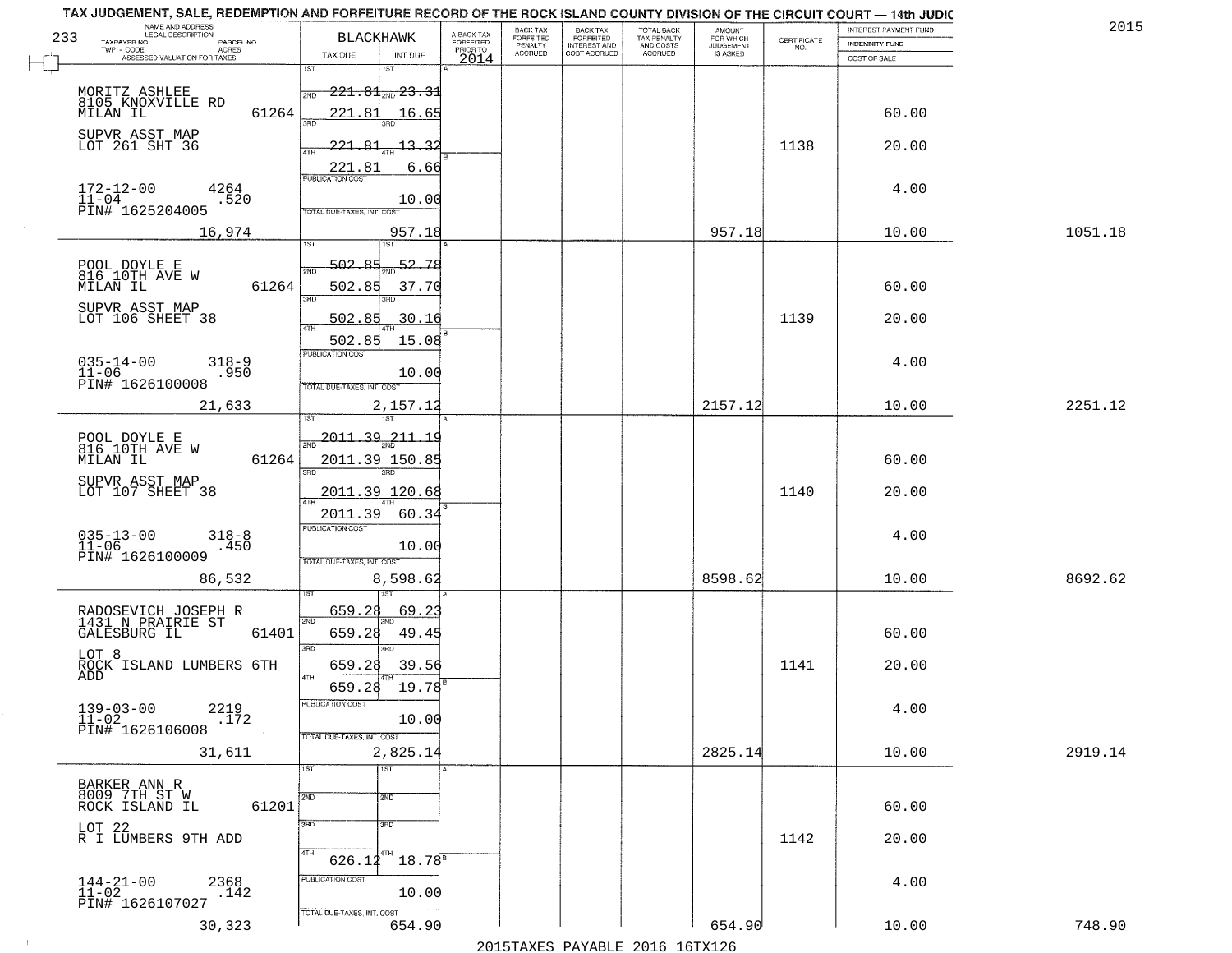| 233                  | BY WHOM                                           | RATE               | <b>BLACKHAWK</b>     | TAX JUDGEMENT, SALE, REDEMPTION AND FORFEITURE RECORD OF THE ROCK ISLAND COUNTY DIVISION OF THE CIRCUIT COURT — 14th JUDICIAL CIRCUIT OF ILLINOIS 2015 | TOTAL DUE<br>TO REDEEM<br>FROM SALE     |                                           | DATE OF REDEMP-                     |                                                                 |
|----------------------|---------------------------------------------------|--------------------|----------------------|--------------------------------------------------------------------------------------------------------------------------------------------------------|-----------------------------------------|-------------------------------------------|-------------------------------------|-----------------------------------------------------------------|
|                      | PURCHASED                                         | $\%$<br><b>BID</b> | DATE OF SALE         | SUBSEQUENT TAXES PAID, FEES, AND TIME EXTENSION                                                                                                        | LESS                                    | BY WHOM REDEEMED                          | TION OR DEED<br>MO.<br>DAY.<br>YEAR | RECEIVED REDEMPTION<br>MONEY IN FULL                            |
|                      | PIN# 1625204005    <br>STEVE SODEMAN LIVING TRUST | 00                 | 12/29/2016           | 01/17/2017 Time Ext & incl<br>01/17/2017 Take Notice Fee                                                                                               | COUNTY CLERK FEE<br>12/20/2019<br>20.47 |                                           |                                     | Certificate<br>Returned<br>& Cancelled<br>07/20/2017            |
|                      |                                                   |                    |                      |                                                                                                                                                        |                                         | $1,071.65$ ASHLEE MORITZ                  | 05/12/2017                          | Karen Kinney                                                    |
| $\overline{c}$       | PIN# 1626100008<br>STEVE SODEMAN LIVING TRUST     | 01                 | 12/29/2016           | $\begin{bmatrix} 01/17/2017 \\ 01/17/2017 \end{bmatrix}$ Take Notice Fee                                                                               | 12/20/2019<br>20.47                     |                                           |                                     | Certificate<br>Returned<br>$& \text{Cancelled}$ 2<br>05/23/2017 |
|                      |                                                   |                    |                      |                                                                                                                                                        |                                         | 2,294.10<br>160.00 DOYLE POOL             | 04/07/2017                          | Karen Kinney                                                    |
| PIN# 1626100009<br>3 | STEVE SODEMAN LIVING TRUST                        | 00                 | 12/29/2016           | 01/17/2017 Time Ext & incl<br>01/17/2017 Take Notice Fee                                                                                               | 12/20/2019<br>20.47                     |                                           |                                     | Certificate<br>Returned<br>3<br>& Cancelled<br>05/23/2017       |
|                      |                                                   |                    |                      |                                                                                                                                                        |                                         | 8,713.09<br>160.00 DOYLE POOL             | 04/07/2017                          | Karen Kinney                                                    |
| 4                    | PIN# 1626106008    <br>STEVE SODEMAN LIVING TRUST | 0 <sub>0</sub>     | 12/29/2016           | $\begin{array}{cc} 01/17/2017 & \text{Time Ext} & \text{incl} \\ 01/17/2017 & \text{Take Notice Fee} \end{array}$                                      | 12/20/2019<br>20.47                     |                                           |                                     | Certificate<br>Returned<br>& Cancelled 4<br>07/20/2017          |
|                      |                                                   |                    |                      |                                                                                                                                                        |                                         | $2,939.61$<br>160.00 KONDAUR CAPITAL CORP | 05/08/2017                          | Karen Kinney                                                    |
| 5                    | PIN# 1626107027    <br>STEVE SODEMAN LIVING TRUST | 0 <sub>0</sub>     | 12/29/2016<br>$\sim$ | 01/17/2017 Time Ext & incl<br>01/17/2017 Take Notice Fee                                                                                               | 12/20/2019<br>20.47                     |                                           |                                     | Certificate<br>Returned<br>& Cancelled 5<br>03/23/2017          |
|                      |                                                   |                    |                      |                                                                                                                                                        |                                         | 769.37<br>160.00 CORELOGIC                | 02/03/2017                          | Karen Kinney                                                    |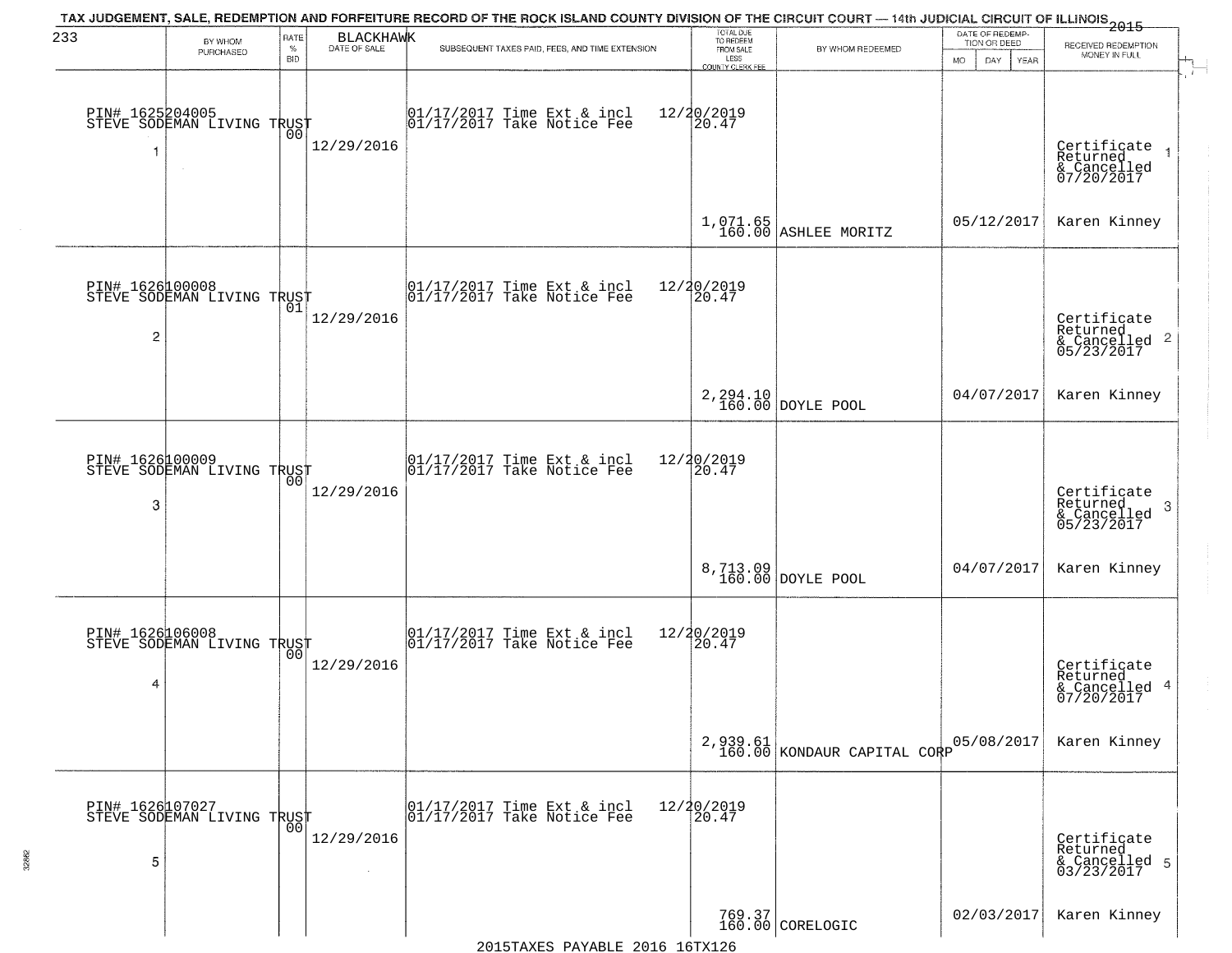|     | TAX JUDGEMENT, SALE, REDEMPTION AND FORFEITURE RECORD OF THE ROCK ISLAND COUNTY DIVISION OF THE CIRCUIT COURT - 14th JUDIC<br>NAME AND ADDRESS<br>LEGAL DESCRIPTION |                                                   |                                     | BACK TAX             | BACK TAX<br>FORFEITED           |                                        | AMOUNT<br>FOR WHICH |                                                                 | INTEREST PAYMENT FUND | 2015    |
|-----|---------------------------------------------------------------------------------------------------------------------------------------------------------------------|---------------------------------------------------|-------------------------------------|----------------------|---------------------------------|----------------------------------------|---------------------|-----------------------------------------------------------------|-----------------------|---------|
| 234 | TAXPAYER NO.<br>PARCEL NO.                                                                                                                                          | <b>BLACKHAWK</b>                                  | A-BACK TAX<br>FORFEITED<br>PRIOR TO | FORFEITED<br>PENALTY | <b>INTEREST AND</b>             | TOTAL BACK<br>TAX PENALTY<br>AND COSTS | <b>JUDGEMENT</b>    | $\begin{array}{c} \text{CERTIFICATE} \\ \text{NO.} \end{array}$ | INDEMNITY FUND        |         |
|     | TWP - CODE<br>ACRES<br>ASSESSED VALUATION FOR TAXES                                                                                                                 | TAX DUE<br>INT DUE                                | 2014                                | <b>ACCRUED</b>       | COST ACCRUED                    | ACCRUED                                | IS ASKED            |                                                                 | COST OF SALE          |         |
|     |                                                                                                                                                                     | 1ST<br>IST                                        |                                     |                      |                                 |                                        |                     |                                                                 |                       |         |
|     |                                                                                                                                                                     | <del>378.03 mg 39.69</del><br>2ND                 |                                     |                      |                                 |                                        |                     |                                                                 |                       |         |
|     | BAKER EUGENE G<br>1121 6TH ST W                                                                                                                                     |                                                   |                                     |                      |                                 |                                        |                     |                                                                 |                       |         |
|     | 61264<br>MILAN IL                                                                                                                                                   | 378.03<br>28.35                                   |                                     |                      |                                 |                                        |                     |                                                                 | 60.00                 |         |
|     | LOT 5                                                                                                                                                               | 378.03<br>22.68                                   |                                     |                      |                                 |                                        |                     | 1143                                                            | 20.00                 |         |
|     | MATTHEWS HGHTS 5TH ADD<br>ANNEX                                                                                                                                     |                                                   |                                     |                      |                                 |                                        |                     |                                                                 |                       |         |
|     |                                                                                                                                                                     | <u>378.03</u><br>11.34<br><b>PUBLICATION COST</b> |                                     |                      |                                 |                                        |                     |                                                                 |                       |         |
|     | $149 - 08 - 00$<br>2600                                                                                                                                             |                                                   |                                     |                      |                                 |                                        |                     |                                                                 | 4.00                  |         |
|     | $11 - 06$<br>.189<br>PIN# 1626203015                                                                                                                                | 10.00<br><b>TOTAL DUE-TAXES, INT, COST</b>        |                                     |                      |                                 |                                        |                     |                                                                 |                       |         |
|     |                                                                                                                                                                     |                                                   |                                     |                      |                                 |                                        |                     |                                                                 |                       |         |
|     | 30,064                                                                                                                                                              | 1,624.18                                          |                                     |                      |                                 |                                        | 1624.18             |                                                                 | 10.00                 | 1718.18 |
|     |                                                                                                                                                                     |                                                   |                                     |                      |                                 |                                        |                     |                                                                 |                       |         |
|     | SCHMIDT EUGENE L/BIRELY D<br>511 13TH AVE W                                                                                                                         | 2ND<br>2ND                                        |                                     |                      |                                 |                                        |                     |                                                                 |                       |         |
|     | MILAN IL<br>61264                                                                                                                                                   | 3RD                                               |                                     |                      |                                 |                                        |                     |                                                                 | 60.00                 |         |
|     | LOT 16                                                                                                                                                              | 3RD                                               |                                     |                      |                                 |                                        |                     |                                                                 |                       |         |
|     | MATTHEWS HGHTS 8TH ADD                                                                                                                                              | 528.00<br>31.68                                   |                                     |                      |                                 |                                        |                     | 1144                                                            | 20.00                 |         |
|     |                                                                                                                                                                     | 15.84<br>528.00                                   |                                     |                      |                                 |                                        |                     |                                                                 |                       |         |
|     | $146 - 03 - 00$<br>2445                                                                                                                                             | PUBLICATION COST                                  |                                     |                      |                                 |                                        |                     |                                                                 | 4.00                  |         |
|     | $11 - 06$<br>.226                                                                                                                                                   | 10.00                                             |                                     |                      |                                 |                                        |                     |                                                                 |                       |         |
|     | PIN# 1626205022                                                                                                                                                     | TOTAL DUE-TAXES, INT. COST                        |                                     |                      |                                 |                                        |                     |                                                                 |                       |         |
|     | 44,130                                                                                                                                                              | 1,113.52                                          |                                     |                      |                                 |                                        | 1113.52             |                                                                 | 10.00                 | 1207.52 |
|     |                                                                                                                                                                     | 18T<br>IST                                        |                                     |                      |                                 |                                        |                     |                                                                 |                       |         |
|     | ARLP REO VII LLC<br>402 STRAND ST                                                                                                                                   | SVD<br>2ND                                        |                                     |                      |                                 |                                        |                     |                                                                 |                       |         |
|     | FREDERIKSTED USVI<br>00840                                                                                                                                          |                                                   |                                     |                      |                                 |                                        |                     |                                                                 | 60.00                 |         |
|     |                                                                                                                                                                     | 3RD<br>3RD                                        |                                     |                      |                                 |                                        |                     |                                                                 |                       |         |
|     | LOT 42<br>MATTHEWS HEIGHTS 1ST ADD                                                                                                                                  | 977.9<br>58.68                                    |                                     |                      |                                 |                                        |                     | 1145                                                            | 20.00                 |         |
|     |                                                                                                                                                                     | 977.92<br>29.34                                   |                                     |                      |                                 |                                        |                     |                                                                 |                       |         |
|     |                                                                                                                                                                     | <b>PUBLICATION COST</b>                           |                                     |                      |                                 |                                        |                     |                                                                 |                       |         |
|     | $119-15-00$<br>$11-06$<br>1740<br>.177                                                                                                                              | 10.00                                             |                                     |                      |                                 |                                        |                     |                                                                 | 4.00                  |         |
|     | PIN# 1626214050                                                                                                                                                     | TOTAL OUE-TAXES, INT. COST                        |                                     |                      |                                 |                                        |                     |                                                                 |                       |         |
|     | 42,071                                                                                                                                                              | 2,053.86                                          |                                     |                      |                                 |                                        | 2053.86             |                                                                 | 10.00                 | 2147.86 |
|     |                                                                                                                                                                     |                                                   |                                     |                      |                                 |                                        |                     |                                                                 |                       |         |
|     |                                                                                                                                                                     | 868.00<br>91.14                                   |                                     |                      |                                 |                                        |                     |                                                                 |                       |         |
|     | GREEN MADELINE K TRST<br>1204 90TH AVENUE CT W<br>ROCK ISLAND IL<br>61201                                                                                           | 2ND<br>868.00<br>65.10                            |                                     |                      |                                 |                                        |                     |                                                                 | 60.00                 |         |
|     |                                                                                                                                                                     | 3RD<br>3BD                                        |                                     |                      |                                 |                                        |                     |                                                                 |                       |         |
|     | LOT 41<br>MATTHEWS HEIGHTS 1ST ADD                                                                                                                                  | 868.00<br>52.08                                   |                                     |                      |                                 |                                        |                     | 1146                                                            | 20.00                 |         |
|     |                                                                                                                                                                     | 4TH                                               |                                     |                      |                                 |                                        |                     |                                                                 |                       |         |
|     |                                                                                                                                                                     | 868.00<br>26.04                                   |                                     |                      |                                 |                                        |                     |                                                                 |                       |         |
|     | $119 - 14 - 00$<br>1739<br>.241                                                                                                                                     | PUBLICA HUN CUS                                   |                                     |                      |                                 |                                        |                     |                                                                 | 4.00                  |         |
|     | $11 - 06$<br>PIN# 1626214051                                                                                                                                        | 10.00                                             |                                     |                      |                                 |                                        |                     |                                                                 |                       |         |
|     |                                                                                                                                                                     | TOTAL DUE-TAXES, INT. COST                        |                                     |                      |                                 |                                        |                     |                                                                 |                       |         |
|     | 37,342                                                                                                                                                              | 3,716.36                                          |                                     |                      |                                 |                                        | 3716.36             |                                                                 | 10.00                 | 3810.36 |
|     |                                                                                                                                                                     | 1ST                                               |                                     |                      |                                 |                                        |                     |                                                                 |                       |         |
|     | MATYA MARK A/MICHELLE<br>110 BLACKHAWK AVE                                                                                                                          | 412.96<br>43.33<br>2ND<br>2ND                     |                                     |                      |                                 |                                        |                     |                                                                 |                       |         |
|     | 61264<br>MILAN IL                                                                                                                                                   | 412.96 30.95                                      |                                     |                      |                                 |                                        |                     |                                                                 | 60.00                 |         |
|     |                                                                                                                                                                     | 3RD                                               |                                     |                      |                                 |                                        |                     |                                                                 |                       |         |
|     | LOT 5<br>BLACKHAWK VIEW ADD                                                                                                                                         | 412.96<br>24.76                                   |                                     |                      |                                 |                                        |                     | 1147                                                            | 20.00                 |         |
|     |                                                                                                                                                                     | 4TH<br>12.38 <sup>s</sup><br>412.96               |                                     |                      |                                 |                                        |                     |                                                                 |                       |         |
|     | 1129<br>$087 - 14 - 00$                                                                                                                                             | PUBLICATION COST                                  |                                     |                      |                                 |                                        |                     |                                                                 | 4.00                  |         |
|     | $11-06$<br>$\overline{.}142$                                                                                                                                        | 10.00                                             |                                     |                      |                                 |                                        |                     |                                                                 |                       |         |
|     | PIN# 1626219003                                                                                                                                                     | TOTAL DUE-TAXES, INT. COST                        |                                     |                      |                                 |                                        |                     |                                                                 |                       |         |
|     | 23,766                                                                                                                                                              | 1,773.26                                          |                                     |                      |                                 |                                        | 1773.26             |                                                                 | 10.00                 | 1867.26 |
|     |                                                                                                                                                                     |                                                   |                                     |                      | 2015 TAVEC DAVADIE 2016 16TV126 |                                        |                     |                                                                 |                       |         |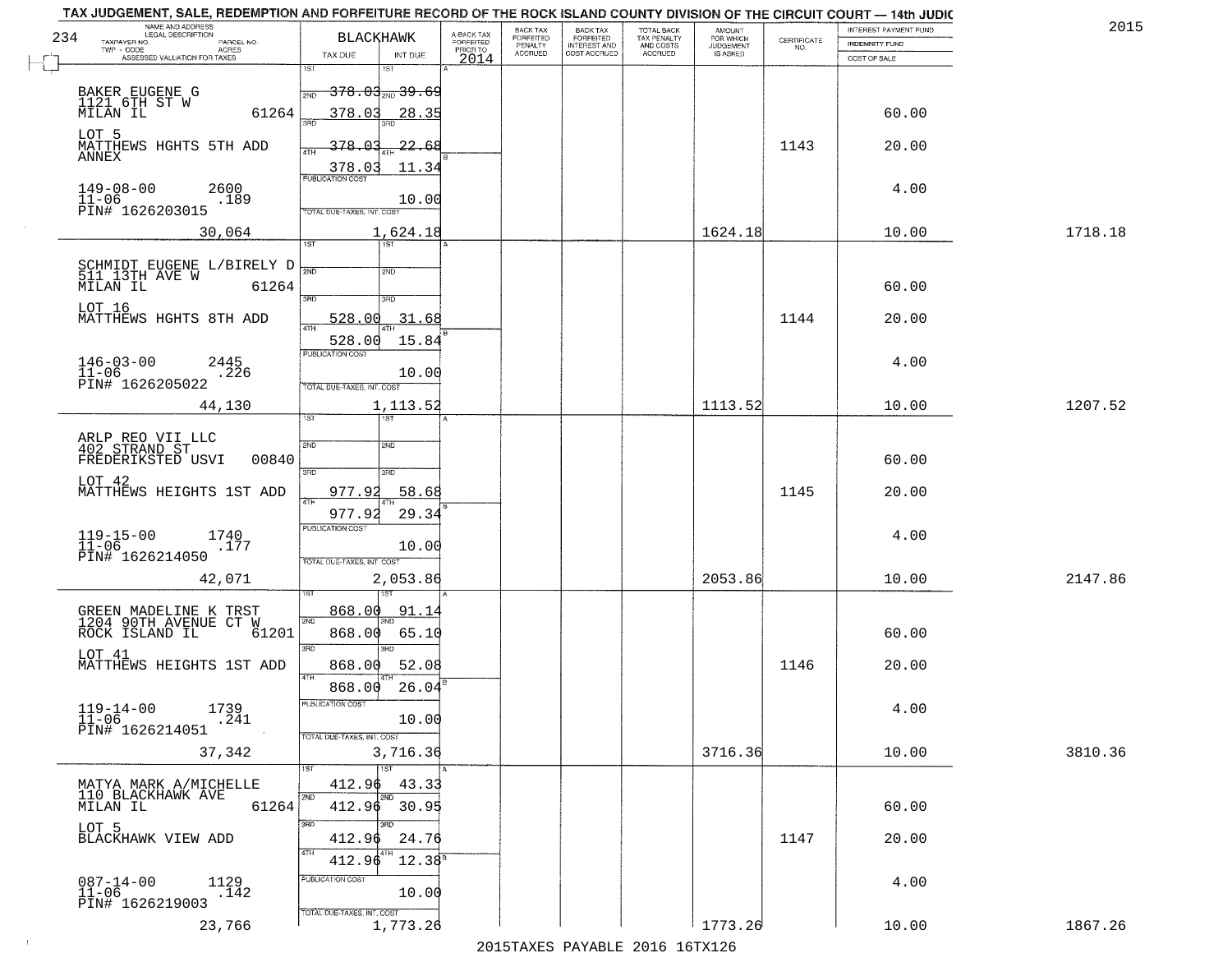| 234                  | BY WHOM<br>PURCHASED                                | RATE<br>$\%$<br><b>BID</b> | <b>BLACKHAWK</b><br>DATE OF SALE | TAX JUDGEMENT, SALE, REDEMPTION AND FORFEITURE RECORD OF THE ROCK ISLAND COUNTY DIVISION OF THE CIRCUIT COURT — 14th JUDICIAL CIRCUIT OF ILLINOIS 2015<br>SUBSEQUENT TAXES PAID, FEES, AND TIME EXTENSION | TOTAL DUE<br>TO REDEEM<br>FROM SALE<br>LESS<br><b>COUNTY CLERK FEE</b> | BY WHOM REDEEMED                                        | DATE OF REDEMP-<br>TION OR DEED<br><b>MO</b><br>DAY<br><b>YEAR</b> | RECEIVED REDEMPTION<br>MONEY IN FULL                                   |
|----------------------|-----------------------------------------------------|----------------------------|----------------------------------|-----------------------------------------------------------------------------------------------------------------------------------------------------------------------------------------------------------|------------------------------------------------------------------------|---------------------------------------------------------|--------------------------------------------------------------------|------------------------------------------------------------------------|
| 1                    | PIN# 1626203015<br>STEVE SODEMAN LIVING TRUST       | 00                         | 12/29/2016                       | 01/17/2017 Time Ext & incl<br>01/17/2017 Take Notice Fee                                                                                                                                                  | 12/20/2019<br>20.47                                                    |                                                         |                                                                    | Certificate<br>Returned<br>& Cancelled<br>02/08/2017                   |
|                      |                                                     |                            |                                  |                                                                                                                                                                                                           |                                                                        | 1,738.65<br>160.00 MARY C BAKER                         | 01/24/2017                                                         | Karen Kinney                                                           |
| PIN# 1626205022<br>2 | STEVE SODEMAN LIVING TRUST                          |                            | 12/29/2016                       | 01/17/2017 Time Ext & incl<br>01/17/2017 Take Notice Fee                                                                                                                                                  | 12/20/2019<br>20.47                                                    |                                                         |                                                                    | Certificate<br>Returned<br>$\overline{2}$<br>& Cancelled<br>05/23/2017 |
|                      |                                                     |                            |                                  |                                                                                                                                                                                                           |                                                                        | 1,227.99 03/20/2017<br>160.00 LERETA/SELECT PORTFOLIO S |                                                                    | Karen Kinney                                                           |
| 3                    | PIN# 1626214050      <br>STEVE SODEMAN LIVING TRUST | 00                         | 12/29/2016                       | 01/17/2017 Time Ext & incl<br>01/17/2017 Take Notice Fee                                                                                                                                                  | 12/20/2019<br>20.47                                                    |                                                         |                                                                    | Certificate<br>Returned<br>3<br>& Cancelled<br>05/23/2017              |
|                      |                                                     |                            |                                  |                                                                                                                                                                                                           |                                                                        | 2,168.33<br>160.00 PREMIUM TITLE SERVICES               |                                                                    | Karen Kinney                                                           |
| 4                    | PIN# 1626214051<br>STEVE SODEMAN LIVING TRUST       |                            | 12/29/2016                       | 01/17/2017 Time Ext & incl<br>01/17/2017 Take Notice Fee                                                                                                                                                  | 12/20/2019<br>$\overline{20.47}$                                       |                                                         |                                                                    | Certificate<br>Returned<br>4<br>& Cancelled<br>01/09/2018              |
|                      |                                                     |                            |                                  |                                                                                                                                                                                                           | 3,830.83<br>160.00                                                     | MADELINE K GREEN TRUST                                  | 11/29/2017                                                         | Karen Kinney                                                           |
| 5                    | PIN# 1626219003<br>STEVE SODEMAN LIVING TRUST       | 00                         | 12/29/2016                       | 01/17/2017 Time Ext & incl<br>01/17/2017 Take Notice Fee                                                                                                                                                  | 12/20/2019<br>20.47                                                    |                                                         |                                                                    | Certificate<br>Returned<br>& Cancelled 5<br>07/20/2017                 |
|                      |                                                     |                            |                                  |                                                                                                                                                                                                           |                                                                        | $1,887.73$<br>160.00 MARK/MICHELLE MATYA                | 05/09/2017                                                         | Karen Kinney                                                           |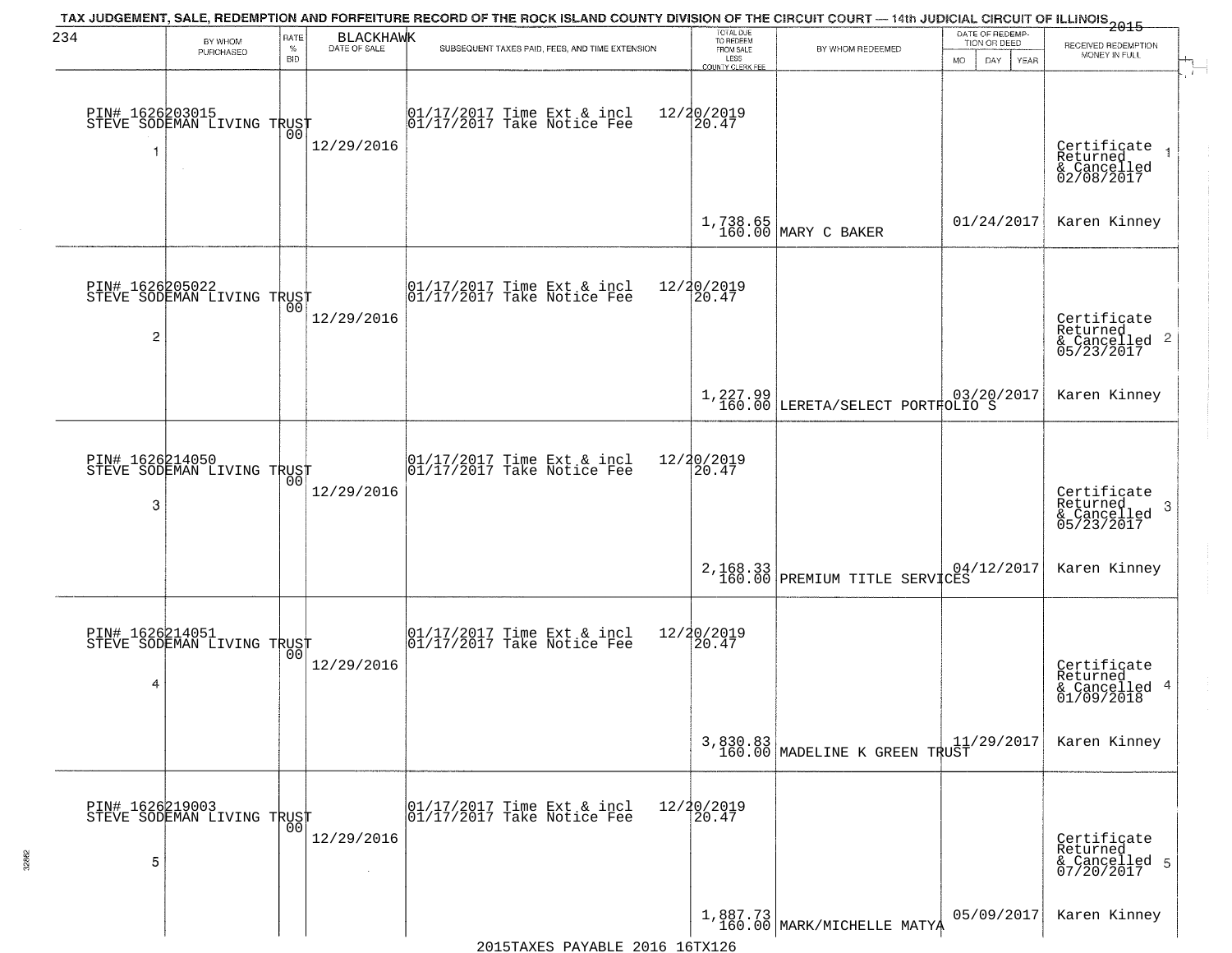|     | TAX JUDGEMENT, SALE, REDEMPTION AND FORFEITURE RECORD OF THE ROCK ISLAND COUNTY DIVISION OF THE CIRCUIT COURT - 14th JUDIC |                                                                                                   |                                     |                                     |                                     |                                        |                              |                                                                 |                       |          |
|-----|----------------------------------------------------------------------------------------------------------------------------|---------------------------------------------------------------------------------------------------|-------------------------------------|-------------------------------------|-------------------------------------|----------------------------------------|------------------------------|-----------------------------------------------------------------|-----------------------|----------|
| 235 | NAME AND ADDRESS<br>LEGAL DESCRIPTION                                                                                      | <b>BLACKHAWK</b>                                                                                  |                                     | <b>BACK TAX</b><br><b>FORFEITED</b> | BACK TAX<br>FORFEITED               | TOTAL BACK<br>TAX PENALTY<br>AND COSTS | AMOUNT<br>FOR WHICH          |                                                                 | INTEREST PAYMENT FUND | 2015     |
|     | TAXPAYER NO.<br>PARCEL NO.<br>ACRES                                                                                        |                                                                                                   | A-BACK TAX<br>FORFEITED<br>PRIOR TO | PENALTY<br><b>ACCRUED</b>           | <b>INTEREST AND</b><br>COST ACCRUED | ACCRUED                                | <b>JUDGEMENT</b><br>IS ASKED | $\begin{array}{c} \text{CERTIFICATE} \\ \text{NO.} \end{array}$ | INDEMNITY FUND        |          |
|     | ASSESSED VALUATION FOR TAXES                                                                                               | TAX DUE<br>INT DUE<br>1ST<br><b>IST</b>                                                           | 2014                                |                                     |                                     |                                        |                              |                                                                 | COST OF SALE          |          |
|     | FOX TRAIL LLC<br>11506 NICHOLAS STE 100<br>OMAHA NE 68:<br>68154                                                           | $18.74_{20}$ 1.96<br>2ND<br>18.74<br>. 4 C                                                        |                                     |                                     |                                     |                                        |                              |                                                                 | 60.00                 |          |
|     | LOT 14 FOX TRAIL 1ST ADD<br>SHT 41B                                                                                        | 3RD<br>18.74<br>4TH<br>-56                                                                        |                                     |                                     |                                     |                                        |                              | 1148                                                            | 20.00                 |          |
|     | $173 - 48 - 00$<br>$11 - 02$<br>4400<br>.556<br>PIN# 1627207004                                                            | $\frac{18.74}{FUBUCATON COST}$<br>10.00<br>TOTAL DUE-TAXES, INT. COST                             |                                     |                                     |                                     |                                        |                              |                                                                 | 4.00                  |          |
|     | 728                                                                                                                        | 90.00                                                                                             |                                     |                                     |                                     |                                        | 90.00                        |                                                                 | 10.00                 | 184.00   |
|     | OMALLEY WALTER<br>8815 RIDGEWOOD RD<br>61201<br>ROCK ISLAND IL<br>LOT 1<br>O MALLEYS SUBD                                  | 1ST<br>$\frac{98.14}{200}$<br>934.74<br>934.74<br>70.10<br>ਬਨ<br>3RD<br>56.08<br>934.74           |                                     |                                     |                                     |                                        |                              | 1149                                                            | 60.00<br>20.00        |          |
|     | $161 - 92 - 00$<br>3664<br>$11 - 02$<br>1.040<br>PIN# 1627400012                                                           | 934.74<br>28.04<br>PUBLICATION COST<br>10.00<br>TOTAL DUE-TAXES, INT. COST                        |                                     |                                     |                                     |                                        |                              |                                                                 | 4.00                  |          |
|     | 47,502                                                                                                                     | 4,001.32                                                                                          |                                     |                                     |                                     |                                        | 4001.32                      |                                                                 | 10.00                 | 4095.32  |
|     | HAWTHORNE RAYE E<br>8503 RIDGEWOOD RD<br>ROCK ISLAND IL<br>61201<br>LOT 6<br>SPRING HILL EST 1ST ADD                       | 1ST<br>769.17<br>80.78<br>2ND<br>769.17<br>57.70<br>3RD<br>3RD<br>769.17<br>46.16<br>4TH<br>769.1 |                                     |                                     |                                     |                                        |                              | 1150                                                            | 60.00<br>20.00        |          |
|     | $157 - 17 - 00$<br>$11 - 02$<br>3188<br>.224<br>PIN# 1627422006<br>40,880                                                  | 23.08<br><b>PUBLICATION COST</b><br>10.00<br>TOTAL OUE-TAXES, INT. COST<br>3,294.40               |                                     |                                     |                                     |                                        | 3294.40                      |                                                                 | 4.00<br>10.00         | 3388.40  |
|     | NEVILLE JOHNNIE<br>8501 18TH ST W<br>ROCK ISLAND IL<br>61201<br>LOT 19<br>SPRING HILL EST 1ST ADD                          | 1ST<br>1039.64<br>109.13<br>2ND<br>1039.64<br>77.95<br>3BD<br>3BD<br>1039.64<br>62.36             | 4006.68                             | 539.82                              | 1478.10                             | 10013.36                               |                              | 1151                                                            | 60.00<br>20.00        |          |
|     | $157 - 30 - 00$<br>3201<br>$11 - 02$<br>.323<br>PIN# 1627422019<br>52,623                                                  | 1039.64<br>31.18<br><b>PUBLICATION COS-</b><br>10.00<br>TOTAL DUE-TAXES, INT. COST<br>4,449.18    | 13<br>3988.76                       |                                     |                                     |                                        | 14462.54                     |                                                                 | 4.00<br>10.00         | 14556.54 |
|     | CTL PROPERTY MGT LLC<br>1333 13TH ST<br>EAST MOLINE IL<br>61244                                                            | TST<br>1ST<br>2ND<br>$677.02$ 50.80<br>3RD                                                        |                                     |                                     |                                     |                                        |                              |                                                                 | 60.00                 |          |
|     | LOT 3<br>CENTENNIAL INDUSTRIAL<br>PARK                                                                                     | 40.64<br>677.02<br>4TH                                                                            |                                     |                                     |                                     |                                        |                              | 1152                                                            | 20.00                 |          |
|     | $171 - 51 - 00$<br>$11 - 12$<br>4203<br>3.230<br>PIN# 1628102005                                                           | $20.32^8$<br>677.02<br>PUBLICATION COST<br>10.00<br>TOTAL DUE-TAXES, INT. COST                    |                                     |                                     |                                     |                                        |                              |                                                                 | 4.00                  |          |
|     | 28,048                                                                                                                     | 2,152.82                                                                                          |                                     |                                     |                                     | 2015 TAVEC DAVADIE 2016 16TV126        | 2152.82                      |                                                                 | 10.00                 | 2246.82  |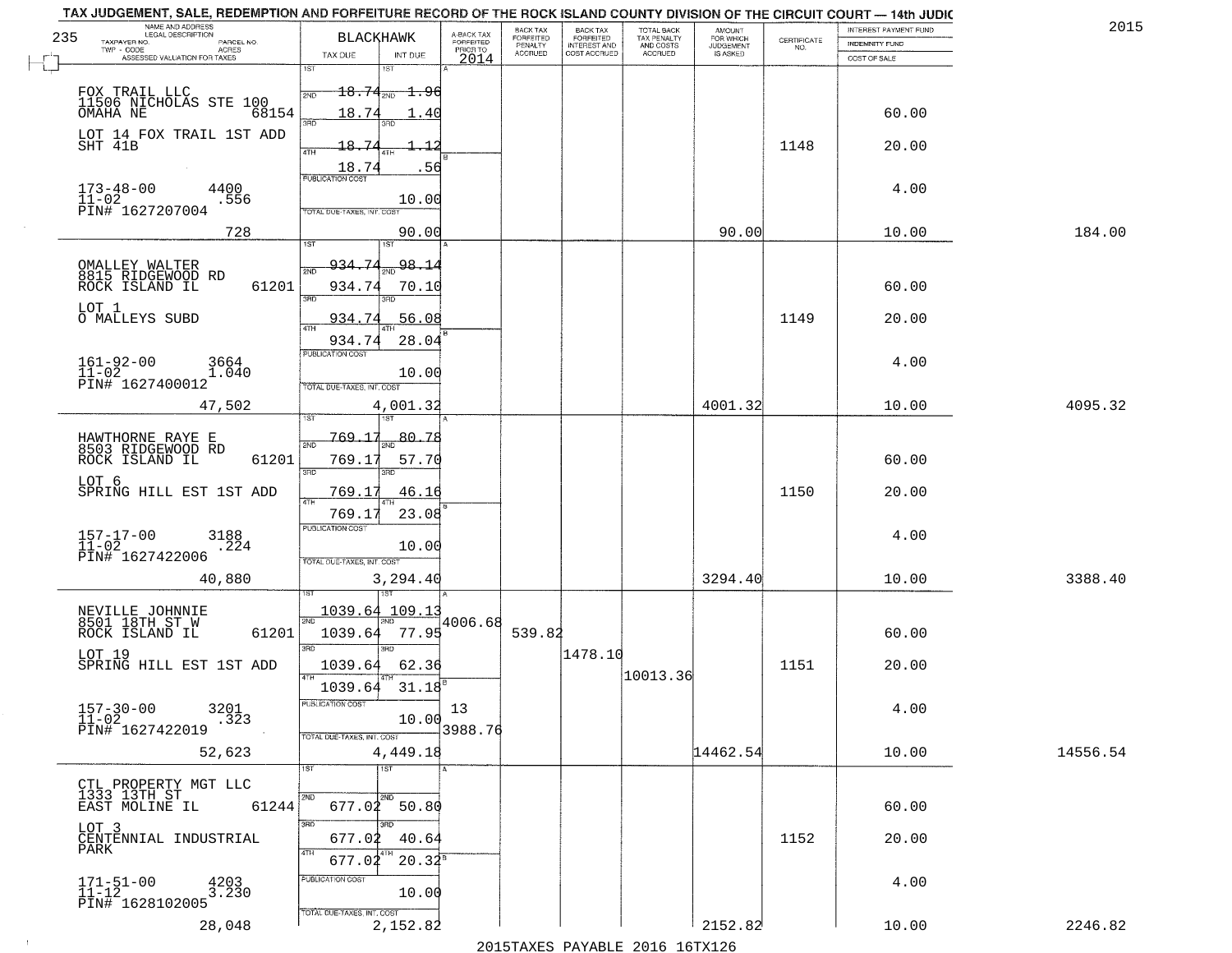| 235                                  | BY WHOM<br>PURCHASED       | RATE<br>$\%$<br><b>BID</b> | <b>BLACKHAWK</b><br>DATE OF SALE | SUBSEQUENT TAXES PAID, FEES, AND TIME EXTENSION                                                                                                                                                                                                       | TOTAL DUE<br>TO REDEEM<br>FROM SALE<br>LESS<br>COUNTY CLERK FEE                                                                                        | BY WHOM REDEEMED                                                                                                                                                                                                                                                                                                                                                                                                                                                          | DATE OF REDEMP-<br>TION OR DEED<br>MO.<br>DAY<br>YEAR | $-2015$<br>RECEIVED REDEMPTION<br>MONEY IN FULL                                    |  |
|--------------------------------------|----------------------------|----------------------------|----------------------------------|-------------------------------------------------------------------------------------------------------------------------------------------------------------------------------------------------------------------------------------------------------|--------------------------------------------------------------------------------------------------------------------------------------------------------|---------------------------------------------------------------------------------------------------------------------------------------------------------------------------------------------------------------------------------------------------------------------------------------------------------------------------------------------------------------------------------------------------------------------------------------------------------------------------|-------------------------------------------------------|------------------------------------------------------------------------------------|--|
| PIN# 1627207004<br>RICO TRUSTEE      |                            | 18                         | 12/29/2016                       | $03/14/2017$ Time Ext & incl<br>$03/14/2017$ Take Notice Fee<br>$02/11/2019$ Take Notice Fee<br>$02/22/2019$ Publication Fee<br>$02/25/2019$ Sheriffs Fee<br>$02/25/2019$ Sheriffs Fee<br>$11/17/2018$ Subs paid<br>$11/18/2017$ Subs paid            | 07/29/2019<br>20.59<br>35.00<br>5.00<br>5.80<br>13.83<br>14.1.1<br>341.35                                                                              |                                                                                                                                                                                                                                                                                                                                                                                                                                                                           |                                                       | TAX DEED ISSUED<br>Certificate<br>Returned<br>& Cancelled<br>09/16/2019            |  |
|                                      |                            |                            |                                  |                                                                                                                                                                                                                                                       |                                                                                                                                                        |                                                                                                                                                                                                                                                                                                                                                                                                                                                                           |                                                       | Karen Kinney                                                                       |  |
| PIN# 1627400012<br>2                 | STEVE SODEMAN LIVING TRUST | 00                         | 12/29/2016                       | 01/17/2017 Time Ext & incl<br>01/17/2017 Take Notice Fee<br>08/21/2019 Take Notice Fee<br>08/21/2019 Circuit Clerks Fee<br>08/21/2019 Title Search Fee<br>08/21/2019 Subs paid<br>08/26/2019 Sheriffs Fee<br>08/28/2019 Sheriffs Fee<br>11/20/2018 Su | $[ \begin{smallmatrix} 12/20/2019 \\20.47 \\35.00 \\210.00 \\110.00 \\4.474.16 \\450.21 \\5077.44 \\3.961.18 \\50.338.63 \\100.00 \end{smallmatrix} ]$ | BETTY RODTS                                                                                                                                                                                                                                                                                                                                                                                                                                                               | 09/04/2019                                            | Certificate<br>Returned<br>$\frac{1}{2}$ Cancelled 2<br>11/15/2019<br>Karen Kinney |  |
|                                      |                            |                            |                                  |                                                                                                                                                                                                                                                       |                                                                                                                                                        |                                                                                                                                                                                                                                                                                                                                                                                                                                                                           |                                                       |                                                                                    |  |
| PIN# 1627422006<br>3                 | STEVE SODEMAN LIVING TRUST |                            | 12/29/2016                       | 01/17/2017 Time Ext & incl<br>01/17/2017 Take Notice Fee<br>11/21/2017 Subs paid                                                                                                                                                                      | 12/20/2019<br>3,20.47<br>3,268.32                                                                                                                      |                                                                                                                                                                                                                                                                                                                                                                                                                                                                           |                                                       | Certificate<br>Returned<br>3<br>& Cancelled<br>04/04/2018                          |  |
|                                      |                            |                            |                                  |                                                                                                                                                                                                                                                       |                                                                                                                                                        | 7,069.39<br>160.00 BROOKS LAW FIRM                                                                                                                                                                                                                                                                                                                                                                                                                                        | 03/21/2018                                            | Karen Kinney                                                                       |  |
| PIN# 1627422019<br>4                 | STEVE SODEMAN LIVING TRUST |                            | 12/29/2016                       | 01/17/2017 Time Ext & incl<br>01/17/2017 Take Notice Fee<br>08/21/2019 Take Notice Fee<br>08/21/2019 Circuit Clerks Fee<br>08/21/2019 Title Search Fee<br>08/21/2019 Subs paid<br>08/26/2019 Subsidion Fee<br>07/15/2019 Sheriffs Fee<br>11/20/2018 S |                                                                                                                                                        | $\begin{tabular}{c c} \multicolumn{1}{c}{\textbf{1}} & \multicolumn{1}{c}{\textbf{2}} & \multicolumn{1}{c}{\textbf{2}} & \multicolumn{1}{c}{\textbf{3}} & \multicolumn{1}{c}{\textbf{3}} & \multicolumn{1}{c}{\textbf{3}} & \multicolumn{1}{c}{\textbf{3}} & \multicolumn{1}{c}{\textbf{3}} & \multicolumn{1}{c}{\textbf{3}} & \multicolumn{1}{c}{\textbf{3}} & \multicolumn{1}{c}{\textbf{3}} & \multicolumn{1}{c}{\textbf{3}} & \multicolumn{1}{c}{\textbf{3}} & \mult$ | 12/17/2019                                            | Certificate<br>Returned<br>& Cancelled 4<br>01/03/2020<br>Karen Kinney             |  |
| PIN# 1628102005<br>RICO TRUSTEE<br>5 |                            | 18                         | 12/29/2016                       |                                                                                                                                                                                                                                                       |                                                                                                                                                        |                                                                                                                                                                                                                                                                                                                                                                                                                                                                           |                                                       | Certificate<br>Returned<br>& Cancelled 5<br>02/08/2017                             |  |
|                                      |                            |                            |                                  |                                                                                                                                                                                                                                                       |                                                                                                                                                        | $2,651.25$<br>160.00 JCO PROPERTIES                                                                                                                                                                                                                                                                                                                                                                                                                                       | 01/30/2017                                            | Karen Kinney                                                                       |  |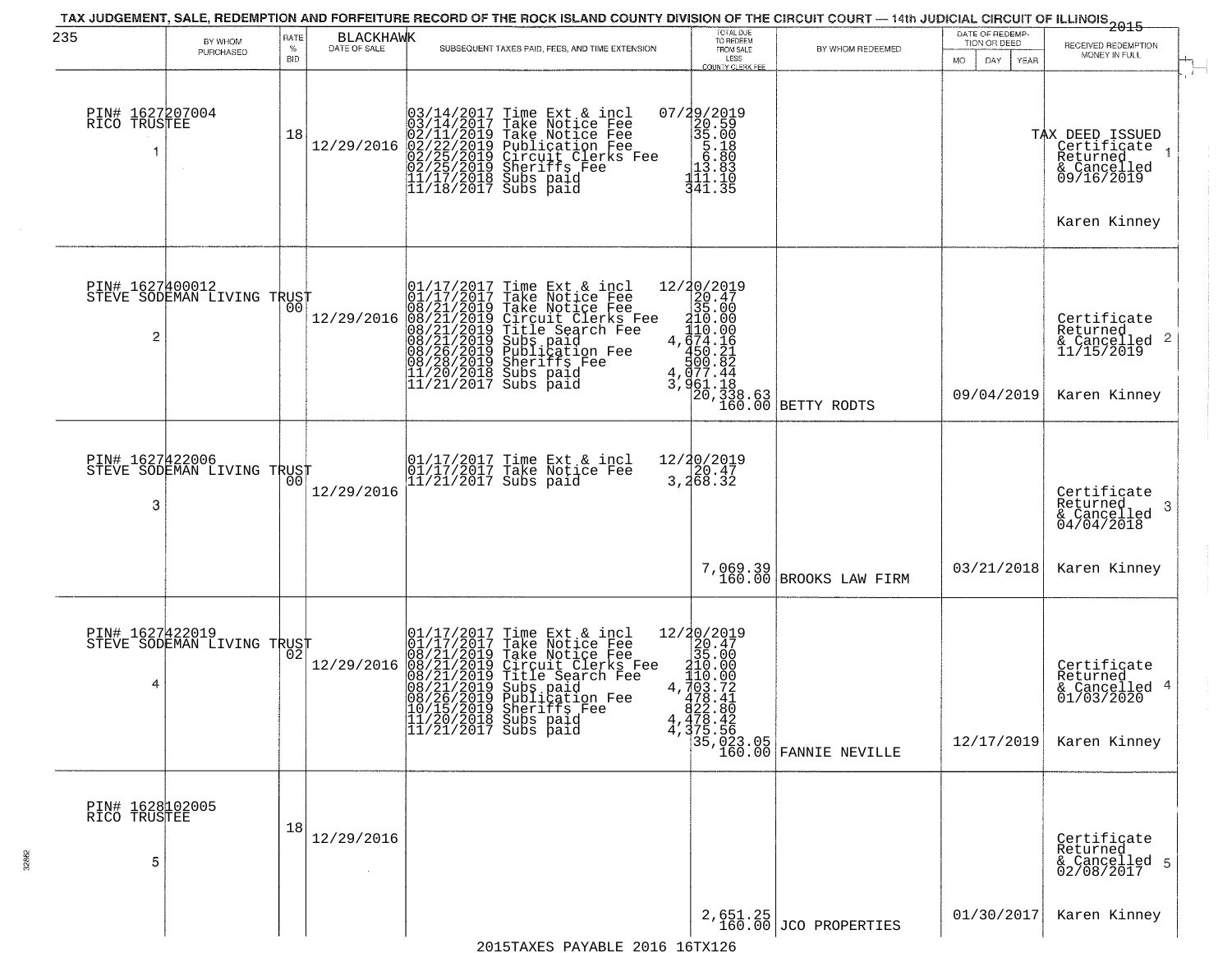|     | TAX JUDGEMENT, SALE, REDEMPTION AND FORFEITURE RECORD OF THE ROCK ISLAND COUNTY DIVISION OF THE CIRCUIT COURT - 14th JUDIC<br>NAME AND ADDRESS<br>LEGAL DESCRIPTION |                                           |                         | <b>BACK TAX</b>             |                                              |                                        |                                         |                                                                 | INTEREST PAYMENT FUND | 2015     |
|-----|---------------------------------------------------------------------------------------------------------------------------------------------------------------------|-------------------------------------------|-------------------------|-----------------------------|----------------------------------------------|----------------------------------------|-----------------------------------------|-----------------------------------------------------------------|-----------------------|----------|
| 236 | TAXPAYER NO.<br>PARCEL NO.                                                                                                                                          | <b>BLACKHAWK</b>                          | A-BACK TAX<br>FORFEITED | <b>FORFEITED</b><br>PENALTY | BACK TAX<br>FORFEITED<br><b>INTEREST AND</b> | TOTAL BACK<br>TAX PENALTY<br>AND COSTS | AMOUNT<br>FOR WHICH<br><b>JUDGEMENT</b> | $\begin{array}{c} \text{CERTIFICATE} \\ \text{NO.} \end{array}$ | INDEMNITY FUND        |          |
|     | ACRES<br>ASSESSED VALUATION FOR TAXES                                                                                                                               | TAX DUE<br>INT DUE                        | PRIOR TO<br>2014        | <b>ACCRUED</b>              | COST ACCRUED                                 | ACCRUED                                | IS ASKED                                |                                                                 | COST OF SALE          |          |
|     |                                                                                                                                                                     | 1ST<br>1ST                                |                         |                             |                                              |                                        |                                         |                                                                 |                       |          |
|     |                                                                                                                                                                     | $-275.54_{\text{\tiny 2ND}}$ $28.91$      |                         |                             |                                              |                                        |                                         |                                                                 |                       |          |
|     | ELLIOTT FLOYD I<br>8821, 35TH ST W                                                                                                                                  | 2ND                                       |                         |                             |                                              |                                        |                                         |                                                                 |                       |          |
|     | 61264<br>MILAN IL                                                                                                                                                   | 275.52<br>20.65                           |                         |                             |                                              |                                        |                                         |                                                                 | 60.00                 |          |
|     | SUPVR ASST MAP                                                                                                                                                      |                                           |                         |                             |                                              |                                        |                                         |                                                                 |                       |          |
|     | LOT 401 SHEET 42 D                                                                                                                                                  | 275.52<br>$-16.52$                        |                         |                             |                                              |                                        |                                         | 1153                                                            | 20.00                 |          |
|     |                                                                                                                                                                     | 275.52<br>8.26                            |                         |                             |                                              |                                        |                                         |                                                                 |                       |          |
|     | 349                                                                                                                                                                 |                                           |                         |                             |                                              |                                        |                                         |                                                                 | 4.00                  |          |
|     | $037 - 19 - 00$<br>11-10<br>5.950                                                                                                                                   | 10.00                                     |                         |                             |                                              |                                        |                                         |                                                                 |                       |          |
|     | PIN# 1628400002                                                                                                                                                     | TOTAL DUE-TAXES, INT. COST                |                         |                             |                                              |                                        |                                         |                                                                 |                       |          |
|     | 25,806                                                                                                                                                              | 1,186.42                                  |                         |                             |                                              |                                        | 1186.42                                 |                                                                 | 10.00                 | 1280.42  |
|     |                                                                                                                                                                     | 1ST                                       |                         |                             |                                              |                                        |                                         |                                                                 |                       |          |
|     |                                                                                                                                                                     | 2ND                                       |                         |                             |                                              |                                        |                                         |                                                                 |                       |          |
|     | CUMMINS BUSINESS SERVICES<br>PO BOX 291989<br>NASHVILLE TN 37229                                                                                                    | 2ND                                       |                         |                             |                                              |                                        |                                         |                                                                 | 60.00                 |          |
|     |                                                                                                                                                                     | 3RD<br>$\overline{\text{3AD}}$            |                         |                             |                                              |                                        |                                         |                                                                 |                       |          |
|     | LOT 2 REPLAT OF LOT 19                                                                                                                                              | 775.00                                    |                         |                             |                                              |                                        |                                         |                                                                 |                       |          |
|     | R I INDUSTRIAL PARK                                                                                                                                                 | <u>12916.82</u>                           |                         |                             |                                              |                                        |                                         | 1154                                                            | 20.00                 |          |
|     |                                                                                                                                                                     | 12916.82 387.50                           |                         |                             |                                              |                                        |                                         |                                                                 |                       |          |
|     | $164 - 03 - 00$<br>3817                                                                                                                                             | PUBLICATION COST                          |                         |                             |                                              |                                        |                                         |                                                                 | 4.00                  |          |
|     | $11 - 12$<br>2.744                                                                                                                                                  | 10.00                                     |                         |                             |                                              |                                        |                                         |                                                                 |                       |          |
|     | PIN# 1629202002                                                                                                                                                     | TOTAL DUE-TAXES, INT. COST                |                         |                             |                                              |                                        |                                         |                                                                 |                       |          |
|     | 535,124                                                                                                                                                             | 27,006.14                                 |                         |                             |                                              |                                        | 27006.14                                |                                                                 | 10.00                 | 27100.14 |
|     |                                                                                                                                                                     | <b>ST</b>                                 |                         |                             |                                              |                                        |                                         |                                                                 |                       |          |
|     | ANDEDO LORELEI<br>902 17TH ST                                                                                                                                       | $-102.53$<br>$-10 - 78$<br>2ND            |                         |                             |                                              |                                        |                                         |                                                                 |                       |          |
|     | ROCK ISLAND IL<br>61201                                                                                                                                             | 102.53<br>7.70                            |                         |                             |                                              |                                        |                                         |                                                                 | 60.00                 |          |
|     |                                                                                                                                                                     | 3RD<br>3RD                                |                         |                             |                                              |                                        |                                         |                                                                 |                       |          |
|     | LOTS 40 & 41<br>HIGHLAND SPRINGS 1ST ADD                                                                                                                            | 102.5<br>6.16                             |                         |                             |                                              |                                        |                                         | 1155                                                            | 20.00                 |          |
|     |                                                                                                                                                                     | 4TH                                       |                         |                             |                                              |                                        |                                         |                                                                 |                       |          |
|     |                                                                                                                                                                     | 102.53<br>3.08<br><b>PUBLICATION COST</b> |                         |                             |                                              |                                        |                                         |                                                                 |                       |          |
|     | $154 - 96 - 00$<br>$11 - 02$<br>2967                                                                                                                                |                                           |                         |                             |                                              |                                        |                                         |                                                                 | 4.00                  |          |
|     | .697<br>PIN# 1633201008                                                                                                                                             | 10.00                                     |                         |                             |                                              |                                        |                                         |                                                                 |                       |          |
|     |                                                                                                                                                                     | TOTAL OUE-TAXES, INT. COST                |                         |                             |                                              |                                        |                                         |                                                                 |                       |          |
|     | 3,983                                                                                                                                                               | 447.84                                    |                         |                             |                                              |                                        | 447.84                                  |                                                                 | 10.00                 | 541.84   |
|     |                                                                                                                                                                     |                                           |                         |                             |                                              |                                        |                                         |                                                                 |                       |          |
|     | BOWSHER ELIZABETH I<br>459 MENLO PARK RD                                                                                                                            | 2ND<br>2ND                                |                         |                             |                                              |                                        |                                         |                                                                 |                       |          |
|     | GREEN BAY WI<br>54302                                                                                                                                               | 34.25<br>456.46                           |                         |                             |                                              |                                        |                                         |                                                                 | 60.00                 |          |
|     | LOT 59                                                                                                                                                              | 3BD<br>3BD                                |                         |                             |                                              |                                        |                                         |                                                                 |                       |          |
|     | HEATHER HILLS 1ST ADD                                                                                                                                               | 27.40<br>456.46                           |                         |                             |                                              |                                        |                                         | 1156                                                            | 20.00                 |          |
|     |                                                                                                                                                                     | 4TH<br>13.70<br>456.46                    |                         |                             |                                              |                                        |                                         |                                                                 |                       |          |
|     |                                                                                                                                                                     | <b>PUBLICATION COS</b>                    |                         |                             |                                              |                                        |                                         |                                                                 |                       |          |
|     | $156 - 70 - 00$<br>3141<br>$11 - 02$<br>.145                                                                                                                        | 10.00                                     |                         |                             |                                              |                                        |                                         |                                                                 | 4.00                  |          |
|     | PIN# 1635102004                                                                                                                                                     | TOTAL DUE-TAXES, INT. COST                |                         |                             |                                              |                                        |                                         |                                                                 |                       |          |
|     | 28,732                                                                                                                                                              | 1,454.73                                  |                         |                             |                                              |                                        | 1454.73                                 |                                                                 | 10.00                 | 1548.73  |
|     |                                                                                                                                                                     | 1ST                                       |                         |                             |                                              |                                        |                                         |                                                                 |                       |          |
|     |                                                                                                                                                                     | 53.55<br>509.73                           |                         |                             |                                              |                                        |                                         |                                                                 |                       |          |
|     | JONES WILLIE C<br>2819 7TH STREET CT W                                                                                                                              | 2ND                                       |                         |                             |                                              |                                        |                                         |                                                                 |                       |          |
|     | 61264<br>MILAN IL                                                                                                                                                   | 509.73<br>38.25                           |                         |                             |                                              |                                        |                                         |                                                                 | 60.00                 |          |
|     | LOT 23<br>HILLCREST 4TH ADD                                                                                                                                         | 3RD                                       |                         |                             |                                              |                                        |                                         |                                                                 |                       |          |
|     |                                                                                                                                                                     | 509.73<br>30.60                           |                         |                             |                                              |                                        |                                         | 1157                                                            | 20.00                 |          |
|     |                                                                                                                                                                     | $15.30^{8}$<br>509.7                      |                         |                             |                                              |                                        |                                         |                                                                 |                       |          |
|     |                                                                                                                                                                     | PUBLICATION COST                          |                         |                             |                                              |                                        |                                         |                                                                 | 4.00                  |          |
|     | $162 - 60 - 00$<br>11-06<br>3732<br>.468                                                                                                                            | 10.00                                     |                         |                             |                                              |                                        |                                         |                                                                 |                       |          |
|     | PIN# 1635203023                                                                                                                                                     | TOTAL DUE-TAXES, INT. COST                |                         |                             |                                              |                                        |                                         |                                                                 |                       |          |
|     | 32,929                                                                                                                                                              | 2,186.62                                  |                         |                             |                                              |                                        | 2186.62                                 |                                                                 | 10.00                 | 2280.62  |
|     |                                                                                                                                                                     |                                           |                         |                             |                                              | 2015 TAVEC DAVADIE 2016 16TV126        |                                         |                                                                 |                       |          |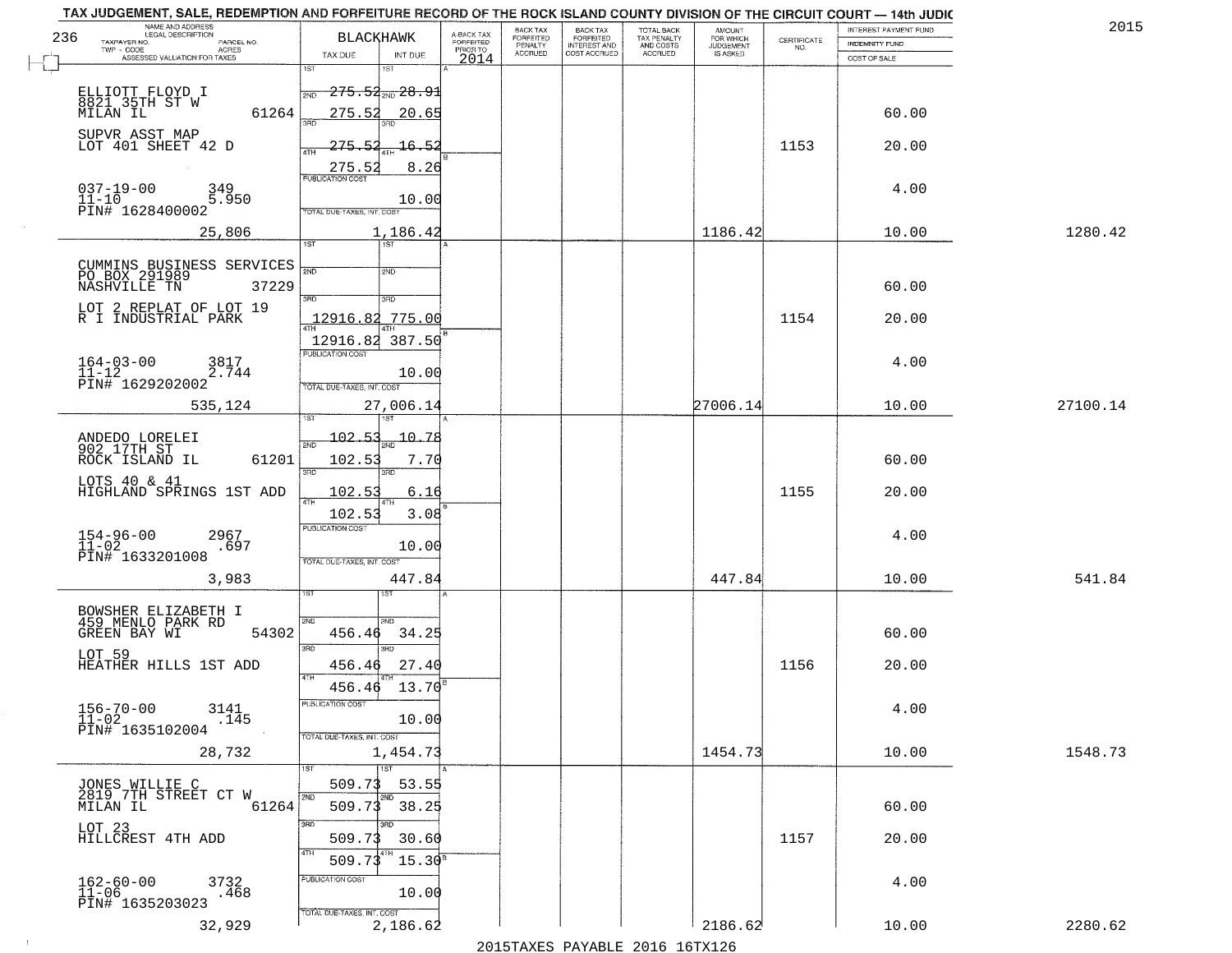| 236                                  | BY WHOM                                           | RATE               | <b>BLACKHAWK</b> | TAX JUDGEMENT, SALE, REDEMPTION AND FORFEITURE RECORD OF THE ROCK ISLAND COUNTY DIVISION OF THE CIRCUIT COURT — 14th JUDICIAL CIRCUIT OF ILLINOIS 2015                                                        | TOTAL DUE<br>TO REDEEM                                                                 |                                                                                 | DATE OF REDEMP-<br>TION OR DEED | RECEIVED REDEMPTION                                       |
|--------------------------------------|---------------------------------------------------|--------------------|------------------|---------------------------------------------------------------------------------------------------------------------------------------------------------------------------------------------------------------|----------------------------------------------------------------------------------------|---------------------------------------------------------------------------------|---------------------------------|-----------------------------------------------------------|
|                                      | PURCHASED                                         | $\%$<br><b>BID</b> | DATE OF SALE     | SUBSEQUENT TAXES PAID, FEES, AND TIME EXTENSION                                                                                                                                                               | FROM SALE<br>LESS<br><b>COUNTY CLERK FEE</b>                                           | BY WHOM REDEEMED                                                                | MO.<br>DAY.<br><b>YEAR</b>      | MONEY IN FULL                                             |
|                                      | PIN# 1628400002<br>STEVE SODEMAN LIVING TRUST     |                    | 12/29/2016       | 01/17/2017 Time Ext & incl<br>01/17/2017 Take Notice Fee                                                                                                                                                      | 12/20/2019<br>20.47                                                                    |                                                                                 |                                 | Certificate<br>Returned<br>& Cancelled<br>05/23/2017      |
|                                      |                                                   |                    |                  |                                                                                                                                                                                                               | $1,326.50$ LERETA                                                                      |                                                                                 | 03/20/2017                      | Karen Kinney                                              |
| $\overline{c}$                       | PIN# 1629202002<br>STEVE SODEMAN LIVING TRUST     |                    | 12/29/2016       | $\begin{array}{cc}  01/17/2017 \text{ Time Ext} & \text{incl} \\  01/17/2017 \text{ Take Notice Fe} \end{array}$                                                                                              | 12/20/2019<br>20.47                                                                    |                                                                                 |                                 | Certificate<br>Returned<br>& Cancelled 2<br>02/08/2017    |
|                                      |                                                   |                    |                  |                                                                                                                                                                                                               |                                                                                        | $\begin{vmatrix} 27,120.61 \\ 160.00 \end{vmatrix}$ WELLS FARGO                 | 01/23/2017                      | Karen Kinney                                              |
| PIN# 1633201008<br>RICO TRUSTEE<br>3 |                                                   | 18                 | 12/29/2016       | $03/14/2017$ Time Ext & incl<br>$03/14/2017$ Take Notice Fee<br>$02/11/2019$ Take Notice Fee<br>$02/22/2019$ Publication Fee<br>$03/05/2019$ Sheriffs Fee<br>$11/17/2018$ Subs paid<br>$11/18/2017$ Subs paid | 07/29/2019<br>$20.50$<br>$35.08$<br>$34.08$<br>$37.42$<br>$27.42$<br>$46.02$<br>460.92 |                                                                                 |                                 | Certificate<br>Returned<br>3<br>& Cancelled<br>06/07/2019 |
|                                      |                                                   |                    |                  |                                                                                                                                                                                                               |                                                                                        | 2, 253. 27<br>160.00 LORELEI ANDEDO                                             | 05/06/2019                      | Karen Kinney                                              |
| 4                                    | PIN# 1635102004    <br>STEVE SODEMAN LIVING TRUST | 00                 | 12/29/2016       |                                                                                                                                                                                                               |                                                                                        |                                                                                 |                                 | Certificate<br>Returned<br>& Cancelled 4<br>02/08/2017    |
|                                      |                                                   |                    |                  |                                                                                                                                                                                                               |                                                                                        | $\begin{array}{c} \texttt{1,548.73}\mid\texttt{MARC GELLERMAN ATTY}\end{array}$ | 01/13/2017                      | Karen Kinney                                              |
| 5                                    | PIN# 1635203023    <br>STEVE SODEMAN LIVING TRUST | 0 <sub>0</sub>     | 12/29/2016       | 01/17/2017 Time Ext & incl<br>01/17/2017 Take Notice Fee                                                                                                                                                      | 12/20/2019<br>20.47                                                                    |                                                                                 |                                 | Certificate<br>Returned<br>& Cancelled 5<br>07/20/2017    |
|                                      |                                                   |                    |                  |                                                                                                                                                                                                               |                                                                                        | 2,301.09<br>160.00 WILLIE JONES                                                 | 05/09/2017                      | Karen Kinney                                              |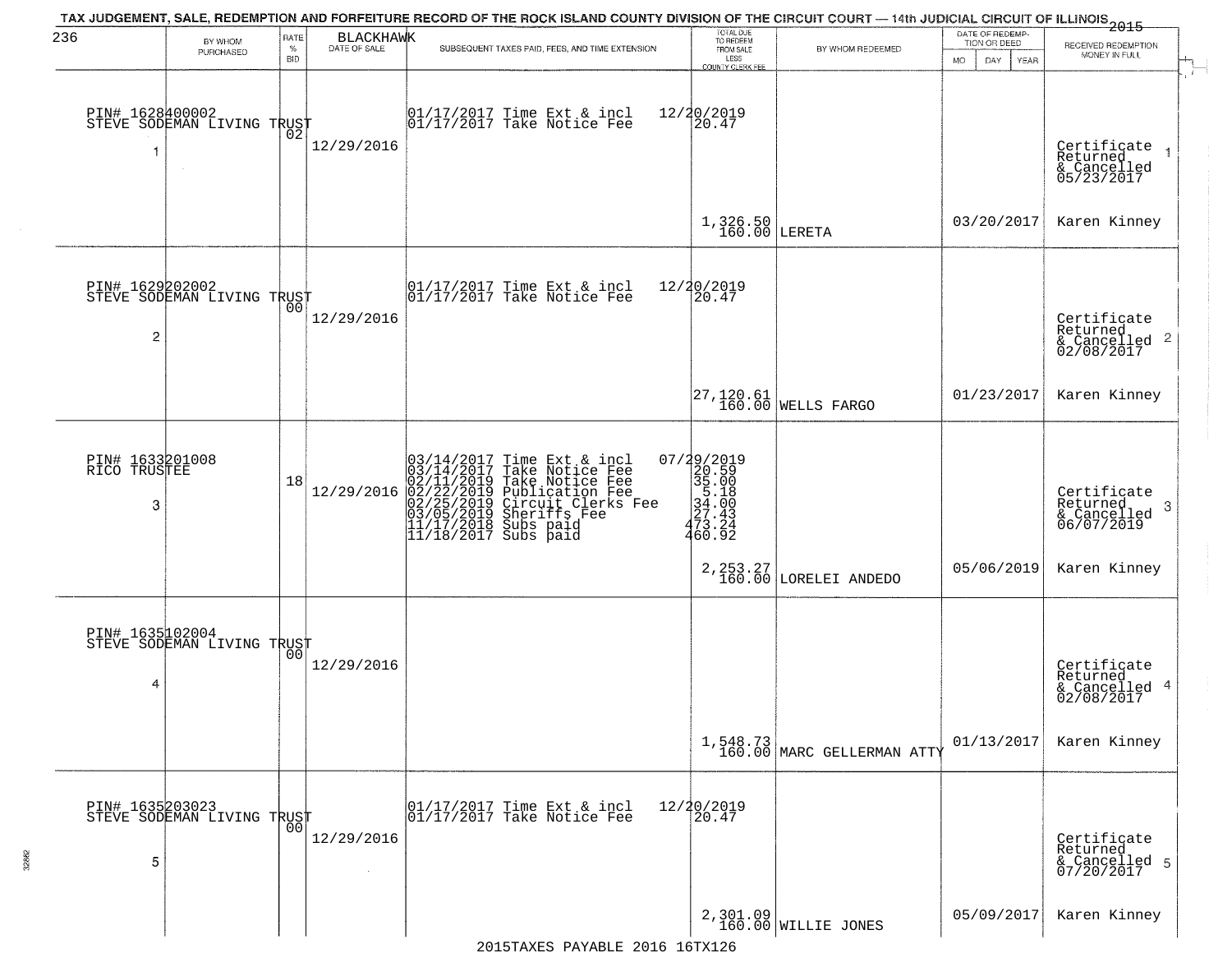| 201     | <b>INTEREST PAYMENT FUND</b> |                                                                 | AMOUNT<br>FOR WHICH          | TOTAL BACK<br>TAX PENALTY<br>AND COSTS | BACK TAX<br>FORFEITED               | BACK TAX<br>FORFEITED<br>PENALTY | A-BACK TAX<br><b>FORFEITED</b> | <b>BLACKHAWK</b>                       | NAME AND ADDRESS<br>LEGAL DESCRIPTION<br>237<br>TAXPAYER NO.<br>PARCEL NO. |
|---------|------------------------------|-----------------------------------------------------------------|------------------------------|----------------------------------------|-------------------------------------|----------------------------------|--------------------------------|----------------------------------------|----------------------------------------------------------------------------|
|         | <b>INDEMNITY FUND</b>        | $\begin{array}{c} \text{CEPTIFICATE} \\ \text{NO.} \end{array}$ | <b>JUDGEMENT</b><br>IS ASKED | <b>ACCRUED</b>                         | <b>INTEREST AND</b><br>COST ACCRUED | <b>ACCRUED</b>                   | PRIOR TO                       | INT DUE<br>TAX DUE                     | TWP - CODE<br>ACRES<br>ASSESSED VALUATION FOR TAXES                        |
|         | COST OF SALE                 |                                                                 |                              |                                        |                                     |                                  | 2014                           | 1ST<br>18T                             |                                                                            |
|         |                              |                                                                 |                              |                                        |                                     |                                  |                                | 2ND<br>2ND                             |                                                                            |
|         | 60.00                        |                                                                 |                              |                                        |                                     |                                  |                                |                                        | TWITTY BILL<br>3002 5TH ST W<br>MILAN IL<br>61264                          |
|         |                              |                                                                 |                              |                                        |                                     |                                  |                                | 3AD<br>3RD                             |                                                                            |
|         | 20.00                        | 1158                                                            |                              |                                        |                                     |                                  |                                |                                        | LOT 35<br>HILLCREST 3RD ADD                                                |
|         |                              |                                                                 |                              |                                        |                                     |                                  |                                | 4TH<br>4TH<br>19.48<br>649.62          |                                                                            |
|         |                              |                                                                 |                              |                                        |                                     |                                  |                                | <b>PUBLICATION COST</b>                |                                                                            |
|         | 4.00                         |                                                                 |                              |                                        |                                     |                                  |                                | 10.00                                  | $159 - 07 - 00$<br>3378<br>$11 - 06$<br>. 239                              |
|         |                              |                                                                 |                              |                                        |                                     |                                  |                                | TOTAL DUE-TAXES, INT. COST             | PĪN# 1635204038                                                            |
| 773.10  | 10.00                        |                                                                 | 679.10                       |                                        |                                     |                                  |                                | 679.10                                 | 33,947                                                                     |
|         |                              |                                                                 |                              |                                        |                                     |                                  |                                |                                        |                                                                            |
|         |                              |                                                                 |                              |                                        |                                     |                                  |                                | 1569.47<br>-164.78                     | CLASON LEROY U<br>3412 4TH ST W<br>MILAN IL                                |
|         | 60.00                        |                                                                 |                              |                                        |                                     |                                  |                                | 1569.47<br>117.70                      | 61264                                                                      |
|         |                              |                                                                 |                              |                                        |                                     |                                  |                                |                                        | SUPVR ASST MAP                                                             |
|         | 20.00                        | 1159                                                            |                              |                                        |                                     |                                  |                                | 1569.4<br>94.16                        | LOT 415 SHEET 51                                                           |
|         |                              |                                                                 |                              |                                        |                                     |                                  |                                | 47.08<br>1569.4<br>PUBLICATION COST    |                                                                            |
|         | 4.00                         |                                                                 |                              |                                        |                                     |                                  |                                | 10.00                                  | $041 - 21 - 00$<br>410<br>$11 - 06$<br>4.930                               |
|         |                              |                                                                 |                              |                                        |                                     |                                  |                                | TOTAL DUE-TAXES, INT. COST             | PIN# 1635400004                                                            |
| 6805.60 | 10.00                        |                                                                 | 6711.60                      |                                        |                                     |                                  |                                | 6,711.60                               | 78,520                                                                     |
|         |                              |                                                                 |                              |                                        |                                     |                                  |                                |                                        |                                                                            |
|         |                              |                                                                 |                              |                                        |                                     |                                  |                                | 767.98<br>80.64<br>2ND                 | CLARK LARRY J<br>3200 7TH ST W                                             |
|         | 60.00                        |                                                                 |                              |                                        |                                     |                                  |                                | 767.98<br>57.60                        | 61264<br>MILAN IL                                                          |
|         |                              |                                                                 |                              |                                        |                                     |                                  |                                | 3RD<br>3RD                             | LOT 34                                                                     |
|         | 20.00                        | 1160                                                            |                              |                                        |                                     |                                  |                                | 46.08<br>767.9                         | CANDLELIGHT PARK ADD                                                       |
|         |                              |                                                                 |                              |                                        |                                     |                                  |                                | 767.98<br>23.04                        |                                                                            |
|         | 4.00                         |                                                                 |                              |                                        |                                     |                                  |                                | <b>PUBLICATION COST</b>                | 159-98-00<br>11-06<br>3469                                                 |
|         |                              |                                                                 |                              |                                        |                                     |                                  |                                | 10.00                                  | .310<br>PIN# 1635402001                                                    |
| 3383.28 | 10.00                        |                                                                 | 3289.28                      |                                        |                                     |                                  |                                | TOTAL OUE-TAXES, INT. COST<br>3,289.28 | 39,039                                                                     |
|         |                              |                                                                 |                              |                                        |                                     |                                  |                                | डिक                                    |                                                                            |
|         |                              |                                                                 |                              |                                        |                                     |                                  |                                |                                        |                                                                            |
|         | 60.00                        |                                                                 |                              |                                        |                                     |                                  |                                | 2ND<br>2ND.<br>473.61<br>35.50         | HALL PAMELA M<br>204 17TH ST E<br>MILAN IL<br>61264                        |
|         |                              |                                                                 |                              |                                        |                                     |                                  |                                | 3BD<br>3BD                             |                                                                            |
|         | 20.00                        | 1161                                                            |                              |                                        |                                     |                                  |                                | 28.40<br>473.61                        | LOT 5<br>FRANK ZARUBS SUB DIV<br>S .50 LOT                                 |
|         |                              |                                                                 |                              |                                        |                                     |                                  |                                | <b>ATH</b><br>$473.61 \quad 14.20^8$   |                                                                            |
|         | 4.00                         |                                                                 |                              |                                        |                                     |                                  |                                | PUBLICATION COST                       |                                                                            |
|         |                              |                                                                 |                              |                                        |                                     |                                  |                                | 10.00                                  | $096 - 16 - 50$<br>11-06<br>$^{1295-A}_{.347}$                             |
|         |                              |                                                                 |                              |                                        |                                     |                                  |                                | TOTAL DUE-TAXES, INT. COST             | PIN# 1719106004                                                            |
| 1602.93 | 10.00                        |                                                                 | 1508.93                      |                                        |                                     |                                  |                                | 1,508.93                               | 26,375                                                                     |
|         |                              |                                                                 |                              |                                        |                                     |                                  |                                | 1ST                                    |                                                                            |
|         |                              |                                                                 |                              |                                        |                                     |                                  |                                | 610.94<br>64.12<br>2ND                 | CARVER RONALD F II<br>10702 108TH ST W                                     |
|         | 60.00                        |                                                                 |                              |                                        |                                     |                                  |                                | $610.94$ <sup>***</sup><br>45.80       | 61284<br>TAYLOR RIDGE IL                                                   |
|         | 20.00                        | 1162                                                            |                              |                                        |                                     |                                  |                                | 3RD<br>חחי<br>610.94<br>36.64          | LOT 4 S 222.45 FT<br>RALPH R CARVERS 2ND SUBD                              |
|         |                              |                                                                 |                              |                                        |                                     |                                  |                                | 4TH                                    |                                                                            |
|         |                              |                                                                 |                              |                                        |                                     |                                  |                                | $18.32^8$<br>610.94                    |                                                                            |
|         |                              |                                                                 |                              |                                        |                                     |                                  |                                |                                        |                                                                            |
|         | 4.00                         |                                                                 |                              |                                        |                                     |                                  |                                | PUBLICATION COST                       |                                                                            |
|         |                              |                                                                 |                              |                                        |                                     |                                  |                                | 10.00<br>TOTAL DUE-TAXES, INT. COST    | $136 - 17 - 00$<br>$11 - 06$<br>2089<br>.776<br>PIN# 1719107004            |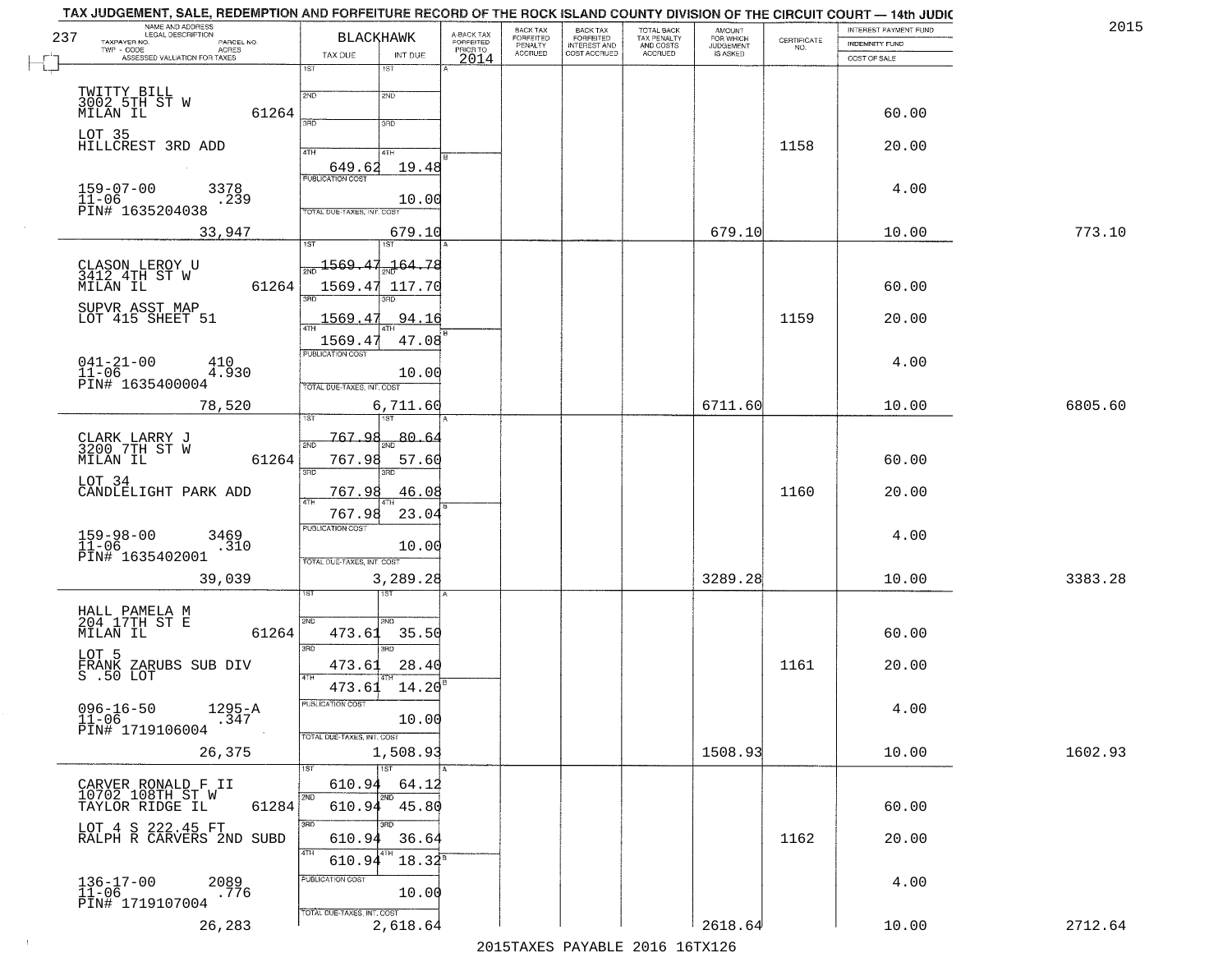| 237                                  | BY WHOM                                           | RATE               | <b>BLACKHAWK</b> | TAX JUDGEMENT, SALE, REDEMPTION AND FORFEITURE RECORD OF THE ROCK ISLAND COUNTY DIVISION OF THE CIRCUIT COURT — 14th JUDICIAL CIRCUIT OF ILLINOIS 2015                                                                                                       | TOTAL DUE<br>TO REDEEM                                                                                                   |                                                                           | DATE OF REDEMP<br>TION OR DEED | RECEIVED REDEMPTION                                       |
|--------------------------------------|---------------------------------------------------|--------------------|------------------|--------------------------------------------------------------------------------------------------------------------------------------------------------------------------------------------------------------------------------------------------------------|--------------------------------------------------------------------------------------------------------------------------|---------------------------------------------------------------------------|--------------------------------|-----------------------------------------------------------|
|                                      | PURCHASED                                         | $\%$<br><b>BID</b> | DATE OF SALE     | SUBSEQUENT TAXES PAID, FEES, AND TIME EXTENSION                                                                                                                                                                                                              | FROM SALE<br>LESS<br><b>COUNTY CLERK FEE</b>                                                                             | BY WHOM REDEEMED                                                          | DAY.<br>MO.<br>YEAR            | MONEY IN FULL                                             |
|                                      | PIN# 1635204038    <br>STEVE SODEMAN LIVING TRUST | 00                 | 12/29/2016       | 01/17/2017 Time Ext & incl<br>01/17/2017 Take Notice Fee                                                                                                                                                                                                     | 12/20/2019<br>20.47                                                                                                      |                                                                           |                                | Certificate<br>Returned<br>& Cancelled<br>03/23/2017      |
|                                      |                                                   |                    |                  |                                                                                                                                                                                                                                                              |                                                                                                                          | 793.57<br>160.00 CORELOGIC                                                | 02/03/2017                     | Karen Kinney                                              |
| PIN# 1635400004<br>$\overline{c}$    | STEVE SODEMAN LIVING TRUST                        |                    |                  | $\begin{array}{ll} & [01/17/2017 \text{ Time Ext & incl} \\ & [01/17/2017 \text{ Take Notice Fe}] \\ & [11/20/2018 \text{ Subs paid} \\ & [11/21/2017 \text{ Subs paid} \\ \end{array}$                                                                      | 12/20/2019<br>7,884.00<br>6,628.26                                                                                       |                                                                           |                                | Certificate<br>Returned<br>& Cancelled 2<br>09/06/2019    |
|                                      |                                                   |                    |                  |                                                                                                                                                                                                                                                              |                                                                                                                          | $\begin{array}{ c c c c c }\n 23,875.19 & \text{LINDA SMALL} \end{array}$ | 07/02/2019                     | Karen Kinney                                              |
| PIN# 1635402001<br>3                 | STEVE SODEMAN LIVING TRUST                        | 00                 | 12/29/2016       | 01/17/2017 Time Ext & incl<br>01/17/2017 Take Notice Fee<br>11/21/2017 Subs paid                                                                                                                                                                             | 12/20/2019<br>3,258.96                                                                                                   |                                                                           |                                | Certificate<br>Returned<br>3<br>& Cancelled<br>07/06/2018 |
|                                      |                                                   |                    |                  |                                                                                                                                                                                                                                                              |                                                                                                                          | 7,053.79<br>160.00 ELKE CLARKE                                            | 04/13/2018                     | Karen Kinney                                              |
| PIN# 1719106004<br>4                 | STEVE SODEMAN LIVING TRUST                        | 00                 | 12/29/2016       | 01/17/2017 Time Ext & incl<br>01/17/2017 Take Notice Fee<br>11/21/2017 Subs paid                                                                                                                                                                             | 12/20/2019<br>20.47<br>2,022.52                                                                                          |                                                                           |                                | Certificate<br>Returned<br>& Cancelled 4<br>07/06/2018    |
|                                      |                                                   |                    |                  |                                                                                                                                                                                                                                                              |                                                                                                                          | 3,888.62<br>160.00 MASON AND SCOTT PC                                     | 05/03/2018                     | Karen Kinney                                              |
| PIN# 1719107004<br>RICO TRUSTEE<br>5 |                                                   | 18                 |                  | 03/14/2017<br>03/14/2017<br>Time Ext & incl<br>Take Notice Fee<br>12/29/2016 02/11/2019 Take Notice Fee<br>12/29/2016 02/22/2019 Publication Fee<br>02/25/2019 Circuit Clerks Fee<br>03/05/2019 Sheriffs Fee<br>11/17/2018 Subs paid<br>11/18/2017 Subs paid | 07/29/2019<br>20.59<br>35.00<br>$\begin{array}{r} 35.18 \\ 34.00 \\ 24.00 \\ 251.11 \\ 2,659.02 \\ 2,996.20 \end{array}$ |                                                                           |                                | Certificate<br>Returned<br>& Cancelled 5<br>12/16/2019    |
|                                      |                                                   |                    |                  | 2015TAXES PAYABLE 2016 16TX126                                                                                                                                                                                                                               |                                                                                                                          |                                                                           |                                | Karen Kinney                                              |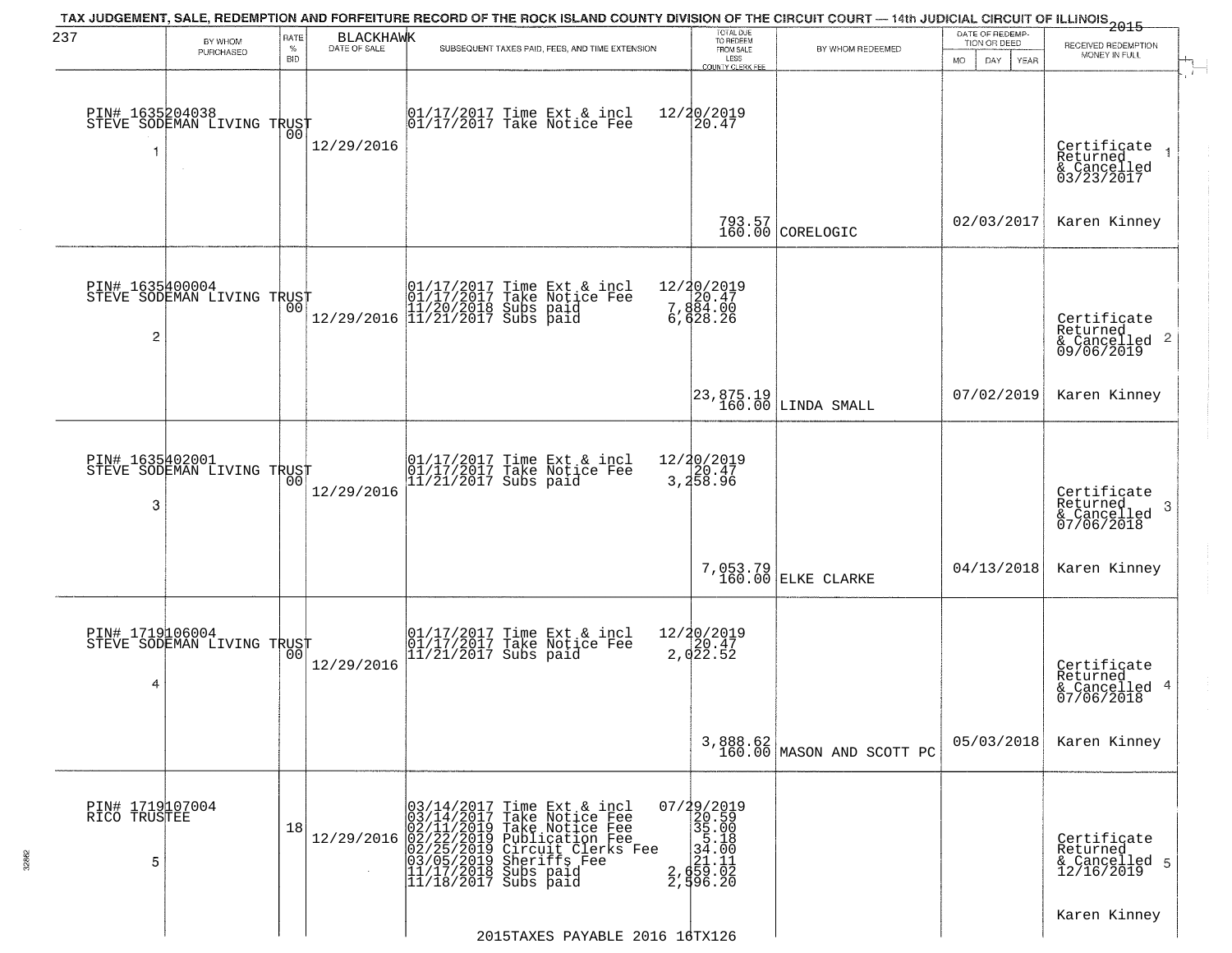| TAX JUDGEMENT, SALE, REDEMPTION AND FORFEITURE RECORD OF THE ROCK ISLAND COUNTY DIVISION OF THE CIRCUIT COURT - 14th JUDIC<br>NAME AND ADDRESS<br>LEGAL DESCRIPTION |                                                                       |                                     | BACK TAX             | <b>BACK TAX</b>                  |                                        | AMOUNT<br>FOR WHICH |                                                                 | INTEREST PAYMENT FUND | 201     |
|---------------------------------------------------------------------------------------------------------------------------------------------------------------------|-----------------------------------------------------------------------|-------------------------------------|----------------------|----------------------------------|----------------------------------------|---------------------|-----------------------------------------------------------------|-----------------------|---------|
| 238<br>TAXPAYER NO.<br>PARCEL NO.<br>TWP - CODE<br>ACRES                                                                                                            | <b>BLACKHAWK</b>                                                      | A-BACK TAX<br>FORFEITED<br>PRIOR TO | FORFEITED<br>PENALTY | FORFEITED<br><b>INTEREST AND</b> | TOTAL BACK<br>TAX PENALTY<br>AND COSTS | <b>JUDGEMENT</b>    | $\begin{array}{c} \text{CERTIFICATE} \\ \text{NO.} \end{array}$ | INDEMNITY FUND        |         |
| ASSESSED VALUATION FOR TAXES                                                                                                                                        | TAX DUE<br>INT DUE                                                    | 2014                                | <b>ACCRUED</b>       | COST ACCRUED                     | <b>ACCRUED</b>                         | IS ASKED            |                                                                 | COST OF SALE          |         |
| CARVER RONALD F<br>117 17TH ST E                                                                                                                                    | 1ST<br>181<br><del>77.38<sub>2ND</sub> 8.12</del>                     |                                     |                      |                                  |                                        |                     |                                                                 |                       |         |
| 61264<br>MILAN IL<br>LOT 11                                                                                                                                         | 77.38<br>5.80<br>sañ                                                  |                                     |                      |                                  |                                        |                     |                                                                 | 60.00                 |         |
| RALPH CARVERS SUB DIV<br>OF E 100 OF W 200                                                                                                                          | 77.38<br>4TH<br>77.38<br>2.32                                         |                                     |                      |                                  |                                        |                     | 1163                                                            | 20.00                 |         |
| $097 - 16 - 70$<br>$1315 - 2$<br>$11 - 06$<br>.216<br>PIN# 1719108008                                                                                               | <b>PUBLICATION COST</b><br>10.00<br><b>TOTAL DUE-TAXES, INT. COST</b> |                                     |                      |                                  |                                        |                     |                                                                 | 4.00                  |         |
| 3,329                                                                                                                                                               | 340.40<br>1ST<br>1ST                                                  |                                     |                      |                                  |                                        | 340.40              |                                                                 | 10.00                 | 434.40  |
|                                                                                                                                                                     | 77.38<br>8. 12                                                        |                                     |                      |                                  |                                        |                     |                                                                 |                       |         |
| CARVER LUMBER<br>117 17TH ST E<br>MILAN IL<br>61264                                                                                                                 | 2ND<br>77.38<br>5.80<br>3RD<br>3RD                                    |                                     |                      |                                  |                                        |                     |                                                                 | 60.00                 |         |
| LOT 11<br>RALPH CARVERS SUB DIV<br>OF E 102 FT LOT                                                                                                                  | 77.38<br>4.64<br>ৰাম                                                  |                                     |                      |                                  |                                        |                     | 1164                                                            | 20.00                 |         |
| $097 - 16 - 50$<br>$1315 - 1$<br>$11 - 06$<br>.234                                                                                                                  | 2.32<br>77.38<br>PUBLICATION COST<br>10.00                            |                                     |                      |                                  |                                        |                     |                                                                 | 4.00                  |         |
| PIN# 1719108009<br>3,329                                                                                                                                            | TOTAL DUE-TAXES, INT. COST<br>340.40                                  |                                     |                      |                                  |                                        | 340.40              |                                                                 | 10.00                 | 434.40  |
|                                                                                                                                                                     | 1ST                                                                   |                                     |                      |                                  |                                        |                     |                                                                 |                       |         |
| HESS DAVID A/DANA L<br>8007 49TH STREET CT                                                                                                                          | 951<br>99.89<br>-38<br>2ND                                            |                                     |                      |                                  |                                        |                     |                                                                 |                       |         |
| COAL VALLEY IL<br>61240                                                                                                                                             | 951.38<br>71.35<br>3RD<br>3RD                                         |                                     |                      |                                  |                                        |                     |                                                                 | 60.00                 |         |
| LOT 36<br>3RD ADD TO BALCAENS<br>WOODED AREA ADD                                                                                                                    | 951.38<br>57.08<br>4TF<br>951.38<br>28.54                             |                                     |                      |                                  |                                        |                     | 1165                                                            | 20.00                 |         |
| $153 - 17 - 00$<br>$11 - 04$<br>2789<br>.613                                                                                                                        | <b>PUBLICATION COST</b><br>10.00                                      |                                     |                      |                                  |                                        |                     |                                                                 | 4.00                  |         |
| PIN# 1729301022<br>53,069                                                                                                                                           | TOTAL OUE-TAXES, INT. COST<br>4,072.38                                |                                     |                      |                                  |                                        | 4072.38             |                                                                 | 10.00                 | 4166.38 |
|                                                                                                                                                                     | उड़ा                                                                  |                                     |                      |                                  |                                        |                     |                                                                 |                       |         |
| MILLER HARLEE JR<br>2812 78TH AVE<br>MILAN IL<br>61264                                                                                                              | 2ND<br>2ND                                                            |                                     |                      |                                  |                                        |                     |                                                                 | 60.00                 |         |
| LOTS 5 & 6<br>INDIAN BLUFF TERRACE                                                                                                                                  | 3RD<br>3HD<br>4TH                                                     |                                     |                      |                                  |                                        |                     | 1166                                                            | 20.00                 |         |
|                                                                                                                                                                     | 36.26<br>1208.47                                                      |                                     |                      |                                  |                                        |                     |                                                                 |                       |         |
| $141 - 01 - 00$<br>2261<br>.482<br>11-04<br>PIN# 1730101005                                                                                                         | PUBLICATION COST<br>10.00                                             |                                     |                      |                                  |                                        |                     |                                                                 | 4.00                  |         |
| 65,788                                                                                                                                                              | TOTAL DUE-TAXES, INT. COST<br>1,254.73                                |                                     |                      |                                  |                                        | 1254.73             |                                                                 | 10.00                 | 1348.73 |
| LARDNER BEVERLEY                                                                                                                                                    | 1ST<br>$\overline{1}$ 1ST                                             |                                     |                      |                                  |                                        |                     |                                                                 |                       |         |
| 1209 21ST AVE APT D115<br>61201<br>ROCK ISLAND IL                                                                                                                   | 2ND<br>2ND<br>1863.31 139.75                                          |                                     |                      |                                  |                                        |                     |                                                                 | 60.00                 |         |
| LOTS 3 & 4<br>REPLAT OF HIGHPOINT<br>FARM IST ADD                                                                                                                   | 3RD<br>उनेट<br>1863.31<br>111.80<br>4TH                               |                                     |                      |                                  |                                        |                     | 1167                                                            | 20.00                 |         |
|                                                                                                                                                                     | $55.90^8$<br>1863.31                                                  |                                     |                      |                                  |                                        |                     |                                                                 |                       |         |
| $161 - 06 - 00$<br>3577<br>19.180<br>11-04<br>PIN# 1731301008                                                                                                       | PUBLICATION COST<br>10.00                                             |                                     |                      |                                  |                                        |                     |                                                                 | 4.00                  |         |
| 98,186                                                                                                                                                              | TOTAL DUE-TAXES, INT. COST<br>5,907.38                                |                                     |                      |                                  |                                        | 5907.38             |                                                                 | 10.00                 | 6001.38 |

 $\sim 100$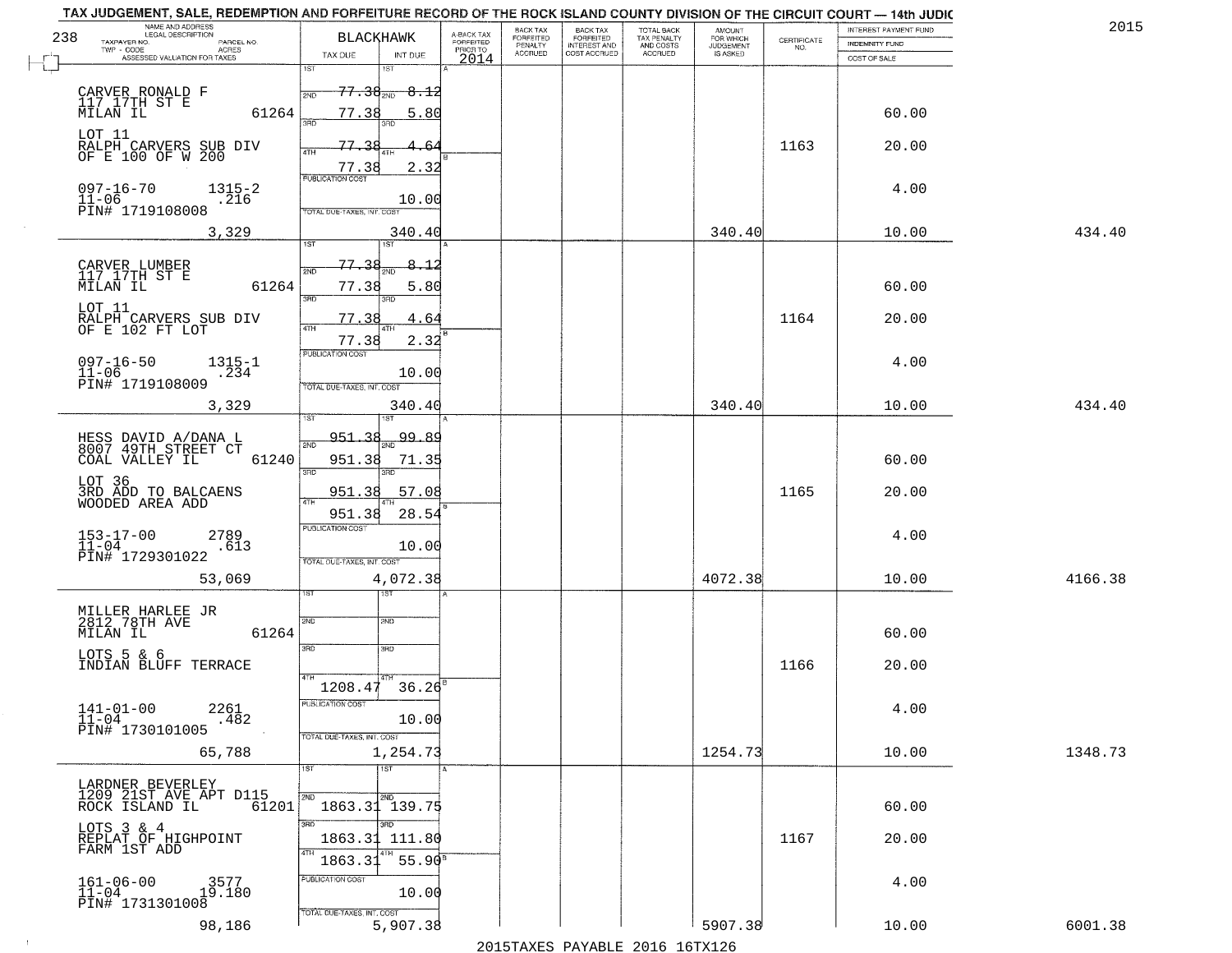| 238                                  | BY WHOM<br>PURCHASED                              | RATE<br>$\%$ | <b>BLACKHAWK</b><br>DATE OF SALE | SUBSEQUENT TAXES PAID, FEES, AND TIME EXTENSION                                                                                                                                                                                         | TOTAL DUE<br>TO REDEEM<br>FROM SALE                                                                          | BY WHOM REDEEMED                                                                                                                                      | DATE OF REDEMP-<br>TION OR DEED | 2015<br>RECEIVED REDEMPTION                                        |
|--------------------------------------|---------------------------------------------------|--------------|----------------------------------|-----------------------------------------------------------------------------------------------------------------------------------------------------------------------------------------------------------------------------------------|--------------------------------------------------------------------------------------------------------------|-------------------------------------------------------------------------------------------------------------------------------------------------------|---------------------------------|--------------------------------------------------------------------|
|                                      |                                                   | <b>BID</b>   |                                  |                                                                                                                                                                                                                                         | LESS<br>COUNTY CLERK FEE                                                                                     |                                                                                                                                                       | <b>MO</b><br>DAY<br>YEAR        | MONEY IN FULL                                                      |
| PIN# 1719108008<br>RICO TRUSTEE      |                                                   | 18           | 12/29/2016                       | $03/14/2017$ Time Ext & incl<br>$03/14/2017$ Take Notice Fee<br>$02/11/2019$ Take Notice Fee<br>$02/22/2019$ Publication Fee<br>$03/05/2019$ Sheriffs Fee<br>$11/17/2018$ Subs paid<br>$11/18/2017$ Subs paid                           | $\begin{smallmatrix} 07/29/2019\\20.59\\35.00\\51.40\\27.03\\363.10\\355.12 \end{smallmatrix}$               |                                                                                                                                                       |                                 | Certificate<br>Returned<br>& Cancelled<br>09/06/2019               |
|                                      |                                                   |              |                                  |                                                                                                                                                                                                                                         |                                                                                                              | $\left. \begin{array}{c} 1\, , 838\, , 77\\ 160\, .00 \end{array} \right  \left. \begin{array}{c} \text{RONALD} \\ \text{CARVER} \end{array} \right.$ | 07/25/2019                      | Karen Kinney                                                       |
| PIN# 1719108009<br>RICO TRUSTEE<br>2 |                                                   | 18           | 12/29/2016                       | $03/14/2017$ Time Ext & incl<br>$03/14/2017$ Take Notice Fee<br>$02/11/2019$ Take Notice Fee<br>$02/22/2019$ Publication Fee<br>$03/05/2019$ Sheriffs Fee<br>$11/17/2018$ Subs paid<br>$11/18/2017$ Subs paid<br>$11/18/2017$ Subs paid | $\begin{smallmatrix} 07/29/2019\\20.59\\35.00\\5.18\\20.40\\20.40\\213.83\\363.10\\355.12 \end{smallmatrix}$ |                                                                                                                                                       |                                 | Certificate<br>Returned<br>$\frac{1}{6}$ Cancelled 2<br>09/06/2019 |
|                                      |                                                   |              |                                  |                                                                                                                                                                                                                                         |                                                                                                              | 1,845.57<br>160.00 RONALD CARVER                                                                                                                      | 07/25/2019                      | Karen Kinney                                                       |
| 3                                    | PIN# 1729801022<br>STEVE SODEMAN LIVING TRUST     |              | 12/29/2016                       |                                                                                                                                                                                                                                         |                                                                                                              |                                                                                                                                                       |                                 | Certificate<br>Returned<br>-3<br>& Cancelled<br>02/08/2017         |
|                                      |                                                   |              |                                  |                                                                                                                                                                                                                                         |                                                                                                              | 4, 166.38<br>160.00 DAVID A HESS                                                                                                                      | 01/12/2017                      | Karen Kinney                                                       |
| PIN# 1730101005<br>4                 | STEVE SODEMAN LIVING TRUST                        | 00           | 12/29/2016                       | 01/17/2017 Time Ext & incl<br>01/17/2017 Take Notice Fee                                                                                                                                                                                | 12/20/2019<br>20.47                                                                                          |                                                                                                                                                       |                                 | Certificate<br>Returned<br>& Cancelled 4<br>03/23/2017             |
|                                      |                                                   |              |                                  |                                                                                                                                                                                                                                         |                                                                                                              | 1,369.20<br>160.00 GAS & ELECTRIC CREDIT UNI                                                                                                          |                                 | Karen Kinney                                                       |
| 5                                    | PIN# 1731301008    <br>STEVE SODEMAN LIVING TRUST | 00           | 12/29/2016                       | 01/17/2017 Time Ext & incl<br>01/17/2017 Take Notice Fee                                                                                                                                                                                | 12/20/2019<br>20.47                                                                                          |                                                                                                                                                       |                                 | Certificate<br>Returned<br>& Cancelled 5<br>03/23/2017             |
|                                      |                                                   |              |                                  | 2015TAXES PAYABLE 2016 16TX126                                                                                                                                                                                                          |                                                                                                              | 6,021.85<br>160.00 BEVERLEY LARDNER                                                                                                                   | 02/03/2017                      | Karen Kinney                                                       |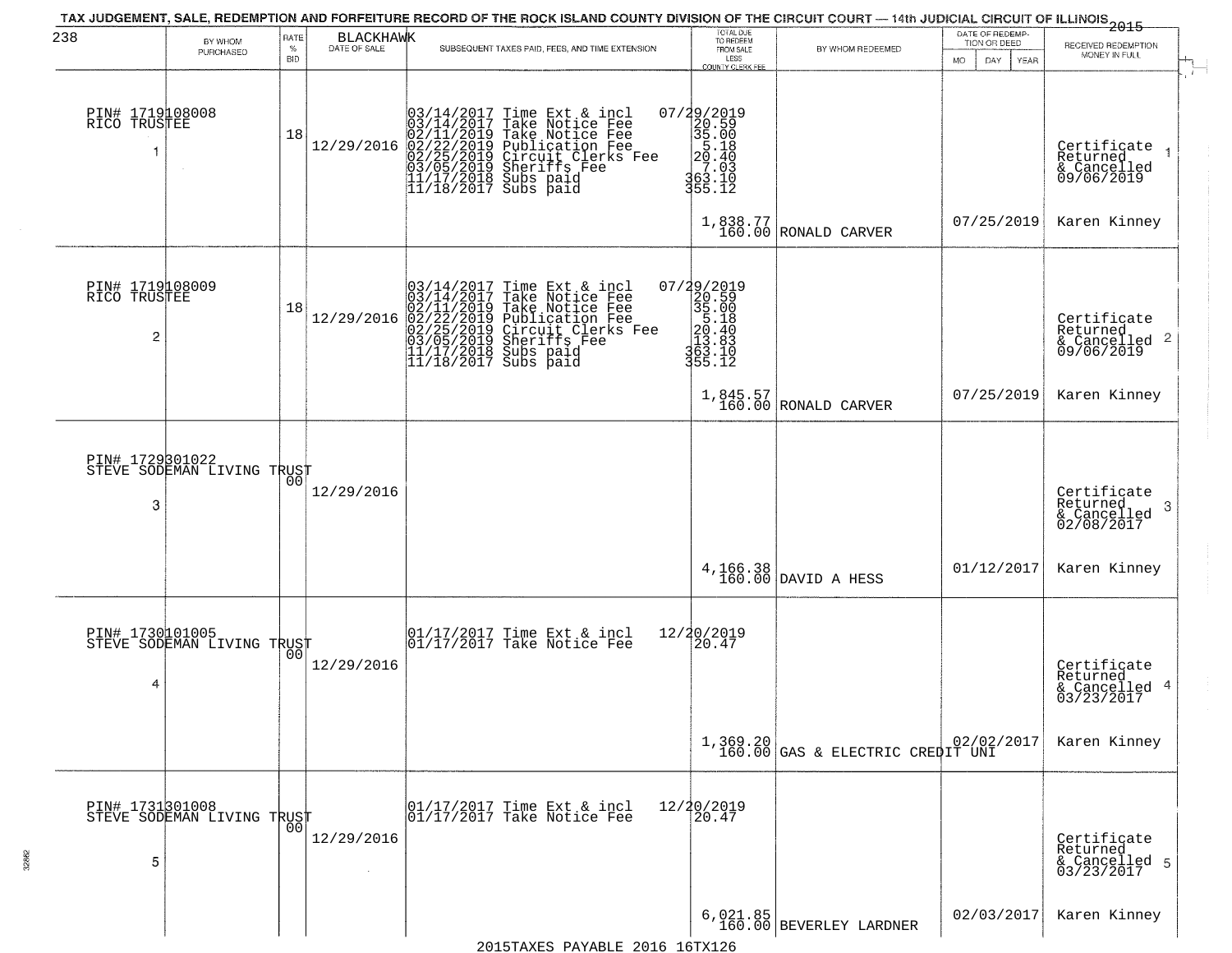|     | TAX JUDGEMENT, SALE, REDEMPTION AND FORFEITURE RECORD OF THE ROCK ISLAND COUNTY DIVISION OF THE CIRCUIT COURT - 14th JUDIC |                                   |                           |                                     |                                  |                                                       |                                        |                                  |                                                                 |                                |         |
|-----|----------------------------------------------------------------------------------------------------------------------------|-----------------------------------|---------------------------|-------------------------------------|----------------------------------|-------------------------------------------------------|----------------------------------------|----------------------------------|-----------------------------------------------------------------|--------------------------------|---------|
| 239 | NAME AND ADDRESS<br>LEGAL DESCRIPTION                                                                                      | <b>BLACKHAWK</b>                  |                           | A-BACK TAX<br>FORFEITED<br>PRIOR TO | BACK TAX<br>FORFEITED<br>PENALTY | BACK TAX<br>FORFEITED<br>INTEREST AND<br>COST ACCRUED | TOTAL BACK<br>TAX PENALTY<br>AND COSTS | AMOUNT<br>FOR WHICH<br>JUDGEMENT |                                                                 | INTEREST PAYMENT FUND          | 2015    |
|     | TAXPAYER NO.<br>PARCEL NO.<br>ACRES<br>ASSESSED VALUATION FOR TAXES                                                        | TAX DUE                           | INT DUE                   | 2014                                | <b>ACCRUED</b>                   |                                                       | ACCRUED                                | IS ASKED                         | $\begin{array}{c} \text{CERTIFICATE} \\ \text{NO.} \end{array}$ | INDEMNITY FUND<br>COST OF SALE |         |
|     |                                                                                                                            | $\overline{1ST}$                  | 18T                       |                                     |                                  |                                                       |                                        |                                  |                                                                 |                                |         |
|     |                                                                                                                            | 2ND                               | <del>38.10 avg 3.99</del> |                                     |                                  |                                                       |                                        |                                  |                                                                 |                                |         |
|     | DIAMOND BUILDERS OF QC<br>829 10TH AVE W<br>MILAN IL 612<br>61264                                                          | 38.10                             | 2.85                      |                                     |                                  |                                                       |                                        |                                  |                                                                 | 60.00                          |         |
|     |                                                                                                                            | 3RD                               |                           |                                     |                                  |                                                       |                                        |                                  |                                                                 |                                |         |
|     | LOT 16 CONSERVANCY 3RD<br>ADD SHT 10                                                                                       | 38.10<br>4TH                      | 2.28                      |                                     |                                  |                                                       |                                        |                                  | 1168                                                            | 20.00                          |         |
|     |                                                                                                                            | PUBLICATION COST                  | 1.14                      |                                     |                                  |                                                       |                                        |                                  |                                                                 |                                |         |
|     | $174 - 75 - 00$<br>4526                                                                                                    |                                   |                           |                                     |                                  |                                                       |                                        |                                  |                                                                 | 4.00                           |         |
|     | $\frac{11}{11-06}$ $\frac{11}{1732304012}$<br>.371                                                                         |                                   | 10.00                     |                                     |                                  |                                                       |                                        |                                  |                                                                 |                                |         |
|     |                                                                                                                            | TOTAL DUE-TAXES, INT. COST        |                           |                                     |                                  |                                                       |                                        |                                  |                                                                 |                                |         |
|     | 1,639                                                                                                                      | 1ST                               | 172.66<br>1ST             |                                     |                                  |                                                       |                                        | 172.66                           |                                                                 | 10.00                          | 266.66  |
|     |                                                                                                                            | 354.57                            | $-37.24$                  |                                     |                                  |                                                       |                                        |                                  |                                                                 |                                |         |
|     | NELSON JACOB M/MELISSA E<br>3155 18TH AVE 61265                                                                            |                                   |                           |                                     |                                  |                                                       |                                        |                                  |                                                                 |                                |         |
|     | 61265                                                                                                                      | 354.57<br>$\overline{\text{3AD}}$ | 26.60<br>3BD              |                                     |                                  |                                                       |                                        |                                  |                                                                 | 60.00                          |         |
|     | LOT 9 CONSERVANCY 3RD ADD<br>SHT 10                                                                                        | 354.57                            | 21.28                     |                                     |                                  |                                                       |                                        |                                  | 1169                                                            | 20.00                          |         |
|     |                                                                                                                            | 47H<br>354.57                     | 10.64                     |                                     |                                  |                                                       |                                        |                                  |                                                                 |                                |         |
|     | $174 - 68 - 00$                                                                                                            | PUBLICATION COST                  |                           |                                     |                                  |                                                       |                                        |                                  |                                                                 |                                |         |
|     | 4519<br>$11-06$<br>PIN# 1732304042<br>.532                                                                                 |                                   | 10.00                     |                                     |                                  |                                                       |                                        |                                  |                                                                 | 4.00                           |         |
|     |                                                                                                                            | TOTAL DUE-TAXES, INT. COST        |                           |                                     |                                  |                                                       |                                        |                                  |                                                                 |                                |         |
|     | 15,254                                                                                                                     | 1ST                               | 1,524.04<br>1ST           |                                     |                                  |                                                       |                                        | 1524.04                          |                                                                 | 10.00                          | 1618.04 |
|     |                                                                                                                            |                                   |                           |                                     |                                  |                                                       |                                        |                                  |                                                                 |                                |         |
|     |                                                                                                                            | 2ND                               | SMD                       |                                     |                                  |                                                       |                                        |                                  |                                                                 |                                |         |
|     |                                                                                                                            | 3 <sub>BD</sub>                   | 3RD                       |                                     |                                  |                                                       |                                        |                                  |                                                                 |                                |         |
|     |                                                                                                                            |                                   |                           |                                     |                                  |                                                       |                                        |                                  |                                                                 |                                |         |
|     |                                                                                                                            | 4TH                               | 4TH                       |                                     |                                  |                                                       |                                        |                                  |                                                                 |                                |         |
|     |                                                                                                                            | PUBLICATION COST                  |                           |                                     |                                  |                                                       |                                        |                                  |                                                                 |                                |         |
|     |                                                                                                                            |                                   |                           |                                     |                                  |                                                       |                                        |                                  |                                                                 |                                |         |
|     |                                                                                                                            | TOTAL OUE-TAXES, INT. COST        |                           |                                     |                                  |                                                       |                                        |                                  |                                                                 |                                |         |
|     |                                                                                                                            |                                   |                           |                                     |                                  |                                                       |                                        |                                  |                                                                 |                                |         |
|     |                                                                                                                            | 1ST                               | 1ST                       |                                     |                                  |                                                       |                                        |                                  |                                                                 |                                |         |
|     |                                                                                                                            | 2ND                               | 2ND                       |                                     |                                  |                                                       |                                        |                                  |                                                                 |                                |         |
|     |                                                                                                                            | 3RD                               | 3BD                       |                                     |                                  |                                                       |                                        |                                  |                                                                 |                                |         |
|     |                                                                                                                            |                                   |                           |                                     |                                  |                                                       |                                        |                                  |                                                                 |                                |         |
|     |                                                                                                                            | 4TH                               | 77H                       |                                     |                                  |                                                       |                                        |                                  |                                                                 |                                |         |
|     |                                                                                                                            | PUBLICATION COST                  |                           |                                     |                                  |                                                       |                                        |                                  |                                                                 |                                |         |
|     |                                                                                                                            |                                   |                           |                                     |                                  |                                                       |                                        |                                  |                                                                 |                                |         |
|     | $\sim$                                                                                                                     | TOTAL DUE-TAXES, INT. COST        |                           |                                     |                                  |                                                       |                                        |                                  |                                                                 |                                |         |
|     |                                                                                                                            |                                   |                           |                                     |                                  |                                                       |                                        |                                  |                                                                 |                                |         |
|     |                                                                                                                            | $\overline{115}$                  | 1ST                       | А                                   |                                  |                                                       |                                        |                                  |                                                                 |                                |         |
|     |                                                                                                                            | 2ND                               | 2ND                       |                                     |                                  |                                                       |                                        |                                  |                                                                 |                                |         |
|     |                                                                                                                            |                                   |                           |                                     |                                  |                                                       |                                        |                                  |                                                                 |                                |         |
|     |                                                                                                                            | 3BD                               | 3 <sub>BD</sub>           |                                     |                                  |                                                       |                                        |                                  |                                                                 |                                |         |
|     |                                                                                                                            | 4TH                               | 4TH                       | l B                                 |                                  |                                                       |                                        |                                  |                                                                 |                                |         |
|     |                                                                                                                            | PUBLICATION COST                  |                           |                                     |                                  |                                                       |                                        |                                  |                                                                 |                                |         |
|     |                                                                                                                            |                                   |                           |                                     |                                  |                                                       |                                        |                                  |                                                                 |                                |         |
|     |                                                                                                                            | TOTAL DUE-TAXES, INT. COST        |                           |                                     |                                  |                                                       |                                        |                                  |                                                                 |                                |         |
|     |                                                                                                                            |                                   |                           |                                     |                                  |                                                       | 2015TAXES PAYABLE 2016 16TX126         |                                  |                                                                 |                                |         |

 $\pm 1$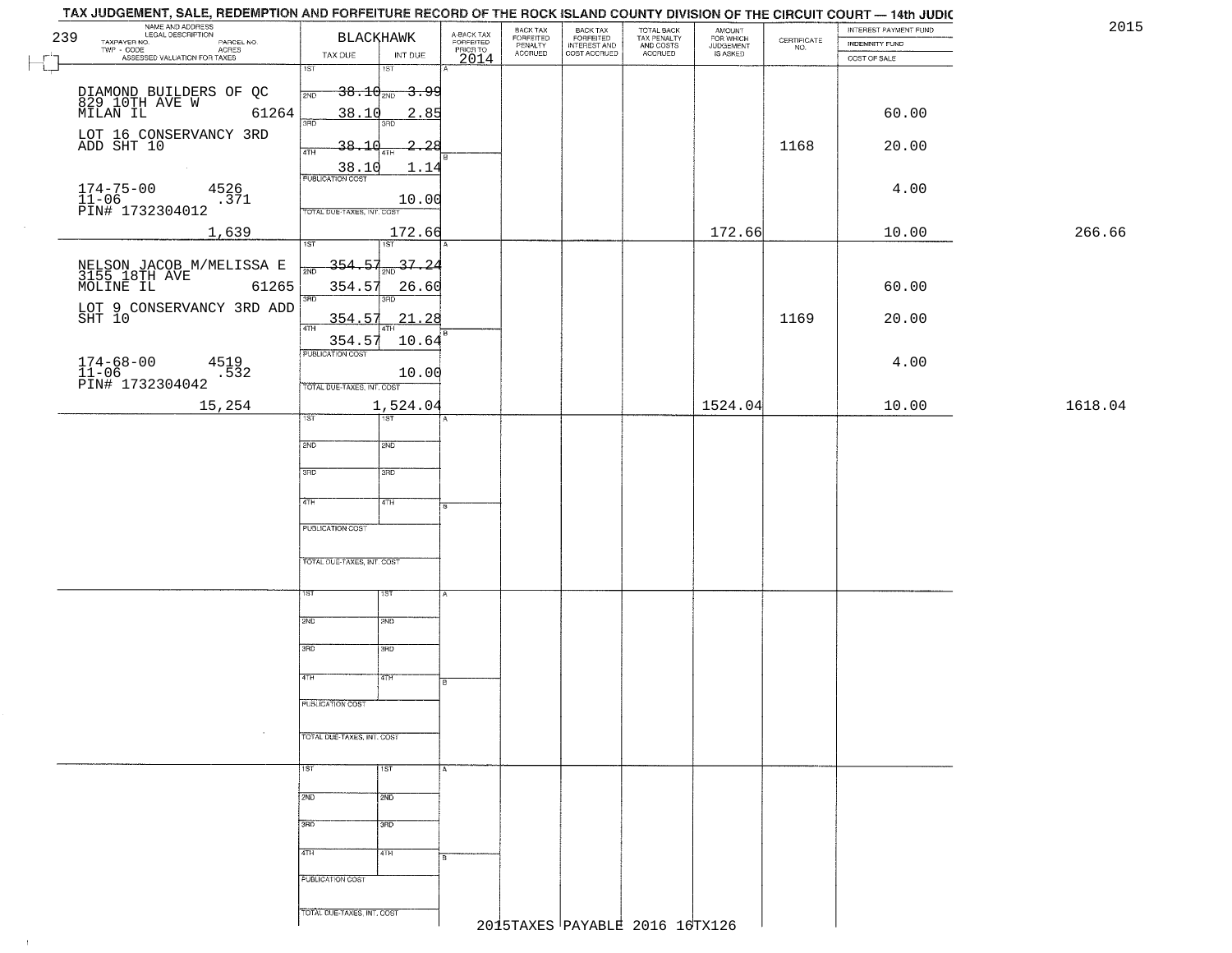|                                 |                                               |                            |            | TAX JUDGEMENT, SALE, REDEMPTION AND FORFEITURE RECORD OF THE ROCK ISLAND COUNTY DIVISION OF THE CIRCUIT COURT — 14th JUDICIAL CIRCUIT OF ILLINOIS<br>2015 - TAX TORREST MANUSCRIPT OF ILLINOIS                                                                                                                                                                |                                                                                     |                                           |                                                               |                                                                                         |
|---------------------------------|-----------------------------------------------|----------------------------|------------|---------------------------------------------------------------------------------------------------------------------------------------------------------------------------------------------------------------------------------------------------------------------------------------------------------------------------------------------------------------|-------------------------------------------------------------------------------------|-------------------------------------------|---------------------------------------------------------------|-----------------------------------------------------------------------------------------|
| 239                             | BY WHOM<br>PURCHASED                          | RATE<br>$\%$<br><b>BID</b> | BLACKHAWK  | SUBSEQUENT TAXES PAID, FEES, AND TIME EXTENSION                                                                                                                                                                                                                                                                                                               | TOTAL DUE<br>TO REDEEM<br>FROM SALE<br>LESS<br>COUNTY CLERK FEE                     | BY WHOM REDEEMED                          | DATE OF REDEMP-<br>TION OR DEED<br>DAY  <br><b>MO</b><br>YEAR | RECEIVED REDEMPTION<br>MONEY IN FULL                                                    |
| PIN# 1732304012<br>RICO TRUSTEE | $\sim$                                        | 18                         |            | $[12/29/2016] \begin{tabular}{ c c c c } \hline & 03/14/2017 Time Ext & $\&$ incl & $03/14/2017$ Take Notice Free \\ \hline 03/14/2017 Take Notice Free \\ 02/11/2019 Take Notice Free \\ 02/22/2019 Publication Free \\ 03/05/2019 Circuit & Cler's Free \\ 03/05/2019 Sherifs Free \\ 11/17/2018 Subs paid \\ 11/18/2017 Subs paid \\ \hline \end{tabular}$ | 07/29/2019<br>20.59<br>35.00<br>55.00<br>5.18<br>20.58<br>20.63<br>38.888<br>190.06 |                                           |                                                               | TAX DEED ISSUED<br>Certificate<br>Returned<br>& Cancelled<br>09/16/2019<br>Karen Kinney |
| $\mathbf 2$                     | PIN# 1732304042<br>STEVE SODEMAN LIVING TRUST |                            | 12/29/2016 | 01/17/2017 Time Ext & incl<br>01/17/2017 Take Notice Fee                                                                                                                                                                                                                                                                                                      | 12/20/2019<br>20.47                                                                 |                                           |                                                               | Certificate<br>Returned<br>$\frac{1}{2}$ Cancelled 2<br>02/08/2017                      |
|                                 |                                               |                            |            |                                                                                                                                                                                                                                                                                                                                                               |                                                                                     | $1,929.76$<br>160.00 VIBRANT CREDIT UNION | 01/23/2017                                                    | Karen Kinney                                                                            |
| 3                               |                                               |                            |            |                                                                                                                                                                                                                                                                                                                                                               |                                                                                     |                                           |                                                               | 3                                                                                       |
| 4                               |                                               |                            |            |                                                                                                                                                                                                                                                                                                                                                               |                                                                                     |                                           |                                                               | 4                                                                                       |
| 5                               |                                               |                            |            | 2015TAXES PAYABLE 2016 16TX126                                                                                                                                                                                                                                                                                                                                |                                                                                     |                                           |                                                               | 5                                                                                       |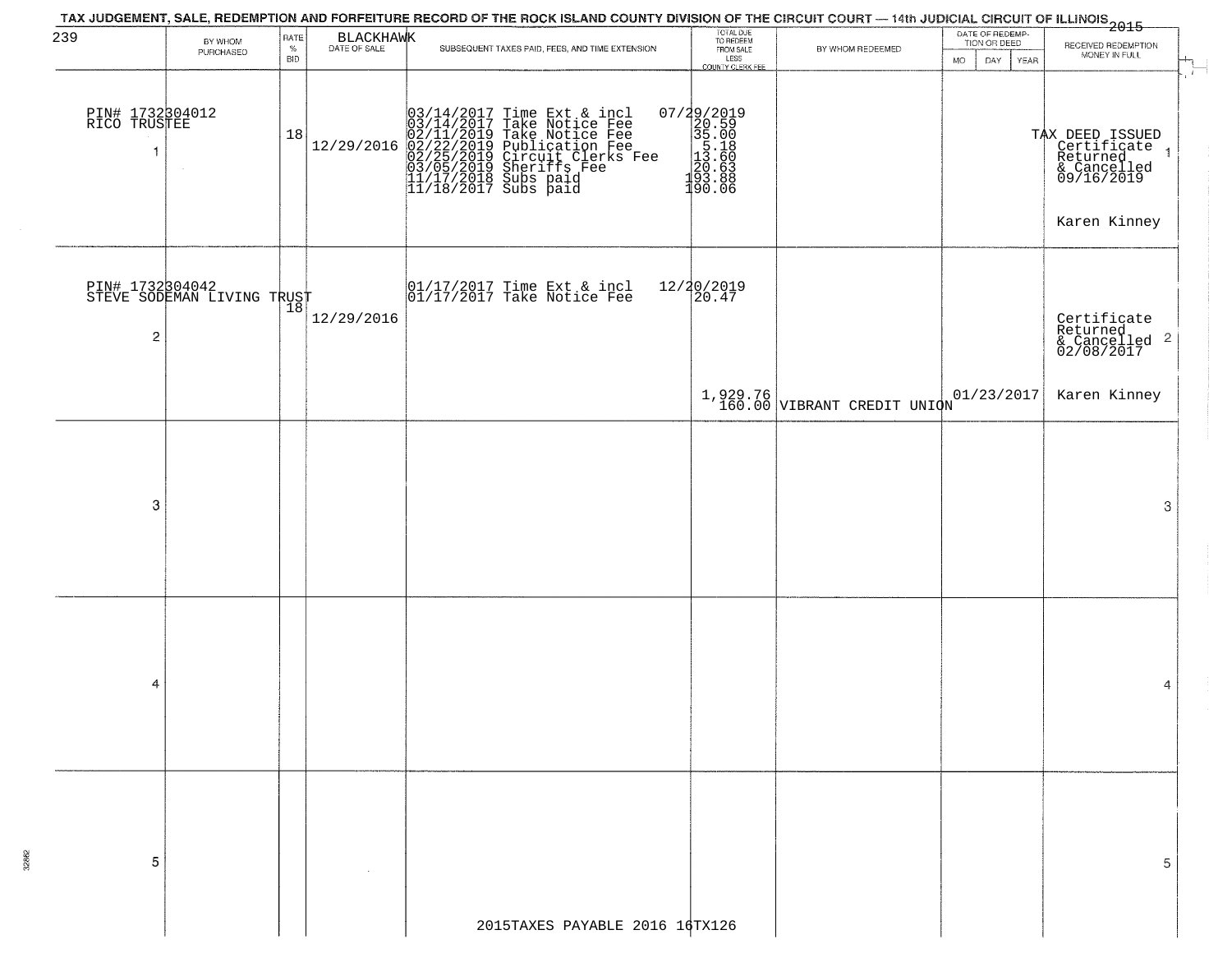|     | TAX JUDGEMENT, SALE, REDEMPTION AND FORFEITURE RECORD OF THE ROCK ISLAND COUNTY DIVISION OF THE CIRCUIT COURT - 14th JUDIC<br>NAME AND ADDRESS<br>LEGAL DESCRIPTION |                                               |                         | BACK TAX                    |                                              |                                        |                                         |                                                                 | INTEREST PAYMENT FUND | 2015    |
|-----|---------------------------------------------------------------------------------------------------------------------------------------------------------------------|-----------------------------------------------|-------------------------|-----------------------------|----------------------------------------------|----------------------------------------|-----------------------------------------|-----------------------------------------------------------------|-----------------------|---------|
| 240 | TAXPAYER NO.<br>PARCEL NO.                                                                                                                                          | COAL VALLEY                                   | A-BACK TAX<br>FORFEITED | <b>FORFEITED</b><br>PENALTY | BACK TAX<br>FORFEITED<br><b>INTEREST AND</b> | TOTAL BACK<br>TAX PENALTY<br>AND COSTS | AMOUNT<br>FOR WHICH<br><b>JUDGEMENT</b> | $\begin{array}{c} \text{CERTIFICATE} \\ \text{NO.} \end{array}$ | INDEMNITY FUND        |         |
|     | ACRES<br>ASSESSED VALUATION FOR TAXES                                                                                                                               | TAX DUE<br>INT DUE                            | PRIOR TO<br>2014        | <b>ACCRUED</b>              | COST ACCRUED                                 | <b>ACCRUED</b>                         | IS ASKED                                |                                                                 | COST OF SALE          |         |
|     |                                                                                                                                                                     | 1ST<br>$1S$ T                                 |                         |                             |                                              |                                        |                                         |                                                                 |                       |         |
|     | HOLLAND SPECIALTY CO                                                                                                                                                | $\frac{1}{200}$ 1041.76 $\frac{1}{204}$ 09.41 |                         |                             |                                              |                                        |                                         |                                                                 |                       |         |
|     | 4611 W MIDDLE RD<br>61605<br>PEORIA IL                                                                                                                              | 1041.76<br>78.15                              |                         |                             |                                              |                                        |                                         |                                                                 | 60.00                 |         |
|     |                                                                                                                                                                     |                                               |                         |                             |                                              |                                        |                                         |                                                                 |                       |         |
|     | OUTLOT 4<br>SUPVR ASST MAP<br>LOT 103 SHEET 3                                                                                                                       | 1041.76<br>62.52                              |                         |                             |                                              |                                        |                                         | 1170                                                            | 20.00                 |         |
|     |                                                                                                                                                                     |                                               |                         |                             |                                              |                                        |                                         |                                                                 |                       |         |
|     | VALLEY VIEW PLACE ADD                                                                                                                                               | 1041.76<br>31.26                              |                         |                             |                                              |                                        |                                         |                                                                 |                       |         |
|     | $031 - 15 - 00$<br>$336 - A$<br>$12 - 02$                                                                                                                           | 10.00                                         |                         |                             |                                              |                                        |                                         |                                                                 | 4.00                  |         |
|     | PIN# 1716300007                                                                                                                                                     | TOTAL DUE-TAXES, INT. COST                    |                         |                             |                                              |                                        |                                         |                                                                 |                       |         |
|     | 51,417                                                                                                                                                              | 4,458.38                                      |                         |                             |                                              |                                        | 4458.38                                 |                                                                 | 10.00                 | 4552.38 |
|     |                                                                                                                                                                     |                                               |                         |                             |                                              |                                        |                                         |                                                                 |                       |         |
|     |                                                                                                                                                                     | 211.79<br>$\frac{1}{2ND}$ 22.26               |                         |                             |                                              |                                        |                                         |                                                                 |                       |         |
|     | HIBBS JEFFREY T<br>3307 S SHORE DR<br>MOLINE IL<br>61265                                                                                                            | 211.79<br>15.90                               |                         |                             |                                              |                                        |                                         |                                                                 | 60.00                 |         |
|     |                                                                                                                                                                     | 3RD                                           |                         |                             |                                              |                                        |                                         |                                                                 |                       |         |
|     | LOT 47                                                                                                                                                              | 211.79<br>12.72                               |                         |                             |                                              |                                        |                                         | 1171                                                            | 20.00                 |         |
|     | SOUTH SHORE BRIDGE<br>VIEW ADD SH 2                                                                                                                                 |                                               |                         |                             |                                              |                                        |                                         |                                                                 |                       |         |
|     |                                                                                                                                                                     | 6.36<br>211.79<br>PUBLICATION COST            |                         |                             |                                              |                                        |                                         |                                                                 |                       |         |
|     | $034 - 16 - 00$<br>391<br>$12 - 02$                                                                                                                                 | 10.00                                         |                         |                             |                                              |                                        |                                         |                                                                 | 4.00                  |         |
|     | PIN# 1716402012                                                                                                                                                     | TOTAL DUE-TAXES, INT. COST                    |                         |                             |                                              |                                        |                                         |                                                                 |                       |         |
|     | 16,453                                                                                                                                                              | 914.40                                        |                         |                             |                                              |                                        | 914.40                                  |                                                                 | 10.00                 | 1008.40 |
|     |                                                                                                                                                                     | <b>ST</b>                                     |                         |                             |                                              |                                        |                                         |                                                                 |                       |         |
|     | FRANDSEN MICHAEL G<br>3306 66TH AVE                                                                                                                                 | 257.<br><u>27.OS</u><br>2ND                   |                         |                             |                                              |                                        |                                         |                                                                 |                       |         |
|     | MOLINE IL<br>61265                                                                                                                                                  | 257.84<br>19.35                               |                         |                             |                                              |                                        |                                         |                                                                 | 60.00                 |         |
|     |                                                                                                                                                                     | 3RD<br>3RD                                    |                         |                             |                                              |                                        |                                         |                                                                 |                       |         |
|     | LOT 31<br>COUNTRY COURT 2ND SUB DIV<br>SH 4                                                                                                                         | 257.84<br>15.48                               |                         |                             |                                              |                                        |                                         | 1172                                                            | 20.00                 |         |
|     |                                                                                                                                                                     | 4TH<br>7.74<br>257.84                         |                         |                             |                                              |                                        |                                         |                                                                 |                       |         |
|     |                                                                                                                                                                     | <b>PUBLICATION COST</b>                       |                         |                             |                                              |                                        |                                         |                                                                 |                       |         |
|     | $042 - 08 - 00$<br>12-02<br>528                                                                                                                                     | 10.00                                         |                         |                             |                                              |                                        |                                         |                                                                 | 4.00                  |         |
|     | PIN# 1721202022                                                                                                                                                     | TOTAL OUE-TAXES, INT. COST                    |                         |                             |                                              |                                        |                                         |                                                                 |                       |         |
|     | 12,726                                                                                                                                                              | 1,111.02                                      |                         |                             |                                              |                                        | 1111.02                                 |                                                                 | 10.00                 | 1205.02 |
|     |                                                                                                                                                                     | १९४                                           |                         |                             |                                              |                                        |                                         |                                                                 |                       |         |
|     | LAWSON PATRICIA<br>6709 33RD ST                                                                                                                                     | 2ND<br>2ND                                    |                         |                             |                                              |                                        |                                         |                                                                 |                       |         |
|     | MOLINE IL<br>61265                                                                                                                                                  |                                               |                         |                             |                                              |                                        |                                         |                                                                 | 60.00                 |         |
|     | LOT 68                                                                                                                                                              | 3BD<br>3HD                                    |                         |                             |                                              |                                        |                                         |                                                                 |                       |         |
|     | COUNTRY COURT 2ND SUBD                                                                                                                                              |                                               |                         |                             |                                              |                                        |                                         | 1173                                                            | 20.00                 |         |
|     | SH 4                                                                                                                                                                | 4TH<br>274.07<br>8.22                         |                         |                             |                                              |                                        |                                         |                                                                 |                       |         |
|     | $044 - 01 - 00$<br>565                                                                                                                                              | PUBLICATION COS.                              |                         |                             |                                              |                                        |                                         |                                                                 | 4.00                  |         |
|     | $12 - 02$                                                                                                                                                           | 10.00                                         |                         |                             |                                              |                                        |                                         |                                                                 |                       |         |
|     | PIN# 1721202037<br>$\sim 10$                                                                                                                                        | TOTAL DUE-TAXES, INT. COST                    |                         |                             |                                              |                                        |                                         |                                                                 |                       |         |
|     | 13,527                                                                                                                                                              | 292.29                                        |                         |                             |                                              |                                        | 292.29                                  |                                                                 | 10.00                 | 386.29  |
|     |                                                                                                                                                                     |                                               |                         |                             |                                              |                                        |                                         |                                                                 |                       |         |
|     | BEASTON EUGENE D<br>3302 68TH AVE                                                                                                                                   | 169.36<br>17.78                               |                         |                             |                                              |                                        |                                         |                                                                 |                       |         |
|     | 61265<br>MOLINE IL                                                                                                                                                  | 169.36 12.70                                  |                         |                             |                                              |                                        |                                         |                                                                 | 60.00                 |         |
|     |                                                                                                                                                                     | 3RD<br>חוז                                    |                         |                             |                                              |                                        |                                         |                                                                 |                       |         |
|     | LOT 2<br>COUNTRY COURT 2ND SUBD<br>SH 4                                                                                                                             | 169.36<br>10.16                               |                         |                             |                                              |                                        |                                         | 1174                                                            | 20.00                 |         |
|     |                                                                                                                                                                     | 4TH<br>5.08 <sup>B</sup><br>169.36            |                         |                             |                                              |                                        |                                         |                                                                 |                       |         |
|     | 499                                                                                                                                                                 | PUBLICATION COST                              |                         |                             |                                              |                                        |                                         |                                                                 | 4.00                  |         |
|     | $041 - 01 - 00$<br>12-02                                                                                                                                            | 10.00                                         |                         |                             |                                              |                                        |                                         |                                                                 |                       |         |
|     | PIN# 1721202054                                                                                                                                                     | TOTAL DUE-TAXES, INT. COST                    |                         |                             |                                              |                                        |                                         |                                                                 |                       |         |
|     | 8,359                                                                                                                                                               | 733.16                                        |                         |                             |                                              |                                        | 733.16                                  |                                                                 | 10.00                 | 827.16  |
|     |                                                                                                                                                                     |                                               |                         |                             |                                              | 2015 TAVEC DAVADIE 2016 16TV126        |                                         |                                                                 |                       |         |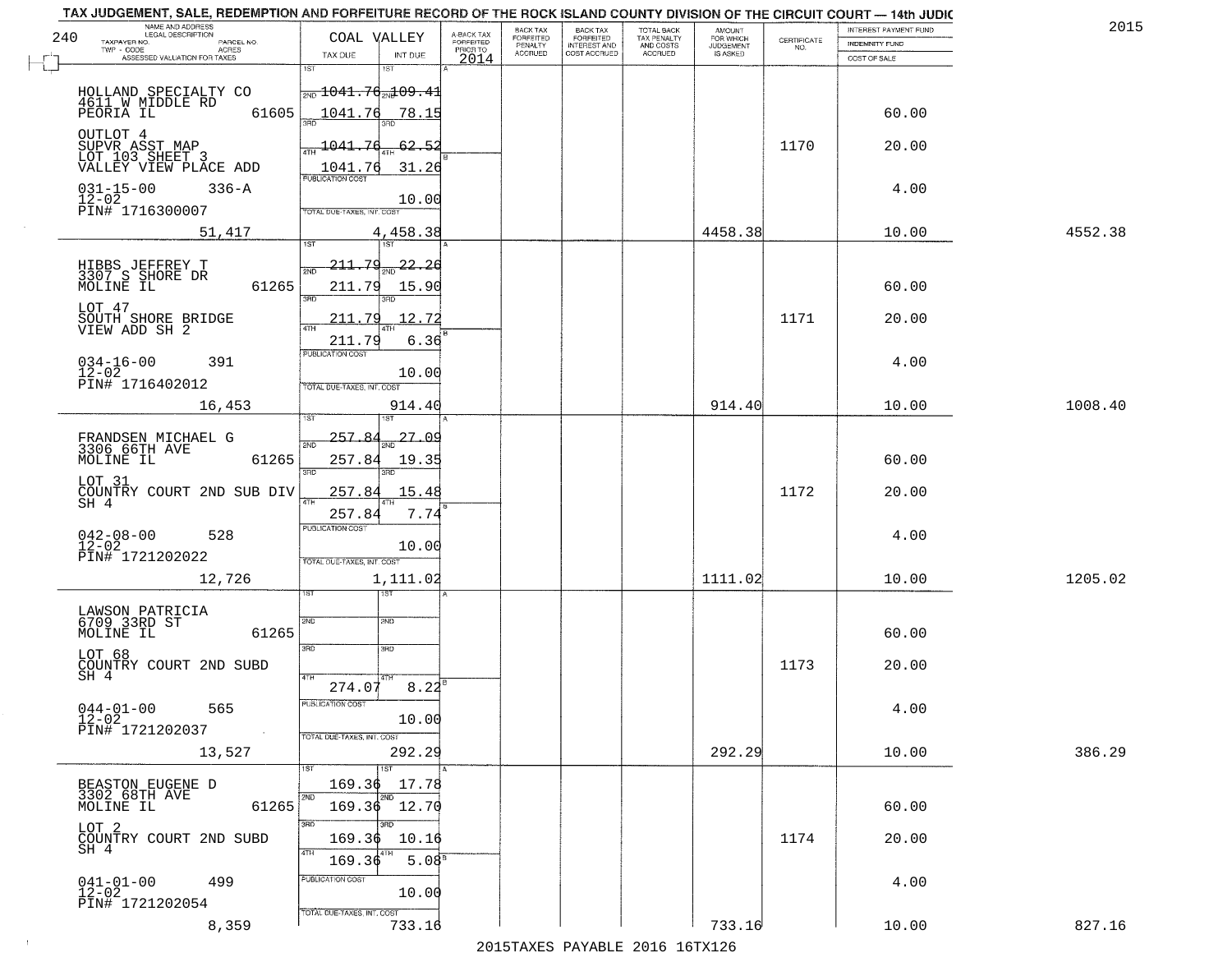| 240                                                   | BY WHOM<br>PURCHASED                          | RATE<br>$\%$ | COAL VALLEY<br>DATE OF SALE | TAX JUDGEMENT, SALE, REDEMPTION AND FORFEITURE RECORD OF THE ROCK ISLAND COUNTY DIVISION OF THE CIRCUIT COURT — 14th JUDICIAL CIRCUIT OF ILLINOIS 2015<br>SUBSEQUENT TAXES PAID, FEES, AND TIME EXTENSION | TOTAL DUE<br>TO REDEEM<br>FROM SALE         | BY WHOM REDEEMED                                                                                                                          | DATE OF REDEMP-<br>TION OR DEED | RECEIVED REDEMPTION                                                |
|-------------------------------------------------------|-----------------------------------------------|--------------|-----------------------------|-----------------------------------------------------------------------------------------------------------------------------------------------------------------------------------------------------------|---------------------------------------------|-------------------------------------------------------------------------------------------------------------------------------------------|---------------------------------|--------------------------------------------------------------------|
|                                                       |                                               | <b>BID</b>   |                             |                                                                                                                                                                                                           | LESS<br><b>COUNTY CLERK FEE</b>             |                                                                                                                                           | MO.<br>DAY.<br>YEAR             | MONEY IN FULL                                                      |
| PIN# 1716300007<br>RICO TRUSTEE<br>1                  | $\sim$                                        | 18           | 12/29/2016                  | 03/14/2017 Time Ext & incl<br>03/14/2017 Take Notice Fee                                                                                                                                                  | 07/29/2019<br>20.59                         |                                                                                                                                           |                                 | Certificate<br>Returned<br>& Cancelled<br>08/03/2017               |
|                                                       |                                               |              |                             |                                                                                                                                                                                                           |                                             | $\begin{array}{c c} 6,211.83 \\ 160.00 \end{array} \begin{array}{ l } \texttt{LEE} & \texttt{a} \texttt{LEE} & \texttt{ATTY} \end{array}$ | 07/11/2017                      | Karen Kinney                                                       |
| PIN# 1716402012<br>REALTAX DEV LT'D<br>$\overline{c}$ |                                               | 18           |                             | $[01/25/2017 \tTime Ext & incl \\ 02/08/2017 \tTake Notice Free \\ 11/26/2018 Subs paid \\ 12/29/2016 \t[12/11/2017 Subs paid]$                                                                           | 07/01/2019<br>20.59<br>1,420.54<br>1,454.26 |                                                                                                                                           |                                 | Certificate<br>Returned<br>$\frac{1}{2}$ Cancelled 2<br>07/29/2019 |
|                                                       |                                               |              |                             |                                                                                                                                                                                                           |                                             | 5,330.83<br>160.00 BONNIE DAVIDSON & JEFF HI                                                                                              |                                 | Karen Kinney                                                       |
| PIN# 1721202022<br>RICO TRUSTEE<br>3                  |                                               | 18           | 12/29/2016                  | 03/14/2017 Time Ext & incl<br>03/14/2017 Take Notice Fee                                                                                                                                                  | 07/29/2019<br>20.59                         |                                                                                                                                           |                                 | Certificate<br>Returned<br>3<br>& Cancelled<br>05/23/2017          |
|                                                       |                                               |              |                             |                                                                                                                                                                                                           |                                             | $1,442.51$<br>160.00 MICHAEL G FRANDSEN                                                                                                   | 04/18/2017                      | Karen Kinney                                                       |
| 4                                                     | PIN# 1721202037<br>STEVE SODEMAN LIVING TRUST |              | 12/29/2016                  | $\begin{bmatrix} 01/17/2017 \\ 01/17/2017 \end{bmatrix}$ Take Notice Fee                                                                                                                                  | 12/20/2019<br>20.47                         |                                                                                                                                           |                                 | Certificate<br>Returned<br>& Cancelled 4<br>03/07/2019             |
|                                                       |                                               |              |                             |                                                                                                                                                                                                           |                                             | $\begin{array}{c} 437.66 \\ 160.00 \end{array}$ PATRICIA LAWSON                                                                           | 11/16/2018                      | Karen Kinney                                                       |
| PIN# 1721202054<br>5                                  | PIN# 1721202057<br>STEVE SODEMAN LIVING TRUST |              | 12/29/2016                  | 01/17/2017 Time Ext & incl<br>01/17/2017 Take Notice Fee<br>$11/21/2017$ Subs paid                                                                                                                        | 12/20/2019<br>120.47<br>738.36              |                                                                                                                                           |                                 | Certificate<br>Returned<br>& Cancelled 5<br>03/07/2019             |
|                                                       |                                               |              |                             |                                                                                                                                                                                                           |                                             | 2, 270.15<br>160.00 JOSEPH RAICHE                                                                                                         | 10/04/2018                      | Karen Kinney                                                       |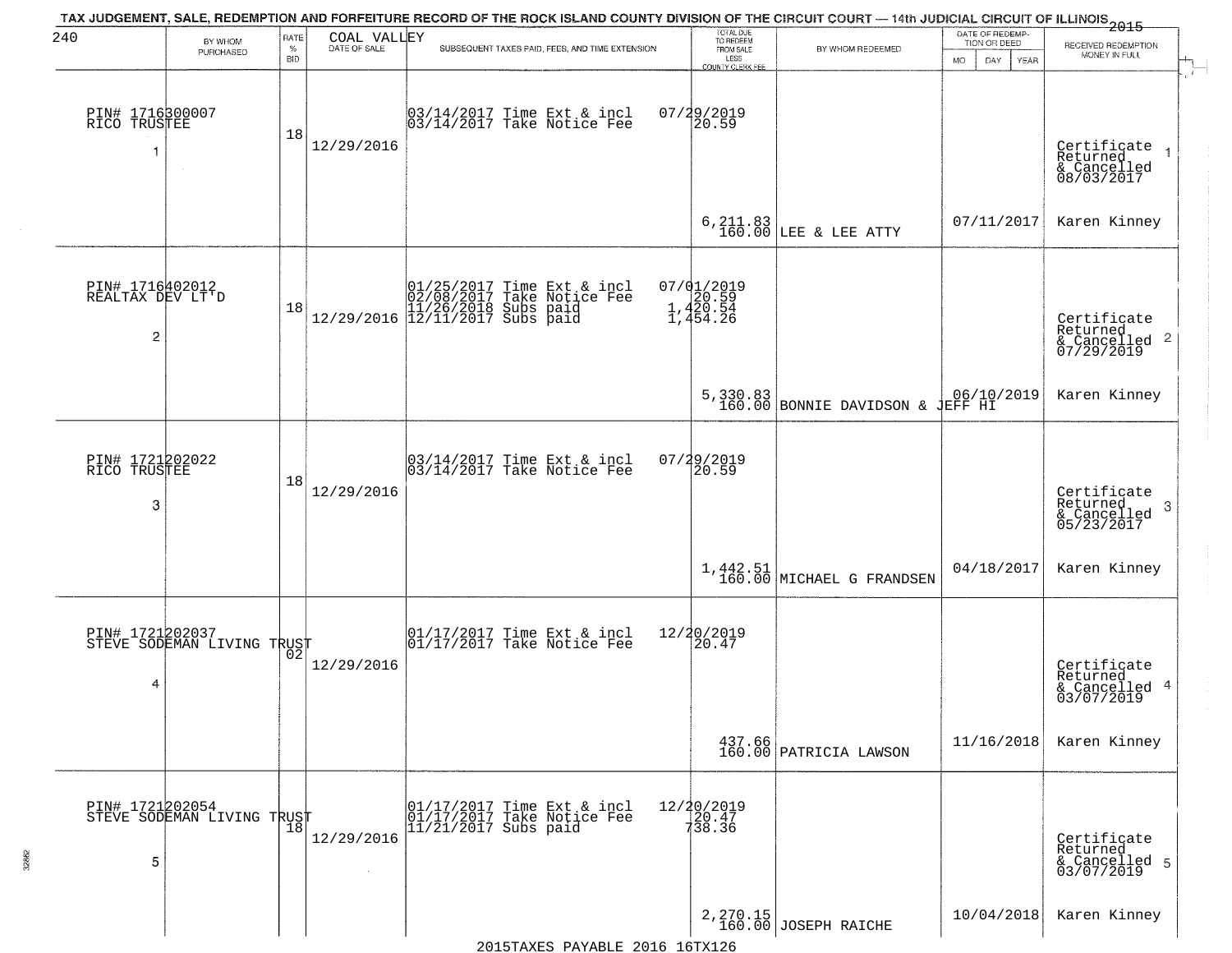| TAX JUDGEMENT, SALE, REDEMPTION AND FORFEITURE RECORD OF THE ROCK ISLAND COUNTY DIVISION OF THE CIRCUIT COURT - 14th JUDIC<br>NAME AND ADDRESS<br>LEGAL DESCRIPTION |                                             |                                     | BACK TAX                    | BACK TAX<br>FORFEITED |                                        | AMOUNT<br>FOR WHICH |                                                                 | INTEREST PAYMENT FUND | 2015    |
|---------------------------------------------------------------------------------------------------------------------------------------------------------------------|---------------------------------------------|-------------------------------------|-----------------------------|-----------------------|----------------------------------------|---------------------|-----------------------------------------------------------------|-----------------------|---------|
| 241<br>TAXPAYER NO.<br>PARCEL NO.                                                                                                                                   | COAL VALLEY                                 | A-BACK TAX<br>FORFEITED<br>PRIOR TO | <b>FORFEITED</b><br>PENALTY | <b>INTEREST AND</b>   | TOTAL BACK<br>TAX PENALTY<br>AND COSTS | <b>JUDGEMENT</b>    | $\begin{array}{c} \text{CERTIFICATE} \\ \text{NO.} \end{array}$ | INDEMNITY FUND        |         |
| ACRES<br>ASSESSED VALUATION FOR TAXES                                                                                                                               | INT DUE<br>TAX DUE                          | 2014                                | <b>ACCRUED</b>              | COST ACCRUED          | <b>ACCRUED</b>                         | IS ASKED            |                                                                 | COST OF SALE          |         |
|                                                                                                                                                                     | 1ST<br>1ST                                  |                                     |                             |                       |                                        |                     |                                                                 |                       |         |
|                                                                                                                                                                     | $-282.64_{\text{\tiny 2ND}}$ $29.68$<br>2ND |                                     |                             |                       |                                        |                     |                                                                 |                       |         |
| BEASTON EUGENE D<br>3302 68TH AVE<br>MOLINE IL<br>61265                                                                                                             | 282.62<br>21.20                             |                                     |                             |                       |                                        |                     |                                                                 | 60.00                 |         |
|                                                                                                                                                                     |                                             |                                     |                             |                       |                                        |                     |                                                                 |                       |         |
| LOT 3<br>COUNTRY COURT 2ND SUB DIV                                                                                                                                  | $-282.62$<br><u> 16.96</u>                  |                                     |                             |                       |                                        |                     | 1175                                                            | 20.00                 |         |
| SH 4                                                                                                                                                                | ATH                                         |                                     |                             |                       |                                        |                     |                                                                 |                       |         |
|                                                                                                                                                                     | 282.62<br>8.48                              |                                     |                             |                       |                                        |                     |                                                                 |                       |         |
| $041 - 02 - 00$<br>$12 - 02$<br>500                                                                                                                                 |                                             |                                     |                             |                       |                                        |                     |                                                                 | 4.00                  |         |
| PIN# 1721202056                                                                                                                                                     | 10.00<br>TOTAL DUE-TAXES, INT. COST         |                                     |                             |                       |                                        |                     |                                                                 |                       |         |
| 19,949                                                                                                                                                              | 1,216.80                                    |                                     |                             |                       |                                        | 1216.80             |                                                                 | 10.00                 | 1310.80 |
|                                                                                                                                                                     |                                             |                                     |                             |                       |                                        |                     |                                                                 |                       |         |
|                                                                                                                                                                     | $\frac{59.85}{200}$<br><u>569.99</u>        |                                     |                             |                       |                                        |                     |                                                                 |                       |         |
| NIPPER WILLIAM E<br>210 W 2ND AVE                                                                                                                                   |                                             |                                     |                             |                       |                                        |                     |                                                                 |                       |         |
| 61240<br>COAL VALLEY IL                                                                                                                                             | 569.99<br>42.75<br>ਬਨ<br>3RD                |                                     |                             |                       |                                        |                     |                                                                 | 60.00                 |         |
| LOT 12                                                                                                                                                              | <u>569.99</u><br>34.20                      |                                     |                             |                       |                                        |                     | 1176                                                            | 20.00                 |         |
| BROTMANS RESUBD<br>SH 8                                                                                                                                             |                                             |                                     |                             |                       |                                        |                     |                                                                 |                       |         |
|                                                                                                                                                                     | 569.99<br>17.10<br>PUBLICATION COST         |                                     |                             |                       |                                        |                     |                                                                 |                       |         |
| $061 - 02 - 00$<br>876                                                                                                                                              |                                             |                                     |                             |                       |                                        |                     |                                                                 | 4.00                  |         |
| $12 - 03$<br>PIN# 1723106002                                                                                                                                        | 10.00<br>TOTAL DUE-TAXES, INT. COST         |                                     |                             |                       |                                        |                     |                                                                 |                       |         |
|                                                                                                                                                                     |                                             |                                     |                             |                       |                                        | 2443.86             |                                                                 |                       | 2537.86 |
| 26,685                                                                                                                                                              | 2,443.86<br>1ST<br>ist                      |                                     |                             |                       |                                        |                     |                                                                 | 10.00                 |         |
|                                                                                                                                                                     |                                             |                                     |                             |                       |                                        |                     |                                                                 |                       |         |
| MORTENSEN KEVIN<br>5 WINDCREST LN                                                                                                                                   | SVD<br>2ND                                  |                                     |                             |                       |                                        |                     |                                                                 |                       |         |
| 61240<br>COAL VALLEY IL                                                                                                                                             | 3BD<br>3RD                                  |                                     |                             |                       |                                        |                     |                                                                 | 60.00                 |         |
| LOT 2                                                                                                                                                               |                                             |                                     |                             |                       |                                        |                     |                                                                 |                       |         |
| FAIRVIEW SUB DIV<br>SH 9                                                                                                                                            | 40.04<br>667.35<br>4TH                      |                                     |                             |                       |                                        |                     | 1177                                                            | 20.00                 |         |
|                                                                                                                                                                     | 667.35<br>20.02                             |                                     |                             |                       |                                        |                     |                                                                 |                       |         |
| $055 - 15 - 00$<br>12-03<br>775                                                                                                                                     | <b>PUBLICATION COST</b>                     |                                     |                             |                       |                                        |                     |                                                                 | 4.00                  |         |
| PIN# 1723208002                                                                                                                                                     | 10.00<br>TOTAL OUE-TAXES, INT. COST         |                                     |                             |                       |                                        |                     |                                                                 |                       |         |
|                                                                                                                                                                     |                                             |                                     |                             |                       |                                        | 1404.76             |                                                                 |                       |         |
| 37,243                                                                                                                                                              | 1,404.76<br>ৰজা                             |                                     |                             |                       |                                        |                     |                                                                 | 10.00                 | 1498.76 |
|                                                                                                                                                                     |                                             |                                     |                             |                       |                                        |                     |                                                                 |                       |         |
| MCWILLIAMS ELIZABETH L<br>128 E 5TH ST<br>COAL VALLEY IL 612                                                                                                        | 2ND<br>2ND                                  |                                     |                             |                       |                                        |                     |                                                                 |                       |         |
| 61240                                                                                                                                                               |                                             |                                     |                             |                       |                                        |                     |                                                                 | 60.00                 |         |
| LOT 7                                                                                                                                                               | 3RD<br>3HD                                  |                                     |                             |                       |                                        |                     |                                                                 |                       |         |
| FĀĪRVIEW SUB DIV<br>SH 9                                                                                                                                            | 4TH                                         |                                     |                             |                       |                                        |                     | 1178                                                            | 20.00                 |         |
|                                                                                                                                                                     | 408.81 12.26                                |                                     |                             |                       |                                        |                     |                                                                 |                       |         |
| $055 - 20 - 00$<br>12-03<br>780                                                                                                                                     | PUBLICATION COS-                            |                                     |                             |                       |                                        |                     |                                                                 | 4.00                  |         |
| PIN# 1723208007<br>$\sim 100$                                                                                                                                       | 10.00                                       |                                     |                             |                       |                                        |                     |                                                                 |                       |         |
|                                                                                                                                                                     | TOTAL DUE-TAXES, INT. COST                  |                                     |                             |                       |                                        |                     |                                                                 |                       |         |
| 25,139                                                                                                                                                              | 431.07<br>1ST<br>1ST                        |                                     |                             |                       |                                        | 431.07              |                                                                 | 10.00                 | 525.07  |
|                                                                                                                                                                     |                                             |                                     |                             |                       |                                        |                     |                                                                 |                       |         |
| WITT STEVE L<br>123 E 7TH ST                                                                                                                                        | 2ND<br>2ND                                  |                                     |                             |                       |                                        |                     |                                                                 |                       |         |
| 61240<br>COAL VALLEY IL                                                                                                                                             |                                             |                                     |                             |                       |                                        |                     |                                                                 | 60.00                 |         |
|                                                                                                                                                                     | 3RD<br>3RD                                  |                                     |                             |                       |                                        |                     |                                                                 |                       |         |
| LOT 16<br>BIL MAR ADD<br>SH 9                                                                                                                                       | 4TH                                         |                                     |                             |                       |                                        |                     | 1179                                                            | 20.00                 |         |
|                                                                                                                                                                     | $19.74^{\circ}$<br>658.10                   |                                     |                             |                       |                                        |                     |                                                                 |                       |         |
| 1096<br>068-86-00<br>12-03                                                                                                                                          | PUBLICATION COST                            |                                     |                             |                       |                                        |                     |                                                                 | 4.00                  |         |
| PIN# 1723210018                                                                                                                                                     | 10.00                                       |                                     |                             |                       |                                        |                     |                                                                 |                       |         |
|                                                                                                                                                                     | TOTAL DUE-TAXES, INT. COST                  |                                     |                             |                       |                                        |                     |                                                                 |                       |         |
| 36,810                                                                                                                                                              | 687.84                                      |                                     |                             |                       |                                        | 687.84              |                                                                 | 10.00                 | 781.84  |
|                                                                                                                                                                     |                                             |                                     |                             |                       | 2015 TAVEC DAVADIE 2016 16TV126        |                     |                                                                 |                       |         |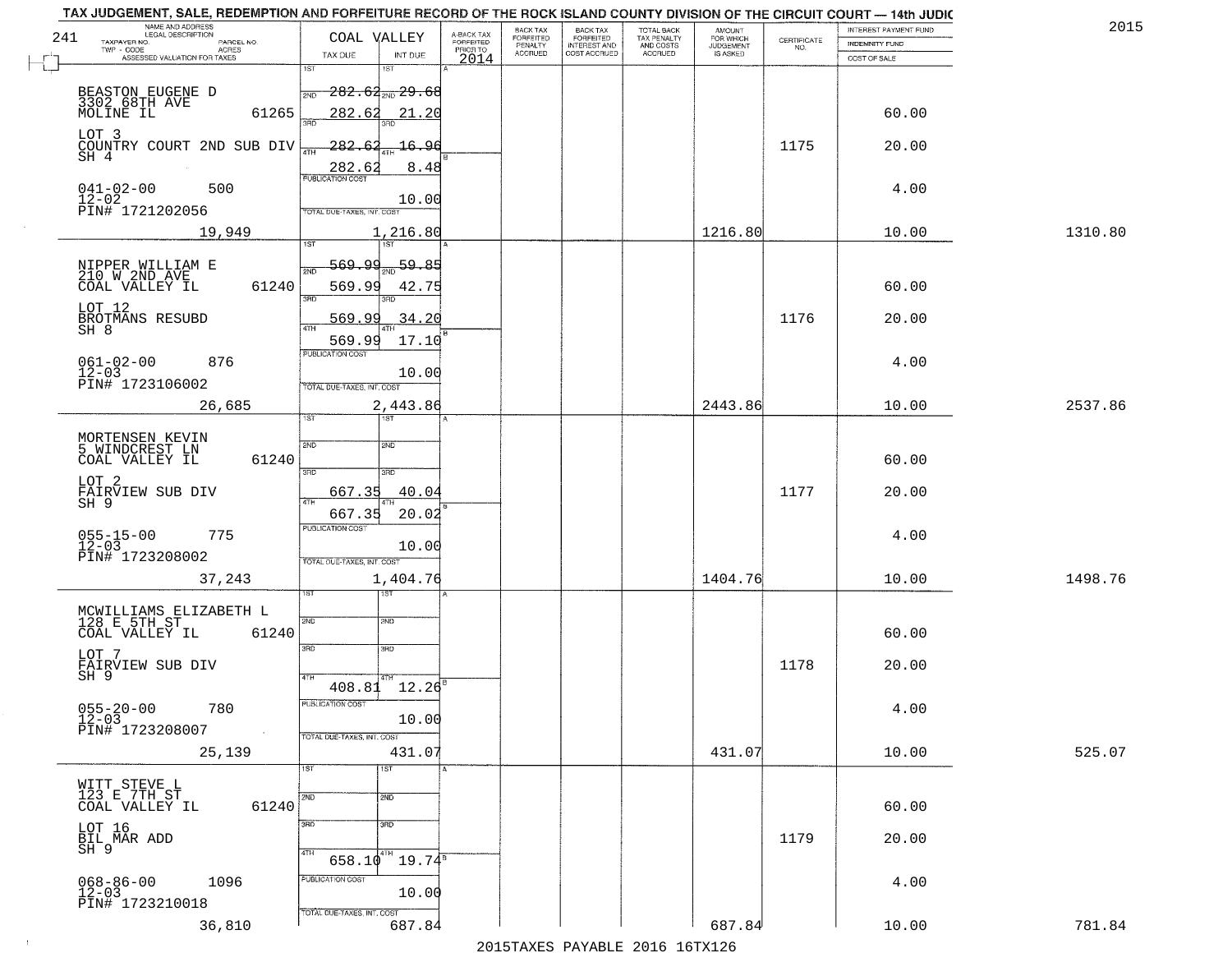| 241                  | BY WHOM                                           | RATE               | COAL VALLEY  | TAX JUDGEMENT, SALE, REDEMPTION AND FORFEITURE RECORD OF THE ROCK ISLAND COUNTY DIVISION OF THE CIRCUIT COURT — 14th JUDICIAL CIRCUIT OF ILLINOIS 2015 | TOTAL DUE<br>TO REDEEM                  |                                                     | DATE OF REDEMP<br>TION OR DEED | RECEIVED REDEMPTION                                                |
|----------------------|---------------------------------------------------|--------------------|--------------|--------------------------------------------------------------------------------------------------------------------------------------------------------|-----------------------------------------|-----------------------------------------------------|--------------------------------|--------------------------------------------------------------------|
|                      | PURCHASED                                         | $\%$<br><b>BID</b> | DATE OF SALE | SUBSEQUENT TAXES PAID, FEES, AND TIME EXTENSION                                                                                                        | FROM SALE<br>LESS<br>COUNTY CLERK FEE   | BY WHOM REDEEMED                                    | MO.<br>DAY.<br>YEAR            | MONEY IN FULL                                                      |
| 1                    | PIN# 1721202056    <br>STEVE SODEMAN LIVING TRUST | 00                 |              | 01/17/2017 Time Ext & incl<br>01/17/2017 Take Notice Fee<br>11/20/2018 Subs paid<br>12/29/2016 11/21/2017 Subs paid                                    | 12/20/2019<br>20.47<br>537.18<br>538.46 |                                                     |                                | Certificate<br>Returned<br>& Cancelled<br>07/05/2019               |
|                      |                                                   |                    |              |                                                                                                                                                        |                                         | 2,600.60<br>160.00 EUGENE BEASTON                   | 06/24/2019                     | Karen Kinney                                                       |
| 2                    | PIN# 1723106002<br>STEVE SODEMAN LIVING TRUST     |                    | 12/29/2016   | 01/17/2017 Time Ext & incl<br>01/17/2017 Take Notice Fee<br>11/21/2017 Subs paid                                                                       | 12/20/2019<br>20.47<br>2,413.30         |                                                     |                                | Certificate<br>Returned<br>$\frac{1}{6}$ Cancelled 2<br>03/07/2019 |
|                      |                                                   |                    |              |                                                                                                                                                        |                                         | 5,261.23 10/09,<br>160.00 MASON AND SCOTT TRUST ACC | 10/09/2018                     | Karen Kinney                                                       |
| 3                    | PIN# 1723208002<br>STEVE SODEMAN LIVING TRUST     | 00                 | 12/29/2016   | $\begin{bmatrix} 01/17/2017 \\ 01/17/2017 \\ 01 \end{bmatrix}$ Take Notice Fee                                                                         | 12/20/2019<br>20.47                     |                                                     |                                | Certificate<br>Returned<br>3<br>& Cancelled<br>05/23/2017          |
|                      |                                                   |                    |              |                                                                                                                                                        |                                         | $1, 519.23$ KEVIN MORTENSEN                         | 03/31/2017                     | Karen Kinney                                                       |
| PIN# 1723208007<br>4 | STEVE SODEMAN LIVING TRUST                        | 0 <sub>0</sub>     | 12/29/2016   | $\begin{bmatrix} 01/17/2017 \\ 01/17/2017 \end{bmatrix}$ Take Notice Fee                                                                               | 12/20/2019<br>120.47                    |                                                     |                                | Certificate<br>Returned<br>& Cancelled 4<br>05/23/2017             |
|                      |                                                   |                    |              |                                                                                                                                                        |                                         | 545.54<br>160.00 CHICAGO TITLE INSURANCE            |                                | Karen Kinney                                                       |
| 5                    | PIN# 1723210018    <br>STEVE SODEMAN LIVING TRUST | 0 <sub>0</sub>     | 12/29/2016   | 01/17/2017 Time Ext & incl<br>01/17/2017 Take Notice Fee                                                                                               | 12/20/2019<br>20.47                     |                                                     |                                | Certificate<br>Returned<br>& Cancelled 5<br>02/08/2017             |
|                      |                                                   |                    |              |                                                                                                                                                        |                                         | 802.31<br>160.00 STEVEN WITT 2 OF 3                 | 01/20/2017                     | Karen Kinney                                                       |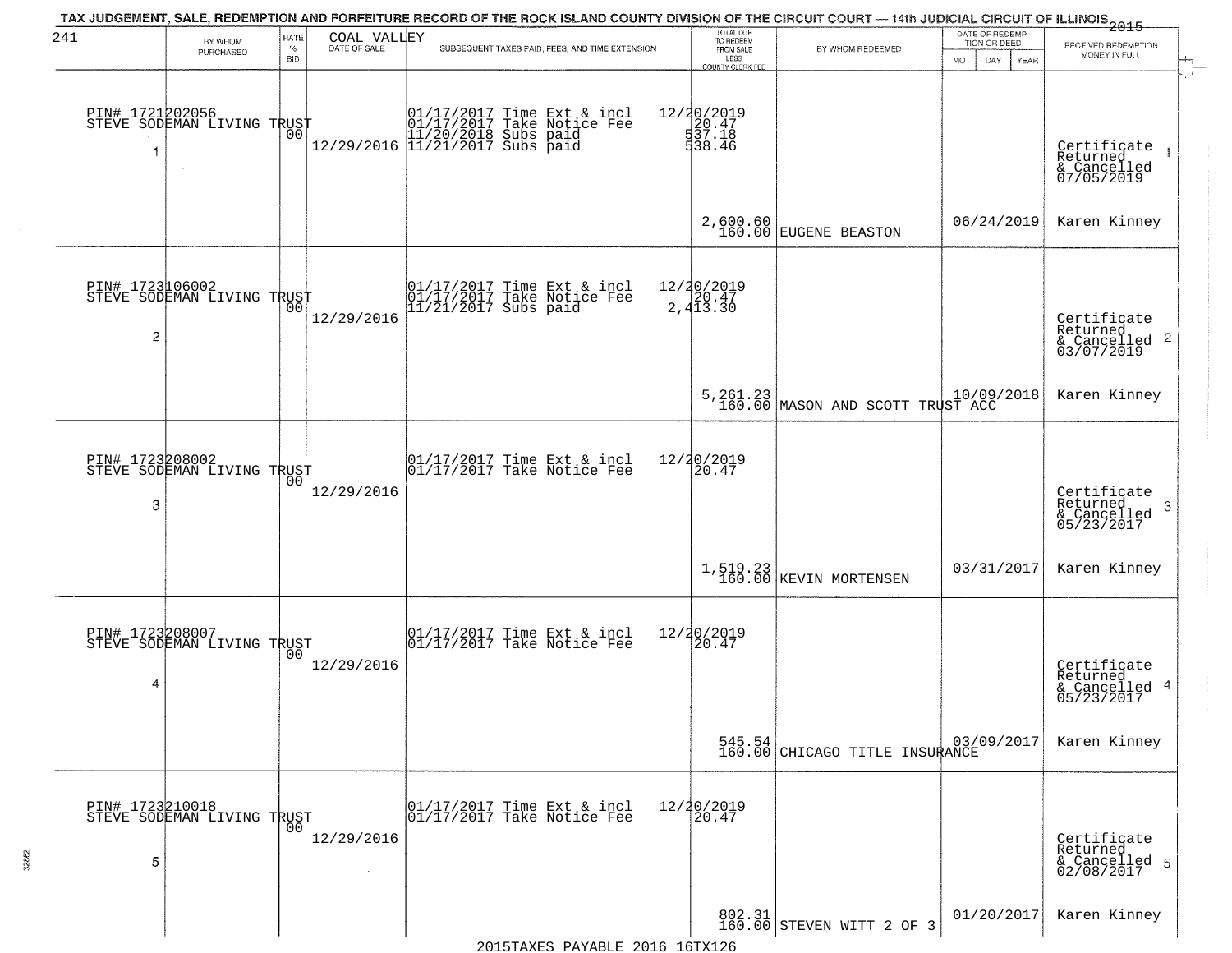|     | TAX JUDGEMENT, SALE, REDEMPTION AND FORFEITURE RECORD OF THE ROCK ISLAND COUNTY DIVISION OF THE CIRCUIT COURT — 14th JUDIC |                                  |                   |                                     |                             |                                                       |                                                   |                                    |                                                                 |                       |         |
|-----|----------------------------------------------------------------------------------------------------------------------------|----------------------------------|-------------------|-------------------------------------|-----------------------------|-------------------------------------------------------|---------------------------------------------------|------------------------------------|-----------------------------------------------------------------|-----------------------|---------|
|     | NAME AND ADDRESS<br>LEGAL DESCRIPTION                                                                                      |                                  |                   |                                     | BACK TAX                    |                                                       |                                                   | <b>AMOUNT</b>                      |                                                                 | INTEREST PAYMENT FUND | 2015    |
| 242 | TAXPAYER NO.<br>PARCEL NO.<br>TWP - CODE                                                                                   | COAL VALLEY                      |                   | A-BACK TAX<br>FORFEITED<br>PRIOR TO | <b>FORFEITED</b><br>PENALTY | BACK TAX<br>FORFEITED<br>INTEREST AND<br>COST ACCRUED | TOTAL BACK<br>TAX PENALTY<br>AND COSTS<br>ACCRUED | FOR WHICH<br>JUDGEMENT<br>IS ASKED | $\begin{array}{c} \text{CERTIFICATE} \\ \text{NO.} \end{array}$ | <b>INDEMNITY FUND</b> |         |
|     | - CODE ACRES<br>ASSESSED VALUATION FOR TAXES                                                                               | TAX DUE                          | INT DUE           | 2014                                | <b>ACCRUED</b>              |                                                       |                                                   |                                    |                                                                 | COST OF SALE          |         |
|     |                                                                                                                            | $\overline{1ST}$                 | 1ST               |                                     |                             |                                                       |                                                   |                                    |                                                                 |                       |         |
|     |                                                                                                                            |                                  |                   |                                     |                             |                                                       |                                                   |                                    |                                                                 |                       |         |
|     | WITT STEVE L<br>123 E 7TH ST                                                                                               | 2ND                              | 2ND               |                                     |                             |                                                       |                                                   |                                    |                                                                 |                       |         |
|     | COAL VALLEY IL<br>61240                                                                                                    |                                  |                   |                                     |                             |                                                       |                                                   |                                    |                                                                 | 60.00                 |         |
|     | SUPVR ASST MAP                                                                                                             | 3RD                              | 3RD               |                                     |                             |                                                       |                                                   |                                    |                                                                 |                       |         |
|     | LOT 211 SHEET 9                                                                                                            |                                  |                   |                                     |                             |                                                       |                                                   |                                    | 1180                                                            | 20.00                 |         |
|     |                                                                                                                            | 4TH                              | 4TH               |                                     |                             |                                                       |                                                   |                                    |                                                                 |                       |         |
|     |                                                                                                                            | 33.73<br><b>PUBLICATION COST</b> | 1.02              |                                     |                             |                                                       |                                                   |                                    |                                                                 |                       |         |
|     | $068 - 92 - 00$<br>1102                                                                                                    |                                  |                   |                                     |                             |                                                       |                                                   |                                    |                                                                 | 4.00                  |         |
|     | $12 - 03$                                                                                                                  |                                  | 10.00             |                                     |                             |                                                       |                                                   |                                    |                                                                 |                       |         |
|     | PIN# 1723210019                                                                                                            | TOTAL DUE-TAXES, INT. COST       |                   |                                     |                             |                                                       |                                                   |                                    |                                                                 |                       |         |
|     | 1,579                                                                                                                      |                                  | 44.75             |                                     |                             |                                                       |                                                   | 44.75                              |                                                                 | 10.00                 | 138.75  |
|     |                                                                                                                            | 1ST                              | 1ST               |                                     |                             |                                                       |                                                   |                                    |                                                                 |                       |         |
|     |                                                                                                                            |                                  |                   |                                     |                             |                                                       |                                                   |                                    |                                                                 |                       |         |
|     | DYER GREG A<br>1708 W 10TH ST APT 5                                                                                        | <u> 207.96</u><br>2ND            | 21.84             |                                     |                             |                                                       |                                                   |                                    |                                                                 |                       |         |
|     | 52804<br>DAVENPORT IA                                                                                                      | 207.96                           | 15.60             |                                     |                             |                                                       |                                                   |                                    |                                                                 | 60.00                 |         |
|     |                                                                                                                            | 3RD                              | 3RD               |                                     |                             |                                                       |                                                   |                                    |                                                                 |                       |         |
|     | SUPVR ASST MAP<br>LOT 218 SHT 9                                                                                            | 207.96                           | 12.48             |                                     |                             |                                                       |                                                   |                                    | 1181                                                            | 20.00                 |         |
|     |                                                                                                                            | 47H                              |                   |                                     |                             |                                                       |                                                   |                                    |                                                                 |                       |         |
|     |                                                                                                                            | 207.96                           | 6.24              |                                     |                             |                                                       |                                                   |                                    |                                                                 |                       |         |
|     | 1092                                                                                                                       | <b>PUBLICATION COST</b>          |                   |                                     |                             |                                                       |                                                   |                                    |                                                                 | 4.00                  |         |
|     | $068 - 82 - 00$<br>12-03<br>.514                                                                                           |                                  | 10.00             |                                     |                             |                                                       |                                                   |                                    |                                                                 |                       |         |
|     | PIN# 1723210024                                                                                                            | TOTAL DUE-TAXES, INT. COST       |                   |                                     |                             |                                                       |                                                   |                                    |                                                                 |                       |         |
|     | 9,736                                                                                                                      |                                  | 898.00            |                                     |                             |                                                       |                                                   | 898.00                             |                                                                 | 10.00                 | 992.00  |
|     |                                                                                                                            | 1ST                              |                   |                                     |                             |                                                       |                                                   |                                    |                                                                 |                       |         |
|     |                                                                                                                            |                                  |                   |                                     |                             |                                                       |                                                   |                                    |                                                                 |                       |         |
|     | STRUYK TONY<br>1262 SCOTT ST<br>SAN DIEGO CA                                                                               | 2ND                              | 2ND               |                                     |                             |                                                       |                                                   |                                    |                                                                 |                       |         |
|     | 92106                                                                                                                      |                                  |                   |                                     |                             |                                                       |                                                   |                                    |                                                                 | 60.00                 |         |
|     |                                                                                                                            | 3BD                              | 3BD               |                                     |                             |                                                       |                                                   |                                    |                                                                 |                       |         |
|     | SUPVR ASST MAP                                                                                                             |                                  |                   |                                     |                             |                                                       |                                                   |                                    | 1182                                                            |                       |         |
|     | LOT 304 SHEET 10                                                                                                           | 4TH                              | 4TH               |                                     |                             |                                                       |                                                   |                                    |                                                                 | 20.00                 |         |
|     |                                                                                                                            | 3571.33 107.14                   |                   |                                     |                             |                                                       |                                                   |                                    |                                                                 |                       |         |
|     |                                                                                                                            | <b>PUBLICATION COST</b>          |                   |                                     |                             |                                                       |                                                   |                                    |                                                                 |                       |         |
|     | $004 - 22 - 10$<br>12-03<br>$20-1$<br>2.916                                                                                |                                  | 10.00             |                                     |                             |                                                       |                                                   |                                    |                                                                 | 4.00                  |         |
|     | PIN# 1723300011                                                                                                            | TOTAL OUE-TAXES, INT. COST       |                   |                                     |                             |                                                       |                                                   |                                    |                                                                 |                       |         |
|     |                                                                                                                            |                                  |                   |                                     |                             |                                                       |                                                   | 3688.47                            |                                                                 |                       | 3782.47 |
|     | 167,197                                                                                                                    |                                  | 3,688.47          |                                     |                             |                                                       |                                                   |                                    |                                                                 | 10.00                 |         |
|     |                                                                                                                            |                                  | ख़                |                                     |                             |                                                       |                                                   |                                    |                                                                 |                       |         |
|     | WITT STEVE L<br>123 E 7TH ST                                                                                               | 2ND                              | 2ND               |                                     |                             |                                                       |                                                   |                                    |                                                                 |                       |         |
|     | 61240<br>COAL VALLEY IL                                                                                                    |                                  |                   |                                     |                             |                                                       |                                                   |                                    |                                                                 | 60.00                 |         |
|     |                                                                                                                            | 3RD                              | 3RD               |                                     |                             |                                                       |                                                   |                                    |                                                                 |                       |         |
|     | LOT 13                                                                                                                     |                                  |                   |                                     |                             |                                                       |                                                   |                                    |                                                                 |                       |         |
|     | FOREST VIEW ADD<br>SH 10                                                                                                   | 4TH                              |                   |                                     |                             |                                                       |                                                   |                                    | 1183                                                            | 20.00                 |         |
|     |                                                                                                                            | 134.91                           | 4.04              |                                     |                             |                                                       |                                                   |                                    |                                                                 |                       |         |
|     |                                                                                                                            | PUBLICATION COST                 |                   |                                     |                             |                                                       |                                                   |                                    |                                                                 |                       |         |
|     | $058 - 21 - 00$<br>845<br>$12 - 03$                                                                                        |                                  | 10.00             |                                     |                             |                                                       |                                                   |                                    |                                                                 | 4.00                  |         |
|     | PIN# 1723403013                                                                                                            | TOTAL DUE-TAXES, INT. COST       |                   |                                     |                             |                                                       |                                                   |                                    |                                                                 |                       |         |
|     |                                                                                                                            |                                  | 148.95            |                                     |                             |                                                       |                                                   | 148.95                             |                                                                 | 10.00                 | 242.95  |
|     | 6,316                                                                                                                      |                                  |                   |                                     |                             |                                                       |                                                   |                                    |                                                                 |                       |         |
|     |                                                                                                                            | 1ST                              | 1ST               |                                     |                             |                                                       |                                                   |                                    |                                                                 |                       |         |
|     | GRAY ILEANA D<br>2 CRESTVIEW DR                                                                                            | 670.34                           | 70.42             |                                     |                             |                                                       |                                                   |                                    |                                                                 |                       |         |
|     | COAL VALLEY IL<br>61240                                                                                                    | 2ND                              | $670.34$ 50.30    |                                     |                             |                                                       |                                                   |                                    |                                                                 | 60.00                 |         |
|     |                                                                                                                            | 3RD                              | $\overline{3}$ RD |                                     |                             |                                                       |                                                   |                                    |                                                                 |                       |         |
|     | LOT 2<br>1ST ADD TO FOREST VIEW<br>SH 10                                                                                   |                                  |                   |                                     |                             |                                                       |                                                   |                                    |                                                                 |                       |         |
|     |                                                                                                                            | 670.34<br>4TH                    | 40.24             |                                     |                             |                                                       |                                                   |                                    | 1184                                                            | 20.00                 |         |
|     |                                                                                                                            | 670.34                           | 4TH<br>$20.12^5$  |                                     |                             |                                                       |                                                   |                                    |                                                                 |                       |         |
|     |                                                                                                                            | PUBLICATION COST                 |                   |                                     |                             |                                                       |                                                   |                                    |                                                                 |                       |         |
|     | $060 - 02 - 00$<br>12-03<br>855                                                                                            |                                  | 10.00             |                                     |                             |                                                       |                                                   |                                    |                                                                 | 4.00                  |         |
|     | PIN# 1723407016                                                                                                            |                                  |                   |                                     |                             |                                                       |                                                   |                                    |                                                                 |                       |         |
|     |                                                                                                                            | TOTAL DUE-TAXES, INT. COST       |                   |                                     |                             |                                                       |                                                   |                                    |                                                                 |                       |         |
|     | 37,383                                                                                                                     |                                  | 2,872.44          |                                     |                             |                                                       |                                                   | 2872.44                            |                                                                 | 10.00                 | 2966.44 |
|     |                                                                                                                            |                                  |                   |                                     |                             |                                                       | 2015 TAVEC DAVADIE 2016 16TV126                   |                                    |                                                                 |                       |         |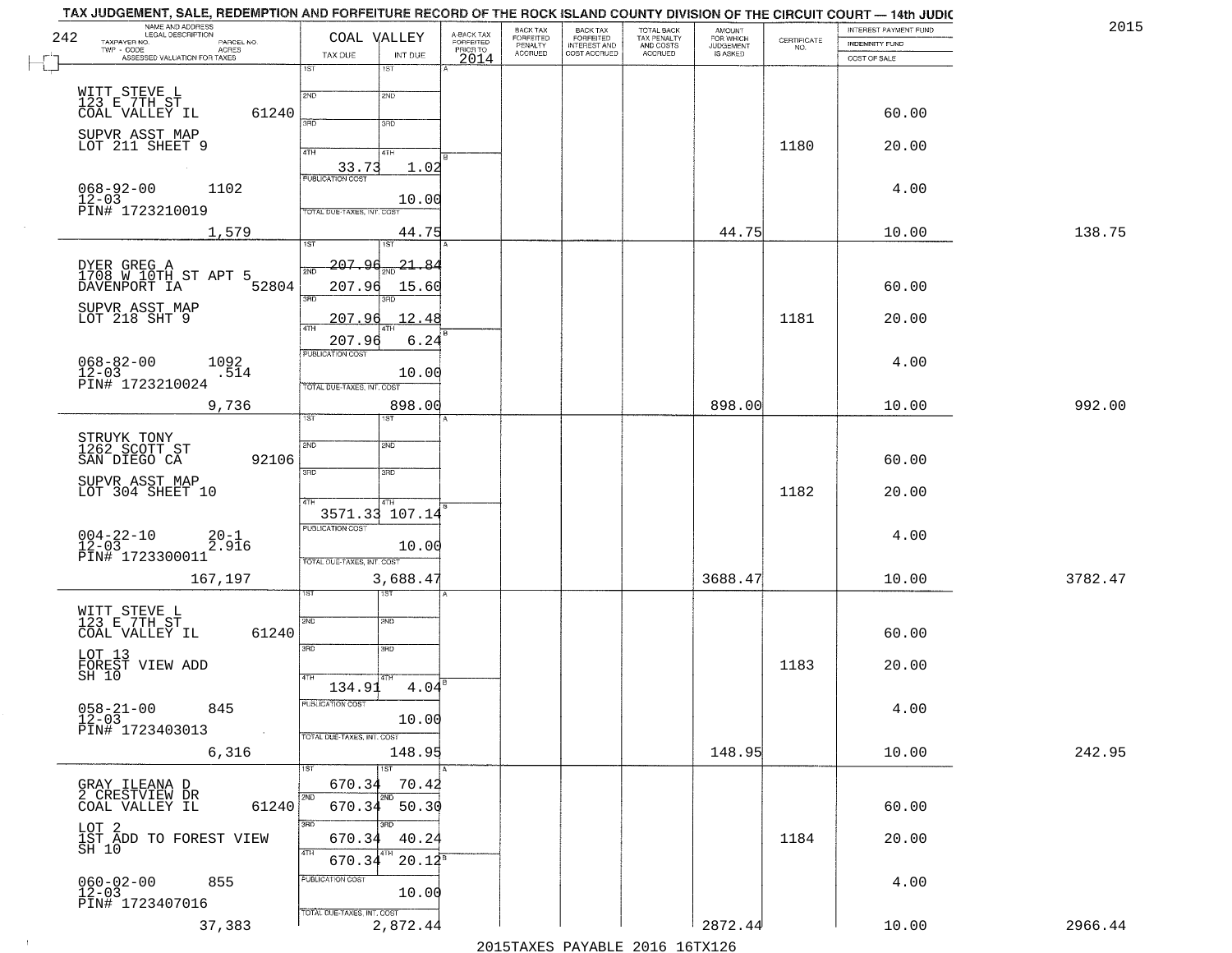| 242                                               | BY WHOM                                       | RATE               | COAL VALLEY  | TAX JUDGEMENT, SALE, REDEMPTION AND FORFEITURE RECORD OF THE ROCK ISLAND COUNTY DIVISION OF THE CIRCUIT COURT — 14th JUDICIAL CIRCUIT OF ILLINOIS 2015 | TOTAL DUE<br>TO REDEEM                         |                                     | DATE OF REDEMP-                           |                                                                        |
|---------------------------------------------------|-----------------------------------------------|--------------------|--------------|--------------------------------------------------------------------------------------------------------------------------------------------------------|------------------------------------------------|-------------------------------------|-------------------------------------------|------------------------------------------------------------------------|
|                                                   | PURCHASED                                     | $\%$<br><b>BID</b> | DATE OF SALE | SUBSEQUENT TAXES PAID, FEES, AND TIME EXTENSION                                                                                                        | FROM SALE<br>LESS                              | BY WHOM REDEEMED                    | TION OR DEED<br>MO.<br>DAY<br><b>YEAR</b> | RECEIVED REDEMPTION<br>MONEY IN FULL                                   |
|                                                   | PIN# 1723210019<br>STEVE SODEMAN LIVING TRUST | $\overline{18}$    | 12/29/2016   | $\begin{bmatrix} 01/17/2017 \\ 01/17/2017 \\ 01 \end{bmatrix}$ Take Notice Fee                                                                         | <b>COUNTY CLERK FEE</b><br>12/20/2019<br>20.47 |                                     |                                           | Certificate<br>Returned<br>& Cancelled<br>02/08/2017                   |
|                                                   |                                               |                    |              |                                                                                                                                                        |                                                | 184.20 STEVEN WITT 3 OF 3           | 01/20/2017                                | Karen Kinney                                                           |
| PIN# 1723210024<br>RICO TRUSTEE<br>$\overline{c}$ |                                               | 18                 | 12/29/2016   | 03/14/2017 Time Ext & incl<br>03/14/2017 Take Notice Fee                                                                                               | 07/29/2019<br>20.59                            |                                     |                                           | Certificate<br>Returned<br>$\frac{12241164}{68/03/2017}$<br>08/03/2017 |
|                                                   |                                               |                    |              |                                                                                                                                                        |                                                | $1,369.71$ VOLLERTSEN, BRITT &      | 07/17/2017<br>GORSL                       | Karen Kinney                                                           |
| 3                                                 | PIN# 1723300011<br>MS INVESTMENTS GROUP INC   | 01                 | 12/29/2016   | 01/26/2017 Time Ext & incl<br>01/31/2017 Take Notice Fee<br>12/08/2017 Subs paid                                                                       | 07/01/2019<br>14,972.94                        |                                     |                                           | Certificate<br>Returned<br>3<br>& Cancelled<br>06/21/2018              |
|                                                   |                                               |                    |              |                                                                                                                                                        |                                                | 20,686.22 MERIDIAN TITLE COMPANY    | 05/15/2018                                | Karen Kinney                                                           |
| PIN# 1723403013<br>RICO TRUSTEE<br>4              |                                               | 18                 | 12/29/2016   |                                                                                                                                                        |                                                |                                     |                                           | Certificate<br>Returned<br>& Cancelled 4<br>02/08/2017                 |
|                                                   |                                               |                    |              |                                                                                                                                                        |                                                | 286.68<br>160.00 STEVEN WITT 1 OF 3 | 01/20/2017                                | Karen Kinney                                                           |
| PIN# 1723407016<br>5                              | STEVE SODEMAN LIVING TRUST                    | 00                 | 12/29/2016   | 01/17/2017 Time Ext & incl<br>01/17/2017 Take Notice Fee<br>$11/20/2018$ Subs paid                                                                     | 12/20/2019<br>20.47<br>704.38                  |                                     |                                           | Certificate<br>Returned<br>& Cancelled 5<br>06/13/2019                 |
|                                                   |                                               |                    |              | 2015TAXES PAYABLE 2016 16TX126                                                                                                                         |                                                | 3,775.82<br>160.00 ILEANA D GRAY    | 05/20/2019                                | Karen Kinney                                                           |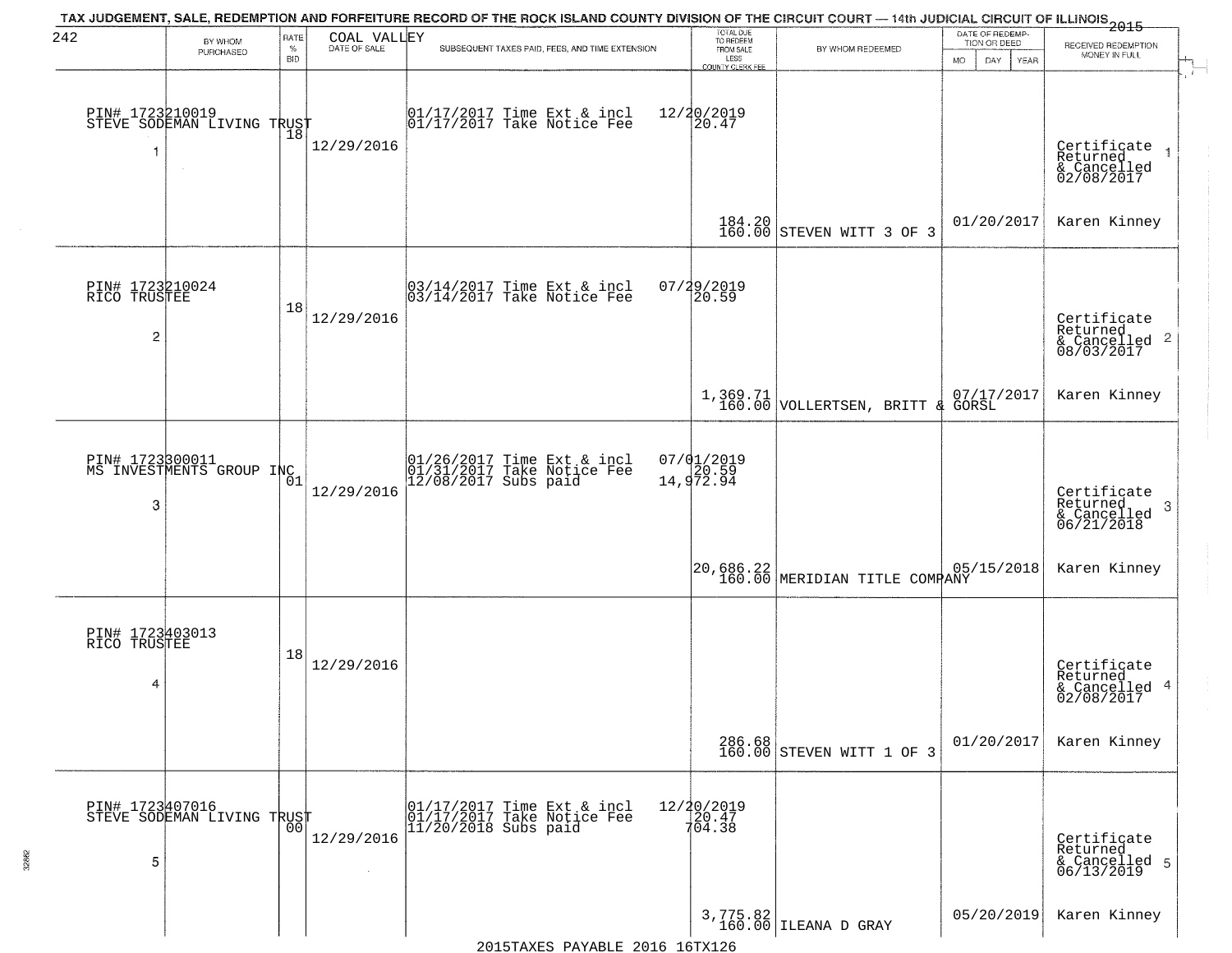|     | TAX JUDGEMENT, SALE, REDEMPTION AND FORFEITURE RECORD OF THE ROCK ISLAND COUNTY DIVISION OF THE CIRCUIT COURT - 14th JUDIC<br>NAME AND ADDRESS<br>LEGAL DESCRIPTION |                                                                         |                                     | BACK TAX             | <b>BACK TAX</b>                  |                                        | AMOUNT<br>FOR WHICH |                    | <b>INTEREST PAYMENT FUND</b> | 201     |
|-----|---------------------------------------------------------------------------------------------------------------------------------------------------------------------|-------------------------------------------------------------------------|-------------------------------------|----------------------|----------------------------------|----------------------------------------|---------------------|--------------------|------------------------------|---------|
| 243 | TAXPAYER NO.<br>PARCEL NO.                                                                                                                                          | COAL VALLEY                                                             | A-BACK TAX<br>FORFEITED<br>PRIOR TO | FORFEITED<br>PENALTY | FORFEITED<br>INTEREST AND        | TOTAL BACK<br>TAX PENALTY<br>AND COSTS | <b>JUDGEMENT</b>    | CERTIFICATE<br>NO. | INDEMNITY FUND               |         |
|     | <b>ACRES</b><br>ASSESSED VALUATION FOR TAXES                                                                                                                        | TAX DUE<br>INT DUE                                                      | 2014                                | <b>ACCRUED</b>       | COST ACCRUED                     | ACCRUED                                | IS ASKED            |                    | COST OF SALE                 |         |
|     | GRIPP SCOTT A/DEBRA F M<br>706 E 3RD ST - 6100                                                                                                                      | 1ST<br>18T<br>2ND<br>2ND                                                |                                     |                      |                                  |                                        |                     |                    |                              |         |
|     | 61240<br>COAL VALLEY IL                                                                                                                                             | 1153.89<br>86.55                                                        |                                     |                      |                                  |                                        |                     |                    | 60.00                        |         |
|     | LOT 9<br>JACKSON'S OAK PARK NO 13<br>SH 10                                                                                                                          | 1153.89<br>69.24<br>1153.89<br>34.62                                    |                                     |                      |                                  |                                        |                     | 1185               | 20.00                        |         |
|     | $077 - 23 - 00$<br>12-03<br>1556<br>PIN# 1723412003                                                                                                                 | <b>PUBLICATION COST</b><br>10.00<br>TOTAL DUE-TAXES, INT, COST          |                                     |                      |                                  |                                        |                     |                    | 4.00                         |         |
|     | 60,021                                                                                                                                                              | 3,662.08<br>1ST                                                         |                                     |                      |                                  |                                        | 3662.08             |                    | 10.00                        | 3756.08 |
|     | HOYT MICHELLE M/TRAVIS J<br>402 W 2ND STREET CT<br>COAL VALLEY IL<br>61240                                                                                          | -71<br><u>35.61</u><br>সাঁচ<br>35.63<br>2.65<br>$\overline{3BD}$<br>3RD |                                     |                      |                                  |                                        |                     |                    | 60.00                        |         |
|     | LOT 4 RIDGES OF COAL<br>VALLEY REPLAT PHASE I<br>SH 10                                                                                                              | 2.12<br>35.6.<br>35.61<br>1.06                                          |                                     |                      |                                  |                                        |                     | 1186               | 20.00                        |         |
|     | $081 - 29 - 00$<br>1961<br>$12 - 03$<br>.461<br>PIN# 1723424024                                                                                                     | PUBLICATION COST<br>10.00<br>TOTAL DUE-TAXES, INT. COST                 |                                     |                      |                                  |                                        |                     |                    | 4.00                         |         |
|     | 1,667                                                                                                                                                               | 161.98<br>īST.<br><b>IST</b>                                            |                                     |                      |                                  |                                        | 161.98              |                    | 10.00                        | 255.98  |
|     | WOMACK JEREMY/LINDSEY<br>507 E 14TH AVENUE CT<br>COAL VALLEY IL<br>61240                                                                                            | 2ND<br>2ND<br>1595.10 119.65<br>3RD<br>3 <sub>BD</sub>                  |                                     |                      |                                  |                                        |                     |                    | 60.00                        |         |
|     | LOT 11<br>OAK KNOLL ESTATES 9TH ADD<br>SHEET 14                                                                                                                     | 1595.10<br>95.72<br>1595.10<br>47.86                                    |                                     |                      |                                  |                                        |                     | 1187               | 20.00                        |         |
|     | $079 - 47 - 00$<br>1779<br>$12 - 03$<br>PIN# 1726220014                                                                                                             | <b>PUBLICATION COST</b><br>10.00<br>TOTAL OUE-TAXES, INT. COST          |                                     |                      |                                  |                                        |                     |                    | 4.00                         |         |
|     | 80,677                                                                                                                                                              | 5,058.53                                                                |                                     |                      |                                  |                                        | 5058.53             |                    | 10.00                        | 5152.53 |
|     | RIS ROBERT/VILLANUEVA B<br>2402 1ST ST<br>COAL VALLEY IL<br>61240                                                                                                   | 343.7<br>36.1<br>2ND<br>343.73<br>25.80<br>3RD                          |                                     |                      |                                  |                                        |                     |                    | 60.00                        |         |
|     | LOTS 1 & 2<br>IST ADD TO OLD TOWN<br>OF COAL VALLEY<br>SHEET 21                                                                                                     | 3RD<br>343.73<br>20.64<br>4TH<br>343.73<br>10.32                        |                                     |                      |                                  |                                        |                     | 1188               | 20.00                        |         |
|     | $027 - 22 - 00$<br>12-03<br>282<br>PIN# 1735112006<br>$\sim$ $\sim$                                                                                                 | PUBLICATION COST<br>10.00<br>TOTAL DUE-TAXES, INT. COST                 |                                     |                      |                                  |                                        |                     |                    | 4.00                         |         |
|     | 16,092                                                                                                                                                              | 1,477.80<br>1ST<br>1ST                                                  |                                     |                      |                                  |                                        | 1477.80             |                    | 10.00                        | 1571.80 |
|     | BIZARRI JAMES E<br>9705 RTE 150<br>COAL VALLEY IL<br>61240                                                                                                          | 2ND<br>2ND                                                              |                                     |                      |                                  |                                        |                     |                    | 60.00                        |         |
|     | SUPVR ASST MAP<br>LOT 112 SHEET 25                                                                                                                                  | 3RD<br>$\overline{3}$ RD<br>4TH<br>$18.76^8$<br>625.17                  |                                     |                      |                                  |                                        |                     | 1189               | 20.00                        |         |
|     | $016 - 15 - 50$<br>12-02<br>$168 - 3$<br>1.500<br>PIN# 1736100014                                                                                                   | PUBLICATION COST<br>10.00                                               |                                     |                      |                                  |                                        |                     |                    | 4.00                         |         |
|     | 36,856                                                                                                                                                              | TOTAL DUE-TAXES, INT. COST<br>653.93                                    |                                     |                      | 2015 TAVEC DAVADIE 2016 16 TV126 |                                        | 653.93              |                    | 10.00                        | 747.93  |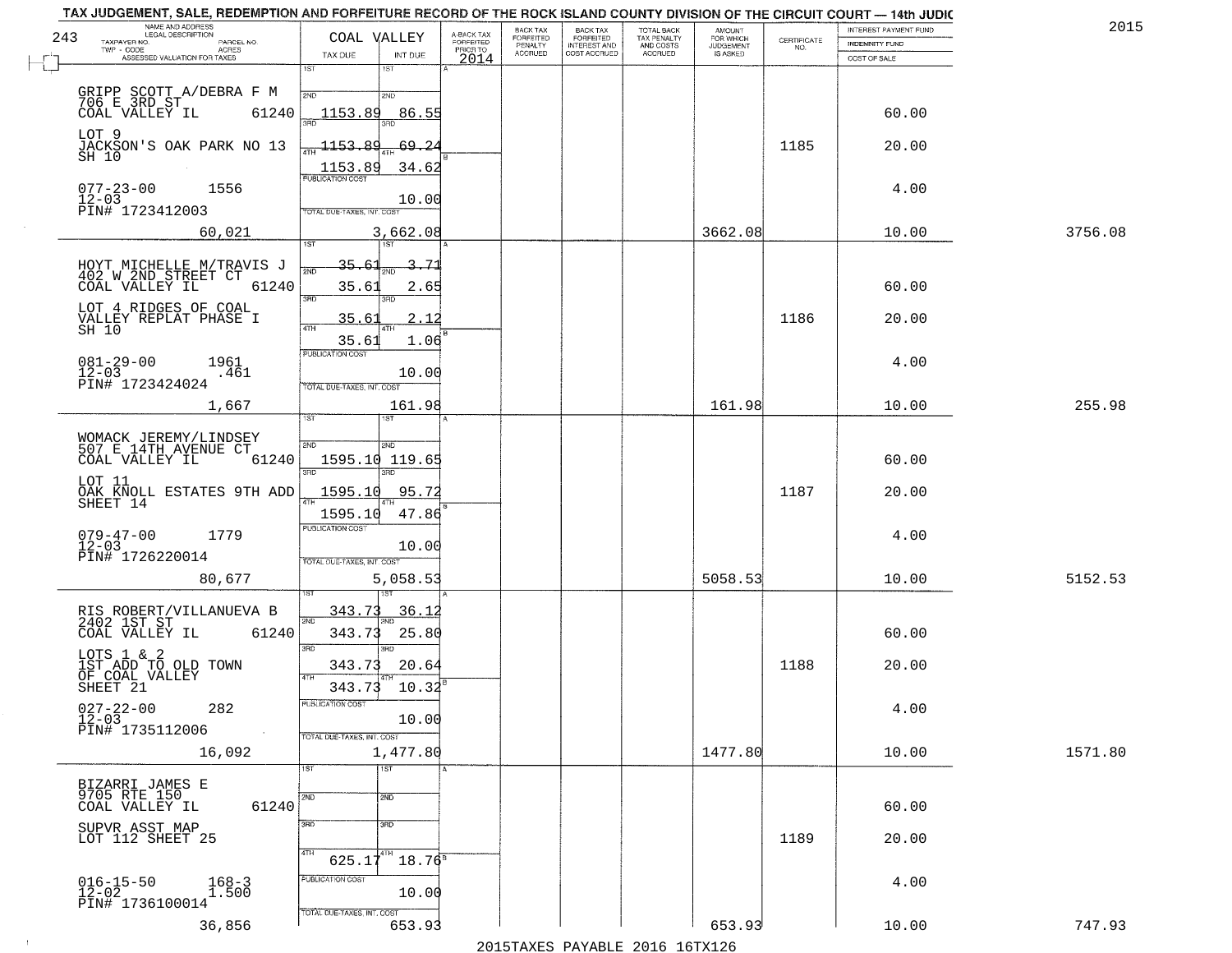| 243                                               | BY WHOM<br>PURCHASED                              | RATE<br>$\%$<br><b>BID</b> | COAL VALLEY<br>DATE OF SALE | TAX JUDGEMENT, SALE, REDEMPTION AND FORFEITURE RECORD OF THE ROCK ISLAND COUNTY DIVISION OF THE CIRCUIT COURT — 14th JUDICIAL CIRCUIT OF ILLINOIS 2015<br>SUBSEQUENT TAXES PAID, FEES, AND TIME EXTENSION | TOTAL DUE<br>TO REDEEM<br>FROM SALE<br>LESS<br><b>COUNTY CLERK FEE</b> | BY WHOM REDEEMED                            | DATE OF REDEMP-<br>TION OR DEED<br>MO.<br>DAY<br>YEAR | RECEIVED REDEMPTION<br>MONEY IN FULL                               |
|---------------------------------------------------|---------------------------------------------------|----------------------------|-----------------------------|-----------------------------------------------------------------------------------------------------------------------------------------------------------------------------------------------------------|------------------------------------------------------------------------|---------------------------------------------|-------------------------------------------------------|--------------------------------------------------------------------|
|                                                   | PIN# 1723412003    <br>STEVE SODEMAN LIVING TRUST | 00                         | 12/29/2016                  | 01/17/2017 Time Ext & incl<br>01/17/2017 Take Notice Fee                                                                                                                                                  | 12/20/2019<br>20.47                                                    |                                             |                                                       | Certificate<br>Returned<br>& Cancelled<br>03/23/2017               |
|                                                   |                                                   |                            |                             |                                                                                                                                                                                                           | $3,776.55$<br>$160.00$                                                 | SCOTT/DEBRA GRIPP                           | 02/01/2017                                            | Karen Kinney                                                       |
| PIN# 1723424024<br>RICO TRUSTEE<br>$\overline{c}$ |                                                   | 18                         | 12/29/2016                  |                                                                                                                                                                                                           |                                                                        |                                             |                                                       | Certificate<br>Returned<br>$\frac{1}{2}$ Cancelled 2<br>02/08/2017 |
|                                                   |                                                   |                            |                             |                                                                                                                                                                                                           |                                                                        | 302.06 MICHELLE/TRAVIS HOYT                 | 01/19/2017                                            | Karen Kinney                                                       |
| 3                                                 | PIN# 1726220014<br>STEVE SODEMAN LIVING TRUST     | 00                         | 12/29/2016                  |                                                                                                                                                                                                           |                                                                        |                                             |                                                       | Certificate<br>Returned<br>3<br>& Cancelled<br>02/08/2017          |
|                                                   |                                                   |                            |                             |                                                                                                                                                                                                           | 5, 152.53<br>160.00                                                    | JEREMY/LINDSEY WOMACK <sup>01/11/2017</sup> |                                                       | Karen Kinney                                                       |
| 4                                                 | PIN# 1735112006<br>STEVE SODEMAN LIVING TRUST     |                            |                             | 01/17/2017 Time Ext & incl<br>01/17/2017 Take Notice Fee<br>11/20/2018 Subs paid<br>12/29/2016 11/21/2017 Subs paid                                                                                       | 12/20/2019<br>20.47<br>929.44<br>931.34                                |                                             |                                                       | Certificate<br>Returned<br>& Cancelled 4<br>06/13/2019             |
|                                                   |                                                   |                            |                             |                                                                                                                                                                                                           |                                                                        | 3,866.69<br>160.00 ROBERT RIS               | 05/31/2019                                            | Karen Kinney                                                       |
| PIN# 1736100014<br>5                              | STEVE SODEMAN LIVING TRUST                        | 00                         | 12/29/2016                  | 01/17/2017 Time Ext & incl<br>01/17/2017 Take Notice Fee                                                                                                                                                  | 12/20/2019<br>20.47                                                    |                                             |                                                       | Certificate<br>Returned<br>& Cancelled 5<br>02/08/2017             |
|                                                   |                                                   |                            |                             |                                                                                                                                                                                                           |                                                                        | 768.40<br>160.00 JAMES BIZARRI              | 01/19/2017                                            | Karen Kinney                                                       |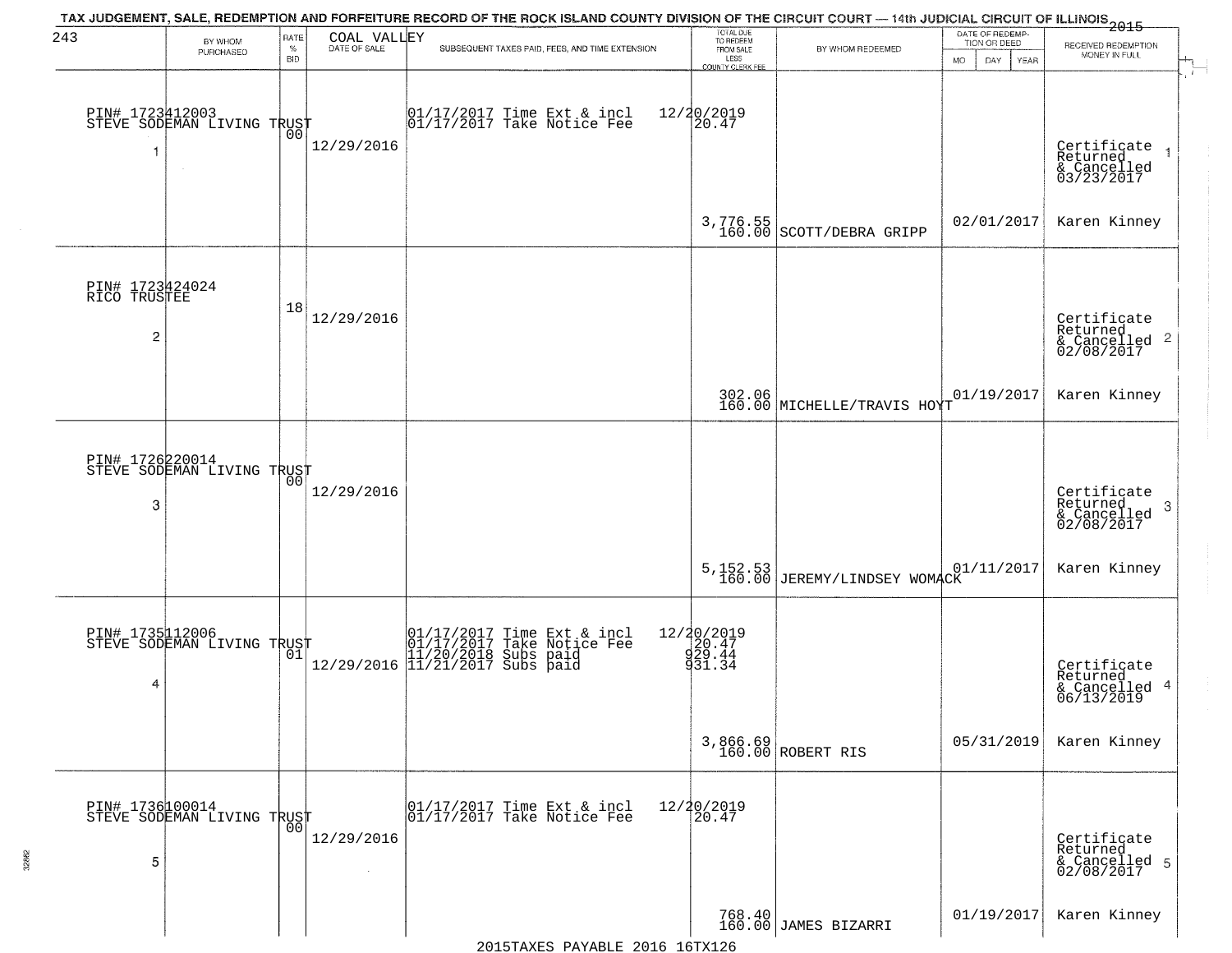|     | TAX JUDGEMENT, SALE, REDEMPTION AND FORFEITURE RECORD OF THE ROCK ISLAND COUNTY DIVISION OF THE CIRCUIT COURT — 14th JUDIC |                                              |                |                                     |                                  |                                                       |                                                   |                                  |                                                                 |                       |         |
|-----|----------------------------------------------------------------------------------------------------------------------------|----------------------------------------------|----------------|-------------------------------------|----------------------------------|-------------------------------------------------------|---------------------------------------------------|----------------------------------|-----------------------------------------------------------------|-----------------------|---------|
|     | NAME AND ADDRESS<br>LEGAL DESCRIPTION                                                                                      |                                              |                |                                     | BACK TAX<br>FORFEITED<br>PENALTY | BACK TAX<br>FORFEITED<br>INTEREST AND<br>COST ACCRUED | TOTAL BACK<br>TAX PENALTY<br>AND COSTS<br>ACCRUED | AMOUNT<br>FOR WHICH<br>JUDGEMENT |                                                                 | INTEREST PAYMENT FUND | 2015    |
| 244 | TAXPAYER NO.<br>PARCEL NO.<br>ACRES                                                                                        | COAL VALLEY                                  |                | A-BACK TAX<br>FORFEITED<br>PRIOR TO |                                  |                                                       |                                                   |                                  | $\begin{array}{c} \text{CERTIFICATE} \\ \text{NO.} \end{array}$ | INDEMNITY FUND        |         |
| ۳   | ASSESSED VALUATION FOR TAXES                                                                                               | TAX DUE                                      | INT DUE        | 2014                                | <b>ACCRUED</b>                   |                                                       |                                                   | IS ASKED                         |                                                                 | COST OF SALE          |         |
| レコ  |                                                                                                                            | $\overline{1ST}$                             | 1ST            |                                     |                                  |                                                       |                                                   |                                  |                                                                 |                       |         |
|     |                                                                                                                            |                                              |                |                                     |                                  |                                                       |                                                   |                                  |                                                                 |                       |         |
|     | BROGREN MARK I<br>12116 93RD AVENUE CT<br>COAL VALLEY IL                                                                   | $\frac{1}{200}$ 1058.9 $\frac{1}{200}$ 11.16 |                |                                     |                                  |                                                       |                                                   |                                  |                                                                 |                       |         |
|     | 61240                                                                                                                      | 1058.96                                      | <u>79.40</u>   |                                     |                                  |                                                       |                                                   |                                  |                                                                 | 60.00                 |         |
|     |                                                                                                                            | 3RD                                          | 3BD.           |                                     |                                  |                                                       |                                                   |                                  |                                                                 |                       |         |
|     |                                                                                                                            |                                              |                |                                     |                                  |                                                       |                                                   |                                  |                                                                 |                       |         |
|     | LOT 1<br>HALVERSON 3RD SUBD<br>SH 25                                                                                       | 1058.96                                      | 63.52          |                                     |                                  |                                                       |                                                   |                                  | 1190                                                            | 20.00                 |         |
|     |                                                                                                                            |                                              |                |                                     |                                  |                                                       |                                                   |                                  |                                                                 |                       |         |
|     |                                                                                                                            | 1058.96                                      | 31.76          |                                     |                                  |                                                       |                                                   |                                  |                                                                 |                       |         |
|     | $077 - 69 - 00$<br>1602                                                                                                    |                                              |                |                                     |                                  |                                                       |                                                   |                                  |                                                                 | 4.00                  |         |
|     |                                                                                                                            |                                              | 10.00          |                                     |                                  |                                                       |                                                   |                                  |                                                                 |                       |         |
|     | 12-02<br>PIN# 1736103001                                                                                                   | TOTAL DUE-TAXES, INT. COST                   |                |                                     |                                  |                                                       |                                                   |                                  |                                                                 |                       |         |
|     |                                                                                                                            |                                              |                |                                     |                                  |                                                       |                                                   |                                  |                                                                 |                       |         |
|     | 58,266                                                                                                                     |                                              | 4,531.68       |                                     |                                  |                                                       |                                                   | 4531.68                          |                                                                 | 10.00                 | 4625.68 |
|     |                                                                                                                            | 1ST                                          | 1ST            |                                     |                                  |                                                       |                                                   |                                  |                                                                 |                       |         |
|     |                                                                                                                            | <u> 123.13</u>                               | $-12.95$       |                                     |                                  |                                                       |                                                   |                                  |                                                                 |                       |         |
|     | SOLOMON RAYMOND L<br>12000 92ND AVE                                                                                        | 2ND                                          |                |                                     |                                  |                                                       |                                                   |                                  |                                                                 |                       |         |
|     | COAL VALLEY IL<br>61240                                                                                                    | 123.13                                       | 9.25           |                                     |                                  |                                                       |                                                   |                                  |                                                                 | 60.00                 |         |
|     |                                                                                                                            | 3BD                                          | 3BD            |                                     |                                  |                                                       |                                                   |                                  |                                                                 |                       |         |
|     | LOT 1 SOLOMONS FIRST SUBD<br>SHT 25                                                                                        |                                              |                |                                     |                                  |                                                       |                                                   |                                  |                                                                 |                       |         |
|     |                                                                                                                            | 123.13<br>$\overline{47H}$                   | 7.40           |                                     |                                  |                                                       |                                                   |                                  | 1191                                                            | 20.00                 |         |
|     |                                                                                                                            | 123.13                                       | 3.70           |                                     |                                  |                                                       |                                                   |                                  |                                                                 |                       |         |
|     |                                                                                                                            | PUBLICATION COST                             |                |                                     |                                  |                                                       |                                                   |                                  |                                                                 |                       |         |
|     | 082-56-00<br>12-02<br>PIN# 1736108001<br>2088                                                                              |                                              |                |                                     |                                  |                                                       |                                                   |                                  |                                                                 | 4.00                  |         |
|     | .920                                                                                                                       |                                              | 10.00          |                                     |                                  |                                                       |                                                   |                                  |                                                                 |                       |         |
|     |                                                                                                                            | TOTAL DUE-TAXES, INT. COST                   |                |                                     |                                  |                                                       |                                                   |                                  |                                                                 |                       |         |
|     | 6,077                                                                                                                      |                                              |                |                                     |                                  |                                                       |                                                   | 535.82                           |                                                                 | 10.00                 | 629.82  |
|     |                                                                                                                            | 1ST                                          | 535.82<br>ST   |                                     |                                  |                                                       |                                                   |                                  |                                                                 |                       |         |
|     |                                                                                                                            |                                              |                |                                     |                                  |                                                       |                                                   |                                  |                                                                 |                       |         |
|     |                                                                                                                            | 2ND                                          | 2ND            |                                     |                                  |                                                       |                                                   |                                  |                                                                 |                       |         |
|     |                                                                                                                            |                                              |                |                                     |                                  |                                                       |                                                   |                                  |                                                                 |                       |         |
|     |                                                                                                                            |                                              |                |                                     |                                  |                                                       |                                                   |                                  |                                                                 |                       |         |
|     |                                                                                                                            | 3BD                                          | 3 <sub>3</sub> |                                     |                                  |                                                       |                                                   |                                  |                                                                 |                       |         |
|     |                                                                                                                            |                                              |                |                                     |                                  |                                                       |                                                   |                                  |                                                                 |                       |         |
|     |                                                                                                                            | 4TH                                          | 4TH            |                                     |                                  |                                                       |                                                   |                                  |                                                                 |                       |         |
|     |                                                                                                                            |                                              |                |                                     |                                  |                                                       |                                                   |                                  |                                                                 |                       |         |
|     |                                                                                                                            | <b>PUBLICATION COST</b>                      |                |                                     |                                  |                                                       |                                                   |                                  |                                                                 |                       |         |
|     |                                                                                                                            |                                              |                |                                     |                                  |                                                       |                                                   |                                  |                                                                 |                       |         |
|     |                                                                                                                            |                                              |                |                                     |                                  |                                                       |                                                   |                                  |                                                                 |                       |         |
|     |                                                                                                                            | TOTAL OUE-TAXES, INT. COST                   |                |                                     |                                  |                                                       |                                                   |                                  |                                                                 |                       |         |
|     |                                                                                                                            |                                              |                |                                     |                                  |                                                       |                                                   |                                  |                                                                 |                       |         |
|     |                                                                                                                            | 1ST                                          | १९४            |                                     |                                  |                                                       |                                                   |                                  |                                                                 |                       |         |
|     |                                                                                                                            |                                              |                |                                     |                                  |                                                       |                                                   |                                  |                                                                 |                       |         |
|     |                                                                                                                            | 2ND                                          | 2ND            |                                     |                                  |                                                       |                                                   |                                  |                                                                 |                       |         |
|     |                                                                                                                            |                                              |                |                                     |                                  |                                                       |                                                   |                                  |                                                                 |                       |         |
|     |                                                                                                                            |                                              |                |                                     |                                  |                                                       |                                                   |                                  |                                                                 |                       |         |
|     |                                                                                                                            | 3RD                                          | 3BD            |                                     |                                  |                                                       |                                                   |                                  |                                                                 |                       |         |
|     |                                                                                                                            |                                              |                |                                     |                                  |                                                       |                                                   |                                  |                                                                 |                       |         |
|     |                                                                                                                            | 4TH                                          | 4TH            |                                     |                                  |                                                       |                                                   |                                  |                                                                 |                       |         |
|     |                                                                                                                            |                                              |                |                                     |                                  |                                                       |                                                   |                                  |                                                                 |                       |         |
|     |                                                                                                                            | PUBLICATION COST                             |                |                                     |                                  |                                                       |                                                   |                                  |                                                                 |                       |         |
|     |                                                                                                                            |                                              |                |                                     |                                  |                                                       |                                                   |                                  |                                                                 |                       |         |
|     |                                                                                                                            |                                              |                |                                     |                                  |                                                       |                                                   |                                  |                                                                 |                       |         |
|     |                                                                                                                            | TOTAL DUE-TAXES, INT. COST                   |                |                                     |                                  |                                                       |                                                   |                                  |                                                                 |                       |         |
|     |                                                                                                                            |                                              |                |                                     |                                  |                                                       |                                                   |                                  |                                                                 |                       |         |
|     |                                                                                                                            | 1ST <sup>1</sup>                             | 1ST            |                                     |                                  |                                                       |                                                   |                                  |                                                                 |                       |         |
|     |                                                                                                                            |                                              |                |                                     |                                  |                                                       |                                                   |                                  |                                                                 |                       |         |
|     |                                                                                                                            | 2ND                                          | 2ND            |                                     |                                  |                                                       |                                                   |                                  |                                                                 |                       |         |
|     |                                                                                                                            |                                              |                |                                     |                                  |                                                       |                                                   |                                  |                                                                 |                       |         |
|     |                                                                                                                            |                                              |                |                                     |                                  |                                                       |                                                   |                                  |                                                                 |                       |         |
|     |                                                                                                                            | 3RD                                          | 3RD            |                                     |                                  |                                                       |                                                   |                                  |                                                                 |                       |         |
|     |                                                                                                                            |                                              |                |                                     |                                  |                                                       |                                                   |                                  |                                                                 |                       |         |
|     |                                                                                                                            | 4TH                                          | 4TH            |                                     |                                  |                                                       |                                                   |                                  |                                                                 |                       |         |
|     |                                                                                                                            |                                              |                |                                     |                                  |                                                       |                                                   |                                  |                                                                 |                       |         |
|     |                                                                                                                            | PUBLICATION COST                             |                |                                     |                                  |                                                       |                                                   |                                  |                                                                 |                       |         |
|     |                                                                                                                            |                                              |                |                                     |                                  |                                                       |                                                   |                                  |                                                                 |                       |         |
|     |                                                                                                                            | TOTAL DUE-TAXES, INT. COST                   |                |                                     |                                  |                                                       |                                                   |                                  |                                                                 |                       |         |
|     |                                                                                                                            |                                              |                |                                     |                                  |                                                       | 2015TAXES PAYABLE 2016 16TX126                    |                                  |                                                                 |                       |         |
|     |                                                                                                                            |                                              |                |                                     |                                  |                                                       |                                                   |                                  |                                                                 |                       |         |

 $\vdash$ 

 $\uparrow$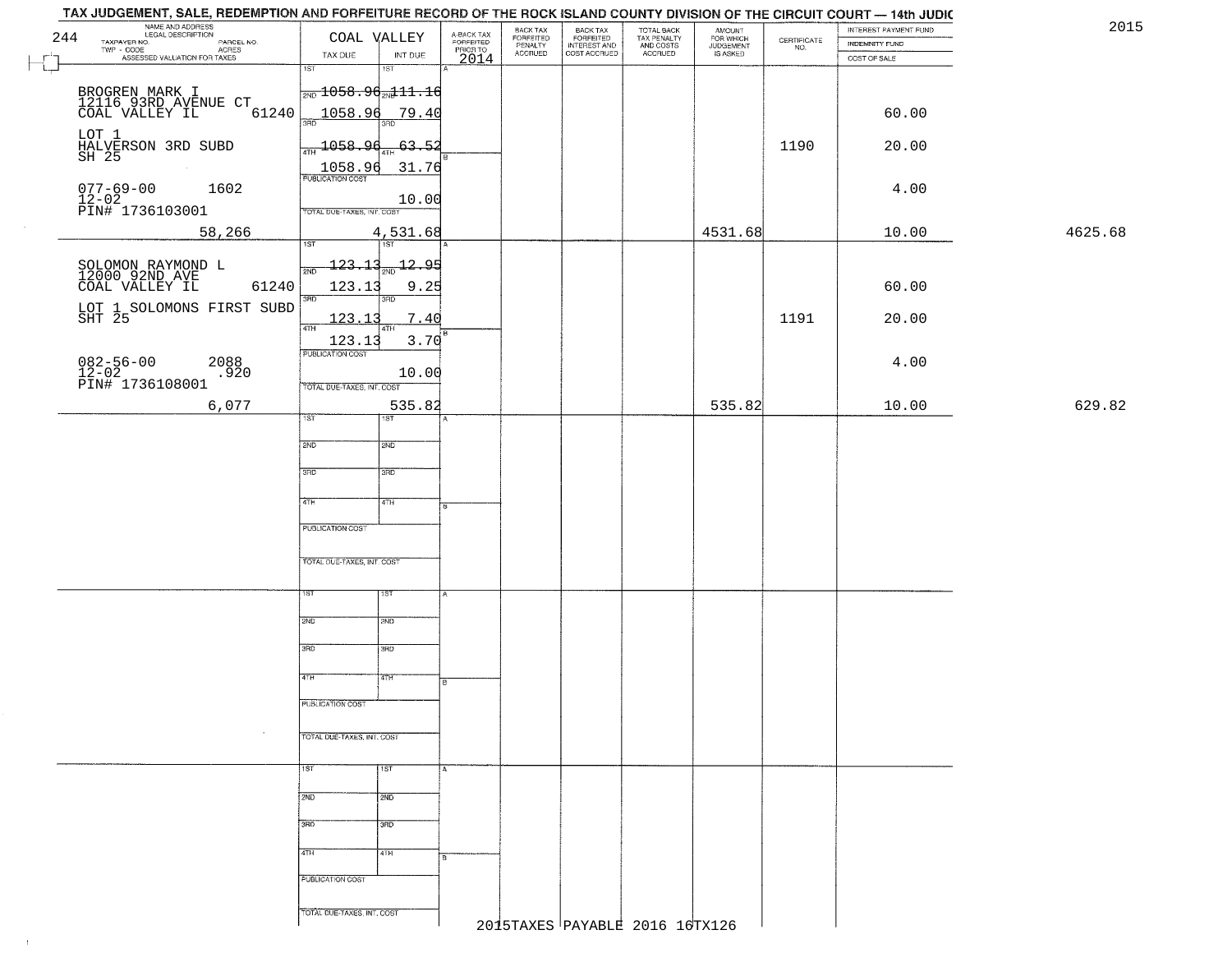|                                                   |                                              |                            |             | TAX JUDGEMENT, SALE, REDEMPTION AND FORFEITURE RECORD OF THE ROCK ISLAND COUNTY DIVISION OF THE CIRCUIT COURT — 14th JUDICIAL CIRCUIT OF ILLINOIS<br>2015 - The Contemporary of the Contemporary of the Carolina of the County of |                                                                 |                                           |                                                                    |                                                                   |
|---------------------------------------------------|----------------------------------------------|----------------------------|-------------|-----------------------------------------------------------------------------------------------------------------------------------------------------------------------------------------------------------------------------------|-----------------------------------------------------------------|-------------------------------------------|--------------------------------------------------------------------|-------------------------------------------------------------------|
| 244                                               | BY WHOM<br>PURCHASED                         | RATE<br>$\%$<br><b>BID</b> | COAL VALLEY | SUBSEQUENT TAXES PAID, FEES, AND TIME EXTENSION                                                                                                                                                                                   | TOTAL DUE<br>TO REDEEM<br>FROM SALE<br>LESS<br>COUNTY CLERK FEE | BY WHOM REDEEMED                          | DATE OF REDEMP-<br>TION OR DEED<br>DAY<br><b>YEAR</b><br><b>MO</b> | RECEIVED REDEMPTION<br>MONEY IN FULL                              |
| $\overline{1}$                                    | PIN# 173600001<br>STEVE SODEMAN LIVING TRUST |                            | 12/29/2016  | $\begin{array}{cc} 01/17/2017 & \text{Time Ext} & \text{incl} \\ 01/17/2017 & \text{Take Notice Free} \end{array}$                                                                                                                | 12/20/2019<br>20.47                                             |                                           |                                                                    | Certificate 1<br>Returned 1<br>& Cancelled<br>11/28/2017          |
|                                                   |                                              |                            |             |                                                                                                                                                                                                                                   |                                                                 | $4,646.15$ 160.00 AMERICAN BANK AND TRUST |                                                                    | Karen Kinney                                                      |
| PIN# 1736108001<br>RICO TRUSTEE<br>$\overline{c}$ |                                              | 18                         | 12/29/2016  | $\begin{bmatrix} 03/14/2017 \\ 03/14/2017 \\ 04 \end{bmatrix}$ Take Notice Fee                                                                                                                                                    | 07/29/2019<br>20.59                                             |                                           |                                                                    | Certificate<br>Returned<br>& Cancelled <sup>2</sup><br>01/09/2018 |
|                                                   |                                              |                            |             |                                                                                                                                                                                                                                   |                                                                 | 877.15<br>160.00 TRACY L SOLOMON          | 11/17/2017                                                         | Karen Kinney                                                      |
| 3                                                 |                                              |                            |             |                                                                                                                                                                                                                                   |                                                                 |                                           |                                                                    | 3                                                                 |
| 4                                                 |                                              |                            |             |                                                                                                                                                                                                                                   |                                                                 |                                           |                                                                    | 4                                                                 |
| 5                                                 |                                              |                            |             |                                                                                                                                                                                                                                   |                                                                 |                                           |                                                                    | 5                                                                 |
|                                                   |                                              |                            |             | 2015TAXES PAYABLE 2016 16TX126                                                                                                                                                                                                    |                                                                 |                                           |                                                                    |                                                                   |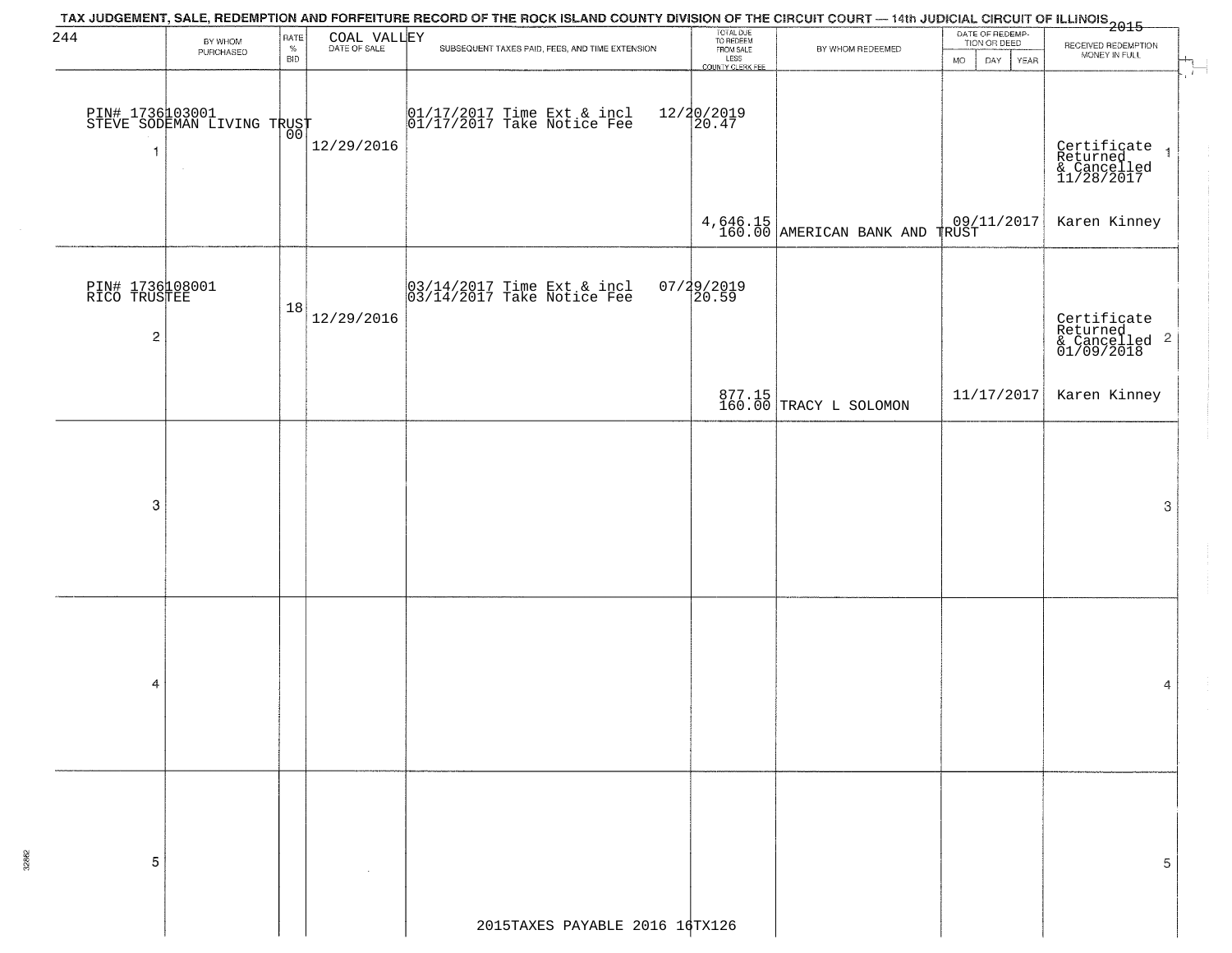| TAX JUDGEMENT, SALE, REDEMPTION AND FORFEITURE RECORD OF THE ROCK ISLAND COUNTY DIVISION OF THE CIRCUIT COURT - 14th JUDIC<br>NAME AND ADDRESS<br>LEGAL DESCRIPTION |                                   |                                     | BACK TAX                    |                                       |                                        | AMOUNT<br>FOR WHICH |                                                                 | INTEREST PAYMENT FUND | 2015     |
|---------------------------------------------------------------------------------------------------------------------------------------------------------------------|-----------------------------------|-------------------------------------|-----------------------------|---------------------------------------|----------------------------------------|---------------------|-----------------------------------------------------------------|-----------------------|----------|
| 245<br>TAXPAYER NO.<br>PARCEL NO.                                                                                                                                   | RURAL                             | A-BACK TAX<br>FORFEITED<br>PRIOR TO | <b>FORFEITED</b><br>PENALTY | BACK TAX<br>FORFEITED<br>INTEREST AND | TOTAL BACK<br>TAX PENALTY<br>AND COSTS | <b>JUDGEMENT</b>    | $\begin{array}{c} \text{CERTIFICATE} \\ \text{NO.} \end{array}$ | INDEMNITY FUND        |          |
| TWP - CODE<br>ACRES<br>ASSESSED VALUATION FOR TAXES                                                                                                                 | TAX DUE<br>INT DUE                | 2014                                | <b>ACCRUED</b>              | COST ACCRUED                          | ACCRUED                                | IS ASKED            |                                                                 | COST OF SALE          |          |
|                                                                                                                                                                     | 1ST<br>1ST                        |                                     |                             |                                       |                                        |                     |                                                                 |                       |          |
|                                                                                                                                                                     |                                   |                                     |                             |                                       |                                        |                     |                                                                 |                       |          |
| PRIETO JOHN M/JOAN R<br>1708 11TH AVE                                                                                                                               | 2ND<br>2ND                        |                                     |                             |                                       |                                        |                     |                                                                 |                       |          |
| 61265<br>MOLINE IL                                                                                                                                                  |                                   |                                     |                             |                                       |                                        |                     |                                                                 | 60.00                 |          |
|                                                                                                                                                                     | 3RD<br>3 <sub>BD</sub>            |                                     |                             |                                       |                                        |                     |                                                                 |                       |          |
| LOT 1<br>BAILEY RETREAT SUBD                                                                                                                                        |                                   |                                     |                             |                                       |                                        |                     | 1192                                                            | 20.00                 |          |
|                                                                                                                                                                     | 4TH<br>4TH                        |                                     |                             |                                       |                                        |                     |                                                                 |                       |          |
|                                                                                                                                                                     | 1139.63<br>34.18                  |                                     |                             |                                       |                                        |                     |                                                                 |                       |          |
| 455                                                                                                                                                                 |                                   |                                     |                             |                                       |                                        |                     |                                                                 | 4.00                  |          |
| $024 - 30 - 00$<br>$13 - 09$                                                                                                                                        | 10.00                             |                                     |                             |                                       |                                        |                     |                                                                 |                       |          |
| PIN# 2403202009                                                                                                                                                     | <b>TOTAL DUE-TAXES, INT. COST</b> |                                     |                             |                                       |                                        |                     |                                                                 |                       |          |
| 68,470                                                                                                                                                              | 1,183.81                          |                                     |                             |                                       |                                        | 1183.81             |                                                                 | 10.00                 | 1277.81  |
|                                                                                                                                                                     |                                   |                                     |                             |                                       |                                        |                     |                                                                 |                       |          |
|                                                                                                                                                                     |                                   |                                     |                             |                                       |                                        |                     |                                                                 |                       |          |
| ALLEN GARY L<br>5114 109TH AVE                                                                                                                                      | 2ND<br>5 <sub>MD</sub>            |                                     |                             |                                       |                                        |                     |                                                                 |                       |          |
| 61264<br>MILAN IL                                                                                                                                                   | 73.85<br>984.54                   |                                     |                             |                                       |                                        |                     |                                                                 | 60.00                 |          |
| LOT 18                                                                                                                                                              | ਭਸ਼ਨ<br>Ë                         |                                     |                             |                                       |                                        |                     |                                                                 |                       |          |
| NALEVANKOS RAINBOW RIDGE                                                                                                                                            | 59.08<br>984.54                   |                                     |                             |                                       |                                        |                     | 1193                                                            | 20.00                 |          |
|                                                                                                                                                                     | 984.54<br>29.54                   |                                     |                             |                                       |                                        |                     |                                                                 |                       |          |
|                                                                                                                                                                     | PUBLICATION COST                  |                                     |                             |                                       |                                        |                     |                                                                 |                       |          |
| $025 - 19 - 00$<br>13-04<br>487                                                                                                                                     |                                   |                                     |                             |                                       |                                        |                     |                                                                 | 4.00                  |          |
| PIN# 2405102015                                                                                                                                                     | 10.00                             |                                     |                             |                                       |                                        |                     |                                                                 |                       |          |
|                                                                                                                                                                     | TOTAL DUE-TAXES, INT. COST        |                                     |                             |                                       |                                        |                     |                                                                 |                       |          |
| 61,435                                                                                                                                                              | 3,126.09                          |                                     |                             |                                       |                                        | 3126.09             |                                                                 | 10.00                 | 3220.09  |
|                                                                                                                                                                     | 18T<br>IST                        |                                     |                             |                                       |                                        |                     |                                                                 |                       |          |
| DIAL EILEEN L<br>4828 115TH AVE                                                                                                                                     | SVD<br>SND                        |                                     |                             |                                       |                                        |                     |                                                                 |                       |          |
| MILAN IL<br>61264                                                                                                                                                   |                                   |                                     |                             |                                       |                                        |                     |                                                                 | 60.00                 |          |
|                                                                                                                                                                     | 3BD<br>3 <sub>BD</sub>            |                                     |                             |                                       |                                        |                     |                                                                 |                       |          |
| LOT 4                                                                                                                                                               |                                   |                                     |                             |                                       |                                        |                     |                                                                 |                       |          |
| HALEN HEIGHTS ADD<br>EXC NE CORNER TO STATE                                                                                                                         | 4TH<br>4TH                        |                                     |                             |                                       |                                        |                     | 1194                                                            | 20.00                 |          |
|                                                                                                                                                                     | 1075.61<br>32.26                  |                                     |                             |                                       |                                        |                     |                                                                 |                       |          |
|                                                                                                                                                                     | <b>PUBLICATION COST</b>           |                                     |                             |                                       |                                        |                     |                                                                 |                       |          |
| $026 - 06 - 00$<br>506<br>$13 - 03$                                                                                                                                 | 10.00                             |                                     |                             |                                       |                                        |                     |                                                                 | 4.00                  |          |
| PIN# 2405301015                                                                                                                                                     | TOTAL OUE-TAXES, INT. COST        |                                     |                             |                                       |                                        |                     |                                                                 |                       |          |
|                                                                                                                                                                     |                                   |                                     |                             |                                       |                                        |                     |                                                                 |                       |          |
| 65,135                                                                                                                                                              | 1,117.87<br>187                   |                                     |                             |                                       |                                        | 1117.87             |                                                                 | 10.00                 | 1211.87  |
|                                                                                                                                                                     |                                   |                                     |                             |                                       |                                        |                     |                                                                 |                       |          |
| MILLENNIUM WASTE INC<br>13606 KNOXVILLE RD                                                                                                                          | 2ND<br>2ND                        |                                     |                             |                                       |                                        |                     |                                                                 |                       |          |
| MILAN IL<br>61264                                                                                                                                                   |                                   |                                     |                             |                                       |                                        |                     |                                                                 | 60.00                 |          |
|                                                                                                                                                                     | 3RD<br>3BD                        |                                     |                             |                                       |                                        |                     |                                                                 |                       |          |
| SUPVR ASST MAP<br>LOT 101 SHEET 18                                                                                                                                  | 17033.081022.00                   |                                     |                             |                                       |                                        |                     | 1195                                                            | 20.00                 |          |
|                                                                                                                                                                     |                                   |                                     |                             |                                       |                                        |                     |                                                                 |                       |          |
|                                                                                                                                                                     | 17033.08 511.00                   |                                     |                             |                                       |                                        |                     |                                                                 |                       |          |
| $009 - 14 - 00$<br>155                                                                                                                                              | PUBLICATION COS-                  |                                     |                             |                                       |                                        |                     |                                                                 | 4.00                  |          |
| $13 - 03$<br>101.775                                                                                                                                                | 10.00                             |                                     |                             |                                       |                                        |                     |                                                                 |                       |          |
| PIN# 2417100004                                                                                                                                                     | TOTAL DUE-TAXES, INT. COST        |                                     |                             |                                       |                                        |                     |                                                                 |                       |          |
| 857,269                                                                                                                                                             | 35,609.16                         |                                     |                             |                                       |                                        | 35609.16            |                                                                 | 10.00                 | 35703.16 |
|                                                                                                                                                                     | 1ST<br>1ST                        |                                     |                             |                                       |                                        |                     |                                                                 |                       |          |
|                                                                                                                                                                     |                                   |                                     |                             |                                       |                                        |                     |                                                                 |                       |          |
| MILLENNIUM WASTE INC<br>13606 KNOXVILLE RD                                                                                                                          | 2ND<br>2ND                        |                                     |                             |                                       |                                        |                     |                                                                 |                       |          |
| 61264<br>MILAN IL                                                                                                                                                   |                                   |                                     |                             |                                       |                                        |                     |                                                                 | 60.00                 |          |
|                                                                                                                                                                     | 3RD<br>3RD                        |                                     |                             |                                       |                                        |                     |                                                                 |                       |          |
| SUPVR ASST MAP<br>LOT 201 SHEET 18                                                                                                                                  | 7193.14 431.60                    |                                     |                             |                                       |                                        |                     | 1196                                                            | 20.00                 |          |
|                                                                                                                                                                     | 4TH                               |                                     |                             |                                       |                                        |                     |                                                                 |                       |          |
|                                                                                                                                                                     | $4^{47}$ $215.80^{8}$<br>7193.14  |                                     |                             |                                       |                                        |                     |                                                                 |                       |          |
|                                                                                                                                                                     | PUBLICATION COST                  |                                     |                             |                                       |                                        |                     |                                                                 | 4.00                  |          |
| $009 - 12 - 00$<br>13-03<br>37.000                                                                                                                                  | 10.00                             |                                     |                             |                                       |                                        |                     |                                                                 |                       |          |
| PIN# 2417200001                                                                                                                                                     | TOTAL DUE-TAXES, INT. COST        |                                     |                             |                                       |                                        |                     |                                                                 |                       |          |
|                                                                                                                                                                     | 15,043.68                         |                                     |                             |                                       |                                        | 15043.68            |                                                                 | 10.00                 | 15137.68 |
|                                                                                                                                                                     |                                   |                                     |                             |                                       |                                        |                     |                                                                 |                       |          |
| 362,028                                                                                                                                                             |                                   |                                     |                             | 2015 TAVEC DAVADIE 2016 16TV126       |                                        |                     |                                                                 |                       |          |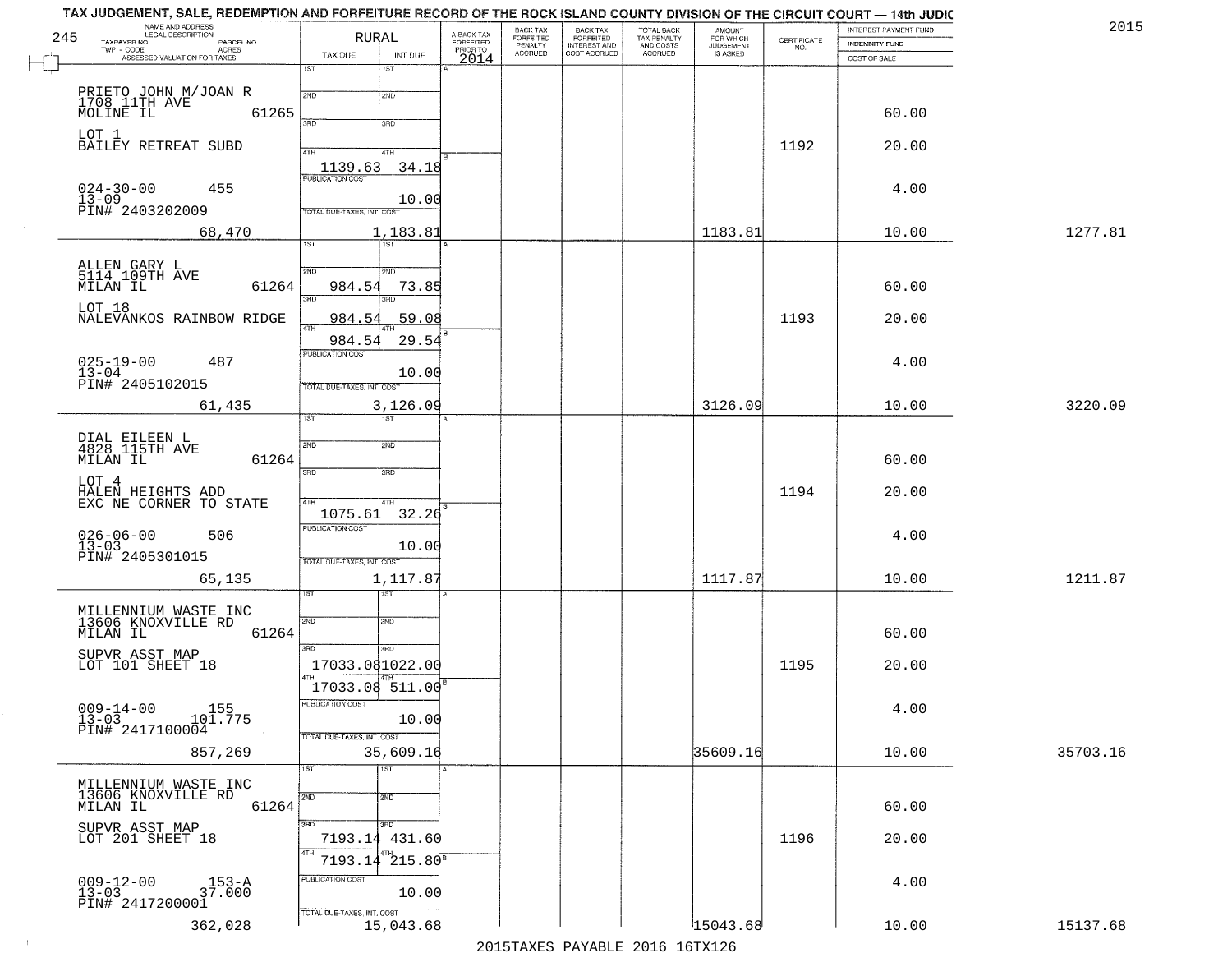| 245                                      | BY WHOM                                                 | RATE               | <b>RURAL</b> | TAX JUDGEMENT, SALE, REDEMPTION AND FORFEITURE RECORD OF THE ROCK ISLAND COUNTY DIVISION OF THE CIRCUIT COURT — 14th JUDICIAL CIRCUIT OF ILLINOIS 2015 | TOTAL DUE<br>TO REDEEM                       |                                                                                                                             | DATE OF REDEMP-<br>TION OR DEED | RECEIVED REDEMPTION                                       |
|------------------------------------------|---------------------------------------------------------|--------------------|--------------|--------------------------------------------------------------------------------------------------------------------------------------------------------|----------------------------------------------|-----------------------------------------------------------------------------------------------------------------------------|---------------------------------|-----------------------------------------------------------|
|                                          | PURCHASED                                               | $\%$<br><b>BID</b> | DATE OF SALE | SUBSEQUENT TAXES PAID, FEES, AND TIME EXTENSION                                                                                                        | FROM SALE<br>LESS<br><b>COUNTY CLERK FEE</b> | BY WHOM REDEEMED                                                                                                            | MO.<br>DAY.<br><b>YEAR</b>      | MONEY IN FULL                                             |
| 1                                        | PIN# 2403202009<br>STEVE SODEMAN LIVING TRUST<br>$\sim$ | 00                 | 12/29/2016   | 01/17/2017 Time Ext & incl<br>01/17/2017 Take Notice Fee                                                                                               | 12/20/2019<br>20.47                          |                                                                                                                             |                                 | Certificate<br>Returned<br>& Cancelled<br>09/26/2017      |
|                                          |                                                         |                    |              |                                                                                                                                                        |                                              | $1,298.28$<br>160.00 JOHN PRIETO JR                                                                                         | 08/07/2017                      | Karen Kinney                                              |
| 2                                        | PIN# 2405102015<br>STEVE SODEMAN LIVING TRUST           |                    | 12/29/2016   | 01/17/2017 Time Ext & incl<br>01/17/2017 Take Notice Fee                                                                                               | 12/20/2019<br>20.47                          |                                                                                                                             |                                 | Certificate<br>Returned<br>& Cancelled 2<br>09/26/2017    |
|                                          |                                                         |                    |              |                                                                                                                                                        |                                              | 3, 240.56<br>160.00 GARY ALLEN                                                                                              | 08/07/2017                      | Karen Kinney                                              |
| PIN# 2405301015<br>REALTAX DEV LT'D<br>3 |                                                         | 0 <sub>0</sub>     | 12/29/2016   |                                                                                                                                                        |                                              |                                                                                                                             |                                 | Certificate<br>Returned<br>3<br>& Cancelled<br>03/23/2017 |
|                                          |                                                         |                    |              |                                                                                                                                                        |                                              | $1,211.87$ CORELOGIC                                                                                                        | 02/06/2017                      | Karen Kinney                                              |
| PIN# 2417100004<br>RICO TRUSTEE<br>4     |                                                         | 18                 | 12/29/2016   | 03/14/2017 Time Ext & incl<br>03/14/2017 Take Notice Fee                                                                                               | 07/29/2019<br>120.59                         |                                                                                                                             |                                 | Certificate<br>Returned<br>& Cancelled 4<br>05/23/2017    |
|                                          |                                                         |                    |              |                                                                                                                                                        |                                              | $\begin{array}{ c c c c c c }\n 42,150.32 & 03/30/2017 \\  \hline\n 160.00 & \text{WASTE COMNECTIONS US INC}\n \end{array}$ |                                 | Karen Kinney                                              |
| PIN# 2417200001<br>RICO TRUSTEE<br>5     |                                                         | 18                 | 12/29/2016   | 03/14/2017 Time Ext & incl<br>03/14/2017 Take Notice Fee                                                                                               | $07/29/2019$<br>20.59                        |                                                                                                                             |                                 | Certificate<br>Returned<br>& Cancelled 5<br>05/23/2017    |
|                                          |                                                         |                    |              |                                                                                                                                                        |                                              | $\begin{vmatrix} 17,883.05 \\ 160.00 \end{vmatrix}$ WASTE CONNECTIONS US INC                                                |                                 | Karen Kinney                                              |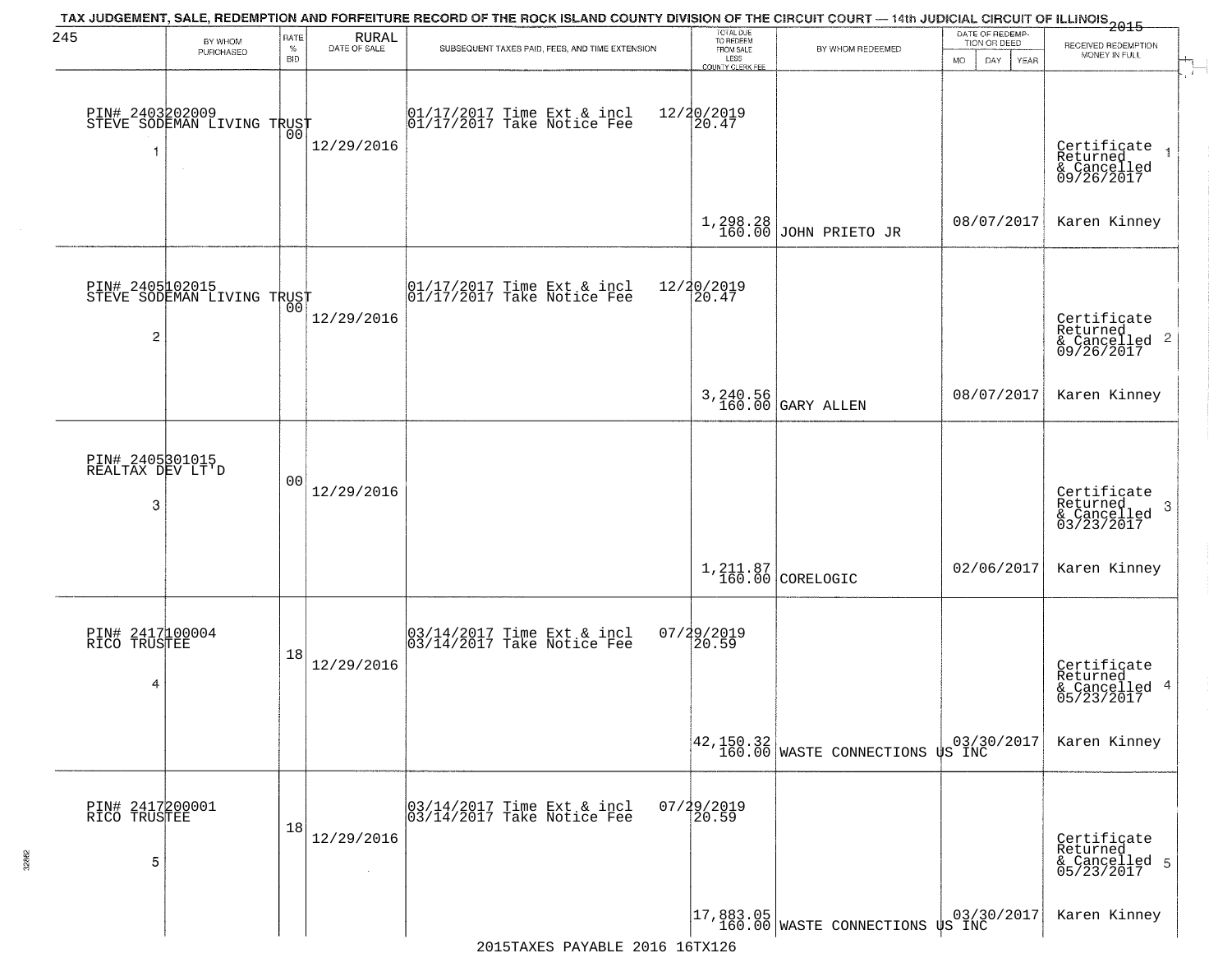| 246    | NAME AND ADDRESS<br>LEGAL DESCRIPTION<br>TAXPAYER NO.                                                              |                            | RURAL              | A-BACK TAX<br>FORFEITED | BACK TAX                        |                                                       | TOTAL BACK<br>TAX PENALTY<br>AND COSTS | <b>AMOUNT</b>                      | CERTIFICATE | INTEREST PAYMENT FUND | 2015    |
|--------|--------------------------------------------------------------------------------------------------------------------|----------------------------|--------------------|-------------------------|---------------------------------|-------------------------------------------------------|----------------------------------------|------------------------------------|-------------|-----------------------|---------|
|        | PARCEL NO.<br>TWP - CODE<br>ACRES<br>ASSESSED VALUATION FOR TAXES                                                  | TAX DUE                    | INT DUE            | PRIOR TO                | FORFEITED<br>PENALTY<br>ACCRUED | BACK TAX<br>FORFEITED<br>INTEREST AND<br>COST ACCRUED | ACCRUED                                | FOR WHICH<br>JUDGEMENT<br>IS ASKED | NO.         | <b>INDEMNITY FUND</b> |         |
| $\Box$ |                                                                                                                    | 1ST                        | 1ST                | 2014                    |                                 |                                                       |                                        |                                    |             | COST OF SALE          |         |
|        | MILLENNIUM WASTE INC                                                                                               |                            |                    |                         |                                 |                                                       |                                        |                                    |             |                       |         |
|        | 13606 KNOXVILLE RD                                                                                                 | 2ND                        | 2ND                |                         |                                 |                                                       |                                        |                                    |             |                       |         |
|        | 61264<br>MILAN IL                                                                                                  | 3RD                        | 3RD                |                         |                                 |                                                       |                                        |                                    |             | 60.00                 |         |
|        | SUPVR ASST MAP<br>LOT 207 SHEET 18                                                                                 | 4386.50                    | 263, 20            |                         |                                 |                                                       |                                        |                                    | 1197        | 20.00                 |         |
|        |                                                                                                                    | <b>ATH</b>                 |                    |                         |                                 |                                                       |                                        |                                    |             |                       |         |
|        |                                                                                                                    | <b>PUBLICATION COST</b>    | 4386.50 131.60     |                         |                                 |                                                       |                                        |                                    |             |                       |         |
|        | $009 - 12 - 20$<br>$153 - C$<br>21.480                                                                             |                            | 10.00              |                         |                                 |                                                       |                                        |                                    |             | 4.00                  |         |
|        | $13-07$ 2417200002                                                                                                 | TOTAL DUE-TAXES, INT. COST |                    |                         |                                 |                                                       |                                        |                                    |             |                       |         |
|        | 221,155                                                                                                            |                            | 9,177.80           |                         |                                 |                                                       |                                        | 9177.80                            |             | 10.00                 | 9271.80 |
|        |                                                                                                                    | $\overline{1ST}$           | $\overline{157}$   |                         |                                 |                                                       |                                        |                                    |             |                       |         |
|        | MCKENZIE PETER<br>15709 KNOXVILLE RD<br>MILAN IL                                                                   | $34.41_{200}$<br>2ND       | 3.64               |                         |                                 |                                                       |                                        |                                    |             |                       |         |
|        | 61264                                                                                                              | 34.41                      | 2.60               |                         |                                 |                                                       |                                        |                                    |             | 60.00                 |         |
|        | SUPVR ASST MAP<br>LOT 410 SHT 22                                                                                   | 3RD                        | 3RD                |                         |                                 |                                                       |                                        |                                    |             |                       |         |
|        |                                                                                                                    | 34.41<br>47H               | 2.08<br><b>ATH</b> |                         |                                 |                                                       |                                        |                                    | 1198        | 20.00                 |         |
|        |                                                                                                                    | 34.41<br>PUBLICATION COST  | 1.04               |                         |                                 |                                                       |                                        |                                    |             |                       |         |
|        | $012 - 16 - 52$<br>$203 - A - 1$                                                                                   |                            |                    |                         |                                 |                                                       |                                        |                                    |             | 4.00                  |         |
|        | $\begin{array}{c} \texttt{13--01} \\ \texttt{PIN\#} \end{array} \begin{array}{c} 15.980 \\ 2421400018 \end{array}$ | TOTAL DUE-TAXES, INT. COST | 10.00              |                         |                                 |                                                       |                                        |                                    |             |                       |         |
|        | FARM<br>1,735                                                                                                      |                            | 157.00             |                         |                                 |                                                       |                                        | 157.00                             |             | 10.00                 | 251.00  |
|        |                                                                                                                    | ist                        | 1ST                |                         |                                 |                                                       |                                        |                                    |             |                       |         |
|        |                                                                                                                    | 1097.58                    | 115.22             |                         |                                 |                                                       |                                        |                                    |             |                       |         |
|        | BANEY WILLIAM R<br>16423 KNOXVILLE RD<br>ORION IL<br>61273                                                         | 1097.58                    | 82.30              |                         |                                 |                                                       |                                        |                                    |             | 60.00                 |         |
|        | LOT B                                                                                                              | 3RD                        | 3RD                |                         |                                 |                                                       |                                        |                                    |             |                       |         |
|        | KNOXVILLE RD CNTRY EST<br>EXC WLY PT TO STATE                                                                      | <u>1097.58</u>             | 65.84              |                         |                                 |                                                       |                                        |                                    | 1199        | 20.00                 |         |
|        |                                                                                                                    | 1097.58                    | 32.92              |                         |                                 |                                                       |                                        |                                    |             |                       |         |
|        | $024 - 15 - 00$<br>13-07<br>440                                                                                    | <b>PUBLICATION COST</b>    |                    |                         |                                 |                                                       |                                        |                                    |             | 4.00                  |         |
|        | PIN# 2427101008                                                                                                    |                            | 10.00              |                         |                                 |                                                       |                                        |                                    |             |                       |         |
|        |                                                                                                                    | TOTAL OUE-TAXES, INT. COST |                    |                         |                                 |                                                       |                                        | 4696.60                            |             |                       |         |
|        | 61,337                                                                                                             | 1ST                        | 4,696.60<br>गड़ा   |                         |                                 |                                                       |                                        |                                    |             | 10.00                 | 4790.60 |
|        |                                                                                                                    |                            |                    |                         |                                 |                                                       |                                        |                                    |             |                       |         |
|        |                                                                                                                    | 2ND                        | 2ND                |                         |                                 |                                                       |                                        |                                    |             |                       |         |
|        |                                                                                                                    | 3RD                        | 3HD                |                         |                                 |                                                       |                                        |                                    |             |                       |         |
|        |                                                                                                                    |                            |                    |                         |                                 |                                                       |                                        |                                    |             |                       |         |
|        |                                                                                                                    | 4TH                        | 77H                | R                       |                                 |                                                       |                                        |                                    |             |                       |         |
|        |                                                                                                                    | PUBLICATION COST           |                    |                         |                                 |                                                       |                                        |                                    |             |                       |         |
|        |                                                                                                                    |                            |                    |                         |                                 |                                                       |                                        |                                    |             |                       |         |
|        |                                                                                                                    | TOTAL DUE-TAXES, INT. COST |                    |                         |                                 |                                                       |                                        |                                    |             |                       |         |
|        |                                                                                                                    |                            |                    |                         |                                 |                                                       |                                        |                                    |             |                       |         |
|        |                                                                                                                    | 1ST                        | 1ST                |                         |                                 |                                                       |                                        |                                    |             |                       |         |
|        |                                                                                                                    | 2ND                        | 2ND                |                         |                                 |                                                       |                                        |                                    |             |                       |         |
|        |                                                                                                                    |                            |                    |                         |                                 |                                                       |                                        |                                    |             |                       |         |
|        |                                                                                                                    | 3RD                        | 3RD                |                         |                                 |                                                       |                                        |                                    |             |                       |         |
|        |                                                                                                                    | 4TH                        | 4TH                | в.                      |                                 |                                                       |                                        |                                    |             |                       |         |
|        |                                                                                                                    |                            |                    |                         |                                 |                                                       |                                        |                                    |             |                       |         |
|        |                                                                                                                    | PUBLICATION COST           |                    |                         |                                 |                                                       |                                        |                                    |             |                       |         |
|        |                                                                                                                    | TOTAL DUE-TAXES, INT. COST |                    |                         |                                 |                                                       |                                        |                                    |             |                       |         |
|        |                                                                                                                    |                            |                    |                         |                                 |                                                       | 2015TAXES PAYABLE 2016 16TX126         |                                    |             |                       |         |

 $\sim 10$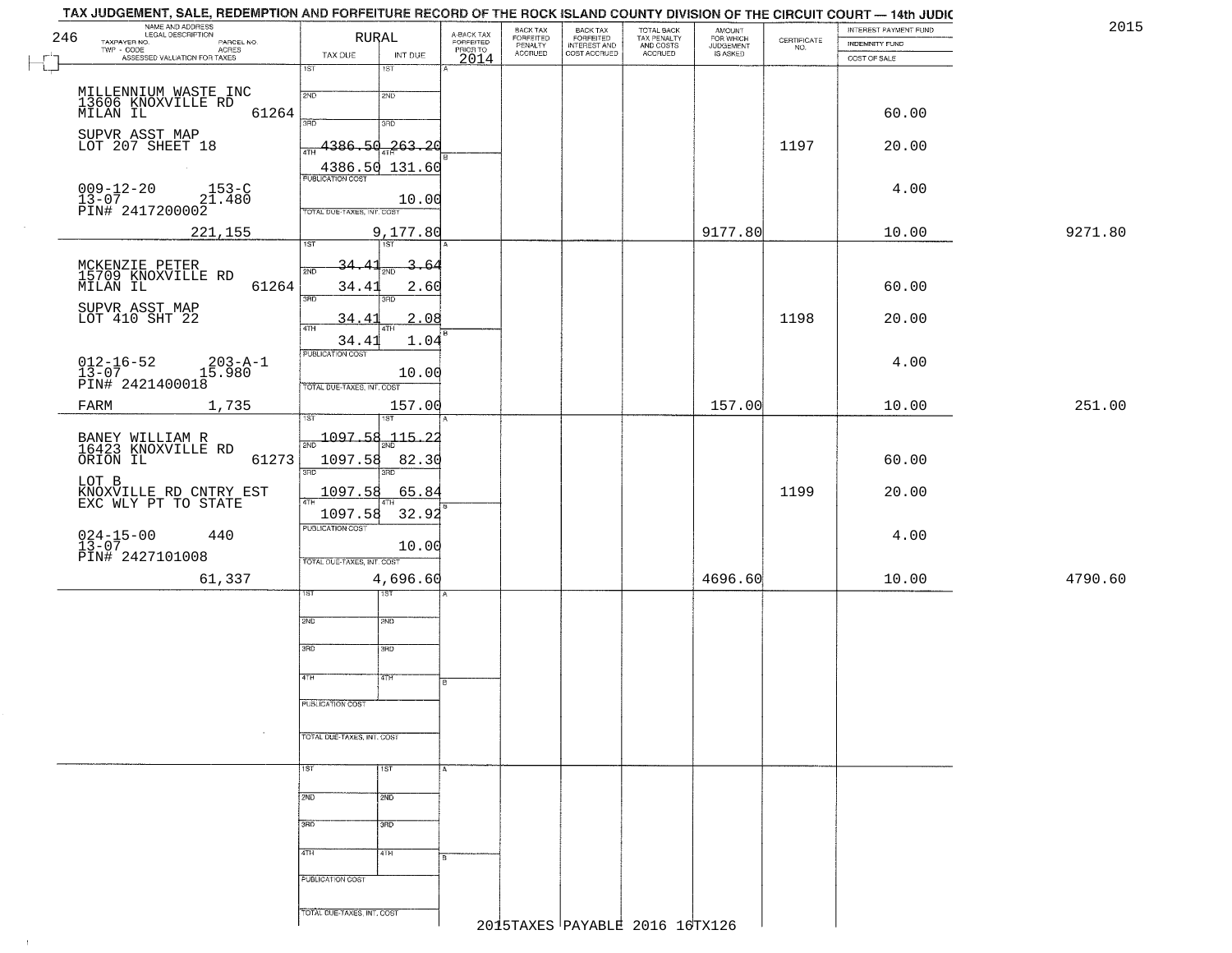| 246                                   | BY WHOM                                       | RATE               | <b>RURAL</b> |                                                          | TOTAL DUE<br>TO REDEEM<br>FROM SALE |                                                                              | DATE OF REDEMP-<br>TION OR DEED | RECEIVED REDEMPTION                                                          |
|---------------------------------------|-----------------------------------------------|--------------------|--------------|----------------------------------------------------------|-------------------------------------|------------------------------------------------------------------------------|---------------------------------|------------------------------------------------------------------------------|
|                                       | PURCHASED                                     | $\%$<br><b>BID</b> | DATE OF SALE | SUBSEQUENT TAXES PAID, FEES, AND TIME EXTENSION          | LESS<br><b>COUNTY CLERK FEE</b>     | BY WHOM REDEEMED                                                             | <b>MO</b><br>DAY<br>YEAR        | MONEY IN FULL                                                                |
| PIN# 2417200002<br>RICO TRUSTEE<br>-1 | $\sim$                                        | 18                 | 12/29/2016   | 03/14/2017 Time Ext & incl<br>03/14/2017 Take Notice Fee | $07/29/2019$<br>20.59               |                                                                              |                                 | Certificate<br>Returned<br>& Cancelled<br>05/23/2017                         |
|                                       |                                               |                    |              |                                                          |                                     | $\begin{bmatrix} 10,961.31 \\ 160.00 \end{bmatrix}$ WASTE CONNECTIONS US INC |                                 | Karen Kinney                                                                 |
| PIN# 2421400018<br>$\overline{c}$     |                                               | 0 <sub>0</sub>     | 12/29/2016   | 02/27/2017 Time Ext & incl<br>02/27/2017 Take Notice Fee | 09/20/2019<br>20.59                 |                                                                              |                                 | Certificate<br>Returned<br>& Cancelled 2<br>05/23/2017                       |
|                                       |                                               |                    |              |                                                          |                                     | 271.59 PETER MCKENZIE                                                        | 03/09/2017                      | Karen Kinney                                                                 |
| 3                                     | PIN# 2427101008<br>STEVE SODEMAN LIVING TRUST |                    | 12/29/2016   |                                                          |                                     |                                                                              |                                 | Certificate<br>Returned<br>$\boldsymbol{\beta}$<br>& Cancelled<br>02/08/2017 |
|                                       |                                               |                    |              |                                                          |                                     | 4,790.60 BANK ORION/W BANEY                                                  | 01/13/2017                      | Karen Kinney                                                                 |
| 4                                     |                                               |                    |              |                                                          |                                     |                                                                              |                                 | 4                                                                            |
| -5                                    |                                               |                    |              |                                                          |                                     |                                                                              |                                 | 5                                                                            |
|                                       |                                               |                    |              | 2015TAXES PAYABLE 2016 16TX126                           |                                     |                                                                              |                                 |                                                                              |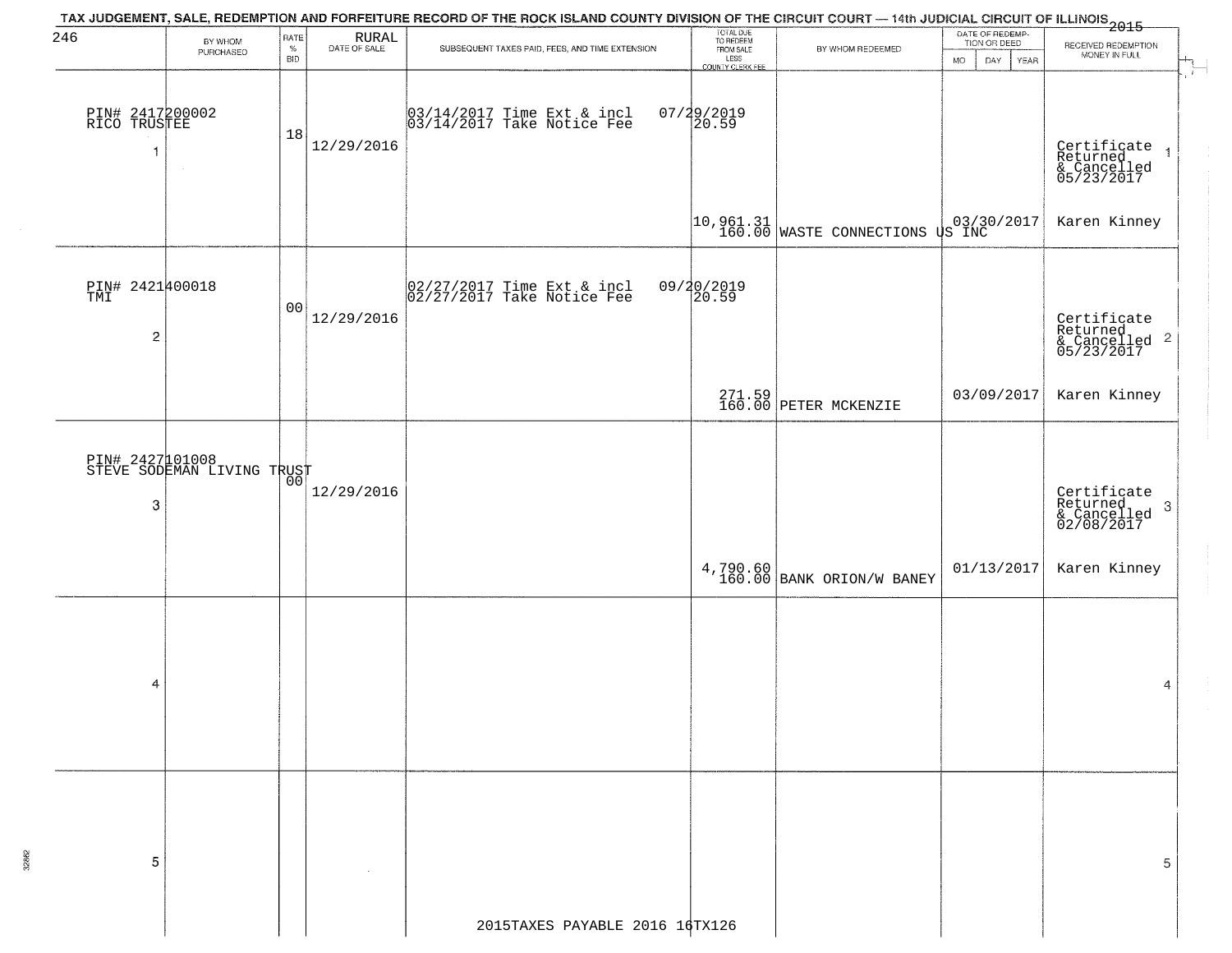| 201     | INTEREST PAYMENT FUND                 | <b>CERTIFICATE</b> | <b>AMOUNT</b>                      | TOTAL BACK<br>TAX PENALTY<br>AND COSTS<br>ACCRUED | <b>BACK TAX</b><br><b>FORFEITED</b> | BACK TAX<br>FORFEITED | A-BACK TAX<br>FORFEITED | BOWLING                                    | NAME AND ADDRESS<br>LEGAL DESCRIPTION<br>247<br>TAXPAYER NO.         |
|---------|---------------------------------------|--------------------|------------------------------------|---------------------------------------------------|-------------------------------------|-----------------------|-------------------------|--------------------------------------------|----------------------------------------------------------------------|
|         | <b>INDEMNITY FUND</b><br>COST OF SALE | NO.                | FOR WHICH<br>JUDGEMENT<br>IS ASKED |                                                   | INTEREST AND<br>COST ACCRUED        | PENALTY<br>ACCRUED    | PRIOR TO                | TAX DUE<br>INT DUE                         | PARCEL NO.<br>TWP - CODE<br>ACRES<br>ASSESSED VALUATION FOR TAXES    |
|         |                                       |                    |                                    |                                                   |                                     |                       | 2014                    | 1ST<br>18T                                 |                                                                      |
|         |                                       |                    |                                    |                                                   |                                     |                       |                         | <del>622.61<sub>2№</sub>65.38</del><br>2ND | PORTUGUE WILLIAM<br>1406 COYNE CENTER RD                             |
|         | 60.00                                 |                    |                                    |                                                   |                                     |                       |                         | 622.67<br>46.70<br>3RD                     | MILAN IL<br>61264                                                    |
|         | 20.00                                 | 1200               |                                    |                                                   |                                     |                       |                         | 37.36<br>-622.                             | LOT 3<br>WILLIAM CROPPERS 1ST ADD                                    |
|         |                                       |                    |                                    |                                                   |                                     |                       |                         | 4TH<br>622.6<br>18.68                      |                                                                      |
|         | 4.00                                  |                    |                                    |                                                   |                                     |                       |                         | <b>PUBLICATION COST</b>                    | $028 - 02 - 00$<br>432                                               |
|         |                                       |                    |                                    |                                                   |                                     |                       |                         | 10.00<br>TOTAL DUE-TAXES, INT. COST        | $14 - 12$<br>PIN# 2301104003                                         |
| 2762.80 | 10.00                                 |                    | 2668.80                            |                                                   |                                     |                       |                         | 2,668.80                                   | 30,981                                                               |
|         |                                       |                    |                                    |                                                   |                                     |                       |                         | 1ST<br>1ST                                 |                                                                      |
|         |                                       |                    |                                    |                                                   |                                     |                       |                         | 20<br>56.49<br>538                         | WILKINS DERI T/JULIE<br>11200 22ND ST                                |
|         | 60.00                                 |                    |                                    |                                                   |                                     |                       |                         | 538.20<br>40.35<br>3BD                     | 61264<br>MILAN IL                                                    |
|         | 20.00                                 | 1201               |                                    |                                                   |                                     |                       |                         | 32.28<br>538<br>d <sub>T</sub> +           | LOT 9<br>FRAZIER WATSONS SUBD                                        |
|         |                                       |                    |                                    |                                                   |                                     |                       |                         | 538.20<br>16.14                            |                                                                      |
|         | 4.00                                  |                    |                                    |                                                   |                                     |                       |                         | <b>PUBLICATION COST</b><br>10.00           | $033 - 06 - 00$<br>622<br>$14 - 04$                                  |
|         |                                       |                    |                                    |                                                   |                                     |                       |                         | TOTAL DUE-TAXES, INT. COST                 | PIN# 2301201004                                                      |
| 2402.06 | 10.00                                 |                    | 2308.06                            |                                                   |                                     |                       |                         | 2,308.06                                   | 33,399                                                               |
|         |                                       |                    |                                    |                                                   |                                     |                       |                         | 634<br>-66 -<br>2ND                        |                                                                      |
|         | 60.00                                 |                    |                                    |                                                   |                                     |                       |                         | 634.04<br>47.55                            | QCA HOLDINGS LLC<br>2035 BRIDGE AVE STE 202<br>52803<br>DAVENPORT IA |
|         |                                       |                    |                                    |                                                   |                                     |                       |                         | 3RD<br>3RD                                 | LOT 10                                                               |
|         | 20.00                                 | 1202               |                                    |                                                   |                                     |                       |                         | 38.04<br>634.04                            | FRAZIER WATSONS SUBD                                                 |
|         | 4.00                                  |                    |                                    |                                                   |                                     |                       |                         | 634.04<br>19.02<br><b>PUBLICATION COST</b> | 623                                                                  |
|         |                                       |                    |                                    |                                                   |                                     |                       |                         | 10.00                                      | $033 - 07 - 00$<br>14-04<br>PIN# 2301201005                          |
| 2811.34 | 10.00                                 |                    | 2717.34                            |                                                   |                                     |                       |                         | TOTAL OUE-TAXES, INT. COST<br>2,717.34     | 32,278                                                               |
|         |                                       |                    |                                    |                                                   |                                     |                       |                         |                                            |                                                                      |
|         |                                       |                    |                                    |                                                   |                                     |                       |                         | 317.14<br><u>33.3</u><br>2ND               | RADOSEVICH KERRY/CYNTHIA<br>33350 S 586 RD                           |
|         | 60.00                                 |                    |                                    |                                                   |                                     |                       |                         | 317.14<br>23.80<br>3RD<br>3RD              | 74346<br>JAY OK                                                      |
|         | 20.00                                 | 1203               |                                    |                                                   |                                     |                       |                         | 317.14<br>19.04                            | LOT 38<br>WM CROPPERS 4TH ADD<br>E 58 FT OF L                        |
|         |                                       |                    |                                    |                                                   |                                     |                       |                         | $9.54^{B}$<br>317.14                       |                                                                      |
|         | 4.00                                  |                    |                                    |                                                   |                                     |                       |                         | PUBLICATION COST                           | $031 - 05 - 00$<br>14-12<br>$516 - 1$                                |
|         |                                       |                    |                                    |                                                   |                                     |                       |                         | 10.00<br>TOTAL DUE-TAXES, INT. COST        | PIN# 2301301016<br>$\sim 100$                                        |
| 1458.24 | 10.00                                 |                    | 1364.24                            |                                                   |                                     |                       |                         | 1,364.24                                   | 15,779                                                               |
|         |                                       |                    |                                    |                                                   |                                     |                       |                         | 1ST<br>1ST<br>42.14<br>401.17              |                                                                      |
|         | 60.00                                 |                    |                                    |                                                   |                                     |                       |                         | 2ND<br>2ND<br>30.10<br>401.17              | BLACK-JASPER VALERIE J<br>11416 18TH ST<br>MILAN IL<br>61264         |
|         |                                       |                    |                                    |                                                   |                                     |                       |                         | 3RD                                        | SUPVR ASST MAP                                                       |
|         | 20.00                                 | 1204               |                                    |                                                   |                                     |                       |                         | 401.17<br>24.08<br>4TH                     | LOT 309 SHEET 4<br>WM CROPPERS 4TH ADD                               |
|         |                                       |                    |                                    |                                                   |                                     |                       |                         | 401.17<br>$12.04^{\circ}$                  |                                                                      |
|         | 4.00                                  |                    |                                    |                                                   |                                     |                       |                         | PUBLICATION COST<br>10.00                  | $030 - 41 - 00$<br>14-12<br>$498 - U$                                |
| 1817.04 |                                       |                    |                                    |                                                   |                                     |                       |                         | TOTAL DUE-TAXES, INT. COST                 | PIN# 2301301051                                                      |
|         | 10.00                                 |                    | 1723.04                            |                                                   |                                     |                       |                         | 1,723.04                                   | 25,960                                                               |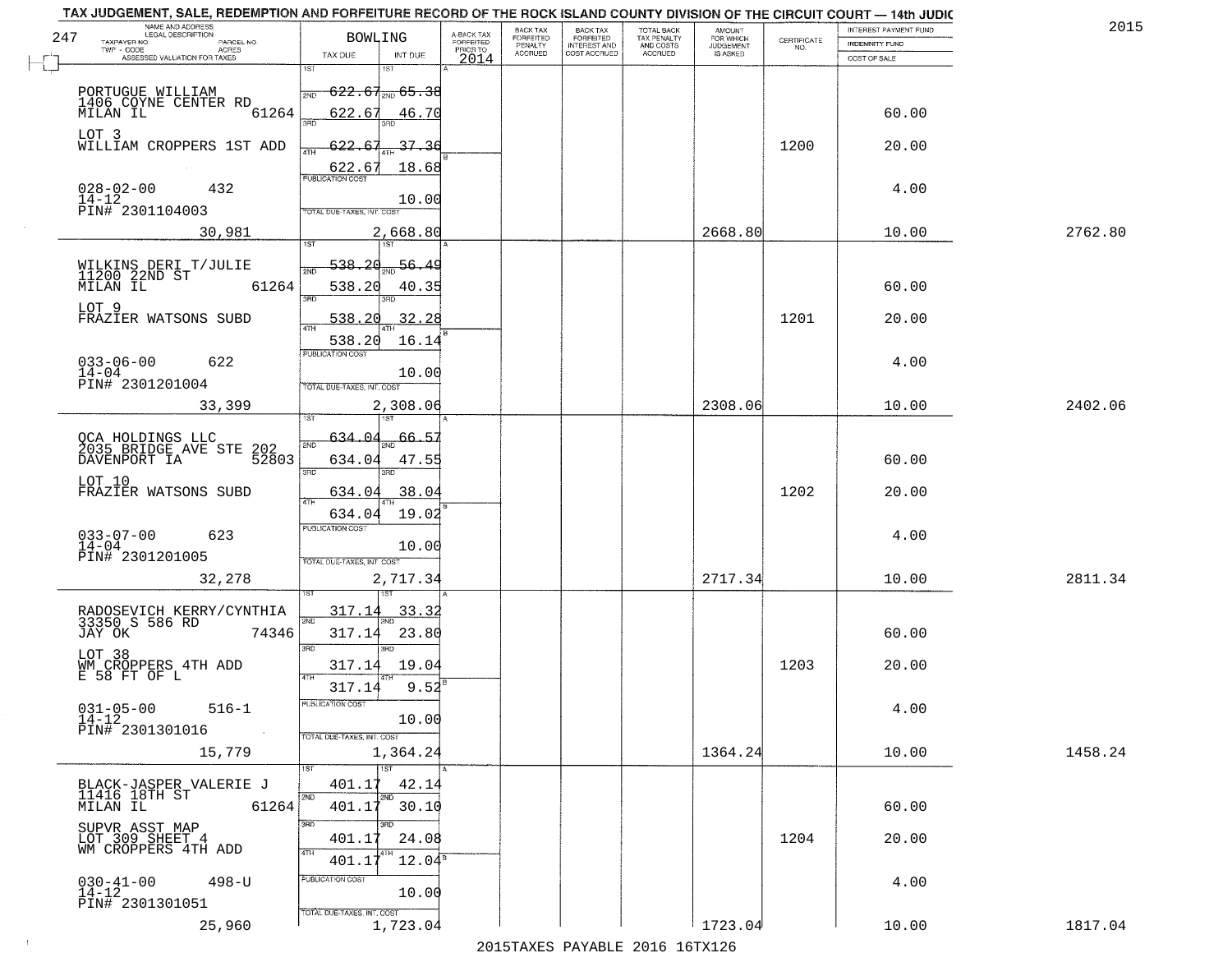| 247                                      | BY WHOM<br>PURCHASED                                        | RATE<br>$\%$<br><b>BID</b> | <b>BOWLING</b><br>DATE OF SALE | TAX JUDGEMENT, SALE, REDEMPTION AND FORFEITURE RECORD OF THE ROCK ISLAND COUNTY DIVISION OF THE CIRCUIT COURT — 14th JUDICIAL CIRCUIT OF ILLINOIS 2015<br>SUBSEQUENT TAXES PAID, FEES, AND TIME EXTENSION | TOTAL DUE<br>TO REDEEM<br>FROM SALE<br>LESS<br><b>COUNTY CLERK FEE</b> | BY WHOM REDEEMED                           | DATE OF REDEMP-<br>TION OR DEED<br>MO.<br>DAY.<br>YEAR | RECEIVED REDEMPTION<br>MONEY IN FULL                            |
|------------------------------------------|-------------------------------------------------------------|----------------------------|--------------------------------|-----------------------------------------------------------------------------------------------------------------------------------------------------------------------------------------------------------|------------------------------------------------------------------------|--------------------------------------------|--------------------------------------------------------|-----------------------------------------------------------------|
|                                          | PIN# 2301104003    <br>STEVE SODEMAN LIVING TRUST<br>$\sim$ | 00                         |                                | $[\begin{array}{c} 01/17/2017 \text{ Time Ext & incl} \\ 01/17/2017 \text{ Take Notice } \text{Fe} \\ 11/20/2018 \text{ Subs paid} \\ 12/29/2016 \text{ 11/21/2017 Subs paid} \end{array}]$               | 12/20/2019<br>20.47<br>2, 778.42<br>2, 726.30                          |                                            |                                                        | Certificate<br>Returned<br>& Cancelled<br>05/09/2019            |
|                                          |                                                             |                            |                                |                                                                                                                                                                                                           |                                                                        | 9, 275.71<br>160.00 KATRHY HYDE            | 04/26/2019                                             | Karen Kinney                                                    |
| $\overline{c}$                           | PIN# 2301201004<br>MS INVESTMENTS GROUP INC                 | 01                         | 12/29/2016                     | $\begin{array}{cc}  01/26/2017 \text{ Time} & \text{Ext} & \text{incl} \\  01/31/2017 \text{ Take Notice } \text{Fe} \end{array}$                                                                         | 07/01/2019<br>20.59                                                    |                                            |                                                        | Certificate<br>Returned<br>$& \text{Cancelled}$ 2<br>05/23/2017 |
|                                          |                                                             |                            |                                |                                                                                                                                                                                                           |                                                                        | 2,446.67<br>160.00 DERI WILKINS            | 04/27/2017                                             | Karen Kinney                                                    |
| PIN# 2301201005<br>3                     | STEVE SODEMAN LIVING TRUST                                  | 0 <sub>0</sub>             | 12/29/2016                     | $\begin{array}{ccc}  01/17/2017 \text{ Time} & \text{Ext} & \text{incl} \\  01/17/2017 \text{ Take Notice } \text{Fe} \end{array}$                                                                        | 12/20/2019<br>20.47                                                    |                                            |                                                        | Certificate<br>Returned<br>3<br>& Cancelled<br>05/23/2017       |
|                                          |                                                             |                            |                                |                                                                                                                                                                                                           |                                                                        | 2,831.81<br>160.00 RENTPRO 12 OF 12        | 03/02/2017                                             | Karen Kinney                                                    |
| PIN# 2301301016<br>REALTAX DEV LT'D<br>4 |                                                             | 01                         | 12/29/2016                     | $\begin{array}{c} 01/25/2017 \\ 02/08/2017 \\ 03 \end{array}$ Take Notice Fee                                                                                                                             | 07/01/2019<br>20.59                                                    |                                            |                                                        | Certificate<br>Returned<br>& Cancelled 4<br>01/09/2018          |
|                                          |                                                             |                            |                                |                                                                                                                                                                                                           |                                                                        | $1,507.99$<br>160.00 KERRY RADOSEVICH      | 11/01/2017                                             | Karen Kinney                                                    |
| 5                                        | PIN# 2301301051    <br>STEVE SODEMAN LIVING TRUST           | 0 <sub>0</sub>             | 12/29/2016                     | 01/17/2017 Time Ext & incl<br>01/17/2017 Take Notice Fee                                                                                                                                                  | 12/20/2019<br>20.47                                                    |                                            |                                                        | Certificate<br>Returned<br>& Cancelled 5<br>07/20/2017          |
|                                          |                                                             |                            |                                |                                                                                                                                                                                                           |                                                                        | 1,837.51<br>160.00 VALERIE J BLACK-JA\$PER | 05/03/2017                                             | Karen Kinney                                                    |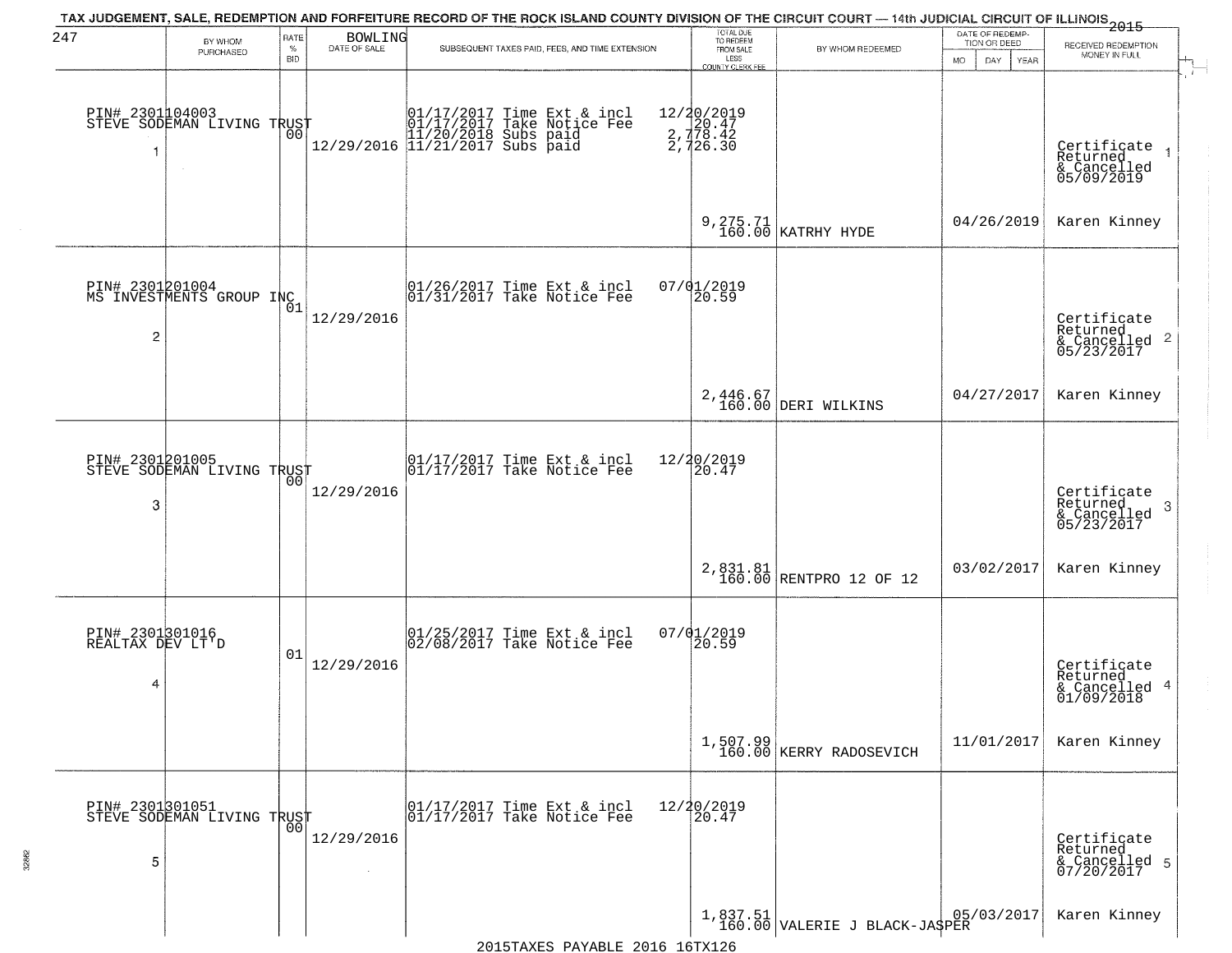|     | TAX JUDGEMENT, SALE, REDEMPTION AND FORFEITURE RECORD OF THE ROCK ISLAND COUNTY DIVISION OF THE CIRCUIT COURT - 14th JUDIC<br>NAME AND ADDRESS<br>LEGAL DESCRIPTION |                                       |                                     | BACK TAX                    |                                              |                                        |                                         |                                                                 | INTEREST PAYMENT FUND | 2015    |
|-----|---------------------------------------------------------------------------------------------------------------------------------------------------------------------|---------------------------------------|-------------------------------------|-----------------------------|----------------------------------------------|----------------------------------------|-----------------------------------------|-----------------------------------------------------------------|-----------------------|---------|
| 248 | TAXPAYER NO.<br>PARCEL NO.                                                                                                                                          | <b>BOWLING</b>                        | A-BACK TAX<br>FORFEITED<br>PRIOR TO | <b>FORFEITED</b><br>PENALTY | BACK TAX<br>FORFEITED<br><b>INTEREST AND</b> | TOTAL BACK<br>TAX PENALTY<br>AND COSTS | AMOUNT<br>FOR WHICH<br><b>JUDGEMENT</b> | $\begin{array}{c} \text{CERTIFICATE} \\ \text{NO.} \end{array}$ | INDEMNITY FUND        |         |
|     | ACRES<br>ASSESSED VALUATION FOR TAXES                                                                                                                               | TAX DUE<br>INT DUE                    | 2014                                | <b>ACCRUED</b>              | COST ACCRUED                                 | <b>ACCRUED</b>                         | IS ASKED                                |                                                                 | COST OF SALE          |         |
|     |                                                                                                                                                                     | 1ST<br>۱ST                            |                                     |                             |                                              |                                        |                                         |                                                                 |                       |         |
|     |                                                                                                                                                                     | <del>507.51<sub>2ND</sub> 53.25</del> |                                     |                             |                                              |                                        |                                         |                                                                 |                       |         |
|     | GILL DAVID C<br>1625 116TH AVE                                                                                                                                      | 2ND                                   | 1981.16                             |                             |                                              |                                        |                                         |                                                                 |                       |         |
|     | 61264<br>MILAN IL                                                                                                                                                   | 507.57<br>38.05                       |                                     | 304.42                      |                                              |                                        |                                         |                                                                 | 60.00                 |         |
|     | LOT 67                                                                                                                                                              |                                       |                                     |                             | 1288.06                                      |                                        |                                         |                                                                 |                       |         |
|     | WILLIAM CROPPERS 5TH ADD                                                                                                                                            | 507.57<br>$-30.44$                    |                                     |                             |                                              |                                        |                                         | 1205                                                            | 20.00                 |         |
|     |                                                                                                                                                                     | 15.22                                 |                                     |                             |                                              | 6975.28                                |                                         |                                                                 |                       |         |
|     |                                                                                                                                                                     | 507.57                                |                                     |                             |                                              |                                        |                                         |                                                                 |                       |         |
|     | $032 - 03 - 40$<br>14-12<br>589                                                                                                                                     | 10.00                                 | $12 - 13$                           |                             |                                              |                                        |                                         |                                                                 | 4.00                  |         |
|     | PIN# 2301302034                                                                                                                                                     | TOTAL DUE-TAXES, INT, COST            | 3401.64                             |                             |                                              |                                        |                                         |                                                                 |                       |         |
|     | 25,254                                                                                                                                                              | 2,177.26                              |                                     |                             |                                              |                                        | 9152.54                                 |                                                                 | 10.00                 | 9246.54 |
|     |                                                                                                                                                                     |                                       |                                     |                             |                                              |                                        |                                         |                                                                 |                       |         |
|     |                                                                                                                                                                     | $\frac{35.35}{200}$<br><u>336.47</u>  |                                     |                             |                                              |                                        |                                         |                                                                 |                       |         |
|     | HOHL DANIEL E<br>1614 116TH AVE                                                                                                                                     |                                       |                                     |                             |                                              |                                        |                                         |                                                                 |                       |         |
|     | MILAN IL<br>61264                                                                                                                                                   | 336.47<br>25.25<br>3RD                |                                     |                             |                                              |                                        |                                         |                                                                 | 60.00                 |         |
|     | LOT 28                                                                                                                                                              |                                       |                                     |                             |                                              |                                        |                                         |                                                                 |                       |         |
|     | WILLIAM CROPPERS 5TH ADD                                                                                                                                            | 20.20<br>336.47                       |                                     |                             |                                              |                                        |                                         | 1206                                                            | 20.00                 |         |
|     |                                                                                                                                                                     | 10.10<br>336.47                       |                                     |                             |                                              |                                        |                                         |                                                                 |                       |         |
|     | 550                                                                                                                                                                 | <b>PUBLICATION COST</b>               |                                     |                             |                                              |                                        |                                         |                                                                 | 4.00                  |         |
|     | $031 - 17 - 60$<br>14-12                                                                                                                                            | 10.00                                 |                                     |                             |                                              |                                        |                                         |                                                                 |                       |         |
|     | PIN# 2301302051                                                                                                                                                     | TOTAL DUE-TAXES, INT. COST            |                                     |                             |                                              |                                        |                                         |                                                                 |                       |         |
|     | 22,741                                                                                                                                                              | 1,446.78                              |                                     |                             |                                              |                                        | 1446.78                                 |                                                                 | 10.00                 | 1540.78 |
|     |                                                                                                                                                                     | 1ST<br>is T                           |                                     |                             |                                              |                                        |                                         |                                                                 |                       |         |
|     |                                                                                                                                                                     |                                       |                                     |                             |                                              |                                        |                                         |                                                                 |                       |         |
|     | WILKINS DERI T<br>1106 COYNE CENTER RD                                                                                                                              | SVD<br>SMD                            |                                     |                             |                                              |                                        |                                         |                                                                 |                       |         |
|     | MILAN IL<br>61264                                                                                                                                                   | 3BD<br>3RD                            |                                     |                             |                                              |                                        |                                         |                                                                 | 60.00                 |         |
|     | LOT <sub>2</sub>                                                                                                                                                    |                                       |                                     |                             |                                              |                                        |                                         |                                                                 |                       |         |
|     | WILLIAM CROPPER 3RD ADD                                                                                                                                             | 42.08<br>701.08<br>4TH                |                                     |                             |                                              |                                        |                                         | 1207                                                            | 20.00                 |         |
|     |                                                                                                                                                                     | 21.04<br>701.08                       |                                     |                             |                                              |                                        |                                         |                                                                 |                       |         |
|     | 468                                                                                                                                                                 | <b>PUBLICATION COST</b>               |                                     |                             |                                              |                                        |                                         |                                                                 | 4.00                  |         |
|     | $030 - 03 - 00$<br>14-12                                                                                                                                            | 10.00                                 |                                     |                             |                                              |                                        |                                         |                                                                 |                       |         |
|     | PIN# 2302204002                                                                                                                                                     | TOTAL OUE-TAXES, INT. COST            |                                     |                             |                                              |                                        |                                         |                                                                 |                       |         |
|     | 34,882                                                                                                                                                              | 1,475.28                              |                                     |                             |                                              |                                        | 1475.28                                 |                                                                 | 10.00                 | 1569.28 |
|     |                                                                                                                                                                     |                                       |                                     |                             |                                              |                                        |                                         |                                                                 |                       |         |
|     | HUD<br>451_7TH_ST_SW                                                                                                                                                | 477.39<br>50.12                       |                                     |                             |                                              |                                        |                                         |                                                                 |                       |         |
|     | WASHINGTON DC<br>20410                                                                                                                                              | 2ND<br>35.80<br>477.39                |                                     |                             |                                              |                                        |                                         |                                                                 | 60.00                 |         |
|     |                                                                                                                                                                     | 3BD<br>3RD                            |                                     |                             |                                              |                                        |                                         |                                                                 |                       |         |
|     | LOT 2 REPLAT LOT 9                                                                                                                                                  | 477.39<br>28.64                       |                                     |                             |                                              |                                        |                                         | 1208                                                            | 20.00                 |         |
|     | STRAWS TERRAIN TERRACE<br>1ST ADD                                                                                                                                   | 4TH                                   |                                     |                             |                                              |                                        |                                         |                                                                 |                       |         |
|     |                                                                                                                                                                     | 14.32<br>477.39                       |                                     |                             |                                              |                                        |                                         |                                                                 |                       |         |
|     | $042 - 11 - 00$<br>908                                                                                                                                              | PUBLICATION COS-                      |                                     |                             |                                              |                                        |                                         |                                                                 | 4.00                  |         |
|     | $14 - 07$<br>PIN# 2303102001                                                                                                                                        | 10.00                                 |                                     |                             |                                              |                                        |                                         |                                                                 |                       |         |
|     |                                                                                                                                                                     | TOTAL DUE-TAXES, INT. COST            |                                     |                             |                                              |                                        |                                         |                                                                 |                       |         |
|     | 24,665                                                                                                                                                              | 2,048.44                              |                                     |                             |                                              |                                        | 2048.44                                 |                                                                 | 10.00                 | 2142.44 |
|     |                                                                                                                                                                     | TST                                   |                                     |                             |                                              |                                        |                                         |                                                                 |                       |         |
|     | DECKER CANDACE<br>11929 RIDGEWOOD RD                                                                                                                                | 47.95<br>456.6                        |                                     |                             |                                              |                                        |                                         |                                                                 |                       |         |
|     | 61264<br>MILAN IL                                                                                                                                                   | 2ND<br>2ND<br>456.61<br>34.25         |                                     |                             |                                              |                                        |                                         |                                                                 | 60.00                 |         |
|     |                                                                                                                                                                     | 3RD<br>3RD                            |                                     |                             |                                              |                                        |                                         |                                                                 |                       |         |
|     | SUPVR ASST MAP<br>LOT 306 SHEET 8                                                                                                                                   | 27.40<br>456.61                       |                                     |                             |                                              |                                        |                                         | 1209                                                            | 20.00                 |         |
|     |                                                                                                                                                                     |                                       |                                     |                             |                                              |                                        |                                         |                                                                 |                       |         |
|     |                                                                                                                                                                     | $13.70^8$<br>456.63                   |                                     |                             |                                              |                                        |                                         |                                                                 |                       |         |
|     | $004 - 15 - 10$<br>14-07<br>$^{44-1}_{1.500}$                                                                                                                       | PUBLICATION COST                      |                                     |                             |                                              |                                        |                                         |                                                                 | 4.00                  |         |
|     | PIN# 2303300007                                                                                                                                                     | 10.00                                 |                                     |                             |                                              |                                        |                                         |                                                                 |                       |         |
|     |                                                                                                                                                                     | TOTAL DUE-TAXES, INT. COST            |                                     |                             |                                              |                                        |                                         |                                                                 |                       |         |
|     | 29,591                                                                                                                                                              | 1,959.74                              |                                     |                             |                                              |                                        | 1959.74                                 |                                                                 | 10.00                 | 2053.74 |
|     |                                                                                                                                                                     |                                       |                                     |                             |                                              | 2015 TAVEC DAVADIE 2016 16TV126        |                                         |                                                                 |                       |         |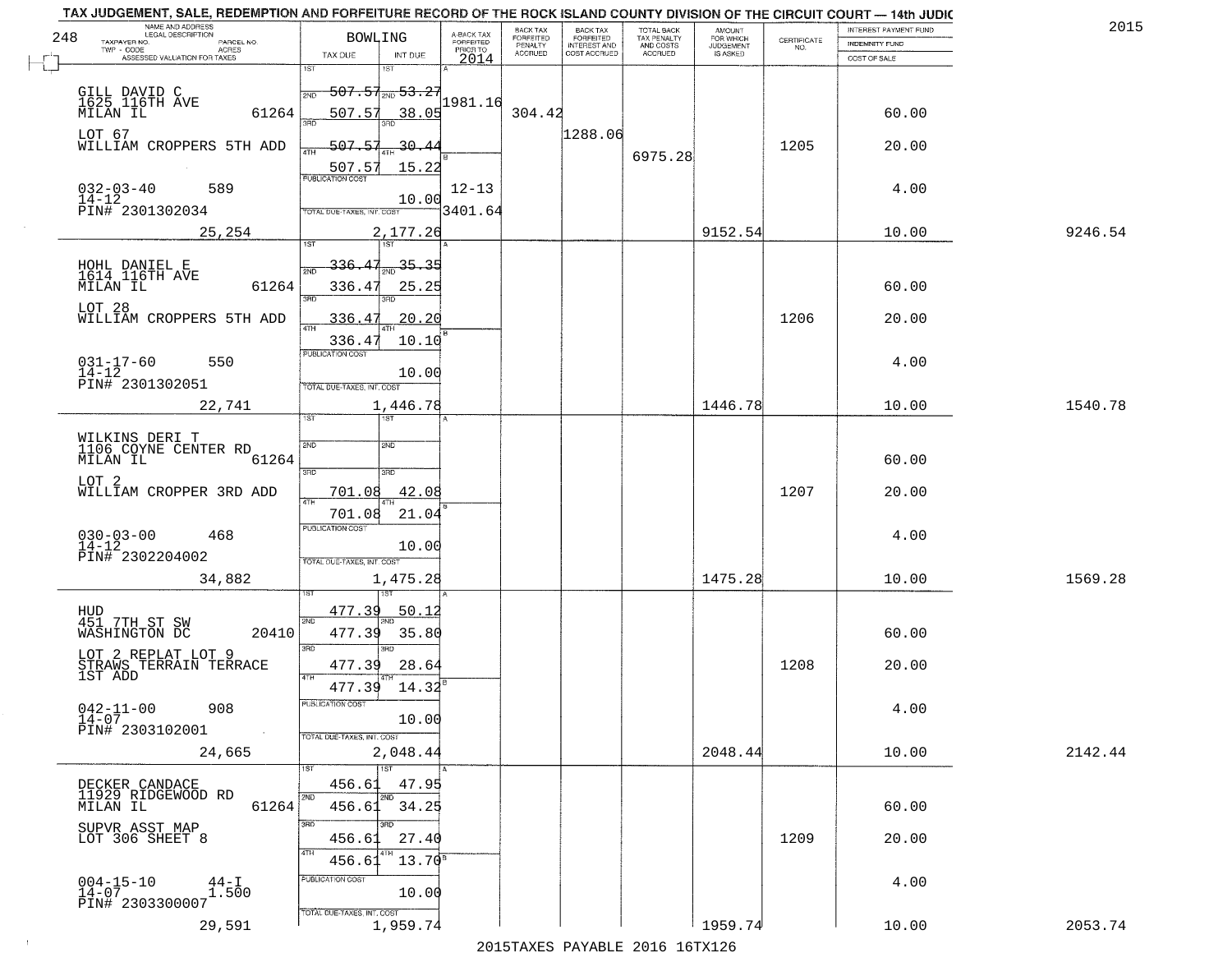| 248                                      | BY WHOM<br>PURCHASED                              | RATE<br>$\%$<br><b>BID</b> | <b>BOWLING</b><br>DATE OF SALE | TAX JUDGEMENT, SALE, REDEMPTION AND FORFEITURE RECORD OF THE ROCK ISLAND COUNTY DIVISION OF THE CIRCUIT COURT — 14th JUDICIAL CIRCUIT OF ILLINOIS 2015<br>SUBSEQUENT TAXES PAID, FEES, AND TIME EXTENSION     | TOTAL DUE<br>TO REDEEM<br>FROM SALE<br>LESS<br>COUNTY CLERK FEE                                                                                                | BY WHOM REDEEMED                             | DATE OF REDEMP-<br>TION OR DEED<br>DAY<br>MO.<br>YEAR | RECEIVED REDEMPTION<br>MONEY IN FULL                                                    |
|------------------------------------------|---------------------------------------------------|----------------------------|--------------------------------|---------------------------------------------------------------------------------------------------------------------------------------------------------------------------------------------------------------|----------------------------------------------------------------------------------------------------------------------------------------------------------------|----------------------------------------------|-------------------------------------------------------|-----------------------------------------------------------------------------------------|
| PIN# 2301302034<br>RICO TRUSTEE          |                                                   | 18                         | 12/29/2016                     | $03/14/2017$ Time Ext & incl<br>$03/14/2017$ Take Notice Fee<br>$02/11/2019$ Take Notice Fee<br>$02/22/2019$ Publication Fee<br>$03/05/2019$ Sheriffs Fee<br>$11/17/2018$ Subs paid<br>$11/18/2017$ Subs paid | $\begin{smallmatrix} 07/29/2019\\20.59\\35.00\\5\end{smallmatrix}$<br>= $\begin{smallmatrix} 20.59\\35.18\\27.28\\27.43\\2,270.24\\2,227.74 \end{smallmatrix}$ |                                              |                                                       | TAX DEED ISSUED<br>Certificate<br>Returned<br>& Cancelled<br>09/16/2019<br>Karen Kinney |
| 2                                        | PIN# 2301302051    <br>STEVE SODEMAN LIVING TRUST | 0 <sub>0</sub>             | 12/29/2016                     | 01/17/2017 Time Ext & incl<br>01/17/2017 Take Notice Fee                                                                                                                                                      | 12/20/2019<br>$\overline{20.47}$                                                                                                                               |                                              |                                                       | Certificate<br>Returned<br>$\frac{1}{6}$ Cancelled 2<br>02/08/2017                      |
|                                          |                                                   |                            |                                |                                                                                                                                                                                                               |                                                                                                                                                                | $1,561.25$ DANIEL HOHL                       | 01/17/2017                                            | Karen Kinney                                                                            |
| PIN# 2302204002<br>3                     | STEVE SODEMAN LIVING TRUST                        | 00                         | 12/29/2016                     | 01/17/2017 Time Ext & incl<br>01/17/2017 Take Notice Fee<br>11/21/2017 Subs paid                                                                                                                              | 12/20/2019<br>3,065.80                                                                                                                                         |                                              |                                                       | Certificate<br>Returned<br>-3<br>& Cancelled<br>02/07/2018                              |
|                                          |                                                   |                            |                                |                                                                                                                                                                                                               | 5,023.45<br>160.00                                                                                                                                             | DERI T WILKINS                               | 01/17/2018                                            | Karen Kinney                                                                            |
| PIN# 2303102001<br>REALTAX DEV LT'D<br>4 |                                                   | 01                         | 12/29/2016                     | 01/25/2017 Time Ext & incl<br>02/08/2017 Take Notice Fee                                                                                                                                                      | $07/01/2019$<br>20.59                                                                                                                                          |                                              |                                                       | Certificate<br>Returned<br>& Cancelled 4<br>05/23/2017                                  |
|                                          |                                                   |                            |                                |                                                                                                                                                                                                               |                                                                                                                                                                | 2,184.45<br>160.00 ALPINE FIRST PRESTON JV I |                                                       | Karen Kinney                                                                            |
| 5                                        | PIN# 2303300007<br>MS INVESTMENTS GROUP INC       |                            | 12/29/2016                     | 01/26/2017 Time Ext & incl<br>01/31/2017 Take Notice Fee<br>11/26/2018 Subs paid                                                                                                                              | $07/01/2019$<br>$20.59$<br>1,578.65                                                                                                                            |                                              |                                                       | Certificate<br>Returned<br>& Cancelled 5<br>06/17/2019                                  |
|                                          |                                                   |                            |                                |                                                                                                                                                                                                               |                                                                                                                                                                | 3,945.11<br>160.00 CANDACE DECKER            | 05/13/2019                                            | Karen Kinney                                                                            |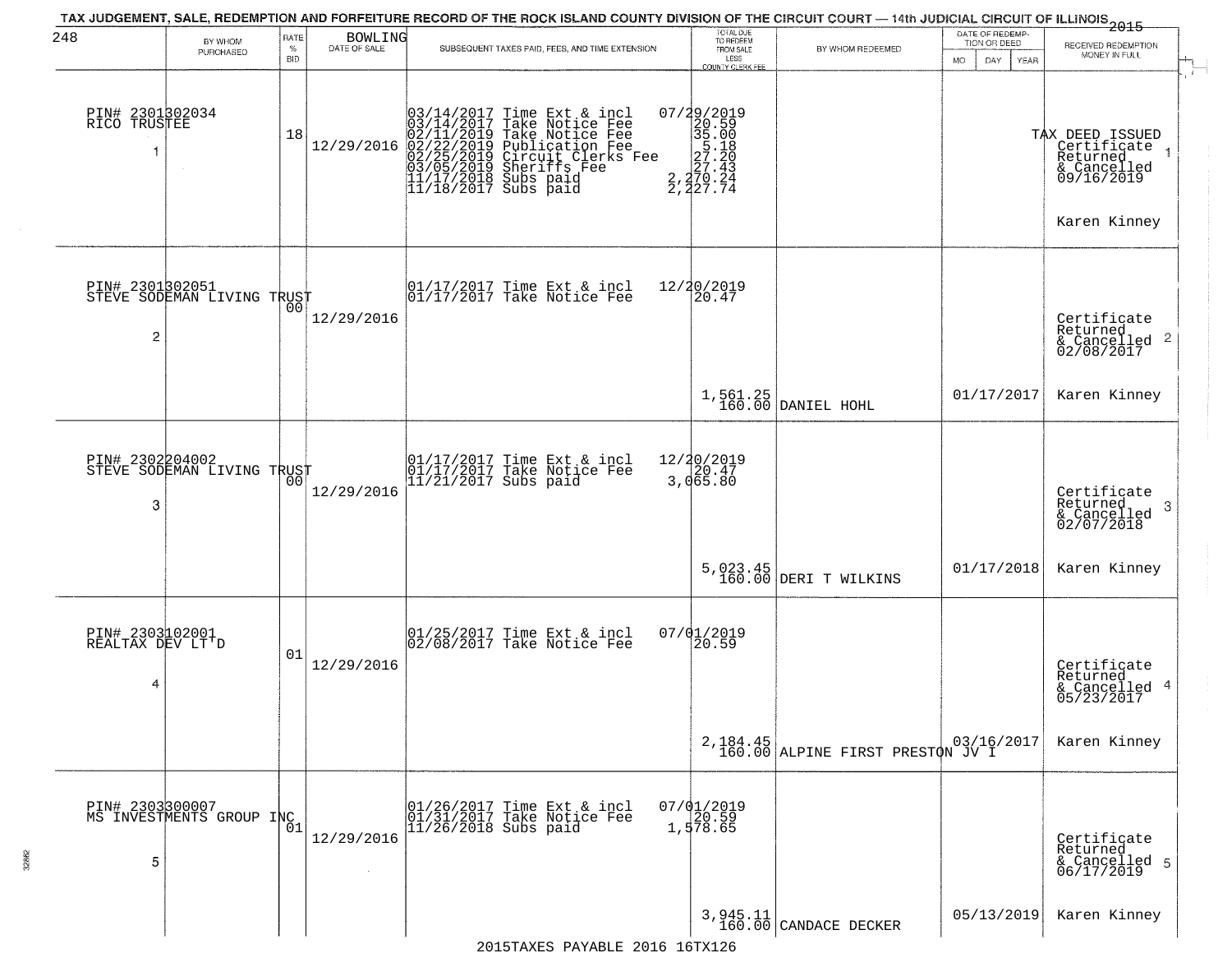|     | TAX JUDGEMENT, SALE, REDEMPTION AND FORFEITURE RECORD OF THE ROCK ISLAND COUNTY DIVISION OF THE CIRCUIT COURT - 14th JUDIC |                                                                        |                                     |                              |                                     |                                        |                                  |                                                                 |                       |         |
|-----|----------------------------------------------------------------------------------------------------------------------------|------------------------------------------------------------------------|-------------------------------------|------------------------------|-------------------------------------|----------------------------------------|----------------------------------|-----------------------------------------------------------------|-----------------------|---------|
| 249 | NAME AND ADDRESS<br>LEGAL DESCRIPTION                                                                                      | <b>BOWLING</b>                                                         |                                     | <b>BACK TAX</b><br>FORFEITED | BACK TAX<br>FORFEITED               | TOTAL BACK<br>TAX PENALTY<br>AND COSTS | AMOUNT<br>FOR WHICH<br>JUDGEMENT |                                                                 | INTEREST PAYMENT FUND | 201     |
|     | TAXPAYER NO.<br>PARCEL NO.<br>ACRES                                                                                        |                                                                        | A-BACK TAX<br>FORFEITED<br>PRIOR TO | PENALTY<br><b>ACCRUED</b>    | <b>INTEREST AND</b><br>COST ACCRUED | ACCRUED                                | <b>IS ASKED</b>                  | $\begin{array}{c} \text{CERTIFICATE} \\ \text{NO.} \end{array}$ | INDEMNITY FUND        |         |
|     | ASSESSED VALUATION FOR TAXES                                                                                               | TAX DUE<br>INT DUE<br>1ST                                              | 2014                                |                              |                                     |                                        |                                  |                                                                 | COST OF SALE          |         |
|     | WESTPFAHL JOHN/PATRICIA                                                                                                    | $-116.19_{\rm 200}$ $12.18$<br>2ND                                     |                                     |                              |                                     |                                        |                                  |                                                                 |                       |         |
|     | 11306 35TH ST W<br>MILAN IL<br>61264<br>LOT 4                                                                              | 116.19<br>8.70                                                         |                                     |                              |                                     |                                        |                                  |                                                                 | 60.00                 |         |
|     | SCHEUERMANS SUBD                                                                                                           | $-116.19$<br>6.96<br>3.48                                              |                                     |                              |                                     |                                        |                                  | 1210                                                            | 20.00                 |         |
|     | $047 - 67 - 00$<br>1220<br>$14 - 07$<br>1.000<br>PIN# 2304102004                                                           | $\frac{116.19}{FUBUCATON CGST}$<br>10.00<br>TOTAL DUE-TAXES, INT. COST |                                     |                              |                                     |                                        |                                  |                                                                 | 4.00                  |         |
|     | 6,003                                                                                                                      | 506.08                                                                 |                                     |                              |                                     |                                        | 506.08                           |                                                                 | 10.00                 | 600.08  |
|     |                                                                                                                            |                                                                        |                                     |                              |                                     |                                        |                                  |                                                                 |                       |         |
|     | GREGG MICHAEL<br>2926 25TH AVENUE A<br>61265<br>MOLINE IL                                                                  | <u>721.80</u><br>75.81<br><b>DNF</b><br>721.80<br>54.15<br>3RD<br>3RD  |                                     |                              |                                     |                                        |                                  |                                                                 | 60.00                 |         |
|     | LOT 19 STEELES POND SUBD<br>PHASE I SHT 10                                                                                 | 43.32<br>721.80<br>4TH                                                 |                                     |                              |                                     |                                        |                                  | 1211                                                            | 20.00                 |         |
|     | $049 - 12 - 00$<br>1364                                                                                                    | 721.80<br>21.66<br>PUBLICATION COST                                    |                                     |                              |                                     |                                        |                                  |                                                                 | 4.00                  |         |
|     | $14 - 09$<br>1.023<br>PIN# 2305101014                                                                                      | 10.00<br>TOTAL DUE-TAXES, INT. COST                                    |                                     |                              |                                     |                                        |                                  |                                                                 |                       |         |
|     | 37,303                                                                                                                     | 3,092.14<br>1ST<br>1ST                                                 |                                     |                              |                                     |                                        | 3092.14                          |                                                                 | 10.00                 | 3186.14 |
|     | SCHAFER MICHELE R<br>5609 120TH AVE W<br>MILAN IL<br>61264                                                                 | 491.65<br><u>51.59</u><br>2ND<br>491.65<br>36.85                       |                                     |                              |                                     |                                        |                                  |                                                                 | 60.00                 |         |
|     | LOT 1                                                                                                                      | 3RD<br>3RD<br>491.65                                                   |                                     |                              |                                     |                                        |                                  |                                                                 |                       |         |
|     | BLUMENSTEIN SUBD                                                                                                           | 29.48<br>4TH<br>491.65<br>14.74                                        |                                     |                              |                                     |                                        |                                  | 1212                                                            | 20.00                 |         |
|     | $038 - 13 - 00$<br>14-09<br>741<br>PIN# 2306405002                                                                         | <b>PUBLICATION COST</b><br>10.00<br>TOTAL OUE-TAXES, INT. COST         |                                     |                              |                                     |                                        |                                  |                                                                 | 4.00                  |         |
|     | 31,409                                                                                                                     | 2,109.26                                                               |                                     |                              |                                     |                                        | 2109.26                          |                                                                 | 10.00                 | 2203.26 |
|     | WRIGHT-PRIEST STACI L<br>PO BOX 127                                                                                        | 169.00<br>17.78<br>2ND                                                 |                                     |                              |                                     |                                        |                                  |                                                                 |                       |         |
|     | TAYLOR RIDGE IL<br>61284                                                                                                   | 169.00<br>12.70<br>3RD<br>3BD                                          |                                     |                              |                                     |                                        |                                  |                                                                 | 60.00                 |         |
|     | LOTS 3 & 4 BLOCK 1<br>TAYLOR RIDGE                                                                                         | 10.16<br>169.00<br>4TH                                                 |                                     |                              |                                     |                                        |                                  | 1213                                                            | 20.00                 |         |
|     | $027 - 05 - 00$                                                                                                            | 5.08<br>169.00<br>PUBLICATION COS                                      |                                     |                              |                                     |                                        |                                  |                                                                 |                       |         |
|     | 416<br>$14 - 09$<br>PIN# 2307301002<br>$\sim$                                                                              | 10.00<br>TOTAL DUE-TAXES, INT. COST                                    |                                     |                              |                                     |                                        |                                  |                                                                 | 4.00                  |         |
|     | 14,734                                                                                                                     | 731.72<br>1ST<br>1ST                                                   |                                     |                              |                                     |                                        | 731.72                           |                                                                 | 10.00                 | 825.72  |
|     | WEINDRUCH HELEN M                                                                                                          | 230.28<br>24.15                                                        |                                     |                              |                                     |                                        |                                  |                                                                 |                       |         |
|     | PO BOX 654<br>52722<br>BETTENDORF IA                                                                                       | 2ND<br>2ND<br>230.28 17.25                                             |                                     |                              |                                     |                                        |                                  |                                                                 | 60.00                 |         |
|     | SUPVR ASST MAP<br>LOT 402-1 SHEET 17                                                                                       | 3RD<br>13.80<br>230.28<br>4TH                                          |                                     |                              |                                     |                                        |                                  | 1214                                                            | 20.00                 |         |
|     |                                                                                                                            | 6.90 <sup>8</sup><br>230.28<br>PUBLICATION COST                        |                                     |                              |                                     |                                        |                                  |                                                                 |                       |         |
|     | $011 - 11 - 20$<br>$174 - 1$<br>14-04<br>PIN# 2311400006                                                                   | 10.00                                                                  |                                     |                              |                                     |                                        |                                  |                                                                 | 4.00                  |         |
|     | 11,723                                                                                                                     | TOTAL DUE-TAXES, INT. COST<br>993.22                                   |                                     |                              |                                     |                                        | 993.22                           |                                                                 | 10.00                 | 1087.22 |

 $\sim 100$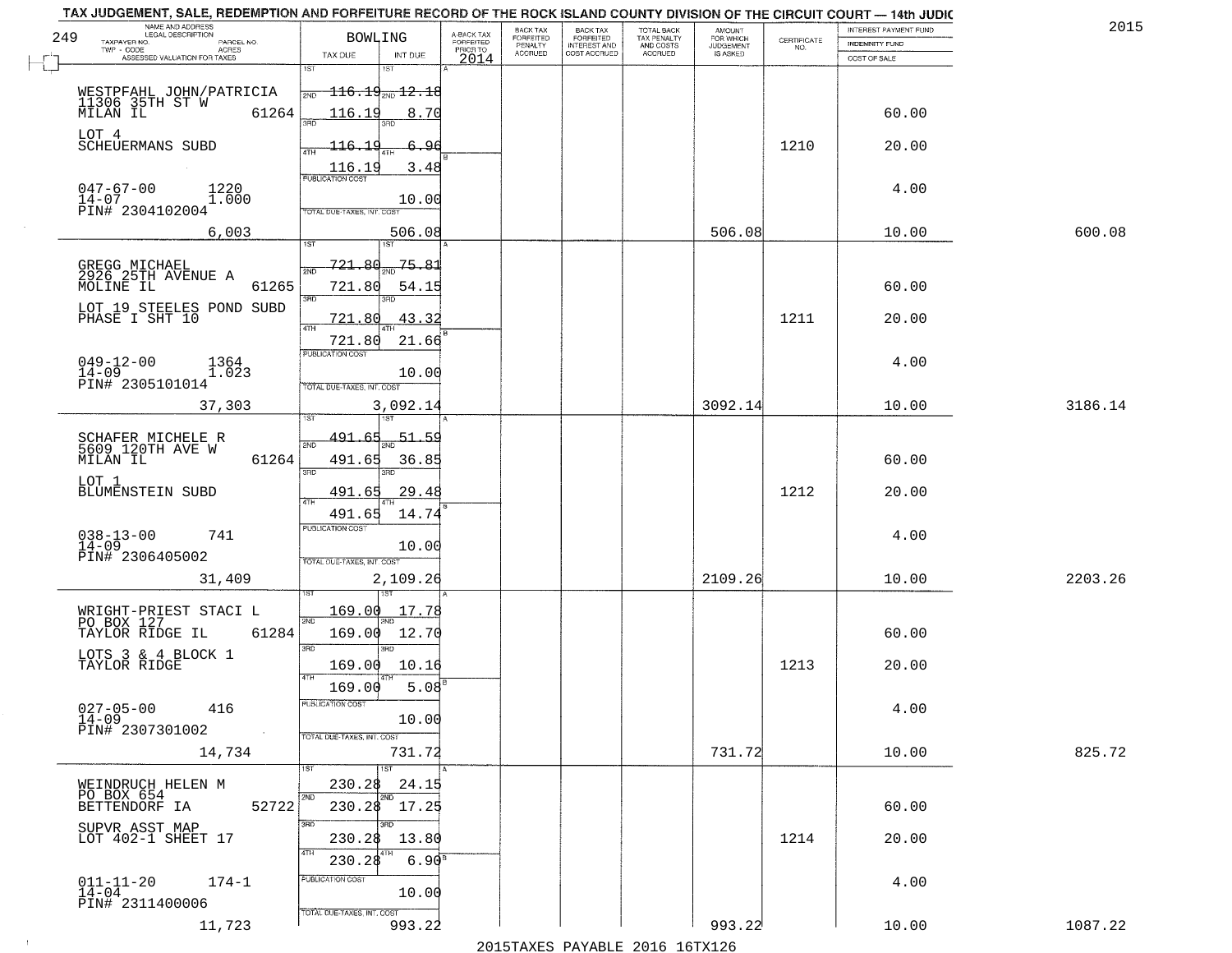| 249                                      | BY WHOM<br>PURCHASED       | <b>RATE</b><br>$\%$<br><b>BID</b> | BOWLING<br>DATE OF SALE | TAX JUDGEMENT, SALE, REDEMPTION AND FORFEITURE RECORD OF THE ROCK ISLAND COUNTY DIVISION OF THE CIRCUIT COURT — 14th JUDICIAL CIRCUIT OF ILLINOIS 2015<br>SUBSEQUENT TAXES PAID, FEES, AND TIME EXTENSION           | TOTAL DUE<br>TO REDEEM<br>FROM SALE<br>LESS<br>COUNTY CLERK FEE                                | BY WHOM REDEEMED                     | DATE OF REDEMP-<br>TION OR DEED<br><b>MO</b><br>DAY<br><b>YEAR</b> | RECEIVED REDEMPTION<br>MONEY IN FULL                               |
|------------------------------------------|----------------------------|-----------------------------------|-------------------------|---------------------------------------------------------------------------------------------------------------------------------------------------------------------------------------------------------------------|------------------------------------------------------------------------------------------------|--------------------------------------|--------------------------------------------------------------------|--------------------------------------------------------------------|
| PIN# 2304102004<br>RICO TRUSTEE          |                            | 18                                | 12/29/2016              | $03/14/2017$ Time Ext & incl<br>$03/14/2017$ Take Notice Fee<br>$02/11/2019$ Take Notice Fee<br>$02/22/2019$ Circuit Clerks Fee<br>$03/05/2019$ Sheriffs Fee<br>$03/05/2019$ Sheriffs Fee<br>$11/18/2017$ Subs paid | $\begin{smallmatrix} 07/29/2019\\20.59\\35.00\\15.18\\11.60\\13.60\\151.8\\ \end{smallmatrix}$ |                                      |                                                                    | Certificate<br>Returned<br>& Cancelled<br>09/06/2019               |
|                                          |                            |                                   |                         |                                                                                                                                                                                                                     | 1,524.68<br>160.00                                                                             | JOHN WESTPFAHL                       | 07/29/2019                                                         | Karen Kinney                                                       |
| PIN# 2305001014<br>TMI<br>2              |                            | 01                                | 12/29/2016              | 02/27/2017 Time Ext & incl<br>02/27/2017 Take Notice Fee<br>12/04/2017 Subs paid                                                                                                                                    | 09/20/2019<br>20.59<br>3,184.44                                                                |                                      |                                                                    | Certificate<br>Returned<br>$\frac{1}{6}$ Cancelled 2<br>04/15/2019 |
|                                          |                            |                                   |                         |                                                                                                                                                                                                                     |                                                                                                | 7,314.75<br>160.00 GOMEZ MAY LLP     | 02/13/2019                                                         | Karen Kinney                                                       |
| PIN# 2306405002<br>3                     | STEVE SODEMAN LIVING TRUST | 00                                | 12/29/2016              | $\begin{array}{ccc}  01/17/2017 \text{ Time} & \text{Ext} & \text{incl} \\  01/17/2017 \text{ Take Notice } \text{Fe} \end{array}$                                                                                  | 12/20/2019<br>20.47                                                                            |                                      |                                                                    | Certificate<br>Returned<br>-3<br>& Cancelled<br>07/20/2017         |
|                                          |                            |                                   |                         |                                                                                                                                                                                                                     |                                                                                                | 2, 223.73<br>160.00 MICHELE SCHAFER  | 06/19/2017                                                         | Karen Kinney                                                       |
| PIN# 2307301002<br>REALTAX DEV LT'D<br>4 |                            | 01                                | 12/29/2016              |                                                                                                                                                                                                                     |                                                                                                |                                      |                                                                    | Certificate<br>Returned<br>& Cancelled 4<br>03/23/2017             |
|                                          |                            |                                   |                         |                                                                                                                                                                                                                     |                                                                                                | 833.98<br>160.00 STACI/DOUG CARLETON | 01/10/2017                                                         | Karen Kinney                                                       |
| PIN# 2311400006<br>RICO TRUSTEE<br>5     |                            | 18                                | 12/29/2016              | 03/14/2017 Time Ext & incl<br>03/14/2017 Take Notice Fee                                                                                                                                                            | 07/29/2019<br>20.59                                                                            |                                      |                                                                    | Certificate<br>Returned<br>& Cancelled 5<br>05/23/2017             |
|                                          |                            |                                   |                         |                                                                                                                                                                                                                     |                                                                                                | 1,303.51<br>160.00 JEFF WEINDRUCH    | 04/13/2017                                                         | Karen Kinney                                                       |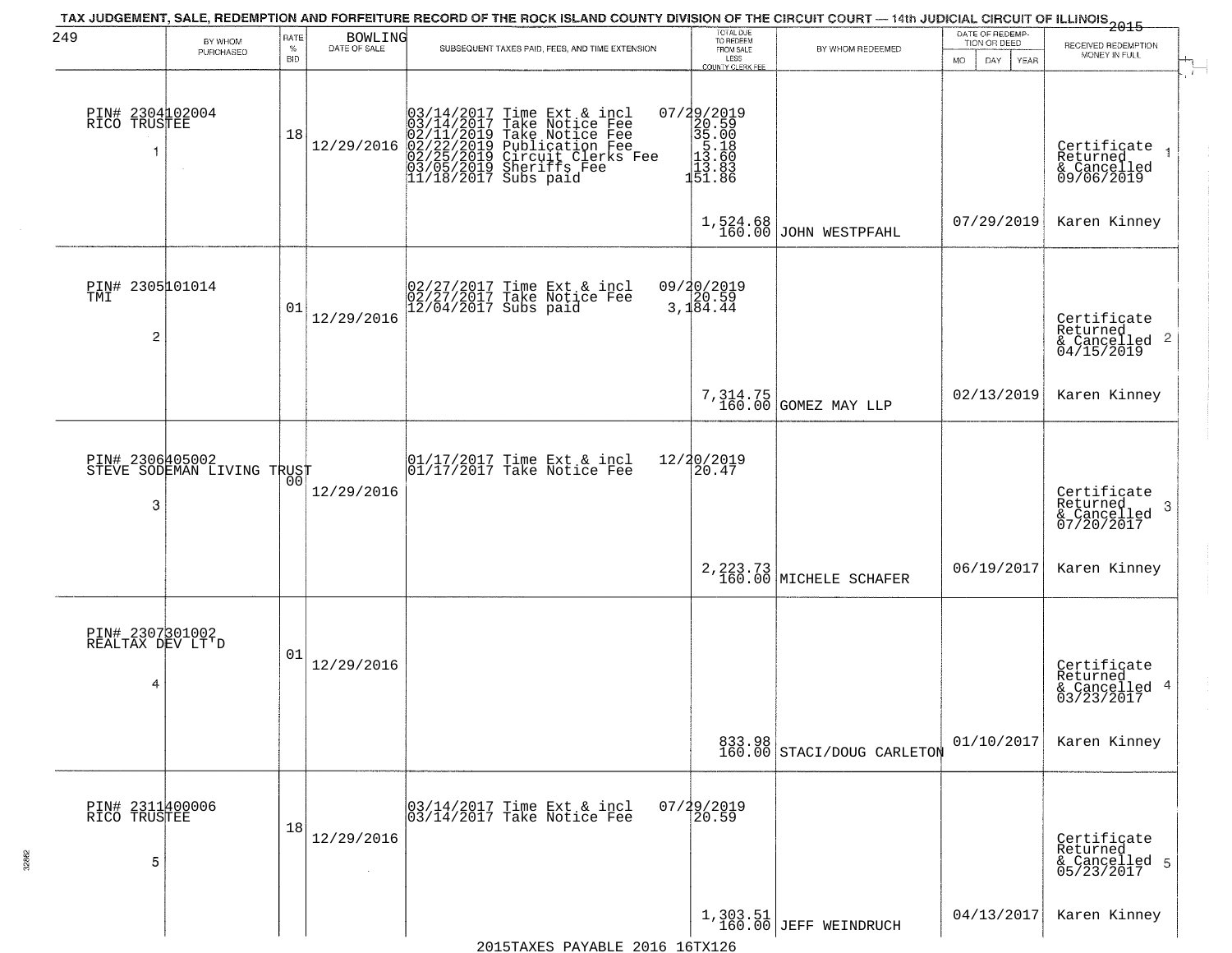| 250 | NAME AND ADDRESS<br>LEGAL DESCRIPTION                  |                            | <b>BOWLING</b>             |                              | A-BACK TAX            | BACK TAX<br><b>FORFEITED</b> | <b>BACK TAX</b><br><b>FORFEITED</b> | TOTAL BACK<br>TAX PENALTY<br>AND COSTS<br>ACCRUED | <b>AMOUNT</b><br>FOR WHICH |                                                                 | INTEREST PAYMENT FUND | 2015    |
|-----|--------------------------------------------------------|----------------------------|----------------------------|------------------------------|-----------------------|------------------------------|-------------------------------------|---------------------------------------------------|----------------------------|-----------------------------------------------------------------|-----------------------|---------|
|     | TAXPAYER NO.<br>TWP - CODE                             | PARCEL NO.<br><b>ACRES</b> |                            |                              | FORFEITED<br>PRIOR TO | PENALTY<br>ACCRUED           | INTEREST AND<br>COST ACCRUED        |                                                   | JUDGEMENT                  | $\begin{array}{c} \text{CERTIFICATE} \\ \text{NO.} \end{array}$ | <b>INDEMNITY FUND</b> |         |
|     | ASSESSED VALUATION FOR TAXES                           |                            | TAX DUE<br>1ST             | INT DUE<br>श्डा              | 2014                  |                              |                                     |                                                   |                            |                                                                 | COST OF SALE          |         |
|     |                                                        |                            |                            |                              |                       |                              |                                     |                                                   |                            |                                                                 |                       |         |
|     | PIRKL ROSALEE A<br>3006 148TH AVE W                    |                            | $964.11$ $101.22$<br>2ND   |                              |                       |                              |                                     |                                                   |                            |                                                                 |                       |         |
|     | MILAN IL                                               | 61264                      | 964.11                     | <u>72.30</u>                 |                       |                              |                                     |                                                   |                            |                                                                 | 60.00                 |         |
|     | SUPVR ASST MAP<br>LOT 403 SHEET 22                     |                            | 964.                       | 57.84                        |                       |                              |                                     |                                                   |                            | 1215                                                            | 20.00                 |         |
|     |                                                        |                            | 4TH<br>964.11              | 28.92                        |                       |                              |                                     |                                                   |                            |                                                                 |                       |         |
|     | $014 - 07 - 30$                                        | $229 - 3$                  | <b>PUBLICATION COST</b>    |                              |                       |                              |                                     |                                                   |                            |                                                                 | 4.00                  |         |
|     | $14-07$<br>PIN# 2316400012                             | 2.670                      |                            | 10.00                        |                       |                              |                                     |                                                   |                            |                                                                 |                       |         |
|     |                                                        |                            | TOTAL DUE-TAXES, INT. COST |                              |                       |                              |                                     |                                                   |                            |                                                                 |                       |         |
|     |                                                        | 55,812                     | 1ST                        | 4,126.72<br>$\overline{15T}$ |                       |                              |                                     |                                                   | 4126.72                    |                                                                 | 10.00                 | 4220.72 |
|     |                                                        |                            |                            |                              |                       |                              |                                     |                                                   |                            |                                                                 |                       |         |
|     | SCHERER WAYNE A TRUSTEE<br>4615 78TH AVE W<br>MILAN IL | 61264                      | 2ND                        | 2ND                          |                       |                              |                                     |                                                   |                            |                                                                 | 60.00                 |         |
|     |                                                        |                            | 3RD                        | 3RD                          |                       |                              |                                     |                                                   |                            |                                                                 |                       |         |
|     | SUPVR ASST MAP<br>LOT 117 SHEET 24                     |                            |                            |                              |                       |                              |                                     |                                                   |                            | 1216                                                            | 20.00                 |         |
|     |                                                        |                            | 47H<br>122.27              | 4TH<br>3.66                  |                       |                              |                                     |                                                   |                            |                                                                 |                       |         |
|     | $015 - 14 - 00$                                        |                            | PUBLICATION COST           |                              |                       |                              |                                     |                                                   |                            |                                                                 | 4.00                  |         |
|     | $14 - 09$<br>PIN# 2318100031                           | 42.050                     | TOTAL DUE-TAXES, INT. COST | 10.00                        |                       |                              |                                     |                                                   |                            |                                                                 |                       |         |
|     | FARM                                                   | 6,319                      |                            | 135.93                       |                       |                              |                                     |                                                   | 135.93                     |                                                                 | 10.00                 | 229.93  |
|     |                                                        |                            | 1ST <sup>-</sup>           | 1ST                          |                       |                              |                                     |                                                   |                            |                                                                 |                       |         |
|     | SCHERER WAYNE A TRUSTEE<br>4615 78TH AVE W             |                            | 2ND                        | 2ND                          |                       |                              |                                     |                                                   |                            |                                                                 |                       |         |
|     | MILAN IL                                               | 61264                      |                            |                              |                       |                              |                                     |                                                   |                            |                                                                 | 60.00                 |         |
|     | SUPVR ASST MAP                                         |                            | 3BD                        | 3 <sub>BD</sub>              |                       |                              |                                     |                                                   |                            |                                                                 |                       |         |
|     | LOT 116 SHEET 24                                       |                            | 4TH                        | 4TH                          |                       |                              |                                     |                                                   |                            | 1217                                                            | 20.00                 |         |
|     |                                                        |                            | 59.09                      | 1.78                         |                       |                              |                                     |                                                   |                            |                                                                 |                       |         |
|     | $015 - 21 - 00$<br>14-09                               | <sup>256</sup><br>18.780   | <b>PUBLICATION COST</b>    |                              |                       |                              |                                     |                                                   |                            |                                                                 | 4.00                  |         |
|     | PIN# 2318100039                                        |                            | TOTAL OUE-TAXES, INT. COST | 10.00                        |                       |                              |                                     |                                                   |                            |                                                                 |                       |         |
|     | FARM                                                   | 3,054                      |                            | 70.87                        |                       |                              |                                     |                                                   | 70.87                      |                                                                 | 10.00                 | 164.87  |
|     |                                                        |                            |                            | IST                          |                       |                              |                                     |                                                   |                            |                                                                 |                       |         |
|     | STETSON TIMOTHY A<br>2167 170TH AVE                    |                            | SVD                        | SND                          |                       |                              |                                     |                                                   |                            |                                                                 |                       |         |
|     | REYNOLDS IL                                            | 61279                      |                            |                              |                       |                              |                                     |                                                   |                            |                                                                 | 60.00                 |         |
|     | SUPVR ASST MAP                                         |                            | 3RD                        | 3HD                          |                       |                              |                                     |                                                   |                            |                                                                 |                       |         |
|     | LOT 302 SHEET 26                                       |                            | 277.51<br>4TH              | 16.64                        |                       |                              |                                     |                                                   |                            | 1218                                                            | 20.00                 |         |
|     |                                                        |                            | 277.51<br>PUBLICATION COST | $8.32^{B}$                   |                       |                              |                                     |                                                   |                            |                                                                 |                       |         |
|     | $016 - 19 - 00$<br>14-09                               | $7\overset{2}{9}.450$      |                            | 10.00                        |                       |                              |                                     |                                                   |                            |                                                                 | 4.00                  |         |
|     | PIN# 2320300005                                        |                            | TOTAL DUE-TAXES, INT. COST |                              |                       |                              |                                     |                                                   |                            |                                                                 |                       |         |
|     | FARM                                                   | 14,342                     |                            | 589.98                       |                       |                              |                                     |                                                   | 589.98                     |                                                                 | 10.00                 | 683.98  |
|     |                                                        |                            |                            | 1ST                          |                       |                              |                                     |                                                   |                            |                                                                 |                       |         |
|     | WILLE FRANK<br>15104 28TH ST W                         |                            | 374.24<br>2ND              | 39.27<br>2ND                 |                       |                              |                                     |                                                   |                            |                                                                 |                       |         |
|     | MILAN IL                                               | 61264                      | 374.24                     | 28.05<br>3RD                 |                       |                              |                                     |                                                   |                            |                                                                 | 60.00                 |         |
|     | SUPVR ASST MAP<br>LOT 203 SHEET 27                     |                            | 3RD<br>374.24              | 22.44                        |                       |                              |                                     |                                                   |                            | 1219                                                            | 20.00                 |         |
|     |                                                        |                            | 4TH<br>374.24              | $11.24^{\circ}$              |                       |                              |                                     |                                                   |                            |                                                                 |                       |         |
|     |                                                        | $278 - B$                  | PUBLICATION COST           |                              |                       |                              |                                     |                                                   |                            |                                                                 | 4.00                  |         |
|     | $017 - 04 - 00$<br>14-09                               | 4.090                      |                            | 10.00                        |                       |                              |                                     |                                                   |                            |                                                                 |                       |         |
|     | PIN# 2321200003                                        |                            | TOTAL DUE-TAXES, INT. COST |                              |                       |                              |                                     |                                                   |                            |                                                                 |                       |         |
|     |                                                        | 42,200                     |                            | 1,607.94                     |                       |                              |                                     |                                                   | 1607.94                    |                                                                 | 10.00                 | 1701.94 |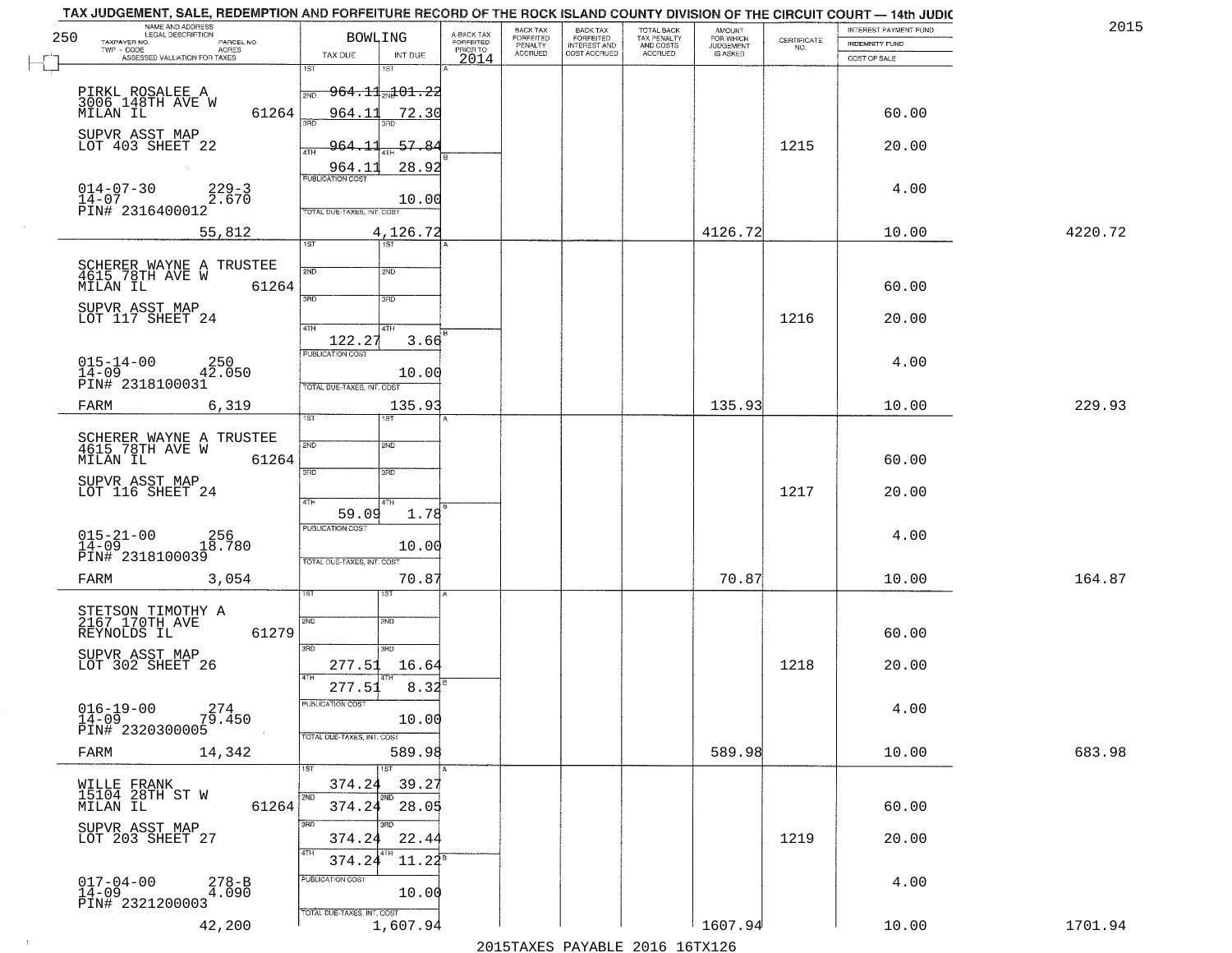| 250                                      | BY WHOM<br>PURCHASED                          | RATE<br>$\%$     | BOWLING<br>DATE OF SALE | TAX JUDGEMENT, SALE, REDEMPTION AND FORFEITURE RECORD OF THE ROCK ISLAND COUNTY DIVISION OF THE CIRCUIT COURT — 14th JUDICIAL CIRCUIT OF ILLINOIS 2015<br>SUBSEQUENT TAXES PAID, FEES, AND TIME EXTENSION | TOTAL DUE<br>TO REDEEM<br>FROM SALE                                        | BY WHOM REDEEMED                                                    | DATE OF REDEMP-<br>TION OR DEED | RECEIVED REDEMPTION<br>MONEY IN FULL                       |
|------------------------------------------|-----------------------------------------------|------------------|-------------------------|-----------------------------------------------------------------------------------------------------------------------------------------------------------------------------------------------------------|----------------------------------------------------------------------------|---------------------------------------------------------------------|---------------------------------|------------------------------------------------------------|
| PIN# 2316400012                          | STEVE SODEMAN LIVING TRUST<br>$\sim$          | <b>BID</b><br>00 |                         |                                                                                                                                                                                                           | LESS<br>COUNTY CLERK FEE<br>12/20/2019<br>4,403.72<br>4,403.72<br>4,438.80 |                                                                     | <b>MO</b><br>DAY<br>YEAR        | Certificate<br>Returned<br>& Cancelled<br>03/07/2019       |
|                                          |                                               |                  |                         |                                                                                                                                                                                                           | $14, 429.47$<br>$160.00$                                                   | GOMEZ MAY LLP                                                       | 01/25/2019                      | Karen Kinney                                               |
| PIN# 2318100031<br>REALTAX DEV LT'D<br>2 |                                               | 00               | 12/29/2016              |                                                                                                                                                                                                           |                                                                            |                                                                     |                                 | Certificate<br>Returned<br>& Cancelled 2<br>03/23/2017     |
|                                          |                                               |                  |                         |                                                                                                                                                                                                           |                                                                            | 229.93<br>160.00 WAYNE A SCHERER 2                                  | 01/30/2017<br>OF 3              | Karen Kinney                                               |
| PIN# 2318100039<br>REALTAX DEV LT'D<br>3 |                                               | 00               | 12/29/2016              |                                                                                                                                                                                                           |                                                                            |                                                                     |                                 | Certificate<br>Returned<br>-3<br>& Cancelled<br>03/23/2017 |
|                                          |                                               |                  |                         |                                                                                                                                                                                                           |                                                                            | $\begin{array}{c c} 164.87 \\ 160.00 \end{array}$ WAYNE A SCHERER 3 | 01/30/2017<br>$\Phi$ F 3        | Karen Kinney                                               |
| 4                                        | PIN# 2320300005<br>MS INVESTMENTS GROUP INC   |                  | 12/29/2016              | $\begin{array}{cc} 01/26/2017 & \text{Time Ext} & \text{incl} \\ 01/31/2017 & \text{Take Notice Fee} \end{array}$                                                                                         | $07/01/2019$<br>20.59                                                      |                                                                     |                                 | Certificate<br>Returned<br>& Cancelled 4<br>01/09/2018     |
|                                          |                                               |                  |                         |                                                                                                                                                                                                           |                                                                            | $704.57$<br>160.00 TIMOTHY A STETSON                                | 11/01/2017                      | Karen Kinney                                               |
| 5                                        | PIN# 2321200003<br>STEVE SODEMAN LIVING TRUST |                  | 12/29/2016              | 01/17/2017 Time Ext & incl<br>01/17/2017 Take Notice Fee                                                                                                                                                  | 12/20/2019<br>20.47                                                        |                                                                     |                                 | Certificate<br>Returned<br>& Cancelled 5<br>05/23/2017     |
|                                          |                                               |                  |                         |                                                                                                                                                                                                           |                                                                            | $1,722.41$ MARK WILLIE                                              | 03/20/2017                      | Karen Kinney                                               |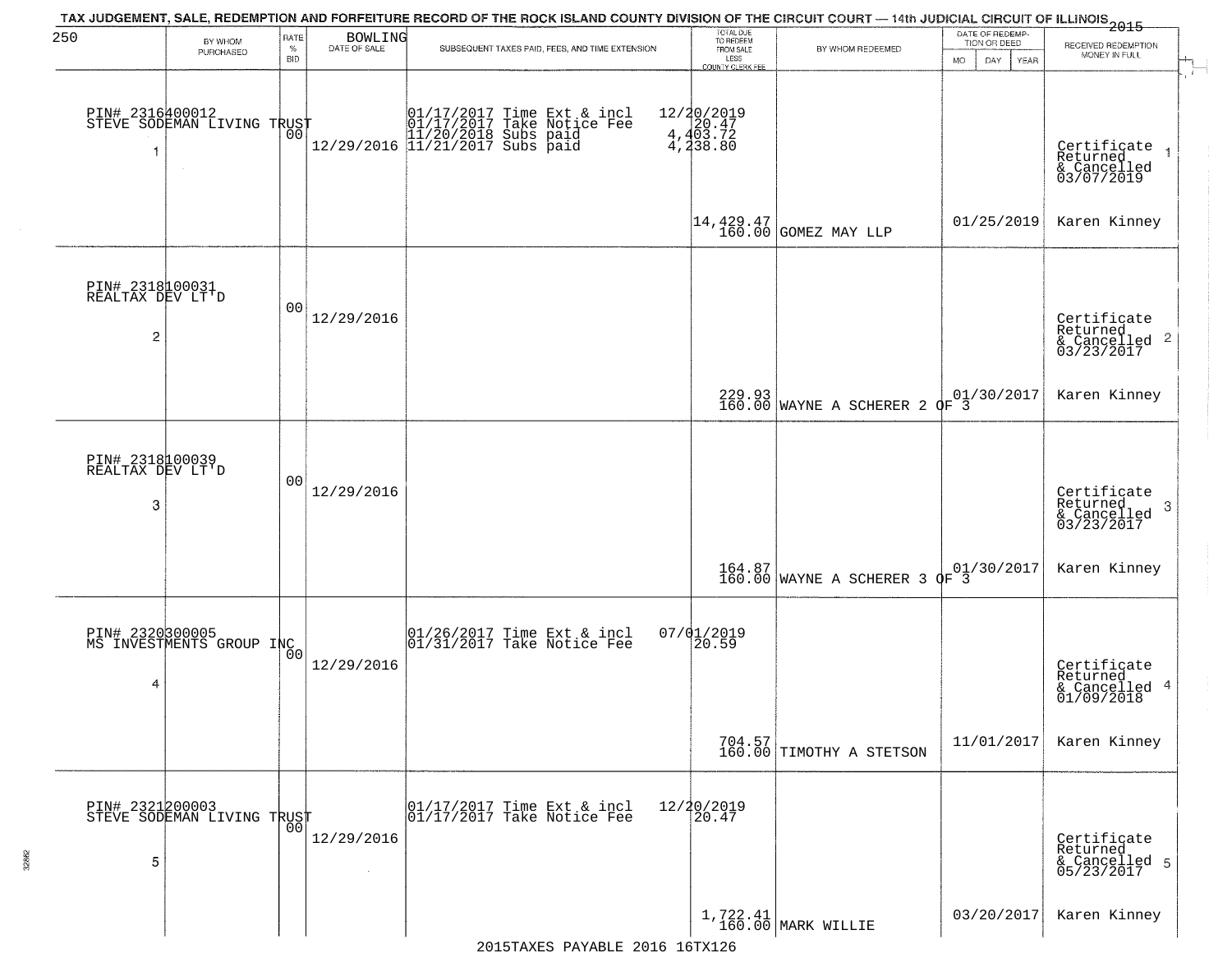|     | TAX JUDGEMENT, SALE, REDEMPTION AND FORFEITURE RECORD OF THE ROCK ISLAND COUNTY DIVISION OF THE CIRCUIT COURT — 14th JUDIC |                                             |                                     |                                 |                                                       |                                                   |                                  |                                                                 |                       |         |
|-----|----------------------------------------------------------------------------------------------------------------------------|---------------------------------------------|-------------------------------------|---------------------------------|-------------------------------------------------------|---------------------------------------------------|----------------------------------|-----------------------------------------------------------------|-----------------------|---------|
|     | NAME AND ADDRESS<br>LEGAL DESCRIPTION                                                                                      |                                             |                                     | BACK TAX                        |                                                       | TOTAL BACK<br>TAX PENALTY<br>AND COSTS<br>ACCRUED |                                  |                                                                 | INTEREST PAYMENT FUND | 2015    |
| 251 | TAXPAYER NO.<br>PARCEL NO.                                                                                                 | <b>BOWLING</b>                              | A-BACK TAX<br>FORFEITED<br>PRIOR TO | FORFEITED<br>PENALTY<br>ACCRUED | BACK TAX<br>FORFEITED<br>INTEREST AND<br>COST ACCRUED |                                                   | AMOUNT<br>FOR WHICH<br>JUDGEMENT | $\begin{array}{c} \text{CERTIFICATE} \\ \text{NO.} \end{array}$ | <b>INDEMNITY FUND</b> |         |
|     | $\textsf{TWP} \textsf{-CODE}$<br>- CODE<br>ACRES<br>ASSESSED VALUATION FOR TAXES                                           | TAX DUE<br>INT DUE                          | 2014                                |                                 |                                                       |                                                   | IS ASKED                         |                                                                 | COST OF SALE          |         |
|     |                                                                                                                            | $\overline{1ST}$<br>1ST                     |                                     |                                 |                                                       |                                                   |                                  |                                                                 |                       |         |
|     |                                                                                                                            |                                             |                                     |                                 |                                                       |                                                   |                                  |                                                                 |                       |         |
|     | FREY ANTHONY/TERESA M<br>16525 13TH ST                                                                                     | $\frac{1}{200}$ 1722.47 $_{20}$ 80.88       |                                     |                                 |                                                       |                                                   |                                  |                                                                 |                       |         |
|     | MILAN IL<br>61264                                                                                                          | <u> 1722.47 129.20</u>                      |                                     |                                 |                                                       |                                                   |                                  |                                                                 | 60.00                 |         |
|     |                                                                                                                            |                                             |                                     |                                 |                                                       |                                                   |                                  |                                                                 |                       |         |
|     | SUPVR ASST MAP                                                                                                             |                                             |                                     |                                 |                                                       |                                                   |                                  |                                                                 |                       |         |
|     | LOT 108 SHT 31                                                                                                             | 103.36<br>-722.                             |                                     |                                 |                                                       |                                                   |                                  | 1220                                                            | 20.00                 |         |
|     |                                                                                                                            |                                             |                                     |                                 |                                                       |                                                   |                                  |                                                                 |                       |         |
|     |                                                                                                                            | 1722.47<br>51.68<br><b>PUBLICATION COST</b> |                                     |                                 |                                                       |                                                   |                                  |                                                                 |                       |         |
|     | $019 - 17 - 81$                                                                                                            |                                             |                                     |                                 |                                                       |                                                   |                                  |                                                                 | 4.00                  |         |
|     | 325-D-1<br>5.480<br>$14 - 03$                                                                                              | 10.00                                       |                                     |                                 |                                                       |                                                   |                                  |                                                                 |                       |         |
|     | PIN# 2325100005                                                                                                            | TOTAL DUE-TAXES, INT. COST                  |                                     |                                 |                                                       |                                                   |                                  |                                                                 |                       |         |
|     |                                                                                                                            |                                             |                                     |                                 |                                                       |                                                   |                                  |                                                                 |                       |         |
|     | 92,490                                                                                                                     | 7,365.00<br>1ST<br>1ST <sup>1</sup>         |                                     |                                 |                                                       |                                                   | 7365.00                          |                                                                 | 10.00                 | 7459.00 |
|     |                                                                                                                            |                                             |                                     |                                 |                                                       |                                                   |                                  |                                                                 |                       |         |
|     | BJUSTROM RON/R&D CONCRETE<br>PO BOX_1160                                                                                   | 822.76<br>86.38                             |                                     |                                 |                                                       |                                                   |                                  |                                                                 |                       |         |
|     |                                                                                                                            |                                             |                                     |                                 |                                                       |                                                   |                                  |                                                                 |                       |         |
|     | 61264<br>MILAN IL                                                                                                          | 822.76<br>61.70<br>3RF                      |                                     |                                 |                                                       |                                                   |                                  |                                                                 | 60.00                 |         |
|     |                                                                                                                            | חחי                                         |                                     |                                 |                                                       |                                                   |                                  |                                                                 |                       |         |
|     | SUPVR ASST MAP<br>LOT 105 SHEET 32                                                                                         | 822.76<br>49.36                             |                                     |                                 |                                                       |                                                   |                                  | 1221                                                            | 20.00                 |         |
|     |                                                                                                                            | 47H                                         |                                     |                                 |                                                       |                                                   |                                  |                                                                 |                       |         |
|     |                                                                                                                            | 24.68<br>822.76                             |                                     |                                 |                                                       |                                                   |                                  |                                                                 |                       |         |
|     | $331 - 2$                                                                                                                  | PUBLICATION COST                            |                                     |                                 |                                                       |                                                   |                                  |                                                                 | 4.00                  |         |
|     | $020 - 05 - 50$<br>$14 - 03$<br>9.010                                                                                      | 10.00                                       |                                     |                                 |                                                       |                                                   |                                  |                                                                 |                       |         |
|     | PIN# 2326100008                                                                                                            | TOTAL DUE-TAXES, INT. COST                  |                                     |                                 |                                                       |                                                   |                                  |                                                                 |                       |         |
|     |                                                                                                                            |                                             |                                     |                                 |                                                       |                                                   |                                  |                                                                 |                       |         |
|     | 41,313                                                                                                                     | 3,523.16                                    |                                     |                                 |                                                       |                                                   | 3523.16                          |                                                                 | 10.00                 | 3617.16 |
|     |                                                                                                                            | 1ST                                         |                                     |                                 |                                                       |                                                   |                                  |                                                                 |                       |         |
|     |                                                                                                                            | 649.04<br>$-68.18$                          |                                     |                                 |                                                       |                                                   |                                  |                                                                 |                       |         |
|     | GENUNG DAVID A<br>16624 28TH ST W                                                                                          | 2ND                                         |                                     |                                 |                                                       |                                                   |                                  |                                                                 |                       |         |
|     | 61264<br>MILAN IL                                                                                                          | 649.04<br>48.70                             |                                     |                                 |                                                       |                                                   |                                  |                                                                 | 60.00                 |         |
|     |                                                                                                                            | 3 <sub>BD</sub><br>3RD                      |                                     |                                 |                                                       |                                                   |                                  |                                                                 |                       |         |
|     | SUPVR ASST MAP<br>LOT 200 SHEET 34                                                                                         | 38.96<br>649.04                             |                                     |                                 |                                                       |                                                   |                                  | 1222                                                            | 20.00                 |         |
|     |                                                                                                                            | 4TH                                         |                                     |                                 |                                                       |                                                   |                                  |                                                                 |                       |         |
|     |                                                                                                                            | 19.48<br>649.04                             |                                     |                                 |                                                       |                                                   |                                  |                                                                 |                       |         |
|     |                                                                                                                            | <b>PUBLICATION COST</b>                     |                                     |                                 |                                                       |                                                   |                                  |                                                                 |                       |         |
|     | $021 - 07 - 00$<br>$14 - 09$<br>350<br>2.760                                                                               | 10.00                                       |                                     |                                 |                                                       |                                                   |                                  |                                                                 | 4.00                  |         |
|     | PIN# 2328200002                                                                                                            |                                             |                                     |                                 |                                                       |                                                   |                                  |                                                                 |                       |         |
|     |                                                                                                                            | TOTAL OUE-TAXES, INT. COST                  |                                     |                                 |                                                       |                                                   |                                  |                                                                 |                       |         |
|     | 33,543                                                                                                                     | 2,781.48                                    |                                     |                                 |                                                       |                                                   | 2781.48                          |                                                                 | 10.00                 | 2875.48 |
|     |                                                                                                                            | १९४                                         |                                     |                                 |                                                       |                                                   |                                  |                                                                 |                       |         |
|     |                                                                                                                            |                                             |                                     |                                 |                                                       |                                                   |                                  |                                                                 |                       |         |
|     |                                                                                                                            | 2ND<br>2ND                                  |                                     |                                 |                                                       |                                                   |                                  |                                                                 |                       |         |
|     |                                                                                                                            |                                             |                                     |                                 |                                                       |                                                   |                                  |                                                                 |                       |         |
|     |                                                                                                                            | 3BD<br>3BD                                  |                                     |                                 |                                                       |                                                   |                                  |                                                                 |                       |         |
|     |                                                                                                                            |                                             |                                     |                                 |                                                       |                                                   |                                  |                                                                 |                       |         |
|     |                                                                                                                            | 4TH<br>बाम                                  |                                     |                                 |                                                       |                                                   |                                  |                                                                 |                       |         |
|     |                                                                                                                            |                                             | B.                                  |                                 |                                                       |                                                   |                                  |                                                                 |                       |         |
|     |                                                                                                                            | PUBLICATION COST                            |                                     |                                 |                                                       |                                                   |                                  |                                                                 |                       |         |
|     |                                                                                                                            |                                             |                                     |                                 |                                                       |                                                   |                                  |                                                                 |                       |         |
|     |                                                                                                                            |                                             |                                     |                                 |                                                       |                                                   |                                  |                                                                 |                       |         |
|     |                                                                                                                            | TOTAL DUE-TAXES, INT. COST                  |                                     |                                 |                                                       |                                                   |                                  |                                                                 |                       |         |
|     |                                                                                                                            |                                             |                                     |                                 |                                                       |                                                   |                                  |                                                                 |                       |         |
|     |                                                                                                                            | 1ST<br><b>TST</b>                           |                                     |                                 |                                                       |                                                   |                                  |                                                                 |                       |         |
|     |                                                                                                                            |                                             |                                     |                                 |                                                       |                                                   |                                  |                                                                 |                       |         |
|     |                                                                                                                            |                                             |                                     |                                 |                                                       |                                                   |                                  |                                                                 |                       |         |
|     |                                                                                                                            | 2ND<br>2ND                                  |                                     |                                 |                                                       |                                                   |                                  |                                                                 |                       |         |
|     |                                                                                                                            |                                             |                                     |                                 |                                                       |                                                   |                                  |                                                                 |                       |         |
|     |                                                                                                                            | 3RD<br>3BD                                  |                                     |                                 |                                                       |                                                   |                                  |                                                                 |                       |         |
|     |                                                                                                                            |                                             |                                     |                                 |                                                       |                                                   |                                  |                                                                 |                       |         |
|     |                                                                                                                            | 4TH<br>4TH                                  |                                     |                                 |                                                       |                                                   |                                  |                                                                 |                       |         |
|     |                                                                                                                            |                                             |                                     |                                 |                                                       |                                                   |                                  |                                                                 |                       |         |
|     |                                                                                                                            | PUBLICATION COST                            |                                     |                                 |                                                       |                                                   |                                  |                                                                 |                       |         |
|     |                                                                                                                            |                                             |                                     |                                 |                                                       |                                                   |                                  |                                                                 |                       |         |
|     |                                                                                                                            | TOTAL DUE-TAXES, INT. COST                  |                                     |                                 |                                                       |                                                   |                                  |                                                                 |                       |         |
|     |                                                                                                                            |                                             |                                     |                                 |                                                       | 2015TAXES PAYABLE 2016 16TX126                    |                                  |                                                                 |                       |         |
|     |                                                                                                                            |                                             |                                     |                                 |                                                       |                                                   |                                  |                                                                 |                       |         |
|     |                                                                                                                            |                                             |                                     |                                 |                                                       |                                                   |                                  |                                                                 |                       |         |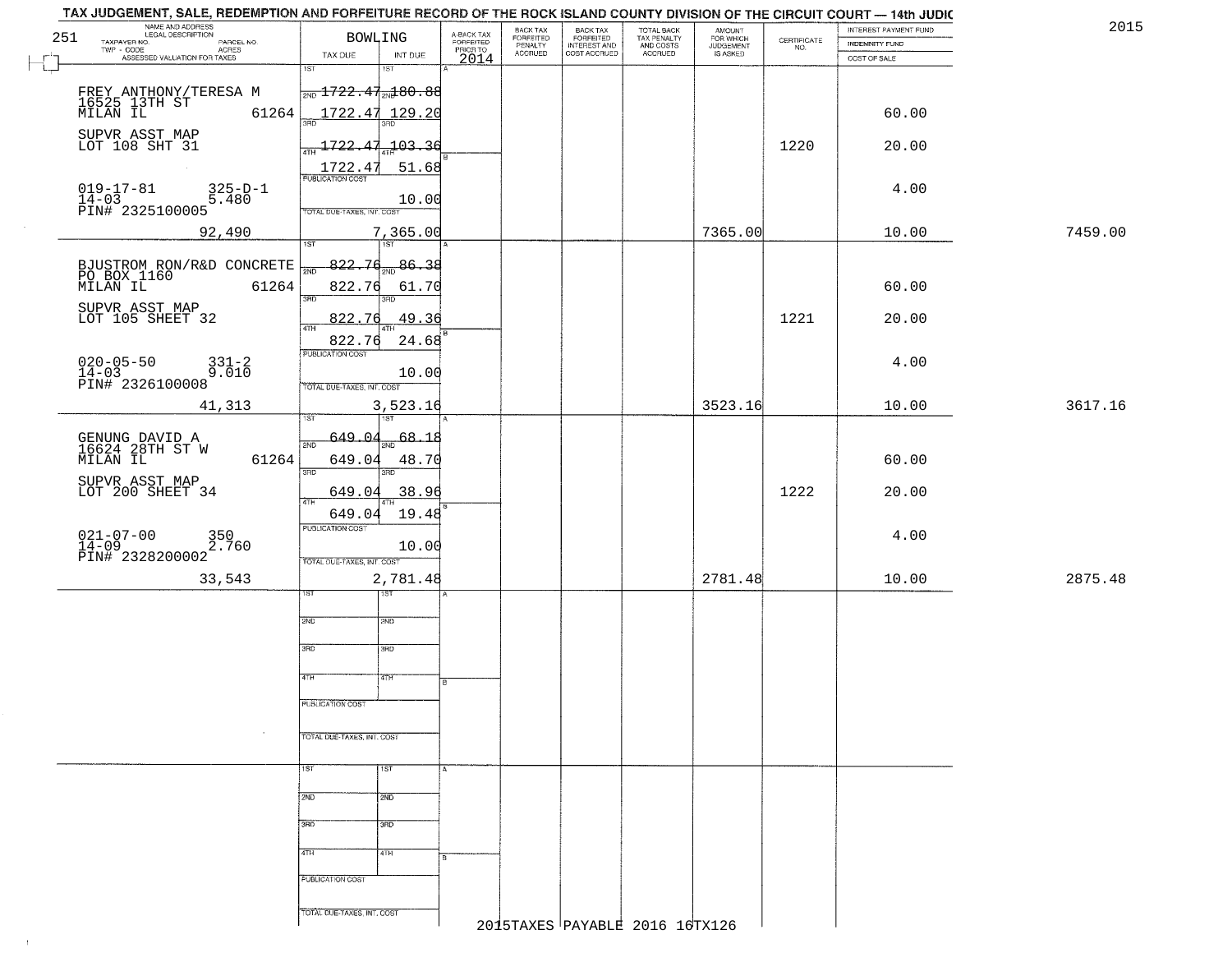| 251              |                                               | RATE           |                         | TAX JUDGEMENT, SALE, REDEMPTION AND FORFEITURE RECORD OF THE ROCK ISLAND COUNTY DIVISION OF THE CIRCUIT COURT — 14th JUDICIAL CIRCUIT OF ILLINOIS<br>2015 - The Contemporary of the Contemporary of the Carolina of the County of | TOTAL DUE<br>TO REDEEM          |                                      | DATE OF REDEMP-          |                                                                        |
|------------------|-----------------------------------------------|----------------|-------------------------|-----------------------------------------------------------------------------------------------------------------------------------------------------------------------------------------------------------------------------------|---------------------------------|--------------------------------------|--------------------------|------------------------------------------------------------------------|
|                  | BY WHOM<br>PURCHASED                          | $\%$           | BOWLING<br>DATE OF SALE | SUBSEQUENT TAXES PAID, FEES, AND TIME EXTENSION                                                                                                                                                                                   | FROM SALE                       | BY WHOM REDEEMED                     | TION OR DEED             | RECEIVED REDEMPTION<br>MONEY IN FULL                                   |
|                  |                                               | <b>BID</b>     |                         |                                                                                                                                                                                                                                   | LESS<br>COUNTY CLERK FEE        |                                      | <b>MO</b><br>DAY<br>YEAR |                                                                        |
|                  |                                               |                |                         |                                                                                                                                                                                                                                   |                                 |                                      |                          |                                                                        |
| PIN# 2325 100005 |                                               |                |                         |                                                                                                                                                                                                                                   |                                 |                                      |                          |                                                                        |
|                  |                                               | 0 <sub>0</sub> | 12/29/2016              |                                                                                                                                                                                                                                   |                                 |                                      |                          |                                                                        |
| 1                | $\sim$                                        |                |                         |                                                                                                                                                                                                                                   |                                 |                                      |                          | Certificate<br>Returned<br>& Cancelled<br>03/23/2017<br>$\overline{1}$ |
|                  |                                               |                |                         |                                                                                                                                                                                                                                   |                                 |                                      |                          |                                                                        |
|                  |                                               |                |                         |                                                                                                                                                                                                                                   |                                 |                                      |                          |                                                                        |
|                  |                                               |                |                         |                                                                                                                                                                                                                                   |                                 | 7,459.00<br>160.00 CORELOGIC         | 02/23/2017               | Karen Kinney                                                           |
|                  |                                               |                |                         |                                                                                                                                                                                                                                   |                                 |                                      |                          |                                                                        |
|                  |                                               |                |                         | 01/17/2017 Time Ext & incl<br>01/17/2017 Take Notice Fee                                                                                                                                                                          | 12/20/2019<br>20.47             |                                      |                          |                                                                        |
|                  | PIN# 232600008<br>STEVE SODEMAN LIVING TRUST  |                |                         |                                                                                                                                                                                                                                   |                                 |                                      |                          |                                                                        |
| 2                |                                               |                | 12/29/2016              |                                                                                                                                                                                                                                   |                                 |                                      |                          | Certificate<br>Returned<br>& Cancelled <sup>2</sup><br>02/08/2017      |
|                  |                                               |                |                         |                                                                                                                                                                                                                                   |                                 |                                      |                          |                                                                        |
|                  |                                               |                |                         |                                                                                                                                                                                                                                   |                                 |                                      |                          |                                                                        |
|                  |                                               |                |                         |                                                                                                                                                                                                                                   |                                 | $3,637.63$ $160.00$ CLAYTON BJUSTROM | 01/20/2017               | Karen Kinney                                                           |
|                  |                                               |                |                         |                                                                                                                                                                                                                                   |                                 |                                      |                          |                                                                        |
|                  |                                               |                |                         |                                                                                                                                                                                                                                   |                                 |                                      |                          |                                                                        |
|                  | PIN# 2328200002<br>STEVE SODEMAN LIVING TRUST |                |                         | 01/17/2017 Time Ext & incl<br>01/17/2017 Take Notice Fee<br>11/21/2017 Subs paid                                                                                                                                                  | 12/20/2019<br>20.47<br>2,850.94 |                                      |                          |                                                                        |
| 3                |                                               |                | 12/29/2016              |                                                                                                                                                                                                                                   |                                 |                                      |                          | Certificate<br>Returned<br>3                                           |
|                  |                                               |                |                         |                                                                                                                                                                                                                                   |                                 |                                      |                          | & Cancelled<br>03/07/2019                                              |
|                  |                                               |                |                         |                                                                                                                                                                                                                                   |                                 |                                      |                          |                                                                        |
|                  |                                               |                |                         |                                                                                                                                                                                                                                   |                                 | $6,089.00$ DAVID A GENUNG            | 11/09/2018               | Karen Kinney                                                           |
|                  |                                               |                |                         |                                                                                                                                                                                                                                   |                                 |                                      |                          |                                                                        |
|                  |                                               |                |                         |                                                                                                                                                                                                                                   |                                 |                                      |                          |                                                                        |
|                  |                                               |                |                         |                                                                                                                                                                                                                                   |                                 |                                      |                          |                                                                        |
|                  |                                               |                |                         |                                                                                                                                                                                                                                   |                                 |                                      |                          |                                                                        |
| 4                |                                               |                |                         |                                                                                                                                                                                                                                   |                                 |                                      |                          | 4                                                                      |
|                  |                                               |                |                         |                                                                                                                                                                                                                                   |                                 |                                      |                          |                                                                        |
|                  |                                               |                |                         |                                                                                                                                                                                                                                   |                                 |                                      |                          |                                                                        |
|                  |                                               |                |                         |                                                                                                                                                                                                                                   |                                 |                                      |                          |                                                                        |
|                  |                                               |                |                         |                                                                                                                                                                                                                                   |                                 |                                      |                          |                                                                        |
|                  |                                               |                |                         |                                                                                                                                                                                                                                   |                                 |                                      |                          |                                                                        |
|                  |                                               |                |                         |                                                                                                                                                                                                                                   |                                 |                                      |                          |                                                                        |
| 5                |                                               |                |                         |                                                                                                                                                                                                                                   |                                 |                                      |                          | 5                                                                      |
|                  |                                               |                |                         |                                                                                                                                                                                                                                   |                                 |                                      |                          |                                                                        |
|                  |                                               |                |                         |                                                                                                                                                                                                                                   |                                 |                                      |                          |                                                                        |
|                  |                                               |                |                         | 2015TAXES PAYABLE 2016 16TX126                                                                                                                                                                                                    |                                 |                                      |                          |                                                                        |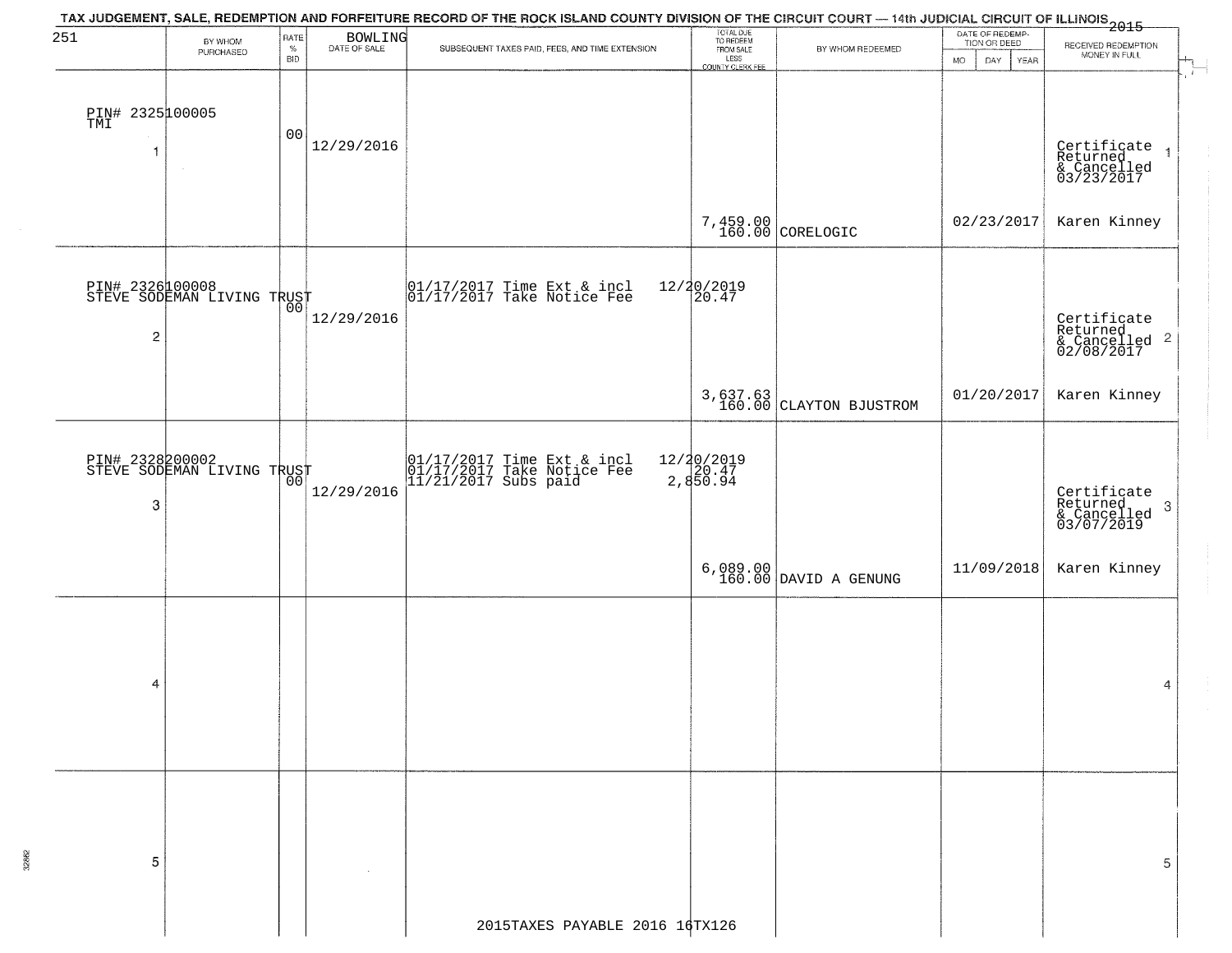| 252 | NAME AND ADDRESS<br>LEGAL DESCRIPTION<br>TAXPAYER NO.<br>PARCEL NO. | EDGINGTON                                         | A-BACK TAX<br>FORFEITED | BACK TAX<br>FORFEITED | <b>BACK TAX</b><br><b>FORFEITED</b> | TOTAL BACK<br>TAX PENALTY | <b>AMOUNT</b><br>FOR WHICH<br>JUDGEMENT<br>IS ASKED | $\begin{array}{c} \text{CERTIFICATE} \\ \text{NO.} \end{array}$ | INTEREST PAYMENT FUND<br><b>INDEMNITY FUND</b> | 2015    |
|-----|---------------------------------------------------------------------|---------------------------------------------------|-------------------------|-----------------------|-------------------------------------|---------------------------|-----------------------------------------------------|-----------------------------------------------------------------|------------------------------------------------|---------|
|     | TWP - CODE<br>ACRES<br>ASSESSED VALUATION FOR TAXES                 | TAX DUE<br>INT DUE                                | PRIOR TO<br>2014        | PENALTY<br>ACCRUED    | INTEREST AND<br>COST ACCRUED        | AND COSTS<br>ACCRUED      |                                                     |                                                                 | COST OF SALE                                   |         |
|     |                                                                     | 1ST<br>1ST                                        |                         |                       |                                     |                           |                                                     |                                                                 |                                                |         |
|     | WOECKENER TIMOTHY R<br>7203_134TH_AVE_                              | 2ND<br>2ND                                        |                         |                       |                                     |                           |                                                     |                                                                 |                                                |         |
|     | TAYLOR RIDGE IL<br>61284                                            | 692.18<br>51.90<br>3AD                            |                         |                       |                                     |                           |                                                     |                                                                 | 60.00                                          |         |
|     | SUPVR ASST MAP<br>LOT 403 SHEET 39                                  | 692.18<br>41.5.<br>4TH                            |                         |                       |                                     |                           |                                                     | 1223                                                            | 20.00                                          |         |
|     |                                                                     | 692.18<br>20.76                                   |                         |                       |                                     |                           |                                                     |                                                                 |                                                |         |
|     | $007 - 18 - 00$<br>$119 - 1$                                        | <b>PUBLICATION COST</b>                           |                         |                       |                                     |                           |                                                     |                                                                 | 4.00                                           |         |
|     | $15-02$<br>PIN# 2212400007<br>1.000                                 | 10.00<br>TOTAL DUE-TAXES, INT. COST               |                         |                       |                                     |                           |                                                     |                                                                 |                                                |         |
|     | 41,768                                                              | 2,200.72<br>1ST<br>1ST                            |                         |                       |                                     |                           | 2200.72                                             |                                                                 | 10.00                                          | 2294.72 |
|     |                                                                     | 36.27<br>3.78                                     |                         |                       |                                     |                           |                                                     |                                                                 |                                                |         |
|     | MCMANUS PATRICK J<br>7308_134TH_AVE_W<br>TAYLOR RIDGE IL<br>61284   | 36.2'<br>2.70                                     |                         |                       |                                     |                           |                                                     |                                                                 | 60.00                                          |         |
|     | SUPVR ASST MAP                                                      | 3RD<br>3RD                                        |                         |                       |                                     |                           |                                                     |                                                                 |                                                |         |
|     | LOT 214 SHEET 39<br>WELL LOT                                        | 36.2<br>2.16<br>$\sqrt{4}$                        |                         |                       |                                     |                           |                                                     | 1224                                                            | 20.00                                          |         |
|     |                                                                     | 36.27<br>1.08<br><b>PUBLICATION COST</b>          |                         |                       |                                     |                           |                                                     |                                                                 |                                                |         |
|     | $008 - 22 - 01$<br>15-02<br>$139 - W$<br>PIN# 2213200010            | 10.00                                             |                         |                       |                                     |                           |                                                     |                                                                 | 4.00                                           |         |
|     | 1,874                                                               | TOTAL DUE-TAXES, INT. COST<br>164.80              |                         |                       |                                     |                           | 164.80                                              |                                                                 | 10.00                                          | 258.80  |
|     |                                                                     | 1ST<br><b>ST</b>                                  |                         |                       |                                     |                           |                                                     |                                                                 |                                                |         |
|     | HIXSON ASHLEY N<br>13601 138TH ST                                   | 2ND<br>2ND                                        |                         |                       |                                     |                           |                                                     |                                                                 |                                                |         |
|     | 61284<br>TAYLOR RIDGE IL                                            | 3RD<br>3RD                                        |                         |                       |                                     |                           |                                                     |                                                                 | 60.00                                          |         |
|     | LOT 4<br>ECKHARDTS 7TH ADD                                          | 29.76<br>496.18                                   |                         |                       |                                     |                           |                                                     | 1225                                                            | 20.00                                          |         |
|     |                                                                     | 4TH<br>14.88<br>496.18                            |                         |                       |                                     |                           |                                                     |                                                                 |                                                |         |
|     | $039-41-00$<br>15-01<br>632                                         | <b>PUBLICATION COST</b><br>10.00                  |                         |                       |                                     |                           |                                                     |                                                                 | 4.00                                           |         |
|     | PIN# 2217105005                                                     | TOTAL OUE-TAXES, INT. COST                        |                         |                       |                                     |                           |                                                     |                                                                 |                                                |         |
|     | 31,668                                                              | 1,047.00<br>१९४                                   |                         |                       |                                     |                           | 1047.00                                             |                                                                 | 10.00                                          | 1141.00 |
|     |                                                                     |                                                   |                         |                       |                                     |                           |                                                     |                                                                 |                                                |         |
|     | BARLANG CAROLINE<br>13807 137TH AVE W<br>61284<br>TAYLOR RIDGE IL   | 2ND<br>2ND                                        |                         |                       |                                     |                           |                                                     |                                                                 | 60.00                                          |         |
|     | LOT 8                                                               | 3RD<br>3BD                                        |                         |                       |                                     |                           |                                                     |                                                                 |                                                |         |
|     | ECKHARDTS 4TH ADD                                                   | 4TH                                               |                         |                       |                                     |                           |                                                     | 1226                                                            | 20.00                                          |         |
|     |                                                                     | $641.81$ $19.26$ <sup>E</sup><br>PUBLICATION COST |                         |                       |                                     |                           |                                                     |                                                                 |                                                |         |
|     | $039 - 21 - 00$<br>15-01<br>612<br>PIN# 2217111002                  | 10.00                                             |                         |                       |                                     |                           |                                                     |                                                                 | 4.00                                           |         |
|     | $\sim 100$<br>44,202                                                | TOTAL DUE-TAXES, INT. COST<br>671.07              |                         |                       |                                     |                           | 671.07                                              |                                                                 | 10.00                                          | 765.07  |
|     |                                                                     | 1ST <sup>1</sup><br>1ST                           |                         |                       |                                     |                           |                                                     |                                                                 |                                                |         |
|     | BEGYN CHRIS T<br>13720 137TH AVE                                    | 411.08<br>43.19<br>2ND<br>2ND                     |                         |                       |                                     |                           |                                                     |                                                                 |                                                |         |
|     | 61284<br>TAYLOR RIDGE IL                                            | $411.08$ $30.85$<br>3RD<br>3BD                    |                         |                       |                                     |                           |                                                     |                                                                 | 60.00                                          |         |
|     | LOT 4<br>ECKHARDTS 4TH ADD                                          | 411.08<br>24.68                                   |                         |                       |                                     |                           |                                                     | 1227                                                            | 20.00                                          |         |
|     |                                                                     | 4TH<br>4TH<br>$12.34$ <sup>s</sup><br>411.08      |                         |                       |                                     |                           |                                                     |                                                                 |                                                |         |
|     | 039-17-00<br>15-01<br>608                                           | PUBLICATION COST<br>10.00                         |                         |                       |                                     |                           |                                                     |                                                                 | 4.00                                           |         |
|     | PIN# 2217111008                                                     | TOTAL DUE-TAXES, INT. COST                        |                         |                       |                                     |                           |                                                     |                                                                 |                                                |         |
|     | 27,266                                                              | 1,765.38                                          |                         |                       |                                     |                           | 1765.38                                             |                                                                 | 10.00                                          | 1859.38 |

 $\sim 100$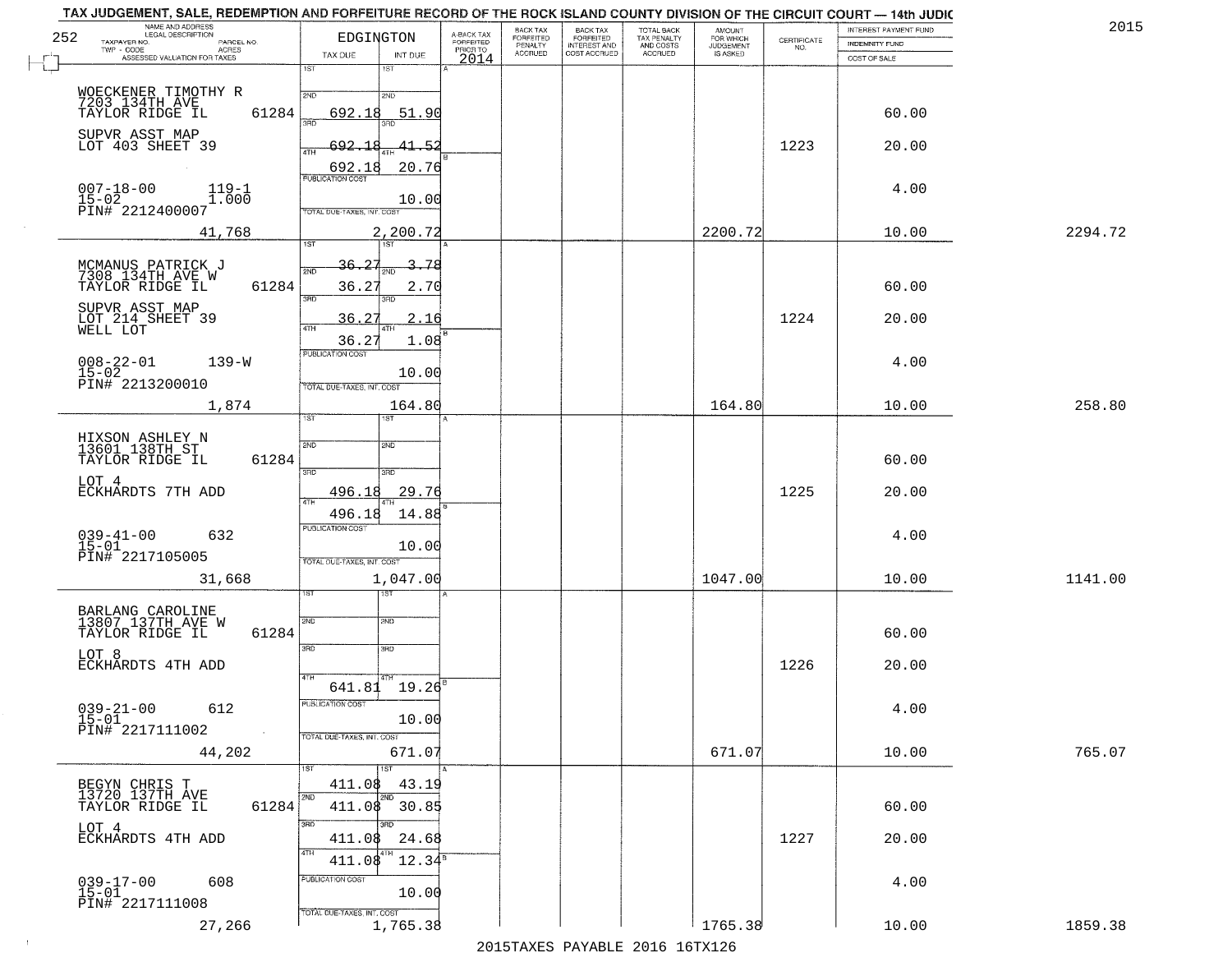| 252                                  | BY WHOM<br>PURCHASED                              | RATE<br>$\%$<br><b>BID</b> | EDGINGTON  | SUBSEQUENT TAXES PAID, FEES, AND TIME EXTENSION                                                                                                                                                                                         | TOTAL DUE<br>TO REDEEM<br>FROM SALE<br>LESS                                                           | BY WHOM REDEEMED                  | DATE OF REDEMP-<br>TION OR DEED<br><b>MO</b><br>DAY<br>YEAR | $-2015$<br>RECEIVED REDEMPTION<br>MONEY IN FULL                                           |
|--------------------------------------|---------------------------------------------------|----------------------------|------------|-----------------------------------------------------------------------------------------------------------------------------------------------------------------------------------------------------------------------------------------|-------------------------------------------------------------------------------------------------------|-----------------------------------|-------------------------------------------------------------|-------------------------------------------------------------------------------------------|
| PIN# 2212400007<br>REALTAX DEV LT'D  |                                                   | 01                         | 12/29/2016 | 01/25/2017 Time Ext & incl<br>02/08/2017 Take Notice Fee                                                                                                                                                                                | COUNTY CLERK FEE<br>$07/01/2019$<br>20.59                                                             |                                   |                                                             | $\mathcal{F}$ .<br>Certificate<br>Returned<br>& Cancelled<br>04/10/2017<br>Karen Kinney   |
| PIN# 2213200010<br>RICO TRUSTEE<br>2 |                                                   | 18                         | 12/29/2016 | $03/14/2017$ Time Ext & incl<br>$03/14/2017$ Take Notice Fee<br>$02/11/2019$ Take Notice Fee<br>$02/22/2019$ Publication Fee<br>$03/05/2019$ Sheriffs Fee<br>$11/17/2018$ Subs paid<br>$11/18/2017$ Subs paid<br>$11/18/2017$ Subs paid | $\begin{smallmatrix} 07/29/2019\\20.59\\35.00\\57.18\\27.43\\27.43\\183.34\\183.94 \end{smallmatrix}$ |                                   |                                                             | TAX DEED ISSUED<br>Certificate<br>Returned<br>& Cancelled 2<br>09/16/2019<br>Karen Kinney |
| 3                                    | PIN# 2217105005<br>STEVE SODEMAN LIVING TRUST     | 00                         | 12/29/2016 | 01/17/2017 Time Ext & incl<br>01/17/2017 Take Notice Fee                                                                                                                                                                                | 12/20/2019<br>20.47                                                                                   |                                   |                                                             | Certificate<br>Returned<br>3<br>& Cancelled<br>09/26/2017                                 |
|                                      |                                                   |                            |            |                                                                                                                                                                                                                                         |                                                                                                       | 1,161.47<br>160.00 ASHLEY HIXSON  | 08/25/2017                                                  | Karen Kinney                                                                              |
| 4                                    | PIN# 2217111002<br>STEVE SODEMAN LIVING TRUST     | 00                         | 12/29/2016 | 01/17/2017 Time Ext & incl<br>01/17/2017 Take Notice Fee                                                                                                                                                                                | 12/20/2019<br>20.47                                                                                   |                                   |                                                             | Certificate<br>Returned<br>& Cancelled 4<br>01/09/2018                                    |
|                                      |                                                   |                            |            |                                                                                                                                                                                                                                         |                                                                                                       | 785.54<br>160.00 CAROLINE BARLANG | 11/17/2017                                                  | Karen Kinney                                                                              |
| 5                                    | PIN# 2217111008    <br>STEVE SODEMAN LIVING TRUST | 00                         | 12/29/2016 | 01/17/2017 Time Ext & incl<br>01/17/2017 Take Notice Fee                                                                                                                                                                                | 12/20/2019<br>20.47                                                                                   |                                   |                                                             | Certificate<br>Returned<br>& Cancelled 5<br>07/20/2017                                    |
|                                      |                                                   |                            |            | $2015$ $T375C$ $D375F$ $F$ $2016$ $16T$ $T36$                                                                                                                                                                                           |                                                                                                       | 1,879.85<br>160.00 CHRIS T BEGYN  | 06/13/2017                                                  | Karen Kinney                                                                              |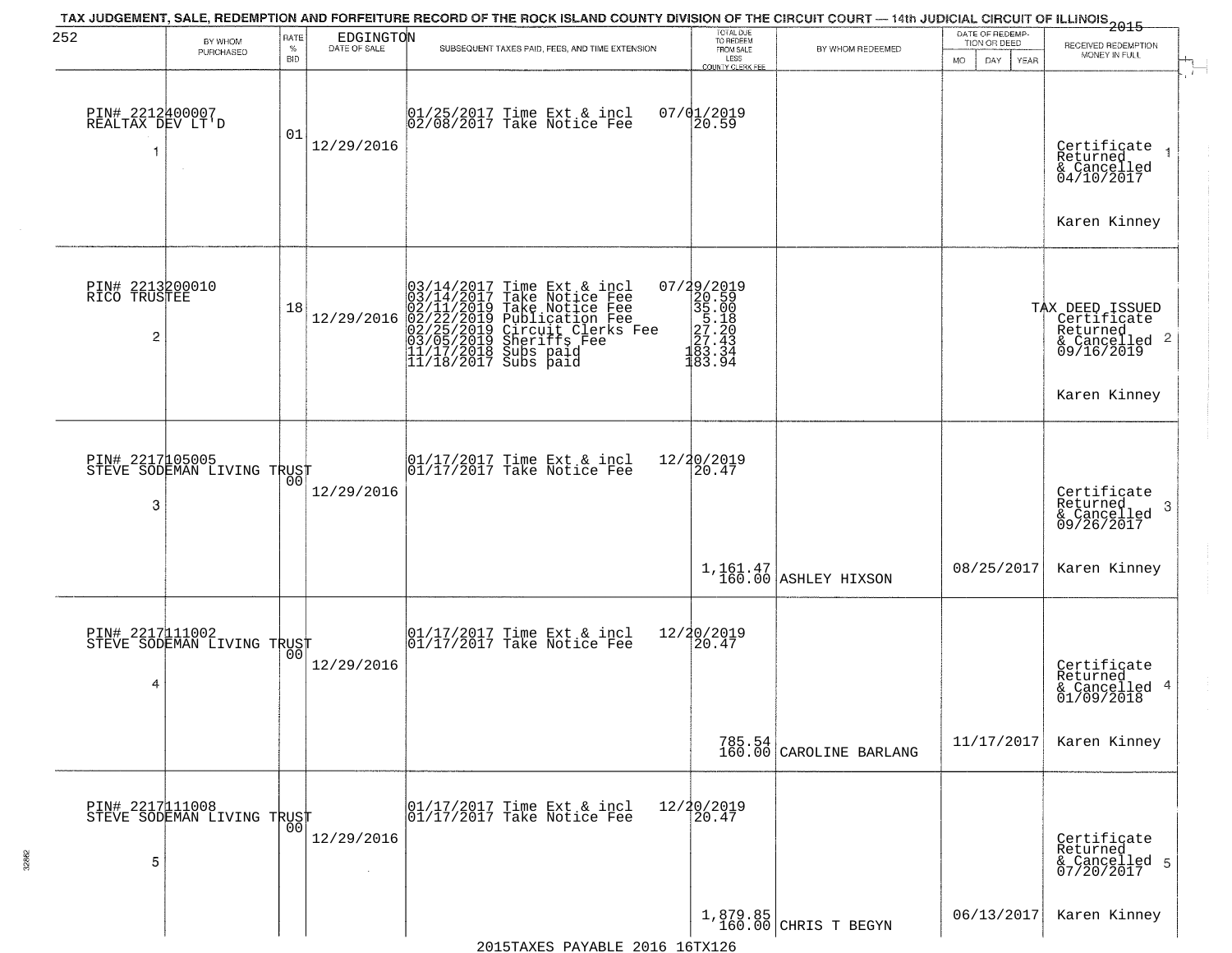| NAME AND ADDRESS<br>LEGAL DESCRIPTION<br>253                                        | EDGINGTON                                 |                                     | BACK TAX<br>FORFEITED     | <b>BACK TAX</b><br>FORFEITED<br>INTEREST AND | TOTAL BACK<br>TAX PENALTY<br>AND COSTS | AMOUNT<br>FOR WHICH          |                                                                 | INTEREST PAYMENT FUND | 2015    |
|-------------------------------------------------------------------------------------|-------------------------------------------|-------------------------------------|---------------------------|----------------------------------------------|----------------------------------------|------------------------------|-----------------------------------------------------------------|-----------------------|---------|
| TAXPAYER NO.<br>PARCEL NO.<br>ACRES                                                 | TAX DUE<br>INT DUE                        | A-BACK TAX<br>FORFEITED<br>PRIOR TO | PENALTY<br><b>ACCRUED</b> | COST ACCRUED                                 | <b>ACCRUED</b>                         | <b>JUDGEMENT</b><br>IS ASKED | $\begin{array}{c} \text{CEPTIFICATE} \\ \text{NO.} \end{array}$ | <b>INDEMNITY FUND</b> |         |
| ASSESSED VALUATION FOR TAXES                                                        | 18T<br>1ST                                | 2014                                |                           |                                              |                                        |                              |                                                                 | COST OF SALE          |         |
| US BANK TRST                                                                        | 2ND<br>2ND                                |                                     |                           |                                              |                                        |                              |                                                                 |                       |         |
| 715 METROPOLITAN AVE<br>73018<br>OKLAHOMA CITY OK                                   |                                           |                                     |                           |                                              |                                        |                              |                                                                 | 60.00                 |         |
|                                                                                     | 3RD<br>3RD                                |                                     |                           |                                              |                                        |                              |                                                                 |                       |         |
| LOT 5<br>ECKHARDTS 5TH ADD                                                          | 4TH<br>4TH                                |                                     |                           |                                              |                                        |                              | 1228                                                            | 20.00                 |         |
|                                                                                     | $\frac{630.21}{FUBUCATONCGST}$<br>18.90   |                                     |                           |                                              |                                        |                              |                                                                 |                       |         |
| $039 - 26 - 00$<br>617                                                              |                                           |                                     |                           |                                              |                                        |                              |                                                                 | 4.00                  |         |
| $15 - 01$<br>PIN# 2217113005                                                        | 10.00<br>TOTAL DUE-TAXES, INT. COST       |                                     |                           |                                              |                                        |                              |                                                                 |                       |         |
| 32,602                                                                              | 659.11                                    |                                     |                           |                                              |                                        | 659.11                       |                                                                 | 10.00                 | 753.11  |
|                                                                                     | 1ST<br>1ST                                |                                     |                           |                                              |                                        |                              |                                                                 |                       |         |
| JONES HAROLD                                                                        | 2ND<br>2ND                                |                                     |                           |                                              |                                        |                              |                                                                 |                       |         |
| PO BOX 111<br>REYNOLDS IL<br>61279                                                  |                                           |                                     |                           |                                              |                                        |                              |                                                                 | 60.00                 |         |
| L 5 BLK 11 WAIT-WALKERS                                                             | 3BD<br>3RD                                |                                     |                           |                                              |                                        |                              |                                                                 |                       |         |
| IST ADD TO TWN OF REYNOLD<br>S 160' W 58' L4-5 & S160'<br>E2' L5-S150' W20' E22' L5 | $\sqrt{4}$<br>4TH                         |                                     |                           |                                              |                                        |                              | 1229                                                            | 20.00                 |         |
|                                                                                     | 12.96<br>432.30                           |                                     |                           |                                              |                                        |                              |                                                                 |                       |         |
| $031 - 05 - 50$<br>$498 - C$                                                        | PUBLICATION COST                          |                                     |                           |                                              |                                        |                              |                                                                 | 4.00                  |         |
| $15 - 03$<br>PIN# 2236411012                                                        | 10.00<br>TOTAL DUE-TAXES, INT. COST       |                                     |                           |                                              |                                        |                              |                                                                 |                       |         |
| 33,206                                                                              | 455.26                                    |                                     |                           |                                              |                                        | 455.26                       |                                                                 | 10.00                 | 549.26  |
|                                                                                     | ist<br>1ST                                |                                     |                           |                                              |                                        |                              |                                                                 |                       |         |
| GOMEZ DAVID<br>PO BOX 173                                                           | 300.47<br><u>31.5.</u><br>2ND             |                                     |                           |                                              |                                        |                              |                                                                 |                       |         |
| REYNOLDS IL<br>61279                                                                | 300.47<br>22.55<br>3 <sub>BD</sub>        |                                     |                           |                                              |                                        |                              |                                                                 | 60.00                 |         |
| LOT 1 BLOCK 7                                                                       | 3 <sub>BD</sub>                           |                                     |                           |                                              |                                        |                              |                                                                 |                       |         |
| WAIT AND WALKERS 1ST<br>ADD TO TOWN OF REYNOLDS                                     | 300.47<br>18.04<br>4TH                    |                                     |                           |                                              |                                        |                              | 1230                                                            | 20.00                 |         |
| E 68 FT OF N 110 FT                                                                 | 300.4'<br>9.02<br><b>PUBLICATION COST</b> |                                     |                           |                                              |                                        |                              |                                                                 |                       |         |
| $028 - 05 - 00$<br>15-03<br>$449 - A$                                               | 10.00                                     |                                     |                           |                                              |                                        |                              |                                                                 | 4.00                  |         |
| PIN# 2236415006                                                                     | TOTAL OUE-TAXES, INT. COST                |                                     |                           |                                              |                                        |                              |                                                                 |                       |         |
| 21,054                                                                              | 1,293.06<br>नङ्ग                          |                                     |                           |                                              |                                        | 1293.06                      |                                                                 | 10.00                 | 1387.06 |
|                                                                                     |                                           |                                     |                           |                                              |                                        |                              |                                                                 |                       |         |
| FRIEDEN ROBERT B<br>PO BOX 23<br>REYNOLDS IL<br>61279                               | 2ND<br>2ND.<br>702.70<br>52.70            |                                     |                           |                                              |                                        |                              |                                                                 | 60.00                 |         |
|                                                                                     | 3RD<br>$\overline{3BD}$                   |                                     |                           |                                              |                                        |                              |                                                                 |                       |         |
| LOT 3 BLOCK 3<br>TOWN OF REYNOLDS                                                   | 42.16<br>702.70                           |                                     |                           |                                              |                                        |                              | 1231                                                            | 20.00                 |         |
|                                                                                     | 4TH<br>702.70<br>21.08                    |                                     |                           |                                              |                                        |                              |                                                                 |                       |         |
| $025 - 15 - 00$<br>15-03<br>404                                                     | UBLICA HUN COS-                           |                                     |                           |                                              |                                        |                              |                                                                 | 4.00                  |         |
| PIN# 2236421003<br>$\sim 100$                                                       | 10.00                                     |                                     |                           |                                              |                                        |                              |                                                                 |                       |         |
| 41,206                                                                              | TOTAL DUE-TAXES, INT. COST<br>2,234.04    |                                     |                           |                                              |                                        | 2234.04                      |                                                                 | 10.00                 | 2328.04 |
|                                                                                     | 1ST                                       |                                     |                           |                                              |                                        |                              |                                                                 |                       |         |
| DEPORTER DANIEL J<br>PO BOX 174                                                     | 59.78<br>569.23                           |                                     |                           |                                              |                                        |                              |                                                                 |                       |         |
| REYNOLDS IL<br>61279                                                                | 2ND<br>569.23<br>42.70                    |                                     |                           |                                              |                                        |                              |                                                                 | 60.00                 |         |
| LOT 15 BLOCK 1                                                                      | 3RD                                       |                                     |                           |                                              |                                        |                              |                                                                 |                       |         |
| TOWN OF REYNOLDS                                                                    | 569.23<br>34.16                           |                                     |                           |                                              |                                        |                              | 1232                                                            | 20.00                 |         |
|                                                                                     | 569.23<br>$17.08^{\circ}$                 |                                     |                           |                                              |                                        |                              |                                                                 |                       |         |
| $024 - 02 - 00$<br>15-03<br>370                                                     | PUBLICATION COST<br>10.00                 |                                     |                           |                                              |                                        |                              |                                                                 | 4.00                  |         |
| PIN# 2236423002                                                                     | TOTAL DUE-TAXES, INT. COST                |                                     |                           |                                              |                                        |                              |                                                                 |                       |         |
| 28,519                                                                              | 2,440.64                                  |                                     |                           |                                              |                                        | 2440.64                      |                                                                 | 10.00                 | 2534.64 |

 $\sim 100$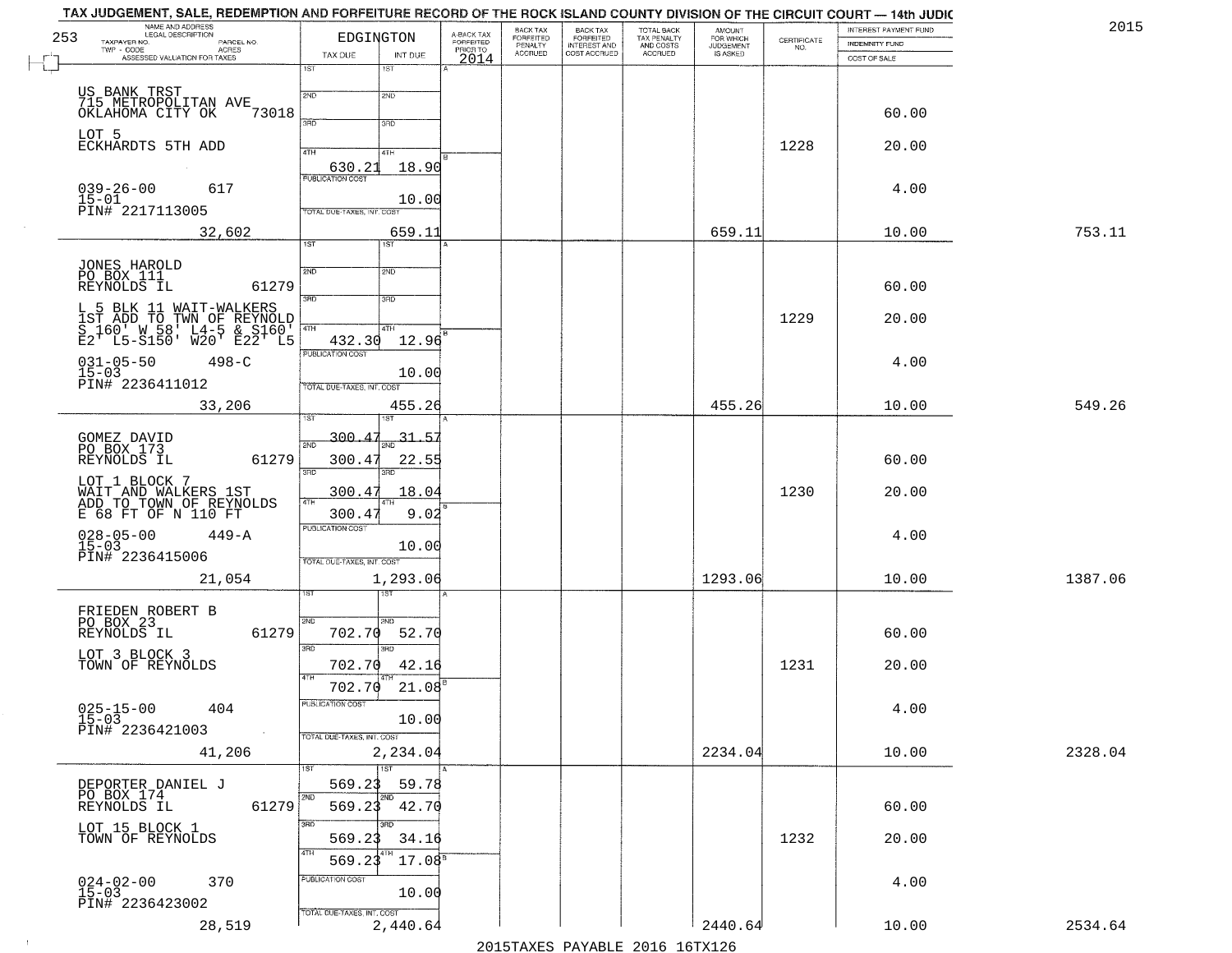| 253            | BY WHOM                                           | RATE               | EDGINGTON    | TAX JUDGEMENT, SALE, REDEMPTION AND FORFEITURE RECORD OF THE ROCK ISLAND COUNTY DIVISION OF THE CIRCUIT COURT — 14th JUDICIAL CIRCUIT OF ILLINOIS 2015 | TOTAL DUE<br>TO REDEEM                       |                                                                            | DATE OF REDEMP-<br>TION OR DEED |                                                                    |
|----------------|---------------------------------------------------|--------------------|--------------|--------------------------------------------------------------------------------------------------------------------------------------------------------|----------------------------------------------|----------------------------------------------------------------------------|---------------------------------|--------------------------------------------------------------------|
|                | <b>PURCHASED</b>                                  | $\%$<br><b>BID</b> | DATE OF SALE | SUBSEQUENT TAXES PAID, FEES, AND TIME EXTENSION                                                                                                        | FROM SALE<br>LESS<br><b>COUNTY CLERK FEE</b> | BY WHOM REDEEMED                                                           | MO.<br>DAY.<br><b>YEAR</b>      | RECEIVED REDEMPTION<br>MONEY IN FULL                               |
|                | PIN# 2217113005    <br>STEVE SODEMAN LIVING TRUST | 0 <sub>0</sub>     | 12/29/2016   | $\begin{bmatrix} 01/17/2017 \\ 01/17/2017 \\ 01 \end{bmatrix}$ Take Notice Fee                                                                         | 12/20/2019<br>20.47                          |                                                                            |                                 | Certificate<br>Returned<br>& Cancelled<br>07/20/2017               |
|                |                                                   |                    |              |                                                                                                                                                        |                                              | 773.58<br>160.00 CORELOGIC                                                 | 05/08/2017                      | Karen Kinney                                                       |
| $\overline{c}$ | PIN# 2236411012<br>STEVE SODEMAN LIVING TRUST     |                    | 12/29/2016   | $\begin{array}{cc}  01/17/2017 \text{ Time Ext} & \text{incl} \\  01/17/2017 \text{ Take Notice Fe} \end{array}$                                       | 12/20/2019<br>20.47                          |                                                                            |                                 | Certificate<br>Returned<br>$\frac{1}{2}$ Cancelled 2<br>01/09/2018 |
|                |                                                   |                    |              |                                                                                                                                                        |                                              | 569.73<br>160.00 HAROLD JONES                                              | 11/07/2017                      | Karen Kinney                                                       |
| 3              | PIN# 2236415006<br>STEVE SODEMAN LIVING TRUST     | 02                 | 12/29/2016   | $\begin{array}{ccc}  01/17/2017 \text{ Time} & \text{Ext} & \text{incl} \\  01/17/2017 \text{ Take Notice } \text{Fe} \end{array}$                     | 12/20/2019<br>20.47                          |                                                                            |                                 | Certificate<br>Returned<br>3<br>& Cancelled<br>07/20/2017          |
|                |                                                   |                    |              |                                                                                                                                                        |                                              | $\left[\begin{array}{c} 1,435.27 \\ 160.00 \end{array}\right]$ DAVID GOMEZ | 05/22/2017                      | Karen Kinney                                                       |
| 4              | PIN# 2236421003<br>STEVE SODEMAN LIVING TRUST     | 00                 | 12/29/2016   | $\begin{bmatrix} 01/17/2017 \\ 01/17/2017 \end{bmatrix}$ Take Notice Fee                                                                               | 12/20/2019<br>$\overline{20.47}$             |                                                                            |                                 | Certificate<br>Returned<br>& Cancelled 4<br>07/20/2017             |
|                |                                                   |                    |              |                                                                                                                                                        |                                              | $2,348.51$ ROBERT/KRISTIN FRIEDEN                                          | 05/01/2017                      | Karen Kinney                                                       |
| 5              | PIN# 2236423002    <br>STEVE SODEMAN LIVING TRUST | 0 <sub>0</sub>     | 12/29/2016   | 01/17/2017 Time Ext & incl<br>01/17/2017 Take Notice Fee                                                                                               | 12/20/2019<br>20.47                          |                                                                            |                                 | Certificate<br>Returned<br>& Cancelled 5<br>11/28/2017             |
|                |                                                   |                    |              |                                                                                                                                                        |                                              | $2,555.11$<br>160.00 DANIEL J DEPORTER                                     | 10/17/2017                      | Karen Kinney                                                       |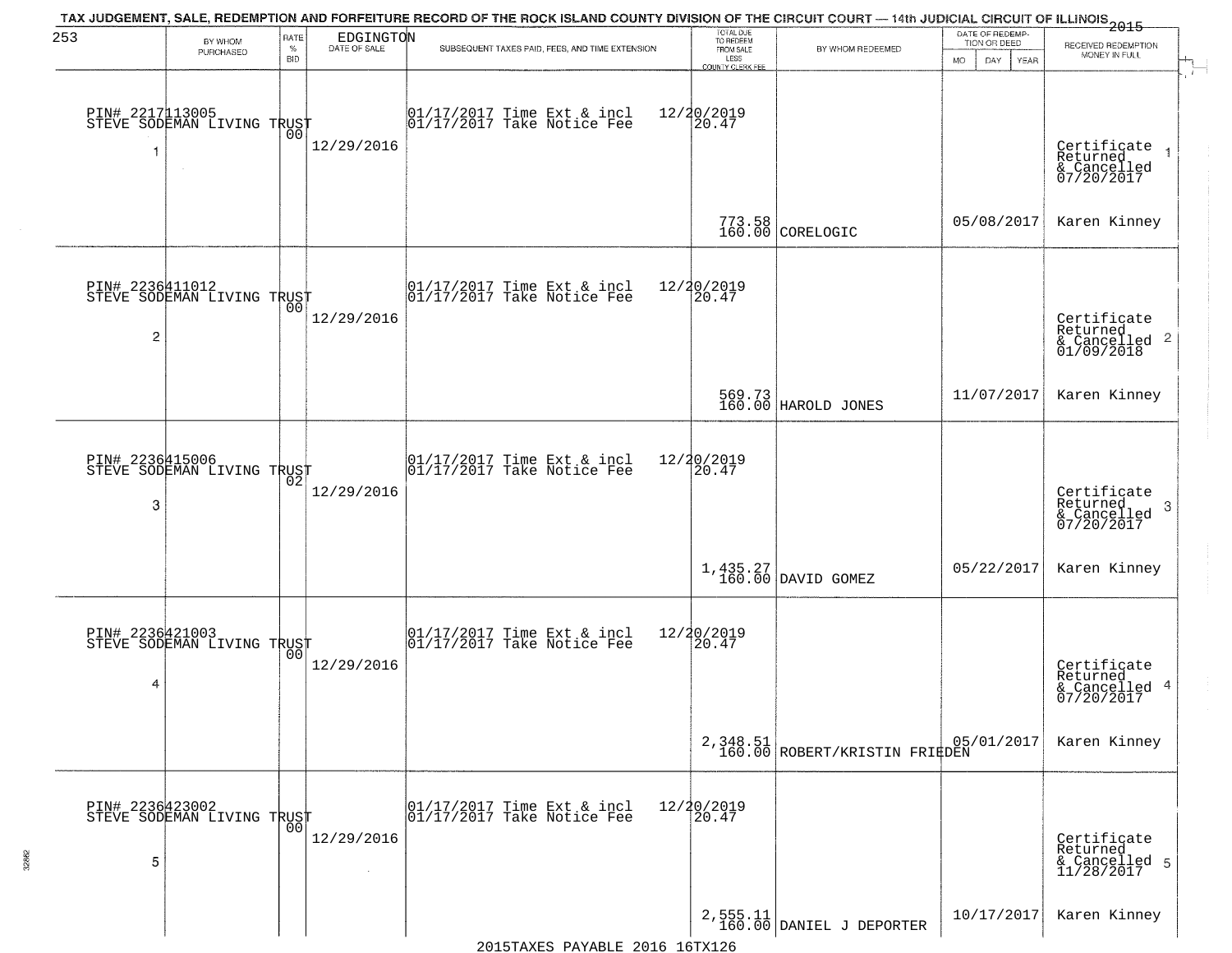|     | TAX JUDGEMENT, SALE, REDEMPTION AND FORFEITURE RECORD OF THE ROCK ISLAND COUNTY DIVISION OF THE CIRCUIT COURT - 14th JUDIC<br>NAME AND ADDRESS<br>LEGAL DESCRIPTION |                                      |                         | BACK TAX                    |                                              |                                        |                                         |                                                                 | INTEREST PAYMENT FUND | 2015    |
|-----|---------------------------------------------------------------------------------------------------------------------------------------------------------------------|--------------------------------------|-------------------------|-----------------------------|----------------------------------------------|----------------------------------------|-----------------------------------------|-----------------------------------------------------------------|-----------------------|---------|
| 254 | TAXPAYER NO.<br>PARCEL NO.                                                                                                                                          | ANDULUSIA                            | A-BACK TAX<br>FORFEITED | <b>FORFEITED</b><br>PENALTY | BACK TAX<br>FORFEITED<br><b>INTEREST AND</b> | TOTAL BACK<br>TAX PENALTY<br>AND COSTS | AMOUNT<br>FOR WHICH<br><b>JUDGEMENT</b> | $\begin{array}{c} \text{CERTIFICATE} \\ \text{NO.} \end{array}$ | INDEMNITY FUND        |         |
|     | ACRES<br>ASSESSED VALUATION FOR TAXES                                                                                                                               | TAX DUE<br>INT DUE                   | PRIOR TO<br>2014        | <b>ACCRUED</b>              | COST ACCRUED                                 | <b>ACCRUED</b>                         | IS ASKED                                |                                                                 | COST OF SALE          |         |
|     |                                                                                                                                                                     | 1ST<br>IST.                          |                         |                             |                                              |                                        |                                         |                                                                 |                       |         |
|     |                                                                                                                                                                     | $-462.61$ <sub>2ND</sub> $48.58$     |                         |                             |                                              |                                        |                                         |                                                                 |                       |         |
|     | VERSLUYS PAMELA S<br>8218_78TH AVE W                                                                                                                                | 2ND                                  |                         |                             |                                              |                                        |                                         |                                                                 |                       |         |
|     | 61264<br>MILAN IL                                                                                                                                                   | 462.61<br>34.70                      |                         |                             |                                              |                                        |                                         |                                                                 | 60.00                 |         |
|     | LOT 2                                                                                                                                                               |                                      |                         |                             |                                              |                                        |                                         |                                                                 |                       |         |
|     | CARPENTERS SUBD<br>SHEET 5                                                                                                                                          | 462.61<br>27.76                      |                         |                             |                                              |                                        |                                         | 1233                                                            | 20.00                 |         |
|     |                                                                                                                                                                     | 13.88                                |                         |                             |                                              |                                        |                                         |                                                                 |                       |         |
|     |                                                                                                                                                                     | $\frac{462.61}{FUBUCATON COST}$      |                         |                             |                                              |                                        |                                         |                                                                 |                       |         |
|     | $044 - 09 - 00$<br>698<br>$16 - 01$                                                                                                                                 |                                      |                         |                             |                                              |                                        |                                         |                                                                 | 4.00                  |         |
|     | PIN# 1525101002                                                                                                                                                     | 10.00<br>TOTAL DUE-TAXES, INT. COST  |                         |                             |                                              |                                        |                                         |                                                                 |                       |         |
|     |                                                                                                                                                                     |                                      |                         |                             |                                              |                                        |                                         |                                                                 |                       |         |
|     | 35,378                                                                                                                                                              | 1,985.36                             |                         |                             |                                              |                                        | 1985.36                                 |                                                                 | 10.00                 | 2079.36 |
|     |                                                                                                                                                                     |                                      |                         |                             |                                              |                                        |                                         |                                                                 |                       |         |
|     | ESG WATTS INC<br>525 17TH ST                                                                                                                                        | $-142.73$<br><u> 1359.33.</u>        |                         |                             |                                              |                                        |                                         |                                                                 |                       |         |
|     | 61201<br>ROCK ISLAND IL                                                                                                                                             | 1359.33 101.95                       |                         |                             |                                              |                                        |                                         |                                                                 | 60.00                 |         |
|     |                                                                                                                                                                     | 3RD                                  |                         |                             |                                              |                                        |                                         |                                                                 |                       |         |
|     | SUPVR ASST MAP<br>LOT 305 SHEET 5                                                                                                                                   | <u>1359.33</u><br>81.56              |                         |                             |                                              |                                        |                                         | 1234                                                            | 20.00                 |         |
|     |                                                                                                                                                                     |                                      |                         |                             |                                              |                                        |                                         |                                                                 |                       |         |
|     |                                                                                                                                                                     | 1359.33<br>40.78<br>PUBLICATION COST |                         |                             |                                              |                                        |                                         |                                                                 |                       |         |
|     | $002 - 22 - 50$<br>$41 - 3$                                                                                                                                         |                                      |                         |                             |                                              |                                        |                                         |                                                                 | 4.00                  |         |
|     | $16 - 01$<br>46.200<br>PIN# 1525300002                                                                                                                              | 10.00                                |                         |                             |                                              |                                        |                                         |                                                                 |                       |         |
|     |                                                                                                                                                                     | TOTAL DUE-TAXES, INT. COST           |                         |                             |                                              |                                        |                                         |                                                                 |                       |         |
|     | 71,632                                                                                                                                                              | 5,814.34                             |                         |                             |                                              |                                        | 5814.34                                 |                                                                 | 10.00                 | 5908.34 |
|     |                                                                                                                                                                     | 1ST                                  |                         |                             |                                              |                                        |                                         |                                                                 |                       |         |
|     | EMERALD BUILDERS OF QC IN<br>6711 DOUBLE EAGLE DR                                                                                                                   | 135.48<br><u>14.21</u><br>2ND        |                         |                             |                                              |                                        |                                         |                                                                 |                       |         |
|     | DAVENPORT IA<br>52804                                                                                                                                               | 135.48<br>10.15                      | 512.40                  | 90.86                       |                                              |                                        |                                         |                                                                 | 60.00                 |         |
|     |                                                                                                                                                                     | 3RD<br>3RD                           |                         |                             |                                              |                                        |                                         |                                                                 |                       |         |
|     | LOT 5 WOODS SUBD AT FANCY<br>CREEK CROSSING SHT 6                                                                                                                   | 135.48<br>8.12                       |                         |                             | 661.01                                       |                                        |                                         | 1235                                                            | 20.00                 |         |
|     |                                                                                                                                                                     | 4TH                                  |                         |                             |                                              | 2712.87                                |                                         |                                                                 |                       |         |
|     |                                                                                                                                                                     | 135.48<br>4.06                       |                         |                             |                                              |                                        |                                         |                                                                 |                       |         |
|     | $063 - 69 - 00$                                                                                                                                                     | <b>PUBLICATION COST</b>              | $11 - 12 - 13$          |                             |                                              |                                        |                                         |                                                                 | 4.00                  |         |
|     | $1432$<br>$1.150$<br>$16 - 02$                                                                                                                                      | 10.00                                |                         |                             |                                              |                                        |                                         |                                                                 |                       |         |
|     | PIN# 1526302006                                                                                                                                                     | TOTAL OUE-TAXES, INT. COST           | 1448.60                 |                             |                                              |                                        |                                         |                                                                 |                       |         |
|     | 6,268                                                                                                                                                               | 588.46                               |                         |                             |                                              |                                        | 3301.33                                 |                                                                 | 10.00                 | 3395.33 |
|     |                                                                                                                                                                     |                                      |                         |                             |                                              |                                        |                                         |                                                                 |                       |         |
|     | COLLINS SHAWN P                                                                                                                                                     | 202.71<br><u> 21.28</u><br>2ND       |                         |                             |                                              |                                        |                                         |                                                                 |                       |         |
|     | PO BOX 2<br>61232<br>ANDALUSIA IL                                                                                                                                   | 202.71<br>15.20                      |                         |                             |                                              |                                        |                                         |                                                                 | 60.00                 |         |
|     |                                                                                                                                                                     | 3RD<br>3RD                           |                         |                             |                                              |                                        |                                         |                                                                 |                       |         |
|     | W 28' OF S 70'<br>LOT 8 BLOCK 11<br>ANDALUSIA<br>SHEET 8                                                                                                            | 12.16<br>202.71                      |                         |                             |                                              |                                        |                                         | 1236                                                            | 20.00                 |         |
|     |                                                                                                                                                                     | 4TH                                  |                         |                             |                                              |                                        |                                         |                                                                 |                       |         |
|     |                                                                                                                                                                     | 6.08<br>202.71                       |                         |                             |                                              |                                        |                                         |                                                                 |                       |         |
|     | $022 - 04 - 00$<br>16-02<br>248                                                                                                                                     | PUBLICATION COS-                     |                         |                             |                                              |                                        |                                         |                                                                 | 4.00                  |         |
|     |                                                                                                                                                                     | 10.00                                |                         |                             |                                              |                                        |                                         |                                                                 |                       |         |
|     | PIN# 1527105008<br>$\sim$                                                                                                                                           | TOTAL DUE-TAXES, INT. COST           |                         |                             |                                              |                                        |                                         |                                                                 |                       |         |
|     | 15,378                                                                                                                                                              | 875.56                               |                         |                             |                                              |                                        | 875.56                                  |                                                                 | 10.00                 | 969.56  |
|     |                                                                                                                                                                     | 1ST<br>1ST                           |                         |                             |                                              |                                        |                                         |                                                                 |                       |         |
|     | THIRTYACRE DAVID                                                                                                                                                    |                                      |                         |                             |                                              |                                        |                                         |                                                                 |                       |         |
|     | PO BOX 85<br>ANDALUSIA IL<br>61232                                                                                                                                  | 2ND<br>2ND                           |                         |                             |                                              |                                        |                                         |                                                                 | 60.00                 |         |
|     |                                                                                                                                                                     |                                      |                         |                             |                                              |                                        |                                         |                                                                 |                       |         |
|     | LOT 1 BLOCK 103<br>ANDALUSIA                                                                                                                                        | 3RD<br>3RD<br>27.08                  |                         |                             |                                              |                                        |                                         | 1237                                                            | 20.00                 |         |
|     |                                                                                                                                                                     | 451.02                               |                         |                             |                                              |                                        |                                         |                                                                 |                       |         |
|     |                                                                                                                                                                     | $13.54^{\circ}$<br>451.02            |                         |                             |                                              |                                        |                                         |                                                                 |                       |         |
|     | 517                                                                                                                                                                 | PUBLICATION COST                     |                         |                             |                                              |                                        |                                         |                                                                 | 4.00                  |         |
|     | $034-12-00$<br>16-02                                                                                                                                                | 10.00                                |                         |                             |                                              |                                        |                                         |                                                                 |                       |         |
|     | PIN# 1527136004                                                                                                                                                     | TOTAL DUE-TAXES, INT. COST           |                         |                             |                                              |                                        |                                         |                                                                 |                       |         |
|     | 20,866                                                                                                                                                              | 952.66                               |                         |                             |                                              |                                        | 952.66                                  |                                                                 | 10.00                 | 1046.66 |
|     |                                                                                                                                                                     |                                      |                         |                             |                                              | 2015 TAVEC DAVADIE 2016 16TV126        |                                         |                                                                 |                       |         |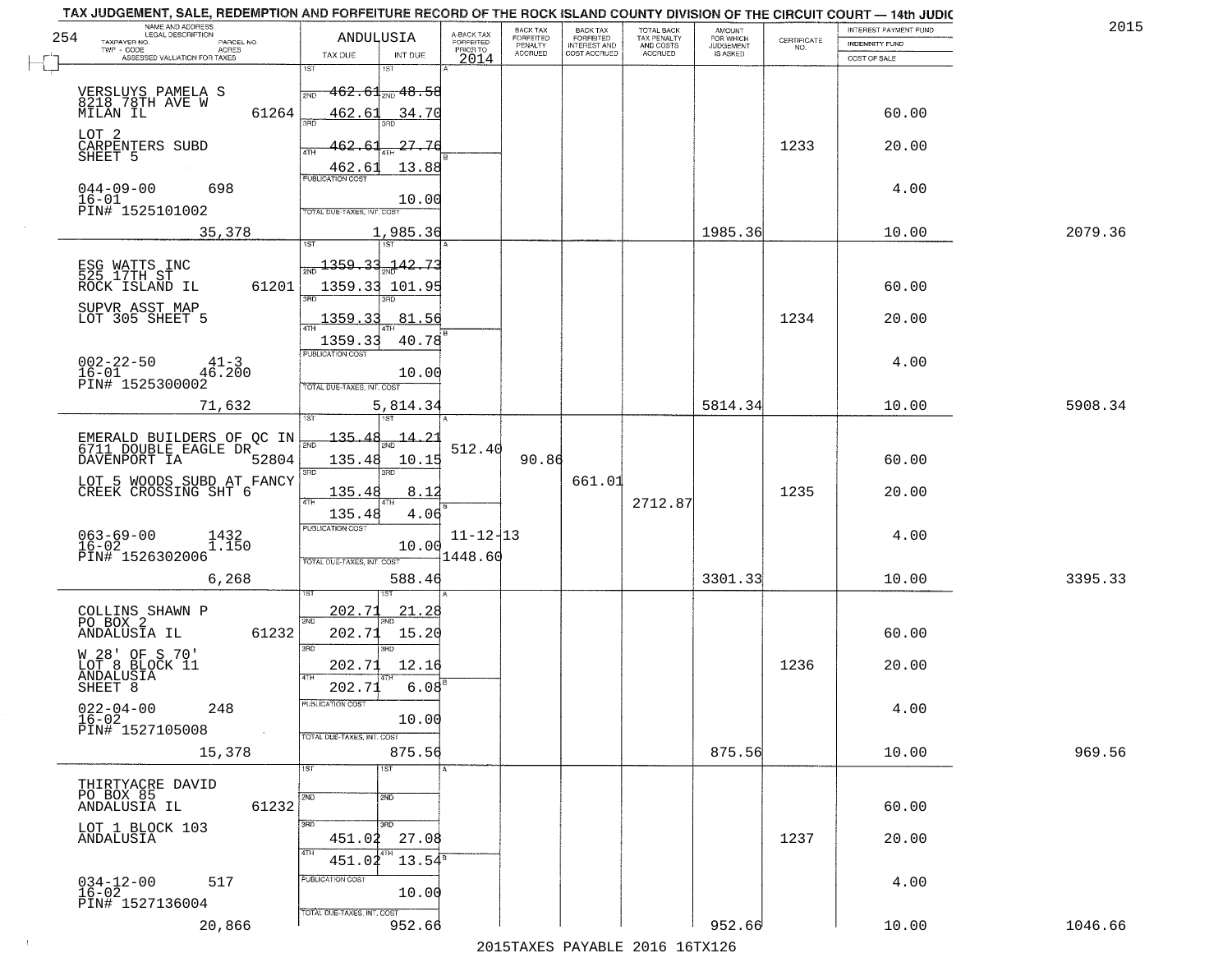| 254                                      |                                               | RATE            |                                                                          | TAX JUDGEMENT, SALE, REDEMPTION AND FORFEITURE RECORD OF THE ROCK ISLAND COUNTY DIVISION OF THE CIRCUIT COURT — 14th JUDICIAL CIRCUIT OF ILLINOIS 2015                                                                                                                     | TOTAL DUE<br>TO REDEEM                                                                                                                                                                                                                                                                                                                                         |                                     | DATE OF REDEMP-                          |                                                                                               |
|------------------------------------------|-----------------------------------------------|-----------------|--------------------------------------------------------------------------|----------------------------------------------------------------------------------------------------------------------------------------------------------------------------------------------------------------------------------------------------------------------------|----------------------------------------------------------------------------------------------------------------------------------------------------------------------------------------------------------------------------------------------------------------------------------------------------------------------------------------------------------------|-------------------------------------|------------------------------------------|-----------------------------------------------------------------------------------------------|
|                                          | BY WHOM<br>PURCHASED                          | %<br><b>BID</b> | $\begin{array}{c}\n\text{ANDULUS I} \\ \text{DATE of SALE}\n\end{array}$ | SUBSEQUENT TAXES PAID, FEES, AND TIME EXTENSION                                                                                                                                                                                                                            | FROM SALE<br>LESS<br>COUNTY CLERK FEE                                                                                                                                                                                                                                                                                                                          | BY WHOM REDEEMED                    | TION OR DEED<br><b>MO</b><br>DAY<br>YEAR | RECEIVED REDEMPTION<br>MONEY IN FULL                                                          |
| PIN# 1525101002<br>REALTAX DEV LT'D<br>1 | $\sim$                                        | 01              | 12/29/2016                                                               | 01/25/2017 Time Ext & incl<br>02/08/2017 Take Notice Fee                                                                                                                                                                                                                   | 07/01/2019<br>20.59                                                                                                                                                                                                                                                                                                                                            |                                     |                                          | Certificate<br>Returned<br>& Cancelled<br>03/23/2017                                          |
|                                          |                                               |                 |                                                                          |                                                                                                                                                                                                                                                                            | 2,120.74<br>160.00                                                                                                                                                                                                                                                                                                                                             | ICG LERETA LLC                      | 02/27/2017                               | Karen Kinney                                                                                  |
| PIN# 1525300002<br>RICO TRUSTEE<br>2     |                                               | 18              |                                                                          | $[03/14/2017 \tTime Ext & incl \\ 03/14/2017 \tTake Notice Free \\ 11/17/2018 Subs paid \\ 12/29/2016 \t[ 11/18/2017 Subs paid]$                                                                                                                                           | 07/29/2019<br>20.59<br>5.733.44<br>5,772.64                                                                                                                                                                                                                                                                                                                    |                                     |                                          | Certificate<br>Returned<br>$\frac{1}{6}$ Cancelled 2<br>03/07/2019                            |
|                                          |                                               |                 |                                                                          |                                                                                                                                                                                                                                                                            |                                                                                                                                                                                                                                                                                                                                                                | $23,762.45$<br>160.00 J L WATTS CO  | 12/21/2018                               | Karen Kinney                                                                                  |
| PIN# 1526302006<br>TRUSTEE<br>RICO<br>3  |                                               | 18              | 12/29/2016                                                               | $03/14/2017$ Time Ext & incl<br>$03/14/2017$ Take Notice Fee<br>$02/11/2019$ Take Notice Fee<br>$02/22/2019$ Publication Fee<br>$02/25/2019$ Sheriffs Fee<br>$11/17/2018$ Subs paid<br>$11/18/2017$ Subs paid                                                              | 07/29/2019<br>35.00<br>35.00<br>5.18<br>5.80<br>13.83<br>600.43<br>602.20                                                                                                                                                                                                                                                                                      |                                     |                                          | TAX DEED ISSUED<br>Certificate<br>Returned<br>-3<br>& Cancelled<br>09/16/2019<br>Karen Kinney |
| 4                                        | PIN# 1527105008<br>STEVE SODEMAN LIVING TRUST |                 |                                                                          | 01/17/2017 Time Ext & incl<br>01/17/2017 Take Notice Fee<br>11/20/2018 Subs paid<br>12/29/2016 11/21/2017 Subs paid                                                                                                                                                        | 12/20/2019<br>20.47<br>883.48<br>886.06                                                                                                                                                                                                                                                                                                                        |                                     |                                          | Certificate<br>Returned<br>& Cancelled 4<br>07/05/2019                                        |
|                                          |                                               |                 |                                                                          |                                                                                                                                                                                                                                                                            |                                                                                                                                                                                                                                                                                                                                                                | 3, 126.72<br>160.00 SHAWN COLLINS   | 06/18/2019                               | Karen Kinney                                                                                  |
| 5                                        | PIN# 1527136004<br>STEVE SODEMAN LIVING TRUST |                 |                                                                          | r<br>$12/29/2016$<br>$01/17/2017$ Take Notice Fee<br>$12/29/2016$<br>$08/21/2019$ Take Notice Fee<br>$08/21/2019$ Circuit Clerks Fee<br>$08/21/2019$ Subsidiation Fee<br>$08/21/2019$ Sublication Fee<br>$08/26/2019$ Sublication Fee<br>$08/28$<br>$11/21/2017$ Subs paid | 12/20/2019<br>20.47<br>35.00<br>$1, \begin{smallmatrix} 1 & 0 & 0 & 0 \\ 1 & 1 & 0 & 0 & 0 \\ 1 & 1 & 0 & 0 & 0 \\ 1 & 0 & 4 & 0 & 0 & 0 \\ 3 & 0 & 0 & 0 & 8 \\ 1 & 0 & 3 & 7 & 4 & 0 \\ 1 & 0 & 3 & 4 & 7 & 8 \\ 2 & 3 & 4 & 7 & 8 & 8 \\ 3 & 4 & 7 & 8 & 8 & 8 \\ 4 & 3 & 4 & 7 & 8 & 8 \\ 5 & 6 & 7 & 8 & 8 & 8 \\ 1 & 0 & 0 & 0 & 0 & 0 \\ 1 & 0 & 0 & 0$ | 8,948.91<br>160.00 DAVID THIRTYACRE | 12/19/2019                               | Certificate<br>Returned<br>& Cancelled 5<br>01/03/2020<br>Karen Kinney                        |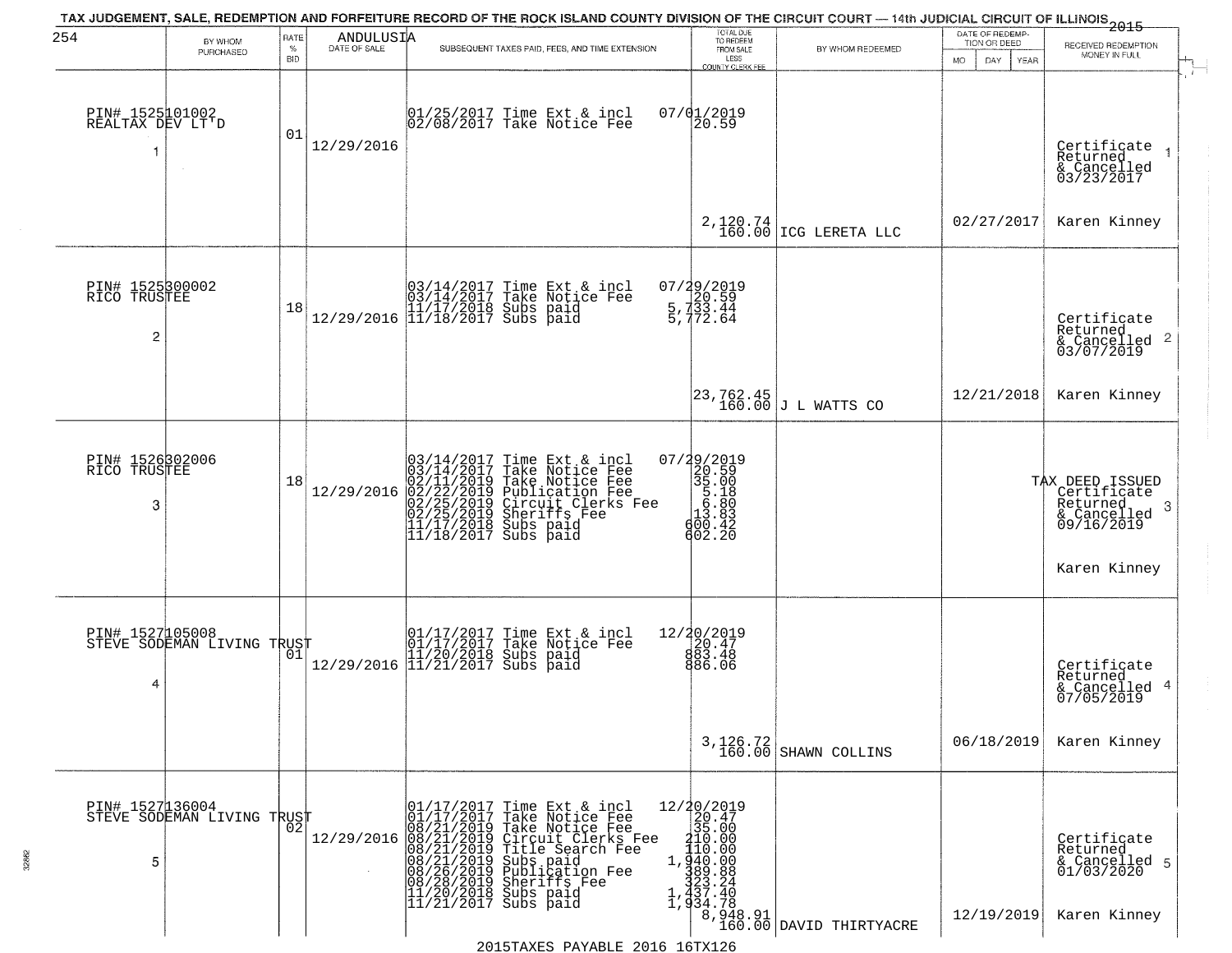| 255 | TAX JUDGEMENT, SALE, REDEMPTION AND FORFEITURE RECORD OF THE ROCK ISLAND COUNTY DIVISION OF THE CIRCUIT COURT — 14th JUDIC<br>NAME AND ADDRESS<br>LEGAL DESCRIPTION |                                   |                    |                                     | BACK TAX<br><b>FORFEITED</b> | <b>BACK TAX</b>                           |                                                   | <b>AMOUNT</b>                      |                    | INTEREST PAYMENT FUND | 201     |
|-----|---------------------------------------------------------------------------------------------------------------------------------------------------------------------|-----------------------------------|--------------------|-------------------------------------|------------------------------|-------------------------------------------|---------------------------------------------------|------------------------------------|--------------------|-----------------------|---------|
|     | TAXPAYER NO.<br>PARCEL NO.<br>$TWP - CODE$<br><b>ACRES</b><br>ASSESSED VALUATION FOR TAXES                                                                          | ANDULUSIA<br>TAX DUE              | INT DUE            | A-BACK TAX<br>FORFEITED<br>PRIOR TO | PENALTY<br>ACCRUED           | FORFEITED<br>INTEREST AND<br>COST ACCRUED | TOTAL BACK<br>TAX PENALTY<br>AND COSTS<br>ACCRUED | FOR WHICH<br>JUDGEMENT<br>IS ASKED | CERTIFICATE<br>NO. | <b>INDEMNITY FUND</b> |         |
|     |                                                                                                                                                                     | $\overline{1ST}$                  | 1ST                | 2014                                |                              |                                           |                                                   |                                    |                    | COST OF SALE          |         |
|     | SEIDL DARLENE C                                                                                                                                                     | 2ND                               | 2ND                |                                     |                              |                                           |                                                   |                                    |                    |                       |         |
|     | PO BOX 248<br>ANDALUSIA IL<br>61232                                                                                                                                 | 882.48                            | 66.20              |                                     |                              |                                           |                                                   |                                    |                    | 60.00                 |         |
|     | LOT 86                                                                                                                                                              | 3BD                               |                    |                                     |                              |                                           |                                                   |                                    |                    |                       |         |
|     | MISSISSIPPI MEADOWS ADD<br>PARCEL 2                                                                                                                                 | 882.<br>4TH                       | 52.96              |                                     |                              |                                           |                                                   |                                    | 1238               | 20.00                 |         |
|     | SHEET 10A                                                                                                                                                           | 882.48<br>PUBLICATION COST        | 26.48              |                                     |                              |                                           |                                                   |                                    |                    |                       |         |
|     | $054 - 16 - 00$<br>914<br>$16 - 02$                                                                                                                                 |                                   | 10.00              |                                     |                              |                                           |                                                   |                                    |                    | 4.00                  |         |
|     | PIN# 1528201095                                                                                                                                                     | TOTAL DUE-TAXES, INT, COST        |                    |                                     |                              |                                           |                                                   |                                    |                    |                       |         |
|     | 46,827                                                                                                                                                              | 1ST                               | 2,803.08<br> 1ST   |                                     |                              |                                           |                                                   | 2803.08                            |                    | 10.00                 | 2897.08 |
|     | SEIDL DARLENE C<br>PO BOX 248                                                                                                                                       | 2ND                               | 2ND                |                                     |                              |                                           |                                                   |                                    |                    |                       |         |
|     | 61232<br>ANDALUSIA IL                                                                                                                                               | 131.42                            | 9.85               |                                     |                              |                                           |                                                   |                                    |                    | 60.00                 |         |
|     | LOT 85                                                                                                                                                              | <u>श्मा</u>                       |                    |                                     |                              |                                           |                                                   |                                    |                    |                       |         |
|     | MISSISSIPPI MEADOWS ADD<br>PARCEL 2                                                                                                                                 | 131<br>$\overline{a}$<br>ৰ্বাম    | 7.88               |                                     |                              |                                           |                                                   |                                    | 1239               | 20.00                 |         |
|     | SHEET 10A                                                                                                                                                           | 131.4<br>PUBLICATION COST         | 3.94               |                                     |                              |                                           |                                                   |                                    |                    |                       |         |
|     | $054 - 15 - 00$<br>913<br>$16 - 02$                                                                                                                                 |                                   | 10.00              |                                     |                              |                                           |                                                   |                                    |                    | 4.00                  |         |
|     | PIN# <sup>-1528201099</sup>                                                                                                                                         | TOTAL DUE-TAXES, INT. COST        |                    |                                     |                              |                                           |                                                   |                                    |                    |                       |         |
|     | 6,080                                                                                                                                                               | 1S1                               | 425.93             |                                     |                              |                                           |                                                   | 425.93                             |                    | 10.00                 | 519.93  |
|     | NOVAK VIRGINA V<br>304 SW 12TH ST                                                                                                                                   | 913.43<br>2ND                     | 95.90              |                                     |                              |                                           |                                                   |                                    |                    |                       |         |
|     | 61231<br>ALEDO IL                                                                                                                                                   | 913.43                            | 68.50              |                                     |                              |                                           |                                                   |                                    |                    | 60.00                 |         |
|     | LOT 90                                                                                                                                                              | 3RD                               | 3RD                |                                     |                              |                                           |                                                   |                                    |                    |                       |         |
|     | MISSISSIPPI MEADOW ADD<br>PARCEL <sup>1</sup>                                                                                                                       | 913.43<br>4TH                     | 54.80              |                                     |                              |                                           |                                                   |                                    | 1240               | 20.00                 |         |
|     | SHEET 10A                                                                                                                                                           | 913.43<br><b>PUBLICATION COST</b> | 27.40              |                                     |                              |                                           |                                                   |                                    |                    |                       |         |
|     | $048 - 19 - 00$<br>16-02<br>788                                                                                                                                     |                                   | 10.00              |                                     |                              |                                           |                                                   |                                    |                    | 4.00                  |         |
|     | PIN# 1528202028                                                                                                                                                     | TOTAL OUE-TAXES, INT. COST        |                    |                                     |                              |                                           |                                                   |                                    |                    |                       |         |
|     | 48,259                                                                                                                                                              |                                   | 3,910.32<br>ड़ा    |                                     |                              |                                           |                                                   | 3910.32                            |                    | 10.00                 | 4004.32 |
|     | SHAFFER RANDY J/DIANN M<br>610 5TH AVE W                                                                                                                            |                                   |                    |                                     |                              |                                           |                                                   |                                    |                    |                       |         |
|     | 61232<br>ANDALUSIA IL                                                                                                                                               | 2ND                               | 2ND                |                                     |                              |                                           |                                                   |                                    |                    | 60.00                 |         |
|     | LOT 52                                                                                                                                                              | 3RD                               | 3 <sub>BD</sub>    |                                     |                              |                                           |                                                   |                                    |                    |                       |         |
|     | MISSISSIPPI MEADOW ADD<br>PARCEL 1                                                                                                                                  | 4TH                               |                    | в                                   |                              |                                           |                                                   |                                    | 1241               | 20.00                 |         |
|     | SHEET 10A                                                                                                                                                           | 131.42<br>PUBLICATION COST        | 3.94               |                                     |                              |                                           |                                                   |                                    |                    |                       |         |
|     | $047 - 01 - 00$<br>750<br>16-02                                                                                                                                     |                                   | 10.00              |                                     |                              |                                           |                                                   |                                    |                    | 4.00                  |         |
|     | PIN# 1528202060                                                                                                                                                     | TOTAL DUE-TAXES, INT. COST        |                    |                                     |                              |                                           |                                                   |                                    |                    |                       |         |
|     | 6,080                                                                                                                                                               | 1ST                               | 145.36<br>1ST      |                                     |                              |                                           |                                                   | 145.36                             |                    | 10.00                 | 239.36  |
|     | MARTIN CHARLES<br>24611 124TH AVE W                                                                                                                                 | 704.75                            | 73.99              |                                     |                              |                                           |                                                   |                                    |                    |                       |         |
|     | ILLINOIS CITY IL<br>61259                                                                                                                                           | 2ND<br>704.75                     | 52.85              |                                     |                              |                                           |                                                   |                                    |                    | 60.00                 |         |
|     | LOT 1                                                                                                                                                               | 3RD                               | 3RD                |                                     |                              |                                           |                                                   |                                    |                    |                       |         |
|     | LÁRSONS 2ND ADD<br>SHEET 12                                                                                                                                         | 704.75<br>4TH<br>704.75           | 42.28<br>$21.14^5$ |                                     |                              |                                           |                                                   |                                    | 1242               | 20.00                 |         |
|     | $056 - 04 - 00$<br>946                                                                                                                                              | PUBLICATION COST                  |                    |                                     |                              |                                           |                                                   |                                    |                    | 4.00                  |         |
|     | $16 - 01$<br>PIN# 1529405003                                                                                                                                        |                                   | 10.00              |                                     |                              |                                           |                                                   |                                    |                    |                       |         |
|     | 43,138                                                                                                                                                              | TOTAL DUE-TAXES, INT. COST        | 3,019.26           |                                     |                              |                                           |                                                   | 3019.26                            |                    | 10.00                 | 3113.26 |
|     |                                                                                                                                                                     |                                   |                    |                                     |                              |                                           |                                                   |                                    |                    |                       |         |

 $\sim 10^{-1}$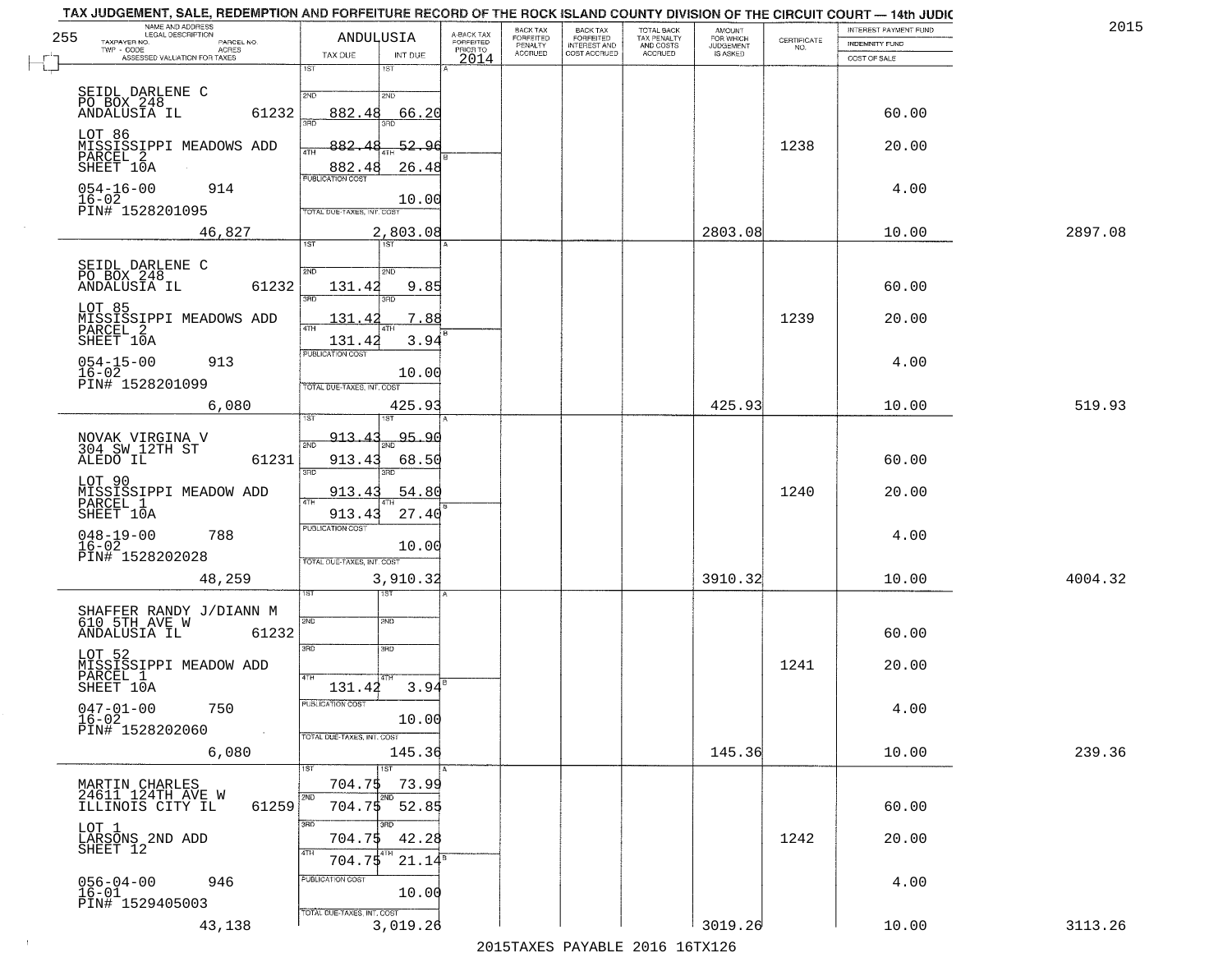| 255                  | BY WHOM<br>PURCHASED                              | RATE<br>$\%$<br><b>BID</b> | $\begin{array}{c}\n\text{ANDULUS I} \\ \text{DATE of SALE}\n\end{array}$ | TAX JUDGEMENT, SALE, REDEMPTION AND FORFEITURE RECORD OF THE ROCK ISLAND COUNTY DIVISION OF THE CIRCUIT COURT — 14th JUDICIAL CIRCUIT OF ILLINOIS 2015<br>SUBSEQUENT TAXES PAID, FEES, AND TIME EXTENSION                                             | TOTAL DUE<br>TO REDEEM<br>FROM SALE<br>LESS                                                                                                                             | BY WHOM REDEEMED                                                                     | DATE OF REDEMP-<br>TION OR DEED<br>MO.<br>DAY.<br>YEAR | RECEIVED REDEMPTION<br>MONEY IN FULL                                      |
|----------------------|---------------------------------------------------|----------------------------|--------------------------------------------------------------------------|-------------------------------------------------------------------------------------------------------------------------------------------------------------------------------------------------------------------------------------------------------|-------------------------------------------------------------------------------------------------------------------------------------------------------------------------|--------------------------------------------------------------------------------------|--------------------------------------------------------|---------------------------------------------------------------------------|
|                      | PIN# 1528201095    <br>STEVE SODEMAN LIVING TRUST | 00                         | 12/29/2016                                                               | 01/17/2017 Time Ext & incl<br>01/17/2017 Take Notice Fee                                                                                                                                                                                              | <b>COUNTY CLERK FEE</b><br>12/20/2019<br>20.47                                                                                                                          |                                                                                      |                                                        | Certificate<br>Returned<br>& Cancelled<br>05/23/2017                      |
|                      |                                                   |                            |                                                                          |                                                                                                                                                                                                                                                       |                                                                                                                                                                         | 2,917.55<br>160.00 DARLENE C SEIDL                                                   | 04/28/2017                                             | Karen Kinney                                                              |
| $\overline{c}$       | PIN# 1528201099<br>STEVE SODEMAN LIVING TRUST     | 18                         | 12/29/2016                                                               | $\begin{array}{cc}  01/17/2017 \text{ Time} & \text{Ext} & \text{incl} \\  01/17/2017 \text{ Take Notice } \text{Fe} \end{array}$                                                                                                                     | 12/20/2019<br>20.47                                                                                                                                                     |                                                                                      |                                                        | Certificate<br>Returned<br>& Cancelled 2<br>05/23/2017                    |
|                      |                                                   |                            |                                                                          |                                                                                                                                                                                                                                                       |                                                                                                                                                                         | 633.99<br>160.00 DARLENE C SEIDL                                                     | 04/28/2017                                             | Karen Kinney                                                              |
| PIN# 1528202028<br>3 | STEVE SODEMAN LIVING TRUST                        | 00                         | 12/29/2016                                                               | 01/17/2017 Time Ext & incl<br>01/17/2017 Take Notice Fee<br>08/21/2019 Circuit Clerks Fee<br>08/21/2019 Circuit Clerks Fee<br>08/21/2019 Title Search Fee<br>08/21/2019 Subs paid<br>00/26/2019 Sheriffs Fee<br>10/15/2019 Sheriffs Fee<br>11/20/2018 | 12/20/2019<br>$\begin{array}{r} 2/201 \\ 201 \\ 35.60 \\ 410.00 \\ 3,410.00 \\ 442.20 \\ 462.46 \\ 3,876.04 \\ 3,876.48 \\ 3,910.83 \end{array}$<br>19,033.42<br>160.00 | GOMEZ TITLE                                                                          | 11/19/2019                                             | Certificate<br>Returned<br>3<br>& Cancelled<br>01/06/2020<br>Karen Kinney |
| 4                    | PIN# 1528202060<br>STEVE SODEMAN LIVING TRUST     |                            | 12/29/2016                                                               | $\begin{array}{cc} 01/17/2017 \\ 01/17/2017 \\ \end{array}$ Take Notice Fee                                                                                                                                                                           | 12/20/2019<br>$\left[20.47\right]$                                                                                                                                      |                                                                                      |                                                        | Certificate<br>Returned<br>& Cancelled 4<br>05/23/2017                    |
|                      |                                                   |                            |                                                                          |                                                                                                                                                                                                                                                       |                                                                                                                                                                         | $\begin{array}{c c} 302.91 \ \hline 160.00 \ \hline \end{array}$ RANDY/DIANN SHAFFER | 04/07/2017                                             | Karen Kinney                                                              |
| PIN# 1529405003<br>5 | STEVE SODEMAN LIVING TRUST<br>  00                |                            | 12/29/2016                                                               | 01/17/2017 Time Ext & incl<br>01/17/2017 Take Notice Fee<br>11/21/2017 Subs paid                                                                                                                                                                      | 12/20/2019<br>3,007.34                                                                                                                                                  |                                                                                      |                                                        | Certificate<br>Returned<br>& Cancelled 5<br>03/05/2018                    |
|                      |                                                   |                            |                                                                          |                                                                                                                                                                                                                                                       |                                                                                                                                                                         | $6, 501.95$<br>160.00 CHARLES MARTIN                                                 | 02/28/2018                                             | Karen Kinney                                                              |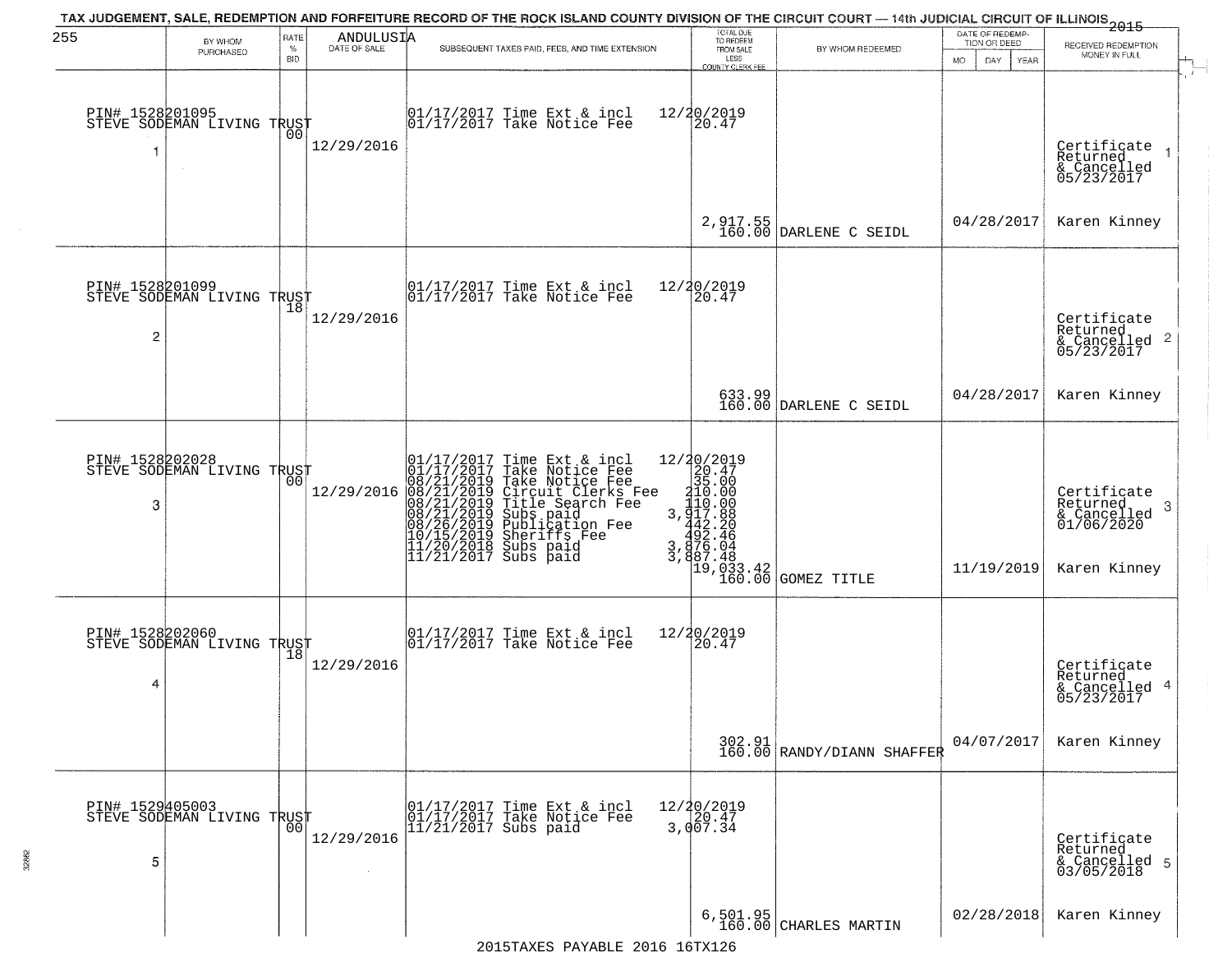|     | TAX JUDGEMENT, SALE, REDEMPTION AND FORFEITURE RECORD OF THE ROCK ISLAND COUNTY DIVISION OF THE CIRCUIT COURT — 14th JUDIC |                                             |                                     |                                 |                                                       |                                                   |                                  |                                                                 |                       |         |
|-----|----------------------------------------------------------------------------------------------------------------------------|---------------------------------------------|-------------------------------------|---------------------------------|-------------------------------------------------------|---------------------------------------------------|----------------------------------|-----------------------------------------------------------------|-----------------------|---------|
|     | NAME AND ADDRESS<br>LEGAL DESCRIPTION                                                                                      |                                             |                                     | BACK TAX                        |                                                       | TOTAL BACK<br>TAX PENALTY<br>AND COSTS<br>ACCRUED |                                  |                                                                 | INTEREST PAYMENT FUND | 2015    |
| 256 | TAXPAYER NO.<br>PARCEL NO.                                                                                                 | ANDULUSIA                                   | A-BACK TAX<br>FORFEITED<br>PRIOR TO | FORFEITED<br>PENALTY<br>ACCRUED | BACK TAX<br>FORFEITED<br>INTEREST AND<br>COST ACCRUED |                                                   | AMOUNT<br>FOR WHICH<br>JUDGEMENT | $\begin{array}{c} \text{CERTIFICATE} \\ \text{NO.} \end{array}$ | <b>INDEMNITY FUND</b> |         |
|     | $\textsf{TWP} \textsf{-CODE}$<br>- CODE<br>ASSESSED VALUATION FOR TAXES                                                    | TAX DUE                                     | INT DUE<br>2014                     |                                 |                                                       |                                                   | IS ASKED                         |                                                                 | COST OF SALE          |         |
|     |                                                                                                                            | $\overline{1ST}$<br>1ST                     |                                     |                                 |                                                       |                                                   |                                  |                                                                 |                       |         |
|     |                                                                                                                            |                                             |                                     |                                 |                                                       |                                                   |                                  |                                                                 |                       |         |
|     | LETTS J SEAN<br>15930 28TH ST W<br>MILAN IL                                                                                | $\frac{1}{200}$ 250.64 <sub>2ND</sub> 26.32 |                                     |                                 |                                                       |                                                   |                                  |                                                                 |                       |         |
|     | 61264                                                                                                                      | 250.64                                      | 18.80                               |                                 |                                                       |                                                   |                                  |                                                                 | 60.00                 |         |
|     |                                                                                                                            | 3BD<br>3RD                                  |                                     |                                 |                                                       |                                                   |                                  |                                                                 |                       |         |
|     | SUPVR ASST MAP                                                                                                             |                                             |                                     |                                 |                                                       |                                                   |                                  |                                                                 |                       |         |
|     | LOT 301 SHEET 13                                                                                                           | 250.<br>4TH                                 | $-15 - 04$                          |                                 |                                                       |                                                   |                                  | 1243                                                            | 20.00                 |         |
|     |                                                                                                                            | 250.64                                      | 7.52                                |                                 |                                                       |                                                   |                                  |                                                                 |                       |         |
|     |                                                                                                                            | <b>PUBLICATION COST</b>                     |                                     |                                 |                                                       |                                                   |                                  |                                                                 |                       |         |
|     | $007 - 19 - 00$<br>$16 - 01$<br>119                                                                                        |                                             |                                     |                                 |                                                       |                                                   |                                  |                                                                 | 4.00                  |         |
|     | $16-01$<br>PIN# 1530300013                                                                                                 |                                             | 10.00                               |                                 |                                                       |                                                   |                                  |                                                                 |                       |         |
|     |                                                                                                                            | TOTAL DUE-TAXES, INT. COST                  |                                     |                                 |                                                       |                                                   |                                  |                                                                 |                       |         |
|     | 13,208                                                                                                                     |                                             | 1,080.24                            |                                 |                                                       |                                                   | 1080.24                          |                                                                 | 10.00                 | 1174.24 |
|     |                                                                                                                            | 1ST <sup>1</sup><br>187                     |                                     |                                 |                                                       |                                                   |                                  |                                                                 |                       |         |
|     |                                                                                                                            |                                             |                                     |                                 |                                                       |                                                   |                                  |                                                                 |                       |         |
|     | WATTS E S G INC<br>525 17TH ST                                                                                             | $-186.75$<br>2ND                            | $-19.60$                            |                                 |                                                       |                                                   |                                  |                                                                 |                       |         |
|     | 61201<br>ROCK ISLAND IL                                                                                                    | 186.75                                      | 14.00                               |                                 |                                                       |                                                   |                                  |                                                                 | 60.00                 |         |
|     |                                                                                                                            |                                             |                                     |                                 |                                                       |                                                   |                                  |                                                                 |                       |         |
|     | SUPVR ASST MAP<br>LOT 102 SHEET 19                                                                                         |                                             |                                     |                                 |                                                       |                                                   |                                  |                                                                 |                       |         |
|     |                                                                                                                            | 186.75<br>47H<br>4TH                        | $\overline{11.20}$                  |                                 |                                                       |                                                   |                                  | 1244                                                            | 20.00                 |         |
|     |                                                                                                                            | 186.75                                      | 5.60                                |                                 |                                                       |                                                   |                                  |                                                                 |                       |         |
|     |                                                                                                                            | PUBLICATION COST                            |                                     |                                 |                                                       |                                                   |                                  |                                                                 |                       |         |
|     | $011 - 20 - 00$<br>16-01<br>198                                                                                            |                                             |                                     |                                 |                                                       |                                                   |                                  |                                                                 | 4.00                  |         |
|     | 80.000                                                                                                                     |                                             | 10.00                               |                                 |                                                       |                                                   |                                  |                                                                 |                       |         |
|     | PIN# 1536100003                                                                                                            | TOTAL DUE-TAXES, INT. COST                  |                                     |                                 |                                                       |                                                   |                                  |                                                                 |                       |         |
|     | 9,841<br>FARM                                                                                                              |                                             | 807.40                              |                                 |                                                       |                                                   | 807.40                           |                                                                 | 10.00                 | 901.40  |
|     |                                                                                                                            | 1ST                                         |                                     |                                 |                                                       |                                                   |                                  |                                                                 |                       |         |
|     |                                                                                                                            |                                             |                                     |                                 |                                                       |                                                   |                                  |                                                                 |                       |         |
|     | CUENO FREDERICK/RAYMONDA<br>10011 77TH ST W                                                                                | 2ND<br>SND                                  |                                     |                                 |                                                       |                                                   |                                  |                                                                 |                       |         |
|     | TAYLOR RIDGE IL<br>61284                                                                                                   | 1549.45 116.20                              |                                     |                                 |                                                       |                                                   |                                  |                                                                 | 60.00                 |         |
|     |                                                                                                                            | 3BD<br>3RD                                  |                                     |                                 |                                                       |                                                   |                                  |                                                                 |                       |         |
|     | LOT 8                                                                                                                      |                                             |                                     |                                 |                                                       |                                                   |                                  |                                                                 |                       |         |
|     | J VERSCHOORE SUBD<br>SHEET 19                                                                                              | 1549.45                                     | 92.96                               |                                 |                                                       |                                                   |                                  | 1245                                                            | 20.00                 |         |
|     |                                                                                                                            | 1549.45                                     | 46.48                               |                                 |                                                       |                                                   |                                  |                                                                 |                       |         |
|     |                                                                                                                            | <b>PUBLICATION COST</b>                     |                                     |                                 |                                                       |                                                   |                                  |                                                                 |                       |         |
|     | $062 - 22 - 00$<br>16-01<br>1285<br>9.830                                                                                  |                                             |                                     |                                 |                                                       |                                                   |                                  |                                                                 | 4.00                  |         |
|     |                                                                                                                            |                                             | 10.00                               |                                 |                                                       |                                                   |                                  |                                                                 |                       |         |
|     | PIN# 1536401003                                                                                                            | TOTAL OUE-TAXES, INT. COST                  |                                     |                                 |                                                       |                                                   |                                  |                                                                 |                       |         |
|     | 87,651                                                                                                                     |                                             | 4,913.99                            |                                 |                                                       |                                                   | 4913.99                          |                                                                 | 10.00                 | 5007.99 |
|     |                                                                                                                            | १९४                                         |                                     |                                 |                                                       |                                                   |                                  |                                                                 |                       |         |
|     |                                                                                                                            |                                             |                                     |                                 |                                                       |                                                   |                                  |                                                                 |                       |         |
|     |                                                                                                                            | 2ND<br>2ND                                  |                                     |                                 |                                                       |                                                   |                                  |                                                                 |                       |         |
|     |                                                                                                                            |                                             |                                     |                                 |                                                       |                                                   |                                  |                                                                 |                       |         |
|     |                                                                                                                            | 3BD<br>3BD                                  |                                     |                                 |                                                       |                                                   |                                  |                                                                 |                       |         |
|     |                                                                                                                            |                                             |                                     |                                 |                                                       |                                                   |                                  |                                                                 |                       |         |
|     |                                                                                                                            | 4TH<br>बाम                                  |                                     |                                 |                                                       |                                                   |                                  |                                                                 |                       |         |
|     |                                                                                                                            |                                             | B.                                  |                                 |                                                       |                                                   |                                  |                                                                 |                       |         |
|     |                                                                                                                            | PUBLICATION COST                            |                                     |                                 |                                                       |                                                   |                                  |                                                                 |                       |         |
|     |                                                                                                                            |                                             |                                     |                                 |                                                       |                                                   |                                  |                                                                 |                       |         |
|     |                                                                                                                            |                                             |                                     |                                 |                                                       |                                                   |                                  |                                                                 |                       |         |
|     |                                                                                                                            | <b>TOTAL DUE-TAXES, INT. COST</b>           |                                     |                                 |                                                       |                                                   |                                  |                                                                 |                       |         |
|     |                                                                                                                            |                                             |                                     |                                 |                                                       |                                                   |                                  |                                                                 |                       |         |
|     |                                                                                                                            | 1ST<br><b>TST</b>                           |                                     |                                 |                                                       |                                                   |                                  |                                                                 |                       |         |
|     |                                                                                                                            |                                             |                                     |                                 |                                                       |                                                   |                                  |                                                                 |                       |         |
|     |                                                                                                                            | 2ND<br>2ND                                  |                                     |                                 |                                                       |                                                   |                                  |                                                                 |                       |         |
|     |                                                                                                                            |                                             |                                     |                                 |                                                       |                                                   |                                  |                                                                 |                       |         |
|     |                                                                                                                            | 3RD<br>$\overline{\text{3AD}}$              |                                     |                                 |                                                       |                                                   |                                  |                                                                 |                       |         |
|     |                                                                                                                            |                                             |                                     |                                 |                                                       |                                                   |                                  |                                                                 |                       |         |
|     |                                                                                                                            |                                             |                                     |                                 |                                                       |                                                   |                                  |                                                                 |                       |         |
|     |                                                                                                                            | 4TH<br>4TH                                  |                                     |                                 |                                                       |                                                   |                                  |                                                                 |                       |         |
|     |                                                                                                                            |                                             |                                     |                                 |                                                       |                                                   |                                  |                                                                 |                       |         |
|     |                                                                                                                            | PUBLICATION COST                            |                                     |                                 |                                                       |                                                   |                                  |                                                                 |                       |         |
|     |                                                                                                                            |                                             |                                     |                                 |                                                       |                                                   |                                  |                                                                 |                       |         |
|     |                                                                                                                            | TOTAL DUE-TAXES, INT. COST                  |                                     |                                 |                                                       |                                                   |                                  |                                                                 |                       |         |
|     |                                                                                                                            |                                             |                                     |                                 |                                                       | 2015TAXES PAYABLE 2016 16TX126                    |                                  |                                                                 |                       |         |
|     |                                                                                                                            |                                             |                                     |                                 |                                                       |                                                   |                                  |                                                                 |                       |         |
|     |                                                                                                                            |                                             |                                     |                                 |                                                       |                                                   |                                  |                                                                 |                       |         |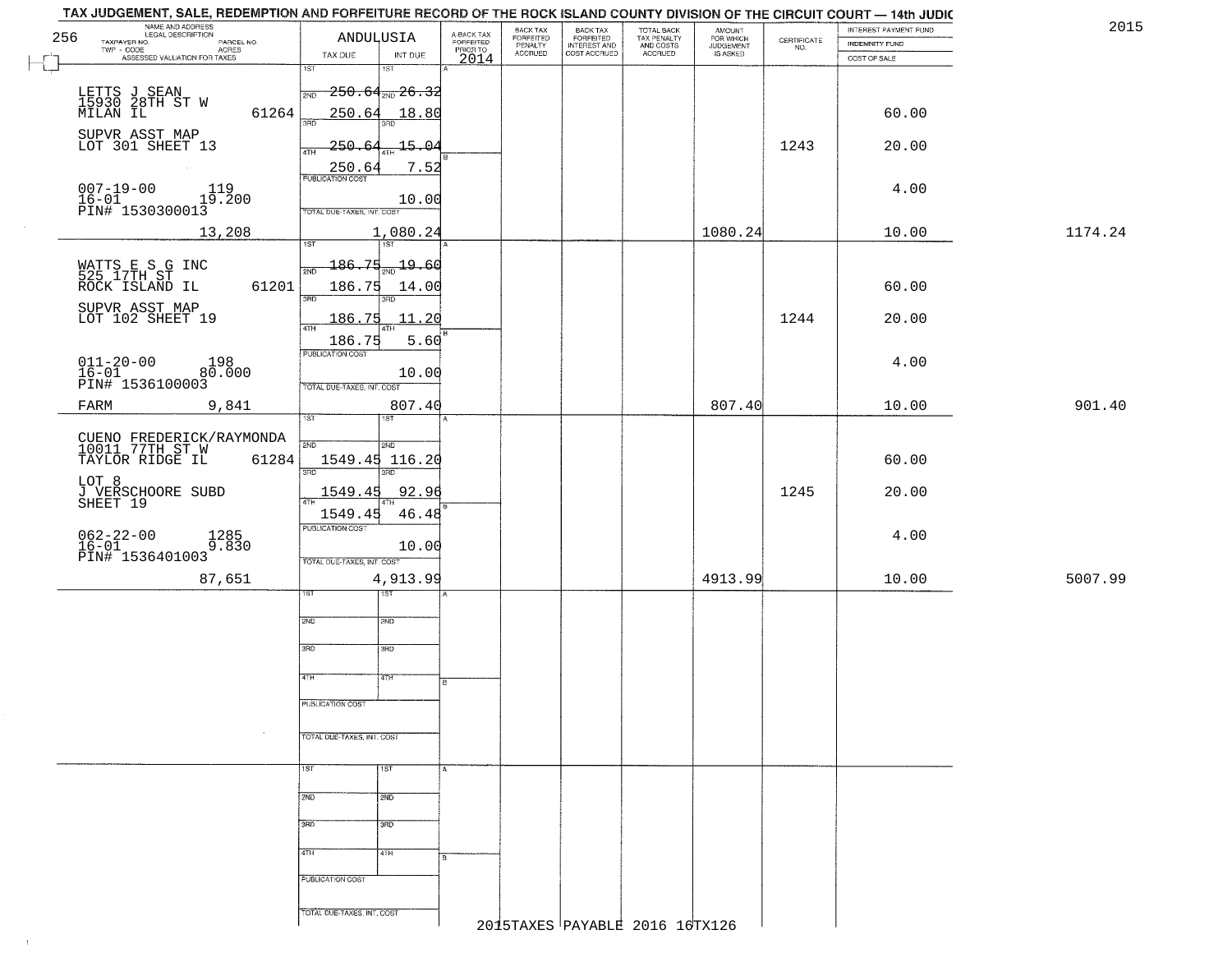|                                           |                                                     |                            |            | TAX JUDGEMENT, SALE, REDEMPTION AND FORFEITURE RECORD OF THE ROCK ISLAND COUNTY DIVISION OF THE CIRCUIT COURT — 14th JUDICIAL CIRCUIT OF ILLINOIS<br>2015 - The Contemporary County of Tennis 1995                                                   |                                                                                                                                                                                                  |                         |                                                              |                                                                            |
|-------------------------------------------|-----------------------------------------------------|----------------------------|------------|------------------------------------------------------------------------------------------------------------------------------------------------------------------------------------------------------------------------------------------------------|--------------------------------------------------------------------------------------------------------------------------------------------------------------------------------------------------|-------------------------|--------------------------------------------------------------|----------------------------------------------------------------------------|
| 256                                       | BY WHOM<br>PURCHASED                                | RATE<br>$\%$<br><b>BID</b> | ANDULUSIA  | SUBSEQUENT TAXES PAID, FEES, AND TIME EXTENSION                                                                                                                                                                                                      | TOTAL DUE<br>TO REDEEM<br>FROM SALE<br>LESS<br>COUNTY CLERK FEE                                                                                                                                  | BY WHOM REDEEMED        | DATE OF REDEMP-<br>TION OR DEED<br><b>YEAR</b><br>MO.<br>DAY | RECEIVED REDEMPTION<br>MONEY IN FULL                                       |
| PIN# 1530300013<br>REALTAX DEV LT'D<br>-1 |                                                     | 18                         | 12/29/2016 | 01/25/2017 Time Ext & incl<br>02/08/2017 Take Notice Fee                                                                                                                                                                                             | $07/01/2019$<br>20.59                                                                                                                                                                            |                         |                                                              | Certificate<br>Returned<br>& Cancelled<br>05/23/2017                       |
|                                           |                                                     |                            |            |                                                                                                                                                                                                                                                      |                                                                                                                                                                                                  | $1,406.19$ SEAN LETTS   | 03/08/2017                                                   | Karen Kinney                                                               |
| $\overline{c}$                            | PIN# 1536100003<br>MS INVESTMENTS GROUP INC         | 0 <sub>0</sub>             |            | $[01/26/2017 \t{Time Ext & incl} 01/31/2017 \t{Take Notice Fee} 11/26/2018 \t{Subs paid} 12/29/2016 \t{12/08/2017 \t{Subs paid}$                                                                                                                     | 07/01/2019<br>1,020.59<br>1,012.24<br>924.18                                                                                                                                                     |                         |                                                              | Certificate<br>Returned<br>& Cancelled 2<br>03/07/2019                     |
|                                           |                                                     |                            |            |                                                                                                                                                                                                                                                      |                                                                                                                                                                                                  | $3,201.68$ J L WATTS CO | 12/21/2018                                                   | Karen Kinney                                                               |
| 3                                         | PIN# 1536401003      <br>STEVE SODEMAN LIVING TRUST | 00                         | 12/29/2016 | 01/17/2017 Time Ext & incl<br>01/17/2017 Take Notice Fee<br>08/21/2019 Take Notice Fee<br>08/21/2019 Circuit Clerks Fee<br>08/21/2019 Title Search Fee<br>08/21/2019 Subs paid<br>08/26/2019 Sheriffs Fee<br>11/20/2018 Subs paid<br>11/21/2017 Subs | 12/20/2019<br>20.47<br>35.00<br>$r = e$<br>$r = e$<br>$r = 110.000$<br>$r = 110.000$<br>$r = 110.000$<br>$r = 100.000$<br>$r = 100.000$<br>$r = 160.00$<br>$r = 160.00$<br>$r = 160.00$<br>CUENO |                         | 08/29/2019                                                   | Certificate<br>Returned<br>-3<br>& Cancelled<br>11/15/2019<br>Karen Kinney |
| 4                                         |                                                     |                            |            |                                                                                                                                                                                                                                                      |                                                                                                                                                                                                  |                         |                                                              | 4                                                                          |
| 5                                         |                                                     |                            |            |                                                                                                                                                                                                                                                      |                                                                                                                                                                                                  |                         |                                                              | 5                                                                          |
|                                           |                                                     |                            |            | 2015TAXES PAYABLE 2016 16TX126                                                                                                                                                                                                                       |                                                                                                                                                                                                  |                         |                                                              |                                                                            |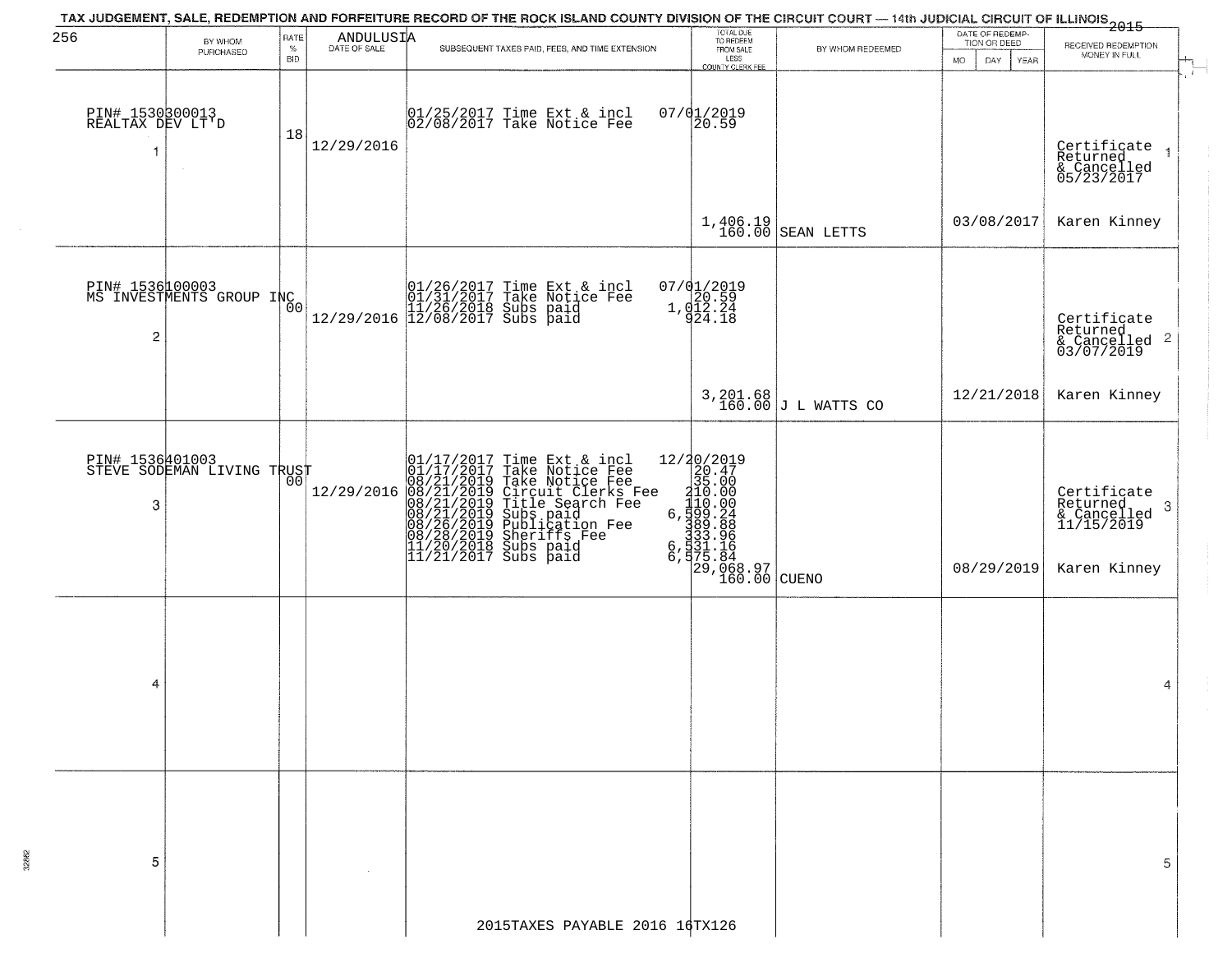|     | TAX JUDGEMENT, SALE, REDEMPTION AND FORFEITURE RECORD OF THE ROCK ISLAND COUNTY DIVISION OF THE CIRCUIT COURT - 14th JUDIC<br>NAME AND ADDRESS<br>LEGAL DESCRIPTION |                                                                                  |                         | BACK TAX                    |                                              |                                        |                                         |                                                                 | INTEREST PAYMENT FUND | 2015    |
|-----|---------------------------------------------------------------------------------------------------------------------------------------------------------------------|----------------------------------------------------------------------------------|-------------------------|-----------------------------|----------------------------------------------|----------------------------------------|-----------------------------------------|-----------------------------------------------------------------|-----------------------|---------|
| 257 | TAXPAYER NO.<br>PARCEL NO.                                                                                                                                          | <b>BUFFALO PRAIRIE</b>                                                           | A-BACK TAX<br>FORFEITED | <b>FORFEITED</b><br>PENALTY | BACK TAX<br>FORFEITED<br><b>INTEREST AND</b> | TOTAL BACK<br>TAX PENALTY<br>AND COSTS | AMOUNT<br>FOR WHICH<br><b>JUDGEMENT</b> | $\begin{array}{c} \text{CERTIFICATE} \\ \text{NO.} \end{array}$ | INDEMNITY FUND        |         |
|     | ACRES<br>ASSESSED VALUATION FOR TAXES                                                                                                                               | TAX DUE<br>INT DUE                                                               | PRIOR TO<br>2014        | <b>ACCRUED</b>              | COST ACCRUED                                 | <b>ACCRUED</b>                         | IS ASKED                                |                                                                 | COST OF SALE          |         |
|     | DOCHERTY MELONEE K                                                                                                                                                  | 1ST<br>1ST<br>$62.98_{200}$<br><del>6.58</del><br>2ND                            |                         |                             |                                              |                                        |                                         |                                                                 |                       |         |
|     | 20700 90TH AVENUE CT W<br>ILLINOIS CITY IL 612<br>61259                                                                                                             | 62.9<br>4.70<br>3RD                                                              |                         |                             |                                              |                                        |                                         |                                                                 | 60.00                 |         |
|     | RIVER ACCESS<br>DOYLE'S 1ST ADD                                                                                                                                     | 62.98<br>76<br>4TH<br>1.88                                                       |                         |                             |                                              |                                        |                                         | 1246                                                            | 20.00                 |         |
|     | $044 - 11 - 10$<br>17-02<br>712-E<br>PIN# 1433101009                                                                                                                | 62.98<br>PUBLICATION COST<br>10.00<br>TOTAL DUE-TAXES, INT. COST                 |                         |                             |                                              |                                        |                                         |                                                                 | 4.00                  |         |
|     | 3,217                                                                                                                                                               | 278.84<br><b>IST</b>                                                             |                         |                             |                                              |                                        | 278.84                                  |                                                                 | 10.00                 | 372.84  |
|     | DOCHERTY MELONEE K<br>20700 90TH AVENUE CT W<br>61259<br>ILLINOIS CITY IL                                                                                           | 31.52<br>3.29<br>31.52<br>2.35<br>3RD                                            |                         |                             |                                              |                                        |                                         |                                                                 | 60.00                 |         |
|     | WELL LOT<br>DOYLES 1ST ADD                                                                                                                                          | 31.52<br>-88                                                                     |                         |                             |                                              |                                        |                                         | 1247                                                            | 20.00                 |         |
|     | $045 - 12 - 10$<br>$735 - W$<br>$17 - 02$<br>PIN# 1433101029                                                                                                        | 31.52<br>.94<br>PUBLICATION COST<br>10.00<br>TOTAL DUE-TAXES, INT. COST          |                         |                             |                                              |                                        |                                         |                                                                 | 4.00                  |         |
|     | 1,610                                                                                                                                                               | 144.54<br>IST                                                                    |                         |                             |                                              |                                        | 144.54                                  |                                                                 | 10.00                 | 238.54  |
|     | GARARD BRYAN W<br>2920 WALNUT CT<br>52722<br>BETTENDORF IA                                                                                                          | $-233-$<br>24.50<br>2ND<br>17.50<br>233.64<br>3RD<br>3RD                         | 885.56                  | 144.88                      |                                              |                                        |                                         |                                                                 | 60.00                 |         |
|     | SUPVR ASST MAP<br>LOT 400 SHEET 48                                                                                                                                  | 233.64<br>14.00                                                                  |                         |                             | 657.74                                       | 3330.78                                |                                         | 1248                                                            | 20.00                 |         |
|     | $031 - 10 - 00$<br>17-03<br>572<br>.638<br>PIN# 1435400013                                                                                                          | 7.00<br>233.64<br><b>PUBLICATION COST</b><br>10.00<br>TOTAL OUE-TAXES, INT. COST | $12 - 13$<br>1642.60    |                             |                                              |                                        |                                         |                                                                 | 4.00                  |         |
|     | 11,901                                                                                                                                                              | 1,007.56                                                                         |                         |                             |                                              |                                        | 4338.34                                 |                                                                 | 10.00                 | 4432.34 |
|     | DEMOULIN TED<br>16512 99TH AVE W<br>ILLINOIS CITY IL<br>61259                                                                                                       | 281.76<br><u>29.61</u><br>2ND<br>281.76<br>21.15<br>3RD<br>3BD                   |                         |                             |                                              |                                        |                                         |                                                                 | 60.00                 |         |
|     | SUPVR ASST MAP<br>LOT 302 SHEET 49                                                                                                                                  | 16.92<br>281.76                                                                  |                         |                             |                                              |                                        |                                         | 1249                                                            | 20.00                 |         |
|     | $032 - 01 - 20$<br>17-03<br>$585 - 1$<br>1.000<br>PIN# 1436300002                                                                                                   | 281.76<br>8.46<br>PUBLICA HUN COS<br>10.00<br>TOTAL DUE-TAXES, INT. COST         |                         |                             |                                              |                                        |                                         |                                                                 | 4.00                  |         |
|     | 20,352                                                                                                                                                              | 1,213.18<br>$\overline{1}$ 1ST                                                   |                         |                             |                                              |                                        | 1213.18                                 |                                                                 | 10.00                 | 1307.18 |
|     | REED BERENYCE<br>527 WOODLAWN AVE<br>52761<br>MUSCATINE IA                                                                                                          | 133.09<br>14.00<br>2ND<br>2ND<br>133.09<br>10.00                                 |                         |                             |                                              |                                        |                                         |                                                                 | 60.00                 |         |
|     | SUPVR ASST MAP<br>LOT 101 SHEET 21                                                                                                                                  | 3RD<br>3RD<br>133.09<br>8.00                                                     |                         |                             |                                              |                                        |                                         | 1250                                                            | 20.00                 |         |
|     | $011 - 10 - 00$<br>17-02<br>205<br>46.870<br>PIN# 2119100001                                                                                                        | $4.00^{\overline{8}}$<br>133.09<br>PUBLICATION COST<br>10.00                     |                         |                             |                                              |                                        |                                         |                                                                 | 4.00                  |         |
|     | 6,798<br>FARM                                                                                                                                                       | TOTAL DUE-TAXES, INT. COST<br>578.36                                             |                         |                             |                                              | 2015 TAVEC DAVADIE 2016 16TV126        | 578.36                                  |                                                                 | 10.00                 | 672.36  |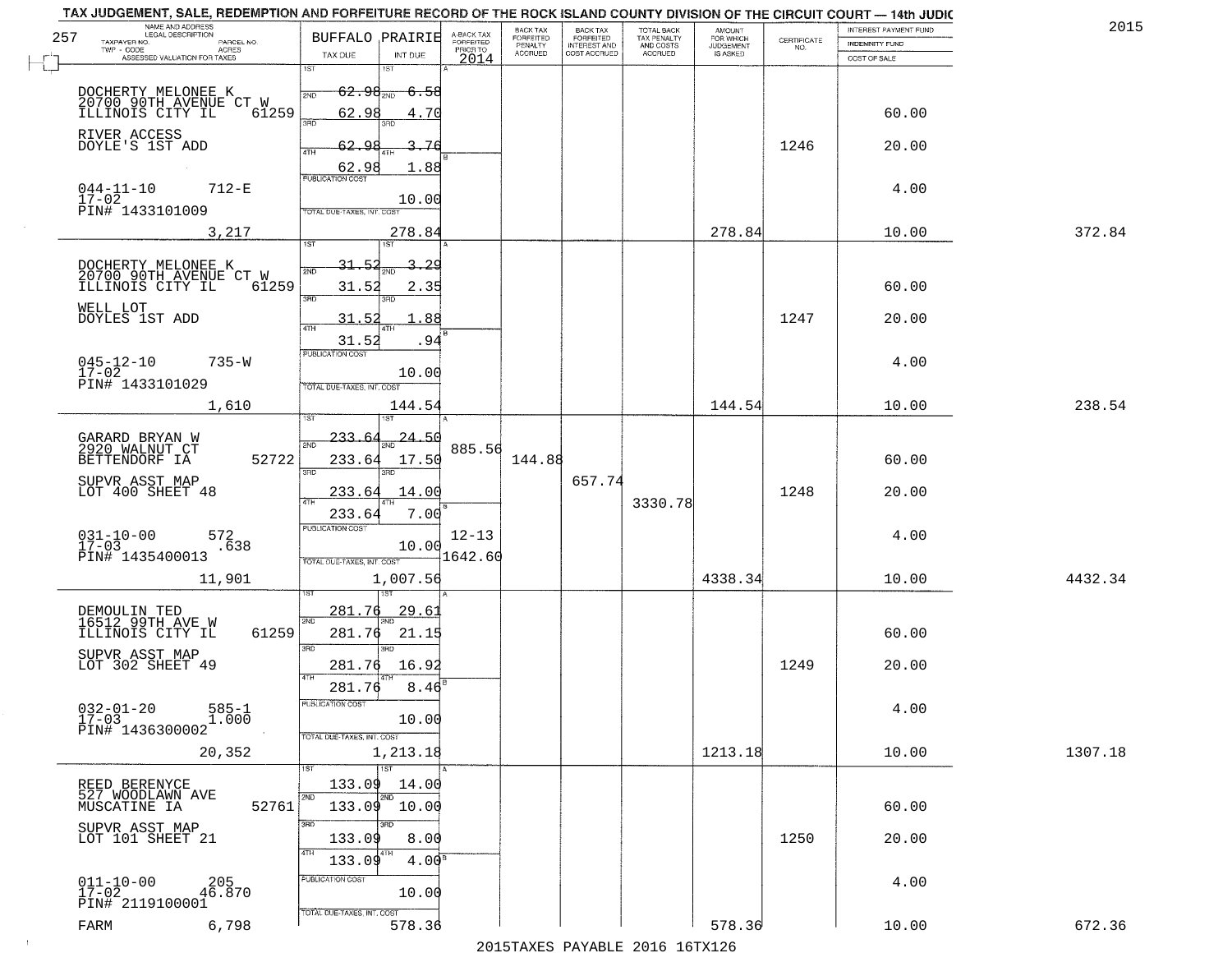| 257                                               | BY WHOM<br>PURCHASED | RATE<br>$\%$<br><b>BID</b> | BUFFALO PRAIRIE<br>DATE OF SALE | TAX JUDGEMENT, SALE, REDEMPTION AND FORFEITURE RECORD OF THE ROCK ISLAND COUNTY DIVISION OF THE CIRCUIT COURT — 14th JUDICIAL CIRCUIT OF ILLINOIS 2015<br>SUBSEQUENT TAXES PAID, FEES, AND TIME EXTENSION | TOTAL DUE<br>TO REDEEM<br>FROM SALE<br>LESS<br><b>COUNTY CLERK FEE</b> | BY WHOM REDEEMED                   | DATE OF REDEMP-<br>TION OR DEED<br>MO.<br>DAY.<br><b>YEAR</b> | RECEIVED REDEMPTION<br>MONEY IN FULL                                                    |
|---------------------------------------------------|----------------------|----------------------------|---------------------------------|-----------------------------------------------------------------------------------------------------------------------------------------------------------------------------------------------------------|------------------------------------------------------------------------|------------------------------------|---------------------------------------------------------------|-----------------------------------------------------------------------------------------|
| PIN# 1433101009<br>RICO TRUSTEE                   |                      | 18                         | 12/29/2016                      |                                                                                                                                                                                                           |                                                                        |                                    |                                                               | Certificate<br>Returned<br>& Cancelled<br>03/23/2017                                    |
|                                                   |                      |                            |                                 |                                                                                                                                                                                                           |                                                                        | 439.95<br>160.00 MELONEE DOCHERTY  | 02/27/2017                                                    | Karen Kinney                                                                            |
| PIN# 1433101029<br>RICO TRUSTEE<br>$\overline{c}$ |                      | 18                         | 12/29/2016                      |                                                                                                                                                                                                           |                                                                        |                                    |                                                               | Certificate<br>Returned<br>$\frac{1}{2}$ Cancelled 2<br>03/23/2017                      |
|                                                   |                      |                            |                                 |                                                                                                                                                                                                           |                                                                        | 281.48<br>160.00 MELONEEM DOCHERTY | 02/27/2017                                                    | Karen Kinney                                                                            |
| PIN# 1435400013<br>RICO TRUSTEE<br>3              |                      | 18                         | 12/29/2016                      | $\begin{bmatrix} 03/14/2017 \\ 03/14/2017 \end{bmatrix}$ Take Notice Fee                                                                                                                                  | 07/29/2019<br>20.59                                                    |                                    |                                                               | SALE IN ERROR<br>Certificate<br>Returned<br>-3<br>$\frac{2}{6}$ Cancelled<br>04/24/2017 |
|                                                   |                      |                            |                                 |                                                                                                                                                                                                           |                                                                        |                                    |                                                               | Karen Kinney                                                                            |
| PIN# 1436300002<br>REALTAX DEV LT'D<br>4          |                      | 12                         | 12/29/2016                      | $[01/25/2017$ Time Ext & incl<br>$[02/08/2017$ Take Notice Fee                                                                                                                                            | $07/01/2019$<br>20.59                                                  |                                    |                                                               | Certificate<br>Returned<br>-4<br>& Cancelled<br>03/23/2017                              |
|                                                   |                      |                            |                                 |                                                                                                                                                                                                           |                                                                        | $1,484.63$ TED DEMOULIN            | 02/21/2017                                                    | Karen Kinney                                                                            |
| PIN# 2119100001<br>REALTAX DEV LT'D<br>5          |                      | 0 <sub>0</sub>             | 12/29/2016<br>$\sim$            | 01/25/2017 Time Ext & incl<br>02/08/2017 Take Notice Fee                                                                                                                                                  | $07/01/2019$<br>20.59                                                  |                                    |                                                               | Certificate<br>Returned<br>& Cancelled 5<br>03/23/2017                                  |
|                                                   |                      |                            |                                 |                                                                                                                                                                                                           |                                                                        | $692.95$ CALIFF & HARPER           | 02/27/2017                                                    | Karen Kinney                                                                            |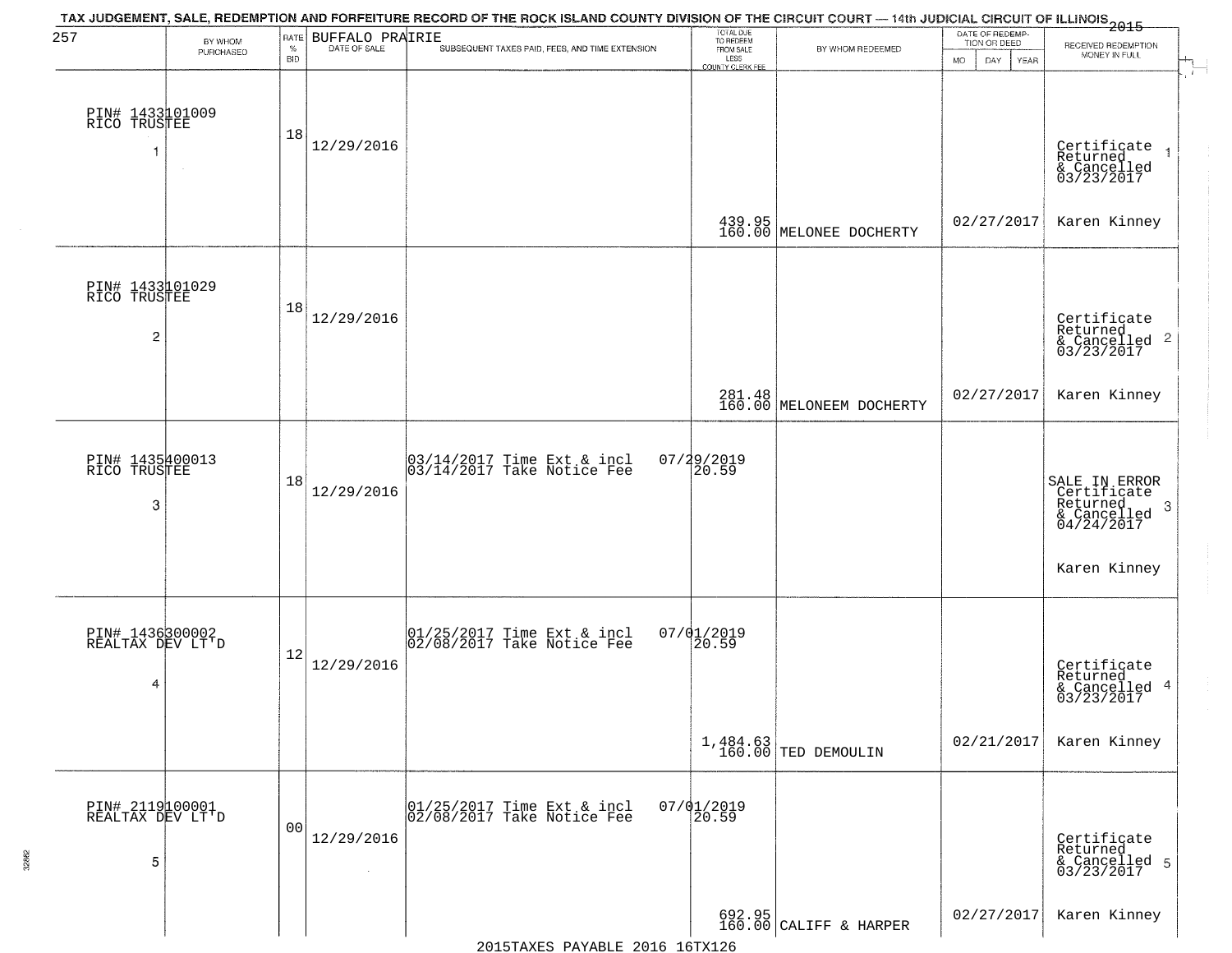|     | TAX JUDGEMENT, SALE, REDEMPTION AND FORFEITURE RECORD OF THE ROCK ISLAND COUNTY DIVISION OF THE CIRCUIT COURT — 14th JUDIC        |                                                 |               |                         |                                             |                                                       |                                                   |                                              |                                                                 |                                                |        |
|-----|-----------------------------------------------------------------------------------------------------------------------------------|-------------------------------------------------|---------------|-------------------------|---------------------------------------------|-------------------------------------------------------|---------------------------------------------------|----------------------------------------------|-----------------------------------------------------------------|------------------------------------------------|--------|
| 258 | NAME AND ADDRESS<br>LEGAL DESCRIPTION<br>TAXPAYER NO.<br>PARCEL NO.<br>TWP - CODE<br>- CODE ACRES<br>ASSESSED VALUATION FOR TAXES | <b>BUFFALO PRAIRIE</b>                          |               | A-BACK TAX<br>FORFEITED | BACK TAX<br>FORFEITED<br>PENALTY<br>ACCRUED | BACK TAX<br>FORFEITED<br>INTEREST AND<br>COST ACCRUED | TOTAL BACK<br>TAX PENALTY<br>AND COSTS<br>ACCRUED | AMOUNT<br>FOR WHICH<br>JUDGEMENT<br>IS ASKED | $\begin{array}{c} \text{CERTIFICATE} \\ \text{NO.} \end{array}$ | INTEREST PAYMENT FUND<br><b>INDEMNITY FUND</b> | 2015   |
|     |                                                                                                                                   | TAX DUE<br>$\overline{1ST}$<br>$\overline{1ST}$ | INT DUE       | PRIORTO                 |                                             |                                                       |                                                   |                                              |                                                                 | COST OF SALE                                   |        |
|     | REED BERENYCE<br>527 WOODLAWN AVE                                                                                                 | $74.61_{200}$ 7.84<br>2ND                       |               |                         |                                             |                                                       |                                                   |                                              |                                                                 |                                                |        |
|     | 52761<br>MUSCATINE IA                                                                                                             | 74.61<br>3BD<br>3RD                             | <u>5.60</u>   |                         |                                             |                                                       |                                                   |                                              |                                                                 | 60.00                                          |        |
|     | SUPVR ASST MAP<br>LOT 104 SHEET 21                                                                                                | 74.6<br>4TH<br>4TH                              |               |                         |                                             |                                                       |                                                   |                                              | 1251                                                            | 20.00                                          |        |
|     |                                                                                                                                   | 74.61<br><b>PUBLICATION COST</b>                | 2.24          |                         |                                             |                                                       |                                                   |                                              |                                                                 |                                                |        |
|     | UII-U8-00 203<br>17-02 42.000<br>PIN# 2119100005<br>--                                                                            |                                                 | 10.00         |                         |                                             |                                                       |                                                   |                                              |                                                                 | 4.00                                           |        |
|     |                                                                                                                                   | TOTAL DUE-TAXES, INT. COST                      |               |                         |                                             |                                                       |                                                   |                                              |                                                                 |                                                |        |
|     | 3,811<br>FARM                                                                                                                     | 1ST<br>1ST                                      | 328.60        |                         |                                             |                                                       |                                                   | 328.60                                       |                                                                 | 10.00                                          | 422.60 |
|     | REED BERENYCE<br>527 WOODLAWN AVE                                                                                                 | 122.25                                          | <u> 12.81</u> |                         |                                             |                                                       |                                                   |                                              |                                                                 |                                                |        |
|     | 52761<br>MUSCATINE IA                                                                                                             | 122.25<br>380<br>3RD                            | 9.15          |                         |                                             |                                                       |                                                   |                                              |                                                                 | 60.00                                          |        |
|     | SUPVR ASST MAP<br>LOT 105 SHEET 21                                                                                                | 122.25<br>47H                                   | 7.32          |                         |                                             |                                                       |                                                   |                                              | 1252                                                            | 20.00                                          |        |
|     |                                                                                                                                   | 122.25<br>PUBLICATION COST                      | 3.66          |                         |                                             |                                                       |                                                   |                                              |                                                                 |                                                |        |
|     | $011 - 09 - 00$<br>$17 - 02$<br>204<br>40.000<br>PIN# 2119100006                                                                  |                                                 | 10.00         |                         |                                             |                                                       |                                                   |                                              |                                                                 | 4.00                                           |        |
|     | 6,244<br>FARM                                                                                                                     | TOTAL DUE-TAXES, INT. COST                      | 531.94        |                         |                                             |                                                       |                                                   | 531.94                                       |                                                                 | 10.00                                          | 625.94 |
|     |                                                                                                                                   | <b>ST</b>                                       |               |                         |                                             |                                                       |                                                   |                                              |                                                                 |                                                |        |
|     | HOWARD VICKIE J<br>15126 238TH ST W<br>ILLINOIS CITY IL<br>61259                                                                  | $147.36_{200}$ 15.47<br>2ND<br>147.36           | 11.05         |                         |                                             |                                                       |                                                   |                                              |                                                                 | 60.00                                          |        |
|     | SUPVR ASST MAP<br>LOT 103 SHEET 21                                                                                                | 3RD<br>3RD                                      |               |                         |                                             |                                                       |                                                   |                                              |                                                                 |                                                |        |
|     |                                                                                                                                   | 147.36                                          | 8.84          |                         |                                             |                                                       |                                                   |                                              | 1253                                                            | 20.00                                          |        |
|     |                                                                                                                                   | 147.36<br><b>PUBLICATION COST</b>               | 4.42          |                         |                                             |                                                       |                                                   |                                              |                                                                 | 4.00                                           |        |
|     | $011 - 12 - 00$<br>17-02<br>207<br>2.540<br>PIN# 2119100008                                                                       | TOTAL OUE-TAXES, INT. COST                      | 10.00         |                         |                                             |                                                       |                                                   |                                              |                                                                 |                                                |        |
|     | 7,527                                                                                                                             |                                                 | 639.22        |                         |                                             |                                                       |                                                   | 639.22                                       |                                                                 | 10.00                                          | 733.22 |
|     |                                                                                                                                   | १९४                                             |               |                         |                                             |                                                       |                                                   |                                              |                                                                 |                                                |        |
|     |                                                                                                                                   | 2ND<br>2ND                                      |               |                         |                                             |                                                       |                                                   |                                              |                                                                 |                                                |        |
|     |                                                                                                                                   | 3RD<br>3HD                                      |               |                         |                                             |                                                       |                                                   |                                              |                                                                 |                                                |        |
|     |                                                                                                                                   | 4TH<br>77H                                      |               |                         |                                             |                                                       |                                                   |                                              |                                                                 |                                                |        |
|     |                                                                                                                                   | PUBLICATION COST                                |               |                         |                                             |                                                       |                                                   |                                              |                                                                 |                                                |        |
|     |                                                                                                                                   | TOTAL DUE-TAXES, INT. COST                      |               |                         |                                             |                                                       |                                                   |                                              |                                                                 |                                                |        |
|     |                                                                                                                                   | 1ST<br>1ST                                      |               |                         |                                             |                                                       |                                                   |                                              |                                                                 |                                                |        |
|     |                                                                                                                                   | 2ND<br>2ND                                      |               |                         |                                             |                                                       |                                                   |                                              |                                                                 |                                                |        |
|     |                                                                                                                                   | 3RD<br>3BD                                      |               |                         |                                             |                                                       |                                                   |                                              |                                                                 |                                                |        |
|     |                                                                                                                                   |                                                 |               |                         |                                             |                                                       |                                                   |                                              |                                                                 |                                                |        |
|     |                                                                                                                                   | 4TH<br>4TH                                      |               |                         |                                             |                                                       |                                                   |                                              |                                                                 |                                                |        |
|     |                                                                                                                                   | PUBLICATION COST                                |               |                         |                                             |                                                       |                                                   |                                              |                                                                 |                                                |        |
|     |                                                                                                                                   | TOTAL DUE-TAXES, INT. COST                      |               |                         |                                             |                                                       | 2015TAXES PAYABLE 2016 16TX126                    |                                              |                                                                 |                                                |        |
|     |                                                                                                                                   |                                                 |               |                         |                                             |                                                       |                                                   |                                              |                                                                 |                                                |        |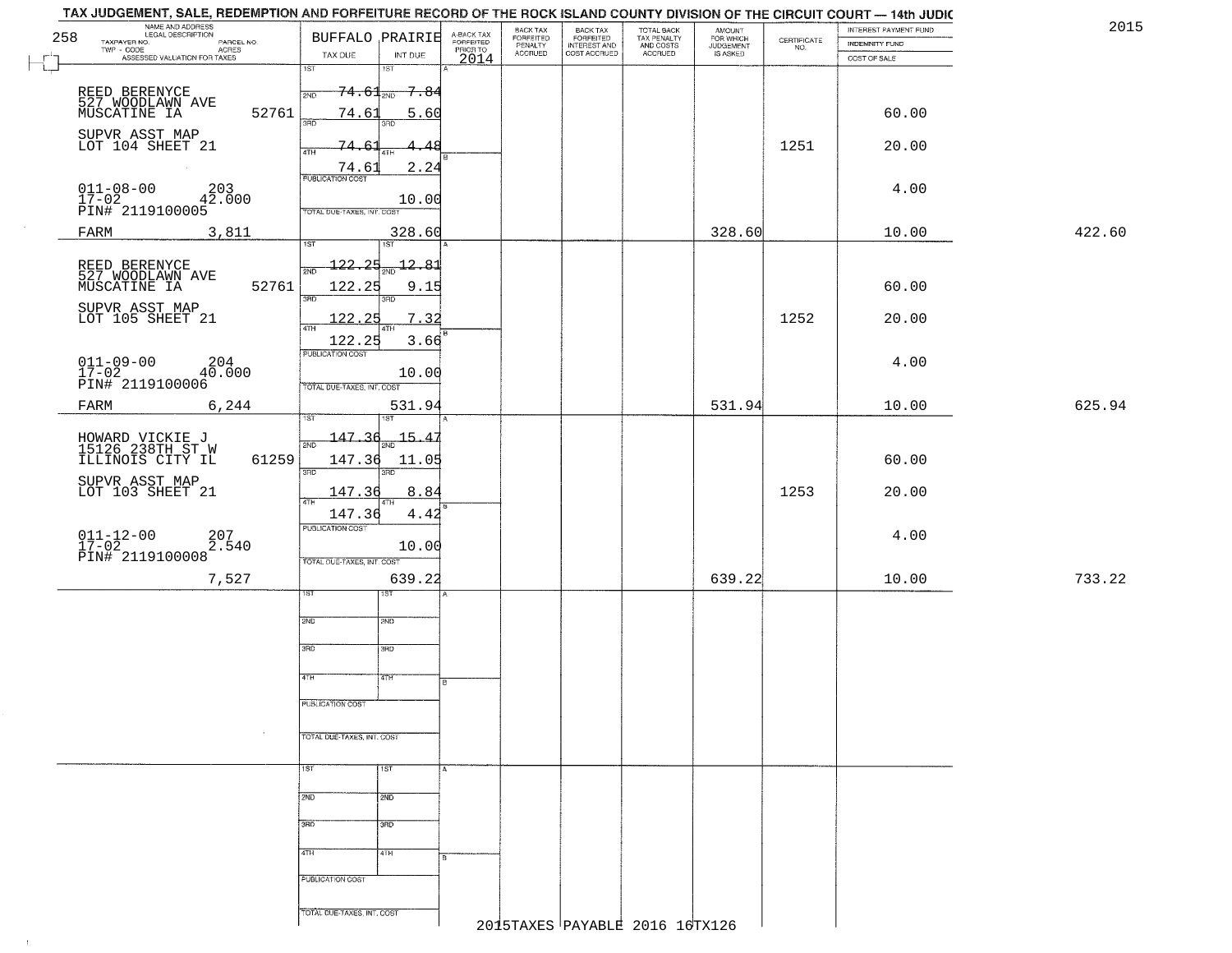|                                     |                                               |                |                             | TAX JUDGEMENT, SALE, REDEMPTION AND FORFEITURE RECORD OF THE ROCK ISLAND COUNTY DIVISION OF THE CIRCUIT COURT — 14th JUDICIAL CIRCUIT OF ILLINOIS 2015 |                                     |                                                                              | DATE OF REDEMP-            |                                                                                                |
|-------------------------------------|-----------------------------------------------|----------------|-----------------------------|--------------------------------------------------------------------------------------------------------------------------------------------------------|-------------------------------------|------------------------------------------------------------------------------|----------------------------|------------------------------------------------------------------------------------------------|
| 258                                 | BY WHOM<br>PURCHASED                          |                | <b>RATE BUFFALO PRAIRIE</b> | SUBSEQUENT TAXES PAID, FEES, AND TIME EXTENSION                                                                                                        | TOTAL DUE<br>TO REDEEM<br>FROM SALE | BY WHOM REDEEMED                                                             | TION OR DEED               | RECEIVED REDEMPTION<br>$\begin{array}{c}\n\downarrow \\ \downarrow \\ \downarrow\n\end{array}$ |
|                                     |                                               | <b>BID</b>     |                             |                                                                                                                                                        | LESS<br>COUNTY CLERK FEE            |                                                                              | MO.<br>DAY.<br><b>YEAR</b> | MONEY IN FULL                                                                                  |
|                                     |                                               |                |                             |                                                                                                                                                        |                                     |                                                                              |                            |                                                                                                |
| PIN# 2119100005<br>REALTAX DEV LT'D |                                               |                |                             | $01/25/2017$ Time Ext & incl<br>$02/08/2017$ Take Notice Fee                                                                                           | $07/01/2019$<br>20.59               |                                                                              |                            |                                                                                                |
|                                     |                                               | 0 <sub>0</sub> |                             |                                                                                                                                                        |                                     |                                                                              |                            |                                                                                                |
| 1                                   |                                               |                | 12/29/2016                  |                                                                                                                                                        |                                     |                                                                              |                            | Certificate<br>Returned 1<br>& Cancelled<br>03/23/2017                                         |
|                                     |                                               |                |                             |                                                                                                                                                        |                                     |                                                                              |                            |                                                                                                |
|                                     |                                               |                |                             |                                                                                                                                                        |                                     |                                                                              |                            |                                                                                                |
|                                     |                                               |                |                             |                                                                                                                                                        |                                     | $\left.\begin{array}{c} 443.19 \\ 160.00 \end{array}\right $ CALIFF & HARPER | 02/27/2017                 | Karen Kinney                                                                                   |
|                                     |                                               |                |                             |                                                                                                                                                        |                                     |                                                                              |                            |                                                                                                |
|                                     |                                               |                |                             |                                                                                                                                                        |                                     |                                                                              |                            |                                                                                                |
|                                     | PIN# 2119100006<br>STEVE SODEMAN LIVING TRUST |                |                             | 01/17/2017 Time Ext & incl<br>01/17/2017 Take Notice Fee                                                                                               | 12/20/2019<br>20.47                 |                                                                              |                            |                                                                                                |
|                                     |                                               |                | 12/29/2016                  |                                                                                                                                                        |                                     |                                                                              |                            | Certificate<br>Returned                                                                        |
| $\overline{c}$                      |                                               |                |                             |                                                                                                                                                        |                                     |                                                                              |                            | & Cancelled 2<br>03/23/2017                                                                    |
|                                     |                                               |                |                             |                                                                                                                                                        |                                     |                                                                              |                            |                                                                                                |
|                                     |                                               |                |                             |                                                                                                                                                        |                                     |                                                                              | 02/27/2017                 | Karen Kinney                                                                                   |
|                                     |                                               |                |                             |                                                                                                                                                        |                                     | $646.41$ CALIFF & HARPER                                                     |                            |                                                                                                |
|                                     |                                               |                |                             |                                                                                                                                                        |                                     |                                                                              |                            |                                                                                                |
| PIN# 2119100008<br>RICO TRUSTEE     |                                               |                |                             | $\begin{bmatrix} 03/14/2017 \\ 03/14/2017 \end{bmatrix}$ Time Ext & incl                                                                               | $07/29/2019$<br>20.59               |                                                                              |                            |                                                                                                |
|                                     |                                               | 18             | 12/29/2016                  |                                                                                                                                                        |                                     |                                                                              |                            |                                                                                                |
| 3                                   |                                               |                |                             |                                                                                                                                                        |                                     |                                                                              |                            | Certificate<br>Returned<br>-3                                                                  |
|                                     |                                               |                |                             |                                                                                                                                                        |                                     |                                                                              |                            | & Cancelled<br>07/20/2017                                                                      |
|                                     |                                               |                |                             |                                                                                                                                                        |                                     |                                                                              |                            |                                                                                                |
|                                     |                                               |                |                             |                                                                                                                                                        |                                     | 885.79<br>160.00 VICKIE J HOWARD                                             | 06/15/2017                 | Karen Kinney                                                                                   |
|                                     |                                               |                |                             |                                                                                                                                                        |                                     |                                                                              |                            |                                                                                                |
|                                     |                                               |                |                             |                                                                                                                                                        |                                     |                                                                              |                            |                                                                                                |
|                                     |                                               |                |                             |                                                                                                                                                        |                                     |                                                                              |                            |                                                                                                |
|                                     |                                               |                |                             |                                                                                                                                                        |                                     |                                                                              |                            |                                                                                                |
| 4                                   |                                               |                |                             |                                                                                                                                                        |                                     |                                                                              |                            | 4                                                                                              |
|                                     |                                               |                |                             |                                                                                                                                                        |                                     |                                                                              |                            |                                                                                                |
|                                     |                                               |                |                             |                                                                                                                                                        |                                     |                                                                              |                            |                                                                                                |
|                                     |                                               |                |                             |                                                                                                                                                        |                                     |                                                                              |                            |                                                                                                |
|                                     |                                               |                |                             |                                                                                                                                                        |                                     |                                                                              |                            |                                                                                                |
|                                     |                                               |                |                             |                                                                                                                                                        |                                     |                                                                              |                            |                                                                                                |
|                                     |                                               |                |                             |                                                                                                                                                        |                                     |                                                                              |                            |                                                                                                |
| 5                                   |                                               |                |                             |                                                                                                                                                        |                                     |                                                                              |                            | 5                                                                                              |
|                                     |                                               |                |                             |                                                                                                                                                        |                                     |                                                                              |                            |                                                                                                |
|                                     |                                               |                |                             |                                                                                                                                                        |                                     |                                                                              |                            |                                                                                                |
|                                     |                                               |                |                             | 2015TAXES PAYABLE 2016 16TX126                                                                                                                         |                                     |                                                                              |                            |                                                                                                |
|                                     |                                               |                |                             |                                                                                                                                                        |                                     |                                                                              |                            |                                                                                                |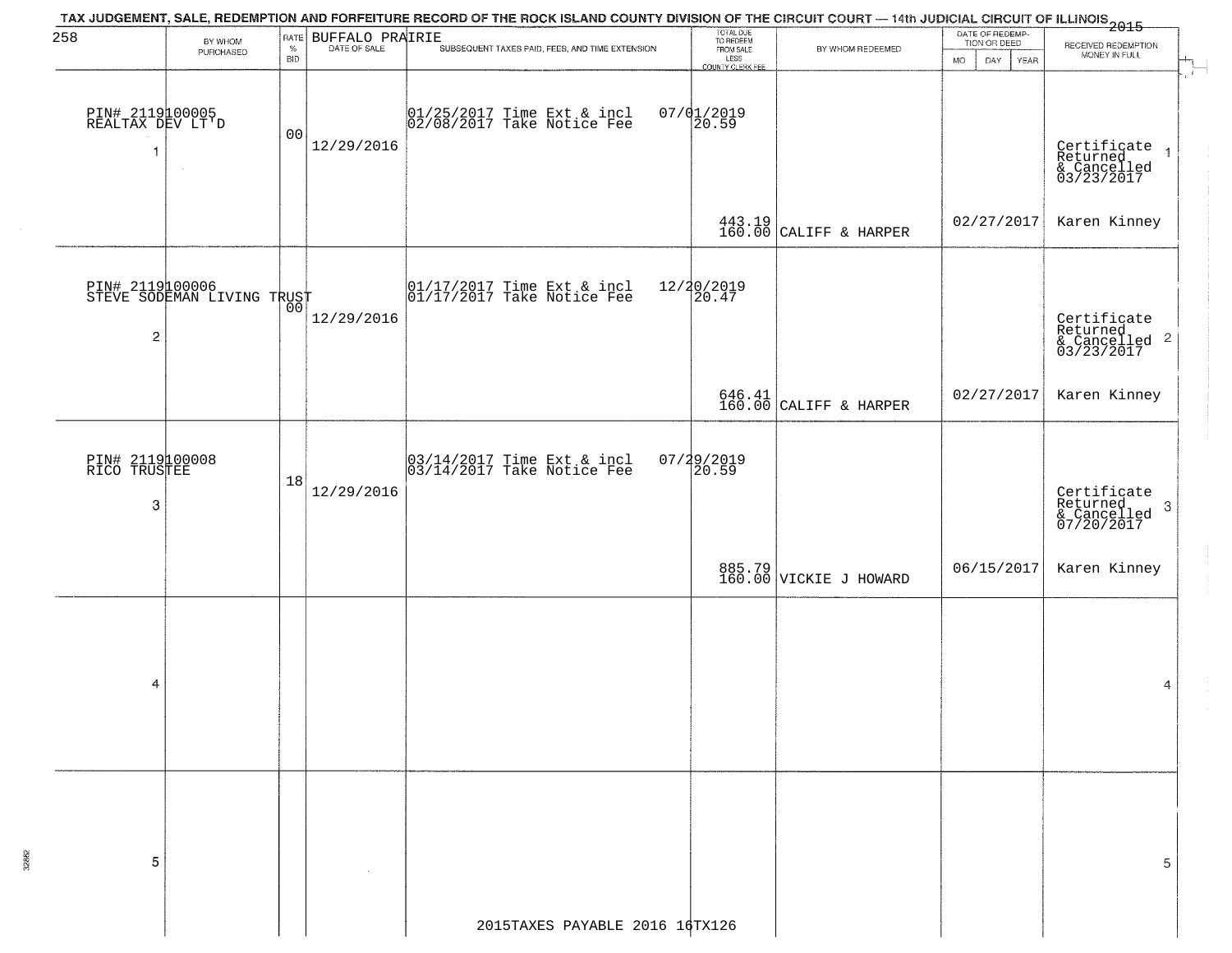|     |                                                                     | TAX JUDGEMENT, SALE, REDEMPTION AND FORFEITURE RECORD OF THE ROCK ISLAND COUNTY DIVISION OF THE CIRCUIT COURT - 14th JUDIC |                  |                         |                                  |                                           |                                                   |                                    |                                                                 | INTEREST PAYMENT FUND | 2015    |  |
|-----|---------------------------------------------------------------------|----------------------------------------------------------------------------------------------------------------------------|------------------|-------------------------|----------------------------------|-------------------------------------------|---------------------------------------------------|------------------------------------|-----------------------------------------------------------------|-----------------------|---------|--|
| 259 | NAME AND ADDRESS<br>LEGAL DESCRIPTION<br>TAXPAYER NO.<br>PARCEL NO. | DRURY                                                                                                                      |                  | A-BACK TAX<br>FORFEITED | BACK TAX<br>FORFEITED<br>PENALTY | <b>BACK TAX</b>                           | TOTAL BACK<br>TAX PENALTY<br>AND COSTS<br>ACCRUED | <b>AMOUNT</b>                      | $\begin{array}{c} \text{CERTIFICATE} \\ \text{NO.} \end{array}$ | <b>INDEMNITY FUND</b> |         |  |
|     | $TWP - CODE$<br>ACRES<br>ASSESSED VALUATION FOR TAXES               | TAX DUE                                                                                                                    | INT DUE          | PRIORTO<br>2014         | <b>ACCRUED</b>                   | FORFEITED<br>INTEREST AND<br>COST ACCRUED |                                                   | FOR WHICH<br>JUDGEMENT<br>IS ASKED |                                                                 | COST OF SALE          |         |  |
|     |                                                                     | $\overline{1ST}$                                                                                                           | $\overline{1ST}$ |                         |                                  |                                           |                                                   |                                    |                                                                 |                       |         |  |
|     |                                                                     |                                                                                                                            |                  |                         |                                  |                                           |                                                   |                                    |                                                                 |                       |         |  |
|     | HAURY WAYNE L<br>26304 141ST AVE W                                  | 2ND                                                                                                                        | 2ND              |                         |                                  |                                           |                                                   |                                    |                                                                 |                       |         |  |
|     | 61259<br>ILLINOIS CITY IL                                           | 3RD                                                                                                                        | 3RD              |                         |                                  |                                           |                                                   |                                    |                                                                 | 60.00                 |         |  |
|     | SUPVR ASST MAP<br>306 SHEET 17                                      |                                                                                                                            |                  |                         |                                  |                                           |                                                   |                                    | 1254                                                            | 20.00                 |         |  |
|     |                                                                     | 4TH                                                                                                                        | 4TH              |                         |                                  |                                           |                                                   |                                    |                                                                 |                       |         |  |
|     |                                                                     | 695.94<br><b>PUBLICATION COST</b>                                                                                          | 20.88            |                         |                                  |                                           |                                                   |                                    |                                                                 |                       |         |  |
|     | $011 - 03 - 50$<br>$178 - 1$<br>5.100                               |                                                                                                                            |                  |                         |                                  |                                           |                                                   |                                    |                                                                 | 4.00                  |         |  |
|     | $18-01$<br>PIN# 2014300001                                          | TOTAL DUE-TAXES, INT. COST                                                                                                 | 10.00            |                         |                                  |                                           |                                                   |                                    |                                                                 |                       |         |  |
|     | 41,299                                                              |                                                                                                                            | 726.82           |                         |                                  |                                           |                                                   | 726.82                             |                                                                 | 10.00                 | 820.82  |  |
|     |                                                                     | 1ST                                                                                                                        | 1ST <sup>1</sup> |                         |                                  |                                           |                                                   |                                    |                                                                 |                       |         |  |
|     | TERRILL ASHLEY L/JOHN W<br>PO BOX 236                               | <u>426.25</u><br>2ND                                                                                                       | 44.73<br>ब्रेज़  |                         |                                  |                                           |                                                   |                                    |                                                                 |                       |         |  |
|     | JOY IL<br>61260                                                     | 426.25                                                                                                                     | 31.95            |                         |                                  |                                           |                                                   |                                    |                                                                 | 60.00                 |         |  |
|     |                                                                     | 3BD                                                                                                                        | 3BD              |                         |                                  |                                           |                                                   |                                    |                                                                 |                       |         |  |
|     | SUPVR ASST MAP<br>LOT 404 SHEET 19                                  | 426.25                                                                                                                     | 25.56            |                         |                                  |                                           |                                                   |                                    | 1255                                                            | 20.00                 |         |  |
|     |                                                                     | 47H<br>426.25                                                                                                              | 12.78            |                         |                                  |                                           |                                                   |                                    |                                                                 |                       |         |  |
|     |                                                                     | PUBLICATION COST                                                                                                           |                  |                         |                                  |                                           |                                                   |                                    |                                                                 |                       |         |  |
|     | $012 - 10 - 40$<br>$204 - 2$<br>5.000<br>$18 - 01$                  |                                                                                                                            | 10.00            |                         |                                  |                                           |                                                   |                                    |                                                                 | 4.00                  |         |  |
|     | PIN# <sup>-</sup> 2016400003                                        | TOTAL DUE-TAXES, INT. COST                                                                                                 |                  |                         |                                  |                                           |                                                   |                                    |                                                                 |                       |         |  |
|     | 21,620                                                              |                                                                                                                            | 1,830.02         |                         |                                  |                                           |                                                   | 1830.02                            |                                                                 | 10.00                 | 1924.02 |  |
|     |                                                                     | 1ST                                                                                                                        | <b>ST</b>        |                         |                                  |                                           |                                                   |                                    |                                                                 |                       |         |  |
|     | FREEMAN ROBERT/MAISA                                                | 237.06<br>2ND                                                                                                              | 24.92            |                         |                                  |                                           |                                                   |                                    |                                                                 |                       |         |  |
|     | 2055 SAULSBURY RD<br>MUSCATINE IA<br>52761                          | 237.06                                                                                                                     | 17.80            |                         |                                  |                                           |                                                   |                                    |                                                                 | 60.00                 |         |  |
|     |                                                                     | 3RD                                                                                                                        |                  |                         |                                  |                                           |                                                   |                                    |                                                                 |                       |         |  |
|     | SUPVR ASST MAP<br>LOT 303 SHEET 21                                  | 237.06                                                                                                                     | 14.24            |                         |                                  |                                           |                                                   |                                    | 1256                                                            | 20.00                 |         |  |
|     |                                                                     | 4TH<br>237.06                                                                                                              | 7.12             |                         |                                  |                                           |                                                   |                                    |                                                                 |                       |         |  |
|     |                                                                     | <b>PUBLICATION COST</b>                                                                                                    |                  |                         |                                  |                                           |                                                   |                                    |                                                                 | 4.00                  |         |  |
|     | $013 - 11 - 00$<br>$18 - 01$<br>226<br>6.000                        |                                                                                                                            | 10.00            |                         |                                  |                                           |                                                   |                                    |                                                                 |                       |         |  |
|     | PIN# 2018300005                                                     | TOTAL OUE-TAXES, INT. COST                                                                                                 |                  |                         |                                  |                                           |                                                   |                                    |                                                                 |                       |         |  |
|     | 12,024                                                              |                                                                                                                            | 1,022.32         |                         |                                  |                                           |                                                   | 1022.32                            |                                                                 | 10.00                 | 1116.32 |  |
|     |                                                                     | 1ST                                                                                                                        | उड़ा             |                         |                                  |                                           |                                                   |                                    |                                                                 |                       |         |  |
|     |                                                                     | 2ND                                                                                                                        | 2ND              |                         |                                  |                                           |                                                   |                                    |                                                                 |                       |         |  |
|     |                                                                     |                                                                                                                            |                  |                         |                                  |                                           |                                                   |                                    |                                                                 |                       |         |  |
|     |                                                                     | 3RD                                                                                                                        | 3BD              |                         |                                  |                                           |                                                   |                                    |                                                                 |                       |         |  |
|     |                                                                     | 4TH                                                                                                                        | 47H              |                         |                                  |                                           |                                                   |                                    |                                                                 |                       |         |  |
|     |                                                                     |                                                                                                                            |                  |                         |                                  |                                           |                                                   |                                    |                                                                 |                       |         |  |
|     |                                                                     | PUBLICATION COST                                                                                                           |                  |                         |                                  |                                           |                                                   |                                    |                                                                 |                       |         |  |
|     |                                                                     |                                                                                                                            |                  |                         |                                  |                                           |                                                   |                                    |                                                                 |                       |         |  |
|     |                                                                     | TOTAL DUE-TAXES, INT. COST                                                                                                 |                  |                         |                                  |                                           |                                                   |                                    |                                                                 |                       |         |  |
|     |                                                                     |                                                                                                                            |                  |                         |                                  |                                           |                                                   |                                    |                                                                 |                       |         |  |
|     |                                                                     | 1ST                                                                                                                        | 1ST              |                         |                                  |                                           |                                                   |                                    |                                                                 |                       |         |  |
|     |                                                                     | 2ND                                                                                                                        | 2ND              |                         |                                  |                                           |                                                   |                                    |                                                                 |                       |         |  |
|     |                                                                     |                                                                                                                            |                  |                         |                                  |                                           |                                                   |                                    |                                                                 |                       |         |  |
|     |                                                                     | 3BD                                                                                                                        | 3RD              |                         |                                  |                                           |                                                   |                                    |                                                                 |                       |         |  |
|     |                                                                     | 4TH                                                                                                                        | 4TH              |                         |                                  |                                           |                                                   |                                    |                                                                 |                       |         |  |
|     |                                                                     |                                                                                                                            |                  |                         |                                  |                                           |                                                   |                                    |                                                                 |                       |         |  |
|     |                                                                     | PUBLICATION COST                                                                                                           |                  |                         |                                  |                                           |                                                   |                                    |                                                                 |                       |         |  |
|     |                                                                     |                                                                                                                            |                  |                         |                                  |                                           |                                                   |                                    |                                                                 |                       |         |  |
|     |                                                                     | TOTAL DUE-TAXES, INT. COST                                                                                                 |                  |                         |                                  |                                           | 2015TAXES PAYABLE 2016 16TX126                    |                                    |                                                                 |                       |         |  |
|     |                                                                     |                                                                                                                            |                  |                         |                                  |                                           |                                                   |                                    |                                                                 |                       |         |  |

 $\sim 10$